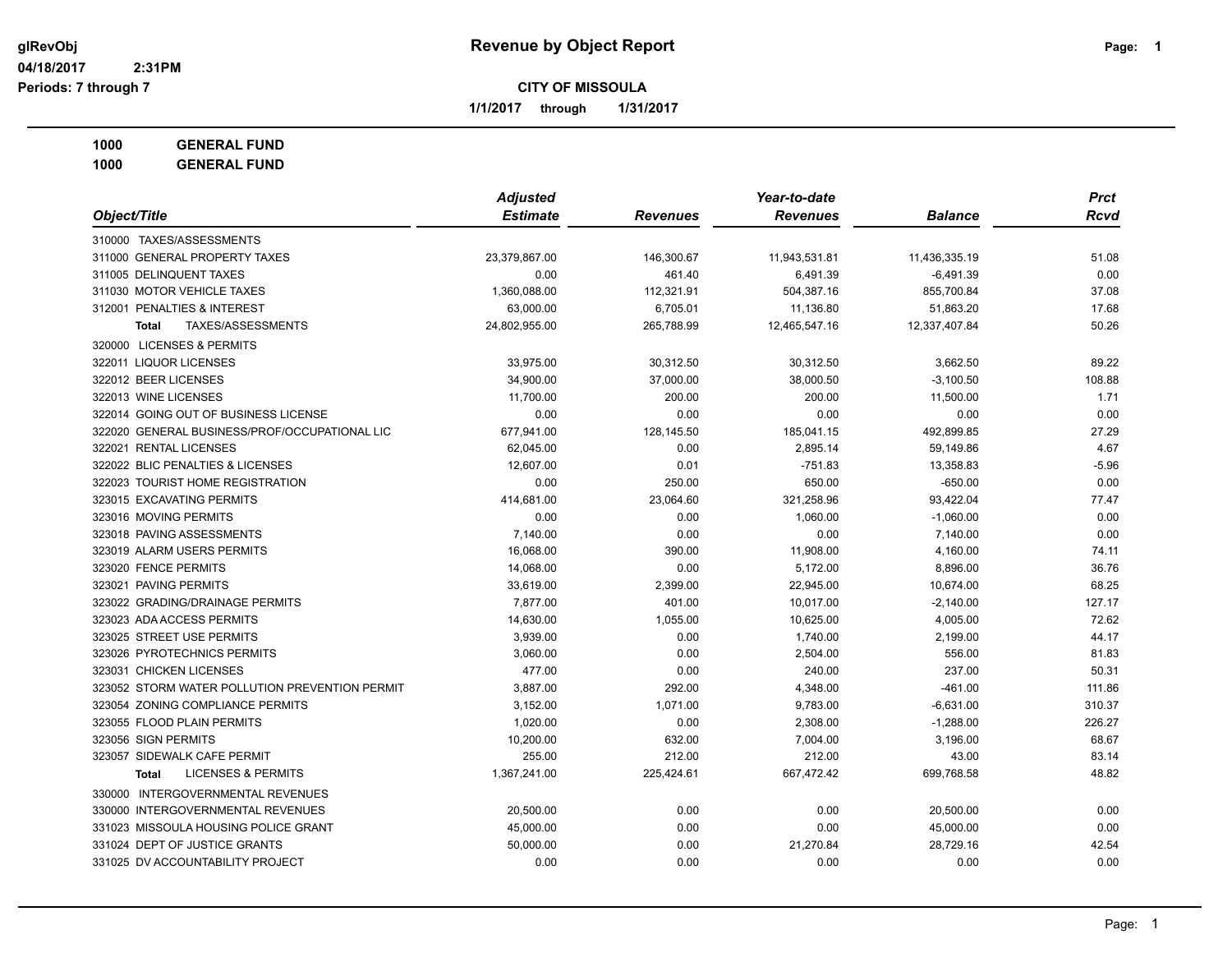**1/1/2017 through 1/31/2017**

|                                             | <b>Adjusted</b> |                 | Year-to-date    |                | <b>Prct</b> |
|---------------------------------------------|-----------------|-----------------|-----------------|----------------|-------------|
| Object/Title                                | <b>Estimate</b> | <b>Revenues</b> | <b>Revenues</b> | <b>Balance</b> | <b>Rcvd</b> |
| 331050 ISTEA/CTEP GRANT                     | 0.00            | 0.00            | 0.00            | 0.00           | 0.00        |
| 331054 FHWA PL GRANT                        | 0.00            | 0.00            | 0.00            | 0.00           | 0.00        |
| 331091 US DOT HMEP GRANT                    | 0.00            | 0.00            | 33,895.58       | $-33,895.58$   | 0.00        |
| 331112 SAFER GRANT                          | 0.00            | 0.00            | 0.00            | 0.00           | 0.00        |
| 331113 *** Title Not Found ***              | 0.00            | 0.00            | 0.00            | 0.00           | 0.00        |
| 331114 TITLE III GRANT-MSLA CO              | 14,500.00       | 0.00            | 0.00            | 14,500.00      | 0.00        |
| 331160 SAFE ROUTES TO SCHOOLS fY08 \$82,500 | 0.00            | 0.00            | 0.00            | 0.00           | 0.00        |
| 331170 HISTORICAL PRESERVATION GRANT        | 0.00            | 0.00            | 0.00            | 0.00           | 0.00        |
| 331178 DUI TASK FORCE                       | 0.00            | 0.00            | 0.00            | 0.00           | 0.00        |
| 334014 *** Title Not Found ***              | 0.00            | 0.00            | 0.00            | 0.00           | 0.00        |
| 334017 SCHOOL RESOURCE OFFICER              | 240,000.00      | 0.00            | 68,850.00       | 171,150.00     | 28.69       |
| 335075 STATE GAMBLING/VIDEO/KENO/BINGO FEES | 127,650.00      | 0.00            | 117,895.56      | 9,754.44       | 92.36       |
| 335077 STATE KENO/BINGO PROCEEDS TAX        | 0.00            | 0.00            | 0.00            | 0.00           | 0.00        |
| 335210 PERSONAL PROPERTY TAX REIMBURSEMENT  | 435,116.00      | 0.00            | 0.00            | 435,116.00     | 0.00        |
| 335230 HB 124 REVENUE                       | 8,072,398.00    | 0.00            | 4,253,757.34    | 3,818,640.66   | 52.70       |
| 336001 MDT REIMBURSEMENTS                   | 0.00            | 152,600.00      | 152,600.00      | $-152,600.00$  | 0.00        |
| 336021 STATE CONTRIB - POLICE RETIREMENT    | 2,459,661.00    | 189,546.76      | 1,265,228.18    | 1,194,432.82   | 51.44       |
| 336022 STATE CONTRIB. - FIRE RETIREMENT     | 2,265,164.00    | 187,229.17      | 1,277,771.57    | 987,392.43     | 56.41       |
| 336023 STATE CONTRIB. - PERS                | 10.098.00       | 904.77          | 7,682.72        | 2,415.28       | 76.08       |
| 337000 LOCAL GRANTS                         | 0.00            | 0.00            | 0.00            | 0.00           | 0.00        |
| 337009 *** Title Not Found ***              | 0.00            | 0.00            | 0.00            | 0.00           | 0.00        |
| 337012 LEGAL SERVICES-CONTRACTED/REIMB.     | 6,000.00        | 6,412.50        | 6,412.50        | $-412.50$      | 106.88      |
| 337013 MUTD SIGN MAINTENANCE AGREEMENT      | 3,000.00        | 0.00            | 0.00            | 3,000.00       | 0.00        |
| 338000 LOCAL SHARING OF TAX INCREMENT       | 0.00            | 0.00            | 0.00            | 0.00           | 0.00        |
| 338100 PLANNING MILLS PASSED THRU COUNTY    | 0.00            | 0.00            | 0.00            | 0.00           | 0.00        |
| 339000 PAYMENT IN LIEU OF TAXES             | 34,056.00       | 0.00            | 14,898.00       | 19,158.00      | 43.75       |
| INTERGOVERNMENTAL REVENUES<br><b>Total</b>  | 13,783,143.00   | 536,693.20      | 7,220,262.29    | 6,562,880.71   | 52.38       |
| 340000 CHARGES FOR SERVICES                 |                 |                 |                 |                |             |
| 341009 BLDG ADMIN FEES                      | 363,860.00      | 0.00            | 181,930.00      | 181,930.00     | 50.00       |
| 341010 MISCELLANEOUS COLLECTIONS            | 76,264.00       | $-50.56$        | 75.00           | 76,189.00      | 0.10        |
| 341011 TRANSPORTATION ADMIN FEES            | 24,720.00       | 0.00            | 12,360.00       | 12,360.00      | 50.00       |
| 341012 MAYORS PROCLAMATION FEES             | 100.00          | 0.00            | 0.00            | 100.00         | 0.00        |
| 341013 AIR FUND FEES                        | 250.00          | 0.00            | 70.00           | 180.00         | 28.00       |
| 341015 SEWER ADMINISTRATION FEES            | 1,350,838.00    | 0.00            | 675,419.00      | 675,419.00     | 50.00       |
| 341016 MRA ADMINISTRATION FEES              | 148,635.00      | 0.00            | 74,318.00       | 74,317.00      | 50.00       |
| 341017 LIGHTING ADMINISTRATION FEES         | 15,916.00       | 0.00            | 7,958.00        | 7,958.00       | 50.00       |
| 341018 PARKING COMM ADMIN FEES              | 198,357.00      | 0.00            | 99,179.00       | 99,178.00      | 50.00       |
| 341019 *** Title Not Found ***              | 4,647.00        | 0.00            | 2,324.00        | 2,323.00       | 50.01       |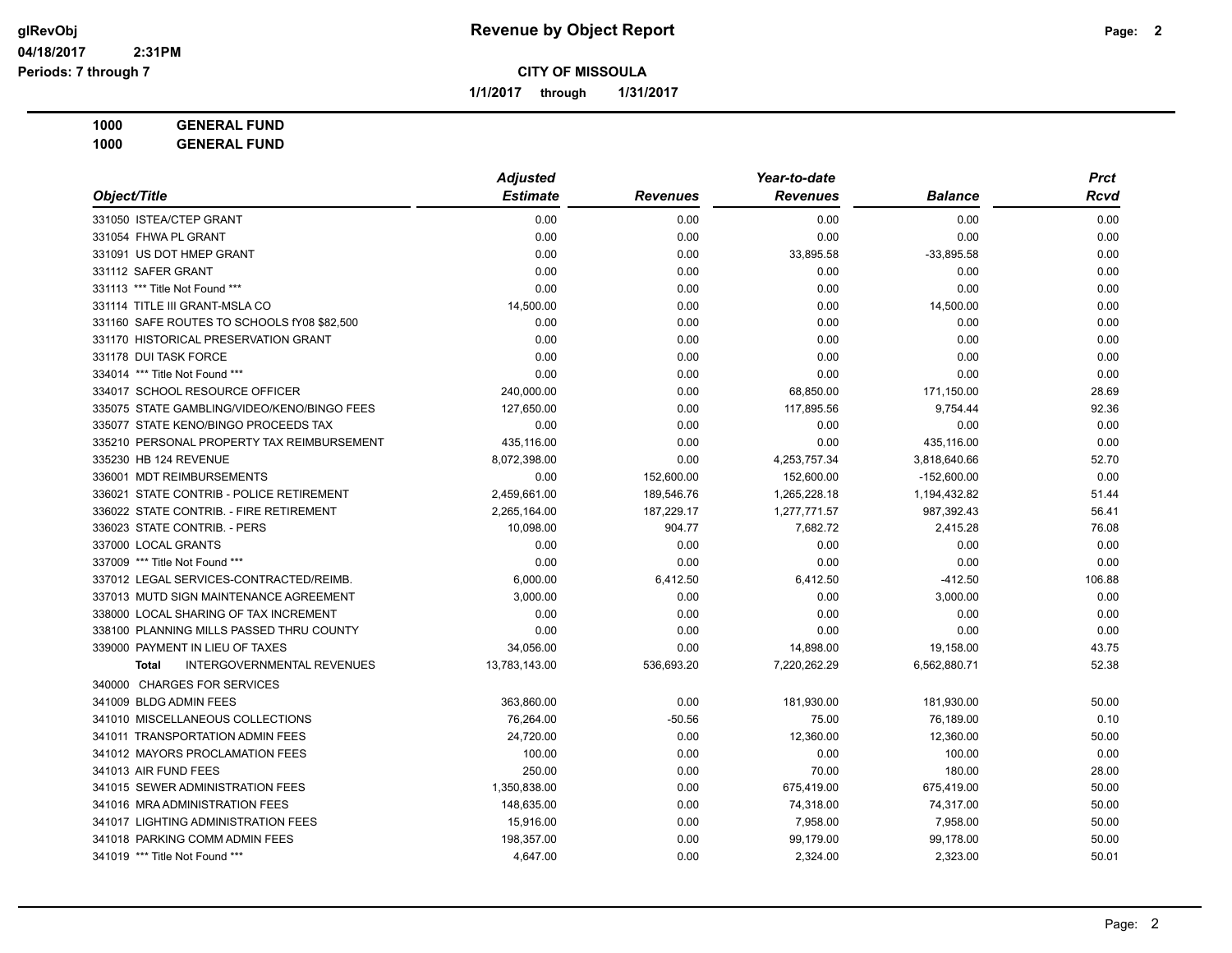**1/1/2017 through 1/31/2017**

|                                          | <b>Adjusted</b> |                 | Year-to-date    |                | <b>Prct</b> |
|------------------------------------------|-----------------|-----------------|-----------------|----------------|-------------|
| Object/Title                             | <b>Estimate</b> | <b>Revenues</b> | <b>Revenues</b> | <b>Balance</b> | <b>Rcvd</b> |
| 341021 SID ADMINISTRATION FEES           | 0.00            | 0.00            | 0.00            | 0.00           | 0.00        |
| 341022 PROJECT ADMIN FEES                | 0.00            | 0.00            | 0.00            | 0.00           | 0.00        |
| 341023 PLANNING ADMIN FEES               | 25,462.00       | 0.00            | 12,731.00       | 12,731.00      | 50.00       |
| 341024 HOUSING GRANT ADMIN FEES          | 52,000.00       | 0.00            | 0.00            | 52,000.00      | 0.00        |
| 341026 WATER ADMINISTRATION FEES         | 0.00            | 0.00            | 0.00            | 0.00           | 0.00        |
| 341027 STORMWATER ADMINISTRATION FEES    | 0.00            | 0.00            | 13,190.00       | $-13,190.00$   | 0.00        |
| 341031 STATE REIMB MUNI COURT            | 0.00            | 0.00            | 0.00            | 0.00           | 0.00        |
| 341041 SEWER EXTENSION RECORDING FEES    | 4,500.00        | 213.00          | 2,063.00        | 2,437.00       | 45.84       |
| 341052 MUNICIPAL COURT FILING FEES       | 330,916.00      | 18,565.71       | 168,668.80      | 162,247.20     | 50.97       |
| 341055 CRIME VICTIM SURCHARGE            | 2.500.00        | 116.00          | 689.64          | 1,810.36       | 27.59       |
| 341067 SUBDIVISION EXEMPTION AFFIDAVITS  | 0.00            | 400.00          | 3,191.16        | $-3,191.16$    | 0.00        |
| 341068 SUBDIVISON FEES                   | 5,100.00        | 0.00            | 8,523.00        | $-3,423.00$    | 167.12      |
| 341069 REZONING FEES                     | 5,100.00        | 0.00            | 8,025.00        | $-2,925.00$    | 157.35      |
| 341070 DESIGN REVIEW BOARD               | 15,300.00       | 1,896.15        | 19,318.71       | $-4,018.71$    | 126.27      |
| 341071 BOARD OF ADJUST. ZONING, SIGNS    | 0.00            | 0.00            | 0.00            | 0.00           | 0.00        |
| 341072 FLOOD PLAIN-0THER FEES            | 0.00            | 0.00            | 0.00            | 0.00           | 0.00        |
| 341073 FIRE PLAN CHECK FEES              | 28,541.00       | 2,382.00        | 23,421.00       | 5,120.00       | 82.06       |
| 341074 FIRE INSPECTION FEES              | 51,000.00       | 4,263.00        | 39,887.00       | 11,113.00      | 78.21       |
| 341076 ENGINEERING PLAN CHECK FEES       | 34,148.00       | 2,957.00        | 27,428.00       | 6,720.00       | 80.32       |
| 341077 ZONING COMPLIANCE INSPECTIONS     | 0.00            | 0.00            | 0.00            | 0.00           | 0.00        |
| 341078 ENGINEERING MAP FEES              | 122.00          | 0.00            | 50.00           | 72.00          | 40.98       |
| 341079 GREASE INTERCEPTOR APPEAL FEES    | 2,000.00        | 0.00            | 463.50          | 1,536.50       | 23.18       |
| 341090 STREET VACATION PETITION FEES     | 0.00            | 0.00            | 0.00            | 0.00           | 0.00        |
| 341091 INSPECTION CODE BOOKS & COPIES    | 0.00            | 0.00            | 0.00            | 0.00           | 0.00        |
| 341100 GRANT ADMINISTRATION SERVICE FEES | 0.00            | 0.00            | 0.00            | 0.00           | 0.00        |
| 342010 POLICE/BID AGREEMENT              | 48,000.00       | 0.00            | 0.00            | 48,000.00      | 0.00        |
| 342012 PD REIMBURSABLE SERVICES          | 750.00          | 0.00            | 531.66          | 218.34         | 70.89       |
| 342013 SECURITY INVEST FEES              | 11,000.00       | 819.00          | 6,851.00        | 4,149.00       | 62.28       |
| 342014 POLICE DEPARTMENT SERVICE FEES    | 15,000.00       | 2,929.00        | 13,740.00       | 1,260.00       | 91.60       |
| 342015 POLICE OVERTIME FEES              | 84,000.00       | 5,729.44        | 68,026.57       | 15,973.43      | 80.98       |
| 342016 POLICE TRAINING FEES              | 36,000.00       | 0.00            | 1,191.01        | 34,808.99      | 3.31        |
| 342017 CATERING FEES                     | 7,200.00        | 0.00            | 2,310.00        | 4,890.00       | 32.08       |
| 342018 DESK REPORTS                      | 20,000.00       | 3,082.00        | 17,380.00       | 2,620.00       | 86.90       |
| 342019 ABANDONED VEHICLE REVENUE FEES    | 12,500.00       | 330.00          | 5,695.00        | 6,805.00       | 45.56       |
| 342020 FIRE DEPARTMENT FEES              | 100.00          | 120.00          | 369.00          | $-269.00$      | 369.00      |
| 342021 CPR EDUCATION PROGRAM             | 7,435.00        | 895.00          | 4,555.00        | 2,880.00       | 61.26       |
| 342022 OUTSIDE HIRES                     | 920,150.00      | 56,303.67       | 529,104.26      | 391,045.74     | 57.50       |
| 342060 BIKE PROGRAM SALES & FEES         | 2,700.00        | 0.00            | 0.00            | 2,700.00       | 0.00        |
| 343000 PW REIMBURSABLE SERVICES          | 31,258.00       | 9,976.42        | 21,499.57       | 9,758.43       | 68.78       |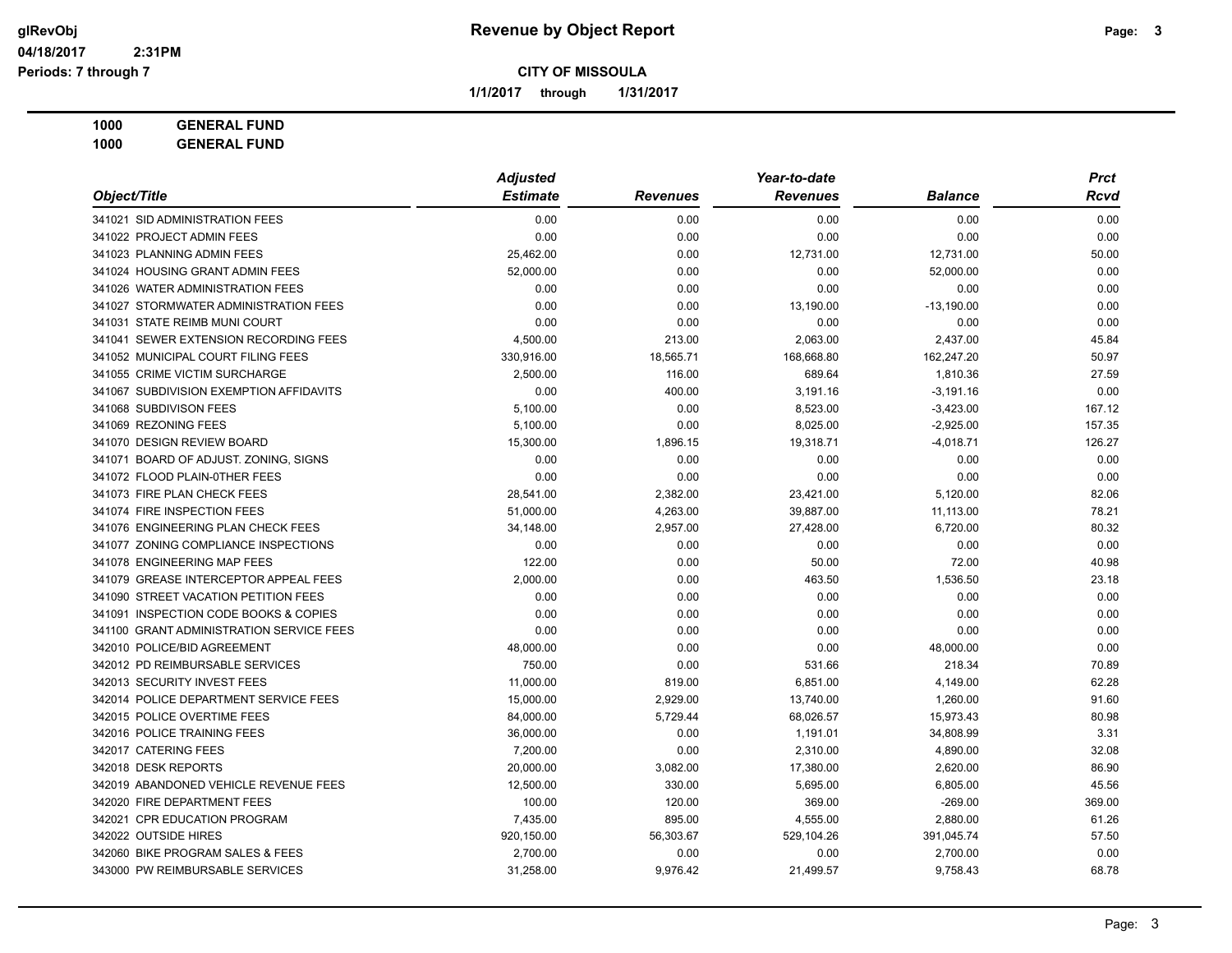**1/1/2017 through 1/31/2017**

|                                             | <b>Adjusted</b> |                 | Year-to-date    |                | <b>Prct</b> |
|---------------------------------------------|-----------------|-----------------|-----------------|----------------|-------------|
| Object/Title                                | <b>Estimate</b> | <b>Revenues</b> | <b>Revenues</b> | <b>Balance</b> | Rcvd        |
| 343001 SIGN FABRICATION & CONTRACTS         | 500.00          | 0.00            | 0.00            | 500.00         | 0.00        |
| 343002 OTHER AGENCIES - VEH MAINT           | 48,000.00       | 0.00            | 15,333.83       | 32,666.17      | 31.95       |
| 343003 STATE PAYMENT - TRAFFIC COUNTS       | 4,450.00        | 0.00            | 0.00            | 4,450.00       | 0.00        |
| 343004 SPECIAL STATE CONTRACTS              | 80,000.00       | 0.00            | 99,672.50       | $-19,672.50$   | 124.59      |
| 343006 OTHER GOVT AGENCY-STREET PROJECTS    | 98,318.00       | 0.00            | 0.00            | 98,318.00      | 0.00        |
| 343008 PRIVATE COMPANY STREET PAYMENTS      | 0.00            | 0.00            | 0.00            | 0.00           | 0.00        |
| 343010 STREET DEPT SALES & SERVICES         | 19,195.00       | 0.00            | 0.00            | 19,195.00      | 0.00        |
| 343013 SNOW REMOVAL FEES                    | 2,933.00        | 0.00            | 126.00          | 2,807.00       | 4.30        |
| 343018 SALE OF MATERIALS                    | 0.00            | 0.00            | 0.00            | 0.00           | 0.00        |
| 343080 STATE MAINTENANCE CONTRACT           | 530,082.00      | 0.00            | 124,040.40      | 406,041.60     | 23.40       |
| 343082 MDT URBAN PROJECTS                   | 0.00            | 0.00            | 0.00            | 0.00           | 0.00        |
| 343083 CONTRACT SEWER APPLICATIONS          | 0.00            | 0.00            | 0.00            | 0.00           | 0.00        |
| 343084 STREET MAINTENANCE MATERIALS REIMB   | 55,500.00       | 0.00            | 10,744.31       | 44,755.69      | 19.36       |
| 343097 SIDEWALK AND CURB FEES               | 340,000.00      | 14,052.65       | 252,402.01      | 87,597.99      | 74.24       |
| 343311 SALE OF NICHES                       | 3,200.00        | 0.00            | 0.00            | 3,200.00       | 0.00        |
| 343320 CEMETERY - SALE OF PLOTS             | 12,870.00       | 0.00            | 9,500.00        | 3,370.00       | 73.82       |
| 343321 CEMETERY FOUNDATIONS                 | 1,570.00        | 0.00            | 2,015.00        | $-445.00$      | 128.34      |
| 343322 CEMETERY FLOWER CARE                 | 4,250.00        | 0.00            | 0.00            | 4,250.00       | 0.00        |
| 343323 CEMETERY - LINER INSTALL FEES        | 5,580.00        | 400.00          | 7,425.00        | $-1,845.00$    | 133.06      |
| 343324 OTHER CEMETERY FEES                  | 1,500.00        | 300.00          | 1,050.00        | 450.00         | 70.00       |
| 343325 2ND INTERMENT RIGHT                  | 0.00            | 0.00            | 1,800.00        | $-1,800.00$    | 0.00        |
| 343340 CEMETERY - OPENINGS & CLOSINGS       | 10,950.00       | 250.00          | 7,850.00        | 3,100.00       | 71.69       |
| 343350 CEMETERY CARE, FEES                  | 29,000.00       | 0.00            | 0.00            | 29,000.00      | 0.00        |
| 343360 WEED CONTROL                         | 3,000.00        | 0.00            | 1,985.00        | 1,015.00       | 66.17       |
| 346029 PARKS PETTY CASH FUND                | 0.00            | 0.00            | 0.00            | 0.00           | 0.00        |
| 346031 RECREATION FEES                      | 171,283.00      | 7,552.57        | 119,484.15      | 51,798.85      | 69.76       |
| 346033 PARK FEES/FACILITY RENTALS           | 200.00          | 8,103.67        | 36,254.59       | $-36,054.59$   | 18,127.30   |
| 346034 GROUNDS MAINTENANCE CONTRACT         | 181,734.00      | 48,368.00       | 48,368.00       | 133,366.00     | 26.61       |
| 346036 PARK CONCESSION FEES                 | 3,000.00        | 0.00            | 480.14          | 2,519.86       | 16.00       |
| 346037 YOUTH DRUG COURT CONTRACT            | 11,700.00       | 0.00            | 0.00            | 11,700.00      | 0.00        |
| 346050 COUNTY PLAYGROUND CONTRACT           | 3,150.00        | 0.00            | 0.00            | 3,150.00       | 0.00        |
| 346051 MONTANA PARKS/REC CONFERENCE 2012    | 4,500.00        | 0.00            | 0.00            | 4,500.00       | 0.00        |
| 346054 PARKS MISC OVERTIME FEES             | 0.00            | 0.00            | 329.34          | $-329.34$      | 0.00        |
| 346070 RECREATION GENERAL MERCHANDISE       | 0.00            | 0.00            | 0.00            | 0.00           | 0.00        |
| <b>CHARGES FOR SERVICES</b><br><b>Total</b> | 5,562,834.00    | 189,953.72      | 2,791,396.15    | 2,771,437.85   | 50.18       |
| 350000 FINES & FORFEITURES                  |                 |                 |                 |                |             |
| 351022 LAW ENFORCEMENT ACADEMY SURCHARGE #5 | 0.00            | 4,336.46        | 14,930.48       | $-14,930.48$   | 0.00        |
| 351031 TRAFFIC FINES                        | 1,356,738.00    | 78,236.51       | 628,220.39      | 728,517.61     | 46.30       |
|                                             |                 |                 |                 |                |             |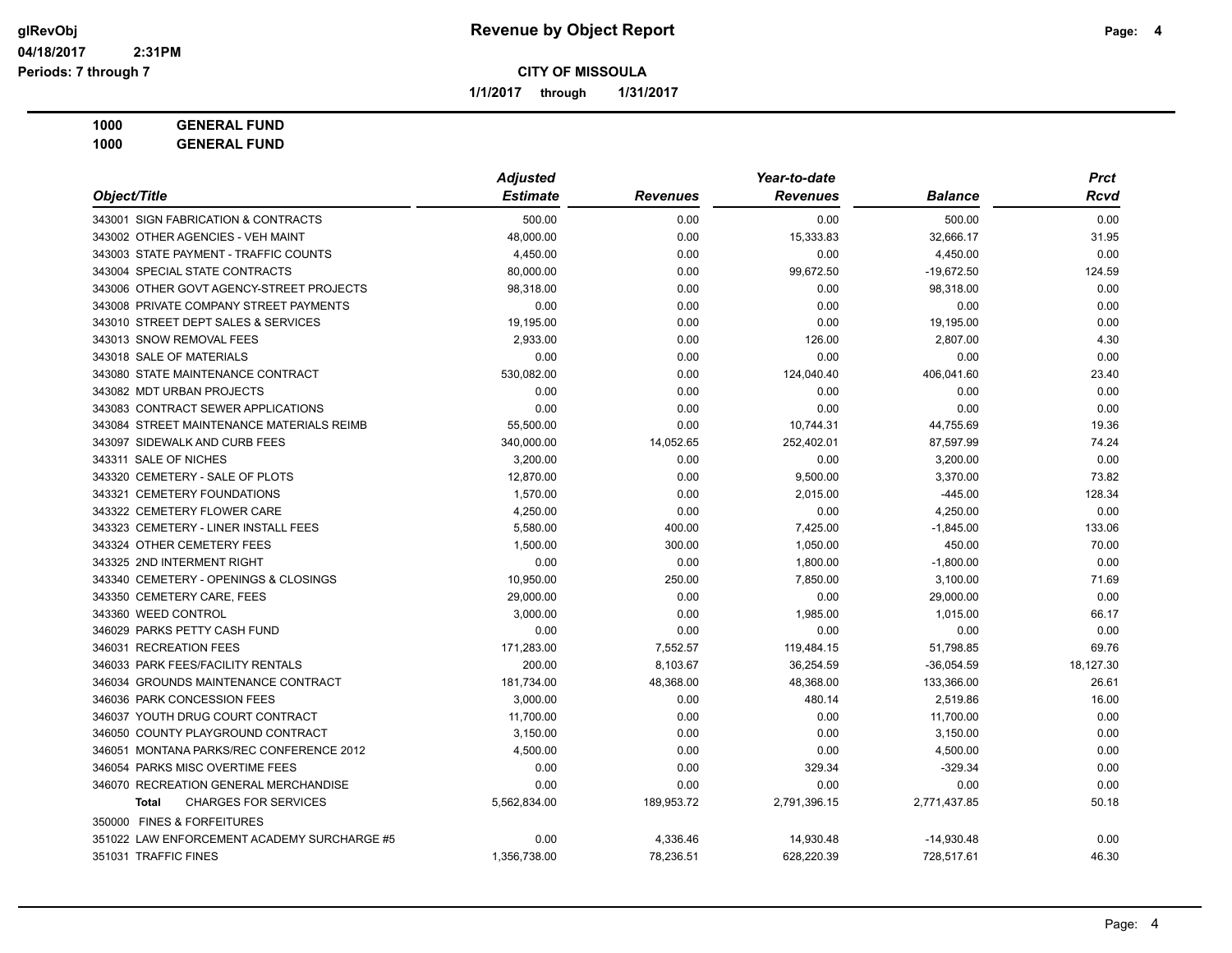**1/1/2017 through 1/31/2017**

|                                                | <b>Adjusted</b> |                 | Year-to-date    |                | <b>Prct</b> |
|------------------------------------------------|-----------------|-----------------|-----------------|----------------|-------------|
| Object/Title                                   | <b>Estimate</b> | <b>Revenues</b> | <b>Revenues</b> | <b>Balance</b> | Rcvd        |
| 351032 SURCHARGE ON FINES                      | 129,089.00      | 6,539.15        | 48,035.29       | 81,053.71      | 37.21       |
| 351033 PUBLIC DEFENDER FEES                    | 125,000.00      | 5,970.97        | 33,592.48       | 91,407.52      | 26.87       |
| 351034 CELLULAR PHONE FINES                    | 65,000.00       | 4,969.63        | 52,641.63       | 12,358.37      | 80.99       |
| 351035 CELL PHONE FINES: EDUCATION             | 65,000.00       | 4,969.63        | 52,641.63       | 12,358.37      | 80.99       |
| 355000 FALSE ALARM PENALTY                     | 10,000.00       | 884.00          | 4,134.00        | 5,866.00       | 41.34       |
| <b>FINES &amp; FORFEITURES</b><br><b>Total</b> | 1,750,827.00    | 105,906.35      | 834,195.90      | 916,631.10     | 47.65       |
| 360000 MISCELLANEOUS REVENUES                  |                 |                 |                 |                |             |
| 360000 MISCELLANEOUS REVENUES                  | 0.00            | 0.00            | 0.00            | 0.00           | 0.00        |
| 360001 COPIES                                  | 2,200.00        | 138.00          | 1,360.50        | 839.50         | 61.84       |
| 360002 PHONES                                  | 0.00            | 0.00            | 0.00            | 0.00           | 0.00        |
| 360003 MMIA REIMBURSEMENT-ATTORNEY             | 0.00            | 0.00            | 0.00            | 0.00           | 0.00        |
| 360010 MISCELLANEOUS                           | 15,000.00       | 258.65          | 1,553.00        | 13,447.00      | 10.35       |
| 360011 ENERGY REBATES FOR COMPUTER UPGRADES    | 0.00            | 0.00            | 0.00            | 0.00           | 0.00        |
| 360050 OVER/SHORT                              | 0.00            | 0.00            | 1.00            | $-1.00$        | 0.00        |
| 360100 REFUNDS                                 | 200.00          | 0.00            | 0.00            | 200.00         | 0.00        |
| 362000 OTHER MISCELLANEOUS REVENUE             | 8,000.00        | 0.00            | 0.00            | 8,000.00       | 0.00        |
| 362001 MUNICIPAL COURT BAD CHECK CHARGES       | 0.00            | 0.00            | 0.00            | 0.00           | 0.00        |
| 362002 BAD CHECK CHARGES                       | 500.00          | 30.00           | 120.00          | 380.00         | 24.00       |
| 362003 US BANK FEE REIMBURSEMENT               | 0.00            | 0.00            | 0.00            | 0.00           | 0.00        |
| 362004 URD III FACADE IMPROVEMENT LOAN REC     | 0.00            | 0.00            | 0.00            | 0.00           | 0.00        |
| 362011 SALE OF UNCLAIMED PROPERTY              | 0.00            | 0.00            | 0.00            | 0.00           | 0.00        |
| 362012 REC/GREEN TAG PROGRAM                   | 300.00          | 0.00            | 0.00            | 300.00         | 0.00        |
| 364012 SALE OF SURPLUS PROPERTY                | 40,000.00       | 0.00            | 14,445.22       | 25,554.78      | 36.11       |
| 364040 INSURANCE AND DAMAGE RECOVERY           | 40,000.00       | 397.02          | 12,461.82       | 27,538.18      | 31.15       |
| 364041 WORKERS COMPENSATION REIMBURSEMENT      | 2,500.00        | 0.00            | 0.00            | 2,500.00       | 0.00        |
| 364042 EXPENDITURE REIMBURSEMENTS              | 1,200.00        | 0.00            | 0.00            | 1,200.00       | 0.00        |
| 364043 RATTLESNAKE CORRIDOR REIMBURSEMENT      | 10,000.00       | 1,144.00        | 8,866.00        | 1,134.00       | 88.66       |
| 364044 EMERGENCY RESPONSE REIMBURSEMENT        | 50,000.00       | 0.00            | 0.00            | 50,000.00      | 0.00        |
| 364047 MMIA EXPENDITURE REIMBURSEMENT          | 0.00            | 0.00            | 0.00            | 0.00           | 0.00        |
| 364051 DOT RADAR GRANT                         | 0.00            | 0.00            | 0.00            | 0.00           | 0.00        |
| 364053 EXPENDITURE REIMB-FIRE SERVICES         | 0.00            | 0.00            | 0.00            | 0.00           | 0.00        |
| 364060 REIMB LETTER OF CREDIT-709 PARKVIEW     | 0.00            | 0.00            | 0.00            | 0.00           | 0.00        |
| 364061 REIMB LETTER OF CREDIT-LINNEA LANE      | 0.00            | 0.00            | 0.00            | 0.00           | 0.00        |
| 365000 DONATIONS                               | 0.00            | 0.00            | 0.00            | 0.00           | 0.00        |
| 365001 *** Title Not Found ***                 | 0.00            | 28.54           | 3,021.52        | $-3,021.52$    | 0.00        |
| 365003 DONATIONS - SMOKE ALARMS                | 0.00            | 0.00            | 0.00            | 0.00           | 0.00        |
| 365004 GRANT CR TRAIL ASSN DONATION            | 0.00            | 0.00            | 0.00            | 0.00           | 0.00        |
| 365015 DONATIONS - COMBAT CHALLENGE            | 0.00            | 0.00            | 0.00            | 0.00           | 0.00        |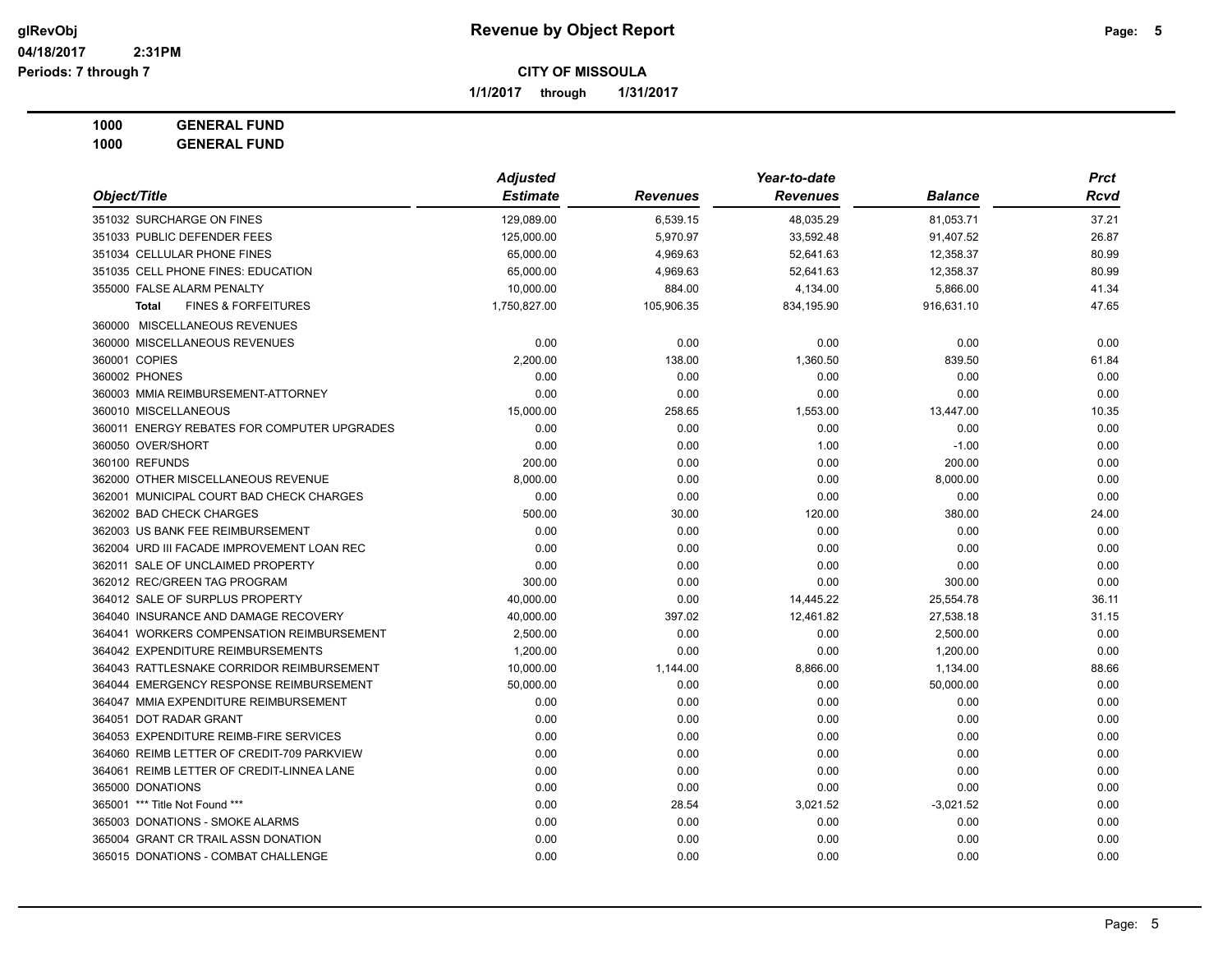**1/1/2017 through 1/31/2017**

| <b>Estimate</b><br><b>Revenues</b><br><b>Balance</b><br><b>Rcvd</b><br><b>Revenues</b><br>0.00<br>0.00<br>0.00<br>0.00<br>0.00<br>365016 LOCAL MATCH MDT<br>365017 LOCAL MATCH TRANSIT<br>0.00<br>0.00<br>0.00<br>0.00<br>0.00<br>0.00<br>0.00<br>365018 DONATIONS - MLCT CONFERENCE<br>0.00<br>0.00<br>0.00<br>365021 PARKS AND RECS GRANTS & CONTRIBUTIONS<br>0.00<br>0.00<br>15,000.00<br>$-15,000.00$<br>0.00<br>365022 NEIGHBORHOOD COUNCIL DONATIONS<br>0.00<br>0.00<br>0.00<br>0.00<br>0.00<br>368000 SALE OF COINS<br>0.00<br>0.00<br>0.00<br>0.00<br>0.00<br>368001 SALE OF POLICE PROMOTIONS<br>0.00<br>0.00<br>0.00<br>0.00<br>0.00<br>368002 SALE OF FIRE PROMOTIONS<br>0.00<br>0.00<br>0.00<br>0.00<br>0.00<br>MISCELLANEOUS REVENUES<br>169,900.00<br>1,996.21<br>56,829.06<br>113,070.94<br>33.45<br>Total<br>370000 INVESTMENTS & ROYALTY EARNINGS<br>371010 INTEREST ON INVESTMENTS<br>3,500.00<br>138.32<br>276.58<br>3.223.42<br>7.90<br>0.00<br>0.00<br>371020 GAIN/LOSS IN MARKET VALUE OF INVESTMENTS<br>0.00<br>0.00<br>0.00<br><b>INVESTMENTS &amp; ROYALTY EARNINGS</b><br>3,500.00<br>138.32<br>276.58<br>3,223.42<br>7.90<br>Total<br>380000 OTHER FINANCING SOURCES<br>381070 PROCEEDS FROM NOTES/LOANS/INTERCAP<br>0.00<br>0.00<br>0.00<br>0.00<br>0.00<br>381090 PROCEEDS FROM CAPITAL LEASE<br>316,129.00<br>0.00<br>0.00<br>316,129.00<br>0.00<br>382010 SALE OF FIXED ASSETS<br>0.00<br>0.00<br>0.00<br>0.00<br>0.00<br>383000 OPERATING TRANSFERS<br>74,000.00<br>0.00<br>37,000.00<br>37,000.00<br>50.00<br>383001 TRANS FR FLUSHING DISTRICT<br>41,200.00<br>0.00<br>20,600.00<br>20,600.00<br>50.00<br>383002 TRANS FR GAS TAX<br>564,000.00<br>0.00<br>282,000.00<br>282,000.00<br>50.00<br>383003 TRANS FR COMPREHENSIVE INSURANCE LEVY<br>0.00<br>0.00<br>0.00<br>0.00<br>0.00<br>383004 TRANS FR EMPLOYEE HEALTH INSURANCE LEVY<br>4,778,675.00<br>2,389,338.00<br>2,389,337.00<br>0.00<br>50.00<br>383007 TRANS FR CABLE FRANCHISE<br>301,433.00<br>0.00<br>150,717.00<br>150,716.00<br>50.00<br>383008 TRANS FR RUSSELL PARK DISTRICT<br>0.00<br>0.00<br>0.00<br>0.00<br>0.00<br>383009 TRANS FR TITLE I<br>0.00<br>0.00<br>0.00<br>0.00<br>0.00<br>383010 TRANS FR CIP<br>0.00<br>0.00<br>0.00<br>0.00<br>0.00<br>383011 TRANS FR SID REVOLVING<br>100,000.00<br>0.00<br>0.00<br>100,000.00<br>0.00<br>383014 TRANS FR MRA<br>0.00<br>0.00<br>0.00<br>0.00<br>0.00<br>383015 TRANS FR MPC<br>0.00<br>0.00<br>0.00<br>0.00<br>0.00<br>383017 TRANS FR BUILDING<br>0.00<br>0.00<br>0.00<br>0.00<br>0.00<br>383018 TRANS FR WILLOWWOOD PARK DISTRICT<br>0.00<br>0.00<br>0.00<br>0.00<br>0.00<br>383020 TRANS FR CEMETERY CARE<br>0.00<br>0.00<br>0.00<br>0.00<br>0.00<br>383021 TRANS FR P&R TRAILS DEVLP<br>0.00<br>0.00<br>0.00<br>0.00<br>0.00<br>383024 TRANS FR SEWER CLEARING<br>0.00<br>0.00<br>0.00<br>0.00<br>0.00<br>383027 TRANS FR URD<br>0.00<br>0.00<br>0.00<br>0.00<br>0.00<br>383028 TRANS FROM GF FOR HEALTH RESERVE<br>0.00<br>0.00<br>0.00<br>0.00<br>0.00<br>383046 TRANS FR PARKS MAINTENANCE DIST<br>0.00<br>0.00<br>0.00<br>0.00<br>0.00 |                                             | <b>Adjusted</b> |      | Year-to-date |      | <b>Prct</b> |
|----------------------------------------------------------------------------------------------------------------------------------------------------------------------------------------------------------------------------------------------------------------------------------------------------------------------------------------------------------------------------------------------------------------------------------------------------------------------------------------------------------------------------------------------------------------------------------------------------------------------------------------------------------------------------------------------------------------------------------------------------------------------------------------------------------------------------------------------------------------------------------------------------------------------------------------------------------------------------------------------------------------------------------------------------------------------------------------------------------------------------------------------------------------------------------------------------------------------------------------------------------------------------------------------------------------------------------------------------------------------------------------------------------------------------------------------------------------------------------------------------------------------------------------------------------------------------------------------------------------------------------------------------------------------------------------------------------------------------------------------------------------------------------------------------------------------------------------------------------------------------------------------------------------------------------------------------------------------------------------------------------------------------------------------------------------------------------------------------------------------------------------------------------------------------------------------------------------------------------------------------------------------------------------------------------------------------------------------------------------------------------------------------------------------------------------------------------------------------------------------------------------------------------------------------------------------------------------------------------------------------------------------------------------------------------------------------------------------------------------------------------------------------------------------------------------------------------------------------------------------------------------------------------------------------------------------------------------------------------------------------------------------------------------------------------------------------------------------------------|---------------------------------------------|-----------------|------|--------------|------|-------------|
|                                                                                                                                                                                                                                                                                                                                                                                                                                                                                                                                                                                                                                                                                                                                                                                                                                                                                                                                                                                                                                                                                                                                                                                                                                                                                                                                                                                                                                                                                                                                                                                                                                                                                                                                                                                                                                                                                                                                                                                                                                                                                                                                                                                                                                                                                                                                                                                                                                                                                                                                                                                                                                                                                                                                                                                                                                                                                                                                                                                                                                                                                                          | Object/Title                                |                 |      |              |      |             |
|                                                                                                                                                                                                                                                                                                                                                                                                                                                                                                                                                                                                                                                                                                                                                                                                                                                                                                                                                                                                                                                                                                                                                                                                                                                                                                                                                                                                                                                                                                                                                                                                                                                                                                                                                                                                                                                                                                                                                                                                                                                                                                                                                                                                                                                                                                                                                                                                                                                                                                                                                                                                                                                                                                                                                                                                                                                                                                                                                                                                                                                                                                          |                                             |                 |      |              |      |             |
|                                                                                                                                                                                                                                                                                                                                                                                                                                                                                                                                                                                                                                                                                                                                                                                                                                                                                                                                                                                                                                                                                                                                                                                                                                                                                                                                                                                                                                                                                                                                                                                                                                                                                                                                                                                                                                                                                                                                                                                                                                                                                                                                                                                                                                                                                                                                                                                                                                                                                                                                                                                                                                                                                                                                                                                                                                                                                                                                                                                                                                                                                                          |                                             |                 |      |              |      |             |
|                                                                                                                                                                                                                                                                                                                                                                                                                                                                                                                                                                                                                                                                                                                                                                                                                                                                                                                                                                                                                                                                                                                                                                                                                                                                                                                                                                                                                                                                                                                                                                                                                                                                                                                                                                                                                                                                                                                                                                                                                                                                                                                                                                                                                                                                                                                                                                                                                                                                                                                                                                                                                                                                                                                                                                                                                                                                                                                                                                                                                                                                                                          |                                             |                 |      |              |      |             |
|                                                                                                                                                                                                                                                                                                                                                                                                                                                                                                                                                                                                                                                                                                                                                                                                                                                                                                                                                                                                                                                                                                                                                                                                                                                                                                                                                                                                                                                                                                                                                                                                                                                                                                                                                                                                                                                                                                                                                                                                                                                                                                                                                                                                                                                                                                                                                                                                                                                                                                                                                                                                                                                                                                                                                                                                                                                                                                                                                                                                                                                                                                          |                                             |                 |      |              |      |             |
|                                                                                                                                                                                                                                                                                                                                                                                                                                                                                                                                                                                                                                                                                                                                                                                                                                                                                                                                                                                                                                                                                                                                                                                                                                                                                                                                                                                                                                                                                                                                                                                                                                                                                                                                                                                                                                                                                                                                                                                                                                                                                                                                                                                                                                                                                                                                                                                                                                                                                                                                                                                                                                                                                                                                                                                                                                                                                                                                                                                                                                                                                                          |                                             |                 |      |              |      |             |
|                                                                                                                                                                                                                                                                                                                                                                                                                                                                                                                                                                                                                                                                                                                                                                                                                                                                                                                                                                                                                                                                                                                                                                                                                                                                                                                                                                                                                                                                                                                                                                                                                                                                                                                                                                                                                                                                                                                                                                                                                                                                                                                                                                                                                                                                                                                                                                                                                                                                                                                                                                                                                                                                                                                                                                                                                                                                                                                                                                                                                                                                                                          |                                             |                 |      |              |      |             |
|                                                                                                                                                                                                                                                                                                                                                                                                                                                                                                                                                                                                                                                                                                                                                                                                                                                                                                                                                                                                                                                                                                                                                                                                                                                                                                                                                                                                                                                                                                                                                                                                                                                                                                                                                                                                                                                                                                                                                                                                                                                                                                                                                                                                                                                                                                                                                                                                                                                                                                                                                                                                                                                                                                                                                                                                                                                                                                                                                                                                                                                                                                          |                                             |                 |      |              |      |             |
|                                                                                                                                                                                                                                                                                                                                                                                                                                                                                                                                                                                                                                                                                                                                                                                                                                                                                                                                                                                                                                                                                                                                                                                                                                                                                                                                                                                                                                                                                                                                                                                                                                                                                                                                                                                                                                                                                                                                                                                                                                                                                                                                                                                                                                                                                                                                                                                                                                                                                                                                                                                                                                                                                                                                                                                                                                                                                                                                                                                                                                                                                                          |                                             |                 |      |              |      |             |
|                                                                                                                                                                                                                                                                                                                                                                                                                                                                                                                                                                                                                                                                                                                                                                                                                                                                                                                                                                                                                                                                                                                                                                                                                                                                                                                                                                                                                                                                                                                                                                                                                                                                                                                                                                                                                                                                                                                                                                                                                                                                                                                                                                                                                                                                                                                                                                                                                                                                                                                                                                                                                                                                                                                                                                                                                                                                                                                                                                                                                                                                                                          |                                             |                 |      |              |      |             |
|                                                                                                                                                                                                                                                                                                                                                                                                                                                                                                                                                                                                                                                                                                                                                                                                                                                                                                                                                                                                                                                                                                                                                                                                                                                                                                                                                                                                                                                                                                                                                                                                                                                                                                                                                                                                                                                                                                                                                                                                                                                                                                                                                                                                                                                                                                                                                                                                                                                                                                                                                                                                                                                                                                                                                                                                                                                                                                                                                                                                                                                                                                          |                                             |                 |      |              |      |             |
|                                                                                                                                                                                                                                                                                                                                                                                                                                                                                                                                                                                                                                                                                                                                                                                                                                                                                                                                                                                                                                                                                                                                                                                                                                                                                                                                                                                                                                                                                                                                                                                                                                                                                                                                                                                                                                                                                                                                                                                                                                                                                                                                                                                                                                                                                                                                                                                                                                                                                                                                                                                                                                                                                                                                                                                                                                                                                                                                                                                                                                                                                                          |                                             |                 |      |              |      |             |
|                                                                                                                                                                                                                                                                                                                                                                                                                                                                                                                                                                                                                                                                                                                                                                                                                                                                                                                                                                                                                                                                                                                                                                                                                                                                                                                                                                                                                                                                                                                                                                                                                                                                                                                                                                                                                                                                                                                                                                                                                                                                                                                                                                                                                                                                                                                                                                                                                                                                                                                                                                                                                                                                                                                                                                                                                                                                                                                                                                                                                                                                                                          |                                             |                 |      |              |      |             |
|                                                                                                                                                                                                                                                                                                                                                                                                                                                                                                                                                                                                                                                                                                                                                                                                                                                                                                                                                                                                                                                                                                                                                                                                                                                                                                                                                                                                                                                                                                                                                                                                                                                                                                                                                                                                                                                                                                                                                                                                                                                                                                                                                                                                                                                                                                                                                                                                                                                                                                                                                                                                                                                                                                                                                                                                                                                                                                                                                                                                                                                                                                          |                                             |                 |      |              |      |             |
|                                                                                                                                                                                                                                                                                                                                                                                                                                                                                                                                                                                                                                                                                                                                                                                                                                                                                                                                                                                                                                                                                                                                                                                                                                                                                                                                                                                                                                                                                                                                                                                                                                                                                                                                                                                                                                                                                                                                                                                                                                                                                                                                                                                                                                                                                                                                                                                                                                                                                                                                                                                                                                                                                                                                                                                                                                                                                                                                                                                                                                                                                                          |                                             |                 |      |              |      |             |
|                                                                                                                                                                                                                                                                                                                                                                                                                                                                                                                                                                                                                                                                                                                                                                                                                                                                                                                                                                                                                                                                                                                                                                                                                                                                                                                                                                                                                                                                                                                                                                                                                                                                                                                                                                                                                                                                                                                                                                                                                                                                                                                                                                                                                                                                                                                                                                                                                                                                                                                                                                                                                                                                                                                                                                                                                                                                                                                                                                                                                                                                                                          |                                             |                 |      |              |      |             |
|                                                                                                                                                                                                                                                                                                                                                                                                                                                                                                                                                                                                                                                                                                                                                                                                                                                                                                                                                                                                                                                                                                                                                                                                                                                                                                                                                                                                                                                                                                                                                                                                                                                                                                                                                                                                                                                                                                                                                                                                                                                                                                                                                                                                                                                                                                                                                                                                                                                                                                                                                                                                                                                                                                                                                                                                                                                                                                                                                                                                                                                                                                          |                                             |                 |      |              |      |             |
|                                                                                                                                                                                                                                                                                                                                                                                                                                                                                                                                                                                                                                                                                                                                                                                                                                                                                                                                                                                                                                                                                                                                                                                                                                                                                                                                                                                                                                                                                                                                                                                                                                                                                                                                                                                                                                                                                                                                                                                                                                                                                                                                                                                                                                                                                                                                                                                                                                                                                                                                                                                                                                                                                                                                                                                                                                                                                                                                                                                                                                                                                                          |                                             |                 |      |              |      |             |
|                                                                                                                                                                                                                                                                                                                                                                                                                                                                                                                                                                                                                                                                                                                                                                                                                                                                                                                                                                                                                                                                                                                                                                                                                                                                                                                                                                                                                                                                                                                                                                                                                                                                                                                                                                                                                                                                                                                                                                                                                                                                                                                                                                                                                                                                                                                                                                                                                                                                                                                                                                                                                                                                                                                                                                                                                                                                                                                                                                                                                                                                                                          |                                             |                 |      |              |      |             |
|                                                                                                                                                                                                                                                                                                                                                                                                                                                                                                                                                                                                                                                                                                                                                                                                                                                                                                                                                                                                                                                                                                                                                                                                                                                                                                                                                                                                                                                                                                                                                                                                                                                                                                                                                                                                                                                                                                                                                                                                                                                                                                                                                                                                                                                                                                                                                                                                                                                                                                                                                                                                                                                                                                                                                                                                                                                                                                                                                                                                                                                                                                          |                                             |                 |      |              |      |             |
|                                                                                                                                                                                                                                                                                                                                                                                                                                                                                                                                                                                                                                                                                                                                                                                                                                                                                                                                                                                                                                                                                                                                                                                                                                                                                                                                                                                                                                                                                                                                                                                                                                                                                                                                                                                                                                                                                                                                                                                                                                                                                                                                                                                                                                                                                                                                                                                                                                                                                                                                                                                                                                                                                                                                                                                                                                                                                                                                                                                                                                                                                                          |                                             |                 |      |              |      |             |
|                                                                                                                                                                                                                                                                                                                                                                                                                                                                                                                                                                                                                                                                                                                                                                                                                                                                                                                                                                                                                                                                                                                                                                                                                                                                                                                                                                                                                                                                                                                                                                                                                                                                                                                                                                                                                                                                                                                                                                                                                                                                                                                                                                                                                                                                                                                                                                                                                                                                                                                                                                                                                                                                                                                                                                                                                                                                                                                                                                                                                                                                                                          |                                             |                 |      |              |      |             |
|                                                                                                                                                                                                                                                                                                                                                                                                                                                                                                                                                                                                                                                                                                                                                                                                                                                                                                                                                                                                                                                                                                                                                                                                                                                                                                                                                                                                                                                                                                                                                                                                                                                                                                                                                                                                                                                                                                                                                                                                                                                                                                                                                                                                                                                                                                                                                                                                                                                                                                                                                                                                                                                                                                                                                                                                                                                                                                                                                                                                                                                                                                          |                                             |                 |      |              |      |             |
|                                                                                                                                                                                                                                                                                                                                                                                                                                                                                                                                                                                                                                                                                                                                                                                                                                                                                                                                                                                                                                                                                                                                                                                                                                                                                                                                                                                                                                                                                                                                                                                                                                                                                                                                                                                                                                                                                                                                                                                                                                                                                                                                                                                                                                                                                                                                                                                                                                                                                                                                                                                                                                                                                                                                                                                                                                                                                                                                                                                                                                                                                                          |                                             |                 |      |              |      |             |
|                                                                                                                                                                                                                                                                                                                                                                                                                                                                                                                                                                                                                                                                                                                                                                                                                                                                                                                                                                                                                                                                                                                                                                                                                                                                                                                                                                                                                                                                                                                                                                                                                                                                                                                                                                                                                                                                                                                                                                                                                                                                                                                                                                                                                                                                                                                                                                                                                                                                                                                                                                                                                                                                                                                                                                                                                                                                                                                                                                                                                                                                                                          |                                             |                 |      |              |      |             |
|                                                                                                                                                                                                                                                                                                                                                                                                                                                                                                                                                                                                                                                                                                                                                                                                                                                                                                                                                                                                                                                                                                                                                                                                                                                                                                                                                                                                                                                                                                                                                                                                                                                                                                                                                                                                                                                                                                                                                                                                                                                                                                                                                                                                                                                                                                                                                                                                                                                                                                                                                                                                                                                                                                                                                                                                                                                                                                                                                                                                                                                                                                          |                                             |                 |      |              |      |             |
|                                                                                                                                                                                                                                                                                                                                                                                                                                                                                                                                                                                                                                                                                                                                                                                                                                                                                                                                                                                                                                                                                                                                                                                                                                                                                                                                                                                                                                                                                                                                                                                                                                                                                                                                                                                                                                                                                                                                                                                                                                                                                                                                                                                                                                                                                                                                                                                                                                                                                                                                                                                                                                                                                                                                                                                                                                                                                                                                                                                                                                                                                                          |                                             |                 |      |              |      |             |
|                                                                                                                                                                                                                                                                                                                                                                                                                                                                                                                                                                                                                                                                                                                                                                                                                                                                                                                                                                                                                                                                                                                                                                                                                                                                                                                                                                                                                                                                                                                                                                                                                                                                                                                                                                                                                                                                                                                                                                                                                                                                                                                                                                                                                                                                                                                                                                                                                                                                                                                                                                                                                                                                                                                                                                                                                                                                                                                                                                                                                                                                                                          |                                             |                 |      |              |      |             |
|                                                                                                                                                                                                                                                                                                                                                                                                                                                                                                                                                                                                                                                                                                                                                                                                                                                                                                                                                                                                                                                                                                                                                                                                                                                                                                                                                                                                                                                                                                                                                                                                                                                                                                                                                                                                                                                                                                                                                                                                                                                                                                                                                                                                                                                                                                                                                                                                                                                                                                                                                                                                                                                                                                                                                                                                                                                                                                                                                                                                                                                                                                          |                                             |                 |      |              |      |             |
|                                                                                                                                                                                                                                                                                                                                                                                                                                                                                                                                                                                                                                                                                                                                                                                                                                                                                                                                                                                                                                                                                                                                                                                                                                                                                                                                                                                                                                                                                                                                                                                                                                                                                                                                                                                                                                                                                                                                                                                                                                                                                                                                                                                                                                                                                                                                                                                                                                                                                                                                                                                                                                                                                                                                                                                                                                                                                                                                                                                                                                                                                                          |                                             |                 |      |              |      |             |
|                                                                                                                                                                                                                                                                                                                                                                                                                                                                                                                                                                                                                                                                                                                                                                                                                                                                                                                                                                                                                                                                                                                                                                                                                                                                                                                                                                                                                                                                                                                                                                                                                                                                                                                                                                                                                                                                                                                                                                                                                                                                                                                                                                                                                                                                                                                                                                                                                                                                                                                                                                                                                                                                                                                                                                                                                                                                                                                                                                                                                                                                                                          |                                             |                 |      |              |      |             |
|                                                                                                                                                                                                                                                                                                                                                                                                                                                                                                                                                                                                                                                                                                                                                                                                                                                                                                                                                                                                                                                                                                                                                                                                                                                                                                                                                                                                                                                                                                                                                                                                                                                                                                                                                                                                                                                                                                                                                                                                                                                                                                                                                                                                                                                                                                                                                                                                                                                                                                                                                                                                                                                                                                                                                                                                                                                                                                                                                                                                                                                                                                          |                                             |                 |      |              |      |             |
|                                                                                                                                                                                                                                                                                                                                                                                                                                                                                                                                                                                                                                                                                                                                                                                                                                                                                                                                                                                                                                                                                                                                                                                                                                                                                                                                                                                                                                                                                                                                                                                                                                                                                                                                                                                                                                                                                                                                                                                                                                                                                                                                                                                                                                                                                                                                                                                                                                                                                                                                                                                                                                                                                                                                                                                                                                                                                                                                                                                                                                                                                                          |                                             |                 |      |              |      |             |
|                                                                                                                                                                                                                                                                                                                                                                                                                                                                                                                                                                                                                                                                                                                                                                                                                                                                                                                                                                                                                                                                                                                                                                                                                                                                                                                                                                                                                                                                                                                                                                                                                                                                                                                                                                                                                                                                                                                                                                                                                                                                                                                                                                                                                                                                                                                                                                                                                                                                                                                                                                                                                                                                                                                                                                                                                                                                                                                                                                                                                                                                                                          |                                             |                 |      |              |      |             |
|                                                                                                                                                                                                                                                                                                                                                                                                                                                                                                                                                                                                                                                                                                                                                                                                                                                                                                                                                                                                                                                                                                                                                                                                                                                                                                                                                                                                                                                                                                                                                                                                                                                                                                                                                                                                                                                                                                                                                                                                                                                                                                                                                                                                                                                                                                                                                                                                                                                                                                                                                                                                                                                                                                                                                                                                                                                                                                                                                                                                                                                                                                          |                                             |                 |      |              |      |             |
|                                                                                                                                                                                                                                                                                                                                                                                                                                                                                                                                                                                                                                                                                                                                                                                                                                                                                                                                                                                                                                                                                                                                                                                                                                                                                                                                                                                                                                                                                                                                                                                                                                                                                                                                                                                                                                                                                                                                                                                                                                                                                                                                                                                                                                                                                                                                                                                                                                                                                                                                                                                                                                                                                                                                                                                                                                                                                                                                                                                                                                                                                                          |                                             |                 |      |              |      |             |
|                                                                                                                                                                                                                                                                                                                                                                                                                                                                                                                                                                                                                                                                                                                                                                                                                                                                                                                                                                                                                                                                                                                                                                                                                                                                                                                                                                                                                                                                                                                                                                                                                                                                                                                                                                                                                                                                                                                                                                                                                                                                                                                                                                                                                                                                                                                                                                                                                                                                                                                                                                                                                                                                                                                                                                                                                                                                                                                                                                                                                                                                                                          |                                             |                 |      |              |      |             |
|                                                                                                                                                                                                                                                                                                                                                                                                                                                                                                                                                                                                                                                                                                                                                                                                                                                                                                                                                                                                                                                                                                                                                                                                                                                                                                                                                                                                                                                                                                                                                                                                                                                                                                                                                                                                                                                                                                                                                                                                                                                                                                                                                                                                                                                                                                                                                                                                                                                                                                                                                                                                                                                                                                                                                                                                                                                                                                                                                                                                                                                                                                          |                                             |                 |      |              |      |             |
|                                                                                                                                                                                                                                                                                                                                                                                                                                                                                                                                                                                                                                                                                                                                                                                                                                                                                                                                                                                                                                                                                                                                                                                                                                                                                                                                                                                                                                                                                                                                                                                                                                                                                                                                                                                                                                                                                                                                                                                                                                                                                                                                                                                                                                                                                                                                                                                                                                                                                                                                                                                                                                                                                                                                                                                                                                                                                                                                                                                                                                                                                                          | 383047 TRANS FR STREET MAINTENANCE DISTRICT | 0.00            | 0.00 | 0.00         | 0.00 | 0.00        |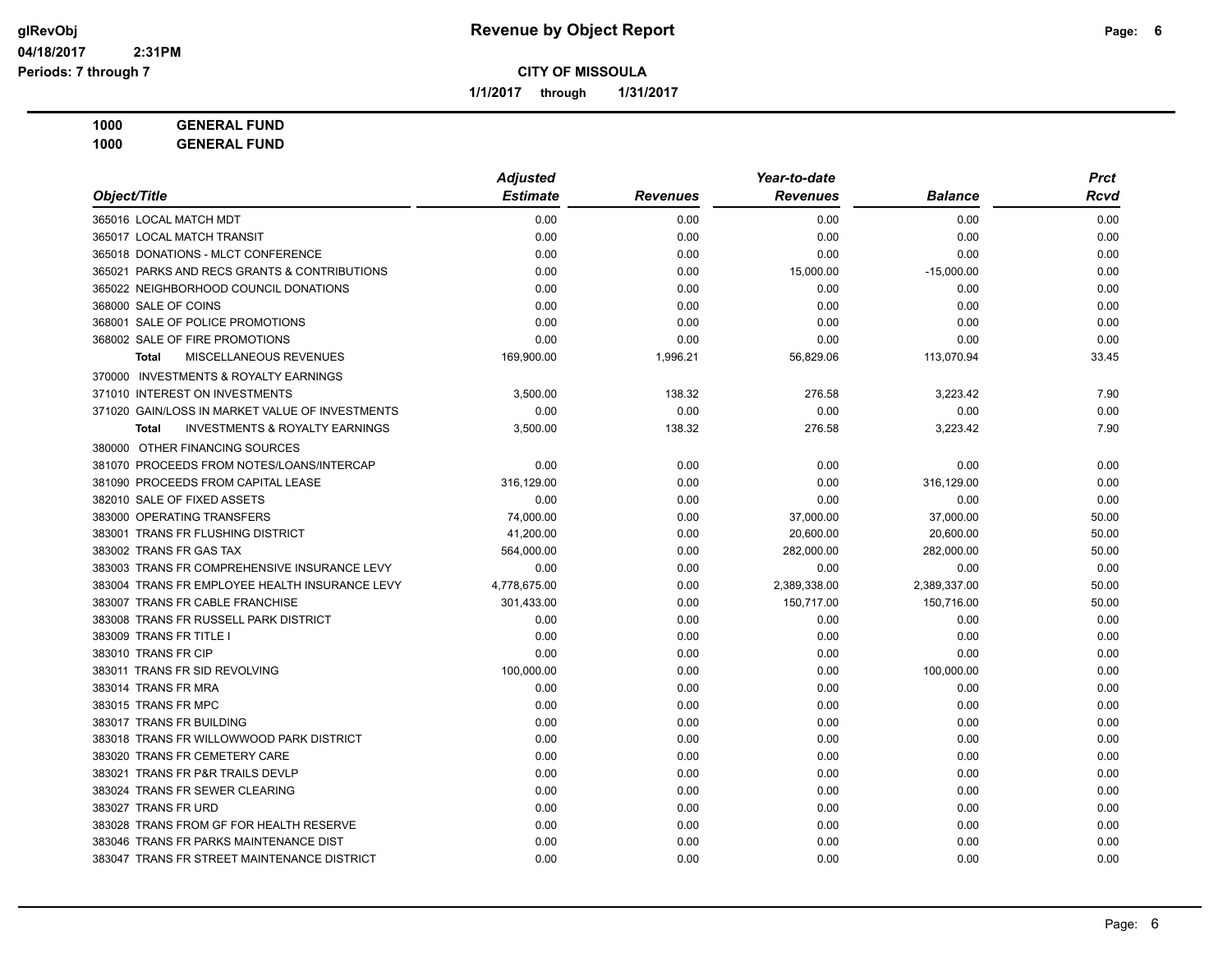**1/1/2017 through 1/31/2017**

|                                     | <b>Adjusted</b> |                 | Year-to-date    |                | <b>Prct</b> |
|-------------------------------------|-----------------|-----------------|-----------------|----------------|-------------|
| Object/Title                        | <b>Estimate</b> | <b>Revenues</b> | <b>Revenues</b> | <b>Balance</b> | <b>Rcvd</b> |
| 383050 TRANSFER FROM IMPACT FEES    | 0.00            | 0.00            | 0.00            | 0.00           | 0.00        |
| 383065 TRANSFER FROM WWTF           | 50.213.00       | 0.00            | 0.00            | 50.213.00      | 0.00        |
| OTHER FINANCING SOURCES<br>Total    | 6,225,650.00    | 0.00            | 2,879,655.00    | 3,345,995.00   | 46.25       |
| 390000 INTERNAL SERVICES            |                 |                 |                 |                |             |
| 399999 NEW REQUESTS FUNDING         | 0.00            | 0.00            | 0.00            | 0.00           | 0.00        |
| <b>INTERNAL SERVICES</b><br>Total   | 0.00            | 0.00            | 0.00            | 0.00           | 0.00        |
| <b>Total</b><br><b>GENERAL FUND</b> | 53.666.050.00   | 1.325.901.40    | 26.915.634.56   | 26.750.415.44  | 50.15       |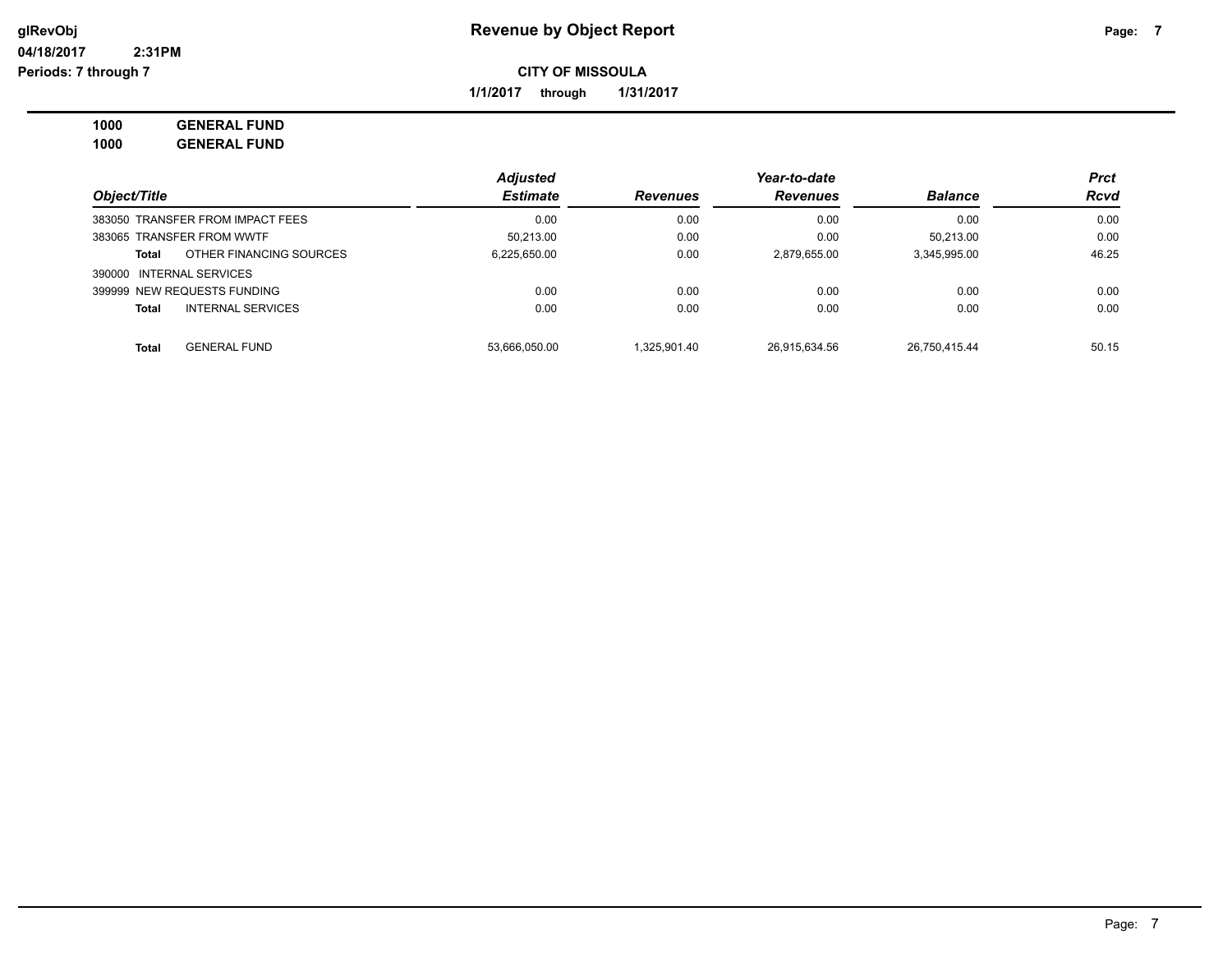**1/1/2017 through 1/31/2017**

### **1000 GENERAL FUND**

| Object/Title                                  | <b>Adjusted</b> |                 | Year-to-date    | <b>Prct</b>    |         |
|-----------------------------------------------|-----------------|-----------------|-----------------|----------------|---------|
|                                               | <b>Estimate</b> | <b>Revenues</b> | <b>Revenues</b> | <b>Balance</b> | Rcvd    |
| 310000 TAXES/ASSESSMENTS                      |                 |                 |                 |                |         |
| 311000 GENERAL PROPERTY TAXES                 | 23,379,867.00   | 146,300.67      | 11,943,531.81   | 11,436,335.19  | 51.08   |
| 311005 DELINQUENT TAXES                       | 0.00            | 461.40          | 6,491.39        | $-6,491.39$    | 0.00    |
| 311030 MOTOR VEHICLE TAXES                    | 1,360,088.00    | 112,321.91      | 504,387.16      | 855,700.84     | 37.08   |
| 312001 PENALTIES & INTEREST                   | 63,000.00       | 6,705.01        | 11,136.80       | 51,863.20      | 17.68   |
| TAXES/ASSESSMENTS<br><b>Total</b>             | 24,802,955.00   | 265,788.99      | 12,465,547.16   | 12,337,407.84  | 50.26   |
| 320000 LICENSES & PERMITS                     |                 |                 |                 |                |         |
| 322011 LIQUOR LICENSES                        | 33,975.00       | 30,312.50       | 30,312.50       | 3,662.50       | 89.22   |
| 322012 BEER LICENSES                          | 34,900.00       | 37,000.00       | 38,000.50       | $-3,100.50$    | 108.88  |
| 322013 WINE LICENSES                          | 11,700.00       | 200.00          | 200.00          | 11,500.00      | 1.71    |
| 322014 GOING OUT OF BUSINESS LICENSE          | 0.00            | 0.00            | 0.00            | 0.00           | 0.00    |
| 322020 GENERAL BUSINESS/PROF/OCCUPATIONAL LIC | 677,941.00      | 128,145.50      | 185,041.15      | 492,899.85     | 27.29   |
| 322021 RENTAL LICENSES                        | 62,045.00       | 0.00            | 2,895.14        | 59,149.86      | 4.67    |
| 322022 BLIC PENALTIES & LICENSES              | 12,607.00       | 0.01            | $-751.83$       | 13,358.83      | $-5.96$ |
| 322023 TOURIST HOME REGISTRATION              | 0.00            | 250.00          | 650.00          | $-650.00$      | 0.00    |
| 323015 EXCAVATING PERMITS                     | 414,681.00      | 23,064.60       | 321,258.96      | 93,422.04      | 77.47   |
| 323016 MOVING PERMITS                         | 0.00            | 0.00            | 1,060.00        | $-1,060.00$    | 0.00    |
| 323018 PAVING ASSESSMENTS                     | 7,140.00        | 0.00            | 0.00            | 7,140.00       | 0.00    |
| 323019 ALARM USERS PERMITS                    | 16,068.00       | 390.00          | 11,908.00       | 4,160.00       | 74.11   |
| 323020 FENCE PERMITS                          | 14,068.00       | 0.00            | 5,172.00        | 8,896.00       | 36.76   |
| 323021 PAVING PERMITS                         | 33,619.00       | 2,399.00        | 22,945.00       | 10,674.00      | 68.25   |
| 323022 GRADING/DRAINAGE PERMITS               | 7,877.00        | 401.00          | 10,017.00       | $-2,140.00$    | 127.17  |
| 323023 ADA ACCESS PERMITS                     | 14,630.00       | 1,055.00        | 10,625.00       | 4,005.00       | 72.62   |
| 323025 STREET USE PERMITS                     | 3,939.00        | 0.00            | 1,740.00        | 2,199.00       | 44.17   |
| 323026 PYROTECHNICS PERMITS                   | 3,060.00        | 0.00            | 2,504.00        | 556.00         | 81.83   |
| 323031 CHICKEN LICENSES                       | 477.00          | 0.00            | 240.00          | 237.00         | 50.31   |
| 323052 STORM WATER POLLUTION PREVENTION PERN  | 3,887.00        | 292.00          | 4,348.00        | $-461.00$      | 111.86  |
| 323054 ZONING COMPLIANCE PERMITS              | 3,152.00        | 1,071.00        | 9,783.00        | $-6,631.00$    | 310.37  |
| 323055 FLOOD PLAIN PERMITS                    | 1,020.00        | 0.00            | 2,308.00        | $-1,288.00$    | 226.27  |
| 323056 SIGN PERMITS                           | 10,200.00       | 632.00          | 7,004.00        | 3,196.00       | 68.67   |
| 323057 SIDEWALK CAFE PERMIT                   | 255.00          | 212.00          | 212.00          | 43.00          | 83.14   |
| <b>Total</b><br><b>LICENSES &amp; PERMITS</b> | 1,367,241.00    | 225,424.61      | 667,472.42      | 699,768.58     | 48.82   |
| 330000 INTERGOVERNMENTAL REVENUES             |                 |                 |                 |                |         |
| 330000 INTERGOVERNMENTAL REVENUES             | 20,500.00       | 0.00            | 0.00            | 20,500.00      | 0.00    |
| 331023 MISSOULA HOUSING POLICE GRANT          | 45,000.00       | 0.00            | 0.00            | 45,000.00      | 0.00    |
| 331024 DEPT OF JUSTICE GRANTS                 | 50,000.00       | 0.00            | 21,270.84       | 28,729.16      | 42.54   |
| 331025 DV ACCOUNTABILITY PROJECT              | 0.00            | 0.00            | 0.00            | 0.00           | 0.00    |
| 331050 ISTEA/CTEP GRANT                       | 0.00            | 0.00            | 0.00            | 0.00           | 0.00    |
| 331054 FHWA PL GRANT                          | 0.00            | 0.00            | 0.00            | 0.00           | 0.00    |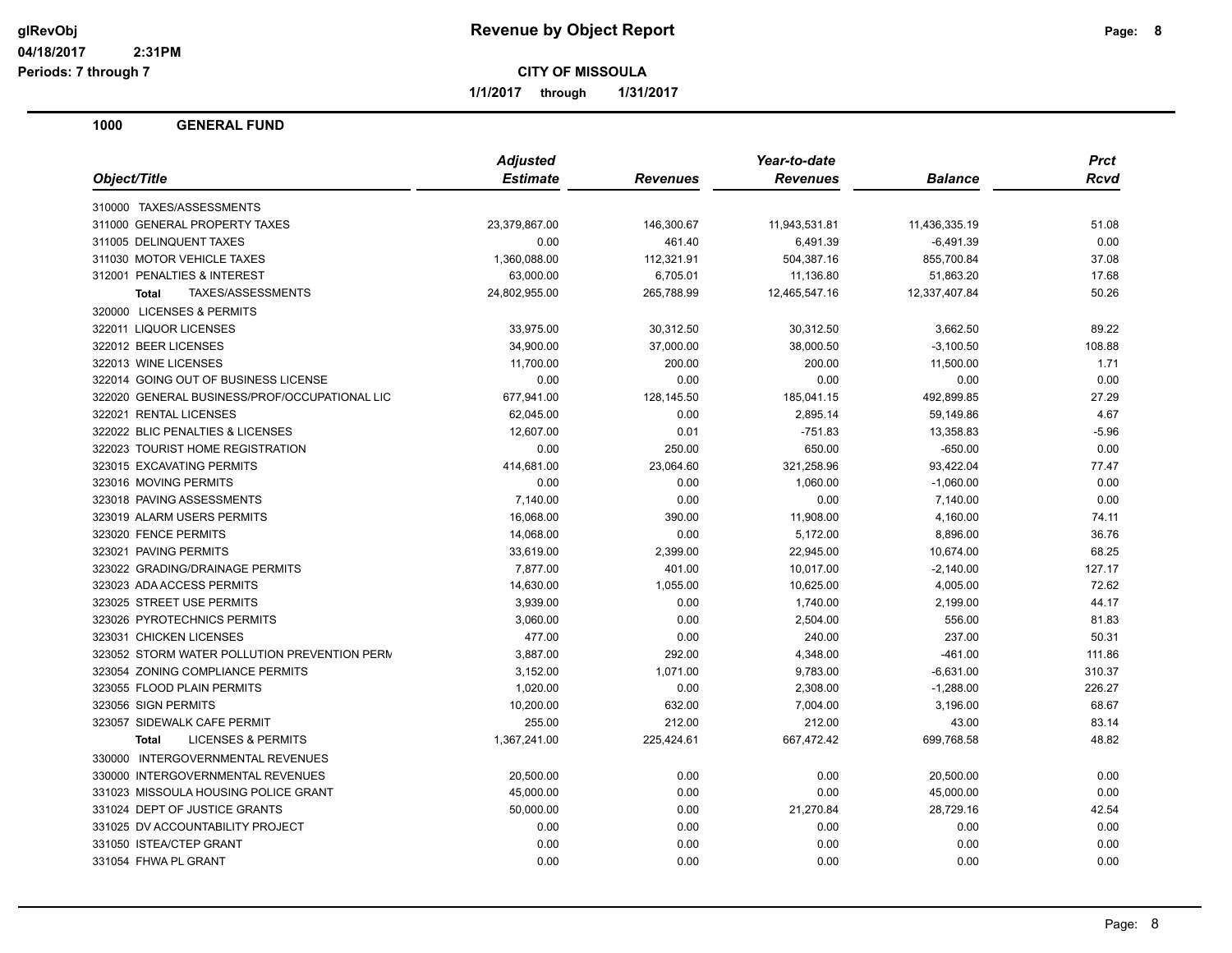**1/1/2017 through 1/31/2017**

### **1000 GENERAL FUND**

| Object/Title                                      | <b>Adjusted</b> |                 | <b>Prct</b>     |                |             |
|---------------------------------------------------|-----------------|-----------------|-----------------|----------------|-------------|
|                                                   | <b>Estimate</b> | <b>Revenues</b> | <b>Revenues</b> | <b>Balance</b> | <b>Rcvd</b> |
| 331091 US DOT HMEP GRANT                          | 0.00            | 0.00            | 33,895.58       | $-33,895.58$   | 0.00        |
| 331112 SAFER GRANT                                | 0.00            | 0.00            | 0.00            | 0.00           | 0.00        |
| 331113 *** Title Not Found ***                    | 0.00            | 0.00            | 0.00            | 0.00           | 0.00        |
| 331114 TITLE III GRANT-MSLA CO                    | 14,500.00       | 0.00            | 0.00            | 14,500.00      | 0.00        |
| 331160 SAFE ROUTES TO SCHOOLS fY08 \$82,500       | 0.00            | 0.00            | 0.00            | 0.00           | 0.00        |
| 331170 HISTORICAL PRESERVATION GRANT              | 0.00            | 0.00            | 0.00            | 0.00           | 0.00        |
| 331178 DUI TASK FORCE                             | 0.00            | 0.00            | 0.00            | 0.00           | 0.00        |
| 334014 *** Title Not Found ***                    | 0.00            | 0.00            | 0.00            | 0.00           | 0.00        |
| 334017 SCHOOL RESOURCE OFFICER                    | 240,000.00      | 0.00            | 68,850.00       | 171,150.00     | 28.69       |
| 335075 STATE GAMBLING/VIDEO/KENO/BINGO FEES       | 127,650.00      | 0.00            | 117,895.56      | 9,754.44       | 92.36       |
| 335077 STATE KENO/BINGO PROCEEDS TAX              | 0.00            | 0.00            | 0.00            | 0.00           | 0.00        |
| 335210 PERSONAL PROPERTY TAX REIMBURSEMENT        | 435,116.00      | 0.00            | 0.00            | 435,116.00     | 0.00        |
| 335230 HB 124 REVENUE                             | 8,072,398.00    | 0.00            | 4,253,757.34    | 3,818,640.66   | 52.70       |
| 336001 MDT REIMBURSEMENTS                         | 0.00            | 152,600.00      | 152,600.00      | $-152,600.00$  | 0.00        |
| 336021 STATE CONTRIB - POLICE RETIREMENT          | 2,459,661.00    | 189,546.76      | 1,265,228.18    | 1,194,432.82   | 51.44       |
| 336022 STATE CONTRIB. - FIRE RETIREMENT           | 2,265,164.00    | 187,229.17      | 1,277,771.57    | 987,392.43     | 56.41       |
| 336023 STATE CONTRIB. - PERS                      | 10,098.00       | 904.77          | 7,682.72        | 2,415.28       | 76.08       |
| 337000 LOCAL GRANTS                               | 0.00            | 0.00            | 0.00            | 0.00           | 0.00        |
| 337009 *** Title Not Found ***                    | 0.00            | 0.00            | 0.00            | 0.00           | 0.00        |
| 337012 LEGAL SERVICES-CONTRACTED/REIMB.           | 6,000.00        | 6,412.50        | 6,412.50        | $-412.50$      | 106.88      |
| 337013 MUTD SIGN MAINTENANCE AGREEMENT            | 3,000.00        | 0.00            | 0.00            | 3,000.00       | 0.00        |
| 338000 LOCAL SHARING OF TAX INCREMENT             | 0.00            | 0.00            | 0.00            | 0.00           | 0.00        |
| 338100 PLANNING MILLS PASSED THRU COUNTY          | 0.00            | 0.00            | 0.00            | 0.00           | 0.00        |
| 339000 PAYMENT IN LIEU OF TAXES                   | 34,056.00       | 0.00            | 14,898.00       | 19,158.00      | 43.75       |
| <b>INTERGOVERNMENTAL REVENUES</b><br><b>Total</b> | 13,783,143.00   | 536,693.20      | 7,220,262.29    | 6,562,880.71   | 52.38       |
| 340000 CHARGES FOR SERVICES                       |                 |                 |                 |                |             |
| 341009 BLDG ADMIN FEES                            | 363,860.00      | 0.00            | 181,930.00      | 181,930.00     | 50.00       |
| 341010 MISCELLANEOUS COLLECTIONS                  | 76,264.00       | $-50.56$        | 75.00           | 76,189.00      | 0.10        |
| 341011 TRANSPORTATION ADMIN FEES                  | 24,720.00       | 0.00            | 12,360.00       | 12,360.00      | 50.00       |
| 341012 MAYORS PROCLAMATION FEES                   | 100.00          | 0.00            | 0.00            | 100.00         | 0.00        |
| 341013 AIR FUND FEES                              | 250.00          | 0.00            | 70.00           | 180.00         | 28.00       |
| 341015 SEWER ADMINISTRATION FEES                  | 1,350,838.00    | 0.00            | 675,419.00      | 675,419.00     | 50.00       |
| 341016 MRA ADMINISTRATION FEES                    | 148,635.00      | 0.00            | 74,318.00       | 74,317.00      | 50.00       |
| 341017 LIGHTING ADMINISTRATION FEES               | 15,916.00       | 0.00            | 7,958.00        | 7,958.00       | 50.00       |
| 341018 PARKING COMM ADMIN FEES                    | 198,357.00      | 0.00            | 99,179.00       | 99,178.00      | 50.00       |
| 341019 *** Title Not Found ***                    | 4,647.00        | 0.00            | 2,324.00        | 2,323.00       | 50.01       |
| 341021 SID ADMINISTRATION FEES                    | 0.00            | 0.00            | 0.00            | 0.00           | 0.00        |
| 341022 PROJECT ADMIN FEES                         | 0.00            | 0.00            | 0.00            | 0.00           | 0.00        |
| 341023 PLANNING ADMIN FEES                        | 25,462.00       | 0.00            | 12,731.00       | 12,731.00      | 50.00       |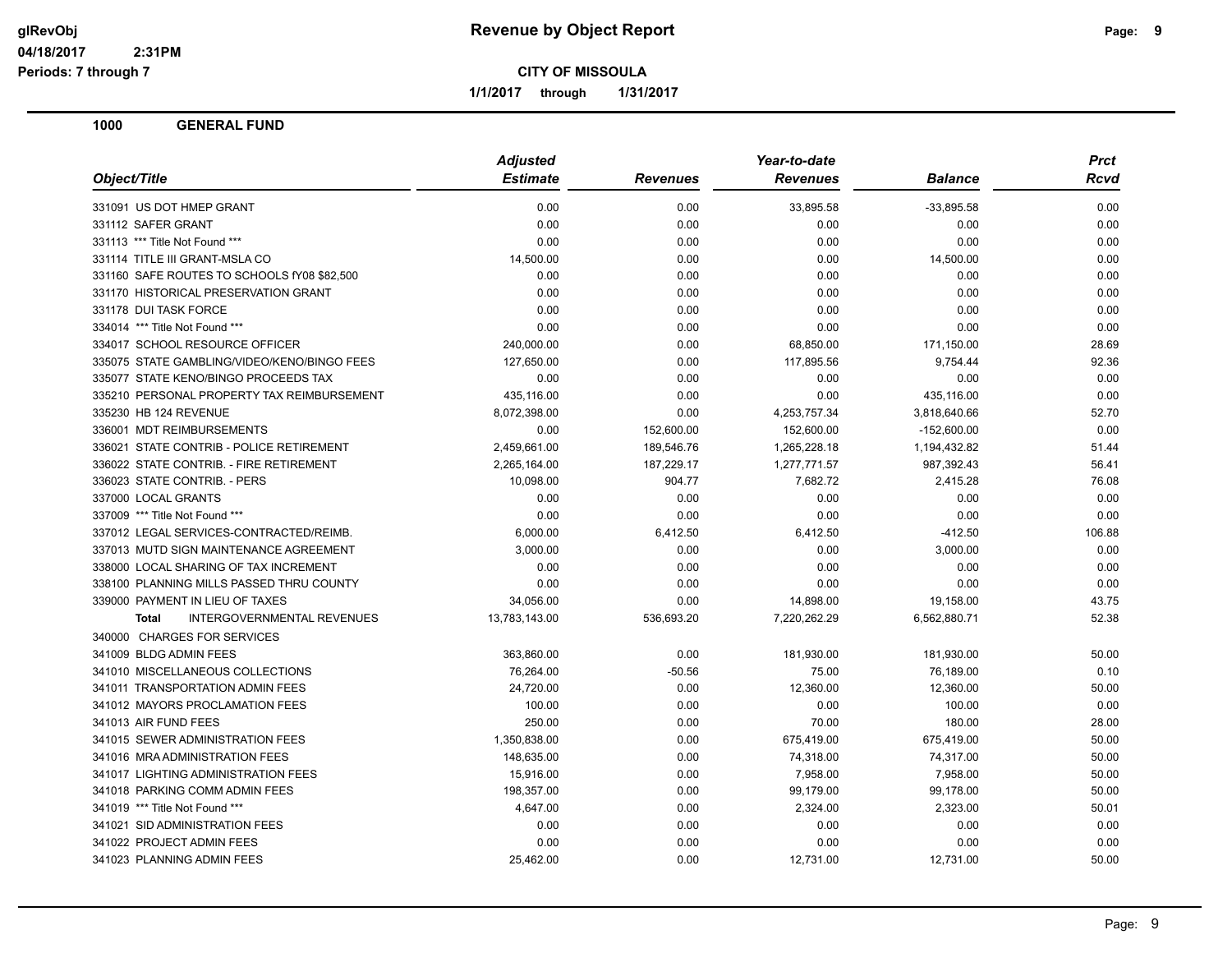**Periods: 7 through 7**

**CITY OF MISSOULA**

**1/1/2017 through 1/31/2017**

### **1000 GENERAL FUND**

 **2:31PM**

| Object/Title                             | <b>Adjusted</b> |                 | <b>Prct</b>     |                |             |
|------------------------------------------|-----------------|-----------------|-----------------|----------------|-------------|
|                                          | <b>Estimate</b> | <b>Revenues</b> | <b>Revenues</b> | <b>Balance</b> | <b>Rcvd</b> |
| 341024 HOUSING GRANT ADMIN FEES          | 52,000.00       | 0.00            | 0.00            | 52,000.00      | 0.00        |
| 341026 WATER ADMINISTRATION FEES         | 0.00            | 0.00            | 0.00            | 0.00           | 0.00        |
| 341027 STORMWATER ADMINISTRATION FEES    | 0.00            | 0.00            | 13,190.00       | $-13,190.00$   | 0.00        |
| 341031 STATE REIMB MUNI COURT            | 0.00            | 0.00            | 0.00            | 0.00           | 0.00        |
| 341041 SEWER EXTENSION RECORDING FEES    | 4,500.00        | 213.00          | 2,063.00        | 2,437.00       | 45.84       |
| 341052 MUNICIPAL COURT FILING FEES       | 330,916.00      | 18,565.71       | 168,668.80      | 162,247.20     | 50.97       |
| 341055 CRIME VICTIM SURCHARGE            | 2,500.00        | 116.00          | 689.64          | 1,810.36       | 27.59       |
| 341067 SUBDIVISION EXEMPTION AFFIDAVITS  | 0.00            | 400.00          | 3,191.16        | $-3,191.16$    | 0.00        |
| 341068 SUBDIVISON FEES                   | 5,100.00        | 0.00            | 8,523.00        | $-3,423.00$    | 167.12      |
| 341069 REZONING FEES                     | 5,100.00        | 0.00            | 8,025.00        | $-2,925.00$    | 157.35      |
| 341070 DESIGN REVIEW BOARD               | 15,300.00       | 1,896.15        | 19,318.71       | $-4,018.71$    | 126.27      |
| 341071 BOARD OF ADJUST. ZONING, SIGNS    | 0.00            | 0.00            | 0.00            | 0.00           | 0.00        |
| 341072 FLOOD PLAIN-0THER FEES            | 0.00            | 0.00            | 0.00            | 0.00           | 0.00        |
| 341073 FIRE PLAN CHECK FEES              | 28,541.00       | 2,382.00        | 23,421.00       | 5,120.00       | 82.06       |
| 341074 FIRE INSPECTION FEES              | 51,000.00       | 4,263.00        | 39,887.00       | 11,113.00      | 78.21       |
| 341076 ENGINEERING PLAN CHECK FEES       | 34,148.00       | 2,957.00        | 27,428.00       | 6,720.00       | 80.32       |
| 341077 ZONING COMPLIANCE INSPECTIONS     | 0.00            | 0.00            | 0.00            | 0.00           | 0.00        |
| 341078 ENGINEERING MAP FEES              | 122.00          | 0.00            | 50.00           | 72.00          | 40.98       |
| 341079 GREASE INTERCEPTOR APPEAL FEES    | 2,000.00        | 0.00            | 463.50          | 1,536.50       | 23.18       |
| 341090 STREET VACATION PETITION FEES     | 0.00            | 0.00            | 0.00            | 0.00           | 0.00        |
| 341091 INSPECTION CODE BOOKS & COPIES    | 0.00            | 0.00            | 0.00            | 0.00           | 0.00        |
| 341100 GRANT ADMINISTRATION SERVICE FEES | 0.00            | 0.00            | 0.00            | 0.00           | 0.00        |
| 342010 POLICE/BID AGREEMENT              | 48,000.00       | 0.00            | 0.00            | 48,000.00      | 0.00        |
| 342012 PD REIMBURSABLE SERVICES          | 750.00          | 0.00            | 531.66          | 218.34         | 70.89       |
| 342013 SECURITY INVEST FEES              | 11,000.00       | 819.00          | 6,851.00        | 4,149.00       | 62.28       |
| 342014 POLICE DEPARTMENT SERVICE FEES    | 15,000.00       | 2,929.00        | 13,740.00       | 1,260.00       | 91.60       |
| 342015 POLICE OVERTIME FEES              | 84,000.00       | 5,729.44        | 68,026.57       | 15,973.43      | 80.98       |
| 342016 POLICE TRAINING FEES              | 36,000.00       | 0.00            | 1,191.01        | 34,808.99      | 3.31        |
| 342017 CATERING FEES                     | 7,200.00        | 0.00            | 2,310.00        | 4,890.00       | 32.08       |
| 342018 DESK REPORTS                      | 20,000.00       | 3,082.00        | 17,380.00       | 2,620.00       | 86.90       |
| 342019 ABANDONED VEHICLE REVENUE FEES    | 12,500.00       | 330.00          | 5,695.00        | 6,805.00       | 45.56       |
| 342020 FIRE DEPARTMENT FEES              | 100.00          | 120.00          | 369.00          | $-269.00$      | 369.00      |
| 342021 CPR EDUCATION PROGRAM             | 7,435.00        | 895.00          | 4,555.00        | 2,880.00       | 61.26       |
| 342022 OUTSIDE HIRES                     | 920,150.00      | 56,303.67       | 529,104.26      | 391,045.74     | 57.50       |
| 342060 BIKE PROGRAM SALES & FEES         | 2,700.00        | 0.00            | 0.00            | 2,700.00       | 0.00        |
| 343000 PW REIMBURSABLE SERVICES          | 31,258.00       | 9,976.42        | 21,499.57       | 9,758.43       | 68.78       |
| 343001 SIGN FABRICATION & CONTRACTS      | 500.00          | 0.00            | 0.00            | 500.00         | 0.00        |
| 343002 OTHER AGENCIES - VEH MAINT        | 48,000.00       | 0.00            | 15,333.83       | 32,666.17      | 31.95       |
| 343003 STATE PAYMENT - TRAFFIC COUNTS    | 4,450.00        | 0.00            | 0.00            | 4,450.00       | 0.00        |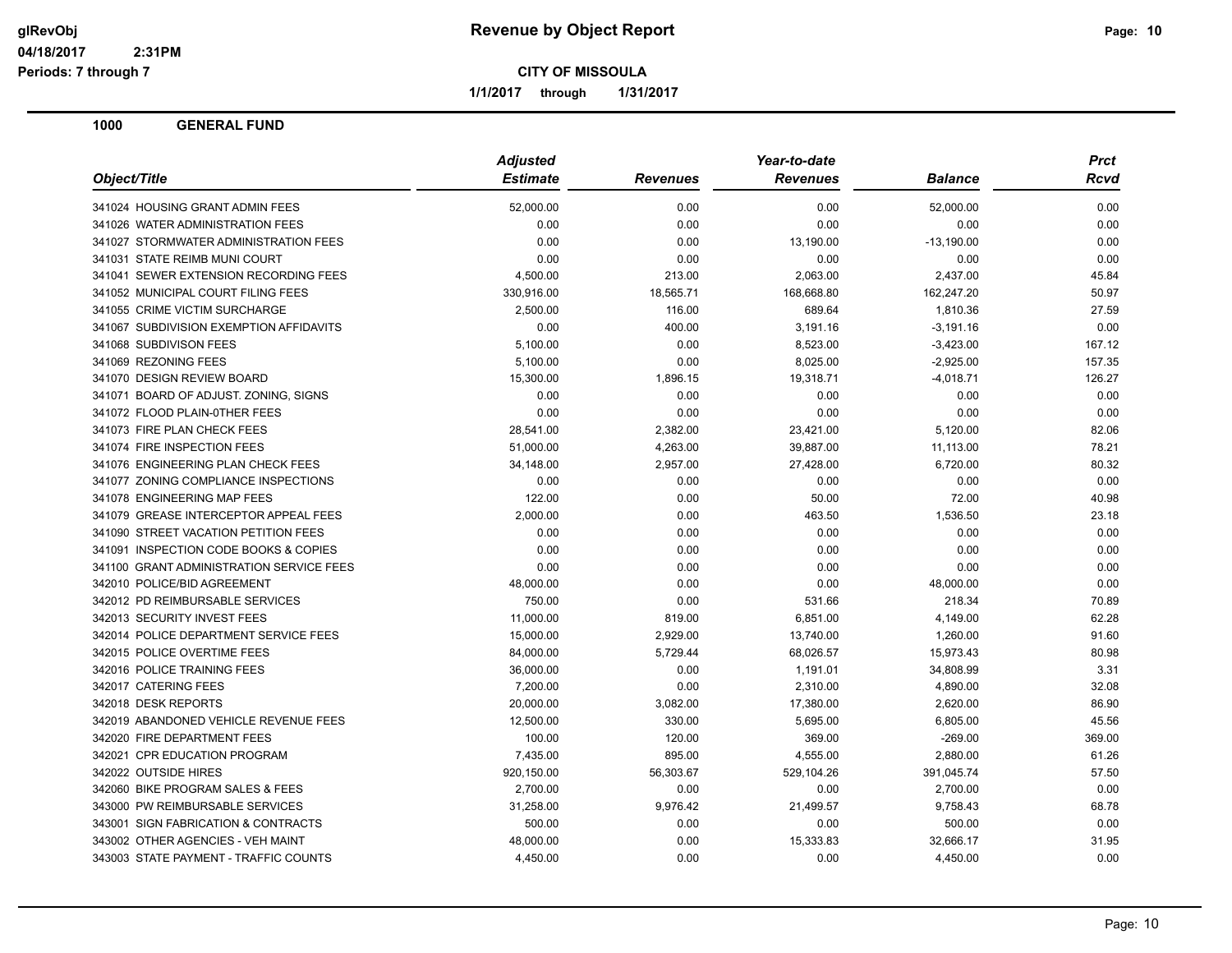**1/1/2017 through 1/31/2017**

### **1000 GENERAL FUND**

| Object/Title                                | <b>Adjusted</b> |                 | Year-to-date    |              |           |
|---------------------------------------------|-----------------|-----------------|-----------------|--------------|-----------|
|                                             | <b>Estimate</b> | <b>Revenues</b> | <b>Revenues</b> | Balance      | Rcvd      |
| 343004 SPECIAL STATE CONTRACTS              | 80,000.00       | 0.00            | 99,672.50       | $-19,672.50$ | 124.59    |
| 343006 OTHER GOVT AGENCY-STREET PROJECTS    | 98,318.00       | 0.00            | 0.00            | 98,318.00    | 0.00      |
| 343008 PRIVATE COMPANY STREET PAYMENTS      | 0.00            | 0.00            | 0.00            | 0.00         | 0.00      |
| 343010 STREET DEPT SALES & SERVICES         | 19,195.00       | 0.00            | 0.00            | 19,195.00    | 0.00      |
| 343013 SNOW REMOVAL FEES                    | 2,933.00        | 0.00            | 126.00          | 2,807.00     | 4.30      |
| 343018 SALE OF MATERIALS                    | 0.00            | 0.00            | 0.00            | 0.00         | 0.00      |
| 343080 STATE MAINTENANCE CONTRACT           | 530,082.00      | 0.00            | 124,040.40      | 406,041.60   | 23.40     |
| 343082 MDT URBAN PROJECTS                   | 0.00            | 0.00            | 0.00            | 0.00         | 0.00      |
| 343083 CONTRACT SEWER APPLICATIONS          | 0.00            | 0.00            | 0.00            | 0.00         | 0.00      |
| 343084 STREET MAINTENANCE MATERIALS REIMB   | 55,500.00       | 0.00            | 10,744.31       | 44,755.69    | 19.36     |
| 343097 SIDEWALK AND CURB FEES               | 340,000.00      | 14,052.65       | 252,402.01      | 87,597.99    | 74.24     |
| 343311 SALE OF NICHES                       | 3,200.00        | 0.00            | 0.00            | 3,200.00     | 0.00      |
| 343320 CEMETERY - SALE OF PLOTS             | 12,870.00       | 0.00            | 9,500.00        | 3,370.00     | 73.82     |
| 343321 CEMETERY FOUNDATIONS                 | 1,570.00        | 0.00            | 2,015.00        | $-445.00$    | 128.34    |
| 343322 CEMETERY FLOWER CARE                 | 4,250.00        | 0.00            | 0.00            | 4,250.00     | 0.00      |
| 343323 CEMETERY - LINER INSTALL FEES        | 5,580.00        | 400.00          | 7,425.00        | $-1,845.00$  | 133.06    |
| 343324 OTHER CEMETERY FEES                  | 1,500.00        | 300.00          | 1,050.00        | 450.00       | 70.00     |
| 343325 2ND INTERMENT RIGHT                  | 0.00            | 0.00            | 1,800.00        | $-1,800.00$  | 0.00      |
| 343340 CEMETERY - OPENINGS & CLOSINGS       | 10,950.00       | 250.00          | 7,850.00        | 3,100.00     | 71.69     |
| 343350 CEMETERY CARE, FEES                  | 29,000.00       | 0.00            | 0.00            | 29,000.00    | 0.00      |
| 343360 WEED CONTROL                         | 3,000.00        | 0.00            | 1,985.00        | 1,015.00     | 66.17     |
| 346029 PARKS PETTY CASH FUND                | 0.00            | 0.00            | 0.00            | 0.00         | 0.00      |
| 346031 RECREATION FEES                      | 171,283.00      | 7,552.57        | 119,484.15      | 51,798.85    | 69.76     |
| 346033 PARK FEES/FACILITY RENTALS           | 200.00          | 8,103.67        | 36,254.59       | $-36,054.59$ | 18,127.30 |
| 346034 GROUNDS MAINTENANCE CONTRACT         | 181,734.00      | 48,368.00       | 48,368.00       | 133,366.00   | 26.61     |
| 346036 PARK CONCESSION FEES                 | 3,000.00        | 0.00            | 480.14          | 2,519.86     | 16.00     |
| 346037 YOUTH DRUG COURT CONTRACT            | 11,700.00       | 0.00            | 0.00            | 11,700.00    | 0.00      |
| 346050 COUNTY PLAYGROUND CONTRACT           | 3,150.00        | 0.00            | 0.00            | 3,150.00     | 0.00      |
| 346051 MONTANA PARKS/REC CONFERENCE 2012    | 4,500.00        | 0.00            | 0.00            | 4,500.00     | 0.00      |
| 346054 PARKS MISC OVERTIME FEES             | 0.00            | 0.00            | 329.34          | $-329.34$    | 0.00      |
| 346070 RECREATION GENERAL MERCHANDISE       | 0.00            | 0.00            | 0.00            | 0.00         | 0.00      |
| <b>CHARGES FOR SERVICES</b><br><b>Total</b> | 5,562,834.00    | 189,953.72      | 2,791,396.15    | 2,771,437.85 | 50.18     |
| 350000 FINES & FORFEITURES                  |                 |                 |                 |              |           |
| 351022 LAW ENFORCEMENT ACADEMY SURCHARGE #  | 0.00            | 4,336.46        | 14,930.48       | $-14,930.48$ | 0.00      |
| 351031 TRAFFIC FINES                        | 1,356,738.00    | 78,236.51       | 628,220.39      | 728,517.61   | 46.30     |
| 351032 SURCHARGE ON FINES                   | 129,089.00      | 6,539.15        | 48,035.29       | 81,053.71    | 37.21     |
| 351033 PUBLIC DEFENDER FEES                 | 125,000.00      | 5,970.97        | 33,592.48       | 91,407.52    | 26.87     |
| 351034 CELLULAR PHONE FINES                 | 65,000.00       | 4,969.63        | 52,641.63       | 12,358.37    | 80.99     |
| 351035 CELL PHONE FINES: EDUCATION          | 65,000.00       | 4,969.63        | 52,641.63       | 12,358.37    | 80.99     |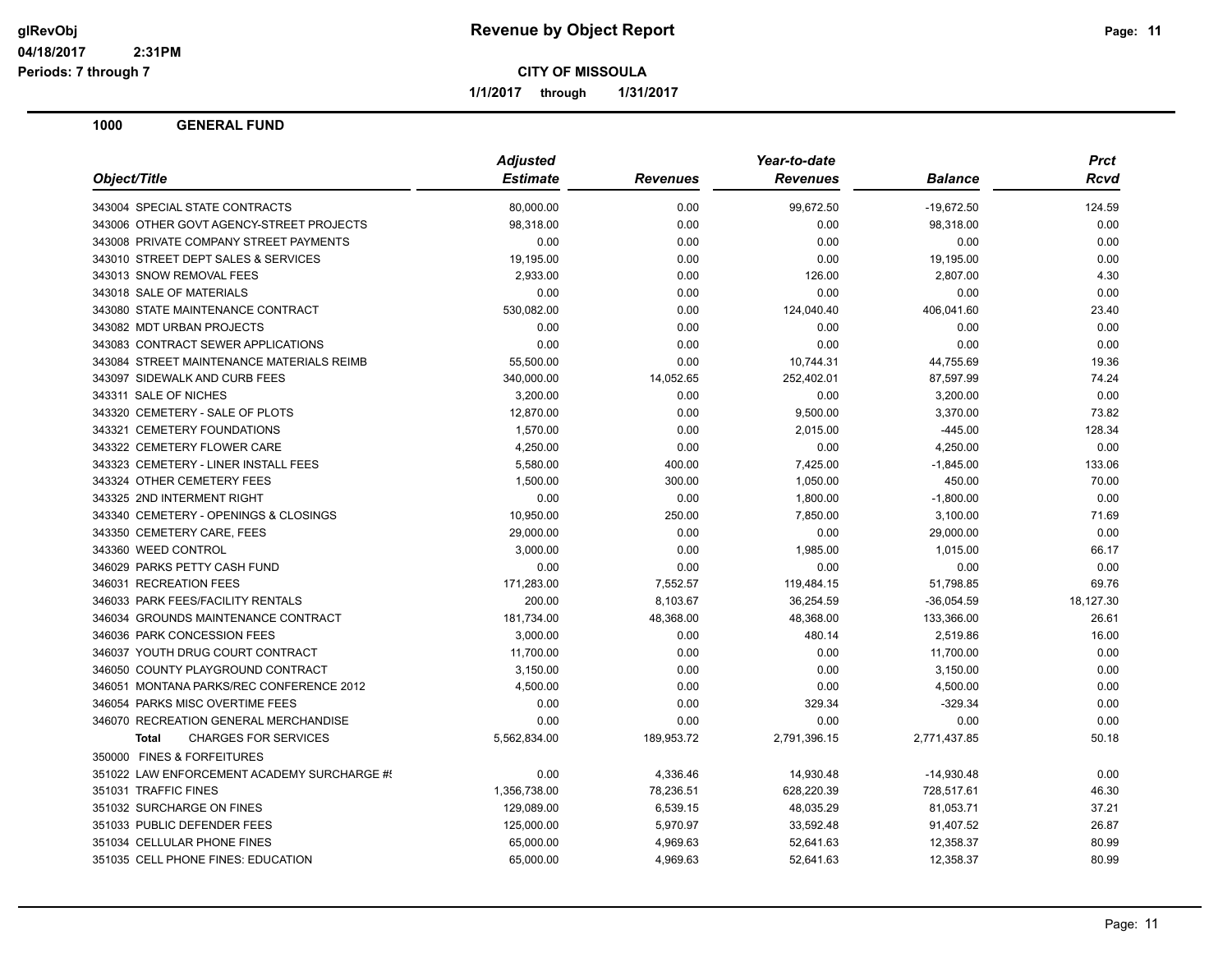**Periods: 7 through 7**

**CITY OF MISSOULA**

**1/1/2017 through 1/31/2017**

### **1000 GENERAL FUND**

 **2:31PM**

| Object/Title                                   | <b>Adjusted</b> |                 | Year-to-date    |                | <b>Prct</b> |
|------------------------------------------------|-----------------|-----------------|-----------------|----------------|-------------|
|                                                | <b>Estimate</b> | <b>Revenues</b> | <b>Revenues</b> | <b>Balance</b> | Rcvd        |
| 355000 FALSE ALARM PENALTY                     | 10,000.00       | 884.00          | 4,134.00        | 5.866.00       | 41.34       |
| <b>FINES &amp; FORFEITURES</b><br><b>Total</b> | 1,750,827.00    | 105,906.35      | 834,195.90      | 916,631.10     | 47.65       |
| 360000 MISCELLANEOUS REVENUES                  |                 |                 |                 |                |             |
| 360000 MISCELLANEOUS REVENUES                  | 0.00            | 0.00            | 0.00            | 0.00           | 0.00        |
| 360001 COPIES                                  | 2,200.00        | 138.00          | 1,360.50        | 839.50         | 61.84       |
| 360002 PHONES                                  | 0.00            | 0.00            | 0.00            | 0.00           | 0.00        |
| 360003 MMIA REIMBURSEMENT-ATTORNEY             | 0.00            | 0.00            | 0.00            | 0.00           | 0.00        |
| 360010 MISCELLANEOUS                           | 15,000.00       | 258.65          | 1,553.00        | 13,447.00      | 10.35       |
| 360011 ENERGY REBATES FOR COMPUTER UPGRADES    | 0.00            | 0.00            | 0.00            | 0.00           | 0.00        |
| 360050 OVER/SHORT                              | 0.00            | 0.00            | 1.00            | $-1.00$        | 0.00        |
| 360100 REFUNDS                                 | 200.00          | 0.00            | 0.00            | 200.00         | 0.00        |
| 362000 OTHER MISCELLANEOUS REVENUE             | 8,000.00        | 0.00            | 0.00            | 8,000.00       | 0.00        |
| 362001 MUNICIPAL COURT BAD CHECK CHARGES       | 0.00            | 0.00            | 0.00            | 0.00           | 0.00        |
| 362002 BAD CHECK CHARGES                       | 500.00          | 30.00           | 120.00          | 380.00         | 24.00       |
| 362003 US BANK FEE REIMBURSEMENT               | 0.00            | 0.00            | 0.00            | 0.00           | 0.00        |
| 362004 URD III FACADE IMPROVEMENT LOAN REC     | 0.00            | 0.00            | 0.00            | 0.00           | 0.00        |
| 362011 SALE OF UNCLAIMED PROPERTY              | 0.00            | 0.00            | 0.00            | 0.00           | 0.00        |
| 362012 REC/GREEN TAG PROGRAM                   | 300.00          | 0.00            | 0.00            | 300.00         | 0.00        |
| 364012 SALE OF SURPLUS PROPERTY                | 40,000.00       | 0.00            | 14,445.22       | 25,554.78      | 36.11       |
| 364040 INSURANCE AND DAMAGE RECOVERY           | 40,000.00       | 397.02          | 12,461.82       | 27,538.18      | 31.15       |
| 364041 WORKERS COMPENSATION REIMBURSEMENT      | 2,500.00        | 0.00            | 0.00            | 2,500.00       | 0.00        |
| 364042 EXPENDITURE REIMBURSEMENTS              | 1,200.00        | 0.00            | 0.00            | 1,200.00       | 0.00        |
| 364043 RATTLESNAKE CORRIDOR REIMBURSEMENT      | 10,000.00       | 1,144.00        | 8,866.00        | 1,134.00       | 88.66       |
| 364044 EMERGENCY RESPONSE REIMBURSEMENT        | 50,000.00       | 0.00            | 0.00            | 50,000.00      | 0.00        |
| 364047 MMIA EXPENDITURE REIMBURSEMENT          | 0.00            | 0.00            | 0.00            | 0.00           | 0.00        |
| 364051 DOT RADAR GRANT                         | 0.00            | 0.00            | 0.00            | 0.00           | 0.00        |
| 364053 EXPENDITURE REIMB-FIRE SERVICES         | 0.00            | 0.00            | 0.00            | 0.00           | 0.00        |
| 364060 REIMB LETTER OF CREDIT-709 PARKVIEW     | 0.00            | 0.00            | 0.00            | 0.00           | 0.00        |
| 364061 REIMB LETTER OF CREDIT-LINNEA LANE      | 0.00            | 0.00            | 0.00            | 0.00           | 0.00        |
| 365000 DONATIONS                               | 0.00            | 0.00            | 0.00            | 0.00           | 0.00        |
| 365001 *** Title Not Found ***                 | 0.00            | 28.54           | 3,021.52        | $-3,021.52$    | 0.00        |
| 365003 DONATIONS - SMOKE ALARMS                | 0.00            | 0.00            | 0.00            | 0.00           | 0.00        |
| 365004 GRANT CR TRAIL ASSN DONATION            | 0.00            | 0.00            | 0.00            | 0.00           | 0.00        |
| 365015 DONATIONS - COMBAT CHALLENGE            | 0.00            | 0.00            | 0.00            | 0.00           | 0.00        |
| 365016 LOCAL MATCH MDT                         | 0.00            | 0.00            | 0.00            | 0.00           | 0.00        |
| 365017 LOCAL MATCH TRANSIT                     | 0.00            | 0.00            | 0.00            | 0.00           | 0.00        |
| 365018 DONATIONS - MLCT CONFERENCE             | 0.00            | 0.00            | 0.00            | 0.00           | 0.00        |
| 365021 PARKS AND RECS GRANTS & CONTRIBUTIONS   | 0.00            | 0.00            | 15,000.00       | $-15,000.00$   | 0.00        |
| 365022 NEIGHBORHOOD COUNCIL DONATIONS          | 0.00            | 0.00            | 0.00            | 0.00           | 0.00        |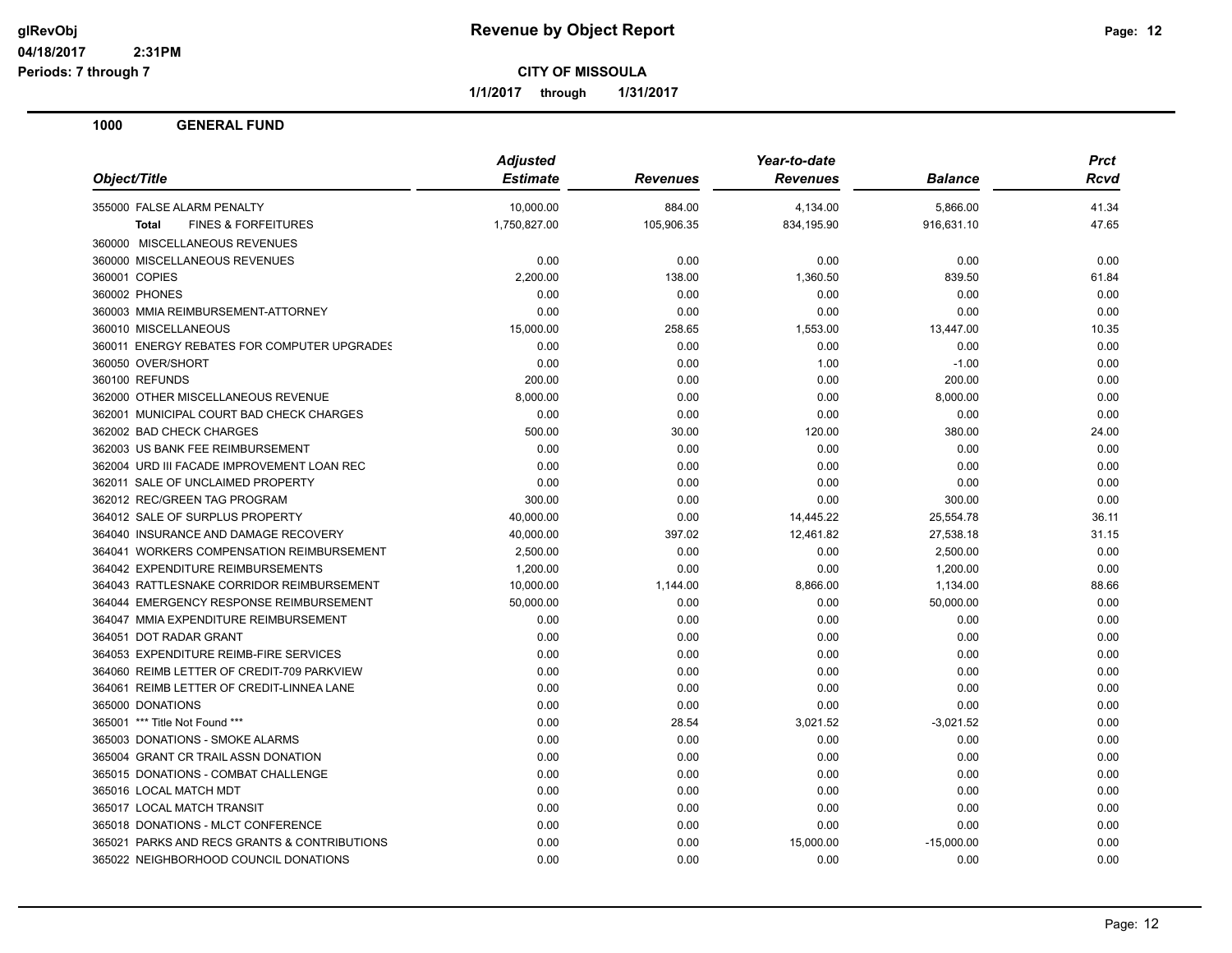**Periods: 7 through 7**

**CITY OF MISSOULA**

**1/1/2017 through 1/31/2017**

### **1000 GENERAL FUND**

 **2:31PM**

|                                                           | <b>Adjusted</b> |                 | Year-to-date    |                | <b>Prct</b> |
|-----------------------------------------------------------|-----------------|-----------------|-----------------|----------------|-------------|
| Object/Title                                              | <b>Estimate</b> | <b>Revenues</b> | <b>Revenues</b> | <b>Balance</b> | Rcvd        |
| 368000 SALE OF COINS                                      | 0.00            | 0.00            | 0.00            | 0.00           | 0.00        |
| 368001 SALE OF POLICE PROMOTIONS                          | 0.00            | 0.00            | 0.00            | 0.00           | 0.00        |
| 368002 SALE OF FIRE PROMOTIONS                            | 0.00            | 0.00            | 0.00            | 0.00           | 0.00        |
| MISCELLANEOUS REVENUES<br><b>Total</b>                    | 169,900.00      | 1,996.21        | 56,829.06       | 113,070.94     | 33.45       |
| 370000 INVESTMENTS & ROYALTY EARNINGS                     |                 |                 |                 |                |             |
| 371010 INTEREST ON INVESTMENTS                            | 3,500.00        | 138.32          | 276.58          | 3,223.42       | 7.90        |
| 371020 GAIN/LOSS IN MARKET VALUE OF INVESTMENT            | 0.00            | 0.00            | 0.00            | 0.00           | 0.00        |
| <b>INVESTMENTS &amp; ROYALTY EARNINGS</b><br><b>Total</b> | 3,500.00        | 138.32          | 276.58          | 3,223.42       | 7.90        |
| 380000 OTHER FINANCING SOURCES                            |                 |                 |                 |                |             |
| 381070 PROCEEDS FROM NOTES/LOANS/INTERCAP                 | 0.00            | 0.00            | 0.00            | 0.00           | 0.00        |
| 381090 PROCEEDS FROM CAPITAL LEASE                        | 316,129.00      | 0.00            | 0.00            | 316,129.00     | 0.00        |
| 382010 SALE OF FIXED ASSETS                               | 0.00            | 0.00            | 0.00            | 0.00           | 0.00        |
| 383000 OPERATING TRANSFERS                                | 74,000.00       | 0.00            | 37,000.00       | 37,000.00      | 50.00       |
| 383001 TRANS FR FLUSHING DISTRICT                         | 41,200.00       | 0.00            | 20,600.00       | 20,600.00      | 50.00       |
| 383002 TRANS FR GAS TAX                                   | 564,000.00      | 0.00            | 282,000.00      | 282,000.00     | 50.00       |
| 383003 TRANS FR COMPREHENSIVE INSURANCE LEVY              | 0.00            | 0.00            | 0.00            | 0.00           | 0.00        |
| 383004 TRANS FR EMPLOYEE HEALTH INSURANCE LEV             | 4,778,675.00    | 0.00            | 2,389,338.00    | 2,389,337.00   | 50.00       |
| 383007 TRANS FR CABLE FRANCHISE                           | 301,433.00      | 0.00            | 150,717.00      | 150,716.00     | 50.00       |
| 383008 TRANS FR RUSSELL PARK DISTRICT                     | 0.00            | 0.00            | 0.00            | 0.00           | 0.00        |
| 383009 TRANS FR TITLE I                                   | 0.00            | 0.00            | 0.00            | 0.00           | 0.00        |
| 383010 TRANS FR CIP                                       | 0.00            | 0.00            | 0.00            | 0.00           | 0.00        |
| 383011 TRANS FR SID REVOLVING                             | 100,000.00      | 0.00            | 0.00            | 100,000.00     | 0.00        |
| 383014 TRANS FR MRA                                       | 0.00            | 0.00            | 0.00            | 0.00           | 0.00        |
| 383015 TRANS FR MPC                                       | 0.00            | 0.00            | 0.00            | 0.00           | 0.00        |
| 383017 TRANS FR BUILDING                                  | 0.00            | 0.00            | 0.00            | 0.00           | 0.00        |
| 383018 TRANS FR WILLOWWOOD PARK DISTRICT                  | 0.00            | 0.00            | 0.00            | 0.00           | 0.00        |
| 383020 TRANS FR CEMETERY CARE                             | 0.00            | 0.00            | 0.00            | 0.00           | 0.00        |
| 383021 TRANS FR P&R TRAILS DEVLP                          | 0.00            | 0.00            | 0.00            | 0.00           | 0.00        |
| 383024 TRANS FR SEWER CLEARING                            | 0.00            | 0.00            | 0.00            | 0.00           | 0.00        |
| 383027 TRANS FR URD                                       | 0.00            | 0.00            | 0.00            | 0.00           | 0.00        |
| 383028 TRANS FROM GF FOR HEALTH RESERVE                   | 0.00            | 0.00            | 0.00            | 0.00           | 0.00        |
| 383046 TRANS FR PARKS MAINTENANCE DIST                    | 0.00            | 0.00            | 0.00            | 0.00           | 0.00        |
| 383047 TRANS FR STREET MAINTENANCE DISTRICT               | 0.00            | 0.00            | 0.00            | 0.00           | 0.00        |
| 383050 TRANSFER FROM IMPACT FEES                          | 0.00            | 0.00            | 0.00            | 0.00           | 0.00        |
| 383065 TRANSFER FROM WWTF                                 | 50,213.00       | 0.00            | 0.00            | 50,213.00      | 0.00        |
| OTHER FINANCING SOURCES<br><b>Total</b>                   | 6,225,650.00    | 0.00            | 2,879,655.00    | 3,345,995.00   | 46.25       |
| 390000 INTERNAL SERVICES                                  |                 |                 |                 |                |             |
| 399999 NEW REQUESTS FUNDING                               | 0.00            | 0.00            | 0.00            | 0.00           | 0.00        |
| <b>INTERNAL SERVICES</b><br><b>Total</b>                  | 0.00            | 0.00            | 0.00            | 0.00           | 0.00        |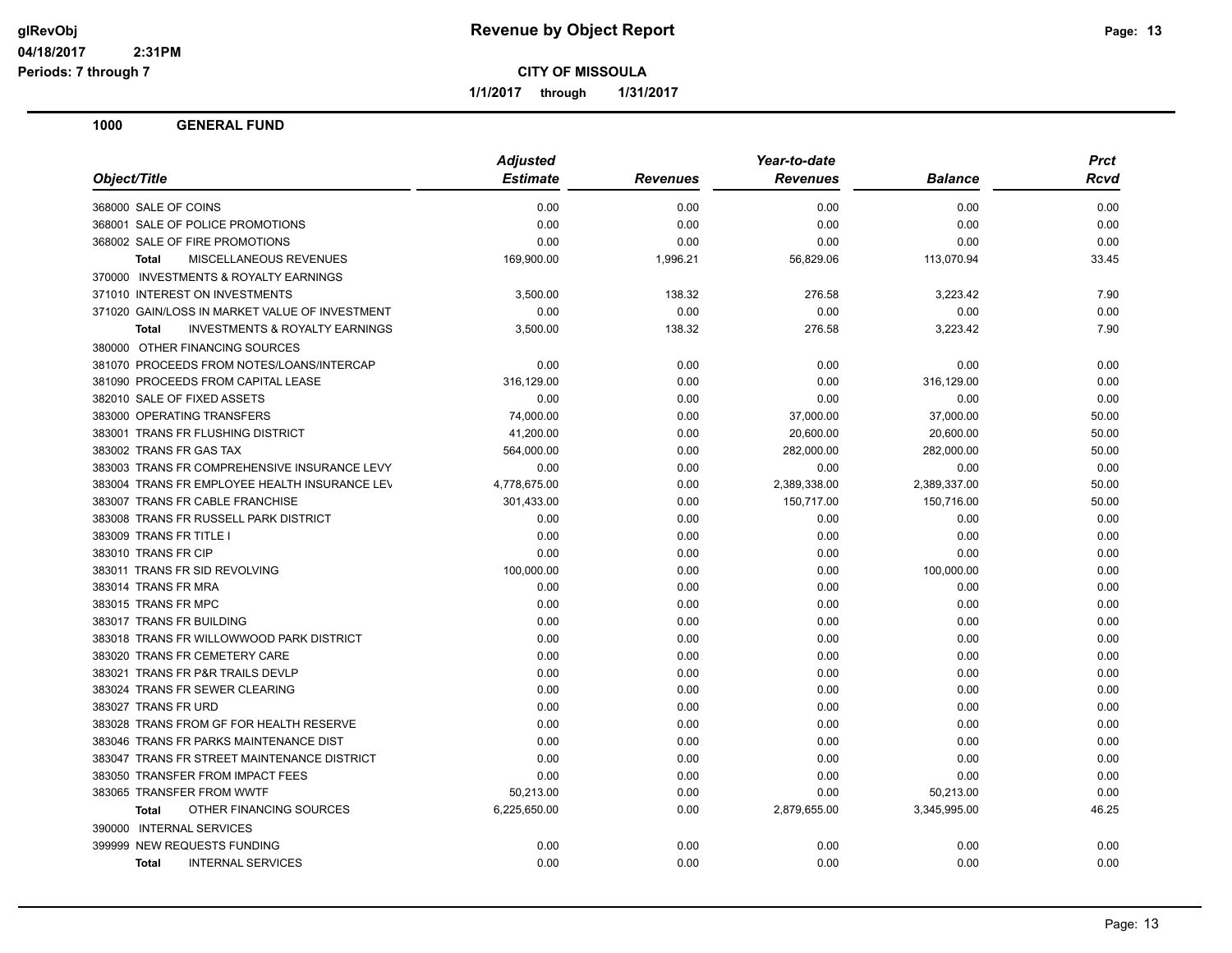| glRevObj<br>04/18/2017 | 2:31PM       |                     | <b>Revenue by Object Report</b>                |              |               |               | Page: 14 |  |
|------------------------|--------------|---------------------|------------------------------------------------|--------------|---------------|---------------|----------|--|
| Periods: 7 through 7   |              |                     | <b>CITY OF MISSOULA</b><br>1/1/2017<br>through | 1/31/2017    |               |               |          |  |
|                        | <b>Total</b> | <b>GENERAL FUND</b> | 53,666,050.00                                  | 1,325,901.40 | 26,915,634.56 | 26,750,415.44 | 50.15    |  |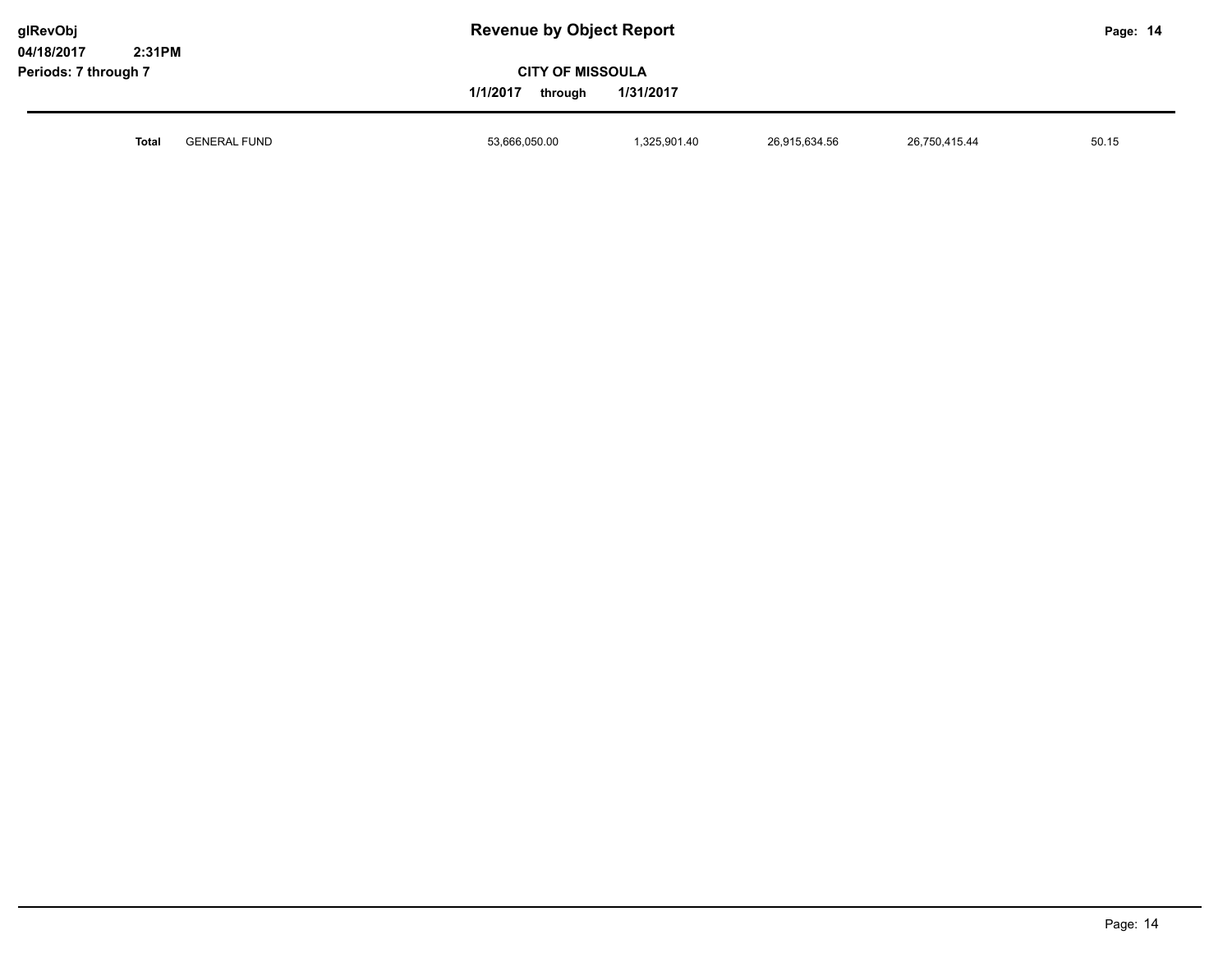**1/1/2017 through 1/31/2017**

# **1211 PARK ACQUISITION & DEVELOPMENT**

## **1211 PARK ACQUISITION & DEVELOPMENT**

|                                                           | <b>Adjusted</b> |                 | Year-to-date    |                | <b>Prct</b> |
|-----------------------------------------------------------|-----------------|-----------------|-----------------|----------------|-------------|
| Object/Title                                              | <b>Estimate</b> | <b>Revenues</b> | <b>Revenues</b> | <b>Balance</b> | Rcvd        |
| 340000 CHARGES FOR SERVICES                               |                 |                 |                 |                |             |
| 346080 PAYMENT IN LIEU OF PARKS                           | 243,228.00      | 0.00            | 30,760.00       | 212.468.00     | 12.65       |
| 346082 HIGH PARK EASEMENT EXCHANGE                        | 0.00            | 0.00            | 0.00            | 0.00           | 0.00        |
| <b>CHARGES FOR SERVICES</b><br><b>Total</b>               | 243,228.00      | 0.00            | 30,760.00       | 212,468.00     | 12.65       |
| 360000 MISCELLANEOUS REVENUES                             |                 |                 |                 |                |             |
| 360010 MISCELLANEOUS                                      | 0.00            | 0.00            | 0.00            | 0.00           | 0.00        |
| 360016 LAFRAY PARK DONATIONS                              | 0.00            | 0.00            | 0.00            | 0.00           | 0.00        |
| 360017 PARK PLANS FORFEITURE                              | 0.00            | 0.00            | 0.00            | 0.00           | 0.00        |
| 360020 GREENOUGH PARK ENCROACHMENTS                       | 0.00            | 0.00            | 0.00            | 0.00           | 0.00        |
| 365102 RECREATION YOUTH & ADULT SPORTS                    | 0.00            | 0.00            | 0.00            | 0.00           | 0.00        |
| MISCELLANEOUS REVENUES<br><b>Total</b>                    | 0.00            | 0.00            | 0.00            | 0.00           | 0.00        |
| <b>INVESTMENTS &amp; ROYALTY EARNINGS</b><br>370000       |                 |                 |                 |                |             |
| 371010 INTEREST ON INVESTMENTS                            | 0.00            | 0.00            | 0.00            | 0.00           | 0.00        |
| 371020 GAIN/LOSS IN MARKET VALUE OF INVESTMENTS           | 0.00            | 0.00            | 0.00            | 0.00           | 0.00        |
| <b>INVESTMENTS &amp; ROYALTY EARNINGS</b><br><b>Total</b> | 0.00            | 0.00            | 0.00            | 0.00           | 0.00        |
| 380000 OTHER FINANCING SOURCES                            |                 |                 |                 |                |             |
| 383000 OPERATING TRANSFERS                                | 0.00            | 0.00            | 0.00            | 0.00           | 0.00        |
| 383029 TRANS FR GENERAL                                   | 0.00            | 0.00            | 0.00            | 0.00           | 0.00        |
| OTHER FINANCING SOURCES<br><b>Total</b>                   | 0.00            | 0.00            | 0.00            | 0.00           | 0.00        |
| PARK ACQUISITION & DEVELOPMENT<br><b>Total</b>            | 243.228.00      | 0.00            | 30.760.00       | 212.468.00     | 12.65       |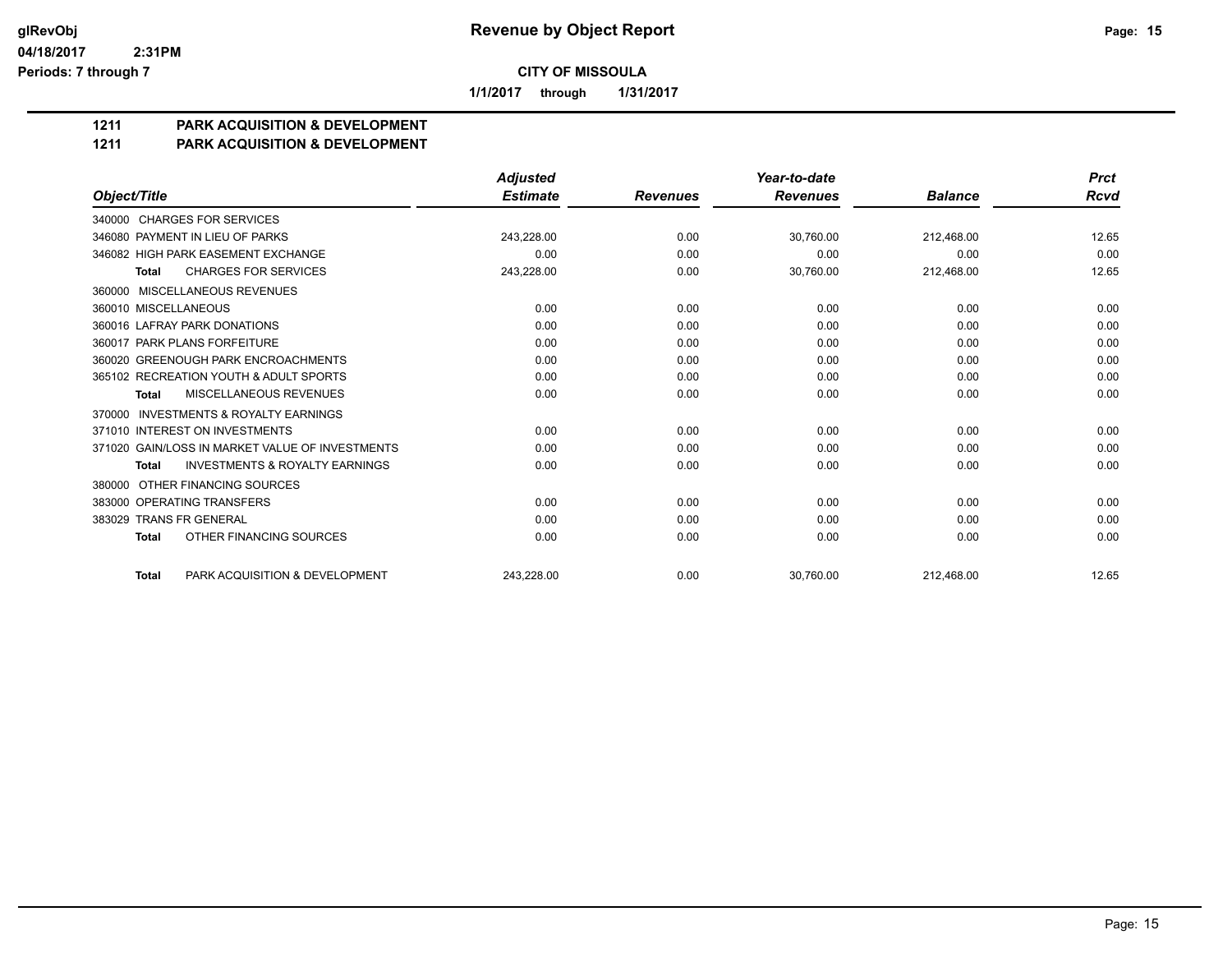**1/1/2017 through 1/31/2017**

### **1211 PARK ACQUISITION & DEVELOPMENT**

|                                                     | <b>Adjusted</b> |                 | Year-to-date    |                | <b>Prct</b> |
|-----------------------------------------------------|-----------------|-----------------|-----------------|----------------|-------------|
| Object/Title                                        | <b>Estimate</b> | <b>Revenues</b> | <b>Revenues</b> | <b>Balance</b> | Rcvd        |
| 340000 CHARGES FOR SERVICES                         |                 |                 |                 |                |             |
| 346080 PAYMENT IN LIEU OF PARKS                     | 243,228.00      | 0.00            | 30,760.00       | 212,468.00     | 12.65       |
| 346082 HIGH PARK EASEMENT EXCHANGE                  | 0.00            | 0.00            | 0.00            | 0.00           | 0.00        |
| <b>CHARGES FOR SERVICES</b><br>Total                | 243,228.00      | 0.00            | 30,760.00       | 212,468.00     | 12.65       |
| MISCELLANEOUS REVENUES<br>360000                    |                 |                 |                 |                |             |
| 360010 MISCELLANEOUS                                | 0.00            | 0.00            | 0.00            | 0.00           | 0.00        |
| 360016 LAFRAY PARK DONATIONS                        | 0.00            | 0.00            | 0.00            | 0.00           | 0.00        |
| 360017 PARK PLANS FORFEITURE                        | 0.00            | 0.00            | 0.00            | 0.00           | 0.00        |
| 360020 GREENOUGH PARK ENCROACHMENTS                 | 0.00            | 0.00            | 0.00            | 0.00           | 0.00        |
| 365102 RECREATION YOUTH & ADULT SPORTS              | 0.00            | 0.00            | 0.00            | 0.00           | 0.00        |
| MISCELLANEOUS REVENUES<br>Total                     | 0.00            | 0.00            | 0.00            | 0.00           | 0.00        |
| <b>INVESTMENTS &amp; ROYALTY EARNINGS</b><br>370000 |                 |                 |                 |                |             |
| 371010 INTEREST ON INVESTMENTS                      | 0.00            | 0.00            | 0.00            | 0.00           | 0.00        |
| 371020 GAIN/LOSS IN MARKET VALUE OF INVESTMENT      | 0.00            | 0.00            | 0.00            | 0.00           | 0.00        |
| <b>INVESTMENTS &amp; ROYALTY EARNINGS</b><br>Total  | 0.00            | 0.00            | 0.00            | 0.00           | 0.00        |
| 380000 OTHER FINANCING SOURCES                      |                 |                 |                 |                |             |
| 383000 OPERATING TRANSFERS                          | 0.00            | 0.00            | 0.00            | 0.00           | 0.00        |
| 383029 TRANS FR GENERAL                             | 0.00            | 0.00            | 0.00            | 0.00           | 0.00        |
| OTHER FINANCING SOURCES<br><b>Total</b>             | 0.00            | 0.00            | 0.00            | 0.00           | 0.00        |
| PARK ACQUISITION & DEVELOPMENT<br><b>Total</b>      | 243,228.00      | 0.00            | 30,760.00       | 212,468.00     | 12.65       |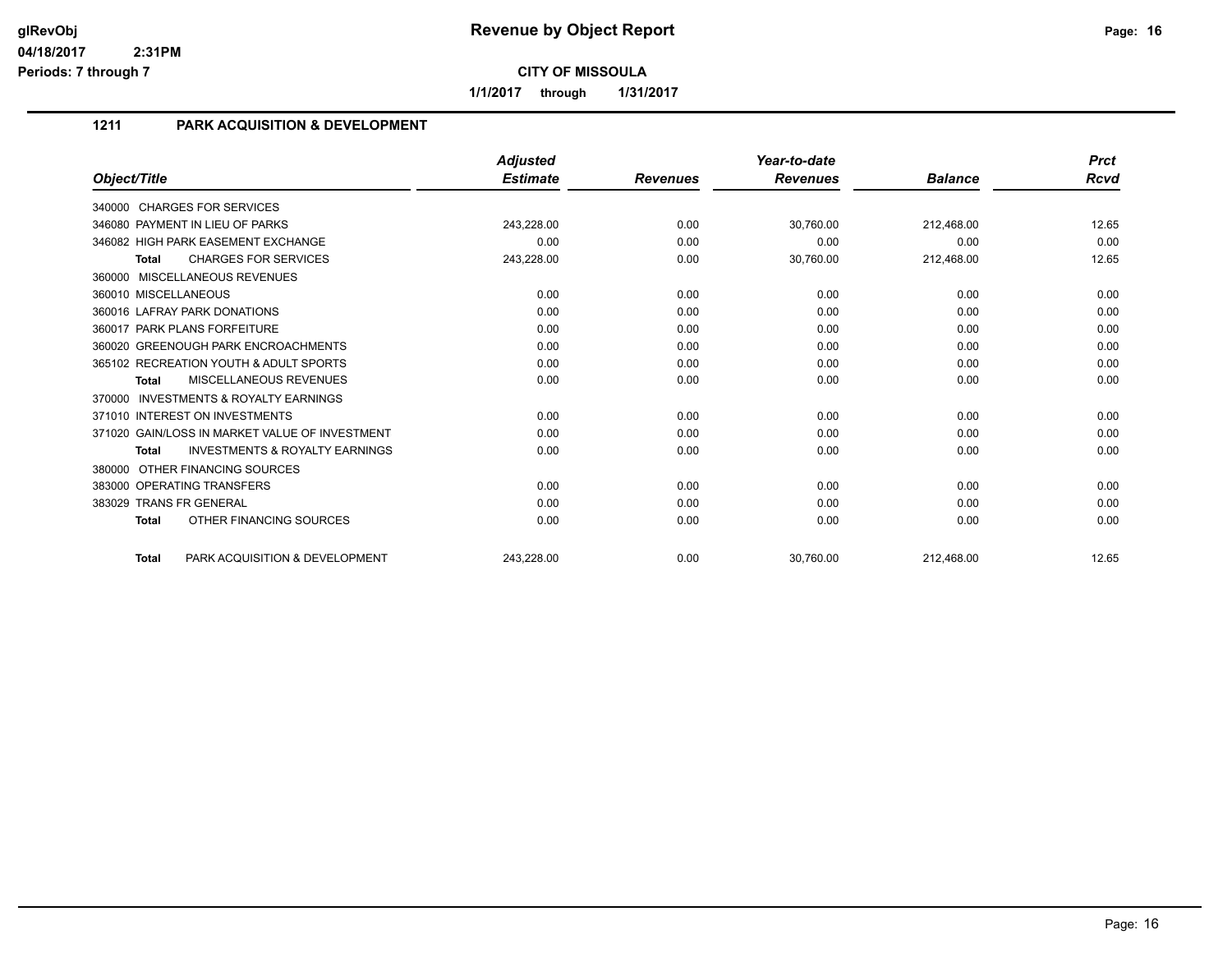**1/1/2017 through 1/31/2017**

**1212 PARK ENTERPRISE FUND**

**1212 PARK ENTERPRISE FUND**

|                                                     | <b>Adjusted</b> |                 | Year-to-date    |                | <b>Prct</b> |
|-----------------------------------------------------|-----------------|-----------------|-----------------|----------------|-------------|
| Object/Title                                        | <b>Estimate</b> | <b>Revenues</b> | <b>Revenues</b> | <b>Balance</b> | Rcvd        |
| 340000 CHARGES FOR SERVICES                         |                 |                 |                 |                |             |
| 346000 FEES                                         | 223,100.00      | 982.50          | 17,031.61       | 206,068.39     | 7.63        |
| 346001 TENNIS FEE                                   | 1,000.00        | 100.00          | 1,380.00        | $-380.00$      | 138.00      |
| 346030 SWIMMING POOL FEES                           | 1,000.00        | 0.00            | 1,000.00        | 0.00           | 100.00      |
| 346040 MCCORMICK SWIMMING POOL                      | 0.00            | 0.00            | 0.00            | 0.00           | 0.00        |
| 346056 PICNIC SITE FEES                             | 0.00            | 0.00            | 0.00            | 0.00           | 0.00        |
| 346060 CURRENTS SWIMMING FACILITY                   | 0.00            | 0.00            | 0.00            | 0.00           | 0.00        |
| <b>CHARGES FOR SERVICES</b><br>Total                | 225,100.00      | 1,082.50        | 19,411.61       | 205,688.39     | 8.62        |
| 360000 MISCELLANEOUS REVENUES                       |                 |                 |                 |                |             |
| 360010 MISCELLANEOUS                                | 0.00            | 0.00            | 0.00            | 0.00           | 0.00        |
| MISCELLANEOUS REVENUES<br>Total                     | 0.00            | 0.00            | 0.00            | 0.00           | 0.00        |
| <b>INVESTMENTS &amp; ROYALTY EARNINGS</b><br>370000 |                 |                 |                 |                |             |
| 371010 INTEREST ON INVESTMENTS                      | 0.00            | 0.00            | 0.00            | 0.00           | 0.00        |
| 371020 GAIN/LOSS IN MARKET VALUE OF INVESTMENTS     | 0.00            | 0.00            | 0.00            | 0.00           | 0.00        |
| <b>INVESTMENTS &amp; ROYALTY EARNINGS</b><br>Total  | 0.00            | 0.00            | 0.00            | 0.00           | 0.00        |
| PARK ENTERPRISE FUND<br><b>Total</b>                | 225,100.00      | 1,082.50        | 19,411.61       | 205,688.39     | 8.62        |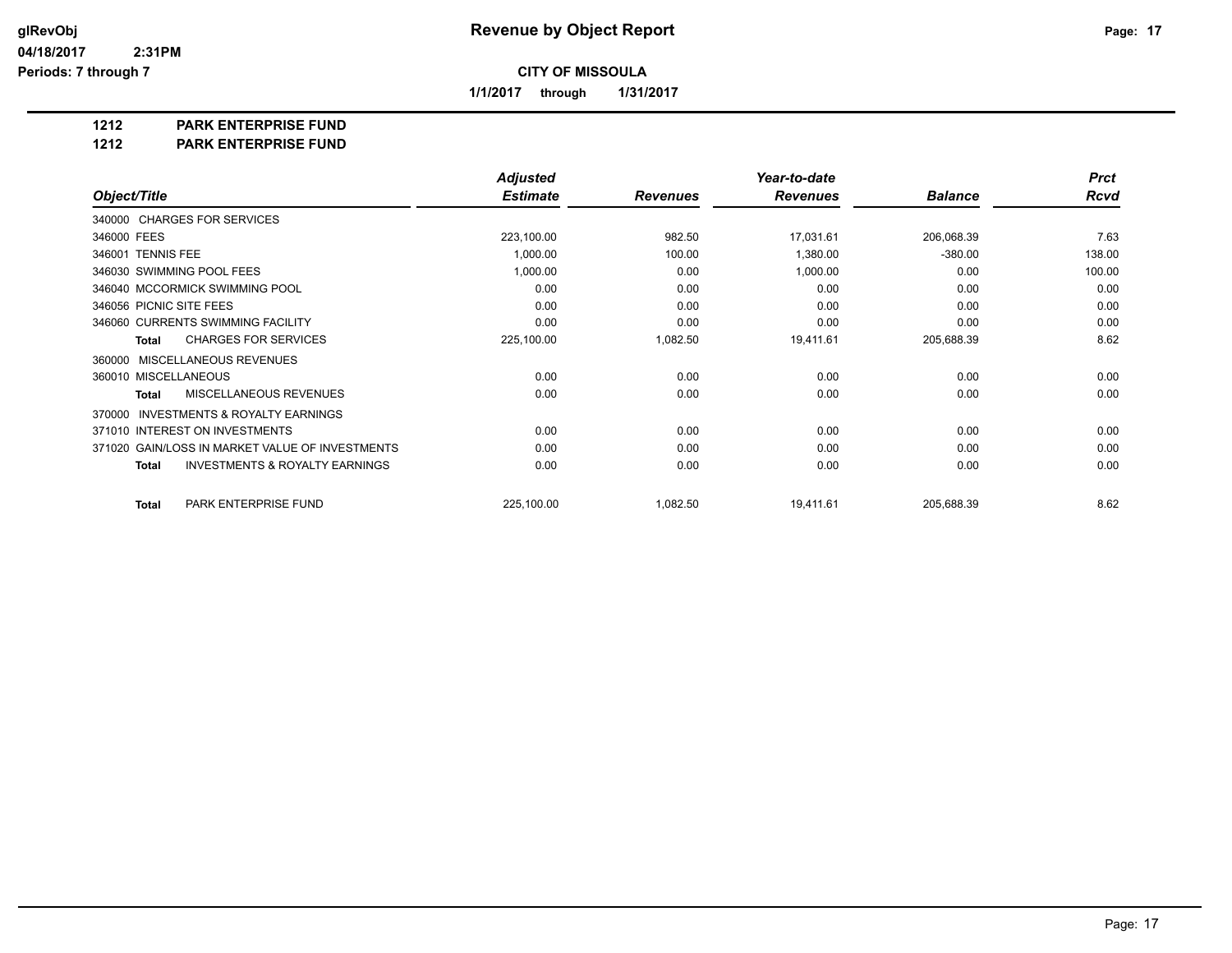**1/1/2017 through 1/31/2017**

### **1212 PARK ENTERPRISE FUND**

|                                                           | <b>Adjusted</b> |                 | Year-to-date    |                | <b>Prct</b> |
|-----------------------------------------------------------|-----------------|-----------------|-----------------|----------------|-------------|
| Object/Title                                              | <b>Estimate</b> | <b>Revenues</b> | <b>Revenues</b> | <b>Balance</b> | <b>Rcvd</b> |
| 340000 CHARGES FOR SERVICES                               |                 |                 |                 |                |             |
| 346000 FEES                                               | 223,100.00      | 982.50          | 17,031.61       | 206,068.39     | 7.63        |
| 346001 TENNIS FEE                                         | 1,000.00        | 100.00          | 1,380.00        | $-380.00$      | 138.00      |
| 346030 SWIMMING POOL FEES                                 | 1,000.00        | 0.00            | 1,000.00        | 0.00           | 100.00      |
| 346040 MCCORMICK SWIMMING POOL                            | 0.00            | 0.00            | 0.00            | 0.00           | 0.00        |
| 346056 PICNIC SITE FEES                                   | 0.00            | 0.00            | 0.00            | 0.00           | 0.00        |
| 346060 CURRENTS SWIMMING FACILITY                         | 0.00            | 0.00            | 0.00            | 0.00           | 0.00        |
| <b>CHARGES FOR SERVICES</b><br>Total                      | 225,100.00      | 1,082.50        | 19,411.61       | 205,688.39     | 8.62        |
| 360000 MISCELLANEOUS REVENUES                             |                 |                 |                 |                |             |
| 360010 MISCELLANEOUS                                      | 0.00            | 0.00            | 0.00            | 0.00           | 0.00        |
| MISCELLANEOUS REVENUES<br>Total                           | 0.00            | 0.00            | 0.00            | 0.00           | 0.00        |
| <b>INVESTMENTS &amp; ROYALTY EARNINGS</b><br>370000       |                 |                 |                 |                |             |
| 371010 INTEREST ON INVESTMENTS                            | 0.00            | 0.00            | 0.00            | 0.00           | 0.00        |
| 371020 GAIN/LOSS IN MARKET VALUE OF INVESTMENT            | 0.00            | 0.00            | 0.00            | 0.00           | 0.00        |
| <b>INVESTMENTS &amp; ROYALTY EARNINGS</b><br><b>Total</b> | 0.00            | 0.00            | 0.00            | 0.00           | 0.00        |
| PARK ENTERPRISE FUND<br>Total                             | 225,100.00      | 1,082.50        | 19,411.61       | 205,688.39     | 8.62        |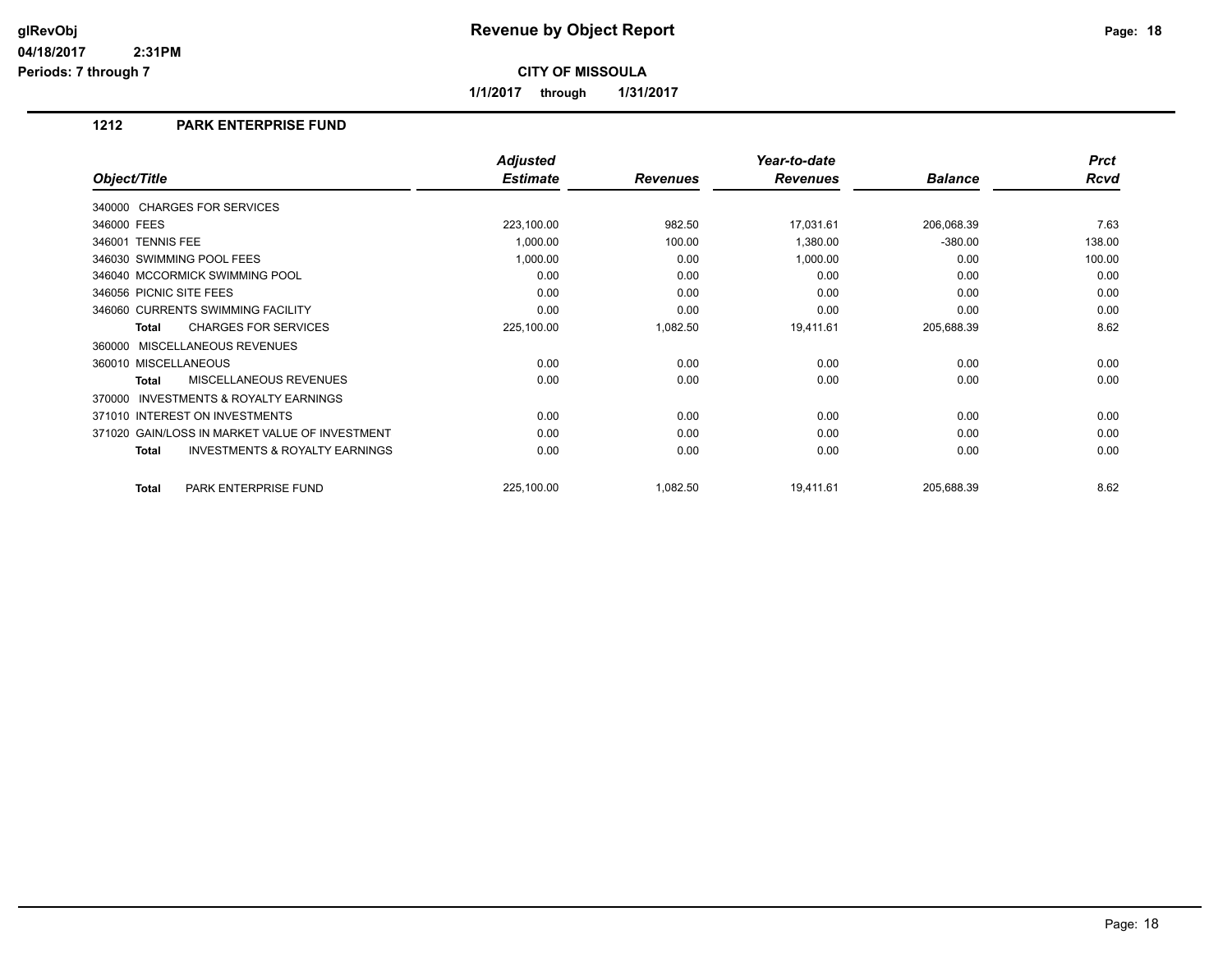**1/1/2017 through 1/31/2017**

**1216 PARKS & REC TRAILS, DEV**

|  | 1216 | <b>PARKS &amp; REC TRAILS, DEV</b> |
|--|------|------------------------------------|
|--|------|------------------------------------|

|                                             | <b>Adjusted</b> |                 | Year-to-date    |                | <b>Prct</b> |
|---------------------------------------------|-----------------|-----------------|-----------------|----------------|-------------|
| Object/Title                                | <b>Estimate</b> | <b>Revenues</b> | <b>Revenues</b> | <b>Balance</b> | Rcvd        |
| 330000 INTERGOVERNMENTAL REVENUES           |                 |                 |                 |                |             |
| 331013 NORTHSIDE PED BRIDGE ARRA GRANT      | 0.00            | 0.00            | 0.00            | 0.00           | 0.00        |
| 331014 WHITE PINE PLAYGROUND-CDBG GRANT     | 0.00            | 0.00            | 0.00            | 0.00           | 0.00        |
| 334025 COUNTY WEED                          | 15,000.00       | 0.00            | 32,835.37       | $-17,835.37$   | 218.90      |
| 334026 FOREST HEALTH GRANT                  | 20,000.00       | 0.00            | 0.00            | 20,000.00      | 0.00        |
| 334028 DEPT OF AG INTERN GRANT              | 0.00            | 0.00            | 0.00            | 0.00           | 0.00        |
| 334121 DNRC GRANT                           | 50,000.00       | 0.00            | 0.00            | 50,000.00      | 0.00        |
| 334122 RENEWABLE RESOURCE GRANTS            | 0.00            | 0.00            | 0.00            | 0.00           | 0.00        |
| 334125 FWP GRANT                            | 27,000.00       | 0.00            | 0.00            | 27,000.00      | 0.00        |
| 334251 RTP/TAP STATE GRANTS                 | 0.00            | 0.00            | $-2,548.00$     | 2,548.00       | 0.00        |
| 336023 STATE CONTRIB. - PERS                | 0.00            | 0.00            | 5.57            | $-5.57$        | 0.00        |
| <b>INTERGOVERNMENTAL REVENUES</b><br>Total  | 112,000.00      | 0.00            | 30,292.94       | 81,707.06      | 27.05       |
| 340000 CHARGES FOR SERVICES                 |                 |                 |                 |                |             |
| 343036 *** Title Not Found ***              | 0.00            | 0.00            | 0.00            | 0.00           | 0.00        |
| 343302 PARKS SOIL PROJECT                   | 0.00            | 0.00            | 0.00            | 0.00           | 0.00        |
| 346034 GROUNDS MAINTENANCE CONTRACT         | 0.00            | 0.00            | 0.00            | 0.00           | 0.00        |
| 346052 PLAYGROUND SAFETY TRAINING           | 0.00            | 0.00            | 0.00            | 0.00           | 0.00        |
| 346055 COUNTY PARK SUPPORT                  | 0.00            | 0.00            | 0.00            | 0.00           | 0.00        |
| <b>CHARGES FOR SERVICES</b><br><b>Total</b> | 0.00            | 0.00            | 0.00            | 0.00           | 0.00        |
| 360000 MISCELLANEOUS REVENUES               |                 |                 |                 |                |             |
| 360000 MISCELLANEOUS REVENUES               | 25,000.00       | 0.00            | 0.00            | 25,000.00      | 0.00        |
| 360010 MISCELLANEOUS                        | 0.00            | 0.00            | 0.00            | 0.00           | 0.00        |
| 361000 RATTLESNAKE LAND LEASES              | 0.00            | 100.00          | 1,100.00        | $-1,100.00$    | 0.00        |
| 361003 CARAS PARK CONCERT REVENUE           | 0.00            | 0.00            | 0.00            | 0.00           | 0.00        |
| 364040 INSURANCE AND DAMAGE RECOVERY        | 0.00            | 112.50          | 502.01          | $-502.01$      | 0.00        |
| 365000 DONATIONS                            | 0.00            | 0.00            | 0.00            | 0.00           | 0.00        |
| 365001 *** Title Not Found ***              | 0.00            | 0.00            | 0.00            | 0.00           | 0.00        |
| 365002 OTHER RECREATION DONATIONS           | 70,000.00       | 1,327.77        | 8,757.89        | 61,242.11      | 12.51       |
| 365003 DONATIONS - SMOKE ALARMS             | 0.00            | 0.00            | 100.55          | $-100.55$      | 0.00        |
| 365004 GRANT CR TRAIL ASSN DONATION         | 0.00            | 0.00            | 0.00            | 0.00           | 0.00        |
| 365005 DONATIONS - ARCO                     | 0.00            | 0.00            | 0.00            | 0.00           | 0.00        |
| 365009 DONATIONS - BASKETBALL/TENNIS COURT  | 45,000.00       | 0.00            | 1,224.00        | 43,776.00      | 2.72        |
| 365019 PARKS DONATIONS                      | 271,100.00      | 3,491.42        | 12,339.79       | 258,760.21     | 4.55        |
| 365020 OPEN SPACE DONATIONS                 | 10,000.00       | 0.00            | 25.00           | 9,975.00       | 0.25        |
| 365100 RECREATION OUTDOOR                   | 30,000.00       | 856.00          | 2,004.00        | 27,996.00      | 6.68        |
| 365101 RECREATION SCHOLARSHIP               | 0.00            | 460.97          | 5,598.26        | $-5,598.26$    | 0.00        |
| 365102 RECREATION YOUTH & ADULT SPORTS      | 0.00            | 550.00          | 950.00          | $-950.00$      | 0.00        |
| 365103 URBAN FORESTRY PROGRAMS              | 55.000.00       | 700.00          | 2,648.00        | 52,352.00      | 4.81        |
|                                             |                 |                 |                 |                |             |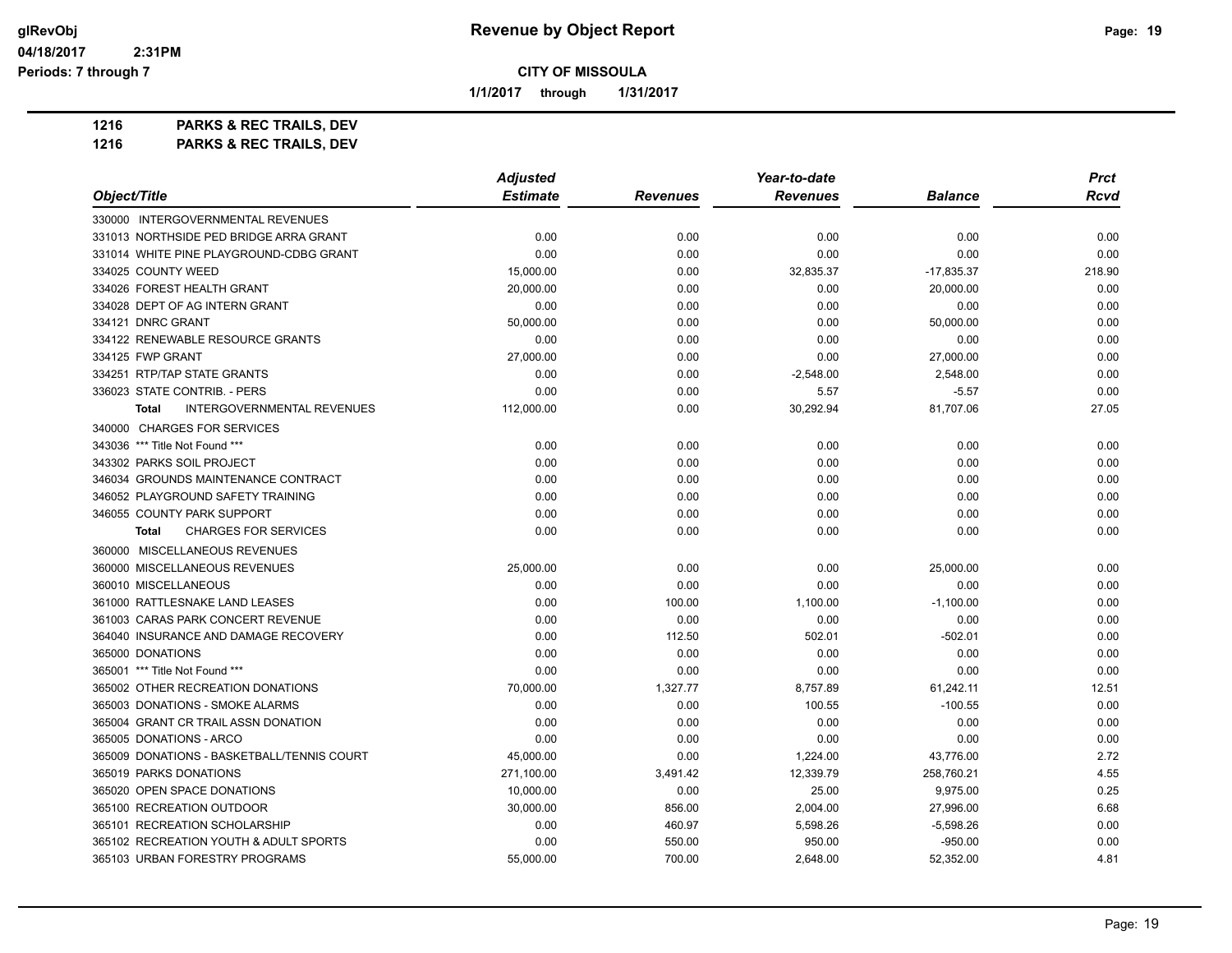**1/1/2017 through 1/31/2017**

**1216 PARKS & REC TRAILS, DEV 1216 PARKS & REC TRAILS, DEV**

|                                                 | <b>Adjusted</b> |                 | Year-to-date    |                | <b>Prct</b> |
|-------------------------------------------------|-----------------|-----------------|-----------------|----------------|-------------|
| Object/Title                                    | <b>Estimate</b> | <b>Revenues</b> | <b>Revenues</b> | <b>Balance</b> | <b>Rcvd</b> |
| 365109 CONSERVATION LANDS DONATIONS             | 20,000.00       | 0.00            | 0.00            | 20,000.00      | 0.00        |
| MISCELLANEOUS REVENUES<br>Total                 | 526,100.00      | 7,598.66        | 35,249.50       | 490,850.50     | 6.70        |
| INVESTMENTS & ROYALTY EARNINGS<br>370000        |                 |                 |                 |                |             |
| 371010 INTEREST ON INVESTMENTS                  | 0.00            | 0.00            | 0.00            | 0.00           | 0.00        |
| 371020 GAIN/LOSS IN MARKET VALUE OF INVESTMENTS | 0.00            | 0.00            | 0.00            | 0.00           | 0.00        |
| INVESTMENTS & ROYALTY EARNINGS<br>Total         | 0.00            | 0.00            | 0.00            | 0.00           | 0.00        |
| 380000 OTHER FINANCING SOURCES                  |                 |                 |                 |                |             |
| 383000 OPERATING TRANSFERS                      | 10,000.00       | 0.00            | 10,000.00       | 0.00           | 100.00      |
| <b>TRANS FR FLUSHING DISTRICT</b><br>383001     | 0.00            | 0.00            | 0.00            | 0.00           | 0.00        |
| 383026 TRANS FR CDBG                            | 0.00            | 69,696.60       | 160,000.00      | $-160,000.00$  | 0.00        |
| 383043 TRANSFERS FROM IMPACT FEES               | 0.00            | 0.00            | 0.00            | 0.00           | 0.00        |
| OTHER FINANCING SOURCES<br>Total                | 10,000.00       | 69,696.60       | 170,000.00      | $-160,000.00$  | 1,700.00    |
| PARKS & REC TRAILS, DEV<br><b>Total</b>         | 648.100.00      | 77.295.26       | 235,542.44      | 412.557.56     | 36.34       |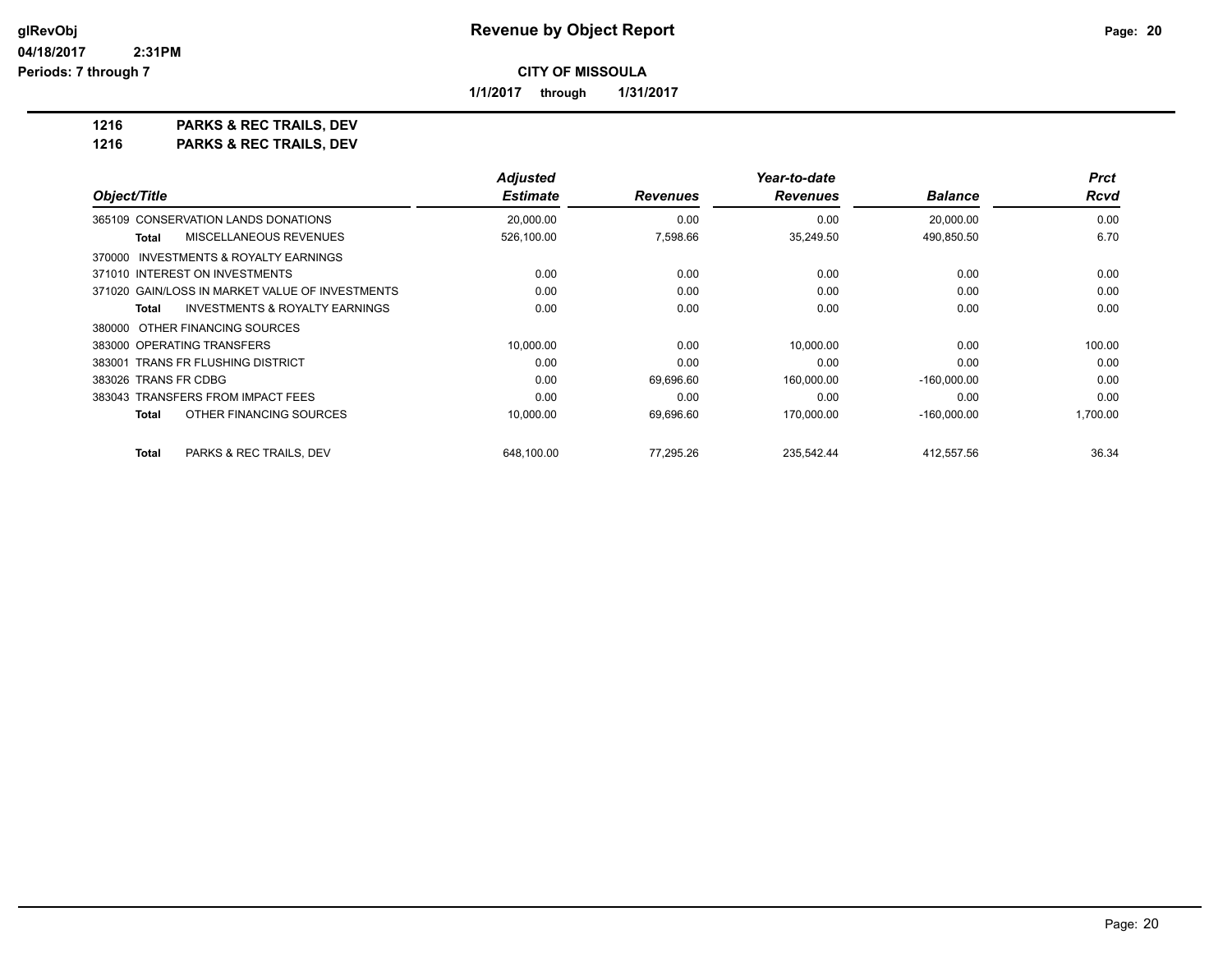**1/1/2017 through 1/31/2017**

### **1216 PARKS & REC TRAILS, DEV**

|                                                   | <b>Adjusted</b> |          | Year-to-date    |                | <b>Prct</b> |
|---------------------------------------------------|-----------------|----------|-----------------|----------------|-------------|
| Object/Title                                      | <b>Estimate</b> | Revenues | <b>Revenues</b> | <b>Balance</b> | <b>Rcvd</b> |
| 330000 INTERGOVERNMENTAL REVENUES                 |                 |          |                 |                |             |
| 331013 NORTHSIDE PED BRIDGE ARRA GRANT            | 0.00            | 0.00     | 0.00            | 0.00           | 0.00        |
| 331014 WHITE PINE PLAYGROUND-CDBG GRANT           | 0.00            | 0.00     | 0.00            | 0.00           | 0.00        |
| 334025 COUNTY WEED                                | 15,000.00       | 0.00     | 32,835.37       | $-17,835.37$   | 218.90      |
| 334026 FOREST HEALTH GRANT                        | 20,000.00       | 0.00     | 0.00            | 20,000.00      | 0.00        |
| 334028 DEPT OF AG INTERN GRANT                    | 0.00            | 0.00     | 0.00            | 0.00           | 0.00        |
| 334121 DNRC GRANT                                 | 50,000.00       | 0.00     | 0.00            | 50,000.00      | 0.00        |
| 334122 RENEWABLE RESOURCE GRANTS                  | 0.00            | 0.00     | 0.00            | 0.00           | 0.00        |
| 334125 FWP GRANT                                  | 27,000.00       | 0.00     | 0.00            | 27,000.00      | 0.00        |
| 334251 RTP/TAP STATE GRANTS                       | 0.00            | 0.00     | $-2,548.00$     | 2,548.00       | 0.00        |
| 336023 STATE CONTRIB. - PERS                      | 0.00            | 0.00     | 5.57            | $-5.57$        | 0.00        |
| <b>INTERGOVERNMENTAL REVENUES</b><br><b>Total</b> | 112,000.00      | 0.00     | 30,292.94       | 81,707.06      | 27.05       |
| 340000 CHARGES FOR SERVICES                       |                 |          |                 |                |             |
| 343036 *** Title Not Found ***                    | 0.00            | 0.00     | 0.00            | 0.00           | 0.00        |
| 343302 PARKS SOIL PROJECT                         | 0.00            | 0.00     | 0.00            | 0.00           | 0.00        |
| 346034 GROUNDS MAINTENANCE CONTRACT               | 0.00            | 0.00     | 0.00            | 0.00           | 0.00        |
| 346052 PLAYGROUND SAFETY TRAINING                 | 0.00            | 0.00     | 0.00            | 0.00           | 0.00        |
| 346055 COUNTY PARK SUPPORT                        | 0.00            | 0.00     | 0.00            | 0.00           | 0.00        |
| <b>CHARGES FOR SERVICES</b><br><b>Total</b>       | 0.00            | 0.00     | 0.00            | 0.00           | 0.00        |
| 360000 MISCELLANEOUS REVENUES                     |                 |          |                 |                |             |
| 360000 MISCELLANEOUS REVENUES                     | 25,000.00       | 0.00     | 0.00            | 25,000.00      | 0.00        |
| 360010 MISCELLANEOUS                              | 0.00            | 0.00     | 0.00            | 0.00           | 0.00        |
| 361000 RATTLESNAKE LAND LEASES                    | 0.00            | 100.00   | 1,100.00        | $-1,100.00$    | 0.00        |
| 361003 CARAS PARK CONCERT REVENUE                 | 0.00            | 0.00     | 0.00            | 0.00           | 0.00        |
| 364040 INSURANCE AND DAMAGE RECOVERY              | 0.00            | 112.50   | 502.01          | $-502.01$      | 0.00        |
| 365000 DONATIONS                                  | 0.00            | 0.00     | 0.00            | 0.00           | 0.00        |
| 365001 *** Title Not Found ***                    | 0.00            | 0.00     | 0.00            | 0.00           | 0.00        |
| 365002 OTHER RECREATION DONATIONS                 | 70,000.00       | 1,327.77 | 8,757.89        | 61,242.11      | 12.51       |
| 365003 DONATIONS - SMOKE ALARMS                   | 0.00            | 0.00     | 100.55          | $-100.55$      | 0.00        |
| 365004 GRANT CR TRAIL ASSN DONATION               | 0.00            | 0.00     | 0.00            | 0.00           | 0.00        |
| 365005 DONATIONS - ARCO                           | 0.00            | 0.00     | 0.00            | 0.00           | 0.00        |
| 365009 DONATIONS - BASKETBALL/TENNIS COURT        | 45,000.00       | 0.00     | 1,224.00        | 43,776.00      | 2.72        |
| 365019 PARKS DONATIONS                            | 271,100.00      | 3,491.42 | 12,339.79       | 258,760.21     | 4.55        |
| 365020 OPEN SPACE DONATIONS                       | 10,000.00       | 0.00     | 25.00           | 9,975.00       | 0.25        |
| 365100 RECREATION OUTDOOR                         | 30,000.00       | 856.00   | 2,004.00        | 27,996.00      | 6.68        |
| 365101 RECREATION SCHOLARSHIP                     | 0.00            | 460.97   | 5,598.26        | $-5,598.26$    | 0.00        |
| 365102 RECREATION YOUTH & ADULT SPORTS            | 0.00            | 550.00   | 950.00          | $-950.00$      | 0.00        |
| 365103 URBAN FORESTRY PROGRAMS                    | 55,000.00       | 700.00   | 2,648.00        | 52,352.00      | 4.81        |
| 365109 CONSERVATION LANDS DONATIONS               | 20.000.00       | 0.00     | 0.00            | 20,000.00      | 0.00        |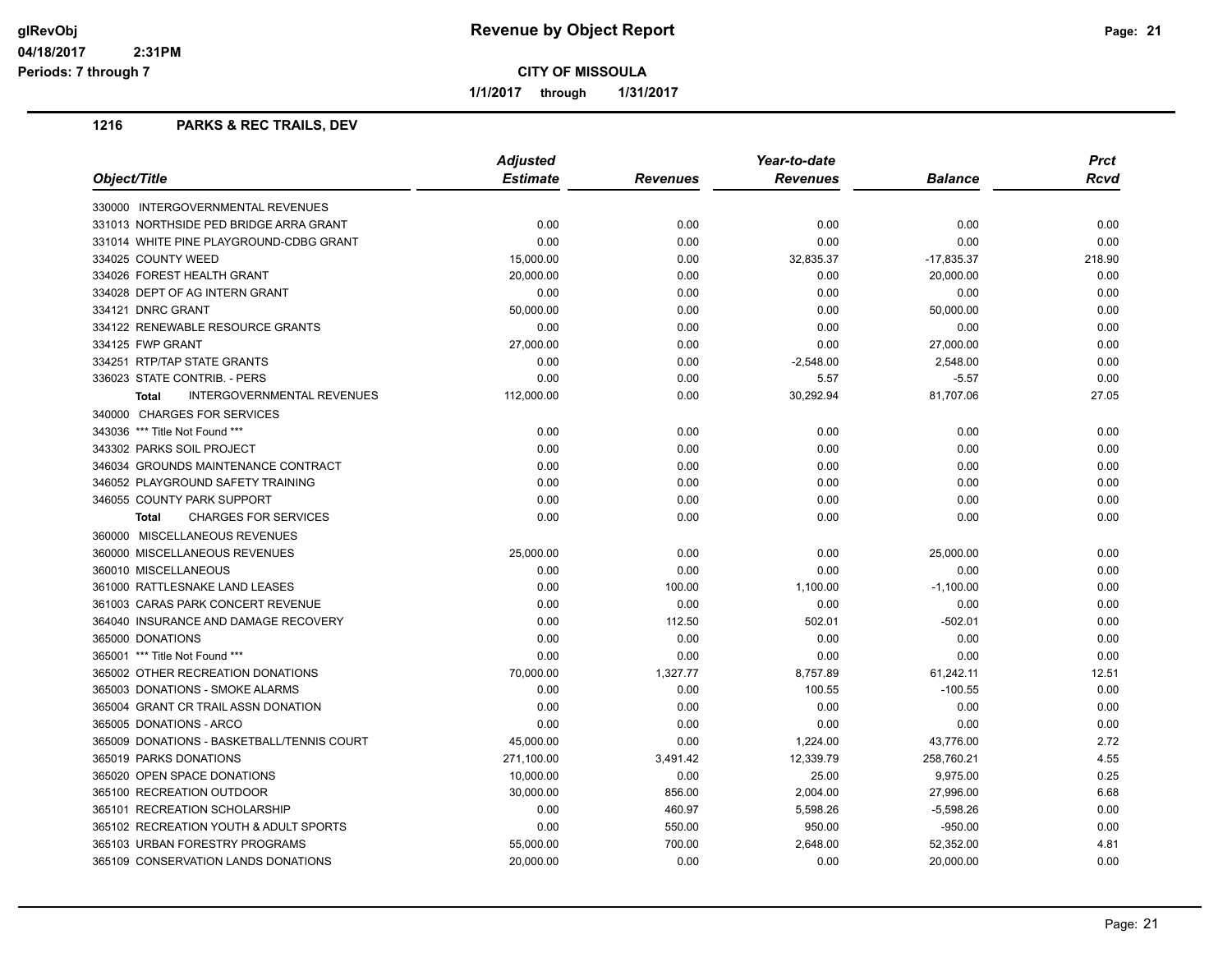**1/1/2017 through 1/31/2017**

### **1216 PARKS & REC TRAILS, DEV**

|                                                    | <b>Adjusted</b> |                 | Year-to-date    |                | <b>Prct</b> |
|----------------------------------------------------|-----------------|-----------------|-----------------|----------------|-------------|
| Object/Title                                       | <b>Estimate</b> | <b>Revenues</b> | <b>Revenues</b> | <b>Balance</b> | <b>Rcvd</b> |
| MISCELLANEOUS REVENUES<br><b>Total</b>             | 526,100.00      | 7,598.66        | 35,249.50       | 490,850.50     | 6.70        |
| 370000 INVESTMENTS & ROYALTY EARNINGS              |                 |                 |                 |                |             |
| 371010 INTEREST ON INVESTMENTS                     | 0.00            | 0.00            | 0.00            | 0.00           | 0.00        |
| 371020 GAIN/LOSS IN MARKET VALUE OF INVESTMENT     | 0.00            | 0.00            | 0.00            | 0.00           | 0.00        |
| <b>INVESTMENTS &amp; ROYALTY EARNINGS</b><br>Total | 0.00            | 0.00            | 0.00            | 0.00           | 0.00        |
| 380000 OTHER FINANCING SOURCES                     |                 |                 |                 |                |             |
| 383000 OPERATING TRANSFERS                         | 10.000.00       | 0.00            | 10.000.00       | 0.00           | 100.00      |
| 383001 TRANS FR FLUSHING DISTRICT                  | 0.00            | 0.00            | 0.00            | 0.00           | 0.00        |
| 383026 TRANS FR CDBG                               | 0.00            | 69,696.60       | 160,000.00      | $-160,000.00$  | 0.00        |
| 383043 TRANSFERS FROM IMPACT FEES                  | 0.00            | 0.00            | 0.00            | 0.00           | 0.00        |
| OTHER FINANCING SOURCES<br><b>Total</b>            | 10.000.00       | 69,696.60       | 170,000.00      | $-160,000.00$  | 1.700.00    |
| <b>Total</b><br>PARKS & REC TRAILS, DEV            | 648,100.00      | 77,295.26       | 235.542.44      | 412,557.56     | 36.34       |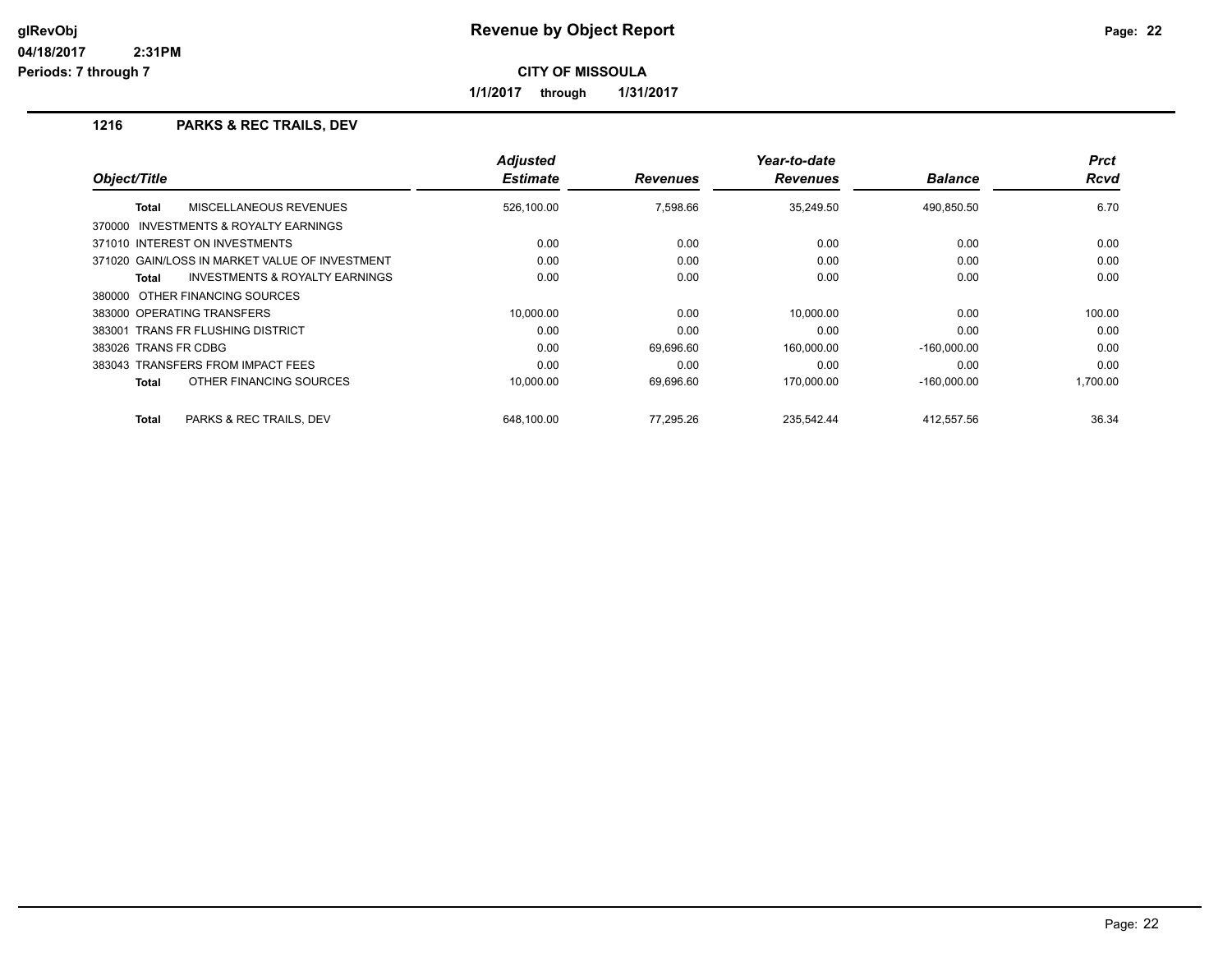**1/1/2017 through 1/31/2017**

# **1217 PARKS CITY LIFE GYM LEASE**

**1217 PARKS CITY LIFE GYM LEASE**

|                                                   | <b>Adjusted</b> |                 | Year-to-date    |                | <b>Prct</b> |
|---------------------------------------------------|-----------------|-----------------|-----------------|----------------|-------------|
| Object/Title                                      | <b>Estimate</b> | <b>Revenues</b> | <b>Revenues</b> | <b>Balance</b> | <b>Rcvd</b> |
| 330000 INTERGOVERNMENTAL REVENUES                 |                 |                 |                 |                |             |
| 336023 STATE CONTRIB. - PERS                      | 0.00            | 0.00            | 0.00            | 0.00           | 0.00        |
| <b>INTERGOVERNMENTAL REVENUES</b><br><b>Total</b> | 0.00            | 0.00            | 0.00            | 0.00           | 0.00        |
| 340000 CHARGES FOR SERVICES                       |                 |                 |                 |                |             |
| 346031 RECREATION FEES                            | 38,000.00       | 6,194.25        | 34,827.00       | 3,173.00       | 91.65       |
| 346032 PRESCHOOL PROGRAMS                         | 0.00            | 0.00            | 0.00            | 0.00           | 0.00        |
| 346053 CITY LIFE PROGRAMS                         | 7.250.00        | 1,155.00        | 5.337.00        | 1.913.00       | 73.61       |
| <b>CHARGES FOR SERVICES</b><br>Total              | 45,250.00       | 7,349.25        | 40,164.00       | 5,086.00       | 88.76       |
| 360000 MISCELLANEOUS REVENUES                     |                 |                 |                 |                |             |
| 365019 PARKS DONATIONS                            | 0.00            | 0.00            | 0.00            | 0.00           | 0.00        |
| MISCELLANEOUS REVENUES<br>Total                   | 0.00            | 0.00            | 0.00            | 0.00           | 0.00        |
| PARKS CITY LIFE GYM LEASE<br><b>Total</b>         | 45,250.00       | 7.349.25        | 40,164.00       | 5,086.00       | 88.76       |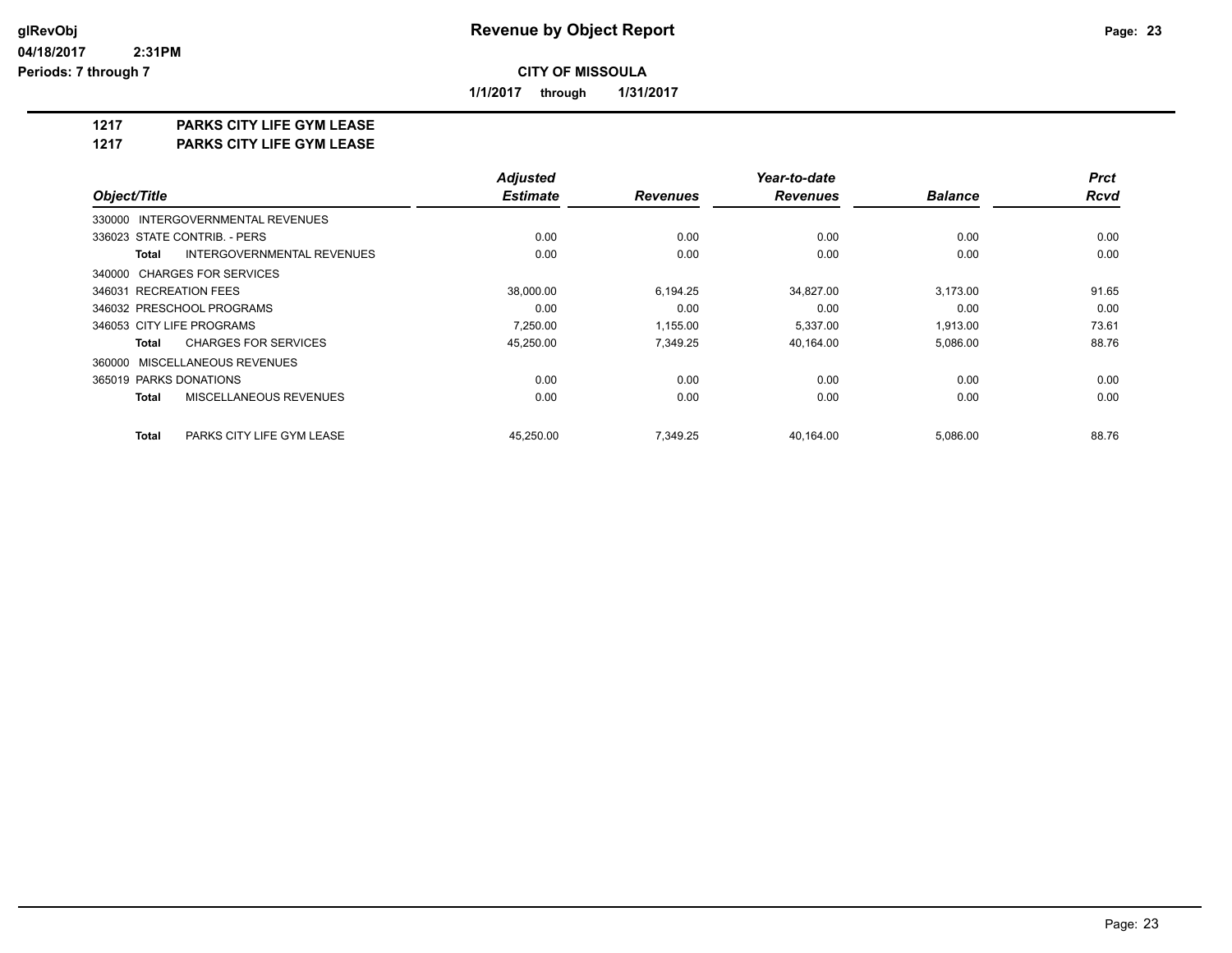**1/1/2017 through 1/31/2017**

### **1217 PARKS CITY LIFE GYM LEASE**

| Object/Title                                | <b>Adjusted</b><br><b>Estimate</b> | <b>Revenues</b> | Year-to-date<br><b>Revenues</b> | <b>Balance</b> | <b>Prct</b><br><b>Rcvd</b> |
|---------------------------------------------|------------------------------------|-----------------|---------------------------------|----------------|----------------------------|
| INTERGOVERNMENTAL REVENUES<br>330000        |                                    |                 |                                 |                |                            |
| 336023 STATE CONTRIB. - PERS                | 0.00                               | 0.00            | 0.00                            | 0.00           | 0.00                       |
| <b>INTERGOVERNMENTAL REVENUES</b><br>Total  | 0.00                               | 0.00            | 0.00                            | 0.00           | 0.00                       |
| 340000 CHARGES FOR SERVICES                 |                                    |                 |                                 |                |                            |
| 346031 RECREATION FEES                      | 38.000.00                          | 6,194.25        | 34.827.00                       | 3.173.00       | 91.65                      |
| 346032 PRESCHOOL PROGRAMS                   | 0.00                               | 0.00            | 0.00                            | 0.00           | 0.00                       |
| 346053 CITY LIFE PROGRAMS                   | 7.250.00                           | 1,155.00        | 5,337.00                        | 1,913.00       | 73.61                      |
| <b>CHARGES FOR SERVICES</b><br><b>Total</b> | 45,250.00                          | 7.349.25        | 40,164.00                       | 5,086.00       | 88.76                      |
| MISCELLANEOUS REVENUES<br>360000            |                                    |                 |                                 |                |                            |
| 365019 PARKS DONATIONS                      | 0.00                               | 0.00            | 0.00                            | 0.00           | 0.00                       |
| MISCELLANEOUS REVENUES<br><b>Total</b>      | 0.00                               | 0.00            | 0.00                            | 0.00           | 0.00                       |
| PARKS CITY LIFE GYM LEASE<br><b>Total</b>   | 45,250.00                          | 7,349.25        | 40,164.00                       | 5,086.00       | 88.76                      |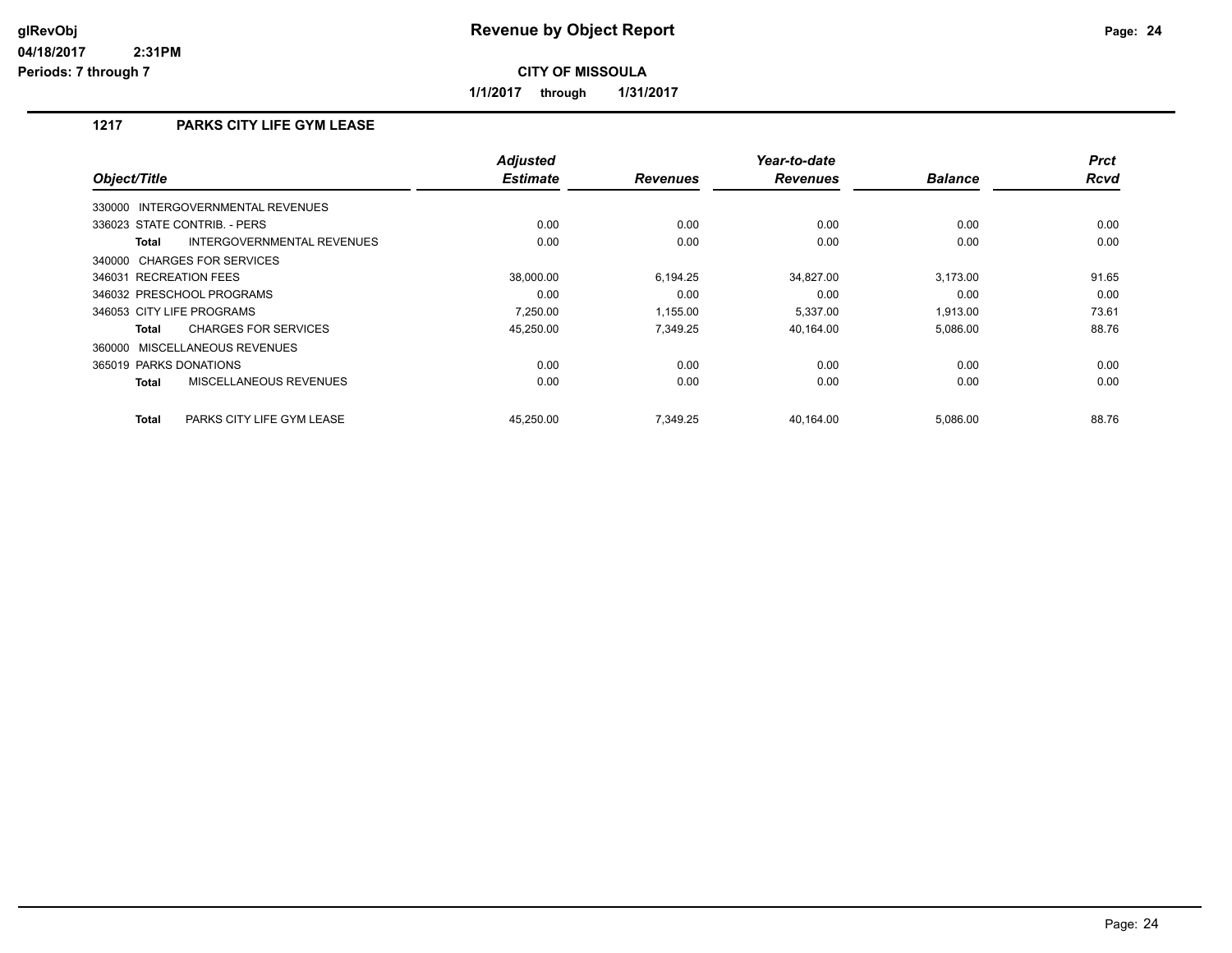**1/1/2017 through 1/31/2017**

**1218 ALL ABILITIES PLAYGROUND**

**1218 ALL ABILITIES PLAYGROUND**

|                                         | <b>Adjusted</b> |                 | Year-to-date    |                | <b>Prct</b> |
|-----------------------------------------|-----------------|-----------------|-----------------|----------------|-------------|
| Object/Title                            | <b>Estimate</b> | <b>Revenues</b> | <b>Revenues</b> | <b>Balance</b> | <b>Rcvd</b> |
| 360000 MISCELLANEOUS REVENUES           |                 |                 |                 |                |             |
| 365019 PARKS DONATIONS                  | 0.00            | 0.00            | 7.685.00        | $-7.685.00$    | 0.00        |
| MISCELLANEOUS REVENUES<br><b>Total</b>  | 0.00            | 0.00            | 7.685.00        | $-7.685.00$    | 0.00        |
| 380000 OTHER FINANCING SOURCES          |                 |                 |                 |                |             |
| 383010 TRANS FR CIP                     | 11.387.00       | 0.00            | 0.00            | 11.387.00      | 0.00        |
| OTHER FINANCING SOURCES<br><b>Total</b> | 11.387.00       | 0.00            | 0.00            | 11.387.00      | 0.00        |
|                                         |                 |                 |                 |                |             |
| Total<br>ALL ABILITIES PLAYGROUND       | 11.387.00       | 0.00            | 7.685.00        | 3.702.00       | 67.49       |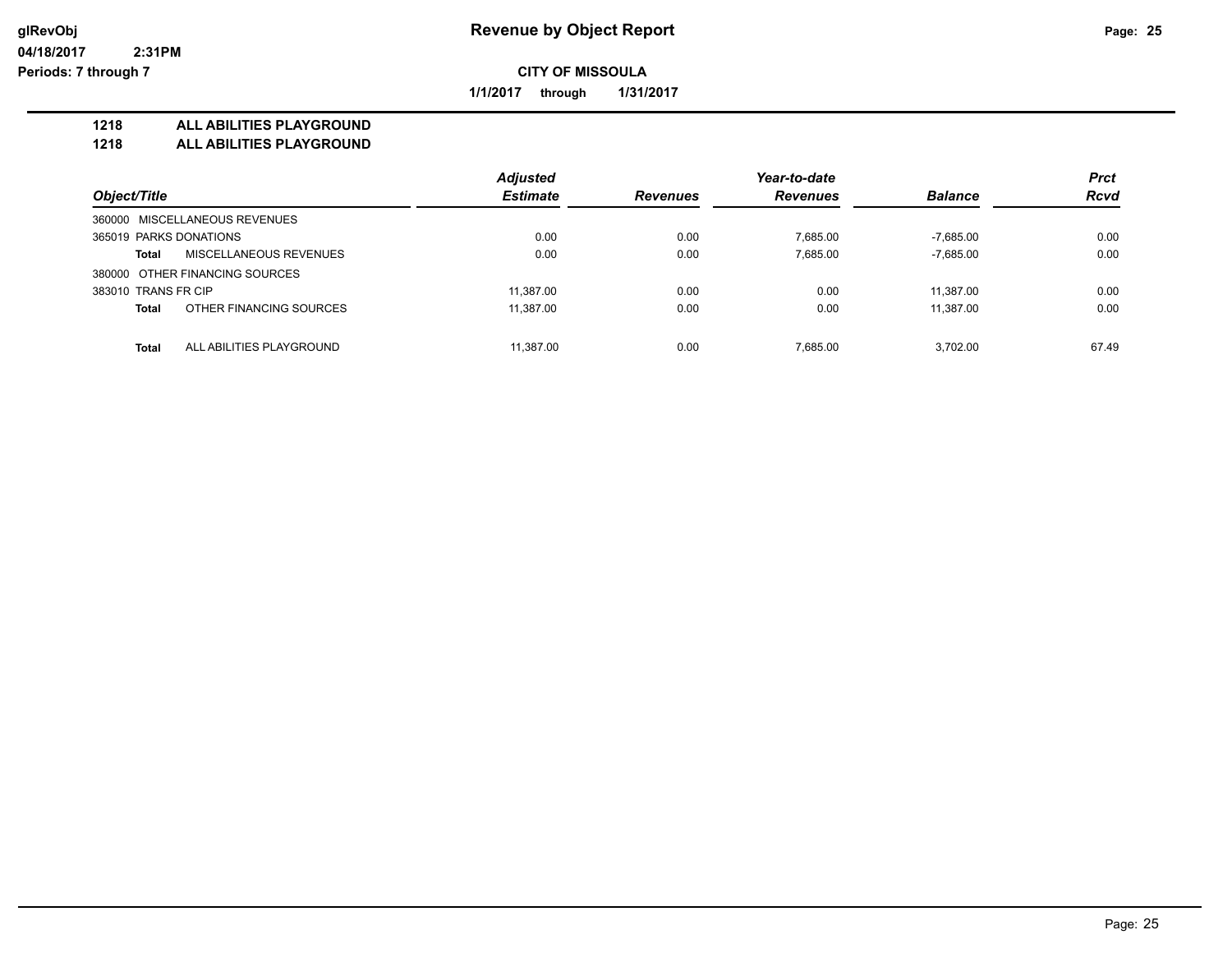**1/1/2017 through 1/31/2017**

### **1218 ALL ABILITIES PLAYGROUND**

|                        |                                | <b>Adjusted</b> | Year-to-date    |                 |                | <b>Prct</b> |
|------------------------|--------------------------------|-----------------|-----------------|-----------------|----------------|-------------|
| Object/Title           |                                | <b>Estimate</b> | <b>Revenues</b> | <b>Revenues</b> | <b>Balance</b> | <b>Rcvd</b> |
|                        | 360000 MISCELLANEOUS REVENUES  |                 |                 |                 |                |             |
| 365019 PARKS DONATIONS |                                | 0.00            | 0.00            | 7.685.00        | $-7.685.00$    | 0.00        |
| Total                  | MISCELLANEOUS REVENUES         | 0.00            | 0.00            | 7,685.00        | $-7.685.00$    | 0.00        |
|                        | 380000 OTHER FINANCING SOURCES |                 |                 |                 |                |             |
| 383010 TRANS FR CIP    |                                | 11.387.00       | 0.00            | 0.00            | 11.387.00      | 0.00        |
| Total                  | OTHER FINANCING SOURCES        | 11.387.00       | 0.00            | 0.00            | 11.387.00      | 0.00        |
| <b>Total</b>           | ALL ABILITIES PLAYGROUND       | 11.387.00       | 0.00            | 7.685.00        | 3.702.00       | 67.49       |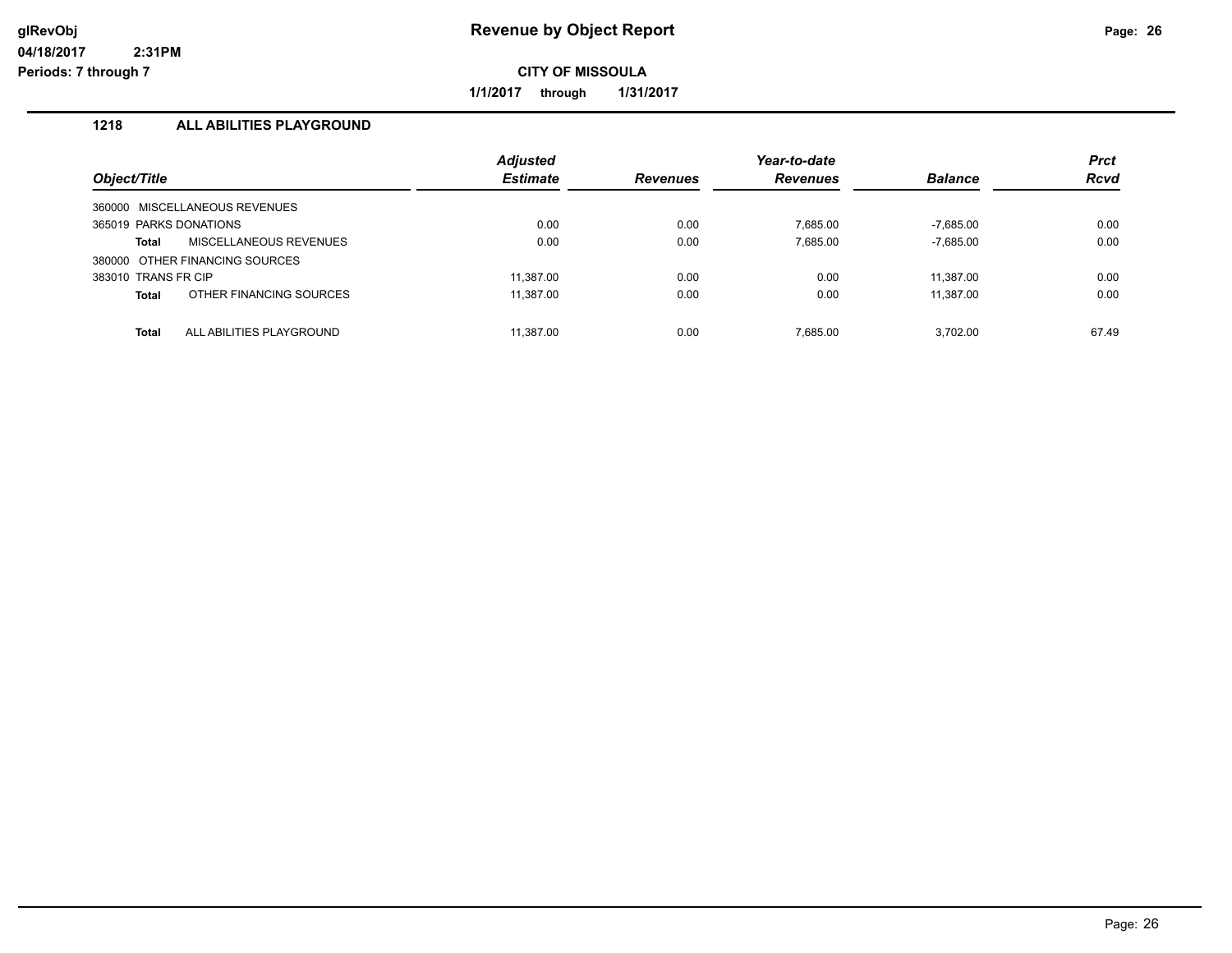**1/1/2017 through 1/31/2017**

### **1219 FT MISSOULA REGIONAL PARK**

### **1219 FT MISSOULA REGIONAL PARK**

|                                                   | <b>Adjusted</b> |                 | Year-to-date    |                | <b>Prct</b> |
|---------------------------------------------------|-----------------|-----------------|-----------------|----------------|-------------|
| Object/Title                                      | <b>Estimate</b> | <b>Revenues</b> | <b>Revenues</b> | <b>Balance</b> | <b>Rcvd</b> |
| 330000 INTERGOVERNMENTAL REVENUES                 |                 |                 |                 |                |             |
| 330000 INTERGOVERNMENTAL REVENUES                 | 0.00            | 264.627.09      | 441.259.58      | $-441.259.58$  | 0.00        |
| 336023 STATE CONTRIB. - PERS                      | 0.00            | 5.21            | 49.39           | $-49.39$       | 0.00        |
| <b>INTERGOVERNMENTAL REVENUES</b><br><b>Total</b> | 0.00            | 264,632.30      | 441,308.97      | -441,308.97    | 0.00        |
| 340000 CHARGES FOR SERVICES                       |                 |                 |                 |                |             |
| 346031 RECREATION FEES                            | 35,000.00       | 0.00            | 0.00            | 35,000.00      | 0.00        |
| 346033 PARK FEES/FACILITY RENTALS                 | 8.875.00        | 0.00            | 76.86           | 8,798.14       | 0.87        |
| 346036 PARK CONCESSION FEES                       | 20,000.00       | 0.00            | 0.00            | 20,000.00      | 0.00        |
| 346050 COUNTY PLAYGROUND CONTRACT                 | 0.00            | 0.00            | 0.00            | 0.00           | 0.00        |
| <b>CHARGES FOR SERVICES</b><br><b>Total</b>       | 63,875.00       | 0.00            | 76.86           | 63,798.14      | 0.12        |
| 360000 MISCELLANEOUS REVENUES                     |                 |                 |                 |                |             |
| 360010 MISCELLANEOUS                              | 0.00            | 0.00            | 317.218.66      | $-317.218.66$  | 0.00        |
| 365000 DONATIONS                                  | 0.00            | 0.00            | 0.00            | 0.00           | 0.00        |
| <b>MISCELLANEOUS REVENUES</b><br><b>Total</b>     | 0.00            | 0.00            | 317,218.66      | $-317,218.66$  | 0.00        |
| 380000 OTHER FINANCING SOURCES                    |                 |                 |                 |                |             |
| 381010 BOND PROCEEDS                              | 132.115.00      | 0.00            | 0.00            | 132.115.00     | 0.00        |
| 383000 OPERATING TRANSFERS                        | 163.214.00      | 0.00            | 0.00            | 163.214.00     | 0.00        |
| 383050 TRANSFER FROM IMPACT FEES                  | 0.00            | 0.00            | 0.00            | 0.00           | 0.00        |
| OTHER FINANCING SOURCES<br><b>Total</b>           | 295,329.00      | 0.00            | 0.00            | 295,329.00     | 0.00        |
| FT MISSOULA REGIONAL PARK<br><b>Total</b>         | 359,204.00      | 264.632.30      | 758.604.49      | $-399.400.49$  | 211.19      |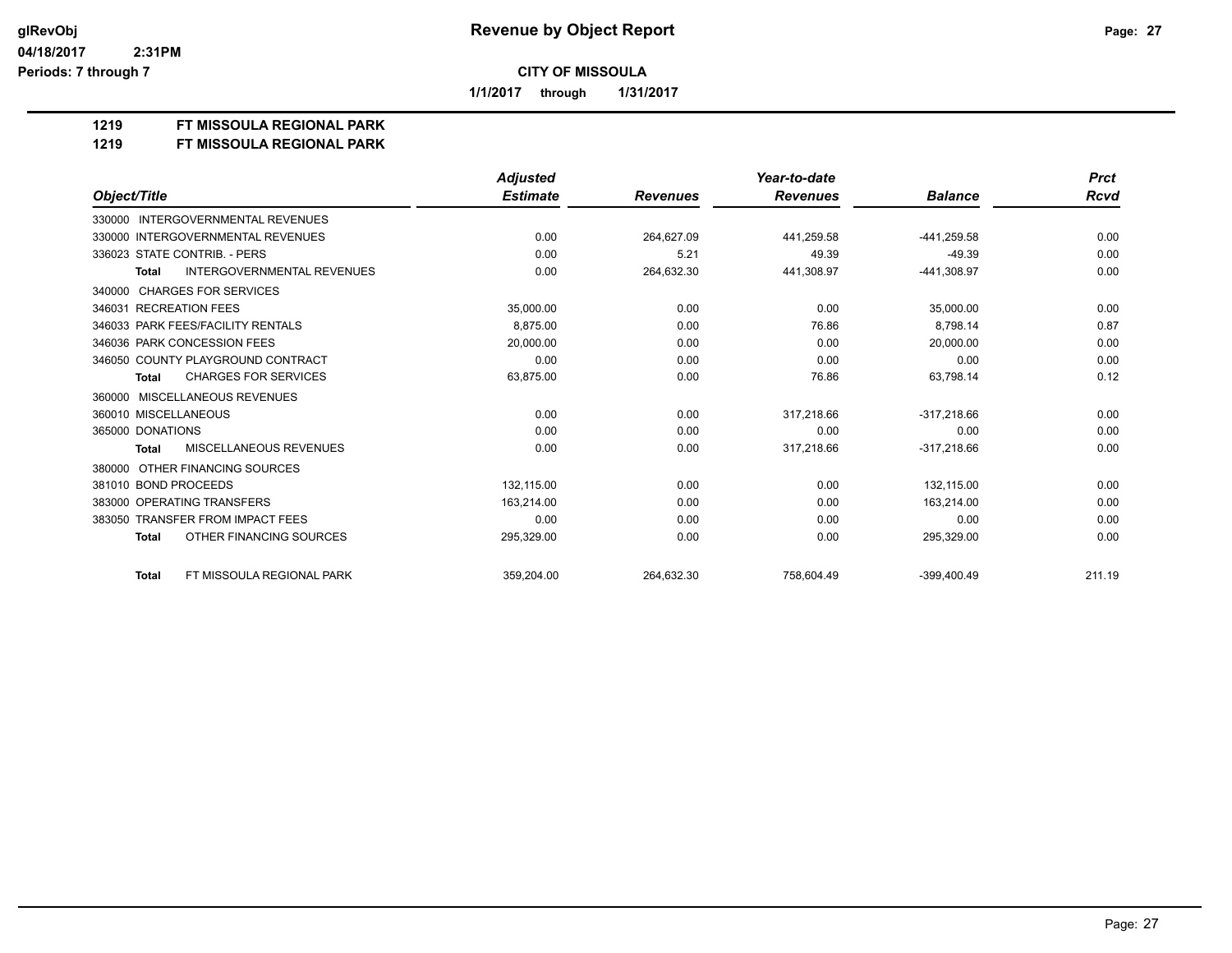**1/1/2017 through 1/31/2017**

### **1219 FT MISSOULA REGIONAL PARK**

|                                                   | <b>Adjusted</b> |                 | Year-to-date    |                | <b>Prct</b> |
|---------------------------------------------------|-----------------|-----------------|-----------------|----------------|-------------|
| Object/Title                                      | <b>Estimate</b> | <b>Revenues</b> | <b>Revenues</b> | <b>Balance</b> | <b>Rcvd</b> |
| 330000 INTERGOVERNMENTAL REVENUES                 |                 |                 |                 |                |             |
| 330000 INTERGOVERNMENTAL REVENUES                 | 0.00            | 264,627.09      | 441,259.58      | $-441,259.58$  | 0.00        |
| 336023 STATE CONTRIB. - PERS                      | 0.00            | 5.21            | 49.39           | $-49.39$       | 0.00        |
| <b>INTERGOVERNMENTAL REVENUES</b><br><b>Total</b> | 0.00            | 264,632.30      | 441,308.97      | $-441,308.97$  | 0.00        |
| 340000 CHARGES FOR SERVICES                       |                 |                 |                 |                |             |
| 346031 RECREATION FEES                            | 35,000.00       | 0.00            | 0.00            | 35,000.00      | 0.00        |
| 346033 PARK FEES/FACILITY RENTALS                 | 8.875.00        | 0.00            | 76.86           | 8,798.14       | 0.87        |
| 346036 PARK CONCESSION FEES                       | 20,000.00       | 0.00            | 0.00            | 20,000.00      | 0.00        |
| 346050 COUNTY PLAYGROUND CONTRACT                 | 0.00            | 0.00            | 0.00            | 0.00           | 0.00        |
| <b>CHARGES FOR SERVICES</b><br>Total              | 63,875.00       | 0.00            | 76.86           | 63,798.14      | 0.12        |
| 360000 MISCELLANEOUS REVENUES                     |                 |                 |                 |                |             |
| 360010 MISCELLANEOUS                              | 0.00            | 0.00            | 317.218.66      | $-317,218.66$  | 0.00        |
| 365000 DONATIONS                                  | 0.00            | 0.00            | 0.00            | 0.00           | 0.00        |
| MISCELLANEOUS REVENUES<br><b>Total</b>            | 0.00            | 0.00            | 317,218.66      | $-317,218.66$  | 0.00        |
| 380000 OTHER FINANCING SOURCES                    |                 |                 |                 |                |             |
| 381010 BOND PROCEEDS                              | 132,115.00      | 0.00            | 0.00            | 132,115.00     | 0.00        |
| 383000 OPERATING TRANSFERS                        | 163.214.00      | 0.00            | 0.00            | 163.214.00     | 0.00        |
| 383050 TRANSFER FROM IMPACT FEES                  | 0.00            | 0.00            | 0.00            | 0.00           | 0.00        |
| OTHER FINANCING SOURCES<br><b>Total</b>           | 295,329.00      | 0.00            | 0.00            | 295,329.00     | 0.00        |
| FT MISSOULA REGIONAL PARK<br><b>Total</b>         | 359,204.00      | 264,632.30      | 758,604.49      | $-399,400.49$  | 211.19      |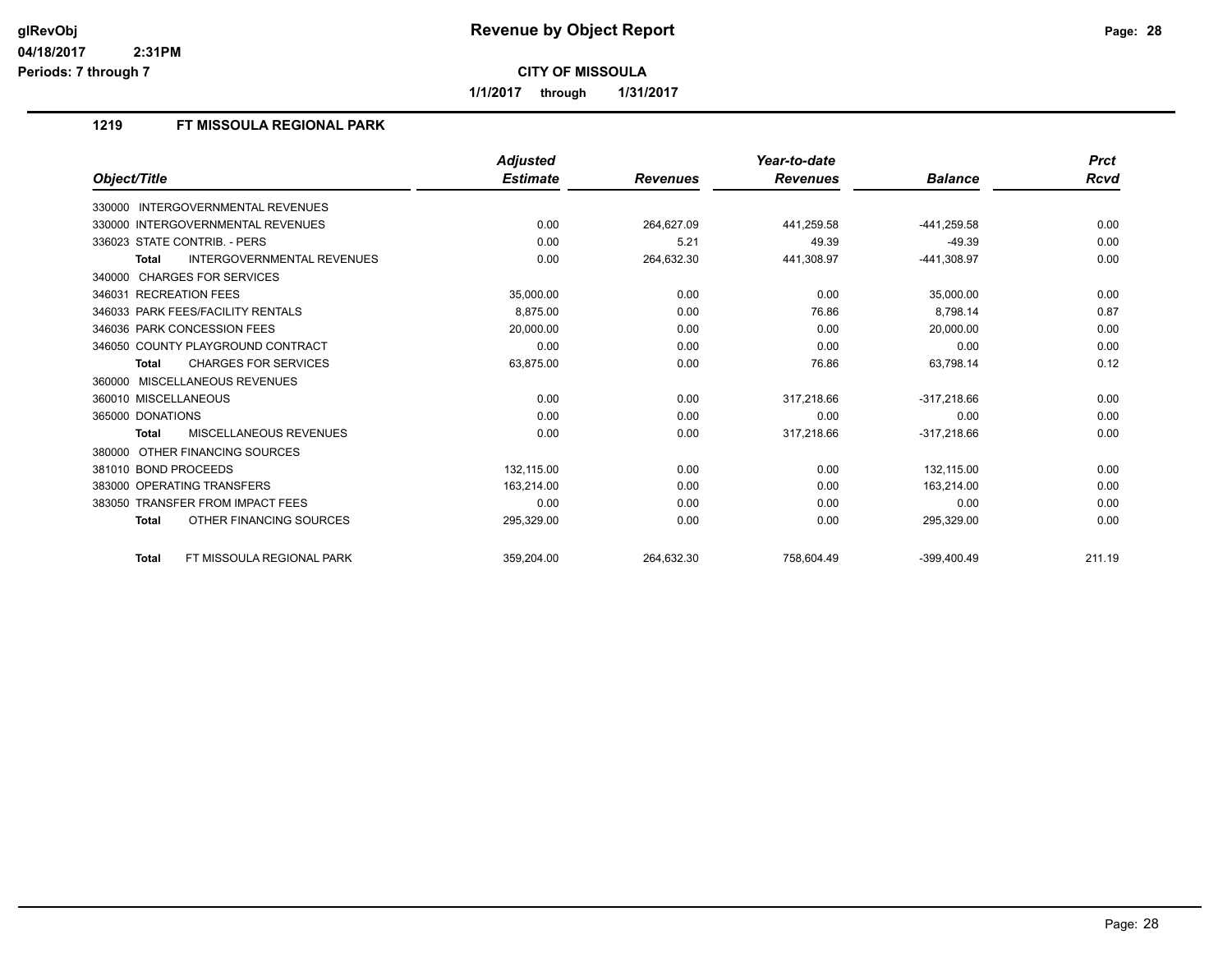**1/1/2017 through 1/31/2017**

# **1241 CREMAIN WALL & CEMETERY DONATIONS FUND**

| 1241 | <b>CREMAIN WALL &amp; CEMETERY DONATIONS FUND</b> |  |
|------|---------------------------------------------------|--|
|      |                                                   |  |

|                                                           | <b>Adjusted</b> |                 | Year-to-date    |                | <b>Prct</b> |
|-----------------------------------------------------------|-----------------|-----------------|-----------------|----------------|-------------|
| Object/Title                                              | <b>Estimate</b> | <b>Revenues</b> | <b>Revenues</b> | <b>Balance</b> | <b>Rcvd</b> |
| 340000 CHARGES FOR SERVICES                               |                 |                 |                 |                |             |
| 343310 SALE OF NICHE NAMEPLATES & VASES                   | 5,000.00        | 1.700.00        | 5,800.00        | $-800.00$      | 116.00      |
| 343311 SALE OF NICHES                                     | 0.00            | 0.00            | 0.00            | 0.00           | 0.00        |
| <b>CHARGES FOR SERVICES</b><br>Total                      | 5,000.00        | 1,700.00        | 5,800.00        | $-800.00$      | 116.00      |
| 360000 MISCELLANEOUS REVENUES                             |                 |                 |                 |                |             |
| 360010 MISCELLANEOUS                                      | 0.00            | 0.00            | 0.00            | 0.00           | 0.00        |
| 365000 DONATIONS                                          | 0.00            | 0.00            | 0.00            | 0.00           | 0.00        |
| MISCELLANEOUS REVENUES<br>Total                           | 0.00            | 0.00            | 0.00            | 0.00           | 0.00        |
| <b>INVESTMENTS &amp; ROYALTY EARNINGS</b><br>370000       |                 |                 |                 |                |             |
| 371010 INTEREST ON INVESTMENTS                            | 0.00            | 0.00            | 0.00            | 0.00           | 0.00        |
| 371020 GAIN/LOSS IN MARKET VALUE OF INVESTMENTS           | 0.00            | 0.00            | 0.00            | 0.00           | 0.00        |
| <b>INVESTMENTS &amp; ROYALTY EARNINGS</b><br><b>Total</b> | 0.00            | 0.00            | 0.00            | 0.00           | 0.00        |
| <b>CREMAIN WALL &amp; CEMETERY DONATIONS F</b><br>Total   | 5,000.00        | 1.700.00        | 5,800.00        | $-800.00$      | 116.00      |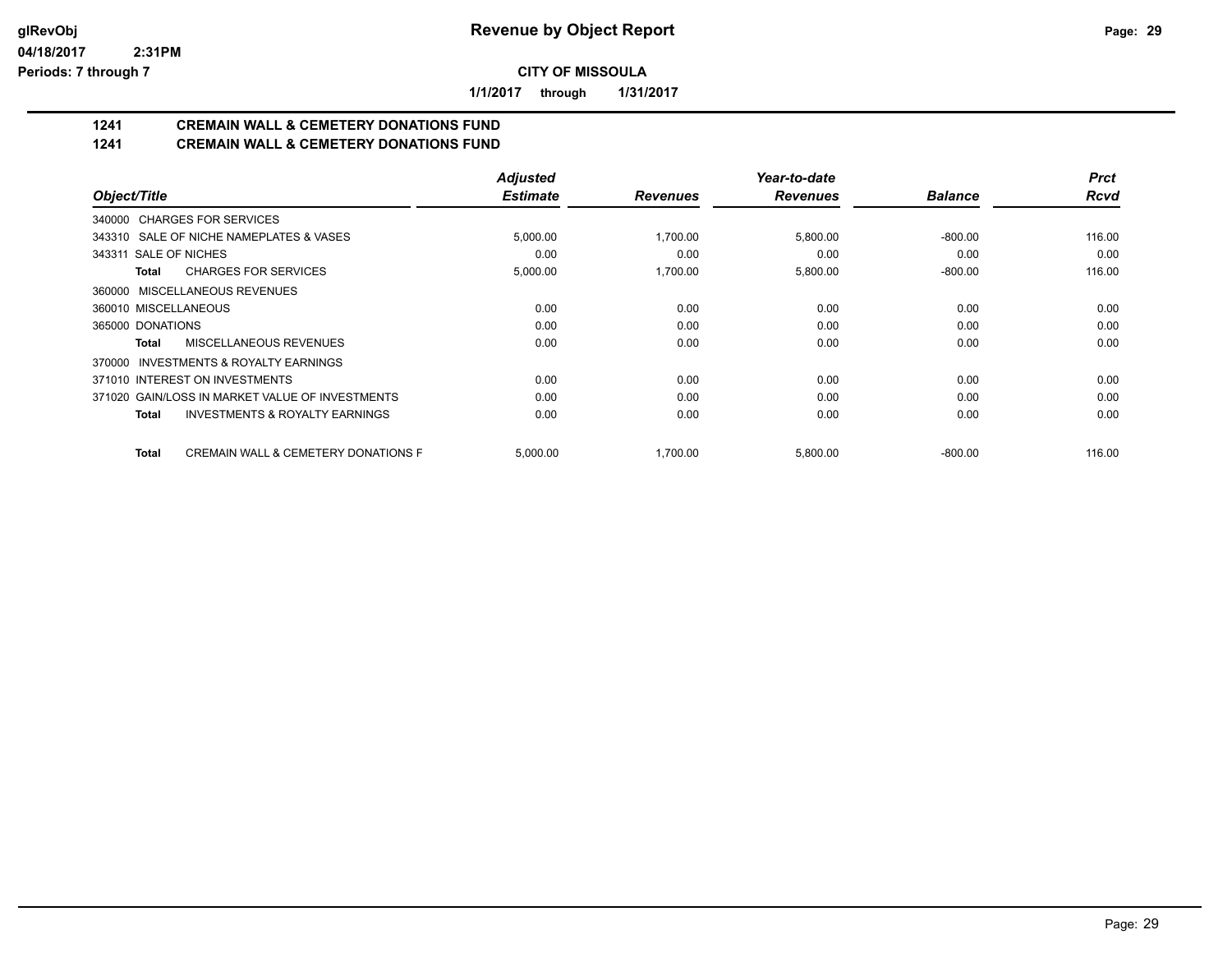**1/1/2017 through 1/31/2017**

### **1241 CREMAIN WALL & CEMETERY DONATIONS FUND**

|                                                         | <b>Adjusted</b> |                 | Year-to-date    |                | <b>Prct</b> |
|---------------------------------------------------------|-----------------|-----------------|-----------------|----------------|-------------|
| Object/Title                                            | <b>Estimate</b> | <b>Revenues</b> | <b>Revenues</b> | <b>Balance</b> | <b>Rcvd</b> |
| <b>CHARGES FOR SERVICES</b><br>340000                   |                 |                 |                 |                |             |
| 343310 SALE OF NICHE NAMEPLATES & VASES                 | 5,000.00        | 1,700.00        | 5,800.00        | $-800.00$      | 116.00      |
| 343311 SALE OF NICHES                                   | 0.00            | 0.00            | 0.00            | 0.00           | 0.00        |
| <b>CHARGES FOR SERVICES</b><br>Total                    | 5,000.00        | 1,700.00        | 5,800.00        | $-800.00$      | 116.00      |
| 360000 MISCELLANEOUS REVENUES                           |                 |                 |                 |                |             |
| 360010 MISCELLANEOUS                                    | 0.00            | 0.00            | 0.00            | 0.00           | 0.00        |
| 365000 DONATIONS                                        | 0.00            | 0.00            | 0.00            | 0.00           | 0.00        |
| MISCELLANEOUS REVENUES<br>Total                         | 0.00            | 0.00            | 0.00            | 0.00           | 0.00        |
| INVESTMENTS & ROYALTY EARNINGS<br>370000                |                 |                 |                 |                |             |
| 371010 INTEREST ON INVESTMENTS                          | 0.00            | 0.00            | 0.00            | 0.00           | 0.00        |
| 371020 GAIN/LOSS IN MARKET VALUE OF INVESTMENT          | 0.00            | 0.00            | 0.00            | 0.00           | 0.00        |
| <b>INVESTMENTS &amp; ROYALTY EARNINGS</b><br>Total      | 0.00            | 0.00            | 0.00            | 0.00           | 0.00        |
| <b>CREMAIN WALL &amp; CEMETERY DONATIONS F</b><br>Total | 5,000.00        | 1.700.00        | 5,800.00        | $-800.00$      | 116.00      |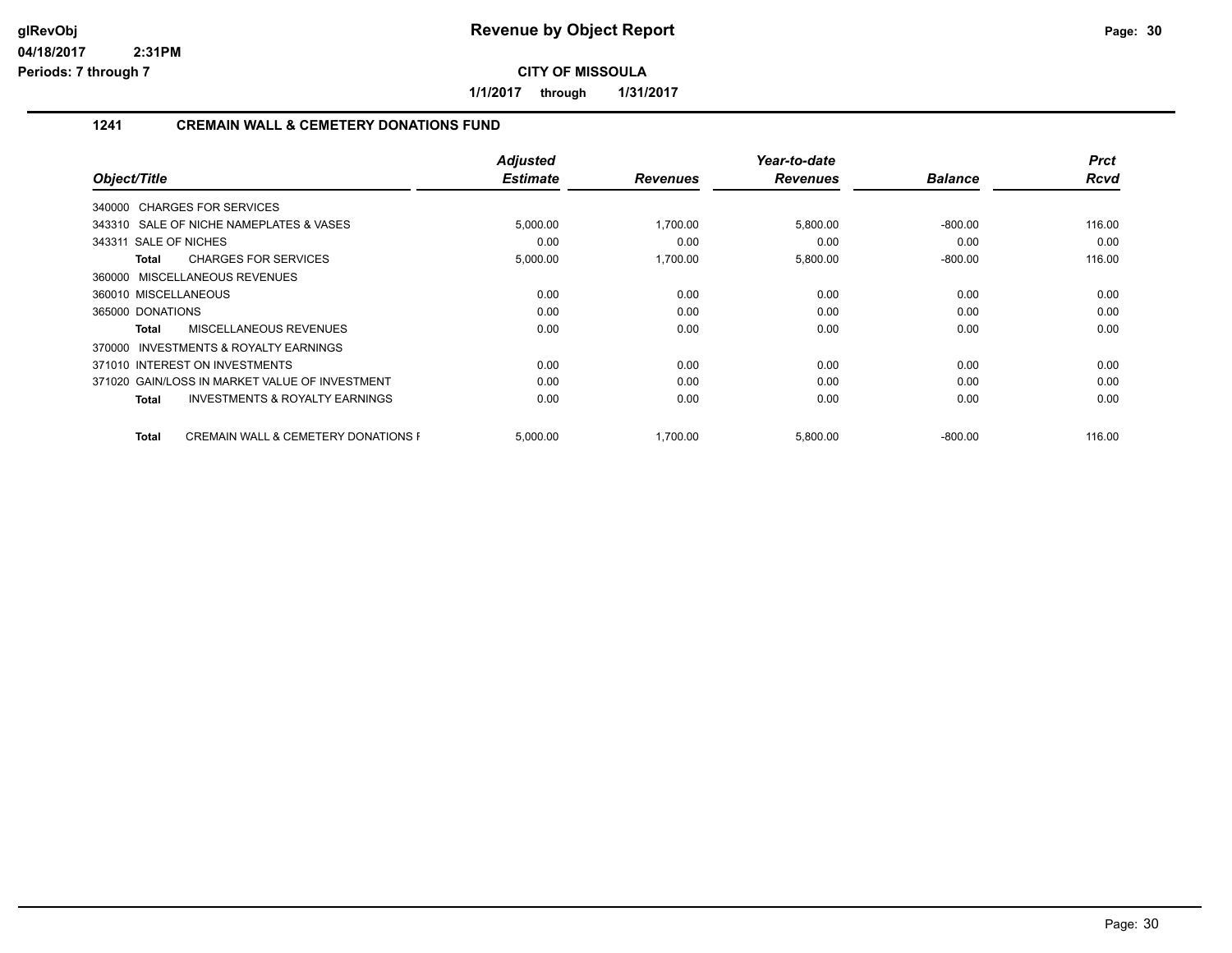**1/1/2017 through 1/31/2017**

**1242 CEMETERY CARE FUND**

| 1242 | <b>CEMETERY CARE FUND</b> |
|------|---------------------------|
|      |                           |

|                                                           | <b>Adjusted</b> |                 | Year-to-date    |                | <b>Prct</b> |
|-----------------------------------------------------------|-----------------|-----------------|-----------------|----------------|-------------|
| Object/Title                                              | <b>Estimate</b> | <b>Revenues</b> | <b>Revenues</b> | <b>Balance</b> | Rcvd        |
| 340000 CHARGES FOR SERVICES                               |                 |                 |                 |                |             |
| 343320 CEMETERY - SALE OF PLOTS                           | 0.00            | 0.00            | 9,500.00        | $-9,500.00$    | 0.00        |
| 343321 CEMETERY FOUNDATIONS                               | 0.00            | 0.00            | 2,015.00        | $-2.015.00$    | 0.00        |
| 343322 CEMETERY FLOWER CARE                               | 0.00            | 0.00            | 0.00            | 0.00           | 0.00        |
| 343323 CEMETERY - LINER INSTALL FEES                      | 0.00            | 400.00          | 7.425.00        | $-7,425.00$    | 0.00        |
| 343324 OTHER CEMETERY FEES                                | 0.00            | 300.00          | 1.050.00        | $-1,050.00$    | 0.00        |
| 343325 2ND INTERMENT RIGHT                                | 0.00            | 0.00            | 1.800.00        | $-1,800.00$    | 0.00        |
| 343340 CEMETERY - OPENINGS & CLOSINGS                     | 0.00            | 250.00          | 7.850.00        | $-7.850.00$    | 0.00        |
| 343350 CEMETERY CARE, FEES                                | 75,000.00       | 0.00            | 0.00            | 75,000.00      | 0.00        |
| <b>CHARGES FOR SERVICES</b><br><b>Total</b>               | 75,000.00       | 950.00          | 29,640.00       | 45,360.00      | 39.52       |
| 360000 MISCELLANEOUS REVENUES                             |                 |                 |                 |                |             |
| 360010 MISCELLANEOUS                                      | 0.00            | 0.00            | 0.00            | 0.00           | 0.00        |
| MISCELLANEOUS REVENUES<br><b>Total</b>                    | 0.00            | 0.00            | 0.00            | 0.00           | 0.00        |
| <b>INVESTMENTS &amp; ROYALTY EARNINGS</b><br>370000       |                 |                 |                 |                |             |
| 371010 INTEREST ON INVESTMENTS                            | 0.00            | 0.00            | 0.00            | 0.00           | 0.00        |
| 371020 GAIN/LOSS IN MARKET VALUE OF INVESTMENTS           | 0.00            | 0.00            | 0.00            | 0.00           | 0.00        |
| <b>INVESTMENTS &amp; ROYALTY EARNINGS</b><br><b>Total</b> | 0.00            | 0.00            | 0.00            | 0.00           | 0.00        |
| 380000 OTHER FINANCING SOURCES                            |                 |                 |                 |                |             |
| 382010 SALE OF FIXED ASSETS                               | 0.00            | 0.00            | 0.00            | 0.00           | 0.00        |
| OTHER FINANCING SOURCES<br><b>Total</b>                   | 0.00            | 0.00            | 0.00            | 0.00           | 0.00        |
| <b>CEMETERY CARE FUND</b><br><b>Total</b>                 | 75.000.00       | 950.00          | 29.640.00       | 45.360.00      | 39.52       |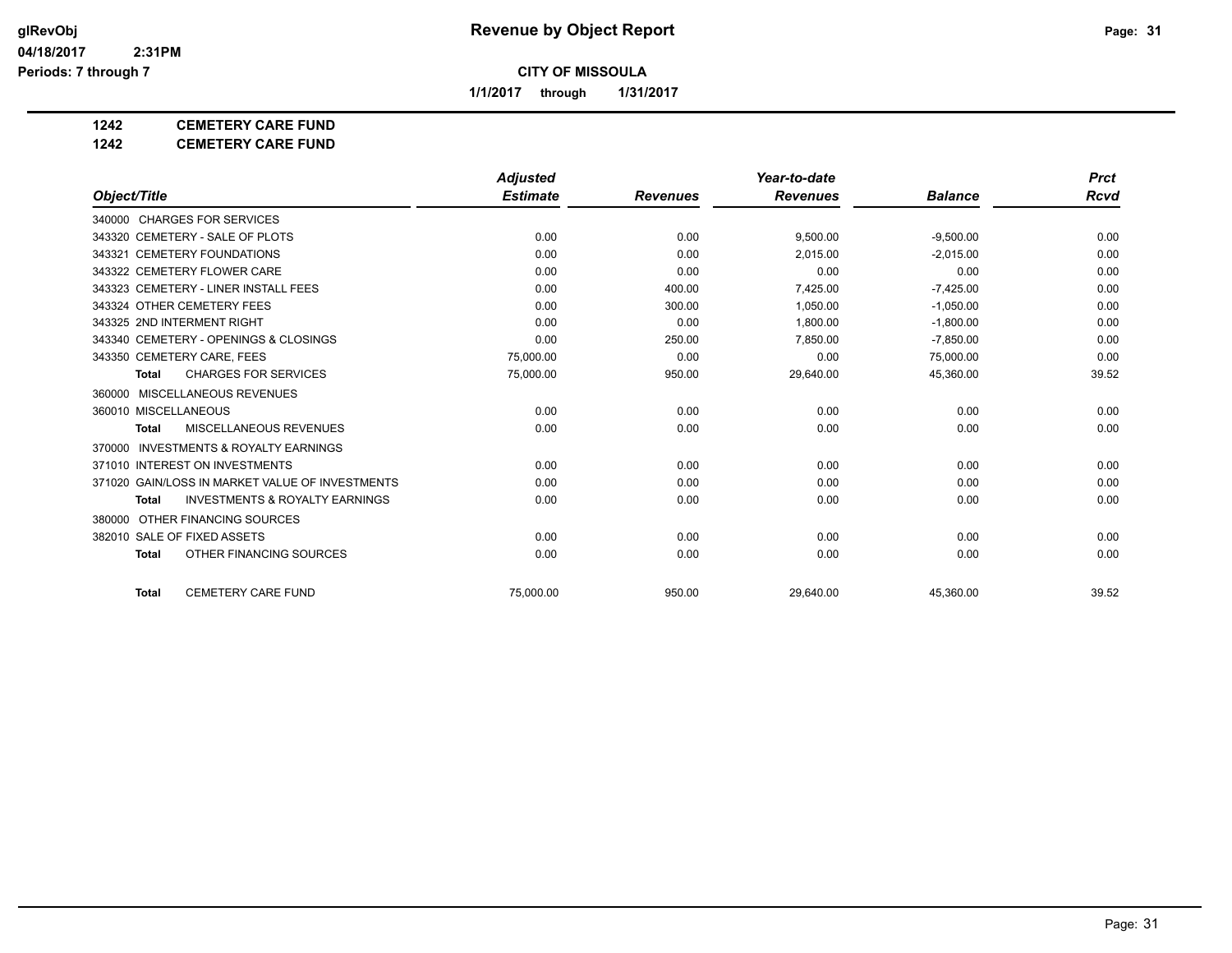**1/1/2017 through 1/31/2017**

### **1242 CEMETERY CARE FUND**

|                                                           | <b>Adjusted</b> |                 | Year-to-date    |                | <b>Prct</b> |
|-----------------------------------------------------------|-----------------|-----------------|-----------------|----------------|-------------|
| Object/Title                                              | <b>Estimate</b> | <b>Revenues</b> | <b>Revenues</b> | <b>Balance</b> | <b>Rcvd</b> |
| 340000 CHARGES FOR SERVICES                               |                 |                 |                 |                |             |
| 343320 CEMETERY - SALE OF PLOTS                           | 0.00            | 0.00            | 9,500.00        | $-9,500.00$    | 0.00        |
| 343321 CEMETERY FOUNDATIONS                               | 0.00            | 0.00            | 2,015.00        | $-2,015.00$    | 0.00        |
| 343322 CEMETERY FLOWER CARE                               | 0.00            | 0.00            | 0.00            | 0.00           | 0.00        |
| 343323 CEMETERY - LINER INSTALL FEES                      | 0.00            | 400.00          | 7,425.00        | $-7,425.00$    | 0.00        |
| 343324 OTHER CEMETERY FEES                                | 0.00            | 300.00          | 1.050.00        | $-1,050.00$    | 0.00        |
| 343325 2ND INTERMENT RIGHT                                | 0.00            | 0.00            | 1,800.00        | $-1,800.00$    | 0.00        |
| 343340 CEMETERY - OPENINGS & CLOSINGS                     | 0.00            | 250.00          | 7,850.00        | $-7,850.00$    | 0.00        |
| 343350 CEMETERY CARE, FEES                                | 75,000.00       | 0.00            | 0.00            | 75,000.00      | 0.00        |
| <b>CHARGES FOR SERVICES</b><br><b>Total</b>               | 75,000.00       | 950.00          | 29,640.00       | 45,360.00      | 39.52       |
| 360000 MISCELLANEOUS REVENUES                             |                 |                 |                 |                |             |
| 360010 MISCELLANEOUS                                      | 0.00            | 0.00            | 0.00            | 0.00           | 0.00        |
| MISCELLANEOUS REVENUES<br><b>Total</b>                    | 0.00            | 0.00            | 0.00            | 0.00           | 0.00        |
| <b>INVESTMENTS &amp; ROYALTY EARNINGS</b><br>370000       |                 |                 |                 |                |             |
| 371010 INTEREST ON INVESTMENTS                            | 0.00            | 0.00            | 0.00            | 0.00           | 0.00        |
| 371020 GAIN/LOSS IN MARKET VALUE OF INVESTMENT            | 0.00            | 0.00            | 0.00            | 0.00           | 0.00        |
| <b>INVESTMENTS &amp; ROYALTY EARNINGS</b><br><b>Total</b> | 0.00            | 0.00            | 0.00            | 0.00           | 0.00        |
| 380000 OTHER FINANCING SOURCES                            |                 |                 |                 |                |             |
| 382010 SALE OF FIXED ASSETS                               | 0.00            | 0.00            | 0.00            | 0.00           | 0.00        |
| OTHER FINANCING SOURCES<br><b>Total</b>                   | 0.00            | 0.00            | 0.00            | 0.00           | 0.00        |
| <b>CEMETERY CARE FUND</b><br><b>Total</b>                 | 75.000.00       | 950.00          | 29.640.00       | 45.360.00      | 39.52       |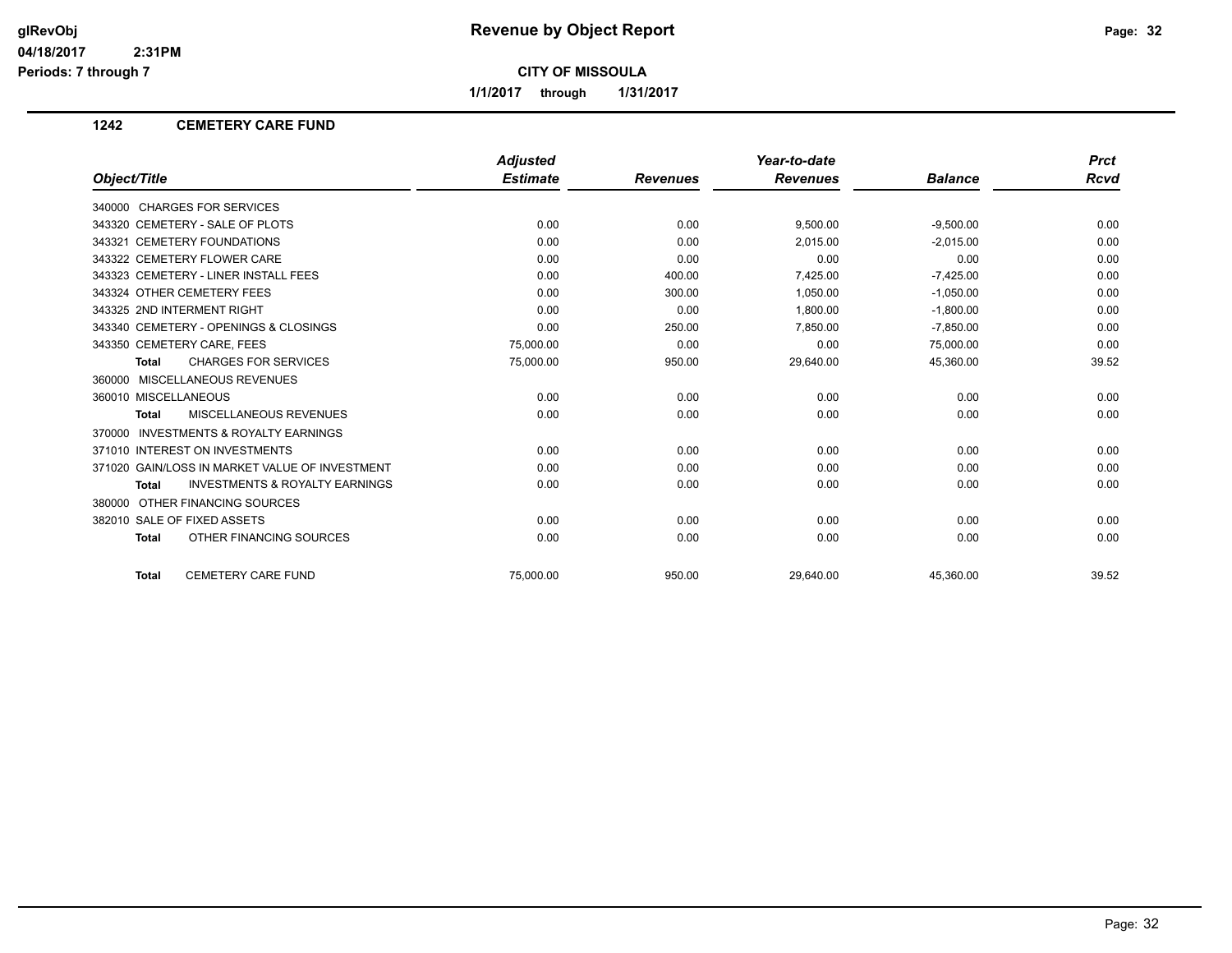**1/1/2017 through 1/31/2017**

**1243 CEMETERY MEMORIAL FUND**

**1243 CEMETERY MEMORIAL FUND**

|                                                    | <b>Adjusted</b> |                 | Year-to-date    |                | <b>Prct</b> |
|----------------------------------------------------|-----------------|-----------------|-----------------|----------------|-------------|
| Object/Title                                       | <b>Estimate</b> | <b>Revenues</b> | <b>Revenues</b> | <b>Balance</b> | Rcvd        |
| 360000 MISCELLANEOUS REVENUES                      |                 |                 |                 |                |             |
| 360010 MISCELLANEOUS                               | 0.00            | 0.00            | 0.00            | 0.00           | 0.00        |
| 365000 DONATIONS                                   | 1.500.00        | 0.00            | 1.278.95        | 221.05         | 85.26       |
| MISCELLANEOUS REVENUES<br>Total                    | 1.500.00        | 0.00            | 1.278.95        | 221.05         | 85.26       |
| 370000 INVESTMENTS & ROYALTY EARNINGS              |                 |                 |                 |                |             |
| 371010 INTEREST ON INVESTMENTS                     | 0.00            | 0.00            | 0.00            | 0.00           | 0.00        |
| 371020 GAIN/LOSS IN MARKET VALUE OF INVESTMENTS    | 0.00            | 0.00            | 0.00            | 0.00           | 0.00        |
| <b>INVESTMENTS &amp; ROYALTY EARNINGS</b><br>Total | 0.00            | 0.00            | 0.00            | 0.00           | 0.00        |
| CEMETERY MEMORIAL FUND<br>Total                    | 1.500.00        | 0.00            | 1.278.95        | 221.05         | 85.26       |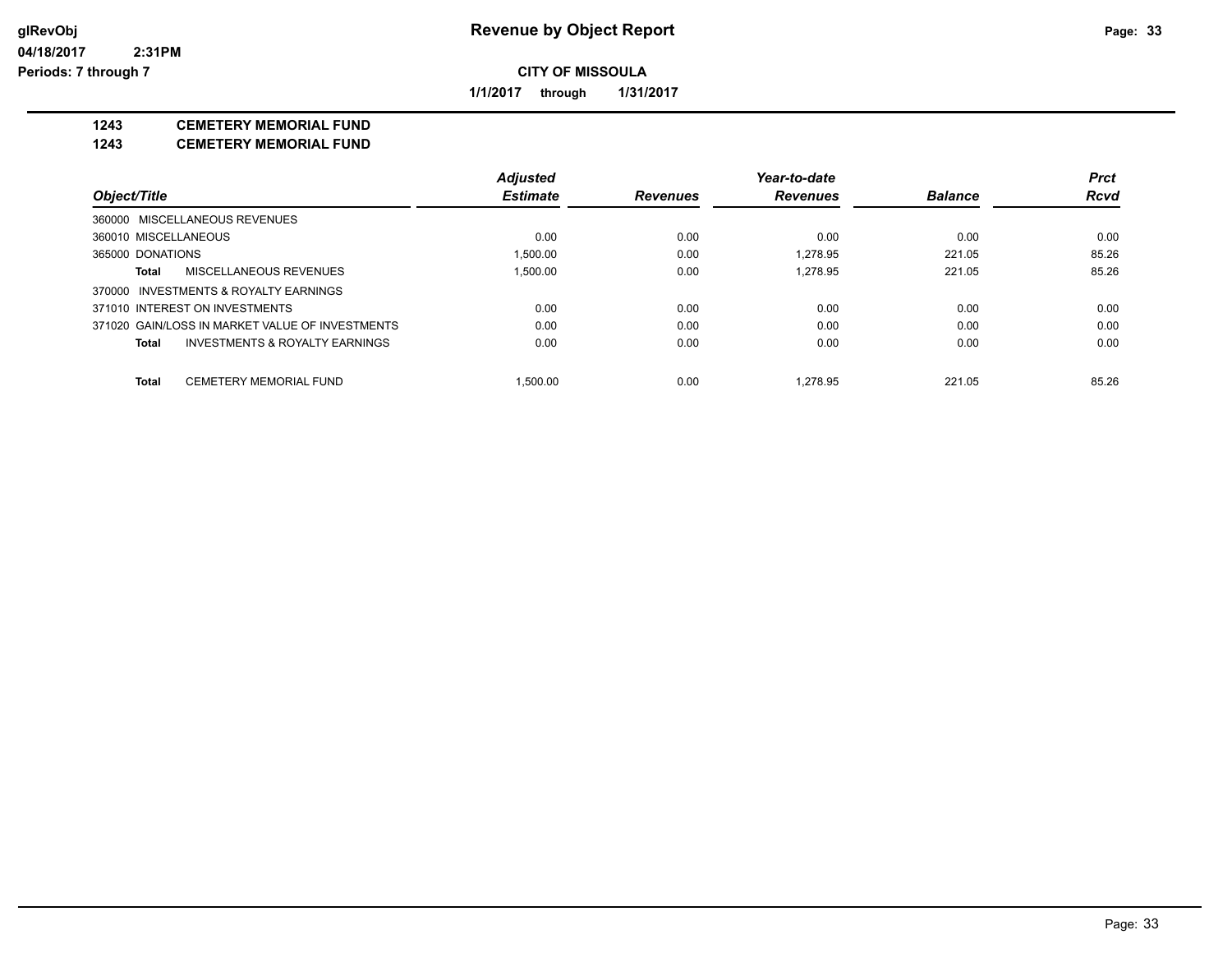**1/1/2017 through 1/31/2017**

### **1243 CEMETERY MEMORIAL FUND**

|                                                |                                       | <b>Adiusted</b> |                 | Year-to-date    |                | <b>Prct</b> |
|------------------------------------------------|---------------------------------------|-----------------|-----------------|-----------------|----------------|-------------|
| Object/Title                                   |                                       | <b>Estimate</b> | <b>Revenues</b> | <b>Revenues</b> | <b>Balance</b> | Rcvd        |
|                                                | 360000 MISCELLANEOUS REVENUES         |                 |                 |                 |                |             |
| 360010 MISCELLANEOUS                           |                                       | 0.00            | 0.00            | 0.00            | 0.00           | 0.00        |
| 365000 DONATIONS                               |                                       | 1.500.00        | 0.00            | 1.278.95        | 221.05         | 85.26       |
| Total                                          | MISCELLANEOUS REVENUES                | 1.500.00        | 0.00            | 1.278.95        | 221.05         | 85.26       |
|                                                | 370000 INVESTMENTS & ROYALTY EARNINGS |                 |                 |                 |                |             |
| 371010 INTEREST ON INVESTMENTS                 |                                       | 0.00            | 0.00            | 0.00            | 0.00           | 0.00        |
| 371020 GAIN/LOSS IN MARKET VALUE OF INVESTMENT |                                       | 0.00            | 0.00            | 0.00            | 0.00           | 0.00        |
| Total                                          | INVESTMENTS & ROYALTY EARNINGS        | 0.00            | 0.00            | 0.00            | 0.00           | 0.00        |
| <b>Total</b>                                   | CEMETERY MEMORIAL FUND                | 1.500.00        | 0.00            | 1.278.95        | 221.05         | 85.26       |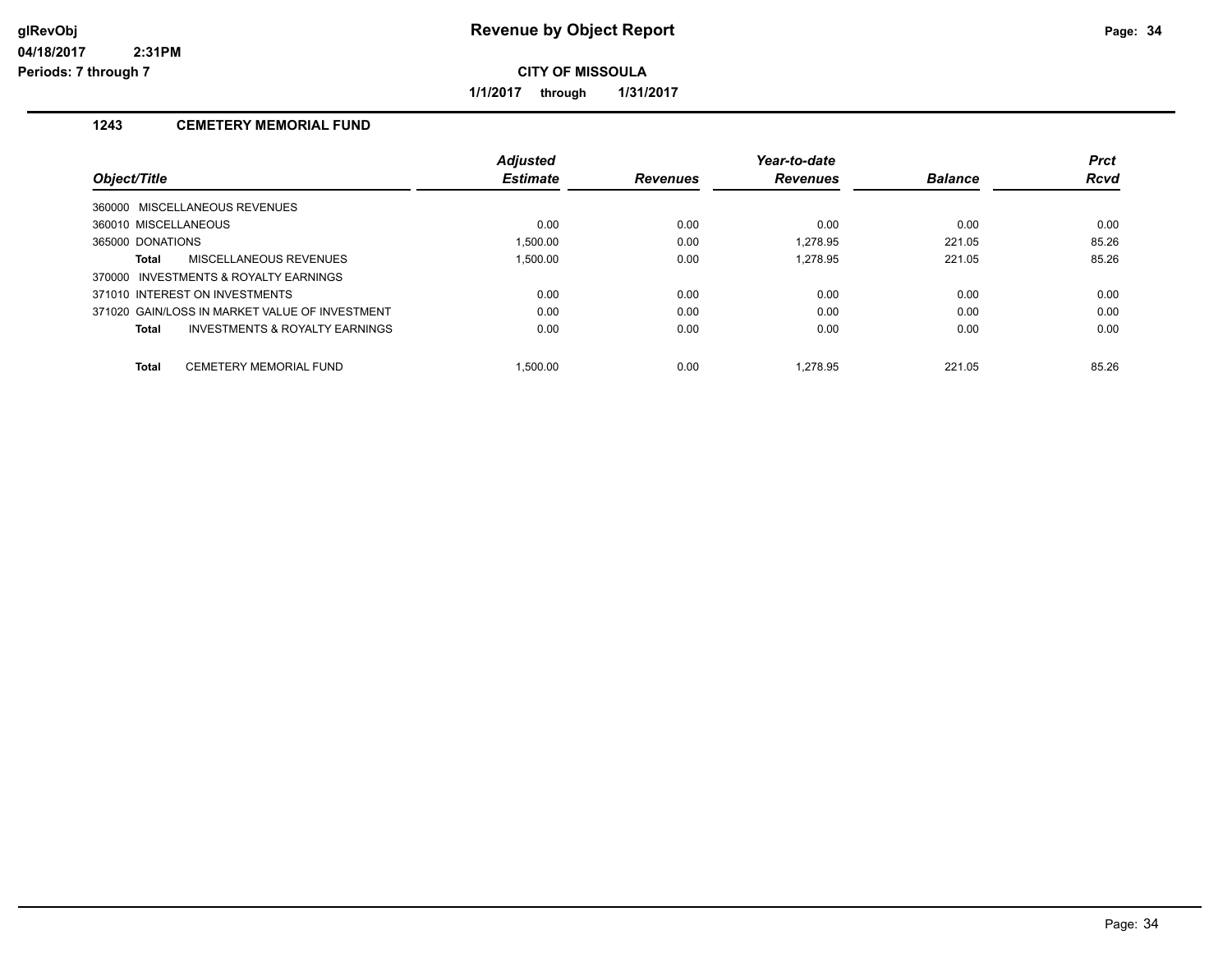**1/1/2017 through 1/31/2017**

**1265 TITLE 1 PROJECTS FUND**

**1265 TITLE 1 PROJECTS FUND**

|                                                    | <b>Adjusted</b> |                 | Year-to-date    |                | <b>Prct</b> |
|----------------------------------------------------|-----------------|-----------------|-----------------|----------------|-------------|
| Object/Title                                       | <b>Estimate</b> | <b>Revenues</b> | <b>Revenues</b> | <b>Balance</b> | <b>Rcvd</b> |
| 360000 MISCELLANEOUS REVENUES                      |                 |                 |                 |                |             |
| 360010 MISCELLANEOUS                               | 0.00            | 0.00            | 0.00            | 0.00           | 0.00        |
| <b>MISCELLANEOUS REVENUES</b><br>Total             | 0.00            | 0.00            | 0.00            | 0.00           | 0.00        |
| 370000 INVESTMENTS & ROYALTY EARNINGS              |                 |                 |                 |                |             |
| 371010 INTEREST ON INVESTMENTS                     | 0.00            | 0.00            | 0.00            | 0.00           | 0.00        |
| 373002 LOAN REPAYMENT - FAMILY SERVICES            | 70,000.00       | 0.00            | 0.00            | 70.000.00      | 0.00        |
| 373006 BURNS ST COMMONS                            | 0.00            | 0.00            | 0.00            | 0.00           | 0.00        |
| <b>INVESTMENTS &amp; ROYALTY EARNINGS</b><br>Total | 70.000.00       | 0.00            | 0.00            | 70.000.00      | 0.00        |
| TITLE 1 PROJECTS FUND<br>Total                     | 70.000.00       | 0.00            | 0.00            | 70.000.00      | 0.00        |
|                                                    |                 |                 |                 |                |             |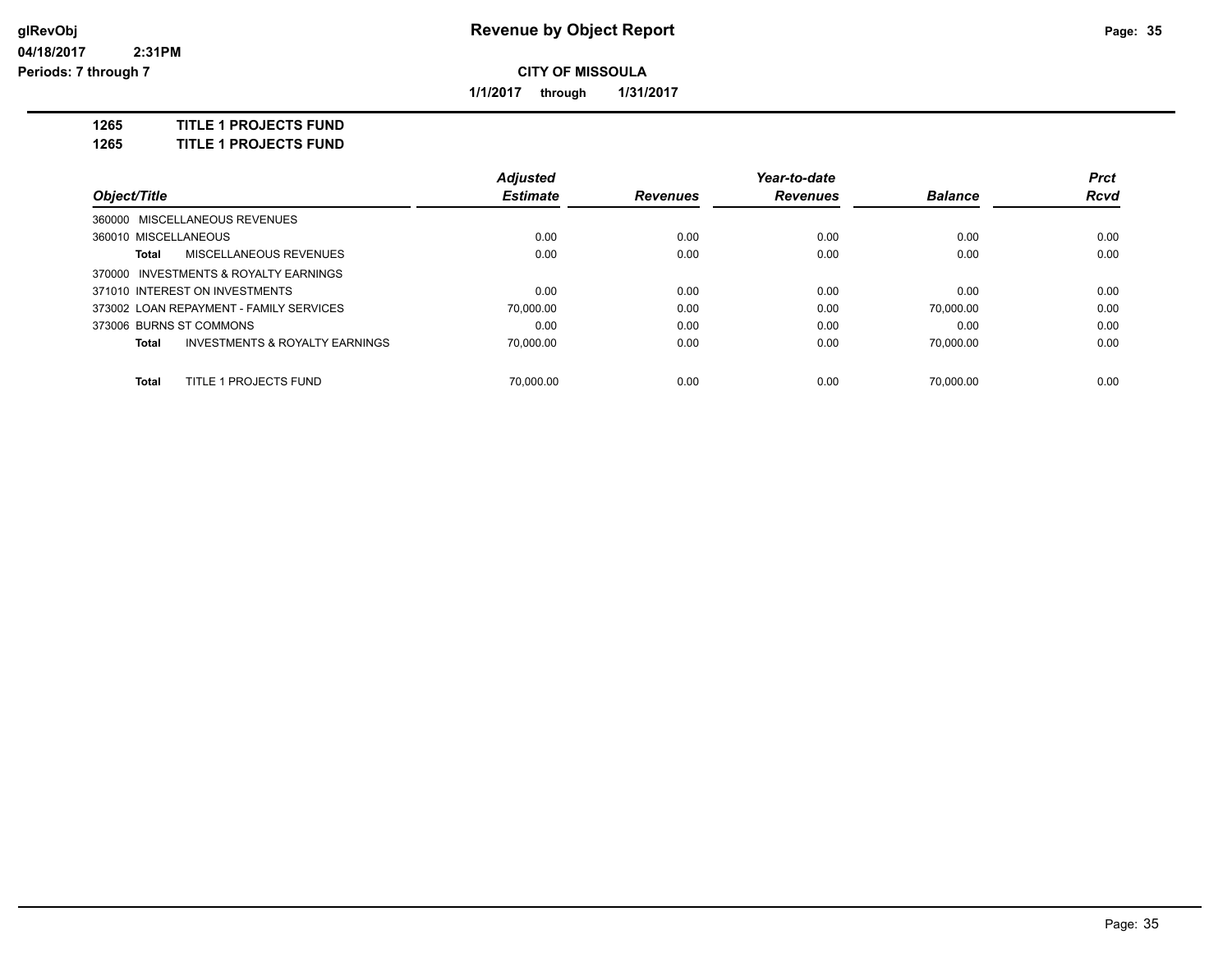**1/1/2017 through 1/31/2017**

### **1265 TITLE 1 PROJECTS FUND**

|                                         | <b>Adiusted</b> |                 | Year-to-date    |                | <b>Prct</b> |
|-----------------------------------------|-----------------|-----------------|-----------------|----------------|-------------|
| Object/Title                            | <b>Estimate</b> | <b>Revenues</b> | <b>Revenues</b> | <b>Balance</b> | <b>Rcvd</b> |
| 360000 MISCELLANEOUS REVENUES           |                 |                 |                 |                |             |
| 360010 MISCELLANEOUS                    | 0.00            | 0.00            | 0.00            | 0.00           | 0.00        |
| MISCELLANEOUS REVENUES<br>Total         | 0.00            | 0.00            | 0.00            | 0.00           | 0.00        |
| 370000 INVESTMENTS & ROYALTY EARNINGS   |                 |                 |                 |                |             |
| 371010 INTEREST ON INVESTMENTS          | 0.00            | 0.00            | 0.00            | 0.00           | 0.00        |
| 373002 LOAN REPAYMENT - FAMILY SERVICES | 70,000.00       | 0.00            | 0.00            | 70.000.00      | 0.00        |
| 373006 BURNS ST COMMONS                 | 0.00            | 0.00            | 0.00            | 0.00           | 0.00        |
| INVESTMENTS & ROYALTY EARNINGS<br>Total | 70.000.00       | 0.00            | 0.00            | 70.000.00      | 0.00        |
| TITLE 1 PROJECTS FUND<br><b>Total</b>   | 70.000.00       | 0.00            | 0.00            | 70.000.00      | 0.00        |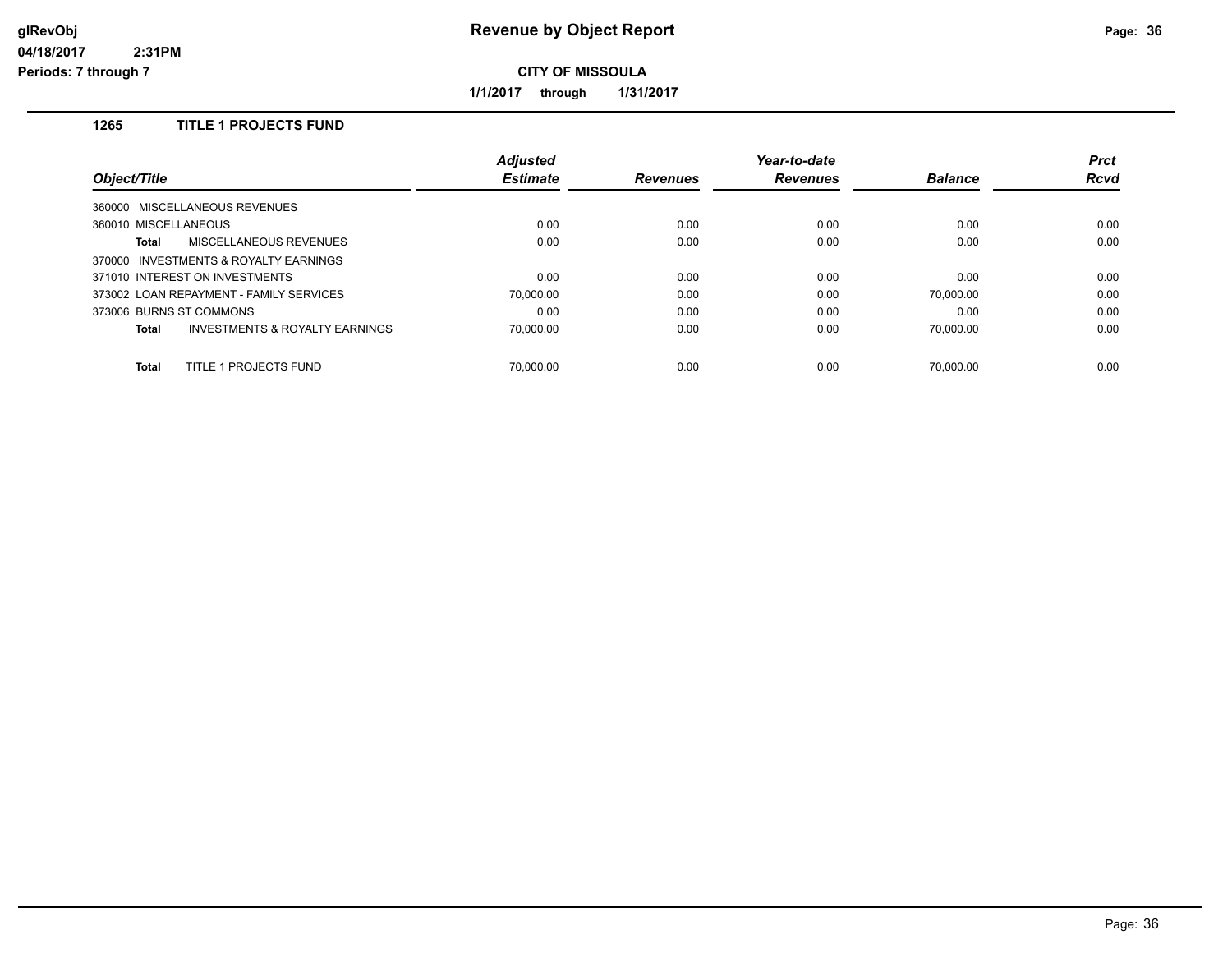**1/1/2017 through 1/31/2017**

## **1396 PROGRAM INCOME REVOLVING LOAN PROGRAM 1396 PROGRAM INCOME REVOLVING LOAN PROGRAM**

|                                                    | <b>Adjusted</b> |                 | Year-to-date    |                | <b>Prct</b> |
|----------------------------------------------------|-----------------|-----------------|-----------------|----------------|-------------|
| Object/Title                                       | <b>Estimate</b> | <b>Revenues</b> | <b>Revenues</b> | <b>Balance</b> | <b>Rcvd</b> |
| <b>INTERGOVERNMENTAL REVENUES</b><br>330000        |                 |                 |                 |                |             |
| 331010 ENTITLEMENT - CDBG                          | 0.00            | 0.00            | 0.00            | 0.00           | 0.00        |
| INTERGOVERNMENTAL REVENUES<br><b>Total</b>         | 0.00            | 0.00            | 0.00            | 0.00           | 0.00        |
| <b>MISCELLANEOUS REVENUES</b><br>360000            |                 |                 |                 |                |             |
| 360005 LOAN REPAYMENTS                             | 0.00            | 0.00            | 0.00            | 0.00           | 0.00        |
| 360010 MISCELLANEOUS                               | 0.00            | 0.00            | 0.00            | 0.00           | 0.00        |
| 360013 REPAYMENT OF SEWER GRANT                    | 7,000.00        | 0.00            | 8,762.00        | $-1,762.00$    | 125.17      |
| 360014 REPAYMENT OF LOAN/MHA                       | 0.00            | 0.00            | 0.00            | 0.00           | 0.00        |
| 361013 CLOSED GRANT REPAYMENTS                     | 0.00            | 0.00            | 0.00            | 0.00           | 0.00        |
| MISCELLANEOUS REVENUES<br>Total                    | 7,000.00        | 0.00            | 8,762.00        | $-1,762.00$    | 125.17      |
| INVESTMENTS & ROYALTY EARNINGS<br>370000           |                 |                 |                 |                |             |
| 371010 INTEREST ON INVESTMENTS                     | 0.00            | 0.00            | 0.00            | 0.00           | 0.00        |
| 371020 GAIN/LOSS IN MARKET VALUE OF INVESTMENTS    | 0.00            | 0.00            | 0.00            | 0.00           | 0.00        |
| <b>INVESTMENTS &amp; ROYALTY EARNINGS</b><br>Total | 0.00            | 0.00            | 0.00            | 0.00           | 0.00        |
| OTHER FINANCING SOURCES<br>380000                  |                 |                 |                 |                |             |
| 383026 TRANS FR CDBG                               | 0.00            | 0.00            | 0.00            | 0.00           | 0.00        |
| OTHER FINANCING SOURCES<br>Total                   | 0.00            | 0.00            | 0.00            | 0.00           | 0.00        |
| PROGRAM INCOME REVOLVING LOAN PRO<br><b>Total</b>  | 7,000.00        | 0.00            | 8,762.00        | $-1,762.00$    | 125.17      |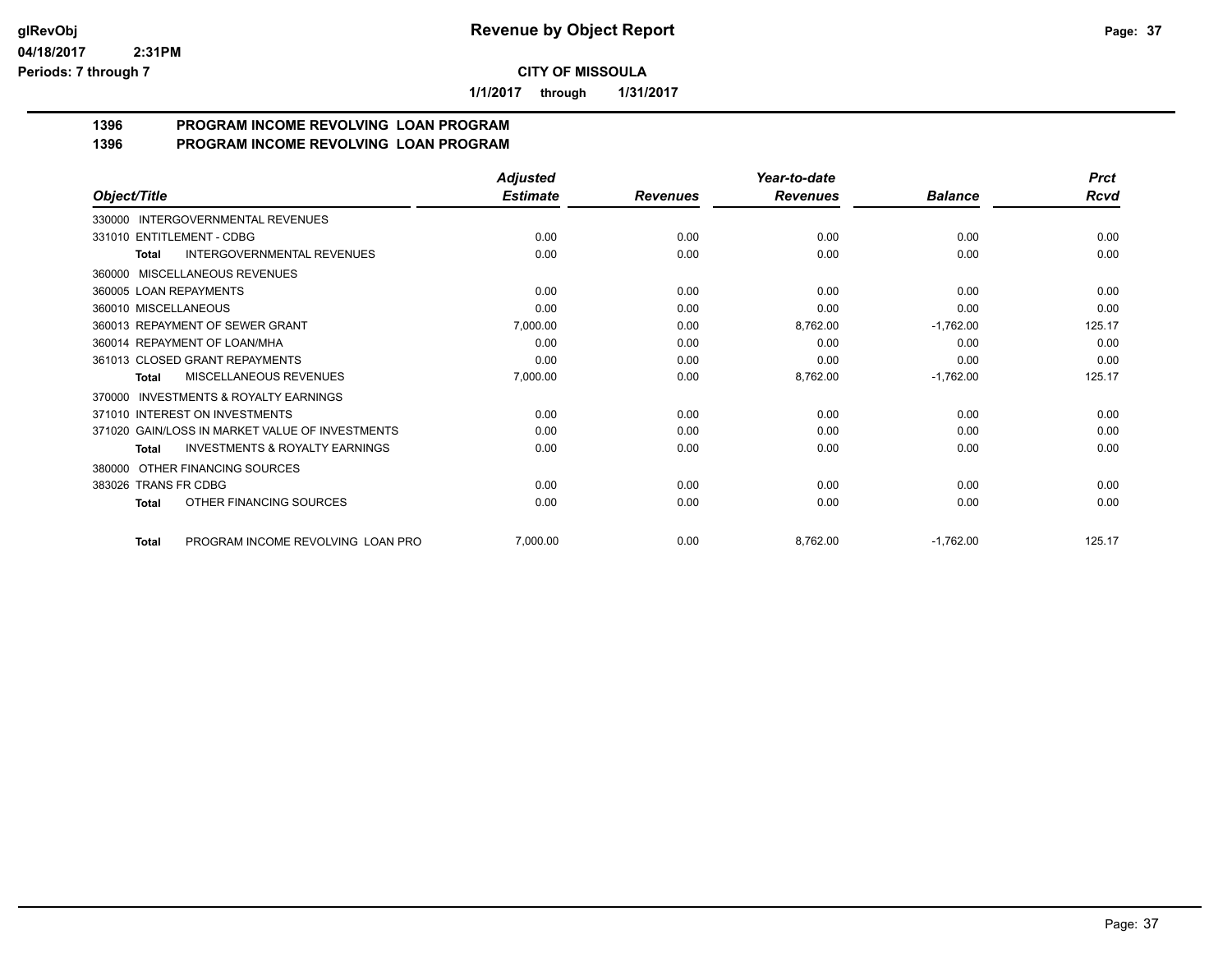**1/1/2017 through 1/31/2017**

## **1396 PROGRAM INCOME REVOLVING LOAN PROGRAM**

|                                                           | <b>Adjusted</b> |                 | Year-to-date    |                | <b>Prct</b> |
|-----------------------------------------------------------|-----------------|-----------------|-----------------|----------------|-------------|
| Object/Title                                              | <b>Estimate</b> | <b>Revenues</b> | <b>Revenues</b> | <b>Balance</b> | <b>Rcvd</b> |
| INTERGOVERNMENTAL REVENUES<br>330000                      |                 |                 |                 |                |             |
| 331010 ENTITLEMENT - CDBG                                 | 0.00            | 0.00            | 0.00            | 0.00           | 0.00        |
| <b>INTERGOVERNMENTAL REVENUES</b><br><b>Total</b>         | 0.00            | 0.00            | 0.00            | 0.00           | 0.00        |
| MISCELLANEOUS REVENUES<br>360000                          |                 |                 |                 |                |             |
| 360005 LOAN REPAYMENTS                                    | 0.00            | 0.00            | 0.00            | 0.00           | 0.00        |
| 360010 MISCELLANEOUS                                      | 0.00            | 0.00            | 0.00            | 0.00           | 0.00        |
| 360013 REPAYMENT OF SEWER GRANT                           | 7,000.00        | 0.00            | 8,762.00        | $-1,762.00$    | 125.17      |
| 360014 REPAYMENT OF LOAN/MHA                              | 0.00            | 0.00            | 0.00            | 0.00           | 0.00        |
| 361013 CLOSED GRANT REPAYMENTS                            | 0.00            | 0.00            | 0.00            | 0.00           | 0.00        |
| MISCELLANEOUS REVENUES<br>Total                           | 7,000.00        | 0.00            | 8,762.00        | $-1,762.00$    | 125.17      |
| <b>INVESTMENTS &amp; ROYALTY EARNINGS</b><br>370000       |                 |                 |                 |                |             |
| 371010 INTEREST ON INVESTMENTS                            | 0.00            | 0.00            | 0.00            | 0.00           | 0.00        |
| 371020 GAIN/LOSS IN MARKET VALUE OF INVESTMENT            | 0.00            | 0.00            | 0.00            | 0.00           | 0.00        |
| <b>INVESTMENTS &amp; ROYALTY EARNINGS</b><br><b>Total</b> | 0.00            | 0.00            | 0.00            | 0.00           | 0.00        |
| OTHER FINANCING SOURCES<br>380000                         |                 |                 |                 |                |             |
| 383026 TRANS FR CDBG                                      | 0.00            | 0.00            | 0.00            | 0.00           | 0.00        |
| OTHER FINANCING SOURCES<br><b>Total</b>                   | 0.00            | 0.00            | 0.00            | 0.00           | 0.00        |
| PROGRAM INCOME REVOLVING LOAN PRC<br><b>Total</b>         | 7,000.00        | 0.00            | 8,762.00        | $-1,762.00$    | 125.17      |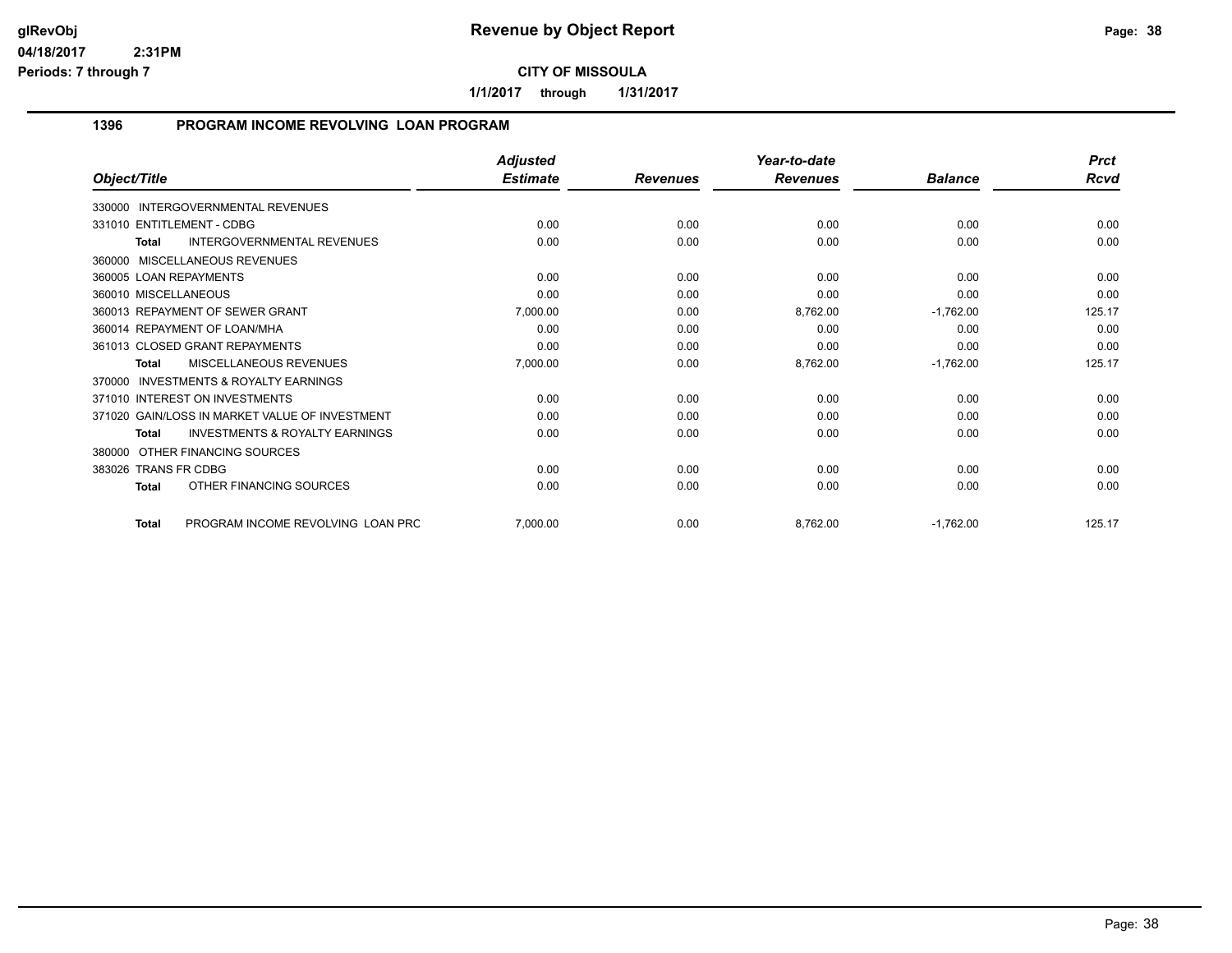**1/1/2017 through 1/31/2017**

# **1397 STATE HOME PROGRAM INCOME**

## **1397 STATE HOME PROGRAM INCOME**

|                                            | <b>Adjusted</b> |                 | Year-to-date    |                | <b>Prct</b> |
|--------------------------------------------|-----------------|-----------------|-----------------|----------------|-------------|
| Object/Title                               | <b>Estimate</b> | <b>Revenues</b> | <b>Revenues</b> | <b>Balance</b> | <b>Rcvd</b> |
| 330000 INTERGOVERNMENTAL REVENUES          |                 |                 |                 |                |             |
| 331003 STATE HOME PROGRAM INCOME           | 186.935.00      | 0.00            | 0.00            | 186.935.00     | 0.00        |
| <b>INTERGOVERNMENTAL REVENUES</b><br>Total | 186.935.00      | 0.00            | 0.00            | 186.935.00     | 0.00        |
| 360000 MISCELLANEOUS REVENUES              |                 |                 |                 |                |             |
| 360005 LOAN REPAYMENTS                     | 0.00            | 0.00            | 0.00            | 0.00           | 0.00        |
| <b>MISCELLANEOUS REVENUES</b><br>Total     | 0.00            | 0.00            | 0.00            | 0.00           | 0.00        |
| 370000 INVESTMENTS & ROYALTY EARNINGS      |                 |                 |                 |                |             |
| 371010 INTEREST ON INVESTMENTS             | 0.00            | 0.00            | 0.00            | 0.00           | 0.00        |
| INVESTMENTS & ROYALTY EARNINGS<br>Total    | 0.00            | 0.00            | 0.00            | 0.00           | 0.00        |
|                                            |                 |                 |                 |                |             |
| STATE HOME PROGRAM INCOME<br><b>Total</b>  | 186.935.00      | 0.00            | 0.00            | 186.935.00     | 0.00        |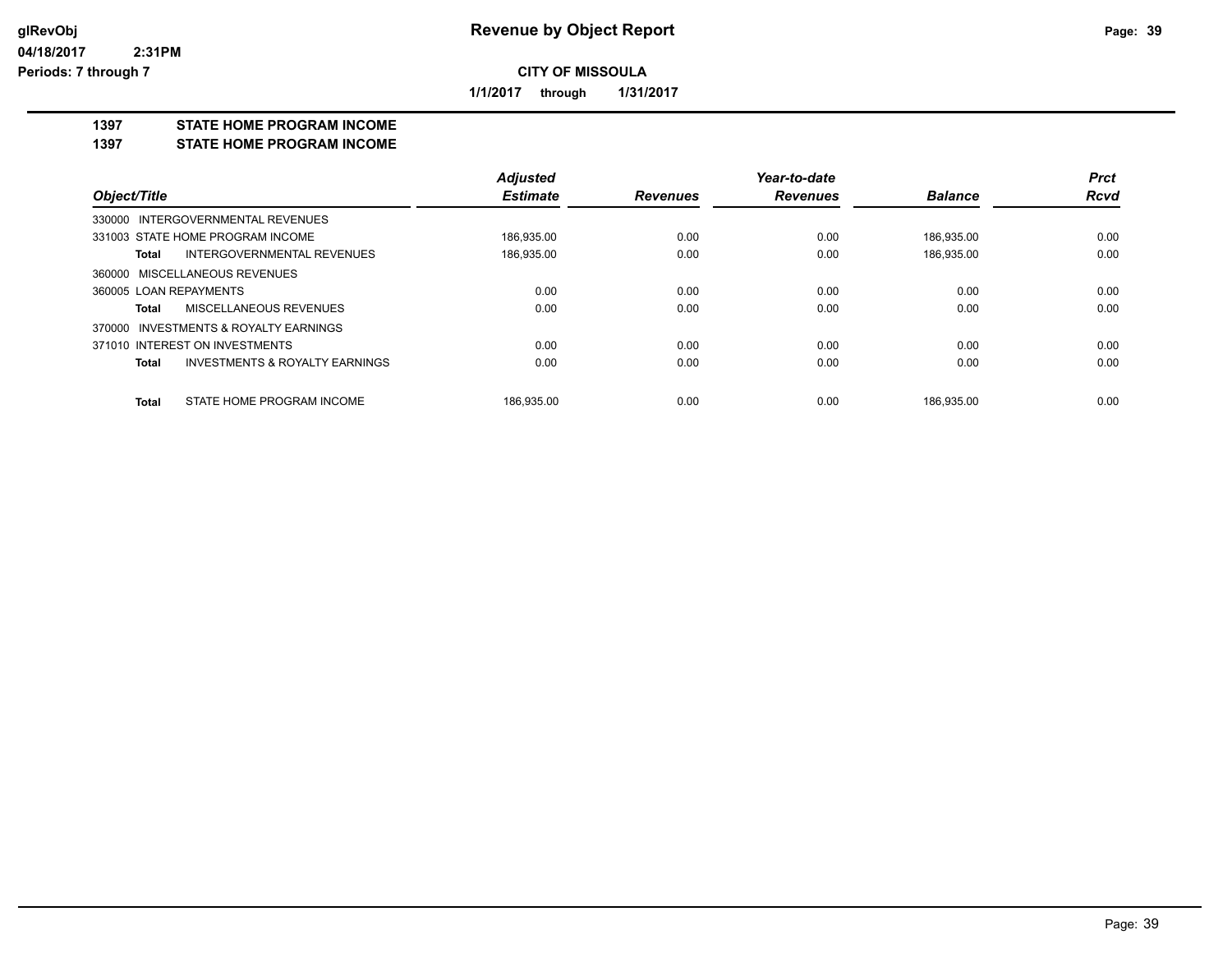**1/1/2017 through 1/31/2017**

#### **1397 STATE HOME PROGRAM INCOME**

| Object/Title           |                                           | <b>Adjusted</b><br><b>Estimate</b> | <b>Revenues</b> | Year-to-date<br><b>Revenues</b> | <b>Balance</b> | <b>Prct</b><br>Rcvd |
|------------------------|-------------------------------------------|------------------------------------|-----------------|---------------------------------|----------------|---------------------|
|                        |                                           |                                    |                 |                                 |                |                     |
| 330000                 | INTERGOVERNMENTAL REVENUES                |                                    |                 |                                 |                |                     |
|                        | 331003 STATE HOME PROGRAM INCOME          | 186,935.00                         | 0.00            | 0.00                            | 186,935.00     | 0.00                |
| Total                  | INTERGOVERNMENTAL REVENUES                | 186,935.00                         | 0.00            | 0.00                            | 186,935.00     | 0.00                |
| 360000                 | MISCELLANEOUS REVENUES                    |                                    |                 |                                 |                |                     |
| 360005 LOAN REPAYMENTS |                                           | 0.00                               | 0.00            | 0.00                            | 0.00           | 0.00                |
| Total                  | <b>MISCELLANEOUS REVENUES</b>             | 0.00                               | 0.00            | 0.00                            | 0.00           | 0.00                |
| 370000                 | <b>INVESTMENTS &amp; ROYALTY EARNINGS</b> |                                    |                 |                                 |                |                     |
|                        | 371010 INTEREST ON INVESTMENTS            | 0.00                               | 0.00            | 0.00                            | 0.00           | 0.00                |
| <b>Total</b>           | <b>INVESTMENTS &amp; ROYALTY EARNINGS</b> | 0.00                               | 0.00            | 0.00                            | 0.00           | 0.00                |
| <b>Total</b>           | STATE HOME PROGRAM INCOME                 | 186.935.00                         | 0.00            | 0.00                            | 186.935.00     | 0.00                |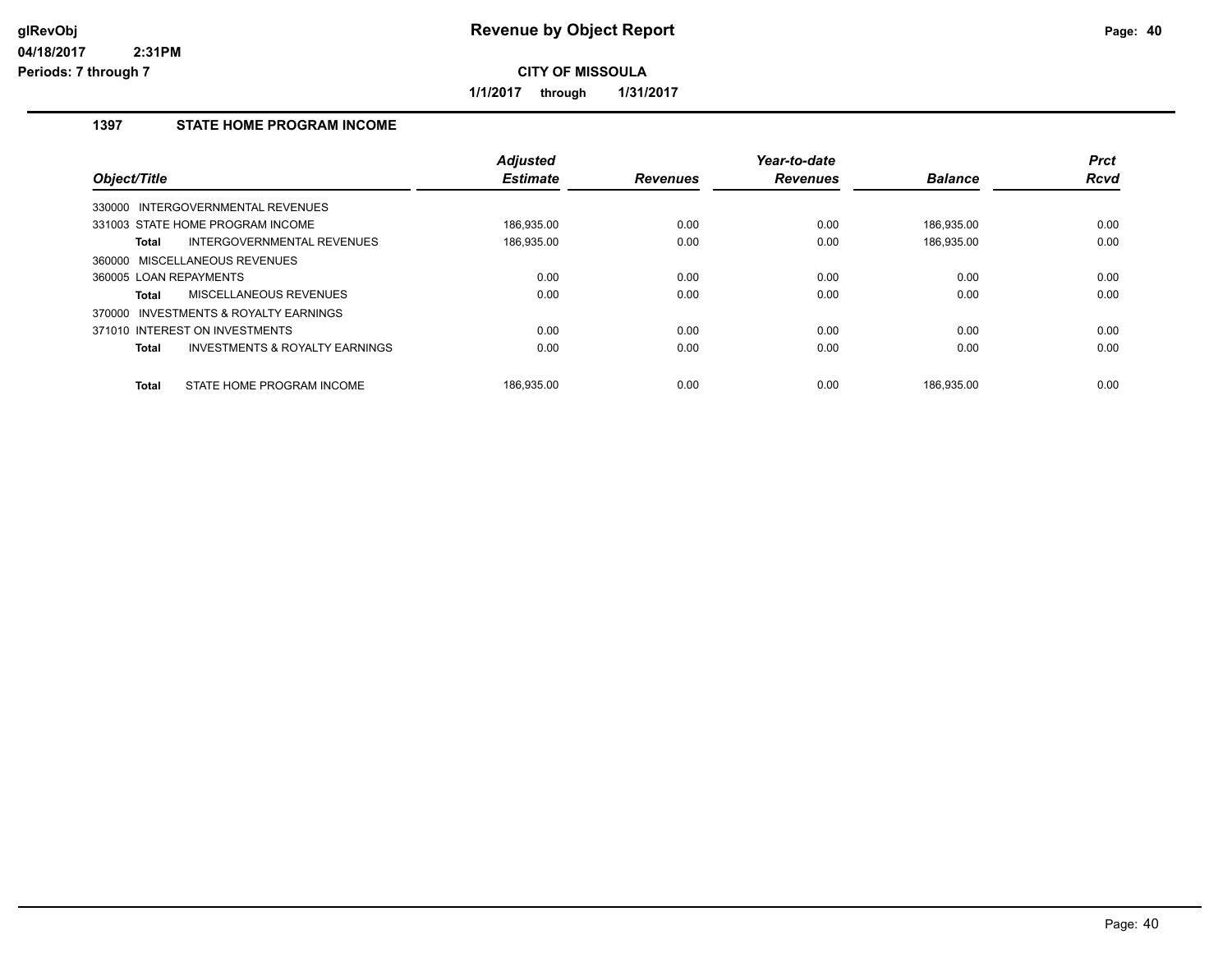**1/1/2017 through 1/31/2017**

**2250 PLANNING FUND 2250 PLANNING FUND**

|                                                    | <b>Adjusted</b> |                 | Year-to-date    |                | <b>Prct</b> |
|----------------------------------------------------|-----------------|-----------------|-----------------|----------------|-------------|
| Object/Title                                       | <b>Estimate</b> | <b>Revenues</b> | <b>Revenues</b> | <b>Balance</b> | <b>Rcvd</b> |
| 330000 INTERGOVERNMENTAL REVENUES                  |                 |                 |                 |                |             |
| 331055 FTA GRANT                                   | 0.00            | 0.00            | 0.00            | 0.00           | 0.00        |
| 331056 MDT FEDERAL CMAQ                            | 0.00            | 0.00            | 0.00            | 0.00           | 0.00        |
| 331170 HISTORICAL PRESERVATION GRANT               | 5,500.00        | 0.00            | 5,500.00        | 0.00           | 100.00      |
| 336023 STATE CONTRIB. - PERS                       | 0.00            | 19.91           | 146.68          | $-146.68$      | 0.00        |
| 338100 PLANNING MILLS PASSED THRU COUNTY           | 329,157.00      | 0.00            | 41,867.00       | 287,290.00     | 12.72       |
| INTERGOVERNMENTAL REVENUES<br>Total                | 334,657.00      | 19.91           | 47,513.68       | 287, 143. 32   | 14.20       |
| INVESTMENTS & ROYALTY EARNINGS<br>370000           |                 |                 |                 |                |             |
| 371010 INTEREST ON INVESTMENTS                     | 0.00            | 0.00            | 0.00            | 0.00           | 0.00        |
| <b>INVESTMENTS &amp; ROYALTY EARNINGS</b><br>Total | 0.00            | 0.00            | 0.00            | 0.00           | 0.00        |
| OTHER FINANCING SOURCES<br>380000                  |                 |                 |                 |                |             |
| 383029 TRANS FR GENERAL                            | 83,734.00       | 0.00            | 0.00            | 83,734.00      | 0.00        |
| OTHER FINANCING SOURCES<br>Total                   | 83,734.00       | 0.00            | 0.00            | 83,734.00      | 0.00        |
| PLANNING FUND<br>Total                             | 418,391.00      | 19.91           | 47,513.68       | 370,877.32     | 11.36       |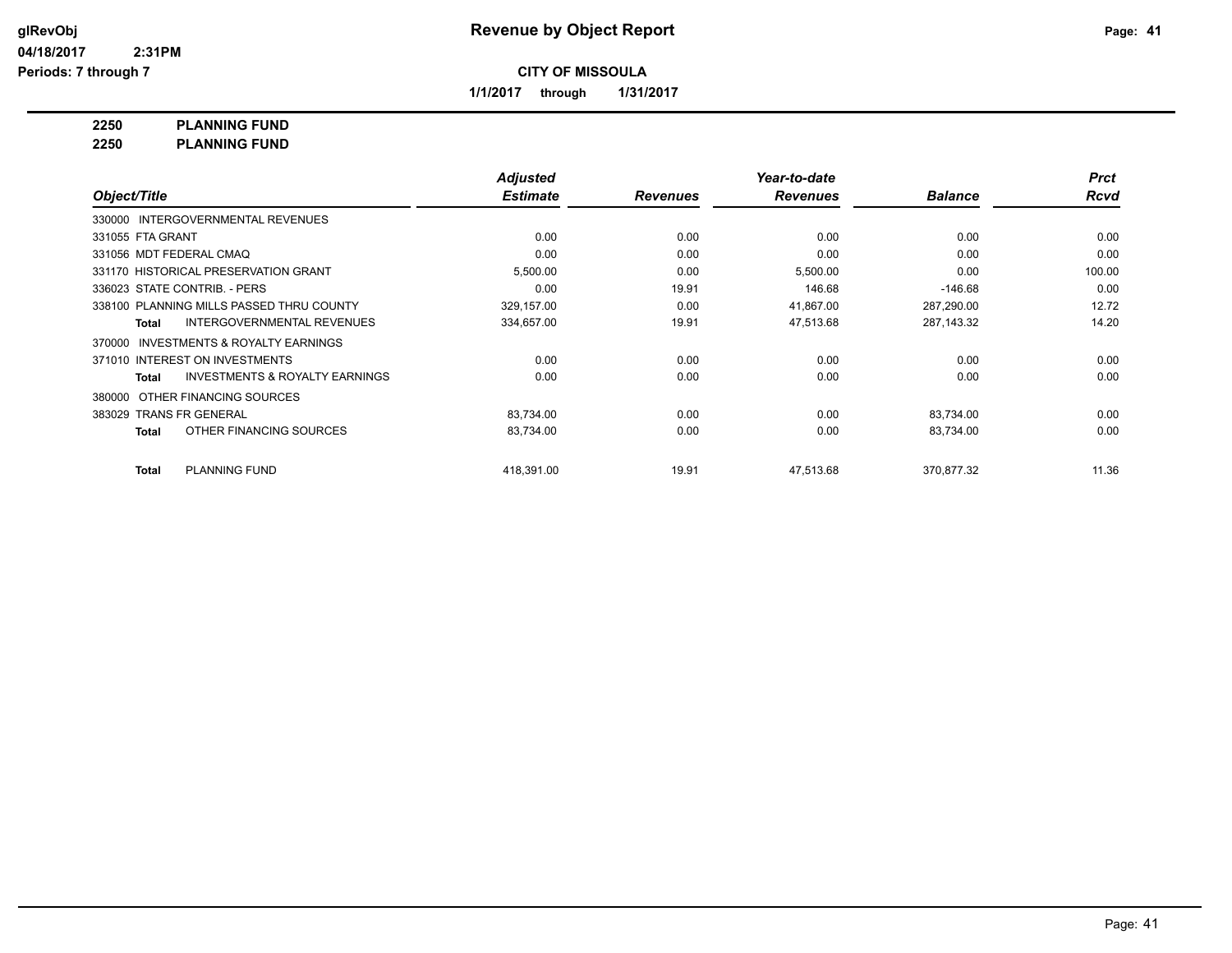**1/1/2017 through 1/31/2017**

#### **2250 PLANNING FUND**

| Object/Title                                        |                                           | <b>Adjusted</b><br><b>Estimate</b> | <b>Revenues</b> | Year-to-date<br><b>Revenues</b> | <b>Balance</b> | <b>Prct</b><br><b>Rcvd</b> |
|-----------------------------------------------------|-------------------------------------------|------------------------------------|-----------------|---------------------------------|----------------|----------------------------|
| 330000 INTERGOVERNMENTAL REVENUES                   |                                           |                                    |                 |                                 |                |                            |
| 331055 FTA GRANT                                    |                                           | 0.00                               | 0.00            | 0.00                            | 0.00           | 0.00                       |
| 331056 MDT FEDERAL CMAQ                             |                                           | 0.00                               | 0.00            | 0.00                            | 0.00           | 0.00                       |
| 331170 HISTORICAL PRESERVATION GRANT                |                                           | 5,500.00                           | 0.00            | 5,500.00                        | 0.00           | 100.00                     |
| 336023 STATE CONTRIB. - PERS                        |                                           | 0.00                               | 19.91           | 146.68                          | $-146.68$      | 0.00                       |
| 338100 PLANNING MILLS PASSED THRU COUNTY            |                                           | 329,157.00                         | 0.00            | 41,867.00                       | 287,290.00     | 12.72                      |
| <b>Total</b>                                        | <b>INTERGOVERNMENTAL REVENUES</b>         | 334,657.00                         | 19.91           | 47,513.68                       | 287,143.32     | 14.20                      |
| <b>INVESTMENTS &amp; ROYALTY EARNINGS</b><br>370000 |                                           |                                    |                 |                                 |                |                            |
| 371010 INTEREST ON INVESTMENTS                      |                                           | 0.00                               | 0.00            | 0.00                            | 0.00           | 0.00                       |
| <b>Total</b>                                        | <b>INVESTMENTS &amp; ROYALTY EARNINGS</b> | 0.00                               | 0.00            | 0.00                            | 0.00           | 0.00                       |
| 380000 OTHER FINANCING SOURCES                      |                                           |                                    |                 |                                 |                |                            |
| 383029 TRANS FR GENERAL                             |                                           | 83,734.00                          | 0.00            | 0.00                            | 83,734.00      | 0.00                       |
| OTHER FINANCING SOURCES<br><b>Total</b>             |                                           | 83,734.00                          | 0.00            | 0.00                            | 83,734.00      | 0.00                       |
| <b>PLANNING FUND</b><br><b>Total</b>                |                                           | 418,391.00                         | 19.91           | 47,513.68                       | 370,877.32     | 11.36                      |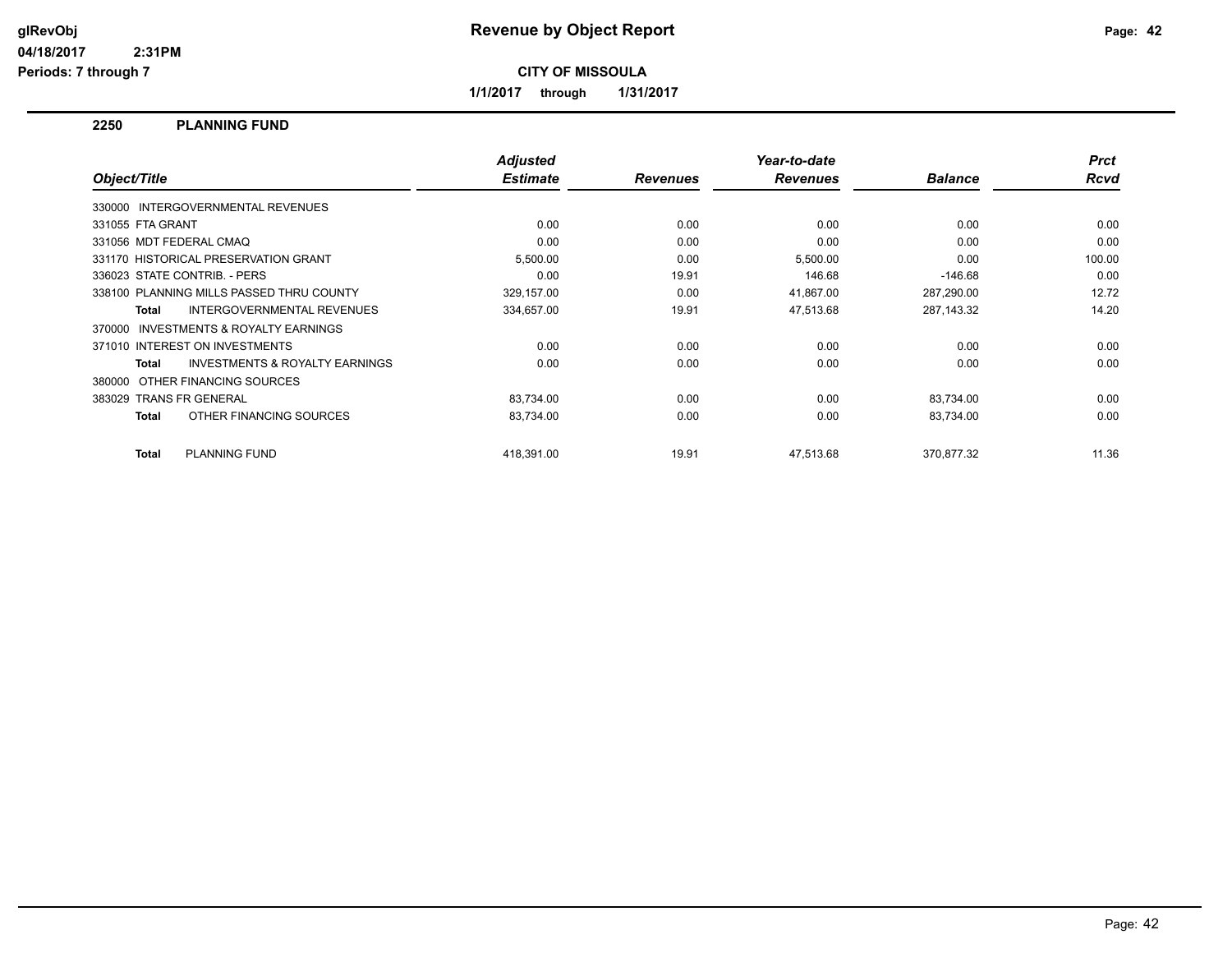**1/1/2017 through 1/31/2017**

## **2310 PUBLIC SAFETY INFORMATION SYSTEMS 2310 PUBLIC SAFETY INFORMATION SYSTEMS**

|                                            | <b>Adjusted</b> |                 | Year-to-date    |                | <b>Prct</b> |
|--------------------------------------------|-----------------|-----------------|-----------------|----------------|-------------|
| Object/Title                               | <b>Estimate</b> | <b>Revenues</b> | <b>Revenues</b> | <b>Balance</b> | <b>Rcvd</b> |
| 330000 INTERGOVERNMENTAL REVENUES          |                 |                 |                 |                |             |
| 330000 INTERGOVERNMENTAL REVENUES          | 18.000.00       | 6.000.00        | 15.300.00       | 2.700.00       | 85.00       |
| INTERGOVERNMENTAL REVENUES<br>Total        | 18.000.00       | 6.000.00        | 15,300.00       | 2.700.00       | 85.00       |
| 380000 OTHER FINANCING SOURCES             |                 |                 |                 |                |             |
| 383029 TRANS FR GENERAL                    | 6.000.00        | 0.00            | 6.000.00        | 0.00           | 100.00      |
| OTHER FINANCING SOURCES<br>Total           | 6.000.00        | 0.00            | 6.000.00        | 0.00           | 100.00      |
|                                            |                 |                 |                 |                |             |
| PUBLIC SAFETY INFORMATION SYSTEMS<br>Total | 24.000.00       | 6.000.00        | 21.300.00       | 2.700.00       | 88.75       |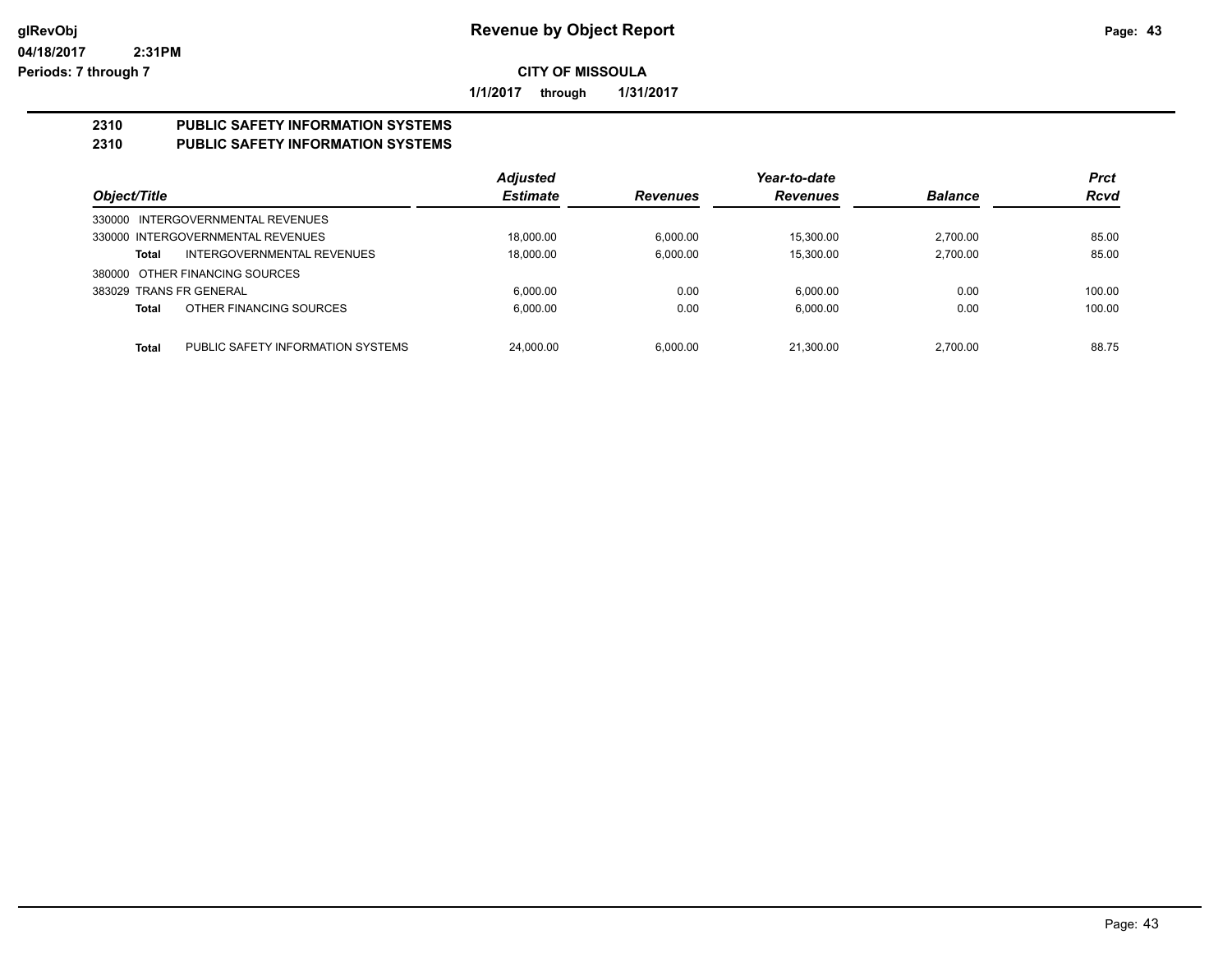**1/1/2017 through 1/31/2017**

## **2310 PUBLIC SAFETY INFORMATION SYSTEMS**

|                                   |                                   | <b>Adjusted</b> |                 | Year-to-date    |                | <b>Prct</b> |
|-----------------------------------|-----------------------------------|-----------------|-----------------|-----------------|----------------|-------------|
| Object/Title                      |                                   | <b>Estimate</b> | <b>Revenues</b> | <b>Revenues</b> | <b>Balance</b> | <b>Rcvd</b> |
| 330000 INTERGOVERNMENTAL REVENUES |                                   |                 |                 |                 |                |             |
| 330000 INTERGOVERNMENTAL REVENUES |                                   | 18.000.00       | 6.000.00        | 15.300.00       | 2.700.00       | 85.00       |
| Total                             | INTERGOVERNMENTAL REVENUES        | 18.000.00       | 6,000.00        | 15,300.00       | 2.700.00       | 85.00       |
| 380000 OTHER FINANCING SOURCES    |                                   |                 |                 |                 |                |             |
| 383029 TRANS FR GENERAL           |                                   | 6.000.00        | 0.00            | 6.000.00        | 0.00           | 100.00      |
| Total                             | OTHER FINANCING SOURCES           | 6,000.00        | 0.00            | 6.000.00        | 0.00           | 100.00      |
| <b>Total</b>                      | PUBLIC SAFETY INFORMATION SYSTEMS | 24.000.00       | 6.000.00        | 21.300.00       | 2.700.00       | 88.75       |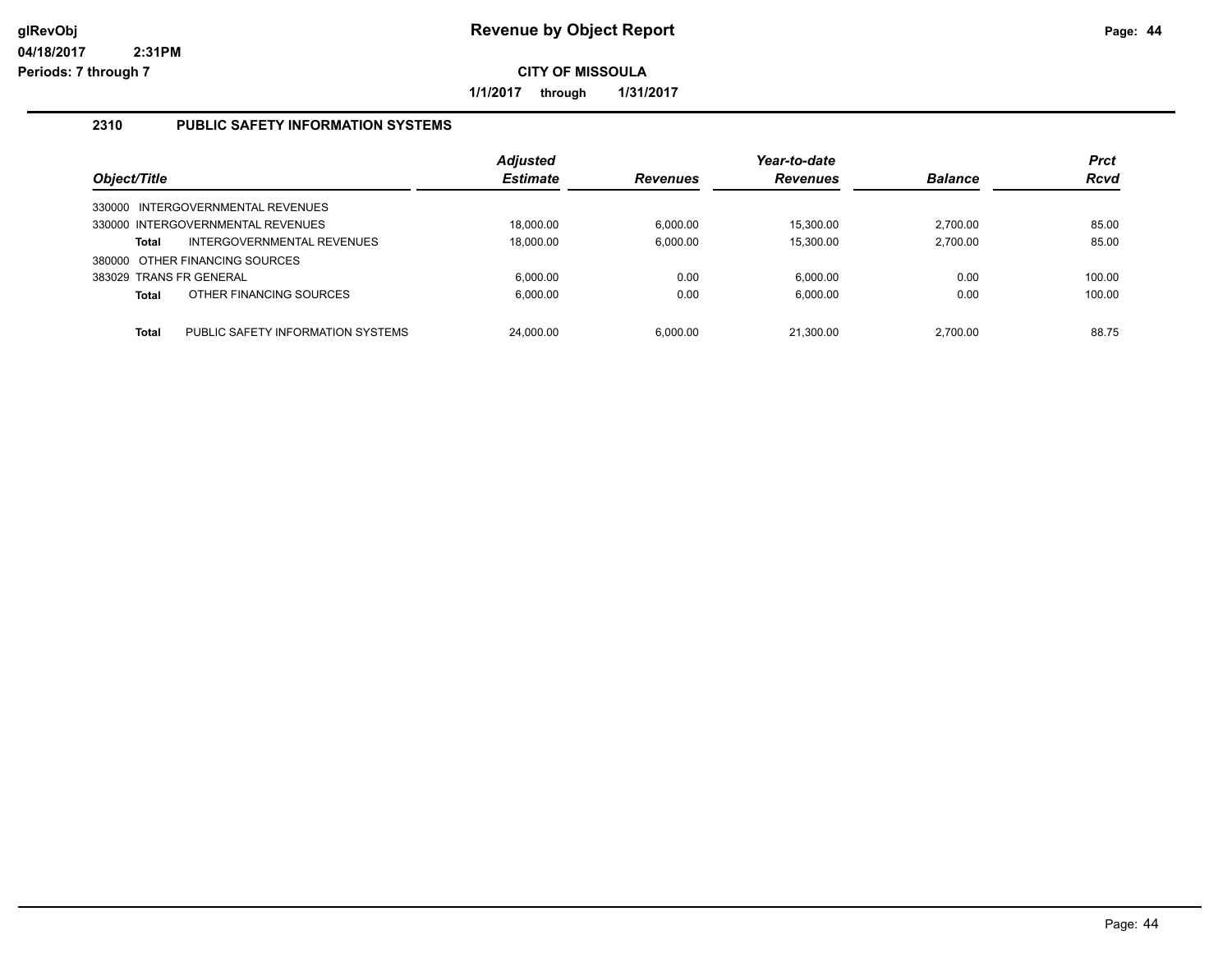**1/1/2017 through 1/31/2017**

**2321 IMPACT FEE FUND 2321 IMPACT FEE FUND**

|                                                     | <b>Adjusted</b> |                 | Year-to-date    |                | <b>Prct</b> |
|-----------------------------------------------------|-----------------|-----------------|-----------------|----------------|-------------|
| Object/Title                                        | <b>Estimate</b> | <b>Revenues</b> | <b>Revenues</b> | <b>Balance</b> | <b>Rcvd</b> |
| 340000 CHARGES FOR SERVICES                         |                 |                 |                 |                |             |
| 341032 IMPACT FEE CLEARING ACCOUNT                  | 1,200,000.00    | 66,694.83       | 1,161,577.99    | 38,422.01      | 96.80       |
| 341033 IMPACT FEES-PARKS SHARE                      | 0.00            | 0.00            | 0.00            | 0.00           | 0.00        |
| 341034 IMPACT FEES-FIRE SHARE                       | 0.00            | 0.00            | 0.00            | 0.00           | 0.00        |
| 341035 IMPACT FEES-POLICE SHARE                     | 0.00            | 0.00            | 0.00            | 0.00           | 0.00        |
| 341036 IMPACT FEES-COMMUNITY SERVICE SHARE          | 0.00            | 0.00            | 0.00            | 0.00           | 0.00        |
| 341037 IMPACT FEE-ROAD SHARE                        | 0.00            | 0.00            | 0.00            | 0.00           | 0.00        |
| <b>CHARGES FOR SERVICES</b><br>Total                | 1,200,000.00    | 66,694.83       | 1,161,577.99    | 38,422.01      | 96.80       |
| <b>INVESTMENTS &amp; ROYALTY EARNINGS</b><br>370000 |                 |                 |                 |                |             |
| 371010 INTEREST ON INVESTMENTS                      | 0.00            | 0.00            | 0.00            | 0.00           | 0.00        |
| <b>INVESTMENTS &amp; ROYALTY EARNINGS</b><br>Total  | 0.00            | 0.00            | 0.00            | 0.00           | 0.00        |
| <b>IMPACT FEE FUND</b><br>Total                     | 1.200.000.00    | 66.694.83       | 1.161.577.99    | 38.422.01      | 96.80       |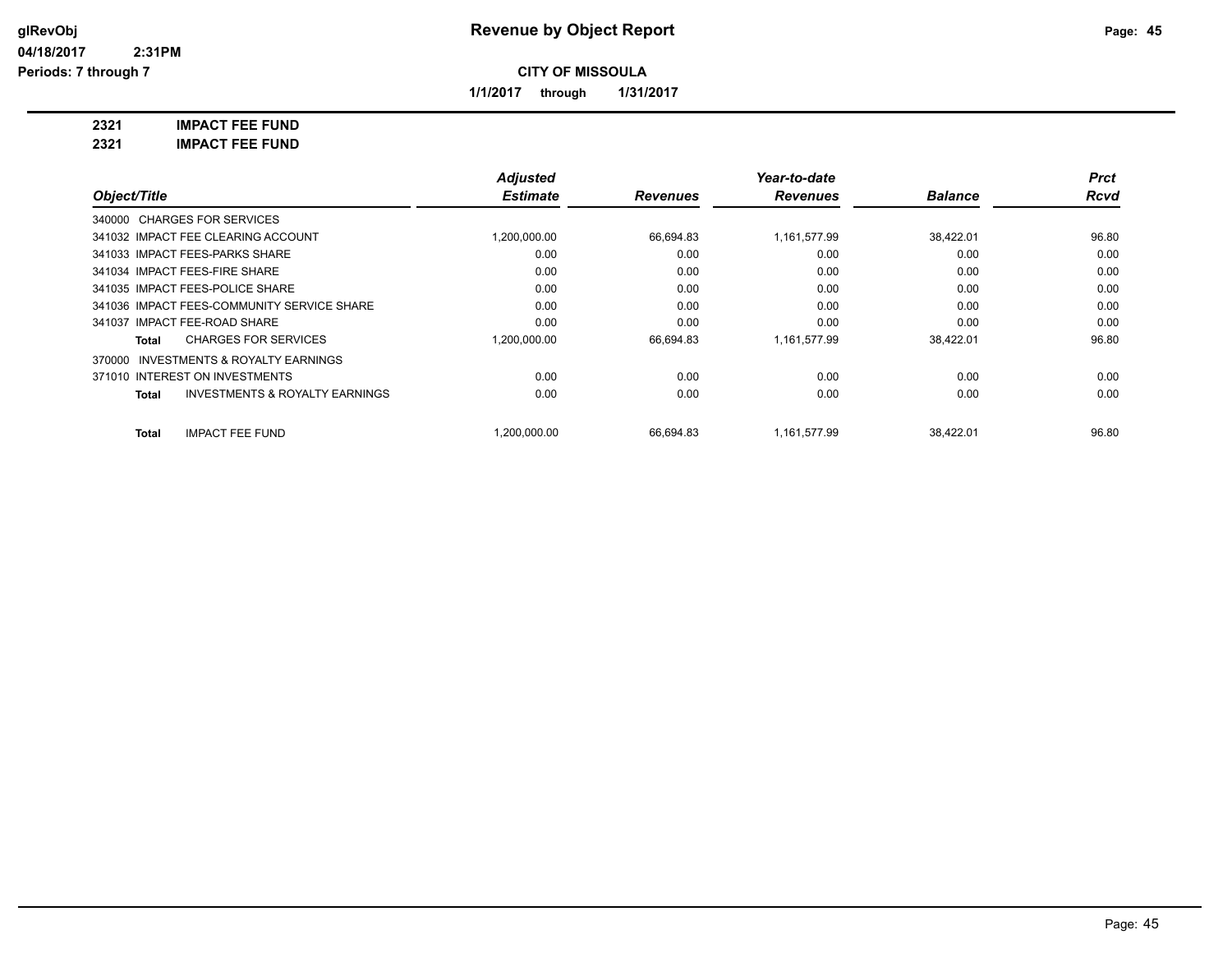**1/1/2017 through 1/31/2017**

#### **2321 IMPACT FEE FUND**

|                                                           | <b>Adjusted</b> |                 | Year-to-date    |                | <b>Prct</b> |
|-----------------------------------------------------------|-----------------|-----------------|-----------------|----------------|-------------|
| Object/Title                                              | <b>Estimate</b> | <b>Revenues</b> | <b>Revenues</b> | <b>Balance</b> | <b>Rcvd</b> |
| 340000 CHARGES FOR SERVICES                               |                 |                 |                 |                |             |
| 341032 IMPACT FEE CLEARING ACCOUNT                        | 1.200.000.00    | 66,694.83       | 1,161,577.99    | 38.422.01      | 96.80       |
| 341033 IMPACT FEES-PARKS SHARE                            | 0.00            | 0.00            | 0.00            | 0.00           | 0.00        |
| 341034 IMPACT FEES-FIRE SHARE                             | 0.00            | 0.00            | 0.00            | 0.00           | 0.00        |
| 341035 IMPACT FEES-POLICE SHARE                           | 0.00            | 0.00            | 0.00            | 0.00           | 0.00        |
| 341036 IMPACT FEES-COMMUNITY SERVICE SHARE                | 0.00            | 0.00            | 0.00            | 0.00           | 0.00        |
| 341037 IMPACT FEE-ROAD SHARE                              | 0.00            | 0.00            | 0.00            | 0.00           | 0.00        |
| <b>CHARGES FOR SERVICES</b><br>Total                      | 1,200,000.00    | 66,694.83       | 1,161,577.99    | 38,422.01      | 96.80       |
| 370000 INVESTMENTS & ROYALTY EARNINGS                     |                 |                 |                 |                |             |
| 371010 INTEREST ON INVESTMENTS                            | 0.00            | 0.00            | 0.00            | 0.00           | 0.00        |
| <b>INVESTMENTS &amp; ROYALTY EARNINGS</b><br><b>Total</b> | 0.00            | 0.00            | 0.00            | 0.00           | 0.00        |
| <b>IMPACT FEE FUND</b><br><b>Total</b>                    | 1.200.000.00    | 66,694.83       | 1,161,577.99    | 38,422.01      | 96.80       |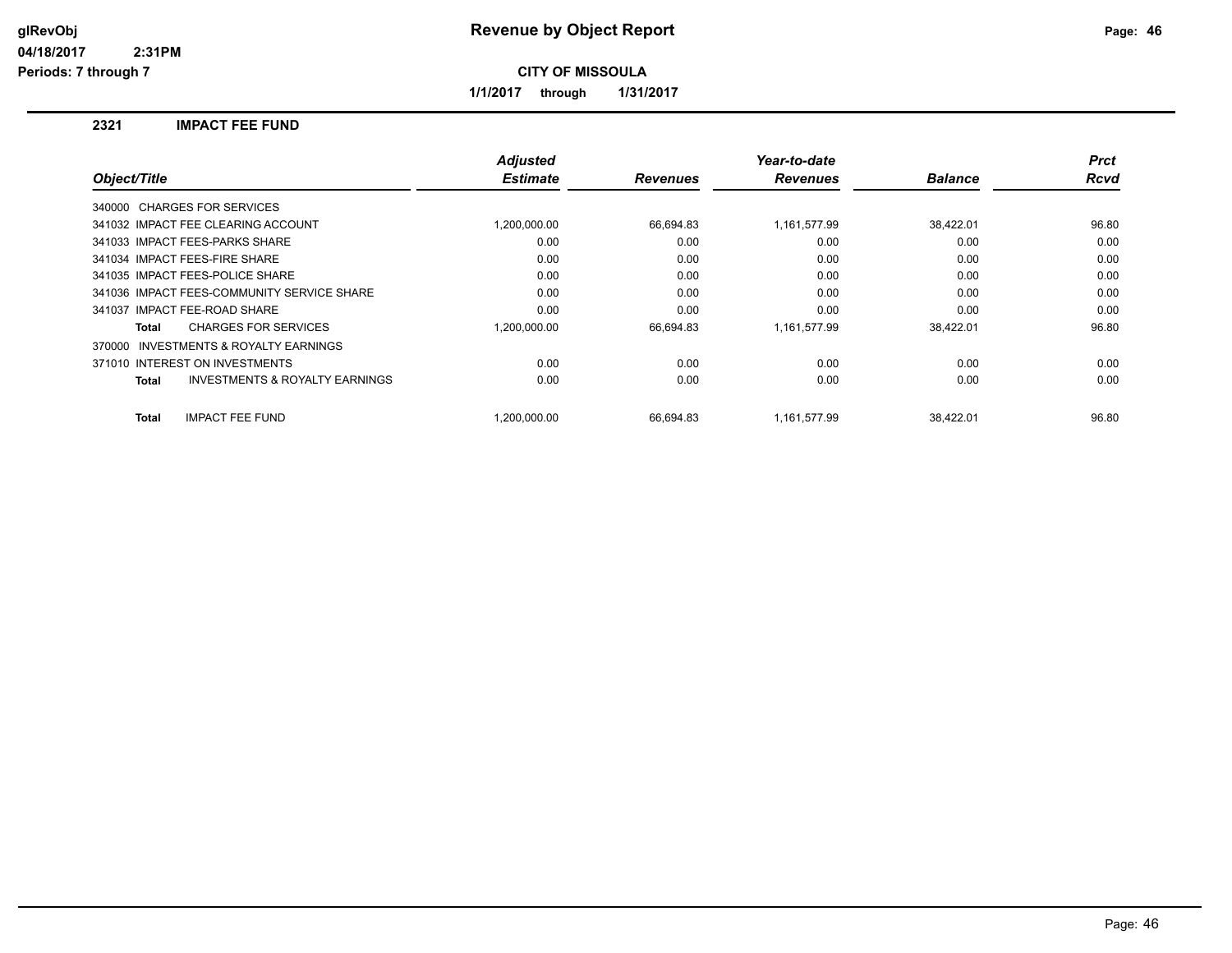**1/1/2017 through 1/31/2017**

## **2322 GEORGE ELMER/CATTLE DR INTERSECTION 2322 GEORGE ELMER/CATTLE DR INTERSECTION**

|              |                                            | <b>Adjusted</b> |                 | Year-to-date    |                | <b>Prct</b> |
|--------------|--------------------------------------------|-----------------|-----------------|-----------------|----------------|-------------|
| Object/Title |                                            | <b>Estimate</b> | <b>Revenues</b> | <b>Revenues</b> | <b>Balance</b> | <b>Rcvd</b> |
|              | 360000 MISCELLANEOUS REVENUES              |                 |                 |                 |                |             |
|              | 365000 DEVELOPER CONRIBUTIONS              | 15.000.00       | 0.00            | 0.00            | 15,000.00      | 0.00        |
| <b>Total</b> | MISCELLANEOUS REVENUES                     | 15.000.00       | 0.00            | 0.00            | 15,000.00      | 0.00        |
| Total        | <b>GEORGE ELMER/CATTLE DR INTERSECTION</b> | 15,000.00       | 0.00            | 0.00            | 15,000.00      | 0.00        |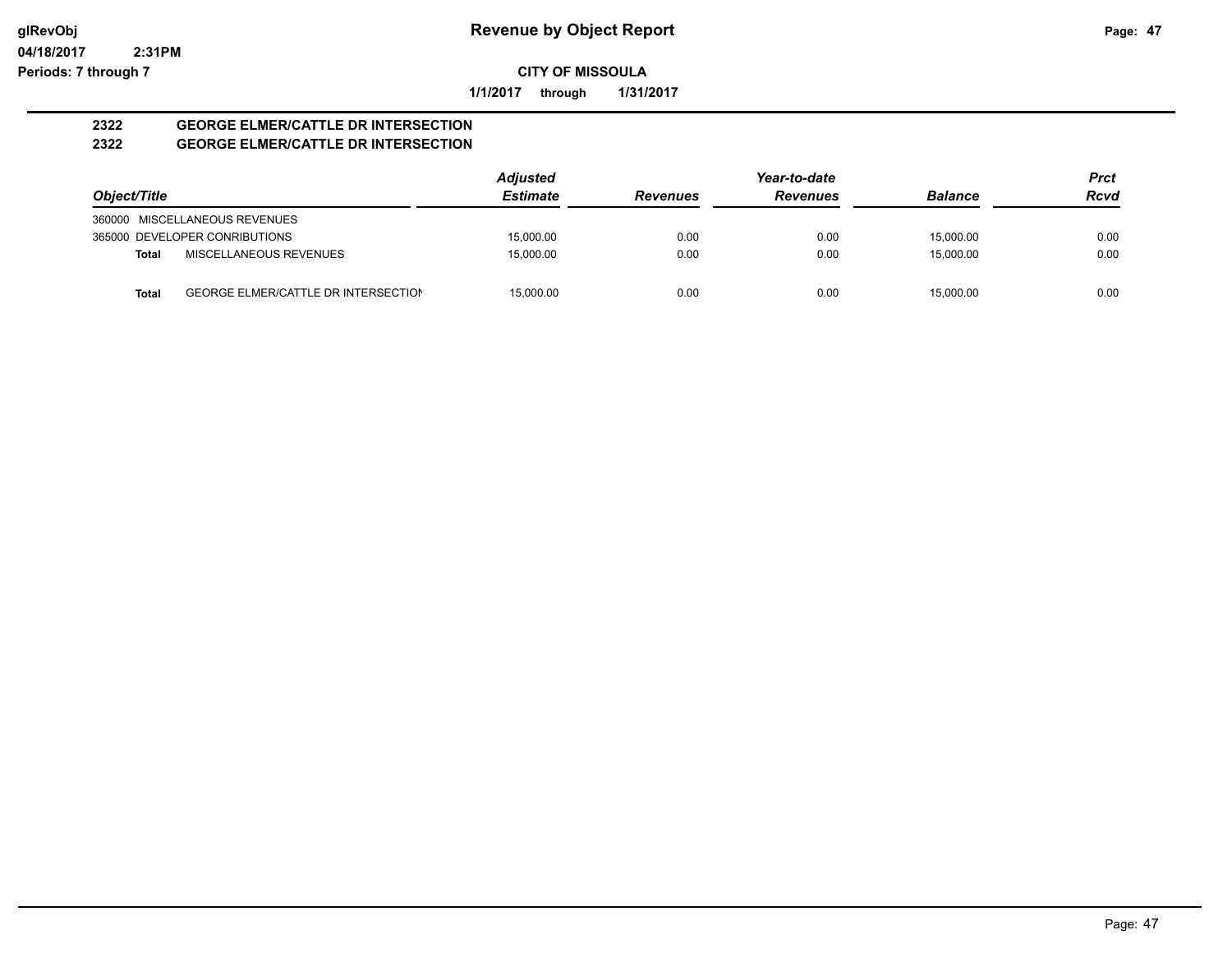**1/1/2017 through 1/31/2017**

#### **2322 GEORGE ELMER/CATTLE DR INTERSECTION**

|              |                                            | <b>Adjusted</b> |                 | Year-to-date    |                | <b>Prct</b> |
|--------------|--------------------------------------------|-----------------|-----------------|-----------------|----------------|-------------|
| Object/Title |                                            | <b>Estimate</b> | <b>Revenues</b> | <b>Revenues</b> | <b>Balance</b> | Rcvd        |
|              | 360000 MISCELLANEOUS REVENUES              |                 |                 |                 |                |             |
|              | 365000 DEVELOPER CONRIBUTIONS              | 15,000.00       | 0.00            | 0.00            | 15.000.00      | 0.00        |
| <b>Total</b> | MISCELLANEOUS REVENUES                     | 15,000.00       | 0.00            | 0.00            | 15.000.00      | 0.00        |
| <b>Total</b> | <b>GEORGE ELMER/CATTLE DR INTERSECTIOL</b> | 15,000.00       | 0.00            | 0.00            | 15.000.00      | 0.00        |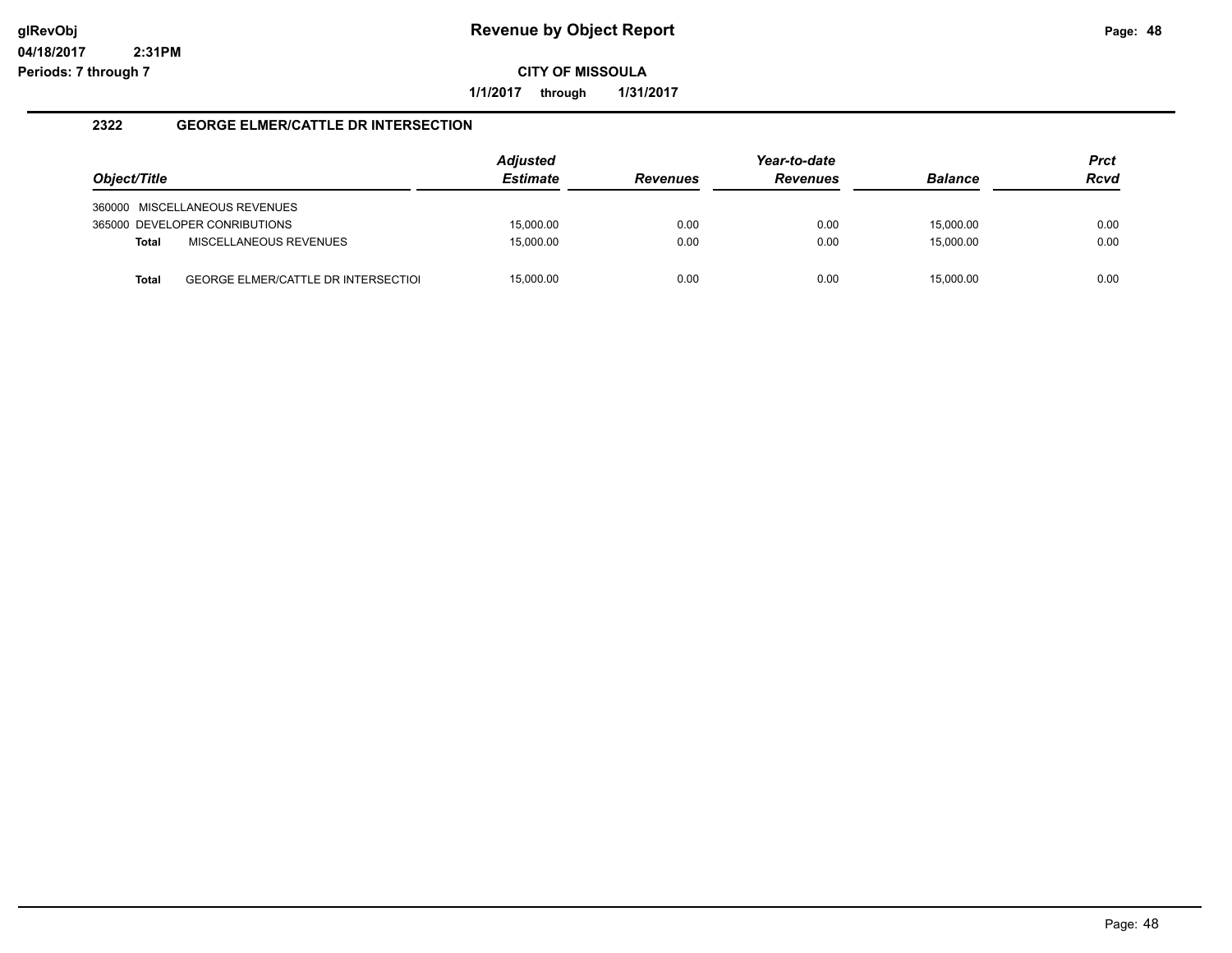**1/1/2017 through 1/31/2017**

**2365 PUBLIC ART FUND 2365 PUBLIC ART FUND**

|                                            | <b>Adjusted</b> |                 | Year-to-date    |                | <b>Prct</b> |
|--------------------------------------------|-----------------|-----------------|-----------------|----------------|-------------|
| Object/Title                               | <b>Estimate</b> | <b>Revenues</b> | <b>Revenues</b> | <b>Balance</b> | <b>Rcvd</b> |
| 330000 INTERGOVERNMENTAL REVENUES          |                 |                 |                 |                |             |
| 337000 LOCAL GRANTS                        | 0.00            | 0.00            | 0.00            | 0.00           | 0.00        |
| 337002 MRA GRANT                           | 0.00            | 0.00            | 1,000.00        | $-1,000.00$    | 0.00        |
| <b>INTERGOVERNMENTAL REVENUES</b><br>Total | 0.00            | 0.00            | 1,000.00        | $-1,000.00$    | 0.00        |
| 360000 MISCELLANEOUS REVENUES              |                 |                 |                 |                |             |
| 360010 MISCELLANEOUS                       | 10,095.00       | 0.00            | 0.00            | 10,095.00      | 0.00        |
| 364040 INSURANCE AND DAMAGE RECOVERY       | 0.00            | 0.00            | 0.00            | 0.00           | 0.00        |
| 365000 DONATIONS                           | 0.00            | 0.00            | 80.50           | $-80.50$       | 0.00        |
| MISCELLANEOUS REVENUES<br><b>Total</b>     | 10,095.00       | 0.00            | 80.50           | 10,014.50      | 0.80        |
| 380000 OTHER FINANCING SOURCES             |                 |                 |                 |                |             |
| 383000 OPERATING TRANSFERS                 | 0.00            | 0.00            | 0.00            | 0.00           | 0.00        |
| OTHER FINANCING SOURCES<br><b>Total</b>    | 0.00            | 0.00            | 0.00            | 0.00           | 0.00        |
| PUBLIC ART FUND<br><b>Total</b>            | 10.095.00       | 0.00            | 1.080.50        | 9,014.50       | 10.70       |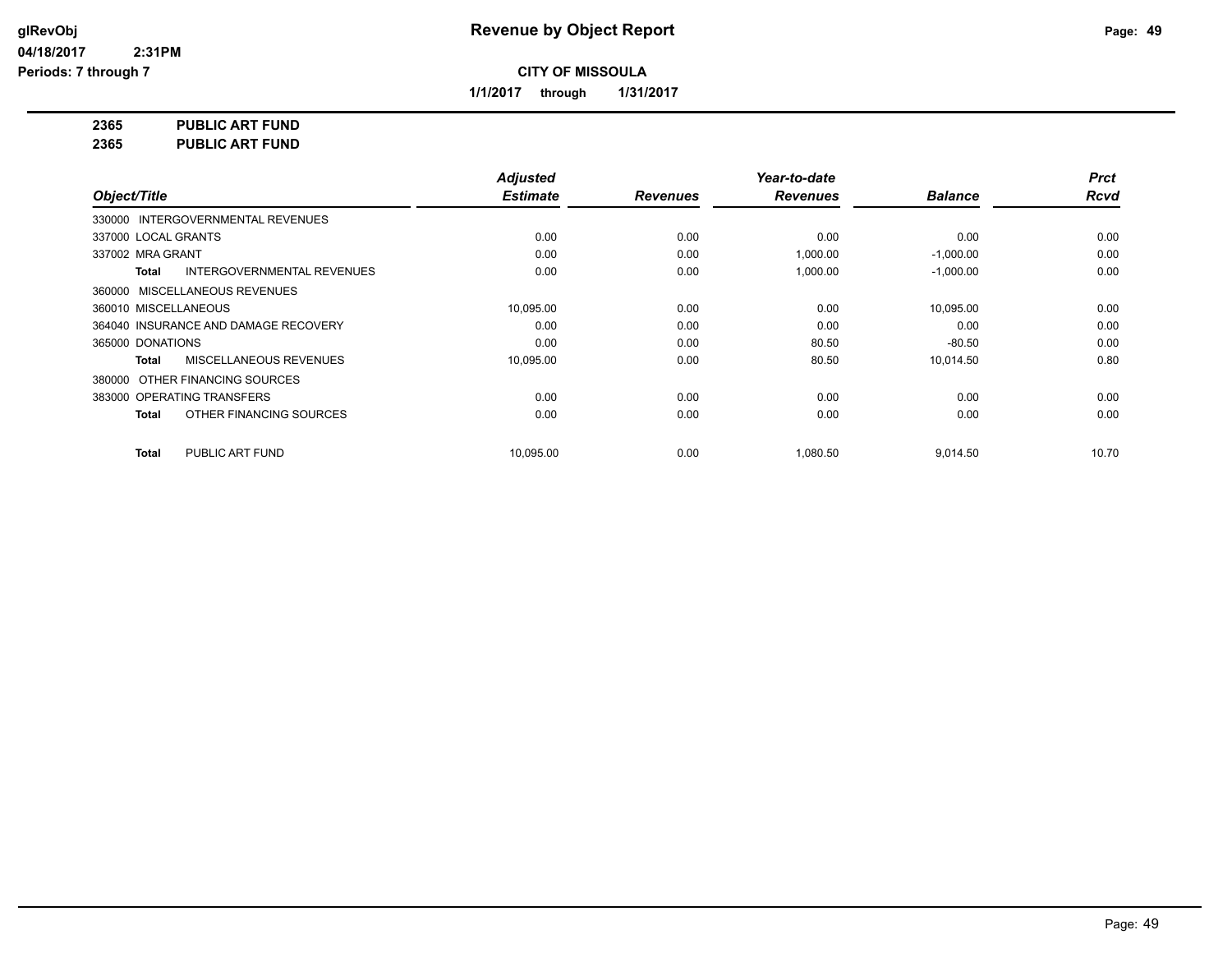**1/1/2017 through 1/31/2017**

#### **2365 PUBLIC ART FUND**

|                                            | <b>Adjusted</b> |                 | Year-to-date    |                | <b>Prct</b> |
|--------------------------------------------|-----------------|-----------------|-----------------|----------------|-------------|
| Object/Title                               | <b>Estimate</b> | <b>Revenues</b> | <b>Revenues</b> | <b>Balance</b> | Rcvd        |
| 330000 INTERGOVERNMENTAL REVENUES          |                 |                 |                 |                |             |
| 337000 LOCAL GRANTS                        | 0.00            | 0.00            | 0.00            | 0.00           | 0.00        |
| 337002 MRA GRANT                           | 0.00            | 0.00            | 1,000.00        | $-1,000.00$    | 0.00        |
| <b>INTERGOVERNMENTAL REVENUES</b><br>Total | 0.00            | 0.00            | 1,000.00        | $-1,000.00$    | 0.00        |
| 360000 MISCELLANEOUS REVENUES              |                 |                 |                 |                |             |
| 360010 MISCELLANEOUS                       | 10,095.00       | 0.00            | 0.00            | 10,095.00      | 0.00        |
| 364040 INSURANCE AND DAMAGE RECOVERY       | 0.00            | 0.00            | 0.00            | 0.00           | 0.00        |
| 365000 DONATIONS                           | 0.00            | 0.00            | 80.50           | $-80.50$       | 0.00        |
| MISCELLANEOUS REVENUES<br>Total            | 10,095.00       | 0.00            | 80.50           | 10,014.50      | 0.80        |
| OTHER FINANCING SOURCES<br>380000          |                 |                 |                 |                |             |
| 383000 OPERATING TRANSFERS                 | 0.00            | 0.00            | 0.00            | 0.00           | 0.00        |
| OTHER FINANCING SOURCES<br>Total           | 0.00            | 0.00            | 0.00            | 0.00           | 0.00        |
|                                            |                 |                 |                 |                |             |
| PUBLIC ART FUND<br><b>Total</b>            | 10,095.00       | 0.00            | 1,080.50        | 9,014.50       | 10.70       |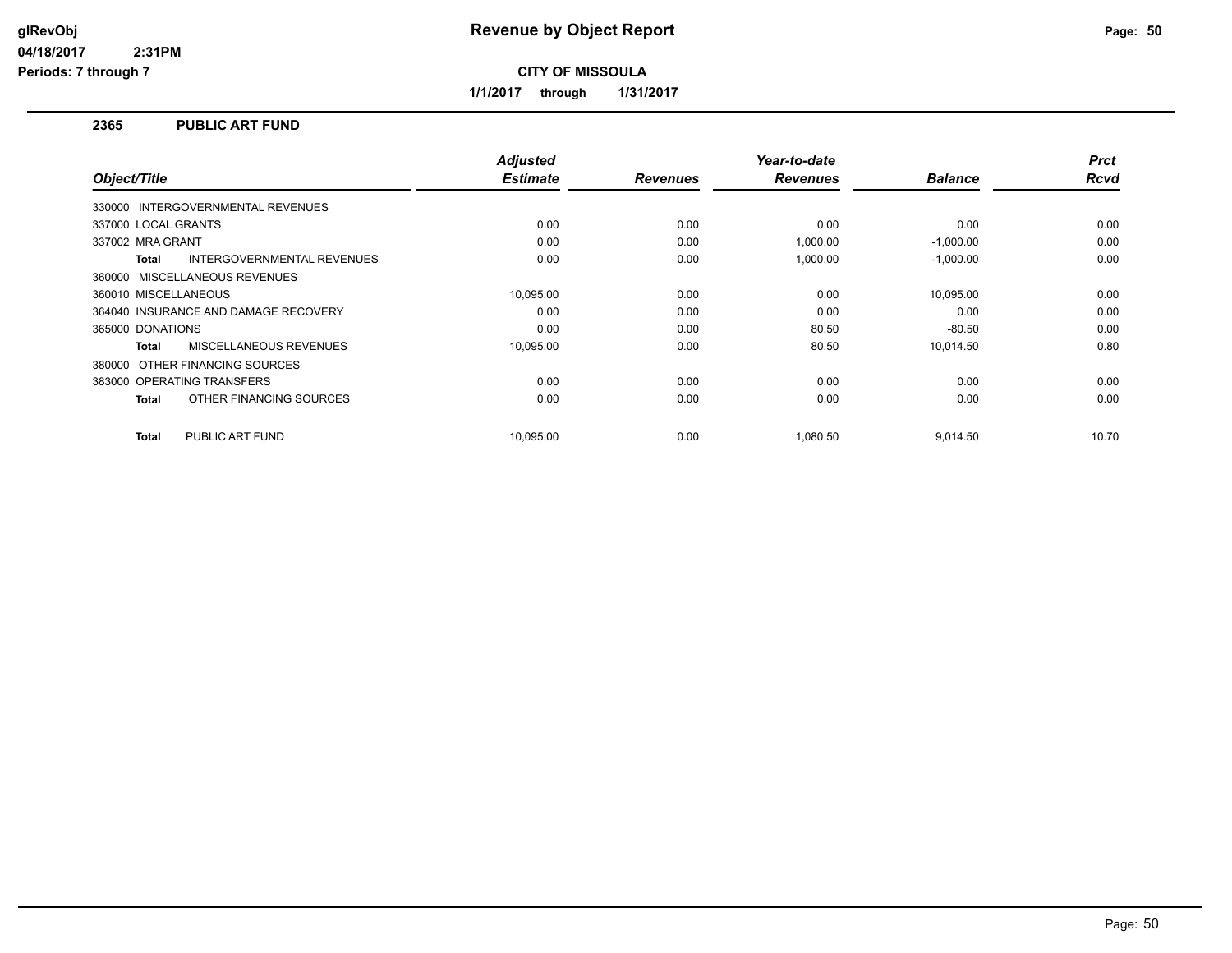**1/1/2017 through 1/31/2017**

## **2371 EMPLOYEE HEALTH INSURANCE LEVY FUND 2371 EMPLOYEE HEALTH INSURANCE LEVY FUND**

|                                                    | <b>Adjusted</b> |                 | Year-to-date    |                | <b>Prct</b> |
|----------------------------------------------------|-----------------|-----------------|-----------------|----------------|-------------|
| Object/Title                                       | <b>Estimate</b> | <b>Revenues</b> | <b>Revenues</b> | <b>Balance</b> | <b>Rcvd</b> |
| 310000 TAXES/ASSESSMENTS                           |                 |                 |                 |                |             |
| 311000 GENERAL PROPERTY TAXES                      | 4.525.00        | 29.72           | 2.185.88        | 2.339.12       | 48.31       |
| 312001 PENALTIES & INTEREST                        | 0.00            | 0.78            | 4.66            | $-4.66$        | 0.00        |
| TAXES/ASSESSMENTS<br>Total                         | 4.525.00        | 30.50           | 2.190.54        | 2.334.46       | 48.41       |
| 370000 INVESTMENTS & ROYALTY EARNINGS              |                 |                 |                 |                |             |
| 371010 INTEREST ON INVESTMENTS                     | 0.00            | 0.00            | 0.00            | 0.00           | 0.00        |
| <b>INVESTMENTS &amp; ROYALTY EARNINGS</b><br>Total | 0.00            | 0.00            | 0.00            | 0.00           | 0.00        |
| EMPLOYEE HEALTH INSURANCE LEVY FUNI<br>Total       | 4.525.00        | 30.50           | 2.190.54        | 2.334.46       | 48.41       |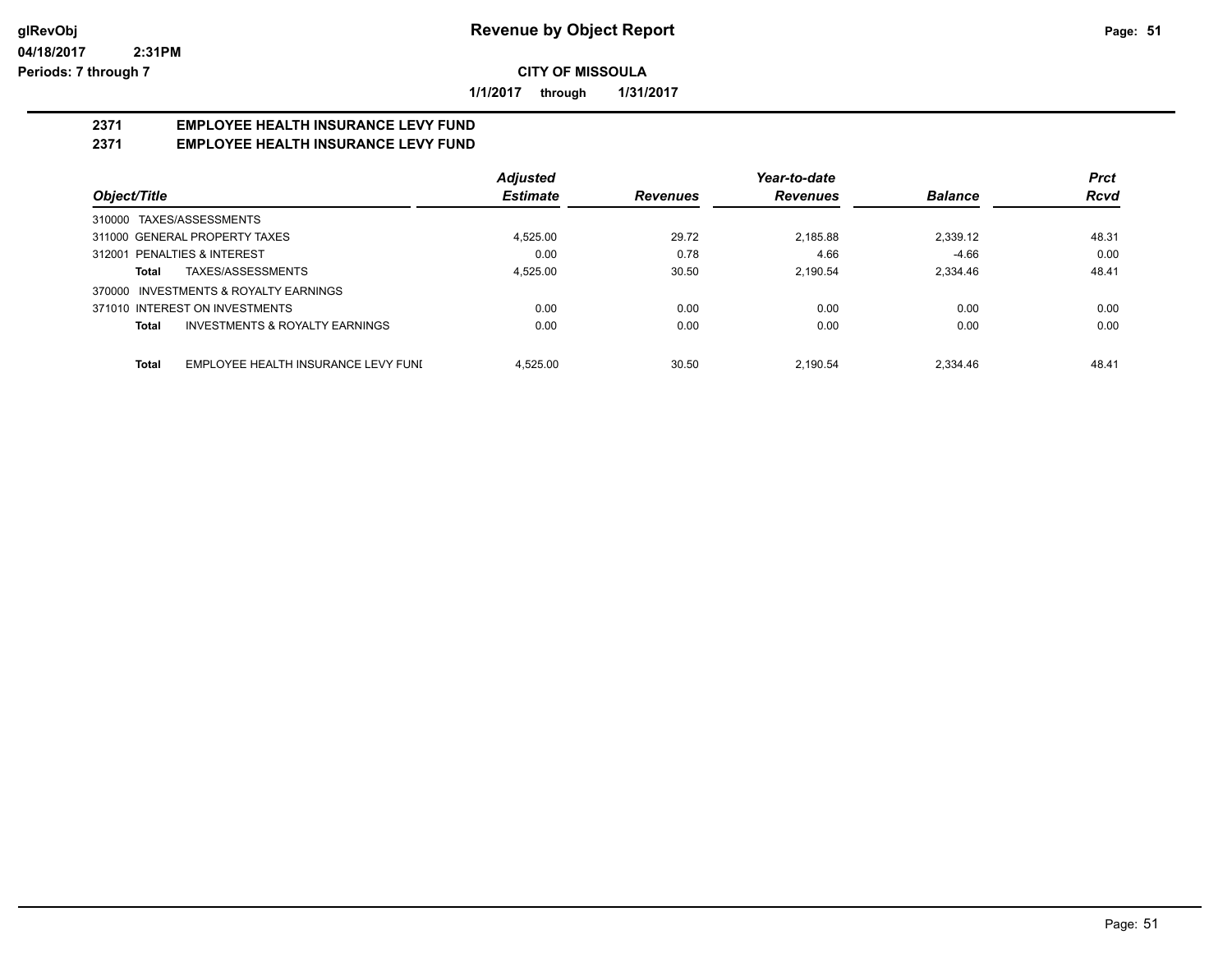**1/1/2017 through 1/31/2017**

## **2371 EMPLOYEE HEALTH INSURANCE LEVY FUND**

|              |                                       | Adjusted        |                 | Year-to-date    |                | <b>Prct</b> |
|--------------|---------------------------------------|-----------------|-----------------|-----------------|----------------|-------------|
| Object/Title |                                       | <b>Estimate</b> | <b>Revenues</b> | <b>Revenues</b> | <b>Balance</b> | <b>Rcvd</b> |
|              | 310000 TAXES/ASSESSMENTS              |                 |                 |                 |                |             |
|              | 311000 GENERAL PROPERTY TAXES         | 4.525.00        | 29.72           | 2.185.88        | 2.339.12       | 48.31       |
|              | 312001 PENALTIES & INTEREST           | 0.00            | 0.78            | 4.66            | $-4.66$        | 0.00        |
| Total        | TAXES/ASSESSMENTS                     | 4,525.00        | 30.50           | 2.190.54        | 2,334.46       | 48.41       |
|              | 370000 INVESTMENTS & ROYALTY EARNINGS |                 |                 |                 |                |             |
|              | 371010 INTEREST ON INVESTMENTS        | 0.00            | 0.00            | 0.00            | 0.00           | 0.00        |
| Total        | INVESTMENTS & ROYALTY EARNINGS        | 0.00            | 0.00            | 0.00            | 0.00           | 0.00        |
| <b>Total</b> | EMPLOYEE HEALTH INSURANCE LEVY FUN    | 4.525.00        | 30.50           | 2.190.54        | 2.334.46       | 48.41       |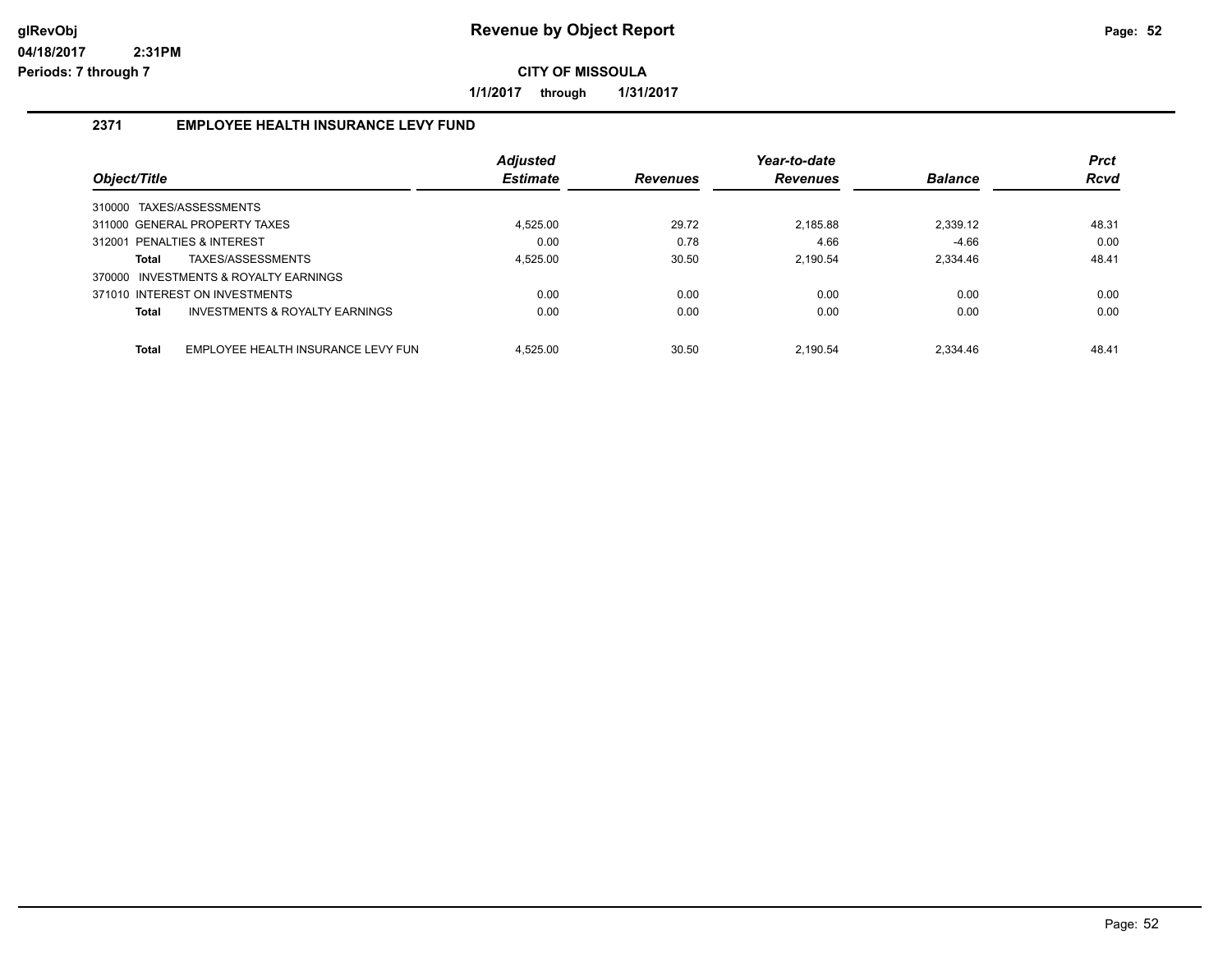**1/1/2017 through 1/31/2017**

**2372 PERMISSIVE MEDICAL LEVY**

**2372 PERMISSIVE MEDICAL LEVY**

|                                         | <b>Adjusted</b> |                 | Year-to-date    |                | <b>Prct</b> |
|-----------------------------------------|-----------------|-----------------|-----------------|----------------|-------------|
| Object/Title                            | <b>Estimate</b> | <b>Revenues</b> | <b>Revenues</b> | <b>Balance</b> | <b>Rcvd</b> |
| 310000 TAXES/ASSESSMENTS                |                 |                 |                 |                |             |
| 311000 GENERAL PROPERTY TAXES           | 4.774.150.00    | 29.964.90       | 2.440.150.15    | 2.333.999.85   | 51.11       |
| 312001 PENALTIES & INTEREST             | 0.00            | 354.27          | 992.70          | $-992.70$      | 0.00        |
| TAXES/ASSESSMENTS<br>Total              | 4.774.150.00    | 30.319.17       | 2.441.142.85    | 2.333.007.15   | 51.13       |
| 370000 INVESTMENTS & ROYALTY EARNINGS   |                 |                 |                 |                |             |
| 371010 INTEREST ON INVESTMENTS          | 0.00            | 0.00            | 0.00            | 0.00           | 0.00        |
| INVESTMENTS & ROYALTY EARNINGS<br>Total | 0.00            | 0.00            | 0.00            | 0.00           | 0.00        |
| <b>Total</b><br>PERMISSIVE MEDICAL LEVY | 4.774.150.00    | 30.319.17       | 2.441.142.85    | 2.333.007.15   | 51.13       |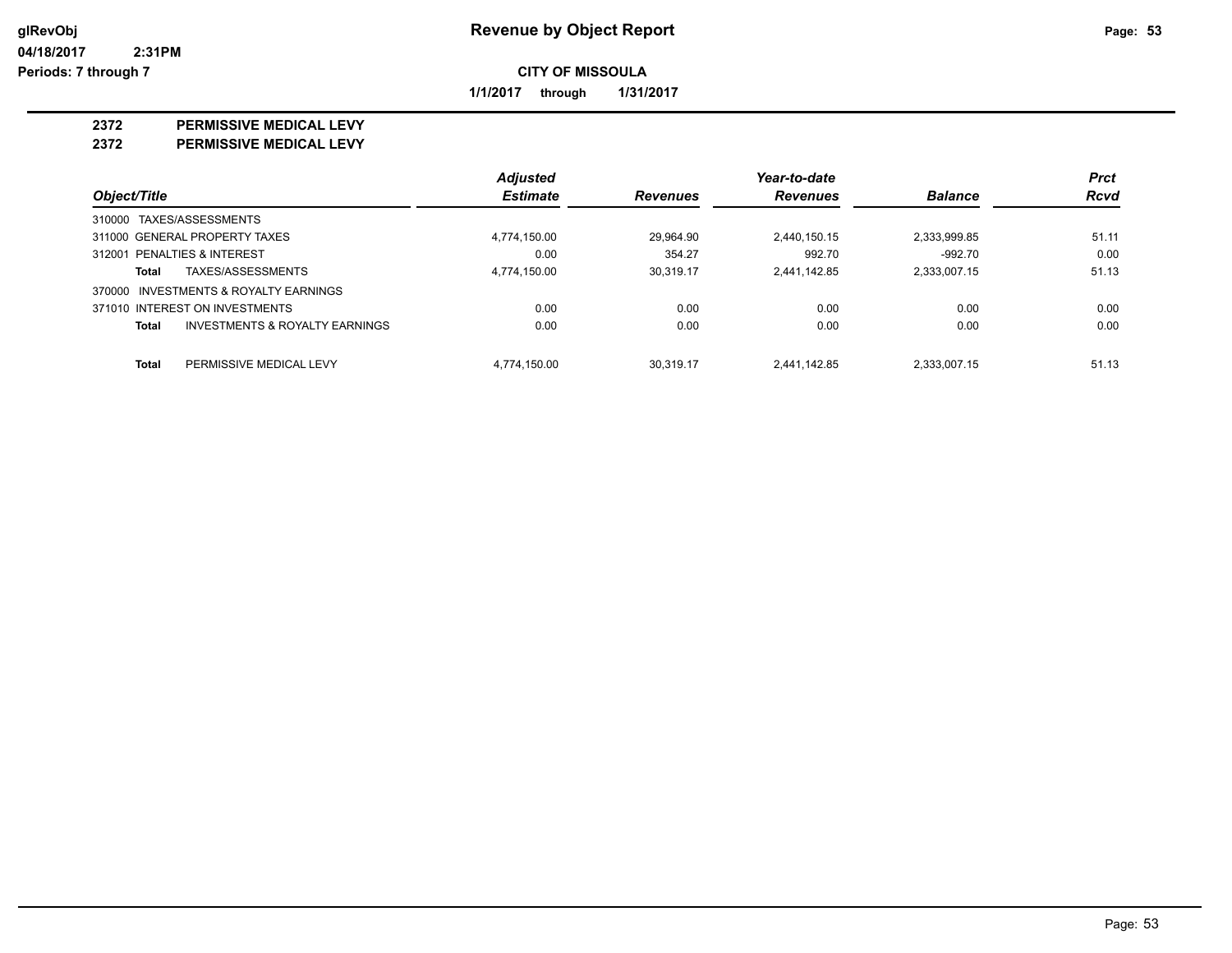**1/1/2017 through 1/31/2017**

#### **2372 PERMISSIVE MEDICAL LEVY**

|              |                                | <b>Adjusted</b> |                 | Year-to-date    |                | <b>Prct</b> |
|--------------|--------------------------------|-----------------|-----------------|-----------------|----------------|-------------|
| Object/Title |                                | <b>Estimate</b> | <b>Revenues</b> | <b>Revenues</b> | <b>Balance</b> | <b>Rcvd</b> |
|              | 310000 TAXES/ASSESSMENTS       |                 |                 |                 |                |             |
|              | 311000 GENERAL PROPERTY TAXES  | 4.774.150.00    | 29.964.90       | 2.440.150.15    | 2,333,999.85   | 51.11       |
|              | 312001 PENALTIES & INTEREST    | 0.00            | 354.27          | 992.70          | $-992.70$      | 0.00        |
| Total        | TAXES/ASSESSMENTS              | 4,774,150.00    | 30.319.17       | 2,441,142.85    | 2,333,007.15   | 51.13       |
| 370000       | INVESTMENTS & ROYALTY EARNINGS |                 |                 |                 |                |             |
|              | 371010 INTEREST ON INVESTMENTS | 0.00            | 0.00            | 0.00            | 0.00           | 0.00        |
| Total        | INVESTMENTS & ROYALTY EARNINGS | 0.00            | 0.00            | 0.00            | 0.00           | 0.00        |
| <b>Total</b> | PERMISSIVE MEDICAL LEVY        | 4.774.150.00    | 30.319.17       | 2.441.142.85    | 2.333.007.15   | 51.13       |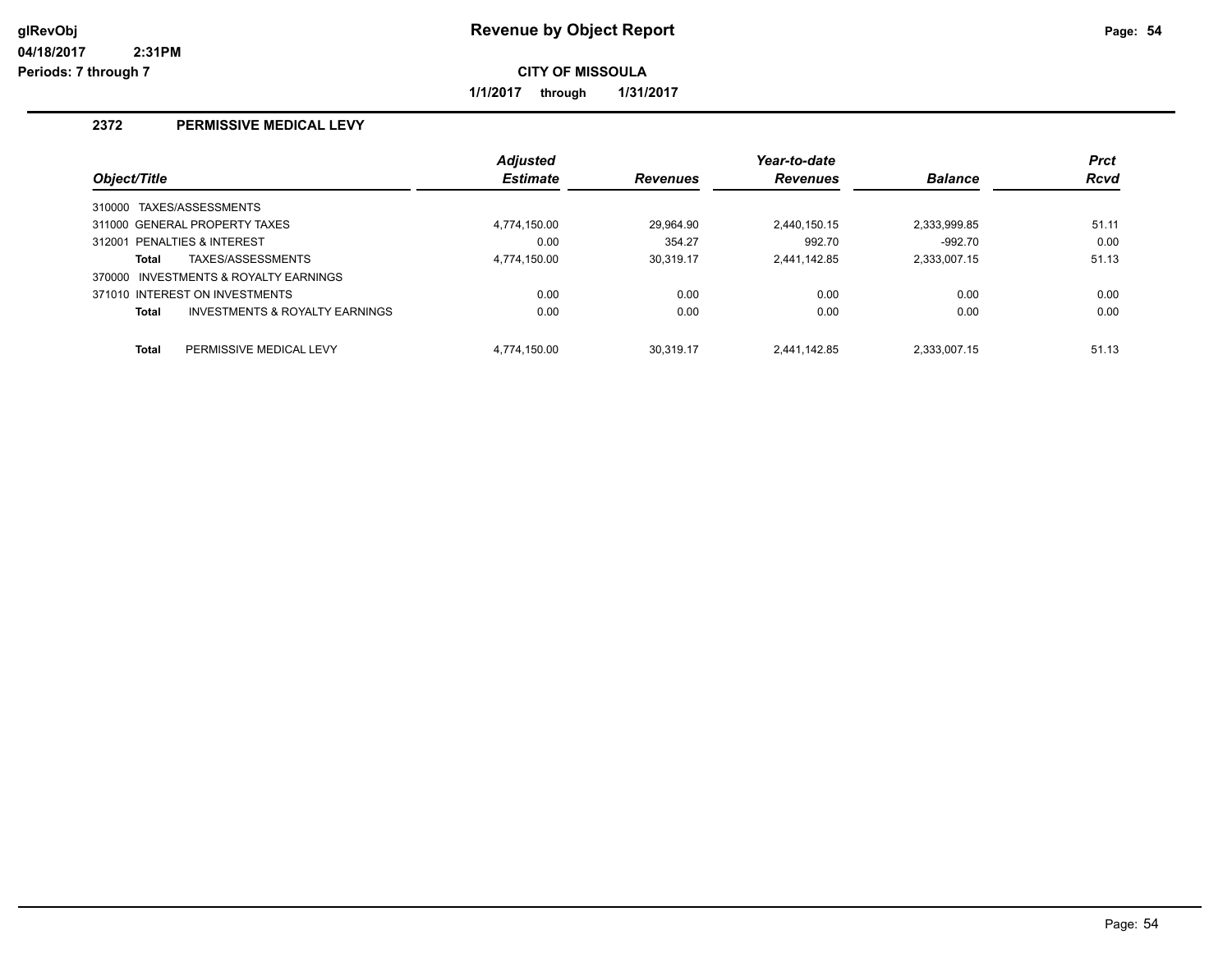**1/1/2017 through 1/31/2017**

## **2389 CABLE TELEVISION FRANCHISE FUND 2389 CABLE TELEVISION FRANCHISE FUND**

|                   |                                 | <b>Adjusted</b> |                 | Year-to-date    |                | Prct        |
|-------------------|---------------------------------|-----------------|-----------------|-----------------|----------------|-------------|
| Object/Title      |                                 | <b>Estimate</b> | <b>Revenues</b> | <b>Revenues</b> | <b>Balance</b> | <b>Rcvd</b> |
|                   | 320000 LICENSES & PERMITS       |                 |                 |                 |                |             |
|                   | 322031 FRANCHISE FEE - AT&T     | 680,000.00      | 0.00            | 168.372.85      | 511,627.15     | 24.76       |
| 322034 PEG ACCESS |                                 | 56.000.00       | 0.00            | 9.647.43        | 46.352.57      | 17.23       |
| Total             | <b>LICENSES &amp; PERMITS</b>   | 736.000.00      | 0.00            | 178.020.28      | 557.979.72     | 24.19       |
|                   | 360000 MISCELLANEOUS REVENUES   |                 |                 |                 |                |             |
| 365000 DONATIONS  |                                 | 0.00            | 0.00            | 0.00            | 0.00           | 0.00        |
| <b>Total</b>      | MISCELLANEOUS REVENUES          | 0.00            | 0.00            | 0.00            | 0.00           | 0.00        |
| Total             | CABLE TELEVISION FRANCHISE FUND | 736.000.00      | 0.00            | 178.020.28      | 557.979.72     | 24.19       |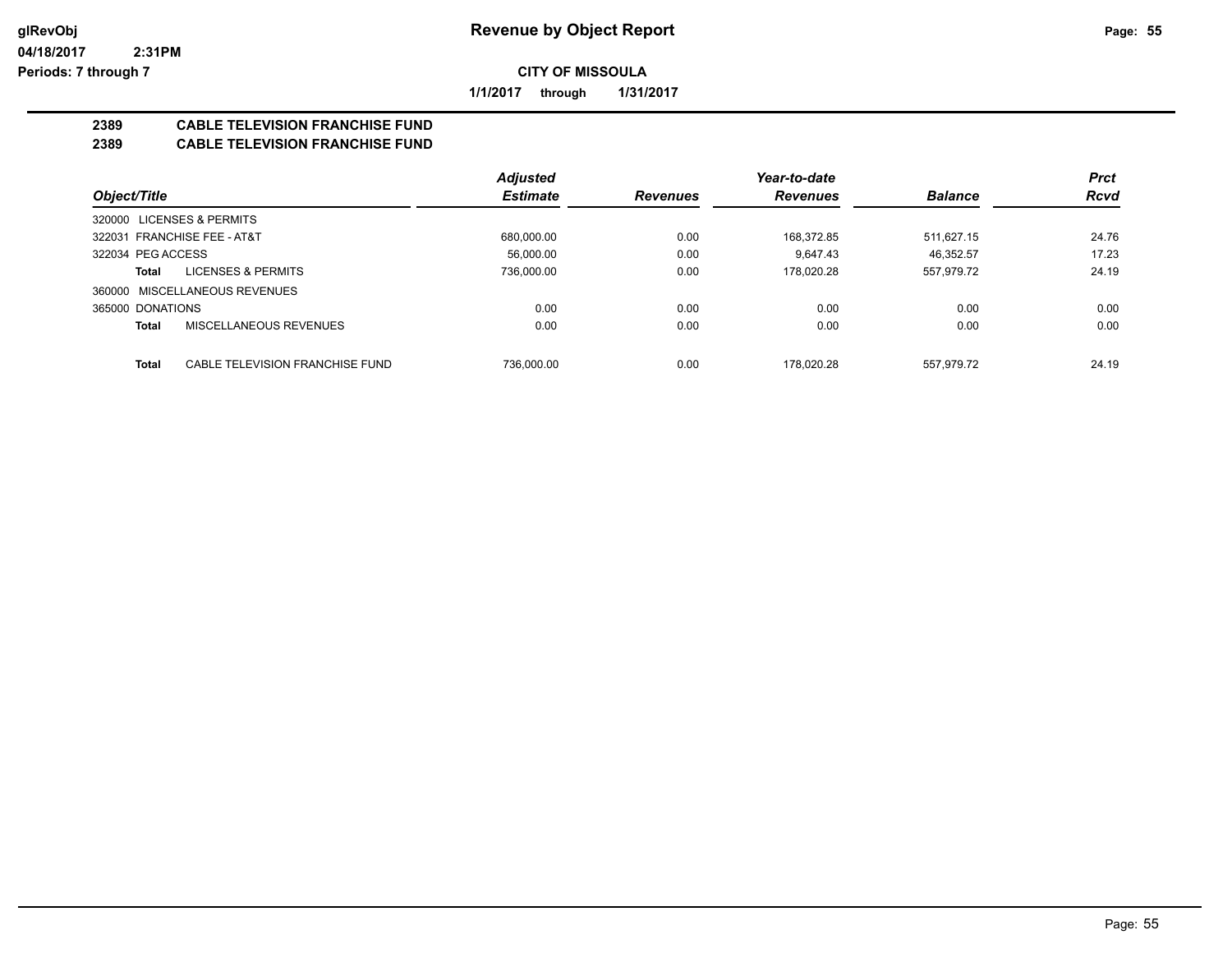**1/1/2017 through 1/31/2017**

## **2389 CABLE TELEVISION FRANCHISE FUND**

|                                                 | <b>Adjusted</b> |                 | Year-to-date    |                | <b>Prct</b> |
|-------------------------------------------------|-----------------|-----------------|-----------------|----------------|-------------|
| Object/Title                                    | <b>Estimate</b> | <b>Revenues</b> | <b>Revenues</b> | <b>Balance</b> | <b>Rcvd</b> |
| 320000 LICENSES & PERMITS                       |                 |                 |                 |                |             |
| 322031 FRANCHISE FEE - AT&T                     | 680.000.00      | 0.00            | 168.372.85      | 511.627.15     | 24.76       |
| 322034 PEG ACCESS                               | 56.000.00       | 0.00            | 9.647.43        | 46.352.57      | 17.23       |
| <b>LICENSES &amp; PERMITS</b><br>Total          | 736.000.00      | 0.00            | 178.020.28      | 557,979.72     | 24.19       |
| 360000 MISCELLANEOUS REVENUES                   |                 |                 |                 |                |             |
| 365000 DONATIONS                                | 0.00            | 0.00            | 0.00            | 0.00           | 0.00        |
| MISCELLANEOUS REVENUES<br><b>Total</b>          | 0.00            | 0.00            | 0.00            | 0.00           | 0.00        |
|                                                 |                 |                 |                 |                |             |
| <b>Total</b><br>CABLE TELEVISION FRANCHISE FUND | 736.000.00      | 0.00            | 178.020.28      | 557.979.72     | 24.19       |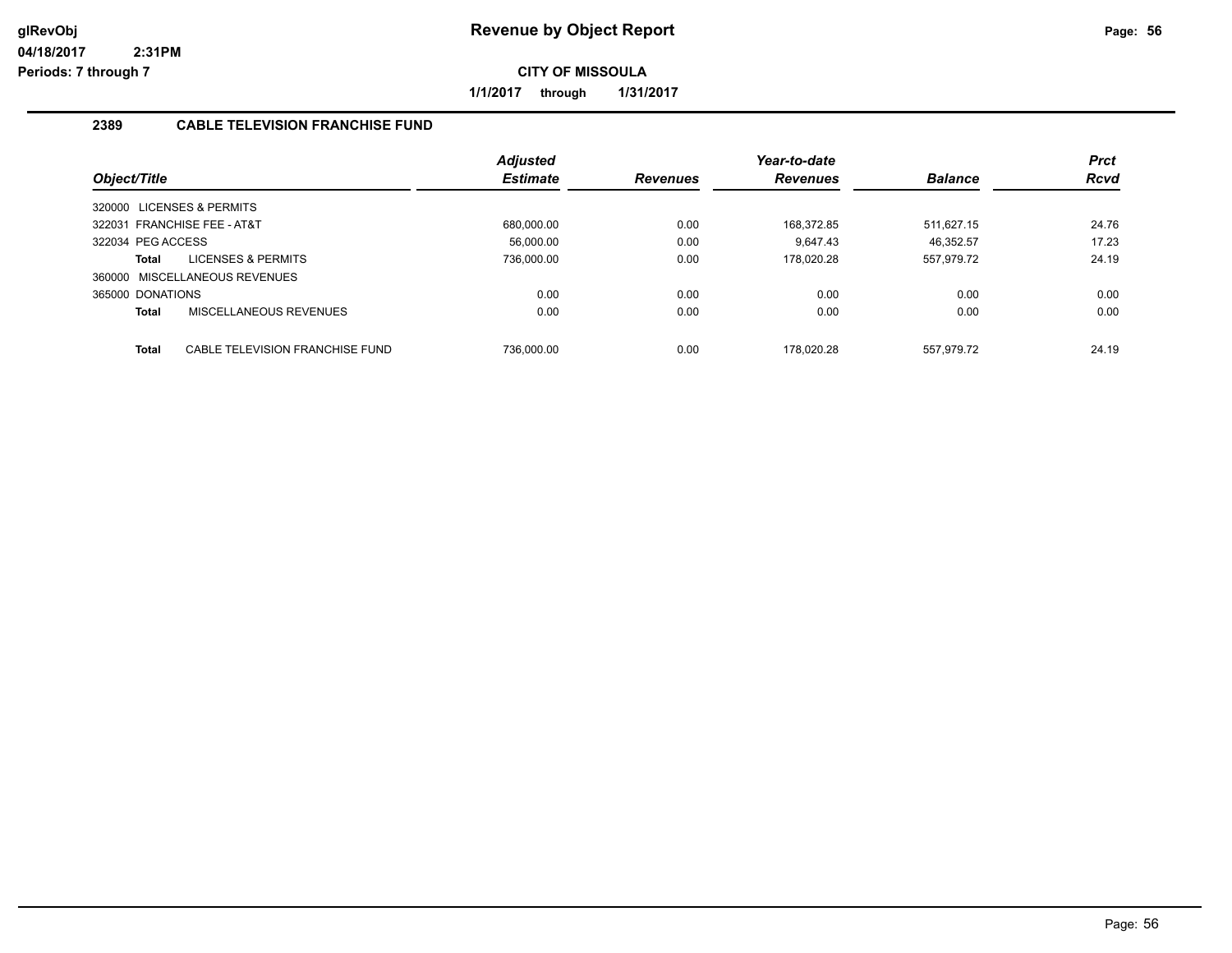**1/1/2017 through 1/31/2017**

**2390 DRUG FORFEITURE FUND 2390 DRUG FORFEITURE FUND**

|                                                           | <b>Adjusted</b> |                 | Year-to-date    |                | <b>Prct</b> |
|-----------------------------------------------------------|-----------------|-----------------|-----------------|----------------|-------------|
| Object/Title                                              | <b>Estimate</b> | <b>Revenues</b> | <b>Revenues</b> | <b>Balance</b> | <b>Rcvd</b> |
| 350000 FINES & FORFEITURES                                |                 |                 |                 |                |             |
| 351013 DRUG FORFEITURES                                   | 16,800.00       | 909.74          | 7.485.08        | 9.314.92       | 44.55       |
| <b>FINES &amp; FORFEITURES</b><br>Total                   | 16,800.00       | 909.74          | 7.485.08        | 9.314.92       | 44.55       |
| 370000 INVESTMENTS & ROYALTY EARNINGS                     |                 |                 |                 |                |             |
| 371010 INTEREST ON INVESTMENTS                            | 0.00            | 0.00            | 0.00            | 0.00           | 0.00        |
| <b>INVESTMENTS &amp; ROYALTY EARNINGS</b><br><b>Total</b> | 0.00            | 0.00            | 0.00            | 0.00           | 0.00        |
| <b>Total</b><br>DRUG FORFEITURE FUND                      | 16.800.00       | 909.74          | 7.485.08        | 9.314.92       | 44.55       |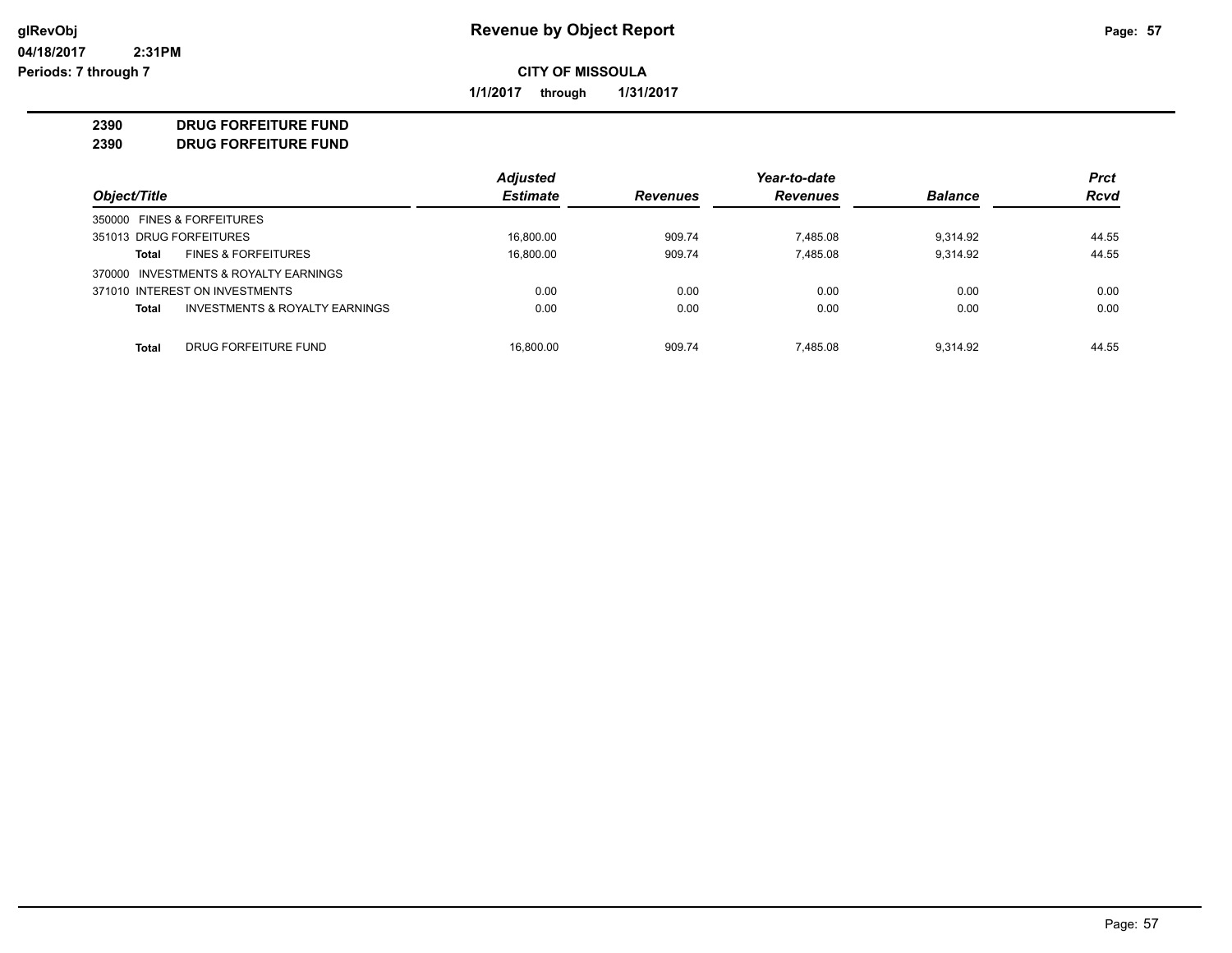**1/1/2017 through 1/31/2017**

#### **2390 DRUG FORFEITURE FUND**

|                                                | <b>Adjusted</b> |                 | Year-to-date    |                | <b>Prct</b> |
|------------------------------------------------|-----------------|-----------------|-----------------|----------------|-------------|
| Object/Title                                   | <b>Estimate</b> | <b>Revenues</b> | <b>Revenues</b> | <b>Balance</b> | <b>Rcvd</b> |
| <b>FINES &amp; FORFEITURES</b><br>350000       |                 |                 |                 |                |             |
| 351013 DRUG FORFEITURES                        | 16.800.00       | 909.74          | 7.485.08        | 9.314.92       | 44.55       |
| <b>FINES &amp; FORFEITURES</b><br><b>Total</b> | 16,800.00       | 909.74          | 7,485.08        | 9.314.92       | 44.55       |
| 370000 INVESTMENTS & ROYALTY EARNINGS          |                 |                 |                 |                |             |
| 371010 INTEREST ON INVESTMENTS                 | 0.00            | 0.00            | 0.00            | 0.00           | 0.00        |
| INVESTMENTS & ROYALTY EARNINGS<br><b>Total</b> | 0.00            | 0.00            | 0.00            | 0.00           | 0.00        |
| DRUG FORFEITURE FUND<br><b>Total</b>           | 16.800.00       | 909.74          | 7.485.08        | 9.314.92       | 44.55       |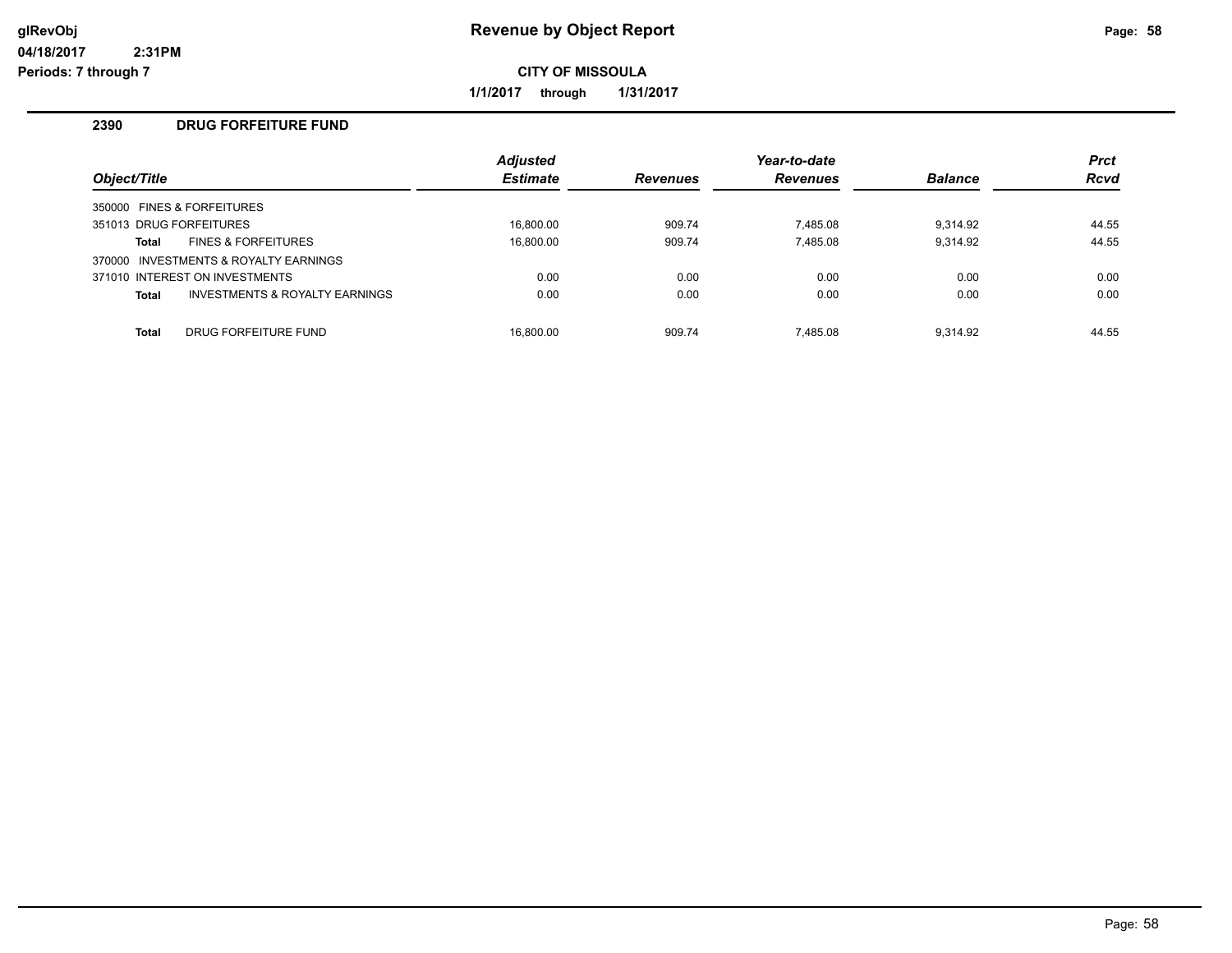**1/1/2017 through 1/31/2017**

**2394 BUILDING INSPECTION FUND**

| <b>BUILDING INSPECTION FUND</b><br>2394 |
|-----------------------------------------|
|-----------------------------------------|

|                                                    | <b>Adjusted</b> |                 | Year-to-date    |                | <b>Prct</b> |
|----------------------------------------------------|-----------------|-----------------|-----------------|----------------|-------------|
| Object/Title                                       | <b>Estimate</b> | <b>Revenues</b> | <b>Revenues</b> | <b>Balance</b> | <b>Rcvd</b> |
| 320000 LICENSES & PERMITS                          |                 |                 |                 |                |             |
| 323011 BUILDING PERMITS                            | 1,111,650.00    | 82,623.36       | 820,198.08      | 291,451.92     | 73.78       |
| 323012 ELECTRICAL PERMITS                          | 239,641.00      | 14,429.84       | 164.616.22      | 75.024.78      | 68.69       |
| 323013 PLUMBING PERMITS                            | 137,006.00      | 11,653.00       | 112,595.00      | 24,411.00      | 82.18       |
| 323014 BLDG PERMIT REVIEW FEE                      | 0.00            | 0.00            | 0.00            | 0.00           | 0.00        |
| 323016 MOVING PERMITS                              | 0.00            | 0.00            | 0.00            | 0.00           | 0.00        |
| 323017 MECHANICAL PERMITS                          | 100,282.00      | 6,890.00        | 71,134.20       | 29,147.80      | 70.93       |
| <b>LICENSES &amp; PERMITS</b><br><b>Total</b>      | 1,588,579.00    | 115,596.20      | 1,168,543.50    | 420,035.50     | 73.56       |
| 330000 INTERGOVERNMENTAL REVENUES                  |                 |                 |                 |                |             |
| 336023 STATE CONTRIB. - PERS                       | 0.00            | 41.98           | 302.86          | $-302.86$      | 0.00        |
| <b>INTERGOVERNMENTAL REVENUES</b><br>Total         | 0.00            | 41.98           | 302.86          | $-302.86$      | 0.00        |
| 340000 CHARGES FOR SERVICES                        |                 |                 |                 |                |             |
| INSPECTION CODE BOOKS & COPIES<br>341091           | 1,393.00        | 10.75           | 275.75          | 1,117.25       | 19.80       |
| <b>CHARGES FOR SERVICES</b><br>Total               | 1,393.00        | 10.75           | 275.75          | 1,117.25       | 19.80       |
| 360000 MISCELLANEOUS REVENUES                      |                 |                 |                 |                |             |
| 360010 MISCELLANEOUS                               | 0.00            | 0.00            | 1,723.63        | $-1,723.63$    | 0.00        |
| 360015 CONFERENCE REVENUES - BUILDING              | 0.00            | 0.00            | 0.00            | 0.00           | 0.00        |
| MISCELLANEOUS REVENUES<br>Total                    | 0.00            | 0.00            | 1,723.63        | $-1,723.63$    | 0.00        |
| 370000 INVESTMENTS & ROYALTY EARNINGS              |                 |                 |                 |                |             |
| 371010 INTEREST ON INVESTMENTS                     | 0.00            | 0.00            | 0.00            | 0.00           | 0.00        |
| 371020 GAIN/LOSS IN MARKET VALUE OF INVESTMENTS    | 0.00            | 0.00            | 0.00            | 0.00           | 0.00        |
| <b>INVESTMENTS &amp; ROYALTY EARNINGS</b><br>Total | 0.00            | 0.00            | 0.00            | 0.00           | 0.00        |
| 380000 OTHER FINANCING SOURCES                     |                 |                 |                 |                |             |
| 382010 SALE OF FIXED ASSETS                        | 0.00            | 0.00            | 0.00            | 0.00           | 0.00        |
| 383000 OPERATING TRANSFERS                         | 0.00            | 0.00            | 0.00            | 0.00           | 0.00        |
| OTHER FINANCING SOURCES<br><b>Total</b>            | 0.00            | 0.00            | 0.00            | 0.00           | 0.00        |
| <b>BUILDING INSPECTION FUND</b><br>Total           | 1,589,972.00    | 115.648.93      | 1.170.845.74    | 419.126.26     | 73.64       |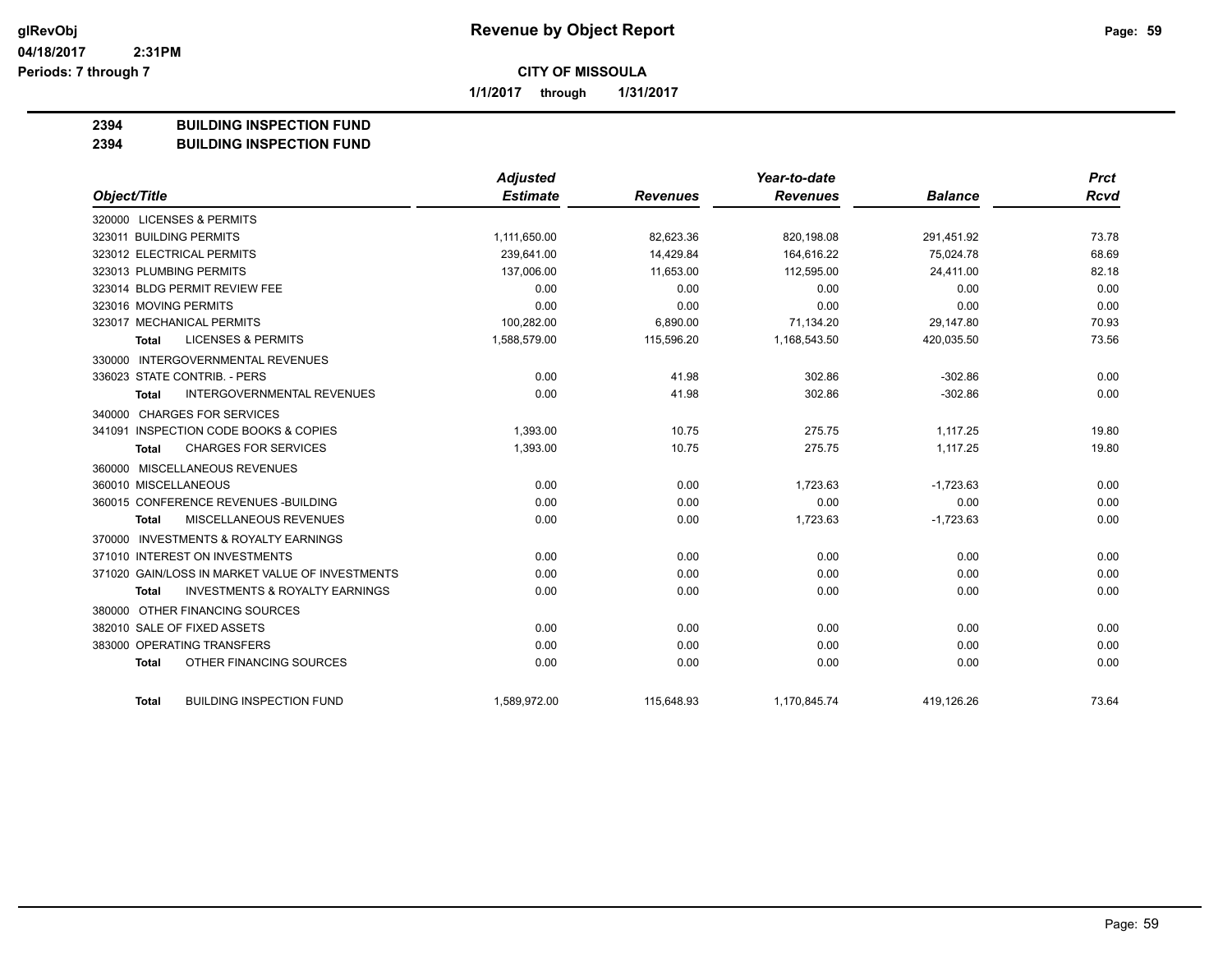**1/1/2017 through 1/31/2017**

## **2394 BUILDING INSPECTION FUND**

|                                                           | <b>Adjusted</b> |                 | Year-to-date    |                | <b>Prct</b> |
|-----------------------------------------------------------|-----------------|-----------------|-----------------|----------------|-------------|
| Object/Title                                              | <b>Estimate</b> | <b>Revenues</b> | <b>Revenues</b> | <b>Balance</b> | Rcvd        |
| 320000 LICENSES & PERMITS                                 |                 |                 |                 |                |             |
| 323011 BUILDING PERMITS                                   | 1,111,650.00    | 82,623.36       | 820,198.08      | 291,451.92     | 73.78       |
| 323012 ELECTRICAL PERMITS                                 | 239,641.00      | 14,429.84       | 164,616.22      | 75.024.78      | 68.69       |
| 323013 PLUMBING PERMITS                                   | 137.006.00      | 11,653.00       | 112.595.00      | 24.411.00      | 82.18       |
| 323014 BLDG PERMIT REVIEW FEE                             | 0.00            | 0.00            | 0.00            | 0.00           | 0.00        |
| 323016 MOVING PERMITS                                     | 0.00            | 0.00            | 0.00            | 0.00           | 0.00        |
| 323017 MECHANICAL PERMITS                                 | 100,282.00      | 6,890.00        | 71,134.20       | 29,147.80      | 70.93       |
| <b>LICENSES &amp; PERMITS</b><br><b>Total</b>             | 1,588,579.00    | 115,596.20      | 1,168,543.50    | 420,035.50     | 73.56       |
| 330000 INTERGOVERNMENTAL REVENUES                         |                 |                 |                 |                |             |
| 336023 STATE CONTRIB. - PERS                              | 0.00            | 41.98           | 302.86          | $-302.86$      | 0.00        |
| INTERGOVERNMENTAL REVENUES<br>Total                       | 0.00            | 41.98           | 302.86          | $-302.86$      | 0.00        |
| 340000 CHARGES FOR SERVICES                               |                 |                 |                 |                |             |
| 341091 INSPECTION CODE BOOKS & COPIES                     | 1,393.00        | 10.75           | 275.75          | 1.117.25       | 19.80       |
| <b>CHARGES FOR SERVICES</b><br><b>Total</b>               | 1,393.00        | 10.75           | 275.75          | 1,117.25       | 19.80       |
| 360000 MISCELLANEOUS REVENUES                             |                 |                 |                 |                |             |
| 360010 MISCELLANEOUS                                      | 0.00            | 0.00            | 1,723.63        | $-1,723.63$    | 0.00        |
| 360015 CONFERENCE REVENUES - BUILDING                     | 0.00            | 0.00            | 0.00            | 0.00           | 0.00        |
| MISCELLANEOUS REVENUES<br>Total                           | 0.00            | 0.00            | 1,723.63        | $-1,723.63$    | 0.00        |
| 370000 INVESTMENTS & ROYALTY EARNINGS                     |                 |                 |                 |                |             |
| 371010 INTEREST ON INVESTMENTS                            | 0.00            | 0.00            | 0.00            | 0.00           | 0.00        |
| 371020 GAIN/LOSS IN MARKET VALUE OF INVESTMENT            | 0.00            | 0.00            | 0.00            | 0.00           | 0.00        |
| <b>INVESTMENTS &amp; ROYALTY EARNINGS</b><br><b>Total</b> | 0.00            | 0.00            | 0.00            | 0.00           | 0.00        |
| 380000 OTHER FINANCING SOURCES                            |                 |                 |                 |                |             |
| 382010 SALE OF FIXED ASSETS                               | 0.00            | 0.00            | 0.00            | 0.00           | 0.00        |
| 383000 OPERATING TRANSFERS                                | 0.00            | 0.00            | 0.00            | 0.00           | 0.00        |
| OTHER FINANCING SOURCES<br><b>Total</b>                   | 0.00            | 0.00            | 0.00            | 0.00           | 0.00        |
| <b>BUILDING INSPECTION FUND</b><br><b>Total</b>           | 1.589.972.00    | 115,648.93      | 1,170,845.74    | 419.126.26     | 73.64       |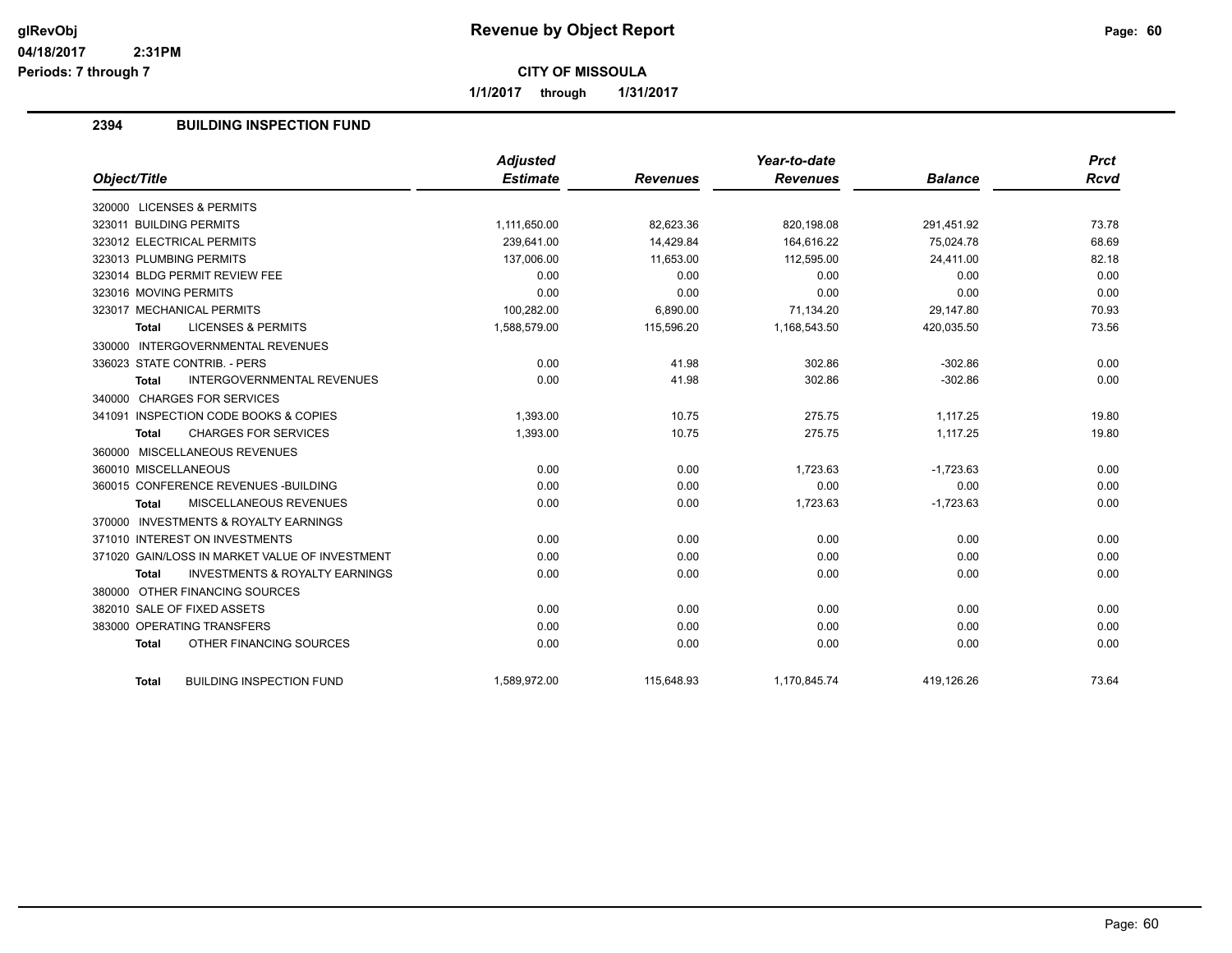**1/1/2017 through 1/31/2017**

## **2395 CITY GRANTS & PROGRAM INCOME FUND 2395 CITY GRANTS & PROGRAM INCOME FUND**

|                                                    | <b>Adjusted</b> |                 | Year-to-date    |                | <b>Prct</b> |
|----------------------------------------------------|-----------------|-----------------|-----------------|----------------|-------------|
| Object/Title                                       | <b>Estimate</b> | <b>Revenues</b> | <b>Revenues</b> | <b>Balance</b> | <b>Rcvd</b> |
| <b>INTERGOVERNMENTAL REVENUES</b><br>330000        |                 |                 |                 |                |             |
| 331010 ENTITLEMENT - CDBG                          | 0.00            | 0.00            | 0.00            | 0.00           | 0.00        |
| <b>INTERGOVERNMENTAL REVENUES</b><br><b>Total</b>  | 0.00            | 0.00            | 0.00            | 0.00           | 0.00        |
| 360000 MISCELLANEOUS REVENUES                      |                 |                 |                 |                |             |
| 360005 LOAN REPAYMENTS                             | 0.00            | 0.00            | 0.00            | 0.00           | 0.00        |
| 360010 MISCELLANEOUS                               | 0.00            | 0.00            | 0.00            | 0.00           | 0.00        |
| 360013 REPAYMENT OF SEWER GRANT                    | 0.00            | 0.00            | 0.00            | 0.00           | 0.00        |
| 360014 REPAYMENT OF LOAN/MHA                       | 0.00            | 0.00            | 0.00            | 0.00           | 0.00        |
| 362000 OTHER MISCELLANEOUS REVENUE                 | 2,105.00        | 0.00            | 0.00            | 2,105.00       | 0.00        |
| <b>MISCELLANEOUS REVENUES</b><br>Total             | 2,105.00        | 0.00            | 0.00            | 2,105.00       | 0.00        |
| INVESTMENTS & ROYALTY EARNINGS<br>370000           |                 |                 |                 |                |             |
| 371010 INTEREST ON INVESTMENTS                     | 0.00            | 0.00            | 0.00            | 0.00           | 0.00        |
| 371020 GAIN/LOSS IN MARKET VALUE OF INVESTMENTS    | 0.00            | 0.00            | 0.00            | 0.00           | 0.00        |
| <b>INVESTMENTS &amp; ROYALTY EARNINGS</b><br>Total | 0.00            | 0.00            | 0.00            | 0.00           | 0.00        |
| OTHER FINANCING SOURCES<br>380000                  |                 |                 |                 |                |             |
| <b>TRANS FR CDBG</b><br>383026                     | 0.00            | 0.00            | 0.00            | 0.00           | 0.00        |
| OTHER FINANCING SOURCES<br><b>Total</b>            | 0.00            | 0.00            | 0.00            | 0.00           | 0.00        |
| CITY GRANTS & PROGRAM INCOME FUND<br><b>Total</b>  | 2,105.00        | 0.00            | 0.00            | 2,105.00       | 0.00        |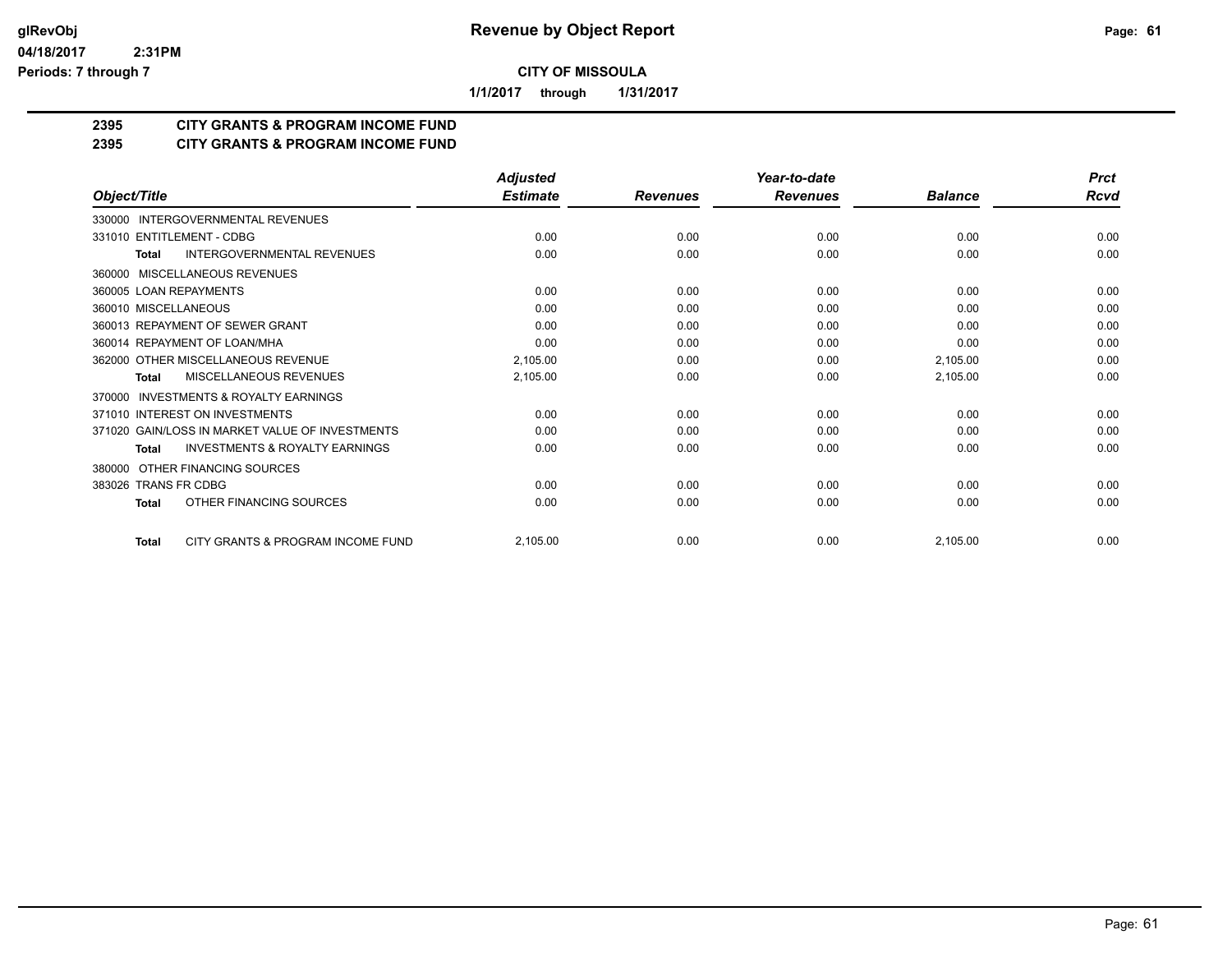**1/1/2017 through 1/31/2017**

## **2395 CITY GRANTS & PROGRAM INCOME FUND**

|                                                           | <b>Adjusted</b> |                 | Year-to-date    |                | <b>Prct</b> |
|-----------------------------------------------------------|-----------------|-----------------|-----------------|----------------|-------------|
| Object/Title                                              | <b>Estimate</b> | <b>Revenues</b> | <b>Revenues</b> | <b>Balance</b> | Rcvd        |
| 330000 INTERGOVERNMENTAL REVENUES                         |                 |                 |                 |                |             |
| 331010 ENTITLEMENT - CDBG                                 | 0.00            | 0.00            | 0.00            | 0.00           | 0.00        |
| <b>INTERGOVERNMENTAL REVENUES</b><br><b>Total</b>         | 0.00            | 0.00            | 0.00            | 0.00           | 0.00        |
| 360000 MISCELLANEOUS REVENUES                             |                 |                 |                 |                |             |
| 360005 LOAN REPAYMENTS                                    | 0.00            | 0.00            | 0.00            | 0.00           | 0.00        |
| 360010 MISCELLANEOUS                                      | 0.00            | 0.00            | 0.00            | 0.00           | 0.00        |
| 360013 REPAYMENT OF SEWER GRANT                           | 0.00            | 0.00            | 0.00            | 0.00           | 0.00        |
| 360014 REPAYMENT OF LOAN/MHA                              | 0.00            | 0.00            | 0.00            | 0.00           | 0.00        |
| 362000 OTHER MISCELLANEOUS REVENUE                        | 2,105.00        | 0.00            | 0.00            | 2,105.00       | 0.00        |
| MISCELLANEOUS REVENUES<br><b>Total</b>                    | 2,105.00        | 0.00            | 0.00            | 2,105.00       | 0.00        |
| 370000 INVESTMENTS & ROYALTY EARNINGS                     |                 |                 |                 |                |             |
| 371010 INTEREST ON INVESTMENTS                            | 0.00            | 0.00            | 0.00            | 0.00           | 0.00        |
| 371020 GAIN/LOSS IN MARKET VALUE OF INVESTMENT            | 0.00            | 0.00            | 0.00            | 0.00           | 0.00        |
| <b>INVESTMENTS &amp; ROYALTY EARNINGS</b><br><b>Total</b> | 0.00            | 0.00            | 0.00            | 0.00           | 0.00        |
| 380000 OTHER FINANCING SOURCES                            |                 |                 |                 |                |             |
| 383026 TRANS FR CDBG                                      | 0.00            | 0.00            | 0.00            | 0.00           | 0.00        |
| OTHER FINANCING SOURCES<br><b>Total</b>                   | 0.00            | 0.00            | 0.00            | 0.00           | 0.00        |
| CITY GRANTS & PROGRAM INCOME FUND<br><b>Total</b>         | 2,105.00        | 0.00            | 0.00            | 2,105.00       | 0.00        |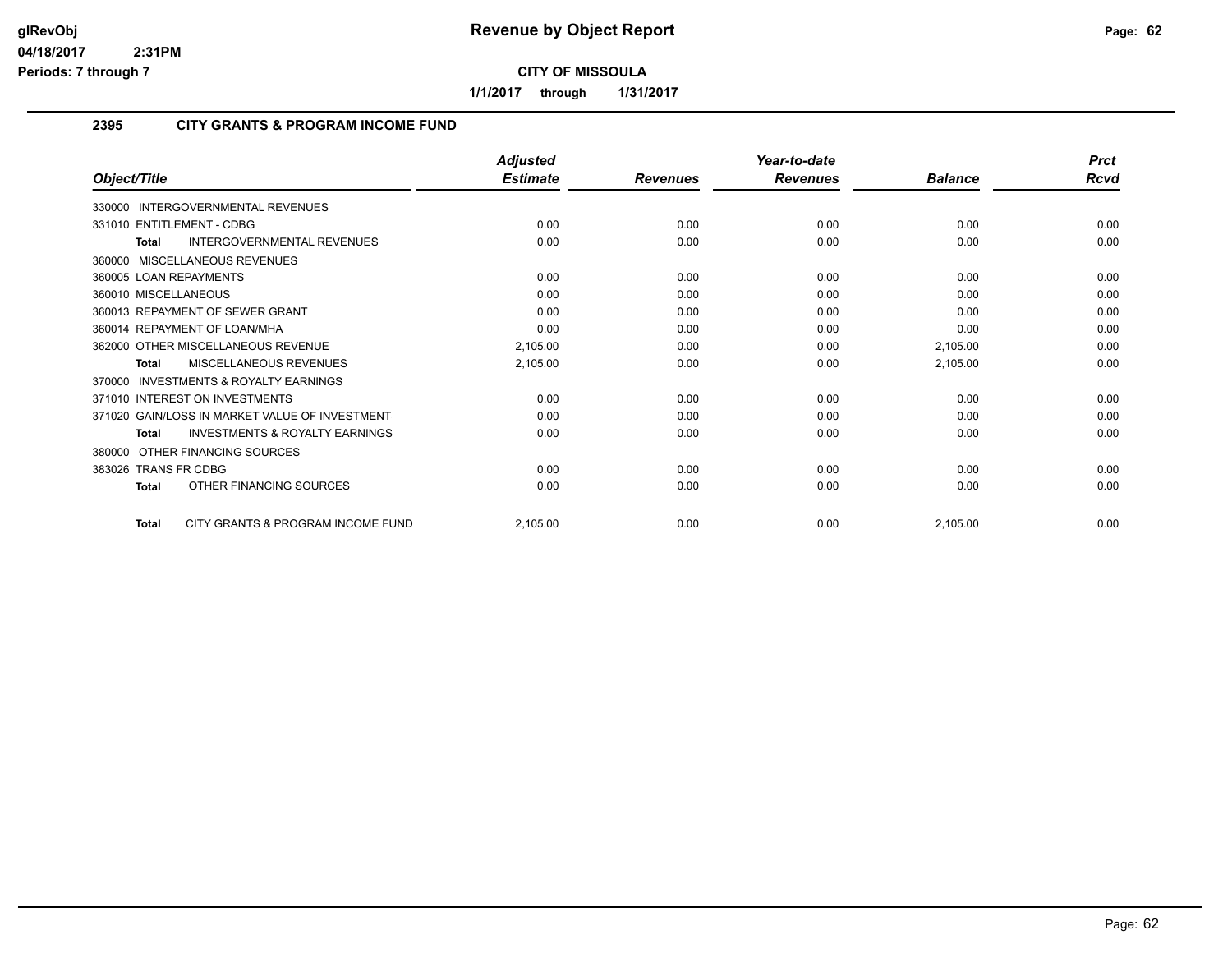**1/1/2017 through 1/31/2017**

## **2399 DANGEROUS BUILDING DEMOLITION & REPAIR F 2399 DANGEROUS BUILDING DEMOLITION & REPAIR F**

|                         |                                      | <b>Adjusted</b> |                 | Year-to-date    |                | <b>Prct</b> |
|-------------------------|--------------------------------------|-----------------|-----------------|-----------------|----------------|-------------|
| Object/Title            |                                      | <b>Estimate</b> | <b>Revenues</b> | <b>Revenues</b> | <b>Balance</b> | <b>Rcvd</b> |
|                         | 360000 MISCELLANEOUS REVENUES        |                 |                 |                 |                |             |
| 363000 ASSESSMENTS PAID |                                      | 15.000.00       | 0.00            | 0.00            | 15,000.00      | 0.00        |
| Total                   | MISCELLANEOUS REVENUES               | 15.000.00       | 0.00            | 0.00            | 15,000.00      | 0.00        |
| Total                   | DANGEROUS BUILDING DEMOLITION & REP. | 15.000.00       | 0.00            | 0.00            | 15.000.00      | 0.00        |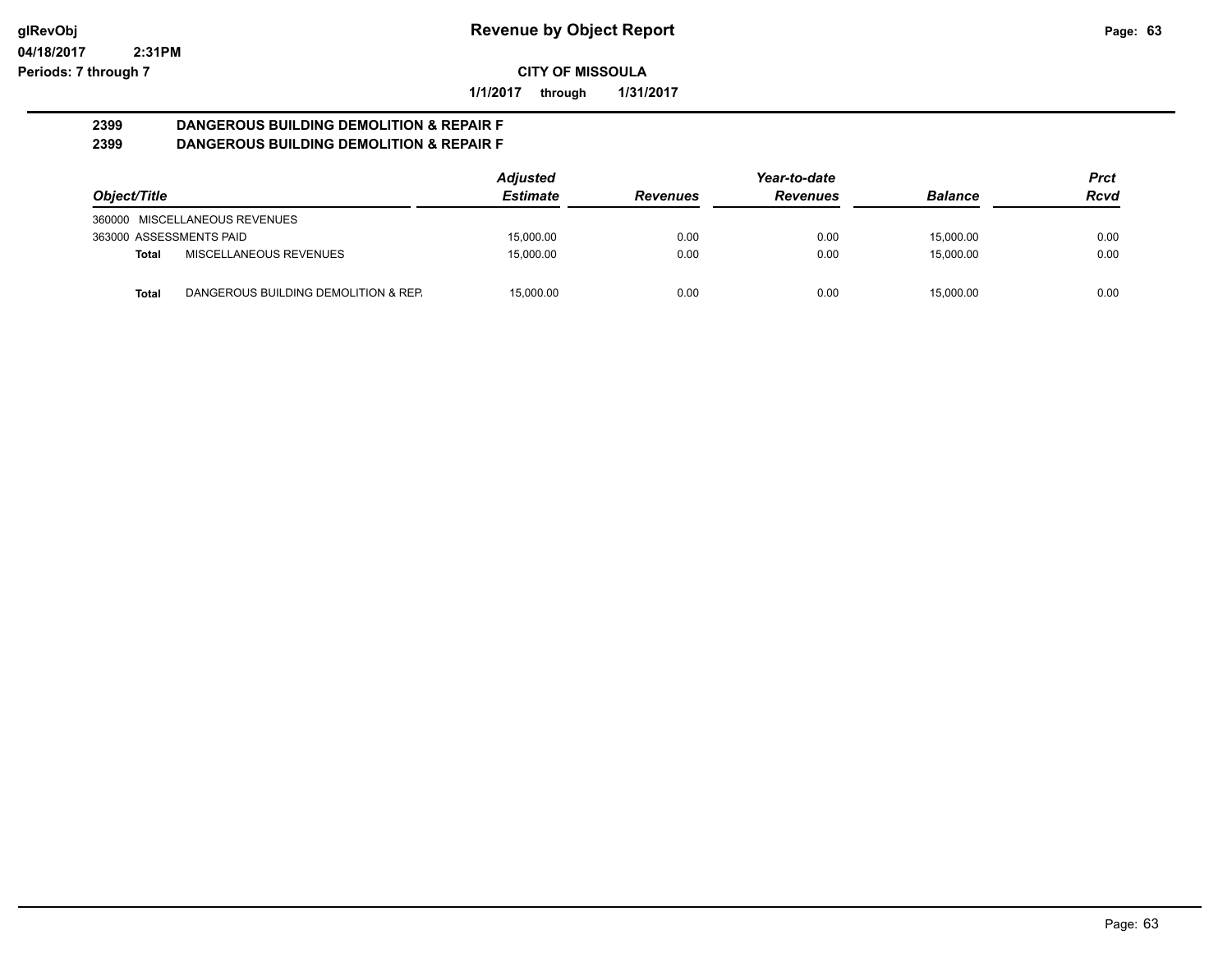**1/1/2017 through 1/31/2017**

#### **2399 DANGEROUS BUILDING DEMOLITION & REPAIR F**

|                         |                                     | <b>Adjusted</b> |                 | Year-to-date    |                | <b>Prct</b> |
|-------------------------|-------------------------------------|-----------------|-----------------|-----------------|----------------|-------------|
| Object/Title            |                                     | <b>Estimate</b> | <b>Revenues</b> | <b>Revenues</b> | <b>Balance</b> | Rcvd        |
|                         | 360000 MISCELLANEOUS REVENUES       |                 |                 |                 |                |             |
| 363000 ASSESSMENTS PAID |                                     | 15.000.00       | 0.00            | 0.00            | 15,000.00      | 0.00        |
| <b>Total</b>            | MISCELLANEOUS REVENUES              | 15,000.00       | 0.00            | 0.00            | 15,000.00      | 0.00        |
| Total                   | DANGEROUS BUILDING DEMOLITION & REF | 15.000.00       | 0.00            | 0.00            | 15,000.00      | 0.00        |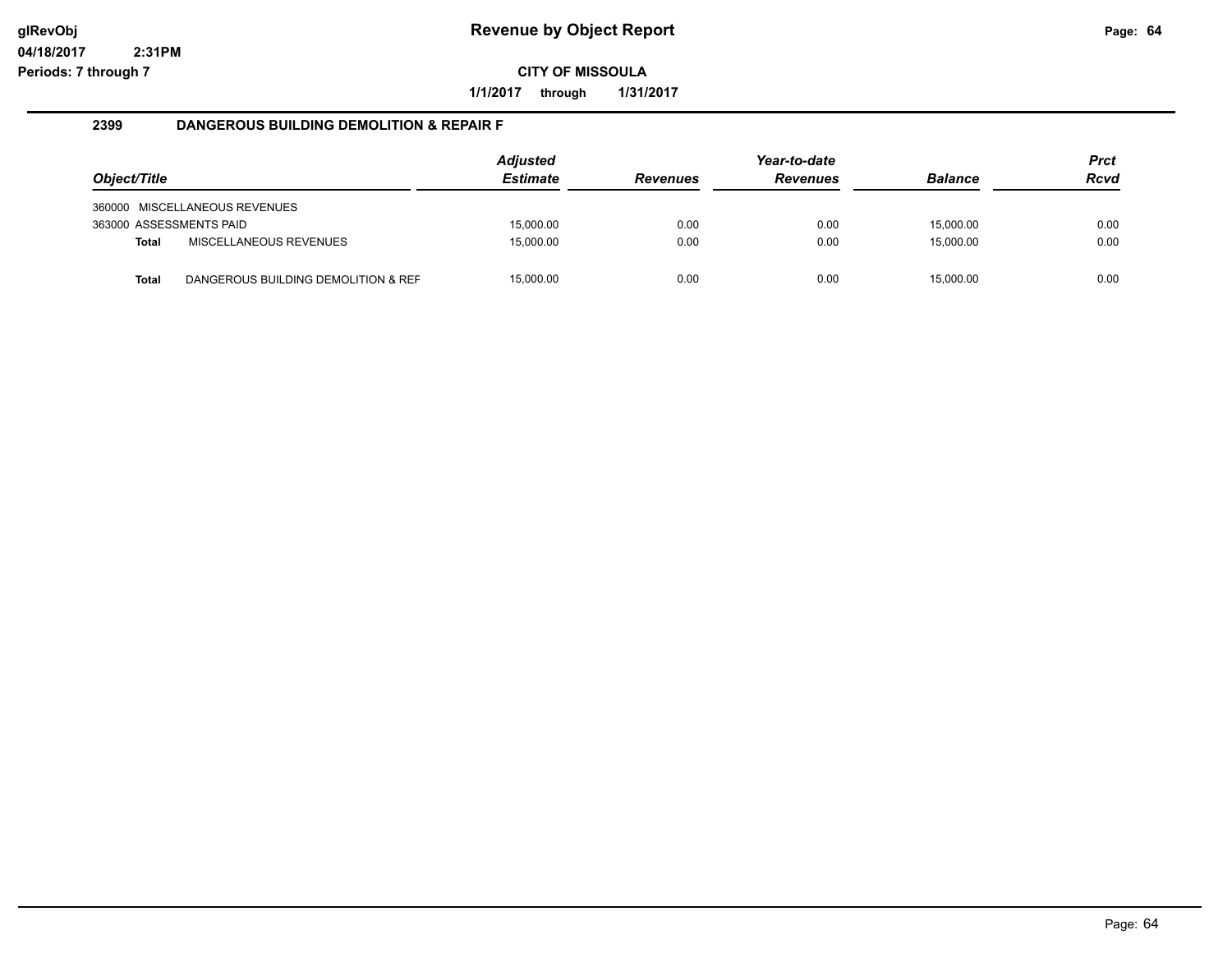**1/1/2017 through 1/31/2017**

## **2400 STREET LIGHTING ASSESSMENTS FUND 2400 STREET LIGHTING ASSESSMENTS FUND**

|                                                           | <b>Adjusted</b> |                 | Year-to-date    |                | <b>Prct</b> |
|-----------------------------------------------------------|-----------------|-----------------|-----------------|----------------|-------------|
| Object/Title                                              | <b>Estimate</b> | <b>Revenues</b> | <b>Revenues</b> | <b>Balance</b> | <b>Rcvd</b> |
| 360000 MISCELLANEOUS REVENUES                             |                 |                 |                 |                |             |
| 360010 MISCELLANEOUS                                      | 0.00            | 0.00            | 0.00            | 0.00           | 0.00        |
| 363010 LIGHTING ASSESSMENTS                               | 317.276.00      | 3.351.04        | 296.637.21      | 20.638.79      | 93.50       |
| 363040 PENALTY AND INTEREST                               | 0.00            | 50.91           | 126.49          | $-126.49$      | 0.00        |
| MISCELLANEOUS REVENUES<br>Total                           | 317,276.00      | 3.401.95        | 296.763.70      | 20.512.30      | 93.53       |
| INVESTMENTS & ROYALTY EARNINGS<br>370000                  |                 |                 |                 |                |             |
| 371010 INTEREST ON INVESTMENTS                            | 0.00            | 0.00            | 0.00            | 0.00           | 0.00        |
| 371020 GAIN/LOSS IN MARKET VALUE OF INVESTMENTS           | 0.00            | 0.00            | 0.00            | 0.00           | 0.00        |
| <b>INVESTMENTS &amp; ROYALTY EARNINGS</b><br><b>Total</b> | 0.00            | 0.00            | 0.00            | 0.00           | 0.00        |
| STREET LIGHTING ASSESSMENTS FUND<br>Total                 | 317.276.00      | 3.401.95        | 296.763.70      | 20.512.30      | 93.53       |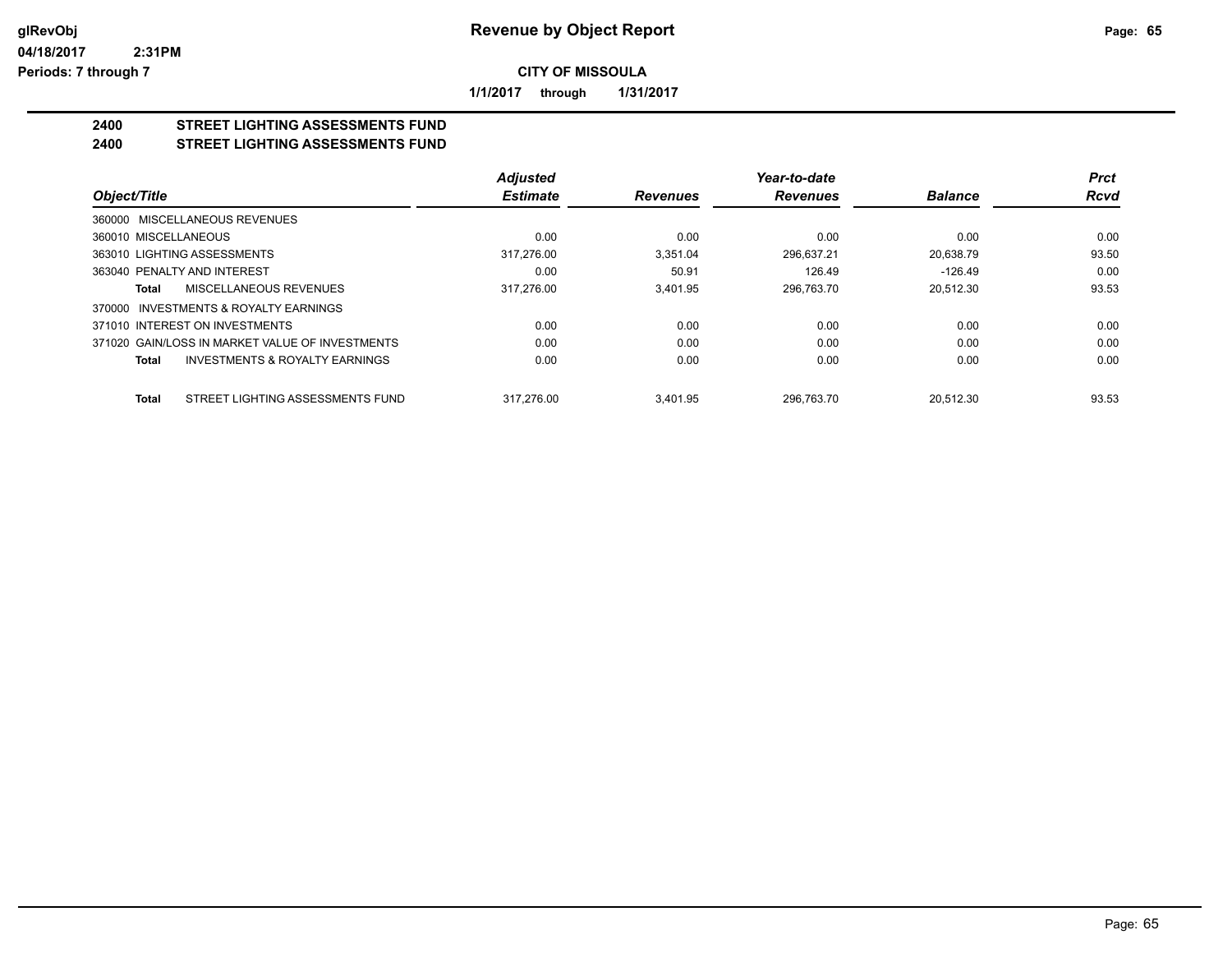**1/1/2017 through 1/31/2017**

## **2400 STREET LIGHTING ASSESSMENTS FUND**

| Object/Title                                     | <b>Adjusted</b><br><b>Estimate</b> | <b>Revenues</b> | Year-to-date<br><b>Revenues</b> | <b>Balance</b> | <b>Prct</b><br><b>Rcvd</b> |
|--------------------------------------------------|------------------------------------|-----------------|---------------------------------|----------------|----------------------------|
| 360000 MISCELLANEOUS REVENUES                    |                                    |                 |                                 |                |                            |
| 360010 MISCELLANEOUS                             | 0.00                               | 0.00            | 0.00                            | 0.00           | 0.00                       |
|                                                  |                                    |                 |                                 |                |                            |
| 363010 LIGHTING ASSESSMENTS                      | 317.276.00                         | 3.351.04        | 296.637.21                      | 20.638.79      | 93.50                      |
| 363040 PENALTY AND INTEREST                      | 0.00                               | 50.91           | 126.49                          | $-126.49$      | 0.00                       |
| <b>MISCELLANEOUS REVENUES</b><br>Total           | 317,276.00                         | 3.401.95        | 296.763.70                      | 20.512.30      | 93.53                      |
| 370000 INVESTMENTS & ROYALTY EARNINGS            |                                    |                 |                                 |                |                            |
| 371010 INTEREST ON INVESTMENTS                   | 0.00                               | 0.00            | 0.00                            | 0.00           | 0.00                       |
| 371020 GAIN/LOSS IN MARKET VALUE OF INVESTMENT   | 0.00                               | 0.00            | 0.00                            | 0.00           | 0.00                       |
| INVESTMENTS & ROYALTY EARNINGS<br>Total          | 0.00                               | 0.00            | 0.00                            | 0.00           | 0.00                       |
| <b>Total</b><br>STREET LIGHTING ASSESSMENTS FUND | 317.276.00                         | 3.401.95        | 296.763.70                      | 20.512.30      | 93.53                      |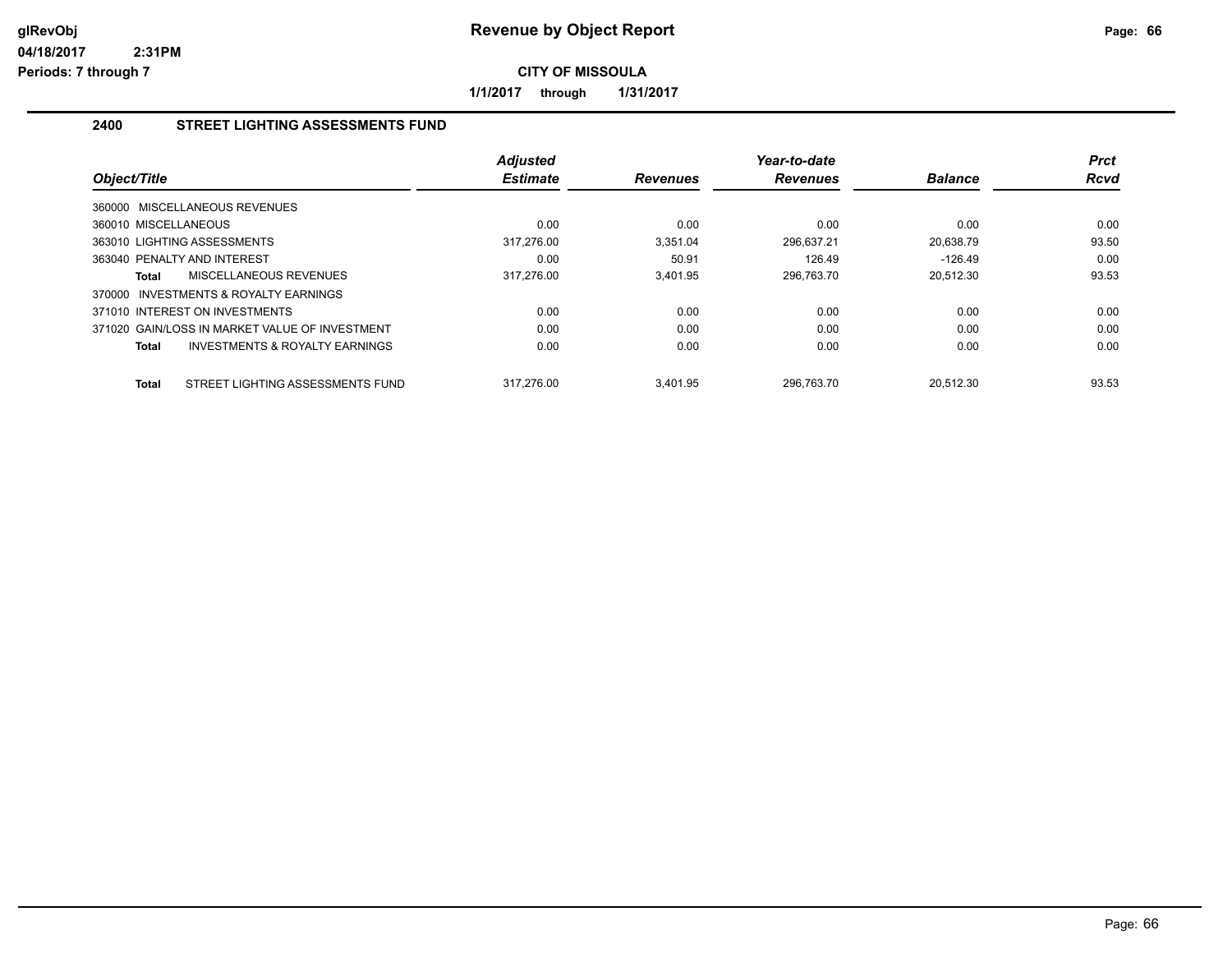**1/1/2017 through 1/31/2017**

## **2500 STREET MAINTENANCE ASSESSMENT FUND 2500 STREET MAINTENANCE ASSESSMENT FUND**

|                                                    | <b>Adjusted</b> |                 | Year-to-date    |                | <b>Prct</b> |
|----------------------------------------------------|-----------------|-----------------|-----------------|----------------|-------------|
| Object/Title                                       | <b>Estimate</b> | <b>Revenues</b> | <b>Revenues</b> | <b>Balance</b> | Rcvd        |
| 360000 MISCELLANEOUS REVENUES                      |                 |                 |                 |                |             |
| 363010 LIGHTING ASSESSMENTS                        | 62,780.00       | 862.09          | 32,872.12       | 29,907.88      | 52.36       |
| 363040 PENALTY AND INTEREST                        | 0.00            | 8.86            | 15.36           | $-15.36$       | 0.00        |
| MISCELLANEOUS REVENUES<br><b>Total</b>             | 62,780.00       | 870.95          | 32,887.48       | 29,892.52      | 52.39       |
| INVESTMENTS & ROYALTY EARNINGS<br>370000           |                 |                 |                 |                |             |
| 371010 INTEREST ON INVESTMENTS                     | 0.00            | 0.00            | 0.00            | 0.00           | 0.00        |
| 371020 GAIN/LOSS IN MARKET VALUE OF INVESTMENTS    | 0.00            | 0.00            | 0.00            | 0.00           | 0.00        |
| <b>INVESTMENTS &amp; ROYALTY EARNINGS</b><br>Total | 0.00            | 0.00            | 0.00            | 0.00           | 0.00        |
| OTHER FINANCING SOURCES<br>380000                  |                 |                 |                 |                |             |
| 383000 OPERATING TRANSFERS                         | 0.00            | 0.00            | 0.00            | 0.00           | 0.00        |
| OTHER FINANCING SOURCES<br><b>Total</b>            | 0.00            | 0.00            | 0.00            | 0.00           | 0.00        |
| STREET MAINTENANCE ASSESSMENT FUND<br><b>Total</b> | 62.780.00       | 870.95          | 32.887.48       | 29.892.52      | 52.39       |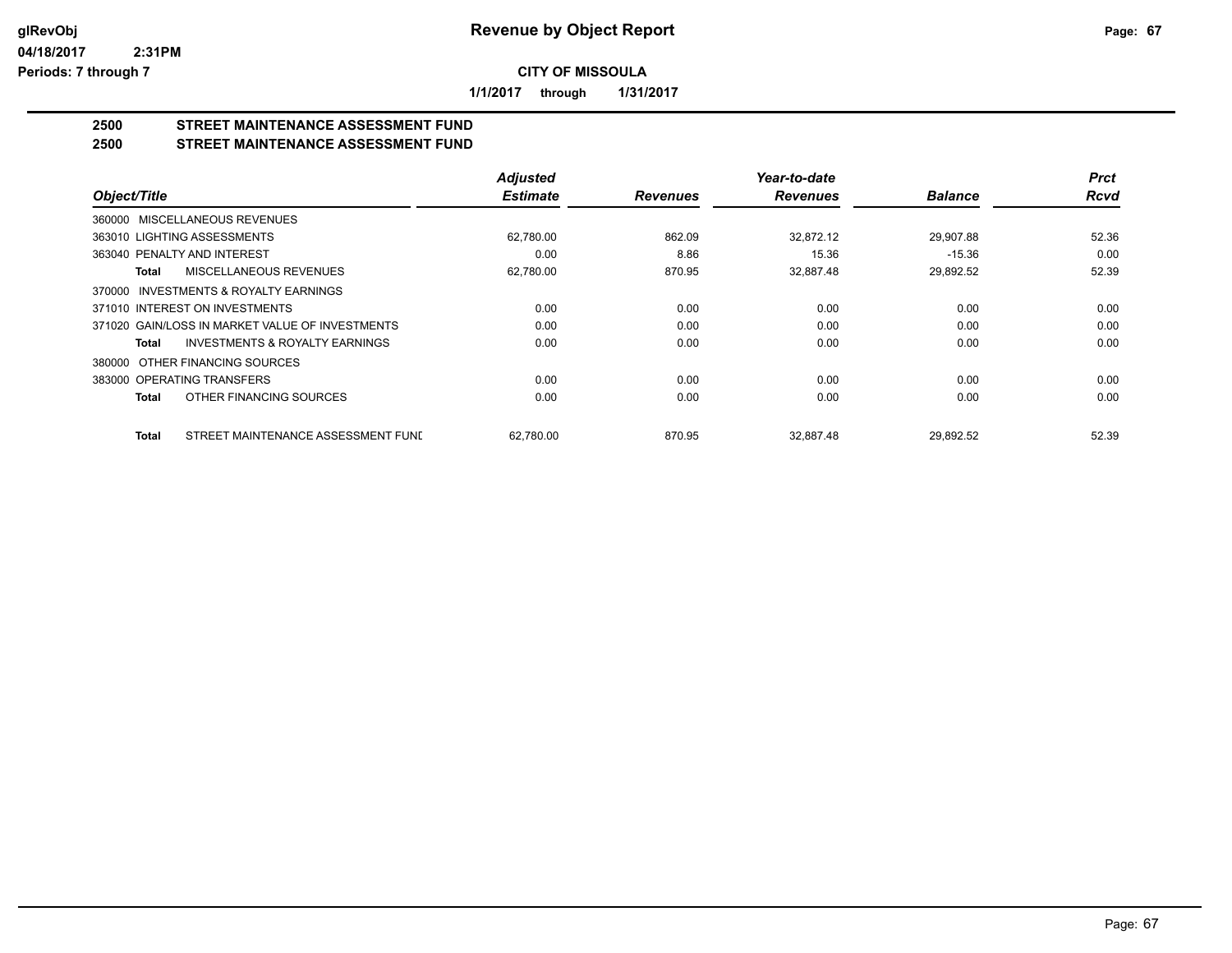**1/1/2017 through 1/31/2017**

#### **2500 STREET MAINTENANCE ASSESSMENT FUND**

| Object/Title                                       | <b>Adjusted</b><br><b>Estimate</b> | <b>Revenues</b> | Year-to-date<br><b>Revenues</b> | <b>Balance</b> | <b>Prct</b><br>Rcvd |
|----------------------------------------------------|------------------------------------|-----------------|---------------------------------|----------------|---------------------|
|                                                    |                                    |                 |                                 |                |                     |
| 360000 MISCELLANEOUS REVENUES                      |                                    |                 |                                 |                |                     |
| 363010 LIGHTING ASSESSMENTS                        | 62,780.00                          | 862.09          | 32,872.12                       | 29,907.88      | 52.36               |
| 363040 PENALTY AND INTEREST                        | 0.00                               | 8.86            | 15.36                           | $-15.36$       | 0.00                |
| MISCELLANEOUS REVENUES<br>Total                    | 62,780.00                          | 870.95          | 32,887.48                       | 29,892.52      | 52.39               |
| 370000 INVESTMENTS & ROYALTY EARNINGS              |                                    |                 |                                 |                |                     |
| 371010 INTEREST ON INVESTMENTS                     | 0.00                               | 0.00            | 0.00                            | 0.00           | 0.00                |
| 371020 GAIN/LOSS IN MARKET VALUE OF INVESTMENT     | 0.00                               | 0.00            | 0.00                            | 0.00           | 0.00                |
| INVESTMENTS & ROYALTY EARNINGS<br><b>Total</b>     | 0.00                               | 0.00            | 0.00                            | 0.00           | 0.00                |
| 380000 OTHER FINANCING SOURCES                     |                                    |                 |                                 |                |                     |
| 383000 OPERATING TRANSFERS                         | 0.00                               | 0.00            | 0.00                            | 0.00           | 0.00                |
| OTHER FINANCING SOURCES<br><b>Total</b>            | 0.00                               | 0.00            | 0.00                            | 0.00           | 0.00                |
| STREET MAINTENANCE ASSESSMENT FUNI<br><b>Total</b> | 62.780.00                          | 870.95          | 32.887.48                       | 29.892.52      | 52.39               |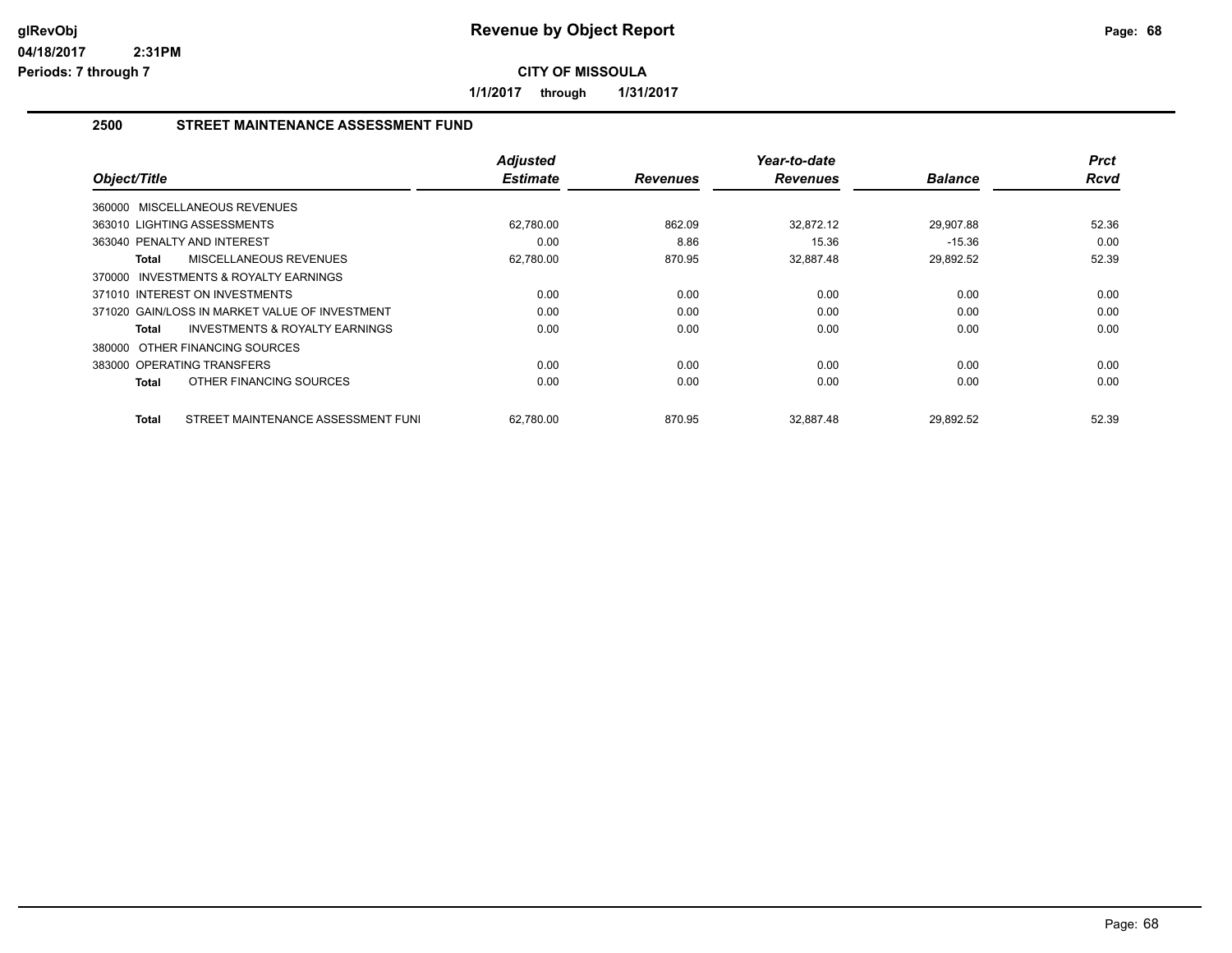**1/1/2017 through 1/31/2017**

## **2511 WILLOWWOOD PARK MAINTENANCE ASSESSMENT F 2511 WILLOWWOOD PARK MAINTENANCE ASSESSMENT F**

|              |                                       | <b>Adjusted</b> |                 | Year-to-date    |                | Prct        |
|--------------|---------------------------------------|-----------------|-----------------|-----------------|----------------|-------------|
| Object/Title |                                       | <b>Estimate</b> | <b>Revenues</b> | <b>Revenues</b> | <b>Balance</b> | <b>Rcvd</b> |
|              | 370000 INVESTMENTS & ROYALTY EARNINGS |                 |                 |                 |                |             |
|              | 371010 INTEREST ON INVESTMENTS        | 0.00            | 0.00            | 0.00            | 0.00           | 0.00        |
| <b>Total</b> | INVESTMENTS & ROYALTY EARNINGS        | 0.00            | 0.00            | 0.00            | 0.00           | 0.00        |
| <b>Total</b> | WILLOWWOOD PARK MAINTENANCE ASSES     | 0.00            | 0.00            | 0.00            | 0.00           | 0.00        |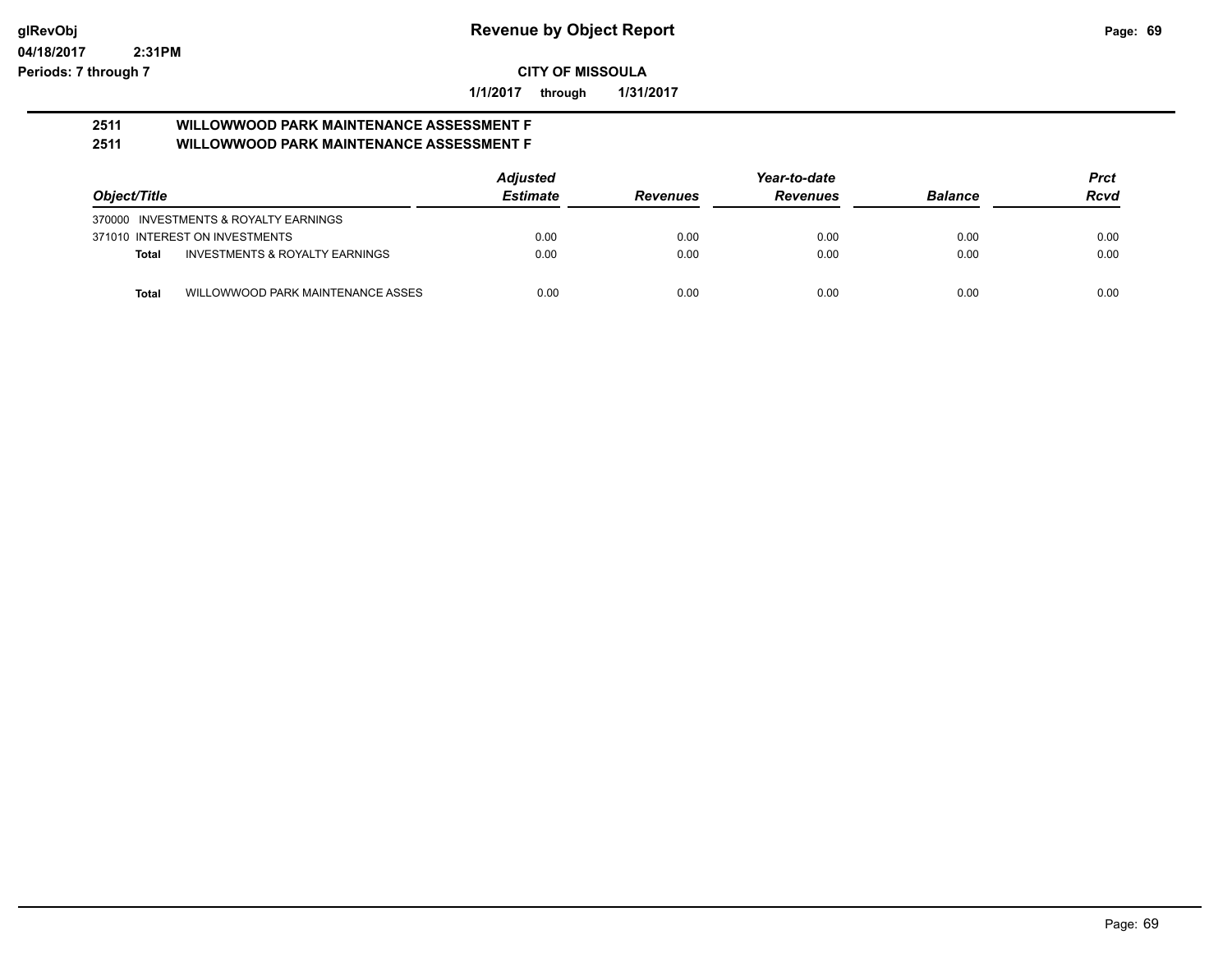**1/1/2017 through 1/31/2017**

#### **2511 WILLOWWOOD PARK MAINTENANCE ASSESSMENT F**

|              |                                       | <b>Adjusted</b> |                 | Year-to-date    |                | <b>Prct</b> |
|--------------|---------------------------------------|-----------------|-----------------|-----------------|----------------|-------------|
| Object/Title |                                       | <b>Estimate</b> | <b>Revenues</b> | <b>Revenues</b> | <b>Balance</b> | Rcvd        |
|              | 370000 INVESTMENTS & ROYALTY EARNINGS |                 |                 |                 |                |             |
|              | 371010 INTEREST ON INVESTMENTS        | 0.00            | 0.00            | 0.00            | 0.00           | 0.00        |
| <b>Total</b> | INVESTMENTS & ROYALTY EARNINGS        | 0.00            | 0.00            | 0.00            | 0.00           | 0.00        |
| Total        | WILLOWWOOD PARK MAINTENANCE ASSES     | 0.00            | 0.00            | 0.00            | 0.00           | 0.00        |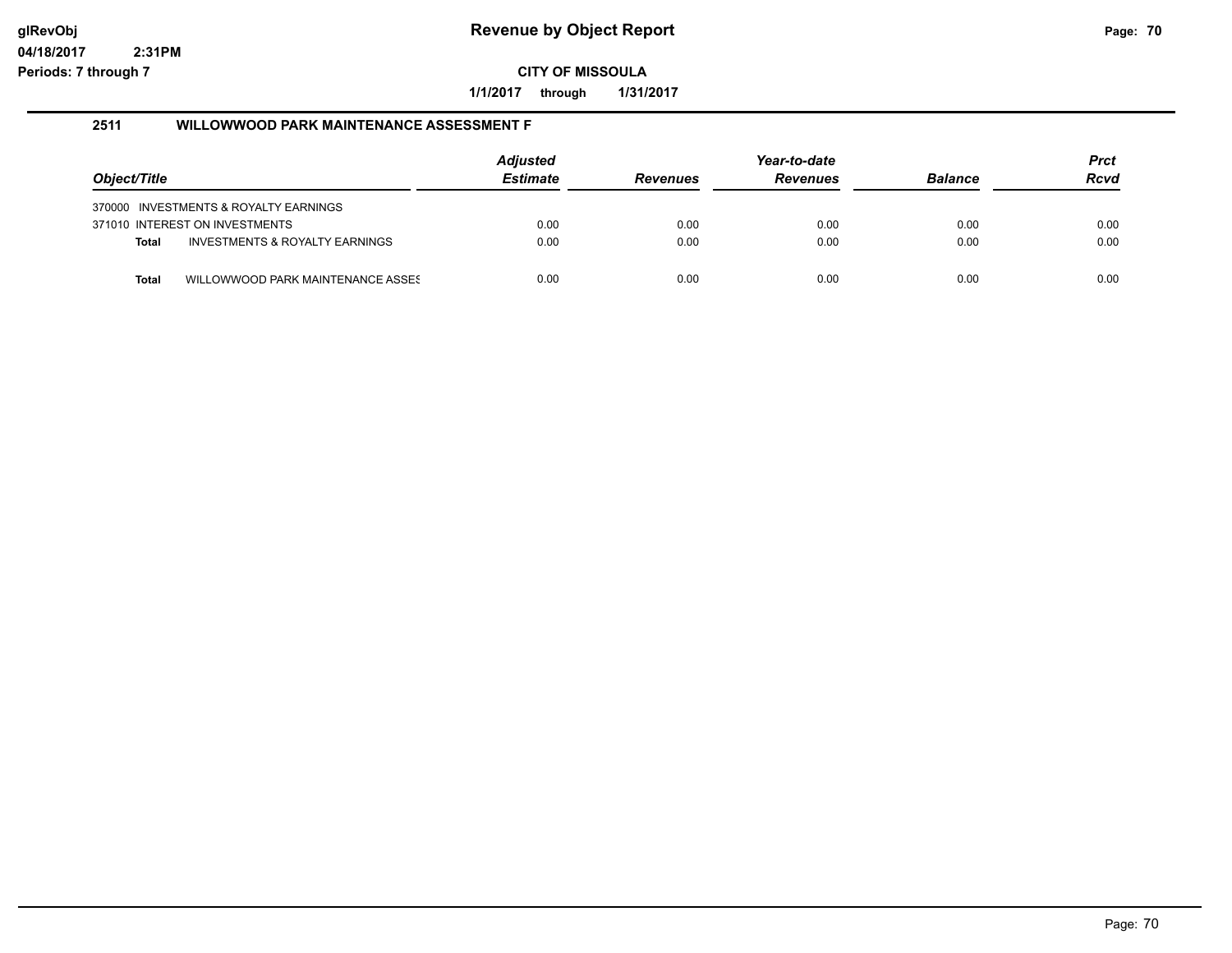**1/1/2017 through 1/31/2017**

**2512 ROAD DISTRICT #1 2512 ROAD DISTRICT #1**

|                                                           | <b>Adjusted</b> |                 | Year-to-date    |                | <b>Prct</b> |
|-----------------------------------------------------------|-----------------|-----------------|-----------------|----------------|-------------|
| Object/Title                                              | <b>Estimate</b> | <b>Revenues</b> | <b>Revenues</b> | <b>Balance</b> | <b>Rcvd</b> |
| INTERGOVERNMENTAL REVENUES<br>330000                      |                 |                 |                 |                |             |
| 336023 STATE CONTRIB. - PERS                              | 0.00            | 1.28            | 9.25            | $-9.25$        | 0.00        |
| <b>INTERGOVERNMENTAL REVENUES</b><br>Total                | 0.00            | 1.28            | 9.25            | $-9.25$        | 0.00        |
| MISCELLANEOUS REVENUES<br>360000                          |                 |                 |                 |                |             |
| 363020 PROPERTY ASSESSMENTS                               | 1.645.581.00    | 11.450.50       | 860.226.97      | 785.354.03     | 52.27       |
| 363040 PENALTY AND INTEREST                               | 0.00            | 441.94          | 702.86          | $-702.86$      | 0.00        |
| MISCELLANEOUS REVENUES<br>Total                           | 1,645,581.00    | 11,892.44       | 860,929.83      | 784.651.17     | 52.32       |
| INVESTMENTS & ROYALTY EARNINGS<br>370000                  |                 |                 |                 |                |             |
| 371010 INTEREST ON INVESTMENTS                            | 0.00            | 0.00            | 0.00            | 0.00           | 0.00        |
| <b>INVESTMENTS &amp; ROYALTY EARNINGS</b><br><b>Total</b> | 0.00            | 0.00            | 0.00            | 0.00           | 0.00        |
| <b>ROAD DISTRICT#1</b><br><b>Total</b>                    | 1.645.581.00    | 11.893.72       | 860.939.08      | 784.641.92     | 52.32       |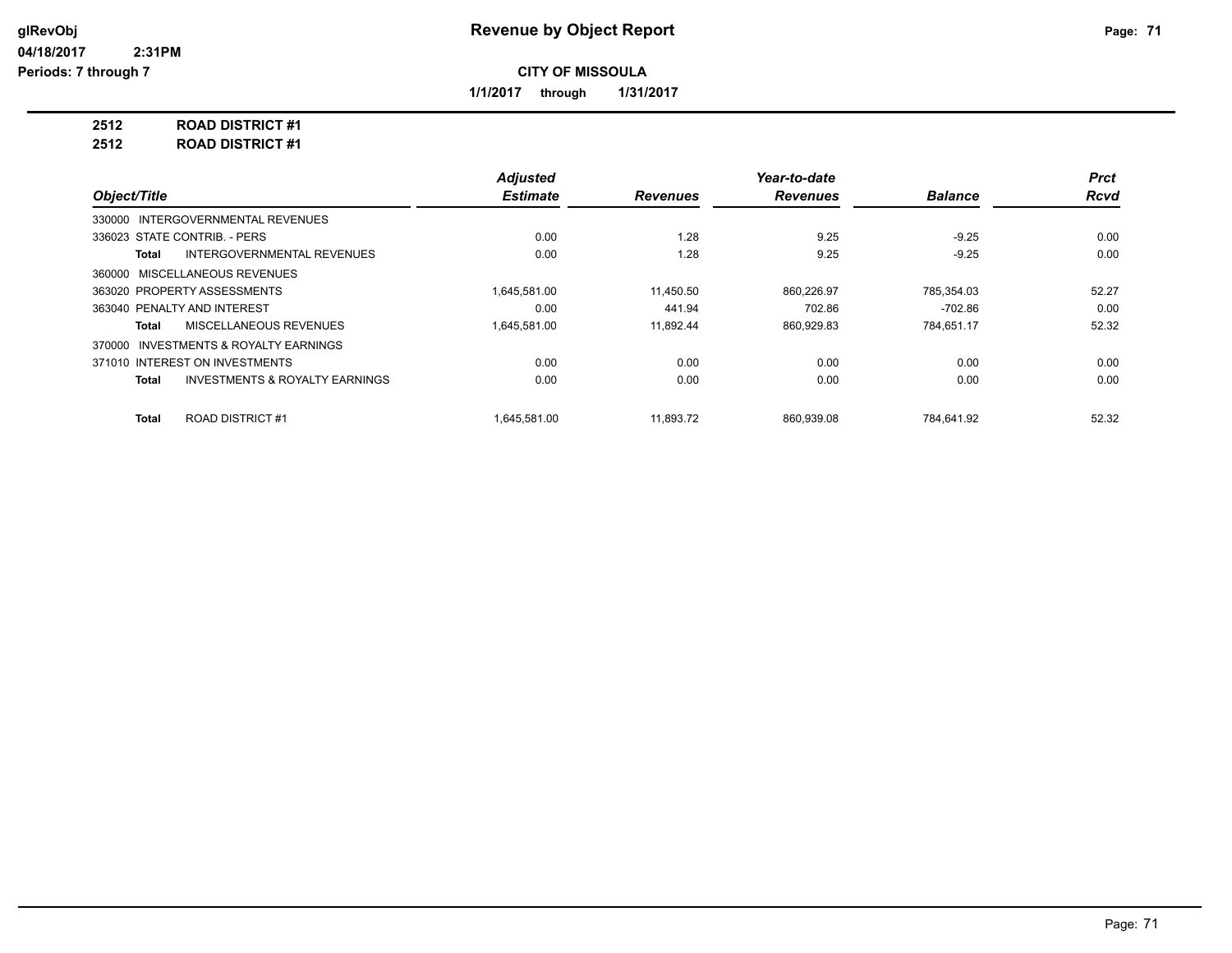**1/1/2017 through 1/31/2017**

#### **2512 ROAD DISTRICT #1**

| Object/Title                                              | <b>Adjusted</b> |                 | Year-to-date    |                | <b>Prct</b> |
|-----------------------------------------------------------|-----------------|-----------------|-----------------|----------------|-------------|
|                                                           | <b>Estimate</b> | <b>Revenues</b> | <b>Revenues</b> | <b>Balance</b> | <b>Rcvd</b> |
| INTERGOVERNMENTAL REVENUES<br>330000                      |                 |                 |                 |                |             |
| 336023 STATE CONTRIB. - PERS                              | 0.00            | 1.28            | 9.25            | $-9.25$        | 0.00        |
| INTERGOVERNMENTAL REVENUES<br><b>Total</b>                | 0.00            | 1.28            | 9.25            | $-9.25$        | 0.00        |
| 360000 MISCELLANEOUS REVENUES                             |                 |                 |                 |                |             |
| 363020 PROPERTY ASSESSMENTS                               | 1.645.581.00    | 11,450.50       | 860,226.97      | 785,354.03     | 52.27       |
| 363040 PENALTY AND INTEREST                               | 0.00            | 441.94          | 702.86          | $-702.86$      | 0.00        |
| MISCELLANEOUS REVENUES<br><b>Total</b>                    | 1,645,581.00    | 11.892.44       | 860.929.83      | 784.651.17     | 52.32       |
| INVESTMENTS & ROYALTY EARNINGS<br>370000                  |                 |                 |                 |                |             |
| 371010 INTEREST ON INVESTMENTS                            | 0.00            | 0.00            | 0.00            | 0.00           | 0.00        |
| <b>INVESTMENTS &amp; ROYALTY EARNINGS</b><br><b>Total</b> | 0.00            | 0.00            | 0.00            | 0.00           | 0.00        |
| <b>ROAD DISTRICT#1</b><br><b>Total</b>                    | 1.645.581.00    | 11.893.72       | 860.939.08      | 784.641.92     | 52.32       |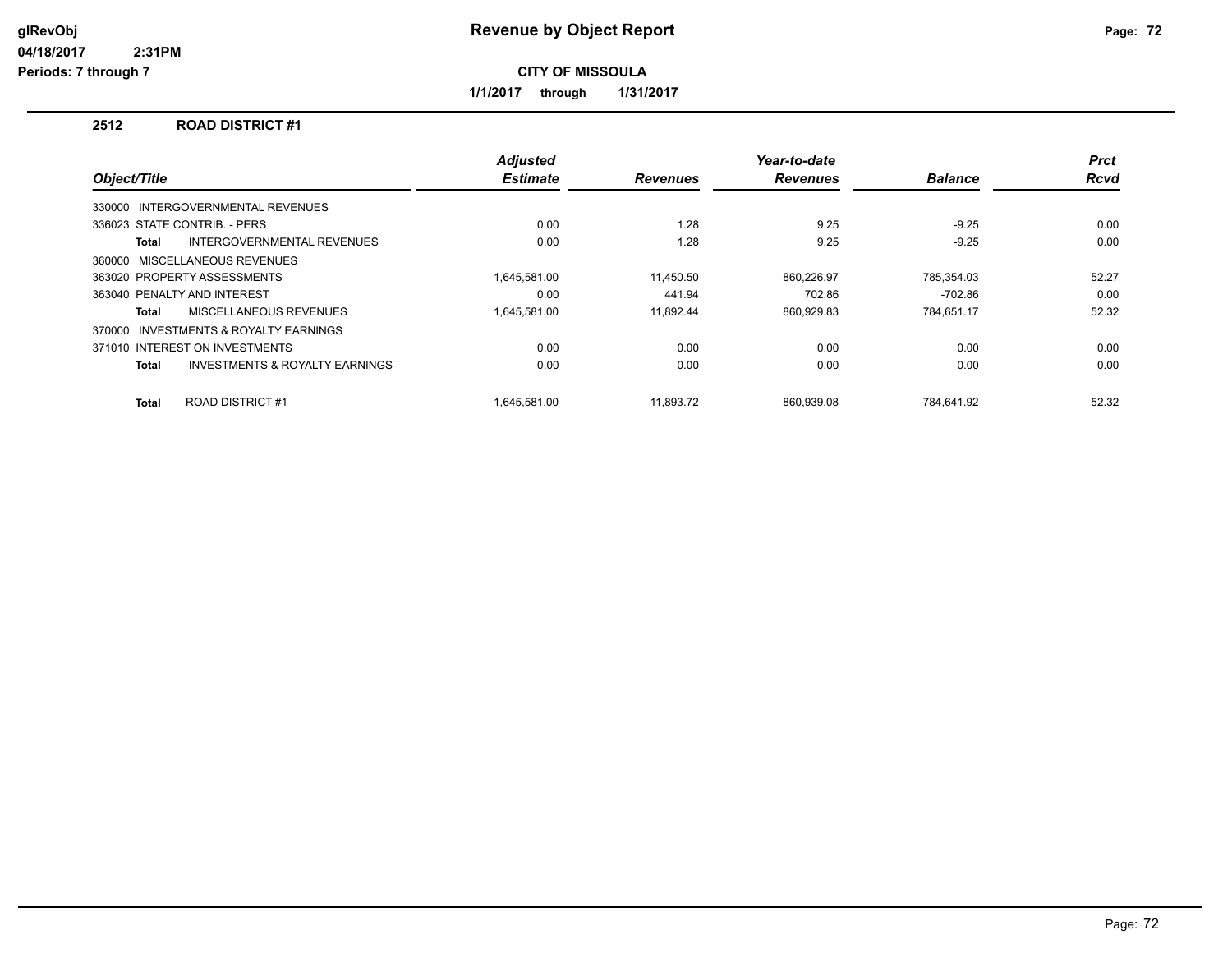**1/1/2017 through 1/31/2017**

**2513 PARK DISTRICT #1 2513 PARK DISTRICT #1**

|                                                           | <b>Adjusted</b> |                 | Year-to-date    |                | <b>Prct</b> |
|-----------------------------------------------------------|-----------------|-----------------|-----------------|----------------|-------------|
| Object/Title                                              | <b>Estimate</b> | <b>Revenues</b> | <b>Revenues</b> | <b>Balance</b> | <b>Rcvd</b> |
| INTERGOVERNMENTAL REVENUES<br>330000                      |                 |                 |                 |                |             |
| 336023 STATE CONTRIB. - PERS                              | 0.00            | 12.13           | 100.55          | $-100.55$      | 0.00        |
| INTERGOVERNMENTAL REVENUES<br><b>Total</b>                | 0.00            | 12.13           | 100.55          | $-100.55$      | 0.00        |
| MISCELLANEOUS REVENUES<br>360000                          |                 |                 |                 |                |             |
| 363020 PROPERTY ASSESSMENTS                               | 1,297,626.00    | 0.00            | 668,814.98      | 628,811.02     | 51.54       |
| 363040 PENALTY AND INTEREST                               | 0.00            | 9,370.79        | 9,565.64        | $-9,565.64$    | 0.00        |
| MISCELLANEOUS REVENUES<br><b>Total</b>                    | 1,297,626.00    | 9,370.79        | 678,380.62      | 619,245.38     | 52.28       |
| <b>INVESTMENTS &amp; ROYALTY EARNINGS</b><br>370000       |                 |                 |                 |                |             |
| 371010 INTEREST ON INVESTMENTS                            | 0.00            | 0.00            | 0.00            | 0.00           | 0.00        |
| <b>INVESTMENTS &amp; ROYALTY EARNINGS</b><br><b>Total</b> | 0.00            | 0.00            | 0.00            | 0.00           | 0.00        |
| OTHER FINANCING SOURCES<br>380000                         |                 |                 |                 |                |             |
| 381090 PROCEEDS FROM CAPITAL LEASE                        | 0.00            | 0.00            | 0.00            | 0.00           | 0.00        |
| 383000 OPERATING TRANSFERS                                | 10,075.00       | 0.00            | 10,075.00       | 0.00           | 100.00      |
| OTHER FINANCING SOURCES<br>Total                          | 10,075.00       | 0.00            | 10,075.00       | 0.00           | 100.00      |
| PARK DISTRICT #1<br><b>Total</b>                          | 1,307,701.00    | 9,382.92        | 688,556.17      | 619,144.83     | 52.65       |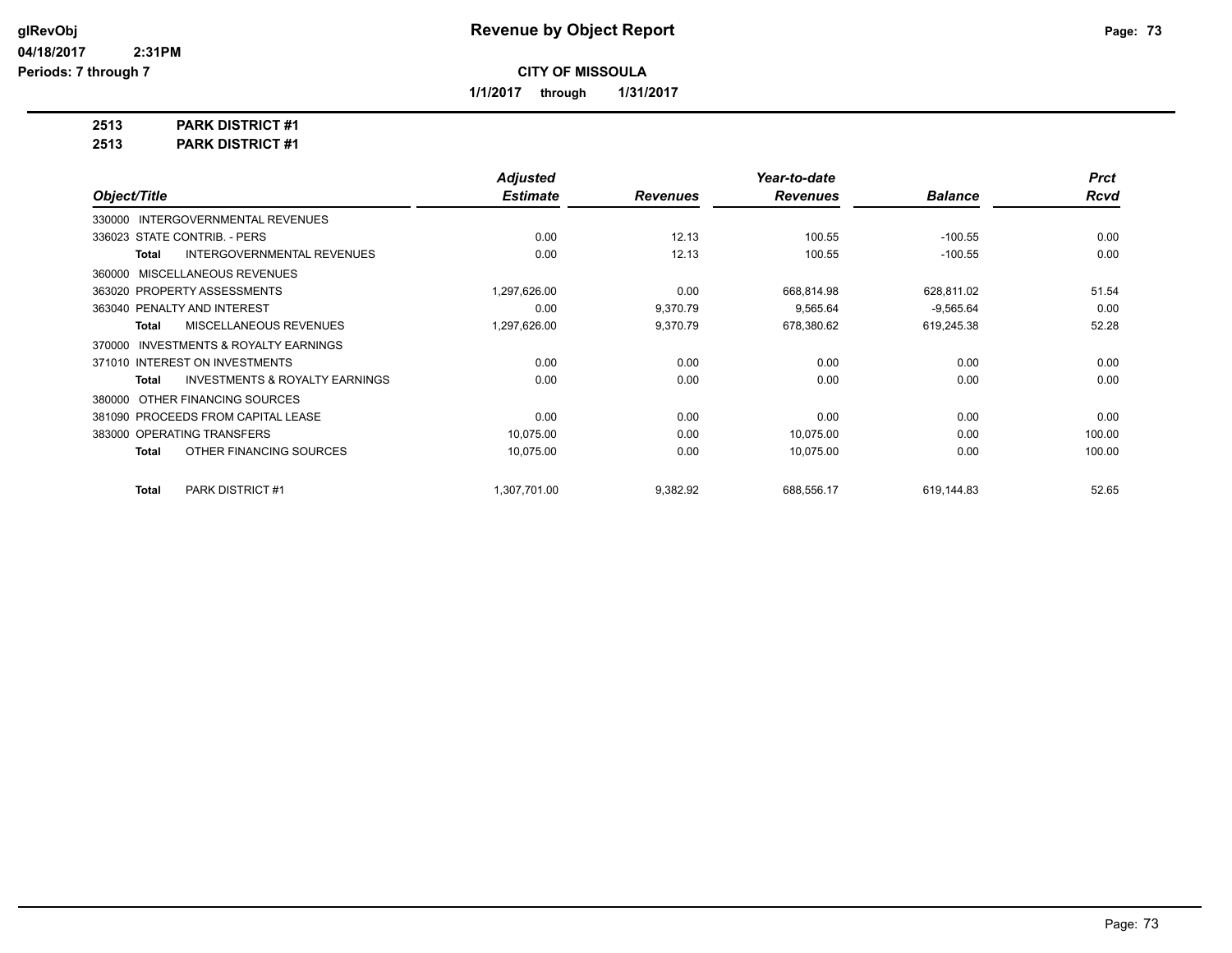**1/1/2017 through 1/31/2017**

#### **2513 PARK DISTRICT #1**

|                                                           | <b>Adjusted</b> |                 | Year-to-date    |                | <b>Prct</b> |
|-----------------------------------------------------------|-----------------|-----------------|-----------------|----------------|-------------|
| Object/Title                                              | <b>Estimate</b> | <b>Revenues</b> | <b>Revenues</b> | <b>Balance</b> | <b>Rcvd</b> |
| INTERGOVERNMENTAL REVENUES<br>330000                      |                 |                 |                 |                |             |
| 336023 STATE CONTRIB. - PERS                              | 0.00            | 12.13           | 100.55          | $-100.55$      | 0.00        |
| <b>INTERGOVERNMENTAL REVENUES</b><br>Total                | 0.00            | 12.13           | 100.55          | $-100.55$      | 0.00        |
| <b>MISCELLANEOUS REVENUES</b><br>360000                   |                 |                 |                 |                |             |
| 363020 PROPERTY ASSESSMENTS                               | 1,297,626.00    | 0.00            | 668,814.98      | 628,811.02     | 51.54       |
| 363040 PENALTY AND INTEREST                               | 0.00            | 9,370.79        | 9,565.64        | $-9,565.64$    | 0.00        |
| <b>MISCELLANEOUS REVENUES</b><br><b>Total</b>             | 1,297,626.00    | 9,370.79        | 678,380.62      | 619,245.38     | 52.28       |
| <b>INVESTMENTS &amp; ROYALTY EARNINGS</b><br>370000       |                 |                 |                 |                |             |
| 371010 INTEREST ON INVESTMENTS                            | 0.00            | 0.00            | 0.00            | 0.00           | 0.00        |
| <b>INVESTMENTS &amp; ROYALTY EARNINGS</b><br><b>Total</b> | 0.00            | 0.00            | 0.00            | 0.00           | 0.00        |
| OTHER FINANCING SOURCES<br>380000                         |                 |                 |                 |                |             |
| 381090 PROCEEDS FROM CAPITAL LEASE                        | 0.00            | 0.00            | 0.00            | 0.00           | 0.00        |
| 383000 OPERATING TRANSFERS                                | 10,075.00       | 0.00            | 10,075.00       | 0.00           | 100.00      |
| OTHER FINANCING SOURCES<br><b>Total</b>                   | 10,075.00       | 0.00            | 10,075.00       | 0.00           | 100.00      |
| <b>PARK DISTRICT#1</b><br><b>Total</b>                    | 1,307,701.00    | 9,382.92        | 688,556.17      | 619.144.83     | 52.65       |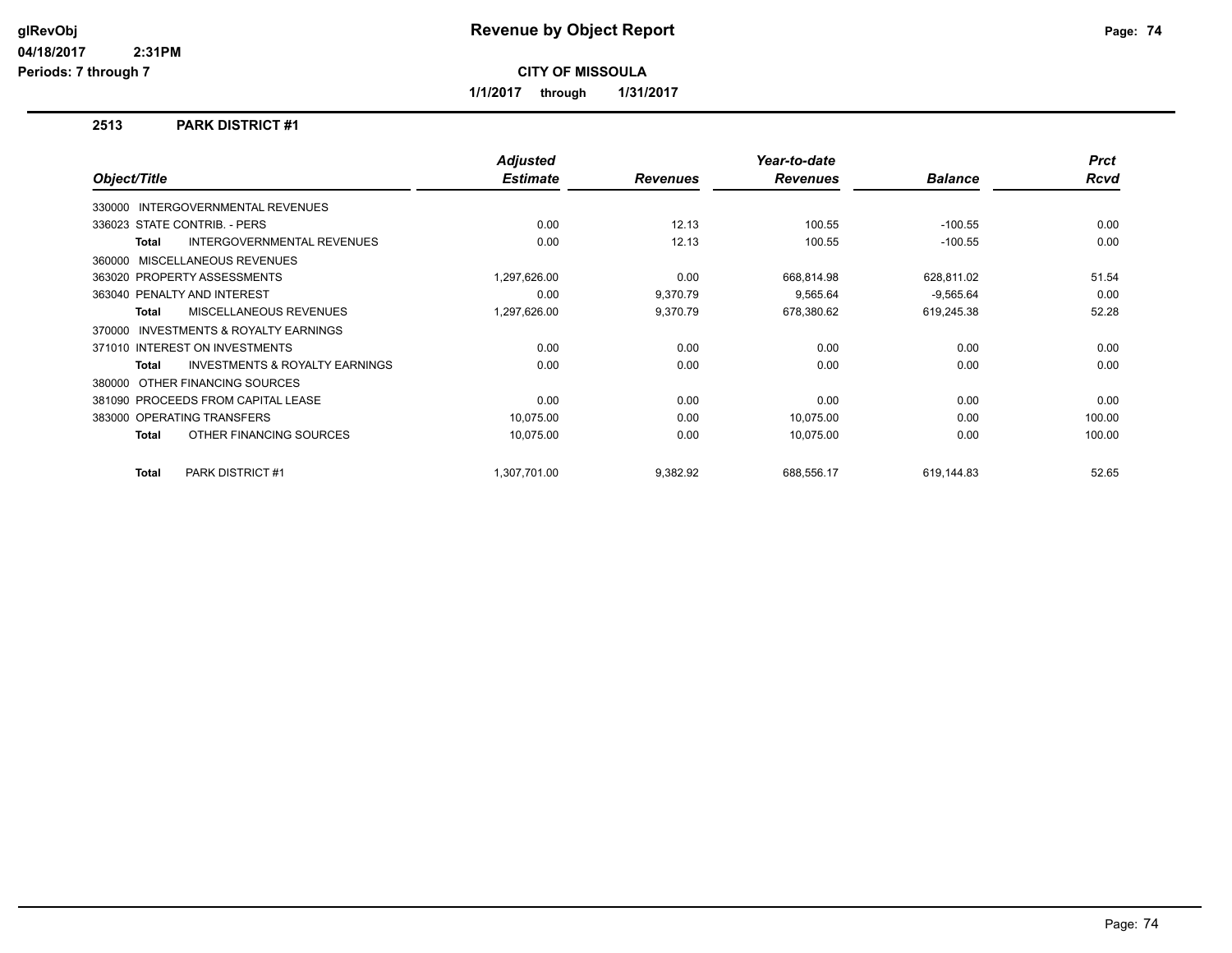**1/1/2017 through 1/31/2017**

**2820 STATE GAS TAX FUND 2820 STATE GAS TAX FUND**

|              |                                   | <b>Adjusted</b> |                 | Year-to-date    |                | <b>Prct</b> |
|--------------|-----------------------------------|-----------------|-----------------|-----------------|----------------|-------------|
| Object/Title |                                   | <b>Estimate</b> | <b>Revenues</b> | <b>Revenues</b> | <b>Balance</b> | <b>Rcvd</b> |
|              | 330000 INTERGOVERNMENTAL REVENUES |                 |                 |                 |                |             |
|              | 331052 MDT CMAO STRIPING GRANT    | 0.00            | 0.00            | 0.00            | 0.00           | 0.00        |
|              | 334040 GAS TAX APPORTIONMENT      | 1.081.510.00    | 90.125.79       | 630.880.55      | 450.629.45     | 58.33       |
| Total        | INTERGOVERNMENTAL REVENUES        | 1.081.510.00    | 90.125.79       | 630.880.55      | 450.629.45     | 58.33       |
|              | 380000 OTHER FINANCING SOURCES    |                 |                 |                 |                |             |
|              | 383000 OPERATING TRANSFERS        | 0.00            | 0.00            | 0.00            | 0.00           | 0.00        |
| Total        | OTHER FINANCING SOURCES           | 0.00            | 0.00            | 0.00            | 0.00           | 0.00        |
| <b>Total</b> | STATE GAS TAX FUND                | 1.081.510.00    | 90.125.79       | 630.880.55      | 450.629.45     | 58.33       |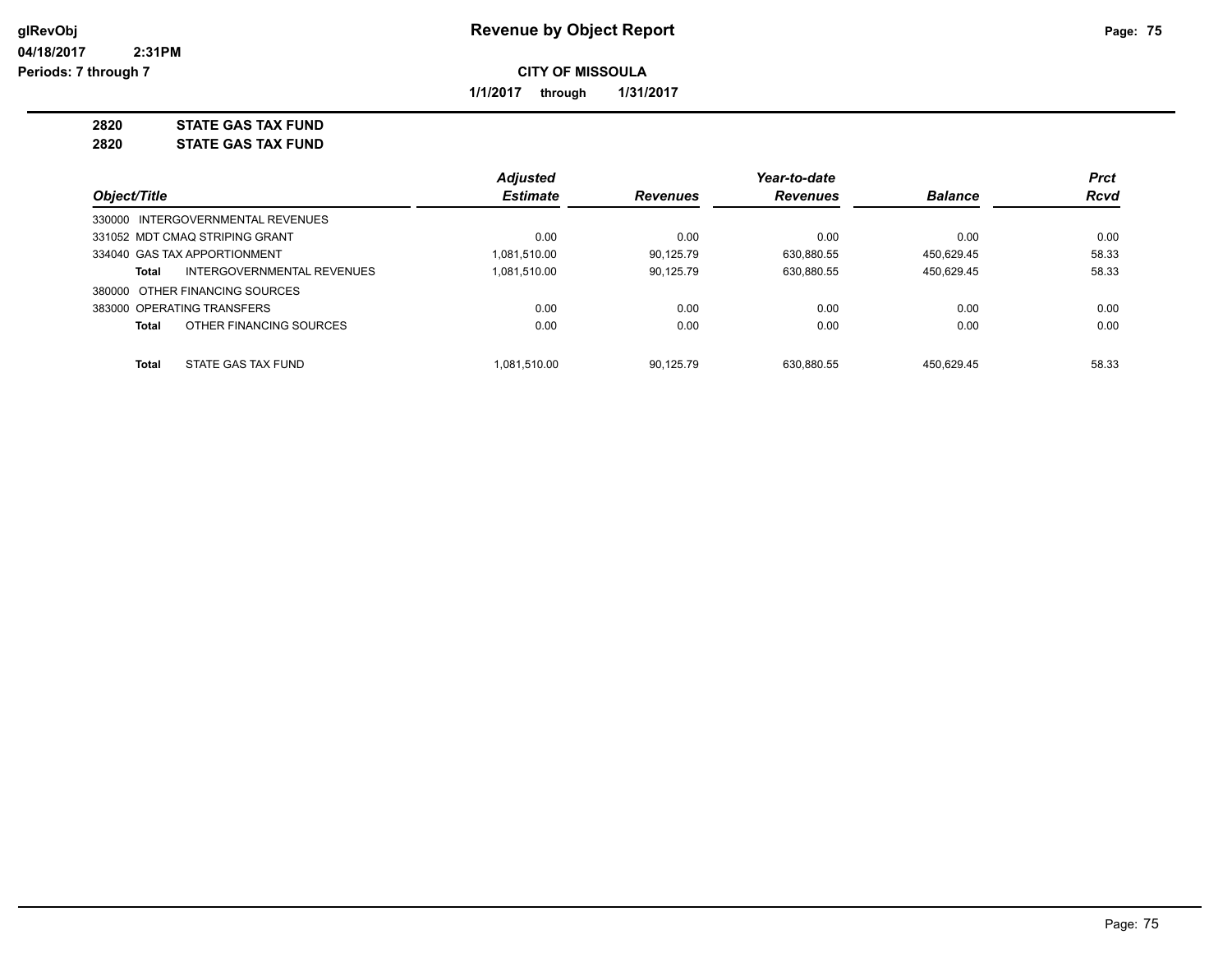**1/1/2017 through 1/31/2017**

#### **2820 STATE GAS TAX FUND**

|              |                                   | <b>Adjusted</b> |                 | Year-to-date    |                | <b>Prct</b> |
|--------------|-----------------------------------|-----------------|-----------------|-----------------|----------------|-------------|
| Object/Title |                                   | <b>Estimate</b> | <b>Revenues</b> | <b>Revenues</b> | <b>Balance</b> | <b>Rcvd</b> |
|              | 330000 INTERGOVERNMENTAL REVENUES |                 |                 |                 |                |             |
|              | 331052 MDT CMAQ STRIPING GRANT    | 0.00            | 0.00            | 0.00            | 0.00           | 0.00        |
|              | 334040 GAS TAX APPORTIONMENT      | 1.081.510.00    | 90.125.79       | 630.880.55      | 450.629.45     | 58.33       |
| Total        | INTERGOVERNMENTAL REVENUES        | 1,081,510.00    | 90.125.79       | 630,880.55      | 450.629.45     | 58.33       |
|              | 380000 OTHER FINANCING SOURCES    |                 |                 |                 |                |             |
|              | 383000 OPERATING TRANSFERS        | 0.00            | 0.00            | 0.00            | 0.00           | 0.00        |
| <b>Total</b> | OTHER FINANCING SOURCES           | 0.00            | 0.00            | 0.00            | 0.00           | 0.00        |
| <b>Total</b> | STATE GAS TAX FUND                | 1.081.510.00    | 90.125.79       | 630.880.55      | 450.629.45     | 58.33       |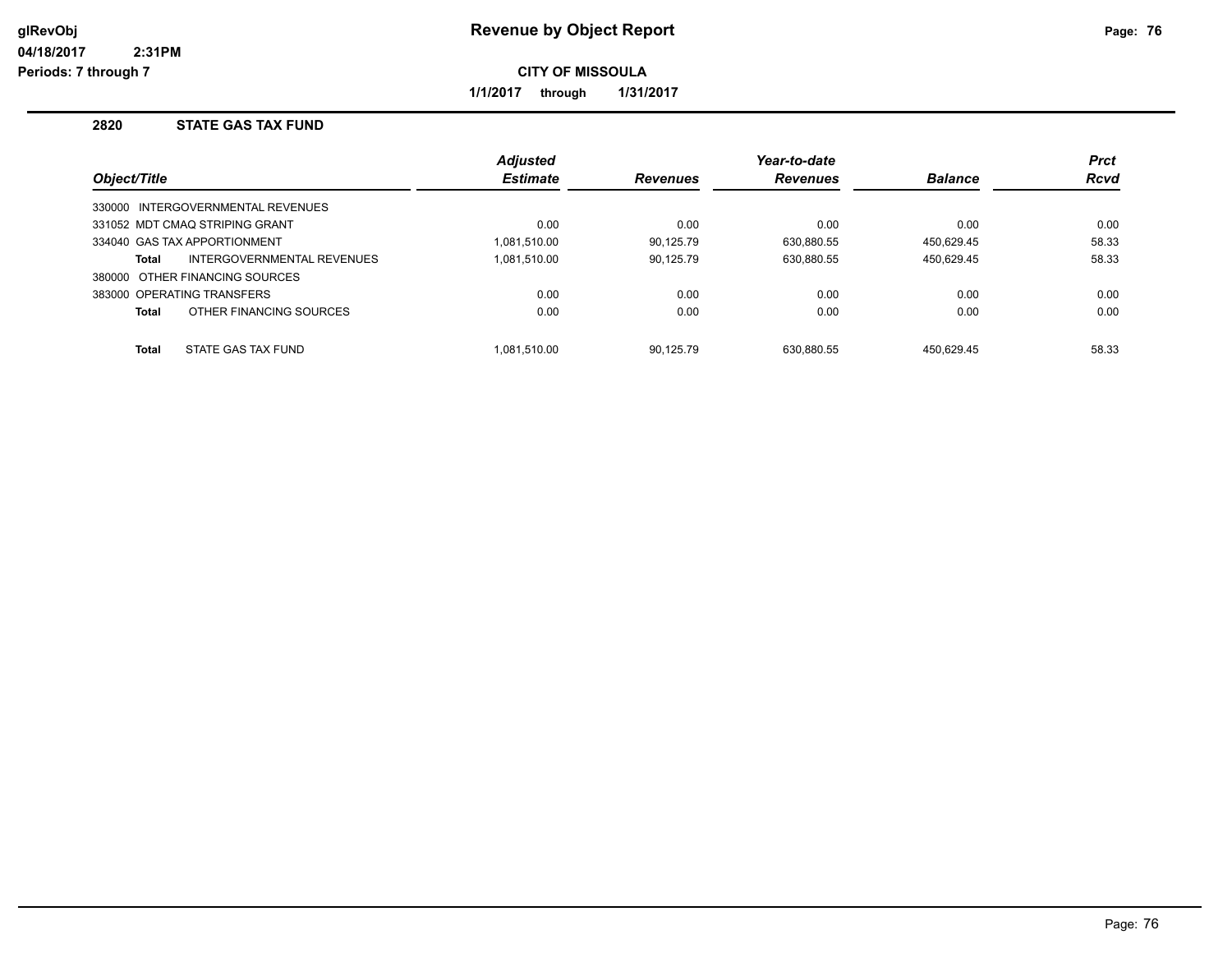**1/1/2017 through 1/31/2017**

**2917 CRIME VICTIM SURCHARGE 2917 CRIME VICTIM SURCHARGE**

|                                                 | <b>Adjusted</b> |                 | Year-to-date    |                | Prct        |
|-------------------------------------------------|-----------------|-----------------|-----------------|----------------|-------------|
| Object/Title                                    | <b>Estimate</b> | <b>Revenues</b> | <b>Revenues</b> | <b>Balance</b> | <b>Rcvd</b> |
| 370000 INVESTMENTS & ROYALTY EARNINGS           |                 |                 |                 |                |             |
| 371010 INTEREST ON INVESTMENTS                  | 0.00            | 0.00            | 0.00            | 0.00           | 0.00        |
| 371020 GAIN/LOSS IN MARKET VALUE OF INVESTMENTS | 0.00            | 0.00            | 0.00            | 0.00           | 0.00        |
| INVESTMENTS & ROYALTY EARNINGS<br>Total         | 0.00            | 0.00            | 0.00            | 0.00           | 0.00        |
|                                                 |                 |                 |                 |                |             |
| CRIME VICTIM SURCHARGE<br>Total                 | 0.00            | 0.00            | 0.00            | 0.00           | 0.00        |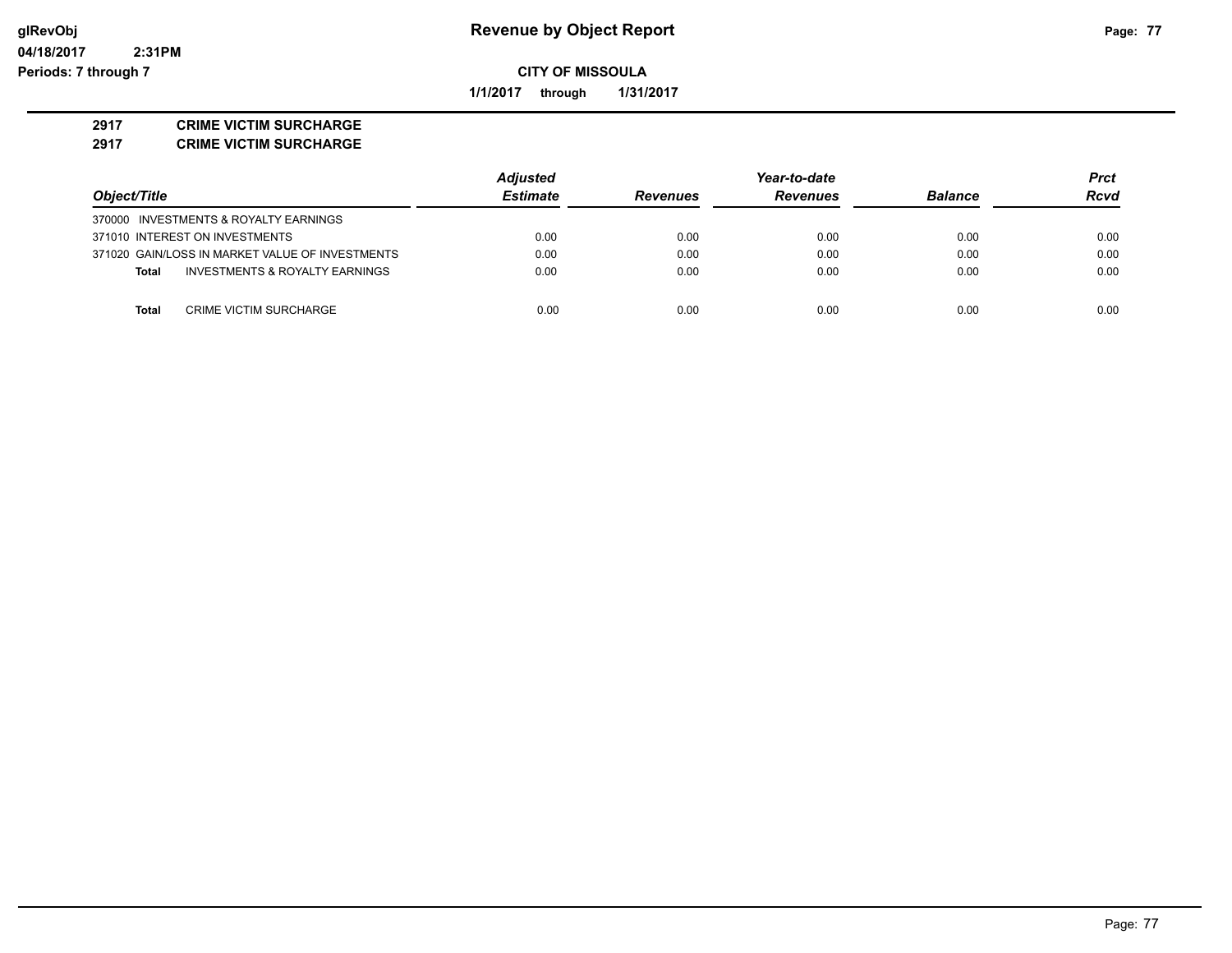**1/1/2017 through 1/31/2017**

#### **2917 CRIME VICTIM SURCHARGE**

|                                                           | <b>Adjusted</b> |                 | <b>Prct</b>     |                |             |
|-----------------------------------------------------------|-----------------|-----------------|-----------------|----------------|-------------|
| Object/Title                                              | <b>Estimate</b> | <b>Revenues</b> | <b>Revenues</b> | <b>Balance</b> | <b>Rcvd</b> |
| 370000 INVESTMENTS & ROYALTY EARNINGS                     |                 |                 |                 |                |             |
| 371010 INTEREST ON INVESTMENTS                            | 0.00            | 0.00            | 0.00            | 0.00           | 0.00        |
| 371020 GAIN/LOSS IN MARKET VALUE OF INVESTMENT            | 0.00            | 0.00            | 0.00            | 0.00           | 0.00        |
| <b>INVESTMENTS &amp; ROYALTY EARNINGS</b><br><b>Total</b> | 0.00            | 0.00            | 0.00            | 0.00           | 0.00        |
| Total<br>CRIME VICTIM SURCHARGE                           | 0.00            | 0.00            | 0.00            | 0.00           | 0.00        |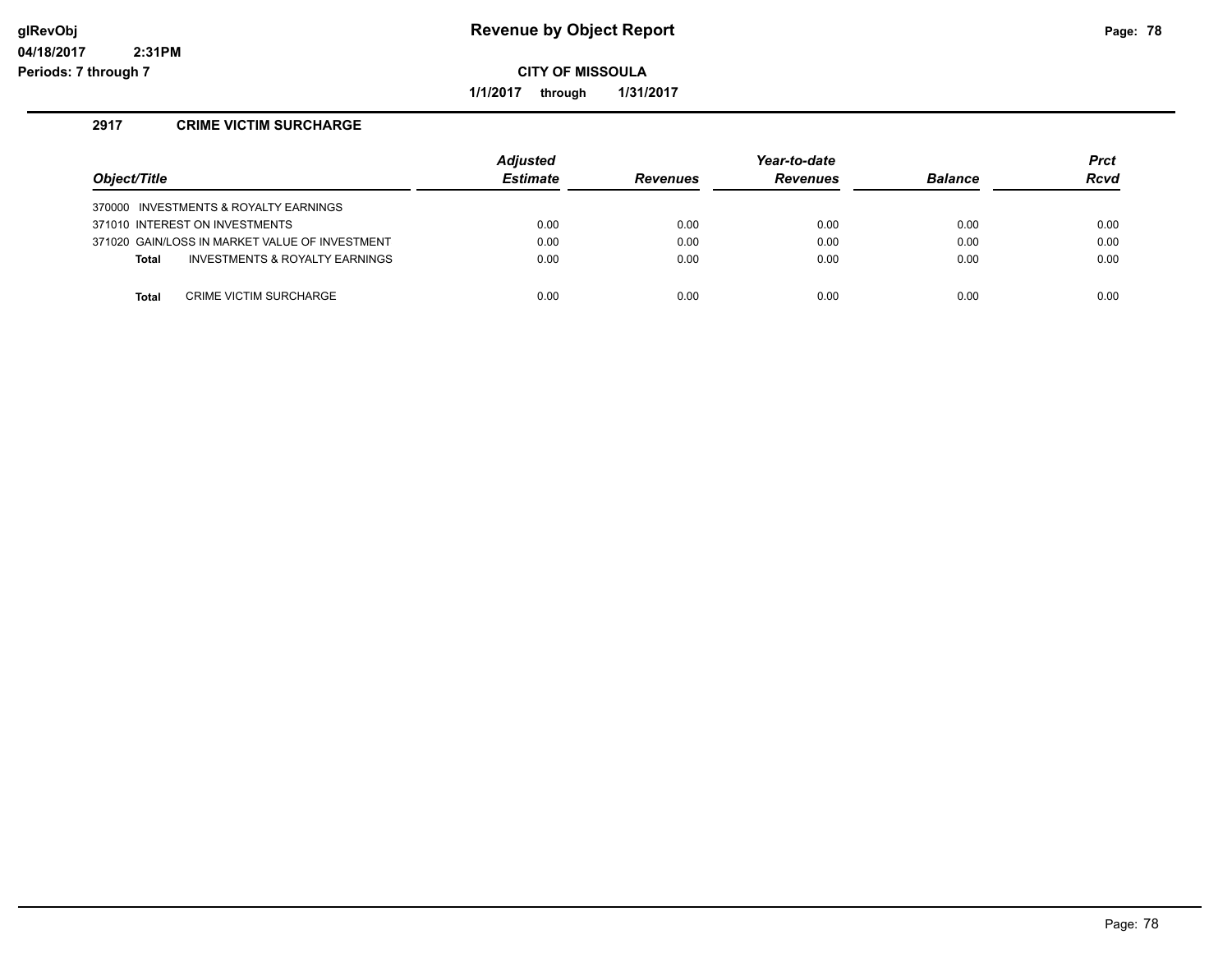**1/1/2017 through 1/31/2017**

#### **2918 LAW ENFORCEMENT BLOCK GRANT FUND 2918 LAW ENFORCEMENT BLOCK GRANT FUND**

|                                                     | <b>Adjusted</b> |                 | Year-to-date    |                | <b>Prct</b> |
|-----------------------------------------------------|-----------------|-----------------|-----------------|----------------|-------------|
| Object/Title                                        | <b>Estimate</b> | <b>Revenues</b> | <b>Revenues</b> | <b>Balance</b> | <b>Rcvd</b> |
| <b>INTERGOVERNMENTAL REVENUES</b><br>330000         |                 |                 |                 |                |             |
| 331000 FEDERAL GRANTS                               | 0.00            | 0.00            | 0.00            | 0.00           | 0.00        |
| 331001 BYRNE DISCRETIONARY                          | 0.00            | 0.00            | 0.00            | 0.00           | 0.00        |
| 331022 EQUIPMENT GRANT                              | 0.00            | 0.00            | 0.00            | 0.00           | 0.00        |
| 331023 COPS HIRING GRANT 2011                       | 40,000.00       | 0.00            | 0.00            | 40,000.00      | 0.00        |
| 331024 DEPT OF JUSTICE GRANTS                       | 0.00            | 0.00            | 0.00            | 0.00           | 0.00        |
| 331026 ICAC GRANT                                   | 0.00            | 0.00            | 0.00            | 0.00           | 0.00        |
| 331027 JAG GRANTS REVENUE                           | 60,373.00       | 0.00            | 0.00            | 60,373.00      | 0.00        |
| 336021 STATE CONTRIB - POLICE RETIREMENT            | 0.00            | 0.00            | 0.00            | 0.00           | 0.00        |
| <b>INTERGOVERNMENTAL REVENUES</b><br><b>Total</b>   | 100,373.00      | 0.00            | 0.00            | 100,373.00     | 0.00        |
| <b>CHARGES FOR SERVICES</b><br>340000               |                 |                 |                 |                |             |
| 342010 POLICE/BID AGREEMENT                         | 0.00            | 0.00            | 0.00            | 0.00           | 0.00        |
| <b>CHARGES FOR SERVICES</b><br><b>Total</b>         | 0.00            | 0.00            | 0.00            | 0.00           | 0.00        |
| MISCELLANEOUS REVENUES<br>360000                    |                 |                 |                 |                |             |
| 360010 MISCELLANEOUS                                | 0.00            | 0.00            | 0.00            | 0.00           | 0.00        |
| MISCELLANEOUS REVENUES<br>Total                     | 0.00            | 0.00            | 0.00            | 0.00           | 0.00        |
| <b>INVESTMENTS &amp; ROYALTY EARNINGS</b><br>370000 |                 |                 |                 |                |             |
| 371010 INTEREST ON INVESTMENTS                      | 0.00            | 0.00            | 0.00            | 0.00           | 0.00        |
| 371020 GAIN/LOSS IN MARKET VALUE OF INVESTMENTS     | 0.00            | 0.00            | 0.00            | 0.00           | 0.00        |
| <b>INVESTMENTS &amp; ROYALTY EARNINGS</b><br>Total  | 0.00            | 0.00            | 0.00            | 0.00           | 0.00        |
| OTHER FINANCING SOURCES<br>380000                   |                 |                 |                 |                |             |
| 383023 TRANS FR DRUG FORFEITURE                     | 0.00            | 0.00            | 0.00            | 0.00           | 0.00        |
| 383036 TRANSFER - GRANT                             | 0.00            | 0.00            | 0.00            | 0.00           | 0.00        |
| OTHER FINANCING SOURCES<br><b>Total</b>             | 0.00            | 0.00            | 0.00            | 0.00           | 0.00        |
|                                                     |                 |                 |                 |                |             |
| LAW ENFORCEMENT BLOCK GRANT FUND<br><b>Total</b>    | 100,373.00      | 0.00            | 0.00            | 100,373.00     | 0.00        |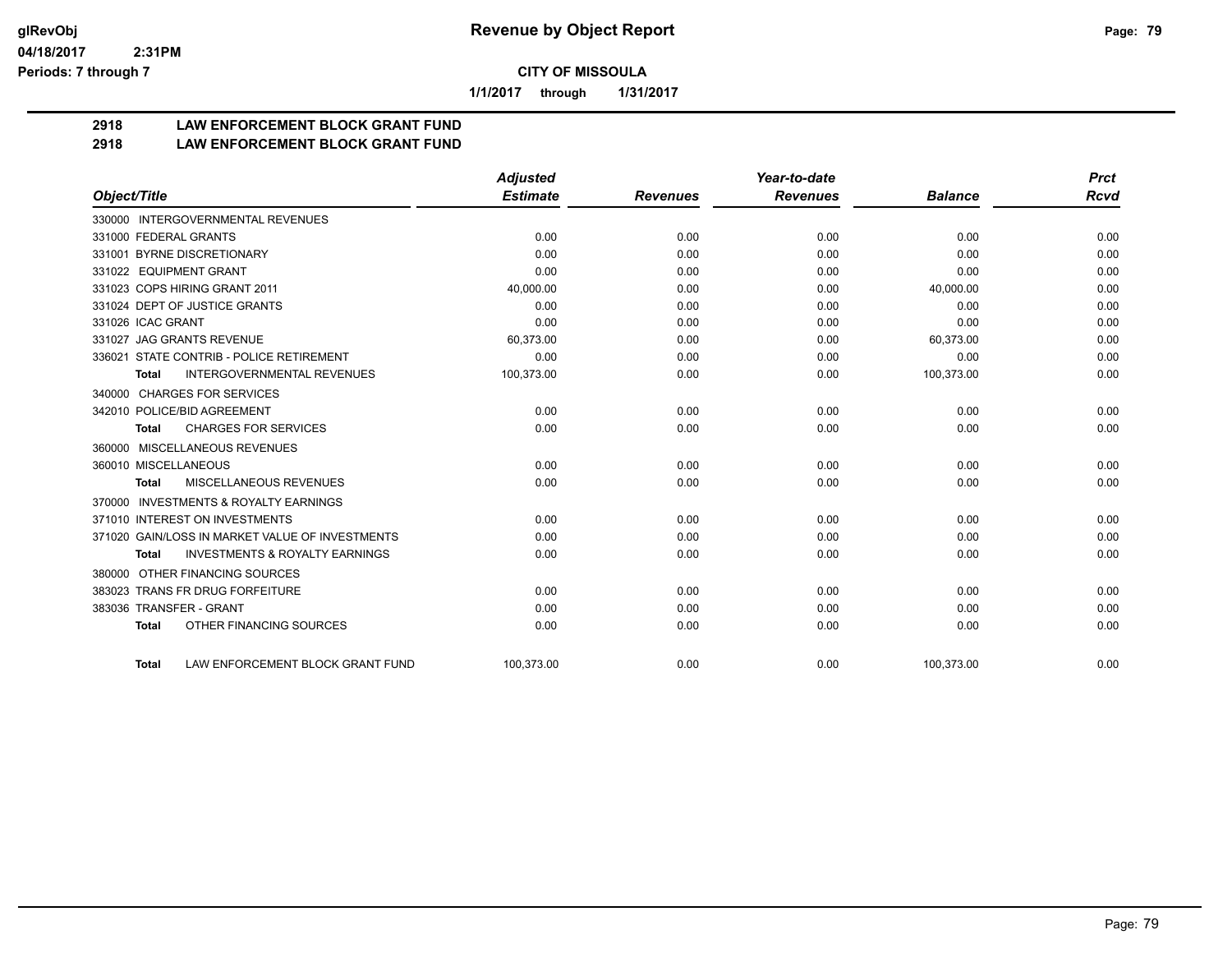**1/1/2017 through 1/31/2017**

#### **2918 LAW ENFORCEMENT BLOCK GRANT FUND**

|                                                           | <b>Adjusted</b> |                 | Year-to-date    |                | <b>Prct</b> |
|-----------------------------------------------------------|-----------------|-----------------|-----------------|----------------|-------------|
| Object/Title                                              | <b>Estimate</b> | <b>Revenues</b> | <b>Revenues</b> | <b>Balance</b> | <b>Rcvd</b> |
| 330000 INTERGOVERNMENTAL REVENUES                         |                 |                 |                 |                |             |
| 331000 FEDERAL GRANTS                                     | 0.00            | 0.00            | 0.00            | 0.00           | 0.00        |
| 331001 BYRNE DISCRETIONARY                                | 0.00            | 0.00            | 0.00            | 0.00           | 0.00        |
| 331022 EQUIPMENT GRANT                                    | 0.00            | 0.00            | 0.00            | 0.00           | 0.00        |
| 331023 COPS HIRING GRANT 2011                             | 40,000.00       | 0.00            | 0.00            | 40,000.00      | 0.00        |
| 331024 DEPT OF JUSTICE GRANTS                             | 0.00            | 0.00            | 0.00            | 0.00           | 0.00        |
| 331026 ICAC GRANT                                         | 0.00            | 0.00            | 0.00            | 0.00           | 0.00        |
| 331027 JAG GRANTS REVENUE                                 | 60,373.00       | 0.00            | 0.00            | 60,373.00      | 0.00        |
| 336021 STATE CONTRIB - POLICE RETIREMENT                  | 0.00            | 0.00            | 0.00            | 0.00           | 0.00        |
| <b>INTERGOVERNMENTAL REVENUES</b><br><b>Total</b>         | 100,373.00      | 0.00            | 0.00            | 100,373.00     | 0.00        |
| 340000 CHARGES FOR SERVICES                               |                 |                 |                 |                |             |
| 342010 POLICE/BID AGREEMENT                               | 0.00            | 0.00            | 0.00            | 0.00           | 0.00        |
| <b>CHARGES FOR SERVICES</b><br>Total                      | 0.00            | 0.00            | 0.00            | 0.00           | 0.00        |
| 360000 MISCELLANEOUS REVENUES                             |                 |                 |                 |                |             |
| 360010 MISCELLANEOUS                                      | 0.00            | 0.00            | 0.00            | 0.00           | 0.00        |
| <b>MISCELLANEOUS REVENUES</b><br><b>Total</b>             | 0.00            | 0.00            | 0.00            | 0.00           | 0.00        |
| <b>INVESTMENTS &amp; ROYALTY EARNINGS</b><br>370000       |                 |                 |                 |                |             |
| 371010 INTEREST ON INVESTMENTS                            | 0.00            | 0.00            | 0.00            | 0.00           | 0.00        |
| 371020 GAIN/LOSS IN MARKET VALUE OF INVESTMENT            | 0.00            | 0.00            | 0.00            | 0.00           | 0.00        |
| <b>INVESTMENTS &amp; ROYALTY EARNINGS</b><br><b>Total</b> | 0.00            | 0.00            | 0.00            | 0.00           | 0.00        |
| 380000 OTHER FINANCING SOURCES                            |                 |                 |                 |                |             |
| 383023 TRANS FR DRUG FORFEITURE                           | 0.00            | 0.00            | 0.00            | 0.00           | 0.00        |
| 383036 TRANSFER - GRANT                                   | 0.00            | 0.00            | 0.00            | 0.00           | 0.00        |
| OTHER FINANCING SOURCES<br><b>Total</b>                   | 0.00            | 0.00            | 0.00            | 0.00           | 0.00        |
| LAW ENFORCEMENT BLOCK GRANT FUND<br><b>Total</b>          | 100.373.00      | 0.00            | 0.00            | 100.373.00     | 0.00        |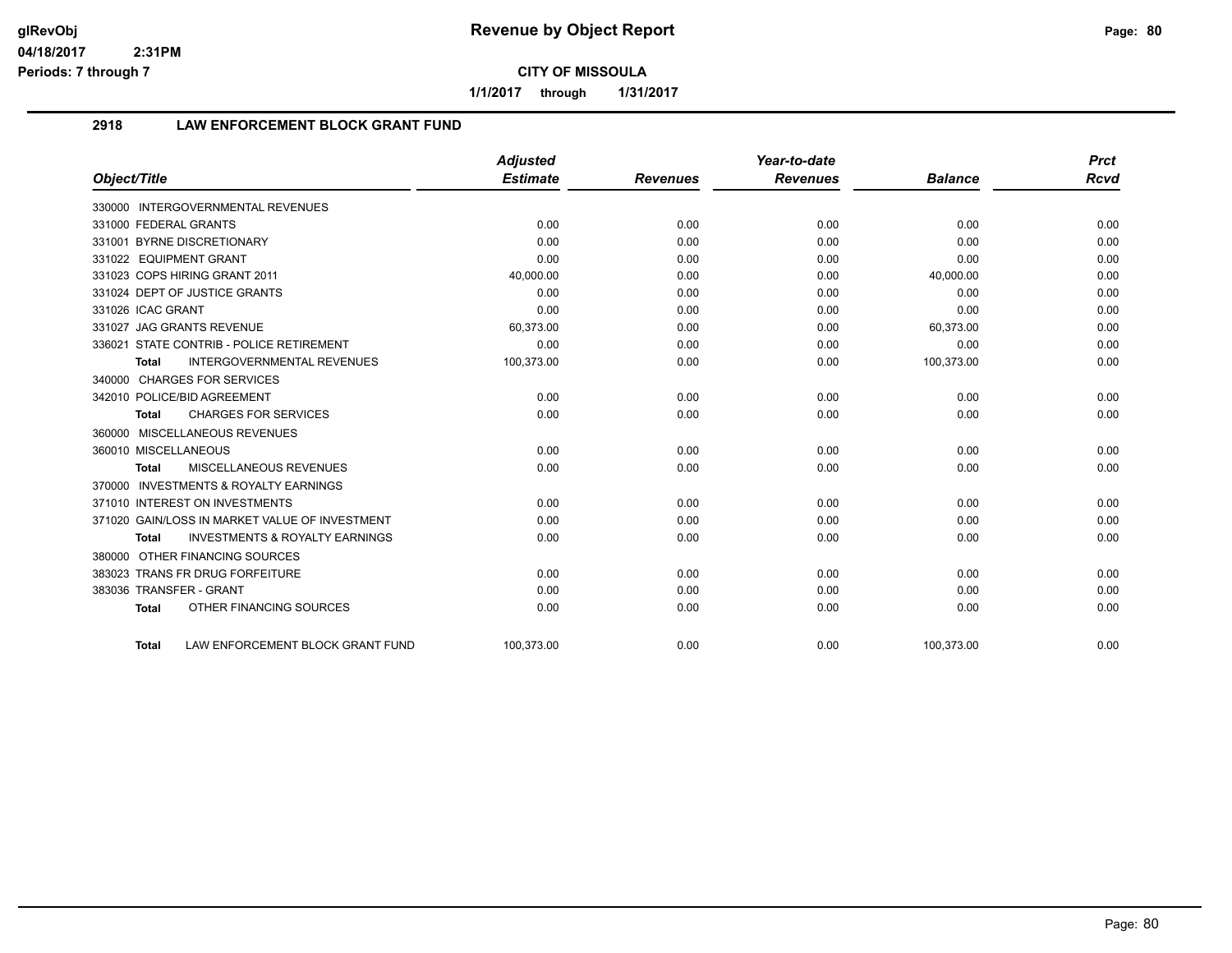**1/1/2017 through 1/31/2017**

## **2919 HIDTA FUND**

**2919 HIDTA FUND**

|                                                    | <b>Adjusted</b> |                 | Year-to-date    |                | <b>Prct</b> |
|----------------------------------------------------|-----------------|-----------------|-----------------|----------------|-------------|
| Object/Title                                       | <b>Estimate</b> | <b>Revenues</b> | <b>Revenues</b> | <b>Balance</b> | <b>Rcvd</b> |
| 340000 CHARGES FOR SERVICES                        |                 |                 |                 |                |             |
| 342013 SECURITY INVEST FEES                        | 140,600.00      | 83.70           | 26,337.52       | 114,262.48     | 18.73       |
| 342014 POLICE DEPARTMENT SERVICE FEES              | 0.00            | 1,888.48        | 12,113.11       | $-12,113.11$   | 0.00        |
| <b>CHARGES FOR SERVICES</b><br>Total               | 140,600.00      | 1.972.18        | 38,450.63       | 102.149.37     | 27.35       |
| 360000 MISCELLANEOUS REVENUES                      |                 |                 |                 |                |             |
| 360010 MISCELLANEOUS                               | 0.00            | 0.00            | 0.00            | 0.00           | 0.00        |
| MISCELLANEOUS REVENUES<br>Total                    | 0.00            | 0.00            | 0.00            | 0.00           | 0.00        |
| 370000 INVESTMENTS & ROYALTY EARNINGS              |                 |                 |                 |                |             |
| 371010 INTEREST ON INVESTMENTS                     | 0.00            | 0.00            | 0.00            | 0.00           | 0.00        |
| <b>INVESTMENTS &amp; ROYALTY EARNINGS</b><br>Total | 0.00            | 0.00            | 0.00            | 0.00           | 0.00        |
| <b>HIDTA FUND</b><br>Total                         | 140.600.00      | 1,972.18        | 38.450.63       | 102.149.37     | 27.35       |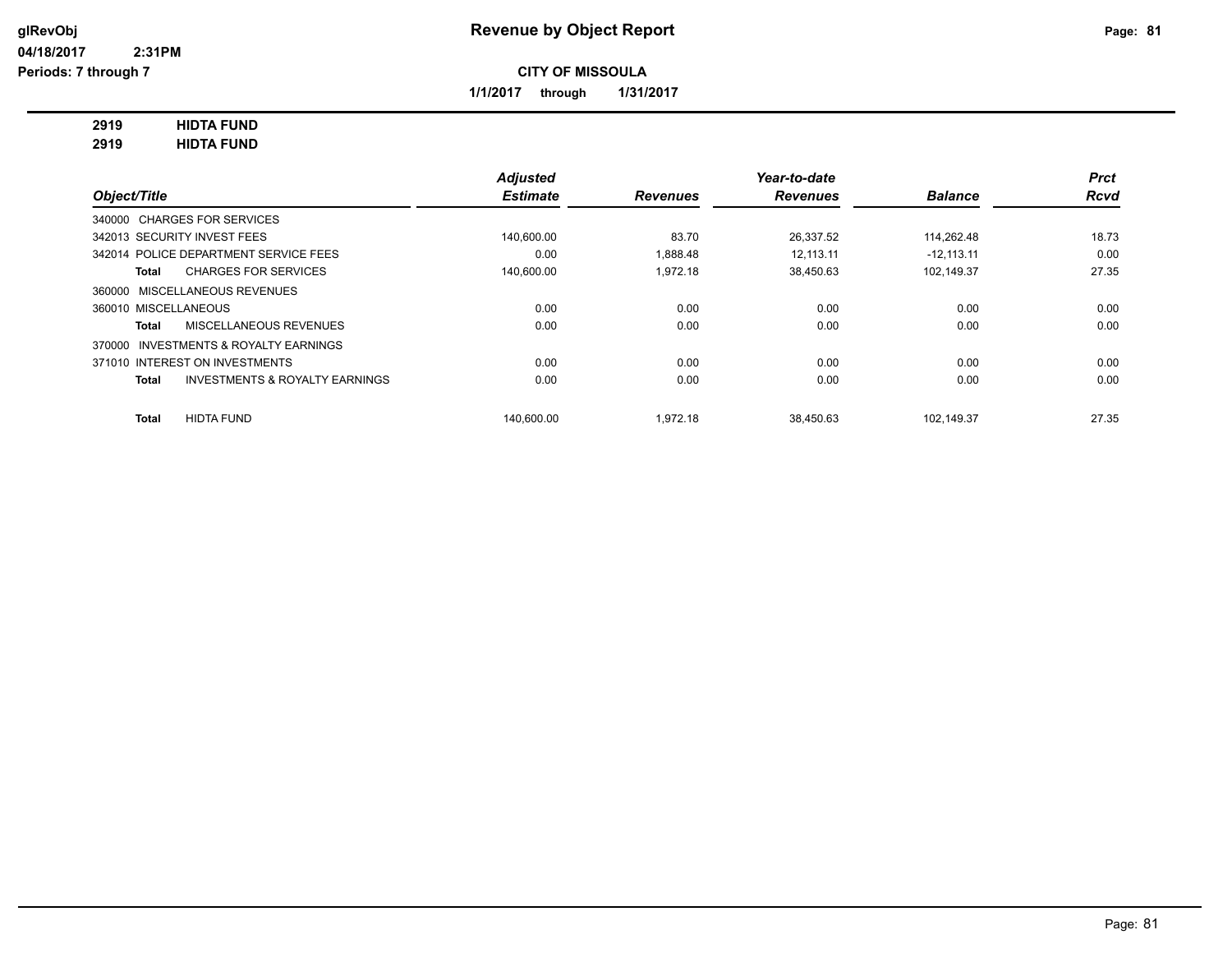**Periods: 7 through 7**

**CITY OF MISSOULA**

**1/1/2017 through 1/31/2017**

**2919 HIDTA FUND**

 **2:31PM**

|                                                           | <b>Adjusted</b> |                 | Year-to-date    |                | <b>Prct</b> |
|-----------------------------------------------------------|-----------------|-----------------|-----------------|----------------|-------------|
| Object/Title                                              | <b>Estimate</b> | <b>Revenues</b> | <b>Revenues</b> | <b>Balance</b> | <b>Rcvd</b> |
| 340000 CHARGES FOR SERVICES                               |                 |                 |                 |                |             |
| 342013 SECURITY INVEST FEES                               | 140,600.00      | 83.70           | 26,337.52       | 114,262.48     | 18.73       |
| 342014 POLICE DEPARTMENT SERVICE FEES                     | 0.00            | 1,888.48        | 12.113.11       | $-12.113.11$   | 0.00        |
| <b>CHARGES FOR SERVICES</b><br>Total                      | 140,600.00      | 1,972.18        | 38,450.63       | 102,149.37     | 27.35       |
| 360000 MISCELLANEOUS REVENUES                             |                 |                 |                 |                |             |
| 360010 MISCELLANEOUS                                      | 0.00            | 0.00            | 0.00            | 0.00           | 0.00        |
| MISCELLANEOUS REVENUES<br><b>Total</b>                    | 0.00            | 0.00            | 0.00            | 0.00           | 0.00        |
| 370000 INVESTMENTS & ROYALTY EARNINGS                     |                 |                 |                 |                |             |
| 371010 INTEREST ON INVESTMENTS                            | 0.00            | 0.00            | 0.00            | 0.00           | 0.00        |
| <b>INVESTMENTS &amp; ROYALTY EARNINGS</b><br><b>Total</b> | 0.00            | 0.00            | 0.00            | 0.00           | 0.00        |
| <b>HIDTA FUND</b><br><b>Total</b>                         | 140.600.00      | 1.972.18        | 38.450.63       | 102.149.37     | 27.35       |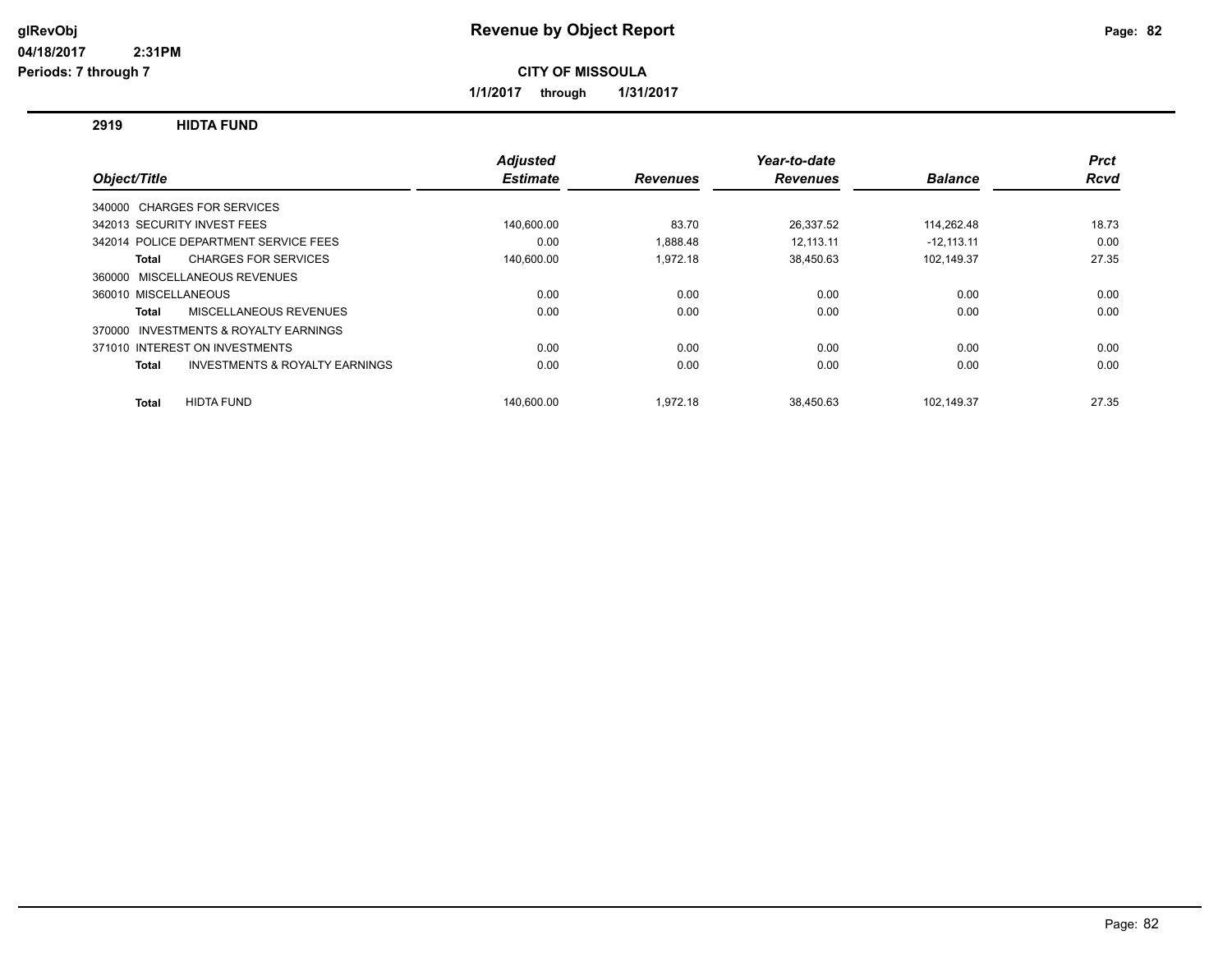**1/1/2017 through 1/31/2017**

# **2939 CDBG PROGRAM INCOME ACCOUNT**

**2939 CDBG PROGRAM INCOME ACCOUNT**

|                                                           | <b>Adjusted</b> |                 | Year-to-date    |                | <b>Prct</b> |
|-----------------------------------------------------------|-----------------|-----------------|-----------------|----------------|-------------|
| Object/Title                                              | <b>Estimate</b> | <b>Revenues</b> | <b>Revenues</b> | <b>Balance</b> | Rcvd        |
| 330000 INTERGOVERNMENTAL REVENUES                         |                 |                 |                 |                |             |
| 331000 FEDERAL GRANTS                                     | 14,383.00       | 18,287.06       | 18,287.06       | $-3,904.06$    | 127.14      |
| INTERGOVERNMENTAL REVENUES<br>Total                       | 14,383.00       | 18,287.06       | 18,287.06       | $-3,904.06$    | 127.14      |
| 360000 MISCELLANEOUS REVENUES                             |                 |                 |                 |                |             |
| 360010 MISCELLANEOUS                                      | 0.00            | 0.00            | 0.00            | 0.00           | 0.00        |
| <b>MISCELLANEOUS REVENUES</b><br><b>Total</b>             | 0.00            | 0.00            | 0.00            | 0.00           | 0.00        |
| 370000 INVESTMENTS & ROYALTY EARNINGS                     |                 |                 |                 |                |             |
| 371010 INTEREST ON INVESTMENTS                            | 0.00            | 0.00            | 0.00            | 0.00           | 0.00        |
| 371020 GAIN/LOSS IN MARKET VALUE OF INVESTMENTS           | 0.00            | 0.00            | 0.00            | 0.00           | 0.00        |
| <b>INVESTMENTS &amp; ROYALTY EARNINGS</b><br><b>Total</b> | 0.00            | 0.00            | 0.00            | 0.00           | 0.00        |
| 380000 OTHER FINANCING SOURCES                            |                 |                 |                 |                |             |
| 383000 OPERATING TRANSFERS                                | 0.00            | 0.00            | 0.00            | 0.00           | 0.00        |
| 383009 TRANS FR TITLE I                                   | 0.00            | 0.00            | 0.00            | 0.00           | 0.00        |
| OTHER FINANCING SOURCES<br>Total                          | 0.00            | 0.00            | 0.00            | 0.00           | 0.00        |
| CDBG PROGRAM INCOME ACCOUNT<br><b>Total</b>               | 14,383.00       | 18,287.06       | 18,287.06       | $-3,904.06$    | 127.14      |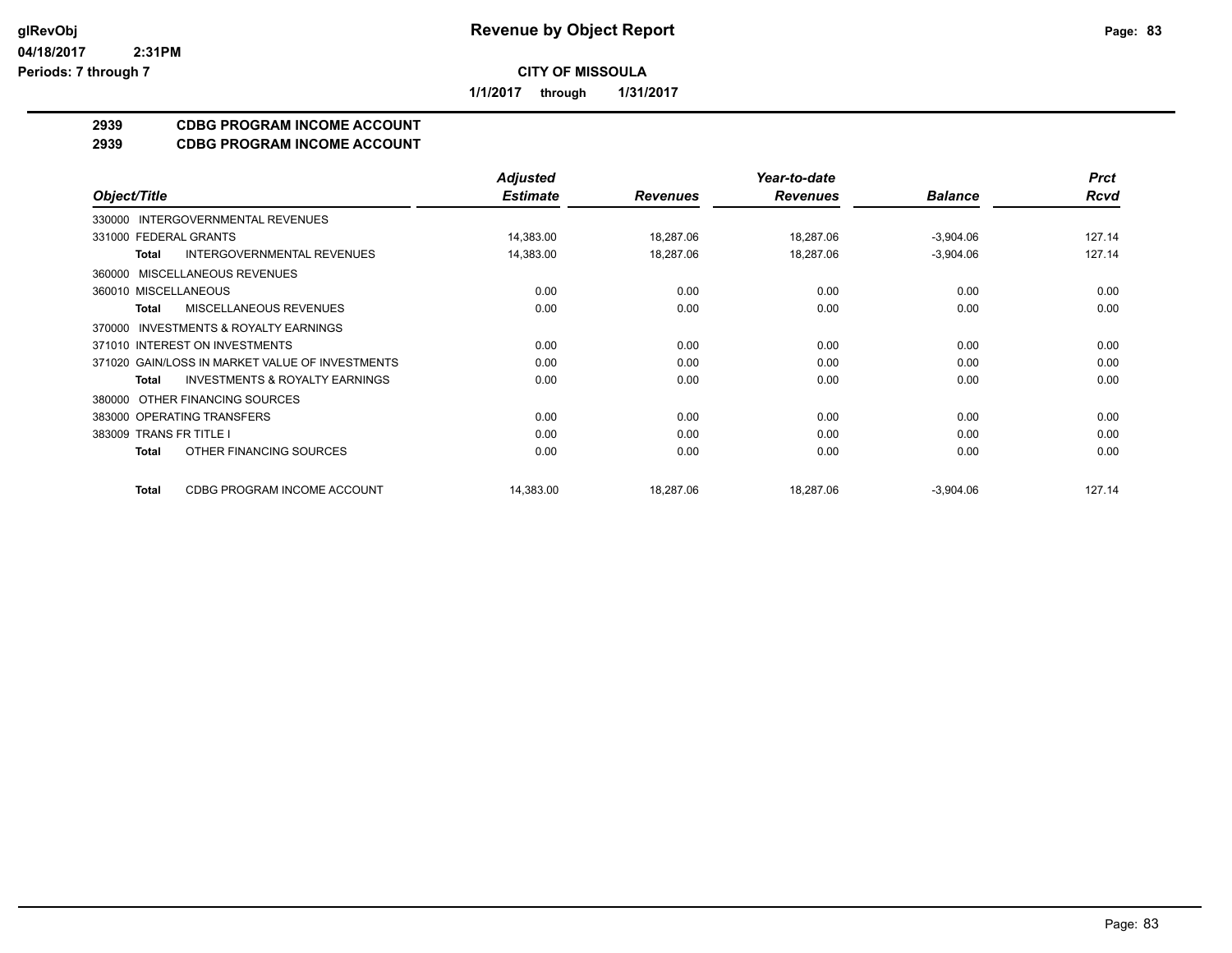**1/1/2017 through 1/31/2017**

#### **2939 CDBG PROGRAM INCOME ACCOUNT**

|                                                           | <b>Adjusted</b> |                 | Year-to-date    |                | <b>Prct</b> |
|-----------------------------------------------------------|-----------------|-----------------|-----------------|----------------|-------------|
| Object/Title                                              | <b>Estimate</b> | <b>Revenues</b> | <b>Revenues</b> | <b>Balance</b> | <b>Rcvd</b> |
| 330000 INTERGOVERNMENTAL REVENUES                         |                 |                 |                 |                |             |
| 331000 FEDERAL GRANTS                                     | 14,383.00       | 18,287.06       | 18,287.06       | $-3,904.06$    | 127.14      |
| <b>INTERGOVERNMENTAL REVENUES</b><br><b>Total</b>         | 14,383.00       | 18,287.06       | 18,287.06       | $-3,904.06$    | 127.14      |
| 360000 MISCELLANEOUS REVENUES                             |                 |                 |                 |                |             |
| 360010 MISCELLANEOUS                                      | 0.00            | 0.00            | 0.00            | 0.00           | 0.00        |
| MISCELLANEOUS REVENUES<br><b>Total</b>                    | 0.00            | 0.00            | 0.00            | 0.00           | 0.00        |
| 370000 INVESTMENTS & ROYALTY EARNINGS                     |                 |                 |                 |                |             |
| 371010 INTEREST ON INVESTMENTS                            | 0.00            | 0.00            | 0.00            | 0.00           | 0.00        |
| 371020 GAIN/LOSS IN MARKET VALUE OF INVESTMENT            | 0.00            | 0.00            | 0.00            | 0.00           | 0.00        |
| <b>INVESTMENTS &amp; ROYALTY EARNINGS</b><br><b>Total</b> | 0.00            | 0.00            | 0.00            | 0.00           | 0.00        |
| 380000 OTHER FINANCING SOURCES                            |                 |                 |                 |                |             |
| 383000 OPERATING TRANSFERS                                | 0.00            | 0.00            | 0.00            | 0.00           | 0.00        |
| 383009 TRANS FR TITLE I                                   | 0.00            | 0.00            | 0.00            | 0.00           | 0.00        |
| OTHER FINANCING SOURCES<br><b>Total</b>                   | 0.00            | 0.00            | 0.00            | 0.00           | 0.00        |
| CDBG PROGRAM INCOME ACCOUNT<br><b>Total</b>               | 14,383.00       | 18,287.06       | 18,287.06       | $-3,904.06$    | 127.14      |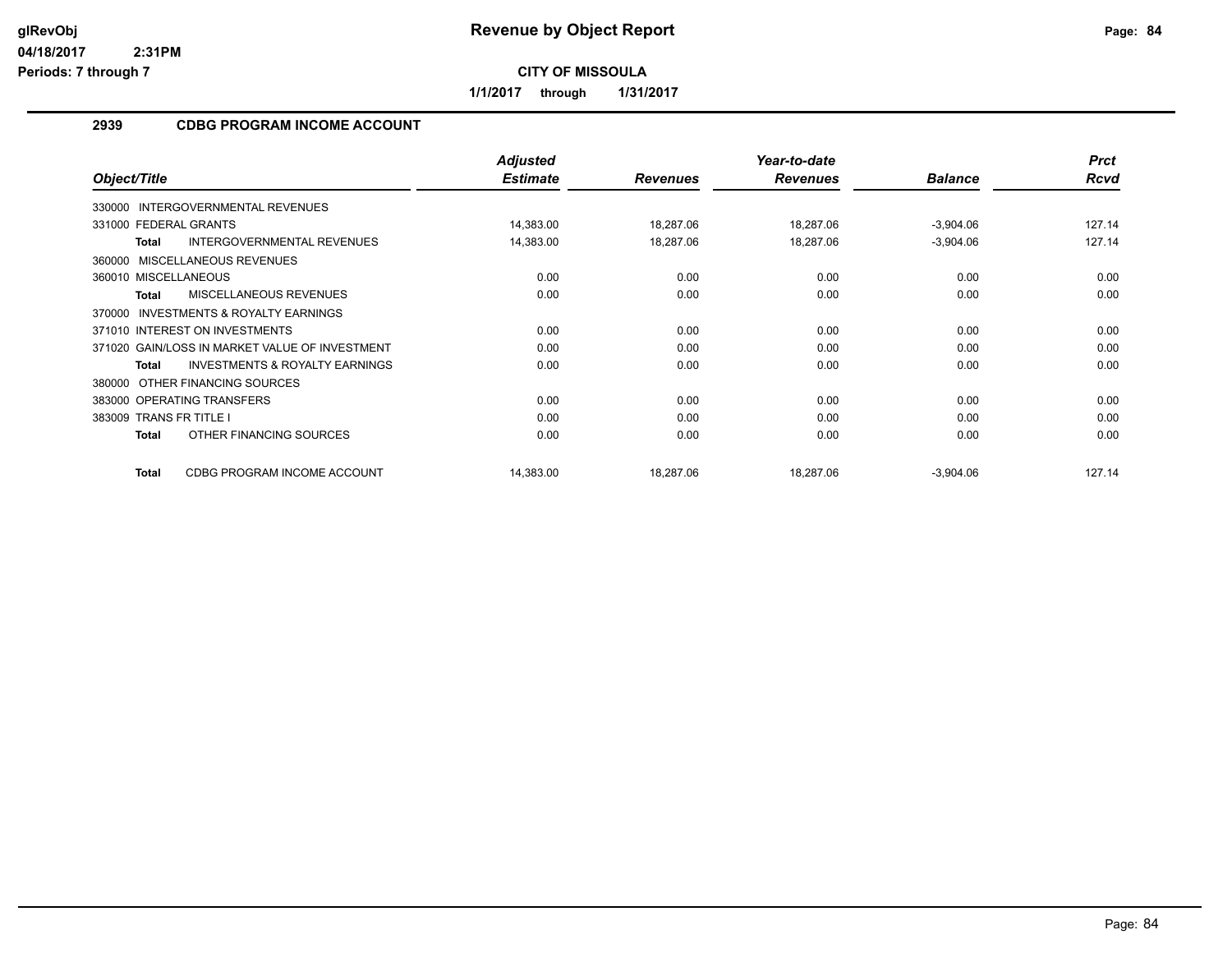**1/1/2017 through 1/31/2017**

## **2940 CDBG FUND**

**2940 CDBG FUND**

|                                                    | <b>Adjusted</b> |                 | Year-to-date    |                | <b>Prct</b> |
|----------------------------------------------------|-----------------|-----------------|-----------------|----------------|-------------|
| Object/Title                                       | <b>Estimate</b> | <b>Revenues</b> | <b>Revenues</b> | <b>Balance</b> | Rcvd        |
| 330000 INTERGOVERNMENTAL REVENUES                  |                 |                 |                 |                |             |
| 331010 ENTITLEMENT - CDBG                          | 577,639.00      | 141,074.00      | 236,856.09      | 340,782.91     | 41.00       |
| 331012 ARRA/CDBG STIMULUS REVENUE                  | 112,504.00      | 0.00            | 0.00            | 112,504.00     | 0.00        |
| <b>INTERGOVERNMENTAL REVENUES</b><br><b>Total</b>  | 690,143.00      | 141,074.00      | 236,856.09      | 453,286.91     | 34.32       |
| 360000 MISCELLANEOUS REVENUES                      |                 |                 |                 |                |             |
| 360010 MISCELLANEOUS                               | 0.00            | 0.00            | 0.00            | 0.00           | 0.00        |
| MISCELLANEOUS REVENUES<br>Total                    | 0.00            | 0.00            | 0.00            | 0.00           | 0.00        |
| 370000 INVESTMENTS & ROYALTY EARNINGS              |                 |                 |                 |                |             |
| 371010 INTEREST ON INVESTMENTS                     | 0.00            | 0.00            | 0.00            | 0.00           | 0.00        |
| <b>INVESTMENTS &amp; ROYALTY EARNINGS</b><br>Total | 0.00            | 0.00            | 0.00            | 0.00           | 0.00        |
| 380000 OTHER FINANCING SOURCES                     |                 |                 |                 |                |             |
| 383000 OPERATING TRANSFERS                         | 0.00            | 0.00            | 0.00            | 0.00           | 0.00        |
| 383009 TRANS FR TITLE I                            | 0.00            | 0.00            | 0.00            | 0.00           | 0.00        |
| OTHER FINANCING SOURCES<br><b>Total</b>            | 0.00            | 0.00            | 0.00            | 0.00           | 0.00        |
| <b>CDBG FUND</b><br><b>Total</b>                   | 690,143.00      | 141,074.00      | 236,856.09      | 453,286.91     | 34.32       |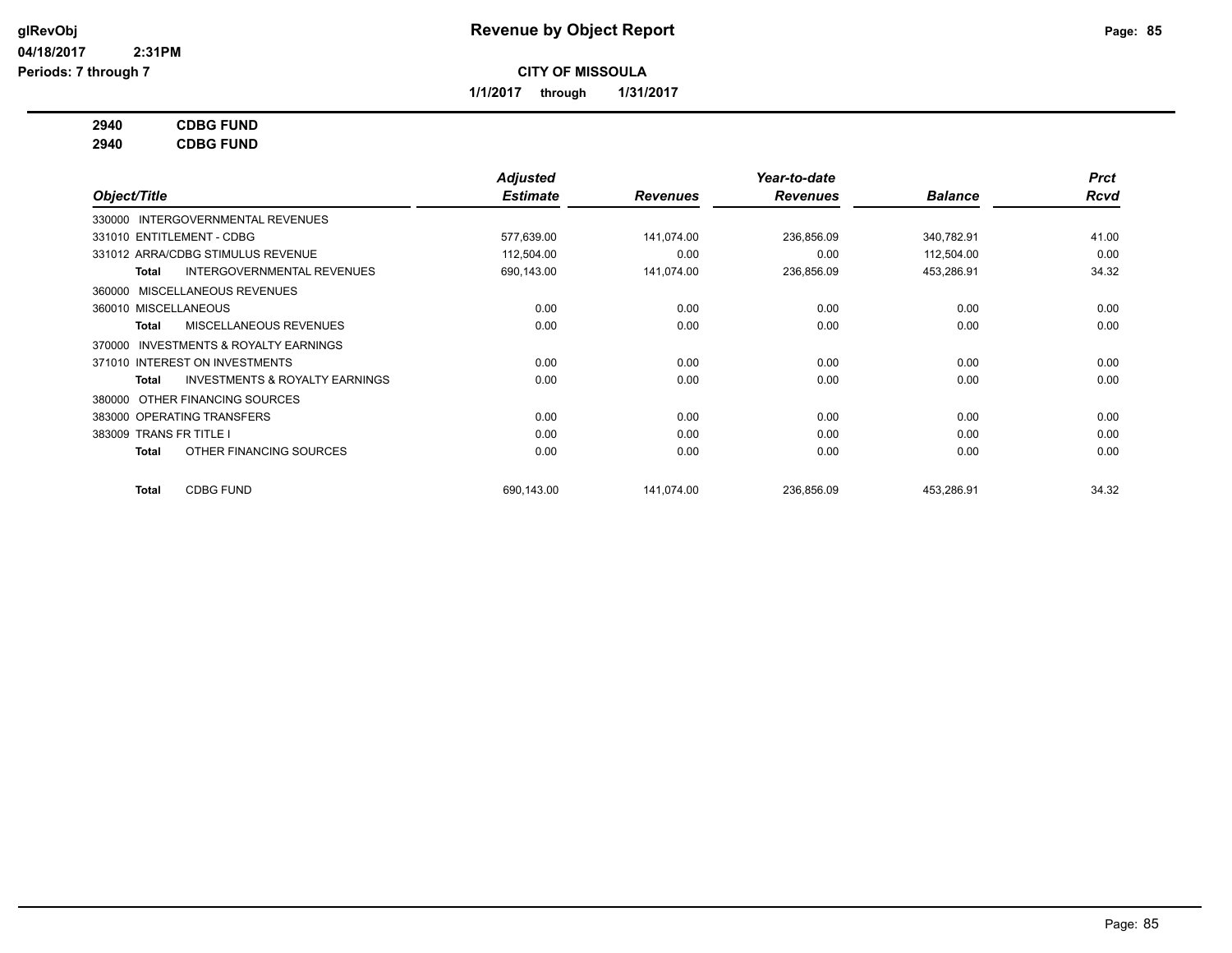**Periods: 7 through 7**

**CITY OF MISSOULA**

**1/1/2017 through 1/31/2017**

#### **2940 CDBG FUND**

|                                                           | <b>Adjusted</b> |                 | Year-to-date    |                | <b>Prct</b> |
|-----------------------------------------------------------|-----------------|-----------------|-----------------|----------------|-------------|
| Object/Title                                              | <b>Estimate</b> | <b>Revenues</b> | <b>Revenues</b> | <b>Balance</b> | Rcvd        |
| 330000 INTERGOVERNMENTAL REVENUES                         |                 |                 |                 |                |             |
| 331010 ENTITLEMENT - CDBG                                 | 577,639.00      | 141,074.00      | 236,856.09      | 340,782.91     | 41.00       |
| 331012 ARRA/CDBG STIMULUS REVENUE                         | 112,504.00      | 0.00            | 0.00            | 112,504.00     | 0.00        |
| <b>INTERGOVERNMENTAL REVENUES</b><br><b>Total</b>         | 690,143.00      | 141,074.00      | 236,856.09      | 453,286.91     | 34.32       |
| MISCELLANEOUS REVENUES<br>360000                          |                 |                 |                 |                |             |
| 360010 MISCELLANEOUS                                      | 0.00            | 0.00            | 0.00            | 0.00           | 0.00        |
| MISCELLANEOUS REVENUES<br><b>Total</b>                    | 0.00            | 0.00            | 0.00            | 0.00           | 0.00        |
| <b>INVESTMENTS &amp; ROYALTY EARNINGS</b><br>370000       |                 |                 |                 |                |             |
| 371010 INTEREST ON INVESTMENTS                            | 0.00            | 0.00            | 0.00            | 0.00           | 0.00        |
| <b>INVESTMENTS &amp; ROYALTY EARNINGS</b><br><b>Total</b> | 0.00            | 0.00            | 0.00            | 0.00           | 0.00        |
| OTHER FINANCING SOURCES<br>380000                         |                 |                 |                 |                |             |
| 383000 OPERATING TRANSFERS                                | 0.00            | 0.00            | 0.00            | 0.00           | 0.00        |
| 383009 TRANS FR TITLE I                                   | 0.00            | 0.00            | 0.00            | 0.00           | 0.00        |
| OTHER FINANCING SOURCES<br><b>Total</b>                   | 0.00            | 0.00            | 0.00            | 0.00           | 0.00        |
| <b>CDBG FUND</b><br><b>Total</b>                          | 690,143.00      | 141,074.00      | 236,856.09      | 453,286.91     | 34.32       |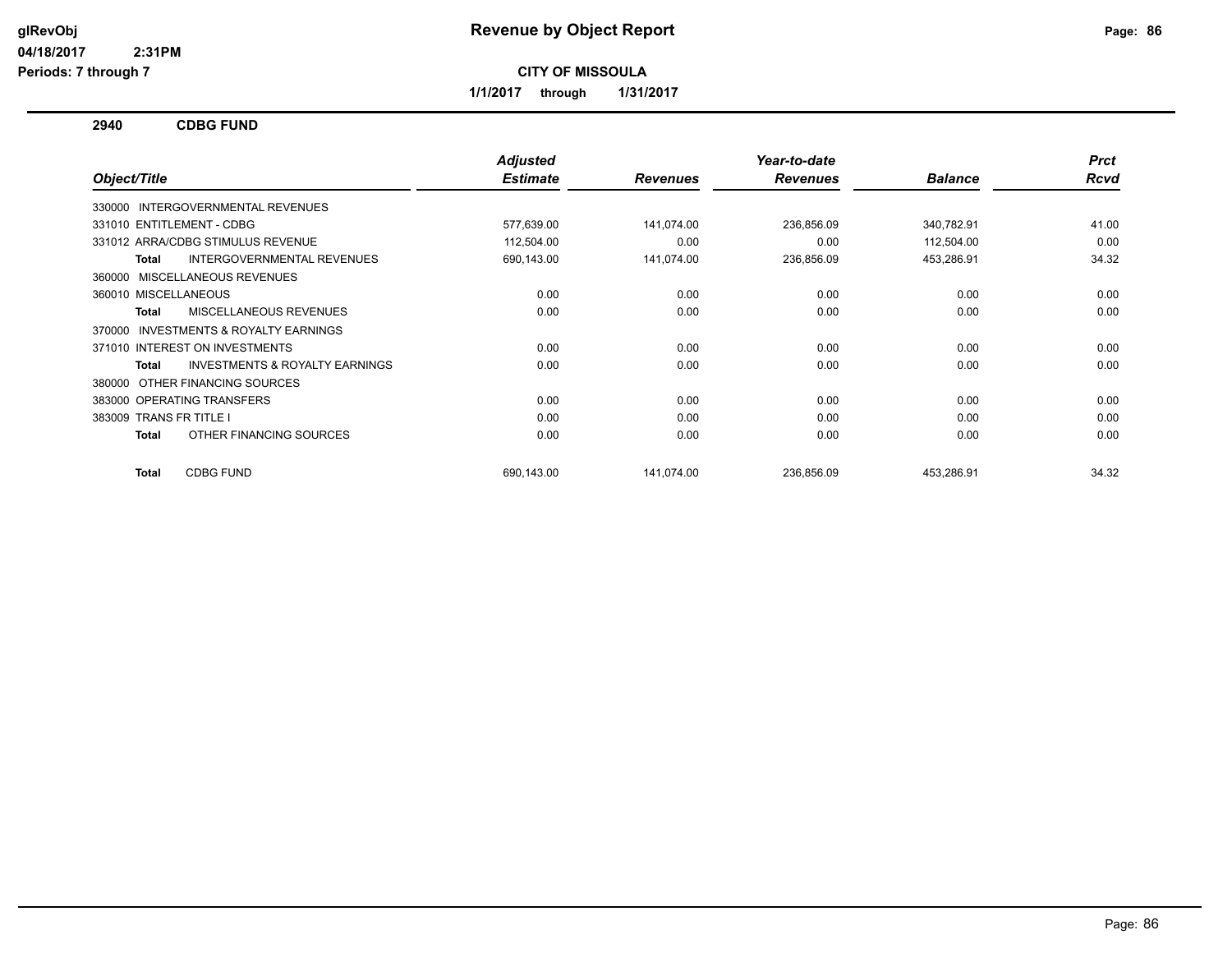**1/1/2017 through 1/31/2017**

## **2941 HOME FUND**

**2941 HOME FUND**

|                                                           | <b>Adjusted</b> |                 | Year-to-date    |                | <b>Prct</b> |
|-----------------------------------------------------------|-----------------|-----------------|-----------------|----------------|-------------|
| Object/Title                                              | <b>Estimate</b> | <b>Revenues</b> | <b>Revenues</b> | <b>Balance</b> | Rcvd        |
| 330000 INTERGOVERNMENTAL REVENUES                         |                 |                 |                 |                |             |
| 330000 INTERGOVERNMENTAL REVENUES                         | 57,448.00       | 0.00            | $-15,236.31$    | 72,684.31      | $-26.52$    |
| 331016 HOMEWORD 1800 PHILLIPS                             | 0.00            | 0.00            | 337.28          | $-337.28$      | 0.00        |
| 331033 WORD                                               | 0.00            | 0.00            | 2,899.28        | $-2,899.28$    | 0.00        |
| 334145 WESTERN MT MENTAL HEALTH CTR                       | 0.00            | 0.00            | 0.00            | 0.00           | 0.00        |
| 334149 MISSOULA HOMEOWNERSHIP PROGRAM                     | 0.00            | 0.00            | 0.00            | 0.00           | 0.00        |
| 334153 FY14 DISTRICT XI HRC TBRA                          | 0.00            | 0.00            | $-8.00$         | 8.00           | 0.00        |
| 334154 HOMEWORD SWEETGRASS                                | 0.00            | 0.00            | 0.00            | 0.00           | 0.00        |
| 334155 FY08 NMCDC                                         | 0.00            | 0.00            | 0.00            | 0.00           | 0.00        |
| 334156 HOME PROGRAM INCOME                                | 437,800.00      | 0.00            | 0.00            | 437,800.00     | 0.00        |
| 334157 FY09 MHA                                           | 0.00            | 0.00            | 0.00            | 0.00           | 0.00        |
| 334159 FY09 HOMEWORD                                      | 0.00            | 0.00            | 0.00            | 0.00           | 0.00        |
| 334160 FY09 NMCDC                                         | 0.00            | 0.00            | 0.00            | 0.00           | 0.00        |
| 334161 FY10 DISTRICT XI HRC                               | 0.00            | 0.00            | 0.00            | 0.00           | 0.00        |
| 334163 FY10 homeWORD/SOLSTICE APT                         | 0.00            | 0.00            | 0.00            | 0.00           | 0.00        |
| INTERGOVERNMENTAL REVENUES<br><b>Total</b>                | 495,248.00      | 0.00            | $-12,007.75$    | 507,255.75     | $-2.42$     |
| 340000 CHARGES FOR SERVICES                               |                 |                 |                 |                |             |
| 341450 *** Title Not Found ***                            | 0.00            | 0.00            | 0.00            | 0.00           | 0.00        |
| <b>CHARGES FOR SERVICES</b><br><b>Total</b>               | 0.00            | 0.00            | 0.00            | 0.00           | 0.00        |
| 360000 MISCELLANEOUS REVENUES                             |                 |                 |                 |                |             |
| 360005 LOAN REPAYMENTS                                    | 0.00            | 0.00            | 0.00            | 0.00           | 0.00        |
| 360010 MISCELLANEOUS                                      | 0.00            | 0.00            | 0.00            | 0.00           | 0.00        |
| <b>MISCELLANEOUS REVENUES</b><br><b>Total</b>             | 0.00            | 0.00            | 0.00            | 0.00           | 0.00        |
| 370000 INVESTMENTS & ROYALTY EARNINGS                     |                 |                 |                 |                |             |
| 371020 GAIN/LOSS IN MARKET VALUE OF INVESTMENTS           | 0.00            | 0.00            | 0.00            | 0.00           | 0.00        |
| <b>INVESTMENTS &amp; ROYALTY EARNINGS</b><br><b>Total</b> | 0.00            | 0.00            | 0.00            | 0.00           | 0.00        |
| <b>HOME FUND</b><br><b>Total</b>                          | 495,248.00      | 0.00            | $-12,007.75$    | 507,255.75     | $-2.42$     |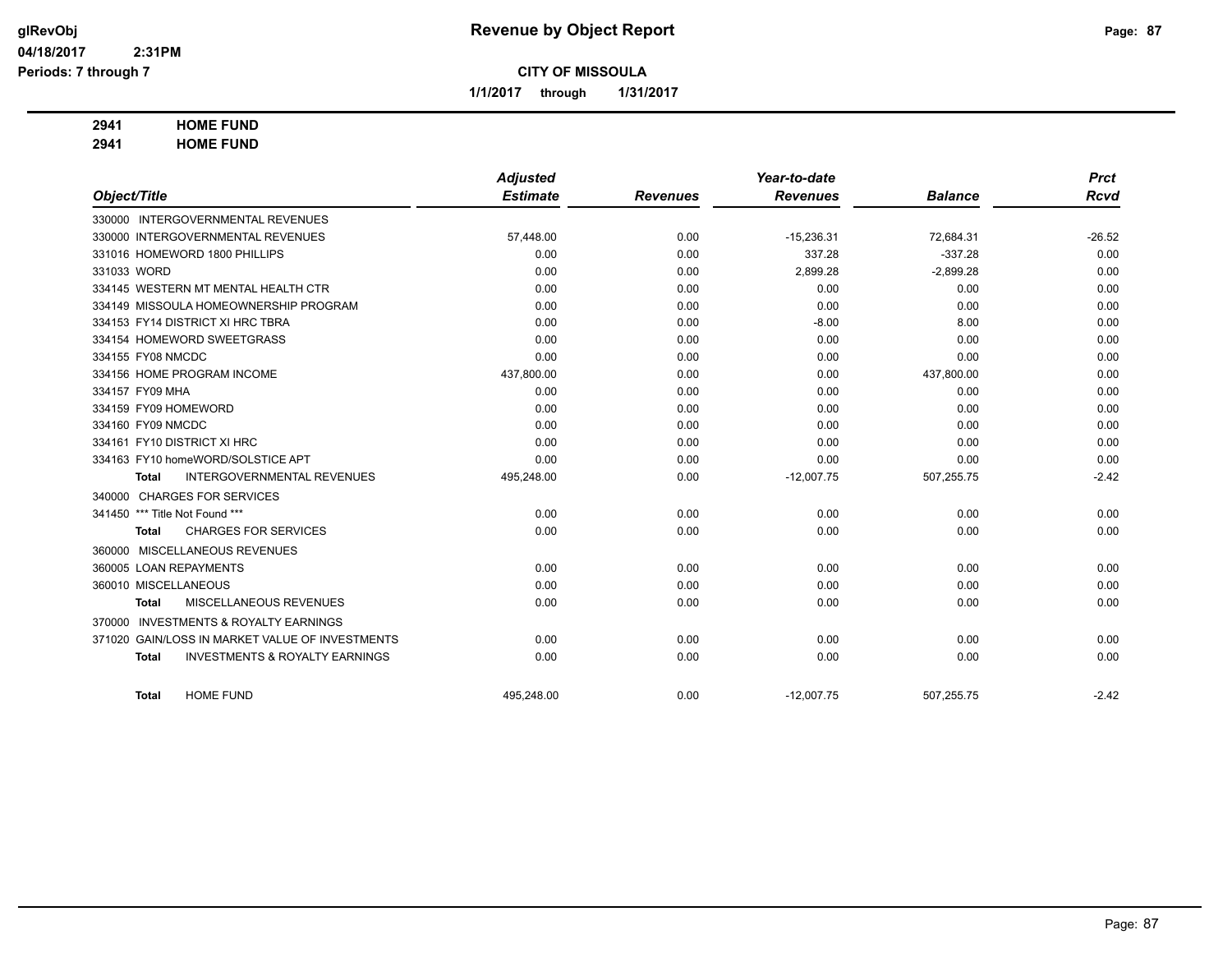**1/1/2017 through 1/31/2017**

#### **2941 HOME FUND**

|                                                           | <b>Adjusted</b> |                 | Year-to-date    |                | <b>Prct</b> |
|-----------------------------------------------------------|-----------------|-----------------|-----------------|----------------|-------------|
| Object/Title                                              | <b>Estimate</b> | <b>Revenues</b> | <b>Revenues</b> | <b>Balance</b> | <b>Rcvd</b> |
| 330000 INTERGOVERNMENTAL REVENUES                         |                 |                 |                 |                |             |
| 330000 INTERGOVERNMENTAL REVENUES                         | 57,448.00       | 0.00            | $-15,236.31$    | 72,684.31      | $-26.52$    |
| 331016 HOMEWORD 1800 PHILLIPS                             | 0.00            | 0.00            | 337.28          | $-337.28$      | 0.00        |
| 331033 WORD                                               | 0.00            | 0.00            | 2,899.28        | $-2,899.28$    | 0.00        |
| 334145 WESTERN MT MENTAL HEALTH CTR                       | 0.00            | 0.00            | 0.00            | 0.00           | 0.00        |
| 334149 MISSOULA HOMEOWNERSHIP PROGRAM                     | 0.00            | 0.00            | 0.00            | 0.00           | 0.00        |
| 334153 FY14 DISTRICT XI HRC TBRA                          | 0.00            | 0.00            | $-8.00$         | 8.00           | 0.00        |
| 334154 HOMEWORD SWEETGRASS                                | 0.00            | 0.00            | 0.00            | 0.00           | 0.00        |
| 334155 FY08 NMCDC                                         | 0.00            | 0.00            | 0.00            | 0.00           | 0.00        |
| 334156 HOME PROGRAM INCOME                                | 437,800.00      | 0.00            | 0.00            | 437,800.00     | 0.00        |
| 334157 FY09 MHA                                           | 0.00            | 0.00            | 0.00            | 0.00           | 0.00        |
| 334159 FY09 HOMEWORD                                      | 0.00            | 0.00            | 0.00            | 0.00           | 0.00        |
| 334160 FY09 NMCDC                                         | 0.00            | 0.00            | 0.00            | 0.00           | 0.00        |
| 334161 FY10 DISTRICT XI HRC                               | 0.00            | 0.00            | 0.00            | 0.00           | 0.00        |
| 334163 FY10 homeWORD/SOLSTICE APT                         | 0.00            | 0.00            | 0.00            | 0.00           | 0.00        |
| <b>INTERGOVERNMENTAL REVENUES</b><br>Total                | 495,248.00      | 0.00            | $-12,007.75$    | 507,255.75     | $-2.42$     |
| 340000 CHARGES FOR SERVICES                               |                 |                 |                 |                |             |
| 341450 *** Title Not Found ***                            | 0.00            | 0.00            | 0.00            | 0.00           | 0.00        |
| <b>CHARGES FOR SERVICES</b><br>Total                      | 0.00            | 0.00            | 0.00            | 0.00           | 0.00        |
| 360000 MISCELLANEOUS REVENUES                             |                 |                 |                 |                |             |
| 360005 LOAN REPAYMENTS                                    | 0.00            | 0.00            | 0.00            | 0.00           | 0.00        |
| 360010 MISCELLANEOUS                                      | 0.00            | 0.00            | 0.00            | 0.00           | 0.00        |
| MISCELLANEOUS REVENUES<br>Total                           | 0.00            | 0.00            | 0.00            | 0.00           | 0.00        |
| 370000 INVESTMENTS & ROYALTY EARNINGS                     |                 |                 |                 |                |             |
| 371020 GAIN/LOSS IN MARKET VALUE OF INVESTMENT            | 0.00            | 0.00            | 0.00            | 0.00           | 0.00        |
| <b>INVESTMENTS &amp; ROYALTY EARNINGS</b><br><b>Total</b> | 0.00            | 0.00            | 0.00            | 0.00           | 0.00        |
|                                                           |                 |                 |                 |                |             |
| <b>HOME FUND</b><br><b>Total</b>                          | 495,248.00      | 0.00            | $-12,007.75$    | 507,255.75     | $-2.42$     |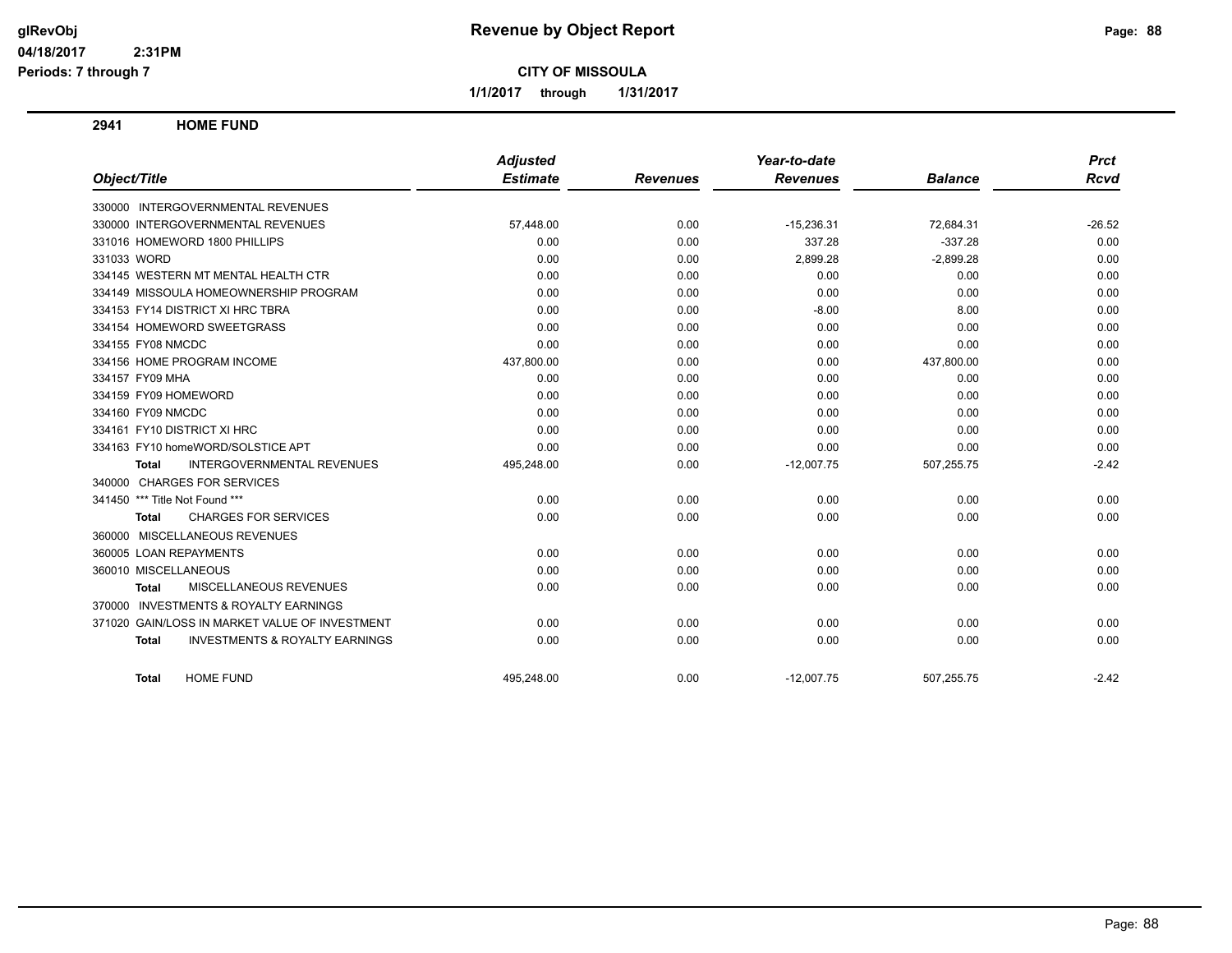**1/1/2017 through 1/31/2017**

**2942 ADDI PROGRAM 2942 ADDI PROGRAM**

|                                                    | <b>Adjusted</b> |                 | Year-to-date    |                | <b>Prct</b> |
|----------------------------------------------------|-----------------|-----------------|-----------------|----------------|-------------|
| Object/Title                                       | <b>Estimate</b> | <b>Revenues</b> | <b>Revenues</b> | <b>Balance</b> | Rcvd        |
| 330000 INTERGOVERNMENTAL REVENUES                  |                 |                 |                 |                |             |
| 330000 INTERGOVERNMENTAL REVENUES                  | 0.00            | 0.00            | 0.00            | 0.00           | 0.00        |
| 334146 ADDI FUNDS-1ST TIME HOMEBUYERS              | 0.00            | 0.00            | 0.00            | 0.00           | 0.00        |
| INTERGOVERNMENTAL REVENUES<br>Total                | 0.00            | 0.00            | 0.00            | 0.00           | 0.00        |
| 370000 INVESTMENTS & ROYALTY EARNINGS              |                 |                 |                 |                |             |
| 371010 INTEREST ON INVESTMENTS                     | 0.00            | 0.00            | 0.00            | 0.00           | 0.00        |
| 371020 GAIN/LOSS IN MARKET VALUE OF INVESTMENTS    | 0.00            | 0.00            | 0.00            | 0.00           | 0.00        |
| <b>INVESTMENTS &amp; ROYALTY EARNINGS</b><br>Total | 0.00            | 0.00            | 0.00            | 0.00           | 0.00        |
| ADDI PROGRAM<br><b>Total</b>                       | 0.00            | 0.00            | 0.00            | 0.00           | 0.00        |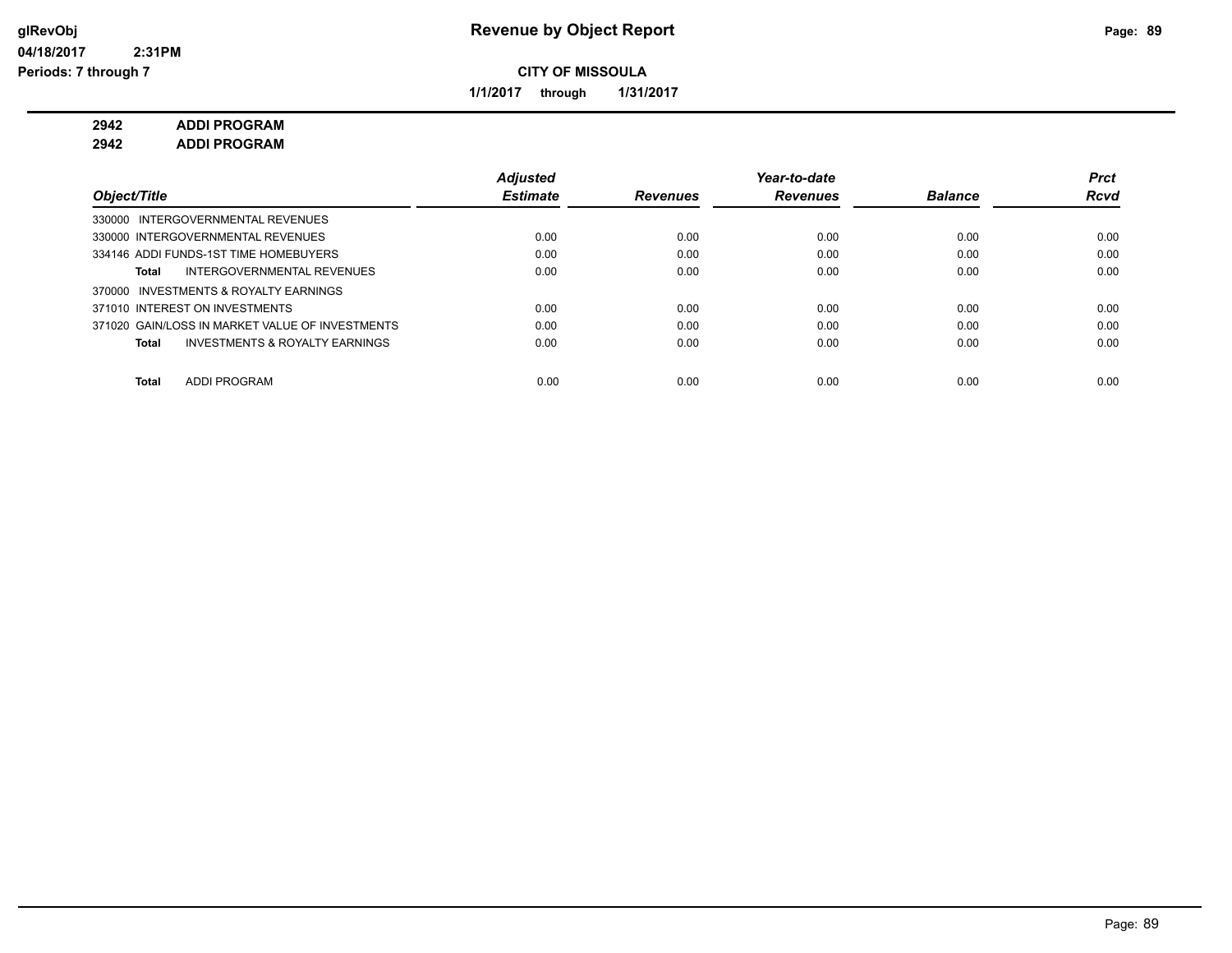**1/1/2017 through 1/31/2017**

#### **2942 ADDI PROGRAM**

|                                                | <b>Adiusted</b> |                 | Year-to-date    |                | <b>Prct</b> |
|------------------------------------------------|-----------------|-----------------|-----------------|----------------|-------------|
| Obiect/Title                                   | <b>Estimate</b> | <b>Revenues</b> | <b>Revenues</b> | <b>Balance</b> | <b>Rcvd</b> |
| 330000 INTERGOVERNMENTAL REVENUES              |                 |                 |                 |                |             |
| 330000 INTERGOVERNMENTAL REVENUES              | 0.00            | 0.00            | 0.00            | 0.00           | 0.00        |
| 334146 ADDI FUNDS-1ST TIME HOMEBUYERS          | 0.00            | 0.00            | 0.00            | 0.00           | 0.00        |
| INTERGOVERNMENTAL REVENUES<br>Total            | 0.00            | 0.00            | 0.00            | 0.00           | 0.00        |
| 370000 INVESTMENTS & ROYALTY EARNINGS          |                 |                 |                 |                |             |
| 371010 INTEREST ON INVESTMENTS                 | 0.00            | 0.00            | 0.00            | 0.00           | 0.00        |
| 371020 GAIN/LOSS IN MARKET VALUE OF INVESTMENT | 0.00            | 0.00            | 0.00            | 0.00           | 0.00        |
| INVESTMENTS & ROYALTY EARNINGS<br>Total        | 0.00            | 0.00            | 0.00            | 0.00           | 0.00        |
| <b>ADDI PROGRAM</b><br>Total                   | 0.00            | 0.00            | 0.00            | 0.00           | 0.00        |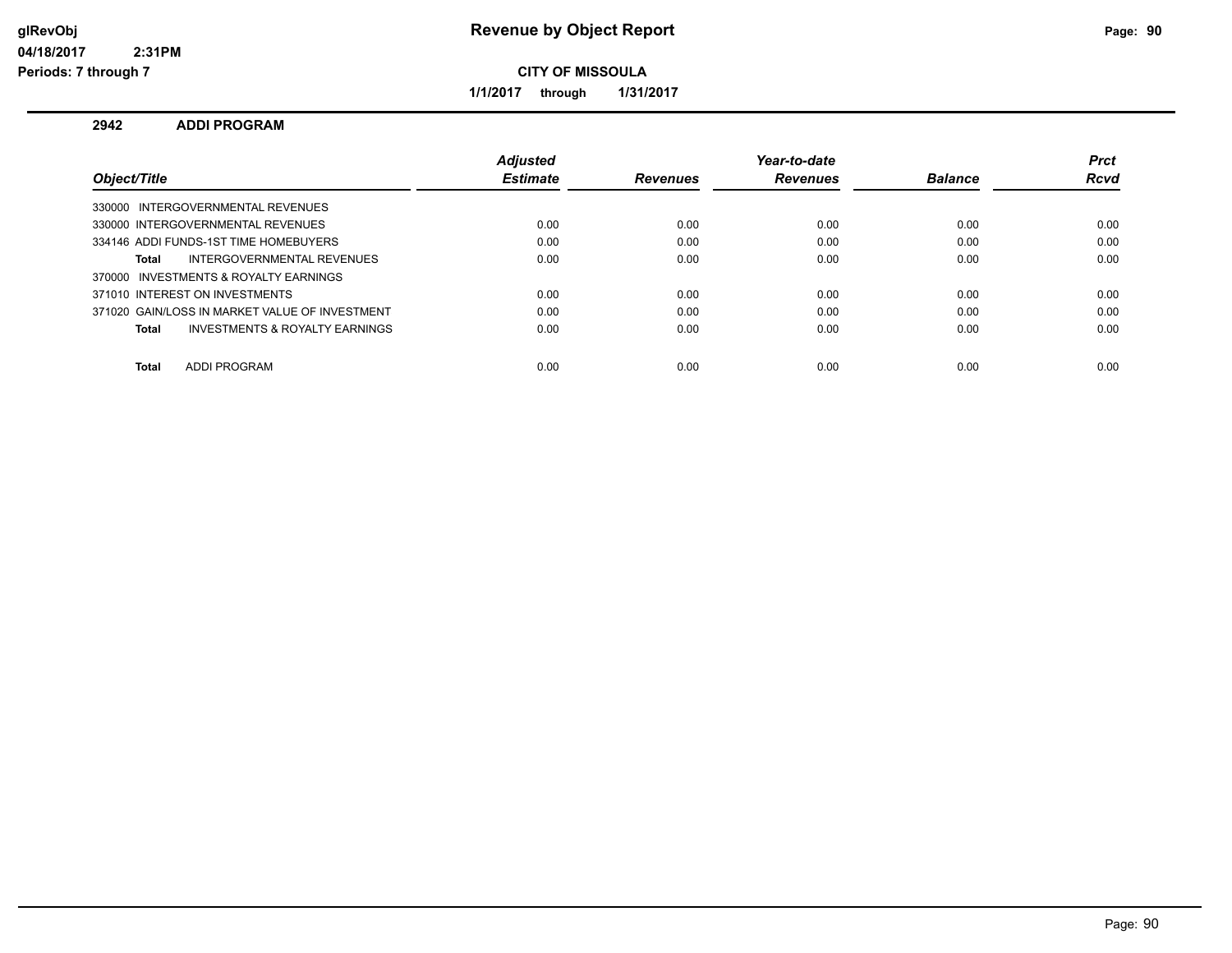**1/1/2017 through 1/31/2017**

### **2943 CITY HOME PROGRAM INCOME**

#### **2943 CITY HOME PROGRAM INCOME**

|                                            | <b>Adjusted</b> |                 | Year-to-date    |                | <b>Prct</b> |
|--------------------------------------------|-----------------|-----------------|-----------------|----------------|-------------|
| Object/Title                               | <b>Estimate</b> | <b>Revenues</b> | <b>Revenues</b> | <b>Balance</b> | Rcvd        |
| INTERGOVERNMENTAL REVENUES<br>330000       |                 |                 |                 |                |             |
| 334156 *** Title Not Found ***             | 0.00            | 0.00            | 40,183.85       | $-40,183.85$   | 0.00        |
| <b>INTERGOVERNMENTAL REVENUES</b><br>Total | 0.00            | 0.00            | 40,183.85       | $-40,183.85$   | 0.00        |
| 360000 MISCELLANEOUS REVENUES              |                 |                 |                 |                |             |
| 360005 LOAN REPAYMENTS                     | 25.000.00       | 0.00            | 0.00            | 25,000.00      | 0.00        |
| 360010 MISCELLANEOUS                       | 0.00            | 66.67           | 400.02          | $-400.02$      | 0.00        |
| MISCELLANEOUS REVENUES<br>Total            | 25,000.00       | 66.67           | 400.02          | 24,599.98      | 1.60        |
| 380000 OTHER FINANCING SOURCES             |                 |                 |                 |                |             |
| 383000 OPERATING TRANSFERS                 | 0.00            | 0.00            | 0.00            | 0.00           | 0.00        |
| OTHER FINANCING SOURCES<br>Total           | 0.00            | 0.00            | 0.00            | 0.00           | 0.00        |
| CITY HOME PROGRAM INCOME<br><b>Total</b>   | 25,000.00       | 66.67           | 40.583.87       | $-15.583.87$   | 162.34      |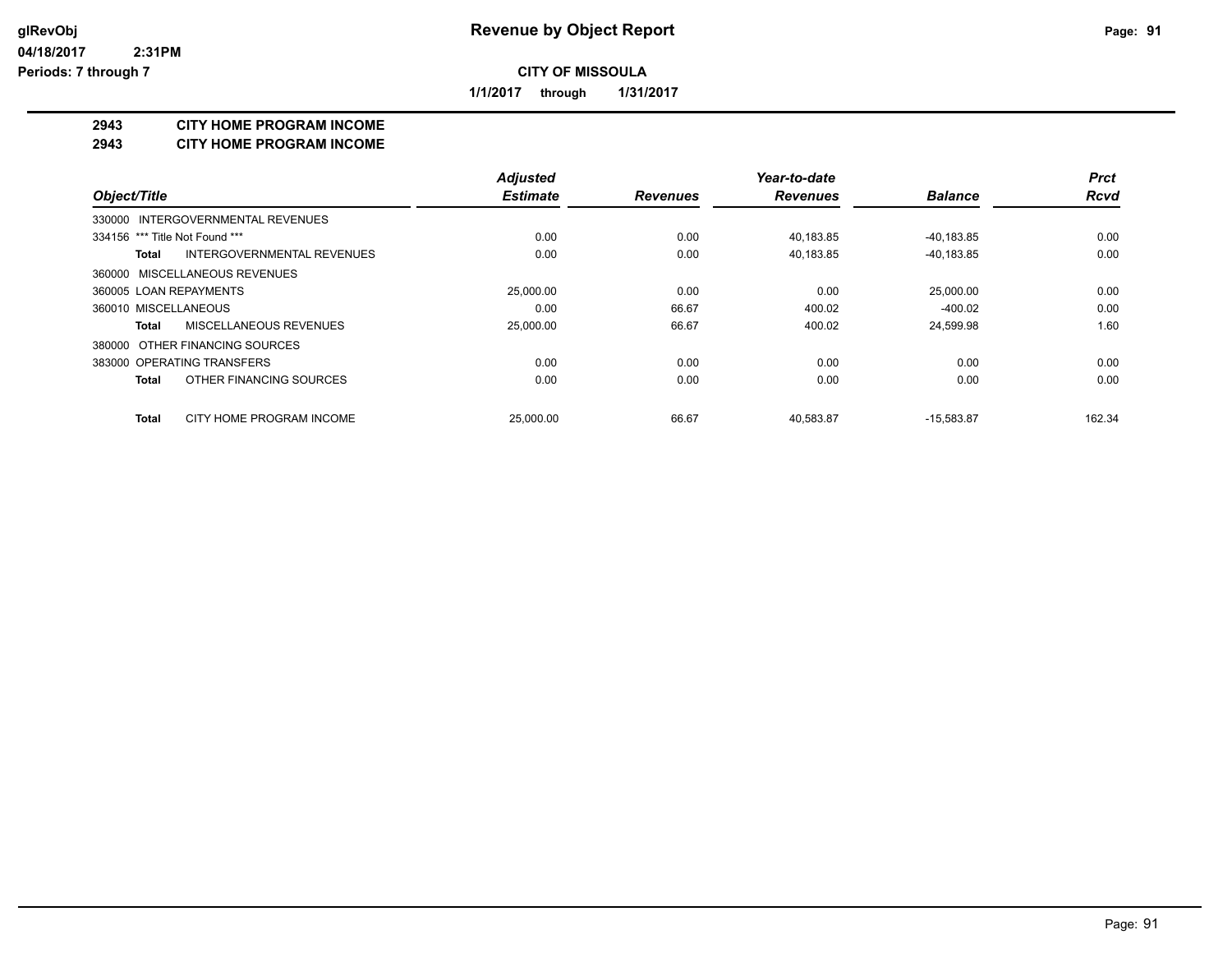**1/1/2017 through 1/31/2017**

#### **2943 CITY HOME PROGRAM INCOME**

|                                          | <b>Adjusted</b> |                 | Year-to-date    |                | <b>Prct</b> |
|------------------------------------------|-----------------|-----------------|-----------------|----------------|-------------|
| Object/Title                             | <b>Estimate</b> | <b>Revenues</b> | <b>Revenues</b> | <b>Balance</b> | <b>Rcvd</b> |
| 330000 INTERGOVERNMENTAL REVENUES        |                 |                 |                 |                |             |
| 334156 *** Title Not Found ***           | 0.00            | 0.00            | 40.183.85       | $-40,183.85$   | 0.00        |
| INTERGOVERNMENTAL REVENUES<br>Total      | 0.00            | 0.00            | 40,183.85       | $-40,183.85$   | 0.00        |
| MISCELLANEOUS REVENUES<br>360000         |                 |                 |                 |                |             |
| 360005 LOAN REPAYMENTS                   | 25,000.00       | 0.00            | 0.00            | 25,000.00      | 0.00        |
| 360010 MISCELLANEOUS                     | 0.00            | 66.67           | 400.02          | $-400.02$      | 0.00        |
| MISCELLANEOUS REVENUES<br>Total          | 25,000.00       | 66.67           | 400.02          | 24,599.98      | 1.60        |
| OTHER FINANCING SOURCES<br>380000        |                 |                 |                 |                |             |
| 383000 OPERATING TRANSFERS               | 0.00            | 0.00            | 0.00            | 0.00           | 0.00        |
| OTHER FINANCING SOURCES<br><b>Total</b>  | 0.00            | 0.00            | 0.00            | 0.00           | 0.00        |
| CITY HOME PROGRAM INCOME<br><b>Total</b> | 25.000.00       | 66.67           | 40.583.87       | $-15.583.87$   | 162.34      |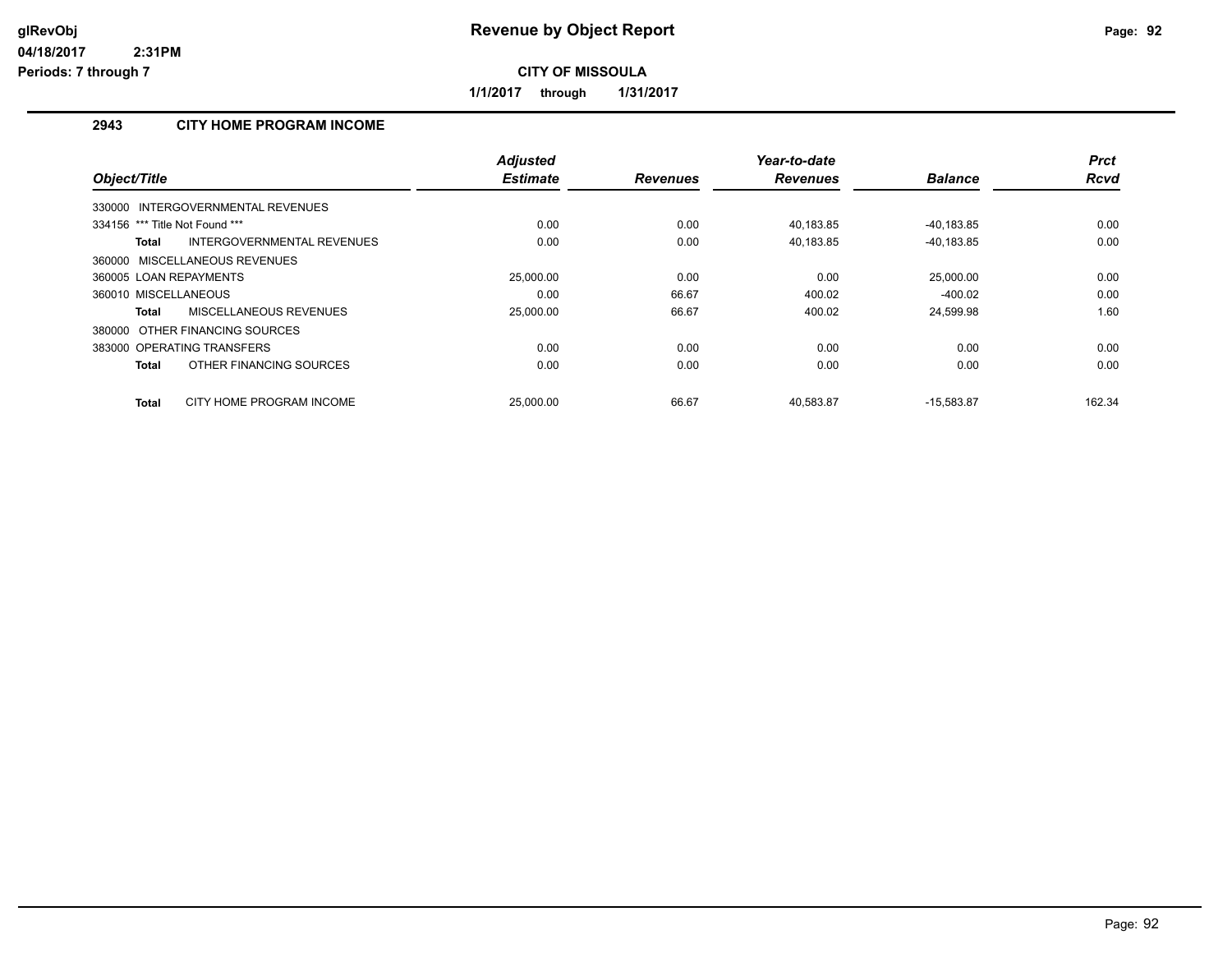**1/1/2017 through 1/31/2017**

#### **2944 NEIGHBORHOOD STABILIZATION PROGRAM 2944 NEIGHBORHOOD STABILIZATION PROGRAM**

| Object/Title |                                    | <b>Adjusted</b><br><b>Estimate</b> | <b>Revenues</b> | Year-to-date<br><b>Revenues</b> | <b>Balance</b> | Prct<br><b>Rcvd</b> |
|--------------|------------------------------------|------------------------------------|-----------------|---------------------------------|----------------|---------------------|
|              |                                    |                                    |                 |                                 |                |                     |
|              | 330000 INTERGOVERNMENTAL REVENUES  |                                    |                 |                                 |                |                     |
|              | 331011 NSP GRANT/SILVERTIP PROJECT | 0.00                               | 0.00            | 0.00                            | 0.00           | 0.00                |
|              | 331017 HUD 6.7M/SILVERTIP APTS     | 0.00                               | 0.00            | 0.00                            | 0.00           | 0.00                |
|              | 331018 MHA 1M/SILVERTIP APTS       | 0.00                               | 0.00            | 0.00                            | 0.00           | 0.00                |
| <b>Total</b> | INTERGOVERNMENTAL REVENUES         | 0.00                               | 0.00            | 0.00                            | 0.00           | 0.00                |
|              |                                    |                                    |                 |                                 |                |                     |
| Total        | NEIGHBORHOOD STABILIZATION PROGRAM | 0.00                               | 0.00            | 0.00                            | 0.00           | 0.00                |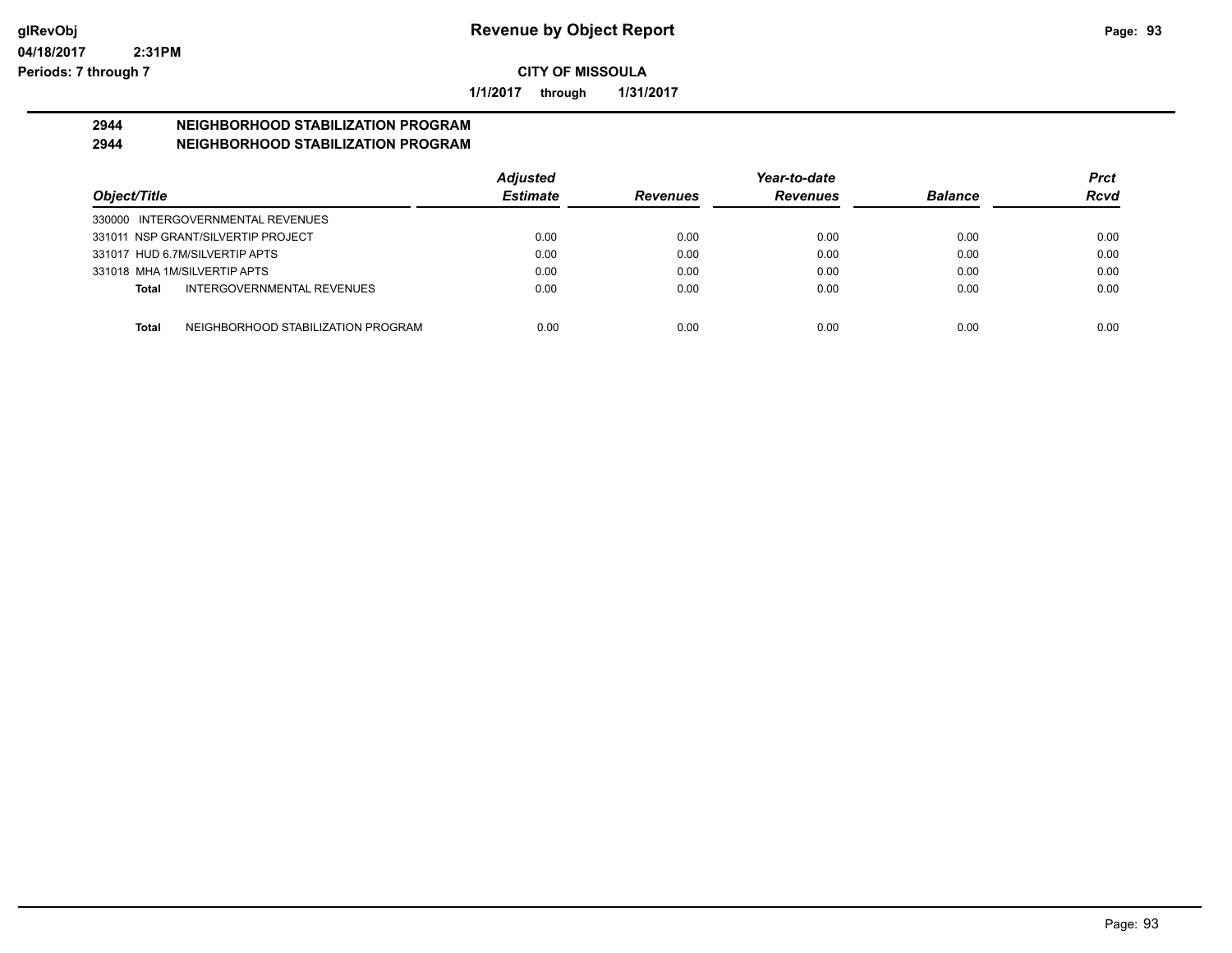**1/1/2017 through 1/31/2017**

#### **2944 NEIGHBORHOOD STABILIZATION PROGRAM**

| Object/Title                                | <b>Adjusted</b><br><b>Estimate</b> | <b>Revenues</b> | Year-to-date<br><b>Revenues</b> | <b>Balance</b> | <b>Prct</b><br><b>Rcvd</b> |
|---------------------------------------------|------------------------------------|-----------------|---------------------------------|----------------|----------------------------|
| 330000 INTERGOVERNMENTAL REVENUES           |                                    |                 |                                 |                |                            |
| 331011 NSP GRANT/SILVERTIP PROJECT          | 0.00                               | 0.00            | 0.00                            | 0.00           | 0.00                       |
| 331017 HUD 6.7M/SILVERTIP APTS              | 0.00                               | 0.00            | 0.00                            | 0.00           | 0.00                       |
| 331018 MHA 1M/SILVERTIP APTS                | 0.00                               | 0.00            | 0.00                            | 0.00           | 0.00                       |
| INTERGOVERNMENTAL REVENUES<br><b>Total</b>  | 0.00                               | 0.00            | 0.00                            | 0.00           | 0.00                       |
| NEIGHBORHOOD STABILIZATION PROGRAM<br>Total | 0.00                               | 0.00            | 0.00                            | 0.00           | 0.00                       |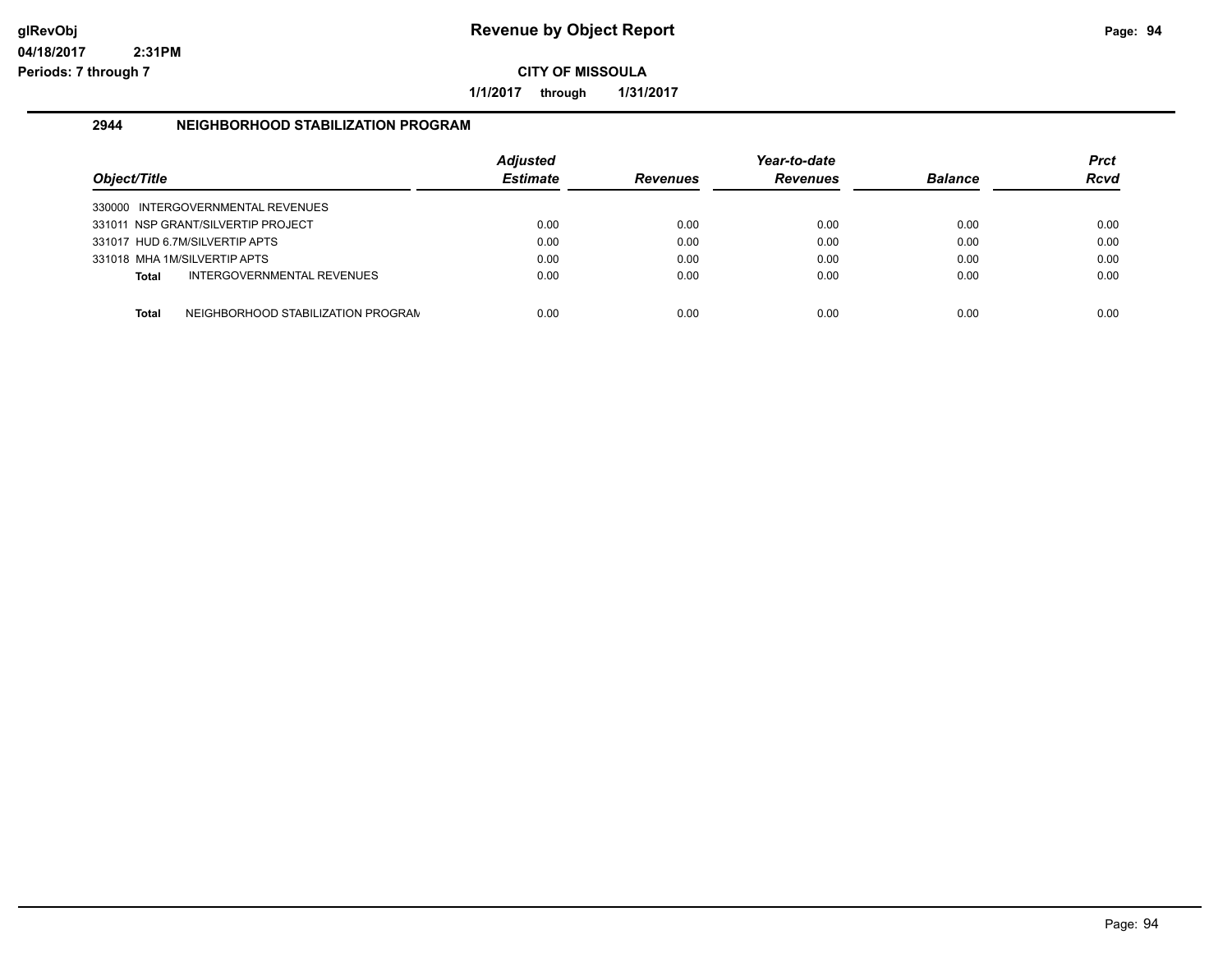**1/1/2017 through 1/31/2017**

**2955 TRANSPORTATION 2955 TRANSPORTATION**

|                                                           | <b>Adjusted</b> |                 | Year-to-date    |                | <b>Prct</b> |
|-----------------------------------------------------------|-----------------|-----------------|-----------------|----------------|-------------|
| Object/Title                                              | <b>Estimate</b> | <b>Revenues</b> | <b>Revenues</b> | <b>Balance</b> | <b>Rcvd</b> |
| 330000 INTERGOVERNMENTAL REVENUES                         |                 |                 |                 |                |             |
| 330000 INTERGOVERNMENTAL REVENUES                         | 0.00            | 0.00            | 0.00            | 0.00           | 0.00        |
| 330005 MUTD GRANT ADMIN FEE                               | 0.00            | 0.00            | 0.00            | 0.00           | 0.00        |
| 331054 FHWA PL GRANT                                      | 851,201.00      | 0.00            | 92.611.63       | 758,589.37     | 10.88       |
| 331055 FTA GRANT                                          | 166,584.00      | 0.00            | 37,631.86       | 128,952.14     | 22.59       |
| 331056 MDT FEDERAL CMAO                                   | 285,698.00      | 60,906.00       | 61,460.97       | 224,237.03     | 21.51       |
| 336023 STATE CONTRIB. - PERS                              | 0.00            | 30.80           | 227.79          | $-227.79$      | 0.00        |
| 336030 COUNTY CONTRIBUTION                                | 9,900.00        | 0.00            | 8.000.00        | 1.900.00       | 80.81       |
| <b>INTERGOVERNMENTAL REVENUES</b><br><b>Total</b>         | 1,313,383.00    | 60,936.80       | 199,932.25      | 1,113,450.75   | 15.22       |
| MISCELLANEOUS REVENUES<br>360000                          |                 |                 |                 |                |             |
| 362000 OTHER MISCELLANEOUS REVENUE                        | 10,000.00       | 0.00            | 0.00            | 10,000.00      | 0.00        |
| 362007 *** Title Not Found ***                            | 0.00            | 0.00            | 0.00            | 0.00           | 0.00        |
| 365016 LOCAL MATCH MDT                                    | 30,000.00       | 2,251.24        | 4,278.68        | 25,721.32      | 14.26       |
| <b>MISCELLANEOUS REVENUES</b><br><b>Total</b>             | 40,000.00       | 2,251.24        | 4,278.68        | 35,721.32      | 10.70       |
| INVESTMENTS & ROYALTY EARNINGS<br>370000                  |                 |                 |                 |                |             |
| 371010 INTEREST ON INVESTMENTS                            | 0.00            | 0.00            | 0.00            | 0.00           | 0.00        |
| <b>INVESTMENTS &amp; ROYALTY EARNINGS</b><br><b>Total</b> | 0.00            | 0.00            | 0.00            | 0.00           | 0.00        |
| OTHER FINANCING SOURCES<br>380000                         |                 |                 |                 |                |             |
| 383000 OPERATING TRANSFERS                                | 82,086.00       | 0.00            | 41,043.00       | 41,043.00      | 50.00       |
| 383029 TRANS FR GENERAL                                   | 9,900.00        | 0.00            | 9,900.00        | 0.00           | 100.00      |
| OTHER FINANCING SOURCES<br><b>Total</b>                   | 91,986.00       | 0.00            | 50,943.00       | 41,043.00      | 55.38       |
| <b>TRANSPORTATION</b><br><b>Total</b>                     | 1,445,369.00    | 63,188.04       | 255, 153.93     | 1,190,215.07   | 17.65       |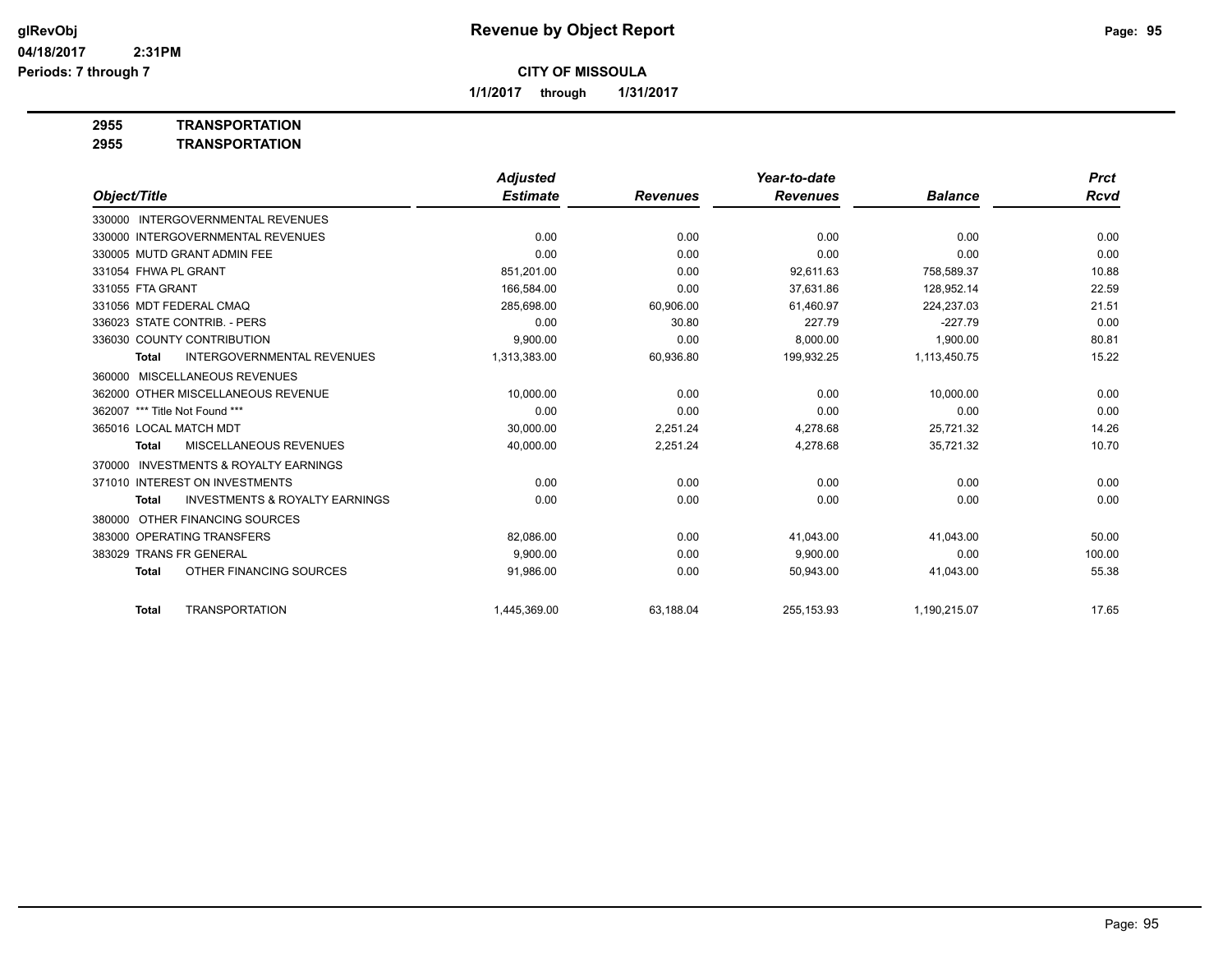**1/1/2017 through 1/31/2017**

#### **2955 TRANSPORTATION**

|                                                           | <b>Adjusted</b> |                 | Year-to-date    |                | <b>Prct</b> |
|-----------------------------------------------------------|-----------------|-----------------|-----------------|----------------|-------------|
| Object/Title                                              | <b>Estimate</b> | <b>Revenues</b> | <b>Revenues</b> | <b>Balance</b> | Rcvd        |
| 330000 INTERGOVERNMENTAL REVENUES                         |                 |                 |                 |                |             |
| 330000 INTERGOVERNMENTAL REVENUES                         | 0.00            | 0.00            | 0.00            | 0.00           | 0.00        |
| 330005 MUTD GRANT ADMIN FEE                               | 0.00            | 0.00            | 0.00            | 0.00           | 0.00        |
| 331054 FHWA PL GRANT                                      | 851,201.00      | 0.00            | 92.611.63       | 758.589.37     | 10.88       |
| 331055 FTA GRANT                                          | 166,584.00      | 0.00            | 37,631.86       | 128,952.14     | 22.59       |
| 331056 MDT FEDERAL CMAQ                                   | 285,698.00      | 60,906.00       | 61,460.97       | 224,237.03     | 21.51       |
| 336023 STATE CONTRIB. - PERS                              | 0.00            | 30.80           | 227.79          | $-227.79$      | 0.00        |
| 336030 COUNTY CONTRIBUTION                                | 9,900.00        | 0.00            | 8,000.00        | 1,900.00       | 80.81       |
| <b>INTERGOVERNMENTAL REVENUES</b><br>Total                | 1,313,383.00    | 60,936.80       | 199,932.25      | 1,113,450.75   | 15.22       |
| 360000 MISCELLANEOUS REVENUES                             |                 |                 |                 |                |             |
| 362000 OTHER MISCELLANEOUS REVENUE                        | 10.000.00       | 0.00            | 0.00            | 10,000.00      | 0.00        |
| 362007 *** Title Not Found ***                            | 0.00            | 0.00            | 0.00            | 0.00           | 0.00        |
| 365016 LOCAL MATCH MDT                                    | 30,000.00       | 2,251.24        | 4,278.68        | 25,721.32      | 14.26       |
| <b>MISCELLANEOUS REVENUES</b><br><b>Total</b>             | 40,000.00       | 2,251.24        | 4,278.68        | 35,721.32      | 10.70       |
| <b>INVESTMENTS &amp; ROYALTY EARNINGS</b><br>370000       |                 |                 |                 |                |             |
| 371010 INTEREST ON INVESTMENTS                            | 0.00            | 0.00            | 0.00            | 0.00           | 0.00        |
| <b>INVESTMENTS &amp; ROYALTY EARNINGS</b><br><b>Total</b> | 0.00            | 0.00            | 0.00            | 0.00           | 0.00        |
| 380000 OTHER FINANCING SOURCES                            |                 |                 |                 |                |             |
| 383000 OPERATING TRANSFERS                                | 82,086.00       | 0.00            | 41,043.00       | 41,043.00      | 50.00       |
| 383029 TRANS FR GENERAL                                   | 9,900.00        | 0.00            | 9,900.00        | 0.00           | 100.00      |
| OTHER FINANCING SOURCES<br><b>Total</b>                   | 91,986.00       | 0.00            | 50,943.00       | 41,043.00      | 55.38       |
| <b>TRANSPORTATION</b><br><b>Total</b>                     | 1.445.369.00    | 63.188.04       | 255.153.93      | 1,190,215.07   | 17.65       |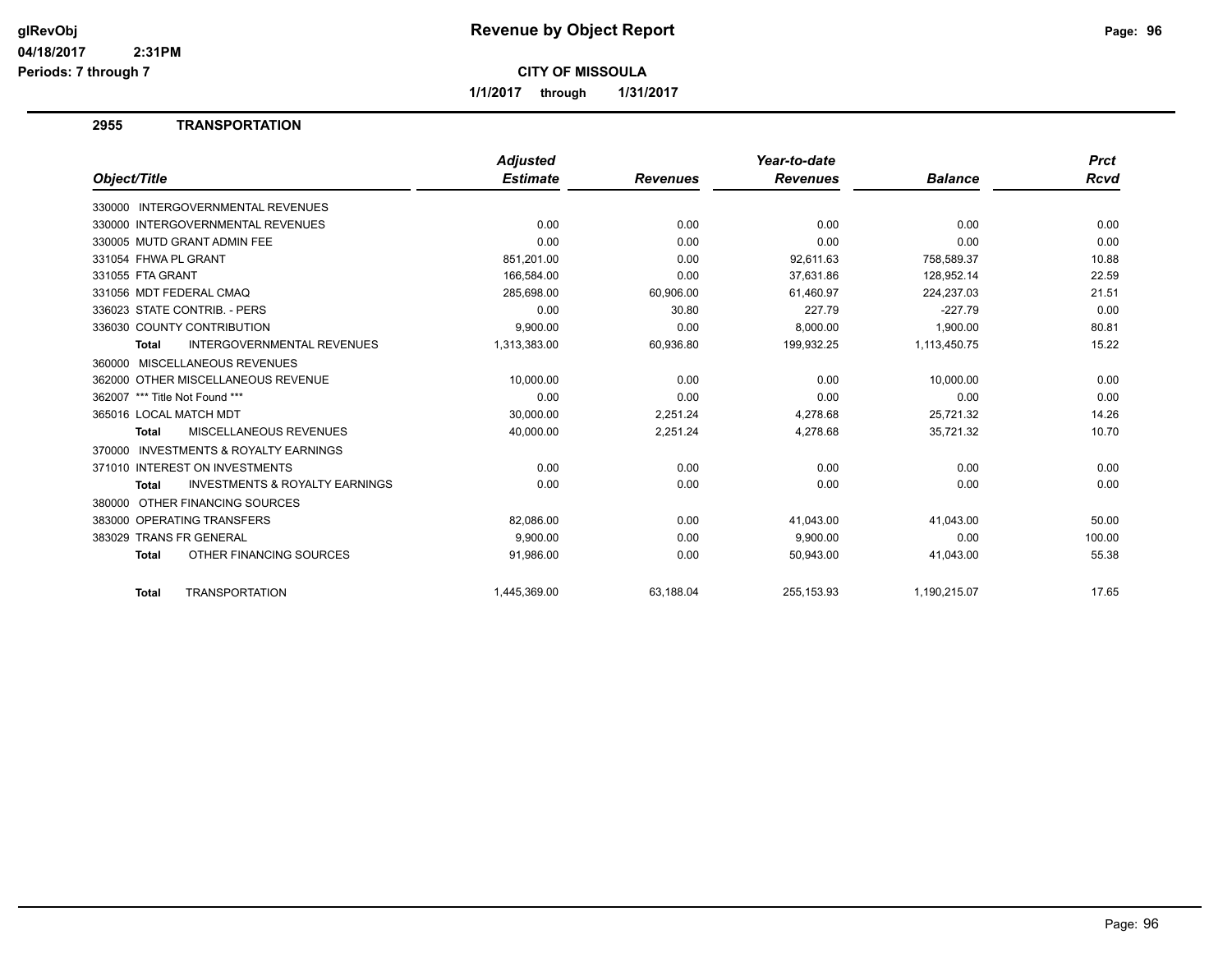**1/1/2017 through 1/31/2017**

# **2987 FEDERAL TRANSPORTATION FUND**

|                                                           | <b>Adjusted</b> |                 | Year-to-date    | <b>Prct</b>    |             |
|-----------------------------------------------------------|-----------------|-----------------|-----------------|----------------|-------------|
| Object/Title                                              | <b>Estimate</b> | <b>Revenues</b> | <b>Revenues</b> | <b>Balance</b> | <b>Rcvd</b> |
| 310000 TAXES/ASSESSMENTS                                  |                 |                 |                 |                |             |
| 311011 TAX INCREMENT                                      | 0.00            | 0.00            | 0.00            | 0.00           | 0.00        |
| TAXES/ASSESSMENTS<br><b>Total</b>                         | 0.00            | 0.00            | 0.00            | 0.00           | 0.00        |
| 330000 INTERGOVERNMENTAL REVENUES                         |                 |                 |                 |                |             |
| 331050 ISTEA/CTEP GRANT                                   | 0.00            | 0.00            | 0.00            | 0.00           | 0.00        |
| 331051 ISTEA/CTEP-HIGGINS HILL/BECKWITH                   | 0.00            | 0.00            | 0.00            | 0.00           | 0.00        |
| 331052 MDT CMAQ STRIPING GRANT                            | 0.00            | 0.00            | 0.00            | 0.00           | 0.00        |
| 331053 CTEP PLAYFAIR                                      | 0.00            | 53,488.16       | 53,488.16       | $-53,488.16$   | 0.00        |
| 331153 RUSSELL S 3RD IMPROVEMENTS                         | 0.00            | 0.00            | 0.00            | 0.00           | 0.00        |
| 331154 CTEP-MILWAUKEE RR TRAIL                            | 0.00            | 0.00            | 0.00            | 0.00           | 0.00        |
| 331155 CTEP/GRANT CREEK TRAIL BCN                         | 0.00            | 0.00            | 0.00            | 0.00           | 0.00        |
| 331156 CTEP GRANT - S HILLS TRAILS SYSTEM                 | 371,738.00      | 0.00            | 0.00            | 371,738.00     | 0.00        |
| 331159 CTEP-U OF M CROSSWALK PROJECT                      | 0.00            | 0.00            | 0.00            | 0.00           | 0.00        |
| 331161 CTEP-LOLO ST/BRIDGE TO DUNCAN S/C                  | 0.00            | 0.00            | 0.00            | 0.00           | 0.00        |
| 331180 LIBRARY LITERACY GRANT                             | 0.00            | 0.00            | 0.00            | 0.00           | 0.00        |
| 331181 CTEP/CMAQ MADISON ST TO U CONNECTOR                | 0.00            | 0.00            | 0.00            | 0.00           | 0.00        |
| 334045 MONTANA DEPARTMENT TRANSPORTATION                  | 0.00            | 0.00            | 0.00            | 0.00           | 0.00        |
| 334251 RTP/TAP STATE GRANTS                               | 0.00            | 0.00            | 0.00            | 0.00           | 0.00        |
| 336023 STATE CONTRIB. - PERS                              | 0.00            | 0.00            | 0.48            | $-0.48$        | 0.00        |
| <b>INTERGOVERNMENTAL REVENUES</b><br><b>Total</b>         | 371,738.00      | 53,488.16       | 53,488.64       | 318,249.36     | 14.39       |
| 340000 CHARGES FOR SERVICES                               |                 |                 |                 |                |             |
| 343011 STREET AND ROADWAY REPAIR CHARGES                  | 0.00            | 0.00            | 0.00            | 0.00           | 0.00        |
| <b>CHARGES FOR SERVICES</b><br><b>Total</b>               | 0.00            | 0.00            | 0.00            | 0.00           | 0.00        |
| 360000 MISCELLANEOUS REVENUES                             |                 |                 |                 |                |             |
| 360010 MISCELLANEOUS                                      | 0.00            | 0.00            | 0.00            | 0.00           | 0.00        |
| 363020 PROPERTY ASSESSMENTS                               | 0.00            | 0.00            | 0.00            | 0.00           | 0.00        |
| 365000 DONATIONS                                          | 0.00            | 0.00            | 0.00            | 0.00           | 0.00        |
| 365004 GRANT CR TRAIL ASSN DONATION                       | 0.00            | 0.00            | 0.00            | 0.00           | 0.00        |
| MISCELLANEOUS REVENUES<br><b>Total</b>                    | 0.00            | 0.00            | 0.00            | 0.00           | 0.00        |
| 370000 INVESTMENTS & ROYALTY EARNINGS                     |                 |                 |                 |                |             |
| 371010 INTEREST ON INVESTMENTS                            | 0.00            | 0.00            | 0.00            | 0.00           | 0.00        |
| 371020 GAIN/LOSS IN MARKET VALUE OF INVESTMENTS           | 0.00            | 0.00            | 0.00            | 0.00           | 0.00        |
| <b>INVESTMENTS &amp; ROYALTY EARNINGS</b><br><b>Total</b> | 0.00            | 0.00            | 0.00            | 0.00           | 0.00        |
| 380000 OTHER FINANCING SOURCES                            |                 |                 |                 |                |             |
| 381009 TRANSFERS IN-OPEN SPACE BOND                       | 0.00            | 0.00            | 0.00            | 0.00           | 0.00        |
| 381010 BOND PROCEEDS                                      | 0.00            | 0.00            | 0.00            | 0.00           | 0.00        |
| 381011 OPEN SPACE REVENUE                                 | 0.00            | 0.00            | 0.00            | 0.00           | 0.00        |
| 383000 OPERATING TRANSFERS                                | 0.00            | 0.00            | 0.00            | 0.00           | 0.00        |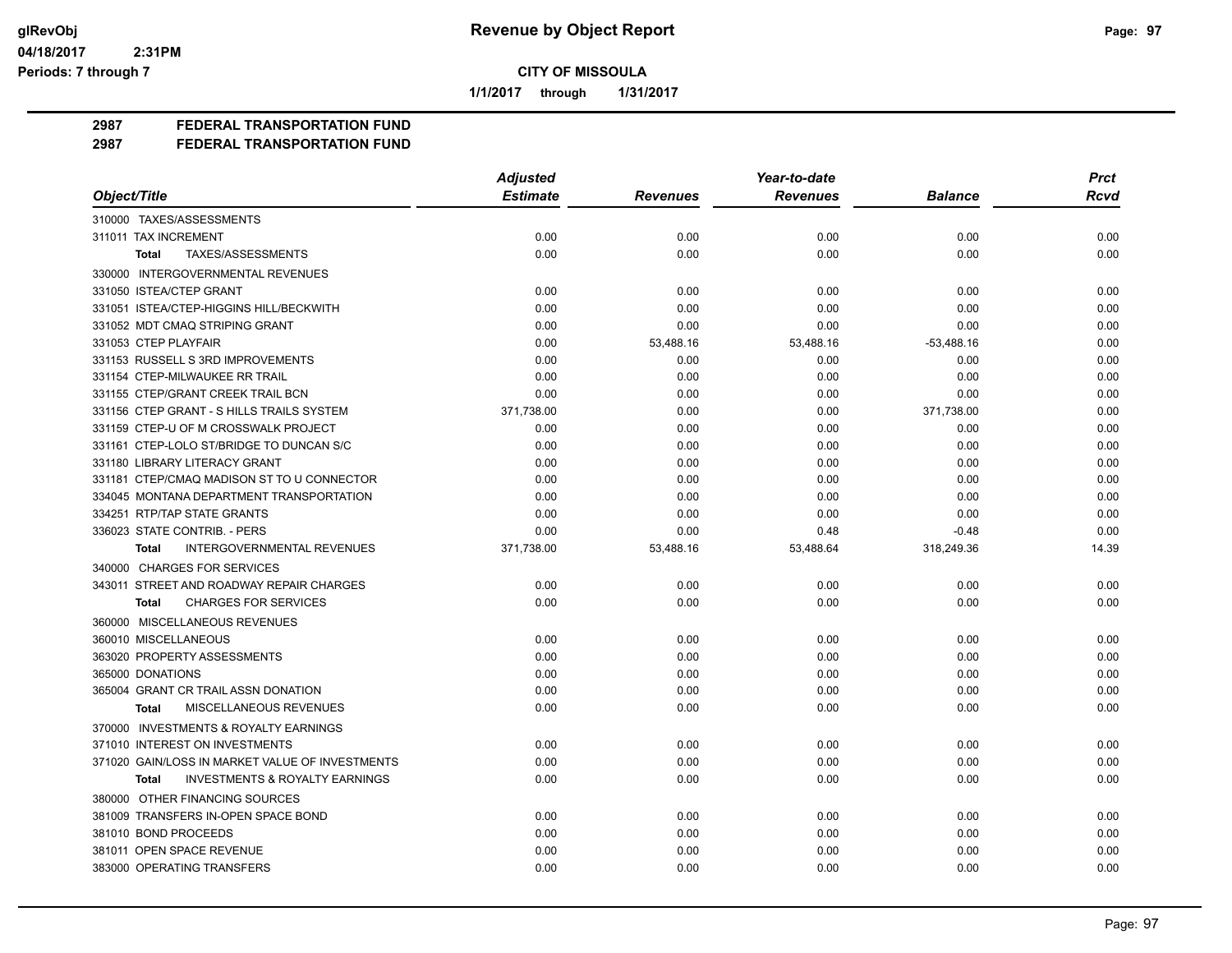**1/1/2017 through 1/31/2017**

# **2987 FEDERAL TRANSPORTATION FUND**

|                                             | <b>Adjusted</b> |                 | Year-to-date    |                | <b>Prct</b> |
|---------------------------------------------|-----------------|-----------------|-----------------|----------------|-------------|
| Object/Title                                | <b>Estimate</b> | <b>Revenues</b> | <b>Revenues</b> | <b>Balance</b> | <b>Rcvd</b> |
| 383002 TRANS FR GAS TAX                     | 0.00            | 0.00            | 0.00            | 0.00           | 0.00        |
| 383010 TRANS FR CIP                         | 0.00            | 0.00            | 0.00            | 0.00           | 0.00        |
| 383014 TRANS FR MRA                         | 0.00            | 0.00            | 0.00            | 0.00           | 0.00        |
| 383021 TRANS FR P&R TRAILS DEVLP            | 0.00            | 0.00            | 0.00            | 0.00           | 0.00        |
| 383043 TRANSFERS FROM IMPACT FEES           | 0.00            | 0.00            | 0.00            | 0.00           | 0.00        |
| OTHER FINANCING SOURCES<br>Total            | 0.00            | 0.00            | 0.00            | 0.00           | 0.00        |
| <b>Total</b><br>FEDERAL TRANSPORTATION FUND | 371.738.00      | 53.488.16       | 53.488.64       | 318.249.36     | 14.39       |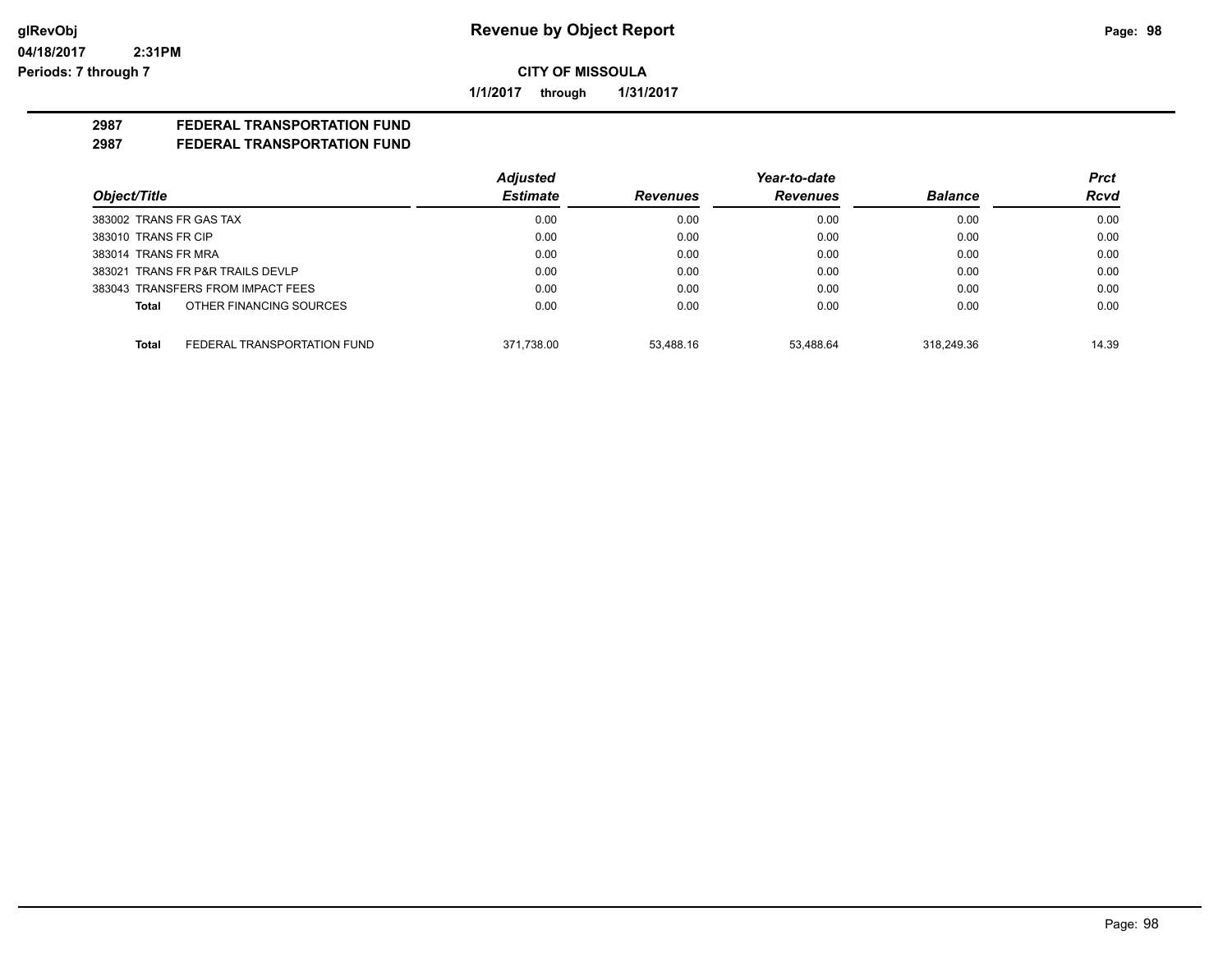**1/1/2017 through 1/31/2017**

| <b>Estimate</b><br>Object/Title<br><b>Revenues</b><br><b>Revenues</b><br><b>Balance</b><br>Rcvd<br>310000 TAXES/ASSESSMENTS<br>311011 TAX INCREMENT<br>0.00<br>0.00<br>0.00<br>0.00<br>0.00<br>TAXES/ASSESSMENTS<br>0.00<br>0.00<br>0.00<br>0.00<br>0.00<br><b>Total</b><br>330000 INTERGOVERNMENTAL REVENUES<br>331050 ISTEA/CTEP GRANT<br>0.00<br>0.00<br>0.00<br>0.00<br>0.00<br>331051 ISTEA/CTEP-HIGGINS HILL/BECKWITH<br>0.00<br>0.00<br>0.00<br>0.00<br>0.00<br>331052 MDT CMAQ STRIPING GRANT<br>0.00<br>0.00<br>0.00<br>0.00<br>0.00 |
|-----------------------------------------------------------------------------------------------------------------------------------------------------------------------------------------------------------------------------------------------------------------------------------------------------------------------------------------------------------------------------------------------------------------------------------------------------------------------------------------------------------------------------------------------|
|                                                                                                                                                                                                                                                                                                                                                                                                                                                                                                                                               |
|                                                                                                                                                                                                                                                                                                                                                                                                                                                                                                                                               |
|                                                                                                                                                                                                                                                                                                                                                                                                                                                                                                                                               |
|                                                                                                                                                                                                                                                                                                                                                                                                                                                                                                                                               |
|                                                                                                                                                                                                                                                                                                                                                                                                                                                                                                                                               |
|                                                                                                                                                                                                                                                                                                                                                                                                                                                                                                                                               |
|                                                                                                                                                                                                                                                                                                                                                                                                                                                                                                                                               |
|                                                                                                                                                                                                                                                                                                                                                                                                                                                                                                                                               |
| 331053 CTEP PLAYFAIR<br>53,488.16<br>$-53,488.16$<br>0.00<br>53,488.16<br>0.00                                                                                                                                                                                                                                                                                                                                                                                                                                                                |
| 331153 RUSSELL S 3RD IMPROVEMENTS<br>0.00<br>0.00<br>0.00<br>0.00<br>0.00                                                                                                                                                                                                                                                                                                                                                                                                                                                                     |
| 331154 CTEP-MILWAUKEE RR TRAIL<br>0.00<br>0.00<br>0.00<br>0.00<br>0.00                                                                                                                                                                                                                                                                                                                                                                                                                                                                        |
| 331155 CTEP/GRANT CREEK TRAIL BCN<br>0.00<br>0.00<br>0.00<br>0.00<br>0.00                                                                                                                                                                                                                                                                                                                                                                                                                                                                     |
| 331156 CTEP GRANT - S HILLS TRAILS SYSTEM<br>371,738.00<br>0.00<br>371,738.00<br>0.00<br>0.00                                                                                                                                                                                                                                                                                                                                                                                                                                                 |
| 331159 CTEP-U OF M CROSSWALK PROJECT<br>0.00<br>0.00<br>0.00<br>0.00<br>0.00                                                                                                                                                                                                                                                                                                                                                                                                                                                                  |
| 331161 CTEP-LOLO ST/BRIDGE TO DUNCAN S/C<br>0.00<br>0.00<br>0.00<br>0.00<br>0.00                                                                                                                                                                                                                                                                                                                                                                                                                                                              |
| 331180 LIBRARY LITERACY GRANT<br>0.00<br>0.00<br>0.00<br>0.00<br>0.00                                                                                                                                                                                                                                                                                                                                                                                                                                                                         |
| 331181 CTEP/CMAQ MADISON ST TO U CONNECTOR<br>0.00<br>0.00<br>0.00<br>0.00<br>0.00                                                                                                                                                                                                                                                                                                                                                                                                                                                            |
| 334045 MONTANA DEPARTMENT TRANSPORTATION<br>0.00<br>0.00<br>0.00<br>0.00<br>0.00                                                                                                                                                                                                                                                                                                                                                                                                                                                              |
| 334251 RTP/TAP STATE GRANTS<br>0.00<br>0.00<br>0.00<br>0.00<br>0.00                                                                                                                                                                                                                                                                                                                                                                                                                                                                           |
| 336023 STATE CONTRIB. - PERS<br>0.00<br>0.00<br>0.48<br>$-0.48$<br>0.00                                                                                                                                                                                                                                                                                                                                                                                                                                                                       |
| <b>INTERGOVERNMENTAL REVENUES</b><br>371,738.00<br>53,488.64<br>318,249.36<br>14.39<br>53,488.16<br><b>Total</b>                                                                                                                                                                                                                                                                                                                                                                                                                              |
| 340000 CHARGES FOR SERVICES                                                                                                                                                                                                                                                                                                                                                                                                                                                                                                                   |
| 343011 STREET AND ROADWAY REPAIR CHARGES<br>0.00<br>0.00<br>0.00<br>0.00<br>0.00                                                                                                                                                                                                                                                                                                                                                                                                                                                              |
| <b>CHARGES FOR SERVICES</b><br>0.00<br>0.00<br>0.00<br>0.00<br>0.00<br><b>Total</b>                                                                                                                                                                                                                                                                                                                                                                                                                                                           |
| 360000 MISCELLANEOUS REVENUES                                                                                                                                                                                                                                                                                                                                                                                                                                                                                                                 |
| 360010 MISCELLANEOUS<br>0.00<br>0.00<br>0.00<br>0.00<br>0.00                                                                                                                                                                                                                                                                                                                                                                                                                                                                                  |
| 363020 PROPERTY ASSESSMENTS<br>0.00<br>0.00<br>0.00<br>0.00<br>0.00                                                                                                                                                                                                                                                                                                                                                                                                                                                                           |
| 365000 DONATIONS<br>0.00<br>0.00<br>0.00<br>0.00<br>0.00                                                                                                                                                                                                                                                                                                                                                                                                                                                                                      |
| 365004 GRANT CR TRAIL ASSN DONATION<br>0.00<br>0.00<br>0.00<br>0.00<br>0.00                                                                                                                                                                                                                                                                                                                                                                                                                                                                   |
| 0.00<br>0.00<br>0.00<br>MISCELLANEOUS REVENUES<br>0.00<br>0.00<br><b>Total</b>                                                                                                                                                                                                                                                                                                                                                                                                                                                                |
| 370000 INVESTMENTS & ROYALTY EARNINGS                                                                                                                                                                                                                                                                                                                                                                                                                                                                                                         |
| 371010 INTEREST ON INVESTMENTS<br>0.00<br>0.00<br>0.00<br>0.00<br>0.00                                                                                                                                                                                                                                                                                                                                                                                                                                                                        |
| 371020 GAIN/LOSS IN MARKET VALUE OF INVESTMENT<br>0.00<br>0.00<br>0.00<br>0.00<br>0.00                                                                                                                                                                                                                                                                                                                                                                                                                                                        |
| <b>INVESTMENTS &amp; ROYALTY EARNINGS</b><br>0.00<br>0.00<br>0.00<br>0.00<br>0.00<br><b>Total</b>                                                                                                                                                                                                                                                                                                                                                                                                                                             |
| 380000 OTHER FINANCING SOURCES                                                                                                                                                                                                                                                                                                                                                                                                                                                                                                                |
| 381009 TRANSFERS IN-OPEN SPACE BOND<br>0.00<br>0.00<br>0.00<br>0.00<br>0.00                                                                                                                                                                                                                                                                                                                                                                                                                                                                   |
| 381010 BOND PROCEEDS<br>0.00<br>0.00<br>0.00<br>0.00<br>0.00                                                                                                                                                                                                                                                                                                                                                                                                                                                                                  |
| 381011 OPEN SPACE REVENUE<br>0.00<br>0.00<br>0.00<br>0.00<br>0.00                                                                                                                                                                                                                                                                                                                                                                                                                                                                             |
| 383000 OPERATING TRANSFERS<br>0.00<br>0.00<br>0.00<br>0.00<br>0.00                                                                                                                                                                                                                                                                                                                                                                                                                                                                            |
| 383002 TRANS FR GAS TAX<br>0.00<br>0.00<br>0.00<br>0.00<br>0.00                                                                                                                                                                                                                                                                                                                                                                                                                                                                               |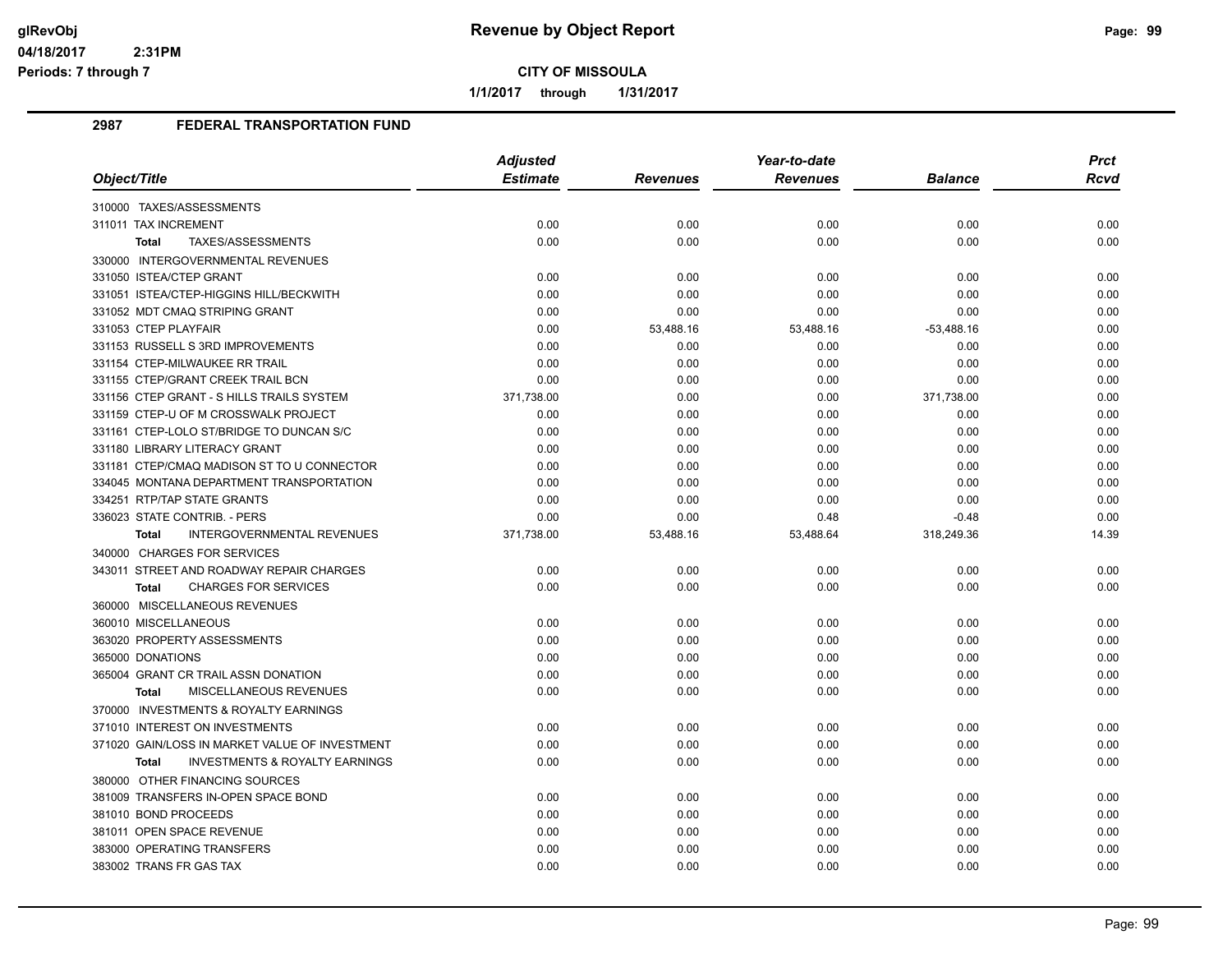**1/1/2017 through 1/31/2017**

| Object/Title                            | <b>Adjusted</b><br><b>Estimate</b> | <b>Revenues</b> | Year-to-date<br><b>Revenues</b> | <b>Balance</b> | <b>Prct</b><br><b>Rcvd</b> |
|-----------------------------------------|------------------------------------|-----------------|---------------------------------|----------------|----------------------------|
| 383010 TRANS FR CIP                     | 0.00                               | 0.00            | 0.00                            | 0.00           | 0.00                       |
| 383014 TRANS FR MRA                     | 0.00                               | 0.00            | 0.00                            | 0.00           | 0.00                       |
| 383021 TRANS FR P&R TRAILS DEVLP        | 0.00                               | 0.00            | 0.00                            | 0.00           | 0.00                       |
| 383043 TRANSFERS FROM IMPACT FEES       | 0.00                               | 0.00            | 0.00                            | 0.00           | 0.00                       |
| OTHER FINANCING SOURCES<br><b>Total</b> | 0.00                               | 0.00            | 0.00                            | 0.00           | 0.00                       |
| Total<br>FEDERAL TRANSPORTATION FUND    | 371.738.00                         | 53.488.16       | 53.488.64                       | 318.249.36     | 14.39                      |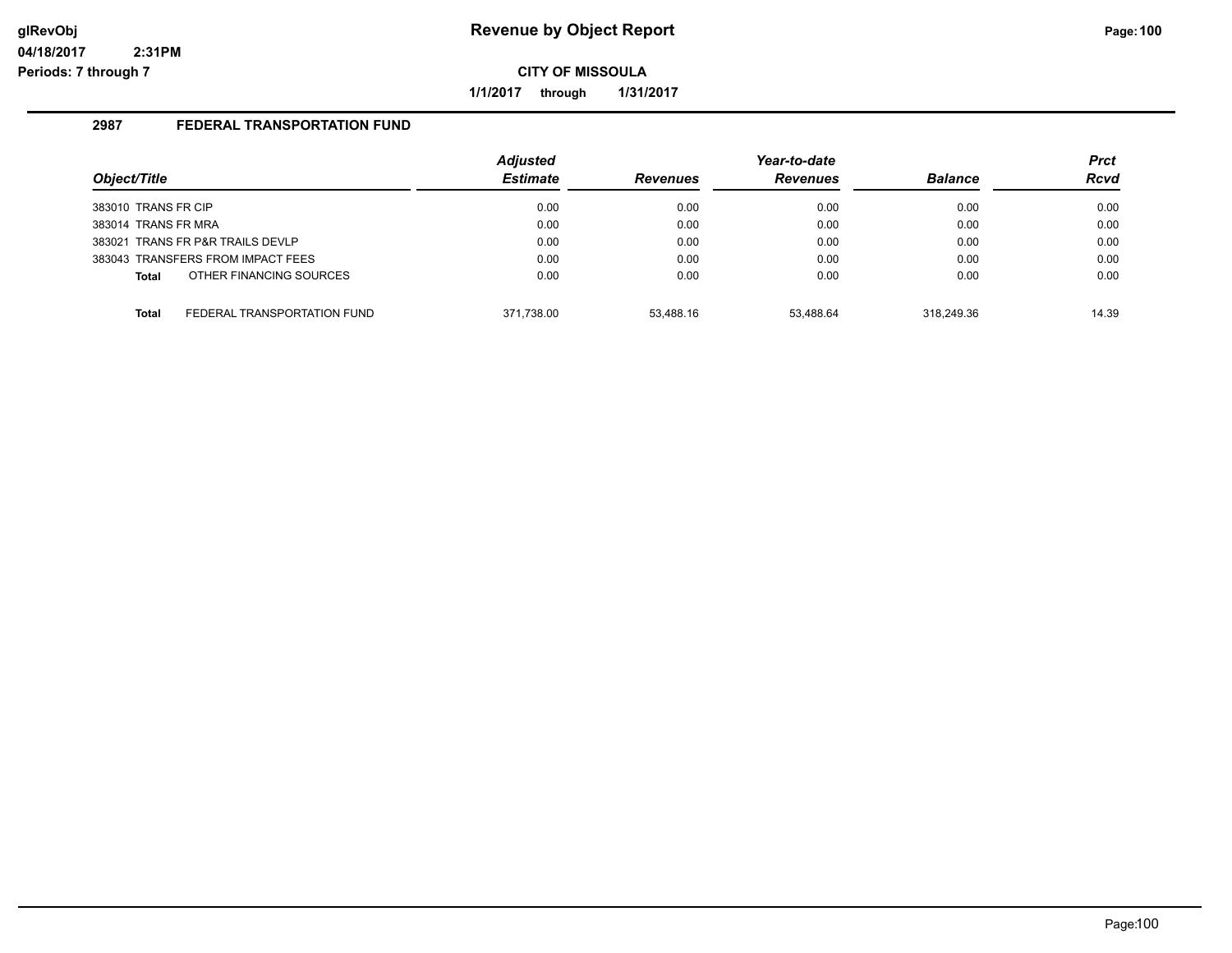**1/1/2017 through 1/31/2017**

**2988 GRANTS & DONATIONS FUND**

**2988 GRANTS & DONATIONS FUND**

| <b>Estimate</b><br>Object/Title<br><b>Revenues</b><br><b>Balance</b><br><b>Rcvd</b><br><b>Revenues</b><br>330000 INTERGOVERNMENTAL REVENUES<br>0.00<br>0.00<br>0.00<br>0.00<br>331013 NORTHSIDE PED BRIDGE/ARRA-CDBG GRANT<br>0.00<br>331014 EECBG GRANT<br>0.00<br>0.00<br>0.00<br>0.00<br>0.00<br>331022 EQUIPMENT GRANT<br>0.00<br>0.00<br>0.00<br>0.00<br>0.00<br>331025 DV ACCOUNTABILITY PROJECT<br>0.00<br>0.00<br>0.00<br>0.00<br>0.00<br>331026 FY09 POLICE ICAC FEDERAL GRANT<br>0.00<br>0.00<br>22,865.70<br>$-22,865.70$<br>0.00<br>331028 DUI-COPS IN SHOPS<br>0.00<br>0.00<br>0.00<br>0.00<br>0.00<br>331029 CHRP GRANT<br>0.00<br>0.00<br>0.00<br>0.00<br>0.00<br>331030 COMMUNITY RESOURCE OFFICER/MCPS<br>0.00<br>0.00<br>0.00<br>0.00<br>0.00<br>331038 EPA BROWNSFIELD GRANT<br>509,603.00<br>0.00<br>0.00<br>509,603.00<br>0.00<br>331090 EPA GRANT<br>378,075.00<br>0.00<br>$-212,016.23$<br>590,091.23<br>$-56.08$<br>331113 *** Title Not Found ***<br>0.00<br>0.00<br>0.00<br>0.00<br>0.00<br>331178 DUI TASK FORCE GRANT<br>0.00<br>0.00<br>0.00<br>0.00<br>0.00<br>331181 GRANTS/DONATIONS - FORT MISSOULA<br>0.00<br>0.00<br>0.00<br>0.00<br>0.00<br>0.00<br>334013 STATE GRANT - OT SEATBELT<br>0.00<br>0.00<br>0.00<br>0.00<br>334014 *** Title Not Found ***<br>0.00<br>0.00<br>0.00<br>0.00<br>0.00<br>334015 COPS TECHNOLOGY GRANT<br>0.00<br>0.00<br>0.00<br>0.00<br>0.00<br>334016 BULLETPROOF VEST GRANT<br>0.00<br>0.00<br>0.00<br>0.00<br>0.00<br>334018 STATE GRANT - CAPITAL<br>0.00<br>0.00<br>0.00<br>0.00<br>0.00<br>334020 UNDERAGE DRINKING GRANT<br>0.00<br>0.00<br>0.00<br>0.00<br>0.00<br>334025 COUNTY WEED<br>0.00<br>0.00<br>0.00<br>0.00<br>0.00<br>334028 DEPT OF AG INTERN GRANT<br>0.00<br>0.00<br>0.00<br>0.00<br>0.00<br>334076 BIG SKY TRUST FUND GRANTS<br>0.00<br>0.00<br>0.00<br>0.00<br>0.00<br>334121 DNRC-EPA AREA WIDE ASSESSMENT GRANT<br>0.00<br>0.00<br>0.00<br>0.00<br>0.00<br>336021 STATE CONTRIB - POLICE RETIREMENT<br>0.00<br>0.00<br>0.00<br>0.00<br>0.00<br>336023 STATE CONTRIB. - PERS<br>0.00<br>0.00<br>0.00<br>4.26<br>$-4.26$<br><b>INTERGOVERNMENTAL REVENUES</b><br>887,678.00<br>0.00<br>1,076,824.27<br>$-21.31$<br><b>Total</b><br>$-189, 146.27$ |
|-----------------------------------------------------------------------------------------------------------------------------------------------------------------------------------------------------------------------------------------------------------------------------------------------------------------------------------------------------------------------------------------------------------------------------------------------------------------------------------------------------------------------------------------------------------------------------------------------------------------------------------------------------------------------------------------------------------------------------------------------------------------------------------------------------------------------------------------------------------------------------------------------------------------------------------------------------------------------------------------------------------------------------------------------------------------------------------------------------------------------------------------------------------------------------------------------------------------------------------------------------------------------------------------------------------------------------------------------------------------------------------------------------------------------------------------------------------------------------------------------------------------------------------------------------------------------------------------------------------------------------------------------------------------------------------------------------------------------------------------------------------------------------------------------------------------------------------------------------------------------------------------------------------------------------------------------------------------------------------------------------------------------------------------------------------------------------------------------------------------------------------------------------------------------------------------------------------------------------------------|
|                                                                                                                                                                                                                                                                                                                                                                                                                                                                                                                                                                                                                                                                                                                                                                                                                                                                                                                                                                                                                                                                                                                                                                                                                                                                                                                                                                                                                                                                                                                                                                                                                                                                                                                                                                                                                                                                                                                                                                                                                                                                                                                                                                                                                                         |
|                                                                                                                                                                                                                                                                                                                                                                                                                                                                                                                                                                                                                                                                                                                                                                                                                                                                                                                                                                                                                                                                                                                                                                                                                                                                                                                                                                                                                                                                                                                                                                                                                                                                                                                                                                                                                                                                                                                                                                                                                                                                                                                                                                                                                                         |
|                                                                                                                                                                                                                                                                                                                                                                                                                                                                                                                                                                                                                                                                                                                                                                                                                                                                                                                                                                                                                                                                                                                                                                                                                                                                                                                                                                                                                                                                                                                                                                                                                                                                                                                                                                                                                                                                                                                                                                                                                                                                                                                                                                                                                                         |
|                                                                                                                                                                                                                                                                                                                                                                                                                                                                                                                                                                                                                                                                                                                                                                                                                                                                                                                                                                                                                                                                                                                                                                                                                                                                                                                                                                                                                                                                                                                                                                                                                                                                                                                                                                                                                                                                                                                                                                                                                                                                                                                                                                                                                                         |
|                                                                                                                                                                                                                                                                                                                                                                                                                                                                                                                                                                                                                                                                                                                                                                                                                                                                                                                                                                                                                                                                                                                                                                                                                                                                                                                                                                                                                                                                                                                                                                                                                                                                                                                                                                                                                                                                                                                                                                                                                                                                                                                                                                                                                                         |
|                                                                                                                                                                                                                                                                                                                                                                                                                                                                                                                                                                                                                                                                                                                                                                                                                                                                                                                                                                                                                                                                                                                                                                                                                                                                                                                                                                                                                                                                                                                                                                                                                                                                                                                                                                                                                                                                                                                                                                                                                                                                                                                                                                                                                                         |
|                                                                                                                                                                                                                                                                                                                                                                                                                                                                                                                                                                                                                                                                                                                                                                                                                                                                                                                                                                                                                                                                                                                                                                                                                                                                                                                                                                                                                                                                                                                                                                                                                                                                                                                                                                                                                                                                                                                                                                                                                                                                                                                                                                                                                                         |
|                                                                                                                                                                                                                                                                                                                                                                                                                                                                                                                                                                                                                                                                                                                                                                                                                                                                                                                                                                                                                                                                                                                                                                                                                                                                                                                                                                                                                                                                                                                                                                                                                                                                                                                                                                                                                                                                                                                                                                                                                                                                                                                                                                                                                                         |
|                                                                                                                                                                                                                                                                                                                                                                                                                                                                                                                                                                                                                                                                                                                                                                                                                                                                                                                                                                                                                                                                                                                                                                                                                                                                                                                                                                                                                                                                                                                                                                                                                                                                                                                                                                                                                                                                                                                                                                                                                                                                                                                                                                                                                                         |
|                                                                                                                                                                                                                                                                                                                                                                                                                                                                                                                                                                                                                                                                                                                                                                                                                                                                                                                                                                                                                                                                                                                                                                                                                                                                                                                                                                                                                                                                                                                                                                                                                                                                                                                                                                                                                                                                                                                                                                                                                                                                                                                                                                                                                                         |
|                                                                                                                                                                                                                                                                                                                                                                                                                                                                                                                                                                                                                                                                                                                                                                                                                                                                                                                                                                                                                                                                                                                                                                                                                                                                                                                                                                                                                                                                                                                                                                                                                                                                                                                                                                                                                                                                                                                                                                                                                                                                                                                                                                                                                                         |
|                                                                                                                                                                                                                                                                                                                                                                                                                                                                                                                                                                                                                                                                                                                                                                                                                                                                                                                                                                                                                                                                                                                                                                                                                                                                                                                                                                                                                                                                                                                                                                                                                                                                                                                                                                                                                                                                                                                                                                                                                                                                                                                                                                                                                                         |
|                                                                                                                                                                                                                                                                                                                                                                                                                                                                                                                                                                                                                                                                                                                                                                                                                                                                                                                                                                                                                                                                                                                                                                                                                                                                                                                                                                                                                                                                                                                                                                                                                                                                                                                                                                                                                                                                                                                                                                                                                                                                                                                                                                                                                                         |
|                                                                                                                                                                                                                                                                                                                                                                                                                                                                                                                                                                                                                                                                                                                                                                                                                                                                                                                                                                                                                                                                                                                                                                                                                                                                                                                                                                                                                                                                                                                                                                                                                                                                                                                                                                                                                                                                                                                                                                                                                                                                                                                                                                                                                                         |
|                                                                                                                                                                                                                                                                                                                                                                                                                                                                                                                                                                                                                                                                                                                                                                                                                                                                                                                                                                                                                                                                                                                                                                                                                                                                                                                                                                                                                                                                                                                                                                                                                                                                                                                                                                                                                                                                                                                                                                                                                                                                                                                                                                                                                                         |
|                                                                                                                                                                                                                                                                                                                                                                                                                                                                                                                                                                                                                                                                                                                                                                                                                                                                                                                                                                                                                                                                                                                                                                                                                                                                                                                                                                                                                                                                                                                                                                                                                                                                                                                                                                                                                                                                                                                                                                                                                                                                                                                                                                                                                                         |
|                                                                                                                                                                                                                                                                                                                                                                                                                                                                                                                                                                                                                                                                                                                                                                                                                                                                                                                                                                                                                                                                                                                                                                                                                                                                                                                                                                                                                                                                                                                                                                                                                                                                                                                                                                                                                                                                                                                                                                                                                                                                                                                                                                                                                                         |
|                                                                                                                                                                                                                                                                                                                                                                                                                                                                                                                                                                                                                                                                                                                                                                                                                                                                                                                                                                                                                                                                                                                                                                                                                                                                                                                                                                                                                                                                                                                                                                                                                                                                                                                                                                                                                                                                                                                                                                                                                                                                                                                                                                                                                                         |
|                                                                                                                                                                                                                                                                                                                                                                                                                                                                                                                                                                                                                                                                                                                                                                                                                                                                                                                                                                                                                                                                                                                                                                                                                                                                                                                                                                                                                                                                                                                                                                                                                                                                                                                                                                                                                                                                                                                                                                                                                                                                                                                                                                                                                                         |
|                                                                                                                                                                                                                                                                                                                                                                                                                                                                                                                                                                                                                                                                                                                                                                                                                                                                                                                                                                                                                                                                                                                                                                                                                                                                                                                                                                                                                                                                                                                                                                                                                                                                                                                                                                                                                                                                                                                                                                                                                                                                                                                                                                                                                                         |
|                                                                                                                                                                                                                                                                                                                                                                                                                                                                                                                                                                                                                                                                                                                                                                                                                                                                                                                                                                                                                                                                                                                                                                                                                                                                                                                                                                                                                                                                                                                                                                                                                                                                                                                                                                                                                                                                                                                                                                                                                                                                                                                                                                                                                                         |
|                                                                                                                                                                                                                                                                                                                                                                                                                                                                                                                                                                                                                                                                                                                                                                                                                                                                                                                                                                                                                                                                                                                                                                                                                                                                                                                                                                                                                                                                                                                                                                                                                                                                                                                                                                                                                                                                                                                                                                                                                                                                                                                                                                                                                                         |
|                                                                                                                                                                                                                                                                                                                                                                                                                                                                                                                                                                                                                                                                                                                                                                                                                                                                                                                                                                                                                                                                                                                                                                                                                                                                                                                                                                                                                                                                                                                                                                                                                                                                                                                                                                                                                                                                                                                                                                                                                                                                                                                                                                                                                                         |
|                                                                                                                                                                                                                                                                                                                                                                                                                                                                                                                                                                                                                                                                                                                                                                                                                                                                                                                                                                                                                                                                                                                                                                                                                                                                                                                                                                                                                                                                                                                                                                                                                                                                                                                                                                                                                                                                                                                                                                                                                                                                                                                                                                                                                                         |
|                                                                                                                                                                                                                                                                                                                                                                                                                                                                                                                                                                                                                                                                                                                                                                                                                                                                                                                                                                                                                                                                                                                                                                                                                                                                                                                                                                                                                                                                                                                                                                                                                                                                                                                                                                                                                                                                                                                                                                                                                                                                                                                                                                                                                                         |
|                                                                                                                                                                                                                                                                                                                                                                                                                                                                                                                                                                                                                                                                                                                                                                                                                                                                                                                                                                                                                                                                                                                                                                                                                                                                                                                                                                                                                                                                                                                                                                                                                                                                                                                                                                                                                                                                                                                                                                                                                                                                                                                                                                                                                                         |
|                                                                                                                                                                                                                                                                                                                                                                                                                                                                                                                                                                                                                                                                                                                                                                                                                                                                                                                                                                                                                                                                                                                                                                                                                                                                                                                                                                                                                                                                                                                                                                                                                                                                                                                                                                                                                                                                                                                                                                                                                                                                                                                                                                                                                                         |
|                                                                                                                                                                                                                                                                                                                                                                                                                                                                                                                                                                                                                                                                                                                                                                                                                                                                                                                                                                                                                                                                                                                                                                                                                                                                                                                                                                                                                                                                                                                                                                                                                                                                                                                                                                                                                                                                                                                                                                                                                                                                                                                                                                                                                                         |
| 340000 CHARGES FOR SERVICES                                                                                                                                                                                                                                                                                                                                                                                                                                                                                                                                                                                                                                                                                                                                                                                                                                                                                                                                                                                                                                                                                                                                                                                                                                                                                                                                                                                                                                                                                                                                                                                                                                                                                                                                                                                                                                                                                                                                                                                                                                                                                                                                                                                                             |
| 342000 ANTI-GRAFFITI PROJECT<br>0.00<br>0.00<br>0.00<br>0.00<br>0.00                                                                                                                                                                                                                                                                                                                                                                                                                                                                                                                                                                                                                                                                                                                                                                                                                                                                                                                                                                                                                                                                                                                                                                                                                                                                                                                                                                                                                                                                                                                                                                                                                                                                                                                                                                                                                                                                                                                                                                                                                                                                                                                                                                    |
| 342013 SECURITY INVEST FEES<br>0.00<br>0.00<br>0.00<br>0.00<br>0.00                                                                                                                                                                                                                                                                                                                                                                                                                                                                                                                                                                                                                                                                                                                                                                                                                                                                                                                                                                                                                                                                                                                                                                                                                                                                                                                                                                                                                                                                                                                                                                                                                                                                                                                                                                                                                                                                                                                                                                                                                                                                                                                                                                     |
| <b>CHARGES FOR SERVICES</b><br>0.00<br>0.00<br>0.00<br>0.00<br>0.00<br><b>Total</b>                                                                                                                                                                                                                                                                                                                                                                                                                                                                                                                                                                                                                                                                                                                                                                                                                                                                                                                                                                                                                                                                                                                                                                                                                                                                                                                                                                                                                                                                                                                                                                                                                                                                                                                                                                                                                                                                                                                                                                                                                                                                                                                                                     |
| 360000 MISCELLANEOUS REVENUES                                                                                                                                                                                                                                                                                                                                                                                                                                                                                                                                                                                                                                                                                                                                                                                                                                                                                                                                                                                                                                                                                                                                                                                                                                                                                                                                                                                                                                                                                                                                                                                                                                                                                                                                                                                                                                                                                                                                                                                                                                                                                                                                                                                                           |
| 360010 MISCELLANEOUS<br>0.00<br>0.00<br>0.00<br>0.00<br>0.00                                                                                                                                                                                                                                                                                                                                                                                                                                                                                                                                                                                                                                                                                                                                                                                                                                                                                                                                                                                                                                                                                                                                                                                                                                                                                                                                                                                                                                                                                                                                                                                                                                                                                                                                                                                                                                                                                                                                                                                                                                                                                                                                                                            |
| 365000 DONATIONS<br>21,910.00<br>0.00<br>50.00<br>21,860.00<br>0.23                                                                                                                                                                                                                                                                                                                                                                                                                                                                                                                                                                                                                                                                                                                                                                                                                                                                                                                                                                                                                                                                                                                                                                                                                                                                                                                                                                                                                                                                                                                                                                                                                                                                                                                                                                                                                                                                                                                                                                                                                                                                                                                                                                     |
| 365015 GREEN BLOCK PILOT PROJECT<br>0.00<br>0.00<br>0.00<br>0.00<br>0.00                                                                                                                                                                                                                                                                                                                                                                                                                                                                                                                                                                                                                                                                                                                                                                                                                                                                                                                                                                                                                                                                                                                                                                                                                                                                                                                                                                                                                                                                                                                                                                                                                                                                                                                                                                                                                                                                                                                                                                                                                                                                                                                                                                |
| 365021 PARKS AND RECS GRANTS & CONTRIBUTIONS<br>0.00<br>0.00<br>0.00<br>0.00<br>0.00                                                                                                                                                                                                                                                                                                                                                                                                                                                                                                                                                                                                                                                                                                                                                                                                                                                                                                                                                                                                                                                                                                                                                                                                                                                                                                                                                                                                                                                                                                                                                                                                                                                                                                                                                                                                                                                                                                                                                                                                                                                                                                                                                    |
| MISCELLANEOUS REVENUES<br>21,910.00<br>0.00<br>50.00<br>21,860.00<br>0.23<br><b>Total</b>                                                                                                                                                                                                                                                                                                                                                                                                                                                                                                                                                                                                                                                                                                                                                                                                                                                                                                                                                                                                                                                                                                                                                                                                                                                                                                                                                                                                                                                                                                                                                                                                                                                                                                                                                                                                                                                                                                                                                                                                                                                                                                                                               |
| 380000 OTHER FINANCING SOURCES                                                                                                                                                                                                                                                                                                                                                                                                                                                                                                                                                                                                                                                                                                                                                                                                                                                                                                                                                                                                                                                                                                                                                                                                                                                                                                                                                                                                                                                                                                                                                                                                                                                                                                                                                                                                                                                                                                                                                                                                                                                                                                                                                                                                          |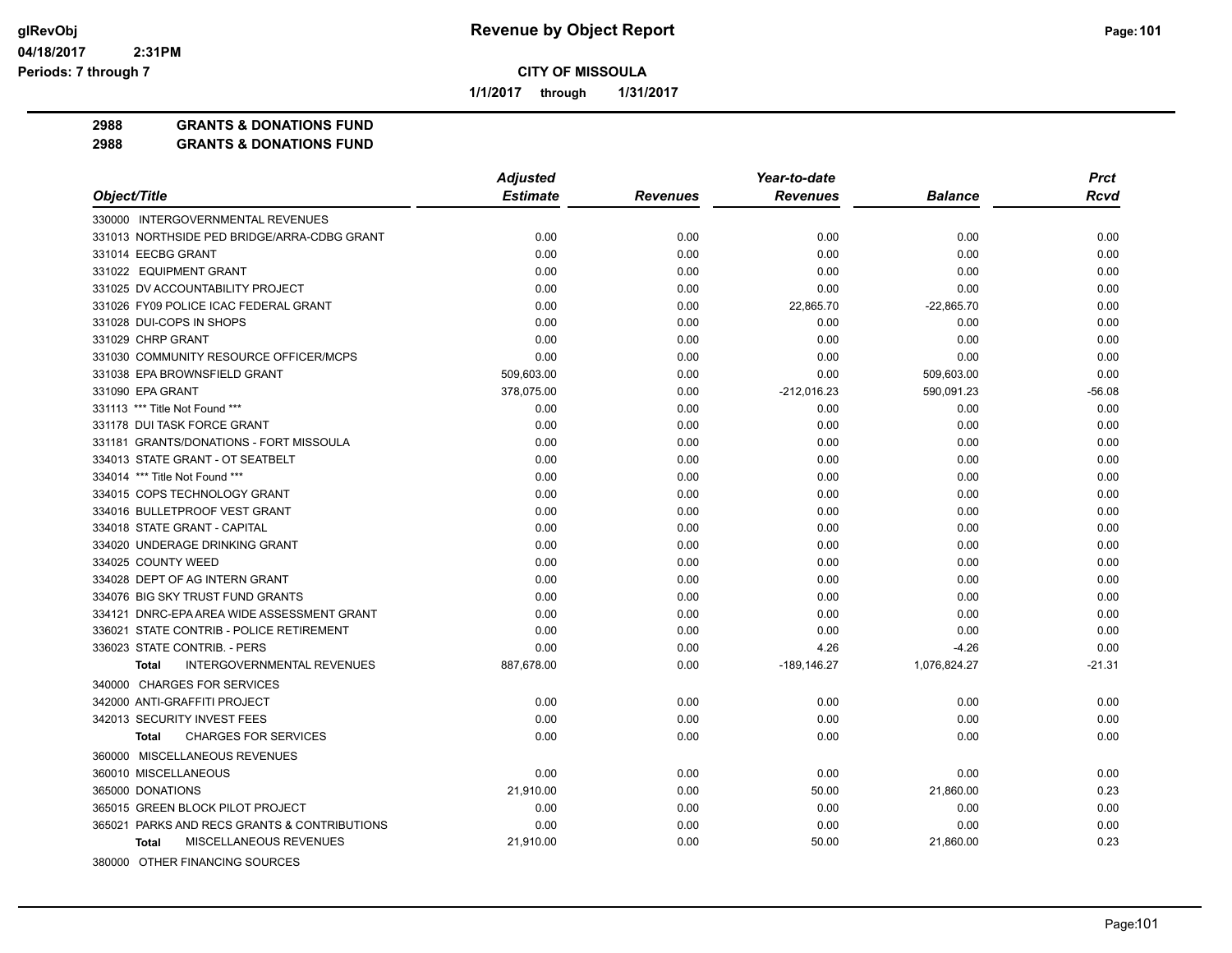**1/1/2017 through 1/31/2017**

**2988 GRANTS & DONATIONS FUND 2988 GRANTS & DONATIONS FUND**

|                                             | <b>Adjusted</b> |                 | Year-to-date    |                | Prct     |
|---------------------------------------------|-----------------|-----------------|-----------------|----------------|----------|
| Object/Title                                | <b>Estimate</b> | <b>Revenues</b> | <b>Revenues</b> | <b>Balance</b> | Rcvd     |
| 383002 TRANS FR GAS TAX                     | 0.00            | 0.00            | 0.00            | 0.00           | 0.00     |
| 383022 TRANS FR OPEN SPACE BOND             | 0.00            | 0.00            | 0.00            | 0.00           | 0.00     |
| 383042 TRANSFERS FROM OTHER FUNDS           | 0.00            | 0.00            | 0.00            | 0.00           | 0.00     |
| OTHER FINANCING SOURCES<br>Total            | 0.00            | 0.00            | 0.00            | 0.00           | 0.00     |
| <b>GRANTS &amp; DONATIONS FUND</b><br>Total | 909.588.00      | 0.00            | -189.096.27     | 1.098.684.27   | $-20.79$ |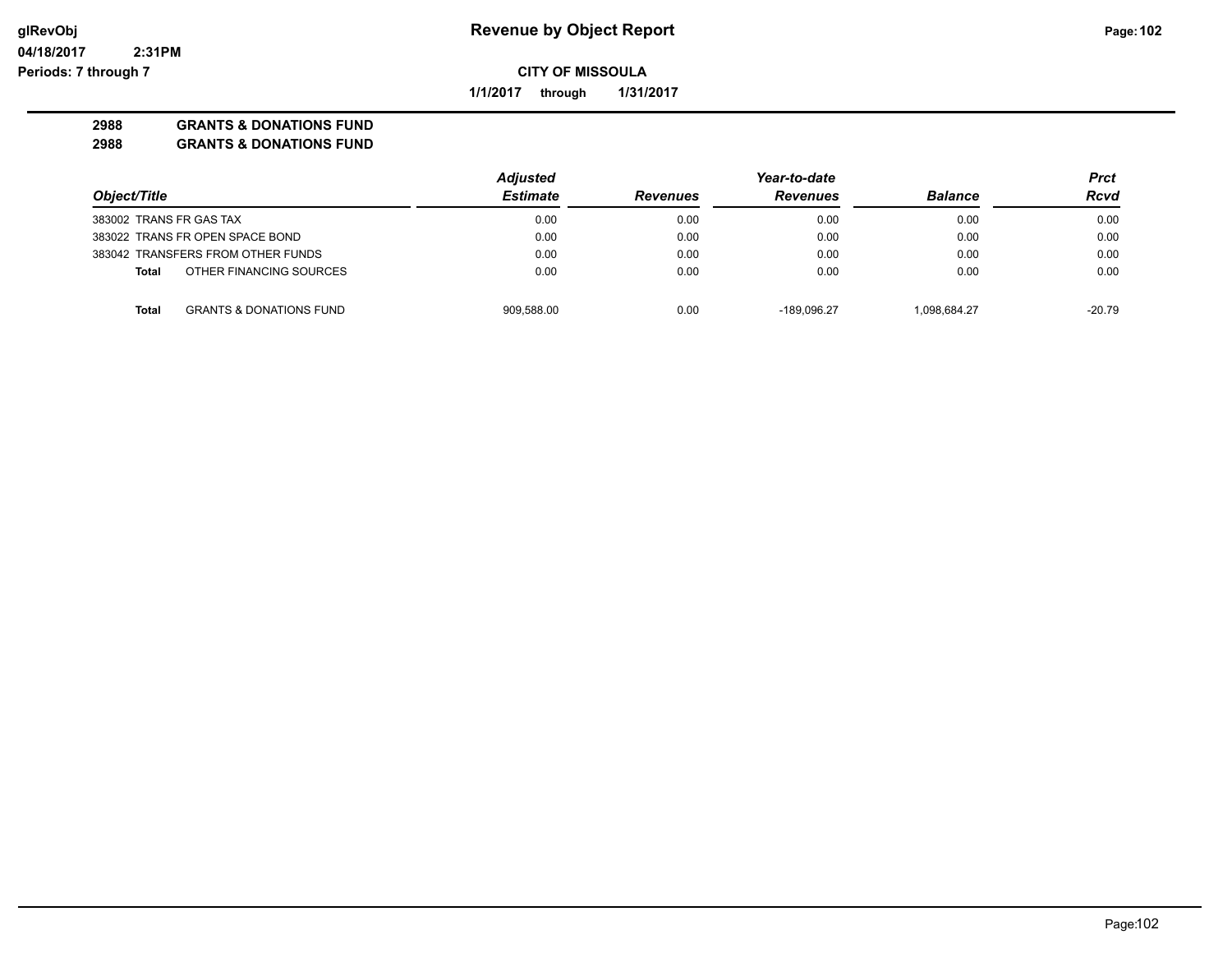**1/1/2017 through 1/31/2017**

#### **2988 GRANTS & DONATIONS FUND**

|                                              | <b>Adjusted</b> | Year-to-date    |                 |                | <b>Prct</b> |
|----------------------------------------------|-----------------|-----------------|-----------------|----------------|-------------|
| Object/Title                                 | <b>Estimate</b> | <b>Revenues</b> | <b>Revenues</b> | <b>Balance</b> | Rcvd        |
| 330000 INTERGOVERNMENTAL REVENUES            |                 |                 |                 |                |             |
| 331013 NORTHSIDE PED BRIDGE/ARRA-CDBG GRANT  | 0.00            | 0.00            | 0.00            | 0.00           | 0.00        |
| 331014 EECBG GRANT                           | 0.00            | 0.00            | 0.00            | 0.00           | 0.00        |
| 331022 EQUIPMENT GRANT                       | 0.00            | 0.00            | 0.00            | 0.00           | 0.00        |
| 331025 DV ACCOUNTABILITY PROJECT             | 0.00            | 0.00            | 0.00            | 0.00           | 0.00        |
| 331026 FY09 POLICE ICAC FEDERAL GRANT        | 0.00            | 0.00            | 22,865.70       | $-22,865.70$   | 0.00        |
| 331028 DUI-COPS IN SHOPS                     | 0.00            | 0.00            | 0.00            | 0.00           | 0.00        |
| 331029 CHRP GRANT                            | 0.00            | 0.00            | 0.00            | 0.00           | 0.00        |
| 331030 COMMUNITY RESOURCE OFFICER/MCPS       | 0.00            | 0.00            | 0.00            | 0.00           | 0.00        |
| 331038 EPA BROWNSFIELD GRANT                 | 509,603.00      | 0.00            | 0.00            | 509,603.00     | 0.00        |
| 331090 EPA GRANT                             | 378,075.00      | 0.00            | $-212,016.23$   | 590,091.23     | $-56.08$    |
| 331113 *** Title Not Found ***               | 0.00            | 0.00            | 0.00            | 0.00           | 0.00        |
| 331178 DUI TASK FORCE GRANT                  | 0.00            | 0.00            | 0.00            | 0.00           | 0.00        |
| 331181 GRANTS/DONATIONS - FORT MISSOULA      | 0.00            | 0.00            | 0.00            | 0.00           | 0.00        |
| 334013 STATE GRANT - OT SEATBELT             | 0.00            | 0.00            | 0.00            | 0.00           | 0.00        |
| 334014 *** Title Not Found ***               | 0.00            | 0.00            | 0.00            | 0.00           | 0.00        |
| 334015 COPS TECHNOLOGY GRANT                 | 0.00            | 0.00            | 0.00            | 0.00           | 0.00        |
| 334016 BULLETPROOF VEST GRANT                | 0.00            | 0.00            | 0.00            | 0.00           | 0.00        |
| 334018 STATE GRANT - CAPITAL                 | 0.00            | 0.00            | 0.00            | 0.00           | 0.00        |
| 334020 UNDERAGE DRINKING GRANT               | 0.00            | 0.00            | 0.00            | 0.00           | 0.00        |
| 334025 COUNTY WEED                           | 0.00            | 0.00            | 0.00            | 0.00           | 0.00        |
| 334028 DEPT OF AG INTERN GRANT               | 0.00            | 0.00            | 0.00            | 0.00           | 0.00        |
| 334076 BIG SKY TRUST FUND GRANTS             | 0.00            | 0.00            | 0.00            | 0.00           | 0.00        |
| 334121 DNRC-EPA AREA WIDE ASSESSMENT GRANT   | 0.00            | 0.00            | 0.00            | 0.00           | 0.00        |
| 336021 STATE CONTRIB - POLICE RETIREMENT     | 0.00            | 0.00            | 0.00            | 0.00           | 0.00        |
| 336023 STATE CONTRIB. - PERS                 | 0.00            | 0.00            | 4.26            | $-4.26$        | 0.00        |
| INTERGOVERNMENTAL REVENUES<br><b>Total</b>   | 887,678.00      | 0.00            | $-189, 146.27$  | 1,076,824.27   | $-21.31$    |
| 340000 CHARGES FOR SERVICES                  |                 |                 |                 |                |             |
| 342000 ANTI-GRAFFITI PROJECT                 | 0.00            | 0.00            | 0.00            | 0.00           | 0.00        |
| 342013 SECURITY INVEST FEES                  | 0.00            | 0.00            | 0.00            | 0.00           | 0.00        |
| <b>CHARGES FOR SERVICES</b><br><b>Total</b>  | 0.00            | 0.00            | 0.00            | 0.00           | 0.00        |
| 360000 MISCELLANEOUS REVENUES                |                 |                 |                 |                |             |
| 360010 MISCELLANEOUS                         | 0.00            | 0.00            | 0.00            | 0.00           | 0.00        |
| 365000 DONATIONS                             | 21,910.00       | 0.00            | 50.00           | 21,860.00      | 0.23        |
| 365015 GREEN BLOCK PILOT PROJECT             | 0.00            | 0.00            | 0.00            | 0.00           | 0.00        |
| 365021 PARKS AND RECS GRANTS & CONTRIBUTIONS | 0.00            | 0.00            | 0.00            | 0.00           | 0.00        |
| MISCELLANEOUS REVENUES<br>Total              | 21,910.00       | 0.00            | 50.00           | 21,860.00      | 0.23        |
| 380000 OTHER FINANCING SOURCES               |                 |                 |                 |                |             |
| 383002 TRANS FR GAS TAX                      | 0.00            | 0.00            | 0.00            | 0.00           | 0.00        |
|                                              |                 |                 |                 |                |             |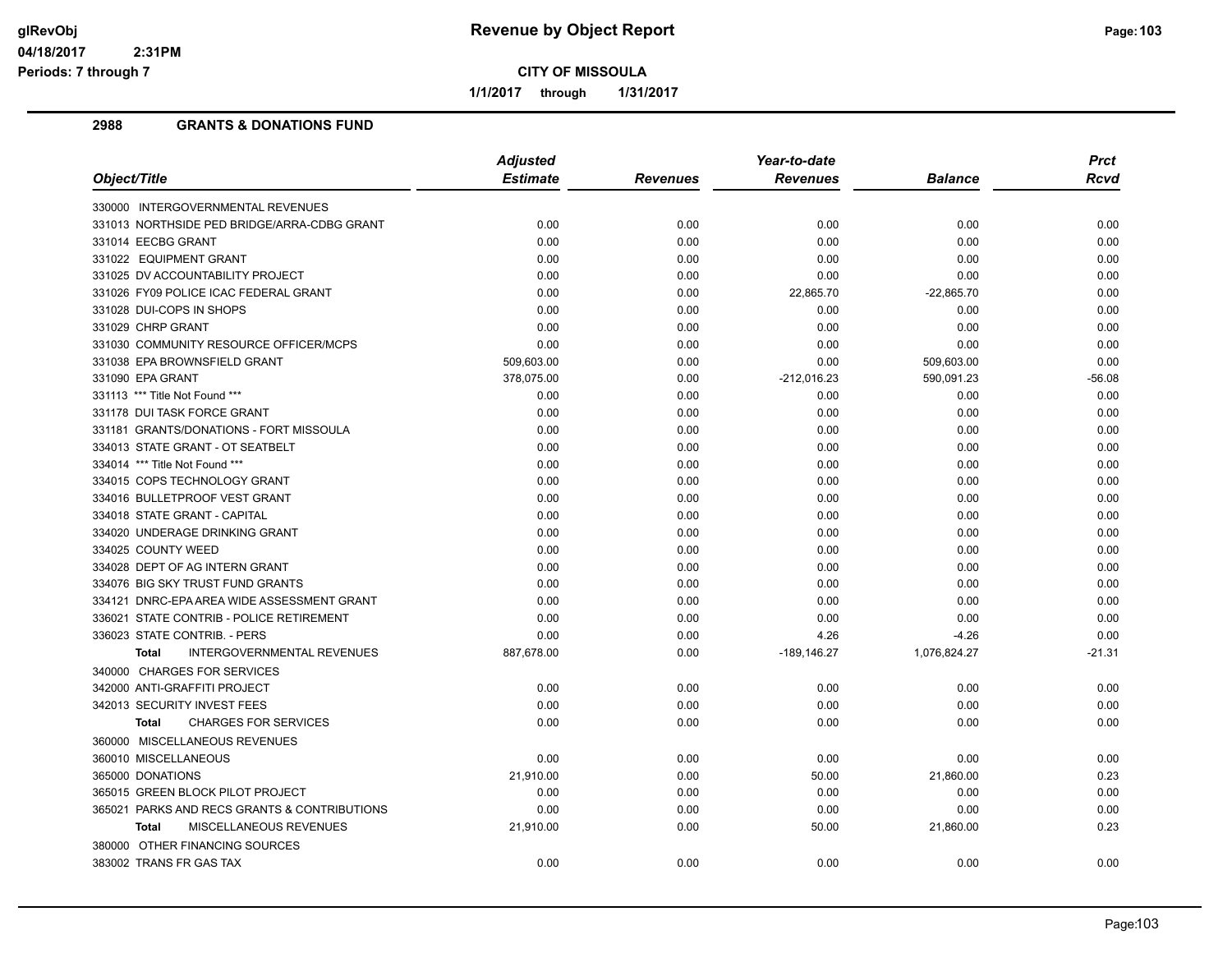**1/1/2017 through 1/31/2017**

#### **2988 GRANTS & DONATIONS FUND**

|              |                                    | <b>Adjusted</b> |                 | <b>Prct</b>     |                |             |
|--------------|------------------------------------|-----------------|-----------------|-----------------|----------------|-------------|
| Object/Title |                                    | <b>Estimate</b> | <b>Revenues</b> | <b>Revenues</b> | <b>Balance</b> | <b>Rcvd</b> |
|              | 383022 TRANS FR OPEN SPACE BOND    | 0.00            | 0.00            | 0.00            | 0.00           | 0.00        |
|              | 383042 TRANSFERS FROM OTHER FUNDS  | 0.00            | 0.00            | 0.00            | 0.00           | 0.00        |
| <b>Total</b> | OTHER FINANCING SOURCES            | 0.00            | 0.00            | 0.00            | 0.00           | 0.00        |
| <b>Total</b> | <b>GRANTS &amp; DONATIONS FUND</b> | 909,588.00      | 0.00            | -189.096.27     | 1.098.684.27   | $-20.79$    |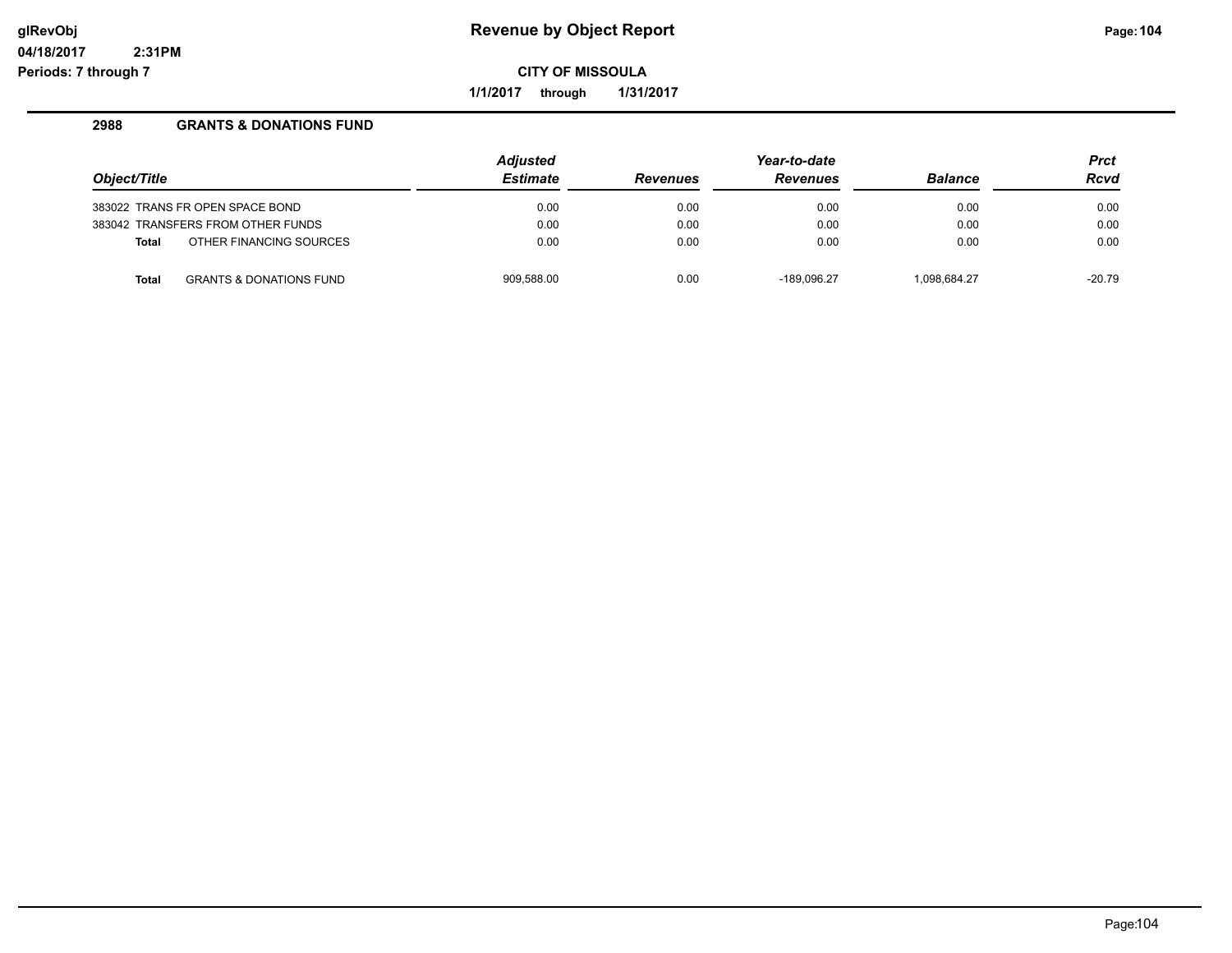**1/1/2017 through 1/31/2017**

**2989 POLICE GRANTS & DONATIONS**

**2989 POLICE GRANTS & DONATIONS**

|                                             | <b>Adjusted</b> |                 | Year-to-date    |                | <b>Prct</b> |
|---------------------------------------------|-----------------|-----------------|-----------------|----------------|-------------|
| Object/Title                                | <b>Estimate</b> | <b>Revenues</b> | <b>Revenues</b> | <b>Balance</b> | Rcvd        |
| <b>INTERGOVERNMENTAL REVENUES</b><br>330000 |                 |                 |                 |                |             |
| 331022 EQUIPMENT GRANT                      | 44,100.00       | 0.00            | 0.00            | 44,100.00      | 0.00        |
| 331026 ICAC GRANT                           | 105,411.00      | 0.00            | 0.00            | 105,411.00     | 0.00        |
| 331028 JAG VII                              | 5,000.00        | 0.00            | 0.00            | 5,000.00       | 0.00        |
| 334013 STATE GRANT - OT SEATBELT            | 53,600.00       | 0.00            | 19,611.61       | 33,988.39      | 36.59       |
| 334015 COPS TECHNOLOGY GRANT                | 279,242.00      | 0.00            | 39,441.99       | 239,800.01     | 14.12       |
| 334016 BULLETPROOF VEST GRANT               | 10,500.00       | 0.00            | 0.00            | 10,500.00      | 0.00        |
| 334020 UNDERAGE DRINKING GRANT              | 10,903.00       | 0.00            | 0.00            | 10,903.00      | 0.00        |
| 336021 STATE CONTRIB - POLICE RETIREMENT    | 0.00            | 0.00            | 0.00            | 0.00           | 0.00        |
| <b>INTERGOVERNMENTAL REVENUES</b><br>Total  | 508,756.00      | 0.00            | 59,053.60       | 449,702.40     | 11.61       |
| 340000 CHARGES FOR SERVICES                 |                 |                 |                 |                |             |
| *** Title Not Found ***<br>342000           | 5,000.00        | 0.00            | 0.00            | 5,000.00       | 0.00        |
| <b>CHARGES FOR SERVICES</b><br><b>Total</b> | 5,000.00        | 0.00            | 0.00            | 5,000.00       | 0.00        |
| MISCELLANEOUS REVENUES<br>360000            |                 |                 |                 |                |             |
| 365000 DONATIONS                            | 20,000.00       | 0.00            | 0.00            | 20,000.00      | 0.00        |
| MISCELLANEOUS REVENUES<br><b>Total</b>      | 20,000.00       | 0.00            | 0.00            | 20,000.00      | 0.00        |
| POLICE GRANTS & DONATIONS<br><b>Total</b>   | 533,756.00      | 0.00            | 59,053.60       | 474,702.40     | 11.06       |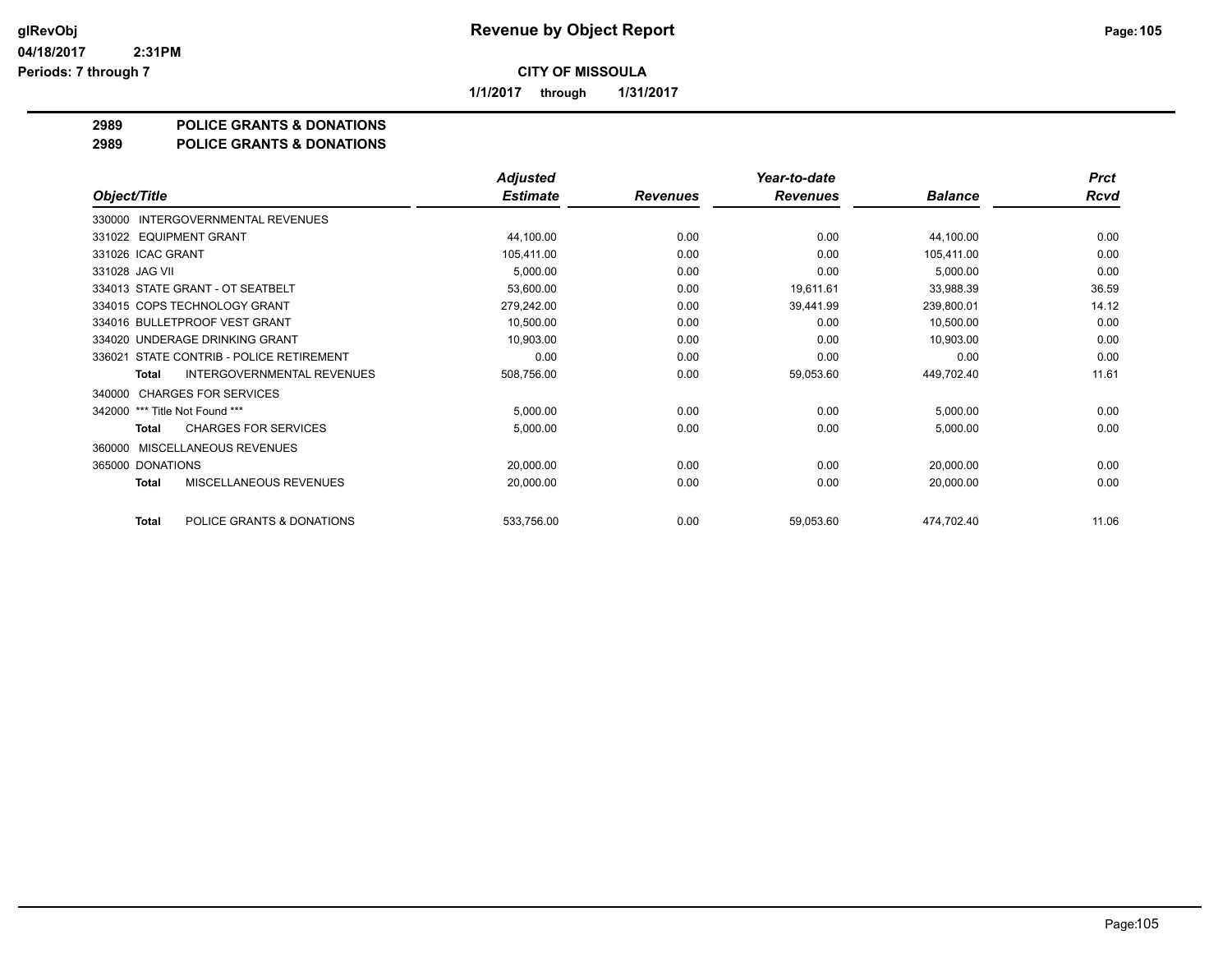**1/1/2017 through 1/31/2017**

#### **2989 POLICE GRANTS & DONATIONS**

|                                                   | <b>Adjusted</b> |                 | Year-to-date    |                | <b>Prct</b> |
|---------------------------------------------------|-----------------|-----------------|-----------------|----------------|-------------|
| Object/Title                                      | <b>Estimate</b> | <b>Revenues</b> | <b>Revenues</b> | <b>Balance</b> | <b>Rcvd</b> |
| <b>INTERGOVERNMENTAL REVENUES</b><br>330000       |                 |                 |                 |                |             |
| 331022 EQUIPMENT GRANT                            | 44,100.00       | 0.00            | 0.00            | 44,100.00      | 0.00        |
| 331026 ICAC GRANT                                 | 105,411.00      | 0.00            | 0.00            | 105,411.00     | 0.00        |
| 331028 JAG VII                                    | 5,000.00        | 0.00            | 0.00            | 5,000.00       | 0.00        |
| 334013 STATE GRANT - OT SEATBELT                  | 53,600.00       | 0.00            | 19,611.61       | 33,988.39      | 36.59       |
| 334015 COPS TECHNOLOGY GRANT                      | 279,242.00      | 0.00            | 39,441.99       | 239,800.01     | 14.12       |
| 334016 BULLETPROOF VEST GRANT                     | 10,500.00       | 0.00            | 0.00            | 10,500.00      | 0.00        |
| 334020 UNDERAGE DRINKING GRANT                    | 10,903.00       | 0.00            | 0.00            | 10,903.00      | 0.00        |
| 336021 STATE CONTRIB - POLICE RETIREMENT          | 0.00            | 0.00            | 0.00            | 0.00           | 0.00        |
| <b>INTERGOVERNMENTAL REVENUES</b><br><b>Total</b> | 508,756.00      | 0.00            | 59,053.60       | 449,702.40     | 11.61       |
| 340000 CHARGES FOR SERVICES                       |                 |                 |                 |                |             |
| 342000 *** Title Not Found ***                    | 5,000.00        | 0.00            | 0.00            | 5,000.00       | 0.00        |
| <b>CHARGES FOR SERVICES</b><br><b>Total</b>       | 5,000.00        | 0.00            | 0.00            | 5,000.00       | 0.00        |
| MISCELLANEOUS REVENUES<br>360000                  |                 |                 |                 |                |             |
| 365000 DONATIONS                                  | 20,000.00       | 0.00            | 0.00            | 20,000.00      | 0.00        |
| MISCELLANEOUS REVENUES<br><b>Total</b>            | 20,000.00       | 0.00            | 0.00            | 20,000.00      | 0.00        |
| POLICE GRANTS & DONATIONS<br>Total                | 533,756.00      | 0.00            | 59,053.60       | 474,702.40     | 11.06       |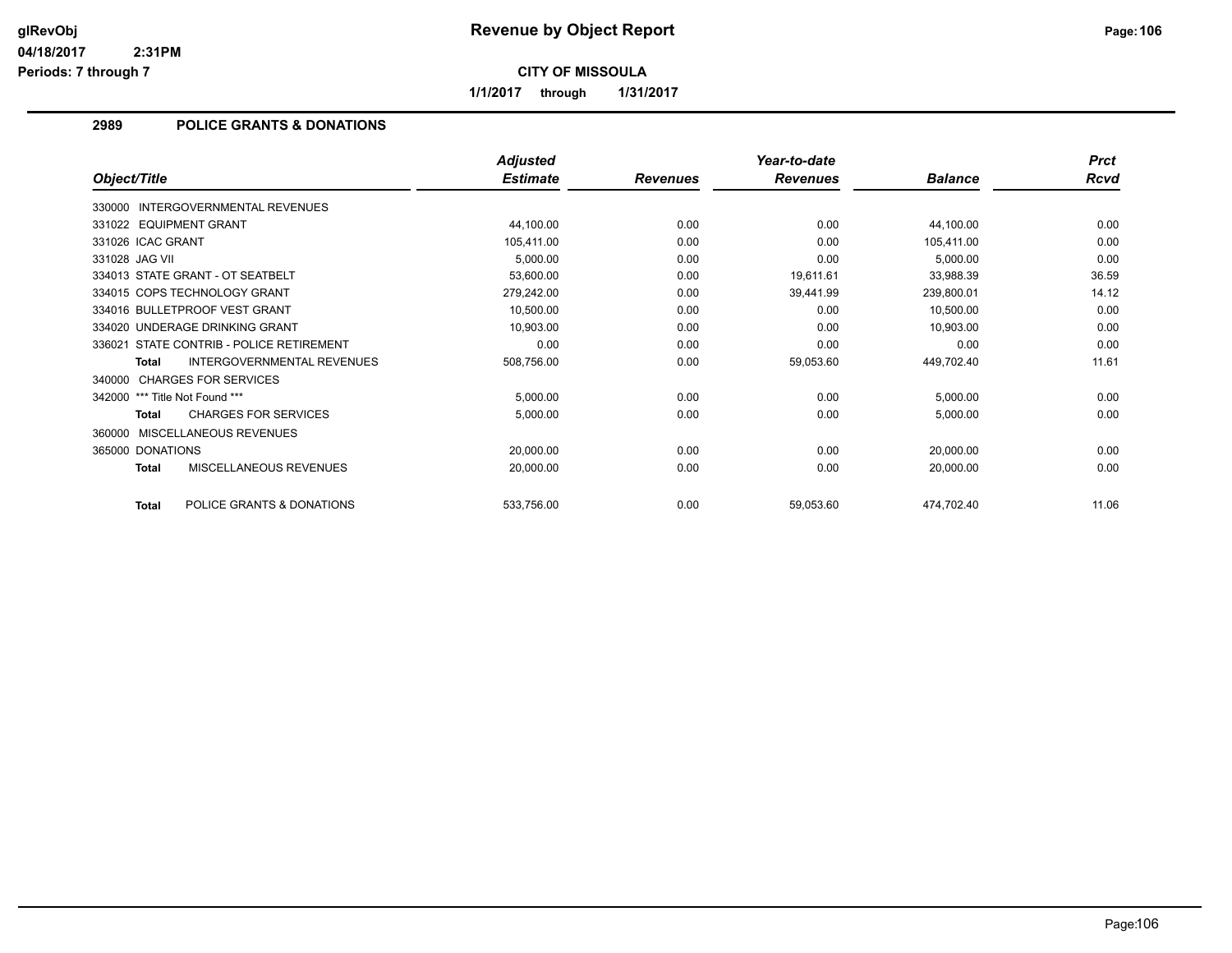**1/1/2017 through 1/31/2017**

**3000 SID REVOLVING FUND 3000 SID REVOLVING FUND**

|                                                           | <b>Adjusted</b> |                 | Year-to-date    |                | <b>Prct</b> |
|-----------------------------------------------------------|-----------------|-----------------|-----------------|----------------|-------------|
| Object/Title                                              | <b>Estimate</b> | <b>Revenues</b> | <b>Revenues</b> | <b>Balance</b> | <b>Rcvd</b> |
| MISCELLANEOUS REVENUES<br>360000                          |                 |                 |                 |                |             |
| 360000 MISCELLANEOUS REVENUES                             | 0.00            | 0.00            | 0.00            | 0.00           | 0.00        |
| 360010 MISCELLANEOUS                                      | 0.00            | 0.00            | 0.00            | 0.00           | 0.00        |
| 362000 OTHER MISCELLANEOUS REVENUE                        | 0.00            | 0.00            | 0.00            | 0.00           | 0.00        |
| <b>MISCELLANEOUS REVENUES</b><br><b>Total</b>             | 0.00            | 0.00            | 0.00            | 0.00           | 0.00        |
| INVESTMENTS & ROYALTY EARNINGS<br>370000                  |                 |                 |                 |                |             |
| 371010 INTEREST ON INVESTMENTS                            | 0.00            | 0.00            | 0.00            | 0.00           | 0.00        |
| 371020 GAIN/LOSS IN MARKET VALUE OF INVESTMENTS           | 0.00            | 0.00            | 0.00            | 0.00           | 0.00        |
| <b>INVESTMENTS &amp; ROYALTY EARNINGS</b><br><b>Total</b> | 0.00            | 0.00            | 0.00            | 0.00           | 0.00        |
| OTHER FINANCING SOURCES<br>380000                         |                 |                 |                 |                |             |
| 380000 OTHER FINANCING SOURCES                            | 0.00            | 0.00            | 0.00            | 0.00           | 0.00        |
| 381002 SRF LOAN                                           | 0.00            | 0.00            | 0.00            | 0.00           | 0.00        |
| 381009 TRANSFERS IN                                       | 0.00            | 0.00            | 0.00            | 0.00           | 0.00        |
| 381030 SID BONDS PROCEEDS                                 | 0.00            | 0.00            | 0.00            | 0.00           | 0.00        |
| 383000 OPERATING TRANSFERS                                | 0.00            | 0.00            | 144,634.25      | $-144,634.25$  | 0.00        |
| 383039 FROM SID TRANSFERS                                 | 0.00            | 0.00            | 0.00            | 0.00           | 0.00        |
| OTHER FINANCING SOURCES<br><b>Total</b>                   | 0.00            | 0.00            | 144,634.25      | $-144,634.25$  | 0.00        |
| SID REVOLVING FUND<br><b>Total</b>                        | 0.00            | 0.00            | 144,634.25      | $-144.634.25$  | 0.00        |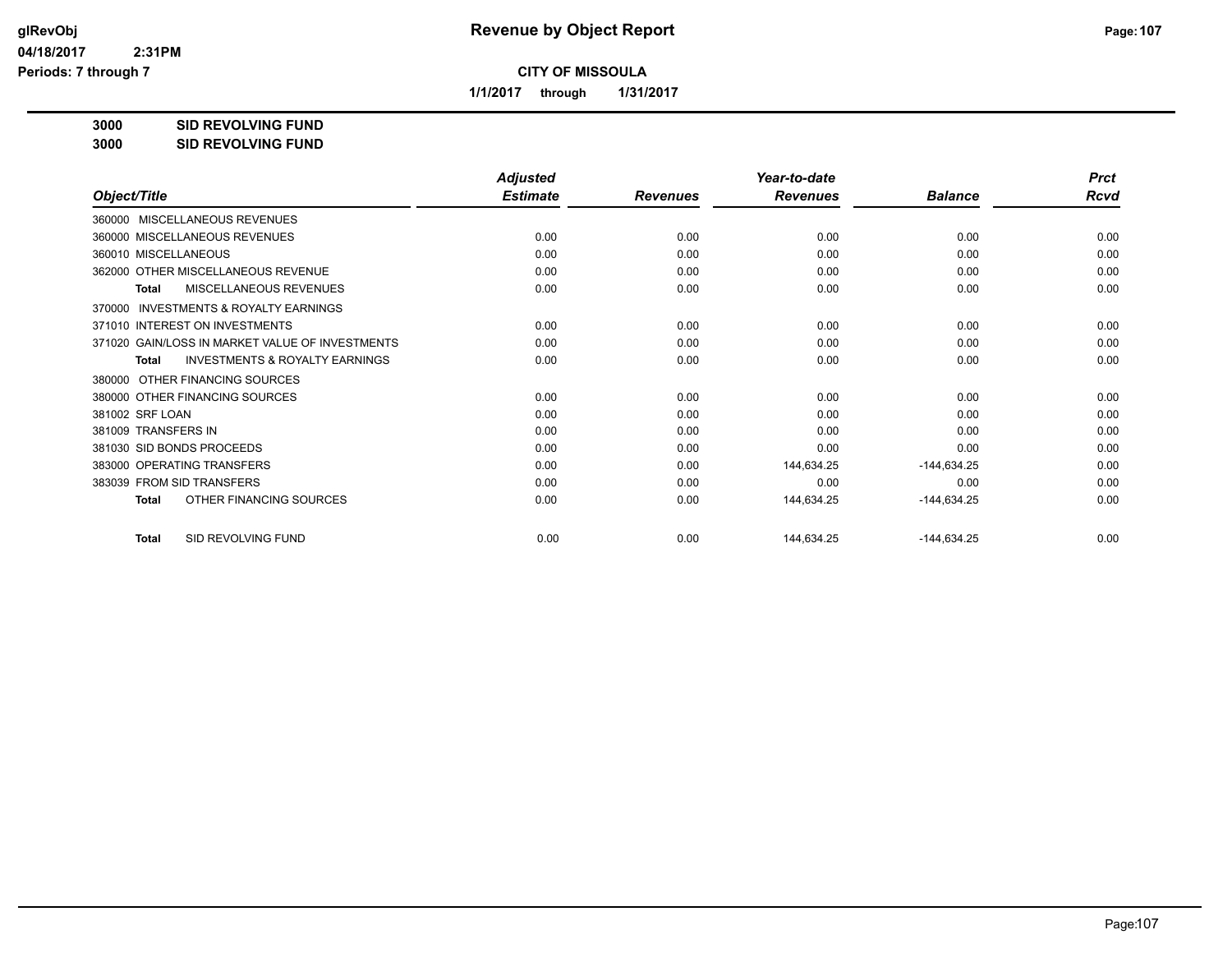**1/1/2017 through 1/31/2017**

#### **3000 SID REVOLVING FUND**

|                                                           | <b>Adjusted</b> |                 | Year-to-date    |                | <b>Prct</b> |
|-----------------------------------------------------------|-----------------|-----------------|-----------------|----------------|-------------|
| Object/Title                                              | <b>Estimate</b> | <b>Revenues</b> | <b>Revenues</b> | <b>Balance</b> | Rcvd        |
| 360000 MISCELLANEOUS REVENUES                             |                 |                 |                 |                |             |
| 360000 MISCELLANEOUS REVENUES                             | 0.00            | 0.00            | 0.00            | 0.00           | 0.00        |
| 360010 MISCELLANEOUS                                      | 0.00            | 0.00            | 0.00            | 0.00           | 0.00        |
| 362000 OTHER MISCELLANEOUS REVENUE                        | 0.00            | 0.00            | 0.00            | 0.00           | 0.00        |
| MISCELLANEOUS REVENUES<br><b>Total</b>                    | 0.00            | 0.00            | 0.00            | 0.00           | 0.00        |
| <b>INVESTMENTS &amp; ROYALTY EARNINGS</b><br>370000       |                 |                 |                 |                |             |
| 371010 INTEREST ON INVESTMENTS                            | 0.00            | 0.00            | 0.00            | 0.00           | 0.00        |
| 371020 GAIN/LOSS IN MARKET VALUE OF INVESTMENT            | 0.00            | 0.00            | 0.00            | 0.00           | 0.00        |
| <b>INVESTMENTS &amp; ROYALTY EARNINGS</b><br><b>Total</b> | 0.00            | 0.00            | 0.00            | 0.00           | 0.00        |
| 380000 OTHER FINANCING SOURCES                            |                 |                 |                 |                |             |
| 380000 OTHER FINANCING SOURCES                            | 0.00            | 0.00            | 0.00            | 0.00           | 0.00        |
| 381002 SRF LOAN                                           | 0.00            | 0.00            | 0.00            | 0.00           | 0.00        |
| 381009 TRANSFERS IN                                       | 0.00            | 0.00            | 0.00            | 0.00           | 0.00        |
| 381030 SID BONDS PROCEEDS                                 | 0.00            | 0.00            | 0.00            | 0.00           | 0.00        |
| 383000 OPERATING TRANSFERS                                | 0.00            | 0.00            | 144,634.25      | $-144,634.25$  | 0.00        |
| 383039 FROM SID TRANSFERS                                 | 0.00            | 0.00            | 0.00            | 0.00           | 0.00        |
| OTHER FINANCING SOURCES<br><b>Total</b>                   | 0.00            | 0.00            | 144,634.25      | $-144,634.25$  | 0.00        |
| SID REVOLVING FUND<br><b>Total</b>                        | 0.00            | 0.00            | 144,634.25      | $-144,634.25$  | 0.00        |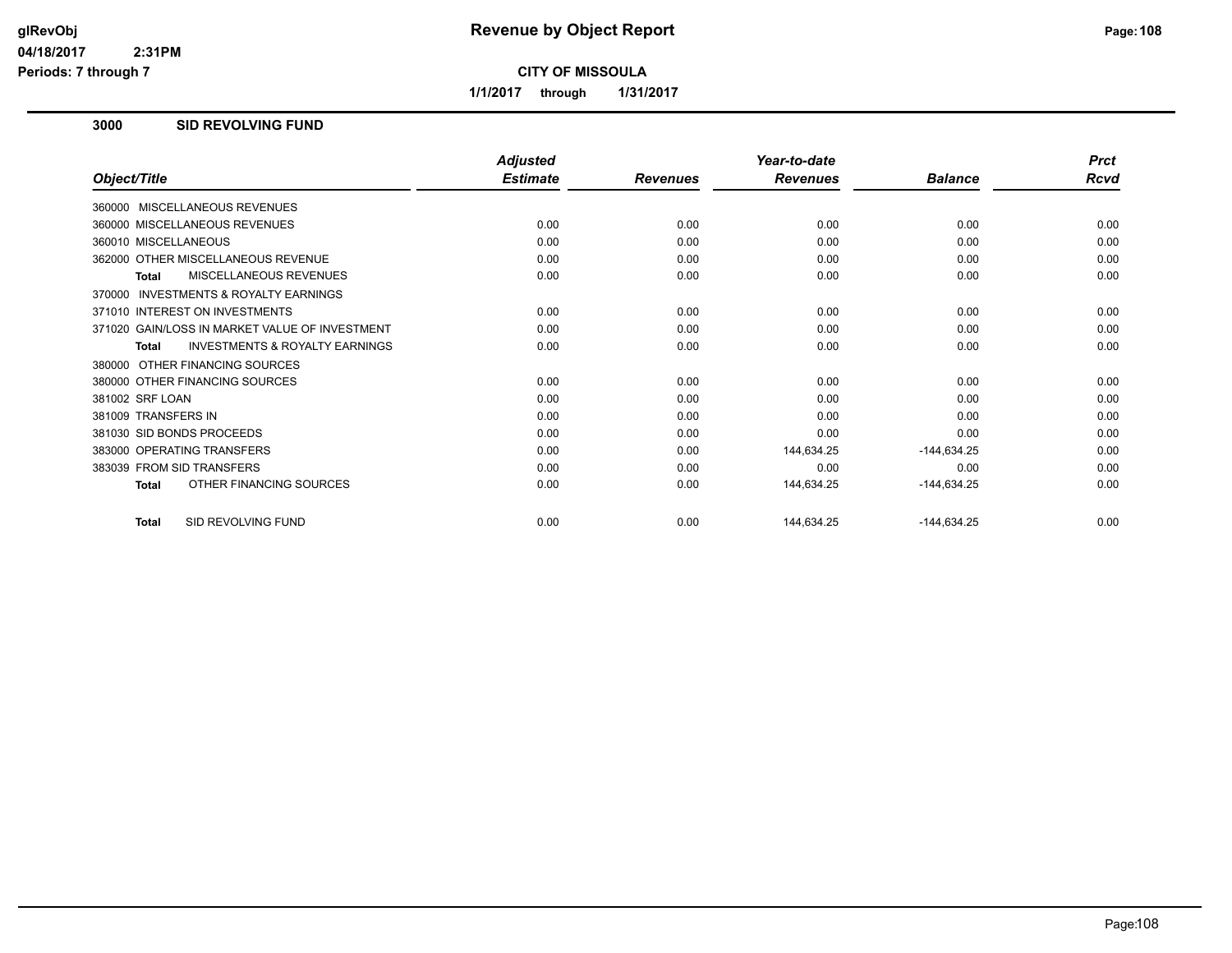**1/1/2017 through 1/31/2017**

## **3065 1998 PUBLIC SAFETY G O BONDS FUND**

**3065 1998 PUBLIC SAFETY G O BONDS FUND**

|                                                           | <b>Adjusted</b> |                 | Year-to-date    |                | <b>Prct</b> |
|-----------------------------------------------------------|-----------------|-----------------|-----------------|----------------|-------------|
| Object/Title                                              | <b>Estimate</b> | <b>Revenues</b> | <b>Revenues</b> | <b>Balance</b> | Rcvd        |
| 310000 TAXES/ASSESSMENTS                                  |                 |                 |                 |                |             |
| 310000 TAXES/ASSESSMENTS                                  | 0.00            | 0.00            | 0.00            | 0.00           | 0.00        |
| 311000 GENERAL PROPERTY TAXES                             | 0.00            | 0.00            | 0.00            | 0.00           | 0.00        |
| 311001 CURRENT TAXES                                      | 0.00            | 0.00            | 0.00            | 0.00           | 0.00        |
| 311030 MOTOR VEHICLE TAXES                                | 0.00            | 0.00            | 0.00            | 0.00           | 0.00        |
| 312000 PENALTIES & INTEREST - DELINQUENT TAXES            | 0.00            | 0.00            | 0.00            | 0.00           | 0.00        |
| 312001 PENALTIES & INTEREST                               | 0.00            | 0.00            | 0.00            | 0.00           | 0.00        |
| 314000 PROP TAX - OTHER THAN ASSESSED VAL                 | 0.00            | 0.00            | 0.00            | 0.00           | 0.00        |
| 314001 LIGHT VEHICLE TAX                                  | 0.00            | 0.00            | 0.00            | 0.00           | 0.00        |
| TAXES/ASSESSMENTS<br><b>Total</b>                         | 0.00            | 0.00            | 0.00            | 0.00           | 0.00        |
| 330000 INTERGOVERNMENTAL REVENUES                         |                 |                 |                 |                |             |
| 334056 BANK CORP. LIC. TAX - (PREVIOUS YEARS)             | 0.00            | 0.00            | 0.00            | 0.00           | 0.00        |
| 335210 PERSONAL PROPERTY TAX REIMBURSEMENT                | 0.00            | 0.00            | 0.00            | 0.00           | 0.00        |
| 335230 HB 124 REVENUE                                     | 0.00            | 0.00            | 0.00            | 0.00           | 0.00        |
| 335250 STATE REIMB - SB #184                              | 0.00            | 0.00            | 0.00            | 0.00           | 0.00        |
| <b>INTERGOVERNMENTAL REVENUES</b><br>Total                | 0.00            | 0.00            | 0.00            | 0.00           | 0.00        |
| 360000 MISCELLANEOUS REVENUES                             |                 |                 |                 |                |             |
| 360010 MISCELLANEOUS                                      | 0.00            | 0.00            | 0.00            | 0.00           | 0.00        |
| MISCELLANEOUS REVENUES<br><b>Total</b>                    | 0.00            | 0.00            | 0.00            | 0.00           | 0.00        |
| 370000 INVESTMENTS & ROYALTY EARNINGS                     |                 |                 |                 |                |             |
| 371010 INTEREST ON INVESTMENTS                            | 0.00            | 0.00            | 0.00            | 0.00           | 0.00        |
| 371020 GAIN/LOSS IN MARKET VALUE OF INVESTMENTS           | 0.00            | 0.00            | 0.00            | 0.00           | 0.00        |
| <b>INVESTMENTS &amp; ROYALTY EARNINGS</b><br><b>Total</b> | 0.00            | 0.00            | 0.00            | 0.00           | 0.00        |
| 380000 OTHER FINANCING SOURCES                            |                 |                 |                 |                |             |
| 381010 BOND PROCEEDS                                      | 0.00            | 0.00            | 0.00            | 0.00           | 0.00        |
| 383042 TRANSFERS FROM OTHER FUNDS                         | 0.00            | 0.00            | 0.00            | 0.00           | 0.00        |
| OTHER FINANCING SOURCES<br><b>Total</b>                   | 0.00            | 0.00            | 0.00            | 0.00           | 0.00        |
| 1998 PUBLIC SAFETY G O BONDS FUND<br>Total                | 0.00            | 0.00            | 0.00            | 0.00           | 0.00        |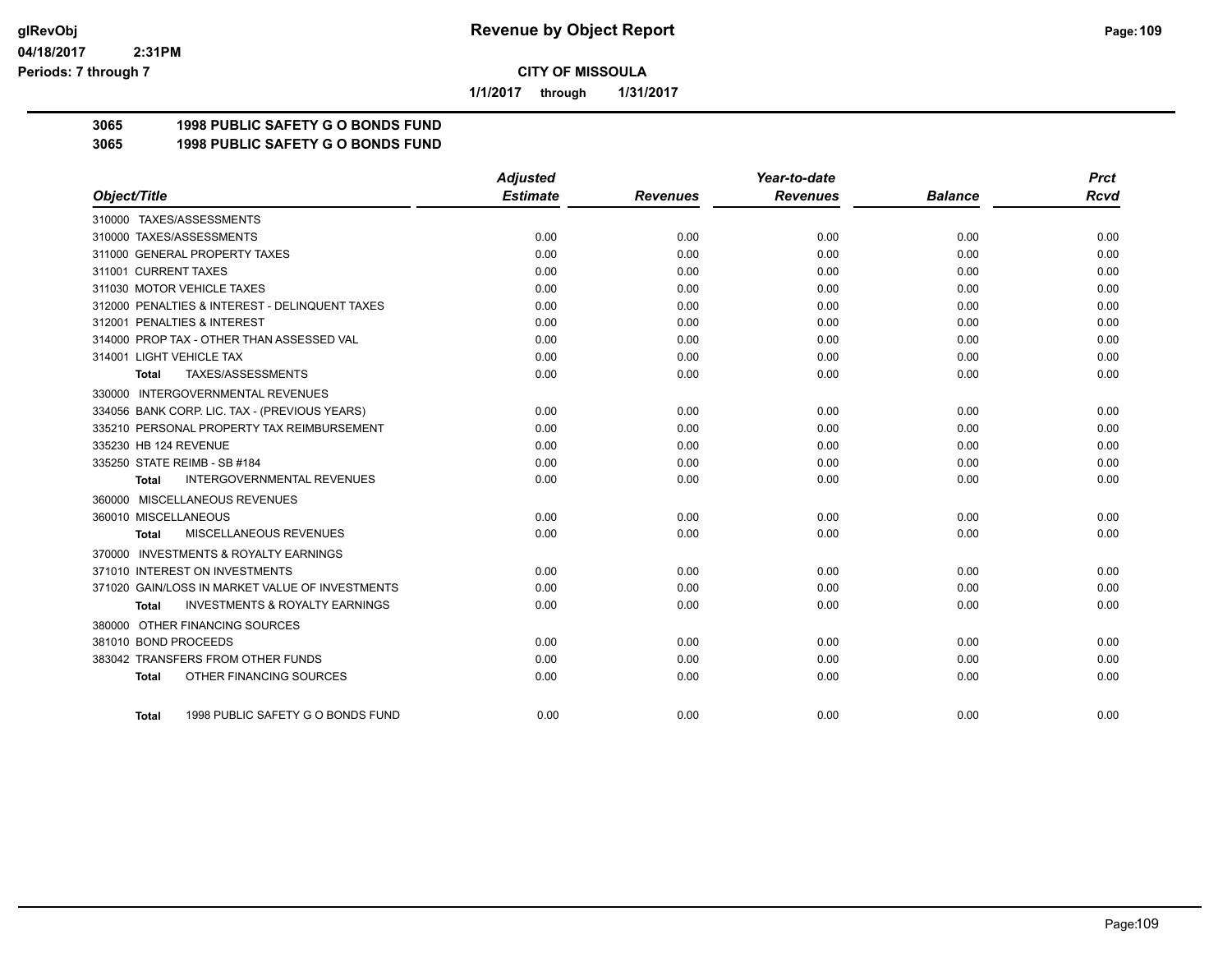**1/1/2017 through 1/31/2017**

#### **3065 1998 PUBLIC SAFETY G O BONDS FUND**

|                                                    | <b>Adjusted</b> |                 | Year-to-date    |                | <b>Prct</b> |
|----------------------------------------------------|-----------------|-----------------|-----------------|----------------|-------------|
| Object/Title                                       | <b>Estimate</b> | <b>Revenues</b> | <b>Revenues</b> | <b>Balance</b> | <b>Rcvd</b> |
| 310000 TAXES/ASSESSMENTS                           |                 |                 |                 |                |             |
| 310000 TAXES/ASSESSMENTS                           | 0.00            | 0.00            | 0.00            | 0.00           | 0.00        |
| 311000 GENERAL PROPERTY TAXES                      | 0.00            | 0.00            | 0.00            | 0.00           | 0.00        |
| 311001 CURRENT TAXES                               | 0.00            | 0.00            | 0.00            | 0.00           | 0.00        |
| 311030 MOTOR VEHICLE TAXES                         | 0.00            | 0.00            | 0.00            | 0.00           | 0.00        |
| 312000 PENALTIES & INTEREST - DELINQUENT TAXES     | 0.00            | 0.00            | 0.00            | 0.00           | 0.00        |
| 312001 PENALTIES & INTEREST                        | 0.00            | 0.00            | 0.00            | 0.00           | 0.00        |
| 314000 PROP TAX - OTHER THAN ASSESSED VAL          | 0.00            | 0.00            | 0.00            | 0.00           | 0.00        |
| 314001 LIGHT VEHICLE TAX                           | 0.00            | 0.00            | 0.00            | 0.00           | 0.00        |
| TAXES/ASSESSMENTS<br><b>Total</b>                  | 0.00            | 0.00            | 0.00            | 0.00           | 0.00        |
| 330000 INTERGOVERNMENTAL REVENUES                  |                 |                 |                 |                |             |
| 334056 BANK CORP. LIC. TAX - (PREVIOUS YEARS)      | 0.00            | 0.00            | 0.00            | 0.00           | 0.00        |
| 335210 PERSONAL PROPERTY TAX REIMBURSEMENT         | 0.00            | 0.00            | 0.00            | 0.00           | 0.00        |
| 335230 HB 124 REVENUE                              | 0.00            | 0.00            | 0.00            | 0.00           | 0.00        |
| 335250 STATE REIMB - SB #184                       | 0.00            | 0.00            | 0.00            | 0.00           | 0.00        |
| <b>INTERGOVERNMENTAL REVENUES</b><br>Total         | 0.00            | 0.00            | 0.00            | 0.00           | 0.00        |
| 360000 MISCELLANEOUS REVENUES                      |                 |                 |                 |                |             |
| 360010 MISCELLANEOUS                               | 0.00            | 0.00            | 0.00            | 0.00           | 0.00        |
| MISCELLANEOUS REVENUES<br><b>Total</b>             | 0.00            | 0.00            | 0.00            | 0.00           | 0.00        |
| 370000 INVESTMENTS & ROYALTY EARNINGS              |                 |                 |                 |                |             |
| 371010 INTEREST ON INVESTMENTS                     | 0.00            | 0.00            | 0.00            | 0.00           | 0.00        |
| 371020 GAIN/LOSS IN MARKET VALUE OF INVESTMENT     | 0.00            | 0.00            | 0.00            | 0.00           | 0.00        |
| <b>INVESTMENTS &amp; ROYALTY EARNINGS</b><br>Total | 0.00            | 0.00            | 0.00            | 0.00           | 0.00        |
| 380000 OTHER FINANCING SOURCES                     |                 |                 |                 |                |             |
| 381010 BOND PROCEEDS                               | 0.00            | 0.00            | 0.00            | 0.00           | 0.00        |
| 383042 TRANSFERS FROM OTHER FUNDS                  | 0.00            | 0.00            | 0.00            | 0.00           | 0.00        |
| OTHER FINANCING SOURCES<br>Total                   | 0.00            | 0.00            | 0.00            | 0.00           | 0.00        |
| 1998 PUBLIC SAFETY G O BONDS FUND<br>Total         | 0.00            | 0.00            | 0.00            | 0.00           | 0.00        |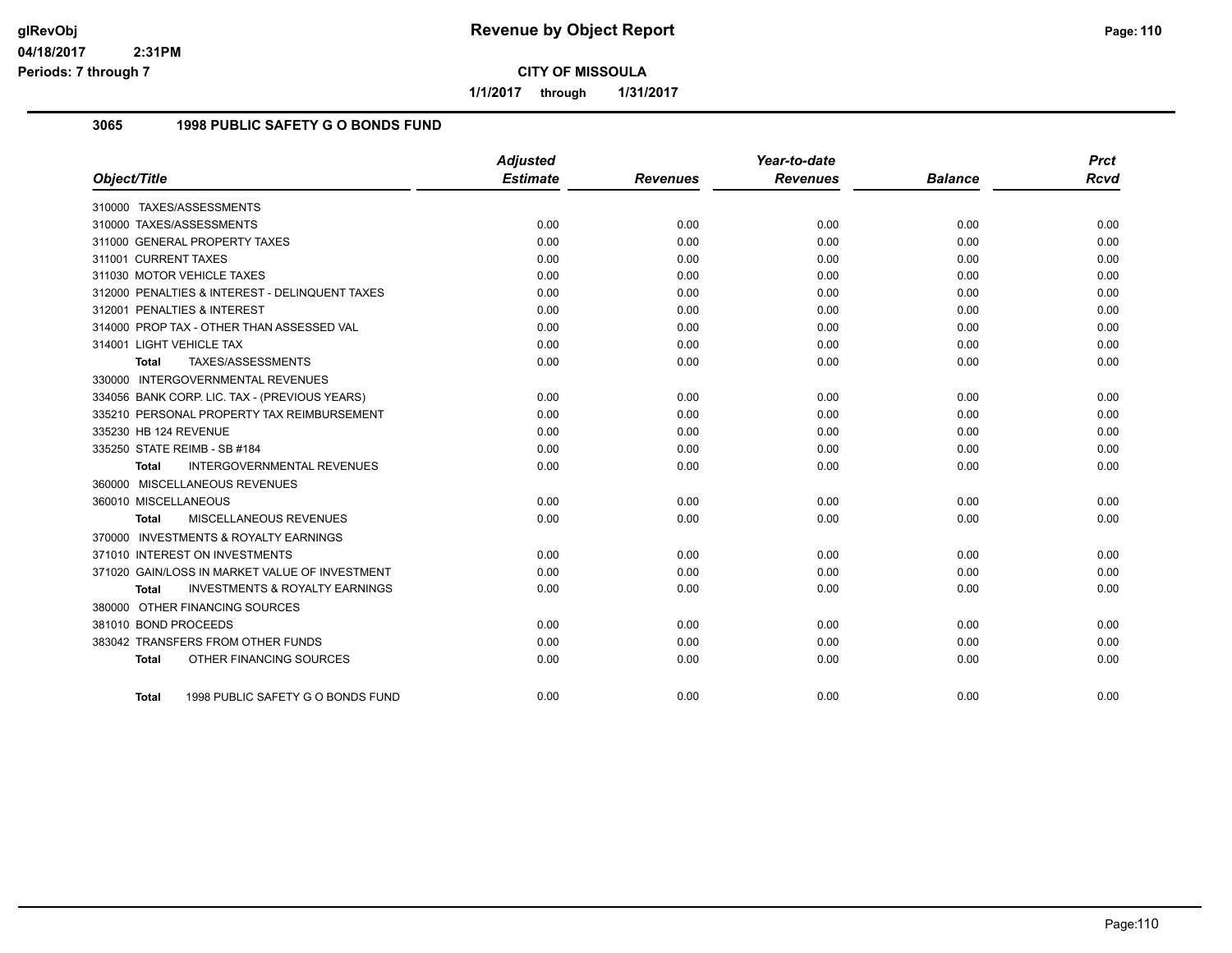**1/1/2017 through 1/31/2017**

**3070 1996 OPEN SPACE GO BONDS**

**3070 1996 OPEN SPACE GO BONDS**

|                                                           | <b>Adjusted</b> |                 | Year-to-date    |                | <b>Prct</b> |
|-----------------------------------------------------------|-----------------|-----------------|-----------------|----------------|-------------|
| Object/Title                                              | <b>Estimate</b> | <b>Revenues</b> | <b>Revenues</b> | <b>Balance</b> | Rcvd        |
| 310000 TAXES/ASSESSMENTS                                  |                 |                 |                 |                |             |
| 310000 TAXES/ASSESSMENTS                                  | 0.00            | 0.00            | 0.00            | 0.00           | 0.00        |
| 311000 GENERAL PROPERTY TAXES                             | 0.00            | 0.00            | 0.00            | 0.00           | 0.00        |
| 311030 MOTOR VEHICLE TAXES                                | 0.00            | 0.00            | 0.00            | 0.00           | 0.00        |
| 312000 PENALTIES & INTEREST - DELINQUENT TAXES            | 0.00            | 0.00            | 0.00            | 0.00           | 0.00        |
| 312001 PENALTIES & INTEREST                               | 0.00            | 0.00            | 0.00            | 0.00           | 0.00        |
| 314000 PROP TAX - OTHER THAN ASSESSED VAL                 | 0.00            | 0.00            | 0.00            | 0.00           | 0.00        |
| 314001 LIGHT VEHICLE TAX                                  | 0.00            | 0.00            | 0.00            | 0.00           | 0.00        |
| TAXES/ASSESSMENTS<br><b>Total</b>                         | 0.00            | 0.00            | 0.00            | 0.00           | 0.00        |
| 330000 INTERGOVERNMENTAL REVENUES                         |                 |                 |                 |                |             |
| 334056 BANK CORP. LIC. TAX - (PREVIOUS YEARS)             | 0.00            | 0.00            | 0.00            | 0.00           | 0.00        |
| 335210 PERSONAL PROPERTY TAX REIMBURSEMENT                | 0.00            | 0.00            | 0.00            | 0.00           | 0.00        |
| 335250 STATE REIMB - SB #184                              | 0.00            | 0.00            | 0.00            | 0.00           | 0.00        |
| <b>INTERGOVERNMENTAL REVENUES</b><br><b>Total</b>         | 0.00            | 0.00            | 0.00            | 0.00           | 0.00        |
| 370000 INVESTMENTS & ROYALTY EARNINGS                     |                 |                 |                 |                |             |
| 371010 INTEREST ON INVESTMENTS                            | 0.00            | 0.00            | 0.00            | 0.00           | 0.00        |
| 371020 GAIN/LOSS IN MARKET VALUE OF INVESTMENTS           | 0.00            | 0.00            | 0.00            | 0.00           | 0.00        |
| <b>INVESTMENTS &amp; ROYALTY EARNINGS</b><br><b>Total</b> | 0.00            | 0.00            | 0.00            | 0.00           | 0.00        |
| 380000 OTHER FINANCING SOURCES                            |                 |                 |                 |                |             |
| 381010 BOND PROCEEDS                                      | 0.00            | 0.00            | 0.00            | 0.00           | 0.00        |
| OTHER FINANCING SOURCES<br><b>Total</b>                   | 0.00            | 0.00            | 0.00            | 0.00           | 0.00        |
| 1996 OPEN SPACE GO BONDS<br><b>Total</b>                  | 0.00            | 0.00            | 0.00            | 0.00           | 0.00        |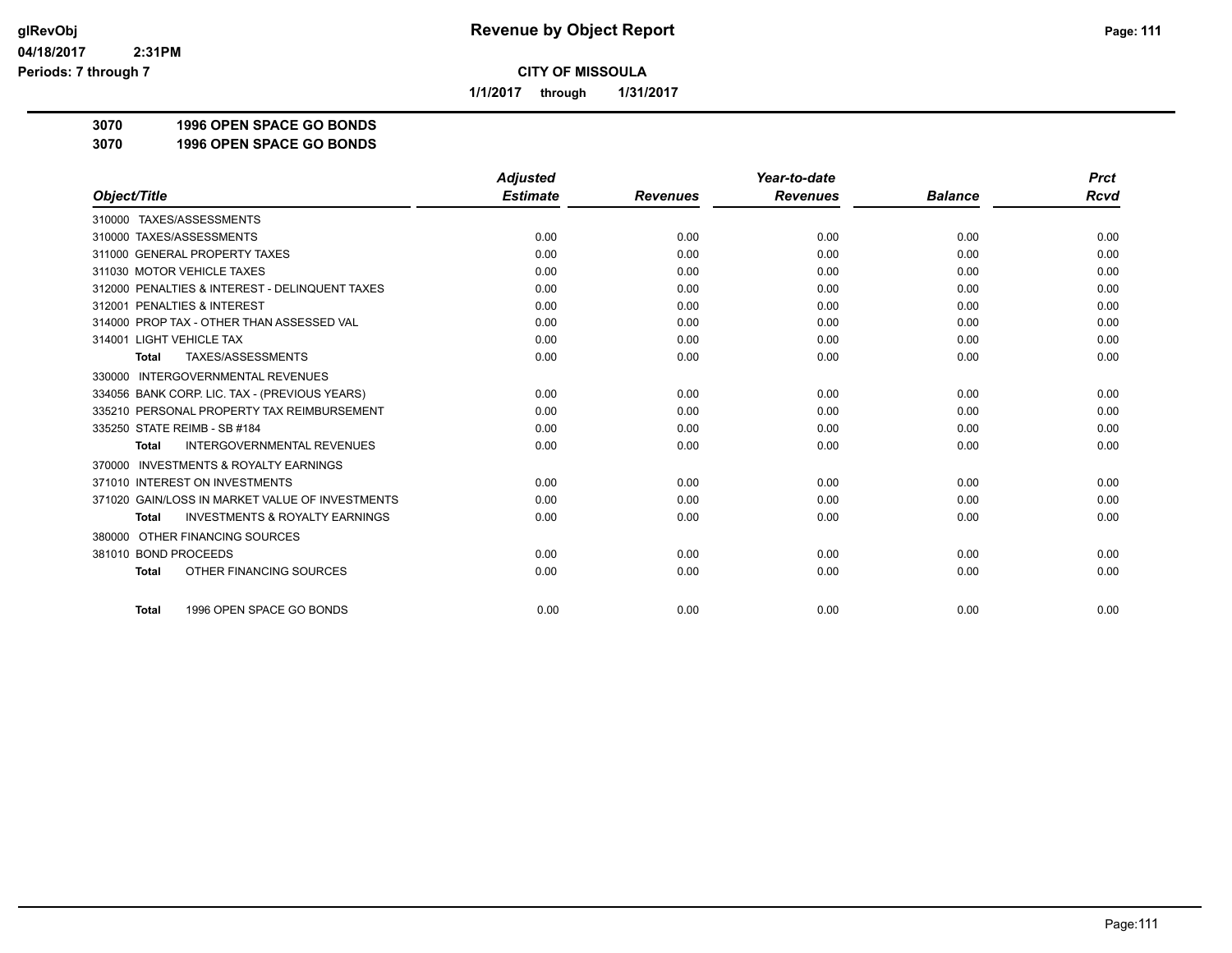**1/1/2017 through 1/31/2017**

#### **3070 1996 OPEN SPACE GO BONDS**

|                                                           | <b>Adjusted</b> |                 | Year-to-date    |                | <b>Prct</b> |
|-----------------------------------------------------------|-----------------|-----------------|-----------------|----------------|-------------|
| Object/Title                                              | <b>Estimate</b> | <b>Revenues</b> | <b>Revenues</b> | <b>Balance</b> | Rcvd        |
| 310000 TAXES/ASSESSMENTS                                  |                 |                 |                 |                |             |
| 310000 TAXES/ASSESSMENTS                                  | 0.00            | 0.00            | 0.00            | 0.00           | 0.00        |
| 311000 GENERAL PROPERTY TAXES                             | 0.00            | 0.00            | 0.00            | 0.00           | 0.00        |
| 311030 MOTOR VEHICLE TAXES                                | 0.00            | 0.00            | 0.00            | 0.00           | 0.00        |
| 312000 PENALTIES & INTEREST - DELINQUENT TAXES            | 0.00            | 0.00            | 0.00            | 0.00           | 0.00        |
| 312001 PENALTIES & INTEREST                               | 0.00            | 0.00            | 0.00            | 0.00           | 0.00        |
| 314000 PROP TAX - OTHER THAN ASSESSED VAL                 | 0.00            | 0.00            | 0.00            | 0.00           | 0.00        |
| 314001 LIGHT VEHICLE TAX                                  | 0.00            | 0.00            | 0.00            | 0.00           | 0.00        |
| TAXES/ASSESSMENTS<br><b>Total</b>                         | 0.00            | 0.00            | 0.00            | 0.00           | 0.00        |
| 330000 INTERGOVERNMENTAL REVENUES                         |                 |                 |                 |                |             |
| 334056 BANK CORP. LIC. TAX - (PREVIOUS YEARS)             | 0.00            | 0.00            | 0.00            | 0.00           | 0.00        |
| 335210 PERSONAL PROPERTY TAX REIMBURSEMENT                | 0.00            | 0.00            | 0.00            | 0.00           | 0.00        |
| 335250 STATE REIMB - SB #184                              | 0.00            | 0.00            | 0.00            | 0.00           | 0.00        |
| INTERGOVERNMENTAL REVENUES<br><b>Total</b>                | 0.00            | 0.00            | 0.00            | 0.00           | 0.00        |
| 370000 INVESTMENTS & ROYALTY EARNINGS                     |                 |                 |                 |                |             |
| 371010 INTEREST ON INVESTMENTS                            | 0.00            | 0.00            | 0.00            | 0.00           | 0.00        |
| 371020 GAIN/LOSS IN MARKET VALUE OF INVESTMENT            | 0.00            | 0.00            | 0.00            | 0.00           | 0.00        |
| <b>INVESTMENTS &amp; ROYALTY EARNINGS</b><br><b>Total</b> | 0.00            | 0.00            | 0.00            | 0.00           | 0.00        |
| 380000 OTHER FINANCING SOURCES                            |                 |                 |                 |                |             |
| 381010 BOND PROCEEDS                                      | 0.00            | 0.00            | 0.00            | 0.00           | 0.00        |
| OTHER FINANCING SOURCES<br><b>Total</b>                   | 0.00            | 0.00            | 0.00            | 0.00           | 0.00        |
| 1996 OPEN SPACE GO BONDS<br><b>Total</b>                  | 0.00            | 0.00            | 0.00            | 0.00           | 0.00        |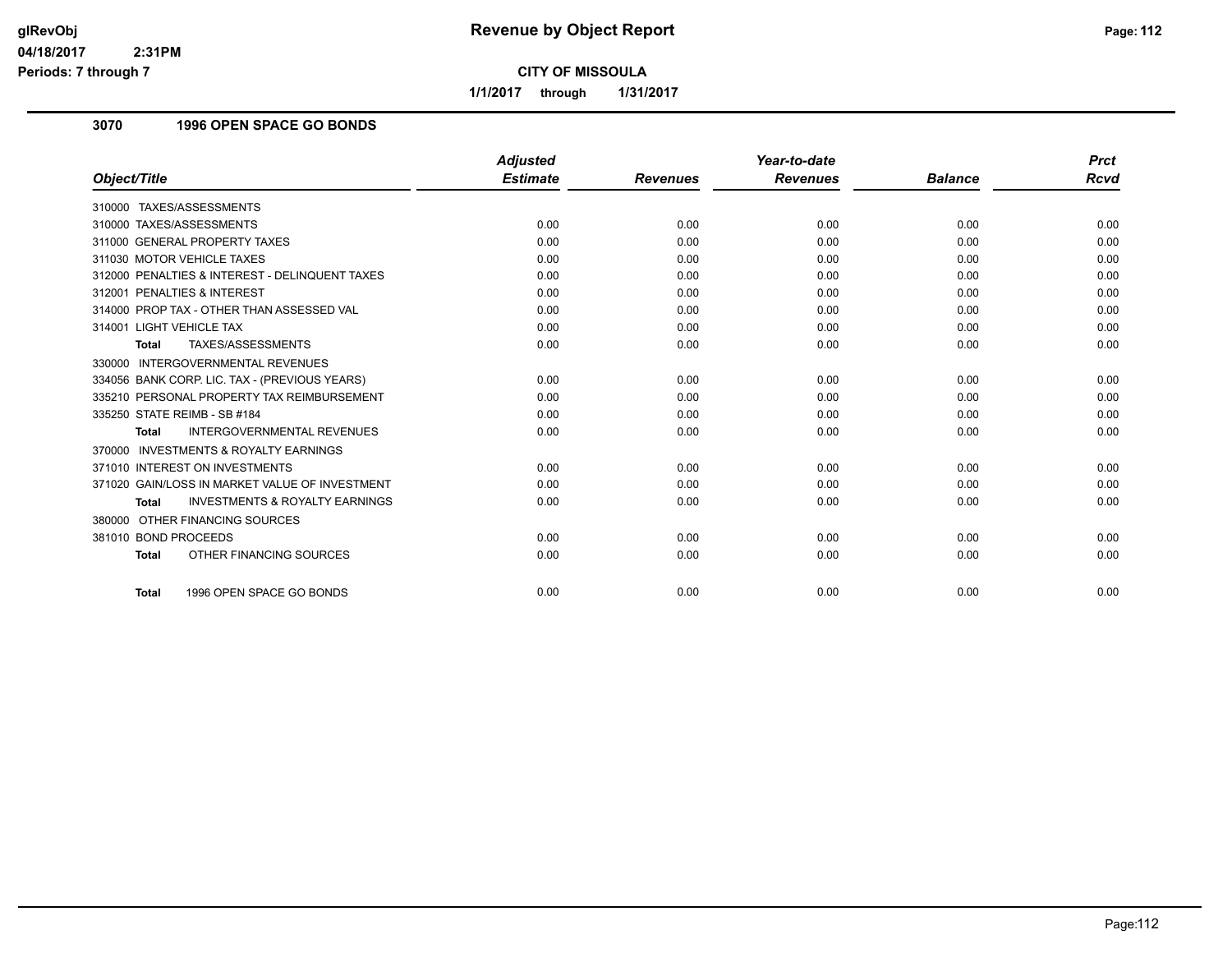**1/1/2017 through 1/31/2017**

### **3075 1997 OPEN SPACE G O BOND FUND**

**3075 1997 OPEN SPACE G O BOND FUND**

|                                                           | <b>Adjusted</b> |                 | Year-to-date    |                | <b>Prct</b> |
|-----------------------------------------------------------|-----------------|-----------------|-----------------|----------------|-------------|
| Object/Title                                              | <b>Estimate</b> | <b>Revenues</b> | <b>Revenues</b> | <b>Balance</b> | <b>Rcvd</b> |
| 310000 TAXES/ASSESSMENTS                                  |                 |                 |                 |                |             |
| 310000 TAXES/ASSESSMENTS                                  | 0.00            | 0.00            | 0.00            | 0.00           | 0.00        |
| 311000 GENERAL PROPERTY TAXES                             | 0.00            | 0.00            | 0.00            | 0.00           | 0.00        |
| 311030 MOTOR VEHICLE TAXES                                | 0.00            | 0.00            | 0.00            | 0.00           | 0.00        |
| 312000 PENALTIES & INTEREST - DELINQUENT TAXES            | 0.00            | 0.00            | 0.00            | 0.00           | 0.00        |
| 312001 PENALTIES & INTEREST                               | 0.00            | 0.00            | 0.00            | 0.00           | 0.00        |
| 314000 PROP TAX - OTHER THAN ASSESSED VAL                 | 0.00            | 0.00            | 0.00            | 0.00           | 0.00        |
| 314001 LIGHT VEHICLE TAX                                  | 0.00            | 0.00            | 0.00            | 0.00           | 0.00        |
| TAXES/ASSESSMENTS<br><b>Total</b>                         | 0.00            | 0.00            | 0.00            | 0.00           | 0.00        |
| 330000 INTERGOVERNMENTAL REVENUES                         |                 |                 |                 |                |             |
| 334056 BANK CORP. LIC. TAX - (PREVIOUS YEARS)             | 0.00            | 0.00            | 0.00            | 0.00           | 0.00        |
| 335210 PERSONAL PROPERTY TAX REIMBURSEMENT                | 0.00            | 0.00            | 0.00            | 0.00           | 0.00        |
| 335250 STATE REIMB - SB #184                              | 0.00            | 0.00            | 0.00            | 0.00           | 0.00        |
| <b>INTERGOVERNMENTAL REVENUES</b><br><b>Total</b>         | 0.00            | 0.00            | 0.00            | 0.00           | 0.00        |
| 360000 MISCELLANEOUS REVENUES                             |                 |                 |                 |                |             |
| 360010 MISCELLANEOUS                                      | 0.00            | 0.00            | 0.00            | 0.00           | 0.00        |
| <b>MISCELLANEOUS REVENUES</b><br>Total                    | 0.00            | 0.00            | 0.00            | 0.00           | 0.00        |
| 370000 INVESTMENTS & ROYALTY EARNINGS                     |                 |                 |                 |                |             |
| 371010 INTEREST ON INVESTMENTS                            | 0.00            | 0.00            | 0.00            | 0.00           | 0.00        |
| 371020 GAIN/LOSS IN MARKET VALUE OF INVESTMENTS           | 0.00            | 0.00            | 0.00            | 0.00           | 0.00        |
| <b>INVESTMENTS &amp; ROYALTY EARNINGS</b><br><b>Total</b> | 0.00            | 0.00            | 0.00            | 0.00           | 0.00        |
| 380000 OTHER FINANCING SOURCES                            |                 |                 |                 |                |             |
| 380000 OTHER FINANCING SOURCES                            | 0.00            | 0.00            | 0.00            | 0.00           | 0.00        |
| 381010 BOND PROCEEDS                                      | 0.00            | 0.00            | 0.00            | 0.00           | 0.00        |
| OTHER FINANCING SOURCES<br><b>Total</b>                   | 0.00            | 0.00            | 0.00            | 0.00           | 0.00        |
| 1997 OPEN SPACE G O BOND FUND<br><b>Total</b>             | 0.00            | 0.00            | 0.00            | 0.00           | 0.00        |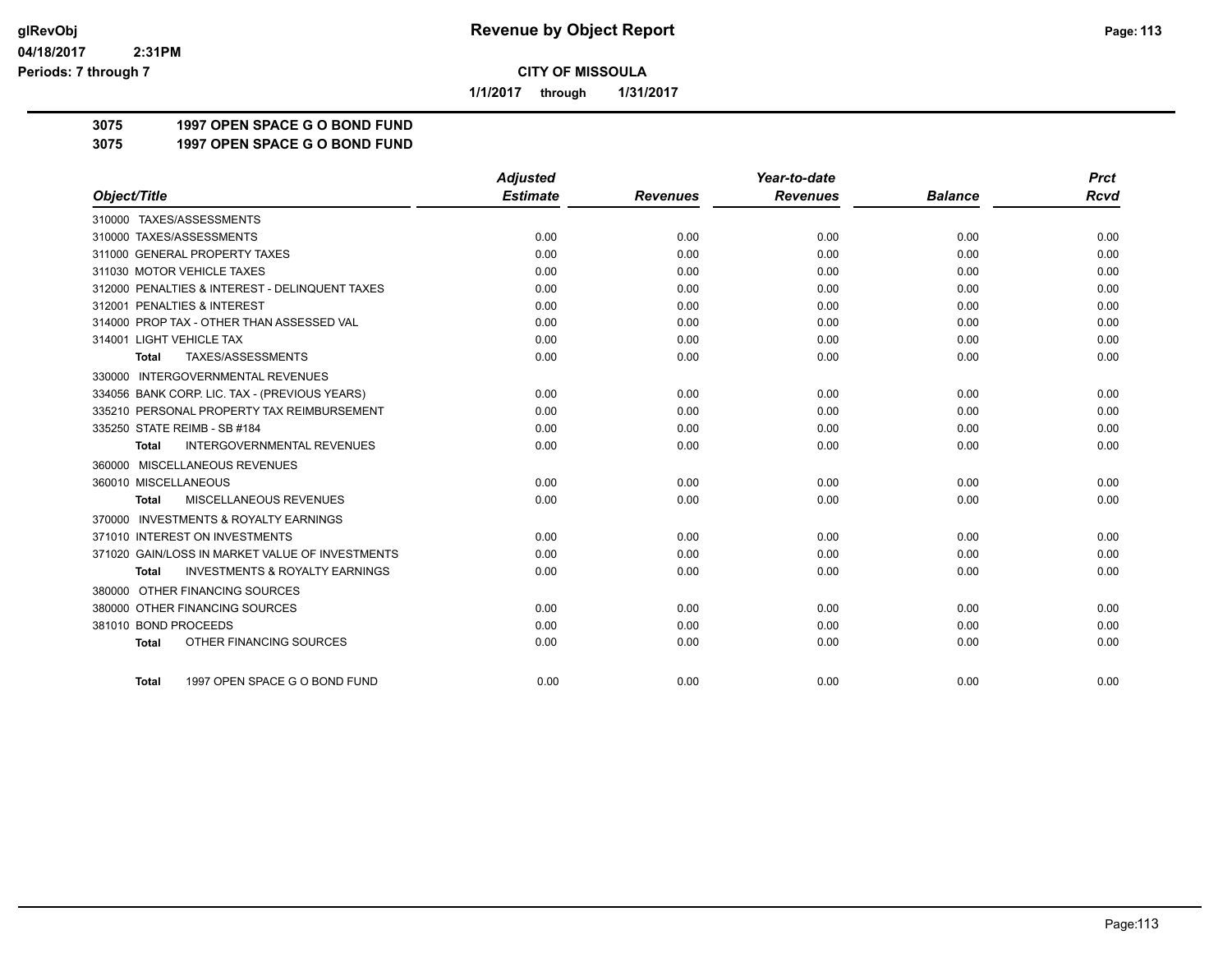**1/1/2017 through 1/31/2017**

#### **3075 1997 OPEN SPACE G O BOND FUND**

|                                                           | <b>Adjusted</b> |                 | Year-to-date    |                | <b>Prct</b> |
|-----------------------------------------------------------|-----------------|-----------------|-----------------|----------------|-------------|
| Object/Title                                              | <b>Estimate</b> | <b>Revenues</b> | <b>Revenues</b> | <b>Balance</b> | <b>Rcvd</b> |
| 310000 TAXES/ASSESSMENTS                                  |                 |                 |                 |                |             |
| 310000 TAXES/ASSESSMENTS                                  | 0.00            | 0.00            | 0.00            | 0.00           | 0.00        |
| 311000 GENERAL PROPERTY TAXES                             | 0.00            | 0.00            | 0.00            | 0.00           | 0.00        |
| 311030 MOTOR VEHICLE TAXES                                | 0.00            | 0.00            | 0.00            | 0.00           | 0.00        |
| 312000 PENALTIES & INTEREST - DELINQUENT TAXES            | 0.00            | 0.00            | 0.00            | 0.00           | 0.00        |
| 312001 PENALTIES & INTEREST                               | 0.00            | 0.00            | 0.00            | 0.00           | 0.00        |
| 314000 PROP TAX - OTHER THAN ASSESSED VAL                 | 0.00            | 0.00            | 0.00            | 0.00           | 0.00        |
| 314001 LIGHT VEHICLE TAX                                  | 0.00            | 0.00            | 0.00            | 0.00           | 0.00        |
| TAXES/ASSESSMENTS<br><b>Total</b>                         | 0.00            | 0.00            | 0.00            | 0.00           | 0.00        |
| 330000 INTERGOVERNMENTAL REVENUES                         |                 |                 |                 |                |             |
| 334056 BANK CORP. LIC. TAX - (PREVIOUS YEARS)             | 0.00            | 0.00            | 0.00            | 0.00           | 0.00        |
| 335210 PERSONAL PROPERTY TAX REIMBURSEMENT                | 0.00            | 0.00            | 0.00            | 0.00           | 0.00        |
| 335250 STATE REIMB - SB #184                              | 0.00            | 0.00            | 0.00            | 0.00           | 0.00        |
| INTERGOVERNMENTAL REVENUES<br><b>Total</b>                | 0.00            | 0.00            | 0.00            | 0.00           | 0.00        |
| 360000 MISCELLANEOUS REVENUES                             |                 |                 |                 |                |             |
| 360010 MISCELLANEOUS                                      | 0.00            | 0.00            | 0.00            | 0.00           | 0.00        |
| MISCELLANEOUS REVENUES<br><b>Total</b>                    | 0.00            | 0.00            | 0.00            | 0.00           | 0.00        |
| 370000 INVESTMENTS & ROYALTY EARNINGS                     |                 |                 |                 |                |             |
| 371010 INTEREST ON INVESTMENTS                            | 0.00            | 0.00            | 0.00            | 0.00           | 0.00        |
| 371020 GAIN/LOSS IN MARKET VALUE OF INVESTMENT            | 0.00            | 0.00            | 0.00            | 0.00           | 0.00        |
| <b>INVESTMENTS &amp; ROYALTY EARNINGS</b><br><b>Total</b> | 0.00            | 0.00            | 0.00            | 0.00           | 0.00        |
| 380000 OTHER FINANCING SOURCES                            |                 |                 |                 |                |             |
| 380000 OTHER FINANCING SOURCES                            | 0.00            | 0.00            | 0.00            | 0.00           | 0.00        |
| 381010 BOND PROCEEDS                                      | 0.00            | 0.00            | 0.00            | 0.00           | 0.00        |
| OTHER FINANCING SOURCES<br><b>Total</b>                   | 0.00            | 0.00            | 0.00            | 0.00           | 0.00        |
| 1997 OPEN SPACE G O BOND FUND<br><b>Total</b>             | 0.00            | 0.00            | 0.00            | 0.00           | 0.00        |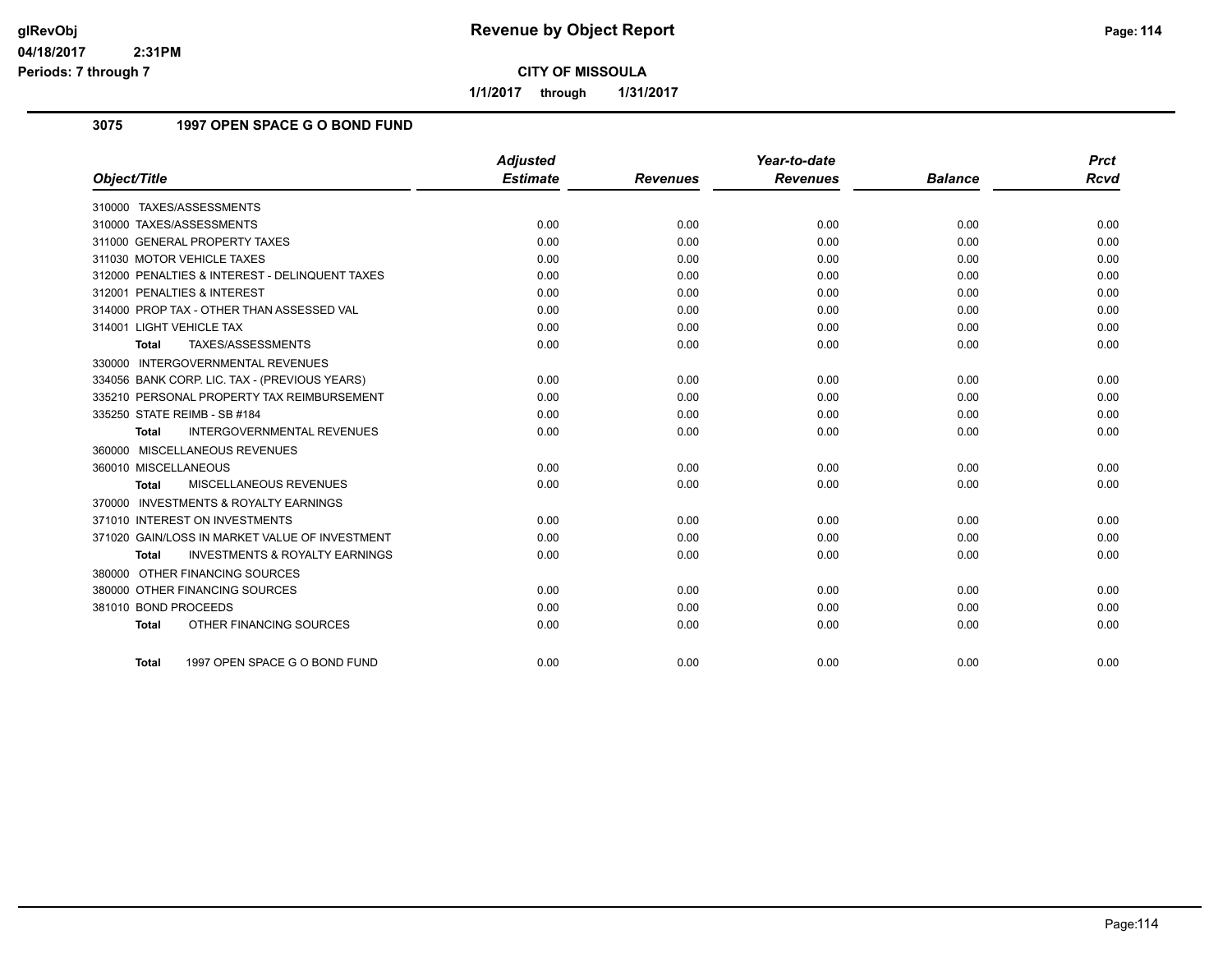**1/1/2017 through 1/31/2017**

### **3080 1994 FIRE EQUIP/CITY HALLS REFUND BOND F**

**3080 1994 FIRE EQUIP/CITY HALLS REFUND BOND F**

|                                                           | <b>Adjusted</b> |                 | Year-to-date    |                | <b>Prct</b> |
|-----------------------------------------------------------|-----------------|-----------------|-----------------|----------------|-------------|
| Object/Title                                              | <b>Estimate</b> | <b>Revenues</b> | <b>Revenues</b> | <b>Balance</b> | <b>Rcvd</b> |
| 310000 TAXES/ASSESSMENTS                                  |                 |                 |                 |                |             |
| 310000 TAXES/ASSESSMENTS                                  | 0.00            | 0.00            | 0.00            | 0.00           | 0.00        |
| 311000 GENERAL PROPERTY TAXES                             | 0.00            | 0.00            | 0.00            | 0.00           | 0.00        |
| 311030 MOTOR VEHICLE TAXES                                | 0.00            | 0.00            | 0.00            | 0.00           | 0.00        |
| 312000 PENALTIES & INTEREST - DELINQUENT TAXES            | 0.00            | 0.00            | 0.00            | 0.00           | 0.00        |
| 312001 PENALTIES & INTEREST                               | 0.00            | 0.00            | 0.00            | 0.00           | 0.00        |
| 314000 PROP TAX - OTHER THAN ASSESSED VAL                 | 0.00            | 0.00            | 0.00            | 0.00           | 0.00        |
| 314001 LIGHT VEHICLE TAX                                  | 0.00            | 0.00            | 0.00            | 0.00           | 0.00        |
| TAXES/ASSESSMENTS<br><b>Total</b>                         | 0.00            | 0.00            | 0.00            | 0.00           | 0.00        |
| 330000 INTERGOVERNMENTAL REVENUES                         |                 |                 |                 |                |             |
| 334056 BANK CORP. LIC. TAX - (PREVIOUS YEARS)             | 0.00            | 0.00            | 0.00            | 0.00           | 0.00        |
| 335210 PERSONAL PROPERTY TAX REIMBURSEMENT                | 0.00            | 0.00            | 0.00            | 0.00           | 0.00        |
| 335250 STATE REIMB - SB #184                              | 0.00            | 0.00            | 0.00            | 0.00           | 0.00        |
| <b>INTERGOVERNMENTAL REVENUES</b><br><b>Total</b>         | 0.00            | 0.00            | 0.00            | 0.00           | 0.00        |
| 360000 MISCELLANEOUS REVENUES                             |                 |                 |                 |                |             |
| 360010 MISCELLANEOUS                                      | 0.00            | 0.00            | 0.00            | 0.00           | 0.00        |
| MISCELLANEOUS REVENUES<br><b>Total</b>                    | 0.00            | 0.00            | 0.00            | 0.00           | 0.00        |
| 370000 INVESTMENTS & ROYALTY EARNINGS                     |                 |                 |                 |                |             |
| 371010 INTEREST ON INVESTMENTS                            | 0.00            | 0.00            | 0.00            | 0.00           | 0.00        |
| 371020 GAIN/LOSS IN MARKET VALUE OF INVESTMENTS           | 0.00            | 0.00            | 0.00            | 0.00           | 0.00        |
| <b>INVESTMENTS &amp; ROYALTY EARNINGS</b><br><b>Total</b> | 0.00            | 0.00            | 0.00            | 0.00           | 0.00        |
| 380000 OTHER FINANCING SOURCES                            |                 |                 |                 |                |             |
| 380000 OTHER FINANCING SOURCES                            | 0.00            | 0.00            | 0.00            | 0.00           | 0.00        |
| 381010 BOND PROCEEDS                                      | 0.00            | 0.00            | 0.00            | 0.00           | 0.00        |
| OTHER FINANCING SOURCES<br><b>Total</b>                   | 0.00            | 0.00            | 0.00            | 0.00           | 0.00        |
| 1994 FIRE EQUIP/CITY HALLS REFUND BONI<br><b>Total</b>    | 0.00            | 0.00            | 0.00            | 0.00           | 0.00        |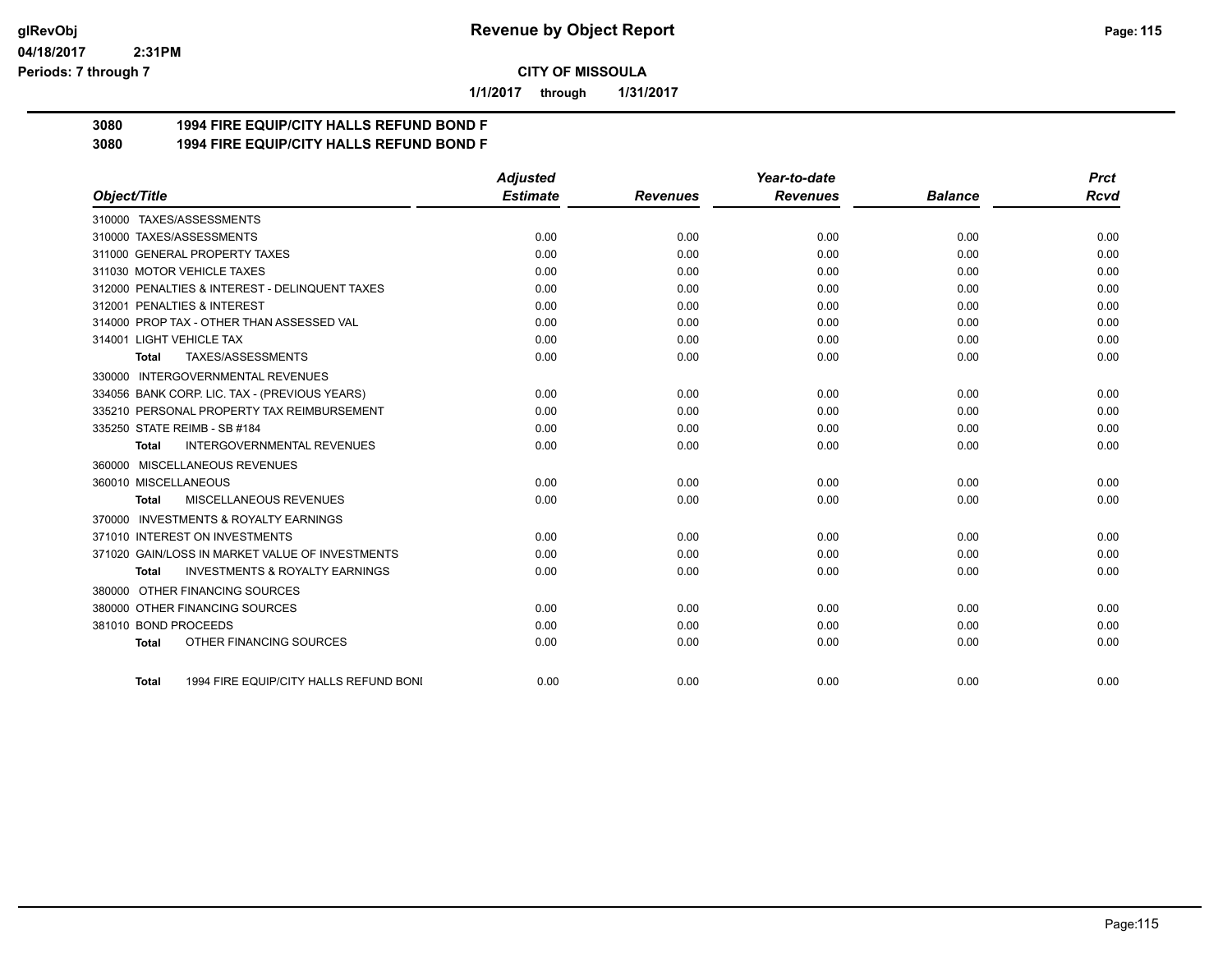**1/1/2017 through 1/31/2017**

#### **3080 1994 FIRE EQUIP/CITY HALLS REFUND BOND F**

|                                                           | <b>Adjusted</b> |                 | Year-to-date    |                | <b>Prct</b> |
|-----------------------------------------------------------|-----------------|-----------------|-----------------|----------------|-------------|
| Object/Title                                              | <b>Estimate</b> | <b>Revenues</b> | <b>Revenues</b> | <b>Balance</b> | <b>Rcvd</b> |
| 310000 TAXES/ASSESSMENTS                                  |                 |                 |                 |                |             |
| 310000 TAXES/ASSESSMENTS                                  | 0.00            | 0.00            | 0.00            | 0.00           | 0.00        |
| 311000 GENERAL PROPERTY TAXES                             | 0.00            | 0.00            | 0.00            | 0.00           | 0.00        |
| 311030 MOTOR VEHICLE TAXES                                | 0.00            | 0.00            | 0.00            | 0.00           | 0.00        |
| 312000 PENALTIES & INTEREST - DELINQUENT TAXES            | 0.00            | 0.00            | 0.00            | 0.00           | 0.00        |
| 312001 PENALTIES & INTEREST                               | 0.00            | 0.00            | 0.00            | 0.00           | 0.00        |
| 314000 PROP TAX - OTHER THAN ASSESSED VAL                 | 0.00            | 0.00            | 0.00            | 0.00           | 0.00        |
| 314001 LIGHT VEHICLE TAX                                  | 0.00            | 0.00            | 0.00            | 0.00           | 0.00        |
| TAXES/ASSESSMENTS<br><b>Total</b>                         | 0.00            | 0.00            | 0.00            | 0.00           | 0.00        |
| 330000 INTERGOVERNMENTAL REVENUES                         |                 |                 |                 |                |             |
| 334056 BANK CORP. LIC. TAX - (PREVIOUS YEARS)             | 0.00            | 0.00            | 0.00            | 0.00           | 0.00        |
| 335210 PERSONAL PROPERTY TAX REIMBURSEMENT                | 0.00            | 0.00            | 0.00            | 0.00           | 0.00        |
| 335250 STATE REIMB - SB #184                              | 0.00            | 0.00            | 0.00            | 0.00           | 0.00        |
| INTERGOVERNMENTAL REVENUES<br><b>Total</b>                | 0.00            | 0.00            | 0.00            | 0.00           | 0.00        |
| 360000 MISCELLANEOUS REVENUES                             |                 |                 |                 |                |             |
| 360010 MISCELLANEOUS                                      | 0.00            | 0.00            | 0.00            | 0.00           | 0.00        |
| MISCELLANEOUS REVENUES<br><b>Total</b>                    | 0.00            | 0.00            | 0.00            | 0.00           | 0.00        |
| 370000 INVESTMENTS & ROYALTY EARNINGS                     |                 |                 |                 |                |             |
| 371010 INTEREST ON INVESTMENTS                            | 0.00            | 0.00            | 0.00            | 0.00           | 0.00        |
| 371020 GAIN/LOSS IN MARKET VALUE OF INVESTMENT            | 0.00            | 0.00            | 0.00            | 0.00           | 0.00        |
| <b>INVESTMENTS &amp; ROYALTY EARNINGS</b><br><b>Total</b> | 0.00            | 0.00            | 0.00            | 0.00           | 0.00        |
| 380000 OTHER FINANCING SOURCES                            |                 |                 |                 |                |             |
| 380000 OTHER FINANCING SOURCES                            | 0.00            | 0.00            | 0.00            | 0.00           | 0.00        |
| 381010 BOND PROCEEDS                                      | 0.00            | 0.00            | 0.00            | 0.00           | 0.00        |
| OTHER FINANCING SOURCES<br><b>Total</b>                   | 0.00            | 0.00            | 0.00            | 0.00           | 0.00        |
| 1994 FIRE EQUIP/CITY HALLS REFUND BON<br><b>Total</b>     | 0.00            | 0.00            | 0.00            | 0.00           | 0.00        |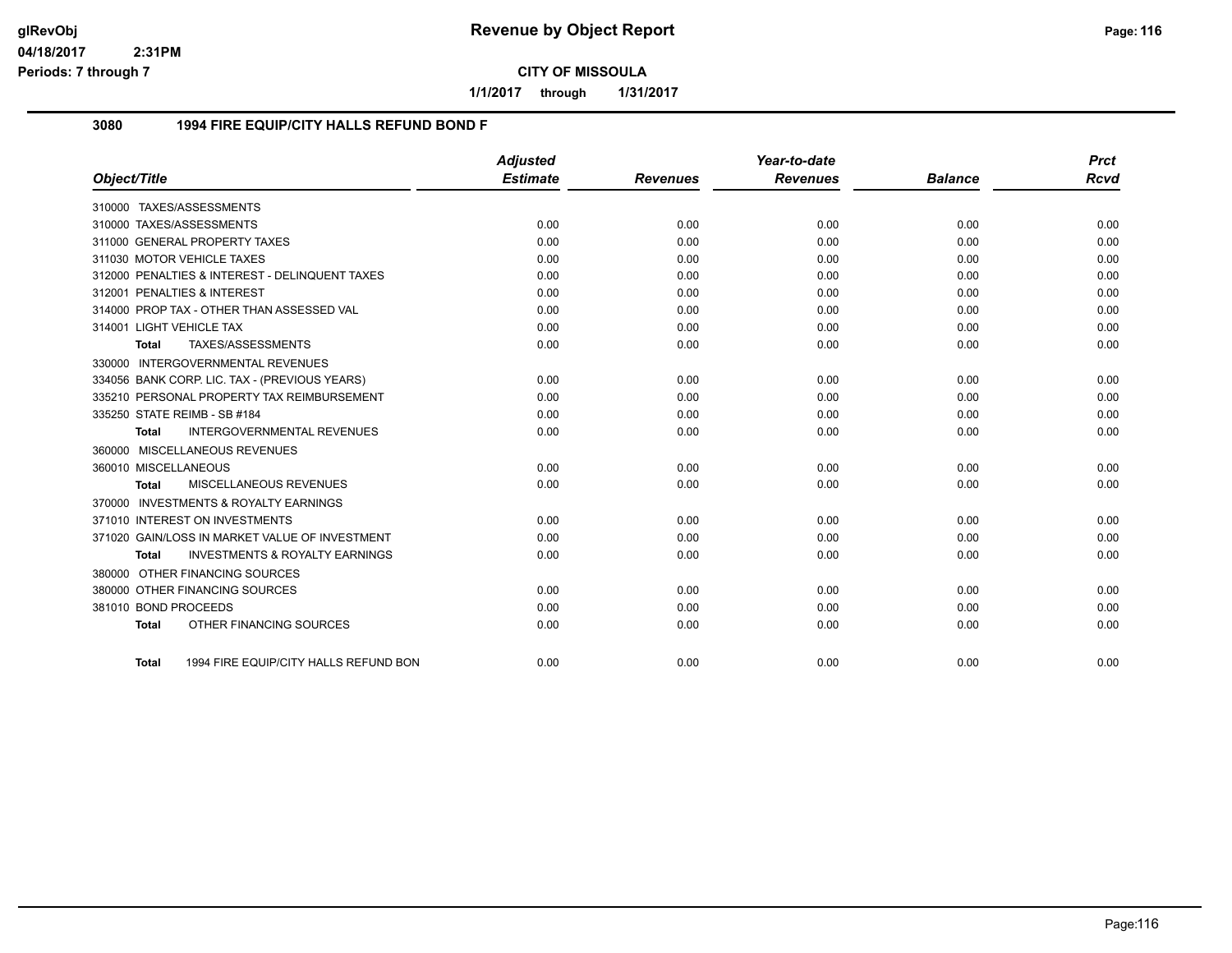**1/1/2017 through 1/31/2017**

**3085 1993 FIRE STATION G O BOND FUND**

**3085 1993 FIRE STATION G O BOND FUND**

|                                                           | <b>Adjusted</b> |                 | Year-to-date    |                | <b>Prct</b> |
|-----------------------------------------------------------|-----------------|-----------------|-----------------|----------------|-------------|
| Object/Title                                              | <b>Estimate</b> | <b>Revenues</b> | <b>Revenues</b> | <b>Balance</b> | Rcvd        |
| 310000 TAXES/ASSESSMENTS                                  |                 |                 |                 |                |             |
| 310000 TAXES/ASSESSMENTS                                  | 0.00            | 0.00            | 0.00            | 0.00           | 0.00        |
| 311000 GENERAL PROPERTY TAXES                             | 0.00            | 0.00            | 0.00            | 0.00           | 0.00        |
| 311030 MOTOR VEHICLE TAXES                                | 0.00            | 0.00            | 0.00            | 0.00           | 0.00        |
| 312000 PENALTIES & INTEREST - DELINQUENT TAXES            | 0.00            | 0.00            | 0.00            | 0.00           | 0.00        |
| 312001 PENALTIES & INTEREST                               | 0.00            | 0.00            | 0.00            | 0.00           | 0.00        |
| 314000 PROP TAX - OTHER THAN ASSESSED VAL                 | 0.00            | 0.00            | 0.00            | 0.00           | 0.00        |
| 314001 LIGHT VEHICLE TAX                                  | 0.00            | 0.00            | 0.00            | 0.00           | 0.00        |
| TAXES/ASSESSMENTS<br><b>Total</b>                         | 0.00            | 0.00            | 0.00            | 0.00           | 0.00        |
| 330000 INTERGOVERNMENTAL REVENUES                         |                 |                 |                 |                |             |
| 334056 BANK CORP. LIC. TAX - (PREVIOUS YEARS)             | 0.00            | 0.00            | 0.00            | 0.00           | 0.00        |
| 335210 PERSONAL PROPERTY TAX REIMBURSEMENT                | 0.00            | 0.00            | 0.00            | 0.00           | 0.00        |
| 335250 STATE REIMB - SB #184                              | 0.00            | 0.00            | 0.00            | 0.00           | 0.00        |
| <b>INTERGOVERNMENTAL REVENUES</b><br><b>Total</b>         | 0.00            | 0.00            | 0.00            | 0.00           | 0.00        |
| 360000 MISCELLANEOUS REVENUES                             |                 |                 |                 |                |             |
| 360010 MISCELLANEOUS                                      | 0.00            | 0.00            | 0.00            | 0.00           | 0.00        |
| <b>MISCELLANEOUS REVENUES</b><br>Total                    | 0.00            | 0.00            | 0.00            | 0.00           | 0.00        |
| 370000 INVESTMENTS & ROYALTY EARNINGS                     |                 |                 |                 |                |             |
| 371010 INTEREST ON INVESTMENTS                            | 0.00            | 0.00            | 0.00            | 0.00           | 0.00        |
| 371020 GAIN/LOSS IN MARKET VALUE OF INVESTMENTS           | 0.00            | 0.00            | 0.00            | 0.00           | 0.00        |
| <b>INVESTMENTS &amp; ROYALTY EARNINGS</b><br><b>Total</b> | 0.00            | 0.00            | 0.00            | 0.00           | 0.00        |
|                                                           |                 |                 |                 |                |             |
| 1993 FIRE STATION G O BOND FUND<br><b>Total</b>           | 0.00            | 0.00            | 0.00            | 0.00           | 0.00        |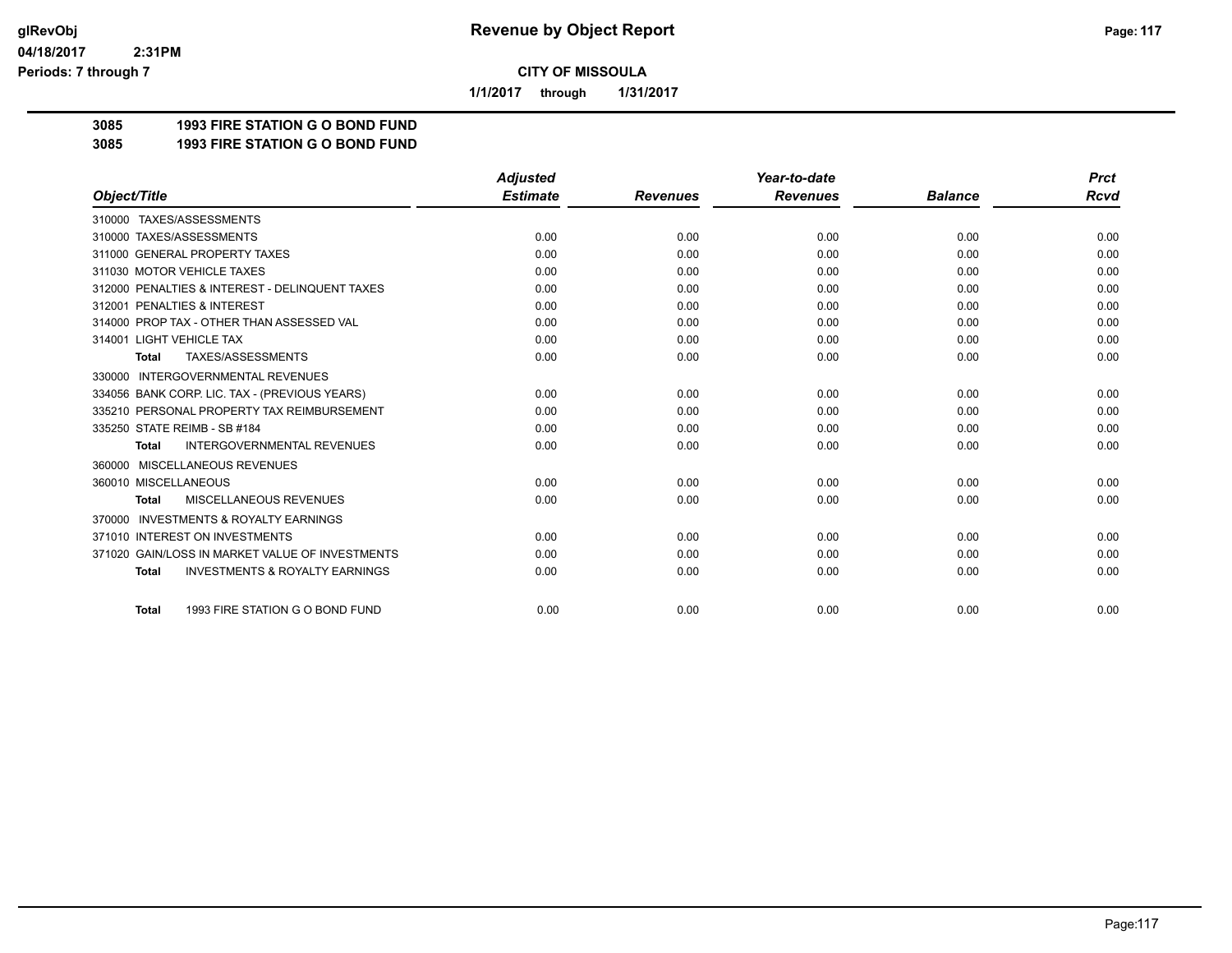**1/1/2017 through 1/31/2017**

#### **3085 1993 FIRE STATION G O BOND FUND**

|                                                           | <b>Adjusted</b> |                 | Year-to-date    |                | <b>Prct</b> |
|-----------------------------------------------------------|-----------------|-----------------|-----------------|----------------|-------------|
| Object/Title                                              | <b>Estimate</b> | <b>Revenues</b> | <b>Revenues</b> | <b>Balance</b> | Rcvd        |
| 310000 TAXES/ASSESSMENTS                                  |                 |                 |                 |                |             |
| 310000 TAXES/ASSESSMENTS                                  | 0.00            | 0.00            | 0.00            | 0.00           | 0.00        |
| 311000 GENERAL PROPERTY TAXES                             | 0.00            | 0.00            | 0.00            | 0.00           | 0.00        |
| 311030 MOTOR VEHICLE TAXES                                | 0.00            | 0.00            | 0.00            | 0.00           | 0.00        |
| 312000 PENALTIES & INTEREST - DELINQUENT TAXES            | 0.00            | 0.00            | 0.00            | 0.00           | 0.00        |
| 312001 PENALTIES & INTEREST                               | 0.00            | 0.00            | 0.00            | 0.00           | 0.00        |
| 314000 PROP TAX - OTHER THAN ASSESSED VAL                 | 0.00            | 0.00            | 0.00            | 0.00           | 0.00        |
| 314001 LIGHT VEHICLE TAX                                  | 0.00            | 0.00            | 0.00            | 0.00           | 0.00        |
| TAXES/ASSESSMENTS<br><b>Total</b>                         | 0.00            | 0.00            | 0.00            | 0.00           | 0.00        |
| 330000 INTERGOVERNMENTAL REVENUES                         |                 |                 |                 |                |             |
| 334056 BANK CORP. LIC. TAX - (PREVIOUS YEARS)             | 0.00            | 0.00            | 0.00            | 0.00           | 0.00        |
| 335210 PERSONAL PROPERTY TAX REIMBURSEMENT                | 0.00            | 0.00            | 0.00            | 0.00           | 0.00        |
| 335250 STATE REIMB - SB #184                              | 0.00            | 0.00            | 0.00            | 0.00           | 0.00        |
| INTERGOVERNMENTAL REVENUES<br><b>Total</b>                | 0.00            | 0.00            | 0.00            | 0.00           | 0.00        |
| 360000 MISCELLANEOUS REVENUES                             |                 |                 |                 |                |             |
| 360010 MISCELLANEOUS                                      | 0.00            | 0.00            | 0.00            | 0.00           | 0.00        |
| MISCELLANEOUS REVENUES<br><b>Total</b>                    | 0.00            | 0.00            | 0.00            | 0.00           | 0.00        |
| 370000 INVESTMENTS & ROYALTY EARNINGS                     |                 |                 |                 |                |             |
| 371010 INTEREST ON INVESTMENTS                            | 0.00            | 0.00            | 0.00            | 0.00           | 0.00        |
| 371020 GAIN/LOSS IN MARKET VALUE OF INVESTMENT            | 0.00            | 0.00            | 0.00            | 0.00           | 0.00        |
| <b>INVESTMENTS &amp; ROYALTY EARNINGS</b><br><b>Total</b> | 0.00            | 0.00            | 0.00            | 0.00           | 0.00        |
|                                                           |                 |                 |                 |                |             |
| 1993 FIRE STATION G O BOND FUND<br><b>Total</b>           | 0.00            | 0.00            | 0.00            | 0.00           | 0.00        |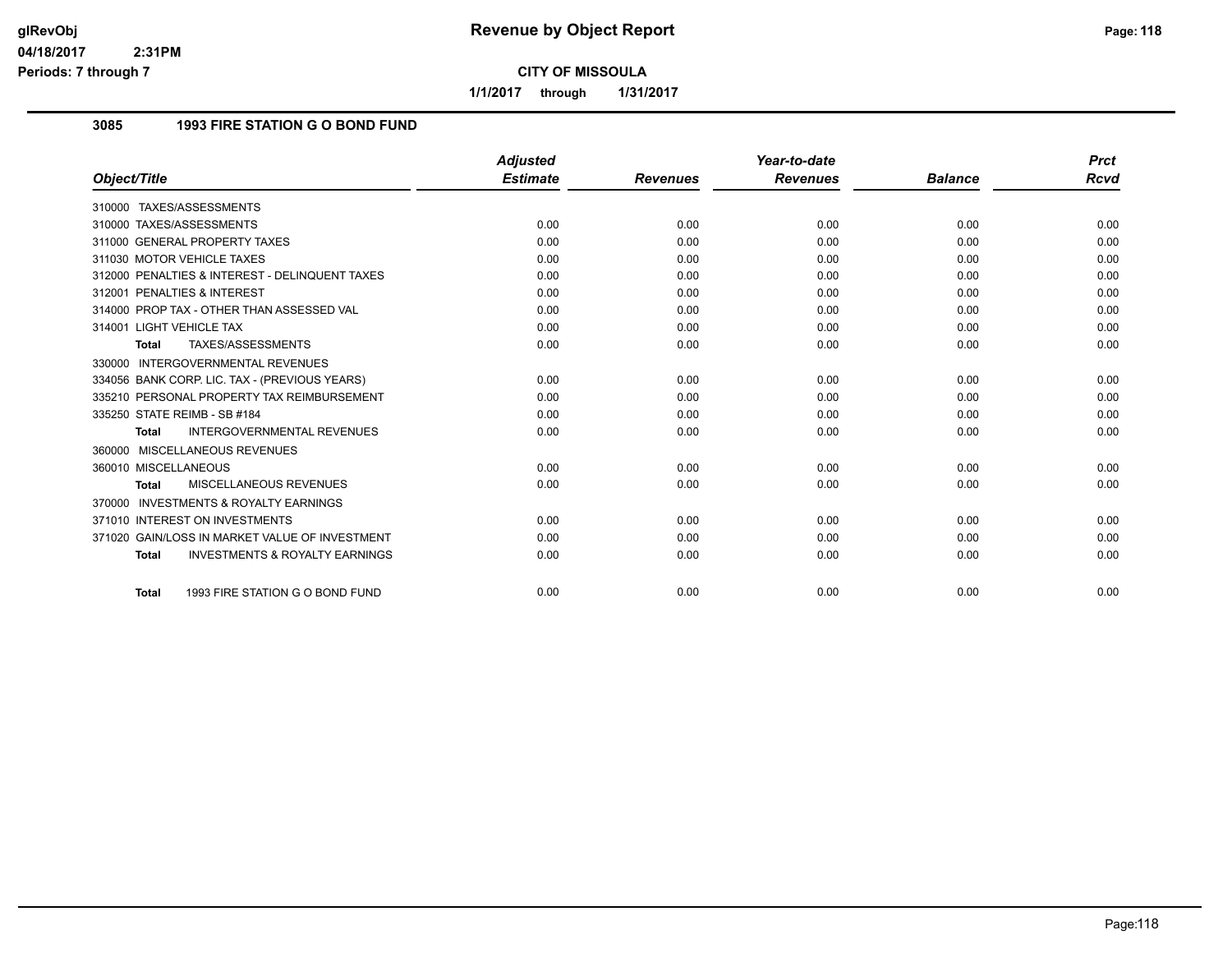**1/1/2017 through 1/31/2017**

**3090 2004 AQUATICS BOND**

| 3090 | <b>2004 AQUATICS BOND</b> |
|------|---------------------------|
|      |                           |

|                                                           | <b>Adjusted</b> |                 | Year-to-date    |                | <b>Prct</b> |
|-----------------------------------------------------------|-----------------|-----------------|-----------------|----------------|-------------|
| Object/Title                                              | <b>Estimate</b> | <b>Revenues</b> | <b>Revenues</b> | <b>Balance</b> | <b>Rcvd</b> |
| 310000 TAXES/ASSESSMENTS                                  |                 |                 |                 |                |             |
| 310000 TAXES/ASSESSMENTS                                  | 0.00            | 0.00            | 0.00            | 0.00           | 0.00        |
| 311000 GENERAL PROPERTY TAXES                             | 0.00            | 0.00            | 0.00            | 0.00           | 0.00        |
| 311030 MOTOR VEHICLE TAXES                                | 0.00            | 0.00            | 0.00            | 0.00           | 0.00        |
| 312000 PENALTIES & INTEREST - DELINQUENT TAXES            | 0.00            | 0.00            | 0.00            | 0.00           | 0.00        |
| 312001 PENALTIES & INTEREST                               | 0.00            | 0.00            | 81.90           | $-81.90$       | 0.00        |
| 314000 PROP TAX - OTHER THAN ASSESSED VAL                 | 0.00            | 0.00            | 0.00            | 0.00           | 0.00        |
| 314001 LIGHT VEHICLE TAX                                  | 0.00            | 0.00            | 0.00            | 0.00           | 0.00        |
| TAXES/ASSESSMENTS<br><b>Total</b>                         | 0.00            | 0.00            | 81.90           | $-81.90$       | 0.00        |
| 330000 INTERGOVERNMENTAL REVENUES                         |                 |                 |                 |                |             |
| 334056 BANK CORP. LIC. TAX - (PREVIOUS YEARS)             | 0.00            | 0.00            | 0.00            | 0.00           | 0.00        |
| 335210 PERSONAL PROPERTY TAX REIMBURSEMENT                | 0.00            | 0.00            | 0.00            | 0.00           | 0.00        |
| 335250 STATE REIMB - SB #184                              | 0.00            | 0.00            | 0.00            | 0.00           | 0.00        |
| <b>INTERGOVERNMENTAL REVENUES</b><br><b>Total</b>         | 0.00            | 0.00            | 0.00            | 0.00           | 0.00        |
| 360000 MISCELLANEOUS REVENUES                             |                 |                 |                 |                |             |
| 360010 MISCELLANEOUS                                      | 0.00            | 0.00            | 0.00            | 0.00           | 0.00        |
| MISCELLANEOUS REVENUES<br><b>Total</b>                    | 0.00            | 0.00            | 0.00            | 0.00           | 0.00        |
| <b>INVESTMENTS &amp; ROYALTY EARNINGS</b><br>370000       |                 |                 |                 |                |             |
| 371010 INTEREST ON INVESTMENTS                            | 0.00            | 0.00            | 0.00            | 0.00           | 0.00        |
| 371020 GAIN/LOSS IN MARKET VALUE OF INVESTMENTS           | 0.00            | 0.00            | 0.00            | 0.00           | 0.00        |
| <b>INVESTMENTS &amp; ROYALTY EARNINGS</b><br><b>Total</b> | 0.00            | 0.00            | 0.00            | 0.00           | 0.00        |
| 380000 OTHER FINANCING SOURCES                            |                 |                 |                 |                |             |
| 383043 TRANSFERS FROM IMPACT FEES                         | 0.00            | 0.00            | 0.00            | 0.00           | 0.00        |
| OTHER FINANCING SOURCES<br><b>Total</b>                   | 0.00            | 0.00            | 0.00            | 0.00           | 0.00        |
|                                                           |                 |                 |                 |                |             |
| 2004 AQUATICS BOND<br><b>Total</b>                        | 0.00            | 0.00            | 81.90           | $-81.90$       | 0.00        |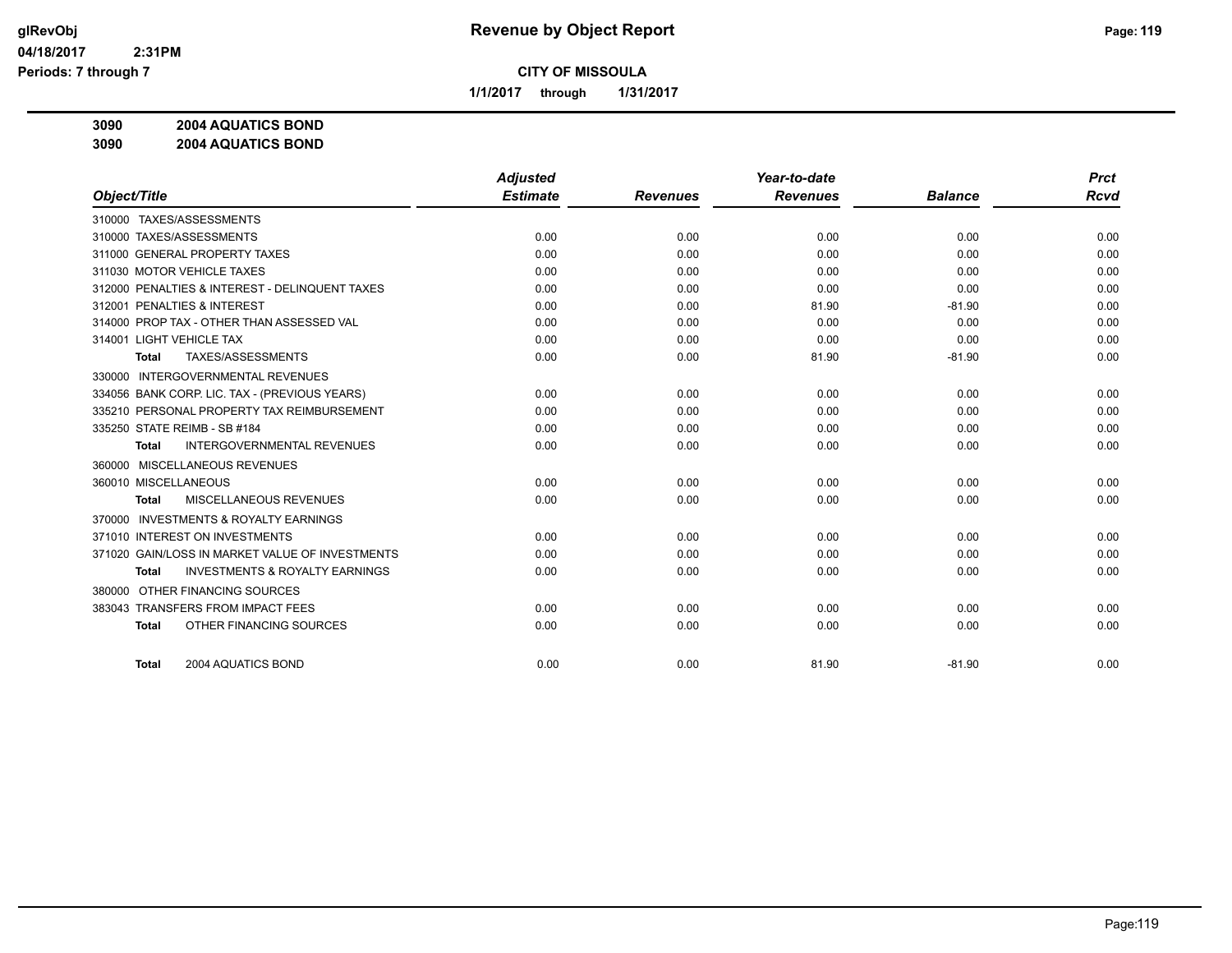**1/1/2017 through 1/31/2017**

#### **3090 2004 AQUATICS BOND**

|                                                           | <b>Adjusted</b> |                 | Year-to-date    |                | <b>Prct</b> |
|-----------------------------------------------------------|-----------------|-----------------|-----------------|----------------|-------------|
| Object/Title                                              | <b>Estimate</b> | <b>Revenues</b> | <b>Revenues</b> | <b>Balance</b> | <b>Rcvd</b> |
| 310000 TAXES/ASSESSMENTS                                  |                 |                 |                 |                |             |
| 310000 TAXES/ASSESSMENTS                                  | 0.00            | 0.00            | 0.00            | 0.00           | 0.00        |
| 311000 GENERAL PROPERTY TAXES                             | 0.00            | 0.00            | 0.00            | 0.00           | 0.00        |
| 311030 MOTOR VEHICLE TAXES                                | 0.00            | 0.00            | 0.00            | 0.00           | 0.00        |
| 312000 PENALTIES & INTEREST - DELINQUENT TAXES            | 0.00            | 0.00            | 0.00            | 0.00           | 0.00        |
| 312001 PENALTIES & INTEREST                               | 0.00            | 0.00            | 81.90           | $-81.90$       | 0.00        |
| 314000 PROP TAX - OTHER THAN ASSESSED VAL                 | 0.00            | 0.00            | 0.00            | 0.00           | 0.00        |
| 314001 LIGHT VEHICLE TAX                                  | 0.00            | 0.00            | 0.00            | 0.00           | 0.00        |
| TAXES/ASSESSMENTS<br><b>Total</b>                         | 0.00            | 0.00            | 81.90           | $-81.90$       | 0.00        |
| 330000 INTERGOVERNMENTAL REVENUES                         |                 |                 |                 |                |             |
| 334056 BANK CORP. LIC. TAX - (PREVIOUS YEARS)             | 0.00            | 0.00            | 0.00            | 0.00           | 0.00        |
| 335210 PERSONAL PROPERTY TAX REIMBURSEMENT                | 0.00            | 0.00            | 0.00            | 0.00           | 0.00        |
| 335250 STATE REIMB - SB #184                              | 0.00            | 0.00            | 0.00            | 0.00           | 0.00        |
| <b>INTERGOVERNMENTAL REVENUES</b><br><b>Total</b>         | 0.00            | 0.00            | 0.00            | 0.00           | 0.00        |
| 360000 MISCELLANEOUS REVENUES                             |                 |                 |                 |                |             |
| 360010 MISCELLANEOUS                                      | 0.00            | 0.00            | 0.00            | 0.00           | 0.00        |
| MISCELLANEOUS REVENUES<br><b>Total</b>                    | 0.00            | 0.00            | 0.00            | 0.00           | 0.00        |
| 370000 INVESTMENTS & ROYALTY EARNINGS                     |                 |                 |                 |                |             |
| 371010 INTEREST ON INVESTMENTS                            | 0.00            | 0.00            | 0.00            | 0.00           | 0.00        |
| 371020 GAIN/LOSS IN MARKET VALUE OF INVESTMENT            | 0.00            | 0.00            | 0.00            | 0.00           | 0.00        |
| <b>INVESTMENTS &amp; ROYALTY EARNINGS</b><br><b>Total</b> | 0.00            | 0.00            | 0.00            | 0.00           | 0.00        |
| 380000 OTHER FINANCING SOURCES                            |                 |                 |                 |                |             |
| 383043 TRANSFERS FROM IMPACT FEES                         | 0.00            | 0.00            | 0.00            | 0.00           | 0.00        |
| OTHER FINANCING SOURCES<br><b>Total</b>                   | 0.00            | 0.00            | 0.00            | 0.00           | 0.00        |
|                                                           |                 |                 |                 |                |             |
| 2004 AQUATICS BOND<br><b>Total</b>                        | 0.00            | 0.00            | 81.90           | $-81.90$       | 0.00        |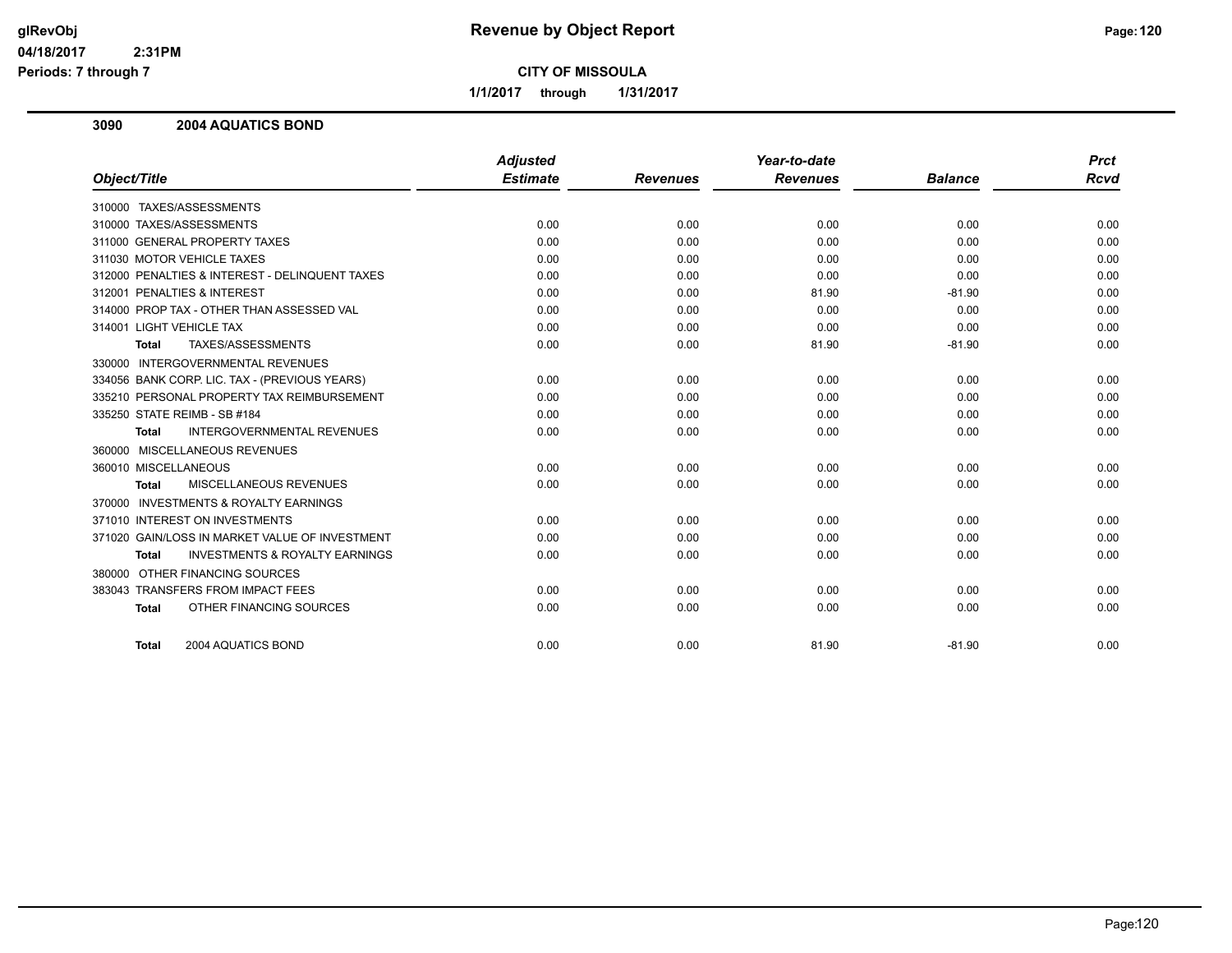**1/1/2017 through 1/31/2017**

## **3091 SERIES 2012A AQUATICS REFUNDING BOND**

### **3091 SERIES 2012A AQUATICS REFUNDING BOND**

|                                                           | <b>Adjusted</b> |                 | Year-to-date    |                | <b>Prct</b> |
|-----------------------------------------------------------|-----------------|-----------------|-----------------|----------------|-------------|
| Object/Title                                              | <b>Estimate</b> | <b>Revenues</b> | <b>Revenues</b> | <b>Balance</b> | <b>Rcvd</b> |
| TAXES/ASSESSMENTS<br>310000                               |                 |                 |                 |                |             |
| TAXES/ASSESSMENTS<br>310000                               | 0.00            | 0.00            | 0.00            | 0.00           | 0.00        |
| 311000 GENERAL PROPERTY TAXES                             | 593,785.00      | 3,728.99        | 303,620.24      | 290, 164. 76   | 51.13       |
| 312000 PENALTIES & INTEREST - DELINQUENT TAXES            | 0.00            | 0.00            | 0.00            | 0.00           | 0.00        |
| 312001 PENALTIES & INTEREST                               | 0.00            | 44.23           | 124.48          | $-124.48$      | 0.00        |
| 314000 PROP TAX - OTHER THAN ASSESSED VAL                 | 0.00            | 0.00            | 0.00            | 0.00           | 0.00        |
| TAXES/ASSESSMENTS<br>Total                                | 593,785.00      | 3,773.22        | 303,744.72      | 290,040.28     | 51.15       |
| <b>MISCELLANEOUS REVENUES</b><br>360000                   |                 |                 |                 |                |             |
| 360010 MISCELLANEOUS                                      | 0.00            | 0.00            | 0.00            | 0.00           | 0.00        |
| MISCELLANEOUS REVENUES<br>Total                           | 0.00            | 0.00            | 0.00            | 0.00           | 0.00        |
| <b>INVESTMENTS &amp; ROYALTY EARNINGS</b><br>370000       |                 |                 |                 |                |             |
| 371010 INTEREST ON INVESTMENTS                            | 0.00            | 0.00            | 0.00            | 0.00           | 0.00        |
| 371020 GAIN/LOSS IN MARKET VALUE OF INVESTMENTS           | 0.00            | 0.00            | 0.00            | 0.00           | 0.00        |
| <b>INVESTMENTS &amp; ROYALTY EARNINGS</b><br><b>Total</b> | 0.00            | 0.00            | 0.00            | 0.00           | 0.00        |
| OTHER FINANCING SOURCES<br>380000                         |                 |                 |                 |                |             |
| 381010 BOND PROCEEDS                                      | 0.00            | 0.00            | 0.00            | 0.00           | 0.00        |
| OTHER FINANCING SOURCES<br><b>Total</b>                   | 0.00            | 0.00            | 0.00            | 0.00           | 0.00        |
| SERIES 2012A AQUATICS REFUNDING BONI<br><b>Total</b>      | 593,785.00      | 3,773.22        | 303,744.72      | 290,040.28     | 51.15       |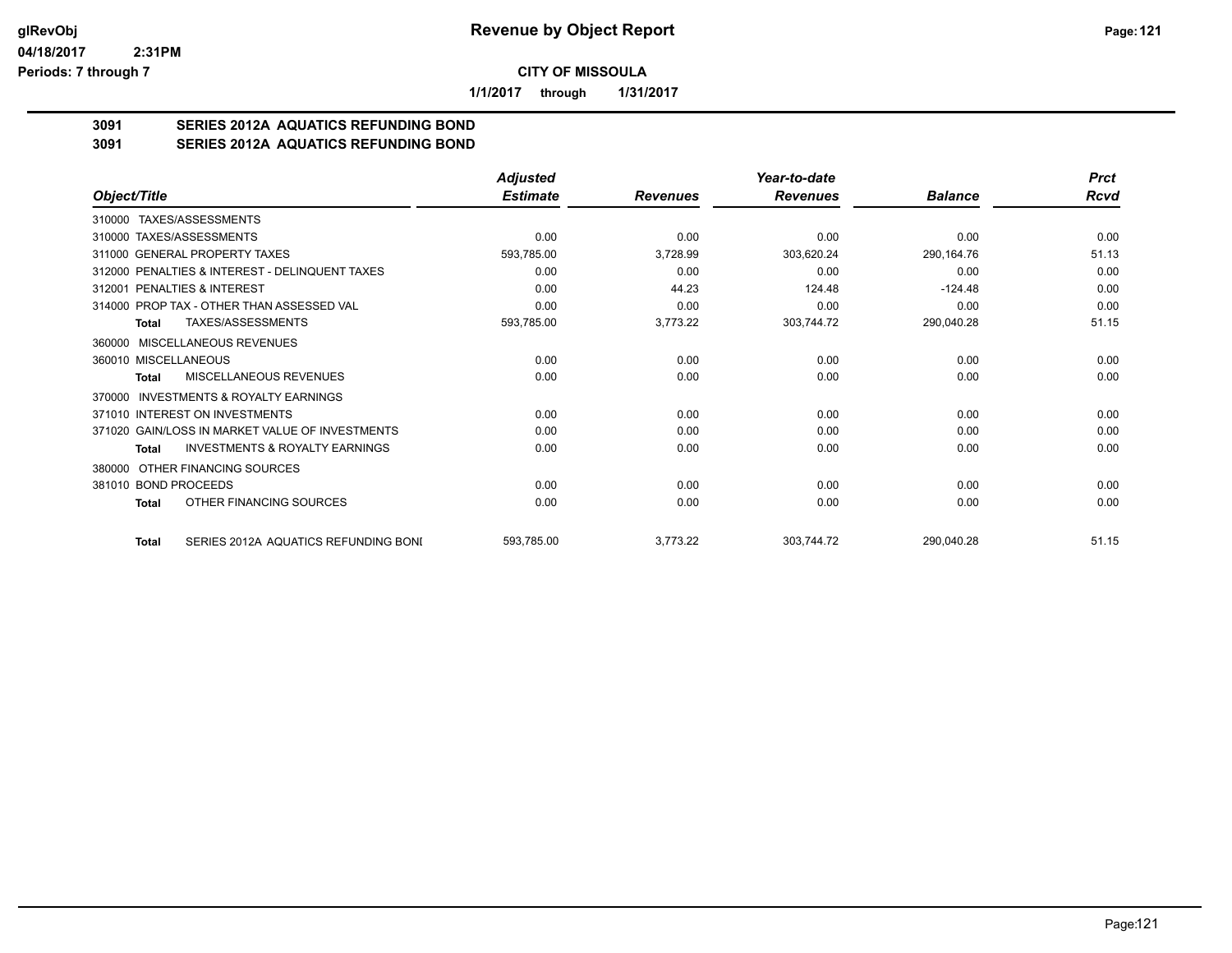**1/1/2017 through 1/31/2017**

#### **3091 SERIES 2012A AQUATICS REFUNDING BOND**

|                                                           | <b>Adjusted</b> |                 | Year-to-date    |                | <b>Prct</b> |
|-----------------------------------------------------------|-----------------|-----------------|-----------------|----------------|-------------|
| Object/Title                                              | <b>Estimate</b> | <b>Revenues</b> | <b>Revenues</b> | <b>Balance</b> | <b>Rcvd</b> |
| 310000 TAXES/ASSESSMENTS                                  |                 |                 |                 |                |             |
| 310000 TAXES/ASSESSMENTS                                  | 0.00            | 0.00            | 0.00            | 0.00           | 0.00        |
| 311000 GENERAL PROPERTY TAXES                             | 593,785.00      | 3,728.99        | 303,620.24      | 290,164.76     | 51.13       |
| 312000 PENALTIES & INTEREST - DELINQUENT TAXES            | 0.00            | 0.00            | 0.00            | 0.00           | 0.00        |
| 312001 PENALTIES & INTEREST                               | 0.00            | 44.23           | 124.48          | $-124.48$      | 0.00        |
| 314000 PROP TAX - OTHER THAN ASSESSED VAL                 | 0.00            | 0.00            | 0.00            | 0.00           | 0.00        |
| TAXES/ASSESSMENTS<br><b>Total</b>                         | 593,785.00      | 3,773.22        | 303,744.72      | 290,040.28     | 51.15       |
| 360000 MISCELLANEOUS REVENUES                             |                 |                 |                 |                |             |
| 360010 MISCELLANEOUS                                      | 0.00            | 0.00            | 0.00            | 0.00           | 0.00        |
| MISCELLANEOUS REVENUES<br><b>Total</b>                    | 0.00            | 0.00            | 0.00            | 0.00           | 0.00        |
| <b>INVESTMENTS &amp; ROYALTY EARNINGS</b><br>370000       |                 |                 |                 |                |             |
| 371010 INTEREST ON INVESTMENTS                            | 0.00            | 0.00            | 0.00            | 0.00           | 0.00        |
| 371020 GAIN/LOSS IN MARKET VALUE OF INVESTMENT            | 0.00            | 0.00            | 0.00            | 0.00           | 0.00        |
| <b>INVESTMENTS &amp; ROYALTY EARNINGS</b><br><b>Total</b> | 0.00            | 0.00            | 0.00            | 0.00           | 0.00        |
| OTHER FINANCING SOURCES<br>380000                         |                 |                 |                 |                |             |
| 381010 BOND PROCEEDS                                      | 0.00            | 0.00            | 0.00            | 0.00           | 0.00        |
| OTHER FINANCING SOURCES<br><b>Total</b>                   | 0.00            | 0.00            | 0.00            | 0.00           | 0.00        |
| SERIES 2012A AQUATICS REFUNDING BON<br><b>Total</b>       | 593,785.00      | 3,773.22        | 303,744.72      | 290,040.28     | 51.15       |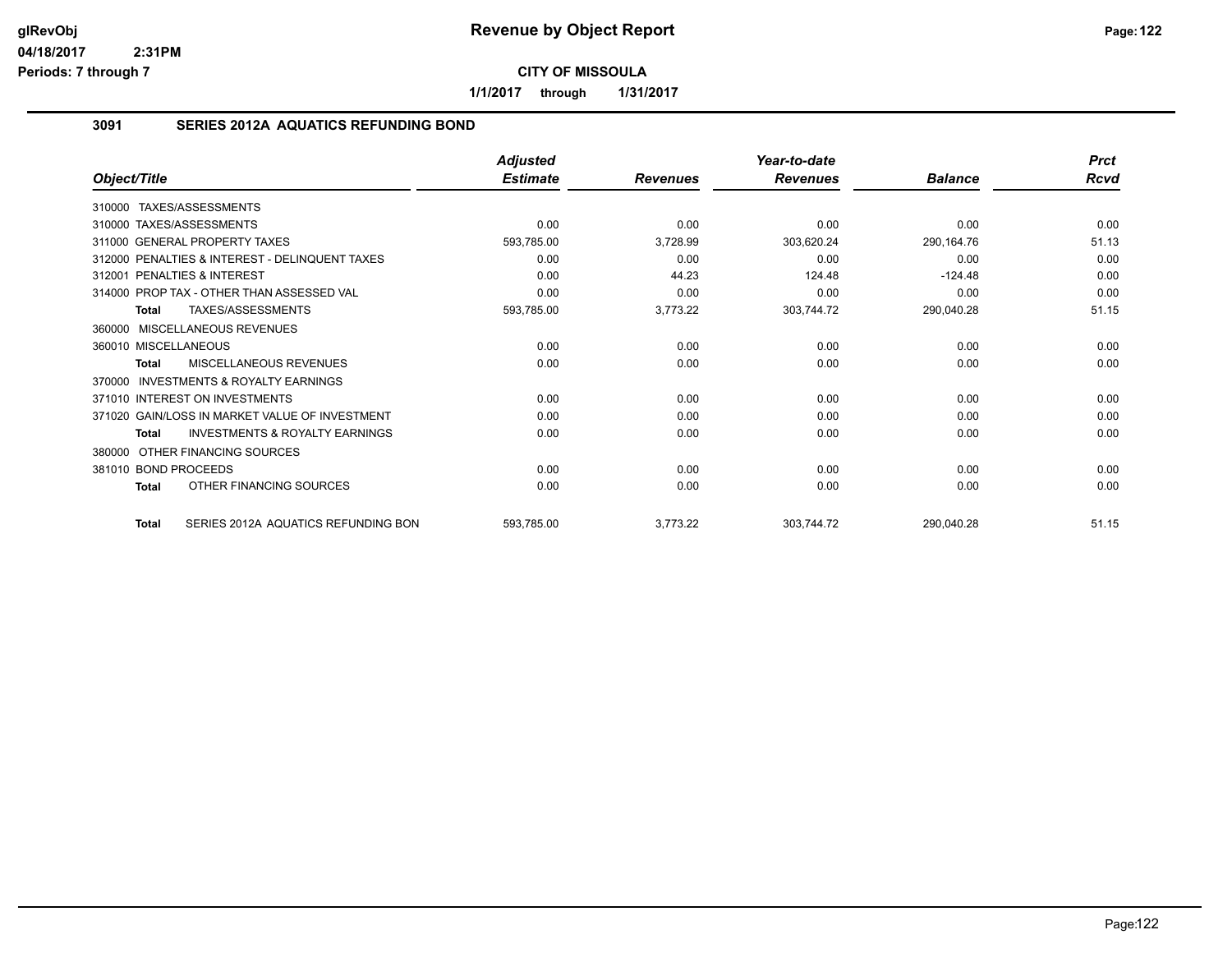**1/1/2017 through 1/31/2017**

## **3092 Series 2013A GO REFUNDING BONDS**

**3092 Series 2013A GO REFUNDING BONDS**

|                                                    | <b>Adjusted</b> |                 | Year-to-date    |                | <b>Prct</b> |
|----------------------------------------------------|-----------------|-----------------|-----------------|----------------|-------------|
| Object/Title                                       | <b>Estimate</b> | <b>Revenues</b> | <b>Revenues</b> | <b>Balance</b> | <b>Rcvd</b> |
| 310000 TAXES/ASSESSMENTS                           |                 |                 |                 |                |             |
| 310000 TAXES/ASSESSMENTS                           | 0.00            | 0.00            | 0.00            | 0.00           | 0.00        |
| 311000 GENERAL PROPERTY TAXES                      | 670,470.00      | 4,212.22        | 342,968.04      | 327,501.96     | 51.15       |
| 312000 PENALTIES & INTEREST - DELINQUENT TAXES     | 0.00            | 0.00            | 0.00            | 0.00           | 0.00        |
| 312001 PENALTIES & INTEREST                        | 0.00            | 49.95           | 59.06           | $-59.06$       | 0.00        |
| TAXES/ASSESSMENTS<br>Total                         | 670,470.00      | 4,262.17        | 343,027.10      | 327,442.90     | 51.16       |
| 370000 INVESTMENTS & ROYALTY EARNINGS              |                 |                 |                 |                |             |
| 371010 INTEREST ON INVESTMENTS                     | 0.00            | 0.00            | 0.00            | 0.00           | 0.00        |
| 371020 GAIN/LOSS IN MARKET VALUE OF INVESTMENTS    | 0.00            | 0.00            | 0.00            | 0.00           | 0.00        |
| <b>INVESTMENTS &amp; ROYALTY EARNINGS</b><br>Total | 0.00            | 0.00            | 0.00            | 0.00           | 0.00        |
| OTHER FINANCING SOURCES<br>380000                  |                 |                 |                 |                |             |
| 381010 BOND PROCEEDS                               | 0.00            | 0.00            | 0.00            | 0.00           | 0.00        |
| OTHER FINANCING SOURCES<br>Total                   | 0.00            | 0.00            | 0.00            | 0.00           | 0.00        |
| Series 2013A GO REFUNDING BONDS<br><b>Total</b>    | 670.470.00      | 4,262.17        | 343,027.10      | 327.442.90     | 51.16       |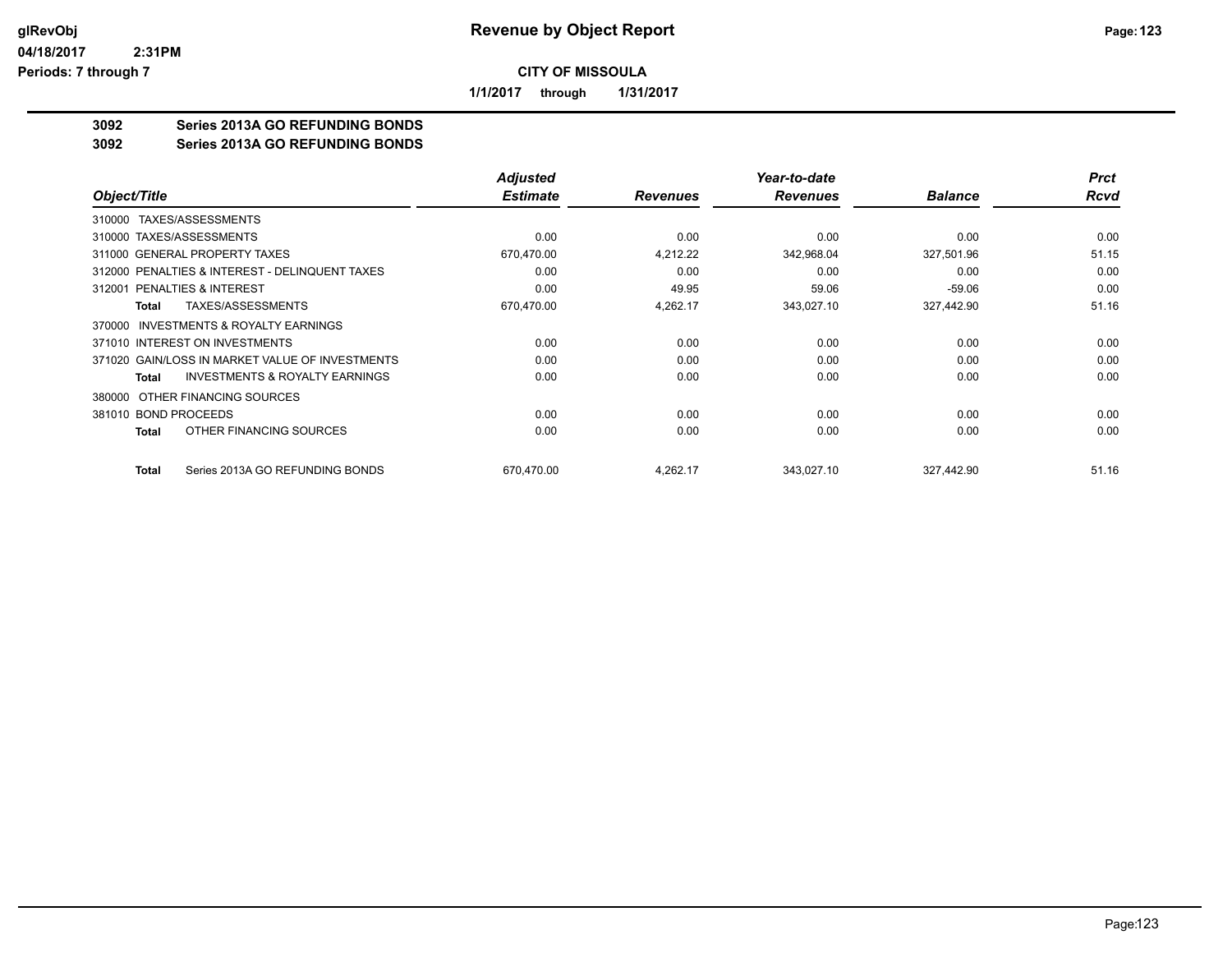**1/1/2017 through 1/31/2017**

#### **3092 Series 2013A GO REFUNDING BONDS**

| Object/Title                                        | <b>Adjusted</b><br><b>Estimate</b> | <b>Revenues</b> | Year-to-date<br><b>Revenues</b> | <b>Balance</b> | <b>Prct</b><br><b>Rcvd</b> |
|-----------------------------------------------------|------------------------------------|-----------------|---------------------------------|----------------|----------------------------|
|                                                     |                                    |                 |                                 |                |                            |
| 310000 TAXES/ASSESSMENTS                            |                                    |                 |                                 |                |                            |
| 310000 TAXES/ASSESSMENTS                            | 0.00                               | 0.00            | 0.00                            | 0.00           | 0.00                       |
| 311000 GENERAL PROPERTY TAXES                       | 670,470.00                         | 4,212.22        | 342,968.04                      | 327,501.96     | 51.15                      |
| 312000 PENALTIES & INTEREST - DELINQUENT TAXES      | 0.00                               | 0.00            | 0.00                            | 0.00           | 0.00                       |
| 312001 PENALTIES & INTEREST                         | 0.00                               | 49.95           | 59.06                           | $-59.06$       | 0.00                       |
| TAXES/ASSESSMENTS<br>Total                          | 670,470.00                         | 4,262.17        | 343,027.10                      | 327,442.90     | 51.16                      |
| <b>INVESTMENTS &amp; ROYALTY EARNINGS</b><br>370000 |                                    |                 |                                 |                |                            |
| 371010 INTEREST ON INVESTMENTS                      | 0.00                               | 0.00            | 0.00                            | 0.00           | 0.00                       |
| 371020 GAIN/LOSS IN MARKET VALUE OF INVESTMENT      | 0.00                               | 0.00            | 0.00                            | 0.00           | 0.00                       |
| <b>INVESTMENTS &amp; ROYALTY EARNINGS</b><br>Total  | 0.00                               | 0.00            | 0.00                            | 0.00           | 0.00                       |
| 380000 OTHER FINANCING SOURCES                      |                                    |                 |                                 |                |                            |
| 381010 BOND PROCEEDS                                | 0.00                               | 0.00            | 0.00                            | 0.00           | 0.00                       |
| OTHER FINANCING SOURCES<br><b>Total</b>             | 0.00                               | 0.00            | 0.00                            | 0.00           | 0.00                       |
|                                                     |                                    |                 |                                 |                |                            |
| Series 2013A GO REFUNDING BONDS<br><b>Total</b>     | 670,470.00                         | 4,262.17        | 343,027.10                      | 327,442.90     | 51.16                      |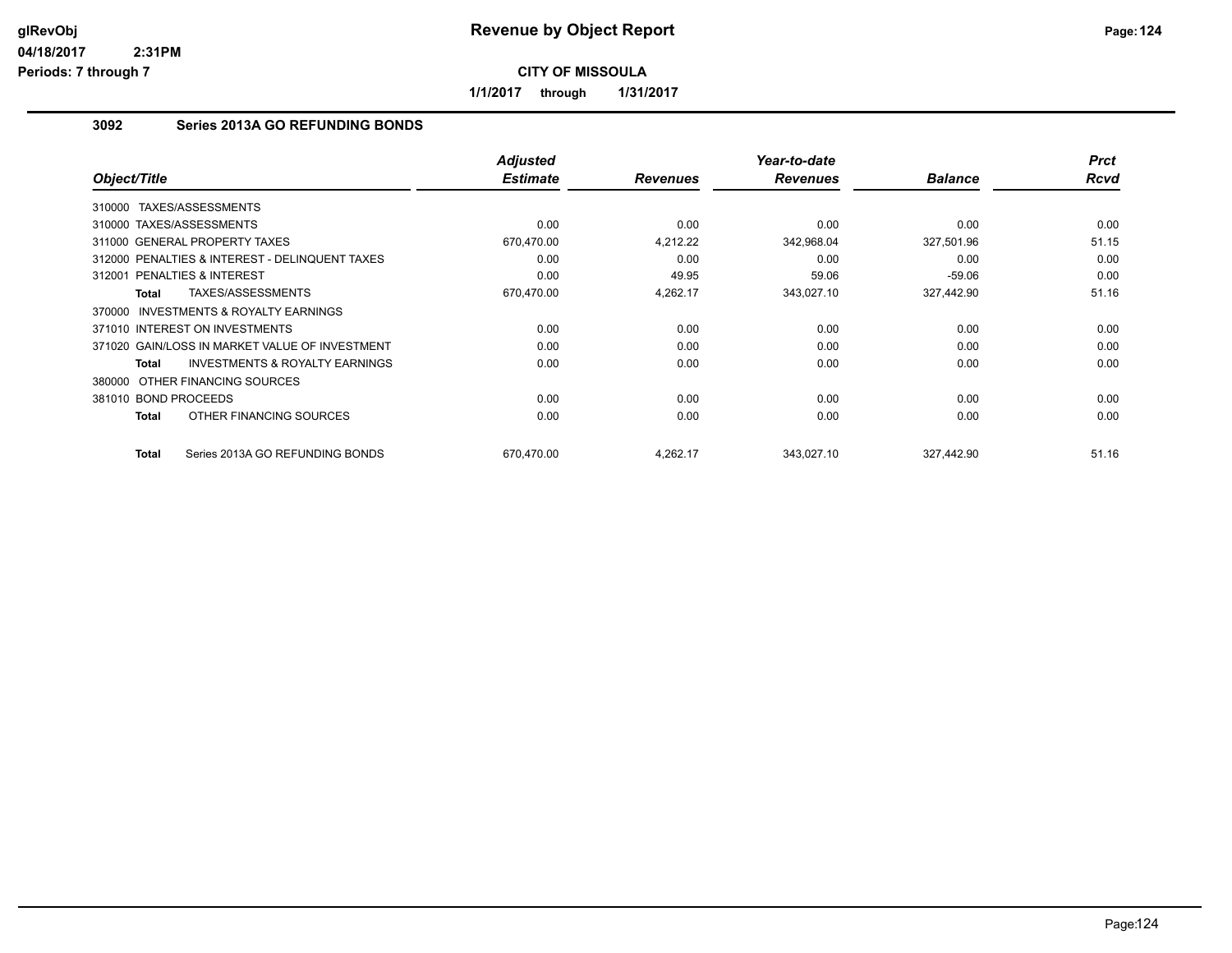**1/1/2017 through 1/31/2017**

#### **3095 2004 REFUNDING BONDS DEBT SERVICE 3095 2004 REFUNDING BONDS DEBT SERVICE**

|                                                    | <b>Adjusted</b> |                 | Year-to-date    |                | <b>Prct</b> |
|----------------------------------------------------|-----------------|-----------------|-----------------|----------------|-------------|
| Object/Title                                       | <b>Estimate</b> | <b>Revenues</b> | <b>Revenues</b> | <b>Balance</b> | <b>Rcvd</b> |
| 310000 TAXES/ASSESSMENTS                           |                 |                 |                 |                |             |
| 310000 TAXES/ASSESSMENTS                           | 0.00            | 0.00            | 0.00            | 0.00           | 0.00        |
| 311000 GENERAL PROPERTY TAXES                      | 0.00            | 0.22            | $-12.87$        | 12.87          | 0.00        |
| 311030 MOTOR VEHICLE TAXES                         | 0.00            | 0.00            | 0.00            | 0.00           | 0.00        |
| 312000 PENALTIES & INTEREST - DELINQUENT TAXES     | 0.00            | 0.00            | 0.00            | 0.00           | 0.00        |
| 312001 PENALTIES & INTEREST                        | 0.00            | 0.07            | 0.35            | $-0.35$        | 0.00        |
| 314000 PROP TAX - OTHER THAN ASSESSED VAL          | 0.00            | 0.00            | 0.00            | 0.00           | 0.00        |
| 314001 LIGHT VEHICLE TAX                           | 0.00            | 0.00            | 0.00            | 0.00           | 0.00        |
| TAXES/ASSESSMENTS<br>Total                         | 0.00            | 0.29            | $-12.52$        | 12.52          | 0.00        |
| 330000 INTERGOVERNMENTAL REVENUES                  |                 |                 |                 |                |             |
| 334056 BANK CORP. LIC. TAX - (PREVIOUS YEARS)      | 0.00            | 0.00            | 0.00            | 0.00           | 0.00        |
| 335210 PERSONAL PROPERTY TAX REIMBURSEMENT         | 0.00            | 0.00            | 0.00            | 0.00           | 0.00        |
| 335250 STATE REIMB - SB #184                       | 0.00            | 0.00            | 0.00            | 0.00           | 0.00        |
| INTERGOVERNMENTAL REVENUES<br>Total                | 0.00            | 0.00            | 0.00            | 0.00           | 0.00        |
| 360000 MISCELLANEOUS REVENUES                      |                 |                 |                 |                |             |
| 360010 MISCELLANEOUS                               | 0.00            | 0.00            | 0.00            | 0.00           | 0.00        |
| MISCELLANEOUS REVENUES<br><b>Total</b>             | 0.00            | 0.00            | 0.00            | 0.00           | 0.00        |
| 370000 INVESTMENTS & ROYALTY EARNINGS              |                 |                 |                 |                |             |
| 371010 INTEREST ON INVESTMENTS                     | 0.00            | 0.00            | 0.00            | 0.00           | 0.00        |
| 371020 GAIN/LOSS IN MARKET VALUE OF INVESTMENTS    | 0.00            | 0.00            | 0.00            | 0.00           | 0.00        |
| <b>INVESTMENTS &amp; ROYALTY EARNINGS</b><br>Total | 0.00            | 0.00            | 0.00            | 0.00           | 0.00        |
| 380000 OTHER FINANCING SOURCES                     |                 |                 |                 |                |             |
| 380000 OTHER FINANCING SOURCES                     | 0.00            | 0.00            | 0.00            | 0.00           | 0.00        |
| 381009 TRANSFERS IN                                | 0.00            | 0.00            | 0.00            | 0.00           | 0.00        |
| 381010 BOND PROCEEDS                               | 0.00            | 0.00            | 0.00            | 0.00           | 0.00        |
| 383043 TRANSFERS FROM IMPACT FEES                  | 0.00            | 0.00            | 0.00            | 0.00           | 0.00        |
| OTHER FINANCING SOURCES<br>Total                   | 0.00            | 0.00            | 0.00            | 0.00           | 0.00        |
| 2004 REFUNDING BONDS DEBT SERVICE<br>Total         | 0.00            | 0.29            | $-12.52$        | 12.52          | 0.00        |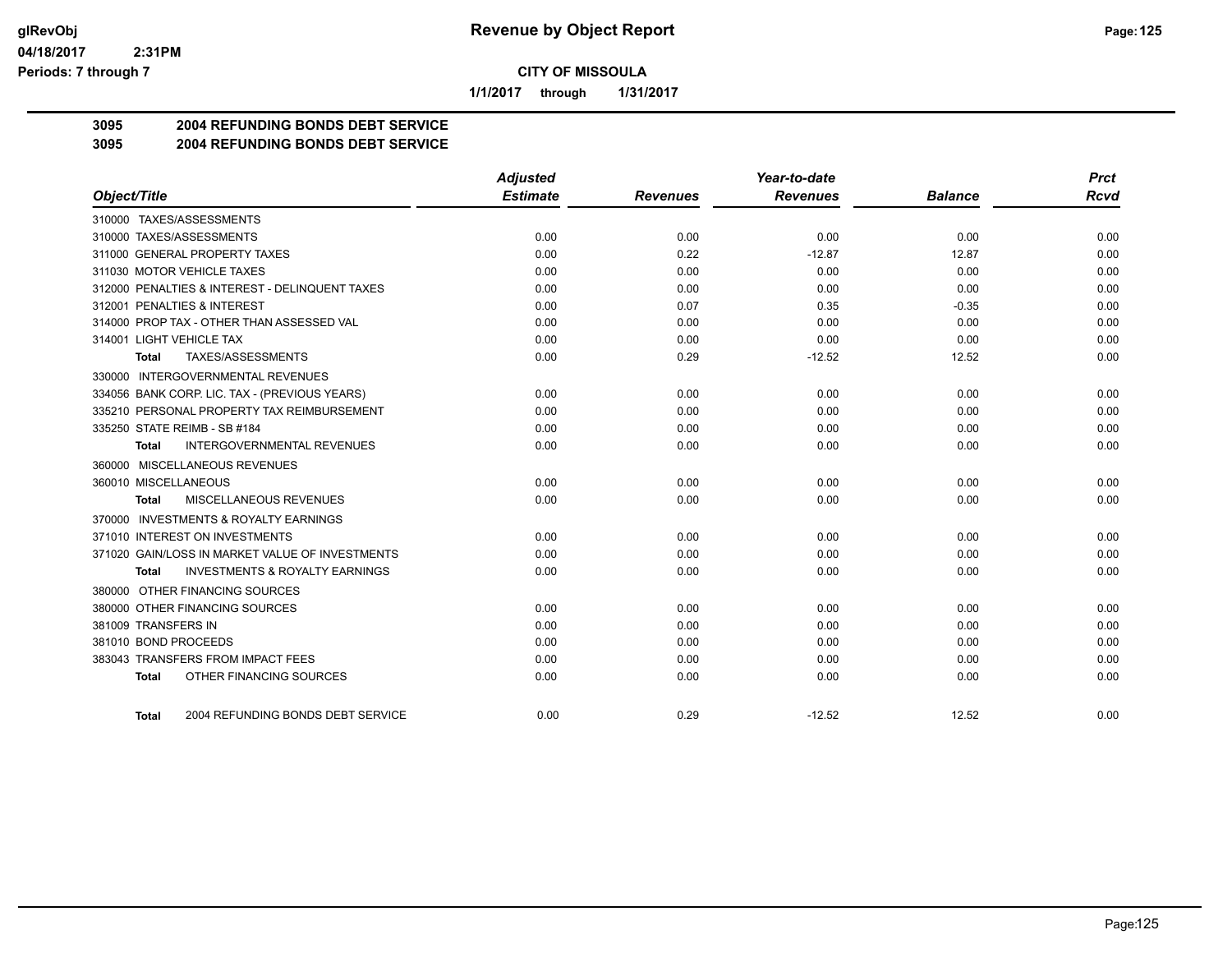**1/1/2017 through 1/31/2017**

#### **3095 2004 REFUNDING BONDS DEBT SERVICE**

|                                                    | <b>Adjusted</b> |                 | Year-to-date    |                | <b>Prct</b> |
|----------------------------------------------------|-----------------|-----------------|-----------------|----------------|-------------|
| Object/Title                                       | <b>Estimate</b> | <b>Revenues</b> | <b>Revenues</b> | <b>Balance</b> | <b>Rcvd</b> |
| 310000 TAXES/ASSESSMENTS                           |                 |                 |                 |                |             |
| 310000 TAXES/ASSESSMENTS                           | 0.00            | 0.00            | 0.00            | 0.00           | 0.00        |
| 311000 GENERAL PROPERTY TAXES                      | 0.00            | 0.22            | $-12.87$        | 12.87          | 0.00        |
| 311030 MOTOR VEHICLE TAXES                         | 0.00            | 0.00            | 0.00            | 0.00           | 0.00        |
| 312000 PENALTIES & INTEREST - DELINQUENT TAXES     | 0.00            | 0.00            | 0.00            | 0.00           | 0.00        |
| 312001 PENALTIES & INTEREST                        | 0.00            | 0.07            | 0.35            | $-0.35$        | 0.00        |
| 314000 PROP TAX - OTHER THAN ASSESSED VAL          | 0.00            | 0.00            | 0.00            | 0.00           | 0.00        |
| 314001 LIGHT VEHICLE TAX                           | 0.00            | 0.00            | 0.00            | 0.00           | 0.00        |
| TAXES/ASSESSMENTS<br><b>Total</b>                  | 0.00            | 0.29            | $-12.52$        | 12.52          | 0.00        |
| 330000 INTERGOVERNMENTAL REVENUES                  |                 |                 |                 |                |             |
| 334056 BANK CORP. LIC. TAX - (PREVIOUS YEARS)      | 0.00            | 0.00            | 0.00            | 0.00           | 0.00        |
| 335210 PERSONAL PROPERTY TAX REIMBURSEMENT         | 0.00            | 0.00            | 0.00            | 0.00           | 0.00        |
| 335250 STATE REIMB - SB #184                       | 0.00            | 0.00            | 0.00            | 0.00           | 0.00        |
| <b>Total</b><br>INTERGOVERNMENTAL REVENUES         | 0.00            | 0.00            | 0.00            | 0.00           | 0.00        |
| 360000 MISCELLANEOUS REVENUES                      |                 |                 |                 |                |             |
| 360010 MISCELLANEOUS                               | 0.00            | 0.00            | 0.00            | 0.00           | 0.00        |
| <b>MISCELLANEOUS REVENUES</b><br><b>Total</b>      | 0.00            | 0.00            | 0.00            | 0.00           | 0.00        |
| 370000 INVESTMENTS & ROYALTY EARNINGS              |                 |                 |                 |                |             |
| 371010 INTEREST ON INVESTMENTS                     | 0.00            | 0.00            | 0.00            | 0.00           | 0.00        |
| 371020 GAIN/LOSS IN MARKET VALUE OF INVESTMENT     | 0.00            | 0.00            | 0.00            | 0.00           | 0.00        |
| <b>INVESTMENTS &amp; ROYALTY EARNINGS</b><br>Total | 0.00            | 0.00            | 0.00            | 0.00           | 0.00        |
| 380000 OTHER FINANCING SOURCES                     |                 |                 |                 |                |             |
| 380000 OTHER FINANCING SOURCES                     | 0.00            | 0.00            | 0.00            | 0.00           | 0.00        |
| 381009 TRANSFERS IN                                | 0.00            | 0.00            | 0.00            | 0.00           | 0.00        |
| 381010 BOND PROCEEDS                               | 0.00            | 0.00            | 0.00            | 0.00           | 0.00        |
| 383043 TRANSFERS FROM IMPACT FEES                  | 0.00            | 0.00            | 0.00            | 0.00           | 0.00        |
| OTHER FINANCING SOURCES<br><b>Total</b>            | 0.00            | 0.00            | 0.00            | 0.00           | 0.00        |
| 2004 REFUNDING BONDS DEBT SERVICE<br><b>Total</b>  | 0.00            | 0.29            | $-12.52$        | 12.52          | 0.00        |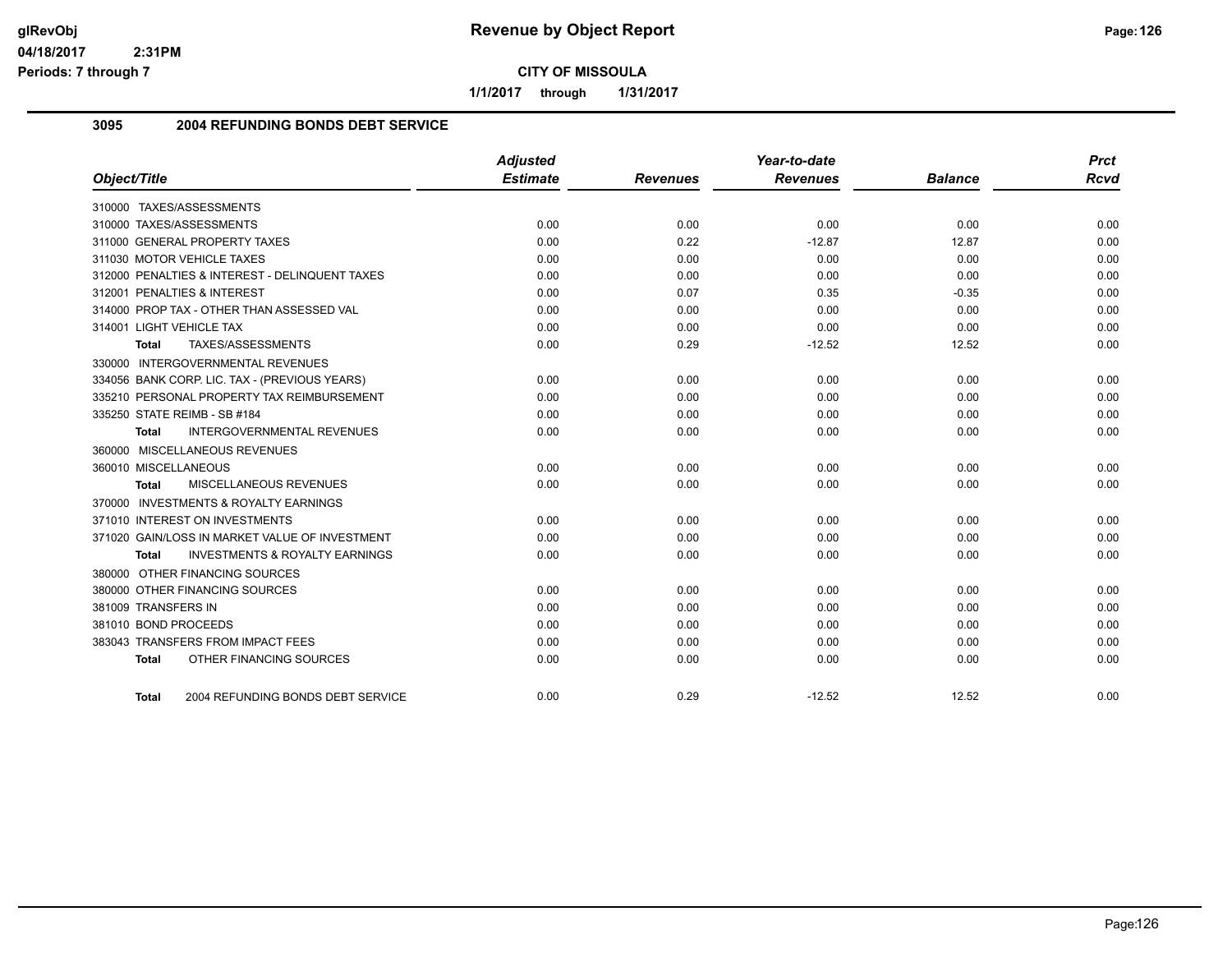**1/1/2017 through 1/31/2017**

**3096 NEW FIRE STATION GO BOND**

| 3096 | <b>NEW FIRE STATION GO BOND</b> |  |
|------|---------------------------------|--|
|      |                                 |  |

|                                                    | <b>Adjusted</b> |                 | Year-to-date    |                | <b>Prct</b> |
|----------------------------------------------------|-----------------|-----------------|-----------------|----------------|-------------|
| Object/Title                                       | <b>Estimate</b> | <b>Revenues</b> | <b>Revenues</b> | <b>Balance</b> | <b>Rcvd</b> |
| TAXES/ASSESSMENTS<br>310000                        |                 |                 |                 |                |             |
| 310000 TAXES/ASSESSMENTS                           | 0.00            | 0.00            | 0.00            | 0.00           | 0.00        |
| 311000 GENERAL PROPERTY TAXES                      | 0.00            | 5.95            | 325.21          | $-325.21$      | 0.00        |
| 311030 MOTOR VEHICLE TAXES                         | 0.00            | 0.00            | 0.00            | 0.00           | 0.00        |
| 312001 PENALTIES & INTEREST                        | 0.00            | 0.64            | 4.85            | $-4.85$        | 0.00        |
| TAXES/ASSESSMENTS<br>Total                         | 0.00            | 6.59            | 330.06          | $-330.06$      | 0.00        |
| 370000 INVESTMENTS & ROYALTY EARNINGS              |                 |                 |                 |                |             |
| 371010 INTEREST ON INVESTMENTS                     | 0.00            | 0.00            | 0.00            | 0.00           | 0.00        |
| 371020 GAIN/LOSS IN MARKET VALUE OF INVESTMENTS    | 0.00            | 0.00            | 0.00            | 0.00           | 0.00        |
| <b>INVESTMENTS &amp; ROYALTY EARNINGS</b><br>Total | 0.00            | 0.00            | 0.00            | 0.00           | 0.00        |
| 380000 OTHER FINANCING SOURCES                     |                 |                 |                 |                |             |
| 383000 OPERATING TRANSFERS                         | 0.00            | 0.00            | 0.00            | 0.00           | 0.00        |
| OTHER FINANCING SOURCES<br>Total                   | 0.00            | 0.00            | 0.00            | 0.00           | 0.00        |
| <b>NEW FIRE STATION GO BOND</b><br><b>Total</b>    | 0.00            | 6.59            | 330.06          | $-330.06$      | 0.00        |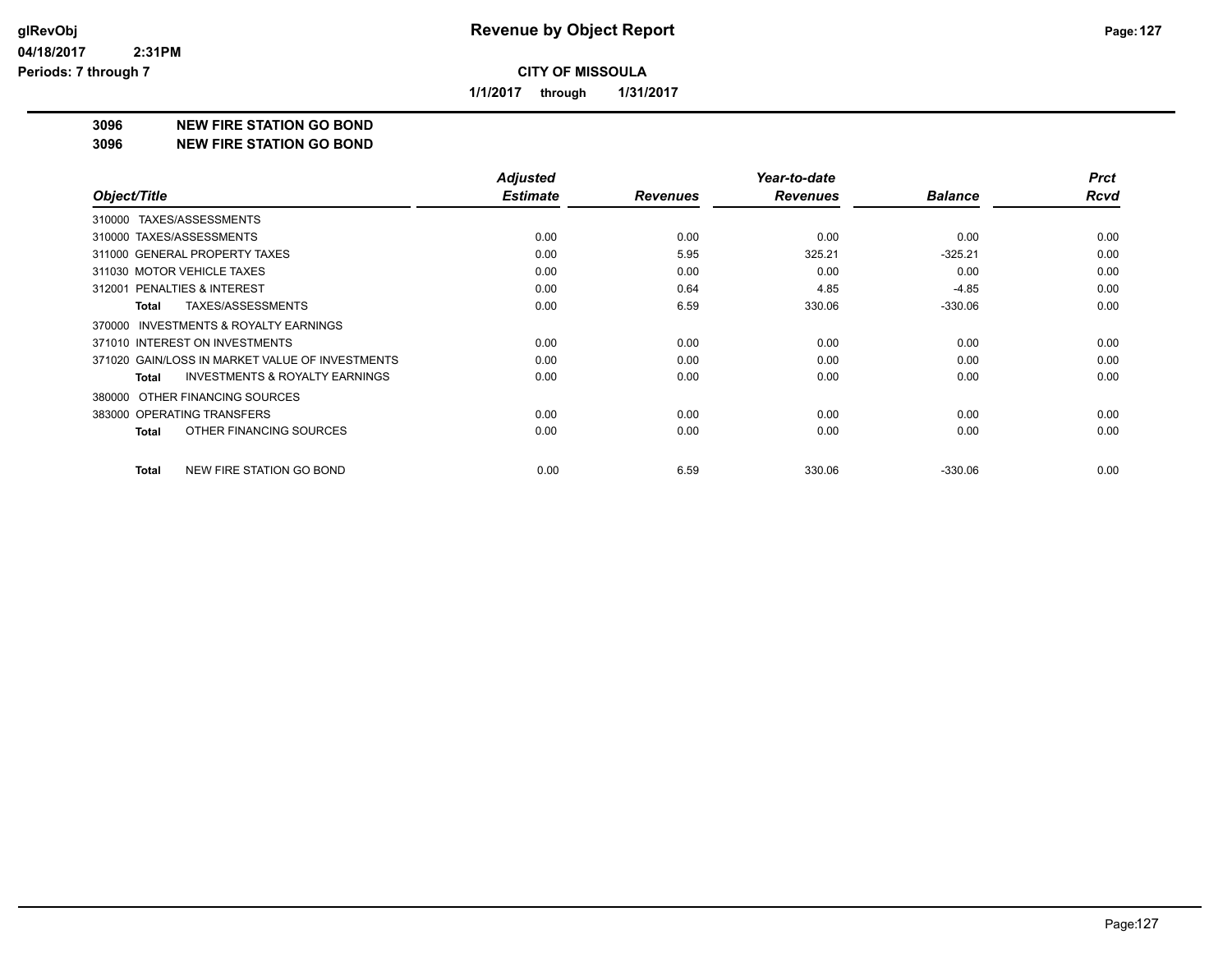**1/1/2017 through 1/31/2017**

#### **3096 NEW FIRE STATION GO BOND**

| Object/Title                                              | <b>Adjusted</b><br><b>Estimate</b> | <b>Revenues</b> | Year-to-date<br><b>Revenues</b> | <b>Balance</b> | <b>Prct</b><br><b>Rcvd</b> |
|-----------------------------------------------------------|------------------------------------|-----------------|---------------------------------|----------------|----------------------------|
|                                                           |                                    |                 |                                 |                |                            |
| 310000 TAXES/ASSESSMENTS                                  |                                    |                 |                                 |                |                            |
| 310000 TAXES/ASSESSMENTS                                  | 0.00                               | 0.00            | 0.00                            | 0.00           | 0.00                       |
| 311000 GENERAL PROPERTY TAXES                             | 0.00                               | 5.95            | 325.21                          | $-325.21$      | 0.00                       |
| 311030 MOTOR VEHICLE TAXES                                | 0.00                               | 0.00            | 0.00                            | 0.00           | 0.00                       |
| 312001 PENALTIES & INTEREST                               | 0.00                               | 0.64            | 4.85                            | $-4.85$        | 0.00                       |
| TAXES/ASSESSMENTS<br><b>Total</b>                         | 0.00                               | 6.59            | 330.06                          | $-330.06$      | 0.00                       |
| <b>INVESTMENTS &amp; ROYALTY EARNINGS</b><br>370000       |                                    |                 |                                 |                |                            |
| 371010 INTEREST ON INVESTMENTS                            | 0.00                               | 0.00            | 0.00                            | 0.00           | 0.00                       |
| 371020 GAIN/LOSS IN MARKET VALUE OF INVESTMENT            | 0.00                               | 0.00            | 0.00                            | 0.00           | 0.00                       |
| <b>INVESTMENTS &amp; ROYALTY EARNINGS</b><br><b>Total</b> | 0.00                               | 0.00            | 0.00                            | 0.00           | 0.00                       |
| 380000 OTHER FINANCING SOURCES                            |                                    |                 |                                 |                |                            |
| 383000 OPERATING TRANSFERS                                | 0.00                               | 0.00            | 0.00                            | 0.00           | 0.00                       |
| OTHER FINANCING SOURCES<br><b>Total</b>                   | 0.00                               | 0.00            | 0.00                            | 0.00           | 0.00                       |
|                                                           |                                    |                 |                                 |                |                            |
| NEW FIRE STATION GO BOND<br>Total                         | 0.00                               | 6.59            | 330.06                          | $-330.06$      | 0.00                       |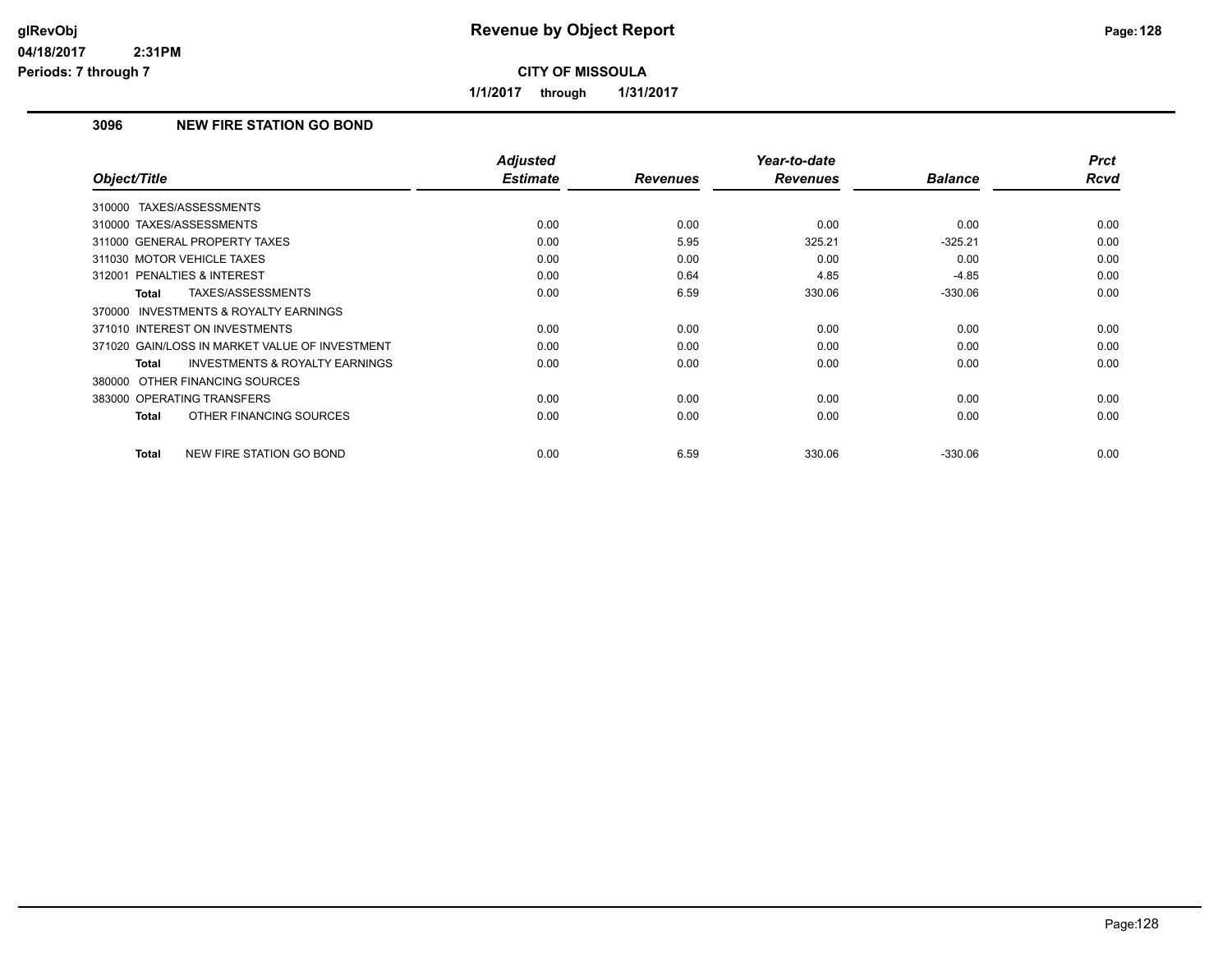**1/1/2017 through 1/31/2017**

**3097 2007 REFUNDING BONDS 3097 2007 REFUNDING BONDS**

|                                                    | <b>Adjusted</b> |                 | Year-to-date    |                | <b>Prct</b> |
|----------------------------------------------------|-----------------|-----------------|-----------------|----------------|-------------|
| Object/Title                                       | <b>Estimate</b> | <b>Revenues</b> | <b>Revenues</b> | <b>Balance</b> | Rcvd        |
| 310000 TAXES/ASSESSMENTS                           |                 |                 |                 |                |             |
| 310000 TAXES/ASSESSMENTS                           | 0.00            | 0.00            | 0.00            | 0.00           | 0.00        |
| 311000 GENERAL PROPERTY TAXES                      | 0.00            | 0.00            | 0.00            | 0.00           | 0.00        |
| 311030 MOTOR VEHICLE TAXES                         | 0.00            | 0.00            | 0.00            | 0.00           | 0.00        |
| 312001 PENALTIES & INTEREST                        | 0.00            | 0.00            | 0.00            | 0.00           | 0.00        |
| TAXES/ASSESSMENTS<br><b>Total</b>                  | 0.00            | 0.00            | 0.00            | 0.00           | 0.00        |
| INVESTMENTS & ROYALTY EARNINGS<br>370000           |                 |                 |                 |                |             |
| 371010 INTEREST ON INVESTMENTS                     | 0.00            | 0.00            | 0.00            | 0.00           | 0.00        |
| 371020 GAIN/LOSS IN MARKET VALUE OF INVESTMENTS    | 0.00            | 0.00            | 0.00            | 0.00           | 0.00        |
| <b>INVESTMENTS &amp; ROYALTY EARNINGS</b><br>Total | 0.00            | 0.00            | 0.00            | 0.00           | 0.00        |
| OTHER FINANCING SOURCES<br>380000                  |                 |                 |                 |                |             |
| 381010 BOND PROCEEDS                               | 0.00            | 0.00            | 0.00            | 0.00           | 0.00        |
| 383042 TRANSFERS FROM OTHER FUNDS                  | 0.00            | 0.00            | 0.00            | 0.00           | 0.00        |
| 383043 TRANSFERS FROM IMPACT FEES                  | 0.00            | 0.00            | 0.00            | 0.00           | 0.00        |
| OTHER FINANCING SOURCES<br>Total                   | 0.00            | 0.00            | 0.00            | 0.00           | 0.00        |
| 2007 REFUNDING BONDS<br>Total                      | 0.00            | 0.00            | 0.00            | 0.00           | 0.00        |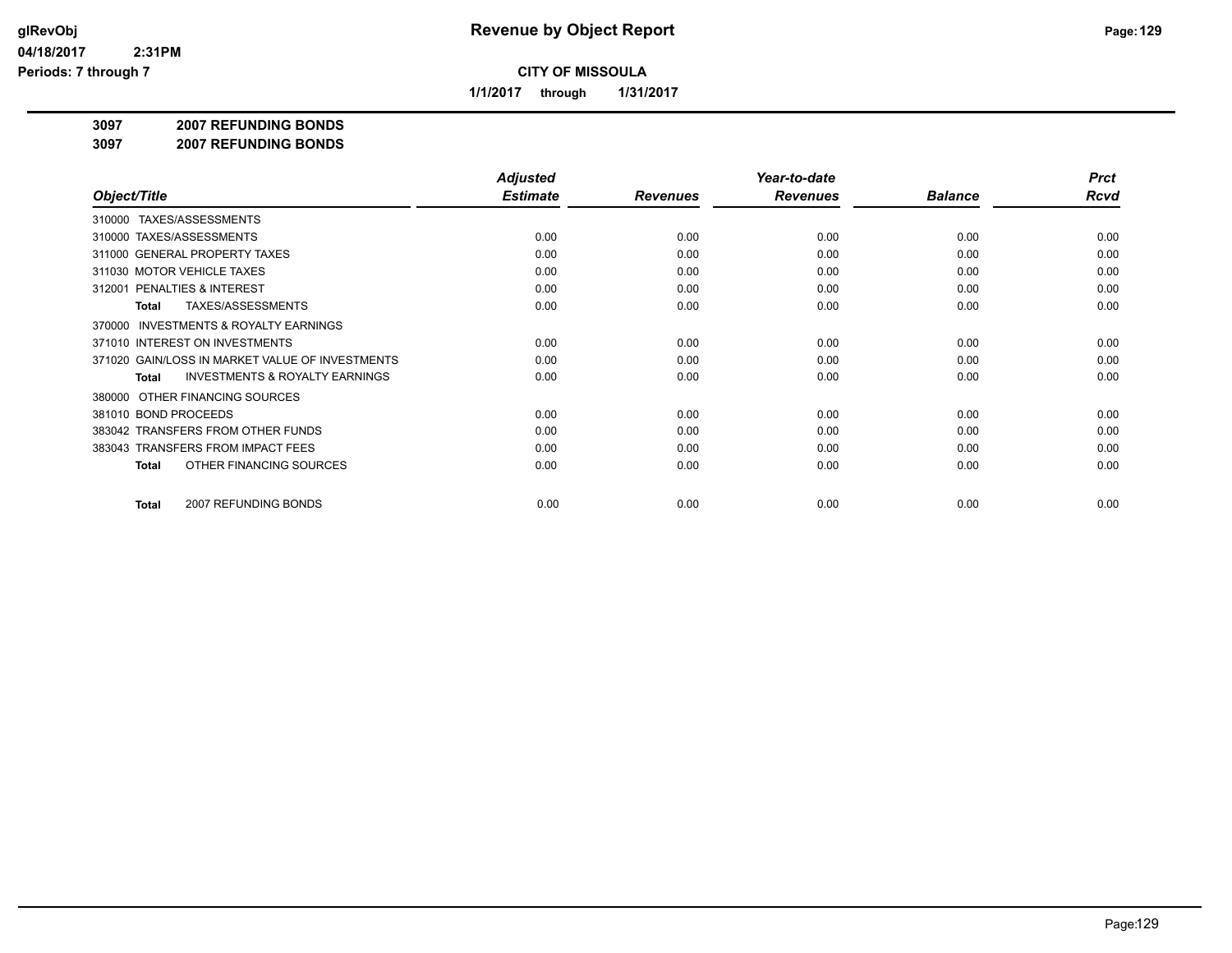**1/1/2017 through 1/31/2017**

#### **3097 2007 REFUNDING BONDS**

|                                                           | <b>Adjusted</b> |                 | Year-to-date    |                | <b>Prct</b> |
|-----------------------------------------------------------|-----------------|-----------------|-----------------|----------------|-------------|
| Object/Title                                              | <b>Estimate</b> | <b>Revenues</b> | <b>Revenues</b> | <b>Balance</b> | <b>Rcvd</b> |
| 310000 TAXES/ASSESSMENTS                                  |                 |                 |                 |                |             |
| 310000 TAXES/ASSESSMENTS                                  | 0.00            | 0.00            | 0.00            | 0.00           | 0.00        |
| 311000 GENERAL PROPERTY TAXES                             | 0.00            | 0.00            | 0.00            | 0.00           | 0.00        |
| 311030 MOTOR VEHICLE TAXES                                | 0.00            | 0.00            | 0.00            | 0.00           | 0.00        |
| 312001 PENALTIES & INTEREST                               | 0.00            | 0.00            | 0.00            | 0.00           | 0.00        |
| TAXES/ASSESSMENTS<br><b>Total</b>                         | 0.00            | 0.00            | 0.00            | 0.00           | 0.00        |
| <b>INVESTMENTS &amp; ROYALTY EARNINGS</b><br>370000       |                 |                 |                 |                |             |
| 371010 INTEREST ON INVESTMENTS                            | 0.00            | 0.00            | 0.00            | 0.00           | 0.00        |
| 371020 GAIN/LOSS IN MARKET VALUE OF INVESTMENT            | 0.00            | 0.00            | 0.00            | 0.00           | 0.00        |
| <b>INVESTMENTS &amp; ROYALTY EARNINGS</b><br><b>Total</b> | 0.00            | 0.00            | 0.00            | 0.00           | 0.00        |
| 380000 OTHER FINANCING SOURCES                            |                 |                 |                 |                |             |
| 381010 BOND PROCEEDS                                      | 0.00            | 0.00            | 0.00            | 0.00           | 0.00        |
| 383042 TRANSFERS FROM OTHER FUNDS                         | 0.00            | 0.00            | 0.00            | 0.00           | 0.00        |
| 383043 TRANSFERS FROM IMPACT FEES                         | 0.00            | 0.00            | 0.00            | 0.00           | 0.00        |
| OTHER FINANCING SOURCES<br><b>Total</b>                   | 0.00            | 0.00            | 0.00            | 0.00           | 0.00        |
|                                                           |                 |                 |                 |                |             |
| 2007 REFUNDING BONDS<br>Total                             | 0.00            | 0.00            | 0.00            | 0.00           | 0.00        |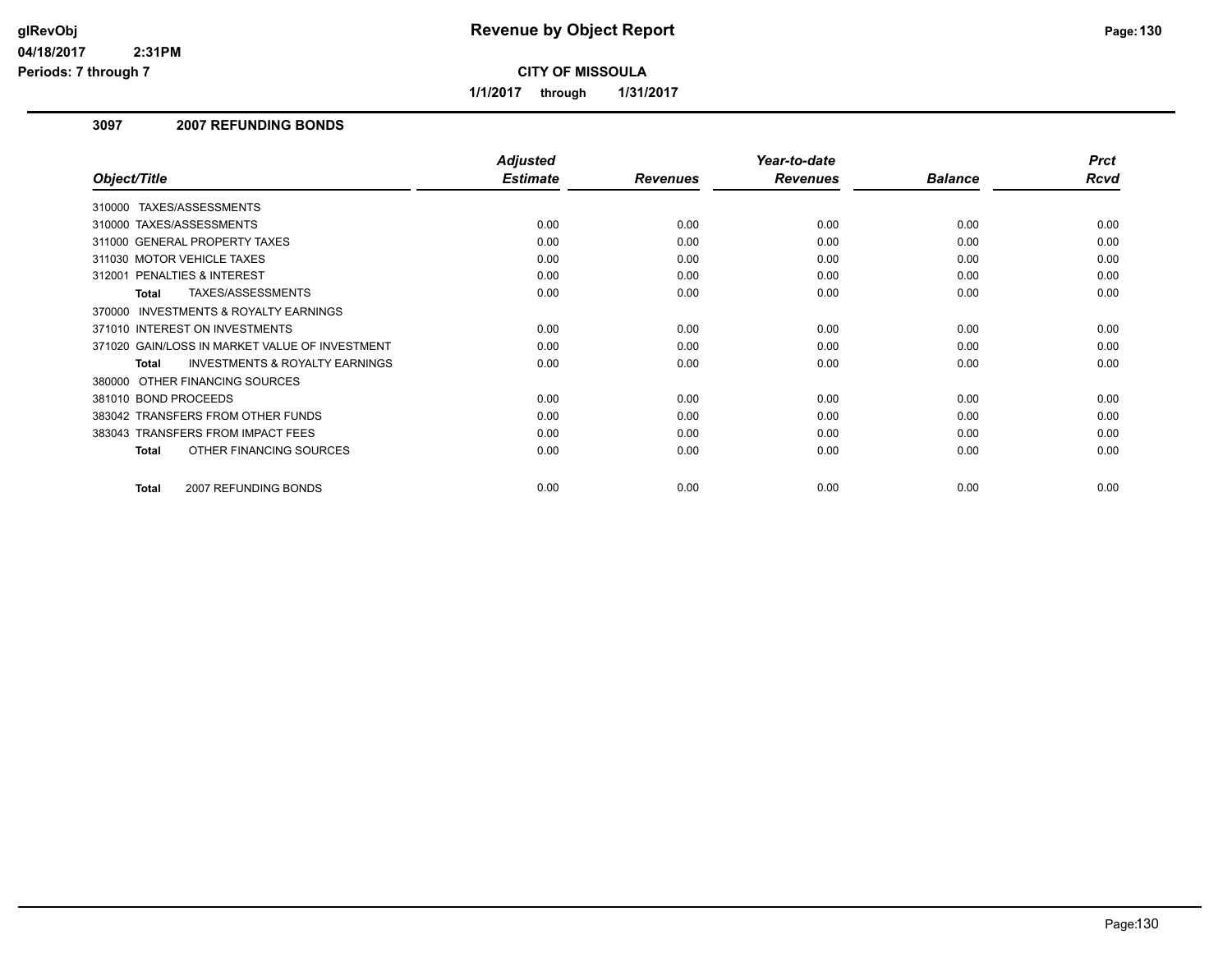**1/1/2017 through 1/31/2017**

#### **3100 SIDEWALK & CURB WARRANTS FUND 3100 SIDEWALK & CURB WARRANTS FUND**

|                                                     | <b>Adjusted</b> |                 | Year-to-date    |                | <b>Prct</b> |
|-----------------------------------------------------|-----------------|-----------------|-----------------|----------------|-------------|
| Object/Title                                        | <b>Estimate</b> | <b>Revenues</b> | <b>Revenues</b> | <b>Balance</b> | Rcvd        |
| TAXES/ASSESSMENTS<br>310000                         |                 |                 |                 |                |             |
| PENALTIES & INTEREST<br>312001                      | 0.00            | 0.00            | 0.00            | 0.00           | 0.00        |
| <b>TAXES/ASSESSMENTS</b><br><b>Total</b>            | 0.00            | 0.00            | 0.00            | 0.00           | 0.00        |
| <b>MISCELLANEOUS REVENUES</b><br>360000             |                 |                 |                 |                |             |
| 360010 MISCELLANEOUS                                | 0.00            | 0.00            | 0.00            | 0.00           | 0.00        |
| <b>PROPERTY ASSESSMENTS</b><br>363020               | 0.00            | 0.00            | 0.00            | 0.00           | 0.00        |
| PAYOFF PRINCIPAL ASSESSMENTS<br>363021              | 0.00            | 0.00            | 0.00            | 0.00           | 0.00        |
| 363022 BOND INTEREST ASSESSMENTS                    | 0.00            | 0.00            | 0.00            | 0.00           | 0.00        |
| 363030 SIDEWALK AND CURB ASSESSMENTS                | 0.00            | 0.00            | 0.00            | 0.00           | 0.00        |
| 363040 PENALTY AND INTEREST                         | 0.00            | 0.00            | 0.00            | 0.00           | 0.00        |
| <b>MISCELLANEOUS REVENUES</b><br>Total              | 0.00            | 0.00            | 0.00            | 0.00           | 0.00        |
| <b>INVESTMENTS &amp; ROYALTY EARNINGS</b><br>370000 |                 |                 |                 |                |             |
| 371010 INTEREST ON INVESTMENTS                      | 0.00            | 0.00            | 0.00            | 0.00           | 0.00        |
| 371020 GAIN/LOSS IN MARKET VALUE OF INVESTMENTS     | 0.00            | 0.00            | 0.00            | 0.00           | 0.00        |
| <b>INVESTMENTS &amp; ROYALTY EARNINGS</b><br>Total  | 0.00            | 0.00            | 0.00            | 0.00           | 0.00        |
| OTHER FINANCING SOURCES<br>380000                   |                 |                 |                 |                |             |
| 383042 TRANSFERS FROM OTHER FUNDS                   | 100,000.00      | 0.00            | 0.00            | 100,000.00     | 0.00        |
| OTHER FINANCING SOURCES<br><b>Total</b>             | 100,000.00      | 0.00            | 0.00            | 100,000.00     | 0.00        |
| SIDEWALK & CURB WARRANTS FUND<br>Total              | 100,000.00      | 0.00            | 0.00            | 100,000.00     | 0.00        |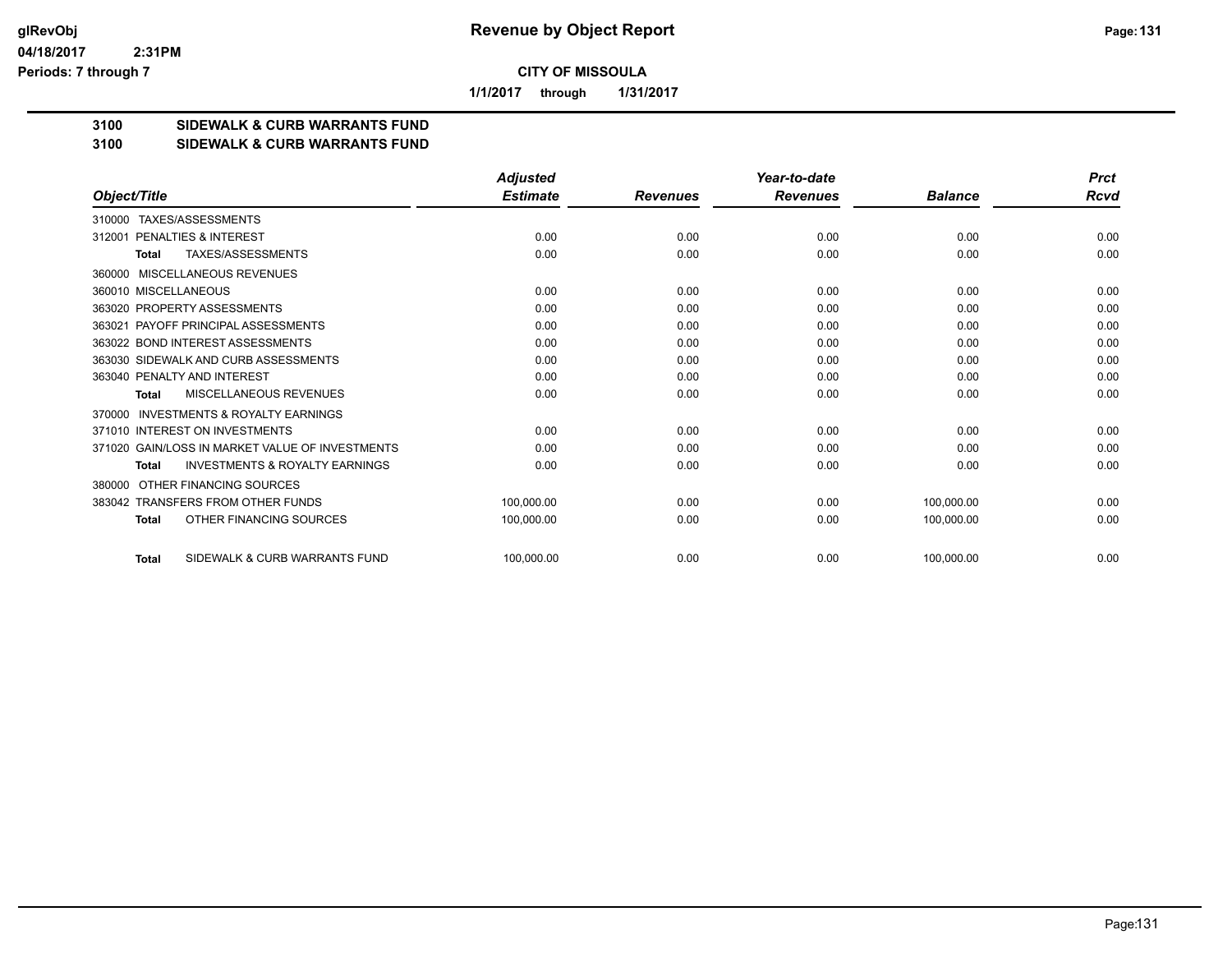**1/1/2017 through 1/31/2017**

#### **3100 SIDEWALK & CURB WARRANTS FUND**

|                                                           | <b>Adjusted</b> |                 | Year-to-date    |                | <b>Prct</b> |
|-----------------------------------------------------------|-----------------|-----------------|-----------------|----------------|-------------|
| Object/Title                                              | <b>Estimate</b> | <b>Revenues</b> | <b>Revenues</b> | <b>Balance</b> | Rcvd        |
| TAXES/ASSESSMENTS<br>310000                               |                 |                 |                 |                |             |
| 312001 PENALTIES & INTEREST                               | 0.00            | 0.00            | 0.00            | 0.00           | 0.00        |
| TAXES/ASSESSMENTS<br><b>Total</b>                         | 0.00            | 0.00            | 0.00            | 0.00           | 0.00        |
| MISCELLANEOUS REVENUES<br>360000                          |                 |                 |                 |                |             |
| 360010 MISCELLANEOUS                                      | 0.00            | 0.00            | 0.00            | 0.00           | 0.00        |
| 363020 PROPERTY ASSESSMENTS                               | 0.00            | 0.00            | 0.00            | 0.00           | 0.00        |
| 363021 PAYOFF PRINCIPAL ASSESSMENTS                       | 0.00            | 0.00            | 0.00            | 0.00           | 0.00        |
| 363022 BOND INTEREST ASSESSMENTS                          | 0.00            | 0.00            | 0.00            | 0.00           | 0.00        |
| 363030 SIDEWALK AND CURB ASSESSMENTS                      | 0.00            | 0.00            | 0.00            | 0.00           | 0.00        |
| 363040 PENALTY AND INTEREST                               | 0.00            | 0.00            | 0.00            | 0.00           | 0.00        |
| MISCELLANEOUS REVENUES<br><b>Total</b>                    | 0.00            | 0.00            | 0.00            | 0.00           | 0.00        |
| INVESTMENTS & ROYALTY EARNINGS<br>370000                  |                 |                 |                 |                |             |
| 371010 INTEREST ON INVESTMENTS                            | 0.00            | 0.00            | 0.00            | 0.00           | 0.00        |
| 371020 GAIN/LOSS IN MARKET VALUE OF INVESTMENT            | 0.00            | 0.00            | 0.00            | 0.00           | 0.00        |
| <b>INVESTMENTS &amp; ROYALTY EARNINGS</b><br><b>Total</b> | 0.00            | 0.00            | 0.00            | 0.00           | 0.00        |
| OTHER FINANCING SOURCES<br>380000                         |                 |                 |                 |                |             |
| 383042 TRANSFERS FROM OTHER FUNDS                         | 100,000.00      | 0.00            | 0.00            | 100,000.00     | 0.00        |
| OTHER FINANCING SOURCES<br><b>Total</b>                   | 100,000.00      | 0.00            | 0.00            | 100,000.00     | 0.00        |
| SIDEWALK & CURB WARRANTS FUND<br><b>Total</b>             | 100,000.00      | 0.00            | 0.00            | 100,000.00     | 0.00        |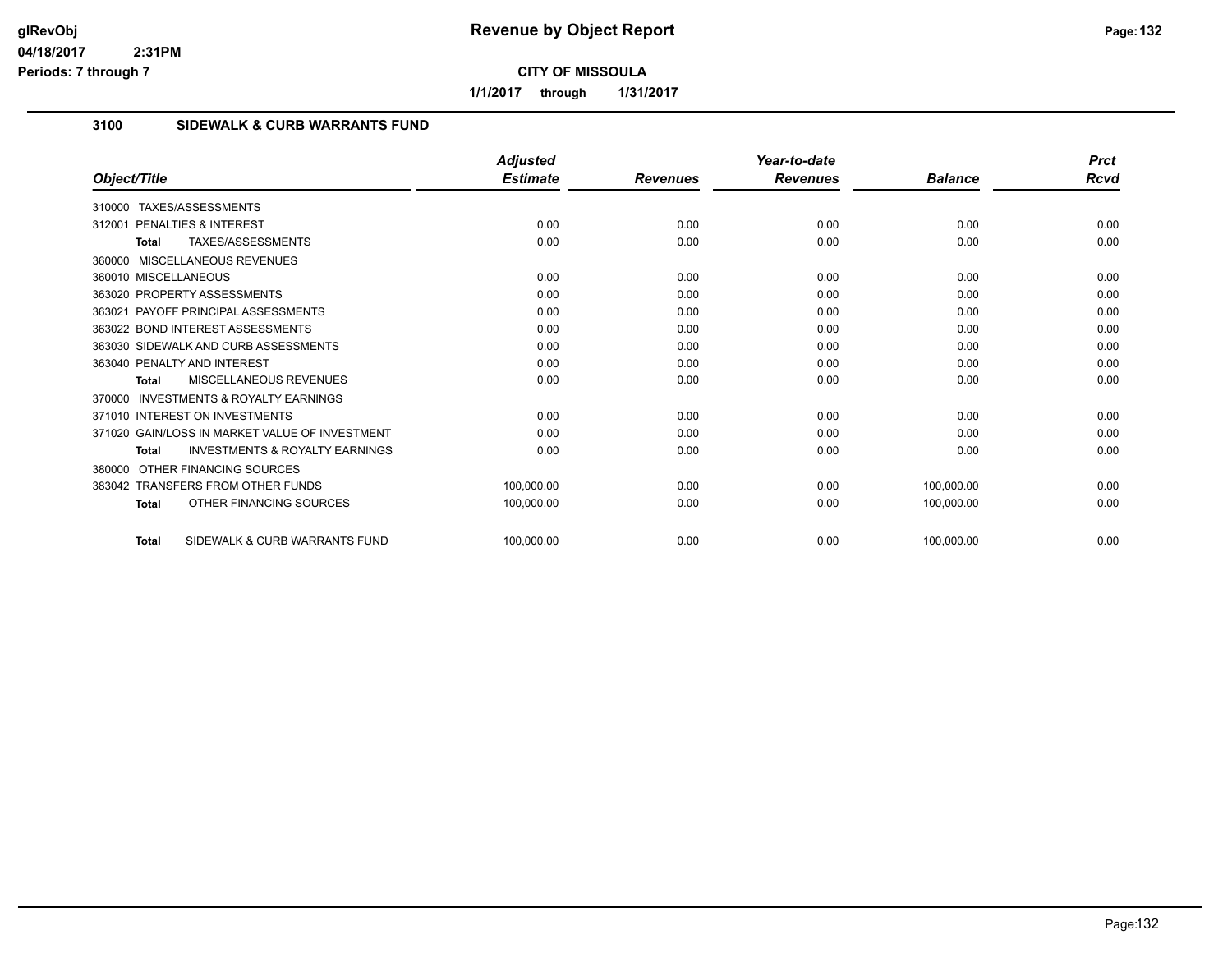**1/1/2017 through 1/31/2017**

# **3200 FY99 SIDEWALK & CURB DEBT SERVICE FUND**

| 3200 | <b>FY99 SIDEWALK &amp; CURB DEBT SERVICE FUND</b> |  |
|------|---------------------------------------------------|--|
|      |                                                   |  |

|                                                                  | <b>Adjusted</b> |                 | Year-to-date    |                | <b>Prct</b> |
|------------------------------------------------------------------|-----------------|-----------------|-----------------|----------------|-------------|
| Object/Title                                                     | <b>Estimate</b> | <b>Revenues</b> | <b>Revenues</b> | <b>Balance</b> | Rcvd        |
| TAXES/ASSESSMENTS<br>310000                                      |                 |                 |                 |                |             |
| <b>PENALTIES &amp; INTEREST</b><br>312001                        | 0.00            | 0.00            | 0.00            | 0.00           | 0.00        |
| TAXES/ASSESSMENTS<br>Total                                       | 0.00            | 0.00            | 0.00            | 0.00           | 0.00        |
| MISCELLANEOUS REVENUES<br>360000                                 |                 |                 |                 |                |             |
| 363020 PROPERTY ASSESSMENTS                                      | 0.00            | 0.00            | 0.00            | 0.00           | 0.00        |
| PAYOFF PRINCIPAL ASSESSMENTS<br>363021                           | 0.00            | 0.00            | 0.00            | 0.00           | 0.00        |
| 363022 BOND INTEREST ASSESSMENTS                                 | 0.00            | 0.00            | 0.00            | 0.00           | 0.00        |
| 363040 PENALTY AND INTEREST                                      | 0.00            | 0.00            | 0.00            | 0.00           | 0.00        |
| MISCELLANEOUS REVENUES<br>Total                                  | 0.00            | 0.00            | 0.00            | 0.00           | 0.00        |
| <b>INVESTMENTS &amp; ROYALTY EARNINGS</b><br>370000              |                 |                 |                 |                |             |
| 371010 INTEREST ON INVESTMENTS                                   | 0.00            | 0.00            | 0.00            | 0.00           | 0.00        |
| 371020 GAIN/LOSS IN MARKET VALUE OF INVESTMENTS                  | 0.00            | 0.00            | 0.00            | 0.00           | 0.00        |
| <b>INVESTMENTS &amp; ROYALTY EARNINGS</b><br>Total               | 0.00            | 0.00            | 0.00            | 0.00           | 0.00        |
| OTHER FINANCING SOURCES<br>380000                                |                 |                 |                 |                |             |
| 381009 TRANSFERS IN                                              | 0.00            | 0.00            | 0.00            | 0.00           | 0.00        |
| OTHER FINANCING SOURCES<br>Total                                 | 0.00            | 0.00            | 0.00            | 0.00           | 0.00        |
| <b>FY99 SIDEWALK &amp; CURB DEBT SERVICE FUI</b><br><b>Total</b> | 0.00            | 0.00            | 0.00            | 0.00           | 0.00        |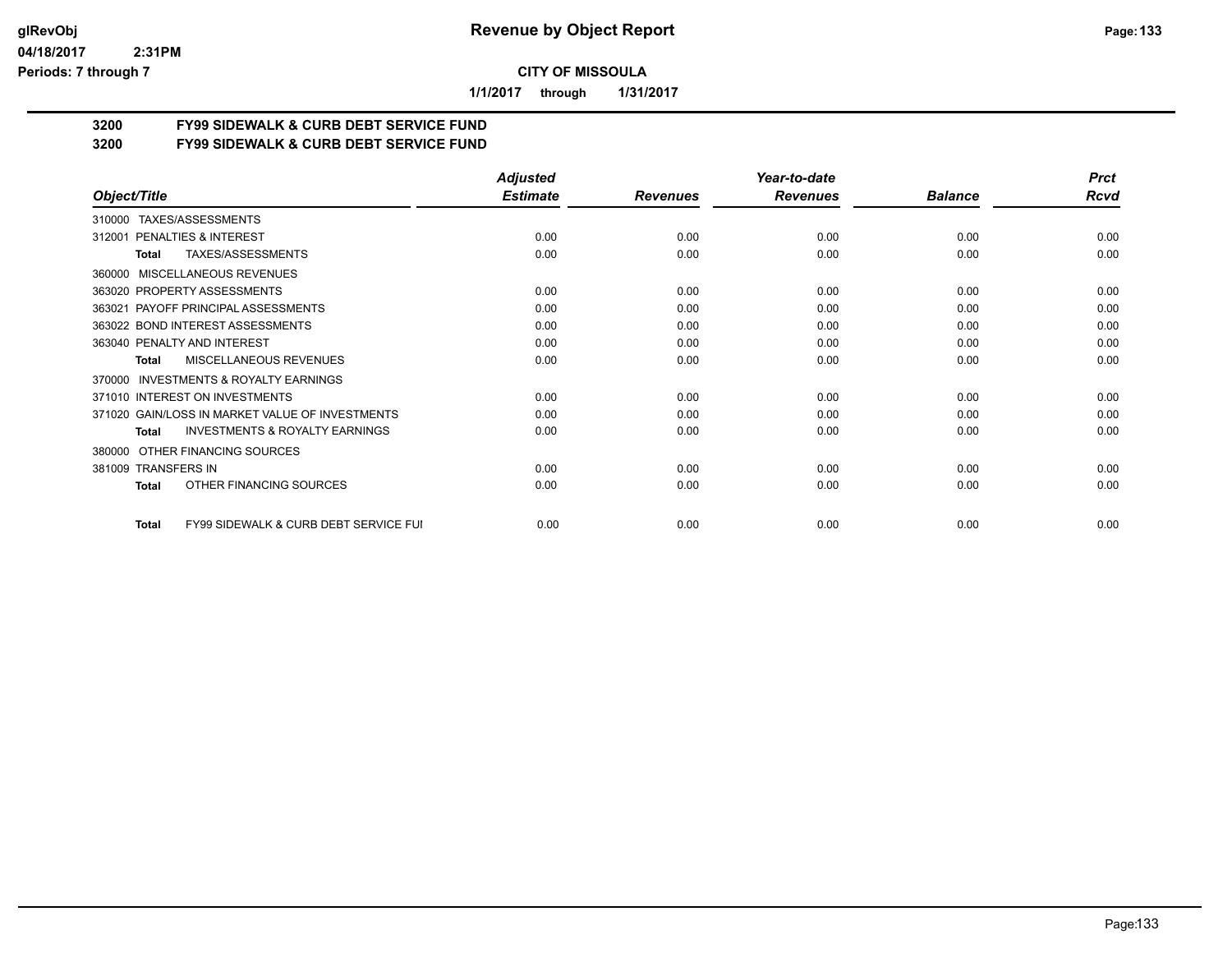**1/1/2017 through 1/31/2017**

#### **3200 FY99 SIDEWALK & CURB DEBT SERVICE FUND**

|                                                      | <b>Adjusted</b> |                 | Year-to-date    |                | <b>Prct</b> |
|------------------------------------------------------|-----------------|-----------------|-----------------|----------------|-------------|
| Object/Title                                         | <b>Estimate</b> | <b>Revenues</b> | <b>Revenues</b> | <b>Balance</b> | <b>Rcvd</b> |
| TAXES/ASSESSMENTS<br>310000                          |                 |                 |                 |                |             |
| 312001 PENALTIES & INTEREST                          | 0.00            | 0.00            | 0.00            | 0.00           | 0.00        |
| TAXES/ASSESSMENTS<br><b>Total</b>                    | 0.00            | 0.00            | 0.00            | 0.00           | 0.00        |
| MISCELLANEOUS REVENUES<br>360000                     |                 |                 |                 |                |             |
| 363020 PROPERTY ASSESSMENTS                          | 0.00            | 0.00            | 0.00            | 0.00           | 0.00        |
| 363021 PAYOFF PRINCIPAL ASSESSMENTS                  | 0.00            | 0.00            | 0.00            | 0.00           | 0.00        |
| 363022 BOND INTEREST ASSESSMENTS                     | 0.00            | 0.00            | 0.00            | 0.00           | 0.00        |
| 363040 PENALTY AND INTEREST                          | 0.00            | 0.00            | 0.00            | 0.00           | 0.00        |
| MISCELLANEOUS REVENUES<br><b>Total</b>               | 0.00            | 0.00            | 0.00            | 0.00           | 0.00        |
| <b>INVESTMENTS &amp; ROYALTY EARNINGS</b><br>370000  |                 |                 |                 |                |             |
| 371010 INTEREST ON INVESTMENTS                       | 0.00            | 0.00            | 0.00            | 0.00           | 0.00        |
| 371020 GAIN/LOSS IN MARKET VALUE OF INVESTMENT       | 0.00            | 0.00            | 0.00            | 0.00           | 0.00        |
| <b>INVESTMENTS &amp; ROYALTY EARNINGS</b><br>Total   | 0.00            | 0.00            | 0.00            | 0.00           | 0.00        |
| OTHER FINANCING SOURCES<br>380000                    |                 |                 |                 |                |             |
| 381009 TRANSFERS IN                                  | 0.00            | 0.00            | 0.00            | 0.00           | 0.00        |
| OTHER FINANCING SOURCES<br><b>Total</b>              | 0.00            | 0.00            | 0.00            | 0.00           | 0.00        |
| FY99 SIDEWALK & CURB DEBT SERVICE FU<br><b>Total</b> | 0.00            | 0.00            | 0.00            | 0.00           | 0.00        |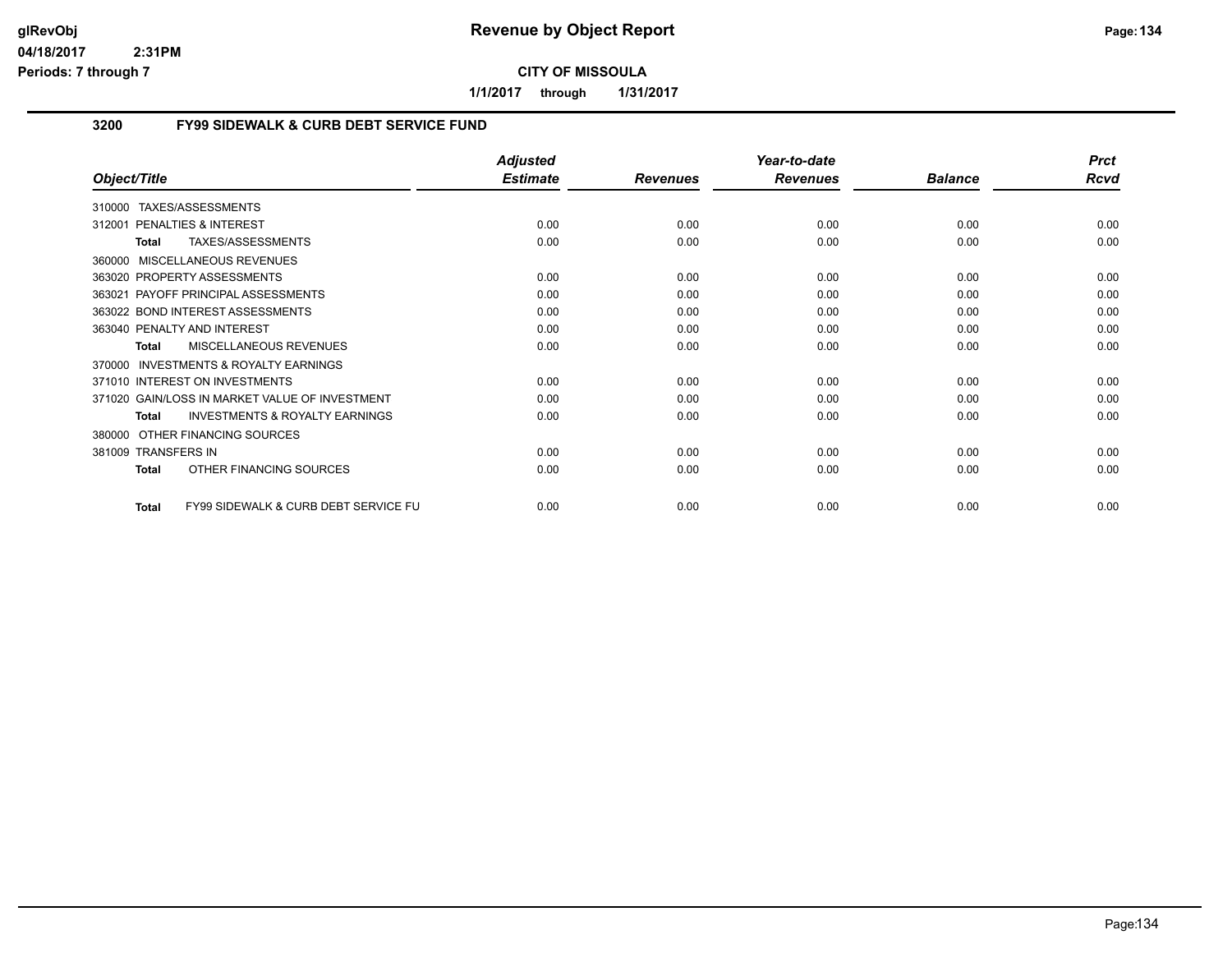**1/1/2017 through 1/31/2017**

#### **3300 FY00 SIDEWALK & CURB DEBT SERVICE FUND 3300 FY00 SIDEWALK & CURB DEBT SERVICE FUND**

|                                                    | <b>Adiusted</b> |                 | Year-to-date    |                | <b>Prct</b> |
|----------------------------------------------------|-----------------|-----------------|-----------------|----------------|-------------|
| Object/Title                                       | <b>Estimate</b> | <b>Revenues</b> | <b>Revenues</b> | <b>Balance</b> | <b>Rcvd</b> |
| 360000 MISCELLANEOUS REVENUES                      |                 |                 |                 |                |             |
| 363020 PROPERTY ASSESSMENTS                        | 0.00            | 0.00            | 0.00            | 0.00           | 0.00        |
| 363021 PAYOFF PRINCIPAL ASSESSMENTS                | 0.00            | 0.00            | 0.00            | 0.00           | 0.00        |
| 363022 BOND INTEREST ASSESSMENTS                   | 0.00            | 0.00            | 0.00            | 0.00           | 0.00        |
| 363040 PENALTY AND INTEREST                        | 0.00            | 0.00            | 0.00            | 0.00           | 0.00        |
| MISCELLANEOUS REVENUES<br>Total                    | 0.00            | 0.00            | 0.00            | 0.00           | 0.00        |
| INVESTMENTS & ROYALTY EARNINGS<br>370000           |                 |                 |                 |                |             |
| 371010 INTEREST ON INVESTMENTS                     | 0.00            | 0.00            | 0.00            | 0.00           | 0.00        |
| 371020 GAIN/LOSS IN MARKET VALUE OF INVESTMENTS    | 0.00            | 0.00            | 0.00            | 0.00           | 0.00        |
| <b>INVESTMENTS &amp; ROYALTY EARNINGS</b><br>Total | 0.00            | 0.00            | 0.00            | 0.00           | 0.00        |
| FY00 SIDEWALK & CURB DEBT SERVICE FUI<br>Total     | 0.00            | 0.00            | 0.00            | 0.00           | 0.00        |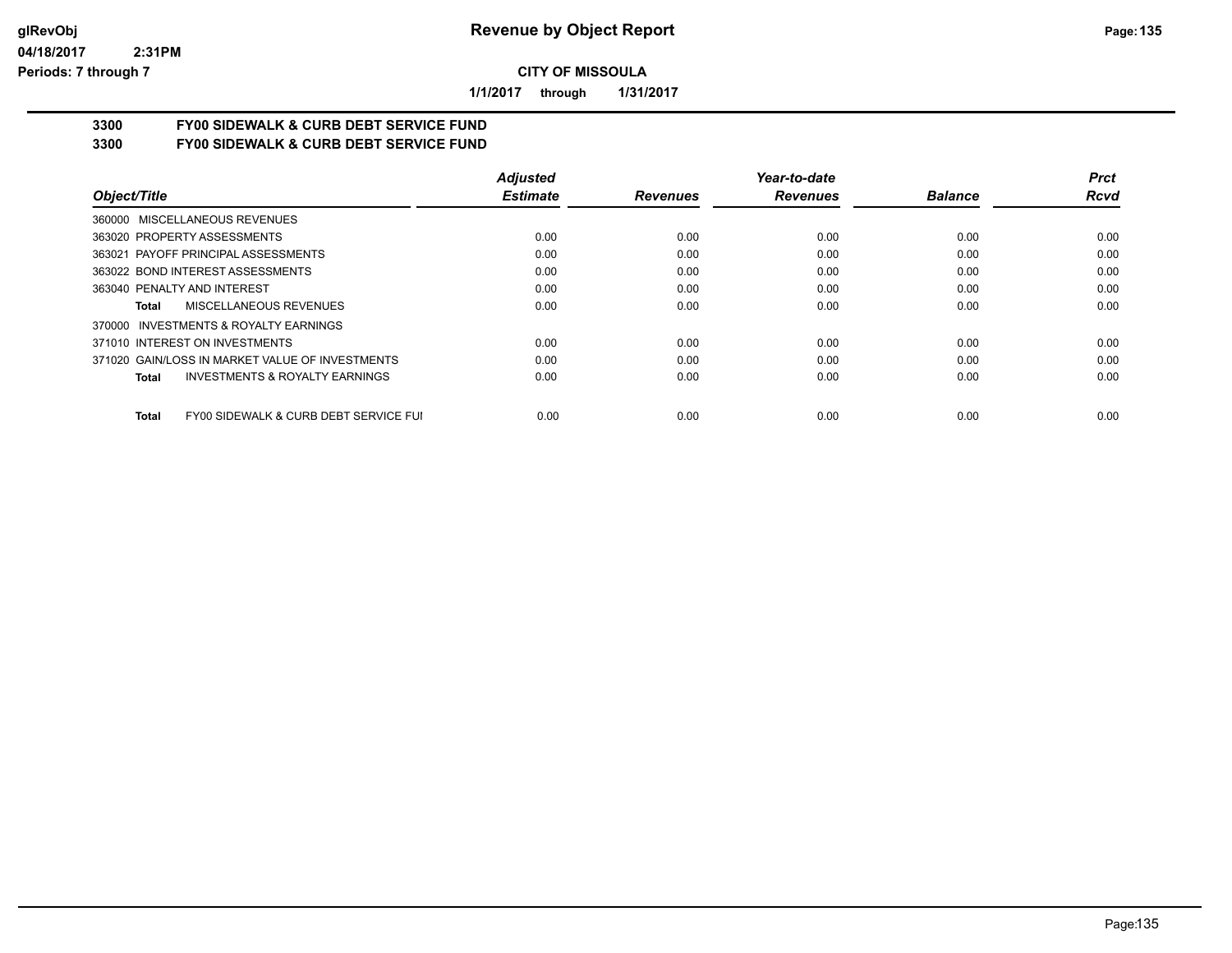**1/1/2017 through 1/31/2017**

#### **3300 FY00 SIDEWALK & CURB DEBT SERVICE FUND**

| Object/Title                                       | <b>Adjusted</b><br><b>Estimate</b> | <b>Revenues</b> | Year-to-date<br><b>Revenues</b> | <b>Balance</b> | <b>Prct</b><br><b>Rcvd</b> |
|----------------------------------------------------|------------------------------------|-----------------|---------------------------------|----------------|----------------------------|
| 360000 MISCELLANEOUS REVENUES                      |                                    |                 |                                 |                |                            |
| 363020 PROPERTY ASSESSMENTS                        | 0.00                               | 0.00            | 0.00                            | 0.00           | 0.00                       |
| 363021 PAYOFF PRINCIPAL ASSESSMENTS                | 0.00                               | 0.00            | 0.00                            | 0.00           | 0.00                       |
| 363022 BOND INTEREST ASSESSMENTS                   | 0.00                               | 0.00            | 0.00                            | 0.00           | 0.00                       |
| 363040 PENALTY AND INTEREST                        | 0.00                               | 0.00            | 0.00                            | 0.00           | 0.00                       |
| MISCELLANEOUS REVENUES<br>Total                    | 0.00                               | 0.00            | 0.00                            | 0.00           | 0.00                       |
| INVESTMENTS & ROYALTY EARNINGS<br>370000           |                                    |                 |                                 |                |                            |
| 371010 INTEREST ON INVESTMENTS                     | 0.00                               | 0.00            | 0.00                            | 0.00           | 0.00                       |
| 371020 GAIN/LOSS IN MARKET VALUE OF INVESTMENT     | 0.00                               | 0.00            | 0.00                            | 0.00           | 0.00                       |
| <b>INVESTMENTS &amp; ROYALTY EARNINGS</b><br>Total | 0.00                               | 0.00            | 0.00                            | 0.00           | 0.00                       |
| Total<br>FY00 SIDEWALK & CURB DEBT SERVICE FU      | 0.00                               | 0.00            | 0.00                            | 0.00           | 0.00                       |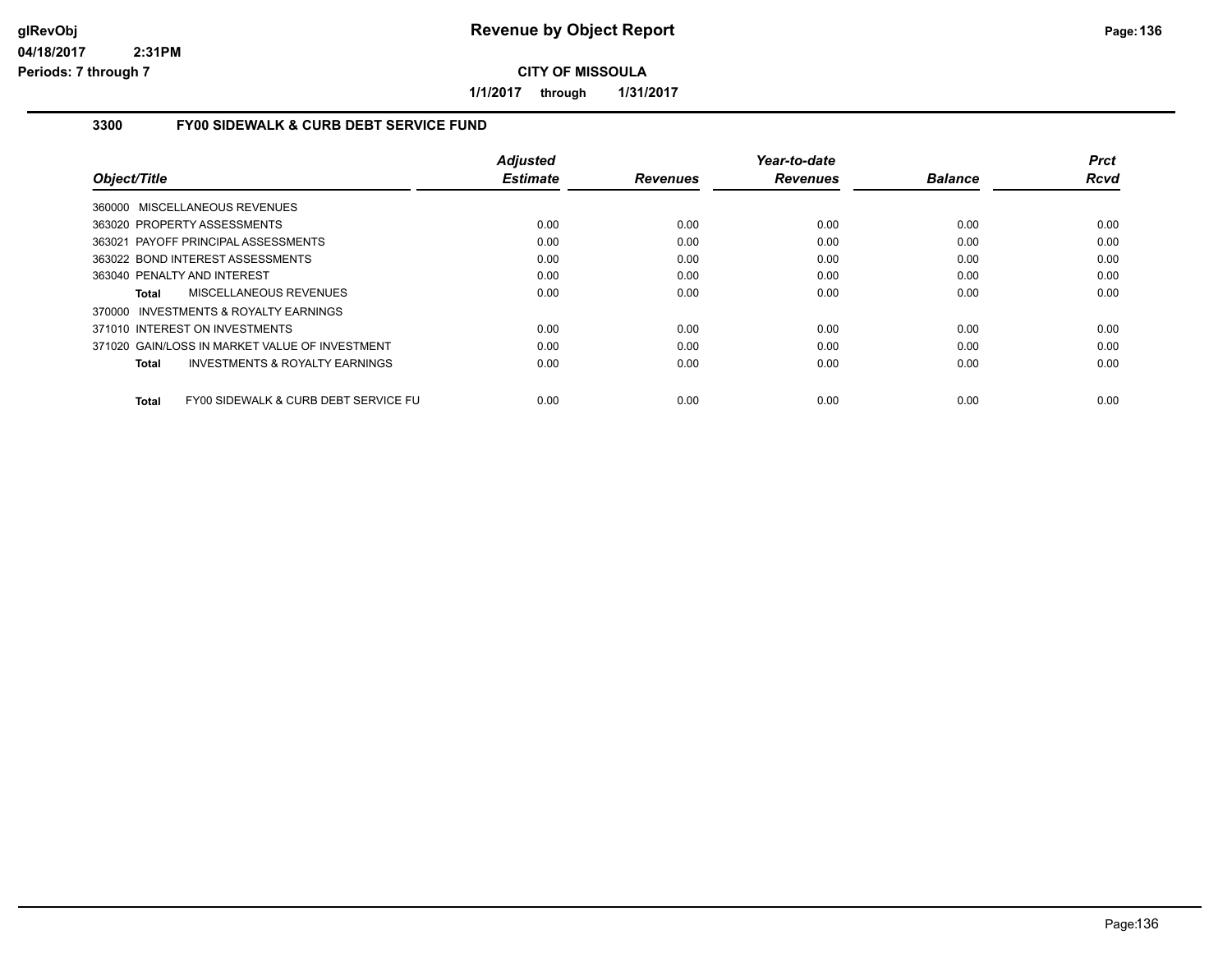**1/1/2017 through 1/31/2017**

**3305 JUDGMENT LEVIES 3305 JUDGMENT LEVIES**

|                                        | <b>Adjusted</b> |                 | Year-to-date    |                | <b>Prct</b> |
|----------------------------------------|-----------------|-----------------|-----------------|----------------|-------------|
| Object/Title                           | <b>Estimate</b> | <b>Revenues</b> | <b>Revenues</b> | <b>Balance</b> | <b>Rcvd</b> |
| 310000 TAXES/ASSESSMENTS               |                 |                 |                 |                |             |
| 311000 GENERAL PROPERTY TAXES          | 0.00            | 0.00            | $-1.68$         | 1.68           | 0.00        |
| 312001 PENALTIES & INTEREST            | 0.00            | 0.00            | 0.06            | $-0.06$        | 0.00        |
| TAXES/ASSESSMENTS<br>Total             | 0.00            | 0.00            | $-1.62$         | 1.62           | 0.00        |
| <b>JUDGMENT LEVIES</b><br><b>Total</b> | 0.00            | 0.00            | $-1.62$         | 1.62           | 0.00        |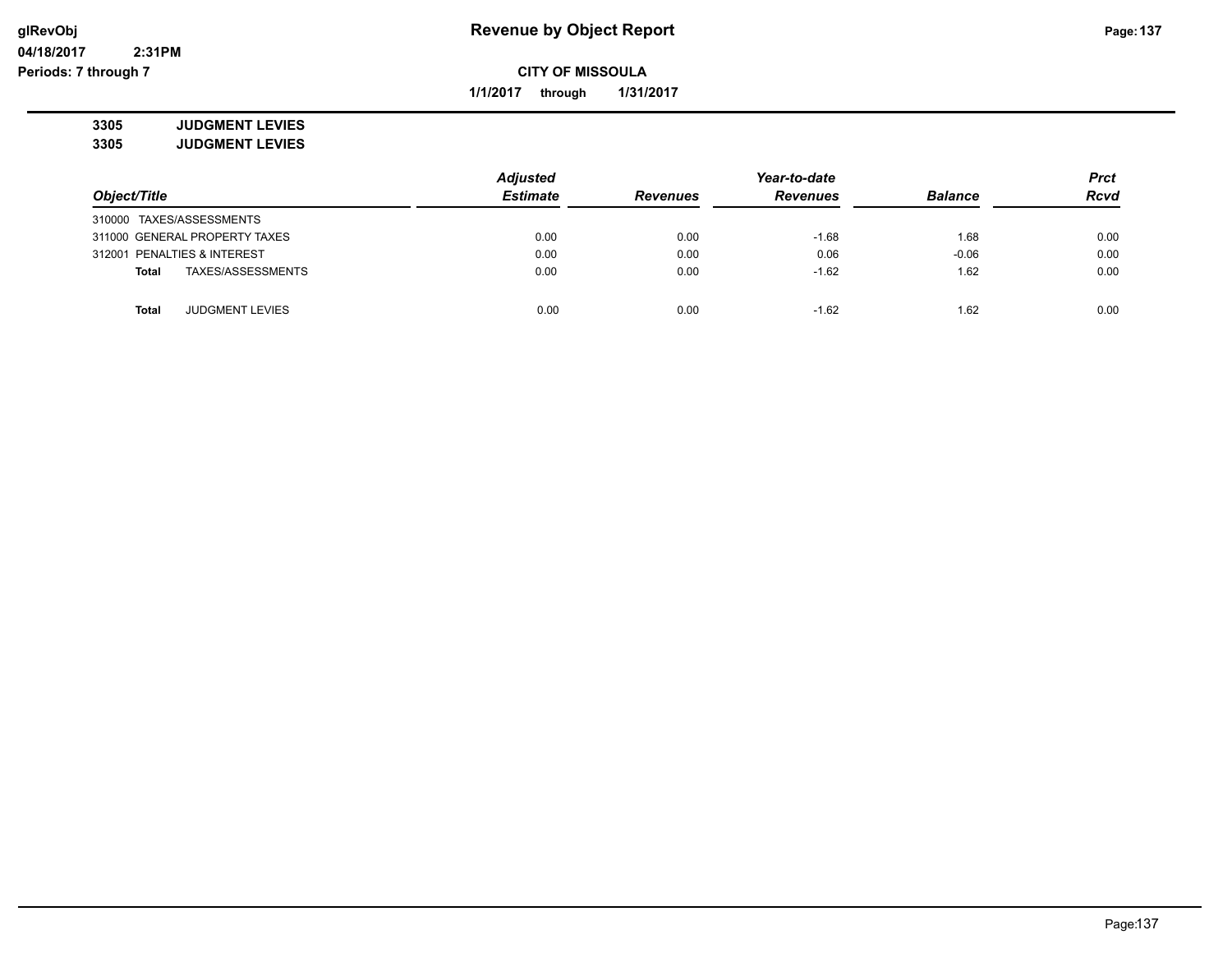**Periods: 7 through 7**

**CITY OF MISSOULA**

**1/1/2017 through 1/31/2017**

#### **3305 JUDGMENT LEVIES**

 **2:31PM**

| Object/Title                           | <b>Adjusted</b><br><b>Estimate</b> | <b>Revenues</b> | Year-to-date<br><b>Revenues</b> | <b>Balance</b> | <b>Prct</b><br><b>Rcvd</b> |
|----------------------------------------|------------------------------------|-----------------|---------------------------------|----------------|----------------------------|
|                                        |                                    |                 |                                 |                |                            |
| 310000 TAXES/ASSESSMENTS               |                                    |                 |                                 |                |                            |
| 311000 GENERAL PROPERTY TAXES          | 0.00                               | 0.00            | $-1.68$                         | 1.68           | 0.00                       |
| 312001 PENALTIES & INTEREST            | 0.00                               | 0.00            | 0.06                            | $-0.06$        | 0.00                       |
| TAXES/ASSESSMENTS<br><b>Total</b>      | 0.00                               | 0.00            | $-1.62$                         | 1.62           | 0.00                       |
|                                        |                                    |                 |                                 |                |                            |
| <b>JUDGMENT LEVIES</b><br><b>Total</b> | 0.00                               | 0.00            | $-1.62$                         | 1.62           | 0.00                       |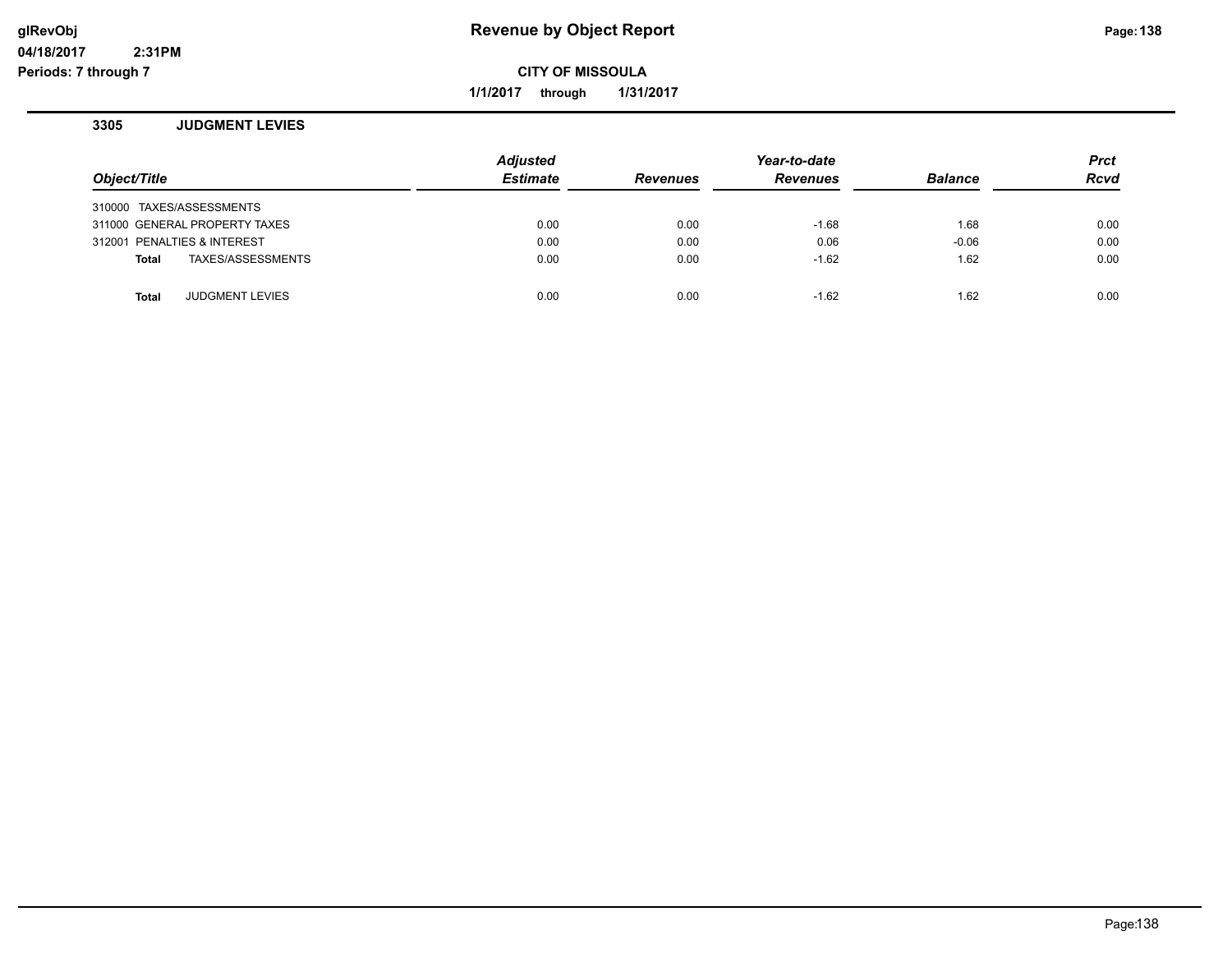*Prct Rcvd*

**CITY OF MISSOULA**

**1/1/2017 through 1/31/2017**

## **3400 FY01 SIDEWALK & CURB DEBT SERVICE FUND**

|                                                           | <b>Adjusted</b> |                 | Year-to-date    |                | <b>Prct</b> |
|-----------------------------------------------------------|-----------------|-----------------|-----------------|----------------|-------------|
| Object/Title                                              | <b>Estimate</b> | <b>Revenues</b> | <b>Revenues</b> | <b>Balance</b> | Rcva        |
| TAXES/ASSESSMENTS<br>310000                               |                 |                 |                 |                |             |
| PENALTIES & INTEREST<br>312001                            | 0.00            | 0.00            | 0.00            | 0.00           | 0.00        |
| TAXES/ASSESSMENTS<br><b>Total</b>                         | 0.00            | 0.00            | 0.00            | 0.00           | 0.00        |
| MISCELLANEOUS REVENUES<br>360000                          |                 |                 |                 |                |             |
| 360010 MISCELLANEOUS                                      | 0.00            | 0.00            | 0.00            | 0.00           | 0.00        |
| 363020 PROPERTY ASSESSMENTS                               | 0.00            | 0.00            | 0.00            | 0.00           | 0.00        |
| PAYOFF PRINCIPAL ASSESSMENTS<br>363021                    | 0.00            | 0.00            | 0.00            | 0.00           | 0.00        |
| 363022 BOND INTEREST ASSESSMENTS                          | 0.00            | 0.00            | 0.00            | 0.00           | 0.00        |
| 363040 PENALTY AND INTEREST                               | 0.00            | 0.00            | 0.00            | 0.00           | 0.00        |
| MISCELLANEOUS REVENUES<br><b>Total</b>                    | 0.00            | 0.00            | 0.00            | 0.00           | 0.00        |
| <b>INVESTMENTS &amp; ROYALTY EARNINGS</b><br>370000       |                 |                 |                 |                |             |
| 371010 INTEREST ON INVESTMENTS                            | 0.00            | 0.00            | 0.00            | 0.00           | 0.00        |
| 371020 GAIN/LOSS IN MARKET VALUE OF INVESTMENTS           | 0.00            | 0.00            | 0.00            | 0.00           | 0.00        |
| <b>INVESTMENTS &amp; ROYALTY EARNINGS</b><br><b>Total</b> | 0.00            | 0.00            | 0.00            | 0.00           | 0.00        |
| <b>FY01 SIDEWALK &amp; CURB DEBT SERVICE FUI</b><br>Total | 0.00            | 0.00            | 0.00            | 0.00           | 0.00        |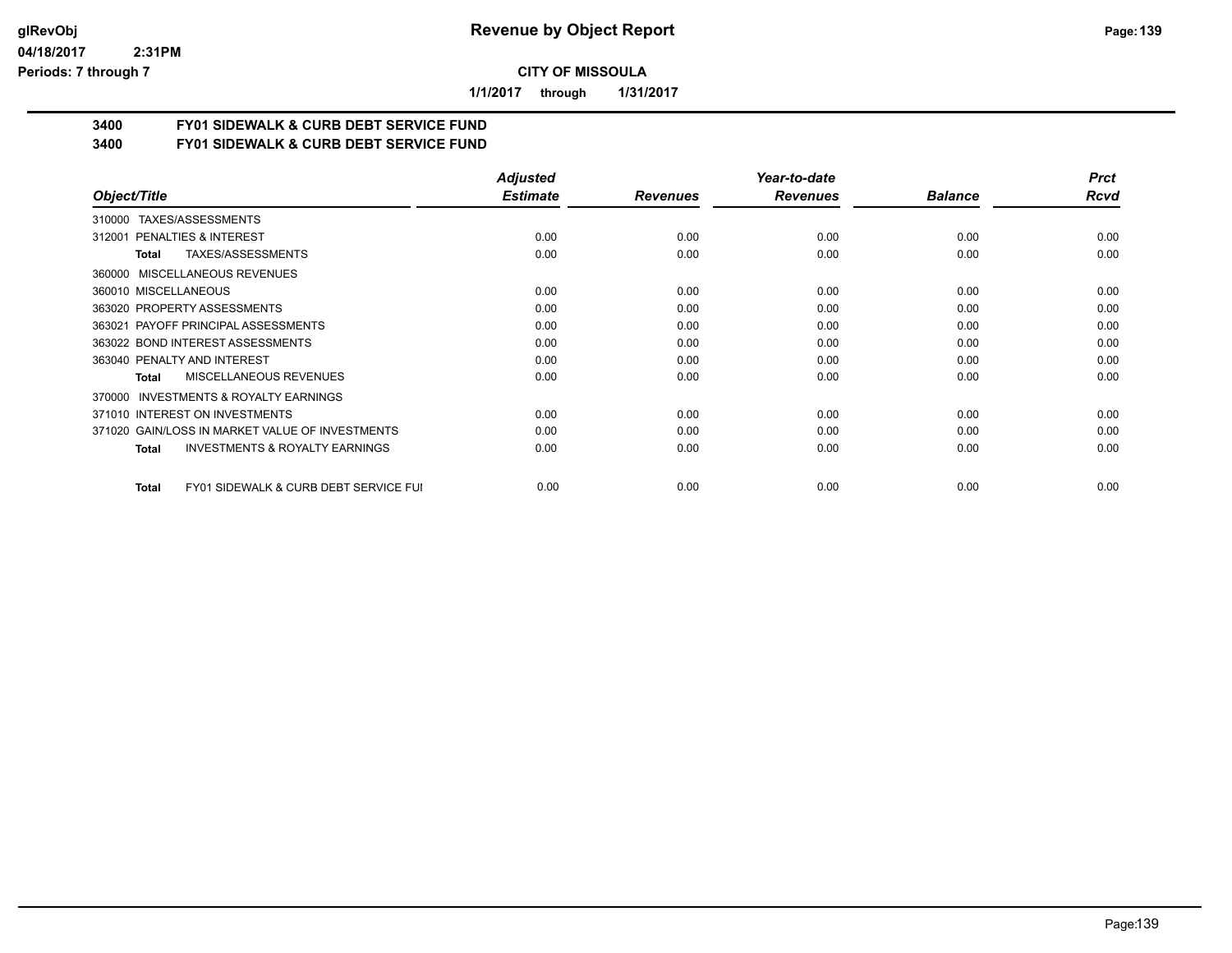**1/1/2017 through 1/31/2017**

#### **3400 FY01 SIDEWALK & CURB DEBT SERVICE FUND**

|                                                           | <b>Adjusted</b> |                 | Year-to-date    |                | <b>Prct</b> |
|-----------------------------------------------------------|-----------------|-----------------|-----------------|----------------|-------------|
| Object/Title                                              | <b>Estimate</b> | <b>Revenues</b> | <b>Revenues</b> | <b>Balance</b> | Rcvd        |
| TAXES/ASSESSMENTS<br>310000                               |                 |                 |                 |                |             |
| 312001 PENALTIES & INTEREST                               | 0.00            | 0.00            | 0.00            | 0.00           | 0.00        |
| TAXES/ASSESSMENTS<br>Total                                | 0.00            | 0.00            | 0.00            | 0.00           | 0.00        |
| 360000 MISCELLANEOUS REVENUES                             |                 |                 |                 |                |             |
| 360010 MISCELLANEOUS                                      | 0.00            | 0.00            | 0.00            | 0.00           | 0.00        |
| 363020 PROPERTY ASSESSMENTS                               | 0.00            | 0.00            | 0.00            | 0.00           | 0.00        |
| 363021 PAYOFF PRINCIPAL ASSESSMENTS                       | 0.00            | 0.00            | 0.00            | 0.00           | 0.00        |
| 363022 BOND INTEREST ASSESSMENTS                          | 0.00            | 0.00            | 0.00            | 0.00           | 0.00        |
| 363040 PENALTY AND INTEREST                               | 0.00            | 0.00            | 0.00            | 0.00           | 0.00        |
| MISCELLANEOUS REVENUES<br>Total                           | 0.00            | 0.00            | 0.00            | 0.00           | 0.00        |
| INVESTMENTS & ROYALTY EARNINGS<br>370000                  |                 |                 |                 |                |             |
| 371010 INTEREST ON INVESTMENTS                            | 0.00            | 0.00            | 0.00            | 0.00           | 0.00        |
| 371020 GAIN/LOSS IN MARKET VALUE OF INVESTMENT            | 0.00            | 0.00            | 0.00            | 0.00           | 0.00        |
| <b>INVESTMENTS &amp; ROYALTY EARNINGS</b><br><b>Total</b> | 0.00            | 0.00            | 0.00            | 0.00           | 0.00        |
| FY01 SIDEWALK & CURB DEBT SERVICE FU<br><b>Total</b>      | 0.00            | 0.00            | 0.00            | 0.00           | 0.00        |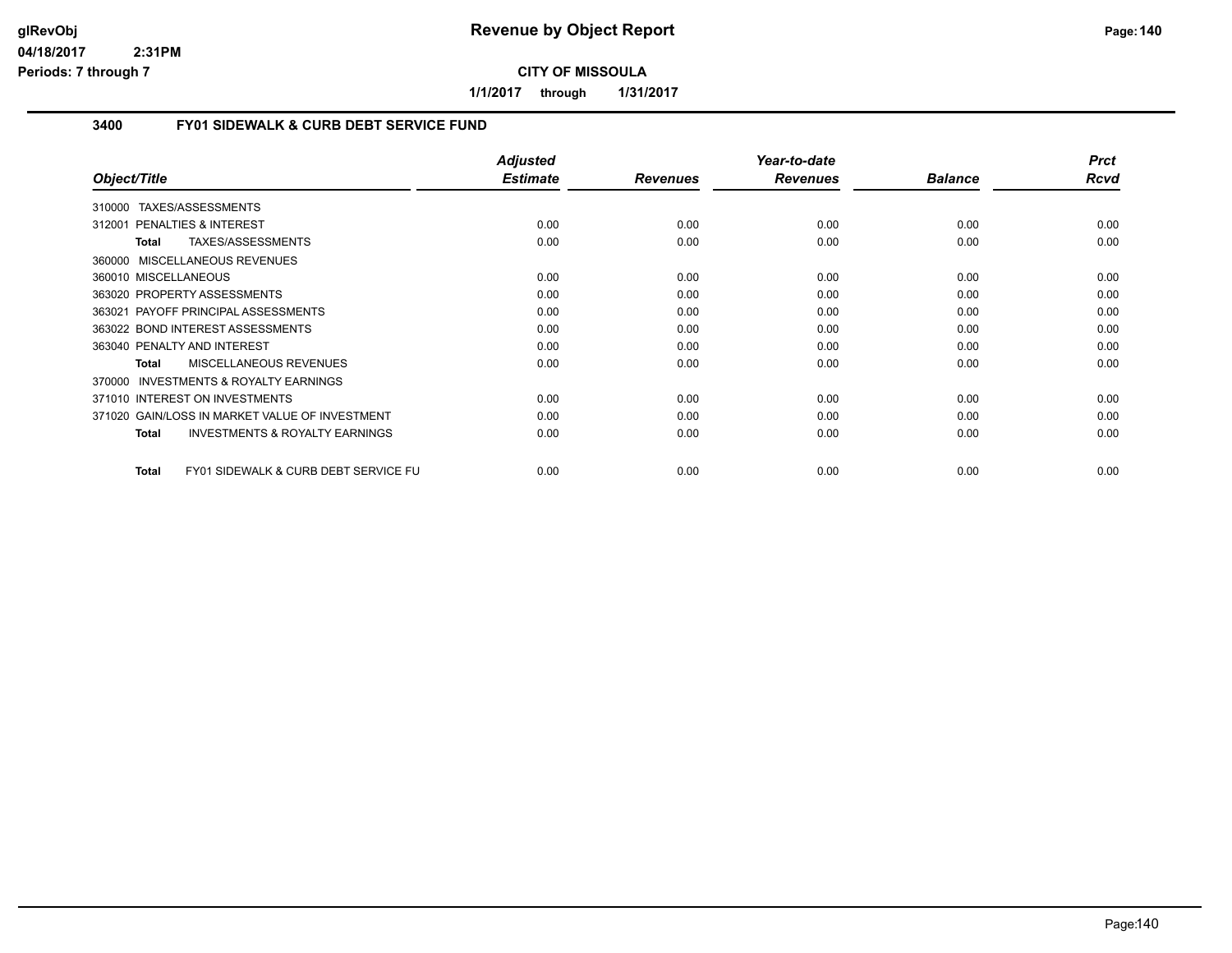**1/1/2017 through 1/31/2017**

#### **3410 FY02 SIDEWALK & CURB DEBT SERVICE FUND 3410 FY02 SIDEWALK & CURB DEBT SERVICE FUND**

|                                                           | <b>Adjusted</b> |                 | Year-to-date    |                | <b>Prct</b> |
|-----------------------------------------------------------|-----------------|-----------------|-----------------|----------------|-------------|
| Object/Title                                              | <b>Estimate</b> | <b>Revenues</b> | <b>Revenues</b> | <b>Balance</b> | Rcvd        |
| 360000 MISCELLANEOUS REVENUES                             |                 |                 |                 |                |             |
| 363020 PROPERTY ASSESSMENTS                               | 0.00            | 0.00            | 0.00            | 0.00           | 0.00        |
| 363021 PAYOFF PRINCIPAL ASSESSMENTS                       | 0.00            | 0.00            | 0.00            | 0.00           | 0.00        |
| 363022 BOND INTEREST ASSESSMENTS                          | 0.00            | 0.00            | 0.00            | 0.00           | 0.00        |
| 363040 PENALTY AND INTEREST                               | 0.00            | 0.00            | 0.00            | 0.00           | 0.00        |
| MISCELLANEOUS REVENUES<br><b>Total</b>                    | 0.00            | 0.00            | 0.00            | 0.00           | 0.00        |
| 370000 INVESTMENTS & ROYALTY EARNINGS                     |                 |                 |                 |                |             |
| 371010 INTEREST ON INVESTMENTS                            | 0.00            | 0.00            | 0.00            | 0.00           | 0.00        |
| 371020 GAIN/LOSS IN MARKET VALUE OF INVESTMENTS           | 0.00            | 0.00            | 0.00            | 0.00           | 0.00        |
| <b>INVESTMENTS &amp; ROYALTY EARNINGS</b><br>Total        | 0.00            | 0.00            | 0.00            | 0.00           | 0.00        |
| <b>FY02 SIDEWALK &amp; CURB DEBT SERVICE FUI</b><br>Total | 0.00            | 0.00            | 0.00            | 0.00           | 0.00        |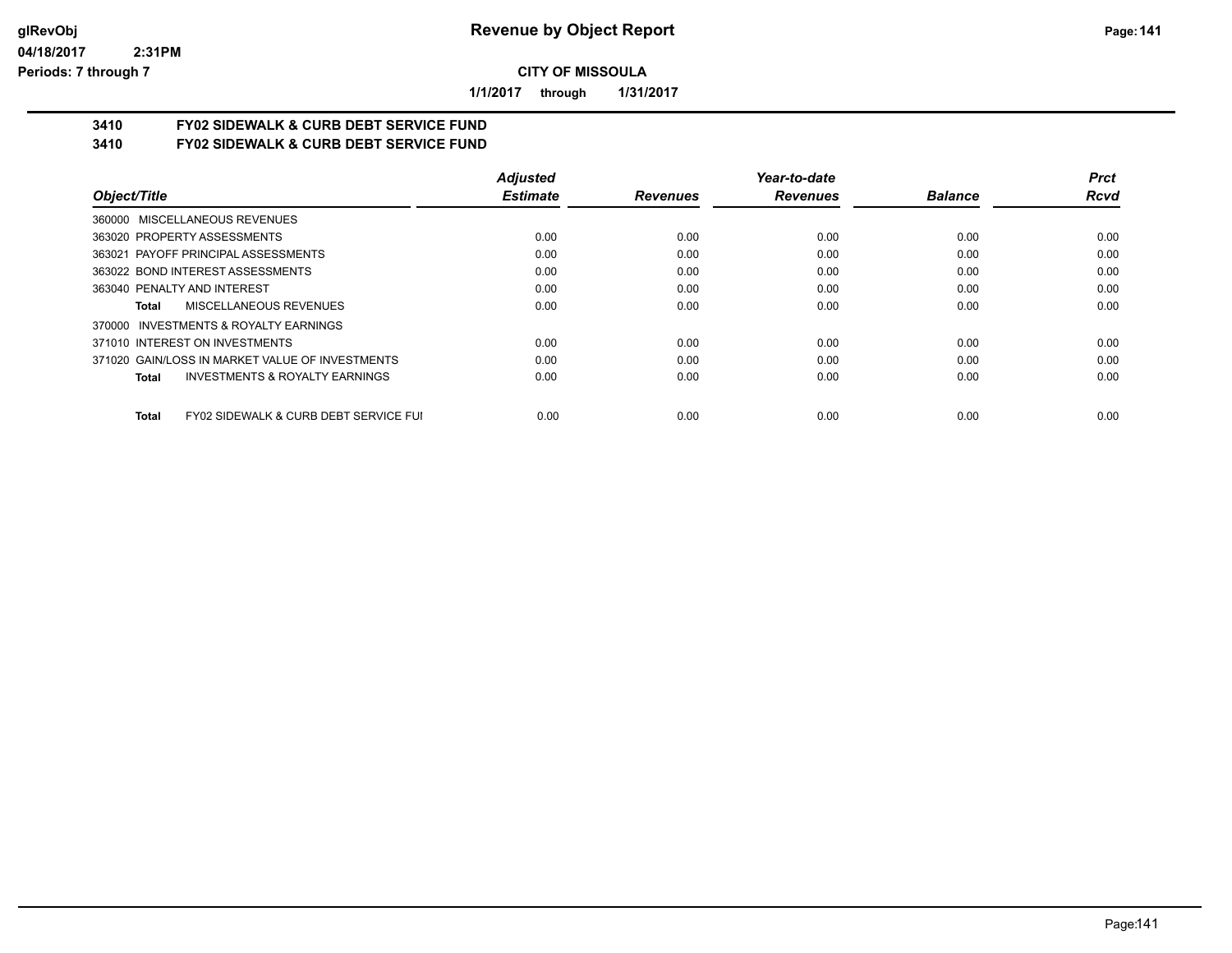**1/1/2017 through 1/31/2017**

#### **3410 FY02 SIDEWALK & CURB DEBT SERVICE FUND**

| Object/Title                                         | <b>Adjusted</b><br><b>Estimate</b> | <b>Revenues</b> | Year-to-date<br><b>Revenues</b> | <b>Balance</b> | <b>Prct</b><br><b>Rcvd</b> |
|------------------------------------------------------|------------------------------------|-----------------|---------------------------------|----------------|----------------------------|
| 360000 MISCELLANEOUS REVENUES                        |                                    |                 |                                 |                |                            |
|                                                      |                                    |                 |                                 |                |                            |
| 363020 PROPERTY ASSESSMENTS                          | 0.00                               | 0.00            | 0.00                            | 0.00           | 0.00                       |
| 363021 PAYOFF PRINCIPAL ASSESSMENTS                  | 0.00                               | 0.00            | 0.00                            | 0.00           | 0.00                       |
| 363022 BOND INTEREST ASSESSMENTS                     | 0.00                               | 0.00            | 0.00                            | 0.00           | 0.00                       |
| 363040 PENALTY AND INTEREST                          | 0.00                               | 0.00            | 0.00                            | 0.00           | 0.00                       |
| MISCELLANEOUS REVENUES<br>Total                      | 0.00                               | 0.00            | 0.00                            | 0.00           | 0.00                       |
| 370000 INVESTMENTS & ROYALTY EARNINGS                |                                    |                 |                                 |                |                            |
| 371010 INTEREST ON INVESTMENTS                       | 0.00                               | 0.00            | 0.00                            | 0.00           | 0.00                       |
| 371020 GAIN/LOSS IN MARKET VALUE OF INVESTMENT       | 0.00                               | 0.00            | 0.00                            | 0.00           | 0.00                       |
| <b>INVESTMENTS &amp; ROYALTY EARNINGS</b><br>Total   | 0.00                               | 0.00            | 0.00                            | 0.00           | 0.00                       |
| FY02 SIDEWALK & CURB DEBT SERVICE FU<br><b>Total</b> | 0.00                               | 0.00            | 0.00                            | 0.00           | 0.00                       |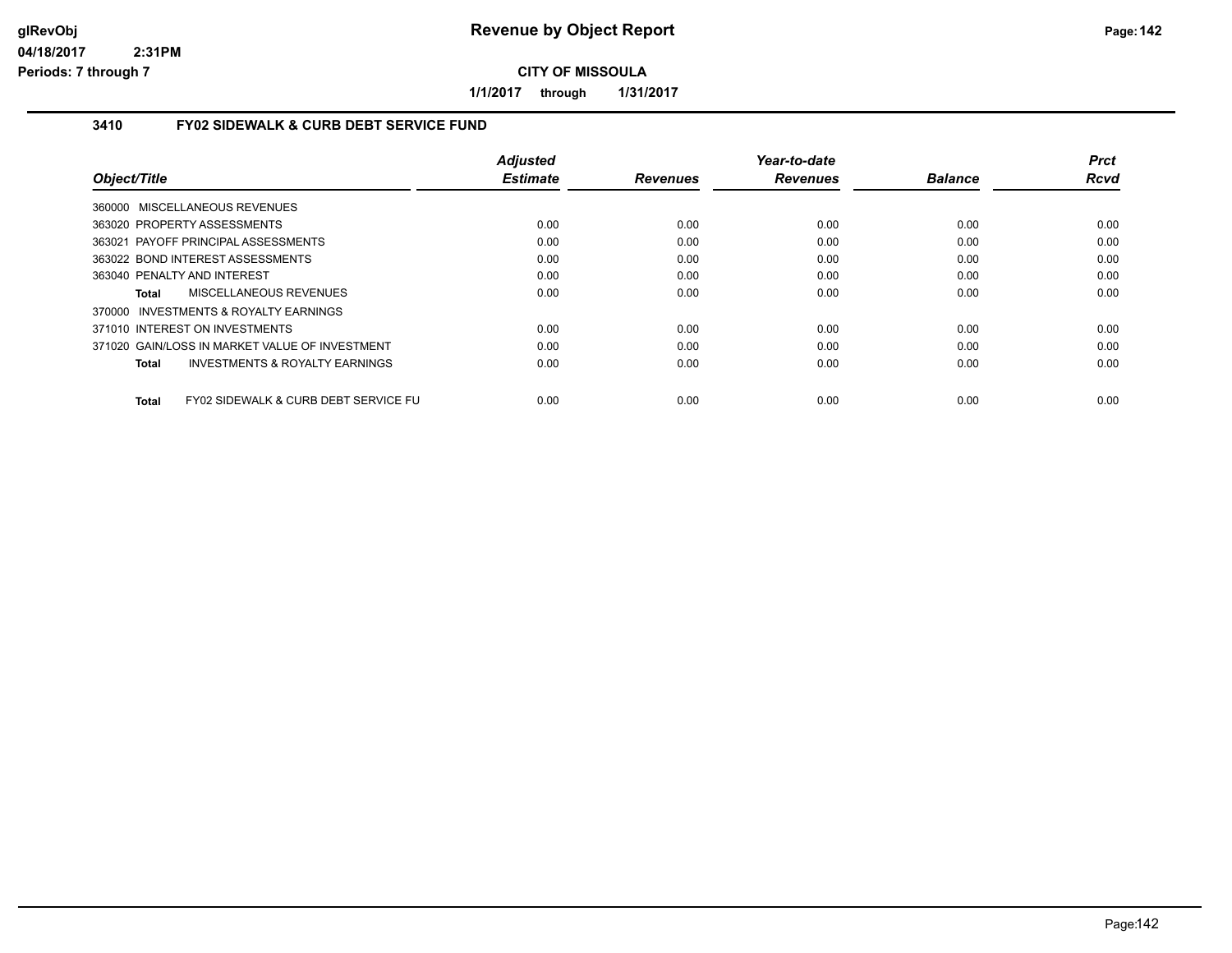**1/1/2017 through 1/31/2017**

## **3420 FY03 SIDEWALK & CURB DEBT SERVICE**

**3420 FY03 SIDEWALK & CURB DEBT SERVICE**

|                                                           | <b>Adjusted</b> |                 | Year-to-date    |                | <b>Prct</b> |
|-----------------------------------------------------------|-----------------|-----------------|-----------------|----------------|-------------|
| Object/Title                                              | <b>Estimate</b> | <b>Revenues</b> | <b>Revenues</b> | <b>Balance</b> | <b>Rcvd</b> |
| 360000 MISCELLANEOUS REVENUES                             |                 |                 |                 |                |             |
| 363020 PROPERTY ASSESSMENTS                               | 0.00            | 0.00            | 0.00            | 0.00           | 0.00        |
| 363021 PAYOFF PRINCIPAL ASSESSMENTS                       | 0.00            | 0.00            | 0.00            | 0.00           | 0.00        |
| 363022 BOND INTEREST ASSESSMENTS                          | 0.00            | 0.00            | 0.00            | 0.00           | 0.00        |
| 363040 PENALTY AND INTEREST                               | 0.00            | 0.00            | 0.00            | 0.00           | 0.00        |
| MISCELLANEOUS REVENUES<br>Total                           | 0.00            | 0.00            | 0.00            | 0.00           | 0.00        |
| 370000 INVESTMENTS & ROYALTY EARNINGS                     |                 |                 |                 |                |             |
| 371010 INTEREST ON INVESTMENTS                            | 0.00            | 0.00            | 0.00            | 0.00           | 0.00        |
| 371020 GAIN/LOSS IN MARKET VALUE OF INVESTMENTS           | 0.00            | 0.00            | 0.00            | 0.00           | 0.00        |
| <b>INVESTMENTS &amp; ROYALTY EARNINGS</b><br><b>Total</b> | 0.00            | 0.00            | 0.00            | 0.00           | 0.00        |
| 380000 OTHER FINANCING SOURCES                            |                 |                 |                 |                |             |
| 381009 TRANSFERS IN                                       | 0.00            | 0.00            | 0.00            | 0.00           | 0.00        |
| OTHER FINANCING SOURCES<br>Total                          | 0.00            | 0.00            | 0.00            | 0.00           | 0.00        |
| FY03 SIDEWALK & CURB DEBT SERVICE<br>Total                | 0.00            | 0.00            | 0.00            | 0.00           | 0.00        |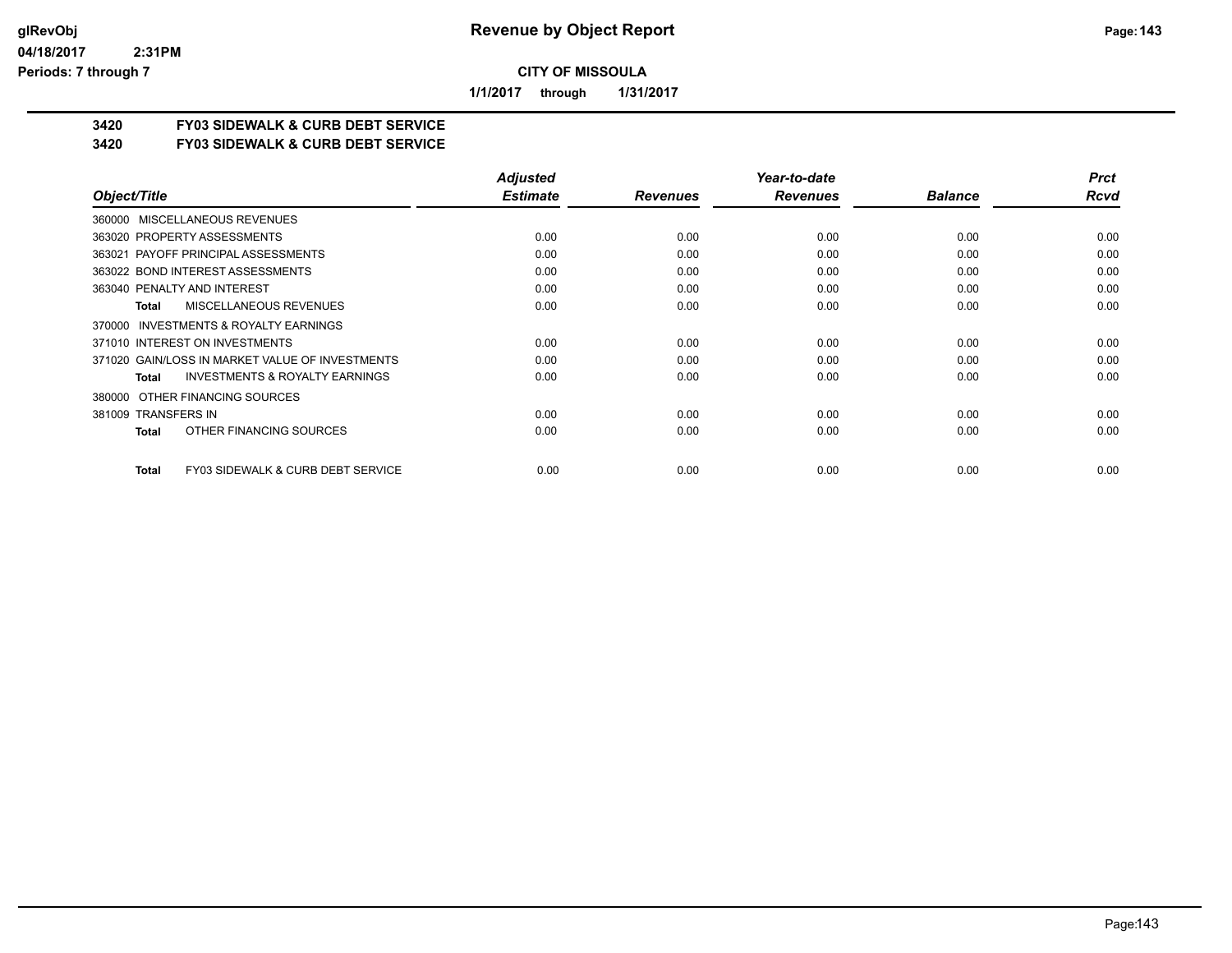**1/1/2017 through 1/31/2017**

#### **3420 FY03 SIDEWALK & CURB DEBT SERVICE**

| Object/Title                                              | <b>Adjusted</b><br><b>Estimate</b> | <b>Revenues</b> | Year-to-date<br><b>Revenues</b> | <b>Balance</b> | <b>Prct</b><br>Rcvd |
|-----------------------------------------------------------|------------------------------------|-----------------|---------------------------------|----------------|---------------------|
| 360000 MISCELLANEOUS REVENUES                             |                                    |                 |                                 |                |                     |
| 363020 PROPERTY ASSESSMENTS                               | 0.00                               | 0.00            | 0.00                            | 0.00           | 0.00                |
| 363021 PAYOFF PRINCIPAL ASSESSMENTS                       | 0.00                               | 0.00            | 0.00                            | 0.00           | 0.00                |
| 363022 BOND INTEREST ASSESSMENTS                          | 0.00                               | 0.00            | 0.00                            | 0.00           | 0.00                |
| 363040 PENALTY AND INTEREST                               | 0.00                               | 0.00            | 0.00                            | 0.00           | 0.00                |
| <b>MISCELLANEOUS REVENUES</b><br>Total                    | 0.00                               | 0.00            | 0.00                            | 0.00           | 0.00                |
| <b>INVESTMENTS &amp; ROYALTY EARNINGS</b><br>370000       |                                    |                 |                                 |                |                     |
| 371010 INTEREST ON INVESTMENTS                            | 0.00                               | 0.00            | 0.00                            | 0.00           | 0.00                |
| 371020 GAIN/LOSS IN MARKET VALUE OF INVESTMENT            | 0.00                               | 0.00            | 0.00                            | 0.00           | 0.00                |
| <b>INVESTMENTS &amp; ROYALTY EARNINGS</b><br><b>Total</b> | 0.00                               | 0.00            | 0.00                            | 0.00           | 0.00                |
| 380000 OTHER FINANCING SOURCES                            |                                    |                 |                                 |                |                     |
| 381009 TRANSFERS IN                                       | 0.00                               | 0.00            | 0.00                            | 0.00           | 0.00                |
| OTHER FINANCING SOURCES<br><b>Total</b>                   | 0.00                               | 0.00            | 0.00                            | 0.00           | 0.00                |
| FY03 SIDEWALK & CURB DEBT SERVICE<br><b>Total</b>         | 0.00                               | 0.00            | 0.00                            | 0.00           | 0.00                |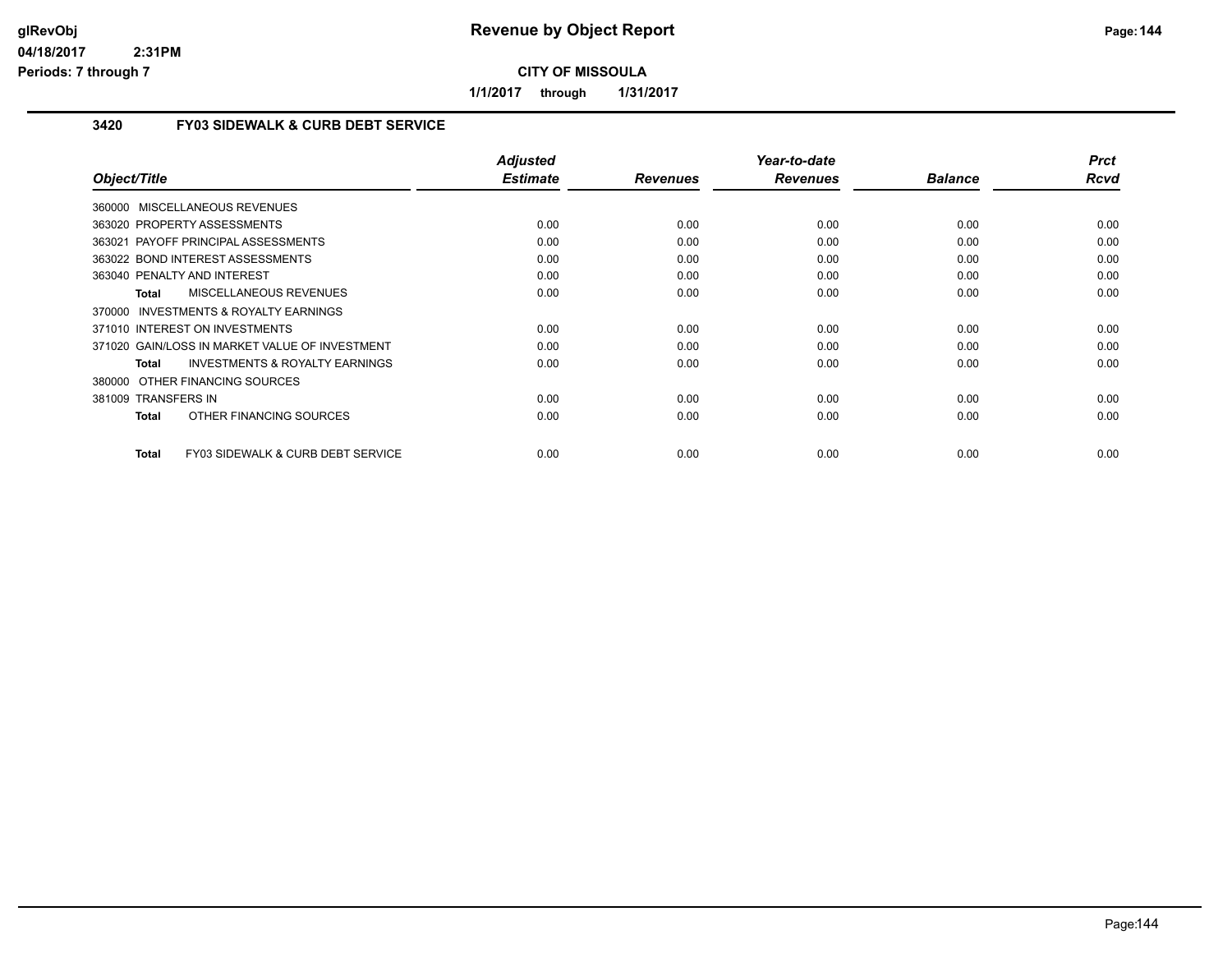**1/1/2017 through 1/31/2017**

# **3430 FY04 SIDEWALK CURB DEBT SERVICE**

**3430 FY04 SIDEWALK CURB DEBT SERVICE**

|                                                    | <b>Adjusted</b> |                 | Year-to-date    |                | <b>Prct</b> |
|----------------------------------------------------|-----------------|-----------------|-----------------|----------------|-------------|
| Object/Title                                       | <b>Estimate</b> | <b>Revenues</b> | <b>Revenues</b> | <b>Balance</b> | <b>Rcvd</b> |
| 360000 MISCELLANEOUS REVENUES                      |                 |                 |                 |                |             |
| 363020 PROPERTY ASSESSMENTS                        | 0.00            | 0.00            | 0.00            | 0.00           | 0.00        |
| 363021 PAYOFF PRINCIPAL ASSESSMENTS                | 0.00            | 0.00            | 0.00            | 0.00           | 0.00        |
| 363022 BOND INTEREST ASSESSMENTS                   | 0.00            | 0.00            | 0.00            | 0.00           | 0.00        |
| 363040 PENALTY AND INTEREST                        | 0.00            | 0.00            | 0.00            | 0.00           | 0.00        |
| MISCELLANEOUS REVENUES<br>Total                    | 0.00            | 0.00            | 0.00            | 0.00           | 0.00        |
| 370000 INVESTMENTS & ROYALTY EARNINGS              |                 |                 |                 |                |             |
| 371010 INTEREST ON INVESTMENTS                     | 0.00            | 0.00            | 0.00            | 0.00           | 0.00        |
| 371020 GAIN/LOSS IN MARKET VALUE OF INVESTMENTS    | 0.00            | 0.00            | 0.00            | 0.00           | 0.00        |
| <b>INVESTMENTS &amp; ROYALTY EARNINGS</b><br>Total | 0.00            | 0.00            | 0.00            | 0.00           | 0.00        |
| 380000 OTHER FINANCING SOURCES                     |                 |                 |                 |                |             |
| 381030 SID BOND PROCEEDS                           | 0.00            | 0.00            | 0.00            | 0.00           | 0.00        |
| OTHER FINANCING SOURCES<br>Total                   | 0.00            | 0.00            | 0.00            | 0.00           | 0.00        |
| <b>FY04 SIDEWALK CURB DEBT SERVICE</b><br>Total    | 0.00            | 0.00            | 0.00            | 0.00           | 0.00        |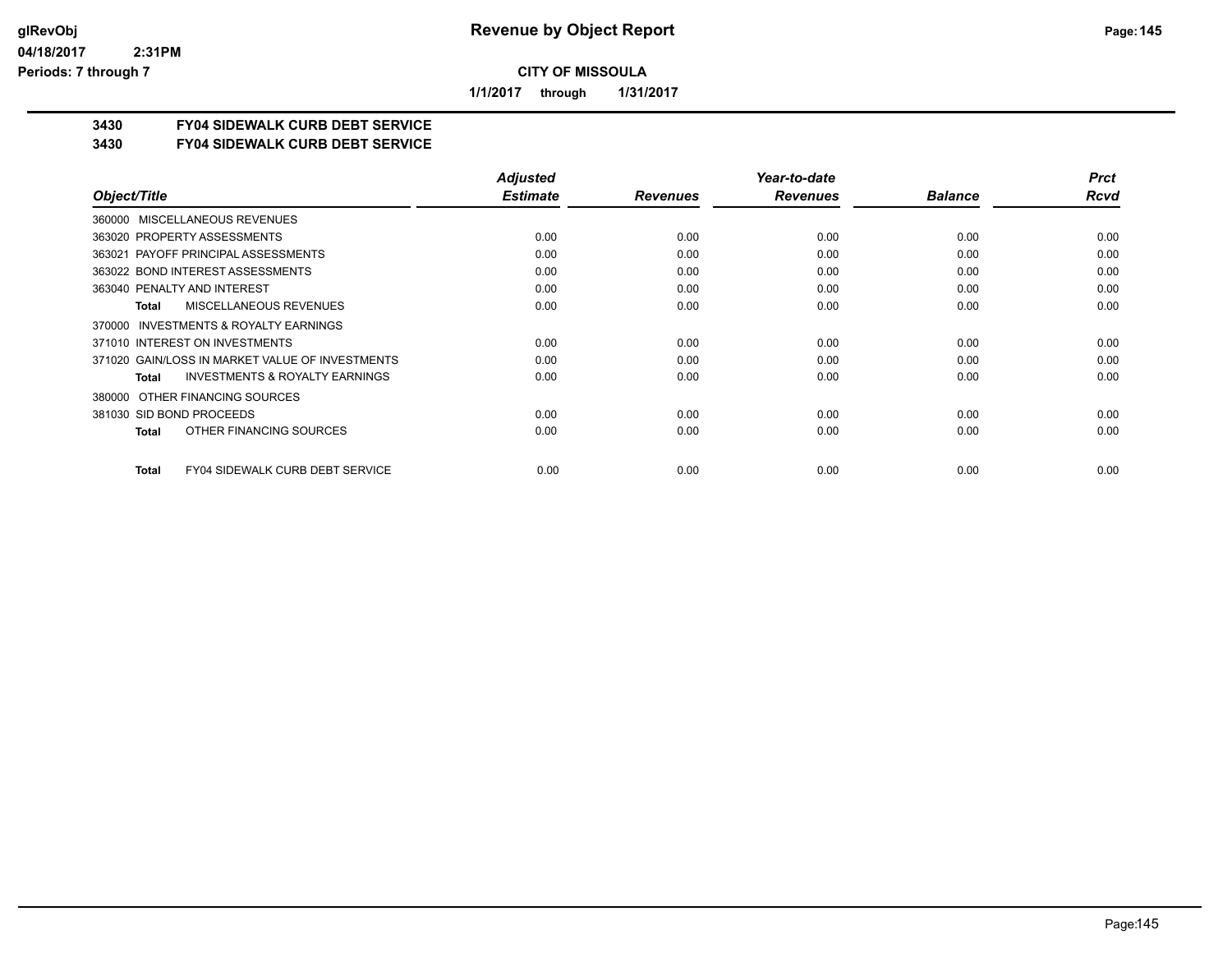**1/1/2017 through 1/31/2017**

#### **3430 FY04 SIDEWALK CURB DEBT SERVICE**

|                                                     | <b>Adjusted</b> |                 | Year-to-date    |                | <b>Prct</b> |
|-----------------------------------------------------|-----------------|-----------------|-----------------|----------------|-------------|
| Object/Title                                        | <b>Estimate</b> | <b>Revenues</b> | <b>Revenues</b> | <b>Balance</b> | <b>Rcvd</b> |
| 360000 MISCELLANEOUS REVENUES                       |                 |                 |                 |                |             |
| 363020 PROPERTY ASSESSMENTS                         | 0.00            | 0.00            | 0.00            | 0.00           | 0.00        |
| 363021 PAYOFF PRINCIPAL ASSESSMENTS                 | 0.00            | 0.00            | 0.00            | 0.00           | 0.00        |
| 363022 BOND INTEREST ASSESSMENTS                    | 0.00            | 0.00            | 0.00            | 0.00           | 0.00        |
| 363040 PENALTY AND INTEREST                         | 0.00            | 0.00            | 0.00            | 0.00           | 0.00        |
| <b>MISCELLANEOUS REVENUES</b><br>Total              | 0.00            | 0.00            | 0.00            | 0.00           | 0.00        |
| <b>INVESTMENTS &amp; ROYALTY EARNINGS</b><br>370000 |                 |                 |                 |                |             |
| 371010 INTEREST ON INVESTMENTS                      | 0.00            | 0.00            | 0.00            | 0.00           | 0.00        |
| 371020 GAIN/LOSS IN MARKET VALUE OF INVESTMENT      | 0.00            | 0.00            | 0.00            | 0.00           | 0.00        |
| <b>INVESTMENTS &amp; ROYALTY EARNINGS</b><br>Total  | 0.00            | 0.00            | 0.00            | 0.00           | 0.00        |
| 380000 OTHER FINANCING SOURCES                      |                 |                 |                 |                |             |
| 381030 SID BOND PROCEEDS                            | 0.00            | 0.00            | 0.00            | 0.00           | 0.00        |
| OTHER FINANCING SOURCES<br>Total                    | 0.00            | 0.00            | 0.00            | 0.00           | 0.00        |
|                                                     |                 |                 |                 |                |             |
| <b>FY04 SIDEWALK CURB DEBT SERVICE</b><br>Total     | 0.00            | 0.00            | 0.00            | 0.00           | 0.00        |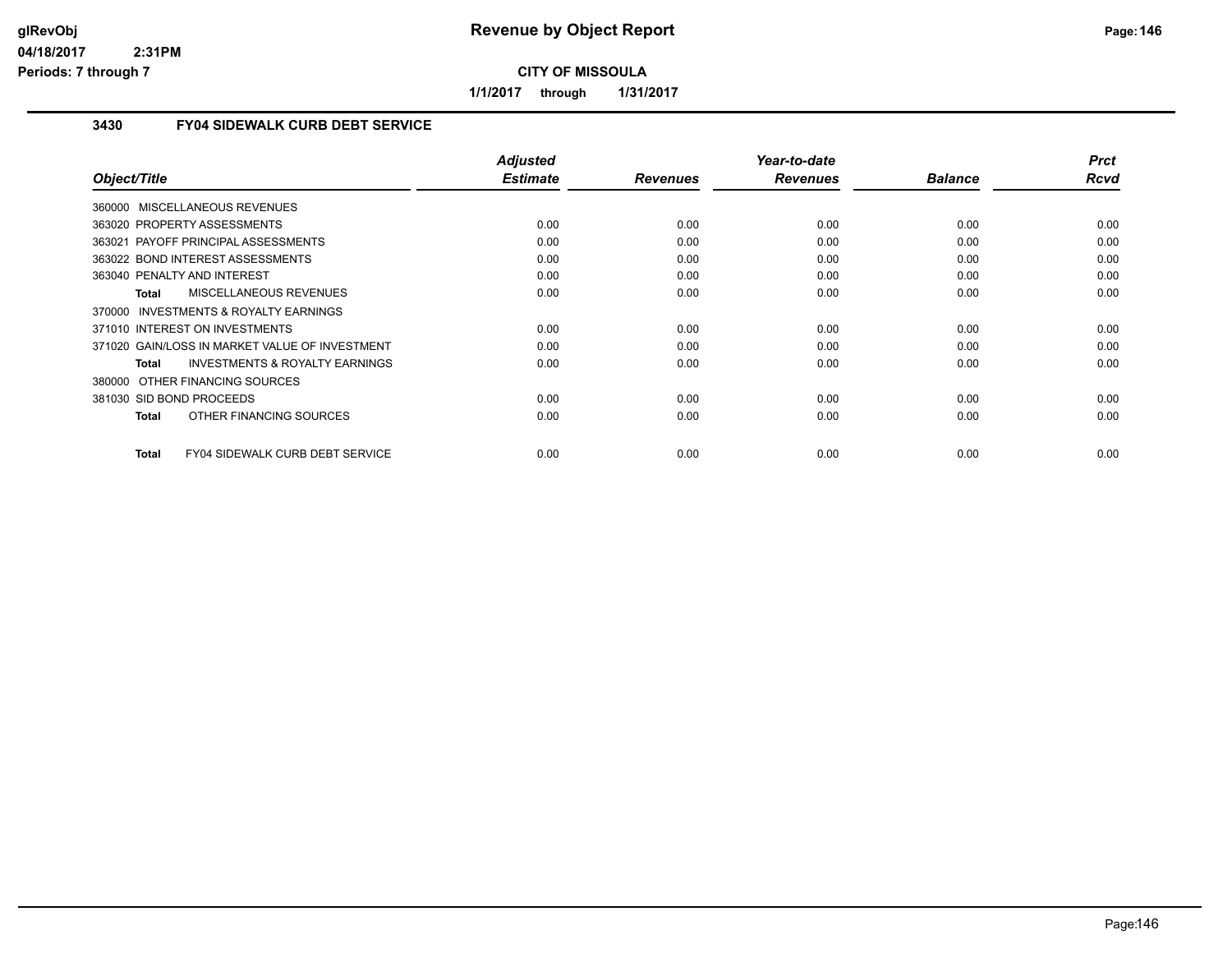**1/1/2017 through 1/31/2017**

**3433 SID 433 DEBT SERVICE**

**3433 SID 433 DEBT SERVICE**

|                                                    | <b>Adjusted</b> |                 | Year-to-date    |                | <b>Prct</b> |
|----------------------------------------------------|-----------------|-----------------|-----------------|----------------|-------------|
| Object/Title                                       | <b>Estimate</b> | <b>Revenues</b> | <b>Revenues</b> | <b>Balance</b> | Rcvd        |
| 360000 MISCELLANEOUS REVENUES                      |                 |                 |                 |                |             |
| 363020 PROPERTY ASSESSMENTS                        | 0.00            | 0.00            | 0.00            | 0.00           | 0.00        |
| 363021 PAYOFF PRINCIPAL ASSESSMENTS                | 0.00            | 0.00            | 0.00            | 0.00           | 0.00        |
| 363022 BOND INTEREST ASSESSMENTS                   | 0.00            | 0.00            | 0.00            | 0.00           | 0.00        |
| 363040 PENALTY AND INTEREST                        | 0.00            | 0.00            | 0.00            | 0.00           | 0.00        |
| MISCELLANEOUS REVENUES<br>Total                    | 0.00            | 0.00            | 0.00            | 0.00           | 0.00        |
| 370000 INVESTMENTS & ROYALTY EARNINGS              |                 |                 |                 |                |             |
| 371010 INTEREST ON INVESTMENTS                     | 0.00            | 0.00            | 0.00            | 0.00           | 0.00        |
| 371020 GAIN/LOSS IN MARKET VALUE OF INVESTMENTS    | 0.00            | 0.00            | 0.00            | 0.00           | 0.00        |
| <b>INVESTMENTS &amp; ROYALTY EARNINGS</b><br>Total | 0.00            | 0.00            | 0.00            | 0.00           | 0.00        |
| SID 433 DEBT SERVICE<br>Total                      | 0.00            | 0.00            | 0.00            | 0.00           | 0.00        |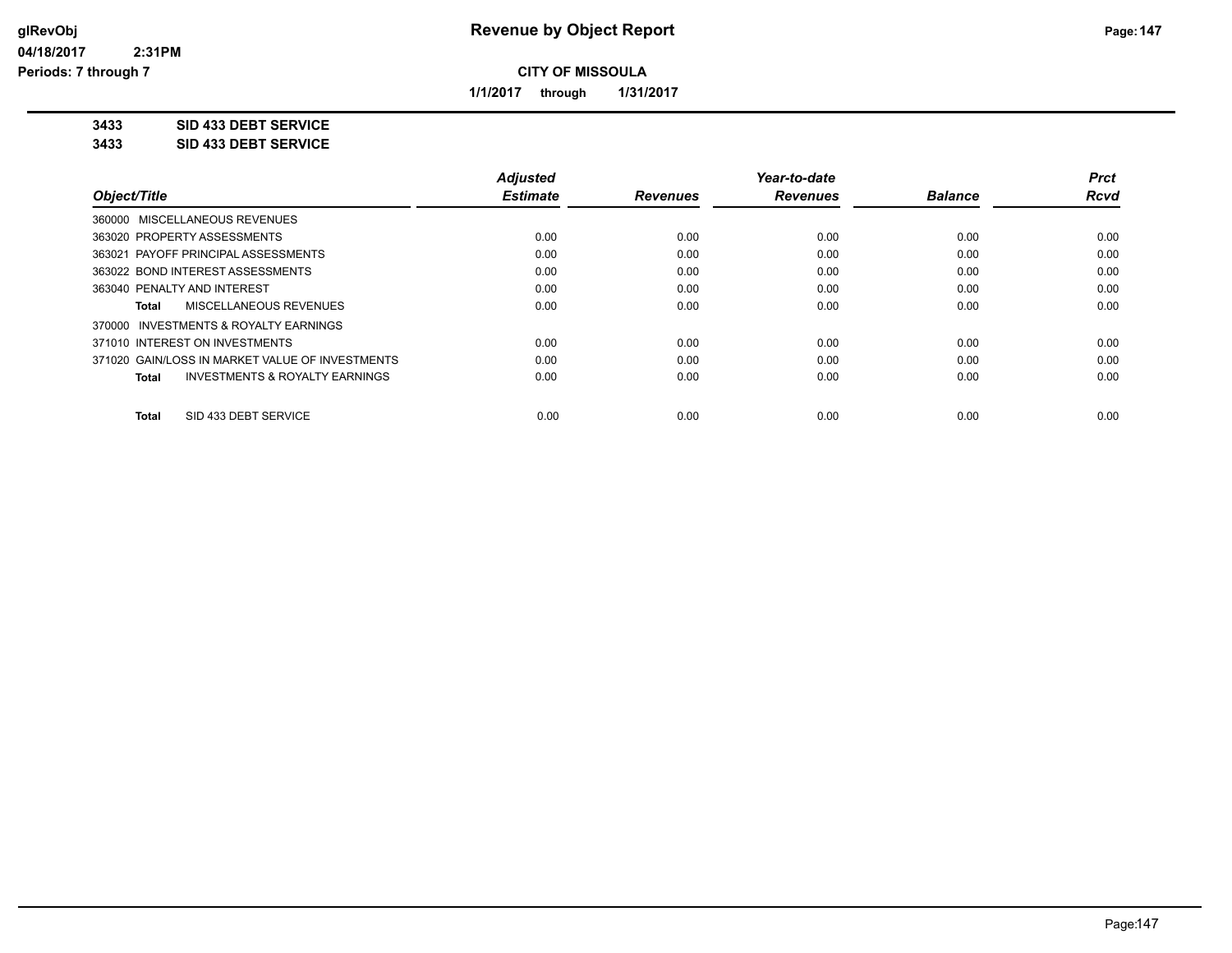**1/1/2017 through 1/31/2017**

#### **3433 SID 433 DEBT SERVICE**

| Object/Title                                              | <b>Adjusted</b><br><b>Estimate</b> | <b>Revenues</b> | Year-to-date<br><b>Revenues</b> | <b>Balance</b> | <b>Prct</b><br><b>Rcvd</b> |
|-----------------------------------------------------------|------------------------------------|-----------------|---------------------------------|----------------|----------------------------|
| 360000 MISCELLANEOUS REVENUES                             |                                    |                 |                                 |                |                            |
| 363020 PROPERTY ASSESSMENTS                               | 0.00                               | 0.00            | 0.00                            | 0.00           | 0.00                       |
| 363021 PAYOFF PRINCIPAL ASSESSMENTS                       | 0.00                               | 0.00            | 0.00                            | 0.00           | 0.00                       |
| 363022 BOND INTEREST ASSESSMENTS                          | 0.00                               | 0.00            | 0.00                            | 0.00           | 0.00                       |
| 363040 PENALTY AND INTEREST                               | 0.00                               | 0.00            | 0.00                            | 0.00           | 0.00                       |
| MISCELLANEOUS REVENUES<br><b>Total</b>                    | 0.00                               | 0.00            | 0.00                            | 0.00           | 0.00                       |
| INVESTMENTS & ROYALTY EARNINGS<br>370000                  |                                    |                 |                                 |                |                            |
| 371010 INTEREST ON INVESTMENTS                            | 0.00                               | 0.00            | 0.00                            | 0.00           | 0.00                       |
| 371020 GAIN/LOSS IN MARKET VALUE OF INVESTMENT            | 0.00                               | 0.00            | 0.00                            | 0.00           | 0.00                       |
| <b>INVESTMENTS &amp; ROYALTY EARNINGS</b><br><b>Total</b> | 0.00                               | 0.00            | 0.00                            | 0.00           | 0.00                       |
|                                                           |                                    |                 |                                 |                |                            |
| SID 433 DEBT SERVICE<br><b>Total</b>                      | 0.00                               | 0.00            | 0.00                            | 0.00           | 0.00                       |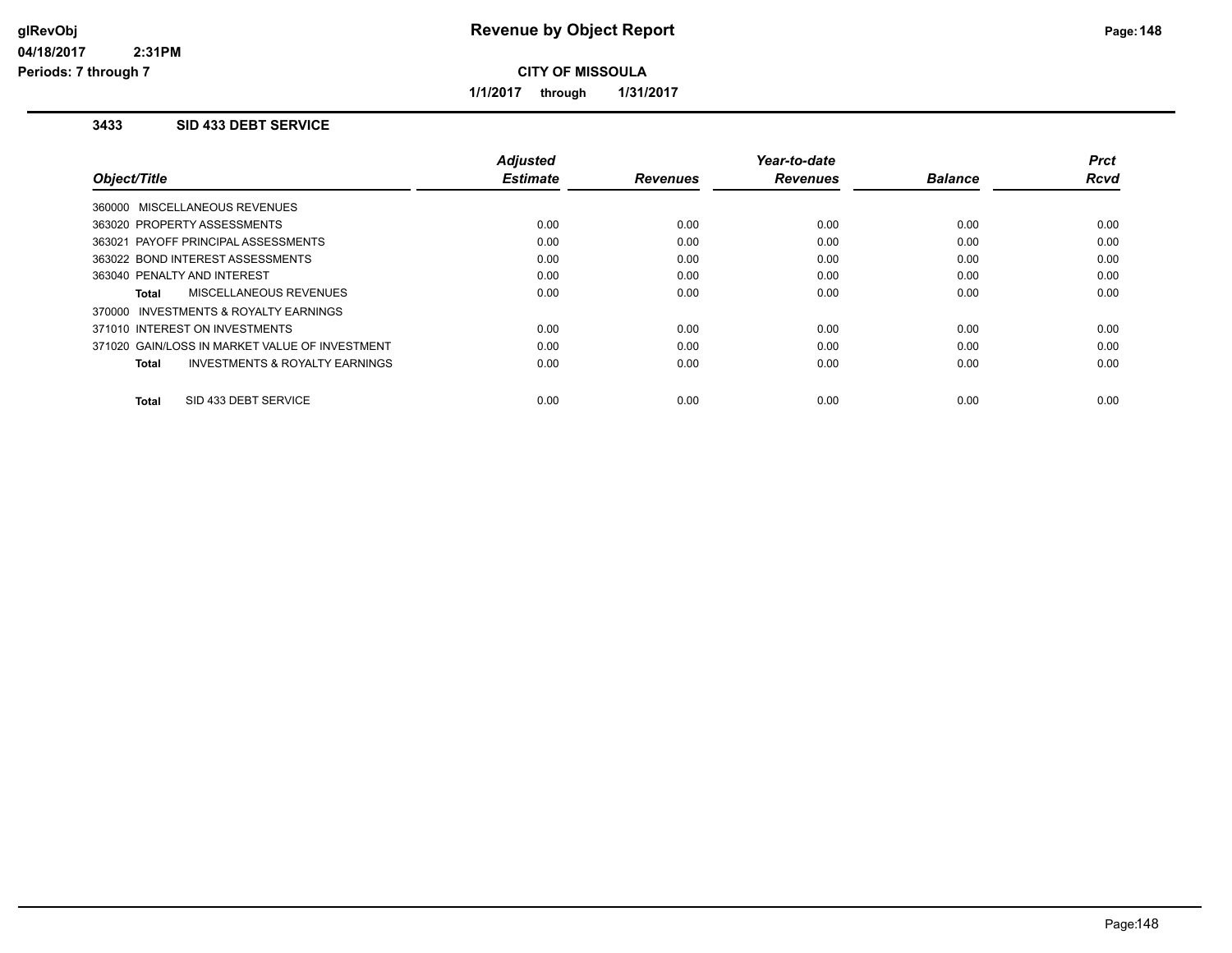**1/1/2017 through 1/31/2017**

**3440 FY 05 SIDEWALK AND CURB**

**3440 FY 05 SIDEWALK AND CURB**

|                                                    | <b>Adjusted</b> |                 | Year-to-date    |                | <b>Prct</b> |
|----------------------------------------------------|-----------------|-----------------|-----------------|----------------|-------------|
| Object/Title                                       | <b>Estimate</b> | <b>Revenues</b> | <b>Revenues</b> | <b>Balance</b> | <b>Rcvd</b> |
| 360000 MISCELLANEOUS REVENUES                      |                 |                 |                 |                |             |
| 363020 PROPERTY ASSESSMENTS                        | 36,628.00       | 417.39          | 12.703.58       | 23,924.42      | 34.68       |
| 363021 PAYOFF PRINCIPAL ASSESSMENTS                | 0.00            | 0.00            | 1,185.43        | $-1,185.43$    | 0.00        |
| 363022 BOND INTEREST ASSESSMENTS                   | 0.00            | 0.00            | 0.00            | 0.00           | 0.00        |
| 363040 PENALTY AND INTEREST                        | 0.00            | 0.00            | 1.35            | $-1.35$        | 0.00        |
| MISCELLANEOUS REVENUES<br>Total                    | 36,628.00       | 417.39          | 13,890.36       | 22,737.64      | 37.92       |
| 370000 INVESTMENTS & ROYALTY EARNINGS              |                 |                 |                 |                |             |
| 371010 INTEREST ON INVESTMENTS                     | 0.00            | 0.00            | 0.00            | 0.00           | 0.00        |
| 371020 GAIN/LOSS IN MARKET VALUE OF INVESTMENTS    | 0.00            | 0.00            | 0.00            | 0.00           | 0.00        |
| 371500 INTEREST ON INTERFUND LOAN                  | 0.00            | 0.00            | 0.00            | 0.00           | 0.00        |
| <b>INVESTMENTS &amp; ROYALTY EARNINGS</b><br>Total | 0.00            | 0.00            | 0.00            | 0.00           | 0.00        |
| 380000 OTHER FINANCING SOURCES                     |                 |                 |                 |                |             |
| 381030 SID BONDS PROCEEDS                          | 0.00            | 0.00            | 0.00            | 0.00           | 0.00        |
| OTHER FINANCING SOURCES<br>Total                   | 0.00            | 0.00            | 0.00            | 0.00           | 0.00        |
| FY 05 SIDEWALK AND CURB<br>Total                   | 36,628.00       | 417.39          | 13,890.36       | 22,737.64      | 37.92       |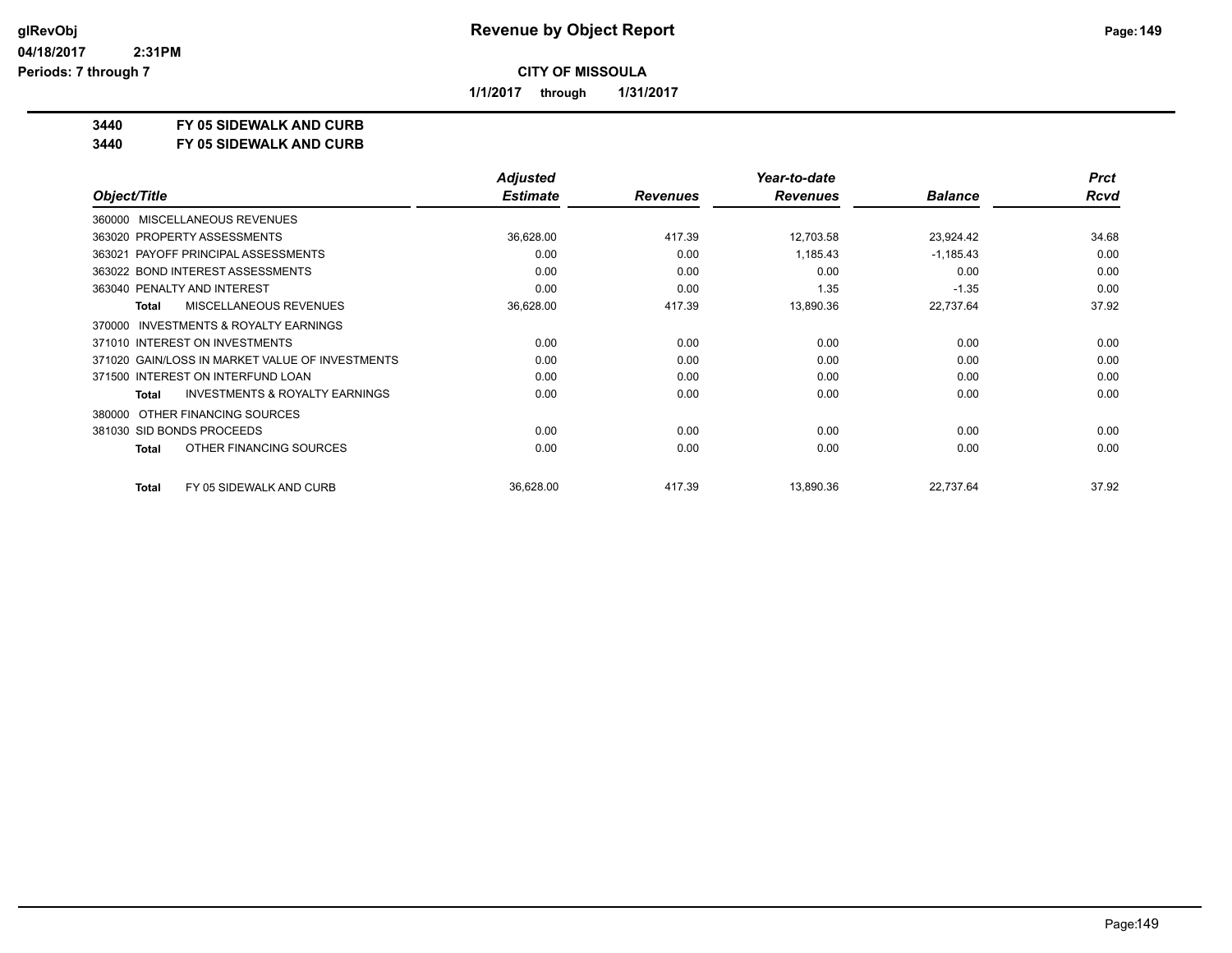**1/1/2017 through 1/31/2017**

#### **3440 FY 05 SIDEWALK AND CURB**

|                                                           | <b>Adjusted</b> |                 | Year-to-date    |                | <b>Prct</b> |
|-----------------------------------------------------------|-----------------|-----------------|-----------------|----------------|-------------|
| Object/Title                                              | <b>Estimate</b> | <b>Revenues</b> | <b>Revenues</b> | <b>Balance</b> | <b>Rcvd</b> |
| 360000 MISCELLANEOUS REVENUES                             |                 |                 |                 |                |             |
| 363020 PROPERTY ASSESSMENTS                               | 36,628.00       | 417.39          | 12,703.58       | 23,924.42      | 34.68       |
| 363021 PAYOFF PRINCIPAL ASSESSMENTS                       | 0.00            | 0.00            | 1,185.43        | $-1,185.43$    | 0.00        |
| 363022 BOND INTEREST ASSESSMENTS                          | 0.00            | 0.00            | 0.00            | 0.00           | 0.00        |
| 363040 PENALTY AND INTEREST                               | 0.00            | 0.00            | 1.35            | $-1.35$        | 0.00        |
| MISCELLANEOUS REVENUES<br><b>Total</b>                    | 36,628.00       | 417.39          | 13,890.36       | 22,737.64      | 37.92       |
| <b>INVESTMENTS &amp; ROYALTY EARNINGS</b><br>370000       |                 |                 |                 |                |             |
| 371010 INTEREST ON INVESTMENTS                            | 0.00            | 0.00            | 0.00            | 0.00           | 0.00        |
| 371020 GAIN/LOSS IN MARKET VALUE OF INVESTMENT            | 0.00            | 0.00            | 0.00            | 0.00           | 0.00        |
| 371500 INTEREST ON INTERFUND LOAN                         | 0.00            | 0.00            | 0.00            | 0.00           | 0.00        |
| <b>INVESTMENTS &amp; ROYALTY EARNINGS</b><br><b>Total</b> | 0.00            | 0.00            | 0.00            | 0.00           | 0.00        |
| OTHER FINANCING SOURCES<br>380000                         |                 |                 |                 |                |             |
| 381030 SID BONDS PROCEEDS                                 | 0.00            | 0.00            | 0.00            | 0.00           | 0.00        |
| OTHER FINANCING SOURCES<br><b>Total</b>                   | 0.00            | 0.00            | 0.00            | 0.00           | 0.00        |
| FY 05 SIDEWALK AND CURB<br><b>Total</b>                   | 36,628.00       | 417.39          | 13,890.36       | 22,737.64      | 37.92       |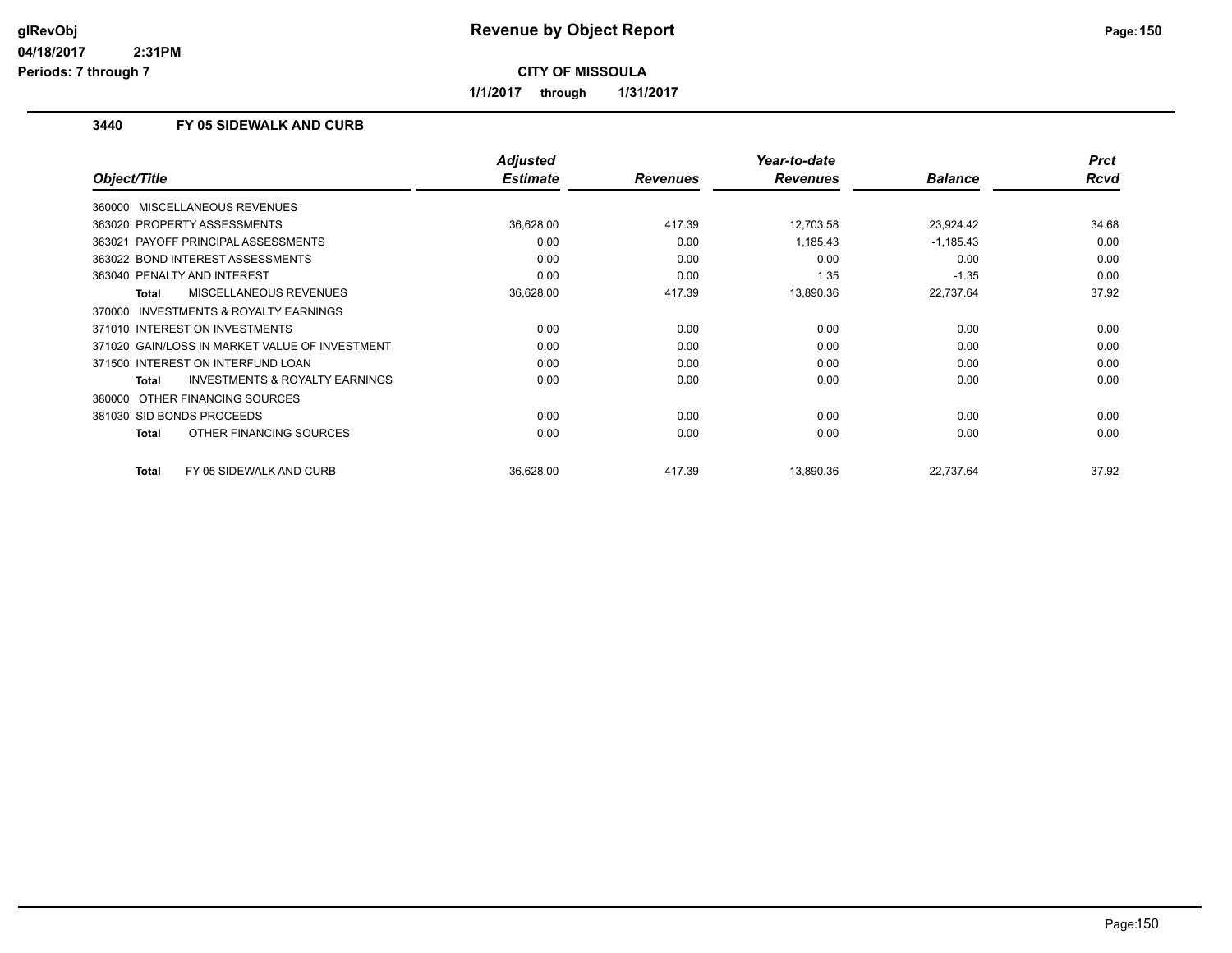**1/1/2017 through 1/31/2017**

**3441 FY 06 SIDEWALK & CURB DEBT**

**3441 FY 06 SIDEWALK & CURB DEBT**

|                                                 | <b>Adjusted</b> |                 | Year-to-date    |                | <b>Prct</b> |
|-------------------------------------------------|-----------------|-----------------|-----------------|----------------|-------------|
| Object/Title                                    | <b>Estimate</b> | <b>Revenues</b> | <b>Revenues</b> | <b>Balance</b> | <b>Rcvd</b> |
| 360000 MISCELLANEOUS REVENUES                   |                 |                 |                 |                |             |
| 363020 PROPERTY ASSESSMENTS                     | 0.00            | 0.00            | 0.00            | 0.00           | 0.00        |
| MISCELLANEOUS REVENUES<br>Total                 | 0.00            | 0.00            | 0.00            | 0.00           | 0.00        |
| 370000 INVESTMENTS & ROYALTY EARNINGS           |                 |                 |                 |                |             |
| 371010 INTEREST ON INVESTMENTS                  | 0.00            | 0.00            | 0.00            | 0.00           | 0.00        |
| 371020 GAIN/LOSS IN MARKET VALUE OF INVESTMENTS | 0.00            | 0.00            | 0.00            | 0.00           | 0.00        |
| INVESTMENTS & ROYALTY EARNINGS<br>Total         | 0.00            | 0.00            | 0.00            | 0.00           | 0.00        |
|                                                 |                 |                 |                 |                |             |
| <b>Total</b><br>FY 06 SIDEWALK & CURB DEBT      | 0.00            | 0.00            | 0.00            | 0.00           | 0.00        |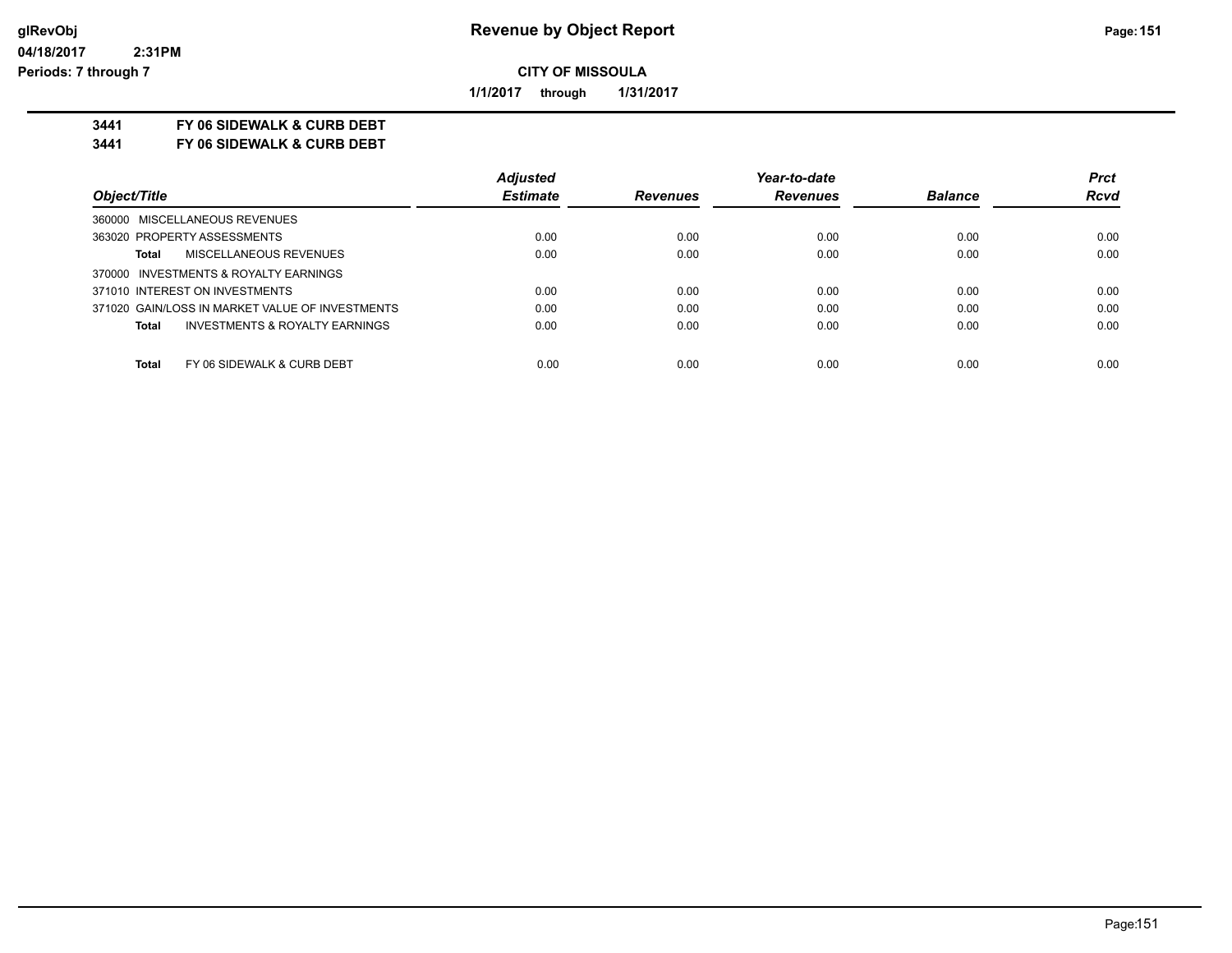**1/1/2017 through 1/31/2017**

#### **3441 FY 06 SIDEWALK & CURB DEBT**

|                                                | <b>Adjusted</b> |                 | Year-to-date    |                | <b>Prct</b> |
|------------------------------------------------|-----------------|-----------------|-----------------|----------------|-------------|
| Object/Title                                   | <b>Estimate</b> | <b>Revenues</b> | <b>Revenues</b> | <b>Balance</b> | <b>Rcvd</b> |
| MISCELLANEOUS REVENUES<br>360000               |                 |                 |                 |                |             |
| 363020 PROPERTY ASSESSMENTS                    | 0.00            | 0.00            | 0.00            | 0.00           | 0.00        |
| MISCELLANEOUS REVENUES<br>Total                | 0.00            | 0.00            | 0.00            | 0.00           | 0.00        |
| 370000 INVESTMENTS & ROYALTY EARNINGS          |                 |                 |                 |                |             |
| 371010 INTEREST ON INVESTMENTS                 | 0.00            | 0.00            | 0.00            | 0.00           | 0.00        |
| 371020 GAIN/LOSS IN MARKET VALUE OF INVESTMENT | 0.00            | 0.00            | 0.00            | 0.00           | 0.00        |
| INVESTMENTS & ROYALTY EARNINGS<br>Total        | 0.00            | 0.00            | 0.00            | 0.00           | 0.00        |
| Total<br>FY 06 SIDEWALK & CURB DEBT            | 0.00            | 0.00            | 0.00            | 0.00           | 0.00        |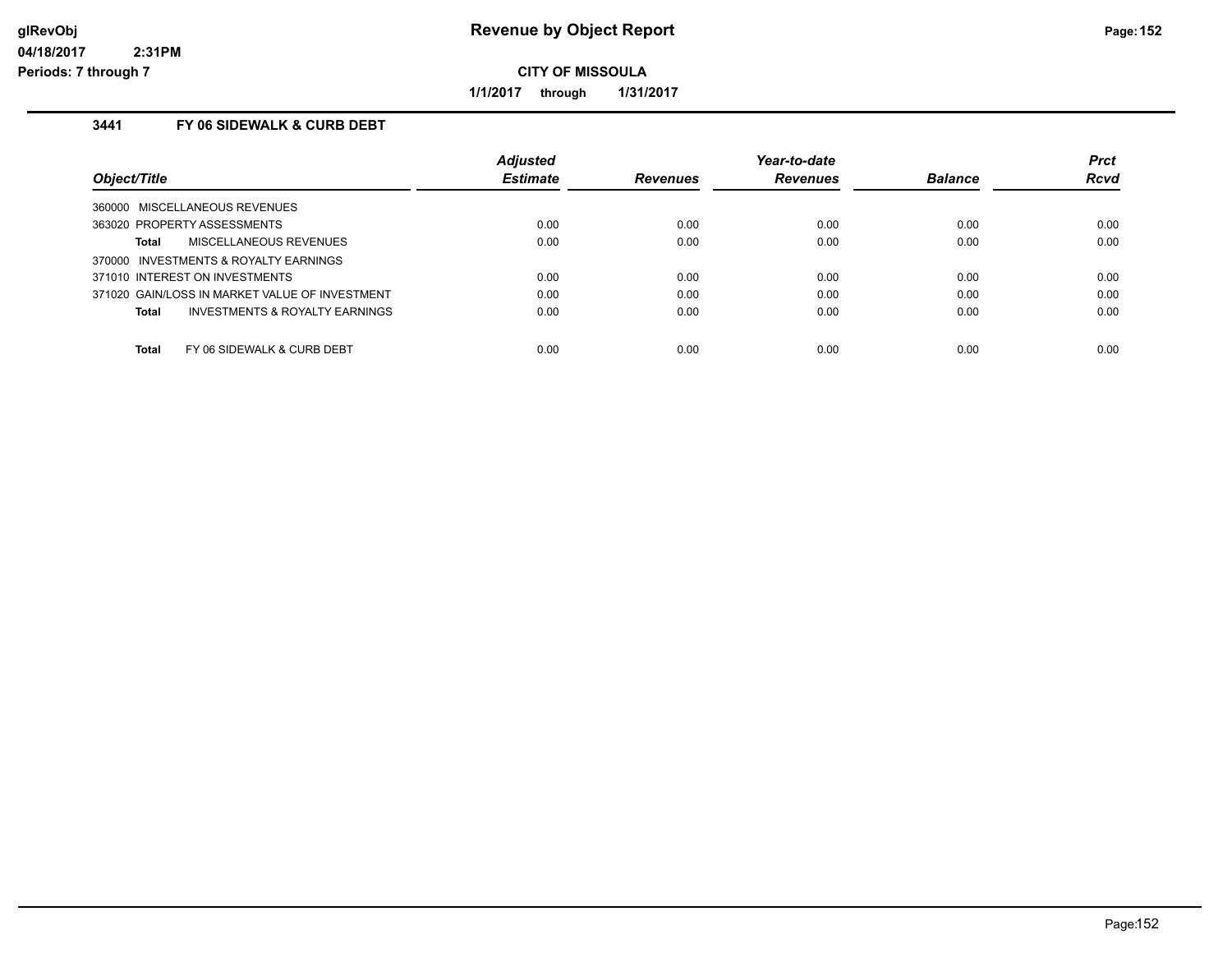**1/1/2017 through 1/31/2017**

**3449 SID 449 DEBT SERVICE**

**3449 SID 449 DEBT SERVICE**

|                                                    | <b>Adjusted</b> |                 | Year-to-date    |                | <b>Prct</b> |
|----------------------------------------------------|-----------------|-----------------|-----------------|----------------|-------------|
| Object/Title                                       | <b>Estimate</b> | <b>Revenues</b> | <b>Revenues</b> | <b>Balance</b> | Rcvd        |
| 360000 MISCELLANEOUS REVENUES                      |                 |                 |                 |                |             |
| 363020 PROPERTY ASSESSMENTS                        | 0.00            | 0.00            | 0.00            | 0.00           | 0.00        |
| 363021 PAYOFF PRINCIPAL ASSESSMENTS                | 0.00            | 0.00            | 0.00            | 0.00           | 0.00        |
| 363022 BOND INTEREST ASSESSMENTS                   | 0.00            | 0.00            | 0.00            | 0.00           | 0.00        |
| 363040 PENALTY AND INTEREST                        | 0.00            | 0.00            | 0.00            | 0.00           | 0.00        |
| MISCELLANEOUS REVENUES<br>Total                    | 0.00            | 0.00            | 0.00            | 0.00           | 0.00        |
| 370000 INVESTMENTS & ROYALTY EARNINGS              |                 |                 |                 |                |             |
| 371010 INTEREST ON INVESTMENTS                     | 0.00            | 0.00            | 0.00            | 0.00           | 0.00        |
| 371020 GAIN/LOSS IN MARKET VALUE OF INVESTMENTS    | 0.00            | 0.00            | 0.00            | 0.00           | 0.00        |
| <b>INVESTMENTS &amp; ROYALTY EARNINGS</b><br>Total | 0.00            | 0.00            | 0.00            | 0.00           | 0.00        |
| SID 449 DEBT SERVICE<br>Total                      | 0.00            | 0.00            | 0.00            | 0.00           | 0.00        |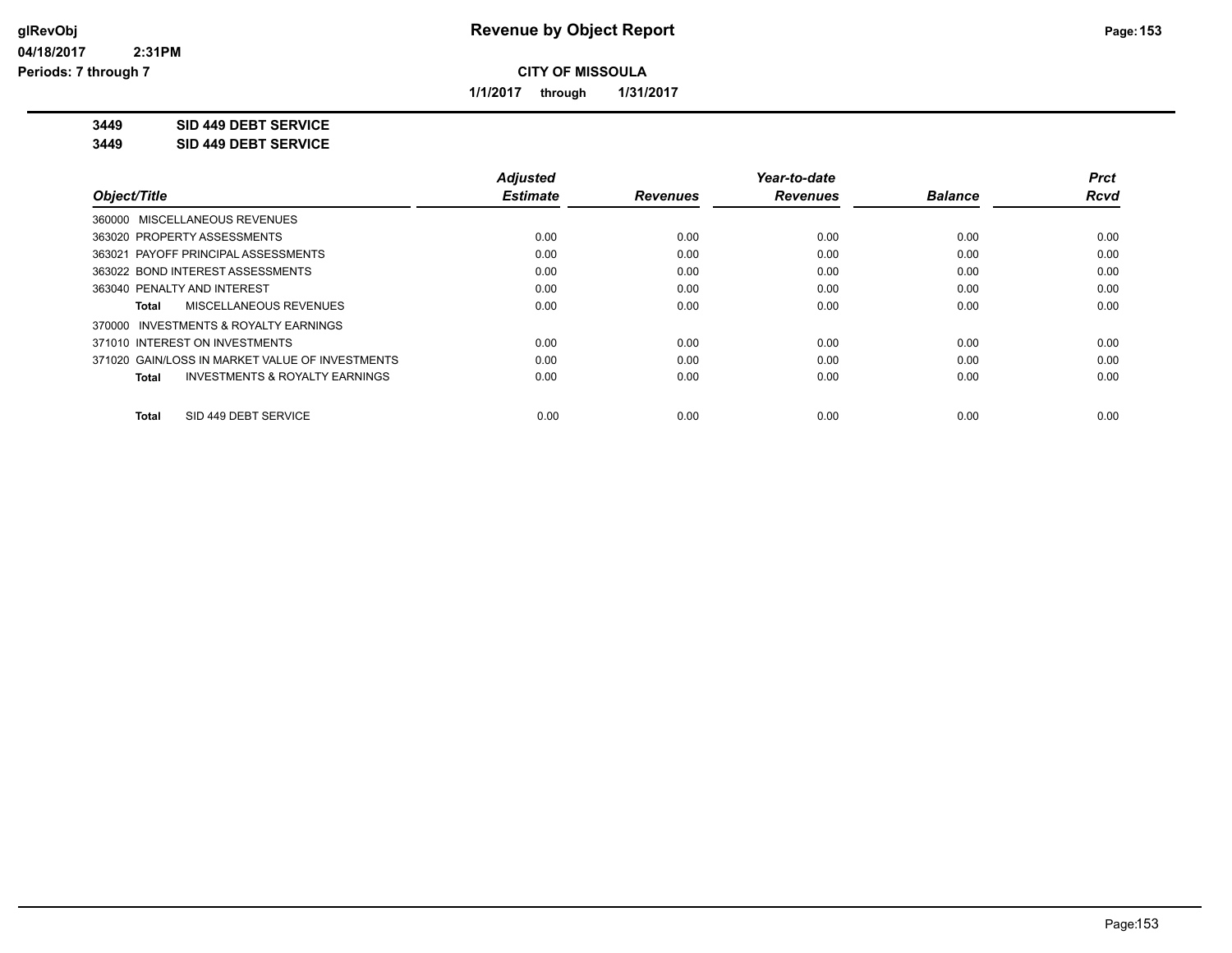**1/1/2017 through 1/31/2017**

#### **3449 SID 449 DEBT SERVICE**

|                                                    | <b>Adjusted</b> |                 | Year-to-date    |                | <b>Prct</b> |
|----------------------------------------------------|-----------------|-----------------|-----------------|----------------|-------------|
| Object/Title                                       | <b>Estimate</b> | <b>Revenues</b> | <b>Revenues</b> | <b>Balance</b> | Rcvd        |
| 360000 MISCELLANEOUS REVENUES                      |                 |                 |                 |                |             |
| 363020 PROPERTY ASSESSMENTS                        | 0.00            | 0.00            | 0.00            | 0.00           | 0.00        |
| 363021 PAYOFF PRINCIPAL ASSESSMENTS                | 0.00            | 0.00            | 0.00            | 0.00           | 0.00        |
| 363022 BOND INTEREST ASSESSMENTS                   | 0.00            | 0.00            | 0.00            | 0.00           | 0.00        |
| 363040 PENALTY AND INTEREST                        | 0.00            | 0.00            | 0.00            | 0.00           | 0.00        |
| MISCELLANEOUS REVENUES<br>Total                    | 0.00            | 0.00            | 0.00            | 0.00           | 0.00        |
| INVESTMENTS & ROYALTY EARNINGS<br>370000           |                 |                 |                 |                |             |
| 371010 INTEREST ON INVESTMENTS                     | 0.00            | 0.00            | 0.00            | 0.00           | 0.00        |
| 371020 GAIN/LOSS IN MARKET VALUE OF INVESTMENT     | 0.00            | 0.00            | 0.00            | 0.00           | 0.00        |
| <b>INVESTMENTS &amp; ROYALTY EARNINGS</b><br>Total | 0.00            | 0.00            | 0.00            | 0.00           | 0.00        |
|                                                    |                 |                 |                 |                |             |
| SID 449 DEBT SERVICE<br><b>Total</b>               | 0.00            | 0.00            | 0.00            | 0.00           | 0.00        |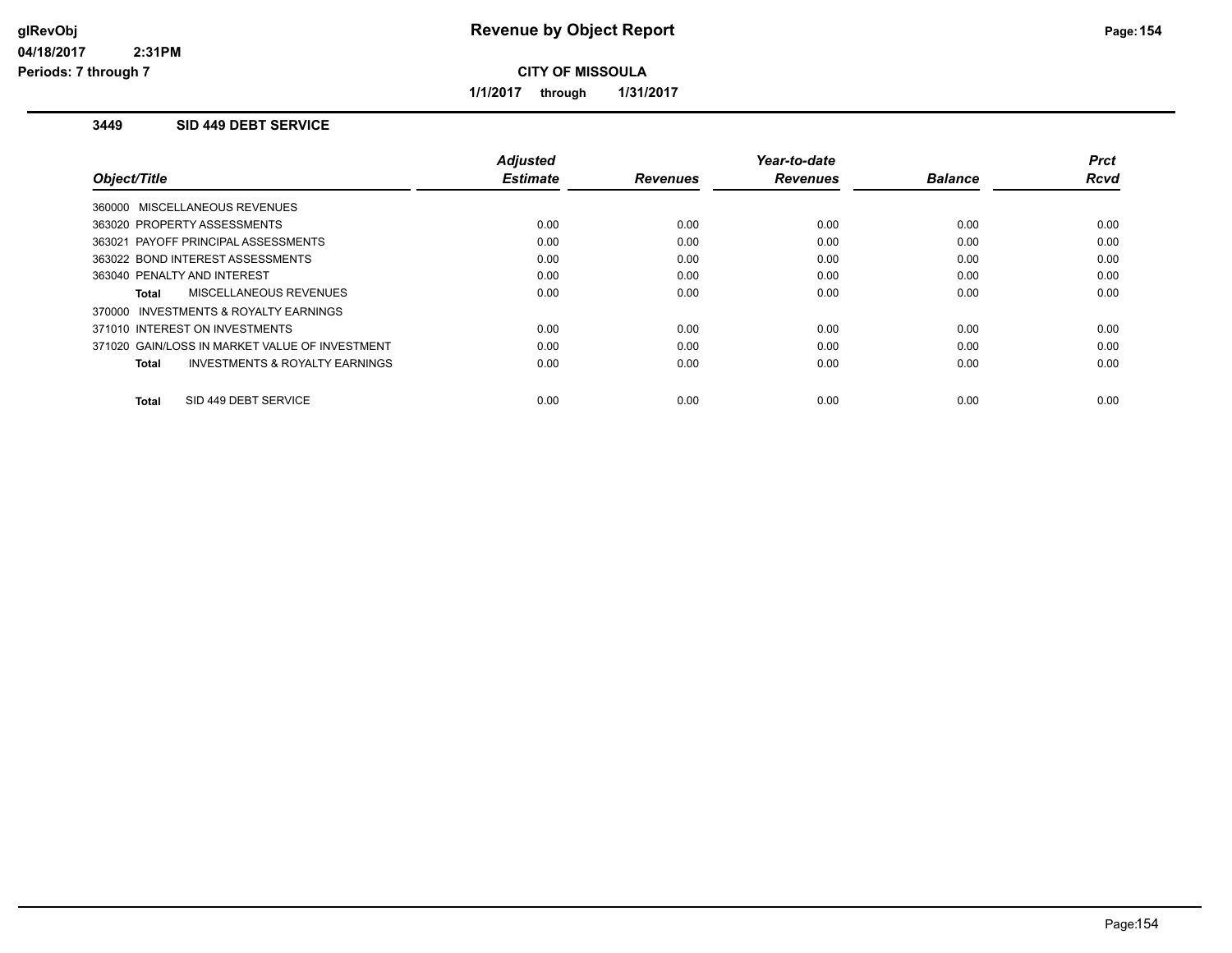**1/1/2017 through 1/31/2017**

**3450 FY 06 SIDEWALK AND CURB**

**3450 FY 06 SIDEWALK AND CURB**

|                                                           | <b>Adjusted</b> |                 | Year-to-date    |                | <b>Prct</b> |
|-----------------------------------------------------------|-----------------|-----------------|-----------------|----------------|-------------|
| Object/Title                                              | <b>Estimate</b> | <b>Revenues</b> | <b>Revenues</b> | <b>Balance</b> | <b>Rcvd</b> |
| 360000 MISCELLANEOUS REVENUES                             |                 |                 |                 |                |             |
| 363020 PROPERTY ASSESSMENTS                               | 27,475.00       | 0.00            | 14,763.26       | 12,711.74      | 53.73       |
| 363021 PAYOFF PRINCIPAL ASSESSMENTS                       | 0.00            | 0.00            | 0.00            | 0.00           | 0.00        |
| 363022 BOND INTEREST ASSESSMENTS                          | 0.00            | 0.00            | 0.00            | 0.00           | 0.00        |
| 363040 PENALTY AND INTEREST                               | 0.00            | 0.00            | 7.80            | $-7.80$        | 0.00        |
| MISCELLANEOUS REVENUES<br><b>Total</b>                    | 27,475.00       | 0.00            | 14,771.06       | 12,703.94      | 53.76       |
| <b>INVESTMENTS &amp; ROYALTY EARNINGS</b><br>370000       |                 |                 |                 |                |             |
| 371010 INTEREST ON INVESTMENTS                            | 0.00            | 0.00            | 0.00            | 0.00           | 0.00        |
| 371020 GAIN/LOSS IN MARKET VALUE OF INVESTMENTS           | 0.00            | 0.00            | 0.00            | 0.00           | 0.00        |
| 371500 INTEREST ON INTERFUND LOAN                         | 0.00            | 0.00            | 0.00            | 0.00           | 0.00        |
| <b>INVESTMENTS &amp; ROYALTY EARNINGS</b><br><b>Total</b> | 0.00            | 0.00            | 0.00            | 0.00           | 0.00        |
| OTHER FINANCING SOURCES<br>380000                         |                 |                 |                 |                |             |
| 381030 SID BONDS PROCEEDS                                 | 0.00            | 0.00            | 0.00            | 0.00           | 0.00        |
| 383042 TRANSFERS FROM OTHER FUNDS                         | 0.00            | 0.00            | 0.00            | 0.00           | 0.00        |
| OTHER FINANCING SOURCES<br><b>Total</b>                   | 0.00            | 0.00            | 0.00            | 0.00           | 0.00        |
| FY 06 SIDEWALK AND CURB<br><b>Total</b>                   | 27,475.00       | 0.00            | 14,771.06       | 12,703.94      | 53.76       |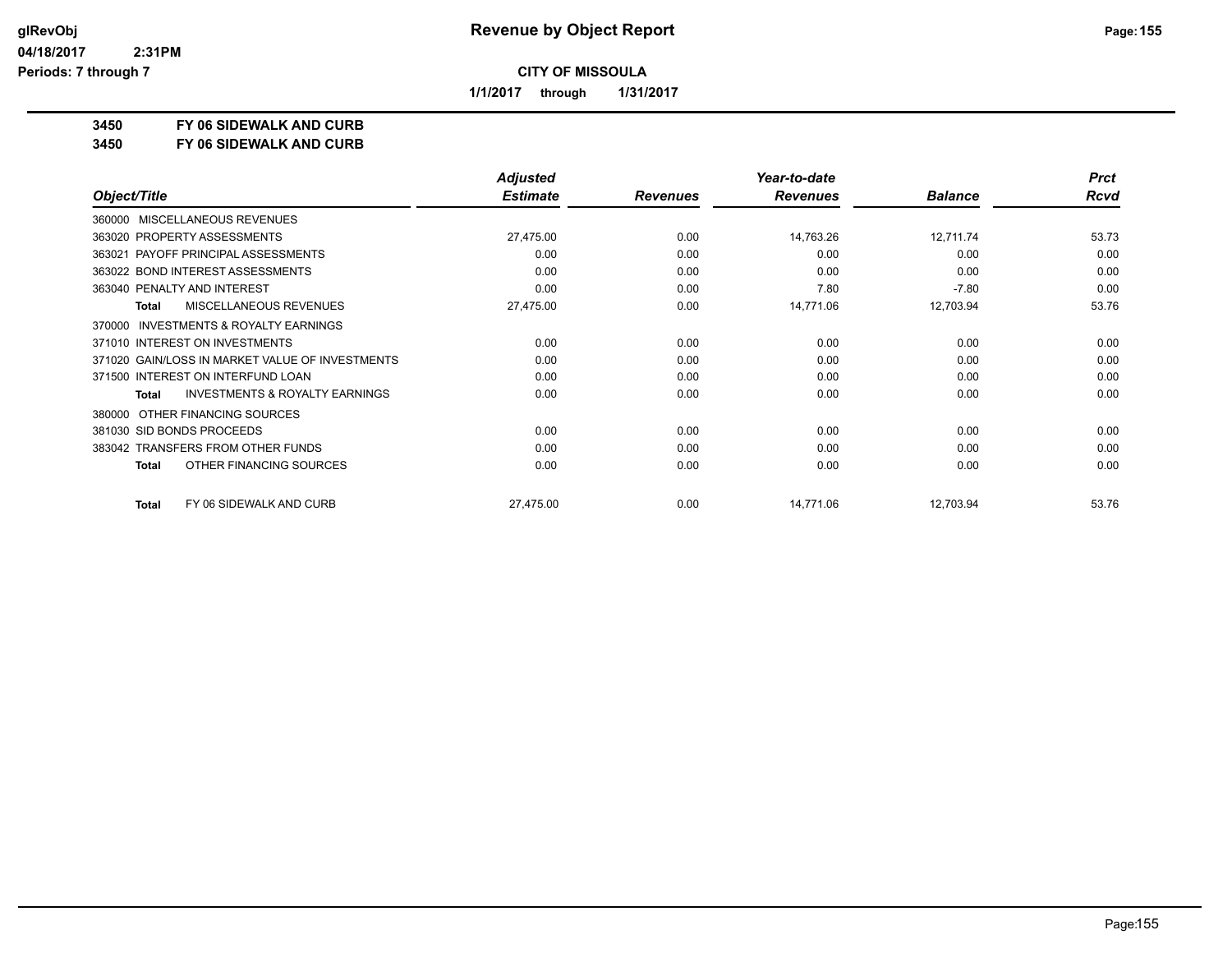**1/1/2017 through 1/31/2017**

#### **3450 FY 06 SIDEWALK AND CURB**

|                                                           | <b>Adjusted</b> |                 | Year-to-date    |                | <b>Prct</b> |
|-----------------------------------------------------------|-----------------|-----------------|-----------------|----------------|-------------|
| Object/Title                                              | <b>Estimate</b> | <b>Revenues</b> | <b>Revenues</b> | <b>Balance</b> | <b>Rcvd</b> |
| MISCELLANEOUS REVENUES<br>360000                          |                 |                 |                 |                |             |
| 363020 PROPERTY ASSESSMENTS                               | 27,475.00       | 0.00            | 14,763.26       | 12,711.74      | 53.73       |
| 363021 PAYOFF PRINCIPAL ASSESSMENTS                       | 0.00            | 0.00            | 0.00            | 0.00           | 0.00        |
| 363022 BOND INTEREST ASSESSMENTS                          | 0.00            | 0.00            | 0.00            | 0.00           | 0.00        |
| 363040 PENALTY AND INTEREST                               | 0.00            | 0.00            | 7.80            | $-7.80$        | 0.00        |
| MISCELLANEOUS REVENUES<br>Total                           | 27,475.00       | 0.00            | 14,771.06       | 12,703.94      | 53.76       |
| <b>INVESTMENTS &amp; ROYALTY EARNINGS</b><br>370000       |                 |                 |                 |                |             |
| 371010 INTEREST ON INVESTMENTS                            | 0.00            | 0.00            | 0.00            | 0.00           | 0.00        |
| 371020 GAIN/LOSS IN MARKET VALUE OF INVESTMENT            | 0.00            | 0.00            | 0.00            | 0.00           | 0.00        |
| 371500 INTEREST ON INTERFUND LOAN                         | 0.00            | 0.00            | 0.00            | 0.00           | 0.00        |
| <b>INVESTMENTS &amp; ROYALTY EARNINGS</b><br><b>Total</b> | 0.00            | 0.00            | 0.00            | 0.00           | 0.00        |
| 380000 OTHER FINANCING SOURCES                            |                 |                 |                 |                |             |
| 381030 SID BONDS PROCEEDS                                 | 0.00            | 0.00            | 0.00            | 0.00           | 0.00        |
| 383042 TRANSFERS FROM OTHER FUNDS                         | 0.00            | 0.00            | 0.00            | 0.00           | 0.00        |
| OTHER FINANCING SOURCES<br>Total                          | 0.00            | 0.00            | 0.00            | 0.00           | 0.00        |
| FY 06 SIDEWALK AND CURB<br>Total                          | 27,475.00       | 0.00            | 14,771.06       | 12,703.94      | 53.76       |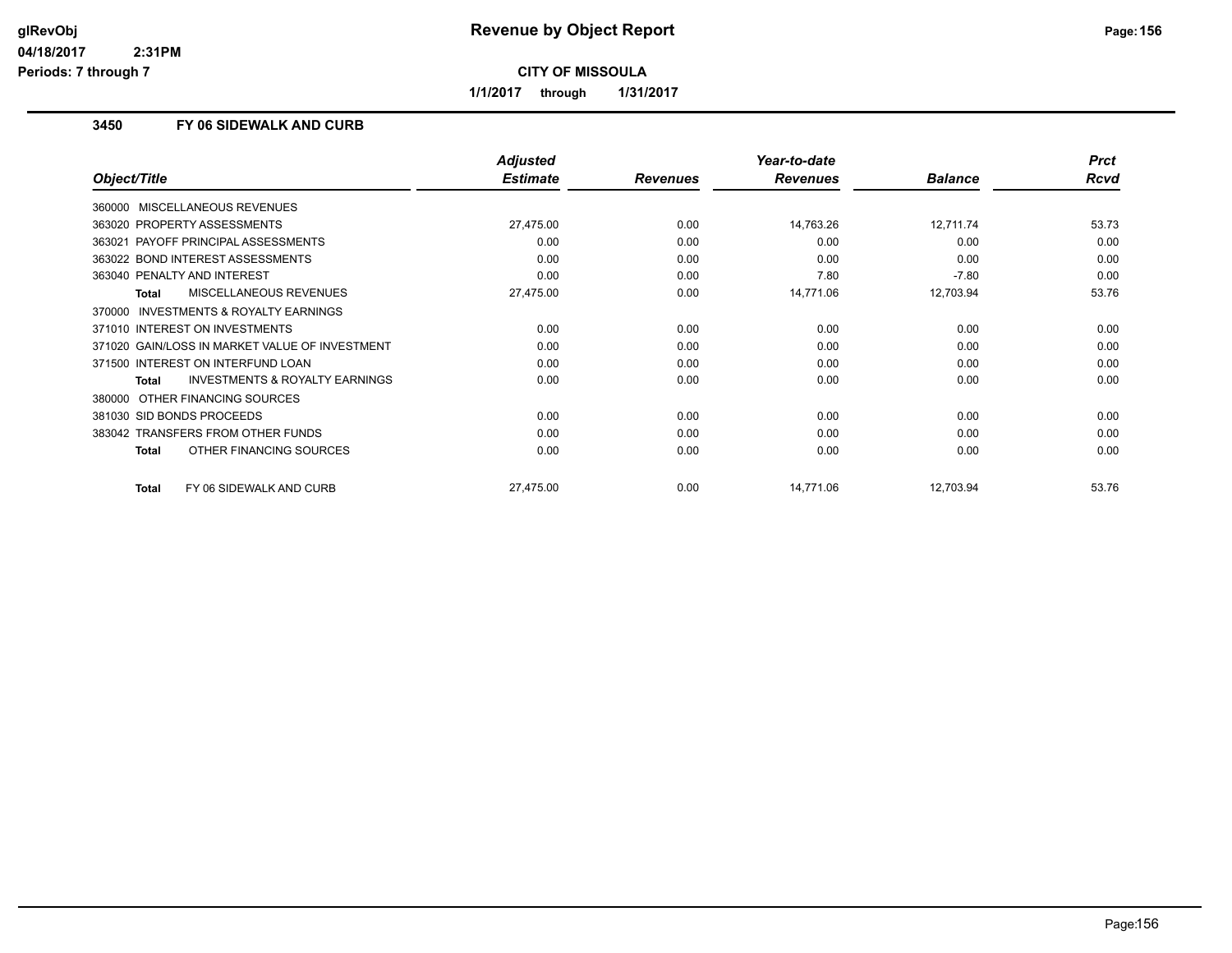**1/1/2017 through 1/31/2017**

**3460 FY07 SIDEWALK AND CURB DEBT**

| 3460 | <b>FY07 SIDEWALK AND CURB DEBT</b> |
|------|------------------------------------|
|      |                                    |

|                                                           | <b>Adjusted</b> |                 | Year-to-date    |                | <b>Prct</b> |
|-----------------------------------------------------------|-----------------|-----------------|-----------------|----------------|-------------|
| Object/Title                                              | <b>Estimate</b> | <b>Revenues</b> | <b>Revenues</b> | <b>Balance</b> | Rcvd        |
| 360000 MISCELLANEOUS REVENUES                             |                 |                 |                 |                |             |
| 363020 PROPERTY ASSESSMENTS                               | 56,830.00       | 0.00            | 24,501.58       | 32,328.42      | 43.11       |
| 363021 PAYOFF PRINCIPAL ASSESSMENTS                       | 0.00            | 0.00            | 0.00            | 0.00           | 0.00        |
| 363022 BOND INTEREST ASSESSMENTS                          | 0.00            | 0.00            | 0.00            | 0.00           | 0.00        |
| 363040 PENALTY AND INTEREST                               | 0.00            | 0.00            | 23.56           | $-23.56$       | 0.00        |
| MISCELLANEOUS REVENUES<br><b>Total</b>                    | 56,830.00       | 0.00            | 24,525.14       | 32,304.86      | 43.16       |
| INVESTMENTS & ROYALTY EARNINGS<br>370000                  |                 |                 |                 |                |             |
| 371010 INTEREST ON INVESTMENTS                            | 0.00            | 0.00            | 0.00            | 0.00           | 0.00        |
| 371020 GAIN/LOSS IN MARKET VALUE OF INVESTMENTS           | 0.00            | 0.00            | 0.00            | 0.00           | 0.00        |
| 371500 INTEREST ON INTERFUND LOAN                         | 0.00            | 0.00            | 0.00            | 0.00           | 0.00        |
| <b>INVESTMENTS &amp; ROYALTY EARNINGS</b><br><b>Total</b> | 0.00            | 0.00            | 0.00            | 0.00           | 0.00        |
| OTHER FINANCING SOURCES<br>380000                         |                 |                 |                 |                |             |
| 381030 SID BONDS PROCEEDS                                 | 0.00            | 0.00            | 0.00            | 0.00           | 0.00        |
| 383042 TRANSFERS FROM OTHER FUNDS                         | 0.00            | 0.00            | 0.00            | 0.00           | 0.00        |
| OTHER FINANCING SOURCES<br><b>Total</b>                   | 0.00            | 0.00            | 0.00            | 0.00           | 0.00        |
| <b>FY07 SIDEWALK AND CURB DEBT</b><br><b>Total</b>        | 56,830.00       | 0.00            | 24,525.14       | 32,304.86      | 43.16       |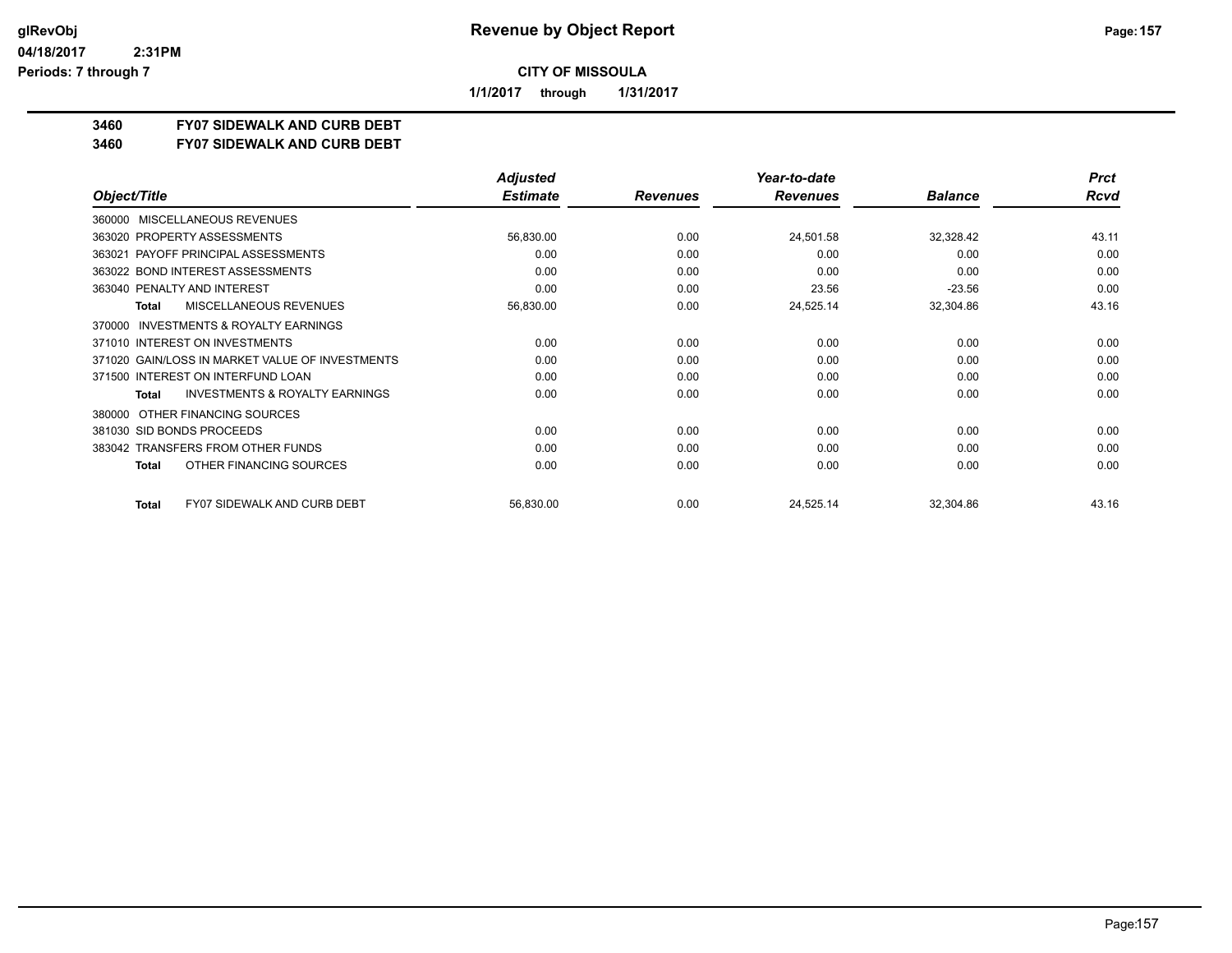**1/1/2017 through 1/31/2017**

#### **3460 FY07 SIDEWALK AND CURB DEBT**

|                                                           | <b>Adjusted</b> |                 | Year-to-date    |                | <b>Prct</b> |
|-----------------------------------------------------------|-----------------|-----------------|-----------------|----------------|-------------|
| Object/Title                                              | <b>Estimate</b> | <b>Revenues</b> | <b>Revenues</b> | <b>Balance</b> | Rcvd        |
| 360000 MISCELLANEOUS REVENUES                             |                 |                 |                 |                |             |
| 363020 PROPERTY ASSESSMENTS                               | 56,830.00       | 0.00            | 24,501.58       | 32,328.42      | 43.11       |
| PAYOFF PRINCIPAL ASSESSMENTS<br>363021                    | 0.00            | 0.00            | 0.00            | 0.00           | 0.00        |
| 363022 BOND INTEREST ASSESSMENTS                          | 0.00            | 0.00            | 0.00            | 0.00           | 0.00        |
| 363040 PENALTY AND INTEREST                               | 0.00            | 0.00            | 23.56           | $-23.56$       | 0.00        |
| MISCELLANEOUS REVENUES<br><b>Total</b>                    | 56,830.00       | 0.00            | 24,525.14       | 32,304.86      | 43.16       |
| <b>INVESTMENTS &amp; ROYALTY EARNINGS</b><br>370000       |                 |                 |                 |                |             |
| 371010 INTEREST ON INVESTMENTS                            | 0.00            | 0.00            | 0.00            | 0.00           | 0.00        |
| 371020 GAIN/LOSS IN MARKET VALUE OF INVESTMENT            | 0.00            | 0.00            | 0.00            | 0.00           | 0.00        |
| 371500 INTEREST ON INTERFUND LOAN                         | 0.00            | 0.00            | 0.00            | 0.00           | 0.00        |
| <b>INVESTMENTS &amp; ROYALTY EARNINGS</b><br><b>Total</b> | 0.00            | 0.00            | 0.00            | 0.00           | 0.00        |
| 380000 OTHER FINANCING SOURCES                            |                 |                 |                 |                |             |
| 381030 SID BONDS PROCEEDS                                 | 0.00            | 0.00            | 0.00            | 0.00           | 0.00        |
| 383042 TRANSFERS FROM OTHER FUNDS                         | 0.00            | 0.00            | 0.00            | 0.00           | 0.00        |
| OTHER FINANCING SOURCES<br>Total                          | 0.00            | 0.00            | 0.00            | 0.00           | 0.00        |
| <b>FY07 SIDEWALK AND CURB DEBT</b><br>Total               | 56,830.00       | 0.00            | 24,525.14       | 32,304.86      | 43.16       |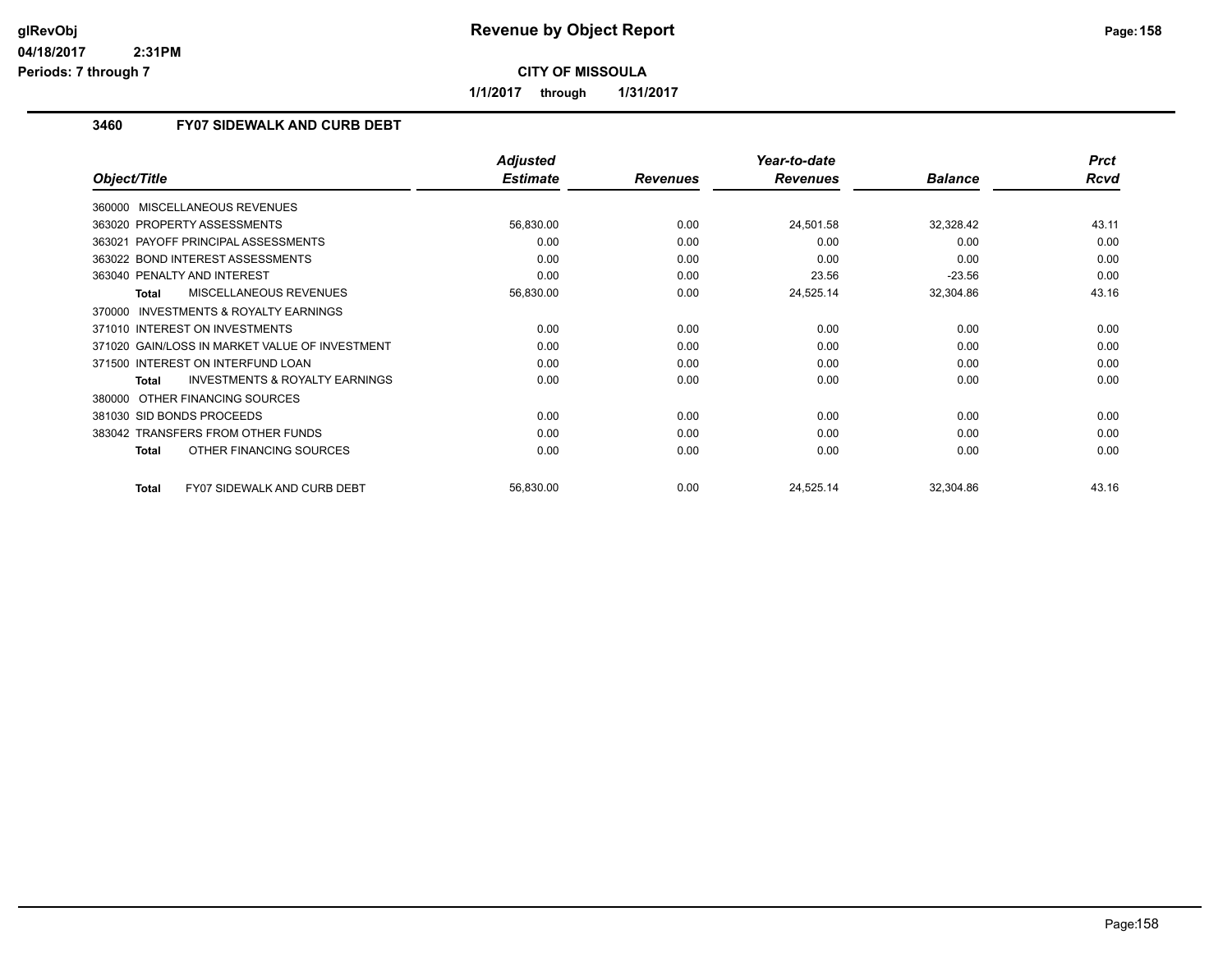**1/1/2017 through 1/31/2017**

### **3461 SERIES 2008A SIDEWALK AND CURB**

**3461 SERIES 2008A SIDEWALK AND CURB**

|                                                     | <b>Adjusted</b> |                 | Year-to-date    |                | <b>Prct</b> |
|-----------------------------------------------------|-----------------|-----------------|-----------------|----------------|-------------|
| Object/Title                                        | <b>Estimate</b> | <b>Revenues</b> | <b>Revenues</b> | <b>Balance</b> | Rcvd        |
| 360000 MISCELLANEOUS REVENUES                       |                 |                 |                 |                |             |
| 363020 PROPERTY ASSESSMENTS                         | 27,838.00       | 271.03          | 11.476.47       | 16,361.53      | 41.23       |
| 363021 PAYOFF PRINCIPAL ASSESSMENTS                 | 0.00            | 0.00            | 22,391.91       | $-22,391.91$   | 0.00        |
| 363022 BOND INTEREST ASSESSMENTS                    | 0.00            | 0.00            | 0.00            | 0.00           | 0.00        |
| 363040 PENALTY AND INTEREST                         | 0.00            | 0.00            | 0.00            | 0.00           | 0.00        |
| MISCELLANEOUS REVENUES<br>Total                     | 27,838.00       | 271.03          | 33,868.38       | $-6,030.38$    | 121.66      |
| <b>INVESTMENTS &amp; ROYALTY EARNINGS</b><br>370000 |                 |                 |                 |                |             |
| 371010 INTEREST ON INVESTMENTS                      | 0.00            | 0.00            | 0.00            | 0.00           | 0.00        |
| 371020 GAIN/LOSS IN MARKET VALUE OF INVESTMENTS     | 0.00            | 0.00            | 0.00            | 0.00           | 0.00        |
| <b>INVESTMENTS &amp; ROYALTY EARNINGS</b><br>Total  | 0.00            | 0.00            | 0.00            | 0.00           | 0.00        |
| OTHER FINANCING SOURCES<br>380000                   |                 |                 |                 |                |             |
| 381030 SID BONDS PROCEEDS                           | 0.00            | 0.00            | 0.00            | 0.00           | 0.00        |
| OTHER FINANCING SOURCES<br>Total                    | 0.00            | 0.00            | 0.00            | 0.00           | 0.00        |
| SERIES 2008A SIDEWALK AND CURB<br><b>Total</b>      | 27,838.00       | 271.03          | 33,868.38       | $-6,030.38$    | 121.66      |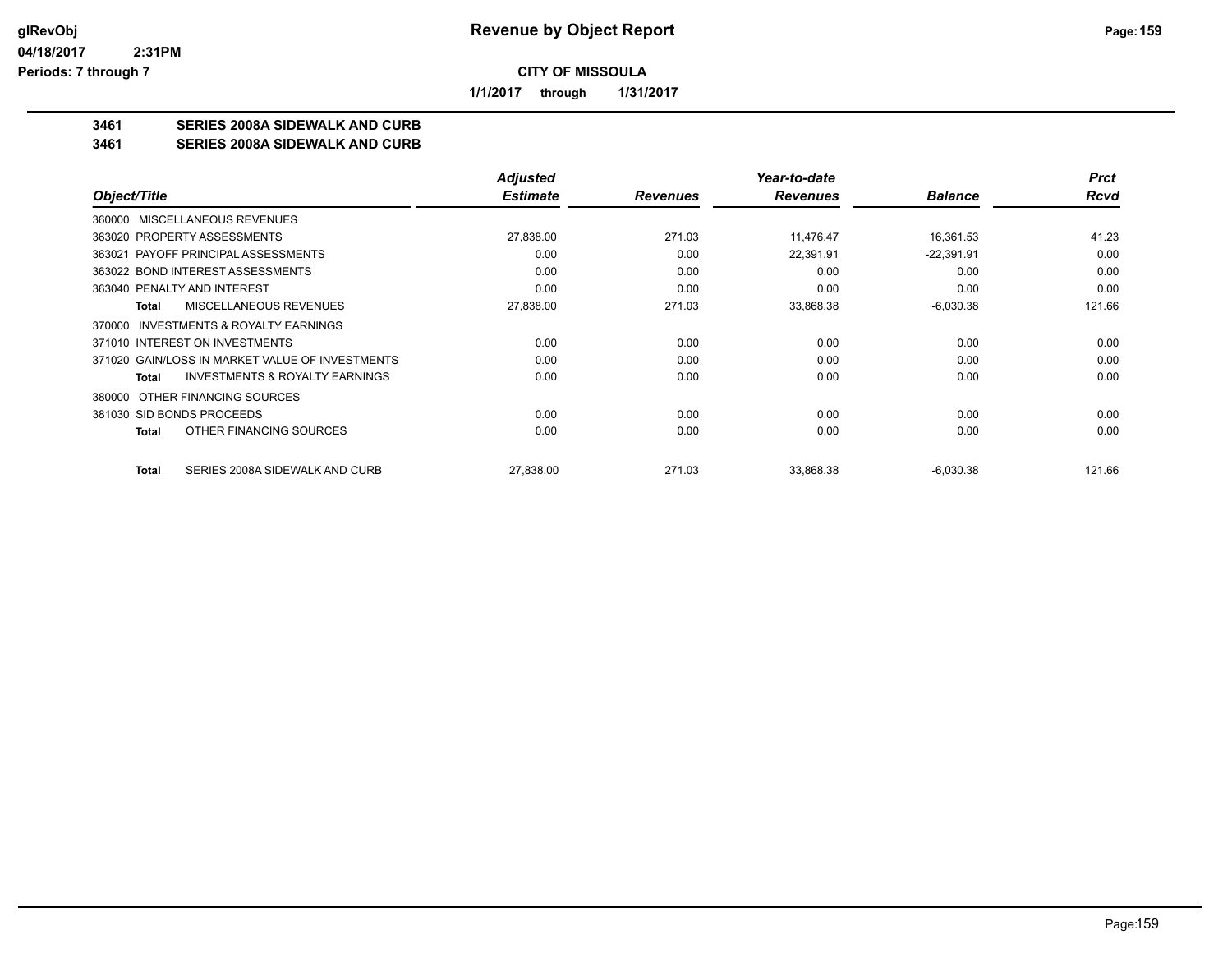**1/1/2017 through 1/31/2017**

#### **3461 SERIES 2008A SIDEWALK AND CURB**

|                                                           | <b>Adjusted</b> |                 | Year-to-date    |                | <b>Prct</b> |
|-----------------------------------------------------------|-----------------|-----------------|-----------------|----------------|-------------|
| Object/Title                                              | <b>Estimate</b> | <b>Revenues</b> | <b>Revenues</b> | <b>Balance</b> | <b>Rcvd</b> |
| 360000 MISCELLANEOUS REVENUES                             |                 |                 |                 |                |             |
| 363020 PROPERTY ASSESSMENTS                               | 27.838.00       | 271.03          | 11,476.47       | 16.361.53      | 41.23       |
| 363021 PAYOFF PRINCIPAL ASSESSMENTS                       | 0.00            | 0.00            | 22,391.91       | $-22,391.91$   | 0.00        |
| 363022 BOND INTEREST ASSESSMENTS                          | 0.00            | 0.00            | 0.00            | 0.00           | 0.00        |
| 363040 PENALTY AND INTEREST                               | 0.00            | 0.00            | 0.00            | 0.00           | 0.00        |
| MISCELLANEOUS REVENUES<br>Total                           | 27,838.00       | 271.03          | 33,868.38       | $-6,030.38$    | 121.66      |
| <b>INVESTMENTS &amp; ROYALTY EARNINGS</b><br>370000       |                 |                 |                 |                |             |
| 371010 INTEREST ON INVESTMENTS                            | 0.00            | 0.00            | 0.00            | 0.00           | 0.00        |
| 371020 GAIN/LOSS IN MARKET VALUE OF INVESTMENT            | 0.00            | 0.00            | 0.00            | 0.00           | 0.00        |
| <b>INVESTMENTS &amp; ROYALTY EARNINGS</b><br><b>Total</b> | 0.00            | 0.00            | 0.00            | 0.00           | 0.00        |
| 380000 OTHER FINANCING SOURCES                            |                 |                 |                 |                |             |
| 381030 SID BONDS PROCEEDS                                 | 0.00            | 0.00            | 0.00            | 0.00           | 0.00        |
| OTHER FINANCING SOURCES<br><b>Total</b>                   | 0.00            | 0.00            | 0.00            | 0.00           | 0.00        |
| SERIES 2008A SIDEWALK AND CURB<br><b>Total</b>            | 27,838.00       | 271.03          | 33,868.38       | $-6,030.38$    | 121.66      |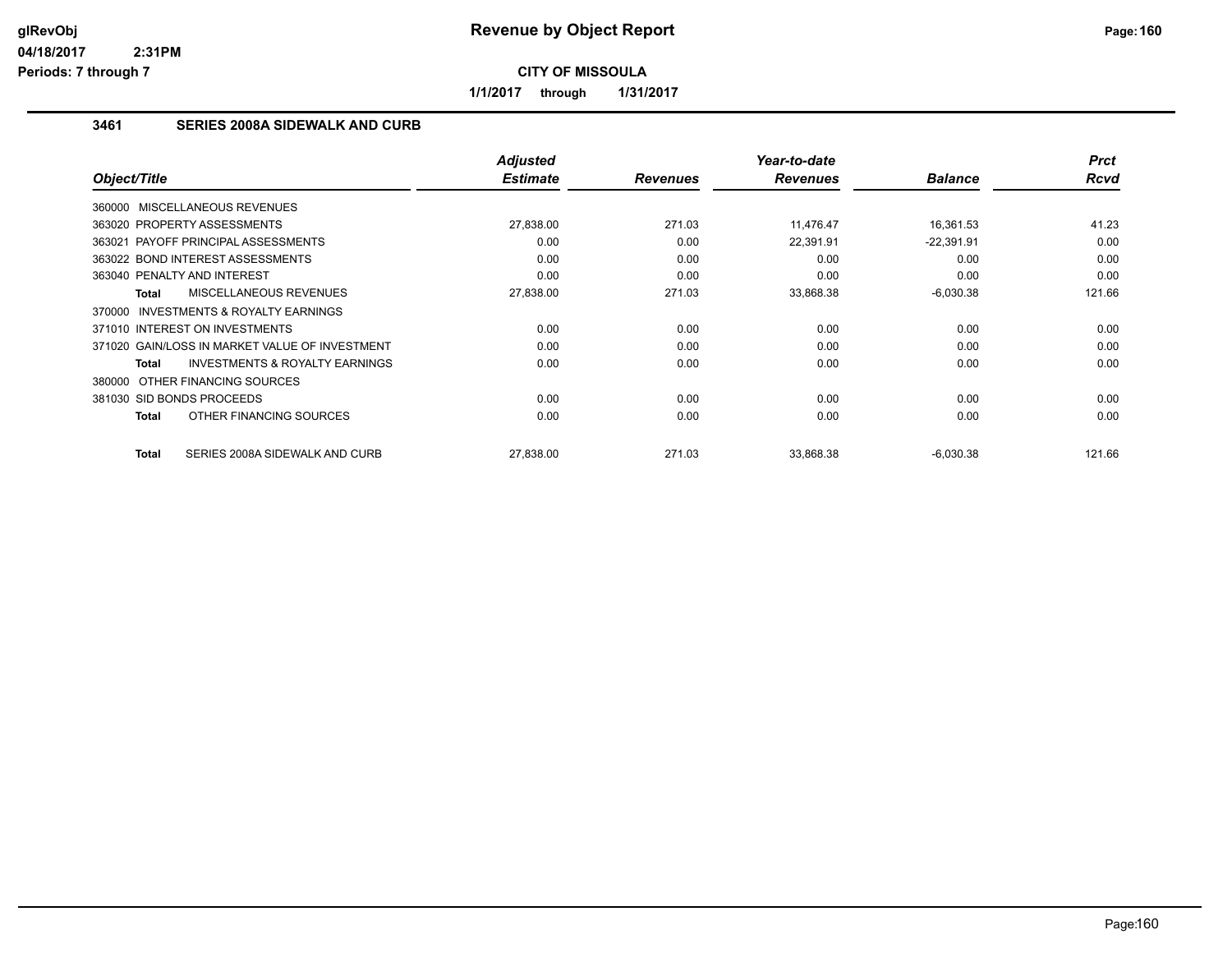**1/1/2017 through 1/31/2017**

### **3462 SERIES 2009 SIDEWALK AND CURB**

**3462 SERIES 2009 SIDEWALK AND CURB**

|                                                           | <b>Adjusted</b> |                 | Year-to-date    |                | <b>Prct</b> |
|-----------------------------------------------------------|-----------------|-----------------|-----------------|----------------|-------------|
| Object/Title                                              | <b>Estimate</b> | <b>Revenues</b> | <b>Revenues</b> | <b>Balance</b> | Rcvd        |
| 360000 MISCELLANEOUS REVENUES                             |                 |                 |                 |                |             |
| 363020 PROPERTY ASSESSMENTS                               | 63,368.00       | 1,230.63        | 32,039.73       | 31,328.27      | 50.56       |
| PAYOFF PRINCIPAL ASSESSMENTS<br>363021                    | 0.00            | 0.00            | 13,629.19       | $-13,629.19$   | 0.00        |
| 363022 BOND INTEREST ASSESSMENTS                          | 0.00            | 0.00            | 0.00            | 0.00           | 0.00        |
| 363040 PENALTY AND INTEREST                               | 0.00            | 24.50           | 43.34           | $-43.34$       | 0.00        |
| MISCELLANEOUS REVENUES<br>Total                           | 63,368.00       | 1,255.13        | 45,712.26       | 17,655.74      | 72.14       |
| INVESTMENTS & ROYALTY EARNINGS<br>370000                  |                 |                 |                 |                |             |
| 371010 INTEREST ON INVESTMENTS                            | 0.00            | 0.00            | 0.00            | 0.00           | 0.00        |
| 371020 GAIN/LOSS IN MARKET VALUE OF INVESTMENTS           | 0.00            | 0.00            | 0.00            | 0.00           | 0.00        |
| <b>INVESTMENTS &amp; ROYALTY EARNINGS</b><br><b>Total</b> | 0.00            | 0.00            | 0.00            | 0.00           | 0.00        |
| OTHER FINANCING SOURCES<br>380000                         |                 |                 |                 |                |             |
| 381030 SID BONDS PROCEEDS                                 | 0.00            | 0.00            | 0.00            | 0.00           | 0.00        |
| 383042 TRANSFERS FROM OTHER FUNDS                         | 0.00            | 0.00            | 0.00            | 0.00           | 0.00        |
| OTHER FINANCING SOURCES<br><b>Total</b>                   | 0.00            | 0.00            | 0.00            | 0.00           | 0.00        |
| SERIES 2009 SIDEWALK AND CURB<br><b>Total</b>             | 63,368.00       | 1,255.13        | 45,712.26       | 17,655.74      | 72.14       |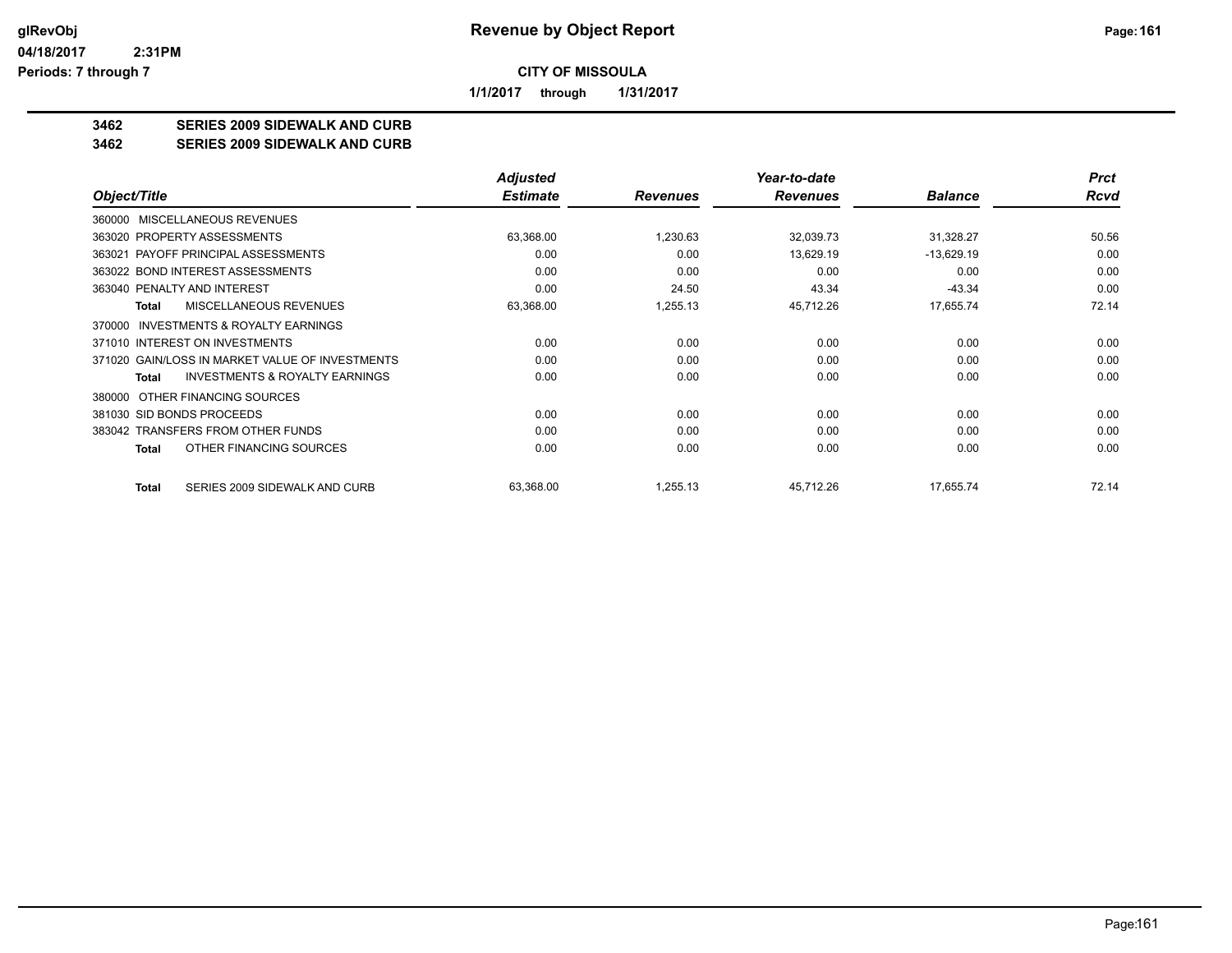**1/1/2017 through 1/31/2017**

#### **3462 SERIES 2009 SIDEWALK AND CURB**

|                                                     | <b>Adjusted</b> |                 | Year-to-date    |                | <b>Prct</b> |
|-----------------------------------------------------|-----------------|-----------------|-----------------|----------------|-------------|
| Object/Title                                        | <b>Estimate</b> | <b>Revenues</b> | <b>Revenues</b> | <b>Balance</b> | Rcvd        |
| 360000 MISCELLANEOUS REVENUES                       |                 |                 |                 |                |             |
| 363020 PROPERTY ASSESSMENTS                         | 63,368.00       | 1,230.63        | 32,039.73       | 31,328.27      | 50.56       |
| 363021 PAYOFF PRINCIPAL ASSESSMENTS                 | 0.00            | 0.00            | 13,629.19       | $-13,629.19$   | 0.00        |
| 363022 BOND INTEREST ASSESSMENTS                    | 0.00            | 0.00            | 0.00            | 0.00           | 0.00        |
| 363040 PENALTY AND INTEREST                         | 0.00            | 24.50           | 43.34           | $-43.34$       | 0.00        |
| MISCELLANEOUS REVENUES<br>Total                     | 63,368.00       | 1,255.13        | 45,712.26       | 17,655.74      | 72.14       |
| <b>INVESTMENTS &amp; ROYALTY EARNINGS</b><br>370000 |                 |                 |                 |                |             |
| 371010 INTEREST ON INVESTMENTS                      | 0.00            | 0.00            | 0.00            | 0.00           | 0.00        |
| 371020 GAIN/LOSS IN MARKET VALUE OF INVESTMENT      | 0.00            | 0.00            | 0.00            | 0.00           | 0.00        |
| <b>INVESTMENTS &amp; ROYALTY EARNINGS</b><br>Total  | 0.00            | 0.00            | 0.00            | 0.00           | 0.00        |
| OTHER FINANCING SOURCES<br>380000                   |                 |                 |                 |                |             |
| 381030 SID BONDS PROCEEDS                           | 0.00            | 0.00            | 0.00            | 0.00           | 0.00        |
| 383042 TRANSFERS FROM OTHER FUNDS                   | 0.00            | 0.00            | 0.00            | 0.00           | 0.00        |
| OTHER FINANCING SOURCES<br>Total                    | 0.00            | 0.00            | 0.00            | 0.00           | 0.00        |
| SERIES 2009 SIDEWALK AND CURB<br><b>Total</b>       | 63,368.00       | 1,255.13        | 45,712.26       | 17,655.74      | 72.14       |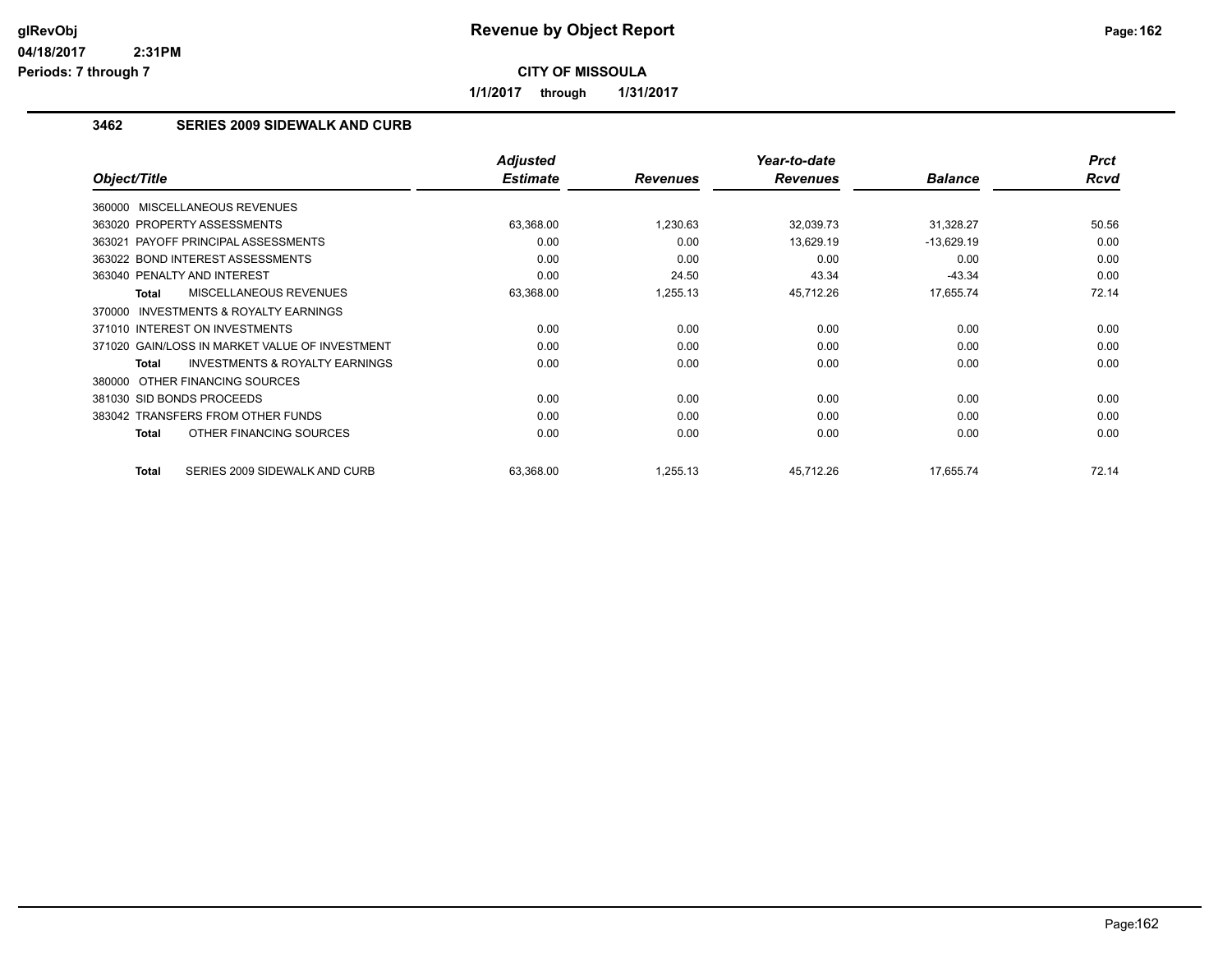**1/1/2017 through 1/31/2017**

### **3463 SERIES 2010 SIDEWALK AND CURB**

**3463 SERIES 2010 SIDEWALK AND CURB**

|                                                    | <b>Adjusted</b> |                 | Year-to-date    |                | <b>Prct</b> |
|----------------------------------------------------|-----------------|-----------------|-----------------|----------------|-------------|
| Object/Title                                       | <b>Estimate</b> | <b>Revenues</b> | <b>Revenues</b> | <b>Balance</b> | Rcvd        |
| 360000 MISCELLANEOUS REVENUES                      |                 |                 |                 |                |             |
| 363020 PROPERTY ASSESSMENTS                        | 96,850.00       | 1,177.37        | 40,389.78       | 56,460.22      | 41.70       |
| PAYOFF PRINCIPAL ASSESSMENTS<br>363021             | 0.00            | 0.00            | 6,147.22        | $-6,147.22$    | 0.00        |
| 363022 BOND INTEREST ASSESSMENTS                   | 0.00            | 0.00            | 0.00            | 0.00           | 0.00        |
| 363040 PENALTY AND INTEREST                        | 0.00            | 11.03           | 39.92           | $-39.92$       | 0.00        |
| <b>MISCELLANEOUS REVENUES</b><br>Total             | 96,850.00       | 1,188.40        | 46,576.92       | 50,273.08      | 48.09       |
| 370000 INVESTMENTS & ROYALTY EARNINGS              |                 |                 |                 |                |             |
| 371010 INTEREST ON INVESTMENTS                     | 0.00            | 0.00            | 0.00            | 0.00           | 0.00        |
| 371020 GAIN/LOSS IN MARKET VALUE OF INVESTMENTS    | 0.00            | 0.00            | 0.00            | 0.00           | 0.00        |
| <b>INVESTMENTS &amp; ROYALTY EARNINGS</b><br>Total | 0.00            | 0.00            | 0.00            | 0.00           | 0.00        |
| 380000 OTHER FINANCING SOURCES                     |                 |                 |                 |                |             |
| 381030 SID BONDS PROCEEDS                          | 0.00            | 0.00            | 0.00            | 0.00           | 0.00        |
| 383042 TRANSFERS FROM OTHER FUNDS                  | 0.00            | 0.00            | 0.00            | 0.00           | 0.00        |
| OTHER FINANCING SOURCES<br><b>Total</b>            | 0.00            | 0.00            | 0.00            | 0.00           | 0.00        |
| SERIES 2010 SIDEWALK AND CURB<br><b>Total</b>      | 96,850.00       | 1,188.40        | 46,576.92       | 50,273.08      | 48.09       |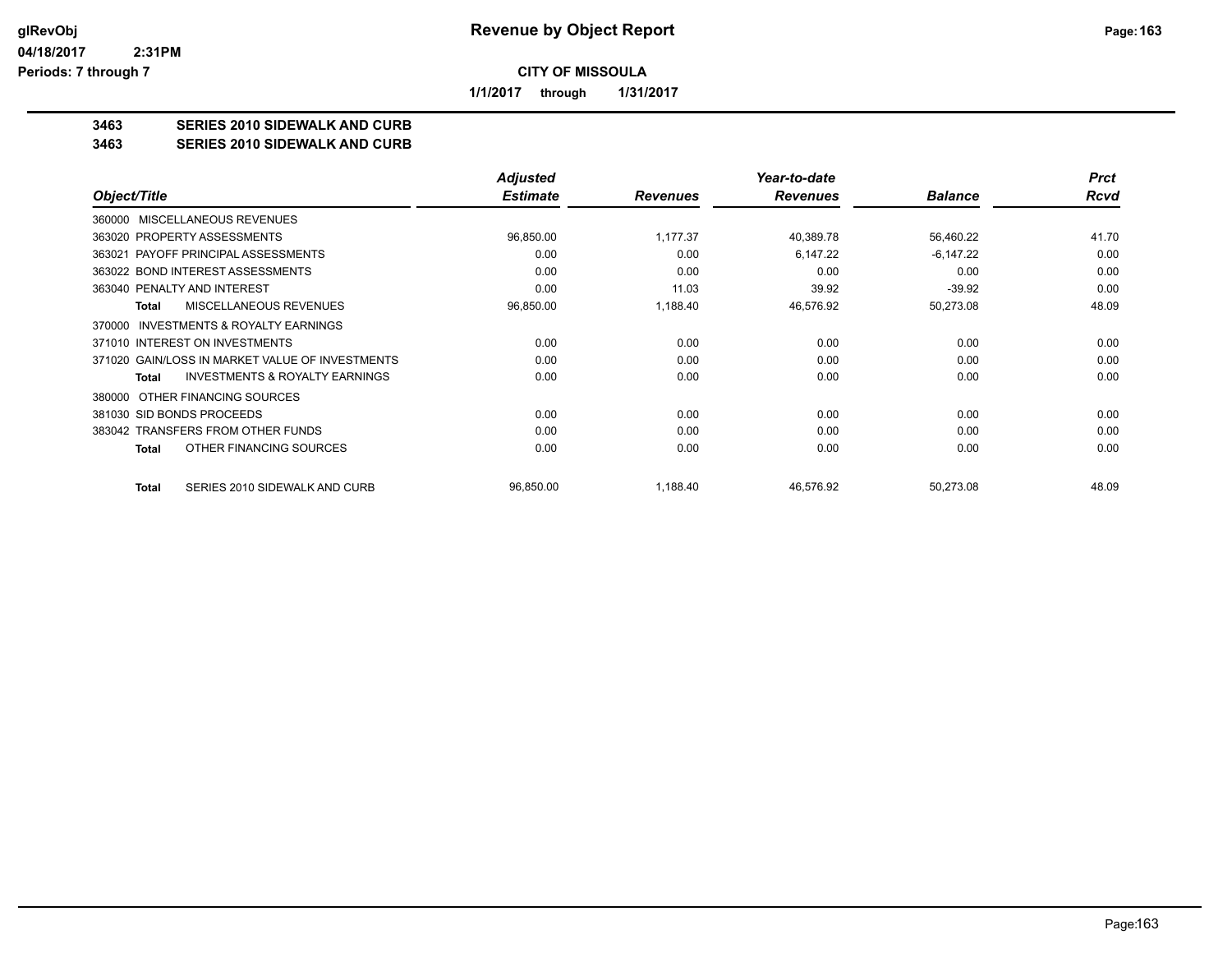**1/1/2017 through 1/31/2017**

#### **3463 SERIES 2010 SIDEWALK AND CURB**

|                                                    | <b>Adjusted</b> |                 | Year-to-date    |                | <b>Prct</b> |
|----------------------------------------------------|-----------------|-----------------|-----------------|----------------|-------------|
| Object/Title                                       | <b>Estimate</b> | <b>Revenues</b> | <b>Revenues</b> | <b>Balance</b> | Rcvd        |
| 360000 MISCELLANEOUS REVENUES                      |                 |                 |                 |                |             |
| 363020 PROPERTY ASSESSMENTS                        | 96,850.00       | 1,177.37        | 40,389.78       | 56,460.22      | 41.70       |
| PAYOFF PRINCIPAL ASSESSMENTS<br>363021             | 0.00            | 0.00            | 6.147.22        | $-6.147.22$    | 0.00        |
| 363022 BOND INTEREST ASSESSMENTS                   | 0.00            | 0.00            | 0.00            | 0.00           | 0.00        |
| 363040 PENALTY AND INTEREST                        | 0.00            | 11.03           | 39.92           | $-39.92$       | 0.00        |
| MISCELLANEOUS REVENUES<br>Total                    | 96,850.00       | 1,188.40        | 46,576.92       | 50,273.08      | 48.09       |
| INVESTMENTS & ROYALTY EARNINGS<br>370000           |                 |                 |                 |                |             |
| 371010 INTEREST ON INVESTMENTS                     | 0.00            | 0.00            | 0.00            | 0.00           | 0.00        |
| 371020 GAIN/LOSS IN MARKET VALUE OF INVESTMENT     | 0.00            | 0.00            | 0.00            | 0.00           | 0.00        |
| <b>INVESTMENTS &amp; ROYALTY EARNINGS</b><br>Total | 0.00            | 0.00            | 0.00            | 0.00           | 0.00        |
| OTHER FINANCING SOURCES<br>380000                  |                 |                 |                 |                |             |
| 381030 SID BONDS PROCEEDS                          | 0.00            | 0.00            | 0.00            | 0.00           | 0.00        |
| 383042 TRANSFERS FROM OTHER FUNDS                  | 0.00            | 0.00            | 0.00            | 0.00           | 0.00        |
| OTHER FINANCING SOURCES<br>Total                   | 0.00            | 0.00            | 0.00            | 0.00           | 0.00        |
| SERIES 2010 SIDEWALK AND CURB<br><b>Total</b>      | 96.850.00       | 1.188.40        | 46.576.92       | 50,273.08      | 48.09       |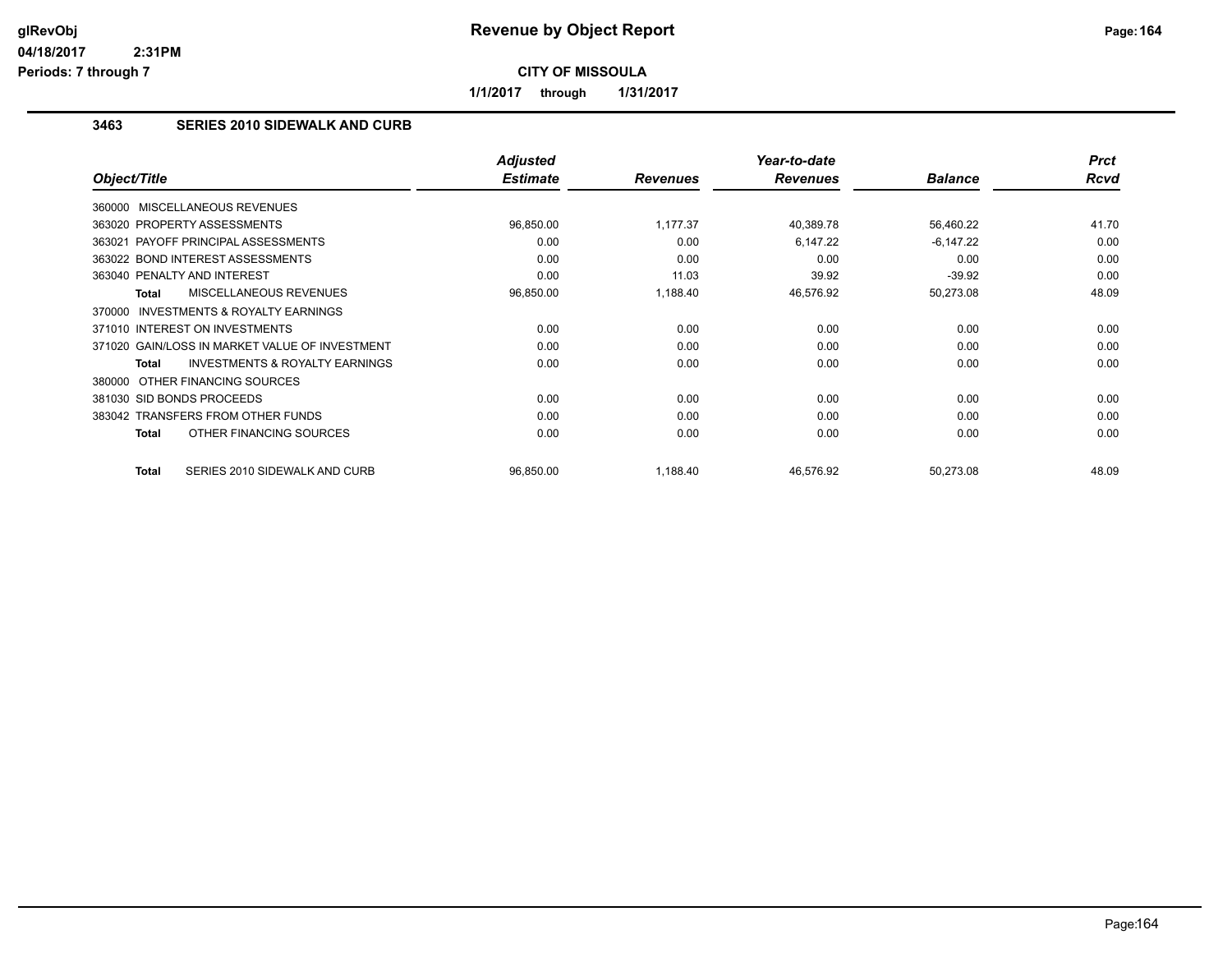**1/1/2017 through 1/31/2017**

**3464 FY12 S/C DEBT SERVICE**

**3464 FY12 S/C DEBT SERVICE**

|                                                    | <b>Adjusted</b> |                 | Year-to-date    |                | <b>Prct</b> |
|----------------------------------------------------|-----------------|-----------------|-----------------|----------------|-------------|
| Object/Title                                       | <b>Estimate</b> | <b>Revenues</b> | <b>Revenues</b> | <b>Balance</b> | <b>Rcvd</b> |
| 360000 MISCELLANEOUS REVENUES                      |                 |                 |                 |                |             |
| 363020 PROPERTY ASSESSMENTS                        | 70,910.00       | 1,262.82        | 35,498.26       | 35.411.74      | 50.06       |
| PAYOFF PRINCIPAL ASSESSMENTS<br>363021             | 0.00            | 0.00            | 742.61          | $-742.61$      | 0.00        |
| 363022 BOND INTEREST ASSESSMENTS                   | 0.00            | 0.00            | 0.00            | 0.00           | 0.00        |
| 363040 PENALTY AND INTEREST                        | 0.00            | 25.76           | 32.58           | $-32.58$       | 0.00        |
| <b>MISCELLANEOUS REVENUES</b><br>Total             | 70,910.00       | 1,288.58        | 36,273.45       | 34,636.55      | 51.15       |
| 370000 INVESTMENTS & ROYALTY EARNINGS              |                 |                 |                 |                |             |
| 371010 INTEREST ON INVESTMENTS                     | 0.00            | 0.00            | 0.00            | 0.00           | 0.00        |
| 371020 GAIN/LOSS IN MARKET VALUE OF INVESTMENTS    | 0.00            | 0.00            | 0.00            | 0.00           | 0.00        |
| <b>INVESTMENTS &amp; ROYALTY EARNINGS</b><br>Total | 0.00            | 0.00            | 0.00            | 0.00           | 0.00        |
| OTHER FINANCING SOURCES<br>380000                  |                 |                 |                 |                |             |
| 381030 SID BONDS PROCEEDS                          | 0.00            | 0.00            | 0.00            | 0.00           | 0.00        |
| 383042 TRANSFERS FROM OTHER FUNDS                  | 0.00            | 0.00            | 0.00            | 0.00           | 0.00        |
| OTHER FINANCING SOURCES<br><b>Total</b>            | 0.00            | 0.00            | 0.00            | 0.00           | 0.00        |
| FY12 S/C DEBT SERVICE<br><b>Total</b>              | 70,910.00       | 1,288.58        | 36,273.45       | 34,636.55      | 51.15       |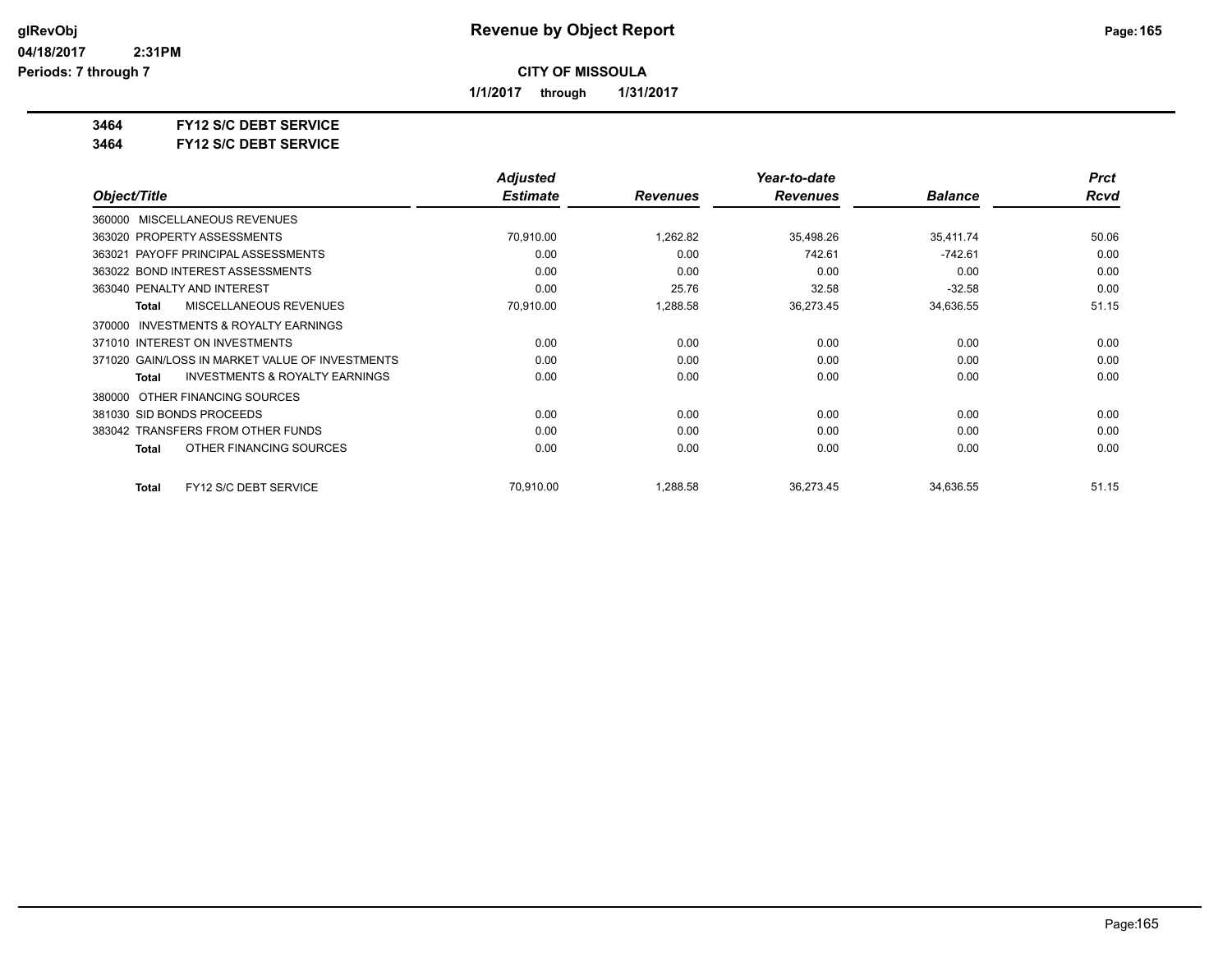**1/1/2017 through 1/31/2017**

#### **3464 FY12 S/C DEBT SERVICE**

|                                                           | <b>Adjusted</b> |                 | Year-to-date    |                | <b>Prct</b> |
|-----------------------------------------------------------|-----------------|-----------------|-----------------|----------------|-------------|
| Object/Title                                              | <b>Estimate</b> | <b>Revenues</b> | <b>Revenues</b> | <b>Balance</b> | Rcvd        |
| 360000 MISCELLANEOUS REVENUES                             |                 |                 |                 |                |             |
| 363020 PROPERTY ASSESSMENTS                               | 70,910.00       | 1,262.82        | 35,498.26       | 35,411.74      | 50.06       |
| 363021 PAYOFF PRINCIPAL ASSESSMENTS                       | 0.00            | 0.00            | 742.61          | $-742.61$      | 0.00        |
| 363022 BOND INTEREST ASSESSMENTS                          | 0.00            | 0.00            | 0.00            | 0.00           | 0.00        |
| 363040 PENALTY AND INTEREST                               | 0.00            | 25.76           | 32.58           | $-32.58$       | 0.00        |
| MISCELLANEOUS REVENUES<br><b>Total</b>                    | 70,910.00       | 1,288.58        | 36,273.45       | 34,636.55      | 51.15       |
| INVESTMENTS & ROYALTY EARNINGS<br>370000                  |                 |                 |                 |                |             |
| 371010 INTEREST ON INVESTMENTS                            | 0.00            | 0.00            | 0.00            | 0.00           | 0.00        |
| 371020 GAIN/LOSS IN MARKET VALUE OF INVESTMENT            | 0.00            | 0.00            | 0.00            | 0.00           | 0.00        |
| <b>INVESTMENTS &amp; ROYALTY EARNINGS</b><br><b>Total</b> | 0.00            | 0.00            | 0.00            | 0.00           | 0.00        |
| 380000 OTHER FINANCING SOURCES                            |                 |                 |                 |                |             |
| 381030 SID BONDS PROCEEDS                                 | 0.00            | 0.00            | 0.00            | 0.00           | 0.00        |
| 383042 TRANSFERS FROM OTHER FUNDS                         | 0.00            | 0.00            | 0.00            | 0.00           | 0.00        |
| OTHER FINANCING SOURCES<br><b>Total</b>                   | 0.00            | 0.00            | 0.00            | 0.00           | 0.00        |
| FY12 S/C DEBT SERVICE<br><b>Total</b>                     | 70.910.00       | 1,288.58        | 36,273.45       | 34,636.55      | 51.15       |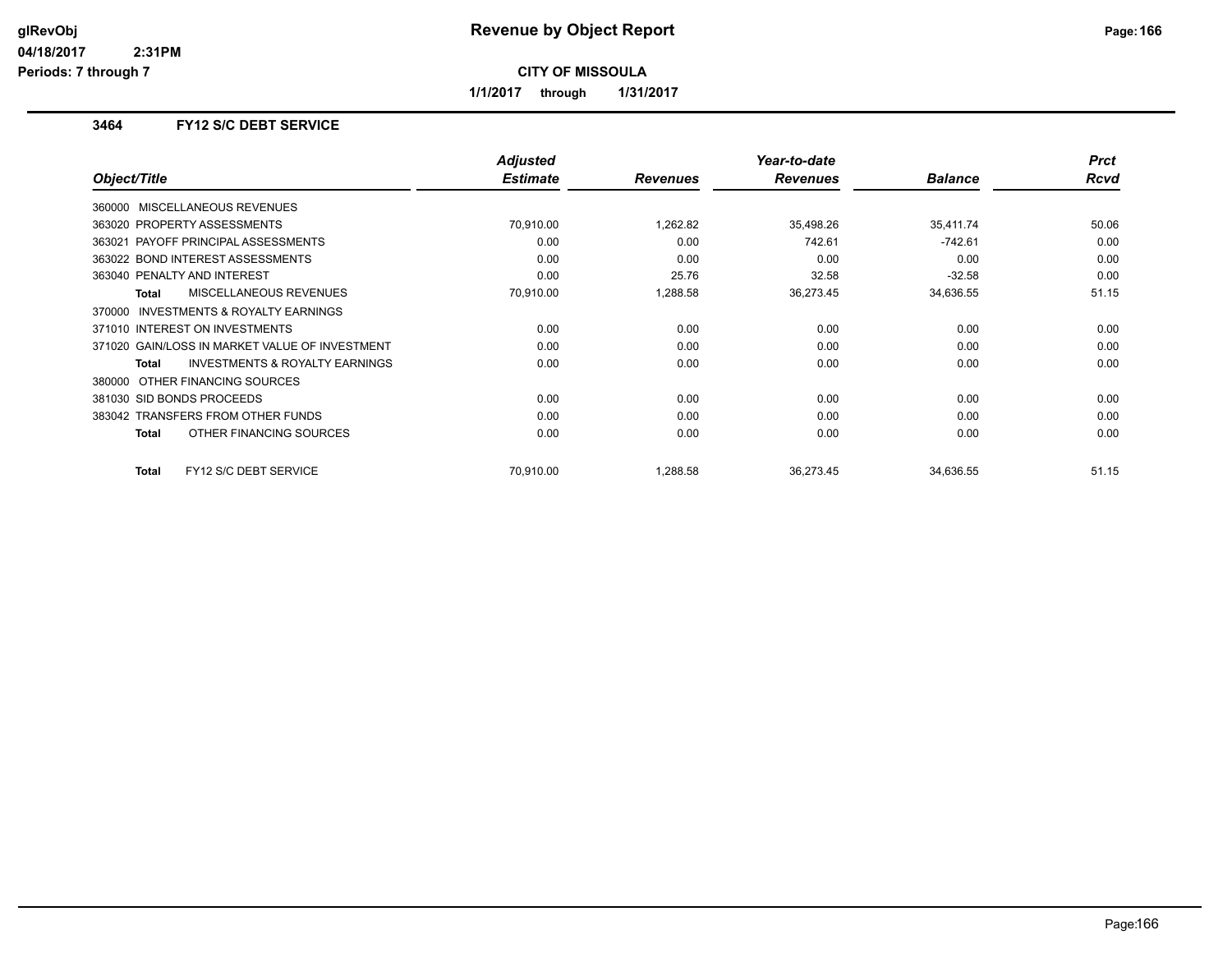**1/1/2017 through 1/31/2017**

## **3465 FY13 SIDEWALK/CURB DEBT SERVICE**

**3465 FY13 SIDEWALK/CURB DEBT SERVICE**

|                                                    | <b>Adjusted</b> |                 | Year-to-date    |                | <b>Prct</b> |
|----------------------------------------------------|-----------------|-----------------|-----------------|----------------|-------------|
| Object/Title                                       | <b>Estimate</b> | <b>Revenues</b> | <b>Revenues</b> | <b>Balance</b> | Rcvd        |
| 360000 MISCELLANEOUS REVENUES                      |                 |                 |                 |                |             |
| 363020 PROPERTY ASSESSMENTS                        | 39,067.00       | 37.83           | 19,842.41       | 19,224.59      | 50.79       |
| PAYOFF PRINCIPAL ASSESSMENTS<br>363021             | 0.00            | 0.00            | 0.00            | 0.00           | 0.00        |
| 363022 BOND INTEREST ASSESSMENTS                   | 0.00            | 0.00            | 0.00            | 0.00           | 0.00        |
| 363040 PENALTY AND INTEREST                        | 0.00            | 0.32            | 9.33            | $-9.33$        | 0.00        |
| MISCELLANEOUS REVENUES<br>Total                    | 39,067.00       | 38.15           | 19,851.74       | 19,215.26      | 50.81       |
| INVESTMENTS & ROYALTY EARNINGS<br>370000           |                 |                 |                 |                |             |
| 371010 INTEREST ON INVESTMENTS                     | 0.00            | 0.00            | 0.00            | 0.00           | 0.00        |
| 371020 GAIN/LOSS IN MARKET VALUE OF INVESTMENTS    | 0.00            | 0.00            | 0.00            | 0.00           | 0.00        |
| <b>INVESTMENTS &amp; ROYALTY EARNINGS</b><br>Total | 0.00            | 0.00            | 0.00            | 0.00           | 0.00        |
| OTHER FINANCING SOURCES<br>380000                  |                 |                 |                 |                |             |
| 381030 SID BONDS PROCEEDS                          | 0.00            | 0.00            | 0.00            | 0.00           | 0.00        |
| 383042 TRANSFERS FROM OTHER FUNDS                  | 0.00            | 0.00            | 0.00            | 0.00           | 0.00        |
| OTHER FINANCING SOURCES<br><b>Total</b>            | 0.00            | 0.00            | 0.00            | 0.00           | 0.00        |
| FY13 SIDEWALK/CURB DEBT SERVICE<br><b>Total</b>    | 39,067.00       | 38.15           | 19,851.74       | 19,215.26      | 50.81       |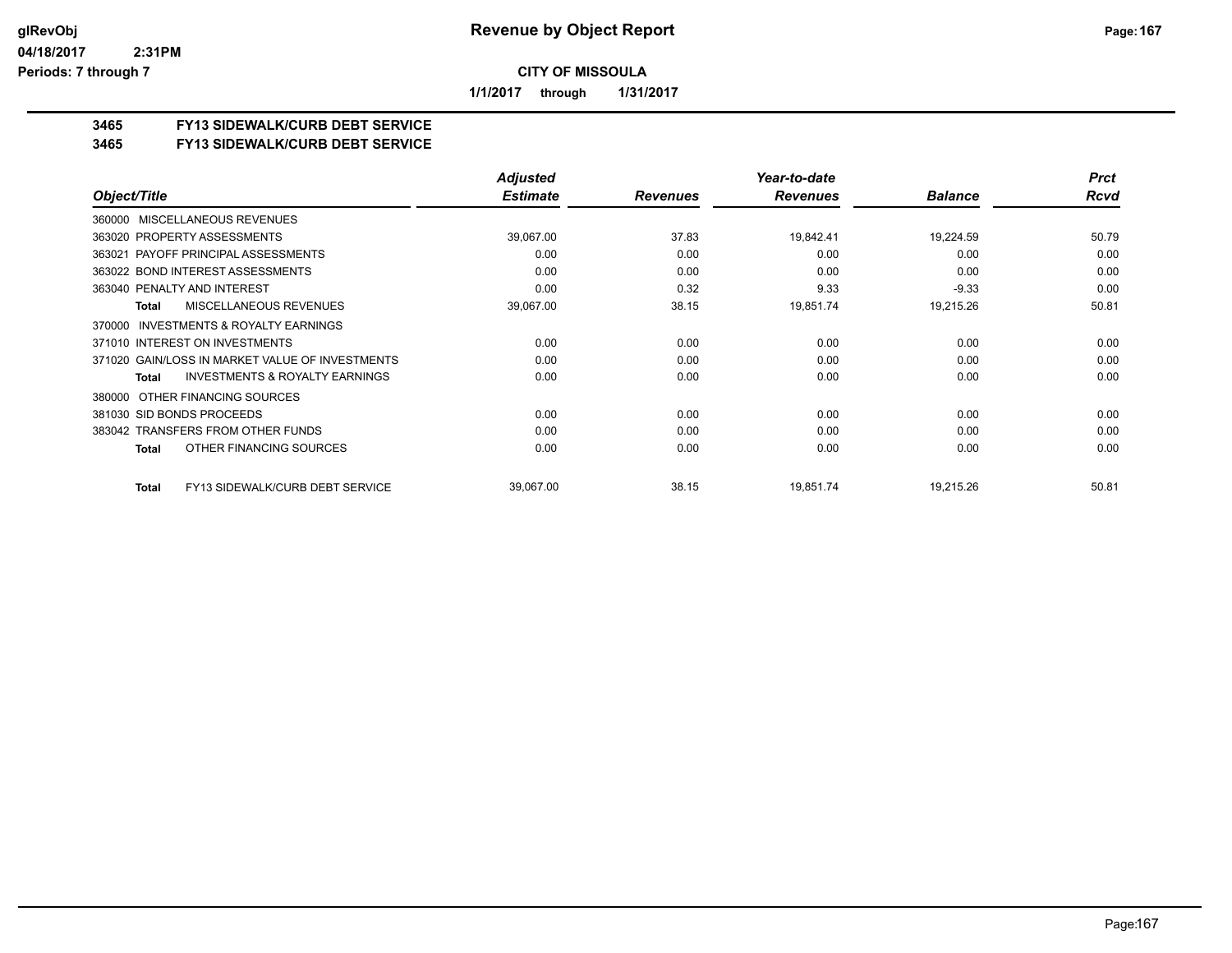**1/1/2017 through 1/31/2017**

#### **3465 FY13 SIDEWALK/CURB DEBT SERVICE**

|                                                           | <b>Adjusted</b> |                 | Year-to-date    |                | <b>Prct</b> |
|-----------------------------------------------------------|-----------------|-----------------|-----------------|----------------|-------------|
| Object/Title                                              | <b>Estimate</b> | <b>Revenues</b> | <b>Revenues</b> | <b>Balance</b> | <b>Rcvd</b> |
| 360000 MISCELLANEOUS REVENUES                             |                 |                 |                 |                |             |
| 363020 PROPERTY ASSESSMENTS                               | 39,067.00       | 37.83           | 19,842.41       | 19,224.59      | 50.79       |
| 363021 PAYOFF PRINCIPAL ASSESSMENTS                       | 0.00            | 0.00            | 0.00            | 0.00           | 0.00        |
| 363022 BOND INTEREST ASSESSMENTS                          | 0.00            | 0.00            | 0.00            | 0.00           | 0.00        |
| 363040 PENALTY AND INTEREST                               | 0.00            | 0.32            | 9.33            | $-9.33$        | 0.00        |
| MISCELLANEOUS REVENUES<br><b>Total</b>                    | 39,067.00       | 38.15           | 19,851.74       | 19,215.26      | 50.81       |
| <b>INVESTMENTS &amp; ROYALTY EARNINGS</b><br>370000       |                 |                 |                 |                |             |
| 371010 INTEREST ON INVESTMENTS                            | 0.00            | 0.00            | 0.00            | 0.00           | 0.00        |
| 371020 GAIN/LOSS IN MARKET VALUE OF INVESTMENT            | 0.00            | 0.00            | 0.00            | 0.00           | 0.00        |
| <b>INVESTMENTS &amp; ROYALTY EARNINGS</b><br><b>Total</b> | 0.00            | 0.00            | 0.00            | 0.00           | 0.00        |
| OTHER FINANCING SOURCES<br>380000                         |                 |                 |                 |                |             |
| 381030 SID BONDS PROCEEDS                                 | 0.00            | 0.00            | 0.00            | 0.00           | 0.00        |
| 383042 TRANSFERS FROM OTHER FUNDS                         | 0.00            | 0.00            | 0.00            | 0.00           | 0.00        |
| OTHER FINANCING SOURCES<br><b>Total</b>                   | 0.00            | 0.00            | 0.00            | 0.00           | 0.00        |
| FY13 SIDEWALK/CURB DEBT SERVICE<br><b>Total</b>           | 39,067.00       | 38.15           | 19,851.74       | 19,215.26      | 50.81       |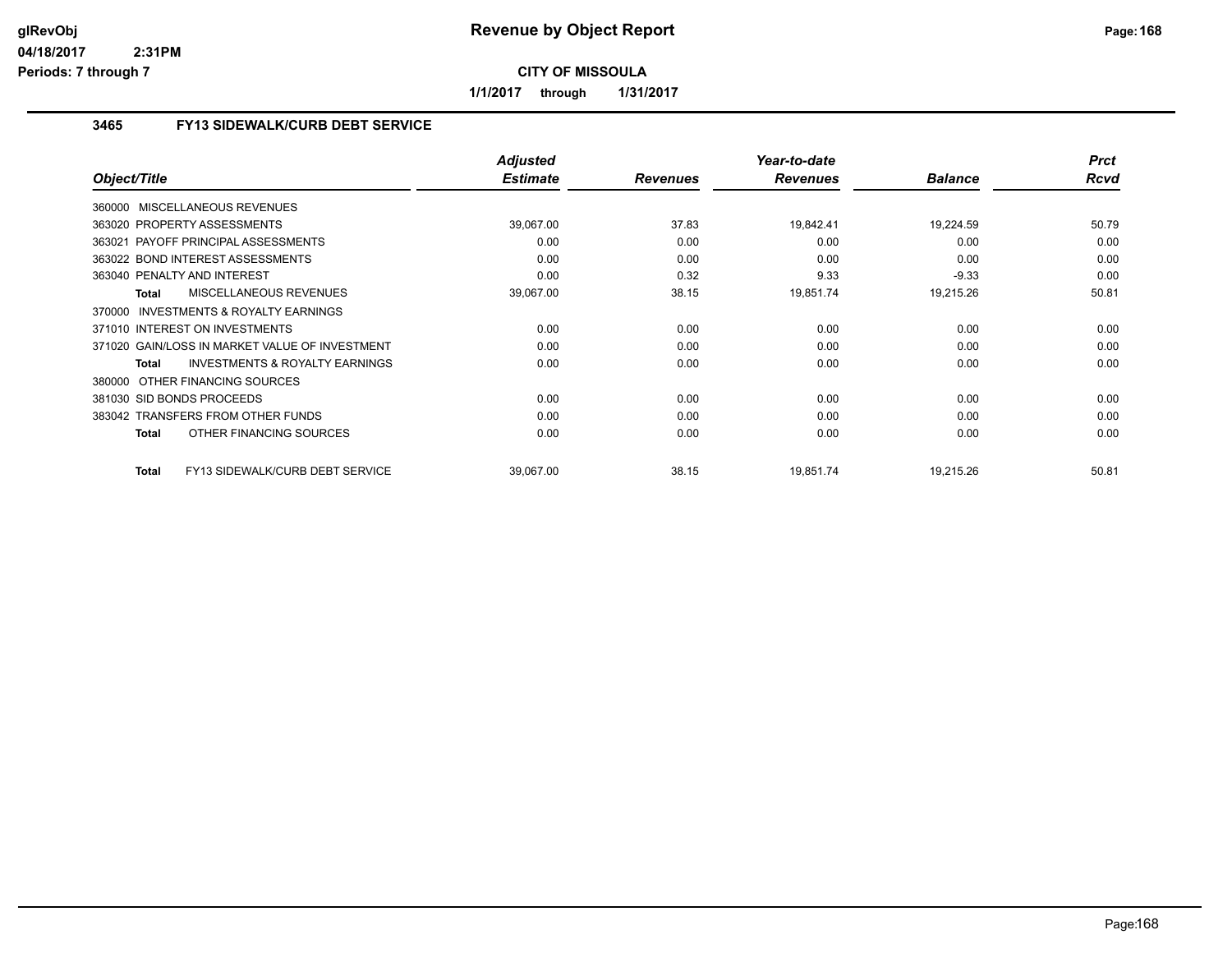**1/1/2017 through 1/31/2017**

## **3466 FY15 SIDEWALK/CURB DEBT SERVICE**

**3466 FY15 SIDEWALK/CURB DEBT SERVICE**

|                                                    | <b>Adjusted</b> |                 | Year-to-date    |                | <b>Prct</b> |
|----------------------------------------------------|-----------------|-----------------|-----------------|----------------|-------------|
| Object/Title                                       | <b>Estimate</b> | <b>Revenues</b> | <b>Revenues</b> | <b>Balance</b> | Rcvd        |
| 360000 MISCELLANEOUS REVENUES                      |                 |                 |                 |                |             |
| 363020 PROPERTY ASSESSMENTS                        | 57,525.00       | 0.00            | 28,066.82       | 29,458.18      | 48.79       |
| PAYOFF PRINCIPAL ASSESSMENTS<br>363021             | 0.00            | 0.00            | 13,679.06       | $-13,679.06$   | 0.00        |
| 363022 BOND INTEREST ASSESSMENTS                   | 0.00            | 0.00            | 0.00            | 0.00           | 0.00        |
| 363040 PENALTY AND INTEREST                        | 0.00            | 0.00            | 0.00            | 0.00           | 0.00        |
| <b>MISCELLANEOUS REVENUES</b><br>Total             | 57,525.00       | 0.00            | 41,745.88       | 15,779.12      | 72.57       |
| 370000 INVESTMENTS & ROYALTY EARNINGS              |                 |                 |                 |                |             |
| 371010 INTEREST ON INVESTMENTS                     | 0.00            | 0.00            | 0.00            | 0.00           | 0.00        |
| 371020 GAIN/LOSS IN MARKET VALUE OF INVESTMENTS    | 0.00            | 0.00            | 0.00            | 0.00           | 0.00        |
| <b>INVESTMENTS &amp; ROYALTY EARNINGS</b><br>Total | 0.00            | 0.00            | 0.00            | 0.00           | 0.00        |
| OTHER FINANCING SOURCES<br>380000                  |                 |                 |                 |                |             |
| 381030 SID BONDS PROCEEDS                          | 0.00            | 0.00            | 0.00            | 0.00           | 0.00        |
| 383042 TRANSFERS FROM OTHER FUNDS                  | 0.00            | 0.00            | 0.00            | 0.00           | 0.00        |
| OTHER FINANCING SOURCES<br><b>Total</b>            | 0.00            | 0.00            | 0.00            | 0.00           | 0.00        |
| FY15 SIDEWALK/CURB DEBT SERVICE<br><b>Total</b>    | 57,525.00       | 0.00            | 41,745.88       | 15,779.12      | 72.57       |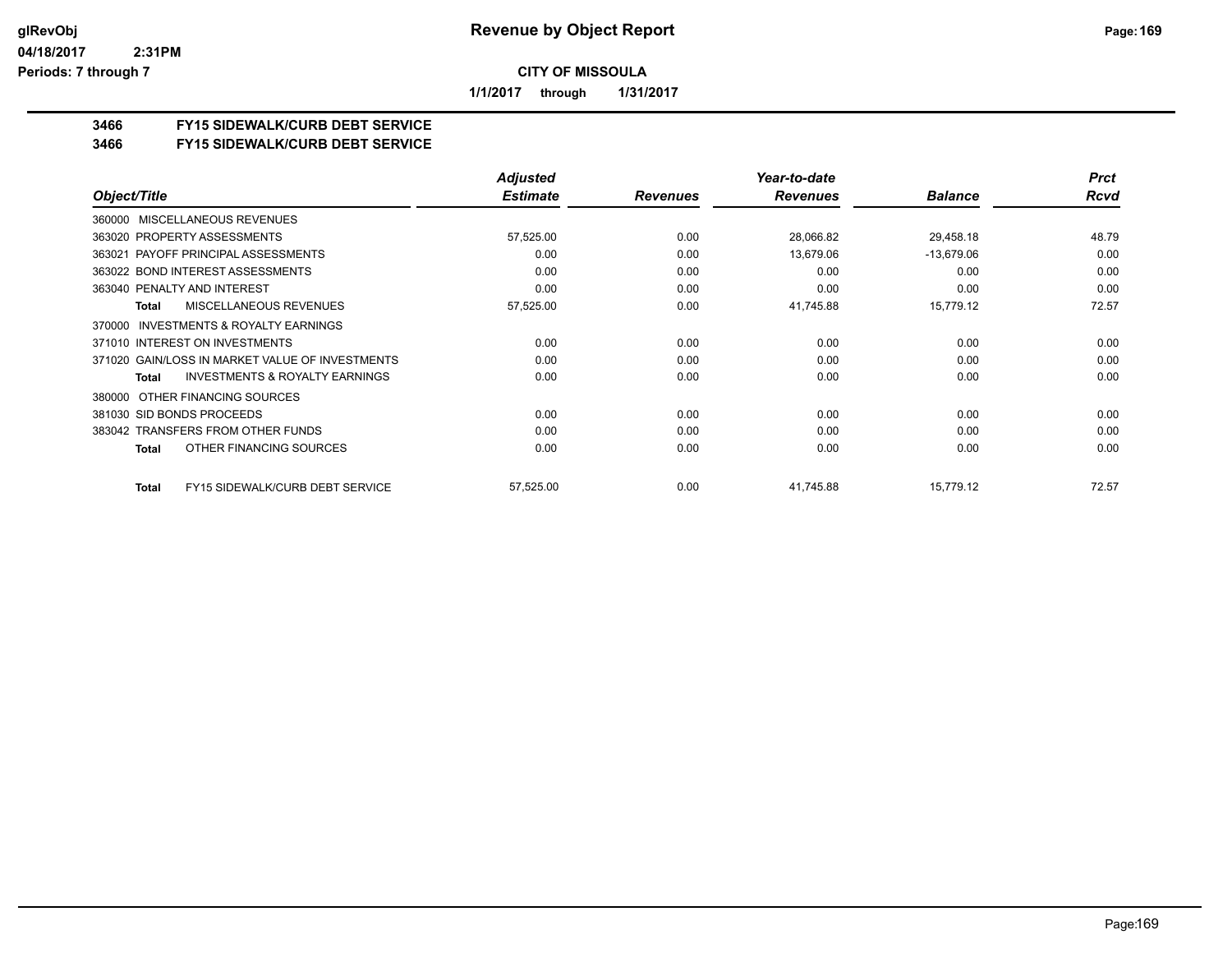**1/1/2017 through 1/31/2017**

#### **3466 FY15 SIDEWALK/CURB DEBT SERVICE**

|                                                           | <b>Adjusted</b> |                 | Year-to-date    |                | <b>Prct</b> |
|-----------------------------------------------------------|-----------------|-----------------|-----------------|----------------|-------------|
| Object/Title                                              | <b>Estimate</b> | <b>Revenues</b> | <b>Revenues</b> | <b>Balance</b> | <b>Rcvd</b> |
| 360000 MISCELLANEOUS REVENUES                             |                 |                 |                 |                |             |
| 363020 PROPERTY ASSESSMENTS                               | 57,525.00       | 0.00            | 28,066.82       | 29,458.18      | 48.79       |
| 363021 PAYOFF PRINCIPAL ASSESSMENTS                       | 0.00            | 0.00            | 13,679.06       | $-13,679.06$   | 0.00        |
| 363022 BOND INTEREST ASSESSMENTS                          | 0.00            | 0.00            | 0.00            | 0.00           | 0.00        |
| 363040 PENALTY AND INTEREST                               | 0.00            | 0.00            | 0.00            | 0.00           | 0.00        |
| MISCELLANEOUS REVENUES<br><b>Total</b>                    | 57,525.00       | 0.00            | 41,745.88       | 15,779.12      | 72.57       |
| <b>INVESTMENTS &amp; ROYALTY EARNINGS</b><br>370000       |                 |                 |                 |                |             |
| 371010 INTEREST ON INVESTMENTS                            | 0.00            | 0.00            | 0.00            | 0.00           | 0.00        |
| 371020 GAIN/LOSS IN MARKET VALUE OF INVESTMENT            | 0.00            | 0.00            | 0.00            | 0.00           | 0.00        |
| <b>INVESTMENTS &amp; ROYALTY EARNINGS</b><br><b>Total</b> | 0.00            | 0.00            | 0.00            | 0.00           | 0.00        |
| OTHER FINANCING SOURCES<br>380000                         |                 |                 |                 |                |             |
| 381030 SID BONDS PROCEEDS                                 | 0.00            | 0.00            | 0.00            | 0.00           | 0.00        |
| 383042 TRANSFERS FROM OTHER FUNDS                         | 0.00            | 0.00            | 0.00            | 0.00           | 0.00        |
| OTHER FINANCING SOURCES<br><b>Total</b>                   | 0.00            | 0.00            | 0.00            | 0.00           | 0.00        |
| <b>FY15 SIDEWALK/CURB DEBT SERVICE</b><br><b>Total</b>    | 57,525.00       | 0.00            | 41,745.88       | 15,779.12      | 72.57       |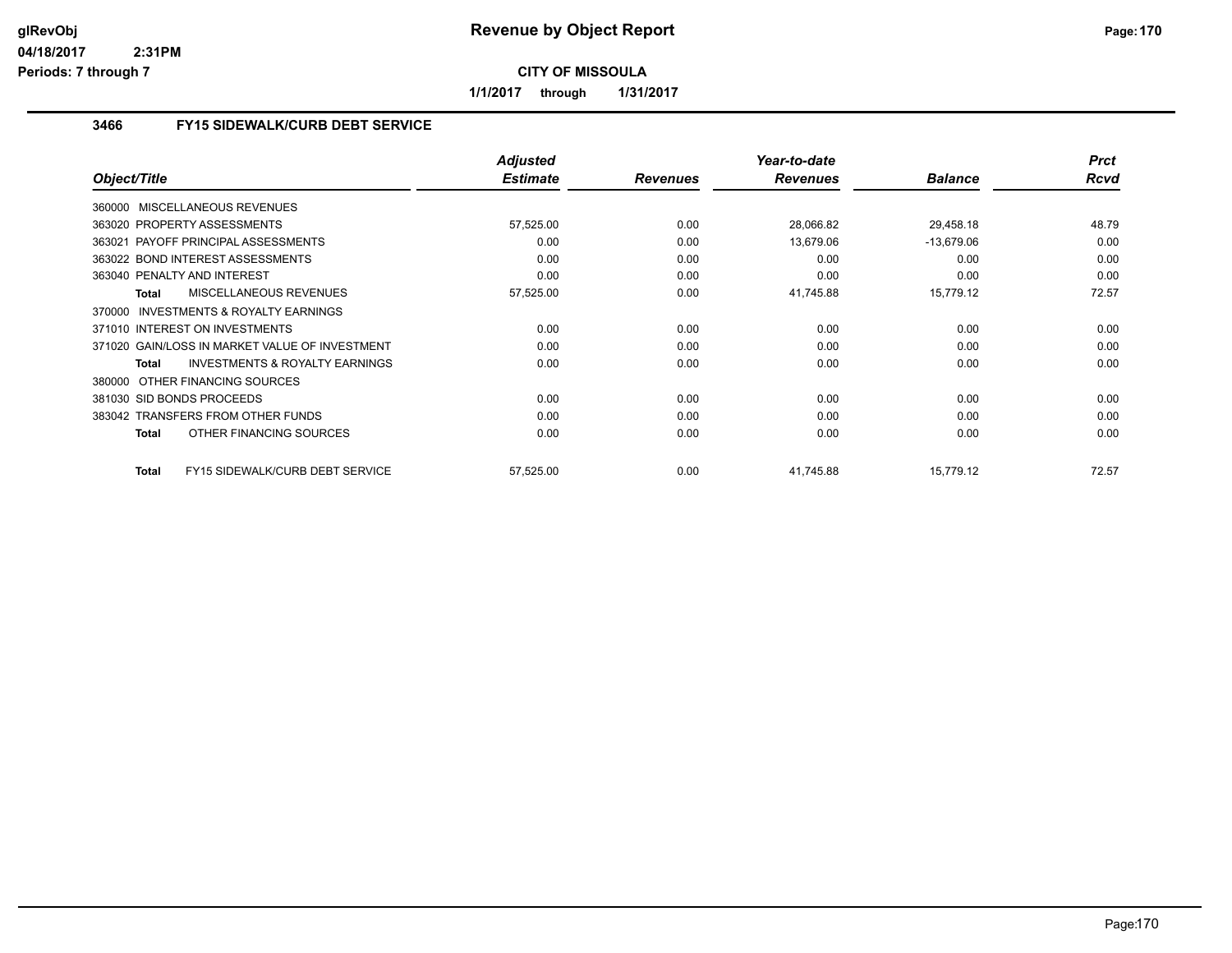**1/1/2017 through 1/31/2017**

### **3467 FY16 SIDEWALK/CURB DEBT SERVICE**

**3467 FY16 SIDEWALK/CURB DEBT SERVICE**

|                                                     | <b>Adjusted</b> |                 | Year-to-date    |                | <b>Prct</b> |
|-----------------------------------------------------|-----------------|-----------------|-----------------|----------------|-------------|
| Object/Title                                        | <b>Estimate</b> | <b>Revenues</b> | <b>Revenues</b> | <b>Balance</b> | Rcvd        |
| 360000 MISCELLANEOUS REVENUES                       |                 |                 |                 |                |             |
| 363020 PROPERTY ASSESSMENTS                         | 0.00            | 31.58           | 16,756.24       | $-16,756.24$   | 0.00        |
| 363021 PAYOFF PRINCIPAL ASSESSMENTS                 | 0.00            | 0.00            | 6,755.18        | $-6,755.18$    | 0.00        |
| 363022 BOND INTEREST ASSESSMENTS                    | 0.00            | 0.00            | 0.00            | 0.00           | 0.00        |
| 363040 PENALTY AND INTEREST                         | 0.00            | 0.00            | 11.89           | $-11.89$       | 0.00        |
| MISCELLANEOUS REVENUES<br>Total                     | 0.00            | 31.58           | 23,523.31       | $-23,523.31$   | 0.00        |
| <b>INVESTMENTS &amp; ROYALTY EARNINGS</b><br>370000 |                 |                 |                 |                |             |
| 371010 INTEREST ON INVESTMENTS                      | 0.00            | 0.00            | 0.00            | 0.00           | 0.00        |
| 371020 GAIN/LOSS IN MARKET VALUE OF INVESTMENTS     | 0.00            | 0.00            | 0.00            | 0.00           | 0.00        |
| <b>INVESTMENTS &amp; ROYALTY EARNINGS</b><br>Total  | 0.00            | 0.00            | 0.00            | 0.00           | 0.00        |
| 380000 OTHER FINANCING SOURCES                      |                 |                 |                 |                |             |
| 381030 SID BONDS PROCEEDS                           | 0.00            | 0.00            | 0.00            | 0.00           | 0.00        |
| 383042 TRANSFERS FROM OTHER FUNDS                   | 0.00            | 0.00            | 0.00            | 0.00           | 0.00        |
| OTHER FINANCING SOURCES<br>Total                    | 0.00            | 0.00            | 0.00            | 0.00           | 0.00        |
| FY16 SIDEWALK/CURB DEBT SERVICE<br>Total            | 0.00            | 31.58           | 23,523.31       | $-23,523.31$   | 0.00        |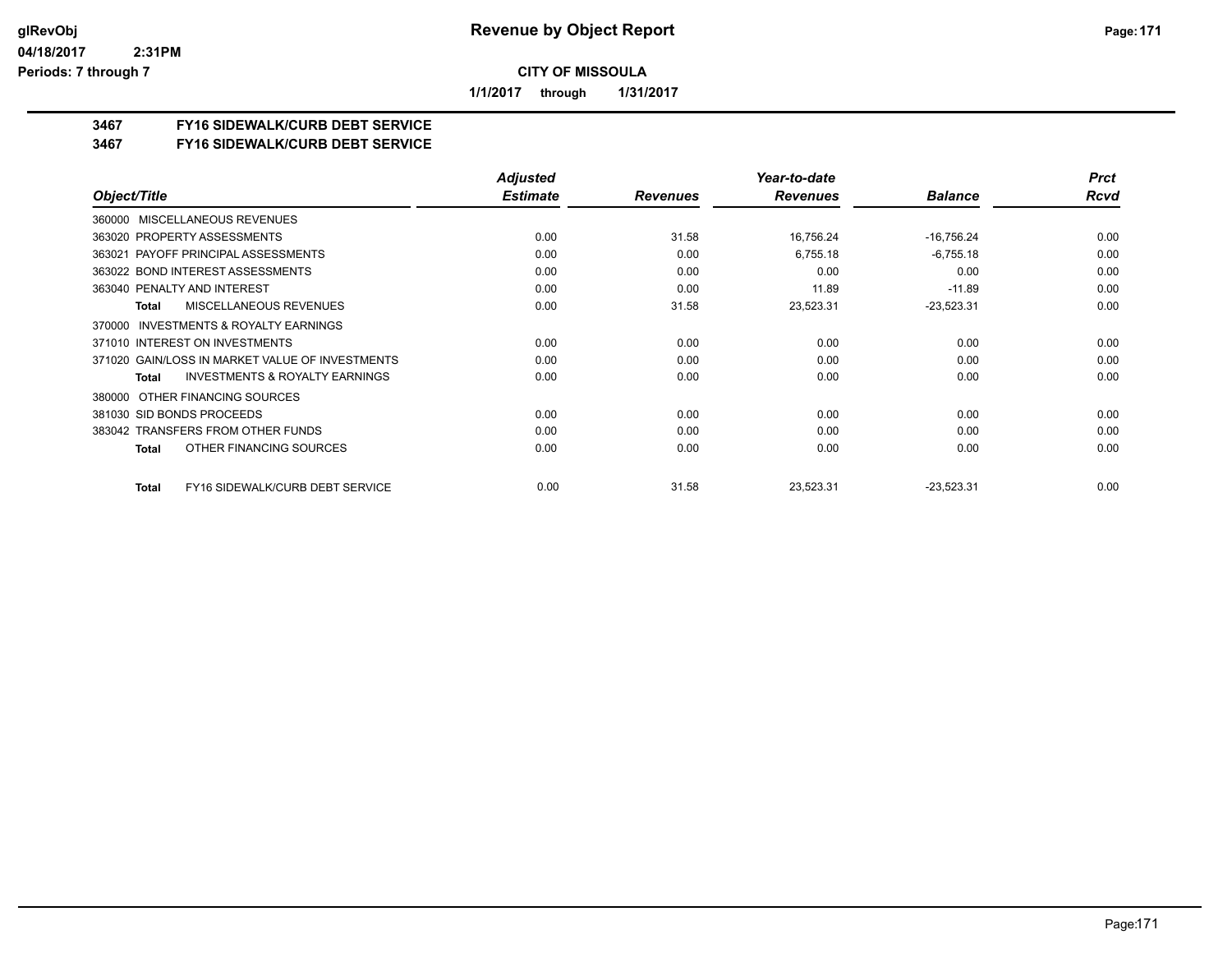**1/1/2017 through 1/31/2017**

#### **3467 FY16 SIDEWALK/CURB DEBT SERVICE**

|                                                           | <b>Adjusted</b> |                 | Year-to-date    |                | <b>Prct</b> |
|-----------------------------------------------------------|-----------------|-----------------|-----------------|----------------|-------------|
| Object/Title                                              | <b>Estimate</b> | <b>Revenues</b> | <b>Revenues</b> | <b>Balance</b> | Rcvd        |
| 360000 MISCELLANEOUS REVENUES                             |                 |                 |                 |                |             |
| 363020 PROPERTY ASSESSMENTS                               | 0.00            | 31.58           | 16,756.24       | $-16,756.24$   | 0.00        |
| 363021 PAYOFF PRINCIPAL ASSESSMENTS                       | 0.00            | 0.00            | 6,755.18        | $-6,755.18$    | 0.00        |
| 363022 BOND INTEREST ASSESSMENTS                          | 0.00            | 0.00            | 0.00            | 0.00           | 0.00        |
| 363040 PENALTY AND INTEREST                               | 0.00            | 0.00            | 11.89           | $-11.89$       | 0.00        |
| MISCELLANEOUS REVENUES<br><b>Total</b>                    | 0.00            | 31.58           | 23,523.31       | $-23,523.31$   | 0.00        |
| <b>INVESTMENTS &amp; ROYALTY EARNINGS</b><br>370000       |                 |                 |                 |                |             |
| 371010 INTEREST ON INVESTMENTS                            | 0.00            | 0.00            | 0.00            | 0.00           | 0.00        |
| 371020 GAIN/LOSS IN MARKET VALUE OF INVESTMENT            | 0.00            | 0.00            | 0.00            | 0.00           | 0.00        |
| <b>INVESTMENTS &amp; ROYALTY EARNINGS</b><br><b>Total</b> | 0.00            | 0.00            | 0.00            | 0.00           | 0.00        |
| OTHER FINANCING SOURCES<br>380000                         |                 |                 |                 |                |             |
| 381030 SID BONDS PROCEEDS                                 | 0.00            | 0.00            | 0.00            | 0.00           | 0.00        |
| 383042 TRANSFERS FROM OTHER FUNDS                         | 0.00            | 0.00            | 0.00            | 0.00           | 0.00        |
| OTHER FINANCING SOURCES<br><b>Total</b>                   | 0.00            | 0.00            | 0.00            | 0.00           | 0.00        |
| FY16 SIDEWALK/CURB DEBT SERVICE<br><b>Total</b>           | 0.00            | 31.58           | 23.523.31       | $-23,523.31$   | 0.00        |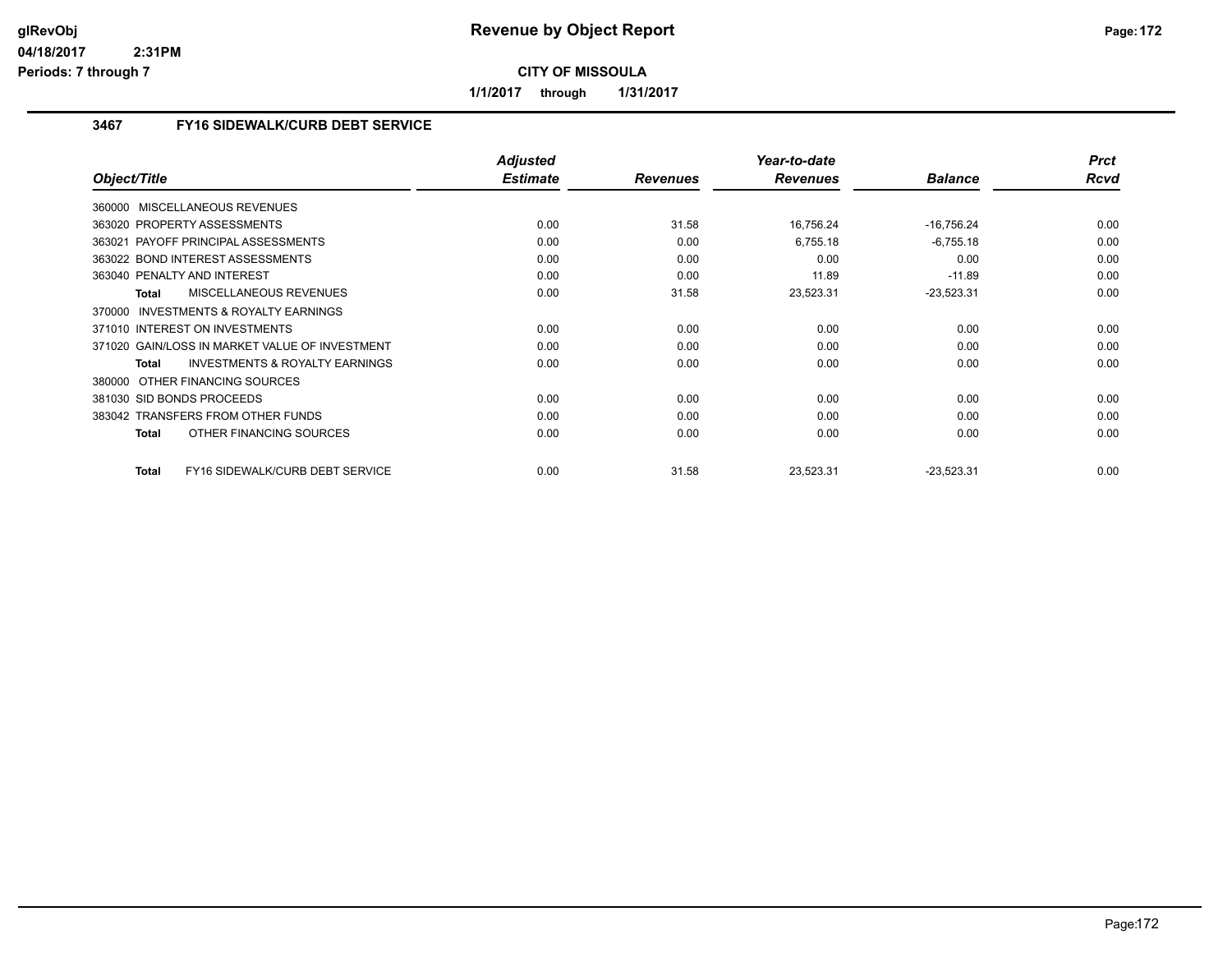**1/1/2017 through 1/31/2017**

**3470 SID 470 DEBT SERVICE FUND**

**3470 SID 470 DEBT SERVICE FUND**

|                                                           | <b>Adjusted</b> |                 | Year-to-date    |                | <b>Prct</b> |
|-----------------------------------------------------------|-----------------|-----------------|-----------------|----------------|-------------|
| Object/Title                                              | <b>Estimate</b> | <b>Revenues</b> | <b>Revenues</b> | <b>Balance</b> | Rcvd        |
| TAXES/ASSESSMENTS<br>310000                               |                 |                 |                 |                |             |
| 312001 PENALTIES & INTEREST                               | 0.00            | 0.00            | 0.00            | 0.00           | 0.00        |
| TAXES/ASSESSMENTS<br>Total                                | 0.00            | 0.00            | 0.00            | 0.00           | 0.00        |
| 360000 MISCELLANEOUS REVENUES                             |                 |                 |                 |                |             |
| 363020 PROPERTY ASSESSMENTS                               | 0.00            | 0.00            | 0.00            | 0.00           | 0.00        |
| 363021 PAYOFF PRINCIPAL ASSESSMENTS                       | 0.00            | 0.00            | 0.00            | 0.00           | 0.00        |
| 363022 BOND INTEREST ASSESSMENTS                          | 0.00            | 0.00            | 0.00            | 0.00           | 0.00        |
| 363040 PENALTY AND INTEREST                               | 0.00            | 0.00            | 0.00            | 0.00           | 0.00        |
| MISCELLANEOUS REVENUES<br><b>Total</b>                    | 0.00            | 0.00            | 0.00            | 0.00           | 0.00        |
| <b>INVESTMENTS &amp; ROYALTY EARNINGS</b><br>370000       |                 |                 |                 |                |             |
| 371010 INTEREST ON INVESTMENTS                            | 0.00            | 0.00            | 0.00            | 0.00           | 0.00        |
| 371020 GAIN/LOSS IN MARKET VALUE OF INVESTMENTS           | 0.00            | 0.00            | 0.00            | 0.00           | 0.00        |
| <b>INVESTMENTS &amp; ROYALTY EARNINGS</b><br><b>Total</b> | 0.00            | 0.00            | 0.00            | 0.00           | 0.00        |
| 380000 OTHER FINANCING SOURCES                            |                 |                 |                 |                |             |
| 381009 TRANSFERS IN                                       | 0.00            | 0.00            | 0.00            | 0.00           | 0.00        |
| OTHER FINANCING SOURCES<br><b>Total</b>                   | 0.00            | 0.00            | 0.00            | 0.00           | 0.00        |
| SID 470 DEBT SERVICE FUND<br><b>Total</b>                 | 0.00            | 0.00            | 0.00            | 0.00           | 0.00        |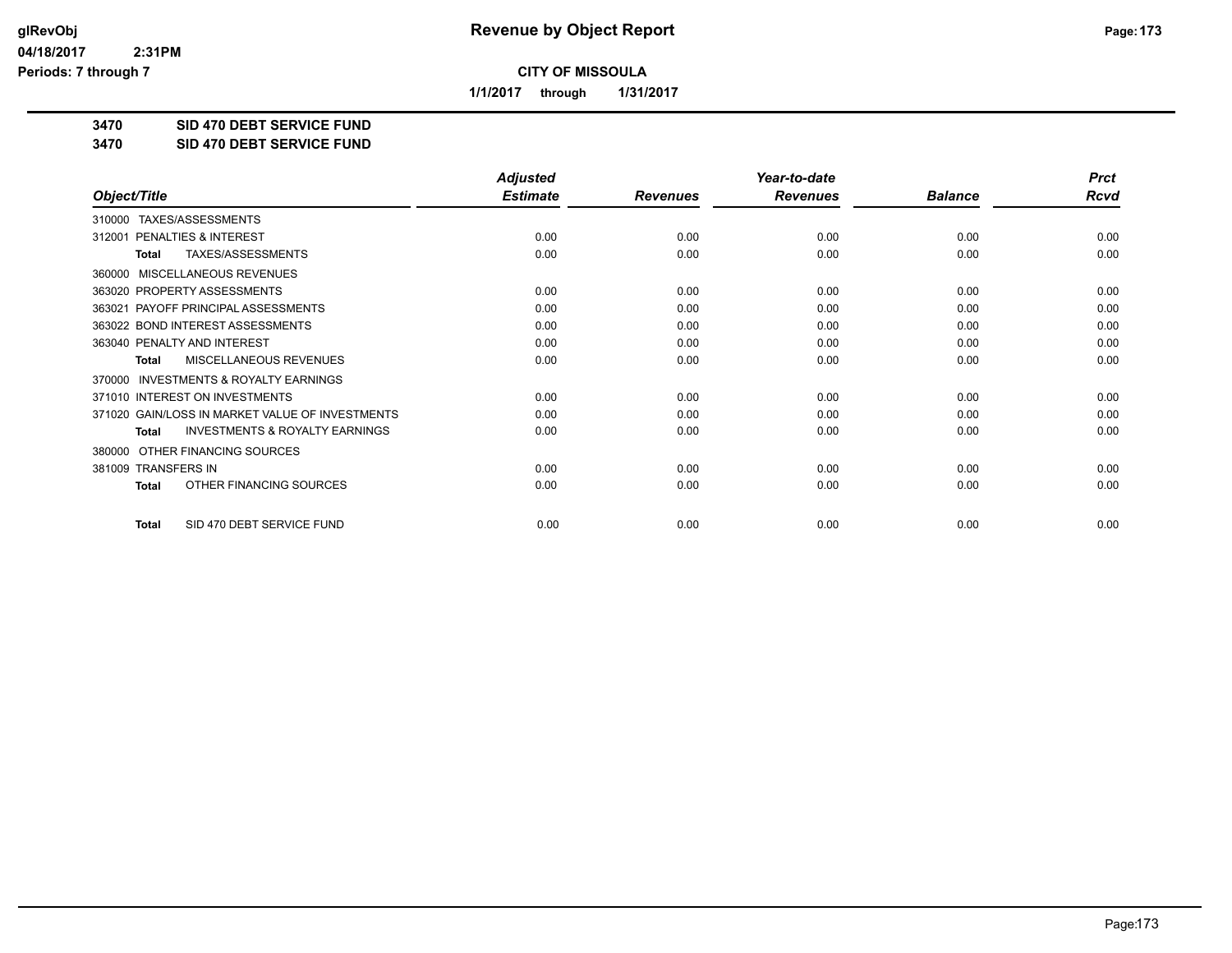**1/1/2017 through 1/31/2017**

#### **3470 SID 470 DEBT SERVICE FUND**

|                                                           | <b>Adjusted</b> |                 | Year-to-date    |                | <b>Prct</b> |
|-----------------------------------------------------------|-----------------|-----------------|-----------------|----------------|-------------|
| Object/Title                                              | <b>Estimate</b> | <b>Revenues</b> | <b>Revenues</b> | <b>Balance</b> | <b>Rcvd</b> |
| TAXES/ASSESSMENTS<br>310000                               |                 |                 |                 |                |             |
| 312001 PENALTIES & INTEREST                               | 0.00            | 0.00            | 0.00            | 0.00           | 0.00        |
| TAXES/ASSESSMENTS<br><b>Total</b>                         | 0.00            | 0.00            | 0.00            | 0.00           | 0.00        |
| <b>MISCELLANEOUS REVENUES</b><br>360000                   |                 |                 |                 |                |             |
| 363020 PROPERTY ASSESSMENTS                               | 0.00            | 0.00            | 0.00            | 0.00           | 0.00        |
| 363021 PAYOFF PRINCIPAL ASSESSMENTS                       | 0.00            | 0.00            | 0.00            | 0.00           | 0.00        |
| 363022 BOND INTEREST ASSESSMENTS                          | 0.00            | 0.00            | 0.00            | 0.00           | 0.00        |
| 363040 PENALTY AND INTEREST                               | 0.00            | 0.00            | 0.00            | 0.00           | 0.00        |
| <b>MISCELLANEOUS REVENUES</b><br>Total                    | 0.00            | 0.00            | 0.00            | 0.00           | 0.00        |
| <b>INVESTMENTS &amp; ROYALTY EARNINGS</b><br>370000       |                 |                 |                 |                |             |
| 371010 INTEREST ON INVESTMENTS                            | 0.00            | 0.00            | 0.00            | 0.00           | 0.00        |
| 371020 GAIN/LOSS IN MARKET VALUE OF INVESTMENT            | 0.00            | 0.00            | 0.00            | 0.00           | 0.00        |
| <b>INVESTMENTS &amp; ROYALTY EARNINGS</b><br><b>Total</b> | 0.00            | 0.00            | 0.00            | 0.00           | 0.00        |
| OTHER FINANCING SOURCES<br>380000                         |                 |                 |                 |                |             |
| 381009 TRANSFERS IN                                       | 0.00            | 0.00            | 0.00            | 0.00           | 0.00        |
| OTHER FINANCING SOURCES<br>Total                          | 0.00            | 0.00            | 0.00            | 0.00           | 0.00        |
| SID 470 DEBT SERVICE FUND<br><b>Total</b>                 | 0.00            | 0.00            | 0.00            | 0.00           | 0.00        |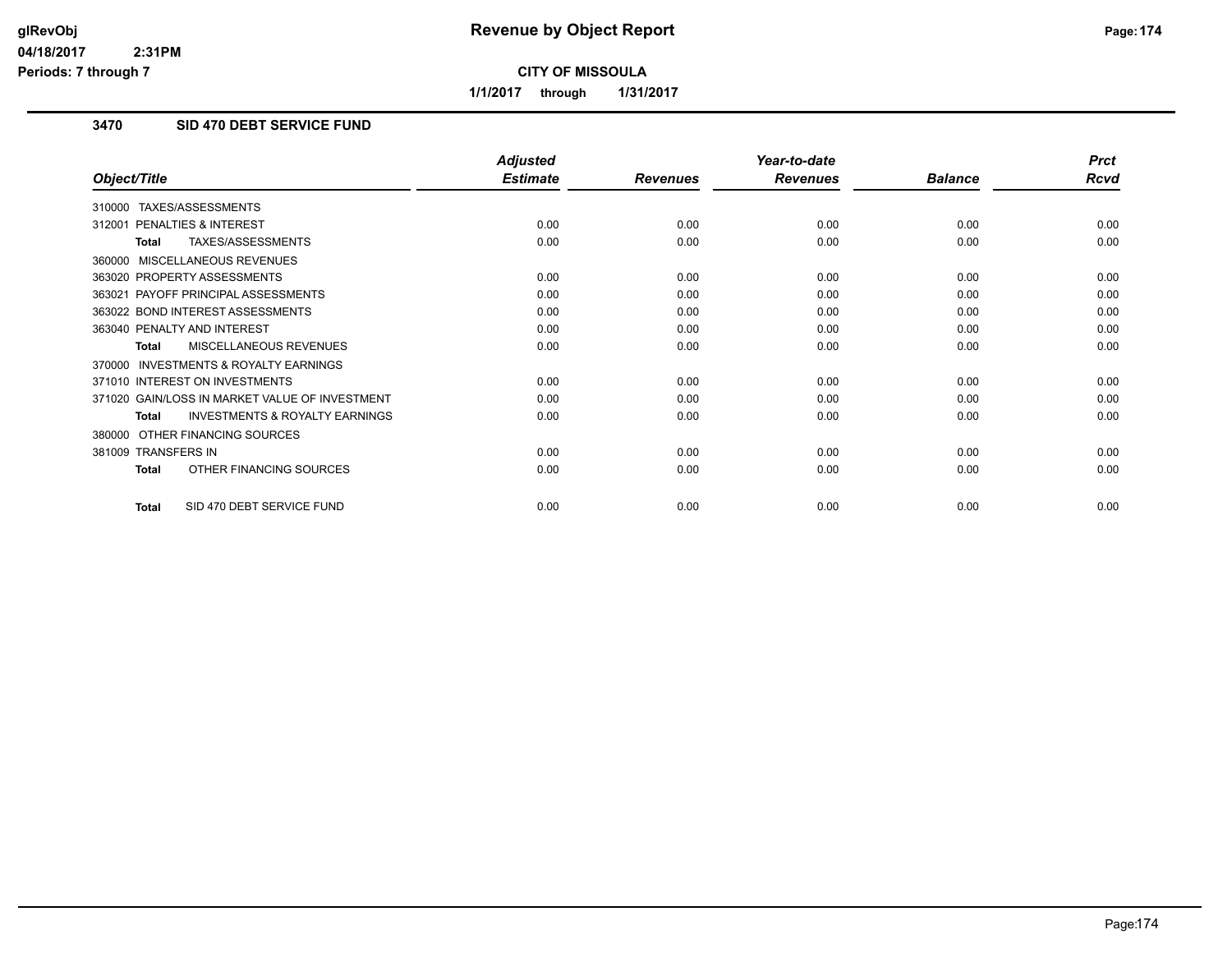**1/1/2017 through 1/31/2017**

**3491 SID 491 DEBT SERVICE FUND**

**3491 SID 491 DEBT SERVICE FUND**

|                                                     | <b>Adjusted</b> |                 | Year-to-date    |                |      |  |
|-----------------------------------------------------|-----------------|-----------------|-----------------|----------------|------|--|
| Object/Title                                        | <b>Estimate</b> | <b>Revenues</b> | <b>Revenues</b> | <b>Balance</b> | Rcvd |  |
| 310000 TAXES/ASSESSMENTS                            |                 |                 |                 |                |      |  |
| PENALTIES & INTEREST<br>312001                      | 0.00            | 0.00            | 0.00            | 0.00           | 0.00 |  |
| TAXES/ASSESSMENTS<br><b>Total</b>                   | 0.00            | 0.00            | 0.00            | 0.00           | 0.00 |  |
| 360000 MISCELLANEOUS REVENUES                       |                 |                 |                 |                |      |  |
| 360010 MISCELLANEOUS                                | 0.00            | 0.00            | 0.00            | 0.00           | 0.00 |  |
| 363020 PROPERTY ASSESSMENTS                         | 0.00            | 0.00            | 0.00            | 0.00           | 0.00 |  |
| 363021 PAYOFF PRINCIPAL ASSESSMENTS                 | 0.00            | 0.00            | 0.00            | 0.00           | 0.00 |  |
| 363022 BOND INTEREST ASSESSMENTS                    | 0.00            | 0.00            | 0.00            | 0.00           | 0.00 |  |
| 363040 PENALTY AND INTEREST                         | 0.00            | 0.00            | 0.00            | 0.00           | 0.00 |  |
| MISCELLANEOUS REVENUES<br>Total                     | 0.00            | 0.00            | 0.00            | 0.00           | 0.00 |  |
| <b>INVESTMENTS &amp; ROYALTY EARNINGS</b><br>370000 |                 |                 |                 |                |      |  |
| 371010 INTEREST ON INVESTMENTS                      | 0.00            | 0.00            | 0.00            | 0.00           | 0.00 |  |
| 371020 GAIN/LOSS IN MARKET VALUE OF INVESTMENTS     | 0.00            | 0.00            | 0.00            | 0.00           | 0.00 |  |
| <b>INVESTMENTS &amp; ROYALTY EARNINGS</b><br>Total  | 0.00            | 0.00            | 0.00            | 0.00           | 0.00 |  |
| OTHER FINANCING SOURCES<br>380000                   |                 |                 |                 |                |      |  |
| 381009 TRANSFERS IN                                 | 0.00            | 0.00            | 0.00            | 0.00           | 0.00 |  |
| OTHER FINANCING SOURCES<br><b>Total</b>             | 0.00            | 0.00            | 0.00            | 0.00           | 0.00 |  |
| SID 491 DEBT SERVICE FUND<br><b>Total</b>           | 0.00            | 0.00            | 0.00            | 0.00           | 0.00 |  |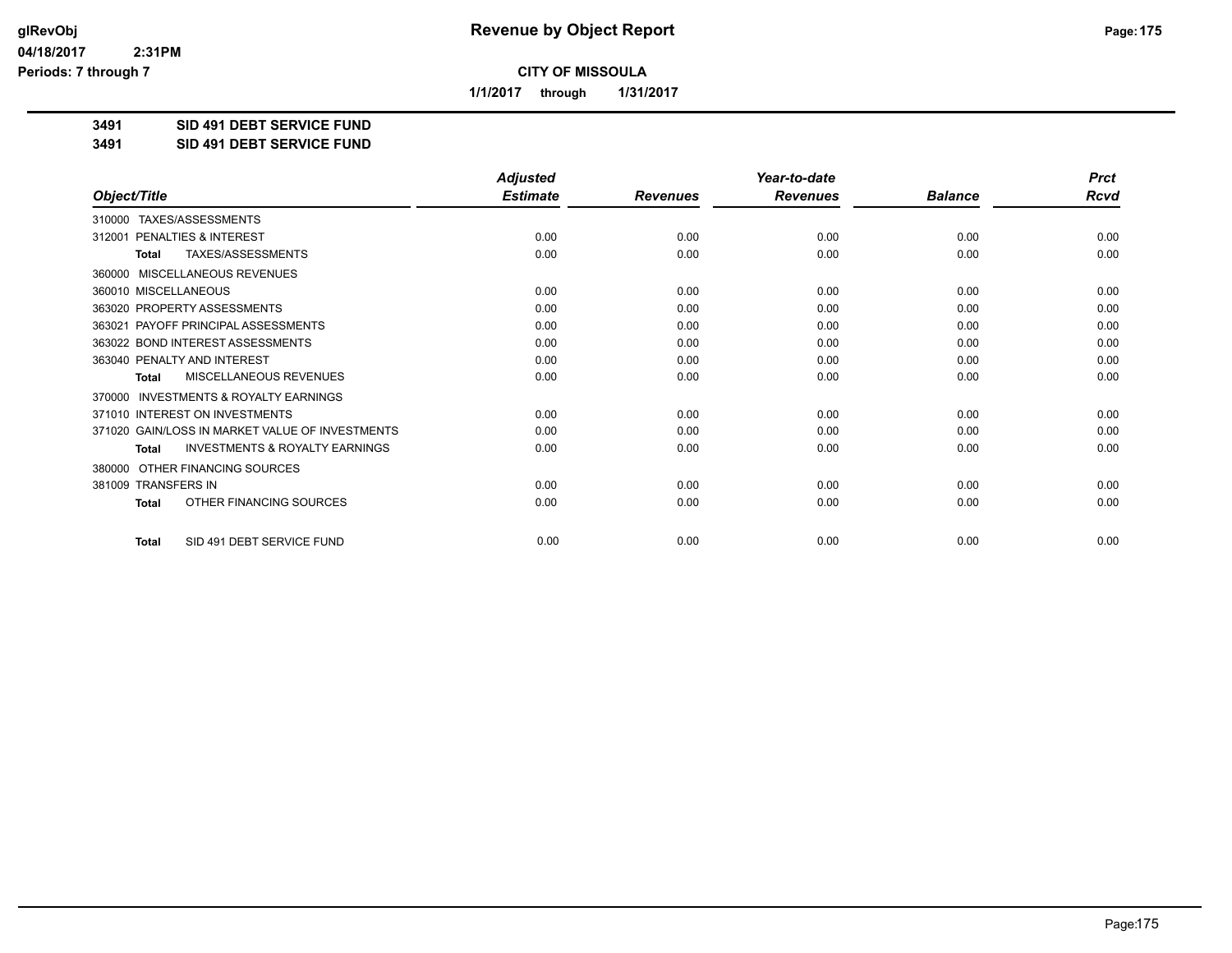**1/1/2017 through 1/31/2017**

#### **3491 SID 491 DEBT SERVICE FUND**

|                                                           | <b>Adjusted</b> |                 | Year-to-date    |                | <b>Prct</b> |
|-----------------------------------------------------------|-----------------|-----------------|-----------------|----------------|-------------|
| Object/Title                                              | <b>Estimate</b> | <b>Revenues</b> | <b>Revenues</b> | <b>Balance</b> | <b>Rcvd</b> |
| 310000 TAXES/ASSESSMENTS                                  |                 |                 |                 |                |             |
| PENALTIES & INTEREST<br>312001                            | 0.00            | 0.00            | 0.00            | 0.00           | 0.00        |
| TAXES/ASSESSMENTS<br><b>Total</b>                         | 0.00            | 0.00            | 0.00            | 0.00           | 0.00        |
| 360000 MISCELLANEOUS REVENUES                             |                 |                 |                 |                |             |
| 360010 MISCELLANEOUS                                      | 0.00            | 0.00            | 0.00            | 0.00           | 0.00        |
| 363020 PROPERTY ASSESSMENTS                               | 0.00            | 0.00            | 0.00            | 0.00           | 0.00        |
| 363021 PAYOFF PRINCIPAL ASSESSMENTS                       | 0.00            | 0.00            | 0.00            | 0.00           | 0.00        |
| 363022 BOND INTEREST ASSESSMENTS                          | 0.00            | 0.00            | 0.00            | 0.00           | 0.00        |
| 363040 PENALTY AND INTEREST                               | 0.00            | 0.00            | 0.00            | 0.00           | 0.00        |
| MISCELLANEOUS REVENUES<br><b>Total</b>                    | 0.00            | 0.00            | 0.00            | 0.00           | 0.00        |
| 370000 INVESTMENTS & ROYALTY EARNINGS                     |                 |                 |                 |                |             |
| 371010 INTEREST ON INVESTMENTS                            | 0.00            | 0.00            | 0.00            | 0.00           | 0.00        |
| 371020 GAIN/LOSS IN MARKET VALUE OF INVESTMENT            | 0.00            | 0.00            | 0.00            | 0.00           | 0.00        |
| <b>INVESTMENTS &amp; ROYALTY EARNINGS</b><br><b>Total</b> | 0.00            | 0.00            | 0.00            | 0.00           | 0.00        |
| 380000 OTHER FINANCING SOURCES                            |                 |                 |                 |                |             |
| 381009 TRANSFERS IN                                       | 0.00            | 0.00            | 0.00            | 0.00           | 0.00        |
| OTHER FINANCING SOURCES<br><b>Total</b>                   | 0.00            | 0.00            | 0.00            | 0.00           | 0.00        |
| SID 491 DEBT SERVICE FUND<br><b>Total</b>                 | 0.00            | 0.00            | 0.00            | 0.00           | 0.00        |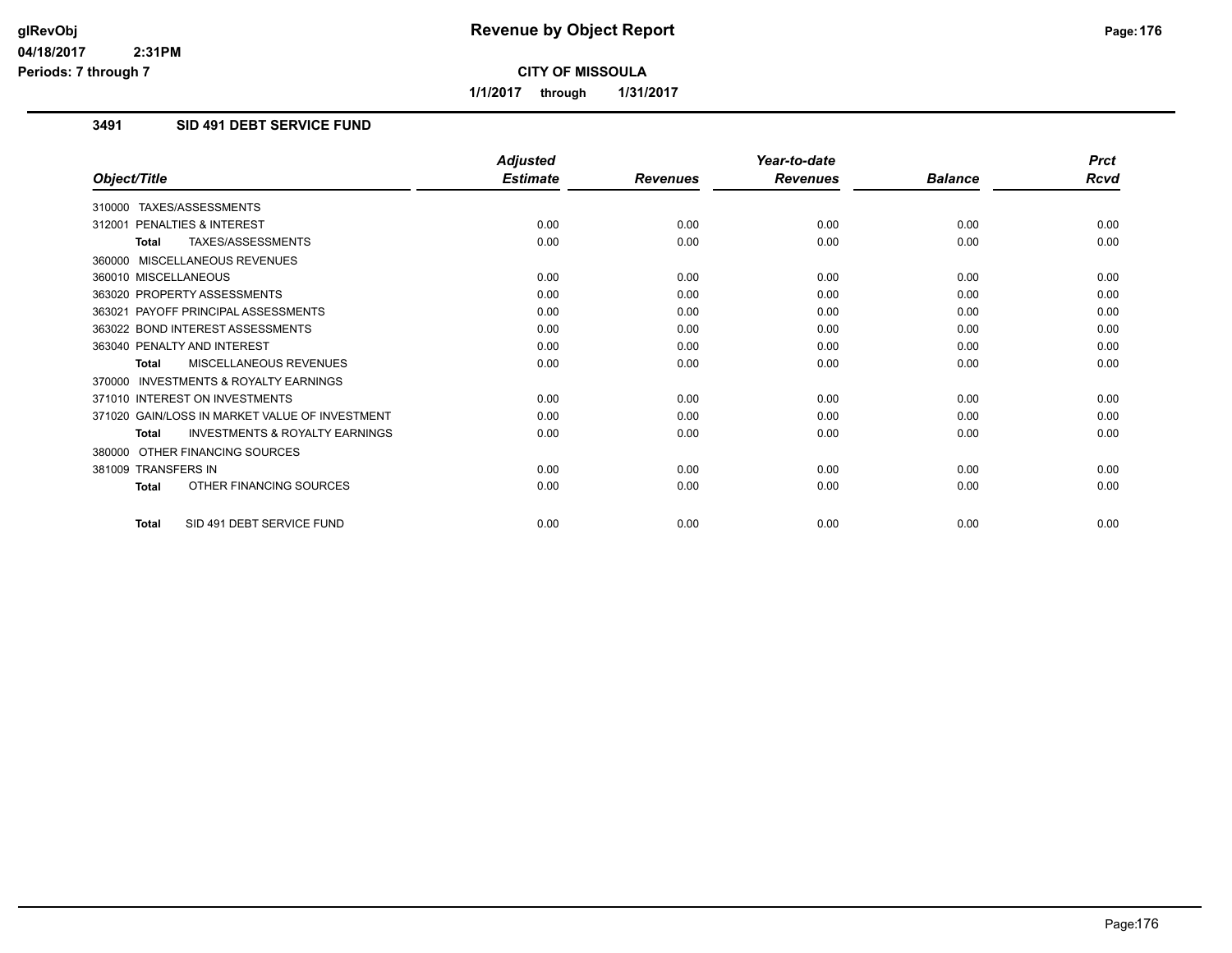**1/1/2017 through 1/31/2017**

**3492 SID 492/499 DEBT SERVICE FUND**

**3492 SID 492/499 DEBT SERVICE FUND**

|                                                    | <b>Adjusted</b> |                 | Year-to-date    |                | <b>Prct</b> |
|----------------------------------------------------|-----------------|-----------------|-----------------|----------------|-------------|
| Object/Title                                       | <b>Estimate</b> | <b>Revenues</b> | <b>Revenues</b> | <b>Balance</b> | <b>Rcvd</b> |
| 360000 MISCELLANEOUS REVENUES                      |                 |                 |                 |                |             |
| 360010 MISCELLANEOUS                               | 0.00            | 0.00            | 0.00            | 0.00           | 0.00        |
| 363040 PENALTY AND INTEREST                        | 0.00            | 0.00            | 0.00            | 0.00           | 0.00        |
| <b>MISCELLANEOUS REVENUES</b><br>Total             | 0.00            | 0.00            | 0.00            | 0.00           | 0.00        |
| 370000 INVESTMENTS & ROYALTY EARNINGS              |                 |                 |                 |                |             |
| 371010 INTEREST ON INVESTMENTS                     | 0.00            | 0.00            | 0.00            | 0.00           | 0.00        |
| 371020 GAIN/LOSS IN MARKET VALUE OF INVESTMENTS    | 0.00            | 0.00            | 0.00            | 0.00           | 0.00        |
| <b>INVESTMENTS &amp; ROYALTY EARNINGS</b><br>Total | 0.00            | 0.00            | 0.00            | 0.00           | 0.00        |
| 380000 OTHER FINANCING SOURCES                     |                 |                 |                 |                |             |
| 381009 TRANSFERS IN                                | 0.00            | 0.00            | 0.00            | 0.00           | 0.00        |
| OTHER FINANCING SOURCES<br><b>Total</b>            | 0.00            | 0.00            | 0.00            | 0.00           | 0.00        |
| SID 492/499 DEBT SERVICE FUND<br><b>Total</b>      | 0.00            | 0.00            | 0.00            | 0.00           | 0.00        |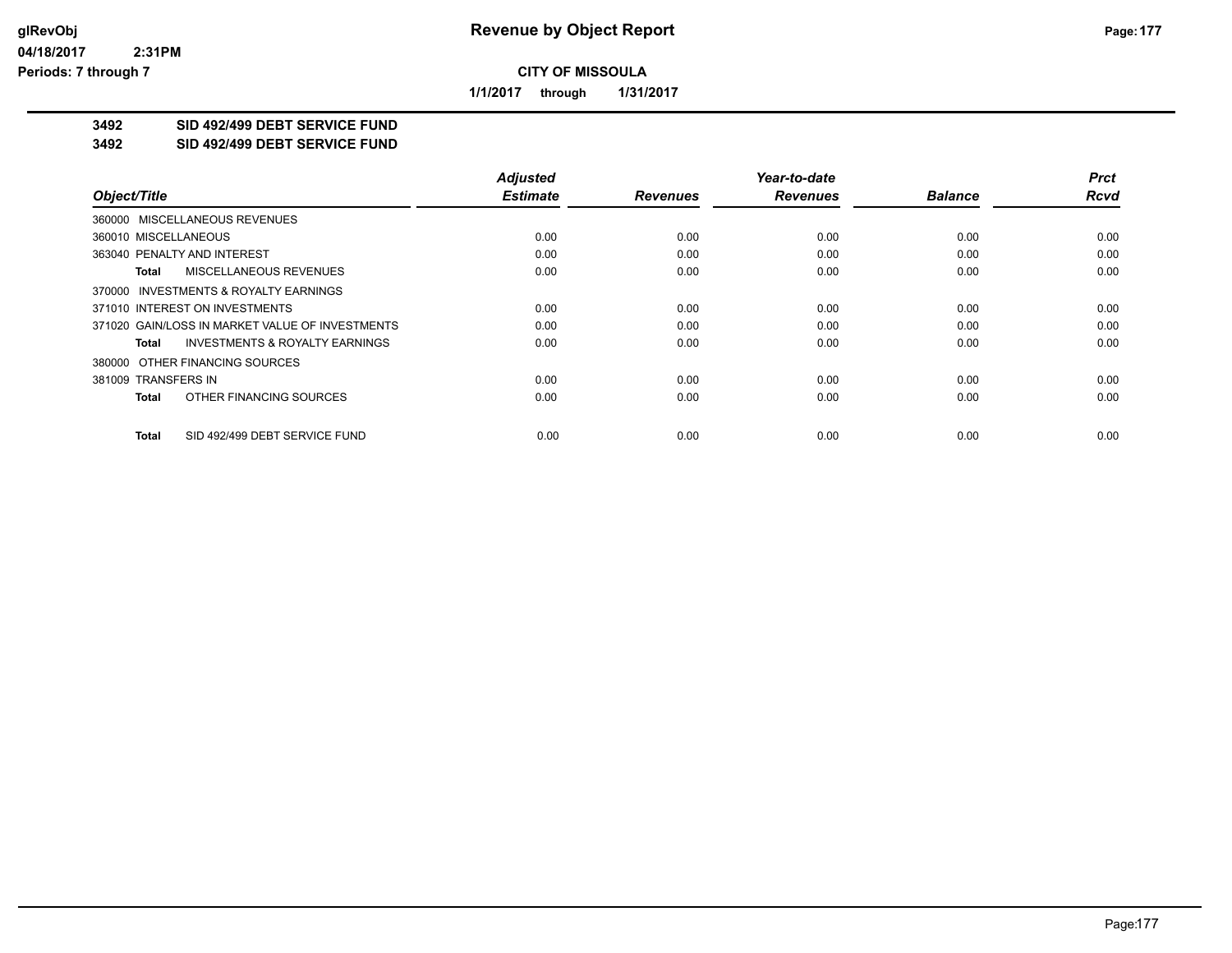**1/1/2017 through 1/31/2017**

#### **3492 SID 492/499 DEBT SERVICE FUND**

| Object/Title                                              | <b>Adjusted</b><br><b>Estimate</b> | <b>Revenues</b> | Year-to-date<br><b>Revenues</b> | <b>Balance</b> | <b>Prct</b><br>Rcvd |
|-----------------------------------------------------------|------------------------------------|-----------------|---------------------------------|----------------|---------------------|
| 360000 MISCELLANEOUS REVENUES                             |                                    |                 |                                 |                |                     |
| 360010 MISCELLANEOUS                                      | 0.00                               | 0.00            | 0.00                            | 0.00           | 0.00                |
| 363040 PENALTY AND INTEREST                               | 0.00                               | 0.00            | 0.00                            | 0.00           | 0.00                |
| MISCELLANEOUS REVENUES<br><b>Total</b>                    | 0.00                               | 0.00            | 0.00                            | 0.00           | 0.00                |
| INVESTMENTS & ROYALTY EARNINGS<br>370000                  |                                    |                 |                                 |                |                     |
| 371010 INTEREST ON INVESTMENTS                            | 0.00                               | 0.00            | 0.00                            | 0.00           | 0.00                |
| 371020 GAIN/LOSS IN MARKET VALUE OF INVESTMENT            | 0.00                               | 0.00            | 0.00                            | 0.00           | 0.00                |
| <b>INVESTMENTS &amp; ROYALTY EARNINGS</b><br><b>Total</b> | 0.00                               | 0.00            | 0.00                            | 0.00           | 0.00                |
| 380000 OTHER FINANCING SOURCES                            |                                    |                 |                                 |                |                     |
| 381009 TRANSFERS IN                                       | 0.00                               | 0.00            | 0.00                            | 0.00           | 0.00                |
| OTHER FINANCING SOURCES<br><b>Total</b>                   | 0.00                               | 0.00            | 0.00                            | 0.00           | 0.00                |
| SID 492/499 DEBT SERVICE FUND<br><b>Total</b>             | 0.00                               | 0.00            | 0.00                            | 0.00           | 0.00                |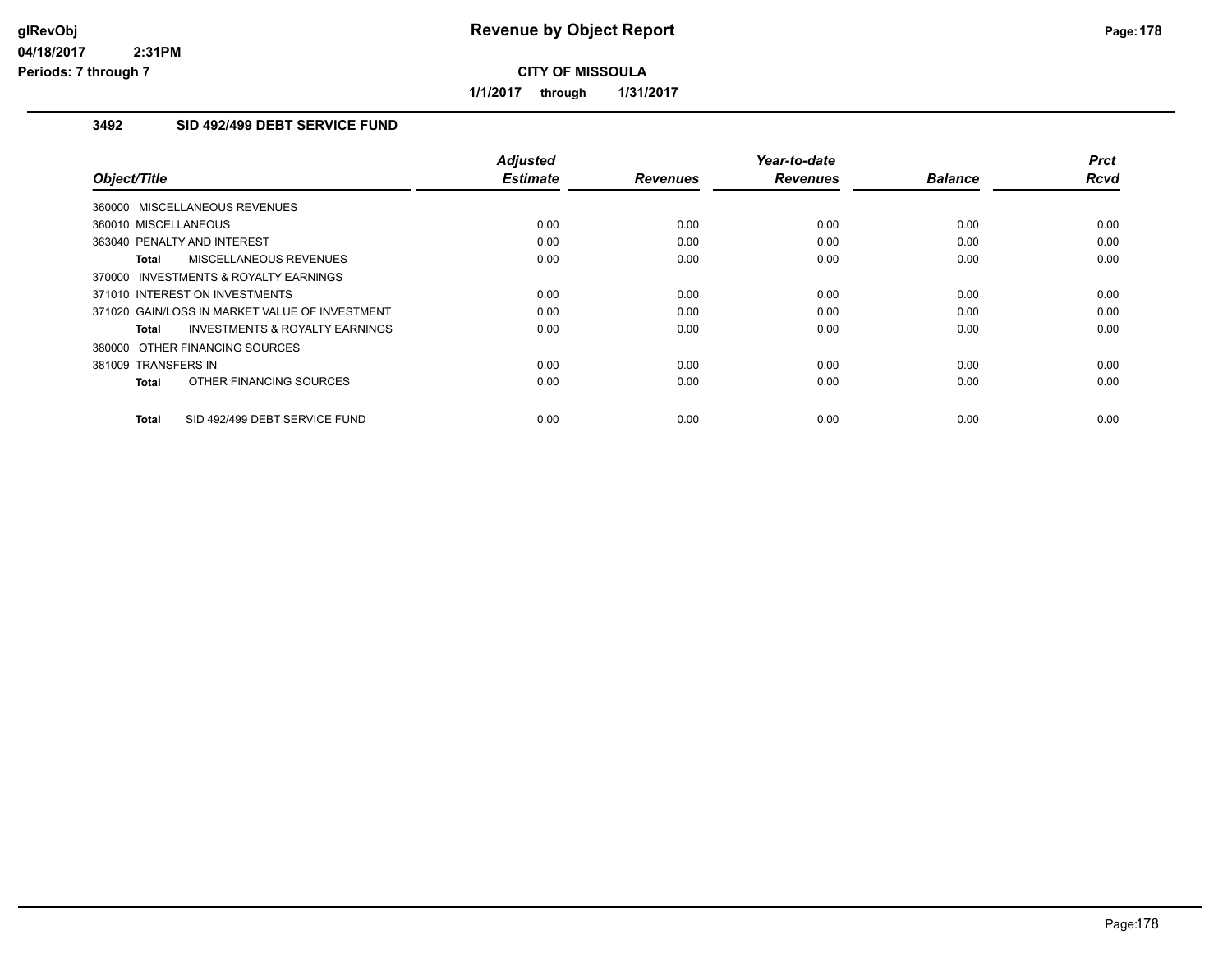**1/1/2017 through 1/31/2017**

**3494 SID 494 DEBT SERVICE**

**3494 SID 494 DEBT SERVICE**

|                                                           | <b>Adjusted</b> |                 | Year-to-date    |                |             |
|-----------------------------------------------------------|-----------------|-----------------|-----------------|----------------|-------------|
| Object/Title                                              | <b>Estimate</b> | <b>Revenues</b> | <b>Revenues</b> | <b>Balance</b> | <b>Rcvd</b> |
| 310000 TAXES/ASSESSMENTS                                  |                 |                 |                 |                |             |
| <b>PENALTIES &amp; INTEREST</b><br>312001                 | 0.00            | 0.00            | 0.00            | 0.00           | 0.00        |
| TAXES/ASSESSMENTS<br><b>Total</b>                         | 0.00            | 0.00            | 0.00            | 0.00           | 0.00        |
| 360000 MISCELLANEOUS REVENUES                             |                 |                 |                 |                |             |
| 360010 MISCELLANEOUS                                      | 0.00            | 0.00            | 0.00            | 0.00           | 0.00        |
| 363020 PROPERTY ASSESSMENTS                               | 0.00            | 0.00            | 0.00            | 0.00           | 0.00        |
| 363021 PAYOFF PRINCIPAL ASSESSMENTS                       | 0.00            | 0.00            | 0.00            | 0.00           | 0.00        |
| 363022 BOND INTEREST ASSESSMENTS                          | 0.00            | 0.00            | 0.00            | 0.00           | 0.00        |
| 363040 PENALTY AND INTEREST                               | 0.00            | 0.00            | 0.00            | 0.00           | 0.00        |
| MISCELLANEOUS REVENUES<br><b>Total</b>                    | 0.00            | 0.00            | 0.00            | 0.00           | 0.00        |
| <b>INVESTMENTS &amp; ROYALTY EARNINGS</b><br>370000       |                 |                 |                 |                |             |
| 371010 INTEREST ON INVESTMENTS                            | 0.00            | 0.00            | 0.00            | 0.00           | 0.00        |
| 371020 GAIN/LOSS IN MARKET VALUE OF INVESTMENTS           | 0.00            | 0.00            | 0.00            | 0.00           | 0.00        |
| <b>INVESTMENTS &amp; ROYALTY EARNINGS</b><br><b>Total</b> | 0.00            | 0.00            | 0.00            | 0.00           | 0.00        |
| OTHER FINANCING SOURCES<br>380000                         |                 |                 |                 |                |             |
| 381009 TRANSFERS IN                                       | 0.00            | 0.00            | 0.00            | 0.00           | 0.00        |
| OTHER FINANCING SOURCES<br><b>Total</b>                   | 0.00            | 0.00            | 0.00            | 0.00           | 0.00        |
| SID 494 DEBT SERVICE<br><b>Total</b>                      | 0.00            | 0.00            | 0.00            | 0.00           | 0.00        |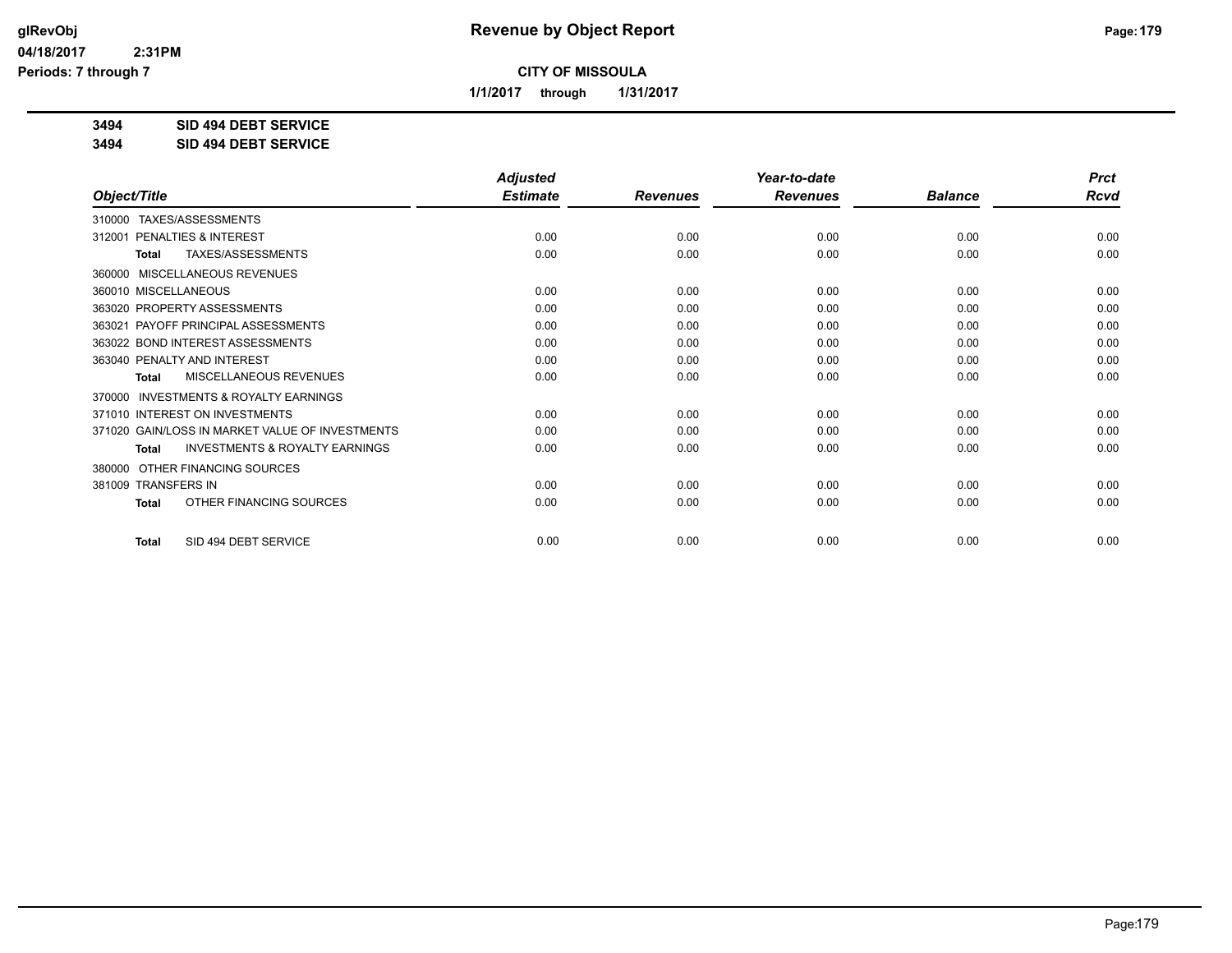**1/1/2017 through 1/31/2017**

#### **3494 SID 494 DEBT SERVICE**

| Object/Title                                              | <b>Adjusted</b> |                 | Year-to-date    |                | <b>Prct</b> |
|-----------------------------------------------------------|-----------------|-----------------|-----------------|----------------|-------------|
|                                                           | <b>Estimate</b> | <b>Revenues</b> | <b>Revenues</b> | <b>Balance</b> | <b>Rcvd</b> |
| 310000 TAXES/ASSESSMENTS                                  |                 |                 |                 |                |             |
| PENALTIES & INTEREST<br>312001                            | 0.00            | 0.00            | 0.00            | 0.00           | 0.00        |
| TAXES/ASSESSMENTS<br><b>Total</b>                         | 0.00            | 0.00            | 0.00            | 0.00           | 0.00        |
| 360000 MISCELLANEOUS REVENUES                             |                 |                 |                 |                |             |
| 360010 MISCELLANEOUS                                      | 0.00            | 0.00            | 0.00            | 0.00           | 0.00        |
| 363020 PROPERTY ASSESSMENTS                               | 0.00            | 0.00            | 0.00            | 0.00           | 0.00        |
| 363021 PAYOFF PRINCIPAL ASSESSMENTS                       | 0.00            | 0.00            | 0.00            | 0.00           | 0.00        |
| 363022 BOND INTEREST ASSESSMENTS                          | 0.00            | 0.00            | 0.00            | 0.00           | 0.00        |
| 363040 PENALTY AND INTEREST                               | 0.00            | 0.00            | 0.00            | 0.00           | 0.00        |
| <b>MISCELLANEOUS REVENUES</b><br><b>Total</b>             | 0.00            | 0.00            | 0.00            | 0.00           | 0.00        |
| <b>INVESTMENTS &amp; ROYALTY EARNINGS</b><br>370000       |                 |                 |                 |                |             |
| 371010 INTEREST ON INVESTMENTS                            | 0.00            | 0.00            | 0.00            | 0.00           | 0.00        |
| 371020 GAIN/LOSS IN MARKET VALUE OF INVESTMENT            | 0.00            | 0.00            | 0.00            | 0.00           | 0.00        |
| <b>INVESTMENTS &amp; ROYALTY EARNINGS</b><br><b>Total</b> | 0.00            | 0.00            | 0.00            | 0.00           | 0.00        |
| OTHER FINANCING SOURCES<br>380000                         |                 |                 |                 |                |             |
| 381009 TRANSFERS IN                                       | 0.00            | 0.00            | 0.00            | 0.00           | 0.00        |
| OTHER FINANCING SOURCES<br>Total                          | 0.00            | 0.00            | 0.00            | 0.00           | 0.00        |
| SID 494 DEBT SERVICE<br><b>Total</b>                      | 0.00            | 0.00            | 0.00            | 0.00           | 0.00        |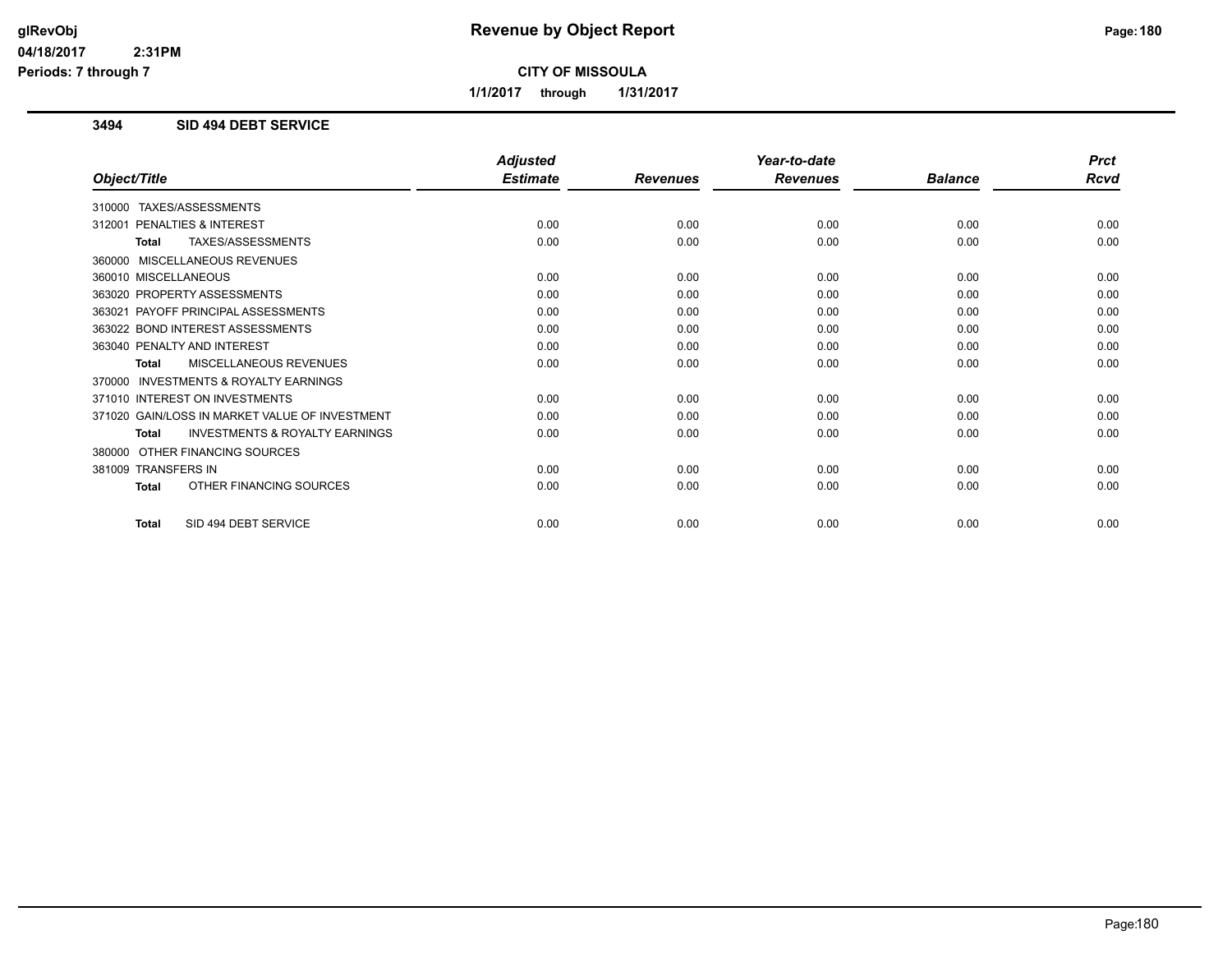**1/1/2017 through 1/31/2017**

**3495 SID 495 DEBT SERVICE FUND**

**3495 SID 495 DEBT SERVICE FUND**

|                                                     | <b>Adjusted</b> |                 | Year-to-date    |                |             |  |
|-----------------------------------------------------|-----------------|-----------------|-----------------|----------------|-------------|--|
| Object/Title                                        | <b>Estimate</b> | <b>Revenues</b> | <b>Revenues</b> | <b>Balance</b> | <b>Rcvd</b> |  |
| TAXES/ASSESSMENTS<br>310000                         |                 |                 |                 |                |             |  |
| 312001 PENALTIES & INTEREST                         | 0.00            | 0.00            | 0.00            | 0.00           | 0.00        |  |
| TAXES/ASSESSMENTS<br><b>Total</b>                   | 0.00            | 0.00            | 0.00            | 0.00           | 0.00        |  |
| 360000 MISCELLANEOUS REVENUES                       |                 |                 |                 |                |             |  |
| 360010 MISCELLANEOUS                                | 0.00            | 0.00            | 0.00            | 0.00           | 0.00        |  |
| 363020 PROPERTY ASSESSMENTS                         | 0.00            | 0.00            | 0.00            | 0.00           | 0.00        |  |
| 363021 PAYOFF PRINCIPAL ASSESSMENTS                 | 0.00            | 0.00            | 0.00            | 0.00           | 0.00        |  |
| 363022 BOND INTEREST ASSESSMENTS                    | 0.00            | 0.00            | 0.00            | 0.00           | 0.00        |  |
| 363040 PENALTY AND INTEREST                         | 0.00            | 0.00            | 0.00            | 0.00           | 0.00        |  |
| MISCELLANEOUS REVENUES<br>Total                     | 0.00            | 0.00            | 0.00            | 0.00           | 0.00        |  |
| <b>INVESTMENTS &amp; ROYALTY EARNINGS</b><br>370000 |                 |                 |                 |                |             |  |
| 371010 INTEREST ON INVESTMENTS                      | 0.00            | 0.00            | 0.00            | 0.00           | 0.00        |  |
| 371020 GAIN/LOSS IN MARKET VALUE OF INVESTMENTS     | 0.00            | 0.00            | 0.00            | 0.00           | 0.00        |  |
| <b>INVESTMENTS &amp; ROYALTY EARNINGS</b><br>Total  | 0.00            | 0.00            | 0.00            | 0.00           | 0.00        |  |
| OTHER FINANCING SOURCES<br>380000                   |                 |                 |                 |                |             |  |
| 381009 TRANSFERS IN                                 | 0.00            | 0.00            | 0.00            | 0.00           | 0.00        |  |
| OTHER FINANCING SOURCES<br><b>Total</b>             | 0.00            | 0.00            | 0.00            | 0.00           | 0.00        |  |
| SID 495 DEBT SERVICE FUND<br><b>Total</b>           | 0.00            | 0.00            | 0.00            | 0.00           | 0.00        |  |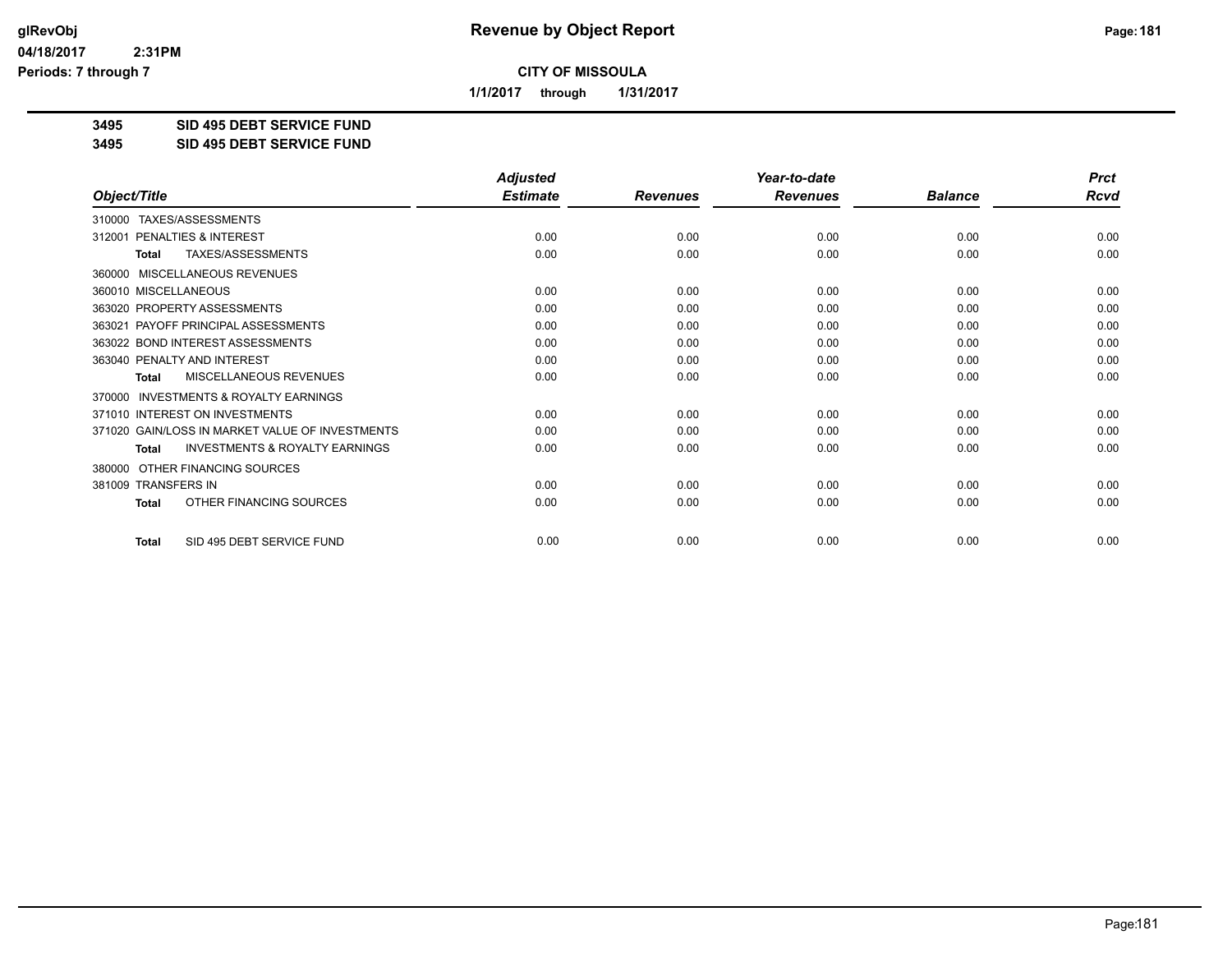**1/1/2017 through 1/31/2017**

## **3495 SID 495 DEBT SERVICE FUND**

|                                                           | <b>Adjusted</b> |                 | Year-to-date    |                | <b>Prct</b> |
|-----------------------------------------------------------|-----------------|-----------------|-----------------|----------------|-------------|
| Object/Title                                              | <b>Estimate</b> | <b>Revenues</b> | <b>Revenues</b> | <b>Balance</b> | <b>Rcvd</b> |
| 310000 TAXES/ASSESSMENTS                                  |                 |                 |                 |                |             |
| PENALTIES & INTEREST<br>312001                            | 0.00            | 0.00            | 0.00            | 0.00           | 0.00        |
| TAXES/ASSESSMENTS<br>Total                                | 0.00            | 0.00            | 0.00            | 0.00           | 0.00        |
| 360000 MISCELLANEOUS REVENUES                             |                 |                 |                 |                |             |
| 360010 MISCELLANEOUS                                      | 0.00            | 0.00            | 0.00            | 0.00           | 0.00        |
| 363020 PROPERTY ASSESSMENTS                               | 0.00            | 0.00            | 0.00            | 0.00           | 0.00        |
| 363021 PAYOFF PRINCIPAL ASSESSMENTS                       | 0.00            | 0.00            | 0.00            | 0.00           | 0.00        |
| 363022 BOND INTEREST ASSESSMENTS                          | 0.00            | 0.00            | 0.00            | 0.00           | 0.00        |
| 363040 PENALTY AND INTEREST                               | 0.00            | 0.00            | 0.00            | 0.00           | 0.00        |
| MISCELLANEOUS REVENUES<br><b>Total</b>                    | 0.00            | 0.00            | 0.00            | 0.00           | 0.00        |
| 370000 INVESTMENTS & ROYALTY EARNINGS                     |                 |                 |                 |                |             |
| 371010 INTEREST ON INVESTMENTS                            | 0.00            | 0.00            | 0.00            | 0.00           | 0.00        |
| 371020 GAIN/LOSS IN MARKET VALUE OF INVESTMENT            | 0.00            | 0.00            | 0.00            | 0.00           | 0.00        |
| <b>INVESTMENTS &amp; ROYALTY EARNINGS</b><br><b>Total</b> | 0.00            | 0.00            | 0.00            | 0.00           | 0.00        |
| 380000 OTHER FINANCING SOURCES                            |                 |                 |                 |                |             |
| 381009 TRANSFERS IN                                       | 0.00            | 0.00            | 0.00            | 0.00           | 0.00        |
| OTHER FINANCING SOURCES<br><b>Total</b>                   | 0.00            | 0.00            | 0.00            | 0.00           | 0.00        |
| SID 495 DEBT SERVICE FUND<br><b>Total</b>                 | 0.00            | 0.00            | 0.00            | 0.00           | 0.00        |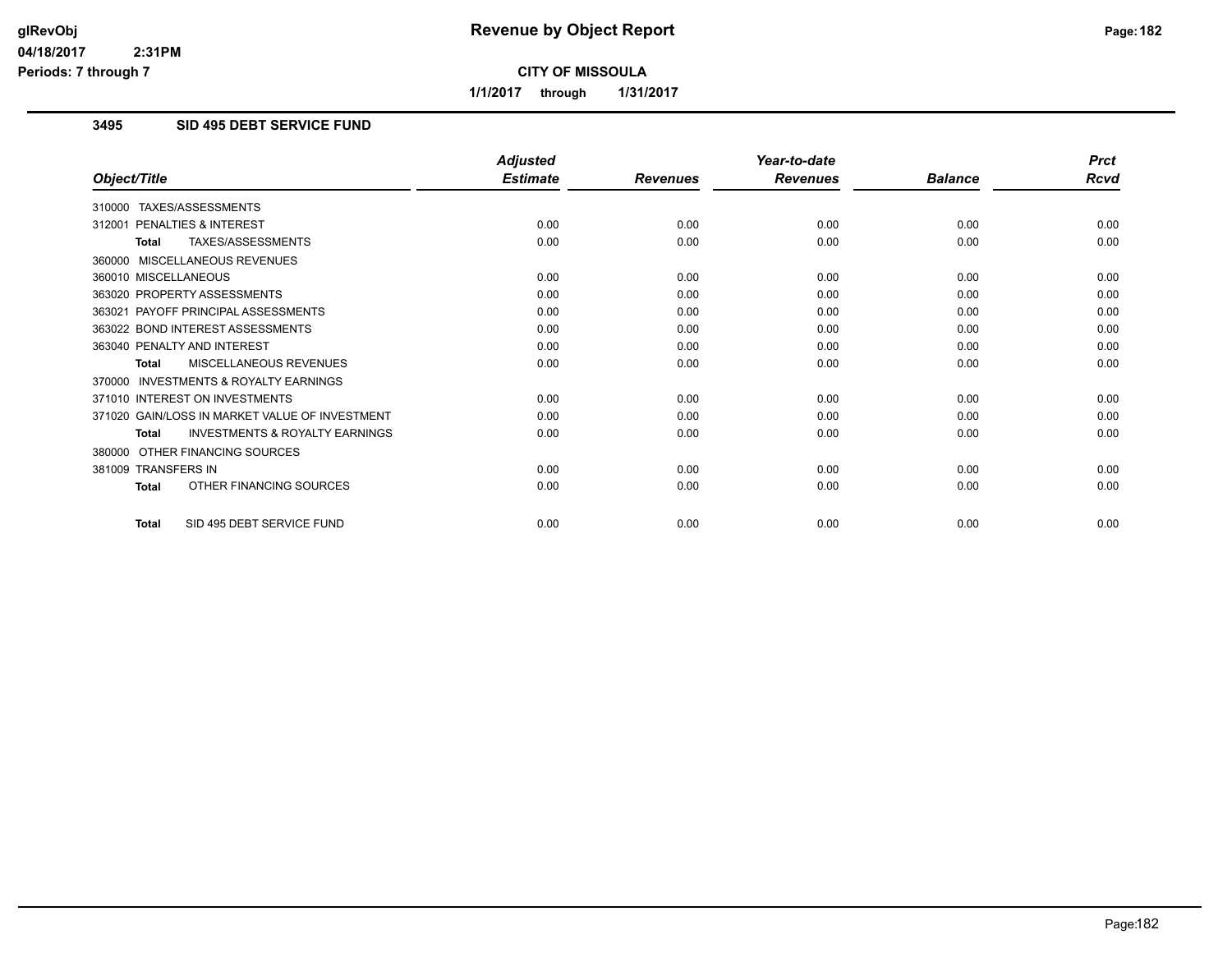**1/1/2017 through 1/31/2017**

**3496 SID 496 DEBT SERVICE FUND**

**3496 SID 496 DEBT SERVICE FUND**

|                                                           | <b>Adjusted</b> |                 | Year-to-date    |                | <b>Prct</b> |
|-----------------------------------------------------------|-----------------|-----------------|-----------------|----------------|-------------|
| Object/Title                                              | <b>Estimate</b> | <b>Revenues</b> | <b>Revenues</b> | <b>Balance</b> | Rcvd        |
| TAXES/ASSESSMENTS<br>310000                               |                 |                 |                 |                |             |
| 312001 PENALTIES & INTEREST                               | 0.00            | 0.00            | 0.00            | 0.00           | 0.00        |
| TAXES/ASSESSMENTS<br><b>Total</b>                         | 0.00            | 0.00            | 0.00            | 0.00           | 0.00        |
| 360000 MISCELLANEOUS REVENUES                             |                 |                 |                 |                |             |
| 360010 MISCELLANEOUS                                      | 0.00            | 0.00            | 0.00            | 0.00           | 0.00        |
| 363020 PROPERTY ASSESSMENTS                               | 0.00            | 0.00            | 0.00            | 0.00           | 0.00        |
| PAYOFF PRINCIPAL ASSESSMENTS<br>363021                    | 0.00            | 0.00            | 0.00            | 0.00           | 0.00        |
| 363022 BOND INTEREST ASSESSMENTS                          | 0.00            | 0.00            | 0.00            | 0.00           | 0.00        |
| 363040 PENALTY AND INTEREST                               | 0.00            | 0.00            | 0.00            | 0.00           | 0.00        |
| MISCELLANEOUS REVENUES<br><b>Total</b>                    | 0.00            | 0.00            | 0.00            | 0.00           | 0.00        |
| <b>INVESTMENTS &amp; ROYALTY EARNINGS</b><br>370000       |                 |                 |                 |                |             |
| 371010 INTEREST ON INVESTMENTS                            | 0.00            | 0.00            | 0.00            | 0.00           | 0.00        |
| 371020 GAIN/LOSS IN MARKET VALUE OF INVESTMENTS           | 0.00            | 0.00            | 0.00            | 0.00           | 0.00        |
| <b>INVESTMENTS &amp; ROYALTY EARNINGS</b><br><b>Total</b> | 0.00            | 0.00            | 0.00            | 0.00           | 0.00        |
| OTHER FINANCING SOURCES<br>380000                         |                 |                 |                 |                |             |
| 381009 TRANSFERS IN                                       | 0.00            | 0.00            | 0.00            | 0.00           | 0.00        |
| OTHER FINANCING SOURCES<br><b>Total</b>                   | 0.00            | 0.00            | 0.00            | 0.00           | 0.00        |
| SID 496 DEBT SERVICE FUND<br><b>Total</b>                 | 0.00            | 0.00            | 0.00            | 0.00           | 0.00        |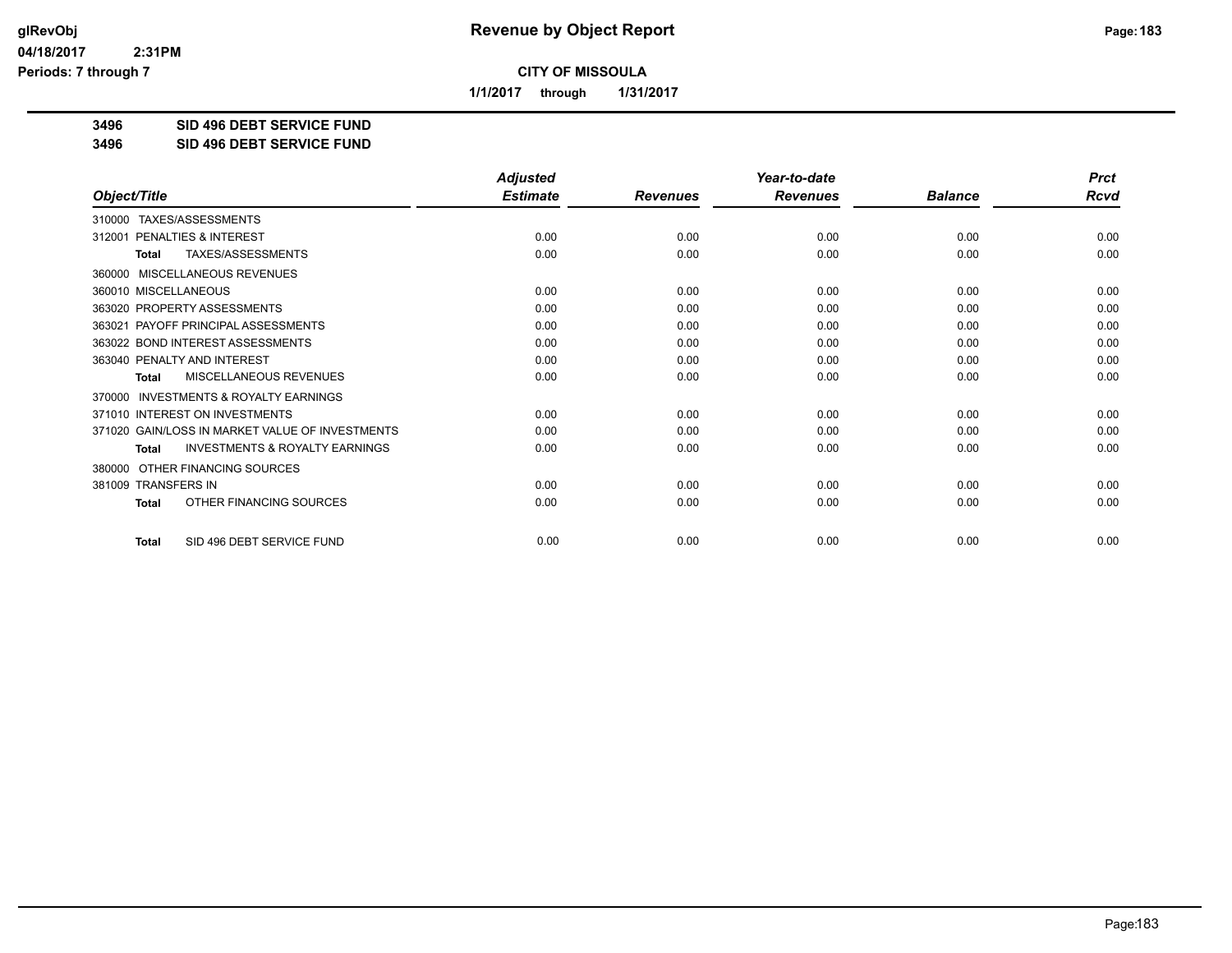**1/1/2017 through 1/31/2017**

## **3496 SID 496 DEBT SERVICE FUND**

|                                                           | <b>Adjusted</b> |                 | Year-to-date    |                | <b>Prct</b> |
|-----------------------------------------------------------|-----------------|-----------------|-----------------|----------------|-------------|
| Object/Title                                              | <b>Estimate</b> | <b>Revenues</b> | <b>Revenues</b> | <b>Balance</b> | <b>Rcvd</b> |
| 310000 TAXES/ASSESSMENTS                                  |                 |                 |                 |                |             |
| <b>PENALTIES &amp; INTEREST</b><br>312001                 | 0.00            | 0.00            | 0.00            | 0.00           | 0.00        |
| TAXES/ASSESSMENTS<br><b>Total</b>                         | 0.00            | 0.00            | 0.00            | 0.00           | 0.00        |
| 360000 MISCELLANEOUS REVENUES                             |                 |                 |                 |                |             |
| 360010 MISCELLANEOUS                                      | 0.00            | 0.00            | 0.00            | 0.00           | 0.00        |
| 363020 PROPERTY ASSESSMENTS                               | 0.00            | 0.00            | 0.00            | 0.00           | 0.00        |
| 363021 PAYOFF PRINCIPAL ASSESSMENTS                       | 0.00            | 0.00            | 0.00            | 0.00           | 0.00        |
| 363022 BOND INTEREST ASSESSMENTS                          | 0.00            | 0.00            | 0.00            | 0.00           | 0.00        |
| 363040 PENALTY AND INTEREST                               | 0.00            | 0.00            | 0.00            | 0.00           | 0.00        |
| MISCELLANEOUS REVENUES<br><b>Total</b>                    | 0.00            | 0.00            | 0.00            | 0.00           | 0.00        |
| 370000 INVESTMENTS & ROYALTY EARNINGS                     |                 |                 |                 |                |             |
| 371010 INTEREST ON INVESTMENTS                            | 0.00            | 0.00            | 0.00            | 0.00           | 0.00        |
| 371020 GAIN/LOSS IN MARKET VALUE OF INVESTMENT            | 0.00            | 0.00            | 0.00            | 0.00           | 0.00        |
| <b>INVESTMENTS &amp; ROYALTY EARNINGS</b><br><b>Total</b> | 0.00            | 0.00            | 0.00            | 0.00           | 0.00        |
| 380000 OTHER FINANCING SOURCES                            |                 |                 |                 |                |             |
| 381009 TRANSFERS IN                                       | 0.00            | 0.00            | 0.00            | 0.00           | 0.00        |
| OTHER FINANCING SOURCES<br><b>Total</b>                   | 0.00            | 0.00            | 0.00            | 0.00           | 0.00        |
| SID 496 DEBT SERVICE FUND<br><b>Total</b>                 | 0.00            | 0.00            | 0.00            | 0.00           | 0.00        |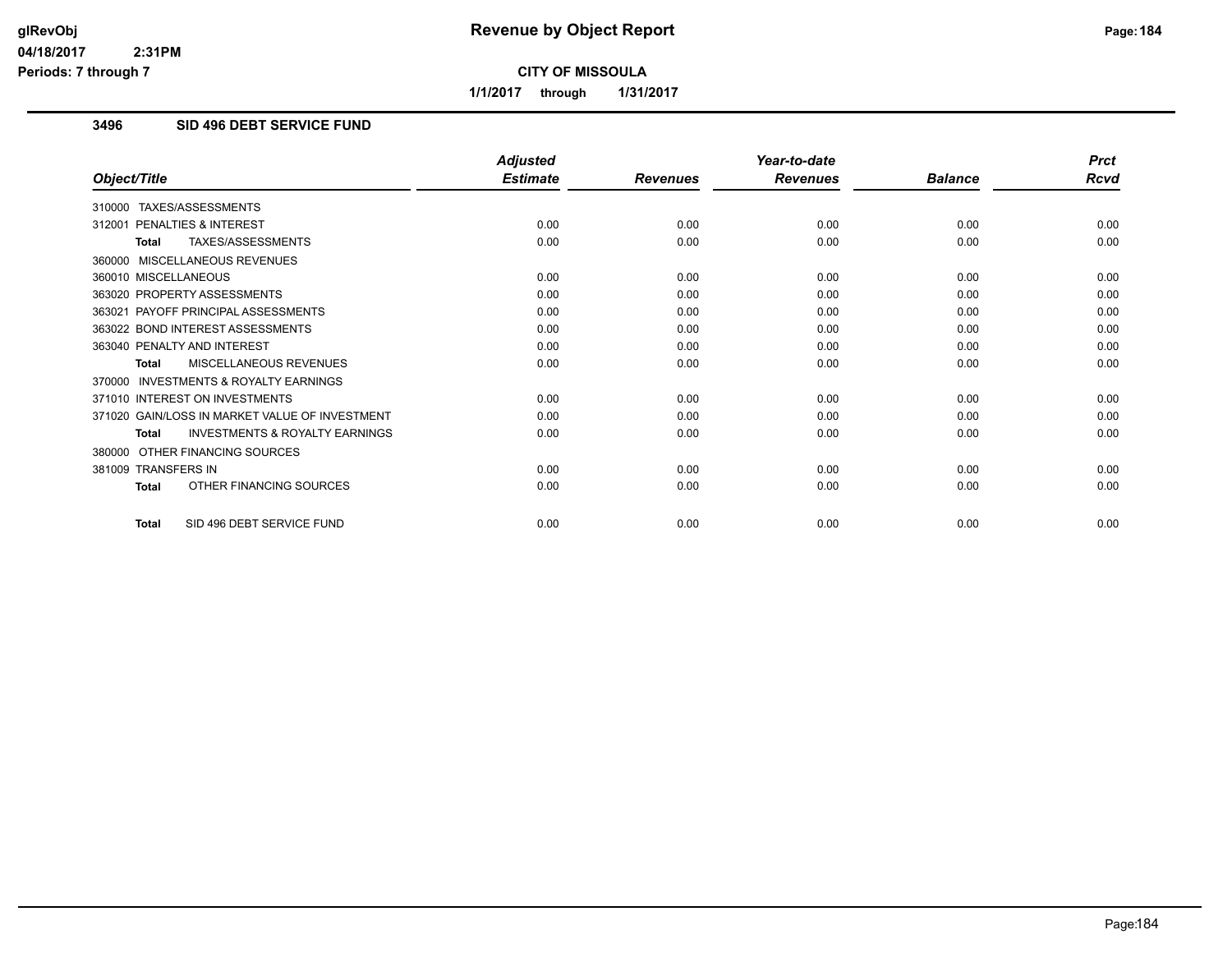**1/1/2017 through 1/31/2017**

**3497 SID 497 DEBT SERVICE FUND**

**3497 SID 497 DEBT SERVICE FUND**

|                                                    | <b>Adjusted</b> |                 | Year-to-date    |                | <b>Prct</b> |
|----------------------------------------------------|-----------------|-----------------|-----------------|----------------|-------------|
| Object/Title                                       | <b>Estimate</b> | <b>Revenues</b> | <b>Revenues</b> | <b>Balance</b> | Rcvd        |
| 310000 TAXES/ASSESSMENTS                           |                 |                 |                 |                |             |
| 312001 PENALTIES & INTEREST                        | 0.00            | 0.00            | 0.00            | 0.00           | 0.00        |
| TAXES/ASSESSMENTS<br>Total                         | 0.00            | 0.00            | 0.00            | 0.00           | 0.00        |
| 360000 MISCELLANEOUS REVENUES                      |                 |                 |                 |                |             |
| 360010 MISCELLANEOUS                               | 0.00            | 0.00            | 0.00            | 0.00           | 0.00        |
| 363020 PROPERTY ASSESSMENTS                        | 0.00            | 0.00            | 0.00            | 0.00           | 0.00        |
| 363021 PAYOFF PRINCIPAL ASSESSMENTS                | 0.00            | 0.00            | 0.00            | 0.00           | 0.00        |
| 363022 BOND INTEREST ASSESSMENTS                   | 0.00            | 0.00            | 0.00            | 0.00           | 0.00        |
| 363040 PENALTY AND INTEREST                        | 0.00            | 0.00            | 0.00            | 0.00           | 0.00        |
| MISCELLANEOUS REVENUES<br>Total                    | 0.00            | 0.00            | 0.00            | 0.00           | 0.00        |
| INVESTMENTS & ROYALTY EARNINGS<br>370000           |                 |                 |                 |                |             |
| 371010 INTEREST ON INVESTMENTS                     | 0.00            | 0.00            | 0.00            | 0.00           | 0.00        |
| 371020 GAIN/LOSS IN MARKET VALUE OF INVESTMENTS    | 0.00            | 0.00            | 0.00            | 0.00           | 0.00        |
| <b>INVESTMENTS &amp; ROYALTY EARNINGS</b><br>Total | 0.00            | 0.00            | 0.00            | 0.00           | 0.00        |
| SID 497 DEBT SERVICE FUND<br>Total                 | 0.00            | 0.00            | 0.00            | 0.00           | 0.00        |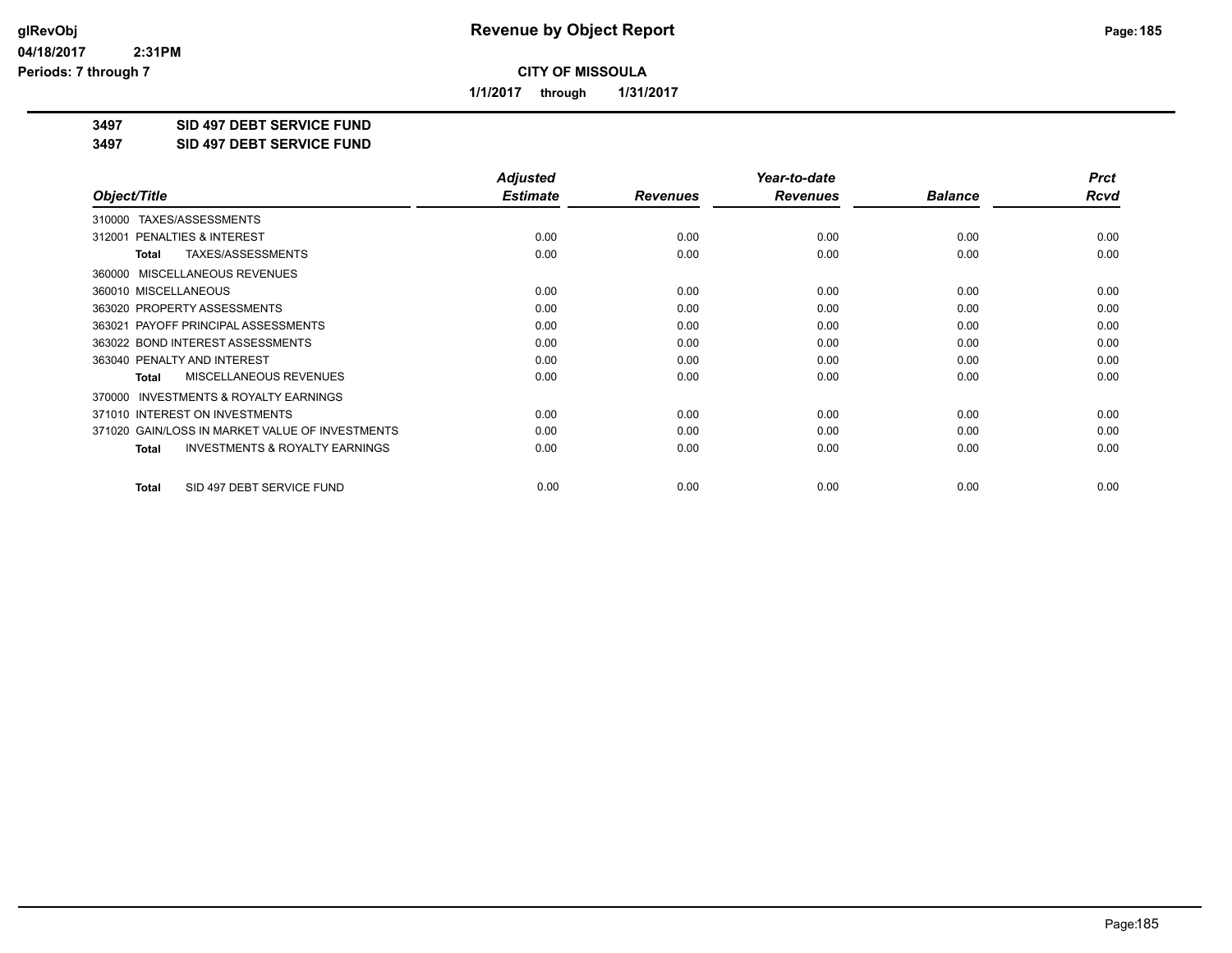**1/1/2017 through 1/31/2017**

## **3497 SID 497 DEBT SERVICE FUND**

|                                                           | <b>Adjusted</b> |                 | Year-to-date    |                | <b>Prct</b> |
|-----------------------------------------------------------|-----------------|-----------------|-----------------|----------------|-------------|
| Object/Title                                              | <b>Estimate</b> | <b>Revenues</b> | <b>Revenues</b> | <b>Balance</b> | <b>Rcvd</b> |
| 310000 TAXES/ASSESSMENTS                                  |                 |                 |                 |                |             |
| 312001 PENALTIES & INTEREST                               | 0.00            | 0.00            | 0.00            | 0.00           | 0.00        |
| TAXES/ASSESSMENTS<br>Total                                | 0.00            | 0.00            | 0.00            | 0.00           | 0.00        |
| 360000 MISCELLANEOUS REVENUES                             |                 |                 |                 |                |             |
| 360010 MISCELLANEOUS                                      | 0.00            | 0.00            | 0.00            | 0.00           | 0.00        |
| 363020 PROPERTY ASSESSMENTS                               | 0.00            | 0.00            | 0.00            | 0.00           | 0.00        |
| 363021 PAYOFF PRINCIPAL ASSESSMENTS                       | 0.00            | 0.00            | 0.00            | 0.00           | 0.00        |
| 363022 BOND INTEREST ASSESSMENTS                          | 0.00            | 0.00            | 0.00            | 0.00           | 0.00        |
| 363040 PENALTY AND INTEREST                               | 0.00            | 0.00            | 0.00            | 0.00           | 0.00        |
| <b>MISCELLANEOUS REVENUES</b><br>Total                    | 0.00            | 0.00            | 0.00            | 0.00           | 0.00        |
| INVESTMENTS & ROYALTY EARNINGS<br>370000                  |                 |                 |                 |                |             |
| 371010 INTEREST ON INVESTMENTS                            | 0.00            | 0.00            | 0.00            | 0.00           | 0.00        |
| 371020 GAIN/LOSS IN MARKET VALUE OF INVESTMENT            | 0.00            | 0.00            | 0.00            | 0.00           | 0.00        |
| <b>INVESTMENTS &amp; ROYALTY EARNINGS</b><br><b>Total</b> | 0.00            | 0.00            | 0.00            | 0.00           | 0.00        |
| SID 497 DEBT SERVICE FUND<br><b>Total</b>                 | 0.00            | 0.00            | 0.00            | 0.00           | 0.00        |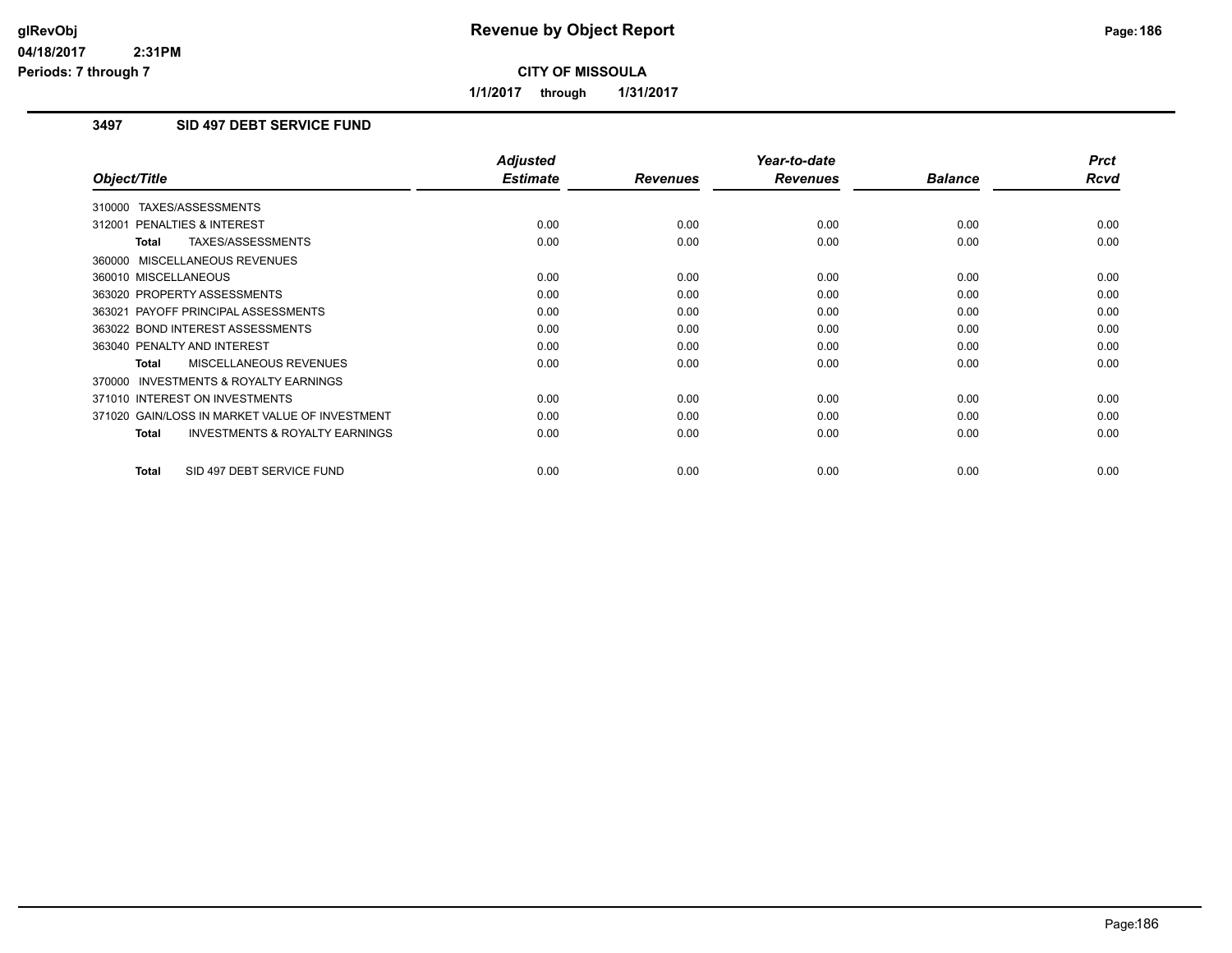**1/1/2017 through 1/31/2017**

**3498 SID 498 DEBT SERVICE FUND**

**3498 SID 498 DEBT SERVICE FUND**

|                                                     | <b>Adjusted</b> |                 | Year-to-date    |                |      |
|-----------------------------------------------------|-----------------|-----------------|-----------------|----------------|------|
| Object/Title                                        | <b>Estimate</b> | <b>Revenues</b> | <b>Revenues</b> | <b>Balance</b> | Rcvd |
| TAXES/ASSESSMENTS<br>310000                         |                 |                 |                 |                |      |
| 312001 PENALTIES & INTEREST                         | 0.00            | 0.00            | 0.00            | 0.00           | 0.00 |
| TAXES/ASSESSMENTS<br><b>Total</b>                   | 0.00            | 0.00            | 0.00            | 0.00           | 0.00 |
| 360000 MISCELLANEOUS REVENUES                       |                 |                 |                 |                |      |
| 360010 MISCELLANEOUS                                | 0.00            | 0.00            | 0.00            | 0.00           | 0.00 |
| 363020 PROPERTY ASSESSMENTS                         | 0.00            | 0.00            | 0.00            | 0.00           | 0.00 |
| 363021 PAYOFF PRINCIPAL ASSESSMENTS                 | 0.00            | 0.00            | 0.00            | 0.00           | 0.00 |
| 363022 BOND INTEREST ASSESSMENTS                    | 0.00            | 0.00            | 0.00            | 0.00           | 0.00 |
| 363040 PENALTY AND INTEREST                         | 0.00            | 0.00            | 0.00            | 0.00           | 0.00 |
| MISCELLANEOUS REVENUES<br>Total                     | 0.00            | 0.00            | 0.00            | 0.00           | 0.00 |
| <b>INVESTMENTS &amp; ROYALTY EARNINGS</b><br>370000 |                 |                 |                 |                |      |
| 371010 INTEREST ON INVESTMENTS                      | 0.00            | 0.00            | 0.00            | 0.00           | 0.00 |
| 371020 GAIN/LOSS IN MARKET VALUE OF INVESTMENTS     | 0.00            | 0.00            | 0.00            | 0.00           | 0.00 |
| 371500 INTEREST ON INTERFUND LOAN                   | 0.00            | 0.00            | 0.00            | 0.00           | 0.00 |
| <b>INVESTMENTS &amp; ROYALTY EARNINGS</b><br>Total  | 0.00            | 0.00            | 0.00            | 0.00           | 0.00 |
| 380000 OTHER FINANCING SOURCES                      |                 |                 |                 |                |      |
| 381009 TRANSFERS IN                                 | 0.00            | 0.00            | 0.00            | 0.00           | 0.00 |
| OTHER FINANCING SOURCES<br><b>Total</b>             | 0.00            | 0.00            | 0.00            | 0.00           | 0.00 |
| SID 498 DEBT SERVICE FUND<br><b>Total</b>           | 0.00            | 0.00            | 0.00            | 0.00           | 0.00 |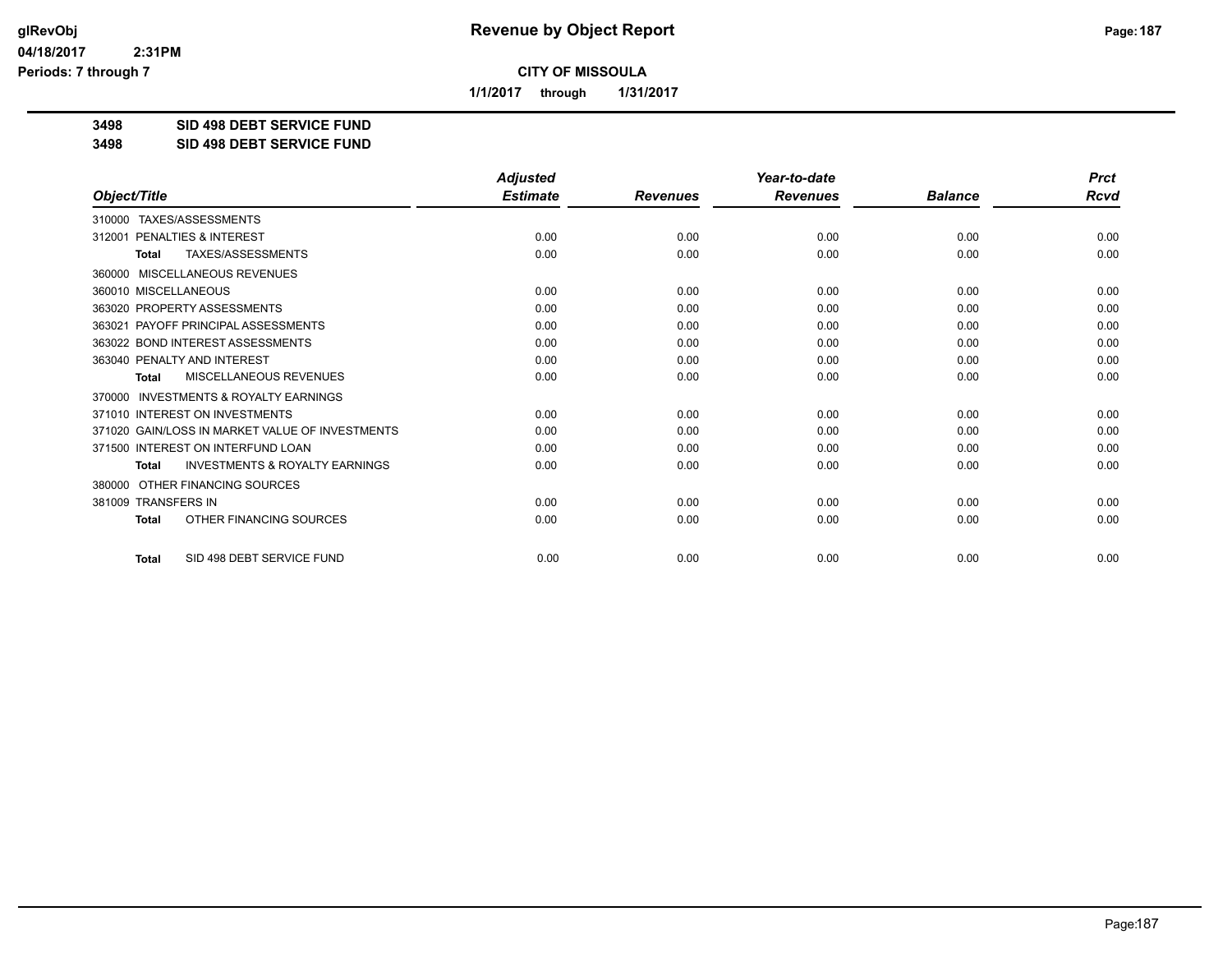**1/1/2017 through 1/31/2017**

## **3498 SID 498 DEBT SERVICE FUND**

|                                                     | <b>Adjusted</b> |                 | Year-to-date    |                | <b>Prct</b> |
|-----------------------------------------------------|-----------------|-----------------|-----------------|----------------|-------------|
| Object/Title                                        | <b>Estimate</b> | <b>Revenues</b> | <b>Revenues</b> | <b>Balance</b> | <b>Rcvd</b> |
| TAXES/ASSESSMENTS<br>310000                         |                 |                 |                 |                |             |
| 312001 PENALTIES & INTEREST                         | 0.00            | 0.00            | 0.00            | 0.00           | 0.00        |
| TAXES/ASSESSMENTS<br>Total                          | 0.00            | 0.00            | 0.00            | 0.00           | 0.00        |
| 360000 MISCELLANEOUS REVENUES                       |                 |                 |                 |                |             |
| 360010 MISCELLANEOUS                                | 0.00            | 0.00            | 0.00            | 0.00           | 0.00        |
| 363020 PROPERTY ASSESSMENTS                         | 0.00            | 0.00            | 0.00            | 0.00           | 0.00        |
| 363021 PAYOFF PRINCIPAL ASSESSMENTS                 | 0.00            | 0.00            | 0.00            | 0.00           | 0.00        |
| 363022 BOND INTEREST ASSESSMENTS                    | 0.00            | 0.00            | 0.00            | 0.00           | 0.00        |
| 363040 PENALTY AND INTEREST                         | 0.00            | 0.00            | 0.00            | 0.00           | 0.00        |
| MISCELLANEOUS REVENUES<br>Total                     | 0.00            | 0.00            | 0.00            | 0.00           | 0.00        |
| <b>INVESTMENTS &amp; ROYALTY EARNINGS</b><br>370000 |                 |                 |                 |                |             |
| 371010 INTEREST ON INVESTMENTS                      | 0.00            | 0.00            | 0.00            | 0.00           | 0.00        |
| 371020 GAIN/LOSS IN MARKET VALUE OF INVESTMENT      | 0.00            | 0.00            | 0.00            | 0.00           | 0.00        |
| 371500 INTEREST ON INTERFUND LOAN                   | 0.00            | 0.00            | 0.00            | 0.00           | 0.00        |
| <b>INVESTMENTS &amp; ROYALTY EARNINGS</b><br>Total  | 0.00            | 0.00            | 0.00            | 0.00           | 0.00        |
| OTHER FINANCING SOURCES<br>380000                   |                 |                 |                 |                |             |
| 381009 TRANSFERS IN                                 | 0.00            | 0.00            | 0.00            | 0.00           | 0.00        |
| OTHER FINANCING SOURCES<br><b>Total</b>             | 0.00            | 0.00            | 0.00            | 0.00           | 0.00        |
| SID 498 DEBT SERVICE FUND<br><b>Total</b>           | 0.00            | 0.00            | 0.00            | 0.00           | 0.00        |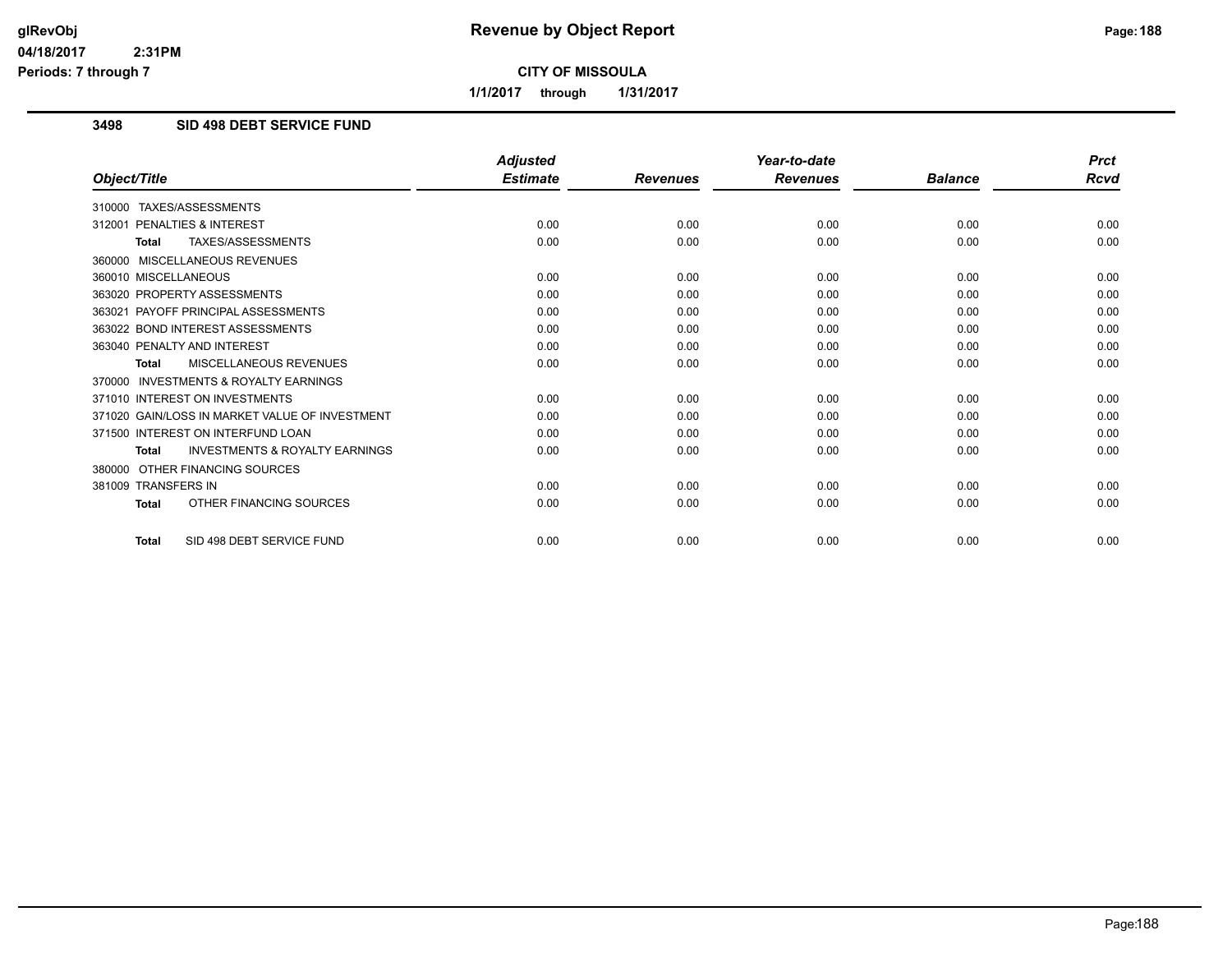**1/1/2017 through 1/31/2017**

**3500 SID 500 DEBT SERVICE FUND**

**3500 SID 500 DEBT SERVICE FUND**

|                                                    | <b>Adjusted</b> |                 | Year-to-date    |                | <b>Prct</b> |
|----------------------------------------------------|-----------------|-----------------|-----------------|----------------|-------------|
| Object/Title                                       | <b>Estimate</b> | <b>Revenues</b> | <b>Revenues</b> | <b>Balance</b> | Rcvd        |
| 310000 TAXES/ASSESSMENTS                           |                 |                 |                 |                |             |
| PENALTIES & INTEREST<br>312001                     | 0.00            | 0.00            | 0.00            | 0.00           | 0.00        |
| TAXES/ASSESSMENTS<br>Total                         | 0.00            | 0.00            | 0.00            | 0.00           | 0.00        |
| 360000 MISCELLANEOUS REVENUES                      |                 |                 |                 |                |             |
| 360010 MISCELLANEOUS                               | 0.00            | 0.00            | 0.00            | 0.00           | 0.00        |
| 363020 PROPERTY ASSESSMENTS                        | 0.00            | 0.00            | 0.00            | 0.00           | 0.00        |
| 363021 PAYOFF PRINCIPAL ASSESSMENTS                | 0.00            | 0.00            | 0.00            | 0.00           | 0.00        |
| 363022 BOND INTEREST ASSESSMENTS                   | 0.00            | 0.00            | 0.00            | 0.00           | 0.00        |
| 363040 PENALTY AND INTEREST                        | 0.00            | 0.00            | 0.00            | 0.00           | 0.00        |
| MISCELLANEOUS REVENUES<br>Total                    | 0.00            | 0.00            | 0.00            | 0.00           | 0.00        |
| 370000 INVESTMENTS & ROYALTY EARNINGS              |                 |                 |                 |                |             |
| 371010 INTEREST ON INVESTMENTS                     | 0.00            | 0.00            | 0.00            | 0.00           | 0.00        |
| 371020 GAIN/LOSS IN MARKET VALUE OF INVESTMENTS    | 0.00            | 0.00            | 0.00            | 0.00           | 0.00        |
| <b>INVESTMENTS &amp; ROYALTY EARNINGS</b><br>Total | 0.00            | 0.00            | 0.00            | 0.00           | 0.00        |
| SID 500 DEBT SERVICE FUND<br>Total                 | 0.00            | 0.00            | 0.00            | 0.00           | 0.00        |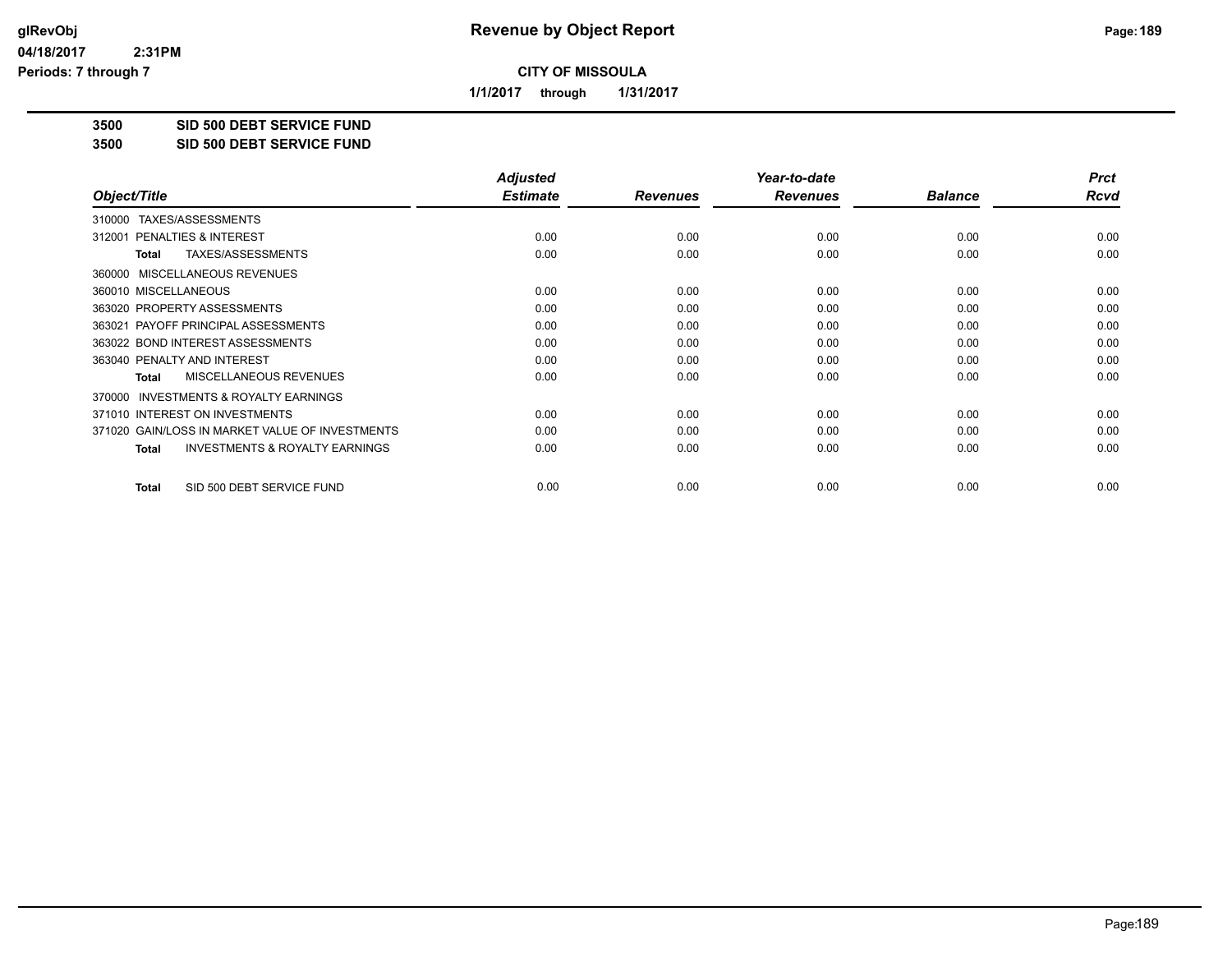**1/1/2017 through 1/31/2017**

### **3500 SID 500 DEBT SERVICE FUND**

|                                                           | <b>Adjusted</b> |                 | Year-to-date    |                | <b>Prct</b> |
|-----------------------------------------------------------|-----------------|-----------------|-----------------|----------------|-------------|
| Object/Title                                              | <b>Estimate</b> | <b>Revenues</b> | <b>Revenues</b> | <b>Balance</b> | <b>Rcvd</b> |
| 310000 TAXES/ASSESSMENTS                                  |                 |                 |                 |                |             |
| 312001 PENALTIES & INTEREST                               | 0.00            | 0.00            | 0.00            | 0.00           | 0.00        |
| TAXES/ASSESSMENTS<br><b>Total</b>                         | 0.00            | 0.00            | 0.00            | 0.00           | 0.00        |
| 360000 MISCELLANEOUS REVENUES                             |                 |                 |                 |                |             |
| 360010 MISCELLANEOUS                                      | 0.00            | 0.00            | 0.00            | 0.00           | 0.00        |
| 363020 PROPERTY ASSESSMENTS                               | 0.00            | 0.00            | 0.00            | 0.00           | 0.00        |
| 363021 PAYOFF PRINCIPAL ASSESSMENTS                       | 0.00            | 0.00            | 0.00            | 0.00           | 0.00        |
| 363022 BOND INTEREST ASSESSMENTS                          | 0.00            | 0.00            | 0.00            | 0.00           | 0.00        |
| 363040 PENALTY AND INTEREST                               | 0.00            | 0.00            | 0.00            | 0.00           | 0.00        |
| <b>MISCELLANEOUS REVENUES</b><br>Total                    | 0.00            | 0.00            | 0.00            | 0.00           | 0.00        |
| INVESTMENTS & ROYALTY EARNINGS<br>370000                  |                 |                 |                 |                |             |
| 371010 INTEREST ON INVESTMENTS                            | 0.00            | 0.00            | 0.00            | 0.00           | 0.00        |
| 371020 GAIN/LOSS IN MARKET VALUE OF INVESTMENT            | 0.00            | 0.00            | 0.00            | 0.00           | 0.00        |
| <b>INVESTMENTS &amp; ROYALTY EARNINGS</b><br><b>Total</b> | 0.00            | 0.00            | 0.00            | 0.00           | 0.00        |
| SID 500 DEBT SERVICE FUND<br><b>Total</b>                 | 0.00            | 0.00            | 0.00            | 0.00           | 0.00        |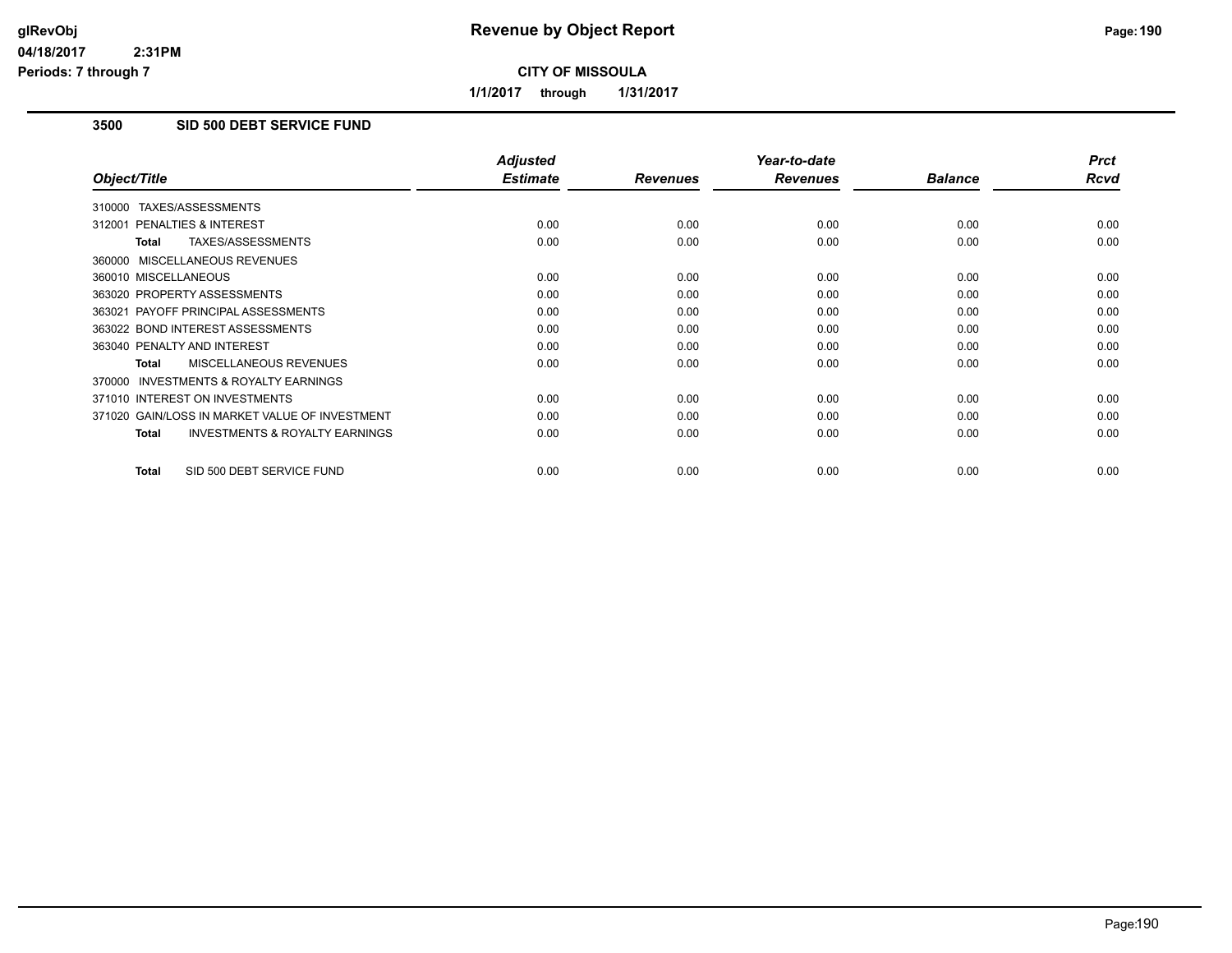**1/1/2017 through 1/31/2017**

**3501 SID 501 DEBT SERVICE FUND**

**3501 SID 501 DEBT SERVICE FUND**

|                                                     | <b>Adjusted</b> |                 | Year-to-date    |                | <b>Prct</b> |
|-----------------------------------------------------|-----------------|-----------------|-----------------|----------------|-------------|
| Object/Title                                        | <b>Estimate</b> | <b>Revenues</b> | <b>Revenues</b> | <b>Balance</b> | <b>Rcvd</b> |
| 310000 TAXES/ASSESSMENTS                            |                 |                 |                 |                |             |
| 312001 PENALTIES & INTEREST                         | 0.00            | 0.00            | 0.00            | 0.00           | 0.00        |
| TAXES/ASSESSMENTS<br>Total                          | 0.00            | 0.00            | 0.00            | 0.00           | 0.00        |
| 360000 MISCELLANEOUS REVENUES                       |                 |                 |                 |                |             |
| 360010 MISCELLANEOUS                                | 0.00            | 0.00            | 0.00            | 0.00           | 0.00        |
| 363020 PROPERTY ASSESSMENTS                         | 0.00            | 0.00            | 0.00            | 0.00           | 0.00        |
| 363021 PAYOFF PRINCIPAL ASSESSMENTS                 | 0.00            | 0.00            | 0.00            | 0.00           | 0.00        |
| 363022 BOND INTEREST ASSESSMENTS                    | 0.00            | 0.00            | 0.00            | 0.00           | 0.00        |
| 363040 PENALTY AND INTEREST                         | 0.00            | 0.00            | 0.00            | 0.00           | 0.00        |
| MISCELLANEOUS REVENUES<br>Total                     | 0.00            | 0.00            | 0.00            | 0.00           | 0.00        |
| <b>INVESTMENTS &amp; ROYALTY EARNINGS</b><br>370000 |                 |                 |                 |                |             |
| 371010 INTEREST ON INVESTMENTS                      | 0.00            | 0.00            | 0.00            | 0.00           | 0.00        |
| 371020 GAIN/LOSS IN MARKET VALUE OF INVESTMENTS     | 0.00            | 0.00            | 0.00            | 0.00           | 0.00        |
| <b>INVESTMENTS &amp; ROYALTY EARNINGS</b><br>Total  | 0.00            | 0.00            | 0.00            | 0.00           | 0.00        |
| SID 501 DEBT SERVICE FUND<br><b>Total</b>           | 0.00            | 0.00            | 0.00            | 0.00           | 0.00        |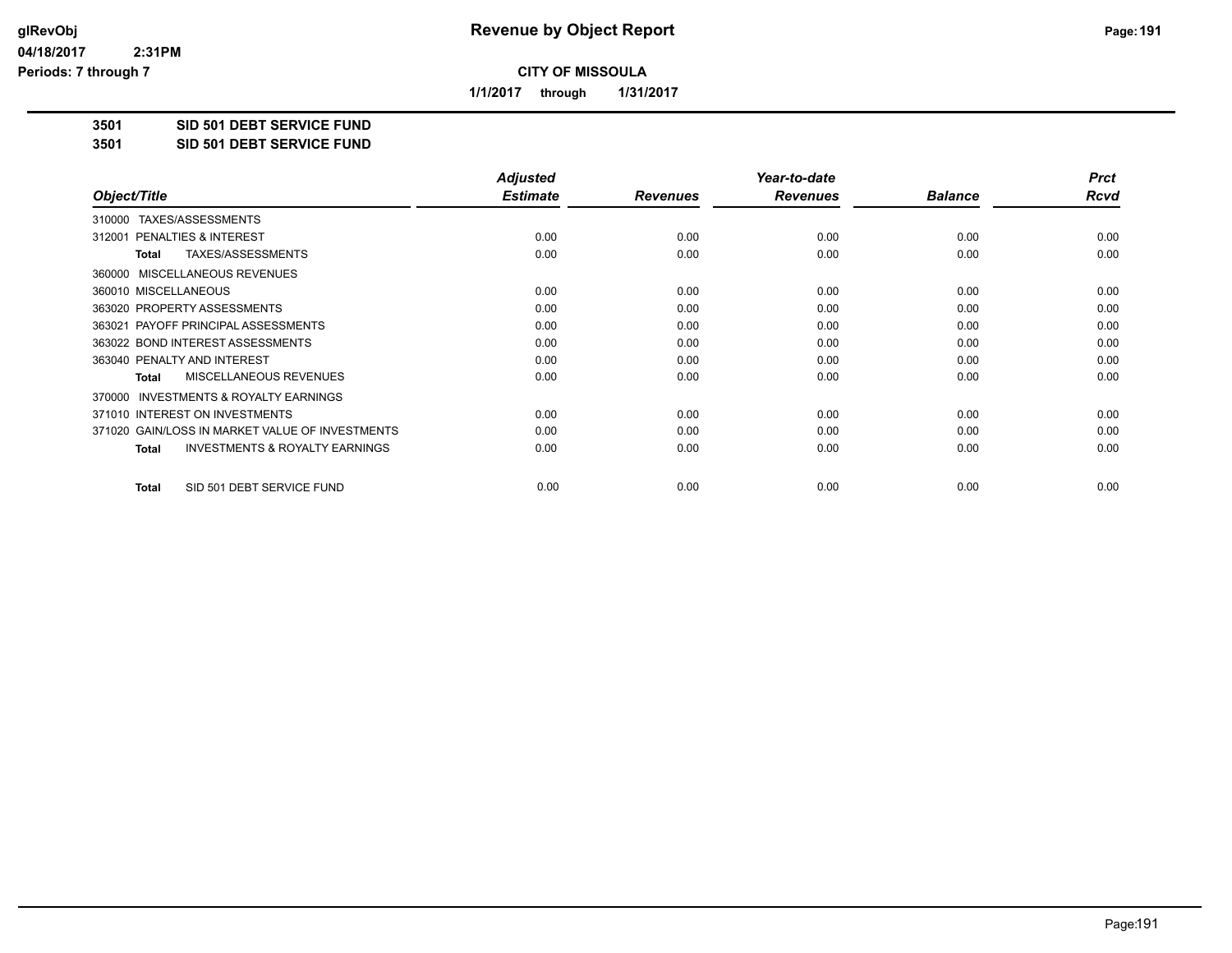**1/1/2017 through 1/31/2017**

## **3501 SID 501 DEBT SERVICE FUND**

|                                                           | <b>Adjusted</b> |                 | Year-to-date    |                | <b>Prct</b> |
|-----------------------------------------------------------|-----------------|-----------------|-----------------|----------------|-------------|
| Object/Title                                              | <b>Estimate</b> | <b>Revenues</b> | <b>Revenues</b> | <b>Balance</b> | Rcvd        |
| TAXES/ASSESSMENTS<br>310000                               |                 |                 |                 |                |             |
| 312001 PENALTIES & INTEREST                               | 0.00            | 0.00            | 0.00            | 0.00           | 0.00        |
| TAXES/ASSESSMENTS<br>Total                                | 0.00            | 0.00            | 0.00            | 0.00           | 0.00        |
| 360000 MISCELLANEOUS REVENUES                             |                 |                 |                 |                |             |
| 360010 MISCELLANEOUS                                      | 0.00            | 0.00            | 0.00            | 0.00           | 0.00        |
| 363020 PROPERTY ASSESSMENTS                               | 0.00            | 0.00            | 0.00            | 0.00           | 0.00        |
| 363021 PAYOFF PRINCIPAL ASSESSMENTS                       | 0.00            | 0.00            | 0.00            | 0.00           | 0.00        |
| 363022 BOND INTEREST ASSESSMENTS                          | 0.00            | 0.00            | 0.00            | 0.00           | 0.00        |
| 363040 PENALTY AND INTEREST                               | 0.00            | 0.00            | 0.00            | 0.00           | 0.00        |
| <b>MISCELLANEOUS REVENUES</b><br>Total                    | 0.00            | 0.00            | 0.00            | 0.00           | 0.00        |
| <b>INVESTMENTS &amp; ROYALTY EARNINGS</b><br>370000       |                 |                 |                 |                |             |
| 371010 INTEREST ON INVESTMENTS                            | 0.00            | 0.00            | 0.00            | 0.00           | 0.00        |
| 371020 GAIN/LOSS IN MARKET VALUE OF INVESTMENT            | 0.00            | 0.00            | 0.00            | 0.00           | 0.00        |
| <b>INVESTMENTS &amp; ROYALTY EARNINGS</b><br><b>Total</b> | 0.00            | 0.00            | 0.00            | 0.00           | 0.00        |
| SID 501 DEBT SERVICE FUND<br><b>Total</b>                 | 0.00            | 0.00            | 0.00            | 0.00           | 0.00        |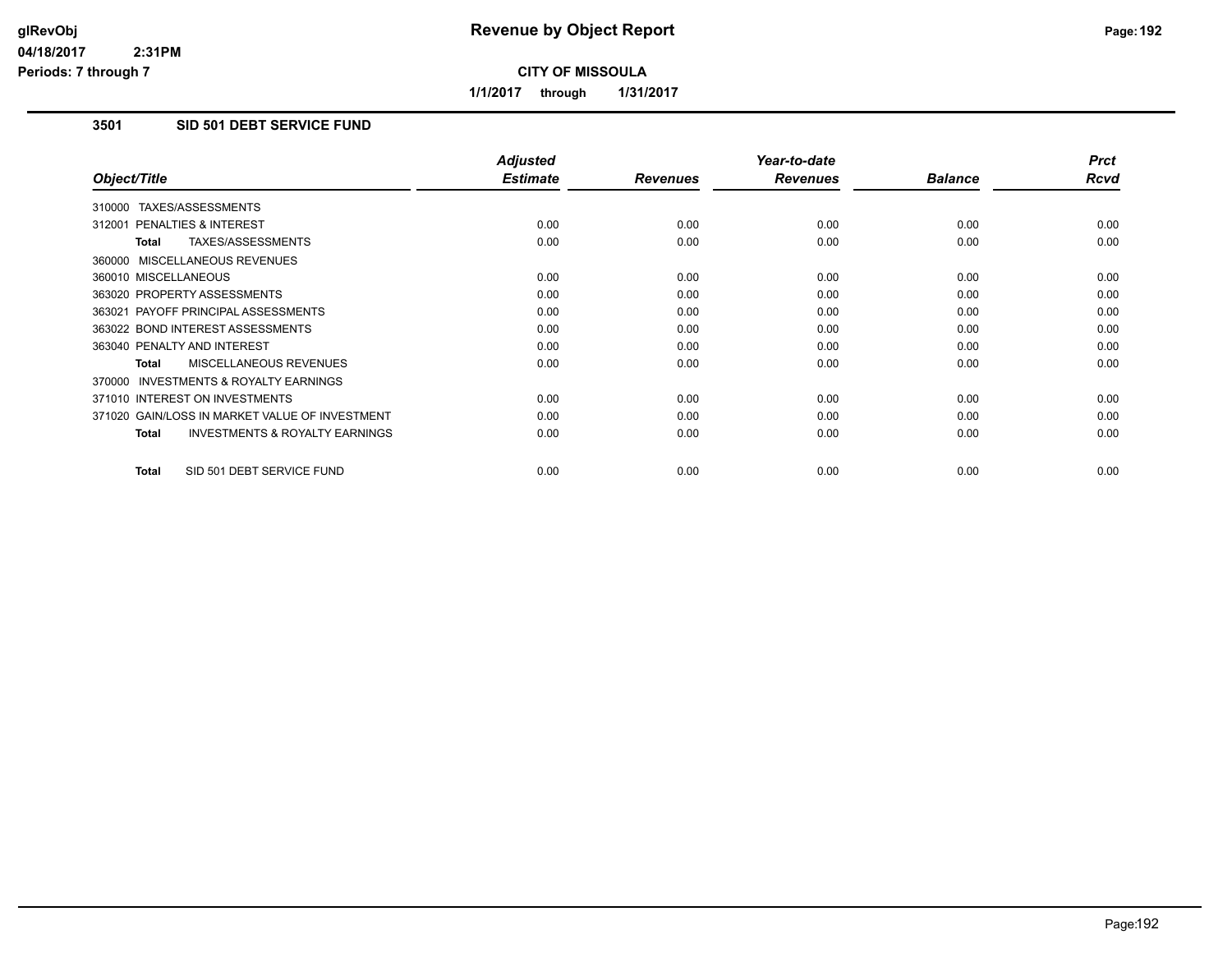**1/1/2017 through 1/31/2017**

**3502 SID 502 DEBT SERVICE FUND**

**3502 SID 502 DEBT SERVICE FUND**

|                                                           | <b>Adjusted</b> |                 | Year-to-date    |                | <b>Prct</b> |
|-----------------------------------------------------------|-----------------|-----------------|-----------------|----------------|-------------|
| Object/Title                                              | <b>Estimate</b> | <b>Revenues</b> | <b>Revenues</b> | <b>Balance</b> | Rcvd        |
| 310000 TAXES/ASSESSMENTS                                  |                 |                 |                 |                |             |
| 312001 PENALTIES & INTEREST                               | 0.00            | 0.00            | 0.00            | 0.00           | 0.00        |
| TAXES/ASSESSMENTS<br><b>Total</b>                         | 0.00            | 0.00            | 0.00            | 0.00           | 0.00        |
| 360000 MISCELLANEOUS REVENUES                             |                 |                 |                 |                |             |
| 360010 MISCELLANEOUS                                      | 0.00            | 0.00            | 0.00            | 0.00           | 0.00        |
| 363020 PROPERTY ASSESSMENTS                               | 0.00            | 0.00            | 0.00            | 0.00           | 0.00        |
| 363021 PAYOFF PRINCIPAL ASSESSMENTS                       | 0.00            | 0.00            | 0.00            | 0.00           | 0.00        |
| 363022 BOND INTEREST ASSESSMENTS                          | 0.00            | 0.00            | 0.00            | 0.00           | 0.00        |
| 363040 PENALTY AND INTEREST                               | 0.00            | 0.00            | 0.00            | 0.00           | 0.00        |
| MISCELLANEOUS REVENUES<br>Total                           | 0.00            | 0.00            | 0.00            | 0.00           | 0.00        |
| <b>INVESTMENTS &amp; ROYALTY EARNINGS</b><br>370000       |                 |                 |                 |                |             |
| 371010 INTEREST ON INVESTMENTS                            | 0.00            | 0.00            | 0.00            | 0.00           | 0.00        |
| 371020 GAIN/LOSS IN MARKET VALUE OF INVESTMENTS           | 0.00            | 0.00            | 0.00            | 0.00           | 0.00        |
| <b>INVESTMENTS &amp; ROYALTY EARNINGS</b><br><b>Total</b> | 0.00            | 0.00            | 0.00            | 0.00           | 0.00        |
| SID 502 DEBT SERVICE FUND<br><b>Total</b>                 | 0.00            | 0.00            | 0.00            | 0.00           | 0.00        |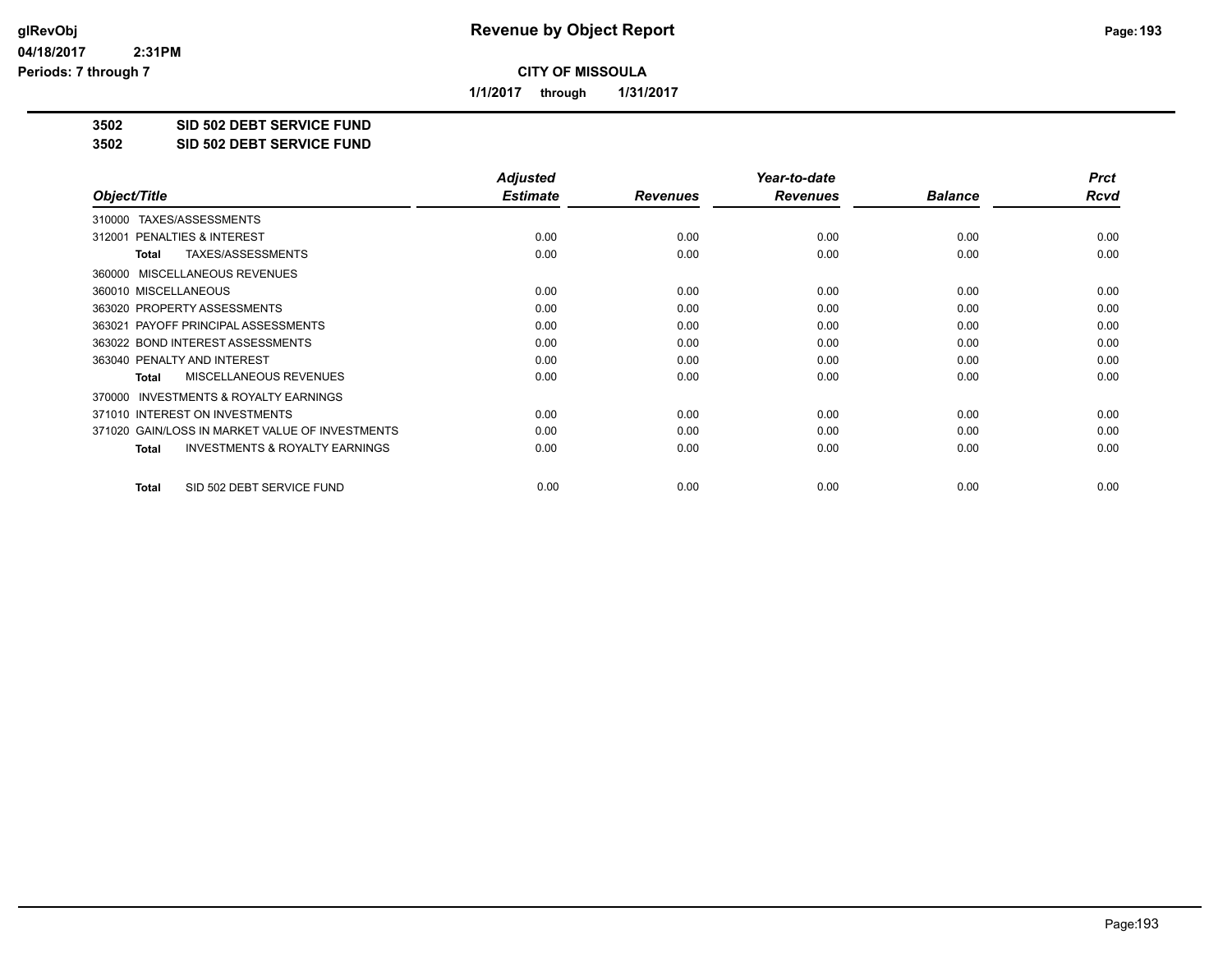**1/1/2017 through 1/31/2017**

## **3502 SID 502 DEBT SERVICE FUND**

|                                                           | <b>Adjusted</b> |                 | Year-to-date    |                | <b>Prct</b> |
|-----------------------------------------------------------|-----------------|-----------------|-----------------|----------------|-------------|
| Object/Title                                              | <b>Estimate</b> | <b>Revenues</b> | <b>Revenues</b> | <b>Balance</b> | <b>Rcvd</b> |
| 310000 TAXES/ASSESSMENTS                                  |                 |                 |                 |                |             |
| 312001 PENALTIES & INTEREST                               | 0.00            | 0.00            | 0.00            | 0.00           | 0.00        |
| TAXES/ASSESSMENTS<br><b>Total</b>                         | 0.00            | 0.00            | 0.00            | 0.00           | 0.00        |
| 360000 MISCELLANEOUS REVENUES                             |                 |                 |                 |                |             |
| 360010 MISCELLANEOUS                                      | 0.00            | 0.00            | 0.00            | 0.00           | 0.00        |
| 363020 PROPERTY ASSESSMENTS                               | 0.00            | 0.00            | 0.00            | 0.00           | 0.00        |
| 363021 PAYOFF PRINCIPAL ASSESSMENTS                       | 0.00            | 0.00            | 0.00            | 0.00           | 0.00        |
| 363022 BOND INTEREST ASSESSMENTS                          | 0.00            | 0.00            | 0.00            | 0.00           | 0.00        |
| 363040 PENALTY AND INTEREST                               | 0.00            | 0.00            | 0.00            | 0.00           | 0.00        |
| <b>MISCELLANEOUS REVENUES</b><br>Total                    | 0.00            | 0.00            | 0.00            | 0.00           | 0.00        |
| INVESTMENTS & ROYALTY EARNINGS<br>370000                  |                 |                 |                 |                |             |
| 371010 INTEREST ON INVESTMENTS                            | 0.00            | 0.00            | 0.00            | 0.00           | 0.00        |
| 371020 GAIN/LOSS IN MARKET VALUE OF INVESTMENT            | 0.00            | 0.00            | 0.00            | 0.00           | 0.00        |
| <b>INVESTMENTS &amp; ROYALTY EARNINGS</b><br><b>Total</b> | 0.00            | 0.00            | 0.00            | 0.00           | 0.00        |
| SID 502 DEBT SERVICE FUND<br><b>Total</b>                 | 0.00            | 0.00            | 0.00            | 0.00           | 0.00        |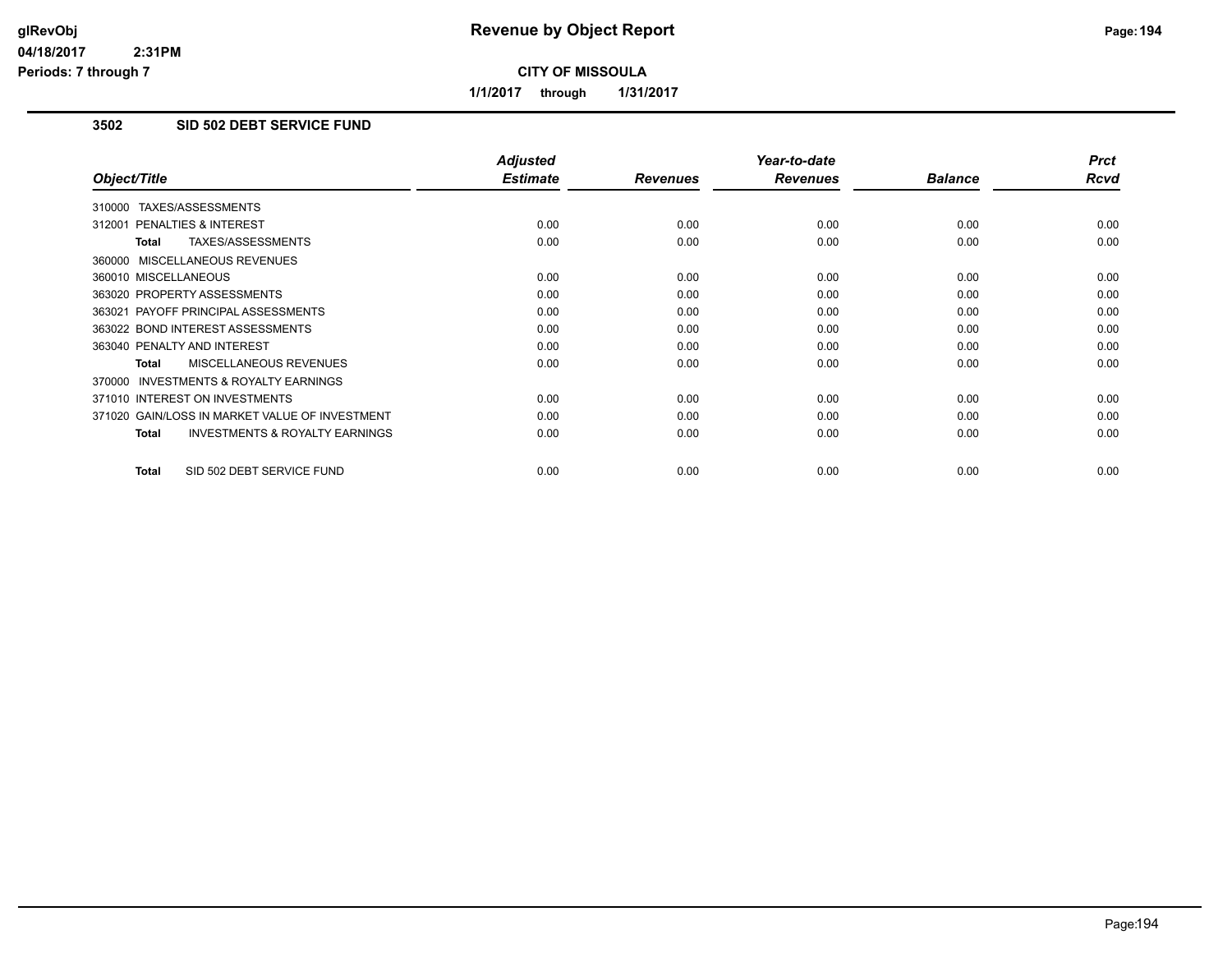**1/1/2017 through 1/31/2017**

**3503 SID 503 DEBT SERVICE FUND**

**3503 SID 503 DEBT SERVICE FUND**

|                                                           | <b>Adjusted</b> |                 | Year-to-date    |                | <b>Prct</b> |
|-----------------------------------------------------------|-----------------|-----------------|-----------------|----------------|-------------|
| Object/Title                                              | <b>Estimate</b> | <b>Revenues</b> | <b>Revenues</b> | <b>Balance</b> | Rcvd        |
| 310000 TAXES/ASSESSMENTS                                  |                 |                 |                 |                |             |
| 312001 PENALTIES & INTEREST                               | 0.00            | 0.00            | 0.00            | 0.00           | 0.00        |
| TAXES/ASSESSMENTS<br><b>Total</b>                         | 0.00            | 0.00            | 0.00            | 0.00           | 0.00        |
| 360000 MISCELLANEOUS REVENUES                             |                 |                 |                 |                |             |
| 360010 MISCELLANEOUS                                      | 0.00            | 0.00            | 0.00            | 0.00           | 0.00        |
| 363020 PROPERTY ASSESSMENTS                               | 0.00            | 0.00            | 0.00            | 0.00           | 0.00        |
| 363021 PAYOFF PRINCIPAL ASSESSMENTS                       | 0.00            | 0.00            | 0.00            | 0.00           | 0.00        |
| 363022 BOND INTEREST ASSESSMENTS                          | 0.00            | 0.00            | 0.00            | 0.00           | 0.00        |
| 363040 PENALTY AND INTEREST                               | 0.00            | 0.00            | 0.00            | 0.00           | 0.00        |
| MISCELLANEOUS REVENUES<br>Total                           | 0.00            | 0.00            | 0.00            | 0.00           | 0.00        |
| <b>INVESTMENTS &amp; ROYALTY EARNINGS</b><br>370000       |                 |                 |                 |                |             |
| 371010 INTEREST ON INVESTMENTS                            | 0.00            | 0.00            | 0.00            | 0.00           | 0.00        |
| 371020 GAIN/LOSS IN MARKET VALUE OF INVESTMENTS           | 0.00            | 0.00            | 0.00            | 0.00           | 0.00        |
| <b>INVESTMENTS &amp; ROYALTY EARNINGS</b><br><b>Total</b> | 0.00            | 0.00            | 0.00            | 0.00           | 0.00        |
| SID 503 DEBT SERVICE FUND<br><b>Total</b>                 | 0.00            | 0.00            | 0.00            | 0.00           | 0.00        |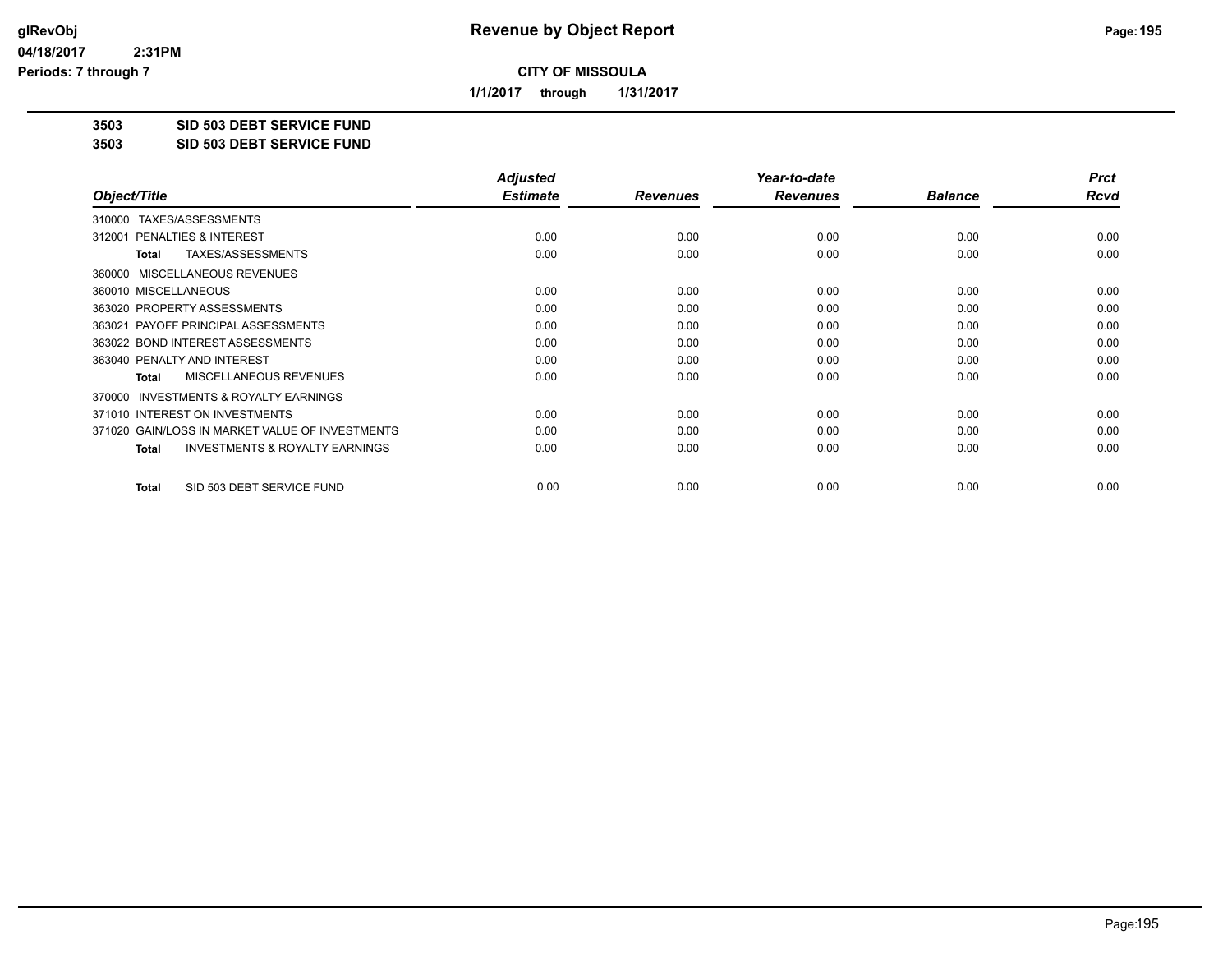**1/1/2017 through 1/31/2017**

## **3503 SID 503 DEBT SERVICE FUND**

|                                                           | <b>Adjusted</b> |                 | Year-to-date    |                | <b>Prct</b> |
|-----------------------------------------------------------|-----------------|-----------------|-----------------|----------------|-------------|
| Object/Title                                              | <b>Estimate</b> | <b>Revenues</b> | <b>Revenues</b> | <b>Balance</b> | <b>Rcvd</b> |
| 310000 TAXES/ASSESSMENTS                                  |                 |                 |                 |                |             |
| 312001 PENALTIES & INTEREST                               | 0.00            | 0.00            | 0.00            | 0.00           | 0.00        |
| TAXES/ASSESSMENTS<br>Total                                | 0.00            | 0.00            | 0.00            | 0.00           | 0.00        |
| 360000 MISCELLANEOUS REVENUES                             |                 |                 |                 |                |             |
| 360010 MISCELLANEOUS                                      | 0.00            | 0.00            | 0.00            | 0.00           | 0.00        |
| 363020 PROPERTY ASSESSMENTS                               | 0.00            | 0.00            | 0.00            | 0.00           | 0.00        |
| 363021 PAYOFF PRINCIPAL ASSESSMENTS                       | 0.00            | 0.00            | 0.00            | 0.00           | 0.00        |
| 363022 BOND INTEREST ASSESSMENTS                          | 0.00            | 0.00            | 0.00            | 0.00           | 0.00        |
| 363040 PENALTY AND INTEREST                               | 0.00            | 0.00            | 0.00            | 0.00           | 0.00        |
| <b>MISCELLANEOUS REVENUES</b><br>Total                    | 0.00            | 0.00            | 0.00            | 0.00           | 0.00        |
| INVESTMENTS & ROYALTY EARNINGS<br>370000                  |                 |                 |                 |                |             |
| 371010 INTEREST ON INVESTMENTS                            | 0.00            | 0.00            | 0.00            | 0.00           | 0.00        |
| 371020 GAIN/LOSS IN MARKET VALUE OF INVESTMENT            | 0.00            | 0.00            | 0.00            | 0.00           | 0.00        |
| <b>INVESTMENTS &amp; ROYALTY EARNINGS</b><br><b>Total</b> | 0.00            | 0.00            | 0.00            | 0.00           | 0.00        |
| SID 503 DEBT SERVICE FUND<br><b>Total</b>                 | 0.00            | 0.00            | 0.00            | 0.00           | 0.00        |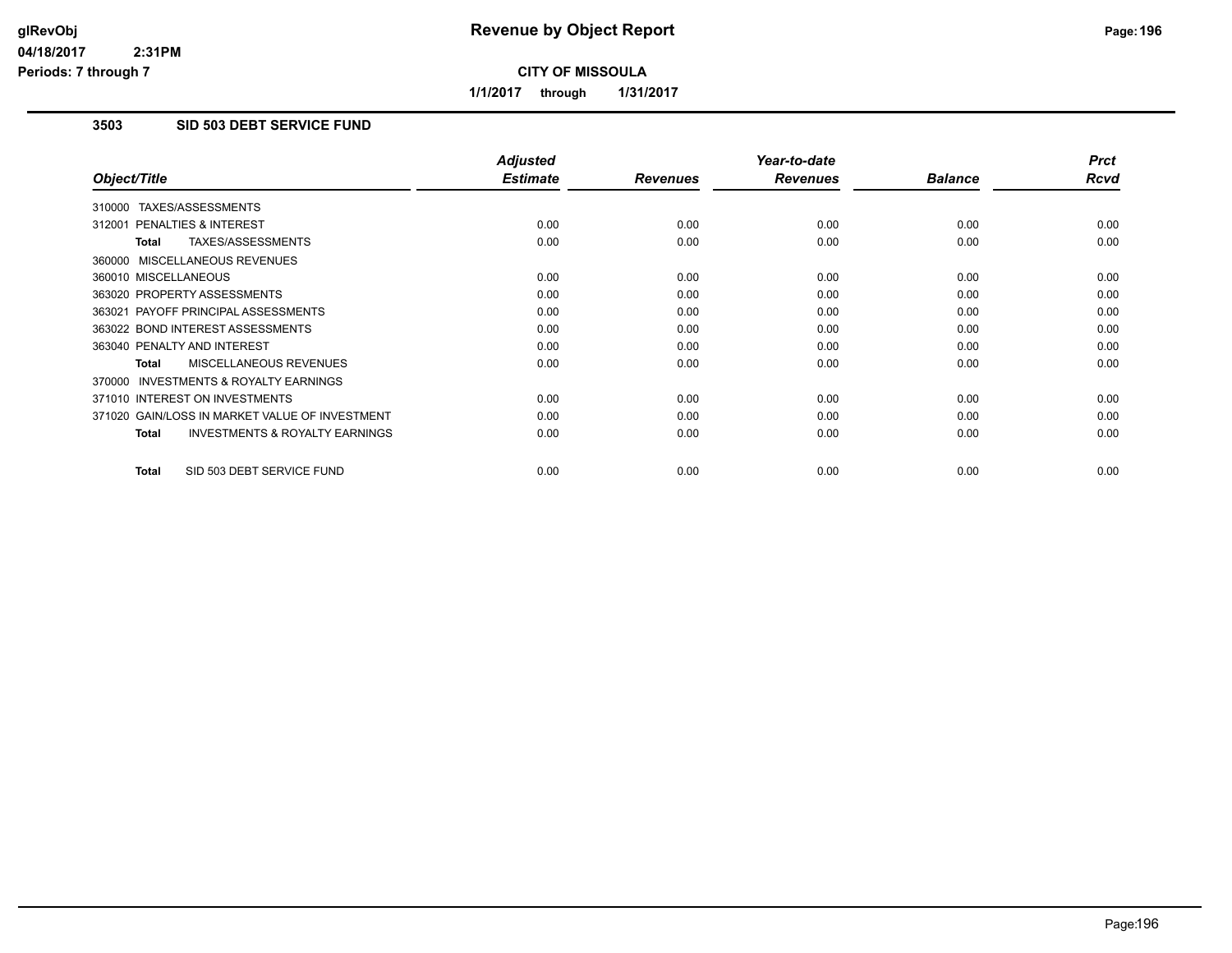**1/1/2017 through 1/31/2017**

**3504 SID 504 DEBT SERVICE FUND**

**3504 SID 504 DEBT SERVICE FUND**

|                                                     | <b>Adjusted</b> |                 | Year-to-date    |                | <b>Prct</b> |
|-----------------------------------------------------|-----------------|-----------------|-----------------|----------------|-------------|
| Object/Title                                        | <b>Estimate</b> | <b>Revenues</b> | <b>Revenues</b> | <b>Balance</b> | Rcvd        |
| TAXES/ASSESSMENTS<br>310000                         |                 |                 |                 |                |             |
| 312001 PENALTIES & INTEREST                         | 0.00            | 0.00            | 0.00            | 0.00           | 0.00        |
| TAXES/ASSESSMENTS<br><b>Total</b>                   | 0.00            | 0.00            | 0.00            | 0.00           | 0.00        |
| 360000 MISCELLANEOUS REVENUES                       |                 |                 |                 |                |             |
| 360010 MISCELLANEOUS                                | 0.00            | 0.00            | 0.00            | 0.00           | 0.00        |
| 363020 PROPERTY ASSESSMENTS                         | 0.00            | 0.00            | 0.00            | 0.00           | 0.00        |
| 363021 PAYOFF PRINCIPAL ASSESSMENTS                 | 0.00            | 0.00            | 0.00            | 0.00           | 0.00        |
| 363022 BOND INTEREST ASSESSMENTS                    | 0.00            | 0.00            | 0.00            | 0.00           | 0.00        |
| 363040 PENALTY AND INTEREST                         | 0.00            | 0.00            | 0.00            | 0.00           | 0.00        |
| MISCELLANEOUS REVENUES<br>Total                     | 0.00            | 0.00            | 0.00            | 0.00           | 0.00        |
| <b>INVESTMENTS &amp; ROYALTY EARNINGS</b><br>370000 |                 |                 |                 |                |             |
| 371010 INTEREST ON INVESTMENTS                      | 0.00            | 0.00            | 0.00            | 0.00           | 0.00        |
| 371020 GAIN/LOSS IN MARKET VALUE OF INVESTMENTS     | 0.00            | 0.00            | 0.00            | 0.00           | 0.00        |
| <b>INVESTMENTS &amp; ROYALTY EARNINGS</b><br>Total  | 0.00            | 0.00            | 0.00            | 0.00           | 0.00        |
| OTHER FINANCING SOURCES<br>380000                   |                 |                 |                 |                |             |
| 381009 TRANSFERS IN                                 | 0.00            | 0.00            | 0.00            | 0.00           | 0.00        |
| OTHER FINANCING SOURCES<br>Total                    | 0.00            | 0.00            | 0.00            | 0.00           | 0.00        |
| SID 504 DEBT SERVICE FUND<br>Total                  | 0.00            | 0.00            | 0.00            | 0.00           | 0.00        |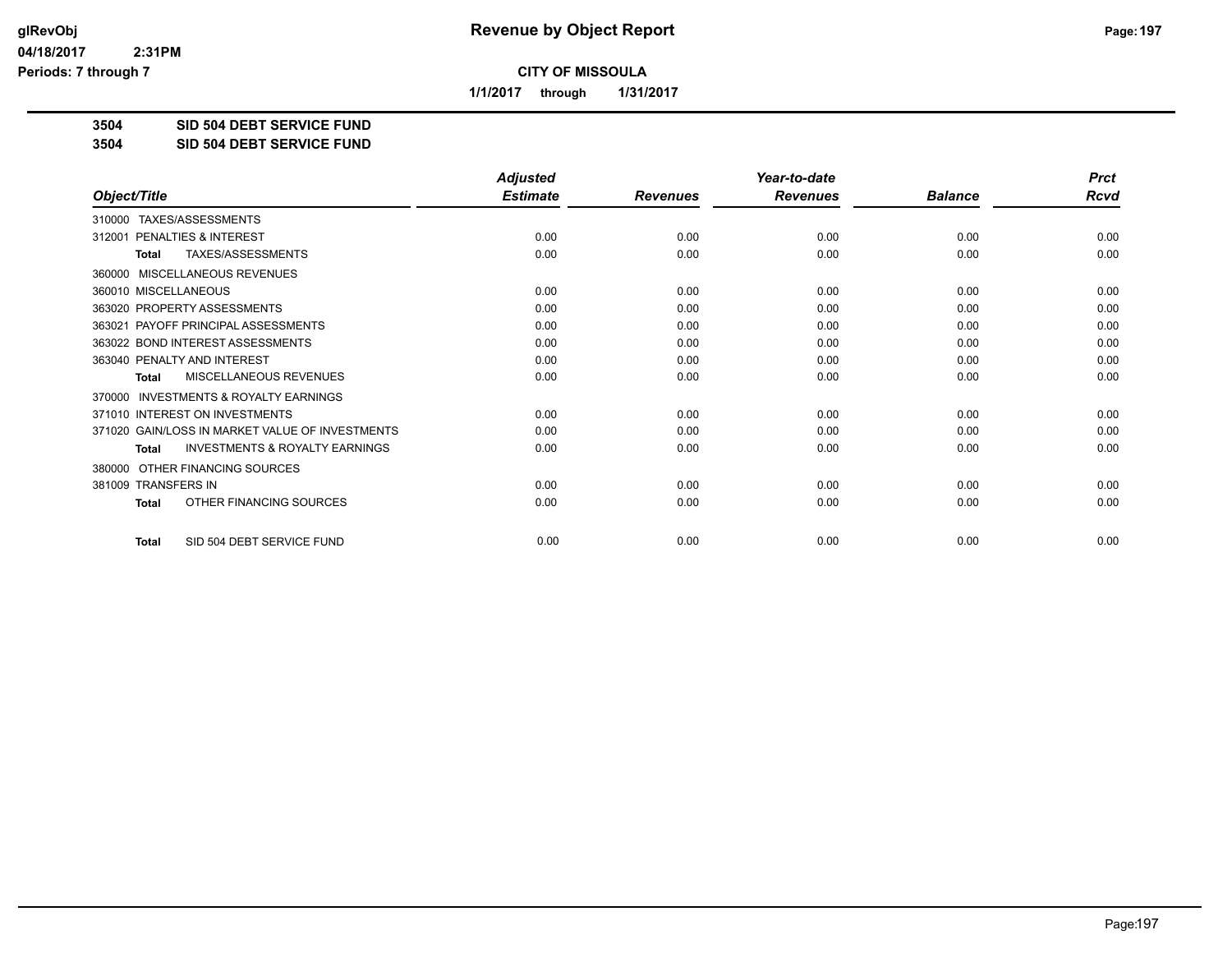**1/1/2017 through 1/31/2017**

## **3504 SID 504 DEBT SERVICE FUND**

|                                                     | <b>Adjusted</b> |                 | Year-to-date    |                | <b>Prct</b> |
|-----------------------------------------------------|-----------------|-----------------|-----------------|----------------|-------------|
| Object/Title                                        | <b>Estimate</b> | <b>Revenues</b> | <b>Revenues</b> | <b>Balance</b> | Rcvd        |
| 310000 TAXES/ASSESSMENTS                            |                 |                 |                 |                |             |
| 312001 PENALTIES & INTEREST                         | 0.00            | 0.00            | 0.00            | 0.00           | 0.00        |
| TAXES/ASSESSMENTS<br><b>Total</b>                   | 0.00            | 0.00            | 0.00            | 0.00           | 0.00        |
| 360000 MISCELLANEOUS REVENUES                       |                 |                 |                 |                |             |
| 360010 MISCELLANEOUS                                | 0.00            | 0.00            | 0.00            | 0.00           | 0.00        |
| 363020 PROPERTY ASSESSMENTS                         | 0.00            | 0.00            | 0.00            | 0.00           | 0.00        |
| 363021 PAYOFF PRINCIPAL ASSESSMENTS                 | 0.00            | 0.00            | 0.00            | 0.00           | 0.00        |
| 363022 BOND INTEREST ASSESSMENTS                    | 0.00            | 0.00            | 0.00            | 0.00           | 0.00        |
| 363040 PENALTY AND INTEREST                         | 0.00            | 0.00            | 0.00            | 0.00           | 0.00        |
| MISCELLANEOUS REVENUES<br>Total                     | 0.00            | 0.00            | 0.00            | 0.00           | 0.00        |
| <b>INVESTMENTS &amp; ROYALTY EARNINGS</b><br>370000 |                 |                 |                 |                |             |
| 371010 INTEREST ON INVESTMENTS                      | 0.00            | 0.00            | 0.00            | 0.00           | 0.00        |
| 371020 GAIN/LOSS IN MARKET VALUE OF INVESTMENT      | 0.00            | 0.00            | 0.00            | 0.00           | 0.00        |
| <b>INVESTMENTS &amp; ROYALTY EARNINGS</b><br>Total  | 0.00            | 0.00            | 0.00            | 0.00           | 0.00        |
| OTHER FINANCING SOURCES<br>380000                   |                 |                 |                 |                |             |
| 381009 TRANSFERS IN                                 | 0.00            | 0.00            | 0.00            | 0.00           | 0.00        |
| OTHER FINANCING SOURCES<br><b>Total</b>             | 0.00            | 0.00            | 0.00            | 0.00           | 0.00        |
| SID 504 DEBT SERVICE FUND<br><b>Total</b>           | 0.00            | 0.00            | 0.00            | 0.00           | 0.00        |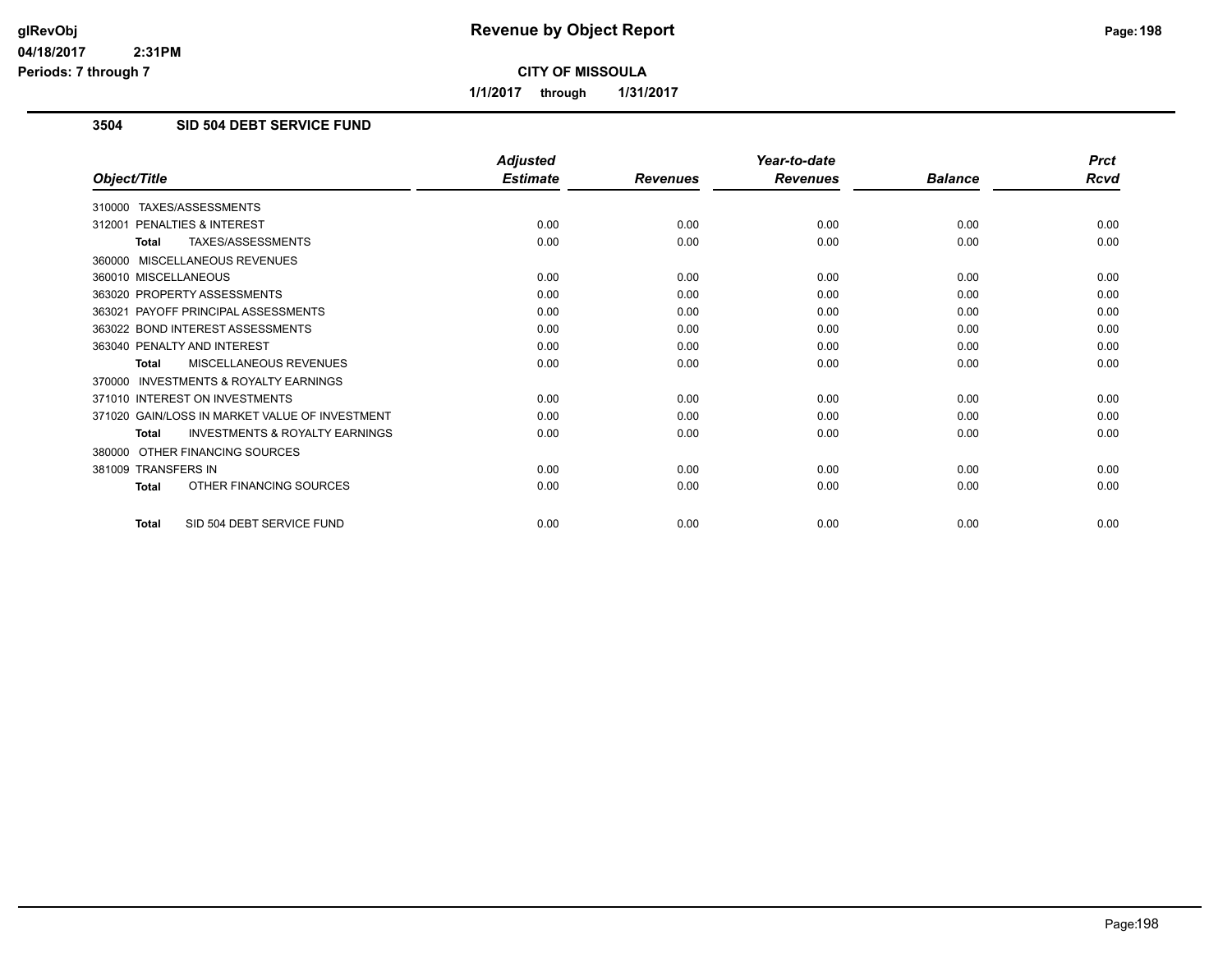**1/1/2017 through 1/31/2017**

**3505 SID 505 DEBT SERVICE FUND**

**3505 SID 505 DEBT SERVICE FUND**

|                                                     | <b>Adjusted</b> |                 | Year-to-date    |                | <b>Prct</b> |
|-----------------------------------------------------|-----------------|-----------------|-----------------|----------------|-------------|
| Object/Title                                        | <b>Estimate</b> | <b>Revenues</b> | <b>Revenues</b> | <b>Balance</b> | Rcvd        |
| TAXES/ASSESSMENTS<br>310000                         |                 |                 |                 |                |             |
| 312001 PENALTIES & INTEREST                         | 0.00            | 0.00            | 0.00            | 0.00           | 0.00        |
| TAXES/ASSESSMENTS<br>Total                          | 0.00            | 0.00            | 0.00            | 0.00           | 0.00        |
| 360000 MISCELLANEOUS REVENUES                       |                 |                 |                 |                |             |
| 360010 MISCELLANEOUS                                | 0.00            | 0.00            | 0.00            | 0.00           | 0.00        |
| 363020 PROPERTY ASSESSMENTS                         | 0.00            | 0.00            | 0.00            | 0.00           | 0.00        |
| 363021 PAYOFF PRINCIPAL ASSESSMENTS                 | 0.00            | 0.00            | 0.00            | 0.00           | 0.00        |
| 363022 BOND INTEREST ASSESSMENTS                    | 0.00            | 0.00            | 0.00            | 0.00           | 0.00        |
| 363040 PENALTY AND INTEREST                         | 0.00            | 0.00            | 0.00            | 0.00           | 0.00        |
| MISCELLANEOUS REVENUES<br>Total                     | 0.00            | 0.00            | 0.00            | 0.00           | 0.00        |
| <b>INVESTMENTS &amp; ROYALTY EARNINGS</b><br>370000 |                 |                 |                 |                |             |
| 371010 INTEREST ON INVESTMENTS                      | 0.00            | 0.00            | 0.00            | 0.00           | 0.00        |
| 371020 GAIN/LOSS IN MARKET VALUE OF INVESTMENTS     | 0.00            | 0.00            | 0.00            | 0.00           | 0.00        |
| <b>INVESTMENTS &amp; ROYALTY EARNINGS</b><br>Total  | 0.00            | 0.00            | 0.00            | 0.00           | 0.00        |
| SID 505 DEBT SERVICE FUND<br>Total                  | 0.00            | 0.00            | 0.00            | 0.00           | 0.00        |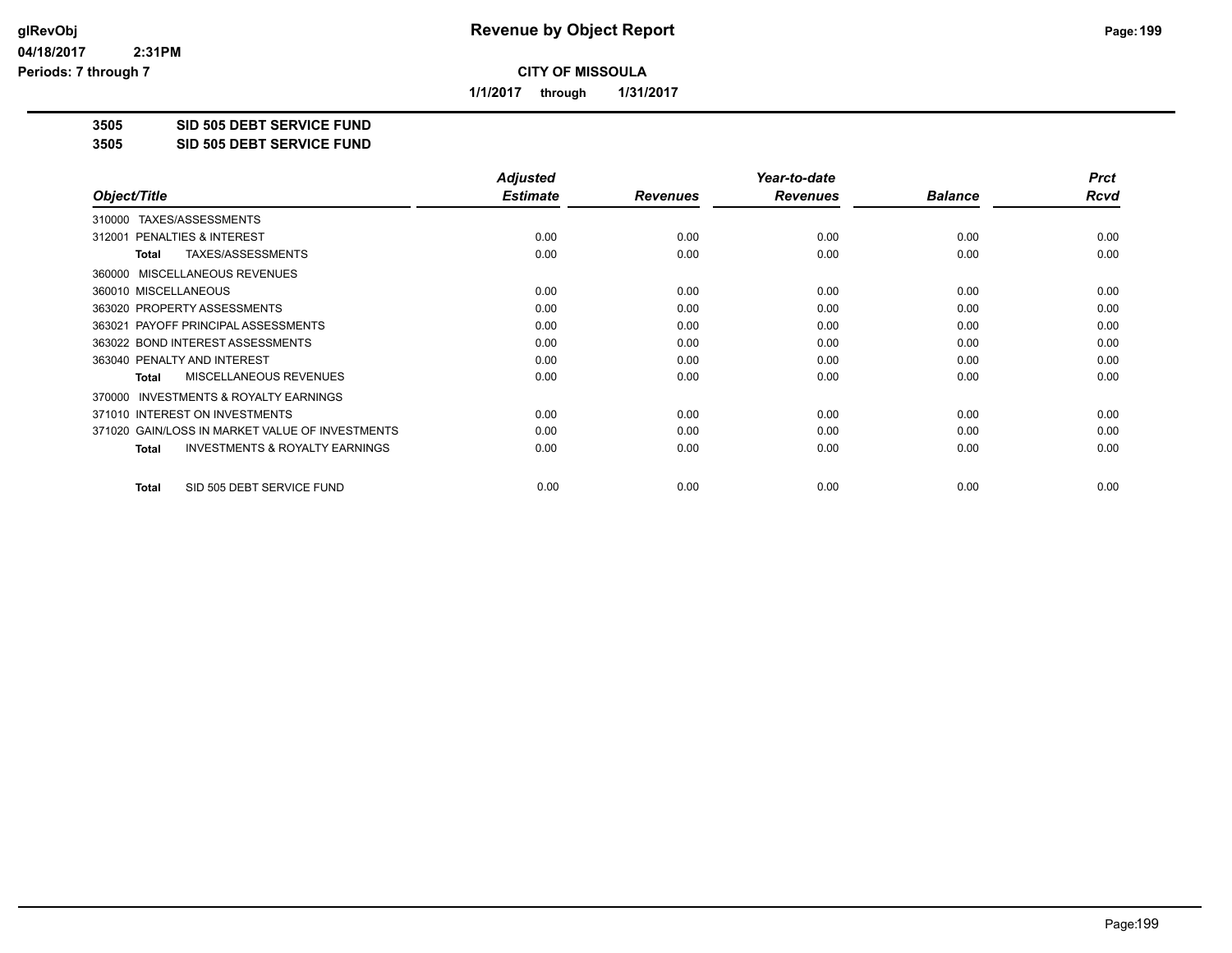**1/1/2017 through 1/31/2017**

## **3505 SID 505 DEBT SERVICE FUND**

|                                                           | <b>Adjusted</b> |                 | Year-to-date    |                | <b>Prct</b> |
|-----------------------------------------------------------|-----------------|-----------------|-----------------|----------------|-------------|
| Object/Title                                              | <b>Estimate</b> | <b>Revenues</b> | <b>Revenues</b> | <b>Balance</b> | Rcvd        |
| TAXES/ASSESSMENTS<br>310000                               |                 |                 |                 |                |             |
| 312001 PENALTIES & INTEREST                               | 0.00            | 0.00            | 0.00            | 0.00           | 0.00        |
| TAXES/ASSESSMENTS<br>Total                                | 0.00            | 0.00            | 0.00            | 0.00           | 0.00        |
| 360000 MISCELLANEOUS REVENUES                             |                 |                 |                 |                |             |
| 360010 MISCELLANEOUS                                      | 0.00            | 0.00            | 0.00            | 0.00           | 0.00        |
| 363020 PROPERTY ASSESSMENTS                               | 0.00            | 0.00            | 0.00            | 0.00           | 0.00        |
| 363021 PAYOFF PRINCIPAL ASSESSMENTS                       | 0.00            | 0.00            | 0.00            | 0.00           | 0.00        |
| 363022 BOND INTEREST ASSESSMENTS                          | 0.00            | 0.00            | 0.00            | 0.00           | 0.00        |
| 363040 PENALTY AND INTEREST                               | 0.00            | 0.00            | 0.00            | 0.00           | 0.00        |
| <b>MISCELLANEOUS REVENUES</b><br>Total                    | 0.00            | 0.00            | 0.00            | 0.00           | 0.00        |
| <b>INVESTMENTS &amp; ROYALTY EARNINGS</b><br>370000       |                 |                 |                 |                |             |
| 371010 INTEREST ON INVESTMENTS                            | 0.00            | 0.00            | 0.00            | 0.00           | 0.00        |
| 371020 GAIN/LOSS IN MARKET VALUE OF INVESTMENT            | 0.00            | 0.00            | 0.00            | 0.00           | 0.00        |
| <b>INVESTMENTS &amp; ROYALTY EARNINGS</b><br><b>Total</b> | 0.00            | 0.00            | 0.00            | 0.00           | 0.00        |
| SID 505 DEBT SERVICE FUND<br><b>Total</b>                 | 0.00            | 0.00            | 0.00            | 0.00           | 0.00        |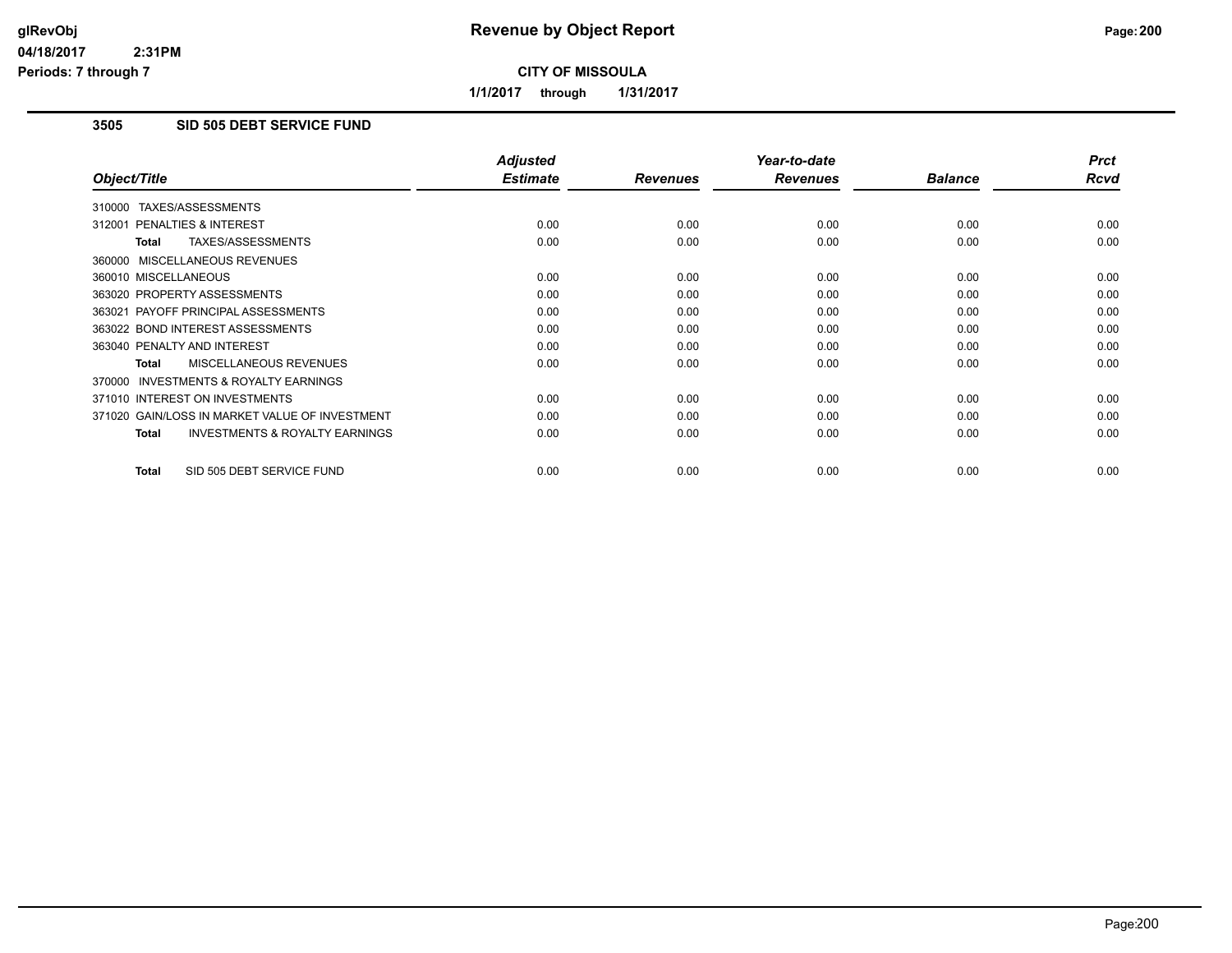**1/1/2017 through 1/31/2017**

**3506 SID 506 DEBT SERVICE FUND**

**3506 SID 506 DEBT SERVICE FUND**

|                                                     | <b>Adjusted</b> |                 | Year-to-date    |                | <b>Prct</b> |
|-----------------------------------------------------|-----------------|-----------------|-----------------|----------------|-------------|
| Object/Title                                        | <b>Estimate</b> | <b>Revenues</b> | <b>Revenues</b> | <b>Balance</b> | Rcvd        |
| TAXES/ASSESSMENTS<br>310000                         |                 |                 |                 |                |             |
| 312001 PENALTIES & INTEREST                         | 0.00            | 0.00            | 0.00            | 0.00           | 0.00        |
| TAXES/ASSESSMENTS<br><b>Total</b>                   | 0.00            | 0.00            | 0.00            | 0.00           | 0.00        |
| 360000 MISCELLANEOUS REVENUES                       |                 |                 |                 |                |             |
| 360010 MISCELLANEOUS                                | 0.00            | 0.00            | 0.00            | 0.00           | 0.00        |
| 363020 PROPERTY ASSESSMENTS                         | 0.00            | 0.00            | 0.00            | 0.00           | 0.00        |
| 363021 PAYOFF PRINCIPAL ASSESSMENTS                 | 0.00            | 0.00            | 0.00            | 0.00           | 0.00        |
| 363022 BOND INTEREST ASSESSMENTS                    | 0.00            | 0.00            | 0.00            | 0.00           | 0.00        |
| 363040 PENALTY AND INTEREST                         | 0.00            | 0.00            | 0.00            | 0.00           | 0.00        |
| MISCELLANEOUS REVENUES<br>Total                     | 0.00            | 0.00            | 0.00            | 0.00           | 0.00        |
| <b>INVESTMENTS &amp; ROYALTY EARNINGS</b><br>370000 |                 |                 |                 |                |             |
| 371010 INTEREST ON INVESTMENTS                      | 0.00            | 0.00            | 0.00            | 0.00           | 0.00        |
| 371020 GAIN/LOSS IN MARKET VALUE OF INVESTMENTS     | 0.00            | 0.00            | 0.00            | 0.00           | 0.00        |
| <b>INVESTMENTS &amp; ROYALTY EARNINGS</b><br>Total  | 0.00            | 0.00            | 0.00            | 0.00           | 0.00        |
| OTHER FINANCING SOURCES<br>380000                   |                 |                 |                 |                |             |
| 381009 TRANSFERS IN                                 | 0.00            | 0.00            | 0.00            | 0.00           | 0.00        |
| OTHER FINANCING SOURCES<br>Total                    | 0.00            | 0.00            | 0.00            | 0.00           | 0.00        |
| SID 506 DEBT SERVICE FUND<br>Total                  | 0.00            | 0.00            | 0.00            | 0.00           | 0.00        |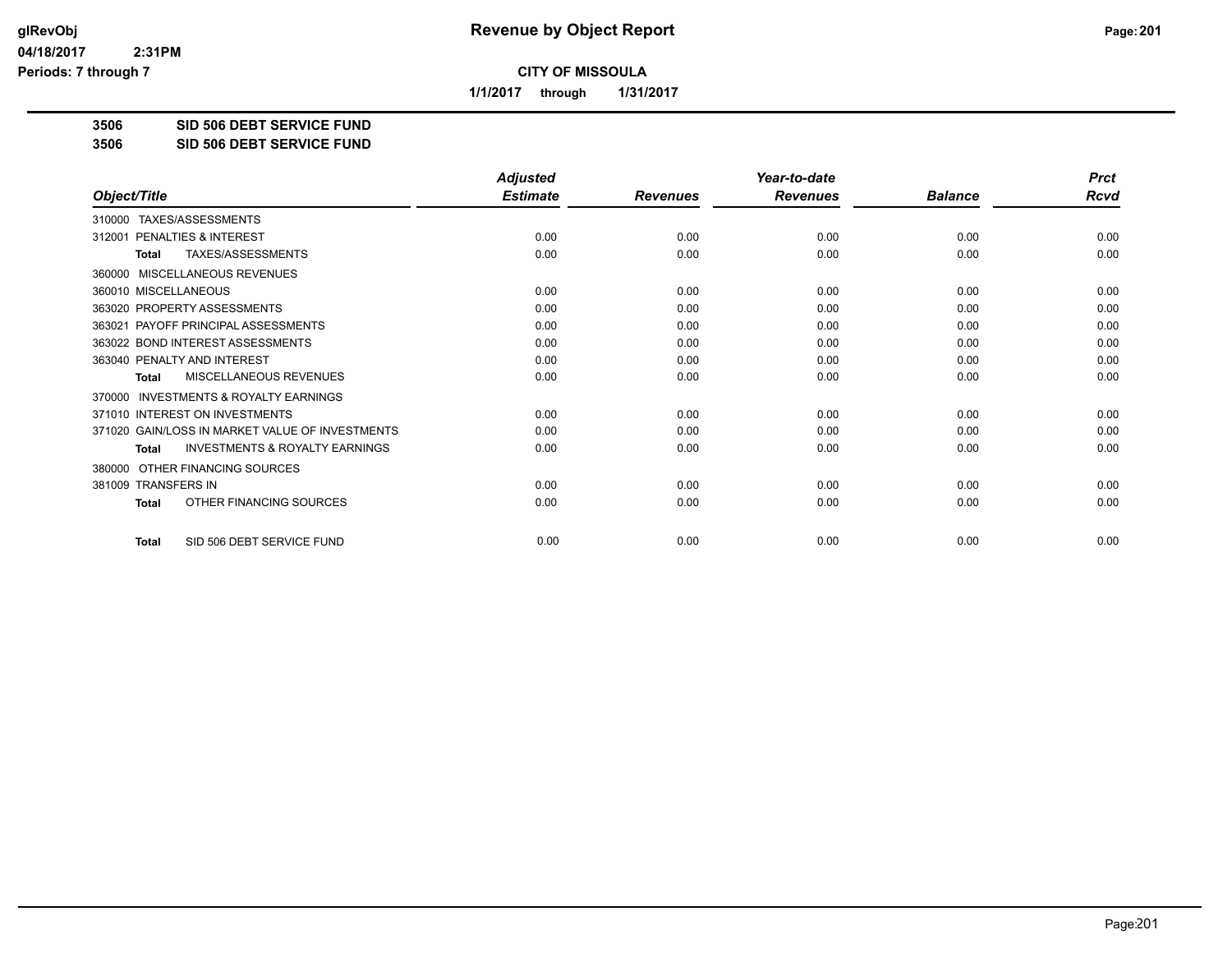**1/1/2017 through 1/31/2017**

### **3506 SID 506 DEBT SERVICE FUND**

|                                                           | <b>Adjusted</b> |                 | Year-to-date    |                | <b>Prct</b> |
|-----------------------------------------------------------|-----------------|-----------------|-----------------|----------------|-------------|
| Object/Title                                              | <b>Estimate</b> | <b>Revenues</b> | <b>Revenues</b> | <b>Balance</b> | <b>Rcvd</b> |
| 310000 TAXES/ASSESSMENTS                                  |                 |                 |                 |                |             |
| 312001 PENALTIES & INTEREST                               | 0.00            | 0.00            | 0.00            | 0.00           | 0.00        |
| TAXES/ASSESSMENTS<br><b>Total</b>                         | 0.00            | 0.00            | 0.00            | 0.00           | 0.00        |
| 360000 MISCELLANEOUS REVENUES                             |                 |                 |                 |                |             |
| 360010 MISCELLANEOUS                                      | 0.00            | 0.00            | 0.00            | 0.00           | 0.00        |
| 363020 PROPERTY ASSESSMENTS                               | 0.00            | 0.00            | 0.00            | 0.00           | 0.00        |
| 363021 PAYOFF PRINCIPAL ASSESSMENTS                       | 0.00            | 0.00            | 0.00            | 0.00           | 0.00        |
| 363022 BOND INTEREST ASSESSMENTS                          | 0.00            | 0.00            | 0.00            | 0.00           | 0.00        |
| 363040 PENALTY AND INTEREST                               | 0.00            | 0.00            | 0.00            | 0.00           | 0.00        |
| MISCELLANEOUS REVENUES<br>Total                           | 0.00            | 0.00            | 0.00            | 0.00           | 0.00        |
| <b>INVESTMENTS &amp; ROYALTY EARNINGS</b><br>370000       |                 |                 |                 |                |             |
| 371010 INTEREST ON INVESTMENTS                            | 0.00            | 0.00            | 0.00            | 0.00           | 0.00        |
| 371020 GAIN/LOSS IN MARKET VALUE OF INVESTMENT            | 0.00            | 0.00            | 0.00            | 0.00           | 0.00        |
| <b>INVESTMENTS &amp; ROYALTY EARNINGS</b><br><b>Total</b> | 0.00            | 0.00            | 0.00            | 0.00           | 0.00        |
| OTHER FINANCING SOURCES<br>380000                         |                 |                 |                 |                |             |
| 381009 TRANSFERS IN                                       | 0.00            | 0.00            | 0.00            | 0.00           | 0.00        |
| OTHER FINANCING SOURCES<br>Total                          | 0.00            | 0.00            | 0.00            | 0.00           | 0.00        |
| SID 506 DEBT SERVICE FUND<br><b>Total</b>                 | 0.00            | 0.00            | 0.00            | 0.00           | 0.00        |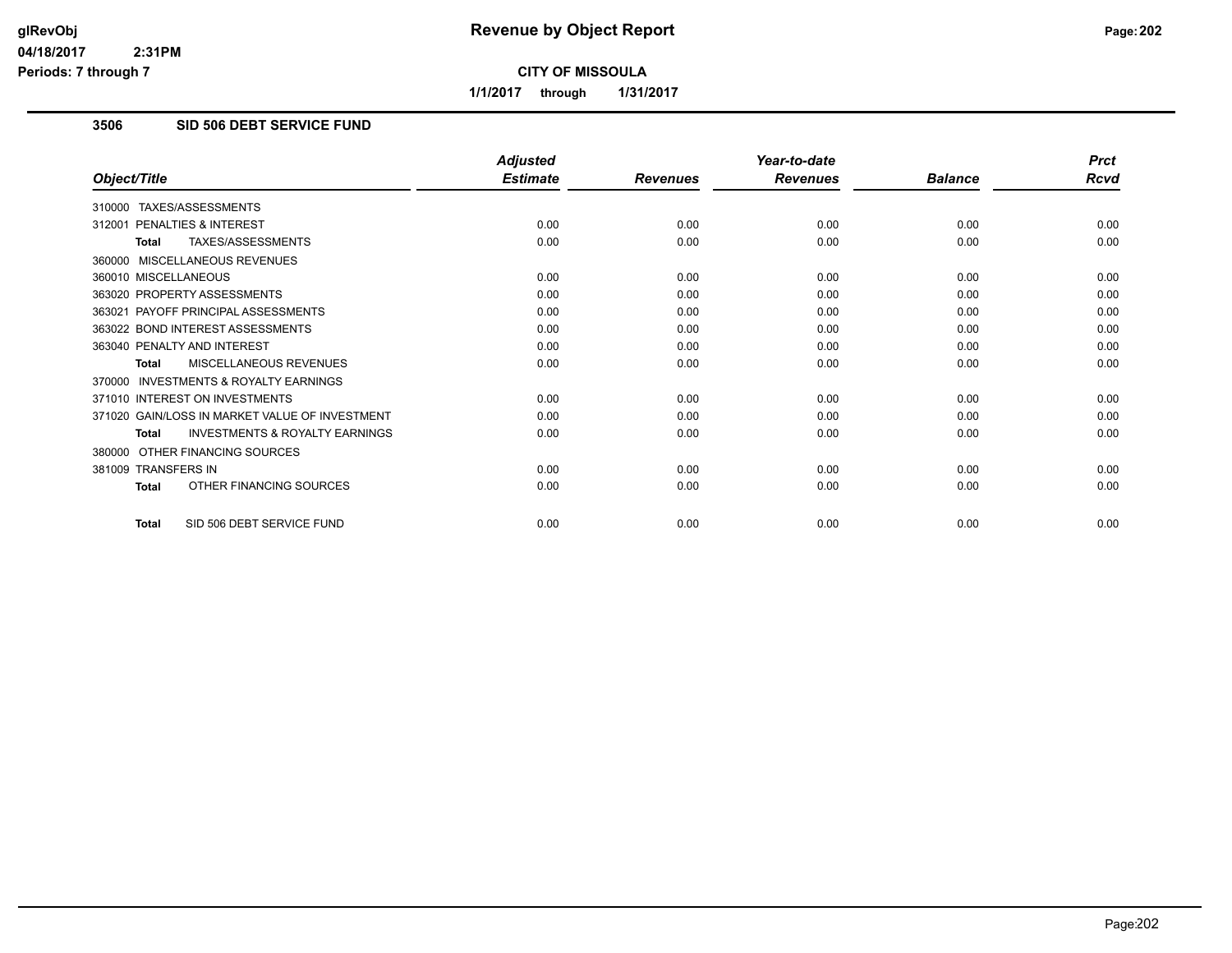**1/1/2017 through 1/31/2017**

**3507 SID 507 DEBT SERVICE FUND**

**3507 SID 507 DEBT SERVICE FUND**

|                                                     | <b>Adjusted</b> |                 | Year-to-date    |                | <b>Prct</b> |
|-----------------------------------------------------|-----------------|-----------------|-----------------|----------------|-------------|
| Object/Title                                        | <b>Estimate</b> | <b>Revenues</b> | <b>Revenues</b> | <b>Balance</b> | <b>Rcvd</b> |
| TAXES/ASSESSMENTS<br>310000                         |                 |                 |                 |                |             |
| PENALTIES & INTEREST<br>312001                      | 0.00            | 0.00            | 0.00            | 0.00           | 0.00        |
| TAXES/ASSESSMENTS<br><b>Total</b>                   | 0.00            | 0.00            | 0.00            | 0.00           | 0.00        |
| 360000 MISCELLANEOUS REVENUES                       |                 |                 |                 |                |             |
| 360010 MISCELLANEOUS                                | 0.00            | 0.00            | 0.00            | 0.00           | 0.00        |
| 363020 PROPERTY ASSESSMENTS                         | 0.00            | 0.00            | 0.00            | 0.00           | 0.00        |
| 363021 PAYOFF PRINCIPAL ASSESSMENTS                 | 0.00            | 0.00            | 0.00            | 0.00           | 0.00        |
| 363022 BOND INTEREST ASSESSMENTS                    | 0.00            | 0.00            | 0.00            | 0.00           | 0.00        |
| 363040 PENALTY AND INTEREST                         | 0.00            | 0.00            | 0.00            | 0.00           | 0.00        |
| MISCELLANEOUS REVENUES<br>Total                     | 0.00            | 0.00            | 0.00            | 0.00           | 0.00        |
| <b>INVESTMENTS &amp; ROYALTY EARNINGS</b><br>370000 |                 |                 |                 |                |             |
| 371010 INTEREST ON INVESTMENTS                      | 0.00            | 0.00            | 0.00            | 0.00           | 0.00        |
| 371020 GAIN/LOSS IN MARKET VALUE OF INVESTMENTS     | 0.00            | 0.00            | 0.00            | 0.00           | 0.00        |
| <b>INVESTMENTS &amp; ROYALTY EARNINGS</b><br>Total  | 0.00            | 0.00            | 0.00            | 0.00           | 0.00        |
| OTHER FINANCING SOURCES<br>380000                   |                 |                 |                 |                |             |
| 381009 TRANSFERS IN                                 | 0.00            | 0.00            | 0.00            | 0.00           | 0.00        |
| OTHER FINANCING SOURCES<br>Total                    | 0.00            | 0.00            | 0.00            | 0.00           | 0.00        |
| SID 507 DEBT SERVICE FUND<br><b>Total</b>           | 0.00            | 0.00            | 0.00            | 0.00           | 0.00        |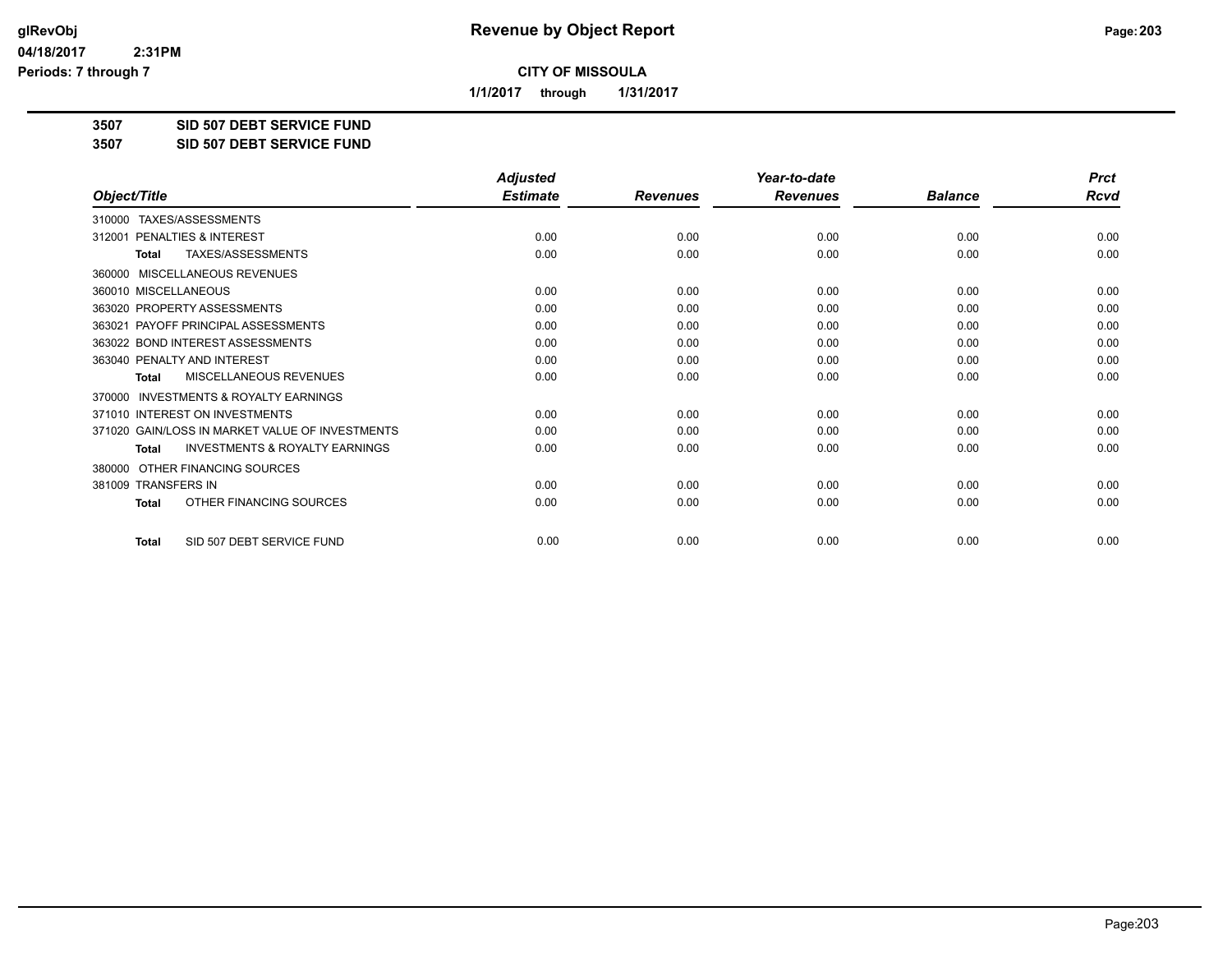**1/1/2017 through 1/31/2017**

## **3507 SID 507 DEBT SERVICE FUND**

|                                                           | <b>Adjusted</b> |                 | Year-to-date    |                | <b>Prct</b> |
|-----------------------------------------------------------|-----------------|-----------------|-----------------|----------------|-------------|
| Object/Title                                              | <b>Estimate</b> | <b>Revenues</b> | <b>Revenues</b> | <b>Balance</b> | <b>Rcvd</b> |
| 310000 TAXES/ASSESSMENTS                                  |                 |                 |                 |                |             |
| PENALTIES & INTEREST<br>312001                            | 0.00            | 0.00            | 0.00            | 0.00           | 0.00        |
| TAXES/ASSESSMENTS<br><b>Total</b>                         | 0.00            | 0.00            | 0.00            | 0.00           | 0.00        |
| 360000 MISCELLANEOUS REVENUES                             |                 |                 |                 |                |             |
| 360010 MISCELLANEOUS                                      | 0.00            | 0.00            | 0.00            | 0.00           | 0.00        |
| 363020 PROPERTY ASSESSMENTS                               | 0.00            | 0.00            | 0.00            | 0.00           | 0.00        |
| 363021 PAYOFF PRINCIPAL ASSESSMENTS                       | 0.00            | 0.00            | 0.00            | 0.00           | 0.00        |
| 363022 BOND INTEREST ASSESSMENTS                          | 0.00            | 0.00            | 0.00            | 0.00           | 0.00        |
| 363040 PENALTY AND INTEREST                               | 0.00            | 0.00            | 0.00            | 0.00           | 0.00        |
| MISCELLANEOUS REVENUES<br><b>Total</b>                    | 0.00            | 0.00            | 0.00            | 0.00           | 0.00        |
| 370000 INVESTMENTS & ROYALTY EARNINGS                     |                 |                 |                 |                |             |
| 371010 INTEREST ON INVESTMENTS                            | 0.00            | 0.00            | 0.00            | 0.00           | 0.00        |
| 371020 GAIN/LOSS IN MARKET VALUE OF INVESTMENT            | 0.00            | 0.00            | 0.00            | 0.00           | 0.00        |
| <b>INVESTMENTS &amp; ROYALTY EARNINGS</b><br><b>Total</b> | 0.00            | 0.00            | 0.00            | 0.00           | 0.00        |
| 380000 OTHER FINANCING SOURCES                            |                 |                 |                 |                |             |
| 381009 TRANSFERS IN                                       | 0.00            | 0.00            | 0.00            | 0.00           | 0.00        |
| OTHER FINANCING SOURCES<br>Total                          | 0.00            | 0.00            | 0.00            | 0.00           | 0.00        |
| SID 507 DEBT SERVICE FUND<br><b>Total</b>                 | 0.00            | 0.00            | 0.00            | 0.00           | 0.00        |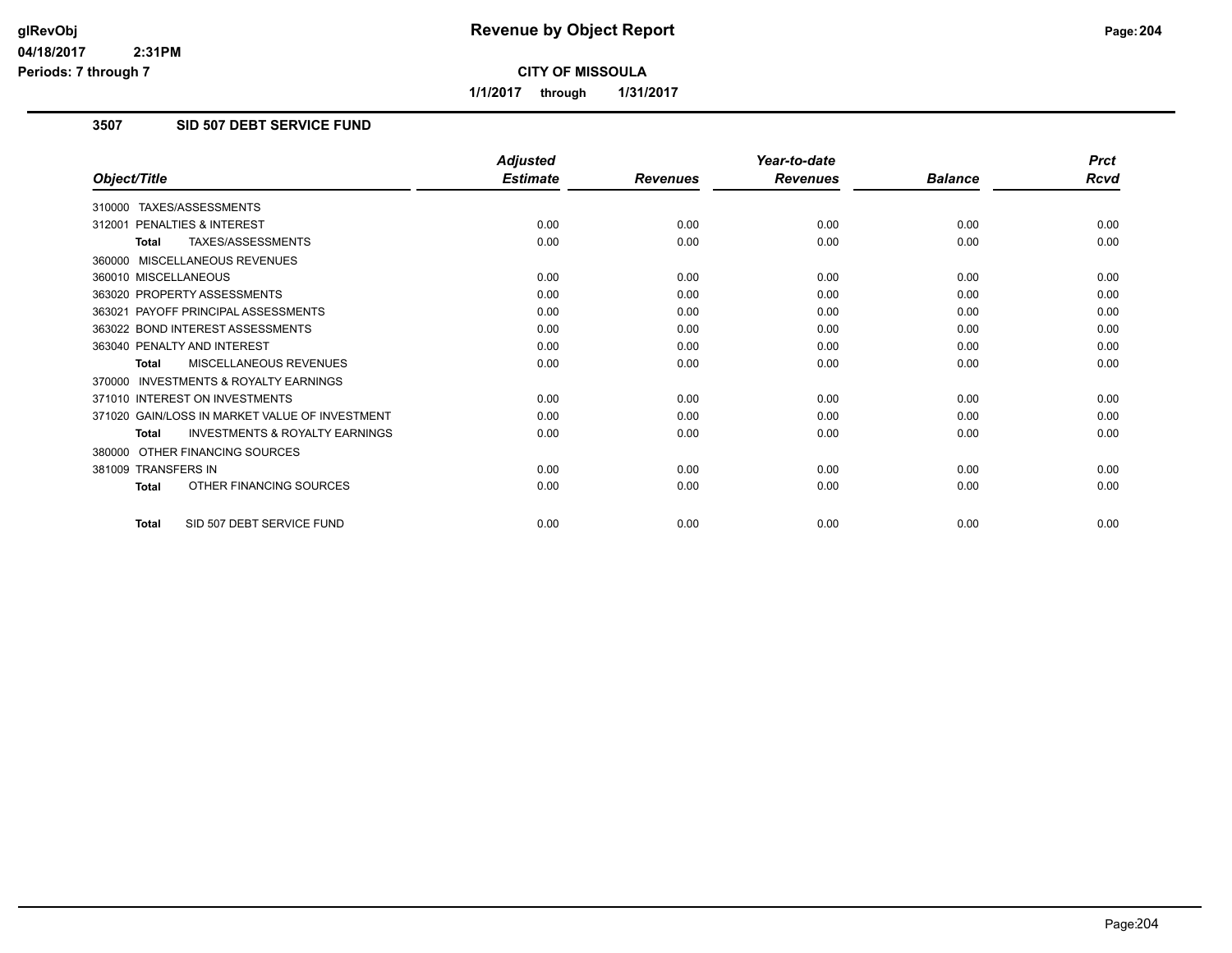**1/1/2017 through 1/31/2017**

**3508 SID 508 DEBT SERVICE FUND**

**3508 SID 508 DEBT SERVICE FUND**

|                                                     | <b>Adjusted</b> |                 | Year-to-date    |                | <b>Prct</b> |
|-----------------------------------------------------|-----------------|-----------------|-----------------|----------------|-------------|
| Object/Title                                        | <b>Estimate</b> | <b>Revenues</b> | <b>Revenues</b> | <b>Balance</b> | <b>Rcvd</b> |
| TAXES/ASSESSMENTS<br>310000                         |                 |                 |                 |                |             |
| PENALTIES & INTEREST<br>312001                      | 0.00            | 0.00            | 0.00            | 0.00           | 0.00        |
| TAXES/ASSESSMENTS<br><b>Total</b>                   | 0.00            | 0.00            | 0.00            | 0.00           | 0.00        |
| 360000 MISCELLANEOUS REVENUES                       |                 |                 |                 |                |             |
| 360010 MISCELLANEOUS                                | 0.00            | 0.00            | 0.00            | 0.00           | 0.00        |
| 363020 PROPERTY ASSESSMENTS                         | 0.00            | 0.00            | 0.00            | 0.00           | 0.00        |
| 363021 PAYOFF PRINCIPAL ASSESSMENTS                 | 0.00            | 0.00            | 0.00            | 0.00           | 0.00        |
| 363022 BOND INTEREST ASSESSMENTS                    | 0.00            | 0.00            | 0.00            | 0.00           | 0.00        |
| 363040 PENALTY AND INTEREST                         | 0.00            | 0.00            | 0.00            | 0.00           | 0.00        |
| MISCELLANEOUS REVENUES<br>Total                     | 0.00            | 0.00            | 0.00            | 0.00           | 0.00        |
| <b>INVESTMENTS &amp; ROYALTY EARNINGS</b><br>370000 |                 |                 |                 |                |             |
| 371010 INTEREST ON INVESTMENTS                      | 0.00            | 0.00            | 0.00            | 0.00           | 0.00        |
| 371020 GAIN/LOSS IN MARKET VALUE OF INVESTMENTS     | 0.00            | 0.00            | 0.00            | 0.00           | 0.00        |
| <b>INVESTMENTS &amp; ROYALTY EARNINGS</b><br>Total  | 0.00            | 0.00            | 0.00            | 0.00           | 0.00        |
| OTHER FINANCING SOURCES<br>380000                   |                 |                 |                 |                |             |
| 381009 TRANSFERS IN                                 | 0.00            | 0.00            | 0.00            | 0.00           | 0.00        |
| OTHER FINANCING SOURCES<br>Total                    | 0.00            | 0.00            | 0.00            | 0.00           | 0.00        |
| SID 508 DEBT SERVICE FUND<br><b>Total</b>           | 0.00            | 0.00            | 0.00            | 0.00           | 0.00        |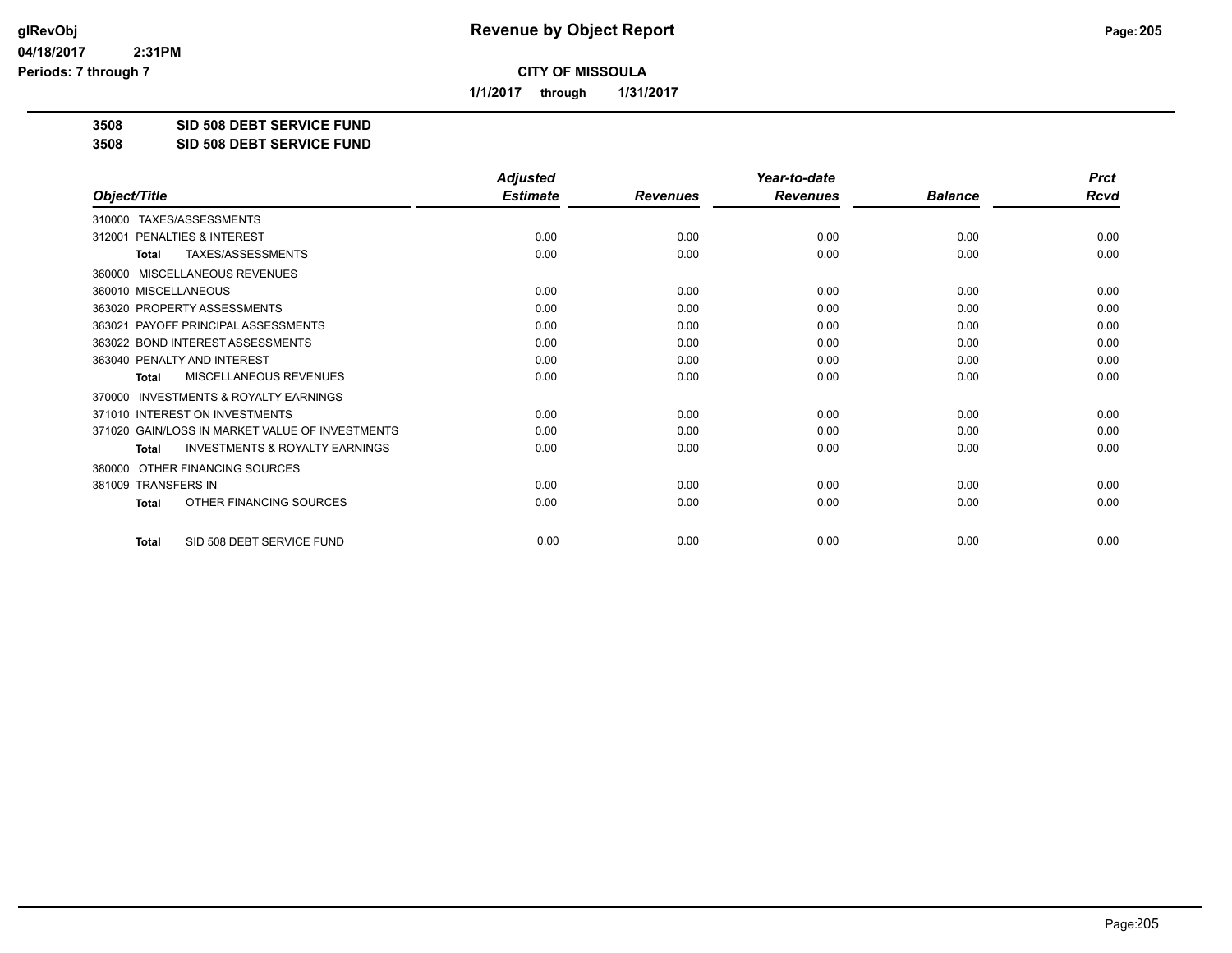**1/1/2017 through 1/31/2017**

### **3508 SID 508 DEBT SERVICE FUND**

|                                                           | <b>Adjusted</b> |                 | Year-to-date    |                | <b>Prct</b> |
|-----------------------------------------------------------|-----------------|-----------------|-----------------|----------------|-------------|
| Object/Title                                              | <b>Estimate</b> | <b>Revenues</b> | <b>Revenues</b> | <b>Balance</b> | <b>Rcvd</b> |
| 310000 TAXES/ASSESSMENTS                                  |                 |                 |                 |                |             |
| 312001 PENALTIES & INTEREST                               | 0.00            | 0.00            | 0.00            | 0.00           | 0.00        |
| TAXES/ASSESSMENTS<br><b>Total</b>                         | 0.00            | 0.00            | 0.00            | 0.00           | 0.00        |
| 360000 MISCELLANEOUS REVENUES                             |                 |                 |                 |                |             |
| 360010 MISCELLANEOUS                                      | 0.00            | 0.00            | 0.00            | 0.00           | 0.00        |
| 363020 PROPERTY ASSESSMENTS                               | 0.00            | 0.00            | 0.00            | 0.00           | 0.00        |
| 363021 PAYOFF PRINCIPAL ASSESSMENTS                       | 0.00            | 0.00            | 0.00            | 0.00           | 0.00        |
| 363022 BOND INTEREST ASSESSMENTS                          | 0.00            | 0.00            | 0.00            | 0.00           | 0.00        |
| 363040 PENALTY AND INTEREST                               | 0.00            | 0.00            | 0.00            | 0.00           | 0.00        |
| MISCELLANEOUS REVENUES<br><b>Total</b>                    | 0.00            | 0.00            | 0.00            | 0.00           | 0.00        |
| <b>INVESTMENTS &amp; ROYALTY EARNINGS</b><br>370000       |                 |                 |                 |                |             |
| 371010 INTEREST ON INVESTMENTS                            | 0.00            | 0.00            | 0.00            | 0.00           | 0.00        |
| 371020 GAIN/LOSS IN MARKET VALUE OF INVESTMENT            | 0.00            | 0.00            | 0.00            | 0.00           | 0.00        |
| <b>INVESTMENTS &amp; ROYALTY EARNINGS</b><br><b>Total</b> | 0.00            | 0.00            | 0.00            | 0.00           | 0.00        |
| OTHER FINANCING SOURCES<br>380000                         |                 |                 |                 |                |             |
| 381009 TRANSFERS IN                                       | 0.00            | 0.00            | 0.00            | 0.00           | 0.00        |
| OTHER FINANCING SOURCES<br>Total                          | 0.00            | 0.00            | 0.00            | 0.00           | 0.00        |
| SID 508 DEBT SERVICE FUND<br><b>Total</b>                 | 0.00            | 0.00            | 0.00            | 0.00           | 0.00        |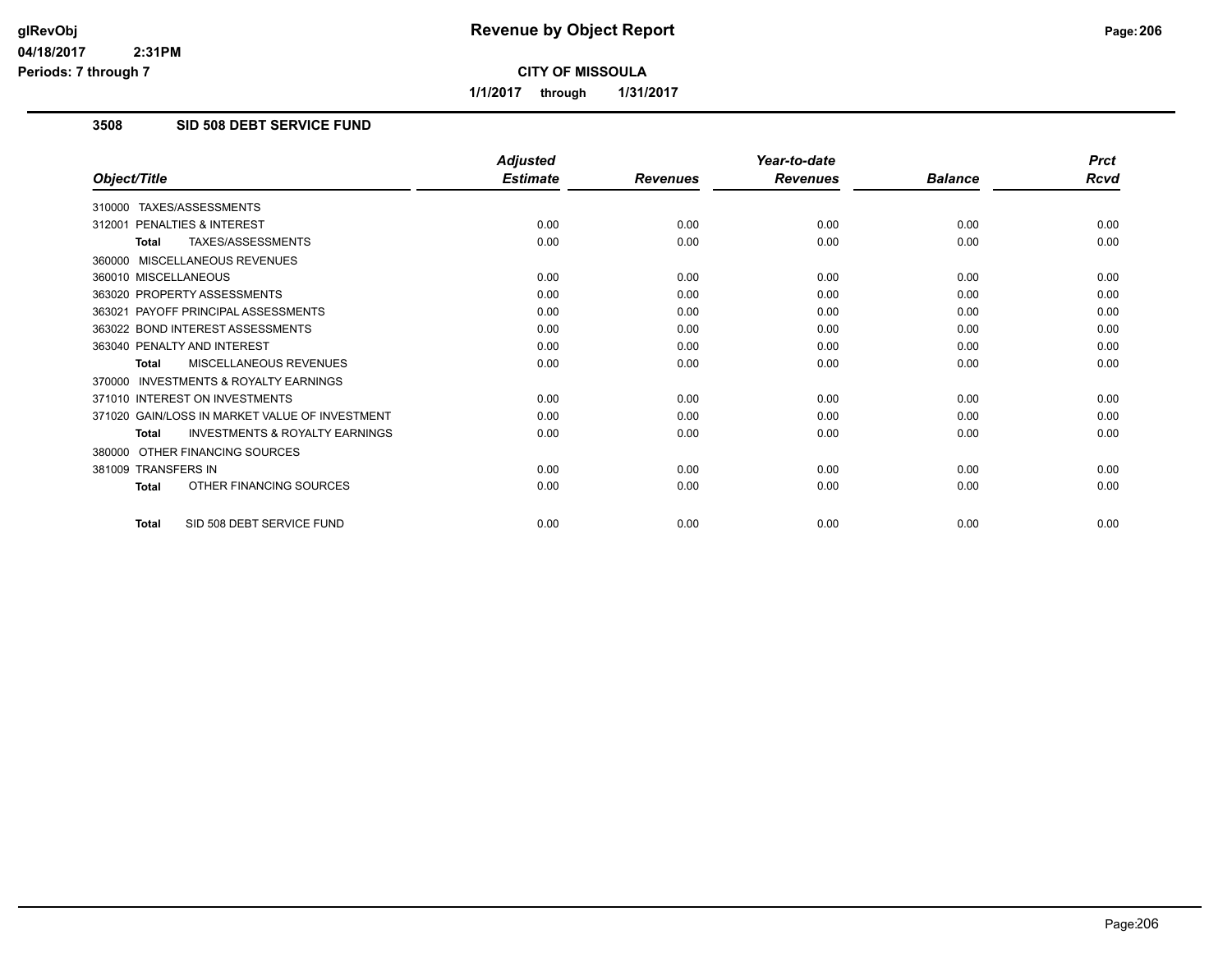**1/1/2017 through 1/31/2017**

**3510 SID 510 DEBT SERVICE FUND**

**3510 SID 510 DEBT SERVICE FUND**

|                                                           | <b>Adjusted</b> |                 | Year-to-date    |                | <b>Prct</b> |
|-----------------------------------------------------------|-----------------|-----------------|-----------------|----------------|-------------|
| Object/Title                                              | <b>Estimate</b> | <b>Revenues</b> | <b>Revenues</b> | <b>Balance</b> | <b>Rcvd</b> |
| 310000 TAXES/ASSESSMENTS                                  |                 |                 |                 |                |             |
| 312001 PENALTIES & INTEREST                               | 0.00            | 0.00            | 0.00            | 0.00           | 0.00        |
| TAXES/ASSESSMENTS<br><b>Total</b>                         | 0.00            | 0.00            | 0.00            | 0.00           | 0.00        |
| 360000 MISCELLANEOUS REVENUES                             |                 |                 |                 |                |             |
| 360010 MISCELLANEOUS                                      | 0.00            | 0.00            | 0.00            | 0.00           | 0.00        |
| 363020 PROPERTY ASSESSMENTS                               | 0.00            | 0.00            | 0.00            | 0.00           | 0.00        |
| 363021 PAYOFF PRINCIPAL ASSESSMENTS                       | 0.00            | 0.00            | 0.00            | 0.00           | 0.00        |
| 363022 BOND INTEREST ASSESSMENTS                          | 0.00            | 0.00            | 0.00            | 0.00           | 0.00        |
| 363040 PENALTY AND INTEREST                               | 0.00            | 0.00            | 0.00            | 0.00           | 0.00        |
| MISCELLANEOUS REVENUES<br>Total                           | 0.00            | 0.00            | 0.00            | 0.00           | 0.00        |
| <b>INVESTMENTS &amp; ROYALTY EARNINGS</b><br>370000       |                 |                 |                 |                |             |
| 371010 INTEREST ON INVESTMENTS                            | 0.00            | 0.00            | 0.00            | 0.00           | 0.00        |
| 371020 GAIN/LOSS IN MARKET VALUE OF INVESTMENTS           | 0.00            | 0.00            | 0.00            | 0.00           | 0.00        |
| 371500 INTEREST ON INTERFUND LOAN                         | 0.00            | 0.00            | 0.00            | 0.00           | 0.00        |
| <b>INVESTMENTS &amp; ROYALTY EARNINGS</b><br><b>Total</b> | 0.00            | 0.00            | 0.00            | 0.00           | 0.00        |
| SID 510 DEBT SERVICE FUND<br><b>Total</b>                 | 0.00            | 0.00            | 0.00            | 0.00           | 0.00        |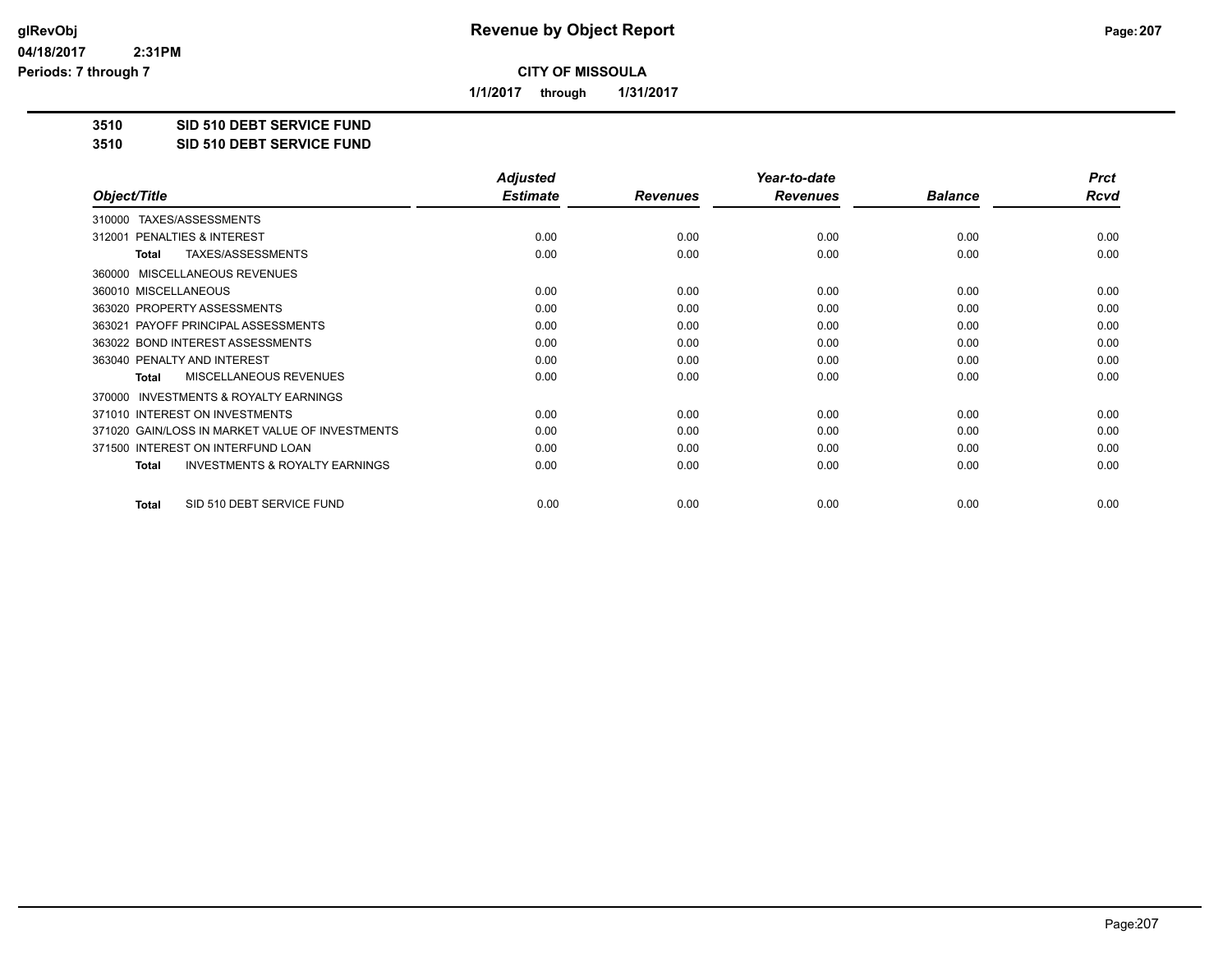**1/1/2017 through 1/31/2017**

# **3510 SID 510 DEBT SERVICE FUND**

|                                                           | <b>Adjusted</b> |                 | Year-to-date    |                | <b>Prct</b> |
|-----------------------------------------------------------|-----------------|-----------------|-----------------|----------------|-------------|
| Object/Title                                              | <b>Estimate</b> | <b>Revenues</b> | <b>Revenues</b> | <b>Balance</b> | <b>Rcvd</b> |
| TAXES/ASSESSMENTS<br>310000                               |                 |                 |                 |                |             |
| 312001 PENALTIES & INTEREST                               | 0.00            | 0.00            | 0.00            | 0.00           | 0.00        |
| TAXES/ASSESSMENTS<br><b>Total</b>                         | 0.00            | 0.00            | 0.00            | 0.00           | 0.00        |
| 360000 MISCELLANEOUS REVENUES                             |                 |                 |                 |                |             |
| 360010 MISCELLANEOUS                                      | 0.00            | 0.00            | 0.00            | 0.00           | 0.00        |
| 363020 PROPERTY ASSESSMENTS                               | 0.00            | 0.00            | 0.00            | 0.00           | 0.00        |
| 363021 PAYOFF PRINCIPAL ASSESSMENTS                       | 0.00            | 0.00            | 0.00            | 0.00           | 0.00        |
| 363022 BOND INTEREST ASSESSMENTS                          | 0.00            | 0.00            | 0.00            | 0.00           | 0.00        |
| 363040 PENALTY AND INTEREST                               | 0.00            | 0.00            | 0.00            | 0.00           | 0.00        |
| MISCELLANEOUS REVENUES<br><b>Total</b>                    | 0.00            | 0.00            | 0.00            | 0.00           | 0.00        |
| <b>INVESTMENTS &amp; ROYALTY EARNINGS</b><br>370000       |                 |                 |                 |                |             |
| 371010 INTEREST ON INVESTMENTS                            | 0.00            | 0.00            | 0.00            | 0.00           | 0.00        |
| 371020 GAIN/LOSS IN MARKET VALUE OF INVESTMENT            | 0.00            | 0.00            | 0.00            | 0.00           | 0.00        |
| 371500 INTEREST ON INTERFUND LOAN                         | 0.00            | 0.00            | 0.00            | 0.00           | 0.00        |
| <b>INVESTMENTS &amp; ROYALTY EARNINGS</b><br><b>Total</b> | 0.00            | 0.00            | 0.00            | 0.00           | 0.00        |
| SID 510 DEBT SERVICE FUND<br><b>Total</b>                 | 0.00            | 0.00            | 0.00            | 0.00           | 0.00        |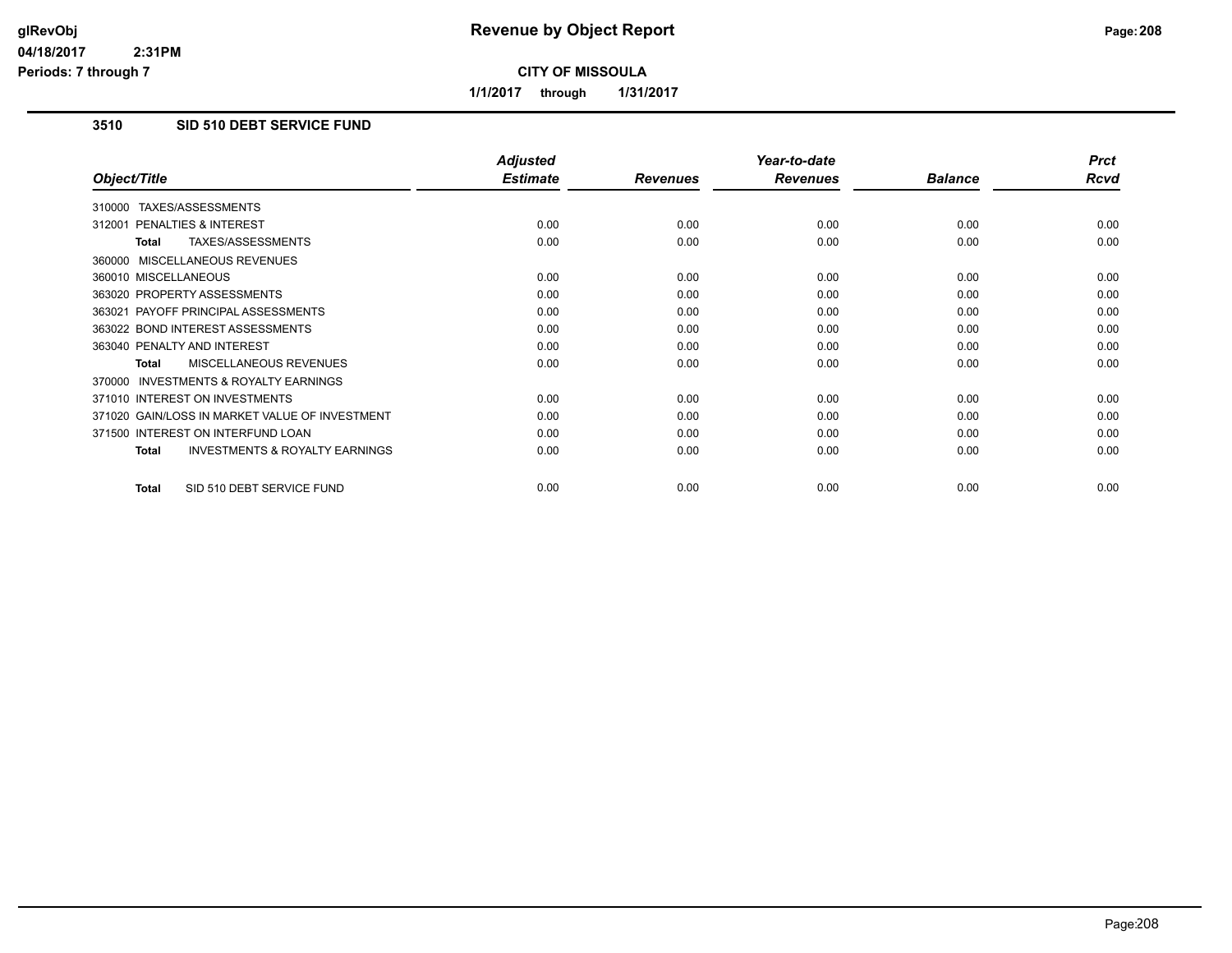**1/1/2017 through 1/31/2017**

**3511 SID 511 DEBT SERVICE FUND**

**3511 SID 511 DEBT SERVICE FUND**

|                                                           | <b>Adjusted</b> |                 | Year-to-date    |                | <b>Prct</b> |
|-----------------------------------------------------------|-----------------|-----------------|-----------------|----------------|-------------|
| Object/Title                                              | <b>Estimate</b> | <b>Revenues</b> | <b>Revenues</b> | <b>Balance</b> | <b>Rcvd</b> |
| 310000 TAXES/ASSESSMENTS                                  |                 |                 |                 |                |             |
| 312001 PENALTIES & INTEREST                               | 0.00            | 0.00            | 0.00            | 0.00           | 0.00        |
| TAXES/ASSESSMENTS<br>Total                                | 0.00            | 0.00            | 0.00            | 0.00           | 0.00        |
| 360000 MISCELLANEOUS REVENUES                             |                 |                 |                 |                |             |
| 360010 MISCELLANEOUS                                      | 0.00            | 0.00            | 0.00            | 0.00           | 0.00        |
| 363020 PROPERTY ASSESSMENTS                               | 0.00            | 0.00            | 0.00            | 0.00           | 0.00        |
| 363021 PAYOFF PRINCIPAL ASSESSMENTS                       | 0.00            | 0.00            | 0.00            | 0.00           | 0.00        |
| 363022 BOND INTEREST ASSESSMENTS                          | 0.00            | 0.00            | 0.00            | 0.00           | 0.00        |
| 363040 PENALTY AND INTEREST                               | 0.00            | 0.00            | 0.00            | 0.00           | 0.00        |
| MISCELLANEOUS REVENUES<br>Total                           | 0.00            | 0.00            | 0.00            | 0.00           | 0.00        |
| <b>INVESTMENTS &amp; ROYALTY EARNINGS</b><br>370000       |                 |                 |                 |                |             |
| 371010 INTEREST ON INVESTMENTS                            | 0.00            | 0.00            | 0.00            | 0.00           | 0.00        |
| 371020 GAIN/LOSS IN MARKET VALUE OF INVESTMENTS           | 0.00            | 0.00            | 0.00            | 0.00           | 0.00        |
| <b>INVESTMENTS &amp; ROYALTY EARNINGS</b><br><b>Total</b> | 0.00            | 0.00            | 0.00            | 0.00           | 0.00        |
| SID 511 DEBT SERVICE FUND<br><b>Total</b>                 | 0.00            | 0.00            | 0.00            | 0.00           | 0.00        |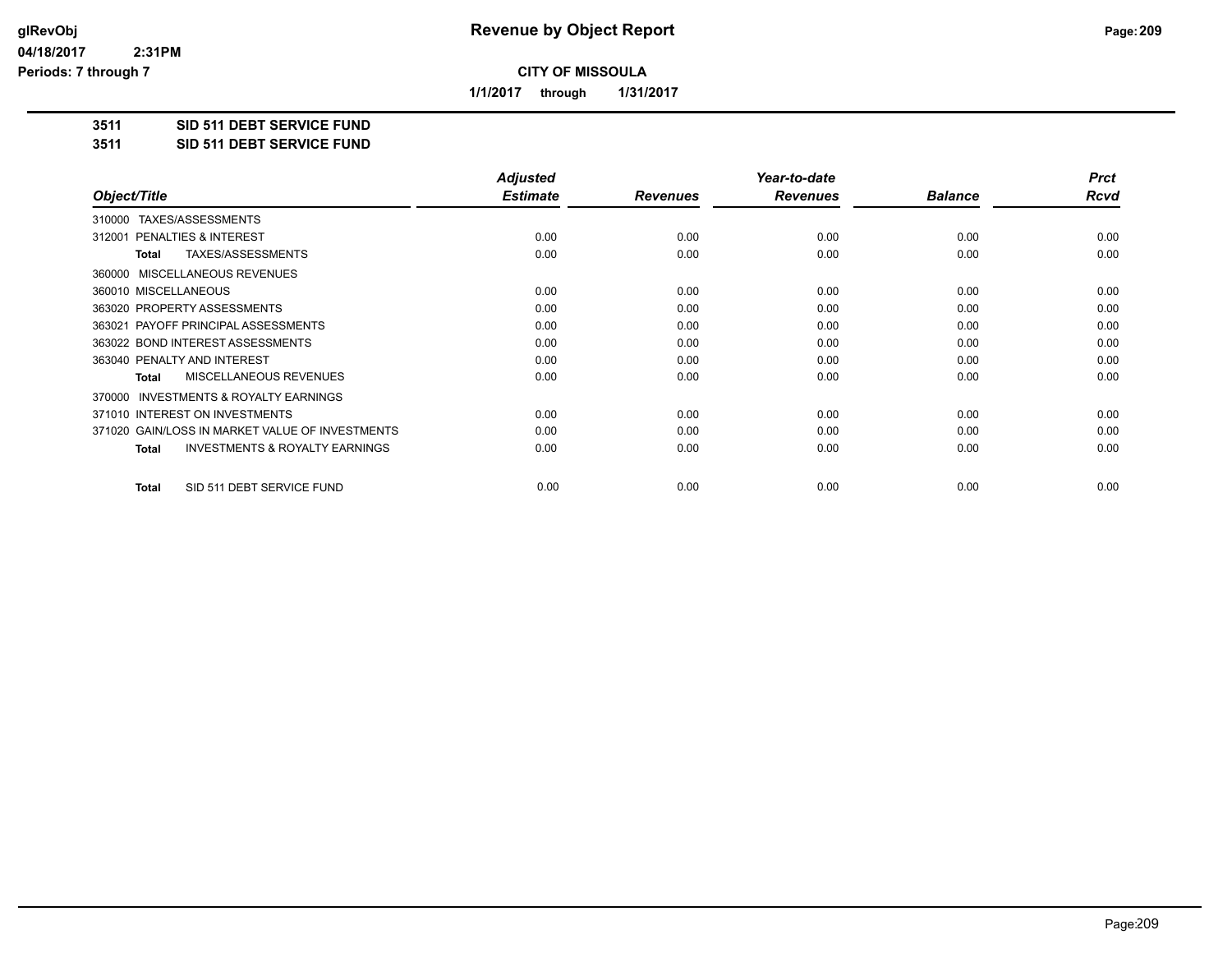**1/1/2017 through 1/31/2017**

# **3511 SID 511 DEBT SERVICE FUND**

|                                                           | <b>Adjusted</b> |                 | Year-to-date    |                | <b>Prct</b> |
|-----------------------------------------------------------|-----------------|-----------------|-----------------|----------------|-------------|
| Object/Title                                              | <b>Estimate</b> | <b>Revenues</b> | <b>Revenues</b> | <b>Balance</b> | <b>Rcvd</b> |
| 310000 TAXES/ASSESSMENTS                                  |                 |                 |                 |                |             |
| 312001 PENALTIES & INTEREST                               | 0.00            | 0.00            | 0.00            | 0.00           | 0.00        |
| TAXES/ASSESSMENTS<br>Total                                | 0.00            | 0.00            | 0.00            | 0.00           | 0.00        |
| 360000 MISCELLANEOUS REVENUES                             |                 |                 |                 |                |             |
| 360010 MISCELLANEOUS                                      | 0.00            | 0.00            | 0.00            | 0.00           | 0.00        |
| 363020 PROPERTY ASSESSMENTS                               | 0.00            | 0.00            | 0.00            | 0.00           | 0.00        |
| 363021 PAYOFF PRINCIPAL ASSESSMENTS                       | 0.00            | 0.00            | 0.00            | 0.00           | 0.00        |
| 363022 BOND INTEREST ASSESSMENTS                          | 0.00            | 0.00            | 0.00            | 0.00           | 0.00        |
| 363040 PENALTY AND INTEREST                               | 0.00            | 0.00            | 0.00            | 0.00           | 0.00        |
| <b>MISCELLANEOUS REVENUES</b><br>Total                    | 0.00            | 0.00            | 0.00            | 0.00           | 0.00        |
| INVESTMENTS & ROYALTY EARNINGS<br>370000                  |                 |                 |                 |                |             |
| 371010 INTEREST ON INVESTMENTS                            | 0.00            | 0.00            | 0.00            | 0.00           | 0.00        |
| 371020 GAIN/LOSS IN MARKET VALUE OF INVESTMENT            | 0.00            | 0.00            | 0.00            | 0.00           | 0.00        |
| <b>INVESTMENTS &amp; ROYALTY EARNINGS</b><br><b>Total</b> | 0.00            | 0.00            | 0.00            | 0.00           | 0.00        |
| SID 511 DEBT SERVICE FUND<br><b>Total</b>                 | 0.00            | 0.00            | 0.00            | 0.00           | 0.00        |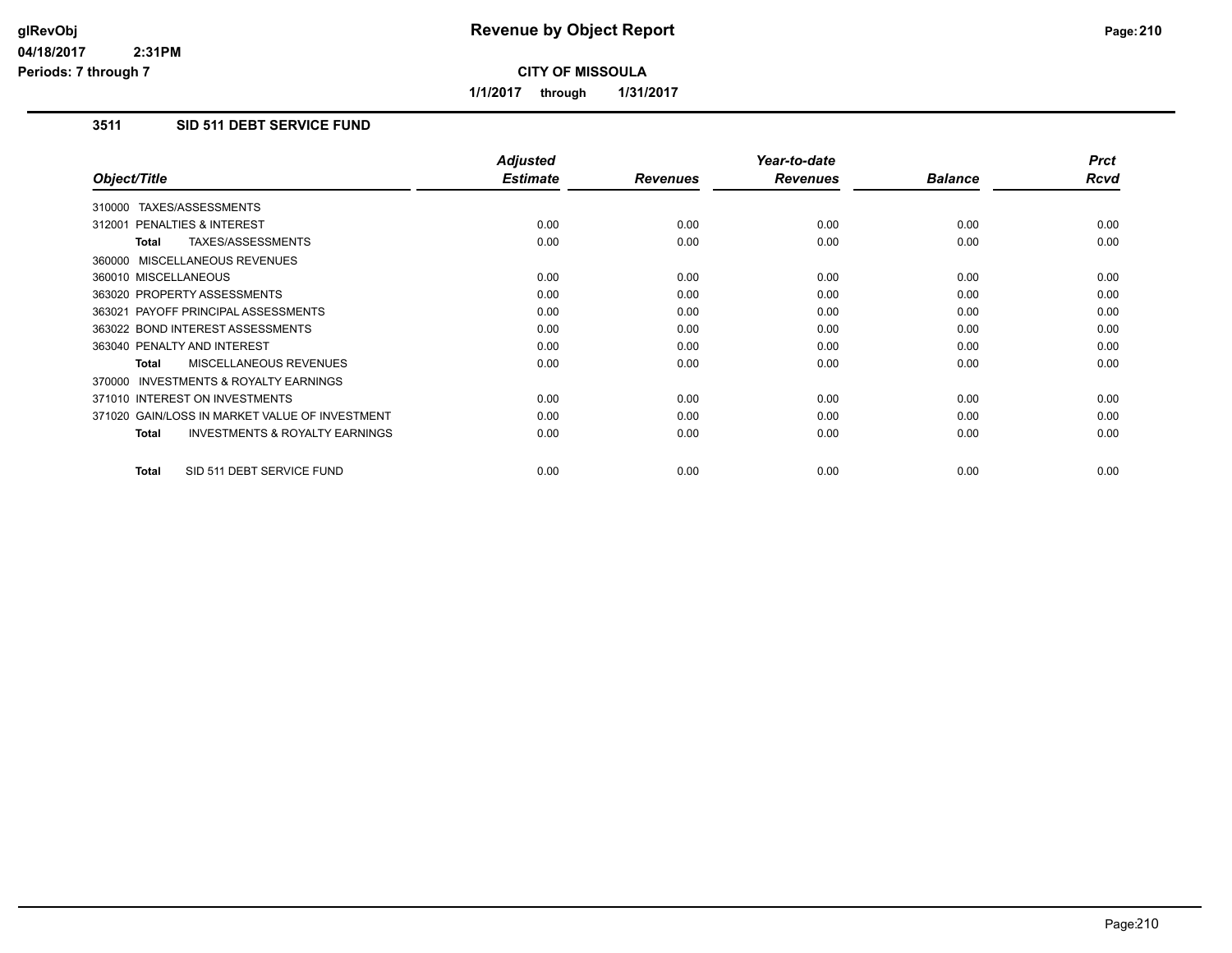**1/1/2017 through 1/31/2017**

**3512 SID 512 DEBT SERVICE FUND**

**3512 SID 512 DEBT SERVICE FUND**

|                                                     | <b>Adjusted</b> |                 | Year-to-date    |                | <b>Prct</b> |
|-----------------------------------------------------|-----------------|-----------------|-----------------|----------------|-------------|
| Object/Title                                        | <b>Estimate</b> | <b>Revenues</b> | <b>Revenues</b> | <b>Balance</b> | Rcvd        |
| TAXES/ASSESSMENTS<br>310000                         |                 |                 |                 |                |             |
| 312001 PENALTIES & INTEREST                         | 0.00            | 0.00            | 0.00            | 0.00           | 0.00        |
| TAXES/ASSESSMENTS<br>Total                          | 0.00            | 0.00            | 0.00            | 0.00           | 0.00        |
| MISCELLANEOUS REVENUES<br>360000                    |                 |                 |                 |                |             |
| 360010 MISCELLANEOUS                                | 0.00            | 0.00            | 0.00            | 0.00           | 0.00        |
| 363020 PROPERTY ASSESSMENTS                         | 21,937.00       | 61.19           | 42,616.23       | $-20,679.23$   | 194.27      |
| 363021 PAYOFF PRINCIPAL ASSESSMENTS                 | 0.00            | 12.40           | 39.24           | $-39.24$       | 0.00        |
| 363022 BOND INTEREST ASSESSMENTS                    | 0.00            | 0.00            | 0.00            | 0.00           | 0.00        |
| 363040 PENALTY AND INTEREST                         | 0.00            | 1.68            | 21.00           | $-21.00$       | 0.00        |
| MISCELLANEOUS REVENUES<br>Total                     | 21,937.00       | 75.27           | 42,676.47       | $-20,739.47$   | 194.54      |
| <b>INVESTMENTS &amp; ROYALTY EARNINGS</b><br>370000 |                 |                 |                 |                |             |
| 371010 INTEREST ON INVESTMENTS                      | 0.00            | 0.00            | 0.00            | 0.00           | 0.00        |
| 371020 GAIN/LOSS IN MARKET VALUE OF INVESTMENTS     | 0.00            | 0.00            | 0.00            | 0.00           | 0.00        |
| 371500 INTEREST ON INTERFUND LOAN                   | 0.00            | 0.00            | 0.00            | 0.00           | 0.00        |
| INVESTMENTS & ROYALTY EARNINGS<br>Total             | 0.00            | 0.00            | 0.00            | 0.00           | 0.00        |
| SID 512 DEBT SERVICE FUND<br><b>Total</b>           | 21,937.00       | 75.27           | 42,676.47       | $-20,739.47$   | 194.54      |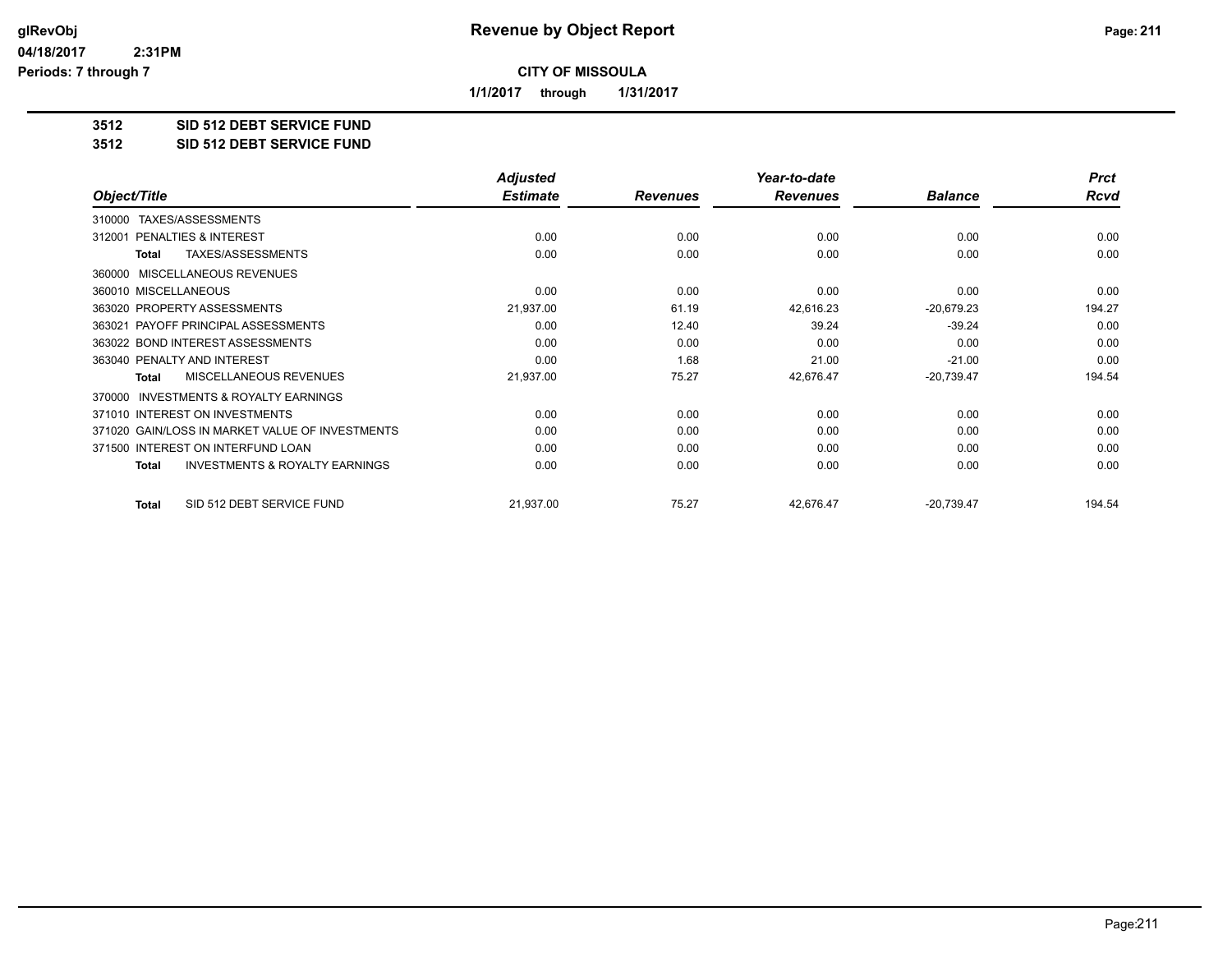**1/1/2017 through 1/31/2017**

# **3512 SID 512 DEBT SERVICE FUND**

|                                                           | <b>Adjusted</b> |                 | Year-to-date    |                | <b>Prct</b> |
|-----------------------------------------------------------|-----------------|-----------------|-----------------|----------------|-------------|
| Object/Title                                              | <b>Estimate</b> | <b>Revenues</b> | <b>Revenues</b> | <b>Balance</b> | <b>Rcvd</b> |
| TAXES/ASSESSMENTS<br>310000                               |                 |                 |                 |                |             |
| <b>PENALTIES &amp; INTEREST</b><br>312001                 | 0.00            | 0.00            | 0.00            | 0.00           | 0.00        |
| TAXES/ASSESSMENTS<br>Total                                | 0.00            | 0.00            | 0.00            | 0.00           | 0.00        |
| 360000 MISCELLANEOUS REVENUES                             |                 |                 |                 |                |             |
| 360010 MISCELLANEOUS                                      | 0.00            | 0.00            | 0.00            | 0.00           | 0.00        |
| 363020 PROPERTY ASSESSMENTS                               | 21,937.00       | 61.19           | 42,616.23       | $-20,679.23$   | 194.27      |
| 363021 PAYOFF PRINCIPAL ASSESSMENTS                       | 0.00            | 12.40           | 39.24           | $-39.24$       | 0.00        |
| 363022 BOND INTEREST ASSESSMENTS                          | 0.00            | 0.00            | 0.00            | 0.00           | 0.00        |
| 363040 PENALTY AND INTEREST                               | 0.00            | 1.68            | 21.00           | $-21.00$       | 0.00        |
| MISCELLANEOUS REVENUES<br>Total                           | 21,937.00       | 75.27           | 42,676.47       | $-20,739.47$   | 194.54      |
| 370000 INVESTMENTS & ROYALTY EARNINGS                     |                 |                 |                 |                |             |
| 371010 INTEREST ON INVESTMENTS                            | 0.00            | 0.00            | 0.00            | 0.00           | 0.00        |
| 371020 GAIN/LOSS IN MARKET VALUE OF INVESTMENT            | 0.00            | 0.00            | 0.00            | 0.00           | 0.00        |
| 371500 INTEREST ON INTERFUND LOAN                         | 0.00            | 0.00            | 0.00            | 0.00           | 0.00        |
| <b>INVESTMENTS &amp; ROYALTY EARNINGS</b><br><b>Total</b> | 0.00            | 0.00            | 0.00            | 0.00           | 0.00        |
| SID 512 DEBT SERVICE FUND<br><b>Total</b>                 | 21,937.00       | 75.27           | 42,676.47       | $-20,739.47$   | 194.54      |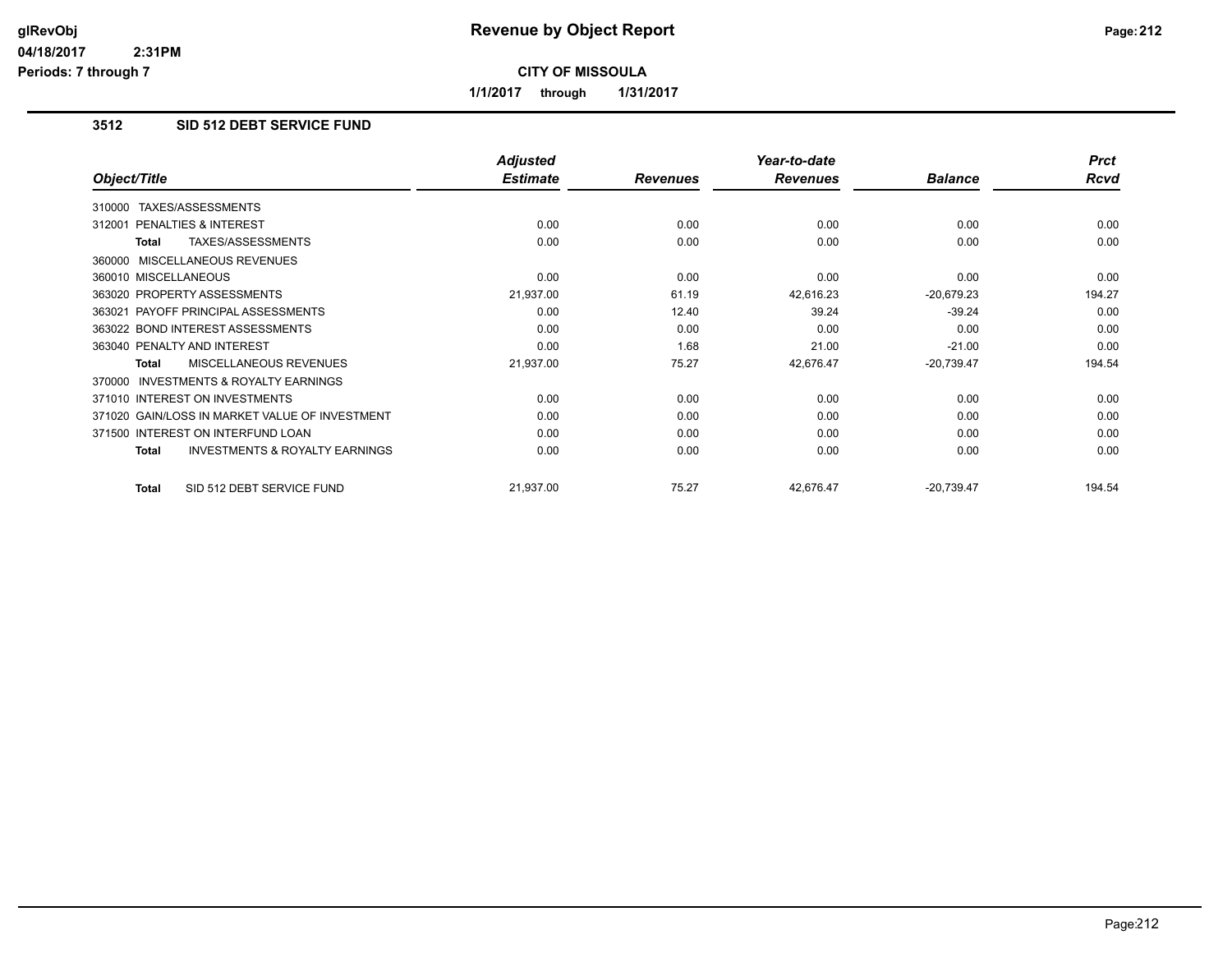**1/1/2017 through 1/31/2017**

**3513 SID 513 DEBT SERVICE FUND**

**3513 SID 513 DEBT SERVICE FUND**

|                                                           | <b>Adjusted</b> |                 | Year-to-date    |                | <b>Prct</b> |
|-----------------------------------------------------------|-----------------|-----------------|-----------------|----------------|-------------|
| Object/Title                                              | <b>Estimate</b> | <b>Revenues</b> | <b>Revenues</b> | <b>Balance</b> | <b>Rcvd</b> |
| 310000 TAXES/ASSESSMENTS                                  |                 |                 |                 |                |             |
| 312001 PENALTIES & INTEREST                               | 0.00            | 0.00            | 0.00            | 0.00           | 0.00        |
| TAXES/ASSESSMENTS<br><b>Total</b>                         | 0.00            | 0.00            | 0.00            | 0.00           | 0.00        |
| 360000 MISCELLANEOUS REVENUES                             |                 |                 |                 |                |             |
| 360010 MISCELLANEOUS                                      | 0.00            | 0.00            | 0.00            | 0.00           | 0.00        |
| 363020 PROPERTY ASSESSMENTS                               | 0.00            | 0.00            | 0.00            | 0.00           | 0.00        |
| 363021 PAYOFF PRINCIPAL ASSESSMENTS                       | 0.00            | 0.00            | 0.00            | 0.00           | 0.00        |
| 363022 BOND INTEREST ASSESSMENTS                          | 0.00            | 0.00            | 0.00            | 0.00           | 0.00        |
| 363040 PENALTY AND INTEREST                               | 0.00            | 0.00            | 0.00            | 0.00           | 0.00        |
| MISCELLANEOUS REVENUES<br>Total                           | 0.00            | 0.00            | 0.00            | 0.00           | 0.00        |
| <b>INVESTMENTS &amp; ROYALTY EARNINGS</b><br>370000       |                 |                 |                 |                |             |
| 371010 INTEREST ON INVESTMENTS                            | 0.00            | 0.00            | 0.00            | 0.00           | 0.00        |
| 371020 GAIN/LOSS IN MARKET VALUE OF INVESTMENTS           | 0.00            | 0.00            | 0.00            | 0.00           | 0.00        |
| <b>INVESTMENTS &amp; ROYALTY EARNINGS</b><br><b>Total</b> | 0.00            | 0.00            | 0.00            | 0.00           | 0.00        |
| OTHER FINANCING SOURCES<br>380000                         |                 |                 |                 |                |             |
| 381009 TRANSFERS IN                                       | 0.00            | 0.00            | 0.00            | 0.00           | 0.00        |
| OTHER FINANCING SOURCES<br><b>Total</b>                   | 0.00            | 0.00            | 0.00            | 0.00           | 0.00        |
| SID 513 DEBT SERVICE FUND<br><b>Total</b>                 | 0.00            | 0.00            | 0.00            | 0.00           | 0.00        |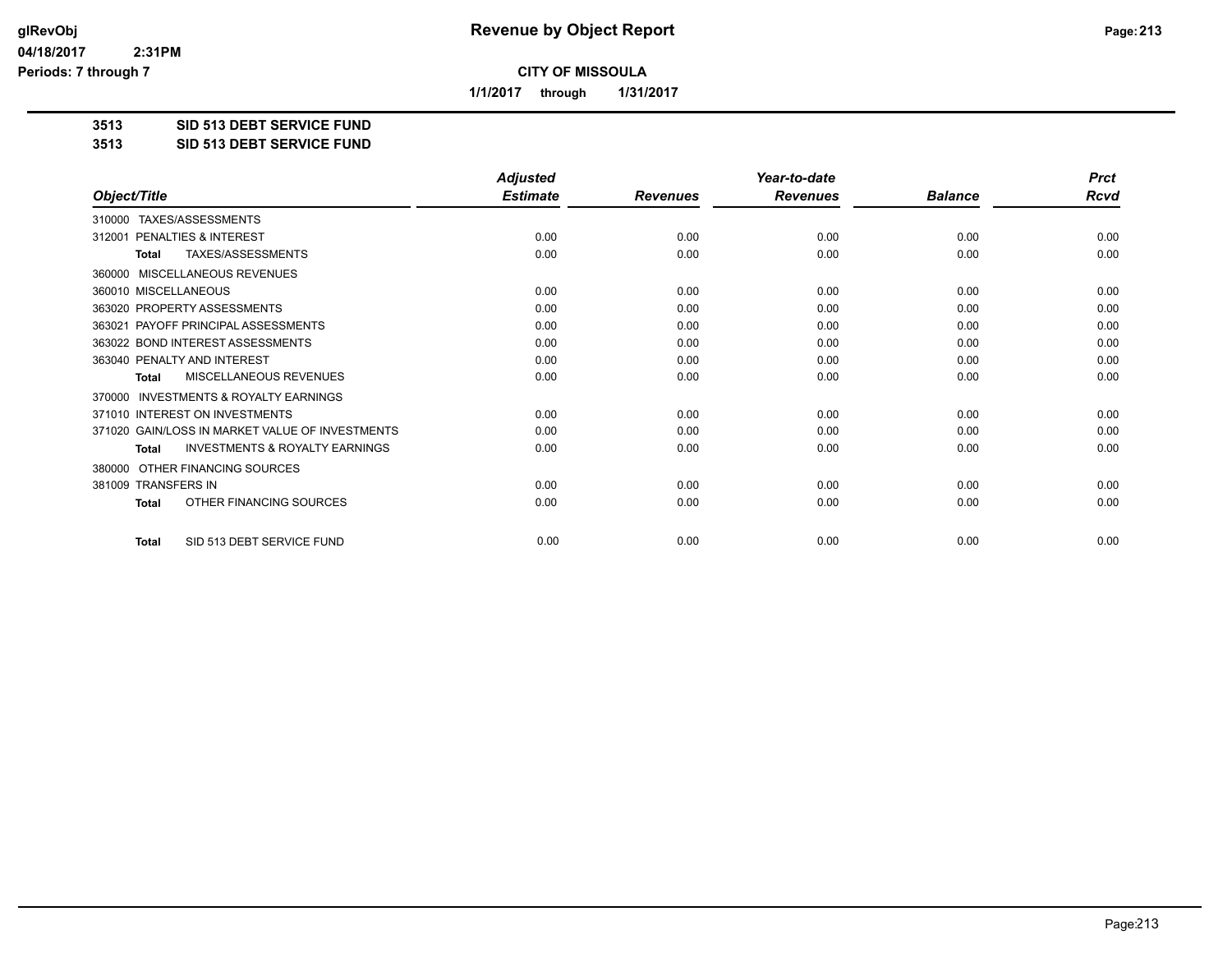**1/1/2017 through 1/31/2017**

# **3513 SID 513 DEBT SERVICE FUND**

|                                                    | <b>Adjusted</b> |                 | Year-to-date    |                | <b>Prct</b> |
|----------------------------------------------------|-----------------|-----------------|-----------------|----------------|-------------|
| Object/Title                                       | <b>Estimate</b> | <b>Revenues</b> | <b>Revenues</b> | <b>Balance</b> | <b>Rcvd</b> |
| 310000 TAXES/ASSESSMENTS                           |                 |                 |                 |                |             |
| PENALTIES & INTEREST<br>312001                     | 0.00            | 0.00            | 0.00            | 0.00           | 0.00        |
| TAXES/ASSESSMENTS<br><b>Total</b>                  | 0.00            | 0.00            | 0.00            | 0.00           | 0.00        |
| 360000 MISCELLANEOUS REVENUES                      |                 |                 |                 |                |             |
| 360010 MISCELLANEOUS                               | 0.00            | 0.00            | 0.00            | 0.00           | 0.00        |
| 363020 PROPERTY ASSESSMENTS                        | 0.00            | 0.00            | 0.00            | 0.00           | 0.00        |
| 363021 PAYOFF PRINCIPAL ASSESSMENTS                | 0.00            | 0.00            | 0.00            | 0.00           | 0.00        |
| 363022 BOND INTEREST ASSESSMENTS                   | 0.00            | 0.00            | 0.00            | 0.00           | 0.00        |
| 363040 PENALTY AND INTEREST                        | 0.00            | 0.00            | 0.00            | 0.00           | 0.00        |
| MISCELLANEOUS REVENUES<br>Total                    | 0.00            | 0.00            | 0.00            | 0.00           | 0.00        |
| 370000 INVESTMENTS & ROYALTY EARNINGS              |                 |                 |                 |                |             |
| 371010 INTEREST ON INVESTMENTS                     | 0.00            | 0.00            | 0.00            | 0.00           | 0.00        |
| 371020 GAIN/LOSS IN MARKET VALUE OF INVESTMENT     | 0.00            | 0.00            | 0.00            | 0.00           | 0.00        |
| <b>INVESTMENTS &amp; ROYALTY EARNINGS</b><br>Total | 0.00            | 0.00            | 0.00            | 0.00           | 0.00        |
| 380000 OTHER FINANCING SOURCES                     |                 |                 |                 |                |             |
| 381009 TRANSFERS IN                                | 0.00            | 0.00            | 0.00            | 0.00           | 0.00        |
| OTHER FINANCING SOURCES<br>Total                   | 0.00            | 0.00            | 0.00            | 0.00           | 0.00        |
| SID 513 DEBT SERVICE FUND<br><b>Total</b>          | 0.00            | 0.00            | 0.00            | 0.00           | 0.00        |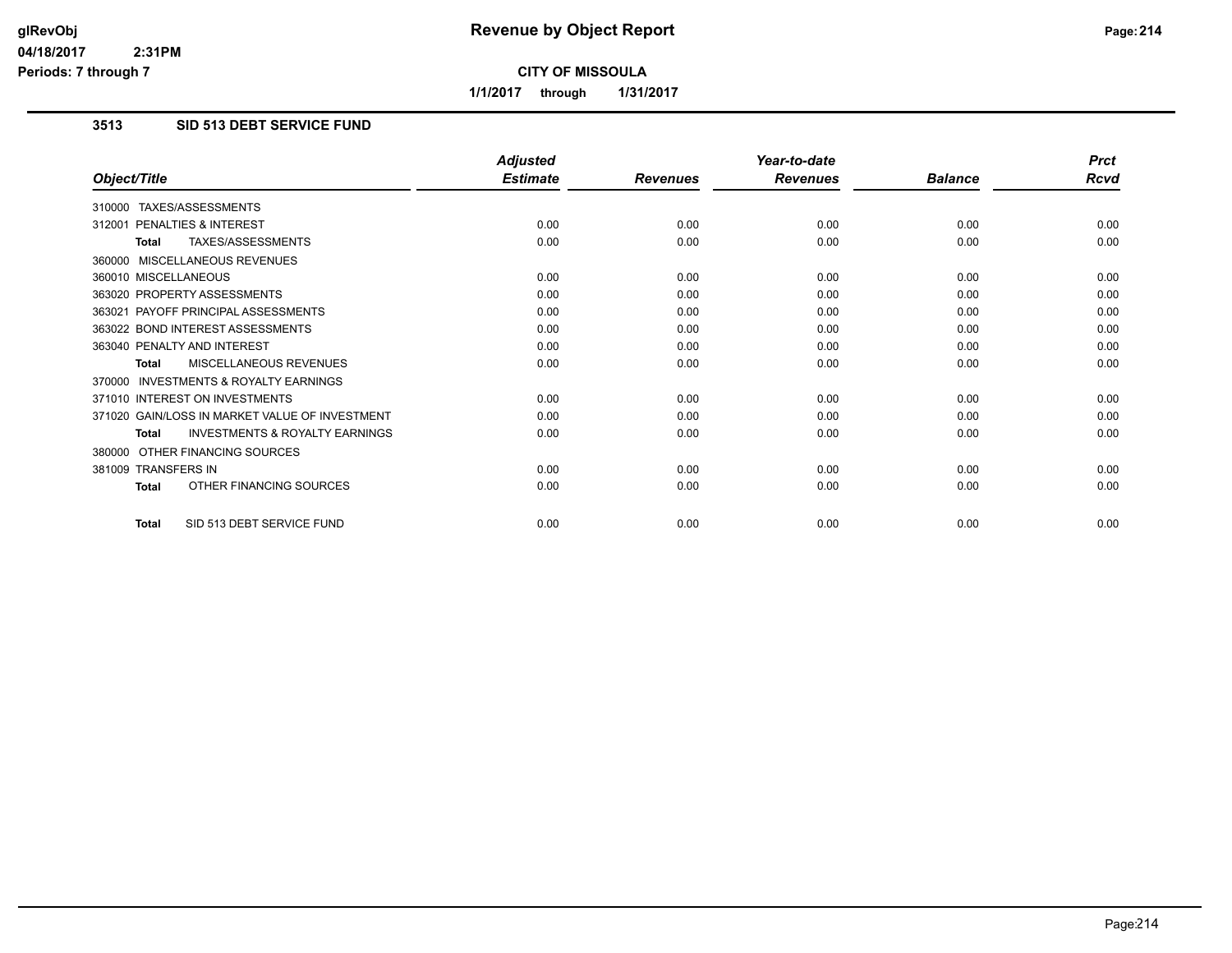**1/1/2017 through 1/31/2017**

**3514 SID 514 DEBT SERVICE FUND**

**3514 SID 514 DEBT SERVICE FUND**

|                                                           | <b>Adjusted</b> |                 | Year-to-date    |                | <b>Prct</b> |
|-----------------------------------------------------------|-----------------|-----------------|-----------------|----------------|-------------|
| Object/Title                                              | <b>Estimate</b> | <b>Revenues</b> | <b>Revenues</b> | <b>Balance</b> | Rcvd        |
| TAXES/ASSESSMENTS<br>310000                               |                 |                 |                 |                |             |
| PENALTIES & INTEREST<br>312001                            | 0.00            | 0.00            | 0.00            | 0.00           | 0.00        |
| TAXES/ASSESSMENTS<br>Total                                | 0.00            | 0.00            | 0.00            | 0.00           | 0.00        |
| MISCELLANEOUS REVENUES<br>360000                          |                 |                 |                 |                |             |
| 360010 MISCELLANEOUS                                      | 0.00            | 0.00            | 0.00            | 0.00           | 0.00        |
| 363020 PROPERTY ASSESSMENTS                               | 0.00            | 0.00            | 0.00            | 0.00           | 0.00        |
| 363021 PAYOFF PRINCIPAL ASSESSMENTS                       | 0.00            | 0.00            | 0.00            | 0.00           | 0.00        |
| 363022 BOND INTEREST ASSESSMENTS                          | 0.00            | 0.00            | 0.00            | 0.00           | 0.00        |
| 363040 PENALTY AND INTEREST                               | 0.00            | 0.00            | 0.00            | 0.00           | 0.00        |
| MISCELLANEOUS REVENUES<br>Total                           | 0.00            | 0.00            | 0.00            | 0.00           | 0.00        |
| <b>INVESTMENTS &amp; ROYALTY EARNINGS</b><br>370000       |                 |                 |                 |                |             |
| 371010 INTEREST ON INVESTMENTS                            | 0.00            | 0.00            | 0.00            | 0.00           | 0.00        |
| 371020 GAIN/LOSS IN MARKET VALUE OF INVESTMENTS           | 0.00            | 0.00            | 0.00            | 0.00           | 0.00        |
| <b>INVESTMENTS &amp; ROYALTY EARNINGS</b><br><b>Total</b> | 0.00            | 0.00            | 0.00            | 0.00           | 0.00        |
| OTHER FINANCING SOURCES<br>380000                         |                 |                 |                 |                |             |
| 383042 TRANSFERS FROM OTHER FUNDS                         | 0.00            | 0.00            | 0.00            | 0.00           | 0.00        |
| OTHER FINANCING SOURCES<br>Total                          | 0.00            | 0.00            | 0.00            | 0.00           | 0.00        |
| SID 514 DEBT SERVICE FUND<br><b>Total</b>                 | 0.00            | 0.00            | 0.00            | 0.00           | 0.00        |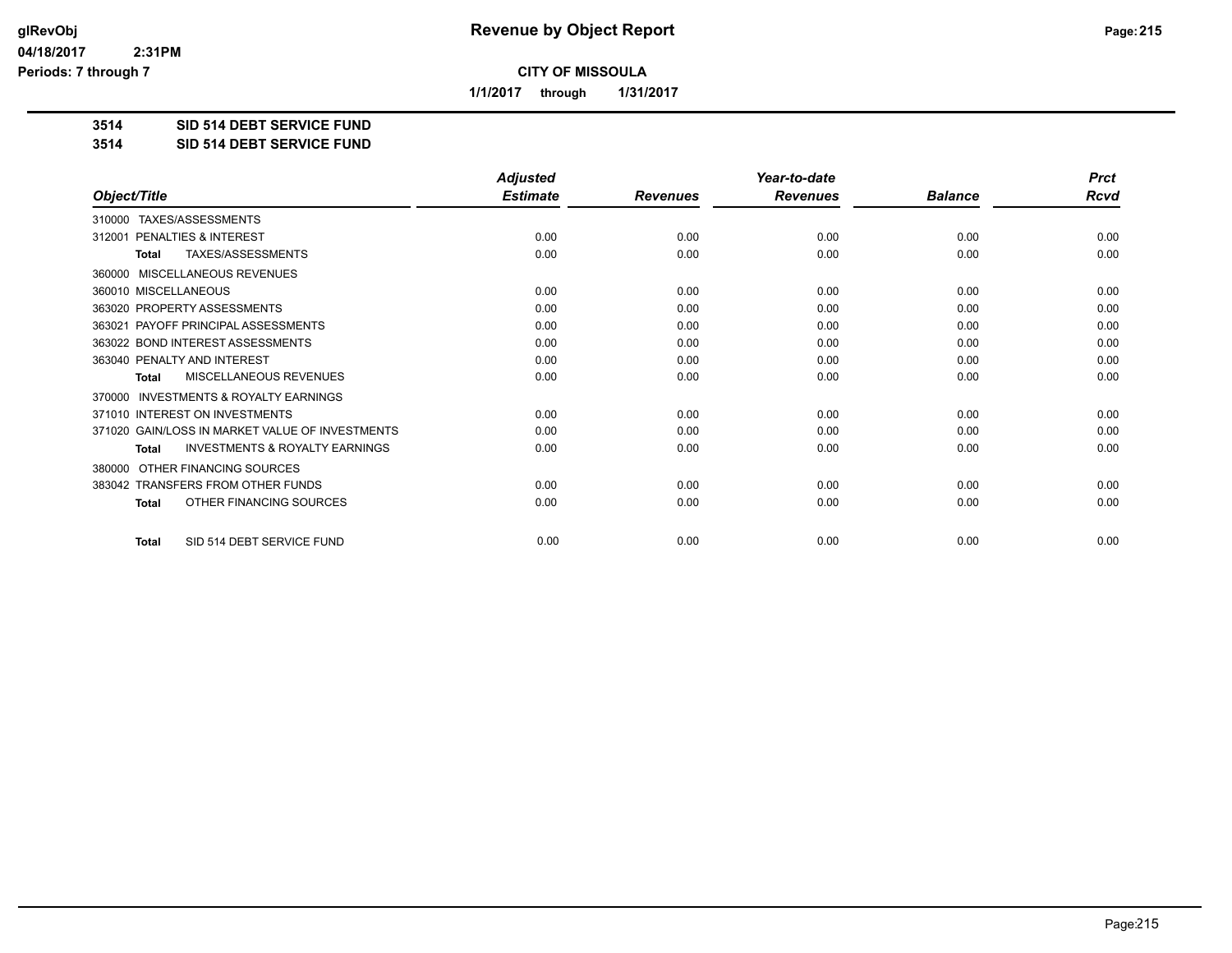**1/1/2017 through 1/31/2017**

# **3514 SID 514 DEBT SERVICE FUND**

|                                                           | <b>Adjusted</b> |                 | Year-to-date    |                | <b>Prct</b> |
|-----------------------------------------------------------|-----------------|-----------------|-----------------|----------------|-------------|
| Object/Title                                              | <b>Estimate</b> | <b>Revenues</b> | <b>Revenues</b> | <b>Balance</b> | Rcvd        |
| 310000 TAXES/ASSESSMENTS                                  |                 |                 |                 |                |             |
| 312001 PENALTIES & INTEREST                               | 0.00            | 0.00            | 0.00            | 0.00           | 0.00        |
| TAXES/ASSESSMENTS<br><b>Total</b>                         | 0.00            | 0.00            | 0.00            | 0.00           | 0.00        |
| 360000 MISCELLANEOUS REVENUES                             |                 |                 |                 |                |             |
| 360010 MISCELLANEOUS                                      | 0.00            | 0.00            | 0.00            | 0.00           | 0.00        |
| 363020 PROPERTY ASSESSMENTS                               | 0.00            | 0.00            | 0.00            | 0.00           | 0.00        |
| 363021 PAYOFF PRINCIPAL ASSESSMENTS                       | 0.00            | 0.00            | 0.00            | 0.00           | 0.00        |
| 363022 BOND INTEREST ASSESSMENTS                          | 0.00            | 0.00            | 0.00            | 0.00           | 0.00        |
| 363040 PENALTY AND INTEREST                               | 0.00            | 0.00            | 0.00            | 0.00           | 0.00        |
| MISCELLANEOUS REVENUES<br><b>Total</b>                    | 0.00            | 0.00            | 0.00            | 0.00           | 0.00        |
| <b>INVESTMENTS &amp; ROYALTY EARNINGS</b><br>370000       |                 |                 |                 |                |             |
| 371010 INTEREST ON INVESTMENTS                            | 0.00            | 0.00            | 0.00            | 0.00           | 0.00        |
| 371020 GAIN/LOSS IN MARKET VALUE OF INVESTMENT            | 0.00            | 0.00            | 0.00            | 0.00           | 0.00        |
| <b>INVESTMENTS &amp; ROYALTY EARNINGS</b><br><b>Total</b> | 0.00            | 0.00            | 0.00            | 0.00           | 0.00        |
| OTHER FINANCING SOURCES<br>380000                         |                 |                 |                 |                |             |
| 383042 TRANSFERS FROM OTHER FUNDS                         | 0.00            | 0.00            | 0.00            | 0.00           | 0.00        |
| OTHER FINANCING SOURCES<br><b>Total</b>                   | 0.00            | 0.00            | 0.00            | 0.00           | 0.00        |
| SID 514 DEBT SERVICE FUND<br><b>Total</b>                 | 0.00            | 0.00            | 0.00            | 0.00           | 0.00        |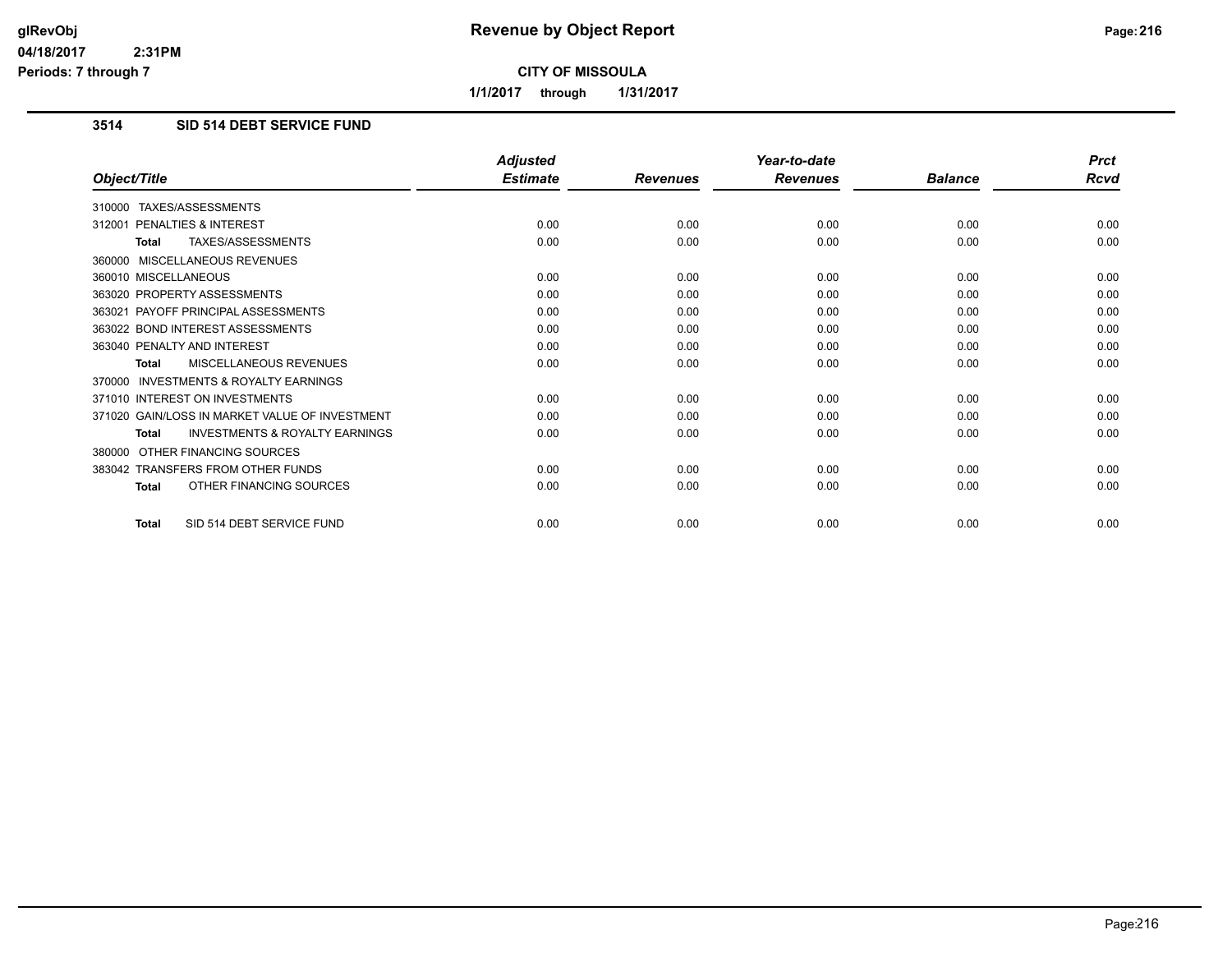**1/1/2017 through 1/31/2017**

**3515 SID 515 DEBT SERVICE FUND**

**3515 SID 515 DEBT SERVICE FUND**

|                                                     | <b>Adjusted</b> |                 | Year-to-date    |                | <b>Prct</b> |
|-----------------------------------------------------|-----------------|-----------------|-----------------|----------------|-------------|
| Object/Title                                        | <b>Estimate</b> | <b>Revenues</b> | <b>Revenues</b> | <b>Balance</b> | Rcvd        |
| TAXES/ASSESSMENTS<br>310000                         |                 |                 |                 |                |             |
| 312001 PENALTIES & INTEREST                         | 0.00            | 0.00            | 0.00            | 0.00           | 0.00        |
| TAXES/ASSESSMENTS<br><b>Total</b>                   | 0.00            | 0.00            | 0.00            | 0.00           | 0.00        |
| 360000 MISCELLANEOUS REVENUES                       |                 |                 |                 |                |             |
| 363020 PROPERTY ASSESSMENTS                         | 0.00            | 0.00            | 0.00            | 0.00           | 0.00        |
| 363021 PAYOFF PRINCIPAL ASSESSMENTS                 | 0.00            | 0.00            | 0.00            | 0.00           | 0.00        |
| 363022 BOND INTEREST ASSESSMENTS                    | 0.00            | 0.00            | 0.00            | 0.00           | 0.00        |
| 363040 PENALTY AND INTEREST                         | 0.00            | 0.00            | 0.00            | 0.00           | 0.00        |
| MISCELLANEOUS REVENUES<br><b>Total</b>              | 0.00            | 0.00            | 0.00            | 0.00           | 0.00        |
| <b>INVESTMENTS &amp; ROYALTY EARNINGS</b><br>370000 |                 |                 |                 |                |             |
| 371010 INTEREST ON INVESTMENTS                      | 0.00            | 0.00            | 0.00            | 0.00           | 0.00        |
| 371020 GAIN/LOSS IN MARKET VALUE OF INVESTMENTS     | 0.00            | 0.00            | 0.00            | 0.00           | 0.00        |
| <b>INVESTMENTS &amp; ROYALTY EARNINGS</b><br>Total  | 0.00            | 0.00            | 0.00            | 0.00           | 0.00        |
| OTHER FINANCING SOURCES<br>380000                   |                 |                 |                 |                |             |
| 383042 TRANSFERS FROM OTHER FUNDS                   | 0.00            | 0.00            | 0.00            | 0.00           | 0.00        |
| OTHER FINANCING SOURCES<br>Total                    | 0.00            | 0.00            | 0.00            | 0.00           | 0.00        |
|                                                     |                 |                 |                 |                |             |
| SID 515 DEBT SERVICE FUND<br><b>Total</b>           | 0.00            | 0.00            | 0.00            | 0.00           | 0.00        |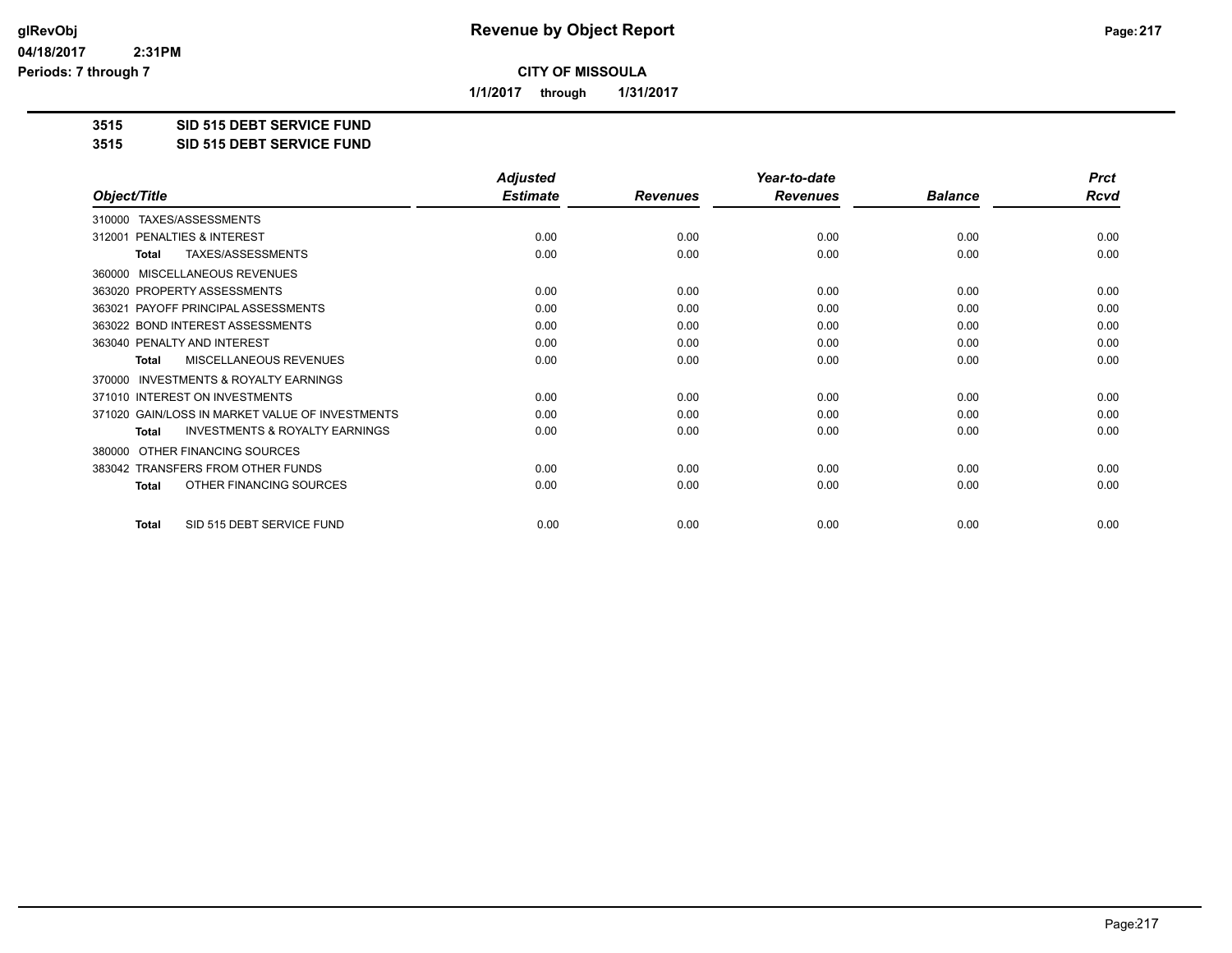**1/1/2017 through 1/31/2017**

### **3515 SID 515 DEBT SERVICE FUND**

|                                                     | <b>Adjusted</b> |                 | Year-to-date    |                | <b>Prct</b> |
|-----------------------------------------------------|-----------------|-----------------|-----------------|----------------|-------------|
| Object/Title                                        | <b>Estimate</b> | <b>Revenues</b> | <b>Revenues</b> | <b>Balance</b> | <b>Rcvd</b> |
| TAXES/ASSESSMENTS<br>310000                         |                 |                 |                 |                |             |
| 312001 PENALTIES & INTEREST                         | 0.00            | 0.00            | 0.00            | 0.00           | 0.00        |
| TAXES/ASSESSMENTS<br><b>Total</b>                   | 0.00            | 0.00            | 0.00            | 0.00           | 0.00        |
| <b>MISCELLANEOUS REVENUES</b><br>360000             |                 |                 |                 |                |             |
| 363020 PROPERTY ASSESSMENTS                         | 0.00            | 0.00            | 0.00            | 0.00           | 0.00        |
| 363021 PAYOFF PRINCIPAL ASSESSMENTS                 | 0.00            | 0.00            | 0.00            | 0.00           | 0.00        |
| 363022 BOND INTEREST ASSESSMENTS                    | 0.00            | 0.00            | 0.00            | 0.00           | 0.00        |
| 363040 PENALTY AND INTEREST                         | 0.00            | 0.00            | 0.00            | 0.00           | 0.00        |
| <b>MISCELLANEOUS REVENUES</b><br>Total              | 0.00            | 0.00            | 0.00            | 0.00           | 0.00        |
| <b>INVESTMENTS &amp; ROYALTY EARNINGS</b><br>370000 |                 |                 |                 |                |             |
| 371010 INTEREST ON INVESTMENTS                      | 0.00            | 0.00            | 0.00            | 0.00           | 0.00        |
| 371020 GAIN/LOSS IN MARKET VALUE OF INVESTMENT      | 0.00            | 0.00            | 0.00            | 0.00           | 0.00        |
| <b>INVESTMENTS &amp; ROYALTY EARNINGS</b><br>Total  | 0.00            | 0.00            | 0.00            | 0.00           | 0.00        |
| OTHER FINANCING SOURCES<br>380000                   |                 |                 |                 |                |             |
| 383042 TRANSFERS FROM OTHER FUNDS                   | 0.00            | 0.00            | 0.00            | 0.00           | 0.00        |
| OTHER FINANCING SOURCES<br><b>Total</b>             | 0.00            | 0.00            | 0.00            | 0.00           | 0.00        |
| SID 515 DEBT SERVICE FUND<br><b>Total</b>           | 0.00            | 0.00            | 0.00            | 0.00           | 0.00        |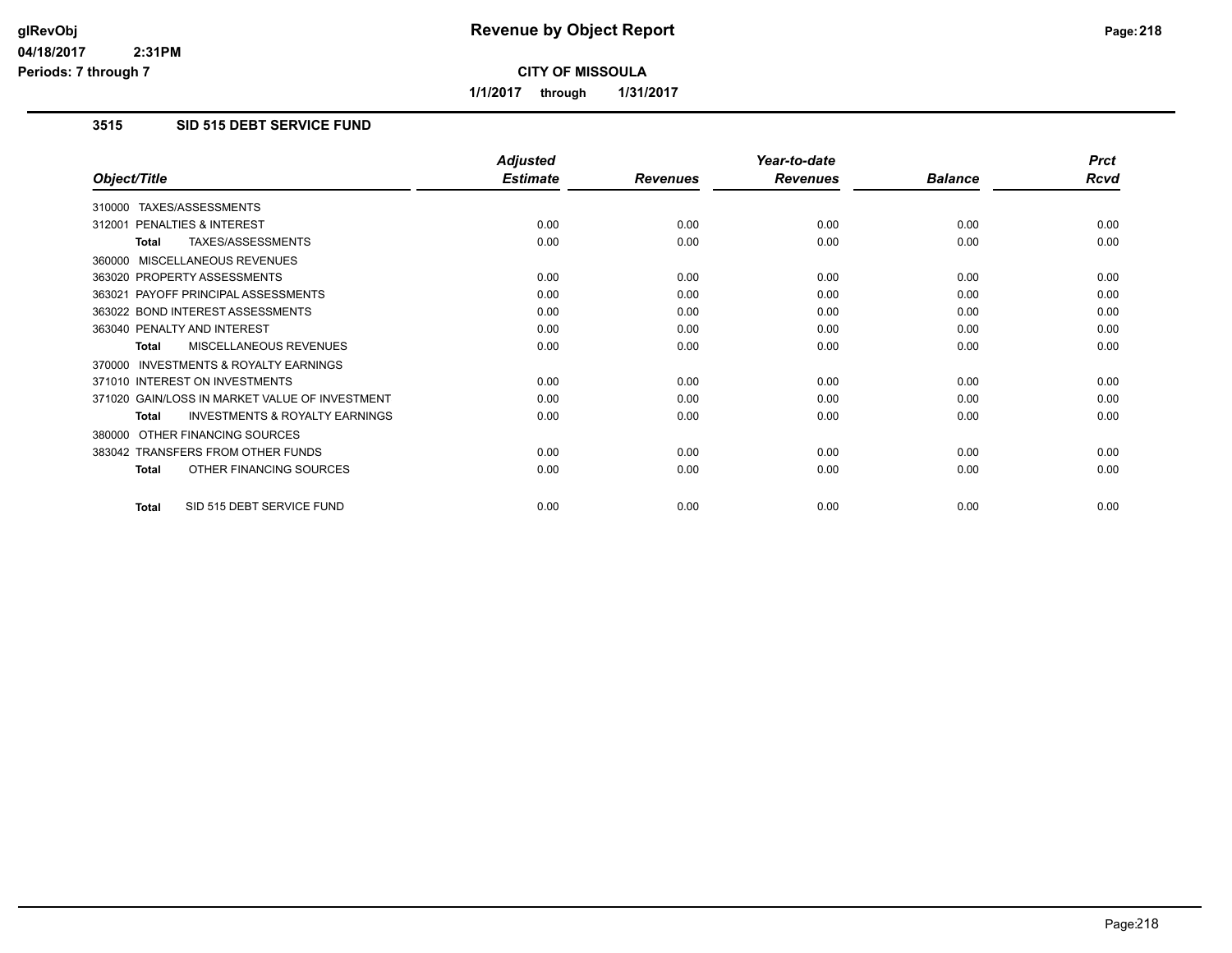**1/1/2017 through 1/31/2017**

**3517 SID 517 DEBT SERVICE FUND**

**3517 SID 517 DEBT SERVICE FUND**

|                                                           | <b>Adjusted</b> |                 | Year-to-date    |                | <b>Prct</b> |
|-----------------------------------------------------------|-----------------|-----------------|-----------------|----------------|-------------|
| Object/Title                                              | <b>Estimate</b> | <b>Revenues</b> | <b>Revenues</b> | <b>Balance</b> | Rcvd        |
| 310000 TAXES/ASSESSMENTS                                  |                 |                 |                 |                |             |
| PENALTIES & INTEREST<br>312001                            | 0.00            | 0.00            | 0.00            | 0.00           | 0.00        |
| TAXES/ASSESSMENTS<br><b>Total</b>                         | 0.00            | 0.00            | 0.00            | 0.00           | 0.00        |
| 360000 MISCELLANEOUS REVENUES                             |                 |                 |                 |                |             |
| 360010 MISCELLANEOUS                                      | 0.00            | 0.00            | 0.00            | 0.00           | 0.00        |
| 363020 PROPERTY ASSESSMENTS                               | 0.00            | 0.00            | 0.00            | 0.00           | 0.00        |
| 363021 PAYOFF PRINCIPAL ASSESSMENTS                       | 0.00            | 0.00            | 0.00            | 0.00           | 0.00        |
| 363022 BOND INTEREST ASSESSMENTS                          | 0.00            | 0.00            | 0.00            | 0.00           | 0.00        |
| 363040 PENALTY AND INTEREST                               | 0.00            | 0.00            | 0.00            | 0.00           | 0.00        |
| MISCELLANEOUS REVENUES<br>Total                           | 0.00            | 0.00            | 0.00            | 0.00           | 0.00        |
| <b>INVESTMENTS &amp; ROYALTY EARNINGS</b><br>370000       |                 |                 |                 |                |             |
| 371010 INTEREST ON INVESTMENTS                            | 0.00            | 0.00            | 0.00            | 0.00           | 0.00        |
| 371020 GAIN/LOSS IN MARKET VALUE OF INVESTMENTS           | 0.00            | 0.00            | 0.00            | 0.00           | 0.00        |
| <b>INVESTMENTS &amp; ROYALTY EARNINGS</b><br><b>Total</b> | 0.00            | 0.00            | 0.00            | 0.00           | 0.00        |
| OTHER FINANCING SOURCES<br>380000                         |                 |                 |                 |                |             |
| 381009 TRANSFERS IN                                       | 0.00            | 0.00            | 0.00            | 0.00           | 0.00        |
| OTHER FINANCING SOURCES<br>Total                          | 0.00            | 0.00            | 0.00            | 0.00           | 0.00        |
| SID 517 DEBT SERVICE FUND<br><b>Total</b>                 | 0.00            | 0.00            | 0.00            | 0.00           | 0.00        |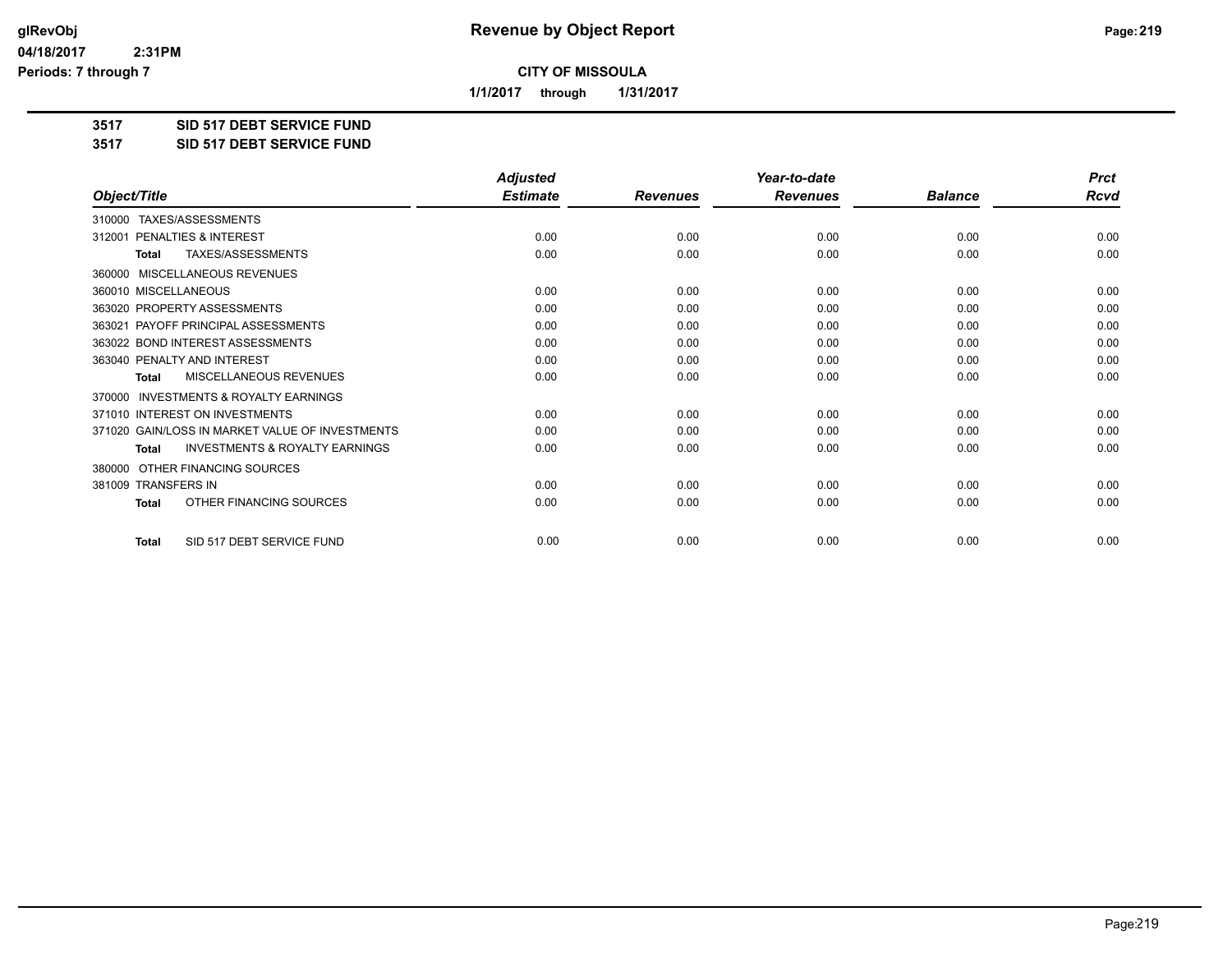**1/1/2017 through 1/31/2017**

### **3517 SID 517 DEBT SERVICE FUND**

|                                                           | <b>Adjusted</b> |                 | Year-to-date    |                | <b>Prct</b> |
|-----------------------------------------------------------|-----------------|-----------------|-----------------|----------------|-------------|
| Object/Title                                              | <b>Estimate</b> | <b>Revenues</b> | <b>Revenues</b> | <b>Balance</b> | Rcvd        |
| 310000 TAXES/ASSESSMENTS                                  |                 |                 |                 |                |             |
| 312001 PENALTIES & INTEREST                               | 0.00            | 0.00            | 0.00            | 0.00           | 0.00        |
| TAXES/ASSESSMENTS<br><b>Total</b>                         | 0.00            | 0.00            | 0.00            | 0.00           | 0.00        |
| 360000 MISCELLANEOUS REVENUES                             |                 |                 |                 |                |             |
| 360010 MISCELLANEOUS                                      | 0.00            | 0.00            | 0.00            | 0.00           | 0.00        |
| 363020 PROPERTY ASSESSMENTS                               | 0.00            | 0.00            | 0.00            | 0.00           | 0.00        |
| 363021 PAYOFF PRINCIPAL ASSESSMENTS                       | 0.00            | 0.00            | 0.00            | 0.00           | 0.00        |
| 363022 BOND INTEREST ASSESSMENTS                          | 0.00            | 0.00            | 0.00            | 0.00           | 0.00        |
| 363040 PENALTY AND INTEREST                               | 0.00            | 0.00            | 0.00            | 0.00           | 0.00        |
| MISCELLANEOUS REVENUES<br><b>Total</b>                    | 0.00            | 0.00            | 0.00            | 0.00           | 0.00        |
| <b>INVESTMENTS &amp; ROYALTY EARNINGS</b><br>370000       |                 |                 |                 |                |             |
| 371010 INTEREST ON INVESTMENTS                            | 0.00            | 0.00            | 0.00            | 0.00           | 0.00        |
| 371020 GAIN/LOSS IN MARKET VALUE OF INVESTMENT            | 0.00            | 0.00            | 0.00            | 0.00           | 0.00        |
| <b>INVESTMENTS &amp; ROYALTY EARNINGS</b><br><b>Total</b> | 0.00            | 0.00            | 0.00            | 0.00           | 0.00        |
| OTHER FINANCING SOURCES<br>380000                         |                 |                 |                 |                |             |
| 381009 TRANSFERS IN                                       | 0.00            | 0.00            | 0.00            | 0.00           | 0.00        |
| OTHER FINANCING SOURCES<br><b>Total</b>                   | 0.00            | 0.00            | 0.00            | 0.00           | 0.00        |
| SID 517 DEBT SERVICE FUND<br><b>Total</b>                 | 0.00            | 0.00            | 0.00            | 0.00           | 0.00        |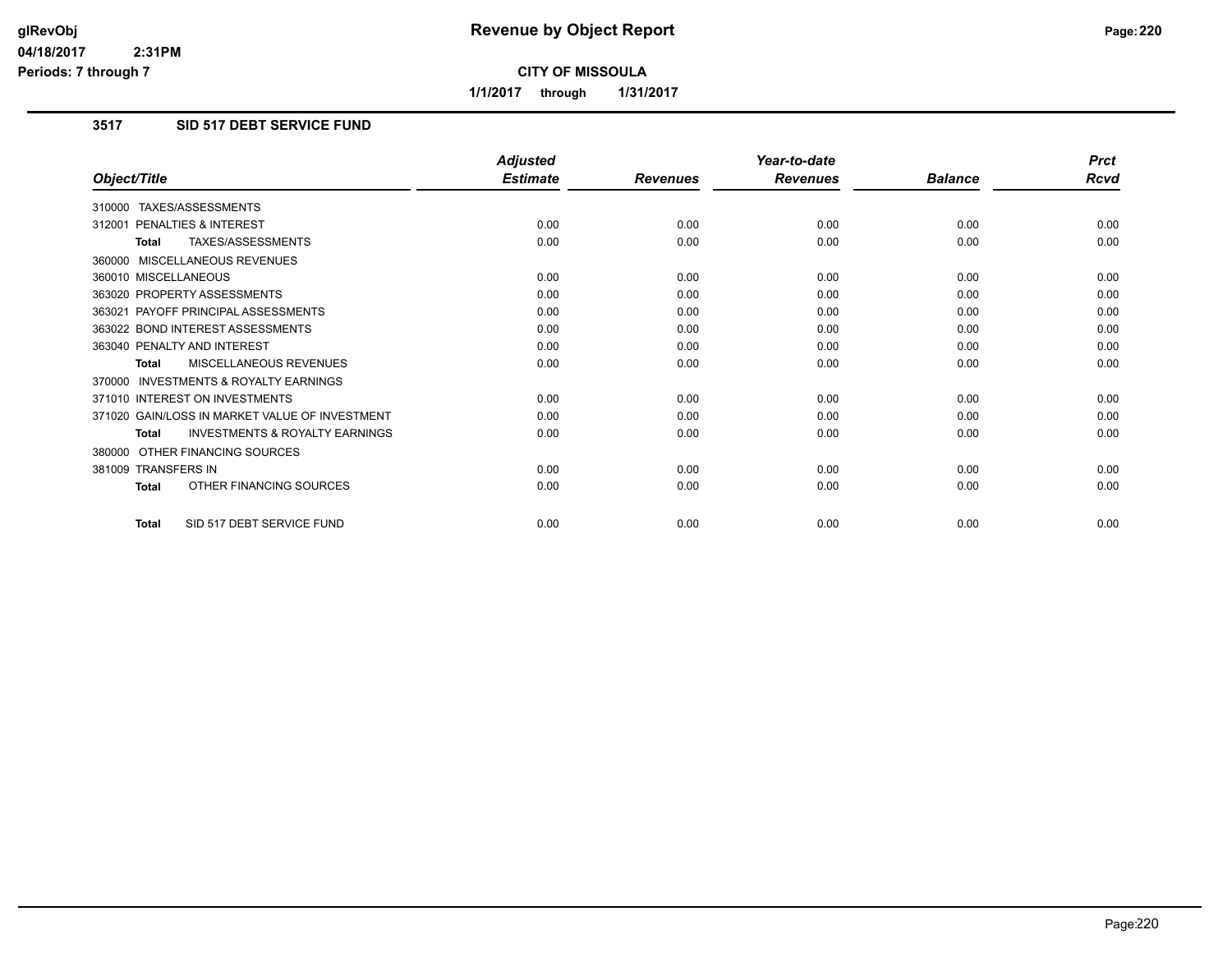**1/1/2017 through 1/31/2017**

**3518 SID 518 DEBT SERVICE FUND**

**3518 SID 518 DEBT SERVICE FUND**

|                                                           | <b>Adjusted</b> |                 | Year-to-date    |                | <b>Prct</b> |
|-----------------------------------------------------------|-----------------|-----------------|-----------------|----------------|-------------|
| Object/Title                                              | <b>Estimate</b> | <b>Revenues</b> | <b>Revenues</b> | <b>Balance</b> | Rcvd        |
| 310000 TAXES/ASSESSMENTS                                  |                 |                 |                 |                |             |
| PENALTIES & INTEREST<br>312001                            | 0.00            | 0.00            | 0.00            | 0.00           | 0.00        |
| TAXES/ASSESSMENTS<br><b>Total</b>                         | 0.00            | 0.00            | 0.00            | 0.00           | 0.00        |
| MISCELLANEOUS REVENUES<br>360000                          |                 |                 |                 |                |             |
| 363020 PROPERTY ASSESSMENTS                               | 0.00            | 0.00            | 0.00            | 0.00           | 0.00        |
| 363021 PAYOFF PRINCIPAL ASSESSMENTS                       | 0.00            | 0.00            | 0.00            | 0.00           | 0.00        |
| 363022 BOND INTEREST ASSESSMENTS                          | 0.00            | 0.00            | 0.00            | 0.00           | 0.00        |
| 363040 PENALTY AND INTEREST                               | 0.00            | 0.00            | 0.00            | 0.00           | 0.00        |
| MISCELLANEOUS REVENUES<br><b>Total</b>                    | 0.00            | 0.00            | 0.00            | 0.00           | 0.00        |
| <b>INVESTMENTS &amp; ROYALTY EARNINGS</b><br>370000       |                 |                 |                 |                |             |
| 371010 INTEREST ON INVESTMENTS                            | 0.00            | 0.00            | 0.00            | 0.00           | 0.00        |
| 371020 GAIN/LOSS IN MARKET VALUE OF INVESTMENTS           | 0.00            | 0.00            | 0.00            | 0.00           | 0.00        |
| <b>INVESTMENTS &amp; ROYALTY EARNINGS</b><br><b>Total</b> | 0.00            | 0.00            | 0.00            | 0.00           | 0.00        |
| OTHER FINANCING SOURCES<br>380000                         |                 |                 |                 |                |             |
| 381009 TRANSFERS IN                                       | 0.00            | 0.00            | 0.00            | 0.00           | 0.00        |
| 383000 OPERATING TRANSFERS                                | 0.00            | 0.00            | 0.00            | 0.00           | 0.00        |
| OTHER FINANCING SOURCES<br><b>Total</b>                   | 0.00            | 0.00            | 0.00            | 0.00           | 0.00        |
| SID 518 DEBT SERVICE FUND<br><b>Total</b>                 | 0.00            | 0.00            | 0.00            | 0.00           | 0.00        |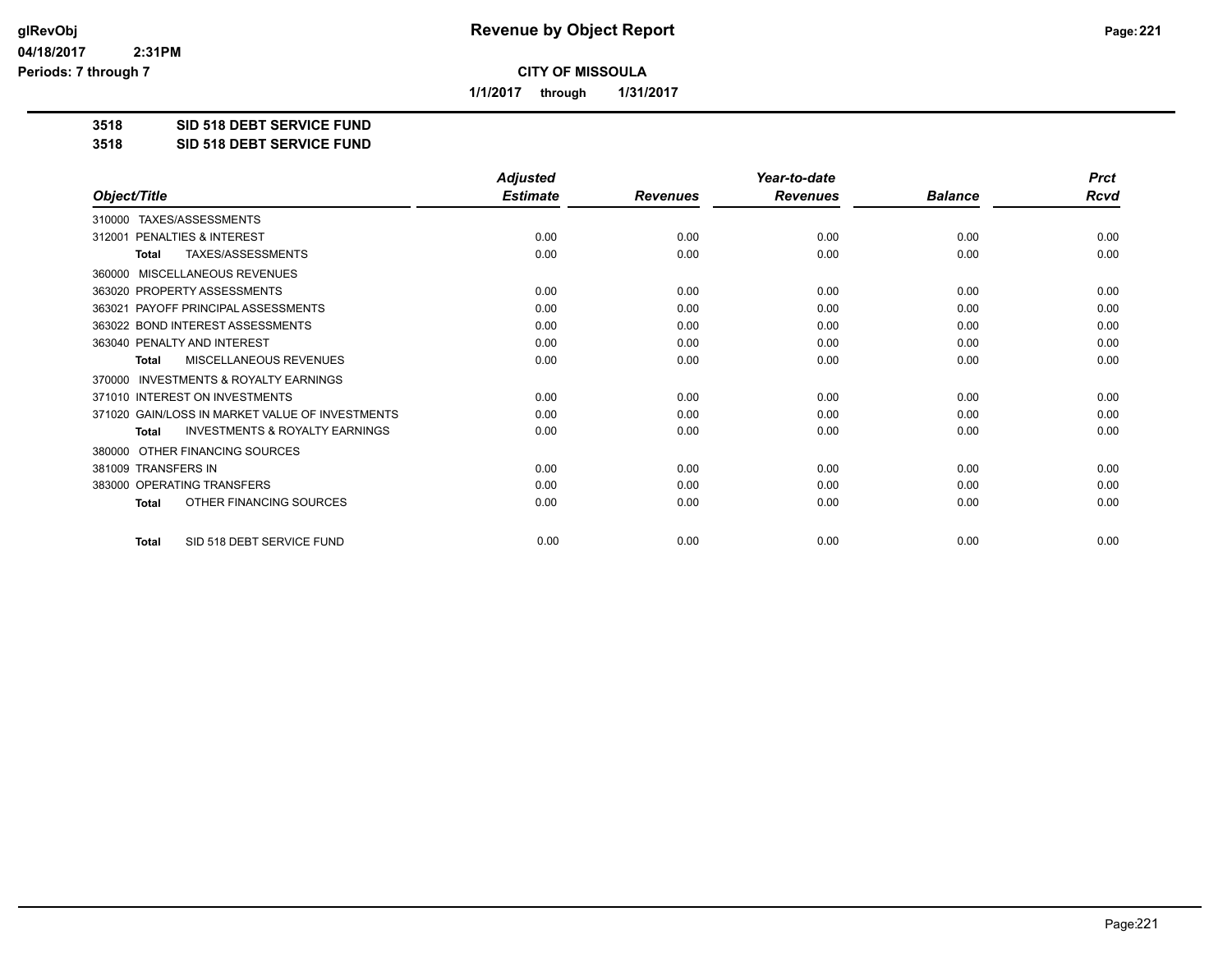**1/1/2017 through 1/31/2017**

### **3518 SID 518 DEBT SERVICE FUND**

|                                                           | <b>Adjusted</b> |                 | Year-to-date    |                | <b>Prct</b> |
|-----------------------------------------------------------|-----------------|-----------------|-----------------|----------------|-------------|
| Object/Title                                              | <b>Estimate</b> | <b>Revenues</b> | <b>Revenues</b> | <b>Balance</b> | Rcvd        |
| 310000 TAXES/ASSESSMENTS                                  |                 |                 |                 |                |             |
| PENALTIES & INTEREST<br>312001                            | 0.00            | 0.00            | 0.00            | 0.00           | 0.00        |
| TAXES/ASSESSMENTS<br><b>Total</b>                         | 0.00            | 0.00            | 0.00            | 0.00           | 0.00        |
| 360000 MISCELLANEOUS REVENUES                             |                 |                 |                 |                |             |
| 363020 PROPERTY ASSESSMENTS                               | 0.00            | 0.00            | 0.00            | 0.00           | 0.00        |
| 363021 PAYOFF PRINCIPAL ASSESSMENTS                       | 0.00            | 0.00            | 0.00            | 0.00           | 0.00        |
| 363022 BOND INTEREST ASSESSMENTS                          | 0.00            | 0.00            | 0.00            | 0.00           | 0.00        |
| 363040 PENALTY AND INTEREST                               | 0.00            | 0.00            | 0.00            | 0.00           | 0.00        |
| MISCELLANEOUS REVENUES<br><b>Total</b>                    | 0.00            | 0.00            | 0.00            | 0.00           | 0.00        |
| 370000 INVESTMENTS & ROYALTY EARNINGS                     |                 |                 |                 |                |             |
| 371010 INTEREST ON INVESTMENTS                            | 0.00            | 0.00            | 0.00            | 0.00           | 0.00        |
| 371020 GAIN/LOSS IN MARKET VALUE OF INVESTMENT            | 0.00            | 0.00            | 0.00            | 0.00           | 0.00        |
| <b>INVESTMENTS &amp; ROYALTY EARNINGS</b><br><b>Total</b> | 0.00            | 0.00            | 0.00            | 0.00           | 0.00        |
| 380000 OTHER FINANCING SOURCES                            |                 |                 |                 |                |             |
| 381009 TRANSFERS IN                                       | 0.00            | 0.00            | 0.00            | 0.00           | 0.00        |
| 383000 OPERATING TRANSFERS                                | 0.00            | 0.00            | 0.00            | 0.00           | 0.00        |
| OTHER FINANCING SOURCES<br>Total                          | 0.00            | 0.00            | 0.00            | 0.00           | 0.00        |
| SID 518 DEBT SERVICE FUND<br><b>Total</b>                 | 0.00            | 0.00            | 0.00            | 0.00           | 0.00        |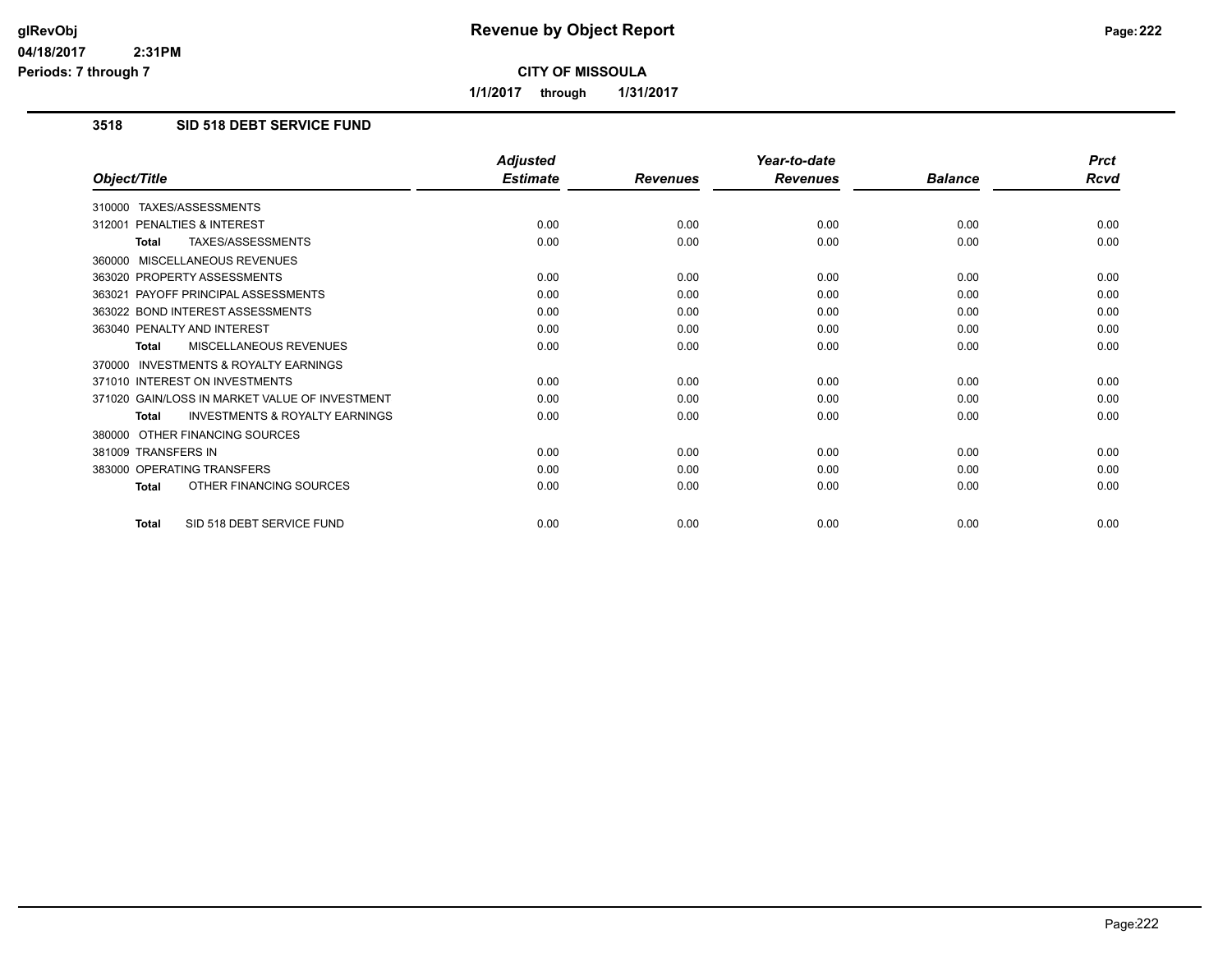**1/1/2017 through 1/31/2017**

**3519 SID 519 DEBT SERVICE FUND**

**3519 SID 519 DEBT SERVICE FUND**

|                                                     | <b>Adjusted</b> |                 | Year-to-date    |                |             |
|-----------------------------------------------------|-----------------|-----------------|-----------------|----------------|-------------|
| Object/Title                                        | <b>Estimate</b> | <b>Revenues</b> | <b>Revenues</b> | <b>Balance</b> | <b>Rcvd</b> |
| TAXES/ASSESSMENTS<br>310000                         |                 |                 |                 |                |             |
| PENALTIES & INTEREST<br>312001                      | 0.00            | 0.00            | 0.00            | 0.00           | 0.00        |
| TAXES/ASSESSMENTS<br><b>Total</b>                   | 0.00            | 0.00            | 0.00            | 0.00           | 0.00        |
| 360000 MISCELLANEOUS REVENUES                       |                 |                 |                 |                |             |
| 360010 MISCELLANEOUS                                | 0.00            | 0.00            | 0.00            | 0.00           | 0.00        |
| 363020 PROPERTY ASSESSMENTS                         | 0.00            | 0.00            | 0.00            | 0.00           | 0.00        |
| 363021 PAYOFF PRINCIPAL ASSESSMENTS                 | 0.00            | 0.00            | 0.00            | 0.00           | 0.00        |
| 363022 BOND INTEREST ASSESSMENTS                    | 0.00            | 0.00            | 0.00            | 0.00           | 0.00        |
| 363040 PENALTY AND INTEREST                         | 0.00            | 0.00            | 0.00            | 0.00           | 0.00        |
| MISCELLANEOUS REVENUES<br>Total                     | 0.00            | 0.00            | 0.00            | 0.00           | 0.00        |
| <b>INVESTMENTS &amp; ROYALTY EARNINGS</b><br>370000 |                 |                 |                 |                |             |
| 371010 INTEREST ON INVESTMENTS                      | 0.00            | 0.00            | 0.00            | 0.00           | 0.00        |
| 371020 GAIN/LOSS IN MARKET VALUE OF INVESTMENTS     | 0.00            | 0.00            | 0.00            | 0.00           | 0.00        |
| <b>INVESTMENTS &amp; ROYALTY EARNINGS</b><br>Total  | 0.00            | 0.00            | 0.00            | 0.00           | 0.00        |
| OTHER FINANCING SOURCES<br>380000                   |                 |                 |                 |                |             |
| 381009 TRANSFERS IN                                 | 0.00            | 0.00            | 0.00            | 0.00           | 0.00        |
| OTHER FINANCING SOURCES<br>Total                    | 0.00            | 0.00            | 0.00            | 0.00           | 0.00        |
| SID 519 DEBT SERVICE FUND<br><b>Total</b>           | 0.00            | 0.00            | 0.00            | 0.00           | 0.00        |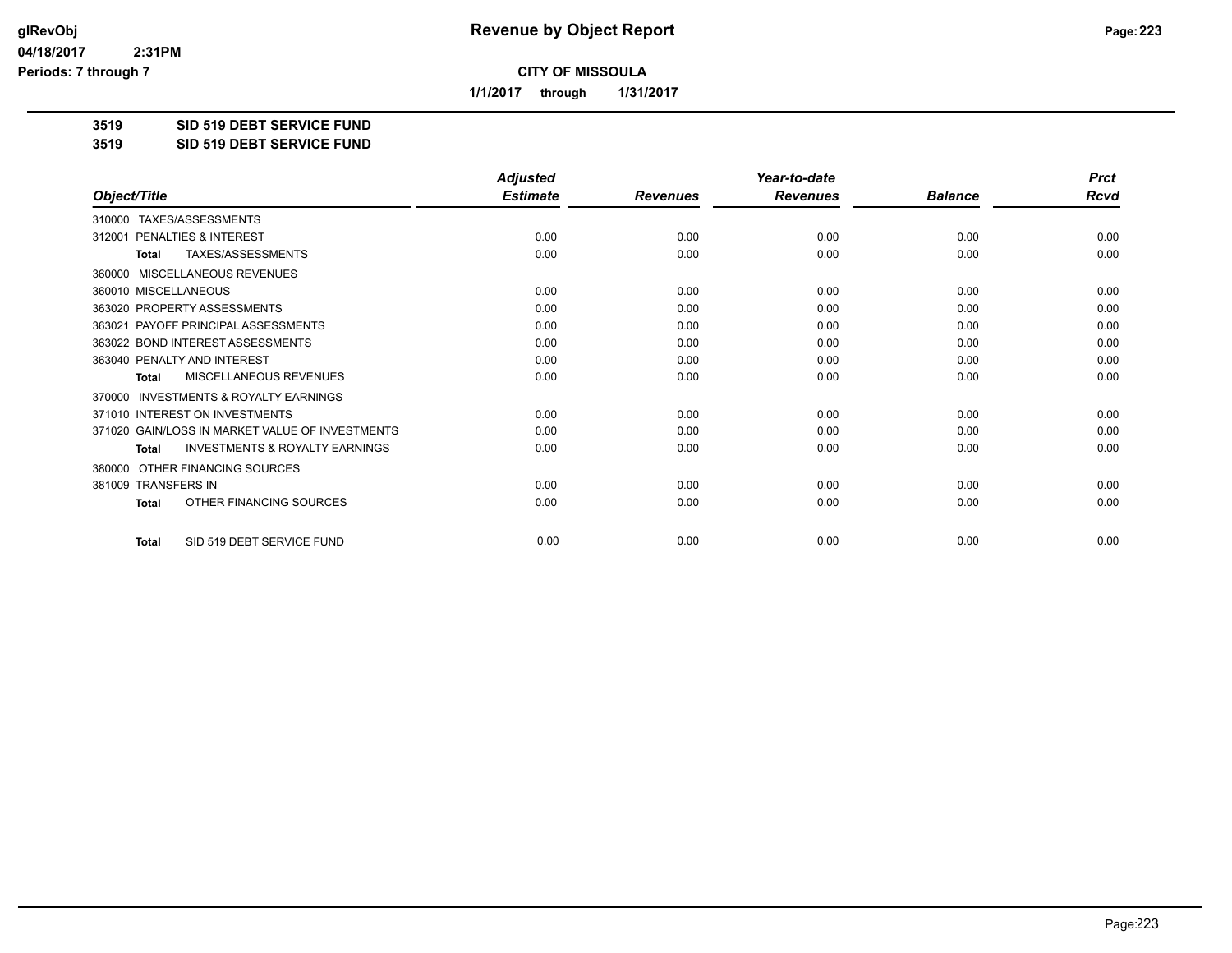**1/1/2017 through 1/31/2017**

### **3519 SID 519 DEBT SERVICE FUND**

|                                                           | <b>Adjusted</b> |                 | Year-to-date    |                | <b>Prct</b> |
|-----------------------------------------------------------|-----------------|-----------------|-----------------|----------------|-------------|
| Object/Title                                              | <b>Estimate</b> | <b>Revenues</b> | <b>Revenues</b> | <b>Balance</b> | <b>Rcvd</b> |
| 310000 TAXES/ASSESSMENTS                                  |                 |                 |                 |                |             |
| 312001 PENALTIES & INTEREST                               | 0.00            | 0.00            | 0.00            | 0.00           | 0.00        |
| TAXES/ASSESSMENTS<br><b>Total</b>                         | 0.00            | 0.00            | 0.00            | 0.00           | 0.00        |
| 360000 MISCELLANEOUS REVENUES                             |                 |                 |                 |                |             |
| 360010 MISCELLANEOUS                                      | 0.00            | 0.00            | 0.00            | 0.00           | 0.00        |
| 363020 PROPERTY ASSESSMENTS                               | 0.00            | 0.00            | 0.00            | 0.00           | 0.00        |
| 363021 PAYOFF PRINCIPAL ASSESSMENTS                       | 0.00            | 0.00            | 0.00            | 0.00           | 0.00        |
| 363022 BOND INTEREST ASSESSMENTS                          | 0.00            | 0.00            | 0.00            | 0.00           | 0.00        |
| 363040 PENALTY AND INTEREST                               | 0.00            | 0.00            | 0.00            | 0.00           | 0.00        |
| MISCELLANEOUS REVENUES<br><b>Total</b>                    | 0.00            | 0.00            | 0.00            | 0.00           | 0.00        |
| <b>INVESTMENTS &amp; ROYALTY EARNINGS</b><br>370000       |                 |                 |                 |                |             |
| 371010 INTEREST ON INVESTMENTS                            | 0.00            | 0.00            | 0.00            | 0.00           | 0.00        |
| 371020 GAIN/LOSS IN MARKET VALUE OF INVESTMENT            | 0.00            | 0.00            | 0.00            | 0.00           | 0.00        |
| <b>INVESTMENTS &amp; ROYALTY EARNINGS</b><br><b>Total</b> | 0.00            | 0.00            | 0.00            | 0.00           | 0.00        |
| OTHER FINANCING SOURCES<br>380000                         |                 |                 |                 |                |             |
| 381009 TRANSFERS IN                                       | 0.00            | 0.00            | 0.00            | 0.00           | 0.00        |
| OTHER FINANCING SOURCES<br>Total                          | 0.00            | 0.00            | 0.00            | 0.00           | 0.00        |
| SID 519 DEBT SERVICE FUND<br><b>Total</b>                 | 0.00            | 0.00            | 0.00            | 0.00           | 0.00        |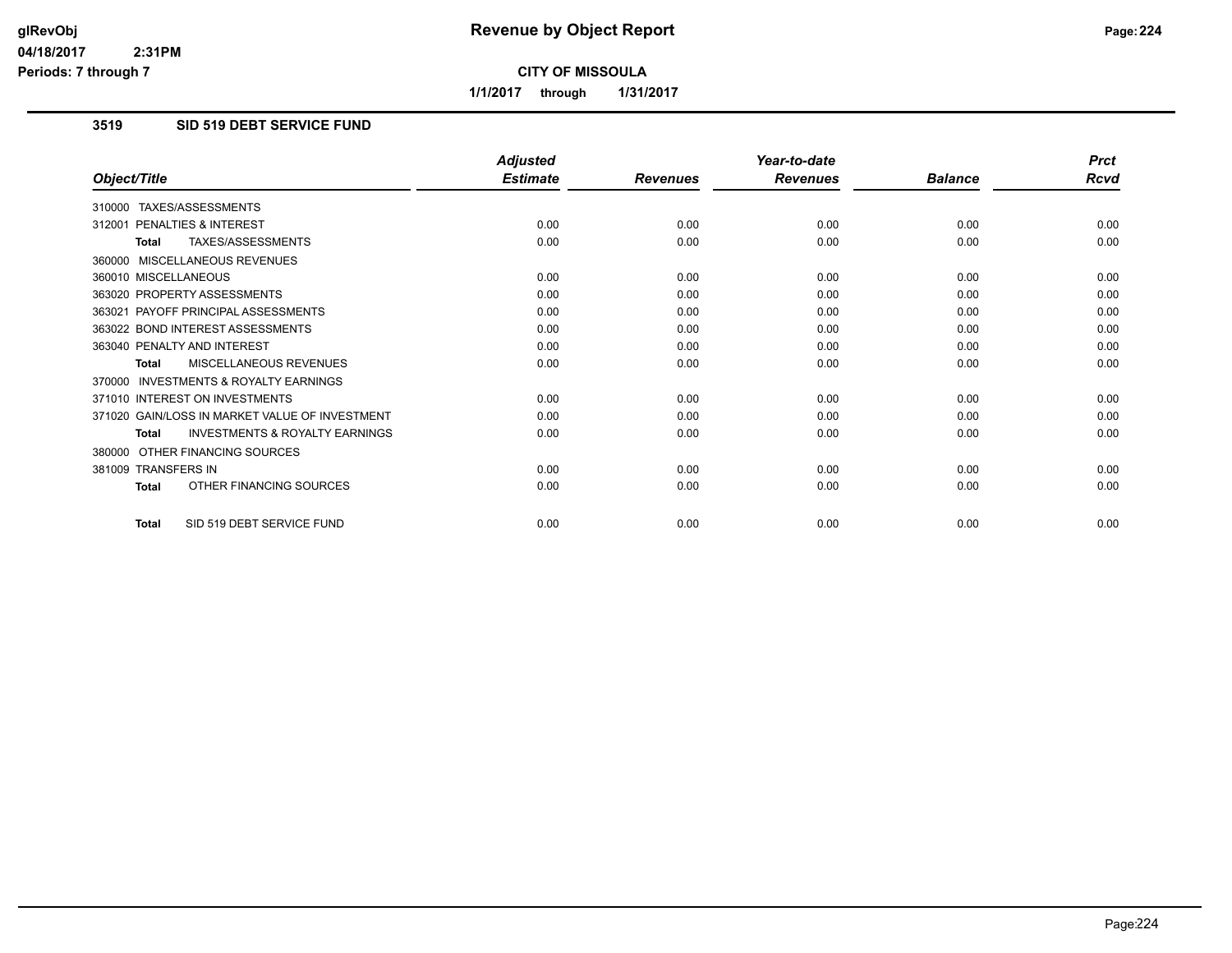**1/1/2017 through 1/31/2017**

**3520 SID 520 DEBT SERVICE FUND**

**3520 SID 520 DEBT SERVICE FUND**

|                                                           | <b>Adjusted</b> |                 | Year-to-date    |                |       |  |
|-----------------------------------------------------------|-----------------|-----------------|-----------------|----------------|-------|--|
| Object/Title                                              | <b>Estimate</b> | <b>Revenues</b> | <b>Revenues</b> | <b>Balance</b> | Rcvd  |  |
| TAXES/ASSESSMENTS<br>310000                               |                 |                 |                 |                |       |  |
| 312001 PENALTIES & INTEREST                               | 0.00            | 0.00            | 0.00            | 0.00           | 0.00  |  |
| <b>TAXES/ASSESSMENTS</b><br>Total                         | 0.00            | 0.00            | 0.00            | 0.00           | 0.00  |  |
| MISCELLANEOUS REVENUES<br>360000                          |                 |                 |                 |                |       |  |
| 360010 MISCELLANEOUS                                      | 0.00            | 0.00            | 0.00            | 0.00           | 0.00  |  |
| 363020 PROPERTY ASSESSMENTS                               | 159,340.00      | 1,882.04        | 71,887.24       | 87,452.76      | 45.12 |  |
| 363021 PAYOFF PRINCIPAL ASSESSMENTS                       | 0.00            | 723.00          | 723.00          | $-723.00$      | 0.00  |  |
| 363022 BOND INTEREST ASSESSMENTS                          | 0.00            | 0.00            | 0.00            | 0.00           | 0.00  |  |
| 363040 PENALTY AND INTEREST                               | 0.00            | 31.26           | 84.66           | $-84.66$       | 0.00  |  |
| MISCELLANEOUS REVENUES<br><b>Total</b>                    | 159,340.00      | 2,636.30        | 72,694.90       | 86,645.10      | 45.62 |  |
| <b>INVESTMENTS &amp; ROYALTY EARNINGS</b><br>370000       |                 |                 |                 |                |       |  |
| 371010 INTEREST ON INVESTMENTS                            | 0.00            | 0.00            | 0.00            | 0.00           | 0.00  |  |
| 371020 GAIN/LOSS IN MARKET VALUE OF INVESTMENTS           | 0.00            | 0.00            | 0.00            | 0.00           | 0.00  |  |
| <b>INVESTMENTS &amp; ROYALTY EARNINGS</b><br><b>Total</b> | 0.00            | 0.00            | 0.00            | 0.00           | 0.00  |  |
| OTHER FINANCING SOURCES<br>380000                         |                 |                 |                 |                |       |  |
| 383000 OPERATING TRANSFERS                                | 0.00            | 0.00            | 0.00            | 0.00           | 0.00  |  |
| OTHER FINANCING SOURCES<br><b>Total</b>                   | 0.00            | 0.00            | 0.00            | 0.00           | 0.00  |  |
| SID 520 DEBT SERVICE FUND<br><b>Total</b>                 | 159,340.00      | 2,636.30        | 72,694.90       | 86,645.10      | 45.62 |  |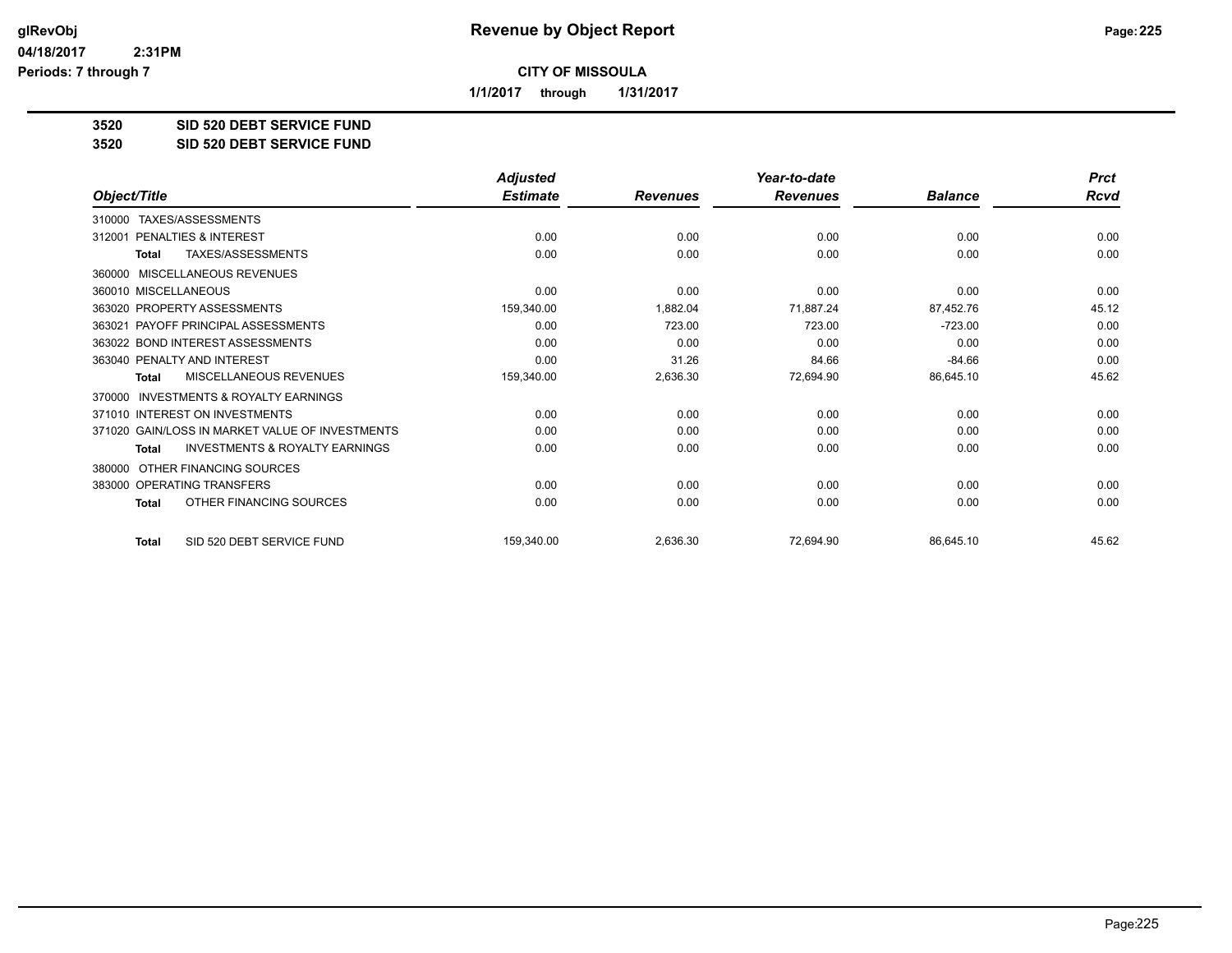**1/1/2017 through 1/31/2017**

### **3520 SID 520 DEBT SERVICE FUND**

|                                                           | <b>Adjusted</b> |                 | Year-to-date    |                | <b>Prct</b> |
|-----------------------------------------------------------|-----------------|-----------------|-----------------|----------------|-------------|
| Object/Title                                              | <b>Estimate</b> | <b>Revenues</b> | <b>Revenues</b> | <b>Balance</b> | Rcvd        |
| TAXES/ASSESSMENTS<br>310000                               |                 |                 |                 |                |             |
| PENALTIES & INTEREST<br>312001                            | 0.00            | 0.00            | 0.00            | 0.00           | 0.00        |
| TAXES/ASSESSMENTS<br><b>Total</b>                         | 0.00            | 0.00            | 0.00            | 0.00           | 0.00        |
| 360000 MISCELLANEOUS REVENUES                             |                 |                 |                 |                |             |
| 360010 MISCELLANEOUS                                      | 0.00            | 0.00            | 0.00            | 0.00           | 0.00        |
| 363020 PROPERTY ASSESSMENTS                               | 159,340.00      | 1,882.04        | 71,887.24       | 87,452.76      | 45.12       |
| 363021 PAYOFF PRINCIPAL ASSESSMENTS                       | 0.00            | 723.00          | 723.00          | $-723.00$      | 0.00        |
| 363022 BOND INTEREST ASSESSMENTS                          | 0.00            | 0.00            | 0.00            | 0.00           | 0.00        |
| 363040 PENALTY AND INTEREST                               | 0.00            | 31.26           | 84.66           | $-84.66$       | 0.00        |
| MISCELLANEOUS REVENUES<br>Total                           | 159,340.00      | 2,636.30        | 72,694.90       | 86,645.10      | 45.62       |
| <b>INVESTMENTS &amp; ROYALTY EARNINGS</b><br>370000       |                 |                 |                 |                |             |
| 371010 INTEREST ON INVESTMENTS                            | 0.00            | 0.00            | 0.00            | 0.00           | 0.00        |
| 371020 GAIN/LOSS IN MARKET VALUE OF INVESTMENT            | 0.00            | 0.00            | 0.00            | 0.00           | 0.00        |
| <b>INVESTMENTS &amp; ROYALTY EARNINGS</b><br><b>Total</b> | 0.00            | 0.00            | 0.00            | 0.00           | 0.00        |
| OTHER FINANCING SOURCES<br>380000                         |                 |                 |                 |                |             |
| 383000 OPERATING TRANSFERS                                | 0.00            | 0.00            | 0.00            | 0.00           | 0.00        |
| OTHER FINANCING SOURCES<br><b>Total</b>                   | 0.00            | 0.00            | 0.00            | 0.00           | 0.00        |
| SID 520 DEBT SERVICE FUND<br><b>Total</b>                 | 159,340.00      | 2,636.30        | 72,694.90       | 86,645.10      | 45.62       |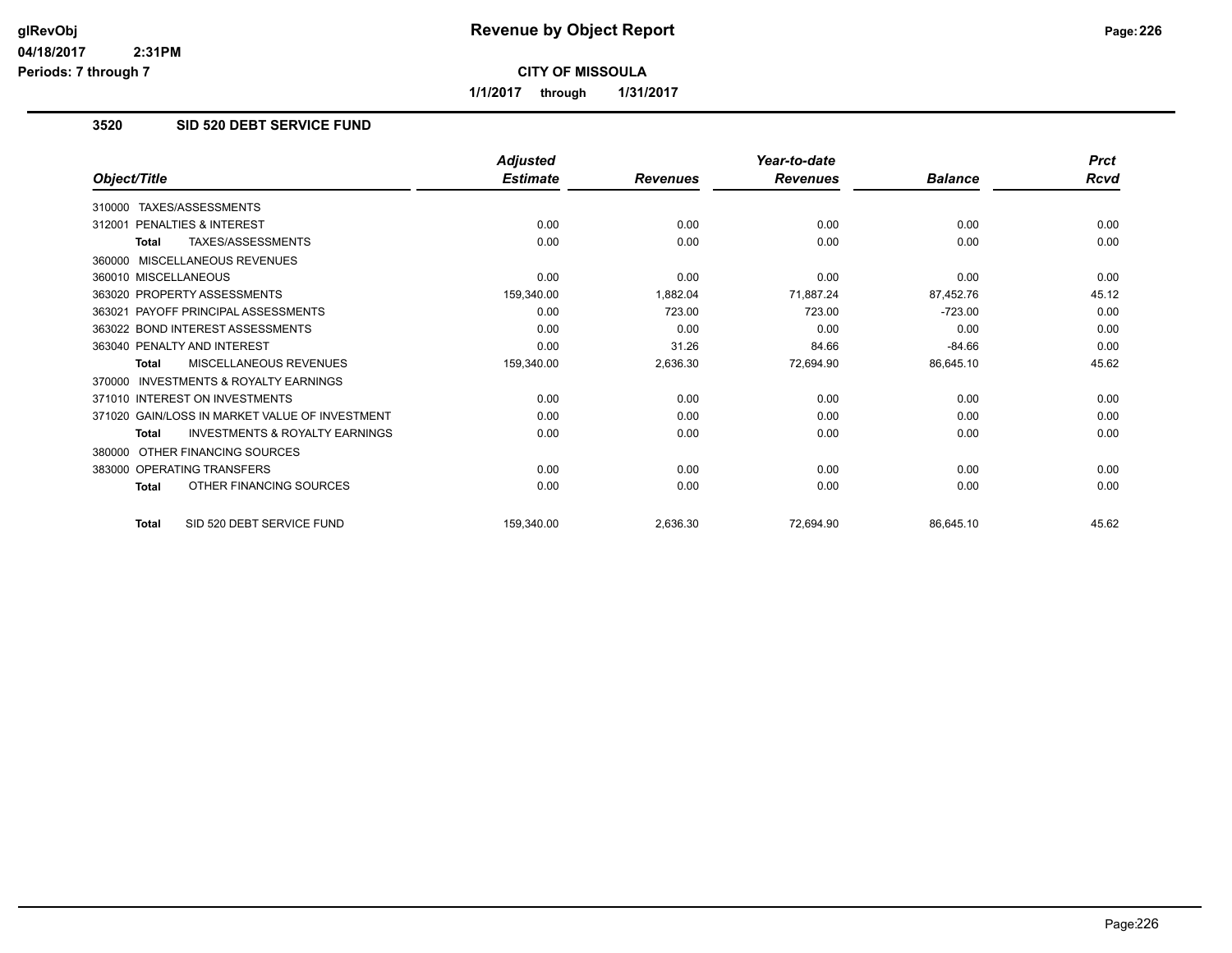**1/1/2017 through 1/31/2017**

**3521 SID 521 DEBT SERVICE FUND**

**3521 SID 521 DEBT SERVICE FUND**

|                                                     | <b>Adjusted</b> |                 | Year-to-date    |                |             |  |
|-----------------------------------------------------|-----------------|-----------------|-----------------|----------------|-------------|--|
| Object/Title                                        | <b>Estimate</b> | <b>Revenues</b> | <b>Revenues</b> | <b>Balance</b> | <b>Rcvd</b> |  |
| TAXES/ASSESSMENTS<br>310000                         |                 |                 |                 |                |             |  |
| 312001 PENALTIES & INTEREST                         | 0.00            | 0.00            | 0.00            | 0.00           | 0.00        |  |
| TAXES/ASSESSMENTS<br><b>Total</b>                   | 0.00            | 0.00            | 0.00            | 0.00           | 0.00        |  |
| 360000 MISCELLANEOUS REVENUES                       |                 |                 |                 |                |             |  |
| 360010 MISCELLANEOUS                                | 0.00            | 0.00            | 0.00            | 0.00           | 0.00        |  |
| 363020 PROPERTY ASSESSMENTS                         | 98.00           | 0.00            | 0.00            | 98.00          | 0.00        |  |
| 363021 PAYOFF PRINCIPAL ASSESSMENTS                 | 0.00            | 0.00            | 0.00            | 0.00           | 0.00        |  |
| 363022 BOND INTEREST ASSESSMENTS                    | 0.00            | 0.00            | 0.00            | 0.00           | 0.00        |  |
| 363040 PENALTY AND INTEREST                         | 0.00            | 0.00            | 0.00            | 0.00           | 0.00        |  |
| MISCELLANEOUS REVENUES<br>Total                     | 98.00           | 0.00            | 0.00            | 98.00          | 0.00        |  |
| <b>INVESTMENTS &amp; ROYALTY EARNINGS</b><br>370000 |                 |                 |                 |                |             |  |
| 371010 INTEREST ON INVESTMENTS                      | 0.00            | 0.00            | 0.00            | 0.00           | 0.00        |  |
| 371020 GAIN/LOSS IN MARKET VALUE OF INVESTMENTS     | 0.00            | 0.00            | 0.00            | 0.00           | 0.00        |  |
| <b>INVESTMENTS &amp; ROYALTY EARNINGS</b><br>Total  | 0.00            | 0.00            | 0.00            | 0.00           | 0.00        |  |
| OTHER FINANCING SOURCES<br>380000                   |                 |                 |                 |                |             |  |
| 381009 TRANSFERS IN                                 | 0.00            | 0.00            | 0.00            | 0.00           | 0.00        |  |
| OTHER FINANCING SOURCES<br><b>Total</b>             | 0.00            | 0.00            | 0.00            | 0.00           | 0.00        |  |
| SID 521 DEBT SERVICE FUND<br><b>Total</b>           | 98.00           | 0.00            | 0.00            | 98.00          | 0.00        |  |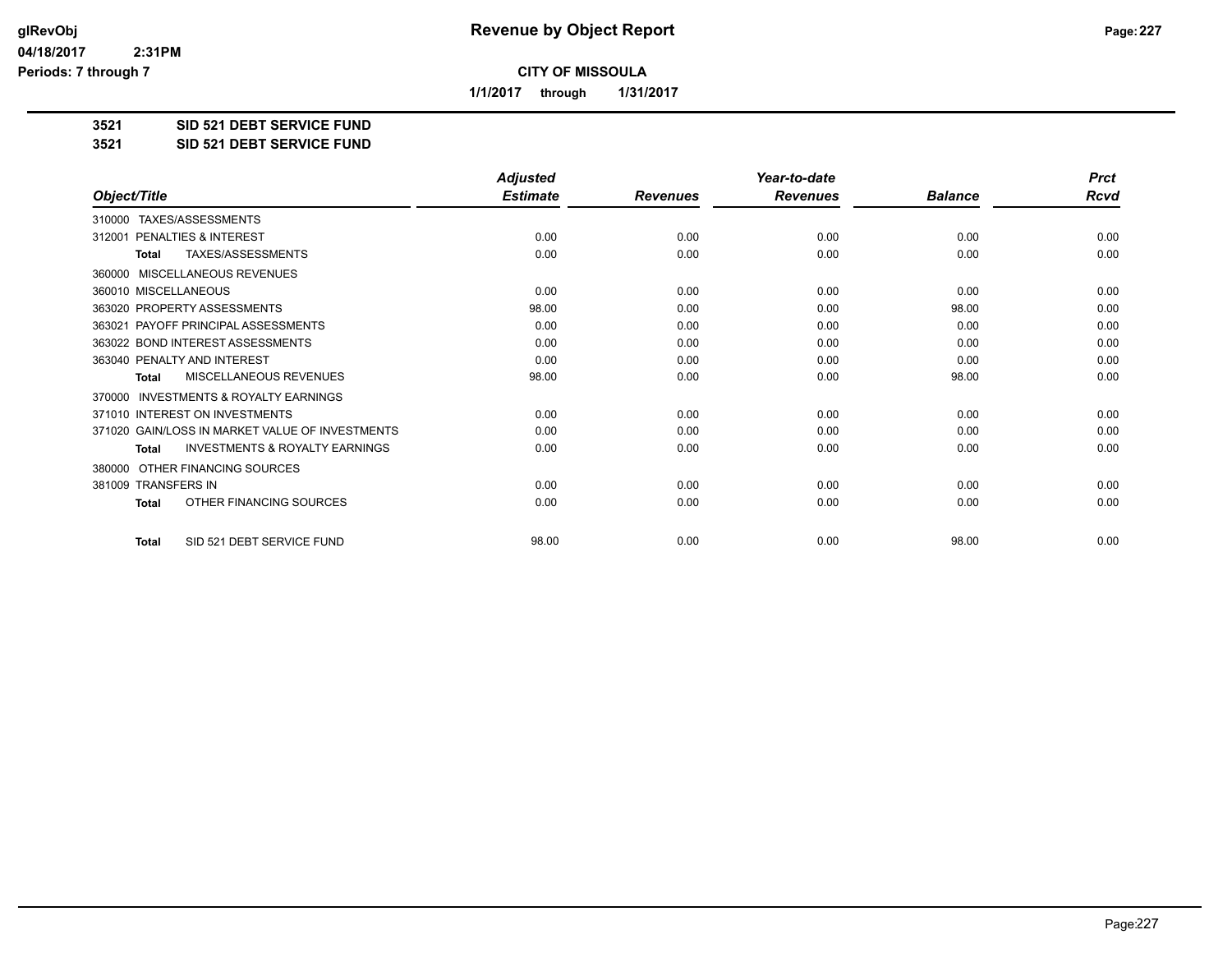**1/1/2017 through 1/31/2017**

### **3521 SID 521 DEBT SERVICE FUND**

|                                                           | <b>Adjusted</b> |                 | Year-to-date    |                | <b>Prct</b> |
|-----------------------------------------------------------|-----------------|-----------------|-----------------|----------------|-------------|
| Object/Title                                              | <b>Estimate</b> | <b>Revenues</b> | <b>Revenues</b> | <b>Balance</b> | <b>Rcvd</b> |
| 310000 TAXES/ASSESSMENTS                                  |                 |                 |                 |                |             |
| 312001 PENALTIES & INTEREST                               | 0.00            | 0.00            | 0.00            | 0.00           | 0.00        |
| TAXES/ASSESSMENTS<br><b>Total</b>                         | 0.00            | 0.00            | 0.00            | 0.00           | 0.00        |
| 360000 MISCELLANEOUS REVENUES                             |                 |                 |                 |                |             |
| 360010 MISCELLANEOUS                                      | 0.00            | 0.00            | 0.00            | 0.00           | 0.00        |
| 363020 PROPERTY ASSESSMENTS                               | 98.00           | 0.00            | 0.00            | 98.00          | 0.00        |
| 363021 PAYOFF PRINCIPAL ASSESSMENTS                       | 0.00            | 0.00            | 0.00            | 0.00           | 0.00        |
| 363022 BOND INTEREST ASSESSMENTS                          | 0.00            | 0.00            | 0.00            | 0.00           | 0.00        |
| 363040 PENALTY AND INTEREST                               | 0.00            | 0.00            | 0.00            | 0.00           | 0.00        |
| MISCELLANEOUS REVENUES<br><b>Total</b>                    | 98.00           | 0.00            | 0.00            | 98.00          | 0.00        |
| <b>INVESTMENTS &amp; ROYALTY EARNINGS</b><br>370000       |                 |                 |                 |                |             |
| 371010 INTEREST ON INVESTMENTS                            | 0.00            | 0.00            | 0.00            | 0.00           | 0.00        |
| 371020 GAIN/LOSS IN MARKET VALUE OF INVESTMENT            | 0.00            | 0.00            | 0.00            | 0.00           | 0.00        |
| <b>INVESTMENTS &amp; ROYALTY EARNINGS</b><br><b>Total</b> | 0.00            | 0.00            | 0.00            | 0.00           | 0.00        |
| OTHER FINANCING SOURCES<br>380000                         |                 |                 |                 |                |             |
| 381009 TRANSFERS IN                                       | 0.00            | 0.00            | 0.00            | 0.00           | 0.00        |
| OTHER FINANCING SOURCES<br>Total                          | 0.00            | 0.00            | 0.00            | 0.00           | 0.00        |
| SID 521 DEBT SERVICE FUND<br><b>Total</b>                 | 98.00           | 0.00            | 0.00            | 98.00          | 0.00        |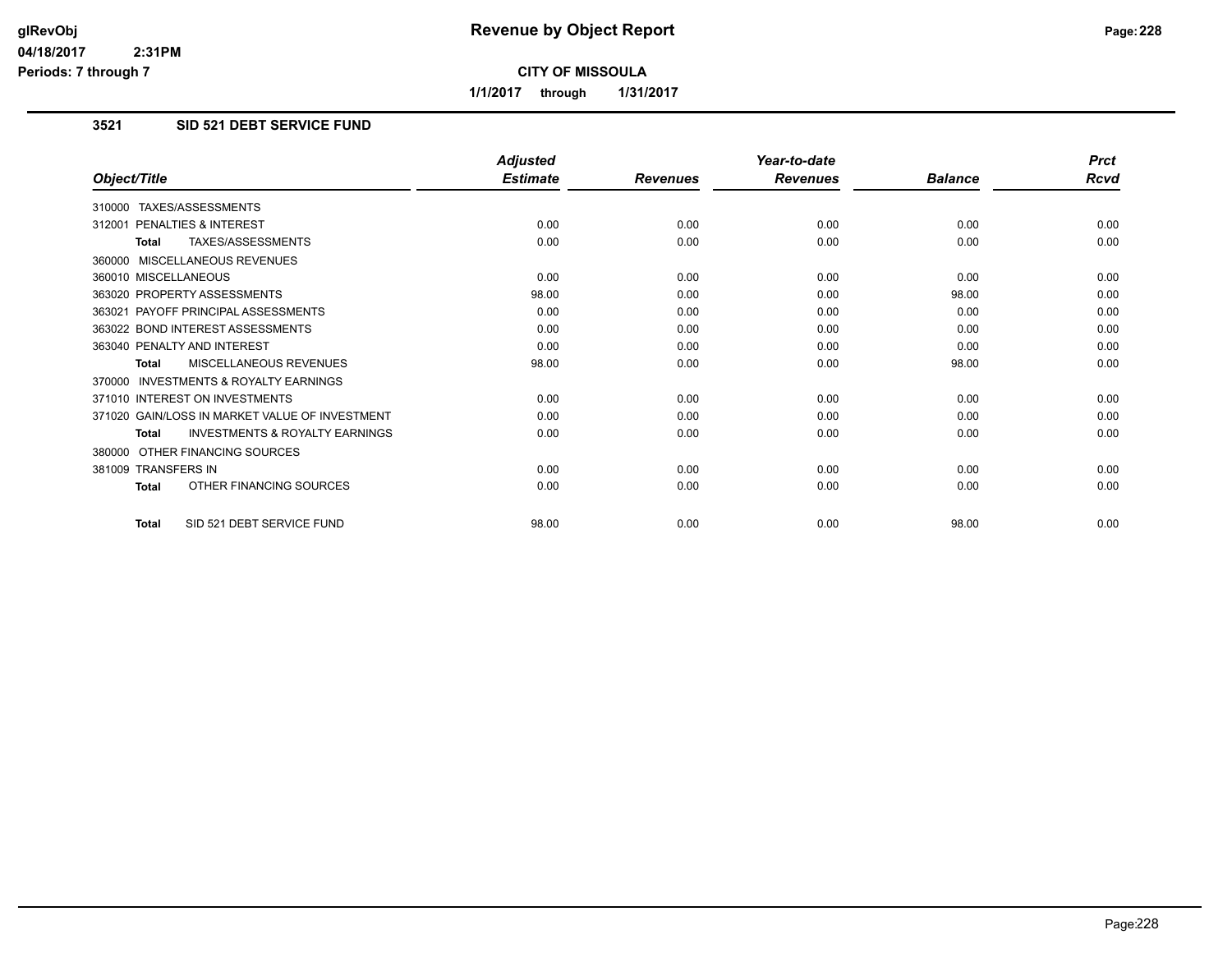**1/1/2017 through 1/31/2017**

**3522 SID 522 DEBT SERVICE FUND**

**3522 SID 522 DEBT SERVICE FUND**

|                                                           | <b>Adjusted</b> |                 | Year-to-date    |                | <b>Prct</b> |
|-----------------------------------------------------------|-----------------|-----------------|-----------------|----------------|-------------|
| Object/Title                                              | <b>Estimate</b> | <b>Revenues</b> | <b>Revenues</b> | <b>Balance</b> | Rcvd        |
| 310000 TAXES/ASSESSMENTS                                  |                 |                 |                 |                |             |
| 312001 PENALTIES & INTEREST                               | 0.00            | 0.00            | 0.00            | 0.00           | 0.00        |
| TAXES/ASSESSMENTS<br>Total                                | 0.00            | 0.00            | 0.00            | 0.00           | 0.00        |
| 360000 MISCELLANEOUS REVENUES                             |                 |                 |                 |                |             |
| 360010 MISCELLANEOUS                                      | 0.00            | 0.00            | 0.00            | 0.00           | 0.00        |
| 363020 PROPERTY ASSESSMENTS                               | 142.00          | 0.00            | 0.00            | 142.00         | 0.00        |
| 363021 PAYOFF PRINCIPAL ASSESSMENTS                       | 0.00            | 0.00            | 0.00            | 0.00           | 0.00        |
| 363022 BOND INTEREST ASSESSMENTS                          | 0.00            | 0.00            | 0.00            | 0.00           | 0.00        |
| 363040 PENALTY AND INTEREST                               | 0.00            | 0.00            | 0.00            | 0.00           | 0.00        |
| MISCELLANEOUS REVENUES<br>Total                           | 142.00          | 0.00            | 0.00            | 142.00         | 0.00        |
| <b>INVESTMENTS &amp; ROYALTY EARNINGS</b><br>370000       |                 |                 |                 |                |             |
| 371010 INTEREST ON INVESTMENTS                            | 0.00            | 0.00            | 0.00            | 0.00           | 0.00        |
| 371020 GAIN/LOSS IN MARKET VALUE OF INVESTMENTS           | 0.00            | 0.00            | 0.00            | 0.00           | 0.00        |
| <b>INVESTMENTS &amp; ROYALTY EARNINGS</b><br><b>Total</b> | 0.00            | 0.00            | 0.00            | 0.00           | 0.00        |
| SID 522 DEBT SERVICE FUND<br><b>Total</b>                 | 142.00          | 0.00            | 0.00            | 142.00         | 0.00        |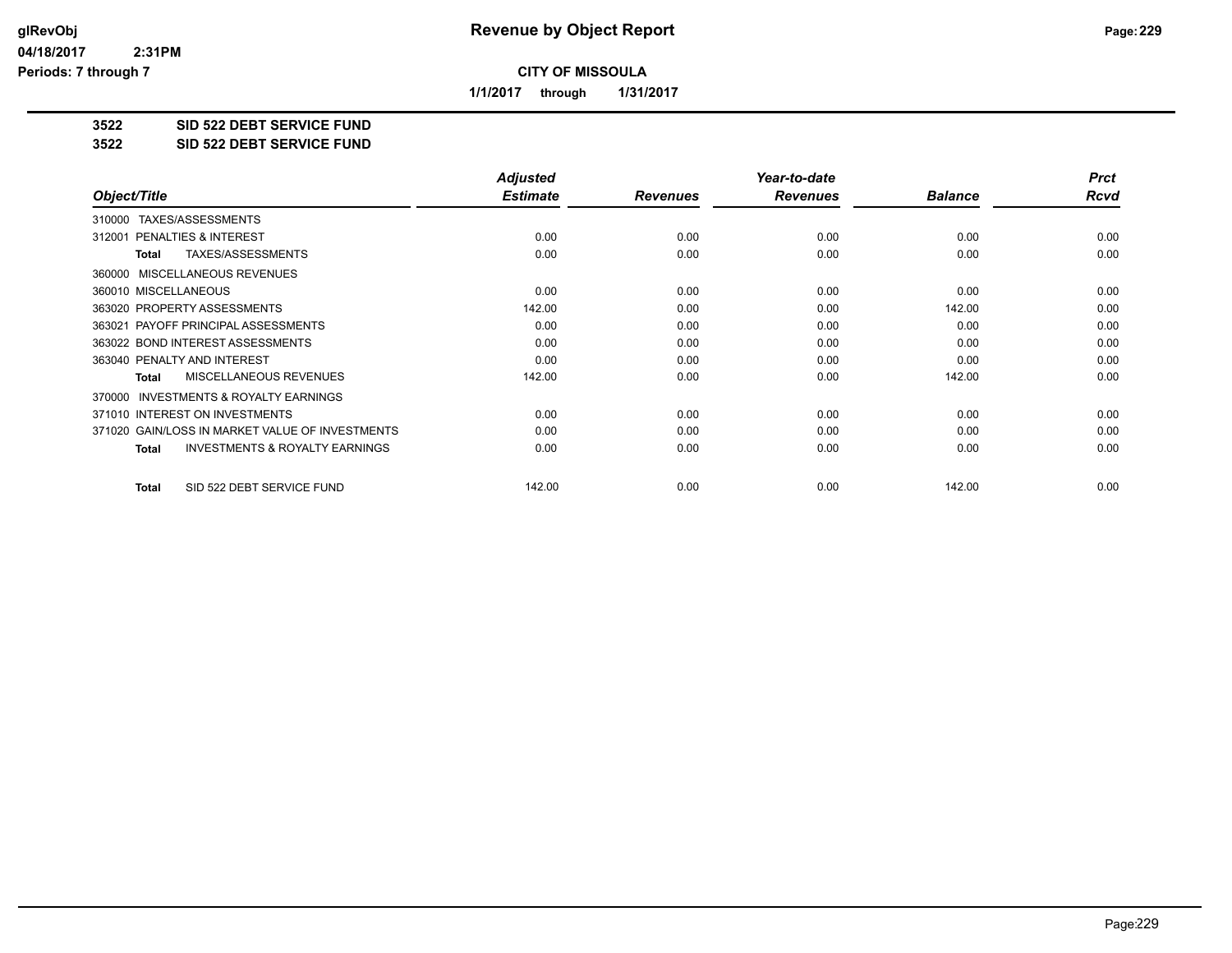**1/1/2017 through 1/31/2017**

### **3522 SID 522 DEBT SERVICE FUND**

|                                                           | <b>Adjusted</b> |                 | Year-to-date    |                | <b>Prct</b> |
|-----------------------------------------------------------|-----------------|-----------------|-----------------|----------------|-------------|
| Object/Title                                              | <b>Estimate</b> | <b>Revenues</b> | <b>Revenues</b> | <b>Balance</b> | Rcvd        |
| 310000 TAXES/ASSESSMENTS                                  |                 |                 |                 |                |             |
| 312001 PENALTIES & INTEREST                               | 0.00            | 0.00            | 0.00            | 0.00           | 0.00        |
| TAXES/ASSESSMENTS<br>Total                                | 0.00            | 0.00            | 0.00            | 0.00           | 0.00        |
| 360000 MISCELLANEOUS REVENUES                             |                 |                 |                 |                |             |
| 360010 MISCELLANEOUS                                      | 0.00            | 0.00            | 0.00            | 0.00           | 0.00        |
| 363020 PROPERTY ASSESSMENTS                               | 142.00          | 0.00            | 0.00            | 142.00         | 0.00        |
| 363021 PAYOFF PRINCIPAL ASSESSMENTS                       | 0.00            | 0.00            | 0.00            | 0.00           | 0.00        |
| 363022 BOND INTEREST ASSESSMENTS                          | 0.00            | 0.00            | 0.00            | 0.00           | 0.00        |
| 363040 PENALTY AND INTEREST                               | 0.00            | 0.00            | 0.00            | 0.00           | 0.00        |
| MISCELLANEOUS REVENUES<br>Total                           | 142.00          | 0.00            | 0.00            | 142.00         | 0.00        |
| INVESTMENTS & ROYALTY EARNINGS<br>370000                  |                 |                 |                 |                |             |
| 371010 INTEREST ON INVESTMENTS                            | 0.00            | 0.00            | 0.00            | 0.00           | 0.00        |
| 371020 GAIN/LOSS IN MARKET VALUE OF INVESTMENT            | 0.00            | 0.00            | 0.00            | 0.00           | 0.00        |
| <b>INVESTMENTS &amp; ROYALTY EARNINGS</b><br><b>Total</b> | 0.00            | 0.00            | 0.00            | 0.00           | 0.00        |
| SID 522 DEBT SERVICE FUND<br><b>Total</b>                 | 142.00          | 0.00            | 0.00            | 142.00         | 0.00        |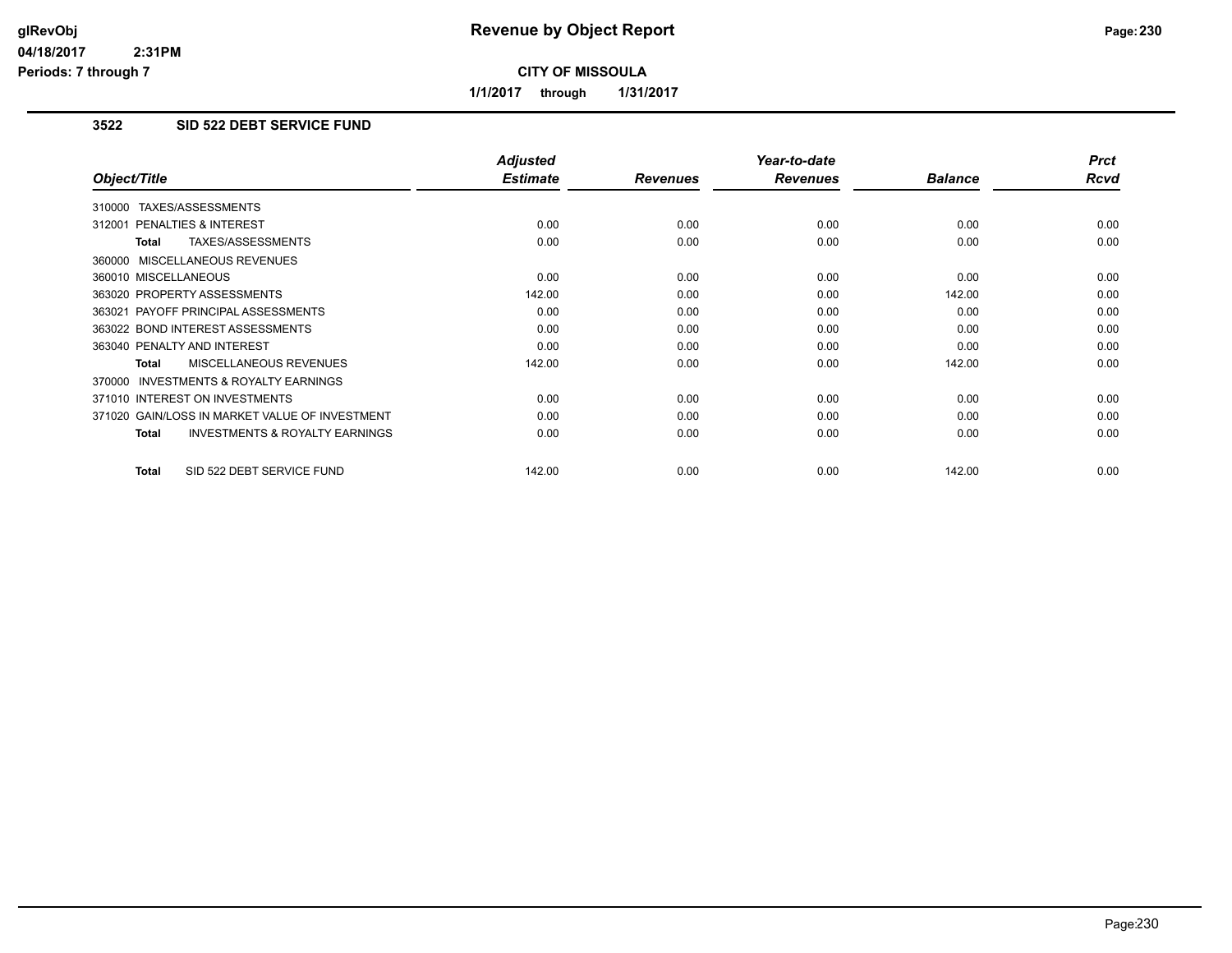**1/1/2017 through 1/31/2017**

**3524 SID 524 DEBT SERVICE FUND**

**3524 SID 524 DEBT SERVICE FUND**

|                                                    | <b>Adjusted</b> |                 | Year-to-date    |                | <b>Prct</b> |
|----------------------------------------------------|-----------------|-----------------|-----------------|----------------|-------------|
| Object/Title                                       | <b>Estimate</b> | <b>Revenues</b> | <b>Revenues</b> | <b>Balance</b> | Rcvd        |
| TAXES/ASSESSMENTS<br>310000                        |                 |                 |                 |                |             |
| 312001 PENALTIES & INTEREST                        | 0.00            | 0.00            | 0.00            | 0.00           | 0.00        |
| TAXES/ASSESSMENTS<br>Total                         | 0.00            | 0.00            | 0.00            | 0.00           | 0.00        |
| 360000 MISCELLANEOUS REVENUES                      |                 |                 |                 |                |             |
| 363020 PROPERTY ASSESSMENTS                        | 305,600.00      | 1,752.54        | 128,100.16      | 177,499.84     | 41.92       |
| 363021 PAYOFF PRINCIPAL ASSESSMENTS                | 0.00            | 1,343.83        | 6,129.70        | $-6,129.70$    | 0.00        |
| 363022 BOND INTEREST ASSESSMENTS                   | 0.00            | 0.00            | 0.00            | 0.00           | 0.00        |
| 363040 PENALTY AND INTEREST                        | 0.00            | 20.13           | 143.87          | $-143.87$      | 0.00        |
| MISCELLANEOUS REVENUES<br>Total                    | 305,600.00      | 3,116.50        | 134,373.73      | 171,226.27     | 43.97       |
| 370000 INVESTMENTS & ROYALTY EARNINGS              |                 |                 |                 |                |             |
| 371010 INTEREST ON INVESTMENTS                     | 0.00            | 0.00            | 0.00            | 0.00           | 0.00        |
| 371020 GAIN/LOSS IN MARKET VALUE OF INVESTMENTS    | 0.00            | 0.00            | 0.00            | 0.00           | 0.00        |
| 371500 INTEREST ON INTERFUND LOAN                  | 0.00            | 0.00            | 0.00            | 0.00           | 0.00        |
| <b>INVESTMENTS &amp; ROYALTY EARNINGS</b><br>Total | 0.00            | 0.00            | 0.00            | 0.00           | 0.00        |
| SID 524 DEBT SERVICE FUND<br><b>Total</b>          | 305,600.00      | 3,116.50        | 134,373.73      | 171,226.27     | 43.97       |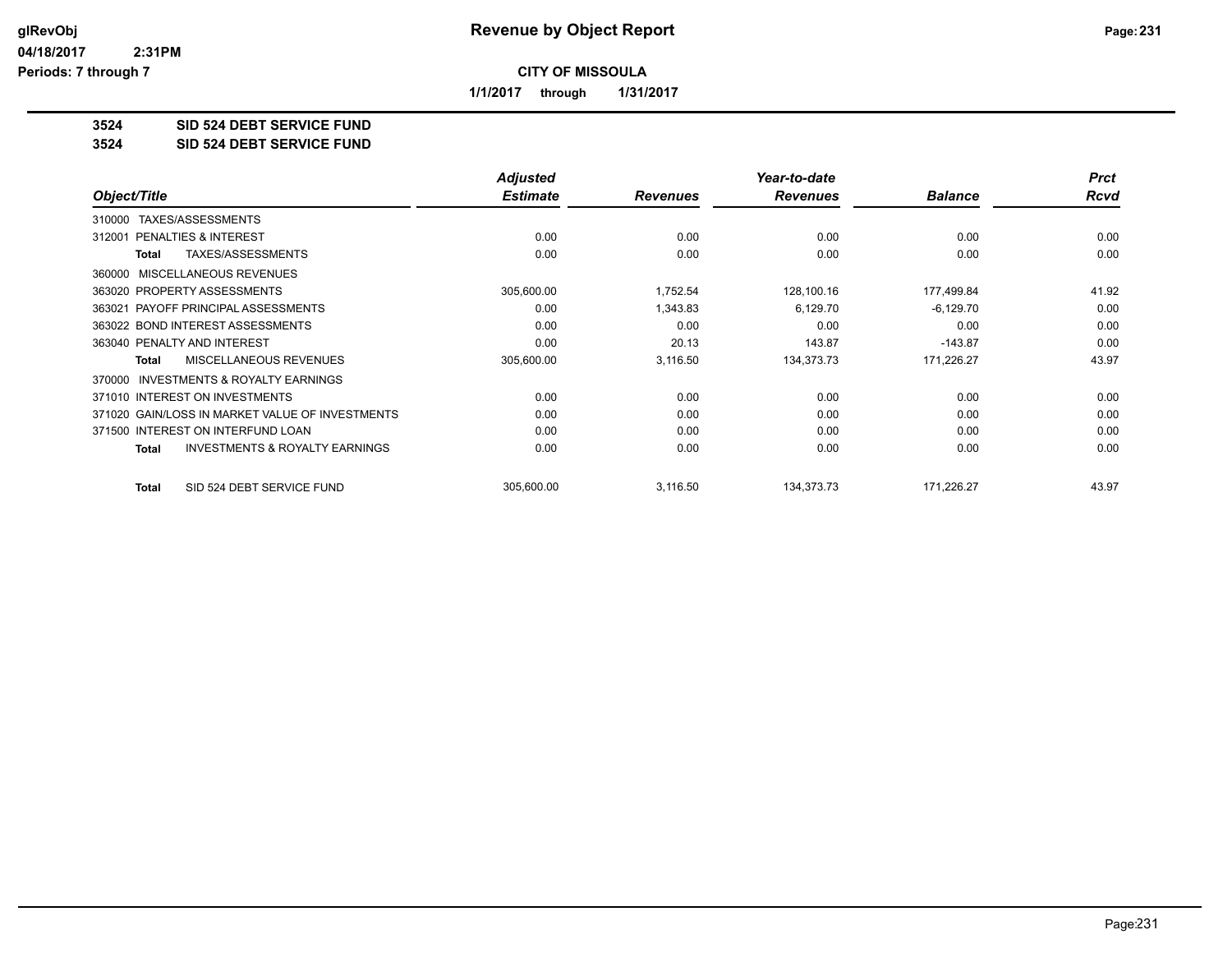**1/1/2017 through 1/31/2017**

### **3524 SID 524 DEBT SERVICE FUND**

|                                                     | <b>Adjusted</b> |                 | Year-to-date    |                | <b>Prct</b> |
|-----------------------------------------------------|-----------------|-----------------|-----------------|----------------|-------------|
| Object/Title                                        | <b>Estimate</b> | <b>Revenues</b> | <b>Revenues</b> | <b>Balance</b> | <b>Rcvd</b> |
| 310000 TAXES/ASSESSMENTS                            |                 |                 |                 |                |             |
| <b>PENALTIES &amp; INTEREST</b><br>312001           | 0.00            | 0.00            | 0.00            | 0.00           | 0.00        |
| TAXES/ASSESSMENTS<br>Total                          | 0.00            | 0.00            | 0.00            | 0.00           | 0.00        |
| 360000 MISCELLANEOUS REVENUES                       |                 |                 |                 |                |             |
| 363020 PROPERTY ASSESSMENTS                         | 305,600.00      | 1,752.54        | 128,100.16      | 177,499.84     | 41.92       |
| 363021 PAYOFF PRINCIPAL ASSESSMENTS                 | 0.00            | 1,343.83        | 6,129.70        | $-6,129.70$    | 0.00        |
| 363022 BOND INTEREST ASSESSMENTS                    | 0.00            | 0.00            | 0.00            | 0.00           | 0.00        |
| 363040 PENALTY AND INTEREST                         | 0.00            | 20.13           | 143.87          | $-143.87$      | 0.00        |
| MISCELLANEOUS REVENUES<br>Total                     | 305,600.00      | 3,116.50        | 134,373.73      | 171,226.27     | 43.97       |
| <b>INVESTMENTS &amp; ROYALTY EARNINGS</b><br>370000 |                 |                 |                 |                |             |
| 371010 INTEREST ON INVESTMENTS                      | 0.00            | 0.00            | 0.00            | 0.00           | 0.00        |
| 371020 GAIN/LOSS IN MARKET VALUE OF INVESTMENT      | 0.00            | 0.00            | 0.00            | 0.00           | 0.00        |
| 371500 INTEREST ON INTERFUND LOAN                   | 0.00            | 0.00            | 0.00            | 0.00           | 0.00        |
| <b>INVESTMENTS &amp; ROYALTY EARNINGS</b><br>Total  | 0.00            | 0.00            | 0.00            | 0.00           | 0.00        |
| SID 524 DEBT SERVICE FUND<br><b>Total</b>           | 305,600.00      | 3,116.50        | 134,373.73      | 171,226.27     | 43.97       |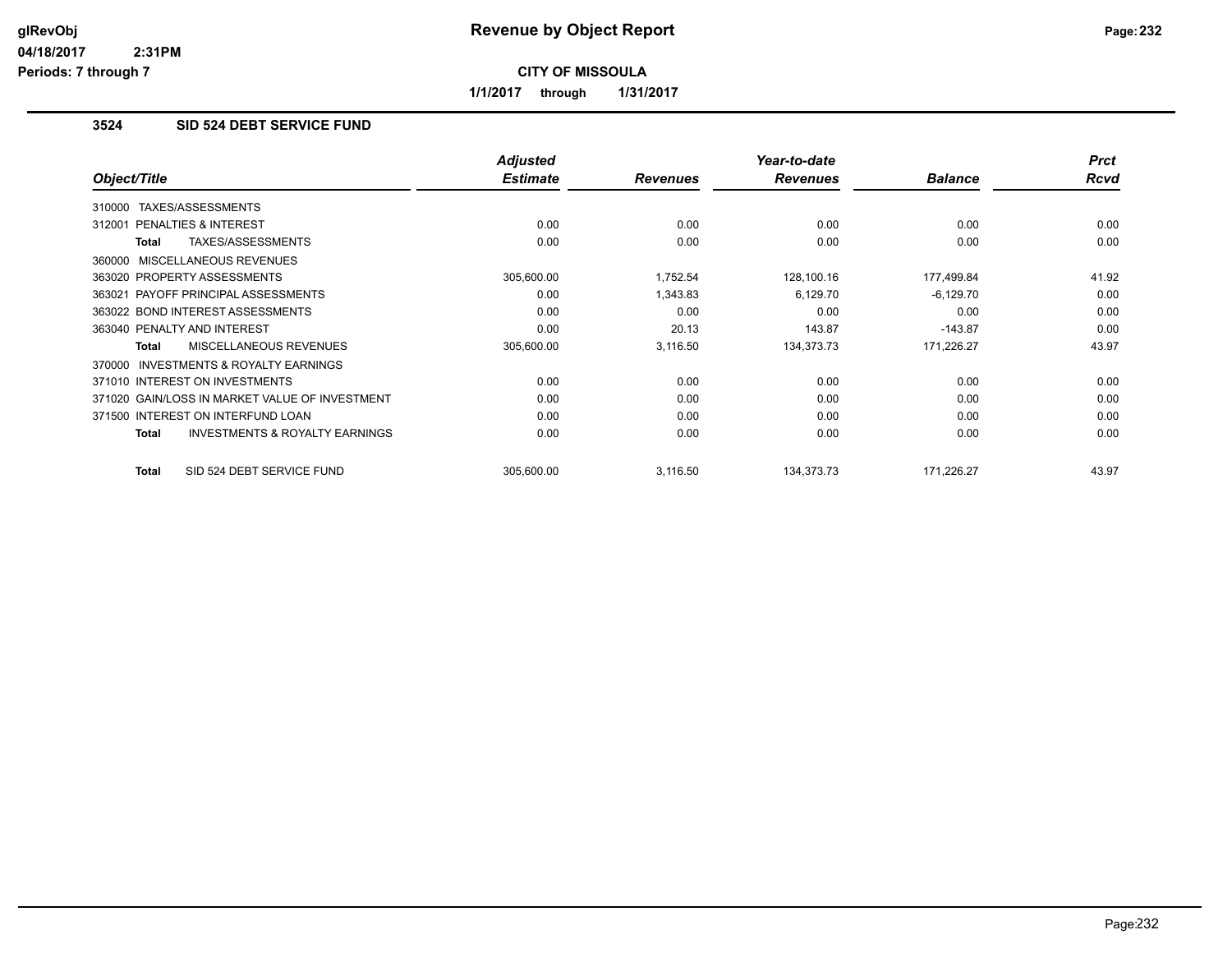**1/1/2017 through 1/31/2017**

**3525 SID 525 DEBT SERVICE FUND**

**3525 SID 525 DEBT SERVICE FUND**

|                                                     | <b>Adjusted</b> |                 | Year-to-date    |                | <b>Prct</b> |
|-----------------------------------------------------|-----------------|-----------------|-----------------|----------------|-------------|
| Object/Title                                        | <b>Estimate</b> | <b>Revenues</b> | <b>Revenues</b> | <b>Balance</b> | Rcvd        |
| 310000 TAXES/ASSESSMENTS                            |                 |                 |                 |                |             |
| PENALTIES & INTEREST<br>312001                      | 0.00            | 0.00            | 0.00            | 0.00           | 0.00        |
| TAXES/ASSESSMENTS<br>Total                          | 0.00            | 0.00            | 0.00            | 0.00           | 0.00        |
| 360000 MISCELLANEOUS REVENUES                       |                 |                 |                 |                |             |
| 360010 MISCELLANEOUS                                | 0.00            | 0.00            | 0.00            | 0.00           | 0.00        |
| 363020 PROPERTY ASSESSMENTS                         | 32,440.00       | 2,398.73        | 16,647.02       | 15,792.98      | 51.32       |
| 363021 PAYOFF PRINCIPAL ASSESSMENTS                 | 0.00            | 0.00            | 0.00            | 0.00           | 0.00        |
| 363022 BOND INTEREST ASSESSMENTS                    | 0.00            | 0.00            | 0.00            | 0.00           | 0.00        |
| 363040 PENALTY AND INTEREST                         | 0.00            | 21.28           | 33.49           | $-33.49$       | 0.00        |
| MISCELLANEOUS REVENUES<br><b>Total</b>              | 32,440.00       | 2,420.01        | 16,680.51       | 15,759.49      | 51.42       |
| <b>INVESTMENTS &amp; ROYALTY EARNINGS</b><br>370000 |                 |                 |                 |                |             |
| 371010 INTEREST ON INVESTMENTS                      | 0.00            | 0.00            | 0.00            | 0.00           | 0.00        |
| 371020 GAIN/LOSS IN MARKET VALUE OF INVESTMENTS     | 0.00            | 0.00            | 0.00            | 0.00           | 0.00        |
| 371500 INTEREST ON INTERFUND LOAN                   | 0.00            | 0.00            | 0.00            | 0.00           | 0.00        |
| <b>INVESTMENTS &amp; ROYALTY EARNINGS</b><br>Total  | 0.00            | 0.00            | 0.00            | 0.00           | 0.00        |
| SID 525 DEBT SERVICE FUND<br><b>Total</b>           | 32,440.00       | 2,420.01        | 16,680.51       | 15,759.49      | 51.42       |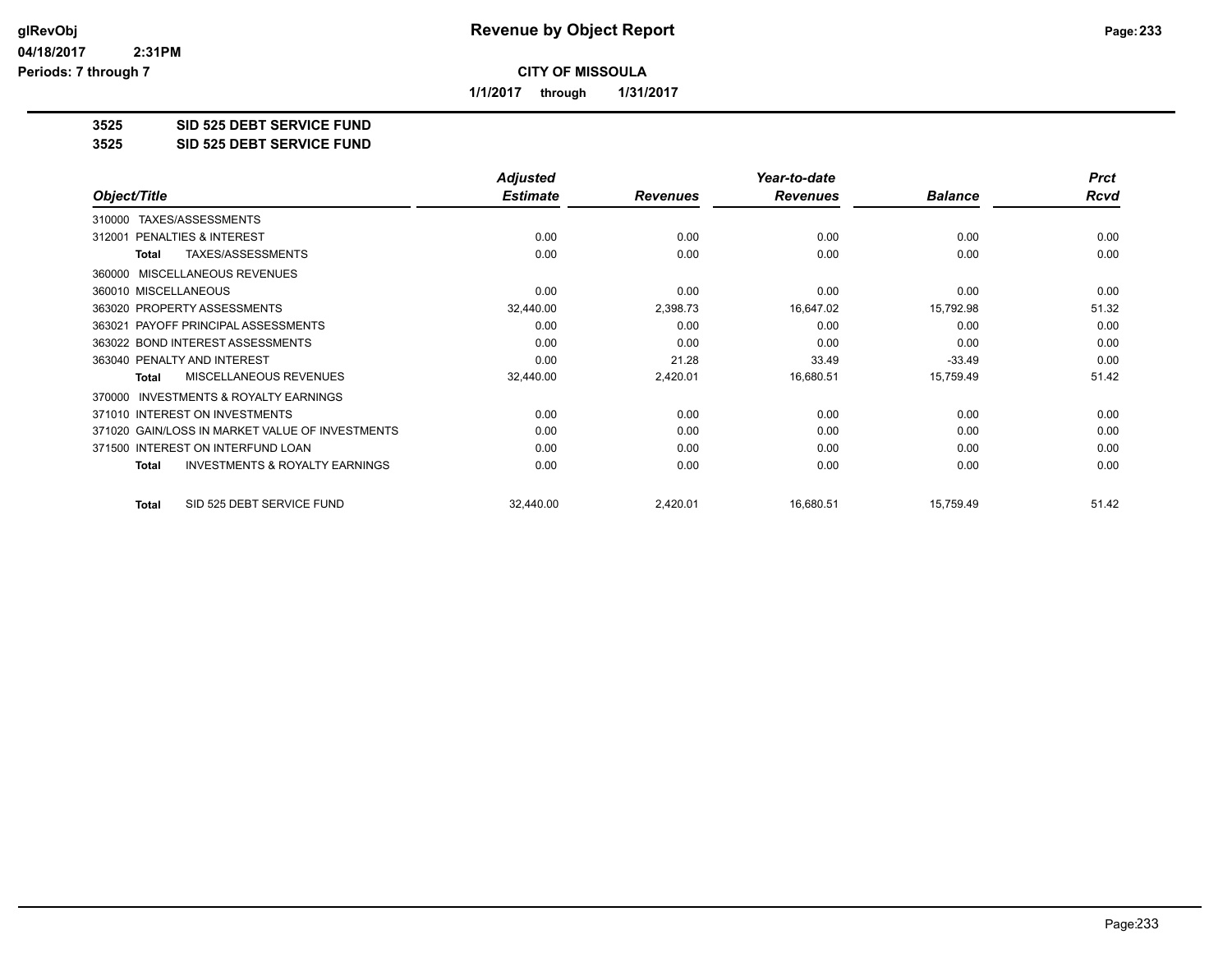**1/1/2017 through 1/31/2017**

### **3525 SID 525 DEBT SERVICE FUND**

|                                                    | <b>Adjusted</b> |                 | Year-to-date    |                | <b>Prct</b> |
|----------------------------------------------------|-----------------|-----------------|-----------------|----------------|-------------|
| Object/Title                                       | <b>Estimate</b> | <b>Revenues</b> | <b>Revenues</b> | <b>Balance</b> | <b>Rcvd</b> |
| TAXES/ASSESSMENTS<br>310000                        |                 |                 |                 |                |             |
| PENALTIES & INTEREST<br>312001                     | 0.00            | 0.00            | 0.00            | 0.00           | 0.00        |
| TAXES/ASSESSMENTS<br><b>Total</b>                  | 0.00            | 0.00            | 0.00            | 0.00           | 0.00        |
| 360000 MISCELLANEOUS REVENUES                      |                 |                 |                 |                |             |
| 360010 MISCELLANEOUS                               | 0.00            | 0.00            | 0.00            | 0.00           | 0.00        |
| 363020 PROPERTY ASSESSMENTS                        | 32,440.00       | 2,398.73        | 16,647.02       | 15,792.98      | 51.32       |
| 363021 PAYOFF PRINCIPAL ASSESSMENTS                | 0.00            | 0.00            | 0.00            | 0.00           | 0.00        |
| 363022 BOND INTEREST ASSESSMENTS                   | 0.00            | 0.00            | 0.00            | 0.00           | 0.00        |
| 363040 PENALTY AND INTEREST                        | 0.00            | 21.28           | 33.49           | $-33.49$       | 0.00        |
| MISCELLANEOUS REVENUES<br>Total                    | 32,440.00       | 2,420.01        | 16,680.51       | 15,759.49      | 51.42       |
| 370000 INVESTMENTS & ROYALTY EARNINGS              |                 |                 |                 |                |             |
| 371010 INTEREST ON INVESTMENTS                     | 0.00            | 0.00            | 0.00            | 0.00           | 0.00        |
| 371020 GAIN/LOSS IN MARKET VALUE OF INVESTMENT     | 0.00            | 0.00            | 0.00            | 0.00           | 0.00        |
| 371500 INTEREST ON INTERFUND LOAN                  | 0.00            | 0.00            | 0.00            | 0.00           | 0.00        |
| <b>INVESTMENTS &amp; ROYALTY EARNINGS</b><br>Total | 0.00            | 0.00            | 0.00            | 0.00           | 0.00        |
| SID 525 DEBT SERVICE FUND<br><b>Total</b>          | 32,440.00       | 2,420.01        | 16,680.51       | 15,759.49      | 51.42       |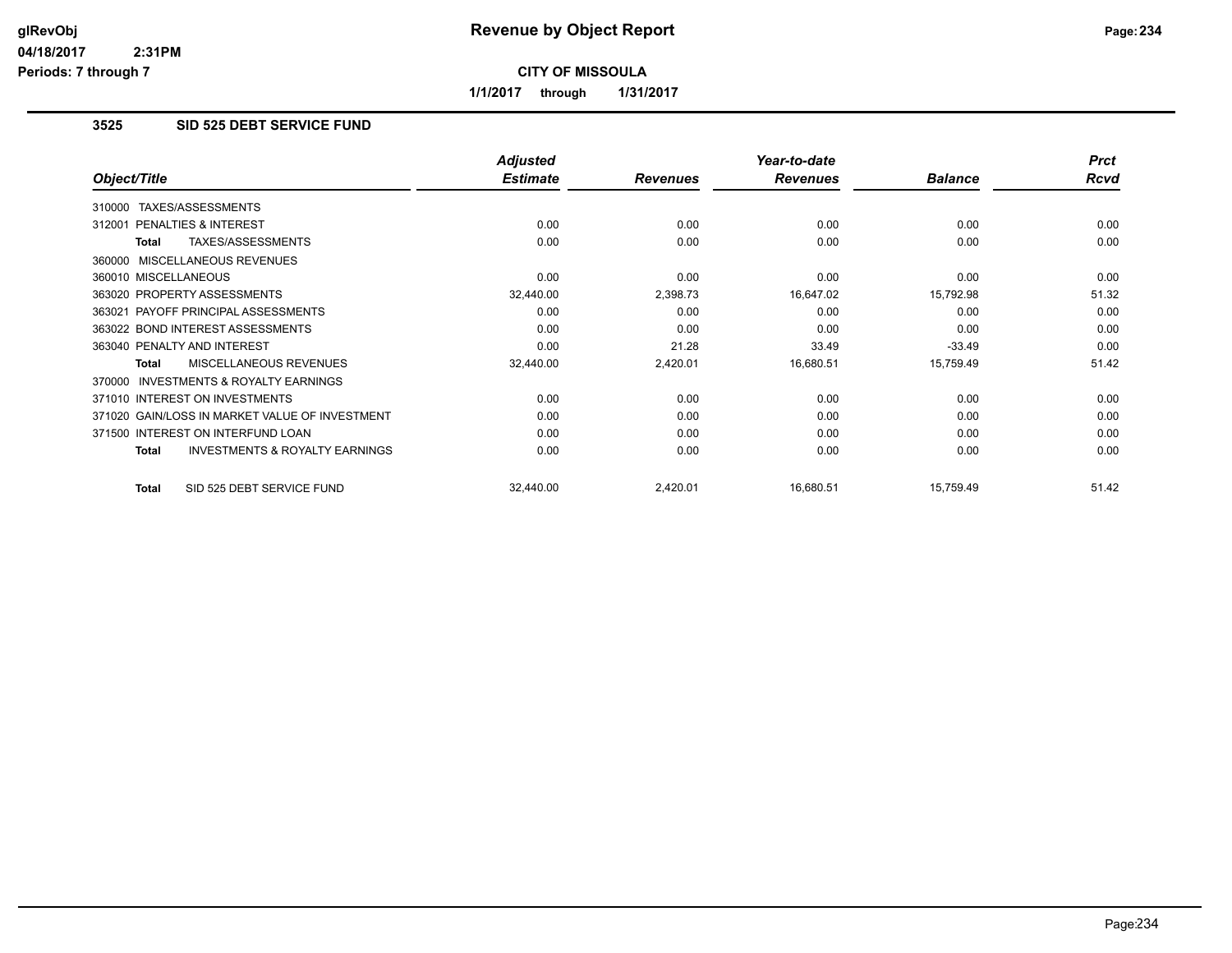**1/1/2017 through 1/31/2017**

**3526 SID 526 DEBT SERVICE FUND**

**3526 SID 526 DEBT SERVICE FUND**

|                                                     | <b>Adjusted</b> |                 | Year-to-date    |                | <b>Prct</b> |
|-----------------------------------------------------|-----------------|-----------------|-----------------|----------------|-------------|
| Object/Title                                        | <b>Estimate</b> | <b>Revenues</b> | <b>Revenues</b> | <b>Balance</b> | <b>Rcvd</b> |
| TAXES/ASSESSMENTS<br>310000                         |                 |                 |                 |                |             |
| 312001 PENALTIES & INTEREST                         | 0.00            | 0.00            | 0.00            | 0.00           | 0.00        |
| TAXES/ASSESSMENTS<br>Total                          | 0.00            | 0.00            | 0.00            | 0.00           | 0.00        |
| MISCELLANEOUS REVENUES<br>360000                    |                 |                 |                 |                |             |
| 360010 MISCELLANEOUS                                | 0.00            | 0.00            | 0.00            | 0.00           | 0.00        |
| 363020 PROPERTY ASSESSMENTS                         | 193,100.00      | 1,068.18        | 62,405.93       | 130,694.07     | 32.32       |
| 363021 PAYOFF PRINCIPAL ASSESSMENTS                 | 0.00            | 230.08          | 8,343.71        | $-8,343.71$    | 0.00        |
| 363022 BOND INTEREST ASSESSMENTS                    | 0.00            | 0.00            | 0.00            | 0.00           | 0.00        |
| 363040 PENALTY AND INTEREST                         | 0.00            | 13.13           | 17.49           | $-17.49$       | 0.00        |
| MISCELLANEOUS REVENUES<br><b>Total</b>              | 193,100.00      | 1,311.39        | 70,767.13       | 122,332.87     | 36.65       |
| <b>INVESTMENTS &amp; ROYALTY EARNINGS</b><br>370000 |                 |                 |                 |                |             |
| 371010 INTEREST ON INVESTMENTS                      | 0.00            | 0.00            | 0.00            | 0.00           | 0.00        |
| 371020 GAIN/LOSS IN MARKET VALUE OF INVESTMENTS     | 0.00            | 0.00            | 0.00            | 0.00           | 0.00        |
| 371500 INTEREST ON INTERFUND LOAN                   | 0.00            | 0.00            | 0.00            | 0.00           | 0.00        |
| <b>INVESTMENTS &amp; ROYALTY EARNINGS</b><br>Total  | 0.00            | 0.00            | 0.00            | 0.00           | 0.00        |
| SID 526 DEBT SERVICE FUND<br><b>Total</b>           | 193,100.00      | 1,311.39        | 70,767.13       | 122,332.87     | 36.65       |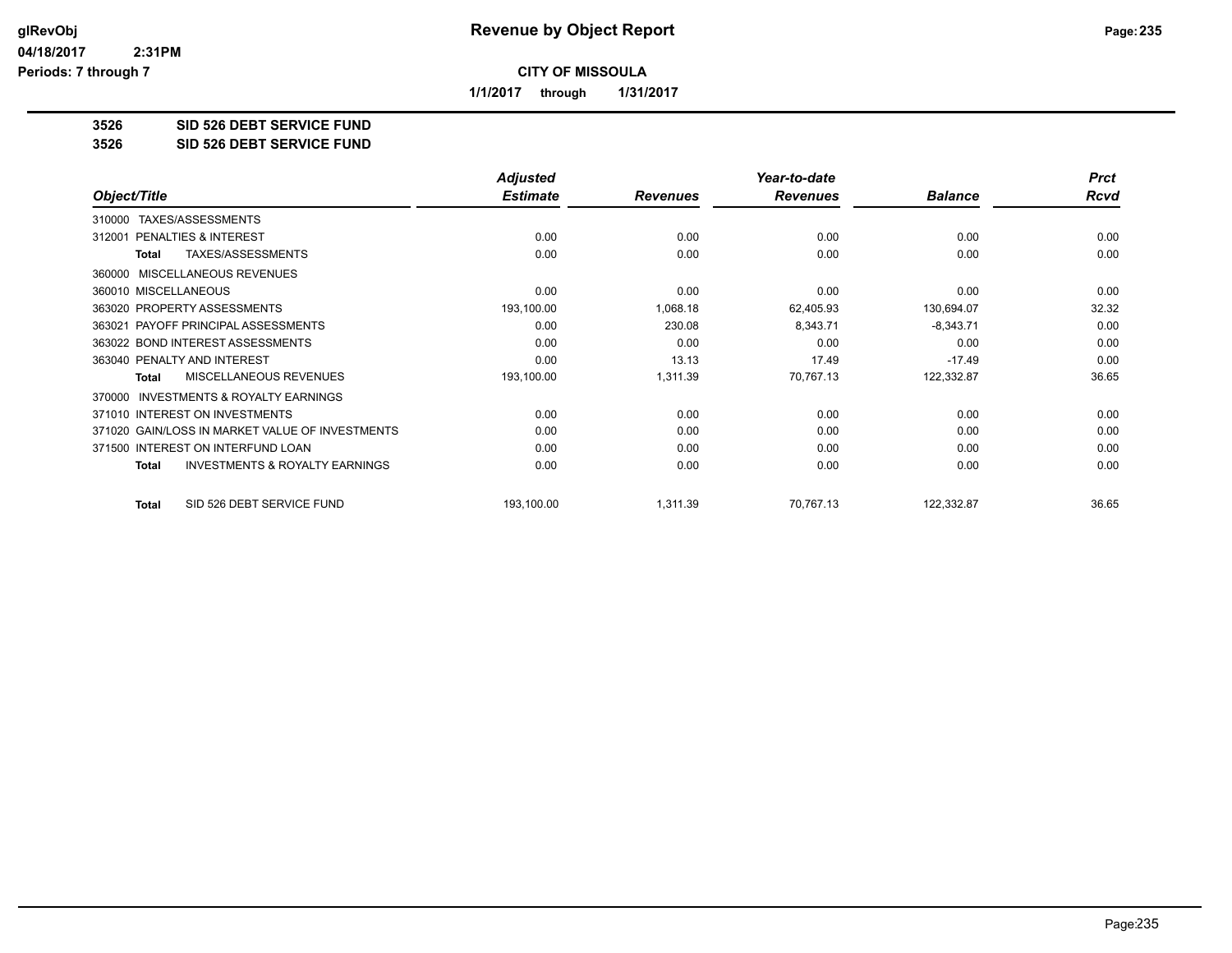**1/1/2017 through 1/31/2017**

### **3526 SID 526 DEBT SERVICE FUND**

|                                                           | <b>Adjusted</b> |                 | Year-to-date    |                | <b>Prct</b> |
|-----------------------------------------------------------|-----------------|-----------------|-----------------|----------------|-------------|
| Object/Title                                              | <b>Estimate</b> | <b>Revenues</b> | <b>Revenues</b> | <b>Balance</b> | <b>Rcvd</b> |
| TAXES/ASSESSMENTS<br>310000                               |                 |                 |                 |                |             |
| <b>PENALTIES &amp; INTEREST</b><br>312001                 | 0.00            | 0.00            | 0.00            | 0.00           | 0.00        |
| TAXES/ASSESSMENTS<br><b>Total</b>                         | 0.00            | 0.00            | 0.00            | 0.00           | 0.00        |
| MISCELLANEOUS REVENUES<br>360000                          |                 |                 |                 |                |             |
| 360010 MISCELLANEOUS                                      | 0.00            | 0.00            | 0.00            | 0.00           | 0.00        |
| 363020 PROPERTY ASSESSMENTS                               | 193,100.00      | 1,068.18        | 62,405.93       | 130,694.07     | 32.32       |
| 363021 PAYOFF PRINCIPAL ASSESSMENTS                       | 0.00            | 230.08          | 8,343.71        | $-8,343.71$    | 0.00        |
| 363022 BOND INTEREST ASSESSMENTS                          | 0.00            | 0.00            | 0.00            | 0.00           | 0.00        |
| 363040 PENALTY AND INTEREST                               | 0.00            | 13.13           | 17.49           | $-17.49$       | 0.00        |
| MISCELLANEOUS REVENUES<br><b>Total</b>                    | 193,100.00      | 1,311.39        | 70,767.13       | 122,332.87     | 36.65       |
| INVESTMENTS & ROYALTY EARNINGS<br>370000                  |                 |                 |                 |                |             |
| 371010 INTEREST ON INVESTMENTS                            | 0.00            | 0.00            | 0.00            | 0.00           | 0.00        |
| 371020 GAIN/LOSS IN MARKET VALUE OF INVESTMENT            | 0.00            | 0.00            | 0.00            | 0.00           | 0.00        |
| 371500 INTEREST ON INTERFUND LOAN                         | 0.00            | 0.00            | 0.00            | 0.00           | 0.00        |
| <b>INVESTMENTS &amp; ROYALTY EARNINGS</b><br><b>Total</b> | 0.00            | 0.00            | 0.00            | 0.00           | 0.00        |
| SID 526 DEBT SERVICE FUND<br><b>Total</b>                 | 193,100.00      | 1,311.39        | 70,767.13       | 122,332.87     | 36.65       |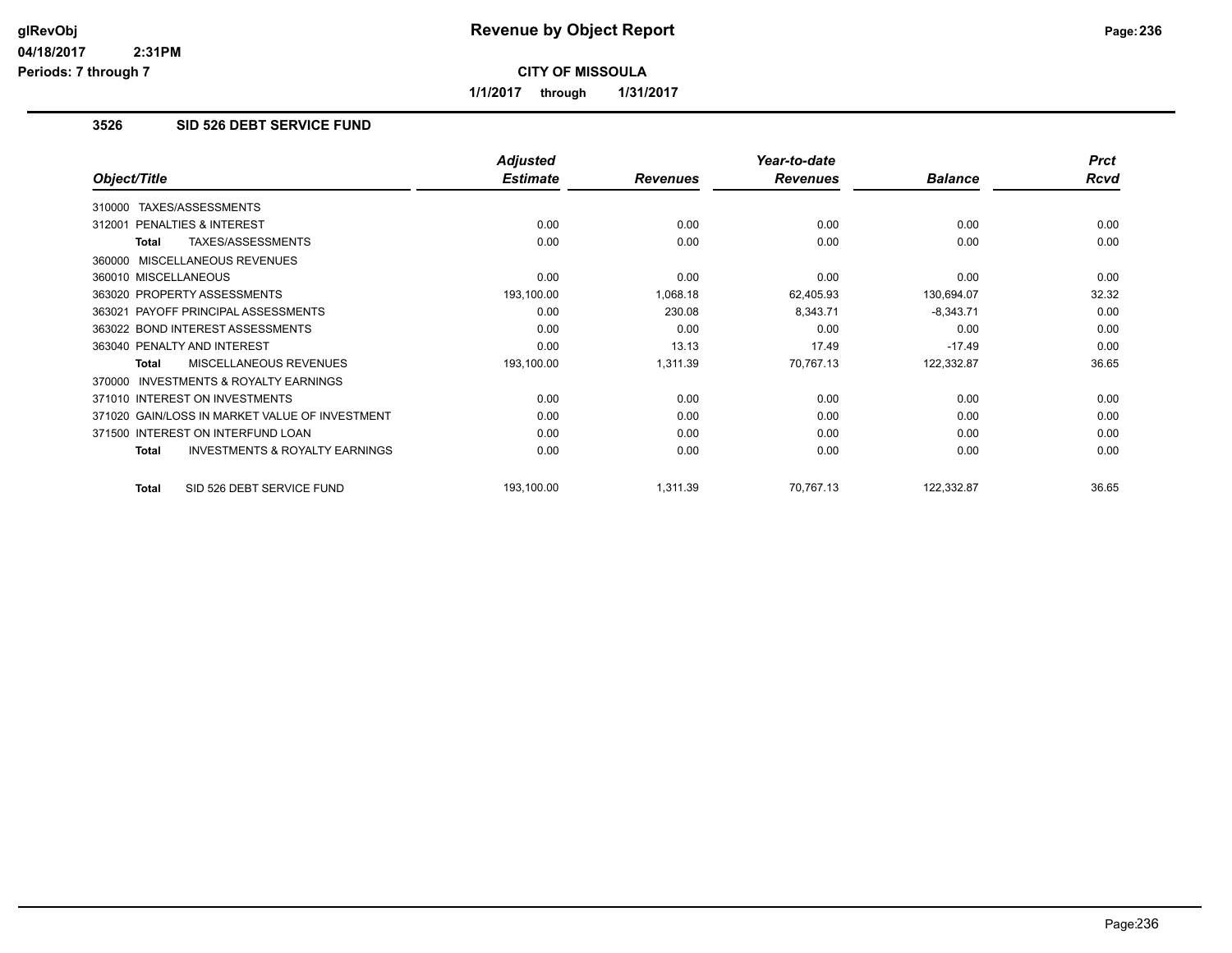**1/1/2017 through 1/31/2017**

**3527 SID 527 DEBT SERVICE FUND**

**3527 SID 527 DEBT SERVICE FUND**

|                                                     | <b>Adjusted</b> |                 | Year-to-date    |                |             |
|-----------------------------------------------------|-----------------|-----------------|-----------------|----------------|-------------|
| Object/Title                                        | <b>Estimate</b> | <b>Revenues</b> | <b>Revenues</b> | <b>Balance</b> | <b>Rcvd</b> |
| TAXES/ASSESSMENTS<br>310000                         |                 |                 |                 |                |             |
| PENALTIES & INTEREST<br>312001                      | 0.00            | 0.00            | 0.00            | 0.00           | 0.00        |
| TAXES/ASSESSMENTS<br><b>Total</b>                   | 0.00            | 0.00            | 0.00            | 0.00           | 0.00        |
| 360000 MISCELLANEOUS REVENUES                       |                 |                 |                 |                |             |
| 360010 MISCELLANEOUS                                | 0.00            | 0.00            | 0.00            | 0.00           | 0.00        |
| 363020 PROPERTY ASSESSMENTS                         | 0.00            | 0.00            | 0.00            | 0.00           | 0.00        |
| 363021 PAYOFF PRINCIPAL ASSESSMENTS                 | 0.00            | 0.00            | 0.00            | 0.00           | 0.00        |
| 363022 BOND INTEREST ASSESSMENTS                    | 0.00            | 0.00            | 0.00            | 0.00           | 0.00        |
| 363040 PENALTY AND INTEREST                         | 0.00            | 0.00            | 0.00            | 0.00           | 0.00        |
| MISCELLANEOUS REVENUES<br>Total                     | 0.00            | 0.00            | 0.00            | 0.00           | 0.00        |
| <b>INVESTMENTS &amp; ROYALTY EARNINGS</b><br>370000 |                 |                 |                 |                |             |
| 371010 INTEREST ON INVESTMENTS                      | 0.00            | 0.00            | 0.00            | 0.00           | 0.00        |
| 371020 GAIN/LOSS IN MARKET VALUE OF INVESTMENTS     | 0.00            | 0.00            | 0.00            | 0.00           | 0.00        |
| <b>INVESTMENTS &amp; ROYALTY EARNINGS</b><br>Total  | 0.00            | 0.00            | 0.00            | 0.00           | 0.00        |
| OTHER FINANCING SOURCES<br>380000                   |                 |                 |                 |                |             |
| 381030 SID BONDS PROCEEDS                           | 0.00            | 0.00            | 0.00            | 0.00           | 0.00        |
| OTHER FINANCING SOURCES<br><b>Total</b>             | 0.00            | 0.00            | 0.00            | 0.00           | 0.00        |
| SID 527 DEBT SERVICE FUND<br><b>Total</b>           | 0.00            | 0.00            | 0.00            | 0.00           | 0.00        |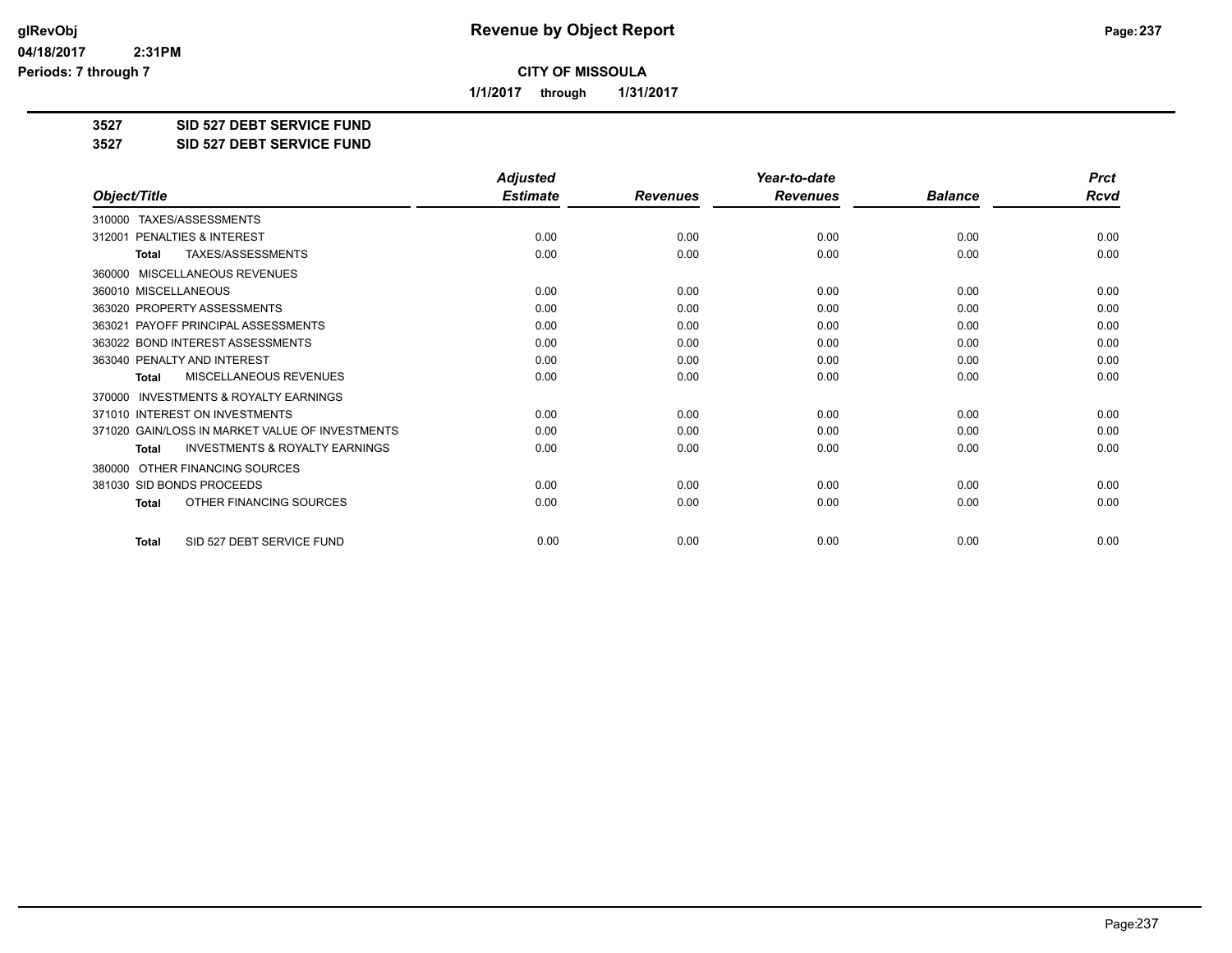**1/1/2017 through 1/31/2017**

### **3527 SID 527 DEBT SERVICE FUND**

|                                                           | <b>Adjusted</b> |                 | Year-to-date    |                | <b>Prct</b> |
|-----------------------------------------------------------|-----------------|-----------------|-----------------|----------------|-------------|
| Object/Title                                              | <b>Estimate</b> | <b>Revenues</b> | <b>Revenues</b> | <b>Balance</b> | Rcvd        |
| 310000 TAXES/ASSESSMENTS                                  |                 |                 |                 |                |             |
| 312001 PENALTIES & INTEREST                               | 0.00            | 0.00            | 0.00            | 0.00           | 0.00        |
| TAXES/ASSESSMENTS<br><b>Total</b>                         | 0.00            | 0.00            | 0.00            | 0.00           | 0.00        |
| 360000 MISCELLANEOUS REVENUES                             |                 |                 |                 |                |             |
| 360010 MISCELLANEOUS                                      | 0.00            | 0.00            | 0.00            | 0.00           | 0.00        |
| 363020 PROPERTY ASSESSMENTS                               | 0.00            | 0.00            | 0.00            | 0.00           | 0.00        |
| 363021 PAYOFF PRINCIPAL ASSESSMENTS                       | 0.00            | 0.00            | 0.00            | 0.00           | 0.00        |
| 363022 BOND INTEREST ASSESSMENTS                          | 0.00            | 0.00            | 0.00            | 0.00           | 0.00        |
| 363040 PENALTY AND INTEREST                               | 0.00            | 0.00            | 0.00            | 0.00           | 0.00        |
| MISCELLANEOUS REVENUES<br><b>Total</b>                    | 0.00            | 0.00            | 0.00            | 0.00           | 0.00        |
| <b>INVESTMENTS &amp; ROYALTY EARNINGS</b><br>370000       |                 |                 |                 |                |             |
| 371010 INTEREST ON INVESTMENTS                            | 0.00            | 0.00            | 0.00            | 0.00           | 0.00        |
| 371020 GAIN/LOSS IN MARKET VALUE OF INVESTMENT            | 0.00            | 0.00            | 0.00            | 0.00           | 0.00        |
| <b>INVESTMENTS &amp; ROYALTY EARNINGS</b><br><b>Total</b> | 0.00            | 0.00            | 0.00            | 0.00           | 0.00        |
| OTHER FINANCING SOURCES<br>380000                         |                 |                 |                 |                |             |
| 381030 SID BONDS PROCEEDS                                 | 0.00            | 0.00            | 0.00            | 0.00           | 0.00        |
| OTHER FINANCING SOURCES<br><b>Total</b>                   | 0.00            | 0.00            | 0.00            | 0.00           | 0.00        |
| SID 527 DEBT SERVICE FUND<br><b>Total</b>                 | 0.00            | 0.00            | 0.00            | 0.00           | 0.00        |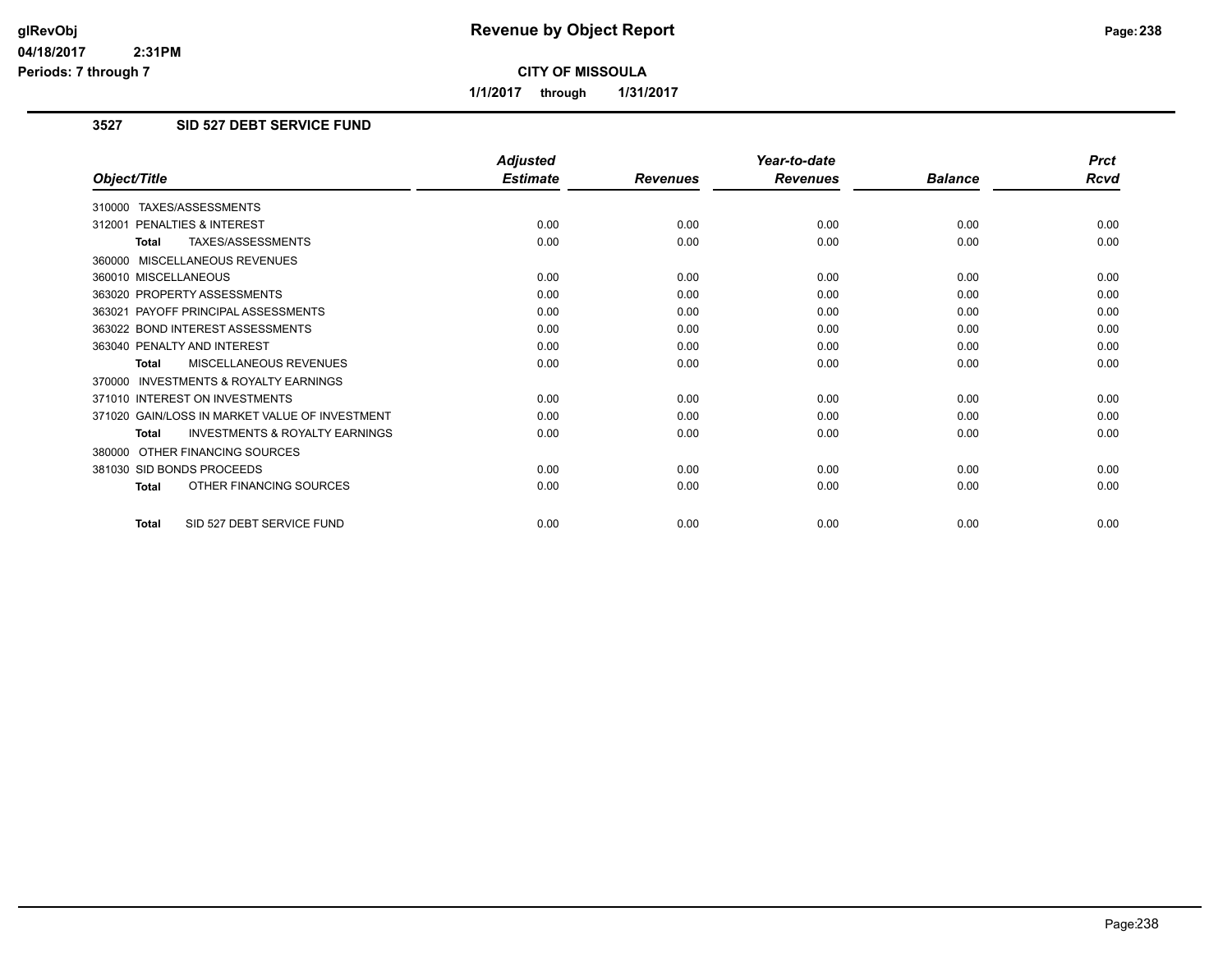**1/1/2017 through 1/31/2017**

**3530 SID 530 DEBT SERVICE FUND**

**3530 SID 530 DEBT SERVICE FUND**

|                                                     | <b>Adjusted</b> |                 | Year-to-date    |                | <b>Prct</b> |
|-----------------------------------------------------|-----------------|-----------------|-----------------|----------------|-------------|
| Object/Title                                        | <b>Estimate</b> | <b>Revenues</b> | <b>Revenues</b> | <b>Balance</b> | Rcvd        |
| 310000 TAXES/ASSESSMENTS                            |                 |                 |                 |                |             |
| 312001 PENALTIES & INTEREST                         | 0.00            | 0.00            | 0.00            | 0.00           | 0.00        |
| TAXES/ASSESSMENTS<br>Total                          | 0.00            | 0.00            | 0.00            | 0.00           | 0.00        |
| 360000 MISCELLANEOUS REVENUES                       |                 |                 |                 |                |             |
| 360010 MISCELLANEOUS                                | 0.00            | 0.00            | 0.00            | 0.00           | 0.00        |
| 363020 PROPERTY ASSESSMENTS                         | 0.00            | 0.00            | 0.00            | 0.00           | 0.00        |
| 363021 PAYOFF PRINCIPAL ASSESSMENTS                 | 0.00            | 0.00            | 0.00            | 0.00           | 0.00        |
| 363022 BOND INTEREST ASSESSMENTS                    | 0.00            | 0.00            | 0.00            | 0.00           | 0.00        |
| 363040 PENALTY AND INTEREST                         | 0.00            | 0.00            | 0.00            | 0.00           | 0.00        |
| MISCELLANEOUS REVENUES<br>Total                     | 0.00            | 0.00            | 0.00            | 0.00           | 0.00        |
| <b>INVESTMENTS &amp; ROYALTY EARNINGS</b><br>370000 |                 |                 |                 |                |             |
| 371010 INTEREST ON INVESTMENTS                      | 0.00            | 0.00            | 0.00            | 0.00           | 0.00        |
| 371020 GAIN/LOSS IN MARKET VALUE OF INVESTMENTS     | 0.00            | 0.00            | 0.00            | 0.00           | 0.00        |
| <b>INVESTMENTS &amp; ROYALTY EARNINGS</b><br>Total  | 0.00            | 0.00            | 0.00            | 0.00           | 0.00        |
| SID 530 DEBT SERVICE FUND<br>Total                  | 0.00            | 0.00            | 0.00            | 0.00           | 0.00        |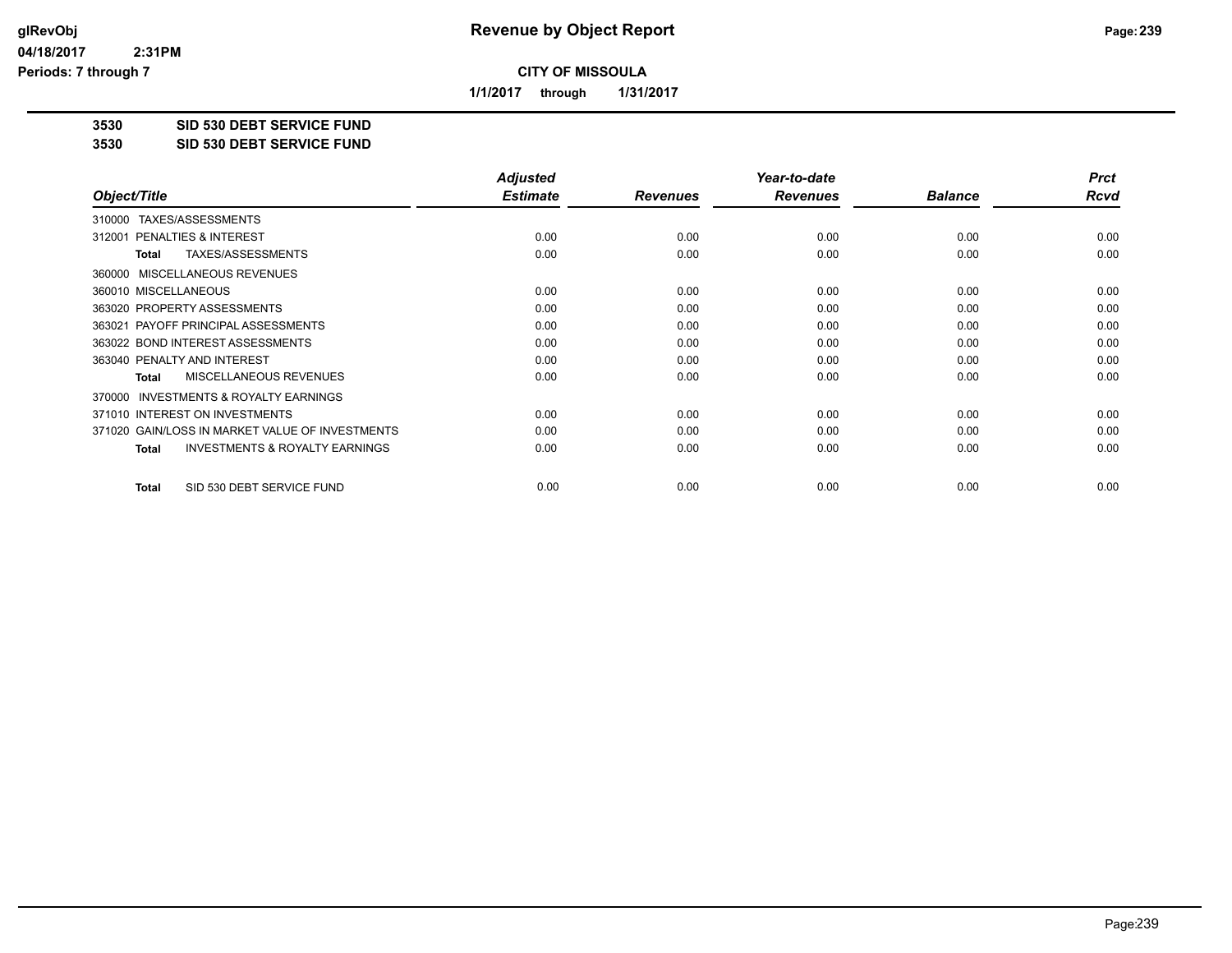**1/1/2017 through 1/31/2017**

### **3530 SID 530 DEBT SERVICE FUND**

|                                                           | <b>Adjusted</b> |                 | Year-to-date    |                | <b>Prct</b> |
|-----------------------------------------------------------|-----------------|-----------------|-----------------|----------------|-------------|
| Object/Title                                              | <b>Estimate</b> | <b>Revenues</b> | <b>Revenues</b> | <b>Balance</b> | <b>Rcvd</b> |
| 310000 TAXES/ASSESSMENTS                                  |                 |                 |                 |                |             |
| 312001 PENALTIES & INTEREST                               | 0.00            | 0.00            | 0.00            | 0.00           | 0.00        |
| TAXES/ASSESSMENTS<br>Total                                | 0.00            | 0.00            | 0.00            | 0.00           | 0.00        |
| 360000 MISCELLANEOUS REVENUES                             |                 |                 |                 |                |             |
| 360010 MISCELLANEOUS                                      | 0.00            | 0.00            | 0.00            | 0.00           | 0.00        |
| 363020 PROPERTY ASSESSMENTS                               | 0.00            | 0.00            | 0.00            | 0.00           | 0.00        |
| 363021 PAYOFF PRINCIPAL ASSESSMENTS                       | 0.00            | 0.00            | 0.00            | 0.00           | 0.00        |
| 363022 BOND INTEREST ASSESSMENTS                          | 0.00            | 0.00            | 0.00            | 0.00           | 0.00        |
| 363040 PENALTY AND INTEREST                               | 0.00            | 0.00            | 0.00            | 0.00           | 0.00        |
| <b>MISCELLANEOUS REVENUES</b><br>Total                    | 0.00            | 0.00            | 0.00            | 0.00           | 0.00        |
| INVESTMENTS & ROYALTY EARNINGS<br>370000                  |                 |                 |                 |                |             |
| 371010 INTEREST ON INVESTMENTS                            | 0.00            | 0.00            | 0.00            | 0.00           | 0.00        |
| 371020 GAIN/LOSS IN MARKET VALUE OF INVESTMENT            | 0.00            | 0.00            | 0.00            | 0.00           | 0.00        |
| <b>INVESTMENTS &amp; ROYALTY EARNINGS</b><br><b>Total</b> | 0.00            | 0.00            | 0.00            | 0.00           | 0.00        |
| SID 530 DEBT SERVICE FUND<br><b>Total</b>                 | 0.00            | 0.00            | 0.00            | 0.00           | 0.00        |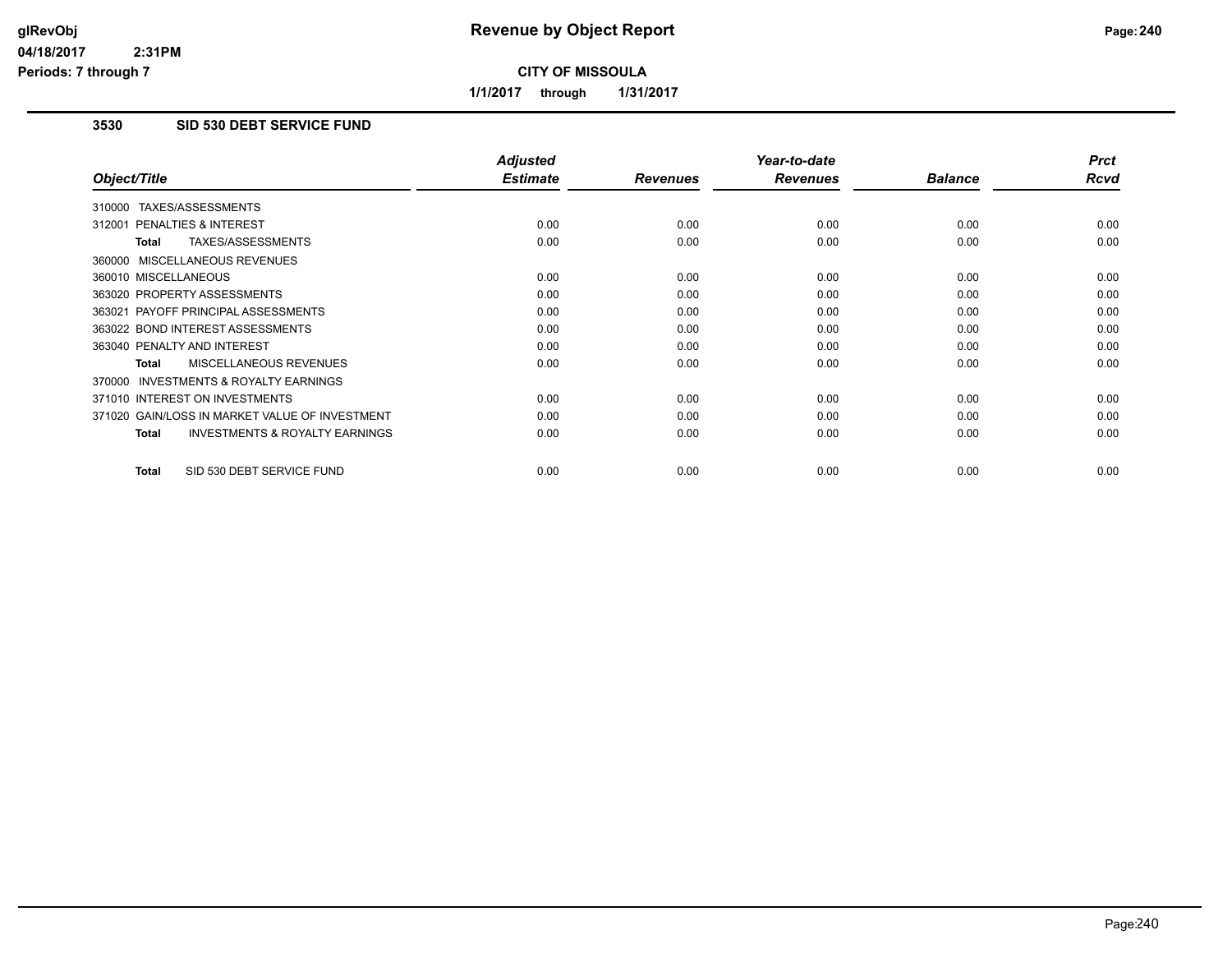**1/1/2017 through 1/31/2017**

**3531 SID 531 HICKORY ST CALMING**

**3531 SID 531 HICKORY ST CALMING**

|                                                           | <b>Adjusted</b> |                 | Year-to-date    |                |             |
|-----------------------------------------------------------|-----------------|-----------------|-----------------|----------------|-------------|
| Object/Title                                              | <b>Estimate</b> | <b>Revenues</b> | <b>Revenues</b> | <b>Balance</b> | <b>Rcvd</b> |
| TAXES/ASSESSMENTS<br>310000                               |                 |                 |                 |                |             |
| PENALTIES & INTEREST<br>312001                            | 0.00            | 0.00            | 0.00            | 0.00           | 0.00        |
| TAXES/ASSESSMENTS<br><b>Total</b>                         | 0.00            | 0.00            | 0.00            | 0.00           | 0.00        |
| 360000 MISCELLANEOUS REVENUES                             |                 |                 |                 |                |             |
| 360010 MISCELLANEOUS                                      | 0.00            | 0.00            | 0.00            | 0.00           | 0.00        |
| 363020 PROPERTY ASSESSMENTS                               | 0.00            | 0.00            | 0.00            | 0.00           | 0.00        |
| 363021 PAYOFF PRINCIPAL ASSESSMENTS                       | 0.00            | 0.00            | 0.00            | 0.00           | 0.00        |
| 363022 BOND INTEREST ASSESSMENTS                          | 0.00            | 0.00            | 0.00            | 0.00           | 0.00        |
| 363040 PENALTY AND INTEREST                               | 0.00            | 0.00            | 0.00            | 0.00           | 0.00        |
| MISCELLANEOUS REVENUES<br>Total                           | 0.00            | 0.00            | 0.00            | 0.00           | 0.00        |
| <b>INVESTMENTS &amp; ROYALTY EARNINGS</b><br>370000       |                 |                 |                 |                |             |
| 371010 INTEREST ON INVESTMENTS                            | 0.00            | 0.00            | 0.00            | 0.00           | 0.00        |
| 371020 GAIN/LOSS IN MARKET VALUE OF INVESTMENTS           | 0.00            | 0.00            | 0.00            | 0.00           | 0.00        |
| <b>INVESTMENTS &amp; ROYALTY EARNINGS</b><br><b>Total</b> | 0.00            | 0.00            | 0.00            | 0.00           | 0.00        |
| OTHER FINANCING SOURCES<br>380000                         |                 |                 |                 |                |             |
| 383000 OPERATING TRANSFERS                                | 0.00            | 0.00            | 0.00            | 0.00           | 0.00        |
| OTHER FINANCING SOURCES<br><b>Total</b>                   | 0.00            | 0.00            | 0.00            | 0.00           | 0.00        |
| SID 531 HICKORY ST CALMING<br><b>Total</b>                | 0.00            | 0.00            | 0.00            | 0.00           | 0.00        |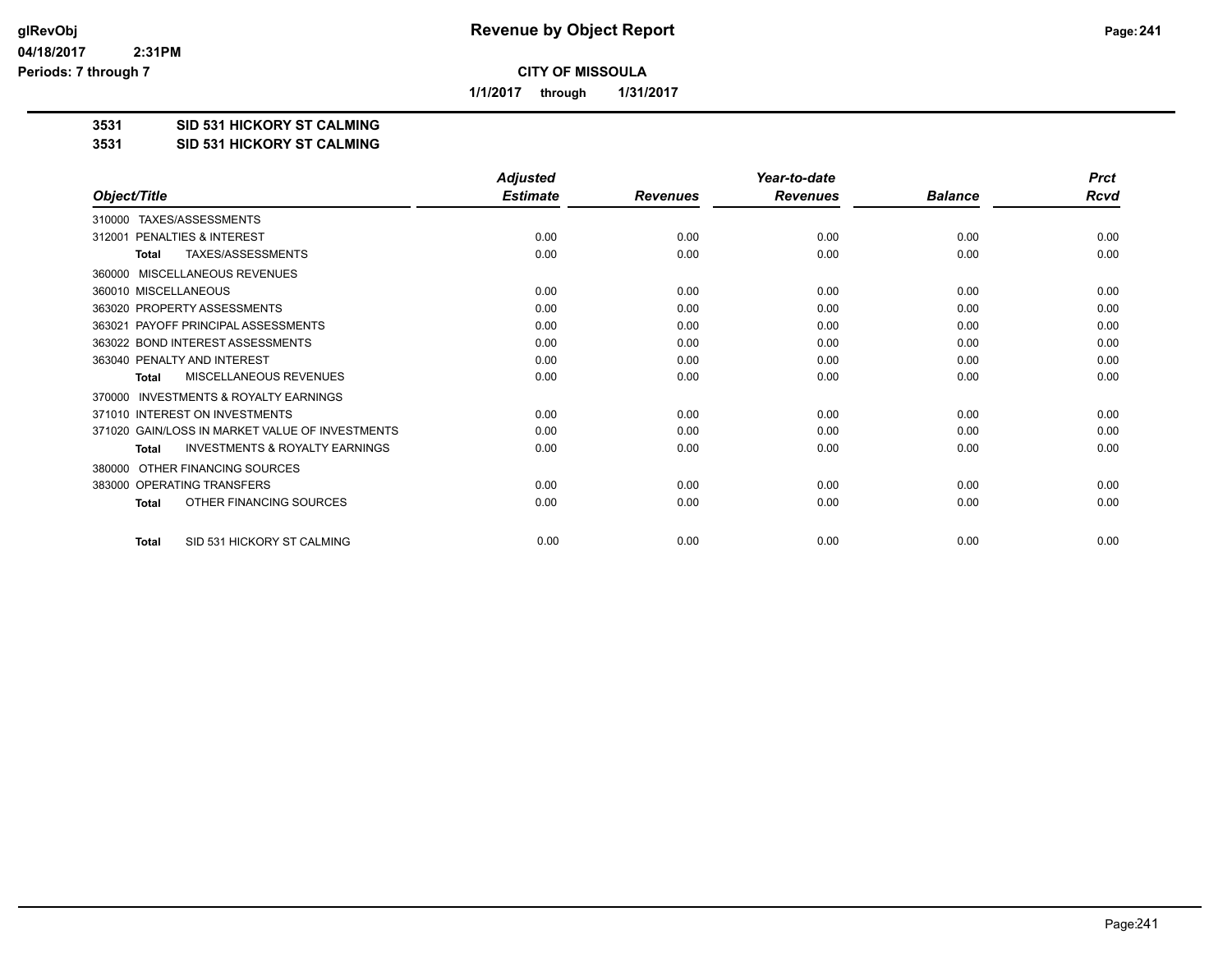**1/1/2017 through 1/31/2017**

### **3531 SID 531 HICKORY ST CALMING**

|                                                           | <b>Adjusted</b> |                 | Year-to-date    |                | <b>Prct</b> |
|-----------------------------------------------------------|-----------------|-----------------|-----------------|----------------|-------------|
| Object/Title                                              | <b>Estimate</b> | <b>Revenues</b> | <b>Revenues</b> | <b>Balance</b> | <b>Rcvd</b> |
| 310000 TAXES/ASSESSMENTS                                  |                 |                 |                 |                |             |
| <b>PENALTIES &amp; INTEREST</b><br>312001                 | 0.00            | 0.00            | 0.00            | 0.00           | 0.00        |
| TAXES/ASSESSMENTS<br><b>Total</b>                         | 0.00            | 0.00            | 0.00            | 0.00           | 0.00        |
| 360000 MISCELLANEOUS REVENUES                             |                 |                 |                 |                |             |
| 360010 MISCELLANEOUS                                      | 0.00            | 0.00            | 0.00            | 0.00           | 0.00        |
| 363020 PROPERTY ASSESSMENTS                               | 0.00            | 0.00            | 0.00            | 0.00           | 0.00        |
| 363021 PAYOFF PRINCIPAL ASSESSMENTS                       | 0.00            | 0.00            | 0.00            | 0.00           | 0.00        |
| 363022 BOND INTEREST ASSESSMENTS                          | 0.00            | 0.00            | 0.00            | 0.00           | 0.00        |
| 363040 PENALTY AND INTEREST                               | 0.00            | 0.00            | 0.00            | 0.00           | 0.00        |
| <b>MISCELLANEOUS REVENUES</b><br><b>Total</b>             | 0.00            | 0.00            | 0.00            | 0.00           | 0.00        |
| <b>INVESTMENTS &amp; ROYALTY EARNINGS</b><br>370000       |                 |                 |                 |                |             |
| 371010 INTEREST ON INVESTMENTS                            | 0.00            | 0.00            | 0.00            | 0.00           | 0.00        |
| 371020 GAIN/LOSS IN MARKET VALUE OF INVESTMENT            | 0.00            | 0.00            | 0.00            | 0.00           | 0.00        |
| <b>INVESTMENTS &amp; ROYALTY EARNINGS</b><br><b>Total</b> | 0.00            | 0.00            | 0.00            | 0.00           | 0.00        |
| OTHER FINANCING SOURCES<br>380000                         |                 |                 |                 |                |             |
| 383000 OPERATING TRANSFERS                                | 0.00            | 0.00            | 0.00            | 0.00           | 0.00        |
| OTHER FINANCING SOURCES<br>Total                          | 0.00            | 0.00            | 0.00            | 0.00           | 0.00        |
| SID 531 HICKORY ST CALMING<br><b>Total</b>                | 0.00            | 0.00            | 0.00            | 0.00           | 0.00        |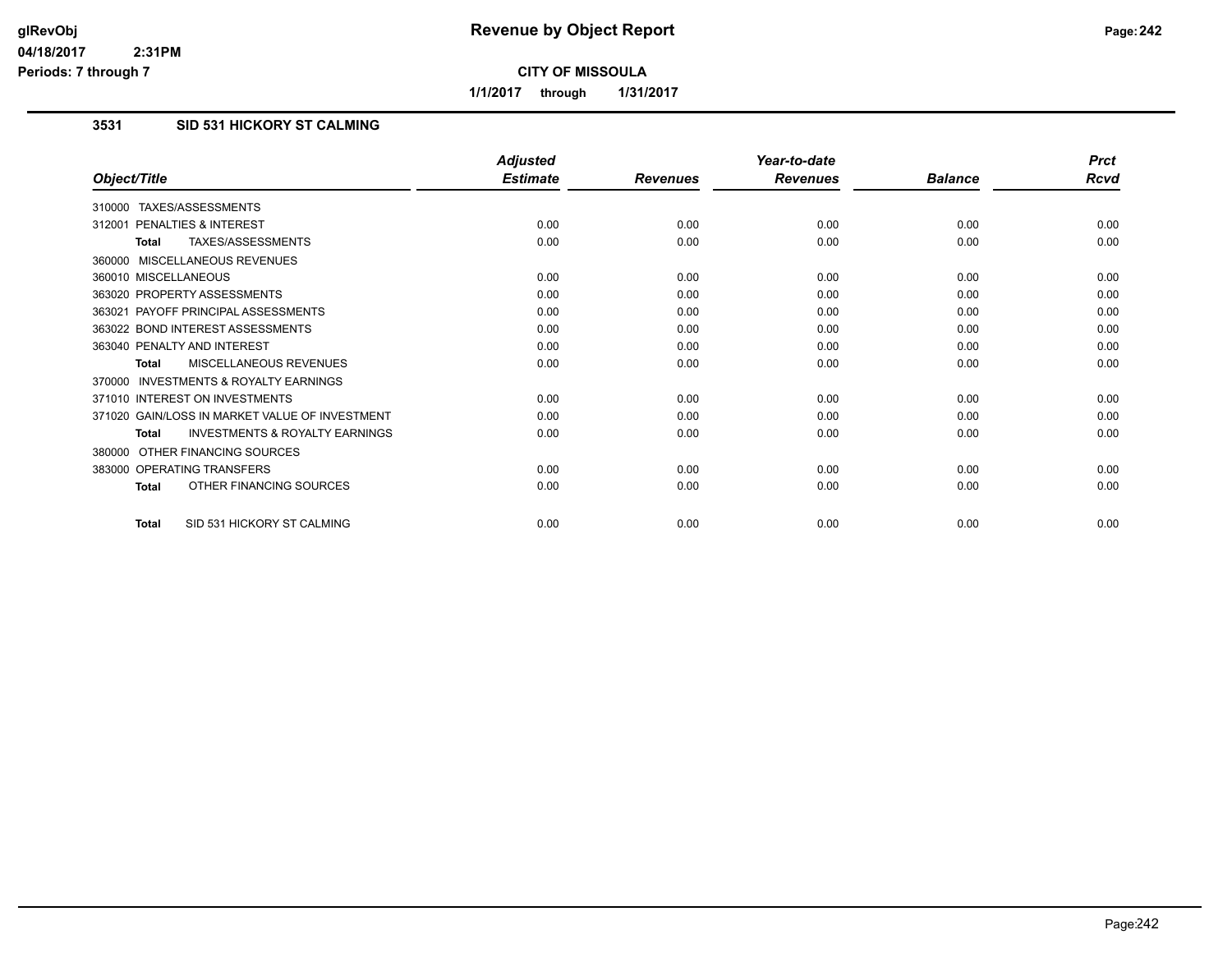**1/1/2017 through 1/31/2017**

**3532 SID 532 DEBT SERVICE FUND**

**3532 SID 532 DEBT SERVICE FUND**

|                                                     | <b>Adjusted</b> |                 | Year-to-date    |                | <b>Prct</b> |
|-----------------------------------------------------|-----------------|-----------------|-----------------|----------------|-------------|
| Object/Title                                        | <b>Estimate</b> | <b>Revenues</b> | <b>Revenues</b> | <b>Balance</b> | Rcvd        |
| 360000 MISCELLANEOUS REVENUES                       |                 |                 |                 |                |             |
| 363020 PROPERTY ASSESSMENTS                         | 40,633.00       | 0.00            | 16.775.18       | 23,857.82      | 41.28       |
| 363021 PAYOFF PRINCIPAL ASSESSMENTS                 | 0.00            | 0.00            | 0.00            | 0.00           | 0.00        |
| 363022 BOND INTEREST ASSESSMENTS                    | 0.00            | 0.00            | 0.00            | 0.00           | 0.00        |
| 363040 PENALTY AND INTEREST                         | 0.00            | 0.00            | 28.29           | $-28.29$       | 0.00        |
| MISCELLANEOUS REVENUES<br>Total                     | 40,633.00       | 0.00            | 16.803.47       | 23.829.53      | 41.35       |
| <b>INVESTMENTS &amp; ROYALTY EARNINGS</b><br>370000 |                 |                 |                 |                |             |
| 371010 INTEREST ON INVESTMENTS                      | 0.00            | 0.00            | 0.00            | 0.00           | 0.00        |
| 371020 GAIN/LOSS IN MARKET VALUE OF INVESTMENTS     | 0.00            | 0.00            | 0.00            | 0.00           | 0.00        |
| <b>INVESTMENTS &amp; ROYALTY EARNINGS</b><br>Total  | 0.00            | 0.00            | 0.00            | 0.00           | 0.00        |
| SID 532 DEBT SERVICE FUND<br>Total                  | 40.633.00       | 0.00            | 16.803.47       | 23.829.53      | 41.35       |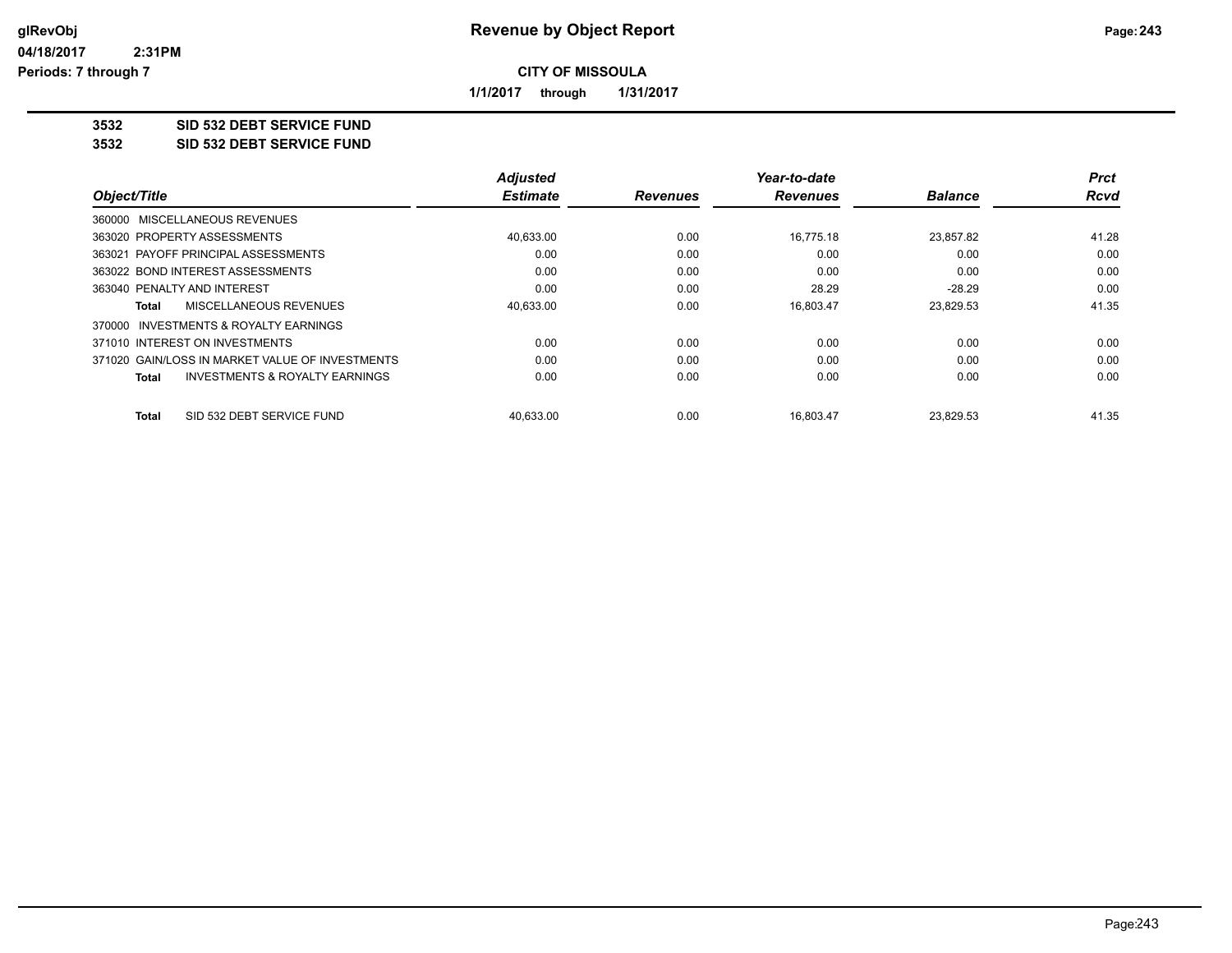**1/1/2017 through 1/31/2017**

### **3532 SID 532 DEBT SERVICE FUND**

|                                                           | <b>Adjusted</b> |                 | Year-to-date    |                | <b>Prct</b> |
|-----------------------------------------------------------|-----------------|-----------------|-----------------|----------------|-------------|
| Object/Title                                              | <b>Estimate</b> | <b>Revenues</b> | <b>Revenues</b> | <b>Balance</b> | Rcvd        |
| 360000 MISCELLANEOUS REVENUES                             |                 |                 |                 |                |             |
| 363020 PROPERTY ASSESSMENTS                               | 40.633.00       | 0.00            | 16.775.18       | 23.857.82      | 41.28       |
| 363021 PAYOFF PRINCIPAL ASSESSMENTS                       | 0.00            | 0.00            | 0.00            | 0.00           | 0.00        |
| 363022 BOND INTEREST ASSESSMENTS                          | 0.00            | 0.00            | 0.00            | 0.00           | 0.00        |
| 363040 PENALTY AND INTEREST                               | 0.00            | 0.00            | 28.29           | $-28.29$       | 0.00        |
| MISCELLANEOUS REVENUES<br><b>Total</b>                    | 40,633.00       | 0.00            | 16,803.47       | 23,829.53      | 41.35       |
| INVESTMENTS & ROYALTY EARNINGS<br>370000                  |                 |                 |                 |                |             |
| 371010 INTEREST ON INVESTMENTS                            | 0.00            | 0.00            | 0.00            | 0.00           | 0.00        |
| 371020 GAIN/LOSS IN MARKET VALUE OF INVESTMENT            | 0.00            | 0.00            | 0.00            | 0.00           | 0.00        |
| <b>INVESTMENTS &amp; ROYALTY EARNINGS</b><br><b>Total</b> | 0.00            | 0.00            | 0.00            | 0.00           | 0.00        |
| SID 532 DEBT SERVICE FUND<br><b>Total</b>                 | 40.633.00       | 0.00            | 16.803.47       | 23.829.53      | 41.35       |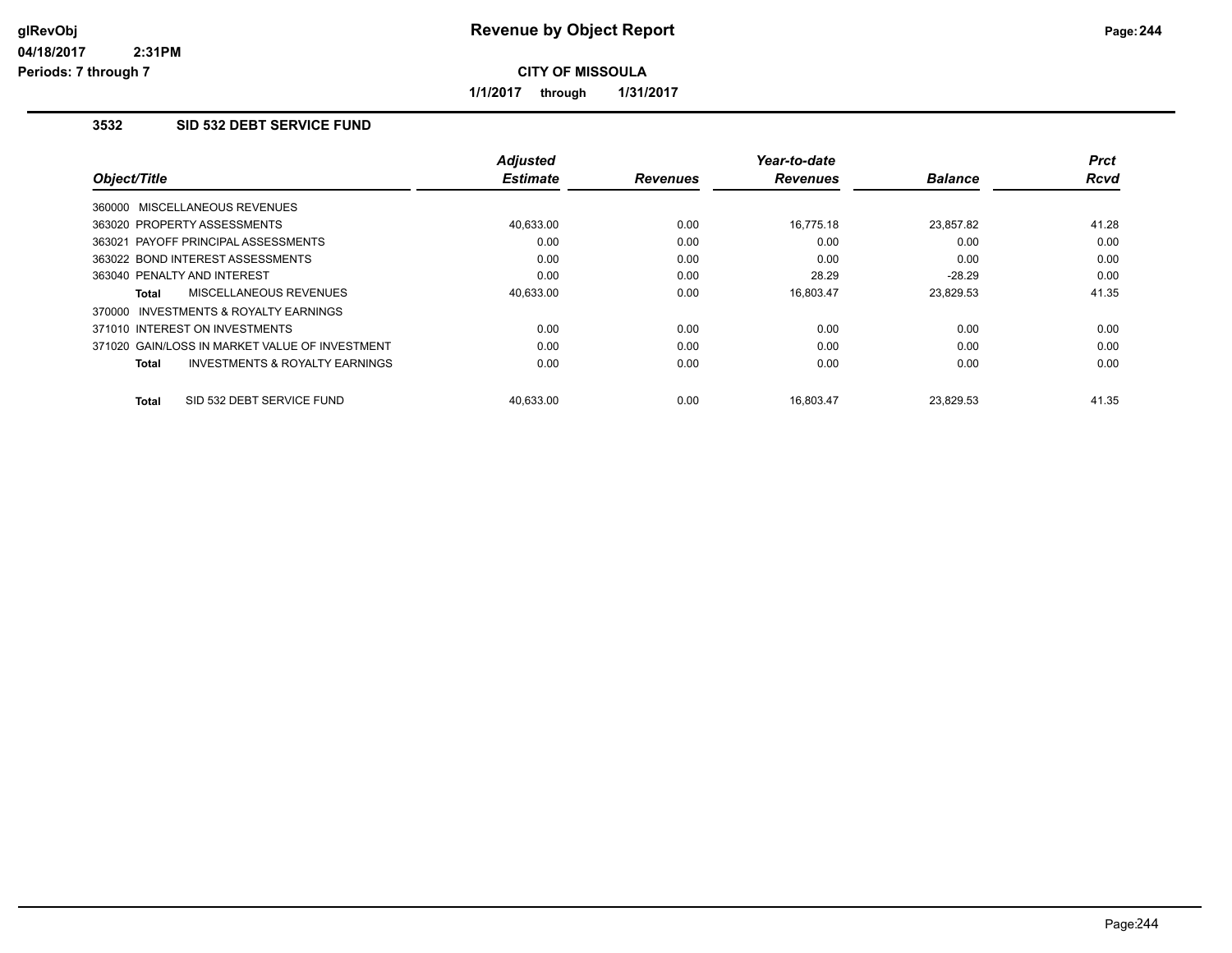**1/1/2017 through 1/31/2017**

# **3533 GILBERT ST SEWER SID DEBT FUND**

### **3533 GILBERT ST SEWER SID DEBT FUND**

|                                                     | <b>Adjusted</b> |                 | Year-to-date    |                | <b>Prct</b> |
|-----------------------------------------------------|-----------------|-----------------|-----------------|----------------|-------------|
| Object/Title                                        | <b>Estimate</b> | <b>Revenues</b> | <b>Revenues</b> | <b>Balance</b> | Rcvd        |
| TAXES/ASSESSMENTS<br>310000                         |                 |                 |                 |                |             |
| <b>PENALTIES &amp; INTEREST</b><br>312001           | 0.00            | 0.00            | 0.00            | 0.00           | 0.00        |
| TAXES/ASSESSMENTS<br>Total                          | 0.00            | 0.00            | 0.00            | 0.00           | 0.00        |
| MISCELLANEOUS REVENUES<br>360000                    |                 |                 |                 |                |             |
| 363020 PROPERTY ASSESSMENTS                         | 16,875.00       | 112.56          | 6,496.68        | 10,378.32      | 38.50       |
| PAYOFF PRINCIPAL ASSESSMENTS<br>363021              | 0.00            | 0.00            | 1,910.85        | $-1,910.85$    | 0.00        |
| 363022 BOND INTEREST ASSESSMENTS                    | 0.00            | 0.00            | 0.00            | 0.00           | 0.00        |
| 363040 PENALTY AND INTEREST                         | 0.00            | 1.44            | 1.44            | $-1.44$        | 0.00        |
| <b>MISCELLANEOUS REVENUES</b><br>Total              | 16,875.00       | 114.00          | 8,408.97        | 8,466.03       | 49.83       |
| <b>INVESTMENTS &amp; ROYALTY EARNINGS</b><br>370000 |                 |                 |                 |                |             |
| 371010 INTEREST ON INVESTMENTS                      | 0.00            | 0.00            | 0.00            | 0.00           | 0.00        |
| 371020 GAIN/LOSS IN MARKET VALUE OF INVESTMENTS     | 0.00            | 0.00            | 0.00            | 0.00           | 0.00        |
| <b>INVESTMENTS &amp; ROYALTY EARNINGS</b><br>Total  | 0.00            | 0.00            | 0.00            | 0.00           | 0.00        |
| OTHER FINANCING SOURCES<br>380000                   |                 |                 |                 |                |             |
| 381009 TRANSFERS IN                                 | 0.00            | 0.00            | 0.00            | 0.00           | 0.00        |
| OTHER FINANCING SOURCES<br><b>Total</b>             | 0.00            | 0.00            | 0.00            | 0.00           | 0.00        |
| GILBERT ST SEWER SID DEBT FUND<br><b>Total</b>      | 16,875.00       | 114.00          | 8,408.97        | 8,466.03       | 49.83       |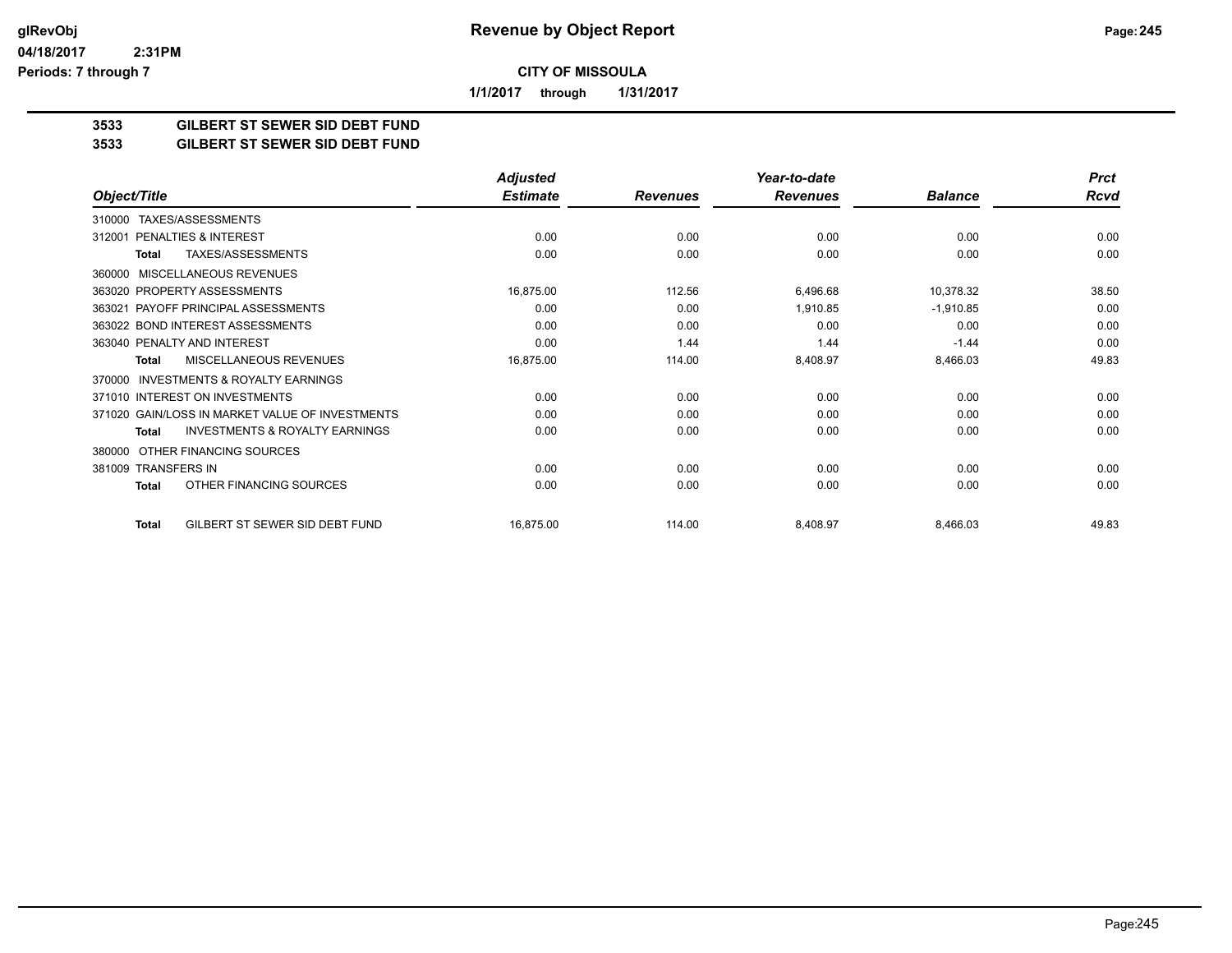**1/1/2017 through 1/31/2017**

### **3533 GILBERT ST SEWER SID DEBT FUND**

|                                                           | <b>Adjusted</b> |                 | Year-to-date    |                | <b>Prct</b> |
|-----------------------------------------------------------|-----------------|-----------------|-----------------|----------------|-------------|
| Object/Title                                              | <b>Estimate</b> | <b>Revenues</b> | <b>Revenues</b> | <b>Balance</b> | <b>Rcvd</b> |
| TAXES/ASSESSMENTS<br>310000                               |                 |                 |                 |                |             |
| 312001 PENALTIES & INTEREST                               | 0.00            | 0.00            | 0.00            | 0.00           | 0.00        |
| TAXES/ASSESSMENTS<br><b>Total</b>                         | 0.00            | 0.00            | 0.00            | 0.00           | 0.00        |
| MISCELLANEOUS REVENUES<br>360000                          |                 |                 |                 |                |             |
| 363020 PROPERTY ASSESSMENTS                               | 16,875.00       | 112.56          | 6,496.68        | 10,378.32      | 38.50       |
| 363021 PAYOFF PRINCIPAL ASSESSMENTS                       | 0.00            | 0.00            | 1,910.85        | $-1,910.85$    | 0.00        |
| 363022 BOND INTEREST ASSESSMENTS                          | 0.00            | 0.00            | 0.00            | 0.00           | 0.00        |
| 363040 PENALTY AND INTEREST                               | 0.00            | 1.44            | 1.44            | $-1.44$        | 0.00        |
| MISCELLANEOUS REVENUES<br><b>Total</b>                    | 16,875.00       | 114.00          | 8,408.97        | 8,466.03       | 49.83       |
| <b>INVESTMENTS &amp; ROYALTY EARNINGS</b><br>370000       |                 |                 |                 |                |             |
| 371010 INTEREST ON INVESTMENTS                            | 0.00            | 0.00            | 0.00            | 0.00           | 0.00        |
| 371020 GAIN/LOSS IN MARKET VALUE OF INVESTMENT            | 0.00            | 0.00            | 0.00            | 0.00           | 0.00        |
| <b>INVESTMENTS &amp; ROYALTY EARNINGS</b><br><b>Total</b> | 0.00            | 0.00            | 0.00            | 0.00           | 0.00        |
| OTHER FINANCING SOURCES<br>380000                         |                 |                 |                 |                |             |
| 381009 TRANSFERS IN                                       | 0.00            | 0.00            | 0.00            | 0.00           | 0.00        |
| OTHER FINANCING SOURCES<br><b>Total</b>                   | 0.00            | 0.00            | 0.00            | 0.00           | 0.00        |
| GILBERT ST SEWER SID DEBT FUND<br><b>Total</b>            | 16,875.00       | 114.00          | 8,408.97        | 8,466.03       | 49.83       |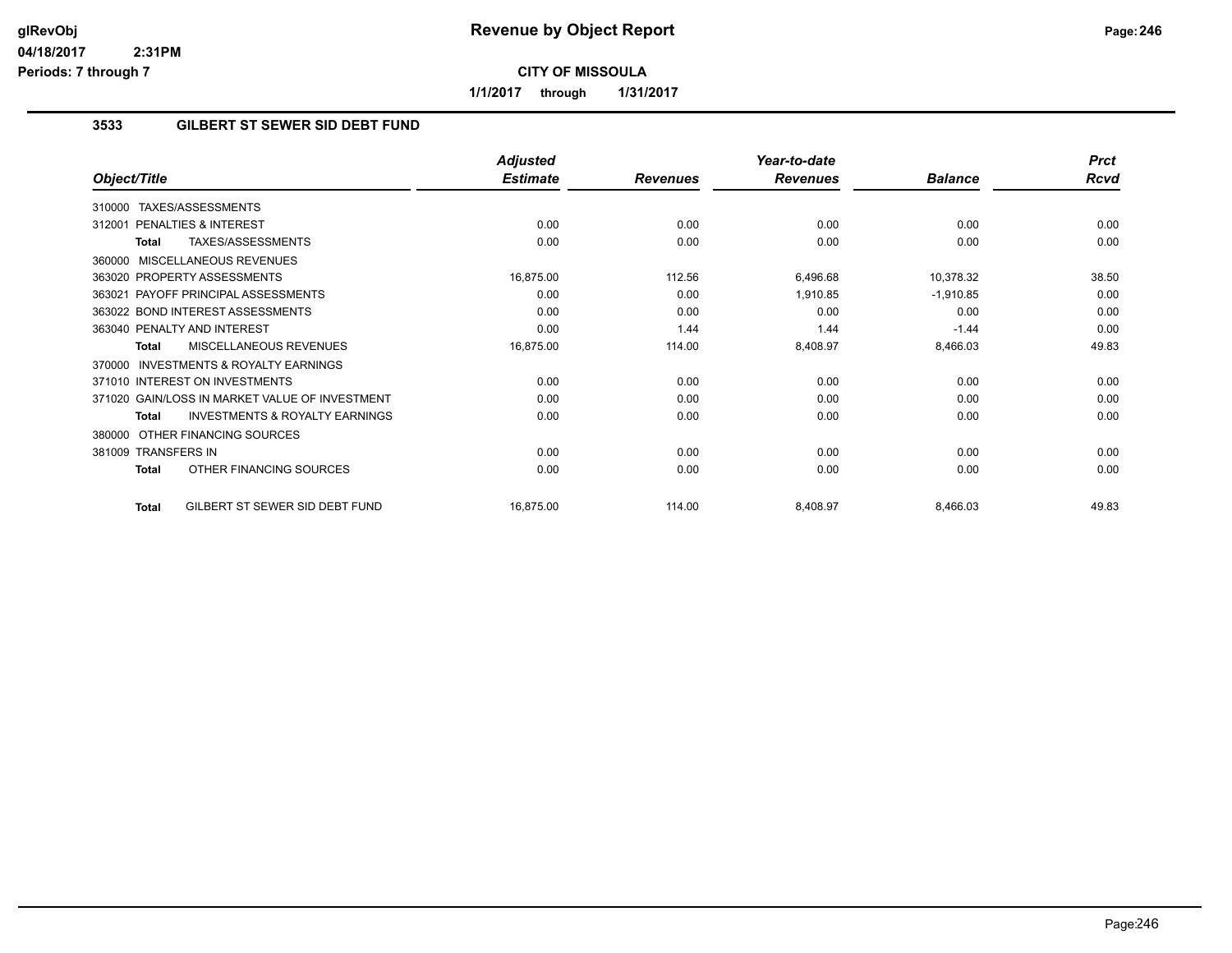**1/1/2017 through 1/31/2017**

# **3534 LINCOLNWOOD SEWER PHASE I**

### **3534 LINCOLNWOOD SEWER PHASE I**

|                                                           | <b>Adjusted</b> |                 | Year-to-date    |                | <b>Prct</b> |
|-----------------------------------------------------------|-----------------|-----------------|-----------------|----------------|-------------|
| Object/Title                                              | <b>Estimate</b> | <b>Revenues</b> | <b>Revenues</b> | <b>Balance</b> | <b>Rcvd</b> |
| TAXES/ASSESSMENTS<br>310000                               |                 |                 |                 |                |             |
| PENALTIES & INTEREST<br>312001                            | 0.00            | 0.00            | 0.00            | 0.00           | 0.00        |
| TAXES/ASSESSMENTS<br>Total                                | 0.00            | 0.00            | 0.00            | 0.00           | 0.00        |
| <b>MISCELLANEOUS REVENUES</b><br>360000                   |                 |                 |                 |                |             |
| 363020 PROPERTY ASSESSMENTS                               | 17,513.00       | 254.66          | 7,661.47        | 9,851.53       | 43.75       |
| 363021 PAYOFF PRINCIPAL ASSESSMENTS                       | 0.00            | 0.00            | 0.00            | 0.00           | 0.00        |
| 363022 BOND INTEREST ASSESSMENTS                          | 0.00            | 0.00            | 0.00            | 0.00           | 0.00        |
| 363040 PENALTY AND INTEREST                               | 0.00            | 0.00            | 4.28            | $-4.28$        | 0.00        |
| <b>MISCELLANEOUS REVENUES</b><br><b>Total</b>             | 17,513.00       | 254.66          | 7,665.75        | 9,847.25       | 43.77       |
| <b>INVESTMENTS &amp; ROYALTY EARNINGS</b><br>370000       |                 |                 |                 |                |             |
| 371010 INTEREST ON INVESTMENTS                            | 0.00            | 0.00            | 0.00            | 0.00           | 0.00        |
| 371020 GAIN/LOSS IN MARKET VALUE OF INVESTMENTS           | 0.00            | 0.00            | 0.00            | 0.00           | 0.00        |
| <b>INVESTMENTS &amp; ROYALTY EARNINGS</b><br><b>Total</b> | 0.00            | 0.00            | 0.00            | 0.00           | 0.00        |
| LINCOLNWOOD SEWER PHASE I<br><b>Total</b>                 | 17,513.00       | 254.66          | 7,665.75        | 9,847.25       | 43.77       |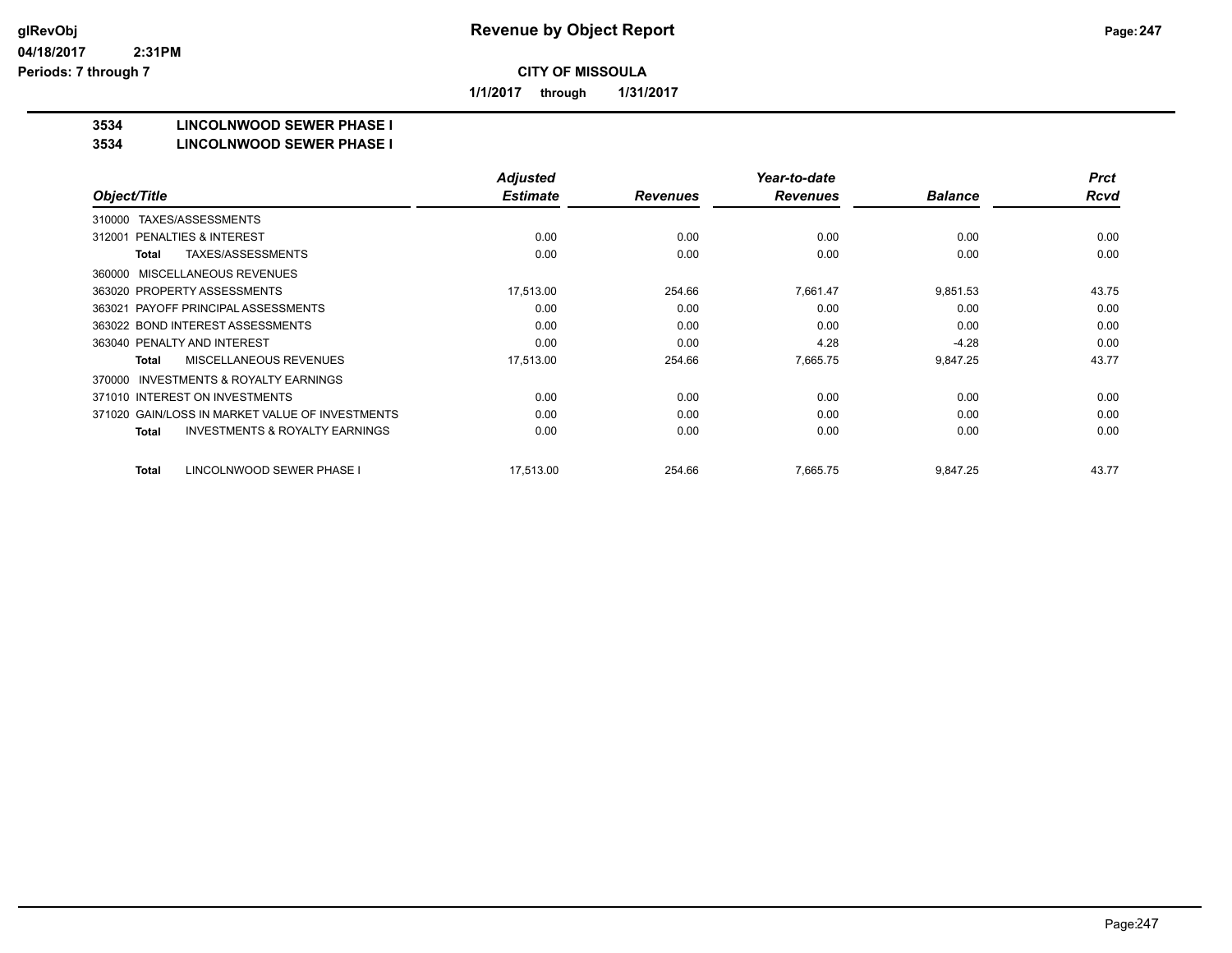**1/1/2017 through 1/31/2017**

### **3534 LINCOLNWOOD SEWER PHASE I**

|                                                           | <b>Adjusted</b> |                 | Year-to-date    |                | <b>Prct</b> |
|-----------------------------------------------------------|-----------------|-----------------|-----------------|----------------|-------------|
| Object/Title                                              | <b>Estimate</b> | <b>Revenues</b> | <b>Revenues</b> | <b>Balance</b> | <b>Rcvd</b> |
| TAXES/ASSESSMENTS<br>310000                               |                 |                 |                 |                |             |
| 312001 PENALTIES & INTEREST                               | 0.00            | 0.00            | 0.00            | 0.00           | 0.00        |
| TAXES/ASSESSMENTS<br>Total                                | 0.00            | 0.00            | 0.00            | 0.00           | 0.00        |
| MISCELLANEOUS REVENUES<br>360000                          |                 |                 |                 |                |             |
| 363020 PROPERTY ASSESSMENTS                               | 17,513.00       | 254.66          | 7,661.47        | 9,851.53       | 43.75       |
| 363021 PAYOFF PRINCIPAL ASSESSMENTS                       | 0.00            | 0.00            | 0.00            | 0.00           | 0.00        |
| 363022 BOND INTEREST ASSESSMENTS                          | 0.00            | 0.00            | 0.00            | 0.00           | 0.00        |
| 363040 PENALTY AND INTEREST                               | 0.00            | 0.00            | 4.28            | $-4.28$        | 0.00        |
| MISCELLANEOUS REVENUES<br><b>Total</b>                    | 17,513.00       | 254.66          | 7,665.75        | 9,847.25       | 43.77       |
| INVESTMENTS & ROYALTY EARNINGS<br>370000                  |                 |                 |                 |                |             |
| 371010 INTEREST ON INVESTMENTS                            | 0.00            | 0.00            | 0.00            | 0.00           | 0.00        |
| 371020 GAIN/LOSS IN MARKET VALUE OF INVESTMENT            | 0.00            | 0.00            | 0.00            | 0.00           | 0.00        |
| <b>INVESTMENTS &amp; ROYALTY EARNINGS</b><br><b>Total</b> | 0.00            | 0.00            | 0.00            | 0.00           | 0.00        |
| LINCOLNWOOD SEWER PHASE I<br><b>Total</b>                 | 17,513.00       | 254.66          | 7,665.75        | 9,847.25       | 43.77       |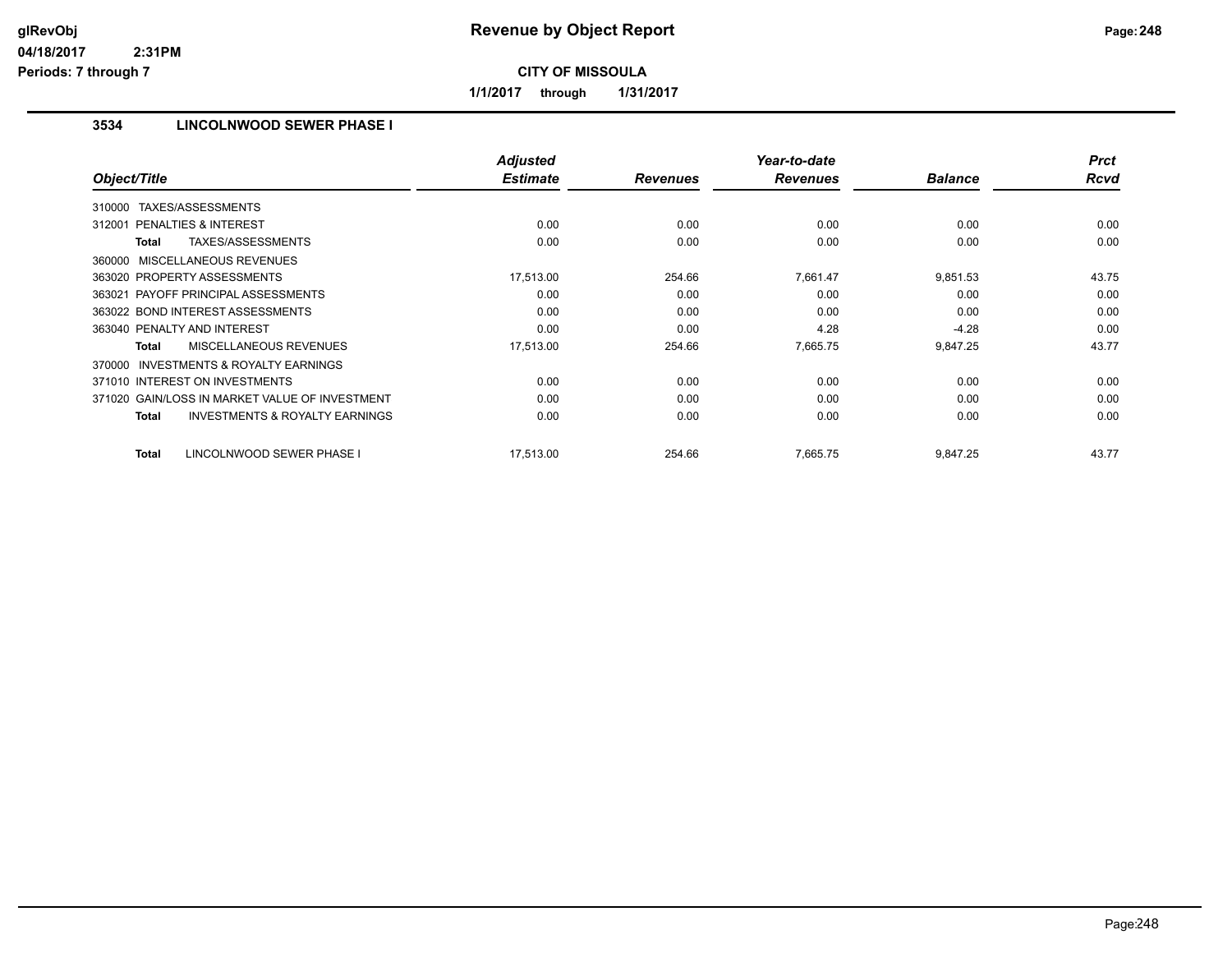**1/1/2017 through 1/31/2017**

## **3535 SLANT STREET TRAFFIC CALMING**

### **3535 SLANT STREET TRAFFIC CALMING**

|                                                           | <b>Adjusted</b> |                 | Year-to-date    |                | <b>Prct</b> |
|-----------------------------------------------------------|-----------------|-----------------|-----------------|----------------|-------------|
| Object/Title                                              | <b>Estimate</b> | <b>Revenues</b> | <b>Revenues</b> | <b>Balance</b> | <b>Rcvd</b> |
| TAXES/ASSESSMENTS<br>310000                               |                 |                 |                 |                |             |
| PENALTIES & INTEREST<br>312001                            | 0.00            | 0.00            | 0.00            | 0.00           | 0.00        |
| TAXES/ASSESSMENTS<br><b>Total</b>                         | 0.00            | 0.00            | 0.00            | 0.00           | 0.00        |
| 360000 MISCELLANEOUS REVENUES                             |                 |                 |                 |                |             |
| 360010 MISCELLANEOUS                                      | 0.00            | 0.00            | 0.00            | 0.00           | 0.00        |
| 363020 PROPERTY ASSESSMENTS                               | 0.00            | 0.00            | 23.01           | $-23.01$       | 0.00        |
| 363021 PAYOFF PRINCIPAL ASSESSMENTS                       | 0.00            | 0.00            | 0.00            | 0.00           | 0.00        |
| 363022 BOND INTEREST ASSESSMENTS                          | 0.00            | 0.00            | 0.00            | 0.00           | 0.00        |
| 363040 PENALTY AND INTEREST                               | 0.00            | 0.00            | 0.49            | $-0.49$        | 0.00        |
| MISCELLANEOUS REVENUES<br><b>Total</b>                    | 0.00            | 0.00            | 23.50           | $-23.50$       | 0.00        |
| <b>INVESTMENTS &amp; ROYALTY EARNINGS</b><br>370000       |                 |                 |                 |                |             |
| 371010 INTEREST ON INVESTMENTS                            | 0.00            | 0.00            | 0.00            | 0.00           | 0.00        |
| 371020 GAIN/LOSS IN MARKET VALUE OF INVESTMENTS           | 0.00            | 0.00            | 0.00            | 0.00           | 0.00        |
| <b>INVESTMENTS &amp; ROYALTY EARNINGS</b><br><b>Total</b> | 0.00            | 0.00            | 0.00            | 0.00           | 0.00        |
| OTHER FINANCING SOURCES<br>380000                         |                 |                 |                 |                |             |
| 383000 OPERATING TRANSFERS                                | 0.00            | 0.00            | 0.00            | 0.00           | 0.00        |
| OTHER FINANCING SOURCES<br><b>Total</b>                   | 0.00            | 0.00            | 0.00            | 0.00           | 0.00        |
| SLANT STREET TRAFFIC CALMING<br><b>Total</b>              | 0.00            | 0.00            | 23.50           | $-23.50$       | 0.00        |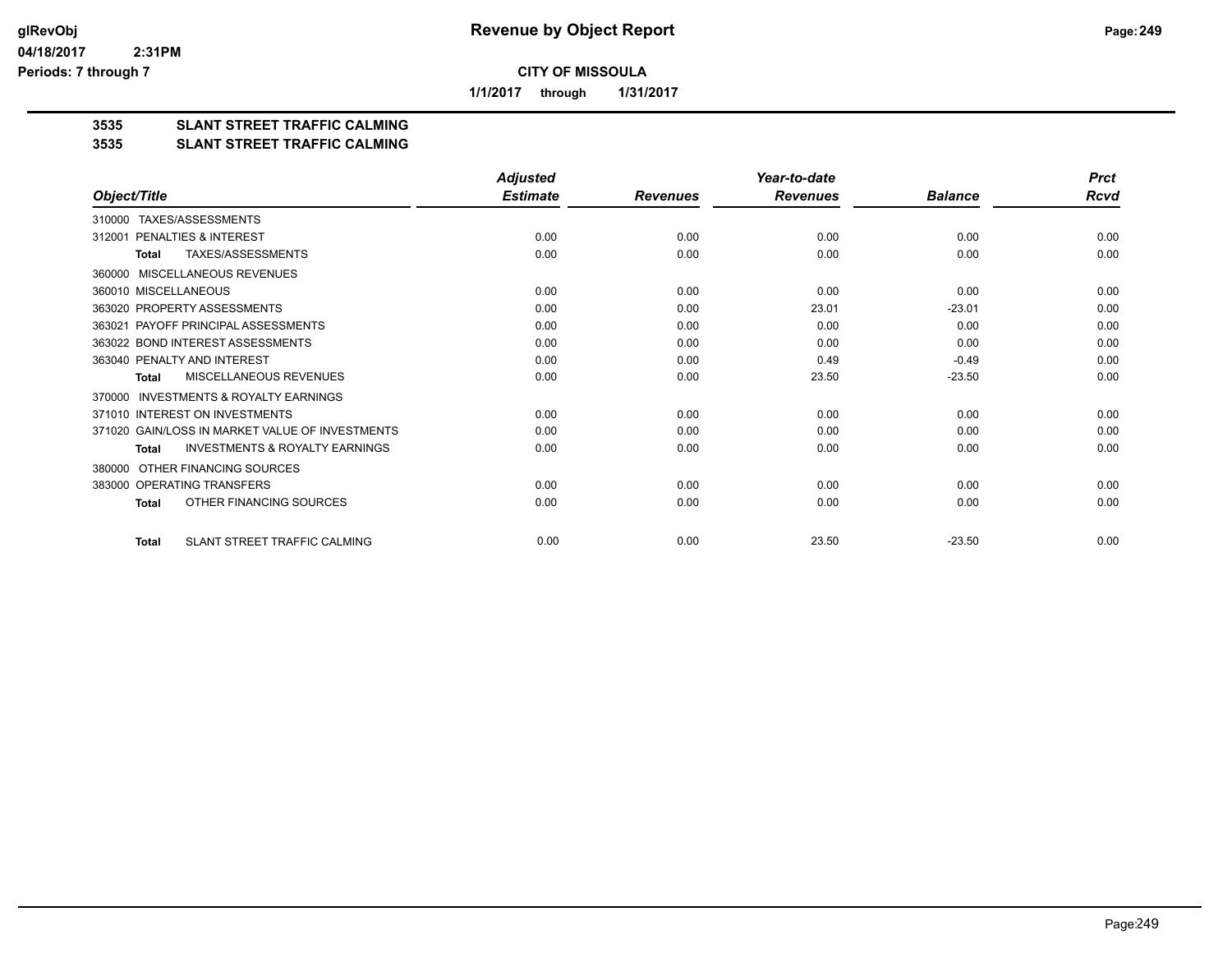**1/1/2017 through 1/31/2017**

### **3535 SLANT STREET TRAFFIC CALMING**

|                                                           | <b>Adjusted</b> |                 | Year-to-date    |                | <b>Prct</b> |
|-----------------------------------------------------------|-----------------|-----------------|-----------------|----------------|-------------|
| Object/Title                                              | <b>Estimate</b> | <b>Revenues</b> | <b>Revenues</b> | <b>Balance</b> | <b>Rcvd</b> |
| 310000 TAXES/ASSESSMENTS                                  |                 |                 |                 |                |             |
| PENALTIES & INTEREST<br>312001                            | 0.00            | 0.00            | 0.00            | 0.00           | 0.00        |
| TAXES/ASSESSMENTS<br><b>Total</b>                         | 0.00            | 0.00            | 0.00            | 0.00           | 0.00        |
| 360000 MISCELLANEOUS REVENUES                             |                 |                 |                 |                |             |
| 360010 MISCELLANEOUS                                      | 0.00            | 0.00            | 0.00            | 0.00           | 0.00        |
| 363020 PROPERTY ASSESSMENTS                               | 0.00            | 0.00            | 23.01           | $-23.01$       | 0.00        |
| 363021 PAYOFF PRINCIPAL ASSESSMENTS                       | 0.00            | 0.00            | 0.00            | 0.00           | 0.00        |
| 363022 BOND INTEREST ASSESSMENTS                          | 0.00            | 0.00            | 0.00            | 0.00           | 0.00        |
| 363040 PENALTY AND INTEREST                               | 0.00            | 0.00            | 0.49            | $-0.49$        | 0.00        |
| MISCELLANEOUS REVENUES<br><b>Total</b>                    | 0.00            | 0.00            | 23.50           | $-23.50$       | 0.00        |
| <b>INVESTMENTS &amp; ROYALTY EARNINGS</b><br>370000       |                 |                 |                 |                |             |
| 371010 INTEREST ON INVESTMENTS                            | 0.00            | 0.00            | 0.00            | 0.00           | 0.00        |
| 371020 GAIN/LOSS IN MARKET VALUE OF INVESTMENT            | 0.00            | 0.00            | 0.00            | 0.00           | 0.00        |
| <b>INVESTMENTS &amp; ROYALTY EARNINGS</b><br><b>Total</b> | 0.00            | 0.00            | 0.00            | 0.00           | 0.00        |
| 380000 OTHER FINANCING SOURCES                            |                 |                 |                 |                |             |
| 383000 OPERATING TRANSFERS                                | 0.00            | 0.00            | 0.00            | 0.00           | 0.00        |
| OTHER FINANCING SOURCES<br><b>Total</b>                   | 0.00            | 0.00            | 0.00            | 0.00           | 0.00        |
| SLANT STREET TRAFFIC CALMING<br><b>Total</b>              | 0.00            | 0.00            | 23.50           | $-23.50$       | 0.00        |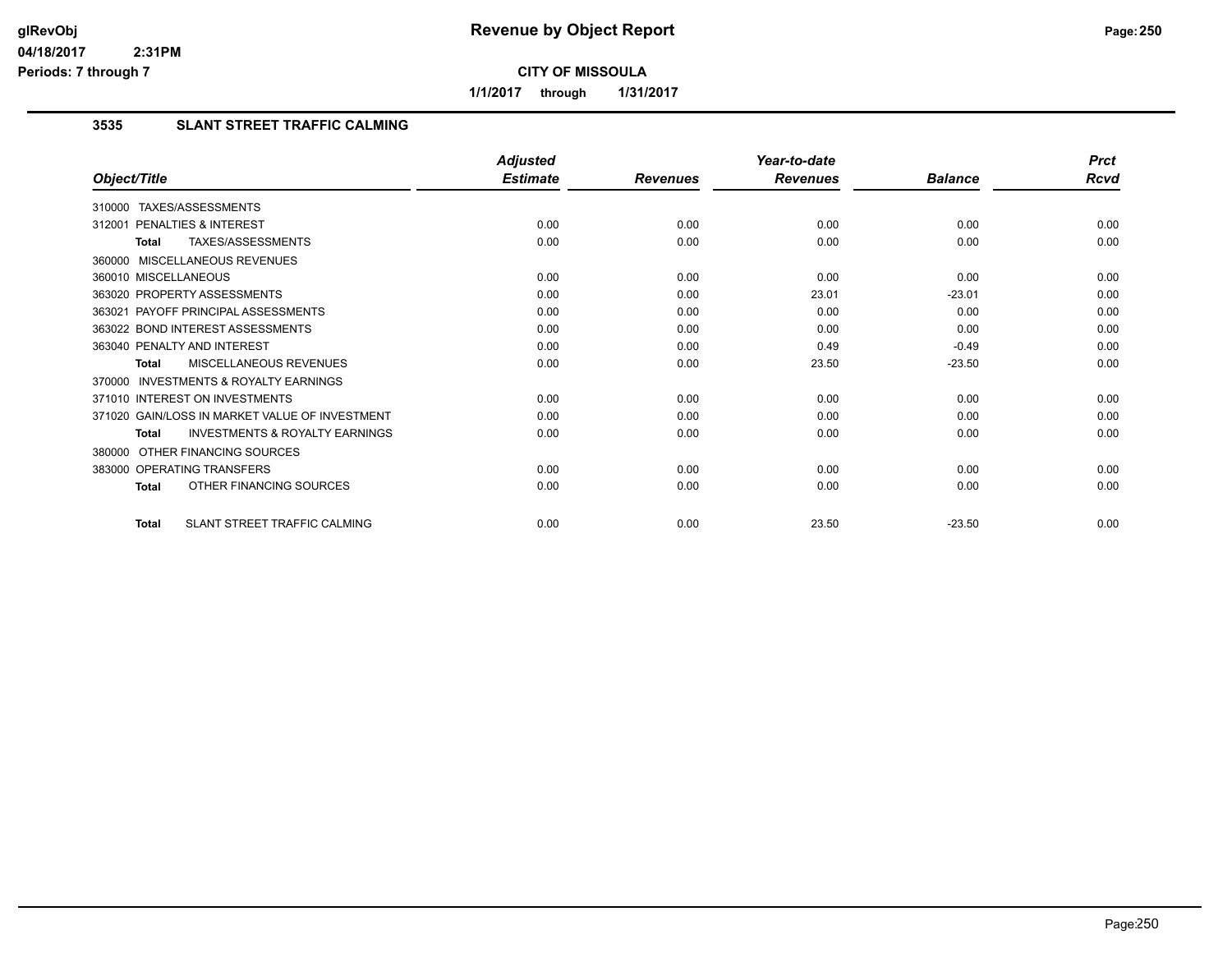**1/1/2017 through 1/31/2017**

# **3536 LINCOLNWOOD SEWER PHASE II**

### **3536 LINCOLNWOOD SEWER PHASE II**

|                                                           | <b>Adjusted</b> |                 | Year-to-date    |                | <b>Prct</b> |
|-----------------------------------------------------------|-----------------|-----------------|-----------------|----------------|-------------|
| Object/Title                                              | <b>Estimate</b> | <b>Revenues</b> | <b>Revenues</b> | <b>Balance</b> | <b>Rcvd</b> |
| TAXES/ASSESSMENTS<br>310000                               |                 |                 |                 |                |             |
| 312001 PENALTIES & INTEREST                               | 0.00            | 0.00            | 0.00            | 0.00           | 0.00        |
| TAXES/ASSESSMENTS<br><b>Total</b>                         | 0.00            | 0.00            | 0.00            | 0.00           | 0.00        |
| <b>MISCELLANEOUS REVENUES</b><br>360000                   |                 |                 |                 |                |             |
| 363020 PROPERTY ASSESSMENTS                               | 31,544.00       | 0.00            | 13,793.53       | 17,750.47      | 43.73       |
| 363021 PAYOFF PRINCIPAL ASSESSMENTS                       | 0.00            | 0.00            | 3,352.17        | $-3,352.17$    | 0.00        |
| 363022 BOND INTEREST ASSESSMENTS                          | 0.00            | 0.00            | 0.00            | 0.00           | 0.00        |
| 363040 PENALTY AND INTEREST                               | 0.00            | 0.00            | 0.00            | 0.00           | 0.00        |
| MISCELLANEOUS REVENUES<br>Total                           | 31,544.00       | 0.00            | 17,145.70       | 14,398.30      | 54.35       |
| <b>INVESTMENTS &amp; ROYALTY EARNINGS</b><br>370000       |                 |                 |                 |                |             |
| 371010 INTEREST ON INVESTMENTS                            | 0.00            | 0.00            | 0.00            | 0.00           | 0.00        |
| 371020 GAIN/LOSS IN MARKET VALUE OF INVESTMENTS           | 0.00            | 0.00            | 0.00            | 0.00           | 0.00        |
| <b>INVESTMENTS &amp; ROYALTY EARNINGS</b><br><b>Total</b> | 0.00            | 0.00            | 0.00            | 0.00           | 0.00        |
| LINCOLNWOOD SEWER PHASE II<br><b>Total</b>                | 31,544.00       | 0.00            | 17,145.70       | 14,398.30      | 54.35       |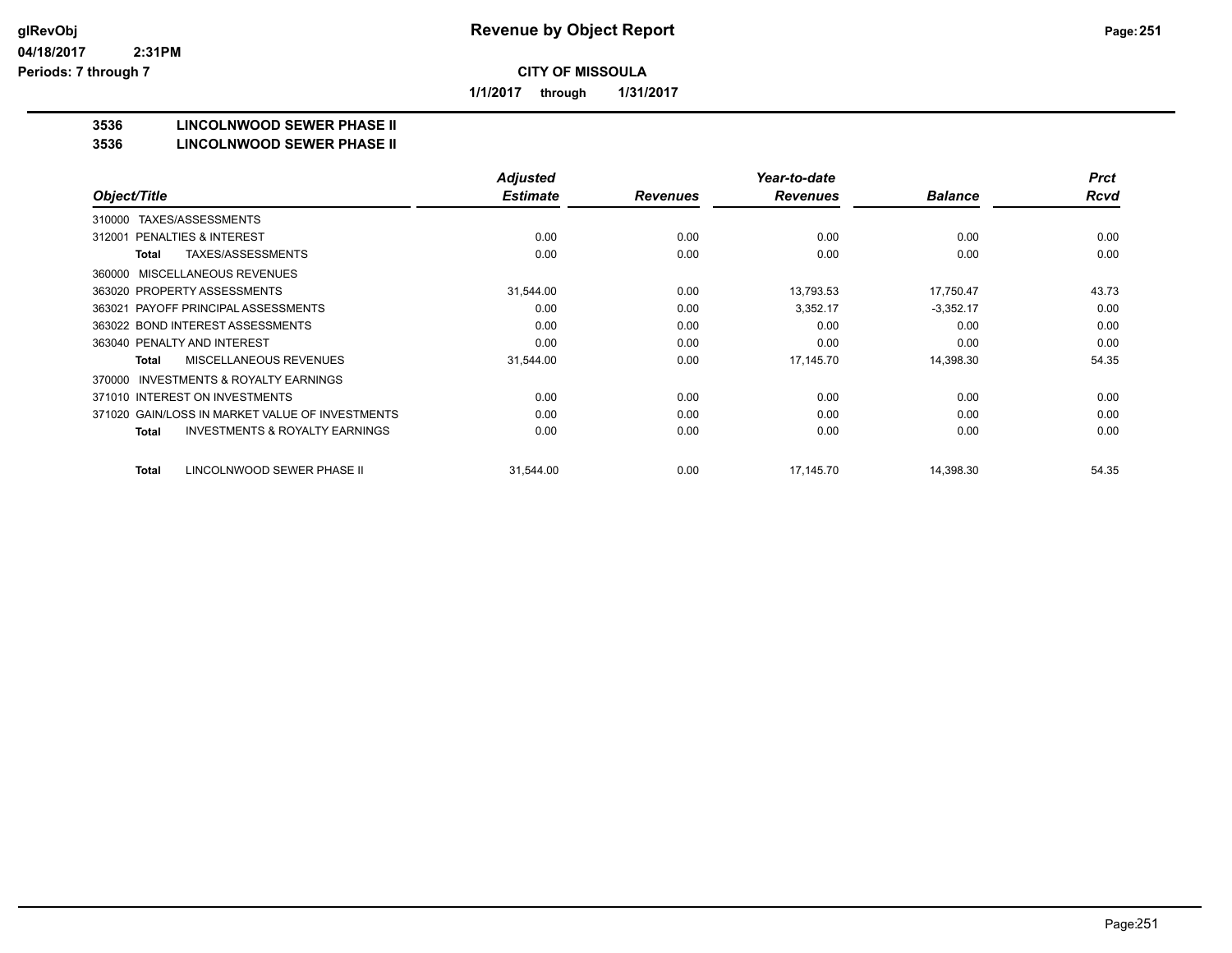**1/1/2017 through 1/31/2017**

### **3536 LINCOLNWOOD SEWER PHASE II**

|                                                           | <b>Adjusted</b> |                 | Year-to-date    |                | <b>Prct</b> |
|-----------------------------------------------------------|-----------------|-----------------|-----------------|----------------|-------------|
| Object/Title                                              | <b>Estimate</b> | <b>Revenues</b> | <b>Revenues</b> | <b>Balance</b> | <b>Rcvd</b> |
| TAXES/ASSESSMENTS<br>310000                               |                 |                 |                 |                |             |
| 312001 PENALTIES & INTEREST                               | 0.00            | 0.00            | 0.00            | 0.00           | 0.00        |
| TAXES/ASSESSMENTS<br>Total                                | 0.00            | 0.00            | 0.00            | 0.00           | 0.00        |
| MISCELLANEOUS REVENUES<br>360000                          |                 |                 |                 |                |             |
| 363020 PROPERTY ASSESSMENTS                               | 31,544.00       | 0.00            | 13,793.53       | 17,750.47      | 43.73       |
| 363021 PAYOFF PRINCIPAL ASSESSMENTS                       | 0.00            | 0.00            | 3,352.17        | $-3,352.17$    | 0.00        |
| 363022 BOND INTEREST ASSESSMENTS                          | 0.00            | 0.00            | 0.00            | 0.00           | 0.00        |
| 363040 PENALTY AND INTEREST                               | 0.00            | 0.00            | 0.00            | 0.00           | 0.00        |
| MISCELLANEOUS REVENUES<br><b>Total</b>                    | 31,544.00       | 0.00            | 17,145.70       | 14,398.30      | 54.35       |
| <b>INVESTMENTS &amp; ROYALTY EARNINGS</b><br>370000       |                 |                 |                 |                |             |
| 371010 INTEREST ON INVESTMENTS                            | 0.00            | 0.00            | 0.00            | 0.00           | 0.00        |
| 371020 GAIN/LOSS IN MARKET VALUE OF INVESTMENT            | 0.00            | 0.00            | 0.00            | 0.00           | 0.00        |
| <b>INVESTMENTS &amp; ROYALTY EARNINGS</b><br><b>Total</b> | 0.00            | 0.00            | 0.00            | 0.00           | 0.00        |
| LINCOLNWOOD SEWER PHASE II<br><b>Total</b>                | 31,544.00       | 0.00            | 17,145.70       | 14,398.30      | 54.35       |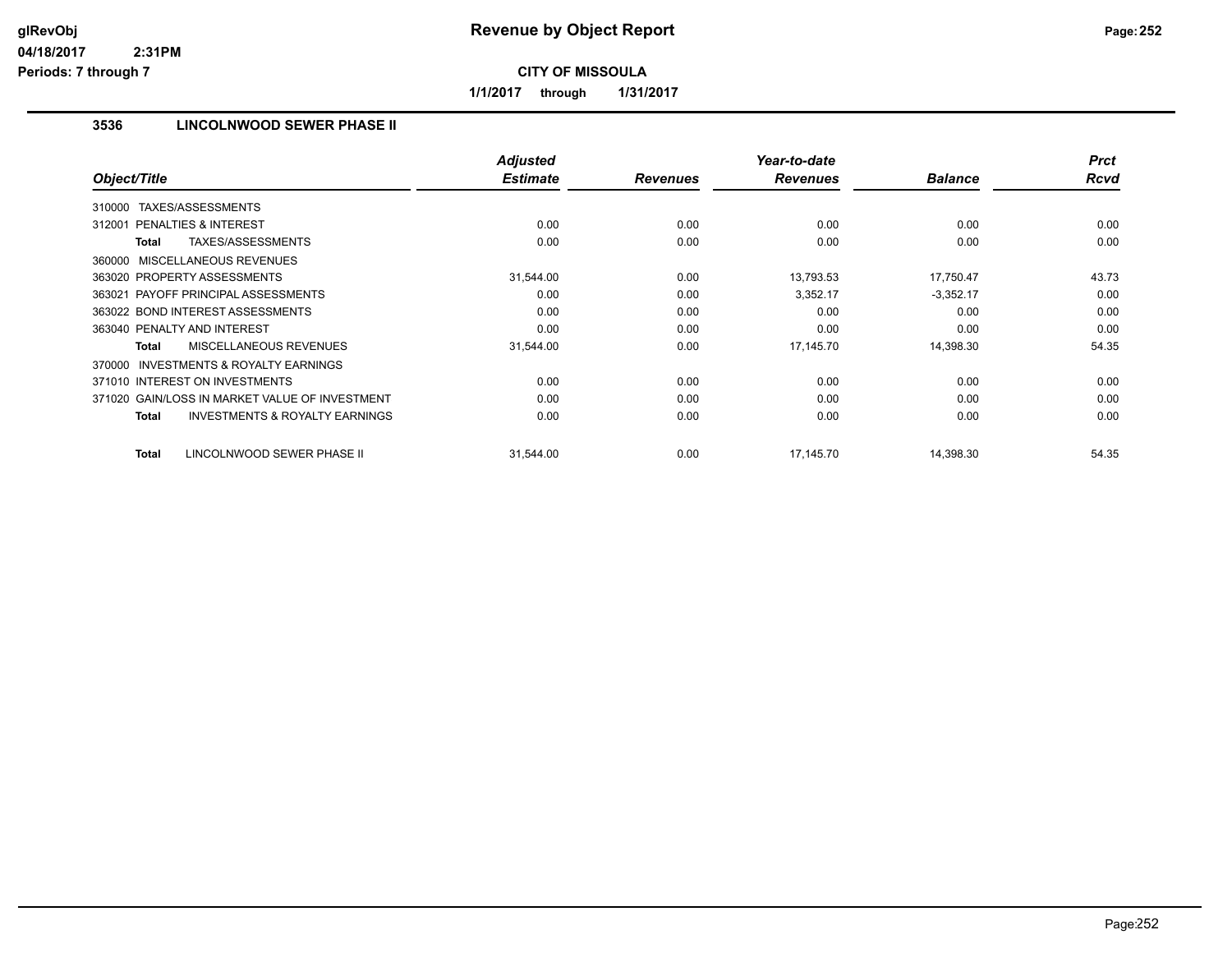**1/1/2017 through 1/31/2017**

## **3539 SOUTH 4TH STREET W TRAFFIC**

## **3539 SOUTH 4TH STREET W TRAFFIC**

|                                                           | <b>Adjusted</b> |                 | Year-to-date    |                | <b>Prct</b> |
|-----------------------------------------------------------|-----------------|-----------------|-----------------|----------------|-------------|
| Object/Title                                              | <b>Estimate</b> | <b>Revenues</b> | <b>Revenues</b> | <b>Balance</b> | <b>Rcvd</b> |
| TAXES/ASSESSMENTS<br>310000                               |                 |                 |                 |                |             |
| PENALTIES & INTEREST<br>312001                            | 0.00            | 0.00            | 0.00            | 0.00           | 0.00        |
| TAXES/ASSESSMENTS<br><b>Total</b>                         | 0.00            | 0.00            | 0.00            | 0.00           | 0.00        |
| 360000 MISCELLANEOUS REVENUES                             |                 |                 |                 |                |             |
| 360010 MISCELLANEOUS                                      | 0.00            | 0.00            | 0.00            | 0.00           | 0.00        |
| 363020 PROPERTY ASSESSMENTS                               | 0.00            | 0.00            | 0.00            | 0.00           | 0.00        |
| 363021 PAYOFF PRINCIPAL ASSESSMENTS                       | 0.00            | 0.00            | 0.00            | 0.00           | 0.00        |
| 363022 BOND INTEREST ASSESSMENTS                          | 0.00            | 0.00            | 0.00            | 0.00           | 0.00        |
| 363040 PENALTY AND INTEREST                               | 0.00            | 0.00            | 0.00            | 0.00           | 0.00        |
| <b>MISCELLANEOUS REVENUES</b><br><b>Total</b>             | 0.00            | 0.00            | 0.00            | 0.00           | 0.00        |
| <b>INVESTMENTS &amp; ROYALTY EARNINGS</b><br>370000       |                 |                 |                 |                |             |
| 371010 INTEREST ON INVESTMENTS                            | 0.00            | 0.00            | 0.00            | 0.00           | 0.00        |
| 371020 GAIN/LOSS IN MARKET VALUE OF INVESTMENTS           | 0.00            | 0.00            | 0.00            | 0.00           | 0.00        |
| <b>INVESTMENTS &amp; ROYALTY EARNINGS</b><br><b>Total</b> | 0.00            | 0.00            | 0.00            | 0.00           | 0.00        |
| OTHER FINANCING SOURCES<br>380000                         |                 |                 |                 |                |             |
| 383000 OPERATING TRANSFERS                                | 0.00            | 0.00            | 0.00            | 0.00           | 0.00        |
| OTHER FINANCING SOURCES<br><b>Total</b>                   | 0.00            | 0.00            | 0.00            | 0.00           | 0.00        |
| SOUTH 4TH STREET W TRAFFIC<br><b>Total</b>                | 0.00            | 0.00            | 0.00            | 0.00           | 0.00        |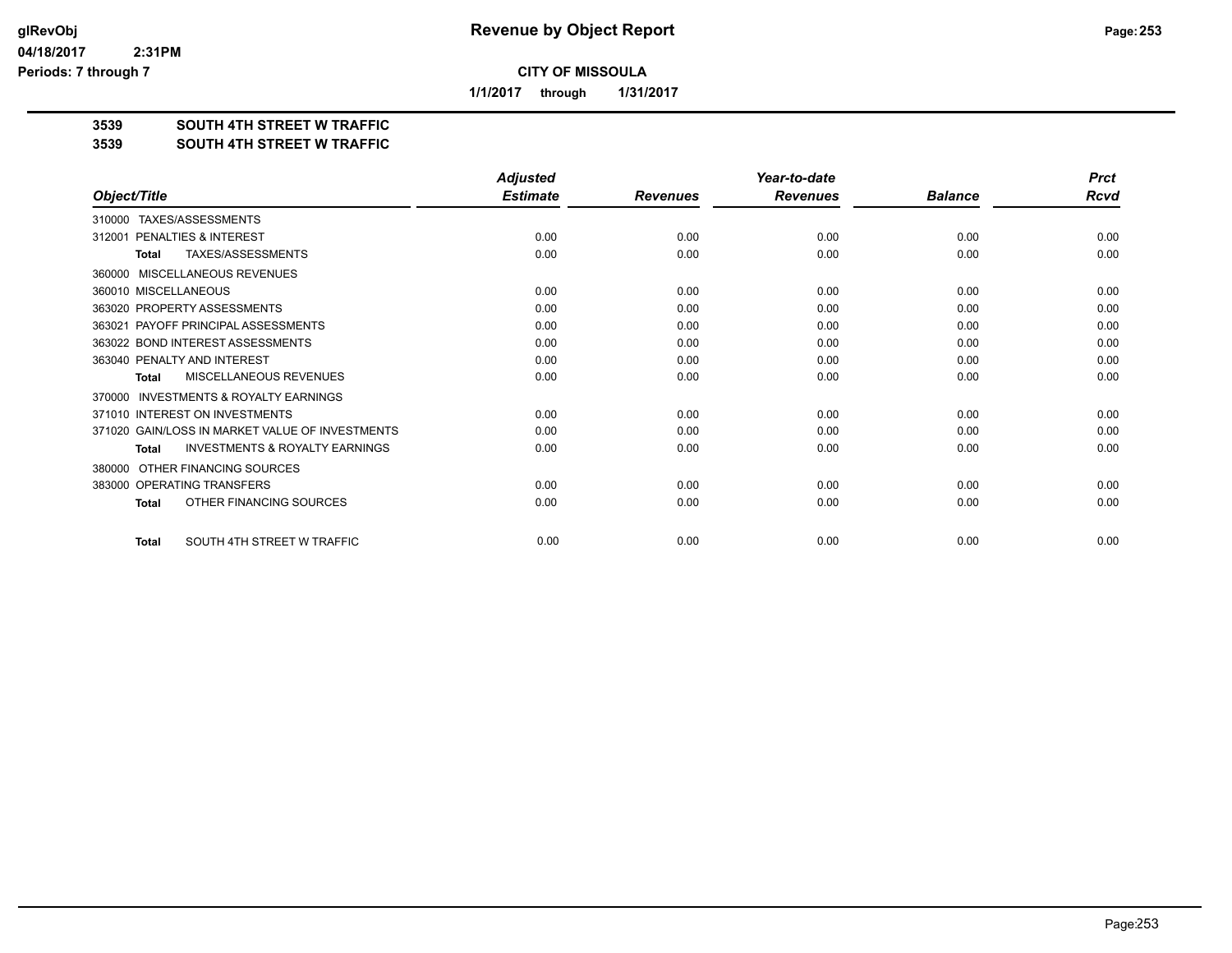**1/1/2017 through 1/31/2017**

## **3539 SOUTH 4TH STREET W TRAFFIC**

|                                                     | <b>Adjusted</b> |                 | Year-to-date    |                | <b>Prct</b> |
|-----------------------------------------------------|-----------------|-----------------|-----------------|----------------|-------------|
| Object/Title                                        | <b>Estimate</b> | <b>Revenues</b> | <b>Revenues</b> | <b>Balance</b> | Rcvd        |
| 310000 TAXES/ASSESSMENTS                            |                 |                 |                 |                |             |
| 312001 PENALTIES & INTEREST                         | 0.00            | 0.00            | 0.00            | 0.00           | 0.00        |
| TAXES/ASSESSMENTS<br><b>Total</b>                   | 0.00            | 0.00            | 0.00            | 0.00           | 0.00        |
| 360000 MISCELLANEOUS REVENUES                       |                 |                 |                 |                |             |
| 360010 MISCELLANEOUS                                | 0.00            | 0.00            | 0.00            | 0.00           | 0.00        |
| 363020 PROPERTY ASSESSMENTS                         | 0.00            | 0.00            | 0.00            | 0.00           | 0.00        |
| 363021 PAYOFF PRINCIPAL ASSESSMENTS                 | 0.00            | 0.00            | 0.00            | 0.00           | 0.00        |
| 363022 BOND INTEREST ASSESSMENTS                    | 0.00            | 0.00            | 0.00            | 0.00           | 0.00        |
| 363040 PENALTY AND INTEREST                         | 0.00            | 0.00            | 0.00            | 0.00           | 0.00        |
| MISCELLANEOUS REVENUES<br>Total                     | 0.00            | 0.00            | 0.00            | 0.00           | 0.00        |
| <b>INVESTMENTS &amp; ROYALTY EARNINGS</b><br>370000 |                 |                 |                 |                |             |
| 371010 INTEREST ON INVESTMENTS                      | 0.00            | 0.00            | 0.00            | 0.00           | 0.00        |
| 371020 GAIN/LOSS IN MARKET VALUE OF INVESTMENT      | 0.00            | 0.00            | 0.00            | 0.00           | 0.00        |
| <b>INVESTMENTS &amp; ROYALTY EARNINGS</b><br>Total  | 0.00            | 0.00            | 0.00            | 0.00           | 0.00        |
| OTHER FINANCING SOURCES<br>380000                   |                 |                 |                 |                |             |
| 383000 OPERATING TRANSFERS                          | 0.00            | 0.00            | 0.00            | 0.00           | 0.00        |
| OTHER FINANCING SOURCES<br><b>Total</b>             | 0.00            | 0.00            | 0.00            | 0.00           | 0.00        |
| SOUTH 4TH STREET W TRAFFIC<br><b>Total</b>          | 0.00            | 0.00            | 0.00            | 0.00           | 0.00        |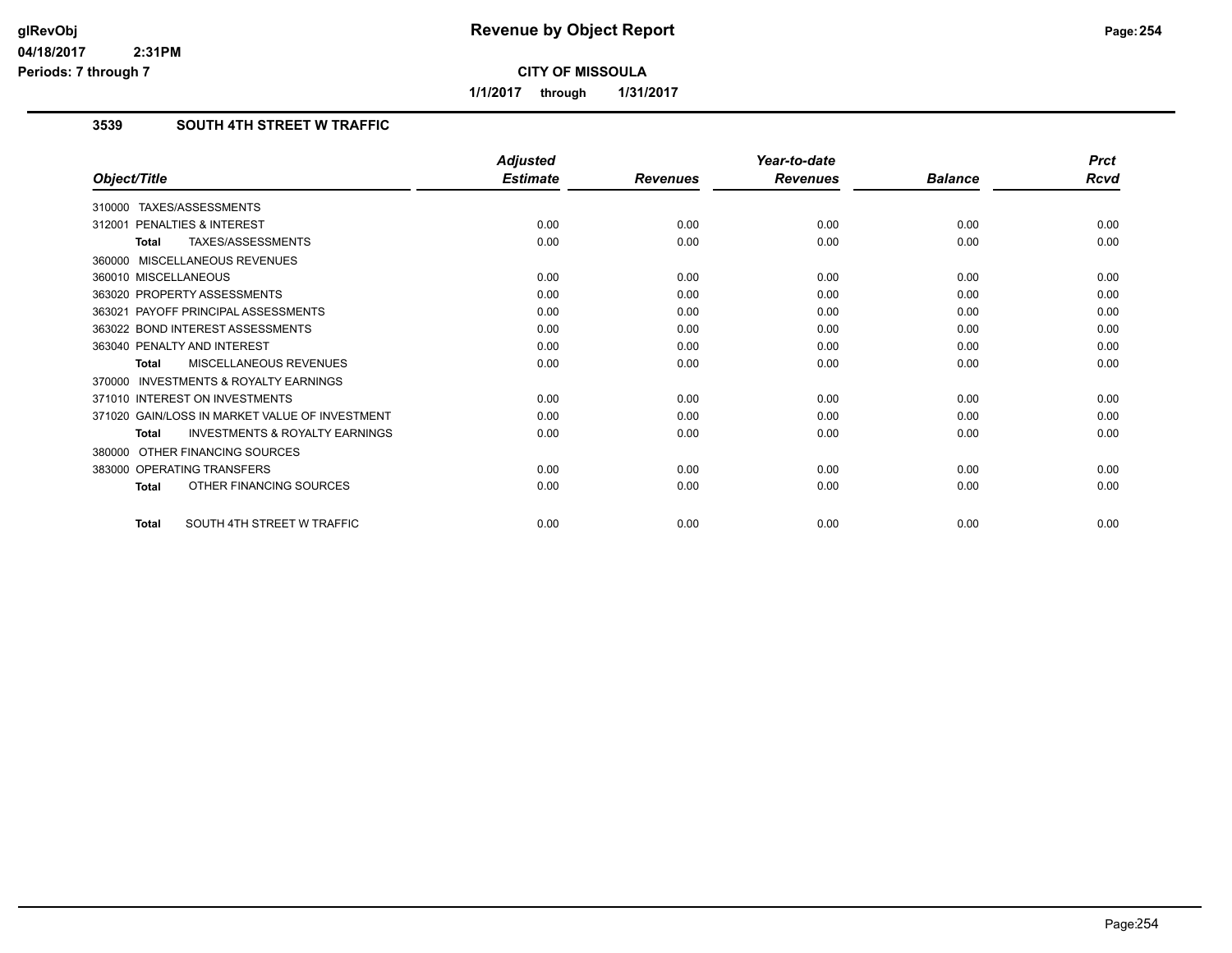**1/1/2017 through 1/31/2017**

**3540 SID 540 DEBT SERVICE FUND**

**3540 SID 540 DEBT SERVICE FUND**

|                                                    | <b>Adjusted</b> |                 | Year-to-date    |                | <b>Prct</b> |
|----------------------------------------------------|-----------------|-----------------|-----------------|----------------|-------------|
| Object/Title                                       | <b>Estimate</b> | <b>Revenues</b> | <b>Revenues</b> | <b>Balance</b> | Rcvd        |
| 360000 MISCELLANEOUS REVENUES                      |                 |                 |                 |                |             |
| 363020 PROPERTY ASSESSMENTS                        | 121.253.00      | 456.40          | 46.163.25       | 75.089.75      | 38.07       |
| 363021 PAYOFF PRINCIPAL ASSESSMENTS                | 0.00            | 799.07          | 5.821.39        | $-5.821.39$    | 0.00        |
| 363040 PENALTY AND INTEREST                        | 0.00            | 6.08            | 17.52           | $-17.52$       | 0.00        |
| MISCELLANEOUS REVENUES<br>Total                    | 121,253.00      | 1.261.55        | 52.002.16       | 69,250.84      | 42.89       |
| 370000 INVESTMENTS & ROYALTY EARNINGS              |                 |                 |                 |                |             |
| 371010 INTEREST ON INVESTMENTS                     | 0.00            | 0.00            | 0.00            | 0.00           | 0.00        |
| 371500 INTEREST ON INTERFUND LOAN                  | 0.00            | 0.00            | 0.00            | 0.00           | 0.00        |
| <b>INVESTMENTS &amp; ROYALTY EARNINGS</b><br>Total | 0.00            | 0.00            | 0.00            | 0.00           | 0.00        |
| Total<br>SID 540 DEBT SERVICE FUND                 | 121.253.00      | 1.261.55        | 52.002.16       | 69.250.84      | 42.89       |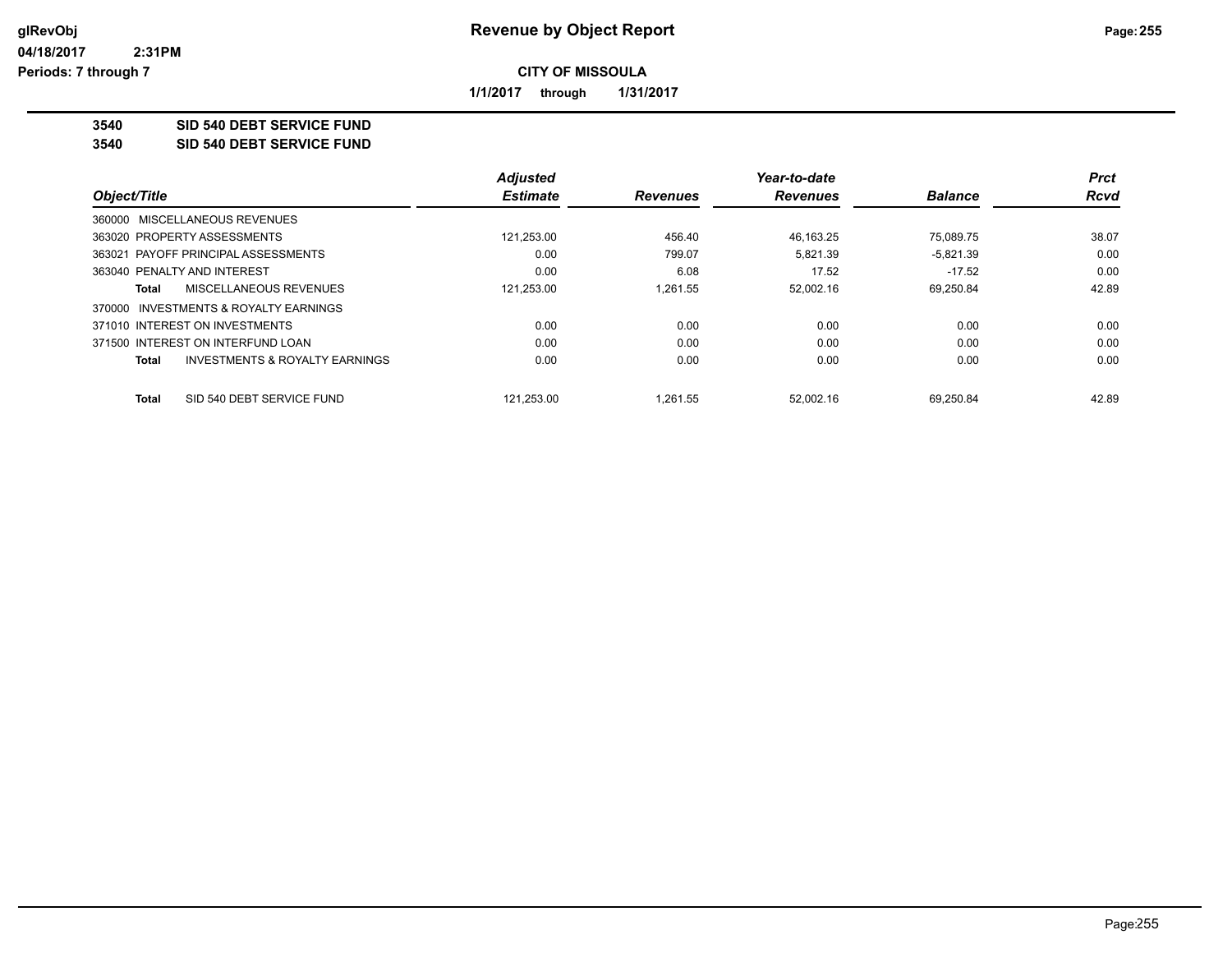**1/1/2017 through 1/31/2017**

#### **3540 SID 540 DEBT SERVICE FUND**

| Object/Title                                   | <b>Adjusted</b><br><b>Estimate</b> | <b>Revenues</b> | Year-to-date<br><b>Revenues</b> | <b>Balance</b> | <b>Prct</b><br>Rcvd |
|------------------------------------------------|------------------------------------|-----------------|---------------------------------|----------------|---------------------|
| 360000 MISCELLANEOUS REVENUES                  |                                    |                 |                                 |                |                     |
| 363020 PROPERTY ASSESSMENTS                    | 121.253.00                         | 456.40          | 46,163.25                       | 75.089.75      | 38.07               |
| 363021 PAYOFF PRINCIPAL ASSESSMENTS            | 0.00                               | 799.07          | 5.821.39                        | $-5.821.39$    | 0.00                |
| 363040 PENALTY AND INTEREST                    | 0.00                               | 6.08            | 17.52                           | $-17.52$       | 0.00                |
| MISCELLANEOUS REVENUES<br>Total                | 121,253.00                         | 1,261.55        | 52.002.16                       | 69,250.84      | 42.89               |
| 370000 INVESTMENTS & ROYALTY EARNINGS          |                                    |                 |                                 |                |                     |
| 371010 INTEREST ON INVESTMENTS                 | 0.00                               | 0.00            | 0.00                            | 0.00           | 0.00                |
| 371500 INTEREST ON INTERFUND LOAN              | 0.00                               | 0.00            | 0.00                            | 0.00           | 0.00                |
| INVESTMENTS & ROYALTY EARNINGS<br><b>Total</b> | 0.00                               | 0.00            | 0.00                            | 0.00           | 0.00                |
| <b>Total</b><br>SID 540 DEBT SERVICE FUND      | 121.253.00                         | 1.261.55        | 52.002.16                       | 69.250.84      | 42.89               |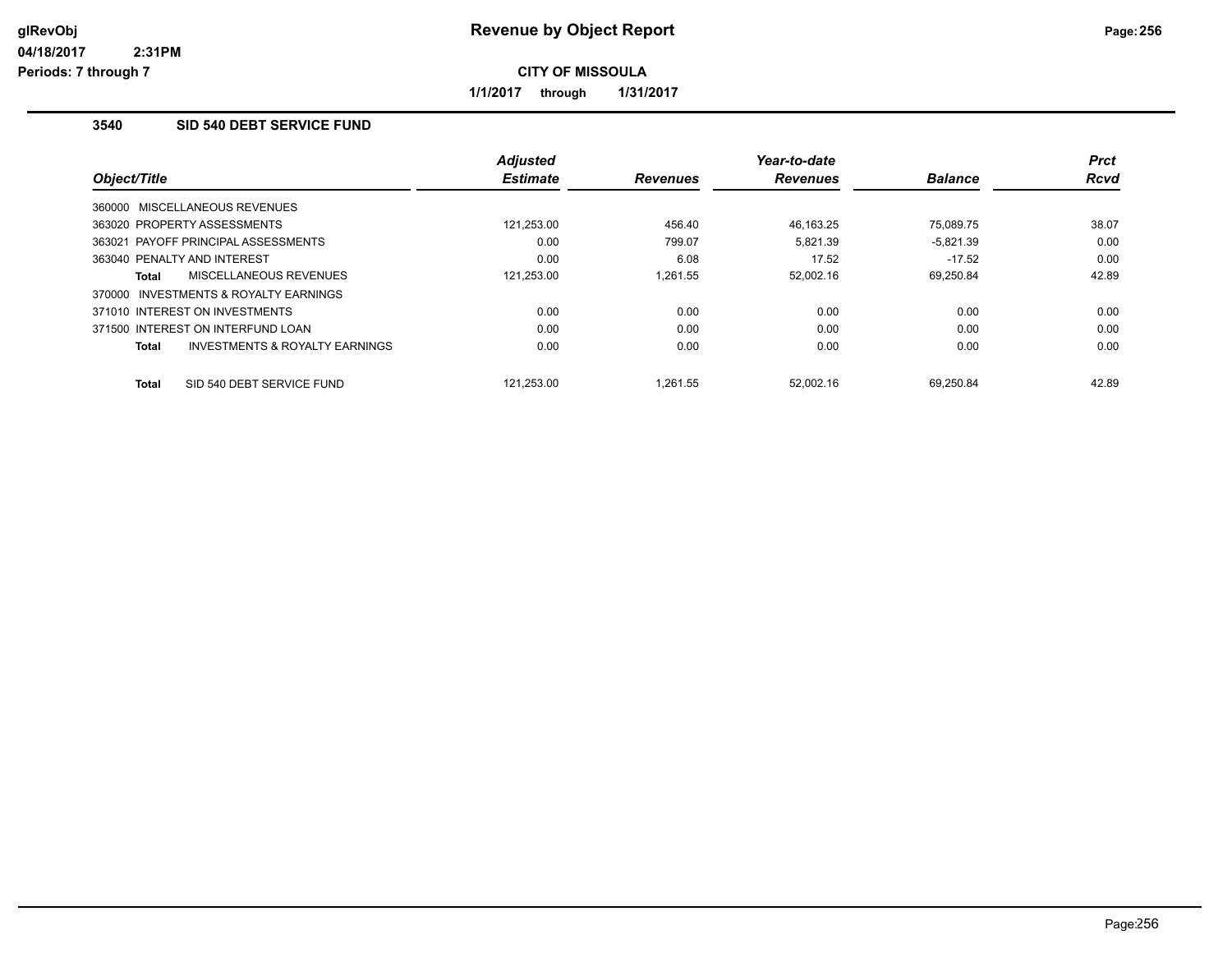**1/1/2017 through 1/31/2017**

**3541 SID 541 DEBT SERVICE**

| 3541 |  |  | <b>SID 541 DEBT SERVICE</b> |
|------|--|--|-----------------------------|
|------|--|--|-----------------------------|

|                                                    | <b>Adjusted</b> |                 | Year-to-date    |                | <b>Prct</b> |
|----------------------------------------------------|-----------------|-----------------|-----------------|----------------|-------------|
| Object/Title                                       | <b>Estimate</b> | <b>Revenues</b> | <b>Revenues</b> | <b>Balance</b> | <b>Rcvd</b> |
| 360000 MISCELLANEOUS REVENUES                      |                 |                 |                 |                |             |
| 363020 PROPERTY ASSESSMENTS                        | 58,098.00       | 653.78          | 29.347.83       | 28,750.17      | 50.51       |
| 363021 PAYOFF PRINCIPAL ASSESSMENTS                | 0.00            | 0.00            | 2,691.36        | $-2,691.36$    | 0.00        |
| 363040 PENALTY AND INTEREST                        | 0.00            | 4.98            | 12.99           | $-12.99$       | 0.00        |
| MISCELLANEOUS REVENUES<br>Total                    | 58,098.00       | 658.76          | 32,052.18       | 26,045.82      | 55.17       |
| INVESTMENTS & ROYALTY EARNINGS<br>370000           |                 |                 |                 |                |             |
| 371010 INTEREST ON INVESTMENTS                     | 0.00            | 0.00            | 0.00            | 0.00           | 0.00        |
| <b>INVESTMENTS &amp; ROYALTY EARNINGS</b><br>Total | 0.00            | 0.00            | 0.00            | 0.00           | 0.00        |
| 380000 OTHER FINANCING SOURCES                     |                 |                 |                 |                |             |
| 381030 SID BONDS PROCEEDS                          | 0.00            | 0.00            | 0.00            | 0.00           | 0.00        |
| OTHER FINANCING SOURCES<br>Total                   | 0.00            | 0.00            | 0.00            | 0.00           | 0.00        |
| SID 541 DEBT SERVICE<br><b>Total</b>               | 58,098.00       | 658.76          | 32,052.18       | 26,045.82      | 55.17       |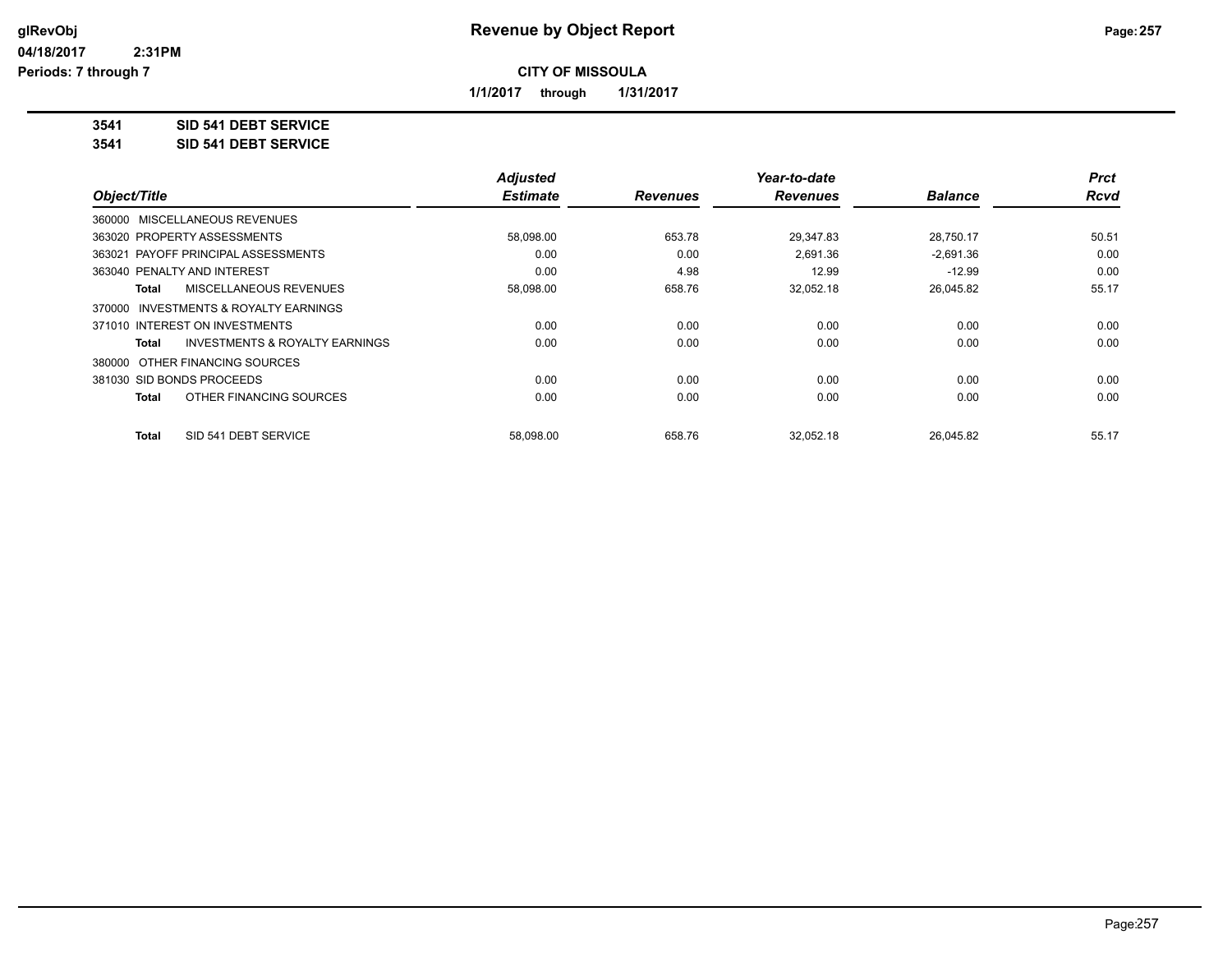**1/1/2017 through 1/31/2017**

#### **3541 SID 541 DEBT SERVICE**

| Object/Title                                              | <b>Adjusted</b><br><b>Estimate</b> | <b>Revenues</b> | Year-to-date<br><b>Revenues</b> | <b>Balance</b> | <b>Prct</b><br>Rcvd |
|-----------------------------------------------------------|------------------------------------|-----------------|---------------------------------|----------------|---------------------|
| <b>MISCELLANEOUS REVENUES</b>                             |                                    |                 |                                 |                |                     |
| 360000                                                    |                                    |                 |                                 |                |                     |
| 363020 PROPERTY ASSESSMENTS                               | 58,098.00                          | 653.78          | 29.347.83                       | 28,750.17      | 50.51               |
| 363021 PAYOFF PRINCIPAL ASSESSMENTS                       | 0.00                               | 0.00            | 2,691.36                        | $-2,691.36$    | 0.00                |
| 363040 PENALTY AND INTEREST                               | 0.00                               | 4.98            | 12.99                           | $-12.99$       | 0.00                |
| MISCELLANEOUS REVENUES<br><b>Total</b>                    | 58,098.00                          | 658.76          | 32,052.18                       | 26,045.82      | 55.17               |
| <b>INVESTMENTS &amp; ROYALTY EARNINGS</b><br>370000       |                                    |                 |                                 |                |                     |
| 371010 INTEREST ON INVESTMENTS                            | 0.00                               | 0.00            | 0.00                            | 0.00           | 0.00                |
| <b>INVESTMENTS &amp; ROYALTY EARNINGS</b><br><b>Total</b> | 0.00                               | 0.00            | 0.00                            | 0.00           | 0.00                |
| 380000 OTHER FINANCING SOURCES                            |                                    |                 |                                 |                |                     |
| 381030 SID BONDS PROCEEDS                                 | 0.00                               | 0.00            | 0.00                            | 0.00           | 0.00                |
| OTHER FINANCING SOURCES<br><b>Total</b>                   | 0.00                               | 0.00            | 0.00                            | 0.00           | 0.00                |
| <b>Total</b><br>SID 541 DEBT SERVICE                      | 58.098.00                          | 658.76          | 32.052.18                       | 26.045.82      | 55.17               |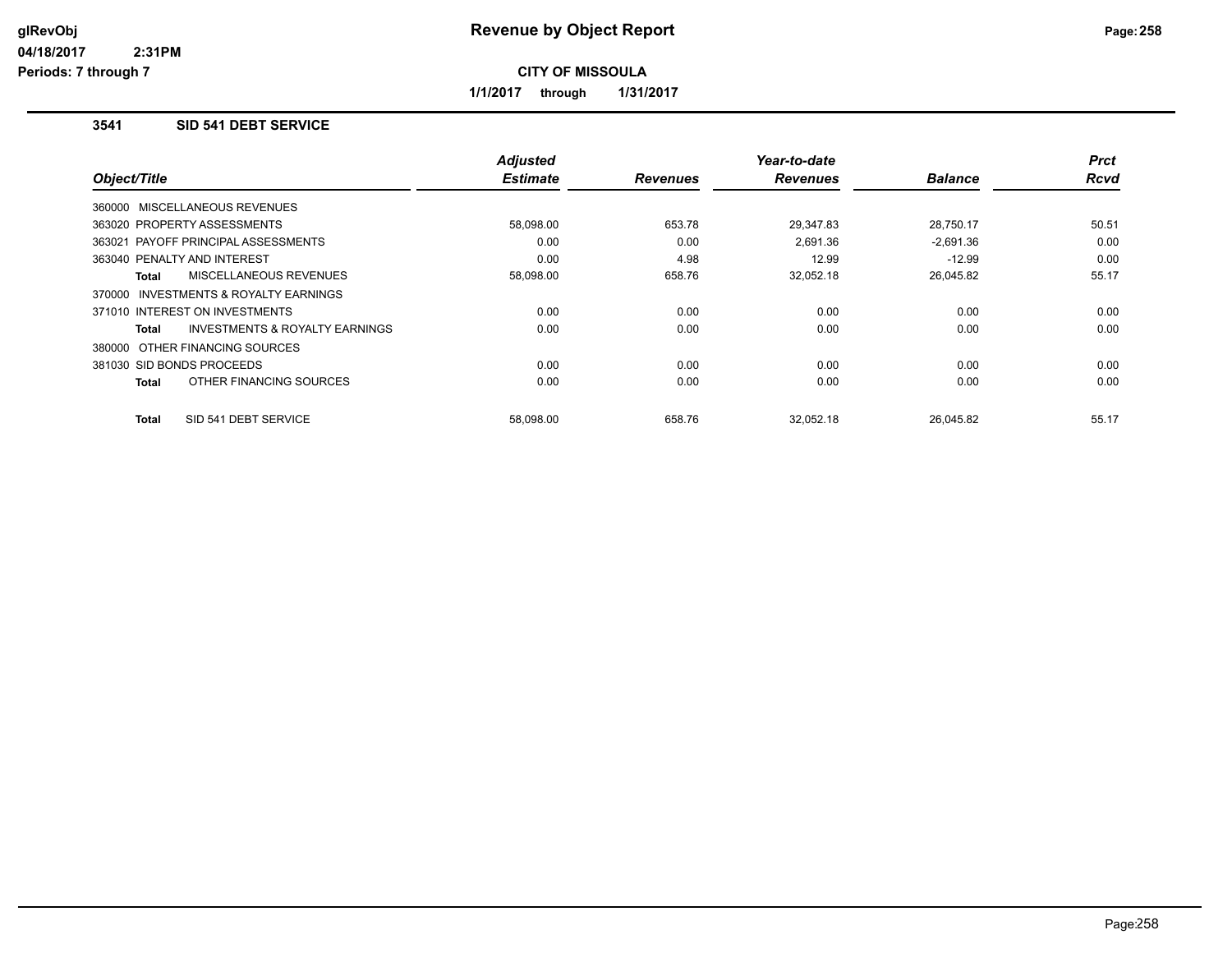**1/1/2017 through 1/31/2017**

**3543 SID 543 DEBT SERVICE**

**3543 SID 543 DEBT SERVICE**

|                                                | <b>Adjusted</b> |                 | Year-to-date    |                | <b>Prct</b> |
|------------------------------------------------|-----------------|-----------------|-----------------|----------------|-------------|
| Object/Title                                   | <b>Estimate</b> | <b>Revenues</b> | <b>Revenues</b> | <b>Balance</b> | <b>Rcvd</b> |
| 360000 MISCELLANEOUS REVENUES                  |                 |                 |                 |                |             |
| 363020 PROPERTY ASSESSMENTS                    | 0.00            | 186.47          | 4.782.75        | $-4.782.75$    | 0.00        |
| 363021 PAYOFF PRINCIPAL ASSESSMENTS            | 0.00            | 32.23           | 95.01           | $-95.01$       | 0.00        |
| 363040 PENALTY AND INTEREST                    | 0.00            | 1.79            | 3.34            | $-3.34$        | 0.00        |
| <b>MISCELLANEOUS REVENUES</b><br>Total         | 0.00            | 220.49          | 4.881.10        | $-4.881.10$    | 0.00        |
| 370000 INVESTMENTS & ROYALTY EARNINGS          |                 |                 |                 |                |             |
| 371010 INTEREST ON INVESTMENTS                 | 0.00            | 0.00            | 0.00            | 0.00           | 0.00        |
| INVESTMENTS & ROYALTY EARNINGS<br><b>Total</b> | 0.00            | 0.00            | 0.00            | 0.00           | 0.00        |
| SID 543 DEBT SERVICE<br><b>Total</b>           | 0.00            | 220.49          | 4.881.10        | $-4.881.10$    | 0.00        |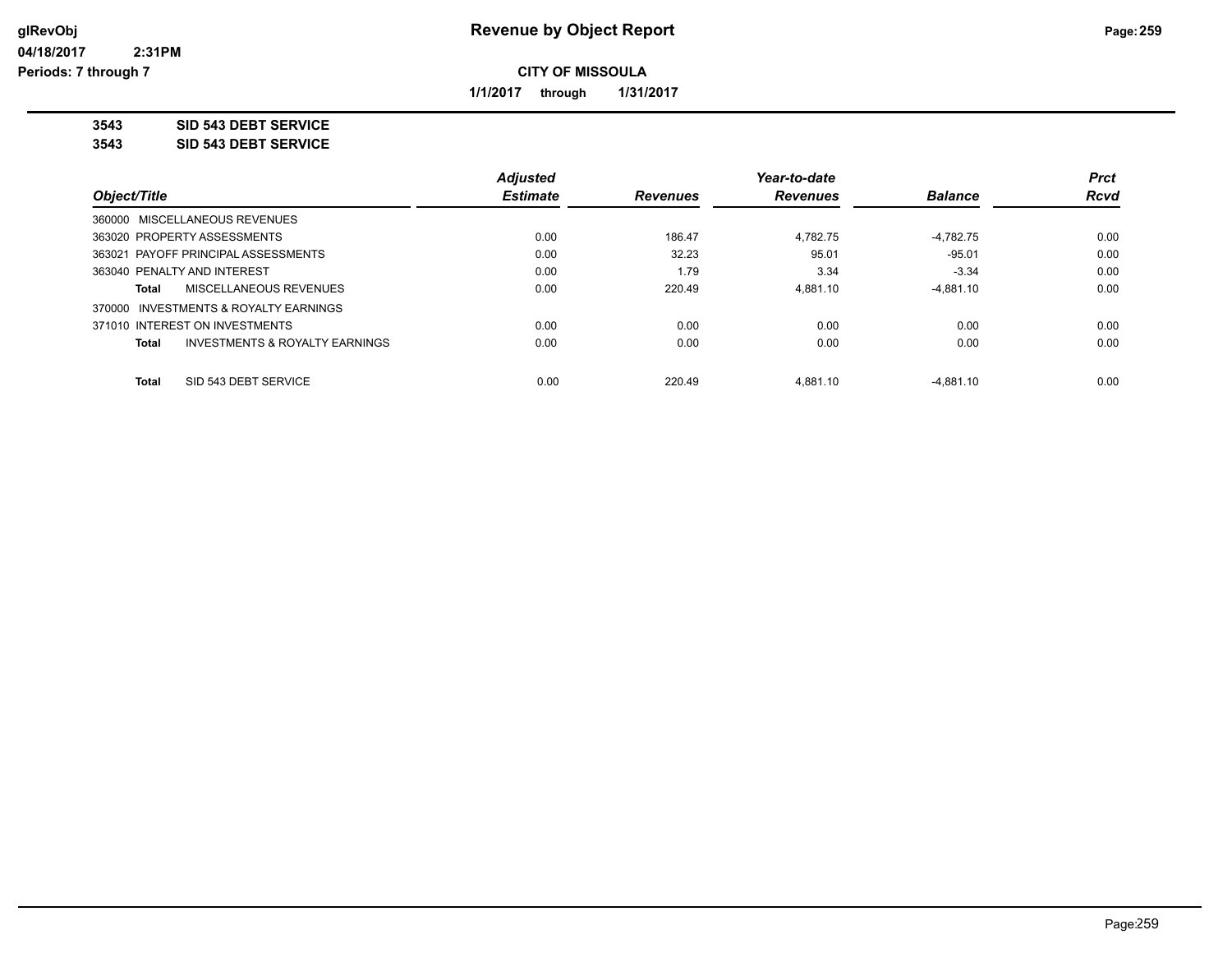**1/1/2017 through 1/31/2017**

#### **3543 SID 543 DEBT SERVICE**

|                                          | <b>Adjusted</b> |                 | Year-to-date    |                | <b>Prct</b> |
|------------------------------------------|-----------------|-----------------|-----------------|----------------|-------------|
| Object/Title                             | <b>Estimate</b> | <b>Revenues</b> | <b>Revenues</b> | <b>Balance</b> | <b>Rcvd</b> |
| 360000 MISCELLANEOUS REVENUES            |                 |                 |                 |                |             |
| 363020 PROPERTY ASSESSMENTS              | 0.00            | 186.47          | 4.782.75        | $-4.782.75$    | 0.00        |
| 363021 PAYOFF PRINCIPAL ASSESSMENTS      | 0.00            | 32.23           | 95.01           | $-95.01$       | 0.00        |
| 363040 PENALTY AND INTEREST              | 0.00            | 1.79            | 3.34            | $-3.34$        | 0.00        |
| MISCELLANEOUS REVENUES<br>Total          | 0.00            | 220.49          | 4.881.10        | $-4.881.10$    | 0.00        |
| INVESTMENTS & ROYALTY EARNINGS<br>370000 |                 |                 |                 |                |             |
| 371010 INTEREST ON INVESTMENTS           | 0.00            | 0.00            | 0.00            | 0.00           | 0.00        |
| INVESTMENTS & ROYALTY EARNINGS<br>Total  | 0.00            | 0.00            | 0.00            | 0.00           | 0.00        |
| SID 543 DEBT SERVICE<br><b>Total</b>     | 0.00            | 220.49          | 4.881.10        | $-4.881.10$    | 0.00        |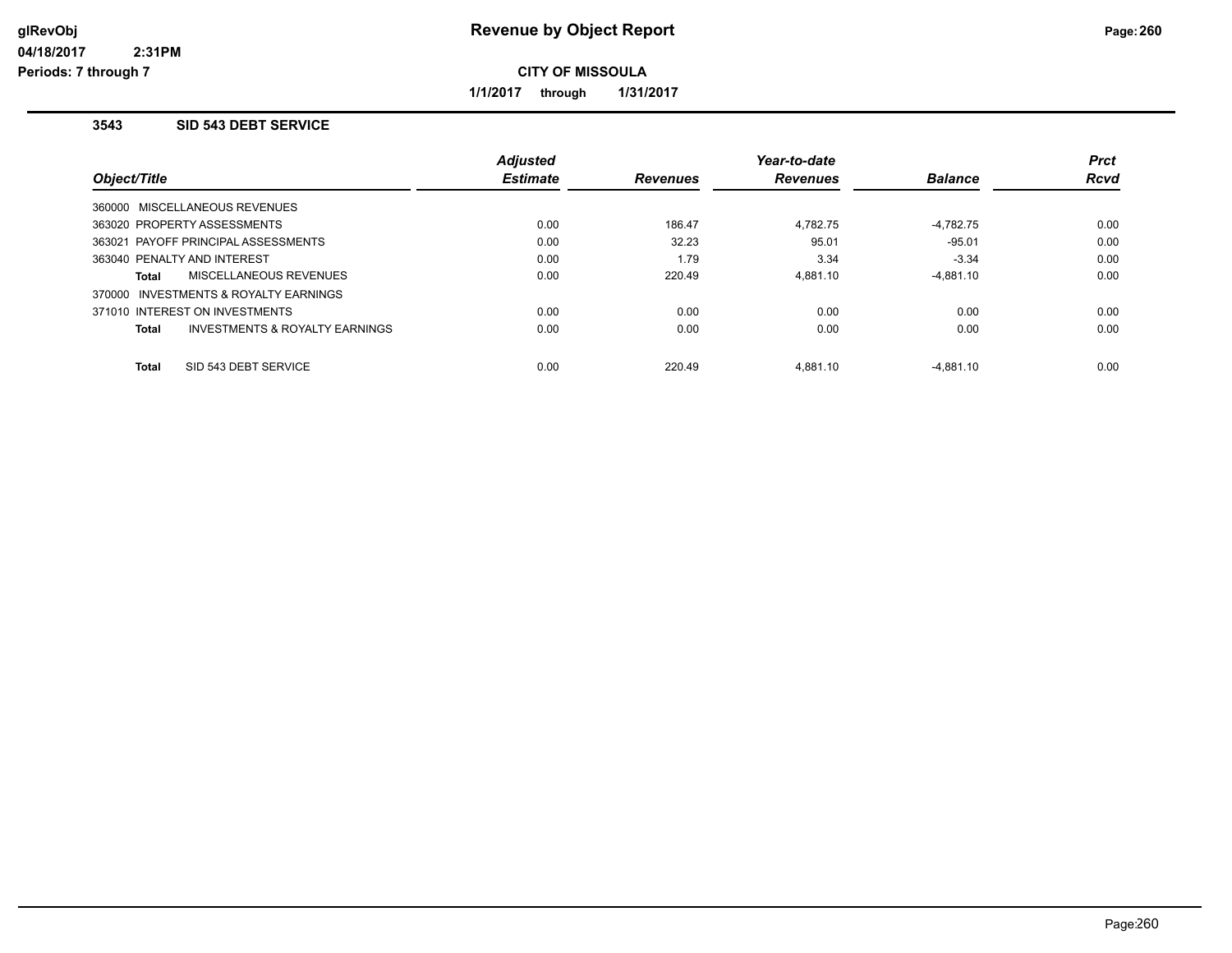**1/1/2017 through 1/31/2017**

## **3544 SID 544 RATTLESNAKE DEBT SERVICE 3544 SID 544 RATTLESNAKE DEBT SERVICE**

|                                                    | <b>Adjusted</b> |          | Year-to-date    |                | <b>Prct</b> |
|----------------------------------------------------|-----------------|----------|-----------------|----------------|-------------|
| Object/Title                                       | <b>Estimate</b> | Revenues | <b>Revenues</b> | <b>Balance</b> | <b>Rcvd</b> |
| MISCELLANEOUS REVENUES<br>360000                   |                 |          |                 |                |             |
| 363020 PROPERTY ASSESSMENTS                        | 139.497.00      | 1.957.10 | 76.505.02       | 62.991.98      | 54.84       |
| 363021 PAYOFF PRINCIPAL ASSESSMENTS                | 0.00            | 0.00     | 0.00            | 0.00           | 0.00        |
| 363040 PENALTY AND INTEREST                        | 0.00            | 17.44    | 30.59           | $-30.59$       | 0.00        |
| MISCELLANEOUS REVENUES<br>Total                    | 139,497.00      | 1.974.54 | 76.535.61       | 62.961.39      | 54.87       |
| INVESTMENTS & ROYALTY EARNINGS<br>370000           |                 |          |                 |                |             |
| 371010 INTEREST ON INVESTMENTS                     | 0.00            | 0.00     | 0.00            | 0.00           | 0.00        |
| <b>INVESTMENTS &amp; ROYALTY EARNINGS</b><br>Total | 0.00            | 0.00     | 0.00            | 0.00           | 0.00        |
| SID 544 RATTLESNAKE DEBT SERVICE<br>Total          | 139.497.00      | 1.974.54 | 76.535.61       | 62.961.39      | 54.87       |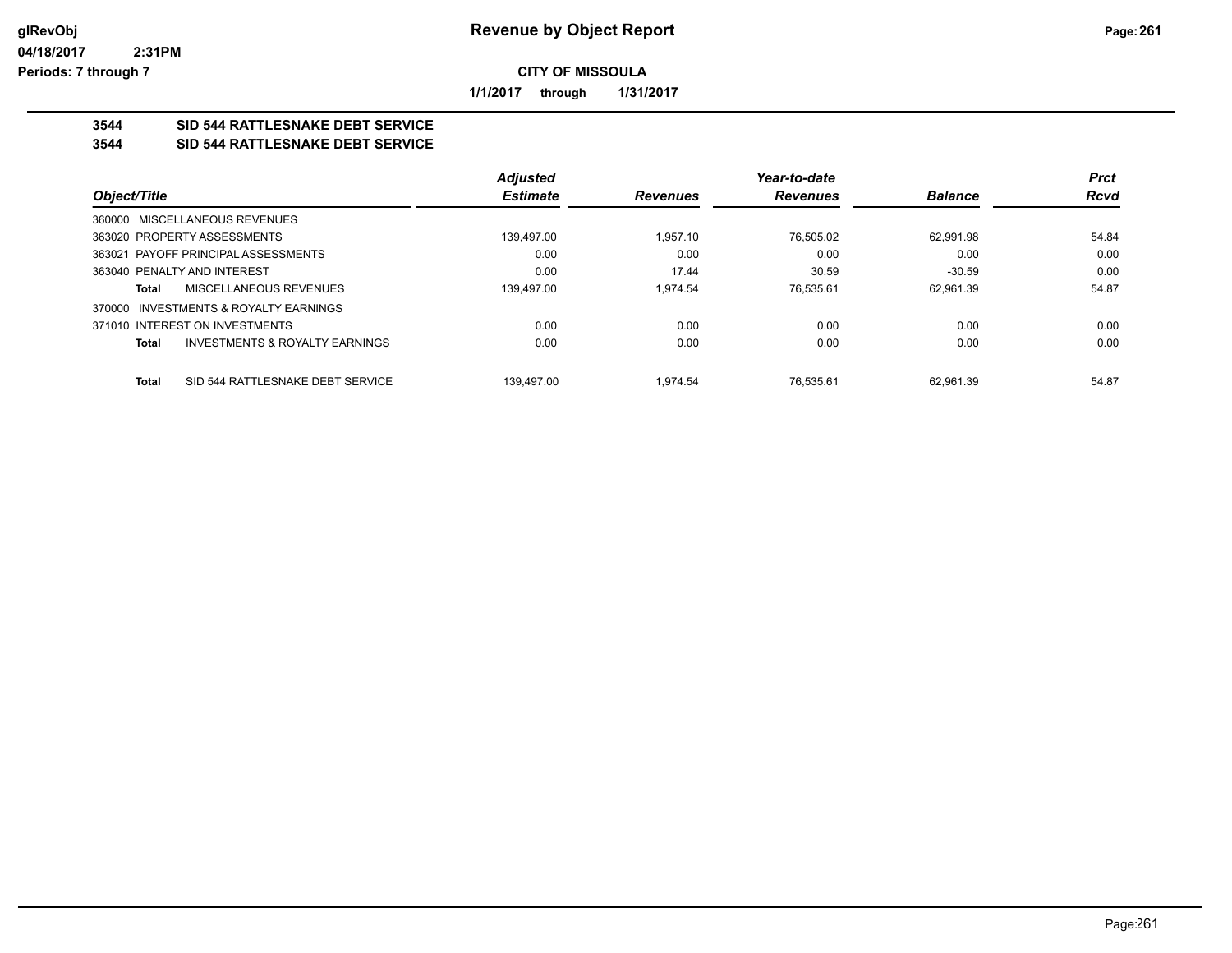**1/1/2017 through 1/31/2017**

#### **3544 SID 544 RATTLESNAKE DEBT SERVICE**

|                                                  | <b>Adjusted</b> |                 | Year-to-date    |                | <b>Prct</b> |
|--------------------------------------------------|-----------------|-----------------|-----------------|----------------|-------------|
| Object/Title                                     | <b>Estimate</b> | <b>Revenues</b> | <b>Revenues</b> | <b>Balance</b> | <b>Rcvd</b> |
| 360000 MISCELLANEOUS REVENUES                    |                 |                 |                 |                |             |
| 363020 PROPERTY ASSESSMENTS                      | 139.497.00      | 1.957.10        | 76.505.02       | 62.991.98      | 54.84       |
| 363021 PAYOFF PRINCIPAL ASSESSMENTS              | 0.00            | 0.00            | 0.00            | 0.00           | 0.00        |
| 363040 PENALTY AND INTEREST                      | 0.00            | 17.44           | 30.59           | $-30.59$       | 0.00        |
| MISCELLANEOUS REVENUES<br><b>Total</b>           | 139.497.00      | 1.974.54        | 76.535.61       | 62.961.39      | 54.87       |
| 370000 INVESTMENTS & ROYALTY EARNINGS            |                 |                 |                 |                |             |
| 371010 INTEREST ON INVESTMENTS                   | 0.00            | 0.00            | 0.00            | 0.00           | 0.00        |
| INVESTMENTS & ROYALTY EARNINGS<br><b>Total</b>   | 0.00            | 0.00            | 0.00            | 0.00           | 0.00        |
| SID 544 RATTLESNAKE DEBT SERVICE<br><b>Total</b> | 139.497.00      | 1.974.54        | 76.535.61       | 62.961.39      | 54.87       |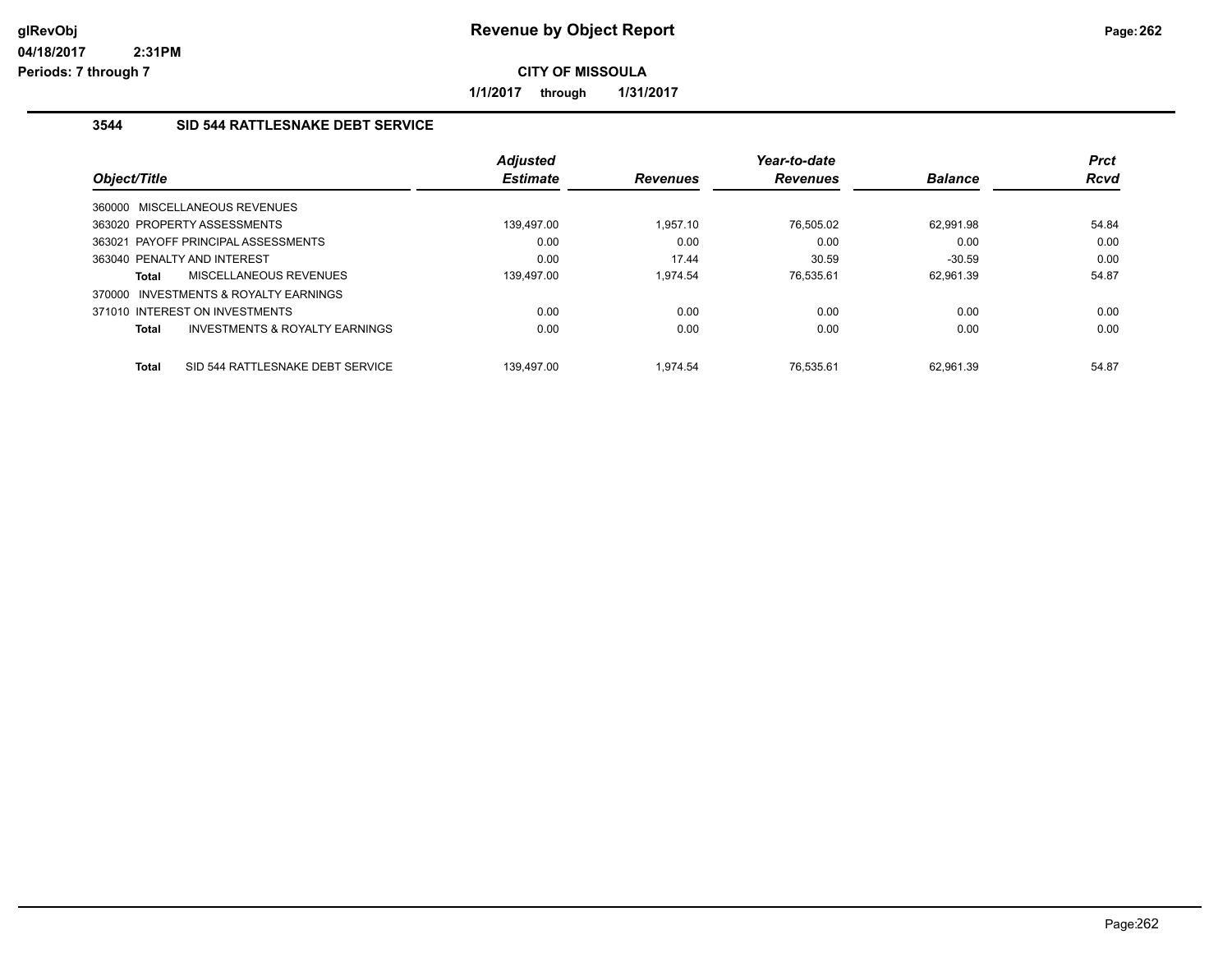**1/1/2017 through 1/31/2017**

**3545 SID 545 DEBT SERVICE**

**3545 SID 545 DEBT SERVICE**

|                                                | <b>Adjusted</b> |                 | Year-to-date    |                | <b>Prct</b> |
|------------------------------------------------|-----------------|-----------------|-----------------|----------------|-------------|
| Object/Title                                   | <b>Estimate</b> | <b>Revenues</b> | <b>Revenues</b> | <b>Balance</b> | Rcvd        |
| 360000 MISCELLANEOUS REVENUES                  |                 |                 |                 |                |             |
| 363020 PROPERTY ASSESSMENTS                    | 0.00            | 27.08           | 974.88          | $-974.88$      | 0.00        |
| 363021 PAYOFF PRINCIPAL ASSESSMENTS            | 0.00            | 0.00            | 0.00            | 0.00           | 0.00        |
| 363040 PENALTY AND INTEREST                    | 0.00            | 0.36            | 0.66            | $-0.66$        | 0.00        |
| MISCELLANEOUS REVENUES<br>Total                | 0.00            | 27.44           | 975.54          | $-975.54$      | 0.00        |
| INVESTMENTS & ROYALTY EARNINGS<br>370000       |                 |                 |                 |                |             |
| 371010 INTEREST ON INVESTMENTS                 | 0.00            | 0.00            | 0.00            | 0.00           | 0.00        |
| INVESTMENTS & ROYALTY EARNINGS<br><b>Total</b> | 0.00            | 0.00            | 0.00            | 0.00           | 0.00        |
| SID 545 DEBT SERVICE<br>Total                  | 0.00            | 27.44           | 975.54          | $-975.54$      | 0.00        |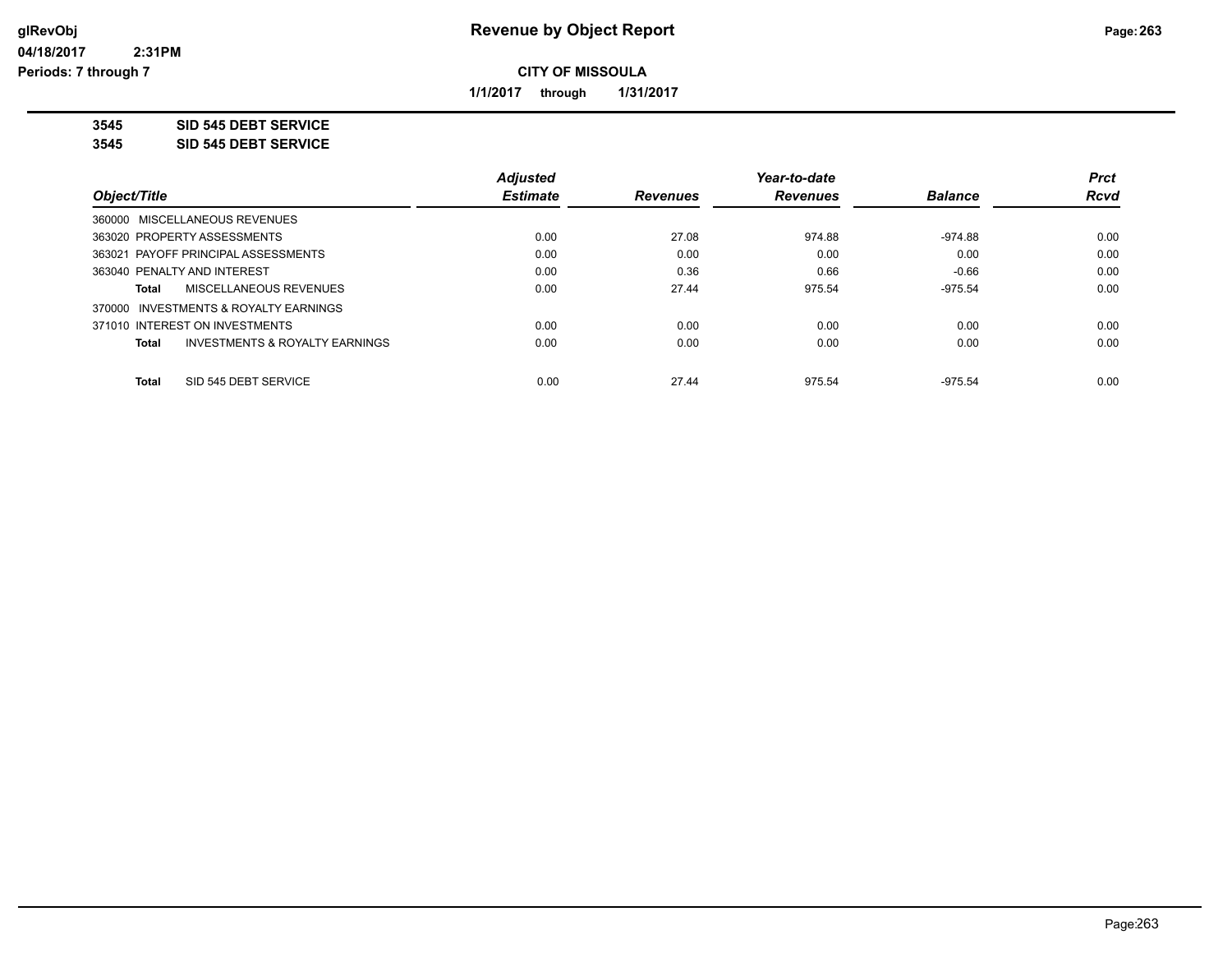**1/1/2017 through 1/31/2017**

#### **3545 SID 545 DEBT SERVICE**

|                                |                                       | <b>Adiusted</b> |                 | Year-to-date    |                | <b>Prct</b> |
|--------------------------------|---------------------------------------|-----------------|-----------------|-----------------|----------------|-------------|
| Object/Title                   |                                       | <b>Estimate</b> | <b>Revenues</b> | <b>Revenues</b> | <b>Balance</b> | <b>Rcvd</b> |
|                                | 360000 MISCELLANEOUS REVENUES         |                 |                 |                 |                |             |
| 363020 PROPERTY ASSESSMENTS    |                                       | 0.00            | 27.08           | 974.88          | $-974.88$      | 0.00        |
|                                | 363021 PAYOFF PRINCIPAL ASSESSMENTS   | 0.00            | 0.00            | 0.00            | 0.00           | 0.00        |
| 363040 PENALTY AND INTEREST    |                                       | 0.00            | 0.36            | 0.66            | $-0.66$        | 0.00        |
| Total                          | MISCELLANEOUS REVENUES                | 0.00            | 27.44           | 975.54          | $-975.54$      | 0.00        |
|                                | 370000 INVESTMENTS & ROYALTY EARNINGS |                 |                 |                 |                |             |
| 371010 INTEREST ON INVESTMENTS |                                       | 0.00            | 0.00            | 0.00            | 0.00           | 0.00        |
| Total                          | INVESTMENTS & ROYALTY EARNINGS        | 0.00            | 0.00            | 0.00            | 0.00           | 0.00        |
| <b>Total</b>                   | SID 545 DEBT SERVICE                  | 0.00            | 27.44           | 975.54          | $-975.54$      | 0.00        |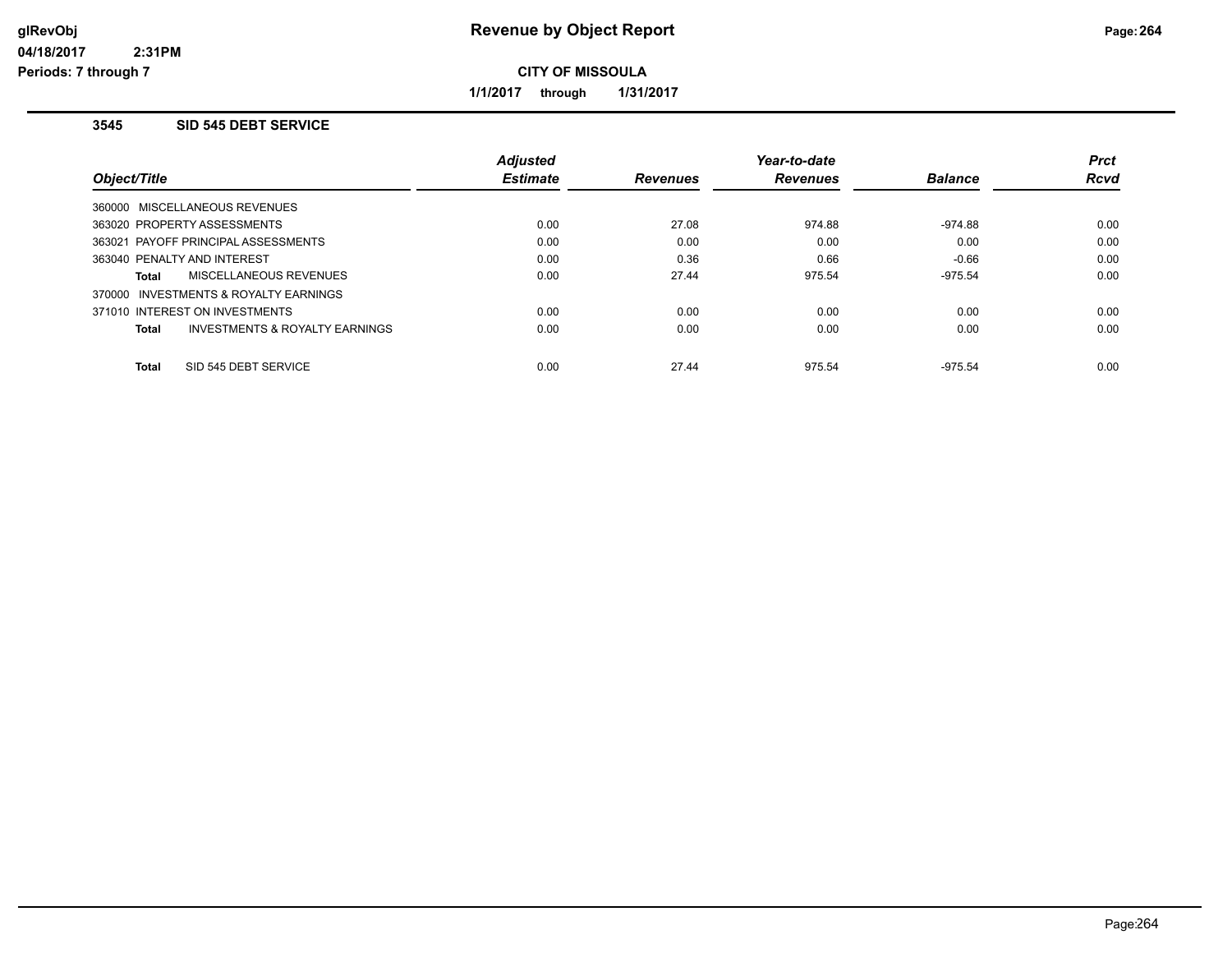**1/1/2017 through 1/31/2017**

**3546 SID 546 DEBT SERVICE**

**3546 SID 546 DEBT SERVICE**

|                                                | <b>Adjusted</b> |                 | Year-to-date    |                | <b>Prct</b> |
|------------------------------------------------|-----------------|-----------------|-----------------|----------------|-------------|
| Object/Title                                   | <b>Estimate</b> | <b>Revenues</b> | <b>Revenues</b> | <b>Balance</b> | <b>Rcvd</b> |
| 360000 MISCELLANEOUS REVENUES                  |                 |                 |                 |                |             |
| 363020 PROPERTY ASSESSMENTS                    | 0.00            | 51.05           | 867.97          | $-867.97$      | 0.00        |
| 363021 PAYOFF PRINCIPAL ASSESSMENTS            | 0.00            | 0.00            | 125.61          | $-125.61$      | 0.00        |
| 363040 PENALTY AND INTEREST                    | 0.00            | 0.84            | 0.84            | $-0.84$        | 0.00        |
| MISCELLANEOUS REVENUES<br>Total                | 0.00            | 51.89           | 994.42          | $-994.42$      | 0.00        |
| 370000 INVESTMENTS & ROYALTY EARNINGS          |                 |                 |                 |                |             |
| 371010 INTEREST ON INVESTMENTS                 | 0.00            | 0.00            | 0.00            | 0.00           | 0.00        |
| INVESTMENTS & ROYALTY EARNINGS<br><b>Total</b> | 0.00            | 0.00            | 0.00            | 0.00           | 0.00        |
| SID 546 DEBT SERVICE<br><b>Total</b>           | 0.00            | 51.89           | 994.42          | $-994.42$      | 0.00        |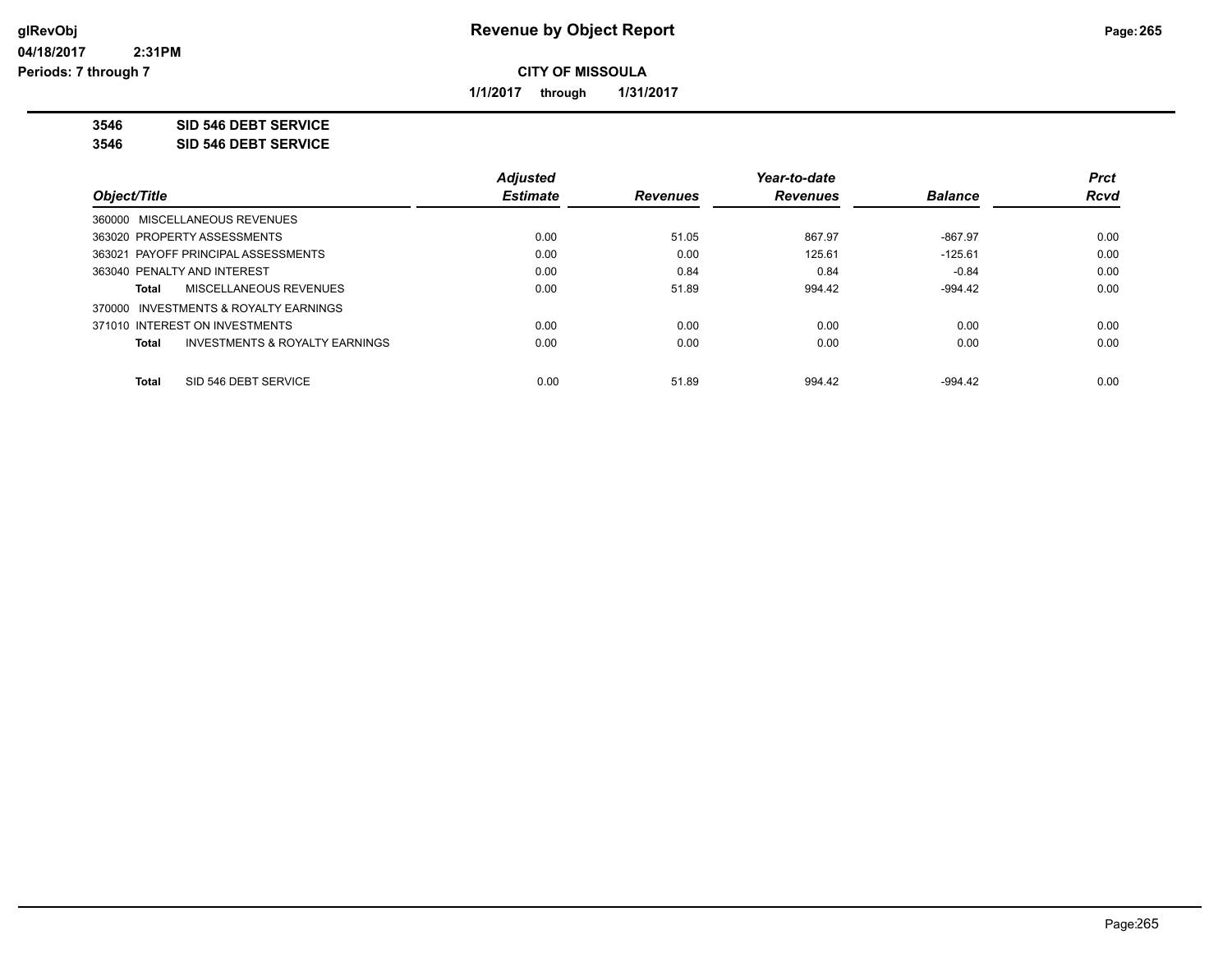**1/1/2017 through 1/31/2017**

#### **3546 SID 546 DEBT SERVICE**

|                             |                                       | <b>Adiusted</b> |                 | Year-to-date    |                | <b>Prct</b> |
|-----------------------------|---------------------------------------|-----------------|-----------------|-----------------|----------------|-------------|
| Object/Title                |                                       | <b>Estimate</b> | <b>Revenues</b> | <b>Revenues</b> | <b>Balance</b> | <b>Rcvd</b> |
|                             | 360000 MISCELLANEOUS REVENUES         |                 |                 |                 |                |             |
| 363020 PROPERTY ASSESSMENTS |                                       | 0.00            | 51.05           | 867.97          | $-867.97$      | 0.00        |
|                             | 363021 PAYOFF PRINCIPAL ASSESSMENTS   | 0.00            | 0.00            | 125.61          | $-125.61$      | 0.00        |
| 363040 PENALTY AND INTEREST |                                       | 0.00            | 0.84            | 0.84            | $-0.84$        | 0.00        |
| Total                       | MISCELLANEOUS REVENUES                | 0.00            | 51.89           | 994.42          | $-994.42$      | 0.00        |
|                             | 370000 INVESTMENTS & ROYALTY EARNINGS |                 |                 |                 |                |             |
|                             | 371010 INTEREST ON INVESTMENTS        | 0.00            | 0.00            | 0.00            | 0.00           | 0.00        |
| Total                       | INVESTMENTS & ROYALTY EARNINGS        | 0.00            | 0.00            | 0.00            | 0.00           | 0.00        |
| <b>Total</b>                | SID 546 DEBT SERVICE                  | 0.00            | 51.89           | 994.42          | $-994.42$      | 0.00        |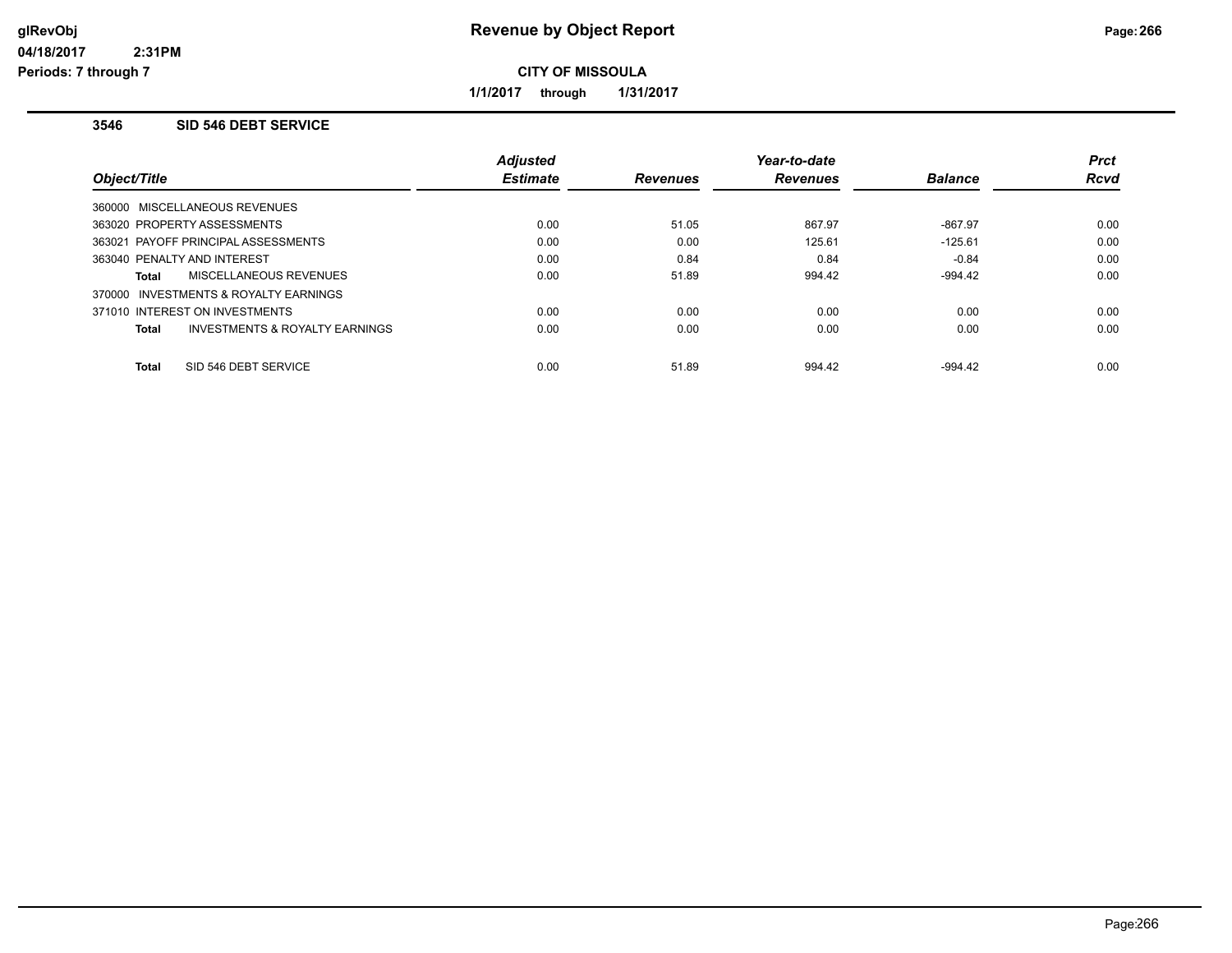*Prct Rcvd*

**CITY OF MISSOULA**

**1/1/2017 through 1/31/2017**

**3548 SID 548-5TH, 6TH & ARTHUR 3548 SID 548-5TH, 6TH & ARTHUR**

*Object/Title Adjusted Estimate Revenues Year-to-date Revenues Balance* 360000 MISCELLANEOUS REVENUES 363020 PROPERTY ASSESSMENTS 109,575.00 0.00 25,312.50 84,262.50 23.10 363021 PAYOFF PRINCIPAL ASSESSMENTS 0.00 0.00 0.00 0.00 0.00 363040 PENALTY AND INTEREST 0.00 0.00 0.00 0.00 0.00 **Total** MISCELLANEOUS REVENUES 109,575.00 0.00 25,312.50 84,262.50 23.10 370000 INVESTMENTS & ROYALTY EARNINGS 371010 INTEREST ON INVESTMENTS 0.00 0.00 0.00 0.00 0.00 **Total** INVESTMENTS & ROYALTY EARNINGS 0.00 0.00 0.00 0.00 0.00 **Total** SID 548-5TH, 6TH & ARTHUR 109,575.00 0.00 25,312.50 84,262.50 23.10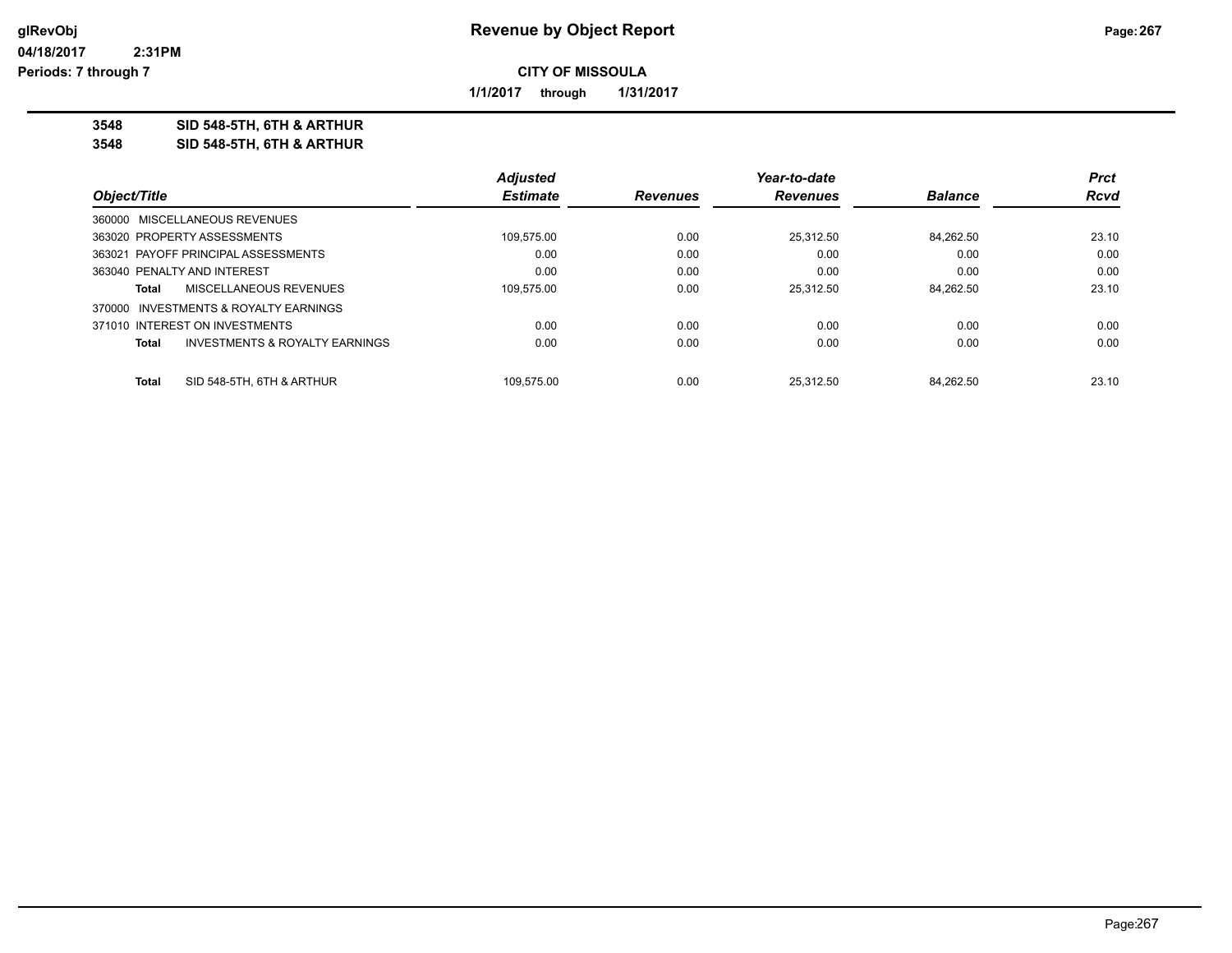**1/1/2017 through 1/31/2017**

#### **3548 SID 548-5TH, 6TH & ARTHUR**

|              |                                     | <b>Adjusted</b> |                 | Year-to-date    |                | <b>Prct</b> |
|--------------|-------------------------------------|-----------------|-----------------|-----------------|----------------|-------------|
| Object/Title |                                     | <b>Estimate</b> | <b>Revenues</b> | <b>Revenues</b> | <b>Balance</b> | <b>Rcvd</b> |
|              | 360000 MISCELLANEOUS REVENUES       |                 |                 |                 |                |             |
|              | 363020 PROPERTY ASSESSMENTS         | 109.575.00      | 0.00            | 25.312.50       | 84.262.50      | 23.10       |
|              | 363021 PAYOFF PRINCIPAL ASSESSMENTS | 0.00            | 0.00            | 0.00            | 0.00           | 0.00        |
|              | 363040 PENALTY AND INTEREST         | 0.00            | 0.00            | 0.00            | 0.00           | 0.00        |
| Total        | MISCELLANEOUS REVENUES              | 109.575.00      | 0.00            | 25.312.50       | 84.262.50      | 23.10       |
| 370000       | INVESTMENTS & ROYALTY EARNINGS      |                 |                 |                 |                |             |
|              | 371010 INTEREST ON INVESTMENTS      | 0.00            | 0.00            | 0.00            | 0.00           | 0.00        |
| <b>Total</b> | INVESTMENTS & ROYALTY EARNINGS      | 0.00            | 0.00            | 0.00            | 0.00           | 0.00        |
| <b>Total</b> | SID 548-5TH, 6TH & ARTHUR           | 109.575.00      | 0.00            | 25.312.50       | 84.262.50      | 23.10       |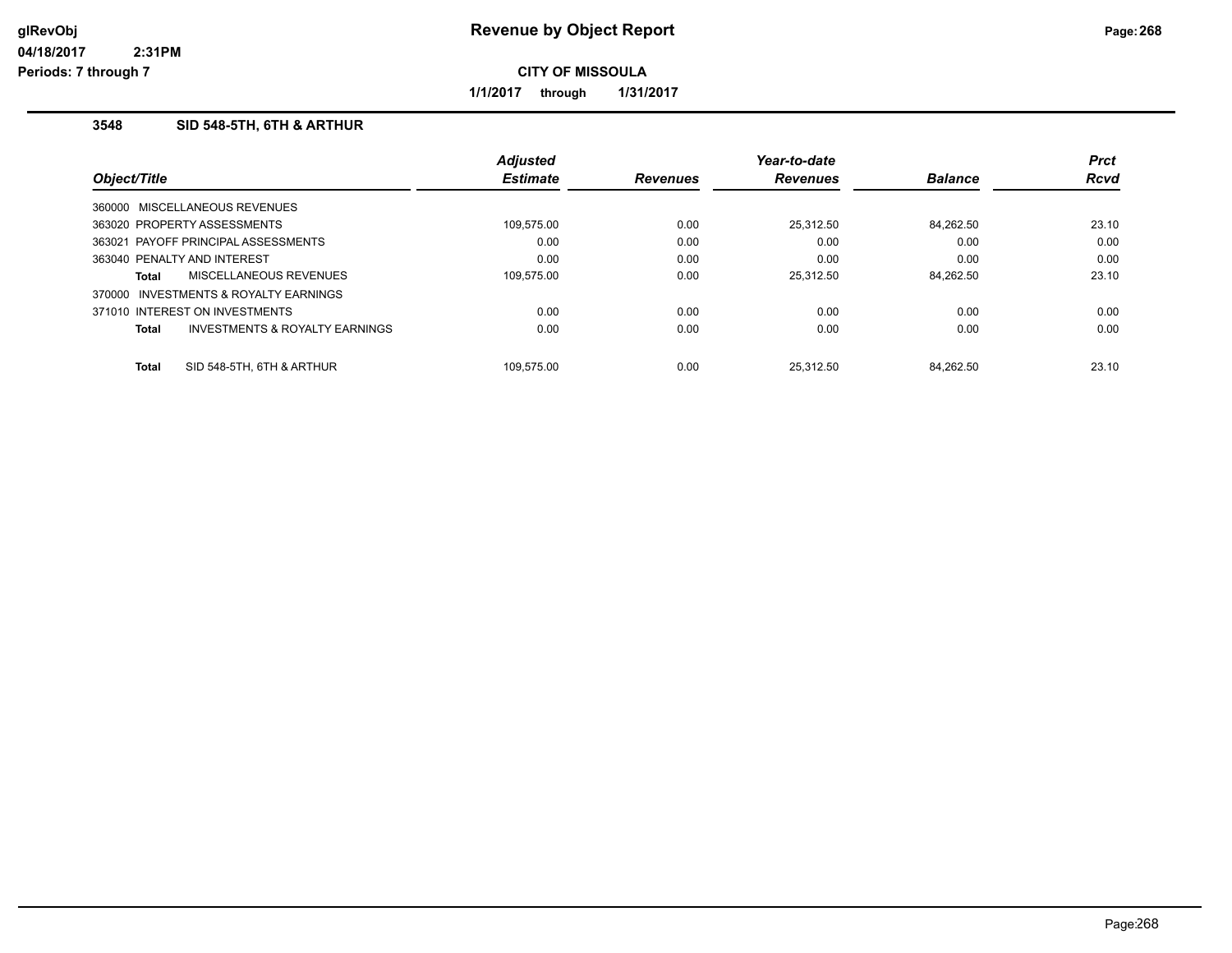**1/1/2017 through 1/31/2017**

**3549 SID 549 HILLVIEW WAY**

**3549 SID 549 HILLVIEW WAY**

|                                                    | <b>Adjusted</b> |                 | Year-to-date    |                | <b>Prct</b> |
|----------------------------------------------------|-----------------|-----------------|-----------------|----------------|-------------|
| Object/Title                                       | <b>Estimate</b> | <b>Revenues</b> | <b>Revenues</b> | <b>Balance</b> | <b>Rcvd</b> |
| 360000 MISCELLANEOUS REVENUES                      |                 |                 |                 |                |             |
| 363020 PROPERTY ASSESSMENTS                        | 0.00            | 386.33          | 71.096.85       | $-71.096.85$   | 0.00        |
| 363021 PAYOFF PRINCIPAL ASSESSMENTS                | 0.00            | 4.462.57        | 78.713.12       | $-78.713.12$   | 0.00        |
| 363040 PENALTY AND INTEREST                        | 0.00            | 4.15            | 16.50           | $-16.50$       | 0.00        |
| <b>MISCELLANEOUS REVENUES</b><br>Total             | 0.00            | 4,853.05        | 149.826.47      | $-149.826.47$  | 0.00        |
| 370000 INVESTMENTS & ROYALTY EARNINGS              |                 |                 |                 |                |             |
| 371010 INTEREST ON INVESTMENTS                     | 0.00            | 0.00            | 0.00            | 0.00           | 0.00        |
| <b>INVESTMENTS &amp; ROYALTY EARNINGS</b><br>Total | 0.00            | 0.00            | 0.00            | 0.00           | 0.00        |
|                                                    |                 |                 |                 |                |             |
| <b>Total</b><br>SID 549 HILLVIEW WAY               | 0.00            | 4.853.05        | 149.826.47      | $-149.826.47$  | 0.00        |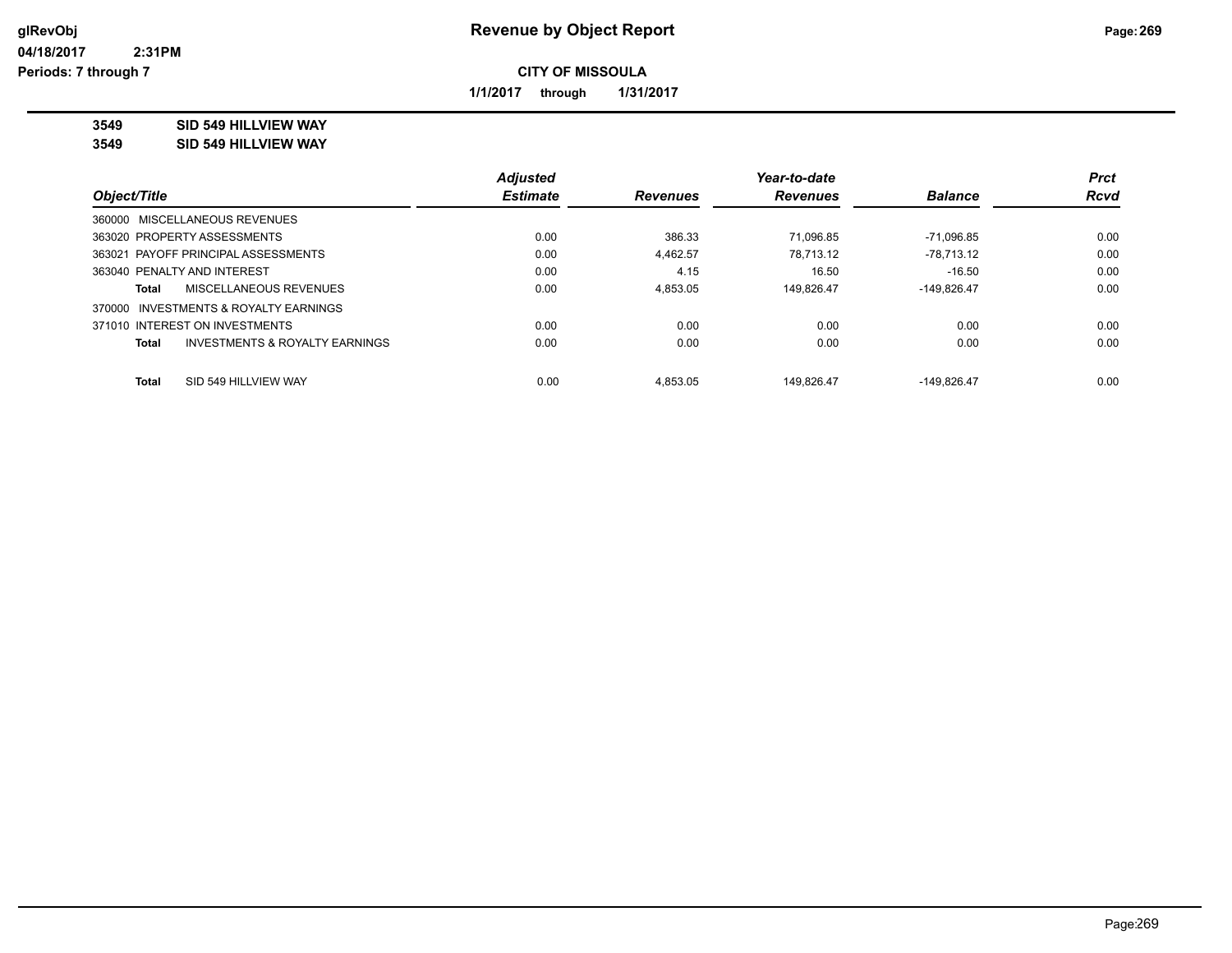**1/1/2017 through 1/31/2017**

### **3549 SID 549 HILLVIEW WAY**

|                            |                                     | <b>Adjusted</b> |                 | Year-to-date    |                | <b>Prct</b> |
|----------------------------|-------------------------------------|-----------------|-----------------|-----------------|----------------|-------------|
| <i><b>Object/Title</b></i> |                                     | <b>Estimate</b> | <b>Revenues</b> | <b>Revenues</b> | <b>Balance</b> | <b>Rcvd</b> |
|                            | 360000 MISCELLANEOUS REVENUES       |                 |                 |                 |                |             |
|                            | 363020 PROPERTY ASSESSMENTS         | 0.00            | 386.33          | 71.096.85       | $-71.096.85$   | 0.00        |
|                            | 363021 PAYOFF PRINCIPAL ASSESSMENTS | 0.00            | 4.462.57        | 78.713.12       | $-78.713.12$   | 0.00        |
|                            | 363040 PENALTY AND INTEREST         | 0.00            | 4.15            | 16.50           | $-16.50$       | 0.00        |
| Total                      | MISCELLANEOUS REVENUES              | 0.00            | 4.853.05        | 149.826.47      | $-149.826.47$  | 0.00        |
| 370000                     | INVESTMENTS & ROYALTY EARNINGS      |                 |                 |                 |                |             |
|                            | 371010 INTEREST ON INVESTMENTS      | 0.00            | 0.00            | 0.00            | 0.00           | 0.00        |
| <b>Total</b>               | INVESTMENTS & ROYALTY EARNINGS      | 0.00            | 0.00            | 0.00            | 0.00           | 0.00        |
| <b>Total</b>               | SID 549 HILLVIEW WAY                | 0.00            | 4.853.05        | 149.826.47      | $-149.826.47$  | 0.00        |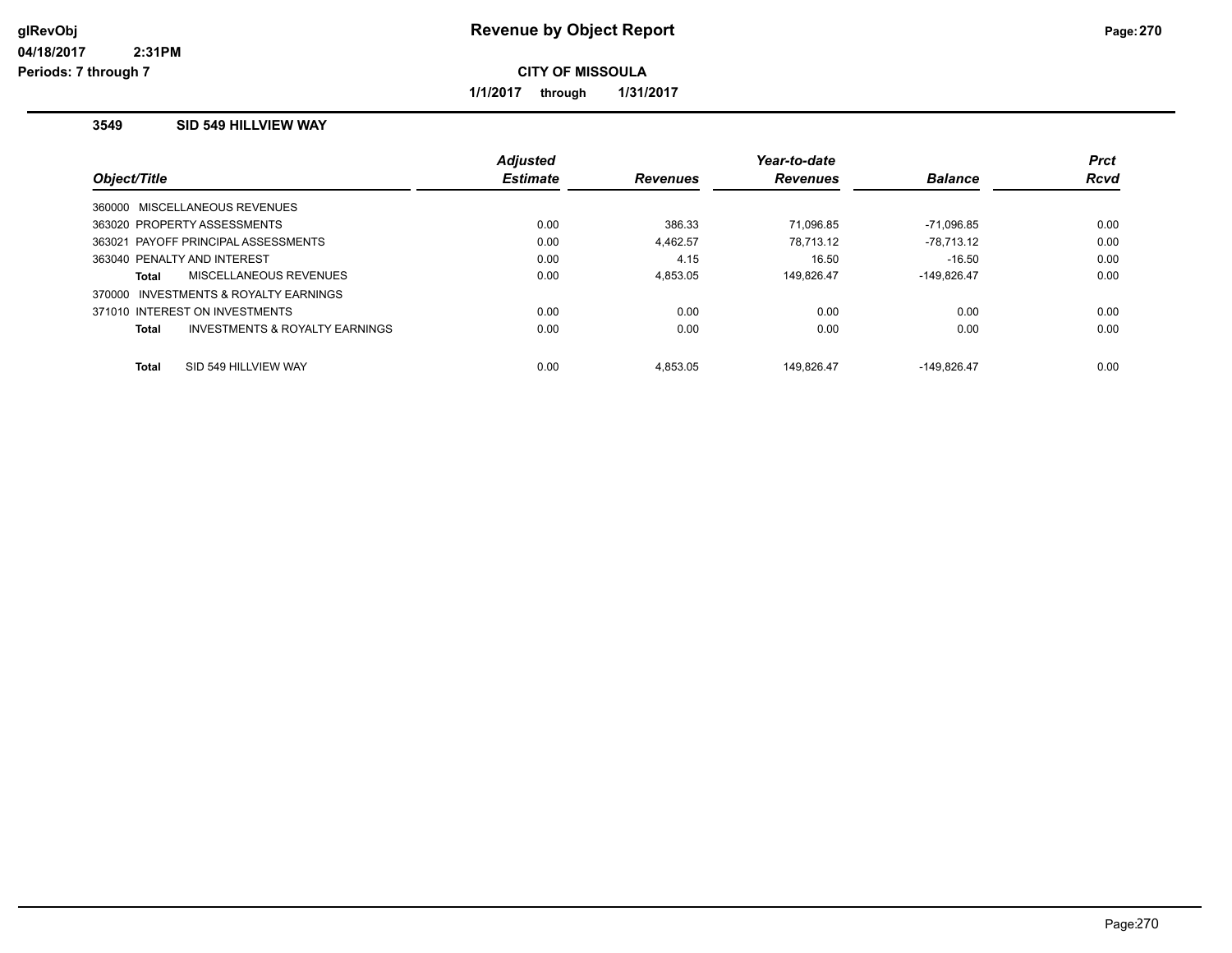**1/1/2017 through 1/31/2017**

## **4060 CAPITAL IMPROVEMENT PROGRAM FUND 4060 CAPITAL IMPROVEMENT PROGRAM FUND**

|                                                           | <b>Adjusted</b> |                 | Year-to-date    |                | <b>Prct</b> |
|-----------------------------------------------------------|-----------------|-----------------|-----------------|----------------|-------------|
| Object/Title                                              | <b>Estimate</b> | <b>Revenues</b> | <b>Revenues</b> | <b>Balance</b> | <b>Rcvd</b> |
| 330000 INTERGOVERNMENTAL REVENUES                         |                 |                 |                 |                |             |
| 331001 GRANTS                                             | 0.00            | 0.00            | 0.00            | 0.00           | 0.00        |
| 331002 COUNTY ASSISTANCE CIP PROJECTS                     | 0.00            | 0.00            | 0.00            | 0.00           | 0.00        |
| 331003 STATE HOME PROGRAM INCOME                          | 0.00            | 0.00            | 0.00            | 0.00           | 0.00        |
| 331004 CITY ASSESSMENTS                                   | 0.00            | 0.00            | 0.00            | 0.00           | 0.00        |
| 334040 GAS TAX APPORTIONMENT                              | 0.00            | 0.00            | 0.00            | 0.00           | 0.00        |
| 334061 IMPACT FEES-CLEARING ACCOUNT                       | 0.00            | 0.00            | 0.00            | 0.00           | 0.00        |
| 334120 TSEP GRANT                                         | 0.00            | 0.00            | 0.00            | 0.00           | 0.00        |
| 334121 DNRC GRANT                                         | 0.00            | 0.00            | 0.00            | 0.00           | 0.00        |
| 334123 MAQI FEDERAL ASSISTANCE                            | 0.00            | 0.00            | 0.00            | 0.00           | 0.00        |
| 334124 GRANTS-CIP                                         | 0.00            | 0.00            | 0.00            | 0.00           | 0.00        |
| 334125 FIRE FIGHTER GRANT                                 | 0.00            | 0.00            | 0.00            | 0.00           | 0.00        |
| 334126 DEVELOPER ASSESSMENTS                              | 0.00            | 0.00            | 0.00            | 0.00           | 0.00        |
| 334127 TONKIN TRAIL - FISH WILDLIFE PARKS                 | 0.00            | 0.00            | 0.00            | 0.00           | 0.00        |
| 334128 CDBG FIRE HYDRANT GRANT                            | 0.00            | 0.00            | 0.00            | 0.00           | 0.00        |
| 334143 MONTANA TOURISM GRANT                              | 0.00            | 0.00            | 0.00            | 0.00           | 0.00        |
| 339000 PAYMENT IN LIEU OF TAXES                           | 0.00            | 0.00            | 0.00            | 0.00           | 0.00        |
| <b>INTERGOVERNMENTAL REVENUES</b><br><b>Total</b>         | 0.00            | 0.00            | 0.00            | 0.00           | 0.00        |
| 360000 MISCELLANEOUS REVENUES                             |                 |                 |                 |                |             |
| 360010 MISCELLANEOUS                                      | 0.00            | 0.00            | 0.00            | 0.00           | 0.00        |
| 360011 YOUTH COUNCIL FUNDS                                | 0.00            | 0.00            | 0.00            | 0.00           | 0.00        |
| 360012 SEWER GRANT REPAYMENTS                             | 0.00            | 0.00            | 0.00            | 0.00           | 0.00        |
| 360016 MRA SHARE OF CIVIC STADIUM PARKING                 | 0.00            | 0.00            | 0.00            | 0.00           | 0.00        |
| 362000 OTHER MISCELLANEOUS REVENUE                        | 0.00            | 0.00            | 0.00            | 0.00           | 0.00        |
| 365000 DONATIONS                                          | 0.00            | 0.00            | 0.00            | 0.00           | 0.00        |
| 365001 *** Title Not Found ***                            | 0.00            | 0.00            | 60,029.55       | $-60,029.55$   | 0.00        |
| 365030 WHITE PINE PARK DONATION-ZIP BEVERAGE              | 0.00            | 0.00            | 0.00            | 0.00           | 0.00        |
| MISCELLANEOUS REVENUES<br>Total                           | 0.00            | 0.00            | 60,029.55       | $-60,029.55$   | 0.00        |
| 370000 INVESTMENTS & ROYALTY EARNINGS                     |                 |                 |                 |                |             |
| 371010 INTEREST ON INVESTMENTS                            | 0.00            | 0.00            | 665,421.00      | $-665,421.00$  | 0.00        |
| 371020 GAIN/LOSS IN MARKET VALUE OF INVESTMENTS           | 0.00            | 0.00            | 0.00            | 0.00           | 0.00        |
| <b>INVESTMENTS &amp; ROYALTY EARNINGS</b><br><b>Total</b> | 0.00            | 0.00            | 665,421.00      | $-665,421.00$  | 0.00        |
| 380000 OTHER FINANCING SOURCES                            |                 |                 |                 |                |             |
| 381000 LOAN PROCEEDS                                      | 0.00            | 0.00            | 0.00            | 0.00           | 0.00        |
| 381010 BOND PROCEEDS                                      | 0.00            | 0.00            | 0.00            | 0.00           | 0.00        |
| 381011 \$1,860,000 General Fund Obligation Bond           | 0.00            | 0.00            | 0.00            | 0.00           | 0.00        |
| 381012 \$680,000 FIRE GF DEBT                             | 0.00            | 0.00            | 0.00            | 0.00           | 0.00        |
| 381015 \$1,010,000 LIMITED TAX GO BONDS 2010C             | 0.00            | 0.00            | 0.00            | 0.00           | 0.00        |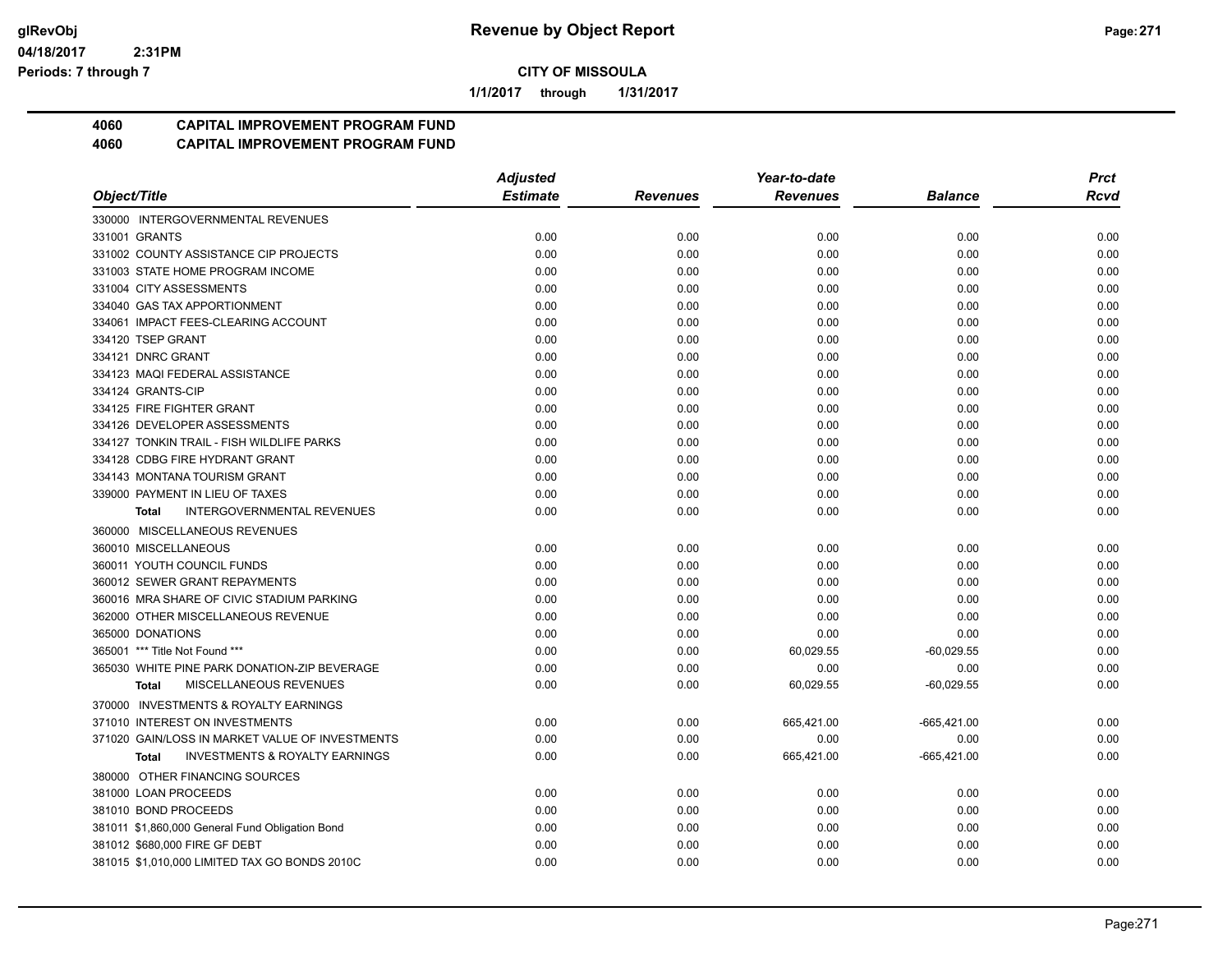**1/1/2017 through 1/31/2017**

## **4060 CAPITAL IMPROVEMENT PROGRAM FUND 4060 CAPITAL IMPROVEMENT PROGRAM FUND**

|                                                  | <b>Adjusted</b> |                 | Year-to-date    |                 | <b>Prct</b> |
|--------------------------------------------------|-----------------|-----------------|-----------------|-----------------|-------------|
| Object/Title                                     | <b>Estimate</b> | <b>Revenues</b> | <b>Revenues</b> | <b>Balance</b>  | Rcvd        |
| 381090 PROCEEDS FROM CAPITAL LEASE               | 316,129.00      | 0.00            | 1,758,426.64    | $-1,442,297.64$ | 556.24      |
| 382010 SALE OF FIXED ASSETS                      | 0.00            | 0.00            | 0.00            | 0.00            | 0.00        |
| 383009 TRANS FR TITLE I                          | 0.00            | 0.00            | 0.00            | 0.00            | 0.00        |
| 383010 TRANS FR CIP                              | 0.00            | 0.00            | 0.00            | 0.00            | 0.00        |
| 383014 TRANS FR MRA                              | 0.00            | 0.00            | 0.00            | 0.00            | 0.00        |
| 383015 TRANS FR MPC                              | 0.00            | 0.00            | 0.00            | 0.00            | 0.00        |
| 383017 TRANS FR BUILDING                         | 0.00            | 0.00            | 0.00            | 0.00            | 0.00        |
| 383020 TRANS FR CEMETERY CARE                    | 0.00            | 0.00            | 0.00            | 0.00            | 0.00        |
| 383025 TRANS FR SEWER R & D                      | 0.00            | 0.00            | 0.00            | 0.00            | 0.00        |
| 383029 TRANS FR GENERAL                          | 1,330,841.00    | 0.00            | 0.00            | 1,330,841.00    | 0.00        |
| 383041 TRANS FR CDBG                             | 0.00            | 0.00            | 0.00            | 0.00            | 0.00        |
| 383042 TRANSFERS FROM OTHER FUNDS                | 0.00            | 0.00            | 0.00            | 0.00            | 0.00        |
| 383043 TRANSFERS FROM IMPACT FEES                | 0.00            | 0.00            | 0.00            | 0.00            | 0.00        |
| 383044 TRANSFER FROM PYMT IN LIEU OF PARKS       | 0.00            | 0.00            | 0.00            | 0.00            | 0.00        |
| 383045 TRANSFER FROM PARK ENTERPRISE             | 0.00            | 0.00            | 0.00            | 0.00            | 0.00        |
| OTHER FINANCING SOURCES<br><b>Total</b>          | 1,646,970.00    | 0.00            | 1,758,426.64    | $-111,456.64$   | 106.77      |
| CAPITAL IMPROVEMENT PROGRAM FUND<br><b>Total</b> | 1,646,970.00    | 0.00            | 2,483,877.19    | $-836,907.19$   | 150.81      |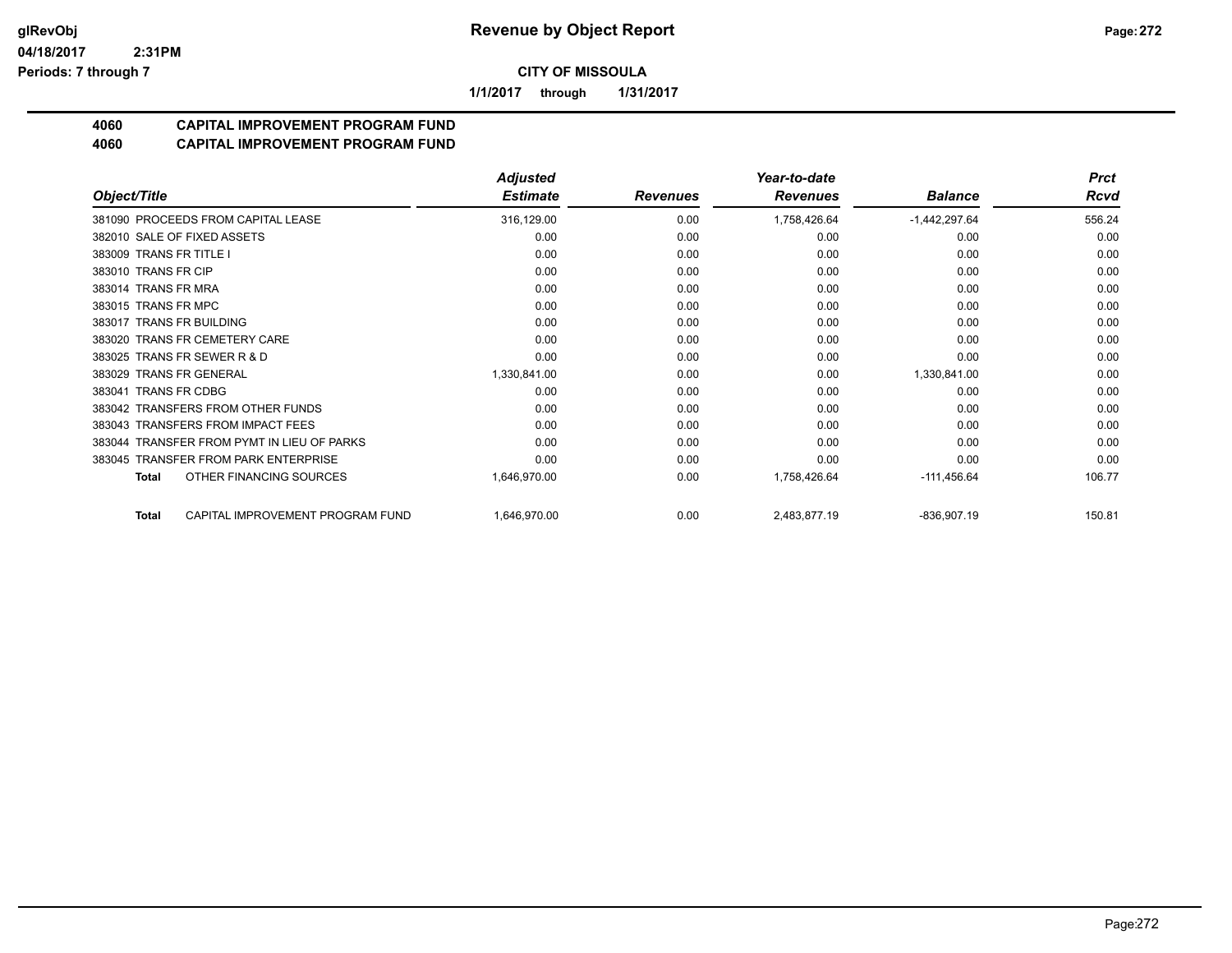**1/1/2017 through 1/31/2017**

### **4060 CAPITAL IMPROVEMENT PROGRAM FUND**

|                                                           | <b>Adjusted</b> |                 | Year-to-date    |                 | <b>Prct</b> |
|-----------------------------------------------------------|-----------------|-----------------|-----------------|-----------------|-------------|
| Object/Title                                              | <b>Estimate</b> | <b>Revenues</b> | <b>Revenues</b> | <b>Balance</b>  | <b>Rcvd</b> |
| 330000 INTERGOVERNMENTAL REVENUES                         |                 |                 |                 |                 |             |
| 331001 GRANTS                                             | 0.00            | 0.00            | 0.00            | 0.00            | 0.00        |
| 331002 COUNTY ASSISTANCE CIP PROJECTS                     | 0.00            | 0.00            | 0.00            | 0.00            | 0.00        |
| 331003 STATE HOME PROGRAM INCOME                          | 0.00            | 0.00            | 0.00            | 0.00            | 0.00        |
| 331004 CITY ASSESSMENTS                                   | 0.00            | 0.00            | 0.00            | 0.00            | 0.00        |
| 334040 GAS TAX APPORTIONMENT                              | 0.00            | 0.00            | 0.00            | 0.00            | 0.00        |
| 334061 IMPACT FEES-CLEARING ACCOUNT                       | 0.00            | 0.00            | 0.00            | 0.00            | 0.00        |
| 334120 TSEP GRANT                                         | 0.00            | 0.00            | 0.00            | 0.00            | 0.00        |
| 334121 DNRC GRANT                                         | 0.00            | 0.00            | 0.00            | 0.00            | 0.00        |
| 334123 MAQI FEDERAL ASSISTANCE                            | 0.00            | 0.00            | 0.00            | 0.00            | 0.00        |
| 334124 GRANTS-CIP                                         | 0.00            | 0.00            | 0.00            | 0.00            | 0.00        |
| 334125 FIRE FIGHTER GRANT                                 | 0.00            | 0.00            | 0.00            | 0.00            | 0.00        |
| 334126 DEVELOPER ASSESSMENTS                              | 0.00            | 0.00            | 0.00            | 0.00            | 0.00        |
| 334127 TONKIN TRAIL - FISH WILDLIFE PARKS                 | 0.00            | 0.00            | 0.00            | 0.00            | 0.00        |
| 334128 CDBG FIRE HYDRANT GRANT                            | 0.00            | 0.00            | 0.00            | 0.00            | 0.00        |
| 334143 MONTANA TOURISM GRANT                              | 0.00            | 0.00            | 0.00            | 0.00            | 0.00        |
| 339000 PAYMENT IN LIEU OF TAXES                           | 0.00            | 0.00            | 0.00            | 0.00            | 0.00        |
| <b>INTERGOVERNMENTAL REVENUES</b><br><b>Total</b>         | 0.00            | 0.00            | 0.00            | 0.00            | 0.00        |
| 360000 MISCELLANEOUS REVENUES                             |                 |                 |                 |                 |             |
| 360010 MISCELLANEOUS                                      | 0.00            | 0.00            | 0.00            | 0.00            | 0.00        |
| 360011 YOUTH COUNCIL FUNDS                                | 0.00            | 0.00            | 0.00            | 0.00            | 0.00        |
| 360012 SEWER GRANT REPAYMENTS                             | 0.00            | 0.00            | 0.00            | 0.00            | 0.00        |
| 360016 MRA SHARE OF CIVIC STADIUM PARKING                 | 0.00            | 0.00            | 0.00            | 0.00            | 0.00        |
| 362000 OTHER MISCELLANEOUS REVENUE                        | 0.00            | 0.00            | 0.00            | 0.00            | 0.00        |
| 365000 DONATIONS                                          | 0.00            | 0.00            | 0.00            | 0.00            | 0.00        |
| 365001 *** Title Not Found ***                            | 0.00            | 0.00            | 60,029.55       | $-60,029.55$    | 0.00        |
| 365030 WHITE PINE PARK DONATION-ZIP BEVERAGE              | 0.00            | 0.00            | 0.00            | 0.00            | 0.00        |
| MISCELLANEOUS REVENUES<br><b>Total</b>                    | 0.00            | 0.00            | 60,029.55       | $-60,029.55$    | 0.00        |
| 370000 INVESTMENTS & ROYALTY EARNINGS                     |                 |                 |                 |                 |             |
| 371010 INTEREST ON INVESTMENTS                            | 0.00            | 0.00            | 665,421.00      | $-665,421.00$   | 0.00        |
| 371020 GAIN/LOSS IN MARKET VALUE OF INVESTMENT            | 0.00            | 0.00            | 0.00            | 0.00            | 0.00        |
| <b>INVESTMENTS &amp; ROYALTY EARNINGS</b><br><b>Total</b> | 0.00            | 0.00            | 665,421.00      | $-665,421.00$   | 0.00        |
| 380000 OTHER FINANCING SOURCES                            |                 |                 |                 |                 |             |
| 381000 LOAN PROCEEDS                                      | 0.00            | 0.00            | 0.00            | 0.00            | 0.00        |
| 381010 BOND PROCEEDS                                      | 0.00            | 0.00            | 0.00            | 0.00            | 0.00        |
| 381011 \$1,860,000 General Fund Obligation Bond           | 0.00            | 0.00            | 0.00            | 0.00            | 0.00        |
| 381012 \$680,000 FIRE GF DEBT                             | 0.00            | 0.00            | 0.00            | 0.00            | 0.00        |
| 381015 \$1,010,000 LIMITED TAX GO BONDS 2010C             | 0.00            | 0.00            | 0.00            | 0.00            | 0.00        |
| 381090 PROCEEDS FROM CAPITAL LEASE                        | 316.129.00      | 0.00            | 1,758,426.64    | $-1.442.297.64$ | 556.24      |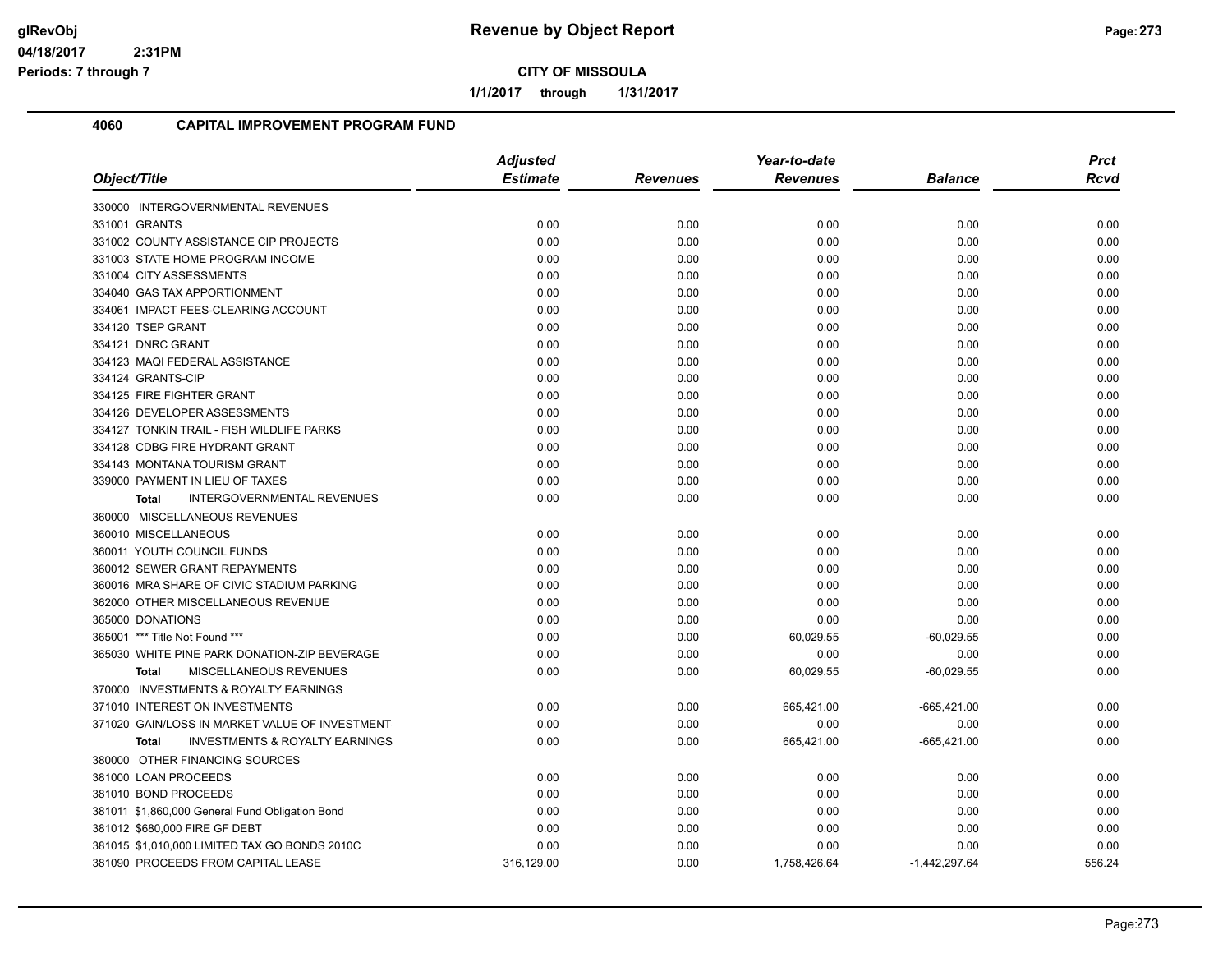**1/1/2017 through 1/31/2017**

#### **4060 CAPITAL IMPROVEMENT PROGRAM FUND**

| Object/Title                               | <b>Adjusted</b><br><b>Estimate</b> | <b>Revenues</b> | Year-to-date<br><b>Revenues</b> | <b>Balance</b> | <b>Prct</b><br><b>Rcvd</b> |
|--------------------------------------------|------------------------------------|-----------------|---------------------------------|----------------|----------------------------|
|                                            |                                    |                 |                                 |                |                            |
| 382010 SALE OF FIXED ASSETS                | 0.00                               | 0.00            | 0.00                            | 0.00           | 0.00                       |
| 383009 TRANS FR TITLE I                    | 0.00                               | 0.00            | 0.00                            | 0.00           | 0.00                       |
| 383010 TRANS FR CIP                        | 0.00                               | 0.00            | 0.00                            | 0.00           | 0.00                       |
| 383014 TRANS FR MRA                        | 0.00                               | 0.00            | 0.00                            | 0.00           | 0.00                       |
| 383015 TRANS FR MPC                        | 0.00                               | 0.00            | 0.00                            | 0.00           | 0.00                       |
| 383017 TRANS FR BUILDING                   | 0.00                               | 0.00            | 0.00                            | 0.00           | 0.00                       |
| 383020 TRANS FR CEMETERY CARE              | 0.00                               | 0.00            | 0.00                            | 0.00           | 0.00                       |
| 383025 TRANS FR SEWER R & D                | 0.00                               | 0.00            | 0.00                            | 0.00           | 0.00                       |
| 383029 TRANS FR GENERAL                    | 1,330,841.00                       | 0.00            | 0.00                            | 1,330,841.00   | 0.00                       |
| 383041 TRANS FR CDBG                       | 0.00                               | 0.00            | 0.00                            | 0.00           | 0.00                       |
| 383042 TRANSFERS FROM OTHER FUNDS          | 0.00                               | 0.00            | 0.00                            | 0.00           | 0.00                       |
| 383043 TRANSFERS FROM IMPACT FEES          | 0.00                               | 0.00            | 0.00                            | 0.00           | 0.00                       |
| 383044 TRANSFER FROM PYMT IN LIEU OF PARKS | 0.00                               | 0.00            | 0.00                            | 0.00           | 0.00                       |
| 383045 TRANSFER FROM PARK ENTERPRISE       | 0.00                               | 0.00            | 0.00                            | 0.00           | 0.00                       |
| OTHER FINANCING SOURCES<br>Total           | 1,646,970.00                       | 0.00            | 1,758,426.64                    | $-111,456.64$  | 106.77                     |
| CAPITAL IMPROVEMENT PROGRAM FUND<br>Total  | 1,646,970.00                       | 0.00            | 2,483,877.19                    | $-836,907.19$  | 150.81                     |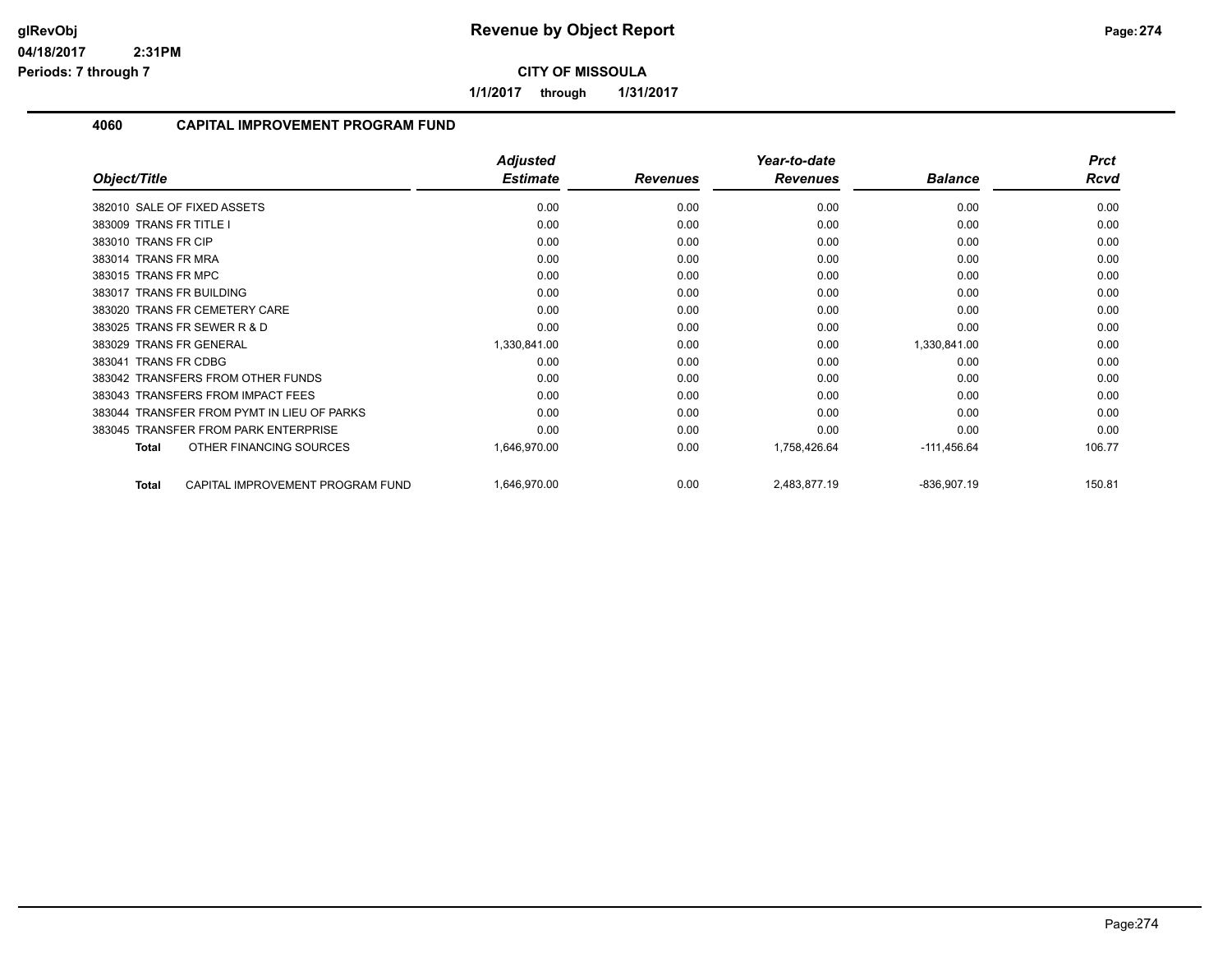**1/1/2017 through 1/31/2017**

## **4130 1997 G O BOND OPEN SPACE PURCHASE FUND 4130 1997 G O BOND OPEN SPACE PURCHASE FUND**

|                                                      | <b>Adjusted</b> |                 | Year-to-date    |                | <b>Prct</b> |
|------------------------------------------------------|-----------------|-----------------|-----------------|----------------|-------------|
| Object/Title                                         | <b>Estimate</b> | <b>Revenues</b> | <b>Revenues</b> | <b>Balance</b> | <b>Rcvd</b> |
| 330000 INTERGOVERNMENTAL REVENUES                    |                 |                 |                 |                |             |
| 330000 INTERGOVERNMENTAL REVENUES                    | 0.00            | 0.00            | 0.00            | 0.00           | 0.00        |
| 331156 CTEP GRANT - S HILLS TRAIL SYSTEM             | 0.00            | 0.00            | 0.00            | 0.00           | 0.00        |
| 334014 *** Title Not Found ***                       | 0.00            | 0.00            | 0.00            | 0.00           | 0.00        |
| INTERGOVERNMENTAL REVENUES<br>Total                  | 0.00            | 0.00            | 0.00            | 0.00           | 0.00        |
| 340000 CHARGES FOR SERVICES                          |                 |                 |                 |                |             |
| 343065 BUILDING RENTALS                              | 0.00            | 0.00            | 0.00            | 0.00           | 0.00        |
| <b>CHARGES FOR SERVICES</b><br><b>Total</b>          | 0.00            | 0.00            | 0.00            | 0.00           | 0.00        |
| 360000 MISCELLANEOUS REVENUES                        |                 |                 |                 |                |             |
| 360010 MISCELLANEOUS                                 | 0.00            | 0.00            | 0.00            | 0.00           | 0.00        |
| 365000 DONATIONS                                     | 0.00            | 0.00            | 0.00            | 0.00           | 0.00        |
| <b>MISCELLANEOUS REVENUES</b><br>Total               | 0.00            | 0.00            | 0.00            | 0.00           | 0.00        |
| <b>INVESTMENTS &amp; ROYALTY EARNINGS</b><br>370000  |                 |                 |                 |                |             |
| 371010 INTEREST ON INVESTMENTS                       | 0.00            | 0.00            | 0.00            | 0.00           | 0.00        |
| 371020 GAIN/LOSS IN MARKET VALUE OF INVESTMENTS      | 0.00            | 0.00            | 0.00            | 0.00           | 0.00        |
| <b>INVESTMENTS &amp; ROYALTY EARNINGS</b><br>Total   | 0.00            | 0.00            | 0.00            | 0.00           | 0.00        |
| 380000 OTHER FINANCING SOURCES                       |                 |                 |                 |                |             |
| 382010 SALE OF FIXED ASSETS                          | 0.00            | 0.00            | 0.00            | 0.00           | 0.00        |
| 383000 OPERATING TRANSFERS                           | 0.00            | 0.00            | 0.00            | 0.00           | 0.00        |
| OTHER FINANCING SOURCES<br><b>Total</b>              | 0.00            | 0.00            | 0.00            | 0.00           | 0.00        |
| 1997 G O BOND OPEN SPACE PURCHASE FL<br><b>Total</b> | 0.00            | 0.00            | 0.00            | 0.00           | 0.00        |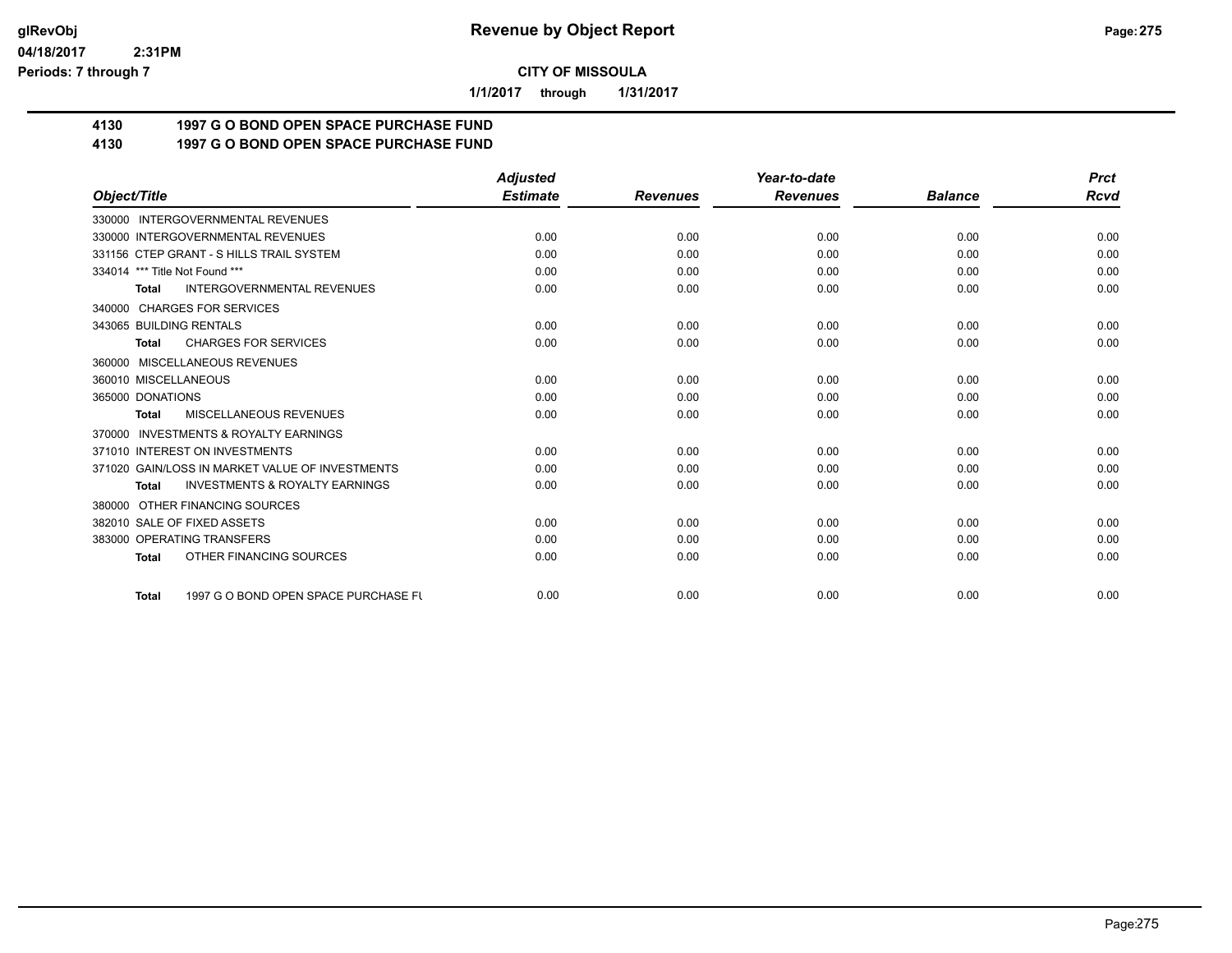**1/1/2017 through 1/31/2017**

## **4130 1997 G O BOND OPEN SPACE PURCHASE FUND**

|                                                           | <b>Adjusted</b> |                 | Year-to-date    |                | <b>Prct</b> |
|-----------------------------------------------------------|-----------------|-----------------|-----------------|----------------|-------------|
| Object/Title                                              | <b>Estimate</b> | <b>Revenues</b> | <b>Revenues</b> | <b>Balance</b> | Rcvd        |
| 330000 INTERGOVERNMENTAL REVENUES                         |                 |                 |                 |                |             |
| 330000 INTERGOVERNMENTAL REVENUES                         | 0.00            | 0.00            | 0.00            | 0.00           | 0.00        |
| 331156 CTEP GRANT - S HILLS TRAIL SYSTEM                  | 0.00            | 0.00            | 0.00            | 0.00           | 0.00        |
| 334014 *** Title Not Found ***                            | 0.00            | 0.00            | 0.00            | 0.00           | 0.00        |
| <b>INTERGOVERNMENTAL REVENUES</b><br><b>Total</b>         | 0.00            | 0.00            | 0.00            | 0.00           | 0.00        |
| 340000 CHARGES FOR SERVICES                               |                 |                 |                 |                |             |
| 343065 BUILDING RENTALS                                   | 0.00            | 0.00            | 0.00            | 0.00           | 0.00        |
| <b>CHARGES FOR SERVICES</b><br><b>Total</b>               | 0.00            | 0.00            | 0.00            | 0.00           | 0.00        |
| 360000 MISCELLANEOUS REVENUES                             |                 |                 |                 |                |             |
| 360010 MISCELLANEOUS                                      | 0.00            | 0.00            | 0.00            | 0.00           | 0.00        |
| 365000 DONATIONS                                          | 0.00            | 0.00            | 0.00            | 0.00           | 0.00        |
| <b>MISCELLANEOUS REVENUES</b><br><b>Total</b>             | 0.00            | 0.00            | 0.00            | 0.00           | 0.00        |
| 370000 INVESTMENTS & ROYALTY EARNINGS                     |                 |                 |                 |                |             |
| 371010 INTEREST ON INVESTMENTS                            | 0.00            | 0.00            | 0.00            | 0.00           | 0.00        |
| 371020 GAIN/LOSS IN MARKET VALUE OF INVESTMENT            | 0.00            | 0.00            | 0.00            | 0.00           | 0.00        |
| <b>INVESTMENTS &amp; ROYALTY EARNINGS</b><br><b>Total</b> | 0.00            | 0.00            | 0.00            | 0.00           | 0.00        |
| 380000 OTHER FINANCING SOURCES                            |                 |                 |                 |                |             |
| 382010 SALE OF FIXED ASSETS                               | 0.00            | 0.00            | 0.00            | 0.00           | 0.00        |
| 383000 OPERATING TRANSFERS                                | 0.00            | 0.00            | 0.00            | 0.00           | 0.00        |
| OTHER FINANCING SOURCES<br><b>Total</b>                   | 0.00            | 0.00            | 0.00            | 0.00           | 0.00        |
| 1997 G O BOND OPEN SPACE PURCHASE F<br><b>Total</b>       | 0.00            | 0.00            | 0.00            | 0.00           | 0.00        |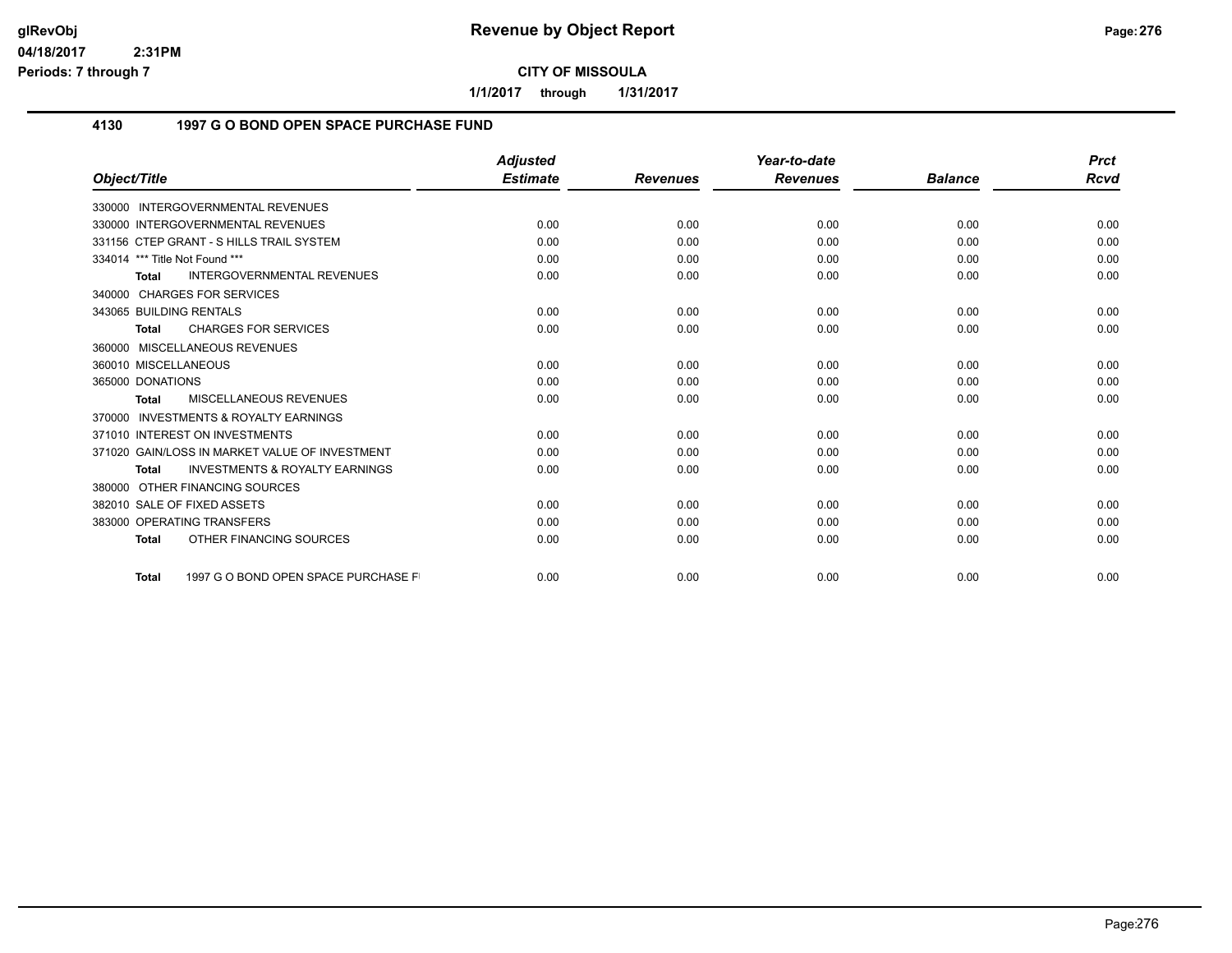**1/1/2017 through 1/31/2017**

**4196 NEW FIRE STATION GO BOND**

**4196 NEW FIRE STATION GO BOND**

|                                                           | <b>Adjusted</b> |                 | Year-to-date    |                | <b>Prct</b> |
|-----------------------------------------------------------|-----------------|-----------------|-----------------|----------------|-------------|
| Object/Title                                              | <b>Estimate</b> | <b>Revenues</b> | <b>Revenues</b> | <b>Balance</b> | <b>Rcvd</b> |
| 360000 MISCELLANEOUS REVENUES                             |                 |                 |                 |                |             |
| 365023 NORTHWESTERN ENERGY GRANT                          | 0.00            | 0.00            | 0.00            | 0.00           | 0.00        |
| MISCELLANEOUS REVENUES<br>Total                           | 0.00            | 0.00            | 0.00            | 0.00           | 0.00        |
| 370000 INVESTMENTS & ROYALTY EARNINGS                     |                 |                 |                 |                |             |
| 371010 INTEREST ON INVESTMENTS                            | 0.00            | 0.00            | 0.00            | 0.00           | 0.00        |
| 371020 GAIN/LOSS IN MARKET VALUE OF INVESTMENTS           | 0.00            | 0.00            | 0.00            | 0.00           | 0.00        |
| <b>INVESTMENTS &amp; ROYALTY EARNINGS</b><br><b>Total</b> | 0.00            | 0.00            | 0.00            | 0.00           | 0.00        |
| 380000 OTHER FINANCING SOURCES                            |                 |                 |                 |                |             |
| 381010 BOND PROCEEDS                                      | 0.00            | 0.00            | 0.00            | 0.00           | 0.00        |
| 383000 OPERATING TRANSFERS                                | 0.00            | 0.00            | 0.00            | 0.00           | 0.00        |
| OTHER FINANCING SOURCES<br><b>Total</b>                   | 0.00            | 0.00            | 0.00            | 0.00           | 0.00        |
| NEW FIRE STATION GO BOND<br><b>Total</b>                  | 0.00            | 0.00            | 0.00            | 0.00           | 0.00        |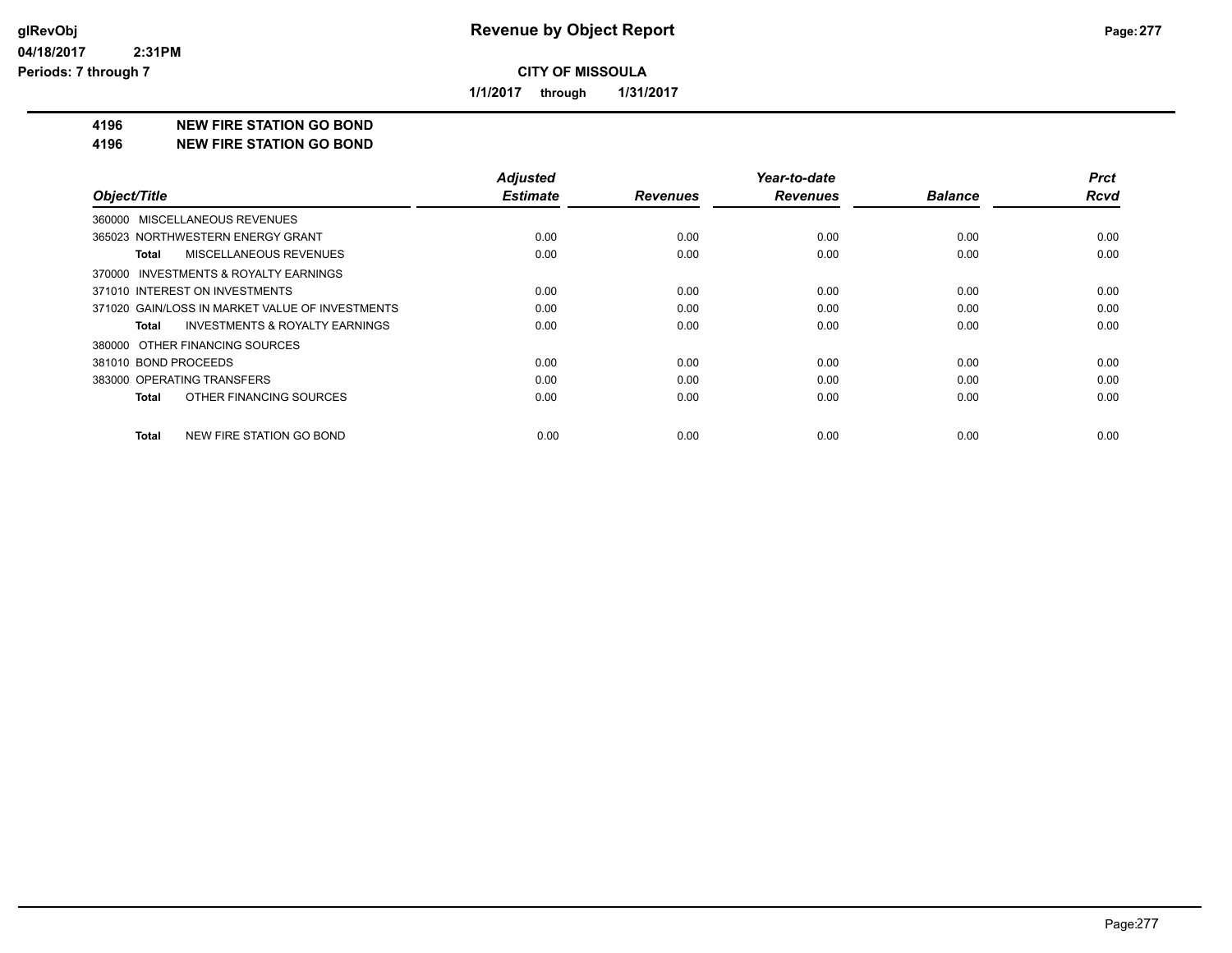**1/1/2017 through 1/31/2017**

### **4196 NEW FIRE STATION GO BOND**

| Object/Title                                       | <b>Adjusted</b><br><b>Estimate</b> | <b>Revenues</b> | Year-to-date<br><b>Revenues</b> | <b>Balance</b> | <b>Prct</b><br>Rcvd |
|----------------------------------------------------|------------------------------------|-----------------|---------------------------------|----------------|---------------------|
|                                                    |                                    |                 |                                 |                |                     |
| <b>MISCELLANEOUS REVENUES</b><br>360000            |                                    |                 |                                 |                |                     |
| 365023 NORTHWESTERN ENERGY GRANT                   | 0.00                               | 0.00            | 0.00                            | 0.00           | 0.00                |
| MISCELLANEOUS REVENUES<br><b>Total</b>             | 0.00                               | 0.00            | 0.00                            | 0.00           | 0.00                |
| 370000 INVESTMENTS & ROYALTY EARNINGS              |                                    |                 |                                 |                |                     |
| 371010 INTEREST ON INVESTMENTS                     | 0.00                               | 0.00            | 0.00                            | 0.00           | 0.00                |
| 371020 GAIN/LOSS IN MARKET VALUE OF INVESTMENT     | 0.00                               | 0.00            | 0.00                            | 0.00           | 0.00                |
| <b>INVESTMENTS &amp; ROYALTY EARNINGS</b><br>Total | 0.00                               | 0.00            | 0.00                            | 0.00           | 0.00                |
| 380000 OTHER FINANCING SOURCES                     |                                    |                 |                                 |                |                     |
| 381010 BOND PROCEEDS                               | 0.00                               | 0.00            | 0.00                            | 0.00           | 0.00                |
| 383000 OPERATING TRANSFERS                         | 0.00                               | 0.00            | 0.00                            | 0.00           | 0.00                |
| OTHER FINANCING SOURCES<br><b>Total</b>            | 0.00                               | 0.00            | 0.00                            | 0.00           | 0.00                |
| NEW FIRE STATION GO BOND<br><b>Total</b>           | 0.00                               | 0.00            | 0.00                            | 0.00           | 0.00                |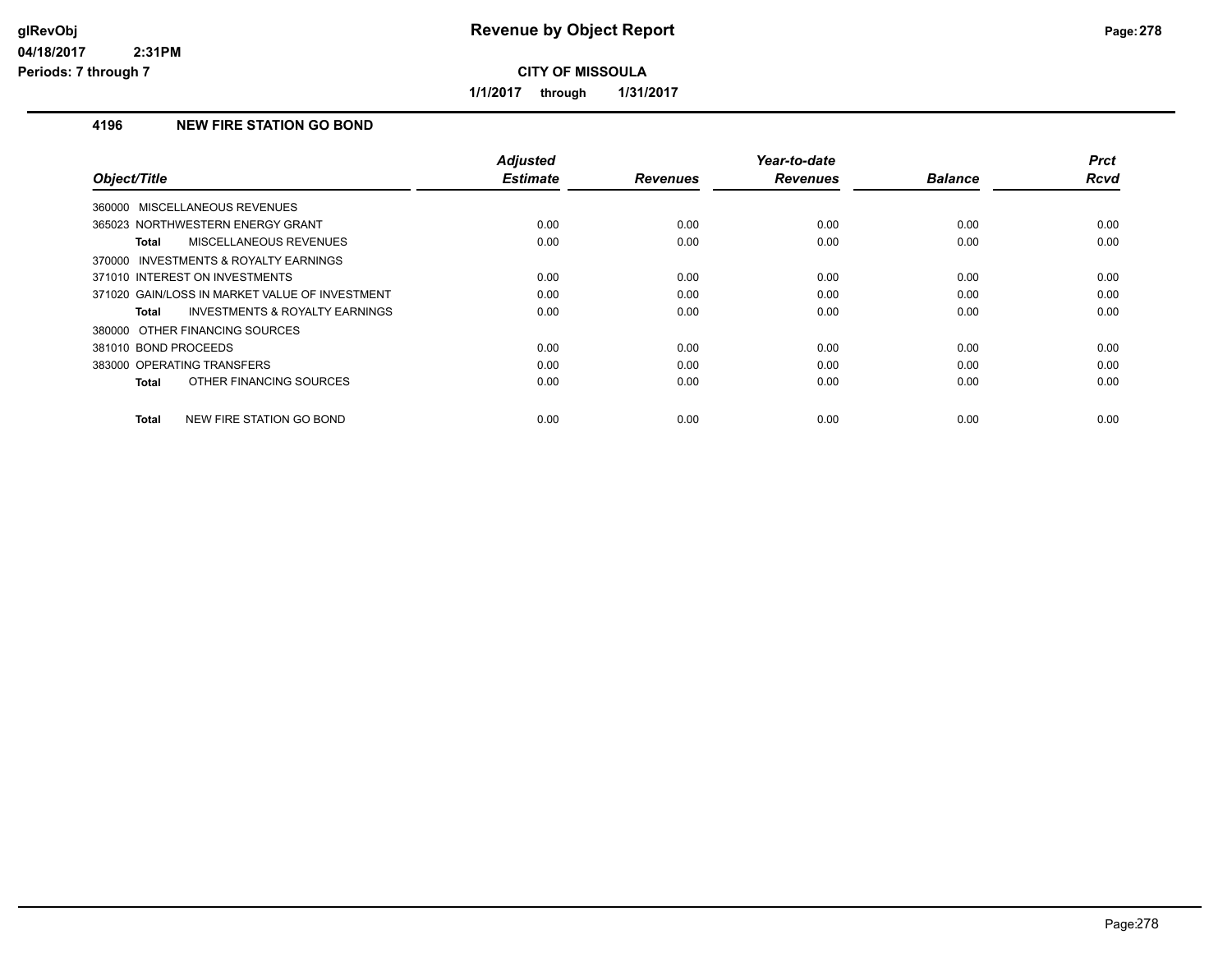**1/1/2017 through 1/31/2017**

## **4450 S/C CONSTRUCTION FUND FOR FY06 4450 S/C CONSTRUCTION FUND FOR FY06**

|                                                 | <b>Adjusted</b> |                 | Year-to-date    |                | <b>Prct</b> |
|-------------------------------------------------|-----------------|-----------------|-----------------|----------------|-------------|
| Object/Title                                    | <b>Estimate</b> | <b>Revenues</b> | <b>Revenues</b> | <b>Balance</b> | <b>Rcvd</b> |
| 370000 INVESTMENTS & ROYALTY EARNINGS           |                 |                 |                 |                |             |
| 371010 INTEREST ON INVESTMENTS                  | 0.00            | 0.00            | 0.00            | 0.00           | 0.00        |
| 371020 GAIN/LOSS IN MARKET VALUE OF INVESTMENTS | 0.00            | 0.00            | 0.00            | 0.00           | 0.00        |
| INVESTMENTS & ROYALTY EARNINGS<br><b>Total</b>  | 0.00            | 0.00            | 0.00            | 0.00           | 0.00        |
|                                                 |                 |                 |                 |                |             |
| S/C CONSTRUCTION FUND FOR FY06<br><b>Total</b>  | 0.00            | 0.00            | 0.00            | 0.00           | 0.00        |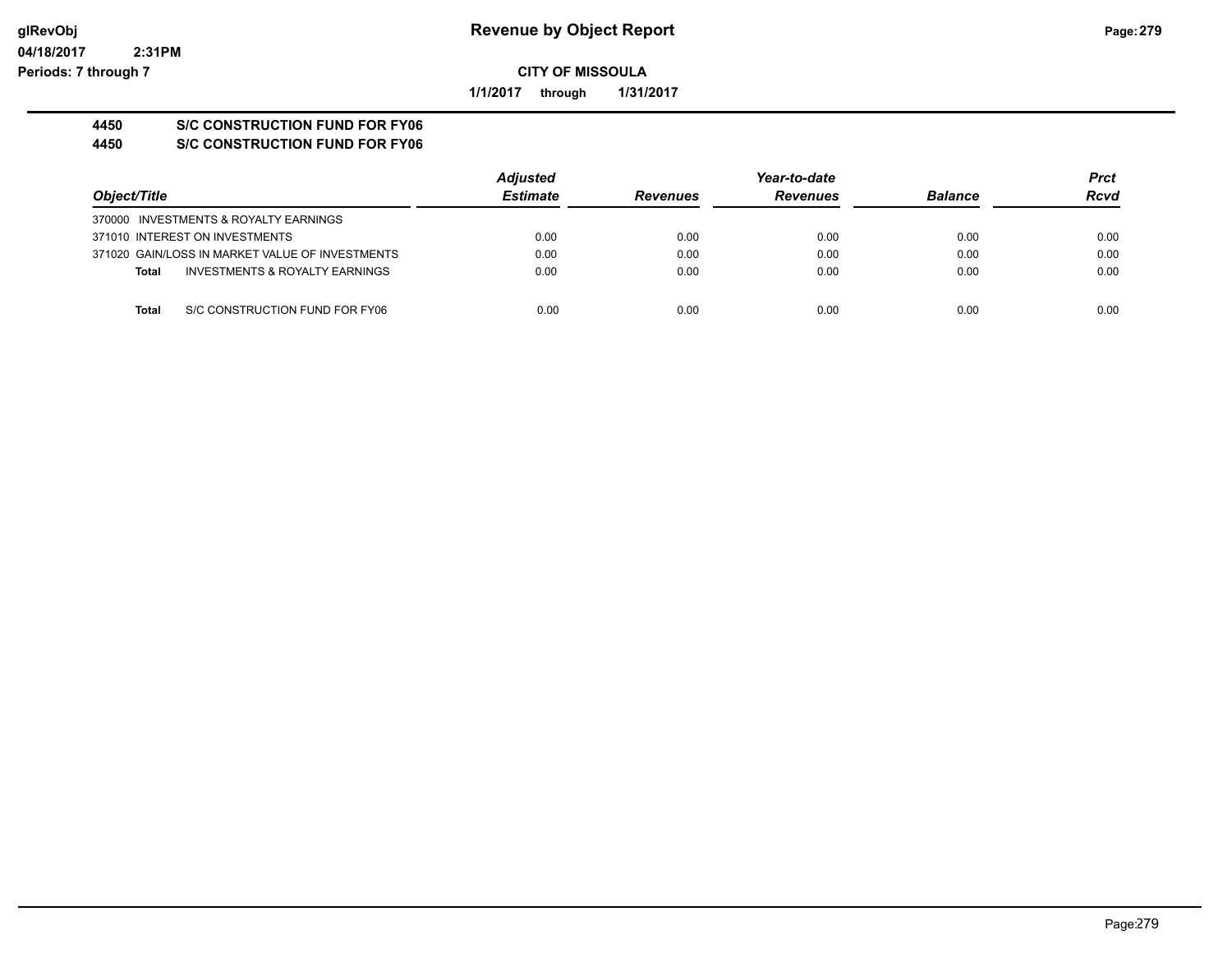**1/1/2017 through 1/31/2017**

#### **4450 S/C CONSTRUCTION FUND FOR FY06**

|                                                | <b>Adjusted</b> | Year-to-date    |                 |                | <b>Prct</b> |
|------------------------------------------------|-----------------|-----------------|-----------------|----------------|-------------|
| Object/Title                                   | <b>Estimate</b> | <b>Revenues</b> | <b>Revenues</b> | <b>Balance</b> | <b>Rcvd</b> |
| 370000 INVESTMENTS & ROYALTY EARNINGS          |                 |                 |                 |                |             |
| 371010 INTEREST ON INVESTMENTS                 | 0.00            | 0.00            | 0.00            | 0.00           | 0.00        |
| 371020 GAIN/LOSS IN MARKET VALUE OF INVESTMENT | 0.00            | 0.00            | 0.00            | 0.00           | 0.00        |
| INVESTMENTS & ROYALTY EARNINGS<br><b>Total</b> | 0.00            | 0.00            | 0.00            | 0.00           | 0.00        |
| Total<br>S/C CONSTRUCTION FUND FOR FY06        | 0.00            | 0.00            | 0.00            | 0.00           | 0.00        |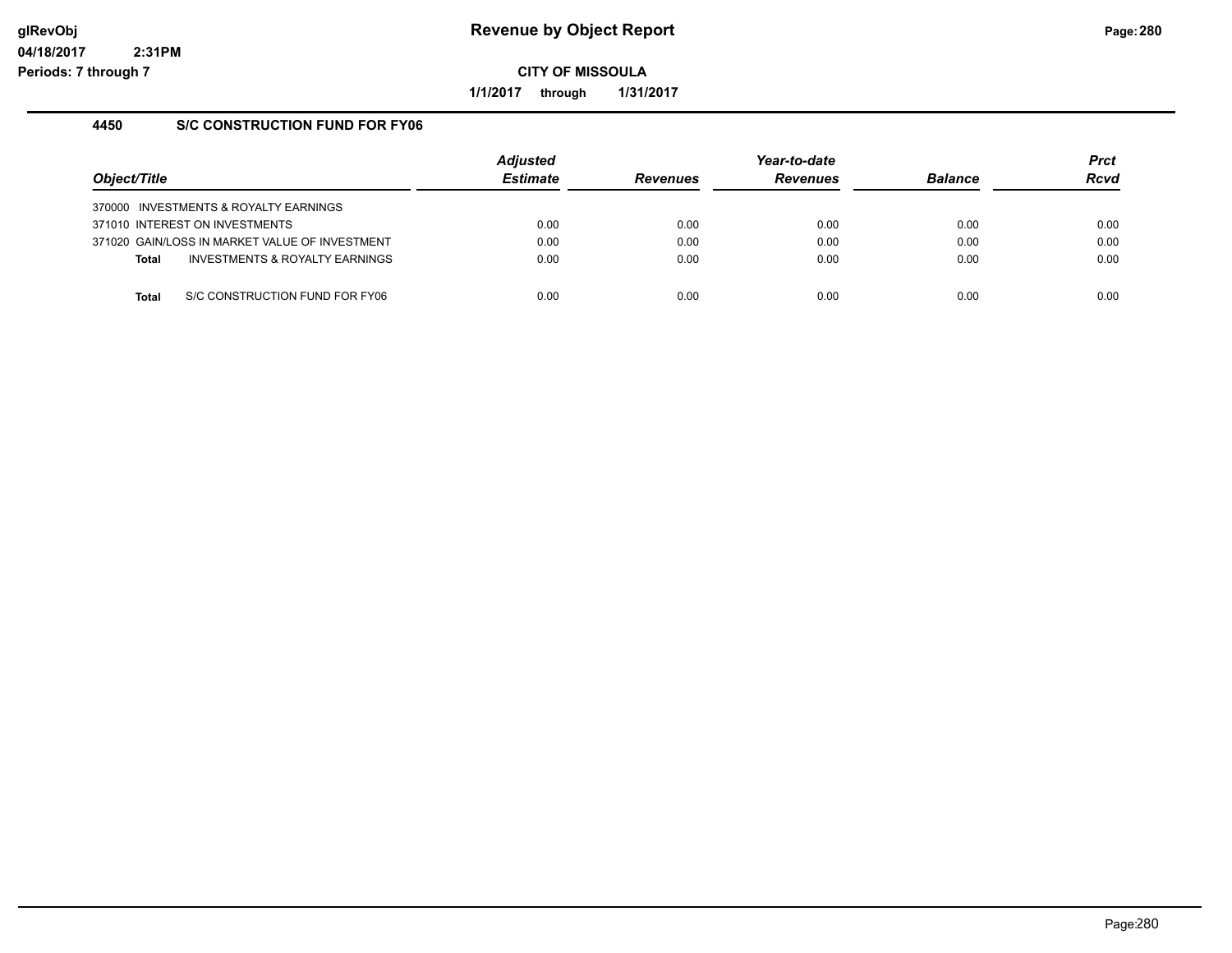**1/1/2017 through 1/31/2017**

**4451 FY07 S/C BOND FUND**

**4451 FY07 S/C BOND FUND**

| Object/Title                                       | <b>Adjusted</b><br><b>Estimate</b> | <b>Revenues</b> | Year-to-date<br><b>Revenues</b> | <b>Balance</b> | <b>Prct</b><br><b>Rcvd</b> |
|----------------------------------------------------|------------------------------------|-----------------|---------------------------------|----------------|----------------------------|
| 360000 MISCELLANEOUS REVENUES                      |                                    |                 |                                 |                |                            |
| 360010 MISCELLANEOUS                               | 0.00                               | 0.00            | 0.00                            | 0.00           | 0.00                       |
| MISCELLANEOUS REVENUES<br>Total                    | 0.00                               | 0.00            | 0.00                            | 0.00           | 0.00                       |
| 370000 INVESTMENTS & ROYALTY EARNINGS              |                                    |                 |                                 |                |                            |
| 371010 INTEREST ON INVESTMENTS                     | 0.00                               | 0.00            | 0.00                            | 0.00           | 0.00                       |
| 371020 GAIN/LOSS IN MARKET VALUE OF INVESTMENTS    | 0.00                               | 0.00            | 0.00                            | 0.00           | 0.00                       |
| <b>INVESTMENTS &amp; ROYALTY EARNINGS</b><br>Total | 0.00                               | 0.00            | 0.00                            | 0.00           | 0.00                       |
| 380000 OTHER FINANCING SOURCES                     |                                    |                 |                                 |                |                            |
| 381030 SID BONDS PROCEEDS                          | 0.00                               | 0.00            | 0.00                            | 0.00           | 0.00                       |
| OTHER FINANCING SOURCES<br>Total                   | 0.00                               | 0.00            | 0.00                            | 0.00           | 0.00                       |
| FY07 S/C BOND FUND<br><b>Total</b>                 | 0.00                               | 0.00            | 0.00                            | 0.00           | 0.00                       |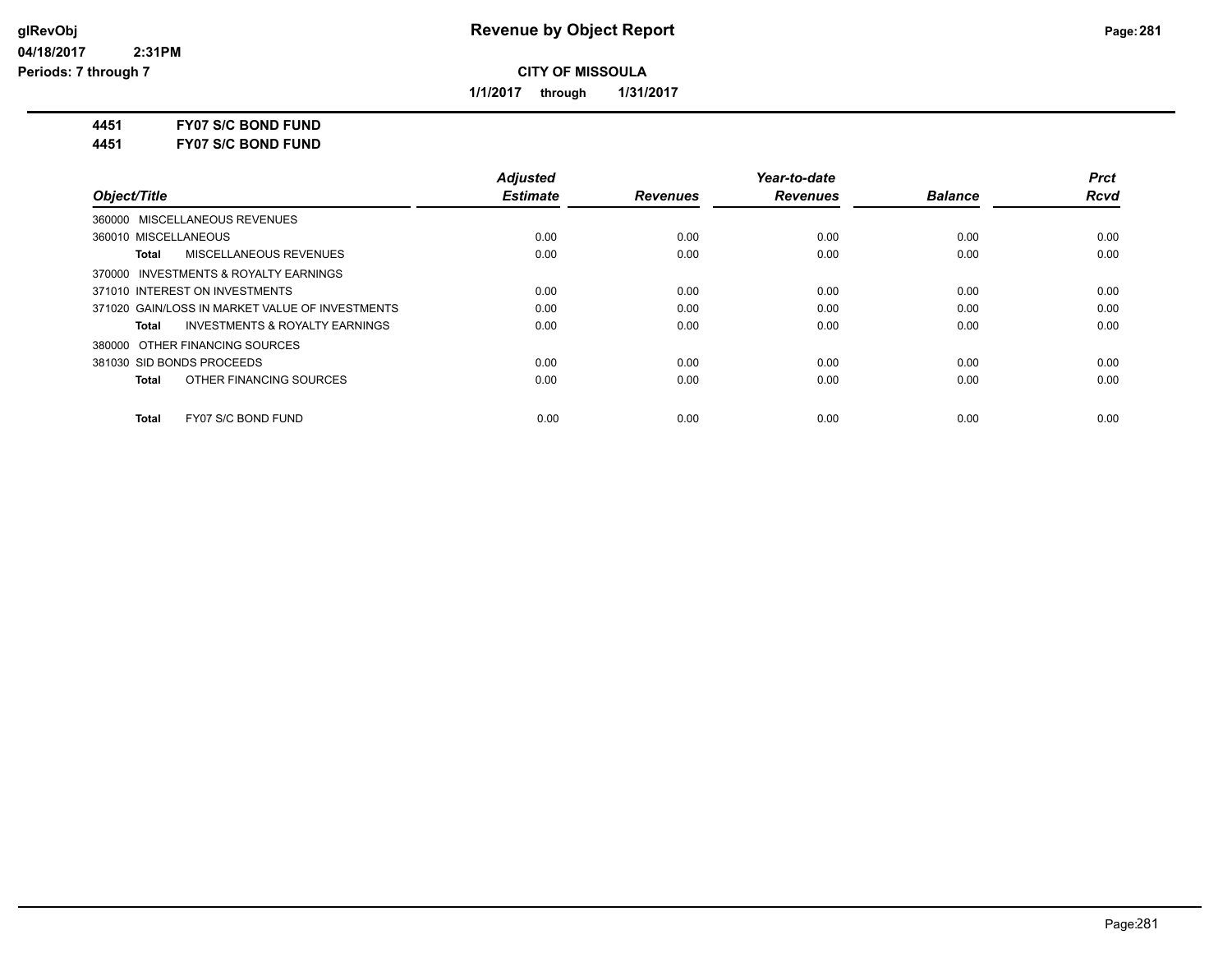**1/1/2017 through 1/31/2017**

#### **4451 FY07 S/C BOND FUND**

| Object/Title                                   | <b>Adjusted</b><br><b>Estimate</b> | <b>Revenues</b> | Year-to-date<br><b>Revenues</b> | <b>Balance</b> | <b>Prct</b><br><b>Rcvd</b> |
|------------------------------------------------|------------------------------------|-----------------|---------------------------------|----------------|----------------------------|
|                                                |                                    |                 |                                 |                |                            |
| MISCELLANEOUS REVENUES<br>360000               |                                    |                 |                                 |                |                            |
| 360010 MISCELLANEOUS                           | 0.00                               | 0.00            | 0.00                            | 0.00           | 0.00                       |
| <b>MISCELLANEOUS REVENUES</b><br><b>Total</b>  | 0.00                               | 0.00            | 0.00                            | 0.00           | 0.00                       |
| 370000 INVESTMENTS & ROYALTY EARNINGS          |                                    |                 |                                 |                |                            |
| 371010 INTEREST ON INVESTMENTS                 | 0.00                               | 0.00            | 0.00                            | 0.00           | 0.00                       |
| 371020 GAIN/LOSS IN MARKET VALUE OF INVESTMENT | 0.00                               | 0.00            | 0.00                            | 0.00           | 0.00                       |
| INVESTMENTS & ROYALTY EARNINGS<br>Total        | 0.00                               | 0.00            | 0.00                            | 0.00           | 0.00                       |
| 380000 OTHER FINANCING SOURCES                 |                                    |                 |                                 |                |                            |
| 381030 SID BONDS PROCEEDS                      | 0.00                               | 0.00            | 0.00                            | 0.00           | 0.00                       |
| OTHER FINANCING SOURCES<br><b>Total</b>        | 0.00                               | 0.00            | 0.00                            | 0.00           | 0.00                       |
| FY07 S/C BOND FUND<br>Total                    | 0.00                               | 0.00            | 0.00                            | 0.00           | 0.00                       |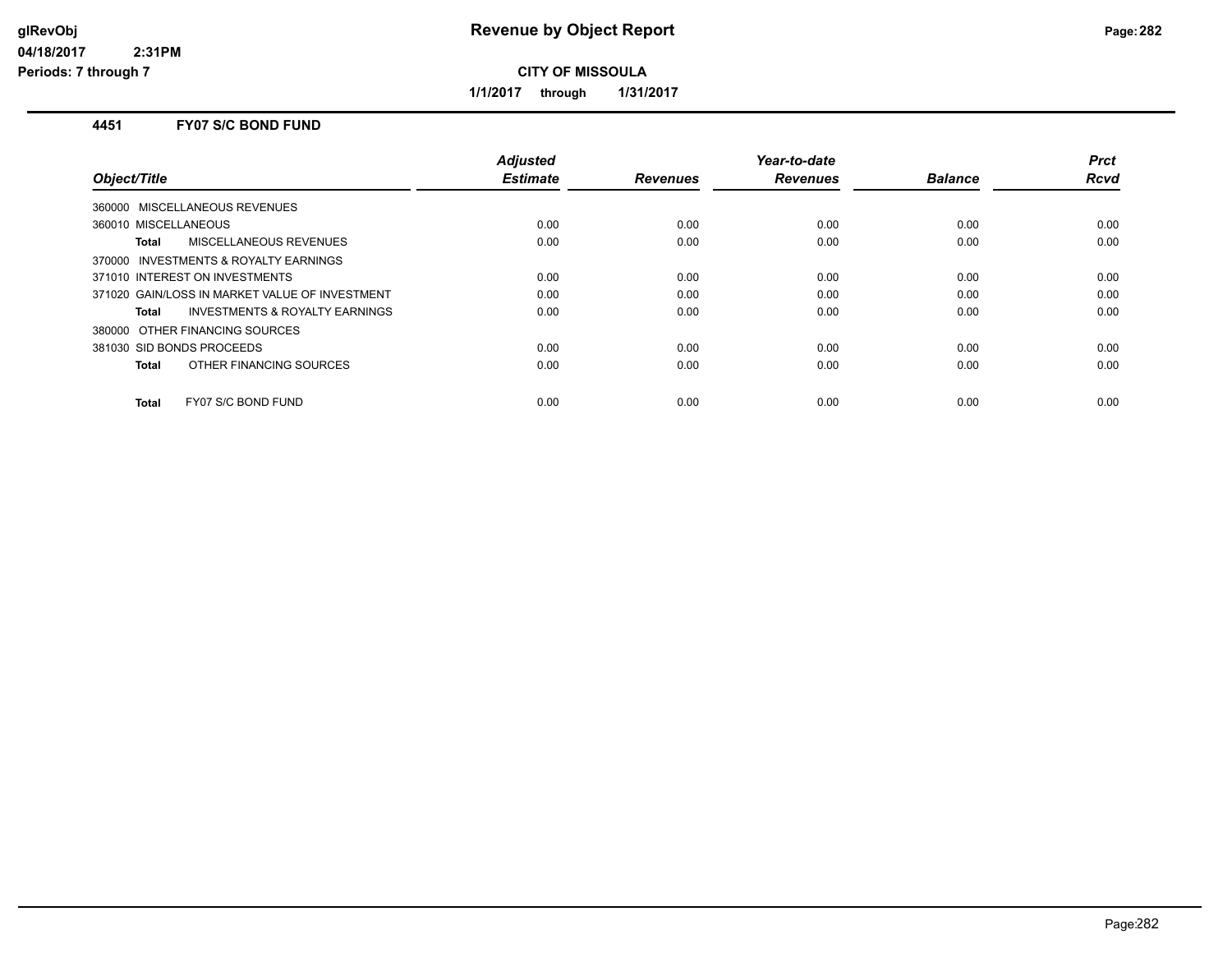**1/1/2017 through 1/31/2017**

#### **4452 S/C CONSTRUCTION FUND FOR FY 08 BOND SAL 4452 S/C CONSTRUCTION FUND FOR FY 08 BOND SAL**

|              |              |                                                 | <b>Adjusted</b> |                 | Year-to-date    |                | <b>Prct</b> |
|--------------|--------------|-------------------------------------------------|-----------------|-----------------|-----------------|----------------|-------------|
| Object/Title |              |                                                 | <b>Estimate</b> | <b>Revenues</b> | <b>Revenues</b> | <b>Balance</b> | <b>Rcvd</b> |
|              |              | 360000 MISCELLANEOUS REVENUES                   |                 |                 |                 |                |             |
|              |              | 360010 MISCELLANEOUS                            | 0.00            | 0.00            | 0.00            | 0.00           | 0.00        |
|              |              | 362000 OTHER MISCELLANEOUS REVENUE              | 0.00            | 0.00            | 0.00            | 0.00           | 0.00        |
|              | Total        | MISCELLANEOUS REVENUES                          | 0.00            | 0.00            | 0.00            | 0.00           | 0.00        |
|              |              | 370000 INVESTMENTS & ROYALTY EARNINGS           |                 |                 |                 |                |             |
|              |              | 371010 INTEREST ON INVESTMENTS                  | 0.00            | 0.00            | 0.00            | 0.00           | 0.00        |
|              |              | 371020 GAIN/LOSS IN MARKET VALUE OF INVESTMENTS | 0.00            | 0.00            | 0.00            | 0.00           | 0.00        |
|              | Total        | <b>INVESTMENTS &amp; ROYALTY EARNINGS</b>       | 0.00            | 0.00            | 0.00            | 0.00           | 0.00        |
|              |              | 380000 OTHER FINANCING SOURCES                  |                 |                 |                 |                |             |
|              |              | 381000 LOAN PROCEEDS                            | 0.00            | 0.00            | 0.00            | 0.00           | 0.00        |
|              |              | 383042 TRANSFERS FROM OTHER FUNDS               | 0.00            | 0.00            | 0.00            | 0.00           | 0.00        |
|              | <b>Total</b> | OTHER FINANCING SOURCES                         | 0.00            | 0.00            | 0.00            | 0.00           | 0.00        |
|              | <b>Total</b> | S/C CONSTRUCTION FUND FOR FY 08 BONE            | 0.00            | 0.00            | 0.00            | 0.00           | 0.00        |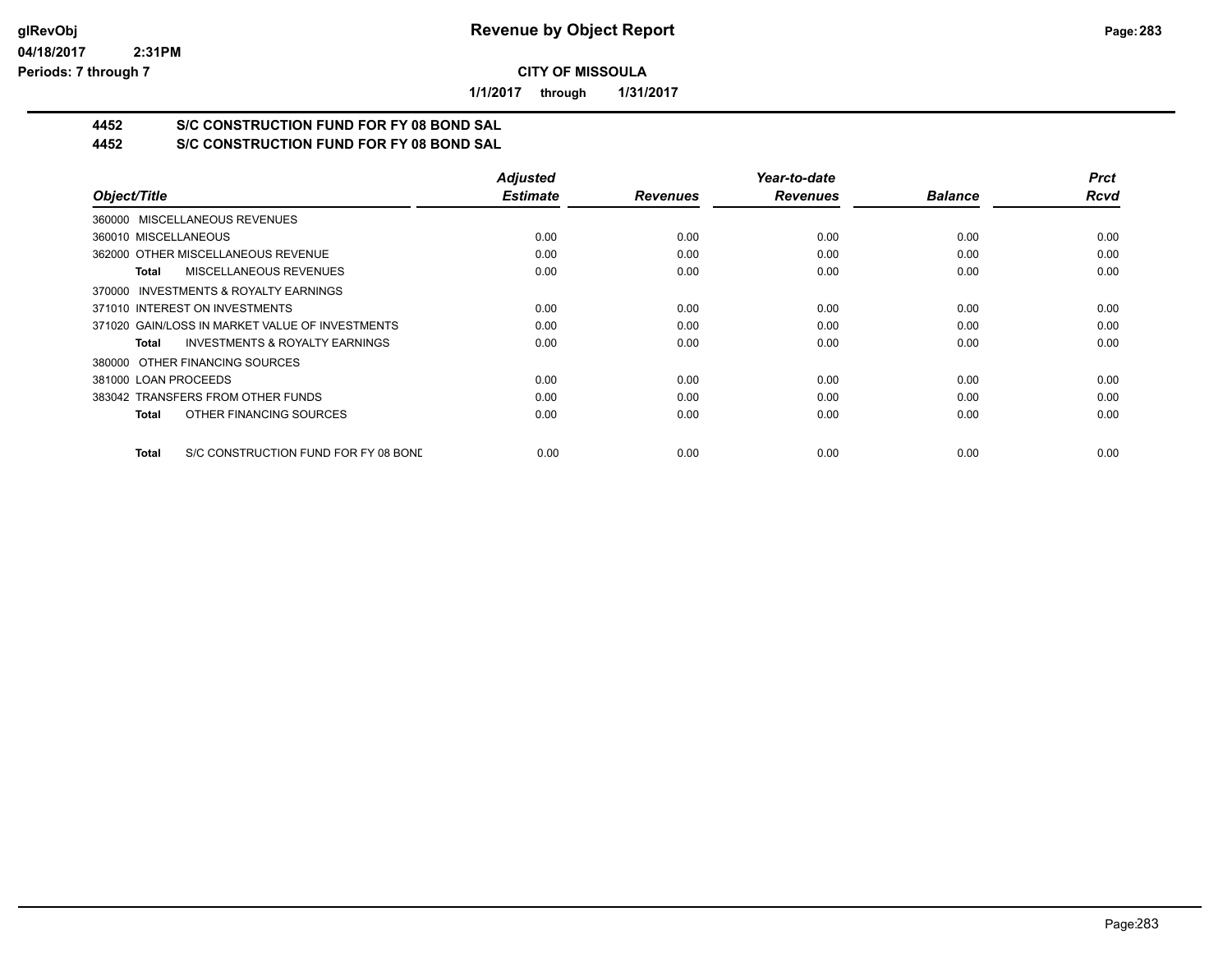**1/1/2017 through 1/31/2017**

## **4452 S/C CONSTRUCTION FUND FOR FY 08 BOND SAL**

|                                                    | <b>Adjusted</b> |                 | Year-to-date    |                | <b>Prct</b> |
|----------------------------------------------------|-----------------|-----------------|-----------------|----------------|-------------|
| Object/Title                                       | <b>Estimate</b> | <b>Revenues</b> | <b>Revenues</b> | <b>Balance</b> | <b>Rcvd</b> |
| 360000 MISCELLANEOUS REVENUES                      |                 |                 |                 |                |             |
| 360010 MISCELLANEOUS                               | 0.00            | 0.00            | 0.00            | 0.00           | 0.00        |
| 362000 OTHER MISCELLANEOUS REVENUE                 | 0.00            | 0.00            | 0.00            | 0.00           | 0.00        |
| MISCELLANEOUS REVENUES<br>Total                    | 0.00            | 0.00            | 0.00            | 0.00           | 0.00        |
| 370000 INVESTMENTS & ROYALTY EARNINGS              |                 |                 |                 |                |             |
| 371010 INTEREST ON INVESTMENTS                     | 0.00            | 0.00            | 0.00            | 0.00           | 0.00        |
| 371020 GAIN/LOSS IN MARKET VALUE OF INVESTMENT     | 0.00            | 0.00            | 0.00            | 0.00           | 0.00        |
| <b>INVESTMENTS &amp; ROYALTY EARNINGS</b><br>Total | 0.00            | 0.00            | 0.00            | 0.00           | 0.00        |
| 380000 OTHER FINANCING SOURCES                     |                 |                 |                 |                |             |
| 381000 LOAN PROCEEDS                               | 0.00            | 0.00            | 0.00            | 0.00           | 0.00        |
| 383042 TRANSFERS FROM OTHER FUNDS                  | 0.00            | 0.00            | 0.00            | 0.00           | 0.00        |
| OTHER FINANCING SOURCES<br>Total                   | 0.00            | 0.00            | 0.00            | 0.00           | 0.00        |
|                                                    |                 |                 |                 |                |             |
| S/C CONSTRUCTION FUND FOR FY 08 BONI<br>Total      | 0.00            | 0.00            | 0.00            | 0.00           | 0.00        |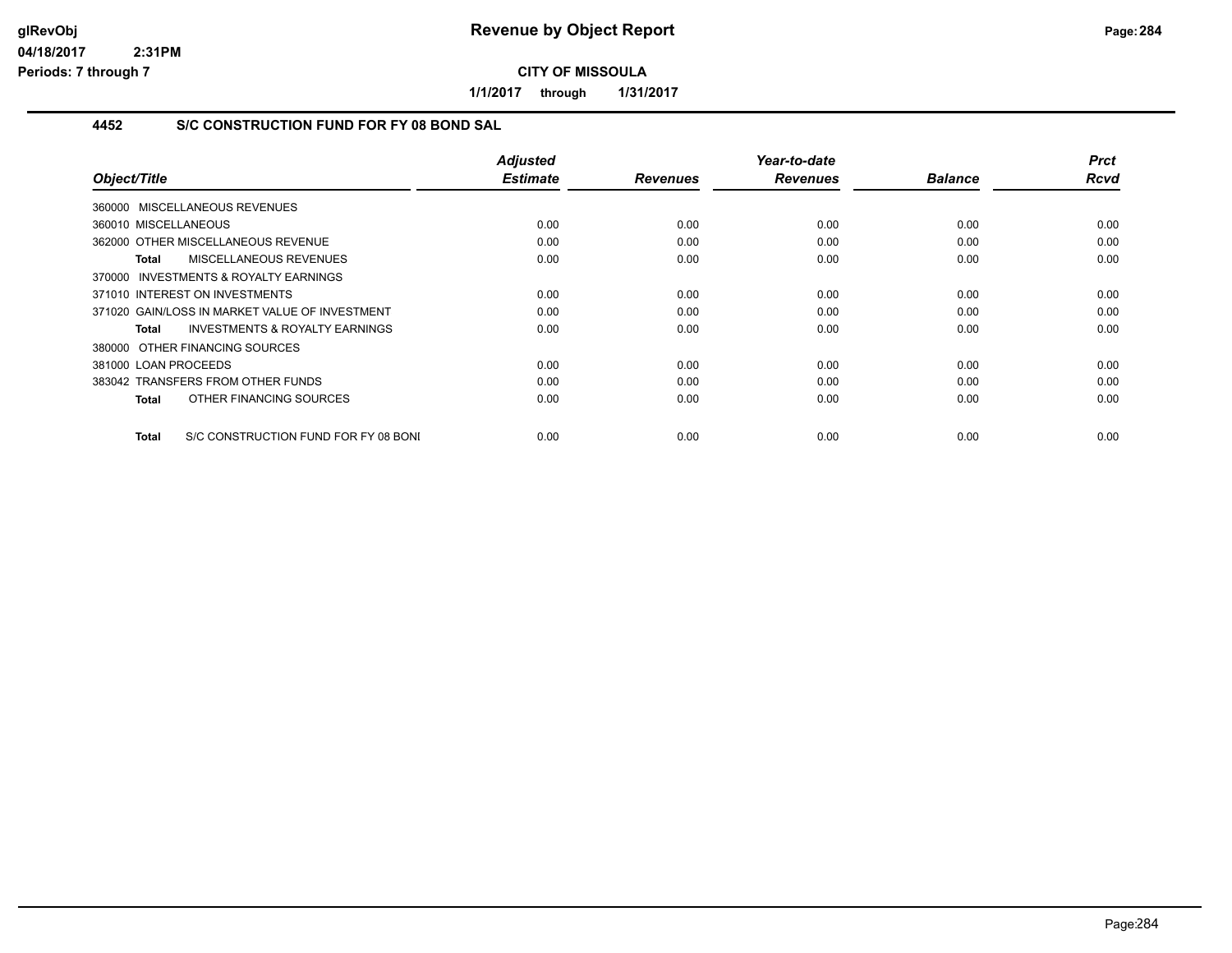**1/1/2017 through 1/31/2017**

# **4453 S/C CONSTRUCTION FUND FY09 BOND**

## **4453 S/C CONSTRUCTION FUND FY09 BOND**

|                                                    | <b>Adjusted</b> |                 | Year-to-date    |                | <b>Prct</b> |
|----------------------------------------------------|-----------------|-----------------|-----------------|----------------|-------------|
| Object/Title                                       | <b>Estimate</b> | <b>Revenues</b> | <b>Revenues</b> | <b>Balance</b> | Rcvd        |
| 360000 MISCELLANEOUS REVENUES                      |                 |                 |                 |                |             |
| 360010 MISCELLANEOUS                               | 0.00            | 0.00            | 0.00            | 0.00           | 0.00        |
| 362000 OTHER MISCELLANEOUS REVENUE                 | 0.00            | 0.00            | 0.00            | 0.00           | 0.00        |
| MISCELLANEOUS REVENUES<br><b>Total</b>             | 0.00            | 0.00            | 0.00            | 0.00           | 0.00        |
| 370000 INVESTMENTS & ROYALTY EARNINGS              |                 |                 |                 |                |             |
| 371010 INTEREST ON INVESTMENTS                     | 0.00            | 0.00            | 0.00            | 0.00           | 0.00        |
| <b>INVESTMENTS &amp; ROYALTY EARNINGS</b><br>Total | 0.00            | 0.00            | 0.00            | 0.00           | 0.00        |
| 380000 OTHER FINANCING SOURCES                     |                 |                 |                 |                |             |
| 381030 SID BONDS PROCEEDS                          | 0.00            | 0.00            | 0.00            | 0.00           | 0.00        |
| 383000 OPERATING TRANSFERS                         | 0.00            | 0.00            | 0.00            | 0.00           | 0.00        |
| OTHER FINANCING SOURCES<br><b>Total</b>            | 0.00            | 0.00            | 0.00            | 0.00           | 0.00        |
| S/C CONSTRUCTION FUND FY09 BOND<br>Total           | 0.00            | 0.00            | 0.00            | 0.00           | 0.00        |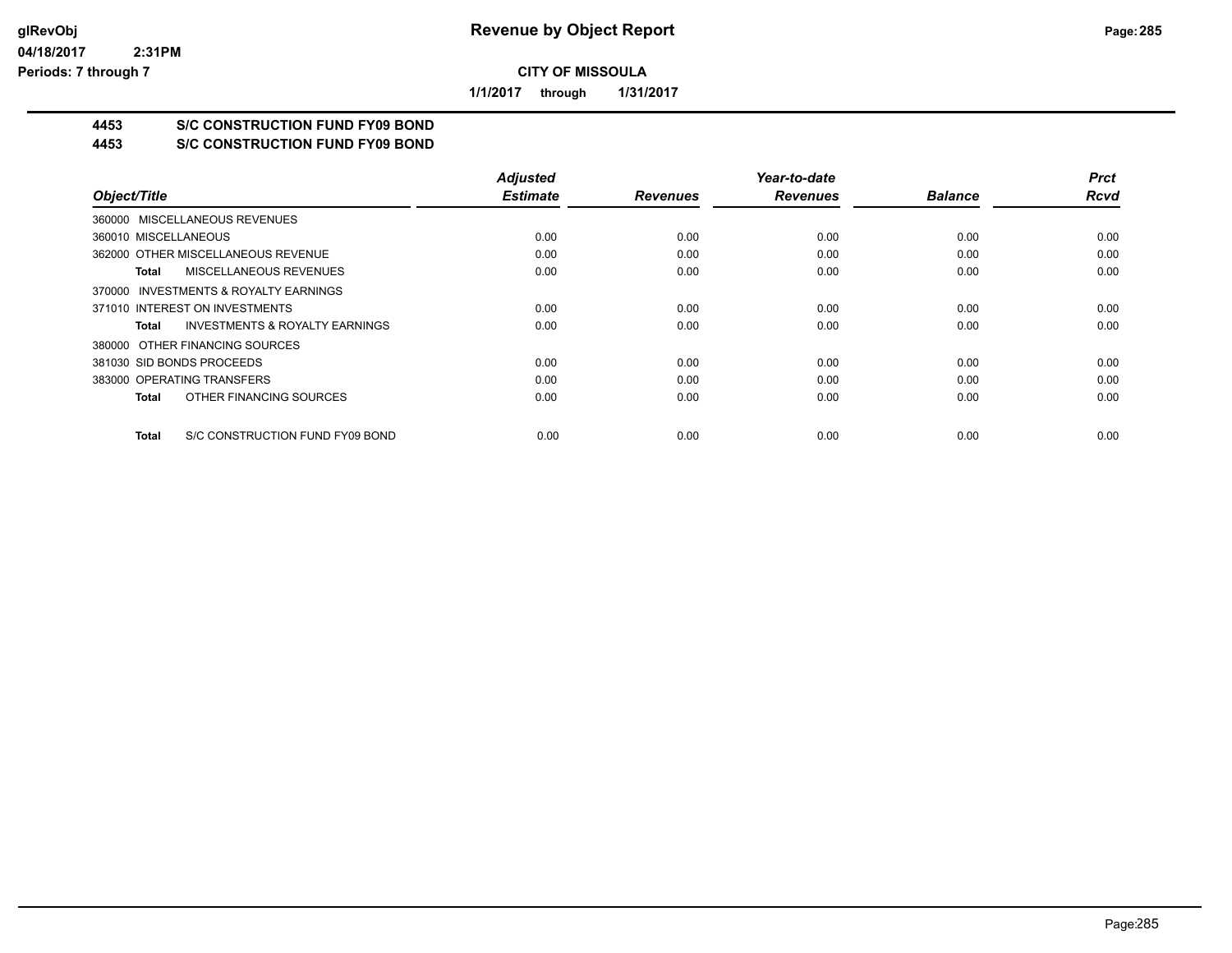**1/1/2017 through 1/31/2017**

## **4453 S/C CONSTRUCTION FUND FY09 BOND**

|                                                    | <b>Adjusted</b> |                 | Year-to-date    |                | <b>Prct</b> |
|----------------------------------------------------|-----------------|-----------------|-----------------|----------------|-------------|
| Object/Title                                       | <b>Estimate</b> | <b>Revenues</b> | <b>Revenues</b> | <b>Balance</b> | Rcvd        |
| 360000 MISCELLANEOUS REVENUES                      |                 |                 |                 |                |             |
| 360010 MISCELLANEOUS                               | 0.00            | 0.00            | 0.00            | 0.00           | 0.00        |
| 362000 OTHER MISCELLANEOUS REVENUE                 | 0.00            | 0.00            | 0.00            | 0.00           | 0.00        |
| MISCELLANEOUS REVENUES<br>Total                    | 0.00            | 0.00            | 0.00            | 0.00           | 0.00        |
| 370000 INVESTMENTS & ROYALTY EARNINGS              |                 |                 |                 |                |             |
| 371010 INTEREST ON INVESTMENTS                     | 0.00            | 0.00            | 0.00            | 0.00           | 0.00        |
| <b>INVESTMENTS &amp; ROYALTY EARNINGS</b><br>Total | 0.00            | 0.00            | 0.00            | 0.00           | 0.00        |
| 380000 OTHER FINANCING SOURCES                     |                 |                 |                 |                |             |
| 381030 SID BONDS PROCEEDS                          | 0.00            | 0.00            | 0.00            | 0.00           | 0.00        |
| 383000 OPERATING TRANSFERS                         | 0.00            | 0.00            | 0.00            | 0.00           | 0.00        |
| OTHER FINANCING SOURCES<br><b>Total</b>            | 0.00            | 0.00            | 0.00            | 0.00           | 0.00        |
| S/C CONSTRUCTION FUND FY09 BOND<br><b>Total</b>    | 0.00            | 0.00            | 0.00            | 0.00           | 0.00        |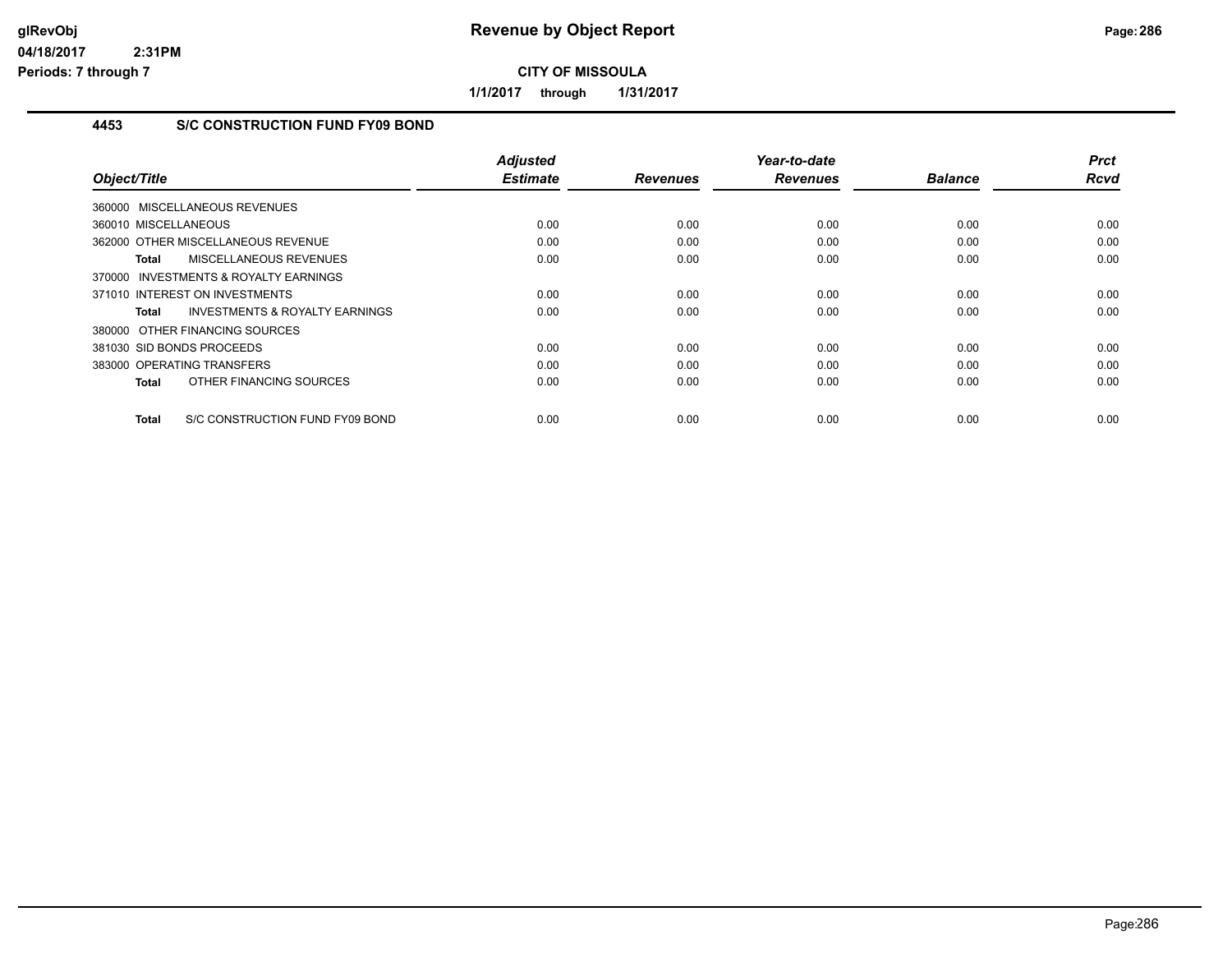**1/1/2017 through 1/31/2017**

# **4454 S/C CONSTRUCTION FUND FOR FY10**

**4454 S/C CONSTRUCTION FUND FOR FY10**

|                                                    | <b>Adjusted</b> |                 | Year-to-date    |                | <b>Prct</b> |
|----------------------------------------------------|-----------------|-----------------|-----------------|----------------|-------------|
| Object/Title                                       | <b>Estimate</b> | <b>Revenues</b> | <b>Revenues</b> | <b>Balance</b> | <b>Rcvd</b> |
| 360000 MISCELLANEOUS REVENUES                      |                 |                 |                 |                |             |
| 360010 MISCELLANEOUS                               | 0.00            | 0.00            | 0.00            | 0.00           | 0.00        |
| 362000 OTHER MISCELLANEOUS REVENUE                 | 0.00            | 0.00            | 0.00            | 0.00           | 0.00        |
| MISCELLANEOUS REVENUES<br>Total                    | 0.00            | 0.00            | 0.00            | 0.00           | 0.00        |
| 370000 INVESTMENTS & ROYALTY EARNINGS              |                 |                 |                 |                |             |
| 371010 INTEREST ON INVESTMENTS                     | 0.00            | 0.00            | 0.00            | 0.00           | 0.00        |
| <b>INVESTMENTS &amp; ROYALTY EARNINGS</b><br>Total | 0.00            | 0.00            | 0.00            | 0.00           | 0.00        |
| 380000 OTHER FINANCING SOURCES                     |                 |                 |                 |                |             |
| 381030 SID BONDS PROCEEDS                          | 0.00            | 0.00            | 0.00            | 0.00           | 0.00        |
| OTHER FINANCING SOURCES<br>Total                   | 0.00            | 0.00            | 0.00            | 0.00           | 0.00        |
| S/C CONSTRUCTION FUND FOR FY10<br><b>Total</b>     | 0.00            | 0.00            | 0.00            | 0.00           | 0.00        |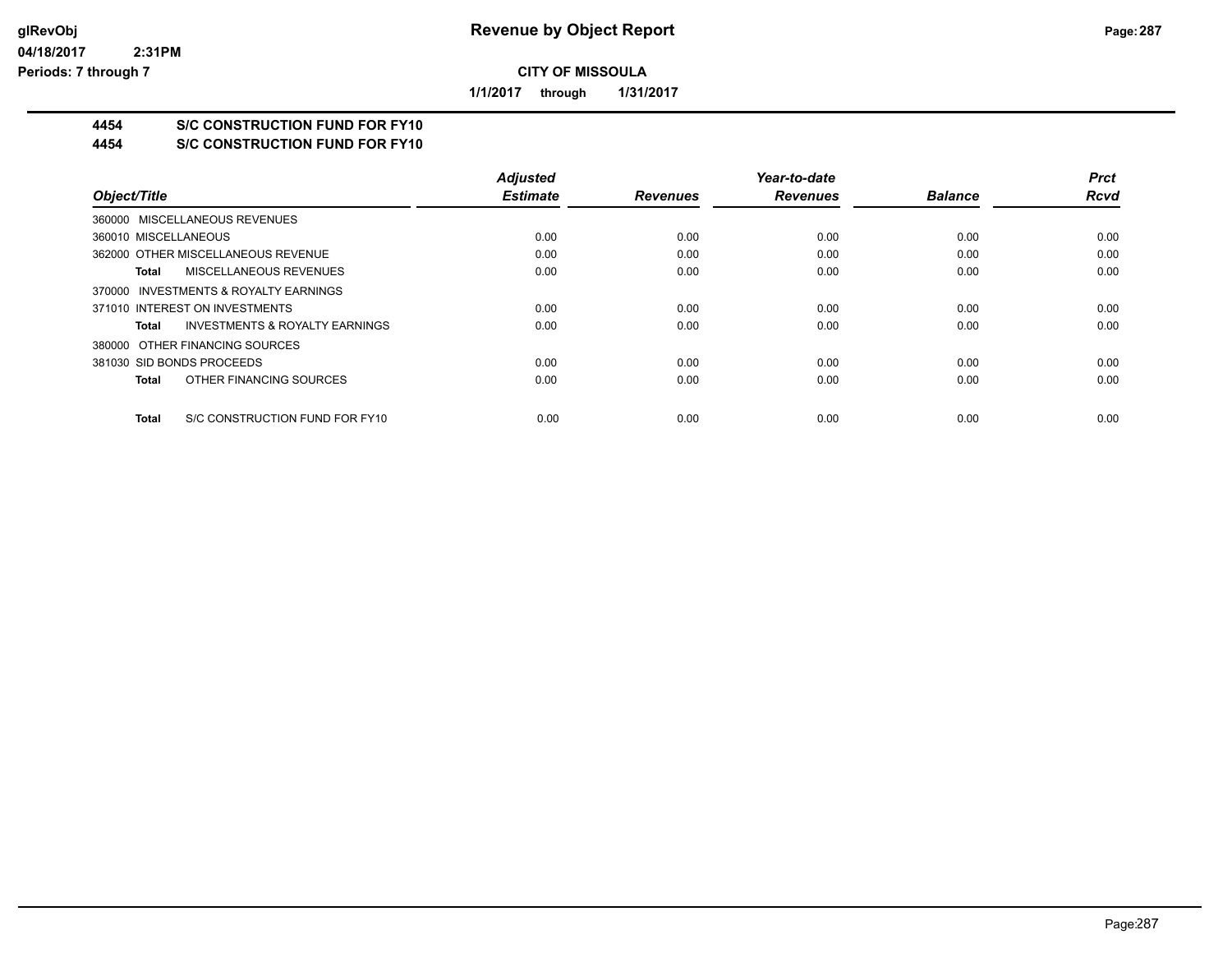**1/1/2017 through 1/31/2017**

## **4454 S/C CONSTRUCTION FUND FOR FY10**

| Object/Title                                        | <b>Adjusted</b><br><b>Estimate</b> | <b>Revenues</b> | Year-to-date<br><b>Revenues</b> | <b>Balance</b> | <b>Prct</b><br><b>Rcvd</b> |
|-----------------------------------------------------|------------------------------------|-----------------|---------------------------------|----------------|----------------------------|
|                                                     |                                    |                 |                                 |                |                            |
| 360000 MISCELLANEOUS REVENUES                       |                                    |                 |                                 |                |                            |
| 360010 MISCELLANEOUS                                | 0.00                               | 0.00            | 0.00                            | 0.00           | 0.00                       |
| 362000 OTHER MISCELLANEOUS REVENUE                  | 0.00                               | 0.00            | 0.00                            | 0.00           | 0.00                       |
| MISCELLANEOUS REVENUES<br>Total                     | 0.00                               | 0.00            | 0.00                            | 0.00           | 0.00                       |
| <b>INVESTMENTS &amp; ROYALTY EARNINGS</b><br>370000 |                                    |                 |                                 |                |                            |
| 371010 INTEREST ON INVESTMENTS                      | 0.00                               | 0.00            | 0.00                            | 0.00           | 0.00                       |
| <b>INVESTMENTS &amp; ROYALTY EARNINGS</b><br>Total  | 0.00                               | 0.00            | 0.00                            | 0.00           | 0.00                       |
| 380000 OTHER FINANCING SOURCES                      |                                    |                 |                                 |                |                            |
| 381030 SID BONDS PROCEEDS                           | 0.00                               | 0.00            | 0.00                            | 0.00           | 0.00                       |
| OTHER FINANCING SOURCES<br>Total                    | 0.00                               | 0.00            | 0.00                            | 0.00           | 0.00                       |
| <b>Total</b><br>S/C CONSTRUCTION FUND FOR FY10      | 0.00                               | 0.00            | 0.00                            | 0.00           | 0.00                       |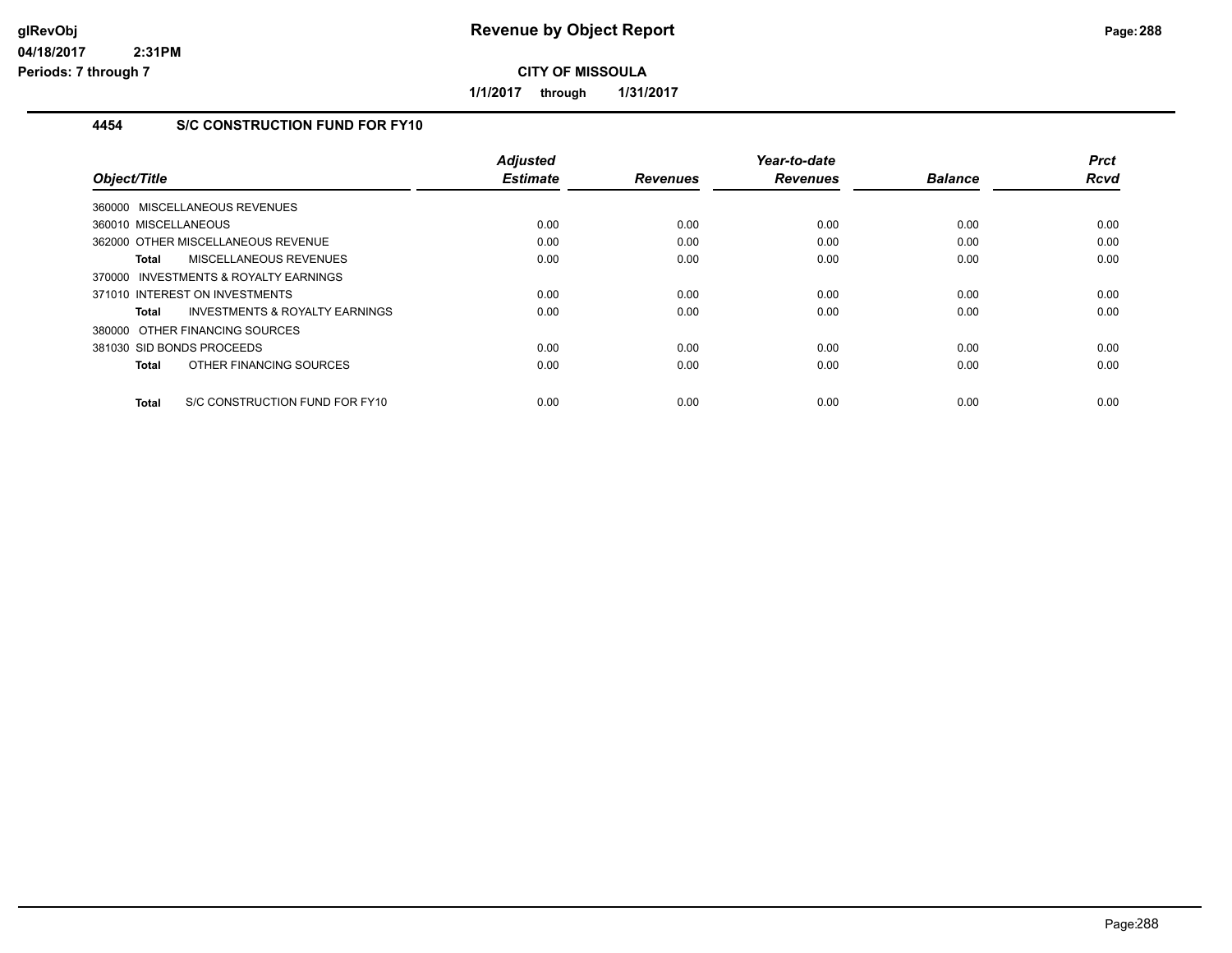**1/1/2017 through 1/31/2017**

# **4455 FY11 S/C CONSTRUCTION FUND**

**4455 FY11 S/C CONSTRUCTION FUND**

|                                                   | <b>Adjusted</b> |                 | Year-to-date    |                | <b>Prct</b> |
|---------------------------------------------------|-----------------|-----------------|-----------------|----------------|-------------|
| Object/Title                                      | <b>Estimate</b> | <b>Revenues</b> | <b>Revenues</b> | <b>Balance</b> | <b>Rcvd</b> |
| 360000 MISCELLANEOUS REVENUES                     |                 |                 |                 |                |             |
| 360010 MISCELLANEOUS                              | 0.00            | 0.00            | 0.00            | 0.00           | 0.00        |
| <b>MISCELLANEOUS REVENUES</b><br>Total            | 0.00            | 0.00            | 0.00            | 0.00           | 0.00        |
| 370000 INVESTMENTS & ROYALTY EARNINGS             |                 |                 |                 |                |             |
| 371010 INTEREST ON INVESTMENTS                    | 0.00            | 0.00            | 0.00            | 0.00           | 0.00        |
| INVESTMENTS & ROYALTY EARNINGS<br>Total           | 0.00            | 0.00            | 0.00            | 0.00           | 0.00        |
| 380000 OTHER FINANCING SOURCES                    |                 |                 |                 |                |             |
| 381030 SID BONDS PROCEEDS                         | 0.00            | 0.00            | 0.00            | 0.00           | 0.00        |
| OTHER FINANCING SOURCES<br>Total                  | 0.00            | 0.00            | 0.00            | 0.00           | 0.00        |
|                                                   |                 |                 |                 |                |             |
| <b>FY11 S/C CONSTRUCTION FUND</b><br><b>Total</b> | 0.00            | 0.00            | 0.00            | 0.00           | 0.00        |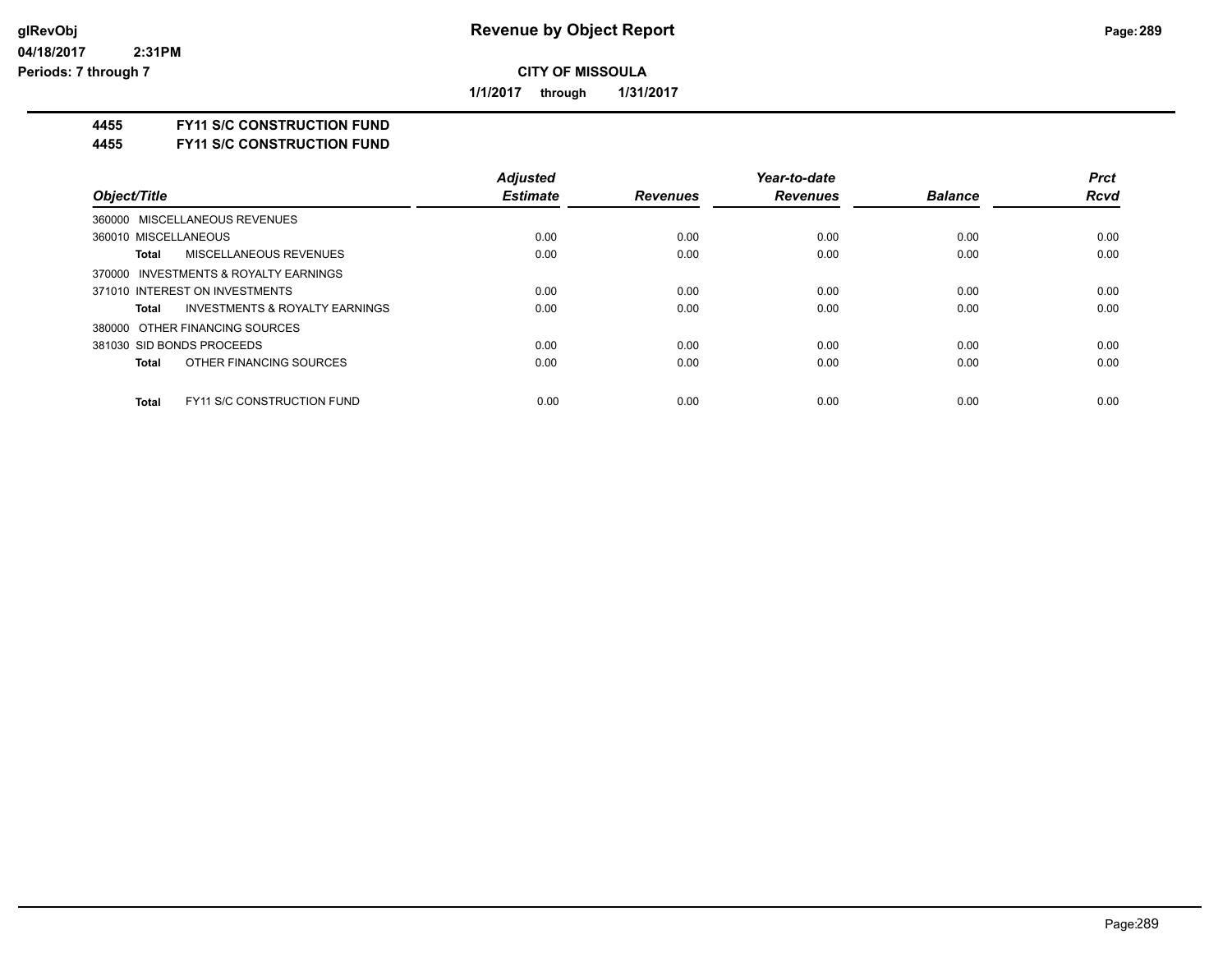**1/1/2017 through 1/31/2017**

### **4455 FY11 S/C CONSTRUCTION FUND**

| Object/Title                                       | <b>Adjusted</b><br><b>Estimate</b> | <b>Revenues</b> | Year-to-date<br><b>Revenues</b> | <b>Balance</b> | <b>Prct</b><br><b>Rcvd</b> |
|----------------------------------------------------|------------------------------------|-----------------|---------------------------------|----------------|----------------------------|
|                                                    |                                    |                 |                                 |                |                            |
| 360000 MISCELLANEOUS REVENUES                      |                                    |                 |                                 |                |                            |
| 360010 MISCELLANEOUS                               | 0.00                               | 0.00            | 0.00                            | 0.00           | 0.00                       |
| MISCELLANEOUS REVENUES<br>Total                    | 0.00                               | 0.00            | 0.00                            | 0.00           | 0.00                       |
| INVESTMENTS & ROYALTY EARNINGS<br>370000           |                                    |                 |                                 |                |                            |
| 371010 INTEREST ON INVESTMENTS                     | 0.00                               | 0.00            | 0.00                            | 0.00           | 0.00                       |
| <b>INVESTMENTS &amp; ROYALTY EARNINGS</b><br>Total | 0.00                               | 0.00            | 0.00                            | 0.00           | 0.00                       |
| 380000 OTHER FINANCING SOURCES                     |                                    |                 |                                 |                |                            |
| 381030 SID BONDS PROCEEDS                          | 0.00                               | 0.00            | 0.00                            | 0.00           | 0.00                       |
| OTHER FINANCING SOURCES<br>Total                   | 0.00                               | 0.00            | 0.00                            | 0.00           | 0.00                       |
| <b>FY11 S/C CONSTRUCTION FUND</b><br>Total         | 0.00                               | 0.00            | 0.00                            | 0.00           | 0.00                       |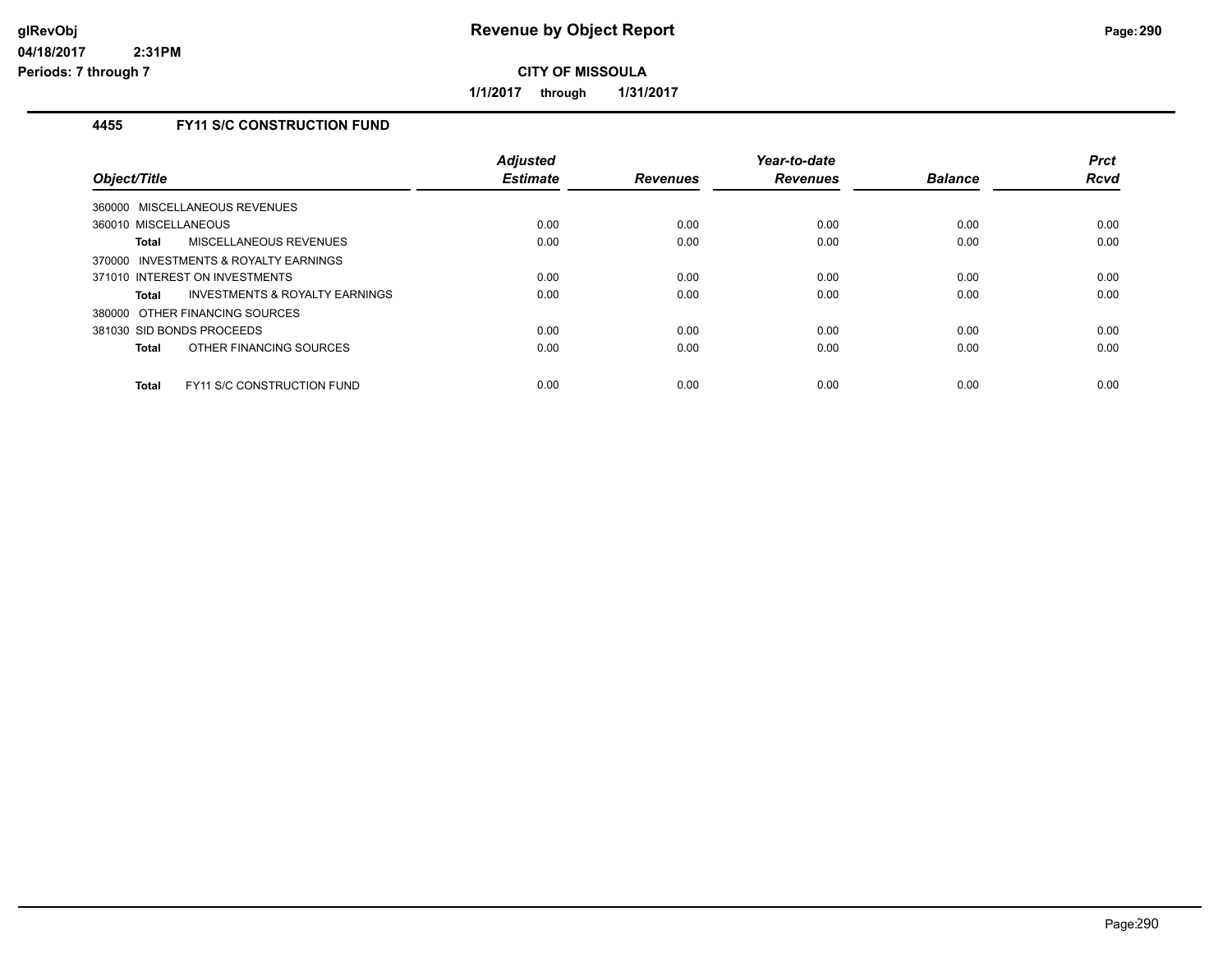**1/1/2017 through 1/31/2017**

**4456 FY12 S/C CONSTRUCTION FUND**

**4456 FY12 S/C CONSTRUCTION FUND**

|                                                    | <b>Adjusted</b> |                 | Year-to-date    |                | <b>Prct</b> |
|----------------------------------------------------|-----------------|-----------------|-----------------|----------------|-------------|
| Object/Title                                       | <b>Estimate</b> | <b>Revenues</b> | <b>Revenues</b> | <b>Balance</b> | Rcvd        |
| 360000 MISCELLANEOUS REVENUES                      |                 |                 |                 |                |             |
| 360010 MISCELLANEOUS                               | 0.00            | 0.00            | 0.00            | 0.00           | 0.00        |
| 362000 OTHER MISCELLANEOUS REVENUE                 | 0.00            | 0.00            | 0.00            | 0.00           | 0.00        |
| <b>MISCELLANEOUS REVENUES</b><br>Total             | 0.00            | 0.00            | 0.00            | 0.00           | 0.00        |
| INVESTMENTS & ROYALTY EARNINGS<br>370000           |                 |                 |                 |                |             |
| 371010 INTEREST ON INVESTMENTS                     | 0.00            | 0.00            | 0.00            | 0.00           | 0.00        |
| <b>INVESTMENTS &amp; ROYALTY EARNINGS</b><br>Total | 0.00            | 0.00            | 0.00            | 0.00           | 0.00        |
| 380000 OTHER FINANCING SOURCES                     |                 |                 |                 |                |             |
| 381030 SID BONDS PROCEEDS                          | 0.00            | 0.00            | 0.00            | 0.00           | 0.00        |
| OTHER FINANCING SOURCES<br>Total                   | 0.00            | 0.00            | 0.00            | 0.00           | 0.00        |
| <b>FY12 S/C CONSTRUCTION FUND</b><br><b>Total</b>  | 0.00            | 0.00            | 0.00            | 0.00           | 0.00        |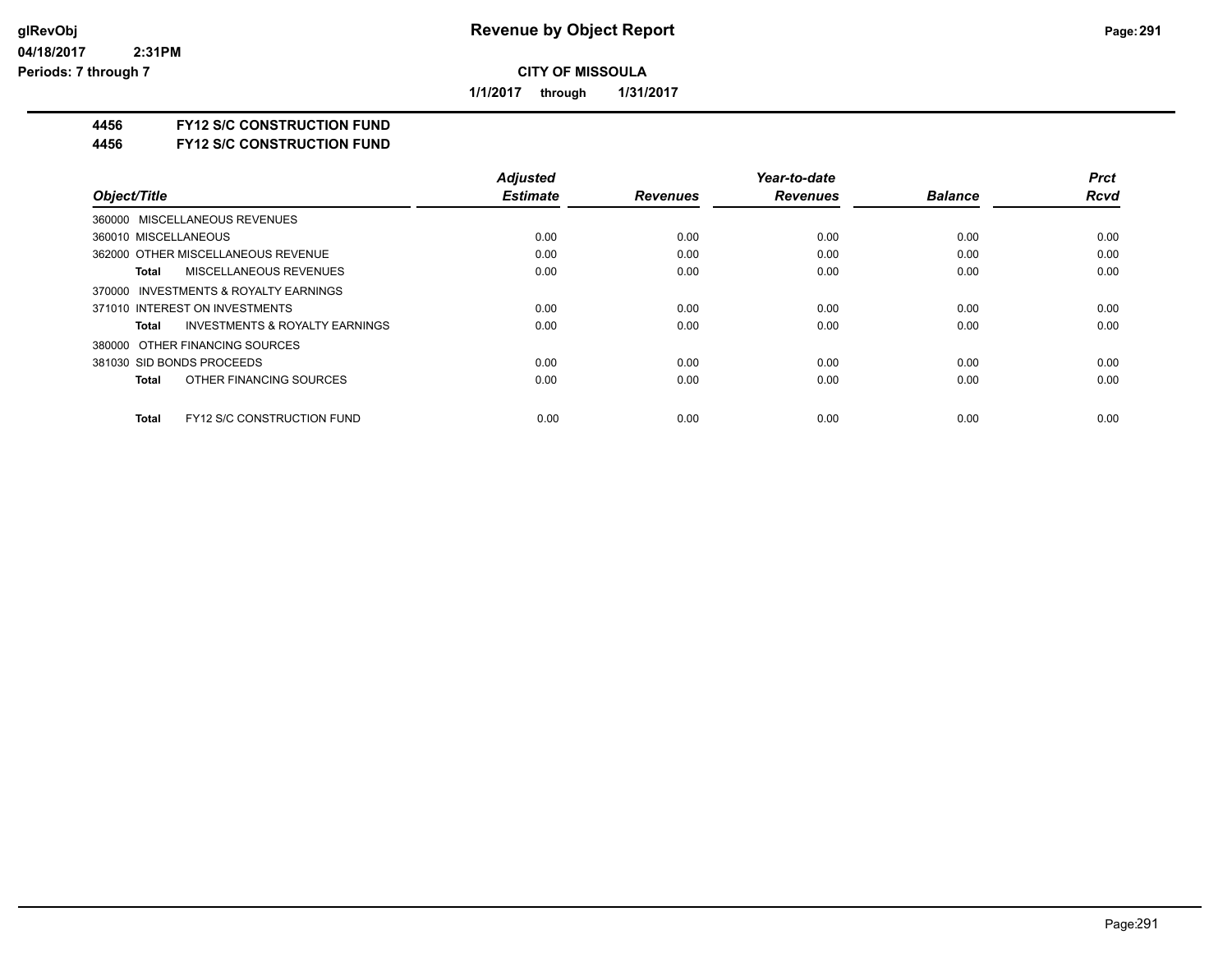**1/1/2017 through 1/31/2017**

### **4456 FY12 S/C CONSTRUCTION FUND**

|                                                     | <b>Adjusted</b> |                 | Year-to-date    |                | <b>Prct</b> |
|-----------------------------------------------------|-----------------|-----------------|-----------------|----------------|-------------|
| Object/Title                                        | <b>Estimate</b> | <b>Revenues</b> | <b>Revenues</b> | <b>Balance</b> | <b>Rcvd</b> |
| 360000 MISCELLANEOUS REVENUES                       |                 |                 |                 |                |             |
| 360010 MISCELLANEOUS                                | 0.00            | 0.00            | 0.00            | 0.00           | 0.00        |
| 362000 OTHER MISCELLANEOUS REVENUE                  | 0.00            | 0.00            | 0.00            | 0.00           | 0.00        |
| MISCELLANEOUS REVENUES<br>Total                     | 0.00            | 0.00            | 0.00            | 0.00           | 0.00        |
| <b>INVESTMENTS &amp; ROYALTY EARNINGS</b><br>370000 |                 |                 |                 |                |             |
| 371010 INTEREST ON INVESTMENTS                      | 0.00            | 0.00            | 0.00            | 0.00           | 0.00        |
| <b>INVESTMENTS &amp; ROYALTY EARNINGS</b><br>Total  | 0.00            | 0.00            | 0.00            | 0.00           | 0.00        |
| 380000 OTHER FINANCING SOURCES                      |                 |                 |                 |                |             |
| 381030 SID BONDS PROCEEDS                           | 0.00            | 0.00            | 0.00            | 0.00           | 0.00        |
| OTHER FINANCING SOURCES<br>Total                    | 0.00            | 0.00            | 0.00            | 0.00           | 0.00        |
| <b>FY12 S/C CONSTRUCTION FUND</b><br><b>Total</b>   | 0.00            | 0.00            | 0.00            | 0.00           | 0.00        |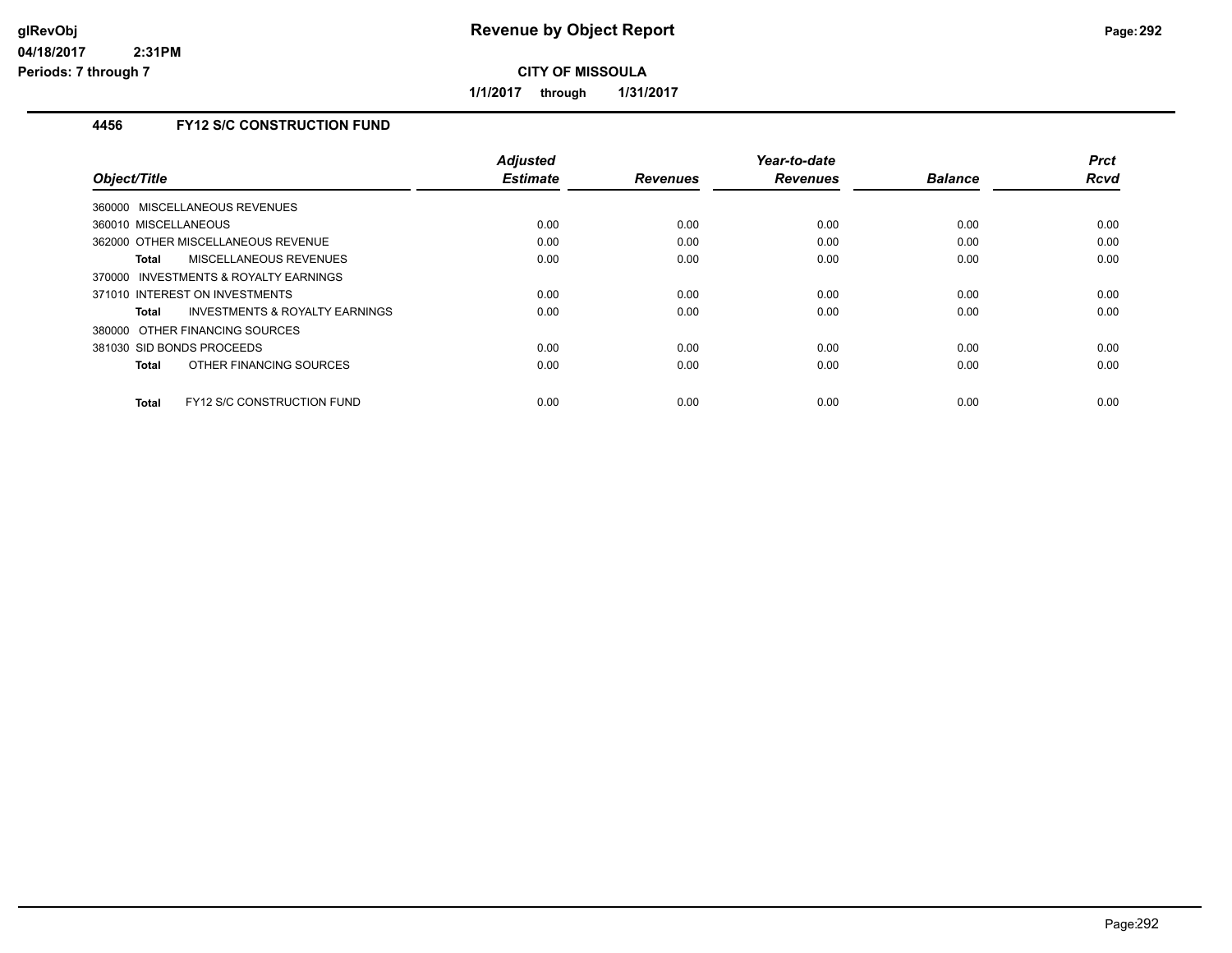**1/1/2017 through 1/31/2017**

## **4457 FY13 SIDEWALK/CURB CONSTRUCTION 4457 FY13 SIDEWALK/CURB CONSTRUCTION**

| Object/Title                                    | <b>Adjusted</b><br><b>Estimate</b> | <b>Revenues</b> | Year-to-date<br><b>Revenues</b> | <b>Balance</b> | <b>Prct</b><br><b>Rcvd</b> |
|-------------------------------------------------|------------------------------------|-----------------|---------------------------------|----------------|----------------------------|
|                                                 |                                    |                 |                                 |                |                            |
| 360000 MISCELLANEOUS REVENUES                   |                                    |                 |                                 |                |                            |
| 360010 MISCELLANEOUS                            | 0.00                               | 0.00            | 0.00                            | 0.00           | 0.00                       |
| MISCELLANEOUS REVENUES<br>Total                 | 0.00                               | 0.00            | 0.00                            | 0.00           | 0.00                       |
| INVESTMENTS & ROYALTY EARNINGS<br>370000        |                                    |                 |                                 |                |                            |
| 371010 INTEREST ON INVESTMENTS                  | 0.00                               | 0.00            | 0.00                            | 0.00           | 0.00                       |
| INVESTMENTS & ROYALTY EARNINGS<br>Total         | 0.00                               | 0.00            | 0.00                            | 0.00           | 0.00                       |
| 380000 OTHER FINANCING SOURCES                  |                                    |                 |                                 |                |                            |
| 381030 SID BONDS PROCEEDS                       | 0.00                               | 0.00            | 0.00                            | 0.00           | 0.00                       |
| 383000 OPERATING TRANSFERS                      | 0.00                               | 0.00            | 0.00                            | 0.00           | 0.00                       |
| OTHER FINANCING SOURCES<br>Total                | 0.00                               | 0.00            | 0.00                            | 0.00           | 0.00                       |
| <b>FY13 SIDEWALK/CURB CONSTRUCTION</b><br>Total | 0.00                               | 0.00            | 0.00                            | 0.00           | 0.00                       |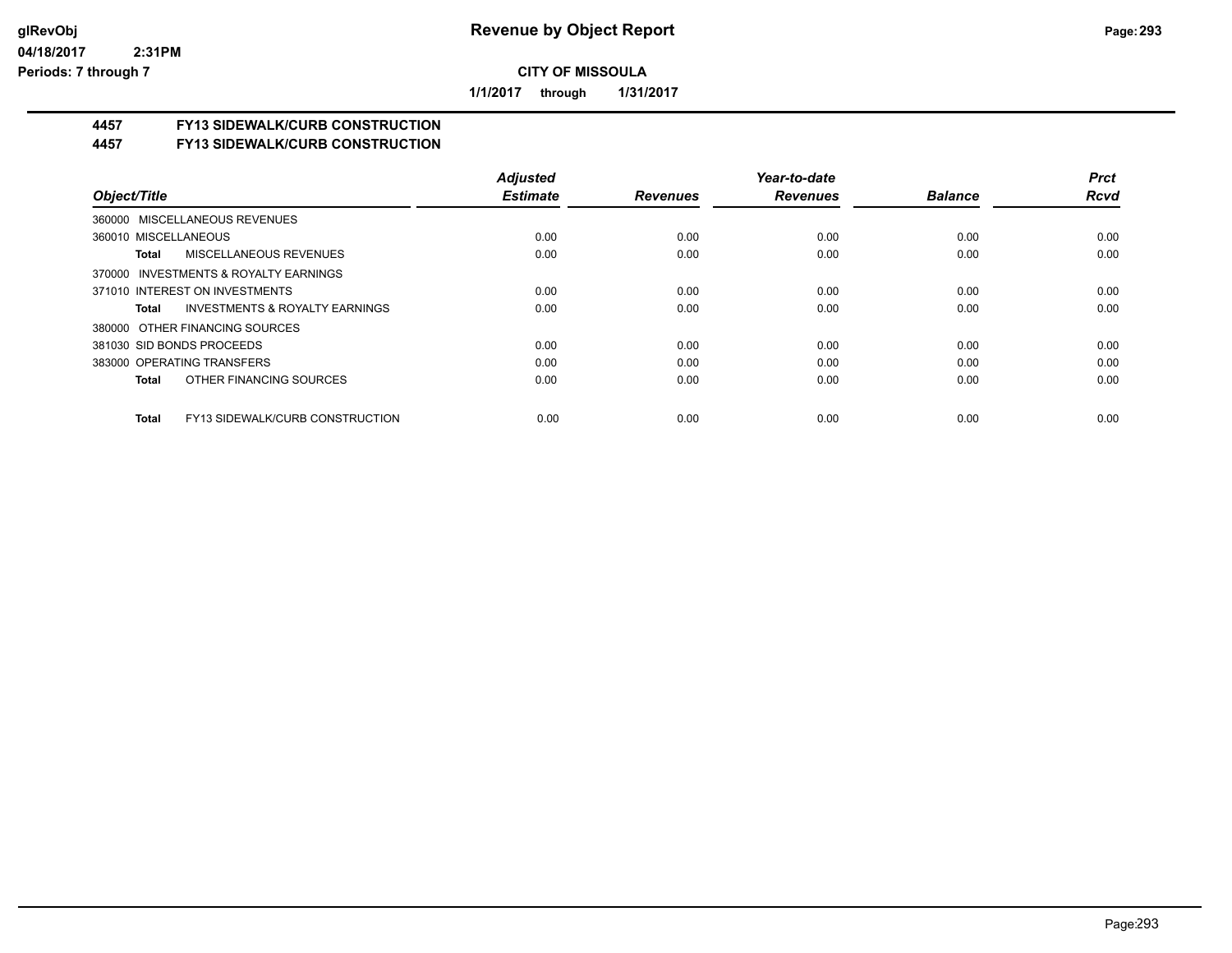**1/1/2017 through 1/31/2017**

### **4457 FY13 SIDEWALK/CURB CONSTRUCTION**

| Object/Title                                    | <b>Adjusted</b><br><b>Estimate</b> | <b>Revenues</b> | Year-to-date<br><b>Revenues</b> | <b>Balance</b> | <b>Prct</b><br><b>Rcvd</b> |
|-------------------------------------------------|------------------------------------|-----------------|---------------------------------|----------------|----------------------------|
| 360000 MISCELLANEOUS REVENUES                   |                                    |                 |                                 |                |                            |
| 360010 MISCELLANEOUS                            | 0.00                               | 0.00            | 0.00                            | 0.00           | 0.00                       |
| MISCELLANEOUS REVENUES<br>Total                 | 0.00                               | 0.00            | 0.00                            | 0.00           | 0.00                       |
| 370000 INVESTMENTS & ROYALTY EARNINGS           |                                    |                 |                                 |                |                            |
| 371010 INTEREST ON INVESTMENTS                  | 0.00                               | 0.00            | 0.00                            | 0.00           | 0.00                       |
| INVESTMENTS & ROYALTY EARNINGS<br>Total         | 0.00                               | 0.00            | 0.00                            | 0.00           | 0.00                       |
| 380000 OTHER FINANCING SOURCES                  |                                    |                 |                                 |                |                            |
| 381030 SID BONDS PROCEEDS                       | 0.00                               | 0.00            | 0.00                            | 0.00           | 0.00                       |
| 383000 OPERATING TRANSFERS                      | 0.00                               | 0.00            | 0.00                            | 0.00           | 0.00                       |
| OTHER FINANCING SOURCES<br>Total                | 0.00                               | 0.00            | 0.00                            | 0.00           | 0.00                       |
|                                                 |                                    |                 |                                 |                |                            |
| FY13 SIDEWALK/CURB CONSTRUCTION<br><b>Total</b> | 0.00                               | 0.00            | 0.00                            | 0.00           | 0.00                       |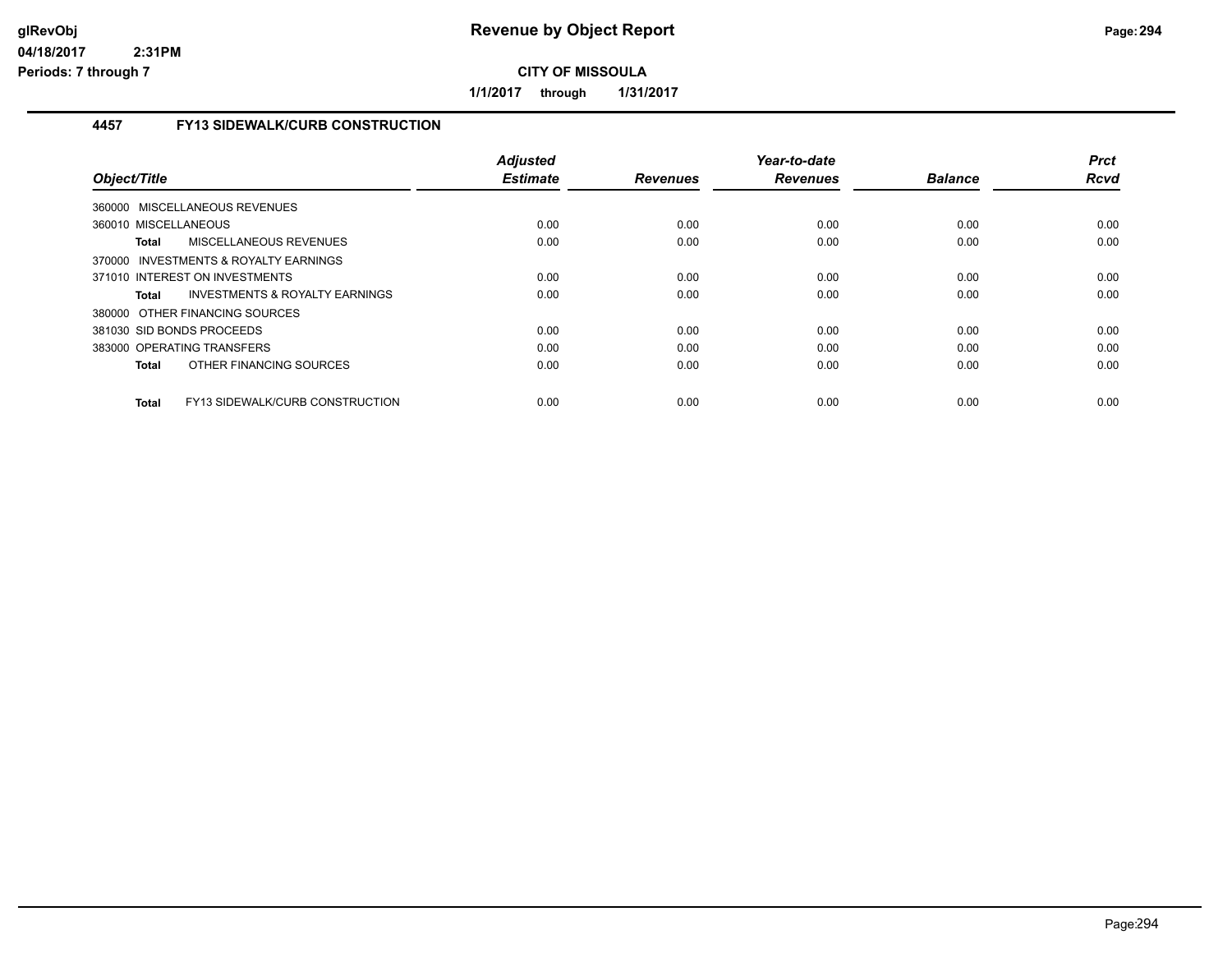**1/1/2017 through 1/31/2017**

### **4458 FY14 SIDEWALK & CURB CONSTRUCTION 4458 FY14 SIDEWALK & CURB CONSTRUCTION**

| Object/Title                                          | <b>Adjusted</b><br><b>Estimate</b> | <b>Revenues</b> | Year-to-date<br><b>Revenues</b> | <b>Balance</b> | <b>Prct</b><br><b>Rcvd</b> |
|-------------------------------------------------------|------------------------------------|-----------------|---------------------------------|----------------|----------------------------|
| 360000 MISCELLANEOUS REVENUES                         |                                    |                 |                                 |                |                            |
| 360010 MISCELLANEOUS                                  | 0.00                               | 0.00            | 0.00                            | 0.00           | 0.00                       |
| <b>MISCELLANEOUS REVENUES</b><br>Total                | 0.00                               | 0.00            | 0.00                            | 0.00           | 0.00                       |
| INVESTMENTS & ROYALTY EARNINGS<br>370000              |                                    |                 |                                 |                |                            |
| 371010 INTEREST ON INVESTMENTS                        | 0.00                               | 0.00            | 0.00                            | 0.00           | 0.00                       |
| <b>INVESTMENTS &amp; ROYALTY EARNINGS</b><br>Total    | 0.00                               | 0.00            | 0.00                            | 0.00           | 0.00                       |
| 380000 OTHER FINANCING SOURCES                        |                                    |                 |                                 |                |                            |
| 381030 SID BONDS PROCEEDS                             | 0.00                               | 0.00            | 0.00                            | 0.00           | 0.00                       |
| OTHER FINANCING SOURCES<br>Total                      | 0.00                               | 0.00            | 0.00                            | 0.00           | 0.00                       |
|                                                       |                                    |                 |                                 |                |                            |
| <b>FY14 SIDEWALK &amp; CURB CONSTRUCTION</b><br>Total | 0.00                               | 0.00            | 0.00                            | 0.00           | 0.00                       |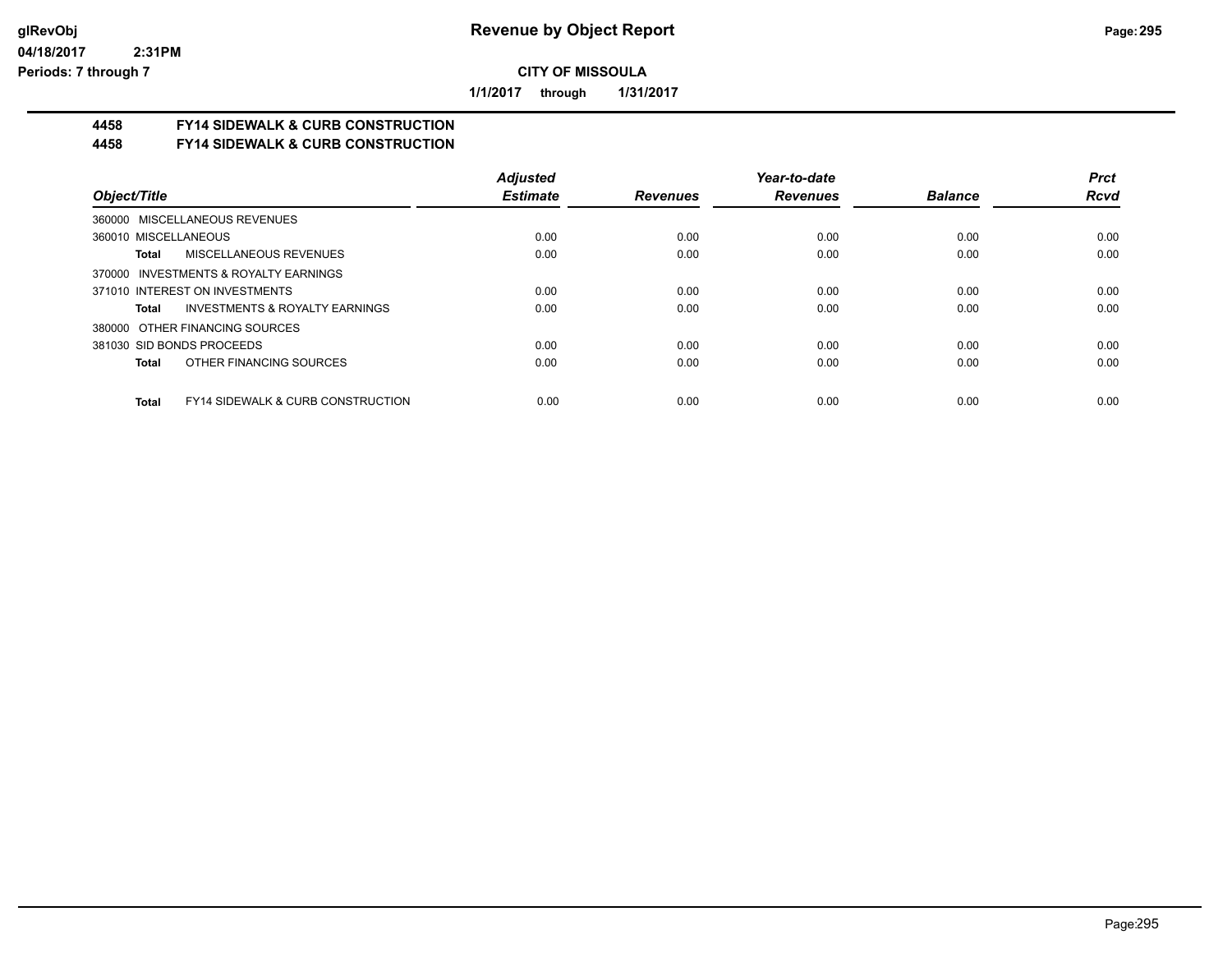**1/1/2017 through 1/31/2017**

### **4458 FY14 SIDEWALK & CURB CONSTRUCTION**

| Object/Title              |                                              | <b>Adjusted</b><br><b>Estimate</b> | <b>Revenues</b> | Year-to-date<br><b>Revenues</b> | <b>Balance</b> | <b>Prct</b><br><b>Rcvd</b> |
|---------------------------|----------------------------------------------|------------------------------------|-----------------|---------------------------------|----------------|----------------------------|
|                           | 360000 MISCELLANEOUS REVENUES                |                                    |                 |                                 |                |                            |
| 360010 MISCELLANEOUS      |                                              | 0.00                               | 0.00            | 0.00                            | 0.00           | 0.00                       |
| Total                     | MISCELLANEOUS REVENUES                       | 0.00                               | 0.00            | 0.00                            | 0.00           | 0.00                       |
|                           | 370000 INVESTMENTS & ROYALTY EARNINGS        |                                    |                 |                                 |                |                            |
|                           | 371010 INTEREST ON INVESTMENTS               | 0.00                               | 0.00            | 0.00                            | 0.00           | 0.00                       |
| Total                     | INVESTMENTS & ROYALTY EARNINGS               | 0.00                               | 0.00            | 0.00                            | 0.00           | 0.00                       |
|                           | 380000 OTHER FINANCING SOURCES               |                                    |                 |                                 |                |                            |
| 381030 SID BONDS PROCEEDS |                                              | 0.00                               | 0.00            | 0.00                            | 0.00           | 0.00                       |
| Total                     | OTHER FINANCING SOURCES                      | 0.00                               | 0.00            | 0.00                            | 0.00           | 0.00                       |
| <b>Total</b>              | <b>FY14 SIDEWALK &amp; CURB CONSTRUCTION</b> | 0.00                               | 0.00            | 0.00                            | 0.00           | 0.00                       |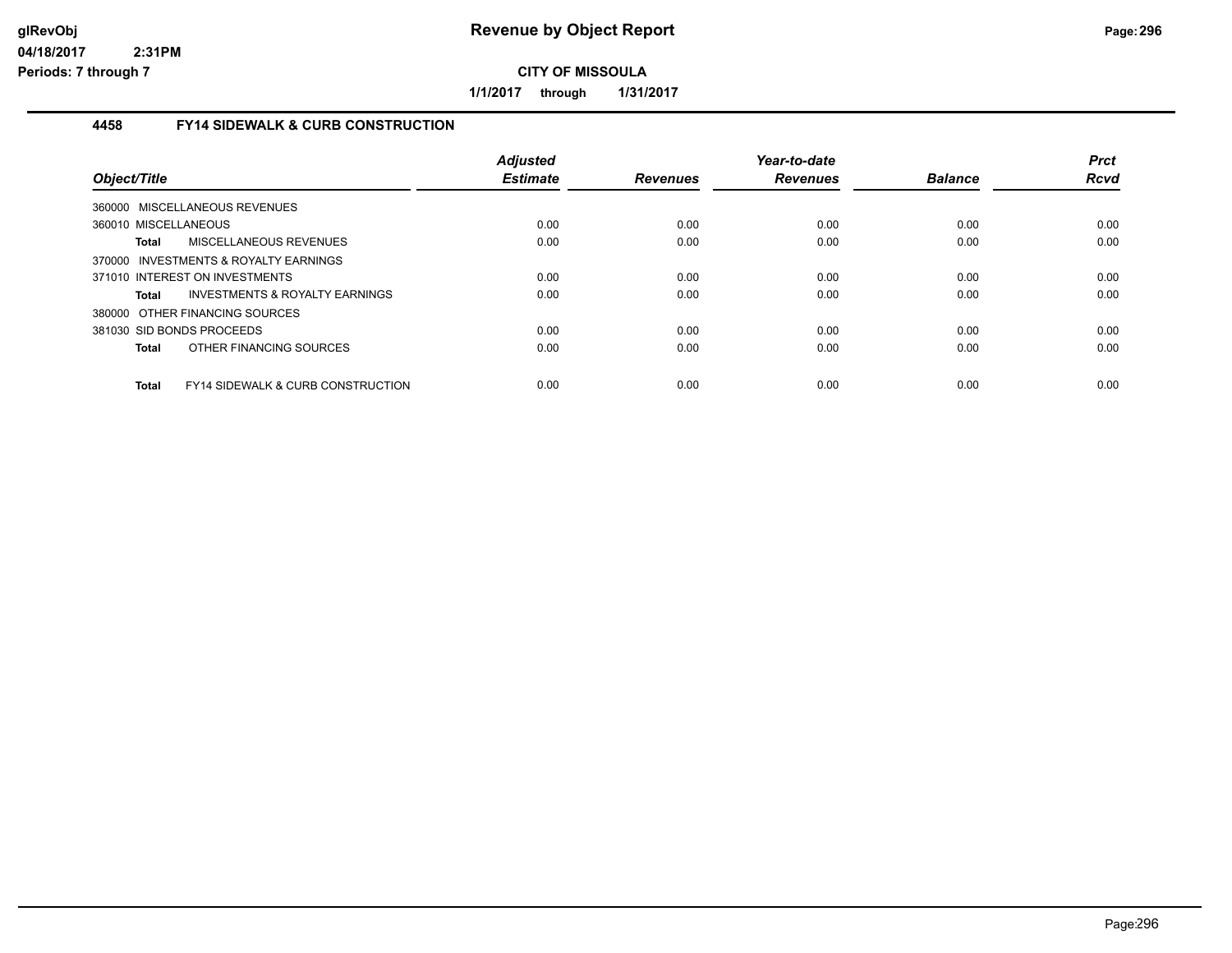**1/1/2017 through 1/31/2017**

## **4459 FY15 SIDEWALK/CURB CONSTRUCTION 4459 FY15 SIDEWALK/CURB CONSTRUCTION**

| Object/Title                                           | <b>Adjusted</b><br><b>Estimate</b> | <b>Revenues</b> | Year-to-date<br><b>Revenues</b> | <b>Balance</b> | <b>Prct</b><br><b>Rcvd</b> |
|--------------------------------------------------------|------------------------------------|-----------------|---------------------------------|----------------|----------------------------|
| 330000 INTERGOVERNMENTAL REVENUES                      |                                    |                 |                                 |                |                            |
| 331156 CTEP GRANTS                                     | 0.00                               | 0.00            | 0.00                            | 0.00           | 0.00                       |
| INTERGOVERNMENTAL REVENUES<br>Total                    | 0.00                               | 0.00            | 0.00                            | 0.00           | 0.00                       |
| 360000 MISCELLANEOUS REVENUES                          |                                    |                 |                                 |                |                            |
| 360010 MISCELLANEOUS                                   | 0.00                               | 0.00            | 0.00                            | 0.00           | 0.00                       |
| <b>MISCELLANEOUS REVENUES</b><br>Total                 | 0.00                               | 0.00            | 0.00                            | 0.00           | 0.00                       |
| 380000 OTHER FINANCING SOURCES                         |                                    |                 |                                 |                |                            |
| 381030 SID BONDS PROCEEDS                              | 0.00                               | 0.00            | 0.00                            | 0.00           | 0.00                       |
| OTHER FINANCING SOURCES<br>Total                       | 0.00                               | 0.00            | 0.00                            | 0.00           | 0.00                       |
|                                                        |                                    |                 |                                 |                |                            |
| <b>FY15 SIDEWALK/CURB CONSTRUCTION</b><br><b>Total</b> | 0.00                               | 0.00            | 0.00                            | 0.00           | 0.00                       |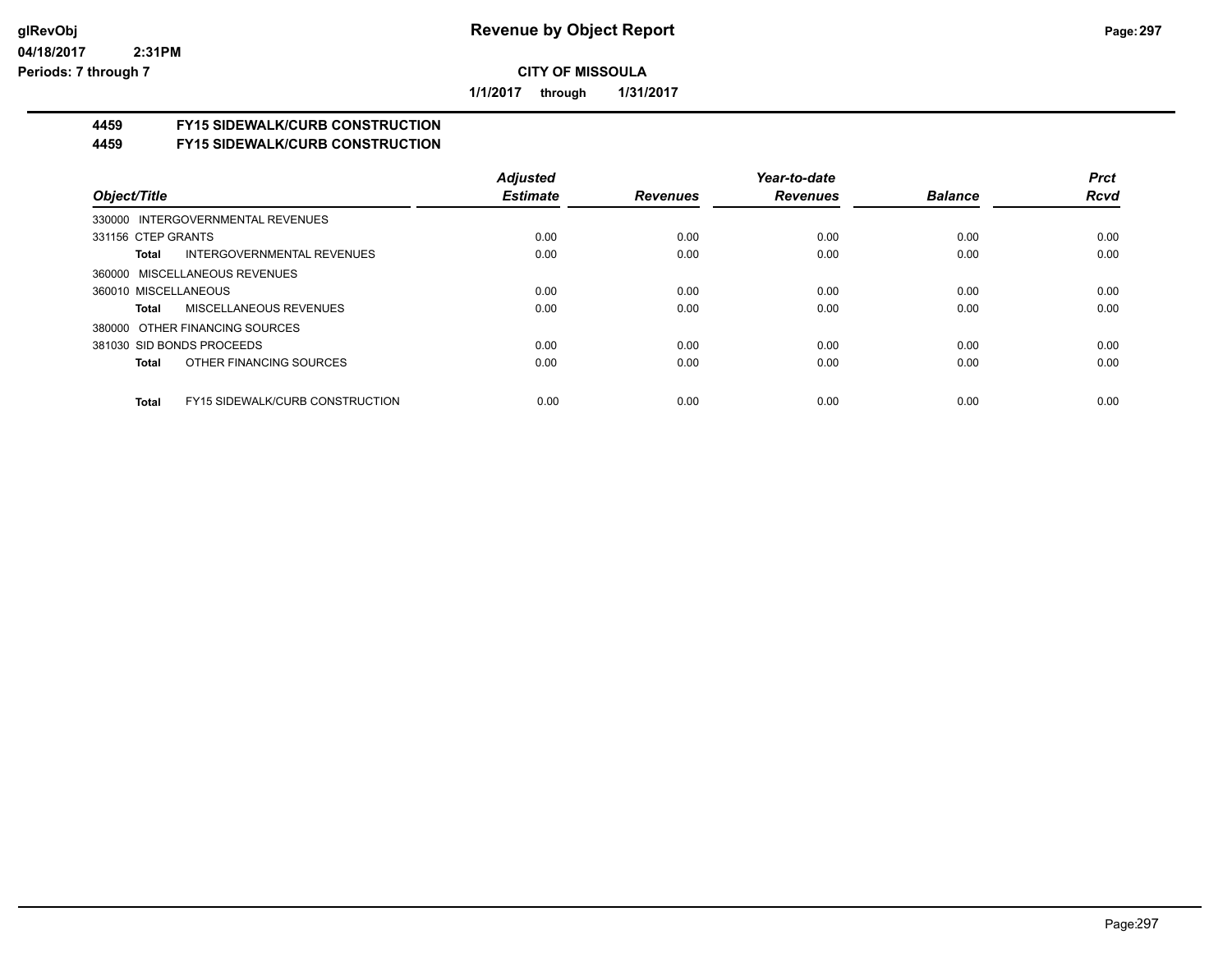**1/1/2017 through 1/31/2017**

### **4459 FY15 SIDEWALK/CURB CONSTRUCTION**

| Object/Title         |                                        | <b>Adjusted</b><br><b>Estimate</b> | <b>Revenues</b> | Year-to-date<br><b>Revenues</b> | <b>Balance</b> | <b>Prct</b><br><b>Rcvd</b> |
|----------------------|----------------------------------------|------------------------------------|-----------------|---------------------------------|----------------|----------------------------|
|                      | 330000 INTERGOVERNMENTAL REVENUES      |                                    |                 |                                 |                |                            |
| 331156 CTEP GRANTS   |                                        | 0.00                               | 0.00            | 0.00                            | 0.00           | 0.00                       |
| Total                | INTERGOVERNMENTAL REVENUES             | 0.00                               | 0.00            | 0.00                            | 0.00           | 0.00                       |
|                      | 360000 MISCELLANEOUS REVENUES          |                                    |                 |                                 |                |                            |
| 360010 MISCELLANEOUS |                                        | 0.00                               | 0.00            | 0.00                            | 0.00           | 0.00                       |
| Total                | MISCELLANEOUS REVENUES                 | 0.00                               | 0.00            | 0.00                            | 0.00           | 0.00                       |
|                      | 380000 OTHER FINANCING SOURCES         |                                    |                 |                                 |                |                            |
|                      | 381030 SID BONDS PROCEEDS              | 0.00                               | 0.00            | 0.00                            | 0.00           | 0.00                       |
| Total                | OTHER FINANCING SOURCES                | 0.00                               | 0.00            | 0.00                            | 0.00           | 0.00                       |
| <b>Total</b>         | <b>FY15 SIDEWALK/CURB CONSTRUCTION</b> | 0.00                               | 0.00            | 0.00                            | 0.00           | 0.00                       |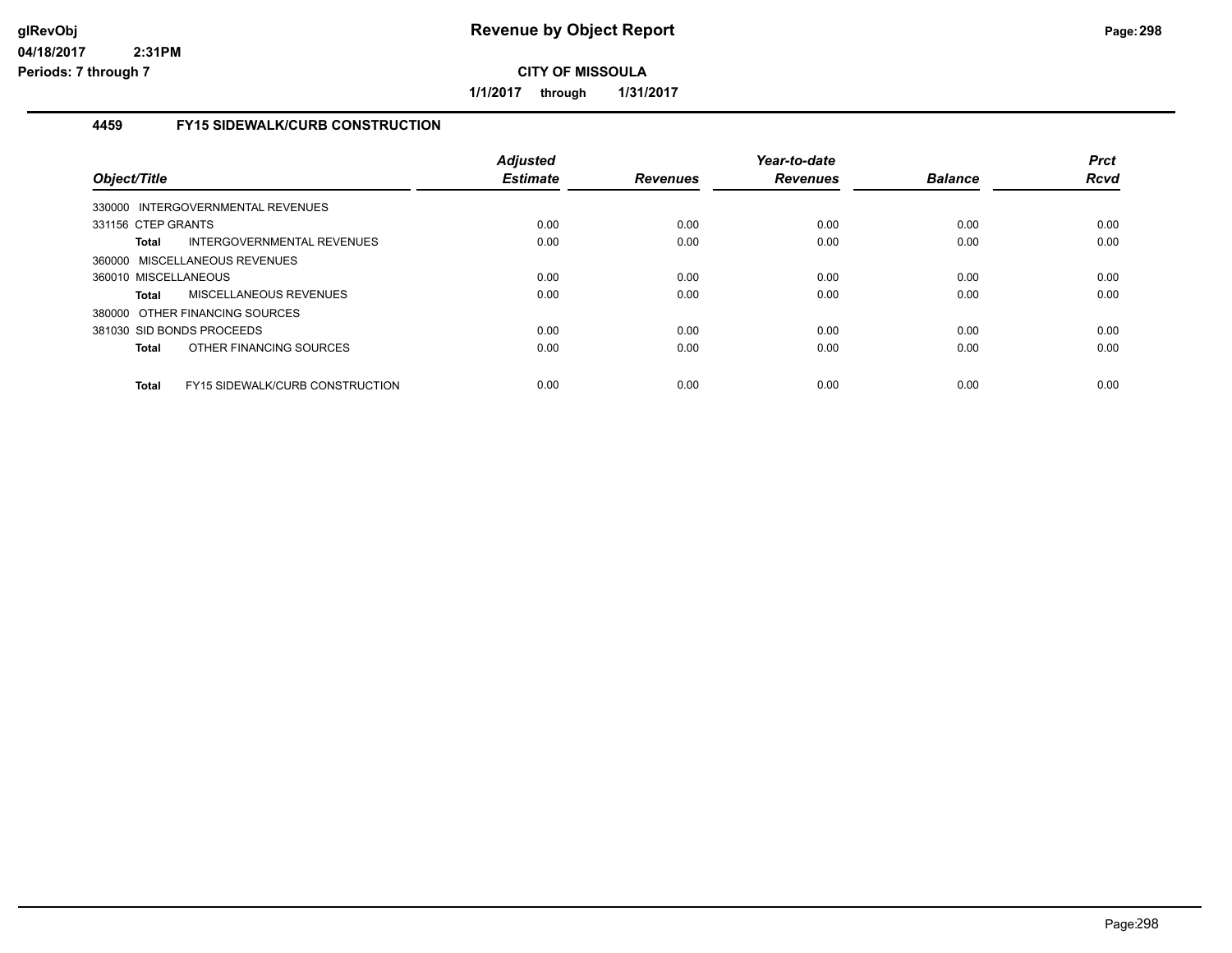**1/1/2017 through 1/31/2017**

## **4460 FY16 SIDEWALK/CURB CONSTRUCTION 4460 FY16 SIDEWALK/CURB CONSTRUCTION**

| Object/Title                                           | <b>Adjusted</b><br><b>Estimate</b> | <b>Revenues</b> | Year-to-date<br><b>Revenues</b> | <b>Balance</b> | <b>Prct</b><br><b>Rcvd</b> |
|--------------------------------------------------------|------------------------------------|-----------------|---------------------------------|----------------|----------------------------|
| 330000 INTERGOVERNMENTAL REVENUES                      |                                    |                 |                                 |                |                            |
| 331156 CTEP GRANTS                                     | 0.00                               | 0.00            | 0.00                            | 0.00           | 0.00                       |
| INTERGOVERNMENTAL REVENUES<br>Total                    | 0.00                               | 0.00            | 0.00                            | 0.00           | 0.00                       |
| 360000 MISCELLANEOUS REVENUES                          |                                    |                 |                                 |                |                            |
| 360010 MISCELLANEOUS                                   | 0.00                               | 0.00            | 0.00                            | 0.00           | 0.00                       |
| MISCELLANEOUS REVENUES<br>Total                        | 0.00                               | 0.00            | 0.00                            | 0.00           | 0.00                       |
| 380000 OTHER FINANCING SOURCES                         |                                    |                 |                                 |                |                            |
| 381030 SID BONDS PROCEEDS                              | 0.00                               | 0.00            | 342,685.00                      | $-342,685.00$  | 0.00                       |
| OTHER FINANCING SOURCES<br>Total                       | 0.00                               | 0.00            | 342.685.00                      | $-342.685.00$  | 0.00                       |
|                                                        |                                    |                 |                                 |                |                            |
| <b>FY16 SIDEWALK/CURB CONSTRUCTION</b><br><b>Total</b> | 0.00                               | 0.00            | 342.685.00                      | $-342.685.00$  | 0.00                       |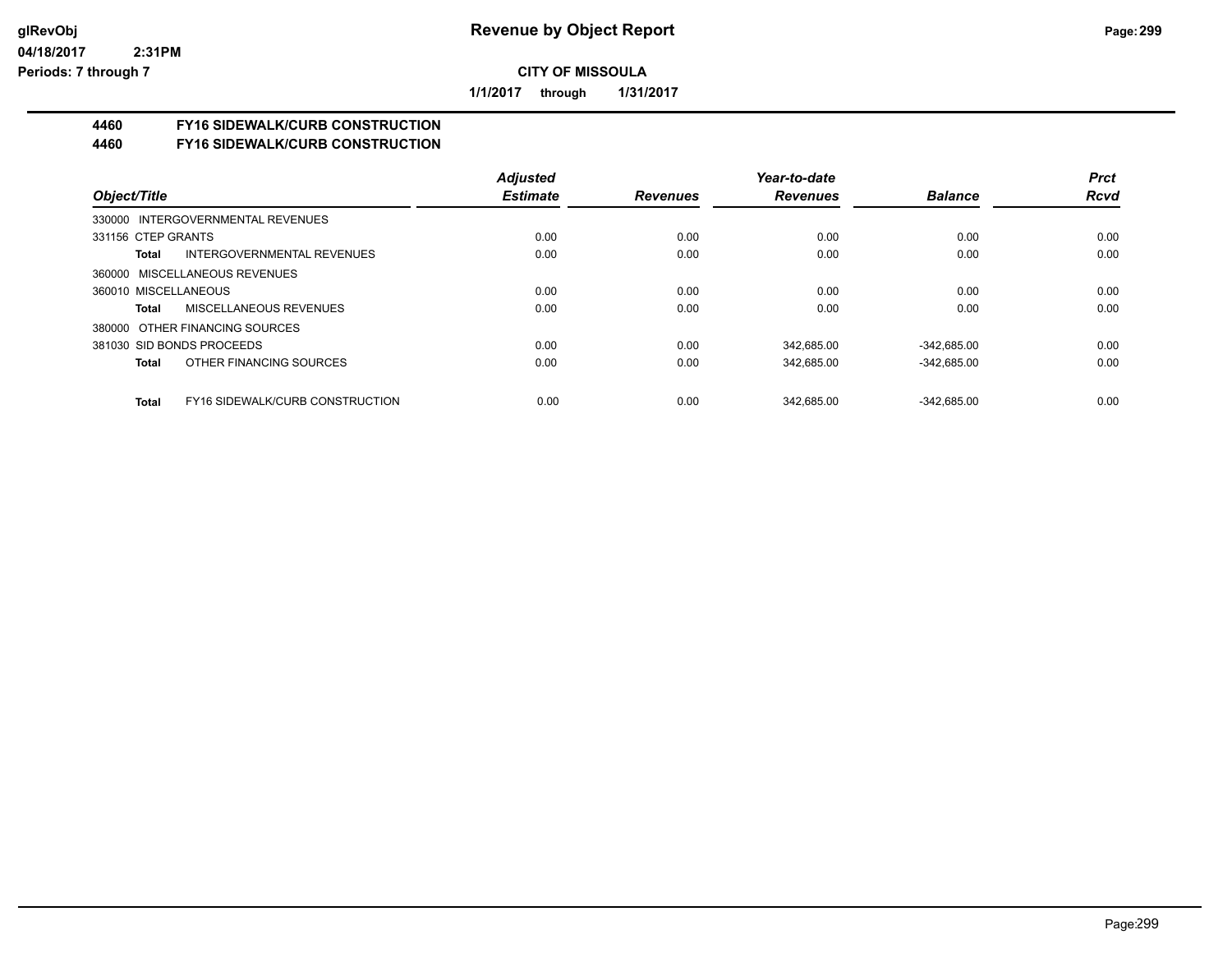**1/1/2017 through 1/31/2017**

### **4460 FY16 SIDEWALK/CURB CONSTRUCTION**

| Object/Title         |                                   | <b>Adjusted</b><br><b>Estimate</b> | <b>Revenues</b> | Year-to-date<br><b>Revenues</b> | <b>Balance</b> | <b>Prct</b><br><b>Rcvd</b> |
|----------------------|-----------------------------------|------------------------------------|-----------------|---------------------------------|----------------|----------------------------|
|                      | 330000 INTERGOVERNMENTAL REVENUES |                                    |                 |                                 |                |                            |
| 331156 CTEP GRANTS   |                                   | 0.00                               | 0.00            | 0.00                            | 0.00           | 0.00                       |
| Total                | INTERGOVERNMENTAL REVENUES        | 0.00                               | 0.00            | 0.00                            | 0.00           | 0.00                       |
|                      | 360000 MISCELLANEOUS REVENUES     |                                    |                 |                                 |                |                            |
| 360010 MISCELLANEOUS |                                   | 0.00                               | 0.00            | 0.00                            | 0.00           | 0.00                       |
| Total                | MISCELLANEOUS REVENUES            | 0.00                               | 0.00            | 0.00                            | 0.00           | 0.00                       |
|                      | 380000 OTHER FINANCING SOURCES    |                                    |                 |                                 |                |                            |
|                      | 381030 SID BONDS PROCEEDS         | 0.00                               | 0.00            | 342.685.00                      | -342.685.00    | 0.00                       |
| Total                | OTHER FINANCING SOURCES           | 0.00                               | 0.00            | 342,685.00                      | $-342,685.00$  | 0.00                       |
| <b>Total</b>         | FY16 SIDEWALK/CURB CONSTRUCTION   | 0.00                               | 0.00            | 342.685.00                      | $-342.685.00$  | 0.00                       |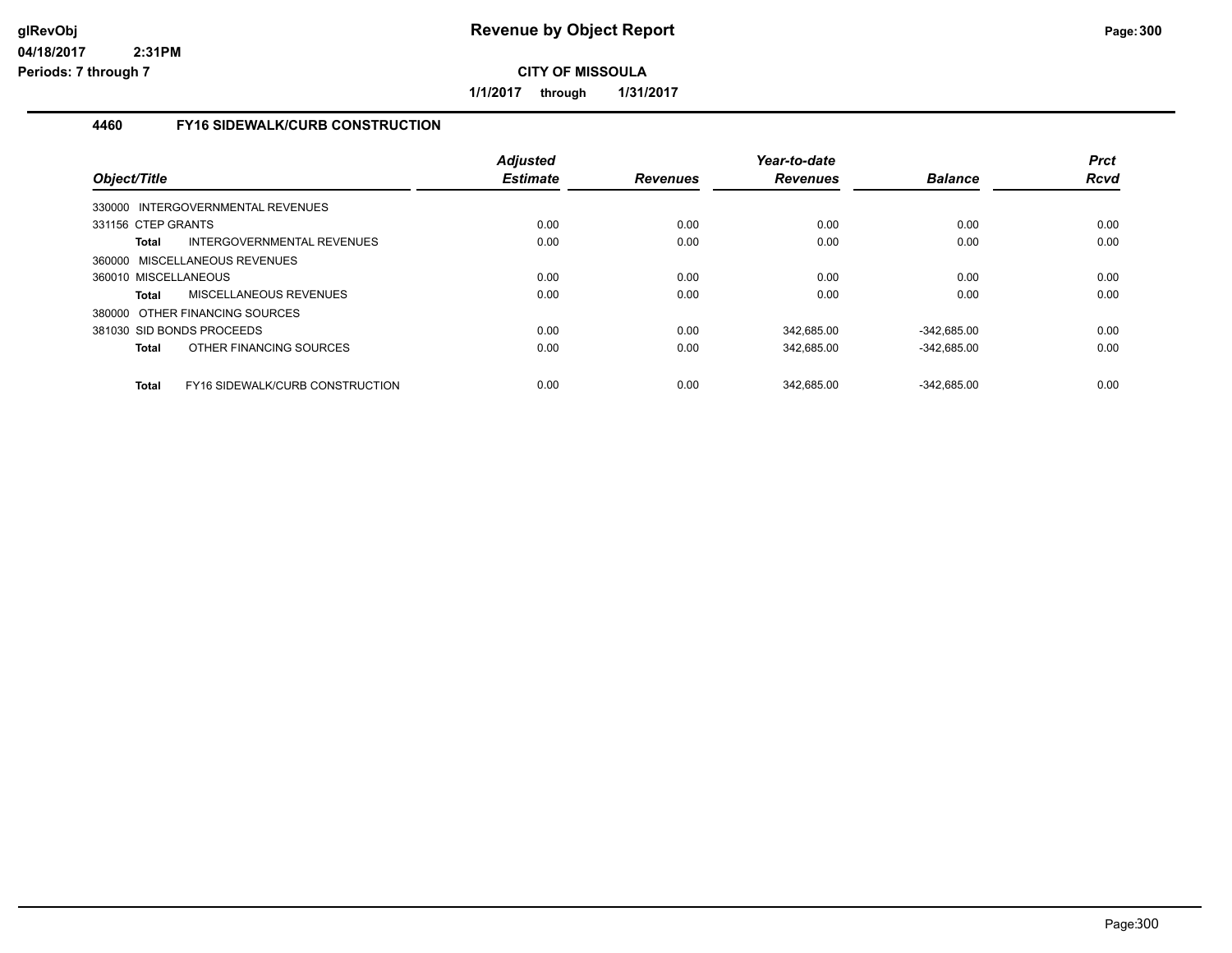**1/1/2017 through 1/31/2017**

## **4461 FY17 SIDEWALK/CURB CONSTRUCTION 4461 FY17 SIDEWALK/CURB CONSTRUCTION**

| Object/Title                                           | <b>Adjusted</b><br><b>Estimate</b> | <b>Revenues</b> | Year-to-date<br><b>Revenues</b> | <b>Balance</b> | <b>Prct</b><br><b>Rcvd</b> |
|--------------------------------------------------------|------------------------------------|-----------------|---------------------------------|----------------|----------------------------|
| 330000 INTERGOVERNMENTAL REVENUES                      |                                    |                 |                                 |                |                            |
| 331156 CTEP GRANTS                                     | 0.00                               | 0.00            | 0.00                            | 0.00           | 0.00                       |
| <b>INTERGOVERNMENTAL REVENUES</b><br>Total             | 0.00                               | 0.00            | 0.00                            | 0.00           | 0.00                       |
| 360000 MISCELLANEOUS REVENUES                          |                                    |                 |                                 |                |                            |
| 360010 MISCELLANEOUS                                   | 0.00                               | 94.174.59       | 170.577.55                      | $-170.577.55$  | 0.00                       |
| MISCELLANEOUS REVENUES<br>Total                        | 0.00                               | 94.174.59       | 170.577.55                      | $-170.577.55$  | 0.00                       |
| 380000 OTHER FINANCING SOURCES                         |                                    |                 |                                 |                |                            |
| 381030 SID BONDS PROCEEDS                              | 0.00                               | 0.00            | 0.00                            | 0.00           | 0.00                       |
| OTHER FINANCING SOURCES<br>Total                       | 0.00                               | 0.00            | 0.00                            | 0.00           | 0.00                       |
|                                                        |                                    |                 |                                 |                |                            |
| <b>FY17 SIDEWALK/CURB CONSTRUCTION</b><br><b>Total</b> | 0.00                               | 94.174.59       | 170.577.55                      | $-170.577.55$  | 0.00                       |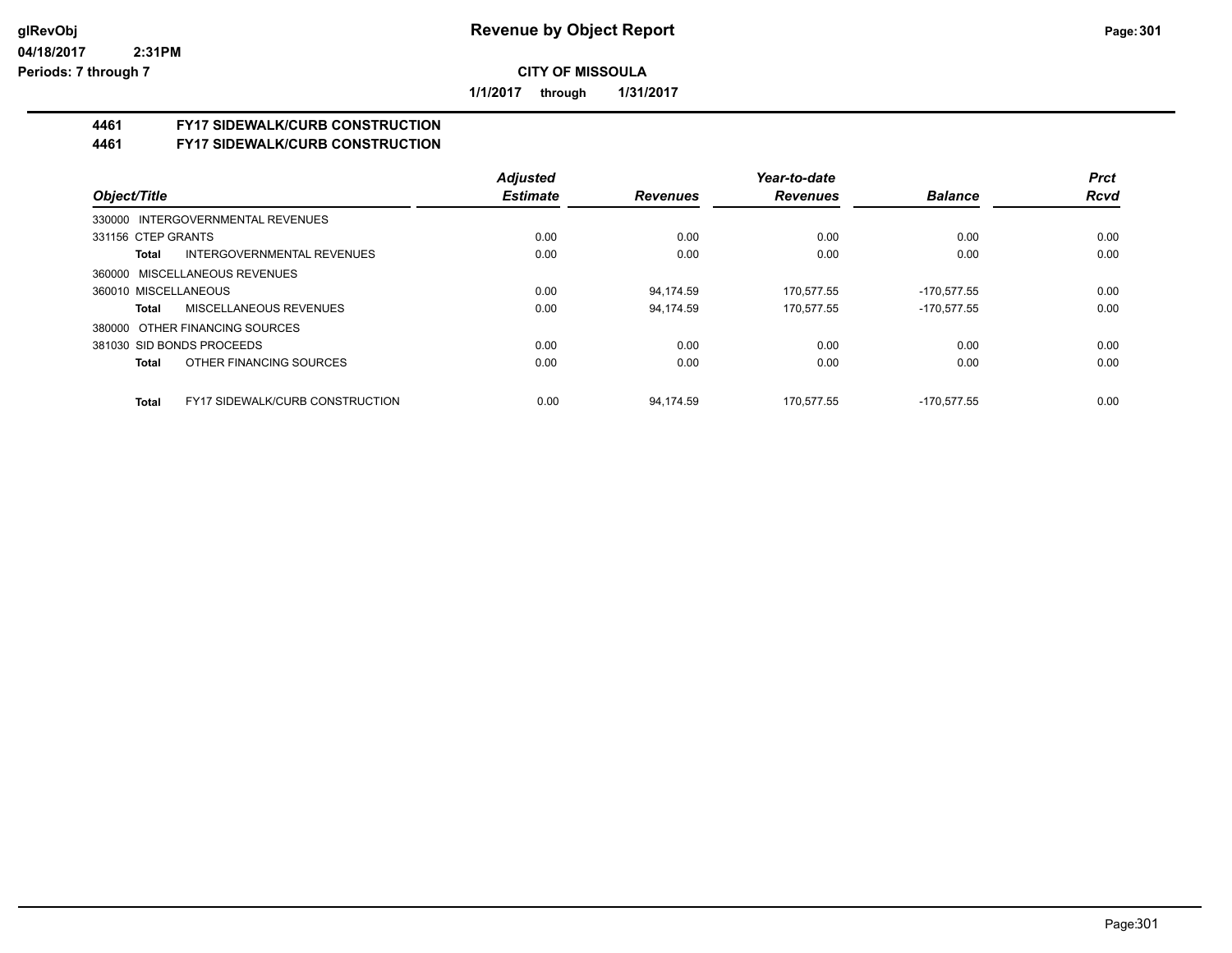**1/1/2017 through 1/31/2017**

### **4461 FY17 SIDEWALK/CURB CONSTRUCTION**

| Object/Title                   |                                        | <b>Adjusted</b><br><b>Estimate</b> | <b>Revenues</b> | Year-to-date<br><b>Revenues</b> | <b>Balance</b> | <b>Prct</b><br><b>Rcvd</b> |
|--------------------------------|----------------------------------------|------------------------------------|-----------------|---------------------------------|----------------|----------------------------|
|                                | 330000 INTERGOVERNMENTAL REVENUES      |                                    |                 |                                 |                |                            |
| 331156 CTEP GRANTS             |                                        | 0.00                               | 0.00            | 0.00                            | 0.00           | 0.00                       |
| Total                          | INTERGOVERNMENTAL REVENUES             | 0.00                               | 0.00            | 0.00                            | 0.00           | 0.00                       |
| 360000 MISCELLANEOUS REVENUES  |                                        |                                    |                 |                                 |                |                            |
| 360010 MISCELLANEOUS           |                                        | 0.00                               | 94.174.59       | 170.577.55                      | $-170.577.55$  | 0.00                       |
| Total                          | MISCELLANEOUS REVENUES                 | 0.00                               | 94.174.59       | 170,577.55                      | $-170.577.55$  | 0.00                       |
| 380000 OTHER FINANCING SOURCES |                                        |                                    |                 |                                 |                |                            |
| 381030 SID BONDS PROCEEDS      |                                        | 0.00                               | 0.00            | 0.00                            | 0.00           | 0.00                       |
| Total                          | OTHER FINANCING SOURCES                | 0.00                               | 0.00            | 0.00                            | 0.00           | 0.00                       |
| <b>Total</b>                   | <b>FY17 SIDEWALK/CURB CONSTRUCTION</b> | 0.00                               | 94.174.59       | 170.577.55                      | $-170.577.55$  | 0.00                       |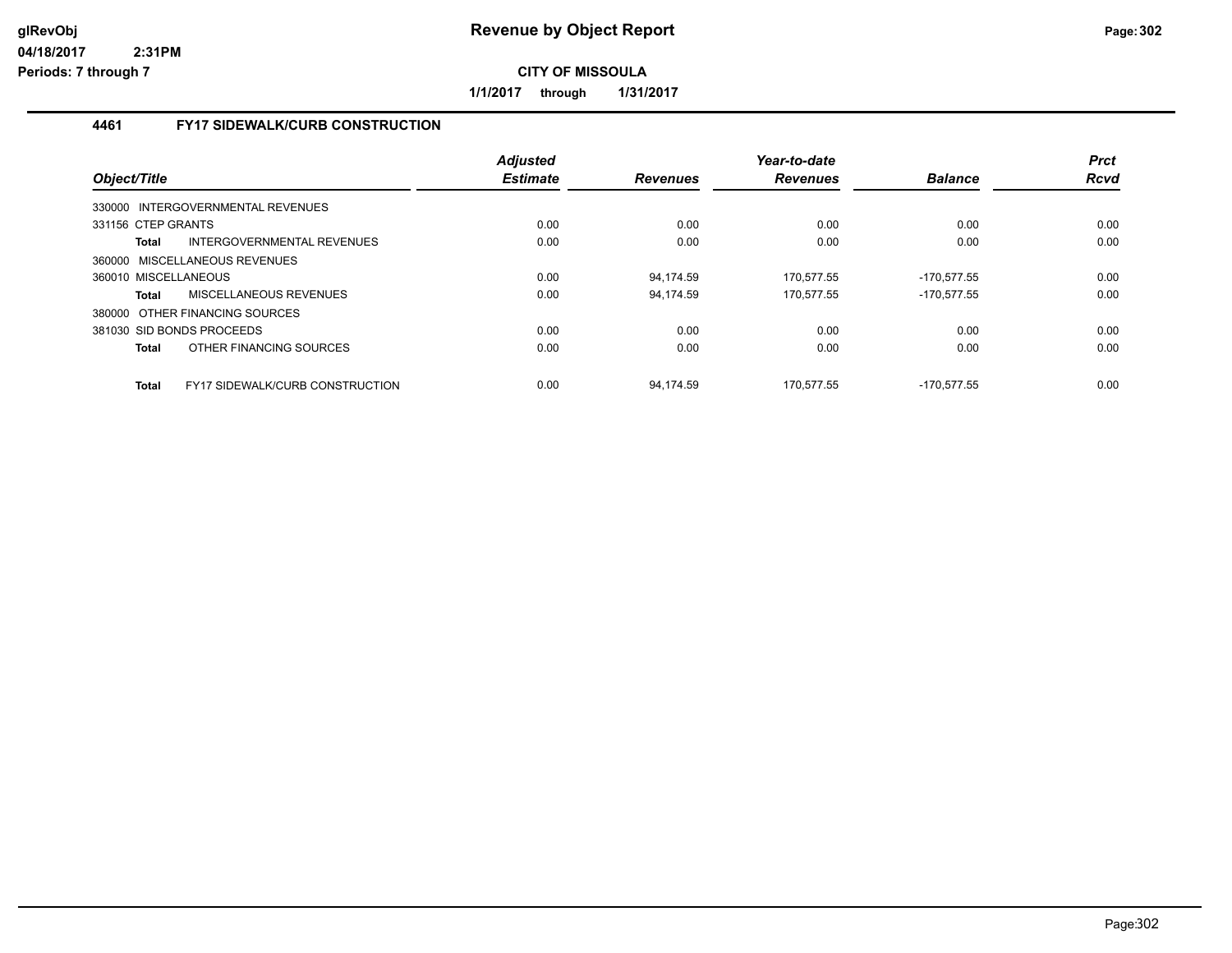**1/1/2017 through 1/31/2017**

### **4529 SID 529 CHRISTIAN DR TRAFFIC CALMING 4529 SID 529 CHRISTIAN DR TRAFFIC CALMING**

|                                                 | <b>Adjusted</b><br><b>Estimate</b> | <b>Revenues</b> | Year-to-date<br><b>Revenues</b> | <b>Balance</b> | <b>Prct</b><br><b>Rcvd</b> |
|-------------------------------------------------|------------------------------------|-----------------|---------------------------------|----------------|----------------------------|
| Object/Title                                    |                                    |                 |                                 |                |                            |
| 370000 INVESTMENTS & ROYALTY EARNINGS           |                                    |                 |                                 |                |                            |
| 371010 INTEREST ON INVESTMENTS                  | 0.00                               | 0.00            | 0.00                            | 0.00           | 0.00                       |
| 371020 GAIN/LOSS IN MARKET VALUE OF INVESTMENTS | 0.00                               | 0.00            | 0.00                            | 0.00           | 0.00                       |
| INVESTMENTS & ROYALTY EARNINGS<br>Total         | 0.00                               | 0.00            | 0.00                            | 0.00           | 0.00                       |
| 380000 OTHER FINANCING SOURCES                  |                                    |                 |                                 |                |                            |
| 381000 LOAN PROCEEDS                            | 0.00                               | 0.00            | 0.00                            | 0.00           | 0.00                       |
| 381002 SRF LOAN                                 | 0.00                               | 0.00            | 0.00                            | 0.00           | 0.00                       |
| 381030 SID BONDS PROCEEDS                       | 0.00                               | 0.00            | 0.00                            | 0.00           | 0.00                       |
| OTHER FINANCING SOURCES<br>Total                | 0.00                               | 0.00            | 0.00                            | 0.00           | 0.00                       |
|                                                 |                                    |                 |                                 |                |                            |
| SID 529 CHRISTIAN DR TRAFFIC CALMING<br>Total   | 0.00                               | 0.00            | 0.00                            | 0.00           | 0.00                       |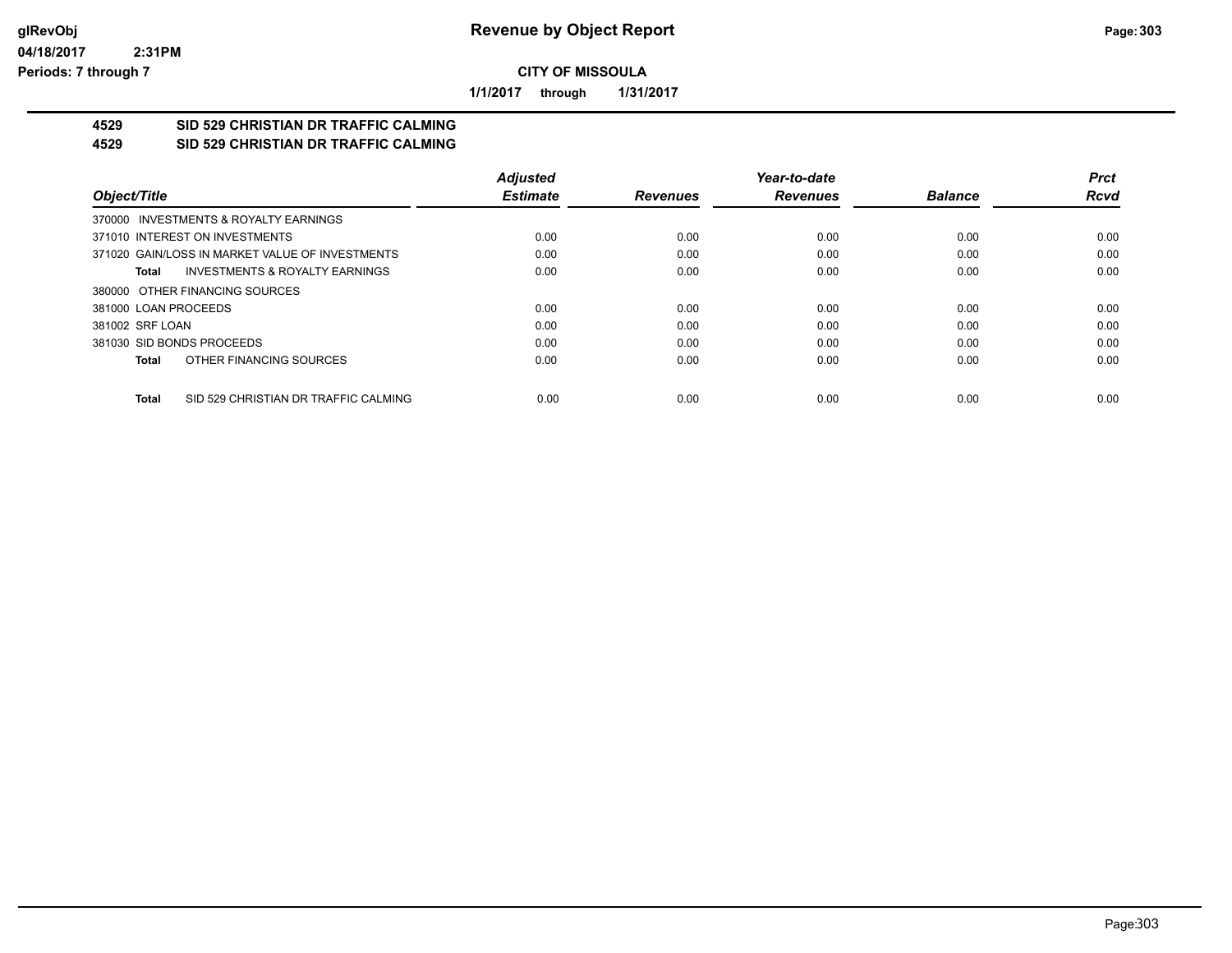**1/1/2017 through 1/31/2017**

### **4529 SID 529 CHRISTIAN DR TRAFFIC CALMING**

| Object/Title                                         | <b>Adjusted</b><br><b>Estimate</b> | <b>Revenues</b> | Year-to-date<br><b>Revenues</b> | <b>Balance</b> | <b>Prct</b><br><b>Rcvd</b> |
|------------------------------------------------------|------------------------------------|-----------------|---------------------------------|----------------|----------------------------|
| INVESTMENTS & ROYALTY EARNINGS<br>370000             |                                    |                 |                                 |                |                            |
| 371010 INTEREST ON INVESTMENTS                       | 0.00                               | 0.00            | 0.00                            | 0.00           | 0.00                       |
| 371020 GAIN/LOSS IN MARKET VALUE OF INVESTMENT       | 0.00                               | 0.00            | 0.00                            | 0.00           | 0.00                       |
| INVESTMENTS & ROYALTY EARNINGS<br>Total              | 0.00                               | 0.00            | 0.00                            | 0.00           | 0.00                       |
| 380000 OTHER FINANCING SOURCES                       |                                    |                 |                                 |                |                            |
| 381000 LOAN PROCEEDS                                 | 0.00                               | 0.00            | 0.00                            | 0.00           | 0.00                       |
| 381002 SRF LOAN                                      | 0.00                               | 0.00            | 0.00                            | 0.00           | 0.00                       |
| 381030 SID BONDS PROCEEDS                            | 0.00                               | 0.00            | 0.00                            | 0.00           | 0.00                       |
| OTHER FINANCING SOURCES<br>Total                     | 0.00                               | 0.00            | 0.00                            | 0.00           | 0.00                       |
| <b>Total</b><br>SID 529 CHRISTIAN DR TRAFFIC CALMING | 0.00                               | 0.00            | 0.00                            | 0.00           | 0.00                       |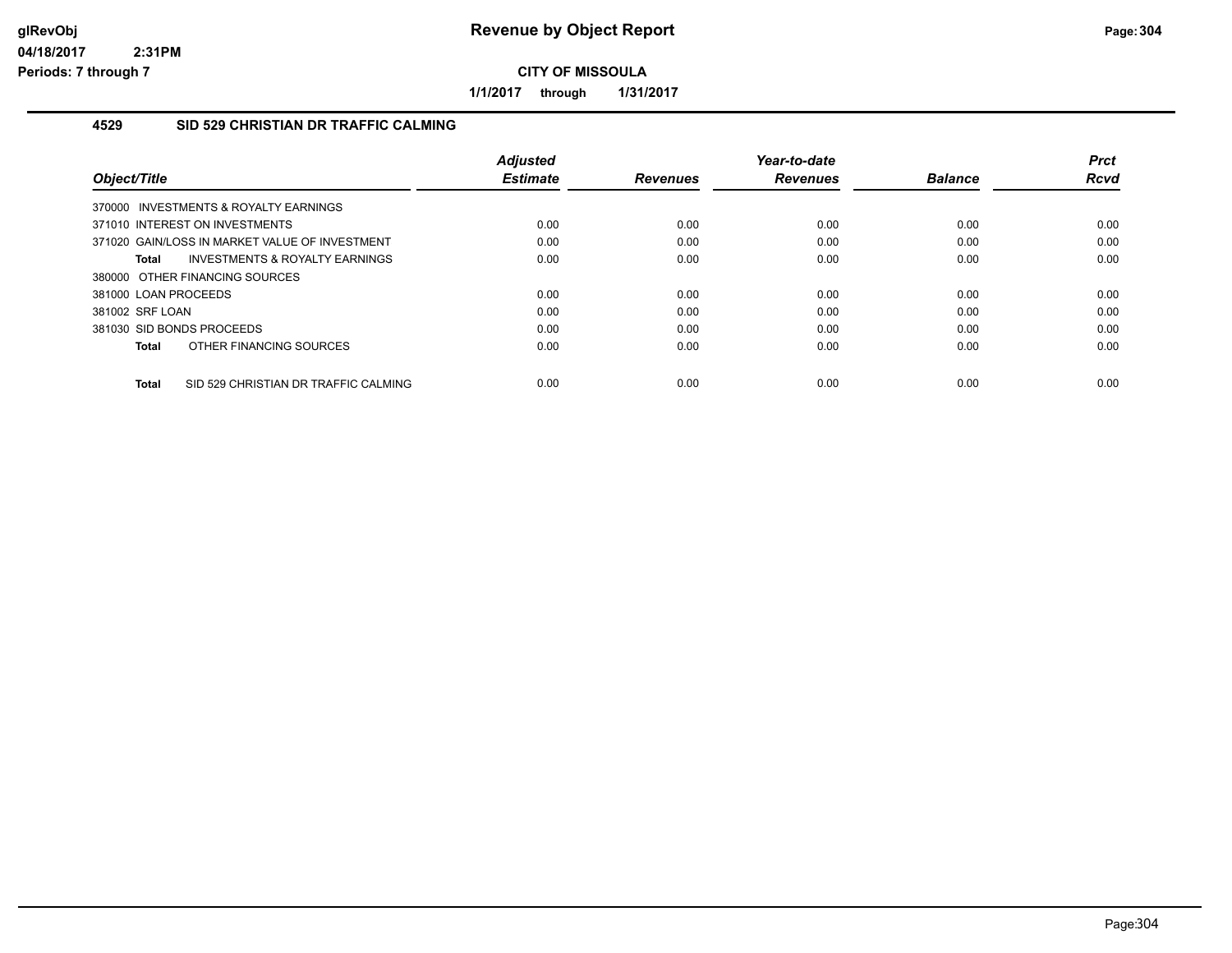**1/1/2017 through 1/31/2017**

# **4530 SID 530 CHRISTIAN DR CALMING**

# **4530 SID 530 CHRISTIAN DR CALMING**

|                                                    | <b>Adjusted</b> |                 | Year-to-date    |                | <b>Prct</b> |
|----------------------------------------------------|-----------------|-----------------|-----------------|----------------|-------------|
| Object/Title                                       | <b>Estimate</b> | <b>Revenues</b> | <b>Revenues</b> | <b>Balance</b> | <b>Rcvd</b> |
| 370000 INVESTMENTS & ROYALTY EARNINGS              |                 |                 |                 |                |             |
| 371010 INTEREST ON INVESTMENTS                     | 0.00            | 0.00            | 0.00            | 0.00           | 0.00        |
| 371020 GAIN/LOSS IN MARKET VALUE OF INVESTMENTS    | 0.00            | 0.00            | 0.00            | 0.00           | 0.00        |
| <b>INVESTMENTS &amp; ROYALTY EARNINGS</b><br>Total | 0.00            | 0.00            | 0.00            | 0.00           | 0.00        |
| 380000 OTHER FINANCING SOURCES                     |                 |                 |                 |                |             |
| 381000 LOAN PROCEEDS                               | 0.00            | 0.00            | 0.00            | 0.00           | 0.00        |
| 381002 SRF LOAN                                    | 0.00            | 0.00            | 0.00            | 0.00           | 0.00        |
| 381030 SID BONDS PROCEEDS                          | 0.00            | 0.00            | 0.00            | 0.00           | 0.00        |
| OTHER FINANCING SOURCES<br>Total                   | 0.00            | 0.00            | 0.00            | 0.00           | 0.00        |
|                                                    |                 |                 |                 |                |             |
| SID 530 CHRISTIAN DR CALMING<br><b>Total</b>       | 0.00            | 0.00            | 0.00            | 0.00           | 0.00        |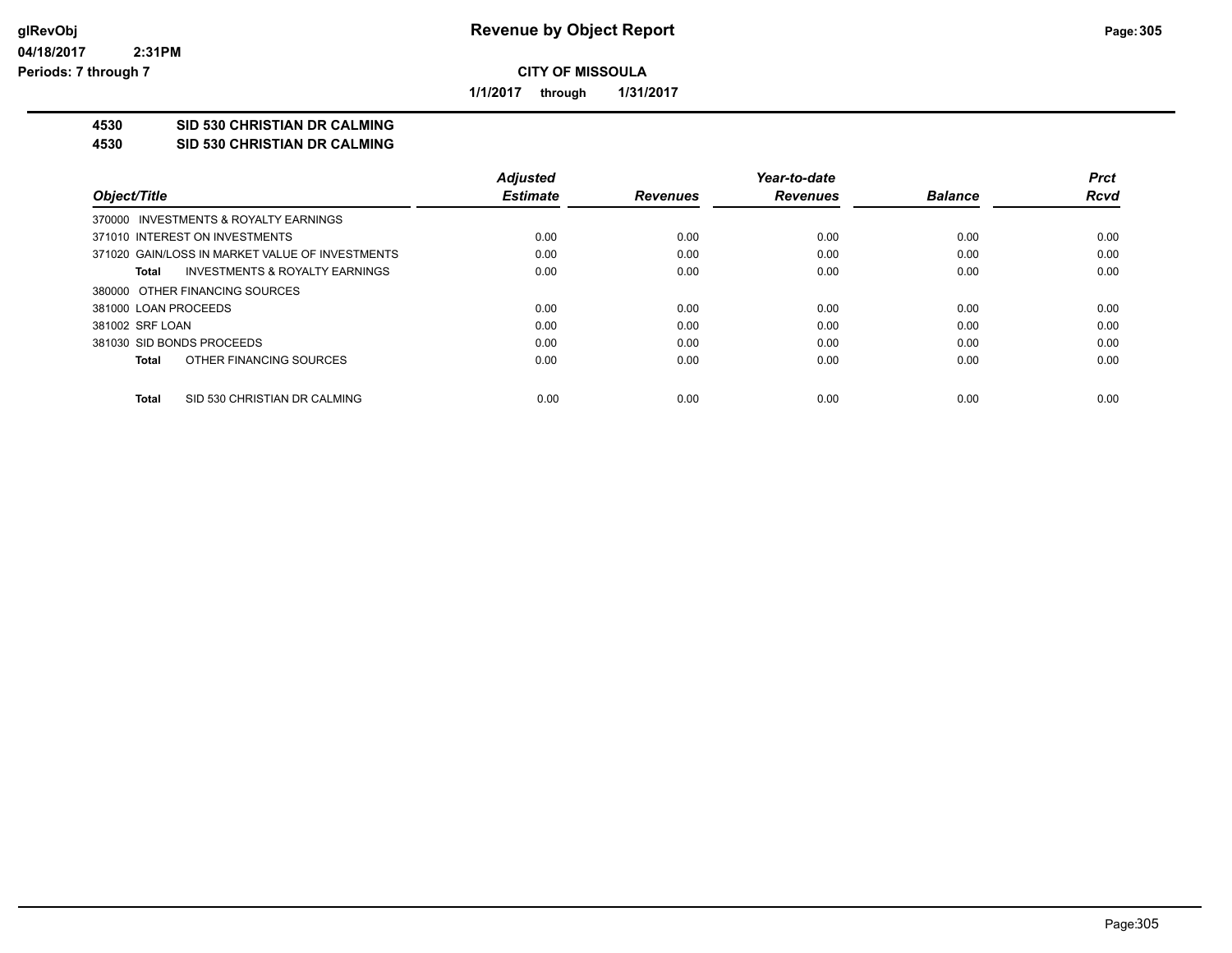**1/1/2017 through 1/31/2017**

### **4530 SID 530 CHRISTIAN DR CALMING**

| Object/Title                                   | <b>Adjusted</b><br><b>Estimate</b> | <b>Revenues</b> | Year-to-date<br><b>Revenues</b> | <b>Balance</b> | <b>Prct</b><br>Rcvd |
|------------------------------------------------|------------------------------------|-----------------|---------------------------------|----------------|---------------------|
| 370000 INVESTMENTS & ROYALTY EARNINGS          |                                    |                 |                                 |                |                     |
| 371010 INTEREST ON INVESTMENTS                 | 0.00                               | 0.00            | 0.00                            | 0.00           | 0.00                |
| 371020 GAIN/LOSS IN MARKET VALUE OF INVESTMENT | 0.00                               | 0.00            | 0.00                            | 0.00           | 0.00                |
| INVESTMENTS & ROYALTY EARNINGS<br>Total        | 0.00                               | 0.00            | 0.00                            | 0.00           | 0.00                |
| 380000 OTHER FINANCING SOURCES                 |                                    |                 |                                 |                |                     |
| 381000 LOAN PROCEEDS                           | 0.00                               | 0.00            | 0.00                            | 0.00           | 0.00                |
| 381002 SRF LOAN                                | 0.00                               | 0.00            | 0.00                            | 0.00           | 0.00                |
| 381030 SID BONDS PROCEEDS                      | 0.00                               | 0.00            | 0.00                            | 0.00           | 0.00                |
| OTHER FINANCING SOURCES<br>Total               | 0.00                               | 0.00            | 0.00                            | 0.00           | 0.00                |
| SID 530 CHRISTIAN DR CALMING<br><b>Total</b>   | 0.00                               | 0.00            | 0.00                            | 0.00           | 0.00                |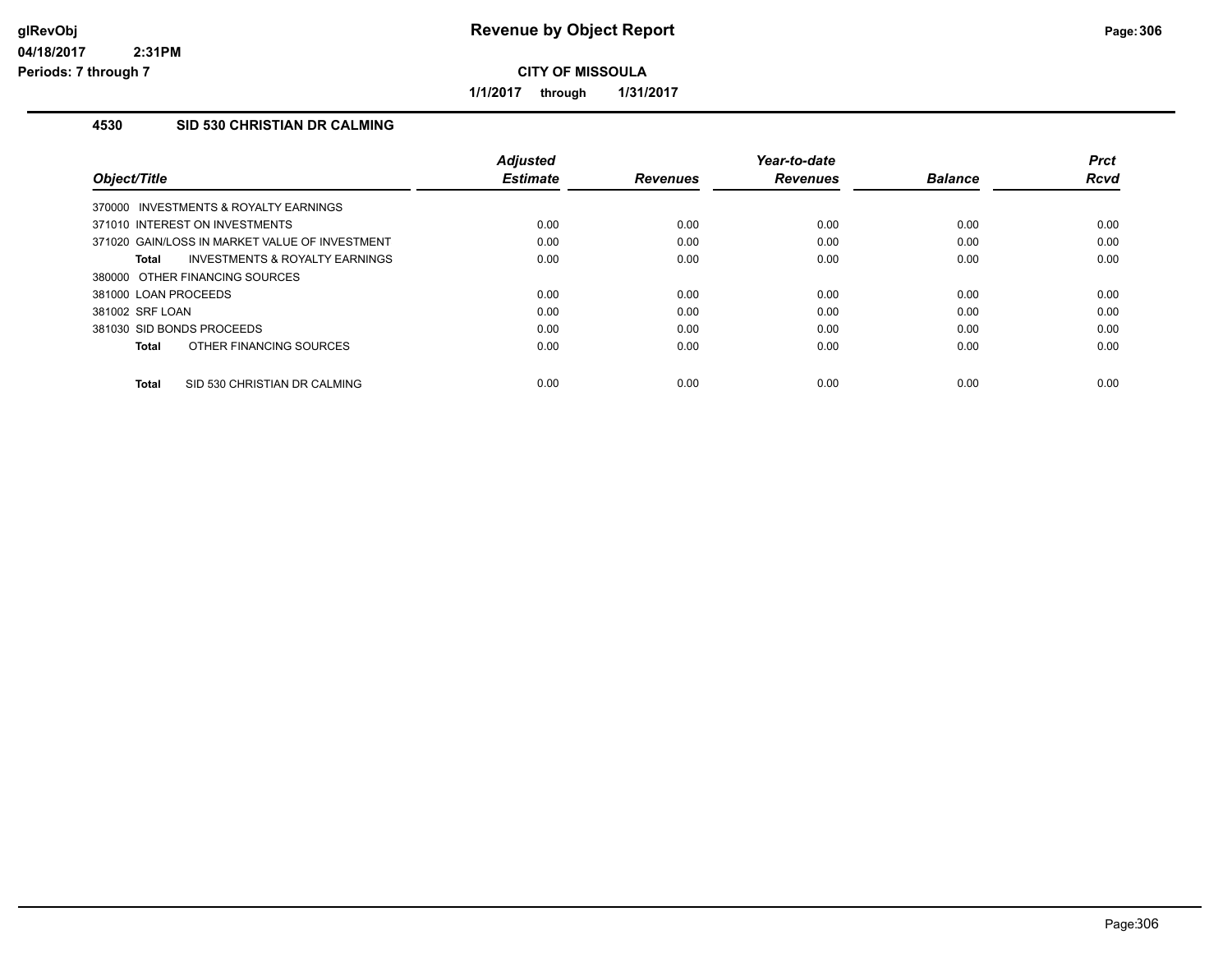*Prct Rcvd*

**CITY OF MISSOULA**

**1/1/2017 through 1/31/2017**

**4531 SID 531 TRAFFIC CALMING 4531 SID 531 TRAFFIC CALMING**

|                                       |                                                 | <b>Adjusted</b> |                 | Year-to-date    |                | <b>Prct</b> |
|---------------------------------------|-------------------------------------------------|-----------------|-----------------|-----------------|----------------|-------------|
| Object/Title                          |                                                 | <b>Estimate</b> | <b>Revenues</b> | <b>Revenues</b> | <b>Balance</b> | Rcva        |
| 370000 INVESTMENTS & ROYALTY EARNINGS |                                                 |                 |                 |                 |                |             |
| 371010 INTEREST ON INVESTMENTS        |                                                 | 0.00            | 0.00            | 0.00            | 0.00           | 0.00        |
|                                       | 371020 GAIN/LOSS IN MARKET VALUE OF INVESTMENTS | 0.00            | 0.00            | 0.00            | 0.00           | 0.00        |
| Total                                 | INVESTMENTS & ROYALTY EARNINGS                  | 0.00            | 0.00            | 0.00            | 0.00           | 0.00        |
| 380000 OTHER FINANCING SOURCES        |                                                 |                 |                 |                 |                |             |
| 383000 OPERATING TRANSFERS            |                                                 | 0.00            | 0.00            | 0.00            | 0.00           | 0.00        |
| Total                                 | OTHER FINANCING SOURCES                         | 0.00            | 0.00            | 0.00            | 0.00           | 0.00        |
| Total                                 | SID 531 TRAFFIC CALMING                         | 0.00            | 0.00            | 0.00            | 0.00           | 0.00        |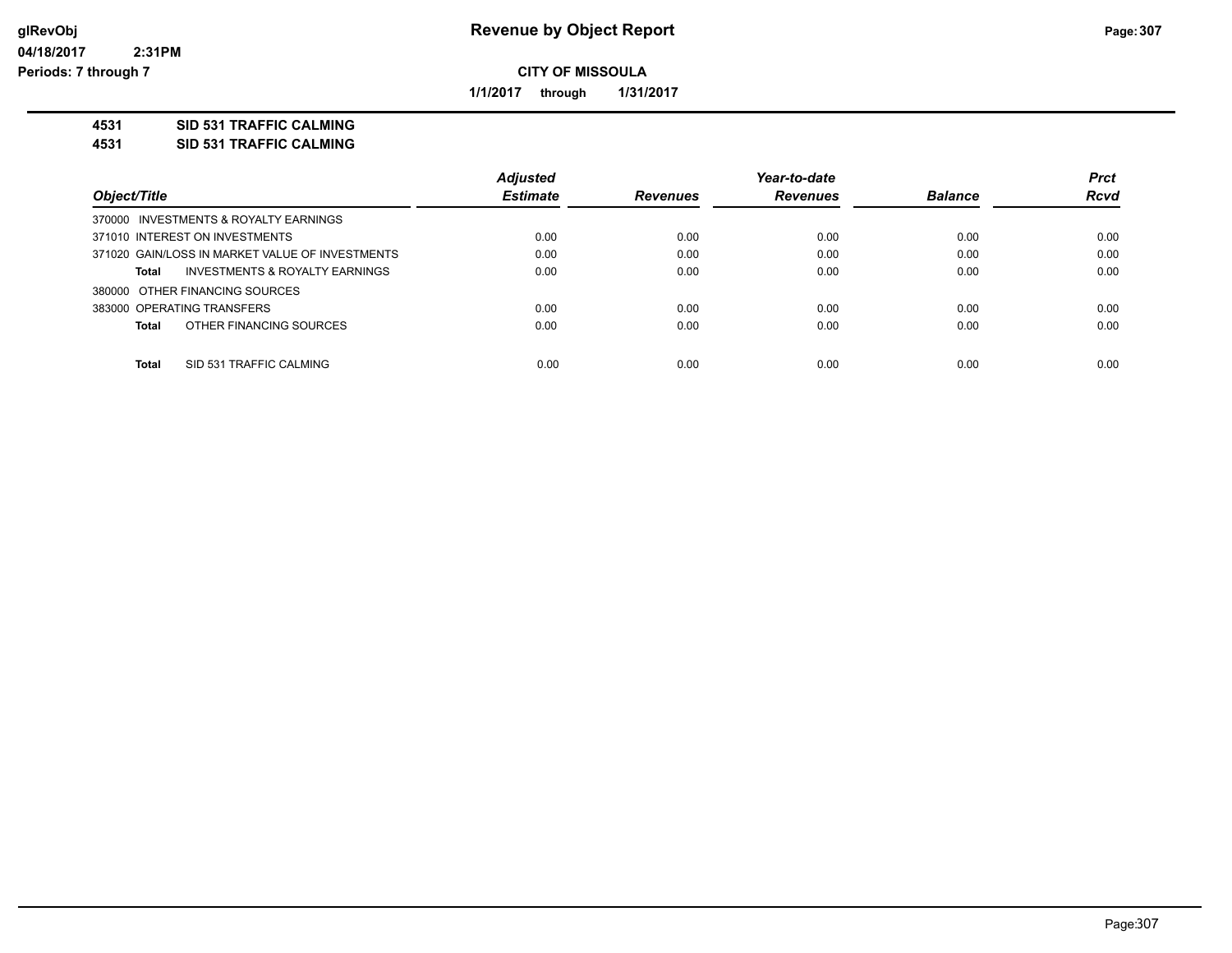**1/1/2017 through 1/31/2017**

### **4531 SID 531 TRAFFIC CALMING**

|                                                | <b>Adjusted</b> |                 | Year-to-date    |                | <b>Prct</b> |
|------------------------------------------------|-----------------|-----------------|-----------------|----------------|-------------|
| Object/Title                                   | <b>Estimate</b> | <b>Revenues</b> | <b>Revenues</b> | <b>Balance</b> | <b>Rcvd</b> |
| 370000 INVESTMENTS & ROYALTY EARNINGS          |                 |                 |                 |                |             |
| 371010 INTEREST ON INVESTMENTS                 | 0.00            | 0.00            | 0.00            | 0.00           | 0.00        |
| 371020 GAIN/LOSS IN MARKET VALUE OF INVESTMENT | 0.00            | 0.00            | 0.00            | 0.00           | 0.00        |
| Total<br>INVESTMENTS & ROYALTY EARNINGS        | 0.00            | 0.00            | 0.00            | 0.00           | 0.00        |
| 380000 OTHER FINANCING SOURCES                 |                 |                 |                 |                |             |
| 383000 OPERATING TRANSFERS                     | 0.00            | 0.00            | 0.00            | 0.00           | 0.00        |
| OTHER FINANCING SOURCES<br>Total               | 0.00            | 0.00            | 0.00            | 0.00           | 0.00        |
|                                                |                 |                 |                 |                |             |
| Total<br>SID 531 TRAFFIC CALMING               | 0.00            | 0.00            | 0.00            | 0.00           | 0.00        |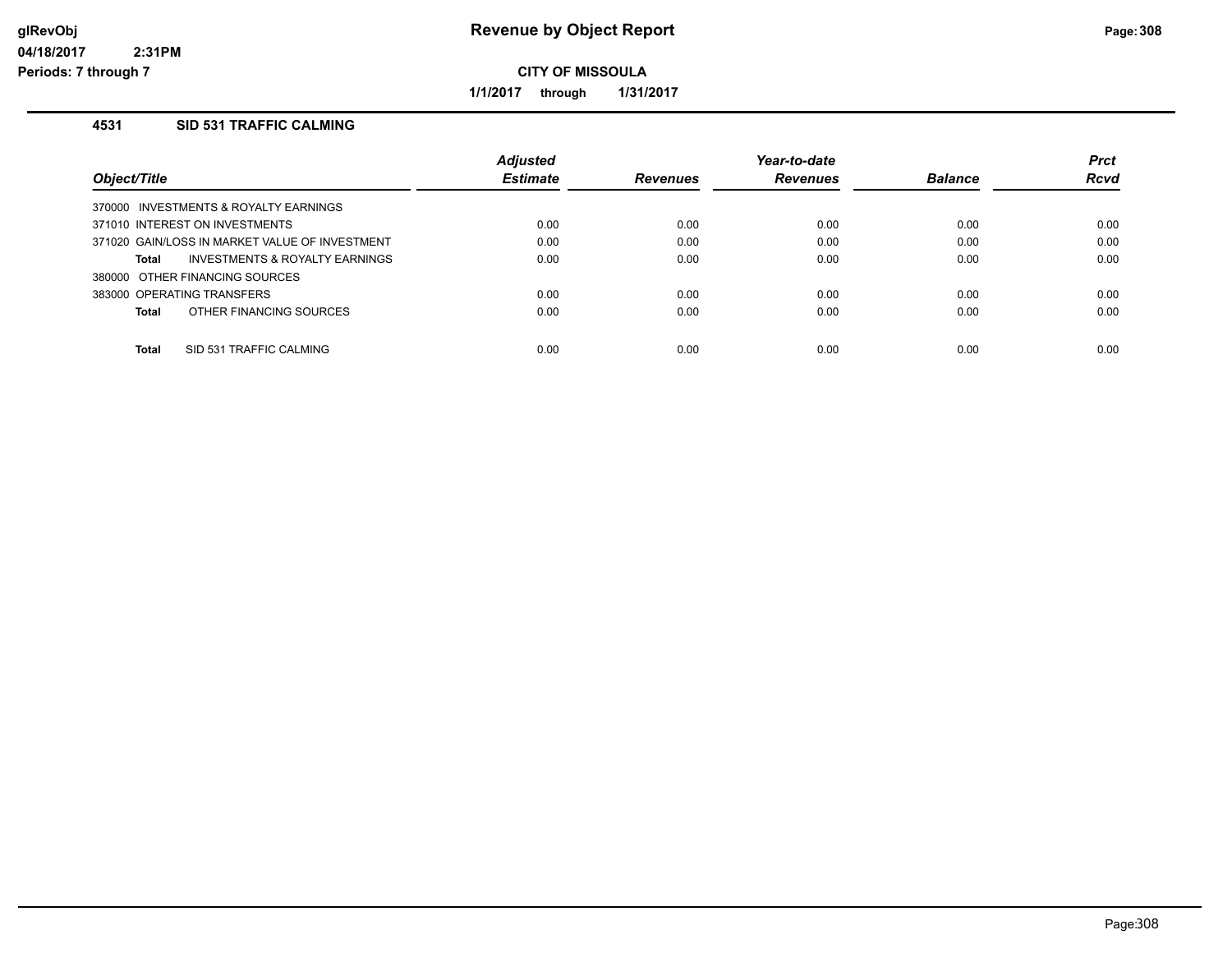**1/1/2017 through 1/31/2017**

**4532 MALONEY RANCH SID**

**4532 MALONEY RANCH SID**

|                                       |                                                 | <b>Adjusted</b> |                 | Year-to-date    |                | <b>Prct</b> |
|---------------------------------------|-------------------------------------------------|-----------------|-----------------|-----------------|----------------|-------------|
| Object/Title                          |                                                 | <b>Estimate</b> | <b>Revenues</b> | <b>Revenues</b> | <b>Balance</b> | <b>Rcvd</b> |
| 370000 INVESTMENTS & ROYALTY EARNINGS |                                                 |                 |                 |                 |                |             |
| 371010 INTEREST ON INVESTMENTS        |                                                 | 0.00            | 0.00            | 0.00            | 0.00           | 0.00        |
|                                       | 371020 GAIN/LOSS IN MARKET VALUE OF INVESTMENTS | 0.00            | 0.00            | 0.00            | 0.00           | 0.00        |
| Total                                 | INVESTMENTS & ROYALTY EARNINGS                  | 0.00            | 0.00            | 0.00            | 0.00           | 0.00        |
| 380000 OTHER FINANCING SOURCES        |                                                 |                 |                 |                 |                |             |
| 381030 SID BONDS PROCEEDS             |                                                 | 0.00            | 0.00            | 0.00            | 0.00           | 0.00        |
| Total                                 | OTHER FINANCING SOURCES                         | 0.00            | 0.00            | 0.00            | 0.00           | 0.00        |
| <b>Total</b>                          | <b>MALONEY RANCH SID</b>                        | 0.00            | 0.00            | 0.00            | 0.00           | 0.00        |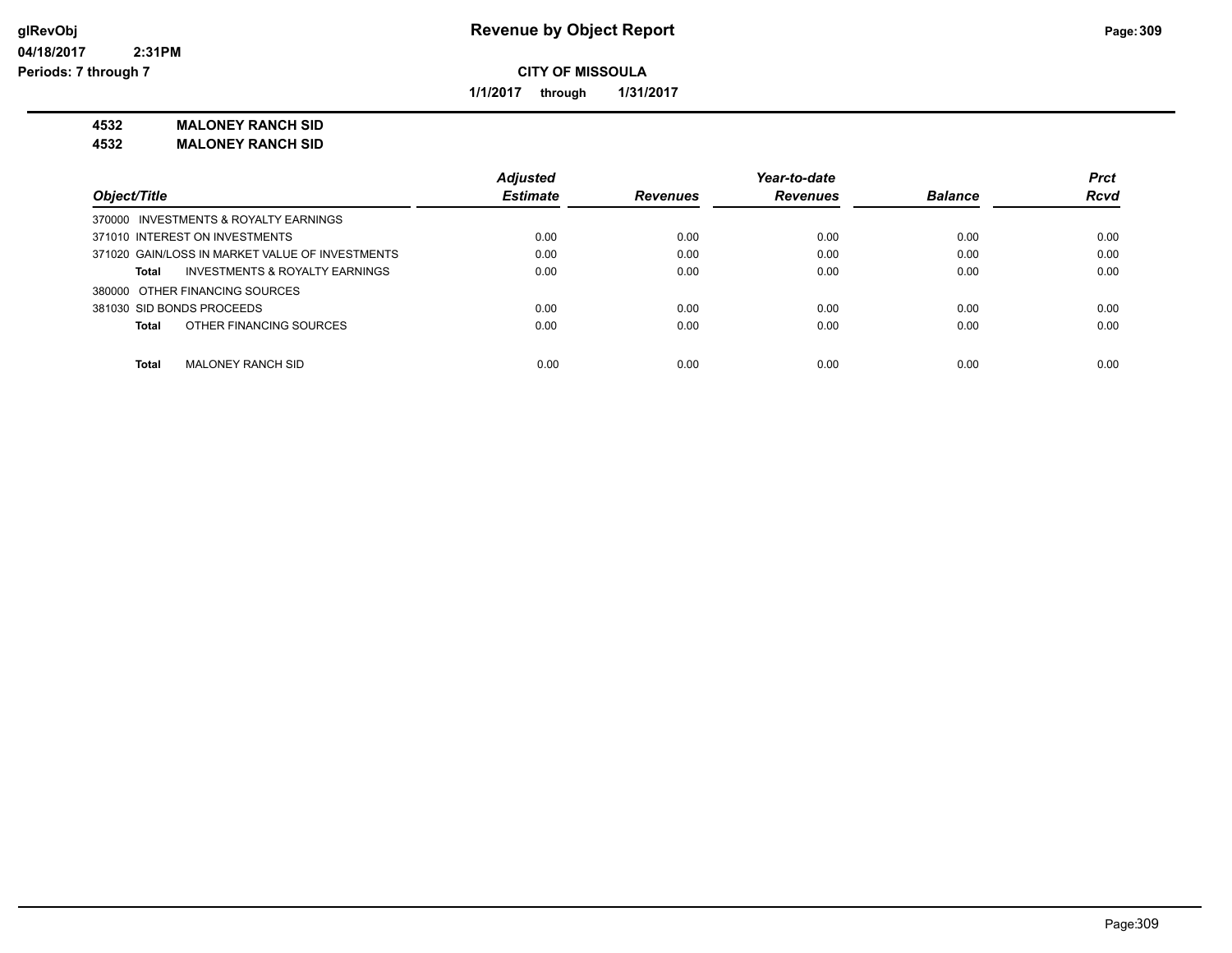**1/1/2017 through 1/31/2017**

### **4532 MALONEY RANCH SID**

| Object/Title                                   | <b>Adjusted</b><br><b>Estimate</b> | <b>Revenues</b> | Year-to-date<br><b>Revenues</b> | <b>Balance</b> | <b>Prct</b><br><b>Rcvd</b> |
|------------------------------------------------|------------------------------------|-----------------|---------------------------------|----------------|----------------------------|
|                                                |                                    |                 |                                 |                |                            |
| 370000 INVESTMENTS & ROYALTY EARNINGS          |                                    |                 |                                 |                |                            |
| 371010 INTEREST ON INVESTMENTS                 | 0.00                               | 0.00            | 0.00                            | 0.00           | 0.00                       |
| 371020 GAIN/LOSS IN MARKET VALUE OF INVESTMENT | 0.00                               | 0.00            | 0.00                            | 0.00           | 0.00                       |
| Total<br>INVESTMENTS & ROYALTY EARNINGS        | 0.00                               | 0.00            | 0.00                            | 0.00           | 0.00                       |
| 380000 OTHER FINANCING SOURCES                 |                                    |                 |                                 |                |                            |
| 381030 SID BONDS PROCEEDS                      | 0.00                               | 0.00            | 0.00                            | 0.00           | 0.00                       |
| OTHER FINANCING SOURCES<br>Total               | 0.00                               | 0.00            | 0.00                            | 0.00           | 0.00                       |
|                                                |                                    |                 |                                 |                |                            |
| Total<br>MALONEY RANCH SID                     | 0.00                               | 0.00            | 0.00                            | 0.00           | 0.00                       |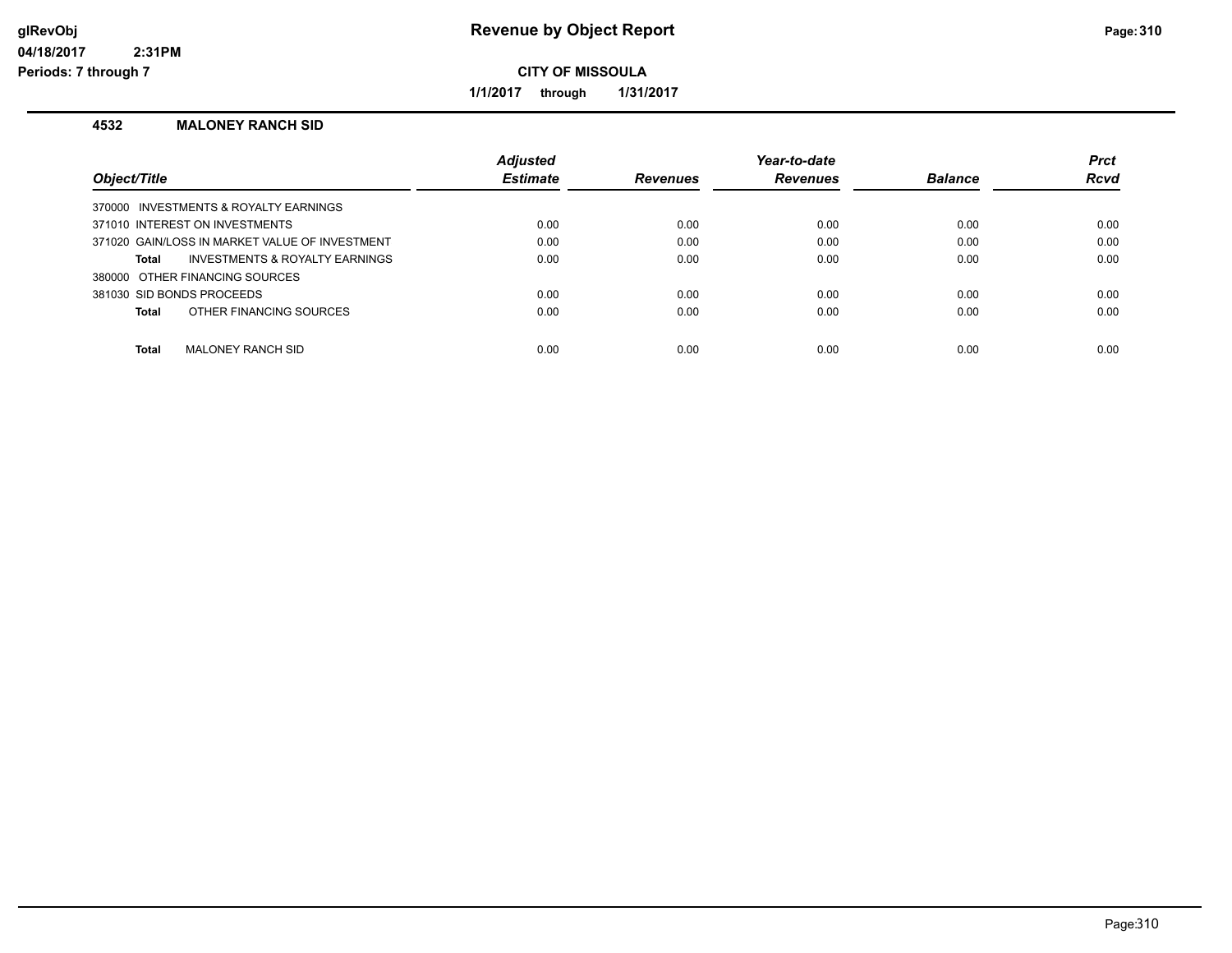**1/1/2017 through 1/31/2017**

**4533 RATTLESNAKE SEWER SID**

| <b>RATTLESNAKE SEWER SID</b> |
|------------------------------|
|                              |

|                                                    | <b>Adjusted</b> |                 | Year-to-date    |                | <b>Prct</b> |
|----------------------------------------------------|-----------------|-----------------|-----------------|----------------|-------------|
| Object/Title                                       | <b>Estimate</b> | <b>Revenues</b> | <b>Revenues</b> | <b>Balance</b> | <b>Rcvd</b> |
| 330000 INTERGOVERNMENTAL REVENUES                  |                 |                 |                 |                |             |
| 334121 DNRC GRANT                                  | 0.00            | 0.00            | 0.00            | 0.00           | 0.00        |
| <b>INTERGOVERNMENTAL REVENUES</b><br>Total         | 0.00            | 0.00            | 0.00            | 0.00           | 0.00        |
| 370000 INVESTMENTS & ROYALTY EARNINGS              |                 |                 |                 |                |             |
| 371010 INTEREST ON INVESTMENTS                     | 0.00            | 0.00            | 0.00            | 0.00           | 0.00        |
| 371020 GAIN/LOSS IN MARKET VALUE OF INVESTMENTS    | 0.00            | 0.00            | 0.00            | 0.00           | 0.00        |
| <b>INVESTMENTS &amp; ROYALTY EARNINGS</b><br>Total | 0.00            | 0.00            | 0.00            | 0.00           | 0.00        |
| 380000 OTHER FINANCING SOURCES                     |                 |                 |                 |                |             |
| 381002 SRF LOAN                                    | 0.00            | 0.00            | 0.00            | 0.00           | 0.00        |
| OTHER FINANCING SOURCES<br>Total                   | 0.00            | 0.00            | 0.00            | 0.00           | 0.00        |
| RATTLESNAKE SEWER SID<br><b>Total</b>              | 0.00            | 0.00            | 0.00            | 0.00           | 0.00        |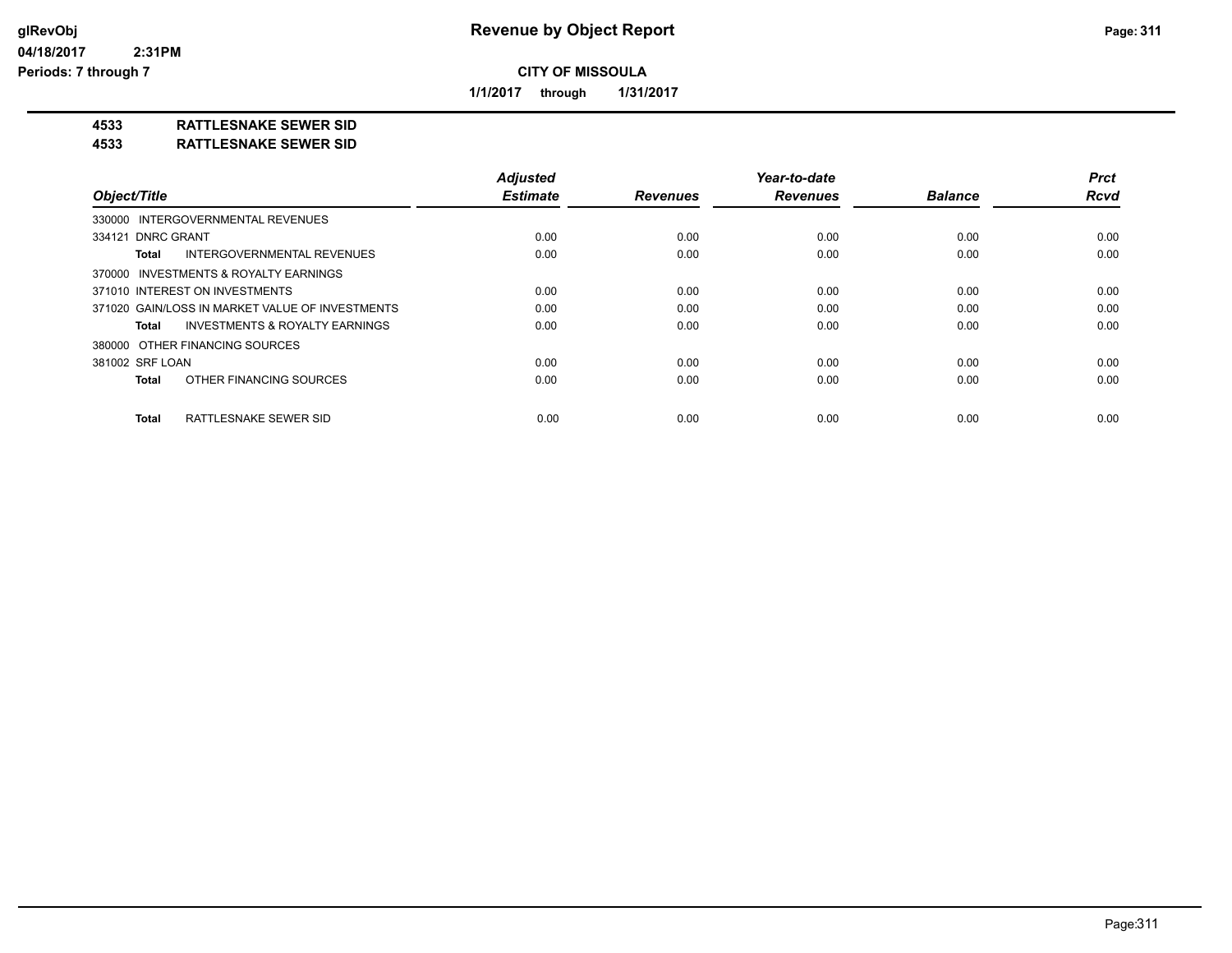**1/1/2017 through 1/31/2017**

### **4533 RATTLESNAKE SEWER SID**

|                                                | <b>Adjusted</b> |                 | Year-to-date    |                | <b>Prct</b> |
|------------------------------------------------|-----------------|-----------------|-----------------|----------------|-------------|
| Object/Title                                   | <b>Estimate</b> | <b>Revenues</b> | <b>Revenues</b> | <b>Balance</b> | <b>Rcvd</b> |
| 330000 INTERGOVERNMENTAL REVENUES              |                 |                 |                 |                |             |
| 334121 DNRC GRANT                              | 0.00            | 0.00            | 0.00            | 0.00           | 0.00        |
| INTERGOVERNMENTAL REVENUES<br>Total            | 0.00            | 0.00            | 0.00            | 0.00           | 0.00        |
| 370000 INVESTMENTS & ROYALTY EARNINGS          |                 |                 |                 |                |             |
| 371010 INTEREST ON INVESTMENTS                 | 0.00            | 0.00            | 0.00            | 0.00           | 0.00        |
| 371020 GAIN/LOSS IN MARKET VALUE OF INVESTMENT | 0.00            | 0.00            | 0.00            | 0.00           | 0.00        |
| INVESTMENTS & ROYALTY EARNINGS<br>Total        | 0.00            | 0.00            | 0.00            | 0.00           | 0.00        |
| 380000 OTHER FINANCING SOURCES                 |                 |                 |                 |                |             |
| 381002 SRF LOAN                                | 0.00            | 0.00            | 0.00            | 0.00           | 0.00        |
| OTHER FINANCING SOURCES<br>Total               | 0.00            | 0.00            | 0.00            | 0.00           | 0.00        |
| RATTLESNAKE SEWER SID<br><b>Total</b>          | 0.00            | 0.00            | 0.00            | 0.00           | 0.00        |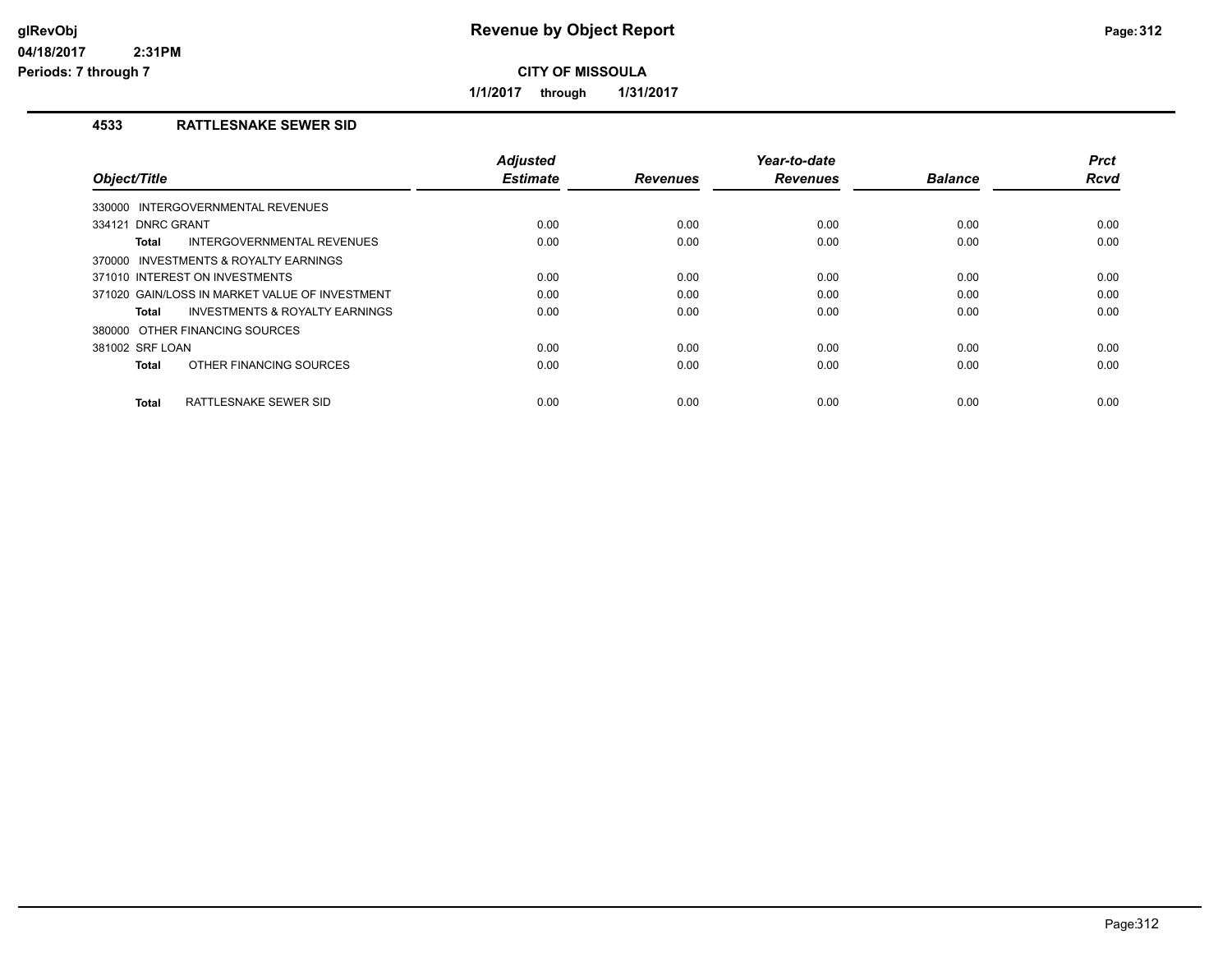**1/1/2017 through 1/31/2017**

**4534 SID 534 LINCOLNWOOD**

| <b>SID 534 LINCOLNWOOD</b><br>4534 |
|------------------------------------|
|                                    |

|                                                    | <b>Adjusted</b> |                 | Year-to-date    |                | <b>Prct</b> |
|----------------------------------------------------|-----------------|-----------------|-----------------|----------------|-------------|
| Object/Title                                       | <b>Estimate</b> | <b>Revenues</b> | <b>Revenues</b> | <b>Balance</b> | <b>Rcvd</b> |
| 330000 INTERGOVERNMENTAL REVENUES                  |                 |                 |                 |                |             |
| 334121 DNRC GRANT                                  | 0.00            | 0.00            | 0.00            | 0.00           | 0.00        |
| INTERGOVERNMENTAL REVENUES<br>Total                | 0.00            | 0.00            | 0.00            | 0.00           | 0.00        |
| 370000 INVESTMENTS & ROYALTY EARNINGS              |                 |                 |                 |                |             |
| 371010 INTEREST ON INVESTMENTS                     | 0.00            | 0.00            | 0.00            | 0.00           | 0.00        |
| 371020 GAIN/LOSS IN MARKET VALUE OF INVESTMENTS    | 0.00            | 0.00            | 0.00            | 0.00           | 0.00        |
| <b>INVESTMENTS &amp; ROYALTY EARNINGS</b><br>Total | 0.00            | 0.00            | 0.00            | 0.00           | 0.00        |
| 380000 OTHER FINANCING SOURCES                     |                 |                 |                 |                |             |
| 381002 SRF LOAN                                    | 0.00            | 0.00            | 0.00            | 0.00           | 0.00        |
| OTHER FINANCING SOURCES<br>Total                   | 0.00            | 0.00            | 0.00            | 0.00           | 0.00        |
| SID 534 LINCOLNWOOD<br><b>Total</b>                | 0.00            | 0.00            | 0.00            | 0.00           | 0.00        |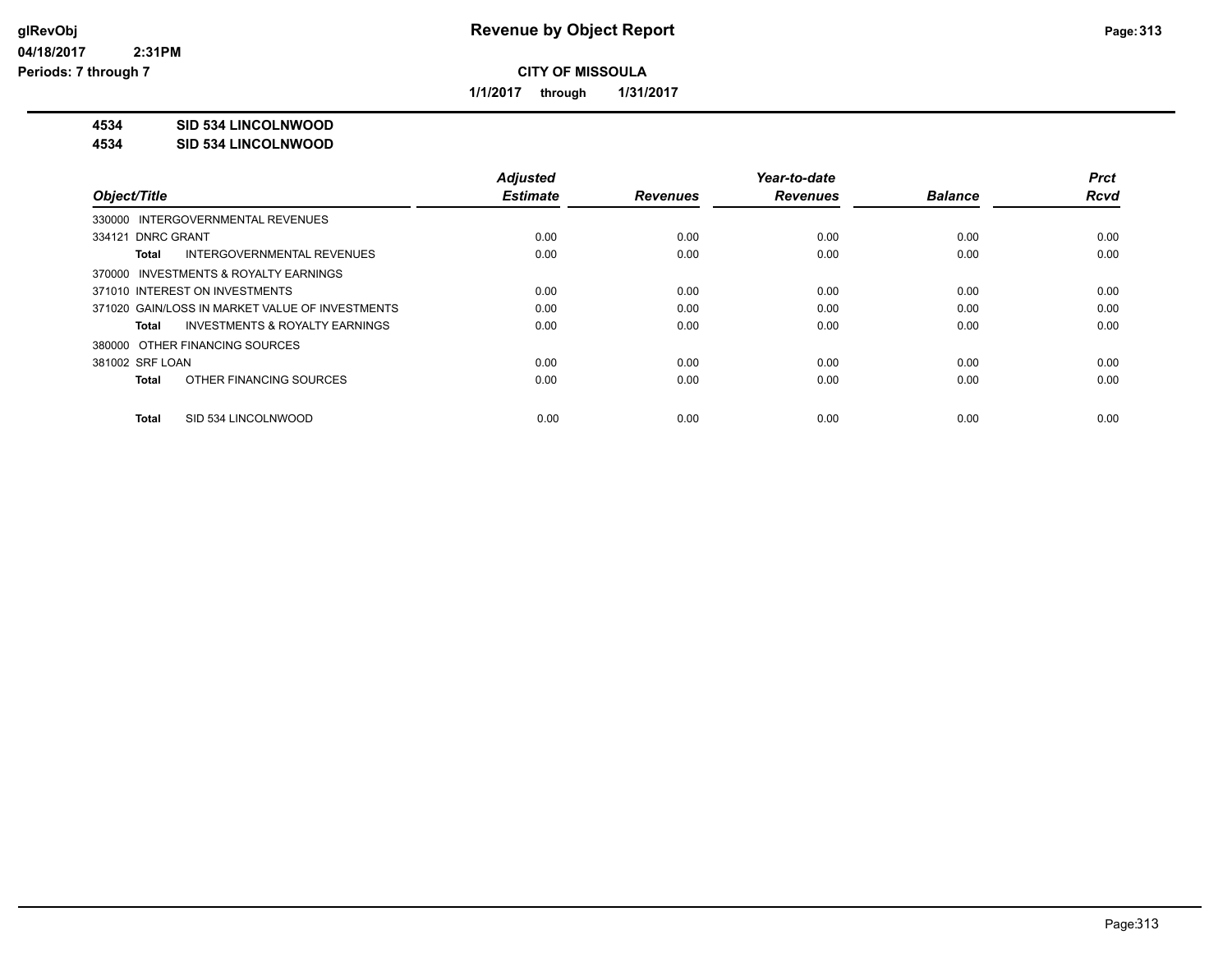**1/1/2017 through 1/31/2017**

### **4534 SID 534 LINCOLNWOOD**

|                                                    | <b>Adjusted</b> |                 | Year-to-date    |                | <b>Prct</b> |
|----------------------------------------------------|-----------------|-----------------|-----------------|----------------|-------------|
| Object/Title                                       | <b>Estimate</b> | <b>Revenues</b> | <b>Revenues</b> | <b>Balance</b> | <b>Rcvd</b> |
| INTERGOVERNMENTAL REVENUES<br>330000               |                 |                 |                 |                |             |
| 334121 DNRC GRANT                                  | 0.00            | 0.00            | 0.00            | 0.00           | 0.00        |
| INTERGOVERNMENTAL REVENUES<br>Total                | 0.00            | 0.00            | 0.00            | 0.00           | 0.00        |
| 370000 INVESTMENTS & ROYALTY EARNINGS              |                 |                 |                 |                |             |
| 371010 INTEREST ON INVESTMENTS                     | 0.00            | 0.00            | 0.00            | 0.00           | 0.00        |
| 371020 GAIN/LOSS IN MARKET VALUE OF INVESTMENT     | 0.00            | 0.00            | 0.00            | 0.00           | 0.00        |
| <b>INVESTMENTS &amp; ROYALTY EARNINGS</b><br>Total | 0.00            | 0.00            | 0.00            | 0.00           | 0.00        |
| 380000 OTHER FINANCING SOURCES                     |                 |                 |                 |                |             |
| 381002 SRF LOAN                                    | 0.00            | 0.00            | 0.00            | 0.00           | 0.00        |
| OTHER FINANCING SOURCES<br>Total                   | 0.00            | 0.00            | 0.00            | 0.00           | 0.00        |
| SID 534 LINCOLNWOOD<br><b>Total</b>                | 0.00            | 0.00            | 0.00            | 0.00           | 0.00        |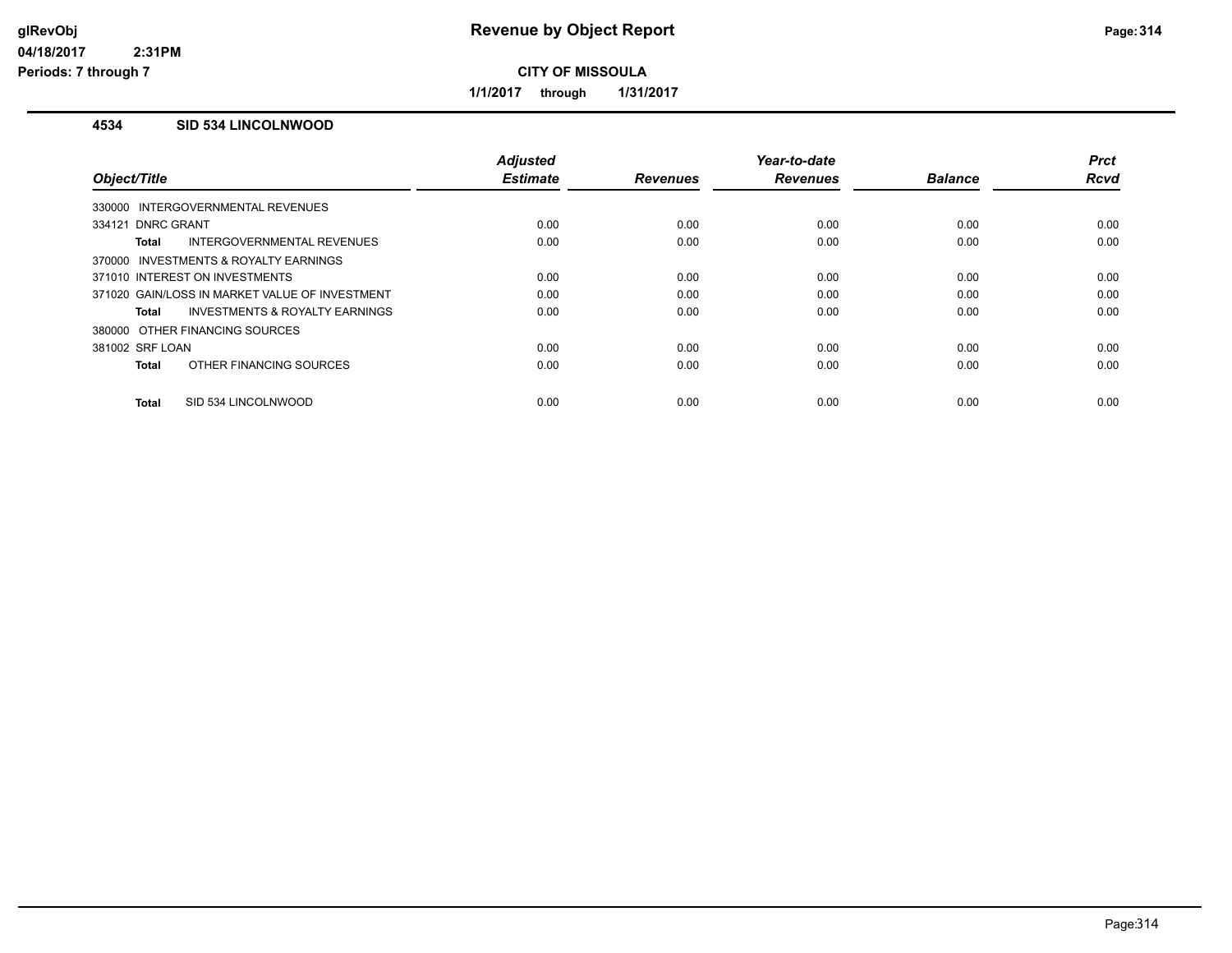**1/1/2017 through 1/31/2017**

### **4535 SLANT STREET TRAFFIC CALMING 4535 SLANT STREET TRAFFIC CALMING**

|                                                 | <b>Adjusted</b> |                 | Year-to-date    |                | <b>Prct</b> |
|-------------------------------------------------|-----------------|-----------------|-----------------|----------------|-------------|
| Object/Title                                    | <b>Estimate</b> | <b>Revenues</b> | <b>Revenues</b> | <b>Balance</b> | Rcvd        |
| 370000 INVESTMENTS & ROYALTY EARNINGS           |                 |                 |                 |                |             |
| 371010 INTEREST ON INVESTMENTS                  | 0.00            | 0.00            | 0.00            | 0.00           | 0.00        |
| 371020 GAIN/LOSS IN MARKET VALUE OF INVESTMENTS | 0.00            | 0.00            | 0.00            | 0.00           | 0.00        |
| INVESTMENTS & ROYALTY EARNINGS<br>Total         | 0.00            | 0.00            | 0.00            | 0.00           | 0.00        |
| 380000 OTHER FINANCING SOURCES                  |                 |                 |                 |                |             |
| 383000 OPERATING TRANSFERS                      | 0.00            | 0.00            | 0.00            | 0.00           | 0.00        |
| OTHER FINANCING SOURCES<br>Total                | 0.00            | 0.00            | 0.00            | 0.00           | 0.00        |
|                                                 |                 |                 |                 |                |             |
| SLANT STREET TRAFFIC CALMING<br><b>Total</b>    | 0.00            | 0.00            | 0.00            | 0.00           | 0.00        |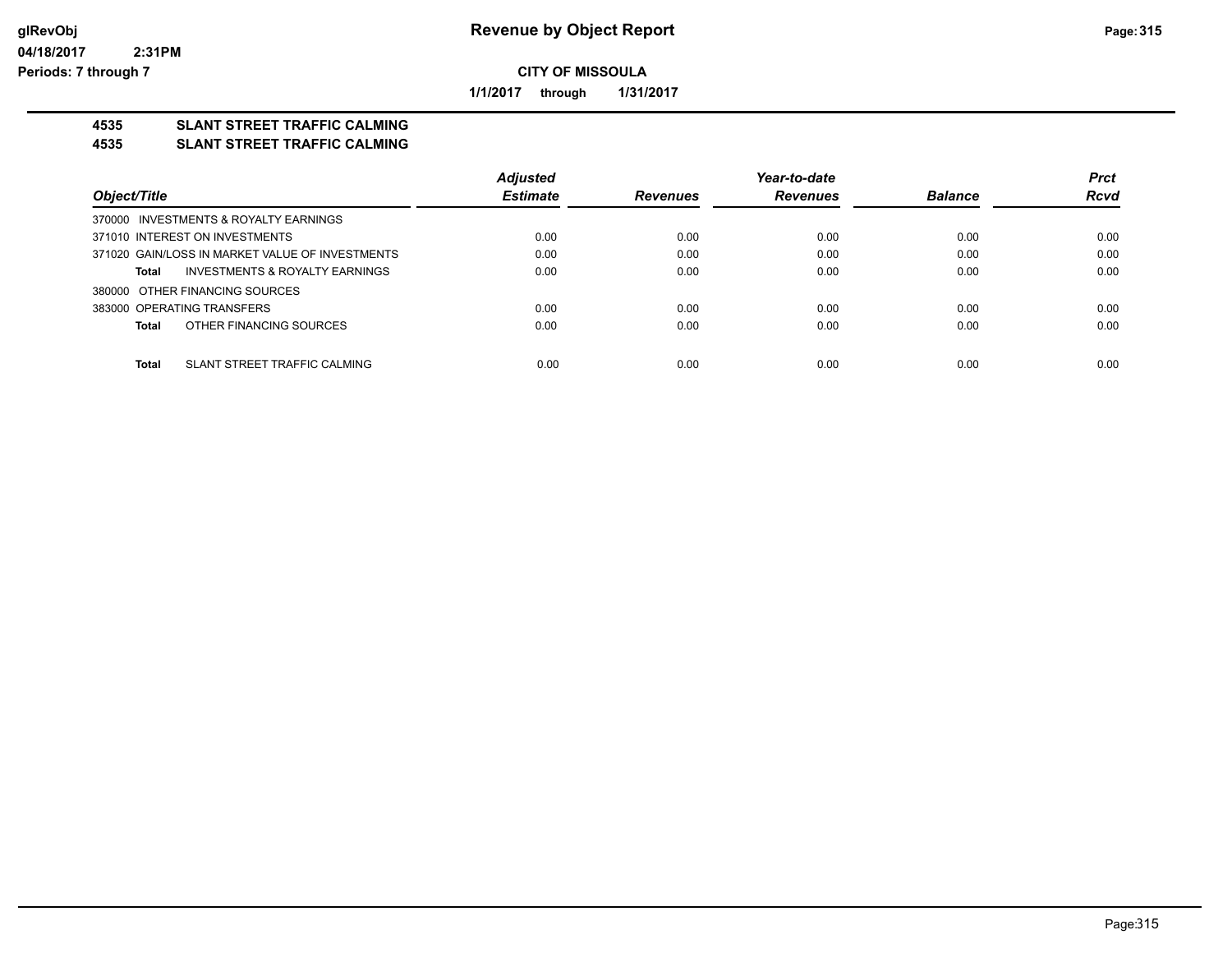**1/1/2017 through 1/31/2017**

### **4535 SLANT STREET TRAFFIC CALMING**

|                                                    | <b>Adjusted</b> |                 | Year-to-date    |                | <b>Prct</b> |
|----------------------------------------------------|-----------------|-----------------|-----------------|----------------|-------------|
| Object/Title                                       | <b>Estimate</b> | <b>Revenues</b> | <b>Revenues</b> | <b>Balance</b> | <b>Rcvd</b> |
| 370000 INVESTMENTS & ROYALTY EARNINGS              |                 |                 |                 |                |             |
| 371010 INTEREST ON INVESTMENTS                     | 0.00            | 0.00            | 0.00            | 0.00           | 0.00        |
| 371020 GAIN/LOSS IN MARKET VALUE OF INVESTMENT     | 0.00            | 0.00            | 0.00            | 0.00           | 0.00        |
| Total<br><b>INVESTMENTS &amp; ROYALTY EARNINGS</b> | 0.00            | 0.00            | 0.00            | 0.00           | 0.00        |
| 380000 OTHER FINANCING SOURCES                     |                 |                 |                 |                |             |
| 383000 OPERATING TRANSFERS                         | 0.00            | 0.00            | 0.00            | 0.00           | 0.00        |
| OTHER FINANCING SOURCES<br>Total                   | 0.00            | 0.00            | 0.00            | 0.00           | 0.00        |
|                                                    |                 |                 |                 |                |             |
| Total<br>SLANT STREET TRAFFIC CALMING              | 0.00            | 0.00            | 0.00            | 0.00           | 0.00        |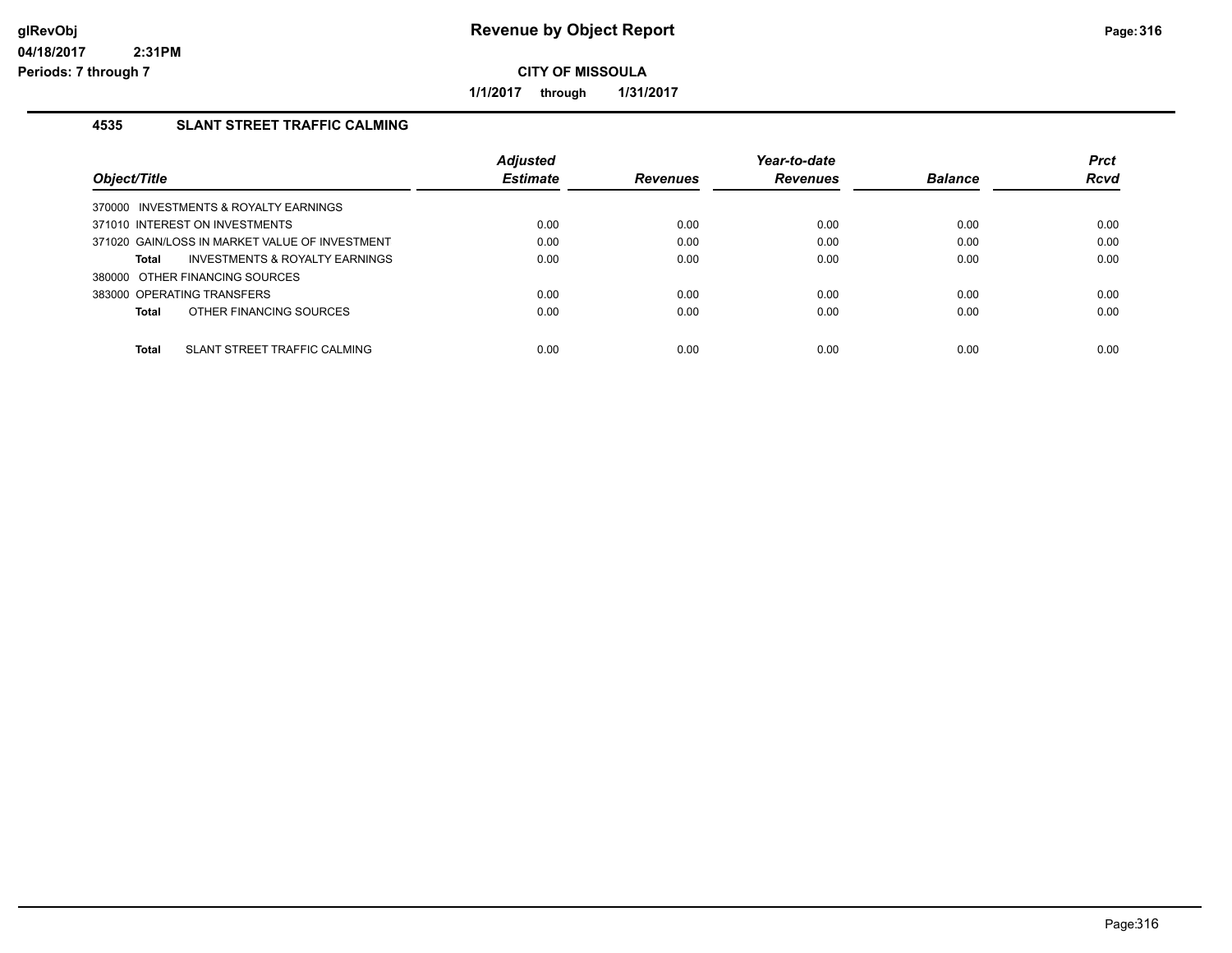**1/1/2017 through 1/31/2017**

# **4536 SID536 LINCOLNWOOD SWR PH2**

# **4536 SID536 LINCOLNWOOD SWR PH2**

|                                                           | <b>Adjusted</b> |                 | Year-to-date    |                | <b>Prct</b> |
|-----------------------------------------------------------|-----------------|-----------------|-----------------|----------------|-------------|
| Object/Title                                              | <b>Estimate</b> | <b>Revenues</b> | <b>Revenues</b> | <b>Balance</b> | <b>Rcvd</b> |
| 330000 INTERGOVERNMENTAL REVENUES                         |                 |                 |                 |                |             |
| <b>DNRC GRANT</b><br>334121                               | 0.00            | 0.00            | 0.00            | 0.00           | 0.00        |
| <b>INTERGOVERNMENTAL REVENUES</b><br><b>Total</b>         | 0.00            | 0.00            | 0.00            | 0.00           | 0.00        |
| 360000 MISCELLANEOUS REVENUES                             |                 |                 |                 |                |             |
| 365001 *** Title Not Found ***                            | 0.00            | 0.00            | 0.00            | 0.00           | 0.00        |
| MISCELLANEOUS REVENUES<br><b>Total</b>                    | 0.00            | 0.00            | 0.00            | 0.00           | 0.00        |
| 370000 INVESTMENTS & ROYALTY EARNINGS                     |                 |                 |                 |                |             |
| 371010 INTEREST ON INVESTMENTS                            | 0.00            | 0.00            | 0.00            | 0.00           | 0.00        |
| 371020 GAIN/LOSS IN MARKET VALUE OF INVESTMENTS           | 0.00            | 0.00            | 0.00            | 0.00           | 0.00        |
| <b>INVESTMENTS &amp; ROYALTY EARNINGS</b><br><b>Total</b> | 0.00            | 0.00            | 0.00            | 0.00           | 0.00        |
| 380000 OTHER FINANCING SOURCES                            |                 |                 |                 |                |             |
| 381030 SID BONDS PROCEEDS                                 | 0.00            | 0.00            | 0.00            | 0.00           | 0.00        |
| OTHER FINANCING SOURCES<br>Total                          | 0.00            | 0.00            | 0.00            | 0.00           | 0.00        |
|                                                           |                 |                 |                 |                |             |
| SID536 LINCOLNWOOD SWR PH2<br><b>Total</b>                | 0.00            | 0.00            | 0.00            | 0.00           | 0.00        |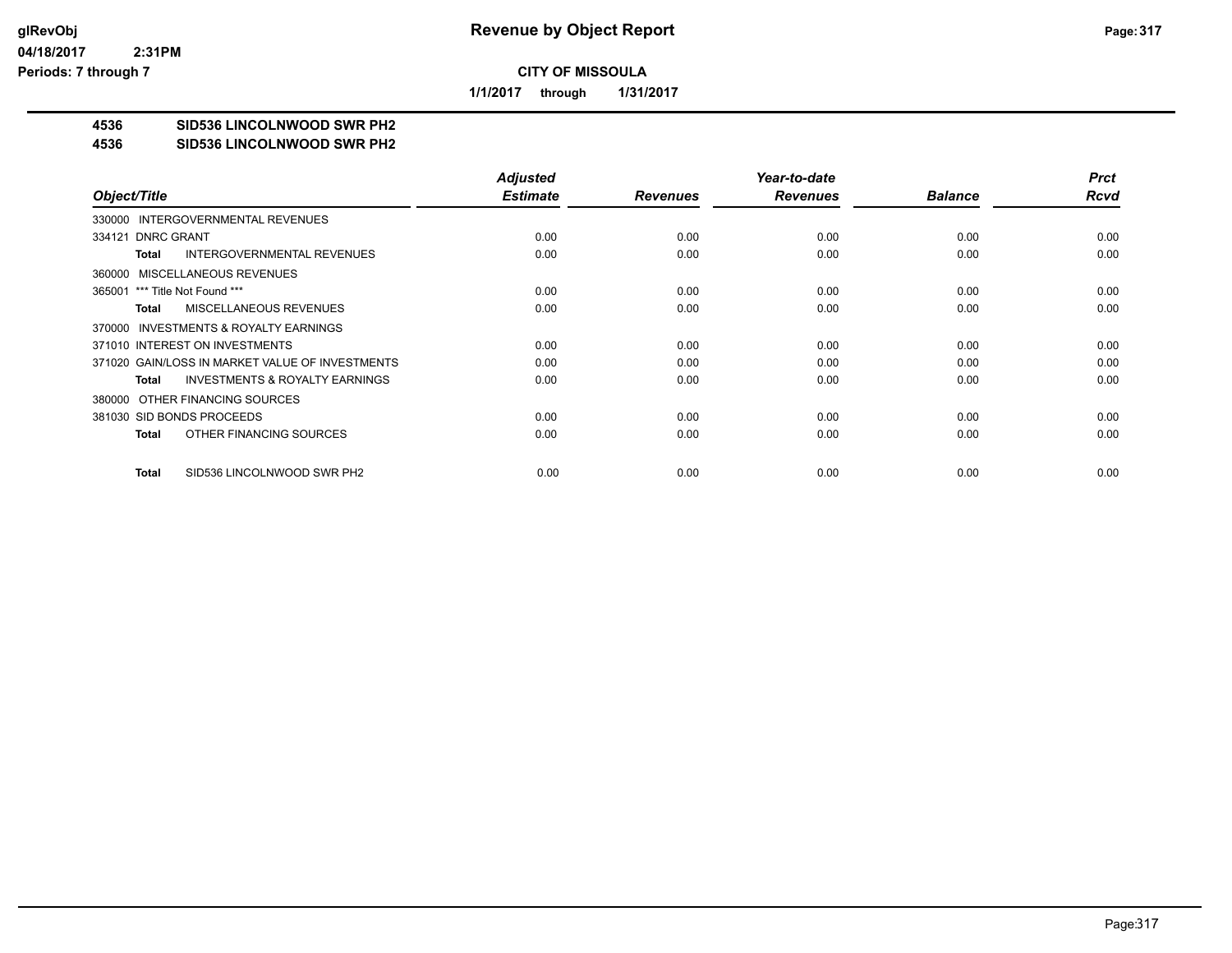**1/1/2017 through 1/31/2017**

### **4536 SID536 LINCOLNWOOD SWR PH2**

| Object/Title                                              | <b>Adjusted</b><br><b>Estimate</b> | <b>Revenues</b> | Year-to-date<br><b>Revenues</b> | <b>Balance</b> | <b>Prct</b><br><b>Rcvd</b> |
|-----------------------------------------------------------|------------------------------------|-----------------|---------------------------------|----------------|----------------------------|
|                                                           |                                    |                 |                                 |                |                            |
| INTERGOVERNMENTAL REVENUES<br>330000                      |                                    |                 |                                 |                |                            |
| 334121 DNRC GRANT                                         | 0.00                               | 0.00            | 0.00                            | 0.00           | 0.00                       |
| INTERGOVERNMENTAL REVENUES<br><b>Total</b>                | 0.00                               | 0.00            | 0.00                            | 0.00           | 0.00                       |
| MISCELLANEOUS REVENUES<br>360000                          |                                    |                 |                                 |                |                            |
| 365001 *** Title Not Found ***                            | 0.00                               | 0.00            | 0.00                            | 0.00           | 0.00                       |
| <b>MISCELLANEOUS REVENUES</b><br><b>Total</b>             | 0.00                               | 0.00            | 0.00                            | 0.00           | 0.00                       |
| <b>INVESTMENTS &amp; ROYALTY EARNINGS</b><br>370000       |                                    |                 |                                 |                |                            |
| 371010 INTEREST ON INVESTMENTS                            | 0.00                               | 0.00            | 0.00                            | 0.00           | 0.00                       |
| 371020 GAIN/LOSS IN MARKET VALUE OF INVESTMENT            | 0.00                               | 0.00            | 0.00                            | 0.00           | 0.00                       |
| <b>INVESTMENTS &amp; ROYALTY EARNINGS</b><br><b>Total</b> | 0.00                               | 0.00            | 0.00                            | 0.00           | 0.00                       |
| 380000 OTHER FINANCING SOURCES                            |                                    |                 |                                 |                |                            |
| 381030 SID BONDS PROCEEDS                                 | 0.00                               | 0.00            | 0.00                            | 0.00           | 0.00                       |
| OTHER FINANCING SOURCES<br><b>Total</b>                   | 0.00                               | 0.00            | 0.00                            | 0.00           | 0.00                       |
| SID536 LINCOLNWOOD SWR PH2<br><b>Total</b>                | 0.00                               | 0.00            | 0.00                            | 0.00           | 0.00                       |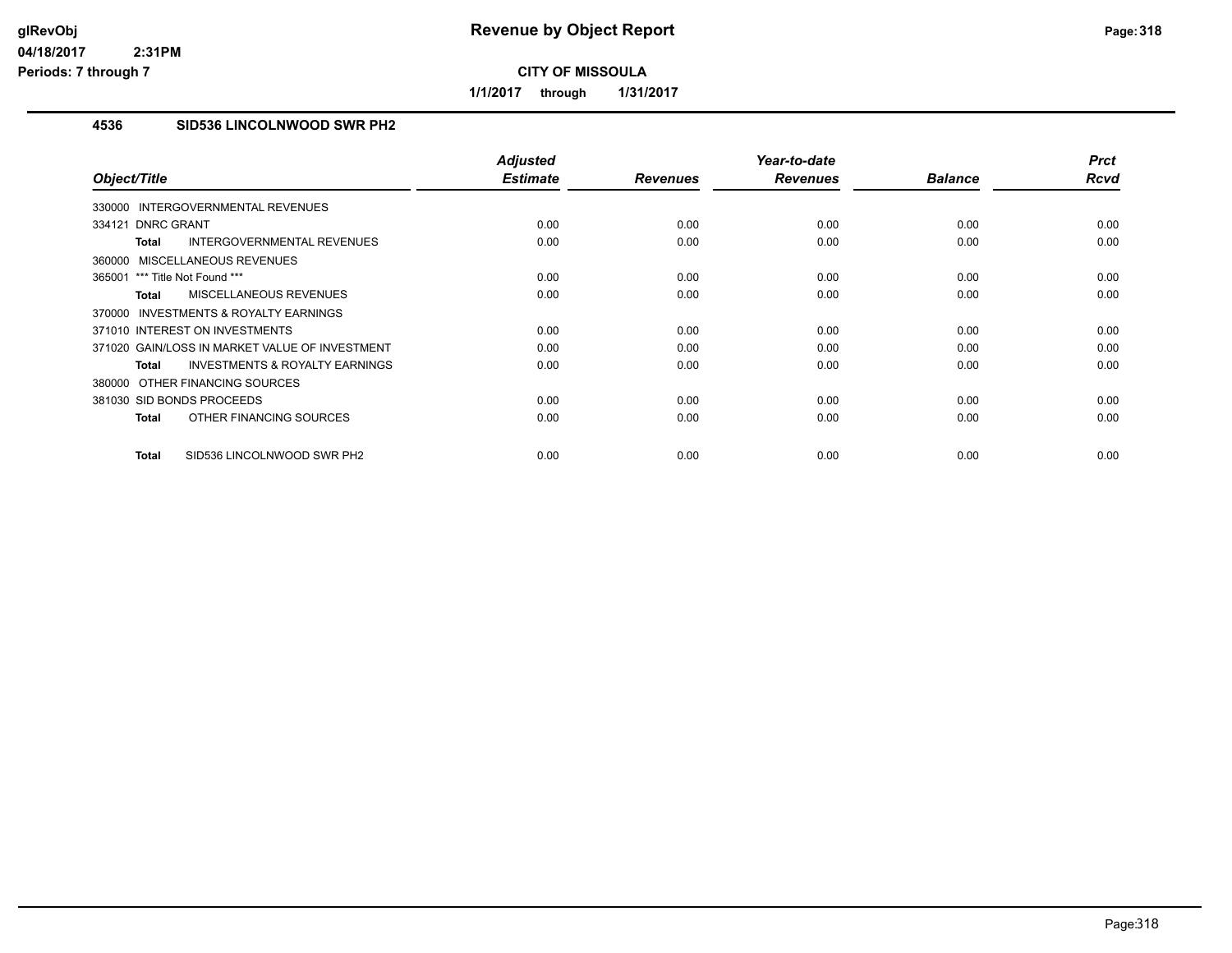**1/1/2017 through 1/31/2017**

**4538 SID 538 HILLVIEW WAY**

**4538 SID 538 HILLVIEW WAY**

|                                                       | <b>Adjusted</b> |                 | Year-to-date    |                | <b>Prct</b> |
|-------------------------------------------------------|-----------------|-----------------|-----------------|----------------|-------------|
| Object/Title<br>370000 INVESTMENTS & ROYALTY EARNINGS | <b>Estimate</b> | <b>Revenues</b> | <b>Revenues</b> | <b>Balance</b> | <b>Rcvd</b> |
|                                                       |                 |                 |                 |                |             |
| 371010 INTEREST ON INVESTMENTS                        | 0.00            | 0.00            | 0.00            | 0.00           | 0.00        |
| 371020 GAIN/LOSS IN MARKET VALUE OF INVESTMENTS       | 0.00            | 0.00            | 0.00            | 0.00           | 0.00        |
| <b>INVESTMENTS &amp; ROYALTY EARNINGS</b><br>Total    | 0.00            | 0.00            | 0.00            | 0.00           | 0.00        |
| 380000 OTHER FINANCING SOURCES                        |                 |                 |                 |                |             |
| 383000 OPERATING TRANSFERS                            | 0.00            | 0.00            | 0.00            | 0.00           | 0.00        |
| OTHER FINANCING SOURCES<br>Total                      | 0.00            | 0.00            | 0.00            | 0.00           | 0.00        |
|                                                       |                 |                 |                 |                |             |
| <b>Total</b><br>SID 538 HILLVIEW WAY                  | 0.00            | 0.00            | 0.00            | 0.00           | 0.00        |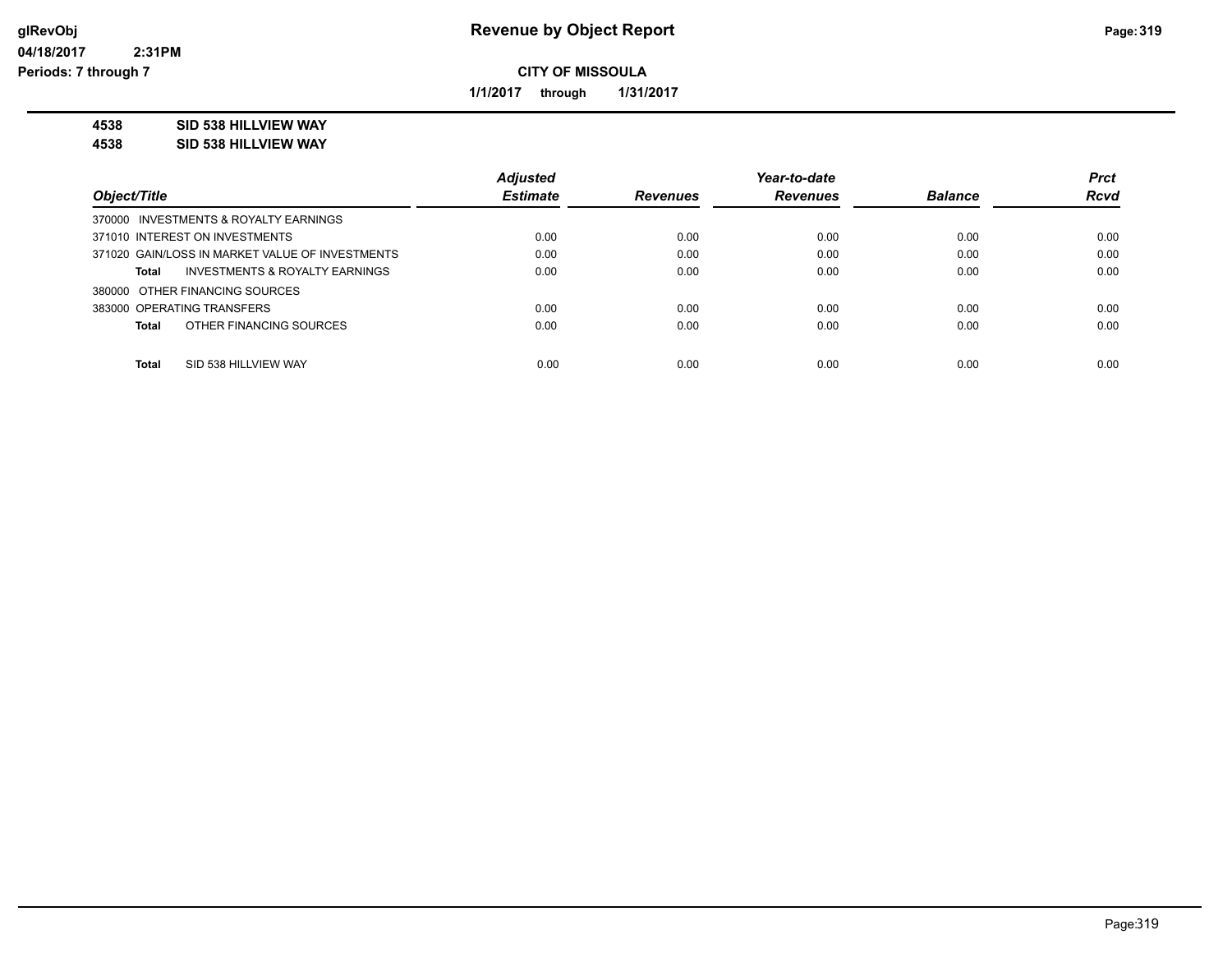**1/1/2017 through 1/31/2017**

### **4538 SID 538 HILLVIEW WAY**

|                                                | <b>Adjusted</b> |                 | Year-to-date    |                | <b>Prct</b> |
|------------------------------------------------|-----------------|-----------------|-----------------|----------------|-------------|
| Object/Title                                   | <b>Estimate</b> | <b>Revenues</b> | <b>Revenues</b> | <b>Balance</b> | <b>Rcvd</b> |
| 370000 INVESTMENTS & ROYALTY EARNINGS          |                 |                 |                 |                |             |
| 371010 INTEREST ON INVESTMENTS                 | 0.00            | 0.00            | 0.00            | 0.00           | 0.00        |
| 371020 GAIN/LOSS IN MARKET VALUE OF INVESTMENT | 0.00            | 0.00            | 0.00            | 0.00           | 0.00        |
| Total<br>INVESTMENTS & ROYALTY EARNINGS        | 0.00            | 0.00            | 0.00            | 0.00           | 0.00        |
| 380000 OTHER FINANCING SOURCES                 |                 |                 |                 |                |             |
| 383000 OPERATING TRANSFERS                     | 0.00            | 0.00            | 0.00            | 0.00           | 0.00        |
| OTHER FINANCING SOURCES<br>Total               | 0.00            | 0.00            | 0.00            | 0.00           | 0.00        |
|                                                |                 |                 |                 |                |             |
| Total<br>SID 538 HILLVIEW WAY                  | 0.00            | 0.00            | 0.00            | 0.00           | 0.00        |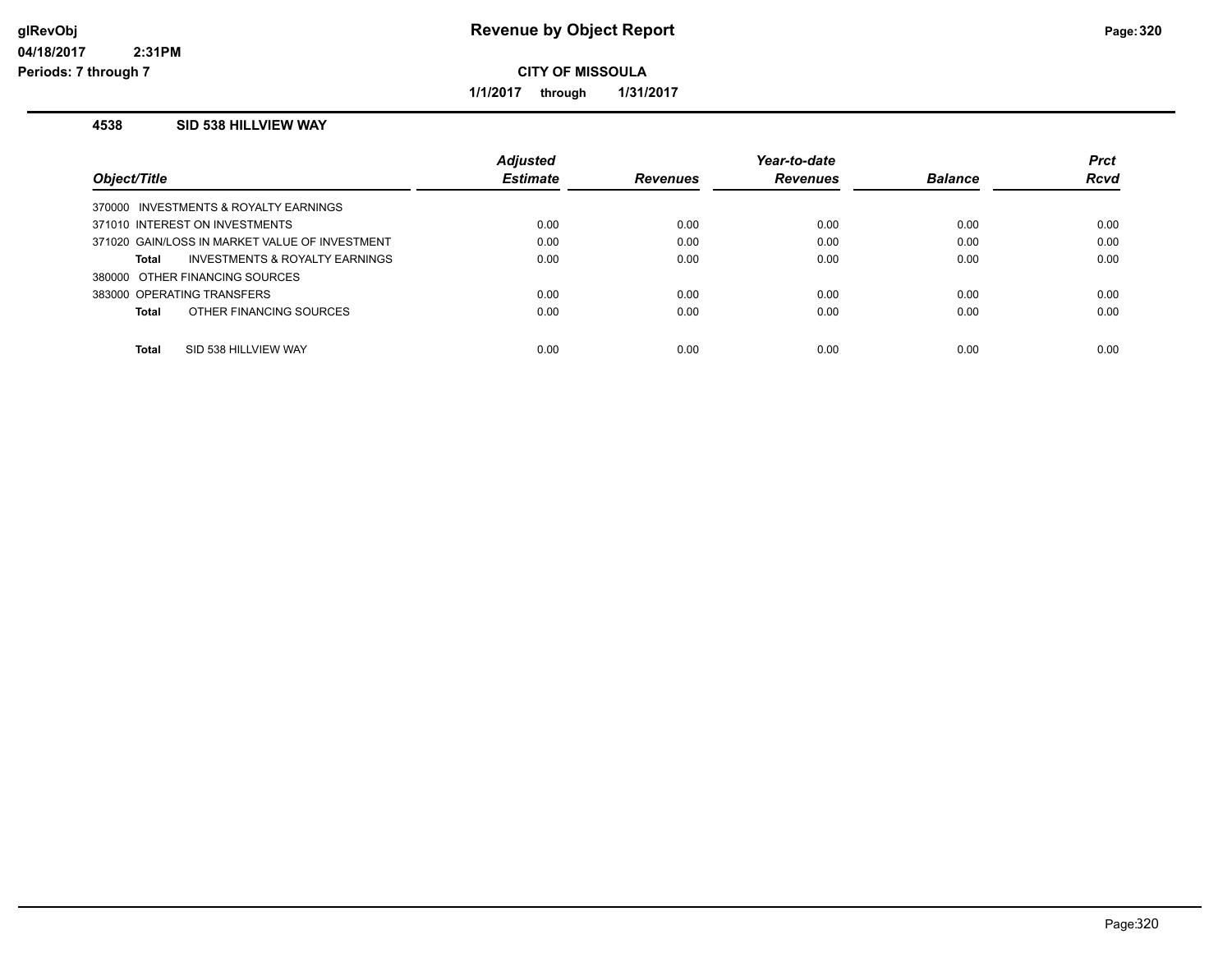**Periods: 7 through 7**

**CITY OF MISSOULA**

**1/1/2017 through 1/31/2017**

**4539 SID 539 4th STREET**

 **2:31PM**

**4539 SID 539 4th STREET**

|                                                    | <b>Adjusted</b> |                 | Year-to-date    |                | <b>Prct</b> |
|----------------------------------------------------|-----------------|-----------------|-----------------|----------------|-------------|
| Object/Title                                       | <b>Estimate</b> | <b>Revenues</b> | <b>Revenues</b> | <b>Balance</b> | <b>Rcvd</b> |
| 370000 INVESTMENTS & ROYALTY EARNINGS              |                 |                 |                 |                |             |
| 371010 INTEREST ON INVESTMENTS                     | 0.00            | 0.00            | 0.00            | 0.00           | 0.00        |
| <b>INVESTMENTS &amp; ROYALTY EARNINGS</b><br>Total | 0.00            | 0.00            | 0.00            | 0.00           | 0.00        |
| 380000 OTHER FINANCING SOURCES                     |                 |                 |                 |                |             |
| 383000 OPERATING TRANSFERS                         | 0.00            | 0.00            | 0.00            | 0.00           | 0.00        |
| OTHER FINANCING SOURCES<br>Total                   | 0.00            | 0.00            | 0.00            | 0.00           | 0.00        |
|                                                    |                 |                 |                 |                |             |
| <b>Total</b><br>SID 539 4th STREET                 | 0.00            | 0.00            | 0.00            | 0.00           | 0.00        |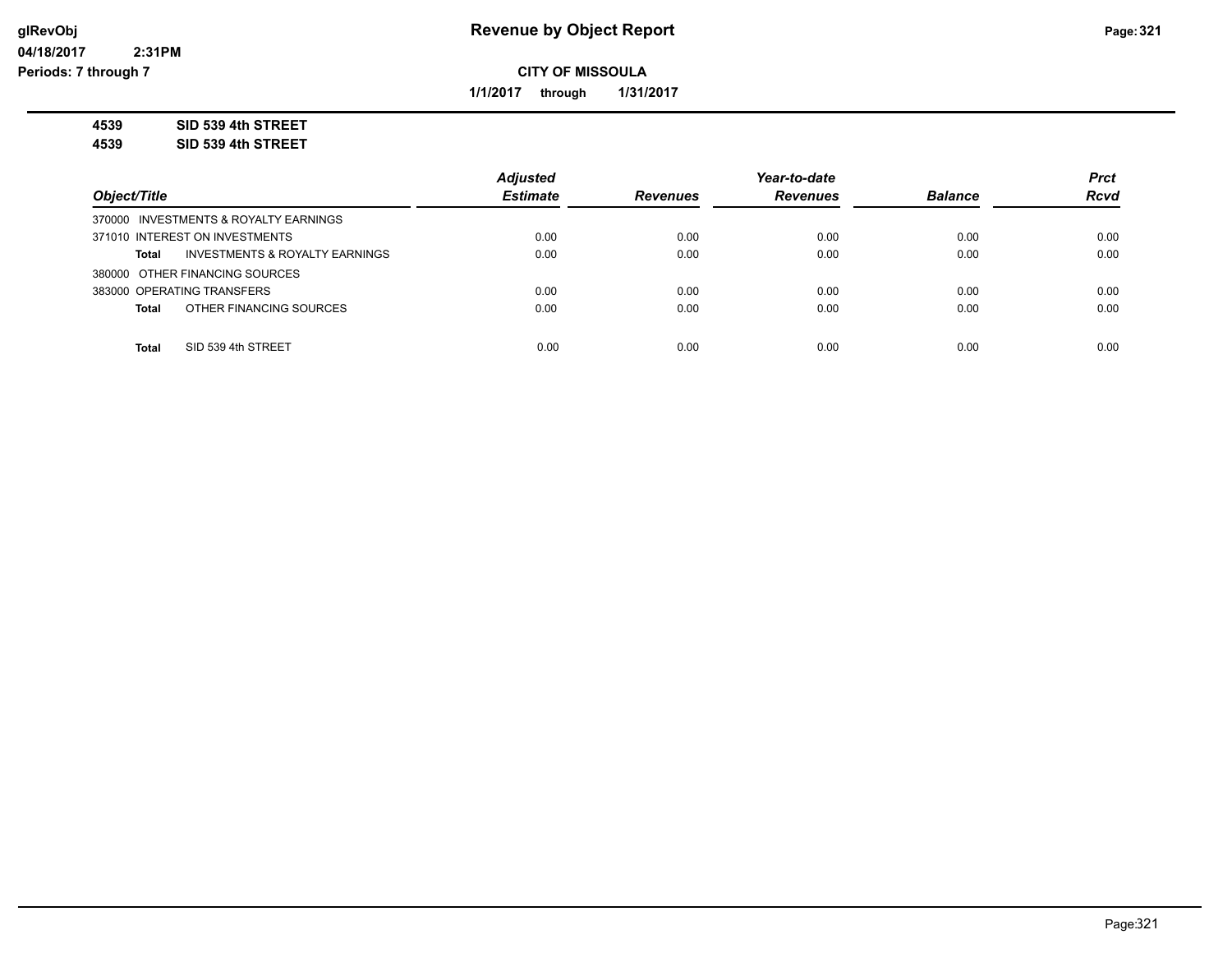**Periods: 7 through 7**

**CITY OF MISSOULA**

**1/1/2017 through 1/31/2017**

#### **4539 SID 539 4th STREET**

 **2:31PM**

|                                         | <b>Adjusted</b> |                 | Year-to-date    |                | <b>Prct</b> |
|-----------------------------------------|-----------------|-----------------|-----------------|----------------|-------------|
| Object/Title                            | <b>Estimate</b> | <b>Revenues</b> | <b>Revenues</b> | <b>Balance</b> | <b>Rcvd</b> |
| 370000 INVESTMENTS & ROYALTY EARNINGS   |                 |                 |                 |                |             |
| 371010 INTEREST ON INVESTMENTS          | 0.00            | 0.00            | 0.00            | 0.00           | 0.00        |
| INVESTMENTS & ROYALTY EARNINGS<br>Total | 0.00            | 0.00            | 0.00            | 0.00           | 0.00        |
| 380000 OTHER FINANCING SOURCES          |                 |                 |                 |                |             |
| 383000 OPERATING TRANSFERS              | 0.00            | 0.00            | 0.00            | 0.00           | 0.00        |
| OTHER FINANCING SOURCES<br>Total        | 0.00            | 0.00            | 0.00            | 0.00           | 0.00        |
| Total<br>SID 539 4th STREET             | 0.00            | 0.00            | 0.00            | 0.00           | 0.00        |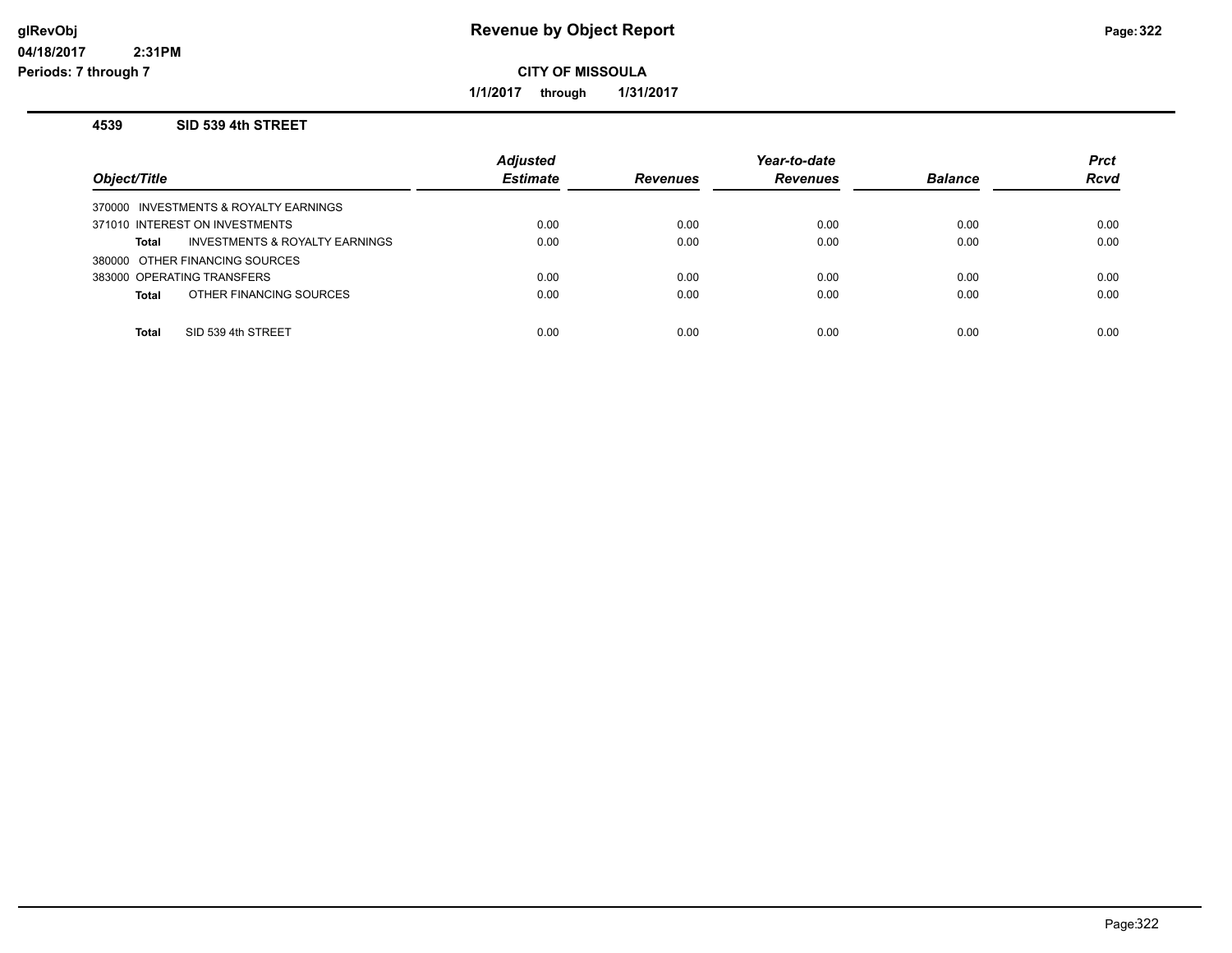**1/1/2017 through 1/31/2017**

**4540 SID 540 ENGLAND BLVD 4540 SID 540 ENGLAND BLVD**

|                                                     |                                                 | <b>Adjusted</b> |                 | Year-to-date    |                | <b>Prct</b> |
|-----------------------------------------------------|-------------------------------------------------|-----------------|-----------------|-----------------|----------------|-------------|
| Object/Title                                        |                                                 | <b>Estimate</b> | <b>Revenues</b> | <b>Revenues</b> | <b>Balance</b> | <b>Rcvd</b> |
| 310000                                              | TAXES/ASSESSMENTS                               |                 |                 |                 |                |             |
| PENALTIES & INTEREST<br>312001                      |                                                 | 0.00            | 0.00            | 0.00            | 0.00           | 0.00        |
| Total                                               | TAXES/ASSESSMENTS                               | 0.00            | 0.00            | 0.00            | 0.00           | 0.00        |
| MISCELLANEOUS REVENUES<br>360000                    |                                                 |                 |                 |                 |                |             |
| 363020 PROPERTY ASSESSMENTS                         |                                                 | 0.00            | 0.00            | 0.00            | 0.00           | 0.00        |
| PAYOFF PRINCIPAL ASSESSMENTS<br>363021              |                                                 | 0.00            | 0.00            | 0.00            | 0.00           | 0.00        |
| 363022 BOND INTEREST ASSESSMENTS                    |                                                 | 0.00            | 0.00            | 0.00            | 0.00           | 0.00        |
| 363040 PENALTY AND INTEREST                         |                                                 | 0.00            | 0.00            | 0.00            | 0.00           | 0.00        |
| Total                                               | MISCELLANEOUS REVENUES                          | 0.00            | 0.00            | 0.00            | 0.00           | 0.00        |
| <b>INVESTMENTS &amp; ROYALTY EARNINGS</b><br>370000 |                                                 |                 |                 |                 |                |             |
| 371010 INTEREST ON INVESTMENTS                      |                                                 | 0.00            | 0.00            | 0.00            | 0.00           | 0.00        |
|                                                     | 371020 GAIN/LOSS IN MARKET VALUE OF INVESTMENTS | 0.00            | 0.00            | 0.00            | 0.00           | 0.00        |
| Total                                               | <b>INVESTMENTS &amp; ROYALTY EARNINGS</b>       | 0.00            | 0.00            | 0.00            | 0.00           | 0.00        |
| 380000                                              | OTHER FINANCING SOURCES                         |                 |                 |                 |                |             |
| 381030 SID BONDS PROCEEDS                           |                                                 | 0.00            | 0.00            | 0.00            | 0.00           | 0.00        |
| Total                                               | OTHER FINANCING SOURCES                         | 0.00            | 0.00            | 0.00            | 0.00           | 0.00        |
|                                                     |                                                 |                 |                 |                 |                |             |
| <b>Total</b>                                        | SID 540 ENGLAND BLVD                            | 0.00            | 0.00            | 0.00            | 0.00           | 0.00        |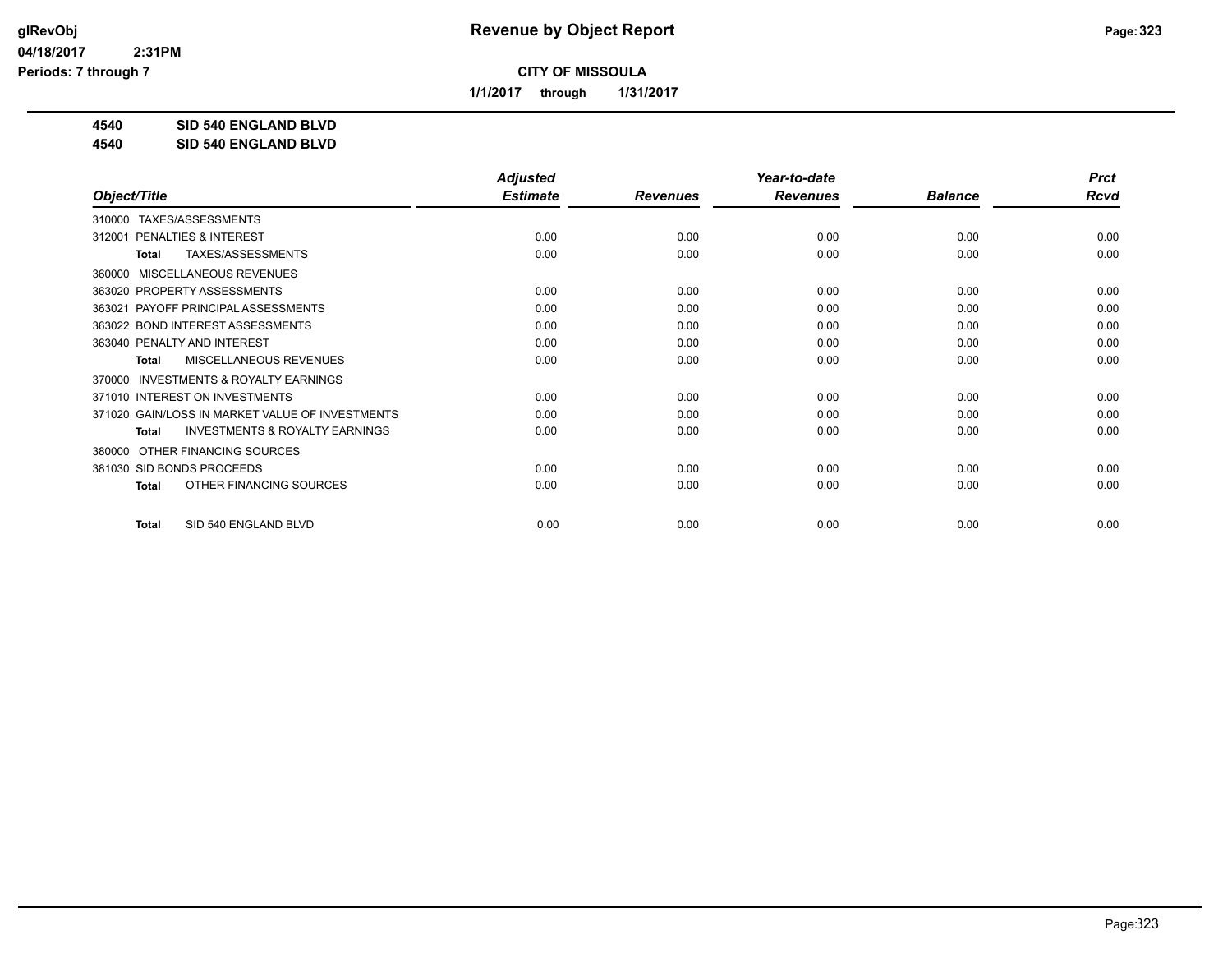**1/1/2017 through 1/31/2017**

### **4540 SID 540 ENGLAND BLVD**

|                                                     | <b>Adjusted</b> |                 | Year-to-date    |                | <b>Prct</b> |
|-----------------------------------------------------|-----------------|-----------------|-----------------|----------------|-------------|
| Object/Title                                        | <b>Estimate</b> | <b>Revenues</b> | <b>Revenues</b> | <b>Balance</b> | <b>Rcvd</b> |
| TAXES/ASSESSMENTS<br>310000                         |                 |                 |                 |                |             |
| 312001 PENALTIES & INTEREST                         | 0.00            | 0.00            | 0.00            | 0.00           | 0.00        |
| TAXES/ASSESSMENTS<br><b>Total</b>                   | 0.00            | 0.00            | 0.00            | 0.00           | 0.00        |
| MISCELLANEOUS REVENUES<br>360000                    |                 |                 |                 |                |             |
| 363020 PROPERTY ASSESSMENTS                         | 0.00            | 0.00            | 0.00            | 0.00           | 0.00        |
| 363021 PAYOFF PRINCIPAL ASSESSMENTS                 | 0.00            | 0.00            | 0.00            | 0.00           | 0.00        |
| 363022 BOND INTEREST ASSESSMENTS                    | 0.00            | 0.00            | 0.00            | 0.00           | 0.00        |
| 363040 PENALTY AND INTEREST                         | 0.00            | 0.00            | 0.00            | 0.00           | 0.00        |
| MISCELLANEOUS REVENUES<br>Total                     | 0.00            | 0.00            | 0.00            | 0.00           | 0.00        |
| <b>INVESTMENTS &amp; ROYALTY EARNINGS</b><br>370000 |                 |                 |                 |                |             |
| 371010 INTEREST ON INVESTMENTS                      | 0.00            | 0.00            | 0.00            | 0.00           | 0.00        |
| 371020 GAIN/LOSS IN MARKET VALUE OF INVESTMENT      | 0.00            | 0.00            | 0.00            | 0.00           | 0.00        |
| <b>INVESTMENTS &amp; ROYALTY EARNINGS</b><br>Total  | 0.00            | 0.00            | 0.00            | 0.00           | 0.00        |
| OTHER FINANCING SOURCES<br>380000                   |                 |                 |                 |                |             |
| 381030 SID BONDS PROCEEDS                           | 0.00            | 0.00            | 0.00            | 0.00           | 0.00        |
| OTHER FINANCING SOURCES<br>Total                    | 0.00            | 0.00            | 0.00            | 0.00           | 0.00        |
| SID 540 ENGLAND BLVD<br>Total                       | 0.00            | 0.00            | 0.00            | 0.00           | 0.00        |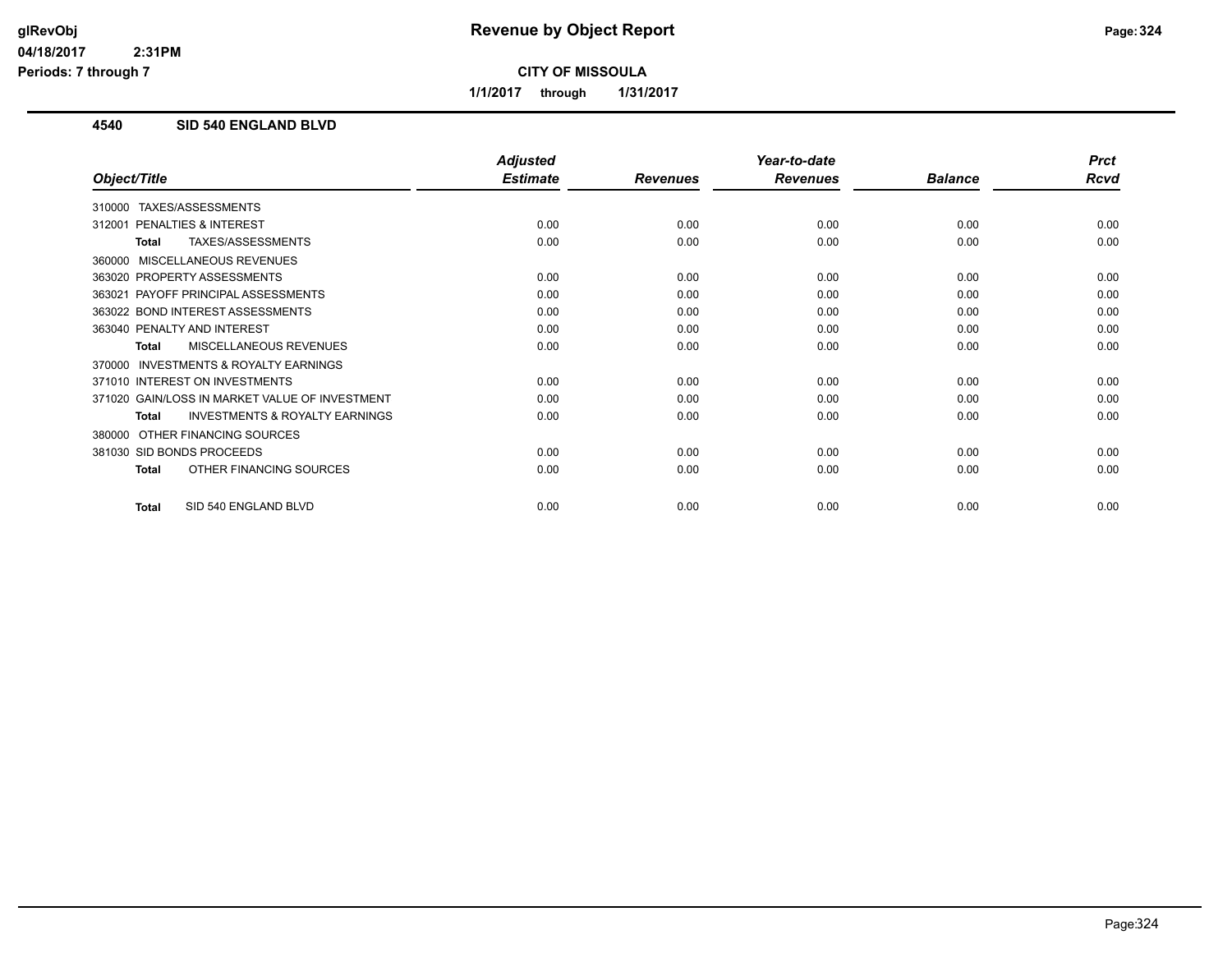**1/1/2017 through 1/31/2017**

**4541 SID 541 PINEVIEW PARK**

**4541 SID 541 PINEVIEW PARK**

|                                                           | <b>Adjusted</b> |                 | Year-to-date    |                | <b>Prct</b> |
|-----------------------------------------------------------|-----------------|-----------------|-----------------|----------------|-------------|
| Object/Title                                              | <b>Estimate</b> | <b>Revenues</b> | <b>Revenues</b> | <b>Balance</b> | Rcvd        |
| 310000 TAXES/ASSESSMENTS                                  |                 |                 |                 |                |             |
| <b>PENALTIES &amp; INTEREST</b><br>312001                 | 0.00            | 0.00            | 0.00            | 0.00           | 0.00        |
| TAXES/ASSESSMENTS<br><b>Total</b>                         | 0.00            | 0.00            | 0.00            | 0.00           | 0.00        |
| 360000 MISCELLANEOUS REVENUES                             |                 |                 |                 |                |             |
| 363020 PROPERTY ASSESSMENTS                               | 0.00            | 0.00            | 0.00            | 0.00           | 0.00        |
| PAYOFF PRINCIPAL ASSESSMENTS<br>363021                    | 0.00            | 0.00            | 0.00            | 0.00           | 0.00        |
| 363022 BOND INTEREST ASSESSMENTS                          | 0.00            | 0.00            | 0.00            | 0.00           | 0.00        |
| 363040 PENALTY AND INTEREST                               | 0.00            | 0.00            | 0.00            | 0.00           | 0.00        |
| MISCELLANEOUS REVENUES<br><b>Total</b>                    | 0.00            | 0.00            | 0.00            | 0.00           | 0.00        |
| 370000 INVESTMENTS & ROYALTY EARNINGS                     |                 |                 |                 |                |             |
| 371010 INTEREST ON INVESTMENTS                            | 0.00            | 0.00            | 0.00            | 0.00           | 0.00        |
| 371020 GAIN/LOSS IN MARKET VALUE OF INVESTMENTS           | 0.00            | 0.00            | 0.00            | 0.00           | 0.00        |
| <b>INVESTMENTS &amp; ROYALTY EARNINGS</b><br><b>Total</b> | 0.00            | 0.00            | 0.00            | 0.00           | 0.00        |
| 380000 OTHER FINANCING SOURCES                            |                 |                 |                 |                |             |
| 381030 SID BONDS PROCEEDS                                 | 0.00            | 0.00            | 0.00            | 0.00           | 0.00        |
| OTHER FINANCING SOURCES<br><b>Total</b>                   | 0.00            | 0.00            | 0.00            | 0.00           | 0.00        |
| SID 541 PINEVIEW PARK<br><b>Total</b>                     | 0.00            | 0.00            | 0.00            | 0.00           | 0.00        |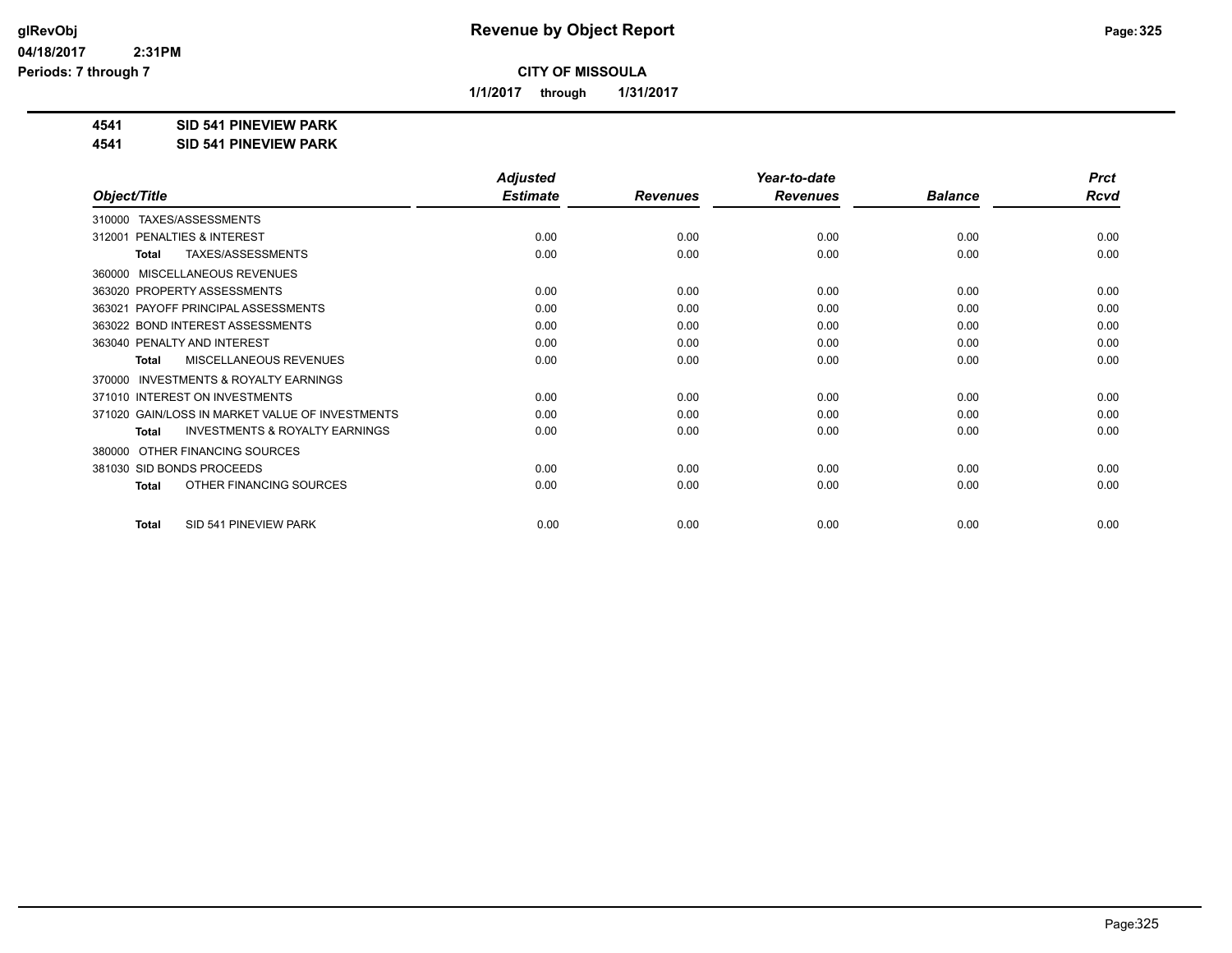**1/1/2017 through 1/31/2017**

#### **4541 SID 541 PINEVIEW PARK**

|                                                     | <b>Adjusted</b> |                 | Year-to-date    |                | <b>Prct</b> |
|-----------------------------------------------------|-----------------|-----------------|-----------------|----------------|-------------|
| Object/Title                                        | <b>Estimate</b> | <b>Revenues</b> | <b>Revenues</b> | <b>Balance</b> | <b>Rcvd</b> |
| TAXES/ASSESSMENTS<br>310000                         |                 |                 |                 |                |             |
| 312001 PENALTIES & INTEREST                         | 0.00            | 0.00            | 0.00            | 0.00           | 0.00        |
| TAXES/ASSESSMENTS<br><b>Total</b>                   | 0.00            | 0.00            | 0.00            | 0.00           | 0.00        |
| MISCELLANEOUS REVENUES<br>360000                    |                 |                 |                 |                |             |
| 363020 PROPERTY ASSESSMENTS                         | 0.00            | 0.00            | 0.00            | 0.00           | 0.00        |
| 363021 PAYOFF PRINCIPAL ASSESSMENTS                 | 0.00            | 0.00            | 0.00            | 0.00           | 0.00        |
| 363022 BOND INTEREST ASSESSMENTS                    | 0.00            | 0.00            | 0.00            | 0.00           | 0.00        |
| 363040 PENALTY AND INTEREST                         | 0.00            | 0.00            | 0.00            | 0.00           | 0.00        |
| <b>MISCELLANEOUS REVENUES</b><br>Total              | 0.00            | 0.00            | 0.00            | 0.00           | 0.00        |
| <b>INVESTMENTS &amp; ROYALTY EARNINGS</b><br>370000 |                 |                 |                 |                |             |
| 371010 INTEREST ON INVESTMENTS                      | 0.00            | 0.00            | 0.00            | 0.00           | 0.00        |
| 371020 GAIN/LOSS IN MARKET VALUE OF INVESTMENT      | 0.00            | 0.00            | 0.00            | 0.00           | 0.00        |
| <b>INVESTMENTS &amp; ROYALTY EARNINGS</b><br>Total  | 0.00            | 0.00            | 0.00            | 0.00           | 0.00        |
| OTHER FINANCING SOURCES<br>380000                   |                 |                 |                 |                |             |
| 381030 SID BONDS PROCEEDS                           | 0.00            | 0.00            | 0.00            | 0.00           | 0.00        |
| OTHER FINANCING SOURCES<br>Total                    | 0.00            | 0.00            | 0.00            | 0.00           | 0.00        |
| SID 541 PINEVIEW PARK<br>Total                      | 0.00            | 0.00            | 0.00            | 0.00           | 0.00        |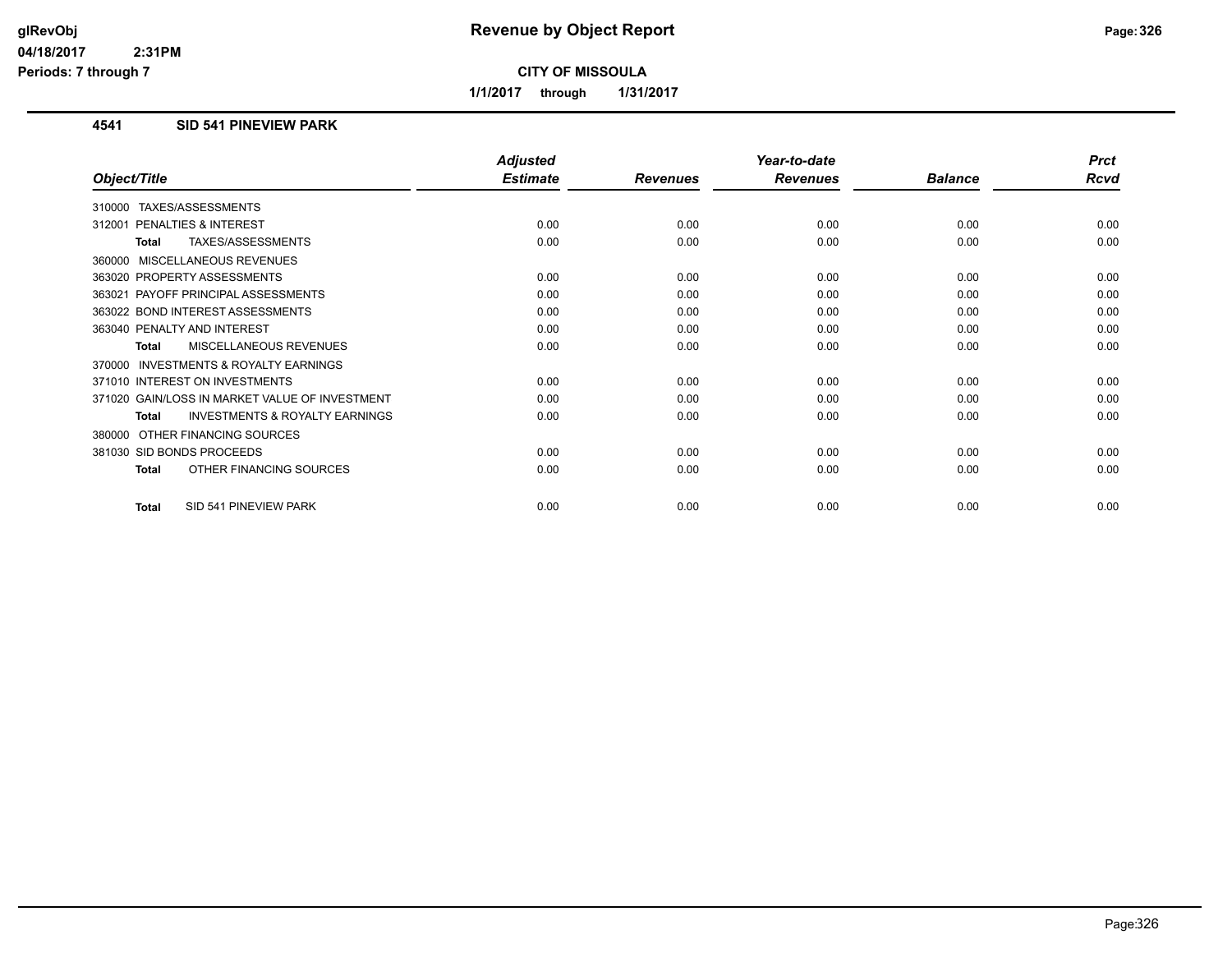**1/1/2017 through 1/31/2017**

**4542 SID 542 HILLVIEW WAY**

**4542 SID 542 HILLVIEW WAY**

|                                                 | <b>Adjusted</b> |                 | Year-to-date    |                | <b>Prct</b> |
|-------------------------------------------------|-----------------|-----------------|-----------------|----------------|-------------|
| Object/Title                                    | <b>Estimate</b> | <b>Revenues</b> | <b>Revenues</b> | <b>Balance</b> | Rcvd        |
| INVESTMENTS & ROYALTY EARNINGS<br>370000        |                 |                 |                 |                |             |
| 371010 INTEREST ON INVESTMENTS                  | 0.00            | 0.00            | 0.00            | 0.00           | 0.00        |
| 371020 GAIN/LOSS IN MARKET VALUE OF INVESTMENTS | 0.00            | 0.00            | 0.00            | 0.00           | 0.00        |
| INVESTMENTS & ROYALTY EARNINGS<br>Total         | 0.00            | 0.00            | 0.00            | 0.00           | 0.00        |
| 380000 OTHER FINANCING SOURCES                  |                 |                 |                 |                |             |
| 381030 SID BONDS PROCEEDS                       | 0.00            | 0.00            | 0.00            | 0.00           | 0.00        |
| 383000 OPERATING TRANSFERS                      | 0.00            | 0.00            | 0.00            | 0.00           | 0.00        |
| OTHER FINANCING SOURCES<br>Total                | 0.00            | 0.00            | 0.00            | 0.00           | 0.00        |
| <b>Total</b><br>SID 542 HILLVIEW WAY            | 0.00            | 0.00            | 0.00            | 0.00           | 0.00        |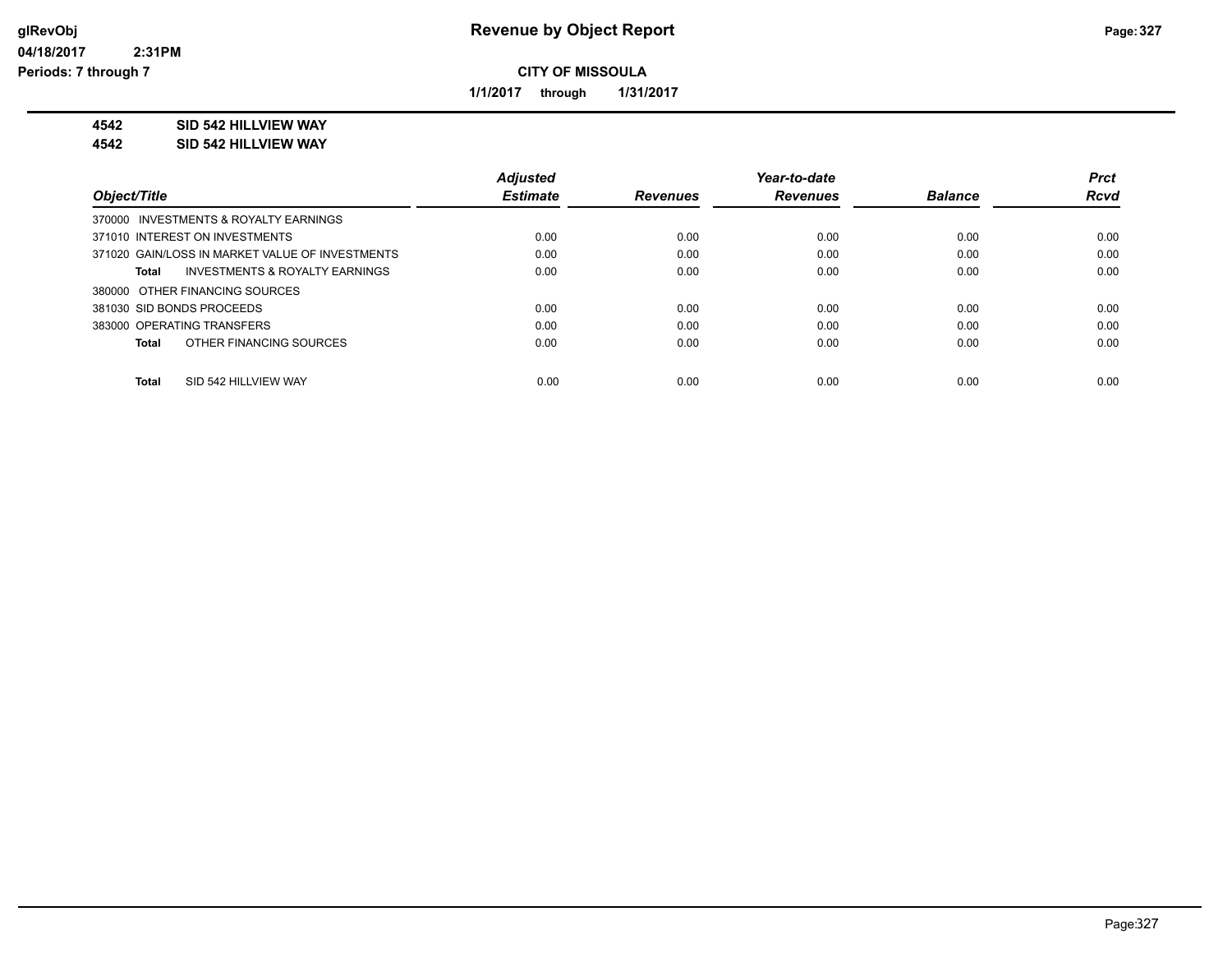**1/1/2017 through 1/31/2017**

#### **4542 SID 542 HILLVIEW WAY**

|                                                | <b>Adjusted</b> |                 | Year-to-date    |                | <b>Prct</b> |
|------------------------------------------------|-----------------|-----------------|-----------------|----------------|-------------|
| Object/Title                                   | <b>Estimate</b> | <b>Revenues</b> | <b>Revenues</b> | <b>Balance</b> | <b>Rcvd</b> |
| 370000 INVESTMENTS & ROYALTY EARNINGS          |                 |                 |                 |                |             |
| 371010 INTEREST ON INVESTMENTS                 | 0.00            | 0.00            | 0.00            | 0.00           | 0.00        |
| 371020 GAIN/LOSS IN MARKET VALUE OF INVESTMENT | 0.00            | 0.00            | 0.00            | 0.00           | 0.00        |
| INVESTMENTS & ROYALTY EARNINGS<br>Total        | 0.00            | 0.00            | 0.00            | 0.00           | 0.00        |
| 380000 OTHER FINANCING SOURCES                 |                 |                 |                 |                |             |
| 381030 SID BONDS PROCEEDS                      | 0.00            | 0.00            | 0.00            | 0.00           | 0.00        |
| 383000 OPERATING TRANSFERS                     | 0.00            | 0.00            | 0.00            | 0.00           | 0.00        |
| OTHER FINANCING SOURCES<br>Total               | 0.00            | 0.00            | 0.00            | 0.00           | 0.00        |
| SID 542 HILLVIEW WAY<br>Total                  | 0.00            | 0.00            | 0.00            | 0.00           | 0.00        |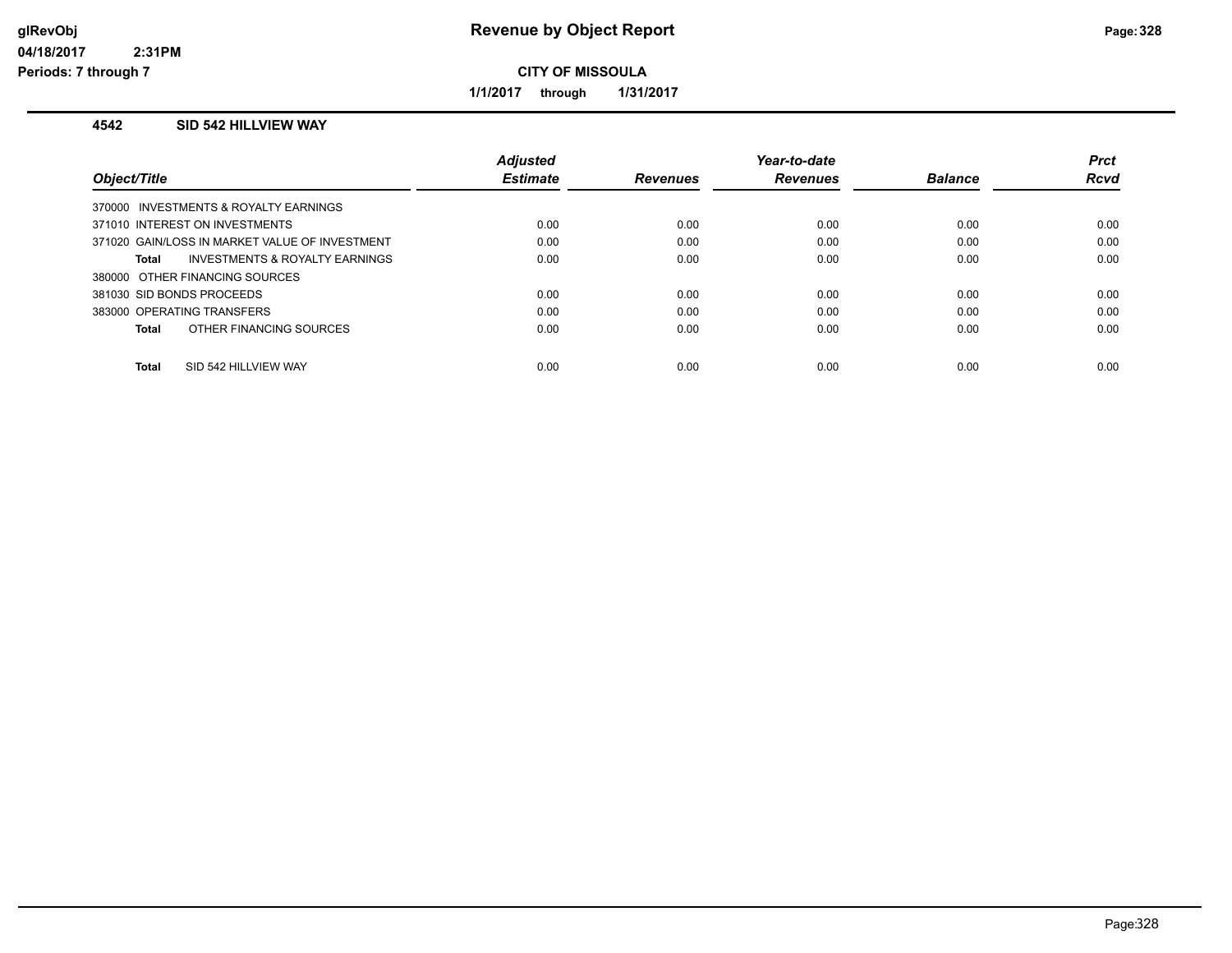**1/1/2017 through 1/31/2017**

**4543 SID 543 TRAFFIC CALMING 4543 SID 543 TRAFFIC CALMING**

| Object/Title                                   | <b>Adjusted</b><br><b>Estimate</b> | <b>Revenues</b> | Year-to-date<br><b>Revenues</b> | <b>Balance</b> | <b>Prct</b><br><b>Rcvd</b> |
|------------------------------------------------|------------------------------------|-----------------|---------------------------------|----------------|----------------------------|
| 370000 INVESTMENTS & ROYALTY EARNINGS          |                                    |                 |                                 |                |                            |
| 371010 INTEREST ON INVESTMENTS                 | 0.00                               | 0.00            | 0.00                            | 0.00           | 0.00                       |
| INVESTMENTS & ROYALTY EARNINGS<br><b>Total</b> | 0.00                               | 0.00            | 0.00                            | 0.00           | 0.00                       |
| 380000 OTHER FINANCING SOURCES                 |                                    |                 |                                 |                |                            |
| 383000 OPERATING TRANSFERS                     | 0.00                               | 0.00            | 0.00                            | 0.00           | 0.00                       |
| OTHER FINANCING SOURCES<br>Total               | 0.00                               | 0.00            | 0.00                            | 0.00           | 0.00                       |
|                                                |                                    |                 |                                 |                |                            |
| <b>Total</b><br>SID 543 TRAFFIC CALMING        | 0.00                               | 0.00            | 0.00                            | 0.00           | 0.00                       |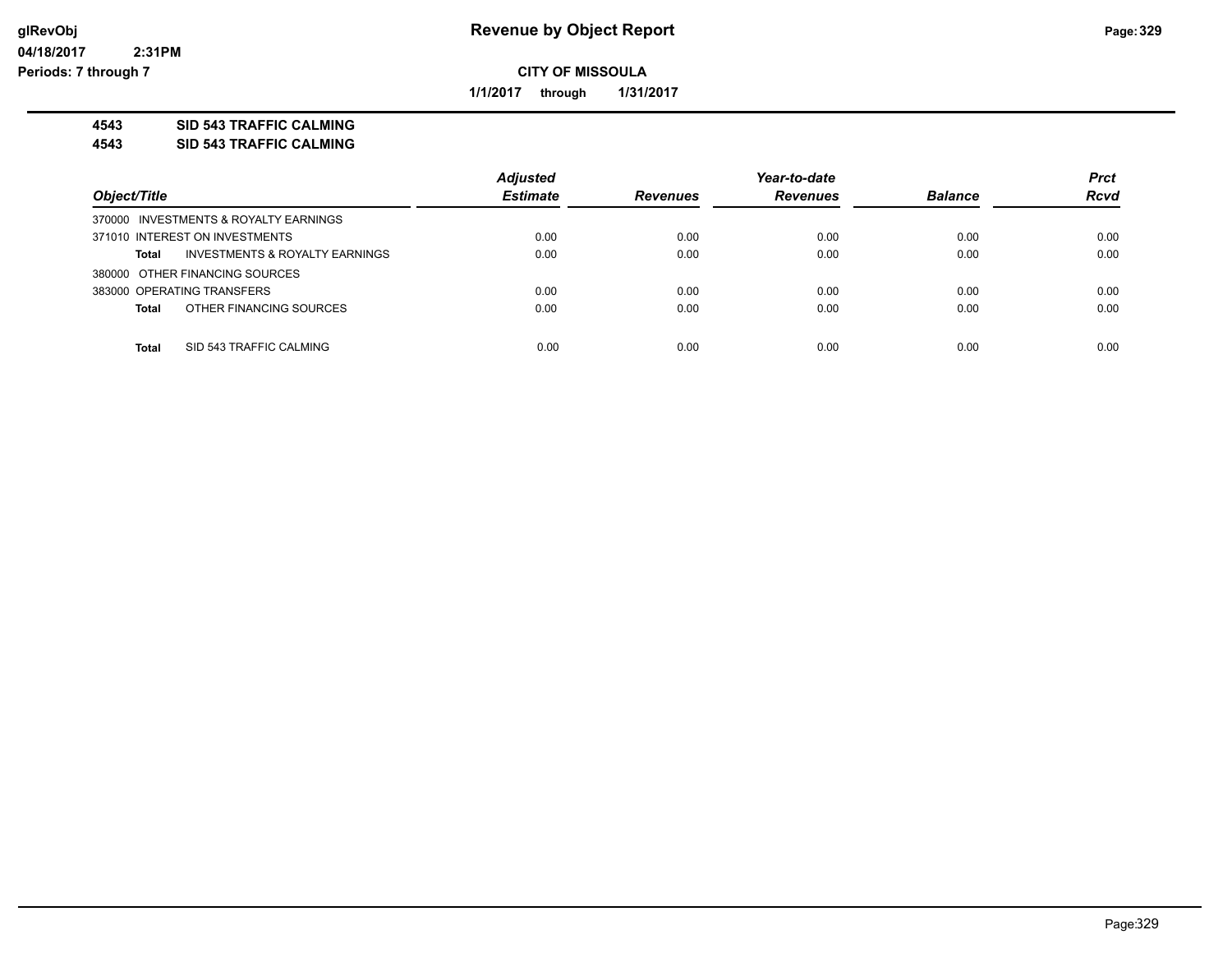**1/1/2017 through 1/31/2017**

# **4543 SID 543 TRAFFIC CALMING**

|              |                                       | <b>Adjusted</b> |                 | Year-to-date    |                | <b>Prct</b> |
|--------------|---------------------------------------|-----------------|-----------------|-----------------|----------------|-------------|
| Object/Title |                                       | <b>Estimate</b> | <b>Revenues</b> | <b>Revenues</b> | <b>Balance</b> | <b>Rcvd</b> |
|              | 370000 INVESTMENTS & ROYALTY EARNINGS |                 |                 |                 |                |             |
|              | 371010 INTEREST ON INVESTMENTS        | 0.00            | 0.00            | 0.00            | 0.00           | 0.00        |
| Total        | INVESTMENTS & ROYALTY EARNINGS        | 0.00            | 0.00            | 0.00            | 0.00           | 0.00        |
|              | 380000 OTHER FINANCING SOURCES        |                 |                 |                 |                |             |
|              | 383000 OPERATING TRANSFERS            | 0.00            | 0.00            | 0.00            | 0.00           | 0.00        |
| Total        | OTHER FINANCING SOURCES               | 0.00            | 0.00            | 0.00            | 0.00           | 0.00        |
| <b>Total</b> | SID 543 TRAFFIC CALMING               | 0.00            | 0.00            | 0.00            | 0.00           | 0.00        |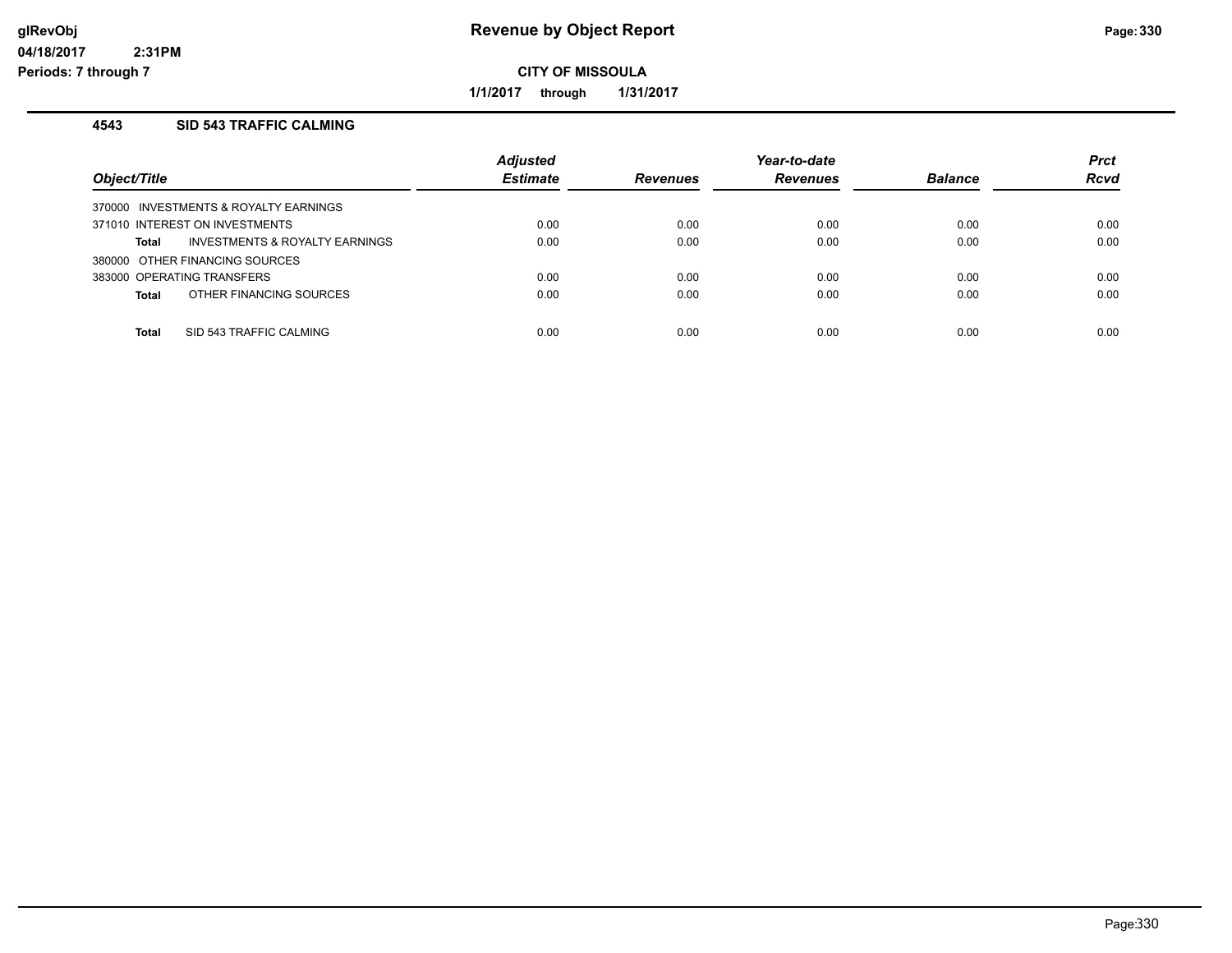**1/1/2017 through 1/31/2017**

# **4544 MILLER CREEK MITIGATION FUND**

# **4544 MILLER CREEK MITIGATION FUND**

|                                                    | <b>Adjusted</b> |                 | Year-to-date    |                | <b>Prct</b> |
|----------------------------------------------------|-----------------|-----------------|-----------------|----------------|-------------|
| Object/Title                                       | <b>Estimate</b> | <b>Revenues</b> | <b>Revenues</b> | <b>Balance</b> | <b>Rcvd</b> |
| TAXES/ASSESSMENTS<br>310000                        |                 |                 |                 |                |             |
| 312001 PENALTIES & INTEREST                        | 0.00            | 0.00            | 0.00            | 0.00           | 0.00        |
| TAXES/ASSESSMENTS<br>Total                         | 0.00            | 0.00            | 0.00            | 0.00           | 0.00        |
| 370000 INVESTMENTS & ROYALTY EARNINGS              |                 |                 |                 |                |             |
| 371010 INTEREST ON INVESTMENTS                     | 0.00            | 0.00            | 0.00            | 0.00           | 0.00        |
| 371020 GAIN/LOSS IN MARKET VALUE OF INVESTMENTS    | 0.00            | 0.00            | 0.00            | 0.00           | 0.00        |
| <b>INVESTMENTS &amp; ROYALTY EARNINGS</b><br>Total | 0.00            | 0.00            | 0.00            | 0.00           | 0.00        |
| 380000 OTHER FINANCING SOURCES                     |                 |                 |                 |                |             |
| 381030 SID BONDS PROCEEDS                          | 0.00            | 0.00            | 0.00            | 0.00           | 0.00        |
| OTHER FINANCING SOURCES<br>Total                   | 0.00            | 0.00            | 0.00            | 0.00           | 0.00        |
| MILLER CREEK MITIGATION FUND<br><b>Total</b>       | 0.00            | 0.00            | 0.00            | 0.00           | 0.00        |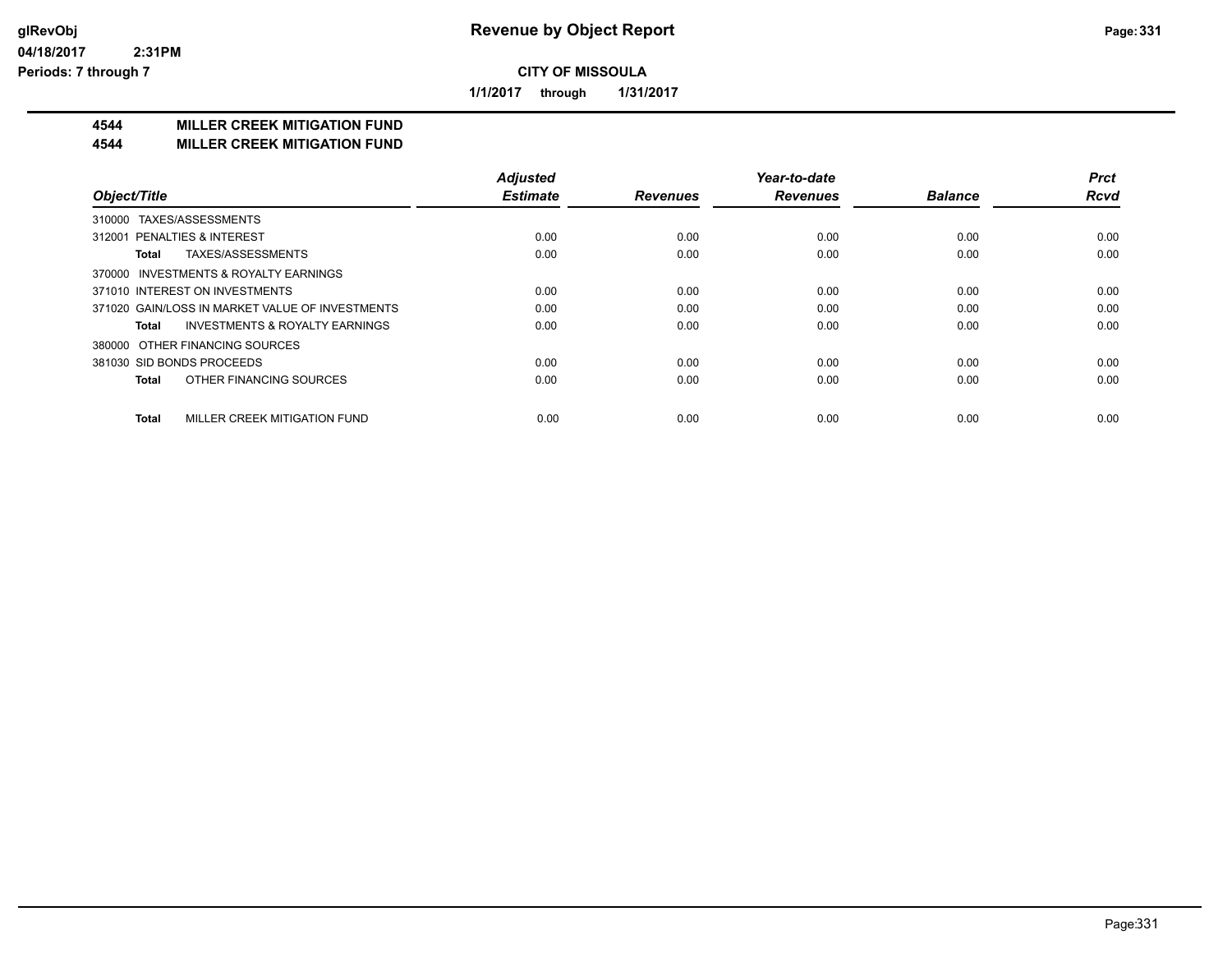**1/1/2017 through 1/31/2017**

#### **4544 MILLER CREEK MITIGATION FUND**

|                                                    | <b>Adjusted</b> |                 | Year-to-date    |                | <b>Prct</b> |
|----------------------------------------------------|-----------------|-----------------|-----------------|----------------|-------------|
| Object/Title                                       | <b>Estimate</b> | <b>Revenues</b> | <b>Revenues</b> | <b>Balance</b> | <b>Rcvd</b> |
| TAXES/ASSESSMENTS<br>310000                        |                 |                 |                 |                |             |
| 312001 PENALTIES & INTEREST                        | 0.00            | 0.00            | 0.00            | 0.00           | 0.00        |
| TAXES/ASSESSMENTS<br>Total                         | 0.00            | 0.00            | 0.00            | 0.00           | 0.00        |
| 370000 INVESTMENTS & ROYALTY EARNINGS              |                 |                 |                 |                |             |
| 371010 INTEREST ON INVESTMENTS                     | 0.00            | 0.00            | 0.00            | 0.00           | 0.00        |
| 371020 GAIN/LOSS IN MARKET VALUE OF INVESTMENT     | 0.00            | 0.00            | 0.00            | 0.00           | 0.00        |
| <b>INVESTMENTS &amp; ROYALTY EARNINGS</b><br>Total | 0.00            | 0.00            | 0.00            | 0.00           | 0.00        |
| 380000 OTHER FINANCING SOURCES                     |                 |                 |                 |                |             |
| 381030 SID BONDS PROCEEDS                          | 0.00            | 0.00            | 0.00            | 0.00           | 0.00        |
| OTHER FINANCING SOURCES<br>Total                   | 0.00            | 0.00            | 0.00            | 0.00           | 0.00        |
| MILLER CREEK MITIGATION FUND<br><b>Total</b>       | 0.00            | 0.00            | 0.00            | 0.00           | 0.00        |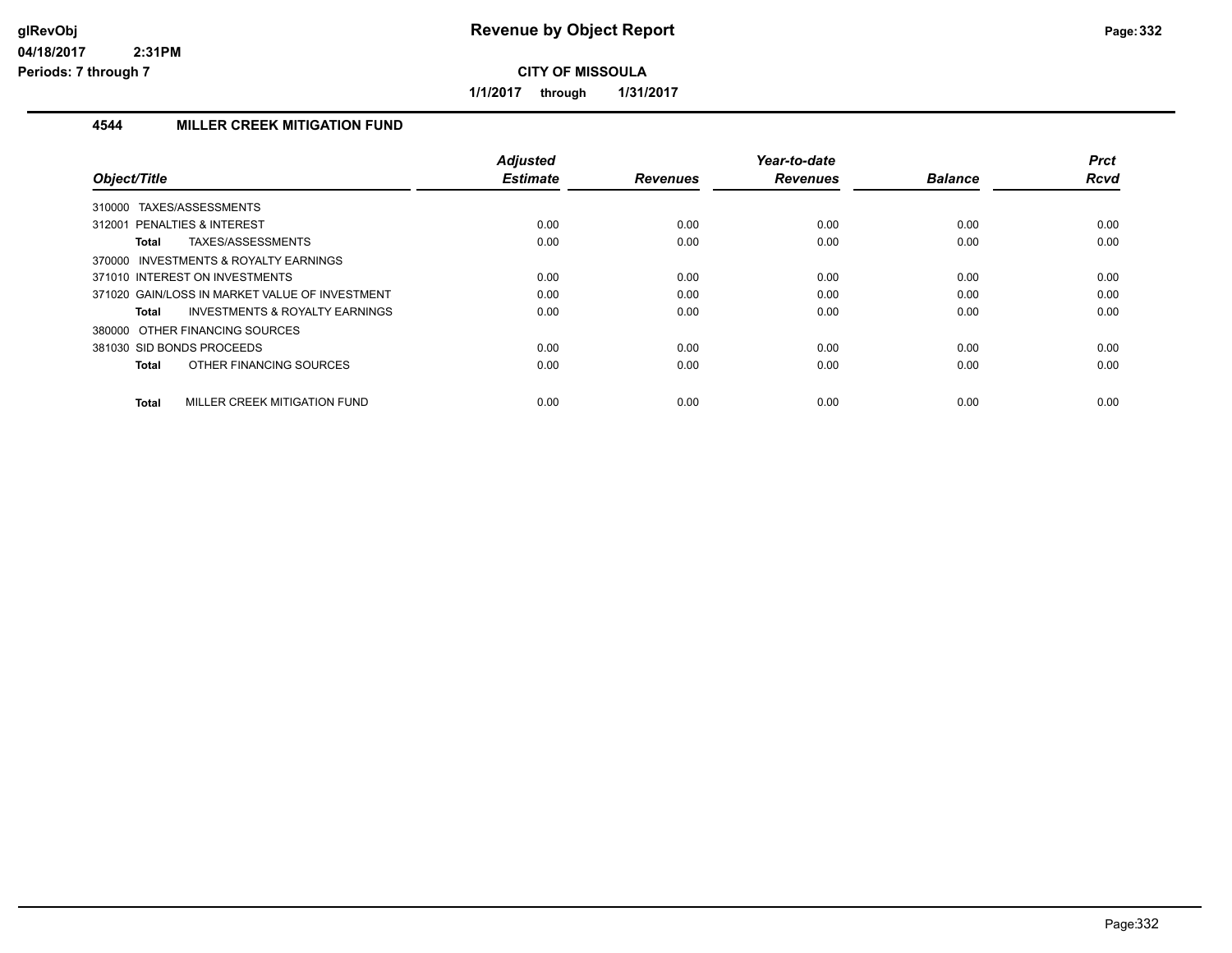**1/1/2017 through 1/31/2017**

# **4545 MILLER CREEK TWITE CONSTRUCTION 4545 MILLER CREEK TWITE CONSTRUCTION**

|                                                           | <b>Adjusted</b> |                 | Year-to-date    |                | <b>Prct</b> |
|-----------------------------------------------------------|-----------------|-----------------|-----------------|----------------|-------------|
| Object/Title                                              | <b>Estimate</b> | <b>Revenues</b> | <b>Revenues</b> | <b>Balance</b> | Rcvd        |
| TAXES/ASSESSMENTS<br>310000                               |                 |                 |                 |                |             |
| <b>PENALTIES &amp; INTEREST</b><br>312001                 | 0.00            | 0.00            | 0.00            | 0.00           | 0.00        |
| TAXES/ASSESSMENTS<br>Total                                | 0.00            | 0.00            | 0.00            | 0.00           | 0.00        |
| <b>INVESTMENTS &amp; ROYALTY EARNINGS</b><br>370000       |                 |                 |                 |                |             |
| 371010 INTEREST ON INVESTMENTS                            | 0.00            | 0.00            | 0.00            | 0.00           | 0.00        |
| 371020 GAIN/LOSS IN MARKET VALUE OF INVESTMENTS           | 0.00            | 0.00            | 0.00            | 0.00           | 0.00        |
| <b>INVESTMENTS &amp; ROYALTY EARNINGS</b><br><b>Total</b> | 0.00            | 0.00            | 0.00            | 0.00           | 0.00        |
| OTHER FINANCING SOURCES<br>380000                         |                 |                 |                 |                |             |
| 381030 SID BONDS PROCEEDS                                 | 0.00            | 0.00            | 0.00            | 0.00           | 0.00        |
| OTHER FINANCING SOURCES<br>Total                          | 0.00            | 0.00            | 0.00            | 0.00           | 0.00        |
| <b>MILLER CREEK</b><br>430000                             |                 |                 |                 |                |             |
| 430230 MILLER CR TWITE CONSTRUCTION                       | 0.00            | 0.00            | 0.00            | 0.00           | 0.00        |
| <b>MILLER CREEK</b><br>Total                              | 0.00            | 0.00            | 0.00            | 0.00           | 0.00        |
|                                                           |                 |                 |                 |                |             |
| MILLER CREEK TWITE CONSTRUCTION<br>Total                  | 0.00            | 0.00            | 0.00            | 0.00           | 0.00        |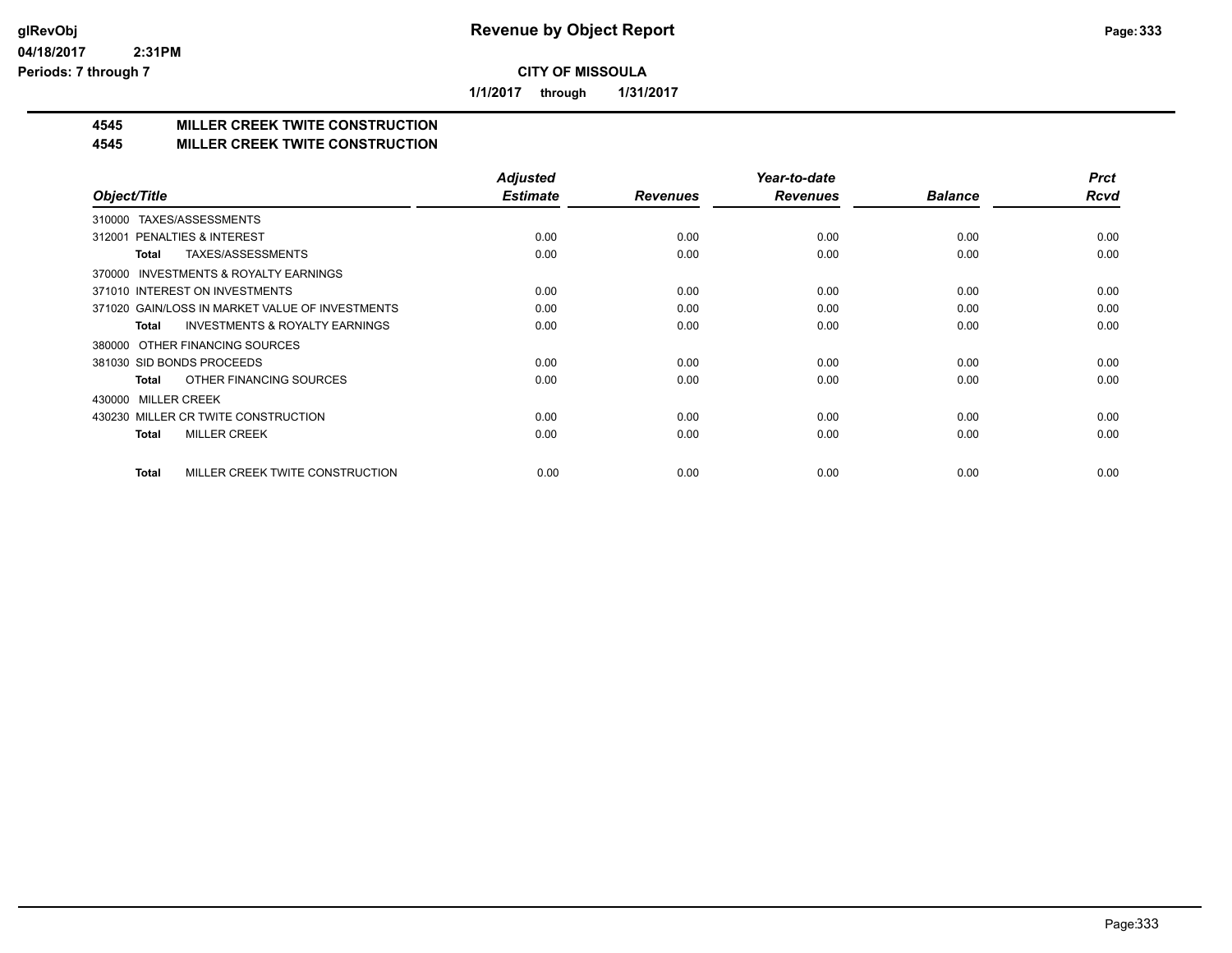**1/1/2017 through 1/31/2017**

# **4545 MILLER CREEK TWITE CONSTRUCTION**

| Object/Title                                       | <b>Adjusted</b><br><b>Estimate</b> | <b>Revenues</b> | Year-to-date<br><b>Revenues</b> | <b>Balance</b> | <b>Prct</b><br><b>Rcvd</b> |
|----------------------------------------------------|------------------------------------|-----------------|---------------------------------|----------------|----------------------------|
|                                                    |                                    |                 |                                 |                |                            |
| 310000 TAXES/ASSESSMENTS                           |                                    |                 |                                 |                |                            |
| <b>PENALTIES &amp; INTEREST</b><br>312001          | 0.00                               | 0.00            | 0.00                            | 0.00           | 0.00                       |
| TAXES/ASSESSMENTS<br><b>Total</b>                  | 0.00                               | 0.00            | 0.00                            | 0.00           | 0.00                       |
| 370000 INVESTMENTS & ROYALTY EARNINGS              |                                    |                 |                                 |                |                            |
| 371010 INTEREST ON INVESTMENTS                     | 0.00                               | 0.00            | 0.00                            | 0.00           | 0.00                       |
| 371020 GAIN/LOSS IN MARKET VALUE OF INVESTMENT     | 0.00                               | 0.00            | 0.00                            | 0.00           | 0.00                       |
| <b>INVESTMENTS &amp; ROYALTY EARNINGS</b><br>Total | 0.00                               | 0.00            | 0.00                            | 0.00           | 0.00                       |
| 380000 OTHER FINANCING SOURCES                     |                                    |                 |                                 |                |                            |
| 381030 SID BONDS PROCEEDS                          | 0.00                               | 0.00            | 0.00                            | 0.00           | 0.00                       |
| OTHER FINANCING SOURCES<br><b>Total</b>            | 0.00                               | 0.00            | 0.00                            | 0.00           | 0.00                       |
| 430000 MILLER CREEK                                |                                    |                 |                                 |                |                            |
| 430230 MILLER CR TWITE CONSTRUCTION                | 0.00                               | 0.00            | 0.00                            | 0.00           | 0.00                       |
| <b>MILLER CREEK</b><br><b>Total</b>                | 0.00                               | 0.00            | 0.00                            | 0.00           | 0.00                       |
|                                                    |                                    |                 |                                 |                |                            |
| MILLER CREEK TWITE CONSTRUCTION<br><b>Total</b>    | 0.00                               | 0.00            | 0.00                            | 0.00           | 0.00                       |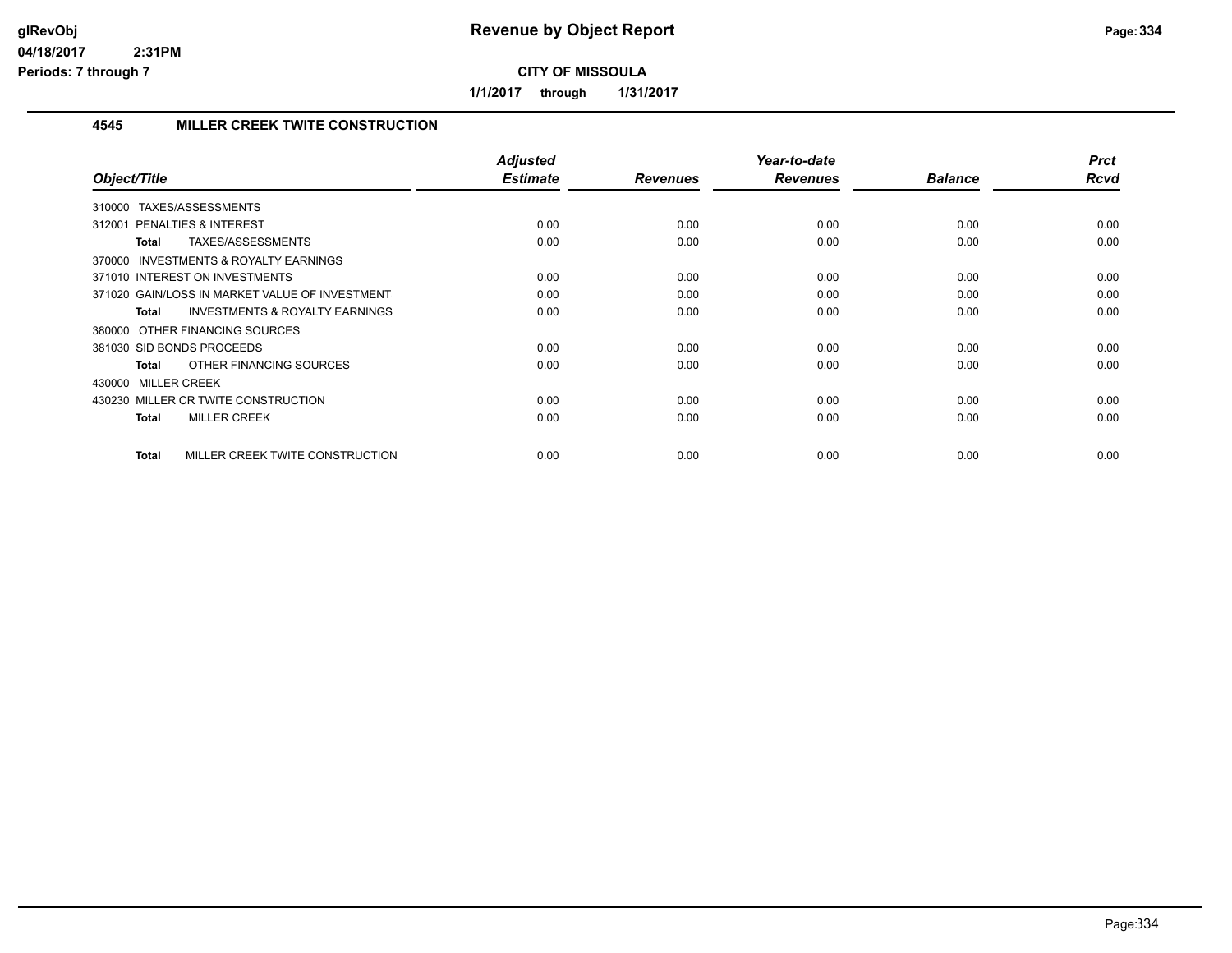**1/1/2017 through 1/31/2017**

# **4546 MILLER CREEK MALOHNEY CONSTRUCTION 4546 MILLER CREEK MALOHNEY CONSTRUCTION**

|                                                           | <b>Adjusted</b> |                 | Year-to-date    |                | <b>Prct</b> |
|-----------------------------------------------------------|-----------------|-----------------|-----------------|----------------|-------------|
| Object/Title                                              | <b>Estimate</b> | <b>Revenues</b> | <b>Revenues</b> | <b>Balance</b> | <b>Rcvd</b> |
| TAXES/ASSESSMENTS<br>310000                               |                 |                 |                 |                |             |
| PENALTIES & INTEREST<br>312001                            | 0.00            | 0.00            | 0.00            | 0.00           | 0.00        |
| TAXES/ASSESSMENTS<br><b>Total</b>                         | 0.00            | 0.00            | 0.00            | 0.00           | 0.00        |
| MISCELLANEOUS REVENUES<br>360000                          |                 |                 |                 |                |             |
| 365000 DONATIONS                                          | 0.00            | 0.00            | 0.00            | 0.00           | 0.00        |
| MISCELLANEOUS REVENUES<br><b>Total</b>                    | 0.00            | 0.00            | 0.00            | 0.00           | 0.00        |
| <b>INVESTMENTS &amp; ROYALTY EARNINGS</b><br>370000       |                 |                 |                 |                |             |
| 371010 INTEREST ON INVESTMENTS                            | 0.00            | 0.00            | 0.00            | 0.00           | 0.00        |
| 371020 GAIN/LOSS IN MARKET VALUE OF INVESTMENTS           | 0.00            | 0.00            | 0.00            | 0.00           | 0.00        |
| <b>INVESTMENTS &amp; ROYALTY EARNINGS</b><br><b>Total</b> | 0.00            | 0.00            | 0.00            | 0.00           | 0.00        |
| OTHER FINANCING SOURCES<br>380000                         |                 |                 |                 |                |             |
| 381030 SID BONDS PROCEEDS                                 | 0.00            | 0.00            | 0.00            | 0.00           | 0.00        |
| OTHER FINANCING SOURCES<br>Total                          | 0.00            | 0.00            | 0.00            | 0.00           | 0.00        |
| <b>MILLER CREEK</b><br>430000                             |                 |                 |                 |                |             |
| 430230 MILLER CR TWITE CONSTRUCTION                       | 0.00            | 0.00            | 0.00            | 0.00           | 0.00        |
| <b>MILLER CREEK</b><br><b>Total</b>                       | 0.00            | 0.00            | 0.00            | 0.00           | 0.00        |
|                                                           |                 |                 |                 |                |             |
| MILLER CREEK MALOHNEY CONSTRUCTION<br><b>Total</b>        | 0.00            | 0.00            | 0.00            | 0.00           | 0.00        |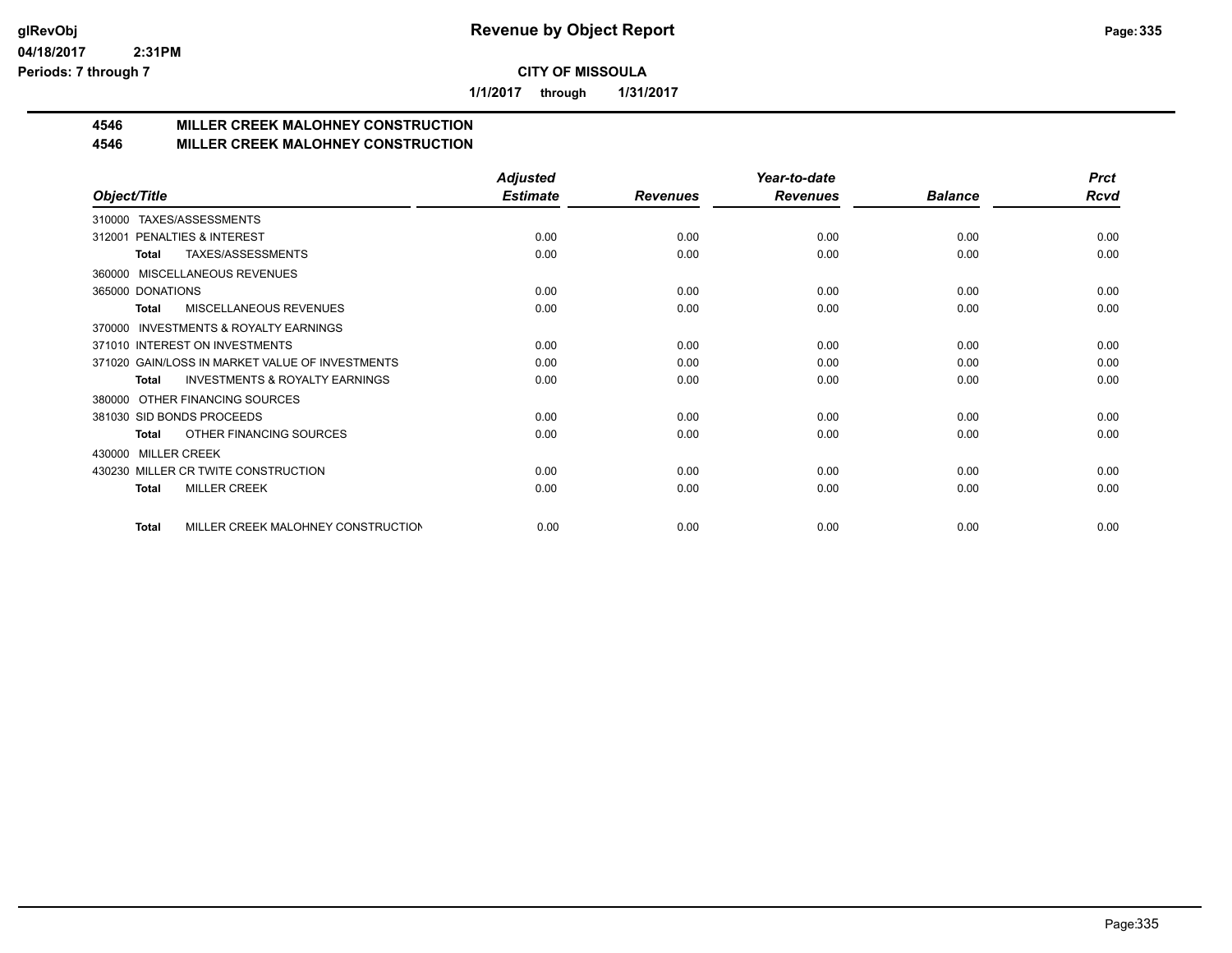**1/1/2017 through 1/31/2017**

#### **4546 MILLER CREEK MALOHNEY CONSTRUCTION**

|                                                           | <b>Adjusted</b> |                 | Year-to-date    |                | <b>Prct</b> |
|-----------------------------------------------------------|-----------------|-----------------|-----------------|----------------|-------------|
| Object/Title                                              | <b>Estimate</b> | <b>Revenues</b> | <b>Revenues</b> | <b>Balance</b> | <b>Rcvd</b> |
| TAXES/ASSESSMENTS<br>310000                               |                 |                 |                 |                |             |
| 312001 PENALTIES & INTEREST                               | 0.00            | 0.00            | 0.00            | 0.00           | 0.00        |
| TAXES/ASSESSMENTS<br><b>Total</b>                         | 0.00            | 0.00            | 0.00            | 0.00           | 0.00        |
| 360000 MISCELLANEOUS REVENUES                             |                 |                 |                 |                |             |
| 365000 DONATIONS                                          | 0.00            | 0.00            | 0.00            | 0.00           | 0.00        |
| <b>MISCELLANEOUS REVENUES</b><br><b>Total</b>             | 0.00            | 0.00            | 0.00            | 0.00           | 0.00        |
| <b>INVESTMENTS &amp; ROYALTY EARNINGS</b><br>370000       |                 |                 |                 |                |             |
| 371010 INTEREST ON INVESTMENTS                            | 0.00            | 0.00            | 0.00            | 0.00           | 0.00        |
| 371020 GAIN/LOSS IN MARKET VALUE OF INVESTMENT            | 0.00            | 0.00            | 0.00            | 0.00           | 0.00        |
| <b>INVESTMENTS &amp; ROYALTY EARNINGS</b><br><b>Total</b> | 0.00            | 0.00            | 0.00            | 0.00           | 0.00        |
| 380000 OTHER FINANCING SOURCES                            |                 |                 |                 |                |             |
| 381030 SID BONDS PROCEEDS                                 | 0.00            | 0.00            | 0.00            | 0.00           | 0.00        |
| OTHER FINANCING SOURCES<br>Total                          | 0.00            | 0.00            | 0.00            | 0.00           | 0.00        |
| <b>MILLER CREEK</b><br>430000                             |                 |                 |                 |                |             |
| 430230 MILLER CR TWITE CONSTRUCTION                       | 0.00            | 0.00            | 0.00            | 0.00           | 0.00        |
| <b>MILLER CREEK</b><br><b>Total</b>                       | 0.00            | 0.00            | 0.00            | 0.00           | 0.00        |
|                                                           |                 |                 |                 |                |             |
| MILLER CREEK MALOHNEY CONSTRUCTIOI<br><b>Total</b>        | 0.00            | 0.00            | 0.00            | 0.00           | 0.00        |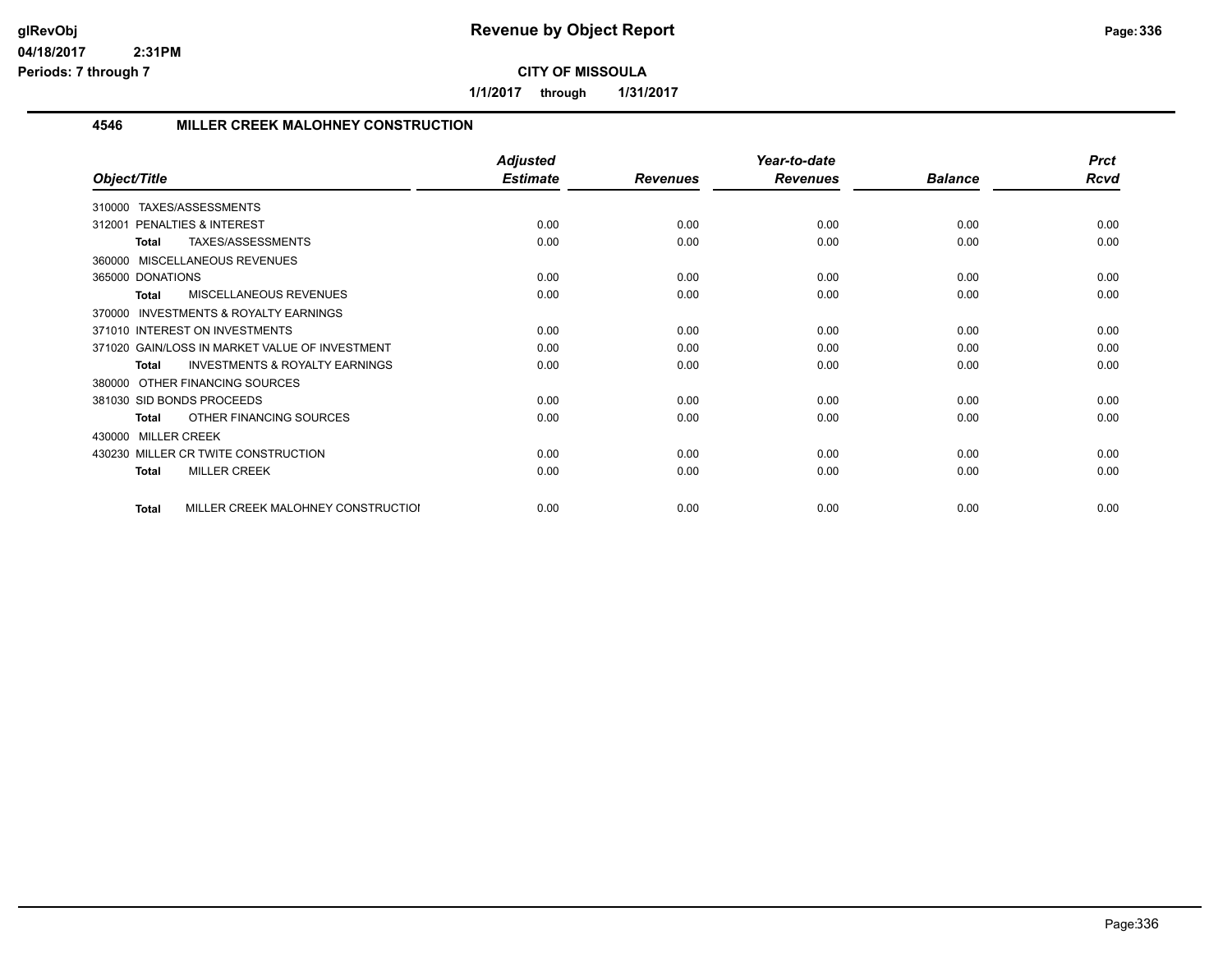**1/1/2017 through 1/31/2017**

# **4547 MILLER CREEK MCCARTHY CONSTRUCTION 4547 MILLER CREEK MCCARTHY CONSTRUCTION**

|                                                     | <b>Adjusted</b> |                 | Year-to-date    |                | <b>Prct</b> |
|-----------------------------------------------------|-----------------|-----------------|-----------------|----------------|-------------|
| Object/Title                                        | <b>Estimate</b> | <b>Revenues</b> | <b>Revenues</b> | <b>Balance</b> | Rcvd        |
| 310000 TAXES/ASSESSMENTS                            |                 |                 |                 |                |             |
| <b>PENALTIES &amp; INTEREST</b><br>312001           | 0.00            | 0.00            | 0.00            | 0.00           | 0.00        |
| TAXES/ASSESSMENTS<br>Total                          | 0.00            | 0.00            | 0.00            | 0.00           | 0.00        |
| <b>INVESTMENTS &amp; ROYALTY EARNINGS</b><br>370000 |                 |                 |                 |                |             |
| 371010 INTEREST ON INVESTMENTS                      | 0.00            | 0.00            | 0.00            | 0.00           | 0.00        |
| 371020 GAIN/LOSS IN MARKET VALUE OF INVESTMENTS     | 0.00            | 0.00            | 0.00            | 0.00           | 0.00        |
| <b>INVESTMENTS &amp; ROYALTY EARNINGS</b><br>Total  | 0.00            | 0.00            | 0.00            | 0.00           | 0.00        |
| 380000 OTHER FINANCING SOURCES                      |                 |                 |                 |                |             |
| 381030 SID BONDS PROCEEDS                           | 0.00            | 0.00            | 0.00            | 0.00           | 0.00        |
| OTHER FINANCING SOURCES<br>Total                    | 0.00            | 0.00            | 0.00            | 0.00           | 0.00        |
| <b>MILLER CREEK</b><br>430000                       |                 |                 |                 |                |             |
| 430230 MILLER CR TWITE CONSTRUCTION                 | 0.00            | 0.00            | 0.00            | 0.00           | 0.00        |
| <b>MILLER CREEK</b><br>Total                        | 0.00            | 0.00            | 0.00            | 0.00           | 0.00        |
|                                                     |                 |                 |                 |                |             |
| MILLER CREEK MCCARTHY CONSTRUCTION<br><b>Total</b>  | 0.00            | 0.00            | 0.00            | 0.00           | 0.00        |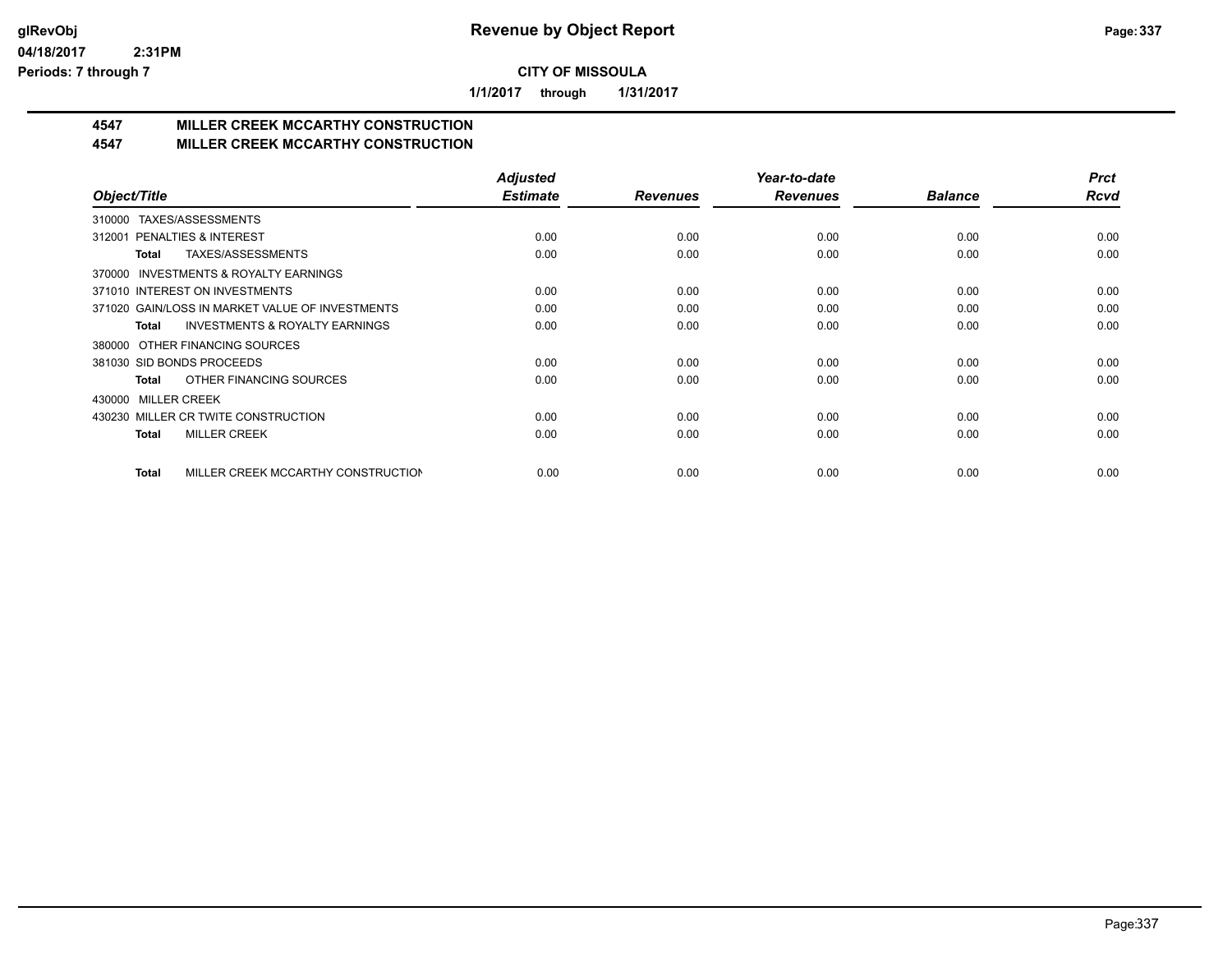**1/1/2017 through 1/31/2017**

#### **4547 MILLER CREEK MCCARTHY CONSTRUCTION**

| Object/Title                                              | <b>Adjusted</b><br><b>Estimate</b> | <b>Revenues</b> | Year-to-date<br><b>Revenues</b> | <b>Balance</b> | <b>Prct</b><br><b>Rcvd</b> |
|-----------------------------------------------------------|------------------------------------|-----------------|---------------------------------|----------------|----------------------------|
| TAXES/ASSESSMENTS<br>310000                               |                                    |                 |                                 |                |                            |
| 312001 PENALTIES & INTEREST                               | 0.00                               | 0.00            | 0.00                            | 0.00           | 0.00                       |
| TAXES/ASSESSMENTS<br>Total                                | 0.00                               | 0.00            | 0.00                            | 0.00           | 0.00                       |
| INVESTMENTS & ROYALTY EARNINGS<br>370000                  |                                    |                 |                                 |                |                            |
| 371010 INTEREST ON INVESTMENTS                            | 0.00                               | 0.00            | 0.00                            | 0.00           | 0.00                       |
| 371020 GAIN/LOSS IN MARKET VALUE OF INVESTMENT            | 0.00                               | 0.00            | 0.00                            | 0.00           | 0.00                       |
| <b>INVESTMENTS &amp; ROYALTY EARNINGS</b><br><b>Total</b> | 0.00                               | 0.00            | 0.00                            | 0.00           | 0.00                       |
| 380000 OTHER FINANCING SOURCES                            |                                    |                 |                                 |                |                            |
| 381030 SID BONDS PROCEEDS                                 | 0.00                               | 0.00            | 0.00                            | 0.00           | 0.00                       |
| OTHER FINANCING SOURCES<br><b>Total</b>                   | 0.00                               | 0.00            | 0.00                            | 0.00           | 0.00                       |
| 430000 MILLER CREEK                                       |                                    |                 |                                 |                |                            |
| 430230 MILLER CR TWITE CONSTRUCTION                       | 0.00                               | 0.00            | 0.00                            | 0.00           | 0.00                       |
| <b>MILLER CREEK</b><br><b>Total</b>                       | 0.00                               | 0.00            | 0.00                            | 0.00           | 0.00                       |
| MILLER CREEK MCCARTHY CONSTRUCTIOL<br><b>Total</b>        | 0.00                               | 0.00            | 0.00                            | 0.00           | 0.00                       |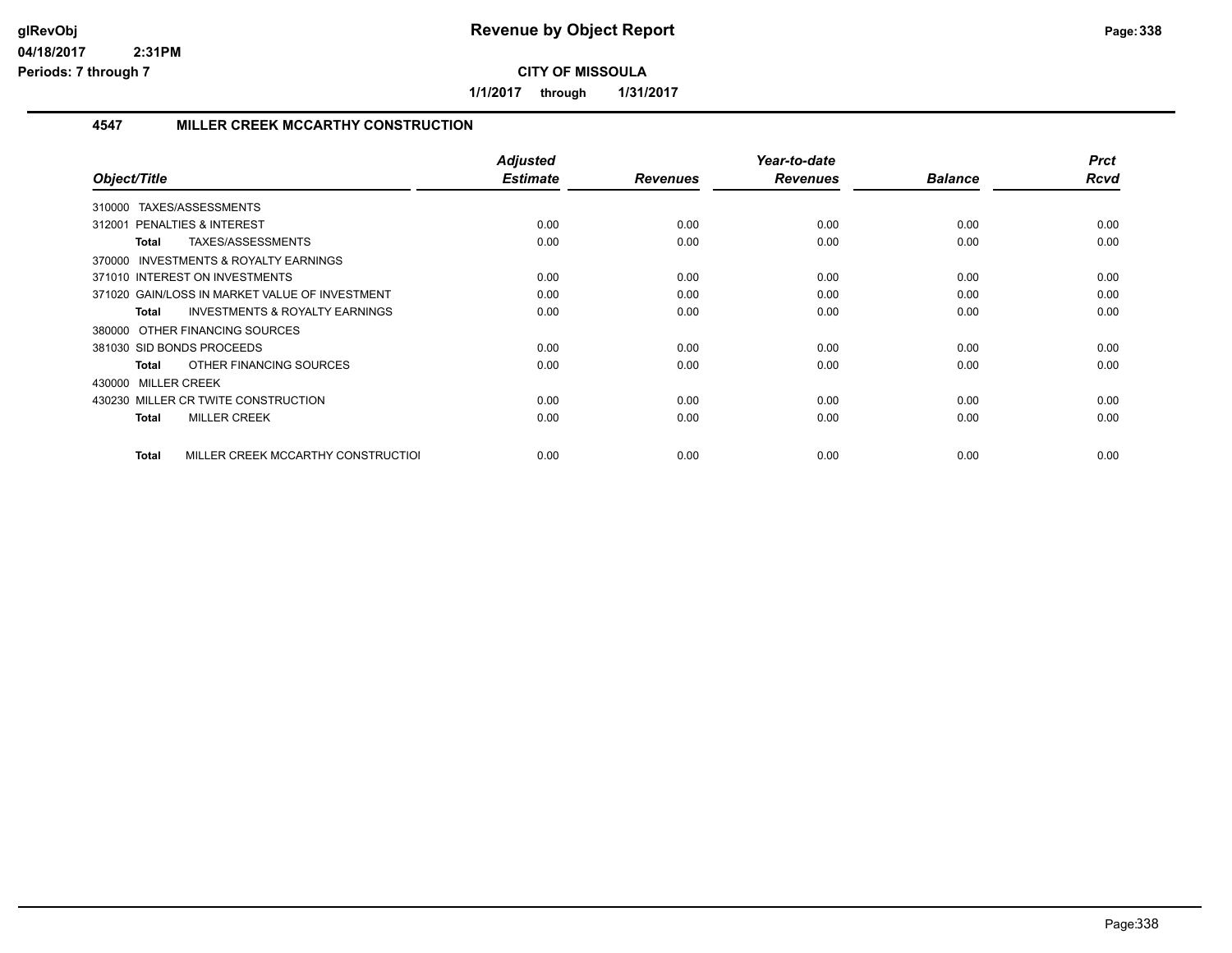**1/1/2017 through 1/31/2017**

# **4548 5TH,6TH & ARTHUR ROAD IMPROVEMENTS 4548 5TH,6TH & ARTHUR ROAD IMPROVEMENTS**

| Object/Title                                        | <b>Adjusted</b><br><b>Estimate</b> | <b>Revenues</b> | Year-to-date<br><b>Revenues</b> | <b>Balance</b> | <b>Prct</b><br><b>Rcvd</b> |
|-----------------------------------------------------|------------------------------------|-----------------|---------------------------------|----------------|----------------------------|
| 330000 INTERGOVERNMENTAL REVENUES                   |                                    |                 |                                 |                |                            |
| MDT REIMBURSEMENTS<br>336001                        | 0.00                               | 0.00            | 0.00                            | 0.00           | 0.00                       |
| INTERGOVERNMENTAL REVENUES<br>Total                 | 0.00                               | 0.00            | 0.00                            | 0.00           | 0.00                       |
| INVESTMENTS & ROYALTY EARNINGS<br>370000            |                                    |                 |                                 |                |                            |
| 371010 INTEREST ON INVESTMENTS                      | 0.00                               | 0.00            | 0.00                            | 0.00           | 0.00                       |
| <b>INVESTMENTS &amp; ROYALTY EARNINGS</b><br>Total  | 0.00                               | 0.00            | 0.00                            | 0.00           | 0.00                       |
| 380000 OTHER FINANCING SOURCES                      |                                    |                 |                                 |                |                            |
| 381010 BOND PROCEEDS                                | 0.00                               | 0.00            | 0.00                            | 0.00           | 0.00                       |
| 381030 SID BONDS PROCEEDS                           | 0.00                               | 0.00            | 0.00                            | 0.00           | 0.00                       |
| OTHER FINANCING SOURCES<br>Total                    | 0.00                               | 0.00            | 0.00                            | 0.00           | 0.00                       |
| 5TH, 6TH & ARTHUR ROAD IMPROVEMENTS<br><b>Total</b> | 0.00                               | 0.00            | 0.00                            | 0.00           | 0.00                       |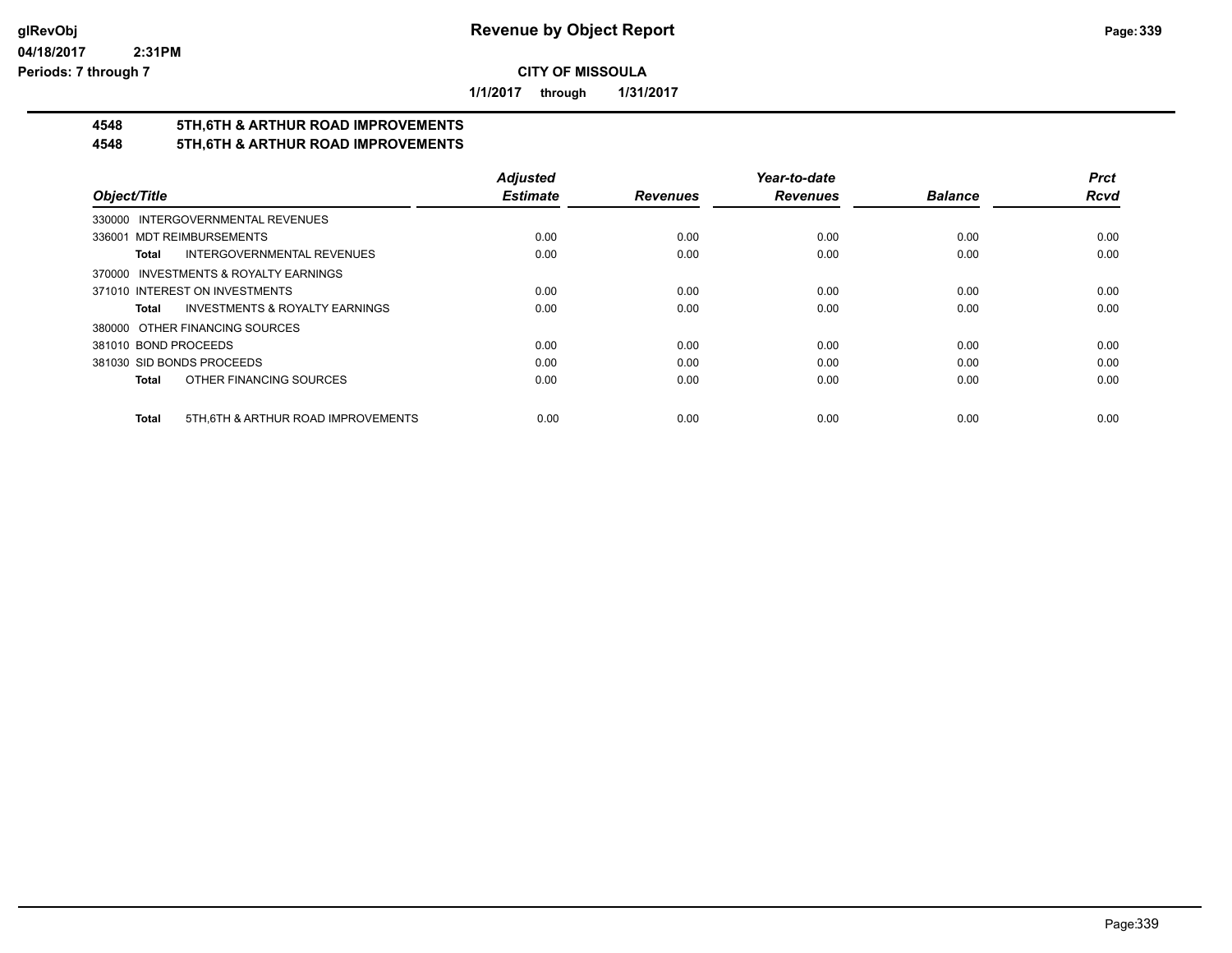**1/1/2017 through 1/31/2017**

#### **4548 5TH,6TH & ARTHUR ROAD IMPROVEMENTS**

|                                                     | <b>Adjusted</b> |                 | Year-to-date    |                | <b>Prct</b> |
|-----------------------------------------------------|-----------------|-----------------|-----------------|----------------|-------------|
| Object/Title                                        | <b>Estimate</b> | <b>Revenues</b> | <b>Revenues</b> | <b>Balance</b> | <b>Rcvd</b> |
| INTERGOVERNMENTAL REVENUES<br>330000                |                 |                 |                 |                |             |
| 336001 MDT REIMBURSEMENTS                           | 0.00            | 0.00            | 0.00            | 0.00           | 0.00        |
| INTERGOVERNMENTAL REVENUES<br><b>Total</b>          | 0.00            | 0.00            | 0.00            | 0.00           | 0.00        |
| 370000 INVESTMENTS & ROYALTY EARNINGS               |                 |                 |                 |                |             |
| 371010 INTEREST ON INVESTMENTS                      | 0.00            | 0.00            | 0.00            | 0.00           | 0.00        |
| INVESTMENTS & ROYALTY EARNINGS<br>Total             | 0.00            | 0.00            | 0.00            | 0.00           | 0.00        |
| 380000 OTHER FINANCING SOURCES                      |                 |                 |                 |                |             |
| 381010 BOND PROCEEDS                                | 0.00            | 0.00            | 0.00            | 0.00           | 0.00        |
| 381030 SID BONDS PROCEEDS                           | 0.00            | 0.00            | 0.00            | 0.00           | 0.00        |
| OTHER FINANCING SOURCES<br>Total                    | 0.00            | 0.00            | 0.00            | 0.00           | 0.00        |
| 5TH, 6TH & ARTHUR ROAD IMPROVEMENTS<br><b>Total</b> | 0.00            | 0.00            | 0.00            | 0.00           | 0.00        |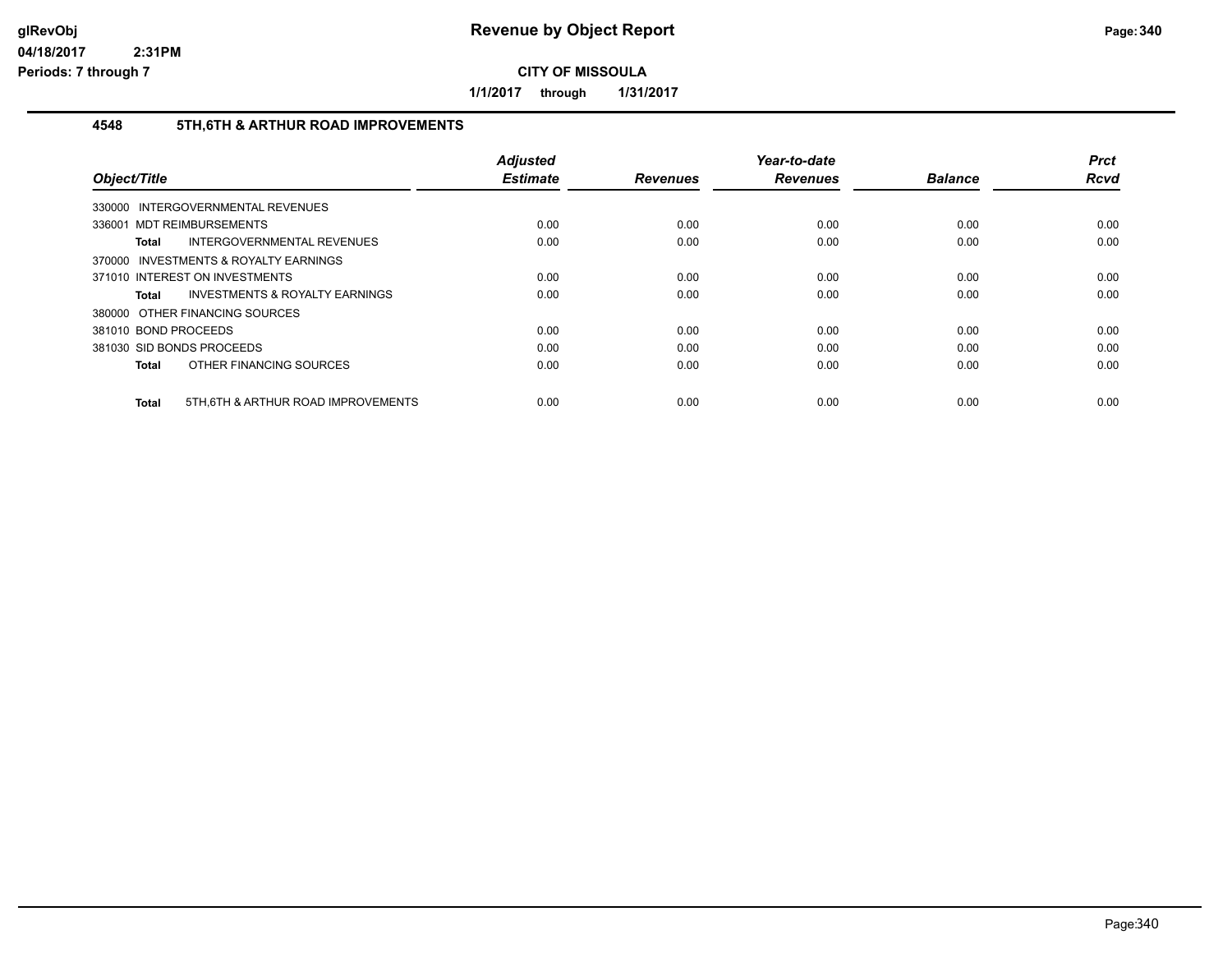**1/1/2017 through 1/31/2017**

**4549 SID 549 HILLVIEW WAY**

**4549 SID 549 HILLVIEW WAY**

|                                                    | <b>Adjusted</b> |                 | Year-to-date    |                | <b>Prct</b> |
|----------------------------------------------------|-----------------|-----------------|-----------------|----------------|-------------|
| Object/Title                                       | <b>Estimate</b> | <b>Revenues</b> | <b>Revenues</b> | <b>Balance</b> | <b>Rcvd</b> |
| 330000 INTERGOVERNMENTAL REVENUES                  |                 |                 |                 |                |             |
| <b>MDT REIMBURSEMENTS</b><br>336001                | 0.00            | 0.00            | 0.00            | 0.00           | 0.00        |
| <b>INTERGOVERNMENTAL REVENUES</b><br>Total         | 0.00            | 0.00            | 0.00            | 0.00           | 0.00        |
| 360000 MISCELLANEOUS REVENUES                      |                 |                 |                 |                |             |
| 363020 PROPERTY ASSESSMENTS                        | 0.00            | 0.00            | 0.00            | 0.00           | 0.00        |
| MISCELLANEOUS REVENUES<br>Total                    | 0.00            | 0.00            | 0.00            | 0.00           | 0.00        |
| 370000 INVESTMENTS & ROYALTY EARNINGS              |                 |                 |                 |                |             |
| 371010 INTEREST ON INVESTMENTS                     | 0.00            | 0.00            | 0.00            | 0.00           | 0.00        |
| <b>INVESTMENTS &amp; ROYALTY EARNINGS</b><br>Total | 0.00            | 0.00            | 0.00            | 0.00           | 0.00        |
| 380000 OTHER FINANCING SOURCES                     |                 |                 |                 |                |             |
| 381010 BOND PROCEEDS                               | 0.00            | 0.00            | 0.00            | 0.00           | 0.00        |
| 381030 SID BONDS PROCEEDS                          | 0.00            | 0.00            | 0.00            | 0.00           | 0.00        |
| OTHER FINANCING SOURCES<br>Total                   | 0.00            | 0.00            | 0.00            | 0.00           | 0.00        |
| SID 549 HILLVIEW WAY<br>Total                      | 0.00            | 0.00            | 0.00            | 0.00           | 0.00        |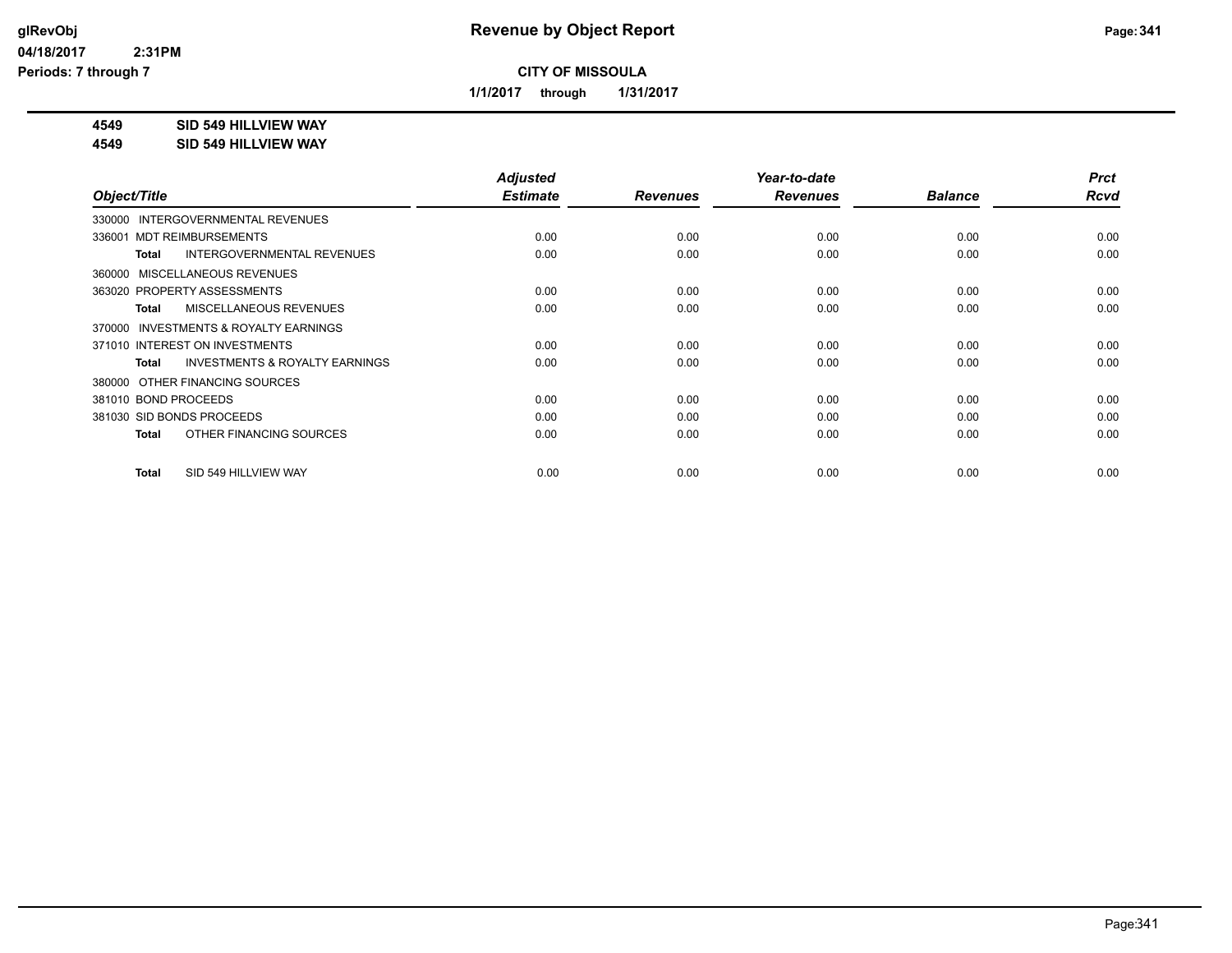**1/1/2017 through 1/31/2017**

#### **4549 SID 549 HILLVIEW WAY**

|                                                | <b>Adjusted</b> |                 | Year-to-date    |                | <b>Prct</b> |
|------------------------------------------------|-----------------|-----------------|-----------------|----------------|-------------|
| Object/Title                                   | <b>Estimate</b> | <b>Revenues</b> | <b>Revenues</b> | <b>Balance</b> | <b>Rcvd</b> |
| INTERGOVERNMENTAL REVENUES<br>330000           |                 |                 |                 |                |             |
| 336001 MDT REIMBURSEMENTS                      | 0.00            | 0.00            | 0.00            | 0.00           | 0.00        |
| INTERGOVERNMENTAL REVENUES<br><b>Total</b>     | 0.00            | 0.00            | 0.00            | 0.00           | 0.00        |
| 360000 MISCELLANEOUS REVENUES                  |                 |                 |                 |                |             |
| 363020 PROPERTY ASSESSMENTS                    | 0.00            | 0.00            | 0.00            | 0.00           | 0.00        |
| <b>MISCELLANEOUS REVENUES</b><br>Total         | 0.00            | 0.00            | 0.00            | 0.00           | 0.00        |
| 370000 INVESTMENTS & ROYALTY EARNINGS          |                 |                 |                 |                |             |
| 371010 INTEREST ON INVESTMENTS                 | 0.00            | 0.00            | 0.00            | 0.00           | 0.00        |
| INVESTMENTS & ROYALTY EARNINGS<br><b>Total</b> | 0.00            | 0.00            | 0.00            | 0.00           | 0.00        |
| 380000 OTHER FINANCING SOURCES                 |                 |                 |                 |                |             |
| 381010 BOND PROCEEDS                           | 0.00            | 0.00            | 0.00            | 0.00           | 0.00        |
| 381030 SID BONDS PROCEEDS                      | 0.00            | 0.00            | 0.00            | 0.00           | 0.00        |
| OTHER FINANCING SOURCES<br>Total               | 0.00            | 0.00            | 0.00            | 0.00           | 0.00        |
|                                                |                 |                 |                 |                |             |
| SID 549 HILLVIEW WAY<br><b>Total</b>           | 0.00            | 0.00            | 0.00            | 0.00           | 0.00        |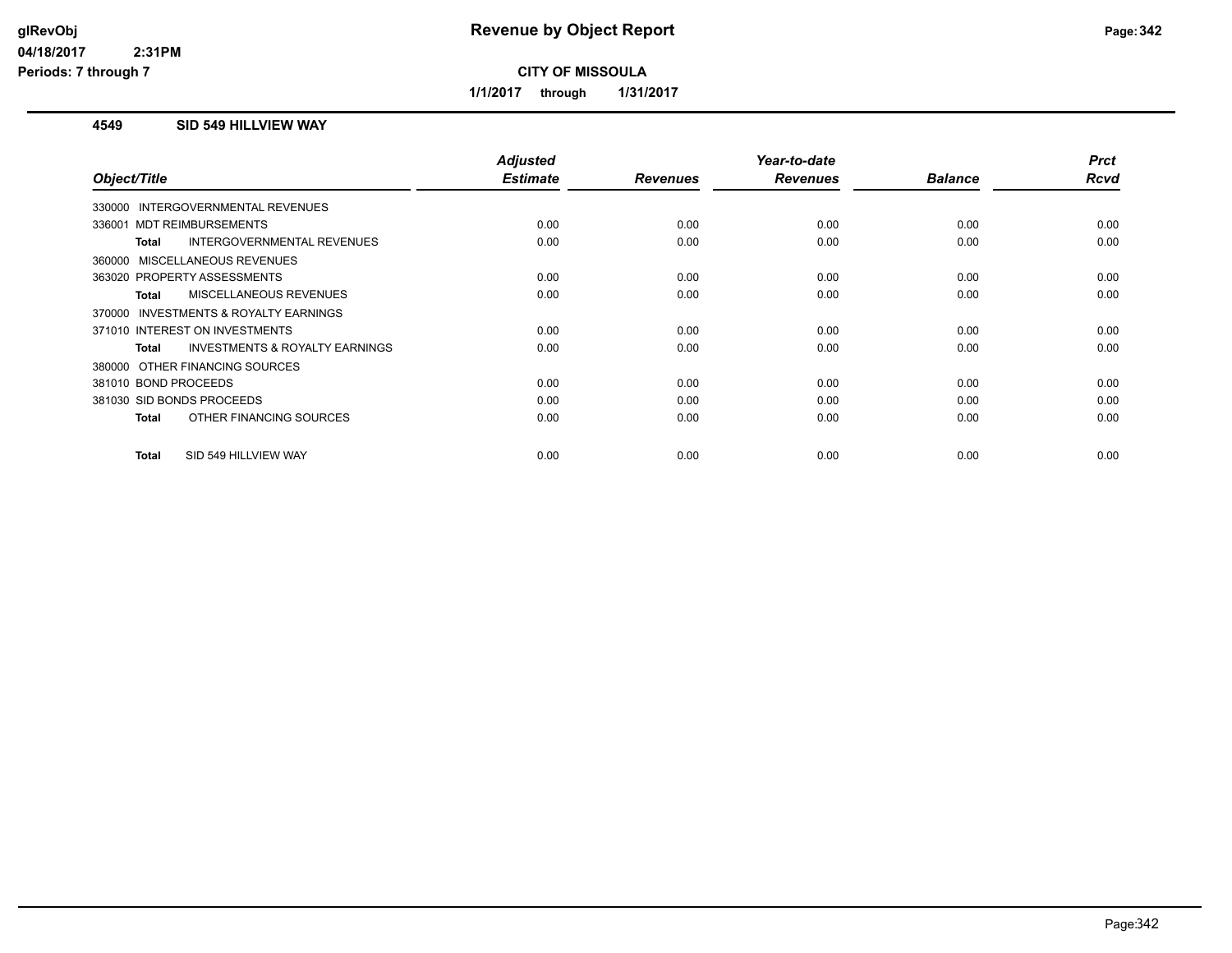**1/1/2017 through 1/31/2017**

# **4745 MALONEY/TWITE MILLER CR \$1.2M CONTRIB 4745 MALONEY/TWITE MILLER CR \$1.2M CONTRIB**

| Object/Title                                          | <b>Adjusted</b><br><b>Estimate</b> | <b>Revenues</b> | Year-to-date<br><b>Revenues</b> | <b>Balance</b> | <b>Prct</b><br><b>Rcvd</b> |
|-------------------------------------------------------|------------------------------------|-----------------|---------------------------------|----------------|----------------------------|
| 310000 TAXES/ASSESSMENTS                              |                                    |                 |                                 |                |                            |
| <b>PENALTIES &amp; INTEREST</b><br>312001             | 0.00                               | 0.00            | 0.00                            | 0.00           | 0.00                       |
| TAXES/ASSESSMENTS<br>Total                            | 0.00                               | 0.00            | 0.00                            | 0.00           | 0.00                       |
| 360000 MISCELLANEOUS REVENUES                         |                                    |                 |                                 |                |                            |
| 365000 DONATIONS                                      | 0.00                               | 0.00            | 0.00                            | 0.00           | 0.00                       |
| MISCELLANEOUS REVENUES<br>Total                       | 0.00                               | 0.00            | 0.00                            | 0.00           | 0.00                       |
| INVESTMENTS & ROYALTY EARNINGS<br>370000              |                                    |                 |                                 |                |                            |
| 371010 INTEREST ON INVESTMENTS                        | 0.00                               | 0.00            | 0.00                            | 0.00           | 0.00                       |
| 371020 GAIN/LOSS IN MARKET VALUE OF INVESTMENTS       | 0.00                               | 0.00            | 0.00                            | 0.00           | 0.00                       |
| INVESTMENTS & ROYALTY EARNINGS<br>Total               | 0.00                               | 0.00            | 0.00                            | 0.00           | 0.00                       |
| MALONEY/TWITE MILLER CR \$1.2M CONTRI<br><b>Total</b> | 0.00                               | 0.00            | 0.00                            | 0.00           | 0.00                       |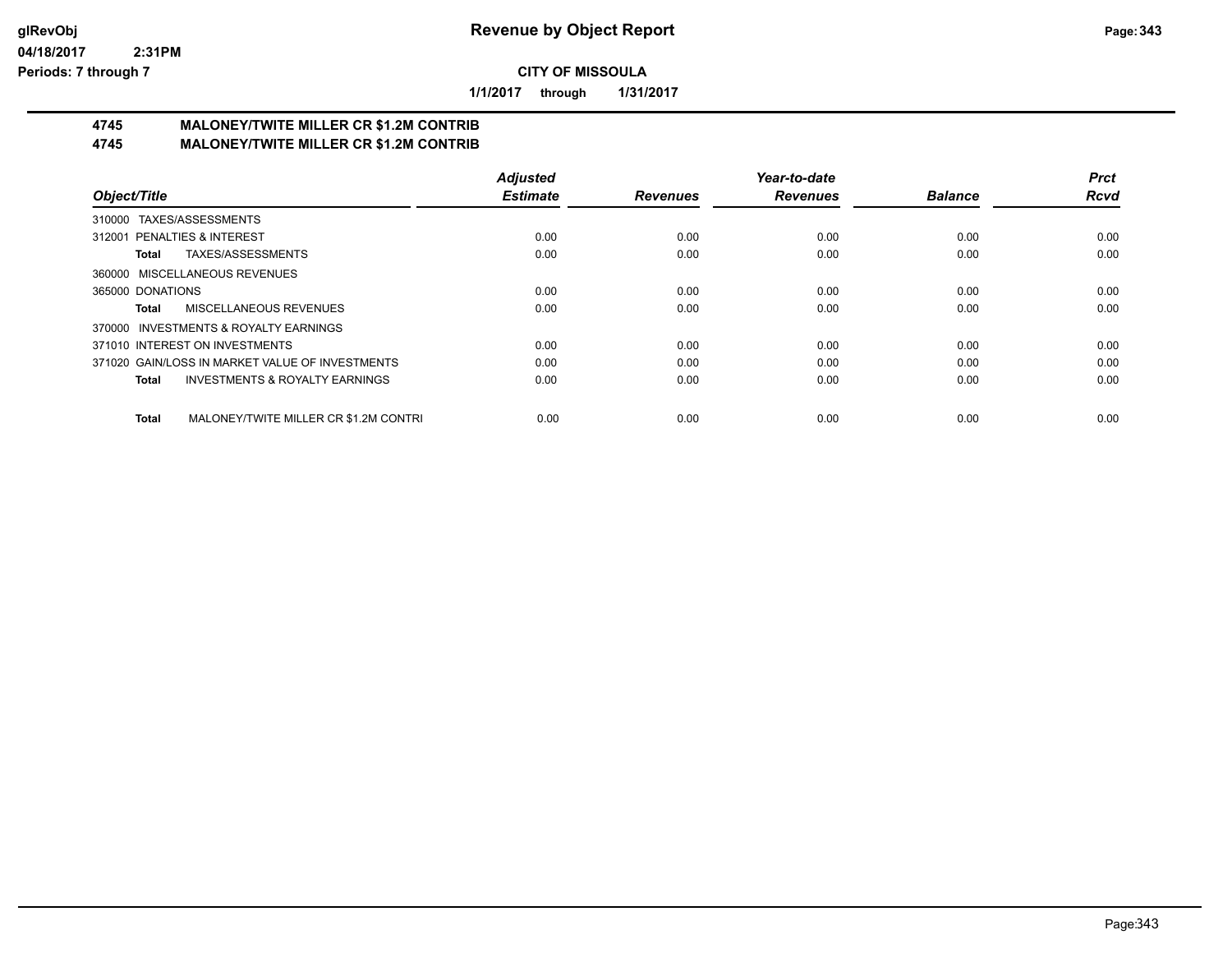**1/1/2017 through 1/31/2017**

#### **4745 MALONEY/TWITE MILLER CR \$1.2M CONTRIB**

|                                                           | <b>Adjusted</b> |                 | Year-to-date    |                | <b>Prct</b> |
|-----------------------------------------------------------|-----------------|-----------------|-----------------|----------------|-------------|
| Object/Title                                              | <b>Estimate</b> | <b>Revenues</b> | <b>Revenues</b> | <b>Balance</b> | <b>Rcvd</b> |
| 310000 TAXES/ASSESSMENTS                                  |                 |                 |                 |                |             |
| 312001 PENALTIES & INTEREST                               | 0.00            | 0.00            | 0.00            | 0.00           | 0.00        |
| TAXES/ASSESSMENTS<br>Total                                | 0.00            | 0.00            | 0.00            | 0.00           | 0.00        |
| 360000 MISCELLANEOUS REVENUES                             |                 |                 |                 |                |             |
| 365000 DONATIONS                                          | 0.00            | 0.00            | 0.00            | 0.00           | 0.00        |
| MISCELLANEOUS REVENUES<br>Total                           | 0.00            | 0.00            | 0.00            | 0.00           | 0.00        |
| 370000 INVESTMENTS & ROYALTY EARNINGS                     |                 |                 |                 |                |             |
| 371010 INTEREST ON INVESTMENTS                            | 0.00            | 0.00            | 0.00            | 0.00           | 0.00        |
| 371020 GAIN/LOSS IN MARKET VALUE OF INVESTMENT            | 0.00            | 0.00            | 0.00            | 0.00           | 0.00        |
| <b>INVESTMENTS &amp; ROYALTY EARNINGS</b><br><b>Total</b> | 0.00            | 0.00            | 0.00            | 0.00           | 0.00        |
| <b>Total</b><br>MALONEY/TWITE MILLER CR \$1.2M CONTR      | 0.00            | 0.00            | 0.00            | 0.00           | 0.00        |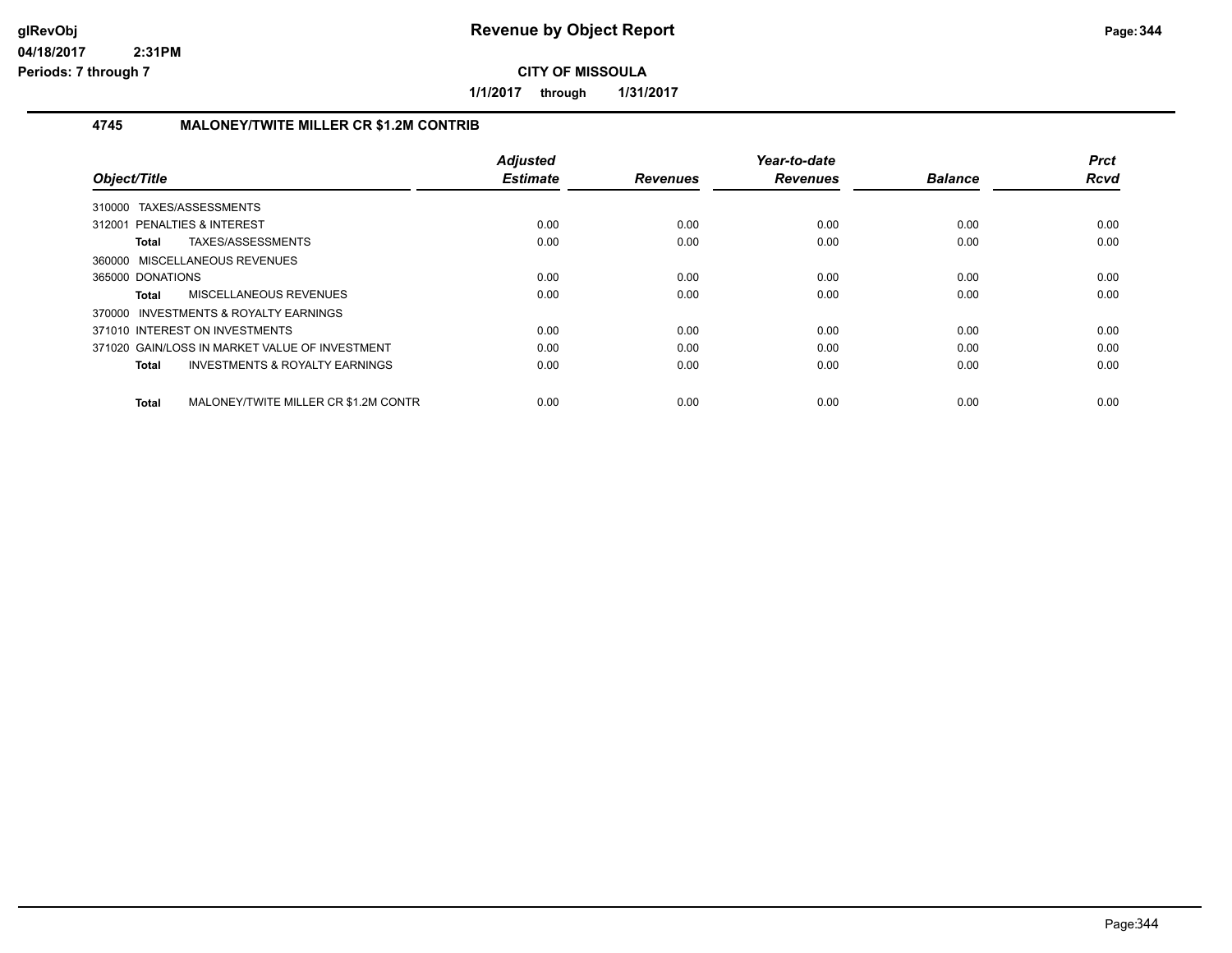**1/1/2017 through 1/31/2017**

**4941 HILLVIEW WAY CONSTRUCTION**

**4941 HILLVIEW WAY CONSTRUCTION**

|                                           | <b>Adjusted</b> |                 | Year-to-date    |                 | <b>Prct</b> |
|-------------------------------------------|-----------------|-----------------|-----------------|-----------------|-------------|
| Object/Title                              | <b>Estimate</b> | <b>Revenues</b> | <b>Revenues</b> | <b>Balance</b>  | <b>Rcvd</b> |
| 360000 MISCELLANEOUS REVENUES             |                 |                 |                 |                 |             |
| 360010 MISCELLANEOUS                      | 0.00            | 0.00            | 5.942.73        | $-5.942.73$     | 0.00        |
| MISCELLANEOUS REVENUES<br>Total           | 0.00            | 0.00            | 5.942.73        | $-5.942.73$     | 0.00        |
| 370000 INVESTMENTS & ROYALTY EARNINGS     |                 |                 |                 |                 |             |
| 371010 INTEREST ON INVESTMENTS            | 0.00            | 0.00            | 0.00            | 0.00            | 0.00        |
| INVESTMENTS & ROYALTY EARNINGS<br>Total   | 0.00            | 0.00            | 0.00            | 0.00            | 0.00        |
| 380000 OTHER FINANCING SOURCES            |                 |                 |                 |                 |             |
| 381030 SID BONDS PROCEEDS                 | 0.00            | 0.00            | 2.527.050.00    | $-2.527.050.00$ | 0.00        |
| OTHER FINANCING SOURCES<br>Total          | 0.00            | 0.00            | 2.527.050.00    | $-2.527.050.00$ | 0.00        |
|                                           |                 |                 |                 |                 |             |
| HILLVIEW WAY CONSTRUCTION<br><b>Total</b> | 0.00            | 0.00            | 2.532.992.73    | $-2.532.992.73$ | 0.00        |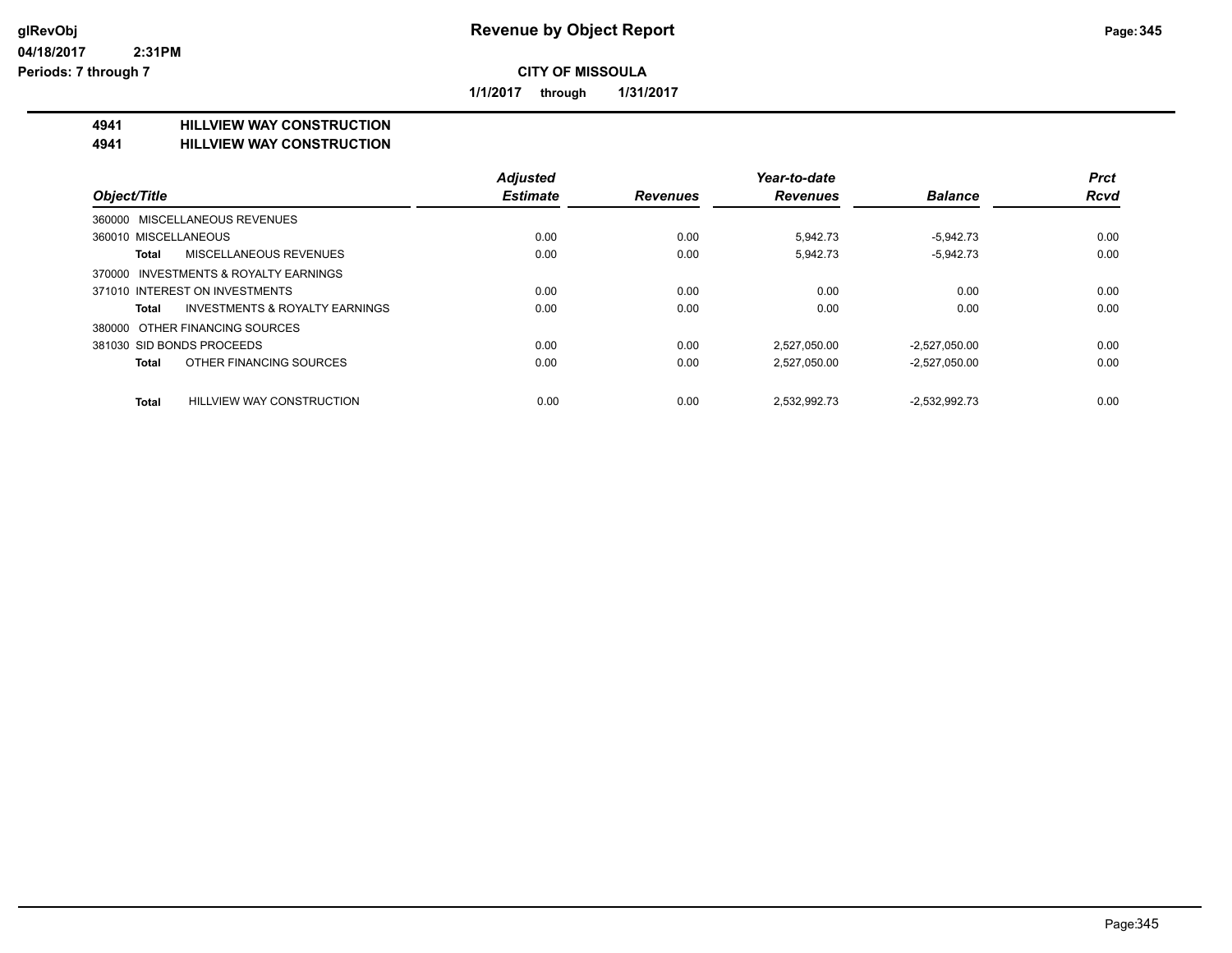**1/1/2017 through 1/31/2017**

#### **4941 HILLVIEW WAY CONSTRUCTION**

|                                                     | <b>Adjusted</b> |                 | Year-to-date    |                 | <b>Prct</b> |
|-----------------------------------------------------|-----------------|-----------------|-----------------|-----------------|-------------|
| Object/Title                                        | <b>Estimate</b> | <b>Revenues</b> | <b>Revenues</b> | <b>Balance</b>  | <b>Rcvd</b> |
| MISCELLANEOUS REVENUES<br>360000                    |                 |                 |                 |                 |             |
| 360010 MISCELLANEOUS                                | 0.00            | 0.00            | 5.942.73        | $-5.942.73$     | 0.00        |
| <b>MISCELLANEOUS REVENUES</b><br>Total              | 0.00            | 0.00            | 5.942.73        | $-5.942.73$     | 0.00        |
| <b>INVESTMENTS &amp; ROYALTY EARNINGS</b><br>370000 |                 |                 |                 |                 |             |
| 371010 INTEREST ON INVESTMENTS                      | 0.00            | 0.00            | 0.00            | 0.00            | 0.00        |
| <b>INVESTMENTS &amp; ROYALTY EARNINGS</b><br>Total  | 0.00            | 0.00            | 0.00            | 0.00            | 0.00        |
| OTHER FINANCING SOURCES<br>380000                   |                 |                 |                 |                 |             |
| 381030 SID BONDS PROCEEDS                           | 0.00            | 0.00            | 2.527.050.00    | $-2.527.050.00$ | 0.00        |
| OTHER FINANCING SOURCES<br>Total                    | 0.00            | 0.00            | 2,527,050.00    | $-2,527,050.00$ | 0.00        |
| <b>HILLVIEW WAY CONSTRUCTION</b><br><b>Total</b>    | 0.00            | 0.00            | 2.532.992.73    | $-2.532.992.73$ | 0.00        |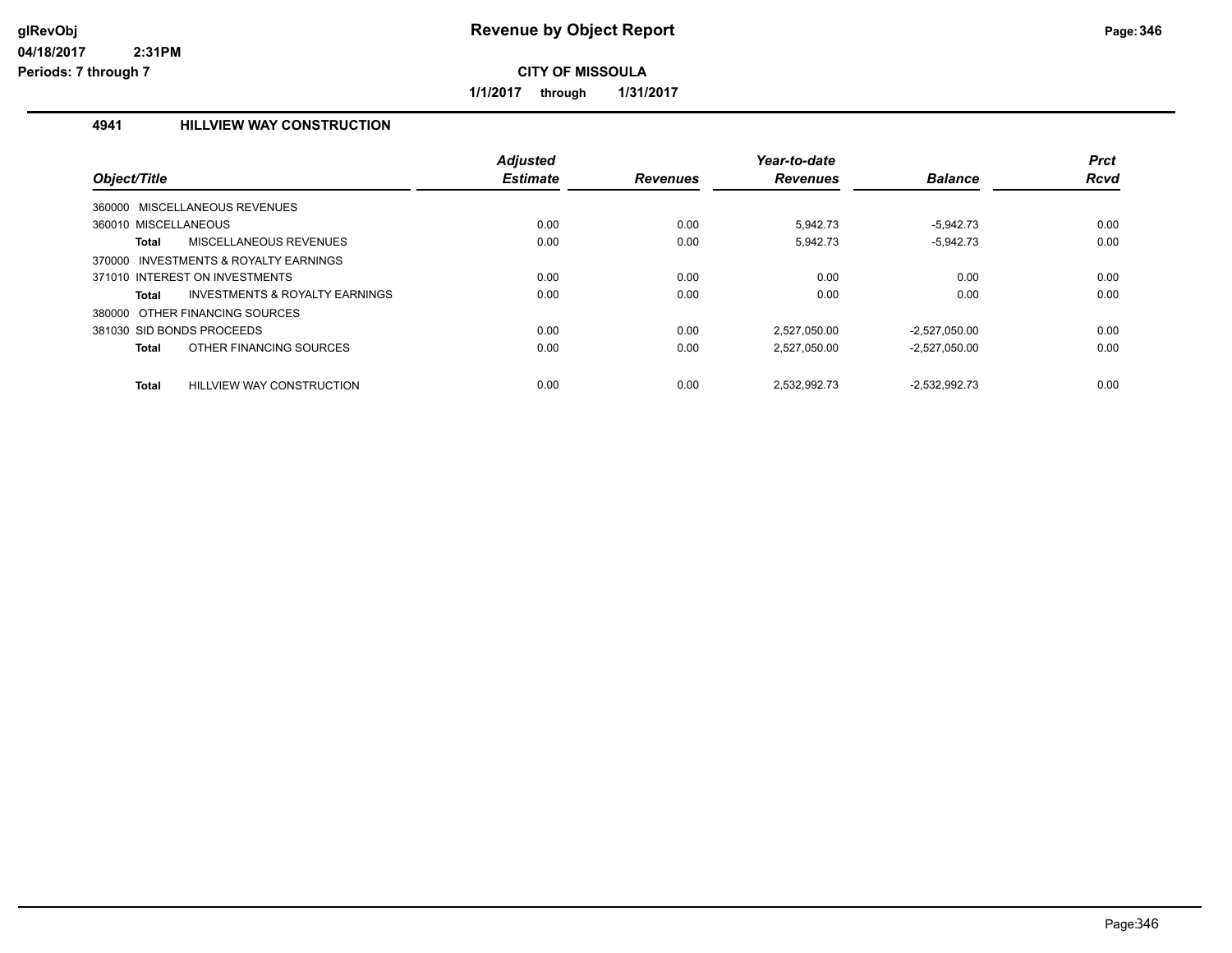**1/1/2017 through 1/31/2017**

# **4944 RATTLESNAKE SEWER COLLECTION (544) 4944 RATTLESNAKE SEWER COLLECTION (544)**

|                                                     | <b>Adjusted</b> |                 | Year-to-date    |                | <b>Prct</b> |
|-----------------------------------------------------|-----------------|-----------------|-----------------|----------------|-------------|
| Object/Title                                        | <b>Estimate</b> | <b>Revenues</b> | <b>Revenues</b> | <b>Balance</b> | <b>Rcvd</b> |
| 330000 INTERGOVERNMENTAL REVENUES                   |                 |                 |                 |                |             |
| 331090 EPA GRANT                                    | 0.00            | 0.00            | 0.00            | 0.00           | 0.00        |
| 334120 TSEP GRANT                                   | 0.00            | 0.00            | 0.00            | 0.00           | 0.00        |
| 334121 DNRC GRANT                                   | 0.00            | 0.00            | 0.00            | 0.00           | 0.00        |
| 334990 ARRA FUNDING                                 | 0.00            | 0.00            | 0.00            | 0.00           | 0.00        |
| 334992 ARRA LOAN                                    | 0.00            | 0.00            | 0.00            | 0.00           | 0.00        |
| INTERGOVERNMENTAL REVENUES<br><b>Total</b>          | 0.00            | 0.00            | 0.00            | 0.00           | 0.00        |
| <b>INVESTMENTS &amp; ROYALTY EARNINGS</b><br>370000 |                 |                 |                 |                |             |
| 371010 INTEREST ON INVESTMENTS                      | 0.00            | 0.00            | 0.00            | 0.00           | 0.00        |
| <b>INVESTMENTS &amp; ROYALTY EARNINGS</b><br>Total  | 0.00            | 0.00            | 0.00            | 0.00           | 0.00        |
| 380000 OTHER FINANCING SOURCES                      |                 |                 |                 |                |             |
| 381010 BOND PROCEEDS                                | 0.00            | 0.00            | 0.00            | 0.00           | 0.00        |
| 381020 REVENUE BONDS                                | 0.00            | 0.00            | 0.00            | 0.00           | 0.00        |
| 381030 SID BONDS PROCEEDS                           | 0.00            | 0.00            | 0.00            | 0.00           | 0.00        |
| OTHER FINANCING SOURCES<br>Total                    | 0.00            | 0.00            | 0.00            | 0.00           | 0.00        |
| RATTLESNAKE SEWER COLLECTION (544)<br>Total         | 0.00            | 0.00            | 0.00            | 0.00           | 0.00        |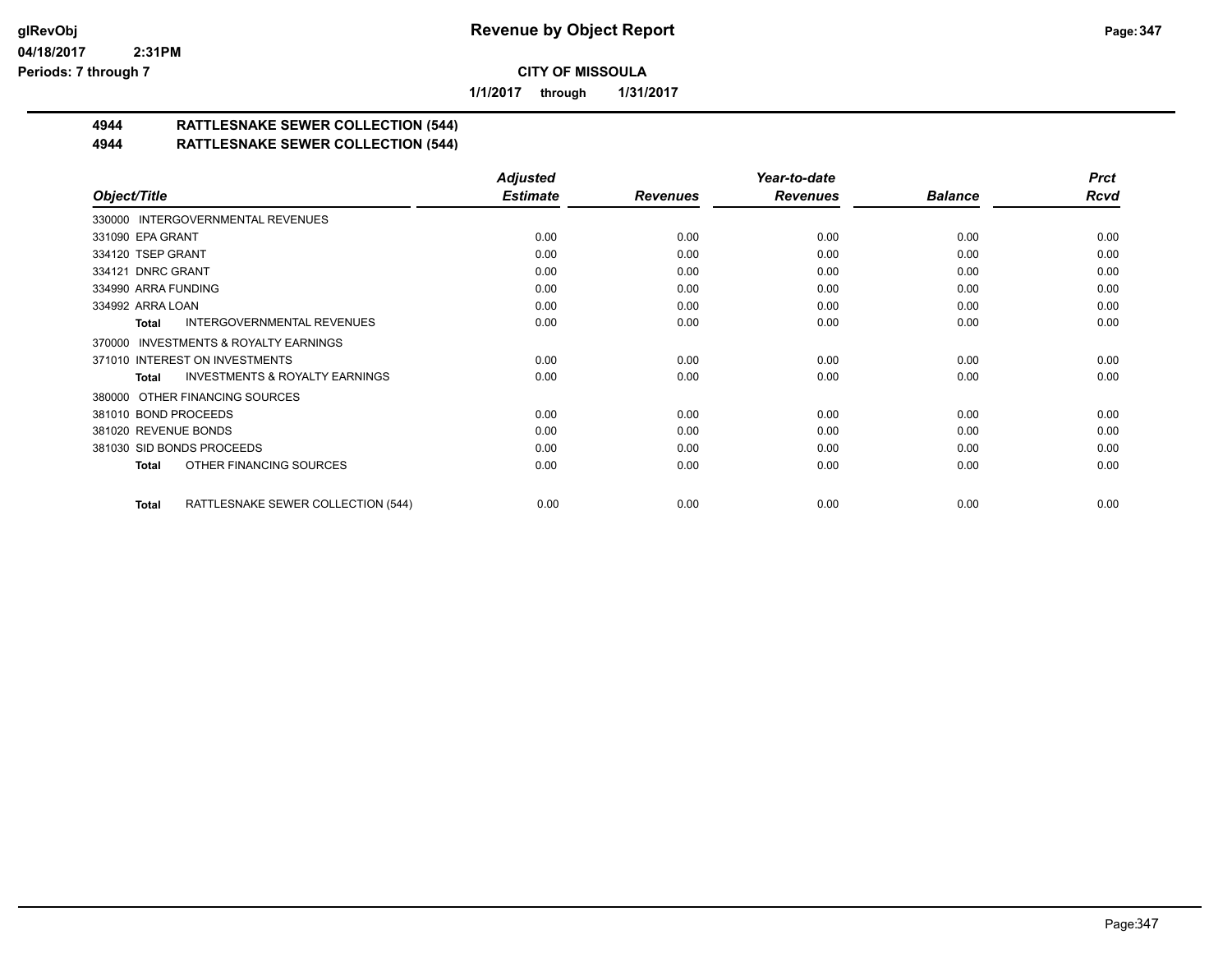**1/1/2017 through 1/31/2017**

# **4944 RATTLESNAKE SEWER COLLECTION (544)**

|                                                     | <b>Adjusted</b> |                 | Year-to-date    |                | <b>Prct</b> |
|-----------------------------------------------------|-----------------|-----------------|-----------------|----------------|-------------|
| Object/Title                                        | <b>Estimate</b> | <b>Revenues</b> | <b>Revenues</b> | <b>Balance</b> | <b>Rcvd</b> |
| 330000 INTERGOVERNMENTAL REVENUES                   |                 |                 |                 |                |             |
| 331090 EPA GRANT                                    | 0.00            | 0.00            | 0.00            | 0.00           | 0.00        |
| 334120 TSEP GRANT                                   | 0.00            | 0.00            | 0.00            | 0.00           | 0.00        |
| 334121 DNRC GRANT                                   | 0.00            | 0.00            | 0.00            | 0.00           | 0.00        |
| 334990 ARRA FUNDING                                 | 0.00            | 0.00            | 0.00            | 0.00           | 0.00        |
| 334992 ARRA LOAN                                    | 0.00            | 0.00            | 0.00            | 0.00           | 0.00        |
| <b>INTERGOVERNMENTAL REVENUES</b><br><b>Total</b>   | 0.00            | 0.00            | 0.00            | 0.00           | 0.00        |
| <b>INVESTMENTS &amp; ROYALTY EARNINGS</b><br>370000 |                 |                 |                 |                |             |
| 371010 INTEREST ON INVESTMENTS                      | 0.00            | 0.00            | 0.00            | 0.00           | 0.00        |
| <b>INVESTMENTS &amp; ROYALTY EARNINGS</b><br>Total  | 0.00            | 0.00            | 0.00            | 0.00           | 0.00        |
| 380000 OTHER FINANCING SOURCES                      |                 |                 |                 |                |             |
| 381010 BOND PROCEEDS                                | 0.00            | 0.00            | 0.00            | 0.00           | 0.00        |
| 381020 REVENUE BONDS                                | 0.00            | 0.00            | 0.00            | 0.00           | 0.00        |
| 381030 SID BONDS PROCEEDS                           | 0.00            | 0.00            | 0.00            | 0.00           | 0.00        |
| OTHER FINANCING SOURCES<br>Total                    | 0.00            | 0.00            | 0.00            | 0.00           | 0.00        |
|                                                     |                 |                 |                 |                |             |
| RATTLESNAKE SEWER COLLECTION (544)<br>Total         | 0.00            | 0.00            | 0.00            | 0.00           | 0.00        |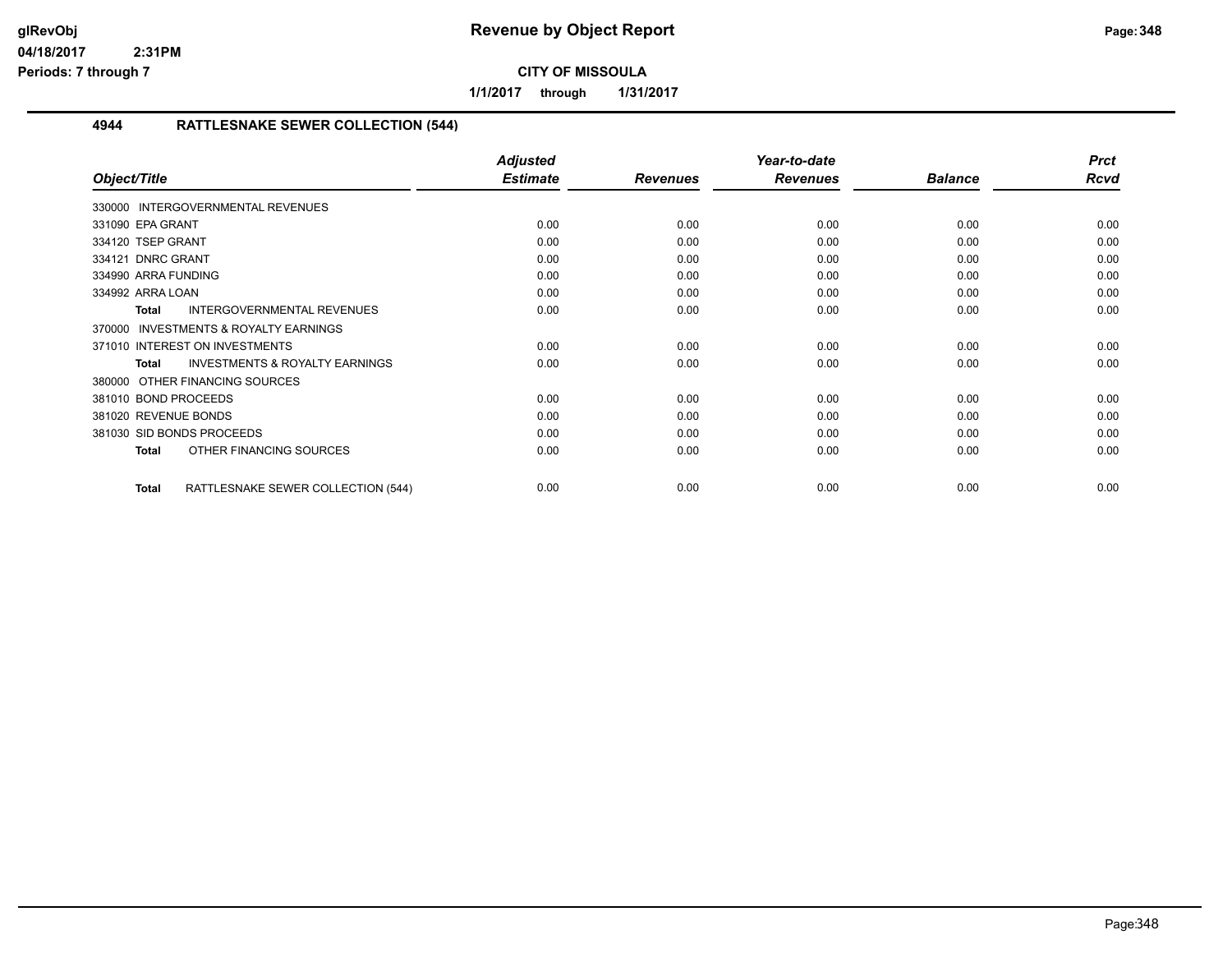**1/1/2017 through 1/31/2017**

# **4945 PHILLIPS ST TRAFFIC CALMING**

# **4945 PHILLIPS ST TRAFFIC CALMING**

|                                             | <b>Adjusted</b> |                 | Year-to-date    |                | <b>Prct</b> |
|---------------------------------------------|-----------------|-----------------|-----------------|----------------|-------------|
| Object/Title                                | <b>Estimate</b> | <b>Revenues</b> | <b>Revenues</b> | <b>Balance</b> | <b>Rcvd</b> |
| 370000 INVESTMENTS & ROYALTY EARNINGS       |                 |                 |                 |                |             |
| 371010 INTEREST ON INVESTMENTS              | 0.00            | 0.00            | 0.00            | 0.00           | 0.00        |
| INVESTMENTS & ROYALTY EARNINGS<br>Total     | 0.00            | 0.00            | 0.00            | 0.00           | 0.00        |
| 380000 OTHER FINANCING SOURCES              |                 |                 |                 |                |             |
| 381030 SID BONDS PROCEEDS                   | 0.00            | 0.00            | 0.00            | 0.00           | 0.00        |
| 383000 OPERATING TRANSFERS                  | 0.00            | 0.00            | 0.00            | 0.00           | 0.00        |
| OTHER FINANCING SOURCES<br>Total            | 0.00            | 0.00            | 0.00            | 0.00           | 0.00        |
|                                             |                 |                 |                 |                |             |
| <b>Total</b><br>PHILLIPS ST TRAFFIC CALMING | 0.00            | 0.00            | 0.00            | 0.00           | 0.00        |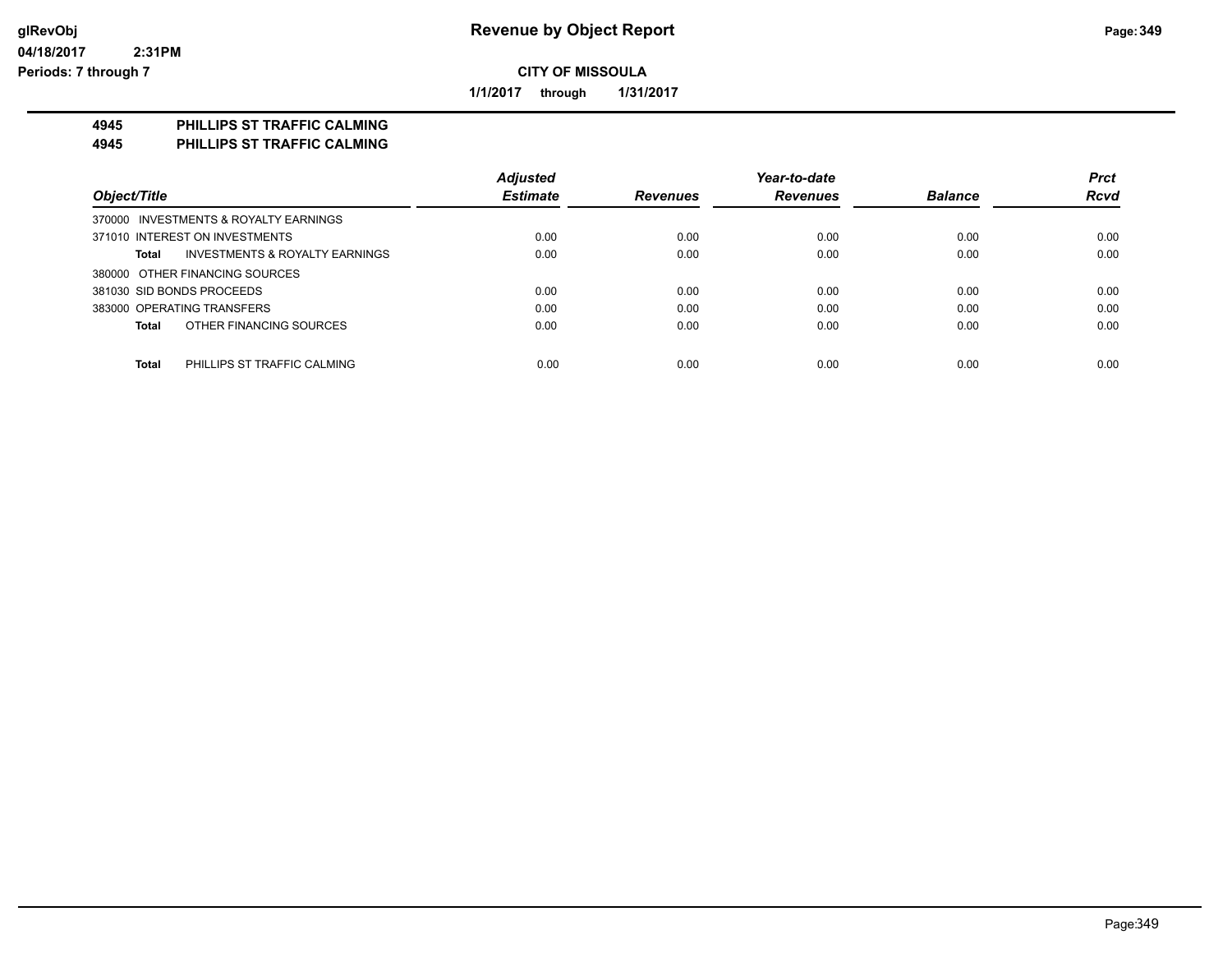**1/1/2017 through 1/31/2017**

#### **4945 PHILLIPS ST TRAFFIC CALMING**

|                                             | <b>Adjusted</b> |                 | Year-to-date    |                | <b>Prct</b> |
|---------------------------------------------|-----------------|-----------------|-----------------|----------------|-------------|
| Object/Title                                | <b>Estimate</b> | <b>Revenues</b> | <b>Revenues</b> | <b>Balance</b> | <b>Rcvd</b> |
| 370000 INVESTMENTS & ROYALTY EARNINGS       |                 |                 |                 |                |             |
| 371010 INTEREST ON INVESTMENTS              | 0.00            | 0.00            | 0.00            | 0.00           | 0.00        |
| INVESTMENTS & ROYALTY EARNINGS<br>Total     | 0.00            | 0.00            | 0.00            | 0.00           | 0.00        |
| 380000 OTHER FINANCING SOURCES              |                 |                 |                 |                |             |
| 381030 SID BONDS PROCEEDS                   | 0.00            | 0.00            | 0.00            | 0.00           | 0.00        |
| 383000 OPERATING TRANSFERS                  | 0.00            | 0.00            | 0.00            | 0.00           | 0.00        |
| OTHER FINANCING SOURCES<br>Total            | 0.00            | 0.00            | 0.00            | 0.00           | 0.00        |
| <b>Total</b><br>PHILLIPS ST TRAFFIC CALMING | 0.00            | 0.00            | 0.00            | 0.00           | 0.00        |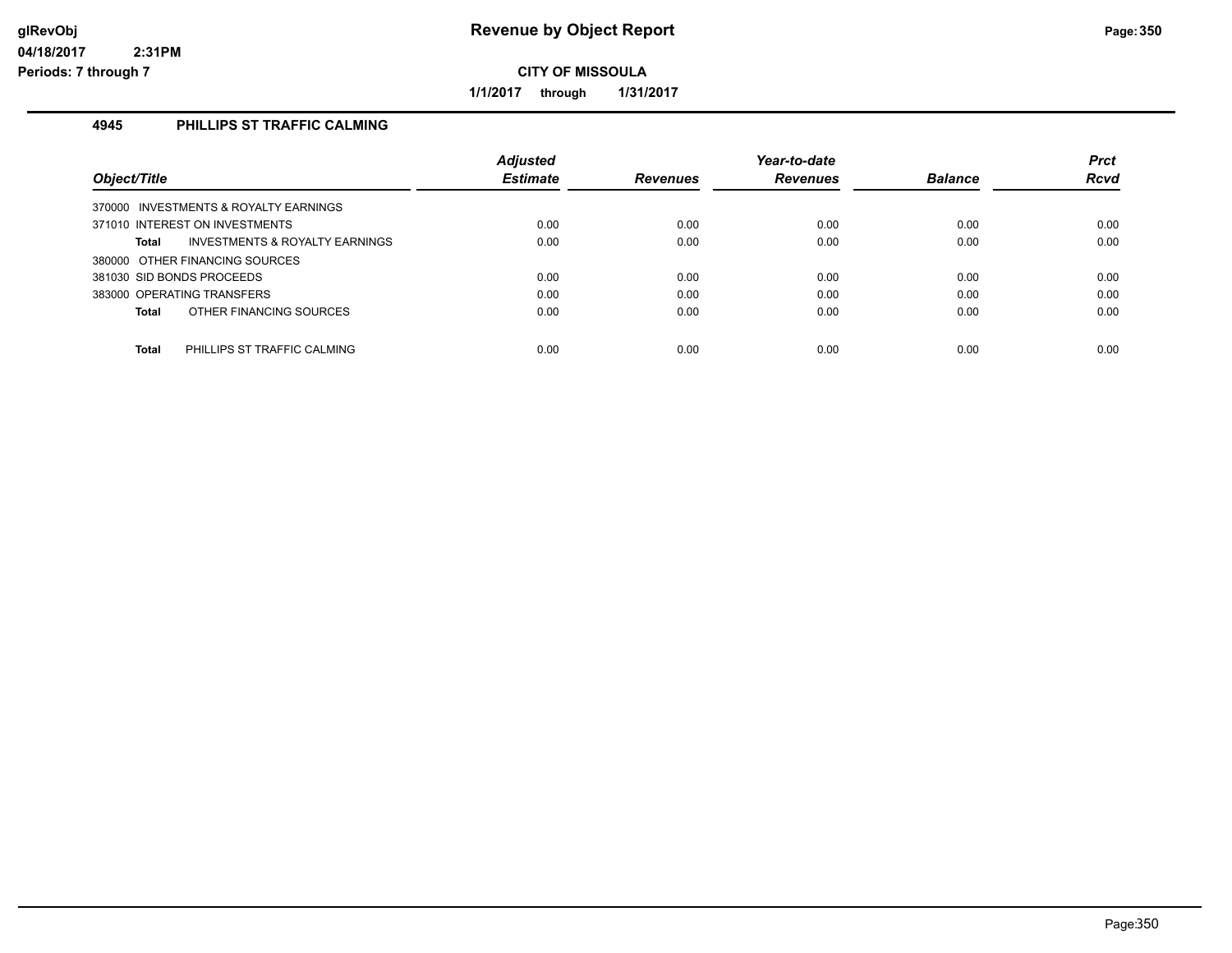**1/1/2017 through 1/31/2017**

# **4946 PATTEE CREEK DR. TRAFFIC CALMING 4946 PATTEE CREEK DR. TRAFFIC CALMING**

|                                                  | <b>Adjusted</b> |                 | Year-to-date    |                | <b>Prct</b> |
|--------------------------------------------------|-----------------|-----------------|-----------------|----------------|-------------|
| Object/Title                                     | <b>Estimate</b> | <b>Revenues</b> | <b>Revenues</b> | <b>Balance</b> | <b>Rcvd</b> |
| 370000 INVESTMENTS & ROYALTY EARNINGS            |                 |                 |                 |                |             |
| 371010 INTEREST ON INVESTMENTS                   | 0.00            | 0.00            | 0.00            | 0.00           | 0.00        |
| INVESTMENTS & ROYALTY EARNINGS<br>Total          | 0.00            | 0.00            | 0.00            | 0.00           | 0.00        |
| 380000 OTHER FINANCING SOURCES                   |                 |                 |                 |                |             |
| 381030 SID BONDS PROCEEDS                        | 0.00            | 0.00            | 0.00            | 0.00           | 0.00        |
| 383000 OPERATING TRANSFERS                       | 0.00            | 0.00            | 0.00            | 0.00           | 0.00        |
| OTHER FINANCING SOURCES<br>Total                 | 0.00            | 0.00            | 0.00            | 0.00           | 0.00        |
|                                                  |                 |                 |                 |                |             |
| <b>Total</b><br>PATTEE CREEK DR. TRAFFIC CALMING | 0.00            | 0.00            | 0.00            | 0.00           | 0.00        |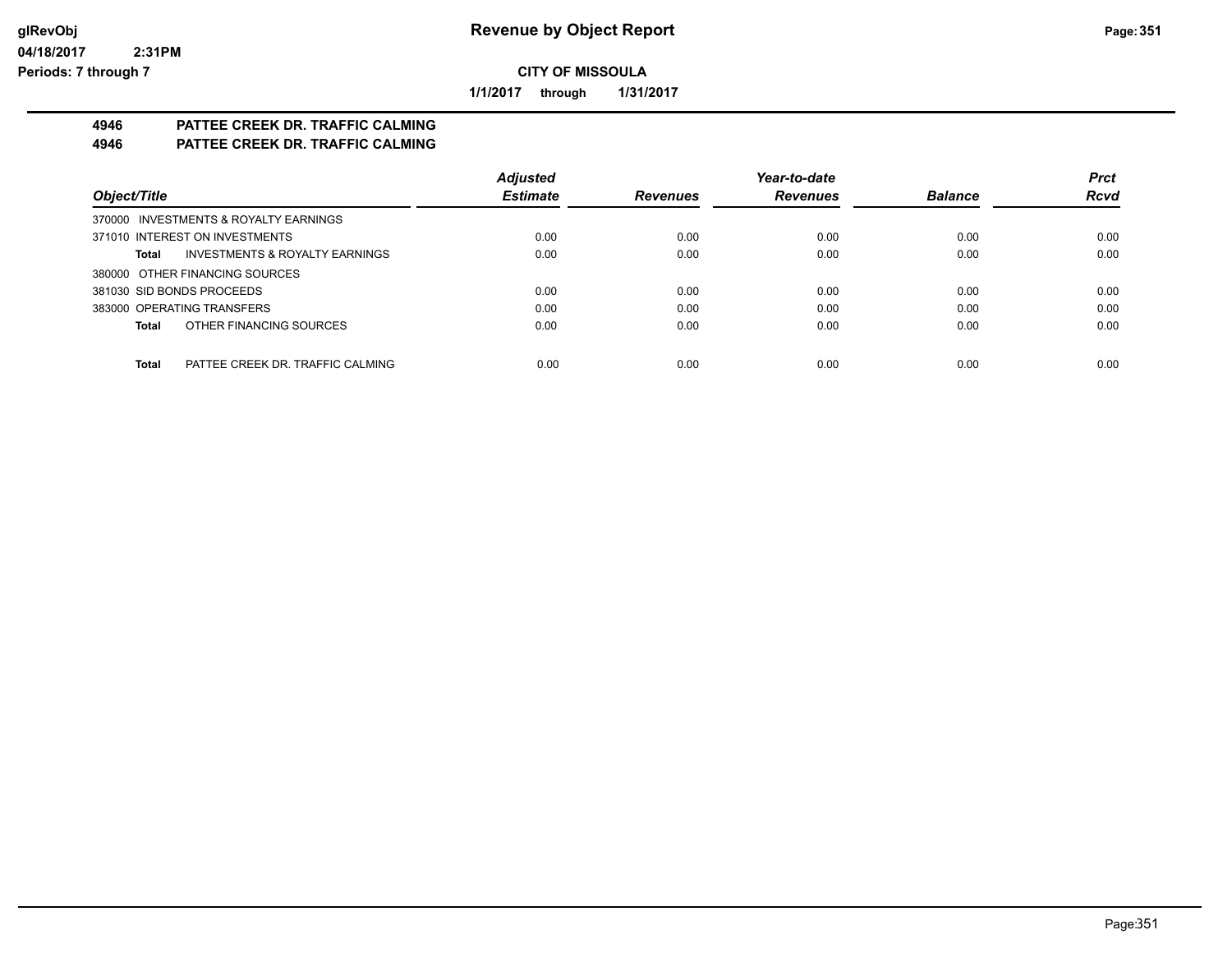**1/1/2017 through 1/31/2017**

# **4946 PATTEE CREEK DR. TRAFFIC CALMING**

|                                                  | <b>Adjusted</b> |                 | Year-to-date    |                | <b>Prct</b> |
|--------------------------------------------------|-----------------|-----------------|-----------------|----------------|-------------|
| Object/Title                                     | <b>Estimate</b> | <b>Revenues</b> | <b>Revenues</b> | <b>Balance</b> | <b>Rcvd</b> |
| 370000 INVESTMENTS & ROYALTY EARNINGS            |                 |                 |                 |                |             |
| 371010 INTEREST ON INVESTMENTS                   | 0.00            | 0.00            | 0.00            | 0.00           | 0.00        |
| INVESTMENTS & ROYALTY EARNINGS<br>Total          | 0.00            | 0.00            | 0.00            | 0.00           | 0.00        |
| 380000 OTHER FINANCING SOURCES                   |                 |                 |                 |                |             |
| 381030 SID BONDS PROCEEDS                        | 0.00            | 0.00            | 0.00            | 0.00           | 0.00        |
| 383000 OPERATING TRANSFERS                       | 0.00            | 0.00            | 0.00            | 0.00           | 0.00        |
| OTHER FINANCING SOURCES<br>Total                 | 0.00            | 0.00            | 0.00            | 0.00           | 0.00        |
|                                                  |                 |                 |                 |                |             |
| <b>Total</b><br>PATTEE CREEK DR. TRAFFIC CALMING | 0.00            | 0.00            | 0.00            | 0.00           | 0.00        |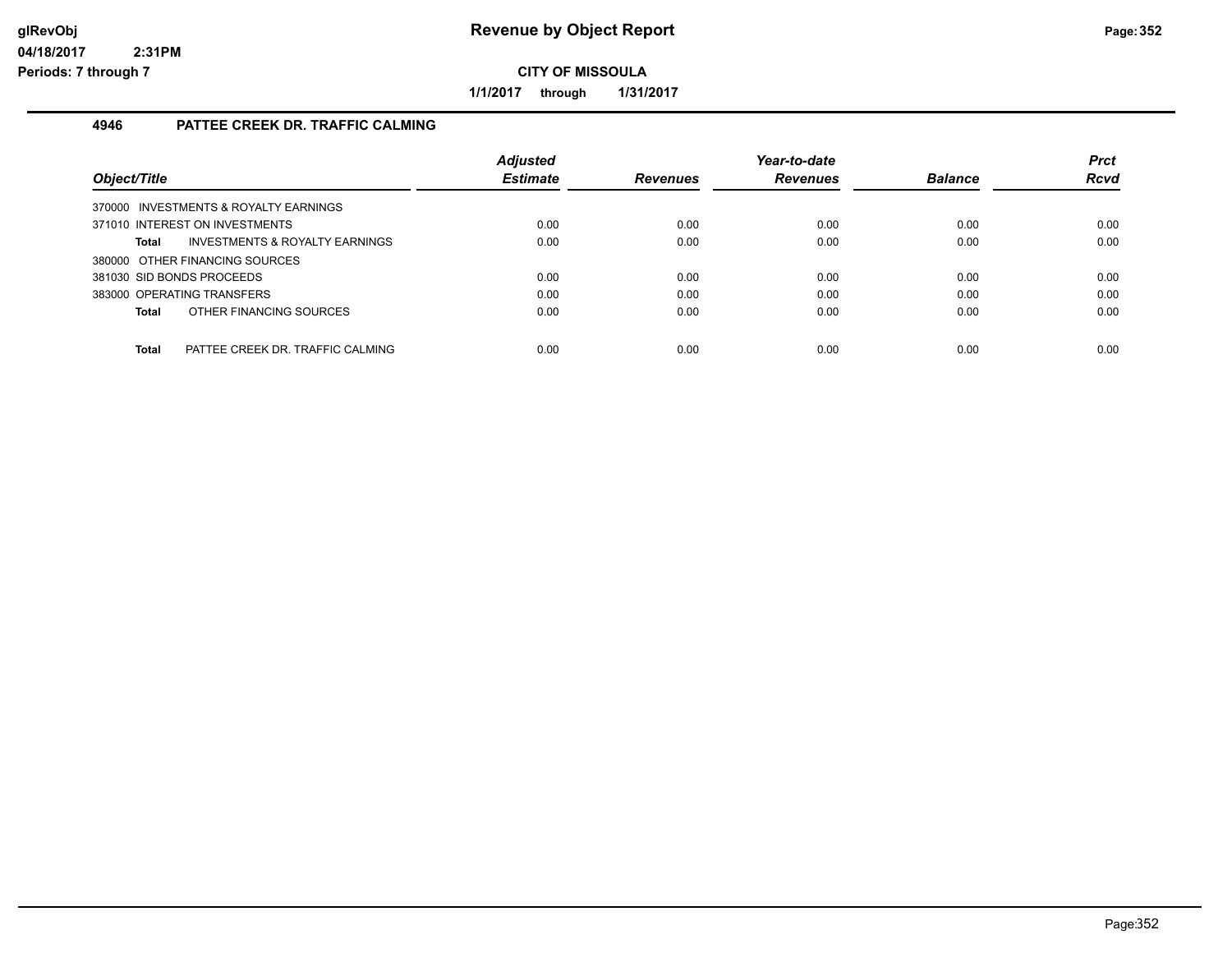**1/1/2017 through 1/31/2017**

# **4948 STORMWATER OUTFALL RETROFITS 4948 STORMWATER OUTFALL RETROFITS**

|                                              | <b>Adjusted</b> |                 | Year-to-date    |                | <b>Prct</b> |
|----------------------------------------------|-----------------|-----------------|-----------------|----------------|-------------|
| Object/Title                                 | <b>Estimate</b> | <b>Revenues</b> | <b>Revenues</b> | <b>Balance</b> | <b>Rcvd</b> |
| 330000 INTERGOVERNMENTAL REVENUES            |                 |                 |                 |                |             |
| 334121 DNRC GRANT                            | 0.00            | 0.00            | 5.508.00        | $-5,508.00$    | 0.00        |
| 337003 HEALTH DEPT-STORM WATER MGMT          | 0.00            | 0.00            | 20,000.00       | $-20,000.00$   | 0.00        |
| 337004 MRA GRANTS                            | 0.00            | 0.00            | 0.00            | 0.00           | 0.00        |
| INTERGOVERNMENTAL REVENUES<br>Total          | 0.00            | 0.00            | 25.508.00       | $-25,508.00$   | 0.00        |
| 380000 OTHER FINANCING SOURCES               |                 |                 |                 |                |             |
| 383014 TRANS FR MRA                          | 0.00            | 0.00            | 0.00            | 0.00           | 0.00        |
| 383015 TRANS FR MPC                          | 0.00            | 0.00            | 25.000.00       | $-25.000.00$   | 0.00        |
| OTHER FINANCING SOURCES<br><b>Total</b>      | 0.00            | 0.00            | 25.000.00       | $-25.000.00$   | 0.00        |
|                                              |                 |                 |                 |                |             |
| STORMWATER OUTFALL RETROFITS<br><b>Total</b> | 0.00            | 0.00            | 50.508.00       | $-50.508.00$   | 0.00        |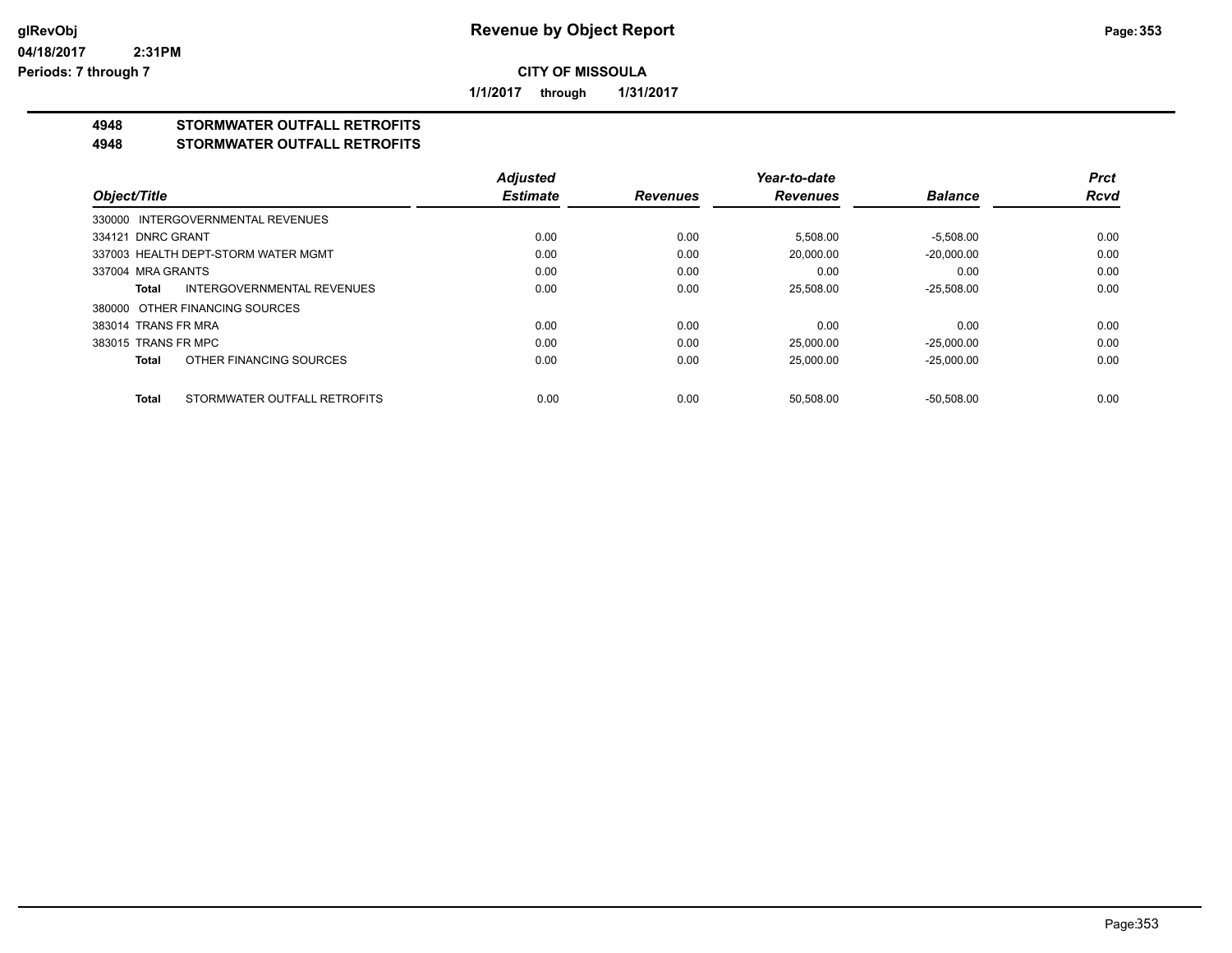**1/1/2017 through 1/31/2017**

# **4948 STORMWATER OUTFALL RETROFITS**

| Object/Title                                 | <b>Adjusted</b><br><b>Estimate</b> | <b>Revenues</b> | Year-to-date<br><b>Revenues</b> | <b>Balance</b> | <b>Prct</b><br><b>Rcvd</b> |
|----------------------------------------------|------------------------------------|-----------------|---------------------------------|----------------|----------------------------|
| INTERGOVERNMENTAL REVENUES<br>330000         |                                    |                 |                                 |                |                            |
| 334121 DNRC GRANT                            | 0.00                               | 0.00            | 5,508.00                        | $-5,508.00$    | 0.00                       |
| 337003 HEALTH DEPT-STORM WATER MGMT          | 0.00                               | 0.00            | 20,000.00                       | $-20,000.00$   | 0.00                       |
| 337004 MRA GRANTS                            | 0.00                               | 0.00            | 0.00                            | 0.00           | 0.00                       |
| INTERGOVERNMENTAL REVENUES<br>Total          | 0.00                               | 0.00            | 25,508.00                       | $-25,508.00$   | 0.00                       |
| 380000 OTHER FINANCING SOURCES               |                                    |                 |                                 |                |                            |
| 383014 TRANS FR MRA                          | 0.00                               | 0.00            | 0.00                            | 0.00           | 0.00                       |
| 383015 TRANS FR MPC                          | 0.00                               | 0.00            | 25.000.00                       | $-25.000.00$   | 0.00                       |
| OTHER FINANCING SOURCES<br>Total             | 0.00                               | 0.00            | 25,000.00                       | $-25,000.00$   | 0.00                       |
| STORMWATER OUTFALL RETROFITS<br><b>Total</b> | 0.00                               | 0.00            | 50.508.00                       | $-50.508.00$   | 0.00                       |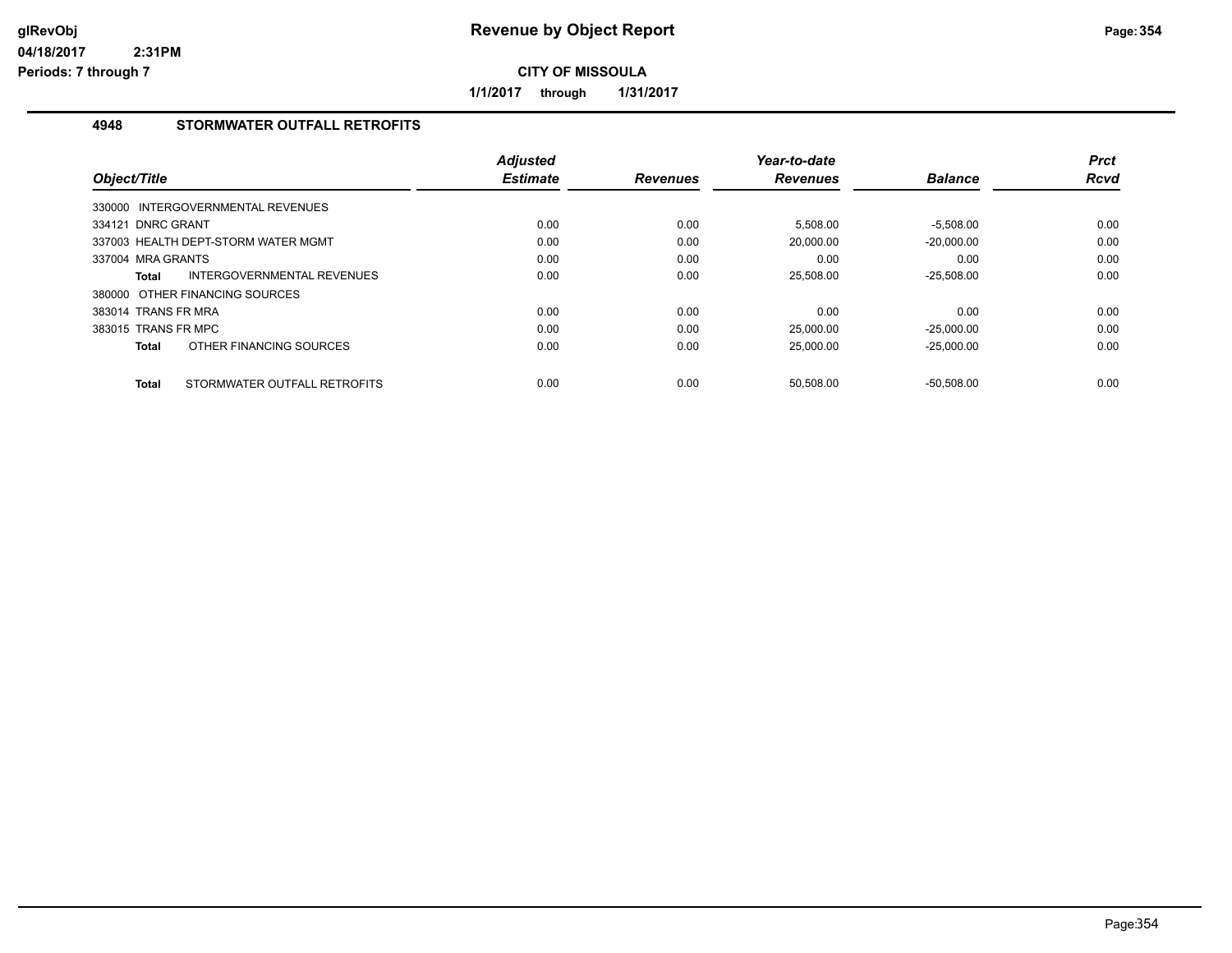**1/1/2017 through 1/31/2017**

**4949 WAYFINDING PROJECT 4949 WAYFINDING PROJECT**

|                                           | <b>Adjusted</b> |                 | Year-to-date    |                | <b>Prct</b> |
|-------------------------------------------|-----------------|-----------------|-----------------|----------------|-------------|
| Object/Title                              | <b>Estimate</b> | <b>Revenues</b> | <b>Revenues</b> | <b>Balance</b> | <b>Rcvd</b> |
| 330000 INTERGOVERNMENTAL REVENUES         |                 |                 |                 |                |             |
| 334125 FWP GRANT                          | 0.00            | 11.997.08       | 11.997.08       | $-11.997.08$   | 0.00        |
| INTERGOVERNMENTAL REVENUES<br>Total       | 0.00            | 11,997.08       | 11,997.08       | $-11,997.08$   | 0.00        |
| 360000 MISCELLANEOUS REVENUES             |                 |                 |                 |                |             |
| 365000 DONATIONS                          | 0.00            | 0.00            | 0.00            | 0.00           | 0.00        |
| <b>MISCELLANEOUS REVENUES</b><br>Total    | 0.00            | 0.00            | 0.00            | 0.00           | 0.00        |
| 380000 OTHER FINANCING SOURCES            |                 |                 |                 |                |             |
| 383042 TRANSFERS FROM OTHER FUNDS         | 0.00            | 0.00            | 0.00            | 0.00           | 0.00        |
| OTHER FINANCING SOURCES<br>Total          | 0.00            | 0.00            | 0.00            | 0.00           | 0.00        |
|                                           |                 |                 |                 |                |             |
| <b>WAYFINDING PROJECT</b><br><b>Total</b> | 0.00            | 11.997.08       | 11.997.08       | $-11.997.08$   | 0.00        |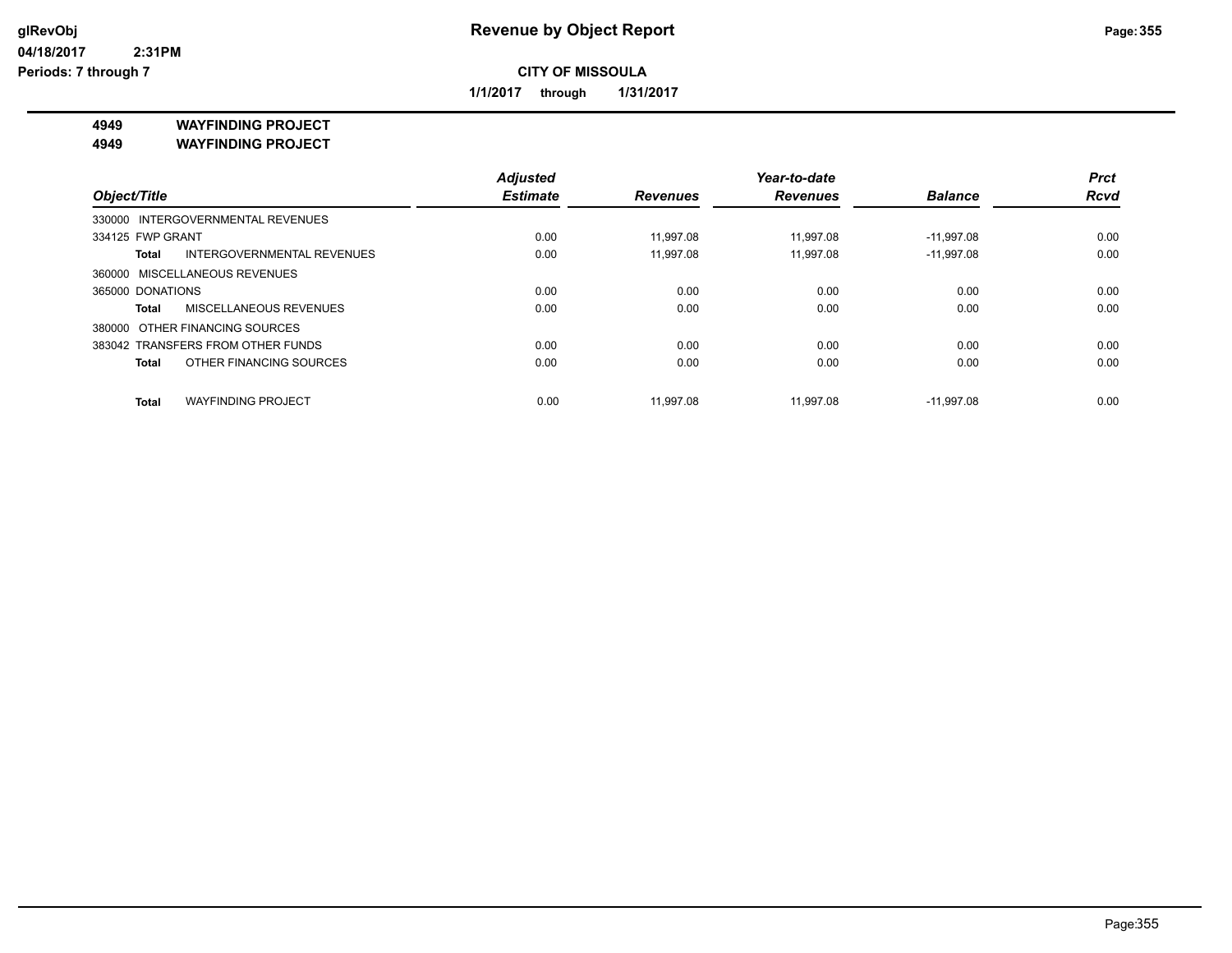**1/1/2017 through 1/31/2017**

#### **4949 WAYFINDING PROJECT**

| Object/Title                              | <b>Adjusted</b><br><b>Estimate</b> | <b>Revenues</b> | Year-to-date<br><b>Revenues</b> | <b>Balance</b> | <b>Prct</b><br>Rcvd |
|-------------------------------------------|------------------------------------|-----------------|---------------------------------|----------------|---------------------|
| 330000 INTERGOVERNMENTAL REVENUES         |                                    |                 |                                 |                |                     |
| 334125 FWP GRANT                          | 0.00                               | 11.997.08       | 11.997.08                       | $-11.997.08$   | 0.00                |
| INTERGOVERNMENTAL REVENUES<br>Total       | 0.00                               | 11,997.08       | 11.997.08                       | $-11,997.08$   | 0.00                |
| MISCELLANEOUS REVENUES<br>360000          |                                    |                 |                                 |                |                     |
| 365000 DONATIONS                          | 0.00                               | 0.00            | 0.00                            | 0.00           | 0.00                |
| MISCELLANEOUS REVENUES<br><b>Total</b>    | 0.00                               | 0.00            | 0.00                            | 0.00           | 0.00                |
| OTHER FINANCING SOURCES<br>380000         |                                    |                 |                                 |                |                     |
| 383042 TRANSFERS FROM OTHER FUNDS         | 0.00                               | 0.00            | 0.00                            | 0.00           | 0.00                |
| <b>Total</b><br>OTHER FINANCING SOURCES   | 0.00                               | 0.00            | 0.00                            | 0.00           | 0.00                |
| <b>WAYFINDING PROJECT</b><br><b>Total</b> | 0.00                               | 11.997.08       | 11.997.08                       | $-11.997.08$   | 0.00                |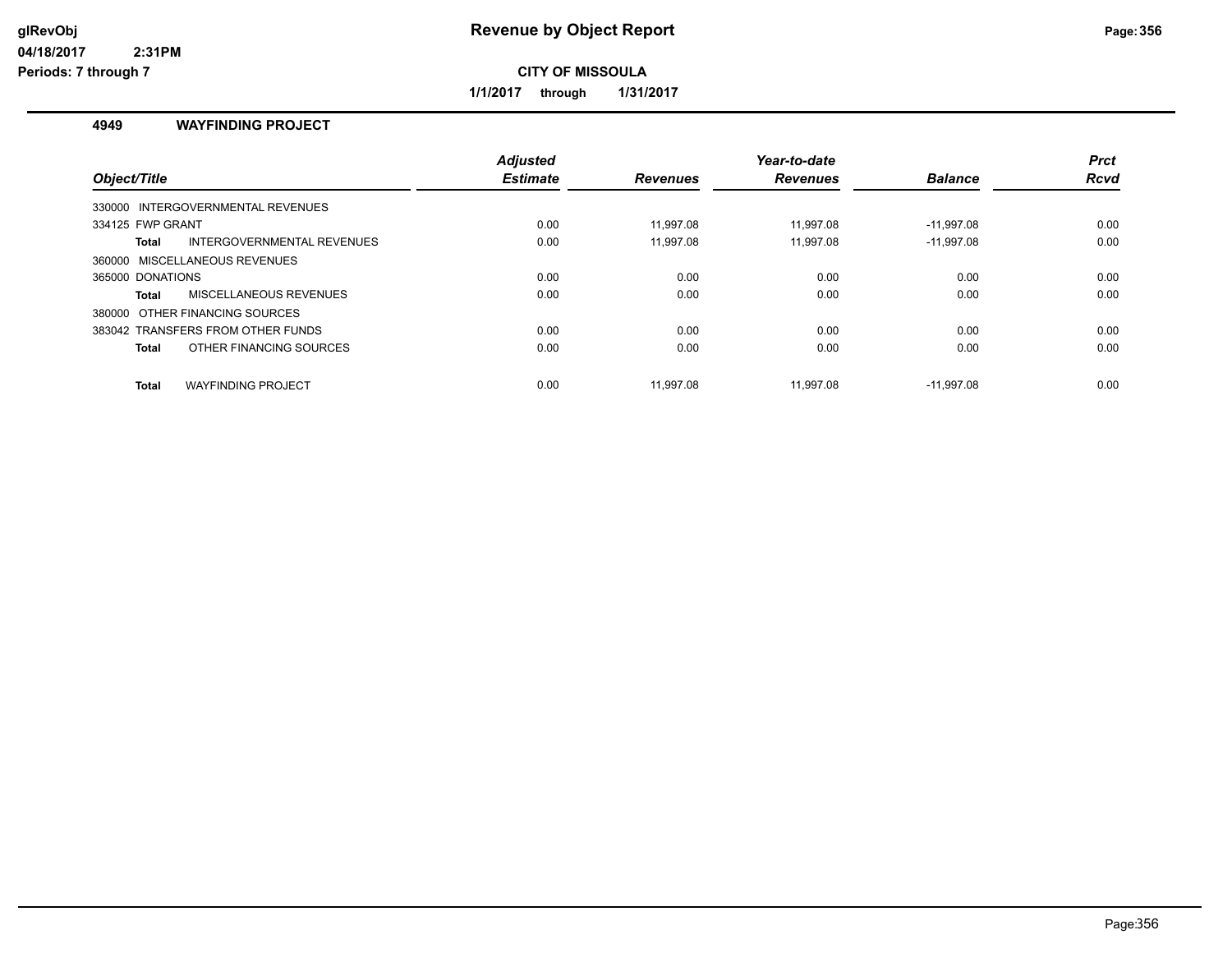**1/1/2017 through 1/31/2017**

**4990 ARRA ENHANCEMENTS 4990 ARRA ENHANCEMENTS**

|                                         | <b>Adjusted</b> |                 | Year-to-date    |                | <b>Prct</b> |
|-----------------------------------------|-----------------|-----------------|-----------------|----------------|-------------|
| Object/Title                            | <b>Estimate</b> | <b>Revenues</b> | <b>Revenues</b> | <b>Balance</b> | <b>Rcvd</b> |
| 330000 INTERGOVERNMENTAL REVENUES       |                 |                 |                 |                |             |
| 334990 ARRA FUNDING                     | 0.00            | 0.00            | 0.00            | 0.00           | 0.00        |
| INTERGOVERNMENTAL REVENUES<br>Total     | 0.00            | 0.00            | 0.00            | 0.00           | 0.00        |
| 370000 INVESTMENTS & ROYALTY EARNINGS   |                 |                 |                 |                |             |
| 371010 INTEREST ON INVESTMENTS          | 0.00            | 0.00            | 0.00            | 0.00           | 0.00        |
| INVESTMENTS & ROYALTY EARNINGS<br>Total | 0.00            | 0.00            | 0.00            | 0.00           | 0.00        |
|                                         |                 |                 |                 |                |             |
| <b>Total</b><br>ARRA ENHANCEMENTS       | 0.00            | 0.00            | 0.00            | 0.00           | 0.00        |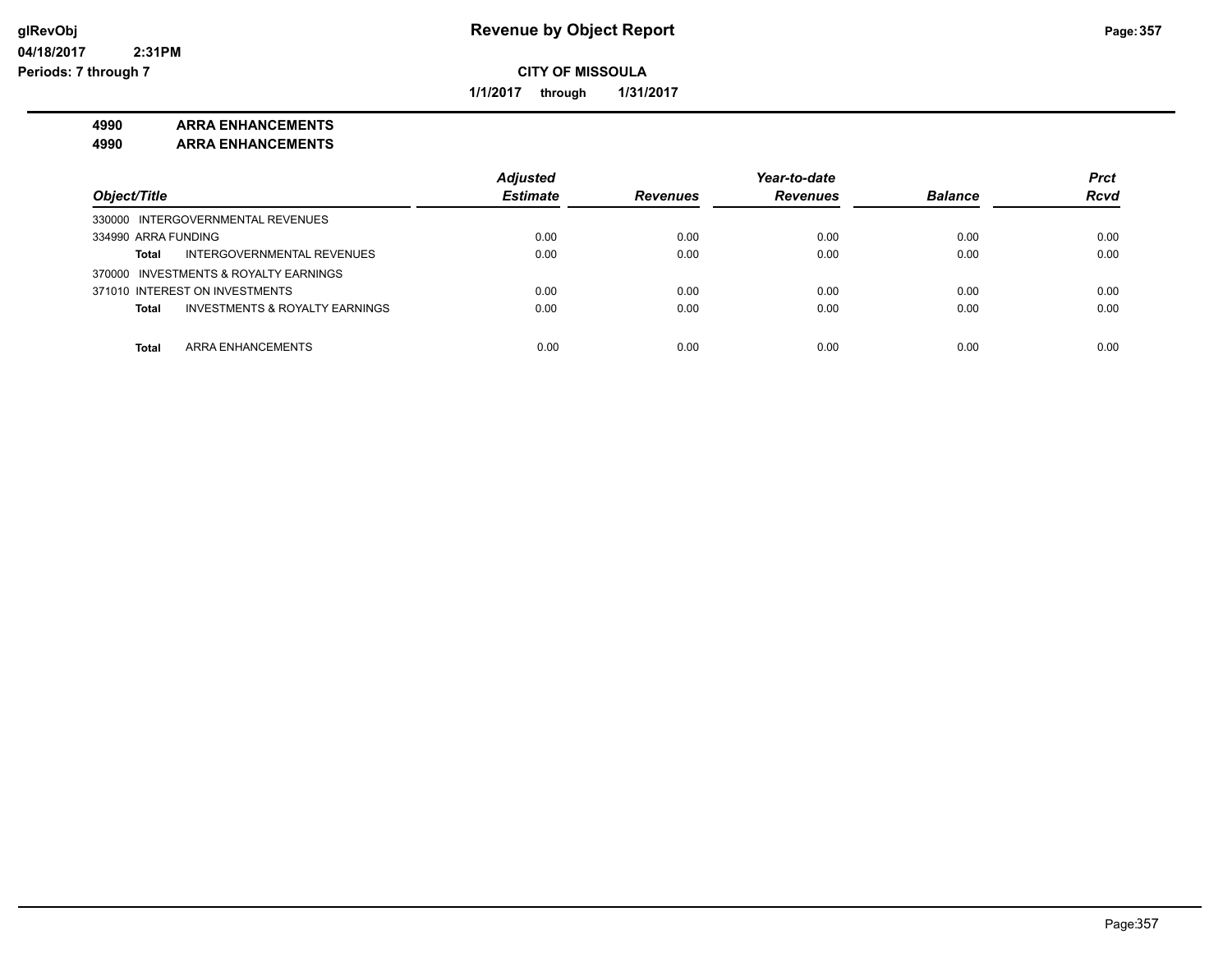**1/1/2017 through 1/31/2017**

#### **4990 ARRA ENHANCEMENTS**

|                                                           | <b>Adjusted</b> |                 | Year-to-date    |                |             |
|-----------------------------------------------------------|-----------------|-----------------|-----------------|----------------|-------------|
| Object/Title                                              | <b>Estimate</b> | <b>Revenues</b> | <b>Revenues</b> | <b>Balance</b> | <b>Rcvd</b> |
| 330000 INTERGOVERNMENTAL REVENUES                         |                 |                 |                 |                |             |
| 334990 ARRA FUNDING                                       | 0.00            | 0.00            | 0.00            | 0.00           | 0.00        |
| INTERGOVERNMENTAL REVENUES<br>Total                       | 0.00            | 0.00            | 0.00            | 0.00           | 0.00        |
| 370000 INVESTMENTS & ROYALTY EARNINGS                     |                 |                 |                 |                |             |
| 371010 INTEREST ON INVESTMENTS                            | 0.00            | 0.00            | 0.00            | 0.00           | 0.00        |
| <b>INVESTMENTS &amp; ROYALTY EARNINGS</b><br><b>Total</b> | 0.00            | 0.00            | 0.00            | 0.00           | 0.00        |
| <b>Total</b><br>ARRA ENHANCEMENTS                         | 0.00            | 0.00            | 0.00            | 0.00           | 0.00        |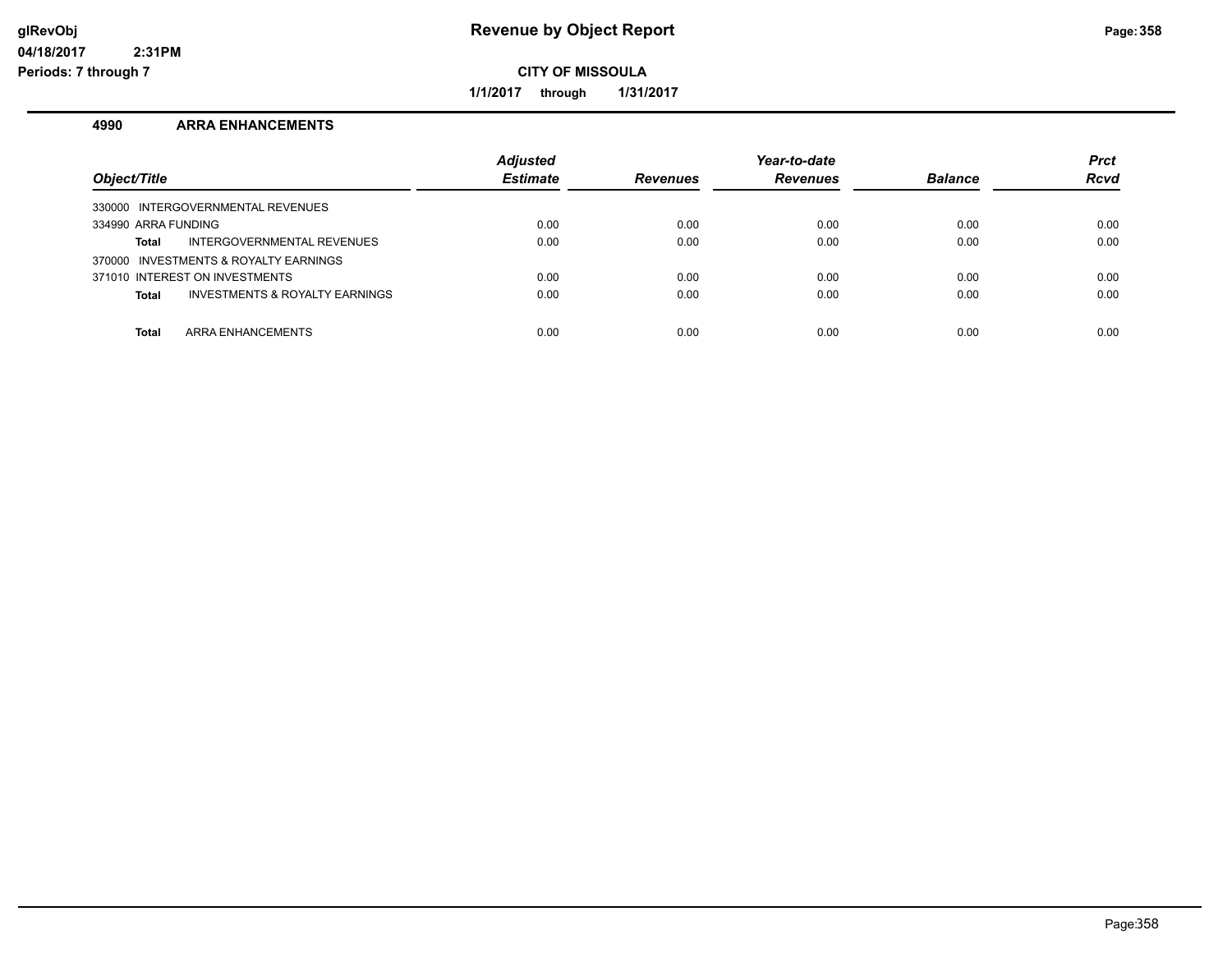**1/1/2017 through 1/31/2017**

# **4991 ARRA HB645**

**4991 ARRA HB645**

|                                                     | <b>Adjusted</b> |                 | Year-to-date    |                | <b>Prct</b> |
|-----------------------------------------------------|-----------------|-----------------|-----------------|----------------|-------------|
| Object/Title                                        | <b>Estimate</b> | <b>Revenues</b> | <b>Revenues</b> | <b>Balance</b> | <b>Rcvd</b> |
| INTERGOVERNMENTAL REVENUES<br>330000                |                 |                 |                 |                |             |
| 334991 ARRA HB645 FUNDING                           | 0.00            | 0.00            | 0.00            | 0.00           | 0.00        |
| 336023 STATE CONTRIB. - PERS                        | 0.00            | 0.00            | 0.00            | 0.00           | 0.00        |
| <b>INTERGOVERNMENTAL REVENUES</b><br>Total          | 0.00            | 0.00            | 0.00            | 0.00           | 0.00        |
| 340000 CHARGES FOR SERVICES                         |                 |                 |                 |                |             |
| 343005 NON-ARRA MOUNTAIN WATER CONTRACT             | 0.00            | 0.00            | 0.00            | 0.00           | 0.00        |
| <b>CHARGES FOR SERVICES</b><br>Total                | 0.00            | 0.00            | 0.00            | 0.00           | 0.00        |
| 360000 MISCELLANEOUS REVENUES                       |                 |                 |                 |                |             |
| 360000 MISCELLANEOUS REVENUES                       | 0.00            | 0.00            | 0.00            | 0.00           | 0.00        |
| MISCELLANEOUS REVENUES<br>Total                     | 0.00            | 0.00            | 0.00            | 0.00           | 0.00        |
| <b>INVESTMENTS &amp; ROYALTY EARNINGS</b><br>370000 |                 |                 |                 |                |             |
| 371010 INTEREST ON INVESTMENTS                      | 0.00            | 0.00            | 0.00            | 0.00           | 0.00        |
| <b>INVESTMENTS &amp; ROYALTY EARNINGS</b><br>Total  | 0.00            | 0.00            | 0.00            | 0.00           | 0.00        |
| ARRA HB645<br><b>Total</b>                          | 0.00            | 0.00            | 0.00            | 0.00           | 0.00        |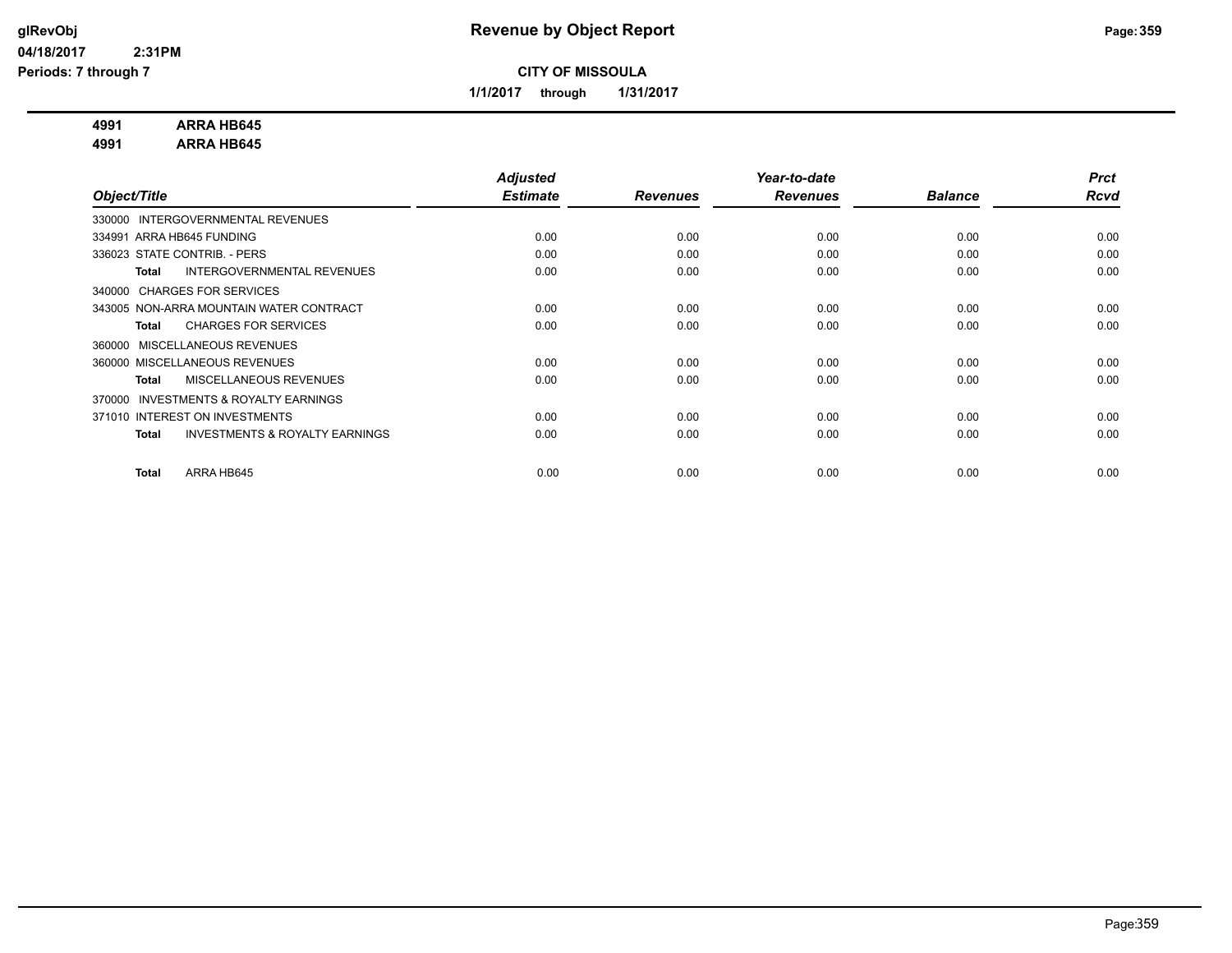**1/1/2017 through 1/31/2017**

#### **4991 ARRA HB645**

| Object/Title                                              | <b>Adjusted</b><br><b>Estimate</b> | <b>Revenues</b> | Year-to-date<br><b>Revenues</b> | <b>Balance</b> | <b>Prct</b><br><b>Rcvd</b> |
|-----------------------------------------------------------|------------------------------------|-----------------|---------------------------------|----------------|----------------------------|
|                                                           |                                    |                 |                                 |                |                            |
| 330000 INTERGOVERNMENTAL REVENUES                         |                                    |                 |                                 |                |                            |
| 334991 ARRA HB645 FUNDING                                 | 0.00                               | 0.00            | 0.00                            | 0.00           | 0.00                       |
| 336023 STATE CONTRIB. - PERS                              | 0.00                               | 0.00            | 0.00                            | 0.00           | 0.00                       |
| <b>INTERGOVERNMENTAL REVENUES</b><br><b>Total</b>         | 0.00                               | 0.00            | 0.00                            | 0.00           | 0.00                       |
| 340000 CHARGES FOR SERVICES                               |                                    |                 |                                 |                |                            |
| 343005 NON-ARRA MOUNTAIN WATER CONTRACT                   | 0.00                               | 0.00            | 0.00                            | 0.00           | 0.00                       |
| <b>CHARGES FOR SERVICES</b><br><b>Total</b>               | 0.00                               | 0.00            | 0.00                            | 0.00           | 0.00                       |
| 360000 MISCELLANEOUS REVENUES                             |                                    |                 |                                 |                |                            |
| 360000 MISCELLANEOUS REVENUES                             | 0.00                               | 0.00            | 0.00                            | 0.00           | 0.00                       |
| MISCELLANEOUS REVENUES<br><b>Total</b>                    | 0.00                               | 0.00            | 0.00                            | 0.00           | 0.00                       |
| 370000 INVESTMENTS & ROYALTY EARNINGS                     |                                    |                 |                                 |                |                            |
| 371010 INTEREST ON INVESTMENTS                            | 0.00                               | 0.00            | 0.00                            | 0.00           | 0.00                       |
| <b>INVESTMENTS &amp; ROYALTY EARNINGS</b><br><b>Total</b> | 0.00                               | 0.00            | 0.00                            | 0.00           | 0.00                       |
|                                                           |                                    |                 |                                 |                |                            |
| ARRA HB645<br><b>Total</b>                                | 0.00                               | 0.00            | 0.00                            | 0.00           | 0.00                       |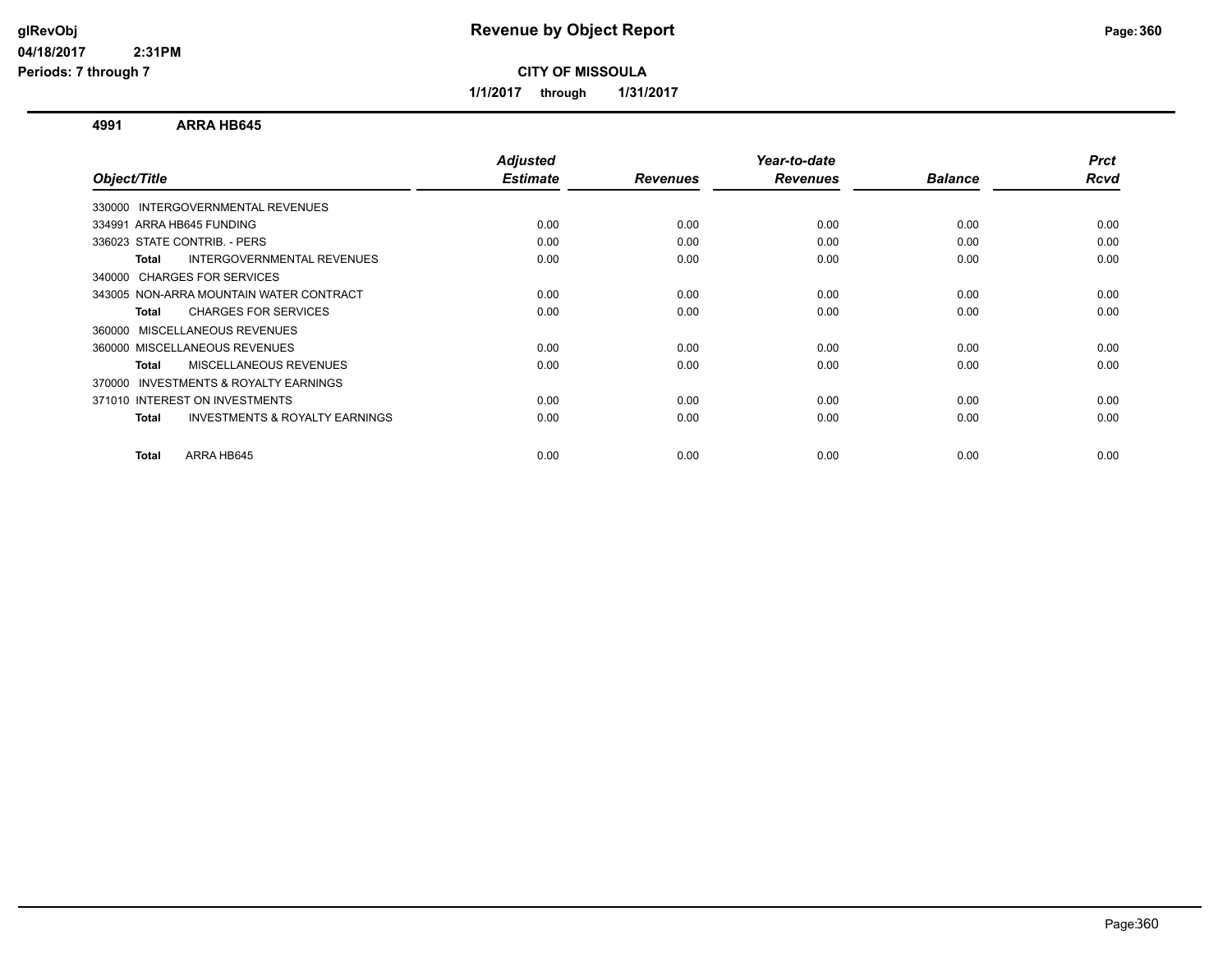**1/1/2017 through 1/31/2017**

**4992 WFL MILLER CREEK ROAD**

**4992 WFL MILLER CREEK ROAD**

|                                                           | <b>Adjusted</b> |                 | Year-to-date    |                | <b>Prct</b> |
|-----------------------------------------------------------|-----------------|-----------------|-----------------|----------------|-------------|
| Object/Title                                              | <b>Estimate</b> | <b>Revenues</b> | <b>Revenues</b> | <b>Balance</b> | <b>Rcvd</b> |
| 330000 INTERGOVERNMENTAL REVENUES                         |                 |                 |                 |                |             |
| 334990 ARRA FUNDING                                       | 0.00            | 0.00            | 0.00            | 0.00           | 0.00        |
| INTERGOVERNMENTAL REVENUES<br>Total                       | 0.00            | 0.00            | 0.00            | 0.00           | 0.00        |
| 370000 INVESTMENTS & ROYALTY EARNINGS                     |                 |                 |                 |                |             |
| 371010 INTEREST ON INVESTMENTS                            | 0.00            | 0.00            | 0.00            | 0.00           | 0.00        |
| <b>INVESTMENTS &amp; ROYALTY EARNINGS</b><br><b>Total</b> | 0.00            | 0.00            | 0.00            | 0.00           | 0.00        |
|                                                           |                 |                 |                 |                |             |
| <b>Total</b><br>WFL MILLER CREEK ROAD                     | 0.00            | 0.00            | 0.00            | 0.00           | 0.00        |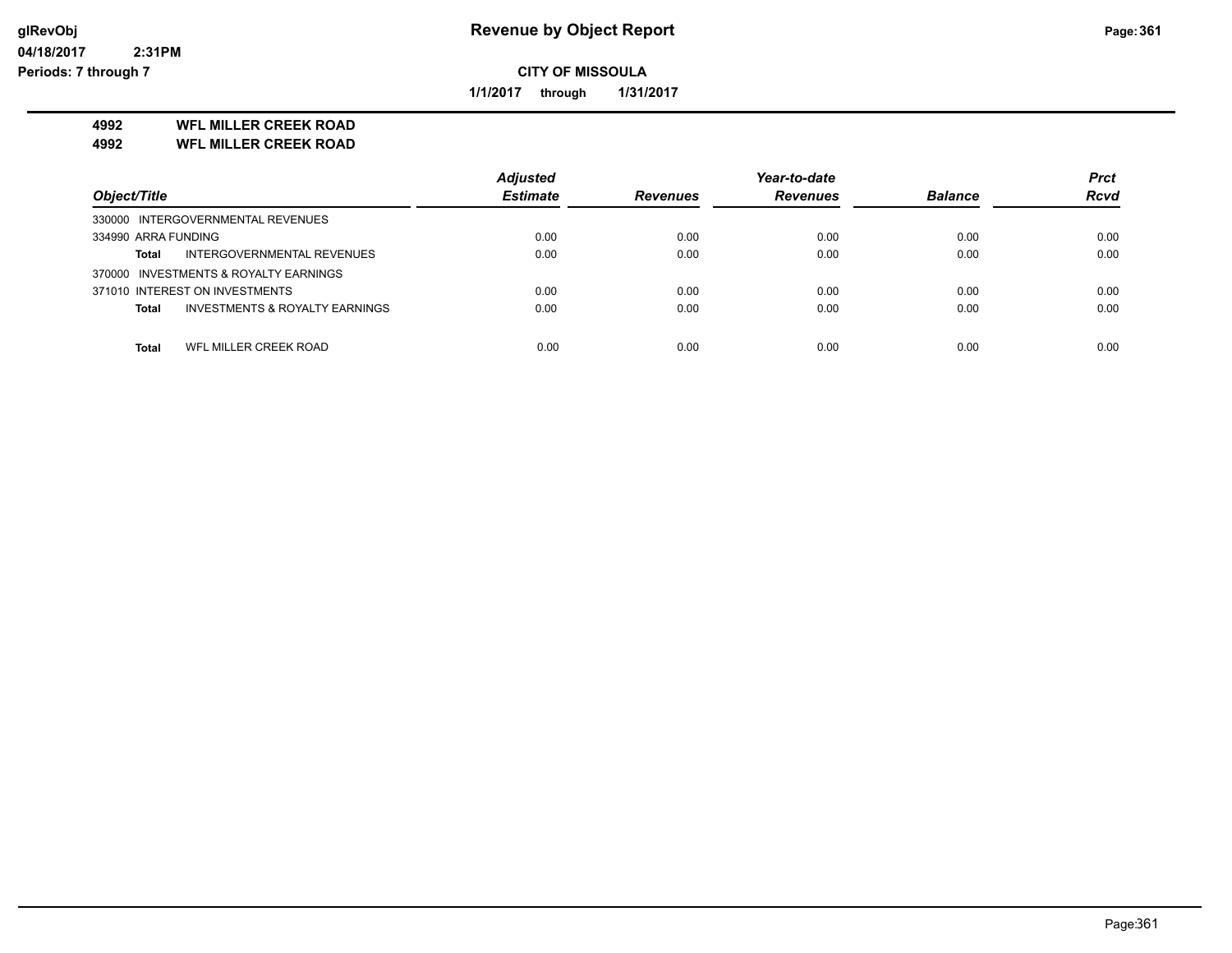**1/1/2017 through 1/31/2017**

#### **4992 WFL MILLER CREEK ROAD**

|                                                | <b>Adjusted</b> |                 | Year-to-date    |                |             |
|------------------------------------------------|-----------------|-----------------|-----------------|----------------|-------------|
| Object/Title                                   | <b>Estimate</b> | <b>Revenues</b> | <b>Revenues</b> | <b>Balance</b> | <b>Rcvd</b> |
| 330000 INTERGOVERNMENTAL REVENUES              |                 |                 |                 |                |             |
| 334990 ARRA FUNDING                            | 0.00            | 0.00            | 0.00            | 0.00           | 0.00        |
| INTERGOVERNMENTAL REVENUES<br>Total            | 0.00            | 0.00            | 0.00            | 0.00           | 0.00        |
| 370000 INVESTMENTS & ROYALTY EARNINGS          |                 |                 |                 |                |             |
| 371010 INTEREST ON INVESTMENTS                 | 0.00            | 0.00            | 0.00            | 0.00           | 0.00        |
| INVESTMENTS & ROYALTY EARNINGS<br><b>Total</b> | 0.00            | 0.00            | 0.00            | 0.00           | 0.00        |
| Total<br>WFL MILLER CREEK ROAD                 | 0.00            | 0.00            | 0.00            | 0.00           | 0.00        |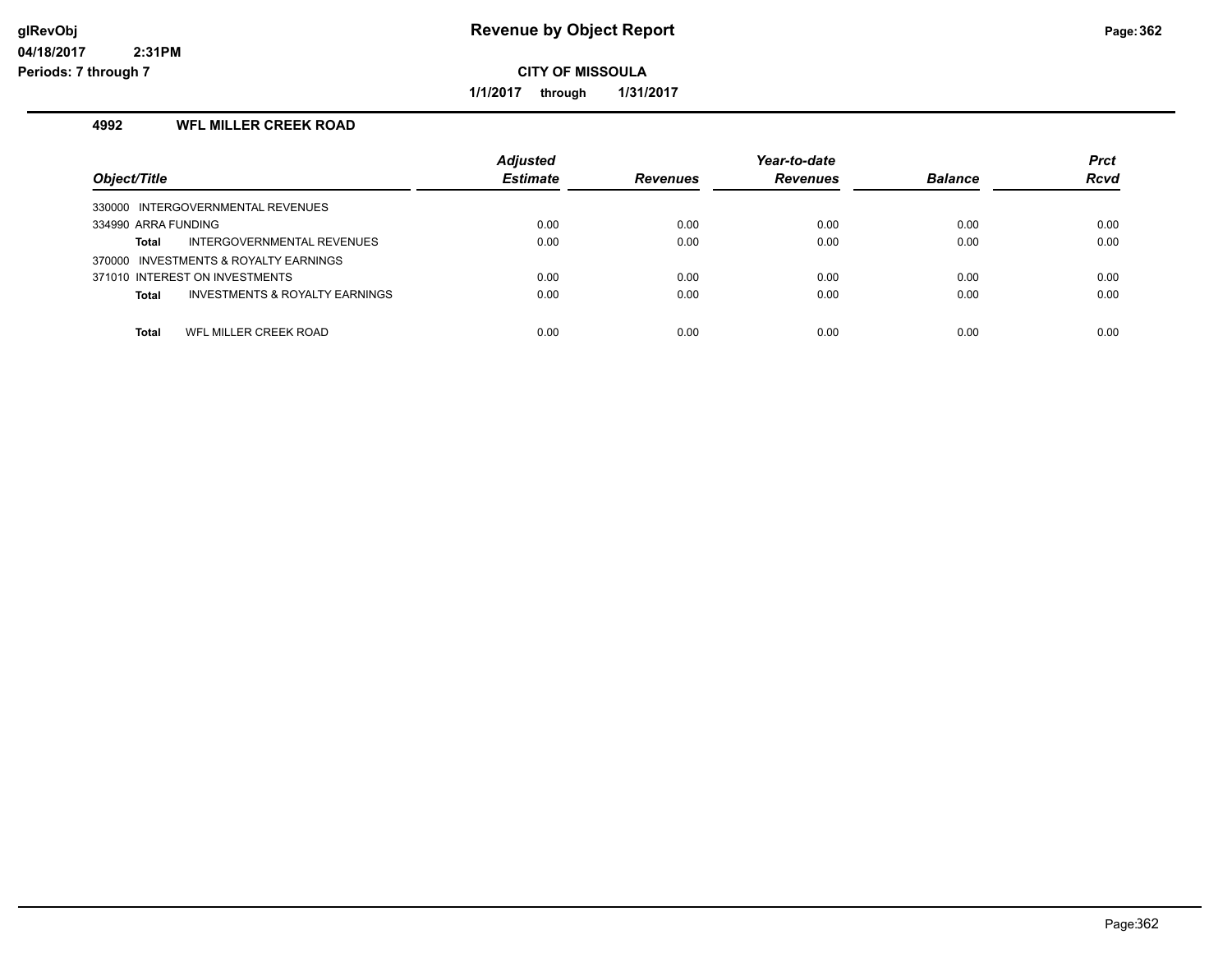**1/1/2017 through 1/31/2017**

**4993 WESTERN FEDERAL LANDS 4993 WESTERN FEDERAL LANDS**

|                                                    | <b>Adjusted</b> |                 | Year-to-date    |                | <b>Prct</b> |
|----------------------------------------------------|-----------------|-----------------|-----------------|----------------|-------------|
| Object/Title                                       | <b>Estimate</b> | <b>Revenues</b> | <b>Revenues</b> | <b>Balance</b> | Rcvd        |
| 330000 INTERGOVERNMENTAL REVENUES                  |                 |                 |                 |                |             |
| 331005 WESTERN FEDERAL LANDS GRANT                 | 0.00            | 0.00            | 0.00            | 0.00           | 0.00        |
| 334125 FWP GRANT                                   | 0.00            | 0.00            | 0.00            | 0.00           | 0.00        |
| INTERGOVERNMENTAL REVENUES<br>Total                | 0.00            | 0.00            | 0.00            | 0.00           | 0.00        |
| 360000 MISCELLANEOUS REVENUES                      |                 |                 |                 |                |             |
| 365010 FRIENDS OF MISSOULA PARKS DONATION          | 0.00            | 0.00            | 0.00            | 0.00           | 0.00        |
| MISCELLANEOUS REVENUES<br>Total                    | 0.00            | 0.00            | 0.00            | 0.00           | 0.00        |
| 370000 INVESTMENTS & ROYALTY EARNINGS              |                 |                 |                 |                |             |
| 371010 INTEREST ON INVESTMENTS                     | 0.00            | 0.00            | 0.00            | 0.00           | 0.00        |
| <b>INVESTMENTS &amp; ROYALTY EARNINGS</b><br>Total | 0.00            | 0.00            | 0.00            | 0.00           | 0.00        |
| <b>WESTERN FEDERAL LANDS</b><br><b>Total</b>       | 0.00            | 0.00            | 0.00            | 0.00           | 0.00        |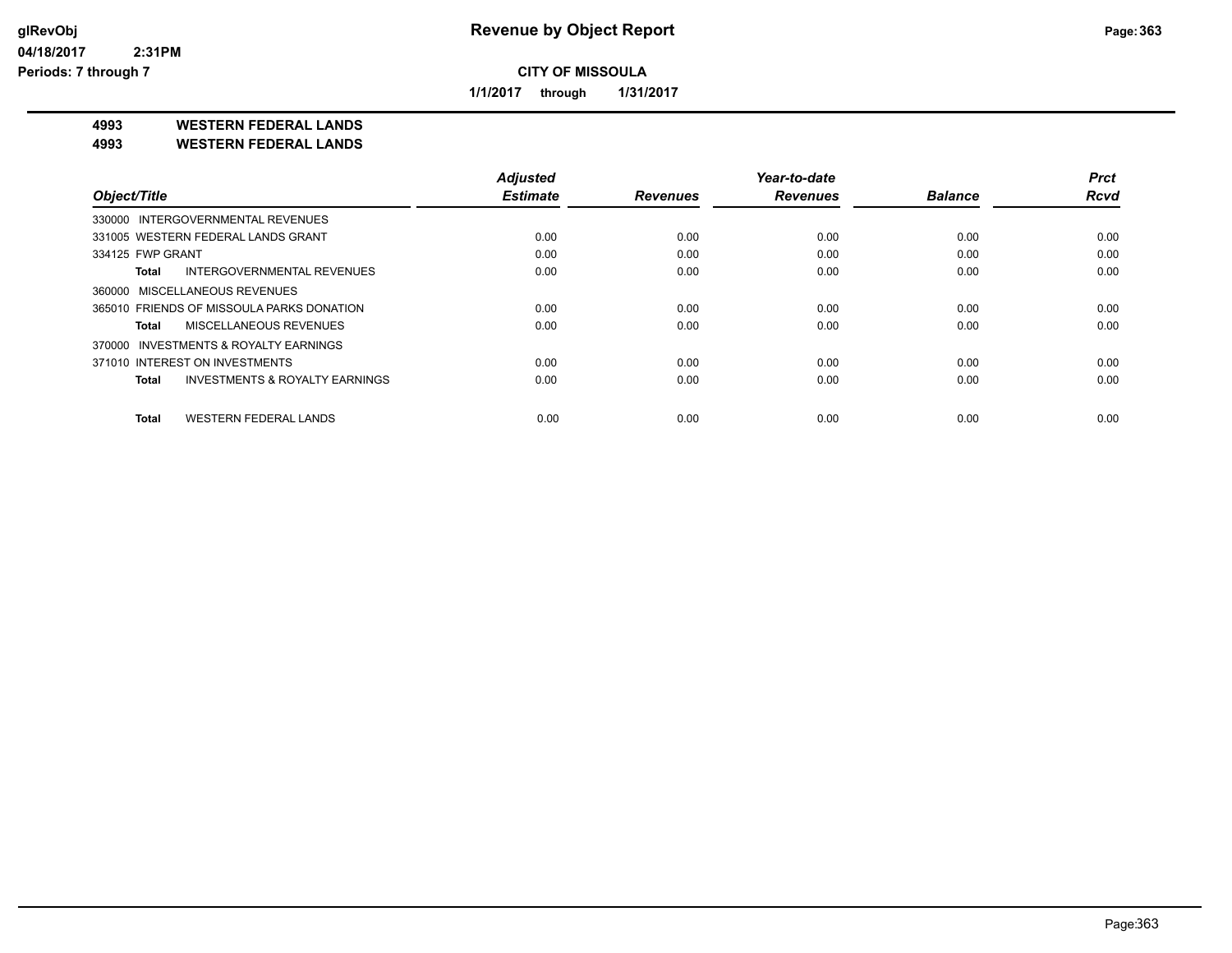**1/1/2017 through 1/31/2017**

#### **4993 WESTERN FEDERAL LANDS**

|                                                    | <b>Adjusted</b> |                 | Year-to-date    |                | <b>Prct</b> |
|----------------------------------------------------|-----------------|-----------------|-----------------|----------------|-------------|
| Object/Title                                       | <b>Estimate</b> | <b>Revenues</b> | <b>Revenues</b> | <b>Balance</b> | <b>Rcvd</b> |
| 330000 INTERGOVERNMENTAL REVENUES                  |                 |                 |                 |                |             |
| 331005 WESTERN FEDERAL LANDS GRANT                 | 0.00            | 0.00            | 0.00            | 0.00           | 0.00        |
| 334125 FWP GRANT                                   | 0.00            | 0.00            | 0.00            | 0.00           | 0.00        |
| <b>Total</b><br>INTERGOVERNMENTAL REVENUES         | 0.00            | 0.00            | 0.00            | 0.00           | 0.00        |
| MISCELLANEOUS REVENUES<br>360000                   |                 |                 |                 |                |             |
| 365010 FRIENDS OF MISSOULA PARKS DONATION          | 0.00            | 0.00            | 0.00            | 0.00           | 0.00        |
| MISCELLANEOUS REVENUES<br>Total                    | 0.00            | 0.00            | 0.00            | 0.00           | 0.00        |
| INVESTMENTS & ROYALTY EARNINGS<br>370000           |                 |                 |                 |                |             |
| 371010 INTEREST ON INVESTMENTS                     | 0.00            | 0.00            | 0.00            | 0.00           | 0.00        |
| <b>INVESTMENTS &amp; ROYALTY EARNINGS</b><br>Total | 0.00            | 0.00            | 0.00            | 0.00           | 0.00        |
| <b>WESTERN FEDERAL LANDS</b><br><b>Total</b>       | 0.00            | 0.00            | 0.00            | 0.00           | 0.00        |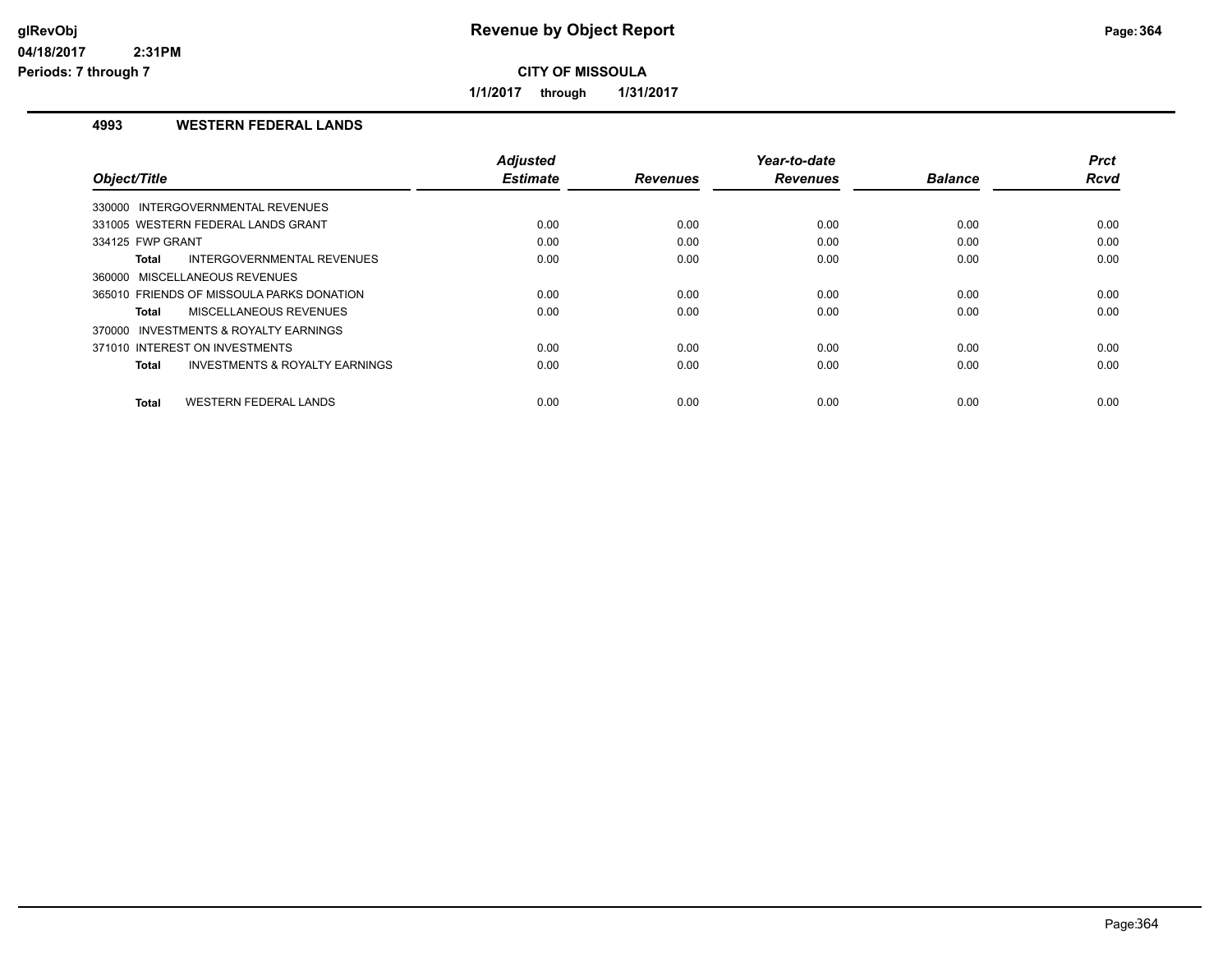**1/1/2017 through 1/31/2017**

**5020 CIVIC STADIUM 5020 CIVIC STADIUM**

|                                                     | <b>Adjusted</b> |                 | Year-to-date    |                | <b>Prct</b> |
|-----------------------------------------------------|-----------------|-----------------|-----------------|----------------|-------------|
| Object/Title                                        | <b>Estimate</b> | <b>Revenues</b> | <b>Revenues</b> | <b>Balance</b> | <b>Rcvd</b> |
| <b>INTERGOVERNMENTAL REVENUES</b><br>330000         |                 |                 |                 |                |             |
| 336023 STATE CONTRIB. - PERS                        | 0.00            | 0.00            | 0.00            | 0.00           | 0.00        |
| INTERGOVERNMENTAL REVENUES<br>Total                 | 0.00            | 0.00            | 0.00            | 0.00           | 0.00        |
| MISCELLANEOUS REVENUES<br>360000                    |                 |                 |                 |                |             |
| 360010 MISCELLANEOUS                                | 0.00            | 0.00            | 0.00            | 0.00           | 0.00        |
| 361010 RENTAL REVENUE                               | 120,000.00      | 0.00            | 3,517.81        | 116,482.19     | 2.93        |
| 362003 US BANK FEE REIMBURSEMENT                    | 0.00            | 0.00            | 0.00            | 0.00           | 0.00        |
| 365030 DONATIONS STADIUM R&D                        | 0.00            | 0.00            | 0.00            | 0.00           | 0.00        |
| MISCELLANEOUS REVENUES<br><b>Total</b>              | 120,000.00      | 0.00            | 3,517.81        | 116,482.19     | 2.93        |
| <b>INVESTMENTS &amp; ROYALTY EARNINGS</b><br>370000 |                 |                 |                 |                |             |
| 371010 INTEREST ON INVESTMENTS                      | 0.00            | 0.00            | 0.00            | 0.00           | 0.00        |
| <b>INVESTMENTS &amp; ROYALTY EARNINGS</b><br>Total  | 0.00            | 0.00            | 0.00            | 0.00           | 0.00        |
| OTHER FINANCING SOURCES<br>380000                   |                 |                 |                 |                |             |
| 383000 OPERATING TRANSFERS                          | 0.00            | 0.00            | 0.00            | 0.00           | 0.00        |
| 383400 CAPITAL CONTRIBUTION                         | 0.00            | 0.00            | 0.00            | 0.00           | 0.00        |
| OTHER FINANCING SOURCES<br><b>Total</b>             | 0.00            | 0.00            | 0.00            | 0.00           | 0.00        |
| <b>CIVIC STADIUM</b><br><b>Total</b>                | 120,000.00      | 0.00            | 3,517.81        | 116,482.19     | 2.93        |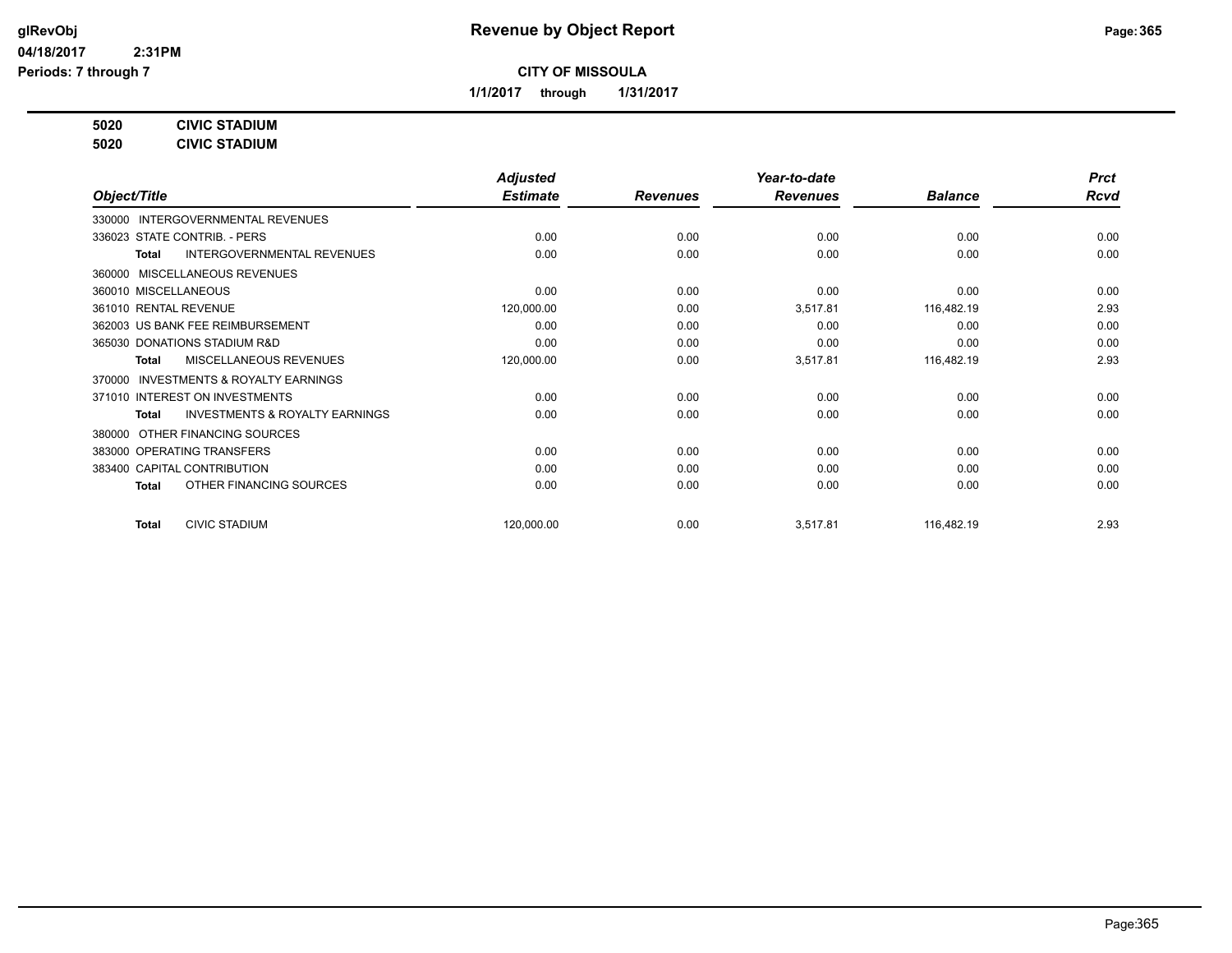**Periods: 7 through 7**

**CITY OF MISSOULA**

**1/1/2017 through 1/31/2017**

#### **5020 CIVIC STADIUM**

|                                                           | <b>Adjusted</b> |                 | Year-to-date    |                | <b>Prct</b> |
|-----------------------------------------------------------|-----------------|-----------------|-----------------|----------------|-------------|
| Object/Title                                              | <b>Estimate</b> | <b>Revenues</b> | <b>Revenues</b> | <b>Balance</b> | <b>Rcvd</b> |
| 330000 INTERGOVERNMENTAL REVENUES                         |                 |                 |                 |                |             |
| 336023 STATE CONTRIB. - PERS                              | 0.00            | 0.00            | 0.00            | 0.00           | 0.00        |
| <b>INTERGOVERNMENTAL REVENUES</b><br><b>Total</b>         | 0.00            | 0.00            | 0.00            | 0.00           | 0.00        |
| 360000 MISCELLANEOUS REVENUES                             |                 |                 |                 |                |             |
| 360010 MISCELLANEOUS                                      | 0.00            | 0.00            | 0.00            | 0.00           | 0.00        |
| 361010 RENTAL REVENUE                                     | 120,000.00      | 0.00            | 3,517.81        | 116,482.19     | 2.93        |
| 362003 US BANK FEE REIMBURSEMENT                          | 0.00            | 0.00            | 0.00            | 0.00           | 0.00        |
| 365030 DONATIONS STADIUM R&D                              | 0.00            | 0.00            | 0.00            | 0.00           | 0.00        |
| MISCELLANEOUS REVENUES<br>Total                           | 120,000.00      | 0.00            | 3,517.81        | 116,482.19     | 2.93        |
| 370000 INVESTMENTS & ROYALTY EARNINGS                     |                 |                 |                 |                |             |
| 371010 INTEREST ON INVESTMENTS                            | 0.00            | 0.00            | 0.00            | 0.00           | 0.00        |
| <b>INVESTMENTS &amp; ROYALTY EARNINGS</b><br><b>Total</b> | 0.00            | 0.00            | 0.00            | 0.00           | 0.00        |
| 380000 OTHER FINANCING SOURCES                            |                 |                 |                 |                |             |
| 383000 OPERATING TRANSFERS                                | 0.00            | 0.00            | 0.00            | 0.00           | 0.00        |
| 383400 CAPITAL CONTRIBUTION                               | 0.00            | 0.00            | 0.00            | 0.00           | 0.00        |
| OTHER FINANCING SOURCES<br><b>Total</b>                   | 0.00            | 0.00            | 0.00            | 0.00           | 0.00        |
| <b>CIVIC STADIUM</b><br><b>Total</b>                      | 120,000.00      | 0.00            | 3,517.81        | 116,482.19     | 2.93        |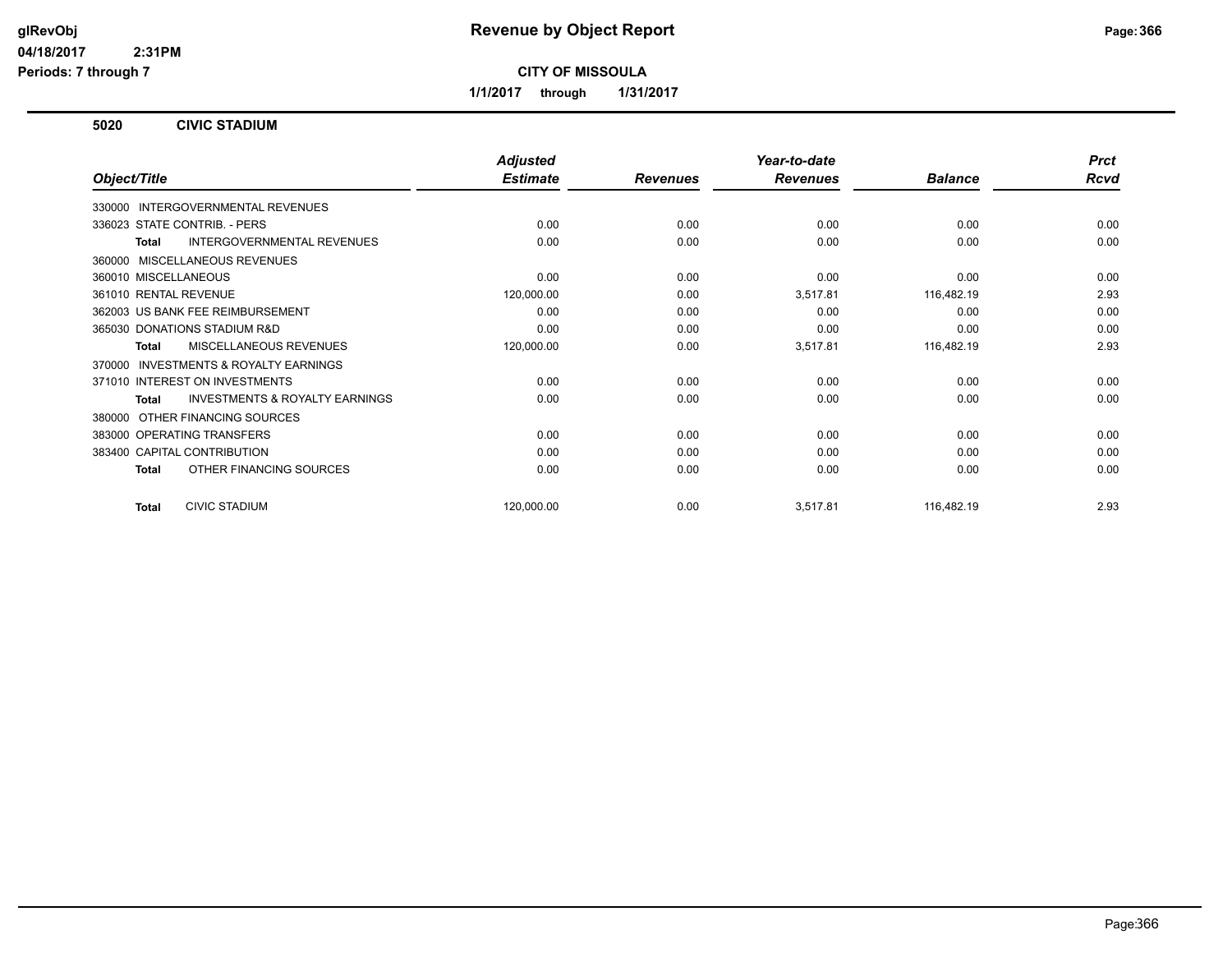**1/1/2017 through 1/31/2017**

## **5210 WATER**

**5210 WATER**

|                                                | <b>Adjusted</b> |                 | Year-to-date    |                | <b>Prct</b> |
|------------------------------------------------|-----------------|-----------------|-----------------|----------------|-------------|
| Object/Title                                   | <b>Estimate</b> | <b>Revenues</b> | <b>Revenues</b> | <b>Balance</b> | <b>Rcvd</b> |
| 330000 INTERGOVERNMENTAL REVENUES              |                 |                 |                 |                |             |
| 336023 STATE CONTRIB. - PERS                   | 0.00            | 0.60            | 3.04            | $-3.04$        | 0.00        |
| <b>INTERGOVERNMENTAL REVENUES</b><br>Total     | 0.00            | 0.60            | 3.04            | $-3.04$        | 0.00        |
| 340000 CHARGES FOR SERVICES                    |                 |                 |                 |                |             |
| 343021 METERED WATER REVENUE                   | 0.00            | 0.00            | 0.00            | 0.00           | 0.00        |
| <b>CHARGES FOR SERVICES</b><br>Total           | 0.00            | 0.00            | 0.00            | 0.00           | 0.00        |
| 370000 INVESTMENTS & ROYALTY EARNINGS          |                 |                 |                 |                |             |
| 371010 INTEREST ON INVESTMENTS                 | 0.00            | 0.00            | 0.00            | 0.00           | 0.00        |
| INVESTMENTS & ROYALTY EARNINGS<br><b>Total</b> | 0.00            | 0.00            | 0.00            | 0.00           | 0.00        |
|                                                |                 |                 |                 |                |             |
| <b>WATER</b><br><b>Total</b>                   | 0.00            | 0.60            | 3.04            | $-3.04$        | 0.00        |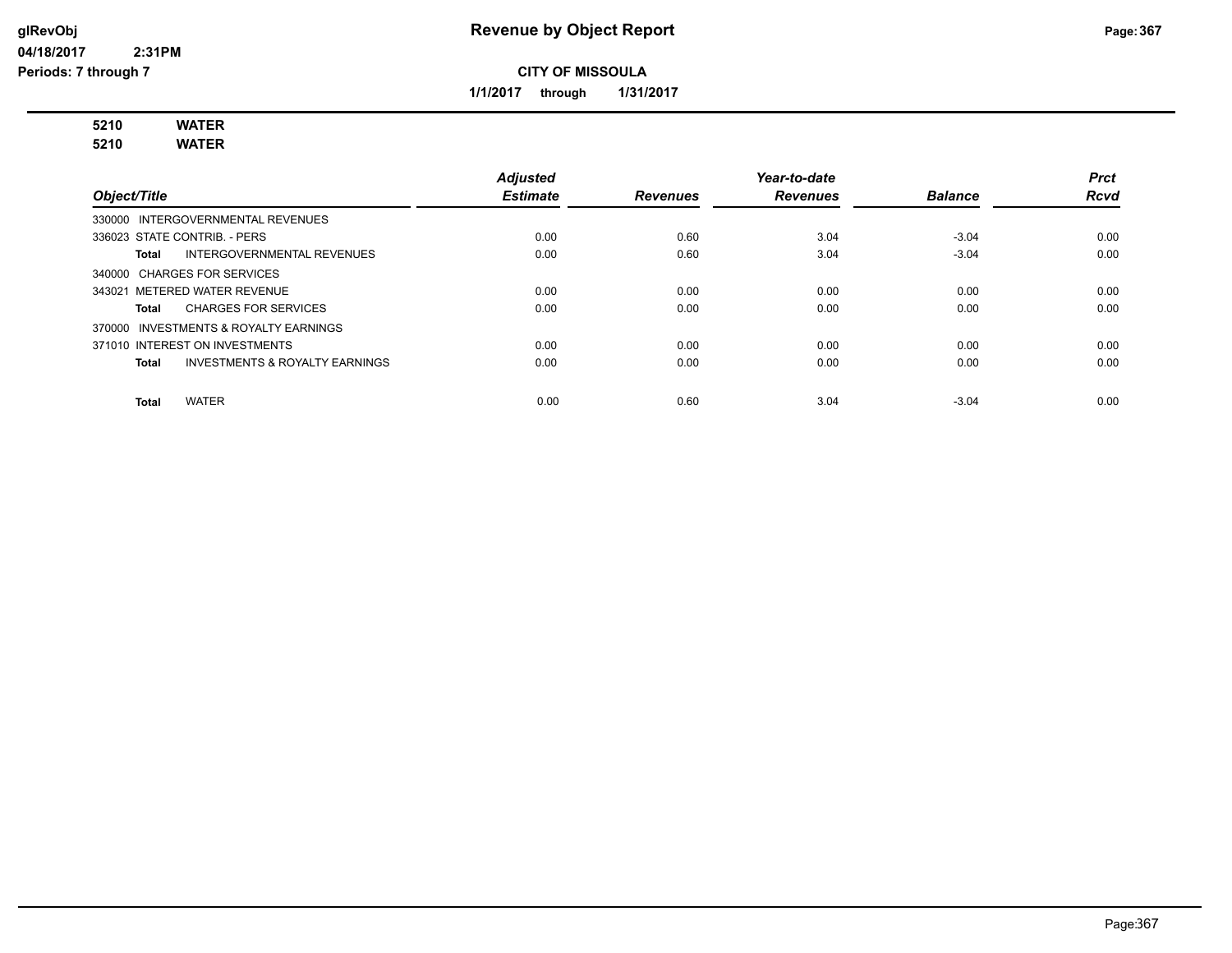**04/18/2017 2:31PM**

**CITY OF MISSOULA**

**1/1/2017 through 1/31/2017**

#### **5210 WATER**

|                                         | <b>Adjusted</b> |                 | Year-to-date    |                | <b>Prct</b> |
|-----------------------------------------|-----------------|-----------------|-----------------|----------------|-------------|
| Object/Title                            | <b>Estimate</b> | <b>Revenues</b> | <b>Revenues</b> | <b>Balance</b> | <b>Rcvd</b> |
| 330000 INTERGOVERNMENTAL REVENUES       |                 |                 |                 |                |             |
| 336023 STATE CONTRIB. - PERS            | 0.00            | 0.60            | 3.04            | $-3.04$        | 0.00        |
| INTERGOVERNMENTAL REVENUES<br>Total     | 0.00            | 0.60            | 3.04            | $-3.04$        | 0.00        |
| 340000 CHARGES FOR SERVICES             |                 |                 |                 |                |             |
| 343021 METERED WATER REVENUE            | 0.00            | 0.00            | 0.00            | 0.00           | 0.00        |
| <b>CHARGES FOR SERVICES</b><br>Total    | 0.00            | 0.00            | 0.00            | 0.00           | 0.00        |
| 370000 INVESTMENTS & ROYALTY EARNINGS   |                 |                 |                 |                |             |
| 371010 INTEREST ON INVESTMENTS          | 0.00            | 0.00            | 0.00            | 0.00           | 0.00        |
| INVESTMENTS & ROYALTY EARNINGS<br>Total | 0.00            | 0.00            | 0.00            | 0.00           | 0.00        |
| <b>WATER</b><br><b>Total</b>            | 0.00            | 0.60            | 3.04            | $-3.04$        | 0.00        |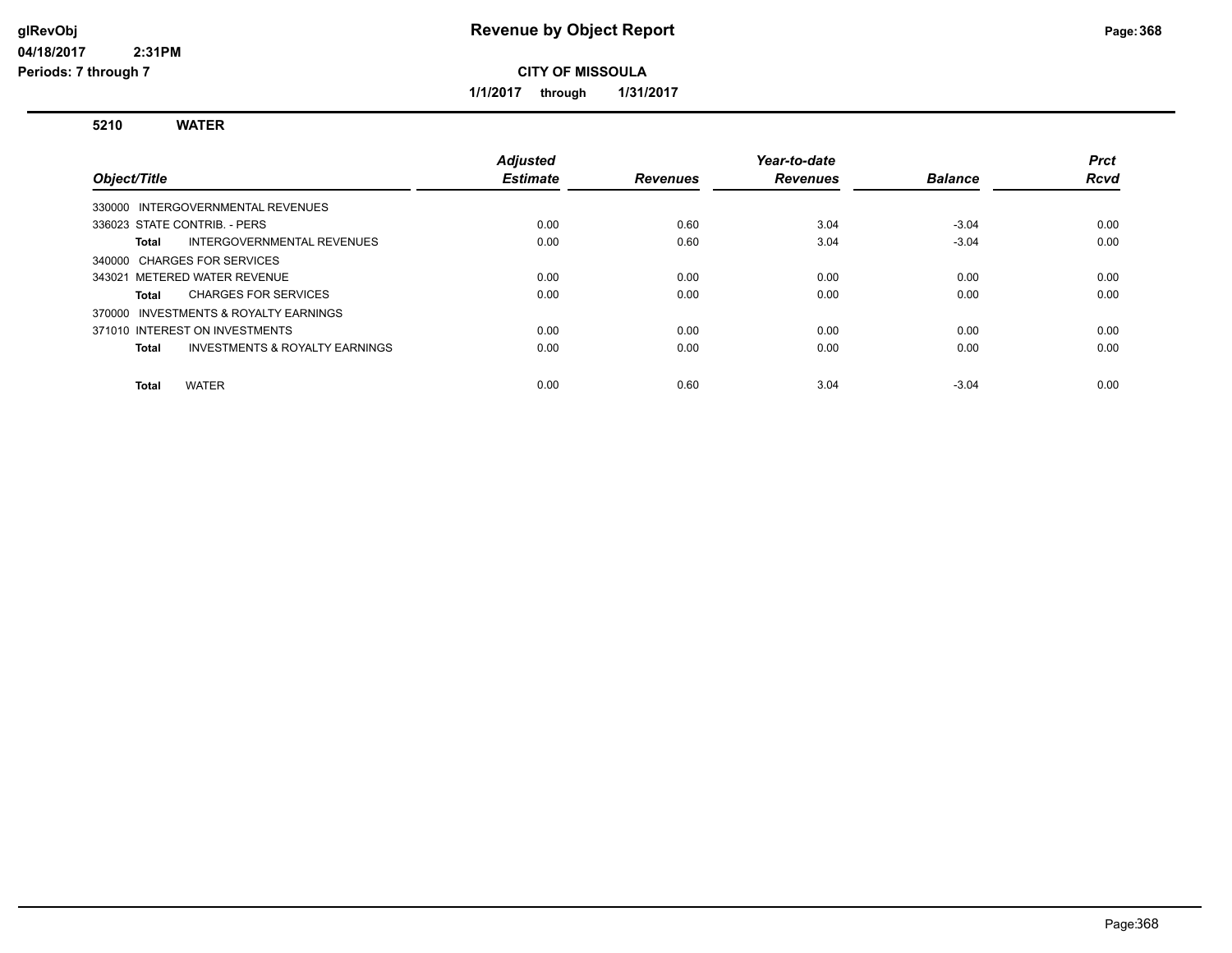**1/1/2017 through 1/31/2017**

#### **5211 WATER REVENUE COLLECTION & CLEARING 5211 WATER REVENUE COLLECTION & CLEARING**

|                                                     | <b>Adjusted</b> |                 | Year-to-date    |                | <b>Prct</b> |
|-----------------------------------------------------|-----------------|-----------------|-----------------|----------------|-------------|
| Object/Title                                        | <b>Estimate</b> | <b>Revenues</b> | <b>Revenues</b> | <b>Balance</b> | <b>Rcvd</b> |
| 340000 CHARGES FOR SERVICES                         |                 |                 |                 |                |             |
| 343021 *** Title Not Found ***                      | 0.00            | 0.00            | 0.00            | 0.00           | 0.00        |
| <b>CHARGES FOR SERVICES</b><br>Total                | 0.00            | 0.00            | 0.00            | 0.00           | 0.00        |
| 360000 MISCELLANEOUS REVENUES                       |                 |                 |                 |                |             |
| 360010 MISCELLANEOUS                                | 0.00            | 0.00            | 0.00            | 0.00           | 0.00        |
| MISCELLANEOUS REVENUES<br>Total                     | 0.00            | 0.00            | 0.00            | 0.00           | 0.00        |
| INVESTMENTS & ROYALTY EARNINGS<br>370000            |                 |                 |                 |                |             |
| 371010 INTEREST ON INVESTMENTS                      | 0.00            | 0.00            | 0.00            | 0.00           | 0.00        |
| 371020 GAIN/LOSS IN MARKET VALUE OF INVESTMENTS     | 0.00            | 0.00            | 0.00            | 0.00           | 0.00        |
| INVESTMENTS & ROYALTY EARNINGS<br>Total             | 0.00            | 0.00            | 0.00            | 0.00           | 0.00        |
| WATER REVENUE COLLECTION & CLEARING<br><b>Total</b> | 0.00            | 0.00            | 0.00            | 0.00           | 0.00        |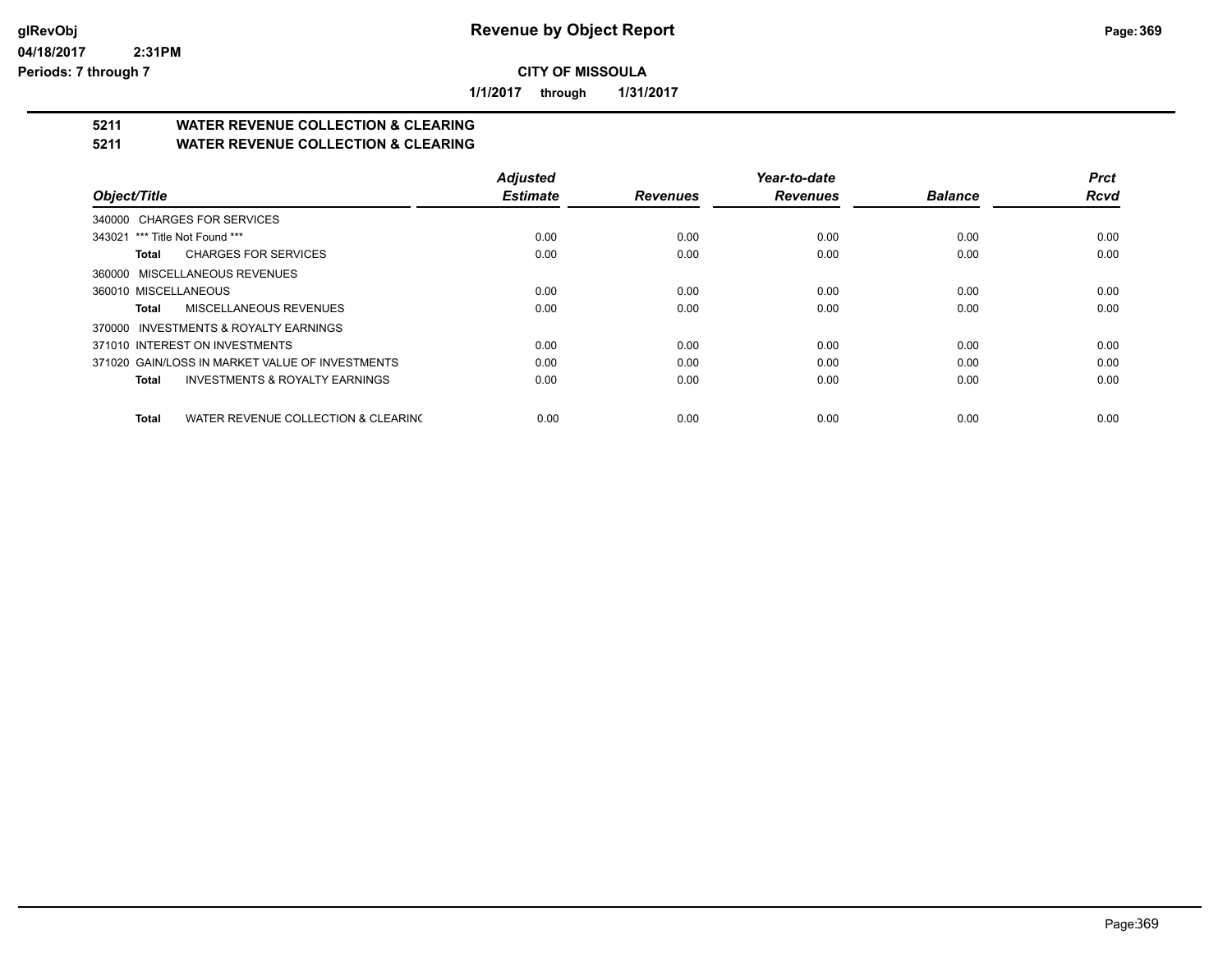**1/1/2017 through 1/31/2017**

#### **5211 WATER REVENUE COLLECTION & CLEARING**

| Object/Title                                              | <b>Adjusted</b><br><b>Estimate</b> | <b>Revenues</b> | Year-to-date<br><b>Revenues</b> | <b>Balance</b> | <b>Prct</b><br><b>Rcvd</b> |
|-----------------------------------------------------------|------------------------------------|-----------------|---------------------------------|----------------|----------------------------|
| <b>CHARGES FOR SERVICES</b><br>340000                     |                                    |                 |                                 |                |                            |
| 343021 *** Title Not Found ***                            | 0.00                               | 0.00            | 0.00                            | 0.00           | 0.00                       |
| <b>CHARGES FOR SERVICES</b><br><b>Total</b>               | 0.00                               | 0.00            | 0.00                            | 0.00           | 0.00                       |
| 360000 MISCELLANEOUS REVENUES                             |                                    |                 |                                 |                |                            |
| 360010 MISCELLANEOUS                                      | 0.00                               | 0.00            | 0.00                            | 0.00           | 0.00                       |
| MISCELLANEOUS REVENUES<br><b>Total</b>                    | 0.00                               | 0.00            | 0.00                            | 0.00           | 0.00                       |
| 370000 INVESTMENTS & ROYALTY EARNINGS                     |                                    |                 |                                 |                |                            |
| 371010 INTEREST ON INVESTMENTS                            | 0.00                               | 0.00            | 0.00                            | 0.00           | 0.00                       |
| 371020 GAIN/LOSS IN MARKET VALUE OF INVESTMENT            | 0.00                               | 0.00            | 0.00                            | 0.00           | 0.00                       |
| <b>INVESTMENTS &amp; ROYALTY EARNINGS</b><br><b>Total</b> | 0.00                               | 0.00            | 0.00                            | 0.00           | 0.00                       |
| WATER REVENUE COLLECTION & CLEARING<br><b>Total</b>       | 0.00                               | 0.00            | 0.00                            | 0.00           | 0.00                       |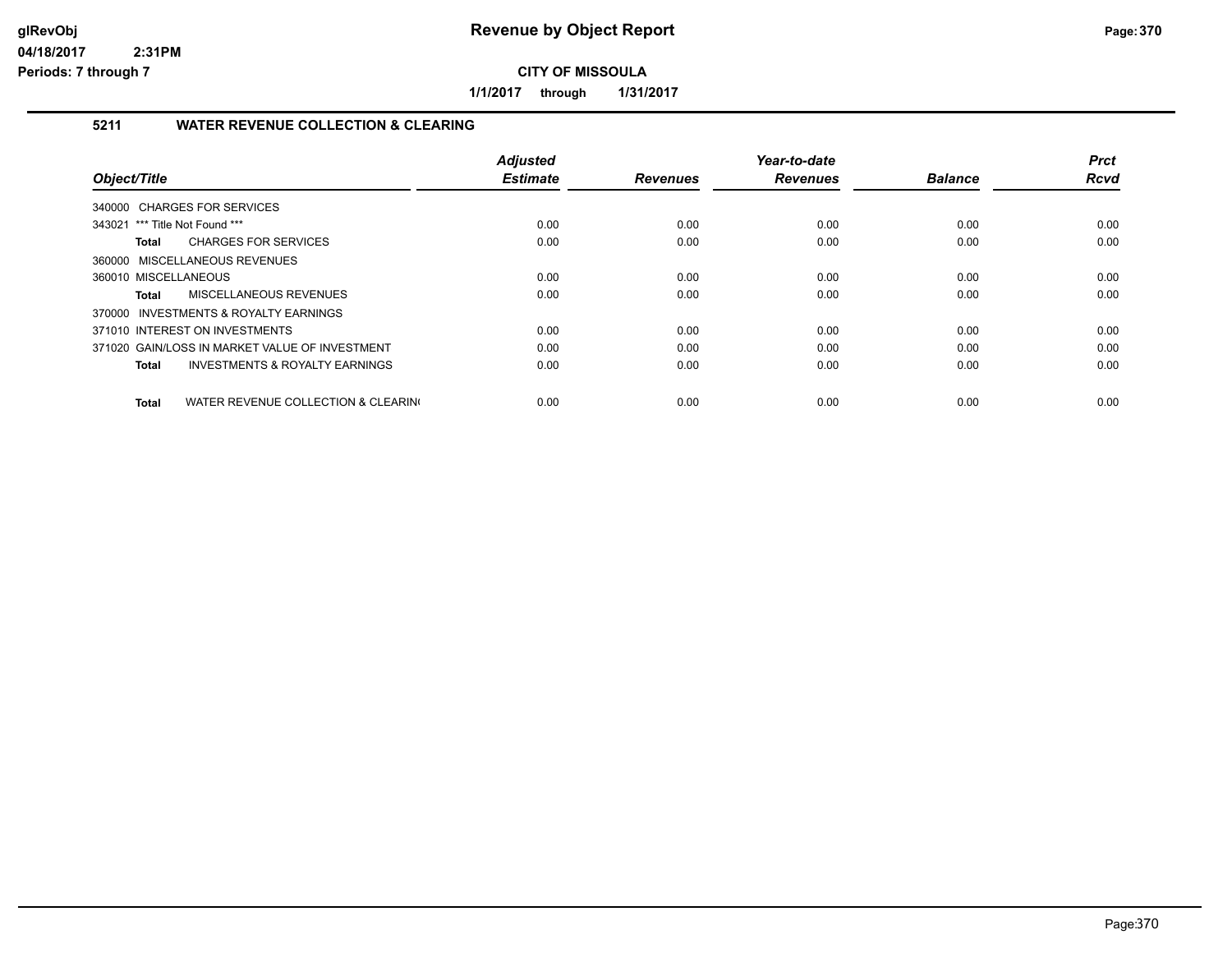**1/1/2017 through 1/31/2017**

**5215 WATER LOAN FUND**

**5215 WATER LOAN FUND**

|                                                    | <b>Adjusted</b> |                 | Year-to-date    |                | <b>Prct</b> |
|----------------------------------------------------|-----------------|-----------------|-----------------|----------------|-------------|
| Object/Title                                       | <b>Estimate</b> | <b>Revenues</b> | <b>Revenues</b> | <b>Balance</b> | <b>Rcvd</b> |
| 340000 CHARGES FOR SERVICES                        |                 |                 |                 |                |             |
| 343021 *** Title Not Found ***                     | 0.00            | 0.00            | 0.00            | 0.00           | 0.00        |
| <b>CHARGES FOR SERVICES</b><br>Total               | 0.00            | 0.00            | 0.00            | 0.00           | 0.00        |
| 360000 MISCELLANEOUS REVENUES                      |                 |                 |                 |                |             |
| 360010 MISCELLANEOUS                               | 0.00            | 0.00            | 0.00            | 0.00           | 0.00        |
| MISCELLANEOUS REVENUES<br>Total                    | 0.00            | 0.00            | 0.00            | 0.00           | 0.00        |
| 370000 INVESTMENTS & ROYALTY EARNINGS              |                 |                 |                 |                |             |
| 371010 INTEREST ON INVESTMENTS                     | 0.00            | 0.00            | 0.00            | 0.00           | 0.00        |
| 371020 GAIN/LOSS IN MARKET VALUE OF INVESTMENTS    | 0.00            | 0.00            | 0.00            | 0.00           | 0.00        |
| <b>INVESTMENTS &amp; ROYALTY EARNINGS</b><br>Total | 0.00            | 0.00            | 0.00            | 0.00           | 0.00        |
| <b>WATER LOAN FUND</b><br>Total                    | 0.00            | 0.00            | 0.00            | 0.00           | 0.00        |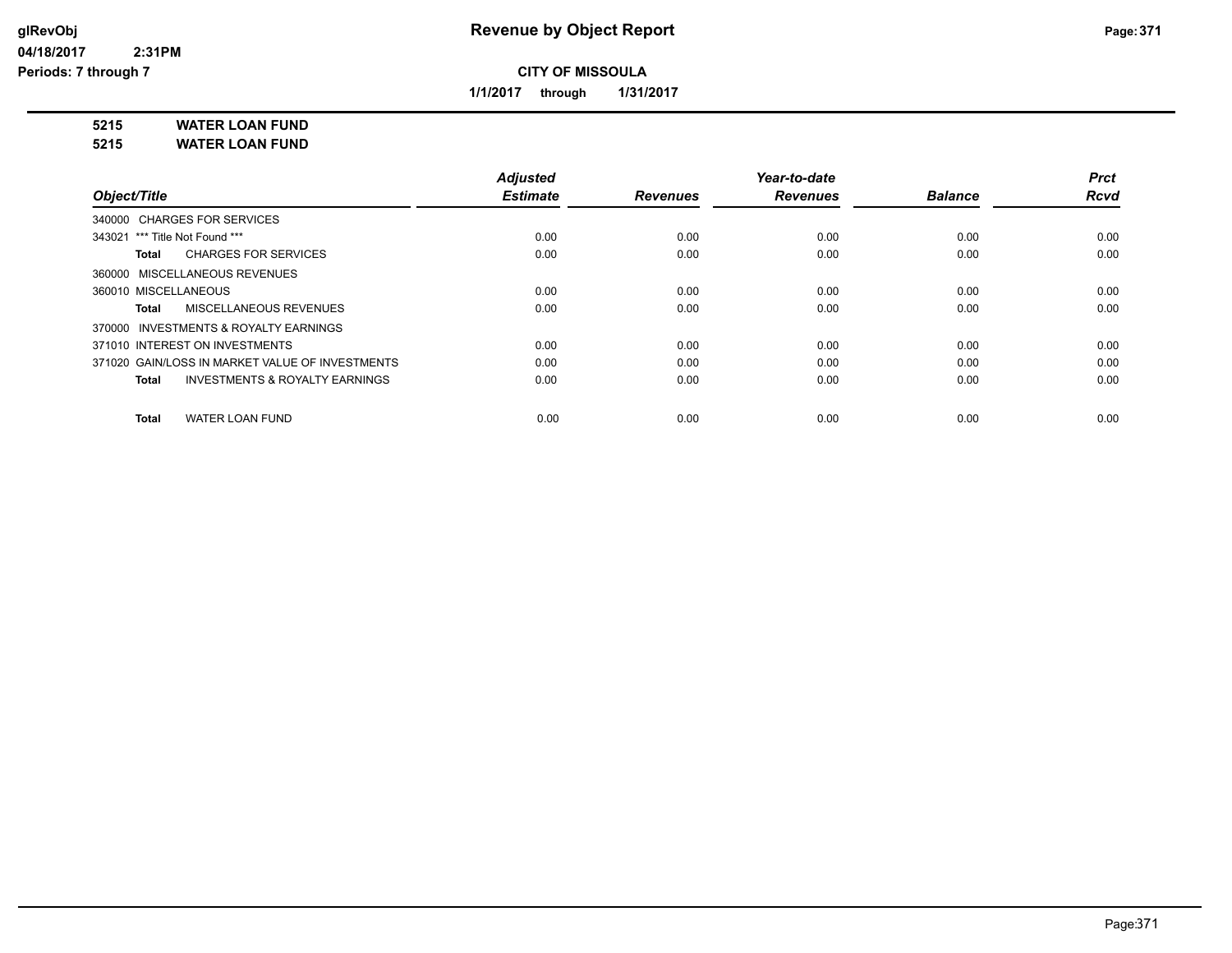**1/1/2017 through 1/31/2017**

#### **5215 WATER LOAN FUND**

|                                                           | <b>Adjusted</b> |                 | Year-to-date    |                | <b>Prct</b> |
|-----------------------------------------------------------|-----------------|-----------------|-----------------|----------------|-------------|
| Object/Title                                              | <b>Estimate</b> | <b>Revenues</b> | <b>Revenues</b> | <b>Balance</b> | <b>Rcvd</b> |
| 340000 CHARGES FOR SERVICES                               |                 |                 |                 |                |             |
| 343021 *** Title Not Found ***                            | 0.00            | 0.00            | 0.00            | 0.00           | 0.00        |
| <b>CHARGES FOR SERVICES</b><br>Total                      | 0.00            | 0.00            | 0.00            | 0.00           | 0.00        |
| 360000 MISCELLANEOUS REVENUES                             |                 |                 |                 |                |             |
| 360010 MISCELLANEOUS                                      | 0.00            | 0.00            | 0.00            | 0.00           | 0.00        |
| MISCELLANEOUS REVENUES<br>Total                           | 0.00            | 0.00            | 0.00            | 0.00           | 0.00        |
| 370000 INVESTMENTS & ROYALTY EARNINGS                     |                 |                 |                 |                |             |
| 371010 INTEREST ON INVESTMENTS                            | 0.00            | 0.00            | 0.00            | 0.00           | 0.00        |
| 371020 GAIN/LOSS IN MARKET VALUE OF INVESTMENT            | 0.00            | 0.00            | 0.00            | 0.00           | 0.00        |
| <b>INVESTMENTS &amp; ROYALTY EARNINGS</b><br><b>Total</b> | 0.00            | 0.00            | 0.00            | 0.00           | 0.00        |
| <b>WATER LOAN FUND</b><br><b>Total</b>                    | 0.00            | 0.00            | 0.00            | 0.00           | 0.00        |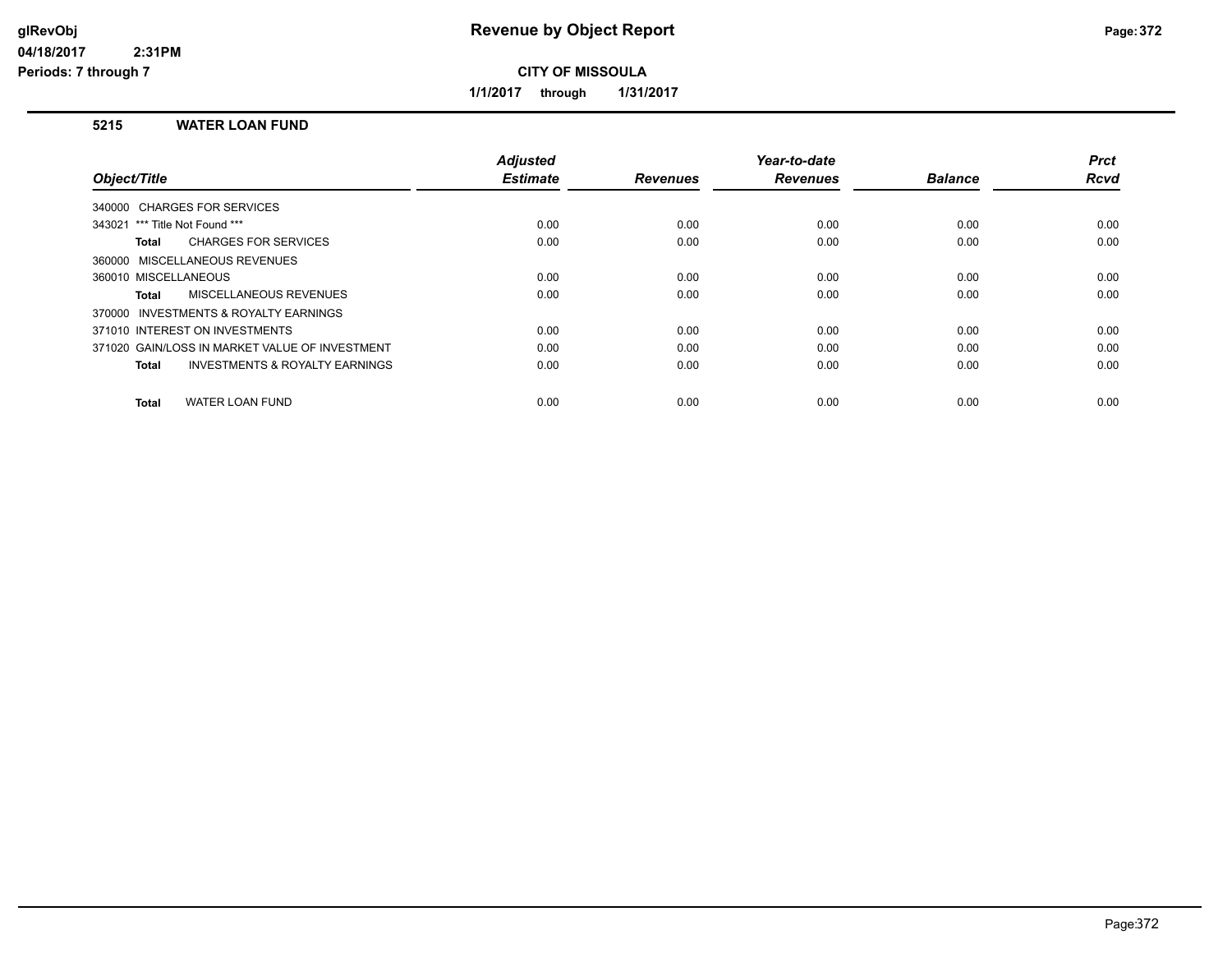**1/1/2017 through 1/31/2017**

**5220 WATER R&D FUND 5220 WATER R&D FUND**

|                                                           | <b>Adjusted</b> |                 | Year-to-date    |                | <b>Prct</b> |
|-----------------------------------------------------------|-----------------|-----------------|-----------------|----------------|-------------|
| Object/Title                                              | <b>Estimate</b> | <b>Revenues</b> | <b>Revenues</b> | <b>Balance</b> | <b>Rcvd</b> |
| 340000 CHARGES FOR SERVICES                               |                 |                 |                 |                |             |
| 343032 SEWER INSTALLATION CHARGES                         | 0.00            | 0.00            | 0.00            | 0.00           | 0.00        |
| <b>CHARGES FOR SERVICES</b><br><b>Total</b>               | 0.00            | 0.00            | 0.00            | 0.00           | 0.00        |
| MISCELLANEOUS REVENUES<br>360000                          |                 |                 |                 |                |             |
| 360000 MISCELLANEOUS REVENUES                             | 0.00            | 0.00            | 0.00            | 0.00           | 0.00        |
| 360010 MISCELLANEOUS                                      | 0.00            | 0.00            | 0.00            | 0.00           | 0.00        |
| MISCELLANEOUS REVENUES<br><b>Total</b>                    | 0.00            | 0.00            | 0.00            | 0.00           | 0.00        |
| <b>INVESTMENTS &amp; ROYALTY EARNINGS</b><br>370000       |                 |                 |                 |                |             |
| 371010 INTEREST ON INVESTMENTS                            | 0.00            | 0.00            | 0.00            | 0.00           | 0.00        |
| 371020 GAIN/LOSS IN MARKET VALUE OF INVESTMENTS           | 0.00            | 0.00            | 0.00            | 0.00           | 0.00        |
| <b>INVESTMENTS &amp; ROYALTY EARNINGS</b><br><b>Total</b> | 0.00            | 0.00            | 0.00            | 0.00           | 0.00        |
| OTHER FINANCING SOURCES<br>380000                         |                 |                 |                 |                |             |
| 381090 PROCEEDS FROM CAPITAL LEASE                        | 0.00            | 0.00            | 0.00            | 0.00           | 0.00        |
| 383000 OPERATING TRANSFERS                                | 0.00            | 0.00            | 0.00            | 0.00           | 0.00        |
| OTHER FINANCING SOURCES<br><b>Total</b>                   | 0.00            | 0.00            | 0.00            | 0.00           | 0.00        |
|                                                           |                 |                 |                 |                |             |
| <b>WATER R&amp;D FUND</b><br><b>Total</b>                 | 0.00            | 0.00            | 0.00            | 0.00           | 0.00        |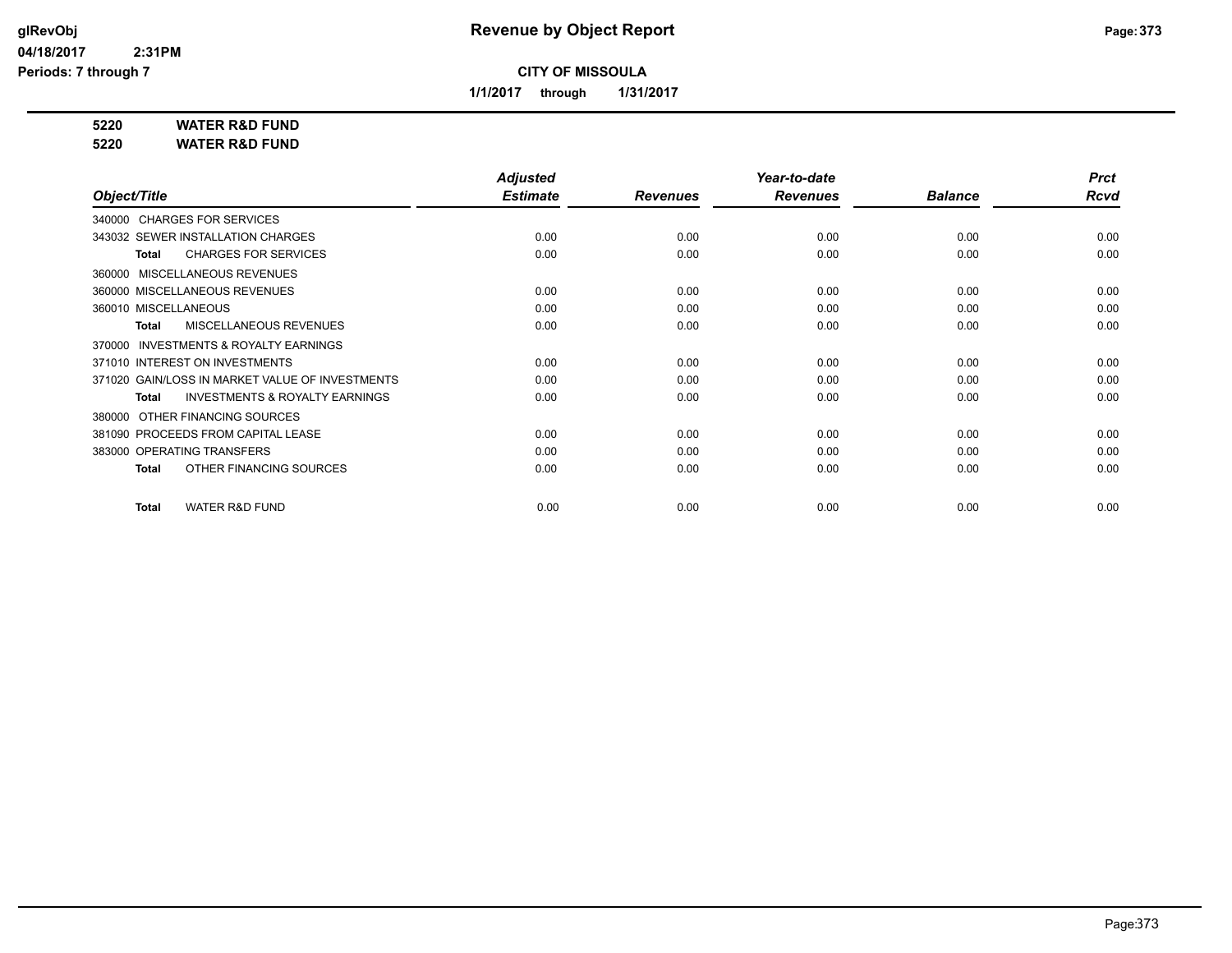**1/1/2017 through 1/31/2017**

#### **5220 WATER R&D FUND**

|                                                     | <b>Adjusted</b> |                 | Year-to-date    |                | <b>Prct</b> |
|-----------------------------------------------------|-----------------|-----------------|-----------------|----------------|-------------|
| Object/Title                                        | <b>Estimate</b> | <b>Revenues</b> | <b>Revenues</b> | <b>Balance</b> | Rcvd        |
| 340000 CHARGES FOR SERVICES                         |                 |                 |                 |                |             |
| 343032 SEWER INSTALLATION CHARGES                   | 0.00            | 0.00            | 0.00            | 0.00           | 0.00        |
| <b>CHARGES FOR SERVICES</b><br>Total                | 0.00            | 0.00            | 0.00            | 0.00           | 0.00        |
| MISCELLANEOUS REVENUES<br>360000                    |                 |                 |                 |                |             |
| 360000 MISCELLANEOUS REVENUES                       | 0.00            | 0.00            | 0.00            | 0.00           | 0.00        |
| 360010 MISCELLANEOUS                                | 0.00            | 0.00            | 0.00            | 0.00           | 0.00        |
| <b>MISCELLANEOUS REVENUES</b><br><b>Total</b>       | 0.00            | 0.00            | 0.00            | 0.00           | 0.00        |
| <b>INVESTMENTS &amp; ROYALTY EARNINGS</b><br>370000 |                 |                 |                 |                |             |
| 371010 INTEREST ON INVESTMENTS                      | 0.00            | 0.00            | 0.00            | 0.00           | 0.00        |
| 371020 GAIN/LOSS IN MARKET VALUE OF INVESTMENT      | 0.00            | 0.00            | 0.00            | 0.00           | 0.00        |
| <b>INVESTMENTS &amp; ROYALTY EARNINGS</b><br>Total  | 0.00            | 0.00            | 0.00            | 0.00           | 0.00        |
| 380000 OTHER FINANCING SOURCES                      |                 |                 |                 |                |             |
| 381090 PROCEEDS FROM CAPITAL LEASE                  | 0.00            | 0.00            | 0.00            | 0.00           | 0.00        |
| 383000 OPERATING TRANSFERS                          | 0.00            | 0.00            | 0.00            | 0.00           | 0.00        |
| OTHER FINANCING SOURCES<br><b>Total</b>             | 0.00            | 0.00            | 0.00            | 0.00           | 0.00        |
|                                                     |                 |                 |                 |                |             |
| <b>WATER R&amp;D FUND</b><br><b>Total</b>           | 0.00            | 0.00            | 0.00            | 0.00           | 0.00        |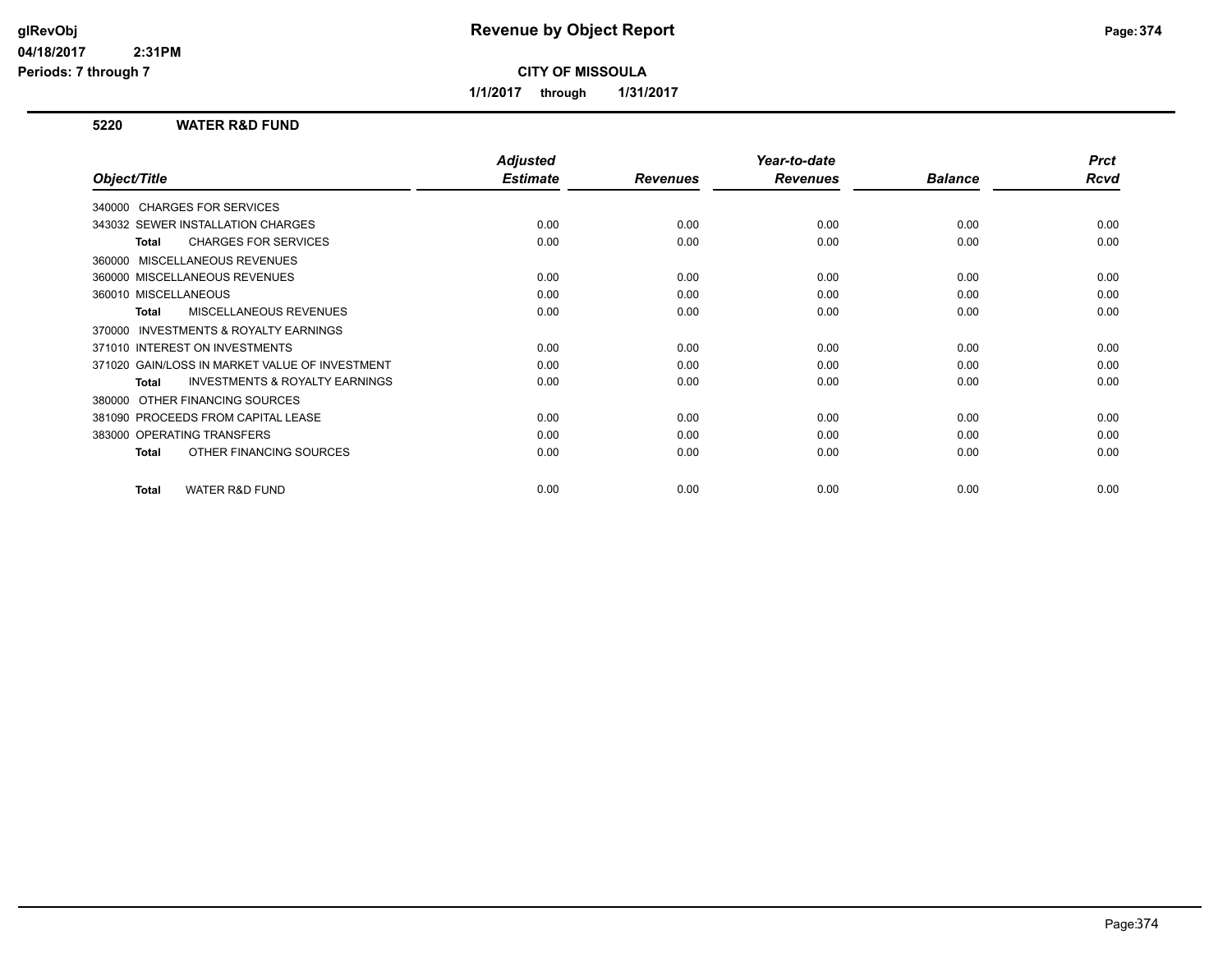**04/18/2017 2:31PM Periods: 7 through 7**

**CITY OF MISSOULA**

**1/1/2017 through 1/31/2017**

**5240 WATER CONSTRUCTION FUND**

**5240 WATER CONSTRUCTION FUND**

|                                             | <b>Adjusted</b> |                 | Year-to-date    |                |             |
|---------------------------------------------|-----------------|-----------------|-----------------|----------------|-------------|
| Object/Title                                | <b>Estimate</b> | <b>Revenues</b> | <b>Revenues</b> | <b>Balance</b> | <b>Rcvd</b> |
| 340000 CHARGES FOR SERVICES                 |                 |                 |                 |                |             |
| 343026 WATER INSTALLATION CHARGES           | 0.00            | 0.00            | 0.00            | 0.00           | 0.00        |
| <b>CHARGES FOR SERVICES</b><br><b>Total</b> | 0.00            | 0.00            | 0.00            | 0.00           | 0.00        |
| Total<br>WATER CONSTRUCTION FUND            | 0.00            | 0.00            | 0.00            | 0.00           | 0.00        |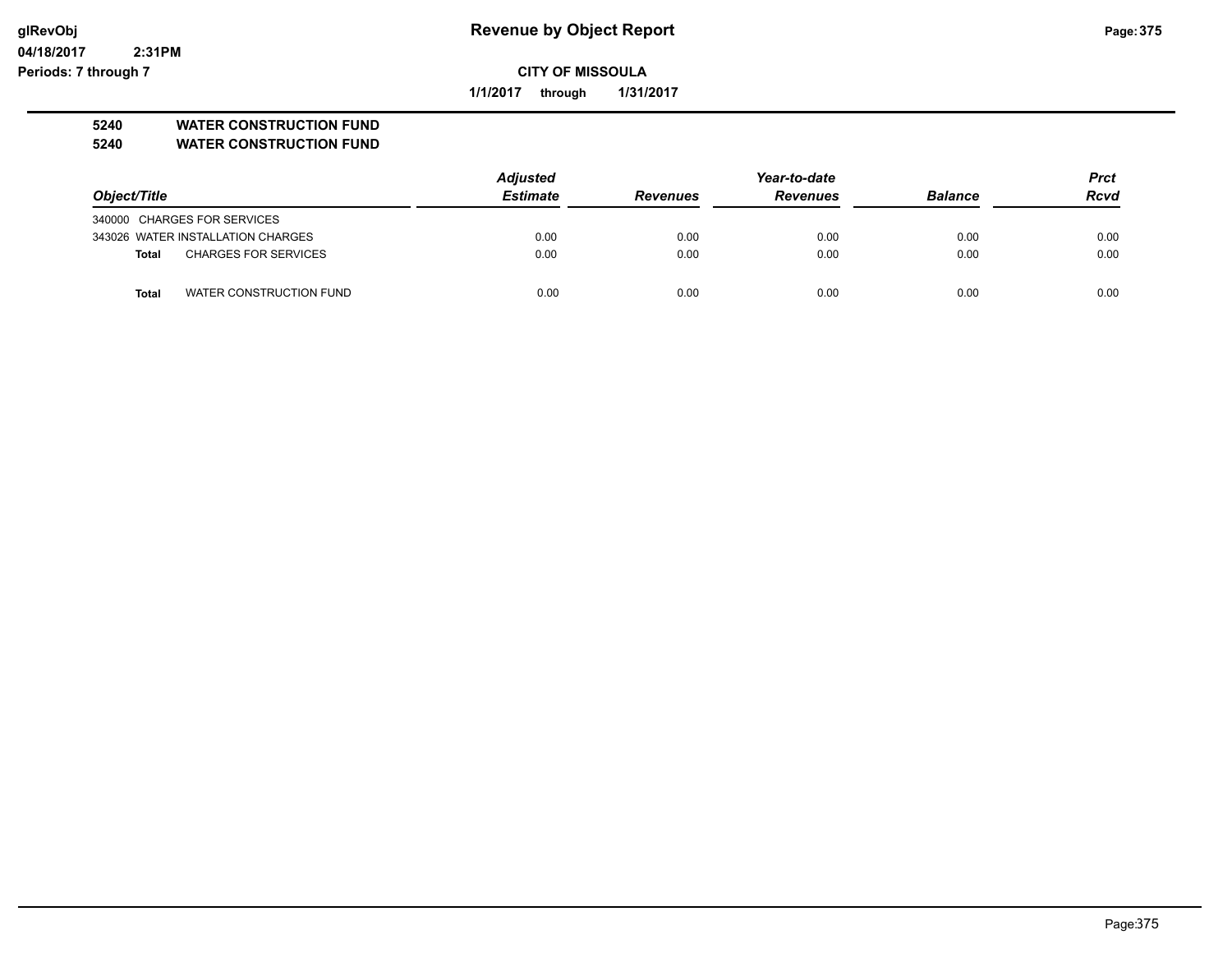**Periods: 7 through 7**

**CITY OF MISSOULA**

**1/1/2017 through 1/31/2017**

### **5240 WATER CONSTRUCTION FUND**

 **2:31PM**

|              |                                   | Adjusted        |                 | Year-to-date    |                | <b>Prct</b> |
|--------------|-----------------------------------|-----------------|-----------------|-----------------|----------------|-------------|
| Object/Title |                                   | <b>Estimate</b> | <b>Revenues</b> | <b>Revenues</b> | <b>Balance</b> | <b>Rcvd</b> |
|              | 340000 CHARGES FOR SERVICES       |                 |                 |                 |                |             |
|              | 343026 WATER INSTALLATION CHARGES | 0.00            | 0.00            | 0.00            | 0.00           | 0.00        |
| <b>Total</b> | <b>CHARGES FOR SERVICES</b>       | 0.00            | 0.00            | 0.00            | 0.00           | 0.00        |
| <b>Total</b> | WATER CONSTRUCTION FUND           | 0.00            | 0.00            | 0.00            | 0.00           | 0.00        |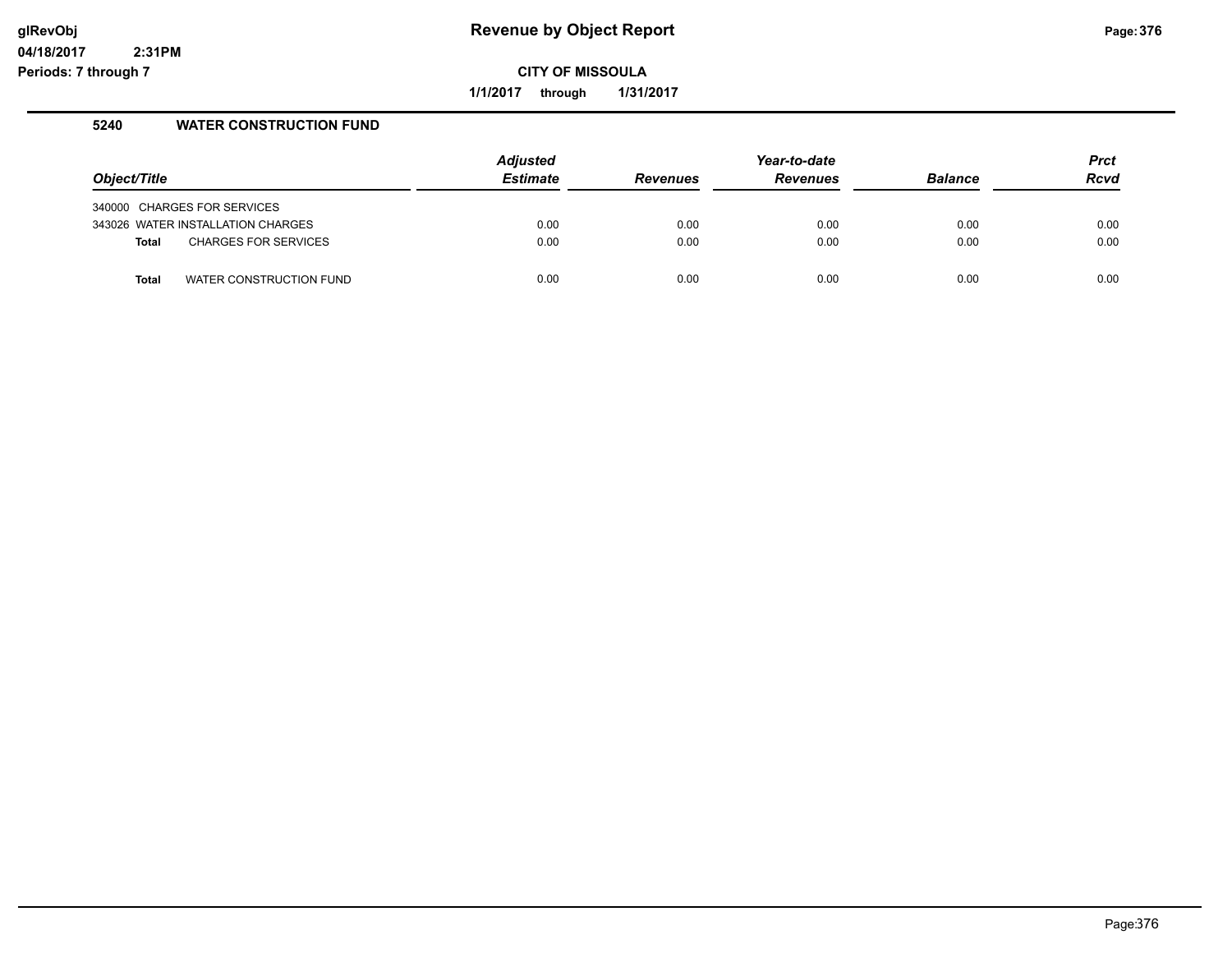**1/1/2017 through 1/31/2017**

**5250 WATER PURCHASE LOAN 5250 WATER PURCHASE LOAN**

| Object/Title                                    |                                | <b>Adjusted</b> |                                    |      | <b>Prct</b><br><b>Rcvd</b> |                |
|-------------------------------------------------|--------------------------------|-----------------|------------------------------------|------|----------------------------|----------------|
|                                                 |                                | <b>Estimate</b> | <b>Revenues</b><br><b>Revenues</b> |      |                            | <b>Balance</b> |
| 370000 INVESTMENTS & ROYALTY EARNINGS           |                                |                 |                                    |      |                            |                |
| 371010 INTEREST ON INVESTMENTS                  |                                | 0.00            | 0.00                               | 0.00 | 0.00                       | 0.00           |
| 371020 GAIN/LOSS IN MARKET VALUE OF INVESTMENTS |                                | 0.00            | 0.00                               | 0.00 | 0.00                       | 0.00           |
| <b>Total</b>                                    | INVESTMENTS & ROYALTY EARNINGS | 0.00            | 0.00                               | 0.00 | 0.00                       | 0.00           |
| Total                                           | WATER PURCHASE LOAN            | 0.00            | 0.00                               | 0.00 | 0.00                       | 0.00           |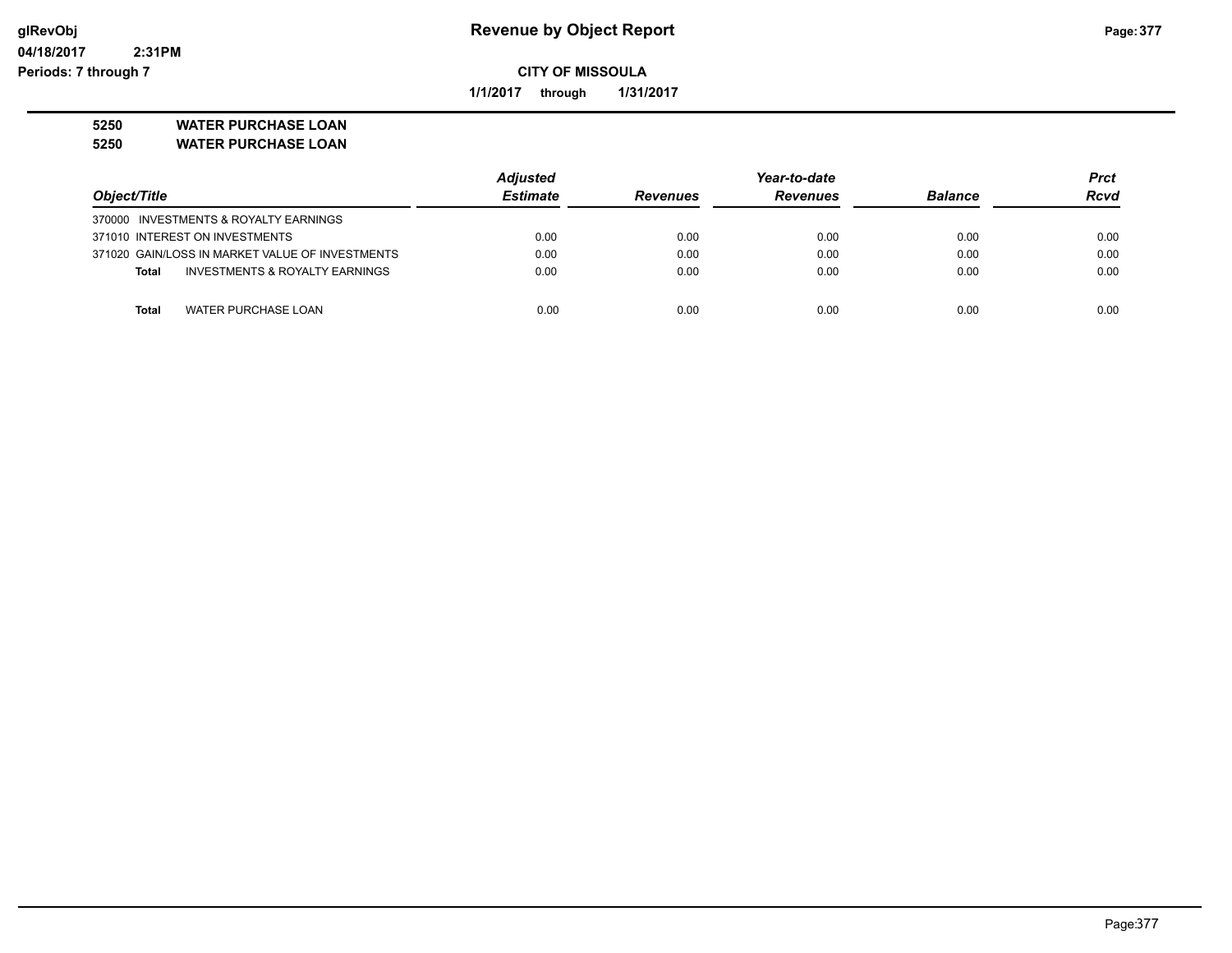**Periods: 7 through 7**

**CITY OF MISSOULA**

**1/1/2017 through 1/31/2017**

#### **5250 WATER PURCHASE LOAN**

 **2:31PM**

|                                                | <b>Adjusted</b> |                 | <b>Prct</b>     |                |             |
|------------------------------------------------|-----------------|-----------------|-----------------|----------------|-------------|
| Object/Title                                   | <b>Estimate</b> | <b>Revenues</b> | <b>Revenues</b> | <b>Balance</b> | <b>Rcvd</b> |
| 370000 INVESTMENTS & ROYALTY EARNINGS          |                 |                 |                 |                |             |
| 371010 INTEREST ON INVESTMENTS                 | 0.00            | 0.00            | 0.00            | 0.00           | 0.00        |
| 371020 GAIN/LOSS IN MARKET VALUE OF INVESTMENT | 0.00            | 0.00            | 0.00            | 0.00           | 0.00        |
| INVESTMENTS & ROYALTY EARNINGS<br><b>Total</b> | 0.00            | 0.00            | 0.00            | 0.00           | 0.00        |
| <b>Total</b><br><b>WATER PURCHASE LOAN</b>     | 0.00            | 0.00            | 0.00            | 0.00           | 0.00        |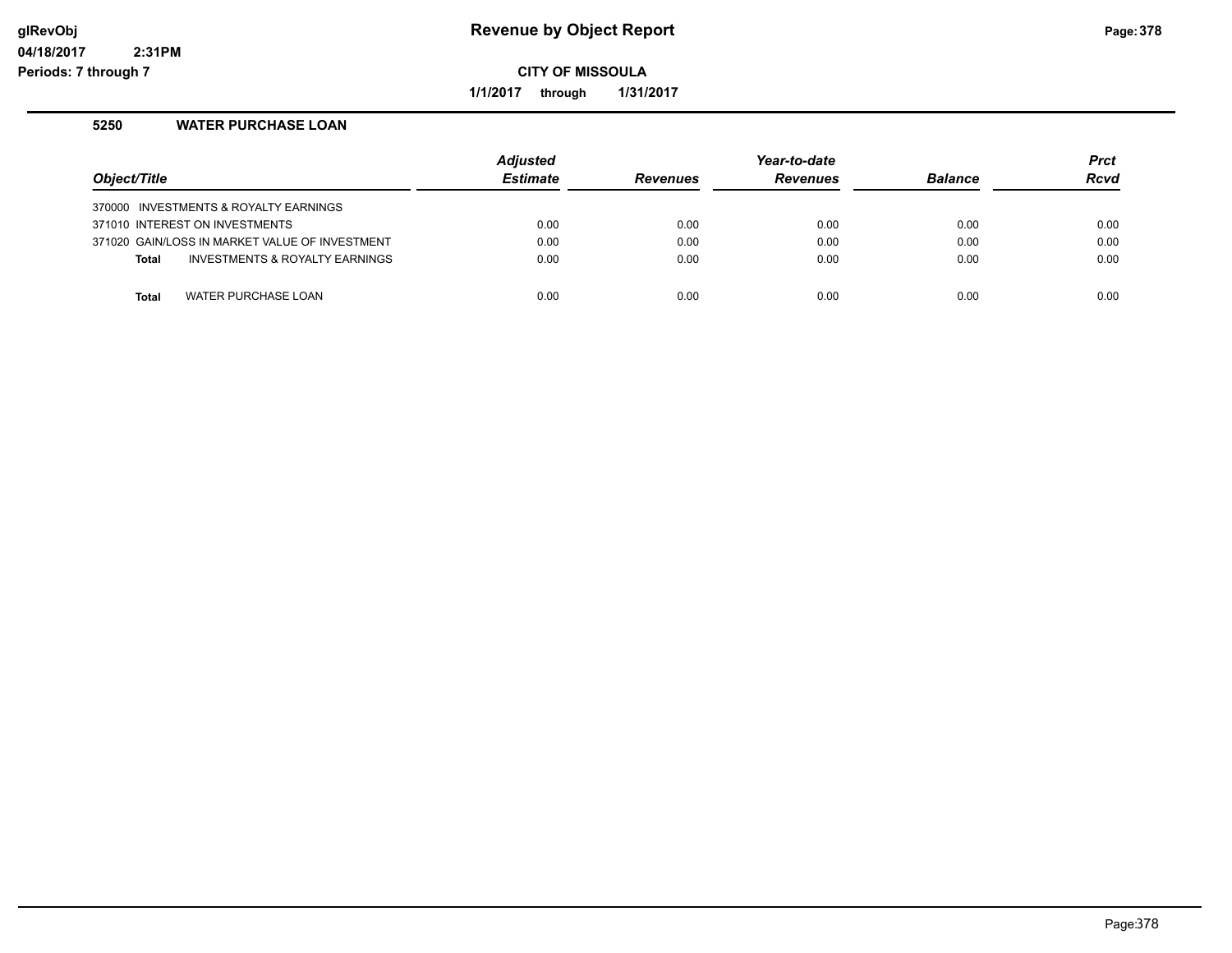**1/1/2017 through 1/31/2017**

## **5251 WATER PURCHASE LOAN RESERVE**

### **5251 WATER PURCHASE LOAN RESERVE**

|                                                    | <b>Adjusted</b> |                 | Year-to-date    |                | <b>Prct</b> |
|----------------------------------------------------|-----------------|-----------------|-----------------|----------------|-------------|
| Object/Title                                       | <b>Estimate</b> | <b>Revenues</b> | <b>Revenues</b> | <b>Balance</b> | Rcvd        |
| 360000 MISCELLANEOUS REVENUES                      |                 |                 |                 |                |             |
| 360010 MISCELLANEOUS                               | 0.00            | 0.00            | 0.00            | 0.00           | 0.00        |
| MISCELLANEOUS REVENUES<br>Total                    | 0.00            | 0.00            | 0.00            | 0.00           | 0.00        |
| 370000 INVESTMENTS & ROYALTY EARNINGS              |                 |                 |                 |                |             |
| 371010 INTEREST ON INVESTMENTS                     | 0.00            | 0.00            | 0.00            | 0.00           | 0.00        |
| 371020 GAIN/LOSS IN MARKET VALUE OF INVESTMENTS    | 0.00            | 0.00            | 0.00            | 0.00           | 0.00        |
| <b>INVESTMENTS &amp; ROYALTY EARNINGS</b><br>Total | 0.00            | 0.00            | 0.00            | 0.00           | 0.00        |
| 380000 OTHER FINANCING SOURCES                     |                 |                 |                 |                |             |
| 383042 TRANSFERS FROM OTHER FUNDS                  | 0.00            | 0.00            | 0.00            | 0.00           | 0.00        |
| OTHER FINANCING SOURCES<br>Total                   | 0.00            | 0.00            | 0.00            | 0.00           | 0.00        |
| <b>WATER PURCHASE LOAN RESERVE</b><br><b>Total</b> | 0.00            | 0.00            | 0.00            | 0.00           | 0.00        |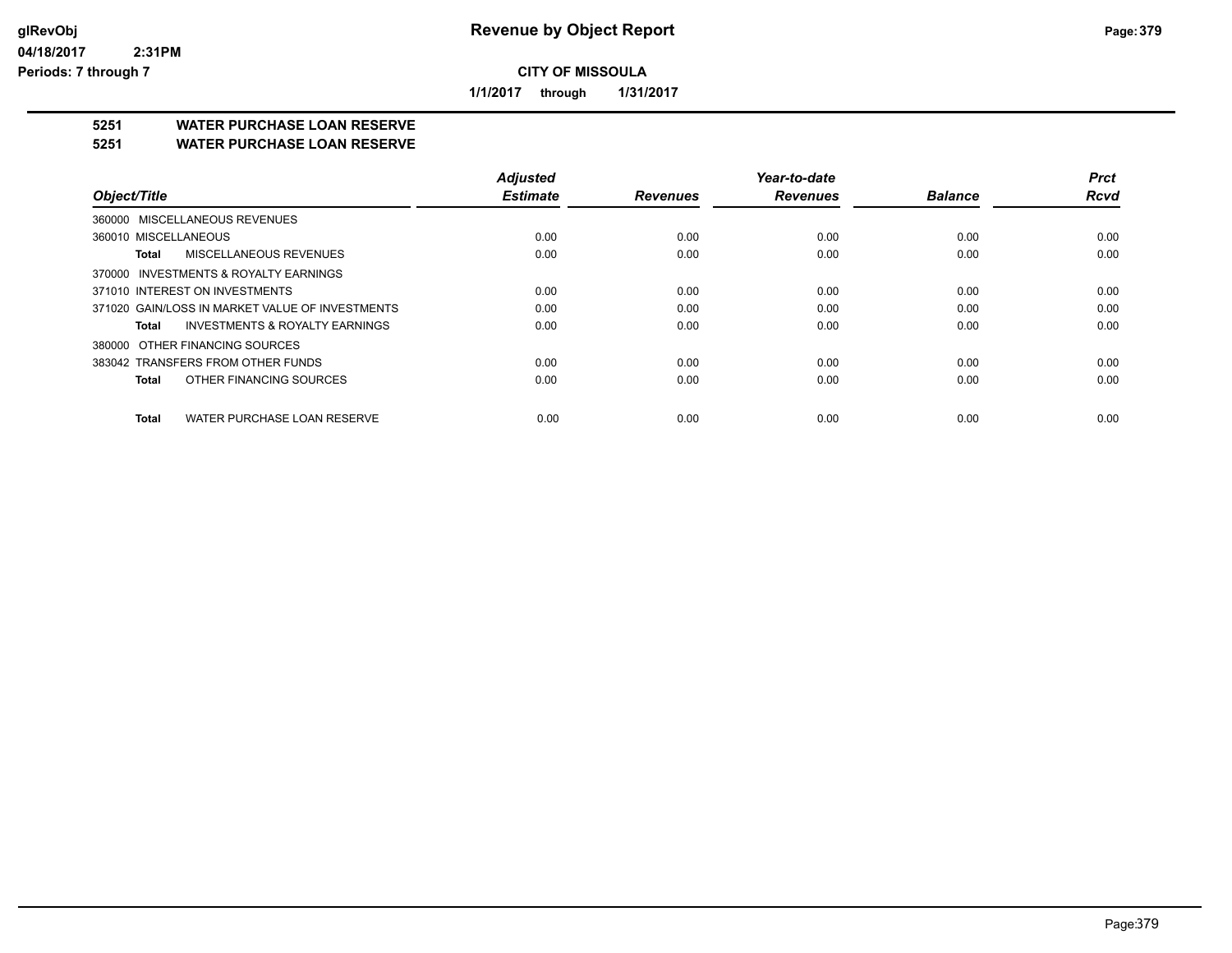**1/1/2017 through 1/31/2017**

#### **5251 WATER PURCHASE LOAN RESERVE**

|                                                | <b>Adjusted</b> |                 | Year-to-date    |                | <b>Prct</b> |
|------------------------------------------------|-----------------|-----------------|-----------------|----------------|-------------|
| Object/Title                                   | <b>Estimate</b> | <b>Revenues</b> | <b>Revenues</b> | <b>Balance</b> | <b>Rcvd</b> |
| 360000 MISCELLANEOUS REVENUES                  |                 |                 |                 |                |             |
| 360010 MISCELLANEOUS                           | 0.00            | 0.00            | 0.00            | 0.00           | 0.00        |
| MISCELLANEOUS REVENUES<br>Total                | 0.00            | 0.00            | 0.00            | 0.00           | 0.00        |
| 370000 INVESTMENTS & ROYALTY EARNINGS          |                 |                 |                 |                |             |
| 371010 INTEREST ON INVESTMENTS                 | 0.00            | 0.00            | 0.00            | 0.00           | 0.00        |
| 371020 GAIN/LOSS IN MARKET VALUE OF INVESTMENT | 0.00            | 0.00            | 0.00            | 0.00           | 0.00        |
| INVESTMENTS & ROYALTY EARNINGS<br>Total        | 0.00            | 0.00            | 0.00            | 0.00           | 0.00        |
| 380000 OTHER FINANCING SOURCES                 |                 |                 |                 |                |             |
| 383042 TRANSFERS FROM OTHER FUNDS              | 0.00            | 0.00            | 0.00            | 0.00           | 0.00        |
| OTHER FINANCING SOURCES<br>Total               | 0.00            | 0.00            | 0.00            | 0.00           | 0.00        |
| <b>Total</b><br>WATER PURCHASE LOAN RESERVE    | 0.00            | 0.00            | 0.00            | 0.00           | 0.00        |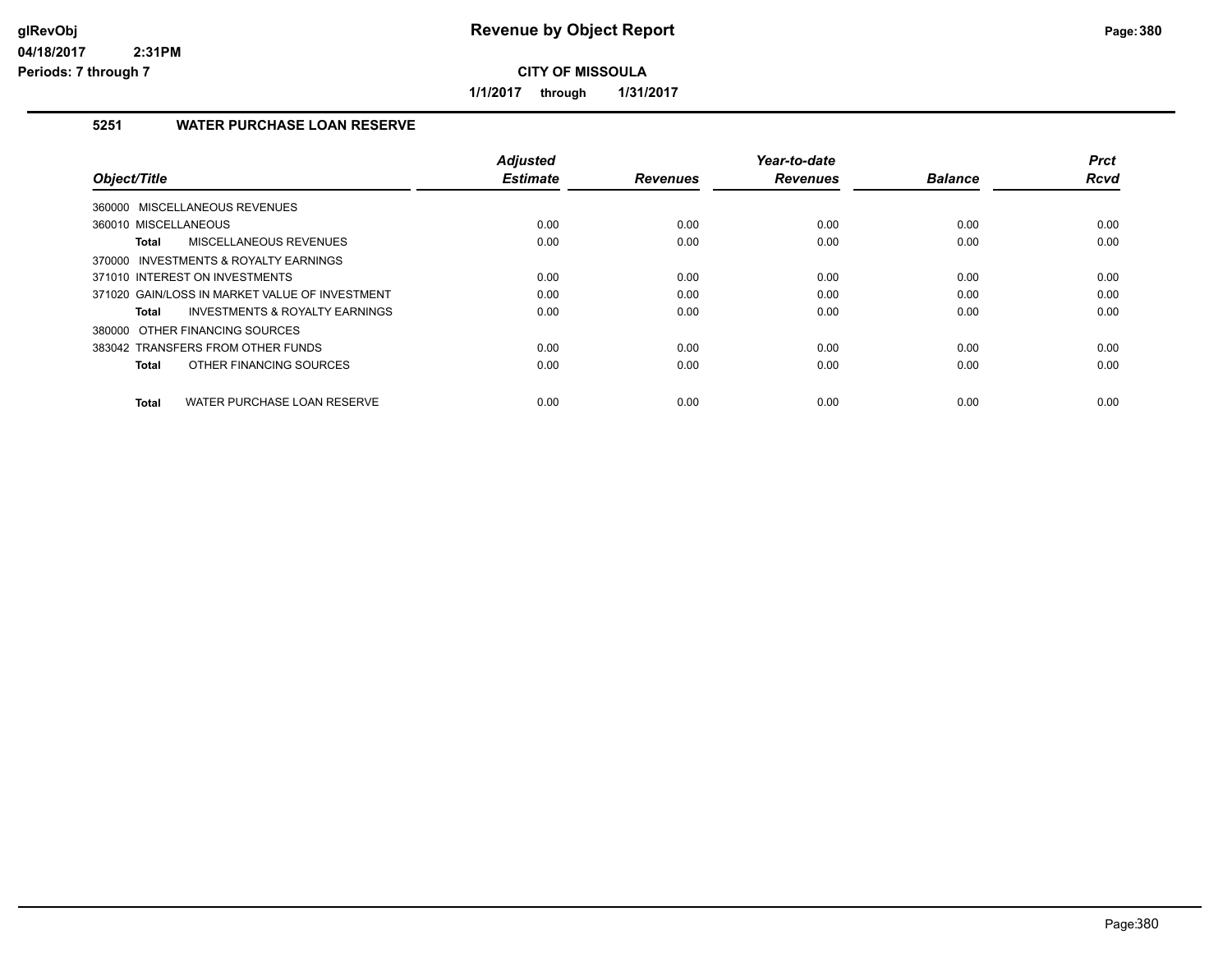**1/1/2017 through 1/31/2017**

## **5310 SEWER OPERATING BUDGET FUND**

#### **5310 SEWER OPERATING BUDGET FUND**

|                                                    | <b>Adjusted</b> |                 | Year-to-date    |                | <b>Prct</b> |
|----------------------------------------------------|-----------------|-----------------|-----------------|----------------|-------------|
| Object/Title                                       | <b>Estimate</b> | <b>Revenues</b> | <b>Revenues</b> | <b>Balance</b> | <b>Rcvd</b> |
| 320000 LICENSES & PERMITS                          |                 |                 |                 |                |             |
| 323027 HAULER PERMITS                              | 0.00            | 0.00            | 150.00          | $-150.00$      | 0.00        |
| <b>LICENSES &amp; PERMITS</b><br><b>Total</b>      | 0.00            | 0.00            | 150.00          | $-150.00$      | 0.00        |
| 330000 INTERGOVERNMENTAL REVENUES                  |                 |                 |                 |                |             |
| 334071 DEQ/RIVER WATER SAMPLING                    | 0.00            | 0.00            | 0.00            | 0.00           | 0.00        |
| 336020 STATE PENSION CONTRIBUTION                  | 0.00            | 0.00            | 0.00            | 0.00           | 0.00        |
| 336023 STATE CONTRIB. - PERS                       | 0.00            | 0.00            | 645.59          | $-645.59$      | 0.00        |
| <b>INTERGOVERNMENTAL REVENUES</b><br><b>Total</b>  | 0.00            | 0.00            | 645.59          | $-645.59$      | 0.00        |
| 340000 CHARGES FOR SERVICES                        |                 |                 |                 |                |             |
| 343018 SALE/MILLING OF WOOD                        | 0.00            | 7,800.00        | 7,800.00        | $-7,800.00$    | 0.00        |
| 343031 SEWER SERVICE CHARGES                       | 0.00            | 447.00          | 447.00          | $-447.00$      | 0.00        |
| 343032 SEWER INSTALLATION CHARGES                  | 86,384.00       | 0.00            | 0.00            | 86,384.00      | 0.00        |
| 343035 SALE OF SEWER MATERIALS AND SUPPLIES        | 0.00            | 0.00            | 0.00            | 0.00           | 0.00        |
| 343039 DISPOSAL FEES                               | 0.00            | 2,111.52        | 13,327.83       | $-13,327.83$   | 0.00        |
| 343041 COMPOST TIPPING FEES                        | 0.00            | 0.00            | 0.00            | 0.00           | 0.00        |
| 343045 COMPOST SALES                               | 0.00            | 0.00            | 0.00            | 0.00           | 0.00        |
| 343046 COMPOST DELIVERY CHARGE                     | 0.00            | 0.00            | 0.00            | 0.00           | 0.00        |
| <b>CHARGES FOR SERVICES</b><br><b>Total</b>        | 86,384.00       | 10,358.52       | 21,574.83       | 64,809.17      | 24.98       |
| 360000 MISCELLANEOUS REVENUES                      |                 |                 |                 |                |             |
| 360010 MISCELLANEOUS                               | 0.00            | 0.00            | 0.00            | 0.00           | 0.00        |
| 360030 CONTRIBUTIONS FROM PROPERTY OWNERS          | 0.00            | 0.00            | 0.00            | 0.00           | 0.00        |
| 363040 PENALTY AND INTEREST                        | 0.00            | 242.46          | 1,443.81        | $-1,443.81$    | 0.00        |
| 364012 SALE OF SURPLUS PROPERTY                    | 0.00            | 0.00            | 43,547.25       | $-43,547.25$   | 0.00        |
| MISCELLANEOUS REVENUES<br><b>Total</b>             | 0.00            | 242.46          | 44,991.06       | $-44,991.06$   | 0.00        |
| 370000 INVESTMENTS & ROYALTY EARNINGS              |                 |                 |                 |                |             |
| 371010 INTEREST ON INVESTMENTS                     | 0.00            | 0.00            | 0.00            | 0.00           | 0.00        |
| 371020 GAIN/LOSS IN MARKET VALUE OF INVESTMENTS    | 0.00            | 0.00            | 0.00            | 0.00           | 0.00        |
| <b>INVESTMENTS &amp; ROYALTY EARNINGS</b><br>Total | 0.00            | 0.00            | 0.00            | 0.00           | 0.00        |
| 380000 OTHER FINANCING SOURCES                     |                 |                 |                 |                |             |
| 381090 PROCEEDS FROM CAPITAL LEASE                 | 0.00            | 0.00            | 0.00            | 0.00           | 0.00        |
| 382010 SALE OF FIXED ASSETS                        | 0.00            | 0.00            | 0.00            | 0.00           | 0.00        |
| 383024 TRANS FR SEWER CLEARING                     | 5,466,072.00    | 0.00            | 0.00            | 5,466,072.00   | 0.00        |
| OTHER FINANCING SOURCES<br><b>Total</b>            | 5,466,072.00    | 0.00            | 0.00            | 5,466,072.00   | 0.00        |
| SEWER OPERATING BUDGET FUND<br><b>Total</b>        | 5,552,456.00    | 10,600.98       | 67,361.48       | 5,485,094.52   | 1.21        |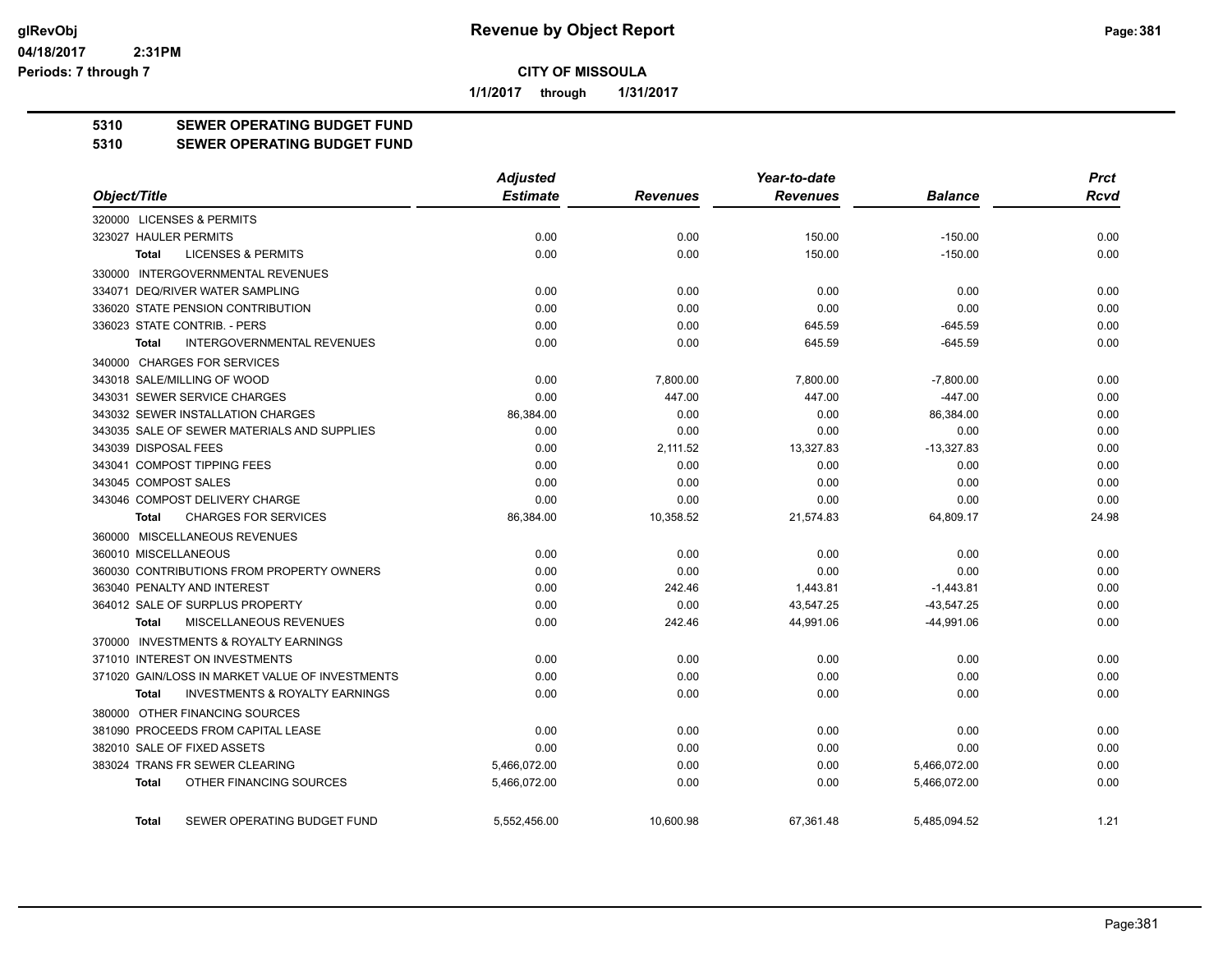**CITY OF MISSOULA 1/1/2017 through 1/31/2017**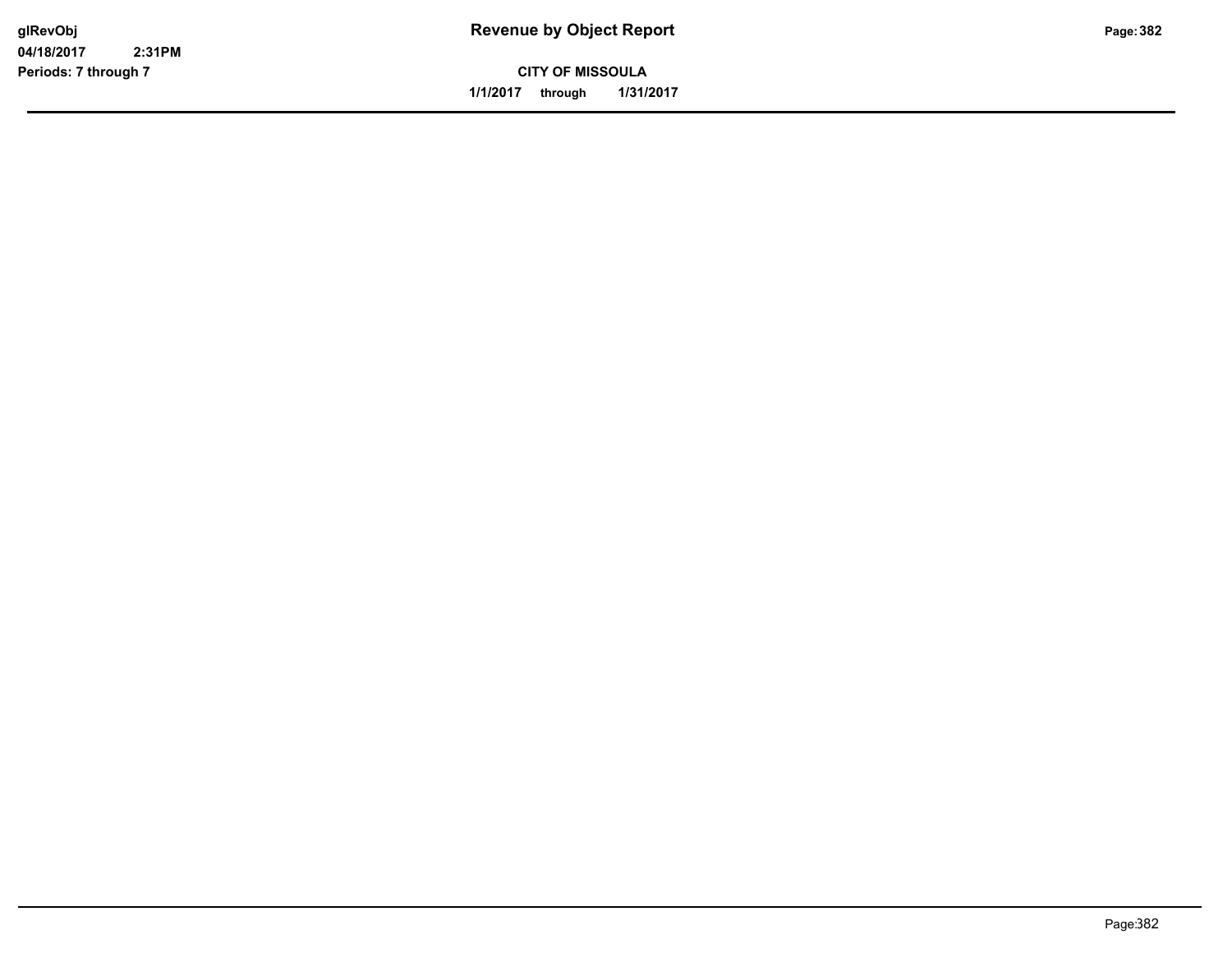**1/1/2017 through 1/31/2017**

#### **5310 SEWER OPERATING BUDGET FUND**

|                                                    | <b>Adjusted</b> |                 | Year-to-date    |                |             |  |
|----------------------------------------------------|-----------------|-----------------|-----------------|----------------|-------------|--|
| Object/Title                                       | <b>Estimate</b> | <b>Revenues</b> | <b>Revenues</b> | <b>Balance</b> | <b>Rcvd</b> |  |
| 320000 LICENSES & PERMITS                          |                 |                 |                 |                |             |  |
| 323027 HAULER PERMITS                              | 0.00            | 0.00            | 150.00          | $-150.00$      | 0.00        |  |
| <b>LICENSES &amp; PERMITS</b><br>Total             | 0.00            | 0.00            | 150.00          | $-150.00$      | 0.00        |  |
| 330000 INTERGOVERNMENTAL REVENUES                  |                 |                 |                 |                |             |  |
| 334071 DEQ/RIVER WATER SAMPLING                    | 0.00            | 0.00            | 0.00            | 0.00           | 0.00        |  |
| 336020 STATE PENSION CONTRIBUTION                  | 0.00            | 0.00            | 0.00            | 0.00           | 0.00        |  |
| 336023 STATE CONTRIB. - PERS                       | 0.00            | 0.00            | 645.59          | $-645.59$      | 0.00        |  |
| <b>INTERGOVERNMENTAL REVENUES</b><br>Total         | 0.00            | 0.00            | 645.59          | $-645.59$      | 0.00        |  |
| 340000 CHARGES FOR SERVICES                        |                 |                 |                 |                |             |  |
| 343018 SALE/MILLING OF WOOD                        | 0.00            | 7,800.00        | 7,800.00        | $-7,800.00$    | 0.00        |  |
| 343031 SEWER SERVICE CHARGES                       | 0.00            | 447.00          | 447.00          | $-447.00$      | 0.00        |  |
| 343032 SEWER INSTALLATION CHARGES                  | 86,384.00       | 0.00            | 0.00            | 86,384.00      | 0.00        |  |
| 343035 SALE OF SEWER MATERIALS AND SUPPLIES        | 0.00            | 0.00            | 0.00            | 0.00           | 0.00        |  |
| 343039 DISPOSAL FEES                               | 0.00            | 2,111.52        | 13,327.83       | $-13,327.83$   | 0.00        |  |
| 343041 COMPOST TIPPING FEES                        | 0.00            | 0.00            | 0.00            | 0.00           | 0.00        |  |
| 343045 COMPOST SALES                               | 0.00            | 0.00            | 0.00            | 0.00           | 0.00        |  |
| 343046 COMPOST DELIVERY CHARGE                     | 0.00            | 0.00            | 0.00            | 0.00           | 0.00        |  |
| <b>CHARGES FOR SERVICES</b><br>Total               | 86,384.00       | 10,358.52       | 21,574.83       | 64,809.17      | 24.98       |  |
| 360000 MISCELLANEOUS REVENUES                      |                 |                 |                 |                |             |  |
| 360010 MISCELLANEOUS                               | 0.00            | 0.00            | 0.00            | 0.00           | 0.00        |  |
| 360030 CONTRIBUTIONS FROM PROPERTY OWNERS          | 0.00            | 0.00            | 0.00            | 0.00           | 0.00        |  |
| 363040 PENALTY AND INTEREST                        | 0.00            | 242.46          | 1,443.81        | $-1,443.81$    | 0.00        |  |
| 364012 SALE OF SURPLUS PROPERTY                    | 0.00            | 0.00            | 43,547.25       | $-43,547.25$   | 0.00        |  |
| MISCELLANEOUS REVENUES<br>Total                    | 0.00            | 242.46          | 44,991.06       | $-44,991.06$   | 0.00        |  |
| 370000 INVESTMENTS & ROYALTY EARNINGS              |                 |                 |                 |                |             |  |
| 371010 INTEREST ON INVESTMENTS                     | 0.00            | 0.00            | 0.00            | 0.00           | 0.00        |  |
| 371020 GAIN/LOSS IN MARKET VALUE OF INVESTMENT     | 0.00            | 0.00            | 0.00            | 0.00           | 0.00        |  |
| <b>INVESTMENTS &amp; ROYALTY EARNINGS</b><br>Total | 0.00            | 0.00            | 0.00            | 0.00           | 0.00        |  |
| 380000 OTHER FINANCING SOURCES                     |                 |                 |                 |                |             |  |
| 381090 PROCEEDS FROM CAPITAL LEASE                 | 0.00            | 0.00            | 0.00            | 0.00           | 0.00        |  |
| 382010 SALE OF FIXED ASSETS                        | 0.00            | 0.00            | 0.00            | 0.00           | 0.00        |  |
| 383024 TRANS FR SEWER CLEARING                     | 5,466,072.00    | 0.00            | 0.00            | 5,466,072.00   | 0.00        |  |
| OTHER FINANCING SOURCES<br><b>Total</b>            | 5,466,072.00    | 0.00            | 0.00            | 5,466,072.00   | 0.00        |  |
| SEWER OPERATING BUDGET FUND<br><b>Total</b>        | 5,552,456.00    | 10,600.98       | 67,361.48       | 5,485,094.52   | 1.21        |  |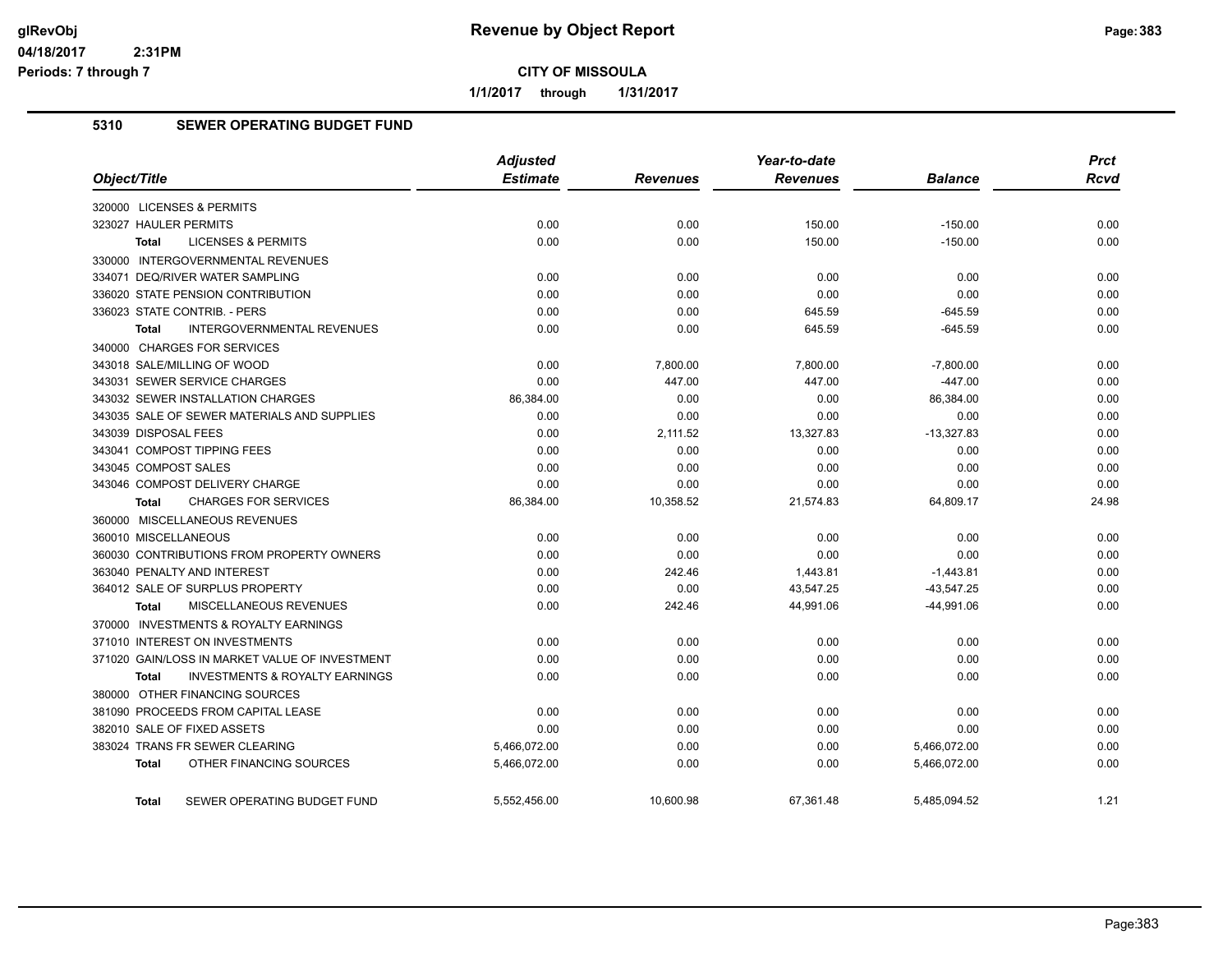**1/1/2017 through 1/31/2017**

#### **5311 SEWER REVENUE COLLECTION & CLEARING FUND 5311 SEWER REVENUE COLLECTION & CLEARING FUND**

|                                                           | <b>Adjusted</b> |                 | Year-to-date    |                | <b>Prct</b> |
|-----------------------------------------------------------|-----------------|-----------------|-----------------|----------------|-------------|
| Object/Title                                              | <b>Estimate</b> | <b>Revenues</b> | <b>Revenues</b> | <b>Balance</b> | <b>Rcvd</b> |
| 330000 INTERGOVERNMENTAL REVENUES                         |                 |                 |                 |                |             |
| 331992 FEDERAL ARRA GRANTS                                | 0.00            | 0.00            | 0.00            | 0.00           | 0.00        |
| INTERGOVERNMENTAL REVENUES<br>Total                       | 0.00            | 0.00            | 0.00            | 0.00           | 0.00        |
| <b>CHARGES FOR SERVICES</b><br>340000                     |                 |                 |                 |                |             |
| 343032 SEWER INSTALLATION CHARGES                         | 0.00            | 0.00            | 0.00            | 0.00           | 0.00        |
| 343034 TREATMENT FACILITIES FEES                          | 7,963,568.00    | 3,842,342.83    | 7,561,352.93    | 402,215.07     | 94.95       |
| 343037 DELINQUENT SEWER FEES                              | 0.00            | 0.00            | 0.00            | 0.00           | 0.00        |
| 343038 P & I TAX LIENS                                    | 0.00            | 64.13           | 2,017.29        | $-2.017.29$    | 0.00        |
| <b>CHARGES FOR SERVICES</b><br><b>Total</b>               | 7,963,568.00    | 3,842,406.96    | 7,563,370.22    | 400,197.78     | 94.97       |
| <b>MISCELLANEOUS REVENUES</b><br>360000                   |                 |                 |                 |                |             |
| 360010 MISCELLANEOUS                                      | 0.00            | 0.00            | 0.00            | 0.00           | 0.00        |
| 361200 RADIO TOWER LEASE PAYMENTS                         | 0.00            | 0.00            | 5,000.00        | $-5,000.00$    | 0.00        |
| 361201 EKO LAND LEASE                                     | 0.00            | 0.00            | 0.00            | 0.00           | 0.00        |
| 365023 NORTHWESTERN ENERGY GRANT                          | 0.00            | 0.00            | 0.00            | 0.00           | 0.00        |
| MISCELLANEOUS REVENUES<br><b>Total</b>                    | 0.00            | 0.00            | 5,000.00        | $-5,000.00$    | 0.00        |
| <b>INVESTMENTS &amp; ROYALTY EARNINGS</b><br>370000       |                 |                 |                 |                |             |
| 371010 INTEREST ON INVESTMENTS                            | 0.00            | 0.00            | 0.00            | 0.00           | 0.00        |
| 371020 GAIN/LOSS IN MARKET VALUE OF INVESTMENTS           | 0.00            | 0.00            | 0.00            | 0.00           | 0.00        |
| <b>INVESTMENTS &amp; ROYALTY EARNINGS</b><br><b>Total</b> | 0.00            | 0.00            | 0.00            | 0.00           | 0.00        |
| OTHER FINANCING SOURCES<br>380000                         |                 |                 |                 |                |             |
| TRANS FR 01 SERIES DEBT SERVICE<br>383034                 | 0.00            | 0.00            | 0.00            | 0.00           | 0.00        |
| 383042 TRANSFERS FROM OTHER FUNDS                         | 0.00            | 0.00            | 0.00            | 0.00           | 0.00        |
| OTHER FINANCING SOURCES<br><b>Total</b>                   | 0.00            | 0.00            | 0.00            | 0.00           | 0.00        |
|                                                           |                 |                 |                 |                |             |
| SEWER REVENUE COLLECTION & CLEARING<br><b>Total</b>       | 7,963,568.00    | 3,842,406.96    | 7,568,370.22    | 395, 197.78    | 95.04       |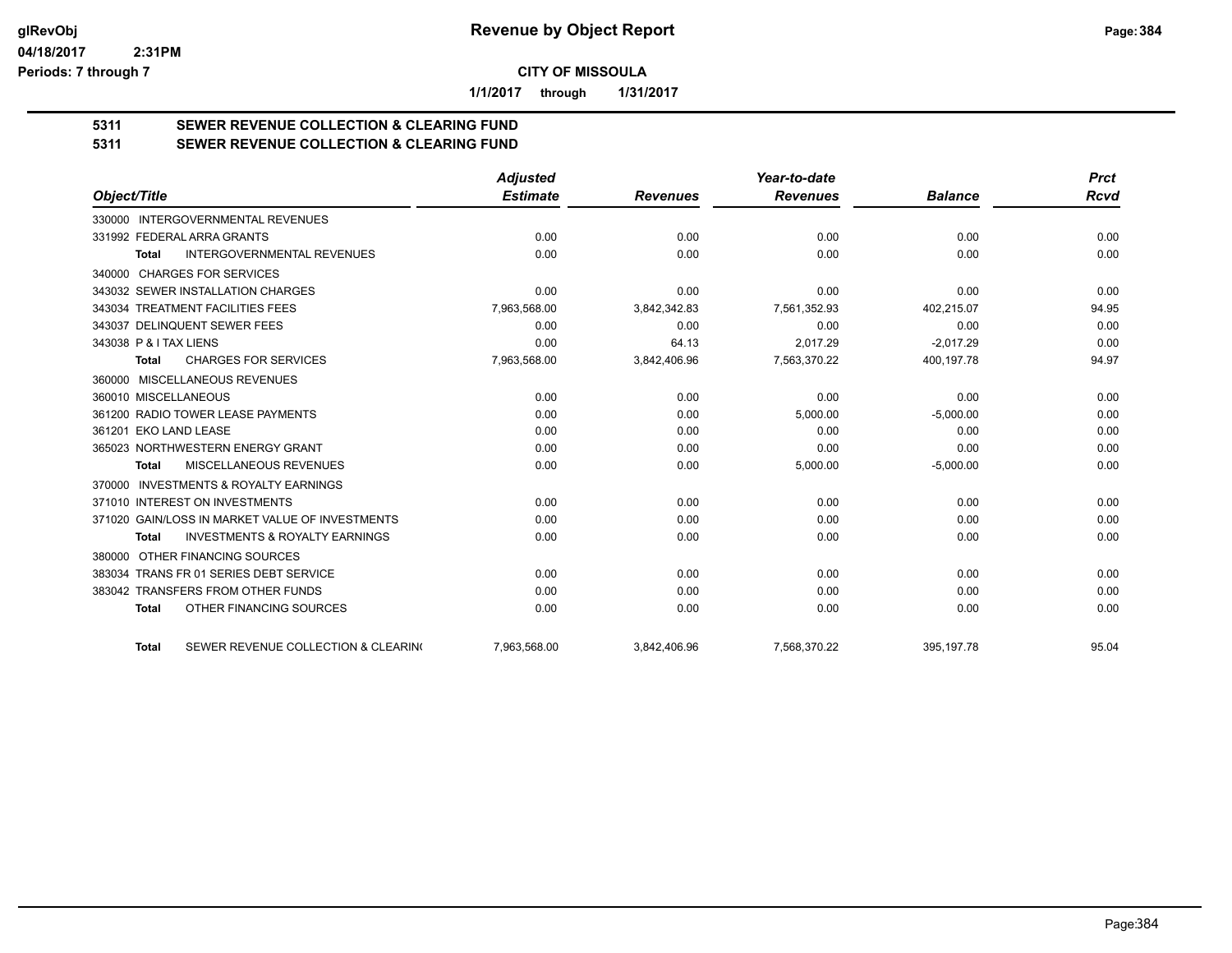**1/1/2017 through 1/31/2017**

#### **5311 SEWER REVENUE COLLECTION & CLEARING FUND**

|                                                    | <b>Adjusted</b> |                 | Year-to-date    |                | <b>Prct</b> |
|----------------------------------------------------|-----------------|-----------------|-----------------|----------------|-------------|
| Object/Title                                       | <b>Estimate</b> | <b>Revenues</b> | <b>Revenues</b> | <b>Balance</b> | <b>Rcvd</b> |
| 330000 INTERGOVERNMENTAL REVENUES                  |                 |                 |                 |                |             |
| 331992 FEDERAL ARRA GRANTS                         | 0.00            | 0.00            | 0.00            | 0.00           | 0.00        |
| <b>INTERGOVERNMENTAL REVENUES</b><br><b>Total</b>  | 0.00            | 0.00            | 0.00            | 0.00           | 0.00        |
| 340000 CHARGES FOR SERVICES                        |                 |                 |                 |                |             |
| 343032 SEWER INSTALLATION CHARGES                  | 0.00            | 0.00            | 0.00            | 0.00           | 0.00        |
| 343034 TREATMENT FACILITIES FEES                   | 7,963,568.00    | 3,842,342.83    | 7,561,352.93    | 402,215.07     | 94.95       |
| 343037 DELINQUENT SEWER FEES                       | 0.00            | 0.00            | 0.00            | 0.00           | 0.00        |
| 343038 P & I TAX LIENS                             | 0.00            | 64.13           | 2.017.29        | $-2,017.29$    | 0.00        |
| <b>CHARGES FOR SERVICES</b><br>Total               | 7,963,568.00    | 3,842,406.96    | 7,563,370.22    | 400,197.78     | 94.97       |
| 360000 MISCELLANEOUS REVENUES                      |                 |                 |                 |                |             |
| 360010 MISCELLANEOUS                               | 0.00            | 0.00            | 0.00            | 0.00           | 0.00        |
| 361200 RADIO TOWER LEASE PAYMENTS                  | 0.00            | 0.00            | 5,000.00        | $-5,000.00$    | 0.00        |
| 361201 EKO LAND LEASE                              | 0.00            | 0.00            | 0.00            | 0.00           | 0.00        |
| 365023 NORTHWESTERN ENERGY GRANT                   | 0.00            | 0.00            | 0.00            | 0.00           | 0.00        |
| MISCELLANEOUS REVENUES<br><b>Total</b>             | 0.00            | 0.00            | 5,000.00        | $-5,000.00$    | 0.00        |
| 370000 INVESTMENTS & ROYALTY EARNINGS              |                 |                 |                 |                |             |
| 371010 INTEREST ON INVESTMENTS                     | 0.00            | 0.00            | 0.00            | 0.00           | 0.00        |
| 371020 GAIN/LOSS IN MARKET VALUE OF INVESTMENT     | 0.00            | 0.00            | 0.00            | 0.00           | 0.00        |
| <b>INVESTMENTS &amp; ROYALTY EARNINGS</b><br>Total | 0.00            | 0.00            | 0.00            | 0.00           | 0.00        |
| 380000 OTHER FINANCING SOURCES                     |                 |                 |                 |                |             |
| 383034 TRANS FR 01 SERIES DEBT SERVICE             | 0.00            | 0.00            | 0.00            | 0.00           | 0.00        |
| 383042 TRANSFERS FROM OTHER FUNDS                  | 0.00            | 0.00            | 0.00            | 0.00           | 0.00        |
| OTHER FINANCING SOURCES<br><b>Total</b>            | 0.00            | 0.00            | 0.00            | 0.00           | 0.00        |
| SEWER REVENUE COLLECTION & CLEARIN<br><b>Total</b> | 7,963,568.00    | 3,842,406.96    | 7,568,370.22    | 395.197.78     | 95.04       |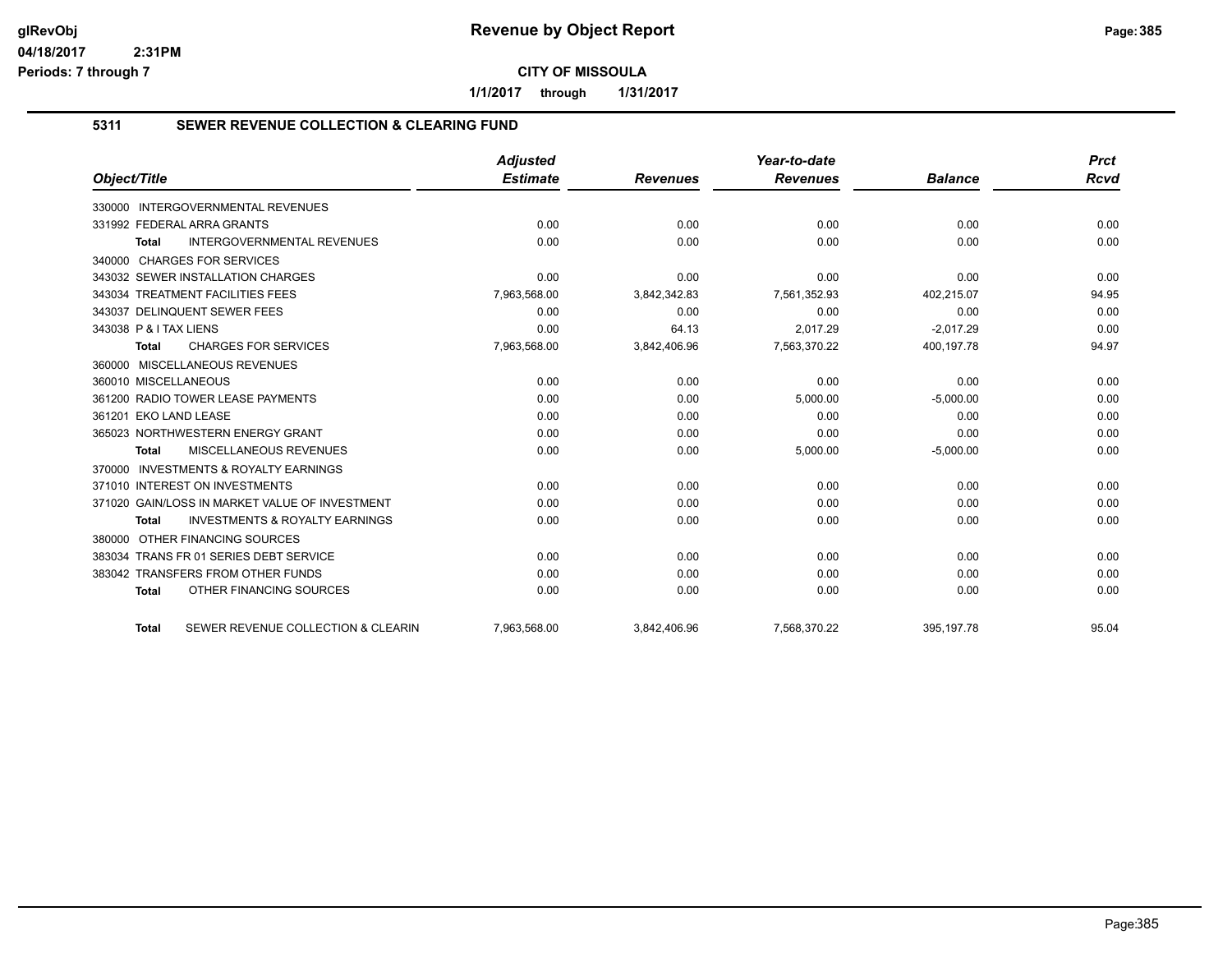**1/1/2017 through 1/31/2017**

**5315 SEWER LOAN FUND**

| 5315 | <b>SEWER LOAN FUND</b> |
|------|------------------------|
|      |                        |

|                                                     | <b>Adjusted</b> |                 | Year-to-date    |                | <b>Prct</b> |
|-----------------------------------------------------|-----------------|-----------------|-----------------|----------------|-------------|
| Object/Title                                        | <b>Estimate</b> | <b>Revenues</b> | <b>Revenues</b> | <b>Balance</b> | Rcvd        |
| 340000 CHARGES FOR SERVICES                         |                 |                 |                 |                |             |
| 343032 SEWER INSTALLATION CHARGES                   | 0.00            | 0.00            | 0.00            | 0.00           | 0.00        |
| 343035 SALE OF SEWER MATERIALS AND SUPPLIES         | 0.00            | 0.00            | $-23,514.51$    | 23,514.51      | 0.00        |
| 343037 GREASE INTERCEPTOR LOANS                     | 0.00            | 0.00            | 0.00            | 0.00           | 0.00        |
| <b>CHARGES FOR SERVICES</b><br><b>Total</b>         | 0.00            | 0.00            | $-23,514.51$    | 23,514.51      | 0.00        |
| 360000 MISCELLANEOUS REVENUES                       |                 |                 |                 |                |             |
| 360010 MISCELLANEOUS                                | 0.00            | 0.00            | 0.00            | 0.00           | 0.00        |
| MISCELLANEOUS REVENUES<br><b>Total</b>              | 0.00            | 0.00            | 0.00            | 0.00           | 0.00        |
| <b>INVESTMENTS &amp; ROYALTY EARNINGS</b><br>370000 |                 |                 |                 |                |             |
| 371010 INTEREST ON INVESTMENTS                      | 0.00            | 0.00            | 0.00            | 0.00           | 0.00        |
| 371020 GAIN/LOSS IN MARKET VALUE OF INVESTMENTS     | 0.00            | 0.00            | 0.00            | 0.00           | 0.00        |
| <b>INVESTMENTS &amp; ROYALTY EARNINGS</b><br>Total  | 0.00            | 0.00            | 0.00            | 0.00           | 0.00        |
| 380000 OTHER FINANCING SOURCES                      |                 |                 |                 |                |             |
| 383024 TRANS FR SEWER CLEARING                      | 0.00            | 0.00            | 0.00            | 0.00           | 0.00        |
| 383025 TRANS FR SEWER R & D                         | 0.00            | 0.00            | 0.00            | 0.00           | 0.00        |
| OTHER FINANCING SOURCES<br><b>Total</b>             | 0.00            | 0.00            | 0.00            | 0.00           | 0.00        |
|                                                     |                 |                 |                 |                |             |
| <b>SEWER LOAN FUND</b><br><b>Total</b>              | 0.00            | 0.00            | $-23,514.51$    | 23,514.51      | 0.00        |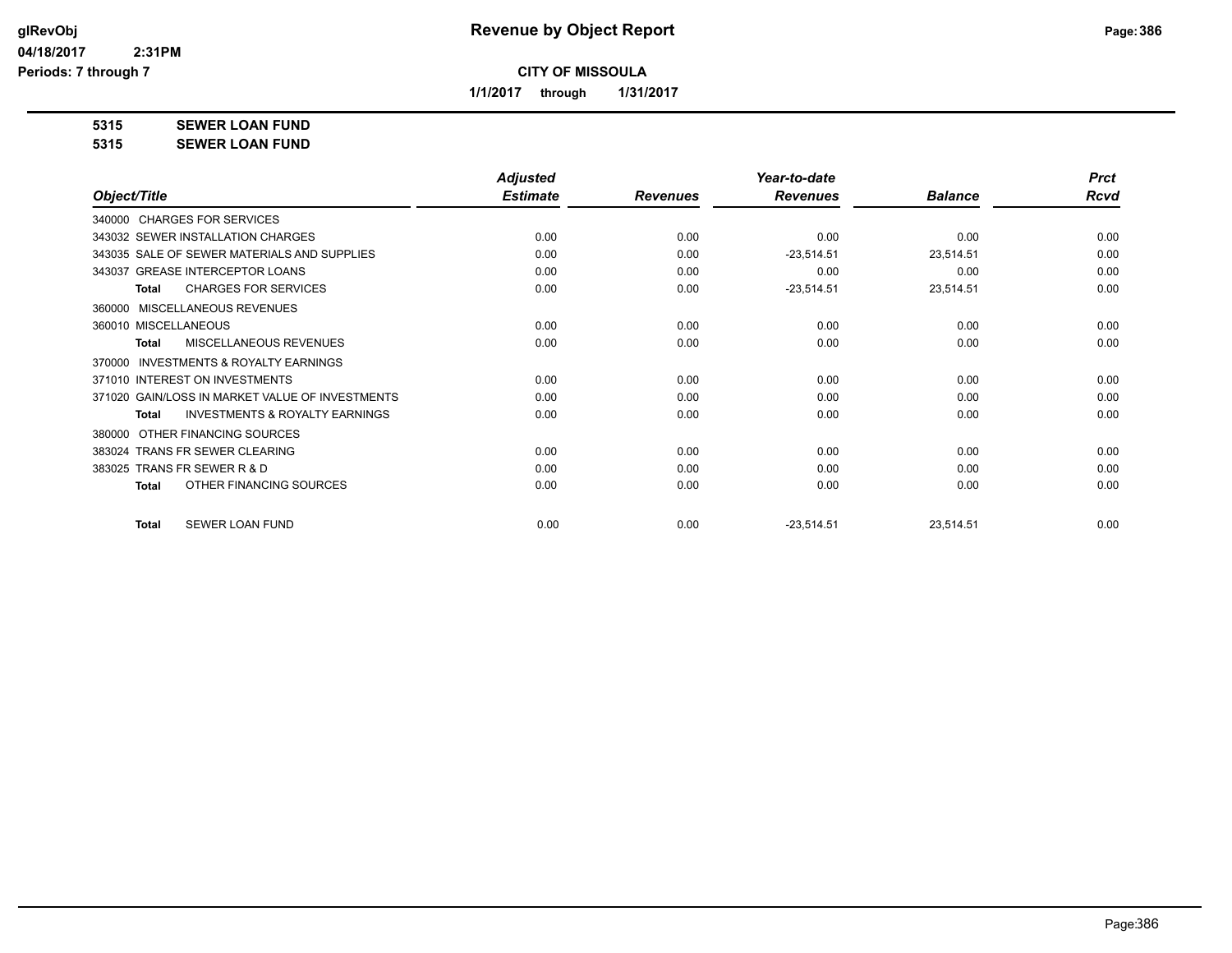**1/1/2017 through 1/31/2017**

#### **5315 SEWER LOAN FUND**

|                                                           | <b>Adjusted</b> |                 | Year-to-date    |                | <b>Prct</b> |
|-----------------------------------------------------------|-----------------|-----------------|-----------------|----------------|-------------|
| Object/Title                                              | <b>Estimate</b> | <b>Revenues</b> | <b>Revenues</b> | <b>Balance</b> | <b>Rcvd</b> |
| 340000 CHARGES FOR SERVICES                               |                 |                 |                 |                |             |
| 343032 SEWER INSTALLATION CHARGES                         | 0.00            | 0.00            | 0.00            | 0.00           | 0.00        |
| 343035 SALE OF SEWER MATERIALS AND SUPPLIES               | 0.00            | 0.00            | $-23,514.51$    | 23,514.51      | 0.00        |
| 343037 GREASE INTERCEPTOR LOANS                           | 0.00            | 0.00            | 0.00            | 0.00           | 0.00        |
| <b>CHARGES FOR SERVICES</b><br><b>Total</b>               | 0.00            | 0.00            | $-23,514.51$    | 23,514.51      | 0.00        |
| 360000 MISCELLANEOUS REVENUES                             |                 |                 |                 |                |             |
| 360010 MISCELLANEOUS                                      | 0.00            | 0.00            | 0.00            | 0.00           | 0.00        |
| MISCELLANEOUS REVENUES<br><b>Total</b>                    | 0.00            | 0.00            | 0.00            | 0.00           | 0.00        |
| 370000 INVESTMENTS & ROYALTY EARNINGS                     |                 |                 |                 |                |             |
| 371010 INTEREST ON INVESTMENTS                            | 0.00            | 0.00            | 0.00            | 0.00           | 0.00        |
| 371020 GAIN/LOSS IN MARKET VALUE OF INVESTMENT            | 0.00            | 0.00            | 0.00            | 0.00           | 0.00        |
| <b>INVESTMENTS &amp; ROYALTY EARNINGS</b><br><b>Total</b> | 0.00            | 0.00            | 0.00            | 0.00           | 0.00        |
| 380000 OTHER FINANCING SOURCES                            |                 |                 |                 |                |             |
| 383024 TRANS FR SEWER CLEARING                            | 0.00            | 0.00            | 0.00            | 0.00           | 0.00        |
| 383025 TRANS FR SEWER R & D                               | 0.00            | 0.00            | 0.00            | 0.00           | 0.00        |
| OTHER FINANCING SOURCES<br><b>Total</b>                   | 0.00            | 0.00            | 0.00            | 0.00           | 0.00        |
| <b>SEWER LOAN FUND</b><br><b>Total</b>                    | 0.00            | 0.00            | $-23,514.51$    | 23,514.51      | 0.00        |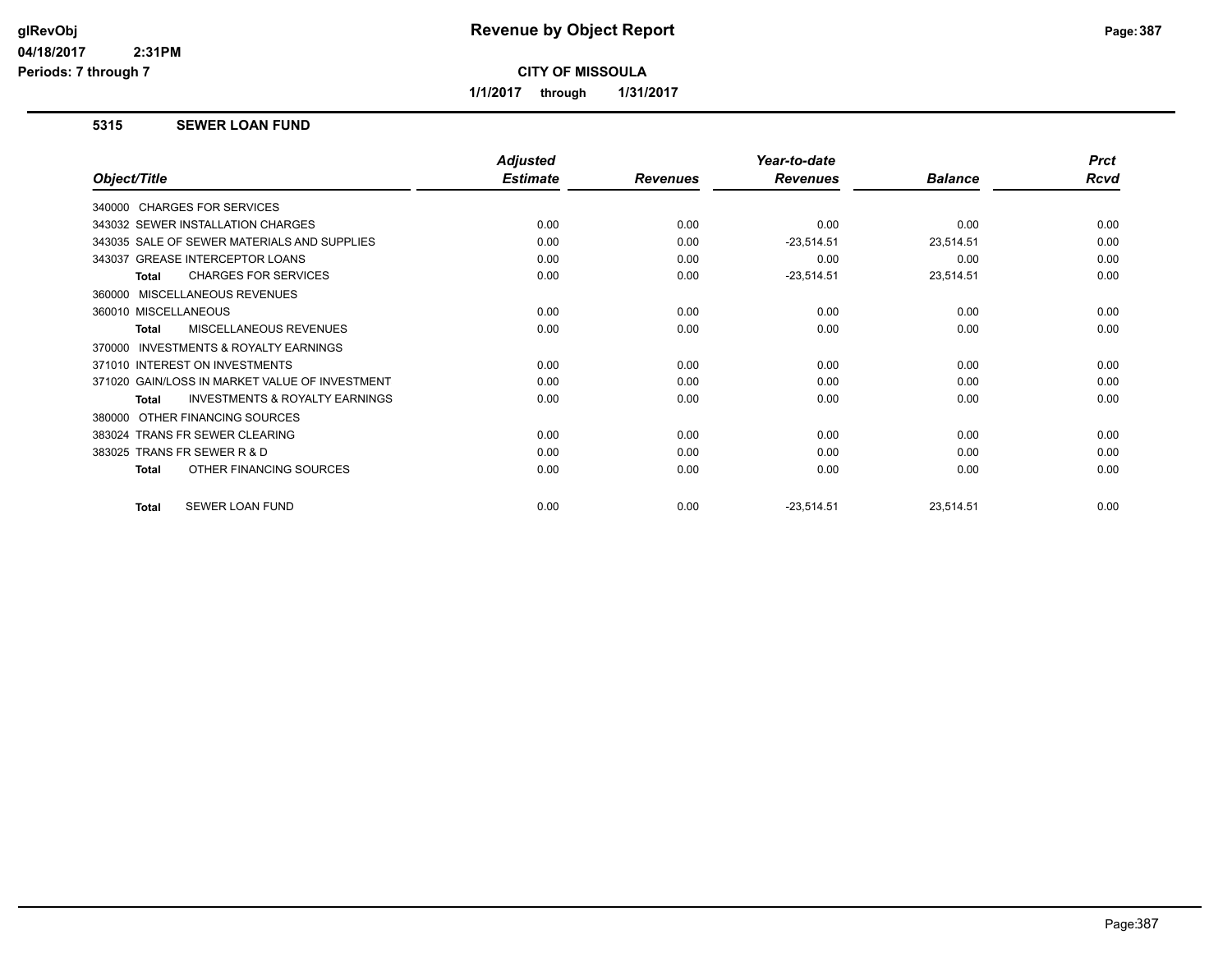**1/1/2017 through 1/31/2017**

#### **5320 SEWER REPLACEMENT & DEPRECIATION FUND 5320 SEWER REPLACEMENT & DEPRECIATION FUND**

|                                                           | <b>Adjusted</b> |                 | Year-to-date    |                | <b>Prct</b> |
|-----------------------------------------------------------|-----------------|-----------------|-----------------|----------------|-------------|
| Object/Title                                              | <b>Estimate</b> | <b>Revenues</b> | <b>Revenues</b> | <b>Balance</b> | <b>Rcvd</b> |
| 330000 INTERGOVERNMENTAL REVENUES                         |                 |                 |                 |                |             |
| 337010 COUNTY REIMBURSEMENT-DEANOS                        | 0.00            | 0.00            | 0.00            | 0.00           | 0.00        |
| <b>INTERGOVERNMENTAL REVENUES</b><br><b>Total</b>         | 0.00            | 0.00            | 0.00            | 0.00           | 0.00        |
| 340000 CHARGES FOR SERVICES                               |                 |                 |                 |                |             |
| 343032 SEWER INSTALLATION CHARGES                         | 0.00            | 0.00            | 17,675.00       | $-17,675.00$   | 0.00        |
| <b>CHARGES FOR SERVICES</b><br><b>Total</b>               | 0.00            | 0.00            | 17,675.00       | $-17.675.00$   | 0.00        |
| MISCELLANEOUS REVENUES<br>360000                          |                 |                 |                 |                |             |
| 360000 MISCELLANEOUS REVENUES                             | 0.00            | 0.00            | 0.00            | 0.00           | 0.00        |
| 360010 MISCELLANEOUS                                      | 1,300,000.00    | 0.00            | 0.00            | 1,300,000.00   | 0.00        |
| 362006 GAIC INSURANCE SETTLEMENT                          | 0.00            | 0.00            | 0.00            | 0.00           | 0.00        |
| MISCELLANEOUS REVENUES<br><b>Total</b>                    | 1,300,000.00    | 0.00            | 0.00            | 1,300,000.00   | 0.00        |
| <b>INVESTMENTS &amp; ROYALTY EARNINGS</b><br>370000       |                 |                 |                 |                |             |
| 371010 INTEREST ON INVESTMENTS                            | 0.00            | 0.00            | 0.00            | 0.00           | 0.00        |
| 371020 GAIN/LOSS IN MARKET VALUE OF INVESTMENTS           | 0.00            | 0.00            | 0.00            | 0.00           | 0.00        |
| <b>INVESTMENTS &amp; ROYALTY EARNINGS</b><br><b>Total</b> | 0.00            | 0.00            | 0.00            | 0.00           | 0.00        |
| 380000 OTHER FINANCING SOURCES                            |                 |                 |                 |                |             |
| 381002 SRF LOAN                                           | 0.00            | 0.00            | 0.00            | 0.00           | 0.00        |
| 381010 BOND PROCEEDS                                      | 0.00            | 0.00            | 531,109.15      | $-531,109.15$  | 0.00        |
| 381090 PROCEEDS FROM CAPITAL LEASE                        | 0.00            | 0.00            | 0.00            | 0.00           | 0.00        |
| 383000 OPERATING TRANSFERS                                | 0.00            | 0.00            | 0.00            | 0.00           | 0.00        |
| 383024 TRANS FR SEWER CLEARING                            | 416.418.00      | 0.00            | 0.00            | 416.418.00     | 0.00        |
| 383042 TRANSFERS FROM OTHER FUNDS                         | 0.00            | 0.00            | 0.00            | 0.00           | 0.00        |
| OTHER FINANCING SOURCES<br><b>Total</b>                   | 416,418.00      | 0.00            | 531,109.15      | $-114,691.15$  | 127.54      |
|                                                           |                 |                 |                 |                |             |
| SEWER REPLACEMENT & DEPRECIATION FU<br><b>Total</b>       | 1,716,418.00    | 0.00            | 548,784.15      | 1,167,633.85   | 31.97       |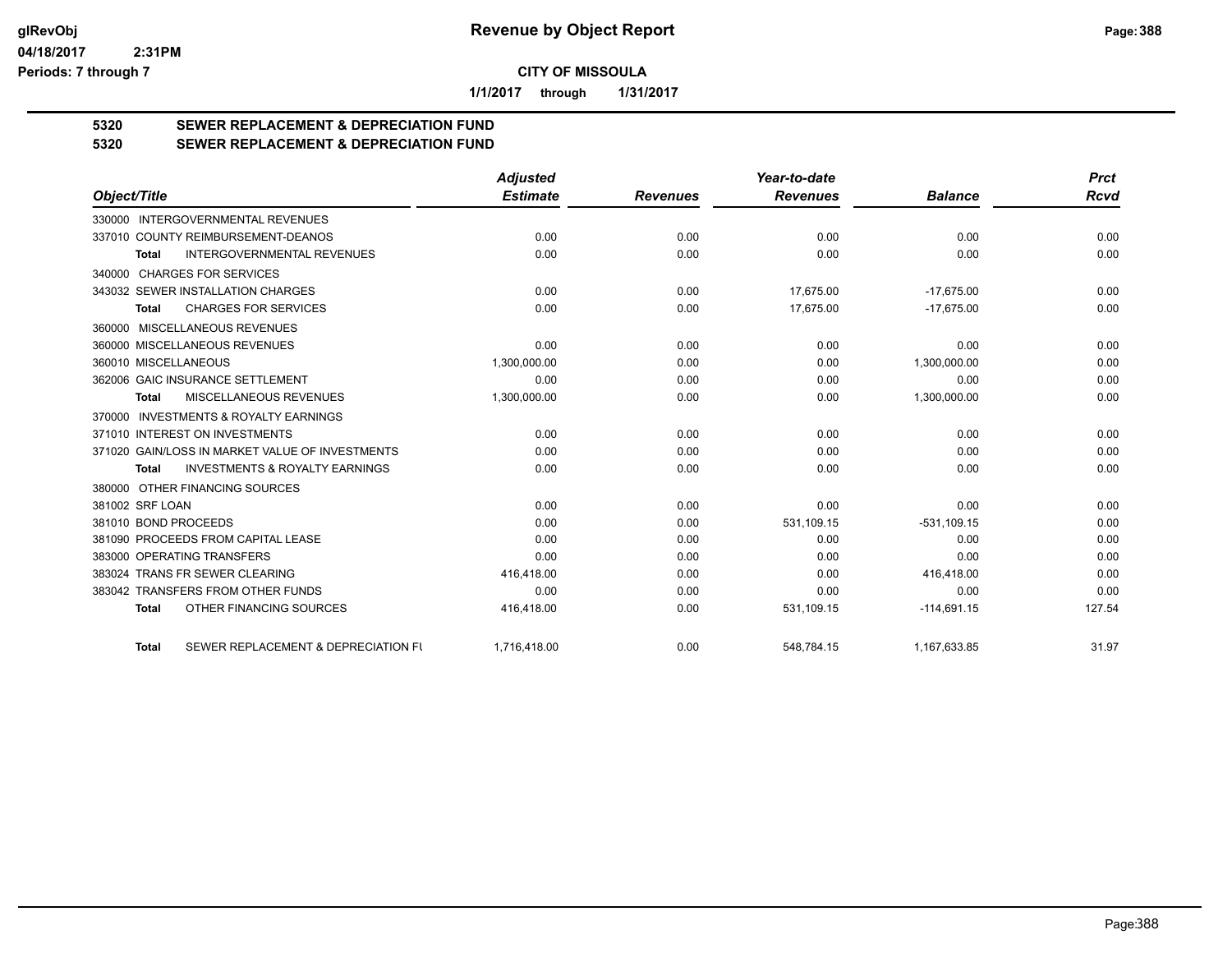**1/1/2017 through 1/31/2017**

#### **5320 SEWER REPLACEMENT & DEPRECIATION FUND**

|                                                    | <b>Adjusted</b> |                 | Year-to-date    |                | <b>Prct</b> |
|----------------------------------------------------|-----------------|-----------------|-----------------|----------------|-------------|
| Object/Title                                       | <b>Estimate</b> | <b>Revenues</b> | <b>Revenues</b> | <b>Balance</b> | <b>Rcvd</b> |
| 330000 INTERGOVERNMENTAL REVENUES                  |                 |                 |                 |                |             |
| 337010 COUNTY REIMBURSEMENT-DEANOS                 | 0.00            | 0.00            | 0.00            | 0.00           | 0.00        |
| <b>INTERGOVERNMENTAL REVENUES</b><br><b>Total</b>  | 0.00            | 0.00            | 0.00            | 0.00           | 0.00        |
| 340000 CHARGES FOR SERVICES                        |                 |                 |                 |                |             |
| 343032 SEWER INSTALLATION CHARGES                  | 0.00            | 0.00            | 17.675.00       | $-17.675.00$   | 0.00        |
| <b>CHARGES FOR SERVICES</b><br><b>Total</b>        | 0.00            | 0.00            | 17,675.00       | $-17,675.00$   | 0.00        |
| 360000 MISCELLANEOUS REVENUES                      |                 |                 |                 |                |             |
| 360000 MISCELLANEOUS REVENUES                      | 0.00            | 0.00            | 0.00            | 0.00           | 0.00        |
| 360010 MISCELLANEOUS                               | 1,300,000.00    | 0.00            | 0.00            | 1,300,000.00   | 0.00        |
| 362006 GAIC INSURANCE SETTLEMENT                   | 0.00            | 0.00            | 0.00            | 0.00           | 0.00        |
| MISCELLANEOUS REVENUES<br>Total                    | 1,300,000.00    | 0.00            | 0.00            | 1,300,000.00   | 0.00        |
| 370000 INVESTMENTS & ROYALTY EARNINGS              |                 |                 |                 |                |             |
| 371010 INTEREST ON INVESTMENTS                     | 0.00            | 0.00            | 0.00            | 0.00           | 0.00        |
| 371020 GAIN/LOSS IN MARKET VALUE OF INVESTMENT     | 0.00            | 0.00            | 0.00            | 0.00           | 0.00        |
| <b>INVESTMENTS &amp; ROYALTY EARNINGS</b><br>Total | 0.00            | 0.00            | 0.00            | 0.00           | 0.00        |
| 380000 OTHER FINANCING SOURCES                     |                 |                 |                 |                |             |
| 381002 SRF LOAN                                    | 0.00            | 0.00            | 0.00            | 0.00           | 0.00        |
| 381010 BOND PROCEEDS                               | 0.00            | 0.00            | 531,109.15      | $-531,109.15$  | 0.00        |
| 381090 PROCEEDS FROM CAPITAL LEASE                 | 0.00            | 0.00            | 0.00            | 0.00           | 0.00        |
| 383000 OPERATING TRANSFERS                         | 0.00            | 0.00            | 0.00            | 0.00           | 0.00        |
| 383024 TRANS FR SEWER CLEARING                     | 416,418.00      | 0.00            | 0.00            | 416,418.00     | 0.00        |
| 383042 TRANSFERS FROM OTHER FUNDS                  | 0.00            | 0.00            | 0.00            | 0.00           | 0.00        |
| OTHER FINANCING SOURCES<br><b>Total</b>            | 416,418.00      | 0.00            | 531,109.15      | $-114,691.15$  | 127.54      |
| SEWER REPLACEMENT & DEPRECIATION F<br><b>Total</b> | 1,716,418.00    | 0.00            | 548,784.15      | 1,167,633.85   | 31.97       |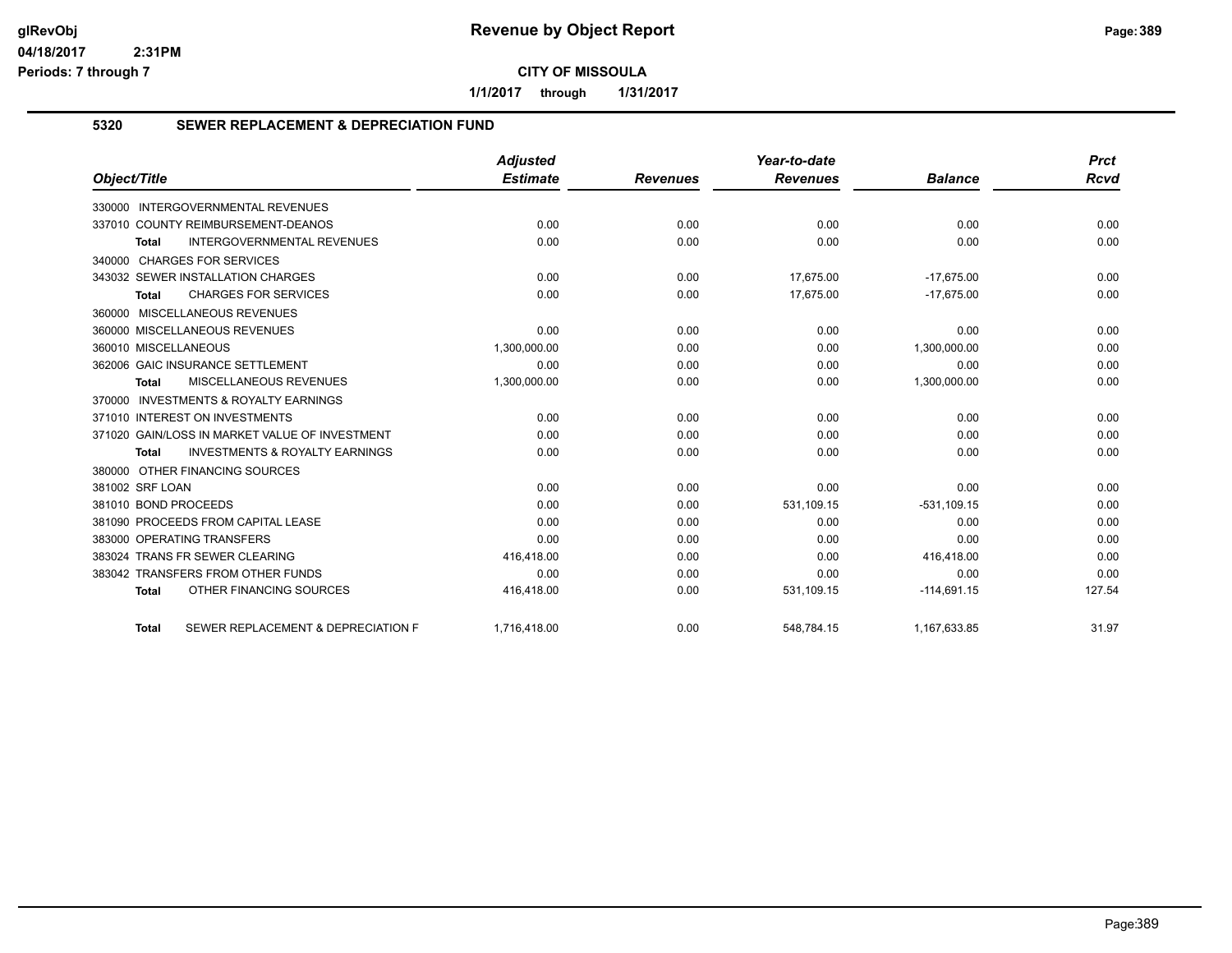**1/1/2017 through 1/31/2017**

### **5325 SEWER DEVELOPMENT FEE FUND**

**5325 SEWER DEVELOPMENT FEE FUND**

|                                                           | <b>Adjusted</b> |                 | Year-to-date    |                | <b>Prct</b> |
|-----------------------------------------------------------|-----------------|-----------------|-----------------|----------------|-------------|
| Object/Title                                              | <b>Estimate</b> | <b>Revenues</b> | <b>Revenues</b> | <b>Balance</b> | Rcvd        |
| 330000 INTERGOVERNMENTAL REVENUES                         |                 |                 |                 |                |             |
| 334120 TSEP GRANT                                         | 0.00            | 0.00            | 0.00            | 0.00           | 0.00        |
| <b>INTERGOVERNMENTAL REVENUES</b><br><b>Total</b>         | 0.00            | 0.00            | 0.00            | 0.00           | 0.00        |
| 340000 CHARGES FOR SERVICES                               |                 |                 |                 |                |             |
| 343032 SEWER INSTALLATION CHARGES                         | 0.00            | 0.00            | 0.00            | 0.00           | 0.00        |
| 343034 TREATMENT FACILITIES FEES                          | 1,118,994.00    | 44,800.00       | 570,676.04      | 548,317.96     | 51.00       |
| 343036 *** Title Not Found ***                            | 0.00            | 0.00            | 0.00            | 0.00           | 0.00        |
| <b>CHARGES FOR SERVICES</b><br><b>Total</b>               | 1,118,994.00    | 44,800.00       | 570,676.04      | 548,317.96     | 51.00       |
| 360000 MISCELLANEOUS REVENUES                             |                 |                 |                 |                |             |
| 360010 MISCELLANEOUS                                      | 0.00            | 0.00            | 0.00            | 0.00           | 0.00        |
| 360030 CONTRIBUTIONS FROM PROPERTY OWNERS                 | 0.00            | 0.00            | 0.00            | 0.00           | 0.00        |
| 362000 OTHER MISCELLANEOUS REVENUE                        | 0.00            | 0.00            | 32,310.55       | $-32,310.55$   | 0.00        |
| MISCELLANEOUS REVENUES<br>Total                           | 0.00            | 0.00            | 32,310.55       | $-32,310.55$   | 0.00        |
| <b>INVESTMENTS &amp; ROYALTY EARNINGS</b><br>370000       |                 |                 |                 |                |             |
| 371010 INTEREST ON INVESTMENTS                            | 0.00            | 0.00            | 0.00            | 0.00           | 0.00        |
| 371020 GAIN/LOSS IN MARKET VALUE OF INVESTMENTS           | 0.00            | 0.00            | 0.00            | 0.00           | 0.00        |
| <b>INVESTMENTS &amp; ROYALTY EARNINGS</b><br><b>Total</b> | 0.00            | 0.00            | 0.00            | 0.00           | 0.00        |
| 380000 OTHER FINANCING SOURCES                            |                 |                 |                 |                |             |
| 383042 TRANSFERS FROM OTHER FUNDS                         | 0.00            | 0.00            | 0.00            | 0.00           | 0.00        |
| OTHER FINANCING SOURCES<br><b>Total</b>                   | 0.00            | 0.00            | 0.00            | 0.00           | 0.00        |
| SEWER DEVELOPMENT FEE FUND<br><b>Total</b>                | 1,118,994.00    | 44,800.00       | 602,986.59      | 516,007.41     | 53.89       |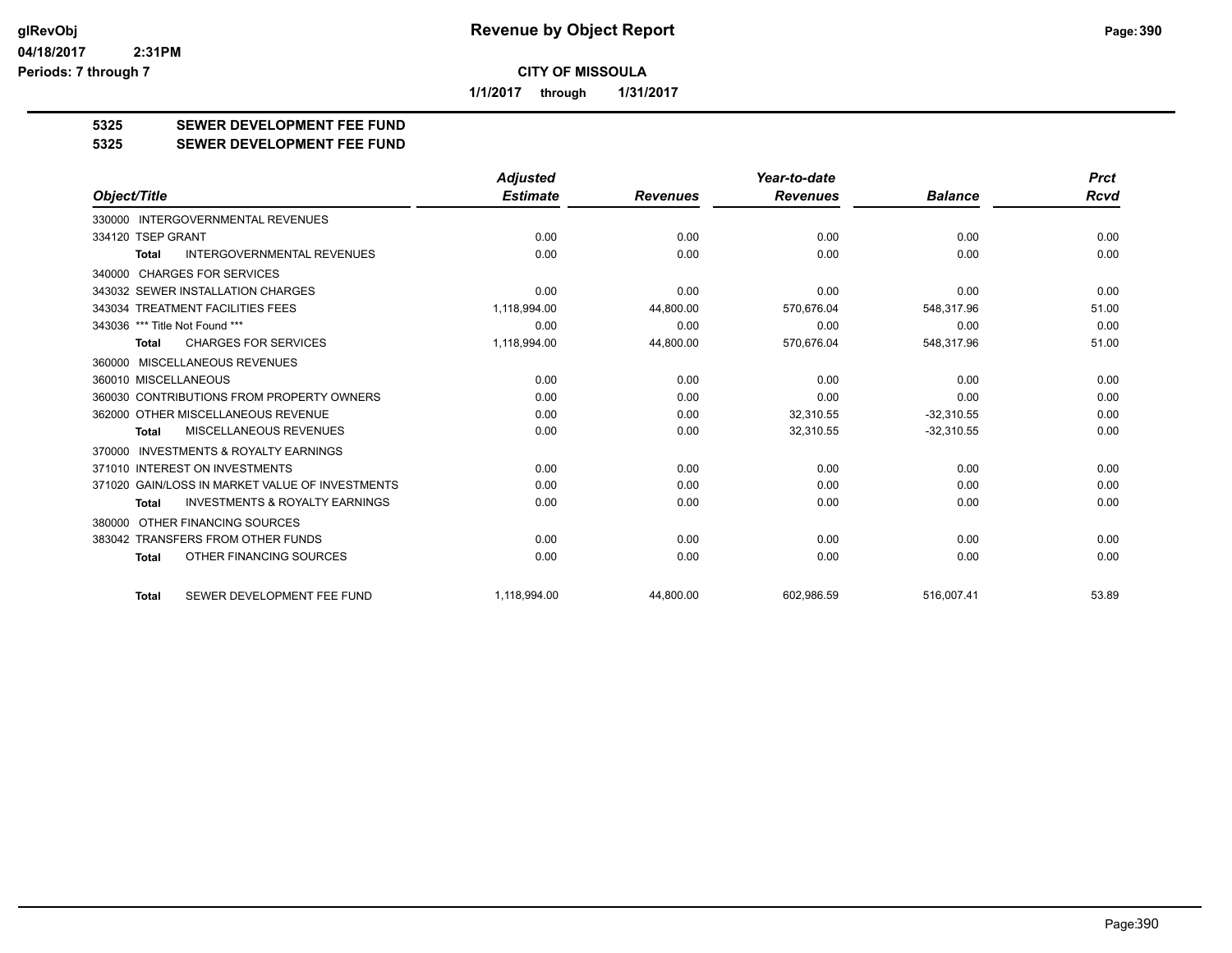**1/1/2017 through 1/31/2017**

#### **5325 SEWER DEVELOPMENT FEE FUND**

|                                                           | <b>Adjusted</b> |                 | Year-to-date    |                | <b>Prct</b> |
|-----------------------------------------------------------|-----------------|-----------------|-----------------|----------------|-------------|
| Object/Title                                              | <b>Estimate</b> | <b>Revenues</b> | <b>Revenues</b> | <b>Balance</b> | <b>Rcvd</b> |
| <b>INTERGOVERNMENTAL REVENUES</b><br>330000               |                 |                 |                 |                |             |
| 334120 TSEP GRANT                                         | 0.00            | 0.00            | 0.00            | 0.00           | 0.00        |
| <b>INTERGOVERNMENTAL REVENUES</b><br>Total                | 0.00            | 0.00            | 0.00            | 0.00           | 0.00        |
| 340000 CHARGES FOR SERVICES                               |                 |                 |                 |                |             |
| 343032 SEWER INSTALLATION CHARGES                         | 0.00            | 0.00            | 0.00            | 0.00           | 0.00        |
| 343034 TREATMENT FACILITIES FEES                          | 1,118,994.00    | 44,800.00       | 570,676.04      | 548,317.96     | 51.00       |
| 343036 *** Title Not Found ***                            | 0.00            | 0.00            | 0.00            | 0.00           | 0.00        |
| Total<br><b>CHARGES FOR SERVICES</b>                      | 1,118,994.00    | 44,800.00       | 570,676.04      | 548,317.96     | 51.00       |
| MISCELLANEOUS REVENUES<br>360000                          |                 |                 |                 |                |             |
| 360010 MISCELLANEOUS                                      | 0.00            | 0.00            | 0.00            | 0.00           | 0.00        |
| 360030 CONTRIBUTIONS FROM PROPERTY OWNERS                 | 0.00            | 0.00            | 0.00            | 0.00           | 0.00        |
| 362000 OTHER MISCELLANEOUS REVENUE                        | 0.00            | 0.00            | 32,310.55       | $-32,310.55$   | 0.00        |
| <b>MISCELLANEOUS REVENUES</b><br>Total                    | 0.00            | 0.00            | 32,310.55       | $-32,310.55$   | 0.00        |
| 370000 INVESTMENTS & ROYALTY EARNINGS                     |                 |                 |                 |                |             |
| 371010 INTEREST ON INVESTMENTS                            | 0.00            | 0.00            | 0.00            | 0.00           | 0.00        |
| 371020 GAIN/LOSS IN MARKET VALUE OF INVESTMENT            | 0.00            | 0.00            | 0.00            | 0.00           | 0.00        |
| <b>INVESTMENTS &amp; ROYALTY EARNINGS</b><br><b>Total</b> | 0.00            | 0.00            | 0.00            | 0.00           | 0.00        |
| 380000 OTHER FINANCING SOURCES                            |                 |                 |                 |                |             |
| 383042 TRANSFERS FROM OTHER FUNDS                         | 0.00            | 0.00            | 0.00            | 0.00           | 0.00        |
| OTHER FINANCING SOURCES<br>Total                          | 0.00            | 0.00            | 0.00            | 0.00           | 0.00        |
| SEWER DEVELOPMENT FEE FUND<br><b>Total</b>                | 1.118.994.00    | 44.800.00       | 602.986.59      | 516.007.41     | 53.89       |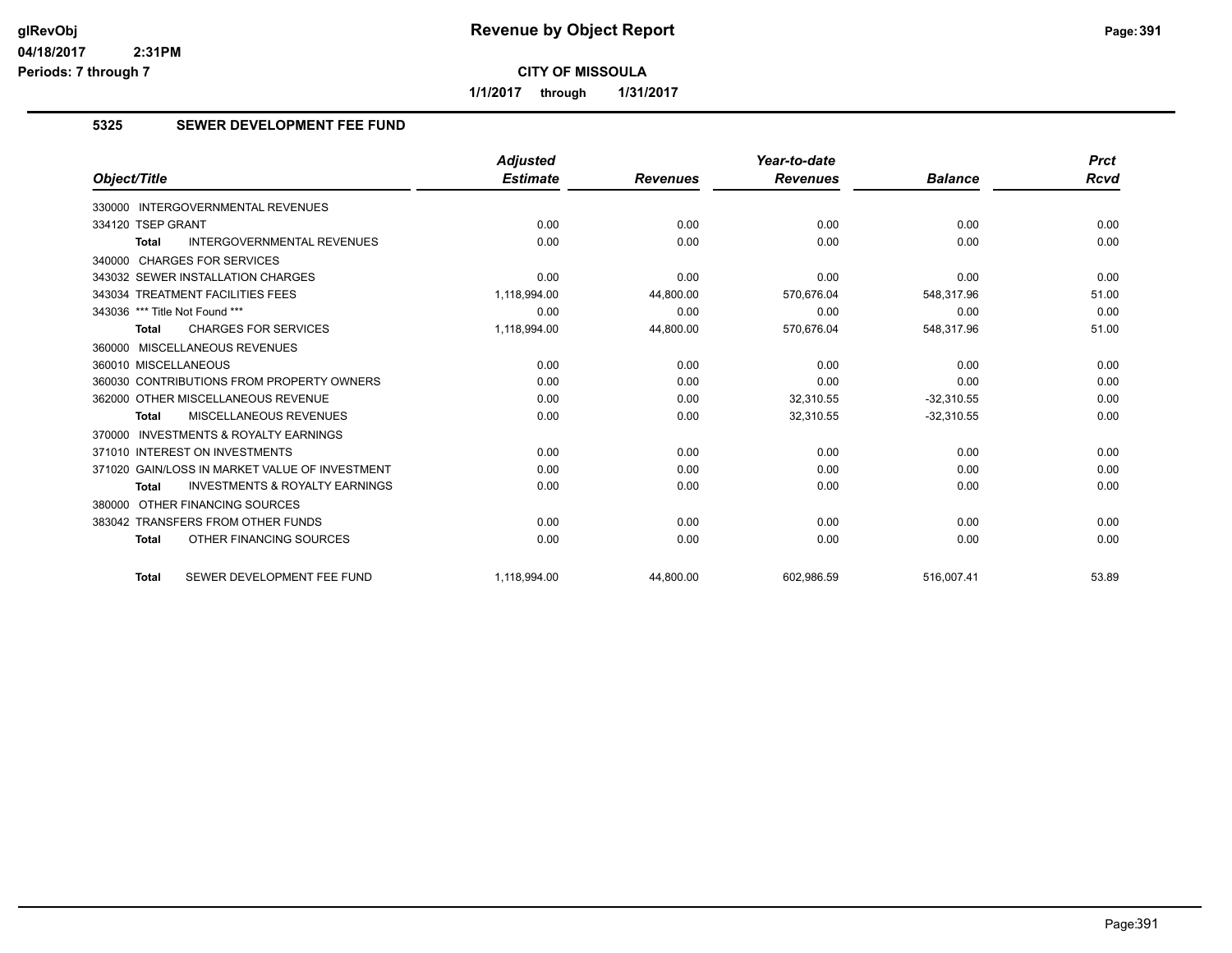**1/1/2017 through 1/31/2017**

**5340 SEWER CONSTRUCTION FUND**

**5340 SEWER CONSTRUCTION FUND**

|                                                    | <b>Adjusted</b> |                 | Year-to-date    |                | <b>Prct</b> |
|----------------------------------------------------|-----------------|-----------------|-----------------|----------------|-------------|
| Object/Title                                       | <b>Estimate</b> | <b>Revenues</b> | <b>Revenues</b> | <b>Balance</b> | <b>Rcvd</b> |
| 330000 INTERGOVERNMENTAL REVENUES                  |                 |                 |                 |                |             |
| 331090 EPA GRANT                                   | 0.00            | 0.00            | 0.00            | 0.00           | 0.00        |
| 334120 TSEP GRANT                                  | 0.00            | 0.00            | 0.00            | 0.00           | 0.00        |
| 334140 DNRC GRANT                                  | 0.00            | 0.00            | 0.00            | 0.00           | 0.00        |
| 337000 LOCAL GRANTS                                | 0.00            | 0.00            | 0.00            | 0.00           | 0.00        |
| <b>INTERGOVERNMENTAL REVENUES</b><br>Total         | 0.00            | 0.00            | 0.00            | 0.00           | 0.00        |
| 340000 CHARGES FOR SERVICES                        |                 |                 |                 |                |             |
| 343032 SEWER INSTALLATION CHARGES                  | 0.00            | 0.00            | 0.00            | 0.00           | 0.00        |
| <b>CHARGES FOR SERVICES</b><br><b>Total</b>        | 0.00            | 0.00            | 0.00            | 0.00           | 0.00        |
| 360000 MISCELLANEOUS REVENUES                      |                 |                 |                 |                |             |
| 360030 CONTRIBUTIONS FROM PROPERTY OWNERS          | 0.00            | 0.00            | 0.00            | 0.00           | 0.00        |
| 363020 PROPERTY ASSESSMENTS                        | 0.00            | 0.00            | 0.00            | 0.00           | 0.00        |
| 365000 DONATIONS                                   | 0.00            | 0.00            | 0.00            | 0.00           | 0.00        |
| <b>MISCELLANEOUS REVENUES</b><br><b>Total</b>      | 0.00            | 0.00            | 0.00            | 0.00           | 0.00        |
| 370000 INVESTMENTS & ROYALTY EARNINGS              |                 |                 |                 |                |             |
| 371010 INTEREST ON INVESTMENTS                     | 0.00            | 0.00            | 0.00            | 0.00           | 0.00        |
| 371020 GAIN/LOSS IN MARKET VALUE OF INVESTMENTS    | 0.00            | 0.00            | 0.00            | 0.00           | 0.00        |
| <b>INVESTMENTS &amp; ROYALTY EARNINGS</b><br>Total | 0.00            | 0.00            | 0.00            | 0.00           | 0.00        |
| 380000 OTHER FINANCING SOURCES                     |                 |                 |                 |                |             |
| 381002 SRF LOAN                                    | 0.00            | 0.00            | 0.00            | 0.00           | 0.00        |
| 381020 REVENUE BONDS                               | 2,517,966.00    | 0.00            | 0.00            | 2,517,966.00   | 0.00        |
| 383011 TRANS FR SID REVOLVING                      | 0.00            | 0.00            | 0.00            | 0.00           | 0.00        |
| 383024 TRANS FR SEWER CLEARING                     | 0.00            | 0.00            | 0.00            | 0.00           | 0.00        |
| 383025 TRANS FR SEWER R & D                        | 0.00            | 0.00            | 0.00            | 0.00           | 0.00        |
| 383026 TRANS FR CDBG                               | 0.00            | 0.00            | 0.00            | 0.00           | 0.00        |
| 383040 TRANSFER FROM CITY GRANTS                   | 0.00            | 0.00            | 0.00            | 0.00           | 0.00        |
| OTHER FINANCING SOURCES<br><b>Total</b>            | 2,517,966.00    | 0.00            | 0.00            | 2,517,966.00   | 0.00        |
| SEWER CONSTRUCTION FUND<br><b>Total</b>            | 2,517,966.00    | 0.00            | 0.00            | 2,517,966.00   | 0.00        |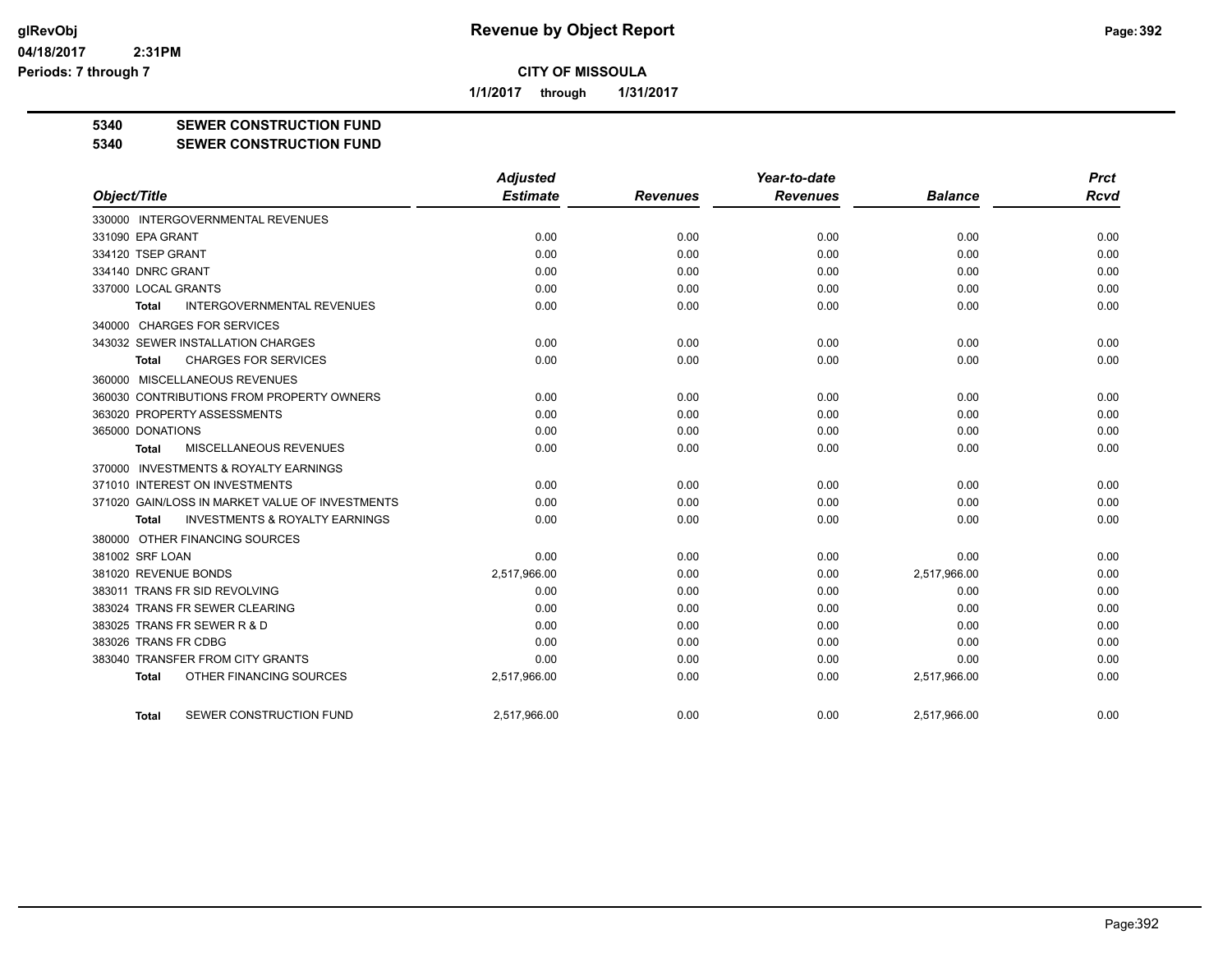**1/1/2017 through 1/31/2017**

#### **5340 SEWER CONSTRUCTION FUND**

|                                                    | <b>Adjusted</b> |                 | Year-to-date    |                | <b>Prct</b> |
|----------------------------------------------------|-----------------|-----------------|-----------------|----------------|-------------|
| Object/Title                                       | <b>Estimate</b> | <b>Revenues</b> | <b>Revenues</b> | <b>Balance</b> | <b>Rcvd</b> |
| 330000 INTERGOVERNMENTAL REVENUES                  |                 |                 |                 |                |             |
| 331090 EPA GRANT                                   | 0.00            | 0.00            | 0.00            | 0.00           | 0.00        |
| 334120 TSEP GRANT                                  | 0.00            | 0.00            | 0.00            | 0.00           | 0.00        |
| 334140 DNRC GRANT                                  | 0.00            | 0.00            | 0.00            | 0.00           | 0.00        |
| 337000 LOCAL GRANTS                                | 0.00            | 0.00            | 0.00            | 0.00           | 0.00        |
| <b>INTERGOVERNMENTAL REVENUES</b><br><b>Total</b>  | 0.00            | 0.00            | 0.00            | 0.00           | 0.00        |
| 340000 CHARGES FOR SERVICES                        |                 |                 |                 |                |             |
| 343032 SEWER INSTALLATION CHARGES                  | 0.00            | 0.00            | 0.00            | 0.00           | 0.00        |
| <b>CHARGES FOR SERVICES</b><br><b>Total</b>        | 0.00            | 0.00            | 0.00            | 0.00           | 0.00        |
| 360000 MISCELLANEOUS REVENUES                      |                 |                 |                 |                |             |
| 360030 CONTRIBUTIONS FROM PROPERTY OWNERS          | 0.00            | 0.00            | 0.00            | 0.00           | 0.00        |
| 363020 PROPERTY ASSESSMENTS                        | 0.00            | 0.00            | 0.00            | 0.00           | 0.00        |
| 365000 DONATIONS                                   | 0.00            | 0.00            | 0.00            | 0.00           | 0.00        |
| MISCELLANEOUS REVENUES<br><b>Total</b>             | 0.00            | 0.00            | 0.00            | 0.00           | 0.00        |
| 370000 INVESTMENTS & ROYALTY EARNINGS              |                 |                 |                 |                |             |
| 371010 INTEREST ON INVESTMENTS                     | 0.00            | 0.00            | 0.00            | 0.00           | 0.00        |
| 371020 GAIN/LOSS IN MARKET VALUE OF INVESTMENT     | 0.00            | 0.00            | 0.00            | 0.00           | 0.00        |
| <b>INVESTMENTS &amp; ROYALTY EARNINGS</b><br>Total | 0.00            | 0.00            | 0.00            | 0.00           | 0.00        |
| 380000 OTHER FINANCING SOURCES                     |                 |                 |                 |                |             |
| 381002 SRF LOAN                                    | 0.00            | 0.00            | 0.00            | 0.00           | 0.00        |
| 381020 REVENUE BONDS                               | 2,517,966.00    | 0.00            | 0.00            | 2,517,966.00   | 0.00        |
| 383011 TRANS FR SID REVOLVING                      | 0.00            | 0.00            | 0.00            | 0.00           | 0.00        |
| 383024 TRANS FR SEWER CLEARING                     | 0.00            | 0.00            | 0.00            | 0.00           | 0.00        |
| 383025 TRANS FR SEWER R & D                        | 0.00            | 0.00            | 0.00            | 0.00           | 0.00        |
| 383026 TRANS FR CDBG                               | 0.00            | 0.00            | 0.00            | 0.00           | 0.00        |
| 383040 TRANSFER FROM CITY GRANTS                   | 0.00            | 0.00            | 0.00            | 0.00           | 0.00        |
| OTHER FINANCING SOURCES<br><b>Total</b>            | 2,517,966.00    | 0.00            | 0.00            | 2,517,966.00   | 0.00        |
| SEWER CONSTRUCTION FUND<br><b>Total</b>            | 2,517,966.00    | 0.00            | 0.00            | 2,517,966.00   | 0.00        |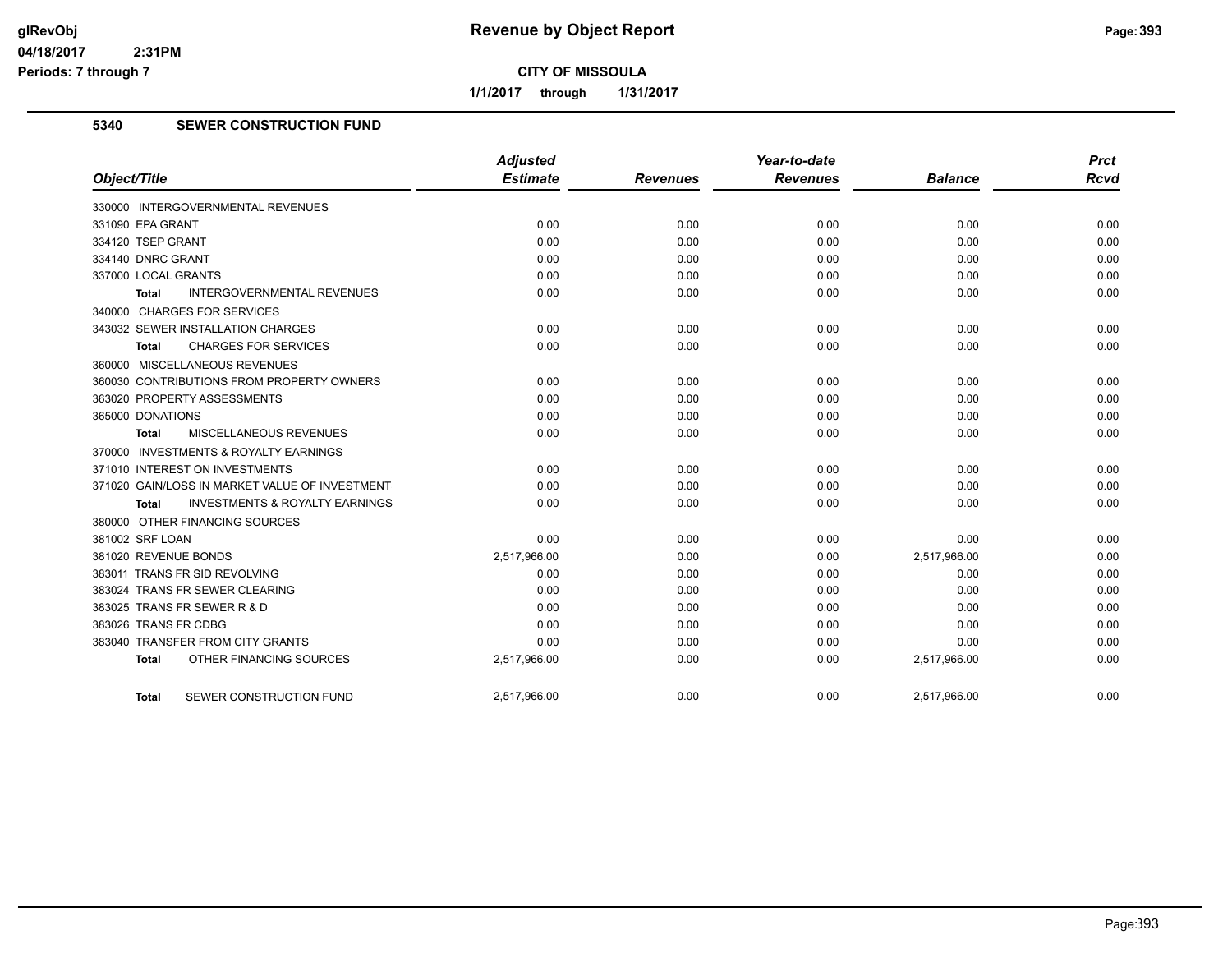**1/1/2017 through 1/31/2017**

# **5361 2001 SEWER REVENUE BONDS-DEBT SERVICE**

### **5361 2001 SEWER REVENUE BONDS-DEBT SERVICE**

|                                                     | <b>Adjusted</b> |                 | Year-to-date    |                | <b>Prct</b> |
|-----------------------------------------------------|-----------------|-----------------|-----------------|----------------|-------------|
| Object/Title                                        | <b>Estimate</b> | <b>Revenues</b> | <b>Revenues</b> | <b>Balance</b> | Rcvd        |
| 340000 CHARGES FOR SERVICES                         |                 |                 |                 |                |             |
| <b>SEWER SERVICE CHARGES</b><br>343031              | 0.00            | 0.00            | 0.00            | 0.00           | 0.00        |
| 343032 SEWER INSTALLATION CHARGES                   | 0.00            | 0.00            | 0.00            | 0.00           | 0.00        |
| 343035 SALE OF SEWER MATERIALS AND SUPPLIES         | 0.00            | 0.00            | 0.00            | 0.00           | 0.00        |
| <b>CHARGES FOR SERVICES</b><br>Total                | 0.00            | 0.00            | 0.00            | 0.00           | 0.00        |
| MISCELLANEOUS REVENUES<br>360000                    |                 |                 |                 |                |             |
| 360010 MISCELLANEOUS                                | 0.00            | 0.00            | 0.00            | 0.00           | 0.00        |
| <b>MISCELLANEOUS REVENUES</b><br>Total              | 0.00            | 0.00            | 0.00            | 0.00           | 0.00        |
| <b>INVESTMENTS &amp; ROYALTY EARNINGS</b><br>370000 |                 |                 |                 |                |             |
| 371010 INTEREST ON INVESTMENTS                      | 0.00            | 0.00            | 0.00            | 0.00           | 0.00        |
| 371020 GAIN/LOSS IN MARKET VALUE OF INVESTMENTS     | 0.00            | 0.00            | 0.00            | 0.00           | 0.00        |
| <b>INVESTMENTS &amp; ROYALTY EARNINGS</b><br>Total  | 0.00            | 0.00            | 0.00            | 0.00           | 0.00        |
| OTHER FINANCING SOURCES<br>380000                   |                 |                 |                 |                |             |
| 382010 SALE OF FIXED ASSETS                         | 0.00            | 0.00            | 0.00            | 0.00           | 0.00        |
| 383024 TRANS FR SEWER CLEARING                      | 30,480.00       | 0.00            | 0.00            | 30,480.00      | 0.00        |
| OTHER FINANCING SOURCES<br><b>Total</b>             | 30,480.00       | 0.00            | 0.00            | 30,480.00      | 0.00        |
| 2001 SEWER REVENUE BONDS-DEBT SERVI<br><b>Total</b> | 30,480.00       | 0.00            | 0.00            | 30,480.00      | 0.00        |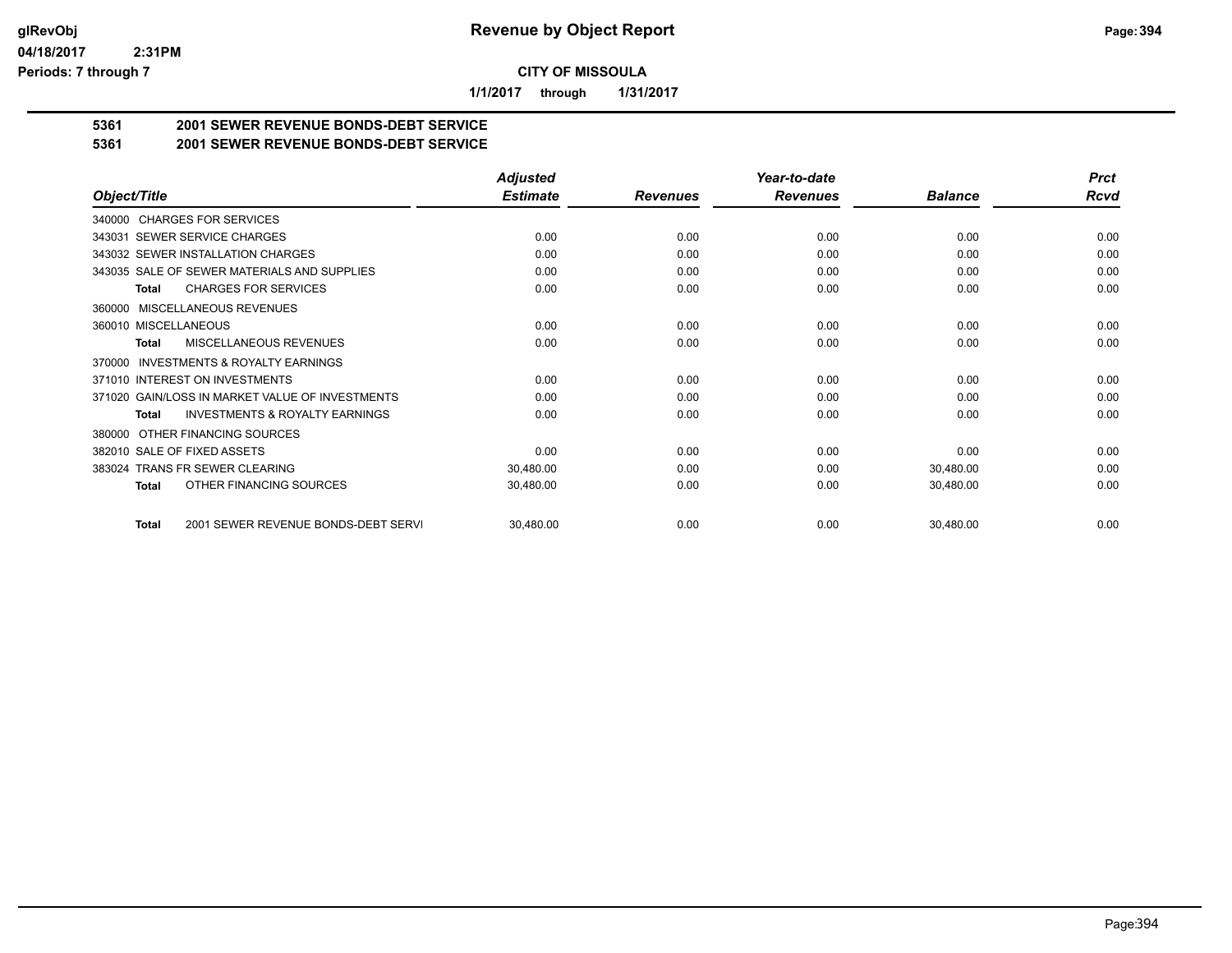**1/1/2017 through 1/31/2017**

#### **5361 2001 SEWER REVENUE BONDS-DEBT SERVICE**

|                                                     | <b>Adjusted</b> |                 | Year-to-date    |                | <b>Prct</b> |
|-----------------------------------------------------|-----------------|-----------------|-----------------|----------------|-------------|
| Object/Title                                        | <b>Estimate</b> | <b>Revenues</b> | <b>Revenues</b> | <b>Balance</b> | Rcvd        |
| 340000 CHARGES FOR SERVICES                         |                 |                 |                 |                |             |
| 343031 SEWER SERVICE CHARGES                        | 0.00            | 0.00            | 0.00            | 0.00           | 0.00        |
| 343032 SEWER INSTALLATION CHARGES                   | 0.00            | 0.00            | 0.00            | 0.00           | 0.00        |
| 343035 SALE OF SEWER MATERIALS AND SUPPLIES         | 0.00            | 0.00            | 0.00            | 0.00           | 0.00        |
| <b>CHARGES FOR SERVICES</b><br><b>Total</b>         | 0.00            | 0.00            | 0.00            | 0.00           | 0.00        |
| MISCELLANEOUS REVENUES<br>360000                    |                 |                 |                 |                |             |
| 360010 MISCELLANEOUS                                | 0.00            | 0.00            | 0.00            | 0.00           | 0.00        |
| MISCELLANEOUS REVENUES<br><b>Total</b>              | 0.00            | 0.00            | 0.00            | 0.00           | 0.00        |
| <b>INVESTMENTS &amp; ROYALTY EARNINGS</b><br>370000 |                 |                 |                 |                |             |
| 371010 INTEREST ON INVESTMENTS                      | 0.00            | 0.00            | 0.00            | 0.00           | 0.00        |
| 371020 GAIN/LOSS IN MARKET VALUE OF INVESTMENT      | 0.00            | 0.00            | 0.00            | 0.00           | 0.00        |
| <b>INVESTMENTS &amp; ROYALTY EARNINGS</b><br>Total  | 0.00            | 0.00            | 0.00            | 0.00           | 0.00        |
| OTHER FINANCING SOURCES<br>380000                   |                 |                 |                 |                |             |
| 382010 SALE OF FIXED ASSETS                         | 0.00            | 0.00            | 0.00            | 0.00           | 0.00        |
| 383024 TRANS FR SEWER CLEARING                      | 30,480.00       | 0.00            | 0.00            | 30,480.00      | 0.00        |
| OTHER FINANCING SOURCES<br>Total                    | 30,480.00       | 0.00            | 0.00            | 30,480.00      | 0.00        |
| 2001 SEWER REVENUE BONDS-DEBT SERV<br><b>Total</b>  | 30,480.00       | 0.00            | 0.00            | 30,480.00      | 0.00        |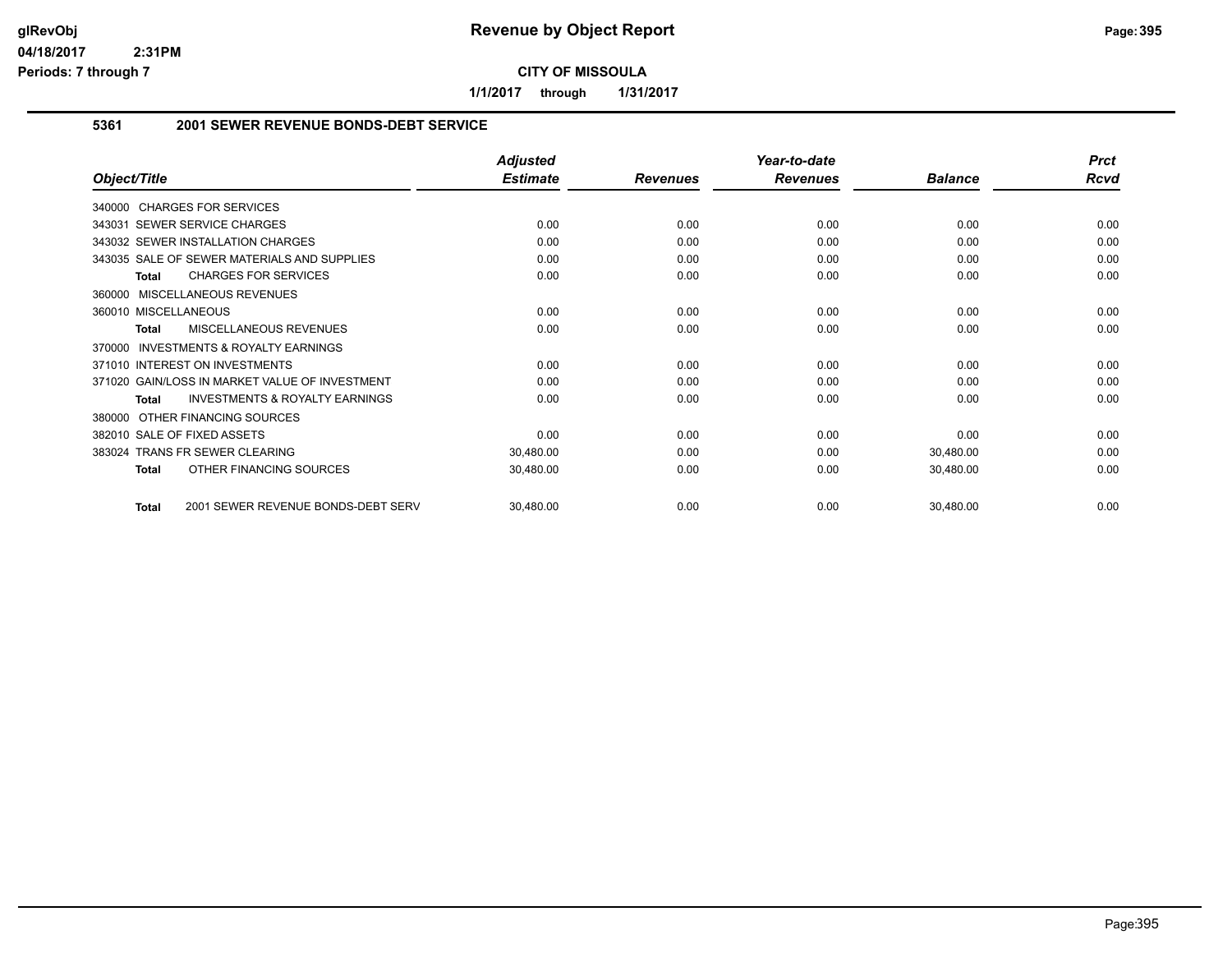**Periods: 7 through 7**

 **2:31PM**

**CITY OF MISSOULA**

**1/1/2017 through 1/31/2017**

# **5362 00 SEWER REVENUE BOND - SERIES B DEBT SE**

| 5362 | <b>00 SEWER REVENUE BOND - SERIES B DEBT SE</b> |  |
|------|-------------------------------------------------|--|
|      |                                                 |  |

| Object/Title                                              | <b>Adjusted</b> |                 | Year-to-date    |                | <b>Prct</b> |
|-----------------------------------------------------------|-----------------|-----------------|-----------------|----------------|-------------|
|                                                           | <b>Estimate</b> | <b>Revenues</b> | <b>Revenues</b> | <b>Balance</b> | <b>Rcvd</b> |
| 340000 CHARGES FOR SERVICES                               |                 |                 |                 |                |             |
| 343032 SEWER INSTALLATION CHARGES                         | 0.00            | 0.00            | 0.00            | 0.00           | 0.00        |
| <b>CHARGES FOR SERVICES</b><br>Total                      | 0.00            | 0.00            | 0.00            | 0.00           | 0.00        |
| 360000 MISCELLANEOUS REVENUES                             |                 |                 |                 |                |             |
| 360010 MISCELLANEOUS                                      | 0.00            | 0.00            | 0.00            | 0.00           | 0.00        |
| MISCELLANEOUS REVENUES<br>Total                           | 0.00            | 0.00            | 0.00            | 0.00           | 0.00        |
| INVESTMENTS & ROYALTY EARNINGS<br>370000                  |                 |                 |                 |                |             |
| 371010 INTEREST ON INVESTMENTS                            | 0.00            | 0.00            | 0.00            | 0.00           | 0.00        |
| 371020 GAIN/LOSS IN MARKET VALUE OF INVESTMENTS           | 0.00            | 0.00            | 0.00            | 0.00           | 0.00        |
| <b>INVESTMENTS &amp; ROYALTY EARNINGS</b><br><b>Total</b> | 0.00            | 0.00            | 0.00            | 0.00           | 0.00        |
| OTHER FINANCING SOURCES<br>380000                         |                 |                 |                 |                |             |
| 383024 TRANS FR SEWER CLEARING                            | 48,480.00       | 0.00            | 0.00            | 48,480.00      | 0.00        |
| OTHER FINANCING SOURCES<br><b>Total</b>                   | 48,480.00       | 0.00            | 0.00            | 48,480.00      | 0.00        |
| 00 SEWER REVENUE BOND - SERIES B DEB<br><b>Total</b>      | 48,480.00       | 0.00            | 0.00            | 48,480.00      | 0.00        |
|                                                           |                 |                 |                 |                |             |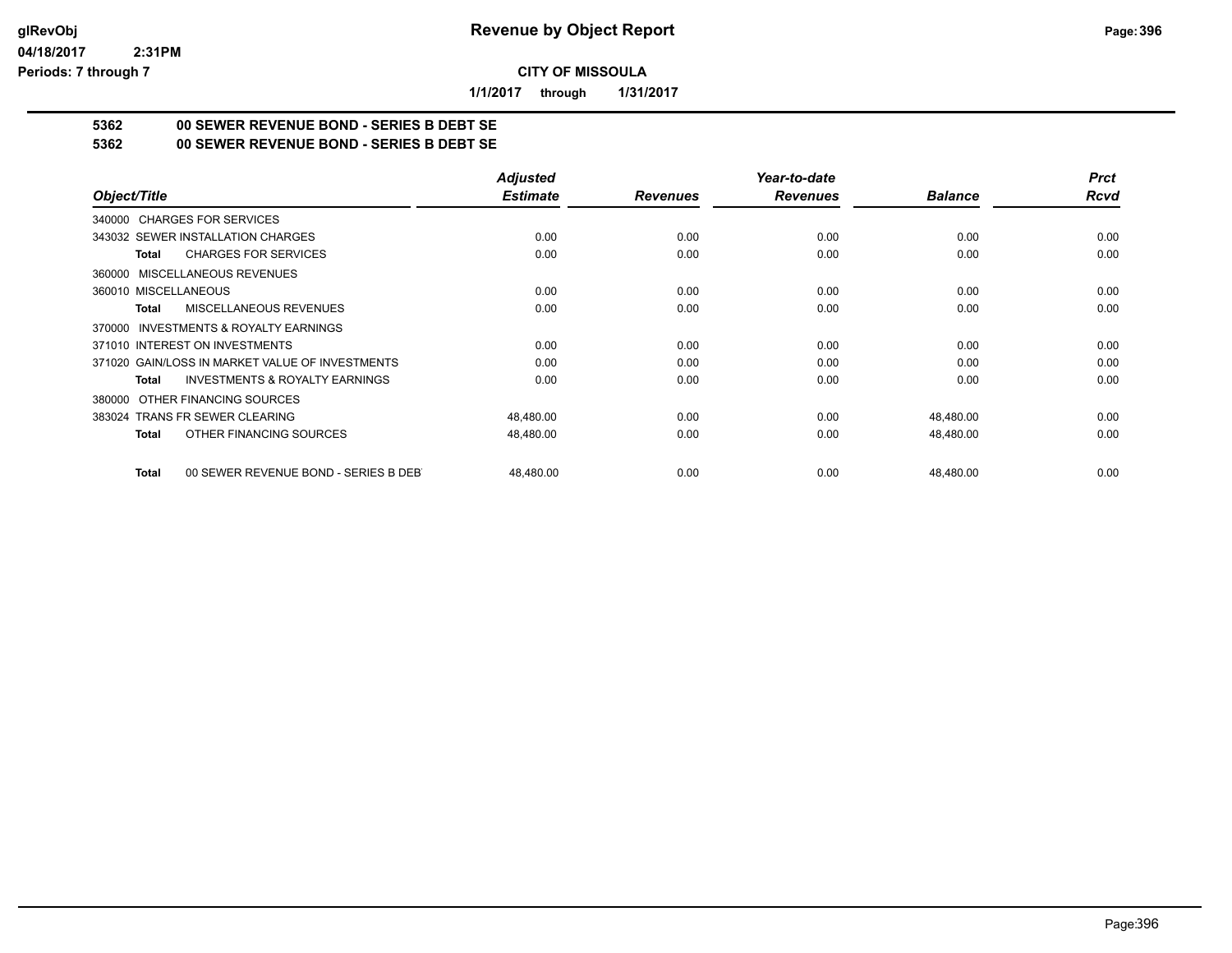**1/1/2017 through 1/31/2017**

# **5362 00 SEWER REVENUE BOND - SERIES B DEBT SE**

|                                                      | <b>Adjusted</b> |                 | Year-to-date    |                | <b>Prct</b> |
|------------------------------------------------------|-----------------|-----------------|-----------------|----------------|-------------|
| Object/Title                                         | <b>Estimate</b> | <b>Revenues</b> | <b>Revenues</b> | <b>Balance</b> | <b>Rcvd</b> |
| 340000 CHARGES FOR SERVICES                          |                 |                 |                 |                |             |
| 343032 SEWER INSTALLATION CHARGES                    | 0.00            | 0.00            | 0.00            | 0.00           | 0.00        |
| <b>CHARGES FOR SERVICES</b><br>Total                 | 0.00            | 0.00            | 0.00            | 0.00           | 0.00        |
| 360000 MISCELLANEOUS REVENUES                        |                 |                 |                 |                |             |
| 360010 MISCELLANEOUS                                 | 0.00            | 0.00            | 0.00            | 0.00           | 0.00        |
| MISCELLANEOUS REVENUES<br>Total                      | 0.00            | 0.00            | 0.00            | 0.00           | 0.00        |
| <b>INVESTMENTS &amp; ROYALTY EARNINGS</b><br>370000  |                 |                 |                 |                |             |
| 371010 INTEREST ON INVESTMENTS                       | 0.00            | 0.00            | 0.00            | 0.00           | 0.00        |
| 371020 GAIN/LOSS IN MARKET VALUE OF INVESTMENT       | 0.00            | 0.00            | 0.00            | 0.00           | 0.00        |
| <b>INVESTMENTS &amp; ROYALTY EARNINGS</b><br>Total   | 0.00            | 0.00            | 0.00            | 0.00           | 0.00        |
| OTHER FINANCING SOURCES<br>380000                    |                 |                 |                 |                |             |
| 383024 TRANS FR SEWER CLEARING                       | 48,480.00       | 0.00            | 0.00            | 48,480.00      | 0.00        |
| OTHER FINANCING SOURCES<br>Total                     | 48,480.00       | 0.00            | 0.00            | 48,480.00      | 0.00        |
|                                                      |                 |                 |                 |                |             |
| 00 SEWER REVENUE BOND - SERIES B DEE<br><b>Total</b> | 48,480.00       | 0.00            | 0.00            | 48,480.00      | 0.00        |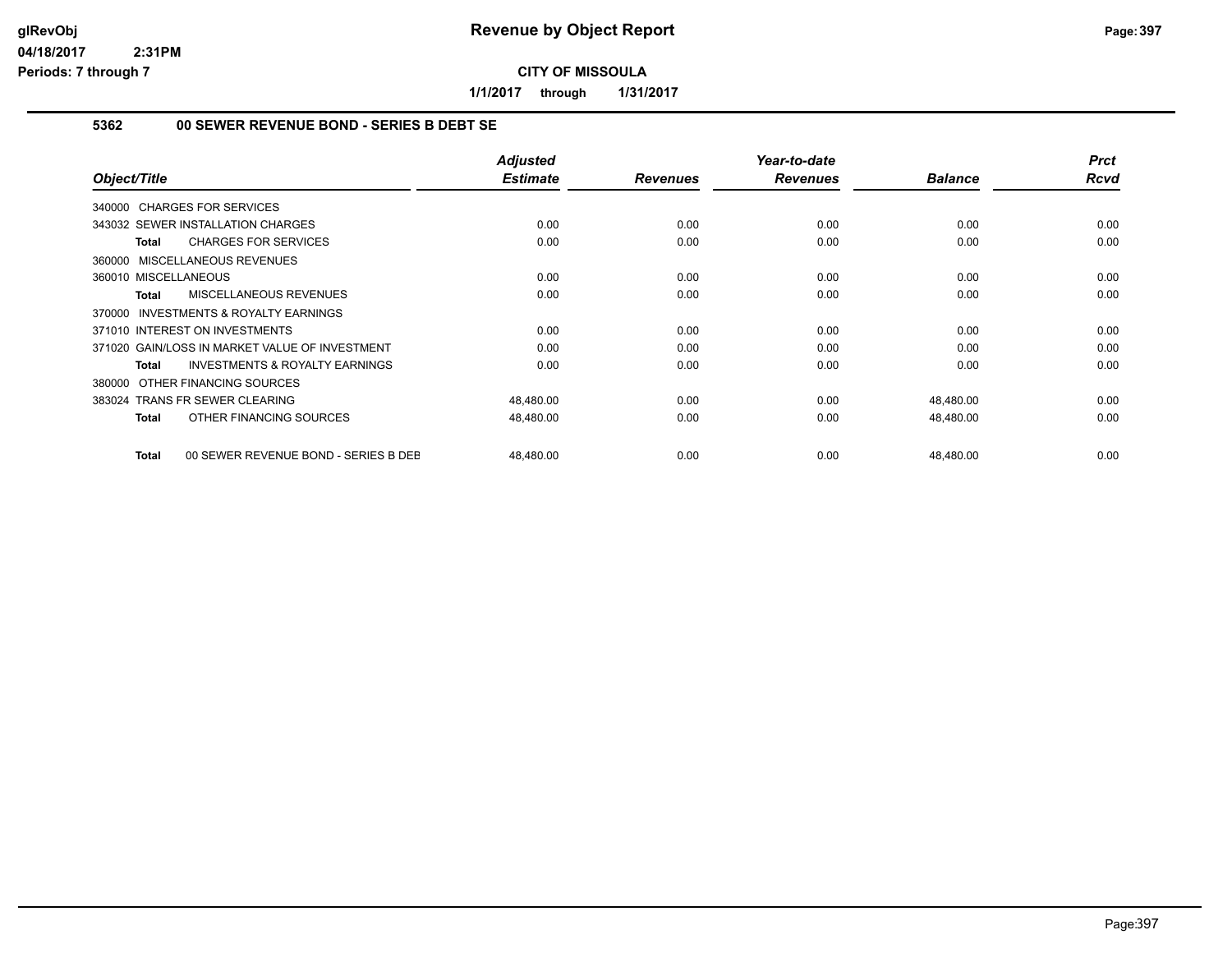**Periods: 7 through 7**

 **2:31PM**

**CITY OF MISSOULA**

**1/1/2017 through 1/31/2017**

# **5364 92 SEWER REVENUE BOND - SERIES B DEBT S 5364 92 SEWER REVENUE BOND - SERIES B DEBT S**

|                                                      | <b>Adjusted</b> |                 | Year-to-date    |                | <b>Prct</b> |
|------------------------------------------------------|-----------------|-----------------|-----------------|----------------|-------------|
| Object/Title                                         | <b>Estimate</b> | <b>Revenues</b> | <b>Revenues</b> | <b>Balance</b> | Rcvd        |
| 340000 CHARGES FOR SERVICES                          |                 |                 |                 |                |             |
| 343032 SEWER INSTALLATION CHARGES                    | 0.00            | 0.00            | 0.00            | 0.00           | 0.00        |
| <b>CHARGES FOR SERVICES</b><br>Total                 | 0.00            | 0.00            | 0.00            | 0.00           | 0.00        |
| 370000 INVESTMENTS & ROYALTY EARNINGS                |                 |                 |                 |                |             |
| 371010 INTEREST ON INVESTMENTS                       | 0.00            | 0.00            | 0.00            | 0.00           | 0.00        |
| 371020 GAIN/LOSS IN MARKET VALUE OF INVESTMENTS      | 0.00            | 0.00            | 0.00            | 0.00           | 0.00        |
| <b>INVESTMENTS &amp; ROYALTY EARNINGS</b><br>Total   | 0.00            | 0.00            | 0.00            | 0.00           | 0.00        |
| 380000 OTHER FINANCING SOURCES                       |                 |                 |                 |                |             |
| 383024 TRANS FR SEWER CLEARING                       | 0.00            | 0.00            | 0.00            | 0.00           | 0.00        |
| 383042 TRANSFERS FROM OTHER FUNDS                    | 0.00            | 0.00            | 0.00            | 0.00           | 0.00        |
| OTHER FINANCING SOURCES<br><b>Total</b>              | 0.00            | 0.00            | 0.00            | 0.00           | 0.00        |
| 92 SEWER REVENUE BOND - SERIES B DEE<br><b>Total</b> | 0.00            | 0.00            | 0.00            | 0.00           | 0.00        |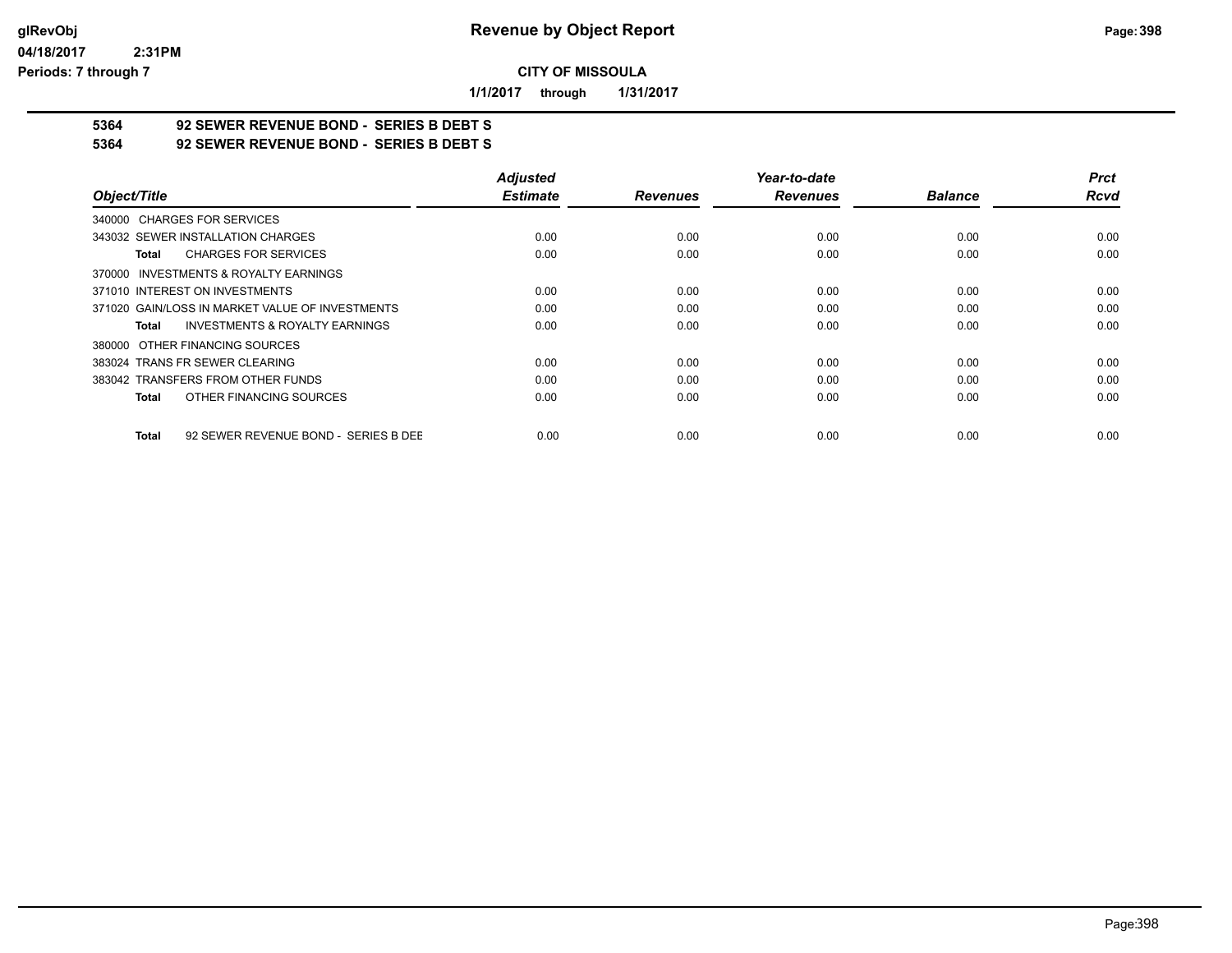**1/1/2017 through 1/31/2017**

# **5364 92 SEWER REVENUE BOND - SERIES B DEBT S**

| Object/Title                                   |                                           | <b>Adjusted</b><br><b>Estimate</b> | <b>Revenues</b> | Year-to-date<br><b>Revenues</b> | <b>Balance</b> | <b>Prct</b><br><b>Rcvd</b> |
|------------------------------------------------|-------------------------------------------|------------------------------------|-----------------|---------------------------------|----------------|----------------------------|
|                                                |                                           |                                    |                 |                                 |                |                            |
| 340000 CHARGES FOR SERVICES                    |                                           |                                    |                 |                                 |                |                            |
| 343032 SEWER INSTALLATION CHARGES              |                                           | 0.00                               | 0.00            | 0.00                            | 0.00           | 0.00                       |
| <b>CHARGES FOR SERVICES</b><br><b>Total</b>    |                                           | 0.00                               | 0.00            | 0.00                            | 0.00           | 0.00                       |
| 370000 INVESTMENTS & ROYALTY EARNINGS          |                                           |                                    |                 |                                 |                |                            |
| 371010 INTEREST ON INVESTMENTS                 |                                           | 0.00                               | 0.00            | 0.00                            | 0.00           | 0.00                       |
| 371020 GAIN/LOSS IN MARKET VALUE OF INVESTMENT |                                           | 0.00                               | 0.00            | 0.00                            | 0.00           | 0.00                       |
| Total                                          | <b>INVESTMENTS &amp; ROYALTY EARNINGS</b> | 0.00                               | 0.00            | 0.00                            | 0.00           | 0.00                       |
| 380000 OTHER FINANCING SOURCES                 |                                           |                                    |                 |                                 |                |                            |
| 383024 TRANS FR SEWER CLEARING                 |                                           | 0.00                               | 0.00            | 0.00                            | 0.00           | 0.00                       |
| 383042 TRANSFERS FROM OTHER FUNDS              |                                           | 0.00                               | 0.00            | 0.00                            | 0.00           | 0.00                       |
| OTHER FINANCING SOURCES<br><b>Total</b>        |                                           | 0.00                               | 0.00            | 0.00                            | 0.00           | 0.00                       |
| <b>Total</b>                                   | 92 SEWER REVENUE BOND - SERIES B DEI      | 0.00                               | 0.00            | 0.00                            | 0.00           | 0.00                       |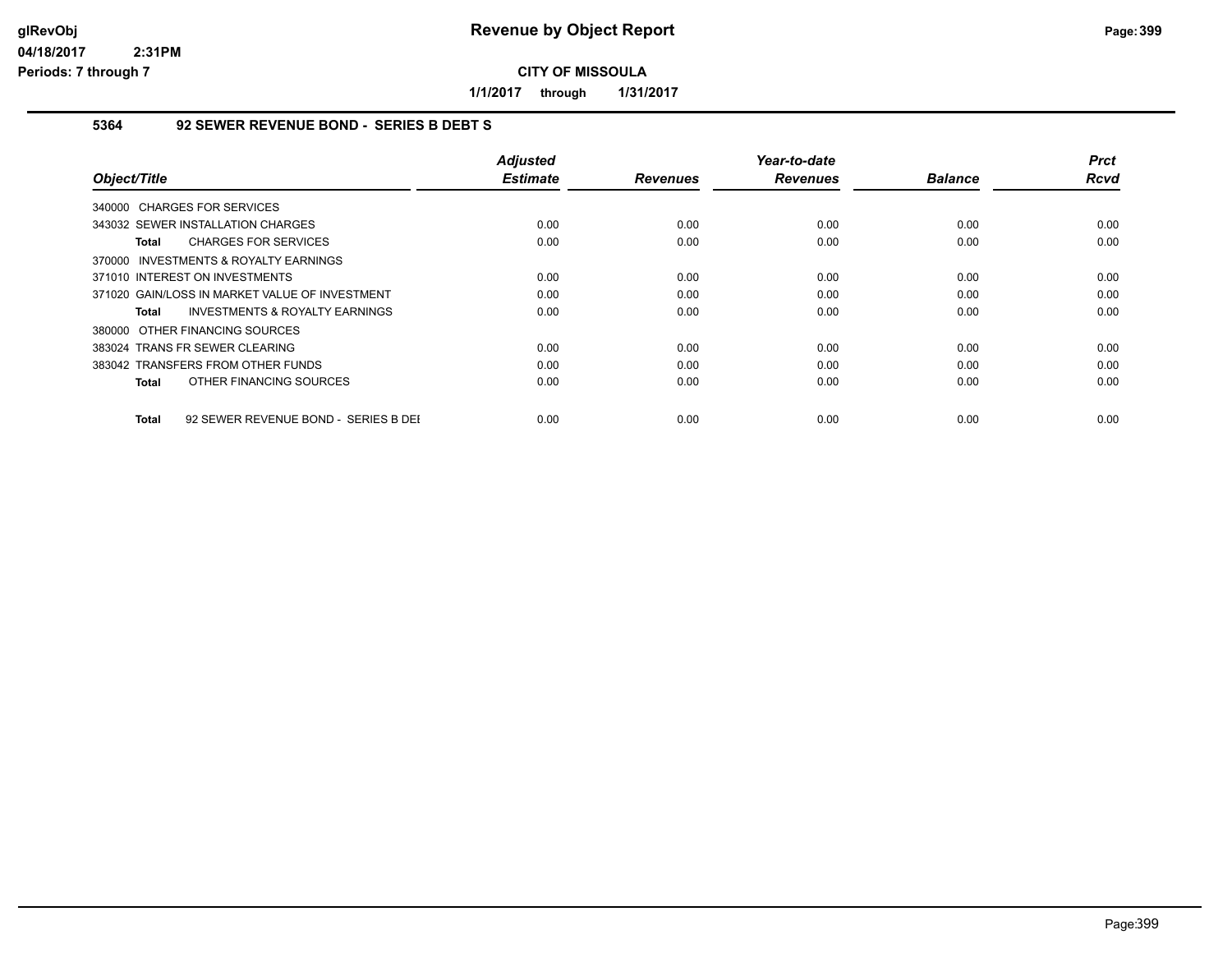*Prct Rcvd*

# **CITY OF MISSOULA**

**1/1/2017 through 1/31/2017**

#### **5365 99 SEWER REVENUE BONDS DEBT SERVICE FUND 5365 99 SEWER REVENUE BONDS DEBT SERVICE FUND**

|                                                     | <b>Adjusted</b> |                 | Year-to-date    |                | <b>Prct</b> |
|-----------------------------------------------------|-----------------|-----------------|-----------------|----------------|-------------|
| Object/Title                                        | <b>Estimate</b> | <b>Revenues</b> | <b>Revenues</b> | <b>Balance</b> | Rcva        |
| 340000 CHARGES FOR SERVICES                         |                 |                 |                 |                |             |
| 343032 SEWER INSTALLATION CHARGES                   | 0.00            | 0.00            | 0.00            | 0.00           | 0.00        |
| <b>CHARGES FOR SERVICES</b><br>Total                | 0.00            | 0.00            | 0.00            | 0.00           | 0.00        |
| 370000 INVESTMENTS & ROYALTY EARNINGS               |                 |                 |                 |                |             |
| 371010 INTEREST ON INVESTMENTS                      | 0.00            | 0.00            | 0.00            | 0.00           | 0.00        |
| 371020 GAIN/LOSS IN MARKET VALUE OF INVESTMENTS     | 0.00            | 0.00            | 0.00            | 0.00           | 0.00        |
| <b>INVESTMENTS &amp; ROYALTY EARNINGS</b><br>Total  | 0.00            | 0.00            | 0.00            | 0.00           | 0.00        |
| OTHER FINANCING SOURCES<br>380000                   |                 |                 |                 |                |             |
| 383024 TRANS FR SEWER CLEARING                      | 123,600.00      | 0.00            | 0.00            | 123,600.00     | 0.00        |
| OTHER FINANCING SOURCES<br>Total                    | 123,600.00      | 0.00            | 0.00            | 123,600.00     | 0.00        |
|                                                     |                 |                 |                 |                |             |
| 99 SEWER REVENUE BONDS DEBT SERVICE<br><b>Total</b> | 123,600.00      | 0.00            | 0.00            | 123,600.00     | 0.00        |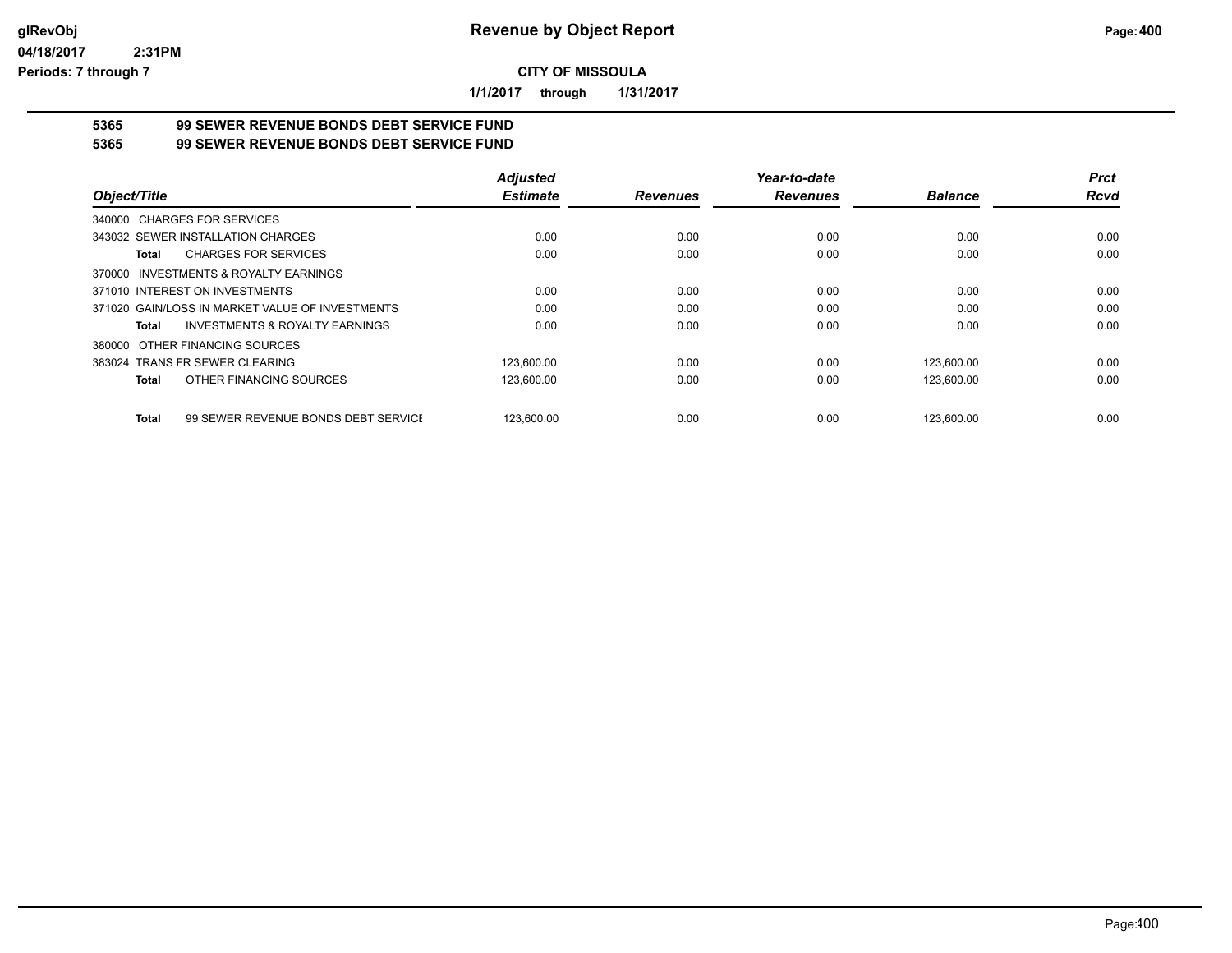**1/1/2017 through 1/31/2017**

# **5365 99 SEWER REVENUE BONDS DEBT SERVICE FUND**

| Object/Title                                        | <b>Adjusted</b><br><b>Estimate</b> | <b>Revenues</b> | Year-to-date<br><b>Revenues</b> | <b>Balance</b> | <b>Prct</b><br><b>Rcvd</b> |
|-----------------------------------------------------|------------------------------------|-----------------|---------------------------------|----------------|----------------------------|
| 340000 CHARGES FOR SERVICES                         |                                    |                 |                                 |                |                            |
| 343032 SEWER INSTALLATION CHARGES                   | 0.00                               | 0.00            | 0.00                            | 0.00           | 0.00                       |
| <b>CHARGES FOR SERVICES</b><br>Total                | 0.00                               | 0.00            | 0.00                            | 0.00           | 0.00                       |
| 370000 INVESTMENTS & ROYALTY EARNINGS               |                                    |                 |                                 |                |                            |
| 371010 INTEREST ON INVESTMENTS                      | 0.00                               | 0.00            | 0.00                            | 0.00           | 0.00                       |
| 371020 GAIN/LOSS IN MARKET VALUE OF INVESTMENT      | 0.00                               | 0.00            | 0.00                            | 0.00           | 0.00                       |
| INVESTMENTS & ROYALTY EARNINGS<br>Total             | 0.00                               | 0.00            | 0.00                            | 0.00           | 0.00                       |
| 380000 OTHER FINANCING SOURCES                      |                                    |                 |                                 |                |                            |
| 383024 TRANS FR SEWER CLEARING                      | 123.600.00                         | 0.00            | 0.00                            | 123.600.00     | 0.00                       |
| OTHER FINANCING SOURCES<br>Total                    | 123,600.00                         | 0.00            | 0.00                            | 123,600.00     | 0.00                       |
| 99 SEWER REVENUE BONDS DEBT SERVICL<br><b>Total</b> | 123.600.00                         | 0.00            | 0.00                            | 123.600.00     | 0.00                       |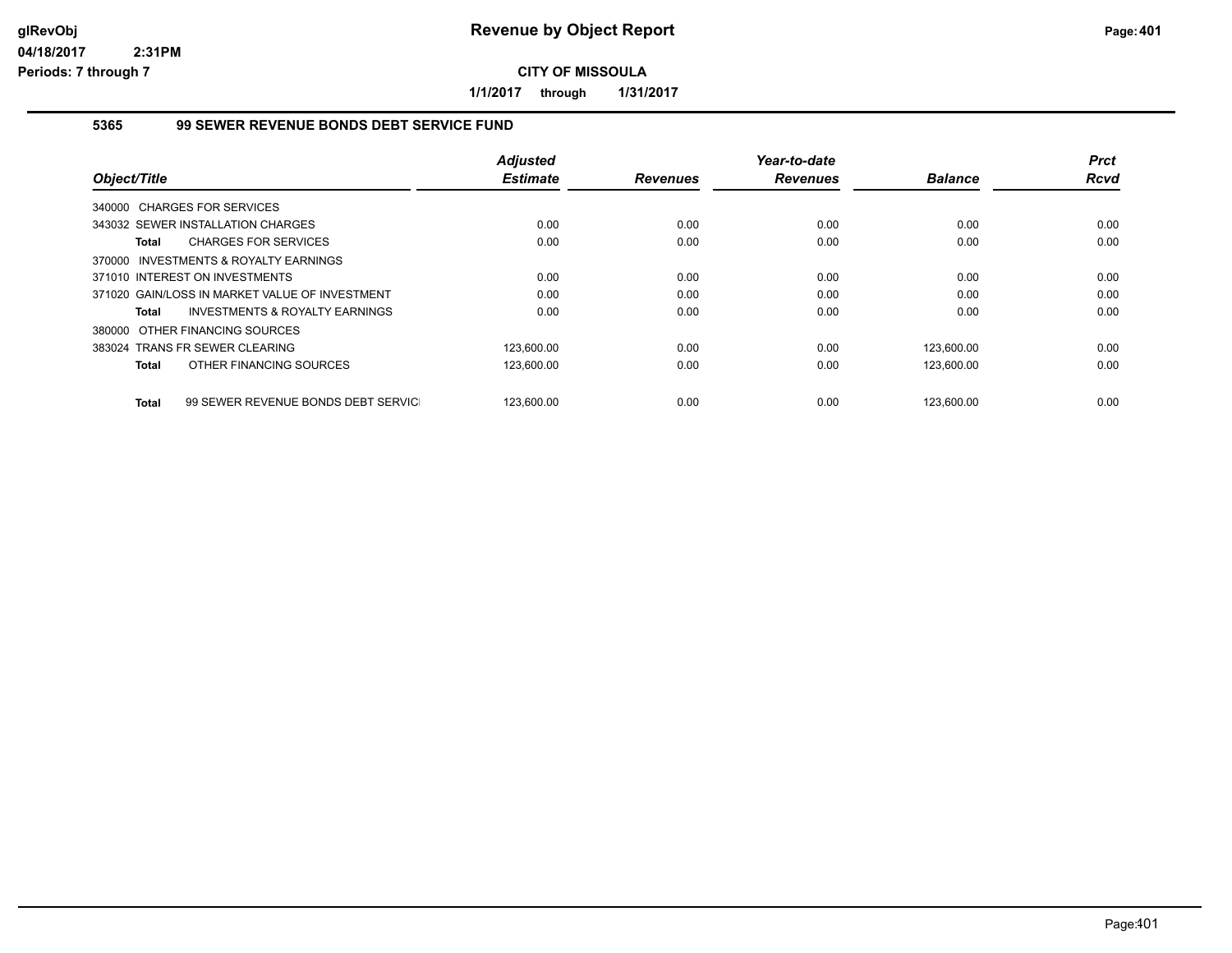**1/1/2017 through 1/31/2017**

# **5367 92 SEWER REVENUE BOND - SERIES B BOND RE 5367 92 SEWER REVENUE BOND - SERIES B BOND RE**

|                                                      | <b>Adjusted</b> |                 | Year-to-date    |                | <b>Prct</b> |
|------------------------------------------------------|-----------------|-----------------|-----------------|----------------|-------------|
| Object/Title                                         | <b>Estimate</b> | <b>Revenues</b> | <b>Revenues</b> | <b>Balance</b> | Rcvd        |
| 370000 INVESTMENTS & ROYALTY EARNINGS                |                 |                 |                 |                |             |
| 371010 INTEREST ON INVESTMENTS                       | 0.00            | 0.00            | 0.00            | 0.00           | 0.00        |
| 371020 GAIN/LOSS IN MARKET VALUE OF INVESTMENTS      | 0.00            | 0.00            | 0.00            | 0.00           | 0.00        |
| INVESTMENTS & ROYALTY EARNINGS<br>Total              | 0.00            | 0.00            | 0.00            | 0.00           | 0.00        |
| 380000 OTHER FINANCING SOURCES                       |                 |                 |                 |                |             |
| 383042 TRANSFERS FROM OTHER FUNDS                    | 0.00            | 0.00            | 0.00            | 0.00           | 0.00        |
| OTHER FINANCING SOURCES<br>Total                     | 0.00            | 0.00            | 0.00            | 0.00           | 0.00        |
| 92 SEWER REVENUE BOND - SERIES B BON<br><b>Total</b> | 0.00            | 0.00            | 0.00            | 0.00           | 0.00        |
|                                                      |                 |                 |                 |                |             |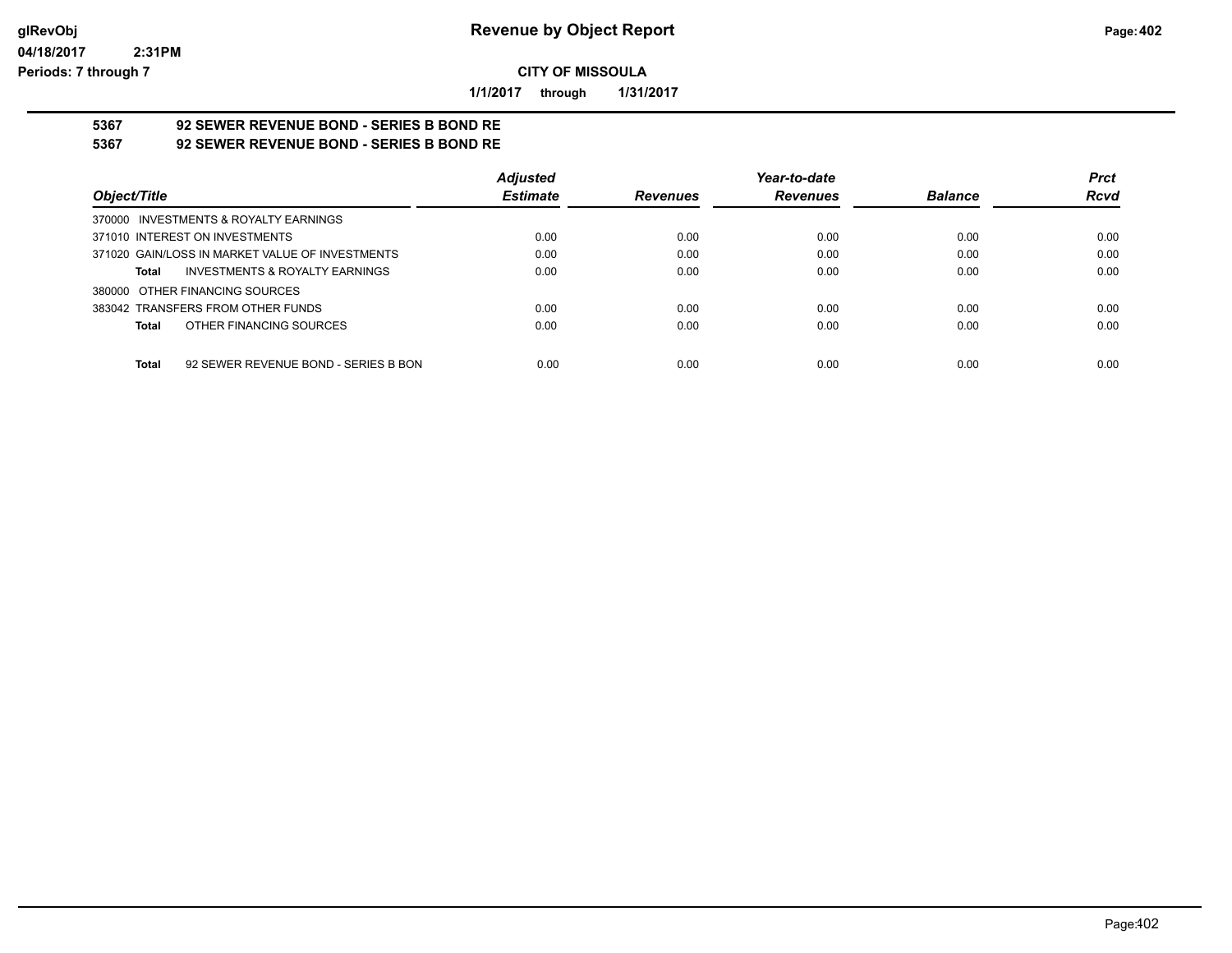**1/1/2017 through 1/31/2017**

# **5367 92 SEWER REVENUE BOND - SERIES B BOND RE**

| Object/Title                                   | <b>Adjusted</b><br><b>Estimate</b> | <b>Revenues</b> | Year-to-date<br><b>Revenues</b> | <b>Balance</b> | <b>Prct</b><br><b>Rcvd</b> |
|------------------------------------------------|------------------------------------|-----------------|---------------------------------|----------------|----------------------------|
|                                                |                                    |                 |                                 |                |                            |
| 370000 INVESTMENTS & ROYALTY EARNINGS          |                                    |                 |                                 |                |                            |
| 371010 INTEREST ON INVESTMENTS                 | 0.00                               | 0.00            | 0.00                            | 0.00           | 0.00                       |
| 371020 GAIN/LOSS IN MARKET VALUE OF INVESTMENT | 0.00                               | 0.00            | 0.00                            | 0.00           | 0.00                       |
| INVESTMENTS & ROYALTY EARNINGS<br><b>Total</b> | 0.00                               | 0.00            | 0.00                            | 0.00           | 0.00                       |
| 380000 OTHER FINANCING SOURCES                 |                                    |                 |                                 |                |                            |
| 383042 TRANSFERS FROM OTHER FUNDS              | 0.00                               | 0.00            | 0.00                            | 0.00           | 0.00                       |
| OTHER FINANCING SOURCES<br>Total               | 0.00                               | 0.00            | 0.00                            | 0.00           | 0.00                       |
|                                                |                                    |                 |                                 |                |                            |
| Total<br>92 SEWER REVENUE BOND - SERIES B BON  | 0.00                               | 0.00            | 0.00                            | 0.00           | 0.00                       |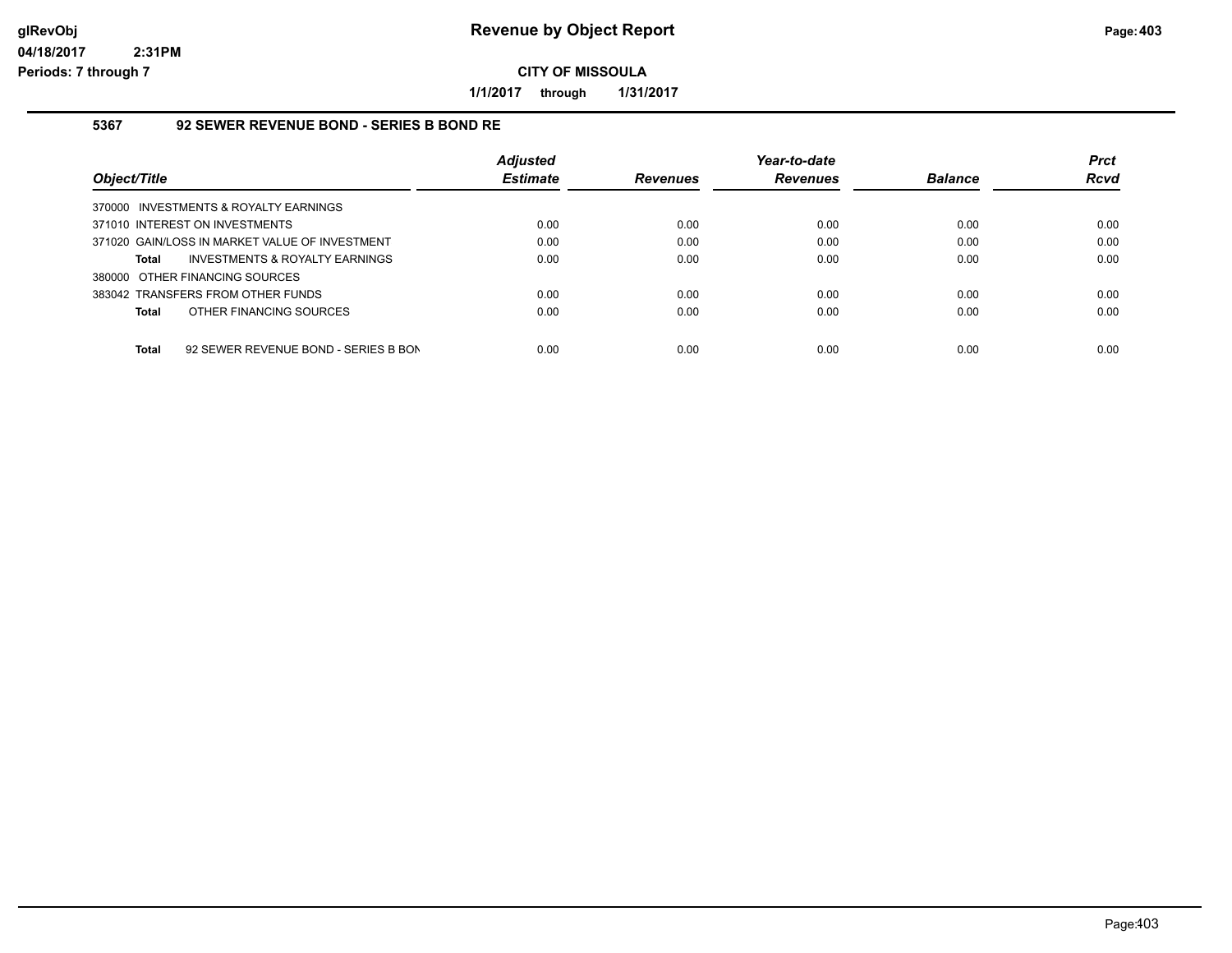**1/1/2017 through 1/31/2017**

# **5368 00 SEWER REVENUE BOND RESERVE FUND 5368 00 SEWER REVENUE BOND RESERVE FUND**

|                                                    | <b>Adjusted</b> |                 | Year-to-date    |                | <b>Prct</b> |
|----------------------------------------------------|-----------------|-----------------|-----------------|----------------|-------------|
| Object/Title                                       | <b>Estimate</b> | <b>Revenues</b> | <b>Revenues</b> | <b>Balance</b> | Rcvd        |
| INVESTMENTS & ROYALTY EARNINGS<br>370000           |                 |                 |                 |                |             |
| 371010 INTEREST ON INVESTMENTS                     | 0.00            | 0.00            | 0.00            | 0.00           | 0.00        |
| 371020 GAIN/LOSS IN MARKET VALUE OF INVESTMENTS    | 0.00            | 0.00            | 0.00            | 0.00           | 0.00        |
| INVESTMENTS & ROYALTY EARNINGS<br>Total            | 0.00            | 0.00            | 0.00            | 0.00           | 0.00        |
| 380000 OTHER FINANCING SOURCES                     |                 |                 |                 |                |             |
| 383042 TRANSFERS FROM OTHER FUNDS                  | 0.00            | 0.00            | 0.00            | 0.00           | 0.00        |
| OTHER FINANCING SOURCES<br>Total                   | 0.00            | 0.00            | 0.00            | 0.00           | 0.00        |
| <b>Total</b><br>00 SEWER REVENUE BOND RESERVE FUND | 0.00            | 0.00            | 0.00            | 0.00           | 0.00        |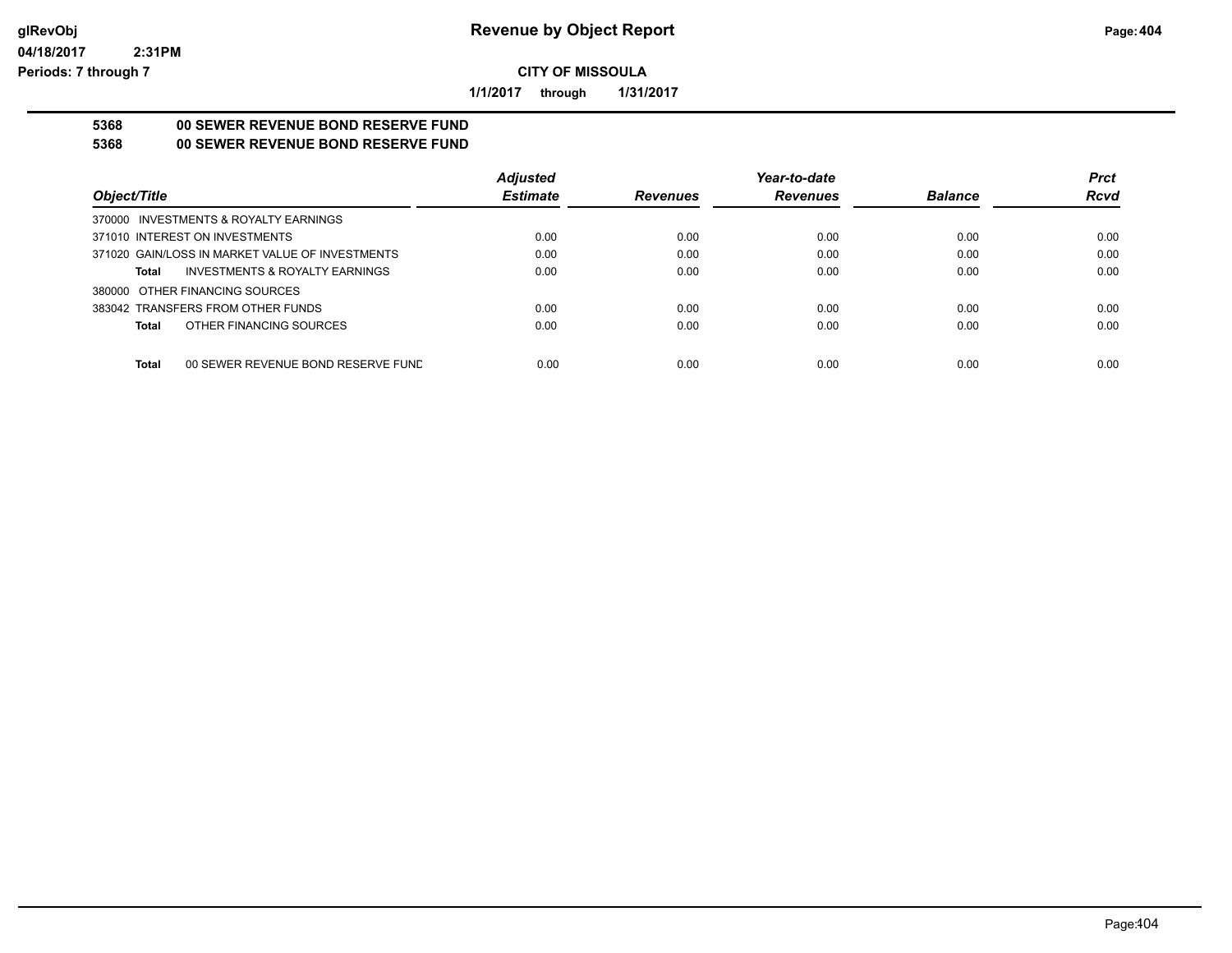**1/1/2017 through 1/31/2017**

#### **5368 00 SEWER REVENUE BOND RESERVE FUND**

| Object/Title                                   | <b>Adjusted</b><br><b>Estimate</b> | <b>Revenues</b> | Year-to-date<br><b>Revenues</b> | <b>Balance</b> | <b>Prct</b><br><b>Rcvd</b> |
|------------------------------------------------|------------------------------------|-----------------|---------------------------------|----------------|----------------------------|
|                                                |                                    |                 |                                 |                |                            |
| 370000 INVESTMENTS & ROYALTY EARNINGS          |                                    |                 |                                 |                |                            |
| 371010 INTEREST ON INVESTMENTS                 | 0.00                               | 0.00            | 0.00                            | 0.00           | 0.00                       |
| 371020 GAIN/LOSS IN MARKET VALUE OF INVESTMENT | 0.00                               | 0.00            | 0.00                            | 0.00           | 0.00                       |
| Total<br>INVESTMENTS & ROYALTY EARNINGS        | 0.00                               | 0.00            | 0.00                            | 0.00           | 0.00                       |
| 380000 OTHER FINANCING SOURCES                 |                                    |                 |                                 |                |                            |
| 383042 TRANSFERS FROM OTHER FUNDS              | 0.00                               | 0.00            | 0.00                            | 0.00           | 0.00                       |
| OTHER FINANCING SOURCES<br>Total               | 0.00                               | 0.00            | 0.00                            | 0.00           | 0.00                       |
|                                                |                                    |                 |                                 |                |                            |
| 00 SEWER REVENUE BOND RESERVE FUNI<br>Total    | 0.00                               | 0.00            | 0.00                            | 0.00           | 0.00                       |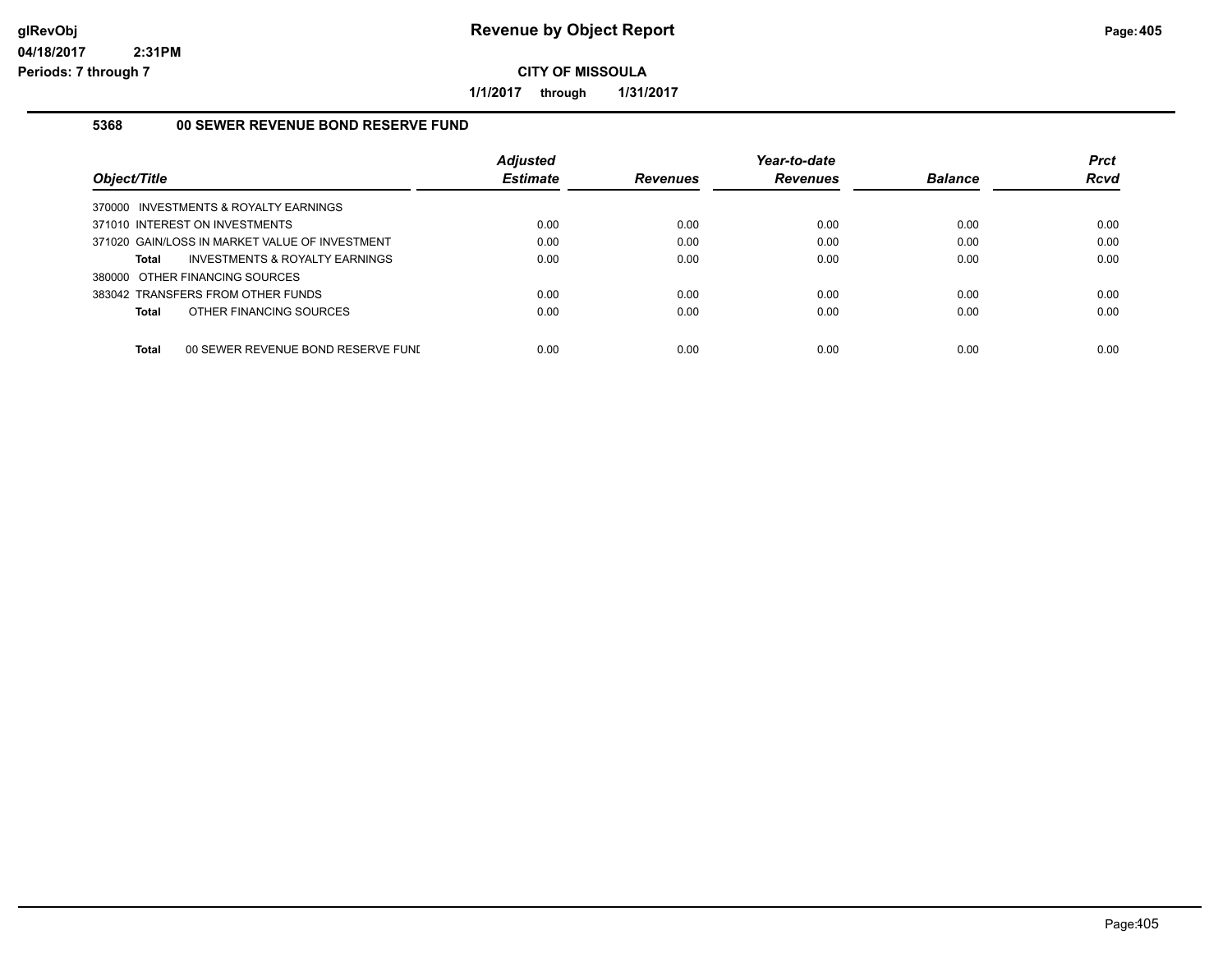**1/1/2017 through 1/31/2017**

**5369 2001 SEWER REVENUE BOND**

**5369 2001 SEWER REVENUE BOND**

|                                                    | <b>Adjusted</b> |                 | Year-to-date    |                | <b>Prct</b> |
|----------------------------------------------------|-----------------|-----------------|-----------------|----------------|-------------|
| Object/Title                                       | <b>Estimate</b> | <b>Revenues</b> | <b>Revenues</b> | <b>Balance</b> | <b>Rcvd</b> |
| 370000 INVESTMENTS & ROYALTY EARNINGS              |                 |                 |                 |                |             |
| 371010 INTEREST ON INVESTMENTS                     | 0.00            | 0.00            | 0.00            | 0.00           | 0.00        |
| 371020 GAIN/LOSS IN MARKET VALUE OF INVESTMENTS    | 0.00            | 0.00            | 0.00            | 0.00           | 0.00        |
| <b>INVESTMENTS &amp; ROYALTY EARNINGS</b><br>Total | 0.00            | 0.00            | 0.00            | 0.00           | 0.00        |
| 380000 OTHER FINANCING SOURCES                     |                 |                 |                 |                |             |
| 383042 TRANSFERS FROM OTHER FUNDS                  | 0.00            | 0.00            | 0.00            | 0.00           | 0.00        |
| OTHER FINANCING SOURCES<br>Total                   | 0.00            | 0.00            | 0.00            | 0.00           | 0.00        |
| <b>Total</b><br>2001 SEWER REVENUE BOND            | 0.00            | 0.00            | 0.00            | 0.00           | 0.00        |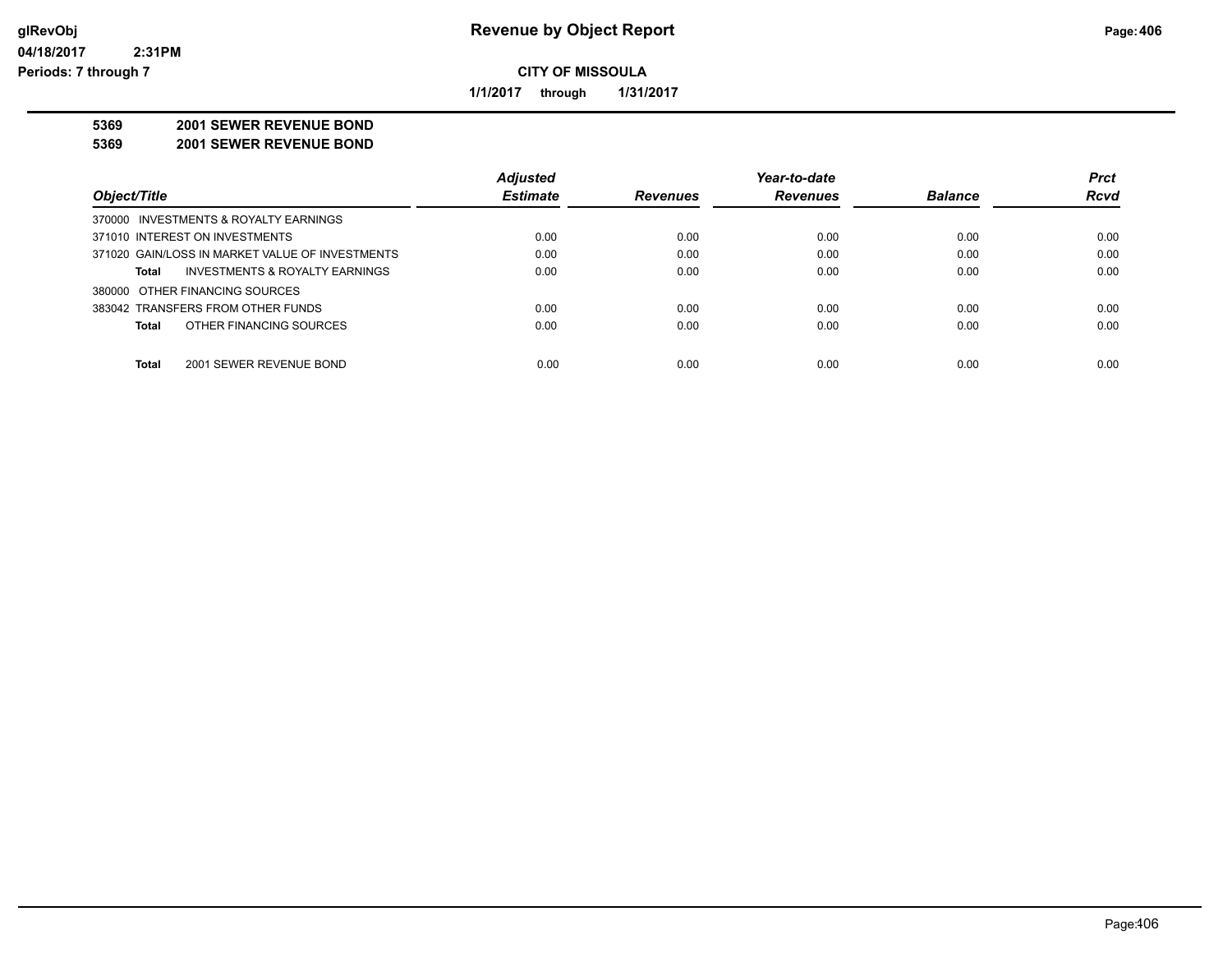**1/1/2017 through 1/31/2017**

#### **5369 2001 SEWER REVENUE BOND**

|                                                | <b>Adjusted</b> |                 | Year-to-date    |                | <b>Prct</b> |
|------------------------------------------------|-----------------|-----------------|-----------------|----------------|-------------|
| Object/Title                                   | <b>Estimate</b> | <b>Revenues</b> | <b>Revenues</b> | <b>Balance</b> | <b>Rcvd</b> |
| 370000 INVESTMENTS & ROYALTY EARNINGS          |                 |                 |                 |                |             |
| 371010 INTEREST ON INVESTMENTS                 | 0.00            | 0.00            | 0.00            | 0.00           | 0.00        |
| 371020 GAIN/LOSS IN MARKET VALUE OF INVESTMENT | 0.00            | 0.00            | 0.00            | 0.00           | 0.00        |
| Total<br>INVESTMENTS & ROYALTY EARNINGS        | 0.00            | 0.00            | 0.00            | 0.00           | 0.00        |
| 380000 OTHER FINANCING SOURCES                 |                 |                 |                 |                |             |
| 383042 TRANSFERS FROM OTHER FUNDS              | 0.00            | 0.00            | 0.00            | 0.00           | 0.00        |
| OTHER FINANCING SOURCES<br>Total               | 0.00            | 0.00            | 0.00            | 0.00           | 0.00        |
| Total<br>2001 SEWER REVENUE BOND               | 0.00            | 0.00            | 0.00            | 0.00           | 0.00        |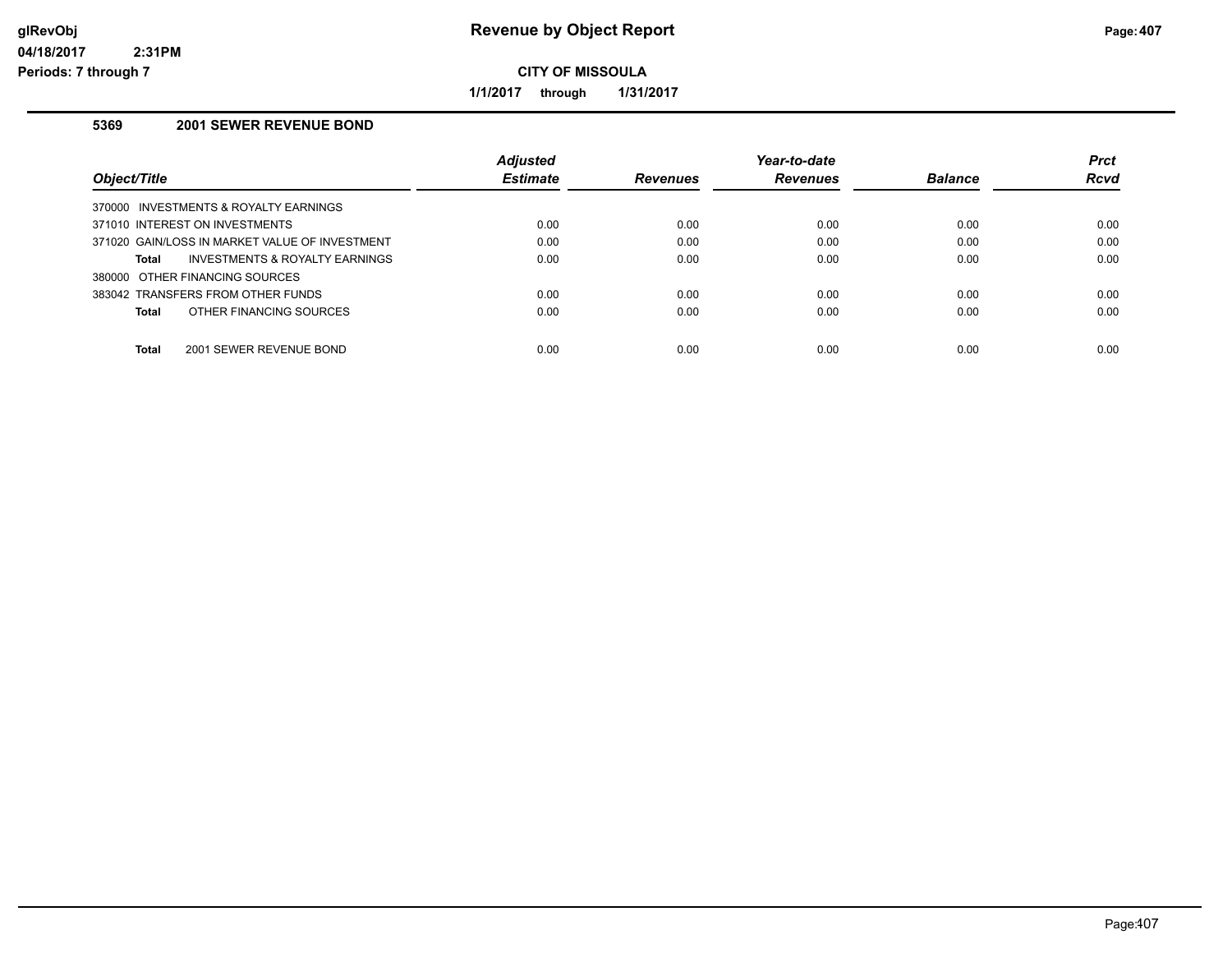**1/1/2017 through 1/31/2017**

# **5370 99 SEWER REVENUE BOND RESERVE FUND 5370 99 SEWER REVENUE BOND RESERVE FUND**

|                                                    | <b>Adjusted</b> |                 | Year-to-date    |                | <b>Prct</b> |
|----------------------------------------------------|-----------------|-----------------|-----------------|----------------|-------------|
| Object/Title                                       | <b>Estimate</b> | <b>Revenues</b> | <b>Revenues</b> | <b>Balance</b> | <b>Rcvd</b> |
| 360000 MISCELLANEOUS REVENUES                      |                 |                 |                 |                |             |
| 360010 MISCELLANEOUS                               | 0.00            | 0.00            | 0.00            | 0.00           | 0.00        |
| MISCELLANEOUS REVENUES<br>Total                    | 0.00            | 0.00            | 0.00            | 0.00           | 0.00        |
| 370000 INVESTMENTS & ROYALTY EARNINGS              |                 |                 |                 |                |             |
| 371010 INTEREST ON INVESTMENTS                     | 0.00            | 0.00            | 0.00            | 0.00           | 0.00        |
| 371020 GAIN/LOSS IN MARKET VALUE OF INVESTMENTS    | 0.00            | 0.00            | 0.00            | 0.00           | 0.00        |
| <b>INVESTMENTS &amp; ROYALTY EARNINGS</b><br>Total | 0.00            | 0.00            | 0.00            | 0.00           | 0.00        |
| 380000 OTHER FINANCING SOURCES                     |                 |                 |                 |                |             |
| 383042 TRANSFERS FROM OTHER FUNDS                  | 0.00            | 0.00            | 0.00            | 0.00           | 0.00        |
| OTHER FINANCING SOURCES<br>Total                   | 0.00            | 0.00            | 0.00            | 0.00           | 0.00        |
| 99 SEWER REVENUE BOND RESERVE FUND<br><b>Total</b> | 0.00            | 0.00            | 0.00            | 0.00           | 0.00        |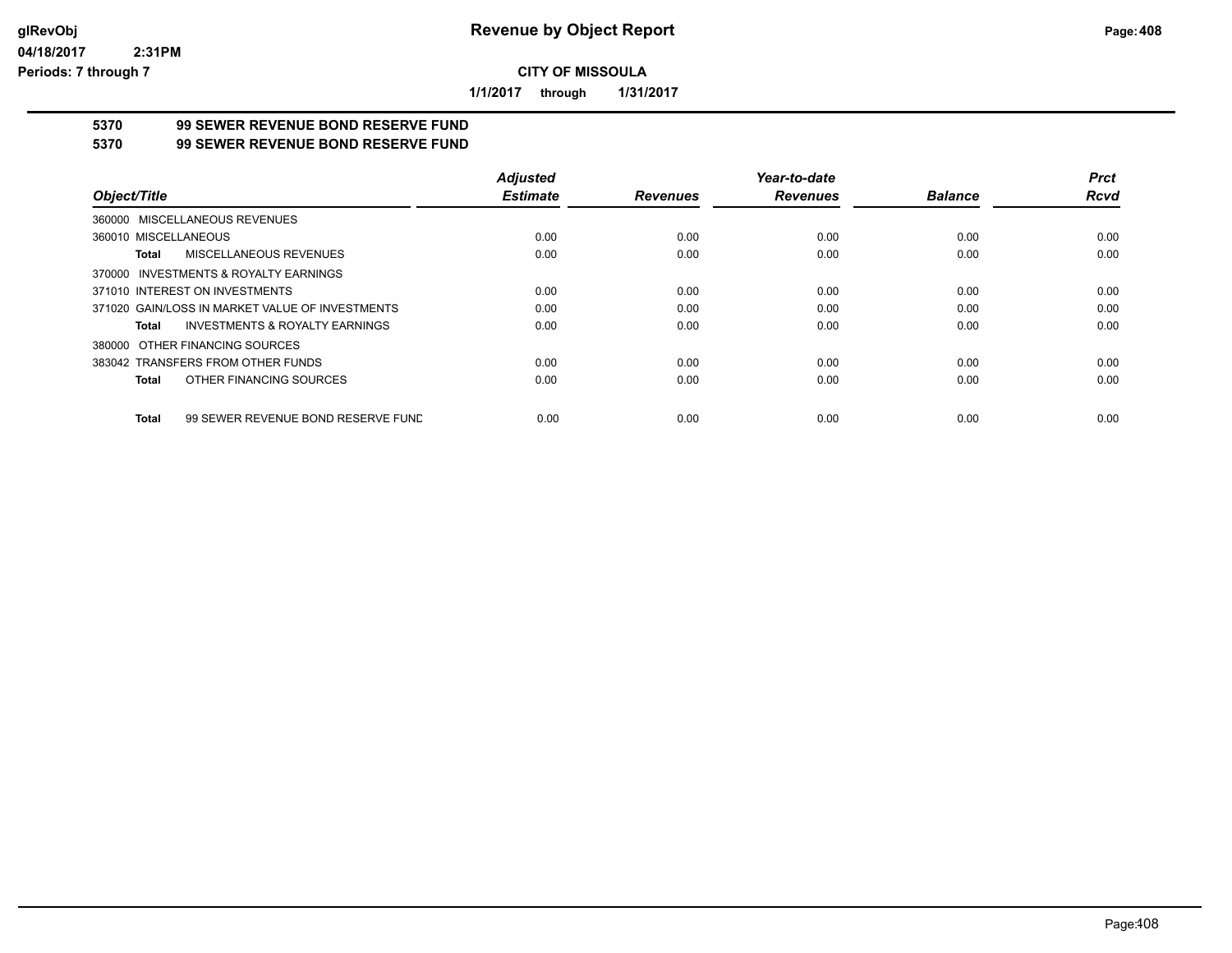**1/1/2017 through 1/31/2017**

# **5370 99 SEWER REVENUE BOND RESERVE FUND**

| Object/Title                                       | <b>Adjusted</b><br><b>Estimate</b> | <b>Revenues</b> | Year-to-date<br><b>Revenues</b> | <b>Balance</b> | <b>Prct</b><br><b>Rcvd</b> |
|----------------------------------------------------|------------------------------------|-----------------|---------------------------------|----------------|----------------------------|
|                                                    |                                    |                 |                                 |                |                            |
| 360000 MISCELLANEOUS REVENUES                      |                                    |                 |                                 |                |                            |
| 360010 MISCELLANEOUS                               | 0.00                               | 0.00            | 0.00                            | 0.00           | 0.00                       |
| MISCELLANEOUS REVENUES<br>Total                    | 0.00                               | 0.00            | 0.00                            | 0.00           | 0.00                       |
| 370000 INVESTMENTS & ROYALTY EARNINGS              |                                    |                 |                                 |                |                            |
| 371010 INTEREST ON INVESTMENTS                     | 0.00                               | 0.00            | 0.00                            | 0.00           | 0.00                       |
| 371020 GAIN/LOSS IN MARKET VALUE OF INVESTMENT     | 0.00                               | 0.00            | 0.00                            | 0.00           | 0.00                       |
| INVESTMENTS & ROYALTY EARNINGS<br>Total            | 0.00                               | 0.00            | 0.00                            | 0.00           | 0.00                       |
| 380000 OTHER FINANCING SOURCES                     |                                    |                 |                                 |                |                            |
| 383042 TRANSFERS FROM OTHER FUNDS                  | 0.00                               | 0.00            | 0.00                            | 0.00           | 0.00                       |
| OTHER FINANCING SOURCES<br>Total                   | 0.00                               | 0.00            | 0.00                            | 0.00           | 0.00                       |
| 99 SEWER REVENUE BOND RESERVE FUNI<br><b>Total</b> | 0.00                               | 0.00            | 0.00                            | 0.00           | 0.00                       |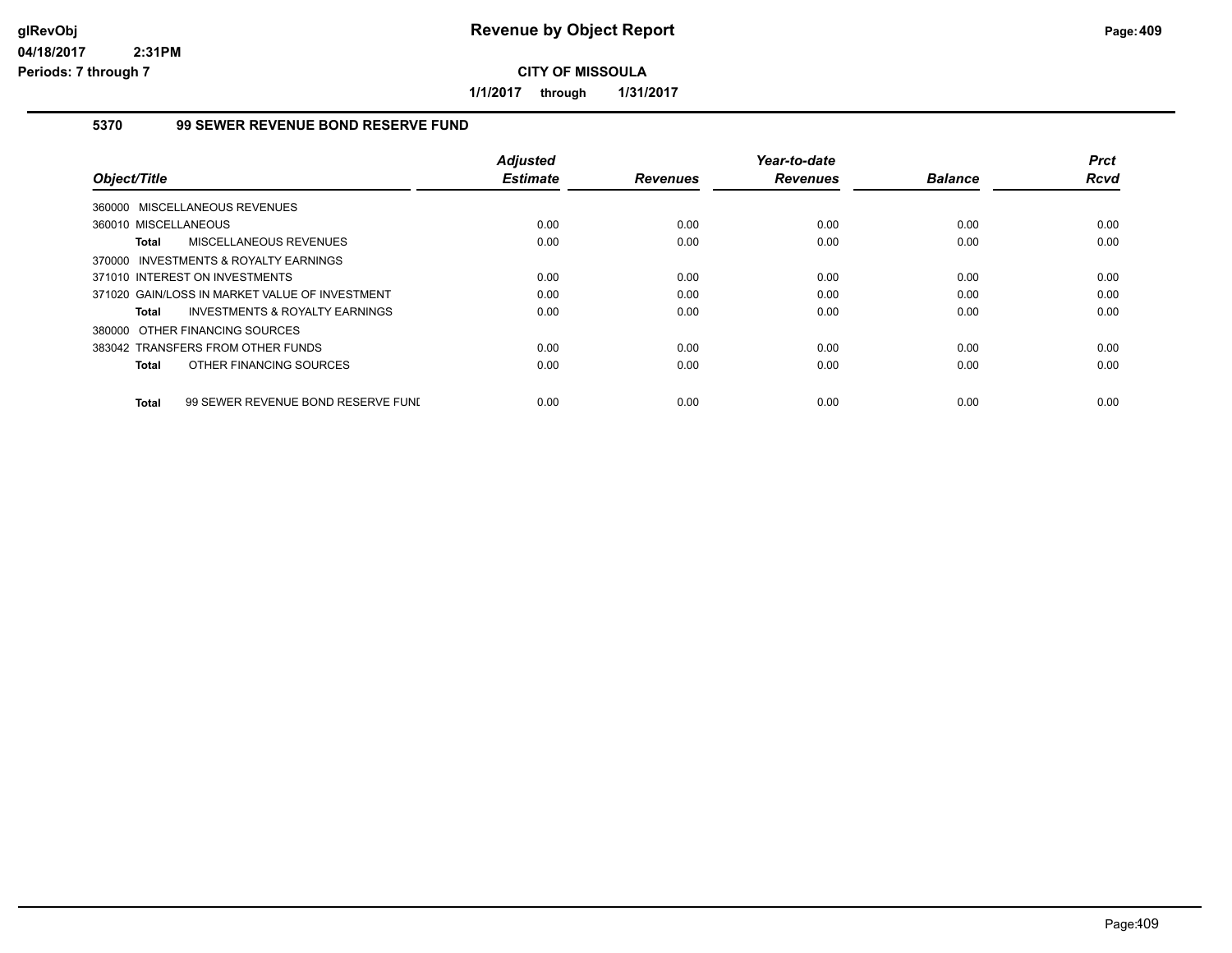**1/1/2017 through 1/31/2017**

**5371 2002 SEWER BONDS**

**5371 2002 SEWER BONDS**

|                                                 | <b>Adjusted</b> |                 | Year-to-date    |                | <b>Prct</b> |
|-------------------------------------------------|-----------------|-----------------|-----------------|----------------|-------------|
| Object/Title                                    | <b>Estimate</b> | <b>Revenues</b> | <b>Revenues</b> | <b>Balance</b> | <b>Rcvd</b> |
| 370000 INVESTMENTS & ROYALTY EARNINGS           |                 |                 |                 |                |             |
| 371010 INTEREST ON INVESTMENTS                  | 0.00            | 0.00            | 0.00            | 0.00           | 0.00        |
| 371020 GAIN/LOSS IN MARKET VALUE OF INVESTMENTS | 0.00            | 0.00            | 0.00            | 0.00           | 0.00        |
| INVESTMENTS & ROYALTY EARNINGS<br>Total         | 0.00            | 0.00            | 0.00            | 0.00           | 0.00        |
| 380000 OTHER FINANCING SOURCES                  |                 |                 |                 |                |             |
| 383024 TRANS FR SEWER CLEARING                  | 84.420.00       | 0.00            | 0.00            | 84.420.00      | 0.00        |
| OTHER FINANCING SOURCES<br><b>Total</b>         | 84.420.00       | 0.00            | 0.00            | 84.420.00      | 0.00        |
| 2002 SEWER BONDS<br><b>Total</b>                | 84.420.00       | 0.00            | 0.00            | 84.420.00      | 0.00        |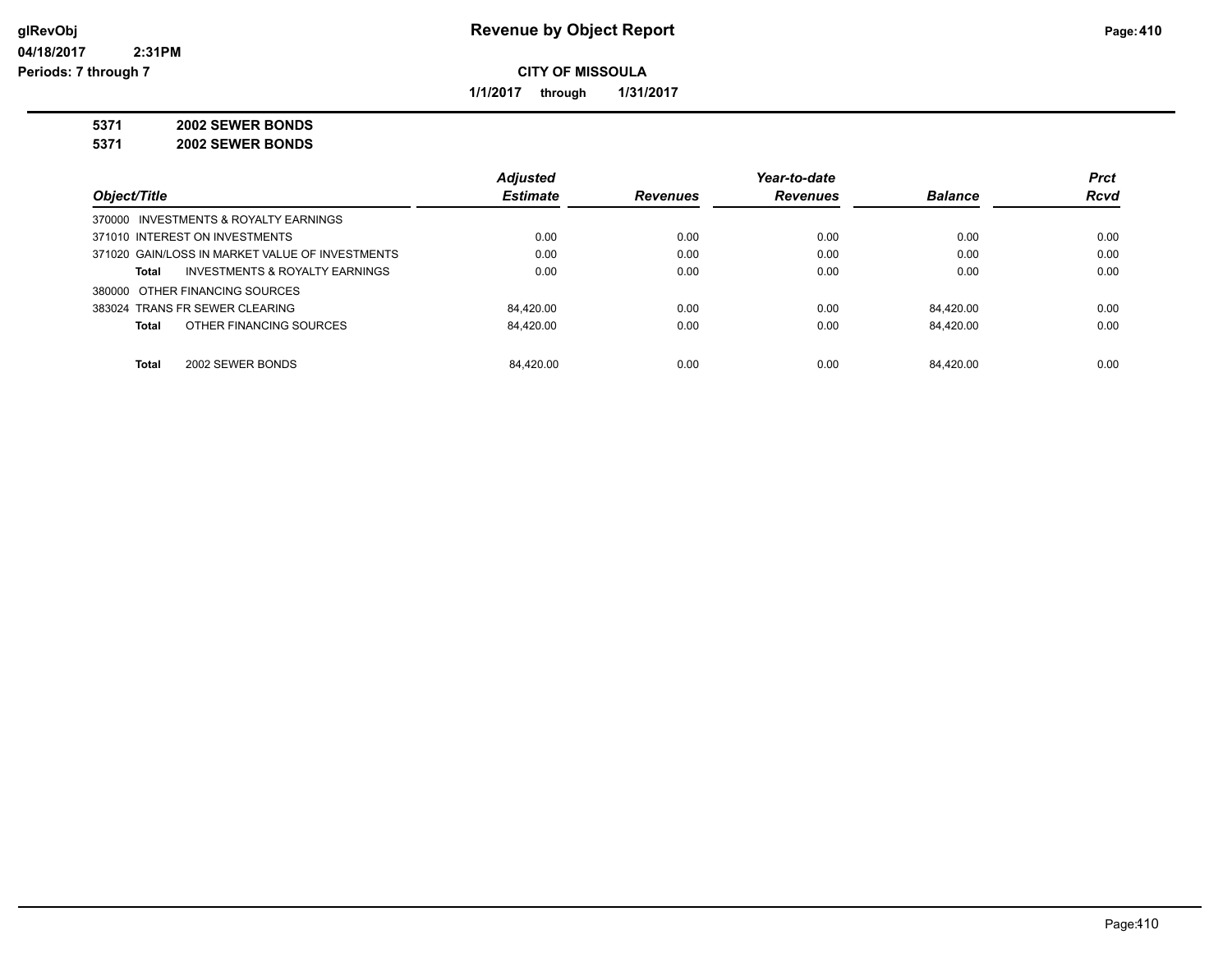**1/1/2017 through 1/31/2017**

#### **5371 2002 SEWER BONDS**

|              |                                                | <b>Adjusted</b> |                 | Year-to-date    |                | <b>Prct</b> |
|--------------|------------------------------------------------|-----------------|-----------------|-----------------|----------------|-------------|
| Object/Title |                                                | <b>Estimate</b> | <b>Revenues</b> | <b>Revenues</b> | <b>Balance</b> | <b>Rcvd</b> |
| 370000       | INVESTMENTS & ROYALTY EARNINGS                 |                 |                 |                 |                |             |
|              | 371010 INTEREST ON INVESTMENTS                 | 0.00            | 0.00            | 0.00            | 0.00           | 0.00        |
|              | 371020 GAIN/LOSS IN MARKET VALUE OF INVESTMENT | 0.00            | 0.00            | 0.00            | 0.00           | 0.00        |
| Total        | INVESTMENTS & ROYALTY EARNINGS                 | 0.00            | 0.00            | 0.00            | 0.00           | 0.00        |
|              | 380000 OTHER FINANCING SOURCES                 |                 |                 |                 |                |             |
|              | 383024 TRANS FR SEWER CLEARING                 | 84.420.00       | 0.00            | 0.00            | 84.420.00      | 0.00        |
| Total        | OTHER FINANCING SOURCES                        | 84.420.00       | 0.00            | 0.00            | 84.420.00      | 0.00        |
| <b>Total</b> | 2002 SEWER BONDS                               | 84.420.00       | 0.00            | 0.00            | 84.420.00      | 0.00        |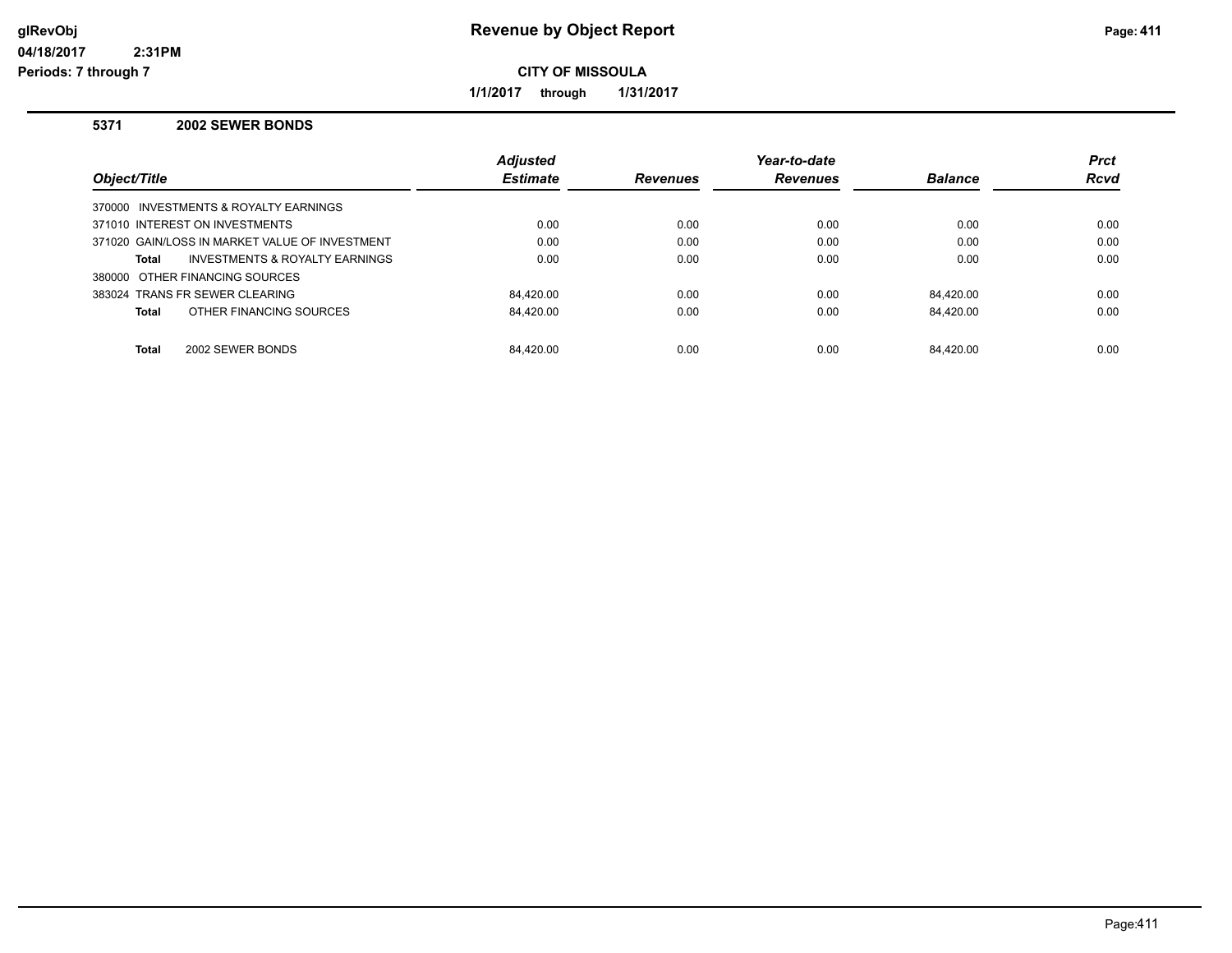**1/1/2017 through 1/31/2017**

**5372 2002 SEWER REVENUE BOND**

**5372 2002 SEWER REVENUE BOND**

|                                                    | <b>Adjusted</b> |                 | Year-to-date    |                | <b>Prct</b> |
|----------------------------------------------------|-----------------|-----------------|-----------------|----------------|-------------|
| Object/Title                                       | <b>Estimate</b> | <b>Revenues</b> | <b>Revenues</b> | <b>Balance</b> | Rcvd        |
| 360000 MISCELLANEOUS REVENUES                      |                 |                 |                 |                |             |
| 360000 MISCELLANEOUS REVENUES                      | 0.00            | 0.00            | 0.00            | 0.00           | 0.00        |
| MISCELLANEOUS REVENUES<br>Total                    | 0.00            | 0.00            | 0.00            | 0.00           | 0.00        |
| 370000 INVESTMENTS & ROYALTY EARNINGS              |                 |                 |                 |                |             |
| 371010 INTEREST ON INVESTMENTS                     | 0.00            | 0.00            | 0.00            | 0.00           | 0.00        |
| 371020 GAIN/LOSS IN MARKET VALUE OF INVESTMENTS    | 0.00            | 0.00            | 0.00            | 0.00           | 0.00        |
| <b>INVESTMENTS &amp; ROYALTY EARNINGS</b><br>Total | 0.00            | 0.00            | 0.00            | 0.00           | 0.00        |
| 380000 OTHER FINANCING SOURCES                     |                 |                 |                 |                |             |
| 383024 TRANS FR SEWER CLEARING                     | 0.00            | 0.00            | 0.00            | 0.00           | 0.00        |
| 383042 TRANSFERS FROM OTHER FUNDS                  | 0.00            | 0.00            | 0.00            | 0.00           | 0.00        |
| OTHER FINANCING SOURCES<br>Total                   | 0.00            | 0.00            | 0.00            | 0.00           | 0.00        |
| 2002 SEWER REVENUE BOND<br><b>Total</b>            | 0.00            | 0.00            | 0.00            | 0.00           | 0.00        |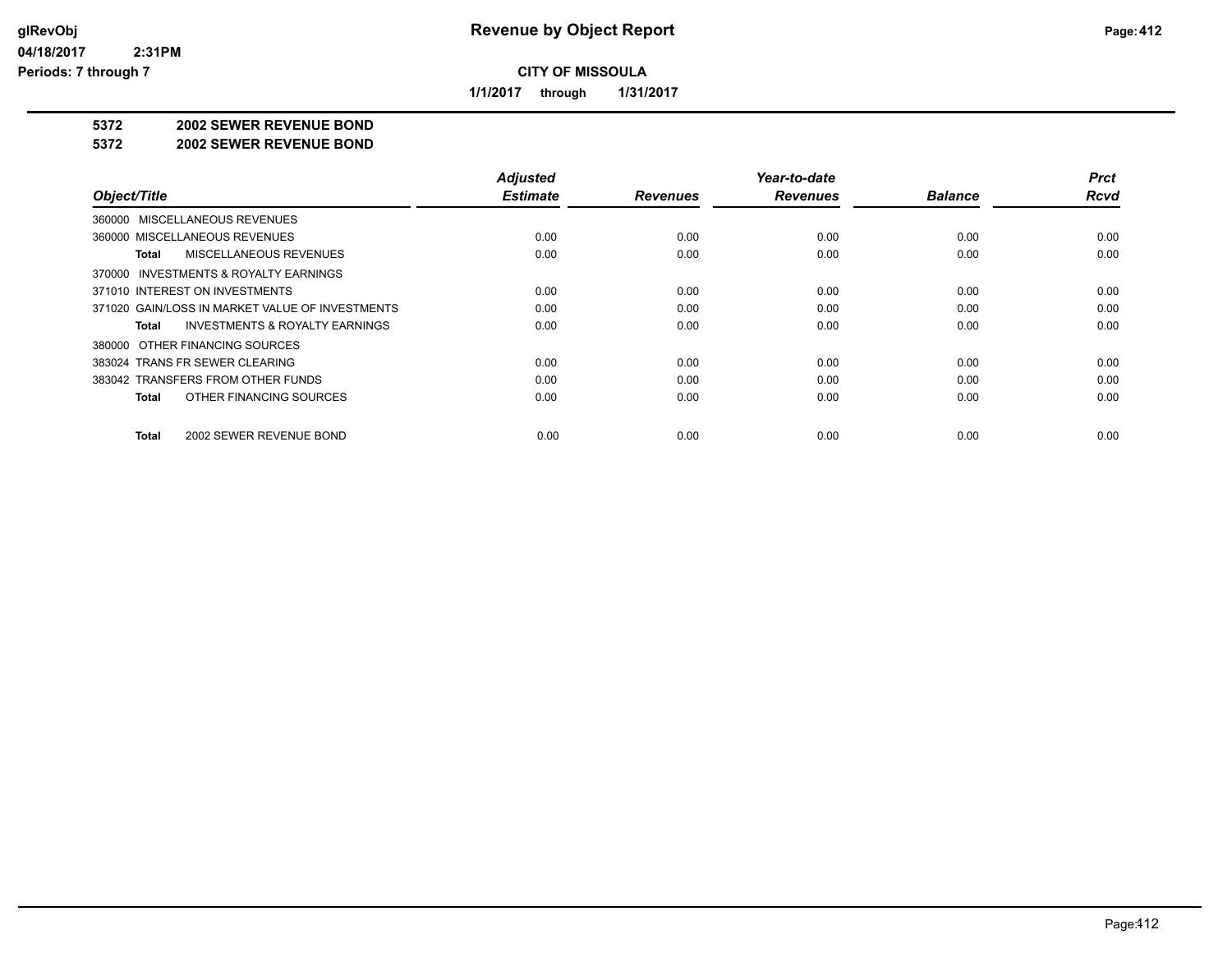**1/1/2017 through 1/31/2017**

#### **5372 2002 SEWER REVENUE BOND**

| Object/Title                                       | <b>Adjusted</b><br><b>Estimate</b> | <b>Revenues</b> | Year-to-date<br><b>Revenues</b> | <b>Balance</b> | <b>Prct</b><br><b>Rcvd</b> |
|----------------------------------------------------|------------------------------------|-----------------|---------------------------------|----------------|----------------------------|
| 360000 MISCELLANEOUS REVENUES                      |                                    |                 |                                 |                |                            |
| 360000 MISCELLANEOUS REVENUES                      | 0.00                               | 0.00            | 0.00                            | 0.00           | 0.00                       |
| MISCELLANEOUS REVENUES<br><b>Total</b>             | 0.00                               | 0.00            | 0.00                            | 0.00           | 0.00                       |
| 370000 INVESTMENTS & ROYALTY EARNINGS              |                                    |                 |                                 |                |                            |
| 371010 INTEREST ON INVESTMENTS                     | 0.00                               | 0.00            | 0.00                            | 0.00           | 0.00                       |
| 371020 GAIN/LOSS IN MARKET VALUE OF INVESTMENT     | 0.00                               | 0.00            | 0.00                            | 0.00           | 0.00                       |
| <b>INVESTMENTS &amp; ROYALTY EARNINGS</b><br>Total | 0.00                               | 0.00            | 0.00                            | 0.00           | 0.00                       |
| 380000 OTHER FINANCING SOURCES                     |                                    |                 |                                 |                |                            |
| 383024 TRANS FR SEWER CLEARING                     | 0.00                               | 0.00            | 0.00                            | 0.00           | 0.00                       |
| 383042 TRANSFERS FROM OTHER FUNDS                  | 0.00                               | 0.00            | 0.00                            | 0.00           | 0.00                       |
| OTHER FINANCING SOURCES<br>Total                   | 0.00                               | 0.00            | 0.00                            | 0.00           | 0.00                       |
| <b>Total</b><br>2002 SEWER REVENUE BOND            | 0.00                               | 0.00            | 0.00                            | 0.00           | 0.00                       |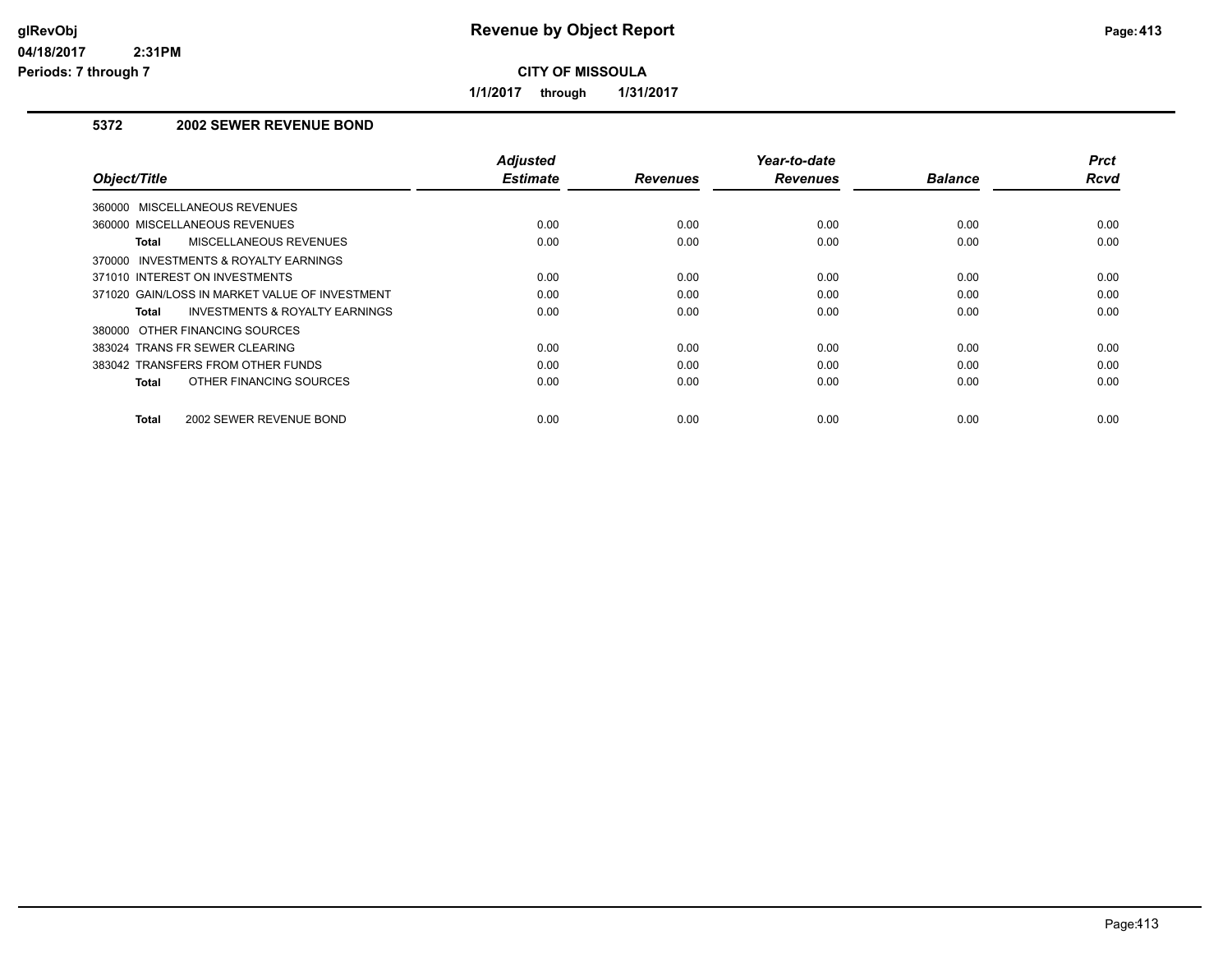**1/1/2017 through 1/31/2017**

# **5373 2002 WWTP UPGRADE REVENUE BOND 5373 2002 WWTP UPGRADE REVENUE BOND**

|                                                 | <b>Adjusted</b> |                 | Year-to-date    |                | <b>Prct</b> |
|-------------------------------------------------|-----------------|-----------------|-----------------|----------------|-------------|
| Object/Title                                    | <b>Estimate</b> | <b>Revenues</b> | <b>Revenues</b> | <b>Balance</b> | <b>Rcvd</b> |
| 370000 INVESTMENTS & ROYALTY EARNINGS           |                 |                 |                 |                |             |
| 371010 INTEREST ON INVESTMENTS                  | 0.00            | 0.00            | 0.00            | 0.00           | 0.00        |
| 371020 GAIN/LOSS IN MARKET VALUE OF INVESTMENTS | 0.00            | 0.00            | 0.00            | 0.00           | 0.00        |
| INVESTMENTS & ROYALTY EARNINGS<br>Total         | 0.00            | 0.00            | 0.00            | 0.00           | 0.00        |
| 380000 OTHER FINANCING SOURCES                  |                 |                 |                 |                |             |
| 383024 TRANS FR SEWER CLEARING                  | 330.810.00      | 0.00            | 0.00            | 330.810.00     | 0.00        |
| OTHER FINANCING SOURCES<br>Total                | 330.810.00      | 0.00            | 0.00            | 330.810.00     | 0.00        |
|                                                 |                 |                 |                 |                |             |
| 2002 WWTP UPGRADE REVENUE BOND<br>Total         | 330.810.00      | 0.00            | 0.00            | 330.810.00     | 0.00        |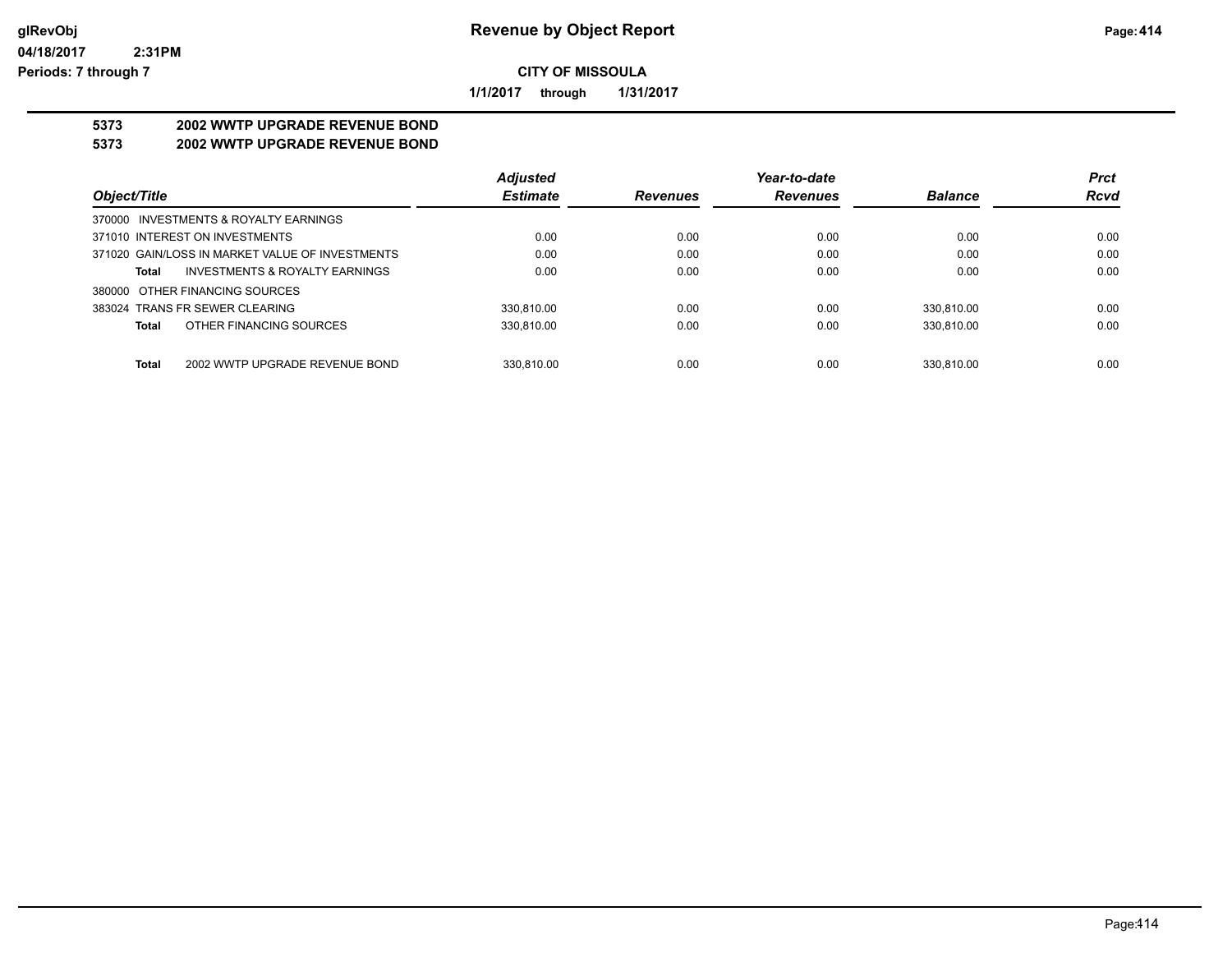**1/1/2017 through 1/31/2017**

#### **5373 2002 WWTP UPGRADE REVENUE BOND**

|                                |                                                | <b>Adjusted</b> |                 | Year-to-date    |                | <b>Prct</b> |
|--------------------------------|------------------------------------------------|-----------------|-----------------|-----------------|----------------|-------------|
| Object/Title                   |                                                | <b>Estimate</b> | <b>Revenues</b> | <b>Revenues</b> | <b>Balance</b> | <b>Rcvd</b> |
|                                | 370000 INVESTMENTS & ROYALTY EARNINGS          |                 |                 |                 |                |             |
| 371010 INTEREST ON INVESTMENTS |                                                | 0.00            | 0.00            | 0.00            | 0.00           | 0.00        |
|                                | 371020 GAIN/LOSS IN MARKET VALUE OF INVESTMENT | 0.00            | 0.00            | 0.00            | 0.00           | 0.00        |
| Total                          | INVESTMENTS & ROYALTY EARNINGS                 | 0.00            | 0.00            | 0.00            | 0.00           | 0.00        |
|                                | 380000 OTHER FINANCING SOURCES                 |                 |                 |                 |                |             |
|                                | 383024 TRANS FR SEWER CLEARING                 | 330.810.00      | 0.00            | 0.00            | 330.810.00     | 0.00        |
| Total                          | OTHER FINANCING SOURCES                        | 330.810.00      | 0.00            | 0.00            | 330.810.00     | 0.00        |
|                                |                                                |                 |                 |                 |                |             |
| <b>Total</b>                   | 2002 WWTP UPGRADE REVENUE BOND                 | 330.810.00      | 0.00            | 0.00            | 330.810.00     | 0.00        |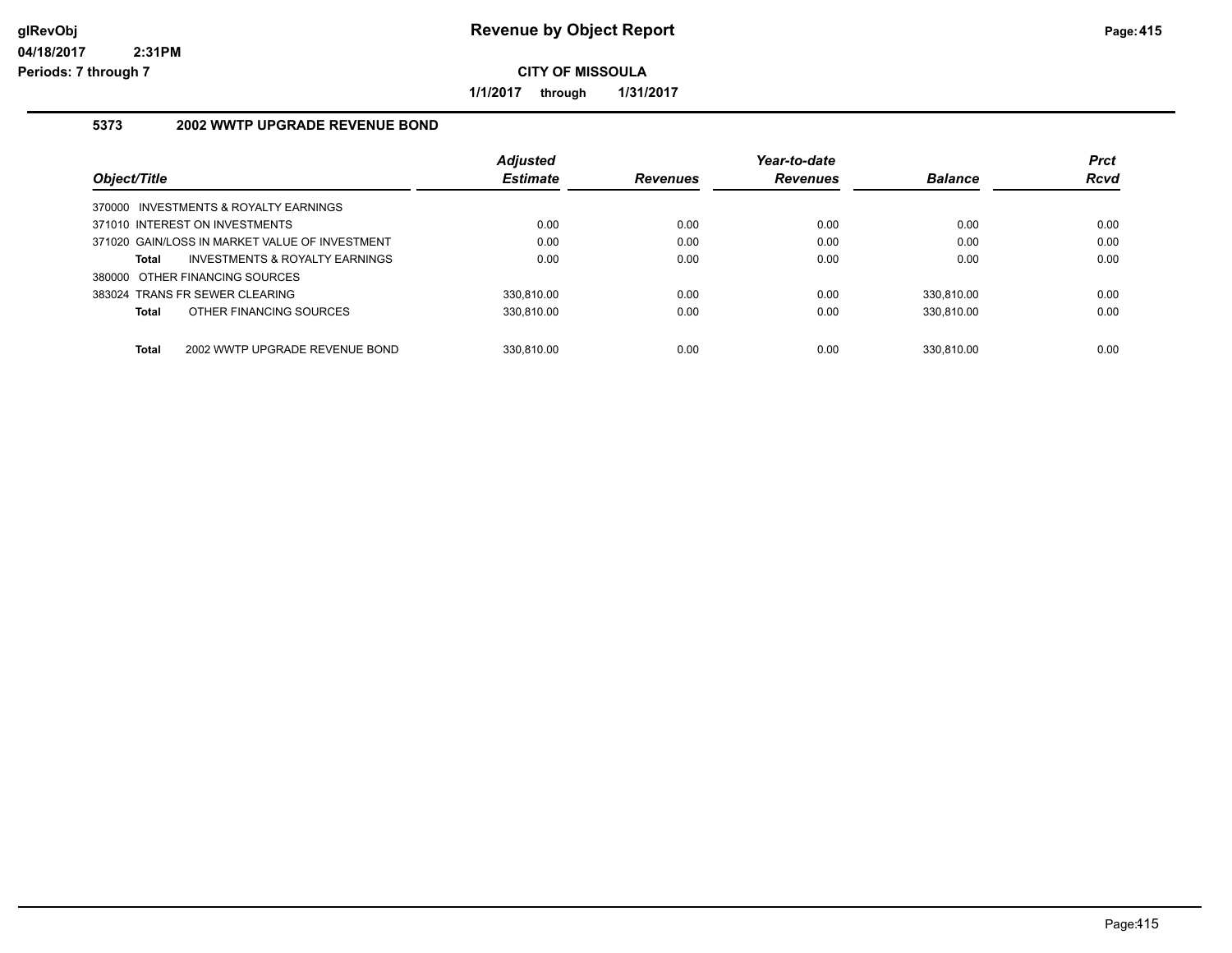**1/1/2017 through 1/31/2017**

# **5374 2002 WWTP UPGRADE RESERVE**

**5374 2002 WWTP UPGRADE RESERVE**

|                                                    | <b>Adjusted</b> |                 | Year-to-date    |                | <b>Prct</b> |
|----------------------------------------------------|-----------------|-----------------|-----------------|----------------|-------------|
| Object/Title                                       | <b>Estimate</b> | <b>Revenues</b> | <b>Revenues</b> | <b>Balance</b> | Rcvd        |
| 360000 MISCELLANEOUS REVENUES                      |                 |                 |                 |                |             |
| 360000 MISCELLANEOUS REVENUES                      | 0.00            | 0.00            | 0.00            | 0.00           | 0.00        |
| MISCELLANEOUS REVENUES<br>Total                    | 0.00            | 0.00            | 0.00            | 0.00           | 0.00        |
| 370000 INVESTMENTS & ROYALTY EARNINGS              |                 |                 |                 |                |             |
| 371010 INTEREST ON INVESTMENTS                     | 0.00            | 0.00            | 0.00            | 0.00           | 0.00        |
| 371020 GAIN/LOSS IN MARKET VALUE OF INVESTMENTS    | 0.00            | 0.00            | 0.00            | 0.00           | 0.00        |
| <b>INVESTMENTS &amp; ROYALTY EARNINGS</b><br>Total | 0.00            | 0.00            | 0.00            | 0.00           | 0.00        |
| 380000 OTHER FINANCING SOURCES                     |                 |                 |                 |                |             |
| 381002 SRF LOAN                                    | 0.00            | 0.00            | 0.00            | 0.00           | 0.00        |
| 383042 TRANSFERS FROM OTHER FUNDS                  | 0.00            | 0.00            | 0.00            | 0.00           | 0.00        |
| OTHER FINANCING SOURCES<br>Total                   | 0.00            | 0.00            | 0.00            | 0.00           | 0.00        |
| 2002 WWTP UPGRADE RESERVE<br>Total                 | 0.00            | 0.00            | 0.00            | 0.00           | 0.00        |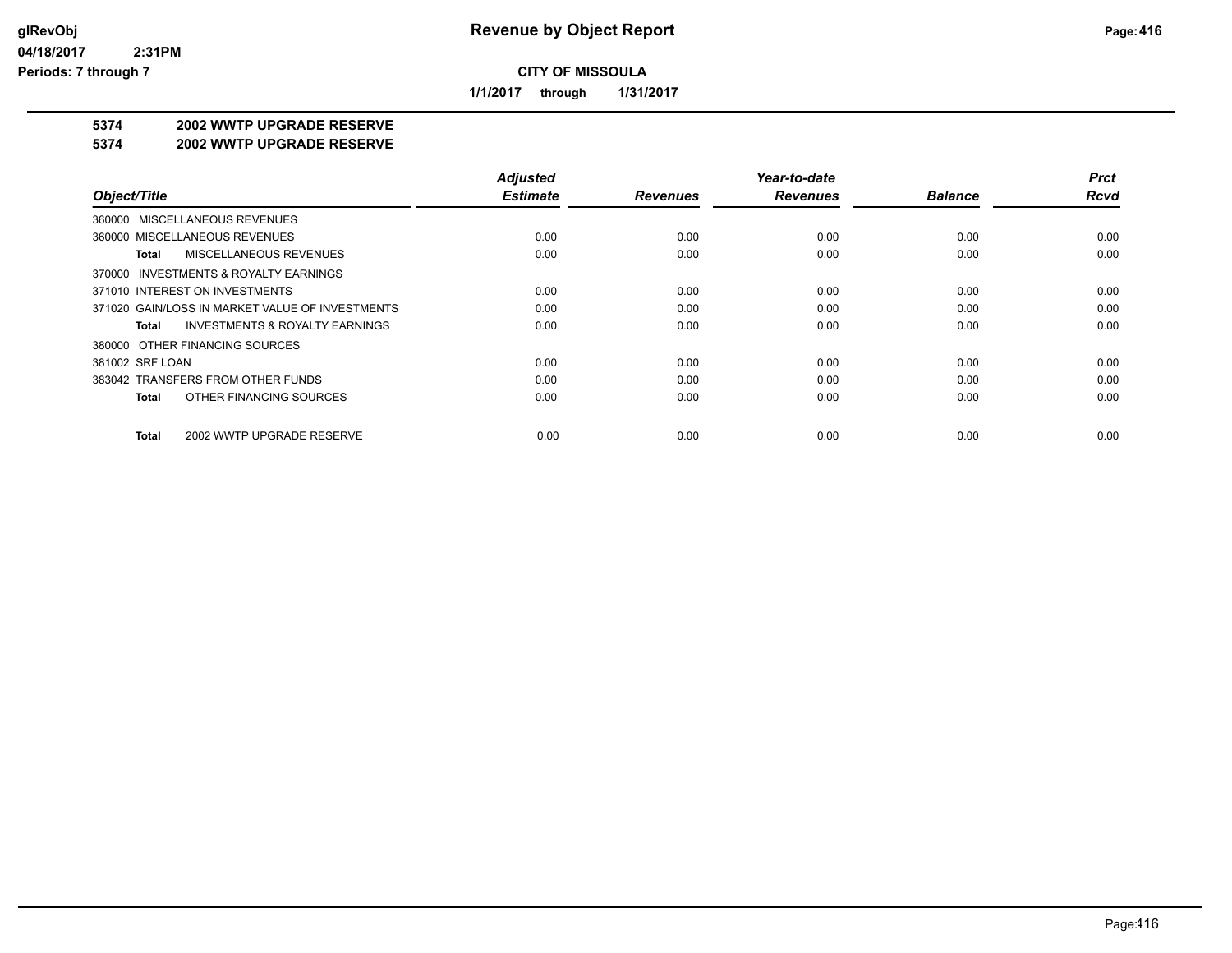**1/1/2017 through 1/31/2017**

#### **5374 2002 WWTP UPGRADE RESERVE**

| Object/Title                                       | Adjusted<br><b>Estimate</b> | <b>Revenues</b> | Year-to-date<br><b>Revenues</b> | <b>Balance</b> | <b>Prct</b><br>Rcvd |
|----------------------------------------------------|-----------------------------|-----------------|---------------------------------|----------------|---------------------|
| MISCELLANEOUS REVENUES                             |                             |                 |                                 |                |                     |
| 360000                                             |                             |                 |                                 |                |                     |
| 360000 MISCELLANEOUS REVENUES                      | 0.00                        | 0.00            | 0.00                            | 0.00           | 0.00                |
| MISCELLANEOUS REVENUES<br>Total                    | 0.00                        | 0.00            | 0.00                            | 0.00           | 0.00                |
| INVESTMENTS & ROYALTY EARNINGS<br>370000           |                             |                 |                                 |                |                     |
| 371010 INTEREST ON INVESTMENTS                     | 0.00                        | 0.00            | 0.00                            | 0.00           | 0.00                |
| 371020 GAIN/LOSS IN MARKET VALUE OF INVESTMENT     | 0.00                        | 0.00            | 0.00                            | 0.00           | 0.00                |
| <b>INVESTMENTS &amp; ROYALTY EARNINGS</b><br>Total | 0.00                        | 0.00            | 0.00                            | 0.00           | 0.00                |
| 380000 OTHER FINANCING SOURCES                     |                             |                 |                                 |                |                     |
| 381002 SRF LOAN                                    | 0.00                        | 0.00            | 0.00                            | 0.00           | 0.00                |
| 383042 TRANSFERS FROM OTHER FUNDS                  | 0.00                        | 0.00            | 0.00                            | 0.00           | 0.00                |
| OTHER FINANCING SOURCES<br><b>Total</b>            | 0.00                        | 0.00            | 0.00                            | 0.00           | 0.00                |
| <b>Total</b><br>2002 WWTP UPGRADE RESERVE          | 0.00                        | 0.00            | 0.00                            | 0.00           | 0.00                |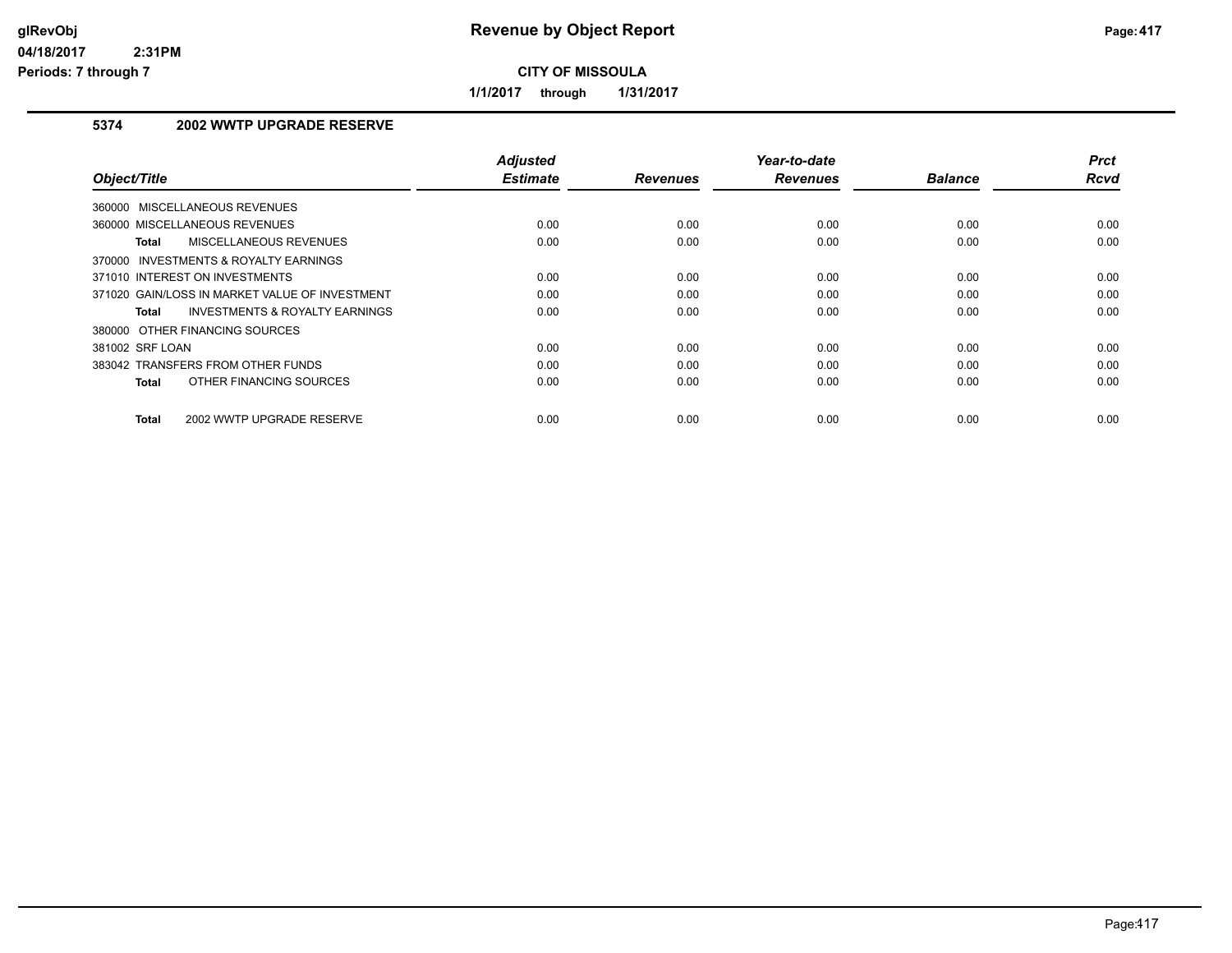**1/1/2017 through 1/31/2017**

**5375 2003 WWTP SRF \$3.8M EPA DEBT**

**5375 2003 WWTP SRF \$3.8M EPA DEBT**

| Object/Title                                       | <b>Adjusted</b><br><b>Estimate</b> | <b>Revenues</b> | Year-to-date<br><b>Revenues</b> | <b>Balance</b> | <b>Prct</b><br><b>Rcvd</b> |
|----------------------------------------------------|------------------------------------|-----------------|---------------------------------|----------------|----------------------------|
|                                                    |                                    |                 |                                 |                |                            |
| 340000 CHARGES FOR SERVICES                        |                                    |                 |                                 |                |                            |
| 343032 SEWER INSTALLATION CHARGES                  | 0.00                               | 0.00            | 0.00                            | 0.00           | 0.00                       |
| <b>CHARGES FOR SERVICES</b><br>Total               | 0.00                               | 0.00            | 0.00                            | 0.00           | 0.00                       |
| 370000 INVESTMENTS & ROYALTY EARNINGS              |                                    |                 |                                 |                |                            |
| 371010 INTEREST ON INVESTMENTS                     | 0.00                               | 0.00            | 0.00                            | 0.00           | 0.00                       |
| 371020 GAIN/LOSS IN MARKET VALUE OF INVESTMENTS    | 0.00                               | 0.00            | 0.00                            | 0.00           | 0.00                       |
| <b>INVESTMENTS &amp; ROYALTY EARNINGS</b><br>Total | 0.00                               | 0.00            | 0.00                            | 0.00           | 0.00                       |
| 380000 OTHER FINANCING SOURCES                     |                                    |                 |                                 |                |                            |
| 383024 TRANS FR SEWER CLEARING                     | 250,156.00                         | 0.00            | 0.00                            | 250,156.00     | 0.00                       |
| OTHER FINANCING SOURCES<br><b>Total</b>            | 250,156.00                         | 0.00            | 0.00                            | 250,156.00     | 0.00                       |
| <b>Total</b><br>2003 WWTP SRF \$3.8M EPA DEBT      | 250.156.00                         | 0.00            | 0.00                            | 250.156.00     | 0.00                       |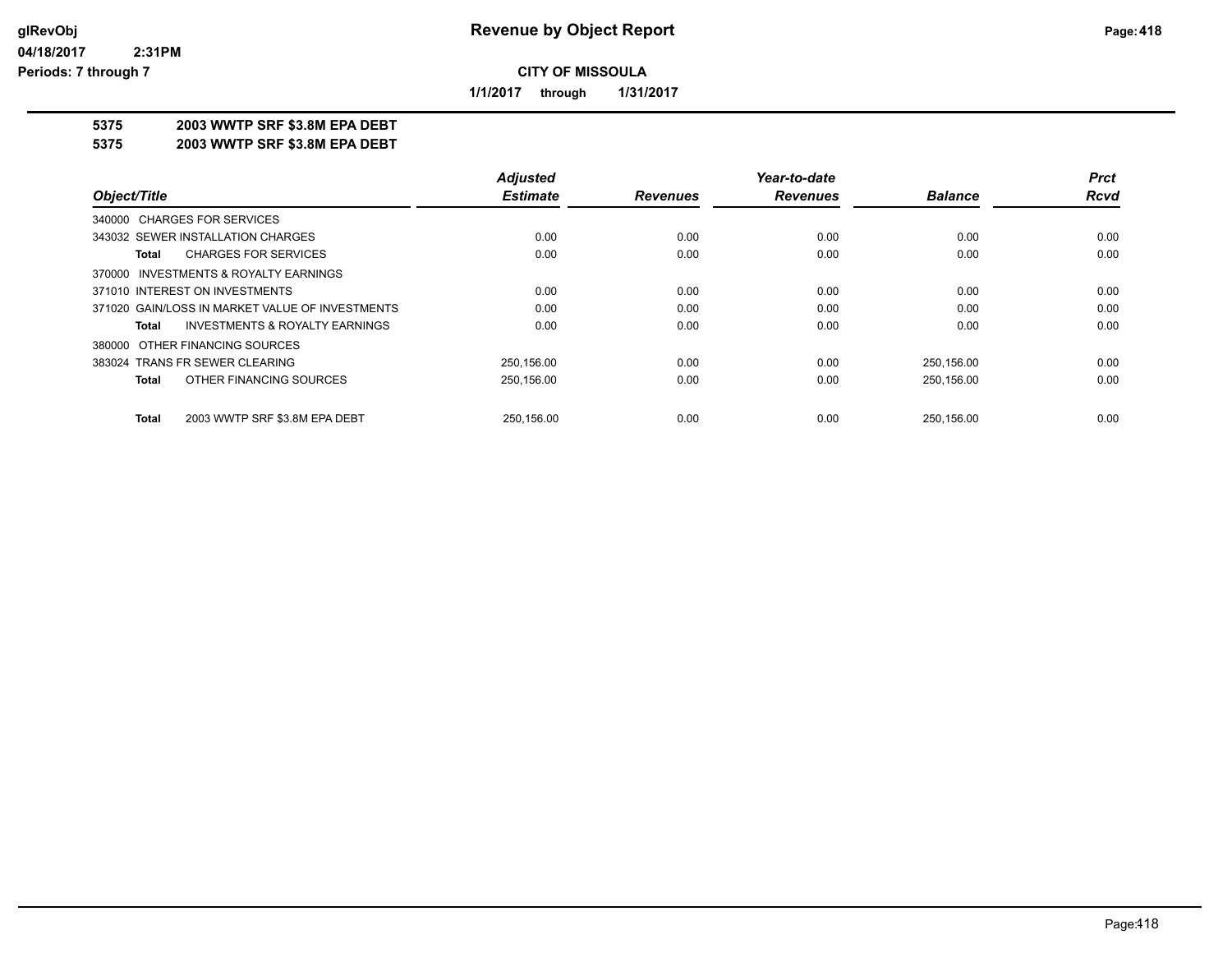**1/1/2017 through 1/31/2017**

#### **5375 2003 WWTP SRF \$3.8M EPA DEBT**

|                                                | <b>Adjusted</b> |                 | Year-to-date    |                | <b>Prct</b> |
|------------------------------------------------|-----------------|-----------------|-----------------|----------------|-------------|
| Object/Title                                   | <b>Estimate</b> | <b>Revenues</b> | <b>Revenues</b> | <b>Balance</b> | <b>Rcvd</b> |
| <b>CHARGES FOR SERVICES</b><br>340000          |                 |                 |                 |                |             |
| 343032 SEWER INSTALLATION CHARGES              | 0.00            | 0.00            | 0.00            | 0.00           | 0.00        |
| <b>CHARGES FOR SERVICES</b><br>Total           | 0.00            | 0.00            | 0.00            | 0.00           | 0.00        |
| INVESTMENTS & ROYALTY EARNINGS<br>370000       |                 |                 |                 |                |             |
| 371010 INTEREST ON INVESTMENTS                 | 0.00            | 0.00            | 0.00            | 0.00           | 0.00        |
| 371020 GAIN/LOSS IN MARKET VALUE OF INVESTMENT | 0.00            | 0.00            | 0.00            | 0.00           | 0.00        |
| INVESTMENTS & ROYALTY EARNINGS<br><b>Total</b> | 0.00            | 0.00            | 0.00            | 0.00           | 0.00        |
| OTHER FINANCING SOURCES<br>380000              |                 |                 |                 |                |             |
| 383024 TRANS FR SEWER CLEARING                 | 250,156.00      | 0.00            | 0.00            | 250,156.00     | 0.00        |
| OTHER FINANCING SOURCES<br><b>Total</b>        | 250,156.00      | 0.00            | 0.00            | 250,156.00     | 0.00        |
| 2003 WWTP SRF \$3.8M EPA DEBT<br><b>Total</b>  | 250,156.00      | 0.00            | 0.00            | 250,156.00     | 0.00        |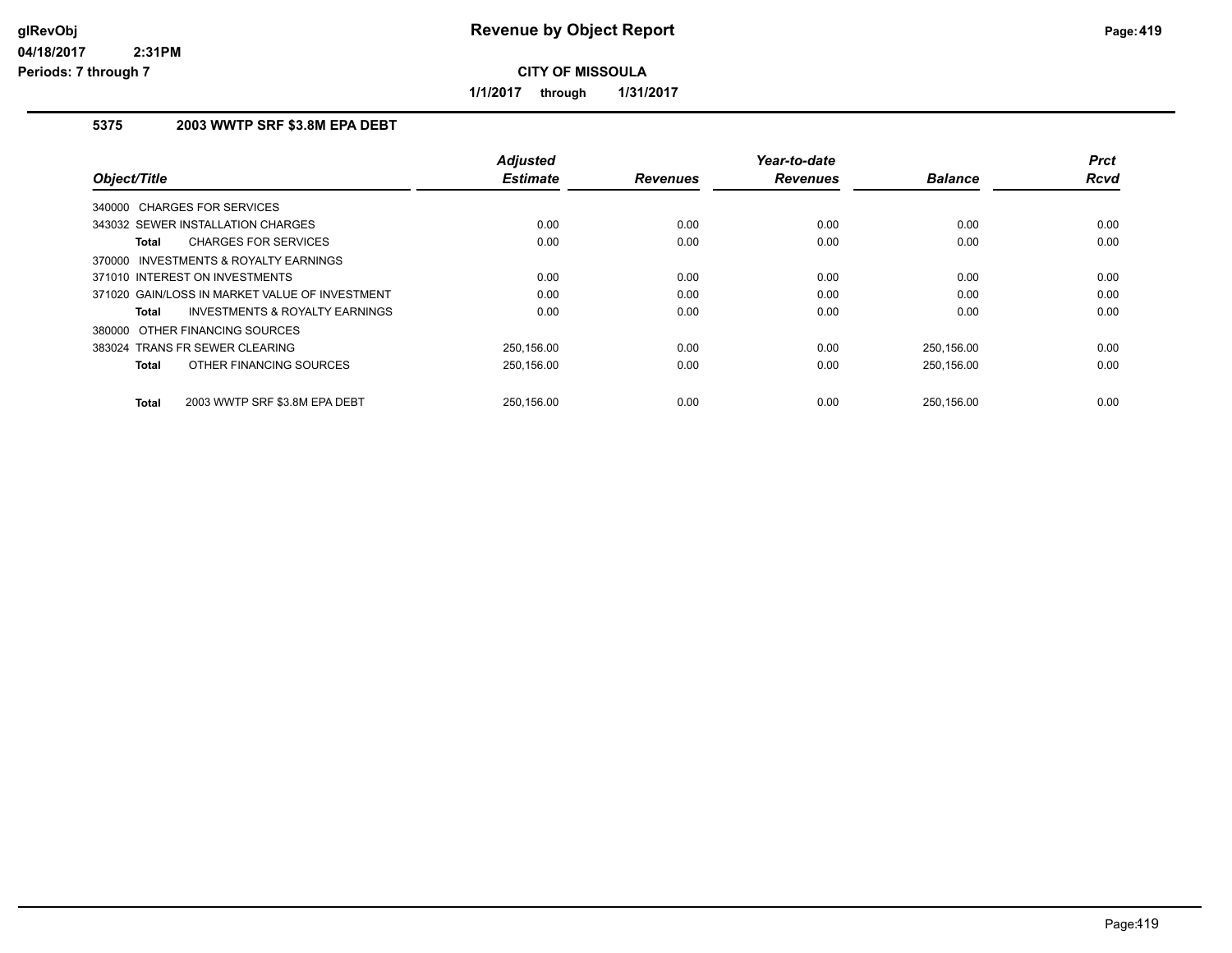**1/1/2017 through 1/31/2017**

# **5376 2003 WWTP SRF \$3.8M EPA RESERVE**

**5376 2003 WWTP SRF \$3.8M EPA RESERVE**

|                                                    | <b>Adjusted</b> |                 | Year-to-date    |                | <b>Prct</b> |
|----------------------------------------------------|-----------------|-----------------|-----------------|----------------|-------------|
| Object/Title                                       | <b>Estimate</b> | <b>Revenues</b> | <b>Revenues</b> | <b>Balance</b> | <b>Rcvd</b> |
| 360000 MISCELLANEOUS REVENUES                      |                 |                 |                 |                |             |
| 360000 MISCELLANEOUS REVENUES                      | 0.00            | 0.00            | 0.00            | 0.00           | 0.00        |
| 360010 MISCELLANEOUS                               | 0.00            | 0.00            | 0.00            | 0.00           | 0.00        |
| MISCELLANEOUS REVENUES<br>Total                    | 0.00            | 0.00            | 0.00            | 0.00           | 0.00        |
| 370000 INVESTMENTS & ROYALTY EARNINGS              |                 |                 |                 |                |             |
| 371010 INTEREST ON INVESTMENTS                     | 0.00            | 0.00            | 0.00            | 0.00           | 0.00        |
| 371020 GAIN/LOSS IN MARKET VALUE OF INVESTMENTS    | 0.00            | 0.00            | 0.00            | 0.00           | 0.00        |
| <b>INVESTMENTS &amp; ROYALTY EARNINGS</b><br>Total | 0.00            | 0.00            | 0.00            | 0.00           | 0.00        |
| 380000 OTHER FINANCING SOURCES                     |                 |                 |                 |                |             |
| 381002 SRF LOAN                                    | 0.00            | 0.00            | 0.00            | 0.00           | 0.00        |
| 383042 TRANSFERS FROM OTHER FUNDS                  | 0.00            | 0.00            | 0.00            | 0.00           | 0.00        |
| OTHER FINANCING SOURCES<br><b>Total</b>            | 0.00            | 0.00            | 0.00            | 0.00           | 0.00        |
| 2003 WWTP SRF \$3.8M EPA RESERVE<br>Total          | 0.00            | 0.00            | 0.00            | 0.00           | 0.00        |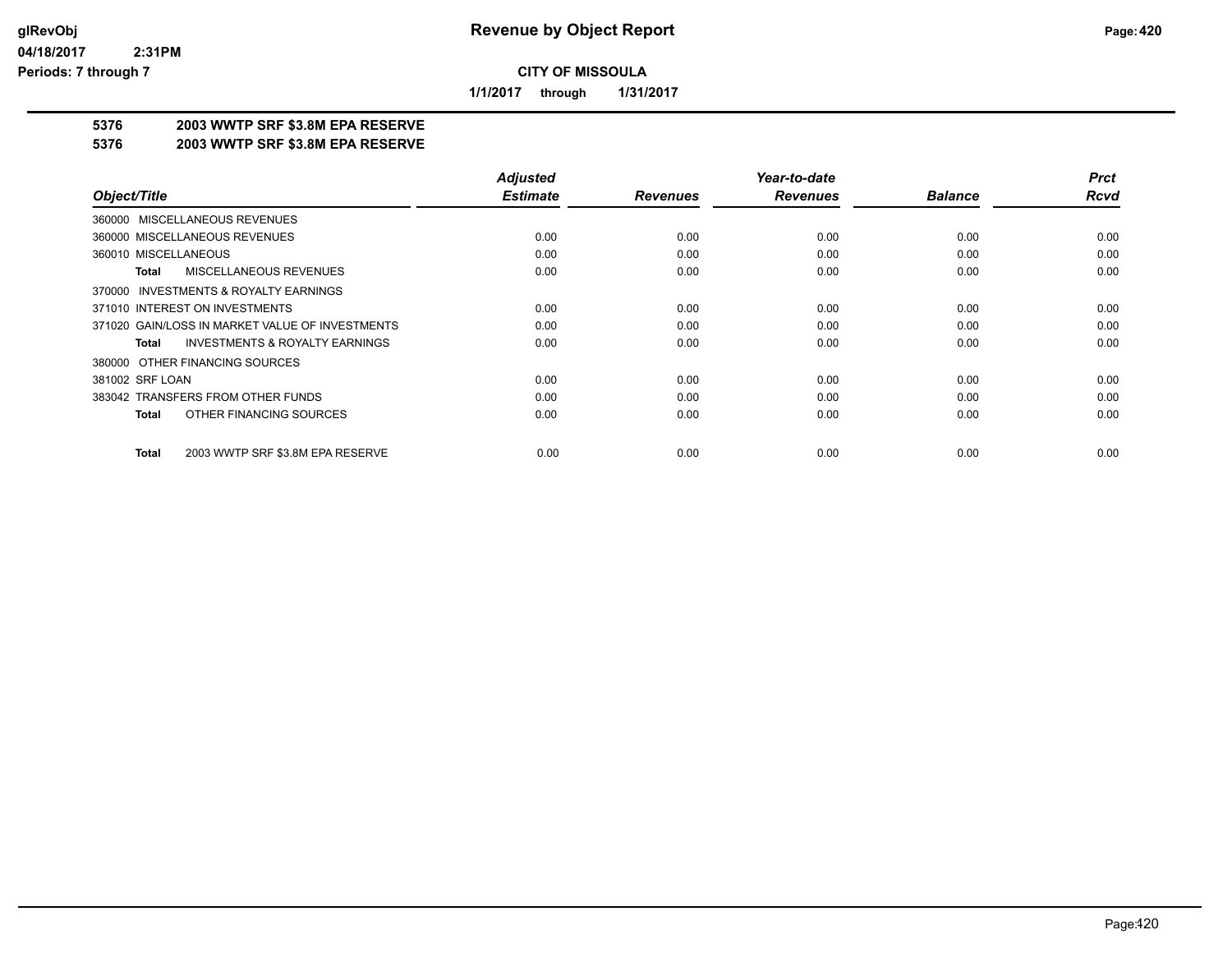**1/1/2017 through 1/31/2017**

#### **5376 2003 WWTP SRF \$3.8M EPA RESERVE**

|                                                           | <b>Adjusted</b> |                 | Year-to-date    |                | <b>Prct</b> |
|-----------------------------------------------------------|-----------------|-----------------|-----------------|----------------|-------------|
| Object/Title                                              | <b>Estimate</b> | <b>Revenues</b> | <b>Revenues</b> | <b>Balance</b> | <b>Rcvd</b> |
| 360000 MISCELLANEOUS REVENUES                             |                 |                 |                 |                |             |
| 360000 MISCELLANEOUS REVENUES                             | 0.00            | 0.00            | 0.00            | 0.00           | 0.00        |
| 360010 MISCELLANEOUS                                      | 0.00            | 0.00            | 0.00            | 0.00           | 0.00        |
| MISCELLANEOUS REVENUES<br><b>Total</b>                    | 0.00            | 0.00            | 0.00            | 0.00           | 0.00        |
| 370000 INVESTMENTS & ROYALTY EARNINGS                     |                 |                 |                 |                |             |
| 371010 INTEREST ON INVESTMENTS                            | 0.00            | 0.00            | 0.00            | 0.00           | 0.00        |
| 371020 GAIN/LOSS IN MARKET VALUE OF INVESTMENT            | 0.00            | 0.00            | 0.00            | 0.00           | 0.00        |
| <b>INVESTMENTS &amp; ROYALTY EARNINGS</b><br><b>Total</b> | 0.00            | 0.00            | 0.00            | 0.00           | 0.00        |
| 380000 OTHER FINANCING SOURCES                            |                 |                 |                 |                |             |
| 381002 SRF LOAN                                           | 0.00            | 0.00            | 0.00            | 0.00           | 0.00        |
| 383042 TRANSFERS FROM OTHER FUNDS                         | 0.00            | 0.00            | 0.00            | 0.00           | 0.00        |
| OTHER FINANCING SOURCES<br><b>Total</b>                   | 0.00            | 0.00            | 0.00            | 0.00           | 0.00        |
|                                                           |                 |                 |                 |                |             |
| 2003 WWTP SRF \$3.8M EPA RESERVE<br><b>Total</b>          | 0.00            | 0.00            | 0.00            | 0.00           | 0.00        |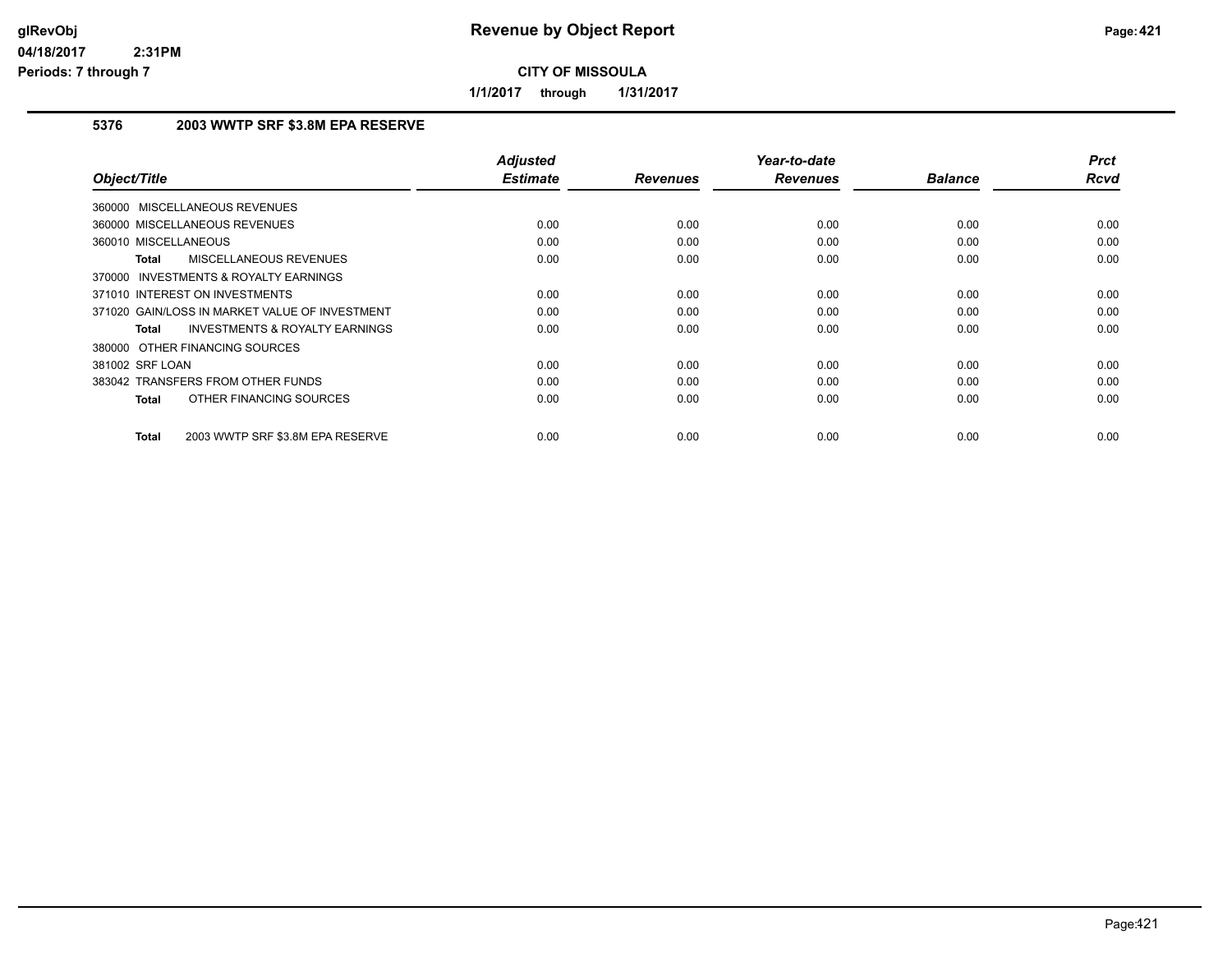**1/1/2017 through 1/31/2017**

# **5377 2004 WWTP \$3.023 LOAN DEBT SERVICE 5377 2004 WWTP \$3.023 LOAN DEBT SERVICE**

|                                                 | <b>Adjusted</b> |                 | Year-to-date    |                | <b>Prct</b> |
|-------------------------------------------------|-----------------|-----------------|-----------------|----------------|-------------|
| Object/Title                                    | <b>Estimate</b> | <b>Revenues</b> | <b>Revenues</b> | <b>Balance</b> | <b>Rcvd</b> |
| 340000 CHARGES FOR SERVICES                     |                 |                 |                 |                |             |
| 343032 SEWER INSTALLATION CHARGES               | 0.00            | 0.00            | 0.00            | 0.00           | 0.00        |
| <b>CHARGES FOR SERVICES</b><br>Total            | 0.00            | 0.00            | 0.00            | 0.00           | 0.00        |
| INVESTMENTS & ROYALTY EARNINGS<br>370000        |                 |                 |                 |                |             |
| 371010 INTEREST ON INVESTMENTS                  | 0.00            | 0.00            | 0.00            | 0.00           | 0.00        |
| 371020 GAIN/LOSS IN MARKET VALUE OF INVESTMENTS | 0.00            | 0.00            | 0.00            | 0.00           | 0.00        |
| INVESTMENTS & ROYALTY EARNINGS<br>Total         | 0.00            | 0.00            | 0.00            | 0.00           | 0.00        |
| 380000 OTHER FINANCING SOURCES                  |                 |                 |                 |                |             |
| 383024 TRANS FR SEWER CLEARING                  | 243.416.00      | 0.00            | 0.00            | 243.416.00     | 0.00        |
| OTHER FINANCING SOURCES<br><b>Total</b>         | 243,416.00      | 0.00            | 0.00            | 243,416.00     | 0.00        |
| 2004 WWTP \$3.023 LOAN DEBT SERVICE<br>Total    | 243.416.00      | 0.00            | 0.00            | 243.416.00     | 0.00        |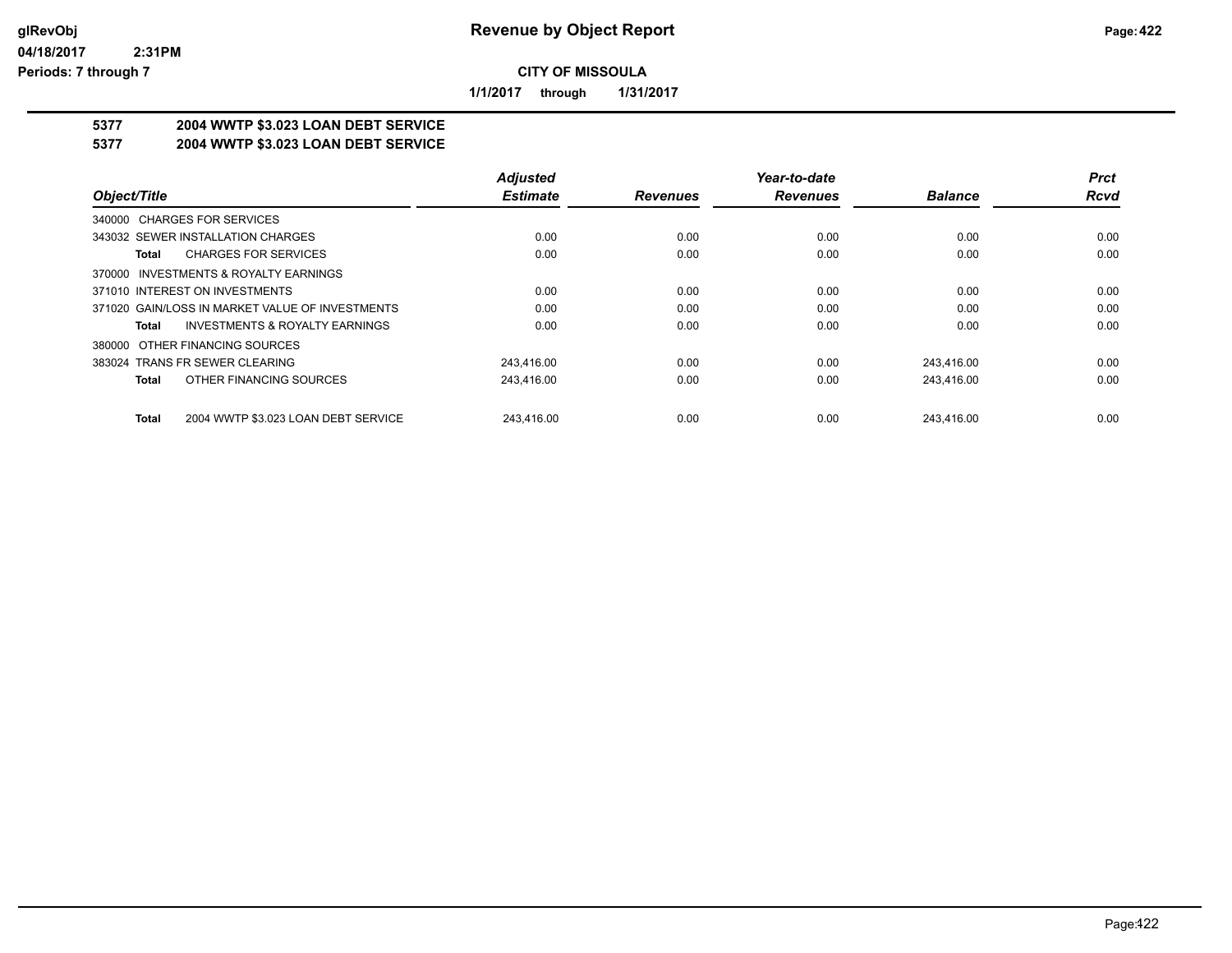**1/1/2017 through 1/31/2017**

# **5377 2004 WWTP \$3.023 LOAN DEBT SERVICE**

| Object/Title                                              | <b>Adjusted</b><br><b>Estimate</b> | <b>Revenues</b> | Year-to-date<br><b>Revenues</b> | <b>Balance</b> | <b>Prct</b><br><b>Rcvd</b> |
|-----------------------------------------------------------|------------------------------------|-----------------|---------------------------------|----------------|----------------------------|
|                                                           |                                    |                 |                                 |                |                            |
| <b>CHARGES FOR SERVICES</b><br>340000                     |                                    |                 |                                 |                |                            |
| 343032 SEWER INSTALLATION CHARGES                         | 0.00                               | 0.00            | 0.00                            | 0.00           | 0.00                       |
| <b>CHARGES FOR SERVICES</b><br><b>Total</b>               | 0.00                               | 0.00            | 0.00                            | 0.00           | 0.00                       |
| <b>INVESTMENTS &amp; ROYALTY EARNINGS</b><br>370000       |                                    |                 |                                 |                |                            |
| 371010 INTEREST ON INVESTMENTS                            | 0.00                               | 0.00            | 0.00                            | 0.00           | 0.00                       |
| 371020 GAIN/LOSS IN MARKET VALUE OF INVESTMENT            | 0.00                               | 0.00            | 0.00                            | 0.00           | 0.00                       |
| <b>INVESTMENTS &amp; ROYALTY EARNINGS</b><br><b>Total</b> | 0.00                               | 0.00            | 0.00                            | 0.00           | 0.00                       |
| OTHER FINANCING SOURCES<br>380000                         |                                    |                 |                                 |                |                            |
| 383024 TRANS FR SEWER CLEARING                            | 243.416.00                         | 0.00            | 0.00                            | 243.416.00     | 0.00                       |
| OTHER FINANCING SOURCES<br><b>Total</b>                   | 243.416.00                         | 0.00            | 0.00                            | 243.416.00     | 0.00                       |
| <b>Total</b><br>2004 WWTP \$3.023 LOAN DEBT SERVICE       | 243.416.00                         | 0.00            | 0.00                            | 243.416.00     | 0.00                       |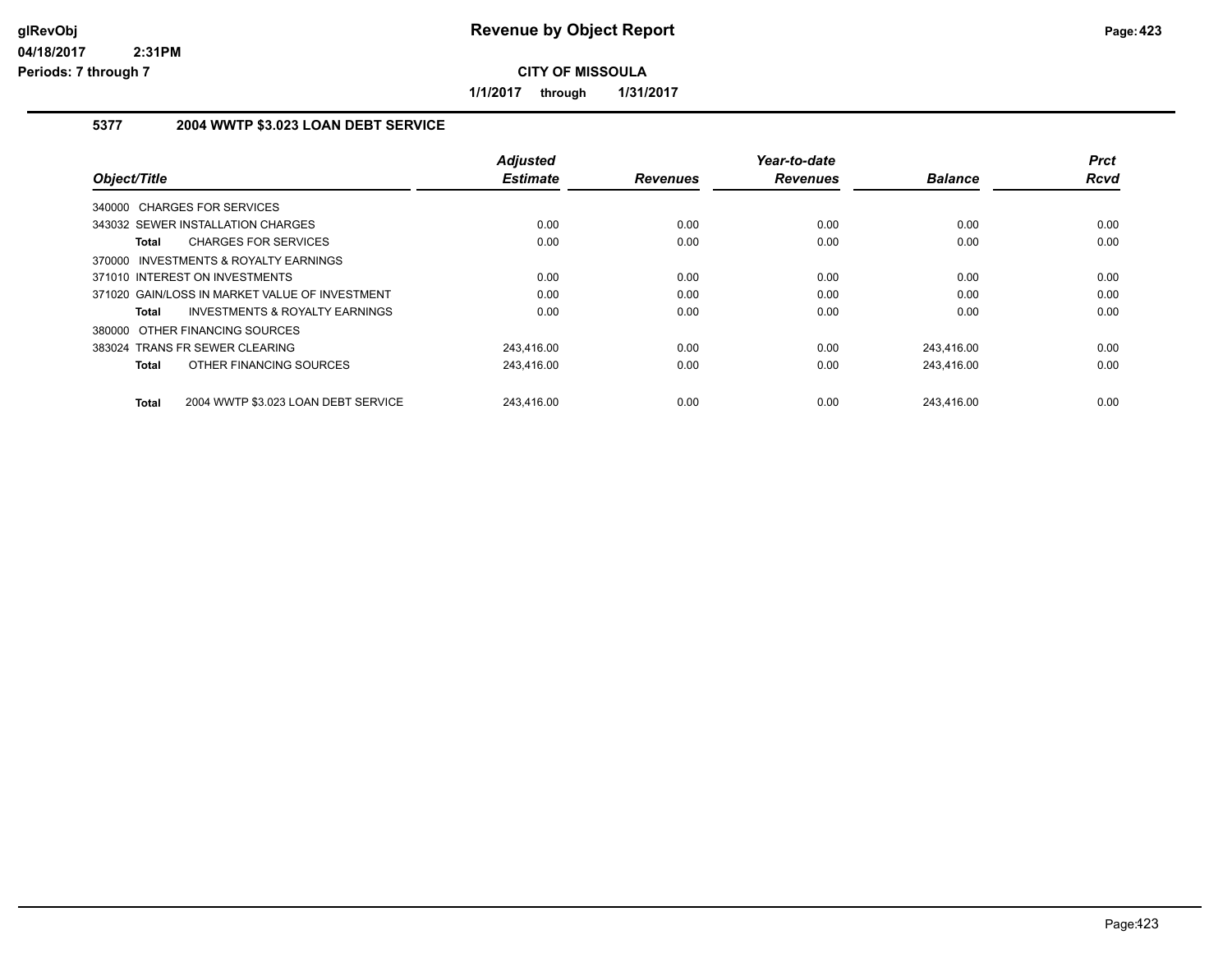**1/1/2017 through 1/31/2017**

# **5378 2004 WWTP \$3.023 LOAN RESERVE**

# **5378 2004 WWTP \$3.023 LOAN RESERVE**

|                                                    | <b>Adjusted</b> |                 | Year-to-date    |                | <b>Prct</b> |
|----------------------------------------------------|-----------------|-----------------|-----------------|----------------|-------------|
| Object/Title                                       | <b>Estimate</b> | <b>Revenues</b> | <b>Revenues</b> | <b>Balance</b> | <b>Rcvd</b> |
| 360000 MISCELLANEOUS REVENUES                      |                 |                 |                 |                |             |
| 360000 MISCELLANEOUS REVENUES                      | 0.00            | 0.00            | 0.00            | 0.00           | 0.00        |
| MISCELLANEOUS REVENUES<br><b>Total</b>             | 0.00            | 0.00            | 0.00            | 0.00           | 0.00        |
| 370000 INVESTMENTS & ROYALTY EARNINGS              |                 |                 |                 |                |             |
| 371010 INTEREST ON INVESTMENTS                     | 0.00            | 0.00            | 0.00            | 0.00           | 0.00        |
| 371020 GAIN/LOSS IN MARKET VALUE OF INVESTMENTS    | 0.00            | 0.00            | 0.00            | 0.00           | 0.00        |
| <b>INVESTMENTS &amp; ROYALTY EARNINGS</b><br>Total | 0.00            | 0.00            | 0.00            | 0.00           | 0.00        |
| 380000 OTHER FINANCING SOURCES                     |                 |                 |                 |                |             |
| 381002 SRF LOAN                                    | 0.00            | 0.00            | 0.00            | 0.00           | 0.00        |
| 383024 TRANS FR SEWER CLEARING                     | 0.00            | 0.00            | 0.00            | 0.00           | 0.00        |
| 383042 TRANSFERS FROM OTHER FUNDS                  | 0.00            | 0.00            | 0.00            | 0.00           | 0.00        |
| OTHER FINANCING SOURCES<br>Total                   | 0.00            | 0.00            | 0.00            | 0.00           | 0.00        |
| 2004 WWTP \$3.023 LOAN RESERVE<br>Total            | 0.00            | 0.00            | 0.00            | 0.00           | 0.00        |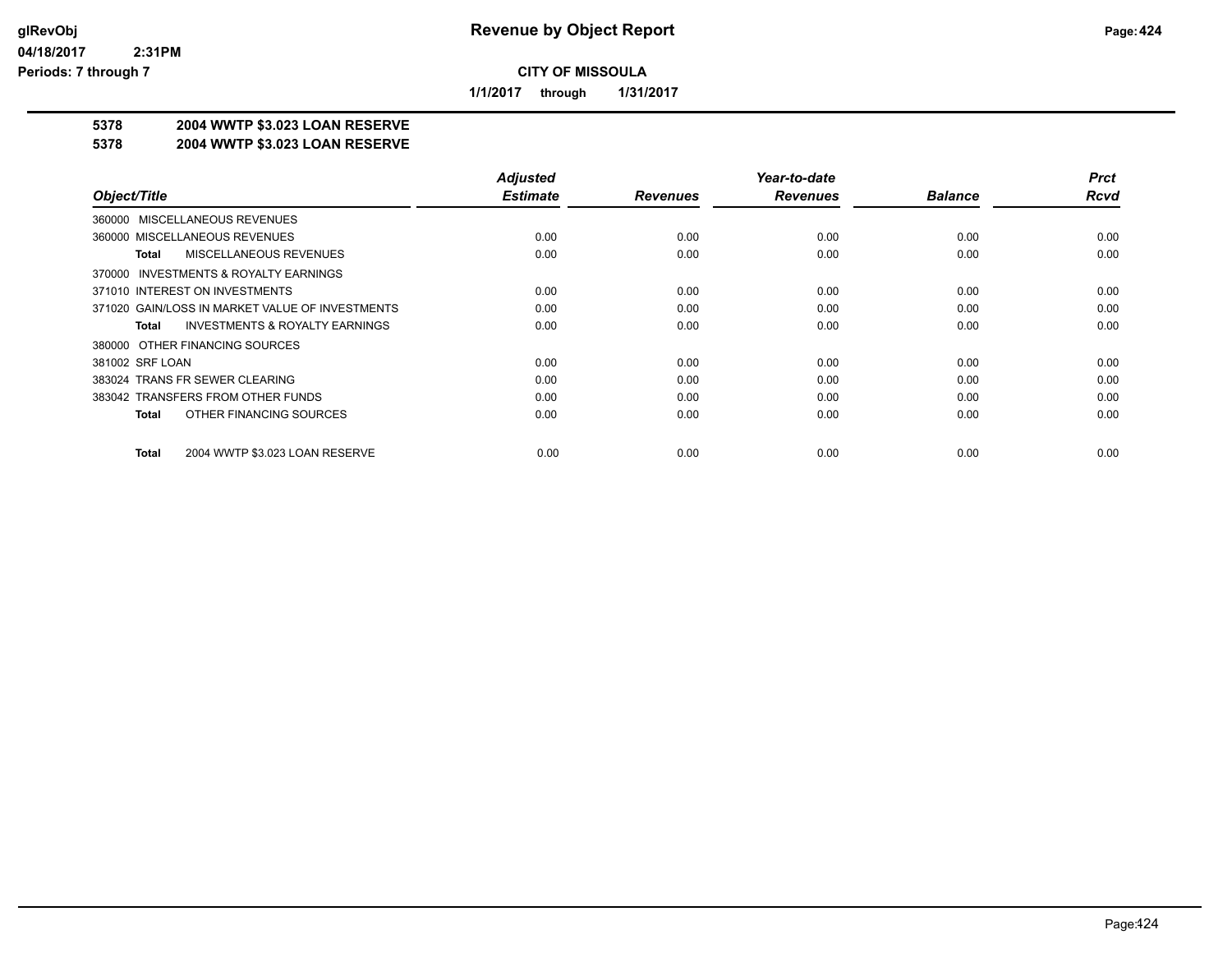**1/1/2017 through 1/31/2017**

# **5378 2004 WWTP \$3.023 LOAN RESERVE**

| Object/Title                                              | <b>Adjusted</b><br><b>Estimate</b> | <b>Revenues</b> | Year-to-date<br><b>Revenues</b> | <b>Balance</b> | <b>Prct</b><br><b>Rcvd</b> |
|-----------------------------------------------------------|------------------------------------|-----------------|---------------------------------|----------------|----------------------------|
| <b>MISCELLANEOUS REVENUES</b><br>360000                   |                                    |                 |                                 |                |                            |
| 360000 MISCELLANEOUS REVENUES                             | 0.00                               | 0.00            | 0.00                            | 0.00           | 0.00                       |
| MISCELLANEOUS REVENUES<br><b>Total</b>                    | 0.00                               | 0.00            | 0.00                            | 0.00           | 0.00                       |
| <b>INVESTMENTS &amp; ROYALTY EARNINGS</b><br>370000       |                                    |                 |                                 |                |                            |
| 371010 INTEREST ON INVESTMENTS                            | 0.00                               | 0.00            | 0.00                            | 0.00           | 0.00                       |
| 371020 GAIN/LOSS IN MARKET VALUE OF INVESTMENT            | 0.00                               | 0.00            | 0.00                            | 0.00           | 0.00                       |
| <b>INVESTMENTS &amp; ROYALTY EARNINGS</b><br><b>Total</b> | 0.00                               | 0.00            | 0.00                            | 0.00           | 0.00                       |
| 380000 OTHER FINANCING SOURCES                            |                                    |                 |                                 |                |                            |
| 381002 SRF LOAN                                           | 0.00                               | 0.00            | 0.00                            | 0.00           | 0.00                       |
| 383024 TRANS FR SEWER CLEARING                            | 0.00                               | 0.00            | 0.00                            | 0.00           | 0.00                       |
| 383042 TRANSFERS FROM OTHER FUNDS                         | 0.00                               | 0.00            | 0.00                            | 0.00           | 0.00                       |
| OTHER FINANCING SOURCES<br><b>Total</b>                   | 0.00                               | 0.00            | 0.00                            | 0.00           | 0.00                       |
|                                                           |                                    |                 |                                 |                |                            |
| 2004 WWTP \$3.023 LOAN RESERVE<br><b>Total</b>            | 0.00                               | 0.00            | 0.00                            | 0.00           | 0.00                       |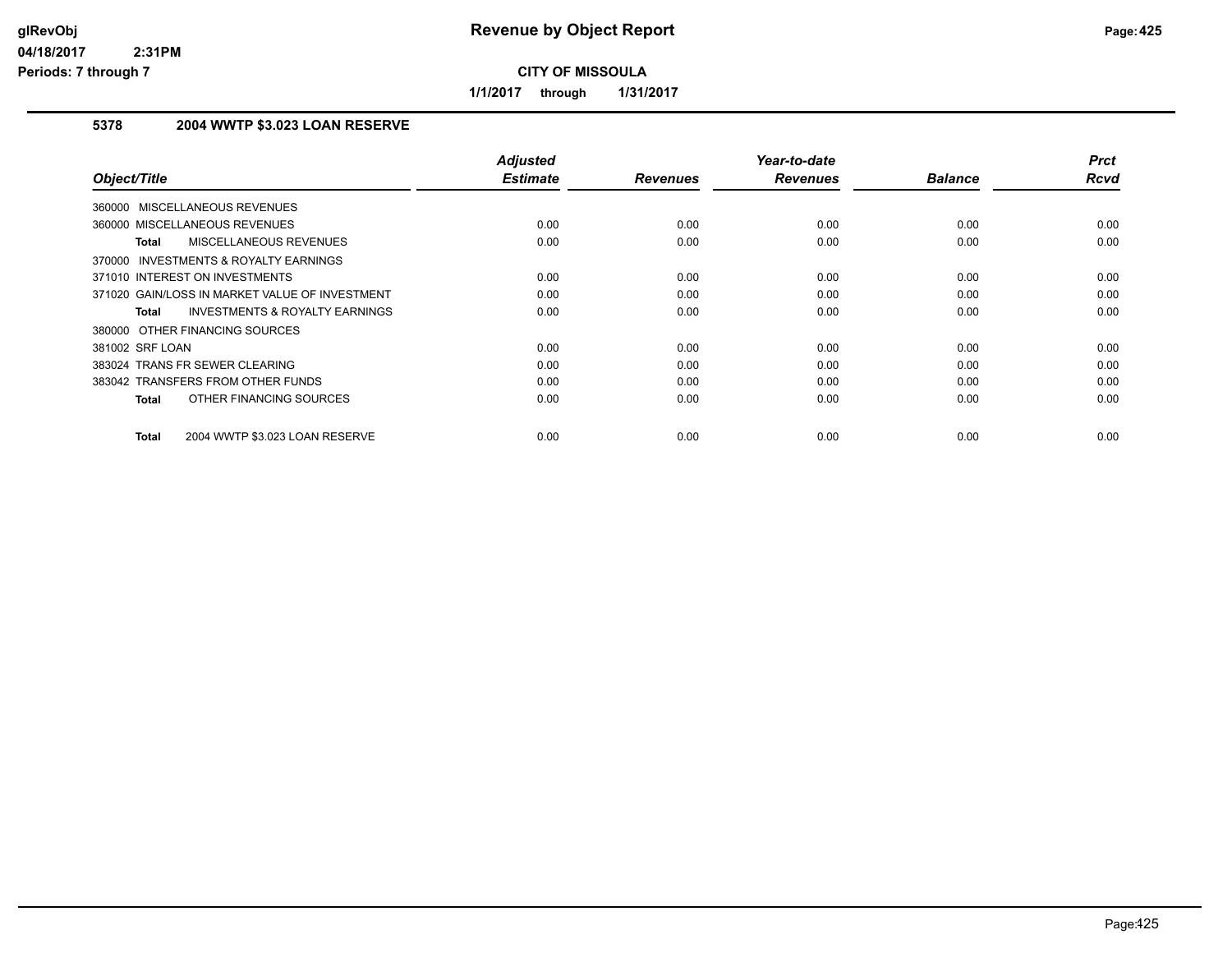**1/1/2017 through 1/31/2017**

# **5379 2005 BRICH/BRDY/LIN/GIL SRF DEBT 5379 2005 BRICH/BRDY/LIN/GIL SRF DEBT**

|                                                  | <b>Adjusted</b> |                 | Year-to-date    |                | <b>Prct</b> |
|--------------------------------------------------|-----------------|-----------------|-----------------|----------------|-------------|
| Object/Title                                     | <b>Estimate</b> | <b>Revenues</b> | <b>Revenues</b> | <b>Balance</b> | <b>Rcvd</b> |
| 370000 INVESTMENTS & ROYALTY EARNINGS            |                 |                 |                 |                |             |
| 371010 INTEREST ON INVESTMENTS                   | 0.00            | 0.00            | 0.00            | 0.00           | 0.00        |
| 371020 GAIN/LOSS IN MARKET VALUE OF INVESTMENTS  | 0.00            | 0.00            | 0.00            | 0.00           | 0.00        |
| INVESTMENTS & ROYALTY EARNINGS<br>Total          | 0.00            | 0.00            | 0.00            | 0.00           | 0.00        |
| 380000 OTHER FINANCING SOURCES                   |                 |                 |                 |                |             |
| 383024 TRANS FR SEWER CLEARING                   | 109.451.00      | 0.00            | 0.00            | 109.451.00     | 0.00        |
| OTHER FINANCING SOURCES<br>Total                 | 109.451.00      | 0.00            | 0.00            | 109.451.00     | 0.00        |
| <b>Total</b><br>2005 BRICH/BRDY/LIN/GIL SRF DEBT | 109.451.00      | 0.00            | 0.00            | 109.451.00     | 0.00        |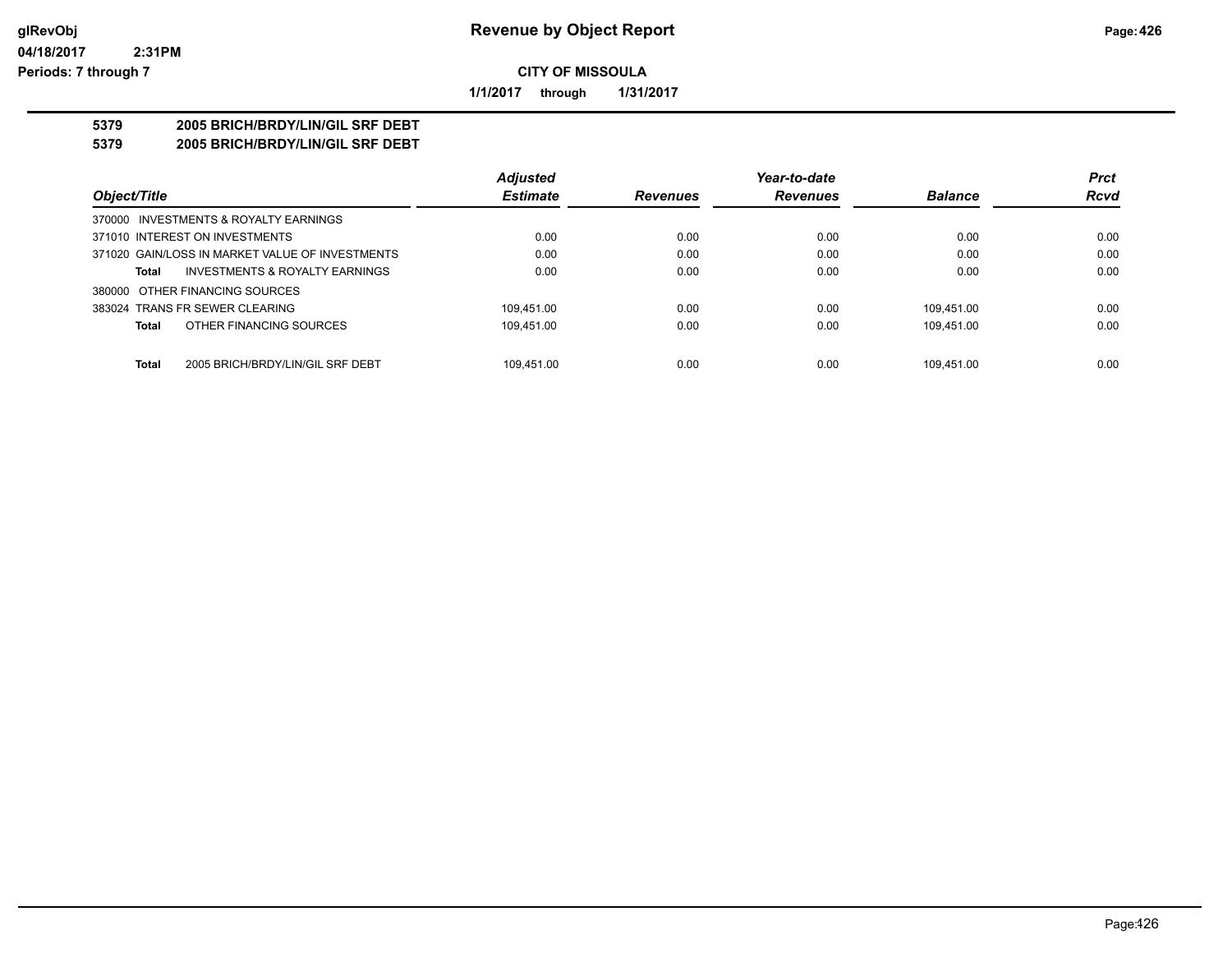**1/1/2017 through 1/31/2017**

#### **5379 2005 BRICH/BRDY/LIN/GIL SRF DEBT**

|                                                  | <b>Adjusted</b> |                 | Year-to-date    |                | <b>Prct</b> |
|--------------------------------------------------|-----------------|-----------------|-----------------|----------------|-------------|
| Object/Title                                     | <b>Estimate</b> | <b>Revenues</b> | <b>Revenues</b> | <b>Balance</b> | <b>Rcvd</b> |
| 370000 INVESTMENTS & ROYALTY EARNINGS            |                 |                 |                 |                |             |
| 371010 INTEREST ON INVESTMENTS                   | 0.00            | 0.00            | 0.00            | 0.00           | 0.00        |
| 371020 GAIN/LOSS IN MARKET VALUE OF INVESTMENT   | 0.00            | 0.00            | 0.00            | 0.00           | 0.00        |
| Total<br>INVESTMENTS & ROYALTY EARNINGS          | 0.00            | 0.00            | 0.00            | 0.00           | 0.00        |
| 380000 OTHER FINANCING SOURCES                   |                 |                 |                 |                |             |
| 383024 TRANS FR SEWER CLEARING                   | 109.451.00      | 0.00            | 0.00            | 109.451.00     | 0.00        |
| OTHER FINANCING SOURCES<br>Total                 | 109.451.00      | 0.00            | 0.00            | 109.451.00     | 0.00        |
| <b>Total</b><br>2005 BRICH/BRDY/LIN/GIL SRF DEBT | 109.451.00      | 0.00            | 0.00            | 109.451.00     | 0.00        |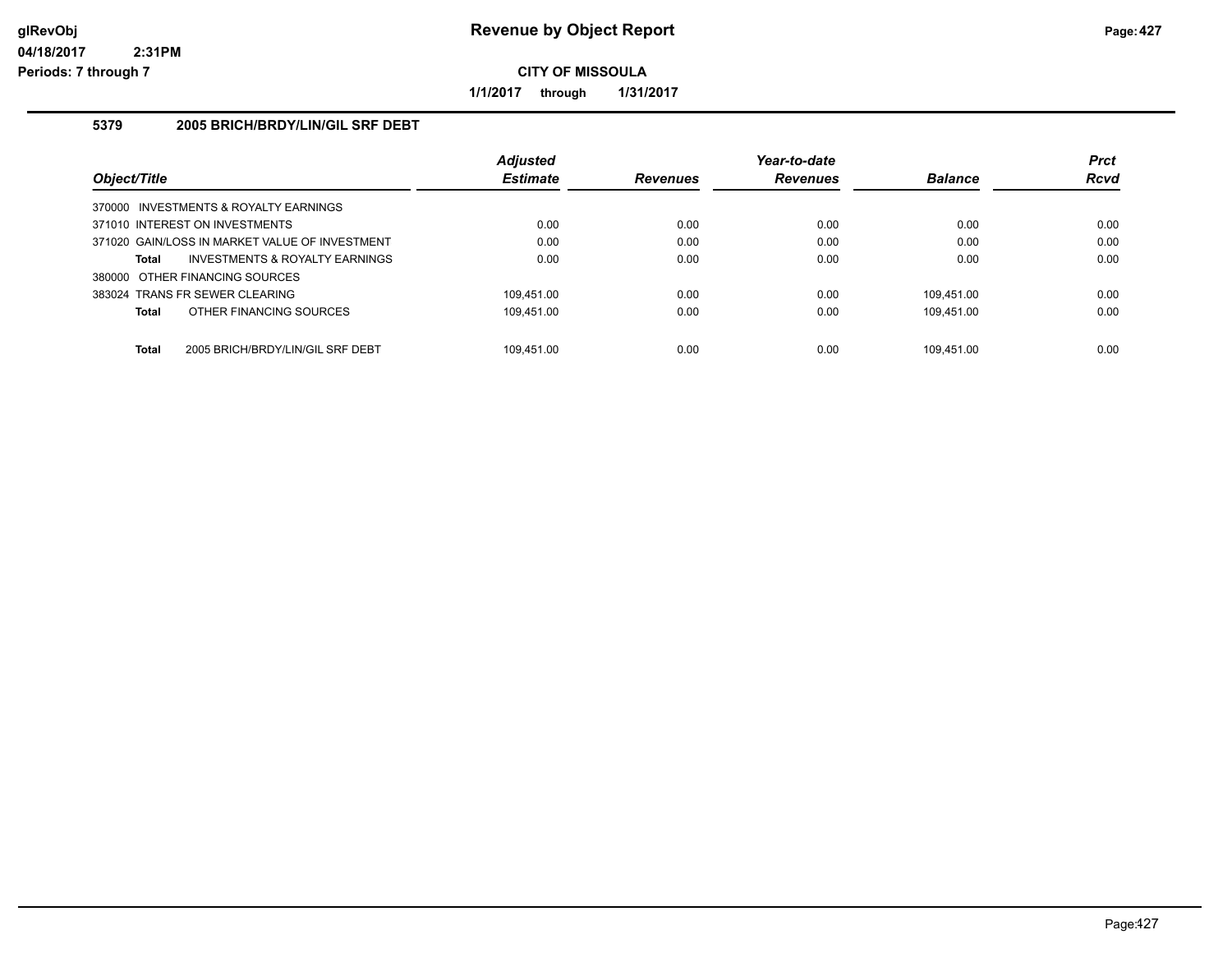**1/1/2017 through 1/31/2017**

# **5380 BRDWY/BIRCH/GILBERT/LINCOLNWOOD 5380 BRDWY/BIRCH/GILBERT/LINCOLNWOOD**

|                                                    | <b>Adjusted</b> |                 | Year-to-date    |                | <b>Prct</b> |
|----------------------------------------------------|-----------------|-----------------|-----------------|----------------|-------------|
| Object/Title                                       | <b>Estimate</b> | <b>Revenues</b> | <b>Revenues</b> | <b>Balance</b> | Rcvd        |
| 370000 INVESTMENTS & ROYALTY EARNINGS              |                 |                 |                 |                |             |
| 371010 INTEREST ON INVESTMENTS                     | 0.00            | 0.00            | 0.00            | 0.00           | 0.00        |
| 371020 GAIN/LOSS IN MARKET VALUE OF INVESTMENTS    | 0.00            | 0.00            | 0.00            | 0.00           | 0.00        |
| <b>INVESTMENTS &amp; ROYALTY EARNINGS</b><br>Total | 0.00            | 0.00            | 0.00            | 0.00           | 0.00        |
| 380000 OTHER FINANCING SOURCES                     |                 |                 |                 |                |             |
| 381002 SRF LOAN                                    | 0.00            | 0.00            | 0.00            | 0.00           | 0.00        |
| 383042 TRANSFERS FROM OTHER FUNDS                  | 0.00            | 0.00            | 0.00            | 0.00           | 0.00        |
| OTHER FINANCING SOURCES<br><b>Total</b>            | 0.00            | 0.00            | 0.00            | 0.00           | 0.00        |
|                                                    |                 |                 |                 |                |             |
| <b>Total</b><br>BRDWY/BIRCH/GILBERT/LINCOLNWOOD    | 0.00            | 0.00            | 0.00            | 0.00           | 0.00        |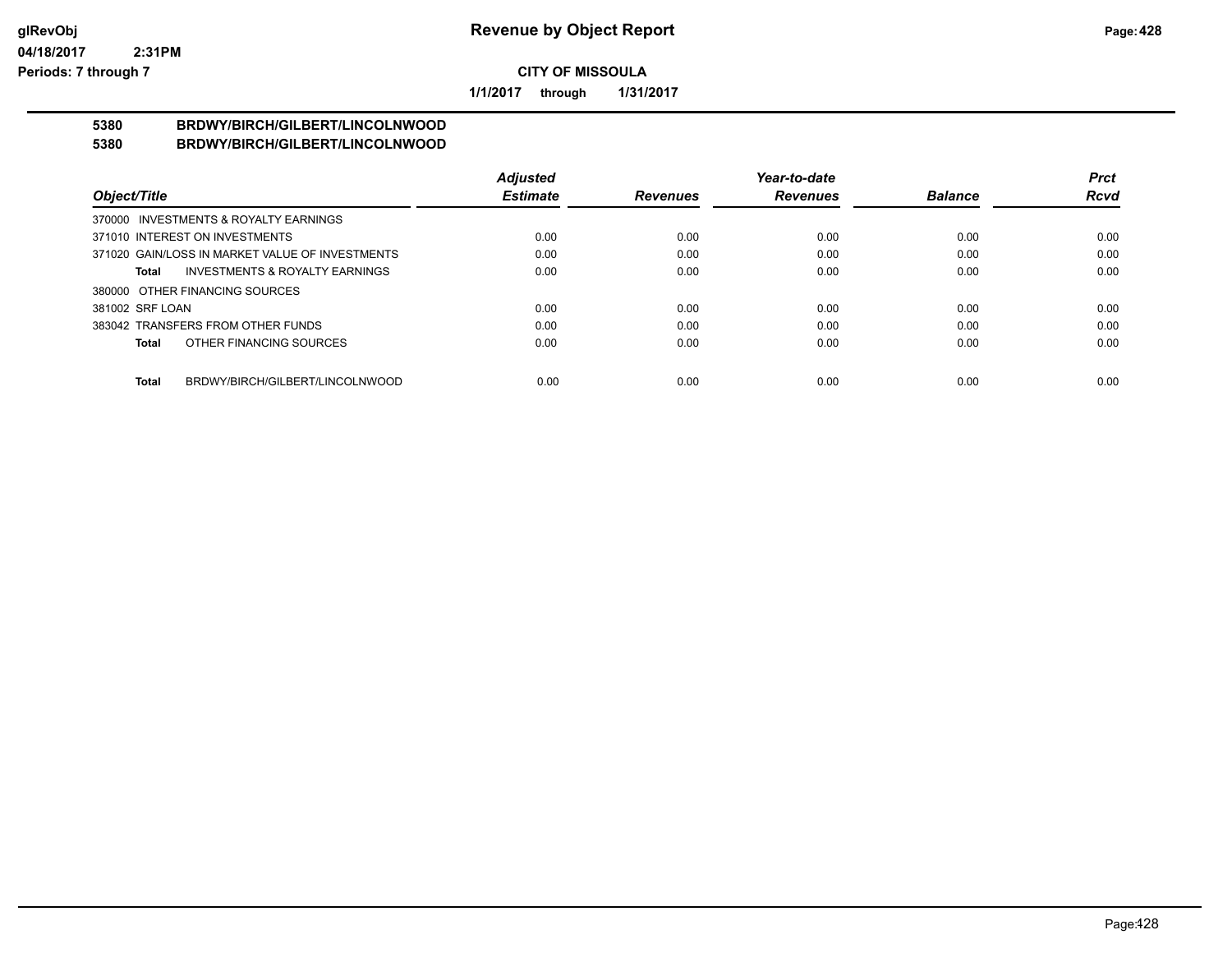**1/1/2017 through 1/31/2017**

#### **5380 BRDWY/BIRCH/GILBERT/LINCOLNWOOD**

|                                                 | <b>Adiusted</b> |                 | Year-to-date    |                | <b>Prct</b> |
|-------------------------------------------------|-----------------|-----------------|-----------------|----------------|-------------|
| Object/Title                                    | <b>Estimate</b> | <b>Revenues</b> | <b>Revenues</b> | <b>Balance</b> | Rcvd        |
| 370000 INVESTMENTS & ROYALTY EARNINGS           |                 |                 |                 |                |             |
| 371010 INTEREST ON INVESTMENTS                  | 0.00            | 0.00            | 0.00            | 0.00           | 0.00        |
| 371020 GAIN/LOSS IN MARKET VALUE OF INVESTMENT  | 0.00            | 0.00            | 0.00            | 0.00           | 0.00        |
| INVESTMENTS & ROYALTY EARNINGS<br>Total         | 0.00            | 0.00            | 0.00            | 0.00           | 0.00        |
| 380000 OTHER FINANCING SOURCES                  |                 |                 |                 |                |             |
| 381002 SRF LOAN                                 | 0.00            | 0.00            | 0.00            | 0.00           | 0.00        |
| 383042 TRANSFERS FROM OTHER FUNDS               | 0.00            | 0.00            | 0.00            | 0.00           | 0.00        |
| Total<br>OTHER FINANCING SOURCES                | 0.00            | 0.00            | 0.00            | 0.00           | 0.00        |
| BRDWY/BIRCH/GILBERT/LINCOLNWOOD<br><b>Total</b> | 0.00            | 0.00            | 0.00            | 0.00           | 0.00        |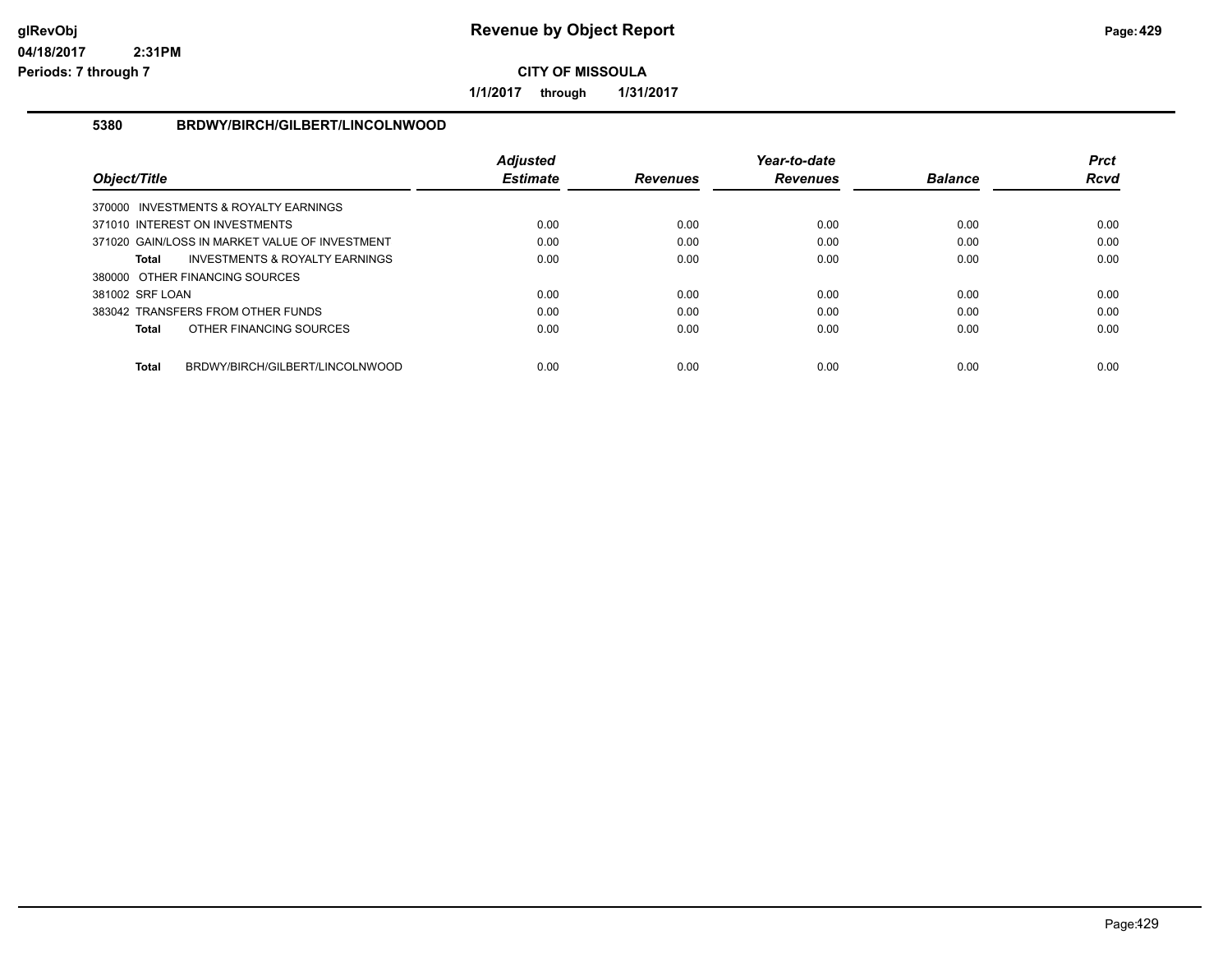**1/1/2017 through 1/31/2017**

# **5382 LINCOLNWOOD PH2 RESERVE FUND 5382 LINCOLNWOOD PH2 RESERVE FUND**

|                                                    | <b>Adjusted</b> |                 | Year-to-date    |                | <b>Prct</b> |
|----------------------------------------------------|-----------------|-----------------|-----------------|----------------|-------------|
| Object/Title                                       | <b>Estimate</b> | <b>Revenues</b> | <b>Revenues</b> | <b>Balance</b> | Rcvd        |
| 370000 INVESTMENTS & ROYALTY EARNINGS              |                 |                 |                 |                |             |
| 371010 INTEREST ON INVESTMENTS                     | 0.00            | 0.00            | 0.00            | 0.00           | 0.00        |
| 371020 GAIN/LOSS IN MARKET VALUE OF INVESTMENTS    | 0.00            | 0.00            | 0.00            | 0.00           | 0.00        |
| <b>INVESTMENTS &amp; ROYALTY EARNINGS</b><br>Total | 0.00            | 0.00            | 0.00            | 0.00           | 0.00        |
| 380000 OTHER FINANCING SOURCES                     |                 |                 |                 |                |             |
| 381002 SRF LOAN                                    | 0.00            | 0.00            | 0.00            | 0.00           | 0.00        |
| 381030 SID BONDS PROCEEDS                          | 0.00            | 0.00            | 0.00            | 0.00           | 0.00        |
| 383024 TRANS FR SEWER CLEARING                     | 0.00            | 0.00            | 0.00            | 0.00           | 0.00        |
| 383042 TRANSFERS FROM OTHER FUNDS                  | 0.00            | 0.00            | 0.00            | 0.00           | 0.00        |
| OTHER FINANCING SOURCES<br>Total                   | 0.00            | 0.00            | 0.00            | 0.00           | 0.00        |
| LINCOLNWOOD PH2 RESERVE FUND<br><b>Total</b>       | 0.00            | 0.00            | 0.00            | 0.00           | 0.00        |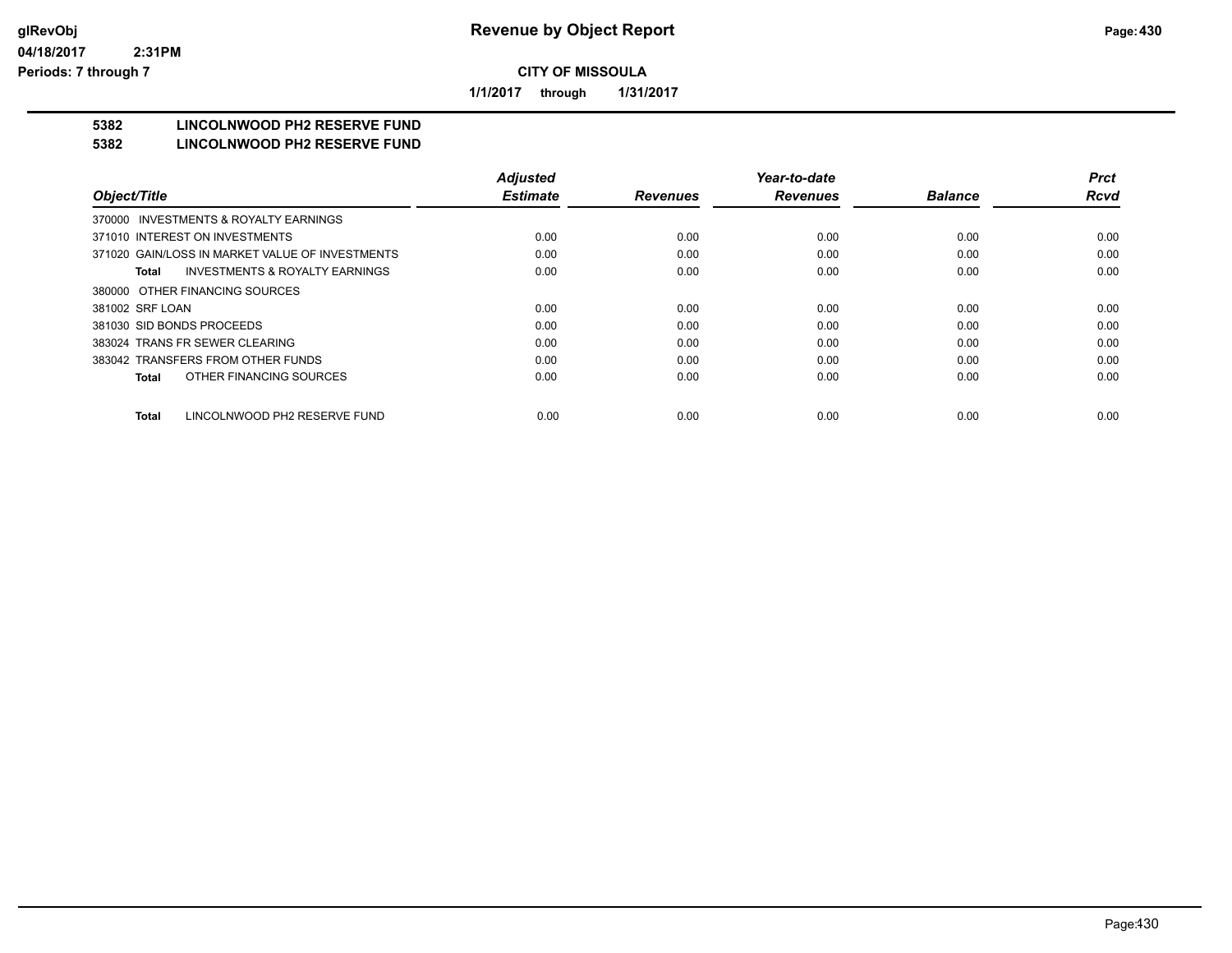**1/1/2017 through 1/31/2017**

#### **5382 LINCOLNWOOD PH2 RESERVE FUND**

|                                                | <b>Adjusted</b> |                 | Year-to-date    |                | <b>Prct</b> |
|------------------------------------------------|-----------------|-----------------|-----------------|----------------|-------------|
| Object/Title                                   | <b>Estimate</b> | <b>Revenues</b> | <b>Revenues</b> | <b>Balance</b> | Rcvd        |
| 370000 INVESTMENTS & ROYALTY EARNINGS          |                 |                 |                 |                |             |
| 371010 INTEREST ON INVESTMENTS                 | 0.00            | 0.00            | 0.00            | 0.00           | 0.00        |
| 371020 GAIN/LOSS IN MARKET VALUE OF INVESTMENT | 0.00            | 0.00            | 0.00            | 0.00           | 0.00        |
| INVESTMENTS & ROYALTY EARNINGS<br>Total        | 0.00            | 0.00            | 0.00            | 0.00           | 0.00        |
| 380000 OTHER FINANCING SOURCES                 |                 |                 |                 |                |             |
| 381002 SRF LOAN                                | 0.00            | 0.00            | 0.00            | 0.00           | 0.00        |
| 381030 SID BONDS PROCEEDS                      | 0.00            | 0.00            | 0.00            | 0.00           | 0.00        |
| 383024 TRANS FR SEWER CLEARING                 | 0.00            | 0.00            | 0.00            | 0.00           | 0.00        |
| 383042 TRANSFERS FROM OTHER FUNDS              | 0.00            | 0.00            | 0.00            | 0.00           | 0.00        |
| OTHER FINANCING SOURCES<br>Total               | 0.00            | 0.00            | 0.00            | 0.00           | 0.00        |
| LINCOLNWOOD PH2 RESERVE FUND<br><b>Total</b>   | 0.00            | 0.00            | 0.00            | 0.00           | 0.00        |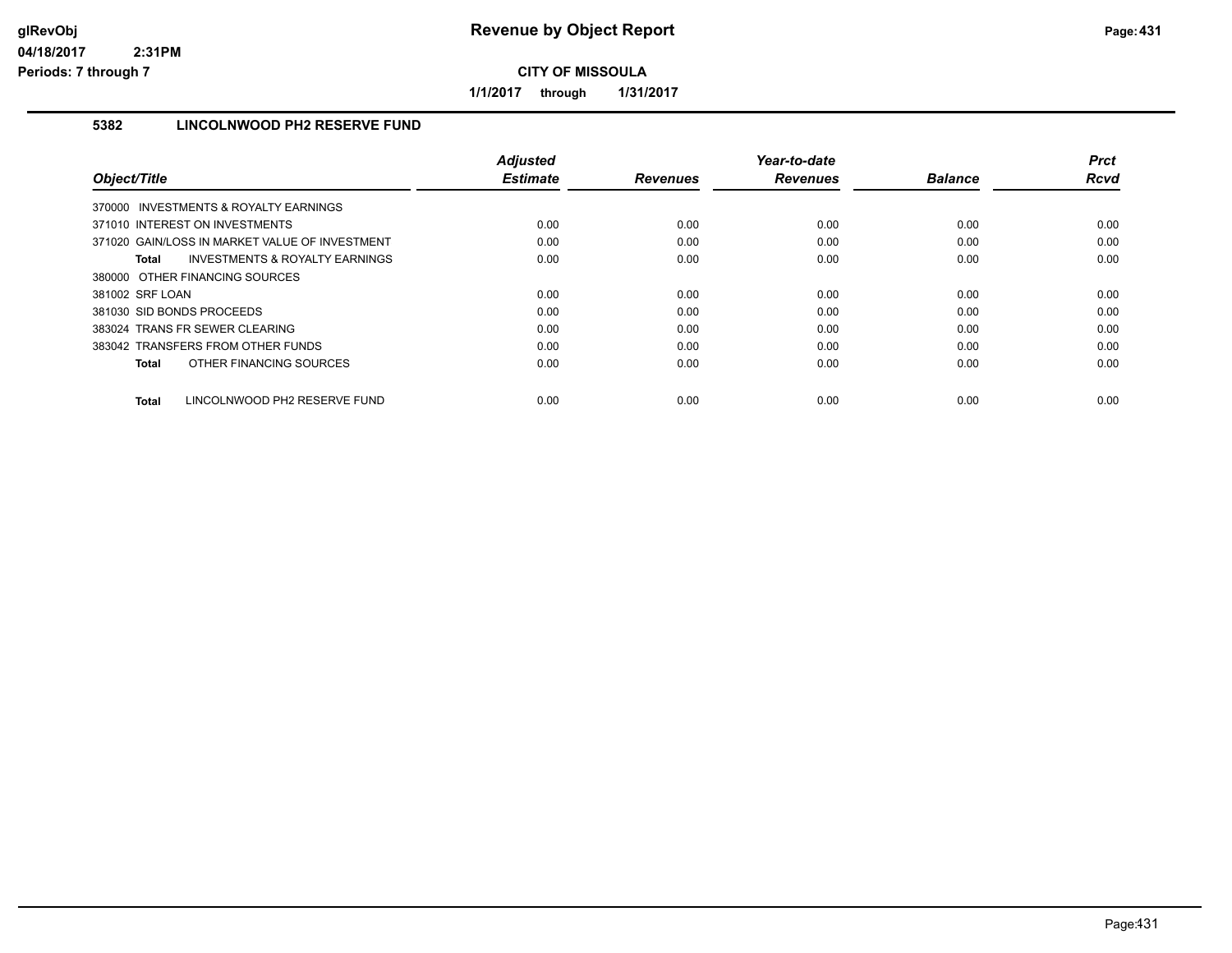**1/1/2017 through 1/31/2017**

# **5383 FY09 RATTLESNAKE SEWER DEBT SVS**

**5383 FY09 RATTLESNAKE SEWER DEBT SVS**

|                                                           | <b>Adjusted</b> |                 | Year-to-date    |                | <b>Prct</b> |
|-----------------------------------------------------------|-----------------|-----------------|-----------------|----------------|-------------|
| Object/Title                                              | <b>Estimate</b> | <b>Revenues</b> | <b>Revenues</b> | <b>Balance</b> | Rcvd        |
| 340000 CHARGES FOR SERVICES                               |                 |                 |                 |                |             |
| 343032 SEWER INSTALLATION CHARGES                         | 0.00            | 0.00            | 0.00            | 0.00           | 0.00        |
| <b>CHARGES FOR SERVICES</b><br>Total                      | 0.00            | 0.00            | 0.00            | 0.00           | 0.00        |
| 370000 INVESTMENTS & ROYALTY EARNINGS                     |                 |                 |                 |                |             |
| 371010 INTEREST ON INVESTMENTS                            | 0.00            | 0.00            | 0.00            | 0.00           | 0.00        |
| 371020 GAIN/LOSS IN MARKET VALUE OF INVESTMENTS           | 0.00            | 0.00            | 0.00            | 0.00           | 0.00        |
| <b>INVESTMENTS &amp; ROYALTY EARNINGS</b><br><b>Total</b> | 0.00            | 0.00            | 0.00            | 0.00           | 0.00        |
| OTHER FINANCING SOURCES<br>380000                         |                 |                 |                 |                |             |
| 381002 SRF LOAN                                           | 0.00            | 0.00            | 0.00            | 0.00           | 0.00        |
| 381020 REVENUE BONDS                                      | 0.00            | 0.00            | 0.00            | 0.00           | 0.00        |
| 383024 TRANS FR SEWER CLEARING                            | 30,350.00       | 0.00            | 0.00            | 30,350.00      | 0.00        |
| 383042 TRANSFERS FROM OTHER FUNDS                         | 0.00            | 0.00            | 0.00            | 0.00           | 0.00        |
| OTHER FINANCING SOURCES<br><b>Total</b>                   | 30,350.00       | 0.00            | 0.00            | 30,350.00      | 0.00        |
| <b>FY09 RATTLESNAKE SEWER DEBT SVS</b><br><b>Total</b>    | 30,350.00       | 0.00            | 0.00            | 30,350.00      | 0.00        |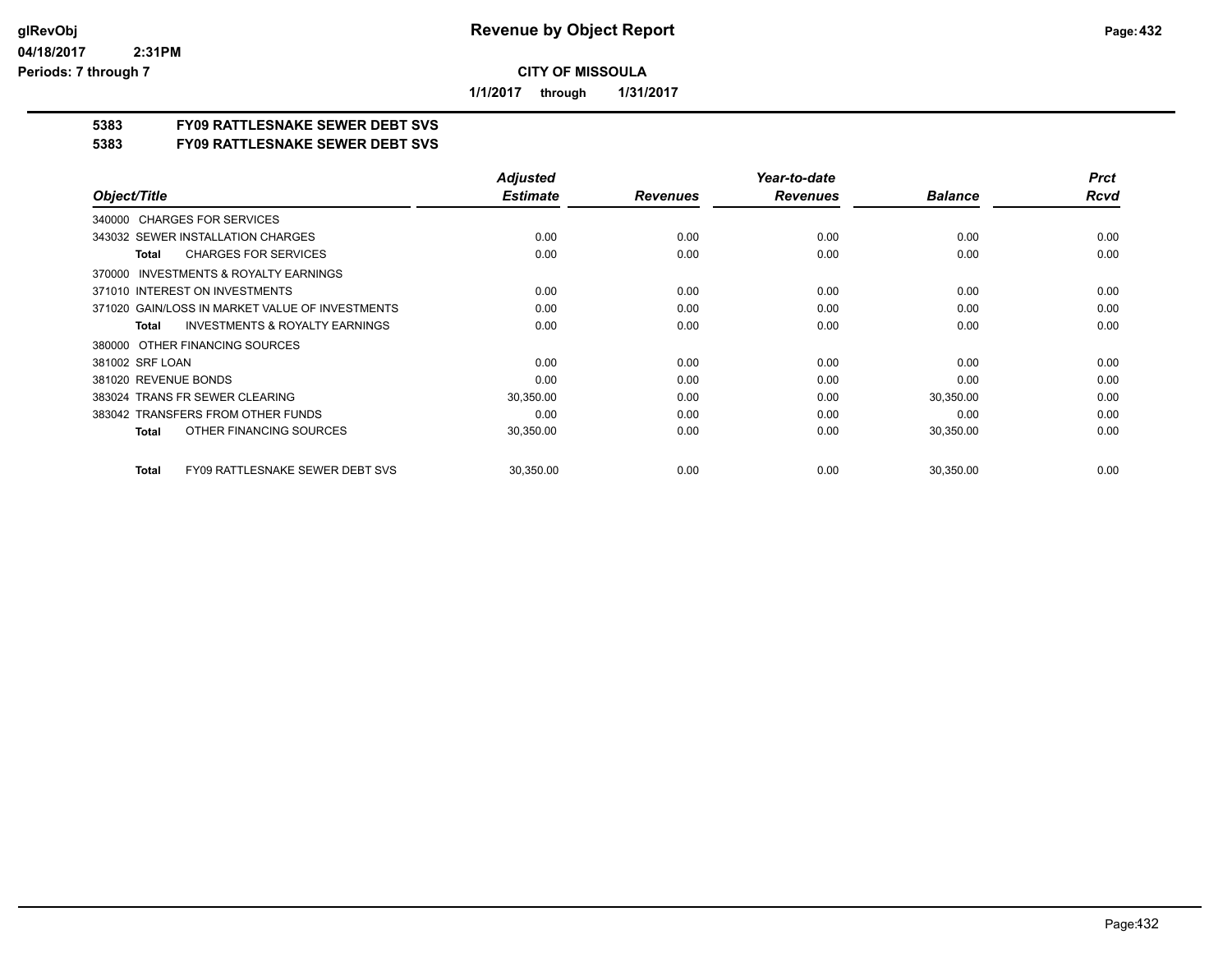**1/1/2017 through 1/31/2017**

#### **5383 FY09 RATTLESNAKE SEWER DEBT SVS**

| Object/Title                                              | <b>Adjusted</b><br><b>Estimate</b> | <b>Revenues</b> | Year-to-date<br><b>Revenues</b> | <b>Balance</b> | <b>Prct</b><br><b>Rcvd</b> |
|-----------------------------------------------------------|------------------------------------|-----------------|---------------------------------|----------------|----------------------------|
| <b>CHARGES FOR SERVICES</b><br>340000                     |                                    |                 |                                 |                |                            |
| 343032 SEWER INSTALLATION CHARGES                         | 0.00                               | 0.00            | 0.00                            | 0.00           | 0.00                       |
| <b>CHARGES FOR SERVICES</b><br>Total                      | 0.00                               | 0.00            | 0.00                            | 0.00           | 0.00                       |
| <b>INVESTMENTS &amp; ROYALTY EARNINGS</b><br>370000       |                                    |                 |                                 |                |                            |
| 371010 INTEREST ON INVESTMENTS                            | 0.00                               | 0.00            | 0.00                            | 0.00           | 0.00                       |
| 371020 GAIN/LOSS IN MARKET VALUE OF INVESTMENT            | 0.00                               | 0.00            | 0.00                            | 0.00           | 0.00                       |
| <b>INVESTMENTS &amp; ROYALTY EARNINGS</b><br><b>Total</b> | 0.00                               | 0.00            | 0.00                            | 0.00           | 0.00                       |
| 380000 OTHER FINANCING SOURCES                            |                                    |                 |                                 |                |                            |
| 381002 SRF LOAN                                           | 0.00                               | 0.00            | 0.00                            | 0.00           | 0.00                       |
| 381020 REVENUE BONDS                                      | 0.00                               | 0.00            | 0.00                            | 0.00           | 0.00                       |
| 383024 TRANS FR SEWER CLEARING                            | 30,350.00                          | 0.00            | 0.00                            | 30,350.00      | 0.00                       |
| 383042 TRANSFERS FROM OTHER FUNDS                         | 0.00                               | 0.00            | 0.00                            | 0.00           | 0.00                       |
| OTHER FINANCING SOURCES<br><b>Total</b>                   | 30,350.00                          | 0.00            | 0.00                            | 30,350.00      | 0.00                       |
| FY09 RATTLESNAKE SEWER DEBT SVS<br><b>Total</b>           | 30,350.00                          | 0.00            | 0.00                            | 30,350.00      | 0.00                       |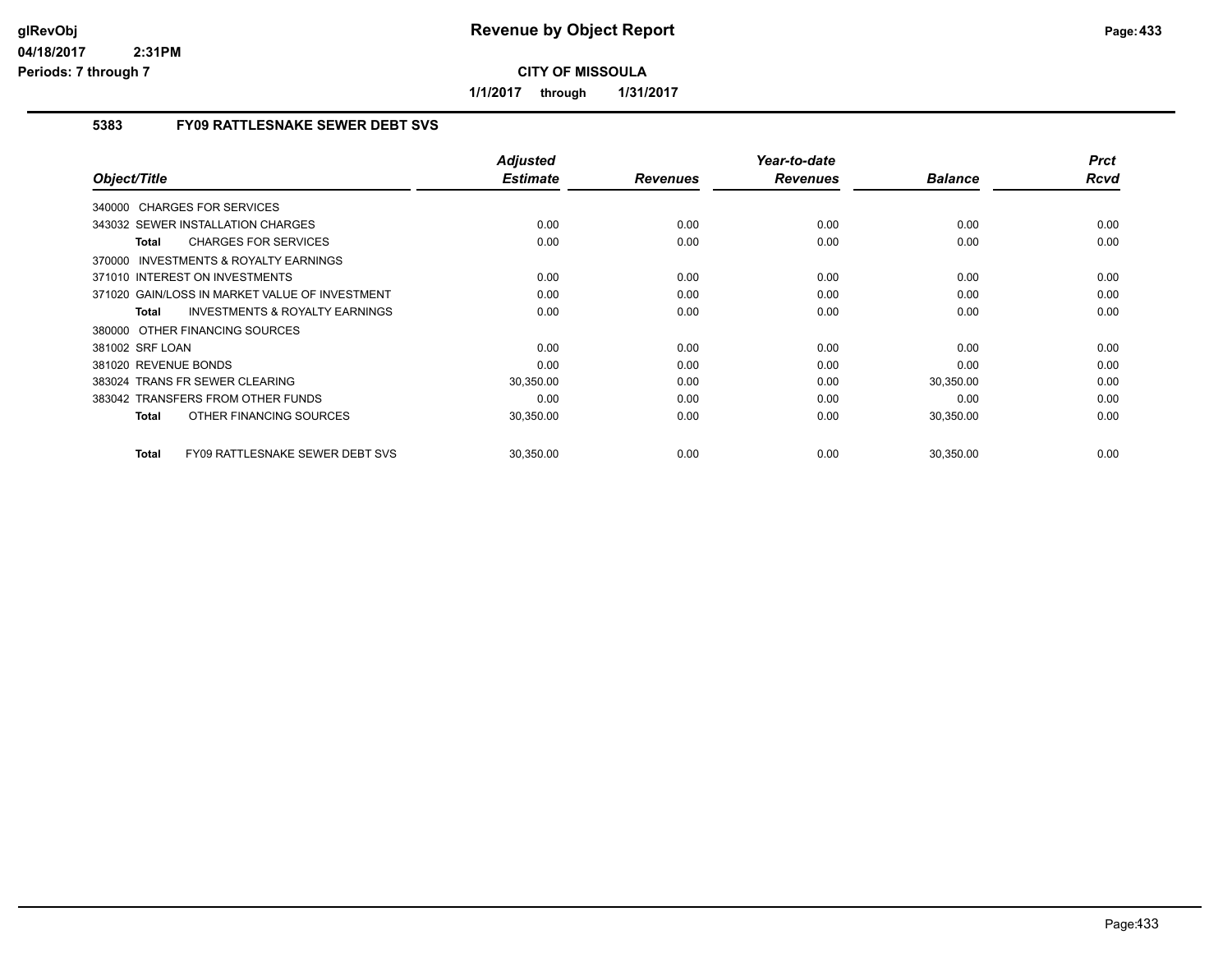**1/1/2017 through 1/31/2017**

**5384 09 LOLO BOND RESERVE**

**5384 09 LOLO BOND RESERVE**

|                                                 | <b>Adjusted</b> |                 | Year-to-date    |                | <b>Prct</b> |
|-------------------------------------------------|-----------------|-----------------|-----------------|----------------|-------------|
| Object/Title                                    | <b>Estimate</b> | <b>Revenues</b> | <b>Revenues</b> | <b>Balance</b> | Rcvd        |
| 370000 INVESTMENTS & ROYALTY EARNINGS           |                 |                 |                 |                |             |
| 371010 INTEREST ON INVESTMENTS                  | 0.00            | 0.00            | 0.00            | 0.00           | 0.00        |
| 371020 GAIN/LOSS IN MARKET VALUE OF INVESTMENTS | 0.00            | 0.00            | 0.00            | 0.00           | 0.00        |
| INVESTMENTS & ROYALTY EARNINGS<br>Total         | 0.00            | 0.00            | 0.00            | 0.00           | 0.00        |
| 380000 OTHER FINANCING SOURCES                  |                 |                 |                 |                |             |
| 381002 SRF LOAN                                 | 0.00            | 0.00            | 0.00            | 0.00           | 0.00        |
| 383024 TRANS FR SEWER CLEARING                  | 0.00            | 0.00            | 0.00            | 0.00           | 0.00        |
| OTHER FINANCING SOURCES<br>Total                | 0.00            | 0.00            | 0.00            | 0.00           | 0.00        |
|                                                 |                 |                 |                 |                |             |
| <b>Total</b><br>09 LOLO BOND RESERVE            | 0.00            | 0.00            | 0.00            | 0.00           | 0.00        |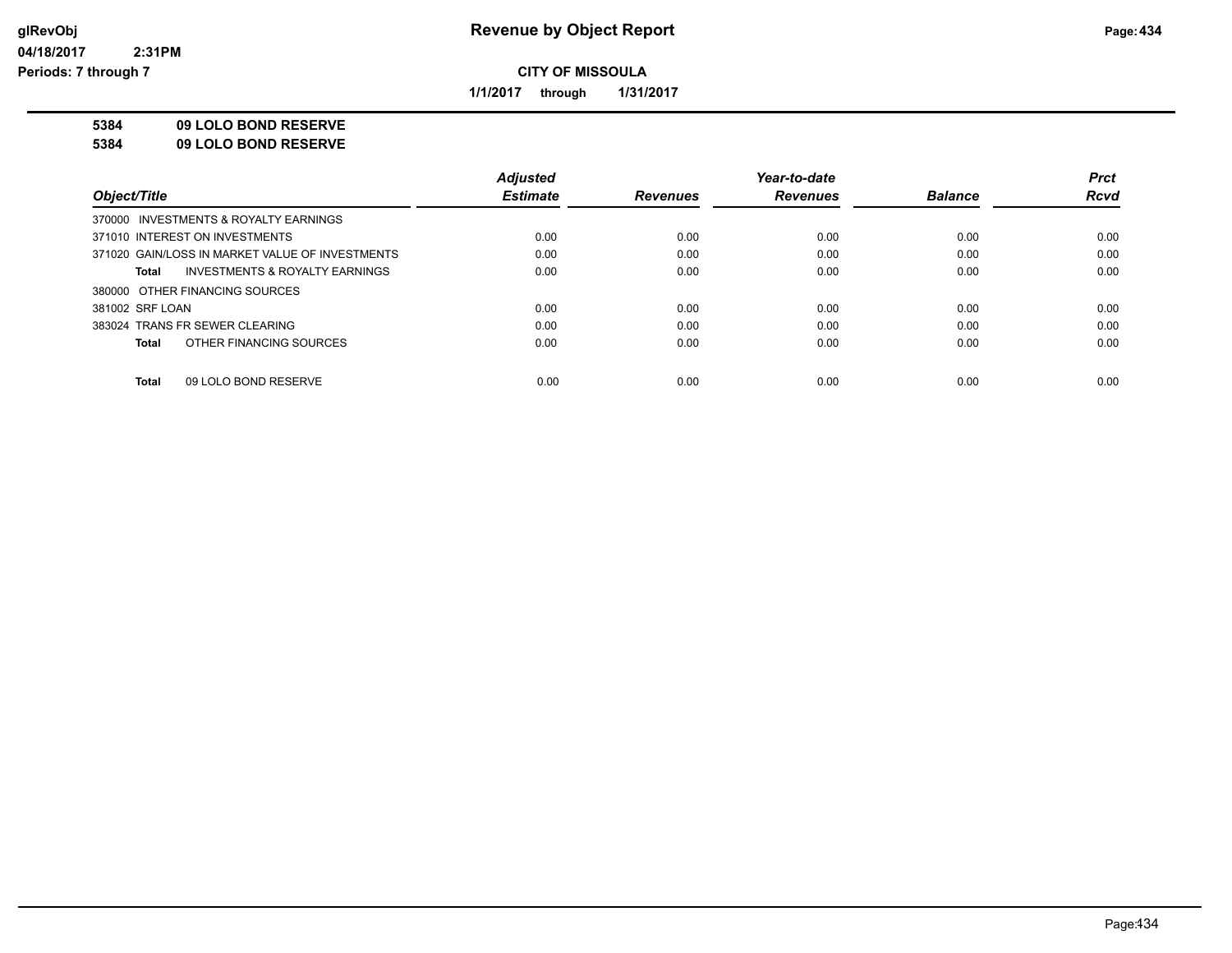**1/1/2017 through 1/31/2017**

#### **5384 09 LOLO BOND RESERVE**

|                                                | <b>Adjusted</b> |                 | Year-to-date    |                | <b>Prct</b> |
|------------------------------------------------|-----------------|-----------------|-----------------|----------------|-------------|
| Object/Title                                   | <b>Estimate</b> | <b>Revenues</b> | <b>Revenues</b> | <b>Balance</b> | <b>Rcvd</b> |
| 370000 INVESTMENTS & ROYALTY EARNINGS          |                 |                 |                 |                |             |
| 371010 INTEREST ON INVESTMENTS                 | 0.00            | 0.00            | 0.00            | 0.00           | 0.00        |
| 371020 GAIN/LOSS IN MARKET VALUE OF INVESTMENT | 0.00            | 0.00            | 0.00            | 0.00           | 0.00        |
| INVESTMENTS & ROYALTY EARNINGS<br>Total        | 0.00            | 0.00            | 0.00            | 0.00           | 0.00        |
| 380000 OTHER FINANCING SOURCES                 |                 |                 |                 |                |             |
| 381002 SRF LOAN                                | 0.00            | 0.00            | 0.00            | 0.00           | 0.00        |
| 383024 TRANS FR SEWER CLEARING                 | 0.00            | 0.00            | 0.00            | 0.00           | 0.00        |
| OTHER FINANCING SOURCES<br>Total               | 0.00            | 0.00            | 0.00            | 0.00           | 0.00        |
| 09 LOLO BOND RESERVE<br>Total                  | 0.00            | 0.00            | 0.00            | 0.00           | 0.00        |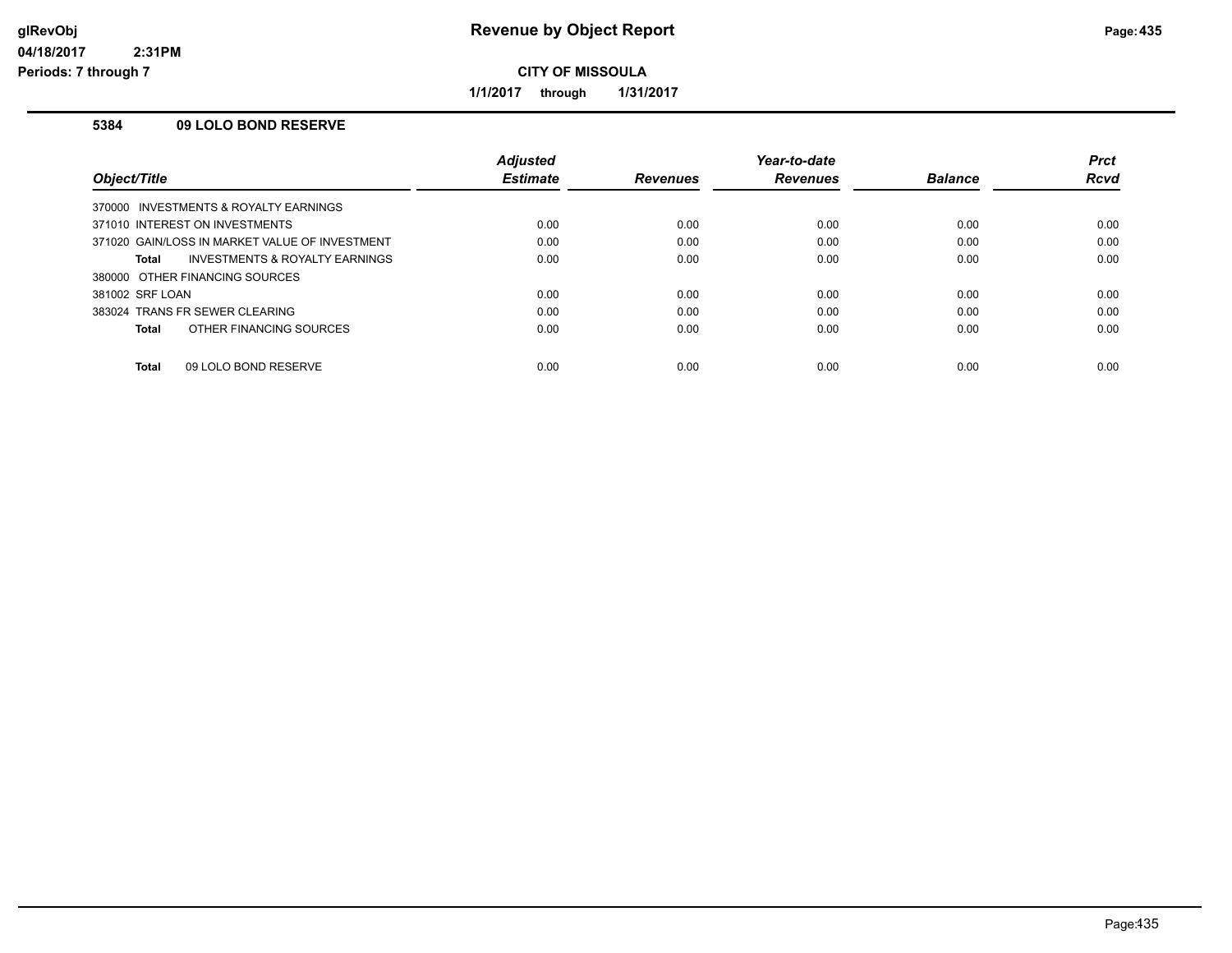**1/1/2017 through 1/31/2017**

#### **5385 HEADWORKS 2010 BOND RESERVE 5385 HEADWORKS 2010 BOND RESERVE**

|                 |                                | <b>Adjusted</b> |                 | Year-to-date    |                | Prct        |
|-----------------|--------------------------------|-----------------|-----------------|-----------------|----------------|-------------|
| Object/Title    |                                | <b>Estimate</b> | <b>Revenues</b> | <b>Revenues</b> | <b>Balance</b> | <b>Rcvd</b> |
|                 | 380000 OTHER FINANCING SOURCES |                 |                 |                 |                |             |
| 381002 SRF LOAN |                                | 0.00            | 0.00            | 0.00            | 0.00           | 0.00        |
| Total           | OTHER FINANCING SOURCES        | 0.00            | 0.00            | 0.00            | 0.00           | 0.00        |
| <b>Total</b>    | HEADWORKS 2010 BOND RESERVE    | 0.00            | 0.00            | 0.00            | 0.00           | 0.00        |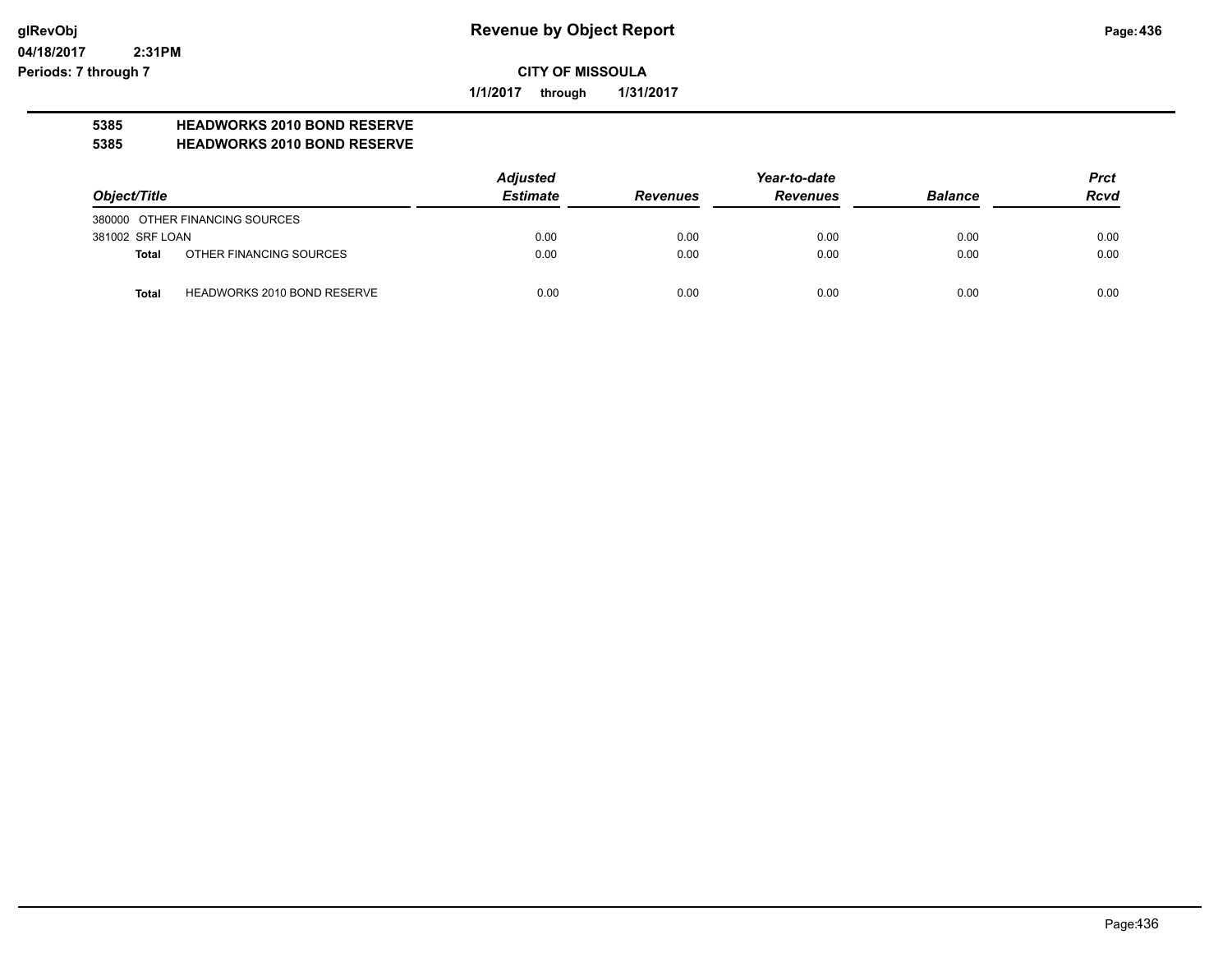**1/1/2017 through 1/31/2017**

#### **5385 HEADWORKS 2010 BOND RESERVE**

|                 |                                    | <b>Adjusted</b> |                 | Year-to-date    |                | <b>Prct</b> |
|-----------------|------------------------------------|-----------------|-----------------|-----------------|----------------|-------------|
| Object/Title    |                                    | <b>Estimate</b> | <b>Revenues</b> | <b>Revenues</b> | <b>Balance</b> | <b>Rcvd</b> |
|                 | 380000 OTHER FINANCING SOURCES     |                 |                 |                 |                |             |
| 381002 SRF LOAN |                                    | 0.00            | 0.00            | 0.00            | 0.00           | 0.00        |
| <b>Total</b>    | OTHER FINANCING SOURCES            | 0.00            | 0.00            | 0.00            | 0.00           | 0.00        |
| Total           | <b>HEADWORKS 2010 BOND RESERVE</b> | 0.00            | 0.00            | 0.00            | 0.00           | 0.00        |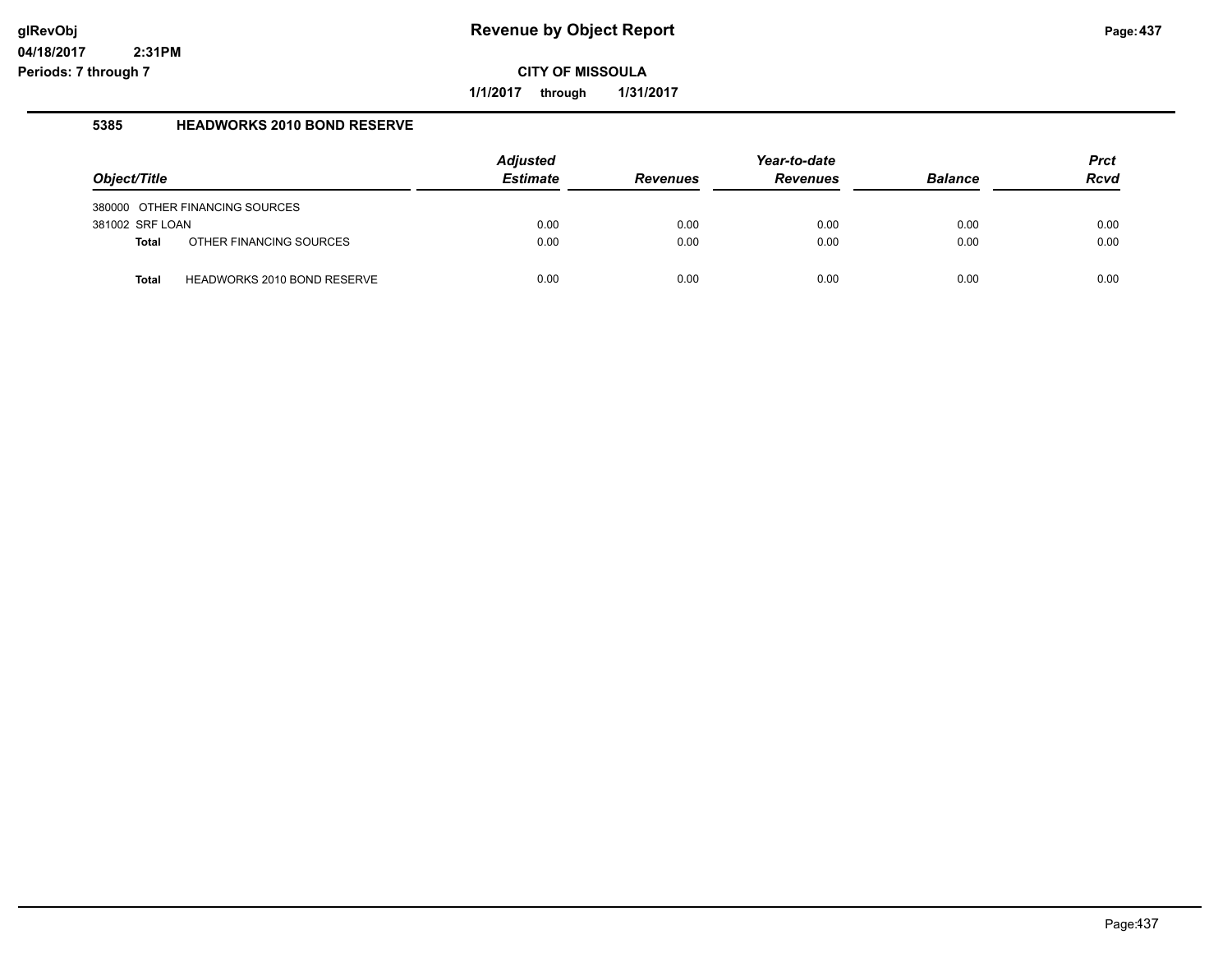**1/1/2017 through 1/31/2017**

#### **5386 FY10 HEADWORKS DEBT SERVICE 5386 FY10 HEADWORKS DEBT SERVICE**

|                                      | <b>Adjusted</b> |                 | Year-to-date    |                | <b>Prct</b> |
|--------------------------------------|-----------------|-----------------|-----------------|----------------|-------------|
| Object/Title                         | <b>Estimate</b> | <b>Revenues</b> | <b>Revenues</b> | <b>Balance</b> | <b>Rcvd</b> |
| 330000 INTERGOVERNMENTAL REVENUES    |                 |                 |                 |                |             |
| 331990 IRS REIMB/DEBT SVS INTEREST   | 251.145.00      | 0.00            | 116.907.84      | 134.237.16     | 46.55       |
| INTERGOVERNMENTAL REVENUES<br>Total  | 251,145.00      | 0.00            | 116,907.84      | 134,237.16     | 46.55       |
| 380000 OTHER FINANCING SOURCES       |                 |                 |                 |                |             |
| 383024 TRANS FR SEWER CLEARING       | 446.954.00      | 0.00            | 0.00            | 446.954.00     | 0.00        |
| OTHER FINANCING SOURCES<br>Total     | 446.954.00      | 0.00            | 0.00            | 446,954.00     | 0.00        |
|                                      |                 |                 |                 |                |             |
| FY10 HEADWORKS DEBT SERVICE<br>Total | 698.099.00      | 0.00            | 116.907.84      | 581.191.16     | 16.75       |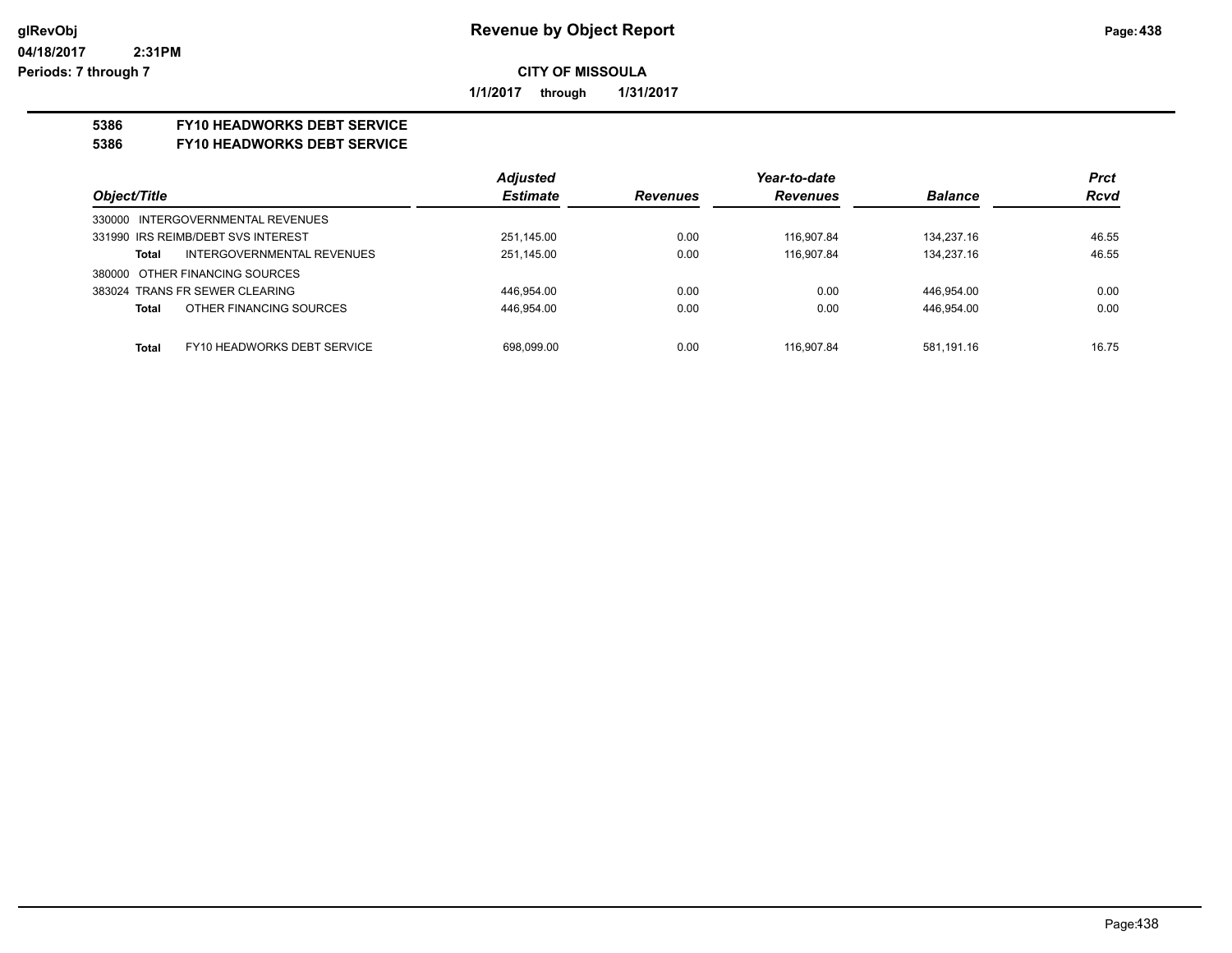**1/1/2017 through 1/31/2017**

#### **5386 FY10 HEADWORKS DEBT SERVICE**

|                                |                                    | <b>Adjusted</b> |                 | Year-to-date    |                | <b>Prct</b> |
|--------------------------------|------------------------------------|-----------------|-----------------|-----------------|----------------|-------------|
| Object/Title                   |                                    | <b>Estimate</b> | <b>Revenues</b> | <b>Revenues</b> | <b>Balance</b> | <b>Rcvd</b> |
|                                | 330000 INTERGOVERNMENTAL REVENUES  |                 |                 |                 |                |             |
|                                | 331990 IRS REIMB/DEBT SVS INTEREST | 251.145.00      | 0.00            | 116.907.84      | 134.237.16     | 46.55       |
| Total                          | INTERGOVERNMENTAL REVENUES         | 251.145.00      | 0.00            | 116.907.84      | 134.237.16     | 46.55       |
| 380000 OTHER FINANCING SOURCES |                                    |                 |                 |                 |                |             |
| 383024 TRANS FR SEWER CLEARING |                                    | 446.954.00      | 0.00            | 0.00            | 446.954.00     | 0.00        |
| Total                          | OTHER FINANCING SOURCES            | 446,954.00      | 0.00            | 0.00            | 446,954.00     | 0.00        |
| <b>Total</b>                   | FY10 HEADWORKS DEBT SERVICE        | 698.099.00      | 0.00            | 116.907.84      | 581.191.16     | 16.75       |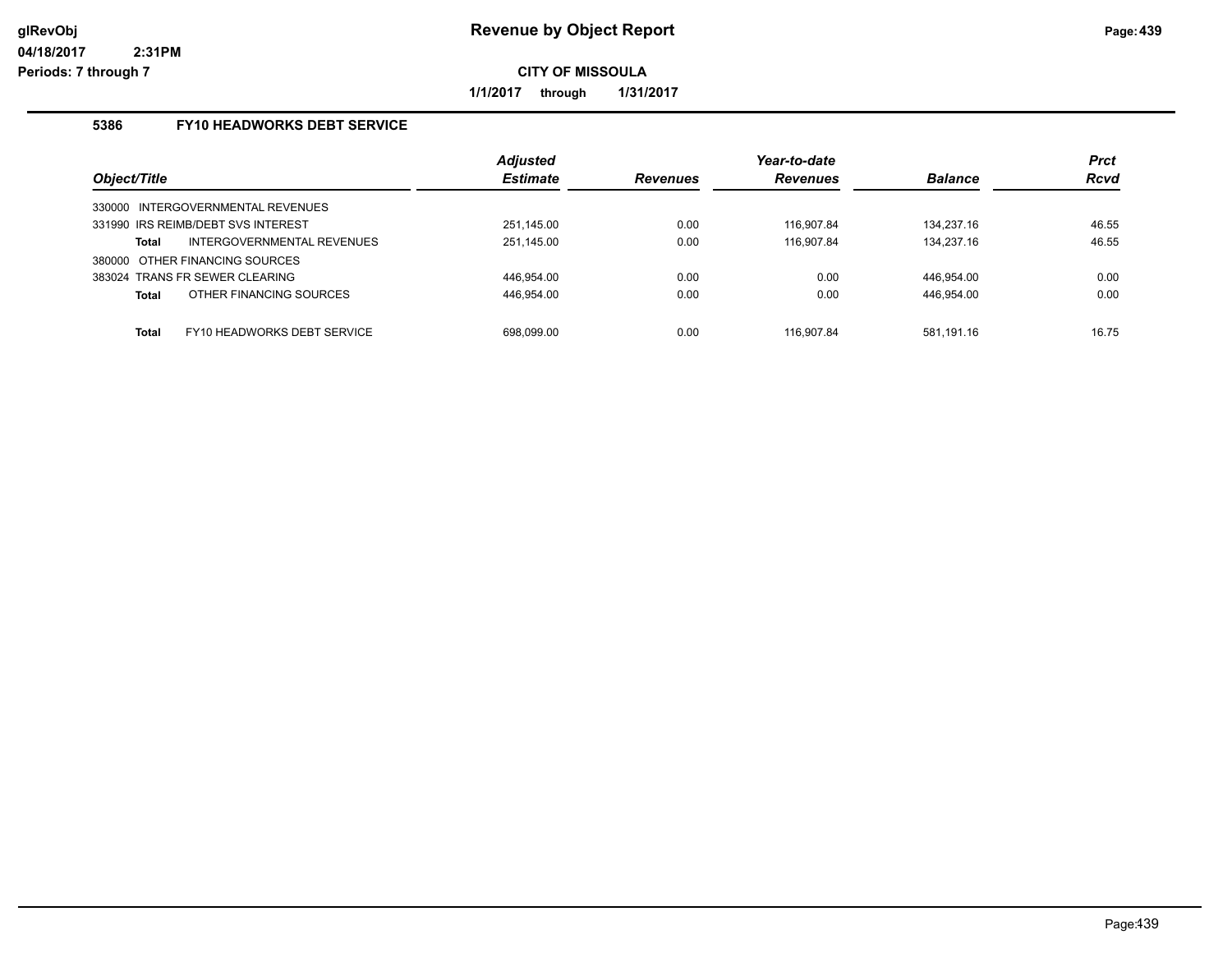**1/1/2017 through 1/31/2017**

#### **5387 FY11 SEWER \$1.29M BOND DEBT SERVICE 5387 FY11 SEWER \$1.29M BOND DEBT SERVICE**

|                                                      | <b>Adjusted</b> |                 | Year-to-date    |                | <b>Prct</b> |
|------------------------------------------------------|-----------------|-----------------|-----------------|----------------|-------------|
| Object/Title                                         | <b>Estimate</b> | <b>Revenues</b> | <b>Revenues</b> | <b>Balance</b> | <b>Rcvd</b> |
| 370000 INVESTMENTS & ROYALTY EARNINGS                |                 |                 |                 |                |             |
| 371010 INTEREST ON INVESTMENTS                       | 0.00            | 0.00            | 0.00            | 0.00           | 0.00        |
| 371020 GAIN/LOSS IN MARKET VALUE OF INVESTMENTS      | 0.00            | 0.00            | 0.00            | 0.00           | 0.00        |
| INVESTMENTS & ROYALTY EARNINGS<br>Total              | 0.00            | 0.00            | 0.00            | 0.00           | 0.00        |
| 380000 OTHER FINANCING SOURCES                       |                 |                 |                 |                |             |
| 383024 TRANS FR SEWER CLEARING                       | 100.380.00      | 0.00            | 0.00            | 100.380.00     | 0.00        |
| OTHER FINANCING SOURCES<br>Total                     | 100,380.00      | 0.00            | 0.00            | 100.380.00     | 0.00        |
|                                                      |                 |                 |                 |                |             |
| <b>Total</b><br>FY11 SEWER \$1.29M BOND DEBT SERVICE | 100.380.00      | 0.00            | 0.00            | 100.380.00     | 0.00        |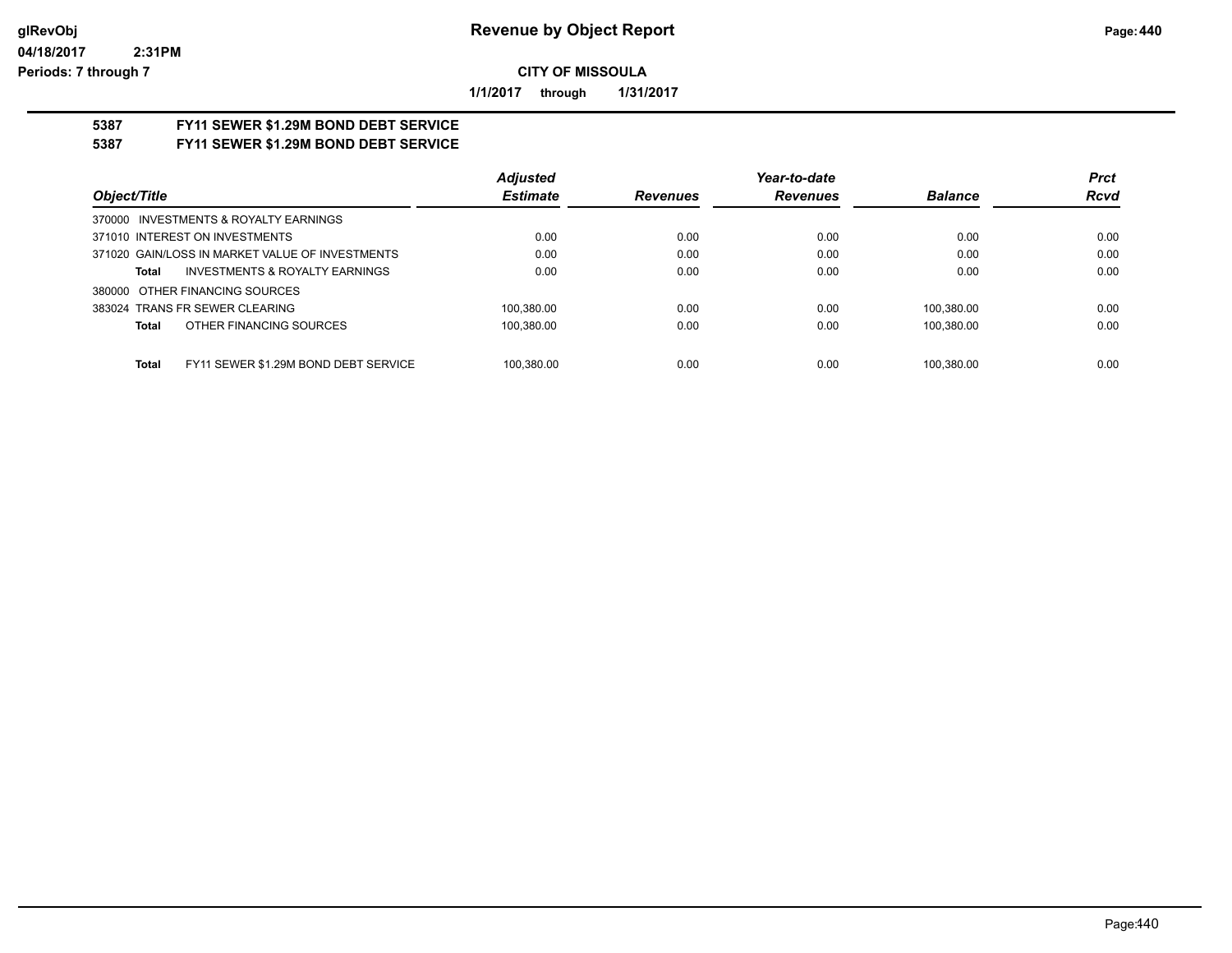**1/1/2017 through 1/31/2017**

#### **5387 FY11 SEWER \$1.29M BOND DEBT SERVICE**

|              |                                                | <b>Adjusted</b> |                 | Year-to-date    |                | <b>Prct</b> |
|--------------|------------------------------------------------|-----------------|-----------------|-----------------|----------------|-------------|
| Object/Title |                                                | <b>Estimate</b> | <b>Revenues</b> | <b>Revenues</b> | <b>Balance</b> | <b>Rcvd</b> |
| 370000       | INVESTMENTS & ROYALTY EARNINGS                 |                 |                 |                 |                |             |
|              | 371010 INTEREST ON INVESTMENTS                 | 0.00            | 0.00            | 0.00            | 0.00           | 0.00        |
|              | 371020 GAIN/LOSS IN MARKET VALUE OF INVESTMENT | 0.00            | 0.00            | 0.00            | 0.00           | 0.00        |
| Total        | INVESTMENTS & ROYALTY EARNINGS                 | 0.00            | 0.00            | 0.00            | 0.00           | 0.00        |
|              | 380000 OTHER FINANCING SOURCES                 |                 |                 |                 |                |             |
|              | 383024 TRANS FR SEWER CLEARING                 | 100.380.00      | 0.00            | 0.00            | 100.380.00     | 0.00        |
| Total        | OTHER FINANCING SOURCES                        | 100.380.00      | 0.00            | 0.00            | 100.380.00     | 0.00        |
| <b>Total</b> | FY11 SEWER \$1.29M BOND DEBT SERVICE           | 100.380.00      | 0.00            | 0.00            | 100.380.00     | 0.00        |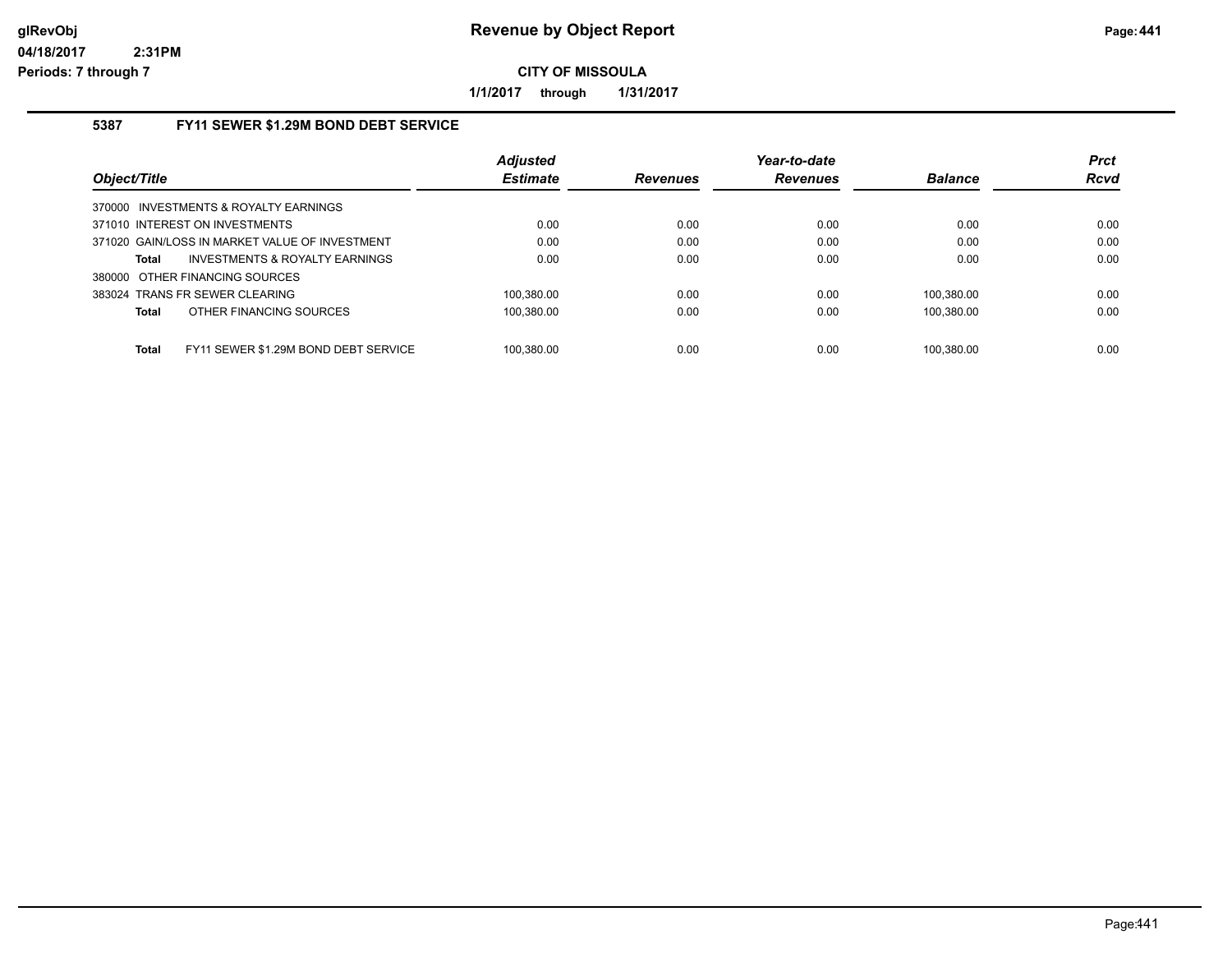**1/1/2017 through 1/31/2017**

#### **5388 FY11 \$1.29M SEWER BOND RESERVE 5388 FY11 \$1.29M SEWER BOND RESERVE**

|                                          | <b>Adjusted</b> |                 | Year-to-date    |                | <b>Prct</b> |
|------------------------------------------|-----------------|-----------------|-----------------|----------------|-------------|
| Object/Title                             | <b>Estimate</b> | <b>Revenues</b> | <b>Revenues</b> | <b>Balance</b> | Rcvd        |
| INVESTMENTS & ROYALTY EARNINGS<br>370000 |                 |                 |                 |                |             |
| 371010 INTEREST ON INVESTMENTS           | 0.00            | 0.00            | 0.00            | 0.00           | 0.00        |
| INVESTMENTS & ROYALTY EARNINGS<br>Total  | 0.00            | 0.00            | 0.00            | 0.00           | 0.00        |
| 380000 OTHER FINANCING SOURCES           |                 |                 |                 |                |             |
| 381002 SRF LOAN                          | 0.00            | 0.00            | 0.00            | 0.00           | 0.00        |
| 383024 TRANS FR SEWER CLEARING           | 0.00            | 0.00            | 0.00            | 0.00           | 0.00        |
| 383042 TRANSFERS FROM OTHER FUNDS        | 0.00            | 0.00            | 0.00            | 0.00           | 0.00        |
| OTHER FINANCING SOURCES<br>Total         | 0.00            | 0.00            | 0.00            | 0.00           | 0.00        |
|                                          |                 |                 |                 |                |             |
| FY11 \$1.29M SEWER BOND RESERVE<br>Total | 0.00            | 0.00            | 0.00            | 0.00           | 0.00        |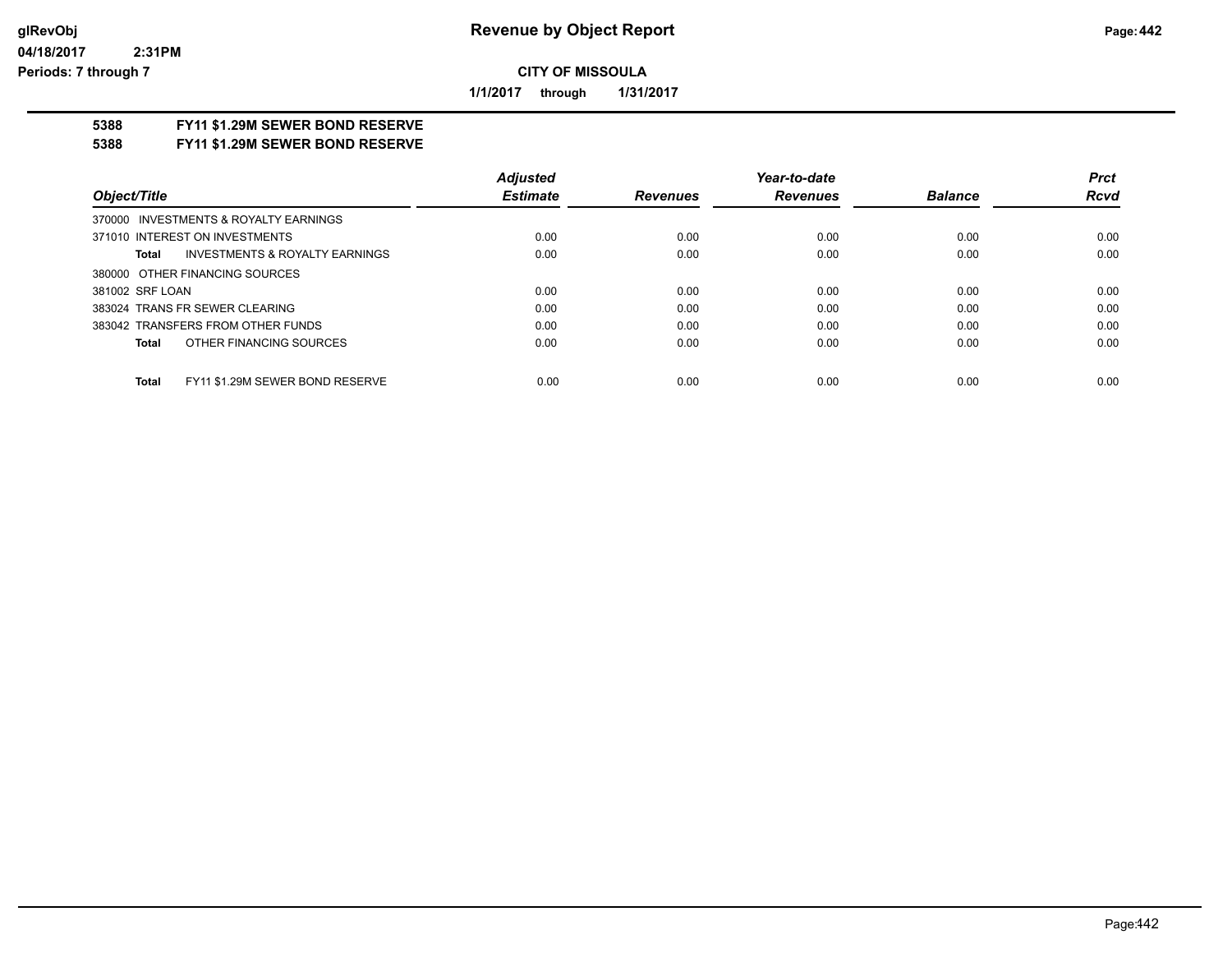**1/1/2017 through 1/31/2017**

#### **5388 FY11 \$1.29M SEWER BOND RESERVE**

|                                                    | <b>Adiusted</b> |                 | Year-to-date    |                | <b>Prct</b> |
|----------------------------------------------------|-----------------|-----------------|-----------------|----------------|-------------|
| Object/Title                                       | <b>Estimate</b> | <b>Revenues</b> | <b>Revenues</b> | <b>Balance</b> | <b>Rcvd</b> |
| 370000 INVESTMENTS & ROYALTY EARNINGS              |                 |                 |                 |                |             |
| 371010 INTEREST ON INVESTMENTS                     | 0.00            | 0.00            | 0.00            | 0.00           | 0.00        |
| <b>INVESTMENTS &amp; ROYALTY EARNINGS</b><br>Total | 0.00            | 0.00            | 0.00            | 0.00           | 0.00        |
| 380000 OTHER FINANCING SOURCES                     |                 |                 |                 |                |             |
| 381002 SRF LOAN                                    | 0.00            | 0.00            | 0.00            | 0.00           | 0.00        |
| 383024 TRANS FR SEWER CLEARING                     | 0.00            | 0.00            | 0.00            | 0.00           | 0.00        |
| 383042 TRANSFERS FROM OTHER FUNDS                  | 0.00            | 0.00            | 0.00            | 0.00           | 0.00        |
| OTHER FINANCING SOURCES<br>Total                   | 0.00            | 0.00            | 0.00            | 0.00           | 0.00        |
| FY11 \$1.29M SEWER BOND RESERVE<br>Total           | 0.00            | 0.00            | 0.00            | 0.00           | 0.00        |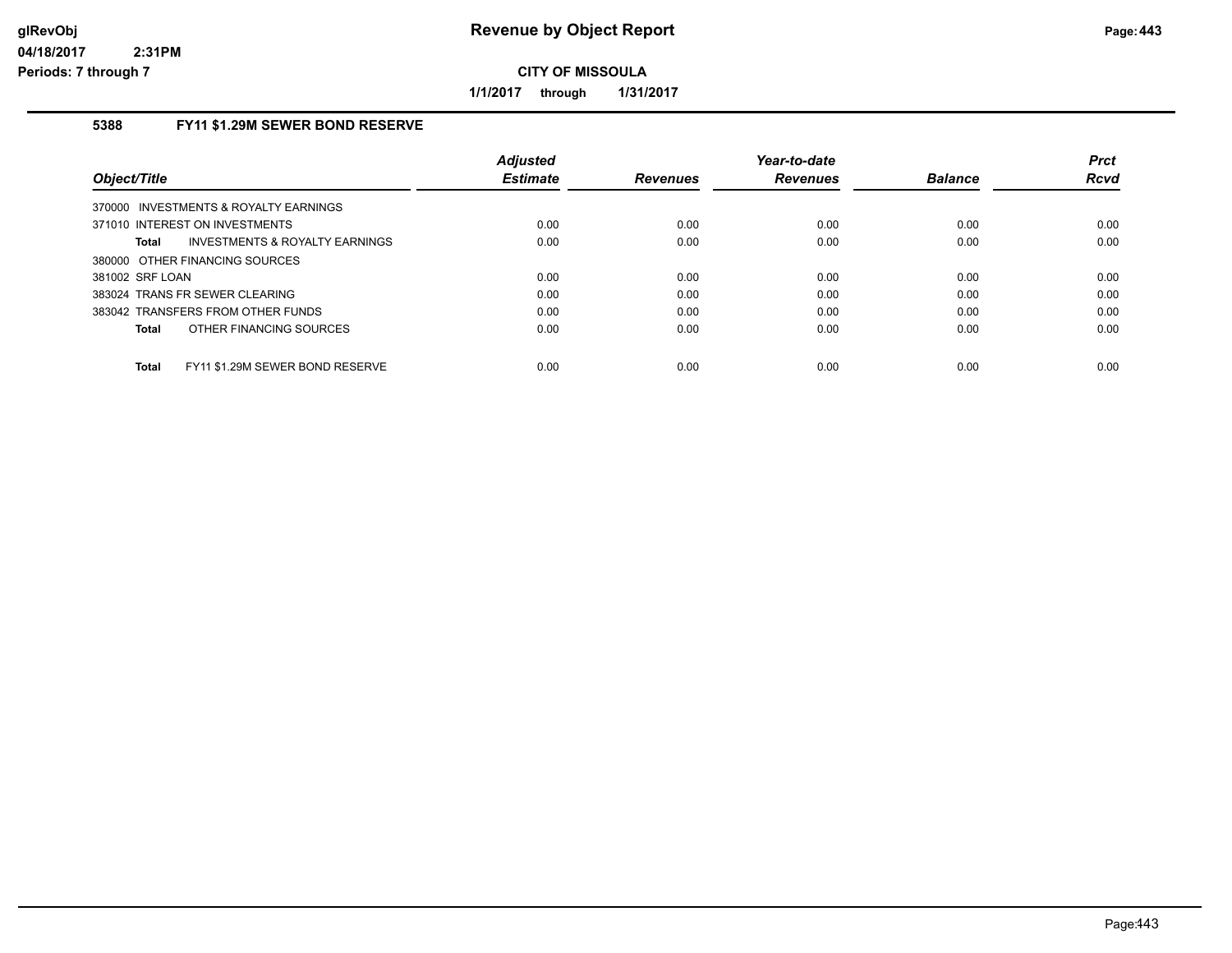**1/1/2017 through 1/31/2017**

#### **5389 FY15 SEWER REVENUE BOND DEBT SERVICE 5389 FY15 SEWER REVENUE BOND DEBT SERVICE**

|                                                     | Adjusted        |                 | Year-to-date    |                | <b>Prct</b> |
|-----------------------------------------------------|-----------------|-----------------|-----------------|----------------|-------------|
| Object/Title                                        | <b>Estimate</b> | <b>Revenues</b> | <b>Revenues</b> | <b>Balance</b> | Rcvd        |
| INVESTMENTS & ROYALTY EARNINGS<br>370000            |                 |                 |                 |                |             |
| 371010 INTEREST ON INVESTMENTS                      | 0.00            | 0.00            | 0.00            | 0.00           | 0.00        |
| 371020 GAIN/LOSS IN MARKET VALUE OF INVESTMENTS     | 0.00            | 0.00            | 0.00            | 0.00           | 0.00        |
| INVESTMENTS & ROYALTY EARNINGS<br>Total             | 0.00            | 0.00            | 0.00            | 0.00           | 0.00        |
| 380000 OTHER FINANCING SOURCES                      |                 |                 |                 |                |             |
| 381010 BOND PROCEEDS                                | 0.00            | 0.00            | 0.00            | 0.00           | 0.00        |
| 383024 TRANS FR SEWER CLEARING                      | 62.063.00       | 0.00            | 0.00            | 62.063.00      | 0.00        |
| OTHER FINANCING SOURCES<br>Total                    | 62,063.00       | 0.00            | 0.00            | 62,063.00      | 0.00        |
|                                                     |                 |                 |                 |                |             |
| FY15 SEWER REVENUE BOND DEBT SERVIC<br><b>Total</b> | 62.063.00       | 0.00            | 0.00            | 62.063.00      | 0.00        |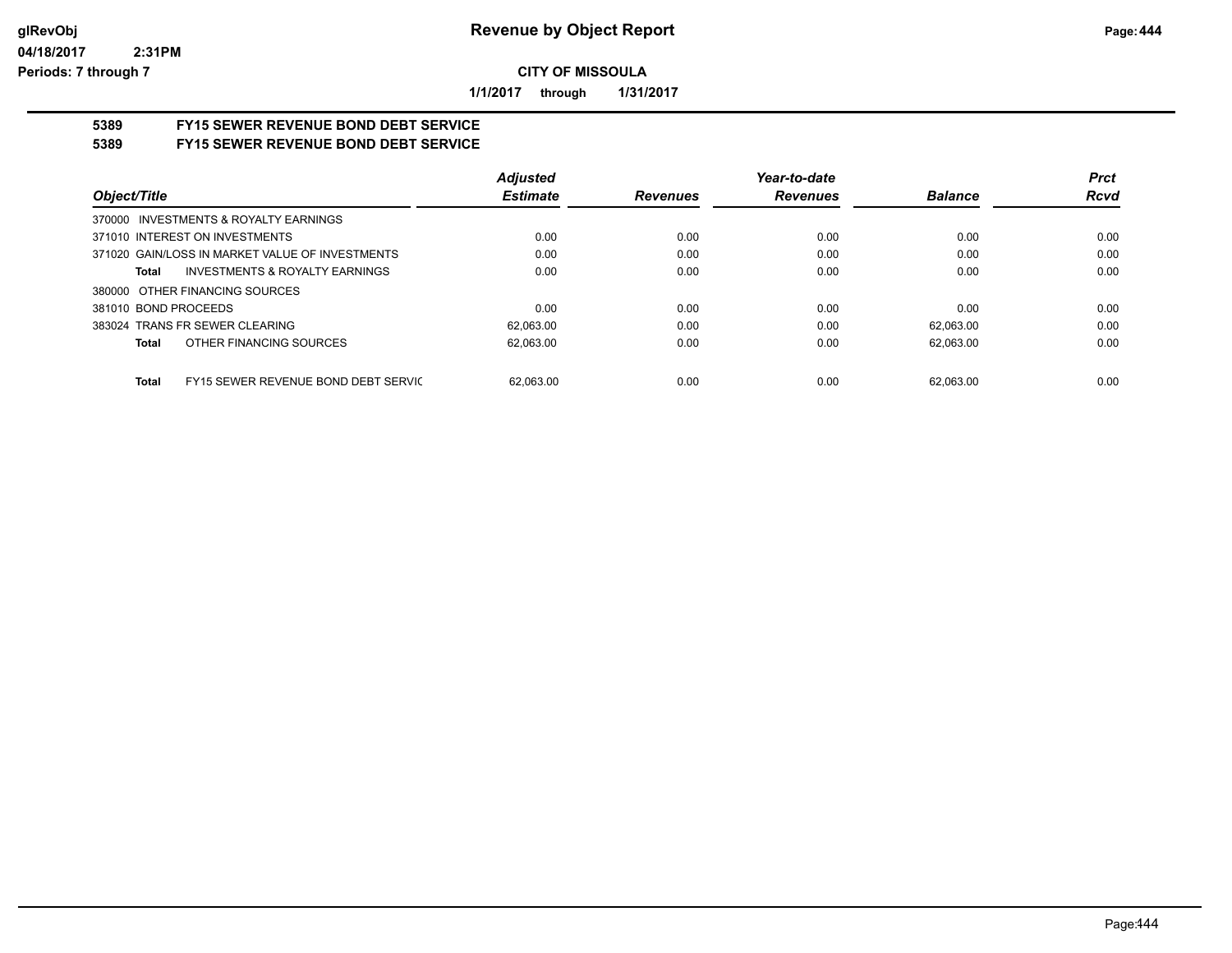**1/1/2017 through 1/31/2017**

#### **5389 FY15 SEWER REVENUE BOND DEBT SERVICE**

|                                                             | <b>Adiusted</b> |                 | Year-to-date    |                | <b>Prct</b> |
|-------------------------------------------------------------|-----------------|-----------------|-----------------|----------------|-------------|
| Object/Title                                                | <b>Estimate</b> | <b>Revenues</b> | <b>Revenues</b> | <b>Balance</b> | <b>Rcvd</b> |
| 370000 INVESTMENTS & ROYALTY EARNINGS                       |                 |                 |                 |                |             |
| 371010 INTEREST ON INVESTMENTS                              | 0.00            | 0.00            | 0.00            | 0.00           | 0.00        |
| 371020 GAIN/LOSS IN MARKET VALUE OF INVESTMENT              | 0.00            | 0.00            | 0.00            | 0.00           | 0.00        |
| INVESTMENTS & ROYALTY EARNINGS<br>Total                     | 0.00            | 0.00            | 0.00            | 0.00           | 0.00        |
| 380000 OTHER FINANCING SOURCES                              |                 |                 |                 |                |             |
| 381010 BOND PROCEEDS                                        | 0.00            | 0.00            | 0.00            | 0.00           | 0.00        |
| 383024 TRANS FR SEWER CLEARING                              | 62.063.00       | 0.00            | 0.00            | 62.063.00      | 0.00        |
| OTHER FINANCING SOURCES<br><b>Total</b>                     | 62,063.00       | 0.00            | 0.00            | 62.063.00      | 0.00        |
| <b>FY15 SEWER REVENUE BOND DEBT SERVICE</b><br><b>Total</b> | 62.063.00       | 0.00            | 0.00            | 62.063.00      | 0.00        |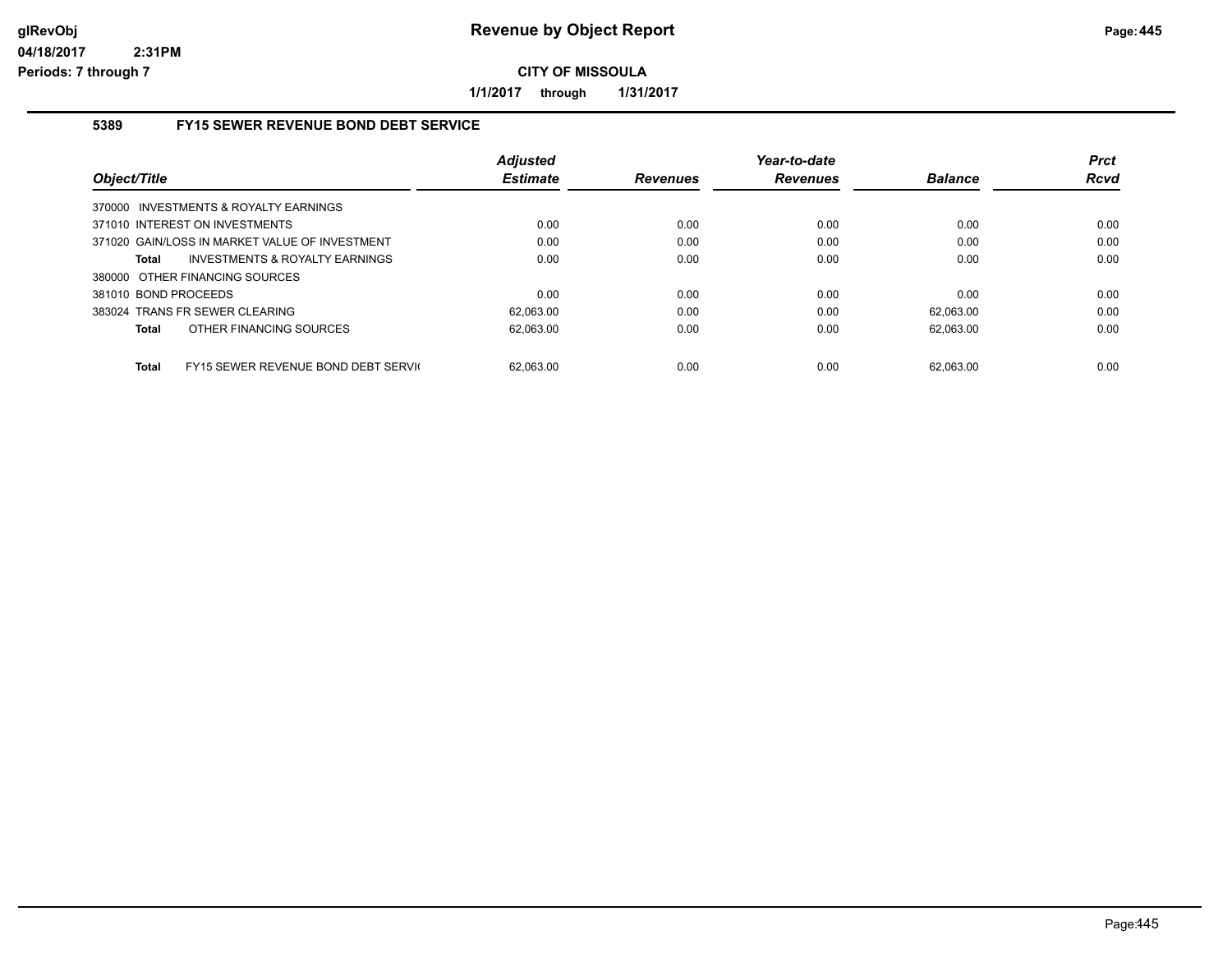**1/1/2017 through 1/31/2017**

#### **5390 FY15 SEWER BOND DEBT RESERVE 5390 FY15 SEWER BOND DEBT RESERVE**

|                                                 | <b>Adiusted</b> |                 | Year-to-date    |                | <b>Prct</b> |
|-------------------------------------------------|-----------------|-----------------|-----------------|----------------|-------------|
| Object/Title                                    | <b>Estimate</b> | <b>Revenues</b> | <b>Revenues</b> | <b>Balance</b> | <b>Rcvd</b> |
| 370000 INVESTMENTS & ROYALTY EARNINGS           |                 |                 |                 |                |             |
| 371010 INTEREST ON INVESTMENTS                  | 0.00            | 0.00            | 0.00            | 0.00           | 0.00        |
| 371020 GAIN/LOSS IN MARKET VALUE OF INVESTMENTS | 0.00            | 0.00            | 0.00            | 0.00           | 0.00        |
| INVESTMENTS & ROYALTY EARNINGS<br>Total         | 0.00            | 0.00            | 0.00            | 0.00           | 0.00        |
| 380000 OTHER FINANCING SOURCES                  |                 |                 |                 |                |             |
| 381002 SRF LOAN                                 | 0.00            | 0.00            | 0.00            | 0.00           | 0.00        |
| 383024 TRANS FR SEWER CLEARING                  | 337.00          | 0.00            | 0.00            | 337.00         | 0.00        |
| 383042 TRANSFERS FROM OTHER FUNDS               | 0.00            | 0.00            | 0.00            | 0.00           | 0.00        |
| OTHER FINANCING SOURCES<br>Total                | 337.00          | 0.00            | 0.00            | 337.00         | 0.00        |
| FY15 SEWER BOND DEBT RESERVE<br><b>Total</b>    | 337.00          | 0.00            | 0.00            | 337.00         | 0.00        |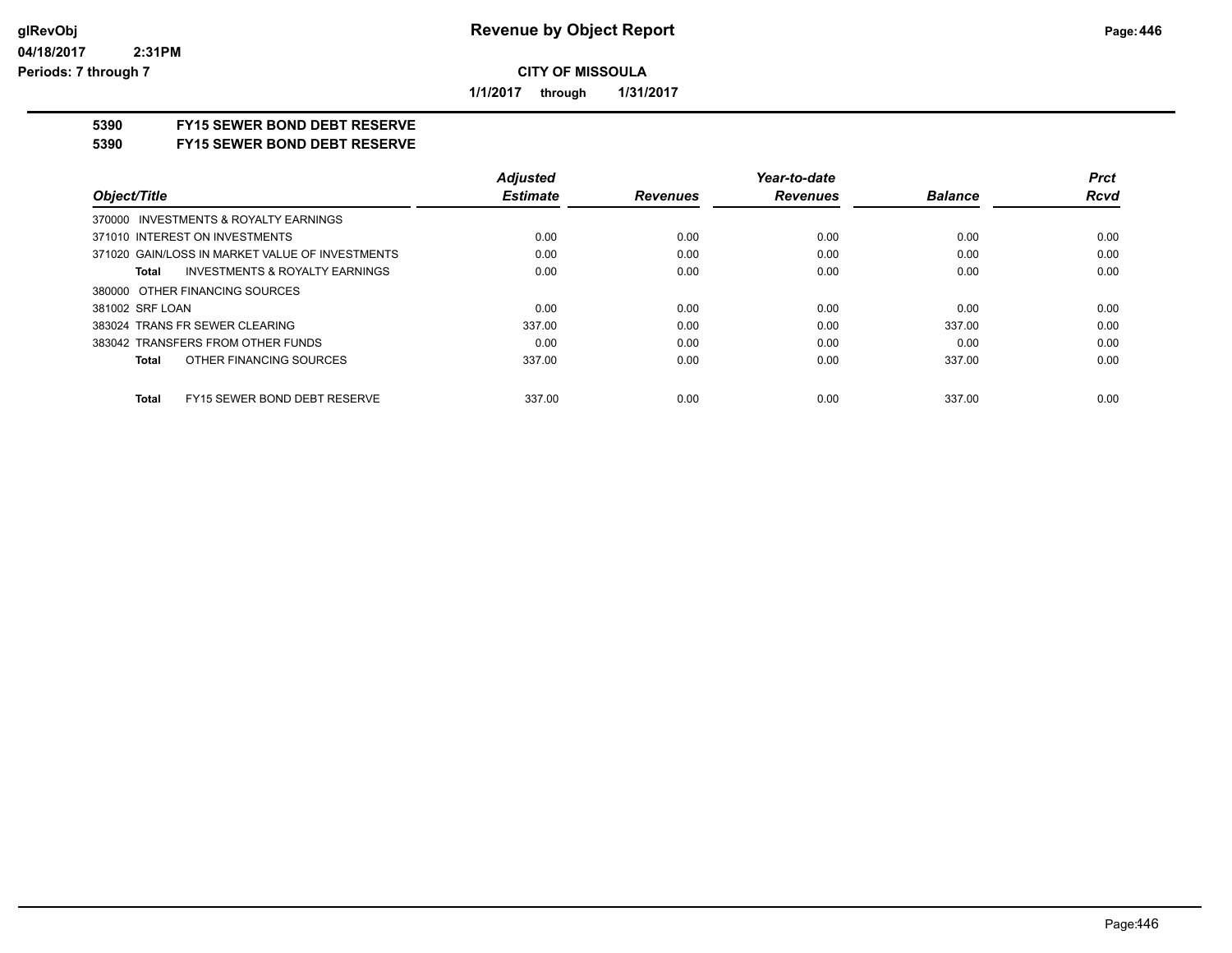**1/1/2017 through 1/31/2017**

#### **5390 FY15 SEWER BOND DEBT RESERVE**

| Object/Title                                        | <b>Adjusted</b><br><b>Estimate</b> | <b>Revenues</b> | Year-to-date<br><b>Revenues</b> | <b>Balance</b> | <b>Prct</b><br><b>Rcvd</b> |
|-----------------------------------------------------|------------------------------------|-----------------|---------------------------------|----------------|----------------------------|
| 370000 INVESTMENTS & ROYALTY EARNINGS               |                                    |                 |                                 |                |                            |
| 371010 INTEREST ON INVESTMENTS                      | 0.00                               | 0.00            | 0.00                            | 0.00           | 0.00                       |
| 371020 GAIN/LOSS IN MARKET VALUE OF INVESTMENT      | 0.00                               | 0.00            | 0.00                            | 0.00           | 0.00                       |
| INVESTMENTS & ROYALTY EARNINGS<br>Total             | 0.00                               | 0.00            | 0.00                            | 0.00           | 0.00                       |
| 380000 OTHER FINANCING SOURCES                      |                                    |                 |                                 |                |                            |
| 381002 SRF LOAN                                     | 0.00                               | 0.00            | 0.00                            | 0.00           | 0.00                       |
| 383024 TRANS FR SEWER CLEARING                      | 337.00                             | 0.00            | 0.00                            | 337.00         | 0.00                       |
| 383042 TRANSFERS FROM OTHER FUNDS                   | 0.00                               | 0.00            | 0.00                            | 0.00           | 0.00                       |
| OTHER FINANCING SOURCES<br>Total                    | 337.00                             | 0.00            | 0.00                            | 337.00         | 0.00                       |
| <b>FY15 SEWER BOND DEBT RESERVE</b><br><b>Total</b> | 337.00                             | 0.00            | 0.00                            | 337.00         | 0.00                       |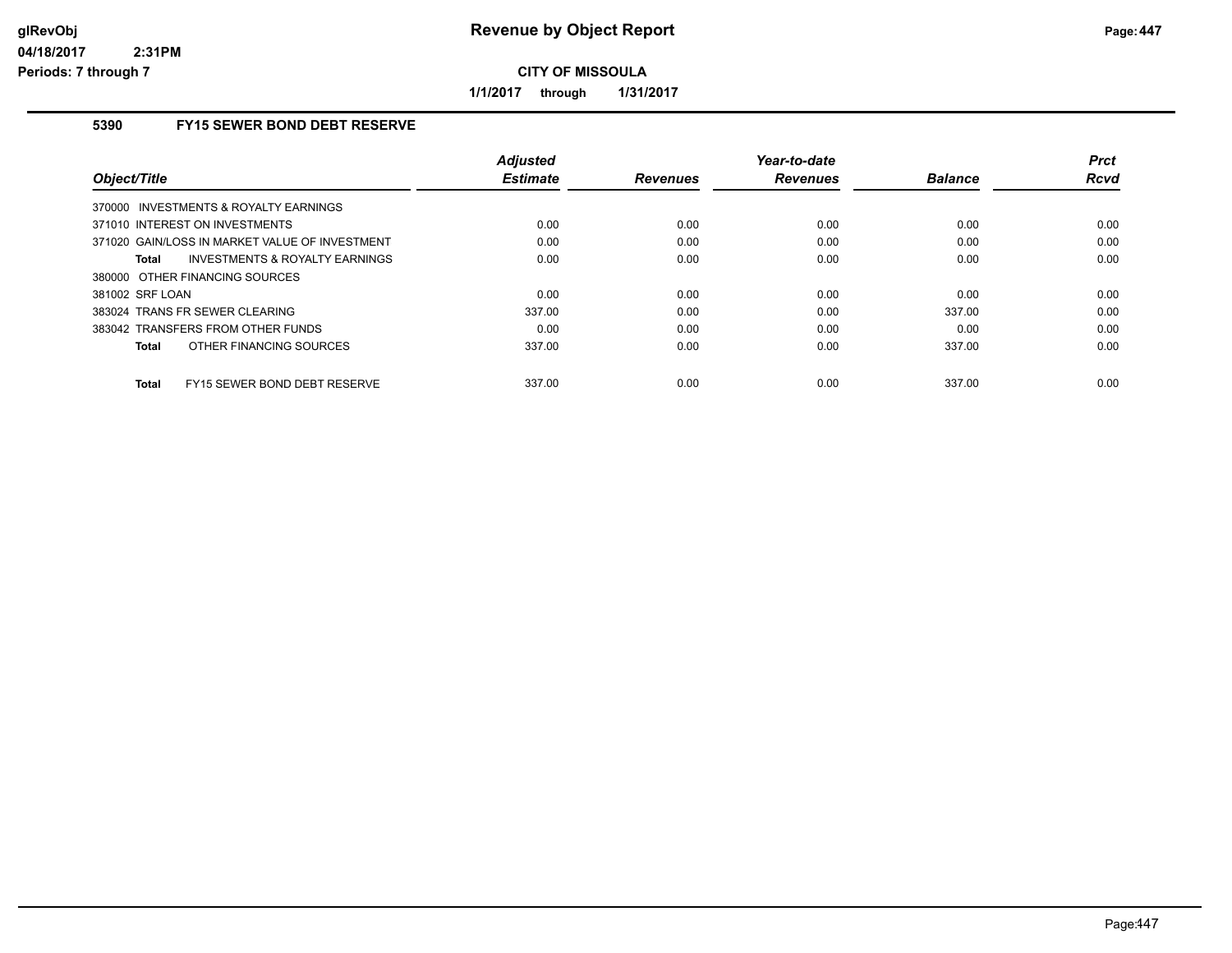**1/1/2017 through 1/31/2017**

#### **5391 16 SEWER REVENUE BOND DEBT SERVICE 5391 16 SEWER REVENUE BOND DEBT SERVICE**

|                      |                                    | <b>Adjusted</b> |                 | Year-to-date    |                | <b>Prct</b> |
|----------------------|------------------------------------|-----------------|-----------------|-----------------|----------------|-------------|
| Object/Title         |                                    | <b>Estimate</b> | <b>Revenues</b> | <b>Revenues</b> | <b>Balance</b> | Rcvd        |
|                      | 380000 OTHER FINANCING SOURCES     |                 |                 |                 |                |             |
| 381010 BOND PROCEEDS |                                    | 268.969.00      | 0.00            | 149.500.00      | 119.469.00     | 55.58       |
|                      | 383024 TRANS FR SEWER CLEARING     | 0.00            | 0.00            | 0.00            | 0.00           | 0.00        |
| Total                | OTHER FINANCING SOURCES            | 268.969.00      | 0.00            | 149.500.00      | 119.469.00     | 55.58       |
|                      |                                    |                 |                 |                 |                |             |
| <b>Total</b>         | 16 SEWER REVENUE BOND DEBT SERVICE | 268.969.00      | 0.00            | 149.500.00      | 119.469.00     | 55.58       |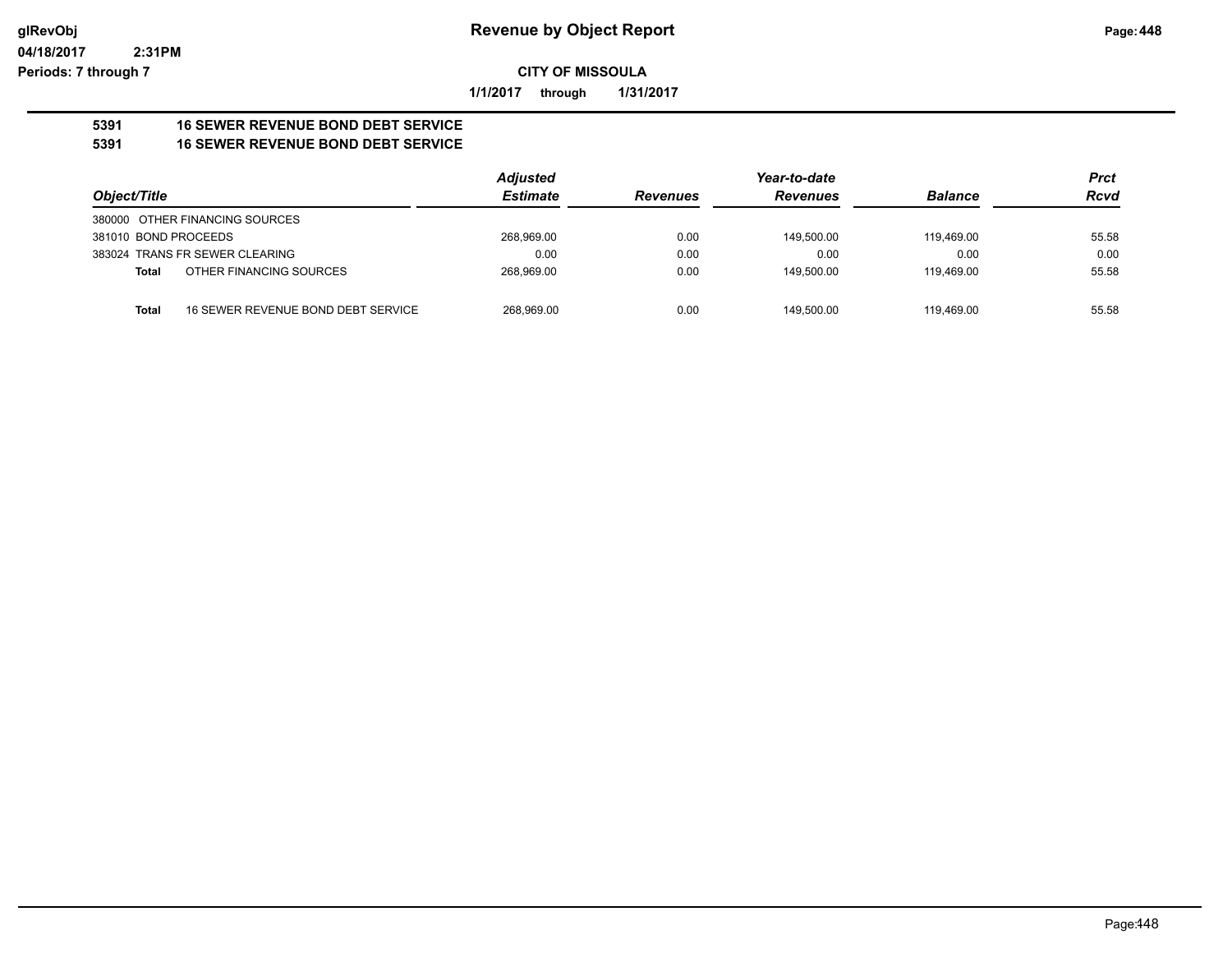**1/1/2017 through 1/31/2017**

#### **5391 16 SEWER REVENUE BOND DEBT SERVICE**

|                      |                                    | <b>Adjusted</b> |                 | Year-to-date    |                | <b>Prct</b> |
|----------------------|------------------------------------|-----------------|-----------------|-----------------|----------------|-------------|
| Object/Title         |                                    | <b>Estimate</b> | <b>Revenues</b> | <b>Revenues</b> | <b>Balance</b> | <b>Rcvd</b> |
|                      | 380000 OTHER FINANCING SOURCES     |                 |                 |                 |                |             |
| 381010 BOND PROCEEDS |                                    | 268.969.00      | 0.00            | 149.500.00      | 119,469.00     | 55.58       |
|                      | 383024 TRANS FR SEWER CLEARING     | 0.00            | 0.00            | 0.00            | 0.00           | 0.00        |
| <b>Total</b>         | OTHER FINANCING SOURCES            | 268.969.00      | 0.00            | 149.500.00      | 119.469.00     | 55.58       |
| <b>Total</b>         | 16 SEWER REVENUE BOND DEBT SERVICE | 268.969.00      | 0.00            | 149.500.00      | 119.469.00     | 55.58       |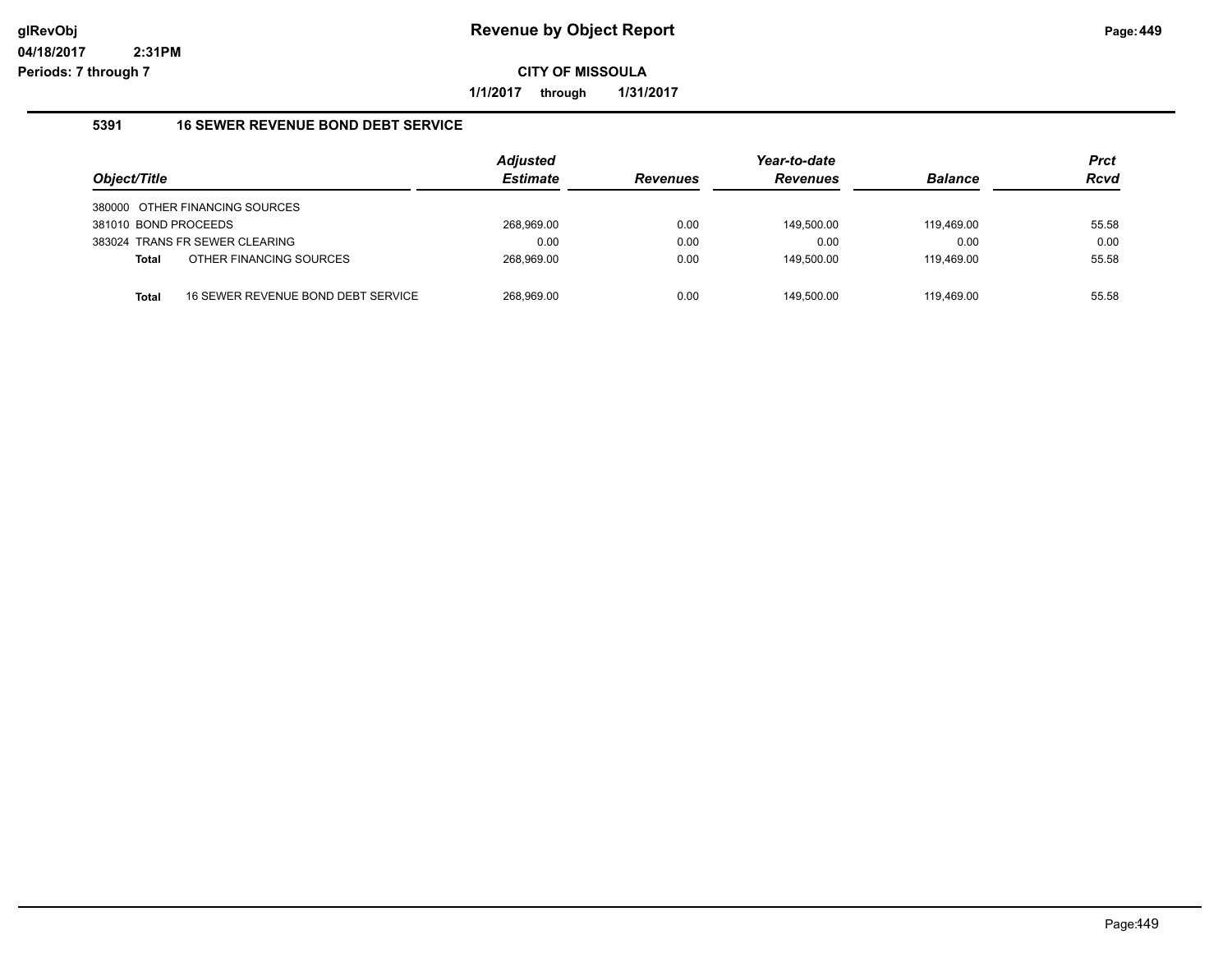**1/1/2017 through 1/31/2017**

#### **5392 16 SEWER REVENUE BOND DEBT RESERVE 5392 16 SEWER REVENUE BOND DEBT RESERVE**

| Object/Title         |                                    | <b>Adjusted</b><br><b>Estimate</b> | <b>Revenues</b> | Year-to-date<br><b>Revenues</b> | <b>Balance</b> | <b>Prct</b><br><b>Rcvd</b> |
|----------------------|------------------------------------|------------------------------------|-----------------|---------------------------------|----------------|----------------------------|
|                      | 380000 OTHER FINANCING SOURCES     |                                    |                 |                                 |                |                            |
| 381010 BOND PROCEEDS |                                    | 0.00                               | 0.00            | 0.00                            | 0.00           | 0.00                       |
|                      | 383024 TRANS FR SEWER CLEARING     | 0.00                               | 0.00            | 0.00                            | 0.00           | 0.00                       |
|                      | 383042 TRANSFERS FROM OTHER FUNDS  | 170.238.00                         | 0.00            | 0.00                            | 170.238.00     | 0.00                       |
| Total                | OTHER FINANCING SOURCES            | 170.238.00                         | 0.00            | 0.00                            | 170.238.00     | 0.00                       |
|                      |                                    |                                    |                 |                                 |                |                            |
| <b>Total</b>         | 16 SEWER REVENUE BOND DEBT RESERVE | 170.238.00                         | 0.00            | 0.00                            | 170.238.00     | 0.00                       |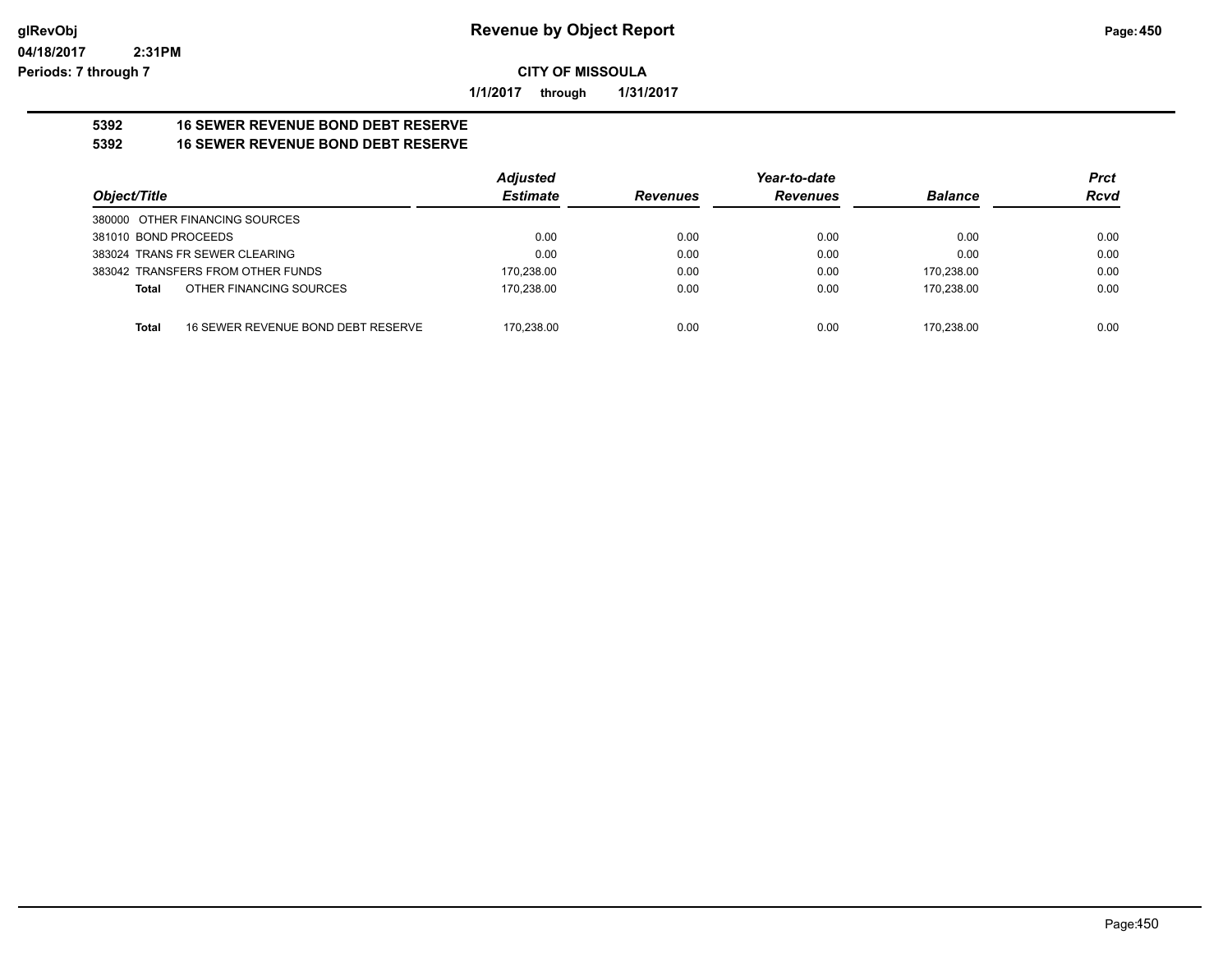**1/1/2017 through 1/31/2017**

#### **5392 16 SEWER REVENUE BOND DEBT RESERVE**

| Object/Title                                       | <b>Adjusted</b><br><b>Estimate</b> | <b>Revenues</b> | Year-to-date<br><b>Revenues</b> | <b>Balance</b> | <b>Prct</b><br><b>Rcvd</b> |
|----------------------------------------------------|------------------------------------|-----------------|---------------------------------|----------------|----------------------------|
| 380000 OTHER FINANCING SOURCES                     |                                    |                 |                                 |                |                            |
| 381010 BOND PROCEEDS                               | 0.00                               | 0.00            | 0.00                            | 0.00           | 0.00                       |
| 383024 TRANS FR SEWER CLEARING                     | 0.00                               | 0.00            | 0.00                            | 0.00           | 0.00                       |
| 383042 TRANSFERS FROM OTHER FUNDS                  | 170.238.00                         | 0.00            | 0.00                            | 170.238.00     | 0.00                       |
| OTHER FINANCING SOURCES<br><b>Total</b>            | 170.238.00                         | 0.00            | 0.00                            | 170.238.00     | 0.00                       |
| <b>Total</b><br>16 SEWER REVENUE BOND DEBT RESERVE | 170.238.00                         | 0.00            | 0.00                            | 170.238.00     | 0.00                       |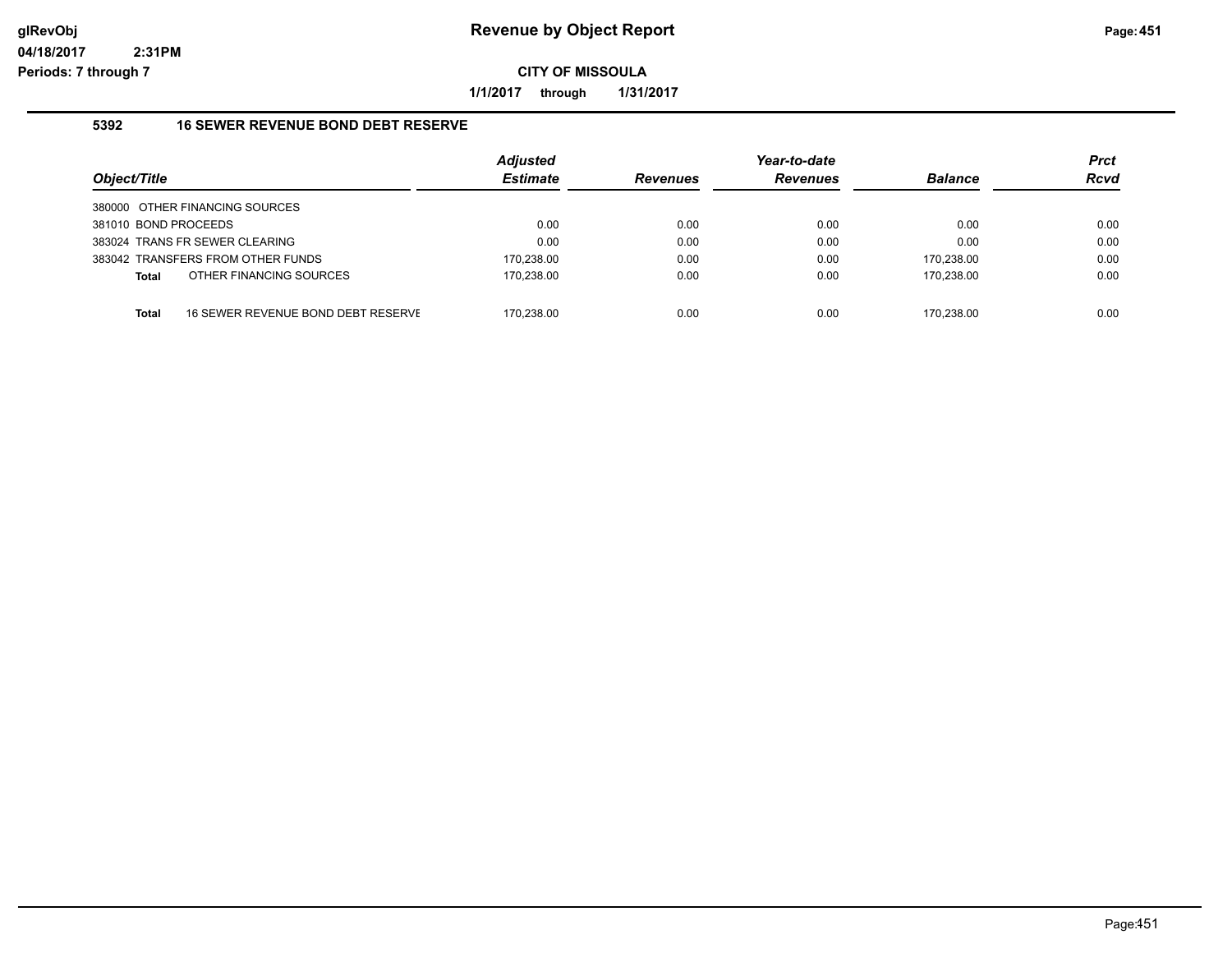**1/1/2017 through 1/31/2017**

**5450 STORMWATER UTILITIY**

| 5450 | <b>STORMWATER UTILITIY</b> |
|------|----------------------------|
|      |                            |

|                                                           | <b>Adjusted</b> |                 | Year-to-date    |                | <b>Prct</b> |
|-----------------------------------------------------------|-----------------|-----------------|-----------------|----------------|-------------|
| Object/Title                                              | <b>Estimate</b> | <b>Revenues</b> | <b>Revenues</b> | <b>Balance</b> | <b>Rcvd</b> |
| 330000 INTERGOVERNMENTAL REVENUES                         |                 |                 |                 |                |             |
| 336020 STATE PENSION CONTRIBUTION                         | 0.00            | 0.00            | 0.00            | 0.00           | 0.00        |
| 336023 STATE CONTRIB. - PERS                              | 0.00            | 5.62            | 17.46           | $-17.46$       | 0.00        |
| <b>INTERGOVERNMENTAL REVENUES</b><br><b>Total</b>         | 0.00            | 5.62            | 17.46           | $-17.46$       | 0.00        |
| 340000 CHARGES FOR SERVICES                               |                 |                 |                 |                |             |
| 345032 STORMWATER INSTALLATION FEES                       | 0.00            | 0.00            | 0.00            | 0.00           | 0.00        |
| 345034 STORMWATER USE FEES                                | 0.00            | 131,472.25      | 131,087.75      | $-131,087.75$  | 0.00        |
| 345036 STORM WATER USE FEE PENALTY                        | 0.00            | 0.00            | 0.00            | 0.00           | 0.00        |
| <b>CHARGES FOR SERVICES</b><br><b>Total</b>               | 0.00            | 131,472.25      | 131,087.75      | $-131,087.75$  | 0.00        |
| MISCELLANEOUS REVENUES<br>360000                          |                 |                 |                 |                |             |
| 360010 MISCELLANEOUS                                      | 0.00            | 0.00            | 0.00            | 0.00           | 0.00        |
| MISCELLANEOUS REVENUES<br><b>Total</b>                    | 0.00            | 0.00            | 0.00            | 0.00           | 0.00        |
| 370000 INVESTMENTS & ROYALTY EARNINGS                     |                 |                 |                 |                |             |
| 371010 INTEREST ON INVESTMENTS                            | 0.00            | 0.00            | 0.00            | 0.00           | 0.00        |
| <b>INVESTMENTS &amp; ROYALTY EARNINGS</b><br><b>Total</b> | 0.00            | 0.00            | 0.00            | 0.00           | 0.00        |
| 380000 OTHER FINANCING SOURCES                            |                 |                 |                 |                |             |
| 381000 LOAN PROCEEDS                                      | 0.00            | 0.00            | 0.00            | 0.00           | 0.00        |
| 383000 OPERATING TRANSFERS                                | 0.00            | 0.00            | 0.00            | 0.00           | 0.00        |
| OTHER FINANCING SOURCES<br><b>Total</b>                   | 0.00            | 0.00            | 0.00            | 0.00           | 0.00        |
| STORMWATER UTILITIY<br><b>Total</b>                       | 0.00            | 131,477.87      | 131.105.21      | $-131, 105.21$ | 0.00        |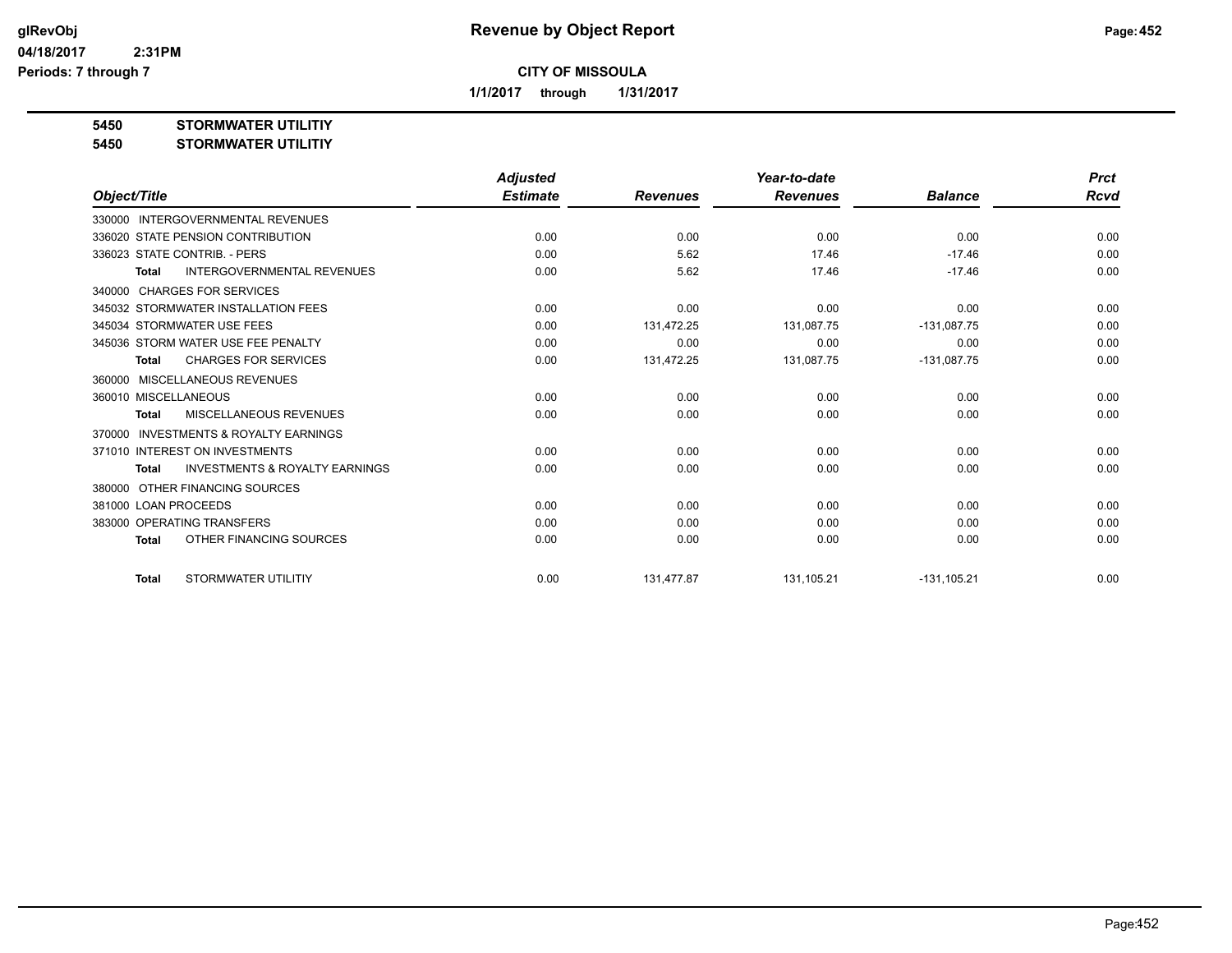**1/1/2017 through 1/31/2017**

#### **5450 STORMWATER UTILITIY**

|                                                           | <b>Adjusted</b> |                 | Year-to-date    |                | <b>Prct</b> |
|-----------------------------------------------------------|-----------------|-----------------|-----------------|----------------|-------------|
| Object/Title                                              | <b>Estimate</b> | <b>Revenues</b> | <b>Revenues</b> | <b>Balance</b> | <b>Rcvd</b> |
| 330000 INTERGOVERNMENTAL REVENUES                         |                 |                 |                 |                |             |
| 336020 STATE PENSION CONTRIBUTION                         | 0.00            | 0.00            | 0.00            | 0.00           | 0.00        |
| 336023 STATE CONTRIB. - PERS                              | 0.00            | 5.62            | 17.46           | $-17.46$       | 0.00        |
| <b>INTERGOVERNMENTAL REVENUES</b><br><b>Total</b>         | 0.00            | 5.62            | 17.46           | $-17.46$       | 0.00        |
| 340000 CHARGES FOR SERVICES                               |                 |                 |                 |                |             |
| 345032 STORMWATER INSTALLATION FEES                       | 0.00            | 0.00            | 0.00            | 0.00           | 0.00        |
| 345034 STORMWATER USE FEES                                | 0.00            | 131,472.25      | 131,087.75      | $-131,087.75$  | 0.00        |
| 345036 STORM WATER USE FEE PENALTY                        | 0.00            | 0.00            | 0.00            | 0.00           | 0.00        |
| <b>CHARGES FOR SERVICES</b><br><b>Total</b>               | 0.00            | 131,472.25      | 131,087.75      | $-131,087.75$  | 0.00        |
| 360000 MISCELLANEOUS REVENUES                             |                 |                 |                 |                |             |
| 360010 MISCELLANEOUS                                      | 0.00            | 0.00            | 0.00            | 0.00           | 0.00        |
| MISCELLANEOUS REVENUES<br>Total                           | 0.00            | 0.00            | 0.00            | 0.00           | 0.00        |
| 370000 INVESTMENTS & ROYALTY EARNINGS                     |                 |                 |                 |                |             |
| 371010 INTEREST ON INVESTMENTS                            | 0.00            | 0.00            | 0.00            | 0.00           | 0.00        |
| <b>INVESTMENTS &amp; ROYALTY EARNINGS</b><br><b>Total</b> | 0.00            | 0.00            | 0.00            | 0.00           | 0.00        |
| 380000 OTHER FINANCING SOURCES                            |                 |                 |                 |                |             |
| 381000 LOAN PROCEEDS                                      | 0.00            | 0.00            | 0.00            | 0.00           | 0.00        |
| 383000 OPERATING TRANSFERS                                | 0.00            | 0.00            | 0.00            | 0.00           | 0.00        |
| OTHER FINANCING SOURCES<br><b>Total</b>                   | 0.00            | 0.00            | 0.00            | 0.00           | 0.00        |
| STORMWATER UTILITIY<br><b>Total</b>                       | 0.00            | 131,477.87      | 131,105.21      | $-131, 105.21$ | 0.00        |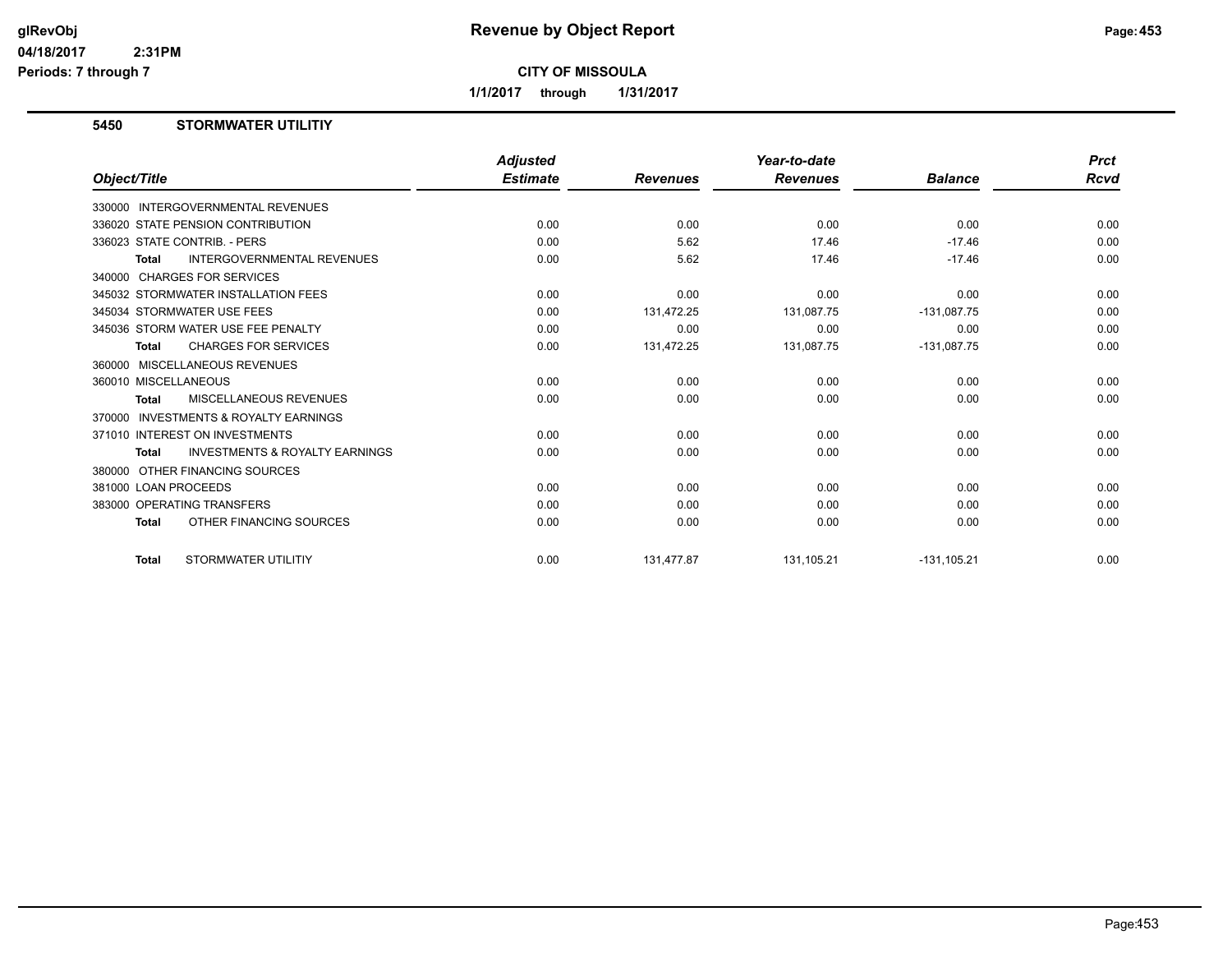**1/1/2017 through 1/31/2017**

# **5711 AQUATICS**

**5711 AQUATICS**

|                                                           | <b>Adjusted</b> |                 | Year-to-date    |                | <b>Prct</b> |
|-----------------------------------------------------------|-----------------|-----------------|-----------------|----------------|-------------|
| Object/Title                                              | <b>Estimate</b> | <b>Revenues</b> | <b>Revenues</b> | <b>Balance</b> | <b>Rcvd</b> |
| 330000 INTERGOVERNMENTAL REVENUES                         |                 |                 |                 |                |             |
| 336020 STATE PENSION CONTRIBUTION                         | 0.00            | 0.00            | 0.00            | 0.00           | 0.00        |
| 336023 STATE CONTRIB. - PERS                              | 0.00            | 142.31          | 413.68          | $-413.68$      | 0.00        |
| <b>INTERGOVERNMENTAL REVENUES</b><br><b>Total</b>         | 0.00            | 142.31          | 413.68          | $-413.68$      | 0.00        |
| 340000 CHARGES FOR SERVICES                               |                 |                 |                 |                |             |
| 340051 GRILL VAN CONCESSIONS                              | 38,000.00       | 0.00            | 24.910.80       | 13,089.20      | 65.55       |
| 346030 SWIMMING POOL FEES                                 | 603,825.00      | 915.13          | 354,785.23      | 249,039.77     | 58.76       |
| 346060 CURRENTS SWIMMING FACILITY                         | 442,900.00      | 46,475.12       | 232,933.83      | 209,966.17     | 52.59       |
| 346061 CURRENTS ENTERPRISE                                | 0.00            | 0.00            | 0.00            | 0.00           | 0.00        |
| 346062 SPLASH ENTERPRISE                                  | 0.00            | 0.00            | 0.00            | 0.00           | 0.00        |
| <b>CHARGES FOR SERVICES</b><br><b>Total</b>               | 1,084,725.00    | 47,390.25       | 612,629.86      | 472,095.14     | 56.48       |
| 360000 MISCELLANEOUS REVENUES                             |                 |                 |                 |                |             |
| 360010 MISCELLANEOUS                                      | 0.00            | 0.00            | 0.00            | 0.00           | 0.00        |
| 365000 DONATIONS                                          | 0.00            | 0.00            | 0.00            | 0.00           | 0.00        |
| 365019 AQUATICS DONATIONS & GRANTS                        | 0.00            | 0.00            | 1,250.00        | $-1,250.00$    | 0.00        |
| <b>MISCELLANEOUS REVENUES</b><br><b>Total</b>             | 0.00            | 0.00            | 1,250.00        | $-1,250.00$    | 0.00        |
| 370000 INVESTMENTS & ROYALTY EARNINGS                     |                 |                 |                 |                |             |
| 371010 INTEREST ON INVESTMENTS                            | 0.00            | 0.00            | 0.00            | 0.00           | 0.00        |
| <b>INVESTMENTS &amp; ROYALTY EARNINGS</b><br><b>Total</b> | 0.00            | 0.00            | 0.00            | 0.00           | 0.00        |
| 380000 OTHER FINANCING SOURCES                            |                 |                 |                 |                |             |
| 383029 TRANS FR GENERAL                                   | 203,000.00      | 0.00            | 203,000.00      | 0.00           | 100.00      |
| 383043 TRANSFERS FROM IMPACT FEES                         | 0.00            | 0.00            | 0.00            | 0.00           | 0.00        |
| 383400 CAPITAL CONTRIBUTION                               | 0.00            | 0.00            | 0.00            | 0.00           | 0.00        |
| OTHER FINANCING SOURCES<br><b>Total</b>                   | 203,000.00      | 0.00            | 203,000.00      | 0.00           | 100.00      |
| <b>AQUATICS</b><br><b>Total</b>                           | 1.287.725.00    | 47,532.56       | 817,293.54      | 470,431.46     | 63.47       |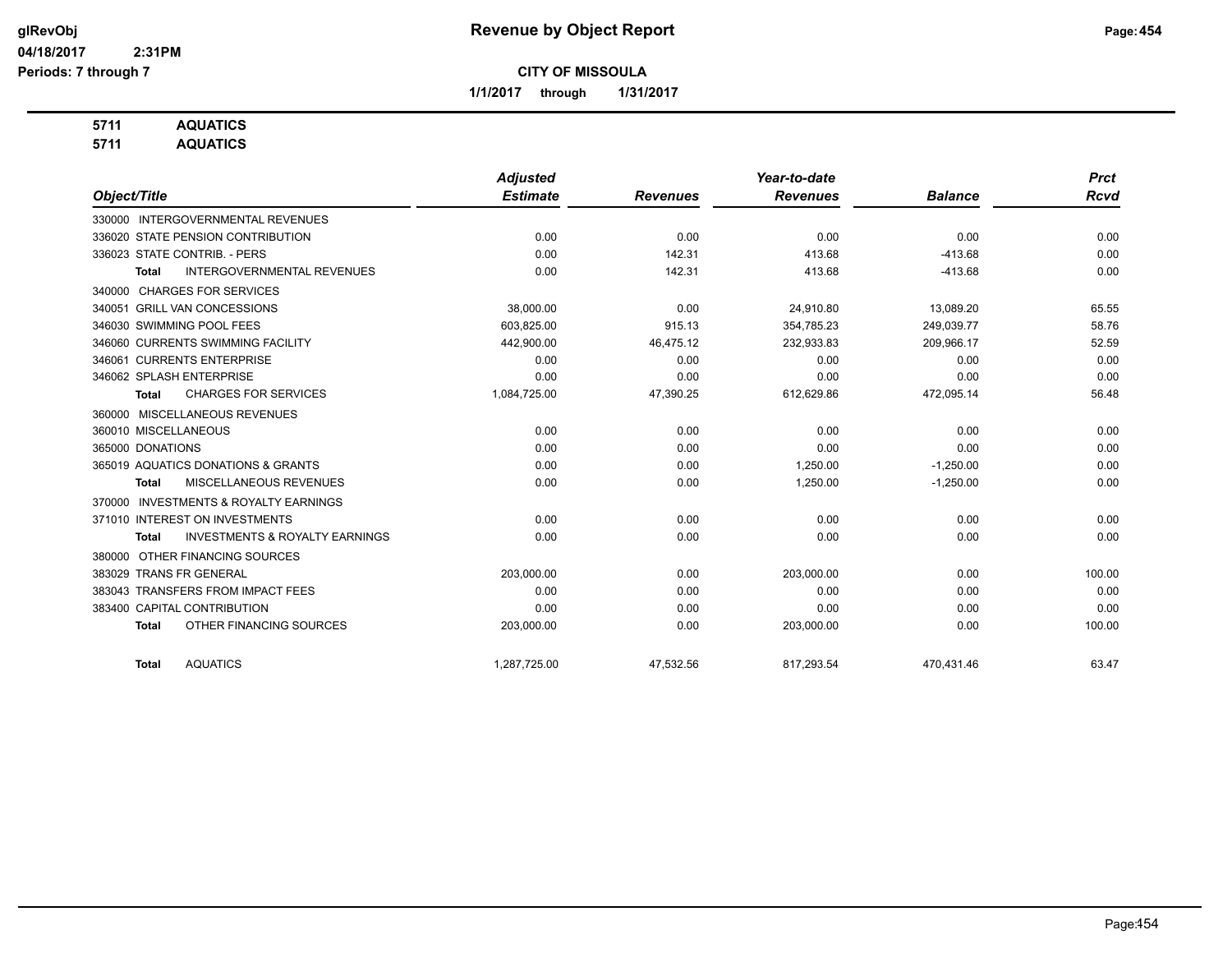**1/1/2017 through 1/31/2017**

#### **5711 AQUATICS**

|                                                           | <b>Adjusted</b> |                 | Year-to-date    |                | <b>Prct</b> |
|-----------------------------------------------------------|-----------------|-----------------|-----------------|----------------|-------------|
| Object/Title                                              | <b>Estimate</b> | <b>Revenues</b> | <b>Revenues</b> | <b>Balance</b> | <b>Rcvd</b> |
| 330000 INTERGOVERNMENTAL REVENUES                         |                 |                 |                 |                |             |
| 336020 STATE PENSION CONTRIBUTION                         | 0.00            | 0.00            | 0.00            | 0.00           | 0.00        |
| 336023 STATE CONTRIB. - PERS                              | 0.00            | 142.31          | 413.68          | $-413.68$      | 0.00        |
| <b>INTERGOVERNMENTAL REVENUES</b><br><b>Total</b>         | 0.00            | 142.31          | 413.68          | $-413.68$      | 0.00        |
| 340000 CHARGES FOR SERVICES                               |                 |                 |                 |                |             |
| 340051 GRILL VAN CONCESSIONS                              | 38.000.00       | 0.00            | 24.910.80       | 13.089.20      | 65.55       |
| 346030 SWIMMING POOL FEES                                 | 603,825.00      | 915.13          | 354,785.23      | 249,039.77     | 58.76       |
| 346060 CURRENTS SWIMMING FACILITY                         | 442.900.00      | 46,475.12       | 232,933.83      | 209,966.17     | 52.59       |
| 346061 CURRENTS ENTERPRISE                                | 0.00            | 0.00            | 0.00            | 0.00           | 0.00        |
| 346062 SPLASH ENTERPRISE                                  | 0.00            | 0.00            | 0.00            | 0.00           | 0.00        |
| <b>CHARGES FOR SERVICES</b><br><b>Total</b>               | 1,084,725.00    | 47,390.25       | 612,629.86      | 472,095.14     | 56.48       |
| 360000 MISCELLANEOUS REVENUES                             |                 |                 |                 |                |             |
| 360010 MISCELLANEOUS                                      | 0.00            | 0.00            | 0.00            | 0.00           | 0.00        |
| 365000 DONATIONS                                          | 0.00            | 0.00            | 0.00            | 0.00           | 0.00        |
| 365019 AQUATICS DONATIONS & GRANTS                        | 0.00            | 0.00            | 1,250.00        | $-1,250.00$    | 0.00        |
| MISCELLANEOUS REVENUES<br>Total                           | 0.00            | 0.00            | 1,250.00        | $-1,250.00$    | 0.00        |
| <b>INVESTMENTS &amp; ROYALTY EARNINGS</b><br>370000       |                 |                 |                 |                |             |
| 371010 INTEREST ON INVESTMENTS                            | 0.00            | 0.00            | 0.00            | 0.00           | 0.00        |
| <b>INVESTMENTS &amp; ROYALTY EARNINGS</b><br><b>Total</b> | 0.00            | 0.00            | 0.00            | 0.00           | 0.00        |
| OTHER FINANCING SOURCES<br>380000                         |                 |                 |                 |                |             |
| 383029 TRANS FR GENERAL                                   | 203,000.00      | 0.00            | 203,000.00      | 0.00           | 100.00      |
| 383043 TRANSFERS FROM IMPACT FEES                         | 0.00            | 0.00            | 0.00            | 0.00           | 0.00        |
| 383400 CAPITAL CONTRIBUTION                               | 0.00            | 0.00            | 0.00            | 0.00           | 0.00        |
| OTHER FINANCING SOURCES<br><b>Total</b>                   | 203,000.00      | 0.00            | 203,000.00      | 0.00           | 100.00      |
| <b>AQUATICS</b><br><b>Total</b>                           | 1,287,725.00    | 47,532.56       | 817,293.54      | 470,431.46     | 63.47       |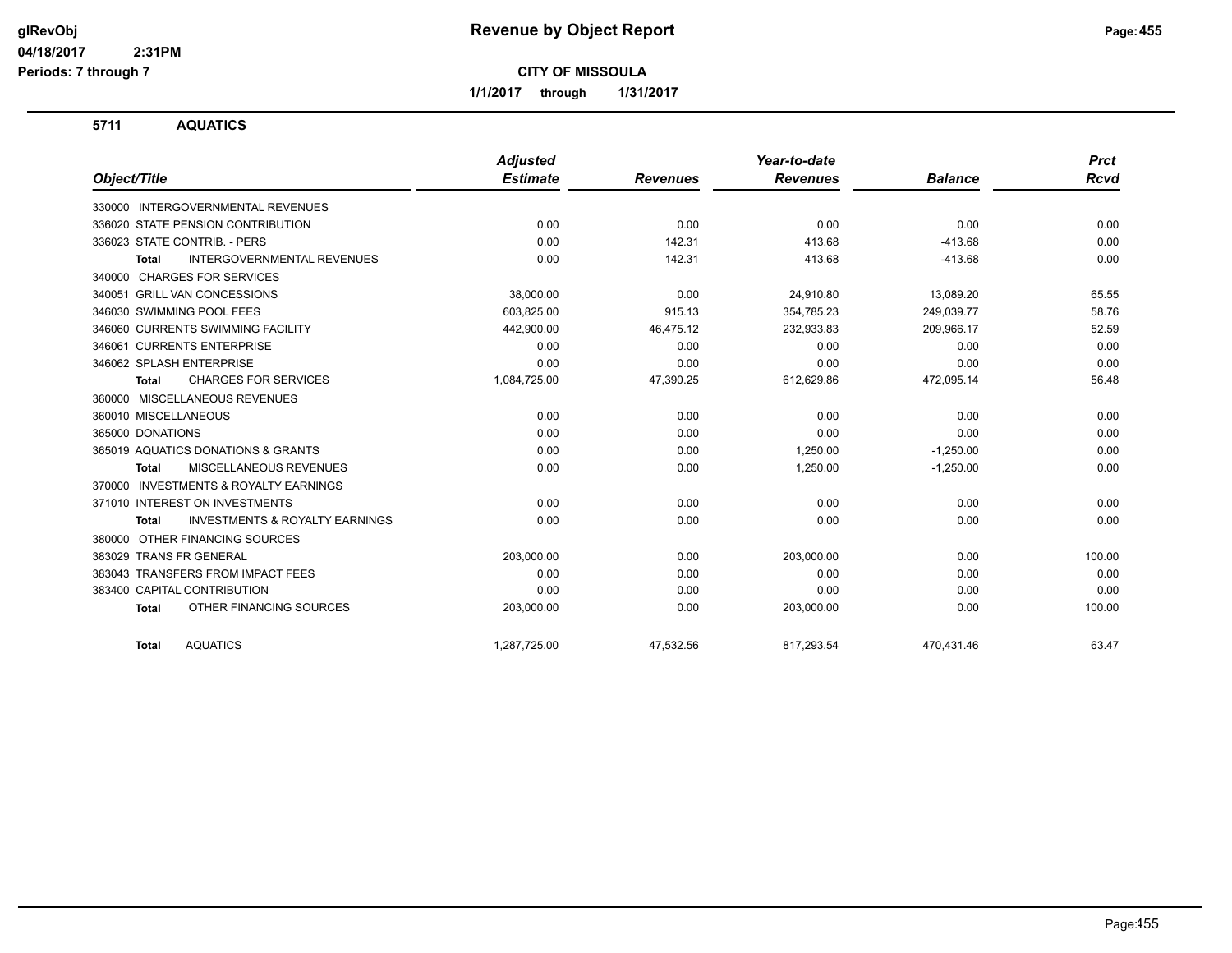*Prct Rcvd*

**CITY OF MISSOULA**

**1/1/2017 through 1/31/2017**

**6050 EMPLOYEE BENEFIT PLAN FUND**

| <b>EMPLOYEE BENEFIT PLAN FUND</b><br>6050                 |                 |                 |                 |                |             |
|-----------------------------------------------------------|-----------------|-----------------|-----------------|----------------|-------------|
|                                                           | <b>Adjusted</b> |                 | Year-to-date    |                | <b>Prct</b> |
| Object/Title                                              | <b>Estimate</b> | <b>Revenues</b> | <b>Revenues</b> | <b>Balance</b> | Rcva        |
| 330000 INTERGOVERNMENTAL REVENUES                         |                 |                 |                 |                |             |
| 334112 WELLNESS GRANT                                     | 0.00            | 0.00            | 0.00            | 0.00           | 0.00        |
| INTERGOVERNMENTAL REVENUES<br><b>Total</b>                | 0.00            | 0.00            | 0.00            | 0.00           | 0.00        |
| 360000 MISCELLANEOUS REVENUES                             |                 |                 |                 |                |             |
| 360010 MISCELLANEOUS                                      | 0.00            | 0.00            | 0.00            | 0.00           | 0.00        |
| MISCELLANEOUS REVENUES<br><b>Total</b>                    | 0.00            | 0.00            | 0.00            | 0.00           | 0.00        |
| 370000 INVESTMENTS & ROYALTY EARNINGS                     |                 |                 |                 |                |             |
| 371010 INTEREST ON INVESTMENTS                            | 0.00            | 0.00            | 0.00            | 0.00           | 0.00        |
| <b>INVESTMENTS &amp; ROYALTY EARNINGS</b><br><b>Total</b> | 0.00            | 0.00            | 0.00            | 0.00           | 0.00        |
| 380000 OTHER FINANCING SOURCES                            |                 |                 |                 |                |             |
| 383028 TRANS FROM GF FOR HEALTH RESERVE                   | 0.00            | 0.00            | 147,333.36      | $-147.333.36$  | 0.00        |
| 383029 TRANS FR GENERAL                                   | 442,000.00      | 6,093.96        | 268,493.28      | 173,506.72     | 60.75       |
| OTHER FINANCING SOURCES<br><b>Total</b>                   | 442.000.00      | 6.093.96        | 415,826.64      | 26.173.36      | 94.08       |
| 390000 INTERNAL SERVICES                                  |                 |                 |                 |                |             |
| 396001 INSURANCE REIMBURSEMENTS                           | 0.00            | 0.00            | 0.00            | 0.00           | 0.00        |
| 396002 CITY CONTRIBUTIONS                                 | 3,210,660.00    | 260.991.59      | 1,985,243.14    | 1,225,416.86   | 61.83       |
| 396003 EMPLOYEE DEDUCTION CONTRIBUTIONS                   | 734,400.00      | 65,946.79       | 770,635.95      | $-36,235.95$   | 104.93      |
| 396004 RETIREE CONTRIBUTIONS                              | 436.800.00      | 32,439.11       | 211.032.48      | 225.767.52     | 48.31       |
| 396005 FIRE + POLICE ADDTL HEALTH CONTRIB                 | 1,340,640.00    | 134,082.00      | 1,068,408.00    | 272,232.00     | 79.69       |
| 396006 RX REBATES                                         | 0.00            | 0.00            | 6.776.08        | $-6,776.08$    | 0.00        |
| 396007 OTHER PARTICIPANT HEALTH PREM CONTRIB              | 0.00            | 0.00            | 912.45          | $-912.45$      | 0.00        |
| 396008 COBRA CONTRIBUTIONS                                | 0.00            | 0.00            | 0.00            | 0.00           | 0.00        |
| 396009 WELLNESS PROGRAM CONTRIBUTIONS                     | 0.00            | 0.00            | 0.00            | 0.00           | 0.00        |
| 396010 EMPLOYEE SUPPLI LIFE INSURANCE CONTRI              | 0.00            | 2,582.78        | 17.098.92       | $-17,098.92$   | 0.00        |
| 396011 EMPLOYEE VISION INSURANCE CONTRIBUTIONS            | 0.00            | 144.62          | 938.85          | $-938.85$      | 0.00        |
| <b>INTERNAL SERVICES</b><br><b>Total</b>                  | 5.722.500.00    | 496.186.89      | 4.061.045.87    | 1.661.454.13   | 70.97       |

**Total** EMPLOYEE BENEFIT PLAN FUND 6,164,500.00 502,280.85 4,476,872.51 1,687,627.49 72.62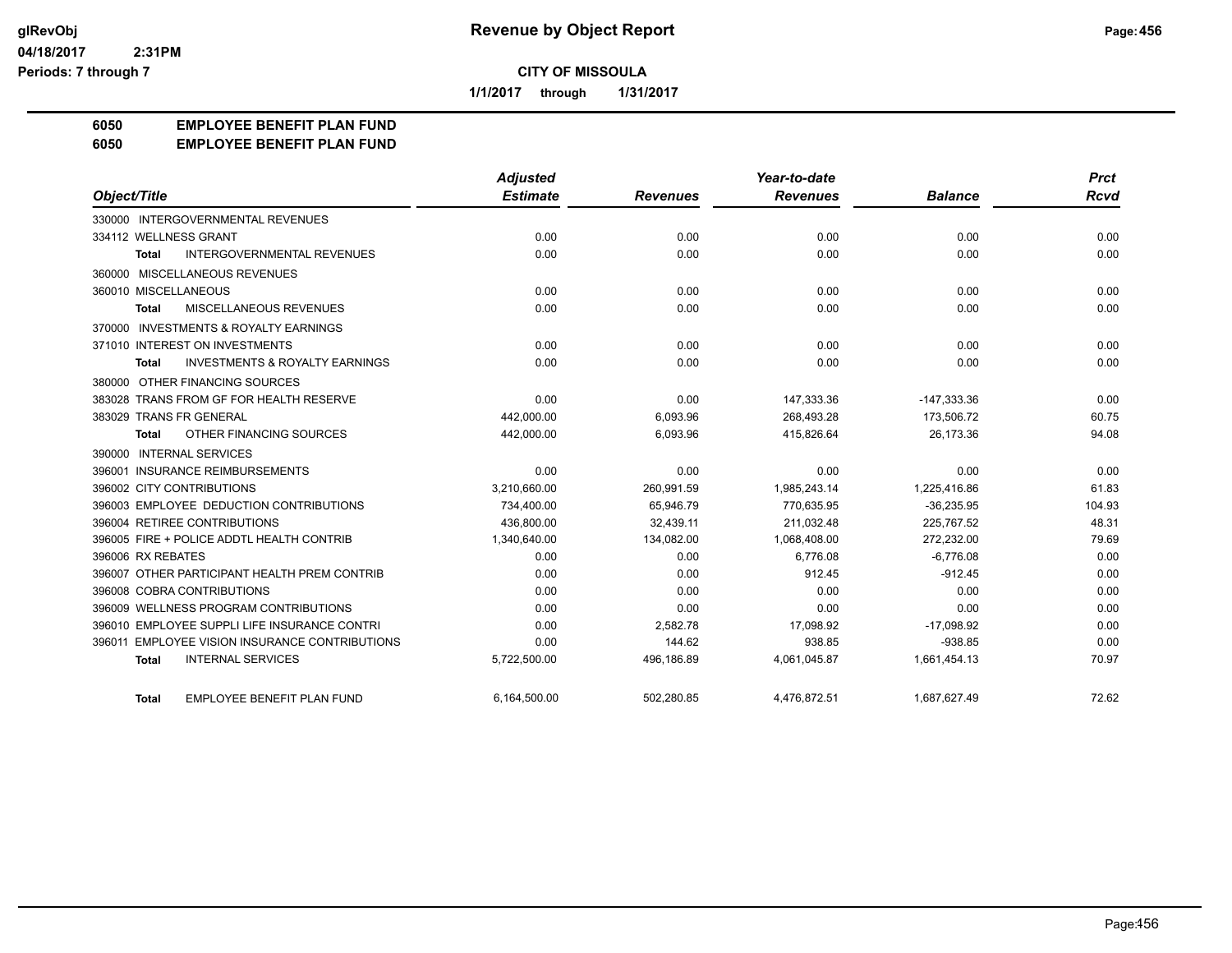**1/1/2017 through 1/31/2017**

#### **6050 EMPLOYEE BENEFIT PLAN FUND**

|                                                    | <b>Adjusted</b> |                 | Year-to-date    |                | <b>Prct</b> |
|----------------------------------------------------|-----------------|-----------------|-----------------|----------------|-------------|
| Object/Title                                       | <b>Estimate</b> | <b>Revenues</b> | <b>Revenues</b> | <b>Balance</b> | <b>Rcvd</b> |
| 330000 INTERGOVERNMENTAL REVENUES                  |                 |                 |                 |                |             |
| 334112 WELLNESS GRANT                              | 0.00            | 0.00            | 0.00            | 0.00           | 0.00        |
| <b>INTERGOVERNMENTAL REVENUES</b><br><b>Total</b>  | 0.00            | 0.00            | 0.00            | 0.00           | 0.00        |
| 360000 MISCELLANEOUS REVENUES                      |                 |                 |                 |                |             |
| 360010 MISCELLANEOUS                               | 0.00            | 0.00            | 0.00            | 0.00           | 0.00        |
| MISCELLANEOUS REVENUES<br><b>Total</b>             | 0.00            | 0.00            | 0.00            | 0.00           | 0.00        |
| 370000 INVESTMENTS & ROYALTY EARNINGS              |                 |                 |                 |                |             |
| 371010 INTEREST ON INVESTMENTS                     | 0.00            | 0.00            | 0.00            | 0.00           | 0.00        |
| <b>INVESTMENTS &amp; ROYALTY EARNINGS</b><br>Total | 0.00            | 0.00            | 0.00            | 0.00           | 0.00        |
| 380000 OTHER FINANCING SOURCES                     |                 |                 |                 |                |             |
| 383028 TRANS FROM GF FOR HEALTH RESERVE            | 0.00            | 0.00            | 147,333.36      | $-147,333.36$  | 0.00        |
| 383029 TRANS FR GENERAL                            | 442.000.00      | 6,093.96        | 268,493.28      | 173,506.72     | 60.75       |
| OTHER FINANCING SOURCES<br>Total                   | 442,000.00      | 6,093.96        | 415,826.64      | 26,173.36      | 94.08       |
| 390000 INTERNAL SERVICES                           |                 |                 |                 |                |             |
| 396001 INSURANCE REIMBURSEMENTS                    | 0.00            | 0.00            | 0.00            | 0.00           | 0.00        |
| 396002 CITY CONTRIBUTIONS                          | 3,210,660.00    | 260,991.59      | 1,985,243.14    | 1,225,416.86   | 61.83       |
| 396003 EMPLOYEE DEDUCTION CONTRIBUTIONS            | 734,400.00      | 65,946.79       | 770,635.95      | $-36,235.95$   | 104.93      |
| 396004 RETIREE CONTRIBUTIONS                       | 436,800.00      | 32,439.11       | 211,032.48      | 225,767.52     | 48.31       |
| 396005 FIRE + POLICE ADDTL HEALTH CONTRIB          | 1,340,640.00    | 134,082.00      | 1,068,408.00    | 272,232.00     | 79.69       |
| 396006 RX REBATES                                  | 0.00            | 0.00            | 6.776.08        | $-6.776.08$    | 0.00        |
| 396007 OTHER PARTICIPANT HEALTH PREM CONTRIB       | 0.00            | 0.00            | 912.45          | $-912.45$      | 0.00        |
| 396008 COBRA CONTRIBUTIONS                         | 0.00            | 0.00            | 0.00            | 0.00           | 0.00        |
| 396009 WELLNESS PROGRAM CONTRIBUTIONS              | 0.00            | 0.00            | 0.00            | 0.00           | 0.00        |
| 396010 EMPLOYEE SUPPLI LIFE INSURANCE CONTRI       | 0.00            | 2,582.78        | 17,098.92       | $-17,098.92$   | 0.00        |
| 396011 EMPLOYEE VISION INSURANCE CONTRIBUTION      | 0.00            | 144.62          | 938.85          | $-938.85$      | 0.00        |
| <b>INTERNAL SERVICES</b><br><b>Total</b>           | 5,722,500.00    | 496,186.89      | 4,061,045.87    | 1,661,454.13   | 70.97       |
| <b>EMPLOYEE BENEFIT PLAN FUND</b><br>Total         | 6,164,500.00    | 502,280.85      | 4,476,872.51    | 1,687,627.49   | 72.62       |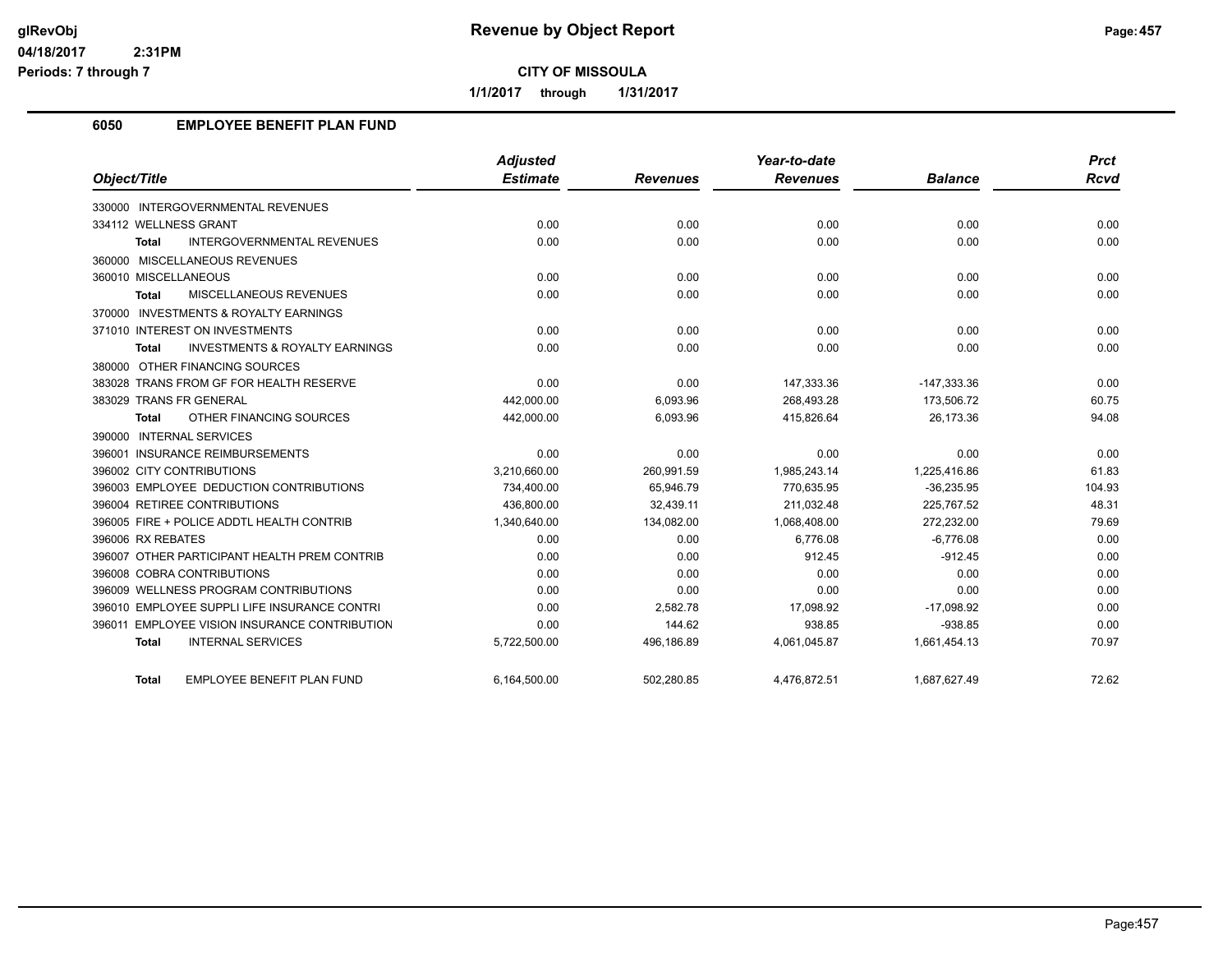**1/1/2017 through 1/31/2017**

**7370 PARKING COMMISSION FUND**

|                                                           | <b>Adjusted</b> |                 | Year-to-date    |                | <b>Prct</b> |
|-----------------------------------------------------------|-----------------|-----------------|-----------------|----------------|-------------|
| Object/Title                                              | <b>Estimate</b> | <b>Revenues</b> | <b>Revenues</b> | <b>Balance</b> | <b>Rcvd</b> |
| 330000 INTERGOVERNMENTAL REVENUES                         |                 |                 |                 |                |             |
| 336020 STATE PENSION CONTRIBUTION                         | 0.00            | 0.00            | 0.00            | 0.00           | 0.00        |
| 336023 STATE CONTRIB. - PERS                              | 0.00            | 0.00            | 215.37          | $-215.37$      | 0.00        |
| <b>INTERGOVERNMENTAL REVENUES</b><br>Total                | 0.00            | 0.00            | 215.37          | $-215.37$      | 0.00        |
| 340000 CHARGES FOR SERVICES                               |                 |                 |                 |                |             |
| 343009 TOW CHARGES                                        | 0.00            | 0.00            | 0.00            | 0.00           | 0.00        |
| 343015 PARKING                                            | 1,672,690.00    | 0.00            | 0.00            | 1,672,690.00   | 0.00        |
| 343016 METER MONEY                                        | 0.00            | 74,803.92       | 573,726.73      | $-573,726.73$  | 0.00        |
| 343017 PARKING LEASE REVENUE                              | 0.00            | 44,526.00       | 503,630.00      | $-503,630.00$  | 0.00        |
| 343018 SALE OF MATERIALS                                  | 0.00            | 9,631.15        | 63,825.22       | $-63,825.22$   | 0.00        |
| 343301 BOOT REMOVAL                                       | 0.00            | 1,325.00        | 6,640.00        | $-6,640.00$    | 0.00        |
| <b>CHARGES FOR SERVICES</b><br><b>Total</b>               | 1,672,690.00    | 130,286.07      | 1,147,821.95    | 524,868.05     | 68.62       |
| 350000 FINES & FORFEITURES                                |                 |                 |                 |                |             |
| 352000 TICKETS                                            | 0.00            | 0.00            | 0.00            | 0.00           | 0.00        |
| 352001 PARKING TICKET REVENUE                             | 270,000.00      | 18,855.50       | 127,341.00      | 142,659.00     | 47.16       |
| 352002 PARKING FINES                                      | 0.00            | 0.00            | 0.00            | 0.00           | 0.00        |
| <b>FINES &amp; FORFEITURES</b><br><b>Total</b>            | 270,000.00      | 18,855.50       | 127,341.00      | 142,659.00     | 47.16       |
| 360000 MISCELLANEOUS REVENUES                             |                 |                 |                 |                |             |
| 360010 MISCELLANEOUS                                      | 0.00            | 3,783.50        | 26,623.38       | $-26,623.38$   | 0.00        |
| 360018 MARKET ON FRONT UTILITY PAYMENTS                   | 0.00            | 0.00            | 787.27          | $-787.27$      | 0.00        |
| 360019 GARBAGE-MARKET ON FRONT                            | 0.00            | 0.00            | 275.33          | $-275.33$      | 0.00        |
| 362002 BAD CHECK CHARGES                                  | 0.00            | 0.00            | 75.00           | $-75.00$       | 0.00        |
| 362005 LEASE LATE PAYMENT PENALTY                         | 0.00            | 0.00            | 0.00            | 0.00           | 0.00        |
| 364040 INSURANCE AND DAMAGE RECOVERY                      | 0.00            | 0.00            | 0.00            | 0.00           | 0.00        |
| <b>MISCELLANEOUS REVENUES</b><br>Total                    | 0.00            | 3,783.50        | 27,760.98       | $-27,760.98$   | 0.00        |
| 370000 INVESTMENTS & ROYALTY EARNINGS                     |                 |                 |                 |                |             |
| 371010 INTEREST ON INVESTMENTS                            | 0.00            | 0.00            | 0.00            | 0.00           | 0.00        |
| 371020 GAIN/LOSS IN MARKET VALUE OF INVESTMENTS           | 0.00            | 0.00            | 0.00            | 0.00           | 0.00        |
| <b>INVESTMENTS &amp; ROYALTY EARNINGS</b><br><b>Total</b> | 0.00            | 0.00            | 0.00            | 0.00           | 0.00        |
| 380000 OTHER FINANCING SOURCES                            |                 |                 |                 |                |             |
| 381010 BOND PROCEEDS                                      | 0.00            | 0.00            | 0.00            | 0.00           | 0.00        |
| 381090 PROCEEDS FROM CAPITAL LEASE                        | 0.00            | 0.00            | 0.00            | 0.00           | 0.00        |
| 382010 SALE OF FIXED ASSETS                               | 0.00            | 0.00            | 0.00            | 0.00           | 0.00        |
| 383013 TRANS FR SID DEBT SERVICE                          | 0.00            | 0.00            | 0.00            | 0.00           | 0.00        |
| 383400 CAPITAL CONTRIBUTION                               | 0.00            | 0.00            | 0.00            | 0.00           | 0.00        |
| OTHER FINANCING SOURCES<br><b>Total</b>                   | 0.00            | 0.00            | 0.00            | 0.00           | 0.00        |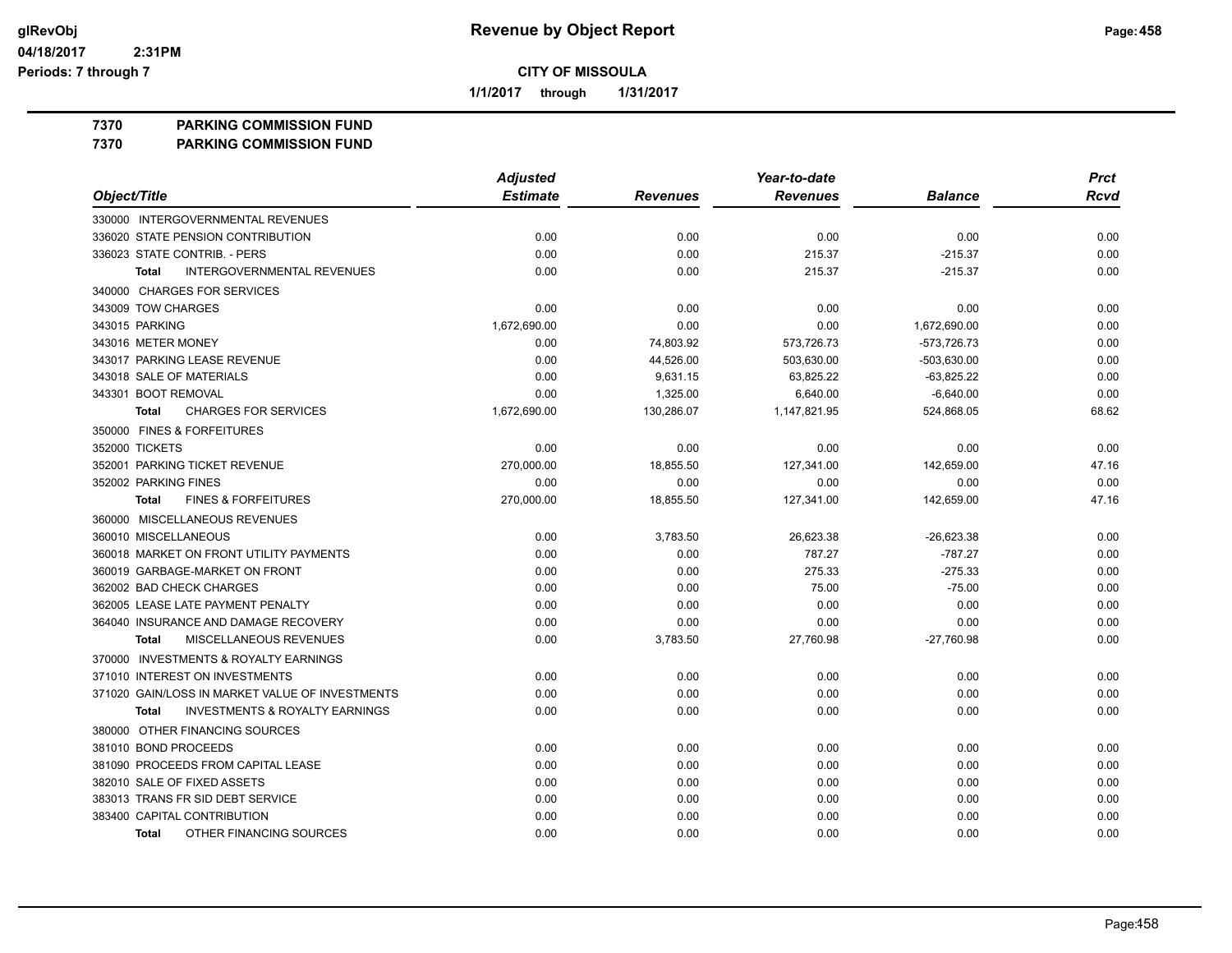| glRevObj<br>04/18/2017<br>2:31PM<br>Periods: 7 through 7 |       | <b>Revenue by Object Report</b>                             |              |            |              |            |       |
|----------------------------------------------------------|-------|-------------------------------------------------------------|--------------|------------|--------------|------------|-------|
|                                                          |       | <b>CITY OF MISSOULA</b><br>1/31/2017<br>1/1/2017<br>through |              |            |              |            |       |
| 7370                                                     | Total | <b>PARKING COMMISSION FUND</b><br>PARKING COMMISSION FUND   | 1,942,690.00 | 152,925.07 | 1,303,139.30 | 639,550.70 | 67.08 |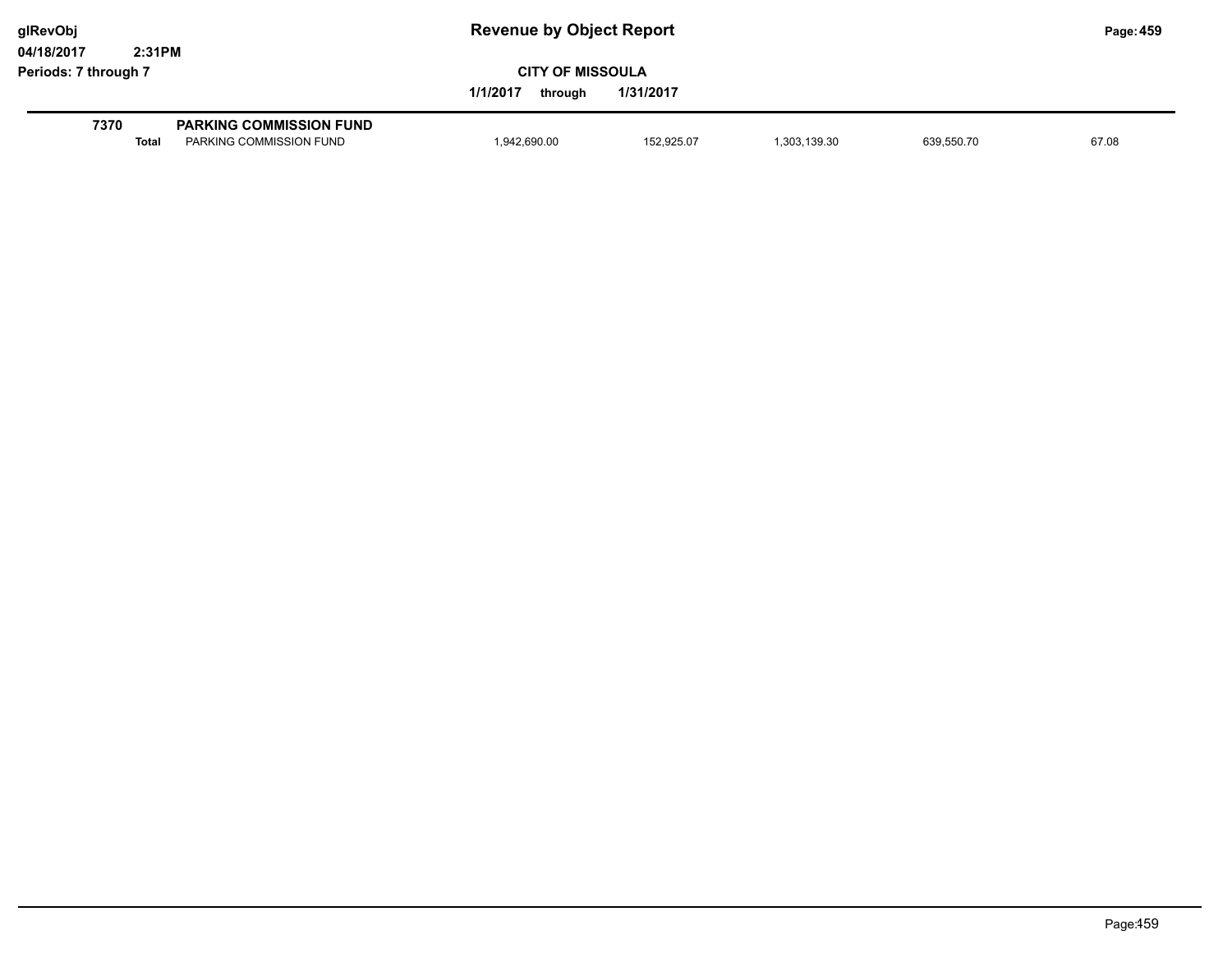**1/1/2017 through 1/31/2017**

#### **7370 PARKING COMMISSION FUND**

|                                                           | <b>Adjusted</b> |                 | Year-to-date    |                | <b>Prct</b> |
|-----------------------------------------------------------|-----------------|-----------------|-----------------|----------------|-------------|
| Object/Title                                              | <b>Estimate</b> | <b>Revenues</b> | <b>Revenues</b> | <b>Balance</b> | <b>Rcvd</b> |
| 330000 INTERGOVERNMENTAL REVENUES                         |                 |                 |                 |                |             |
| 336020 STATE PENSION CONTRIBUTION                         | 0.00            | 0.00            | 0.00            | 0.00           | 0.00        |
| 336023 STATE CONTRIB. - PERS                              | 0.00            | 0.00            | 215.37          | $-215.37$      | 0.00        |
| <b>INTERGOVERNMENTAL REVENUES</b><br><b>Total</b>         | 0.00            | 0.00            | 215.37          | $-215.37$      | 0.00        |
| 340000 CHARGES FOR SERVICES                               |                 |                 |                 |                |             |
| 343009 TOW CHARGES                                        | 0.00            | 0.00            | 0.00            | 0.00           | 0.00        |
| 343015 PARKING                                            | 1,672,690.00    | 0.00            | 0.00            | 1,672,690.00   | 0.00        |
| 343016 METER MONEY                                        | 0.00            | 74,803.92       | 573,726.73      | $-573,726.73$  | 0.00        |
| 343017 PARKING LEASE REVENUE                              | 0.00            | 44,526.00       | 503,630.00      | -503,630.00    | 0.00        |
| 343018 SALE OF MATERIALS                                  | 0.00            | 9,631.15        | 63,825.22       | $-63,825.22$   | 0.00        |
| 343301 BOOT REMOVAL                                       | 0.00            | 1,325.00        | 6,640.00        | $-6,640.00$    | 0.00        |
| <b>CHARGES FOR SERVICES</b><br><b>Total</b>               | 1,672,690.00    | 130,286.07      | 1,147,821.95    | 524,868.05     | 68.62       |
| 350000 FINES & FORFEITURES                                |                 |                 |                 |                |             |
| 352000 TICKETS                                            | 0.00            | 0.00            | 0.00            | 0.00           | 0.00        |
| 352001 PARKING TICKET REVENUE                             | 270,000.00      | 18,855.50       | 127,341.00      | 142,659.00     | 47.16       |
| 352002 PARKING FINES                                      | 0.00            | 0.00            | 0.00            | 0.00           | 0.00        |
| <b>FINES &amp; FORFEITURES</b><br><b>Total</b>            | 270,000.00      | 18,855.50       | 127,341.00      | 142,659.00     | 47.16       |
| 360000 MISCELLANEOUS REVENUES                             |                 |                 |                 |                |             |
| 360010 MISCELLANEOUS                                      | 0.00            | 3,783.50        | 26,623.38       | $-26,623.38$   | 0.00        |
| 360018 MARKET ON FRONT UTILITY PAYMENTS                   | 0.00            | 0.00            | 787.27          | $-787.27$      | 0.00        |
| 360019 GARBAGE-MARKET ON FRONT                            | 0.00            | 0.00            | 275.33          | $-275.33$      | 0.00        |
| 362002 BAD CHECK CHARGES                                  | 0.00            | 0.00            | 75.00           | $-75.00$       | 0.00        |
| 362005 LEASE LATE PAYMENT PENALTY                         | 0.00            | 0.00            | 0.00            | 0.00           | 0.00        |
| 364040 INSURANCE AND DAMAGE RECOVERY                      | 0.00            | 0.00            | 0.00            | 0.00           | 0.00        |
| MISCELLANEOUS REVENUES<br><b>Total</b>                    | 0.00            | 3,783.50        | 27,760.98       | $-27,760.98$   | 0.00        |
| 370000 INVESTMENTS & ROYALTY EARNINGS                     |                 |                 |                 |                |             |
| 371010 INTEREST ON INVESTMENTS                            | 0.00            | 0.00            | 0.00            | 0.00           | 0.00        |
| 371020 GAIN/LOSS IN MARKET VALUE OF INVESTMENT            | 0.00            | 0.00            | 0.00            | 0.00           | 0.00        |
| <b>INVESTMENTS &amp; ROYALTY EARNINGS</b><br><b>Total</b> | 0.00            | 0.00            | 0.00            | 0.00           | 0.00        |
| 380000 OTHER FINANCING SOURCES                            |                 |                 |                 |                |             |
| 381010 BOND PROCEEDS                                      | 0.00            | 0.00            | 0.00            | 0.00           | 0.00        |
| 381090 PROCEEDS FROM CAPITAL LEASE                        | 0.00            | 0.00            | 0.00            | 0.00           | 0.00        |
| 382010 SALE OF FIXED ASSETS                               | 0.00            | 0.00            | 0.00            | 0.00           | 0.00        |
| 383013 TRANS FR SID DEBT SERVICE                          | 0.00            | 0.00            | 0.00            | 0.00           | 0.00        |
| 383400 CAPITAL CONTRIBUTION                               | 0.00            | 0.00            | 0.00            | 0.00           | 0.00        |
| OTHER FINANCING SOURCES<br>Total                          | 0.00            | 0.00            | 0.00            | 0.00           | 0.00        |
| PARKING COMMISSION FUND<br><b>Total</b>                   | 1,942,690.00    | 152,925.07      | 1,303,139.30    | 639,550.70     | 67.08       |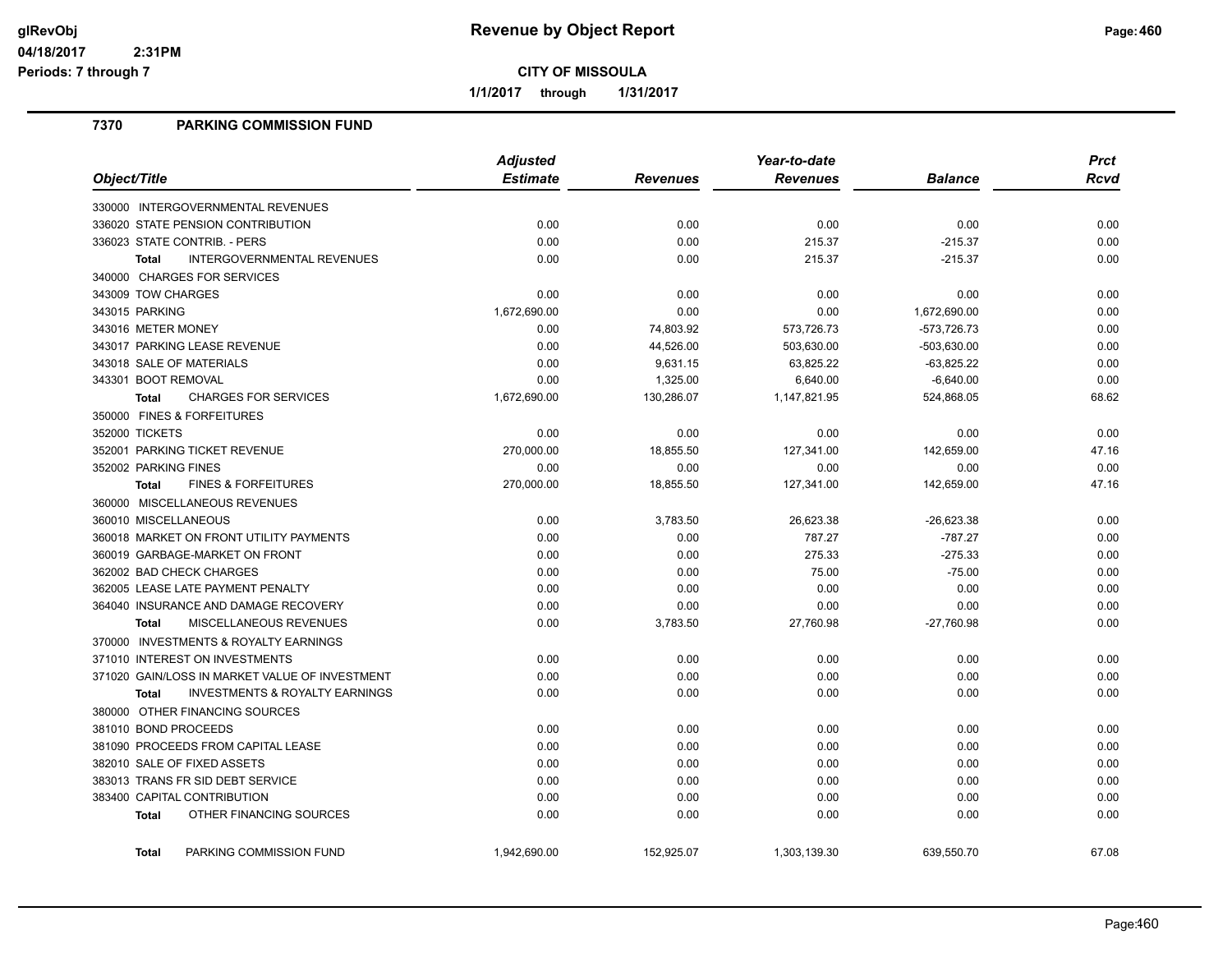**CITY OF MISSOULA 1/1/2017 through 1/31/2017**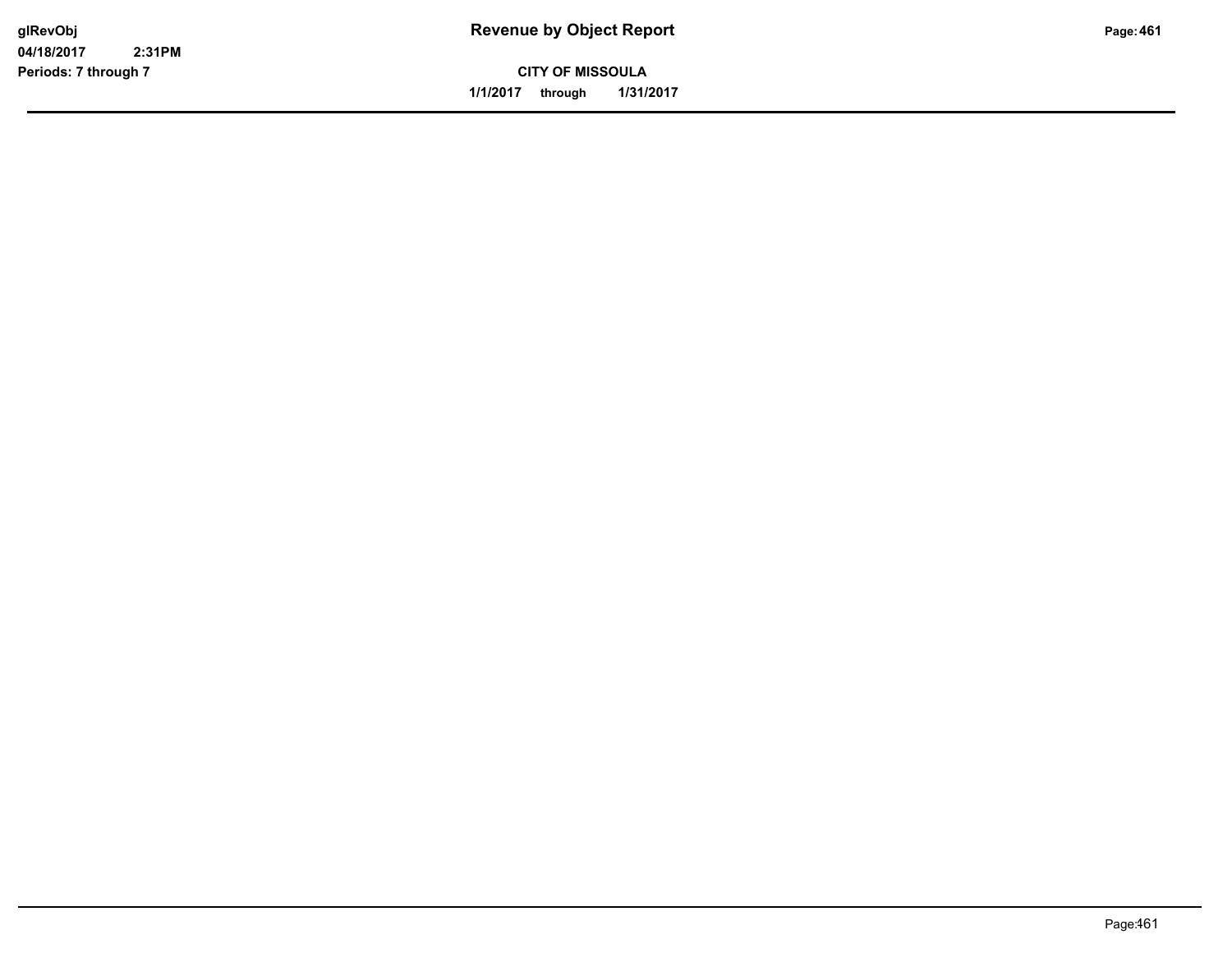**1/1/2017 through 1/31/2017**

## **7371 FRONT STREET PARKING BONDS**

**7371 FRONT STREET PARKING BONDS**

|                                                     | <b>Adjusted</b> |                 | Year-to-date    |                | <b>Prct</b> |
|-----------------------------------------------------|-----------------|-----------------|-----------------|----------------|-------------|
| Object/Title                                        | <b>Estimate</b> | <b>Revenues</b> | <b>Revenues</b> | <b>Balance</b> | <b>Rcvd</b> |
| 330000 INTERGOVERNMENTAL REVENUES                   |                 |                 |                 |                |             |
| 331990 IRS REIMB/DEBT SVS INTEREST                  | 0.00            | 0.00            | 0.00            | 0.00           | 0.00        |
| 338000 LOCAL SHARING OF TAX INCREMENT               | 0.00            | 0.00            | 0.00            | 0.00           | 0.00        |
| <b>INTERGOVERNMENTAL REVENUES</b><br>Total          | 0.00            | 0.00            | 0.00            | 0.00           | 0.00        |
| 360000 MISCELLANEOUS REVENUES                       |                 |                 |                 |                |             |
| 360010 MISCELLANEOUS                                | 0.00            | 0.00            | 0.00            | 0.00           | 0.00        |
| <b>MISCELLANEOUS REVENUES</b><br>Total              | 0.00            | 0.00            | 0.00            | 0.00           | 0.00        |
| <b>INVESTMENTS &amp; ROYALTY EARNINGS</b><br>370000 |                 |                 |                 |                |             |
| 371010 INTEREST ON INVESTMENTS                      | 0.00            | 0.00            | 0.00            | 0.00           | 0.00        |
| <b>INVESTMENTS &amp; ROYALTY EARNINGS</b><br>Total  | 0.00            | 0.00            | 0.00            | 0.00           | 0.00        |
| 380000 OTHER FINANCING SOURCES                      |                 |                 |                 |                |             |
| 381009 TRANSFERS IN                                 | 266,220.00      | 0.00            | 0.00            | 266,220.00     | 0.00        |
| 381010 BOND PROCEEDS                                | 0.00            | 0.00            | 0.00            | 0.00           | 0.00        |
| 383000 OPERATING TRANSFERS                          | 0.00            | 13,048.75       | 92,421.25       | $-92,421.25$   | 0.00        |
| OTHER FINANCING SOURCES<br>Total                    | 266,220.00      | 13,048.75       | 92,421.25       | 173,798.75     | 34.72       |
| <b>FRONT STREET PARKING BONDS</b><br>Total          | 266,220.00      | 13,048.75       | 92,421.25       | 173,798.75     | 34.72       |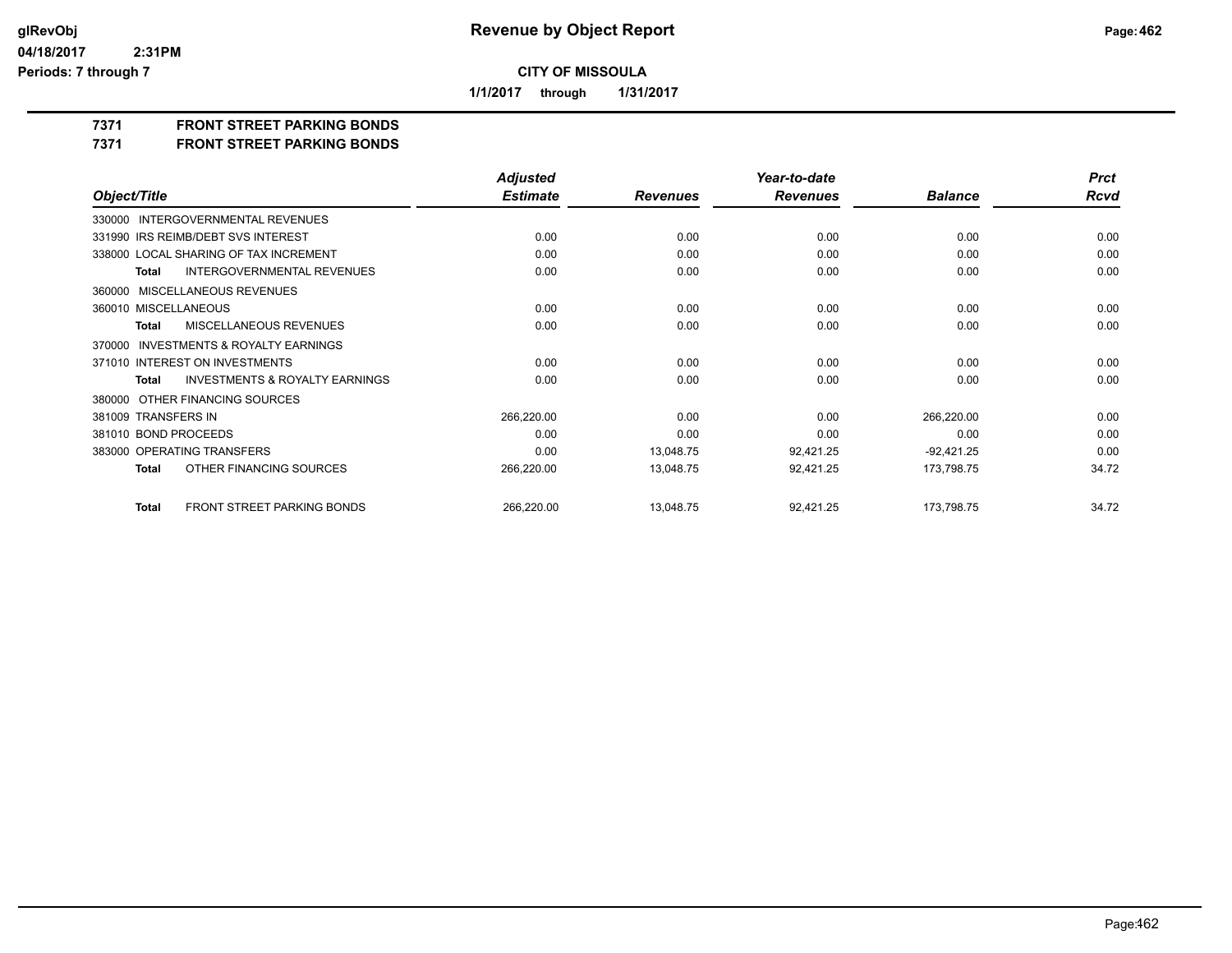**1/1/2017 through 1/31/2017**

#### **7371 FRONT STREET PARKING BONDS**

|                                                     | <b>Adjusted</b> |                 | Year-to-date    |                | <b>Prct</b> |
|-----------------------------------------------------|-----------------|-----------------|-----------------|----------------|-------------|
| Object/Title                                        | <b>Estimate</b> | <b>Revenues</b> | <b>Revenues</b> | <b>Balance</b> | Rcvd        |
| INTERGOVERNMENTAL REVENUES<br>330000                |                 |                 |                 |                |             |
| 331990 IRS REIMB/DEBT SVS INTEREST                  | 0.00            | 0.00            | 0.00            | 0.00           | 0.00        |
| 338000 LOCAL SHARING OF TAX INCREMENT               | 0.00            | 0.00            | 0.00            | 0.00           | 0.00        |
| <b>INTERGOVERNMENTAL REVENUES</b><br><b>Total</b>   | 0.00            | 0.00            | 0.00            | 0.00           | 0.00        |
| MISCELLANEOUS REVENUES<br>360000                    |                 |                 |                 |                |             |
| 360010 MISCELLANEOUS                                | 0.00            | 0.00            | 0.00            | 0.00           | 0.00        |
| MISCELLANEOUS REVENUES<br><b>Total</b>              | 0.00            | 0.00            | 0.00            | 0.00           | 0.00        |
| <b>INVESTMENTS &amp; ROYALTY EARNINGS</b><br>370000 |                 |                 |                 |                |             |
| 371010 INTEREST ON INVESTMENTS                      | 0.00            | 0.00            | 0.00            | 0.00           | 0.00        |
| INVESTMENTS & ROYALTY EARNINGS<br><b>Total</b>      | 0.00            | 0.00            | 0.00            | 0.00           | 0.00        |
| 380000 OTHER FINANCING SOURCES                      |                 |                 |                 |                |             |
| 381009 TRANSFERS IN                                 | 266,220.00      | 0.00            | 0.00            | 266,220.00     | 0.00        |
| 381010 BOND PROCEEDS                                | 0.00            | 0.00            | 0.00            | 0.00           | 0.00        |
| 383000 OPERATING TRANSFERS                          | 0.00            | 13,048.75       | 92,421.25       | $-92,421.25$   | 0.00        |
| OTHER FINANCING SOURCES<br><b>Total</b>             | 266,220.00      | 13,048.75       | 92,421.25       | 173,798.75     | 34.72       |
| <b>FRONT STREET PARKING BONDS</b><br><b>Total</b>   | 266,220.00      | 13,048.75       | 92,421.25       | 173,798.75     | 34.72       |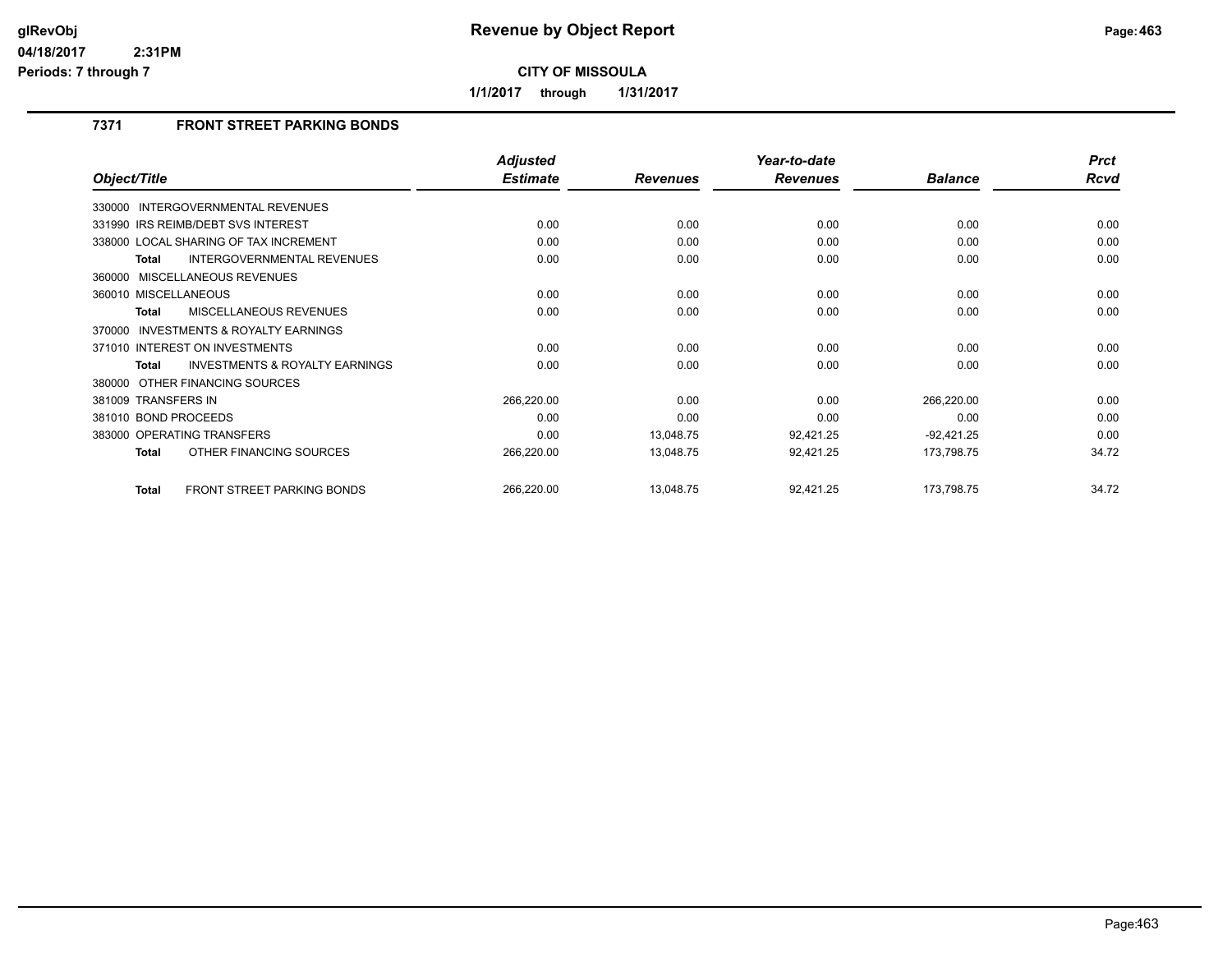**1/1/2017 through 1/31/2017**

#### **7372 SINKING FUND/FRONT ST PARKING BONDS 7372 SINKING FUND/FRONT ST PARKING BONDS**

|                      |                                           | <b>Adjusted</b> |                 | Year-to-date    |                | <b>Prct</b> |
|----------------------|-------------------------------------------|-----------------|-----------------|-----------------|----------------|-------------|
| Object/Title         |                                           | <b>Estimate</b> | <b>Revenues</b> | <b>Revenues</b> | <b>Balance</b> | <b>Rcvd</b> |
|                      | 330000 INTERGOVERNMENTAL REVENUES         |                 |                 |                 |                |             |
|                      | 338000 LOCAL SHARING OF TAX INCREMENT     | 0.00            | 0.00            | 0.00            | 0.00           | 0.00        |
| <b>Total</b>         | INTERGOVERNMENTAL REVENUES                | 0.00            | 0.00            | 0.00            | 0.00           | 0.00        |
| 370000               | <b>INVESTMENTS &amp; ROYALTY EARNINGS</b> |                 |                 |                 |                |             |
|                      | 371010 INTEREST ON INVESTMENTS            | 0.00            | 0.00            | 0.00            | 0.00           | 0.00        |
| Total                | <b>INVESTMENTS &amp; ROYALTY EARNINGS</b> | 0.00            | 0.00            | 0.00            | 0.00           | 0.00        |
| 380000               | OTHER FINANCING SOURCES                   |                 |                 |                 |                |             |
| 381009 TRANSFERS IN  |                                           | 250,000.00      | 0.00            | 0.00            | 250,000,00     | 0.00        |
| 381010 BOND PROCEEDS |                                           | 0.00            | 0.00            | 0.00            | 0.00           | 0.00        |
|                      | 383000 OPERATING TRANSFERS                | 0.00            | 12,750.00       | 89,500.00       | $-89,500.00$   | 0.00        |
| <b>Total</b>         | OTHER FINANCING SOURCES                   | 250,000.00      | 12,750.00       | 89,500.00       | 160,500.00     | 35.80       |
| <b>Total</b>         | SINKING FUND/FRONT ST PARKING BONDS       | 250.000.00      | 12.750.00       | 89,500.00       | 160.500.00     | 35.80       |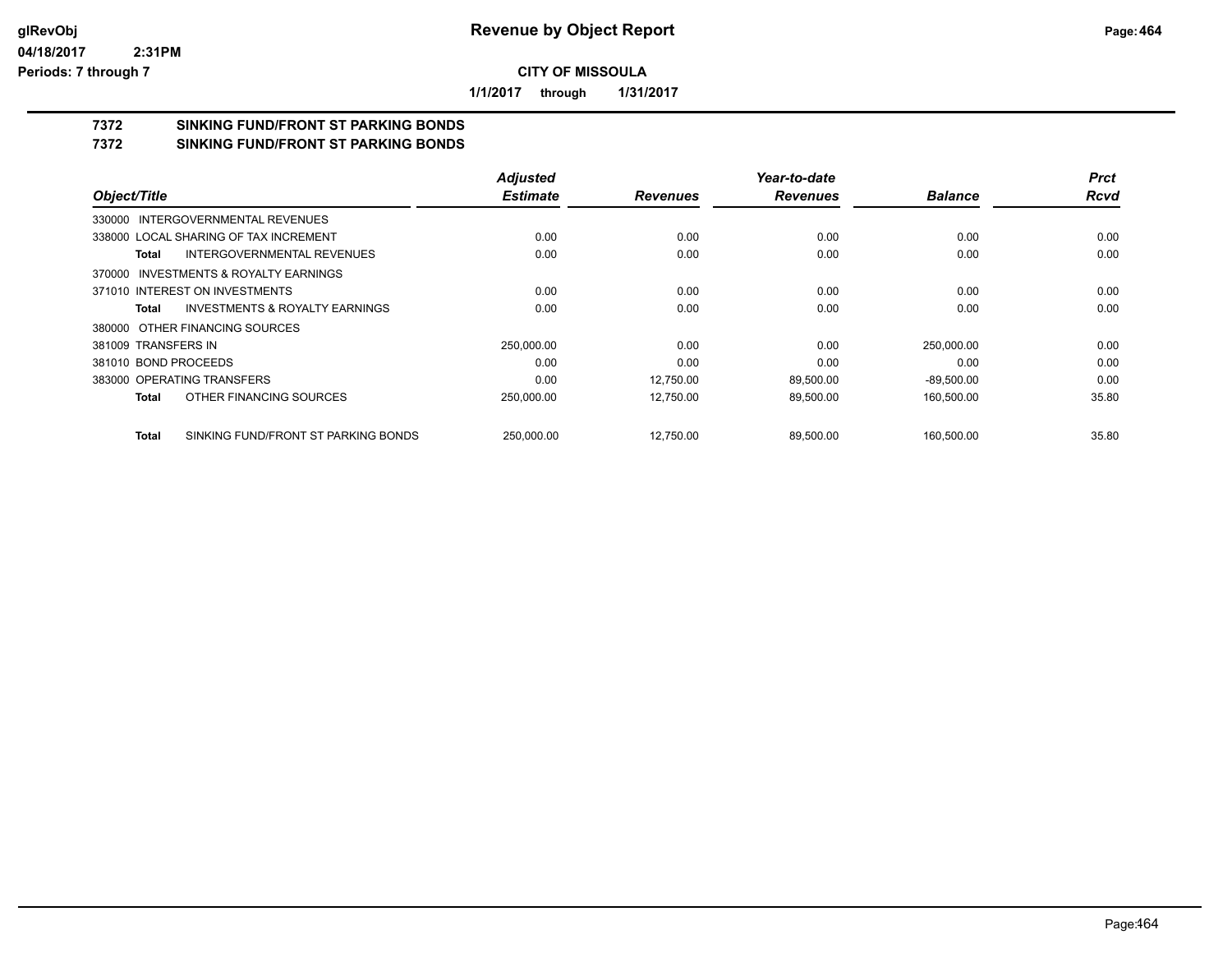**1/1/2017 through 1/31/2017**

#### **7372 SINKING FUND/FRONT ST PARKING BONDS**

|                                                     | <b>Adjusted</b> |                 | Year-to-date    |                | <b>Prct</b> |
|-----------------------------------------------------|-----------------|-----------------|-----------------|----------------|-------------|
| Object/Title                                        | <b>Estimate</b> | <b>Revenues</b> | <b>Revenues</b> | <b>Balance</b> | <b>Rcvd</b> |
| 330000 INTERGOVERNMENTAL REVENUES                   |                 |                 |                 |                |             |
| 338000 LOCAL SHARING OF TAX INCREMENT               | 0.00            | 0.00            | 0.00            | 0.00           | 0.00        |
| INTERGOVERNMENTAL REVENUES<br><b>Total</b>          | 0.00            | 0.00            | 0.00            | 0.00           | 0.00        |
| 370000 INVESTMENTS & ROYALTY EARNINGS               |                 |                 |                 |                |             |
| 371010 INTEREST ON INVESTMENTS                      | 0.00            | 0.00            | 0.00            | 0.00           | 0.00        |
| INVESTMENTS & ROYALTY EARNINGS<br>Total             | 0.00            | 0.00            | 0.00            | 0.00           | 0.00        |
| 380000 OTHER FINANCING SOURCES                      |                 |                 |                 |                |             |
| 381009 TRANSFERS IN                                 | 250,000.00      | 0.00            | 0.00            | 250,000.00     | 0.00        |
| 381010 BOND PROCEEDS                                | 0.00            | 0.00            | 0.00            | 0.00           | 0.00        |
| 383000 OPERATING TRANSFERS                          | 0.00            | 12.750.00       | 89,500.00       | $-89,500.00$   | 0.00        |
| OTHER FINANCING SOURCES<br><b>Total</b>             | 250,000.00      | 12,750.00       | 89,500.00       | 160,500.00     | 35.80       |
| SINKING FUND/FRONT ST PARKING BONDS<br><b>Total</b> | 250,000.00      | 12,750.00       | 89,500.00       | 160,500.00     | 35.80       |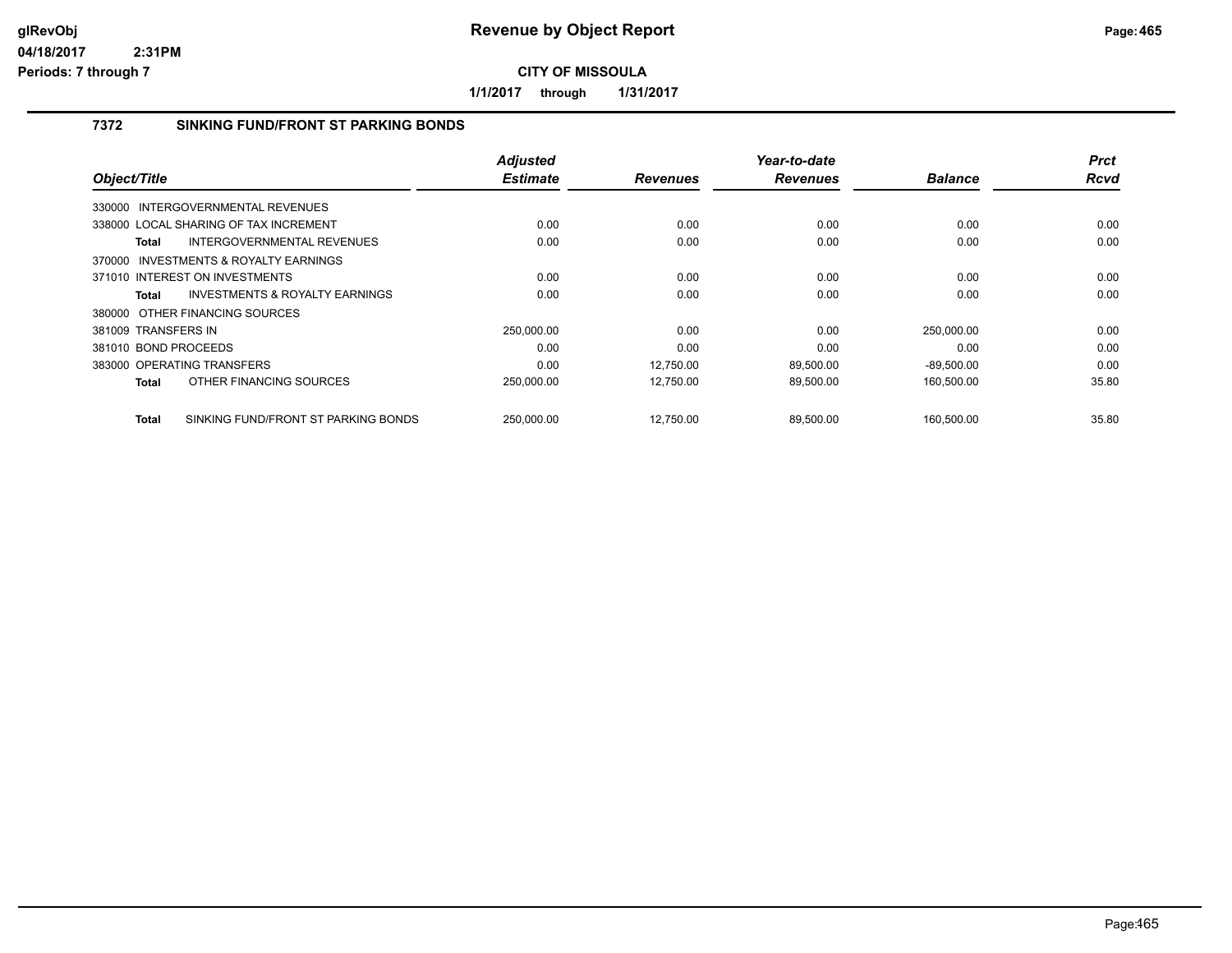**1/1/2017 through 1/31/2017**

## **7373 MPC SERIES 2010B CONSTRUCTION**

#### **7373 MPC SERIES 2010B CONSTRUCTION**

|                                                    | <b>Adjusted</b> |                 | Year-to-date    |                | <b>Prct</b> |
|----------------------------------------------------|-----------------|-----------------|-----------------|----------------|-------------|
| Object/Title                                       | <b>Estimate</b> | <b>Revenues</b> | <b>Revenues</b> | <b>Balance</b> | <b>Rcvd</b> |
| 310000 TAXES/ASSESSMENTS                           |                 |                 |                 |                |             |
| <b>PENALTIES &amp; INTEREST</b><br>312001          | 0.00            | 0.00            | 0.00            | 0.00           | 0.00        |
| TAXES/ASSESSMENTS<br><b>Total</b>                  | 0.00            | 0.00            | 0.00            | 0.00           | 0.00        |
| 360000 MISCELLANEOUS REVENUES                      |                 |                 |                 |                |             |
| 360010 MISCELLANEOUS                               | 0.00            | 0.00            | 0.00            | 0.00           | 0.00        |
| <b>MISCELLANEOUS REVENUES</b><br><b>Total</b>      | 0.00            | 0.00            | 0.00            | 0.00           | 0.00        |
| INVESTMENTS & ROYALTY EARNINGS<br>370000           |                 |                 |                 |                |             |
| 371010 INTEREST ON INVESTMENTS                     | 0.00            | 0.00            | 0.00            | 0.00           | 0.00        |
| <b>INVESTMENTS &amp; ROYALTY EARNINGS</b><br>Total | 0.00            | 0.00            | 0.00            | 0.00           | 0.00        |
| OTHER FINANCING SOURCES<br>380000                  |                 |                 |                 |                |             |
| 381010 BOND PROCEEDS                               | 0.00            | 0.00            | 0.00            | 0.00           | 0.00        |
| 383000 OPERATING TRANSFERS                         | 0.00            | 0.00            | 0.00            | 0.00           | 0.00        |
| 383042 TRANSFERS FROM OTHER FUNDS                  | 0.00            | 0.00            | 0.00            | 0.00           | 0.00        |
| 383400 CAPITAL CONTRIBUTION                        | 0.00            | 0.00            | 0.00            | 0.00           | 0.00        |
| OTHER FINANCING SOURCES<br><b>Total</b>            | 0.00            | 0.00            | 0.00            | 0.00           | 0.00        |
|                                                    |                 |                 |                 |                |             |
| MPC SERIES 2010B CONSTRUCTION<br><b>Total</b>      | 0.00            | 0.00            | 0.00            | 0.00           | 0.00        |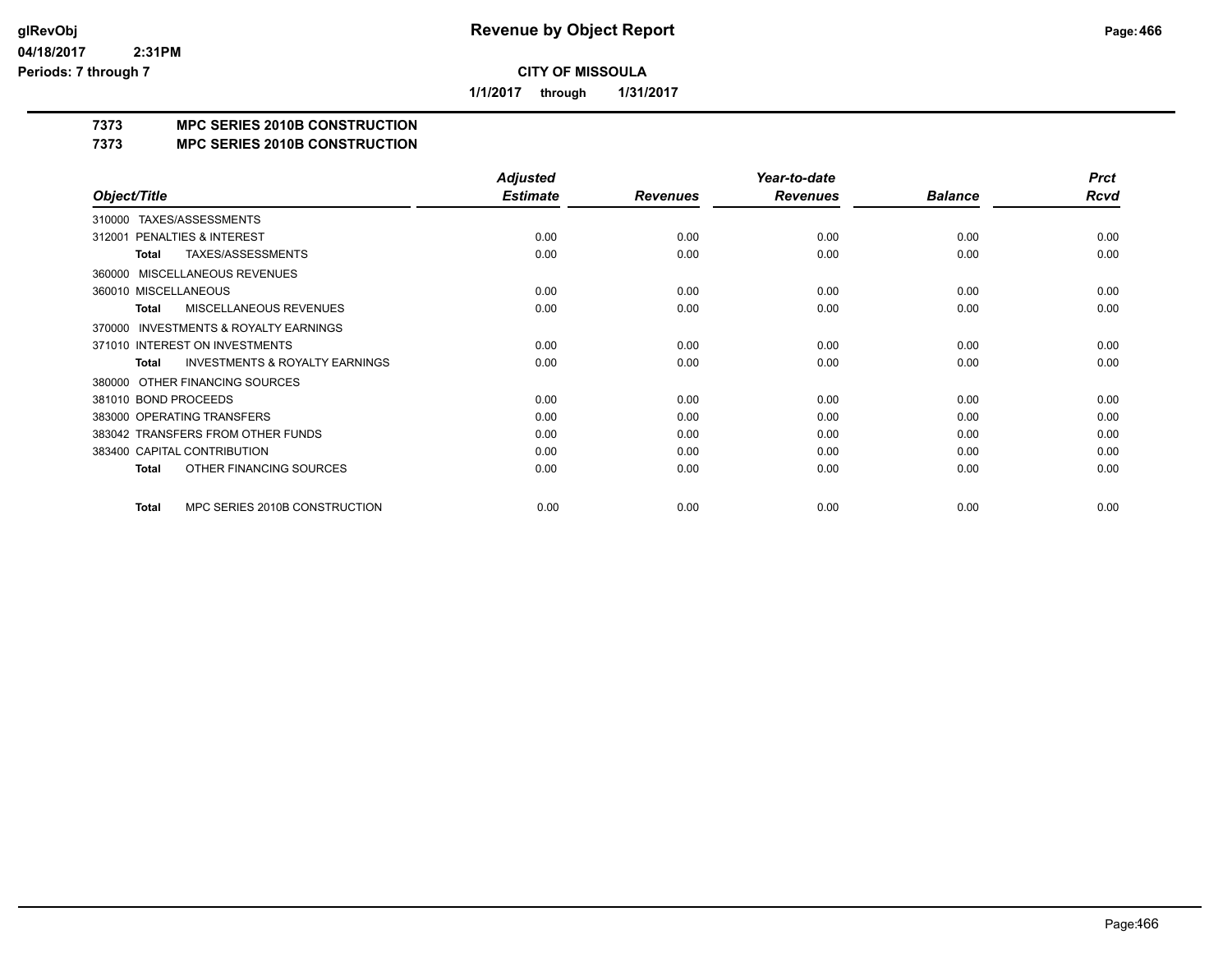**1/1/2017 through 1/31/2017**

#### **7373 MPC SERIES 2010B CONSTRUCTION**

|                                                     | <b>Adjusted</b> |                 | Year-to-date    |                | <b>Prct</b> |
|-----------------------------------------------------|-----------------|-----------------|-----------------|----------------|-------------|
| Object/Title                                        | <b>Estimate</b> | <b>Revenues</b> | <b>Revenues</b> | <b>Balance</b> | <b>Rcvd</b> |
| TAXES/ASSESSMENTS<br>310000                         |                 |                 |                 |                |             |
| 312001 PENALTIES & INTEREST                         | 0.00            | 0.00            | 0.00            | 0.00           | 0.00        |
| TAXES/ASSESSMENTS<br><b>Total</b>                   | 0.00            | 0.00            | 0.00            | 0.00           | 0.00        |
| 360000 MISCELLANEOUS REVENUES                       |                 |                 |                 |                |             |
| 360010 MISCELLANEOUS                                | 0.00            | 0.00            | 0.00            | 0.00           | 0.00        |
| <b>MISCELLANEOUS REVENUES</b><br><b>Total</b>       | 0.00            | 0.00            | 0.00            | 0.00           | 0.00        |
| <b>INVESTMENTS &amp; ROYALTY EARNINGS</b><br>370000 |                 |                 |                 |                |             |
| 371010 INTEREST ON INVESTMENTS                      | 0.00            | 0.00            | 0.00            | 0.00           | 0.00        |
| <b>INVESTMENTS &amp; ROYALTY EARNINGS</b><br>Total  | 0.00            | 0.00            | 0.00            | 0.00           | 0.00        |
| 380000 OTHER FINANCING SOURCES                      |                 |                 |                 |                |             |
| 381010 BOND PROCEEDS                                | 0.00            | 0.00            | 0.00            | 0.00           | 0.00        |
| 383000 OPERATING TRANSFERS                          | 0.00            | 0.00            | 0.00            | 0.00           | 0.00        |
| 383042 TRANSFERS FROM OTHER FUNDS                   | 0.00            | 0.00            | 0.00            | 0.00           | 0.00        |
| 383400 CAPITAL CONTRIBUTION                         | 0.00            | 0.00            | 0.00            | 0.00           | 0.00        |
| OTHER FINANCING SOURCES<br><b>Total</b>             | 0.00            | 0.00            | 0.00            | 0.00           | 0.00        |
|                                                     |                 |                 |                 |                |             |
| MPC SERIES 2010B CONSTRUCTION<br><b>Total</b>       | 0.00            | 0.00            | 0.00            | 0.00           | 0.00        |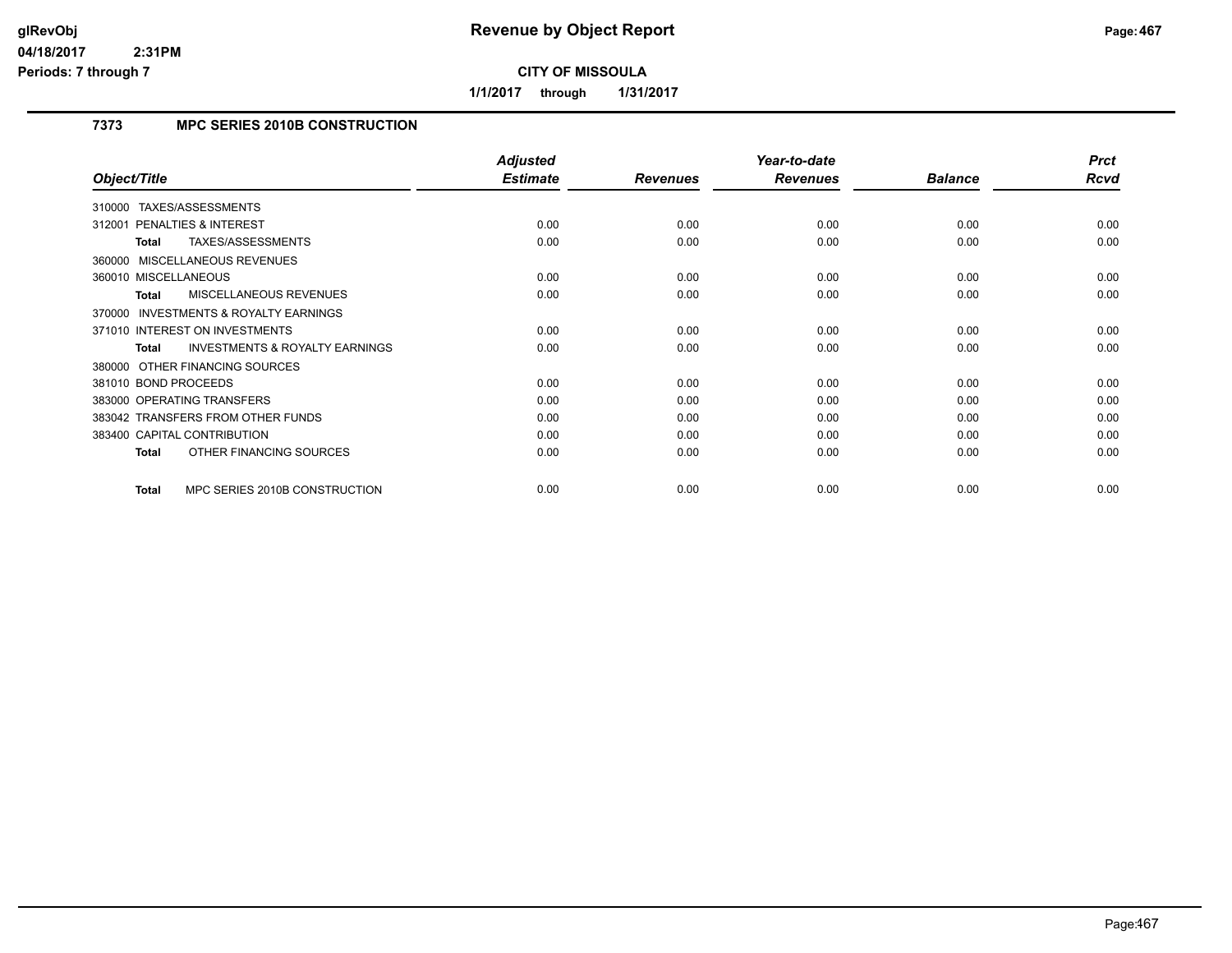**1/1/2017 through 1/31/2017**

# **7374 RESERVE FUND-PARKING BONDS**

### **7374 RESERVE FUND-PARKING BONDS**

|                                            | Adjusted<br><b>Estimate</b> |                 | Year-to-date    |                | <b>Prct</b><br><b>Rcvd</b> |
|--------------------------------------------|-----------------------------|-----------------|-----------------|----------------|----------------------------|
| Object/Title                               |                             | <b>Revenues</b> | <b>Revenues</b> | <b>Balance</b> |                            |
| 370000 INVESTMENTS & ROYALTY EARNINGS      |                             |                 |                 |                |                            |
| 371010 INTEREST ON INVESTMENTS             | 0.00                        | 0.00            | 0.00            | 0.00           | 0.00                       |
| INVESTMENTS & ROYALTY EARNINGS<br>Total    | 0.00                        | 0.00            | 0.00            | 0.00           | 0.00                       |
| 380000 OTHER FINANCING SOURCES             |                             |                 |                 |                |                            |
| 381009 TRANSFERS IN                        | 0.00                        | 0.00            | 0.00            | 0.00           | 0.00                       |
| 381010 BOND PROCEEDS                       | 0.00                        | 0.00            | 0.00            | 0.00           | 0.00                       |
| 383000 OPERATING TRANSFERS                 | 0.00                        | 0.00            | 0.00            | 0.00           | 0.00                       |
| OTHER FINANCING SOURCES<br>Total           | 0.00                        | 0.00            | 0.00            | 0.00           | 0.00                       |
| <b>Total</b><br>RESERVE FUND-PARKING BONDS | 0.00                        | 0.00            | 0.00            | 0.00           | 0.00                       |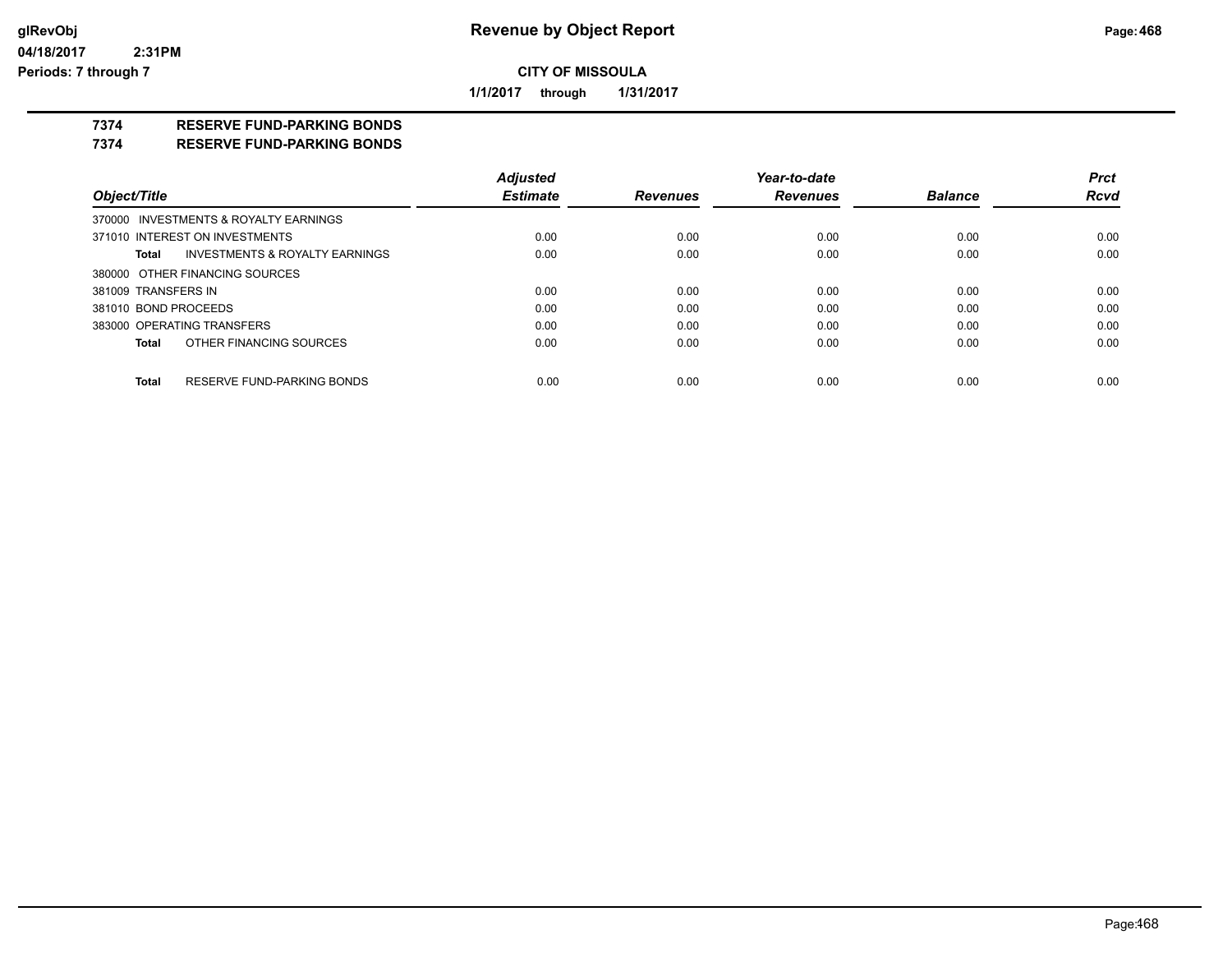**1/1/2017 through 1/31/2017**

#### **7374 RESERVE FUND-PARKING BONDS**

|                                            | <b>Adjusted</b> |                 | Year-to-date    |                | <b>Prct</b> |
|--------------------------------------------|-----------------|-----------------|-----------------|----------------|-------------|
| Object/Title                               | <b>Estimate</b> | <b>Revenues</b> | <b>Revenues</b> | <b>Balance</b> | <b>Rcvd</b> |
| INVESTMENTS & ROYALTY EARNINGS<br>370000   |                 |                 |                 |                |             |
| 371010 INTEREST ON INVESTMENTS             | 0.00            | 0.00            | 0.00            | 0.00           | 0.00        |
| INVESTMENTS & ROYALTY EARNINGS<br>Total    | 0.00            | 0.00            | 0.00            | 0.00           | 0.00        |
| 380000 OTHER FINANCING SOURCES             |                 |                 |                 |                |             |
| 381009 TRANSFERS IN                        | 0.00            | 0.00            | 0.00            | 0.00           | 0.00        |
| 381010 BOND PROCEEDS                       | 0.00            | 0.00            | 0.00            | 0.00           | 0.00        |
| 383000 OPERATING TRANSFERS                 | 0.00            | 0.00            | 0.00            | 0.00           | 0.00        |
| <b>Total</b><br>OTHER FINANCING SOURCES    | 0.00            | 0.00            | 0.00            | 0.00           | 0.00        |
| RESERVE FUND-PARKING BONDS<br><b>Total</b> | 0.00            | 0.00            | 0.00            | 0.00           | 0.00        |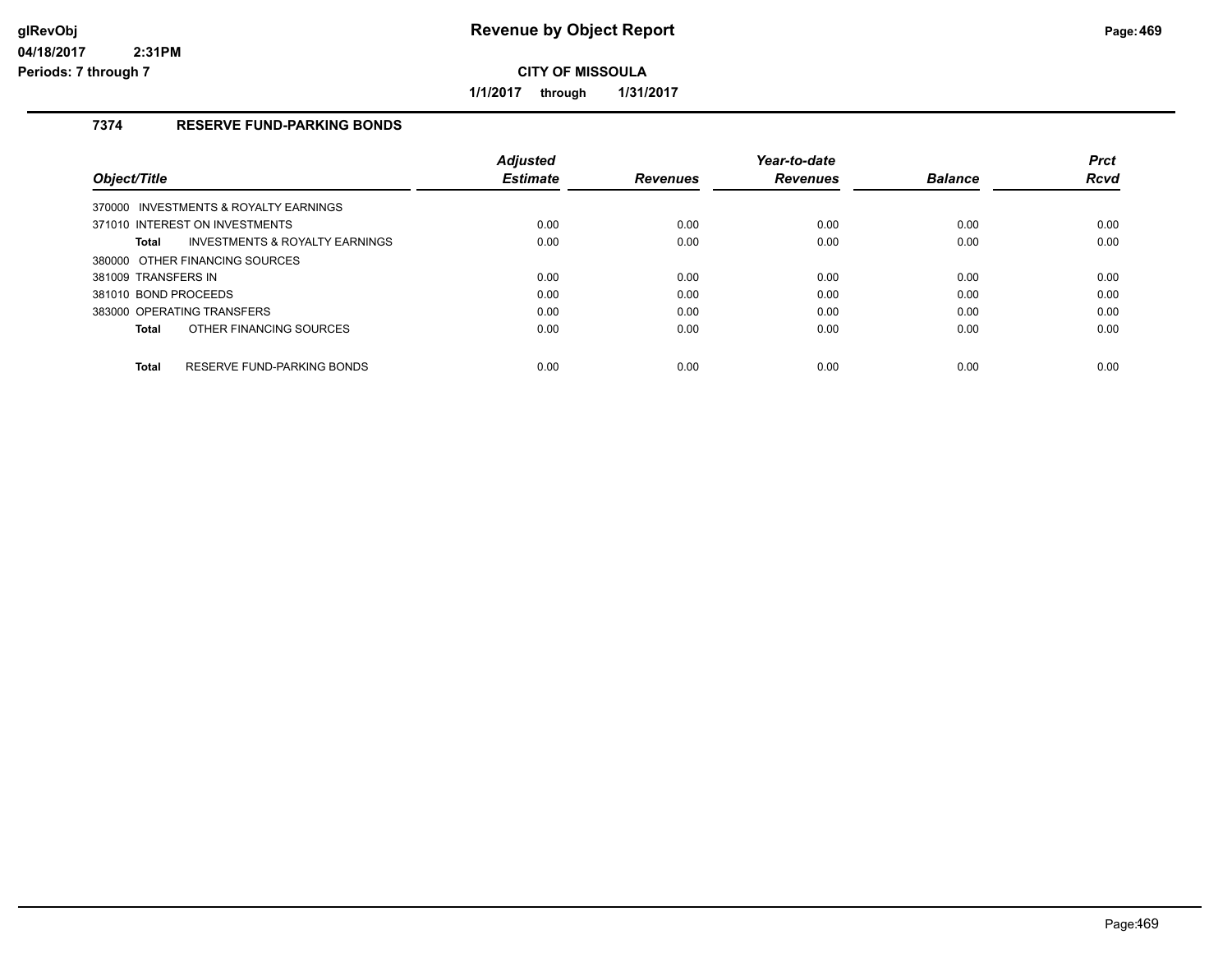**1/1/2017 through 1/31/2017**

#### **7375 PLEDGED TAX INCREMENT-2010B BOND 7375 PLEDGED TAX INCREMENT-2010B BOND**

| Object/Title                                       | <b>Adjusted</b><br><b>Estimate</b> | <b>Revenues</b> | Year-to-date<br><b>Revenues</b> | <b>Balance</b> | <b>Prct</b><br>Rcvd |
|----------------------------------------------------|------------------------------------|-----------------|---------------------------------|----------------|---------------------|
|                                                    |                                    |                 |                                 |                |                     |
| 330000 INTERGOVERNMENTAL REVENUES                  |                                    |                 |                                 |                |                     |
| 338000 LOCAL SHARING OF TAX INCREMENT              | 266.851.00                         | 0.00            | 133.425.29                      | 133.425.71     | 50.00               |
| INTERGOVERNMENTAL REVENUES<br>Total                | 266.851.00                         | 0.00            | 133.425.29                      | 133.425.71     | 50.00               |
| 370000 INVESTMENTS & ROYALTY EARNINGS              |                                    |                 |                                 |                |                     |
| 371010 INTEREST ON INVESTMENTS                     | 0.00                               | 0.00            | 0.00                            | 0.00           | 0.00                |
| <b>INVESTMENTS &amp; ROYALTY EARNINGS</b><br>Total | 0.00                               | 0.00            | 0.00                            | 0.00           | 0.00                |
| 380000 OTHER FINANCING SOURCES                     |                                    |                 |                                 |                |                     |
| 383000 OPERATING TRANSFERS                         | 0.00                               | 0.00            | 0.00                            | 0.00           | 0.00                |
| OTHER FINANCING SOURCES<br>Total                   | 0.00                               | 0.00            | 0.00                            | 0.00           | 0.00                |
|                                                    |                                    |                 |                                 |                |                     |
| PLEDGED TAX INCREMENT-2010B BOND<br>Total          | 266.851.00                         | 0.00            | 133.425.29                      | 133.425.71     | 50.00               |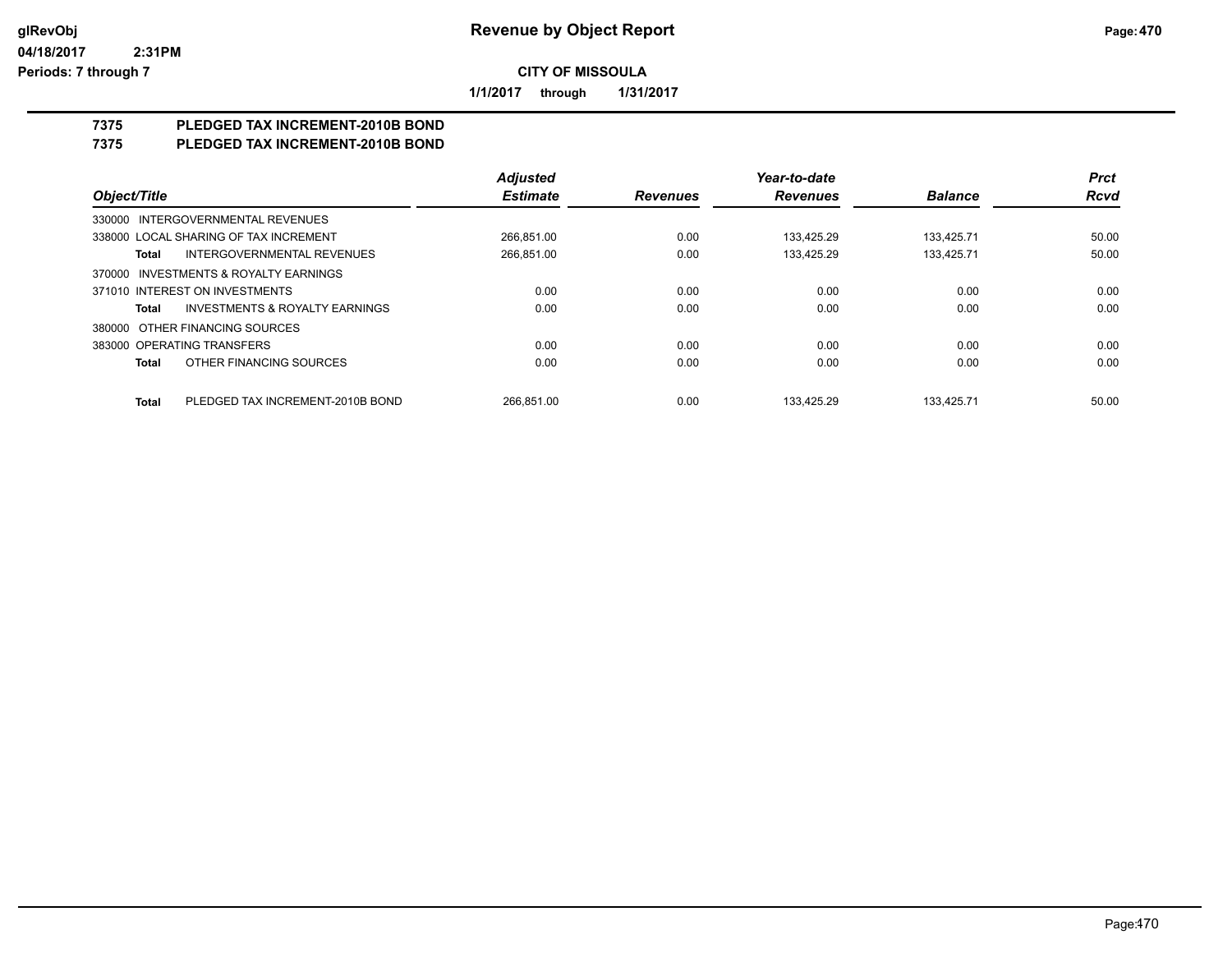**1/1/2017 through 1/31/2017**

#### **7375 PLEDGED TAX INCREMENT-2010B BOND**

| Object/Title |                                       | <b>Adjusted</b><br><b>Estimate</b> | <b>Revenues</b> | Year-to-date<br><b>Revenues</b> | <b>Balance</b> | <b>Prct</b><br><b>Rcvd</b> |
|--------------|---------------------------------------|------------------------------------|-----------------|---------------------------------|----------------|----------------------------|
| 330000       | INTERGOVERNMENTAL REVENUES            |                                    |                 |                                 |                |                            |
|              | 338000 LOCAL SHARING OF TAX INCREMENT | 266,851.00                         | 0.00            | 133.425.29                      | 133.425.71     | 50.00                      |
| Total        | INTERGOVERNMENTAL REVENUES            | 266.851.00                         | 0.00            | 133.425.29                      | 133.425.71     | 50.00                      |
| 370000       | INVESTMENTS & ROYALTY EARNINGS        |                                    |                 |                                 |                |                            |
|              | 371010 INTEREST ON INVESTMENTS        | 0.00                               | 0.00            | 0.00                            | 0.00           | 0.00                       |
| Total        | INVESTMENTS & ROYALTY EARNINGS        | 0.00                               | 0.00            | 0.00                            | 0.00           | 0.00                       |
|              | 380000 OTHER FINANCING SOURCES        |                                    |                 |                                 |                |                            |
|              | 383000 OPERATING TRANSFERS            | 0.00                               | 0.00            | 0.00                            | 0.00           | 0.00                       |
| Total        | OTHER FINANCING SOURCES               | 0.00                               | 0.00            | 0.00                            | 0.00           | 0.00                       |
| Total        | PLEDGED TAX INCREMENT-2010B BOND      | 266.851.00                         | 0.00            | 133.425.29                      | 133.425.71     | 50.00                      |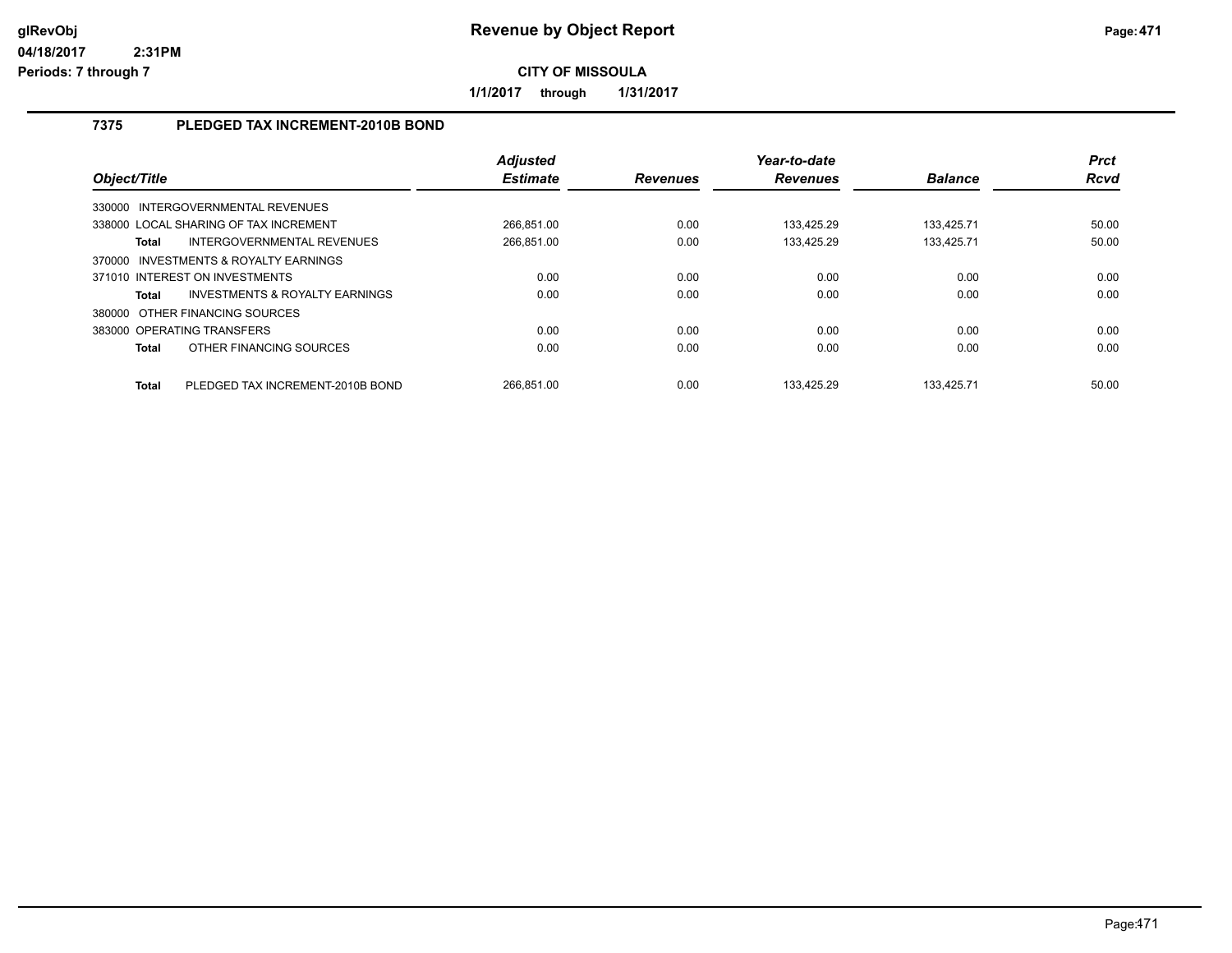**1/1/2017 through 1/31/2017**

#### **7376 MPC 2010A BONDS DEBT INTEREST 7376 MPC 2010A BONDS DEBT INTEREST**

|                                               | <b>Adjusted</b> |                 | Year-to-date    |                | <b>Prct</b> |
|-----------------------------------------------|-----------------|-----------------|-----------------|----------------|-------------|
| Object/Title                                  | <b>Estimate</b> | <b>Revenues</b> | <b>Revenues</b> | <b>Balance</b> | <b>Rcvd</b> |
| 370000 INVESTMENTS & ROYALTY EARNINGS         |                 |                 |                 |                |             |
| 371010 INTEREST ON INVESTMENTS                | 0.00            | 0.00            | 0.00            | 0.00           | 0.00        |
| INVESTMENTS & ROYALTY EARNINGS<br>Total       | 0.00            | 0.00            | 0.00            | 0.00           | 0.00        |
| 380000 OTHER FINANCING SOURCES                |                 |                 |                 |                |             |
| 381009 TRANSFERS IN                           | 0.00            | 0.00            | 0.00            | 0.00           | 0.00        |
| 381010 BOND PROCEEDS                          | 0.00            | 0.00            | 0.00            | 0.00           | 0.00        |
| 383000 OPERATING TRANSFERS                    | 0.00            | 0.00            | 0.00            | 0.00           | 0.00        |
| OTHER FINANCING SOURCES<br>Total              | 0.00            | 0.00            | 0.00            | 0.00           | 0.00        |
| MPC 2010A BONDS DEBT INTEREST<br><b>Total</b> | 0.00            | 0.00            | 0.00            | 0.00           | 0.00        |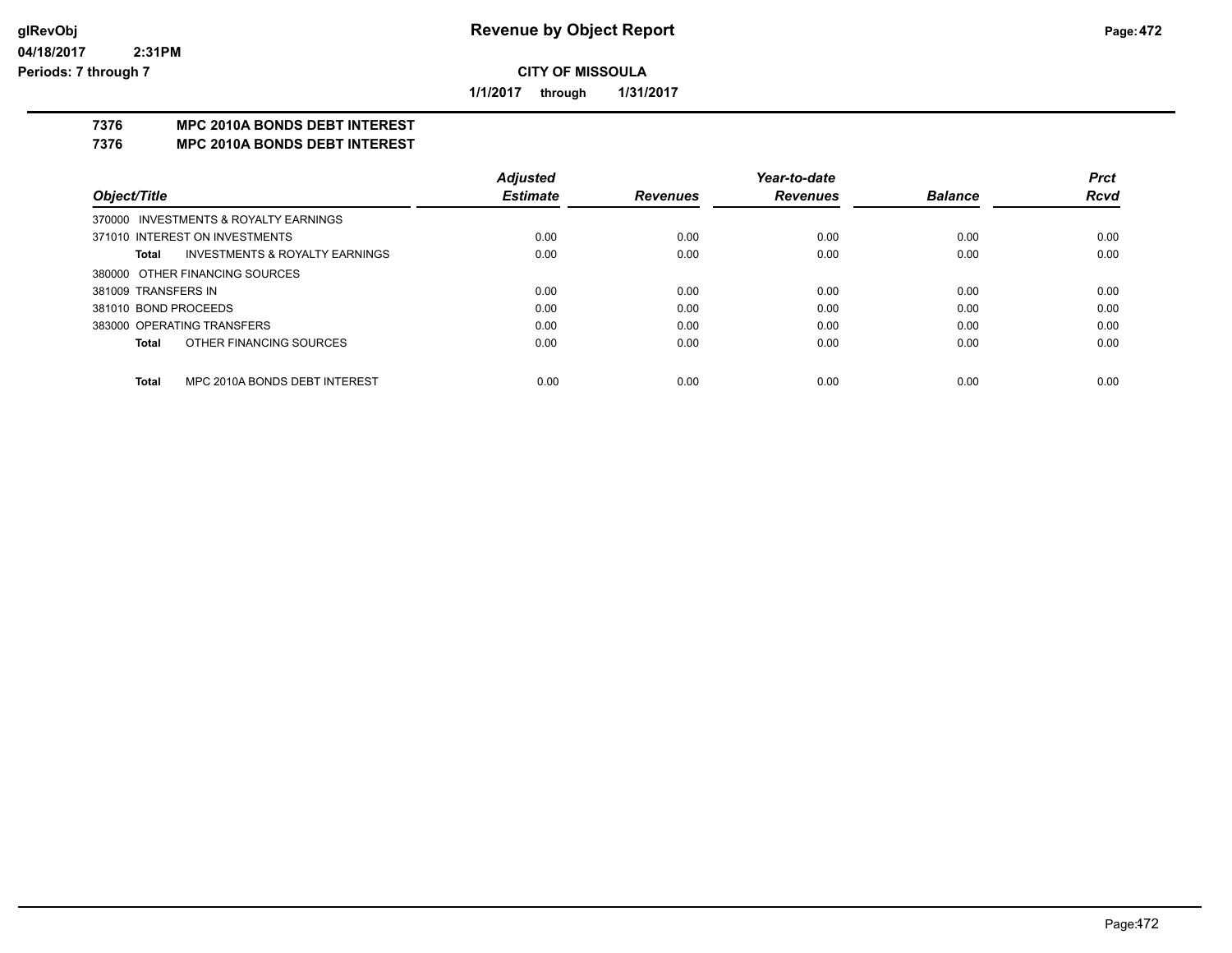**1/1/2017 through 1/31/2017**

#### **7376 MPC 2010A BONDS DEBT INTEREST**

|                                         | <b>Adiusted</b> |                 | Year-to-date    |                | <b>Prct</b> |
|-----------------------------------------|-----------------|-----------------|-----------------|----------------|-------------|
| Object/Title                            | <b>Estimate</b> | <b>Revenues</b> | <b>Revenues</b> | <b>Balance</b> | <b>Rcvd</b> |
| 370000 INVESTMENTS & ROYALTY EARNINGS   |                 |                 |                 |                |             |
| 371010 INTEREST ON INVESTMENTS          | 0.00            | 0.00            | 0.00            | 0.00           | 0.00        |
| INVESTMENTS & ROYALTY EARNINGS<br>Total | 0.00            | 0.00            | 0.00            | 0.00           | 0.00        |
| 380000 OTHER FINANCING SOURCES          |                 |                 |                 |                |             |
| 381009 TRANSFERS IN                     | 0.00            | 0.00            | 0.00            | 0.00           | 0.00        |
| 381010 BOND PROCEEDS                    | 0.00            | 0.00            | 0.00            | 0.00           | 0.00        |
| 383000 OPERATING TRANSFERS              | 0.00            | 0.00            | 0.00            | 0.00           | 0.00        |
| OTHER FINANCING SOURCES<br>Total        | 0.00            | 0.00            | 0.00            | 0.00           | 0.00        |
| MPC 2010A BONDS DEBT INTEREST<br>Total  | 0.00            | 0.00            | 0.00            | 0.00           | 0.00        |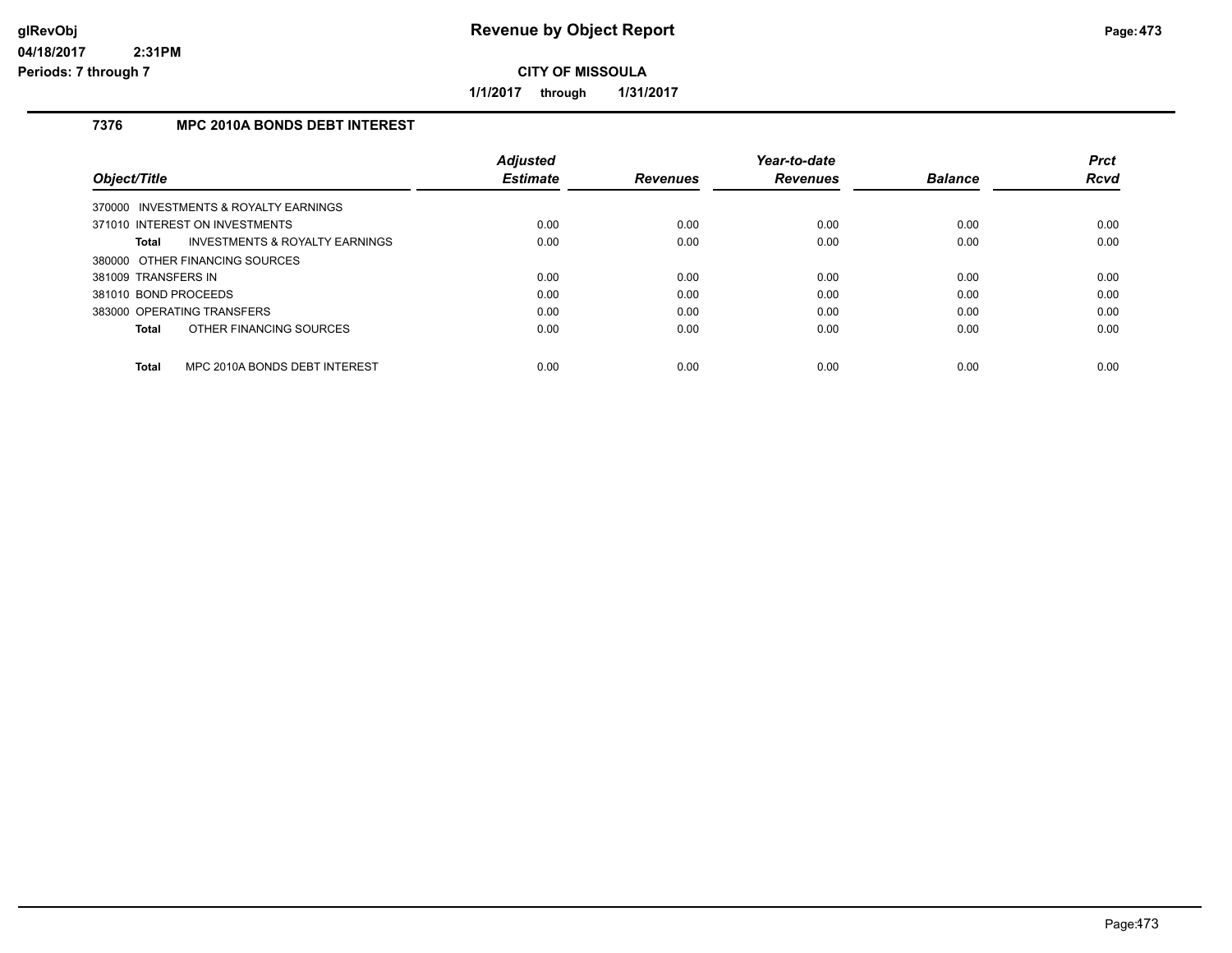**1/1/2017 through 1/31/2017**

# **7377 MPC 2010A BONDS SINKING FUND**

**7377 MPC 2010A BONDS SINKING FUND**

|                                              | <b>Adjusted</b> |                 | Year-to-date    |                | <b>Prct</b> |
|----------------------------------------------|-----------------|-----------------|-----------------|----------------|-------------|
| Object/Title                                 | <b>Estimate</b> | <b>Revenues</b> | <b>Revenues</b> | <b>Balance</b> | Rcvd        |
| 370000 INVESTMENTS & ROYALTY EARNINGS        |                 |                 |                 |                |             |
| 371010 INTEREST ON INVESTMENTS               | 0.00            | 0.00            | 0.00            | 0.00           | 0.00        |
| INVESTMENTS & ROYALTY EARNINGS<br>Total      | 0.00            | 0.00            | 0.00            | 0.00           | 0.00        |
| 380000 OTHER FINANCING SOURCES               |                 |                 |                 |                |             |
| 381009 TRANSFERS IN                          | 0.00            | 0.00            | 0.00            | 0.00           | 0.00        |
| 381010 BOND PROCEEDS                         | 0.00            | 0.00            | 0.00            | 0.00           | 0.00        |
| 383000 OPERATING TRANSFERS                   | 0.00            | 0.00            | 0.00            | 0.00           | 0.00        |
| OTHER FINANCING SOURCES<br><b>Total</b>      | 0.00            | 0.00            | 0.00            | 0.00           | 0.00        |
| MPC 2010A BONDS SINKING FUND<br><b>Total</b> | 0.00            | 0.00            | 0.00            | 0.00           | 0.00        |
|                                              |                 |                 |                 |                |             |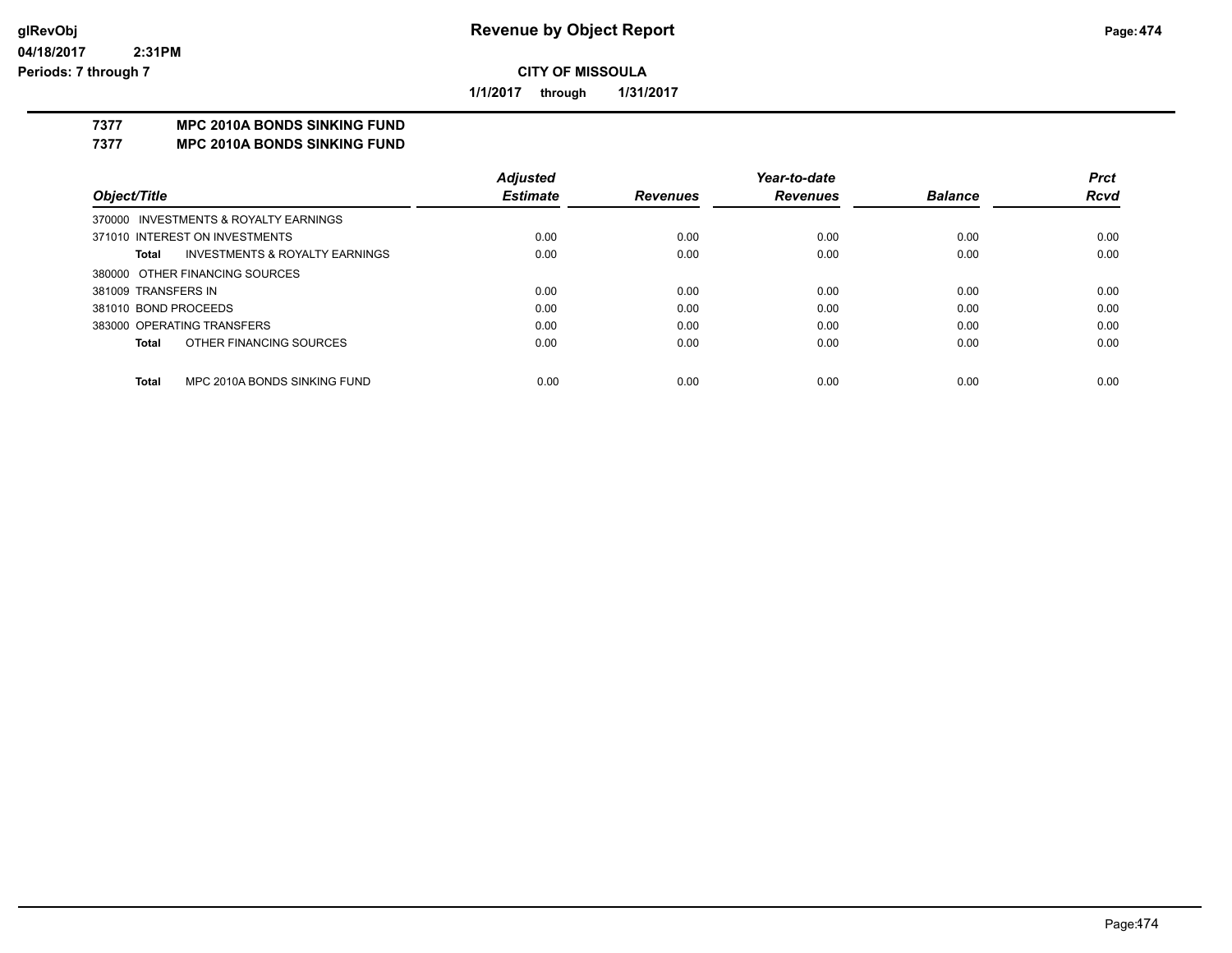**1/1/2017 through 1/31/2017**

#### **7377 MPC 2010A BONDS SINKING FUND**

|                                                    | <b>Adjusted</b> |                 | Year-to-date    |                | <b>Prct</b> |
|----------------------------------------------------|-----------------|-----------------|-----------------|----------------|-------------|
| Object/Title                                       | <b>Estimate</b> | <b>Revenues</b> | <b>Revenues</b> | <b>Balance</b> | <b>Rcvd</b> |
| 370000 INVESTMENTS & ROYALTY EARNINGS              |                 |                 |                 |                |             |
| 371010 INTEREST ON INVESTMENTS                     | 0.00            | 0.00            | 0.00            | 0.00           | 0.00        |
| <b>INVESTMENTS &amp; ROYALTY EARNINGS</b><br>Total | 0.00            | 0.00            | 0.00            | 0.00           | 0.00        |
| 380000 OTHER FINANCING SOURCES                     |                 |                 |                 |                |             |
| 381009 TRANSFERS IN                                | 0.00            | 0.00            | 0.00            | 0.00           | 0.00        |
| 381010 BOND PROCEEDS                               | 0.00            | 0.00            | 0.00            | 0.00           | 0.00        |
| 383000 OPERATING TRANSFERS                         | 0.00            | 0.00            | 0.00            | 0.00           | 0.00        |
| Total<br>OTHER FINANCING SOURCES                   | 0.00            | 0.00            | 0.00            | 0.00           | 0.00        |
| MPC 2010A BONDS SINKING FUND<br><b>Total</b>       | 0.00            | 0.00            | 0.00            | 0.00           | 0.00        |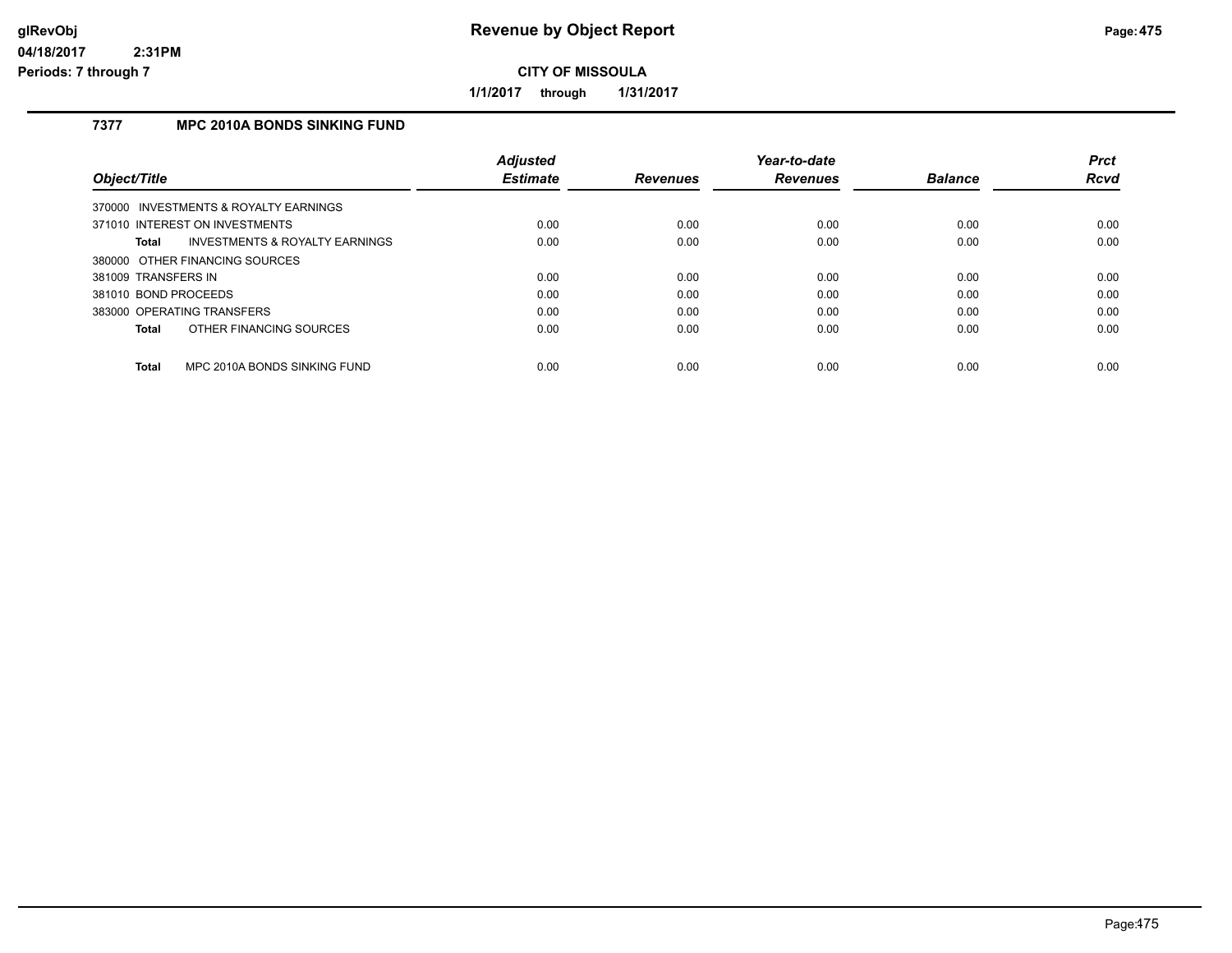**1/1/2017 through 1/31/2017**

**7378 MPC 2010A BOND RESERVE**

**7378 MPC 2010A BOND RESERVE**

|                                         | <b>Adjusted</b> |                 | Year-to-date    |                | <b>Prct</b> |
|-----------------------------------------|-----------------|-----------------|-----------------|----------------|-------------|
| Object/Title                            | <b>Estimate</b> | <b>Revenues</b> | <b>Revenues</b> | <b>Balance</b> | <b>Rcvd</b> |
| 370000 INVESTMENTS & ROYALTY EARNINGS   |                 |                 |                 |                |             |
| 371010 INTEREST ON INVESTMENTS          | 0.00            | 0.00            | 0.00            | 0.00           | 0.00        |
| INVESTMENTS & ROYALTY EARNINGS<br>Total | 0.00            | 0.00            | 0.00            | 0.00           | 0.00        |
| 380000 OTHER FINANCING SOURCES          |                 |                 |                 |                |             |
| 381009 TRANSFERS IN                     | 0.00            | 0.00            | 0.00            | 0.00           | 0.00        |
| 381010 BOND PROCEEDS                    | 0.00            | 0.00            | 0.00            | 0.00           | 0.00        |
| 383000 OPERATING TRANSFERS              | 0.00            | 0.00            | 0.00            | 0.00           | 0.00        |
| OTHER FINANCING SOURCES<br>Total        | 0.00            | 0.00            | 0.00            | 0.00           | 0.00        |
| MPC 2010A BOND RESERVE<br><b>Total</b>  | 0.00            | 0.00            | 0.00            | 0.00           | 0.00        |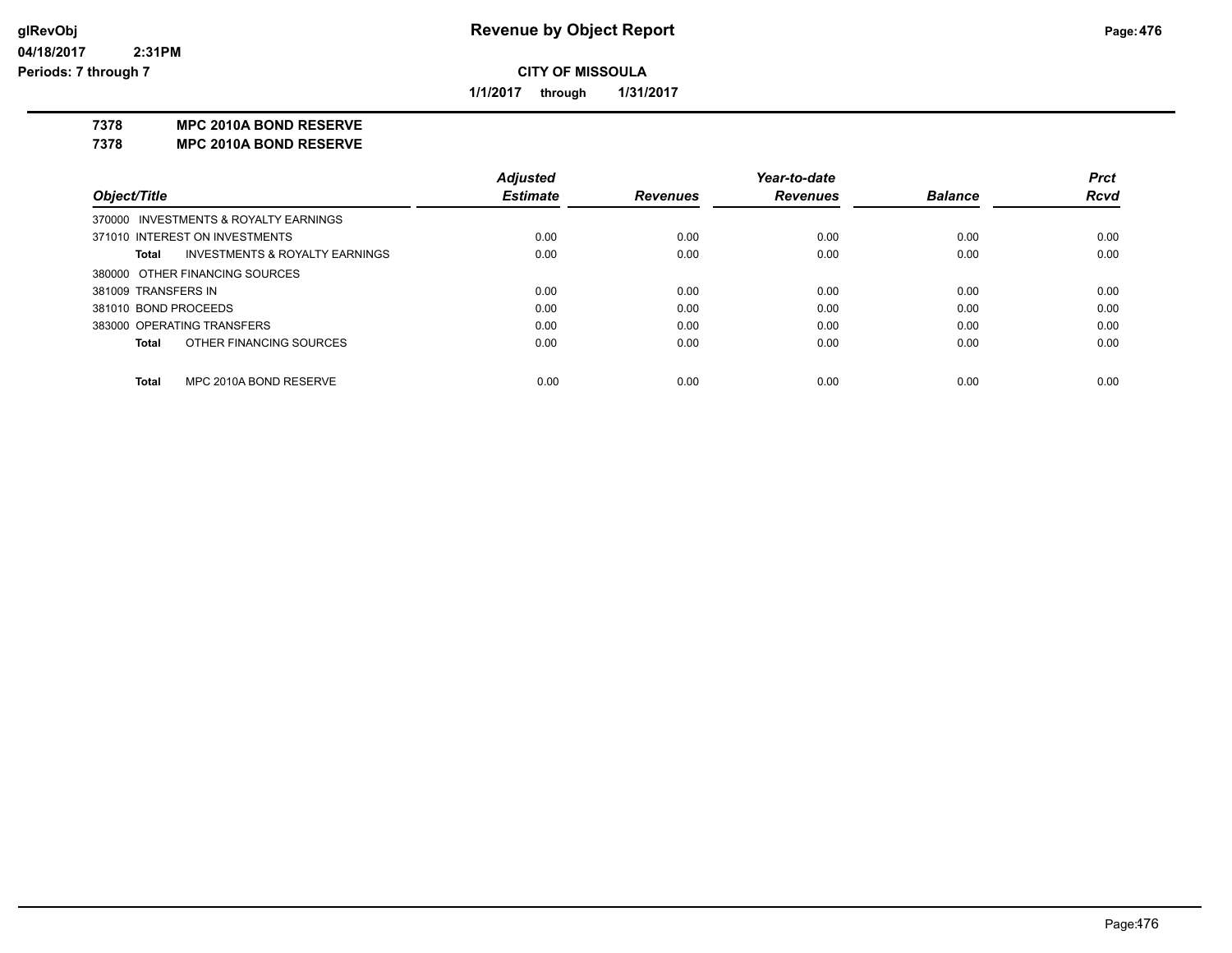**1/1/2017 through 1/31/2017**

#### **7378 MPC 2010A BOND RESERVE**

|                                                    | <b>Adiusted</b> |                 | Year-to-date    |                | <b>Prct</b> |
|----------------------------------------------------|-----------------|-----------------|-----------------|----------------|-------------|
| Object/Title                                       | <b>Estimate</b> | <b>Revenues</b> | <b>Revenues</b> | <b>Balance</b> | <b>Rcvd</b> |
| 370000 INVESTMENTS & ROYALTY EARNINGS              |                 |                 |                 |                |             |
| 371010 INTEREST ON INVESTMENTS                     | 0.00            | 0.00            | 0.00            | 0.00           | 0.00        |
| <b>INVESTMENTS &amp; ROYALTY EARNINGS</b><br>Total | 0.00            | 0.00            | 0.00            | 0.00           | 0.00        |
| 380000 OTHER FINANCING SOURCES                     |                 |                 |                 |                |             |
| 381009 TRANSFERS IN                                | 0.00            | 0.00            | 0.00            | 0.00           | 0.00        |
| 381010 BOND PROCEEDS                               | 0.00            | 0.00            | 0.00            | 0.00           | 0.00        |
| 383000 OPERATING TRANSFERS                         | 0.00            | 0.00            | 0.00            | 0.00           | 0.00        |
| OTHER FINANCING SOURCES<br>Total                   | 0.00            | 0.00            | 0.00            | 0.00           | 0.00        |
|                                                    |                 |                 |                 |                |             |
| MPC 2010A BOND RESERVE<br>Total                    | 0.00            | 0.00            | 0.00            | 0.00           | 0.00        |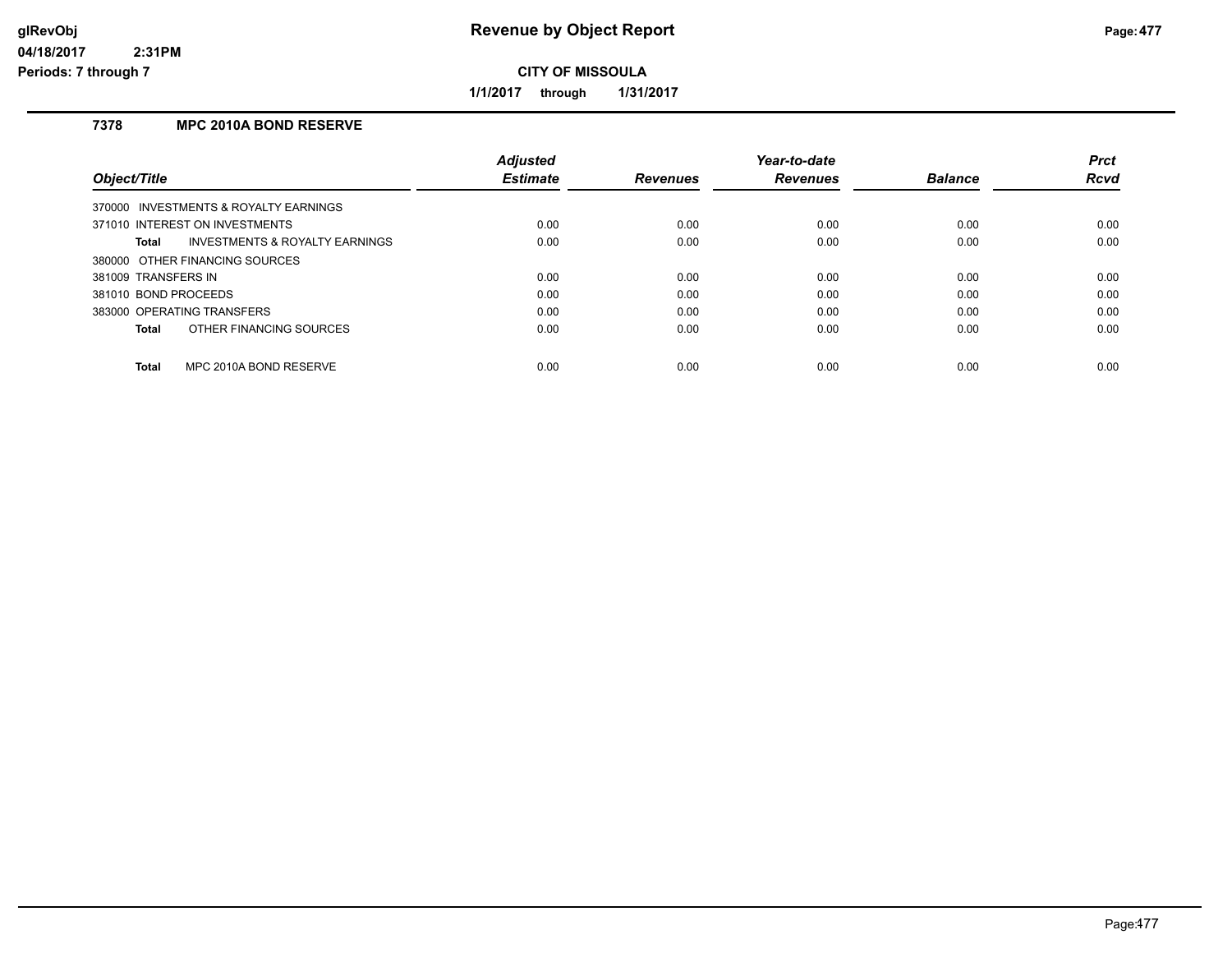**1/1/2017 through 1/31/2017**

# **7379 MPC 2010A BOND CONSTRUCTION**

# **7379 MPC 2010A BOND CONSTRUCTION**

|                                       |                                | <b>Adjusted</b> |                 | Year-to-date    |                | <b>Prct</b> |
|---------------------------------------|--------------------------------|-----------------|-----------------|-----------------|----------------|-------------|
| Object/Title                          |                                | <b>Estimate</b> | <b>Revenues</b> | <b>Revenues</b> | <b>Balance</b> | <b>Rcvd</b> |
| 370000 INVESTMENTS & ROYALTY EARNINGS |                                |                 |                 |                 |                |             |
| 371010 INTEREST ON INVESTMENTS        |                                | 0.00            | 0.00            | 0.00            | 0.00           | 0.00        |
| Total                                 | INVESTMENTS & ROYALTY EARNINGS | 0.00            | 0.00            | 0.00            | 0.00           | 0.00        |
| 380000 OTHER FINANCING SOURCES        |                                |                 |                 |                 |                |             |
| 381009 TRANSFERS IN                   |                                | 0.00            | 0.00            | 0.00            | 0.00           | 0.00        |
| 381010 BOND PROCEEDS                  |                                | 0.00            | 0.00            | 0.00            | 0.00           | 0.00        |
| 383000 OPERATING TRANSFERS            |                                | 0.00            | 0.00            | 0.00            | 0.00           | 0.00        |
| Total                                 | OTHER FINANCING SOURCES        | 0.00            | 0.00            | 0.00            | 0.00           | 0.00        |
|                                       |                                |                 |                 |                 |                |             |
| <b>Total</b>                          | MPC 2010A BOND CONSTRUCTION    | 0.00            | 0.00            | 0.00            | 0.00           | 0.00        |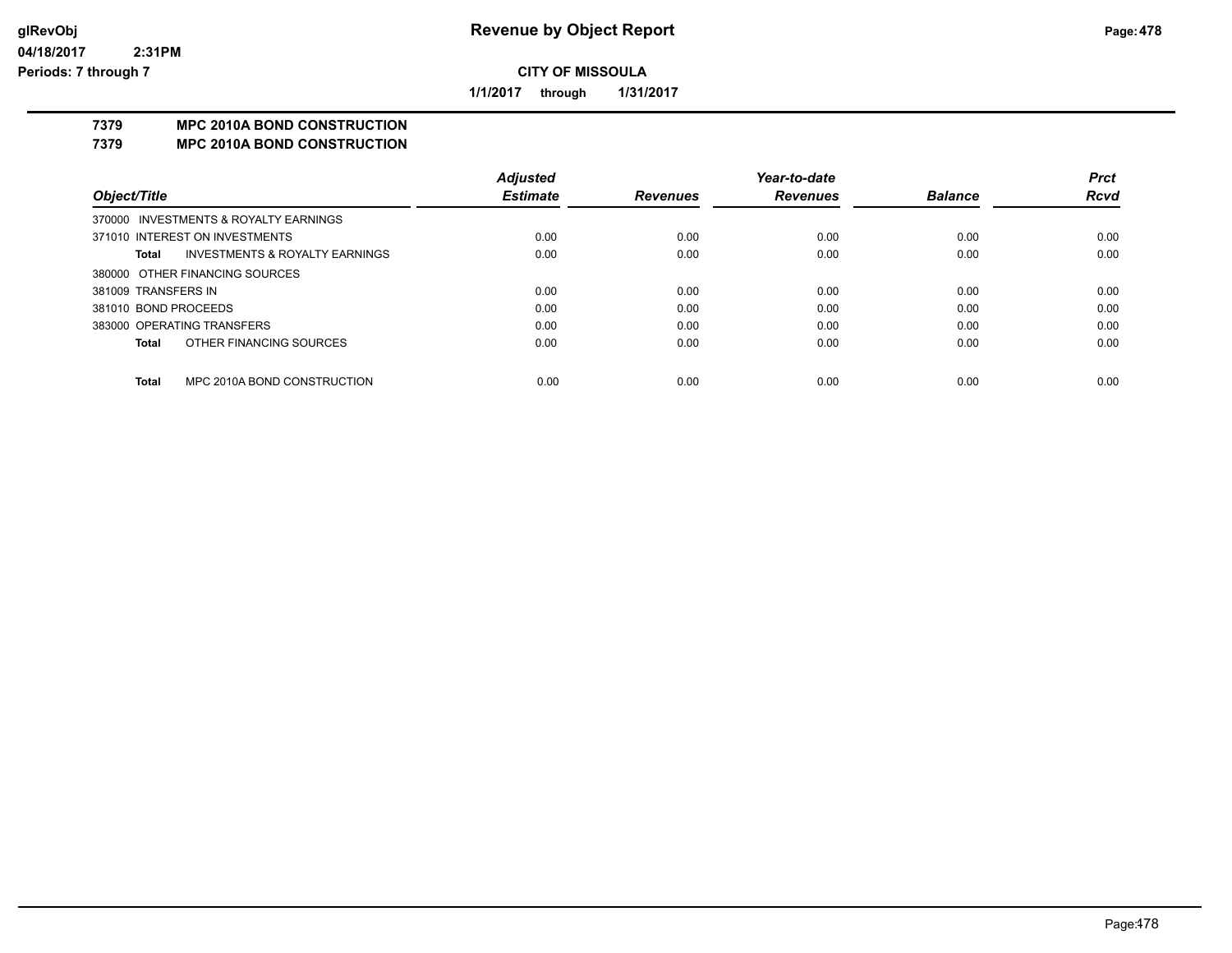**1/1/2017 through 1/31/2017**

#### **7379 MPC 2010A BOND CONSTRUCTION**

|                                         | <b>Adiusted</b> |                 | Year-to-date    |                | <b>Prct</b> |
|-----------------------------------------|-----------------|-----------------|-----------------|----------------|-------------|
| Object/Title                            | <b>Estimate</b> | <b>Revenues</b> | <b>Revenues</b> | <b>Balance</b> | <b>Rcvd</b> |
| 370000 INVESTMENTS & ROYALTY EARNINGS   |                 |                 |                 |                |             |
| 371010 INTEREST ON INVESTMENTS          | 0.00            | 0.00            | 0.00            | 0.00           | 0.00        |
| INVESTMENTS & ROYALTY EARNINGS<br>Total | 0.00            | 0.00            | 0.00            | 0.00           | 0.00        |
| 380000 OTHER FINANCING SOURCES          |                 |                 |                 |                |             |
| 381009 TRANSFERS IN                     | 0.00            | 0.00            | 0.00            | 0.00           | 0.00        |
| 381010 BOND PROCEEDS                    | 0.00            | 0.00            | 0.00            | 0.00           | 0.00        |
| 383000 OPERATING TRANSFERS              | 0.00            | 0.00            | 0.00            | 0.00           | 0.00        |
| OTHER FINANCING SOURCES<br>Total        | 0.00            | 0.00            | 0.00            | 0.00           | 0.00        |
| MPC 2010A BOND CONSTRUCTION<br>Total    | 0.00            | 0.00            | 0.00            | 0.00           | 0.00        |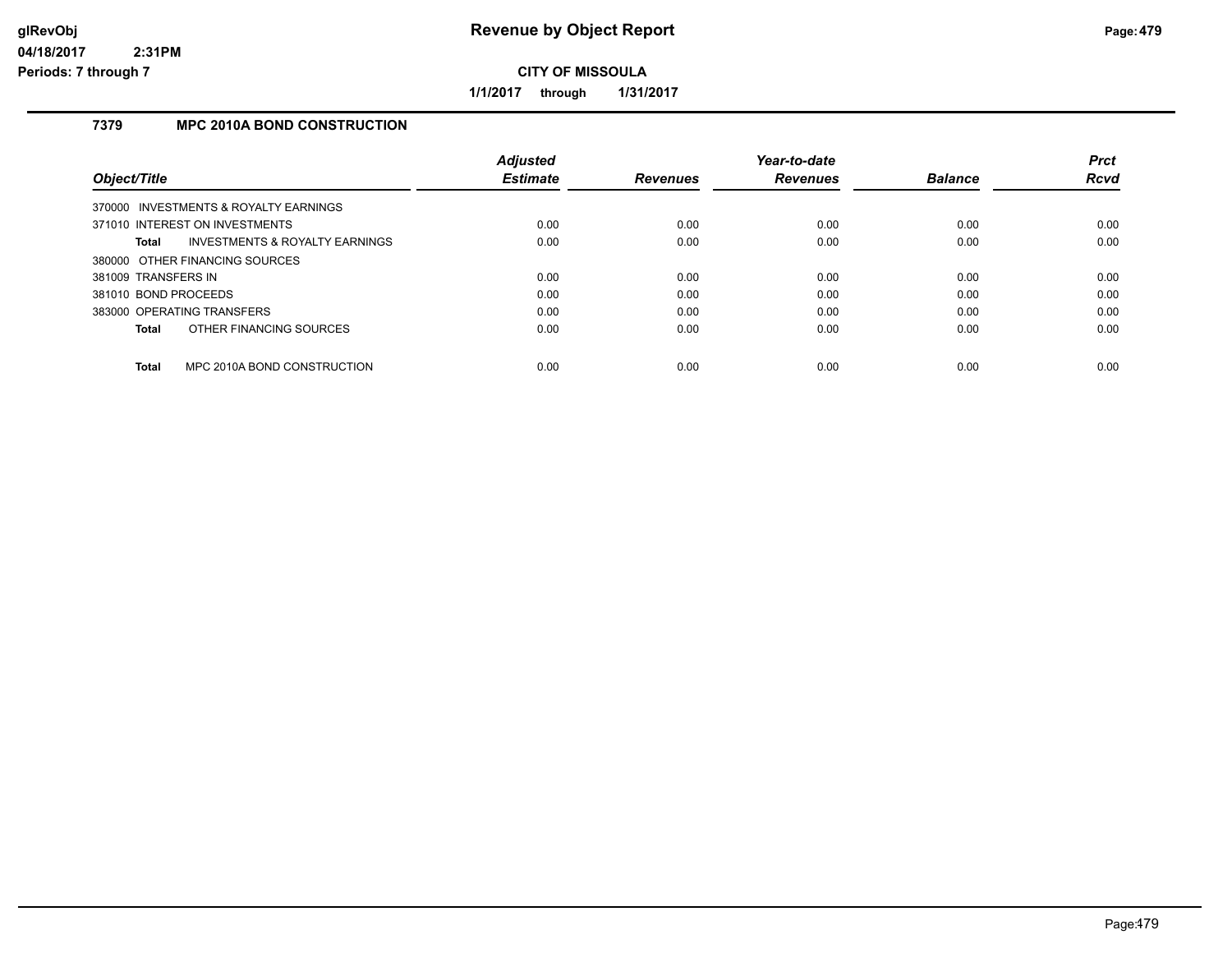**1/1/2017 through 1/31/2017**

# **7380 BUSINESS IMPROVEMENT DISTRICT**

## **7380 BUSINESS IMPROVEMENT DISTRICT**

|                                                           | <b>Adjusted</b> |                 | Year-to-date    |                | <b>Prct</b> |
|-----------------------------------------------------------|-----------------|-----------------|-----------------|----------------|-------------|
| Object/Title                                              | <b>Estimate</b> | <b>Revenues</b> | <b>Revenues</b> | <b>Balance</b> | <b>Rcvd</b> |
| TAXES/ASSESSMENTS<br>310000                               |                 |                 |                 |                |             |
| <b>TAX INCREMENT</b><br>311011                            | 364,322.00      | 2,724.62        | 165,787.16      | 198,534.84     | 45.51       |
| PENALTIES & INTEREST<br>312001                            | 0.00            | 39.32           | 278.53          | $-278.53$      | 0.00        |
| TAXES/ASSESSMENTS<br><b>Total</b>                         | 364,322.00      | 2,763.94        | 166,065.69      | 198,256.31     | 45.58       |
| <b>CHARGES FOR SERVICES</b><br>340000                     |                 |                 |                 |                |             |
| <b>COMPOST TIPPING FEES</b><br>343041                     | 5,000.00        | 1,332.59        | 12,044.85       | $-7,044.85$    | 240.90      |
| <b>CHARGES FOR SERVICES</b><br><b>Total</b>               | 5,000.00        | 1,332.59        | 12,044.85       | $-7,044.85$    | 240.90      |
| MISCELLANEOUS REVENUES<br>360000                          |                 |                 |                 |                |             |
| 363010 LIGHTING ASSESSMENTS                               | 0.00            | 0.00            | 0.00            | 0.00           | 0.00        |
| 363020 PROPERTY ASSESSMENTS                               | 0.00            | 0.00            | 0.00            | 0.00           | 0.00        |
| <b>MISCELLANEOUS REVENUES</b><br><b>Total</b>             | 0.00            | 0.00            | 0.00            | 0.00           | 0.00        |
| <b>INVESTMENTS &amp; ROYALTY EARNINGS</b><br>370000       |                 |                 |                 |                |             |
| 371010 INTEREST ON INVESTMENTS                            | 0.00            | 0.00            | 0.00            | 0.00           | 0.00        |
| 371020 GAIN/LOSS IN MARKET VALUE OF INVESTMENTS           | 0.00            | 0.00            | 0.00            | 0.00           | 0.00        |
| <b>INVESTMENTS &amp; ROYALTY EARNINGS</b><br><b>Total</b> | 0.00            | 0.00            | 0.00            | 0.00           | 0.00        |
| <b>BUSINESS IMPROVEMENT DISTRICT</b><br><b>Total</b>      | 369,322.00      | 4,096.53        | 178,110.54      | 191,211.46     | 48.23       |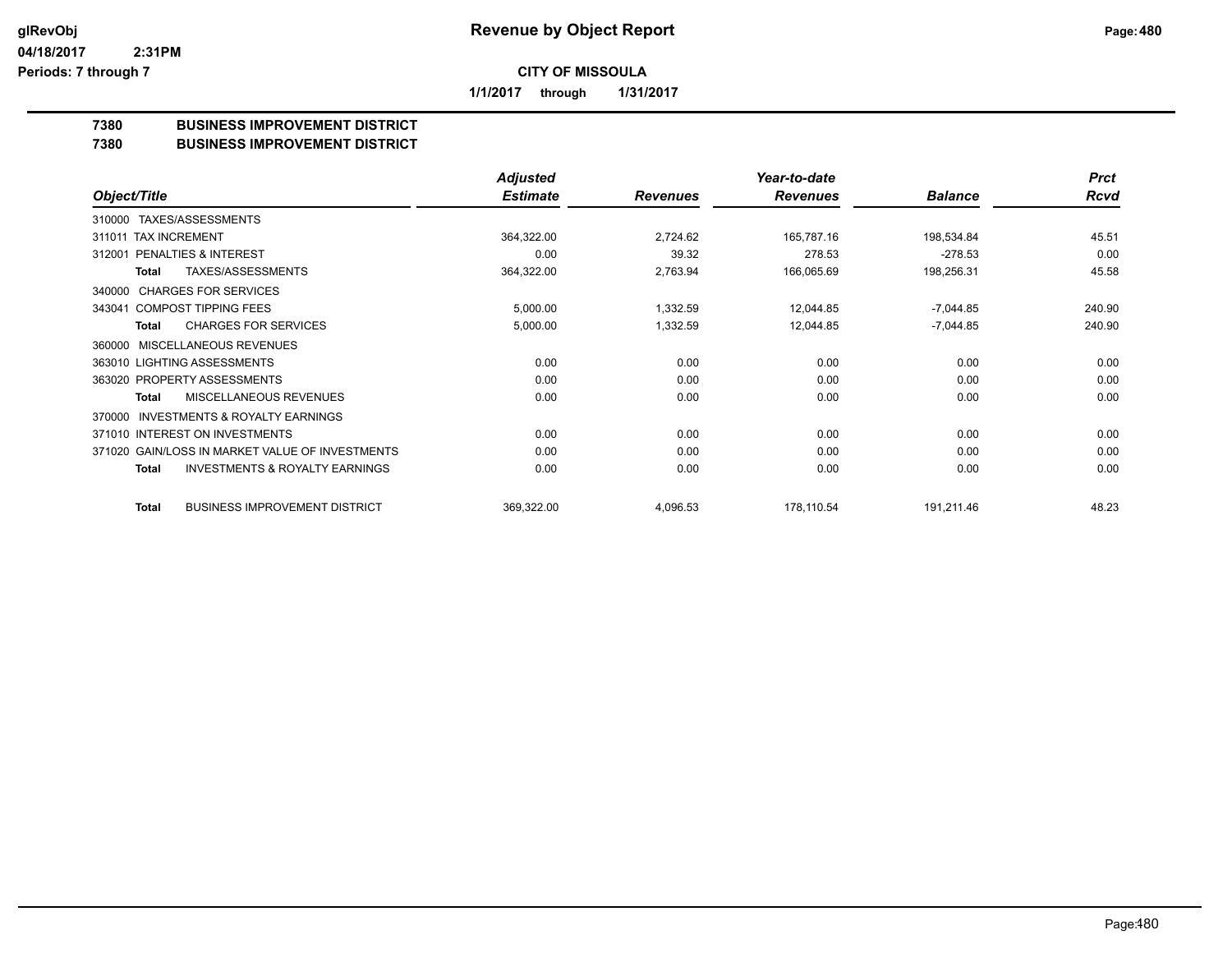**1/1/2017 through 1/31/2017**

#### **7380 BUSINESS IMPROVEMENT DISTRICT**

|                                                           | <b>Adjusted</b> |                 | Year-to-date    |                | <b>Prct</b> |
|-----------------------------------------------------------|-----------------|-----------------|-----------------|----------------|-------------|
| Object/Title                                              | <b>Estimate</b> | <b>Revenues</b> | <b>Revenues</b> | <b>Balance</b> | <b>Rcvd</b> |
| 310000 TAXES/ASSESSMENTS                                  |                 |                 |                 |                |             |
| <b>TAX INCREMENT</b><br>311011                            | 364,322.00      | 2,724.62        | 165,787.16      | 198,534.84     | 45.51       |
| PENALTIES & INTEREST<br>312001                            | 0.00            | 39.32           | 278.53          | $-278.53$      | 0.00        |
| TAXES/ASSESSMENTS<br>Total                                | 364,322.00      | 2,763.94        | 166,065.69      | 198,256.31     | 45.58       |
| 340000 CHARGES FOR SERVICES                               |                 |                 |                 |                |             |
| <b>COMPOST TIPPING FEES</b><br>343041                     | 5,000.00        | 1,332.59        | 12,044.85       | $-7,044.85$    | 240.90      |
| <b>CHARGES FOR SERVICES</b><br><b>Total</b>               | 5,000.00        | 1,332.59        | 12,044.85       | $-7,044.85$    | 240.90      |
| MISCELLANEOUS REVENUES<br>360000                          |                 |                 |                 |                |             |
| 363010 LIGHTING ASSESSMENTS                               | 0.00            | 0.00            | 0.00            | 0.00           | 0.00        |
| 363020 PROPERTY ASSESSMENTS                               | 0.00            | 0.00            | 0.00            | 0.00           | 0.00        |
| MISCELLANEOUS REVENUES<br>Total                           | 0.00            | 0.00            | 0.00            | 0.00           | 0.00        |
| <b>INVESTMENTS &amp; ROYALTY EARNINGS</b><br>370000       |                 |                 |                 |                |             |
| 371010 INTEREST ON INVESTMENTS                            | 0.00            | 0.00            | 0.00            | 0.00           | 0.00        |
| 371020 GAIN/LOSS IN MARKET VALUE OF INVESTMENT            | 0.00            | 0.00            | 0.00            | 0.00           | 0.00        |
| <b>INVESTMENTS &amp; ROYALTY EARNINGS</b><br><b>Total</b> | 0.00            | 0.00            | 0.00            | 0.00           | 0.00        |
| <b>BUSINESS IMPROVEMENT DISTRICT</b><br><b>Total</b>      | 369,322.00      | 4,096.53        | 178,110.54      | 191,211.46     | 48.23       |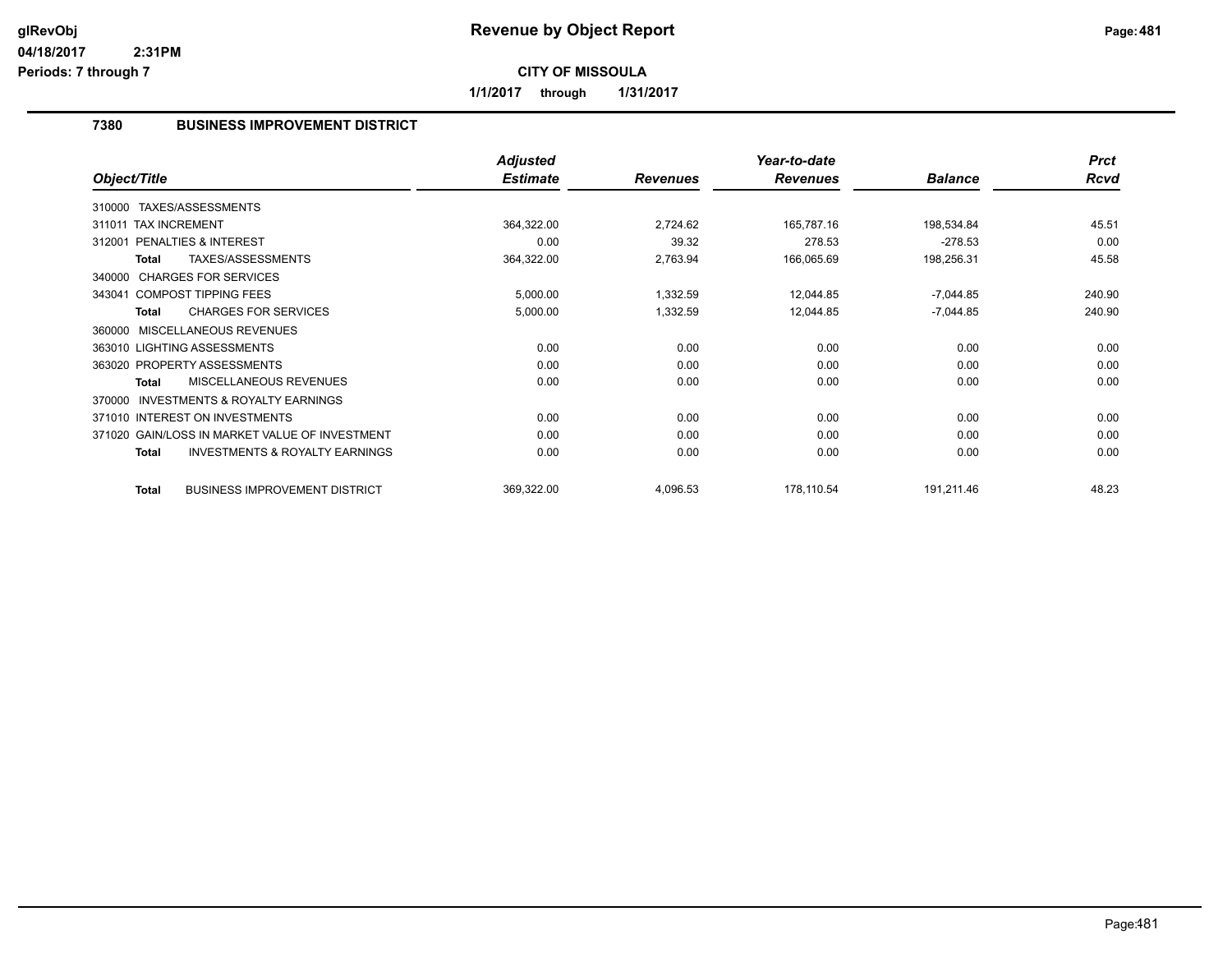**1/1/2017 through 1/31/2017**

#### **7381 TOURISM BUSINESS IMPROVEMENT DISTRICT 7381 TOURISM BUSINESS IMPROVEMENT DISTRICT**

|                                                           | <b>Adjusted</b> |                 | Year-to-date    | <b>Prct</b>    |             |
|-----------------------------------------------------------|-----------------|-----------------|-----------------|----------------|-------------|
| Object/Title                                              | <b>Estimate</b> | <b>Revenues</b> | <b>Revenues</b> | <b>Balance</b> | <b>Rcvd</b> |
| 310000 TAXES/ASSESSMENTS                                  |                 |                 |                 |                |             |
| 314100 TBID REVENUE                                       | 296.713.00      | 0.00            | 0.00            | 296.713.00     | 0.00        |
| TAXES/ASSESSMENTS<br>Total                                | 296.713.00      | 0.00            | 0.00            | 296,713.00     | 0.00        |
| 370000 INVESTMENTS & ROYALTY EARNINGS                     |                 |                 |                 |                |             |
| 371010 INTEREST ON INVESTMENTS                            | 0.00            | 0.00            | 0.00            | 0.00           | 0.00        |
| <b>INVESTMENTS &amp; ROYALTY EARNINGS</b><br><b>Total</b> | 0.00            | 0.00            | 0.00            | 0.00           | 0.00        |
| TOURISM BUSINESS IMPROVEMENT DISTRI<br>Total              | 296.713.00      | 0.00            | 0.00            | 296.713.00     | 0.00        |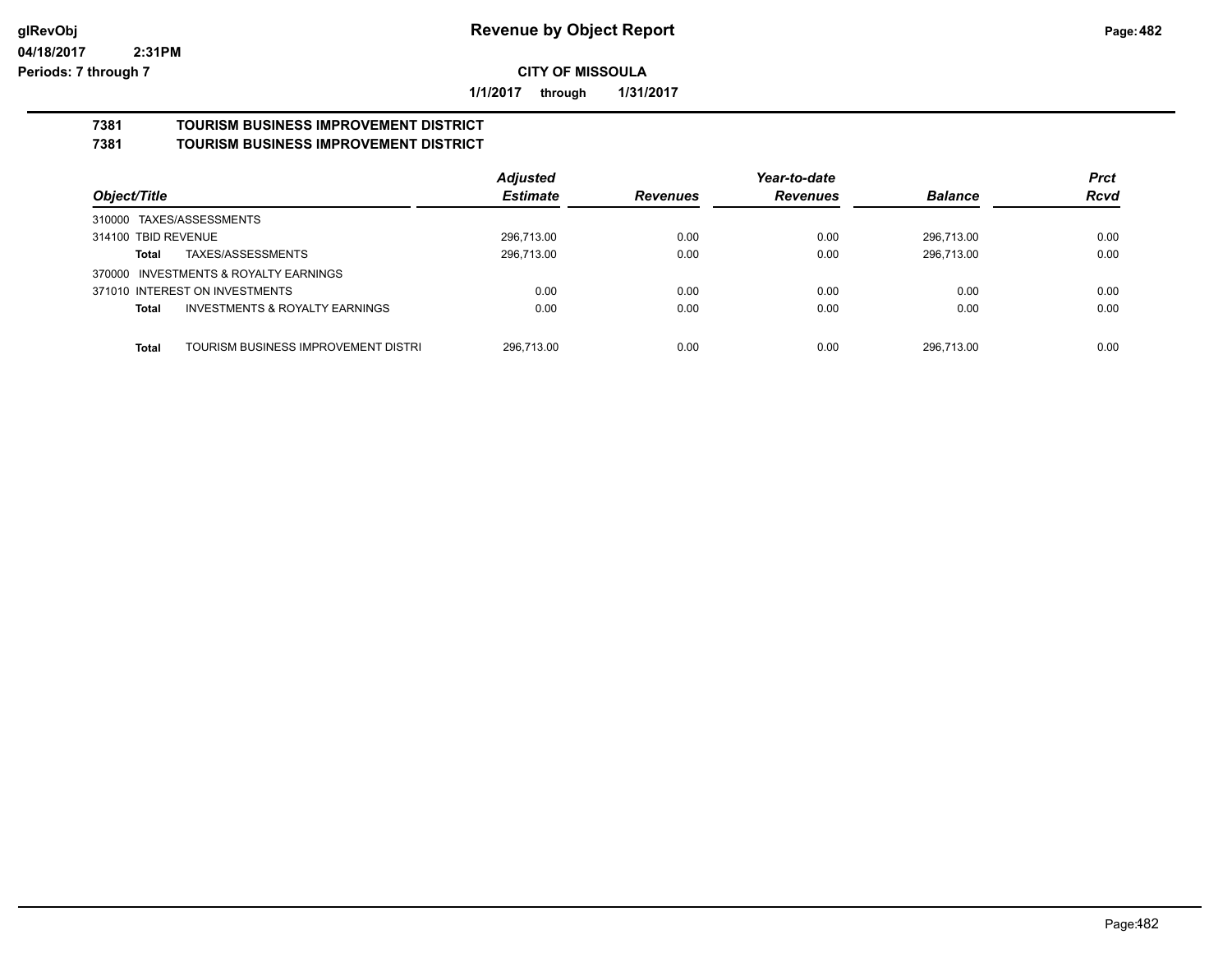**1/1/2017 through 1/31/2017**

#### **7381 TOURISM BUSINESS IMPROVEMENT DISTRICT**

|                                                           | <b>Adjusted</b><br><b>Estimate</b> | <b>Revenues</b> | Year-to-date    | <b>Balance</b> | <b>Prct</b> |
|-----------------------------------------------------------|------------------------------------|-----------------|-----------------|----------------|-------------|
| Object/Title                                              |                                    |                 | <b>Revenues</b> |                | <b>Rcvd</b> |
| 310000 TAXES/ASSESSMENTS                                  |                                    |                 |                 |                |             |
| 314100 TBID REVENUE                                       | 296.713.00                         | 0.00            | 0.00            | 296,713.00     | 0.00        |
| TAXES/ASSESSMENTS<br>Total                                | 296,713.00                         | 0.00            | 0.00            | 296,713.00     | 0.00        |
| 370000 INVESTMENTS & ROYALTY EARNINGS                     |                                    |                 |                 |                |             |
| 371010 INTEREST ON INVESTMENTS                            | 0.00                               | 0.00            | 0.00            | 0.00           | 0.00        |
| <b>INVESTMENTS &amp; ROYALTY EARNINGS</b><br><b>Total</b> | 0.00                               | 0.00            | 0.00            | 0.00           | 0.00        |
|                                                           |                                    |                 |                 |                |             |
| <b>Total</b><br>TOURISM BUSINESS IMPROVEMENT DISTR        | 296.713.00                         | 0.00            | 0.00            | 296.713.00     | 0.00        |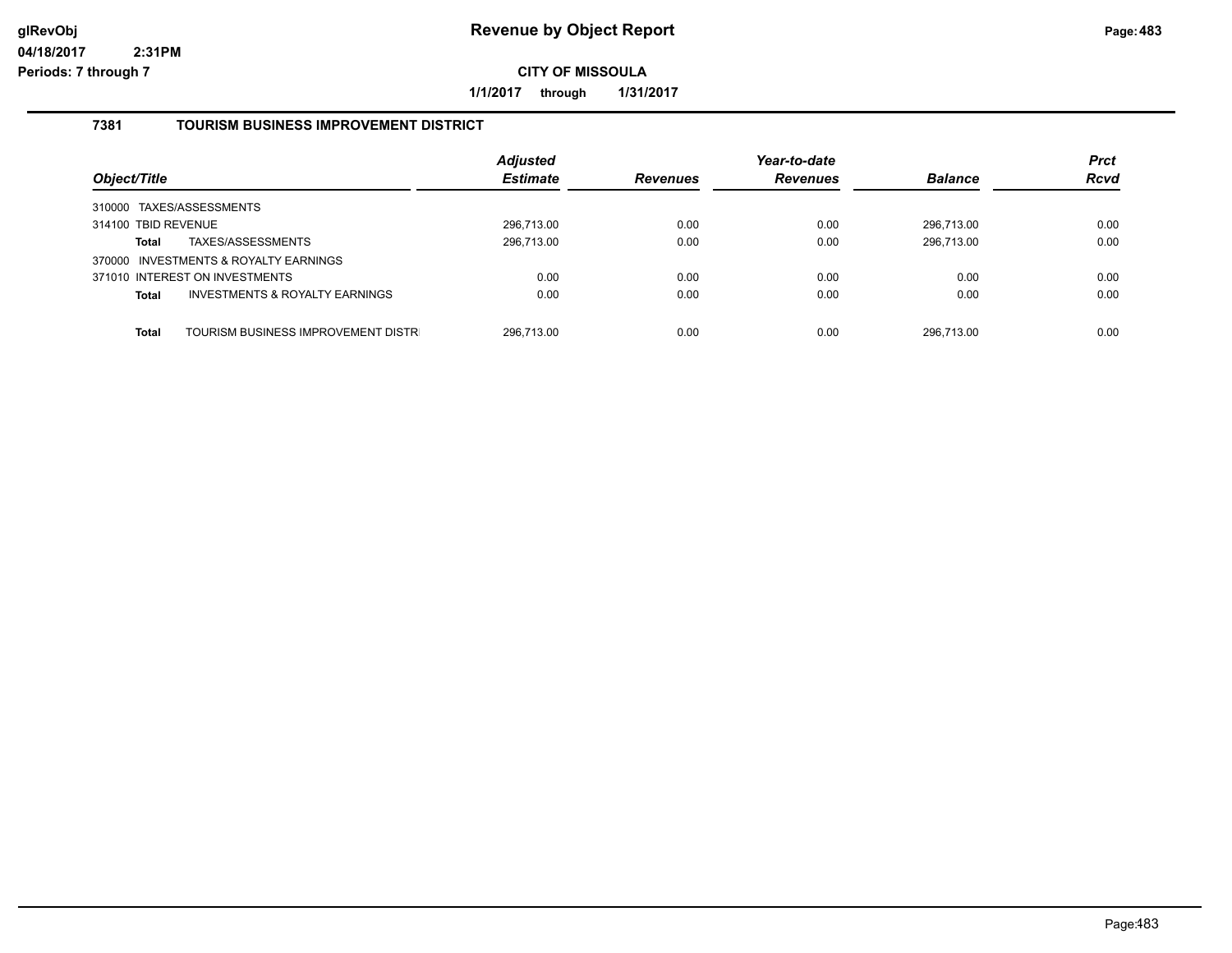**1/1/2017 through 1/31/2017**

**7382 5.75M TIF RESERVE**

| 7382 | <b>5.75M TIF RESERVE</b> |
|------|--------------------------|
|------|--------------------------|

|                                         | <b>Adjusted</b> |                 | Year-to-date    |                | <b>Prct</b> |
|-----------------------------------------|-----------------|-----------------|-----------------|----------------|-------------|
| Object/Title                            | <b>Estimate</b> | <b>Revenues</b> | <b>Revenues</b> | <b>Balance</b> | <b>Rcvd</b> |
| 370000 INVESTMENTS & ROYALTY EARNINGS   |                 |                 |                 |                |             |
| 371010 INTEREST ON INVESTMENTS          | 0.00            | 0.00            | 0.00            | 0.00           | 0.00        |
| INVESTMENTS & ROYALTY EARNINGS<br>Total | 0.00            | 0.00            | 0.00            | 0.00           | 0.00        |
| 380000 OTHER FINANCING SOURCES          |                 |                 |                 |                |             |
| 381025 BOND PROCEEDS                    | 0.00            | 0.00            | 0.00            | 0.00           | 0.00        |
| 383014 TRANS FR MRA                     | 0.00            | 0.00            | 0.00            | 0.00           | 0.00        |
| 383040 TRANSFER FROM CITY GRANTS        | 0.00            | 0.00            | 0.00            | 0.00           | 0.00        |
| OTHER FINANCING SOURCES<br><b>Total</b> | 0.00            | 0.00            | 0.00            | 0.00           | 0.00        |
| <b>Total</b><br>5.75M TIF RESERVE       | 0.00            | 0.00            | 0.00            | 0.00           | 0.00        |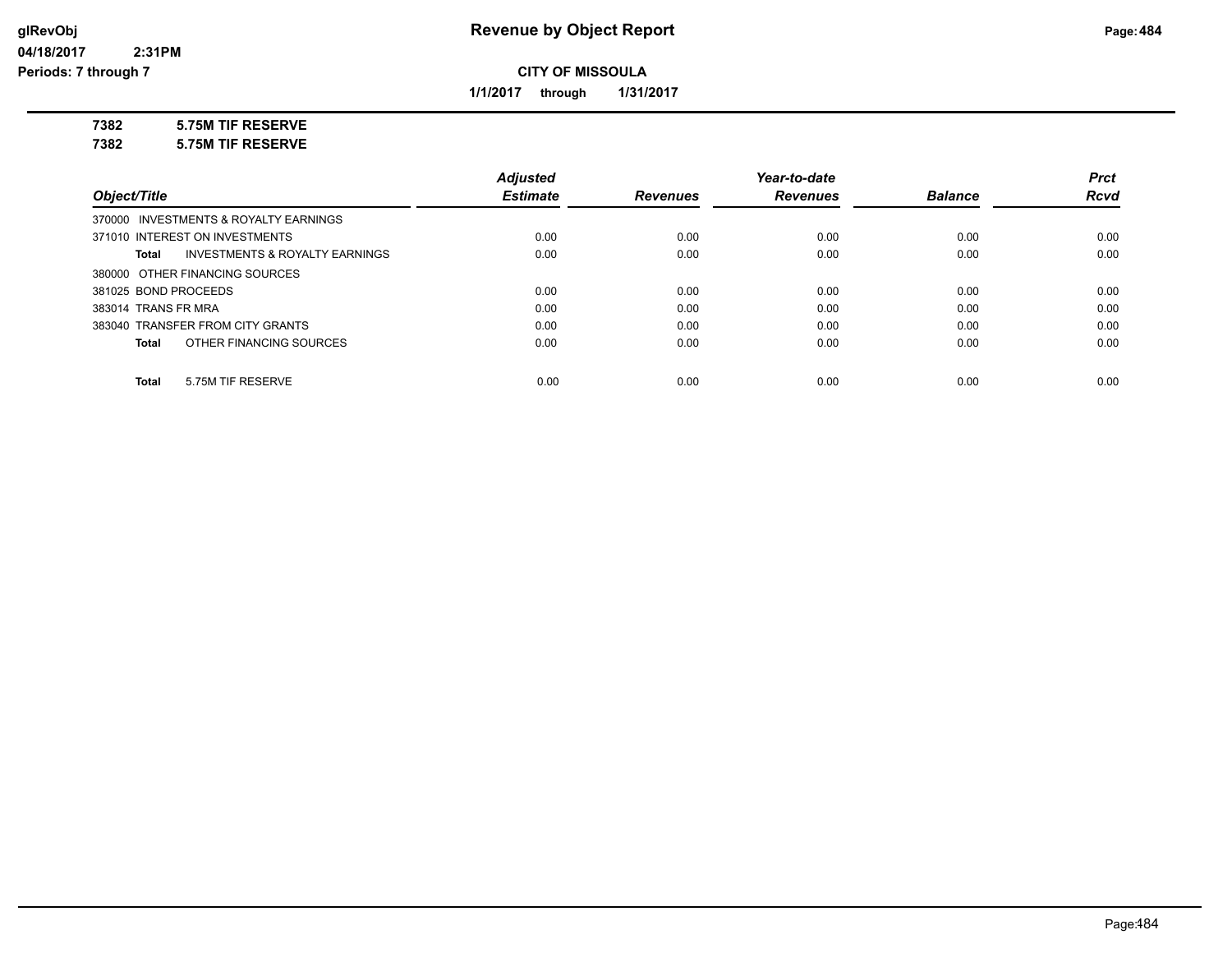**1/1/2017 through 1/31/2017**

#### **7382 5.75M TIF RESERVE**

|                                         | <b>Adiusted</b> |                 | Year-to-date    |                | <b>Prct</b> |
|-----------------------------------------|-----------------|-----------------|-----------------|----------------|-------------|
| Object/Title                            | <b>Estimate</b> | <b>Revenues</b> | <b>Revenues</b> | <b>Balance</b> | <b>Rcvd</b> |
| 370000 INVESTMENTS & ROYALTY EARNINGS   |                 |                 |                 |                |             |
| 371010 INTEREST ON INVESTMENTS          | 0.00            | 0.00            | 0.00            | 0.00           | 0.00        |
| INVESTMENTS & ROYALTY EARNINGS<br>Total | 0.00            | 0.00            | 0.00            | 0.00           | 0.00        |
| 380000 OTHER FINANCING SOURCES          |                 |                 |                 |                |             |
| 381025 BOND PROCEEDS                    | 0.00            | 0.00            | 0.00            | 0.00           | 0.00        |
| 383014 TRANS FR MRA                     | 0.00            | 0.00            | 0.00            | 0.00           | 0.00        |
| 383040 TRANSFER FROM CITY GRANTS        | 0.00            | 0.00            | 0.00            | 0.00           | 0.00        |
| <b>Total</b><br>OTHER FINANCING SOURCES | 0.00            | 0.00            | 0.00            | 0.00           | 0.00        |
|                                         |                 |                 |                 |                |             |
| 5.75M TIF RESERVE<br><b>Total</b>       | 0.00            | 0.00            | 0.00            | 0.00           | 0.00        |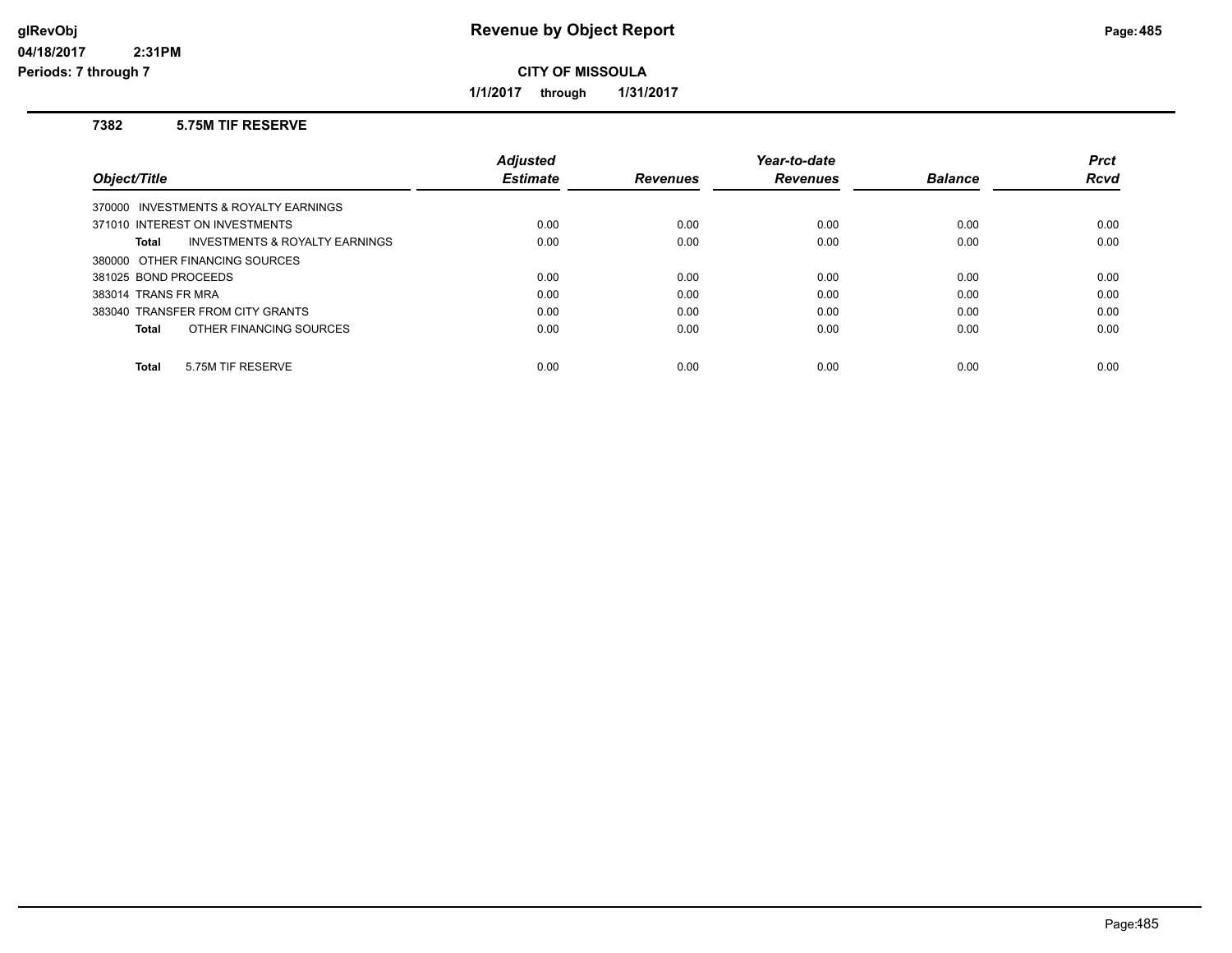**1/1/2017 through 1/31/2017**

**7383 RIVERFRONT TRIANGLE URD**

**7383 RIVERFRONT TRIANGLE URD**

|                                                    | <b>Adjusted</b> |                 | Year-to-date    |                | <b>Prct</b> |
|----------------------------------------------------|-----------------|-----------------|-----------------|----------------|-------------|
| Object/Title                                       | <b>Estimate</b> | <b>Revenues</b> | <b>Revenues</b> | <b>Balance</b> | <b>Rcvd</b> |
| 310000 TAXES/ASSESSMENTS                           |                 |                 |                 |                |             |
| 311011 TAX INCREMENT                               | 0.00            | 0.00            | 0.00            | 0.00           | 0.00        |
| 312001 PENALTIES & INTEREST                        | 0.00            | 0.00            | 0.00            | 0.00           | 0.00        |
| TAXES/ASSESSMENTS<br>Total                         | 0.00            | 0.00            | 0.00            | 0.00           | 0.00        |
| 330000 INTERGOVERNMENTAL REVENUES                  |                 |                 |                 |                |             |
| 335210 PERSONAL PROPERTY TAX REIMBURSEMENT         | 9.316.00        | 0.00            | 4,657.92        | 4,658.08       | 50.00       |
| <b>INTERGOVERNMENTAL REVENUES</b><br>Total         | 9.316.00        | 0.00            | 4,657.92        | 4,658.08       | 50.00       |
| 370000 INVESTMENTS & ROYALTY EARNINGS              |                 |                 |                 |                |             |
| 371010 INTEREST ON INVESTMENTS                     | 0.00            | 0.00            | 0.00            | 0.00           | 0.00        |
| <b>INVESTMENTS &amp; ROYALTY EARNINGS</b><br>Total | 0.00            | 0.00            | 0.00            | 0.00           | 0.00        |
| <b>RIVERFRONT TRIANGLE URD</b><br>Total            | 9.316.00        | 0.00            | 4,657.92        | 4,658.08       | 50.00       |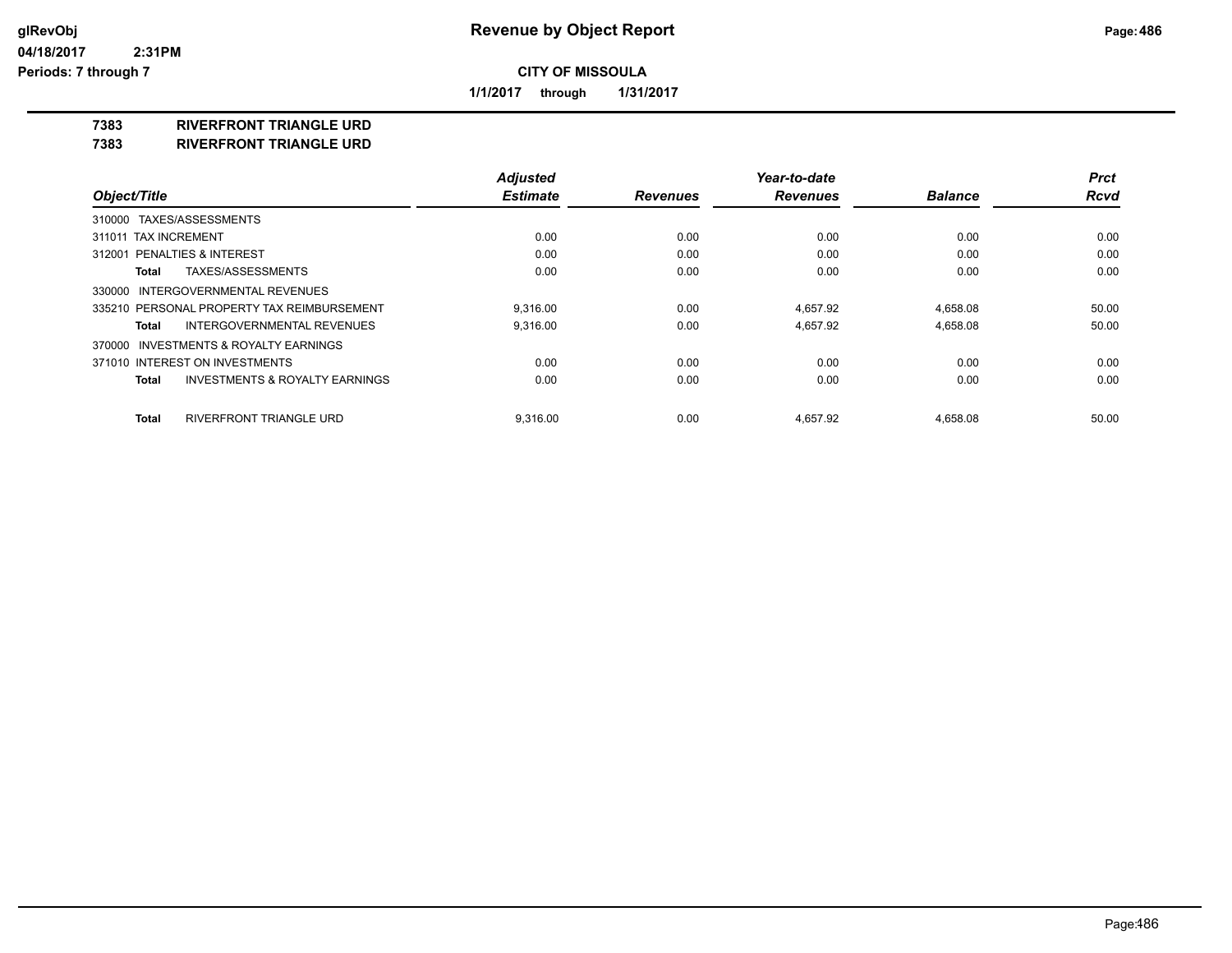**1/1/2017 through 1/31/2017**

#### **7383 RIVERFRONT TRIANGLE URD**

|                                                | <b>Adjusted</b> |                 | Year-to-date    |                | <b>Prct</b> |
|------------------------------------------------|-----------------|-----------------|-----------------|----------------|-------------|
| Object/Title                                   | <b>Estimate</b> | <b>Revenues</b> | <b>Revenues</b> | <b>Balance</b> | <b>Rcvd</b> |
| TAXES/ASSESSMENTS<br>310000                    |                 |                 |                 |                |             |
| 311011 TAX INCREMENT                           | 0.00            | 0.00            | 0.00            | 0.00           | 0.00        |
| 312001 PENALTIES & INTEREST                    | 0.00            | 0.00            | 0.00            | 0.00           | 0.00        |
| TAXES/ASSESSMENTS<br><b>Total</b>              | 0.00            | 0.00            | 0.00            | 0.00           | 0.00        |
| INTERGOVERNMENTAL REVENUES<br>330000           |                 |                 |                 |                |             |
| 335210 PERSONAL PROPERTY TAX REIMBURSEMENT     | 9.316.00        | 0.00            | 4.657.92        | 4,658.08       | 50.00       |
| INTERGOVERNMENTAL REVENUES<br><b>Total</b>     | 9,316.00        | 0.00            | 4,657.92        | 4,658.08       | 50.00       |
| INVESTMENTS & ROYALTY EARNINGS<br>370000       |                 |                 |                 |                |             |
| 371010 INTEREST ON INVESTMENTS                 | 0.00            | 0.00            | 0.00            | 0.00           | 0.00        |
| INVESTMENTS & ROYALTY EARNINGS<br><b>Total</b> | 0.00            | 0.00            | 0.00            | 0.00           | 0.00        |
| RIVERFRONT TRIANGLE URD<br><b>Total</b>        | 9.316.00        | 0.00            | 4.657.92        | 4.658.08       | 50.00       |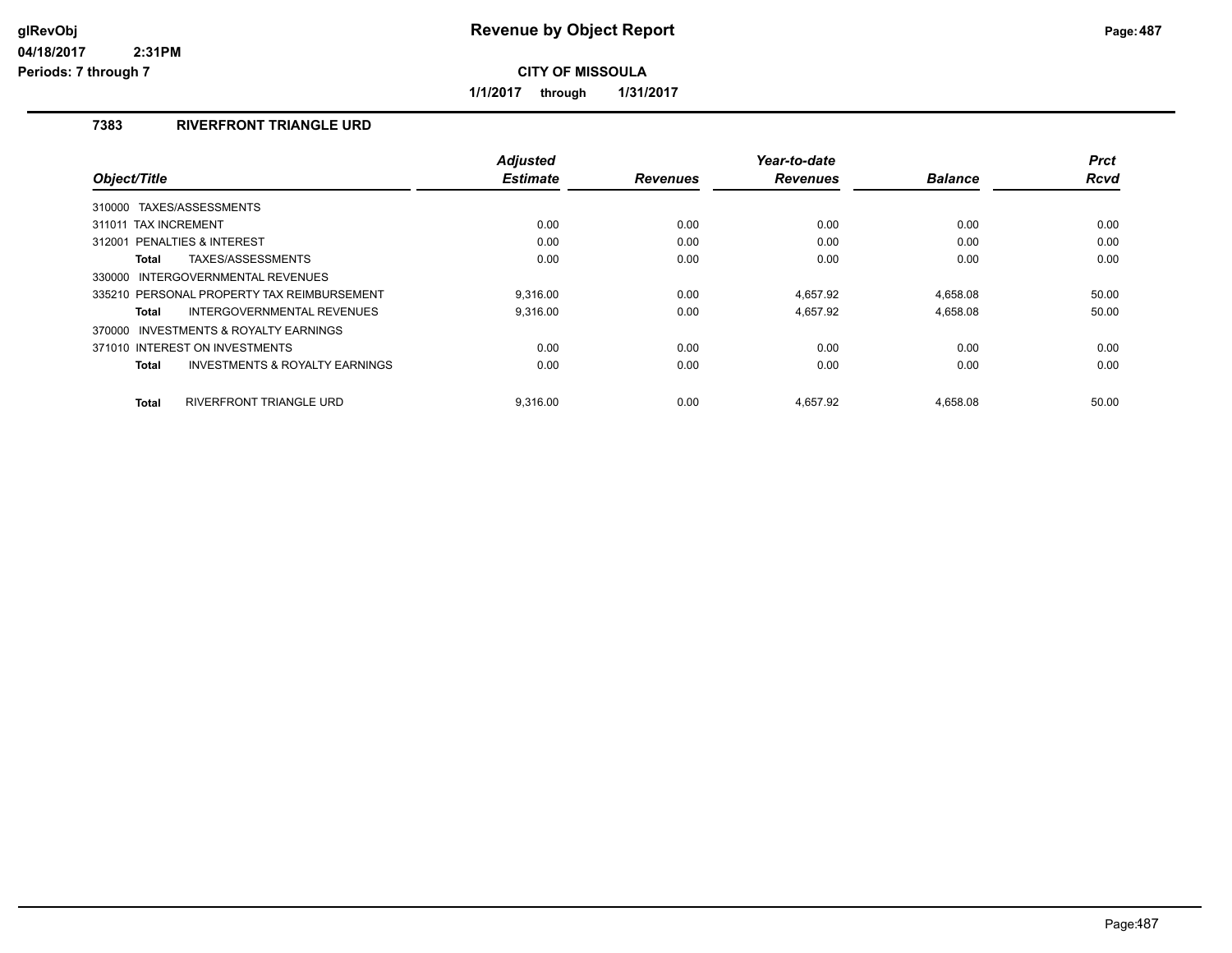**1/1/2017 through 1/31/2017**

# **7384 NRSS DEBT SERVICE CLEARING**

**7384 NRSS DEBT SERVICE CLEARING**

|                                                    | <b>Adjusted</b> |                 | Year-to-date    |                | <b>Prct</b> |
|----------------------------------------------------|-----------------|-----------------|-----------------|----------------|-------------|
| Object/Title                                       | <b>Estimate</b> | <b>Revenues</b> | <b>Revenues</b> | <b>Balance</b> | <b>Rcvd</b> |
| 310000 TAXES/ASSESSMENTS                           |                 |                 |                 |                |             |
| 311011 TAX INCREMENT                               | 59,452.00       | 1,536.94        | 50,166.95       | 9,285.05       | 84.38       |
| 312001 PENALTIES & INTEREST                        | 0.00            | 38.04           | 49.90           | $-49.90$       | 0.00        |
| TAXES/ASSESSMENTS<br>Total                         | 59,452.00       | 1,574.98        | 50,216.85       | 9,235.15       | 84.47       |
| 370000 INVESTMENTS & ROYALTY EARNINGS              |                 |                 |                 |                |             |
| 371010 INTEREST ON INVESTMENTS                     | 0.00            | 0.00            | 0.00            | 0.00           | 0.00        |
| <b>INVESTMENTS &amp; ROYALTY EARNINGS</b><br>Total | 0.00            | 0.00            | 0.00            | 0.00           | 0.00        |
| 380000 OTHER FINANCING SOURCES                     |                 |                 |                 |                |             |
| 383014 TRANS FR MRA                                | 0.00            | 0.00            | 0.00            | 0.00           | 0.00        |
| OTHER FINANCING SOURCES<br>Total                   | 0.00            | 0.00            | 0.00            | 0.00           | 0.00        |
| NRSS DEBT SERVICE CLEARING<br>Total                | 59,452.00       | 1.574.98        | 50.216.85       | 9,235.15       | 84.47       |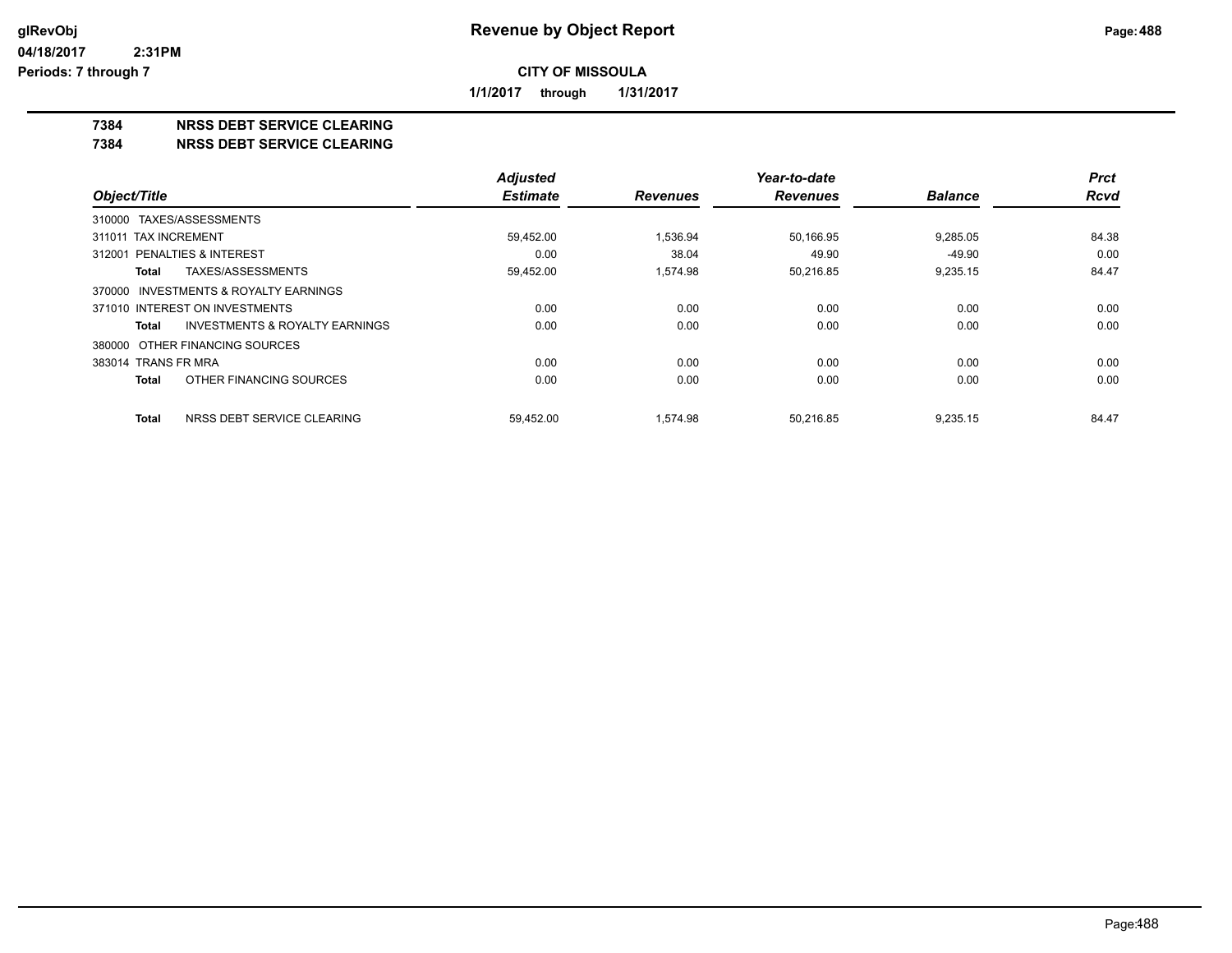**1/1/2017 through 1/31/2017**

#### **7384 NRSS DEBT SERVICE CLEARING**

|                                                | <b>Adjusted</b> |                 | Year-to-date    |                | <b>Prct</b> |
|------------------------------------------------|-----------------|-----------------|-----------------|----------------|-------------|
| Object/Title                                   | <b>Estimate</b> | <b>Revenues</b> | <b>Revenues</b> | <b>Balance</b> | <b>Rcvd</b> |
| TAXES/ASSESSMENTS<br>310000                    |                 |                 |                 |                |             |
| 311011 TAX INCREMENT                           | 59,452.00       | 1,536.94        | 50,166.95       | 9.285.05       | 84.38       |
| PENALTIES & INTEREST<br>312001                 | 0.00            | 38.04           | 49.90           | $-49.90$       | 0.00        |
| TAXES/ASSESSMENTS<br><b>Total</b>              | 59,452.00       | 1,574.98        | 50,216.85       | 9,235.15       | 84.47       |
| INVESTMENTS & ROYALTY EARNINGS<br>370000       |                 |                 |                 |                |             |
| 371010 INTEREST ON INVESTMENTS                 | 0.00            | 0.00            | 0.00            | 0.00           | 0.00        |
| INVESTMENTS & ROYALTY EARNINGS<br><b>Total</b> | 0.00            | 0.00            | 0.00            | 0.00           | 0.00        |
| 380000 OTHER FINANCING SOURCES                 |                 |                 |                 |                |             |
| 383014 TRANS FR MRA                            | 0.00            | 0.00            | 0.00            | 0.00           | 0.00        |
| OTHER FINANCING SOURCES<br><b>Total</b>        | 0.00            | 0.00            | 0.00            | 0.00           | 0.00        |
| NRSS DEBT SERVICE CLEARING<br><b>Total</b>     | 59,452.00       | 1.574.98        | 50.216.85       | 9,235.15       | 84.47       |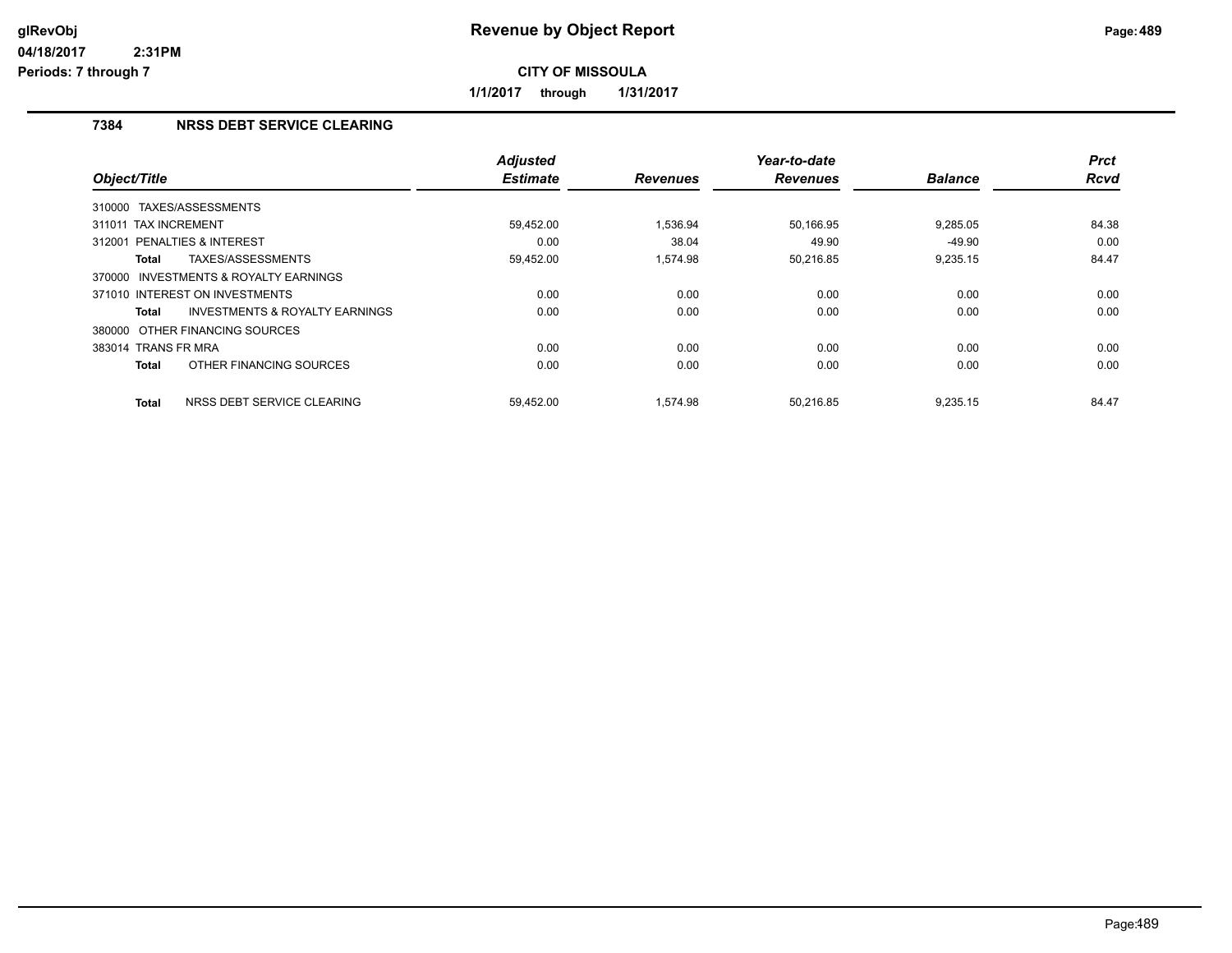**1/1/2017 through 1/31/2017**

**7385 FRONT STREET URD 7385 FRONT STREET URD**

| <b>Adjusted</b> |                 | Year-to-date    |                | <b>Prct</b> |
|-----------------|-----------------|-----------------|----------------|-------------|
| <b>Estimate</b> | <b>Revenues</b> | <b>Revenues</b> | <b>Balance</b> | <b>Rcvd</b> |
|                 |                 |                 |                |             |
| 0.00            | 0.00            | 0.00            | 0.00           | 0.00        |
| 0.00            | 0.00            | 0.00            | 0.00           | 0.00        |
|                 |                 |                 |                |             |
| 0.00            | 0.00            | 0.00            | 0.00           | 0.00        |
| 0.00            | 0.00            | 0.00            | 0.00           | 0.00        |
| 0.00            | 0.00            | 0.00            | 0.00           | 0.00        |
|                 |                 |                 |                |             |
| 0.00            | 0.00            | 0.00            | 0.00           | 0.00        |
| 0.00            | 0.00            | 0.00            | 0.00           | 0.00        |
|                 |                 |                 |                |             |
| 0.00            | 0.00            | 0.00            | 0.00           | 0.00        |
| 0.00            | 0.00            | 0.00            | 0.00           | 0.00        |
|                 |                 |                 |                |             |
| 0.00            | 46,883.94       | 46,883.94       | -46,883.94     | 0.00        |
| 0.00            | 0.00            | 0.00            | 0.00           | 0.00        |
| 0.00            | 0.00            | 0.00            | 0.00           | 0.00        |
| 0.00            | 0.00            | 0.00            | 0.00           | 0.00        |
| 0.00            | 0.00            | $-17,603.78$    | 17,603.78      | 0.00        |
| 70,235.00       | 0.00            | 0.00            | 70,235.00      | 0.00        |
| 0.00            | 0.00            | 0.00            | 0.00           | 0.00        |
| 70,235.00       | 46,883.94       | 29,280.16       | 40,954.84      | 41.69       |
|                 |                 |                 |                | 41.69       |
|                 | 70,235.00       | 46,883.94       | 29,280.16      | 40,954.84   |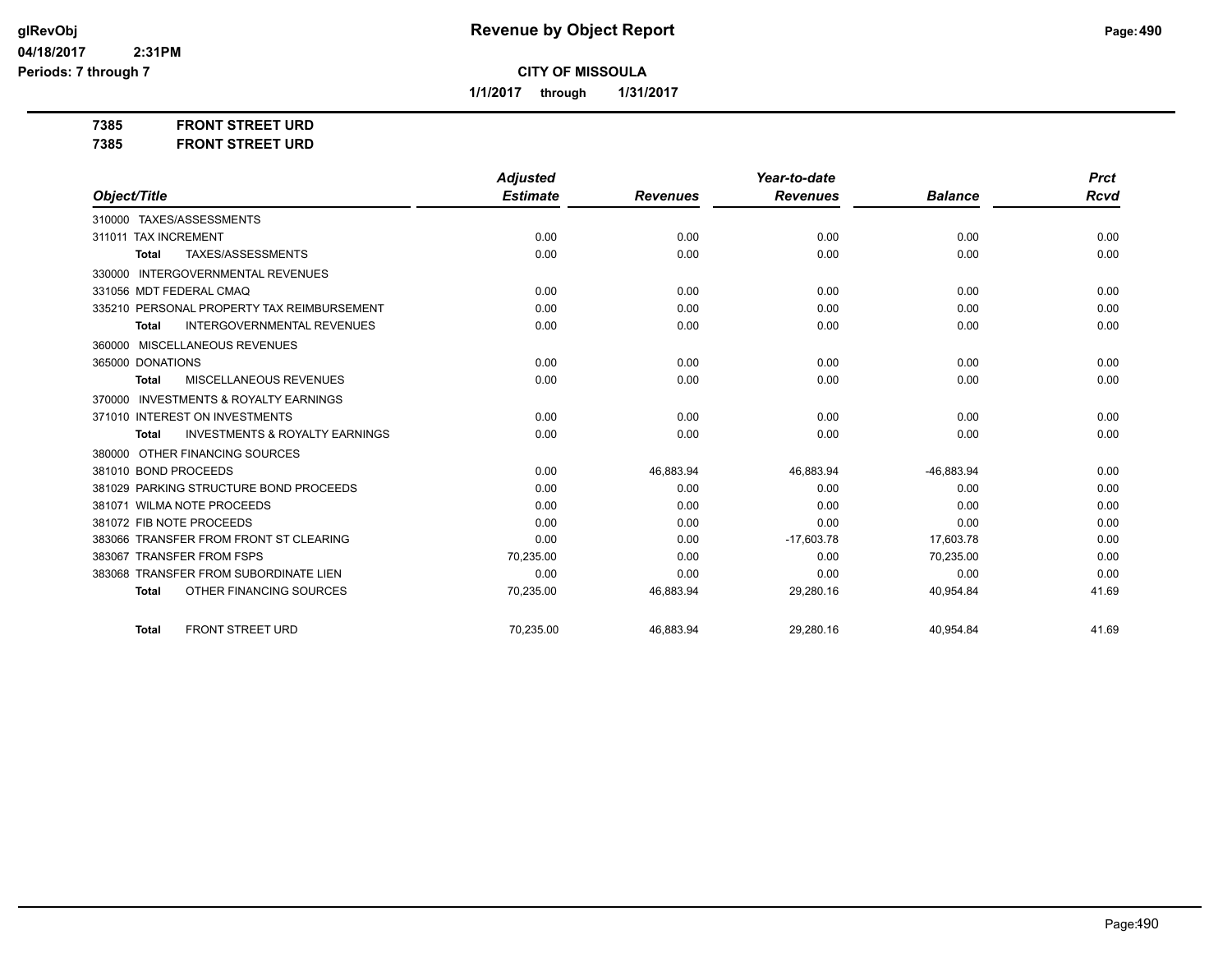**1/1/2017 through 1/31/2017**

#### **7385 FRONT STREET URD**

|                                                    | <b>Adjusted</b> |                 | Year-to-date    |                | <b>Prct</b> |
|----------------------------------------------------|-----------------|-----------------|-----------------|----------------|-------------|
| Object/Title                                       | <b>Estimate</b> | <b>Revenues</b> | <b>Revenues</b> | <b>Balance</b> | <b>Rcvd</b> |
| 310000 TAXES/ASSESSMENTS                           |                 |                 |                 |                |             |
| 311011 TAX INCREMENT                               | 0.00            | 0.00            | 0.00            | 0.00           | 0.00        |
| TAXES/ASSESSMENTS<br>Total                         | 0.00            | 0.00            | 0.00            | 0.00           | 0.00        |
| 330000 INTERGOVERNMENTAL REVENUES                  |                 |                 |                 |                |             |
| 331056 MDT FEDERAL CMAQ                            | 0.00            | 0.00            | 0.00            | 0.00           | 0.00        |
| 335210 PERSONAL PROPERTY TAX REIMBURSEMENT         | 0.00            | 0.00            | 0.00            | 0.00           | 0.00        |
| <b>INTERGOVERNMENTAL REVENUES</b><br><b>Total</b>  | 0.00            | 0.00            | 0.00            | 0.00           | 0.00        |
| 360000 MISCELLANEOUS REVENUES                      |                 |                 |                 |                |             |
| 365000 DONATIONS                                   | 0.00            | 0.00            | 0.00            | 0.00           | 0.00        |
| <b>MISCELLANEOUS REVENUES</b><br>Total             | 0.00            | 0.00            | 0.00            | 0.00           | 0.00        |
| 370000 INVESTMENTS & ROYALTY EARNINGS              |                 |                 |                 |                |             |
| 371010 INTEREST ON INVESTMENTS                     | 0.00            | 0.00            | 0.00            | 0.00           | 0.00        |
| <b>INVESTMENTS &amp; ROYALTY EARNINGS</b><br>Total | 0.00            | 0.00            | 0.00            | 0.00           | 0.00        |
| OTHER FINANCING SOURCES<br>380000                  |                 |                 |                 |                |             |
| 381010 BOND PROCEEDS                               | 0.00            | 46,883.94       | 46,883.94       | $-46,883.94$   | 0.00        |
| 381029 PARKING STRUCTURE BOND PROCEEDS             | 0.00            | 0.00            | 0.00            | 0.00           | 0.00        |
| 381071 WILMA NOTE PROCEEDS                         | 0.00            | 0.00            | 0.00            | 0.00           | 0.00        |
| 381072 FIB NOTE PROCEEDS                           | 0.00            | 0.00            | 0.00            | 0.00           | 0.00        |
| 383066 TRANSFER FROM FRONT ST CLEARING             | 0.00            | 0.00            | $-17,603.78$    | 17.603.78      | 0.00        |
| 383067 TRANSFER FROM FSPS                          | 70,235.00       | 0.00            | 0.00            | 70,235.00      | 0.00        |
| 383068 TRANSFER FROM SUBORDINATE LIEN              | 0.00            | 0.00            | 0.00            | 0.00           | 0.00        |
| OTHER FINANCING SOURCES<br><b>Total</b>            | 70,235.00       | 46,883.94       | 29,280.16       | 40,954.84      | 41.69       |
| <b>FRONT STREET URD</b><br>Total                   | 70.235.00       | 46.883.94       | 29,280.16       | 40.954.84      | 41.69       |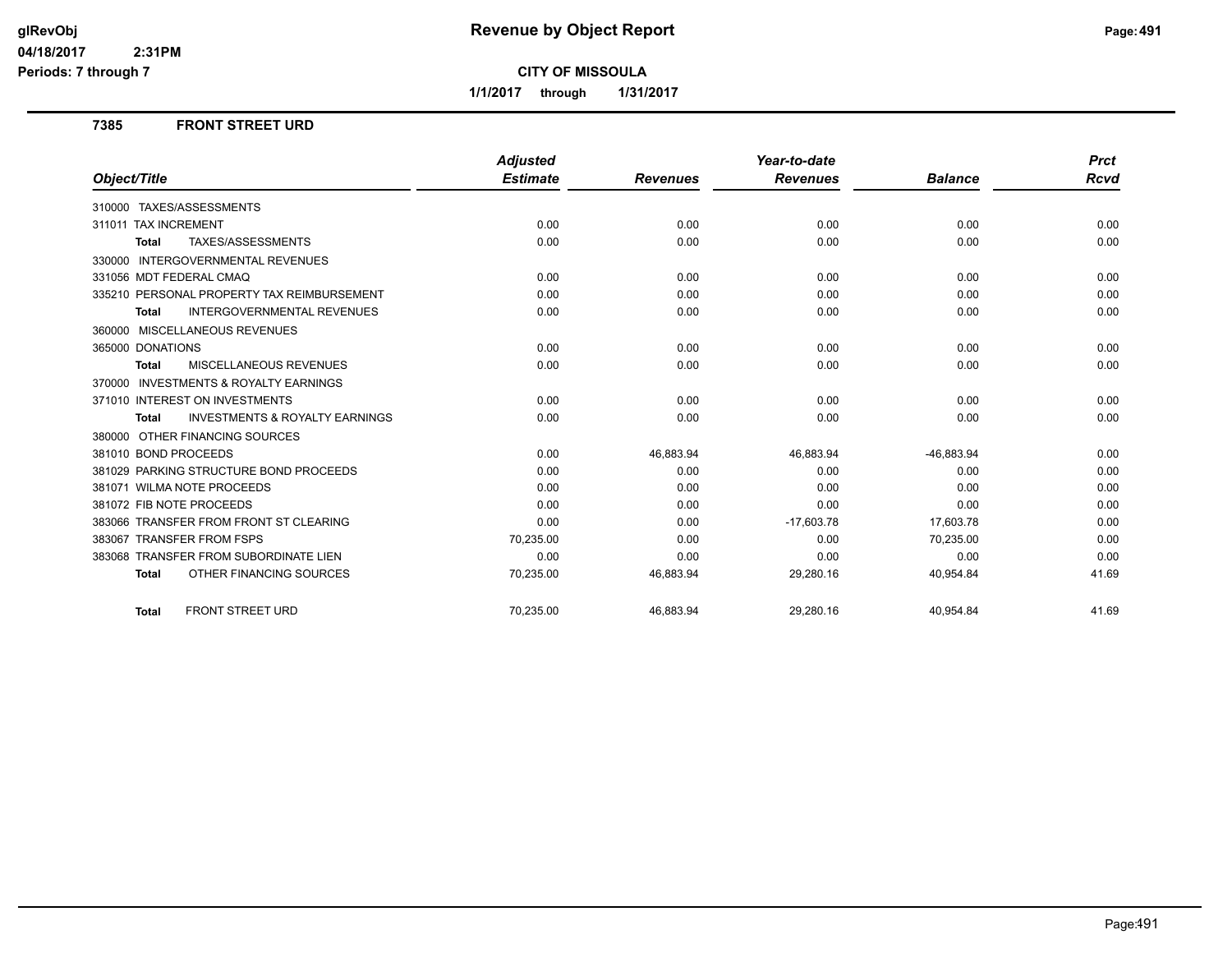**1/1/2017 through 1/31/2017**

#### **7386 DEBT SERVICE-SAFEWAY/ST PAT 1.5M 7386 DEBT SERVICE-SAFEWAY/ST PAT 1.5M**

|                                                    | <b>Adjusted</b> |                 | Year-to-date    |                | <b>Prct</b> |
|----------------------------------------------------|-----------------|-----------------|-----------------|----------------|-------------|
| Object/Title                                       | <b>Estimate</b> | <b>Revenues</b> | <b>Revenues</b> | <b>Balance</b> | <b>Rcvd</b> |
| TAXES/ASSESSMENTS<br>310000                        |                 |                 |                 |                |             |
| 311011 TAX INCREMENT                               | 0.00            | 0.00            | 0.00            | 0.00           | 0.00        |
| TAXES/ASSESSMENTS<br>Total                         | 0.00            | 0.00            | 0.00            | 0.00           | 0.00        |
| 360000 MISCELLANEOUS REVENUES                      |                 |                 |                 |                |             |
| 365000 DONATIONS                                   | 0.00            | 0.00            | 0.00            | 0.00           | 0.00        |
| MISCELLANEOUS REVENUES<br>Total                    | 0.00            | 0.00            | 0.00            | 0.00           | 0.00        |
| 370000 INVESTMENTS & ROYALTY EARNINGS              |                 |                 |                 |                |             |
| 371010 INTEREST ON INVESTMENTS                     | 0.00            | 0.00            | 0.00            | 0.00           | 0.00        |
| <b>INVESTMENTS &amp; ROYALTY EARNINGS</b><br>Total | 0.00            | 0.00            | 0.00            | 0.00           | 0.00        |
| OTHER FINANCING SOURCES<br>380000                  |                 |                 |                 |                |             |
| 383014 TRANS FR MRA                                | 127,012.00      | 115,103.00      | 115,103.00      | 11,909.00      | 90.62       |
| 383037 TRANSFER - URD II                           | 0.00            | 0.00            | 0.00            | 0.00           | 0.00        |
| 384000 GUARANTOR REVENUE                           | 0.00            | 0.00            | 0.00            | 0.00           | 0.00        |
| OTHER FINANCING SOURCES<br>Total                   | 127,012.00      | 115,103.00      | 115,103.00      | 11,909.00      | 90.62       |
| DEBT SERVICE-SAFEWAY/ST PAT 1.5M<br><b>Total</b>   | 127,012.00      | 115,103.00      | 115,103.00      | 11,909.00      | 90.62       |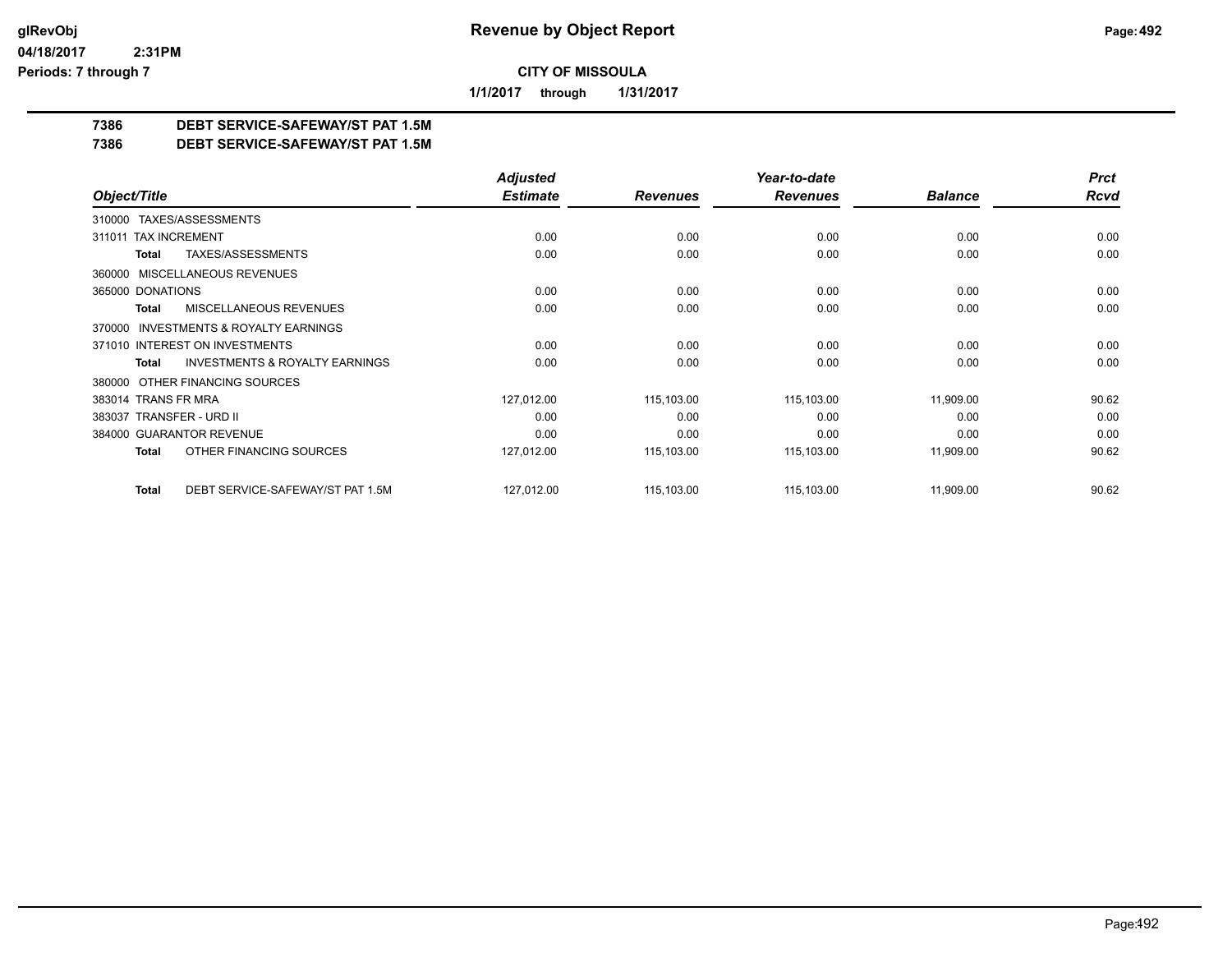**1/1/2017 through 1/31/2017**

#### **7386 DEBT SERVICE-SAFEWAY/ST PAT 1.5M**

|                                                     | <b>Adjusted</b> |                 | Year-to-date    |                | <b>Prct</b> |
|-----------------------------------------------------|-----------------|-----------------|-----------------|----------------|-------------|
| Object/Title                                        | <b>Estimate</b> | <b>Revenues</b> | <b>Revenues</b> | <b>Balance</b> | <b>Rcvd</b> |
| 310000 TAXES/ASSESSMENTS                            |                 |                 |                 |                |             |
| 311011 TAX INCREMENT                                | 0.00            | 0.00            | 0.00            | 0.00           | 0.00        |
| TAXES/ASSESSMENTS<br>Total                          | 0.00            | 0.00            | 0.00            | 0.00           | 0.00        |
| MISCELLANEOUS REVENUES<br>360000                    |                 |                 |                 |                |             |
| 365000 DONATIONS                                    | 0.00            | 0.00            | 0.00            | 0.00           | 0.00        |
| <b>MISCELLANEOUS REVENUES</b><br>Total              | 0.00            | 0.00            | 0.00            | 0.00           | 0.00        |
| <b>INVESTMENTS &amp; ROYALTY EARNINGS</b><br>370000 |                 |                 |                 |                |             |
| 371010 INTEREST ON INVESTMENTS                      | 0.00            | 0.00            | 0.00            | 0.00           | 0.00        |
| <b>INVESTMENTS &amp; ROYALTY EARNINGS</b><br>Total  | 0.00            | 0.00            | 0.00            | 0.00           | 0.00        |
| 380000 OTHER FINANCING SOURCES                      |                 |                 |                 |                |             |
| 383014 TRANS FR MRA                                 | 127,012.00      | 115,103.00      | 115,103.00      | 11,909.00      | 90.62       |
| 383037 TRANSFER - URD II                            | 0.00            | 0.00            | 0.00            | 0.00           | 0.00        |
| 384000 GUARANTOR REVENUE                            | 0.00            | 0.00            | 0.00            | 0.00           | 0.00        |
| OTHER FINANCING SOURCES<br><b>Total</b>             | 127,012.00      | 115,103.00      | 115,103.00      | 11,909.00      | 90.62       |
| DEBT SERVICE-SAFEWAY/ST PAT 1.5M<br><b>Total</b>    | 127,012.00      | 115,103.00      | 115,103.00      | 11,909.00      | 90.62       |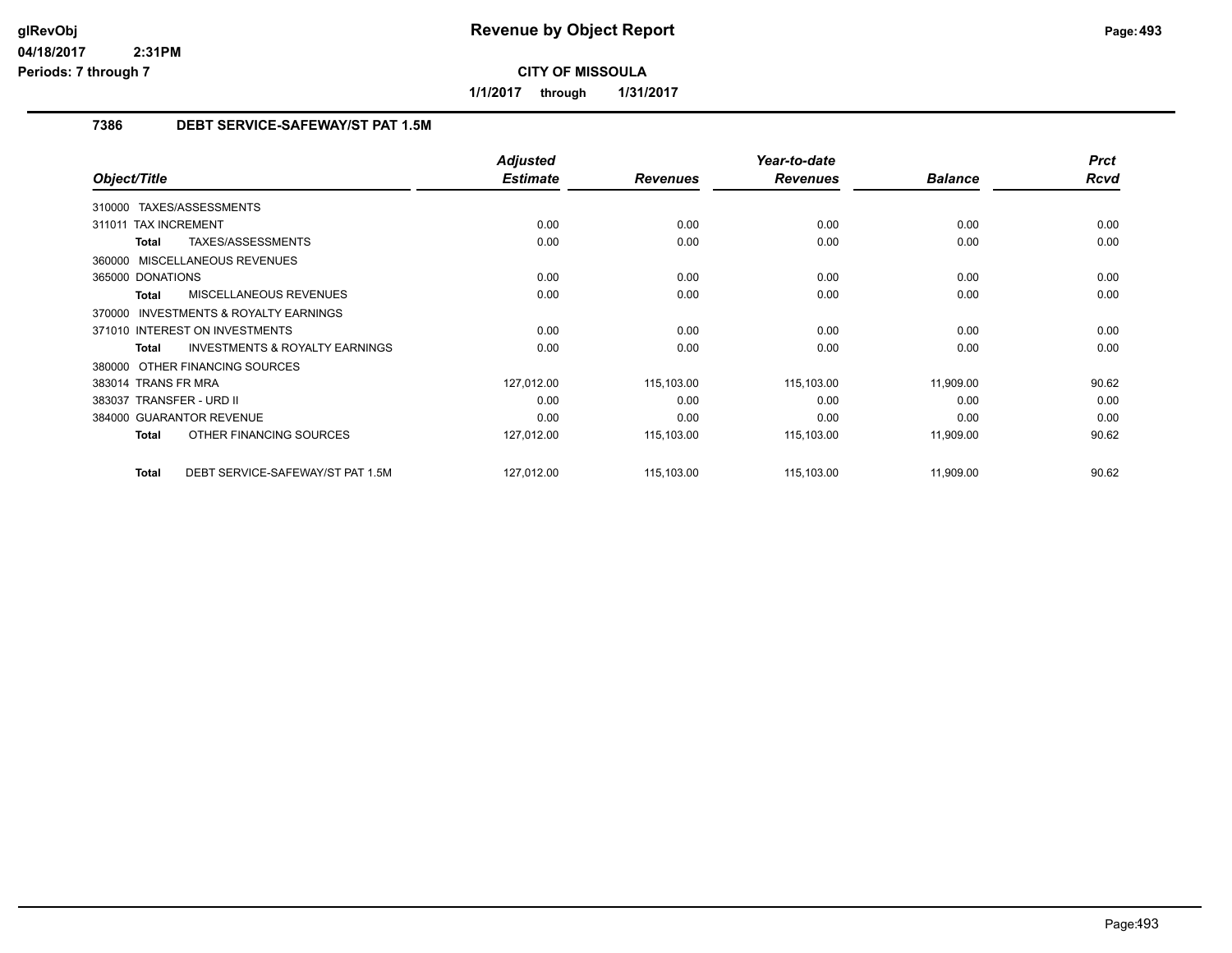**1/1/2017 through 1/31/2017**

#### **7387 DEBT SERVICE-BROWNFIELD RLF 1.125M 7387 DEBT SERVICE-BROWNFIELD RLF 1.125M**

|                                                    | <b>Adjusted</b> |                 | Year-to-date    |                | <b>Prct</b> |
|----------------------------------------------------|-----------------|-----------------|-----------------|----------------|-------------|
| Object/Title                                       | <b>Estimate</b> | <b>Revenues</b> | <b>Revenues</b> | <b>Balance</b> | <b>Rcvd</b> |
| 310000 TAXES/ASSESSMENTS                           |                 |                 |                 |                |             |
| <b>TAX INCREMENT</b><br>311011                     | 0.00            | 0.00            | 0.00            | 0.00           | 0.00        |
| TAXES/ASSESSMENTS<br>Total                         | 0.00            | 0.00            | 0.00            | 0.00           | 0.00        |
| INVESTMENTS & ROYALTY EARNINGS<br>370000           |                 |                 |                 |                |             |
| 371010 INTEREST ON INVESTMENTS                     | 0.00            | 0.00            | 0.00            | 0.00           | 0.00        |
| <b>INVESTMENTS &amp; ROYALTY EARNINGS</b><br>Total | 0.00            | 0.00            | 0.00            | 0.00           | 0.00        |
| 380000 OTHER FINANCING SOURCES                     |                 |                 |                 |                |             |
| 383014 TRANS FR MRA                                | 54,716.00       | 58,092.00       | 58,092.00       | $-3,376.00$    | 106.17      |
| 383016 TRANS FR TAX INCREMENT BOND                 | 0.00            | 0.00            | 0.00            | 0.00           | 0.00        |
| OTHER FINANCING SOURCES<br>Total                   | 54,716.00       | 58,092.00       | 58,092.00       | $-3,376.00$    | 106.17      |
| DEBT SERVICE-BROWNFIELD RLF 1.125M<br><b>Total</b> | 54.716.00       | 58,092.00       | 58.092.00       | $-3.376.00$    | 106.17      |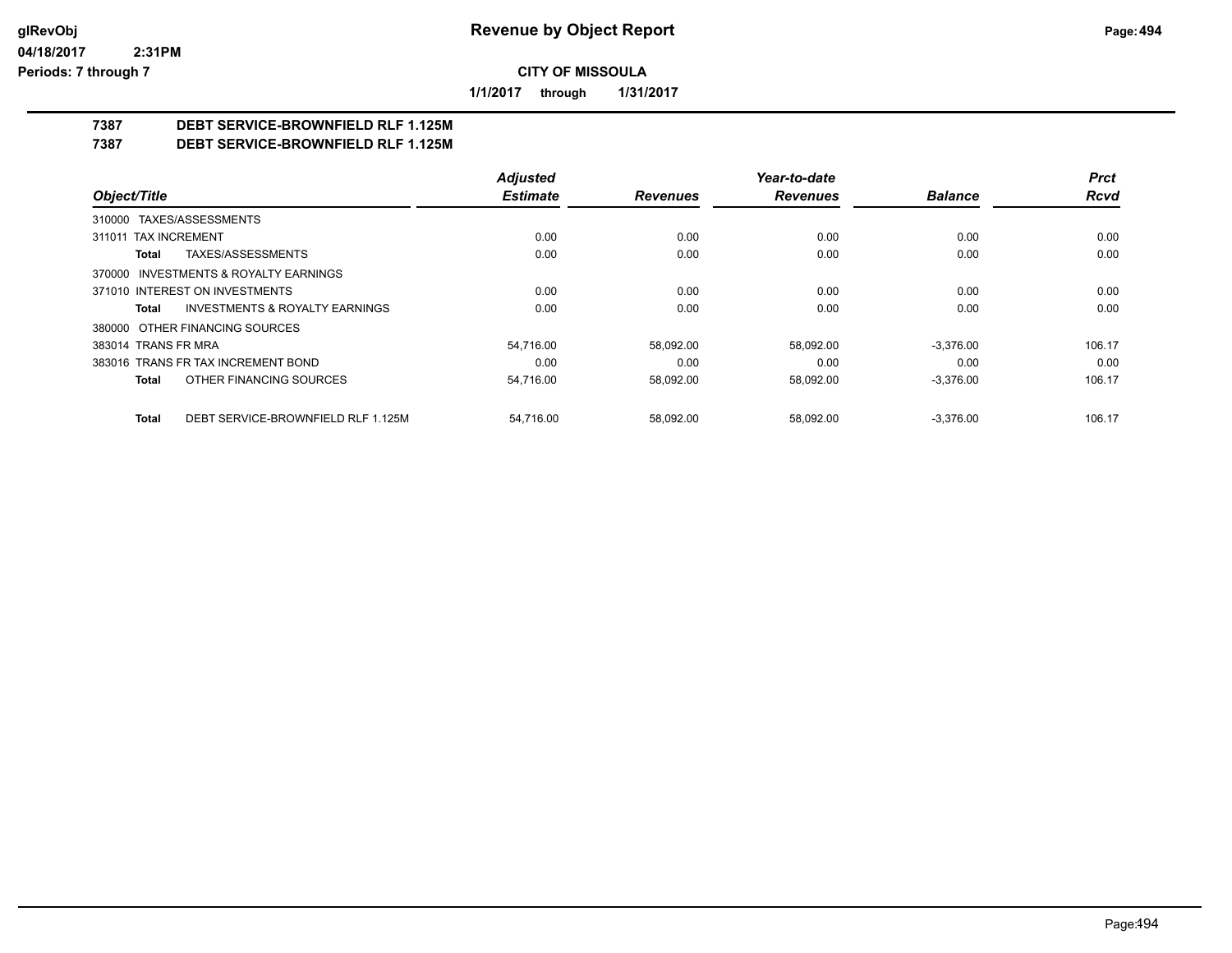**1/1/2017 through 1/31/2017**

#### **7387 DEBT SERVICE-BROWNFIELD RLF 1.125M**

|                                                    | <b>Adjusted</b> |                 | Year-to-date    |                | <b>Prct</b> |
|----------------------------------------------------|-----------------|-----------------|-----------------|----------------|-------------|
| Object/Title                                       | <b>Estimate</b> | <b>Revenues</b> | <b>Revenues</b> | <b>Balance</b> | <b>Rcvd</b> |
| 310000 TAXES/ASSESSMENTS                           |                 |                 |                 |                |             |
| <b>TAX INCREMENT</b><br>311011                     | 0.00            | 0.00            | 0.00            | 0.00           | 0.00        |
| TAXES/ASSESSMENTS<br><b>Total</b>                  | 0.00            | 0.00            | 0.00            | 0.00           | 0.00        |
| 370000 INVESTMENTS & ROYALTY EARNINGS              |                 |                 |                 |                |             |
| 371010 INTEREST ON INVESTMENTS                     | 0.00            | 0.00            | 0.00            | 0.00           | 0.00        |
| <b>INVESTMENTS &amp; ROYALTY EARNINGS</b><br>Total | 0.00            | 0.00            | 0.00            | 0.00           | 0.00        |
| 380000 OTHER FINANCING SOURCES                     |                 |                 |                 |                |             |
| 383014 TRANS FR MRA                                | 54.716.00       | 58.092.00       | 58.092.00       | $-3.376.00$    | 106.17      |
| 383016 TRANS FR TAX INCREMENT BOND                 | 0.00            | 0.00            | 0.00            | 0.00           | 0.00        |
| OTHER FINANCING SOURCES<br>Total                   | 54,716.00       | 58,092.00       | 58,092.00       | $-3,376.00$    | 106.17      |
| <b>Total</b><br>DEBT SERVICE-BROWNFIELD RLF 1.125M | 54.716.00       | 58.092.00       | 58.092.00       | $-3.376.00$    | 106.17      |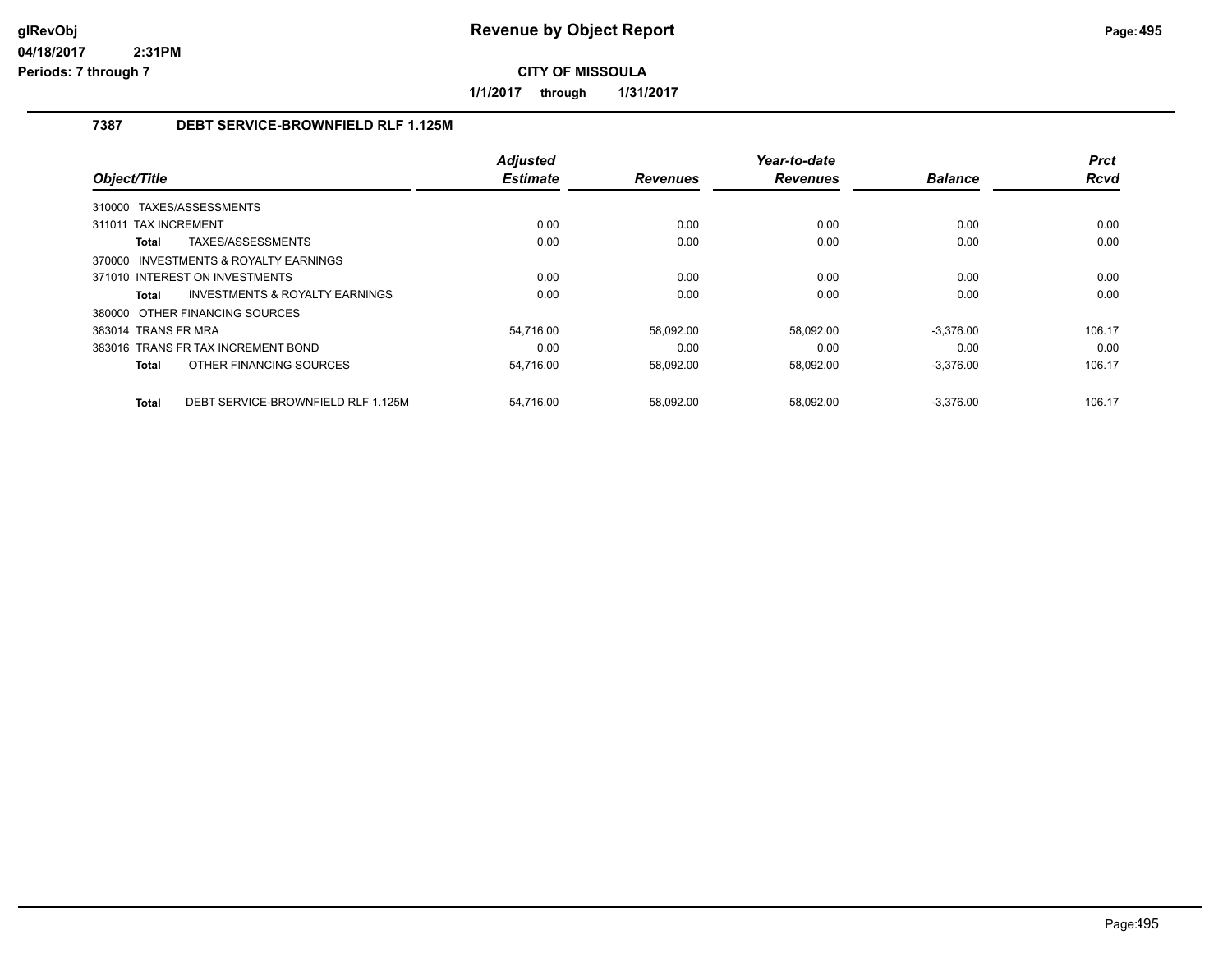**1/1/2017 through 1/31/2017**

**7388 RESERVE-3.6m TIF 7388 RESERVE-3.6m TIF**

|                                                    | <b>Adjusted</b> |                 | Year-to-date    |                | <b>Prct</b> |
|----------------------------------------------------|-----------------|-----------------|-----------------|----------------|-------------|
| Object/Title                                       | <b>Estimate</b> | <b>Revenues</b> | <b>Revenues</b> | <b>Balance</b> | Rcvd        |
| 370000 INVESTMENTS & ROYALTY EARNINGS              |                 |                 |                 |                |             |
| 371010 INTEREST ON INVESTMENTS                     | 0.00            | 0.00            | 0.00            | 0.00           | 0.00        |
| 371020 GAIN/LOSS IN MARKET VALUE OF INVESTMENTS    | 0.00            | 0.00            | 0.00            | 0.00           | 0.00        |
| <b>INVESTMENTS &amp; ROYALTY EARNINGS</b><br>Total | 0.00            | 0.00            | 0.00            | 0.00           | 0.00        |
| 380000 OTHER FINANCING SOURCES                     |                 |                 |                 |                |             |
| 381025 BOND PROCEEDS                               | 0.00            | 0.00            | 0.00            | 0.00           | 0.00        |
| 383014 TRANS FR MRA                                | 0.00            | 0.00            | 0.00            | 0.00           | 0.00        |
| 383037 TRANSFER - URD II                           | 0.00            | 0.00            | 0.00            | 0.00           | 0.00        |
| 383040 TRANSFER FROM CITY GRANTS                   | 0.00            | 0.00            | 0.00            | 0.00           | 0.00        |
| OTHER FINANCING SOURCES<br>Total                   | 0.00            | 0.00            | 0.00            | 0.00           | 0.00        |
|                                                    |                 |                 |                 |                |             |
| RESERVE-3.6m TIF<br><b>Total</b>                   | 0.00            | 0.00            | 0.00            | 0.00           | 0.00        |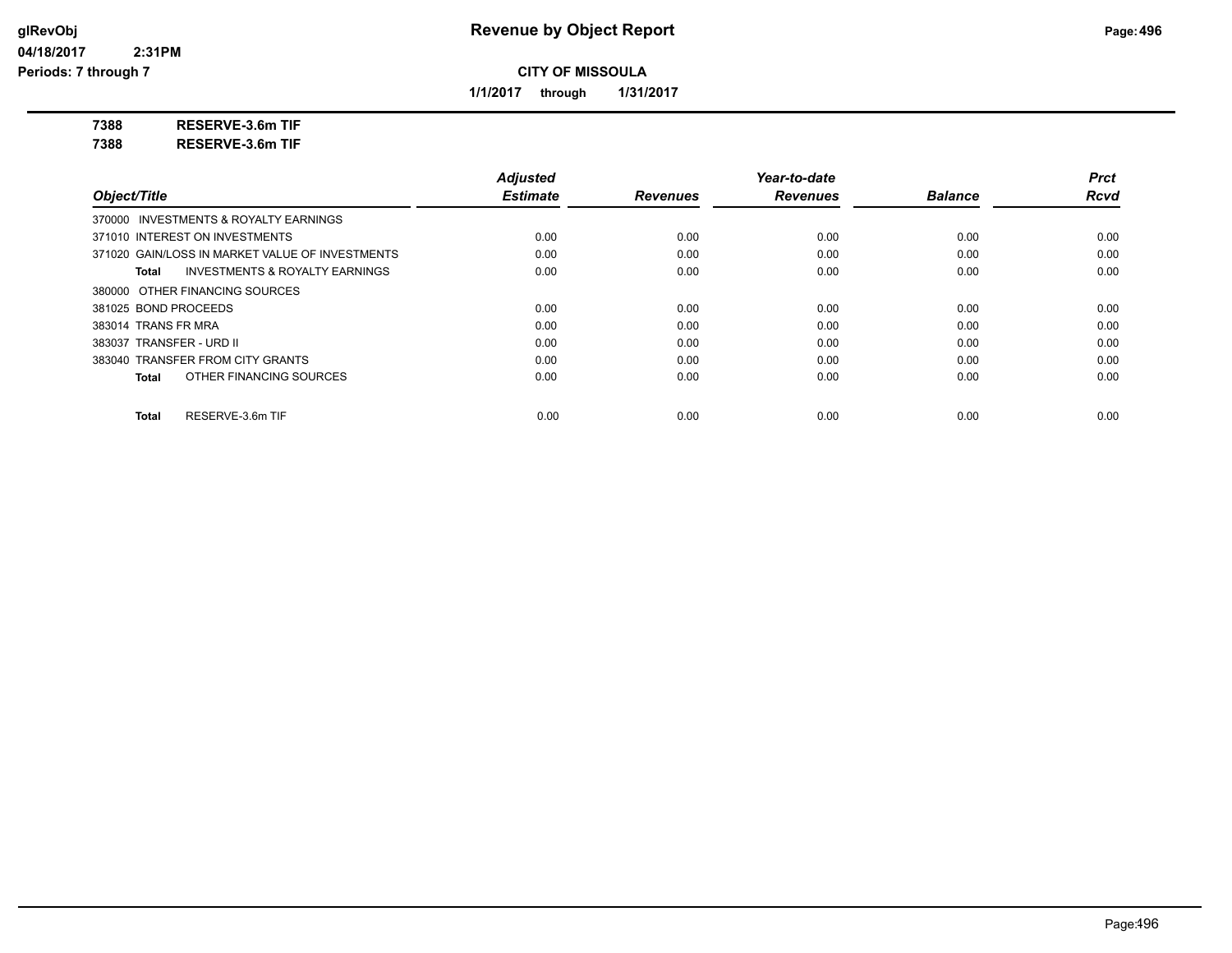**Periods: 7 through 7**

**CITY OF MISSOULA**

**1/1/2017 through 1/31/2017**

#### **7388 RESERVE-3.6m TIF**

 **2:31PM**

| Object/Title                                              | <b>Adjusted</b><br><b>Estimate</b> | <b>Revenues</b> | Year-to-date<br><b>Revenues</b> | <b>Balance</b> | <b>Prct</b><br><b>Rcvd</b> |
|-----------------------------------------------------------|------------------------------------|-----------------|---------------------------------|----------------|----------------------------|
| 370000 INVESTMENTS & ROYALTY EARNINGS                     |                                    |                 |                                 |                |                            |
| 371010 INTEREST ON INVESTMENTS                            | 0.00                               | 0.00            | 0.00                            | 0.00           | 0.00                       |
| 371020 GAIN/LOSS IN MARKET VALUE OF INVESTMENT            | 0.00                               | 0.00            | 0.00                            | 0.00           | 0.00                       |
| <b>INVESTMENTS &amp; ROYALTY EARNINGS</b><br><b>Total</b> | 0.00                               | 0.00            | 0.00                            | 0.00           | 0.00                       |
| 380000 OTHER FINANCING SOURCES                            |                                    |                 |                                 |                |                            |
| 381025 BOND PROCEEDS                                      | 0.00                               | 0.00            | 0.00                            | 0.00           | 0.00                       |
| 383014 TRANS FR MRA                                       | 0.00                               | 0.00            | 0.00                            | 0.00           | 0.00                       |
| 383037 TRANSFER - URD II                                  | 0.00                               | 0.00            | 0.00                            | 0.00           | 0.00                       |
| 383040 TRANSFER FROM CITY GRANTS                          | 0.00                               | 0.00            | 0.00                            | 0.00           | 0.00                       |
| OTHER FINANCING SOURCES<br><b>Total</b>                   | 0.00                               | 0.00            | 0.00                            | 0.00           | 0.00                       |
|                                                           |                                    |                 |                                 |                |                            |
| RESERVE-3.6m TIF<br><b>Total</b>                          | 0.00                               | 0.00            | 0.00                            | 0.00           | 0.00                       |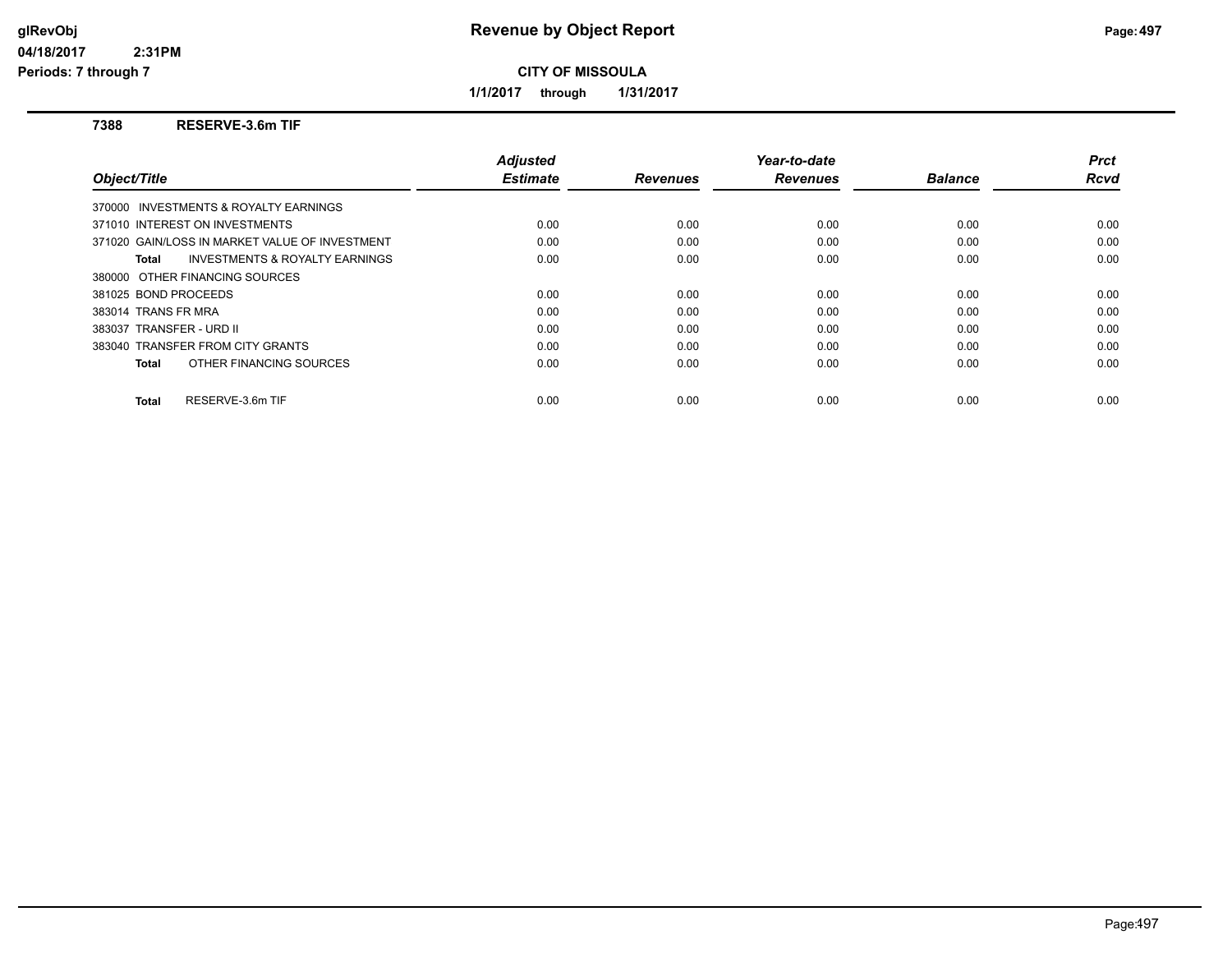**1/1/2017 through 1/31/2017**

**7389 DEBT SERVICE - 3.6M/5.75M 7389 DEBT SERVICE - 3.6M/5.75M**

|                                                 | <b>Adjusted</b> |                 | Year-to-date    |                | <b>Prct</b> |
|-------------------------------------------------|-----------------|-----------------|-----------------|----------------|-------------|
| Object/Title                                    | <b>Estimate</b> | <b>Revenues</b> | <b>Revenues</b> | <b>Balance</b> | <b>Rcvd</b> |
| 370000 INVESTMENTS & ROYALTY EARNINGS           |                 |                 |                 |                |             |
| 371010 INTEREST ON INVESTMENTS                  | 0.00            | 0.00            | 0.00            | 0.00           | 0.00        |
| 371020 GAIN/LOSS IN MARKET VALUE OF INVESTMENTS | 0.00            | 0.00            | 0.00            | 0.00           | 0.00        |
| INVESTMENTS & ROYALTY EARNINGS<br>Total         | 0.00            | 0.00            | 0.00            | 0.00           | 0.00        |
| OTHER FINANCING SOURCES<br>380000               |                 |                 |                 |                |             |
| 381009 TRANSFER FROM CLEARING                   | 0.00            | 0.00            | 0.00            | 0.00           | 0.00        |
| 381025 BOND PROCEEDS                            | 0.00            | 0.00            | 0.00            | 0.00           | 0.00        |
| 383014 TRANS FR MRA                             | 676.312.00      | 679.473.27      | 679.473.27      | $-3.161.27$    | 100.47      |
| OTHER FINANCING SOURCES<br><b>Total</b>         | 676,312.00      | 679.473.27      | 679.473.27      | $-3.161.27$    | 100.47      |
| DEBT SERVICE - 3.6M/5.75M<br><b>Total</b>       | 676.312.00      | 679.473.27      | 679.473.27      | $-3.161.27$    | 100.47      |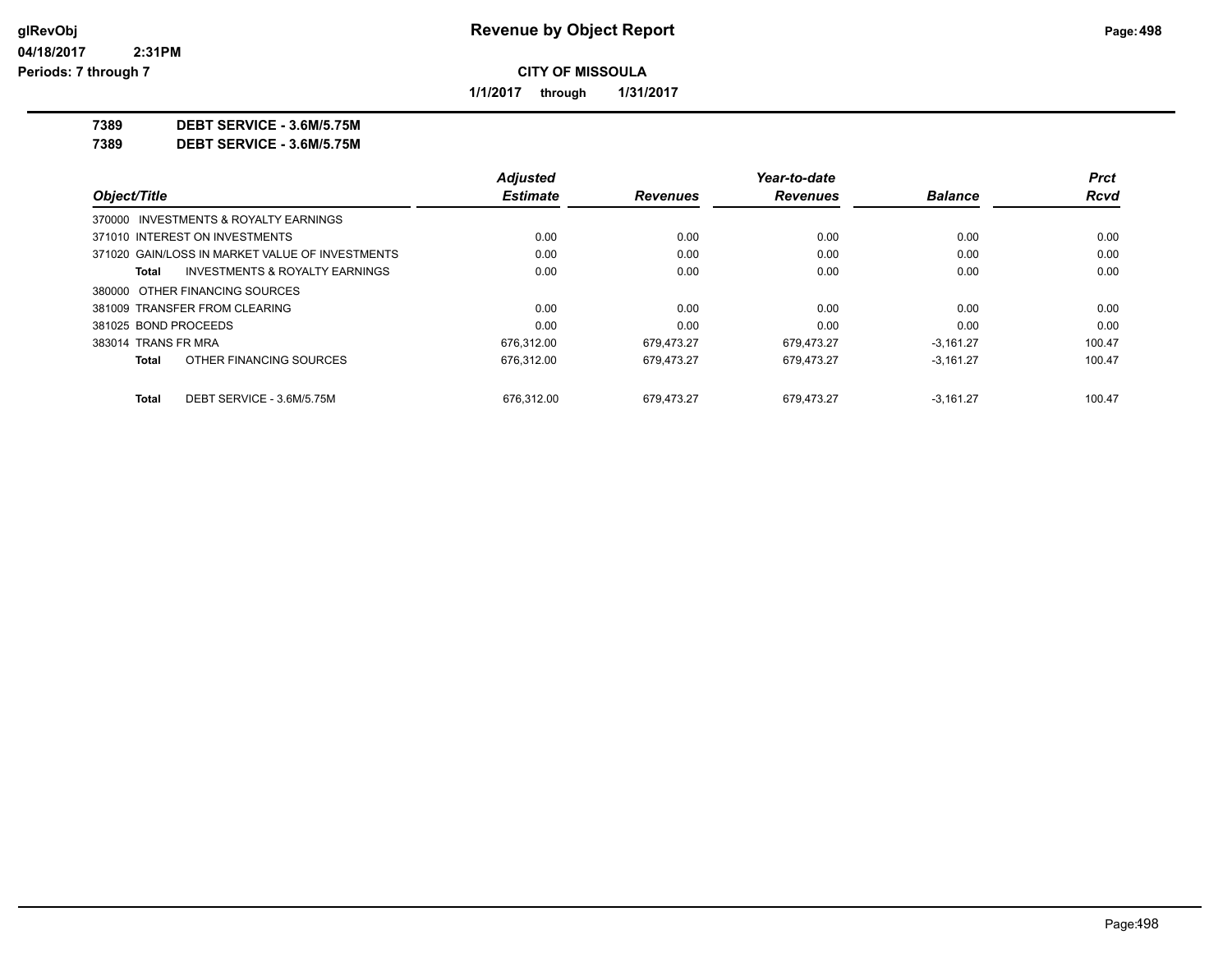**1/1/2017 through 1/31/2017**

#### **7389 DEBT SERVICE - 3.6M/5.75M**

| Object/Title                                   | <b>Adjusted</b><br><b>Estimate</b> | <b>Revenues</b> | Year-to-date<br><b>Revenues</b> | <b>Balance</b> | <b>Prct</b><br>Rcvd |
|------------------------------------------------|------------------------------------|-----------------|---------------------------------|----------------|---------------------|
| 370000 INVESTMENTS & ROYALTY EARNINGS          |                                    |                 |                                 |                |                     |
| 371010 INTEREST ON INVESTMENTS                 | 0.00                               | 0.00            | 0.00                            | 0.00           | 0.00                |
| 371020 GAIN/LOSS IN MARKET VALUE OF INVESTMENT | 0.00                               | 0.00            | 0.00                            | 0.00           | 0.00                |
| INVESTMENTS & ROYALTY EARNINGS<br>Total        | 0.00                               | 0.00            | 0.00                            | 0.00           | 0.00                |
| 380000 OTHER FINANCING SOURCES                 |                                    |                 |                                 |                |                     |
| 381009 TRANSFER FROM CLEARING                  | 0.00                               | 0.00            | 0.00                            | 0.00           | 0.00                |
| 381025 BOND PROCEEDS                           | 0.00                               | 0.00            | 0.00                            | 0.00           | 0.00                |
| 383014 TRANS FR MRA                            | 676.312.00                         | 679.473.27      | 679.473.27                      | $-3.161.27$    | 100.47              |
| OTHER FINANCING SOURCES<br><b>Total</b>        | 676.312.00                         | 679.473.27      | 679,473.27                      | $-3.161.27$    | 100.47              |
| DEBT SERVICE - 3.6M/5.75M<br><b>Total</b>      | 676.312.00                         | 679.473.27      | 679.473.27                      | $-3.161.27$    | 100.47              |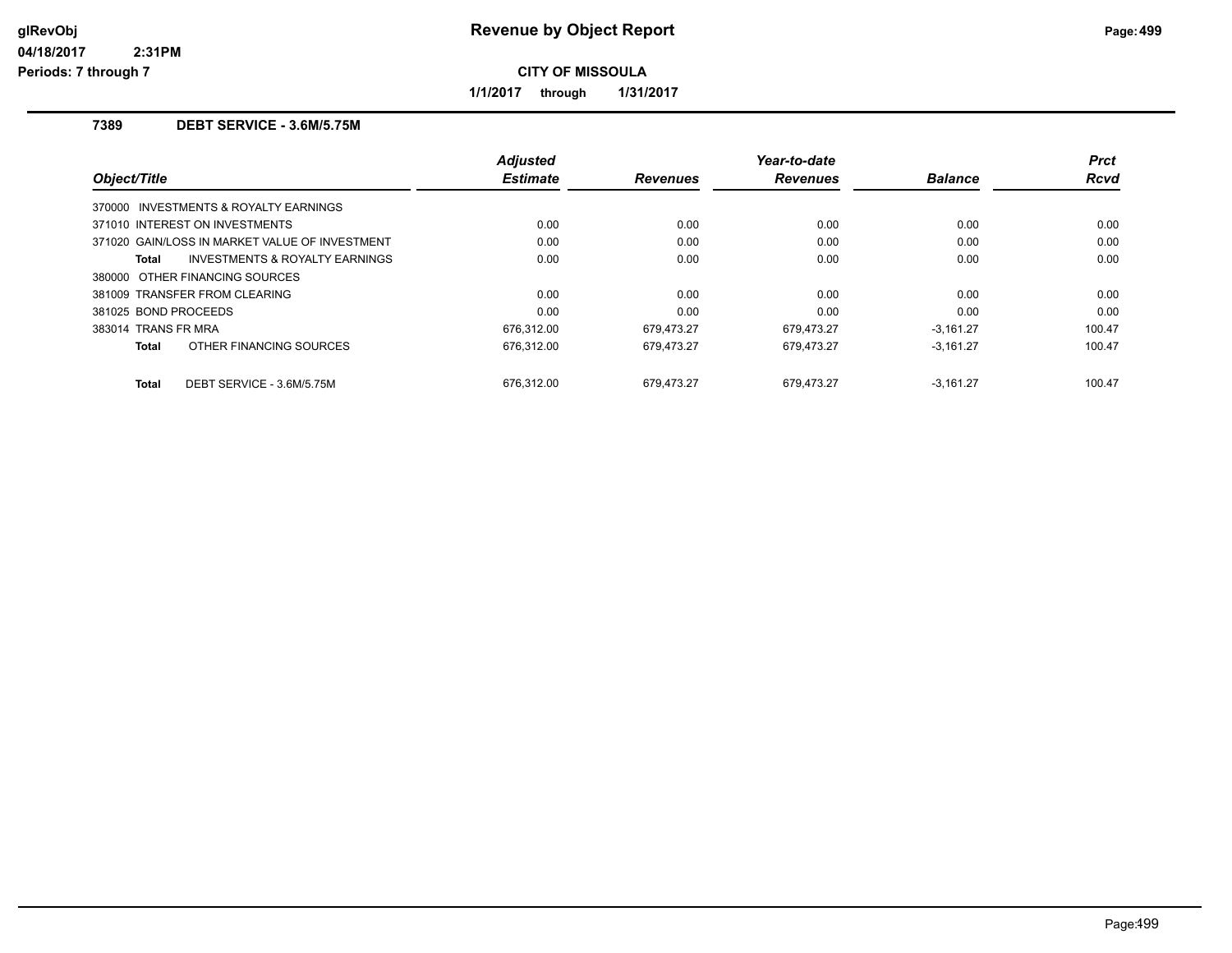**1/1/2017 through 1/31/2017**

**7390 URDII CLEARING - 3.6M TIF 7390 URDII CLEARING - 3.6M TIF**

*Object/Title Adjusted Estimate Revenues Year-to-date Revenues Balance Prct Rcvd* 310000 TAXES/ASSESSMENTS 310000 TAXES/ASSESSMENTS 0.00 0.00 0.00 0.00 0.00 311011 TAX INCREMENT 1,682,563.00 19,634.32 902,779.66 779,783.34 53.66 312001 PENALTIES & INTEREST 0.00 0 420.76 871.59 420.76 871.59 420.76 871.59 420.76 871.59 871.59 420.76 871.59 **Total** TAXES/ASSESSMENTS 1,682,563.00 20,055.08 903,651.25 778,911.75 53.71 330000 INTERGOVERNMENTAL REVENUES 335210 PERSONAL PROPERTY TAX REIMBURSEMENT 187,331.00 0.00 93,665.65 93,665.35 50.00 335230 HB 124 REVENUE 255,260.00 0.00 127,630.00 127,630.00 50.00 **Total** INTERGOVERNMENTAL REVENUES 442,591.00 0.00 221,295.65 221,295.35 50.00 370000 INVESTMENTS & ROYALTY EARNINGS 371010 INTEREST ON INVESTMENTS 0.00 0.00 0.00 0.00 0.00 371020 GAIN/LOSS IN MARKET VALUE OF INVESTMENTS 0.00 0.00 0.00 0.00 0.00 **Total** INVESTMENTS & ROYALTY EARNINGS 0.00 0.00 0.00 0.00 0.00 380000 OTHER FINANCING SOURCES 383037 TRANSFER FROM URD II 0.00 0.00 0.00 0.00 0.00 **Total** OTHER FINANCING SOURCES 0.00 0.00 0.00 0.00 0.00 **Total UR**DII CLEARING - 3.6M TIF 2,125,154.00 2,125,154.00 20,055.08 1,124,946.90 1,000,207.10 52.93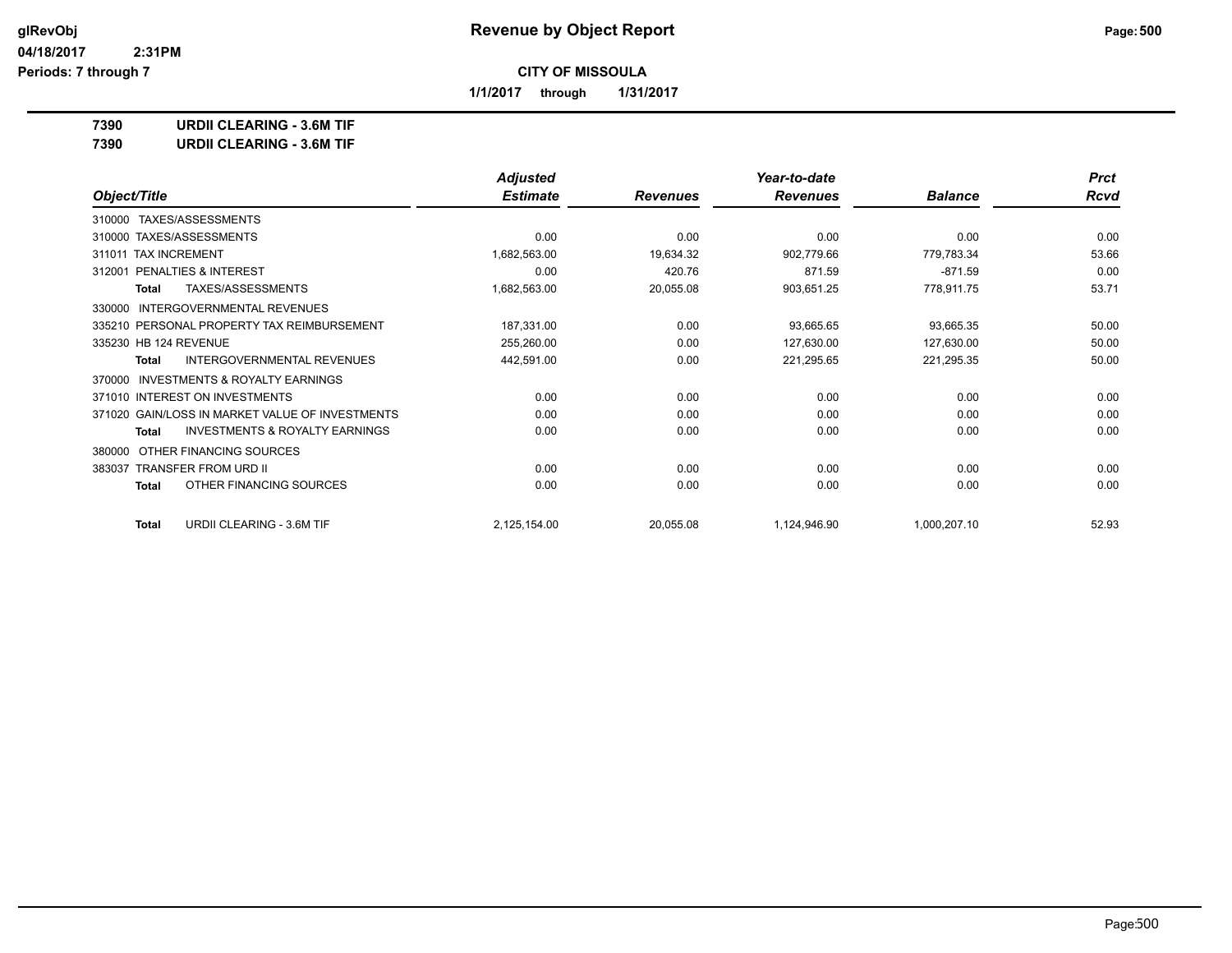**1/1/2017 through 1/31/2017**

#### **7390 URDII CLEARING - 3.6M TIF**

|                                                     | <b>Adjusted</b> |                 | Year-to-date    |                | <b>Prct</b> |
|-----------------------------------------------------|-----------------|-----------------|-----------------|----------------|-------------|
| Object/Title                                        | <b>Estimate</b> | <b>Revenues</b> | <b>Revenues</b> | <b>Balance</b> | <b>Rcvd</b> |
| TAXES/ASSESSMENTS<br>310000                         |                 |                 |                 |                |             |
| 310000 TAXES/ASSESSMENTS                            | 0.00            | 0.00            | 0.00            | 0.00           | 0.00        |
| 311011 TAX INCREMENT                                | 1,682,563.00    | 19,634.32       | 902,779.66      | 779,783.34     | 53.66       |
| 312001 PENALTIES & INTEREST                         | 0.00            | 420.76          | 871.59          | $-871.59$      | 0.00        |
| TAXES/ASSESSMENTS<br><b>Total</b>                   | 1,682,563.00    | 20,055.08       | 903,651.25      | 778,911.75     | 53.71       |
| INTERGOVERNMENTAL REVENUES<br>330000                |                 |                 |                 |                |             |
| 335210 PERSONAL PROPERTY TAX REIMBURSEMENT          | 187,331.00      | 0.00            | 93,665.65       | 93,665.35      | 50.00       |
| 335230 HB 124 REVENUE                               | 255,260.00      | 0.00            | 127,630.00      | 127,630.00     | 50.00       |
| <b>INTERGOVERNMENTAL REVENUES</b><br>Total          | 442,591.00      | 0.00            | 221,295.65      | 221,295.35     | 50.00       |
| <b>INVESTMENTS &amp; ROYALTY EARNINGS</b><br>370000 |                 |                 |                 |                |             |
| 371010 INTEREST ON INVESTMENTS                      | 0.00            | 0.00            | 0.00            | 0.00           | 0.00        |
| 371020 GAIN/LOSS IN MARKET VALUE OF INVESTMENT      | 0.00            | 0.00            | 0.00            | 0.00           | 0.00        |
| <b>INVESTMENTS &amp; ROYALTY EARNINGS</b><br>Total  | 0.00            | 0.00            | 0.00            | 0.00           | 0.00        |
| OTHER FINANCING SOURCES<br>380000                   |                 |                 |                 |                |             |
| 383037 TRANSFER FROM URD II                         | 0.00            | 0.00            | 0.00            | 0.00           | 0.00        |
| OTHER FINANCING SOURCES<br><b>Total</b>             | 0.00            | 0.00            | 0.00            | 0.00           | 0.00        |
| <b>URDII CLEARING - 3.6M TIF</b><br><b>Total</b>    | 2,125,154.00    | 20,055.08       | 1,124,946.90    | 1,000,207.10   | 52.93       |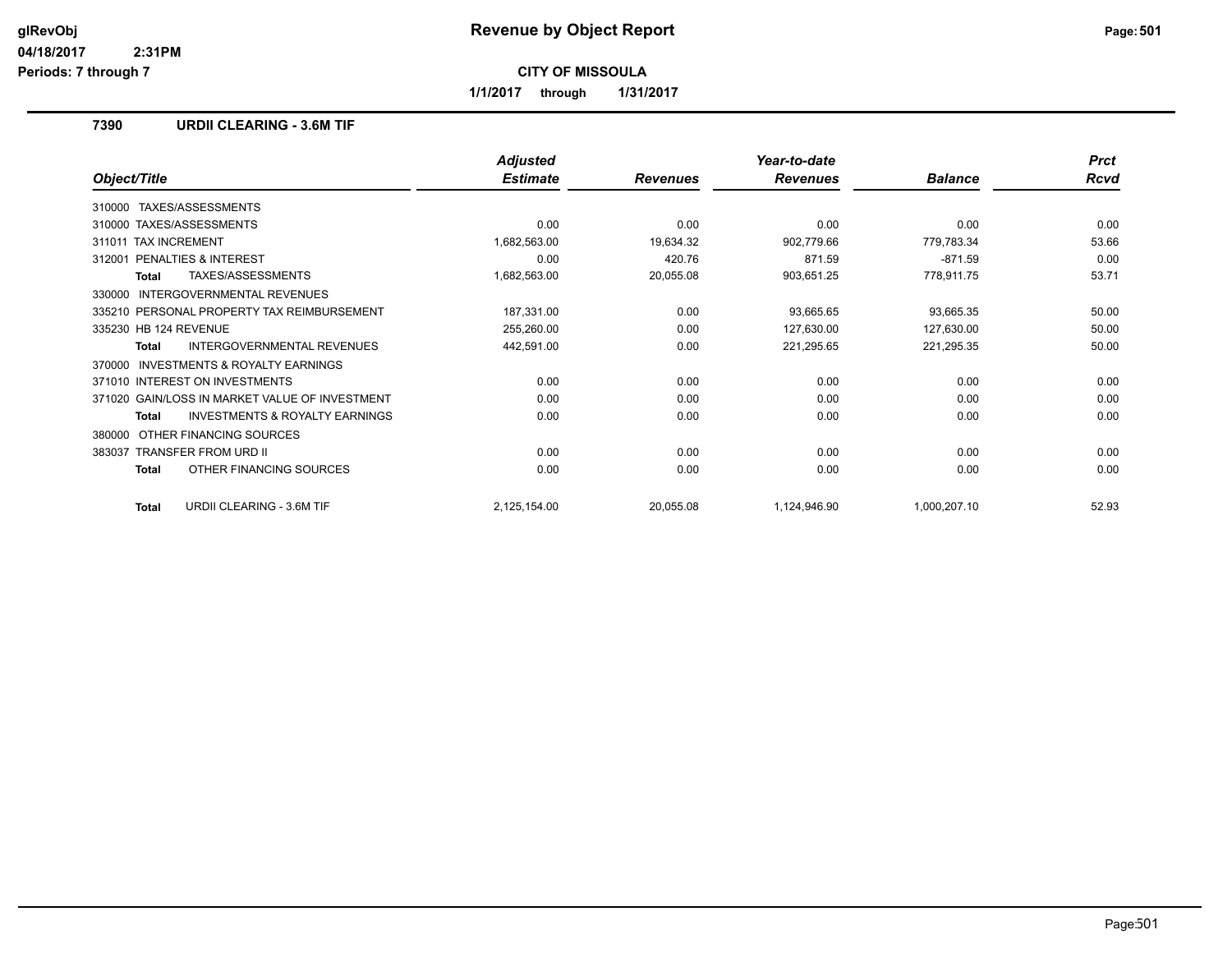**1/1/2017 through 1/31/2017**

**Periods: 7 through 7**

**7391 MRA - URD I FUND**

**7391 MRA - URD I FUND**

 **2:31PM**

|                                                           | <b>Adjusted</b> |                 | Year-to-date    |                | <b>Prct</b> |
|-----------------------------------------------------------|-----------------|-----------------|-----------------|----------------|-------------|
| Object/Title                                              | <b>Estimate</b> | <b>Revenues</b> | <b>Revenues</b> | <b>Balance</b> | <b>Rcvd</b> |
| 310000 TAXES/ASSESSMENTS                                  |                 |                 |                 |                |             |
| 311011 TAX INCREMENT                                      | 0.00            | 0.00            | 0.00            | 0.00           | 0.00        |
| 312001 PENALTIES & INTEREST                               | 0.00            | 0.00            | 0.00            | 0.00           | 0.00        |
| TAXES/ASSESSMENTS<br><b>Total</b>                         | 0.00            | 0.00            | 0.00            | 0.00           | 0.00        |
| 330000 INTERGOVERNMENTAL REVENUES                         |                 |                 |                 |                |             |
| 331050 ISTEA/CTEP GRANT                                   | 0.00            | 0.00            | 0.00            | 0.00           | 0.00        |
| 336023 STATE CONTRIB. - PERS                              | 0.00            | 0.00            | 0.00            | 0.00           | 0.00        |
| <b>INTERGOVERNMENTAL REVENUES</b><br><b>Total</b>         | 0.00            | 0.00            | 0.00            | 0.00           | 0.00        |
| 360000 MISCELLANEOUS REVENUES                             |                 |                 |                 |                |             |
| 360000 MISCELLANEOUS REVENUES                             | 0.00            | 0.00            | 0.00            | 0.00           | 0.00        |
| 360010 MISCELLANEOUS                                      | 0.00            | 0.00            | 0.00            | 0.00           | 0.00        |
| 364012 SALE OF SURPLUS PROPERTY                           | 0.00            | 0.00            | 0.00            | 0.00           | 0.00        |
| 365000 DONATIONS                                          | 0.00            | 0.00            | 0.00            | 0.00           | 0.00        |
| MISCELLANEOUS REVENUES<br><b>Total</b>                    | 0.00            | 0.00            | 0.00            | 0.00           | 0.00        |
| 370000 INVESTMENTS & ROYALTY EARNINGS                     |                 |                 |                 |                |             |
| 371010 INTEREST ON INVESTMENTS                            | 0.00            | 0.00            | 0.00            | 0.00           | 0.00        |
| 371020 GAIN/LOSS IN MARKET VALUE OF INVESTMENTS           | 0.00            | 0.00            | 0.00            | 0.00           | 0.00        |
| <b>INVESTMENTS &amp; ROYALTY EARNINGS</b><br><b>Total</b> | 0.00            | 0.00            | 0.00            | 0.00           | 0.00        |
| 380000 OTHER FINANCING SOURCES                            |                 |                 |                 |                |             |
| 382010 SALE OF FIXED ASSETS                               | 0.00            | 0.00            | 0.00            | 0.00           | 0.00        |
| 383001 TRANS FR FLUSHING DISTRICT                         | 0.00            | 0.00            | 0.00            | 0.00           | 0.00        |
| 383016 TRANS FR TAX INCREMENT BOND                        | 0.00            | 0.00            | 0.00            | 0.00           | 0.00        |
| 383029 TRANS FR GENERAL                                   | 0.00            | 0.00            | 0.00            | 0.00           | 0.00        |
| 383037 TRANSFER - URD II                                  | 0.00            | 0.00            | 0.00            | 0.00           | 0.00        |
| 383038 TRANSFER - URD III                                 | 0.00            | 0.00            | 0.00            | 0.00           | 0.00        |
| OTHER FINANCING SOURCES<br><b>Total</b>                   | 0.00            | 0.00            | 0.00            | 0.00           | 0.00        |
| MRA - URD I FUND<br><b>Total</b>                          | 0.00            | 0.00            | 0.00            | 0.00           | 0.00        |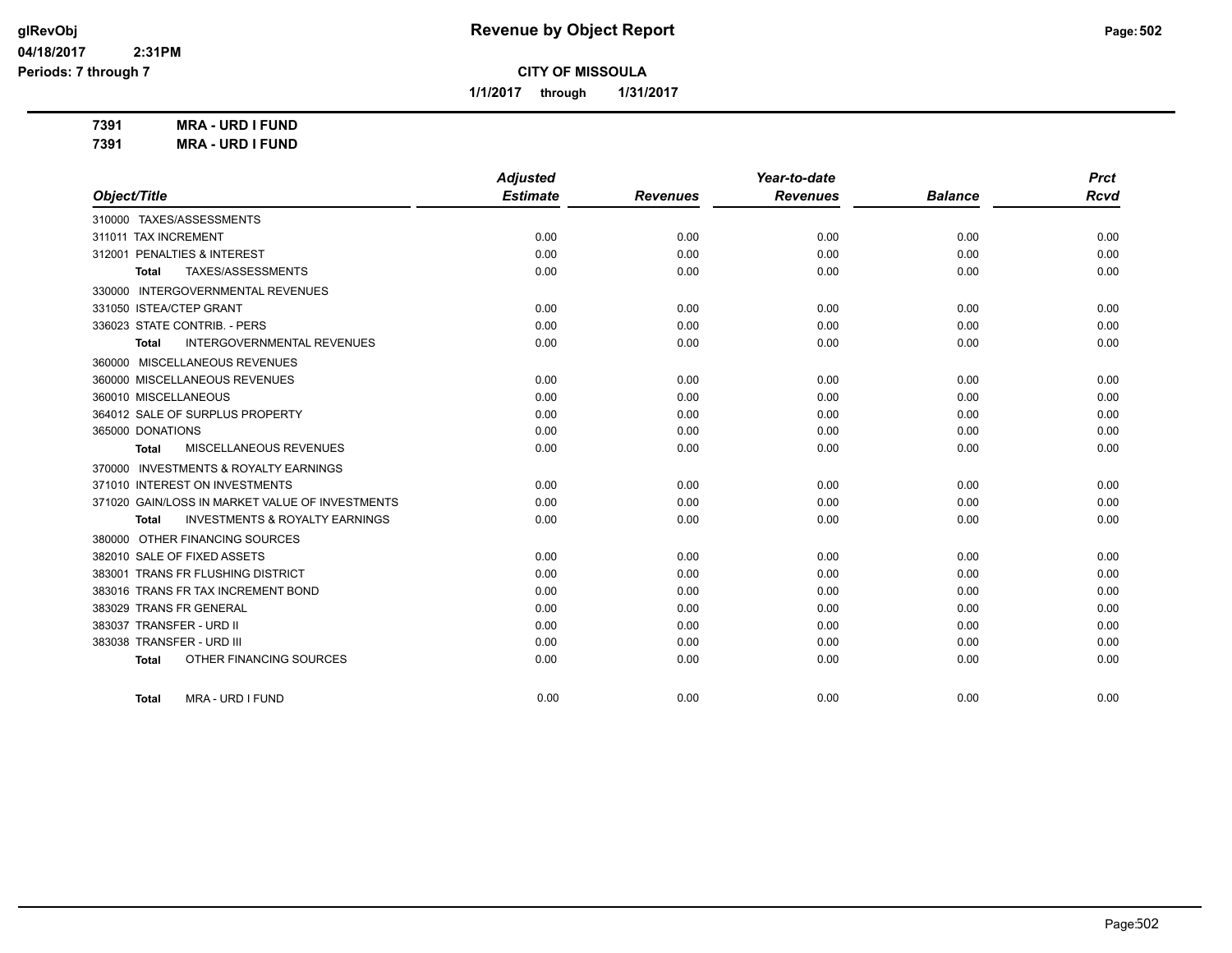**Periods: 7 through 7**

**CITY OF MISSOULA**

**1/1/2017 through 1/31/2017**

#### **7391 MRA - URD I FUND**

 **2:31PM**

|                                                           | <b>Adjusted</b> |                 | Year-to-date    |                | <b>Prct</b> |
|-----------------------------------------------------------|-----------------|-----------------|-----------------|----------------|-------------|
| Object/Title                                              | <b>Estimate</b> | <b>Revenues</b> | <b>Revenues</b> | <b>Balance</b> | <b>Rcvd</b> |
| 310000 TAXES/ASSESSMENTS                                  |                 |                 |                 |                |             |
| 311011 TAX INCREMENT                                      | 0.00            | 0.00            | 0.00            | 0.00           | 0.00        |
| 312001 PENALTIES & INTEREST                               | 0.00            | 0.00            | 0.00            | 0.00           | 0.00        |
| TAXES/ASSESSMENTS<br><b>Total</b>                         | 0.00            | 0.00            | 0.00            | 0.00           | 0.00        |
| 330000 INTERGOVERNMENTAL REVENUES                         |                 |                 |                 |                |             |
| 331050 ISTEA/CTEP GRANT                                   | 0.00            | 0.00            | 0.00            | 0.00           | 0.00        |
| 336023 STATE CONTRIB. - PERS                              | 0.00            | 0.00            | 0.00            | 0.00           | 0.00        |
| <b>INTERGOVERNMENTAL REVENUES</b><br><b>Total</b>         | 0.00            | 0.00            | 0.00            | 0.00           | 0.00        |
| 360000 MISCELLANEOUS REVENUES                             |                 |                 |                 |                |             |
| 360000 MISCELLANEOUS REVENUES                             | 0.00            | 0.00            | 0.00            | 0.00           | 0.00        |
| 360010 MISCELLANEOUS                                      | 0.00            | 0.00            | 0.00            | 0.00           | 0.00        |
| 364012 SALE OF SURPLUS PROPERTY                           | 0.00            | 0.00            | 0.00            | 0.00           | 0.00        |
| 365000 DONATIONS                                          | 0.00            | 0.00            | 0.00            | 0.00           | 0.00        |
| MISCELLANEOUS REVENUES<br><b>Total</b>                    | 0.00            | 0.00            | 0.00            | 0.00           | 0.00        |
| 370000 INVESTMENTS & ROYALTY EARNINGS                     |                 |                 |                 |                |             |
| 371010 INTEREST ON INVESTMENTS                            | 0.00            | 0.00            | 0.00            | 0.00           | 0.00        |
| 371020 GAIN/LOSS IN MARKET VALUE OF INVESTMENT            | 0.00            | 0.00            | 0.00            | 0.00           | 0.00        |
| <b>INVESTMENTS &amp; ROYALTY EARNINGS</b><br><b>Total</b> | 0.00            | 0.00            | 0.00            | 0.00           | 0.00        |
| 380000 OTHER FINANCING SOURCES                            |                 |                 |                 |                |             |
| 382010 SALE OF FIXED ASSETS                               | 0.00            | 0.00            | 0.00            | 0.00           | 0.00        |
| 383001 TRANS FR FLUSHING DISTRICT                         | 0.00            | 0.00            | 0.00            | 0.00           | 0.00        |
| 383016 TRANS FR TAX INCREMENT BOND                        | 0.00            | 0.00            | 0.00            | 0.00           | 0.00        |
| 383029 TRANS FR GENERAL                                   | 0.00            | 0.00            | 0.00            | 0.00           | 0.00        |
| 383037 TRANSFER - URD II                                  | 0.00            | 0.00            | 0.00            | 0.00           | 0.00        |
| 383038 TRANSFER - URD III                                 | 0.00            | 0.00            | 0.00            | 0.00           | 0.00        |
| OTHER FINANCING SOURCES<br><b>Total</b>                   | 0.00            | 0.00            | 0.00            | 0.00           | 0.00        |
| MRA - URD I FUND<br><b>Total</b>                          | 0.00            | 0.00            | 0.00            | 0.00           | 0.00        |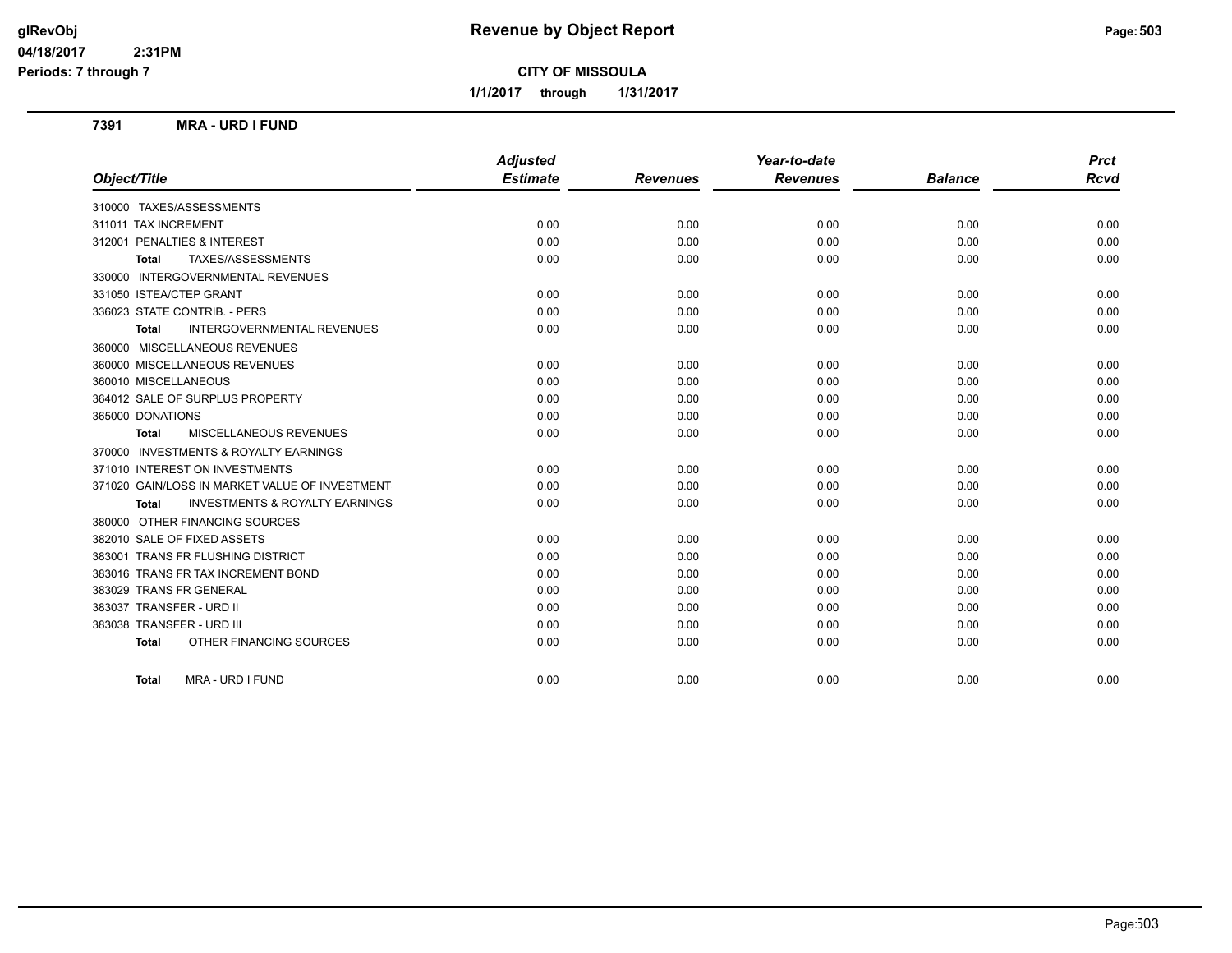**Periods: 7 through 7**

**CITY OF MISSOULA**

**1/1/2017 through 1/31/2017**

 **2:31PM**

**7392 MRA - URD II FUND**

**7392 MRA - URD II FUND**

|                                                    | <b>Adjusted</b> |                 | Year-to-date    | <b>Prct</b>    |       |
|----------------------------------------------------|-----------------|-----------------|-----------------|----------------|-------|
| Object/Title                                       | <b>Estimate</b> | <b>Revenues</b> | <b>Revenues</b> | <b>Balance</b> | Rcvd  |
| 310000 TAXES/ASSESSMENTS                           |                 |                 |                 |                |       |
| 311011 TAX INCREMENT                               | 0.00            | 0.00            | 0.00            | 0.00           | 0.00  |
| TAXES/ASSESSMENTS<br>Total                         | 0.00            | 0.00            | 0.00            | 0.00           | 0.00  |
| 330000 INTERGOVERNMENTAL REVENUES                  |                 |                 |                 |                |       |
| 330000 INTERGOVERNMENTAL REVENUES                  | 0.00            | 0.00            | 0.00            | 0.00           | 0.00  |
| 331050 ISTEA/CTEP GRANT                            | 0.00            | 0.00            | 0.00            | 0.00           | 0.00  |
| 331060 NATL RECREATION TRAILS GRANTS               | 0.00            | 0.00            | 0.00            | 0.00           | 0.00  |
| 335210 PERSONAL PROPERTY TAX REIMBURSEMENT         | 0.00            | 0.00            | 0.00            | 0.00           | 0.00  |
| 335250 STATE REIMB - SB #184                       | 0.00            | 0.00            | 0.00            | 0.00           | 0.00  |
| 336023 STATE CONTRIB. - PERS                       | 0.00            | 0.00            | 0.00            | 0.00           | 0.00  |
| INTERGOVERNMENTAL REVENUES<br><b>Total</b>         | 0.00            | 0.00            | 0.00            | 0.00           | 0.00  |
| 340000 CHARGES FOR SERVICES                        |                 |                 |                 |                |       |
| 343300 MISC CHARGES FOR SERVICES                   | 0.00            | 0.00            | 0.00            | 0.00           | 0.00  |
| <b>CHARGES FOR SERVICES</b><br>Total               | 0.00            | 0.00            | 0.00            | 0.00           | 0.00  |
| 360000 MISCELLANEOUS REVENUES                      |                 |                 |                 |                |       |
| 360000 MISCELLANEOUS REVENUES                      | 0.00            | 0.00            | 0.00            | 0.00           | 0.00  |
| 360007 RLF REVENUES                                | 0.00            | 0.00            | 0.00            | 0.00           | 0.00  |
| 360010 MISCELLANEOUS                               | 0.00            | 0.00            | 0.00            | 0.00           | 0.00  |
| 365000 DONATIONS                                   | 0.00            | 0.00            | 0.00            | 0.00           | 0.00  |
| MISCELLANEOUS REVENUES<br><b>Total</b>             | 0.00            | 0.00            | 0.00            | 0.00           | 0.00  |
| 370000 INVESTMENTS & ROYALTY EARNINGS              |                 |                 |                 |                |       |
| 371010 INTEREST ON INVESTMENTS                     | 0.00            | 0.00            | 0.00            | 0.00           | 0.00  |
| 371020 GAIN/LOSS IN MARKET VALUE OF INVESTMENTS    | 0.00            | 0.00            | 0.00            | 0.00           | 0.00  |
| <b>INVESTMENTS &amp; ROYALTY EARNINGS</b><br>Total | 0.00            | 0.00            | 0.00            | 0.00           | 0.00  |
| 380000 OTHER FINANCING SOURCES                     |                 |                 |                 |                |       |
| 381009 TRANSFERS IN                                | 0.00            | 0.00            | 0.00            | 0.00           | 0.00  |
| 381025 BOND PROCEEDS                               | 0.00            | 0.00            | 0.00            | 0.00           | 0.00  |
| 381026 DEBT SERVICE/BROWNSFIELD RLF 1.125M         | 0.00            | 0.00            | 0.00            | 0.00           | 0.00  |
| 381027 SOUTH RESERVE TRAIL CROSSING 5.M            | 0.00            | 0.00            | 0.00            | 0.00           | 0.00  |
| 381028 BOND PROCEEDS-MILL SITE                     | 0.00            | 0.00            | 0.00            | 0.00           | 0.00  |
| 381074 CIVIC STADIUM TIF NOTES 1.5M                | 0.00            | 0.00            | 0.00            | 0.00           | 0.00  |
| 383014 TRANS FR MRA                                | 1,121,177.00    | 286,476.98      | 159,651.13      | 961,525.87     | 14.24 |
| 383037 TRANSFER - URD II                           | 0.00            | 0.00            | 0.00            | 0.00           | 0.00  |
| 383038 TRANSFER - URD III                          | 0.00            | 0.00            | 0.00            | 0.00           | 0.00  |
| 383039 FROM SID TRANSFERS                          | 0.00            | 0.00            | 0.00            | 0.00           | 0.00  |
| 383060 TRANSFERS FROM FRONT ST URD                 | 0.00            | 0.00            | 0.00            | 0.00           | 0.00  |
| 383061 TRANSFERS FROM PARK IMPACT FEES             | 0.00            | 0.00            | 0.00            | 0.00           | 0.00  |
| 383062 TRANSFERS FROM PARK SIDS                    | 0.00            | 0.00            | 0.00            | 0.00           | 0.00  |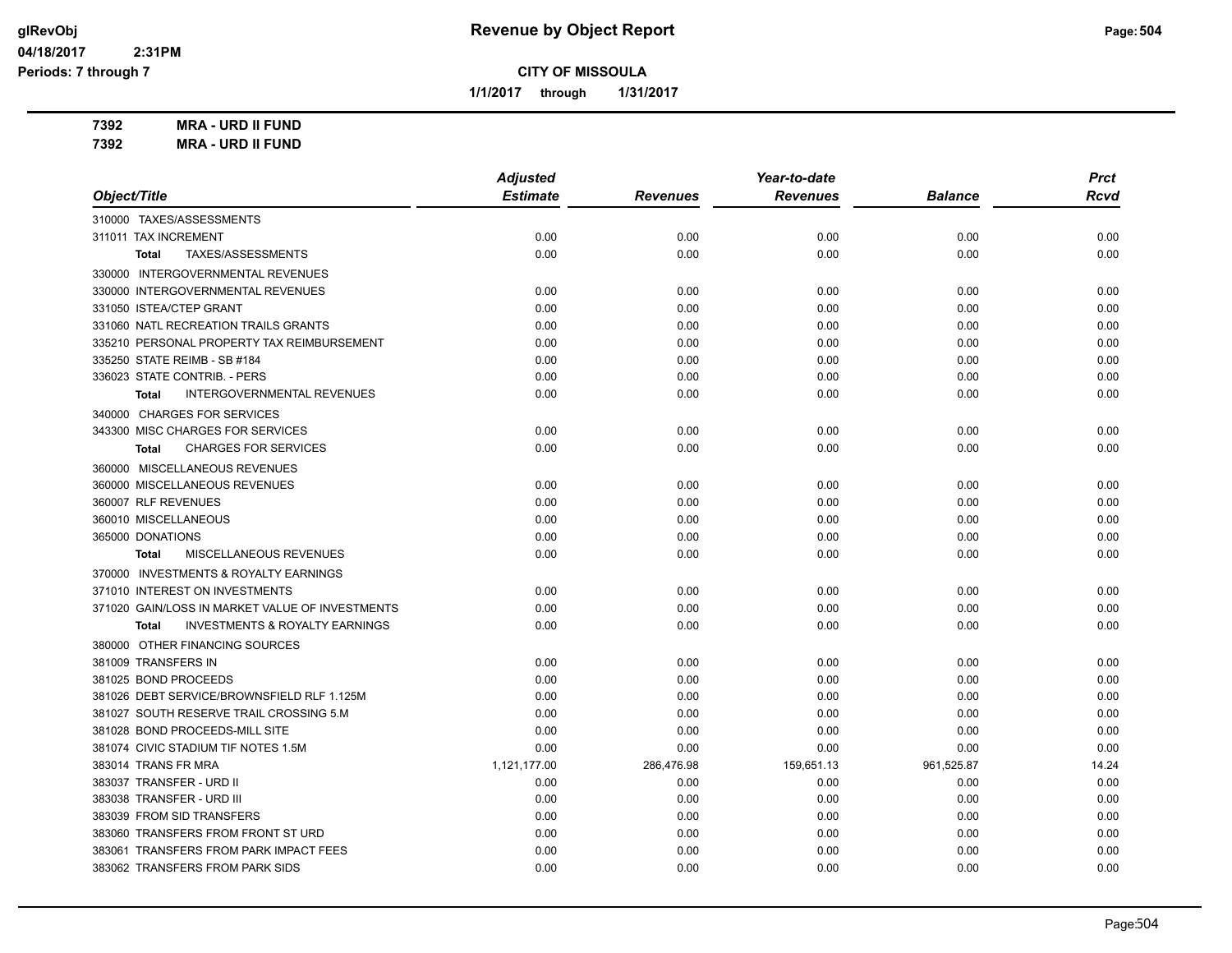**04/18/2017 2:31PM Periods: 7 through 7**

**CITY OF MISSOULA 1/1/2017 through 1/31/2017**

**7392 MRA - URD II FUND 7392 MRA - URD II FUND**

|                                         | <b>Adjusted</b> |                 | Year-to-date    |                | <b>Prct</b> |
|-----------------------------------------|-----------------|-----------------|-----------------|----------------|-------------|
| Object/Title                            | <b>Estimate</b> | <b>Revenues</b> | <b>Revenues</b> | <b>Balance</b> | Rcvd        |
| 383063 TRANSF FROM SAFETY-LU (CTEP)FUND | 0.00            | 0.00            | 0.00            | 0.00           | 0.00        |
| OTHER FINANCING SOURCES<br>Total        | 1.121.177.00    | 286.476.98      | 159.651.13      | 961.525.87     | 14.24       |
| MRA - URD II FUND<br>Total              | 1,121,177.00    | 286.476.98      | 159.651.13      | 961.525.87     | 14.24       |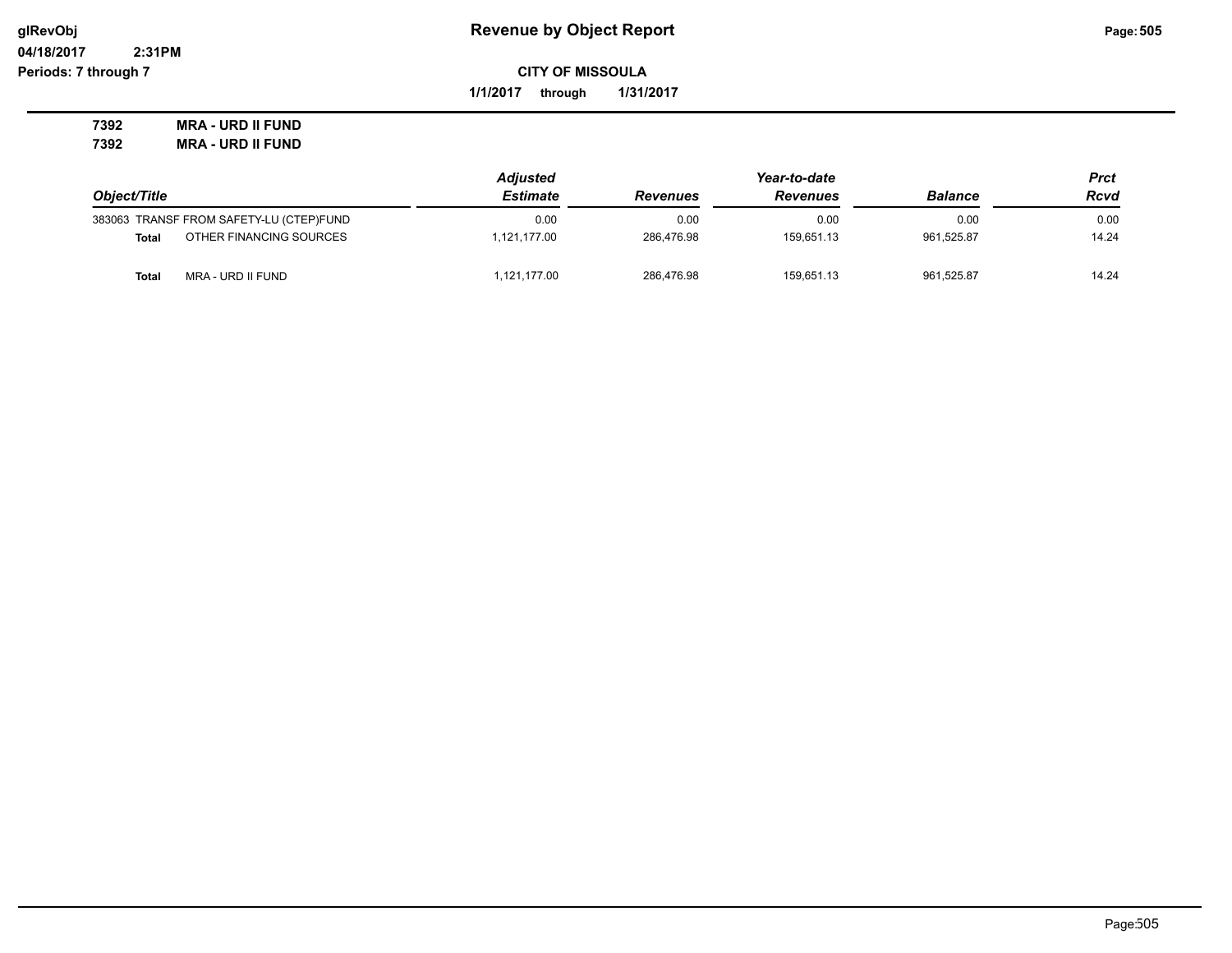**Periods: 7 through 7**

**CITY OF MISSOULA**

**1/1/2017 through 1/31/2017**

#### **7392 MRA - URD II FUND**

 **2:31PM**

|                                                           | <b>Adjusted</b> |                 | Year-to-date    |                | <b>Prct</b> |
|-----------------------------------------------------------|-----------------|-----------------|-----------------|----------------|-------------|
| Object/Title                                              | <b>Estimate</b> | <b>Revenues</b> | <b>Revenues</b> | <b>Balance</b> | <b>Rcvd</b> |
| 310000 TAXES/ASSESSMENTS                                  |                 |                 |                 |                |             |
| 311011 TAX INCREMENT                                      | 0.00            | 0.00            | 0.00            | 0.00           | 0.00        |
| TAXES/ASSESSMENTS<br><b>Total</b>                         | 0.00            | 0.00            | 0.00            | 0.00           | 0.00        |
| 330000 INTERGOVERNMENTAL REVENUES                         |                 |                 |                 |                |             |
| 330000 INTERGOVERNMENTAL REVENUES                         | 0.00            | 0.00            | 0.00            | 0.00           | 0.00        |
| 331050 ISTEA/CTEP GRANT                                   | 0.00            | 0.00            | 0.00            | 0.00           | 0.00        |
| 331060 NATL RECREATION TRAILS GRANTS                      | 0.00            | 0.00            | 0.00            | 0.00           | 0.00        |
| 335210 PERSONAL PROPERTY TAX REIMBURSEMENT                | 0.00            | 0.00            | 0.00            | 0.00           | 0.00        |
| 335250 STATE REIMB - SB #184                              | 0.00            | 0.00            | 0.00            | 0.00           | 0.00        |
| 336023 STATE CONTRIB. - PERS                              | 0.00            | 0.00            | 0.00            | 0.00           | 0.00        |
| <b>INTERGOVERNMENTAL REVENUES</b><br><b>Total</b>         | 0.00            | 0.00            | 0.00            | 0.00           | 0.00        |
| 340000 CHARGES FOR SERVICES                               |                 |                 |                 |                |             |
| 343300 MISC CHARGES FOR SERVICES                          | 0.00            | 0.00            | 0.00            | 0.00           | 0.00        |
| <b>CHARGES FOR SERVICES</b><br><b>Total</b>               | 0.00            | 0.00            | 0.00            | 0.00           | 0.00        |
| 360000 MISCELLANEOUS REVENUES                             |                 |                 |                 |                |             |
| 360000 MISCELLANEOUS REVENUES                             | 0.00            | 0.00            | 0.00            | 0.00           | 0.00        |
| 360007 RLF REVENUES                                       | 0.00            | 0.00            | 0.00            | 0.00           | 0.00        |
| 360010 MISCELLANEOUS                                      | 0.00            | 0.00            | 0.00            | 0.00           | 0.00        |
| 365000 DONATIONS                                          | 0.00            | 0.00            | 0.00            | 0.00           | 0.00        |
| MISCELLANEOUS REVENUES<br><b>Total</b>                    | 0.00            | 0.00            | 0.00            | 0.00           | 0.00        |
| 370000 INVESTMENTS & ROYALTY EARNINGS                     |                 |                 |                 |                |             |
| 371010 INTEREST ON INVESTMENTS                            | 0.00            | 0.00            | 0.00            | 0.00           | 0.00        |
| 371020 GAIN/LOSS IN MARKET VALUE OF INVESTMENT            | 0.00            | 0.00            | 0.00            | 0.00           | 0.00        |
| <b>INVESTMENTS &amp; ROYALTY EARNINGS</b><br><b>Total</b> | 0.00            | 0.00            | 0.00            | 0.00           | 0.00        |
| 380000 OTHER FINANCING SOURCES                            |                 |                 |                 |                |             |
| 381009 TRANSFERS IN                                       | 0.00            | 0.00            | 0.00            | 0.00           | 0.00        |
| 381025 BOND PROCEEDS                                      | 0.00            | 0.00            | 0.00            | 0.00           | 0.00        |
| 381026 DEBT SERVICE/BROWNSFIELD RLF 1.125M                | 0.00            | 0.00            | 0.00            | 0.00           | 0.00        |
| 381027 SOUTH RESERVE TRAIL CROSSING 5.M                   | 0.00            | 0.00            | 0.00            | 0.00           | 0.00        |
| 381028 BOND PROCEEDS-MILL SITE                            | 0.00            | 0.00            | 0.00            | 0.00           | 0.00        |
| 381074 CIVIC STADIUM TIF NOTES 1.5M                       | 0.00            | 0.00            | 0.00            | 0.00           | 0.00        |
| 383014 TRANS FR MRA                                       | 1,121,177.00    | 286,476.98      | 159,651.13      | 961,525.87     | 14.24       |
| 383037 TRANSFER - URD II                                  | 0.00            | 0.00            | 0.00            | 0.00           | 0.00        |
| 383038 TRANSFER - URD III                                 | 0.00            | 0.00            | 0.00            | 0.00           | 0.00        |
| 383039 FROM SID TRANSFERS                                 | 0.00            | 0.00            | 0.00            | 0.00           | 0.00        |
| 383060 TRANSFERS FROM FRONT ST URD                        | 0.00            | 0.00            | 0.00            | 0.00           | 0.00        |
| 383061 TRANSFERS FROM PARK IMPACT FEES                    | 0.00            | 0.00            | 0.00            | 0.00           | 0.00        |
| 383062 TRANSFERS FROM PARK SIDS                           | 0.00            | 0.00            | 0.00            | 0.00           | 0.00        |
| 383063 TRANSF FROM SAFETY-LU (CTEP)FUND                   | 0.00            | 0.00            | 0.00            | 0.00           | 0.00        |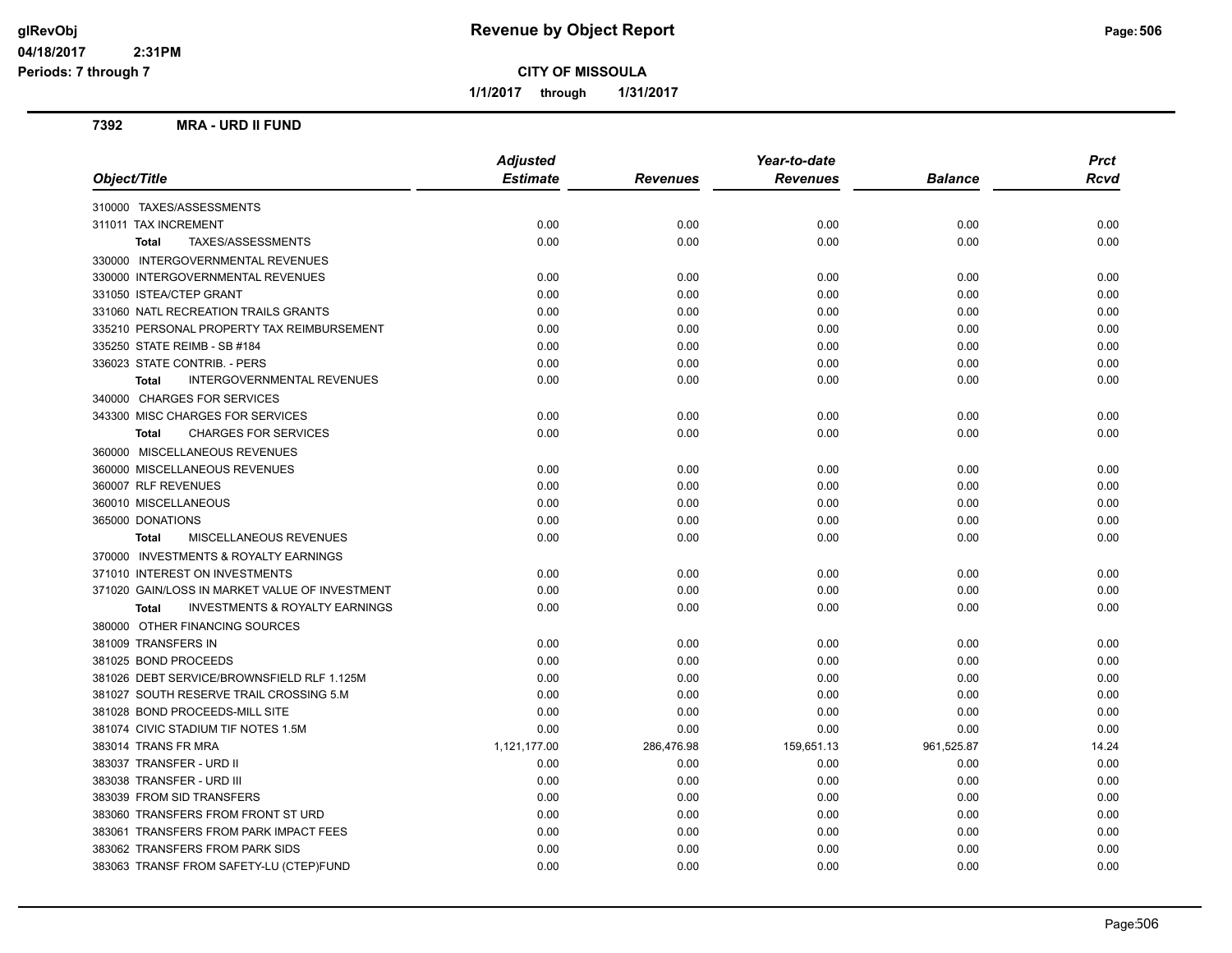**04/18/2017 2:31PM Periods: 7 through 7**

**CITY OF MISSOULA**

**1/1/2017 through 1/31/2017**

**7392 MRA - URD II FUND**

| Object/Title |                         | <b>Adjusted</b> | Year-to-date    |                 |                | <b>Prct</b> |
|--------------|-------------------------|-----------------|-----------------|-----------------|----------------|-------------|
|              |                         | <b>Estimate</b> | <b>Revenues</b> | <b>Revenues</b> | <b>Balance</b> | Rcvd        |
| <b>Total</b> | OTHER FINANCING SOURCES | 1.121.177.00    | 286.476.98      | 159.651.13      | 961,525.87     | 14.24       |
| <b>Total</b> | MRA - URD II FUND       | 1,121,177.00    | 286,476.98      | 159,651.13      | 961,525.87     | 14.24       |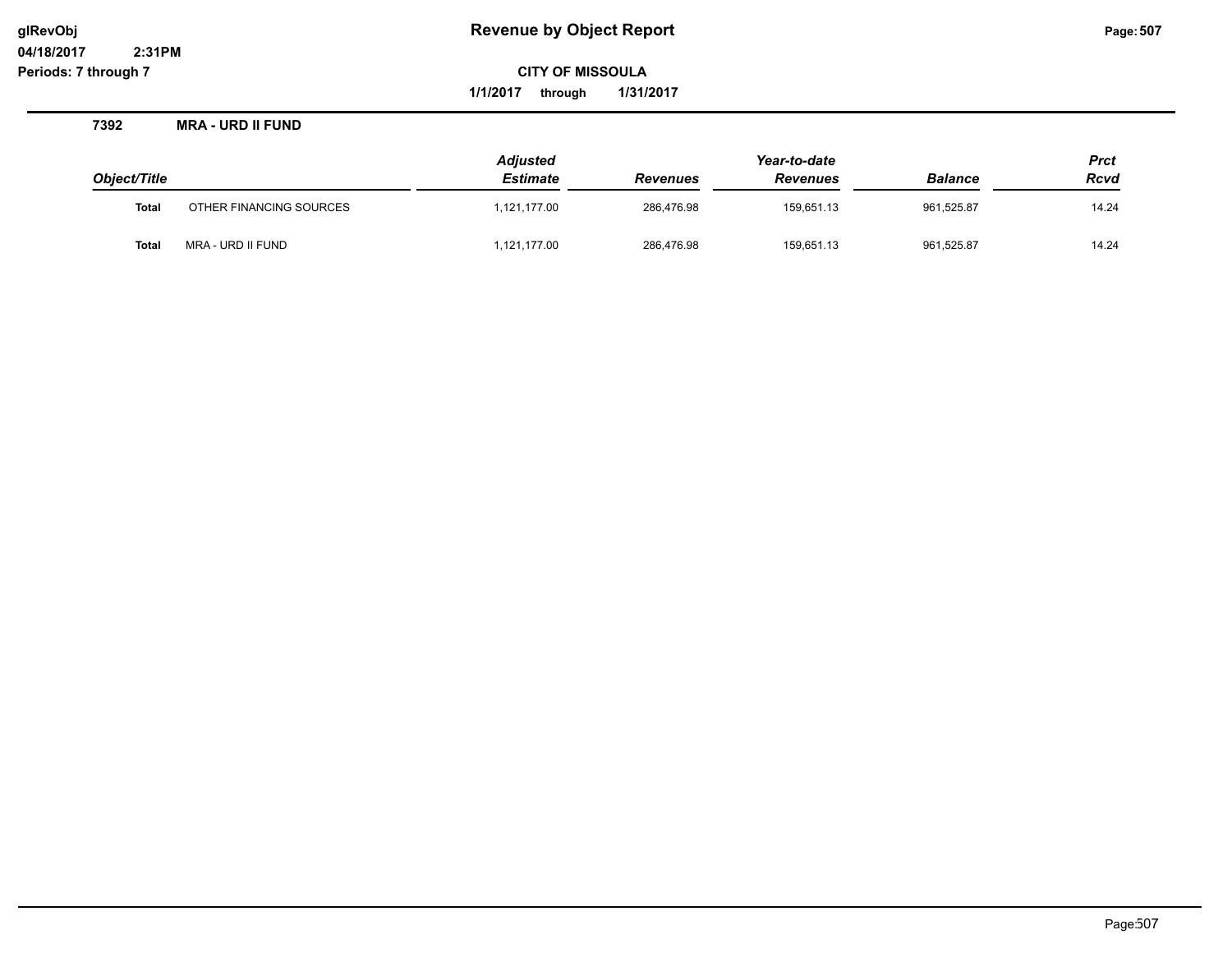**1/1/2017 through 1/31/2017**

**7393 MRA - URD III FUND 7393 MRA - URD III FUND**

|                                                    | <b>Adjusted</b> |                 | Year-to-date    |                 | <b>Prct</b> |
|----------------------------------------------------|-----------------|-----------------|-----------------|-----------------|-------------|
| Object/Title                                       | <b>Estimate</b> | <b>Revenues</b> | <b>Revenues</b> | <b>Balance</b>  | Rcvd        |
| 310000 TAXES/ASSESSMENTS                           |                 |                 |                 |                 |             |
| 311011 TAX INCREMENT                               | 0.00            | 0.00            | 0.00            | 0.00            | 0.00        |
| 312001 PENALTIES & INTEREST                        | 0.00            | 0.00            | 0.00            | 0.00            | 0.00        |
| TAXES/ASSESSMENTS<br>Total                         | 0.00            | 0.00            | 0.00            | 0.00            | 0.00        |
| 330000 INTERGOVERNMENTAL REVENUES                  |                 |                 |                 |                 |             |
| 331050 ISTEA/CTEP GRANT                            | 0.00            | 0.00            | 0.00            | 0.00            | 0.00        |
| 331060 NATL RECREATION TRAILS GRANTS               | 0.00            | 0.00            | 0.00            | 0.00            | 0.00        |
| 335210 PERSONAL PROPERTY TAX REIMBURSEMENT         | 0.00            | 0.00            | 0.00            | 0.00            | 0.00        |
| 336020 STATE PENSION CONTRIBUTION                  | 0.00            | 0.00            | 0.00            | 0.00            | 0.00        |
| 336023 STATE CONTRIB. - PERS                       | 0.00            | 0.00            | 201.22          | $-201.22$       | 0.00        |
| <b>INTERGOVERNMENTAL REVENUES</b><br>Total         | 0.00            | 0.00            | 201.22          | $-201.22$       | 0.00        |
| 360000 MISCELLANEOUS REVENUES                      |                 |                 |                 |                 |             |
| 360000 MISCELLANEOUS REVENUES                      | 7,100,000.00    | 0.00            | 3.75            | 7,099,996.25    | 0.00        |
| 360010 MISCELLANEOUS                               | 0.00            | 0.00            | 0.00            | 0.00            | 0.00        |
| 362000 OTHER MISCELLANEOUS REVENUE                 | 0.00            | 0.00            | 0.00            | 0.00            | 0.00        |
| 362004 URD III FACADE IMPROVEMENT LOAN REC         | 0.00            | 0.00            | 0.00            | 0.00            | 0.00        |
| 365000 DONATIONS                                   | 0.00            | 0.00            | 0.00            | 0.00            | 0.00        |
| MISCELLANEOUS REVENUES<br><b>Total</b>             | 7,100,000.00    | 0.00            | 3.75            | 7,099,996.25    | 0.00        |
| 370000 INVESTMENTS & ROYALTY EARNINGS              |                 |                 |                 |                 |             |
| 371010 INTEREST ON INVESTMENTS                     | 0.00            | 0.00            | 0.00            | 0.00            | 0.00        |
| 371020 GAIN/LOSS IN MARKET VALUE OF INVESTMENTS    | 0.00            | 0.00            | 0.00            | 0.00            | 0.00        |
| <b>INVESTMENTS &amp; ROYALTY EARNINGS</b><br>Total | 0.00            | 0.00            | 0.00            | 0.00            | 0.00        |
| 380000 OTHER FINANCING SOURCES                     |                 |                 |                 |                 |             |
| 381000 LOAN PROCEEDS                               | 0.00            | 0.00            | 0.00            | 0.00            | 0.00        |
| 381024 MARY AVENUE BOND PROCEEDS                   | 0.00            | 1,200,000.00    | 4,200,000.00    | $-4,200,000.00$ | 0.00        |
| 381027 5M SO RESERVE TRAIL CROSSING                | 0.00            | 0.00            | 0.00            | 0.00            | 0.00        |
| 383014 TRANS FR MRA                                | 1,401,738.00    | 0.00            | $-69,888.07$    | 1,471,626.07    | $-4.99$     |
| 383037 TRANSFER - URD II                           | 250,000.00      | 0.00            | 0.00            | 250,000.00      | 0.00        |
| OTHER FINANCING SOURCES<br>Total                   | 1,651,738.00    | 1,200,000.00    | 4,130,111.93    | $-2,478,373.93$ | 250.05      |
| MRA - URD III FUND<br>Total                        | 8,751,738.00    | 1,200,000.00    | 4,130,316.90    | 4,621,421.10    | 47.19       |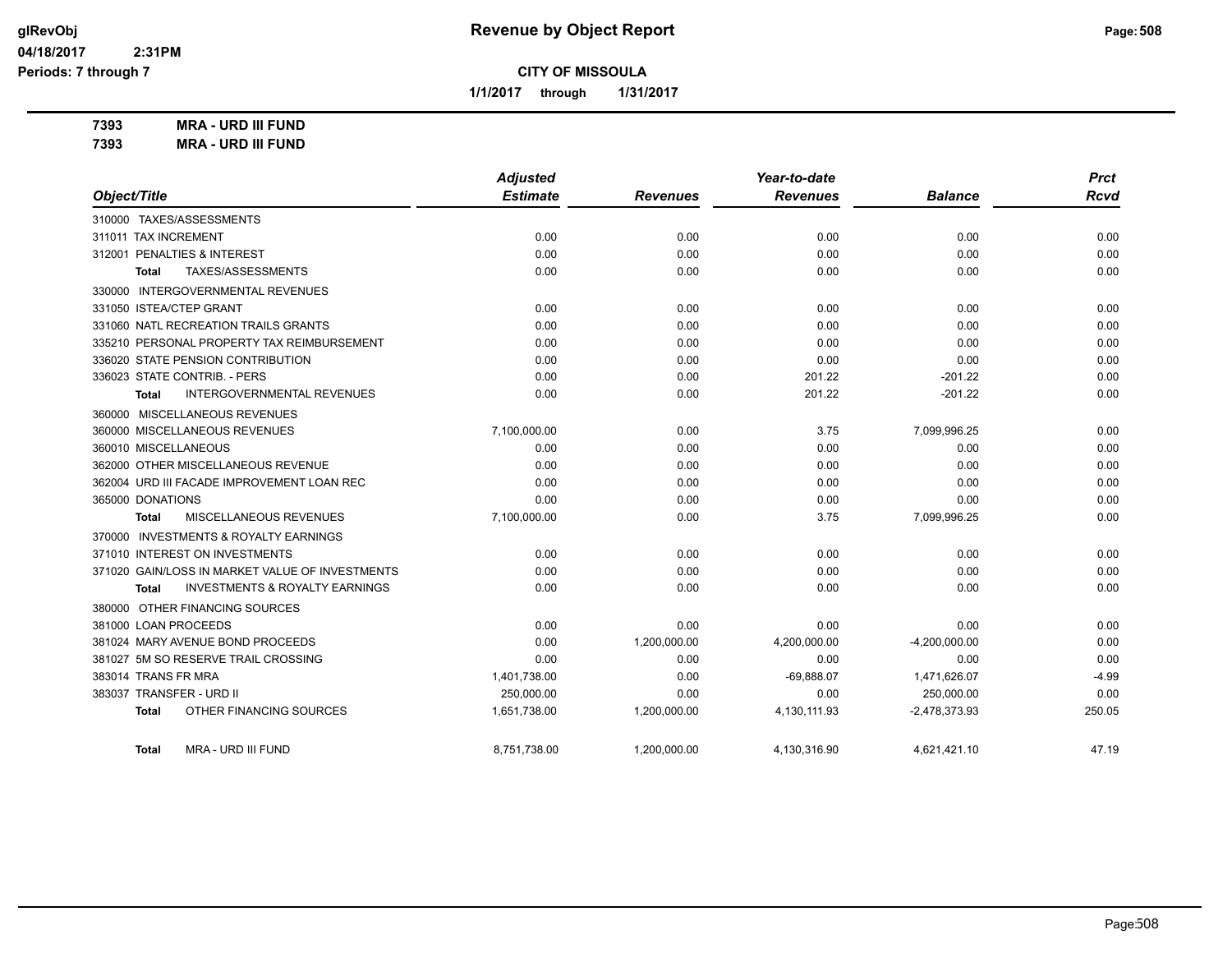**1/1/2017 through 1/31/2017**

#### **7393 MRA - URD III FUND**

|                                                    | <b>Adjusted</b> |                 | Year-to-date    |                 | <b>Prct</b> |
|----------------------------------------------------|-----------------|-----------------|-----------------|-----------------|-------------|
| Object/Title                                       | <b>Estimate</b> | <b>Revenues</b> | <b>Revenues</b> | <b>Balance</b>  | <b>Rcvd</b> |
| 310000 TAXES/ASSESSMENTS                           |                 |                 |                 |                 |             |
| 311011 TAX INCREMENT                               | 0.00            | 0.00            | 0.00            | 0.00            | 0.00        |
| 312001 PENALTIES & INTEREST                        | 0.00            | 0.00            | 0.00            | 0.00            | 0.00        |
| TAXES/ASSESSMENTS<br>Total                         | 0.00            | 0.00            | 0.00            | 0.00            | 0.00        |
| 330000 INTERGOVERNMENTAL REVENUES                  |                 |                 |                 |                 |             |
| 331050 ISTEA/CTEP GRANT                            | 0.00            | 0.00            | 0.00            | 0.00            | 0.00        |
| 331060 NATL RECREATION TRAILS GRANTS               | 0.00            | 0.00            | 0.00            | 0.00            | 0.00        |
| 335210 PERSONAL PROPERTY TAX REIMBURSEMENT         | 0.00            | 0.00            | 0.00            | 0.00            | 0.00        |
| 336020 STATE PENSION CONTRIBUTION                  | 0.00            | 0.00            | 0.00            | 0.00            | 0.00        |
| 336023 STATE CONTRIB. - PERS                       | 0.00            | 0.00            | 201.22          | $-201.22$       | 0.00        |
| INTERGOVERNMENTAL REVENUES<br>Total                | 0.00            | 0.00            | 201.22          | $-201.22$       | 0.00        |
| 360000 MISCELLANEOUS REVENUES                      |                 |                 |                 |                 |             |
| 360000 MISCELLANEOUS REVENUES                      | 7,100,000.00    | 0.00            | 3.75            | 7,099,996.25    | 0.00        |
| 360010 MISCELLANEOUS                               | 0.00            | 0.00            | 0.00            | 0.00            | 0.00        |
| 362000 OTHER MISCELLANEOUS REVENUE                 | 0.00            | 0.00            | 0.00            | 0.00            | 0.00        |
| 362004 URD III FACADE IMPROVEMENT LOAN REC         | 0.00            | 0.00            | 0.00            | 0.00            | 0.00        |
| 365000 DONATIONS                                   | 0.00            | 0.00            | 0.00            | 0.00            | 0.00        |
| MISCELLANEOUS REVENUES<br>Total                    | 7,100,000.00    | 0.00            | 3.75            | 7,099,996.25    | 0.00        |
| 370000 INVESTMENTS & ROYALTY EARNINGS              |                 |                 |                 |                 |             |
| 371010 INTEREST ON INVESTMENTS                     | 0.00            | 0.00            | 0.00            | 0.00            | 0.00        |
| 371020 GAIN/LOSS IN MARKET VALUE OF INVESTMENT     | 0.00            | 0.00            | 0.00            | 0.00            | 0.00        |
| <b>INVESTMENTS &amp; ROYALTY EARNINGS</b><br>Total | 0.00            | 0.00            | 0.00            | 0.00            | 0.00        |
| 380000 OTHER FINANCING SOURCES                     |                 |                 |                 |                 |             |
| 381000 LOAN PROCEEDS                               | 0.00            | 0.00            | 0.00            | 0.00            | 0.00        |
| 381024 MARY AVENUE BOND PROCEEDS                   | 0.00            | 1,200,000.00    | 4,200,000.00    | $-4,200,000.00$ | 0.00        |
| 381027 5M SO RESERVE TRAIL CROSSING                | 0.00            | 0.00            | 0.00            | 0.00            | 0.00        |
| 383014 TRANS FR MRA                                | 1.401.738.00    | 0.00            | $-69.888.07$    | 1,471,626.07    | $-4.99$     |
| 383037 TRANSFER - URD II                           | 250,000.00      | 0.00            | 0.00            | 250,000.00      | 0.00        |
| OTHER FINANCING SOURCES<br><b>Total</b>            | 1,651,738.00    | 1,200,000.00    | 4,130,111.93    | $-2,478,373.93$ | 250.05      |
| MRA - URD III FUND<br><b>Total</b>                 | 8,751,738.00    | 1,200,000.00    | 4,130,316.90    | 4,621,421.10    | 47.19       |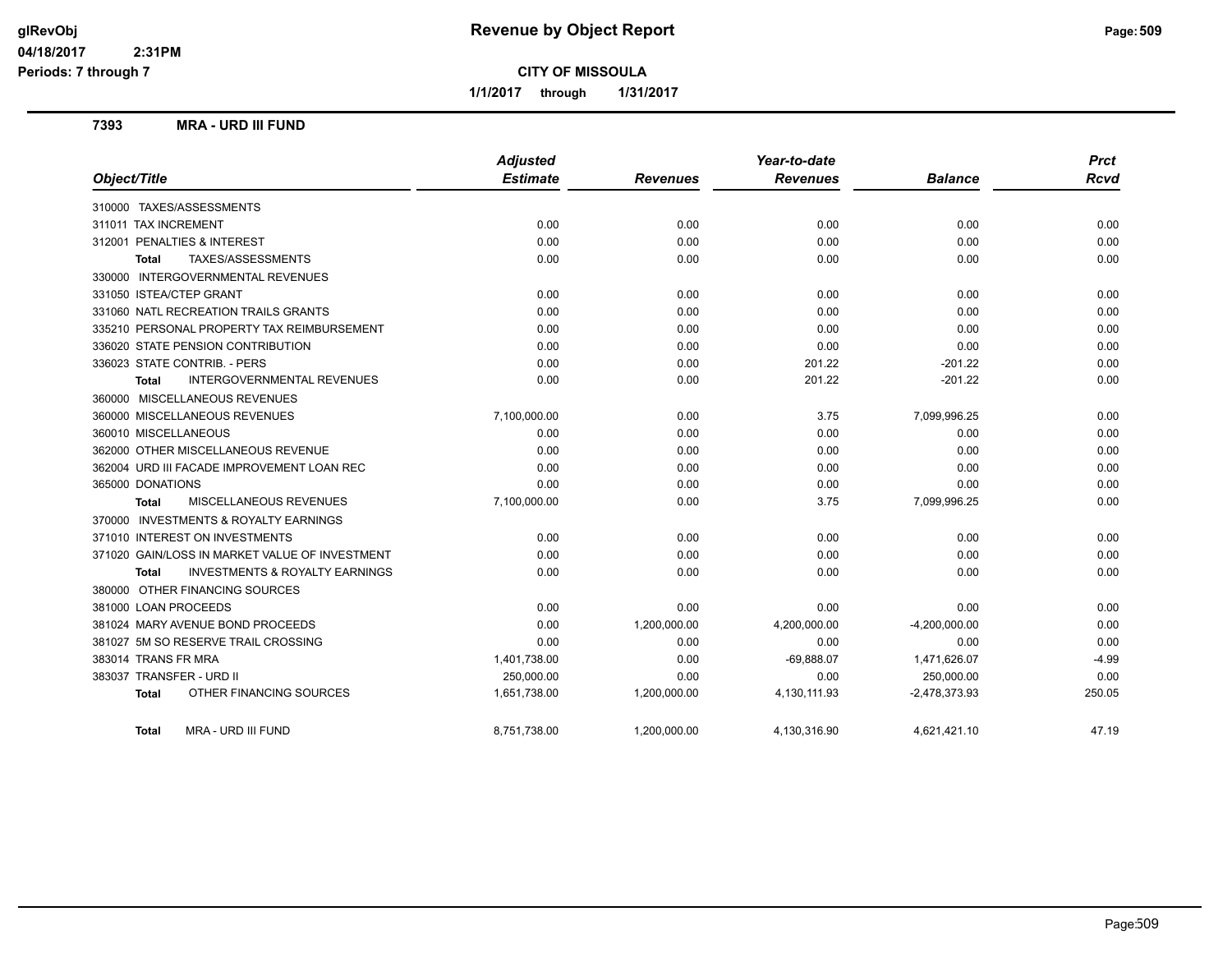**1/1/2017 through 1/31/2017**

# **7394 MRA URD III TI DEBT CLEARING FUND**

**7394 MRA URD III TI DEBT CLEARING FUND**

|                                                     | <b>Adjusted</b> |                 | Year-to-date    |                | <b>Prct</b> |
|-----------------------------------------------------|-----------------|-----------------|-----------------|----------------|-------------|
| Object/Title                                        | <b>Estimate</b> | <b>Revenues</b> | <b>Revenues</b> | <b>Balance</b> | Rcvd        |
| TAXES/ASSESSMENTS<br>310000                         |                 |                 |                 |                |             |
| 311011 TAX INCREMENT                                | 1,467,088.00    | 7,348.64        | 849,154.33      | 617,933.67     | 57.88       |
| <b>PENALTIES &amp; INTEREST</b><br>312001           | 0.00            | 343.50          | 513.28          | $-513.28$      | 0.00        |
| TAXES/ASSESSMENTS<br>Total                          | 1,467,088.00    | 7,692.14        | 849,667.61      | 617,420.39     | 57.92       |
| INTERGOVERNMENTAL REVENUES<br>330000                |                 |                 |                 |                |             |
| 335210 PERSONAL PROPERTY TAX REIMBURSEMENT          | 277,850.00      | 0.00            | 138,925.02      | 138,924.98     | 50.00       |
| 335250 STATE REIMB - SB #184                        | 0.00            | 0.00            | 0.00            | 0.00           | 0.00        |
| <b>INTERGOVERNMENTAL REVENUES</b><br>Total          | 277,850.00      | 0.00            | 138,925.02      | 138,924.98     | 50.00       |
| <b>INVESTMENTS &amp; ROYALTY EARNINGS</b><br>370000 |                 |                 |                 |                |             |
| 371010 INTEREST ON INVESTMENTS                      | 0.00            | 0.00            | 0.00            | 0.00           | 0.00        |
| 371020 GAIN/LOSS IN MARKET VALUE OF INVESTMENTS     | 0.00            | 0.00            | 0.00            | 0.00           | 0.00        |
| <b>INVESTMENTS &amp; ROYALTY EARNINGS</b><br>Total  | 0.00            | 0.00            | 0.00            | 0.00           | 0.00        |
| OTHER FINANCING SOURCES<br>380000                   |                 |                 |                 |                |             |
| 383014 TRANS FR MRA                                 | 0.00            | 0.00            | 0.00            | 0.00           | 0.00        |
| OTHER FINANCING SOURCES<br>Total                    | 0.00            | 0.00            | 0.00            | 0.00           | 0.00        |
| MRA URD III TI DEBT CLEARING FUND<br><b>Total</b>   | 1,744,938.00    | 7,692.14        | 988,592.63      | 756,345.37     | 56.65       |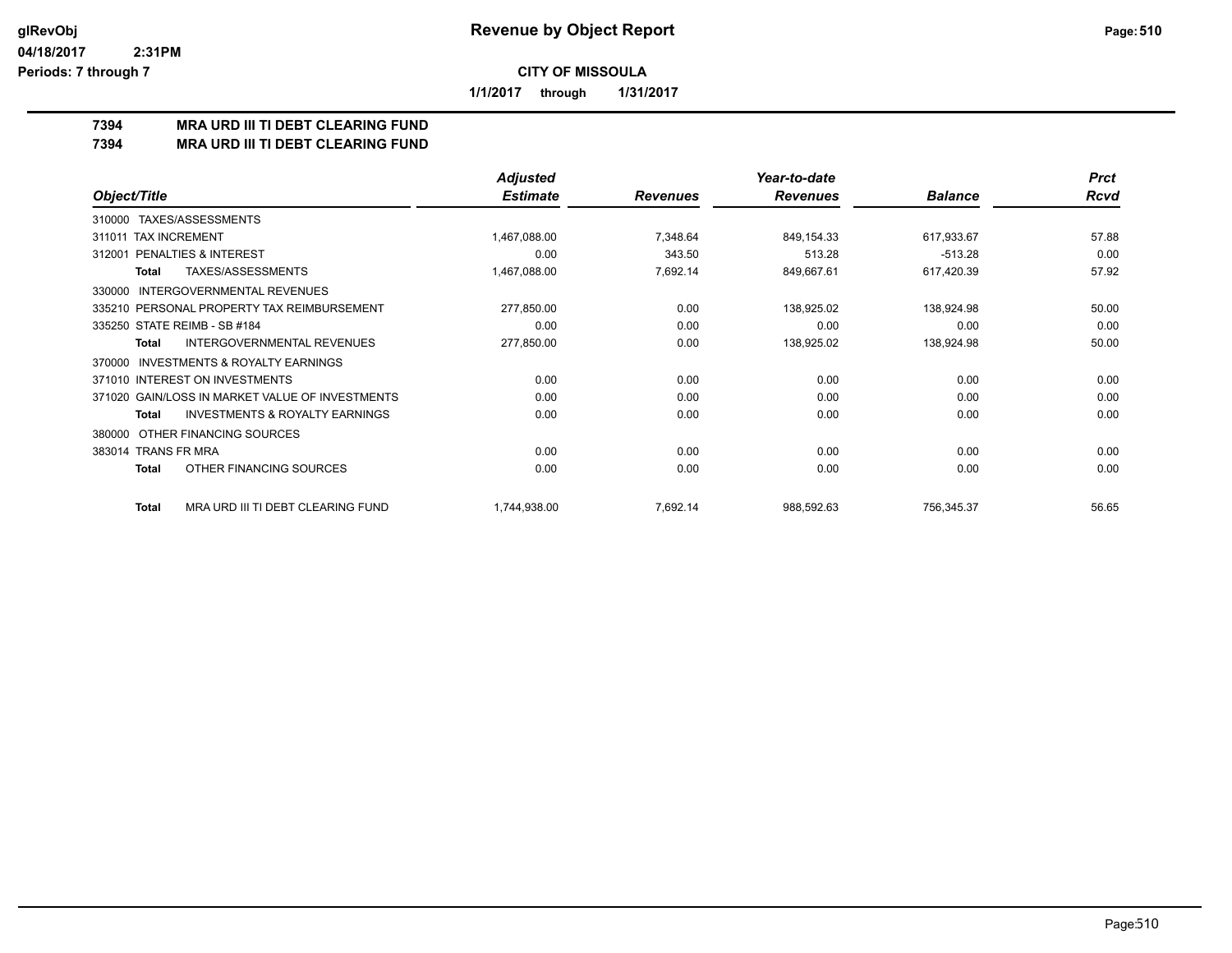**1/1/2017 through 1/31/2017**

# **7394 MRA URD III TI DEBT CLEARING FUND**

|                                                     | <b>Adjusted</b> |                 | Year-to-date    |                | <b>Prct</b> |
|-----------------------------------------------------|-----------------|-----------------|-----------------|----------------|-------------|
| Object/Title                                        | <b>Estimate</b> | <b>Revenues</b> | <b>Revenues</b> | <b>Balance</b> | <b>Rcvd</b> |
| TAXES/ASSESSMENTS<br>310000                         |                 |                 |                 |                |             |
| 311011 TAX INCREMENT                                | 1,467,088.00    | 7,348.64        | 849,154.33      | 617,933.67     | 57.88       |
| 312001 PENALTIES & INTEREST                         | 0.00            | 343.50          | 513.28          | $-513.28$      | 0.00        |
| TAXES/ASSESSMENTS<br>Total                          | 1,467,088.00    | 7,692.14        | 849,667.61      | 617,420.39     | 57.92       |
| <b>INTERGOVERNMENTAL REVENUES</b><br>330000         |                 |                 |                 |                |             |
| 335210 PERSONAL PROPERTY TAX REIMBURSEMENT          | 277,850.00      | 0.00            | 138,925.02      | 138,924.98     | 50.00       |
| 335250 STATE REIMB - SB #184                        | 0.00            | 0.00            | 0.00            | 0.00           | 0.00        |
| <b>Total</b><br><b>INTERGOVERNMENTAL REVENUES</b>   | 277,850.00      | 0.00            | 138,925.02      | 138,924.98     | 50.00       |
| <b>INVESTMENTS &amp; ROYALTY EARNINGS</b><br>370000 |                 |                 |                 |                |             |
| 371010 INTEREST ON INVESTMENTS                      | 0.00            | 0.00            | 0.00            | 0.00           | 0.00        |
| 371020 GAIN/LOSS IN MARKET VALUE OF INVESTMENT      | 0.00            | 0.00            | 0.00            | 0.00           | 0.00        |
| <b>INVESTMENTS &amp; ROYALTY EARNINGS</b><br>Total  | 0.00            | 0.00            | 0.00            | 0.00           | 0.00        |
| OTHER FINANCING SOURCES<br>380000                   |                 |                 |                 |                |             |
| 383014 TRANS FR MRA                                 | 0.00            | 0.00            | 0.00            | 0.00           | 0.00        |
| OTHER FINANCING SOURCES<br><b>Total</b>             | 0.00            | 0.00            | 0.00            | 0.00           | 0.00        |
| MRA URD III TI DEBT CLEARING FUND<br>Total          | 1,744,938.00    | 7,692.14        | 988,592.63      | 756,345.37     | 56.65       |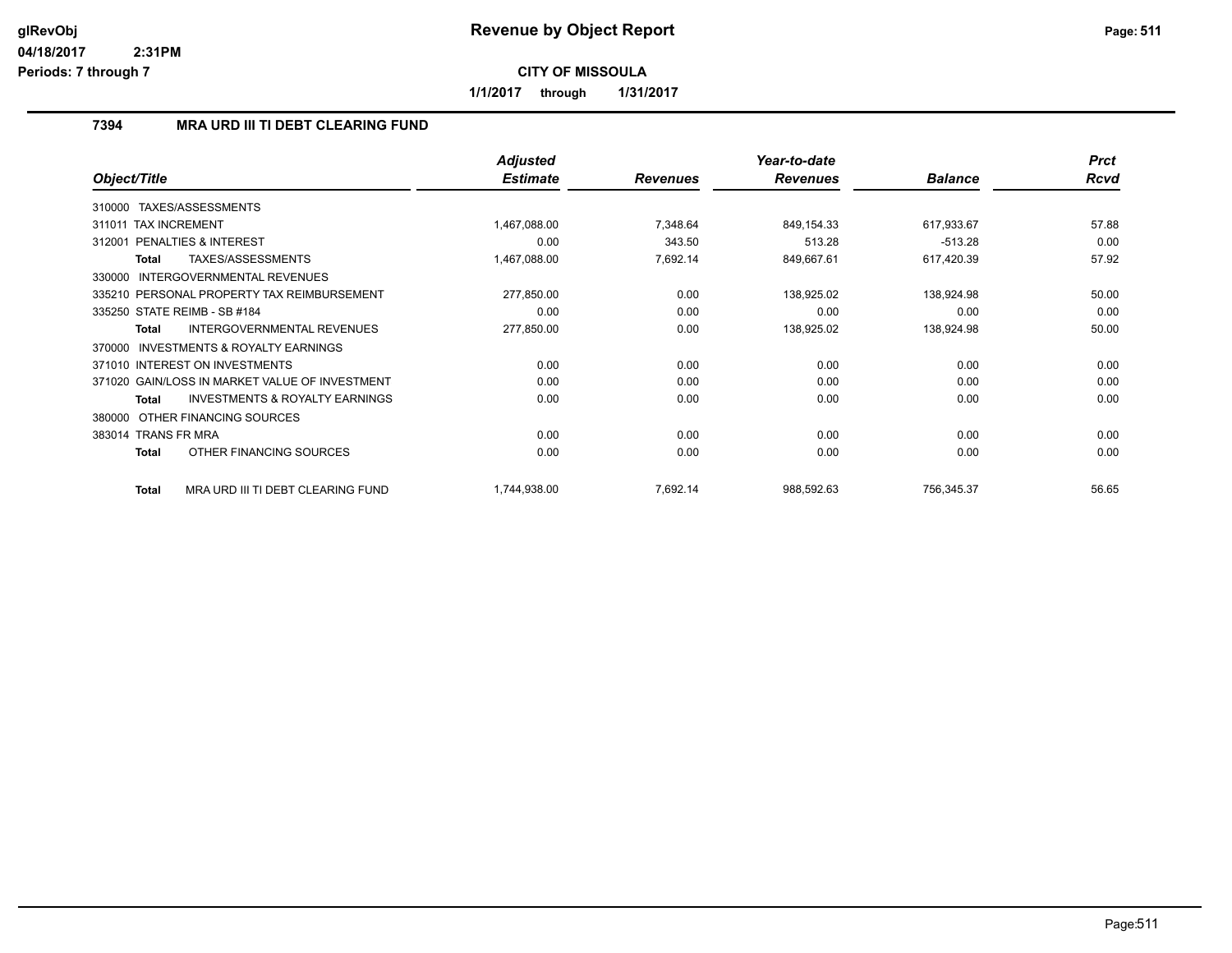**1/1/2017 through 1/31/2017**

# **7395 MRA TAX INCREMENT DEBT SERVICE 7395 MRA TAX INCREMENT DEBT SERVICE**

|                                                    | <b>Adjusted</b> |                 | Year-to-date    |                | <b>Prct</b> |
|----------------------------------------------------|-----------------|-----------------|-----------------|----------------|-------------|
| Object/Title                                       | <b>Estimate</b> | <b>Revenues</b> | <b>Revenues</b> | <b>Balance</b> | <b>Rcvd</b> |
| 370000 INVESTMENTS & ROYALTY EARNINGS              |                 |                 |                 |                |             |
| 371010 INTEREST ON INVESTMENTS                     | 0.00            | 0.00            | 0.00            | 0.00           | 0.00        |
| <b>INVESTMENTS &amp; ROYALTY EARNINGS</b><br>Total | 0.00            | 0.00            | 0.00            | 0.00           | 0.00        |
| 380000 OTHER FINANCING SOURCES                     |                 |                 |                 |                |             |
| 383014 TRANS FR MRA                                | 343.200.00      | 0.00            | 0.00            | 343.200.00     | 0.00        |
| OTHER FINANCING SOURCES<br><b>Total</b>            | 343,200.00      | 0.00            | 0.00            | 343,200.00     | 0.00        |
| MRA TAX INCREMENT DEBT SERVICE<br><b>Total</b>     | 343.200.00      | 0.00            | 0.00            | 343.200.00     | 0.00        |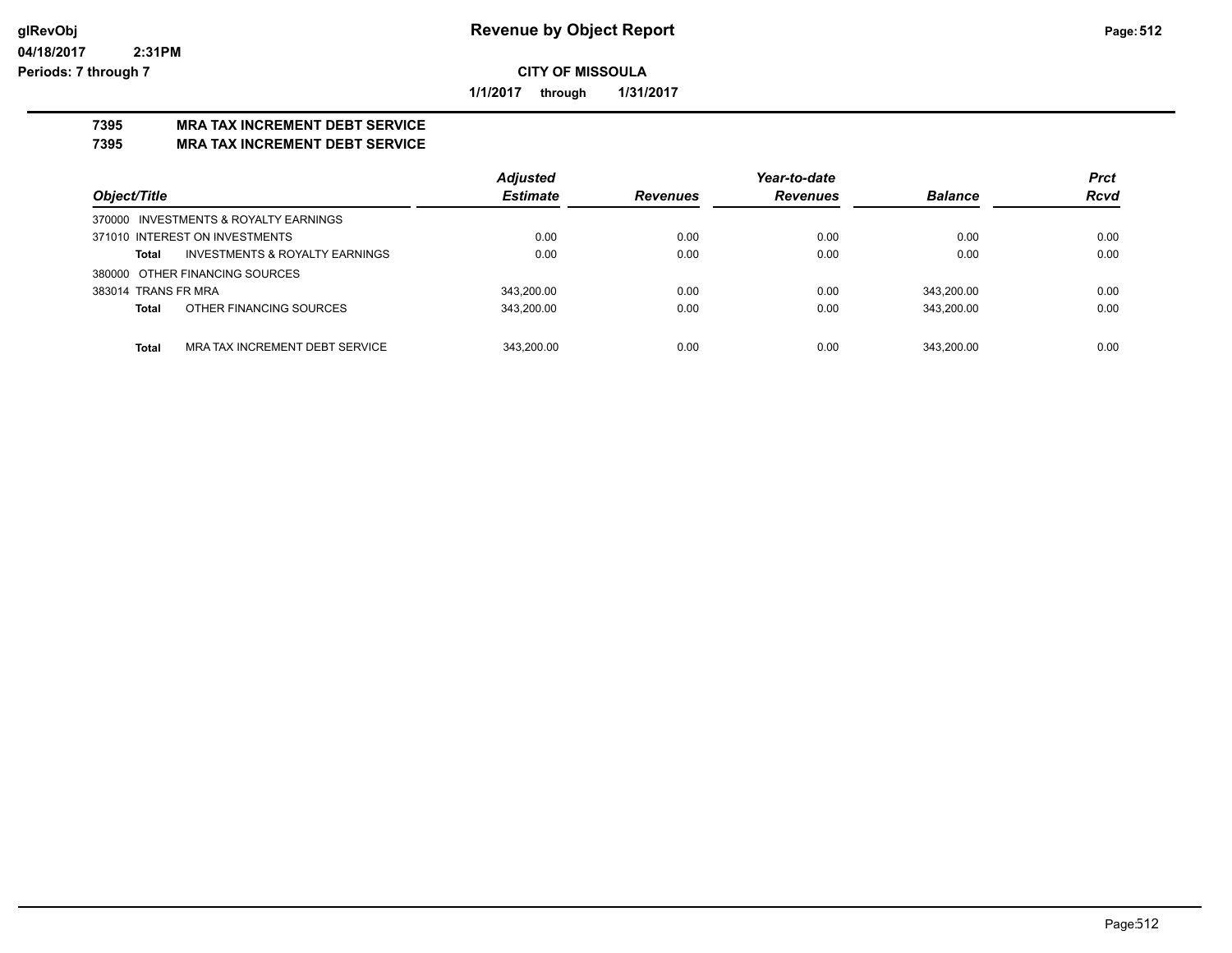**1/1/2017 through 1/31/2017**

# **7395 MRA TAX INCREMENT DEBT SERVICE**

|                     |                                           | <b>Adjusted</b> | Year-to-date    |                 |                | <b>Prct</b> |
|---------------------|-------------------------------------------|-----------------|-----------------|-----------------|----------------|-------------|
| Object/Title        |                                           | <b>Estimate</b> | <b>Revenues</b> | <b>Revenues</b> | <b>Balance</b> | <b>Rcvd</b> |
|                     | 370000 INVESTMENTS & ROYALTY EARNINGS     |                 |                 |                 |                |             |
|                     | 371010 INTEREST ON INVESTMENTS            | 0.00            | 0.00            | 0.00            | 0.00           | 0.00        |
| Total               | <b>INVESTMENTS &amp; ROYALTY EARNINGS</b> | 0.00            | 0.00            | 0.00            | 0.00           | 0.00        |
|                     | 380000 OTHER FINANCING SOURCES            |                 |                 |                 |                |             |
| 383014 TRANS FR MRA |                                           | 343,200.00      | 0.00            | 0.00            | 343.200.00     | 0.00        |
| Total               | OTHER FINANCING SOURCES                   | 343,200.00      | 0.00            | 0.00            | 343,200.00     | 0.00        |
| <b>Total</b>        | MRA TAX INCREMENT DEBT SERVICE            | 343.200.00      | 0.00            | 0.00            | 343.200.00     | 0.00        |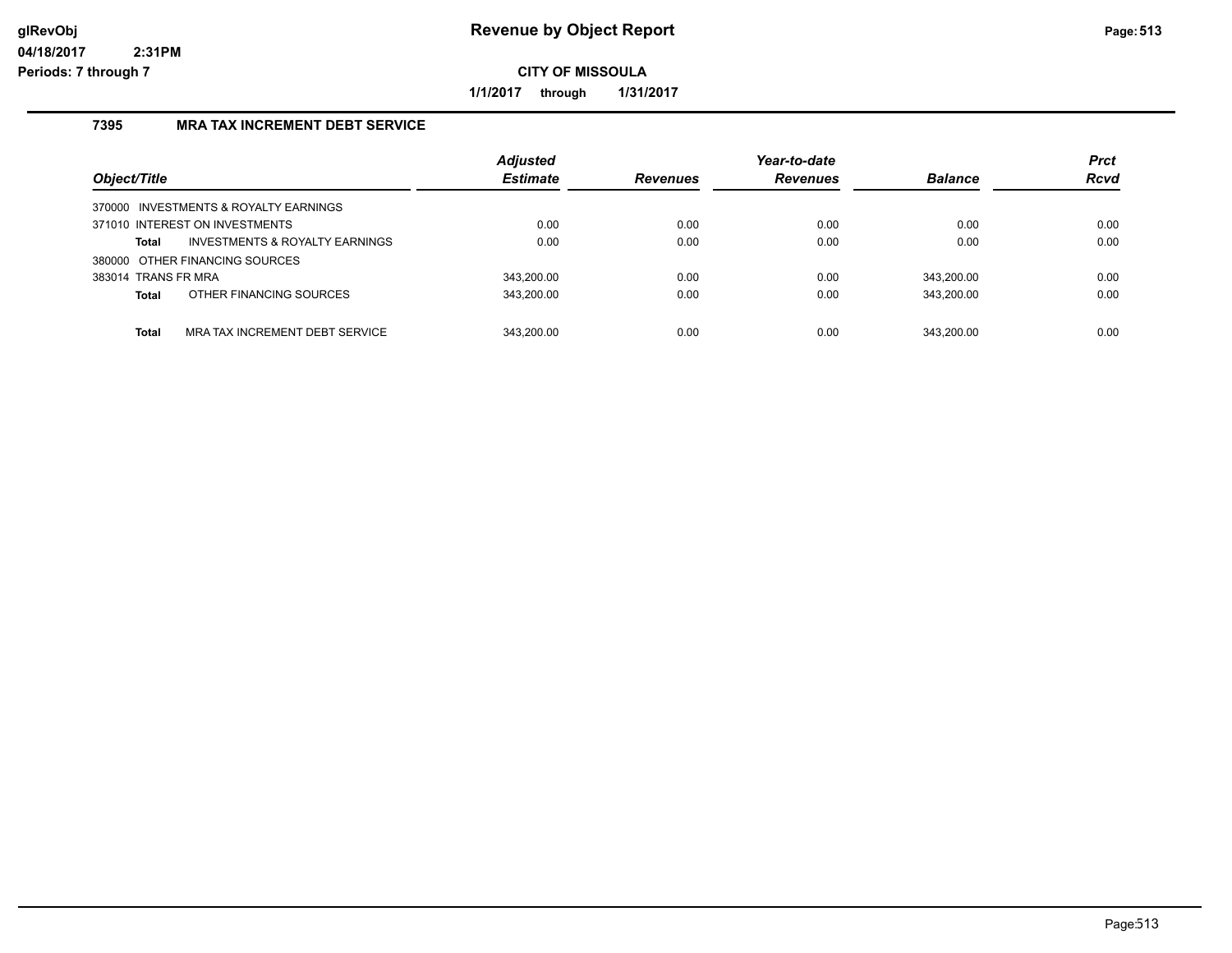**1/1/2017 through 1/31/2017**

# **7396 NRSS DEBT SERVICE SINKING FUND 7396 NRSS DEBT SERVICE SINKING FUND**

|                                                     | <b>Adiusted</b> |                 | Year-to-date    |                | <b>Prct</b> |
|-----------------------------------------------------|-----------------|-----------------|-----------------|----------------|-------------|
| Object/Title                                        | <b>Estimate</b> | <b>Revenues</b> | <b>Revenues</b> | <b>Balance</b> | <b>Rcvd</b> |
| <b>INVESTMENTS &amp; ROYALTY EARNINGS</b><br>370000 |                 |                 |                 |                |             |
| 371010 INTEREST ON INVESTMENTS                      | 0.00            | 0.00            | 0.00            | 0.00           | 0.00        |
| 371020 GAIN/LOSS IN MARKET VALUE OF INVESTMENTS     | 0.00            | 0.00            | 0.00            | 0.00           | 0.00        |
| INVESTMENTS & ROYALTY EARNINGS<br>Total             | 0.00            | 0.00            | 0.00            | 0.00           | 0.00        |
| 380000 OTHER FINANCING SOURCES                      |                 |                 |                 |                |             |
| 383014 TRANS FR MRA                                 | 31.690.00       | 0.00            | 0.00            | 31.690.00      | 0.00        |
| OTHER FINANCING SOURCES<br>Total                    | 31.690.00       | 0.00            | 0.00            | 31.690.00      | 0.00        |
|                                                     |                 |                 |                 |                |             |
| Total<br>NRSS DEBT SERVICE SINKING FUND             | 31.690.00       | 0.00            | 0.00            | 31.690.00      | 0.00        |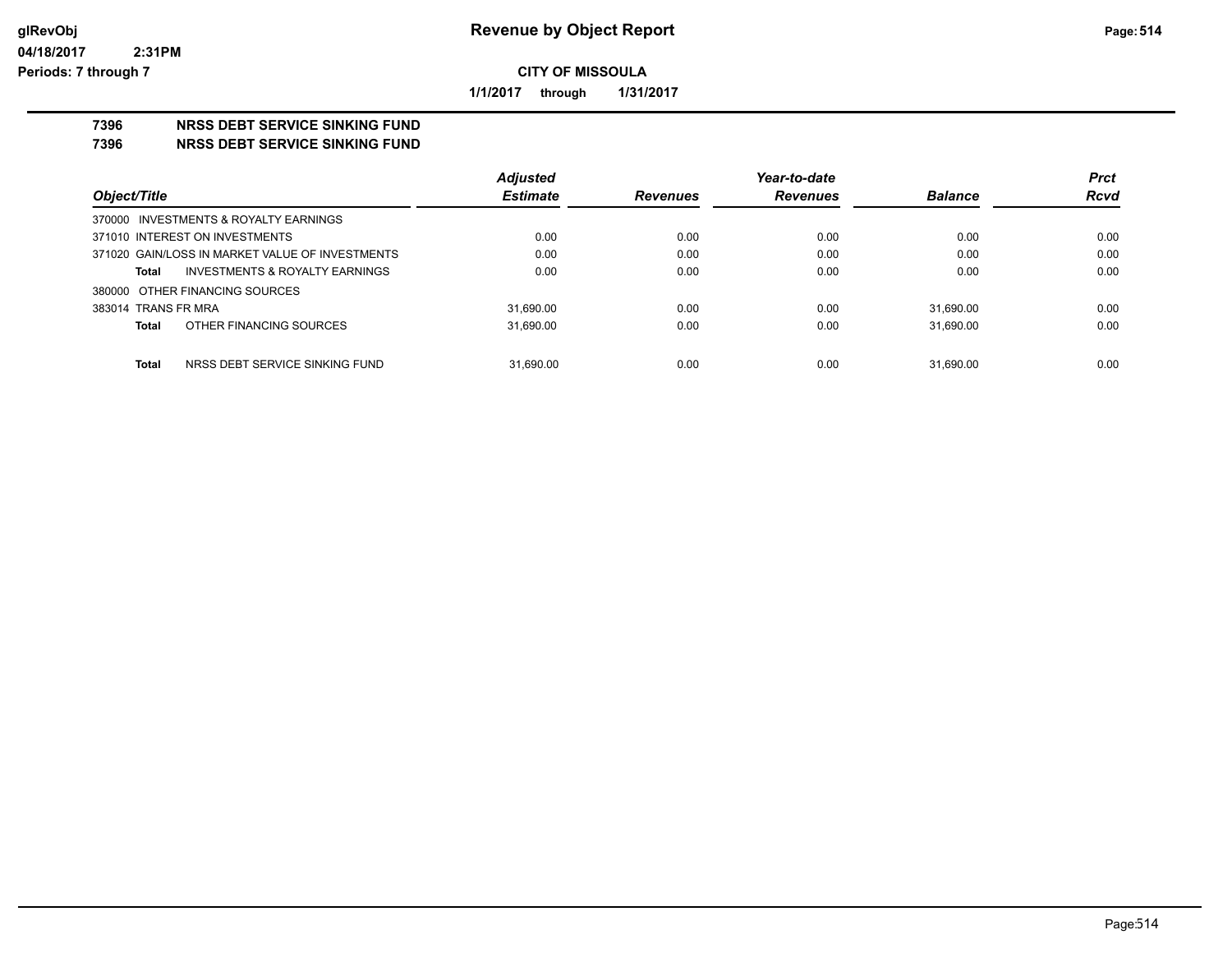**1/1/2017 through 1/31/2017**

# **7396 NRSS DEBT SERVICE SINKING FUND**

|                     |                                                | <b>Adjusted</b> |                 | Year-to-date   |             | <b>Prct</b> |
|---------------------|------------------------------------------------|-----------------|-----------------|----------------|-------------|-------------|
| Object/Title        | <b>Estimate</b>                                | <b>Revenues</b> | <b>Revenues</b> | <b>Balance</b> | <b>Rcvd</b> |             |
|                     | 370000 INVESTMENTS & ROYALTY EARNINGS          |                 |                 |                |             |             |
|                     | 371010 INTEREST ON INVESTMENTS                 | 0.00            | 0.00            | 0.00           | 0.00        | 0.00        |
|                     | 371020 GAIN/LOSS IN MARKET VALUE OF INVESTMENT | 0.00            | 0.00            | 0.00           | 0.00        | 0.00        |
| Total               | INVESTMENTS & ROYALTY EARNINGS                 | 0.00            | 0.00            | 0.00           | 0.00        | 0.00        |
|                     | 380000 OTHER FINANCING SOURCES                 |                 |                 |                |             |             |
| 383014 TRANS FR MRA |                                                | 31.690.00       | 0.00            | 0.00           | 31.690.00   | 0.00        |
| Total               | OTHER FINANCING SOURCES                        | 31.690.00       | 0.00            | 0.00           | 31.690.00   | 0.00        |
| <b>Total</b>        | NRSS DEBT SERVICE SINKING FUND                 | 31.690.00       | 0.00            | 0.00           | 31.690.00   | 0.00        |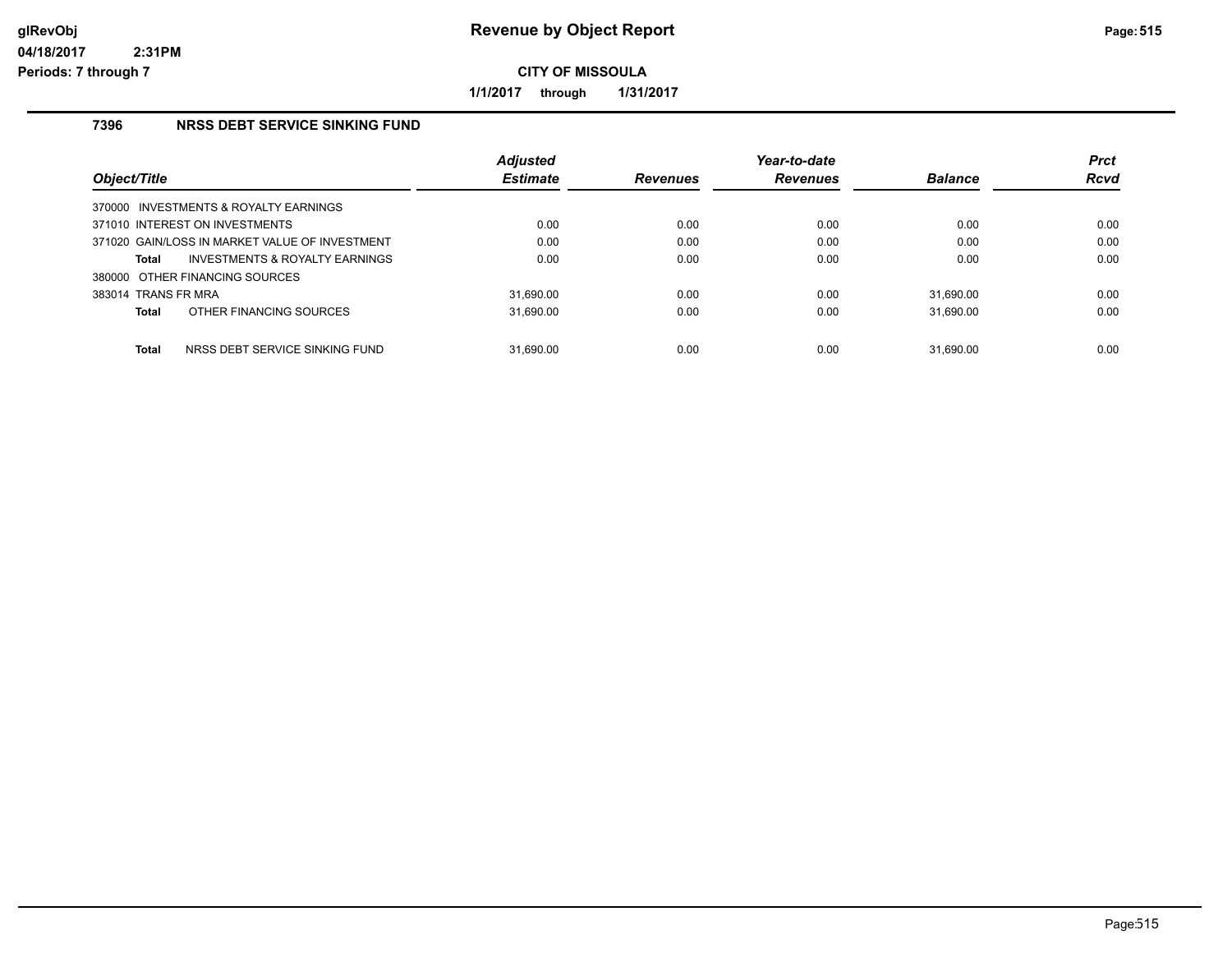**1/1/2017 through 1/31/2017**

**7397 NORTH RESERVE/SCOTT ST URD**

**7397 NORTH RESERVE/SCOTT ST URD**

|                                                     | <b>Adjusted</b> |                 | Year-to-date    |                | <b>Prct</b> |
|-----------------------------------------------------|-----------------|-----------------|-----------------|----------------|-------------|
| Object/Title                                        | <b>Estimate</b> | <b>Revenues</b> | <b>Revenues</b> | <b>Balance</b> | <b>Rcvd</b> |
| TAXES/ASSESSMENTS<br>310000                         |                 |                 |                 |                |             |
| 311011 TAX INCREMENT                                | 0.00            | 0.00            | 0.00            | 0.00           | 0.00        |
| PENALTIES & INTEREST<br>312001                      | 0.00            | 0.00            | 0.00            | 0.00           | 0.00        |
| TAXES/ASSESSMENTS<br><b>Total</b>                   | 0.00            | 0.00            | 0.00            | 0.00           | 0.00        |
| <b>INTERGOVERNMENTAL REVENUES</b><br>330000         |                 |                 |                 |                |             |
| 335210 PERSONAL PROPERTY TAX REIMBURSEMENT          | 0.00            | 0.00            | 0.00            | 0.00           | 0.00        |
| <b>INTERGOVERNMENTAL REVENUES</b><br><b>Total</b>   | 0.00            | 0.00            | 0.00            | 0.00           | 0.00        |
| MISCELLANEOUS REVENUES<br>360000                    |                 |                 |                 |                |             |
| 360000 MISCELLANEOUS REVENUES                       | 0.00            | 0.00            | 0.00            | 0.00           | 0.00        |
| <b>MISCELLANEOUS REVENUES</b><br><b>Total</b>       | 0.00            | 0.00            | 0.00            | 0.00           | 0.00        |
| <b>INVESTMENTS &amp; ROYALTY EARNINGS</b><br>370000 |                 |                 |                 |                |             |
| 371010 INTEREST ON INVESTMENTS                      | 0.00            | 0.00            | 0.00            | 0.00           | 0.00        |
| <b>INVESTMENTS &amp; ROYALTY EARNINGS</b><br>Total  | 0.00            | 0.00            | 0.00            | 0.00           | 0.00        |
| OTHER FINANCING SOURCES<br>380000                   |                 |                 |                 |                |             |
| 381010 BOND PROCEEDS                                | 0.00            | 324,159.08      | 645,166.47      | $-645, 166.47$ | 0.00        |
| 383014 TRANS FR MRA                                 | 27,762.00       | 0.00            | $-6,429.03$     | 34,191.03      | $-23.16$    |
| OTHER FINANCING SOURCES<br><b>Total</b>             | 27,762.00       | 324,159.08      | 638,737.44      | $-610,975.44$  | 2,300.76    |
| NORTH RESERVE/SCOTT ST URD<br><b>Total</b>          | 27,762.00       | 324,159.08      | 638,737.44      | $-610.975.44$  | 2,300.76    |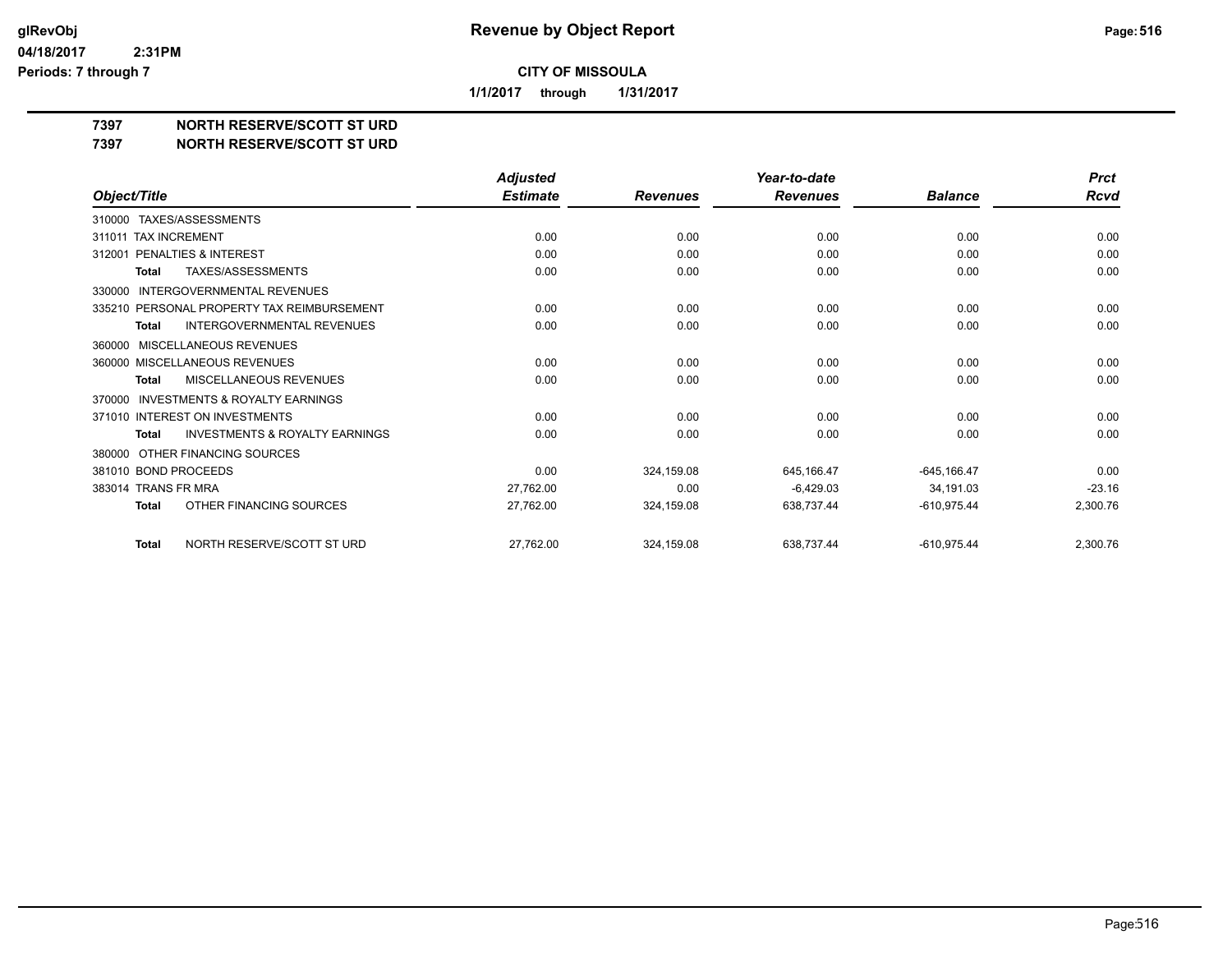**1/1/2017 through 1/31/2017**

# **7397 NORTH RESERVE/SCOTT ST URD**

|                                                    | <b>Adjusted</b> |                 | Year-to-date    |                | <b>Prct</b> |
|----------------------------------------------------|-----------------|-----------------|-----------------|----------------|-------------|
| Object/Title                                       | <b>Estimate</b> | <b>Revenues</b> | <b>Revenues</b> | <b>Balance</b> | <b>Rcvd</b> |
| 310000 TAXES/ASSESSMENTS                           |                 |                 |                 |                |             |
| <b>TAX INCREMENT</b><br>311011                     | 0.00            | 0.00            | 0.00            | 0.00           | 0.00        |
| PENALTIES & INTEREST<br>312001                     | 0.00            | 0.00            | 0.00            | 0.00           | 0.00        |
| TAXES/ASSESSMENTS<br><b>Total</b>                  | 0.00            | 0.00            | 0.00            | 0.00           | 0.00        |
| INTERGOVERNMENTAL REVENUES<br>330000               |                 |                 |                 |                |             |
| 335210 PERSONAL PROPERTY TAX REIMBURSEMENT         | 0.00            | 0.00            | 0.00            | 0.00           | 0.00        |
| <b>INTERGOVERNMENTAL REVENUES</b><br>Total         | 0.00            | 0.00            | 0.00            | 0.00           | 0.00        |
| 360000 MISCELLANEOUS REVENUES                      |                 |                 |                 |                |             |
| 360000 MISCELLANEOUS REVENUES                      | 0.00            | 0.00            | 0.00            | 0.00           | 0.00        |
| MISCELLANEOUS REVENUES<br>Total                    | 0.00            | 0.00            | 0.00            | 0.00           | 0.00        |
| 370000 INVESTMENTS & ROYALTY EARNINGS              |                 |                 |                 |                |             |
| 371010 INTEREST ON INVESTMENTS                     | 0.00            | 0.00            | 0.00            | 0.00           | 0.00        |
| <b>INVESTMENTS &amp; ROYALTY EARNINGS</b><br>Total | 0.00            | 0.00            | 0.00            | 0.00           | 0.00        |
| 380000 OTHER FINANCING SOURCES                     |                 |                 |                 |                |             |
| 381010 BOND PROCEEDS                               | 0.00            | 324,159.08      | 645,166.47      | $-645, 166.47$ | 0.00        |
| 383014 TRANS FR MRA                                | 27,762.00       | 0.00            | $-6,429.03$     | 34,191.03      | $-23.16$    |
| OTHER FINANCING SOURCES<br><b>Total</b>            | 27,762.00       | 324,159.08      | 638,737.44      | $-610,975.44$  | 2,300.76    |
| NORTH RESERVE/SCOTT ST URD<br><b>Total</b>         | 27,762.00       | 324,159.08      | 638,737.44      | $-610,975.44$  | 2,300.76    |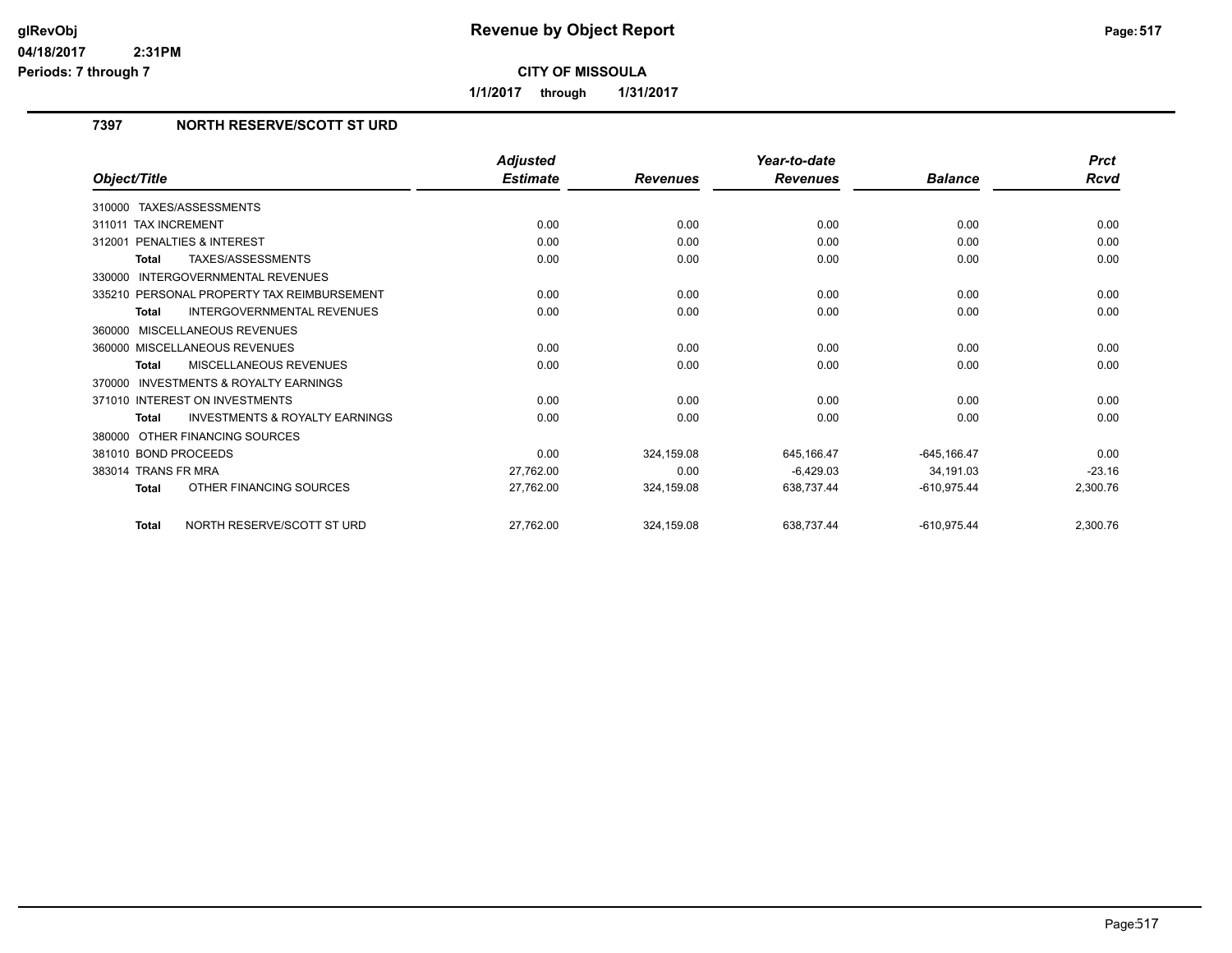**1/1/2017 through 1/31/2017**

# **7399 INTERMOUNTAIN BOND DEBT SERVICE 7399 INTERMOUNTAIN BOND DEBT SERVICE**

|                      |                                           | <b>Adjusted</b> |                 | Year-to-date    |                | <b>Prct</b> |
|----------------------|-------------------------------------------|-----------------|-----------------|-----------------|----------------|-------------|
| Object/Title         |                                           | <b>Estimate</b> | <b>Revenues</b> | <b>Revenues</b> | <b>Balance</b> | Rcvd        |
| 310000               | TAXES/ASSESSMENTS                         |                 |                 |                 |                |             |
| 311011               | <b>TAX INCREMENT</b>                      | 0.00            | 0.00            | 0.00            | 0.00           | 0.00        |
| Total                | TAXES/ASSESSMENTS                         | 0.00            | 0.00            | 0.00            | 0.00           | 0.00        |
| 370000               | <b>INVESTMENTS &amp; ROYALTY EARNINGS</b> |                 |                 |                 |                |             |
|                      | 371010 INTEREST ON INVESTMENTS            | 0.00            | 0.00            | 0.00            | 0.00           | 0.00        |
| Total                | <b>INVESTMENTS &amp; ROYALTY EARNINGS</b> | 0.00            | 0.00            | 0.00            | 0.00           | 0.00        |
|                      | 380000 OTHER FINANCING SOURCES            |                 |                 |                 |                |             |
| 381025 BOND PROCEEDS |                                           | 0.00            | 0.00            | 0.00            | 0.00           | 0.00        |
|                      | 383000 OPERATING TRANSFERS                | 145,937.00      | 0.00            | 0.00            | 145,937.00     | 0.00        |
| 383014 TRANS FR MRA  |                                           | 0.00            | 112,627.50      | 112,627.50      | $-112,627.50$  | 0.00        |
| Total                | OTHER FINANCING SOURCES                   | 145,937.00      | 112.627.50      | 112.627.50      | 33,309.50      | 77.18       |
| Total                | INTERMOUNTAIN BOND DEBT SERVICE           | 145,937.00      | 112,627.50      | 112,627.50      | 33,309.50      | 77.18       |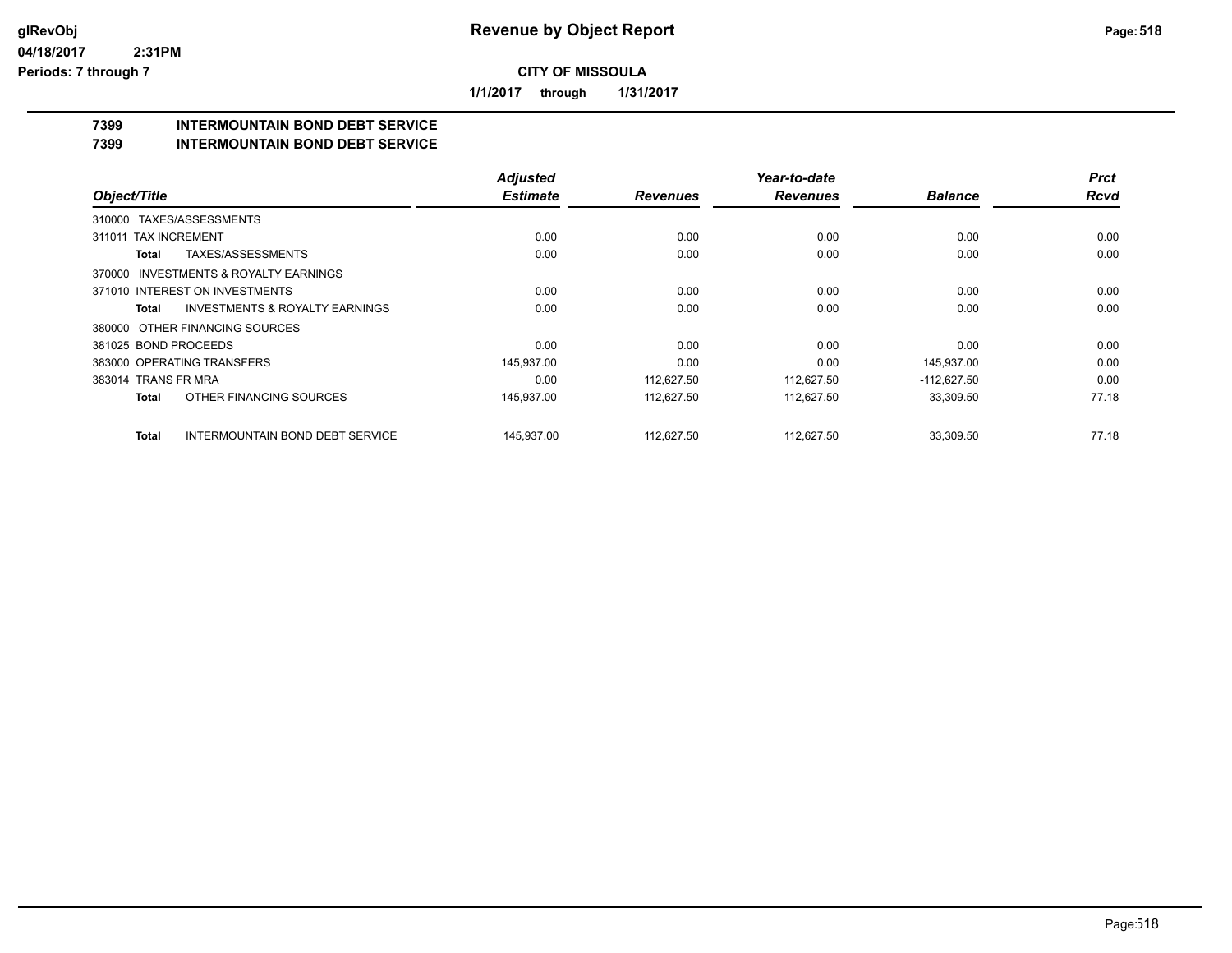**1/1/2017 through 1/31/2017**

# **7399 INTERMOUNTAIN BOND DEBT SERVICE**

|                                                     | <b>Adjusted</b> |                 | Year-to-date    |                | <b>Prct</b> |
|-----------------------------------------------------|-----------------|-----------------|-----------------|----------------|-------------|
| Object/Title                                        | <b>Estimate</b> | <b>Revenues</b> | <b>Revenues</b> | <b>Balance</b> | Rcvd        |
| 310000 TAXES/ASSESSMENTS                            |                 |                 |                 |                |             |
| 311011 TAX INCREMENT                                | 0.00            | 0.00            | 0.00            | 0.00           | 0.00        |
| TAXES/ASSESSMENTS<br>Total                          | 0.00            | 0.00            | 0.00            | 0.00           | 0.00        |
| <b>INVESTMENTS &amp; ROYALTY EARNINGS</b><br>370000 |                 |                 |                 |                |             |
| 371010 INTEREST ON INVESTMENTS                      | 0.00            | 0.00            | 0.00            | 0.00           | 0.00        |
| <b>INVESTMENTS &amp; ROYALTY EARNINGS</b><br>Total  | 0.00            | 0.00            | 0.00            | 0.00           | 0.00        |
| 380000 OTHER FINANCING SOURCES                      |                 |                 |                 |                |             |
| 381025 BOND PROCEEDS                                | 0.00            | 0.00            | 0.00            | 0.00           | 0.00        |
| 383000 OPERATING TRANSFERS                          | 145,937.00      | 0.00            | 0.00            | 145,937.00     | 0.00        |
| 383014 TRANS FR MRA                                 | 0.00            | 112,627.50      | 112,627.50      | $-112,627.50$  | 0.00        |
| OTHER FINANCING SOURCES<br>Total                    | 145,937.00      | 112,627.50      | 112,627.50      | 33,309.50      | 77.18       |
| <b>Total</b><br>INTERMOUNTAIN BOND DEBT SERVICE     | 145,937.00      | 112,627.50      | 112,627.50      | 33,309.50      | 77.18       |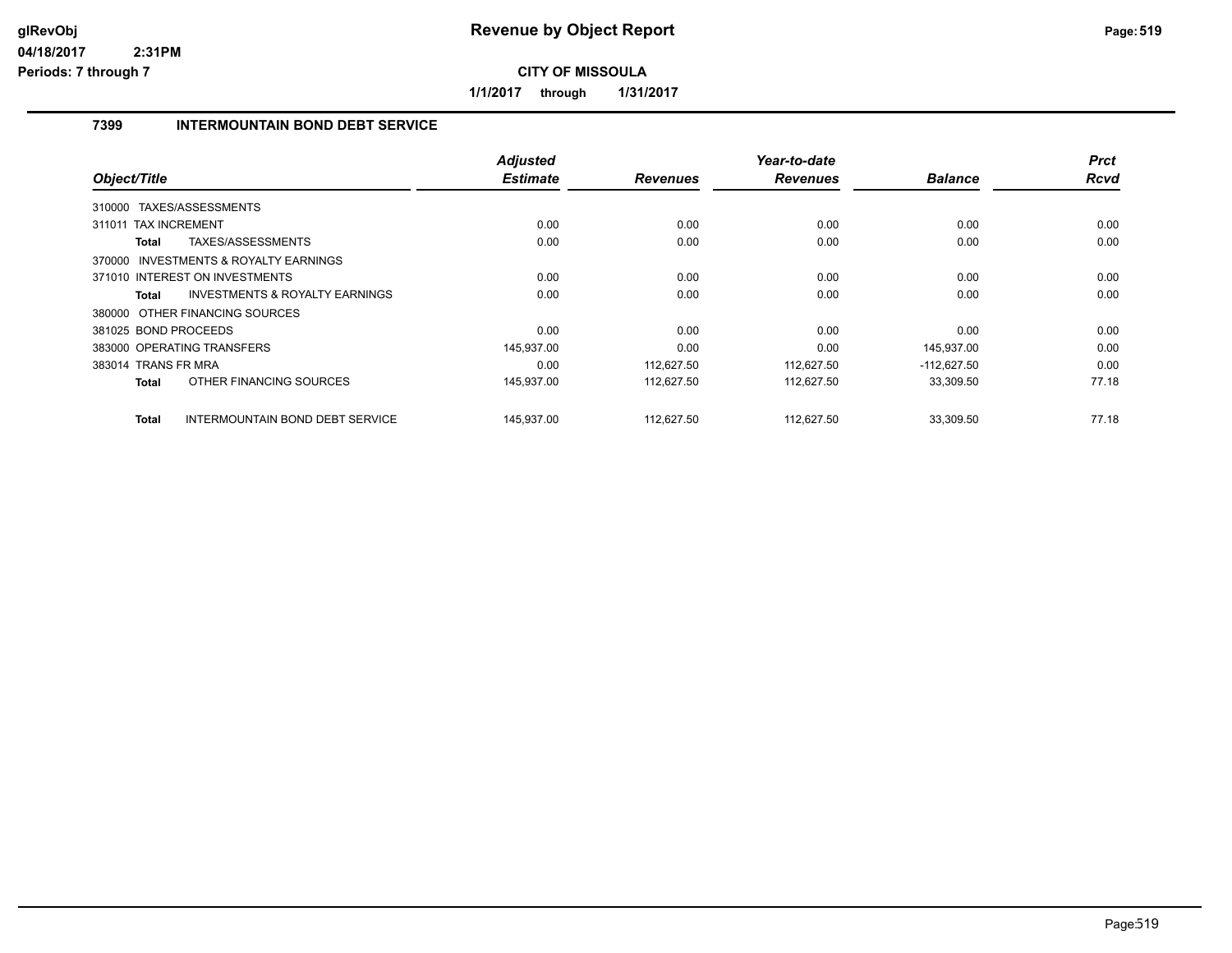**1/1/2017 through 1/31/2017**

**7400 FRONT ST BOND CLEARING 7400 FRONT ST BOND CLEARING**

|                                                    | <b>Adjusted</b> |                 | Year-to-date    |                | <b>Prct</b> |
|----------------------------------------------------|-----------------|-----------------|-----------------|----------------|-------------|
| Object/Title                                       | <b>Estimate</b> | <b>Revenues</b> | <b>Revenues</b> | <b>Balance</b> | <b>Rcvd</b> |
| 310000 TAXES/ASSESSMENTS                           |                 |                 |                 |                |             |
| 311011 TAX INCREMENT                               | 562,468.00      | 1.347.16        | 209.695.71      | 352.772.29     | 37.28       |
| 312001 PENALTIES & INTEREST                        | 0.00            | 70.53           | 102.93          | -102.93        | 0.00        |
| TAXES/ASSESSMENTS<br>Total                         | 562,468.00      | 1.417.69        | 209,798.64      | 352,669.36     | 37.30       |
| 330000 INTERGOVERNMENTAL REVENUES                  |                 |                 |                 |                |             |
| 335210 PERSONAL PROPERTY TAX REIMBURSEMENT         | 53,975.00       | 0.00            | 26.987.29       | 26.987.71      | 50.00       |
| INTERGOVERNMENTAL REVENUES<br>Total                | 53,975.00       | 0.00            | 26,987.29       | 26,987.71      | 50.00       |
| INVESTMENTS & ROYALTY EARNINGS<br>370000           |                 |                 |                 |                |             |
| 371010 INTEREST ON INVESTMENTS                     | 0.00            | 0.00            | 0.00            | 0.00           | 0.00        |
| <b>INVESTMENTS &amp; ROYALTY EARNINGS</b><br>Total | 0.00            | 0.00            | 0.00            | 0.00           | 0.00        |
| <b>FRONT ST BOND CLEARING</b><br>Total             | 616.443.00      | 1.417.69        | 236.785.93      | 379.657.07     | 38.41       |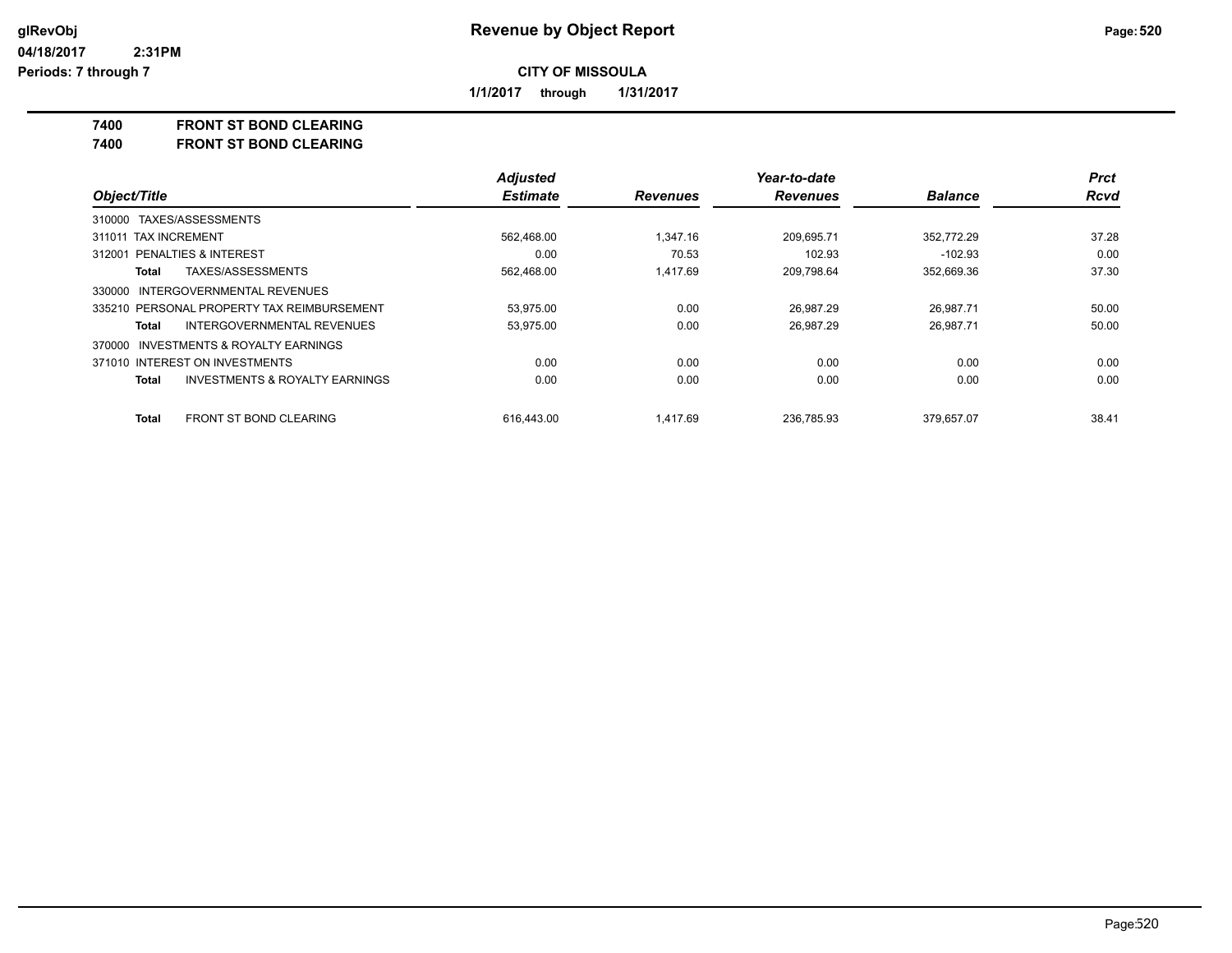**1/1/2017 through 1/31/2017**

# **7400 FRONT ST BOND CLEARING**

|                                                | <b>Adjusted</b> |                 | Year-to-date    |                | <b>Prct</b> |
|------------------------------------------------|-----------------|-----------------|-----------------|----------------|-------------|
| Object/Title                                   | <b>Estimate</b> | <b>Revenues</b> | <b>Revenues</b> | <b>Balance</b> | <b>Rcvd</b> |
| TAXES/ASSESSMENTS<br>310000                    |                 |                 |                 |                |             |
| 311011 TAX INCREMENT                           | 562,468.00      | 1.347.16        | 209,695.71      | 352.772.29     | 37.28       |
| 312001 PENALTIES & INTEREST                    | 0.00            | 70.53           | 102.93          | $-102.93$      | 0.00        |
| TAXES/ASSESSMENTS<br><b>Total</b>              | 562,468.00      | 1.417.69        | 209,798.64      | 352,669.36     | 37.30       |
| 330000 INTERGOVERNMENTAL REVENUES              |                 |                 |                 |                |             |
| 335210 PERSONAL PROPERTY TAX REIMBURSEMENT     | 53.975.00       | 0.00            | 26.987.29       | 26.987.71      | 50.00       |
| INTERGOVERNMENTAL REVENUES<br>Total            | 53.975.00       | 0.00            | 26.987.29       | 26.987.71      | 50.00       |
| 370000 INVESTMENTS & ROYALTY EARNINGS          |                 |                 |                 |                |             |
| 371010 INTEREST ON INVESTMENTS                 | 0.00            | 0.00            | 0.00            | 0.00           | 0.00        |
| INVESTMENTS & ROYALTY EARNINGS<br><b>Total</b> | 0.00            | 0.00            | 0.00            | 0.00           | 0.00        |
| FRONT ST BOND CLEARING<br><b>Total</b>         | 616.443.00      | 1.417.69        | 236.785.93      | 379.657.07     | 38.41       |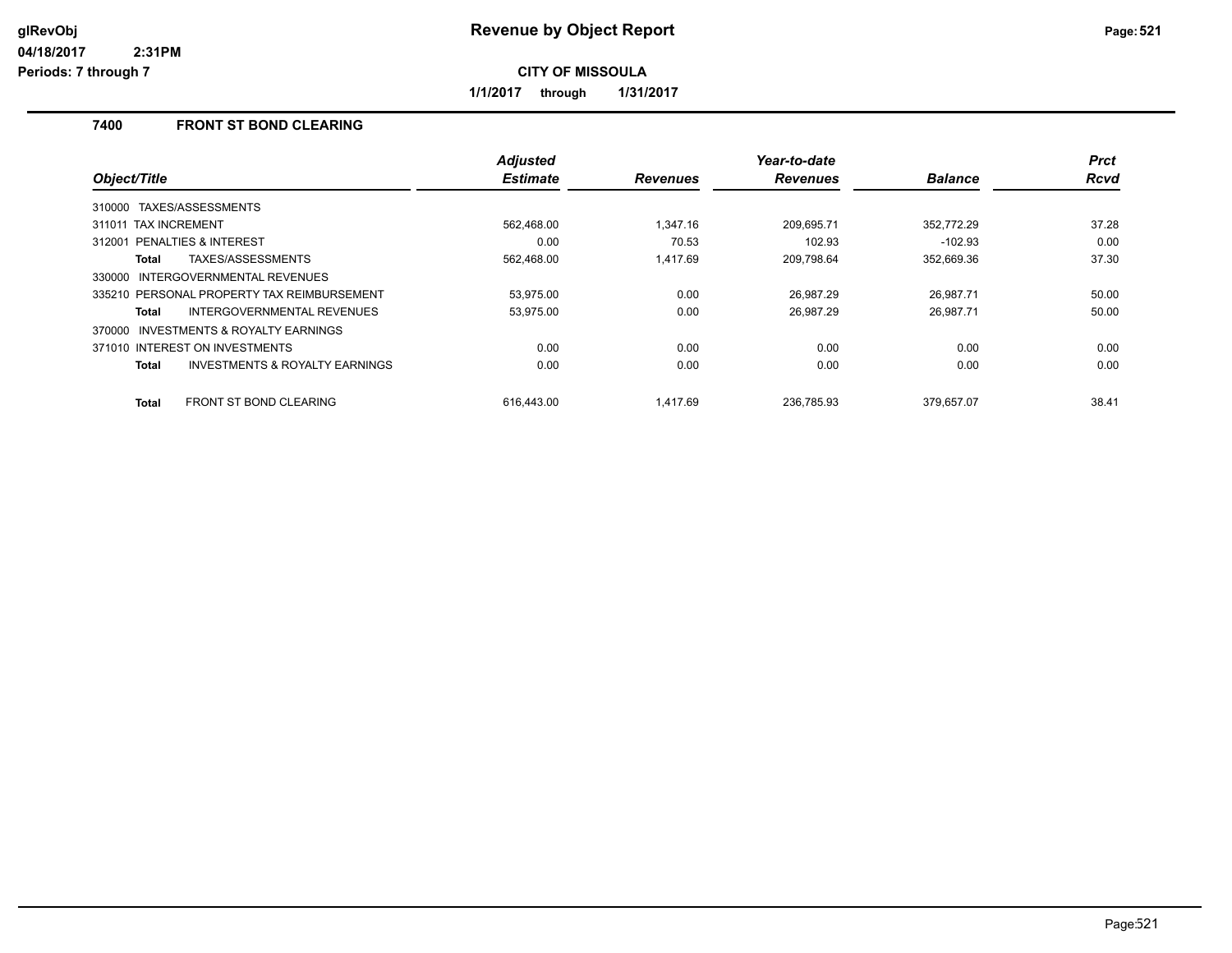**1/1/2017 through 1/31/2017**

**7401 FRONT ST PARKING STRUCTURE 7401 FRONT ST PARKING STRUCTURE**

|                                                    | <b>Adjusted</b> |                 | Year-to-date    |                | <b>Prct</b> |
|----------------------------------------------------|-----------------|-----------------|-----------------|----------------|-------------|
| Object/Title                                       | <b>Estimate</b> | <b>Revenues</b> | <b>Revenues</b> | <b>Balance</b> | <b>Rcvd</b> |
| 370000 INVESTMENTS & ROYALTY EARNINGS              |                 |                 |                 |                |             |
| 371010 INTEREST ON INVESTMENTS                     | 0.00            | 0.00            | 0.00            | 0.00           | 0.00        |
| <b>INVESTMENTS &amp; ROYALTY EARNINGS</b><br>Total | 0.00            | 0.00            | 0.00            | 0.00           | 0.00        |
| 380000 OTHER FINANCING SOURCES                     |                 |                 |                 |                |             |
| 383066 TRANSFER FROM FRONT ST CLEARING             | 208.290.00      | 0.00            | 0.00            | 208.290.00     | 0.00        |
| OTHER FINANCING SOURCES<br>Total                   | 208.290.00      | 0.00            | 0.00            | 208.290.00     | 0.00        |
|                                                    |                 |                 |                 |                |             |
| <b>FRONT ST PARKING STRUCTURE</b><br><b>Total</b>  | 208,290.00      | 0.00            | 0.00            | 208.290.00     | 0.00        |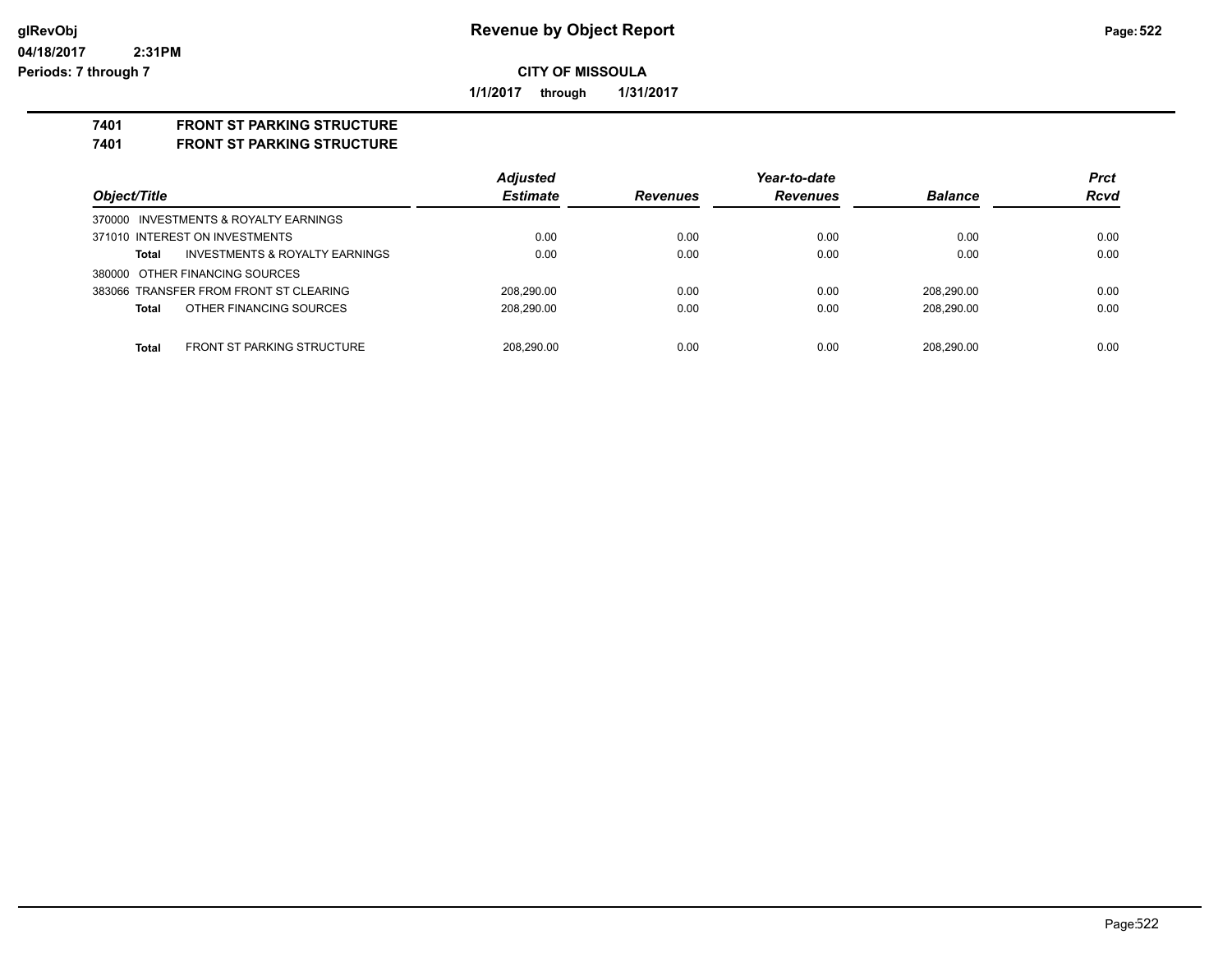**1/1/2017 through 1/31/2017**

## **7401 FRONT ST PARKING STRUCTURE**

|                                                    | <b>Adjusted</b> |                 | Year-to-date    |                | <b>Prct</b> |
|----------------------------------------------------|-----------------|-----------------|-----------------|----------------|-------------|
| Object/Title                                       | <b>Estimate</b> | <b>Revenues</b> | <b>Revenues</b> | <b>Balance</b> | <b>Rcvd</b> |
| 370000 INVESTMENTS & ROYALTY EARNINGS              |                 |                 |                 |                |             |
| 371010 INTEREST ON INVESTMENTS                     | 0.00            | 0.00            | 0.00            | 0.00           | 0.00        |
| <b>INVESTMENTS &amp; ROYALTY EARNINGS</b><br>Total | 0.00            | 0.00            | 0.00            | 0.00           | 0.00        |
| 380000 OTHER FINANCING SOURCES                     |                 |                 |                 |                |             |
| 383066 TRANSFER FROM FRONT ST CLEARING             | 208.290.00      | 0.00            | 0.00            | 208.290.00     | 0.00        |
| OTHER FINANCING SOURCES<br>Total                   | 208,290.00      | 0.00            | 0.00            | 208,290.00     | 0.00        |
| <b>Total</b><br><b>FRONT ST PARKING STRUCTURE</b>  | 208.290.00      | 0.00            | 0.00            | 208.290.00     | 0.00        |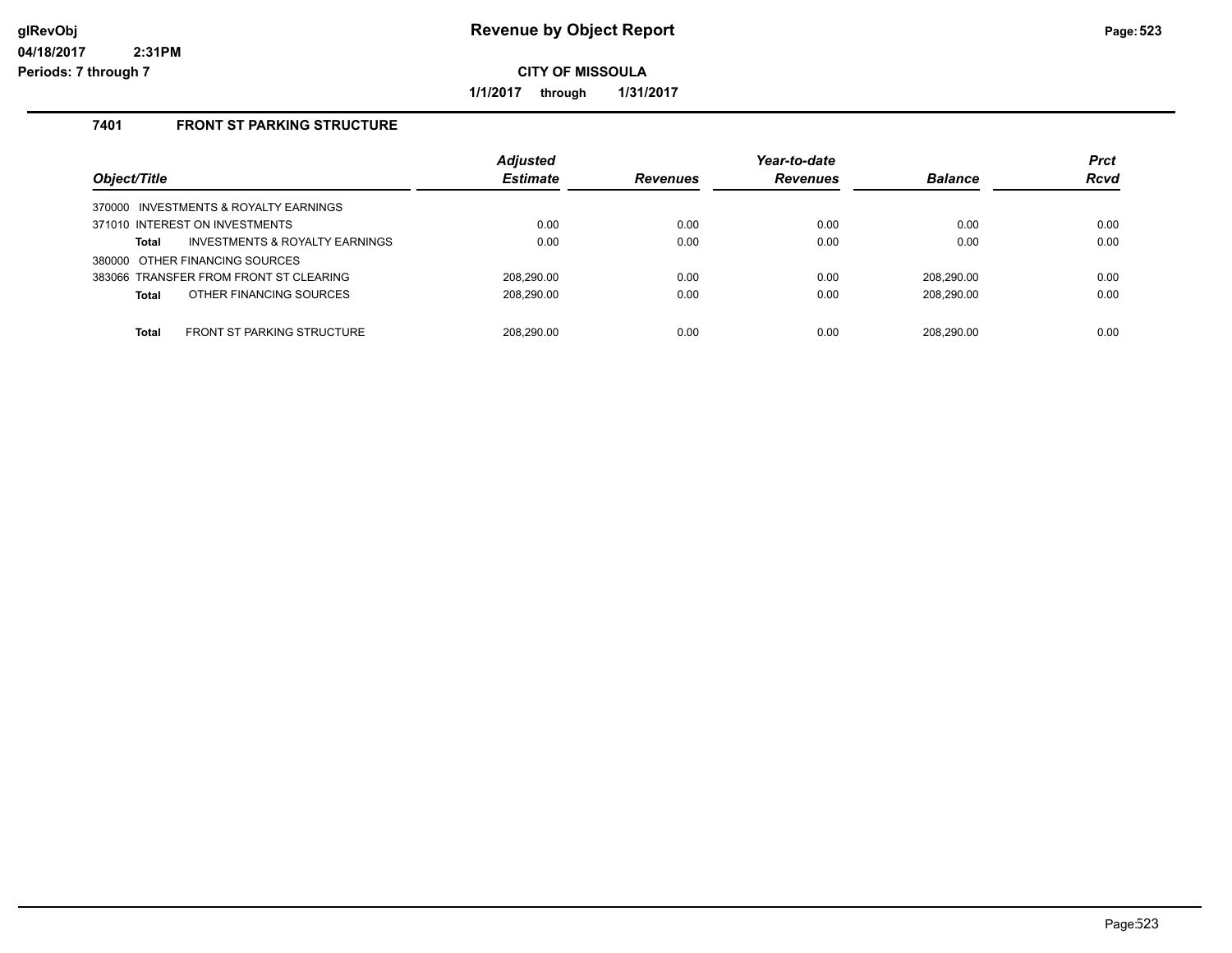**1/1/2017 through 1/31/2017**

# **7402 FRONT ST SUBORDINATE LIEN NOTE 7402 FRONT ST SUBORDINATE LIEN NOTE**

|                                                       | <b>Adjusted</b> |                 | Year-to-date    |                | <b>Prct</b> |
|-------------------------------------------------------|-----------------|-----------------|-----------------|----------------|-------------|
| Object/Title                                          | <b>Estimate</b> | <b>Revenues</b> | <b>Revenues</b> | <b>Balance</b> | <b>Rcvd</b> |
| 330000 INTERGOVERNMENTAL REVENUES                     |                 |                 |                 |                |             |
| EXCESS PLEDGED TAX INCREMENT RETURNED<br>338001       | 0.00            | 0.00            | 0.00            | 0.00           | 0.00        |
| INTERGOVERNMENTAL REVENUES<br>Total                   | 0.00            | 0.00            | 0.00            | 0.00           | 0.00        |
| 370000 INVESTMENTS & ROYALTY EARNINGS                 |                 |                 |                 |                |             |
| 371010 INTEREST ON INVESTMENTS                        | 0.00            | 0.00            | 0.00            | 0.00           | 0.00        |
| <b>INVESTMENTS &amp; ROYALTY EARNINGS</b><br>Total    | 0.00            | 0.00            | 0.00            | 0.00           | 0.00        |
| 380000 OTHER FINANCING SOURCES                        |                 |                 |                 |                |             |
| 383066 TRANSFER FROM FRONT ST CLEARING                | 131.207.00      | 0.00            | 0.00            | 131.207.00     | 0.00        |
| 383067 TRANSFER FROM FSPS                             | 0.00            | 0.00            | 0.00            | 0.00           | 0.00        |
| OTHER FINANCING SOURCES<br>Total                      | 131,207.00      | 0.00            | 0.00            | 131,207.00     | 0.00        |
| <b>FRONT ST SUBORDINATE LIEN NOTE</b><br><b>Total</b> | 131,207.00      | 0.00            | 0.00            | 131,207.00     | 0.00        |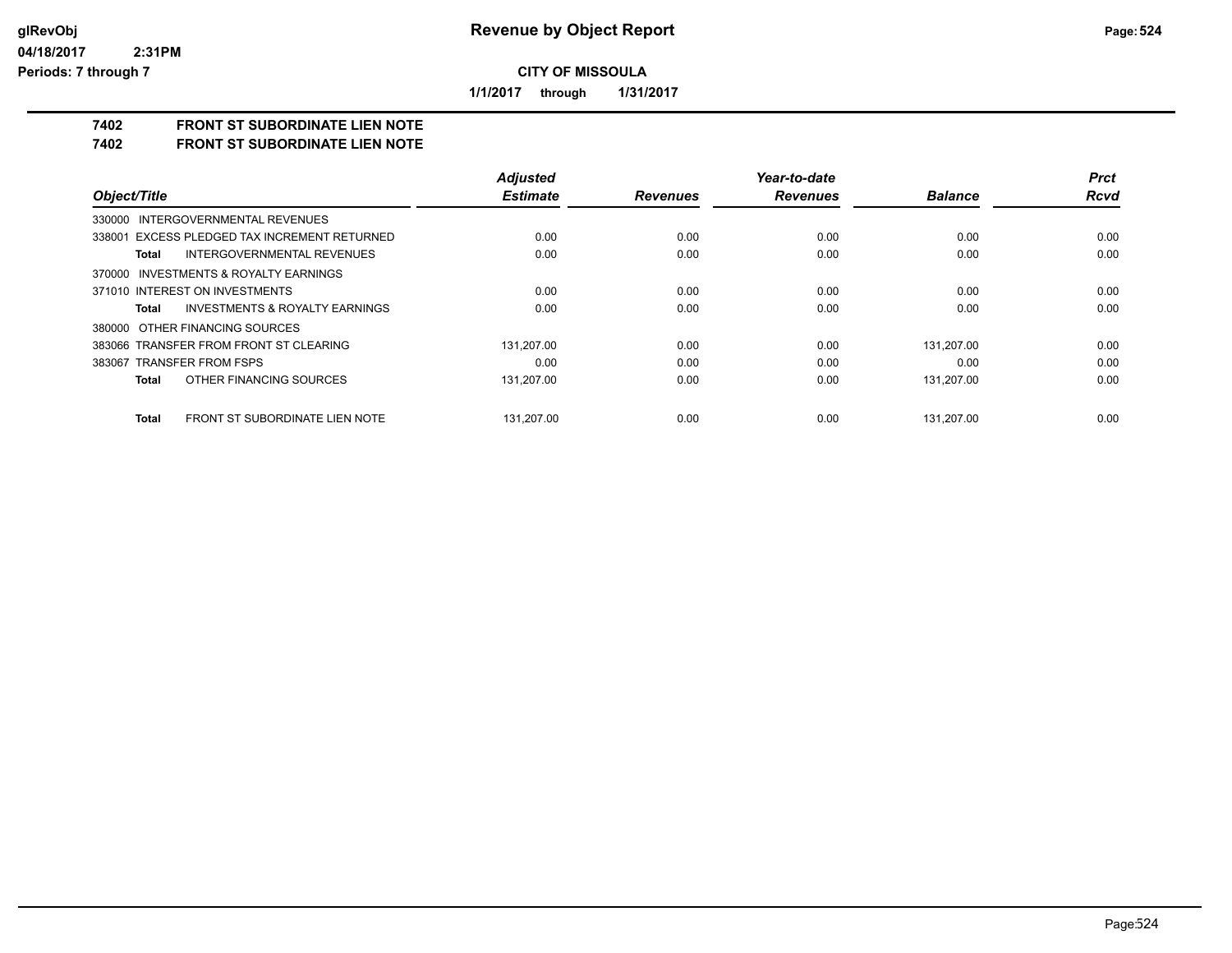**1/1/2017 through 1/31/2017**

# **7402 FRONT ST SUBORDINATE LIEN NOTE**

|                           |                                              | <b>Adjusted</b> |                 | Year-to-date    |                | <b>Prct</b> |
|---------------------------|----------------------------------------------|-----------------|-----------------|-----------------|----------------|-------------|
| Object/Title              |                                              | <b>Estimate</b> | <b>Revenues</b> | <b>Revenues</b> | <b>Balance</b> | <b>Rcvd</b> |
| 330000                    | INTERGOVERNMENTAL REVENUES                   |                 |                 |                 |                |             |
|                           | 338001 EXCESS PLEDGED TAX INCREMENT RETURNED | 0.00            | 0.00            | 0.00            | 0.00           | 0.00        |
| Total                     | <b>INTERGOVERNMENTAL REVENUES</b>            | 0.00            | 0.00            | 0.00            | 0.00           | 0.00        |
| 370000                    | <b>INVESTMENTS &amp; ROYALTY EARNINGS</b>    |                 |                 |                 |                |             |
|                           | 371010 INTEREST ON INVESTMENTS               | 0.00            | 0.00            | 0.00            | 0.00           | 0.00        |
| Total                     | <b>INVESTMENTS &amp; ROYALTY EARNINGS</b>    | 0.00            | 0.00            | 0.00            | 0.00           | 0.00        |
| 380000                    | OTHER FINANCING SOURCES                      |                 |                 |                 |                |             |
|                           | 383066 TRANSFER FROM FRONT ST CLEARING       | 131.207.00      | 0.00            | 0.00            | 131.207.00     | 0.00        |
| 383067 TRANSFER FROM FSPS |                                              | 0.00            | 0.00            | 0.00            | 0.00           | 0.00        |
| Total                     | OTHER FINANCING SOURCES                      | 131,207.00      | 0.00            | 0.00            | 131,207.00     | 0.00        |
| <b>Total</b>              | <b>FRONT ST SUBORDINATE LIEN NOTE</b>        | 131.207.00      | 0.00            | 0.00            | 131.207.00     | 0.00        |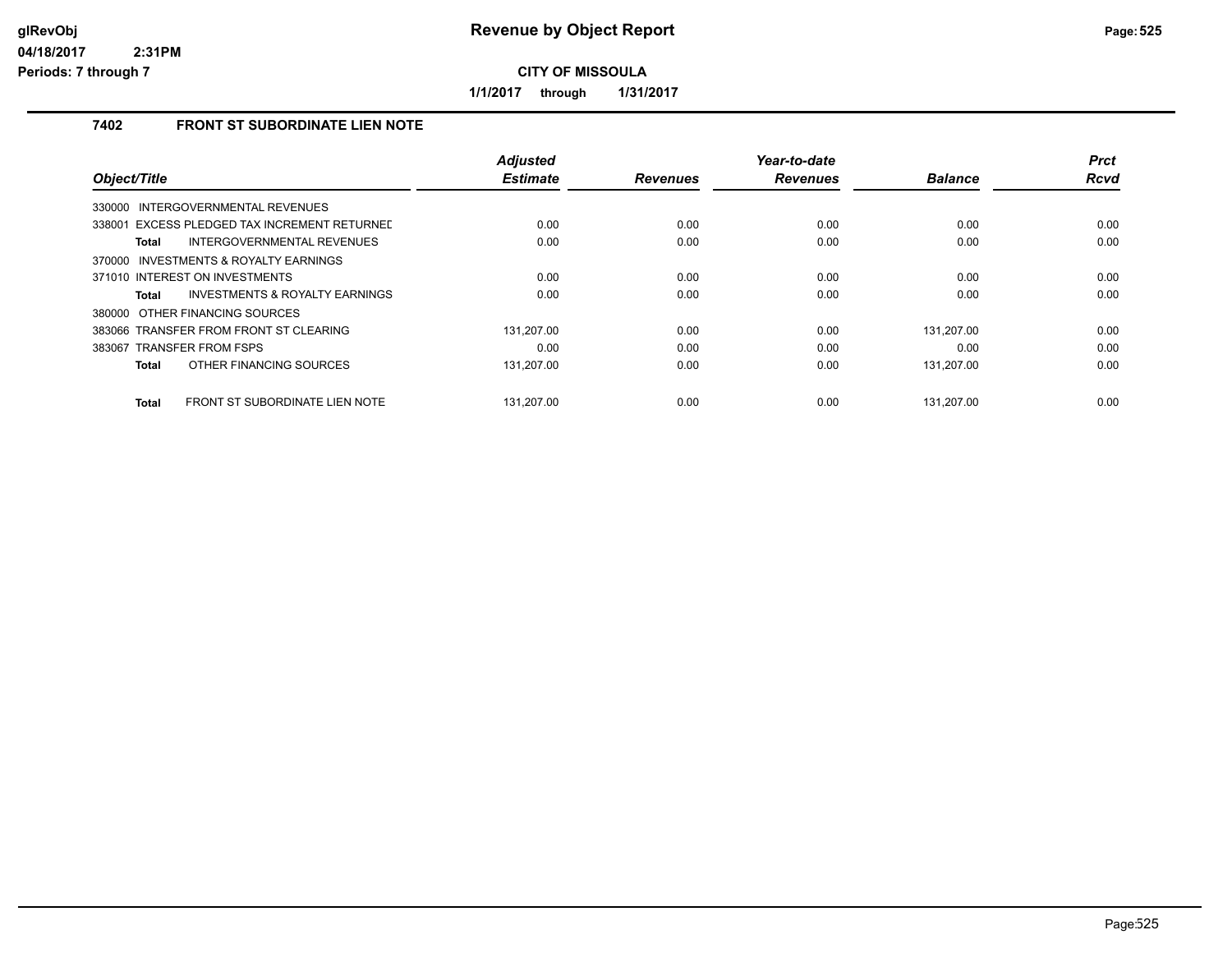**1/1/2017 through 1/31/2017**

# **7447 COURT COLLECTED PARKING FINES 7447 COURT COLLECTED PARKING FINES**

| Object/Title                            | <b>Adjusted</b><br><b>Estimate</b> | <b>Revenues</b> | Year-to-date<br><b>Revenues</b> | <b>Balance</b> | <b>Prct</b><br><b>Rcvd</b> |
|-----------------------------------------|------------------------------------|-----------------|---------------------------------|----------------|----------------------------|
| 350000 FINES & FORFEITURES              |                                    |                 |                                 |                |                            |
| 352002 PARKING FINES                    | 0.00                               | 0.00            | 0.00                            | 0.00           | 0.00                       |
| <b>FINES &amp; FORFEITURES</b><br>Total | 0.00                               | 0.00            | 0.00                            | 0.00           | 0.00                       |
| 370000 INVESTMENTS & ROYALTY EARNINGS   |                                    |                 |                                 |                |                            |
| 371010 INTEREST ON INVESTMENTS          | 0.00                               | 0.00            | 0.00                            | 0.00           | 0.00                       |
| INVESTMENTS & ROYALTY EARNINGS<br>Total | 0.00                               | 0.00            | 0.00                            | 0.00           | 0.00                       |
|                                         |                                    |                 |                                 |                |                            |
| Total<br>COURT COLLECTED PARKING FINES  | 0.00                               | 0.00            | 0.00                            | 0.00           | 0.00                       |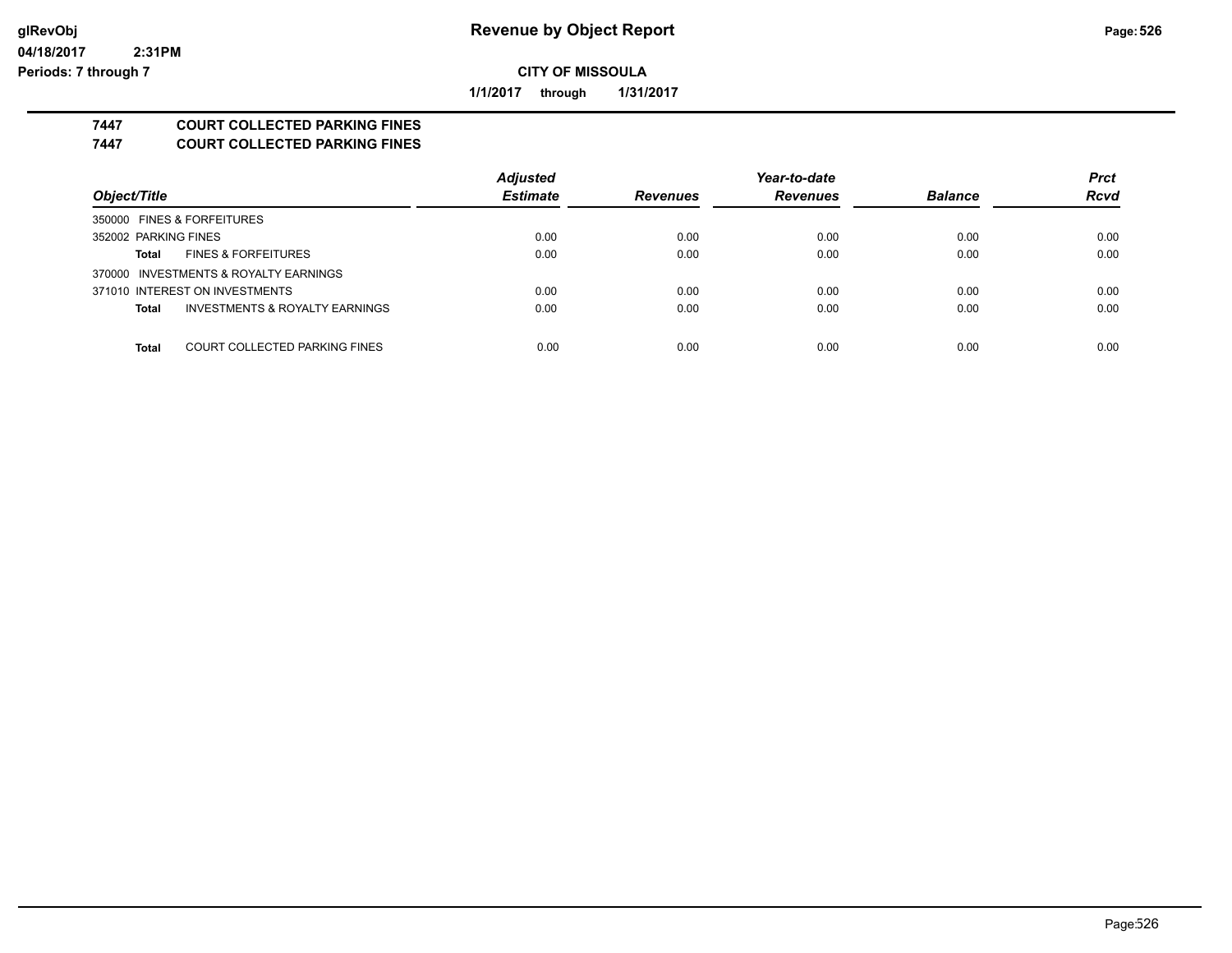**1/1/2017 through 1/31/2017**

# **7447 COURT COLLECTED PARKING FINES**

|                                                           | <b>Adjusted</b> |                 | Year-to-date    |                | <b>Prct</b> |
|-----------------------------------------------------------|-----------------|-----------------|-----------------|----------------|-------------|
| Object/Title                                              | <b>Estimate</b> | <b>Revenues</b> | <b>Revenues</b> | <b>Balance</b> | <b>Rcvd</b> |
| 350000 FINES & FORFEITURES                                |                 |                 |                 |                |             |
| 352002 PARKING FINES                                      | 0.00            | 0.00            | 0.00            | 0.00           | 0.00        |
| <b>FINES &amp; FORFEITURES</b><br>Total                   | 0.00            | 0.00            | 0.00            | 0.00           | 0.00        |
| 370000 INVESTMENTS & ROYALTY EARNINGS                     |                 |                 |                 |                |             |
| 371010 INTEREST ON INVESTMENTS                            | 0.00            | 0.00            | 0.00            | 0.00           | 0.00        |
| <b>INVESTMENTS &amp; ROYALTY EARNINGS</b><br><b>Total</b> | 0.00            | 0.00            | 0.00            | 0.00           | 0.00        |
|                                                           |                 |                 |                 |                |             |
| Total<br>COURT COLLECTED PARKING FINES                    | 0.00            | 0.00            | 0.00            | 0.00           | 0.00        |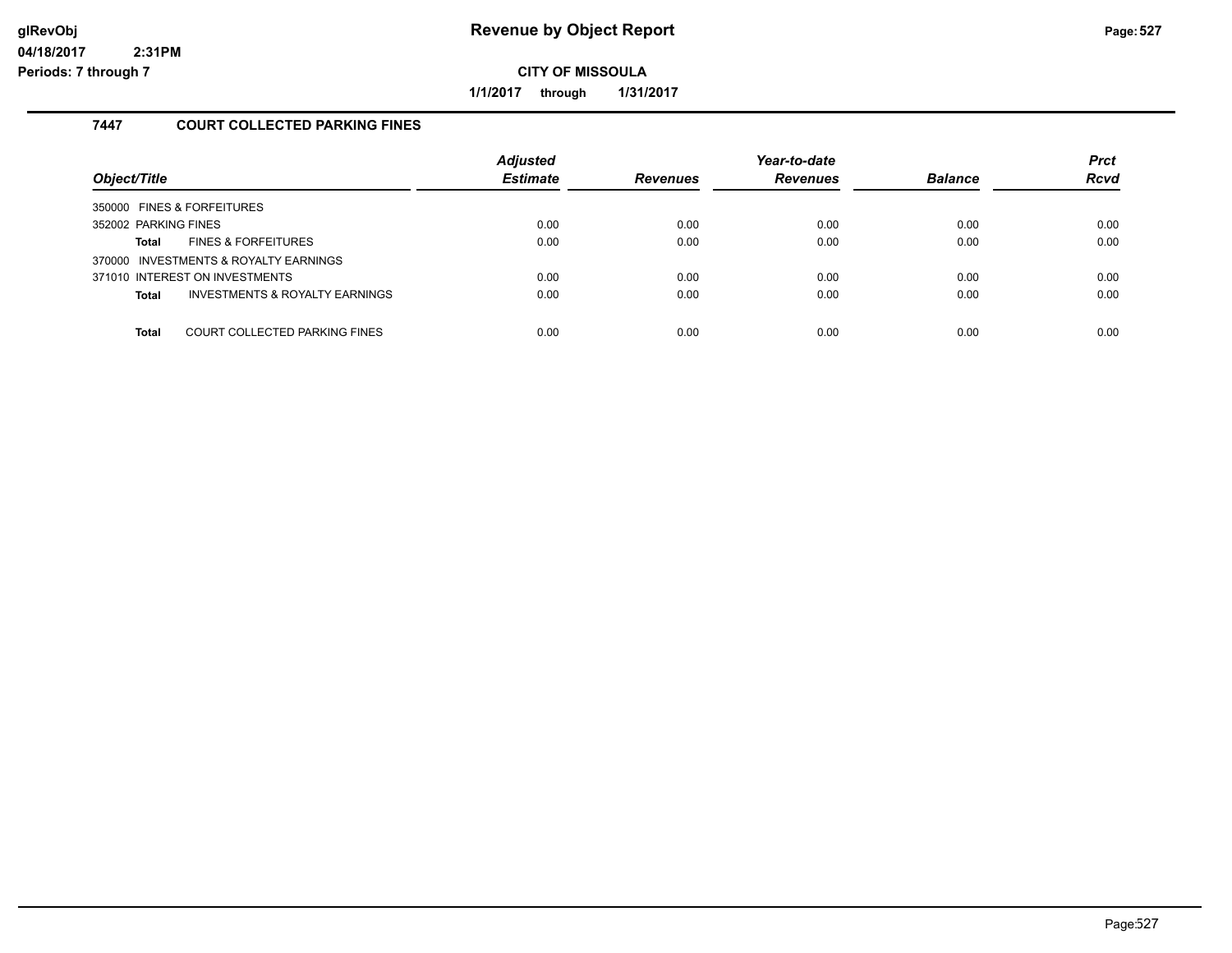**1/1/2017 through 1/31/2017**

**7458 COURT SURCHARGE**

| 7458 | <b>COURT SURCHARGE</b> |
|------|------------------------|
|------|------------------------|

|                                                 | <b>Adjusted</b> |                 | Year-to-date    |                | <b>Prct</b> |
|-------------------------------------------------|-----------------|-----------------|-----------------|----------------|-------------|
| Object/Title                                    | <b>Estimate</b> | <b>Revenues</b> | <b>Revenues</b> | <b>Balance</b> | <b>Rcvd</b> |
| 350000 FINES & FORFEITURES                      |                 |                 |                 |                |             |
| 351032 SURCHARGE ON FINES                       | 0.00            | 4.353.78        | 15.377.73       | $-15.377.73$   | 0.00        |
| <b>FINES &amp; FORFEITURES</b><br>Total         | 0.00            | 4.353.78        | 15.377.73       | $-15.377.73$   | 0.00        |
| 370000 INVESTMENTS & ROYALTY EARNINGS           |                 |                 |                 |                |             |
| 371010 INTEREST ON INVESTMENTS                  | 0.00            | 0.00            | 0.00            | 0.00           | 0.00        |
| 371020 GAIN/LOSS IN MARKET VALUE OF INVESTMENTS | 0.00            | 0.00            | 0.00            | 0.00           | 0.00        |
| INVESTMENTS & ROYALTY EARNINGS<br>Total         | 0.00            | 0.00            | 0.00            | 0.00           | 0.00        |
| <b>COURT SURCHARGE</b><br>Total                 | 0.00            | 4.353.78        | 15.377.73       | $-15.377.73$   | 0.00        |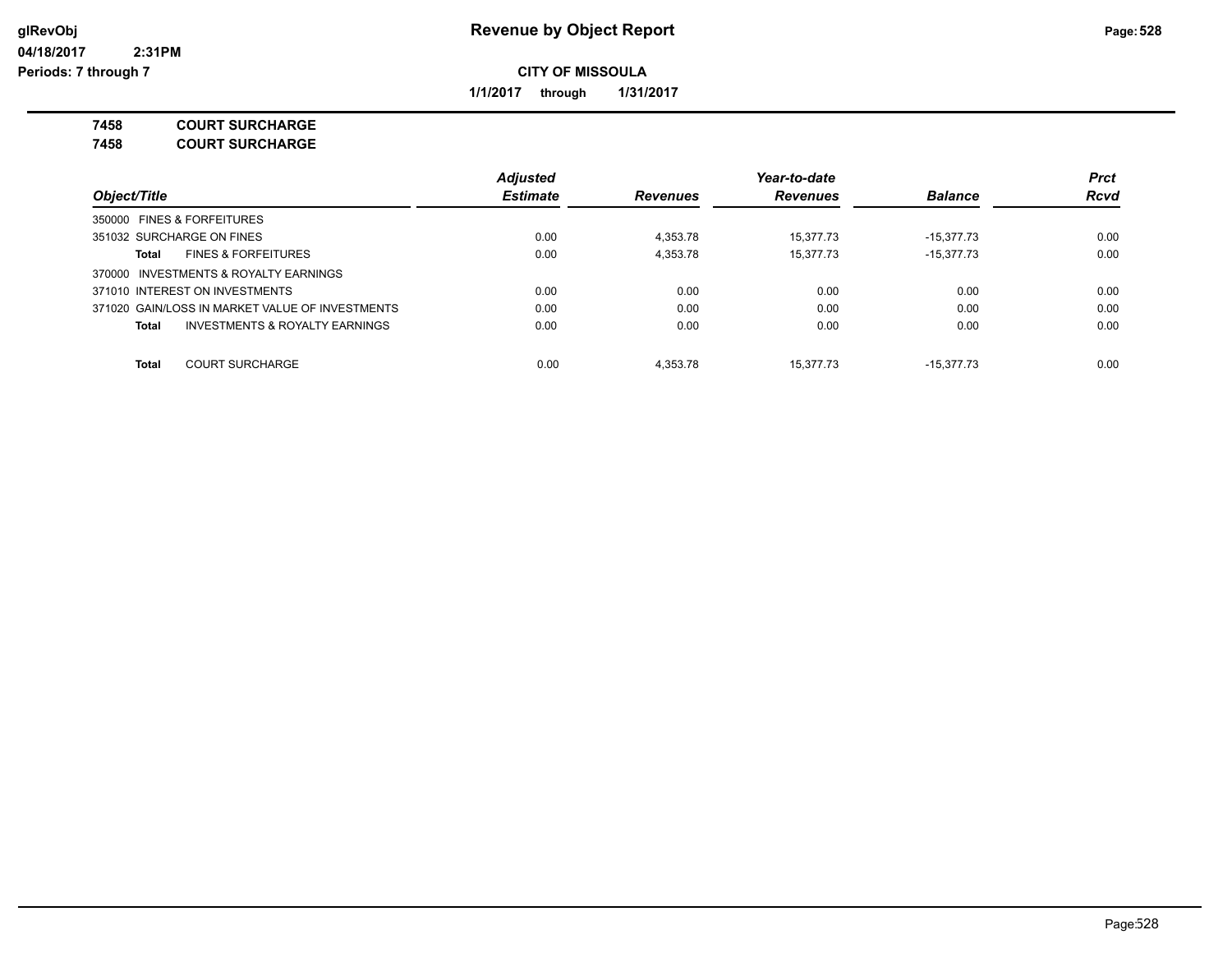**1/1/2017 through 1/31/2017**

## **7458 COURT SURCHARGE**

|                                                    | <b>Adjusted</b> |                 | Year-to-date    |                | <b>Prct</b> |
|----------------------------------------------------|-----------------|-----------------|-----------------|----------------|-------------|
| Object/Title                                       | <b>Estimate</b> | <b>Revenues</b> | <b>Revenues</b> | <b>Balance</b> | <b>Rcvd</b> |
| 350000 FINES & FORFEITURES                         |                 |                 |                 |                |             |
| 351032 SURCHARGE ON FINES                          | 0.00            | 4.353.78        | 15.377.73       | $-15.377.73$   | 0.00        |
| <b>FINES &amp; FORFEITURES</b><br>Total            | 0.00            | 4,353.78        | 15.377.73       | $-15.377.73$   | 0.00        |
| INVESTMENTS & ROYALTY EARNINGS<br>370000           |                 |                 |                 |                |             |
| 371010 INTEREST ON INVESTMENTS                     | 0.00            | 0.00            | 0.00            | 0.00           | 0.00        |
| 371020 GAIN/LOSS IN MARKET VALUE OF INVESTMENT     | 0.00            | 0.00            | 0.00            | 0.00           | 0.00        |
| <b>INVESTMENTS &amp; ROYALTY EARNINGS</b><br>Total | 0.00            | 0.00            | 0.00            | 0.00           | 0.00        |
| <b>Total</b><br><b>COURT SURCHARGE</b>             | 0.00            | 4.353.78        | 15.377.73       | $-15.377.73$   | 0.00        |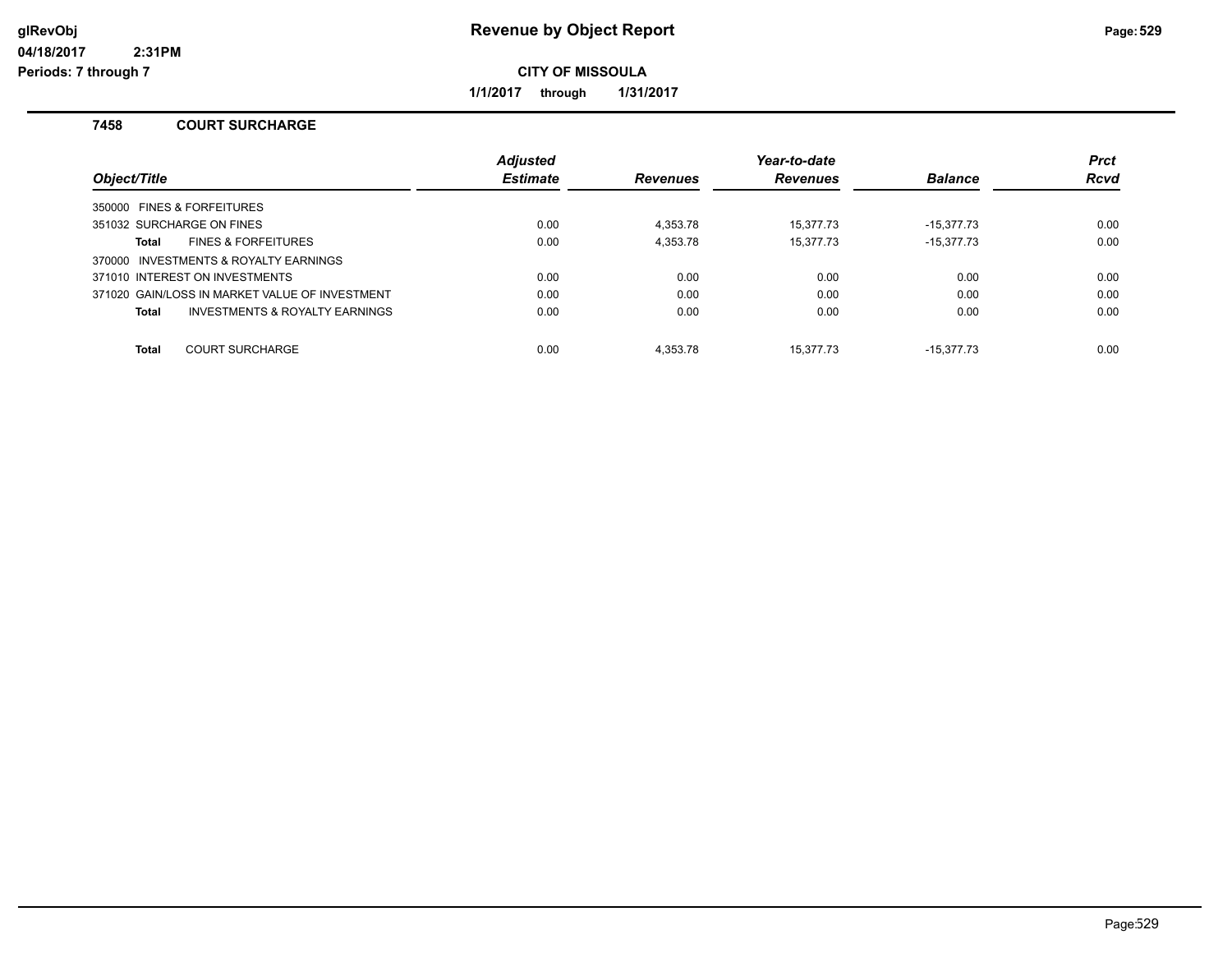**1/1/2017 through 1/31/2017**

**7469 PUBLIC DEFENDER FEES**

**7469 PUBLIC DEFENDER FEES**

|                                                 | <b>Adjusted</b> |                 | Year-to-date    |                | <b>Prct</b> |
|-------------------------------------------------|-----------------|-----------------|-----------------|----------------|-------------|
| Object/Title                                    | <b>Estimate</b> | <b>Revenues</b> | <b>Revenues</b> | <b>Balance</b> | <b>Rcvd</b> |
| 350000 FINES & FORFEITURES                      |                 |                 |                 |                |             |
| 351032 SURCHARGE ON FINES                       | 0.00            | 0.00            | 0.00            | 0.00           | 0.00        |
| 351033 PUBLIC DEFENDER FEES                     | 0.00            | 125.00          | 543.00          | $-543.00$      | 0.00        |
| <b>FINES &amp; FORFEITURES</b><br>Total         | 0.00            | 125.00          | 543.00          | $-543.00$      | 0.00        |
| 370000 INVESTMENTS & ROYALTY EARNINGS           |                 |                 |                 |                |             |
| 371010 INTEREST ON INVESTMENTS                  | 0.00            | 0.00            | 0.00            | 0.00           | 0.00        |
| 371020 GAIN/LOSS IN MARKET VALUE OF INVESTMENTS | 0.00            | 0.00            | 0.00            | 0.00           | 0.00        |
| INVESTMENTS & ROYALTY EARNINGS<br>Total         | 0.00            | 0.00            | 0.00            | 0.00           | 0.00        |
| <b>Total</b><br>PUBLIC DEFENDER FEES            | 0.00            | 125.00          | 543.00          | $-543.00$      | 0.00        |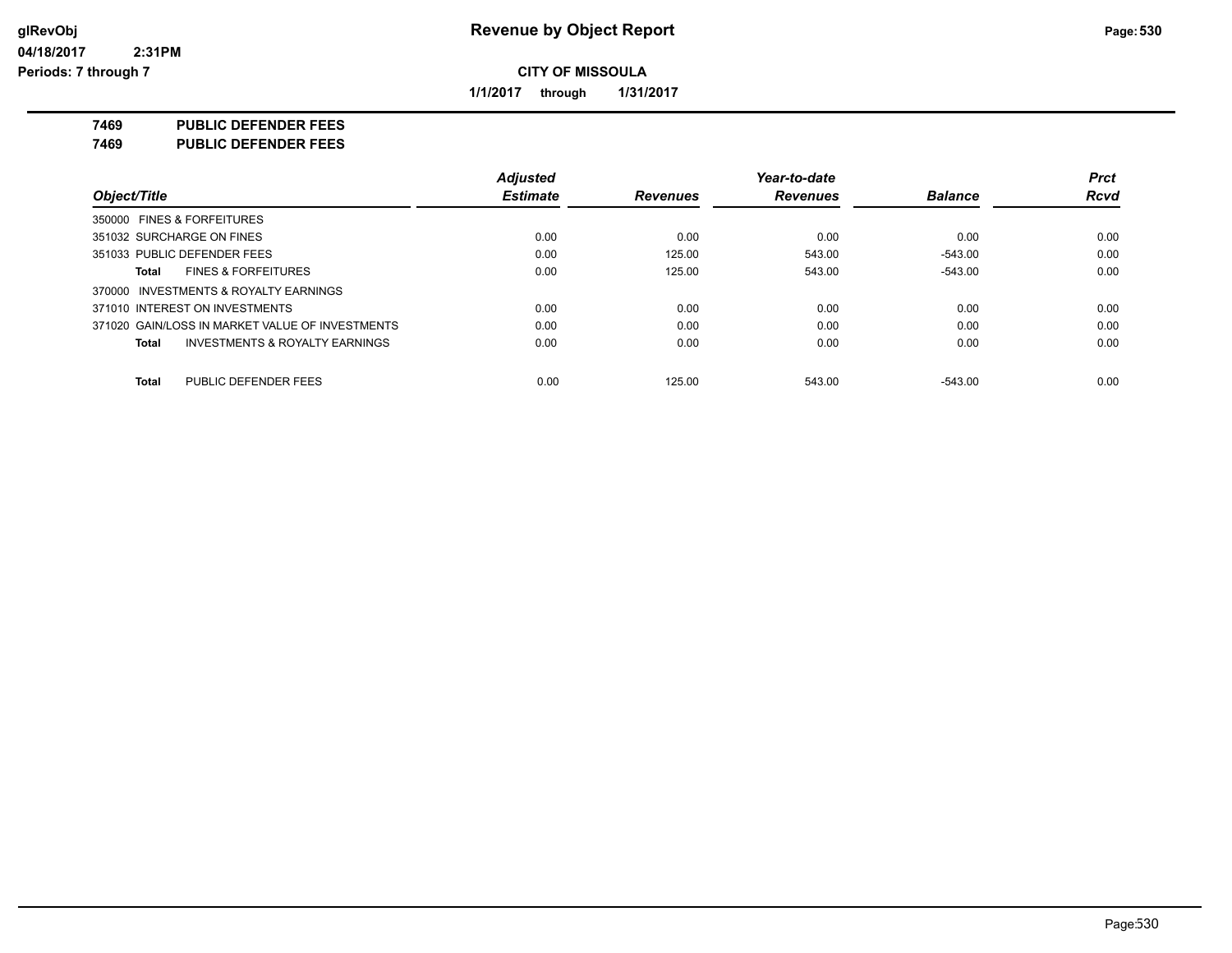**1/1/2017 through 1/31/2017**

# **7469 PUBLIC DEFENDER FEES**

|                                                | <b>Adjusted</b> |                 | Year-to-date    |                | <b>Prct</b> |
|------------------------------------------------|-----------------|-----------------|-----------------|----------------|-------------|
| Object/Title                                   | <b>Estimate</b> | <b>Revenues</b> | <b>Revenues</b> | <b>Balance</b> | <b>Rcvd</b> |
| 350000 FINES & FORFEITURES                     |                 |                 |                 |                |             |
| 351032 SURCHARGE ON FINES                      | 0.00            | 0.00            | 0.00            | 0.00           | 0.00        |
| 351033 PUBLIC DEFENDER FEES                    | 0.00            | 125.00          | 543.00          | $-543.00$      | 0.00        |
| <b>FINES &amp; FORFEITURES</b><br>Total        | 0.00            | 125.00          | 543.00          | $-543.00$      | 0.00        |
| 370000 INVESTMENTS & ROYALTY EARNINGS          |                 |                 |                 |                |             |
| 371010 INTEREST ON INVESTMENTS                 | 0.00            | 0.00            | 0.00            | 0.00           | 0.00        |
| 371020 GAIN/LOSS IN MARKET VALUE OF INVESTMENT | 0.00            | 0.00            | 0.00            | 0.00           | 0.00        |
| <b>Total</b><br>INVESTMENTS & ROYALTY EARNINGS | 0.00            | 0.00            | 0.00            | 0.00           | 0.00        |
| PUBLIC DEFENDER FEES<br><b>Total</b>           | 0.00            | 125.00          | 543.00          | $-543.00$      | 0.00        |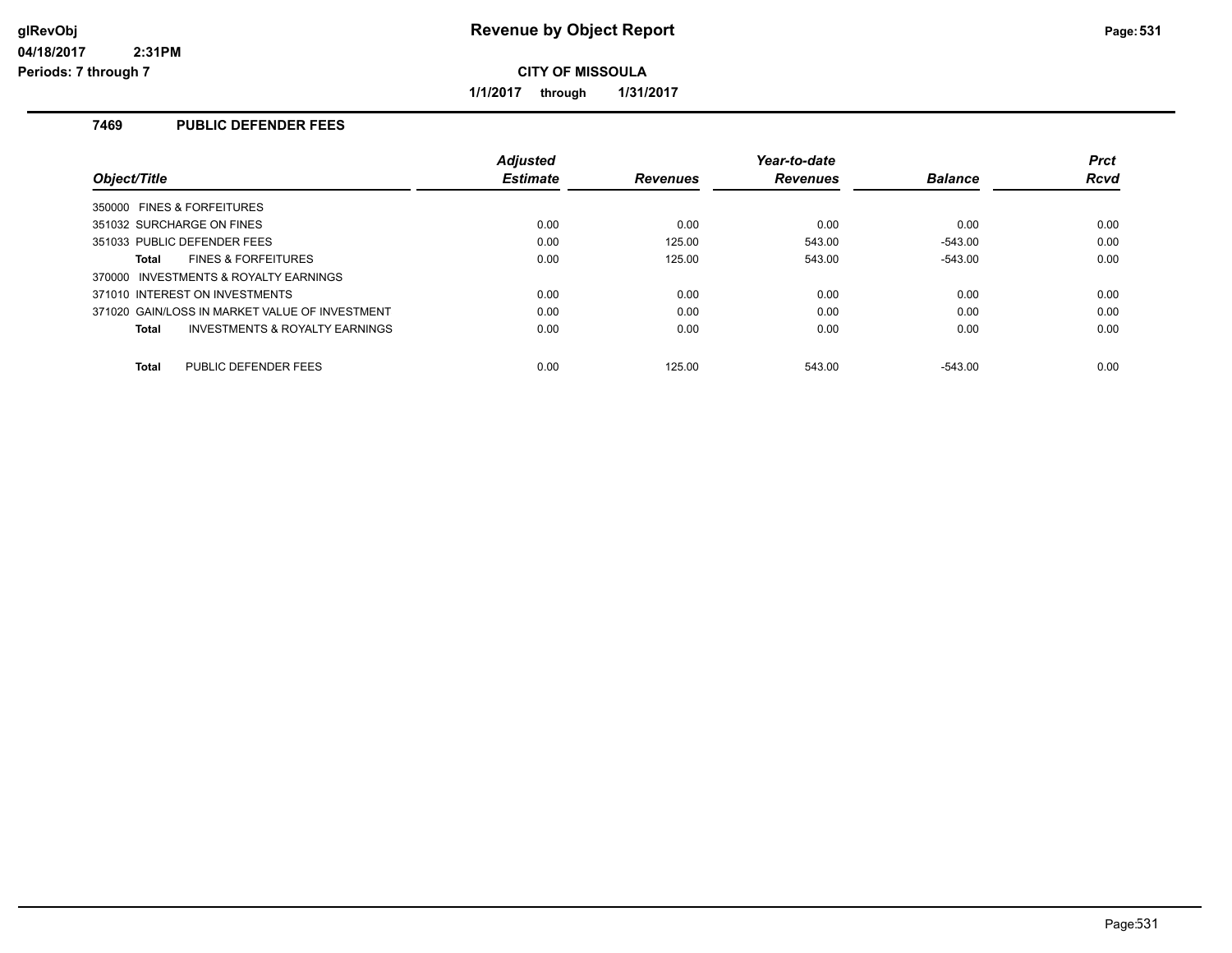**1/1/2017 through 1/31/2017**

**7900 PAYROLL CLEARING FUND 7900 PAYROLL CLEARING FUND**

|                                                 | <b>Adjusted</b> |                 | Year-to-date    |                | Prct        |
|-------------------------------------------------|-----------------|-----------------|-----------------|----------------|-------------|
| Object/Title                                    | <b>Estimate</b> | <b>Revenues</b> | <b>Revenues</b> | <b>Balance</b> | <b>Rcvd</b> |
| 370000 INVESTMENTS & ROYALTY EARNINGS           |                 |                 |                 |                |             |
| 371010 INTEREST ON INVESTMENTS                  | 0.00            | 0.00            | 0.00            | 0.00           | 0.00        |
| 371020 GAIN/LOSS IN MARKET VALUE OF INVESTMENTS | 0.00            | 0.00            | 0.00            | 0.00           | 0.00        |
| INVESTMENTS & ROYALTY EARNINGS<br>Total         | 0.00            | 0.00            | 0.00            | 0.00           | 0.00        |
|                                                 |                 |                 |                 |                |             |
| PAYROLL CLEARING FUND<br><b>Total</b>           | 0.00            | 0.00            | 0.00            | 0.00           | 0.00        |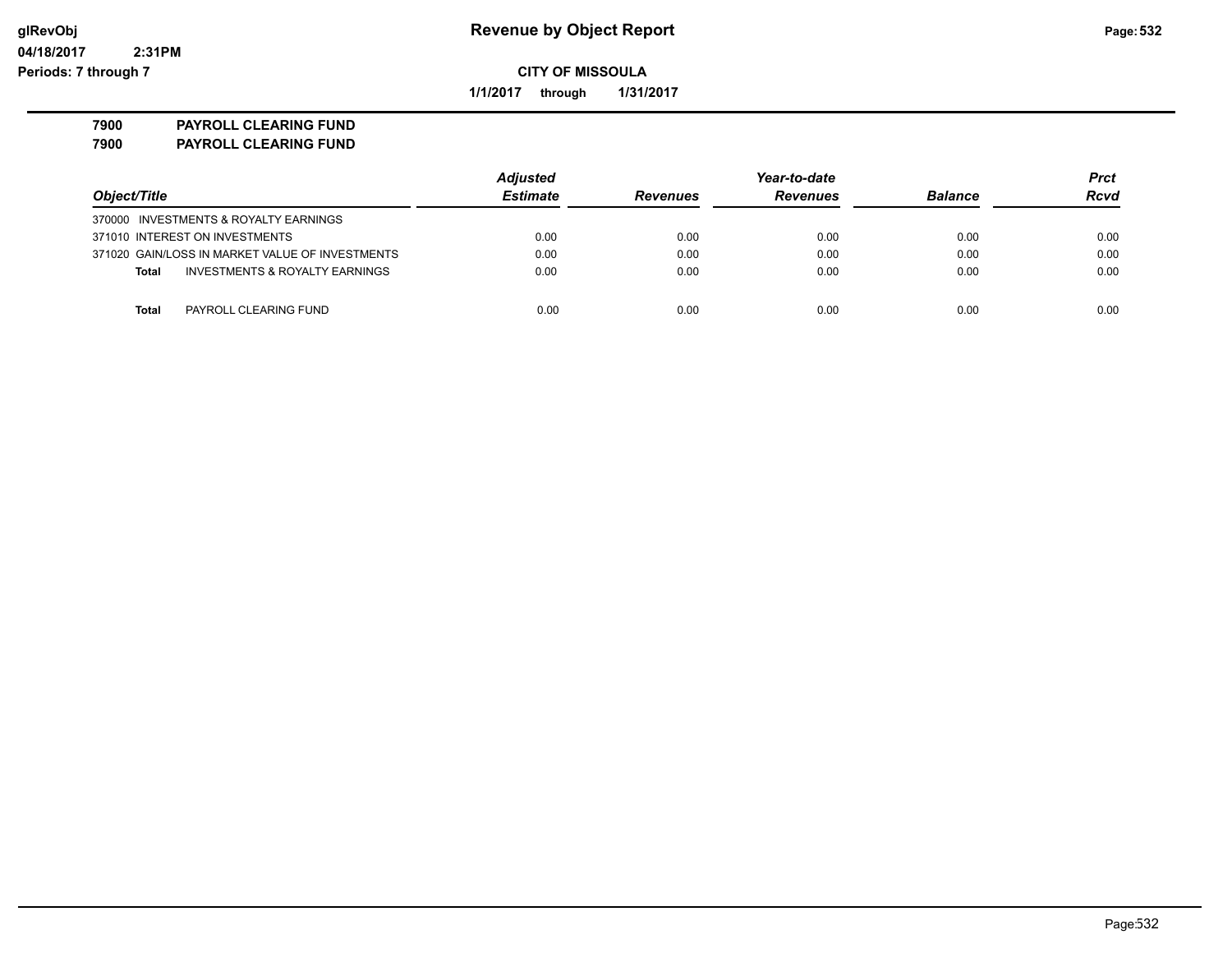**Periods: 7 through 7**

 **2:31PM**

# **CITY OF MISSOULA**

**1/1/2017 through 1/31/2017**

#### **7900 PAYROLL CLEARING FUND**

|                                                           | <b>Adjusted</b> |                 |                 | <b>Prct</b>    |             |
|-----------------------------------------------------------|-----------------|-----------------|-----------------|----------------|-------------|
| Object/Title                                              | <b>Estimate</b> | <b>Revenues</b> | <b>Revenues</b> | <b>Balance</b> | <b>Rcvd</b> |
| 370000 INVESTMENTS & ROYALTY EARNINGS                     |                 |                 |                 |                |             |
| 371010 INTEREST ON INVESTMENTS                            | 0.00            | 0.00            | 0.00            | 0.00           | 0.00        |
| 371020 GAIN/LOSS IN MARKET VALUE OF INVESTMENT            | 0.00            | 0.00            | 0.00            | 0.00           | 0.00        |
| <b>INVESTMENTS &amp; ROYALTY EARNINGS</b><br><b>Total</b> | 0.00            | 0.00            | 0.00            | 0.00           | 0.00        |
| Total<br>PAYROLL CLEARING FUND                            | 0.00            | 0.00            | 0.00            | 0.00           | 0.00        |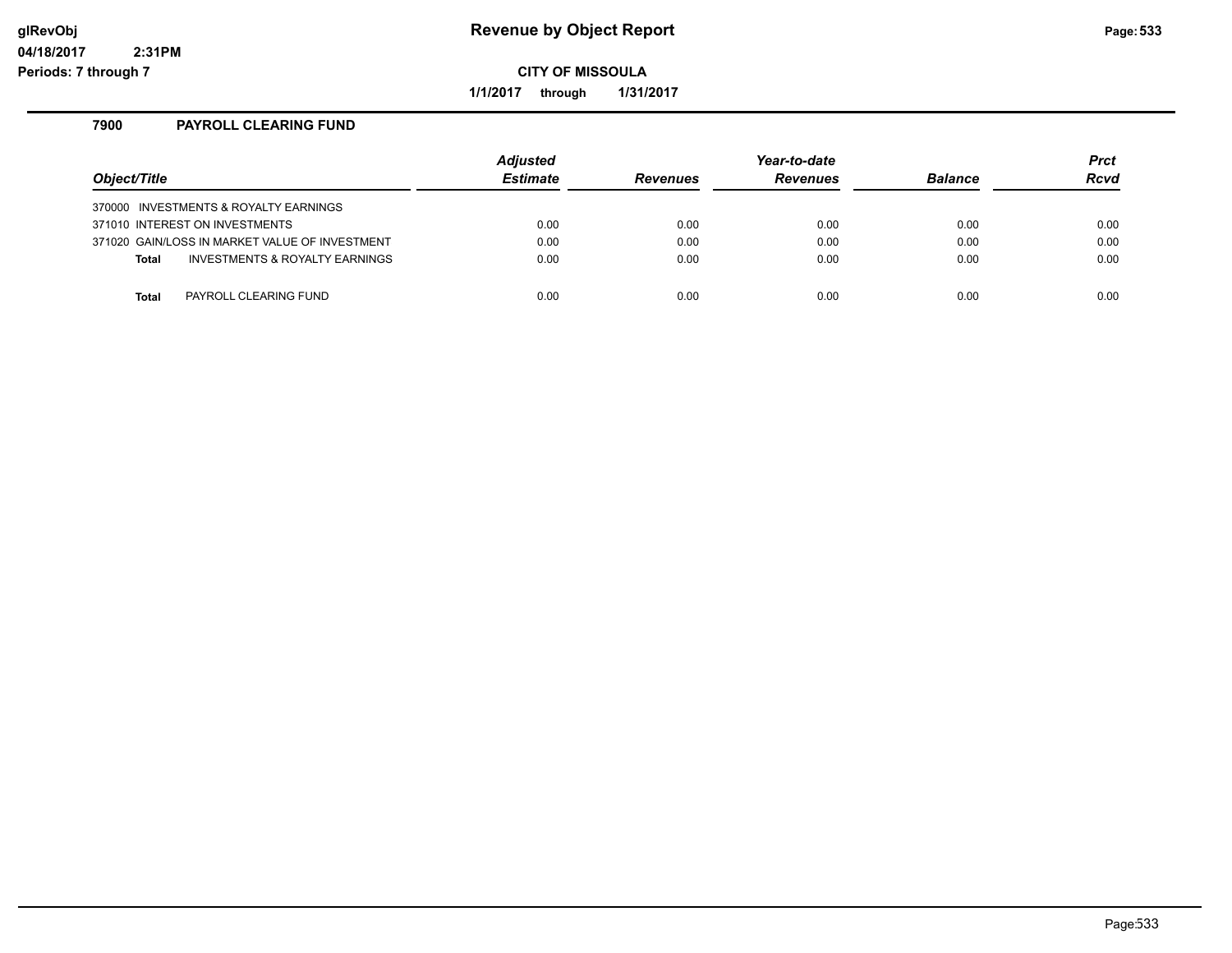**1/1/2017 through 1/31/2017**

**7903 COUNTY CLEARING**

| 7903 | <b>COUNTY CLEARING</b> |  |
|------|------------------------|--|

|                                                    | <b>Adjusted</b> |                 | Year-to-date    |                | <b>Prct</b> |
|----------------------------------------------------|-----------------|-----------------|-----------------|----------------|-------------|
| Object/Title                                       | <b>Estimate</b> | <b>Revenues</b> | <b>Revenues</b> | <b>Balance</b> | Rcvd        |
| 320000 LICENSES & PERMITS                          |                 |                 |                 |                |             |
| 323030 ANIMAL LICENSES                             | 0.00            | 895.00          | 5.756.53        | $-5.756.53$    | 0.00        |
| <b>LICENSES &amp; PERMITS</b><br>Total             | 0.00            | 895.00          | 5,756.53        | $-5,756.53$    | 0.00        |
| 360000 MISCELLANEOUS REVENUES                      |                 |                 |                 |                |             |
| 360010 MISCELLANEOUS                               | 0.00            | 0.00            | 0.00            | 0.00           | 0.00        |
| MISCELLANEOUS REVENUES<br>Total                    | 0.00            | 0.00            | 0.00            | 0.00           | 0.00        |
| 370000 INVESTMENTS & ROYALTY EARNINGS              |                 |                 |                 |                |             |
| 371010 INTEREST ON INVESTMENTS                     | 0.00            | 0.00            | 0.00            | 0.00           | 0.00        |
| 371020 GAIN/LOSS IN MARKET VALUE OF INVESTMENTS    | 0.00            | 0.00            | 0.00            | 0.00           | 0.00        |
| <b>INVESTMENTS &amp; ROYALTY EARNINGS</b><br>Total | 0.00            | 0.00            | 0.00            | 0.00           | 0.00        |
| <b>COUNTY CLEARING</b><br><b>Total</b>             | 0.00            | 895.00          | 5.756.53        | $-5.756.53$    | 0.00        |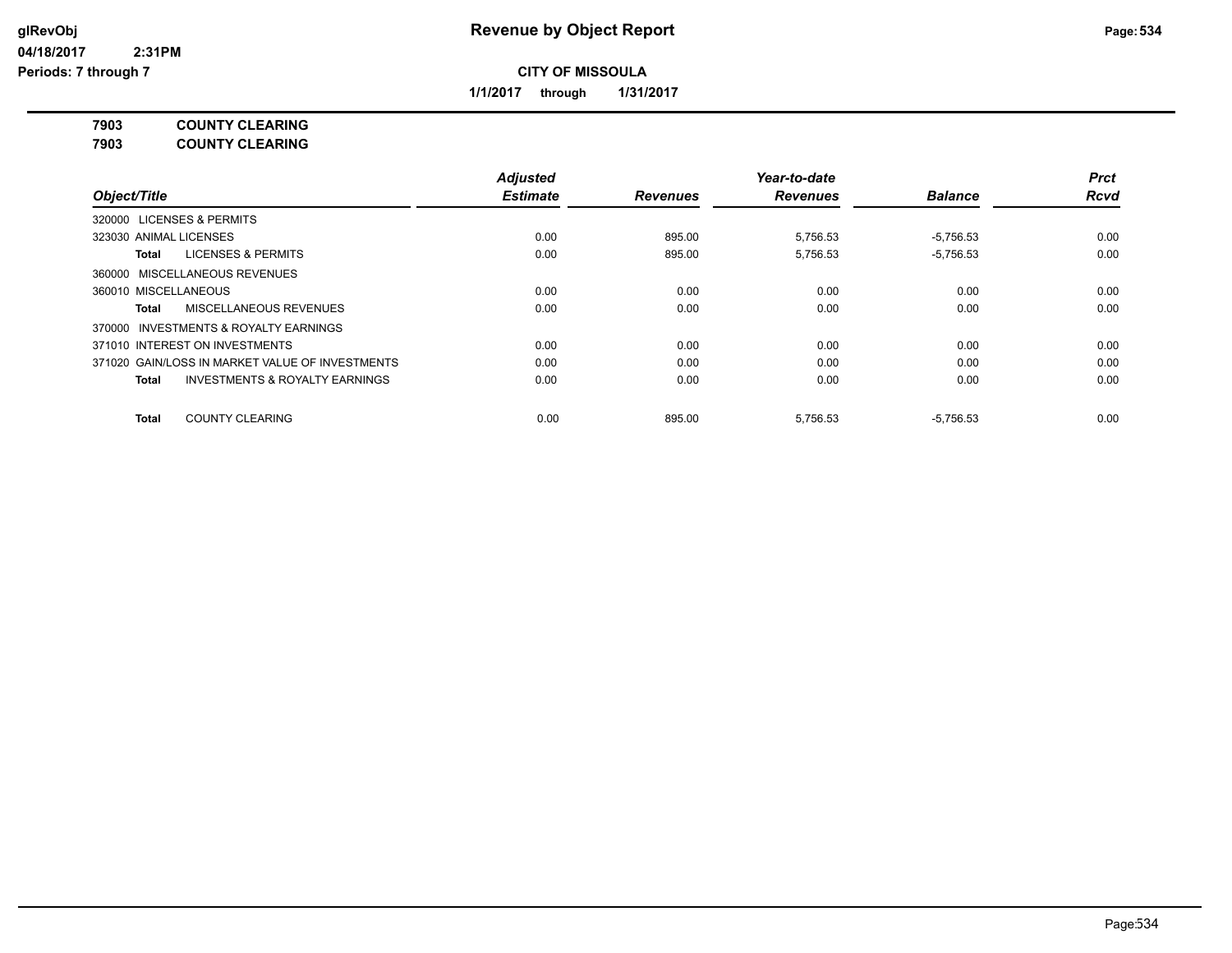**1/1/2017 through 1/31/2017**

## **7903 COUNTY CLEARING**

|                                                    | <b>Adjusted</b> |                 | Year-to-date    |                | <b>Prct</b> |
|----------------------------------------------------|-----------------|-----------------|-----------------|----------------|-------------|
| Object/Title                                       | <b>Estimate</b> | <b>Revenues</b> | <b>Revenues</b> | <b>Balance</b> | Rcvd        |
| 320000 LICENSES & PERMITS                          |                 |                 |                 |                |             |
| 323030 ANIMAL LICENSES                             | 0.00            | 895.00          | 5,756.53        | $-5,756.53$    | 0.00        |
| <b>LICENSES &amp; PERMITS</b><br>Total             | 0.00            | 895.00          | 5,756.53        | $-5,756.53$    | 0.00        |
| 360000 MISCELLANEOUS REVENUES                      |                 |                 |                 |                |             |
| 360010 MISCELLANEOUS                               | 0.00            | 0.00            | 0.00            | 0.00           | 0.00        |
| MISCELLANEOUS REVENUES<br>Total                    | 0.00            | 0.00            | 0.00            | 0.00           | 0.00        |
| 370000 INVESTMENTS & ROYALTY EARNINGS              |                 |                 |                 |                |             |
| 371010 INTEREST ON INVESTMENTS                     | 0.00            | 0.00            | 0.00            | 0.00           | 0.00        |
| 371020 GAIN/LOSS IN MARKET VALUE OF INVESTMENT     | 0.00            | 0.00            | 0.00            | 0.00           | 0.00        |
| <b>INVESTMENTS &amp; ROYALTY EARNINGS</b><br>Total | 0.00            | 0.00            | 0.00            | 0.00           | 0.00        |
| <b>COUNTY CLEARING</b><br><b>Total</b>             | 0.00            | 895.00          | 5,756.53        | $-5,756.53$    | 0.00        |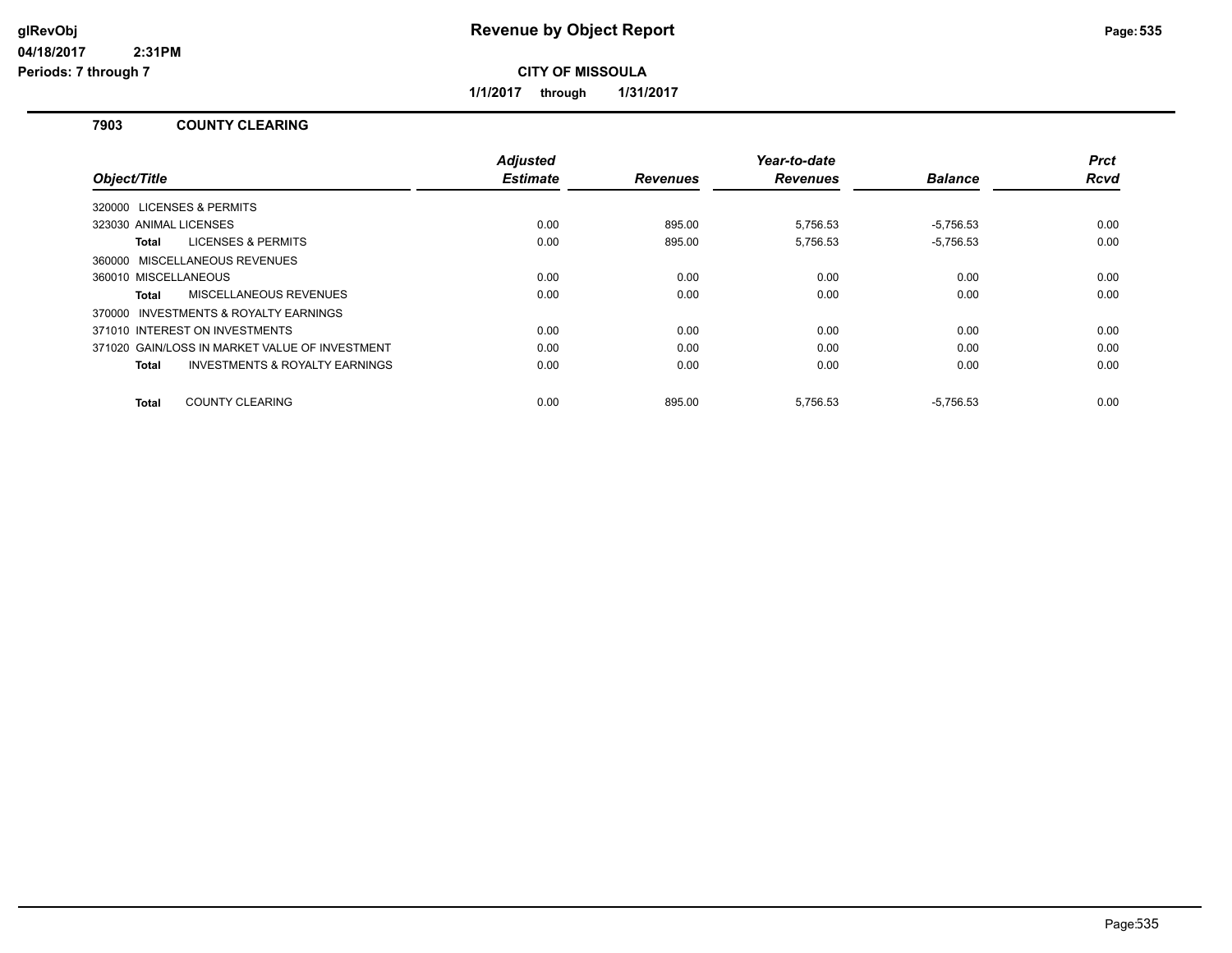**1/1/2017 through 1/31/2017**

**7904 SEWER REBATE 7904 SEWER REBATE**

|                                                    | <b>Adjusted</b> |                 | Year-to-date    |                | <b>Prct</b> |
|----------------------------------------------------|-----------------|-----------------|-----------------|----------------|-------------|
| Object/Title                                       | <b>Estimate</b> | <b>Revenues</b> | <b>Revenues</b> | <b>Balance</b> | <b>Rcvd</b> |
| 340000 CHARGES FOR SERVICES                        |                 |                 |                 |                |             |
| 343036 *** Title Not Found ***                     | 0.00            | 0.00            | 10,364.16       | $-10,364.16$   | 0.00        |
| <b>CHARGES FOR SERVICES</b><br>Total               | 0.00            | 0.00            | 10,364.16       | $-10,364.16$   | 0.00        |
| MISCELLANEOUS REVENUES<br>360000                   |                 |                 |                 |                |             |
| 360010 MISCELLANEOUS                               | 0.00            | 0.00            | 0.00            | 0.00           | 0.00        |
| MISCELLANEOUS REVENUES<br>Total                    | 0.00            | 0.00            | 0.00            | 0.00           | 0.00        |
| INVESTMENTS & ROYALTY EARNINGS<br>370000           |                 |                 |                 |                |             |
| 371010 INTEREST ON INVESTMENTS                     | 0.00            | 0.00            | 0.00            | 0.00           | 0.00        |
| 371020 GAIN/LOSS IN MARKET VALUE OF INVESTMENTS    | 0.00            | 0.00            | 0.00            | 0.00           | 0.00        |
| <b>INVESTMENTS &amp; ROYALTY EARNINGS</b><br>Total | 0.00            | 0.00            | 0.00            | 0.00           | 0.00        |
| <b>SEWER REBATE</b><br><b>Total</b>                | 0.00            | 0.00            | 10.364.16       | $-10.364.16$   | 0.00        |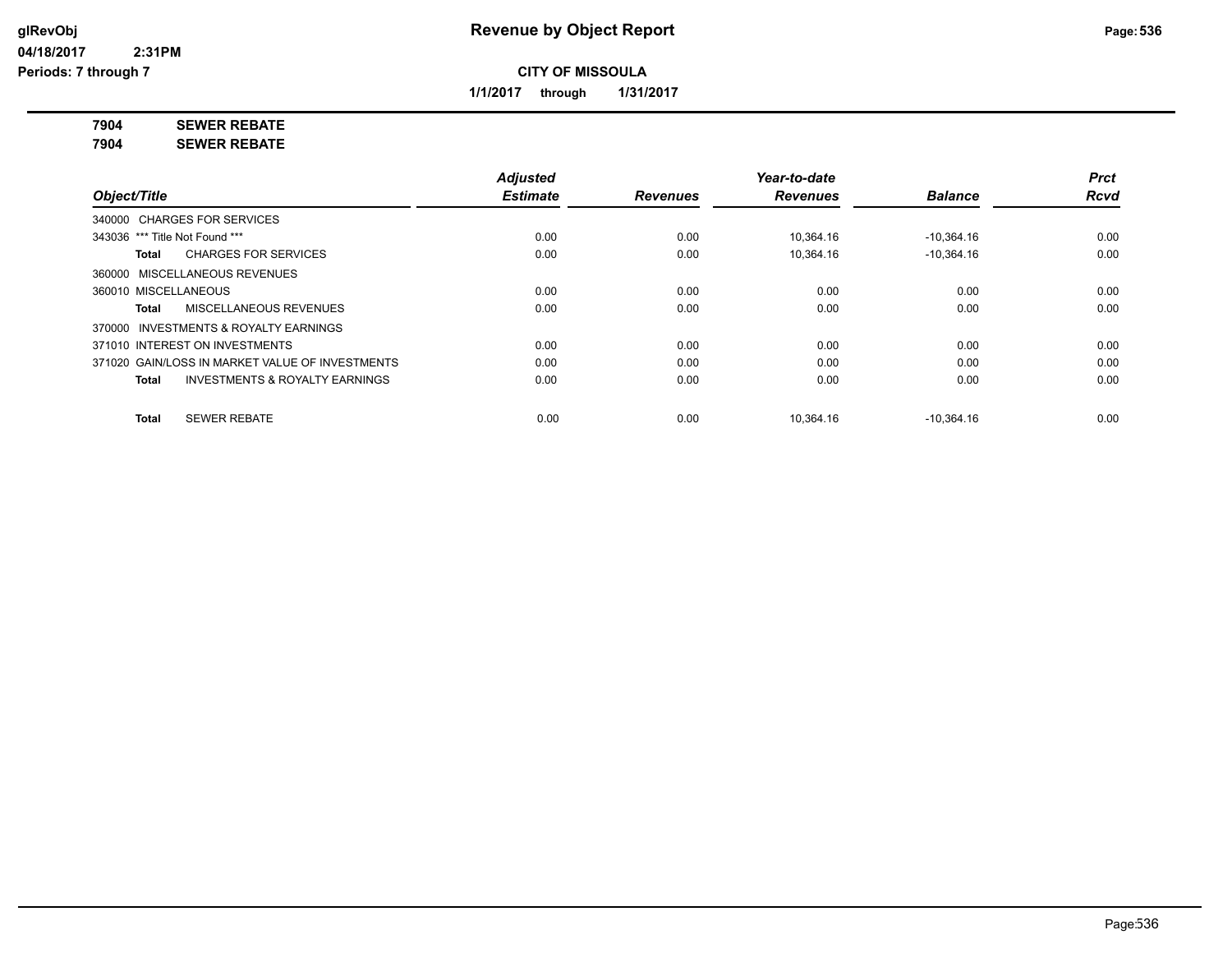**Periods: 7 through 7**

**CITY OF MISSOULA**

**1/1/2017 through 1/31/2017**

#### **7904 SEWER REBATE**

|                                                           | <b>Adjusted</b> |                 | Year-to-date    |                | <b>Prct</b> |
|-----------------------------------------------------------|-----------------|-----------------|-----------------|----------------|-------------|
| Object/Title                                              | <b>Estimate</b> | <b>Revenues</b> | <b>Revenues</b> | <b>Balance</b> | <b>Rcvd</b> |
| <b>CHARGES FOR SERVICES</b><br>340000                     |                 |                 |                 |                |             |
| 343036 *** Title Not Found ***                            | 0.00            | 0.00            | 10.364.16       | $-10,364.16$   | 0.00        |
| <b>CHARGES FOR SERVICES</b><br><b>Total</b>               | 0.00            | 0.00            | 10,364.16       | $-10,364.16$   | 0.00        |
| 360000 MISCELLANEOUS REVENUES                             |                 |                 |                 |                |             |
| 360010 MISCELLANEOUS                                      | 0.00            | 0.00            | 0.00            | 0.00           | 0.00        |
| MISCELLANEOUS REVENUES<br>Total                           | 0.00            | 0.00            | 0.00            | 0.00           | 0.00        |
| 370000 INVESTMENTS & ROYALTY EARNINGS                     |                 |                 |                 |                |             |
| 371010 INTEREST ON INVESTMENTS                            | 0.00            | 0.00            | 0.00            | 0.00           | 0.00        |
| 371020 GAIN/LOSS IN MARKET VALUE OF INVESTMENT            | 0.00            | 0.00            | 0.00            | 0.00           | 0.00        |
| <b>INVESTMENTS &amp; ROYALTY EARNINGS</b><br><b>Total</b> | 0.00            | 0.00            | 0.00            | 0.00           | 0.00        |
| <b>SEWER REBATE</b><br><b>Total</b>                       | 0.00            | 0.00            | 10.364.16       | $-10.364.16$   | 0.00        |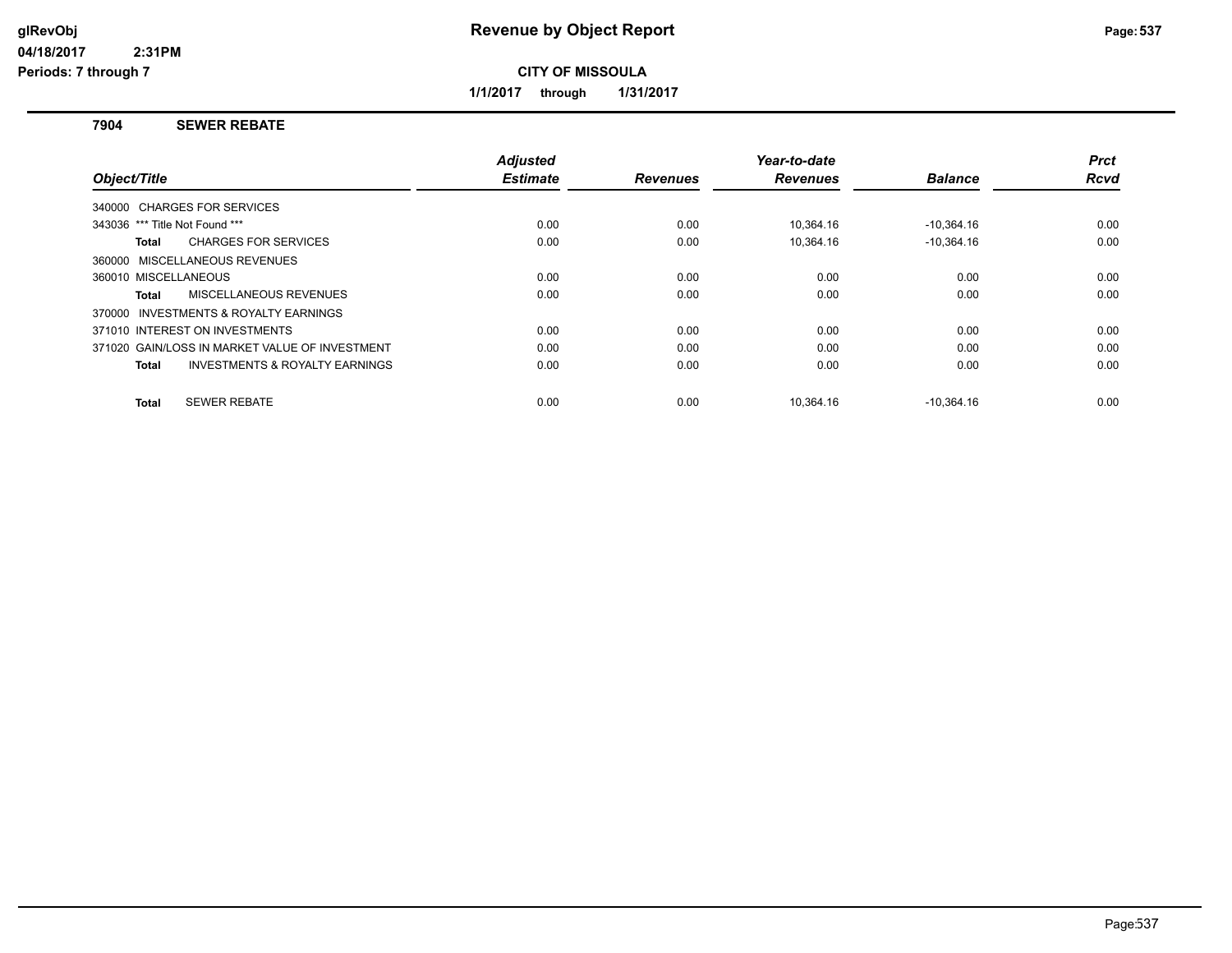**1/1/2017 through 1/31/2017**

**7905 WYE SEWER RSID 8489**

**7905 WYE SEWER RSID 8489**

|                                                 | <b>Adjusted</b> |                 | Year-to-date    |                | <b>Prct</b> |
|-------------------------------------------------|-----------------|-----------------|-----------------|----------------|-------------|
| Object/Title                                    | <b>Estimate</b> | <b>Revenues</b> | <b>Revenues</b> | <b>Balance</b> | <b>Rcvd</b> |
| 360000 MISCELLANEOUS REVENUES                   |                 |                 |                 |                |             |
| 360010 MISCELLANEOUS                            | 0.00            | 0.00            | 0.00            | 0.00           | 0.00        |
| MISCELLANEOUS REVENUES<br>Total                 | 0.00            | 0.00            | 0.00            | 0.00           | 0.00        |
| 370000 INVESTMENTS & ROYALTY EARNINGS           |                 |                 |                 |                |             |
| 371010 INTEREST ON INVESTMENTS                  | 0.00            | 0.00            | 0.00            | 0.00           | 0.00        |
| 371020 GAIN/LOSS IN MARKET VALUE OF INVESTMENTS | 0.00            | 0.00            | 0.00            | 0.00           | 0.00        |
| INVESTMENTS & ROYALTY EARNINGS<br>Total         | 0.00            | 0.00            | 0.00            | 0.00           | 0.00        |
| WYE SEWER RSID 8489<br><b>Total</b>             | 0.00            | 0.00            | 0.00            | 0.00           | 0.00        |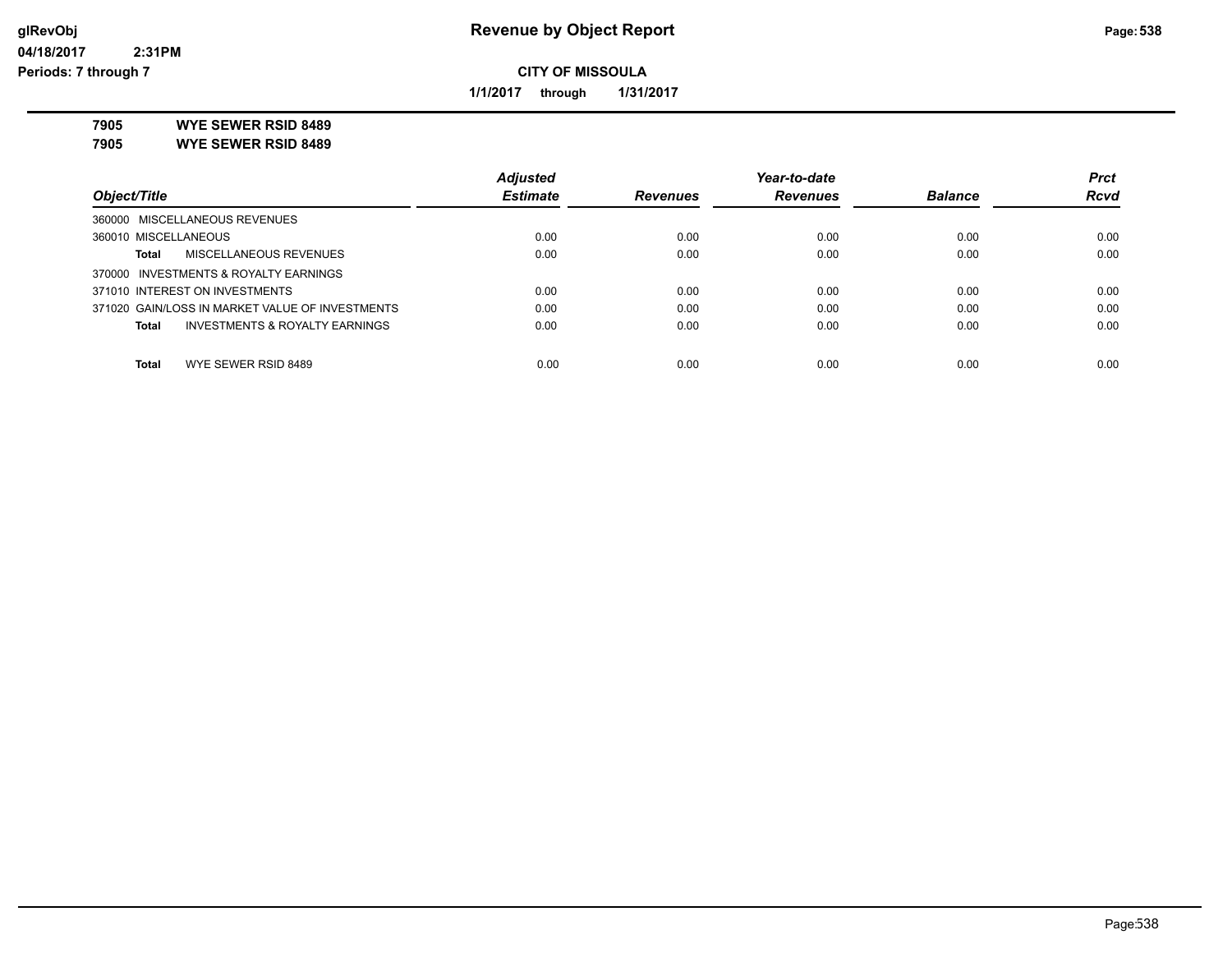**1/1/2017 through 1/31/2017**

## **7905 WYE SEWER RSID 8489**

| Object/Title                                       | <b>Adjusted</b><br><b>Estimate</b> | <b>Revenues</b> | Year-to-date<br><b>Revenues</b> | <b>Balance</b> | <b>Prct</b><br><b>Rcvd</b> |
|----------------------------------------------------|------------------------------------|-----------------|---------------------------------|----------------|----------------------------|
|                                                    |                                    |                 |                                 |                |                            |
| 360000 MISCELLANEOUS REVENUES                      |                                    |                 |                                 |                |                            |
| 360010 MISCELLANEOUS                               | 0.00                               | 0.00            | 0.00                            | 0.00           | 0.00                       |
| MISCELLANEOUS REVENUES<br>Total                    | 0.00                               | 0.00            | 0.00                            | 0.00           | 0.00                       |
| 370000 INVESTMENTS & ROYALTY EARNINGS              |                                    |                 |                                 |                |                            |
| 371010 INTEREST ON INVESTMENTS                     | 0.00                               | 0.00            | 0.00                            | 0.00           | 0.00                       |
| 371020 GAIN/LOSS IN MARKET VALUE OF INVESTMENT     | 0.00                               | 0.00            | 0.00                            | 0.00           | 0.00                       |
| <b>INVESTMENTS &amp; ROYALTY EARNINGS</b><br>Total | 0.00                               | 0.00            | 0.00                            | 0.00           | 0.00                       |
|                                                    |                                    |                 |                                 |                |                            |
| Total<br>WYE SEWER RSID 8489                       | 0.00                               | 0.00            | 0.00                            | 0.00           | 0.00                       |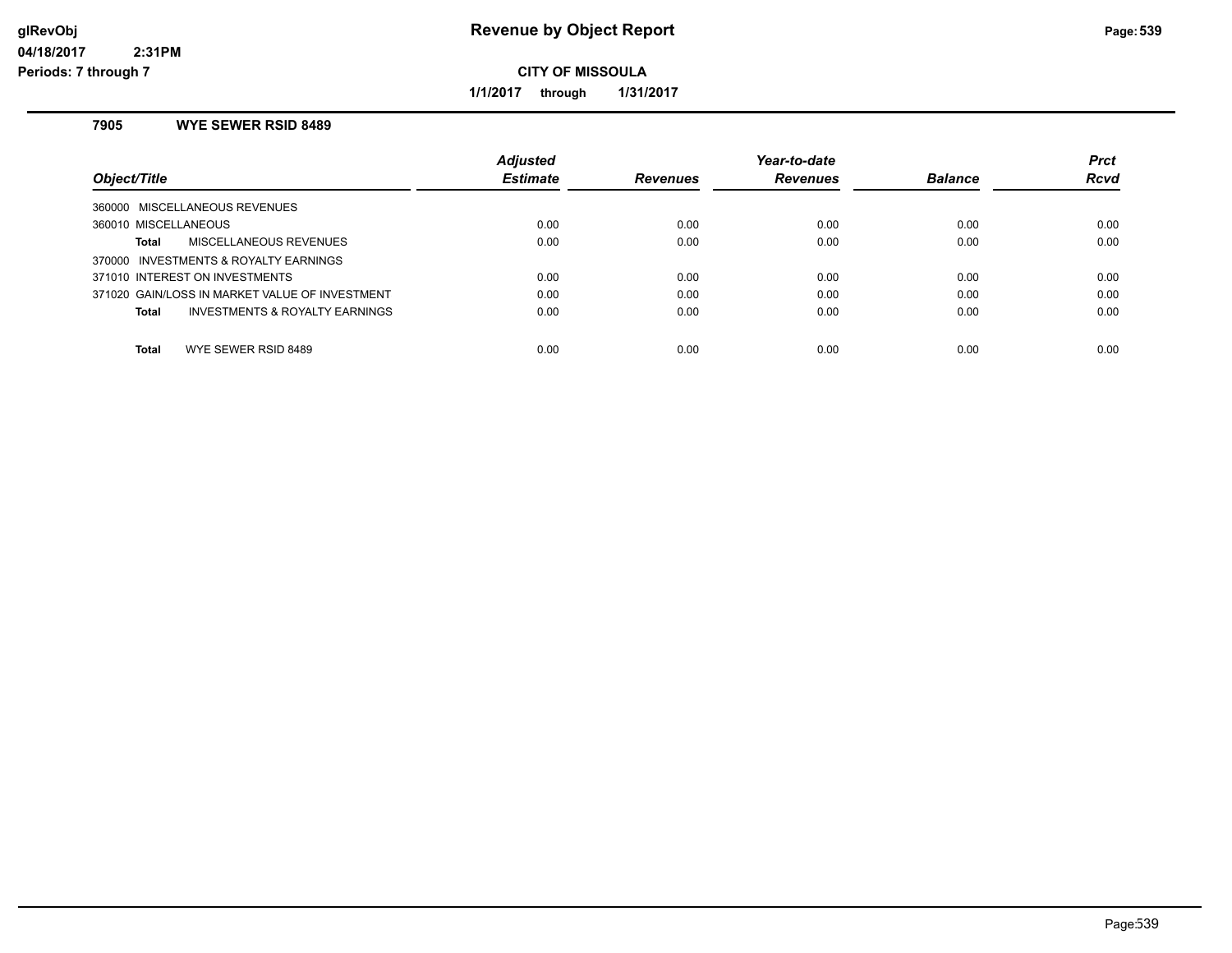**1/1/2017 through 1/31/2017**

**7906 COUNTY PARK BOARD CIP**

**7906 COUNTY PARK BOARD CIP**

|                                                 | <b>Adjusted</b> |                 | Year-to-date    |                | <b>Prct</b> |
|-------------------------------------------------|-----------------|-----------------|-----------------|----------------|-------------|
| Object/Title                                    | <b>Estimate</b> | <b>Revenues</b> | <b>Revenues</b> | <b>Balance</b> | Rcvd        |
| 340000 CHARGES FOR SERVICES                     |                 |                 |                 |                |             |
| 346050 COUNTY PLAYGROUND CONTRACT               | 0.00            | 0.00            | 0.00            | 0.00           | 0.00        |
| <b>CHARGES FOR SERVICES</b><br>Total            | 0.00            | 0.00            | 0.00            | 0.00           | 0.00        |
| 370000 INVESTMENTS & ROYALTY EARNINGS           |                 |                 |                 |                |             |
| 371010 INTEREST ON INVESTMENTS                  | 0.00            | 0.00            | 0.00            | 0.00           | 0.00        |
| 371020 GAIN/LOSS IN MARKET VALUE OF INVESTMENTS | 0.00            | 0.00            | 0.00            | 0.00           | 0.00        |
| INVESTMENTS & ROYALTY EARNINGS<br>Total         | 0.00            | 0.00            | 0.00            | 0.00           | 0.00        |
|                                                 |                 |                 |                 |                |             |
| <b>Total</b><br>COUNTY PARK BOARD CIP           | 0.00            | 0.00            | 0.00            | 0.00           | 0.00        |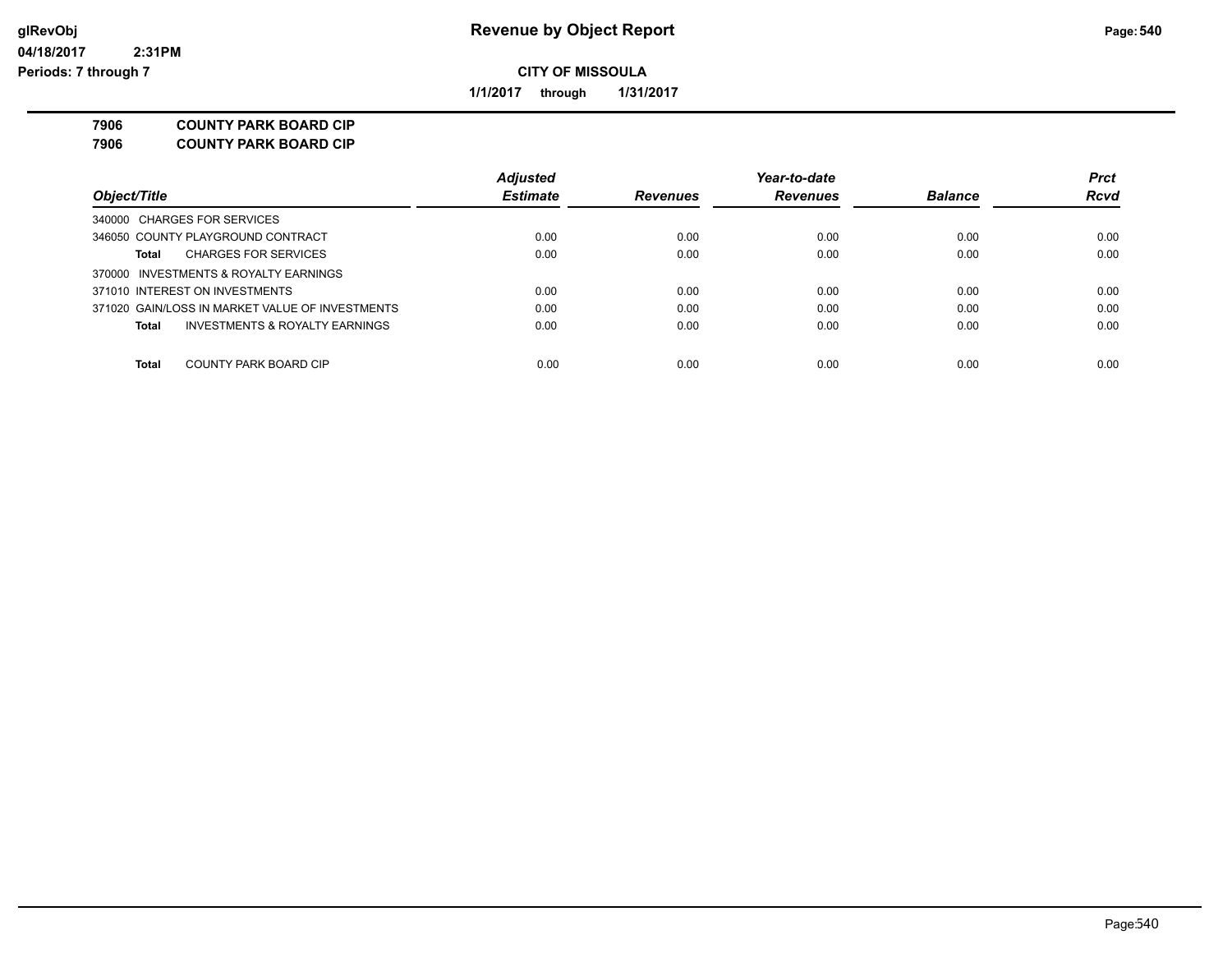**1/1/2017 through 1/31/2017**

#### **7906 COUNTY PARK BOARD CIP**

| Object/Title                                   | <b>Adjusted</b><br><b>Estimate</b> | <b>Revenues</b> | Year-to-date<br><b>Revenues</b> | <b>Balance</b> | <b>Prct</b><br><b>Rcvd</b> |
|------------------------------------------------|------------------------------------|-----------------|---------------------------------|----------------|----------------------------|
| 340000 CHARGES FOR SERVICES                    |                                    |                 |                                 |                |                            |
| 346050 COUNTY PLAYGROUND CONTRACT              | 0.00                               | 0.00            | 0.00                            | 0.00           | 0.00                       |
| <b>CHARGES FOR SERVICES</b><br>Total           | 0.00                               | 0.00            | 0.00                            | 0.00           | 0.00                       |
| 370000 INVESTMENTS & ROYALTY EARNINGS          |                                    |                 |                                 |                |                            |
| 371010 INTEREST ON INVESTMENTS                 | 0.00                               | 0.00            | 0.00                            | 0.00           | 0.00                       |
| 371020 GAIN/LOSS IN MARKET VALUE OF INVESTMENT | 0.00                               | 0.00            | 0.00                            | 0.00           | 0.00                       |
| INVESTMENTS & ROYALTY EARNINGS<br>Total        | 0.00                               | 0.00            | 0.00                            | 0.00           | 0.00                       |
| Total<br>COUNTY PARK BOARD CIP                 | 0.00                               | 0.00            | 0.00                            | 0.00           | 0.00                       |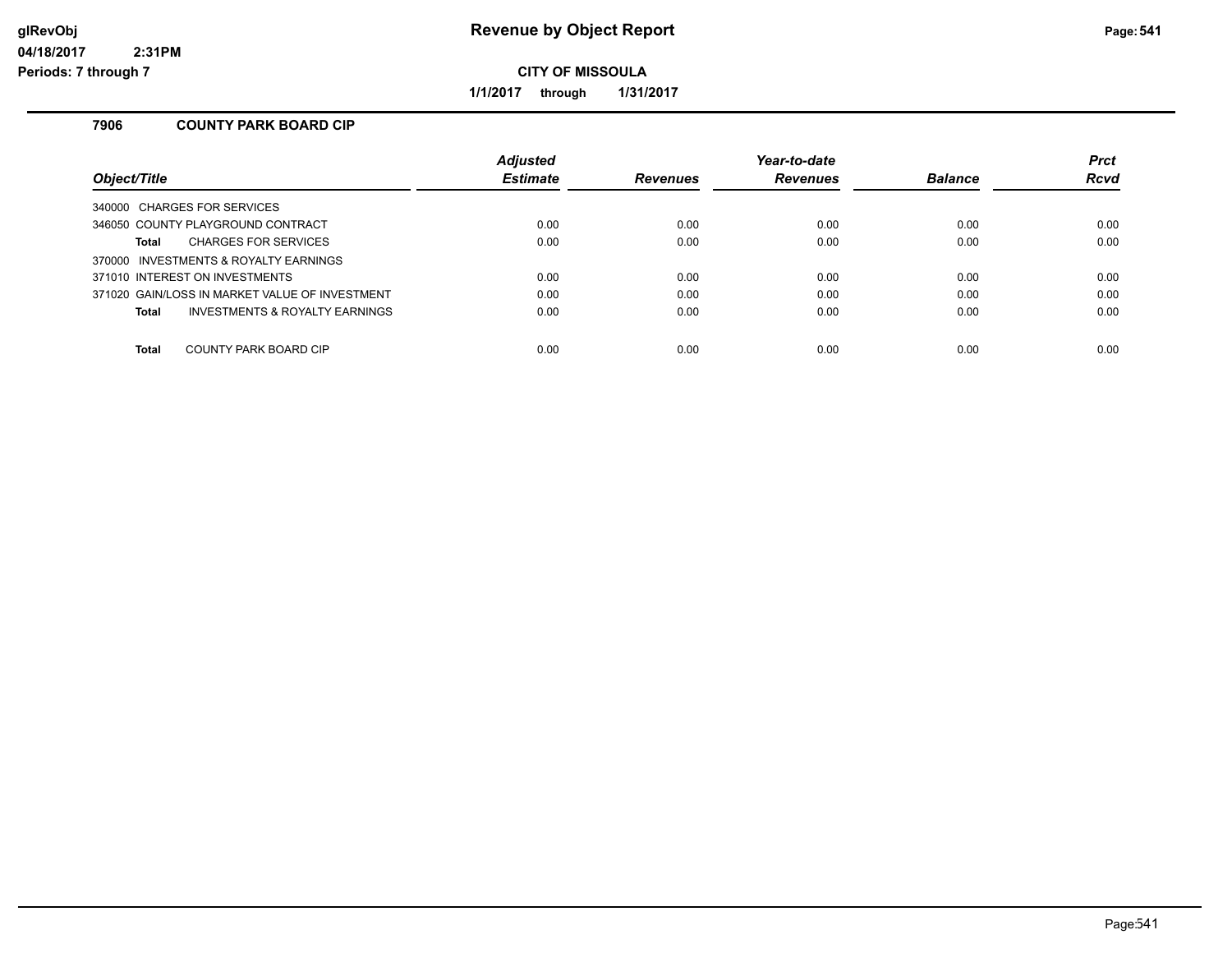**1/1/2017 through 1/31/2017**

**7907 ELK HILLS SUBDIVISION**

| 7907 | <b>ELK HILLS SUBDIVISION</b> |
|------|------------------------------|
|      |                              |

|                                                 | <b>Adjusted</b> |                 | Year-to-date    |                |             |
|-------------------------------------------------|-----------------|-----------------|-----------------|----------------|-------------|
| Object/Title                                    | <b>Estimate</b> | <b>Revenues</b> | <b>Revenues</b> | <b>Balance</b> | <b>Rcvd</b> |
| 370000 INVESTMENTS & ROYALTY EARNINGS           |                 |                 |                 |                |             |
| 371010 INTEREST ON INVESTMENTS                  | 0.00            | 0.00            | 0.00            | 0.00           | 0.00        |
| 371020 GAIN/LOSS IN MARKET VALUE OF INVESTMENTS | 0.00            | 0.00            | 0.00            | 0.00           | 0.00        |
| INVESTMENTS & ROYALTY EARNINGS<br><b>Total</b>  | 0.00            | 0.00            | 0.00            | 0.00           | 0.00        |
|                                                 |                 |                 |                 |                |             |
| ELK HILLS SUBDIVISION<br>Total                  | 0.00            | 0.00            | 0.00            | 0.00           | 0.00        |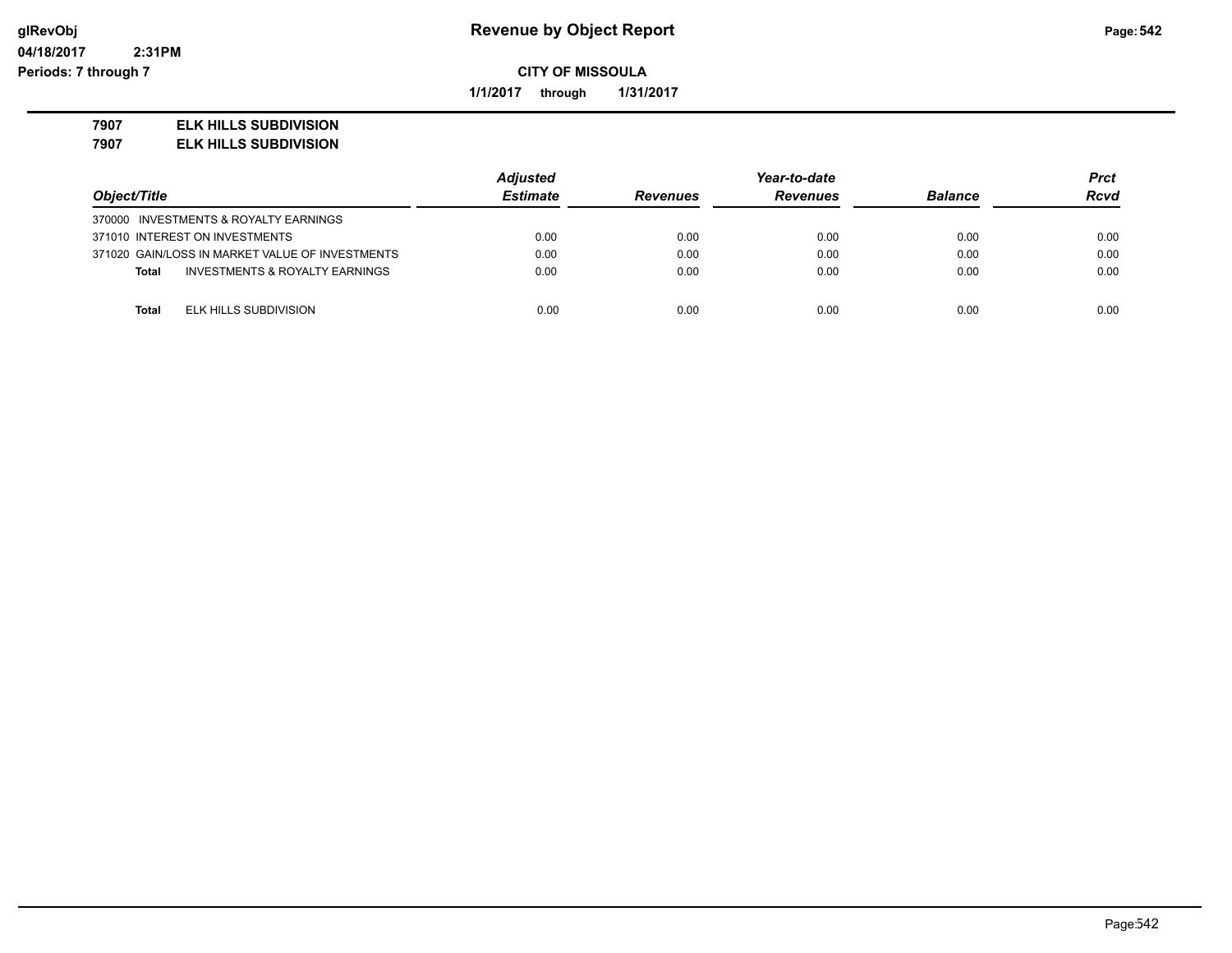**1/1/2017 through 1/31/2017**

#### **7907 ELK HILLS SUBDIVISION**

|                                                | <b>Adjusted</b> | Year-to-date    |                 |                | <b>Prct</b> |
|------------------------------------------------|-----------------|-----------------|-----------------|----------------|-------------|
| Object/Title                                   | <b>Estimate</b> | <b>Revenues</b> | <b>Revenues</b> | <b>Balance</b> | <b>Rcvd</b> |
| 370000 INVESTMENTS & ROYALTY EARNINGS          |                 |                 |                 |                |             |
| 371010 INTEREST ON INVESTMENTS                 | 0.00            | 0.00            | 0.00            | 0.00           | 0.00        |
| 371020 GAIN/LOSS IN MARKET VALUE OF INVESTMENT | 0.00            | 0.00            | 0.00            | 0.00           | 0.00        |
| INVESTMENTS & ROYALTY EARNINGS<br><b>Total</b> | 0.00            | 0.00            | 0.00            | 0.00           | 0.00        |
| ELK HILLS SUBDIVISION<br>Total                 | 0.00            | 0.00            | 0.00            | 0.00           | 0.00        |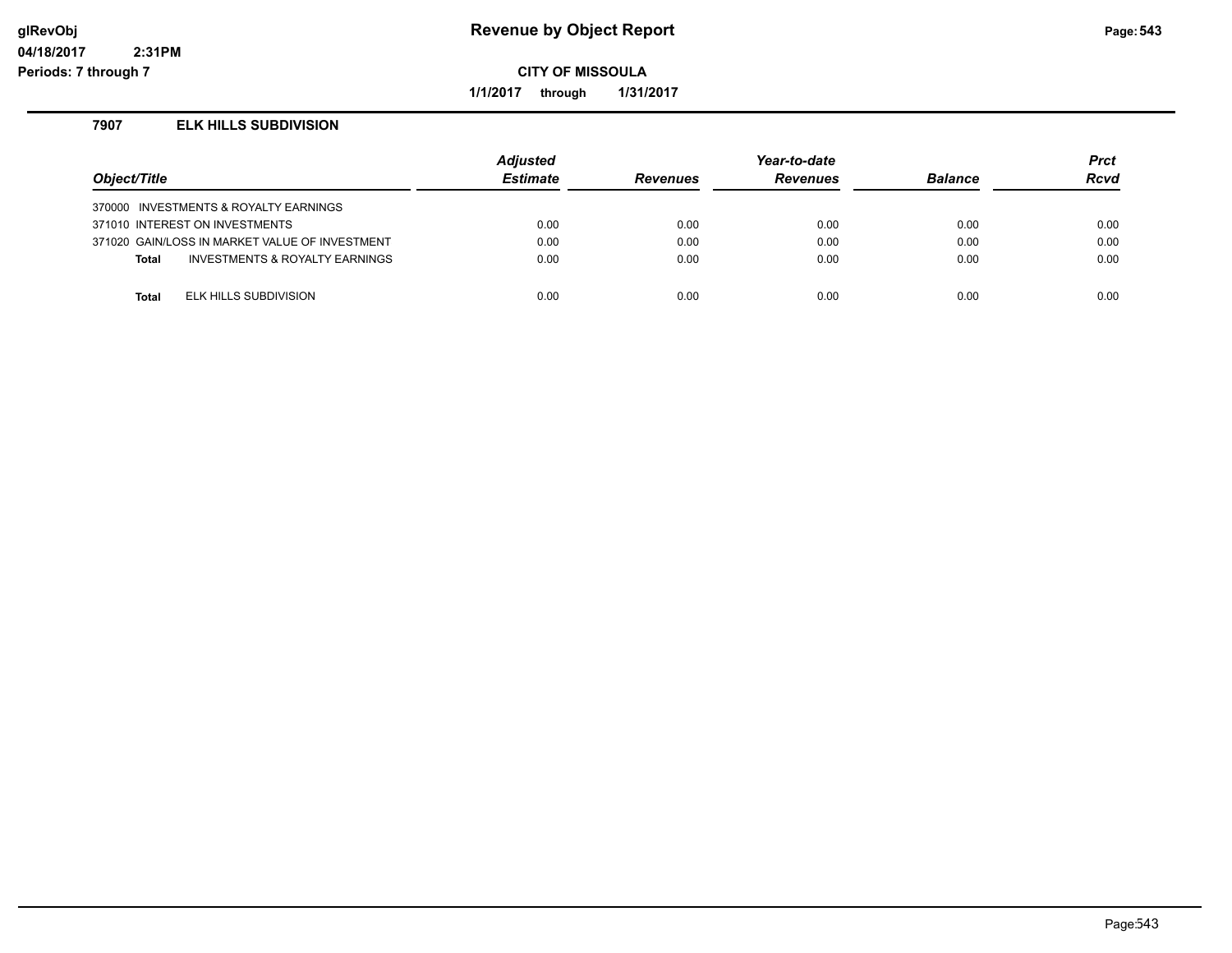**1/1/2017 through 1/31/2017**

#### **7908 RATTLESNAKE-CORNERSTONE TRAIL SW 7908 RATTLESNAKE-CORNERSTONE TRAIL SW**

|                                                 | <b>Adjusted</b> |                 | Year-to-date    |                | <b>Prct</b> |
|-------------------------------------------------|-----------------|-----------------|-----------------|----------------|-------------|
| Object/Title                                    | <b>Estimate</b> | <b>Revenues</b> | <b>Revenues</b> | <b>Balance</b> | <b>Rcvd</b> |
| 370000 INVESTMENTS & ROYALTY EARNINGS           |                 |                 |                 |                |             |
| 371010 INTEREST ON INVESTMENTS                  | 0.00            | 0.00            | 0.00            | 0.00           | 0.00        |
| 371020 GAIN/LOSS IN MARKET VALUE OF INVESTMENTS | 0.00            | 0.00            | 0.00            | 0.00           | 0.00        |
| INVESTMENTS & ROYALTY EARNINGS<br>Total         | 0.00            | 0.00            | 0.00            | 0.00           | 0.00        |
| 380000 OTHER FINANCING SOURCES                  |                 |                 |                 |                |             |
| 383000 OPERATING TRANSFERS                      | 0.00            | 0.00            | 0.00            | 0.00           | 0.00        |
| OTHER FINANCING SOURCES<br>Total                | 0.00            | 0.00            | 0.00            | 0.00           | 0.00        |
|                                                 |                 |                 |                 |                |             |
| RATTLESNAKE-CORNERSTONE TRAIL SW<br>Total       | 0.00            | 0.00            | 0.00            | 0.00           | 0.00        |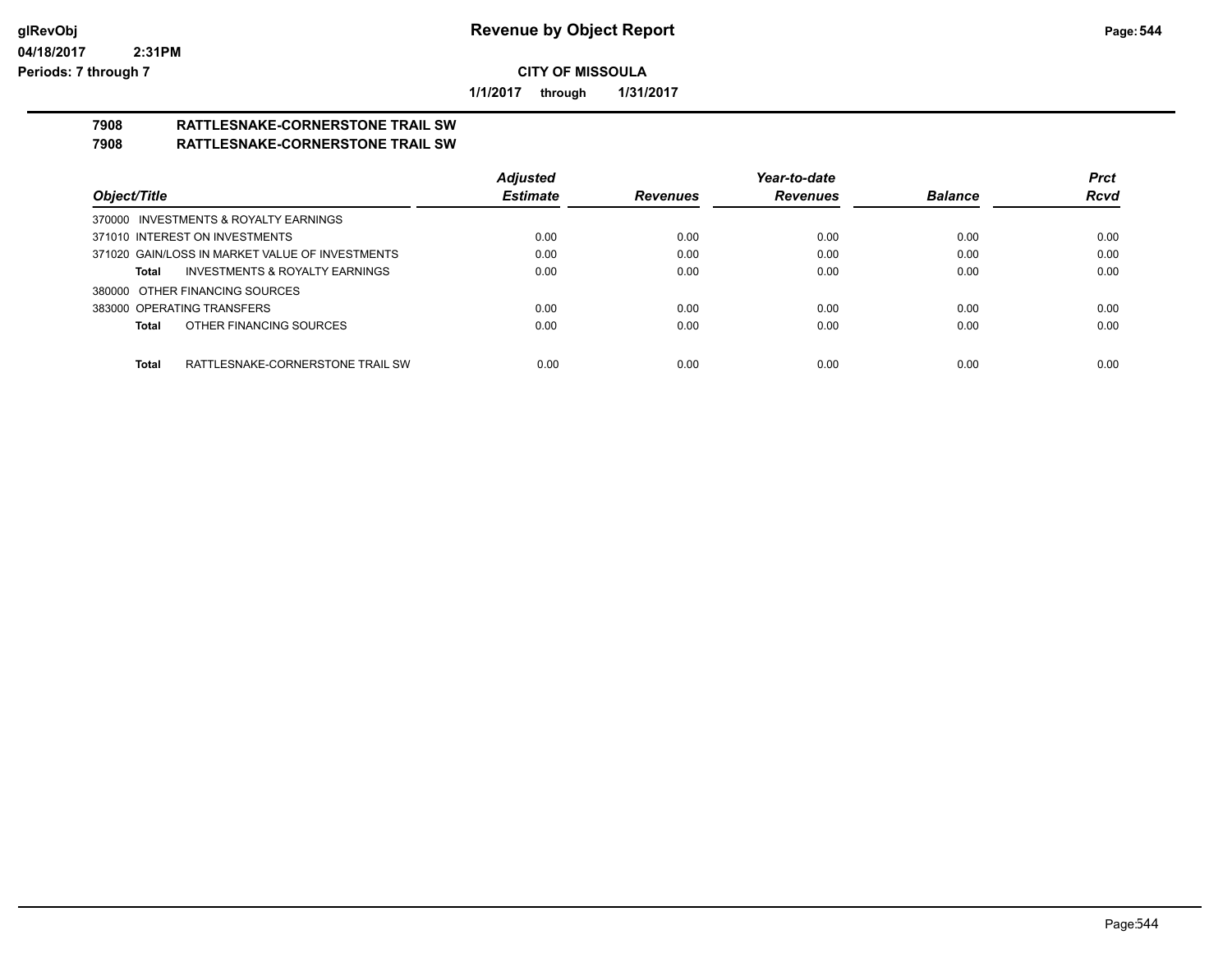**1/1/2017 through 1/31/2017**

#### **7908 RATTLESNAKE-CORNERSTONE TRAIL SW**

| Object/Title                                   | <b>Adjusted</b><br><b>Estimate</b> | <b>Revenues</b> | Year-to-date<br><b>Revenues</b> | <b>Balance</b> | <b>Prct</b><br><b>Rcvd</b> |
|------------------------------------------------|------------------------------------|-----------------|---------------------------------|----------------|----------------------------|
| 370000 INVESTMENTS & ROYALTY EARNINGS          |                                    |                 |                                 |                |                            |
| 371010 INTEREST ON INVESTMENTS                 | 0.00                               | 0.00            | 0.00                            | 0.00           | 0.00                       |
| 371020 GAIN/LOSS IN MARKET VALUE OF INVESTMENT | 0.00                               | 0.00            | 0.00                            | 0.00           | 0.00                       |
| Total<br>INVESTMENTS & ROYALTY EARNINGS        | 0.00                               | 0.00            | 0.00                            | 0.00           | 0.00                       |
| 380000 OTHER FINANCING SOURCES                 |                                    |                 |                                 |                |                            |
| 383000 OPERATING TRANSFERS                     | 0.00                               | 0.00            | 0.00                            | 0.00           | 0.00                       |
| OTHER FINANCING SOURCES<br>Total               | 0.00                               | 0.00            | 0.00                            | 0.00           | 0.00                       |
|                                                |                                    |                 |                                 |                |                            |
| Total<br>RATTLESNAKE-CORNERSTONE TRAIL SW      | 0.00                               | 0.00            | 0.00                            | 0.00           | 0.00                       |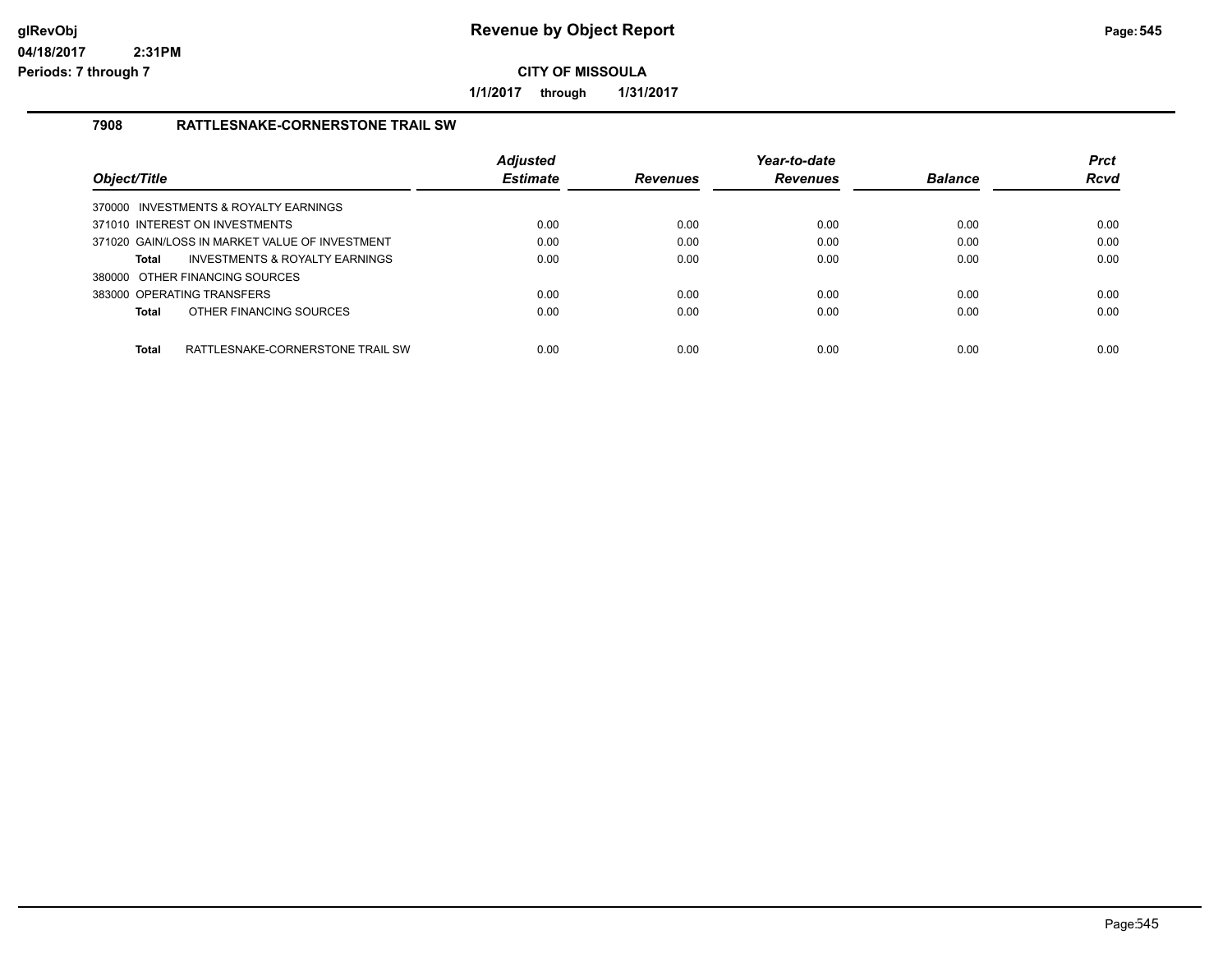**1/1/2017 through 1/31/2017**

**7909 YOUTH PROGRAMS 7909 YOUTH PROGRAMS**

| Object/Title                                    | <b>Adjusted</b><br><b>Estimate</b> | <b>Revenues</b> | Year-to-date<br><b>Revenues</b> | <b>Balance</b> | Prct<br><b>Rcvd</b> |
|-------------------------------------------------|------------------------------------|-----------------|---------------------------------|----------------|---------------------|
| 370000 INVESTMENTS & ROYALTY EARNINGS           |                                    |                 |                                 |                |                     |
| 371010 INTEREST ON INVESTMENTS                  | 0.00                               | 0.00            | 0.00                            | 0.00           | 0.00                |
| 371020 GAIN/LOSS IN MARKET VALUE OF INVESTMENTS | 0.00                               | 0.00            | 0.00                            | 0.00           | 0.00                |
| INVESTMENTS & ROYALTY EARNINGS<br>Total         | 0.00                               | 0.00            | 0.00                            | 0.00           | 0.00                |
|                                                 |                                    |                 |                                 |                |                     |
| YOUTH PROGRAMS<br><b>Total</b>                  | 0.00                               | 0.00            | 0.00                            | 0.00           | 0.00                |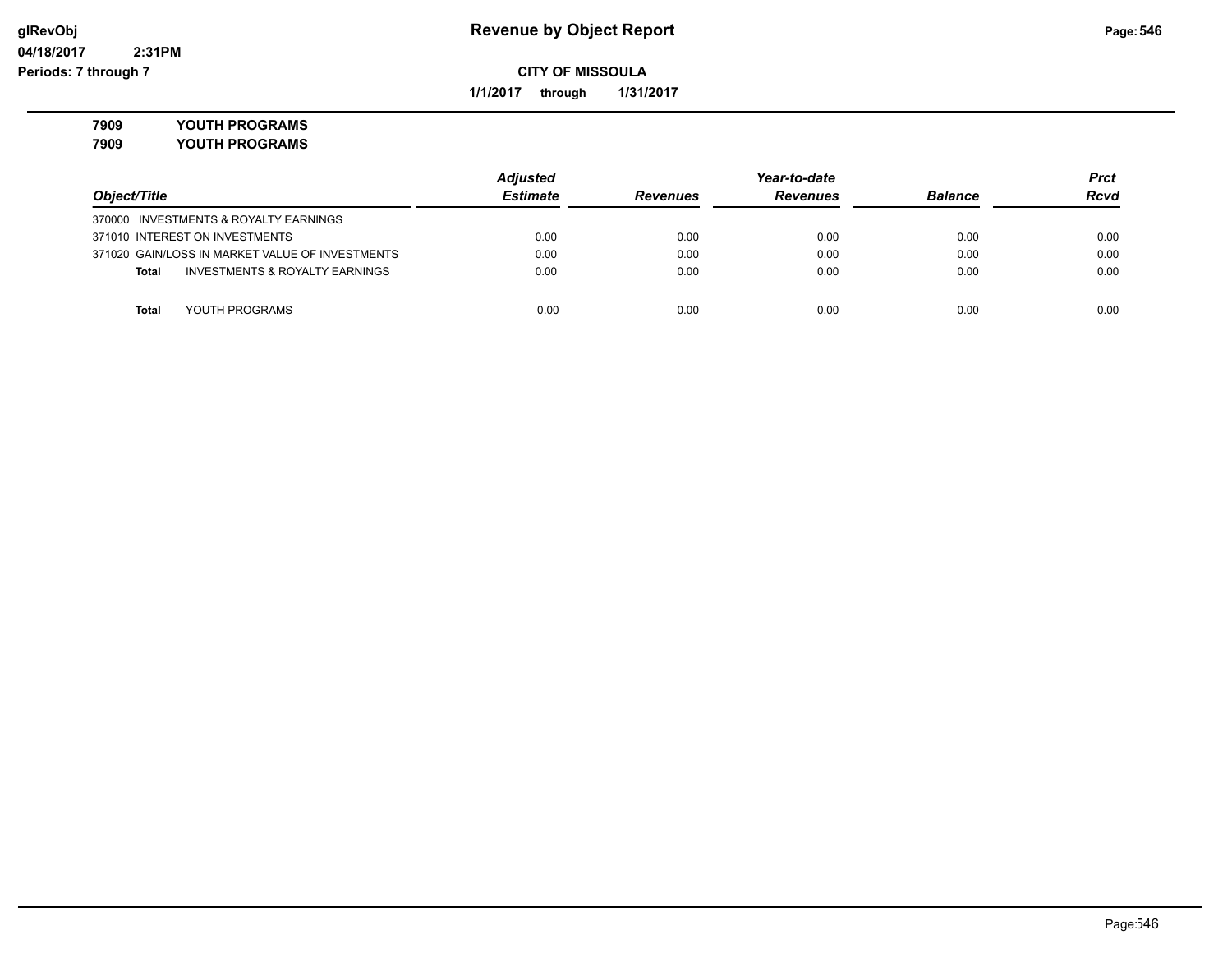**Periods: 7 through 7**

**CITY OF MISSOULA**

**1/1/2017 through 1/31/2017**

#### **7909 YOUTH PROGRAMS**

 **2:31PM**

|                                                | Adjusted        |                 | Year-to-date    |                | <b>Prct</b> |
|------------------------------------------------|-----------------|-----------------|-----------------|----------------|-------------|
| Object/Title                                   | <b>Estimate</b> | <b>Revenues</b> | <b>Revenues</b> | <b>Balance</b> | <b>Rcvd</b> |
| 370000 INVESTMENTS & ROYALTY EARNINGS          |                 |                 |                 |                |             |
| 371010 INTEREST ON INVESTMENTS                 | 0.00            | 0.00            | 0.00            | 0.00           | 0.00        |
| 371020 GAIN/LOSS IN MARKET VALUE OF INVESTMENT | 0.00            | 0.00            | 0.00            | 0.00           | 0.00        |
| INVESTMENTS & ROYALTY EARNINGS<br><b>Total</b> | 0.00            | 0.00            | 0.00            | 0.00           | 0.00        |
|                                                |                 |                 |                 |                |             |
| YOUTH PROGRAMS<br><b>Total</b>                 | 0.00            | 0.00            | 0.00            | 0.00           | 0.00        |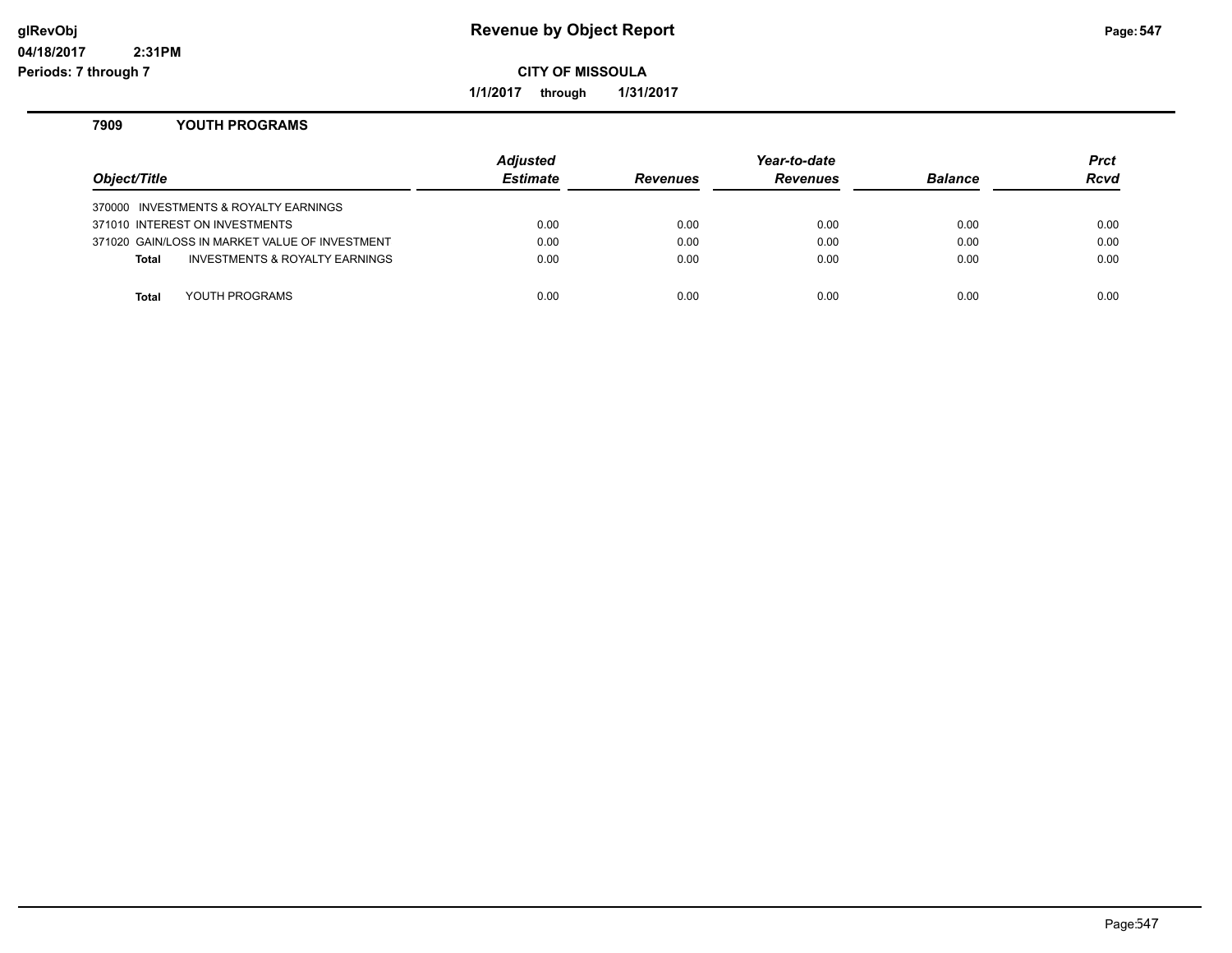**1/1/2017 through 1/31/2017**

**7910 SIDEWALK & CURB LOAN FUND 7910 SIDEWALK & CURB LOAN FUND**

|                                |                                                 | <b>Adjusted</b> |                 | Year-to-date    |                | <b>Prct</b> |
|--------------------------------|-------------------------------------------------|-----------------|-----------------|-----------------|----------------|-------------|
| Object/Title                   |                                                 | <b>Estimate</b> | <b>Revenues</b> | <b>Revenues</b> | <b>Balance</b> | Rcvd        |
|                                | 370000 INVESTMENTS & ROYALTY EARNINGS           |                 |                 |                 |                |             |
| 371010 INTEREST ON INVESTMENTS |                                                 | 0.00            | 0.00            | 0.00            | 0.00           | 0.00        |
|                                | 371020 GAIN/LOSS IN MARKET VALUE OF INVESTMENTS | 0.00            | 0.00            | 0.00            | 0.00           | 0.00        |
| Total                          | INVESTMENTS & ROYALTY EARNINGS                  | 0.00            | 0.00            | 0.00            | 0.00           | 0.00        |
|                                |                                                 |                 |                 |                 |                |             |
| <b>Total</b>                   | SIDEWALK & CURB LOAN FUND                       | 0.00            | 0.00            | 0.00            | 0.00           | 0.00        |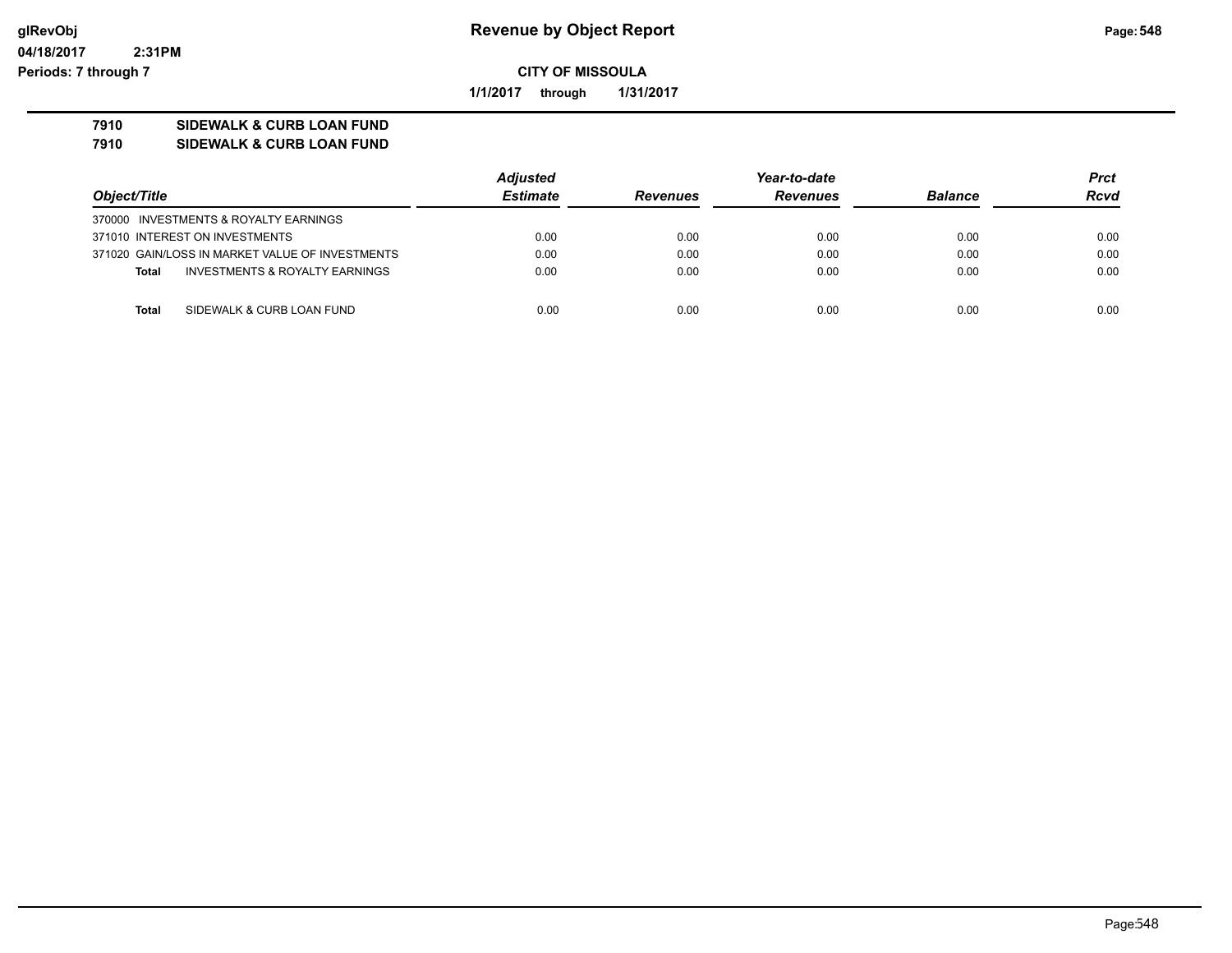**Periods: 7 through 7**

**CITY OF MISSOULA**

**1/1/2017 through 1/31/2017**

#### **7910 SIDEWALK & CURB LOAN FUND**

 **2:31PM**

|                                                           | <b>Adjusted</b> | Year-to-date    |                 |                | <b>Prct</b> |
|-----------------------------------------------------------|-----------------|-----------------|-----------------|----------------|-------------|
| Object/Title                                              | <b>Estimate</b> | <b>Revenues</b> | <b>Revenues</b> | <b>Balance</b> | <b>Rcvd</b> |
| 370000 INVESTMENTS & ROYALTY EARNINGS                     |                 |                 |                 |                |             |
| 371010 INTEREST ON INVESTMENTS                            | 0.00            | 0.00            | 0.00            | 0.00           | 0.00        |
| 371020 GAIN/LOSS IN MARKET VALUE OF INVESTMENT            | 0.00            | 0.00            | 0.00            | 0.00           | 0.00        |
| <b>INVESTMENTS &amp; ROYALTY EARNINGS</b><br><b>Total</b> | 0.00            | 0.00            | 0.00            | 0.00           | 0.00        |
| <b>Total</b><br>SIDEWALK & CURB LOAN FUND                 | 0.00            | 0.00            | 0.00            | 0.00           | 0.00        |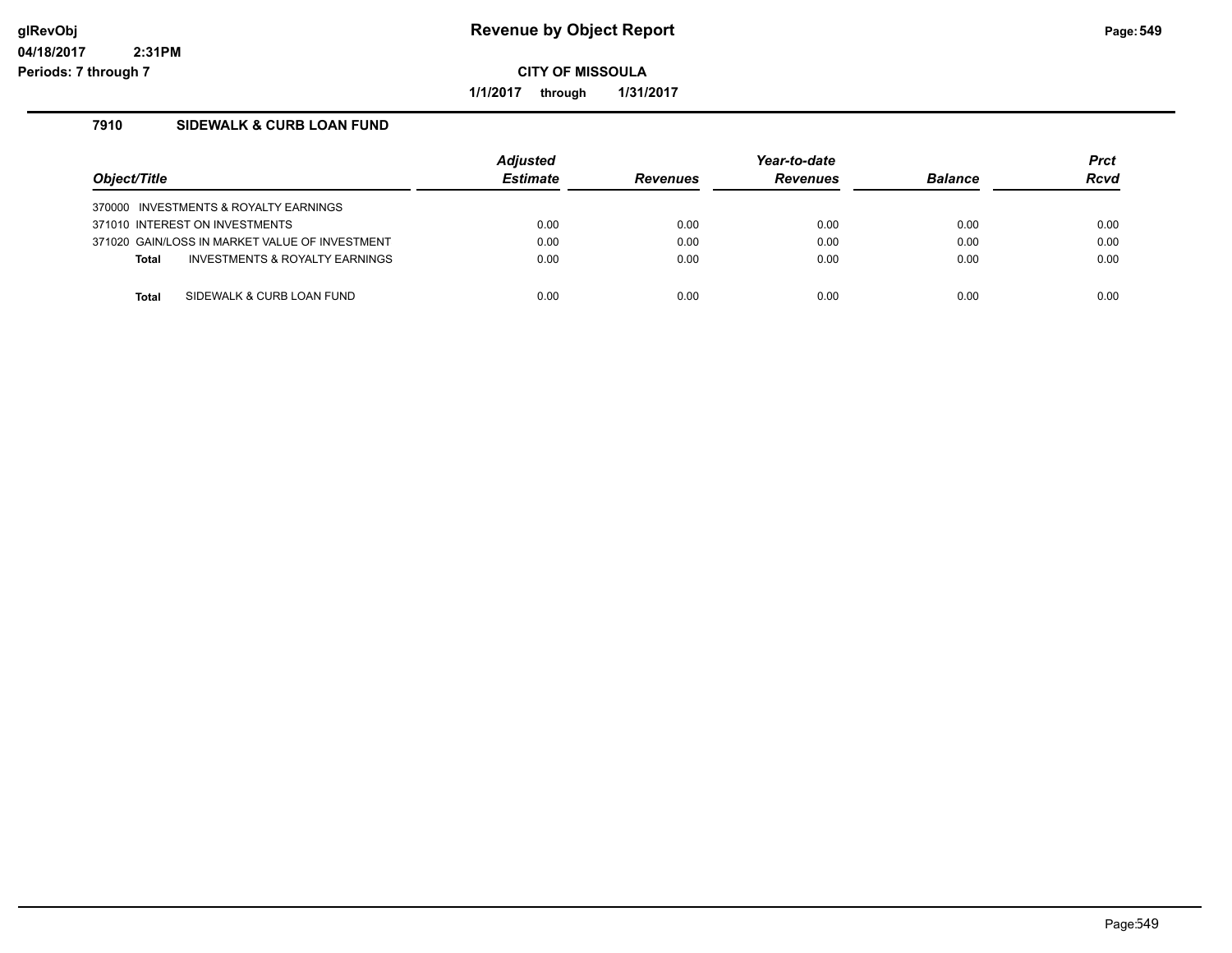**1/1/2017 through 1/31/2017**

# **7911 RESIDENTIAL INSPECTION FUND**

# **7911 RESIDENTIAL INSPECTION FUND**

|                                                    | <b>Adjusted</b> |                 | Year-to-date    |                | <b>Prct</b> |
|----------------------------------------------------|-----------------|-----------------|-----------------|----------------|-------------|
| Object/Title                                       | <b>Estimate</b> | <b>Revenues</b> | <b>Revenues</b> | <b>Balance</b> | <b>Rcvd</b> |
| 320000 LICENSES & PERMITS                          |                 |                 |                 |                |             |
| 323018 PAVING ASSESSMENTS                          | 0.00            | 0.00            | 0.00            | 0.00           | 0.00        |
| <b>LICENSES &amp; PERMITS</b><br>Total             | 0.00            | 0.00            | 0.00            | 0.00           | 0.00        |
| 360000 MISCELLANEOUS REVENUES                      |                 |                 |                 |                |             |
| 360010 MISCELLANEOUS                               | 0.00            | 0.00            | 0.00            | 0.00           | 0.00        |
| 365001 *** Title Not Found ***                     | 0.00            | 0.00            | 0.00            | 0.00           | 0.00        |
| 365002 OTHER RECREATION DONATIONS                  | 0.00            | 0.00            | 0.00            | 0.00           | 0.00        |
| MISCELLANEOUS REVENUES<br>Total                    | 0.00            | 0.00            | 0.00            | 0.00           | 0.00        |
| 370000 INVESTMENTS & ROYALTY EARNINGS              |                 |                 |                 |                |             |
| 371010 INTEREST ON INVESTMENTS                     | 0.00            | 0.00            | 0.00            | 0.00           | 0.00        |
| 371020 GAIN/LOSS IN MARKET VALUE OF INVESTMENTS    | 0.00            | 0.00            | 0.00            | 0.00           | 0.00        |
| <b>INVESTMENTS &amp; ROYALTY EARNINGS</b><br>Total | 0.00            | 0.00            | 0.00            | 0.00           | 0.00        |
| <b>RESIDENTIAL INSPECTION FUND</b><br><b>Total</b> | 0.00            | 0.00            | 0.00            | 0.00           | 0.00        |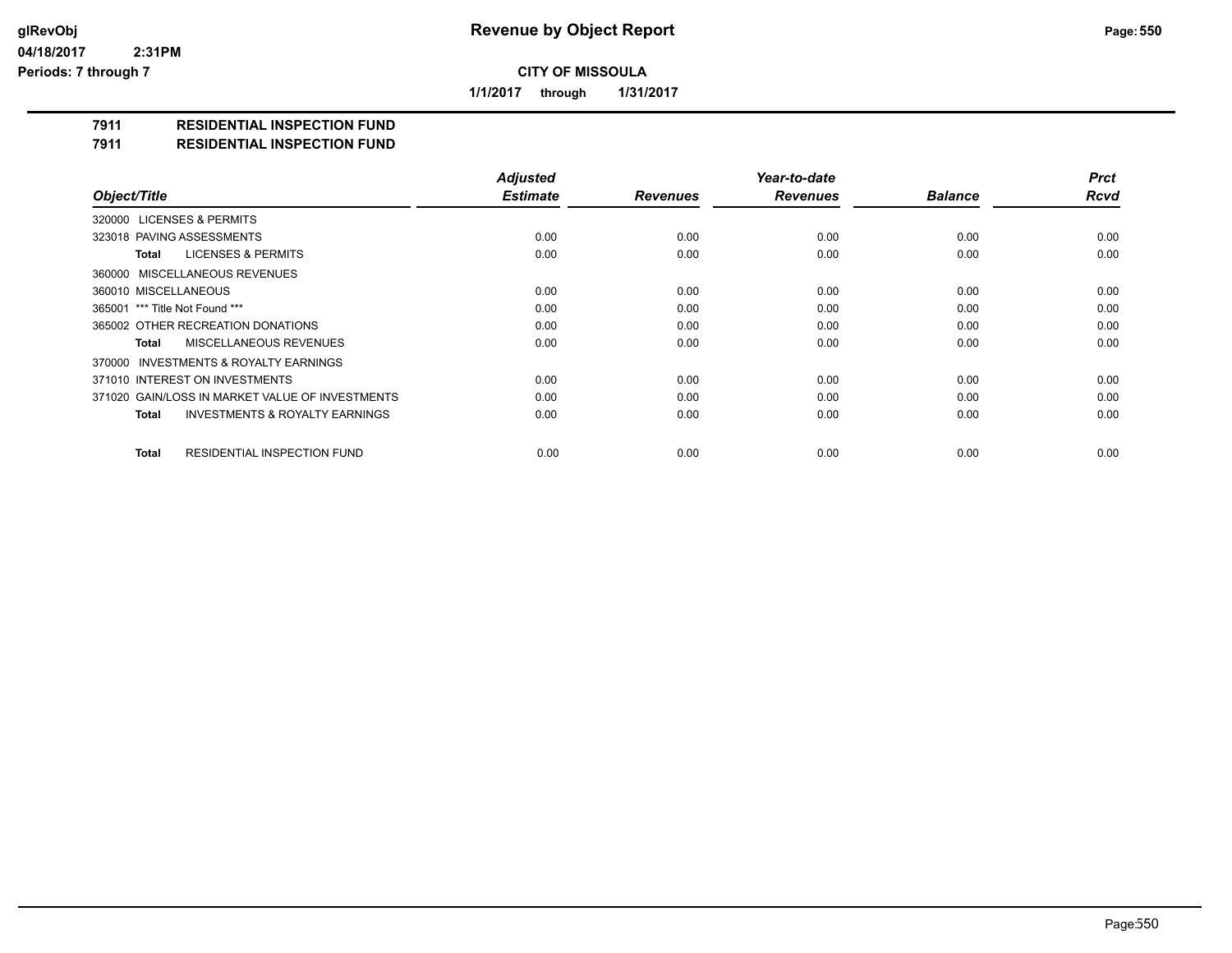**1/1/2017 through 1/31/2017**

#### **7911 RESIDENTIAL INSPECTION FUND**

|                                                           | <b>Adjusted</b> |                 | Year-to-date    |                | <b>Prct</b> |
|-----------------------------------------------------------|-----------------|-----------------|-----------------|----------------|-------------|
| Object/Title                                              | <b>Estimate</b> | <b>Revenues</b> | <b>Revenues</b> | <b>Balance</b> | Rcvd        |
| <b>LICENSES &amp; PERMITS</b><br>320000                   |                 |                 |                 |                |             |
| 323018 PAVING ASSESSMENTS                                 | 0.00            | 0.00            | 0.00            | 0.00           | 0.00        |
| <b>LICENSES &amp; PERMITS</b><br><b>Total</b>             | 0.00            | 0.00            | 0.00            | 0.00           | 0.00        |
| 360000 MISCELLANEOUS REVENUES                             |                 |                 |                 |                |             |
| 360010 MISCELLANEOUS                                      | 0.00            | 0.00            | 0.00            | 0.00           | 0.00        |
| 365001 *** Title Not Found ***                            | 0.00            | 0.00            | 0.00            | 0.00           | 0.00        |
| 365002 OTHER RECREATION DONATIONS                         | 0.00            | 0.00            | 0.00            | 0.00           | 0.00        |
| <b>Total</b><br>MISCELLANEOUS REVENUES                    | 0.00            | 0.00            | 0.00            | 0.00           | 0.00        |
| INVESTMENTS & ROYALTY EARNINGS<br>370000                  |                 |                 |                 |                |             |
| 371010 INTEREST ON INVESTMENTS                            | 0.00            | 0.00            | 0.00            | 0.00           | 0.00        |
| 371020 GAIN/LOSS IN MARKET VALUE OF INVESTMENT            | 0.00            | 0.00            | 0.00            | 0.00           | 0.00        |
| <b>INVESTMENTS &amp; ROYALTY EARNINGS</b><br><b>Total</b> | 0.00            | 0.00            | 0.00            | 0.00           | 0.00        |
|                                                           |                 |                 |                 |                |             |
| RESIDENTIAL INSPECTION FUND<br><b>Total</b>               | 0.00            | 0.00            | 0.00            | 0.00           | 0.00        |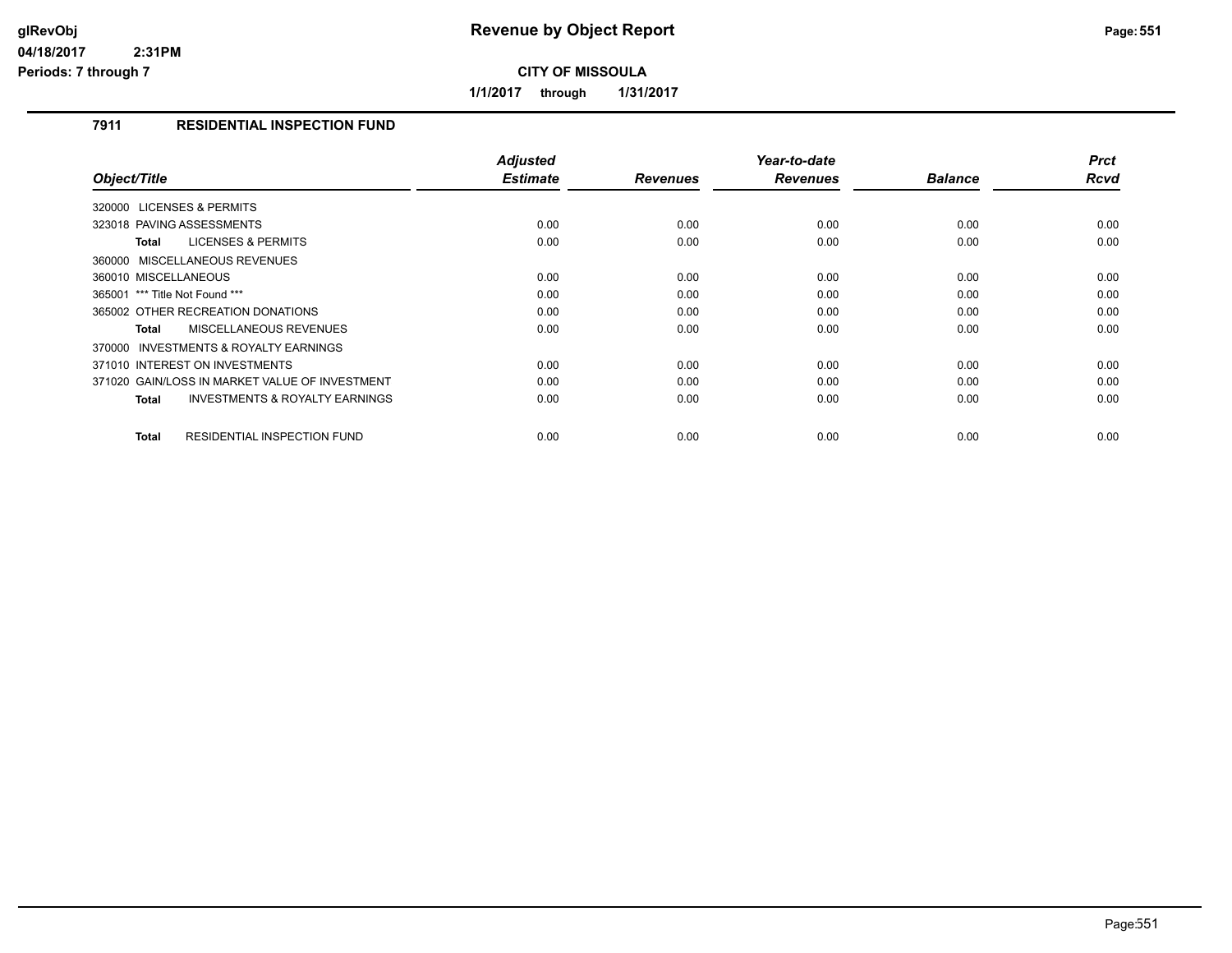**1/1/2017 through 1/31/2017**

**7955 PROPERTY TAX RELIEF FUND 7955 PROPERTY TAX RELIEF FUND**

|                                        | <b>Adjusted</b> |                                    | <b>Prct</b> |                |             |
|----------------------------------------|-----------------|------------------------------------|-------------|----------------|-------------|
| Object/Title                           | <b>Estimate</b> | <b>Revenues</b><br><b>Revenues</b> |             | <b>Balance</b> | <b>Rcvd</b> |
| 360000 MISCELLANEOUS REVENUES          |                 |                                    |             |                |             |
| 365010 PROPERTY TAX RELIEF DONATIONS   | 0.00            | 0.00                               | 0.00        | 0.00           | 0.00        |
| MISCELLANEOUS REVENUES<br><b>Total</b> | 0.00            | 0.00                               | 0.00        | 0.00           | 0.00        |
| PROPERTY TAX RELIEF FUND<br>Total      | 0.00            | 0.00                               | 0.00        | 0.00           | 0.00        |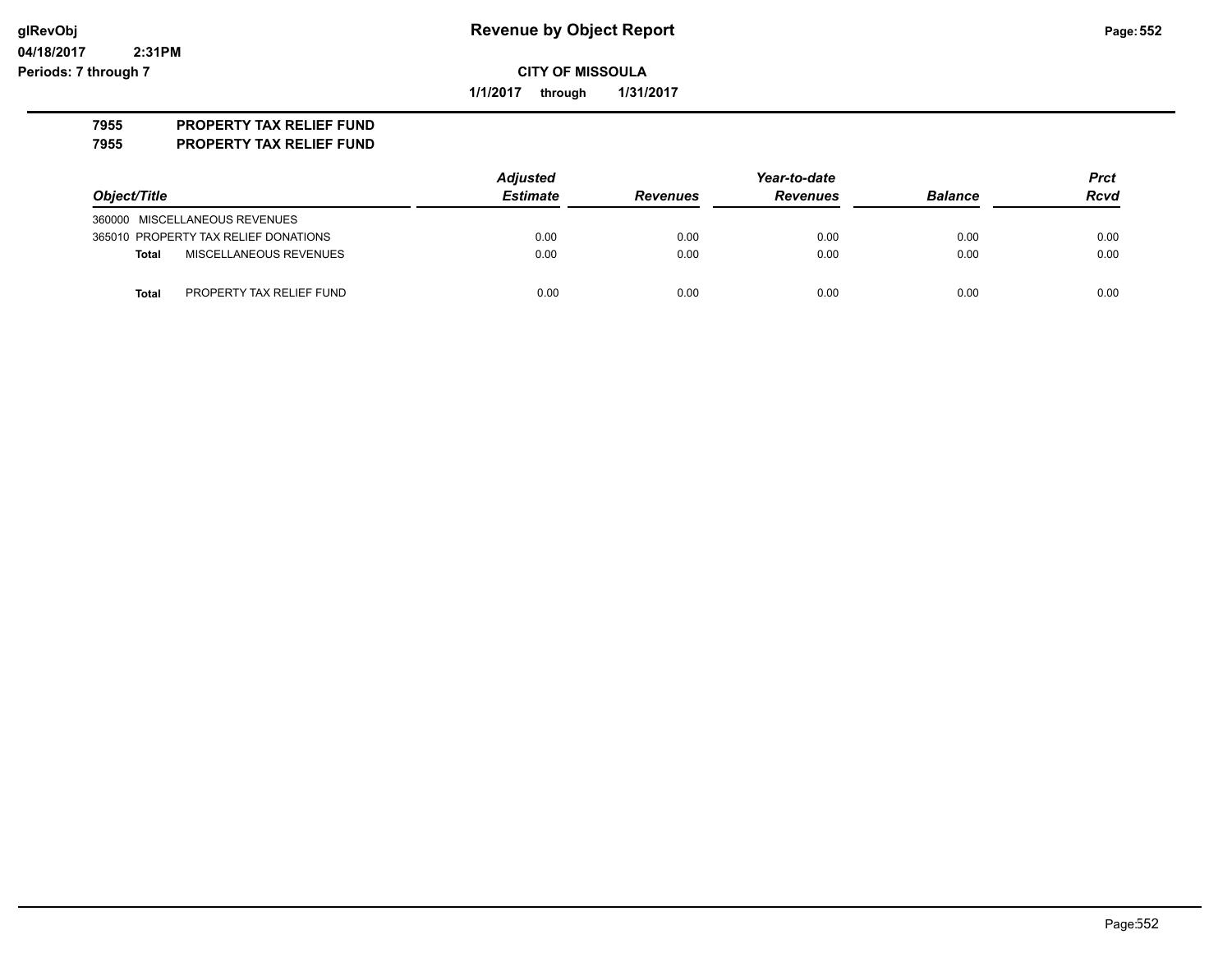**1/1/2017 through 1/31/2017**

#### **7955 PROPERTY TAX RELIEF FUND**

|                                          | <b>Adjusted</b> |                 | Year-to-date    |                | <b>Prct</b> |
|------------------------------------------|-----------------|-----------------|-----------------|----------------|-------------|
| Object/Title                             | <b>Estimate</b> | <b>Revenues</b> | <b>Revenues</b> | <b>Balance</b> | <b>Rcvd</b> |
| 360000 MISCELLANEOUS REVENUES            |                 |                 |                 |                |             |
| 365010 PROPERTY TAX RELIEF DONATIONS     | 0.00            | 0.00            | 0.00            | 0.00           | 0.00        |
| MISCELLANEOUS REVENUES<br><b>Total</b>   | 0.00            | 0.00            | 0.00            | 0.00           | 0.00        |
| <b>Total</b><br>PROPERTY TAX RELIEF FUND | 0.00            | 0.00            | 0.00            | 0.00           | 0.00        |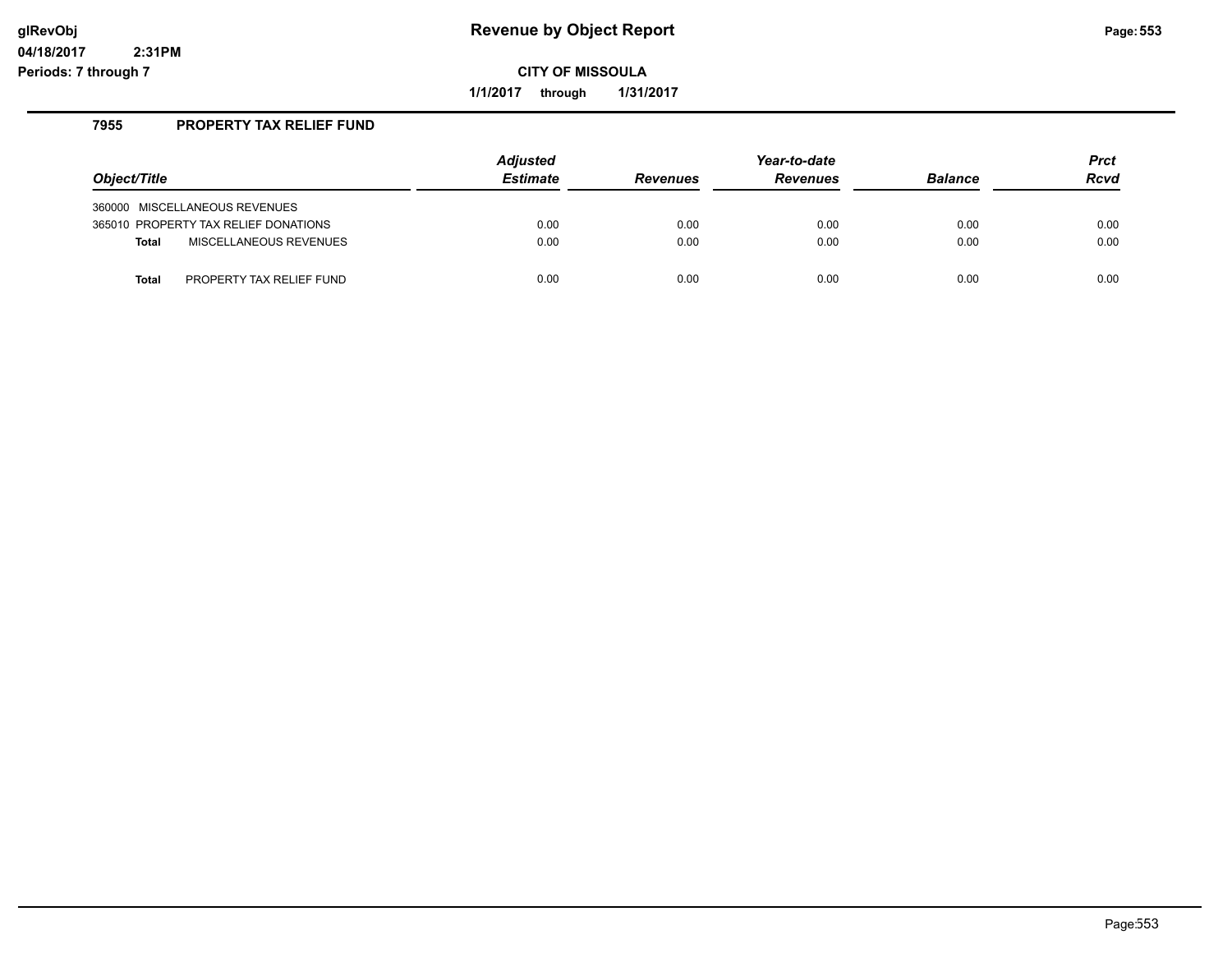**Periods: 7 through 7**

 **2:31PM**

**CITY OF MISSOULA**

**1/1/2017 through 1/31/2017**

#### **9000 GENERAL FIXED ASSETS ACCOUNT GROUP 9000 GENERAL FIXED ASSETS ACCOUNT GROUP**

| Object/Title                   |                                           | <b>Adjusted</b> |                 | Year-to-date    |                | Prct        |
|--------------------------------|-------------------------------------------|-----------------|-----------------|-----------------|----------------|-------------|
|                                |                                           | <b>Estimate</b> | <b>Revenues</b> | <b>Revenues</b> | <b>Balance</b> | <b>Rcvd</b> |
|                                | 380000 OTHER FINANCING SOURCES            |                 |                 |                 |                |             |
| 382000 *** Title Not Found *** |                                           | 0.00            | 0.00            | 0.00            | 0.00           | 0.00        |
| <b>Total</b>                   | OTHER FINANCING SOURCES                   | 0.00            | 0.00            | 0.00            | 0.00           | 0.00        |
| <b>Total</b>                   | <b>GENERAL FIXED ASSETS ACCOUNT GROUP</b> | 0.00            | 0.00            | 0.00            | 0.00           | 0.00        |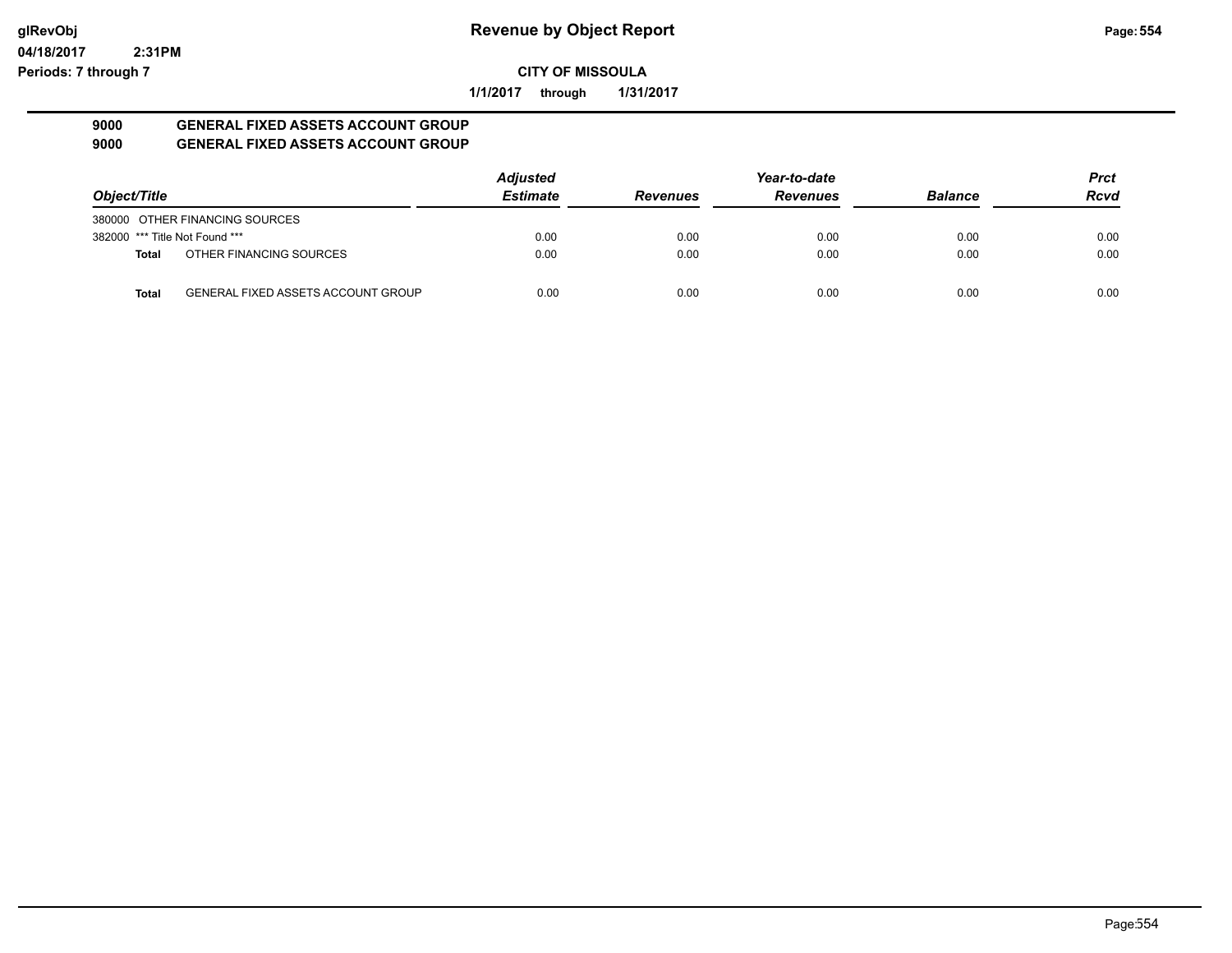**1/1/2017 through 1/31/2017**

# **9000 GENERAL FIXED ASSETS ACCOUNT GROUP**

|                                |                                           | <b>Adjusted</b> |                 | Year-to-date   |      | <b>Prct</b><br><b>Rcvd</b> |
|--------------------------------|-------------------------------------------|-----------------|-----------------|----------------|------|----------------------------|
| Object/Title                   | <b>Estimate</b>                           | <b>Revenues</b> | <b>Revenues</b> | <b>Balance</b> |      |                            |
|                                | 380000 OTHER FINANCING SOURCES            |                 |                 |                |      |                            |
| 382000 *** Title Not Found *** |                                           | 0.00            | 0.00            | 0.00           | 0.00 | 0.00                       |
| <b>Total</b>                   | OTHER FINANCING SOURCES                   | 0.00            | 0.00            | 0.00           | 0.00 | 0.00                       |
| Total                          | <b>GENERAL FIXED ASSETS ACCOUNT GROUF</b> | 0.00            | 0.00            | 0.00           | 0.00 | 0.00                       |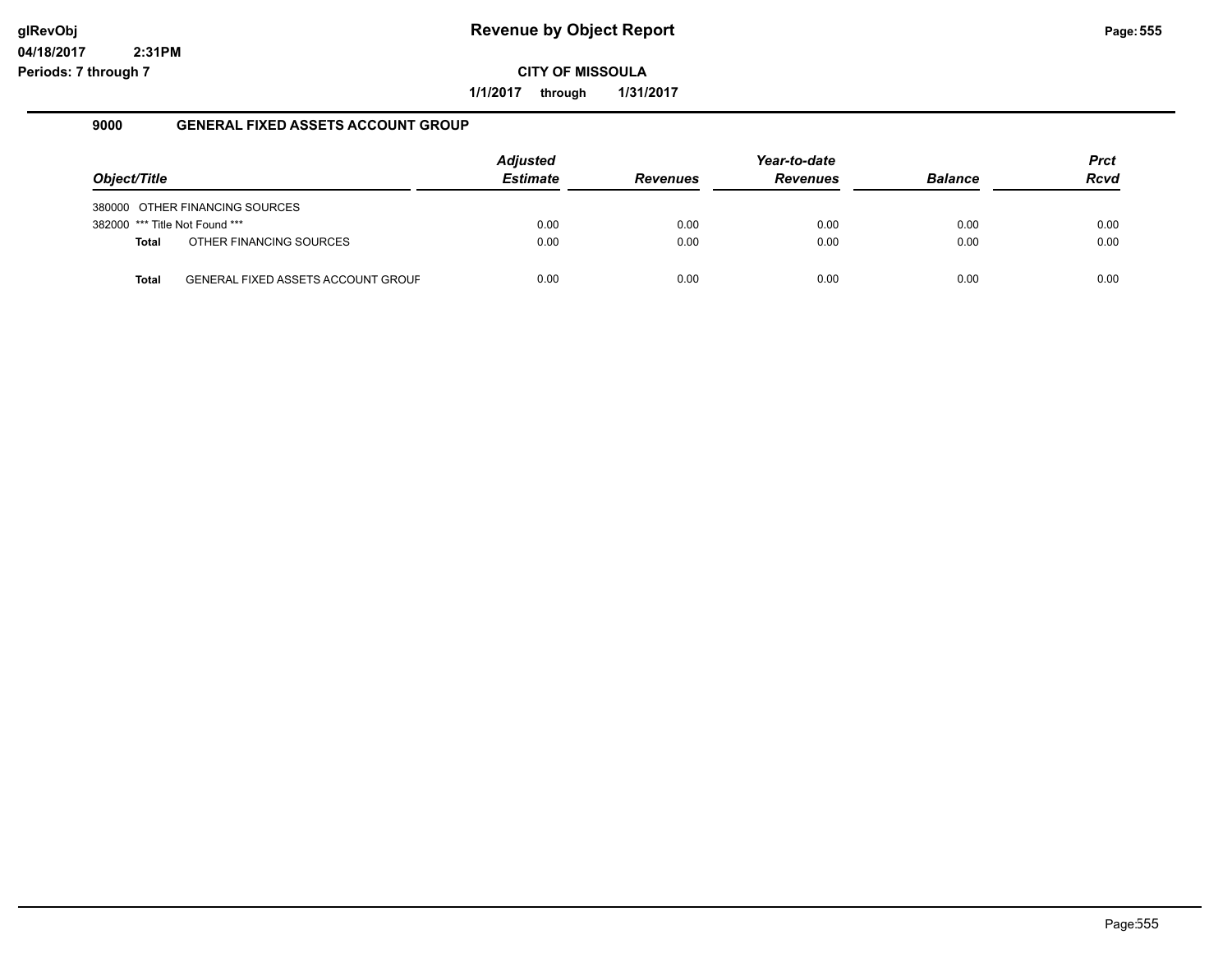#### *Grand Totals*

| Object/Title                                   | <b>Adjusted</b><br><b>Estimate</b> | <b>Revenues</b> | Year-to-date<br><b>Revenues</b> | <b>Balance</b> | <b>Prct</b><br><b>Rcvd</b> |
|------------------------------------------------|------------------------------------|-----------------|---------------------------------|----------------|----------------------------|
|                                                |                                    |                 |                                 |                |                            |
| 310000 TAXES/ASSESSMENTS                       |                                    |                 |                                 |                |                            |
| 310000 TAXES/ASSESSMENTS                       | 0.00                               | 0.00            | 0.00                            | 0.00           | 0.00                       |
| 311000 GENERAL PROPERTY TAXES                  | 29,422,797.00                      | 184,242.67      | 15,032,766.78                   | 14,390,030.22  | 51.09                      |
| 311001 CURRENT TAXES                           | 0.00                               | 0.00            | 0.00                            | 0.00           | 0.00                       |
| 311005 DELINQUENT TAXES                        | 0.00                               | 461.40          | 6,491.39                        | $-6,491.39$    | 0.00                       |
| 311011 TAX INCREMENT                           | 4,135,893.00                       | 32,591.68       | 2,177,583.81                    | 1,958,309.19   | 52.65                      |
| 311030 MOTOR VEHICLE TAXES                     | 1,360,088.00                       | 112,321.91      | 504,387.16                      | 855,700.84     | 37.08                      |
| 312000 PENALTIES & INTEREST - DELINQUENT TAXES | 0.00                               | 0.00            | 0.00                            | 0.00           | 0.00                       |
| 312001 PENALTIES & INTEREST                    | 63,000.00                          | 8,067.10        | 14,221.09                       | 48,778.91      | 22.57                      |
| 314000 PROP TAX - OTHER THAN ASSESSED VAL      | 0.00                               | 0.00            | 0.00                            | 0.00           | 0.00                       |
| 314001 LIGHT VEHICLE TAX                       | 0.00                               | 0.00            | 0.00                            | 0.00           | 0.00                       |
| 314100 TBID REVENUE                            | 296,713.00                         | 0.00            | 0.00                            | 296,713.00     | 0.00                       |
| TAXES/ASSESSMENTS<br>Total                     | 35,278,491.00                      | 337,684.76      | 17,735,450.23                   | 17,543,040.77  | 50.27                      |
| 320000 LICENSES & PERMITS                      |                                    |                 |                                 |                |                            |
| 322011 LIQUOR LICENSES                         | 33,975.00                          | 30,312.50       | 30,312.50                       | 3,662.50       | 89.22                      |
| 322012 BEER LICENSES                           | 34,900.00                          | 37,000.00       | 38,000.50                       | $-3,100.50$    | 108.88                     |
| 322013 WINE LICENSES                           | 11,700.00                          | 200.00          | 200.00                          | 11,500.00      | 1.71                       |
| 322014 GOING OUT OF BUSINESS LICENSE           | 0.00                               | 0.00            | 0.00                            | 0.00           | 0.00                       |
| 322020 GENERAL BUSINESS/PROF/OCCUPATIONAL LIC  | 677,941.00                         | 128,145.50      | 185,041.15                      | 492,899.85     | 27.29                      |
| 322021 RENTAL LICENSES                         | 62,045.00                          | 0.00            | 2,895.14                        | 59,149.86      | 4.67                       |
| 322022 BLIC PENALTIES & LICENSES               | 12,607.00                          | 0.01            | $-751.83$                       | 13,358.83      | $-5.96$                    |
| 322023 TOURIST HOME REGISTRATION               | 0.00                               | 250.00          | 650.00                          | $-650.00$      | 0.00                       |
| 322031 FRANCHISE FEE - AT&T                    | 680,000.00                         | 0.00            | 168,372.85                      | 511,627.15     | 24.76                      |
| 322034 PEG ACCESS                              | 56,000.00                          | 0.00            | 9,647.43                        | 46,352.57      | 17.23                      |
| 323011 BUILDING PERMITS                        | 1,111,650.00                       | 82,623.36       | 820,198.08                      | 291,451.92     | 73.78                      |
| 323012 ELECTRICAL PERMITS                      | 239,641.00                         | 14,429.84       | 164,616.22                      | 75,024.78      | 68.69                      |
| 323013 PLUMBING PERMITS                        | 137,006.00                         | 11,653.00       | 112,595.00                      | 24,411.00      | 82.18                      |
| 323014 BLDG PERMIT REVIEW FEE                  | 0.00                               | 0.00            | 0.00                            | 0.00           | 0.00                       |
| 323015 EXCAVATING PERMITS                      | 414,681.00                         | 23,064.60       | 321,258.96                      | 93,422.04      | 77.47                      |
| 323016 MOVING PERMITS                          | 0.00                               | 0.00            | 1,060.00                        | $-1,060.00$    | 0.00                       |
| 323017 MECHANICAL PERMITS                      | 100,282.00                         | 6,890.00        | 71,134.20                       | 29,147.80      | 70.93                      |
| 323018 PAVING ASSESSMENTS                      | 7,140.00                           | 0.00            | 0.00                            | 7,140.00       | 0.00                       |
| 323019 ALARM USERS PERMITS                     | 16,068.00                          | 390.00          | 11,908.00                       | 4,160.00       | 74.11                      |
| 323020 FENCE PERMITS                           | 14,068.00                          | 0.00            | 5,172.00                        | 8,896.00       | 36.76                      |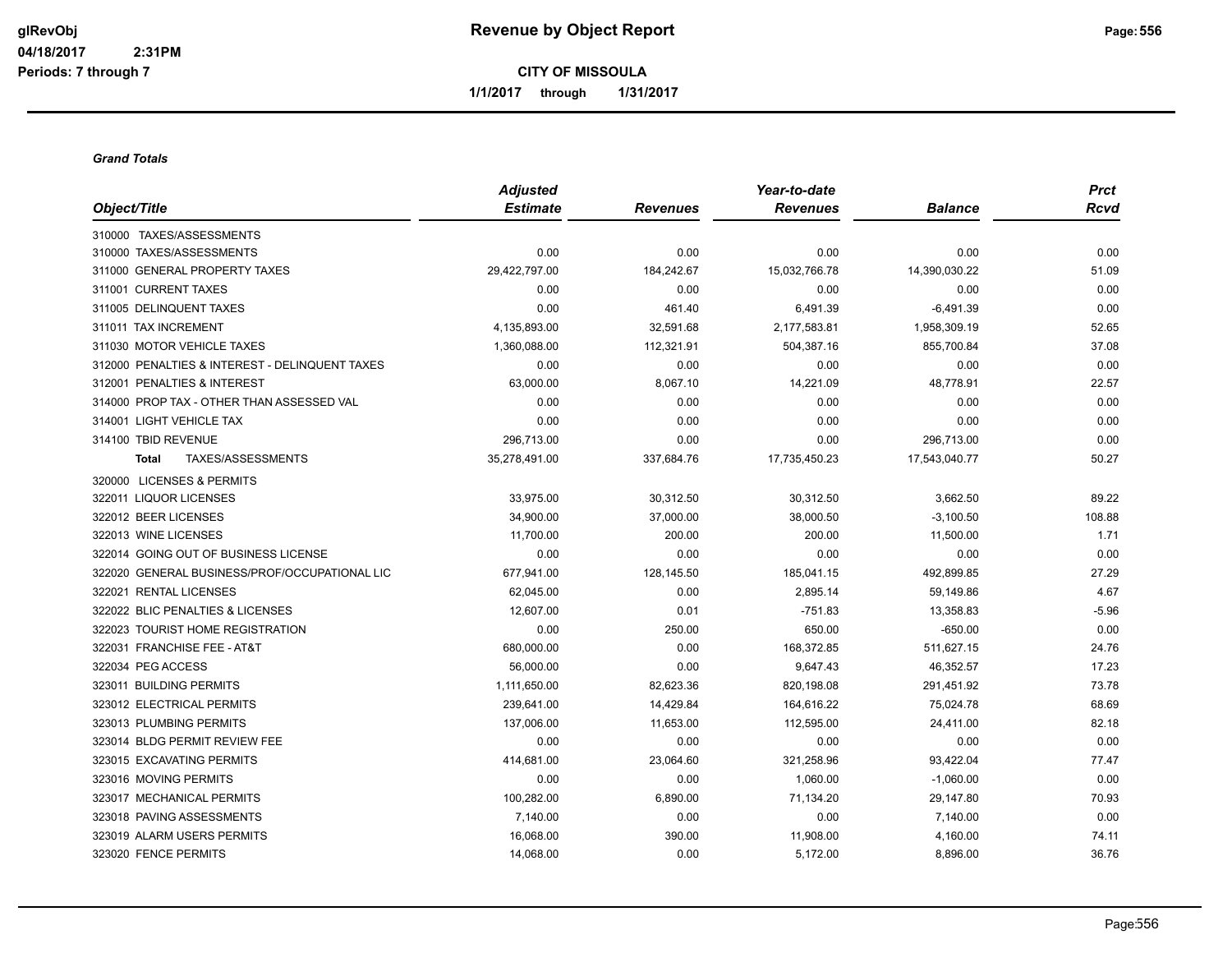|                                                | <b>Adjusted</b> |                 | Year-to-date    |                | <b>Prct</b> |
|------------------------------------------------|-----------------|-----------------|-----------------|----------------|-------------|
| Object/Title                                   | <b>Estimate</b> | <b>Revenues</b> | <b>Revenues</b> | <b>Balance</b> | Rcvd        |
| 323021 PAVING PERMITS                          | 33,619.00       | 2,399.00        | 22,945.00       | 10,674.00      | 68.25       |
| 323022 GRADING/DRAINAGE PERMITS                | 7,877.00        | 401.00          | 10,017.00       | $-2,140.00$    | 127.17      |
| 323023 ADA ACCESS PERMITS                      | 14,630.00       | 1,055.00        | 10,625.00       | 4,005.00       | 72.62       |
| 323025 STREET USE PERMITS                      | 3,939.00        | 0.00            | 1,740.00        | 2,199.00       | 44.17       |
| 323026 PYROTECHNICS PERMITS                    | 3,060.00        | 0.00            | 2,504.00        | 556.00         | 81.83       |
| 323027 HAULER PERMITS                          | 0.00            | 0.00            | 150.00          | $-150.00$      | 0.00        |
| 323030 ANIMAL LICENSES                         | 0.00            | 895.00          | 5,756.53        | $-5,756.53$    | 0.00        |
| 323031 CHICKEN LICENSES                        | 477.00          | 0.00            | 240.00          | 237.00         | 50.31       |
| 323052 STORM WATER POLLUTION PREVENTION PERMIT | 3,887.00        | 292.00          | 4,348.00        | $-461.00$      | 111.86      |
| 323054 ZONING COMPLIANCE PERMITS               | 3,152.00        | 1,071.00        | 9,783.00        | $-6,631.00$    | 310.37      |
| 323055 FLOOD PLAIN PERMITS                     | 1,020.00        | 0.00            | 2,308.00        | $-1,288.00$    | 226.27      |
| 323056 SIGN PERMITS                            | 10,200.00       | 632.00          | 7,004.00        | 3,196.00       | 68.67       |
| 323057 SIDEWALK CAFE PERMIT                    | 255.00          | 212.00          | 212.00          | 43.00          | 83.14       |
| <b>LICENSES &amp; PERMITS</b><br><b>Total</b>  | 3,691,820.00    | 341,915.81      | 2,019,942.73    | 1,671,877.27   | 54.71       |
| 330000 INTERGOVERNMENTAL REVENUES              |                 |                 |                 |                |             |
| 330000 INTERGOVERNMENTAL REVENUES              | 95,948.00       | 270,627.09      | 441,323.27      | $-345,375.27$  | 459.96      |
| 330005 MUTD GRANT ADMIN FEE                    | 0.00            | 0.00            | 0.00            | 0.00           | 0.00        |
| 331000 FEDERAL GRANTS                          | 14,383.00       | 18,287.06       | 18,287.06       | $-3,904.06$    | 127.14      |
| 331001 BYRNE DISCRETIONARY                     | 0.00            | 0.00            | 0.00            | 0.00           | 0.00        |
| 331002 COUNTY ASSISTANCE CIP PROJECTS          | 0.00            | 0.00            | 0.00            | 0.00           | 0.00        |
| 331003 STATE HOME PROGRAM INCOME               | 186,935.00      | 0.00            | 0.00            | 186,935.00     | 0.00        |
| 331004 CITY ASSESSMENTS                        | 0.00            | 0.00            | 0.00            | 0.00           | 0.00        |
| 331005 WESTERN FEDERAL LANDS GRANT             | 0.00            | 0.00            | 0.00            | 0.00           | 0.00        |
| 331010 ENTITLEMENT - CDBG                      | 577,639.00      | 141,074.00      | 236,856.09      | 340,782.91     | 41.00       |
| 331011 NSP GRANT/SILVERTIP PROJECT             | 0.00            | 0.00            | 0.00            | 0.00           | 0.00        |
| 331012 ARRA/CDBG STIMULUS REVENUE              | 112,504.00      | 0.00            | 0.00            | 112,504.00     | 0.00        |
| 331013 NORTHSIDE PED BRIDGE ARRA GRANT         | 0.00            | 0.00            | 0.00            | 0.00           | 0.00        |
| 331014 EECBG GRANT                             | 0.00            | 0.00            | 0.00            | 0.00           | 0.00        |
| 331016 HOMEWORD 1800 PHILLIPS                  | 0.00            | 0.00            | 337.28          | $-337.28$      | 0.00        |
| 331017 HUD 6.7M/SILVERTIP APTS                 | 0.00            | 0.00            | 0.00            | 0.00           | 0.00        |
| 331018 MHA 1M/SILVERTIP APTS                   | 0.00            | 0.00            | 0.00            | 0.00           | 0.00        |
| 331022 EQUIPMENT GRANT                         | 44,100.00       | 0.00            | 0.00            | 44,100.00      | 0.00        |
| 331023 MISSOULA HOUSING POLICE GRANT           | 85,000.00       | 0.00            | 0.00            | 85,000.00      | 0.00        |
| 331024 DEPT OF JUSTICE GRANTS                  | 50,000.00       | 0.00            | 21,270.84       | 28,729.16      | 42.54       |
| 331025 DV ACCOUNTABILITY PROJECT               | 0.00            | 0.00            | 0.00            | 0.00           | 0.00        |
| 331026 FY09 POLICE ICAC FEDERAL GRANT          | 105,411.00      | 0.00            | 22,865.70       | 82,545.30      | 21.69       |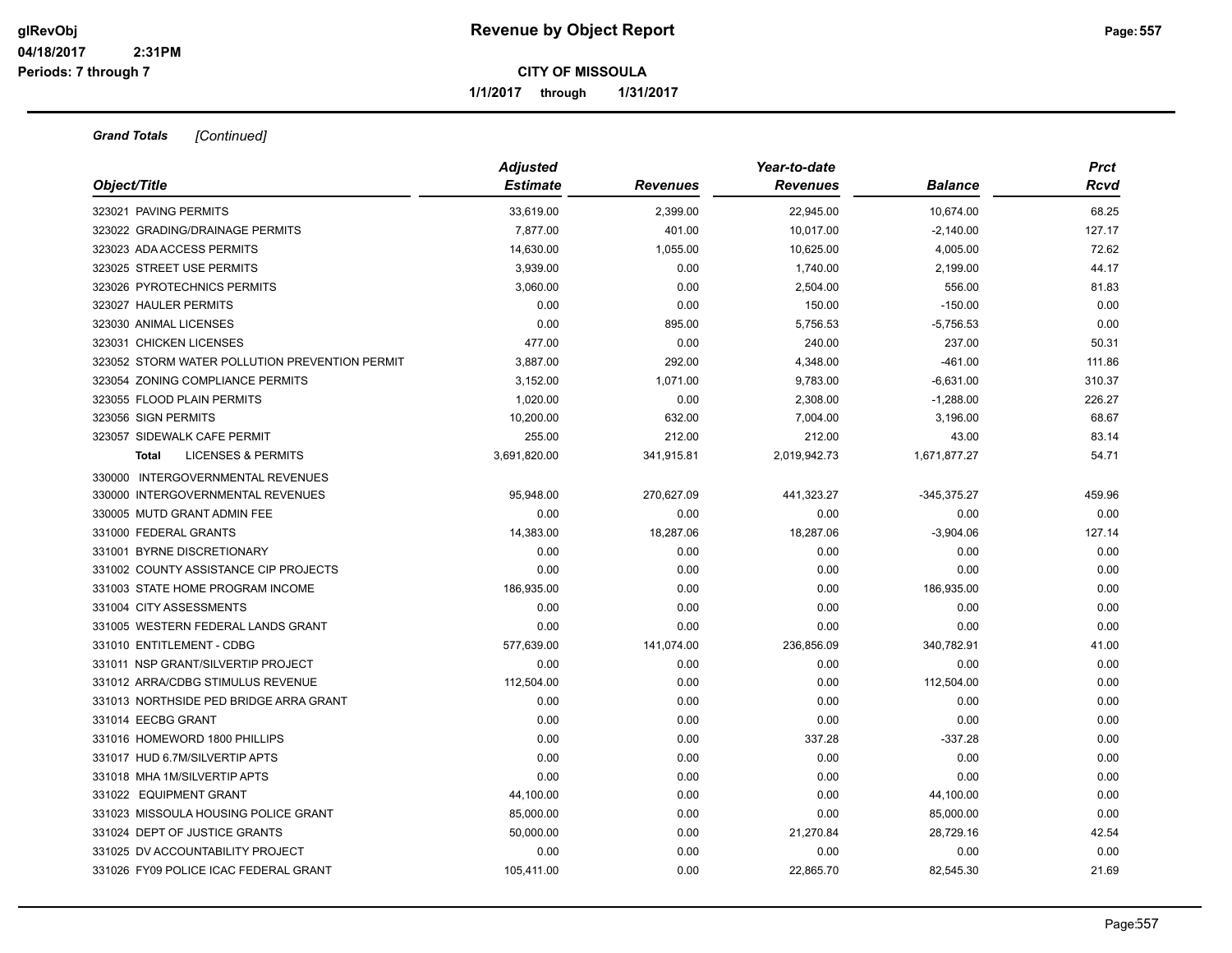|                                             | <b>Adjusted</b> |                 | Year-to-date    |                | <b>Prct</b> |
|---------------------------------------------|-----------------|-----------------|-----------------|----------------|-------------|
| Object/Title                                | <b>Estimate</b> | <b>Revenues</b> | <b>Revenues</b> | <b>Balance</b> | Rcvd        |
| 331027 JAG GRANTS REVENUE                   | 60,373.00       | 0.00            | 0.00            | 60,373.00      | 0.00        |
| 331028 JAG VII                              | 5,000.00        | 0.00            | 0.00            | 5,000.00       | 0.00        |
| 331029 CHRP GRANT                           | 0.00            | 0.00            | 0.00            | 0.00           | 0.00        |
| 331030 COMMUNITY RESOURCE OFFICER/MCPS      | 0.00            | 0.00            | 0.00            | 0.00           | 0.00        |
| 331033 WORD                                 | 0.00            | 0.00            | 2,899.28        | $-2,899.28$    | 0.00        |
| 331038 EPA BROWNSFIELD GRANT                | 509,603.00      | 0.00            | 0.00            | 509,603.00     | 0.00        |
| 331050 ISTEA/CTEP GRANT                     | 0.00            | 0.00            | 0.00            | 0.00           | 0.00        |
| 331051 ISTEA/CTEP-HIGGINS HILL/BECKWITH     | 0.00            | 0.00            | 0.00            | 0.00           | 0.00        |
| 331052 MDT CMAQ STRIPING GRANT              | 0.00            | 0.00            | 0.00            | 0.00           | 0.00        |
| 331053 CTEP PLAYFAIR                        | 0.00            | 53,488.16       | 53,488.16       | $-53,488.16$   | 0.00        |
| 331054 FHWA PL GRANT                        | 851,201.00      | 0.00            | 92,611.63       | 758,589.37     | 10.88       |
| 331055 FTA GRANT                            | 166,584.00      | 0.00            | 37,631.86       | 128,952.14     | 22.59       |
| 331056 MDT FEDERAL CMAQ                     | 285,698.00      | 60,906.00       | 61,460.97       | 224,237.03     | 21.51       |
| 331060 NATL RECREATION TRAILS GRANTS        | 0.00            | 0.00            | 0.00            | 0.00           | 0.00        |
| 331090 EPA GRANT                            | 378,075.00      | 0.00            | $-212,016.23$   | 590,091.23     | $-56.08$    |
| 331091 US DOT HMEP GRANT                    | 0.00            | 0.00            | 33,895.58       | $-33,895.58$   | 0.00        |
| 331112 SAFER GRANT                          | 0.00            | 0.00            | 0.00            | 0.00           | 0.00        |
| 331113 *** Title Not Found ***              | 0.00            | 0.00            | 0.00            | 0.00           | 0.00        |
| 331114 TITLE III GRANT-MSLA CO              | 14,500.00       | 0.00            | 0.00            | 14,500.00      | 0.00        |
| 331153 RUSSELL S 3RD IMPROVEMENTS           | 0.00            | 0.00            | 0.00            | 0.00           | 0.00        |
| 331154 CTEP-MILWAUKEE RR TRAIL              | 0.00            | 0.00            | 0.00            | 0.00           | 0.00        |
| 331155 CTEP/GRANT CREEK TRAIL BCN           | 0.00            | 0.00            | 0.00            | 0.00           | 0.00        |
| 331156 CTEP GRANT - S HILLS TRAILS SYSTEM   | 371,738.00      | 0.00            | 0.00            | 371,738.00     | 0.00        |
| 331159 CTEP-U OF M CROSSWALK PROJECT        | 0.00            | 0.00            | 0.00            | 0.00           | 0.00        |
| 331160 SAFE ROUTES TO SCHOOLS fY08 \$82,500 | 0.00            | 0.00            | 0.00            | 0.00           | 0.00        |
| 331161 CTEP-LOLO ST/BRIDGE TO DUNCAN S/C    | 0.00            | 0.00            | 0.00            | 0.00           | 0.00        |
| 331170 HISTORICAL PRESERVATION GRANT        | 5,500.00        | 0.00            | 5,500.00        | 0.00           | 100.00      |
| 331178 DUI TASK FORCE                       | 0.00            | 0.00            | 0.00            | 0.00           | 0.00        |
| 331180 LIBRARY LITERACY GRANT               | 0.00            | 0.00            | 0.00            | 0.00           | 0.00        |
| 331181 CTEP/CMAQ MADISON ST TO U CONNECTOR  | 0.00            | 0.00            | 0.00            | 0.00           | 0.00        |
| 331990 IRS REIMB/DEBT SVS INTEREST          | 251,145.00      | 0.00            | 116,907.84      | 134,237.16     | 46.55       |
| 331992 FEDERAL ARRA GRANTS                  | 0.00            | 0.00            | 0.00            | 0.00           | 0.00        |
| 334013 STATE GRANT - OT SEATBELT            | 53,600.00       | 0.00            | 19,611.61       | 33,988.39      | 36.59       |
| 334014 *** Title Not Found ***              | 0.00            | 0.00            | 0.00            | 0.00           | 0.00        |
| 334015 COPS TECHNOLOGY GRANT                | 279,242.00      | 0.00            | 39,441.99       | 239,800.01     | 14.12       |
| 334016 BULLETPROOF VEST GRANT               | 10,500.00       | 0.00            | 0.00            | 10,500.00      | 0.00        |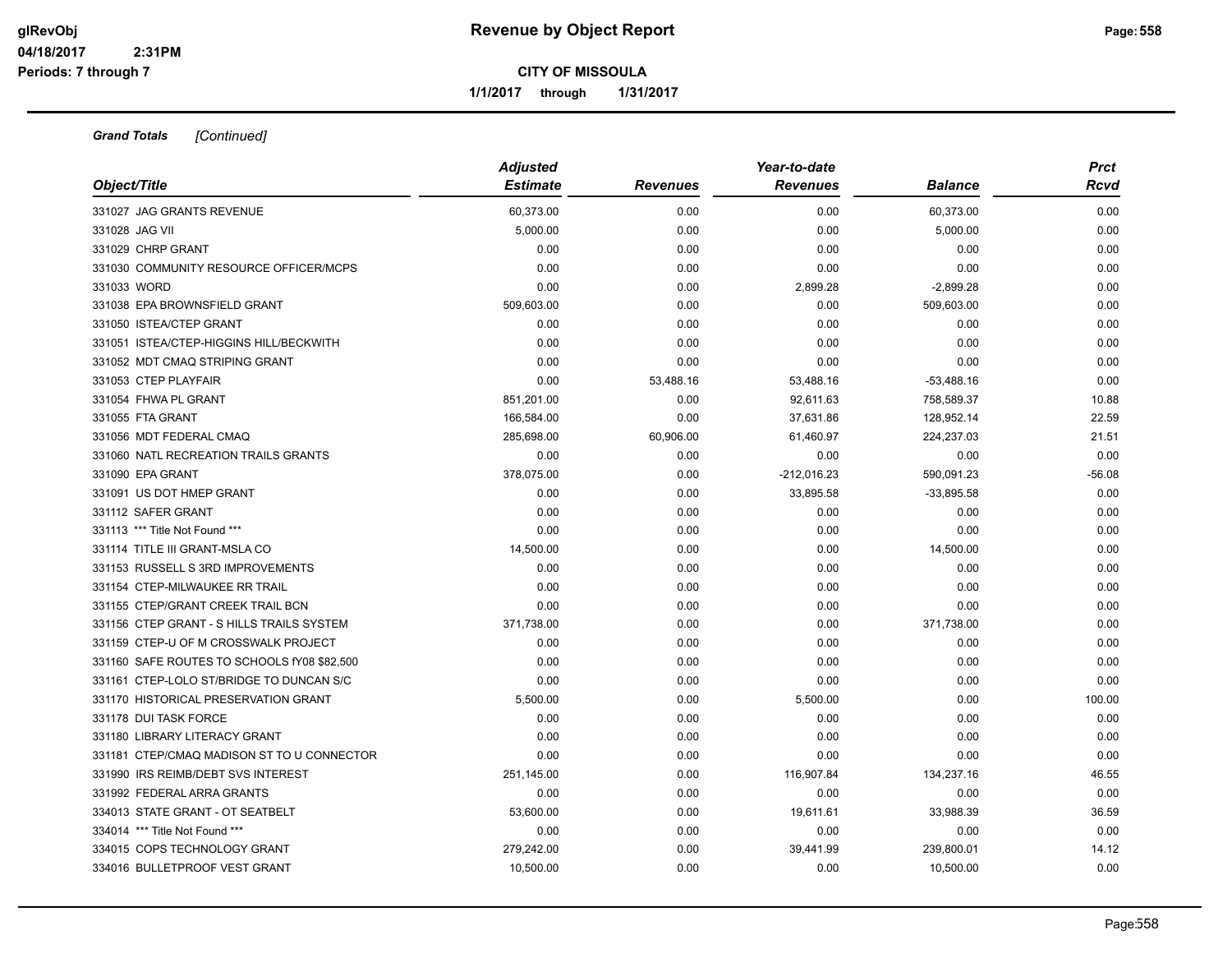**1/1/2017 through 1/31/2017**

| 240.000.00<br>334017 SCHOOL RESOURCE OFFICER<br>0.00<br>68,850.00<br>171,150.00<br>28.69<br>334018 STATE GRANT - CAPITAL<br>0.00<br>0.00<br>0.00<br>0.00<br>0.00<br>334020 UNDERAGE DRINKING GRANT<br>0.00<br>0.00<br>0.00<br>10,903.00<br>10,903.00<br>334025 COUNTY WEED<br>15,000.00<br>$-17,835.37$<br>0.00<br>32,835.37<br>218.90<br>334026 FOREST HEALTH GRANT<br>0.00<br>0.00<br>0.00<br>20,000.00<br>20,000.00<br>334028 DEPT OF AG INTERN GRANT<br>0.00<br>0.00<br>0.00<br>0.00<br>0.00<br>334040 GAS TAX APPORTIONMENT<br>1,081,510.00<br>450,629.45<br>90,125.79<br>630,880.55<br>58.33<br>334045 MONTANA DEPARTMENT TRANSPORTATION<br>0.00<br>0.00<br>0.00<br>0.00<br>0.00<br>334056 BANK CORP. LIC. TAX - (PREVIOUS YEARS)<br>0.00<br>0.00<br>0.00<br>0.00<br>0.00<br>334061 IMPACT FEES-CLEARING ACCOUNT<br>0.00<br>0.00<br>0.00<br>0.00<br>0.00<br>334071 DEQ/RIVER WATER SAMPLING<br>0.00<br>0.00<br>0.00<br>0.00<br>0.00<br>0.00<br>0.00<br>0.00<br>0.00<br>0.00<br>0.00<br>0.00<br>0.00<br>0.00<br>0.00<br>0.00<br>0.00<br>0.00<br>0.00<br>0.00<br>50,000.00<br>0.00<br>5,508.00<br>44,492.00<br>11.02<br>0.00<br>0.00<br>0.00<br>0.00<br>0.00<br>0.00<br>0.00<br>0.00<br>0.00<br>0.00<br>0.00<br>0.00<br>0.00<br>0.00<br>0.00<br>27,000.00<br>11,997.08<br>11,997.08<br>15,002.92<br>44.43<br>0.00<br>0.00<br>0.00<br>0.00<br>0.00<br>0.00<br>0.00<br>0.00<br>0.00<br>0.00<br>0.00<br>0.00<br>0.00<br>0.00<br>0.00<br>0.00<br>0.00<br>0.00<br>0.00<br>0.00<br>0.00<br>0.00<br>0.00<br>0.00<br>0.00<br>0.00<br>0.00<br>0.00<br>0.00<br>0.00<br>0.00<br>0.00<br>0.00<br>0.00<br>0.00<br>0.00<br>0.00<br>0.00<br>0.00<br>0.00<br>0.00<br>0.00<br>$-8.00$<br>8.00<br>0.00<br>0.00<br>0.00<br>0.00<br>0.00<br>0.00<br>0.00<br>0.00<br>0.00<br>0.00<br>0.00<br>437,800.00<br>0.00<br>40,183.85<br>397,616.15<br>9.18<br>0.00<br>0.00<br>0.00<br>0.00<br>0.00<br>0.00<br>0.00<br>0.00<br>0.00<br>0.00<br>0.00<br>0.00<br>0.00<br>0.00<br>0.00<br>0.00<br>0.00<br>0.00<br>0.00<br>0.00<br>0.00<br>0.00<br>0.00<br>0.00<br>0.00 | Object/Title                              | <b>Adjusted</b><br><b>Estimate</b> | <b>Revenues</b> | Year-to-date<br><b>Revenues</b> | <b>Balance</b> | <b>Prct</b><br><b>Rcvd</b> |
|-------------------------------------------------------------------------------------------------------------------------------------------------------------------------------------------------------------------------------------------------------------------------------------------------------------------------------------------------------------------------------------------------------------------------------------------------------------------------------------------------------------------------------------------------------------------------------------------------------------------------------------------------------------------------------------------------------------------------------------------------------------------------------------------------------------------------------------------------------------------------------------------------------------------------------------------------------------------------------------------------------------------------------------------------------------------------------------------------------------------------------------------------------------------------------------------------------------------------------------------------------------------------------------------------------------------------------------------------------------------------------------------------------------------------------------------------------------------------------------------------------------------------------------------------------------------------------------------------------------------------------------------------------------------------------------------------------------------------------------------------------------------------------------------------------------------------------------------------------------------------------------------------------------------------------------------------------------------------------------------------------------------------------------------|-------------------------------------------|------------------------------------|-----------------|---------------------------------|----------------|----------------------------|
|                                                                                                                                                                                                                                                                                                                                                                                                                                                                                                                                                                                                                                                                                                                                                                                                                                                                                                                                                                                                                                                                                                                                                                                                                                                                                                                                                                                                                                                                                                                                                                                                                                                                                                                                                                                                                                                                                                                                                                                                                                           |                                           |                                    |                 |                                 |                |                            |
|                                                                                                                                                                                                                                                                                                                                                                                                                                                                                                                                                                                                                                                                                                                                                                                                                                                                                                                                                                                                                                                                                                                                                                                                                                                                                                                                                                                                                                                                                                                                                                                                                                                                                                                                                                                                                                                                                                                                                                                                                                           |                                           |                                    |                 |                                 |                |                            |
|                                                                                                                                                                                                                                                                                                                                                                                                                                                                                                                                                                                                                                                                                                                                                                                                                                                                                                                                                                                                                                                                                                                                                                                                                                                                                                                                                                                                                                                                                                                                                                                                                                                                                                                                                                                                                                                                                                                                                                                                                                           |                                           |                                    |                 |                                 |                |                            |
|                                                                                                                                                                                                                                                                                                                                                                                                                                                                                                                                                                                                                                                                                                                                                                                                                                                                                                                                                                                                                                                                                                                                                                                                                                                                                                                                                                                                                                                                                                                                                                                                                                                                                                                                                                                                                                                                                                                                                                                                                                           |                                           |                                    |                 |                                 |                |                            |
|                                                                                                                                                                                                                                                                                                                                                                                                                                                                                                                                                                                                                                                                                                                                                                                                                                                                                                                                                                                                                                                                                                                                                                                                                                                                                                                                                                                                                                                                                                                                                                                                                                                                                                                                                                                                                                                                                                                                                                                                                                           |                                           |                                    |                 |                                 |                |                            |
|                                                                                                                                                                                                                                                                                                                                                                                                                                                                                                                                                                                                                                                                                                                                                                                                                                                                                                                                                                                                                                                                                                                                                                                                                                                                                                                                                                                                                                                                                                                                                                                                                                                                                                                                                                                                                                                                                                                                                                                                                                           |                                           |                                    |                 |                                 |                |                            |
|                                                                                                                                                                                                                                                                                                                                                                                                                                                                                                                                                                                                                                                                                                                                                                                                                                                                                                                                                                                                                                                                                                                                                                                                                                                                                                                                                                                                                                                                                                                                                                                                                                                                                                                                                                                                                                                                                                                                                                                                                                           |                                           |                                    |                 |                                 |                |                            |
|                                                                                                                                                                                                                                                                                                                                                                                                                                                                                                                                                                                                                                                                                                                                                                                                                                                                                                                                                                                                                                                                                                                                                                                                                                                                                                                                                                                                                                                                                                                                                                                                                                                                                                                                                                                                                                                                                                                                                                                                                                           |                                           |                                    |                 |                                 |                |                            |
|                                                                                                                                                                                                                                                                                                                                                                                                                                                                                                                                                                                                                                                                                                                                                                                                                                                                                                                                                                                                                                                                                                                                                                                                                                                                                                                                                                                                                                                                                                                                                                                                                                                                                                                                                                                                                                                                                                                                                                                                                                           |                                           |                                    |                 |                                 |                |                            |
|                                                                                                                                                                                                                                                                                                                                                                                                                                                                                                                                                                                                                                                                                                                                                                                                                                                                                                                                                                                                                                                                                                                                                                                                                                                                                                                                                                                                                                                                                                                                                                                                                                                                                                                                                                                                                                                                                                                                                                                                                                           |                                           |                                    |                 |                                 |                |                            |
|                                                                                                                                                                                                                                                                                                                                                                                                                                                                                                                                                                                                                                                                                                                                                                                                                                                                                                                                                                                                                                                                                                                                                                                                                                                                                                                                                                                                                                                                                                                                                                                                                                                                                                                                                                                                                                                                                                                                                                                                                                           |                                           |                                    |                 |                                 |                |                            |
|                                                                                                                                                                                                                                                                                                                                                                                                                                                                                                                                                                                                                                                                                                                                                                                                                                                                                                                                                                                                                                                                                                                                                                                                                                                                                                                                                                                                                                                                                                                                                                                                                                                                                                                                                                                                                                                                                                                                                                                                                                           |                                           |                                    |                 |                                 |                |                            |
|                                                                                                                                                                                                                                                                                                                                                                                                                                                                                                                                                                                                                                                                                                                                                                                                                                                                                                                                                                                                                                                                                                                                                                                                                                                                                                                                                                                                                                                                                                                                                                                                                                                                                                                                                                                                                                                                                                                                                                                                                                           | 334076 BIG SKY TRUST FUND GRANTS          |                                    |                 |                                 |                |                            |
|                                                                                                                                                                                                                                                                                                                                                                                                                                                                                                                                                                                                                                                                                                                                                                                                                                                                                                                                                                                                                                                                                                                                                                                                                                                                                                                                                                                                                                                                                                                                                                                                                                                                                                                                                                                                                                                                                                                                                                                                                                           | 334112 WELLNESS GRANT                     |                                    |                 |                                 |                |                            |
|                                                                                                                                                                                                                                                                                                                                                                                                                                                                                                                                                                                                                                                                                                                                                                                                                                                                                                                                                                                                                                                                                                                                                                                                                                                                                                                                                                                                                                                                                                                                                                                                                                                                                                                                                                                                                                                                                                                                                                                                                                           | 334120 TSEP GRANT                         |                                    |                 |                                 |                |                            |
|                                                                                                                                                                                                                                                                                                                                                                                                                                                                                                                                                                                                                                                                                                                                                                                                                                                                                                                                                                                                                                                                                                                                                                                                                                                                                                                                                                                                                                                                                                                                                                                                                                                                                                                                                                                                                                                                                                                                                                                                                                           | 334121 DNRC GRANT                         |                                    |                 |                                 |                |                            |
|                                                                                                                                                                                                                                                                                                                                                                                                                                                                                                                                                                                                                                                                                                                                                                                                                                                                                                                                                                                                                                                                                                                                                                                                                                                                                                                                                                                                                                                                                                                                                                                                                                                                                                                                                                                                                                                                                                                                                                                                                                           | 334122 RENEWABLE RESOURCE GRANTS          |                                    |                 |                                 |                |                            |
|                                                                                                                                                                                                                                                                                                                                                                                                                                                                                                                                                                                                                                                                                                                                                                                                                                                                                                                                                                                                                                                                                                                                                                                                                                                                                                                                                                                                                                                                                                                                                                                                                                                                                                                                                                                                                                                                                                                                                                                                                                           | 334123 MAQI FEDERAL ASSISTANCE            |                                    |                 |                                 |                |                            |
|                                                                                                                                                                                                                                                                                                                                                                                                                                                                                                                                                                                                                                                                                                                                                                                                                                                                                                                                                                                                                                                                                                                                                                                                                                                                                                                                                                                                                                                                                                                                                                                                                                                                                                                                                                                                                                                                                                                                                                                                                                           | 334124 GRANTS-CIP                         |                                    |                 |                                 |                |                            |
|                                                                                                                                                                                                                                                                                                                                                                                                                                                                                                                                                                                                                                                                                                                                                                                                                                                                                                                                                                                                                                                                                                                                                                                                                                                                                                                                                                                                                                                                                                                                                                                                                                                                                                                                                                                                                                                                                                                                                                                                                                           | 334125 FWP GRANT                          |                                    |                 |                                 |                |                            |
|                                                                                                                                                                                                                                                                                                                                                                                                                                                                                                                                                                                                                                                                                                                                                                                                                                                                                                                                                                                                                                                                                                                                                                                                                                                                                                                                                                                                                                                                                                                                                                                                                                                                                                                                                                                                                                                                                                                                                                                                                                           | 334126 DEVELOPER ASSESSMENTS              |                                    |                 |                                 |                |                            |
|                                                                                                                                                                                                                                                                                                                                                                                                                                                                                                                                                                                                                                                                                                                                                                                                                                                                                                                                                                                                                                                                                                                                                                                                                                                                                                                                                                                                                                                                                                                                                                                                                                                                                                                                                                                                                                                                                                                                                                                                                                           | 334127 TONKIN TRAIL - FISH WILDLIFE PARKS |                                    |                 |                                 |                |                            |
|                                                                                                                                                                                                                                                                                                                                                                                                                                                                                                                                                                                                                                                                                                                                                                                                                                                                                                                                                                                                                                                                                                                                                                                                                                                                                                                                                                                                                                                                                                                                                                                                                                                                                                                                                                                                                                                                                                                                                                                                                                           | 334128 CDBG FIRE HYDRANT GRANT            |                                    |                 |                                 |                |                            |
|                                                                                                                                                                                                                                                                                                                                                                                                                                                                                                                                                                                                                                                                                                                                                                                                                                                                                                                                                                                                                                                                                                                                                                                                                                                                                                                                                                                                                                                                                                                                                                                                                                                                                                                                                                                                                                                                                                                                                                                                                                           | 334140 DNRC GRANT                         |                                    |                 |                                 |                |                            |
|                                                                                                                                                                                                                                                                                                                                                                                                                                                                                                                                                                                                                                                                                                                                                                                                                                                                                                                                                                                                                                                                                                                                                                                                                                                                                                                                                                                                                                                                                                                                                                                                                                                                                                                                                                                                                                                                                                                                                                                                                                           | 334143 MONTANA TOURISM GRANT              |                                    |                 |                                 |                |                            |
|                                                                                                                                                                                                                                                                                                                                                                                                                                                                                                                                                                                                                                                                                                                                                                                                                                                                                                                                                                                                                                                                                                                                                                                                                                                                                                                                                                                                                                                                                                                                                                                                                                                                                                                                                                                                                                                                                                                                                                                                                                           | 334145 WESTERN MT MENTAL HEALTH CTR       |                                    |                 |                                 |                |                            |
|                                                                                                                                                                                                                                                                                                                                                                                                                                                                                                                                                                                                                                                                                                                                                                                                                                                                                                                                                                                                                                                                                                                                                                                                                                                                                                                                                                                                                                                                                                                                                                                                                                                                                                                                                                                                                                                                                                                                                                                                                                           | 334146 ADDI FUNDS-1ST TIME HOMEBUYERS     |                                    |                 |                                 |                |                            |
|                                                                                                                                                                                                                                                                                                                                                                                                                                                                                                                                                                                                                                                                                                                                                                                                                                                                                                                                                                                                                                                                                                                                                                                                                                                                                                                                                                                                                                                                                                                                                                                                                                                                                                                                                                                                                                                                                                                                                                                                                                           | 334149 MISSOULA HOMEOWNERSHIP PROGRAM     |                                    |                 |                                 |                |                            |
|                                                                                                                                                                                                                                                                                                                                                                                                                                                                                                                                                                                                                                                                                                                                                                                                                                                                                                                                                                                                                                                                                                                                                                                                                                                                                                                                                                                                                                                                                                                                                                                                                                                                                                                                                                                                                                                                                                                                                                                                                                           | 334153 FY14 DISTRICT XI HRC TBRA          |                                    |                 |                                 |                |                            |
|                                                                                                                                                                                                                                                                                                                                                                                                                                                                                                                                                                                                                                                                                                                                                                                                                                                                                                                                                                                                                                                                                                                                                                                                                                                                                                                                                                                                                                                                                                                                                                                                                                                                                                                                                                                                                                                                                                                                                                                                                                           | 334154 HOMEWORD SWEETGRASS                |                                    |                 |                                 |                |                            |
|                                                                                                                                                                                                                                                                                                                                                                                                                                                                                                                                                                                                                                                                                                                                                                                                                                                                                                                                                                                                                                                                                                                                                                                                                                                                                                                                                                                                                                                                                                                                                                                                                                                                                                                                                                                                                                                                                                                                                                                                                                           | 334155 FY08 NMCDC                         |                                    |                 |                                 |                |                            |
|                                                                                                                                                                                                                                                                                                                                                                                                                                                                                                                                                                                                                                                                                                                                                                                                                                                                                                                                                                                                                                                                                                                                                                                                                                                                                                                                                                                                                                                                                                                                                                                                                                                                                                                                                                                                                                                                                                                                                                                                                                           | 334156 *** Title Not Found ***            |                                    |                 |                                 |                |                            |
|                                                                                                                                                                                                                                                                                                                                                                                                                                                                                                                                                                                                                                                                                                                                                                                                                                                                                                                                                                                                                                                                                                                                                                                                                                                                                                                                                                                                                                                                                                                                                                                                                                                                                                                                                                                                                                                                                                                                                                                                                                           | 334157 FY09 MHA                           |                                    |                 |                                 |                |                            |
|                                                                                                                                                                                                                                                                                                                                                                                                                                                                                                                                                                                                                                                                                                                                                                                                                                                                                                                                                                                                                                                                                                                                                                                                                                                                                                                                                                                                                                                                                                                                                                                                                                                                                                                                                                                                                                                                                                                                                                                                                                           | 334159 FY09 HOMEWORD                      |                                    |                 |                                 |                |                            |
|                                                                                                                                                                                                                                                                                                                                                                                                                                                                                                                                                                                                                                                                                                                                                                                                                                                                                                                                                                                                                                                                                                                                                                                                                                                                                                                                                                                                                                                                                                                                                                                                                                                                                                                                                                                                                                                                                                                                                                                                                                           | 334160 FY09 NMCDC                         |                                    |                 |                                 |                |                            |
|                                                                                                                                                                                                                                                                                                                                                                                                                                                                                                                                                                                                                                                                                                                                                                                                                                                                                                                                                                                                                                                                                                                                                                                                                                                                                                                                                                                                                                                                                                                                                                                                                                                                                                                                                                                                                                                                                                                                                                                                                                           | 334161 FY10 DISTRICT XI HRC               |                                    |                 |                                 |                |                            |
|                                                                                                                                                                                                                                                                                                                                                                                                                                                                                                                                                                                                                                                                                                                                                                                                                                                                                                                                                                                                                                                                                                                                                                                                                                                                                                                                                                                                                                                                                                                                                                                                                                                                                                                                                                                                                                                                                                                                                                                                                                           | 334163 FY10 homeWORD/SOLSTICE APT         |                                    |                 |                                 |                |                            |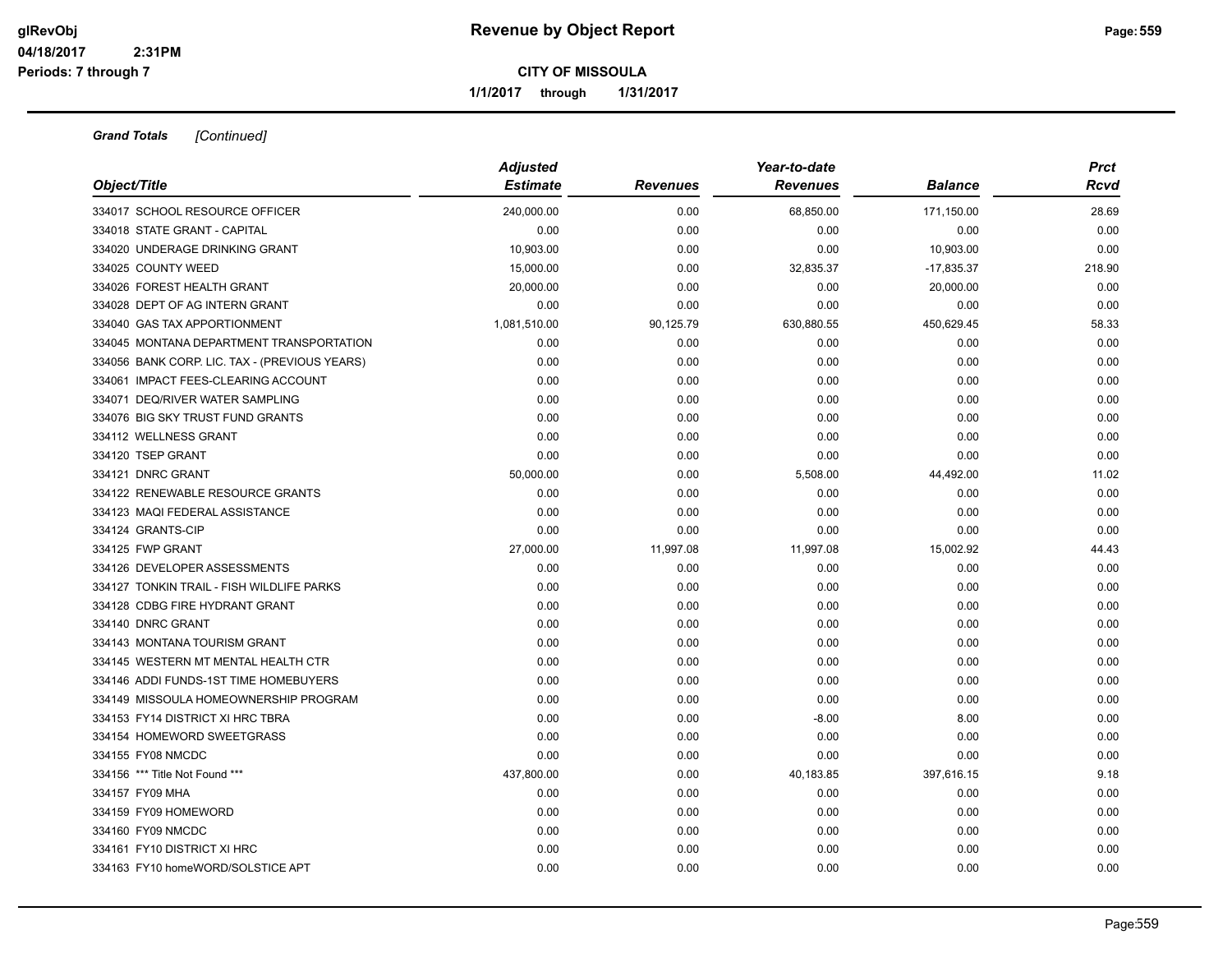**1/1/2017 through 1/31/2017**

| Object/Title                                      | <b>Adjusted</b><br><b>Estimate</b> | <b>Revenues</b> | Year-to-date<br><b>Revenues</b> | <b>Balance</b> | <b>Prct</b><br><b>Rcvd</b> |
|---------------------------------------------------|------------------------------------|-----------------|---------------------------------|----------------|----------------------------|
|                                                   |                                    |                 |                                 |                |                            |
| 334251 RTP/TAP STATE GRANTS                       | 0.00                               | 0.00            | $-2,548.00$                     | 2,548.00       | 0.00                       |
| 334990 ARRA FUNDING                               | 0.00                               | 0.00            | 0.00                            | 0.00           | 0.00                       |
| 334991 ARRA HB645 FUNDING                         | 0.00                               | 0.00            | 0.00                            | 0.00           | 0.00                       |
| 334992 ARRA LOAN                                  | 0.00                               | 0.00            | 0.00                            | 0.00           | 0.00                       |
| 335075 STATE GAMBLING/VIDEO/KENO/BINGO FEES       | 127,650.00                         | 0.00            | 117,895.56                      | 9,754.44       | 92.36                      |
| 335077 STATE KENO/BINGO PROCEEDS TAX              | 0.00                               | 0.00            | 0.00                            | 0.00           | 0.00                       |
| 335210 PERSONAL PROPERTY TAX REIMBURSEMENT        | 963.588.00                         | 0.00            | 264,235.88                      | 699,352.12     | 27.42                      |
| 335230 HB 124 REVENUE                             | 8,327,658.00                       | 0.00            | 4,381,387.34                    | 3,946,270.66   | 52.61                      |
| 335250 STATE REIMB - SB #184                      | 0.00                               | 0.00            | 0.00                            | 0.00           | 0.00                       |
| 336001 MDT REIMBURSEMENTS                         | 0.00                               | 152,600.00      | 152,600.00                      | $-152,600.00$  | 0.00                       |
| 336020 STATE PENSION CONTRIBUTION                 | 0.00                               | 0.00            | 0.00                            | 0.00           | 0.00                       |
| 336021 STATE CONTRIB - POLICE RETIREMENT          | 2,459,661.00                       | 189,546.76      | 1,265,228.18                    | 1,194,432.82   | 51.44                      |
| 336022 STATE CONTRIB. - FIRE RETIREMENT           | 2,265,164.00                       | 187,229.17      | 1,277,771.57                    | 987,392.43     | 56.41                      |
| 336023 STATE CONTRIB. - PERS                      | 10,098.00                          | 1,164.61        | 10,025.91                       | 72.09          | 99.29                      |
| 336030 COUNTY CONTRIBUTION                        | 9,900.00                           | 0.00            | 8,000.00                        | 1,900.00       | 80.81                      |
| 337000 LOCAL GRANTS                               | 0.00                               | 0.00            | 0.00                            | 0.00           | 0.00                       |
| 337002 MRA GRANT                                  | 0.00                               | 0.00            | 1,000.00                        | $-1,000.00$    | 0.00                       |
| 337003 HEALTH DEPT-STORM WATER MGMT               | 0.00                               | 0.00            | 20,000.00                       | $-20,000.00$   | 0.00                       |
| 337004 MRA GRANTS                                 | 0.00                               | 0.00            | 0.00                            | 0.00           | 0.00                       |
| 337009 *** Title Not Found ***                    | 0.00                               | 0.00            | 0.00                            | 0.00           | 0.00                       |
| 337010 COUNTY REIMBURSEMENT-DEANOS                | 0.00                               | 0.00            | 0.00                            | 0.00           | 0.00                       |
| 337012 LEGAL SERVICES-CONTRACTED/REIMB.           | 6,000.00                           | 6,412.50        | 6,412.50                        | $-412.50$      | 106.88                     |
| 337013 MUTD SIGN MAINTENANCE AGREEMENT            | 3,000.00                           | 0.00            | 0.00                            | 3,000.00       | 0.00                       |
| 338000 LOCAL SHARING OF TAX INCREMENT             | 266,851.00                         | 0.00            | 133,425.29                      | 133,425.71     | 50.00                      |
| 338001 EXCESS PLEDGED TAX INCREMENT RETURNED      | 0.00                               | 0.00            | 0.00                            | 0.00           | 0.00                       |
| 338100 PLANNING MILLS PASSED THRU COUNTY          | 329,157.00                         | 0.00            | 41,867.00                       | 287,290.00     | 12.72                      |
| 339000 PAYMENT IN LIEU OF TAXES                   | 34,056.00                          | 0.00            | 14,898.00                       | 19,158.00      | 43.75                      |
| <b>INTERGOVERNMENTAL REVENUES</b><br><b>Total</b> | 21,199,675.00                      | 1,183,458.22    | 9,474,819.01                    | 11,724,855.99  | 44.69                      |
| 340000 CHARGES FOR SERVICES                       |                                    |                 |                                 |                |                            |
| 340051 GRILL VAN CONCESSIONS                      | 38,000.00                          | 0.00            | 24,910.80                       | 13,089.20      | 65.55                      |
| 341009 BLDG ADMIN FEES                            | 363,860.00                         | 0.00            | 181,930.00                      | 181,930.00     | 50.00                      |
| 341010 MISCELLANEOUS COLLECTIONS                  | 76,264.00                          | $-50.56$        | 75.00                           | 76,189.00      | 0.10                       |
| 341011 TRANSPORTATION ADMIN FEES                  | 24,720.00                          | 0.00            | 12,360.00                       | 12,360.00      | 50.00                      |
| 341012 MAYORS PROCLAMATION FEES                   | 100.00                             | 0.00            | 0.00                            | 100.00         | 0.00                       |
| 341013 AIR FUND FEES                              | 250.00                             | 0.00            | 70.00                           | 180.00         | 28.00                      |
| 341015 SEWER ADMINISTRATION FEES                  | 1,350,838.00                       | 0.00            | 675,419.00                      | 675,419.00     | 50.00                      |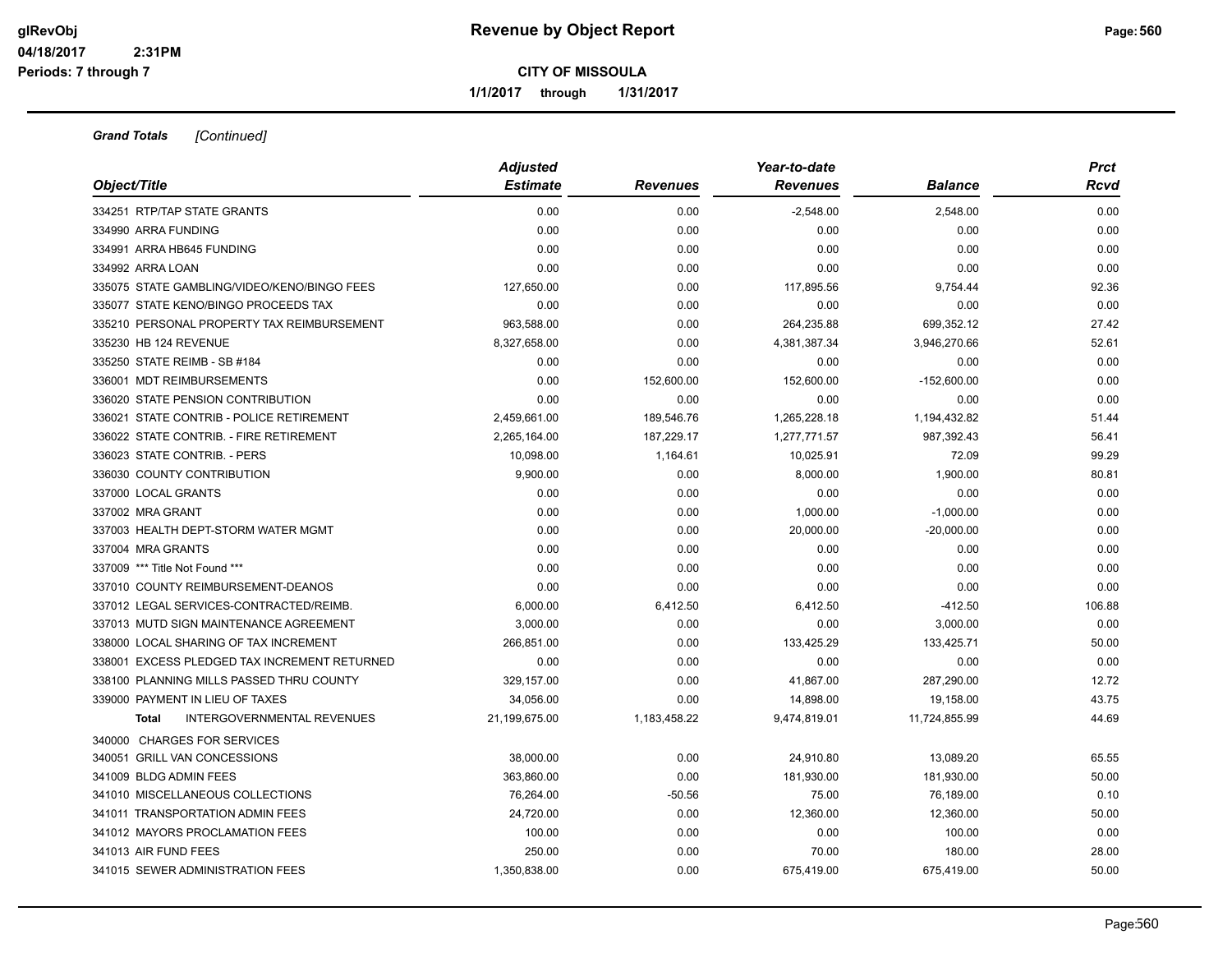**1/1/2017 through 1/31/2017**

| Object/Title                               | <b>Adjusted</b><br><b>Estimate</b> | <b>Revenues</b> | Year-to-date<br><b>Revenues</b> | <b>Balance</b> | <b>Prct</b><br>Rcvd |
|--------------------------------------------|------------------------------------|-----------------|---------------------------------|----------------|---------------------|
| 341016 MRA ADMINISTRATION FEES             | 148,635.00                         | 0.00            | 74,318.00                       | 74,317.00      | 50.00               |
| 341017 LIGHTING ADMINISTRATION FEES        | 15,916.00                          | 0.00            | 7,958.00                        | 7,958.00       | 50.00               |
| 341018 PARKING COMM ADMIN FEES             | 198,357.00                         | 0.00            | 99,179.00                       | 99,178.00      | 50.00               |
| 341019 *** Title Not Found ***             | 4,647.00                           | 0.00            | 2,324.00                        | 2,323.00       | 50.01               |
| 341021 SID ADMINISTRATION FEES             | 0.00                               | 0.00            | 0.00                            | 0.00           | 0.00                |
| 341022 PROJECT ADMIN FEES                  | 0.00                               | 0.00            | 0.00                            | 0.00           | 0.00                |
| 341023 PLANNING ADMIN FEES                 | 25,462.00                          | 0.00            | 12,731.00                       | 12,731.00      | 50.00               |
| 341024 HOUSING GRANT ADMIN FEES            | 52,000.00                          | 0.00            | 0.00                            | 52,000.00      | 0.00                |
| 341026 WATER ADMINISTRATION FEES           | 0.00                               | 0.00            | 0.00                            | 0.00           | 0.00                |
| 341027 STORMWATER ADMINISTRATION FEES      | 0.00                               | 0.00            | 13,190.00                       | $-13,190.00$   | 0.00                |
| 341031 STATE REIMB MUNI COURT              | 0.00                               | 0.00            | 0.00                            | 0.00           | 0.00                |
| 341032 IMPACT FEE CLEARING ACCOUNT         | 1,200,000.00                       | 66,694.83       | 1,161,577.99                    | 38,422.01      | 96.80               |
| 341033 IMPACT FEES-PARKS SHARE             | 0.00                               | 0.00            | 0.00                            | 0.00           | 0.00                |
| 341034 IMPACT FEES-FIRE SHARE              | 0.00                               | 0.00            | 0.00                            | 0.00           | 0.00                |
| 341035 IMPACT FEES-POLICE SHARE            | 0.00                               | 0.00            | 0.00                            | 0.00           | 0.00                |
| 341036 IMPACT FEES-COMMUNITY SERVICE SHARE | 0.00                               | 0.00            | 0.00                            | 0.00           | 0.00                |
| 341037 IMPACT FEE-ROAD SHARE               | 0.00                               | 0.00            | 0.00                            | 0.00           | 0.00                |
| 341041 SEWER EXTENSION RECORDING FEES      | 4,500.00                           | 213.00          | 2,063.00                        | 2,437.00       | 45.84               |
| 341052 MUNICIPAL COURT FILING FEES         | 330,916.00                         | 18,565.71       | 168,668.80                      | 162,247.20     | 50.97               |
| 341055 CRIME VICTIM SURCHARGE              | 2,500.00                           | 116.00          | 689.64                          | 1,810.36       | 27.59               |
| 341067 SUBDIVISION EXEMPTION AFFIDAVITS    | 0.00                               | 400.00          | 3,191.16                        | $-3,191.16$    | 0.00                |
| 341068 SUBDIVISON FEES                     | 5,100.00                           | 0.00            | 8,523.00                        | $-3,423.00$    | 167.12              |
| 341069 REZONING FEES                       | 5,100.00                           | 0.00            | 8,025.00                        | $-2,925.00$    | 157.35              |
| 341070 DESIGN REVIEW BOARD                 | 15,300.00                          | 1,896.15        | 19,318.71                       | $-4,018.71$    | 126.27              |
| 341071 BOARD OF ADJUST. ZONING, SIGNS      | 0.00                               | 0.00            | 0.00                            | 0.00           | 0.00                |
| 341072 FLOOD PLAIN-0THER FEES              | 0.00                               | 0.00            | 0.00                            | 0.00           | 0.00                |
| 341073 FIRE PLAN CHECK FEES                | 28,541.00                          | 2,382.00        | 23,421.00                       | 5,120.00       | 82.06               |
| 341074 FIRE INSPECTION FEES                | 51,000.00                          | 4,263.00        | 39,887.00                       | 11,113.00      | 78.21               |
| 341076 ENGINEERING PLAN CHECK FEES         | 34,148.00                          | 2,957.00        | 27,428.00                       | 6,720.00       | 80.32               |
| 341077 ZONING COMPLIANCE INSPECTIONS       | 0.00                               | 0.00            | 0.00                            | 0.00           | 0.00                |
| 341078 ENGINEERING MAP FEES                | 122.00                             | 0.00            | 50.00                           | 72.00          | 40.98               |
| 341079 GREASE INTERCEPTOR APPEAL FEES      | 2,000.00                           | 0.00            | 463.50                          | 1,536.50       | 23.18               |
| 341090 STREET VACATION PETITION FEES       | 0.00                               | 0.00            | 0.00                            | 0.00           | 0.00                |
| 341091 INSPECTION CODE BOOKS & COPIES      | 1,393.00                           | 10.75           | 275.75                          | 1,117.25       | 19.80               |
| 341100 GRANT ADMINISTRATION SERVICE FEES   | 0.00                               | 0.00            | 0.00                            | 0.00           | 0.00                |
| 341450 *** Title Not Found ***             | 0.00                               | 0.00            | 0.00                            | 0.00           | 0.00                |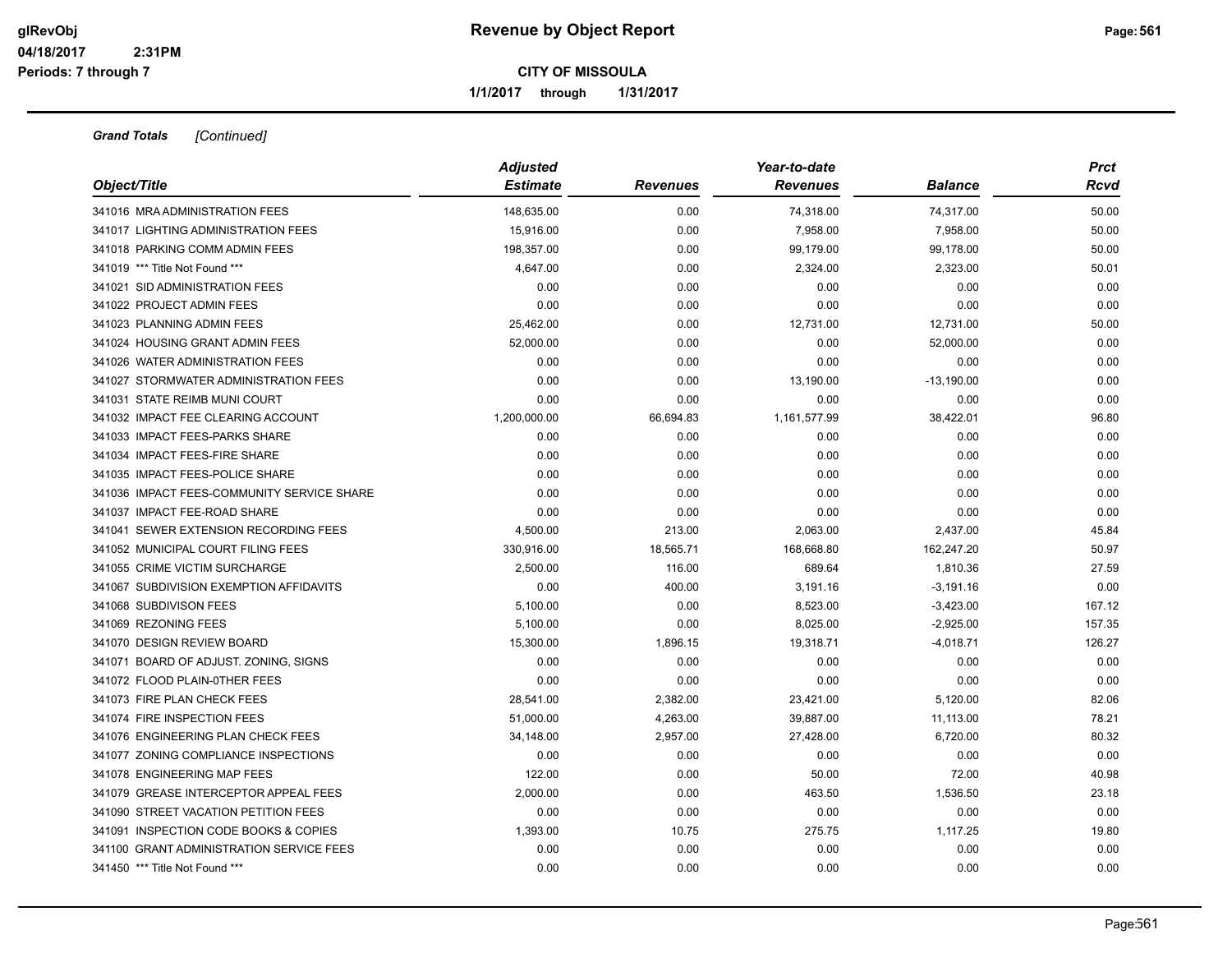**1/1/2017 through 1/31/2017**

| Object/Title                                | <b>Adjusted</b><br><b>Estimate</b> | <b>Revenues</b> | Year-to-date<br><b>Revenues</b> | <b>Balance</b> | <b>Prct</b><br><b>Rcvd</b> |
|---------------------------------------------|------------------------------------|-----------------|---------------------------------|----------------|----------------------------|
| 342000 ANTI-GRAFFITI PROJECT                | 5,000.00                           | 0.00            | 0.00                            | 5,000.00       | 0.00                       |
| 342010 POLICE/BID AGREEMENT                 | 48,000.00                          | 0.00            | 0.00                            | 48,000.00      | 0.00                       |
| 342012 PD REIMBURSABLE SERVICES             | 750.00                             | 0.00            | 531.66                          | 218.34         | 70.89                      |
| 342013 SECURITY INVEST FEES                 | 151,600.00                         | 902.70          | 33,188.52                       | 118,411.48     | 21.89                      |
| 342014 POLICE DEPARTMENT SERVICE FEES       | 15,000.00                          | 4,817.48        | 25,853.11                       | $-10,853.11$   | 172.35                     |
| 342015 POLICE OVERTIME FEES                 | 84,000.00                          | 5,729.44        | 68,026.57                       | 15,973.43      | 80.98                      |
| 342016 POLICE TRAINING FEES                 | 36,000.00                          | 0.00            | 1,191.01                        | 34,808.99      | 3.31                       |
| 342017 CATERING FEES                        | 7,200.00                           | 0.00            | 2,310.00                        | 4,890.00       | 32.08                      |
| 342018 DESK REPORTS                         | 20,000.00                          | 3,082.00        | 17,380.00                       | 2,620.00       | 86.90                      |
| 342019 ABANDONED VEHICLE REVENUE FEES       | 12,500.00                          | 330.00          | 5,695.00                        | 6,805.00       | 45.56                      |
| 342020 FIRE DEPARTMENT FEES                 | 100.00                             | 120.00          | 369.00                          | $-269.00$      | 369.00                     |
| 342021 CPR EDUCATION PROGRAM                | 7,435.00                           | 895.00          | 4,555.00                        | 2,880.00       | 61.26                      |
| 342022 OUTSIDE HIRES                        | 920,150.00                         | 56,303.67       | 529,104.26                      | 391,045.74     | 57.50                      |
| 342060 BIKE PROGRAM SALES & FEES            | 2,700.00                           | 0.00            | 0.00                            | 2,700.00       | 0.00                       |
| 343000 PW REIMBURSABLE SERVICES             | 31,258.00                          | 9,976.42        | 21,499.57                       | 9,758.43       | 68.78                      |
| 343001 SIGN FABRICATION & CONTRACTS         | 500.00                             | 0.00            | 0.00                            | 500.00         | 0.00                       |
| 343002 OTHER AGENCIES - VEH MAINT           | 48,000.00                          | 0.00            | 15,333.83                       | 32,666.17      | 31.95                      |
| 343003 STATE PAYMENT - TRAFFIC COUNTS       | 4,450.00                           | 0.00            | 0.00                            | 4,450.00       | 0.00                       |
| 343004 SPECIAL STATE CONTRACTS              | 80,000.00                          | 0.00            | 99,672.50                       | $-19,672.50$   | 124.59                     |
| 343005 NON-ARRA MOUNTAIN WATER CONTRACT     | 0.00                               | 0.00            | 0.00                            | 0.00           | 0.00                       |
| 343006 OTHER GOVT AGENCY-STREET PROJECTS    | 98,318.00                          | 0.00            | 0.00                            | 98,318.00      | 0.00                       |
| 343008 PRIVATE COMPANY STREET PAYMENTS      | 0.00                               | 0.00            | 0.00                            | 0.00           | 0.00                       |
| 343009 TOW CHARGES                          | 0.00                               | 0.00            | 0.00                            | 0.00           | 0.00                       |
| 343010 STREET DEPT SALES & SERVICES         | 19,195.00                          | 0.00            | 0.00                            | 19,195.00      | 0.00                       |
| 343011 STREET AND ROADWAY REPAIR CHARGES    | 0.00                               | 0.00            | 0.00                            | 0.00           | 0.00                       |
| 343013 SNOW REMOVAL FEES                    | 2,933.00                           | 0.00            | 126.00                          | 2,807.00       | 4.30                       |
| 343015 PARKING                              | 1,672,690.00                       | 0.00            | 0.00                            | 1,672,690.00   | 0.00                       |
| 343016 METER MONEY                          | 0.00                               | 74,803.92       | 573,726.73                      | $-573,726.73$  | 0.00                       |
| 343017 PARKING LEASE REVENUE                | 0.00                               | 44,526.00       | 503,630.00                      | $-503,630.00$  | 0.00                       |
| 343018 SALE OF MATERIALS                    | 0.00                               | 17,431.15       | 71,625.22                       | $-71,625.22$   | 0.00                       |
| 343021 METERED WATER REVENUE                | 0.00                               | 0.00            | 0.00                            | 0.00           | 0.00                       |
| 343026 WATER INSTALLATION CHARGES           | 0.00                               | 0.00            | 0.00                            | 0.00           | 0.00                       |
| 343031 SEWER SERVICE CHARGES                | 0.00                               | 447.00          | 447.00                          | $-447.00$      | 0.00                       |
| 343032 SEWER INSTALLATION CHARGES           | 86,384.00                          | 0.00            | 17,675.00                       | 68,709.00      | 20.46                      |
| 343034 TREATMENT FACILITIES FEES            | 9,082,562.00                       | 3,887,142.83    | 8,132,028.97                    | 950,533.03     | 89.53                      |
| 343035 SALE OF SEWER MATERIALS AND SUPPLIES | 0.00                               | 0.00            | $-23,514.51$                    | 23,514.51      | 0.00                       |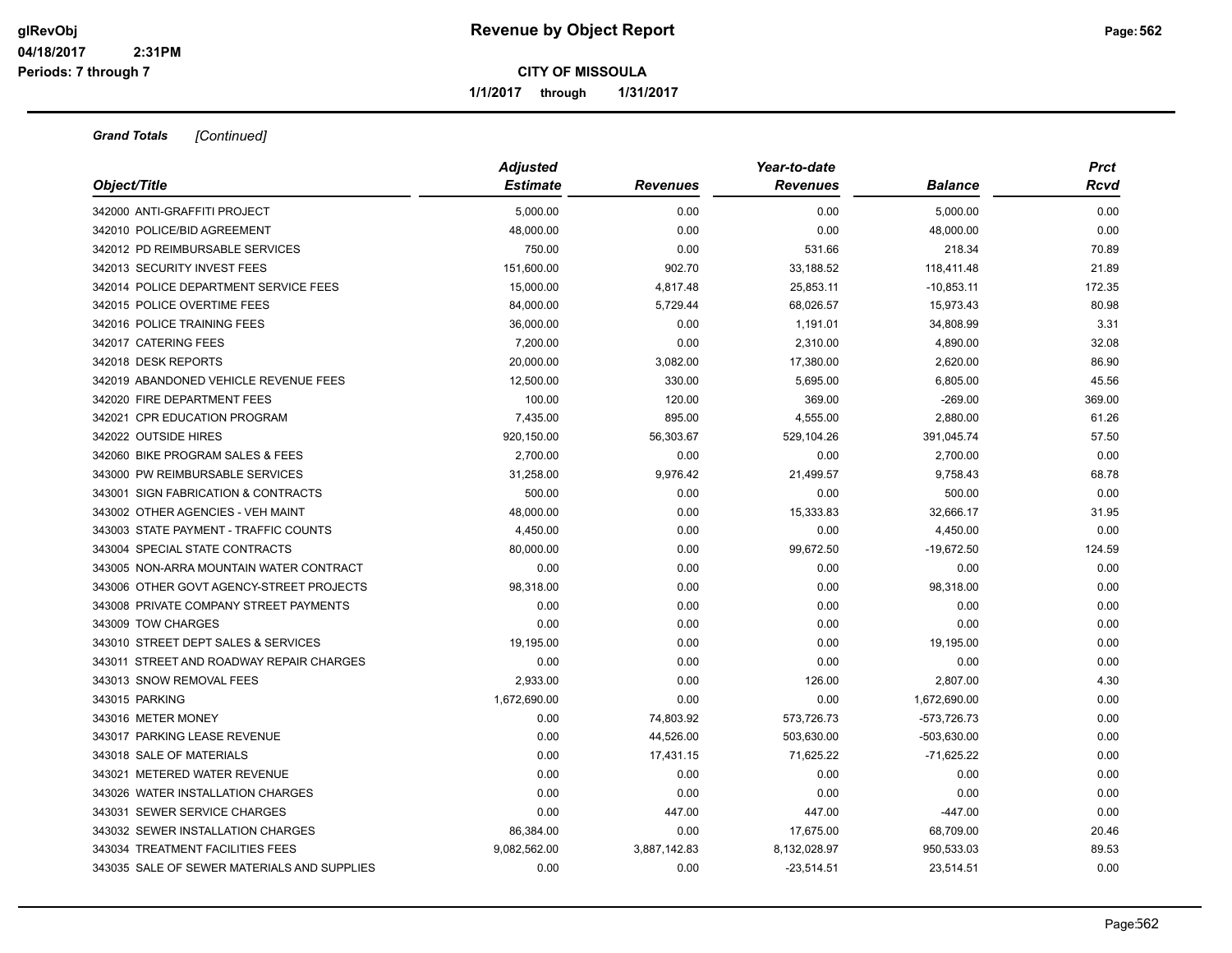**1/1/2017 through 1/31/2017**

| Object/Title                              | <b>Adjusted</b><br><b>Estimate</b> | <b>Revenues</b> | Year-to-date<br><b>Revenues</b> | <b>Balance</b> | <b>Prct</b><br><b>Rcvd</b> |
|-------------------------------------------|------------------------------------|-----------------|---------------------------------|----------------|----------------------------|
|                                           |                                    |                 |                                 |                |                            |
| 343036 *** Title Not Found ***            | 0.00                               | 0.00            | 10,364.16                       | $-10,364.16$   | 0.00                       |
| 343037 DELINQUENT SEWER FEES              | 0.00                               | 0.00            | 0.00                            | 0.00           | 0.00                       |
| 343038 P & I TAX LIENS                    | 0.00                               | 64.13           | 2,017.29                        | $-2,017.29$    | 0.00                       |
| 343039 DISPOSAL FEES                      | 0.00                               | 2,111.52        | 13,327.83                       | $-13,327.83$   | 0.00                       |
| 343041 COMPOST TIPPING FEES               | 5,000.00                           | 1,332.59        | 12,044.85                       | $-7,044.85$    | 240.90                     |
| 343045 COMPOST SALES                      | 0.00                               | 0.00            | 0.00                            | 0.00           | 0.00                       |
| 343046 COMPOST DELIVERY CHARGE            | 0.00                               | 0.00            | 0.00                            | 0.00           | 0.00                       |
| 343065 BUILDING RENTALS                   | 0.00                               | 0.00            | 0.00                            | 0.00           | 0.00                       |
| 343080 STATE MAINTENANCE CONTRACT         | 530,082.00                         | 0.00            | 124,040.40                      | 406,041.60     | 23.40                      |
| 343082 MDT URBAN PROJECTS                 | 0.00                               | 0.00            | 0.00                            | 0.00           | 0.00                       |
| 343083 CONTRACT SEWER APPLICATIONS        | 0.00                               | 0.00            | 0.00                            | 0.00           | 0.00                       |
| 343084 STREET MAINTENANCE MATERIALS REIMB | 55,500.00                          | 0.00            | 10,744.31                       | 44,755.69      | 19.36                      |
| 343097 SIDEWALK AND CURB FEES             | 340,000.00                         | 14,052.65       | 252,402.01                      | 87,597.99      | 74.24                      |
| 343300 MISC CHARGES FOR SERVICES          | 0.00                               | 0.00            | 0.00                            | 0.00           | 0.00                       |
| 343301 BOOT REMOVAL                       | 0.00                               | 1,325.00        | 6,640.00                        | $-6,640.00$    | 0.00                       |
| 343302 PARKS SOIL PROJECT                 | 0.00                               | 0.00            | 0.00                            | 0.00           | 0.00                       |
| 343310 SALE OF NICHE NAMEPLATES & VASES   | 5,000.00                           | 1,700.00        | 5,800.00                        | $-800.00$      | 116.00                     |
| 343311 SALE OF NICHES                     | 3,200.00                           | 0.00            | 0.00                            | 3,200.00       | 0.00                       |
| 343320 CEMETERY - SALE OF PLOTS           | 12,870.00                          | 0.00            | 19,000.00                       | $-6,130.00$    | 147.63                     |
| 343321 CEMETERY FOUNDATIONS               | 1,570.00                           | 0.00            | 4,030.00                        | $-2,460.00$    | 256.69                     |
| 343322 CEMETERY FLOWER CARE               | 4,250.00                           | 0.00            | 0.00                            | 4,250.00       | 0.00                       |
| 343323 CEMETERY - LINER INSTALL FEES      | 5,580.00                           | 800.00          | 14,850.00                       | $-9,270.00$    | 266.13                     |
| 343324 OTHER CEMETERY FEES                | 1,500.00                           | 600.00          | 2,100.00                        | $-600.00$      | 140.00                     |
| 343325 2ND INTERMENT RIGHT                | 0.00                               | 0.00            | 3,600.00                        | $-3,600.00$    | 0.00                       |
| 343340 CEMETERY - OPENINGS & CLOSINGS     | 10,950.00                          | 500.00          | 15,700.00                       | $-4,750.00$    | 143.38                     |
| 343350 CEMETERY CARE, FEES                | 104,000.00                         | 0.00            | 0.00                            | 104,000.00     | 0.00                       |
| 343360 WEED CONTROL                       | 3,000.00                           | 0.00            | 1,985.00                        | 1,015.00       | 66.17                      |
| 345032 STORMWATER INSTALLATION FEES       | 0.00                               | 0.00            | 0.00                            | 0.00           | 0.00                       |
| 345034 STORMWATER USE FEES                | 0.00                               | 131,472.25      | 131,087.75                      | $-131,087.75$  | 0.00                       |
| 345036 STORM WATER USE FEE PENALTY        | 0.00                               | 0.00            | 0.00                            | 0.00           | 0.00                       |
| 346000 FEES                               | 223,100.00                         | 982.50          | 17,031.61                       | 206,068.39     | 7.63                       |
| 346001 TENNIS FEE                         | 1,000.00                           | 100.00          | 1,380.00                        | $-380.00$      | 138.00                     |
| 346029 PARKS PETTY CASH FUND              | 0.00                               | 0.00            | 0.00                            | 0.00           | 0.00                       |
| 346030 SWIMMING POOL FEES                 | 604,825.00                         | 915.13          | 355,785.23                      | 249,039.77     | 58.82                      |
| 346031 RECREATION FEES                    | 244,283.00                         | 13,746.82       | 154,311.15                      | 89,971.85      | 63.17                      |
| 346032 PRESCHOOL PROGRAMS                 | 0.00                               | 0.00            | 0.00                            | 0.00           | 0.00                       |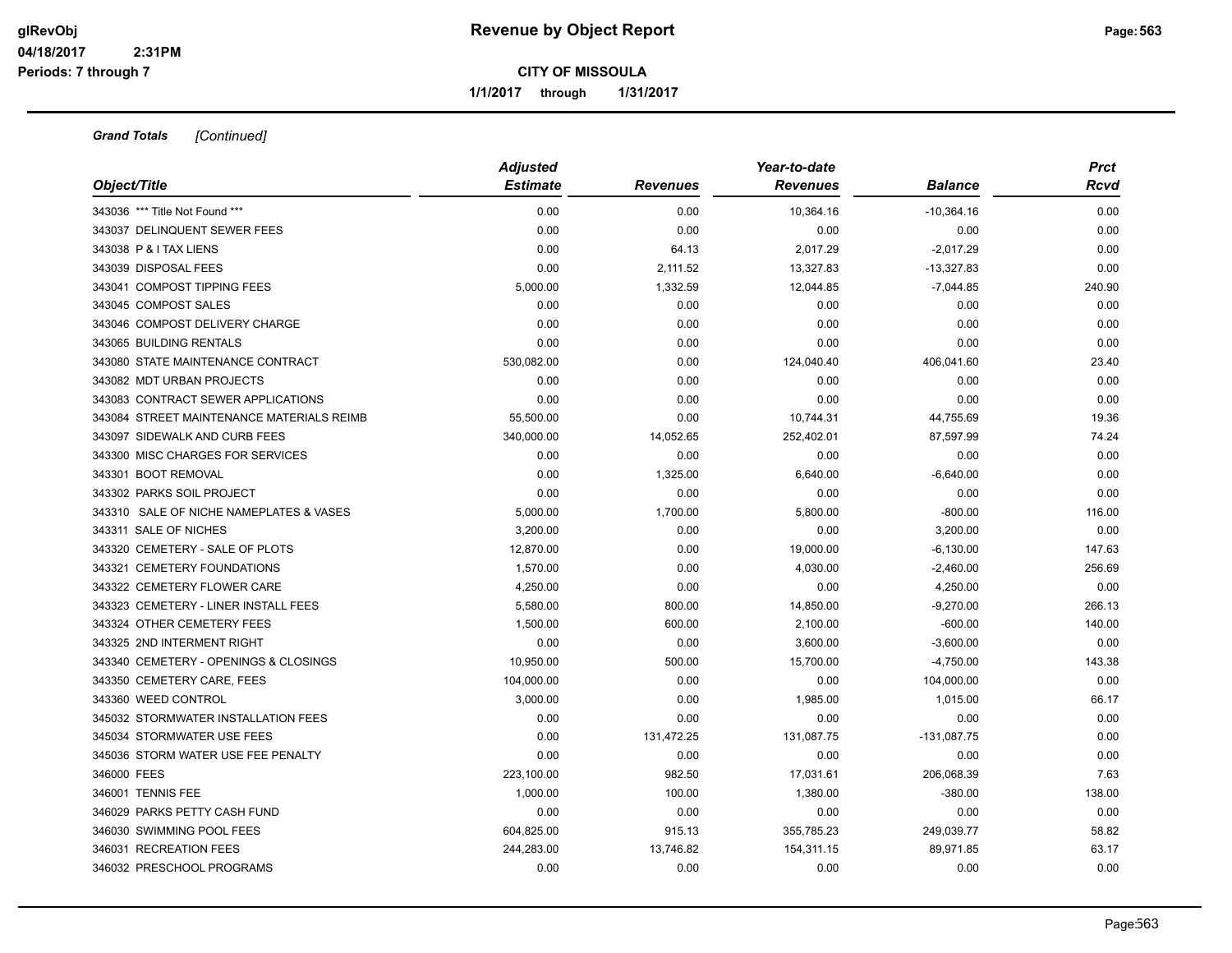| Object/Title                                   | <b>Adjusted</b><br><b>Estimate</b> | <b>Revenues</b> | Year-to-date<br><b>Revenues</b> | <b>Balance</b> | <b>Prct</b><br>Rcvd |
|------------------------------------------------|------------------------------------|-----------------|---------------------------------|----------------|---------------------|
| 346033 PARK FEES/FACILITY RENTALS              | 9.075.00                           | 8,103.67        | 36,331.45                       | $-27,256.45$   | 400.35              |
| 346034 GROUNDS MAINTENANCE CONTRACT            | 181,734.00                         | 48,368.00       | 48,368.00                       | 133,366.00     | 26.61               |
| 346036 PARK CONCESSION FEES                    | 23,000.00                          | 0.00            | 480.14                          | 22,519.86      | 2.09                |
| 346037 YOUTH DRUG COURT CONTRACT               | 11,700.00                          | 0.00            | 0.00                            | 11,700.00      | 0.00                |
| 346040 MCCORMICK SWIMMING POOL                 | 0.00                               | 0.00            | 0.00                            | 0.00           | 0.00                |
| 346050 COUNTY PLAYGROUND CONTRACT              | 3,150.00                           | 0.00            | 0.00                            | 3,150.00       | 0.00                |
| 346051 MONTANA PARKS/REC CONFERENCE 2012       | 4,500.00                           | 0.00            | 0.00                            | 4,500.00       | 0.00                |
| 346052 PLAYGROUND SAFETY TRAINING              | 0.00                               | 0.00            | 0.00                            | 0.00           | 0.00                |
| 346053 CITY LIFE PROGRAMS                      | 7,250.00                           | 1,155.00        | 5,337.00                        | 1,913.00       | 73.61               |
| 346054 PARKS MISC OVERTIME FEES                | 0.00                               | 0.00            | 329.34                          | $-329.34$      | 0.00                |
| 346055 COUNTY PARK SUPPORT                     | 0.00                               | 0.00            | 0.00                            | 0.00           | 0.00                |
| 346056 PICNIC SITE FEES                        | 0.00                               | 0.00            | 0.00                            | 0.00           | 0.00                |
| 346060 CURRENTS SWIMMING FACILITY              | 442,900.00                         | 46,475.12       | 232,933.83                      | 209,966.17     | 52.59               |
| 346061 CURRENTS ENTERPRISE                     | 0.00                               | 0.00            | 0.00                            | 0.00           | 0.00                |
| 346062 SPLASH ENTERPRISE                       | 0.00                               | 0.00            | 0.00                            | 0.00           | 0.00                |
| 346070 RECREATION GENERAL MERCHANDISE          | 0.00                               | 0.00            | 0.00                            | 0.00           | 0.00                |
| 346080 PAYMENT IN LIEU OF PARKS                | 243,228.00                         | 0.00            | 30,760.00                       | 212,468.00     | 12.65               |
| 346082 HIGH PARK EASEMENT EXCHANGE             | 0.00                               | 0.00            | 0.00                            | 0.00           | 0.00                |
| <b>CHARGES FOR SERVICES</b><br><b>Total</b>    | 19,498,641.00                      | 4,477,759.87    | 14, 181, 283. 14                | 5,317,357.86   | 72.73               |
| 350000 FINES & FORFEITURES                     |                                    |                 |                                 |                |                     |
| 351013 DRUG FORFEITURES                        | 16,800.00                          | 909.74          | 7,485.08                        | 9,314.92       | 44.55               |
| 351022 LAW ENFORCEMENT ACADEMY SURCHARGE #5    | 0.00                               | 4,336.46        | 14,930.48                       | $-14,930.48$   | 0.00                |
| 351031 TRAFFIC FINES                           | 1,356,738.00                       | 78,236.51       | 628,220.39                      | 728,517.61     | 46.30               |
| 351032 SURCHARGE ON FINES                      | 129,089.00                         | 10,892.93       | 63,413.02                       | 65.675.98      | 49.12               |
| 351033 PUBLIC DEFENDER FEES                    | 125,000.00                         | 6,095.97        | 34,135.48                       | 90,864.52      | 27.31               |
| 351034 CELLULAR PHONE FINES                    | 65,000.00                          | 4,969.63        | 52,641.63                       | 12,358.37      | 80.99               |
| 351035 CELL PHONE FINES: EDUCATION             | 65,000.00                          | 4,969.63        | 52,641.63                       | 12,358.37      | 80.99               |
| 352000 TICKETS                                 | 0.00                               | 0.00            | 0.00                            | 0.00           | 0.00                |
| 352001 PARKING TICKET REVENUE                  | 270,000.00                         | 18,855.50       | 127,341.00                      | 142,659.00     | 47.16               |
| 352002 PARKING FINES                           | 0.00                               | 0.00            | 0.00                            | 0.00           | 0.00                |
| 355000 FALSE ALARM PENALTY                     | 10,000.00                          | 884.00          | 4,134.00                        | 5,866.00       | 41.34               |
| <b>FINES &amp; FORFEITURES</b><br><b>Total</b> | 2,037,627.00                       | 130,150.37      | 984,942.71                      | 1,052,684.29   | 48.34               |
| 360000 MISCELLANEOUS REVENUES                  |                                    |                 |                                 |                |                     |
| 360000 MISCELLANEOUS REVENUES                  | 7,125,000.00                       | 0.00            | 3.75                            | 7,124,996.25   | 0.00                |
| 360001 COPIES                                  | 2,200.00                           | 138.00          | 1,360.50                        | 839.50         | 61.84               |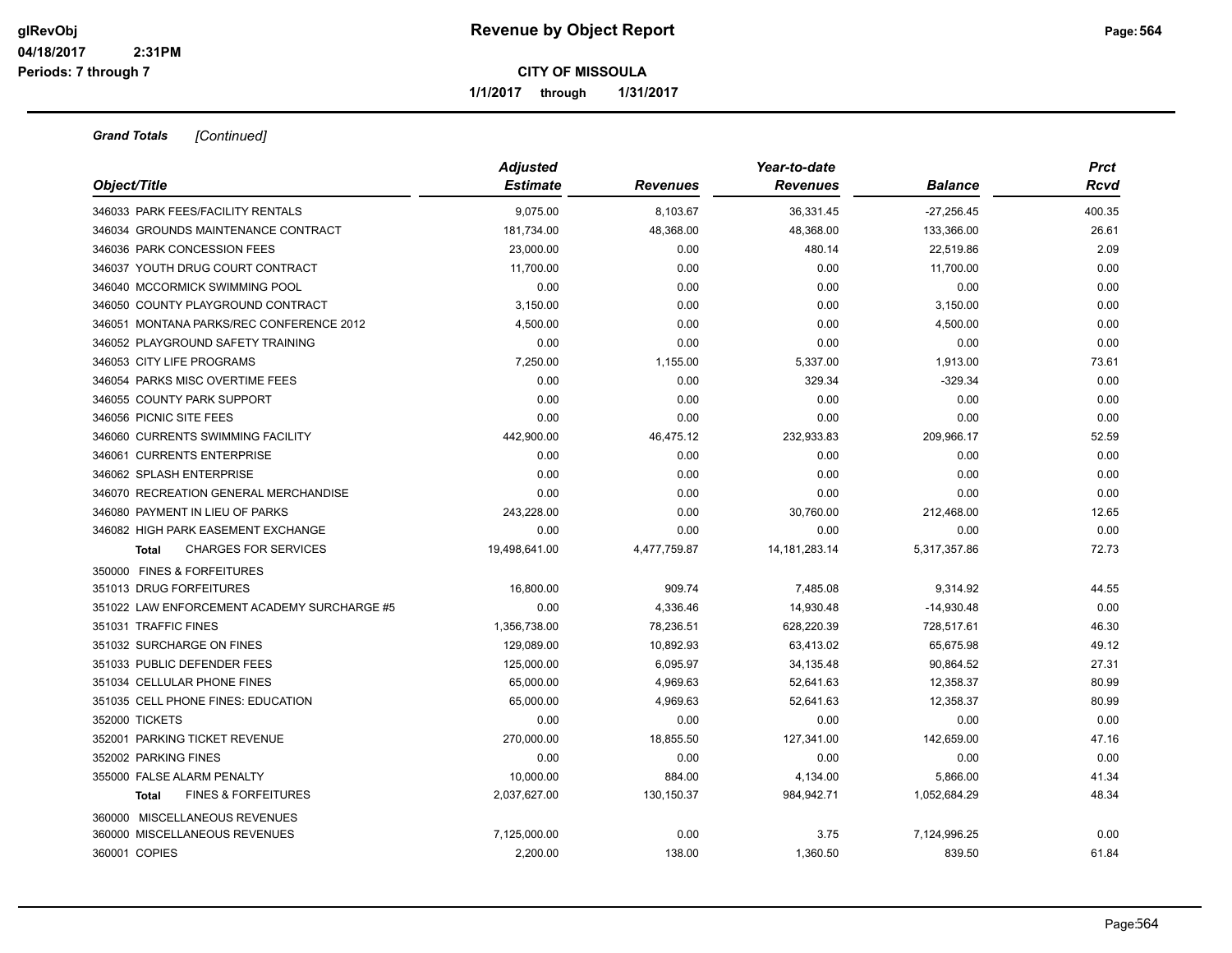**1/1/2017 through 1/31/2017**

| Object/Title                               | <b>Adjusted</b><br><b>Estimate</b> | <b>Revenues</b> | Year-to-date<br><b>Revenues</b> | <b>Balance</b> | <b>Prct</b><br>Rcvd |
|--------------------------------------------|------------------------------------|-----------------|---------------------------------|----------------|---------------------|
|                                            |                                    |                 |                                 |                |                     |
| 360002 PHONES                              | 0.00                               | 0.00            | 0.00                            | 0.00           | 0.00                |
| 360003 MMIA REIMBURSEMENT-ATTORNEY         | 0.00                               | 0.00            | 0.00                            | 0.00           | 0.00                |
| 360005 LOAN REPAYMENTS                     | 25,000.00                          | 0.00            | 0.00                            | 25,000.00      | 0.00                |
| 360007 RLF REVENUES                        | 0.00                               | 0.00            | 0.00                            | 0.00           | 0.00                |
| 360010 MISCELLANEOUS                       | 1,325,095.00                       | 98,283.41       | 524,038.97                      | 801,056.03     | 39.55               |
| 360011 YOUTH COUNCIL FUNDS                 | 0.00                               | 0.00            | 0.00                            | 0.00           | 0.00                |
| 360012 SEWER GRANT REPAYMENTS              | 0.00                               | 0.00            | 0.00                            | 0.00           | 0.00                |
| 360013 REPAYMENT OF SEWER GRANT            | 7,000.00                           | 0.00            | 8,762.00                        | $-1,762.00$    | 125.17              |
| 360014 REPAYMENT OF LOAN/MHA               | 0.00                               | 0.00            | 0.00                            | 0.00           | 0.00                |
| 360015 CONFERENCE REVENUES - BUILDING      | 0.00                               | 0.00            | 0.00                            | 0.00           | 0.00                |
| 360016 MRA SHARE OF CIVIC STADIUM PARKING  | 0.00                               | 0.00            | 0.00                            | 0.00           | 0.00                |
| 360017 PARK PLANS FORFEITURE               | 0.00                               | 0.00            | 0.00                            | 0.00           | 0.00                |
| 360018 MARKET ON FRONT UTILITY PAYMENTS    | 0.00                               | 0.00            | 787.27                          | $-787.27$      | 0.00                |
| 360019 GARBAGE-MARKET ON FRONT             | 0.00                               | 0.00            | 275.33                          | $-275.33$      | 0.00                |
| 360020 GREENOUGH PARK ENCROACHMENTS        | 0.00                               | 0.00            | 0.00                            | 0.00           | 0.00                |
| 360030 CONTRIBUTIONS FROM PROPERTY OWNERS  | 0.00                               | 0.00            | 0.00                            | 0.00           | 0.00                |
| 360050 OVER/SHORT                          | 0.00                               | 0.00            | 1.00                            | $-1.00$        | 0.00                |
| 360100 REFUNDS                             | 200.00                             | 0.00            | 0.00                            | 200.00         | 0.00                |
| 361000 RATTLESNAKE LAND LEASES             | 0.00                               | 100.00          | 1,100.00                        | $-1,100.00$    | 0.00                |
| 361003 CARAS PARK CONCERT REVENUE          | 0.00                               | 0.00            | 0.00                            | 0.00           | 0.00                |
| 361010 RENTAL REVENUE                      | 120,000.00                         | 0.00            | 3,517.81                        | 116,482.19     | 2.93                |
| 361013 CLOSED GRANT REPAYMENTS             | 0.00                               | 0.00            | 0.00                            | 0.00           | 0.00                |
| 361200 RADIO TOWER LEASE PAYMENTS          | 0.00                               | 0.00            | 5,000.00                        | $-5,000.00$    | 0.00                |
| 361201 EKO LAND LEASE                      | 0.00                               | 0.00            | 0.00                            | 0.00           | 0.00                |
| 362000 OTHER MISCELLANEOUS REVENUE         | 20,105.00                          | 0.00            | 32,310.55                       | $-12,205.55$   | 160.71              |
| 362001 MUNICIPAL COURT BAD CHECK CHARGES   | 0.00                               | 0.00            | 0.00                            | 0.00           | 0.00                |
| 362002 BAD CHECK CHARGES                   | 500.00                             | 30.00           | 195.00                          | 305.00         | 39.00               |
| 362003 US BANK FEE REIMBURSEMENT           | 0.00                               | 0.00            | 0.00                            | 0.00           | 0.00                |
| 362004 URD III FACADE IMPROVEMENT LOAN REC | 0.00                               | 0.00            | 0.00                            | 0.00           | 0.00                |
| 362005 LEASE LATE PAYMENT PENALTY          | 0.00                               | 0.00            | 0.00                            | 0.00           | 0.00                |
| 362006 GAIC INSURANCE SETTLEMENT           | 0.00                               | 0.00            | 0.00                            | 0.00           | 0.00                |
| 362007 *** Title Not Found ***             | 0.00                               | 0.00            | 0.00                            | 0.00           | 0.00                |
| 362011 SALE OF UNCLAIMED PROPERTY          | 0.00                               | 0.00            | 0.00                            | 0.00           | 0.00                |
| 362012 REC/GREEN TAG PROGRAM               | 300.00                             | 0.00            | 0.00                            | 300.00         | 0.00                |
| 363000 ASSESSMENTS PAID                    | 15,000.00                          | 0.00            | 0.00                            | 15,000.00      | 0.00                |
| 363010 LIGHTING ASSESSMENTS                | 380.056.00                         | 4.213.13        | 329.509.33                      | 50.546.67      | 86.70               |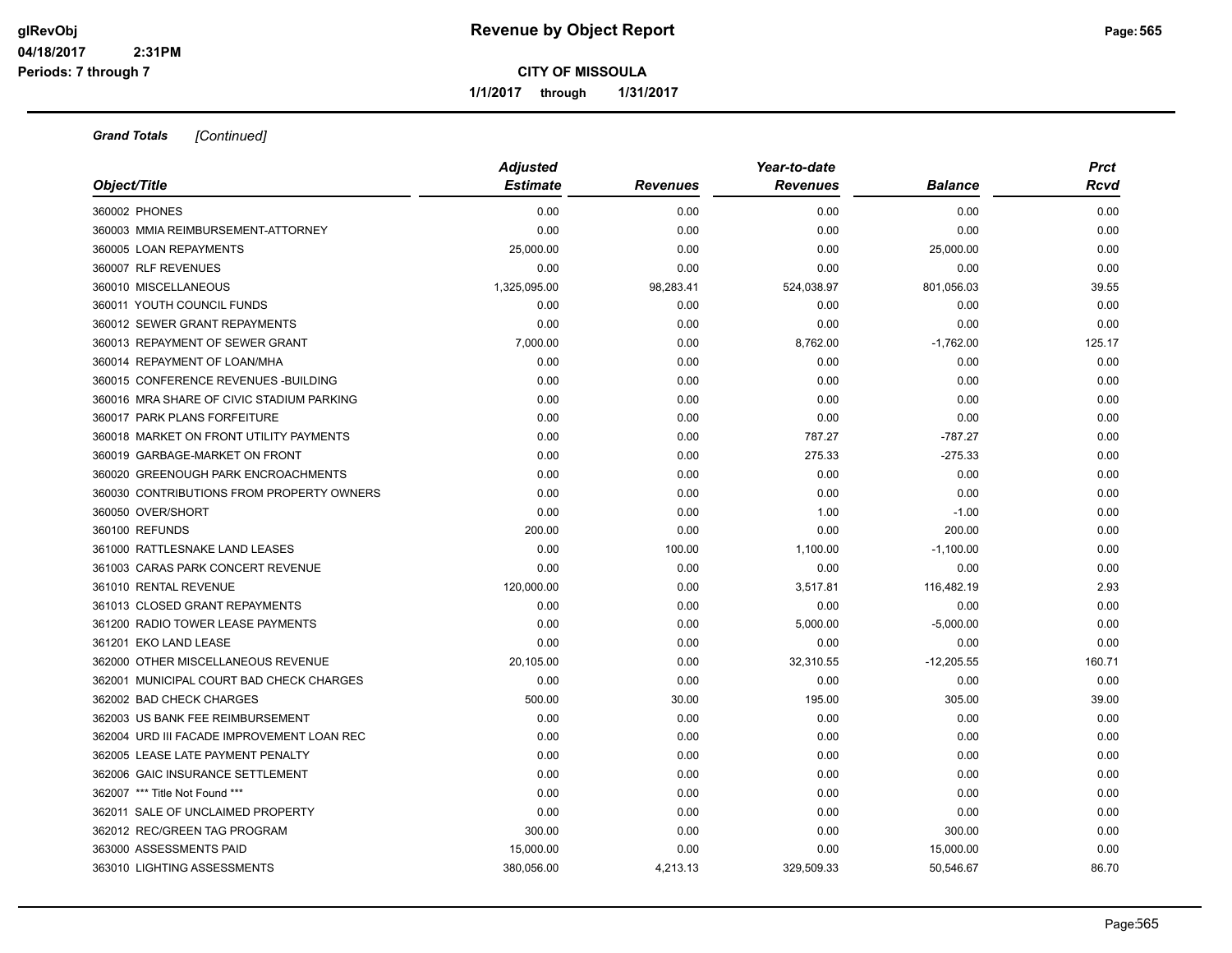| Object/Title                                 | <b>Adjusted</b><br><b>Estimate</b> | <b>Revenues</b> | Year-to-date<br><b>Revenues</b> | <b>Balance</b> | <b>Prct</b><br><b>Rcvd</b> |
|----------------------------------------------|------------------------------------|-----------------|---------------------------------|----------------|----------------------------|
| 363020 PROPERTY ASSESSMENTS                  | 4,667,343.00                       | 27,127.26       | 2,386,537.58                    | 2,280,805.42   | 51.13                      |
| 363021 PAYOFF PRINCIPAL ASSESSMENTS          | 0.00                               | 7,603.18        | 172,475.76                      | $-172,475.76$  | 0.00                       |
| 363022 BOND INTEREST ASSESSMENTS             | 0.00                               | 0.00            | 0.00                            | 0.00           | 0.00                       |
| 363030 SIDEWALK AND CURB ASSESSMENTS         | 0.00                               | 0.00            | 0.00                            | 0.00           | 0.00                       |
| 363040 PENALTY AND INTEREST                  | 0.00                               | 10,301.13       | 12,441.38                       | $-12,441.38$   | 0.00                       |
| 364012 SALE OF SURPLUS PROPERTY              | 40,000.00                          | 0.00            | 57,992.47                       | $-17,992.47$   | 144.98                     |
| 364040 INSURANCE AND DAMAGE RECOVERY         | 40,000.00                          | 509.52          | 12,963.83                       | 27,036.17      | 32.41                      |
| 364041 WORKERS COMPENSATION REIMBURSEMENT    | 2,500.00                           | 0.00            | 0.00                            | 2,500.00       | 0.00                       |
| 364042 EXPENDITURE REIMBURSEMENTS            | 1,200.00                           | 0.00            | 0.00                            | 1,200.00       | 0.00                       |
| 364043 RATTLESNAKE CORRIDOR REIMBURSEMENT    | 10,000.00                          | 1,144.00        | 8,866.00                        | 1,134.00       | 88.66                      |
| 364044 EMERGENCY RESPONSE REIMBURSEMENT      | 50,000.00                          | 0.00            | 0.00                            | 50,000.00      | 0.00                       |
| 364047 MMIA EXPENDITURE REIMBURSEMENT        | 0.00                               | 0.00            | 0.00                            | 0.00           | 0.00                       |
| 364051 DOT RADAR GRANT                       | 0.00                               | 0.00            | 0.00                            | 0.00           | 0.00                       |
| 364053 EXPENDITURE REIMB-FIRE SERVICES       | 0.00                               | 0.00            | 0.00                            | 0.00           | 0.00                       |
| 364060 REIMB LETTER OF CREDIT-709 PARKVIEW   | 0.00                               | 0.00            | 0.00                            | 0.00           | 0.00                       |
| 364061 REIMB LETTER OF CREDIT-LINNEA LANE    | 0.00                               | 0.00            | 0.00                            | 0.00           | 0.00                       |
| 365000 DONATIONS                             | 58,410.00                          | 0.00            | 1,409.45                        | 57,000.55      | 2.41                       |
| 365001 *** Title Not Found ***               | 0.00                               | 28.54           | 63,051.07                       | $-63,051.07$   | 0.00                       |
| 365002 OTHER RECREATION DONATIONS            | 70,000.00                          | 1,327.77        | 8,757.89                        | 61,242.11      | 12.51                      |
| 365003 DONATIONS - SMOKE ALARMS              | 0.00                               | 0.00            | 100.55                          | $-100.55$      | 0.00                       |
| 365004 GRANT CR TRAIL ASSN DONATION          | 0.00                               | 0.00            | 0.00                            | 0.00           | 0.00                       |
| 365005 DONATIONS - ARCO                      | 0.00                               | 0.00            | 0.00                            | 0.00           | 0.00                       |
| 365009 DONATIONS - BASKETBALL/TENNIS COURT   | 45,000.00                          | 0.00            | 1,224.00                        | 43,776.00      | 2.72                       |
| 365010 FRIENDS OF MISSOULA PARKS DONATION    | 0.00                               | 0.00            | 0.00                            | 0.00           | 0.00                       |
| 365015 DONATIONS - COMBAT CHALLENGE          | 0.00                               | 0.00            | 0.00                            | 0.00           | 0.00                       |
| 365016 LOCAL MATCH MDT                       | 30,000.00                          | 2,251.24        | 4,278.68                        | 25,721.32      | 14.26                      |
| 365017 LOCAL MATCH TRANSIT                   | 0.00                               | 0.00            | 0.00                            | 0.00           | 0.00                       |
| 365018 DONATIONS - MLCT CONFERENCE           | 0.00                               | 0.00            | 0.00                            | 0.00           | 0.00                       |
| 365019 PARKS DONATIONS                       | 271,100.00                         | 3,491.42        | 21,274.79                       | 249,825.21     | 7.85                       |
| 365020 OPEN SPACE DONATIONS                  | 10,000.00                          | 0.00            | 25.00                           | 9,975.00       | 0.25                       |
| 365021 PARKS AND RECS GRANTS & CONTRIBUTIONS | 0.00                               | 0.00            | 15,000.00                       | $-15,000.00$   | 0.00                       |
| 365022 NEIGHBORHOOD COUNCIL DONATIONS        | 0.00                               | 0.00            | 0.00                            | 0.00           | 0.00                       |
| 365023 NORTHWESTERN ENERGY GRANT             | 0.00                               | 0.00            | 0.00                            | 0.00           | 0.00                       |
| 365030 DONATIONS STADIUM R&D                 | 0.00                               | 0.00            | 0.00                            | 0.00           | 0.00                       |
| 365100 RECREATION OUTDOOR                    | 30,000.00                          | 856.00          | 2,004.00                        | 27,996.00      | 6.68                       |
| 365101 RECREATION SCHOLARSHIP                | 0.00                               | 460.97          | 5,598.26                        | $-5,598.26$    | 0.00                       |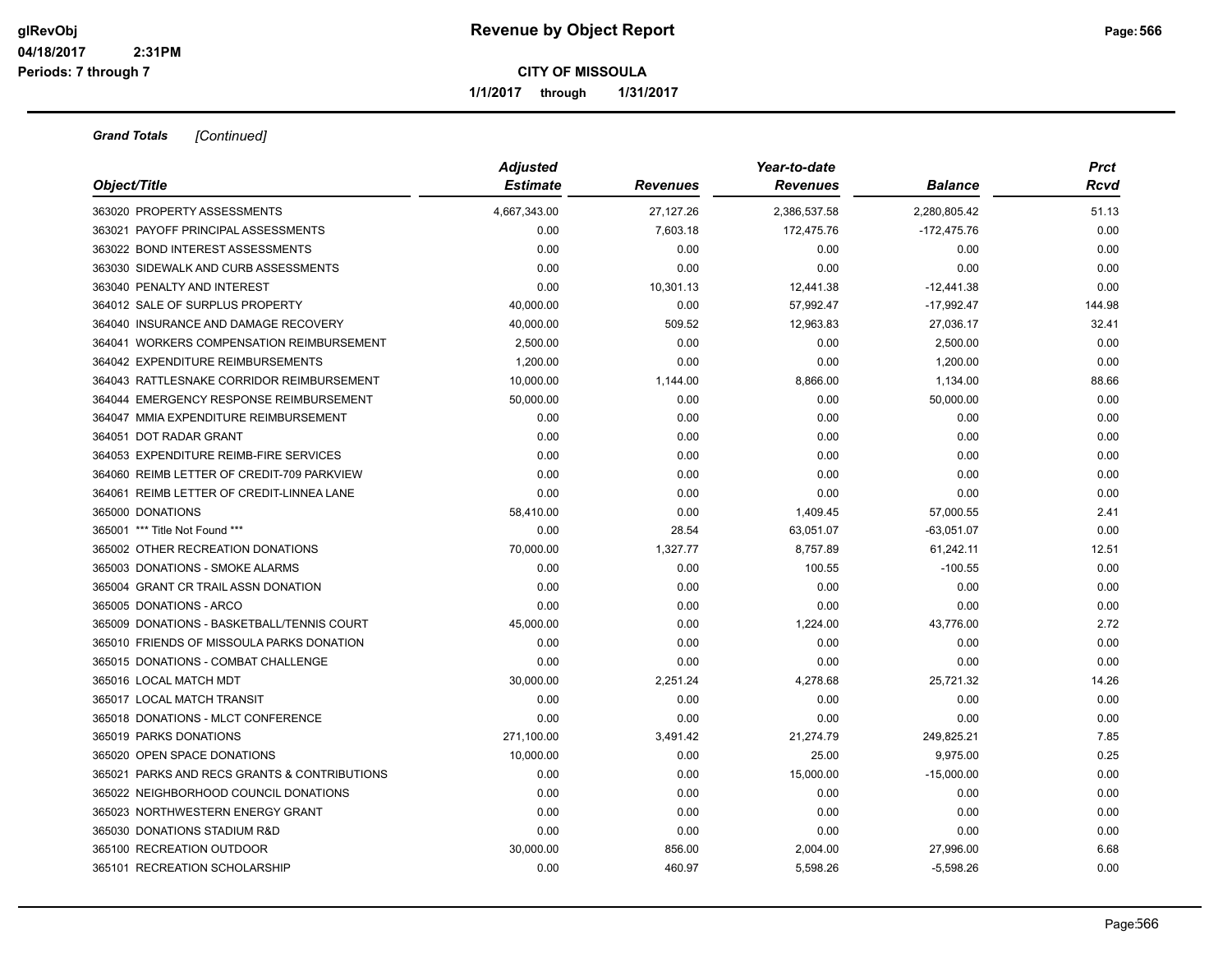**1/1/2017 through 1/31/2017**

| Object/Title                                              | <b>Adjusted</b><br><b>Estimate</b> | <b>Revenues</b> | Year-to-date<br><b>Revenues</b> | <b>Balance</b>  | Prct<br><b>Rcvd</b> |
|-----------------------------------------------------------|------------------------------------|-----------------|---------------------------------|-----------------|---------------------|
| 365102 RECREATION YOUTH & ADULT SPORTS                    | 0.00                               | 550.00          | 950.00                          | $-950.00$       | 0.00                |
| 365103 URBAN FORESTRY PROGRAMS                            | 55,000.00                          | 700.00          | 2,648.00                        | 52,352.00       | 4.81                |
| 365109 CONSERVATION LANDS DONATIONS                       | 20,000.00                          | 0.00            | 0.00                            | 20,000.00       | 0.00                |
| 368000 SALE OF COINS                                      | 0.00                               | 0.00            | 0.00                            | 0.00            | 0.00                |
| 368001 SALE OF POLICE PROMOTIONS                          | 0.00                               | 0.00            | 0.00                            | 0.00            | 0.00                |
| 368002 SALE OF FIRE PROMOTIONS                            | 0.00                               | 0.00            | 0.00                            | 0.00            | 0.00                |
| MISCELLANEOUS REVENUES<br><b>Total</b>                    | 14,421,009.00                      | 159,115.57      | 3,684,460.22                    | 10,736,548.78   | 25.55               |
| 370000 INVESTMENTS & ROYALTY EARNINGS                     |                                    |                 |                                 |                 |                     |
| 371010 INTEREST ON INVESTMENTS                            | 3,500.00                           | 138.32          | 665,697.58                      | $-662, 197.58$  | 19.019.93           |
| 371020 GAIN/LOSS IN MARKET VALUE OF INVESTMENTS           | 0.00                               | 0.00            | 0.00                            | 0.00            | 0.00                |
| 371500 INTEREST ON INTERFUND LOAN                         | 0.00                               | 0.00            | 0.00                            | 0.00            | 0.00                |
| 373002 LOAN REPAYMENT - FAMILY SERVICES                   | 70,000.00                          | 0.00            | 0.00                            | 70,000.00       | 0.00                |
| 373006 BURNS ST COMMONS                                   | 0.00                               | 0.00            | 0.00                            | 0.00            | 0.00                |
| <b>INVESTMENTS &amp; ROYALTY EARNINGS</b><br><b>Total</b> | 73,500.00                          | 138.32          | 665,697.58                      | $-592, 197.58$  | 905.71              |
| 380000 OTHER FINANCING SOURCES                            |                                    |                 |                                 |                 |                     |
| 380000 OTHER FINANCING SOURCES                            | 0.00                               | 0.00            | 0.00                            | 0.00            | 0.00                |
| 381000 LOAN PROCEEDS                                      | 0.00                               | 0.00            | 0.00                            | 0.00            | 0.00                |
| 381002 SRF LOAN                                           | 0.00                               | 0.00            | 0.00                            | 0.00            | 0.00                |
| 381009 TRANSFERS IN                                       | 516,220.00                         | 0.00            | 0.00                            | 516,220.00      | 0.00                |
| 381010 BOND PROCEEDS                                      | 401,084.00                         | 371,043.02      | 1,372,659.56                    | $-971,575.56$   | 342.24              |
| 381011 OPEN SPACE REVENUE                                 | 0.00                               | 0.00            | 0.00                            | 0.00            | 0.00                |
| 381012 \$680,000 FIRE GF DEBT                             | 0.00                               | 0.00            | 0.00                            | 0.00            | 0.00                |
| 381015 \$1,010,000 LIMITED TAX GO BONDS 2010C             | 0.00                               | 0.00            | 0.00                            | 0.00            | 0.00                |
| 381020 REVENUE BONDS                                      | 2,517,966.00                       | 0.00            | 0.00                            | 2,517,966.00    | 0.00                |
| 381024 MARY AVENUE BOND PROCEEDS                          | 0.00                               | 1,200,000.00    | 4,200,000.00                    | $-4,200,000.00$ | 0.00                |
| 381025 BOND PROCEEDS                                      | 0.00                               | 0.00            | 0.00                            | 0.00            | 0.00                |
| 381026 DEBT SERVICE/BROWNSFIELD RLF 1.125M                | 0.00                               | 0.00            | 0.00                            | 0.00            | 0.00                |
| 381027 SOUTH RESERVE TRAIL CROSSING 5.M                   | 0.00                               | 0.00            | 0.00                            | 0.00            | 0.00                |
| 381028 BOND PROCEEDS-MILL SITE                            | 0.00                               | 0.00            | 0.00                            | 0.00            | 0.00                |
| 381029 PARKING STRUCTURE BOND PROCEEDS                    | 0.00                               | 0.00            | 0.00                            | 0.00            | 0.00                |
| 381030 SID BONDS PROCEEDS                                 | 0.00                               | 0.00            | 2,869,735.00                    | $-2,869,735.00$ | 0.00                |
| 381070 PROCEEDS FROM NOTES/LOANS/INTERCAP                 | 0.00                               | 0.00            | 0.00                            | 0.00            | 0.00                |
| 381071 WILMA NOTE PROCEEDS                                | 0.00                               | 0.00            | 0.00                            | 0.00            | 0.00                |
| 381072 FIB NOTE PROCEEDS                                  | 0.00                               | 0.00            | 0.00                            | 0.00            | 0.00                |
| 381074 CIVIC STADIUM TIF NOTES 1.5M                       | 0.00                               | 0.00            | 0.00                            | 0.00            | 0.00                |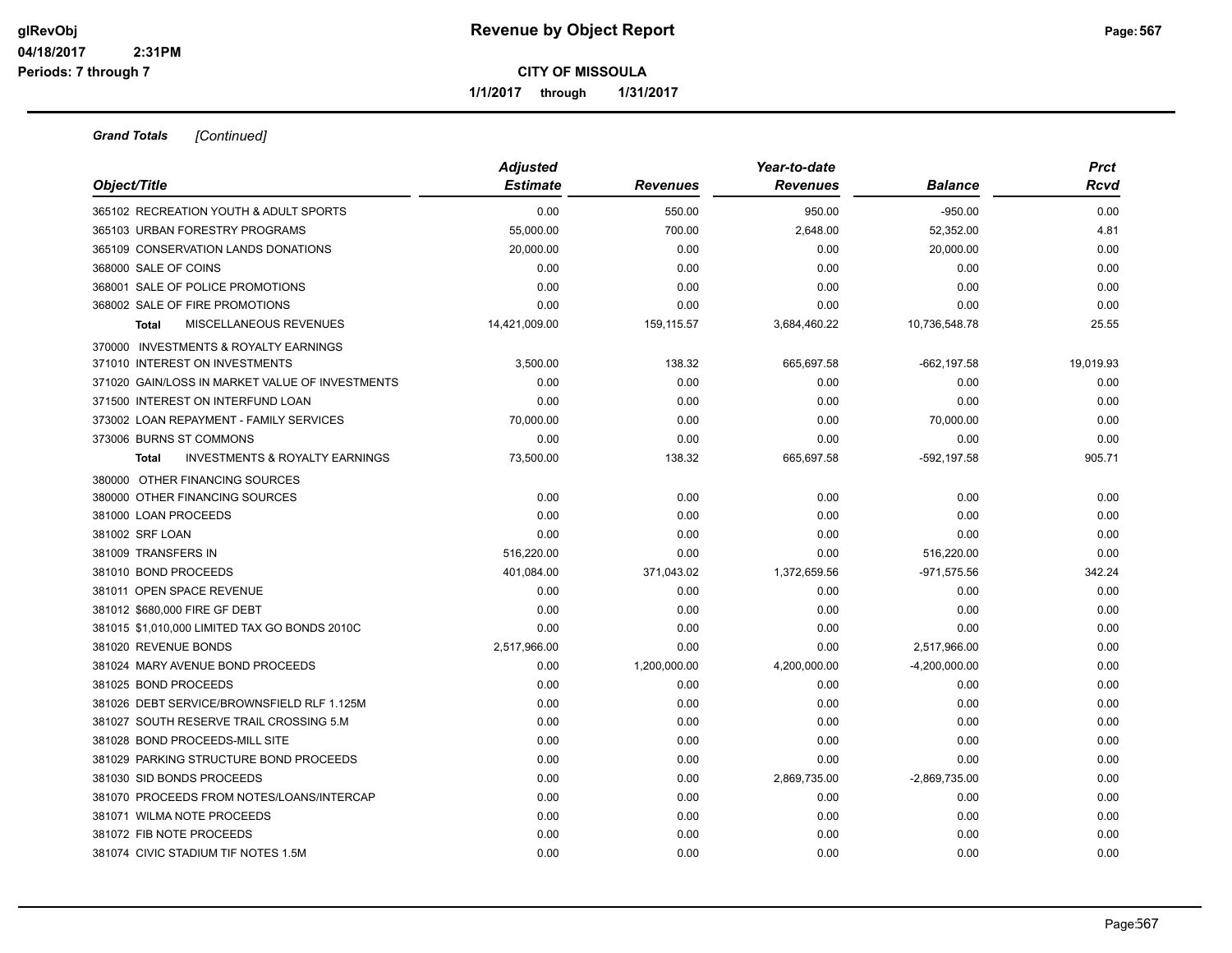**1/1/2017 through 1/31/2017**

| Object/Title                                   | <b>Adjusted</b><br><b>Estimate</b> | <b>Revenues</b> | Year-to-date<br><b>Revenues</b> | <b>Balance</b>  | <b>Prct</b><br><b>Rcvd</b> |
|------------------------------------------------|------------------------------------|-----------------|---------------------------------|-----------------|----------------------------|
| 381090 PROCEEDS FROM CAPITAL LEASE             | 632.258.00                         | 0.00            | 1,758,426.64                    | $-1,126,168.64$ | 278.12                     |
| 382000 *** Title Not Found ***                 | 0.00                               | 0.00            | 0.00                            | 0.00            | 0.00                       |
| 382010 SALE OF FIXED ASSETS                    | 0.00                               | 0.00            | 0.00                            | 0.00            | 0.00                       |
| 383000 OPERATING TRANSFERS                     | 485,312.00                         | 25,798.75       | 424,673.50                      | 60,638.50       | 87.51                      |
| 383001 TRANS FR FLUSHING DISTRICT              | 41,200.00                          | 0.00            | 20,600.00                       | 20,600.00       | 50.00                      |
| 383002 TRANS FR GAS TAX                        | 564,000.00                         | 0.00            | 282,000.00                      | 282,000.00      | 50.00                      |
| 383003 TRANS FR COMPREHENSIVE INSURANCE LEVY   | 0.00                               | 0.00            | 0.00                            | 0.00            | 0.00                       |
| 383004 TRANS FR EMPLOYEE HEALTH INSURANCE LEVY | 4,778,675.00                       | 0.00            | 2,389,338.00                    | 2,389,337.00    | 50.00                      |
| 383007 TRANS FR CABLE FRANCHISE                | 301,433.00                         | 0.00            | 150,717.00                      | 150,716.00      | 50.00                      |
| 383008 TRANS FR RUSSELL PARK DISTRICT          | 0.00                               | 0.00            | 0.00                            | 0.00            | 0.00                       |
| 383009 TRANS FR TITLE I                        | 0.00                               | 0.00            | 0.00                            | 0.00            | 0.00                       |
| 383010 TRANS FR CIP                            | 11,387.00                          | 0.00            | 0.00                            | 11,387.00       | 0.00                       |
| 383011 TRANS FR SID REVOLVING                  | 100,000.00                         | 0.00            | 0.00                            | 100,000.00      | 0.00                       |
| 383013 TRANS FR SID DEBT SERVICE               | 0.00                               | 0.00            | 0.00                            | 0.00            | 0.00                       |
| 383014 TRANS FR MRA                            | 3,783,607.00                       | 1,251,772.75    | 1,048,629.80                    | 2,734,977.20    | 27.72                      |
| 383015 TRANS FR MPC                            | 0.00                               | 0.00            | 25,000.00                       | $-25,000.00$    | 0.00                       |
| 383016 TRANS FR TAX INCREMENT BOND             | 0.00                               | 0.00            | 0.00                            | 0.00            | 0.00                       |
| 383017 TRANS FR BUILDING                       | 0.00                               | 0.00            | 0.00                            | 0.00            | 0.00                       |
| 383018 TRANS FR WILLOWWOOD PARK DISTRICT       | 0.00                               | 0.00            | 0.00                            | 0.00            | 0.00                       |
| 383020 TRANS FR CEMETERY CARE                  | 0.00                               | 0.00            | 0.00                            | 0.00            | 0.00                       |
| 383021 TRANS FR P&R TRAILS DEVLP               | 0.00                               | 0.00            | 0.00                            | 0.00            | 0.00                       |
| 383022 TRANS FR OPEN SPACE BOND                | 0.00                               | 0.00            | 0.00                            | 0.00            | 0.00                       |
| 383023 TRANS FR DRUG FORFEITURE                | 0.00                               | 0.00            | 0.00                            | 0.00            | 0.00                       |
| 383024 TRANS FR SEWER CLEARING                 | 7,743,387.00                       | 0.00            | 0.00                            | 7,743,387.00    | 0.00                       |
| 383025 TRANS FR SEWER R & D                    | 0.00                               | 0.00            | 0.00                            | 0.00            | 0.00                       |
| 383026 TRANS FR CDBG                           | 0.00                               | 69,696.60       | 160,000.00                      | $-160,000.00$   | 0.00                       |
| 383027 TRANS FR URD                            | 0.00                               | 0.00            | 0.00                            | 0.00            | 0.00                       |
| 383028 TRANS FROM GF FOR HEALTH RESERVE        | 0.00                               | 0.00            | 147,333.36                      | $-147,333.36$   | 0.00                       |
| 383029 TRANS FR GENERAL                        | 2,075,475.00                       | 6,093.96        | 487,393.28                      | 1,588,081.72    | 23.48                      |
| 383034 TRANS FR 01 SERIES DEBT SERVICE         | 0.00                               | 0.00            | 0.00                            | 0.00            | 0.00                       |
| 383036 TRANSFER - GRANT                        | 0.00                               | 0.00            | 0.00                            | 0.00            | 0.00                       |
| 383037 TRANSFER FROM URD II                    | 250,000.00                         | 0.00            | 0.00                            | 250,000.00      | 0.00                       |
| 383038 TRANSFER - URD III                      | 0.00                               | 0.00            | 0.00                            | 0.00            | 0.00                       |
| 383039 FROM SID TRANSFERS                      | 0.00                               | 0.00            | 0.00                            | 0.00            | 0.00                       |
| 383040 TRANSFER FROM CITY GRANTS               | 0.00                               | 0.00            | 0.00                            | 0.00            | 0.00                       |
| 383041 TRANS FR CDBG                           | 0.00                               | 0.00            | 0.00                            | 0.00            | 0.00                       |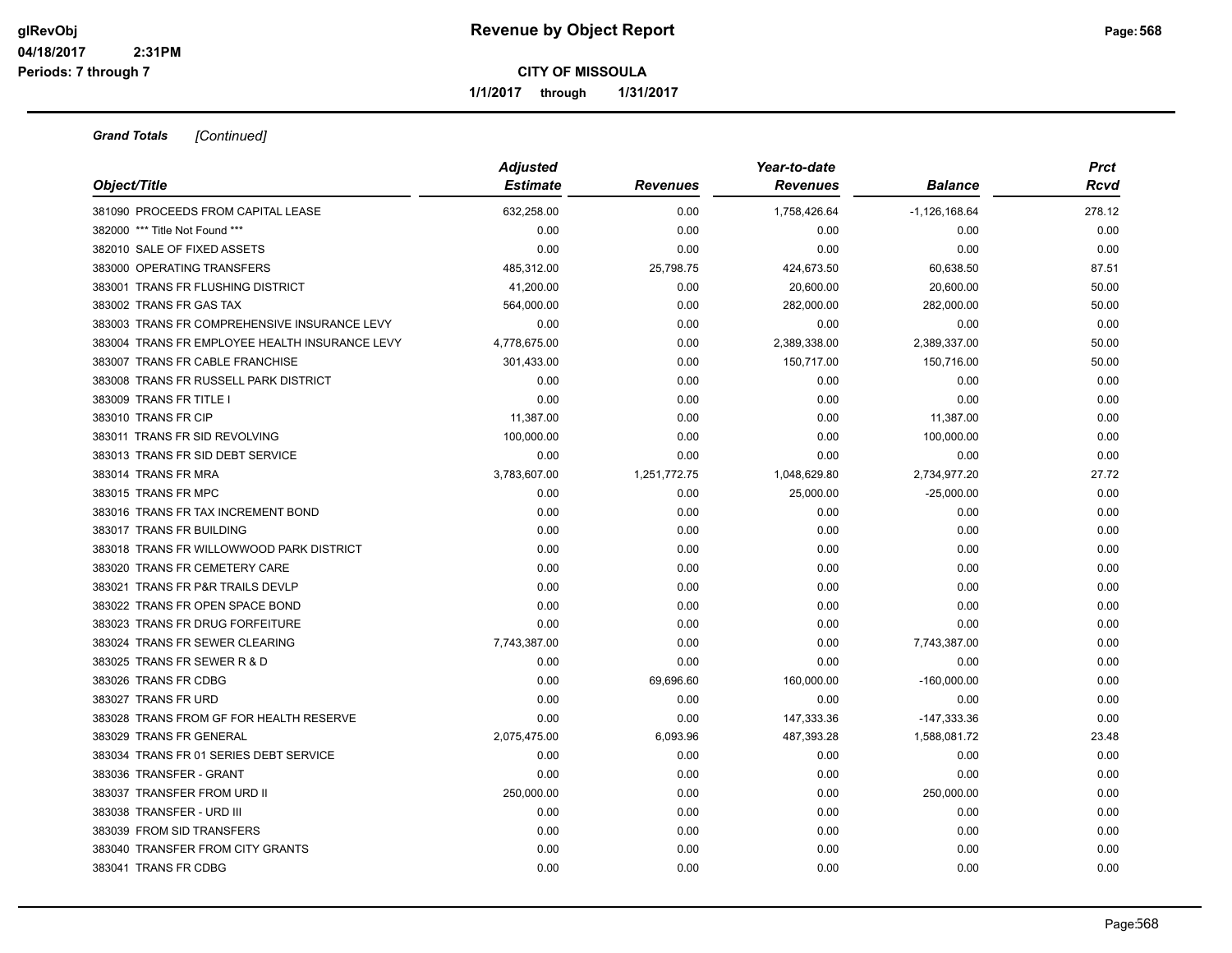**1/1/2017 through 1/31/2017**

| Object/Title                                   | <b>Adjusted</b><br><b>Estimate</b> | <b>Revenues</b> | Year-to-date<br><b>Revenues</b> | <b>Balance</b> | Prct<br>Rcvd |
|------------------------------------------------|------------------------------------|-----------------|---------------------------------|----------------|--------------|
|                                                |                                    |                 |                                 |                |              |
| 383042 TRANSFERS FROM OTHER FUNDS              | 270,238.00                         | 0.00            | 0.00                            | 270,238.00     | 0.00         |
| 383043 TRANSFERS FROM IMPACT FEES              | 0.00                               | 0.00            | 0.00                            | 0.00           | 0.00         |
| 383044 TRANSFER FROM PYMT IN LIEU OF PARKS     | 0.00                               | 0.00            | 0.00                            | 0.00           | 0.00         |
| 383045 TRANSFER FROM PARK ENTERPRISE           | 0.00                               | 0.00            | 0.00                            | 0.00           | 0.00         |
| 383046 TRANS FR PARKS MAINTENANCE DIST         | 0.00                               | 0.00            | 0.00                            | 0.00           | 0.00         |
| 383047 TRANS FR STREET MAINTENANCE DISTRICT    | 0.00                               | 0.00            | 0.00                            | 0.00           | 0.00         |
| 383050 TRANSFER FROM IMPACT FEES               | 0.00                               | 0.00            | 0.00                            | 0.00           | 0.00         |
| 383060 TRANSFERS FROM FRONT ST URD             | 0.00                               | 0.00            | 0.00                            | 0.00           | 0.00         |
| 383061 TRANSFERS FROM PARK IMPACT FEES         | 0.00                               | 0.00            | 0.00                            | 0.00           | 0.00         |
| 383062 TRANSFERS FROM PARK SIDS                | 0.00                               | 0.00            | 0.00                            | 0.00           | 0.00         |
| 383063 TRANSF FROM SAFETY-LU (CTEP)FUND        | 0.00                               | 0.00            | 0.00                            | 0.00           | 0.00         |
| 383065 TRANSFER FROM WWTF                      | 50,213.00                          | 0.00            | 0.00                            | 50,213.00      | 0.00         |
| 383066 TRANSFER FROM FRONT ST CLEARING         | 339,497.00                         | 0.00            | $-17,603.78$                    | 357,100.78     | $-5.19$      |
| 383067 TRANSFER FROM FSPS                      | 70,235.00                          | 0.00            | 0.00                            | 70,235.00      | 0.00         |
| 383068 TRANSFER FROM SUBORDINATE LIEN          | 0.00                               | 0.00            | 0.00                            | 0.00           | 0.00         |
| 383400 CAPITAL CONTRIBUTION                    | 0.00                               | 0.00            | 0.00                            | 0.00           | 0.00         |
| 384000 GUARANTOR REVENUE                       | 0.00                               | 0.00            | 0.00                            | 0.00           | 0.00         |
| OTHER FINANCING SOURCES<br>Total               | 24,932,187.00                      | 2,924,405.08    | 15,318,902.36                   | 9,613,284.64   | 61.44        |
| 390000 INTERNAL SERVICES                       |                                    |                 |                                 |                |              |
| 396001 INSURANCE REIMBURSEMENTS                | 0.00                               | 0.00            | 0.00                            | 0.00           | 0.00         |
| 396002 CITY CONTRIBUTIONS                      | 3,210,660.00                       | 260,991.59      | 1,985,243.14                    | 1,225,416.86   | 61.83        |
| 396003 EMPLOYEE DEDUCTION CONTRIBUTIONS        | 734,400.00                         | 65,946.79       | 770,635.95                      | $-36,235.95$   | 104.93       |
| 396004 RETIREE CONTRIBUTIONS                   | 436,800.00                         | 32,439.11       | 211,032.48                      | 225,767.52     | 48.31        |
| 396005 FIRE + POLICE ADDTL HEALTH CONTRIB      | 1,340,640.00                       | 134,082.00      | 1,068,408.00                    | 272,232.00     | 79.69        |
| 396006 RX REBATES                              | 0.00                               | 0.00            | 6,776.08                        | $-6,776.08$    | 0.00         |
| 396007 OTHER PARTICIPANT HEALTH PREM CONTRIB   | 0.00                               | 0.00            | 912.45                          | $-912.45$      | 0.00         |
| 396008 COBRA CONTRIBUTIONS                     | 0.00                               | 0.00            | 0.00                            | 0.00           | 0.00         |
| 396009 WELLNESS PROGRAM CONTRIBUTIONS          | 0.00                               | 0.00            | 0.00                            | 0.00           | 0.00         |
| 396010 EMPLOYEE SUPPLI LIFE INSURANCE CONTRI   | 0.00                               | 2,582.78        | 17,098.92                       | $-17,098.92$   | 0.00         |
| 396011 EMPLOYEE VISION INSURANCE CONTRIBUTIONS | 0.00                               | 144.62          | 938.85                          | -938.85        | 0.00         |
| 399999 NEW REQUESTS FUNDING                    | 0.00                               | 0.00            | 0.00                            | 0.00           | 0.00         |
| <b>INTERNAL SERVICES</b><br>Total              | 5,722,500.00                       | 496,186.89      | 4,061,045.87                    | 1,661,454.13   | 70.97        |
| 430000 MILLER CREEK                            |                                    |                 |                                 |                |              |
| 430230 MILLER CR TWITE CONSTRUCTION            | 0.00                               | 0.00            | 0.00                            | 0.00           | 0.00         |
| <b>MILLER CREEK</b><br>Total                   | 0.00                               | 0.00            | 0.00                            | 0.00           | 0.00         |